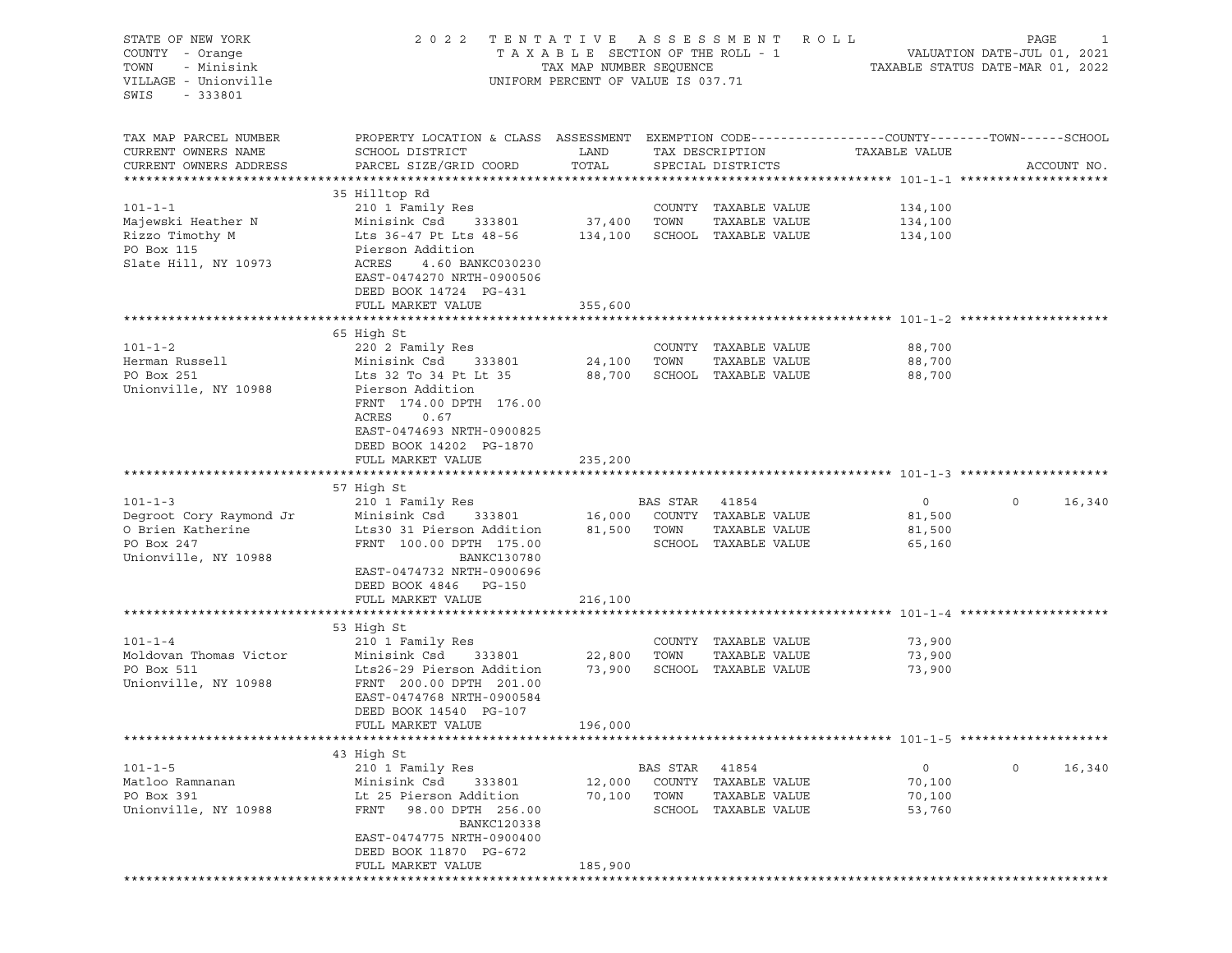| STATE OF NEW YORK<br>COUNTY - Orange<br>TOWN<br>- Minisink<br>VILLAGE - Unionville<br>SWIS<br>- 333801 | 2022 TENTATIVE ASSESSMENT ROLL                                                                                                                                                    | TAX MAP NUMBER SEQUENCE<br>UNIFORM PERCENT OF VALUE IS 037.71 |                                                       | TAXABLE SECTION OF THE ROLL - 1                                               | TAXABLE STATUS DATE-MAR 01, 2022                 | PAGE<br>VALUATION DATE-JUL 01, 2021 | 2                |
|--------------------------------------------------------------------------------------------------------|-----------------------------------------------------------------------------------------------------------------------------------------------------------------------------------|---------------------------------------------------------------|-------------------------------------------------------|-------------------------------------------------------------------------------|--------------------------------------------------|-------------------------------------|------------------|
| TAX MAP PARCEL NUMBER<br>CURRENT OWNERS NAME<br>CURRENT OWNERS ADDRESS                                 | PROPERTY LOCATION & CLASS ASSESSMENT EXEMPTION CODE----------------COUNTY-------TOWN------SCHOOL<br>SCHOOL DISTRICT<br>PARCEL SIZE/GRID COORD                                     | LAND<br>TOTAL                                                 |                                                       | TAX DESCRIPTION<br>SPECIAL DISTRICTS                                          | TAXABLE VALUE                                    |                                     | ACCOUNT NO.      |
|                                                                                                        |                                                                                                                                                                                   |                                                               |                                                       |                                                                               |                                                  |                                     |                  |
| $101 - 1 - 6.2$<br>Van Dyk Peter III<br>Blakely Karen J<br>PO Box 190<br>Unionville, NY 10988          | 41 High St<br>210 1 Family Res<br>Minisink Csd<br>333801<br>Lt 24 Pt Lt 23 Pierson<br>Addition<br>FRNT 75.00 DPTH 245.00<br>EAST-0474742 NRTH-0900345<br>DEED BOOK 2935 PG-00185  | 16,800<br>73,500 TOWN                                         | BAS STAR                                              | 41854<br>COUNTY TAXABLE VALUE<br>TAXABLE VALUE<br>SCHOOL TAXABLE VALUE        | $\circ$<br>73,500<br>73,500<br>57,160            | $\circ$                             | 16,340           |
|                                                                                                        | FULL MARKET VALUE                                                                                                                                                                 | 194,900                                                       |                                                       |                                                                               |                                                  |                                     |                  |
| $101 - 1 - 7$<br>Kirchner-Heinzelmann Holly Minisink Csd 333801<br>PO Box 363<br>Unionville, NY 10988  | 37 High St<br>210 1 Family Res<br>Lt 22 Pt Lt 23 Pierson<br>Addition<br>FRNT<br>75.00 DPTH 245.00<br>EAST-0474702 NRTH-0900282<br>DEED BOOK 13258 PG-1706                         | 16,800<br>71,600                                              | BAS STAR<br>TOWN                                      | 41854<br>COUNTY TAXABLE VALUE<br>TAXABLE VALUE<br>SCHOOL TAXABLE VALUE        | $\circ$<br>71,600<br>71,600<br>55,260            | $\circ$                             | 16,340           |
|                                                                                                        | FULL MARKET VALUE                                                                                                                                                                 | 189,900                                                       |                                                       |                                                                               |                                                  |                                     |                  |
| $101 - 1 - 8$<br>Elder Audrey V<br>PO Box 192<br>Unionville, NY 10988                                  | 35 High St<br>210 1 Family Res<br>Minisink Csd<br>333801<br>Lt 21 Pt Lt 20 Pierson<br>Addition<br>FRNT 76.00 DPTH 245.00<br>EAST-0474669 NRTH-0900218<br>DEED BOOK 1983 PG-00721  |                                                               | AGED<br>16,800 ENH STAR 41834<br>TOWN                 | 41800<br>68,600 COUNTY TAXABLE VALUE<br>TAXABLE VALUE<br>SCHOOL TAXABLE VALUE | 34,300<br>$\circ$<br>34,300<br>34,300<br>$\circ$ | 34,300<br>$\circ$                   | 34,300<br>34,300 |
|                                                                                                        | FULL MARKET VALUE                                                                                                                                                                 | 181,900                                                       |                                                       |                                                                               |                                                  |                                     |                  |
| $101 - 1 - 9$<br>Herman John J<br>428 Old Mountain Rd<br>Port Jervis, NY 12771                         | 31 High St<br>230 3 Family Res<br>Minisink Csd<br>333801<br>Lt 19 Pt Lt 20 Pierson<br>Addition<br>ACRES<br>0.44 BANKC170030<br>EAST-0474627 NRTH-0900149<br>DEED BOOK 14114 PG-46 | 30,500<br>103,300                                             | TOWN                                                  | COUNTY TAXABLE VALUE<br>TAXABLE VALUE<br>SCHOOL TAXABLE VALUE                 | 103,300<br>103,300<br>103,300                    |                                     |                  |
|                                                                                                        | FULL MARKET VALUE                                                                                                                                                                 | 273,900                                                       |                                                       |                                                                               |                                                  |                                     |                  |
| $101 - 1 - 10$<br>Meyer James T<br>PO Box 465<br>Unionville, NY 10988                                  | 28 Hilltop Rd<br>210 1 Family Res<br>Minisink Csd<br>333801<br>FRNT<br>95.00 DPTH 235.00<br><b>BANKC080370</b><br>EAST-0474375 NRTH-0900190                                       | 95,800                                                        | VETCOM CTS 41130<br>20,300 BAS STAR<br>COUNTY<br>TOWN | 41854<br>TAXABLE VALUE<br>TAXABLE VALUE<br>SCHOOL TAXABLE VALUE               | 15,645<br>$\circ$<br>80,155<br>91,330<br>70,520  | 4,470<br>0                          | 8,940<br>16,340  |
|                                                                                                        | DEED BOOK 13278 PG-591<br>FULL MARKET VALUE                                                                                                                                       | 254,000                                                       |                                                       |                                                                               |                                                  |                                     |                  |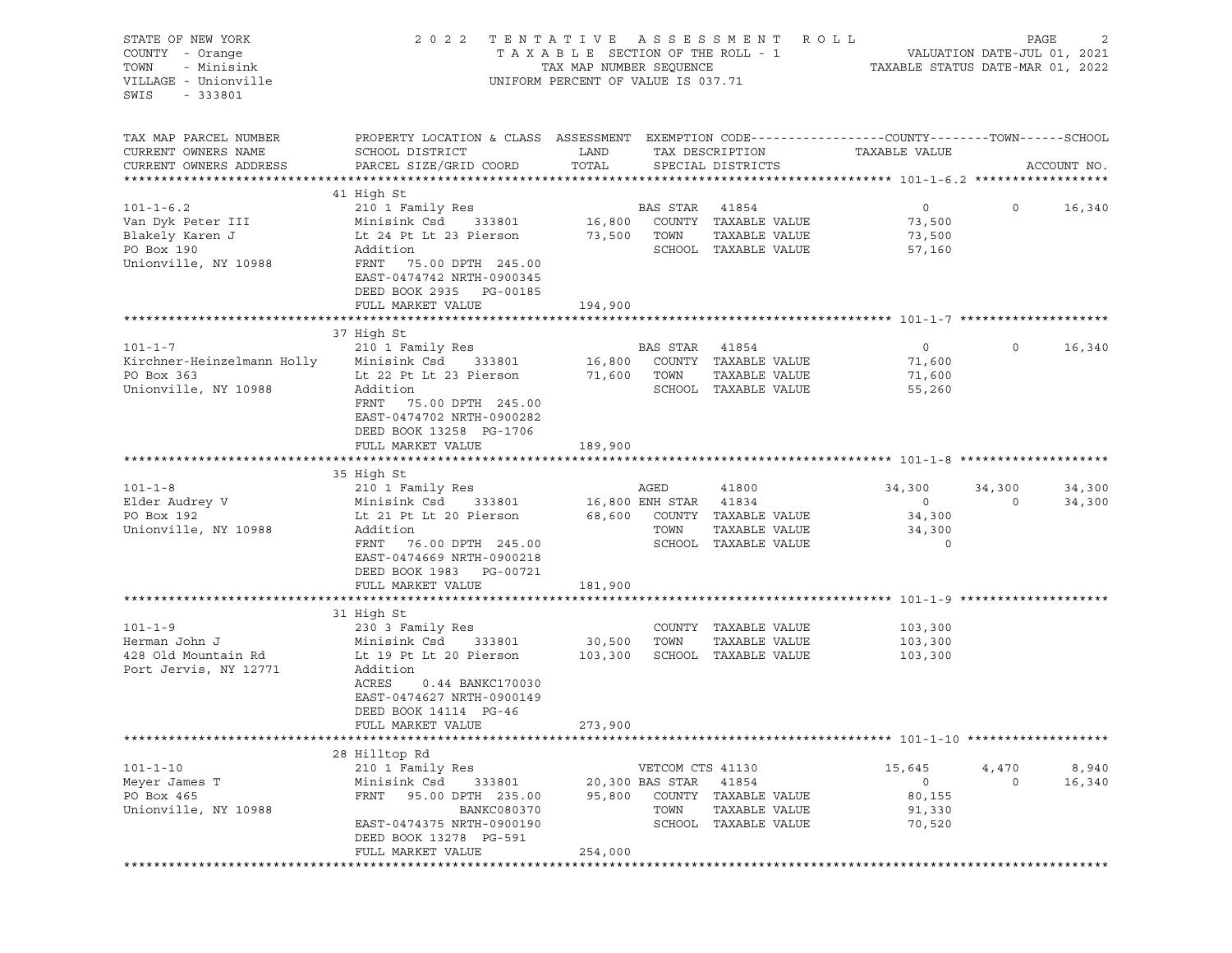STATE OF NEW YORK 2 0 2 2 T E N T A T I V E A S S E S S M E N T R O L L PAGE 3 COUNTY - Orange T A X A B L E SECTION OF THE ROLL - 1 TOWN - Minisink TAX MAP NUMBER SEQUENCE TAXABLE STATUS DATE-MAR 01, 2022<br>TILLAGE - Unionville Taxable Taxable Taxable Status UNIFORM PERCENT OF VALUE IS 037.71 UNIFORM PERCENT OF VALUE IS 037.71 SWIS - 333801 TAX MAP PARCEL NUMBER PROPERTY LOCATION & CLASS ASSESSMENT EXEMPTION CODE------------------COUNTY--------TOWN------SCHOOL CURRENT OWNERS NAME SCHOOL DISTRICT LAND TAX DESCRIPTION TAXABLE VALUE CURRENT OWNERS ADDRESS PARCEL SIZE/GRID COORD TOTAL SPECIAL DISTRICTS ACCOUNT NO. \*\*\*\*\*\*\*\*\*\*\*\*\*\*\*\*\*\*\*\*\*\*\*\*\*\*\*\*\*\*\*\*\*\*\*\*\*\*\*\*\*\*\*\*\*\*\*\*\*\*\*\*\*\*\*\*\*\*\*\*\*\*\*\*\*\*\*\*\*\*\*\*\*\*\*\*\*\*\*\*\*\*\*\*\*\*\*\*\*\*\*\*\*\*\*\*\*\*\*\*\*\*\* 101-1-11 \*\*\*\*\*\*\*\*\*\*\*\*\*\*\*\*\*\*\* 26 Hilltop Rd 101-1-11 210 1 Family Res COUNTY TAXABLE VALUE 83,000 Balestire Francis Minisink Csd 333801 20,300 TOWN TAXABLE VALUE 83,000 Sullivan Katy FRNT 95.00 DPTH 235.00 83,000 SCHOOL TAXABLE VALUE 83,000 PO Box 32 BANKC030217 Unionville, NY 10988 EAST-0474333 NRTH-0900105 DEED BOOK 15056 PG-1039 FULL MARKET VALUE 220,100 \*\*\*\*\*\*\*\*\*\*\*\*\*\*\*\*\*\*\*\*\*\*\*\*\*\*\*\*\*\*\*\*\*\*\*\*\*\*\*\*\*\*\*\*\*\*\*\*\*\*\*\*\*\*\*\*\*\*\*\*\*\*\*\*\*\*\*\*\*\*\*\*\*\*\*\*\*\*\*\*\*\*\*\*\*\*\*\*\*\*\*\*\*\*\*\*\*\*\*\*\*\*\* 101-1-12.1 \*\*\*\*\*\*\*\*\*\*\*\*\*\*\*\*\* 20 Hilltop Rd 101-1-12.1 210 1 Family Res VETCOM CTS 41130 15,645 4,470 8,940 Sutton Karen S Minisink Csd 333801 20,300 BAS STAR 41854 0 0 16,340 PO Box 394 W Of High St 81,700 COUNTY TAXABLE VALUE 66,055 Unionville, NY 10988 FRNT 95.00 DPTH 233.00 TOWN TAXABLE VALUE 77,230 EAST-0474287 NRTH-0900022 SCHOOL TAXABLE VALUE 56,420 DEED BOOK 11634 PG-1159 FULL MARKET VALUE 216,700 \*\*\*\*\*\*\*\*\*\*\*\*\*\*\*\*\*\*\*\*\*\*\*\*\*\*\*\*\*\*\*\*\*\*\*\*\*\*\*\*\*\*\*\*\*\*\*\*\*\*\*\*\*\*\*\*\*\*\*\*\*\*\*\*\*\*\*\*\*\*\*\*\*\*\*\*\*\*\*\*\*\*\*\*\*\*\*\*\*\*\*\*\*\*\*\*\*\*\*\*\*\*\* 101-1-12.2 \*\*\*\*\*\*\*\*\*\*\*\*\*\*\*\*\* Hilltop Rd 101-1-12.2 314 Rural vac<10 COUNTY TAXABLE VALUE 14,800 Sutton Karen S Minisink Csd 333801 14,800 TOWN TAXABLE VALUE 14,800 PO Box 394 W Of High St 14,800 SCHOOL TAXABLE VALUE 14,800 Unionville, NY 10988 FRNT 75.00 DPTH 230.00 EAST-0474249 NRTH-0899946 DEED BOOK 11634 PG-1163 FULL MARKET VALUE 39,200 \*\*\*\*\*\*\*\*\*\*\*\*\*\*\*\*\*\*\*\*\*\*\*\*\*\*\*\*\*\*\*\*\*\*\*\*\*\*\*\*\*\*\*\*\*\*\*\*\*\*\*\*\*\*\*\*\*\*\*\*\*\*\*\*\*\*\*\*\*\*\*\*\*\*\*\*\*\*\*\*\*\*\*\*\*\*\*\*\*\*\*\*\*\*\*\*\*\*\*\*\*\*\* 101-1-13 \*\*\*\*\*\*\*\*\*\*\*\*\*\*\*\*\*\*\* 29 High St 101-1-13 210 1 Family Res COUNTY TAXABLE VALUE 117,200 Koch Jennifer Minisink Csd 333801 12,800 TOWN TAXABLE VALUE 117,200 FRNT 95.00 DPTH 150.00 117,200 SCHOOL TAXABLE VALUE 117,200 Unionville, NY 10988 EAST-0474610 NRTH-0900063 DEED BOOK 14239 PG-928 FULL MARKET VALUE 310,800 \*\*\*\*\*\*\*\*\*\*\*\*\*\*\*\*\*\*\*\*\*\*\*\*\*\*\*\*\*\*\*\*\*\*\*\*\*\*\*\*\*\*\*\*\*\*\*\*\*\*\*\*\*\*\*\*\*\*\*\*\*\*\*\*\*\*\*\*\*\*\*\*\*\*\*\*\*\*\*\*\*\*\*\*\*\*\*\*\*\*\*\*\*\*\*\*\*\*\*\*\*\*\* 101-1-14 \*\*\*\*\*\*\*\*\*\*\*\*\*\*\*\*\*\*\* 23 High St 101-1-14 210 1 Family Res AGED 41800 30,500 30,500 30,500 30,500 Banach Tyler S Minisink Csd 333801 20,800 ENH STAR 41834 0 0 30,500 Smith Linda FRNT 153.00 DPTH 150.00 61,000 COUNTY TAXABLE VALUE 30,500 PO Box 416 EAST-0474553 NRTH-0899953 TOWN TAXABLE VALUE 30,500 Unionville, NY 10988 DEED BOOK 13432 PG-760 SCHOOL TAXABLE VALUE 0 FULL MARKET VALUE 161,800 \*\*\*\*\*\*\*\*\*\*\*\*\*\*\*\*\*\*\*\*\*\*\*\*\*\*\*\*\*\*\*\*\*\*\*\*\*\*\*\*\*\*\*\*\*\*\*\*\*\*\*\*\*\*\*\*\*\*\*\*\*\*\*\*\*\*\*\*\*\*\*\*\*\*\*\*\*\*\*\*\*\*\*\*\*\*\*\*\*\*\*\*\*\*\*\*\*\*\*\*\*\*\*\*\*\*\*\*\*\*\*\*\*\*\*\*\*\*\*\*\*\*\*\*\*\*\*\*\*\*\*\*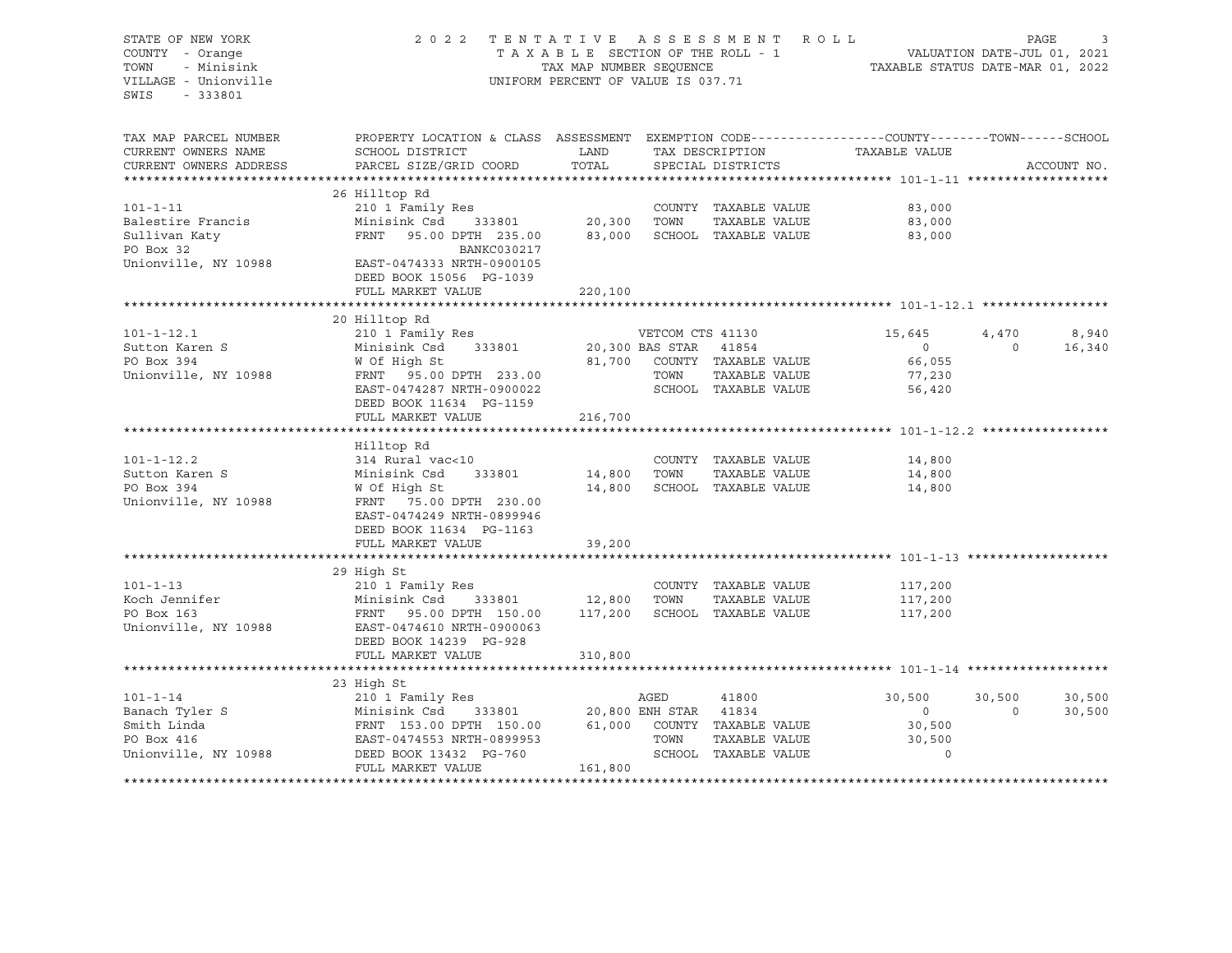# STATE OF NEW YORK 2 0 2 2 T E N T A T I V E A S S E S S M E N T R O L L PAGE 4 COUNTY - Orange T A X A B L E SECTION OF THE ROLL - 1 VALUATION DATE-JUL 01, 2021 TOWN - Minisink TAX MAP NUMBER SEQUENCE TAXABLE STATUS DATE-MAR 01, 2022 VILLAGE - Unionville **United Accord Control** UNIFORM PERCENT OF VALUE IS 037.71

| TAX MAP PARCEL NUMBER<br>CURRENT OWNERS NAME | PROPERTY LOCATION & CLASS ASSESSMENT EXEMPTION CODE----------------COUNTY-------TOWN------SCHOOL<br>SCHOOL DISTRICT | LAND          |                | TAX DESCRIPTION             | TAXABLE VALUE  |                    |
|----------------------------------------------|---------------------------------------------------------------------------------------------------------------------|---------------|----------------|-----------------------------|----------------|--------------------|
| CURRENT OWNERS ADDRESS                       | PARCEL SIZE/GRID COORD                                                                                              | TOTAL         |                | SPECIAL DISTRICTS           |                | ACCOUNT NO.        |
|                                              | 19 High St                                                                                                          |               |                |                             |                |                    |
| $101 - 1 - 15$                               | 210 1 Family Res                                                                                                    |               |                | COUNTY TAXABLE VALUE        | 86,600         |                    |
|                                              | Minisink $Csd$ 333801                                                                                               | 16,000        | TOWN           | TAXABLE VALUE               | 86,600         |                    |
| Bontemps Jean M                              | FRNT 113.00 DPTH 150.00                                                                                             | 86,600        |                | SCHOOL TAXABLE VALUE        | 86,600         |                    |
| Bontemps Marie N<br>PO Box 83<br>PO Box 83   | BANKC080370                                                                                                         |               |                |                             |                |                    |
| Unionville, NY 10988                         | EAST-0474492 NRTH-0899835                                                                                           |               |                |                             |                |                    |
|                                              |                                                                                                                     |               |                |                             |                |                    |
|                                              | DEED BOOK 14681 PG-256<br>FULL MARKET VALUE                                                                         | 229,600       |                |                             |                |                    |
|                                              |                                                                                                                     |               |                |                             |                |                    |
|                                              | 13 High St                                                                                                          |               |                |                             |                |                    |
| $101 - 1 - 16$                               | 210 1 Family Res                                                                                                    |               |                | COUNTY TAXABLE VALUE        | 78,300         |                    |
| Brennan James P                              |                                                                                                                     | 333801 12,000 | TOWN           | TAXABLE VALUE               | 78,300         |                    |
| Brennan Bonnie J                             | Minisink Csd      333801<br>FRNT    50.00 DPTH   150.00                                                             |               |                | 78,300 SCHOOL TAXABLE VALUE | 78,300         |                    |
| PO Box 209                                   | EAST-0474440 NRTH-0899734                                                                                           |               |                |                             |                |                    |
| Unionville, NY 10988                         | DEED BOOK 3098 PG-96                                                                                                |               |                |                             |                |                    |
|                                              | FULL MARKET VALUE                                                                                                   | 207,600       |                |                             |                |                    |
|                                              |                                                                                                                     |               |                |                             |                |                    |
|                                              | High St                                                                                                             |               |                |                             |                |                    |
| $101 - 1 - 17$                               | 311 Res vac land                                                                                                    |               |                | COUNTY TAXABLE VALUE        | 2,000          |                    |
| Brennan James P                              |                                                                                                                     | 2,000         | TOWN           | TAXABLE VALUE               | 2,000          |                    |
| Brennan Bonnie J                             | Minisink Csd 333801<br>FRNT 50.00 DPTH 150.00<br>FRNT 50.00 DPTH 150.00                                             | 2,000         |                | SCHOOL TAXABLE VALUE        | 2,000          |                    |
| PO Box 209                                   | EAST-0474417 NRTH-0899690                                                                                           |               |                |                             |                |                    |
| Unionville, NY 10988                         | DEED BOOK 3098 PG-97                                                                                                |               |                |                             |                |                    |
|                                              | FULL MARKET VALUE                                                                                                   | 5,300         |                |                             |                |                    |
|                                              |                                                                                                                     |               |                |                             |                |                    |
|                                              | High St                                                                                                             |               |                |                             |                |                    |
| $101 - 1 - 18$                               | 312 Vac w/imprv                                                                                                     |               |                | COUNTY TAXABLE VALUE        | 4,800          |                    |
| Brennan James P                              | Minisink Csd 333801                                                                                                 | 4,300         | TOWN           | TAXABLE VALUE               | 4,800          |                    |
| Brennan Bonnie J                             | Minisink Csd 333801<br>FRNT 75.00 DPTH 150.00                                                                       |               |                | 4,800 SCHOOL TAXABLE VALUE  | 4,800          |                    |
| PO Box 209                                   | EAST-0474388 NRTH-0899635                                                                                           |               |                |                             |                |                    |
| Unionville, NY 10988                         | DEED BOOK 3098 PG-96                                                                                                |               |                |                             |                |                    |
|                                              | FULL MARKET VALUE                                                                                                   | 12,700        |                |                             |                |                    |
|                                              |                                                                                                                     |               |                |                             |                |                    |
|                                              | 5 High St                                                                                                           |               |                |                             |                |                    |
| $101 - 1 - 19$                               | 220 2 Family Res                                                                                                    |               | BAS STAR 41854 |                             | $\overline{0}$ | 16,340<br>$\Omega$ |
|                                              |                                                                                                                     |               |                |                             | 99,000         |                    |
|                                              |                                                                                                                     |               |                |                             | 99,000         |                    |
|                                              |                                                                                                                     |               |                |                             | 82,660         |                    |
| Unionville, NY 10988                         | DEED BOOK 5660 PG-327                                                                                               |               |                |                             |                |                    |
|                                              | FULL MARKET VALUE                                                                                                   | 262,500       |                |                             |                |                    |
|                                              |                                                                                                                     |               |                |                             |                |                    |
|                                              | 38 Main St                                                                                                          |               |                |                             |                |                    |
| $101 - 1 - 20$                               | 210 1 Family Res                                                                                                    |               | BAS STAR 41854 |                             | $\overline{0}$ | 16,340<br>$\Omega$ |
| Shields Heather                              | Minisink Csd 333801                                                                                                 |               |                | 12,000 COUNTY TAXABLE VALUE | 38,200         |                    |
| Marion Anthony                               | FRNT 103.00 DPTH 98.00                                                                                              | 38,200 TOWN   |                | TAXABLE VALUE               | 38,200         |                    |
| PO Box 304                                   | <b>BANKC190321</b>                                                                                                  |               |                | SCHOOL TAXABLE VALUE        | 21,860         |                    |
| Unionville, NY 10988                         | EAST-0474281 NRTH-0899456                                                                                           |               |                |                             |                |                    |
|                                              | DEED BOOK 12186 PG-1389                                                                                             |               |                |                             |                |                    |
|                                              | FULL MARKET VALUE                                                                                                   | 101,300       |                |                             |                |                    |
|                                              |                                                                                                                     |               |                |                             |                |                    |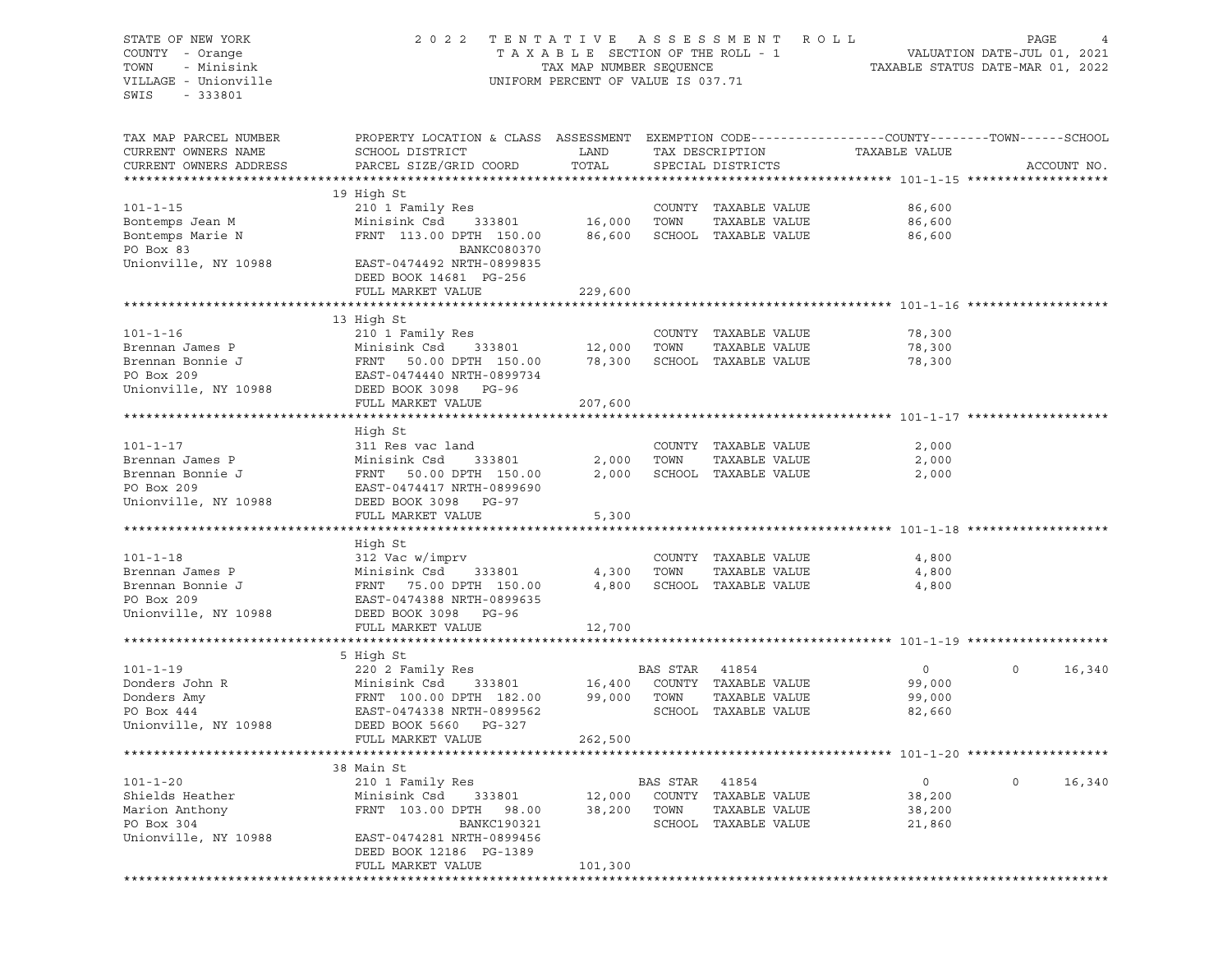STATE OF NEW YORK 2 0 2 2 T E N T A T I V E A S S E S S M E N T R O L L PAGE 5 COUNTY - Orange T A X A B L E SECTION OF THE ROLL - 1 TOWN - Minisink TAX MAP NUMBER SEQUENCE TAXABLE STATUS DATE-MAR 01, 2022<br>TILLAGE - Unionville Taxable Taxable Taxable Status UNIFORM PERCENT OF VALUE IS 037.71 UNIFORM PERCENT OF VALUE IS 037.71 SWIS - 333801 TAX MAP PARCEL NUMBER PROPERTY LOCATION & CLASS ASSESSMENT EXEMPTION CODE----------------COUNTY-------TOWN-----SCHOOL CURRENT OWNERS NAME SCHOOL DISTRICT LAND TAX DESCRIPTION TAXABLE VALUE CURRENT OWNERS ADDRESS PARCEL SIZE/GRID COORD TOTAL SPECIAL DISTRICTS ACCOUNT NO. \*\*\*\*\*\*\*\*\*\*\*\*\*\*\*\*\*\*\*\*\*\*\*\*\*\*\*\*\*\*\*\*\*\*\*\*\*\*\*\*\*\*\*\*\*\*\*\*\*\*\*\*\*\*\*\*\*\*\*\*\*\*\*\*\*\*\*\*\*\*\*\*\*\*\*\*\*\*\*\*\*\*\*\*\*\*\*\*\*\*\*\*\*\*\*\*\*\*\*\*\*\*\* 101-1-21 \*\*\*\*\*\*\*\*\*\*\*\*\*\*\*\*\*\*\* Main St<br>311 Res vac land 101-1-21 311 Res vac land COUNTY TAXABLE VALUE 2,300 Delgatto Christopher Minisink Csd 333801 2,300 TOWN TAXABLE VALUE 2,300 PO Box 44 FRNT 73.00 DPTH 105.00 2,300 SCHOOL TAXABLE VALUE 2,300 Unionville, NY 10988 BANKC180281 EAST-0474202 NRTH-0899501 DEED BOOK 15079 PG-324 FULL MARKET VALUE 6,100 \*\*\*\*\*\*\*\*\*\*\*\*\*\*\*\*\*\*\*\*\*\*\*\*\*\*\*\*\*\*\*\*\*\*\*\*\*\*\*\*\*\*\*\*\*\*\*\*\*\*\*\*\*\*\*\*\*\*\*\*\*\*\*\*\*\*\*\*\*\*\*\*\*\*\*\*\*\*\*\*\*\*\*\*\*\*\*\*\*\*\*\*\*\*\*\*\*\*\*\*\*\*\* 101-1-22 \*\*\*\*\*\*\*\*\*\*\*\*\*\*\*\*\*\*\* 44 Main St 101-1-22 210 1 Family Res COUNTY TAXABLE VALUE 94,800 Delgatto Christopher Minisink Csd 333801 17,200 TOWN TAXABLE VALUE 94,800 PO Box 44 FRNT 90.00 DPTH 207.00 94,800 SCHOOL TAXABLE VALUE 94,800 Unionville, NY 10988 BANKC180281 EAST-0474141 NRTH-0899559 DEED BOOK 15079 PG-324 FULL MARKET VALUE 251,400 \*\*\*\*\*\*\*\*\*\*\*\*\*\*\*\*\*\*\*\*\*\*\*\*\*\*\*\*\*\*\*\*\*\*\*\*\*\*\*\*\*\*\*\*\*\*\*\*\*\*\*\*\*\*\*\*\*\*\*\*\*\*\*\*\*\*\*\*\*\*\*\*\*\*\*\*\*\*\*\*\*\*\*\*\*\*\*\*\*\*\*\*\*\*\*\*\*\*\*\*\*\*\* 101-1-23 \*\*\*\*\*\*\*\*\*\*\*\*\*\*\*\*\*\*\* 48 Main St 101-1-23 210 1 Family Res BAS STAR 41854 0 0 16,340 Wesley Charles Minisink Csd 333801 21,500 COUNTY TAXABLE VALUE 87,300 PO Box 331 ACRES 1.60 87,300 TOWN TAXABLE VALUE 87,300 Unionville, NY 10988 EAST-0474158 NRTH-0899768 SCHOOL TAXABLE VALUE 70,960 DEED BOOK 5978 PG-176 FULL MARKET VALUE 231,500 \*\*\*\*\*\*\*\*\*\*\*\*\*\*\*\*\*\*\*\*\*\*\*\*\*\*\*\*\*\*\*\*\*\*\*\*\*\*\*\*\*\*\*\*\*\*\*\*\*\*\*\*\*\*\*\*\*\*\*\*\*\*\*\*\*\*\*\*\*\*\*\*\*\*\*\*\*\*\*\*\*\*\*\*\*\*\*\*\*\*\*\*\*\*\*\*\*\*\*\*\*\*\* 101-1-24.1 \*\*\*\*\*\*\*\*\*\*\*\*\*\*\*\*\* 56 Main St 101-1-24.1 210 1 Family Res BAS STAR 41854 0 0 16,340 Benjamin Irene Minisink Csd 333801 17,600 SOLAR EX C 49500 5,000 5,000 5,000 PO Box 611 62,300 FRNT 63.00 DPTH 233.00 67,300 COUNTY TAXABLE VALUE 62,300 Unionville, NY 10988 EAST-0473881 NRTH-0899726 TOWN TAXABLE VALUE 62,300 DEED BOOK 11902 PG-1064 SCHOOL TAXABLE VALUE 45,960 FULL MARKET VALUE \*\*\*\*\*\*\*\*\*\*\*\*\*\*\*\*\*\*\*\*\*\*\*\*\*\*\*\*\*\*\*\*\*\*\*\*\*\*\*\*\*\*\*\*\*\*\*\*\*\*\*\*\*\*\*\*\*\*\*\*\*\*\*\*\*\*\*\*\*\*\*\*\*\*\*\*\*\*\*\*\*\*\*\*\*\*\*\*\*\*\*\*\*\*\*\*\*\*\*\*\*\*\* 101-1-24.2 \*\*\*\*\*\*\*\*\*\*\*\*\*\*\*\*\* 52 Main St 101-1-24.2 220 2 Family Res COUNTY TAXABLE VALUE 86,200 Hutt Angela J Minisink Csd 333801 30,300 TOWN TAXABLE VALUE 86,200 PO Box 35 ACRES 1.30 BANKC190321 86,200 SCHOOL TAXABLE VALUE 86,200 Unionville, NY 10988 EAST-0474010 NRTH-0899917 DEED BOOK 13970 PG-1299 FULL MARKET VALUE 228,600 \*\*\*\*\*\*\*\*\*\*\*\*\*\*\*\*\*\*\*\*\*\*\*\*\*\*\*\*\*\*\*\*\*\*\*\*\*\*\*\*\*\*\*\*\*\*\*\*\*\*\*\*\*\*\*\*\*\*\*\*\*\*\*\*\*\*\*\*\*\*\*\*\*\*\*\*\*\*\*\*\*\*\*\*\*\*\*\*\*\*\*\*\*\*\*\*\*\*\*\*\*\*\*\*\*\*\*\*\*\*\*\*\*\*\*\*\*\*\*\*\*\*\*\*\*\*\*\*\*\*\*\*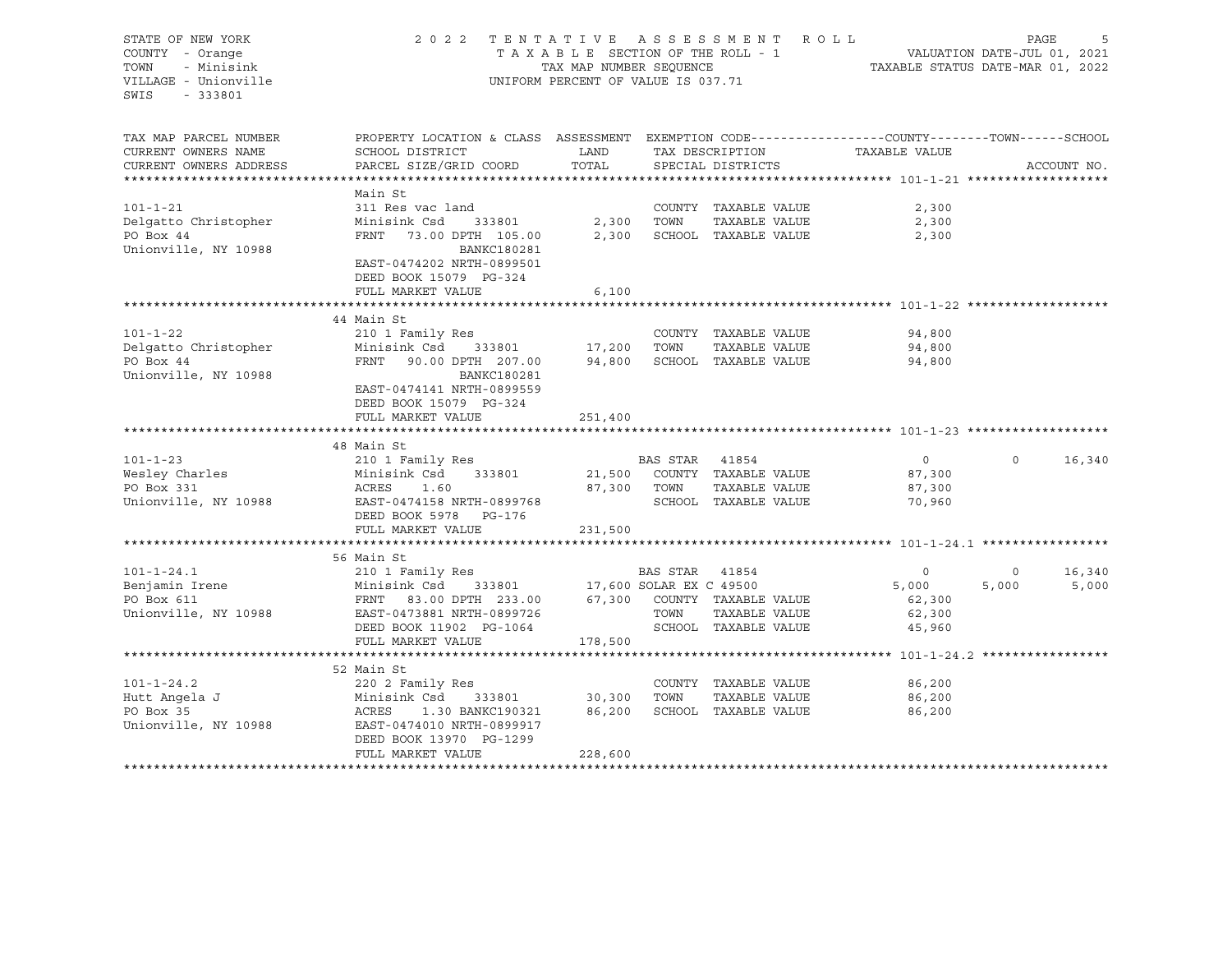# STATE OF NEW YORK 2 0 2 2 T E N T A T I V E A S S E S S M E N T R O L L PAGE 6 COUNTY - Orange T A X A B L E SECTION OF THE ROLL - 1 VALUATION DATE-JUL 01, 2021 TOWN - Minisink TAX MAP NUMBER SEQUENCE TAXABLE STATUS DATE-MAR 01, 2022 VILLAGE - Unionville **United Accord Control** UNIFORM PERCENT OF VALUE IS 037.71

| 4,470<br>8,940<br>40,790<br>$\overline{0}$ |
|--------------------------------------------|
|                                            |
|                                            |
|                                            |
|                                            |
|                                            |
|                                            |
|                                            |
|                                            |
|                                            |
|                                            |
|                                            |
|                                            |
|                                            |
|                                            |
|                                            |
|                                            |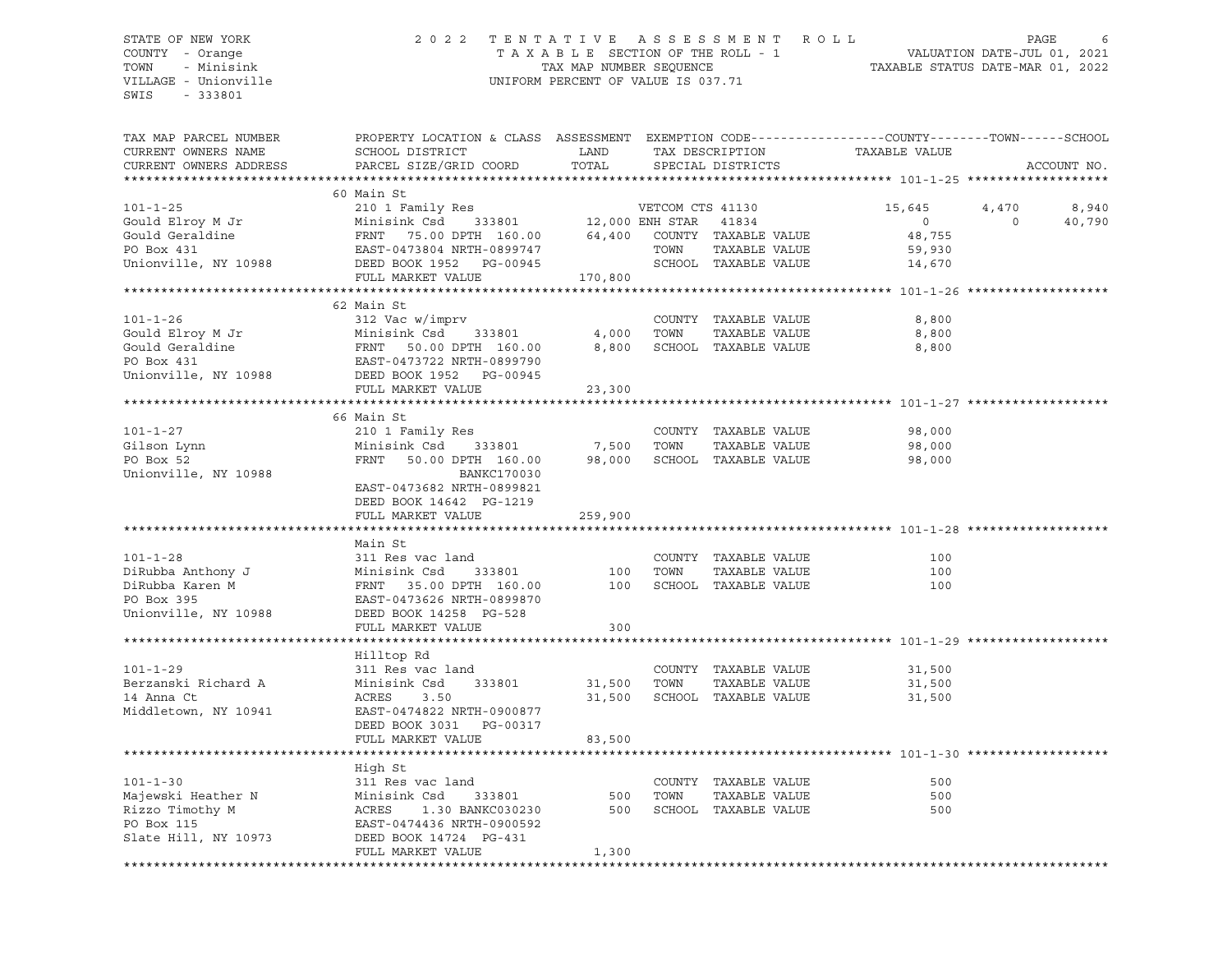# STATE OF NEW YORK 2 0 2 2 T E N T A T I V E A S S E S S M E N T R O L L PAGE 7 COUNTY - Orange T A X A B L E SECTION OF THE ROLL - 1 VALUATION DATE-JUL 01, 2021 TOWN - Minisink TAX MAP NUMBER SEQUENCE TAXABLE STATUS DATE-MAR 01, 2022 VILLAGE - Unionville **United Accord Control** UNIFORM PERCENT OF VALUE IS 037.71

| 66 High St<br>$101 - 2 - 1$<br>COUNTY TAXABLE VALUE<br>311 Res vac land<br>3,000<br>Schmick Robert D Jr<br>Minisink Csd<br>333801<br>3,000<br>TOWN<br>TAXABLE VALUE<br>3,000<br>PO Box 423<br>3,000<br>SCHOOL TAXABLE VALUE<br>FRNT 66.00 DPTH 104.00<br>3,000<br>Unionville, NY 10988<br>EAST-0474803 NRTH-0900935<br>DEED BOOK 2940 PG-00180<br>FULL MARKET VALUE<br>8,000<br>High St<br>$101 - 2 - 2$<br>311 Res vac land<br>COUNTY TAXABLE VALUE<br>500<br>Gallagher Carole L<br>Minisink Csd<br>TAXABLE VALUE<br>333801<br>500<br>TOWN<br>500<br>Gallagher Louis R<br>500<br>SCHOOL TAXABLE VALUE<br>FRNT 57.00 DPTH<br>96.00<br>500<br>PO Box 333<br>EAST-0474797 NRTH-0900856<br>Unionville, NY 10988<br>DEED BOOK 12668 PG-8<br>FULL MARKET VALUE<br>1,300<br>62 High St<br>$101 - 2 - 3$<br>210 1 Family Res<br>COUNTY TAXABLE VALUE<br>77,000<br>TOWN<br>TAXABLE VALUE<br>77,000<br>Lain Timothy<br>Minisink Csd<br>333801<br>12,000<br>PO Box 53<br>Lts17 18 Pierson Addition<br>77,000<br>SCHOOL TAXABLE VALUE<br>77,000<br>Unionville, NY 10988<br>FRNT 86.00 DPTH 116.00<br>BANKC020440<br>EAST-0474851 NRTH-0900816<br>DEED BOOK 14368 PG-578<br>FULL MARKET VALUE<br>204,200<br>58 High St<br>$\circ$<br>16,340<br>$101 - 2 - 4$<br>210 1 Family Res<br>BAS STAR<br>41854<br>$\Omega$<br>Minisink Csd 333801 12,000<br>COUNTY TAXABLE VALUE<br>Banach Kathy S<br>71,600<br>71,600<br>PO Box 527<br>Lts15 16 Pierson Addition<br>TOWN<br>TAXABLE VALUE<br>71,600<br>Unionville, NY 10988<br>SCHOOL TAXABLE VALUE<br>FRNT 100.00 DPTH 116.00<br>55,260<br>EAST-0474878 NRTH-0900725<br>DEED BOOK 5126 PG-234<br>FULL MARKET VALUE<br>189,900<br>High St<br>$101 - 2 - 5$<br>COUNTY TAXABLE VALUE<br>311 Res vac land<br>1,000<br>Hoqan John D<br>Minisink Csd<br>TOWN<br>TAXABLE VALUE<br>1,000<br>333801<br>1,000<br>36 Holbrook St<br>Lt 14 Pierson<br>1,000<br>SCHOOL TAXABLE VALUE<br>1,000<br>Port Jervis, NY 12771<br>FRNT 50.00 DPTH 115.00<br>EAST-0474902 NRTH-0900643<br>DEED BOOK 11685 PG-744<br>2,700<br>FULL MARKET VALUE | TAX MAP PARCEL NUMBER<br>CURRENT OWNERS NAME<br>CURRENT OWNERS ADDRESS | PROPERTY LOCATION & CLASS ASSESSMENT<br>SCHOOL DISTRICT<br>PARCEL SIZE/GRID COORD | LAND<br>TOTAL | TAX DESCRIPTION<br>SPECIAL DISTRICTS | TAXABLE VALUE | EXEMPTION CODE-----------------COUNTY-------TOWN------SCHOOL<br>ACCOUNT NO. |
|-------------------------------------------------------------------------------------------------------------------------------------------------------------------------------------------------------------------------------------------------------------------------------------------------------------------------------------------------------------------------------------------------------------------------------------------------------------------------------------------------------------------------------------------------------------------------------------------------------------------------------------------------------------------------------------------------------------------------------------------------------------------------------------------------------------------------------------------------------------------------------------------------------------------------------------------------------------------------------------------------------------------------------------------------------------------------------------------------------------------------------------------------------------------------------------------------------------------------------------------------------------------------------------------------------------------------------------------------------------------------------------------------------------------------------------------------------------------------------------------------------------------------------------------------------------------------------------------------------------------------------------------------------------------------------------------------------------------------------------------------------------------------------------------------------------------------------------------------------------------------------------------------------------------------------------------------------------------------------------------------------------------------------------------------------|------------------------------------------------------------------------|-----------------------------------------------------------------------------------|---------------|--------------------------------------|---------------|-----------------------------------------------------------------------------|
|                                                                                                                                                                                                                                                                                                                                                                                                                                                                                                                                                                                                                                                                                                                                                                                                                                                                                                                                                                                                                                                                                                                                                                                                                                                                                                                                                                                                                                                                                                                                                                                                                                                                                                                                                                                                                                                                                                                                                                                                                                                       |                                                                        |                                                                                   |               |                                      |               |                                                                             |
|                                                                                                                                                                                                                                                                                                                                                                                                                                                                                                                                                                                                                                                                                                                                                                                                                                                                                                                                                                                                                                                                                                                                                                                                                                                                                                                                                                                                                                                                                                                                                                                                                                                                                                                                                                                                                                                                                                                                                                                                                                                       |                                                                        |                                                                                   |               |                                      |               |                                                                             |
|                                                                                                                                                                                                                                                                                                                                                                                                                                                                                                                                                                                                                                                                                                                                                                                                                                                                                                                                                                                                                                                                                                                                                                                                                                                                                                                                                                                                                                                                                                                                                                                                                                                                                                                                                                                                                                                                                                                                                                                                                                                       |                                                                        |                                                                                   |               |                                      |               |                                                                             |
|                                                                                                                                                                                                                                                                                                                                                                                                                                                                                                                                                                                                                                                                                                                                                                                                                                                                                                                                                                                                                                                                                                                                                                                                                                                                                                                                                                                                                                                                                                                                                                                                                                                                                                                                                                                                                                                                                                                                                                                                                                                       |                                                                        |                                                                                   |               |                                      |               |                                                                             |
|                                                                                                                                                                                                                                                                                                                                                                                                                                                                                                                                                                                                                                                                                                                                                                                                                                                                                                                                                                                                                                                                                                                                                                                                                                                                                                                                                                                                                                                                                                                                                                                                                                                                                                                                                                                                                                                                                                                                                                                                                                                       |                                                                        |                                                                                   |               |                                      |               |                                                                             |
|                                                                                                                                                                                                                                                                                                                                                                                                                                                                                                                                                                                                                                                                                                                                                                                                                                                                                                                                                                                                                                                                                                                                                                                                                                                                                                                                                                                                                                                                                                                                                                                                                                                                                                                                                                                                                                                                                                                                                                                                                                                       |                                                                        |                                                                                   |               |                                      |               |                                                                             |
|                                                                                                                                                                                                                                                                                                                                                                                                                                                                                                                                                                                                                                                                                                                                                                                                                                                                                                                                                                                                                                                                                                                                                                                                                                                                                                                                                                                                                                                                                                                                                                                                                                                                                                                                                                                                                                                                                                                                                                                                                                                       |                                                                        |                                                                                   |               |                                      |               |                                                                             |
|                                                                                                                                                                                                                                                                                                                                                                                                                                                                                                                                                                                                                                                                                                                                                                                                                                                                                                                                                                                                                                                                                                                                                                                                                                                                                                                                                                                                                                                                                                                                                                                                                                                                                                                                                                                                                                                                                                                                                                                                                                                       |                                                                        |                                                                                   |               |                                      |               |                                                                             |
|                                                                                                                                                                                                                                                                                                                                                                                                                                                                                                                                                                                                                                                                                                                                                                                                                                                                                                                                                                                                                                                                                                                                                                                                                                                                                                                                                                                                                                                                                                                                                                                                                                                                                                                                                                                                                                                                                                                                                                                                                                                       |                                                                        |                                                                                   |               |                                      |               |                                                                             |
|                                                                                                                                                                                                                                                                                                                                                                                                                                                                                                                                                                                                                                                                                                                                                                                                                                                                                                                                                                                                                                                                                                                                                                                                                                                                                                                                                                                                                                                                                                                                                                                                                                                                                                                                                                                                                                                                                                                                                                                                                                                       |                                                                        |                                                                                   |               |                                      |               |                                                                             |
|                                                                                                                                                                                                                                                                                                                                                                                                                                                                                                                                                                                                                                                                                                                                                                                                                                                                                                                                                                                                                                                                                                                                                                                                                                                                                                                                                                                                                                                                                                                                                                                                                                                                                                                                                                                                                                                                                                                                                                                                                                                       |                                                                        |                                                                                   |               |                                      |               |                                                                             |
|                                                                                                                                                                                                                                                                                                                                                                                                                                                                                                                                                                                                                                                                                                                                                                                                                                                                                                                                                                                                                                                                                                                                                                                                                                                                                                                                                                                                                                                                                                                                                                                                                                                                                                                                                                                                                                                                                                                                                                                                                                                       |                                                                        |                                                                                   |               |                                      |               |                                                                             |
|                                                                                                                                                                                                                                                                                                                                                                                                                                                                                                                                                                                                                                                                                                                                                                                                                                                                                                                                                                                                                                                                                                                                                                                                                                                                                                                                                                                                                                                                                                                                                                                                                                                                                                                                                                                                                                                                                                                                                                                                                                                       |                                                                        |                                                                                   |               |                                      |               |                                                                             |
|                                                                                                                                                                                                                                                                                                                                                                                                                                                                                                                                                                                                                                                                                                                                                                                                                                                                                                                                                                                                                                                                                                                                                                                                                                                                                                                                                                                                                                                                                                                                                                                                                                                                                                                                                                                                                                                                                                                                                                                                                                                       |                                                                        |                                                                                   |               |                                      |               |                                                                             |
|                                                                                                                                                                                                                                                                                                                                                                                                                                                                                                                                                                                                                                                                                                                                                                                                                                                                                                                                                                                                                                                                                                                                                                                                                                                                                                                                                                                                                                                                                                                                                                                                                                                                                                                                                                                                                                                                                                                                                                                                                                                       |                                                                        |                                                                                   |               |                                      |               |                                                                             |
|                                                                                                                                                                                                                                                                                                                                                                                                                                                                                                                                                                                                                                                                                                                                                                                                                                                                                                                                                                                                                                                                                                                                                                                                                                                                                                                                                                                                                                                                                                                                                                                                                                                                                                                                                                                                                                                                                                                                                                                                                                                       |                                                                        |                                                                                   |               |                                      |               |                                                                             |
|                                                                                                                                                                                                                                                                                                                                                                                                                                                                                                                                                                                                                                                                                                                                                                                                                                                                                                                                                                                                                                                                                                                                                                                                                                                                                                                                                                                                                                                                                                                                                                                                                                                                                                                                                                                                                                                                                                                                                                                                                                                       |                                                                        |                                                                                   |               |                                      |               |                                                                             |
|                                                                                                                                                                                                                                                                                                                                                                                                                                                                                                                                                                                                                                                                                                                                                                                                                                                                                                                                                                                                                                                                                                                                                                                                                                                                                                                                                                                                                                                                                                                                                                                                                                                                                                                                                                                                                                                                                                                                                                                                                                                       |                                                                        |                                                                                   |               |                                      |               |                                                                             |
|                                                                                                                                                                                                                                                                                                                                                                                                                                                                                                                                                                                                                                                                                                                                                                                                                                                                                                                                                                                                                                                                                                                                                                                                                                                                                                                                                                                                                                                                                                                                                                                                                                                                                                                                                                                                                                                                                                                                                                                                                                                       |                                                                        |                                                                                   |               |                                      |               |                                                                             |
|                                                                                                                                                                                                                                                                                                                                                                                                                                                                                                                                                                                                                                                                                                                                                                                                                                                                                                                                                                                                                                                                                                                                                                                                                                                                                                                                                                                                                                                                                                                                                                                                                                                                                                                                                                                                                                                                                                                                                                                                                                                       |                                                                        |                                                                                   |               |                                      |               |                                                                             |
|                                                                                                                                                                                                                                                                                                                                                                                                                                                                                                                                                                                                                                                                                                                                                                                                                                                                                                                                                                                                                                                                                                                                                                                                                                                                                                                                                                                                                                                                                                                                                                                                                                                                                                                                                                                                                                                                                                                                                                                                                                                       |                                                                        |                                                                                   |               |                                      |               |                                                                             |
|                                                                                                                                                                                                                                                                                                                                                                                                                                                                                                                                                                                                                                                                                                                                                                                                                                                                                                                                                                                                                                                                                                                                                                                                                                                                                                                                                                                                                                                                                                                                                                                                                                                                                                                                                                                                                                                                                                                                                                                                                                                       |                                                                        |                                                                                   |               |                                      |               |                                                                             |
|                                                                                                                                                                                                                                                                                                                                                                                                                                                                                                                                                                                                                                                                                                                                                                                                                                                                                                                                                                                                                                                                                                                                                                                                                                                                                                                                                                                                                                                                                                                                                                                                                                                                                                                                                                                                                                                                                                                                                                                                                                                       |                                                                        |                                                                                   |               |                                      |               |                                                                             |
|                                                                                                                                                                                                                                                                                                                                                                                                                                                                                                                                                                                                                                                                                                                                                                                                                                                                                                                                                                                                                                                                                                                                                                                                                                                                                                                                                                                                                                                                                                                                                                                                                                                                                                                                                                                                                                                                                                                                                                                                                                                       |                                                                        |                                                                                   |               |                                      |               |                                                                             |
|                                                                                                                                                                                                                                                                                                                                                                                                                                                                                                                                                                                                                                                                                                                                                                                                                                                                                                                                                                                                                                                                                                                                                                                                                                                                                                                                                                                                                                                                                                                                                                                                                                                                                                                                                                                                                                                                                                                                                                                                                                                       |                                                                        |                                                                                   |               |                                      |               |                                                                             |
|                                                                                                                                                                                                                                                                                                                                                                                                                                                                                                                                                                                                                                                                                                                                                                                                                                                                                                                                                                                                                                                                                                                                                                                                                                                                                                                                                                                                                                                                                                                                                                                                                                                                                                                                                                                                                                                                                                                                                                                                                                                       |                                                                        |                                                                                   |               |                                      |               |                                                                             |
|                                                                                                                                                                                                                                                                                                                                                                                                                                                                                                                                                                                                                                                                                                                                                                                                                                                                                                                                                                                                                                                                                                                                                                                                                                                                                                                                                                                                                                                                                                                                                                                                                                                                                                                                                                                                                                                                                                                                                                                                                                                       |                                                                        |                                                                                   |               |                                      |               |                                                                             |
|                                                                                                                                                                                                                                                                                                                                                                                                                                                                                                                                                                                                                                                                                                                                                                                                                                                                                                                                                                                                                                                                                                                                                                                                                                                                                                                                                                                                                                                                                                                                                                                                                                                                                                                                                                                                                                                                                                                                                                                                                                                       |                                                                        |                                                                                   |               |                                      |               |                                                                             |
|                                                                                                                                                                                                                                                                                                                                                                                                                                                                                                                                                                                                                                                                                                                                                                                                                                                                                                                                                                                                                                                                                                                                                                                                                                                                                                                                                                                                                                                                                                                                                                                                                                                                                                                                                                                                                                                                                                                                                                                                                                                       |                                                                        |                                                                                   |               |                                      |               |                                                                             |
|                                                                                                                                                                                                                                                                                                                                                                                                                                                                                                                                                                                                                                                                                                                                                                                                                                                                                                                                                                                                                                                                                                                                                                                                                                                                                                                                                                                                                                                                                                                                                                                                                                                                                                                                                                                                                                                                                                                                                                                                                                                       |                                                                        |                                                                                   |               |                                      |               |                                                                             |
|                                                                                                                                                                                                                                                                                                                                                                                                                                                                                                                                                                                                                                                                                                                                                                                                                                                                                                                                                                                                                                                                                                                                                                                                                                                                                                                                                                                                                                                                                                                                                                                                                                                                                                                                                                                                                                                                                                                                                                                                                                                       |                                                                        |                                                                                   |               |                                      |               |                                                                             |
|                                                                                                                                                                                                                                                                                                                                                                                                                                                                                                                                                                                                                                                                                                                                                                                                                                                                                                                                                                                                                                                                                                                                                                                                                                                                                                                                                                                                                                                                                                                                                                                                                                                                                                                                                                                                                                                                                                                                                                                                                                                       |                                                                        |                                                                                   |               |                                      |               |                                                                             |
|                                                                                                                                                                                                                                                                                                                                                                                                                                                                                                                                                                                                                                                                                                                                                                                                                                                                                                                                                                                                                                                                                                                                                                                                                                                                                                                                                                                                                                                                                                                                                                                                                                                                                                                                                                                                                                                                                                                                                                                                                                                       |                                                                        |                                                                                   |               |                                      |               |                                                                             |
|                                                                                                                                                                                                                                                                                                                                                                                                                                                                                                                                                                                                                                                                                                                                                                                                                                                                                                                                                                                                                                                                                                                                                                                                                                                                                                                                                                                                                                                                                                                                                                                                                                                                                                                                                                                                                                                                                                                                                                                                                                                       |                                                                        |                                                                                   |               |                                      |               |                                                                             |
|                                                                                                                                                                                                                                                                                                                                                                                                                                                                                                                                                                                                                                                                                                                                                                                                                                                                                                                                                                                                                                                                                                                                                                                                                                                                                                                                                                                                                                                                                                                                                                                                                                                                                                                                                                                                                                                                                                                                                                                                                                                       |                                                                        |                                                                                   |               |                                      |               |                                                                             |
|                                                                                                                                                                                                                                                                                                                                                                                                                                                                                                                                                                                                                                                                                                                                                                                                                                                                                                                                                                                                                                                                                                                                                                                                                                                                                                                                                                                                                                                                                                                                                                                                                                                                                                                                                                                                                                                                                                                                                                                                                                                       |                                                                        |                                                                                   |               |                                      |               |                                                                             |
|                                                                                                                                                                                                                                                                                                                                                                                                                                                                                                                                                                                                                                                                                                                                                                                                                                                                                                                                                                                                                                                                                                                                                                                                                                                                                                                                                                                                                                                                                                                                                                                                                                                                                                                                                                                                                                                                                                                                                                                                                                                       |                                                                        |                                                                                   |               |                                      |               |                                                                             |
|                                                                                                                                                                                                                                                                                                                                                                                                                                                                                                                                                                                                                                                                                                                                                                                                                                                                                                                                                                                                                                                                                                                                                                                                                                                                                                                                                                                                                                                                                                                                                                                                                                                                                                                                                                                                                                                                                                                                                                                                                                                       |                                                                        |                                                                                   |               |                                      |               |                                                                             |
|                                                                                                                                                                                                                                                                                                                                                                                                                                                                                                                                                                                                                                                                                                                                                                                                                                                                                                                                                                                                                                                                                                                                                                                                                                                                                                                                                                                                                                                                                                                                                                                                                                                                                                                                                                                                                                                                                                                                                                                                                                                       |                                                                        |                                                                                   |               |                                      |               |                                                                             |
|                                                                                                                                                                                                                                                                                                                                                                                                                                                                                                                                                                                                                                                                                                                                                                                                                                                                                                                                                                                                                                                                                                                                                                                                                                                                                                                                                                                                                                                                                                                                                                                                                                                                                                                                                                                                                                                                                                                                                                                                                                                       |                                                                        |                                                                                   |               |                                      |               |                                                                             |
|                                                                                                                                                                                                                                                                                                                                                                                                                                                                                                                                                                                                                                                                                                                                                                                                                                                                                                                                                                                                                                                                                                                                                                                                                                                                                                                                                                                                                                                                                                                                                                                                                                                                                                                                                                                                                                                                                                                                                                                                                                                       |                                                                        |                                                                                   |               |                                      |               |                                                                             |
|                                                                                                                                                                                                                                                                                                                                                                                                                                                                                                                                                                                                                                                                                                                                                                                                                                                                                                                                                                                                                                                                                                                                                                                                                                                                                                                                                                                                                                                                                                                                                                                                                                                                                                                                                                                                                                                                                                                                                                                                                                                       |                                                                        |                                                                                   |               |                                      |               |                                                                             |
|                                                                                                                                                                                                                                                                                                                                                                                                                                                                                                                                                                                                                                                                                                                                                                                                                                                                                                                                                                                                                                                                                                                                                                                                                                                                                                                                                                                                                                                                                                                                                                                                                                                                                                                                                                                                                                                                                                                                                                                                                                                       |                                                                        |                                                                                   |               |                                      |               |                                                                             |
|                                                                                                                                                                                                                                                                                                                                                                                                                                                                                                                                                                                                                                                                                                                                                                                                                                                                                                                                                                                                                                                                                                                                                                                                                                                                                                                                                                                                                                                                                                                                                                                                                                                                                                                                                                                                                                                                                                                                                                                                                                                       |                                                                        |                                                                                   |               |                                      |               |                                                                             |
|                                                                                                                                                                                                                                                                                                                                                                                                                                                                                                                                                                                                                                                                                                                                                                                                                                                                                                                                                                                                                                                                                                                                                                                                                                                                                                                                                                                                                                                                                                                                                                                                                                                                                                                                                                                                                                                                                                                                                                                                                                                       |                                                                        |                                                                                   |               |                                      |               |                                                                             |
|                                                                                                                                                                                                                                                                                                                                                                                                                                                                                                                                                                                                                                                                                                                                                                                                                                                                                                                                                                                                                                                                                                                                                                                                                                                                                                                                                                                                                                                                                                                                                                                                                                                                                                                                                                                                                                                                                                                                                                                                                                                       |                                                                        |                                                                                   |               |                                      |               |                                                                             |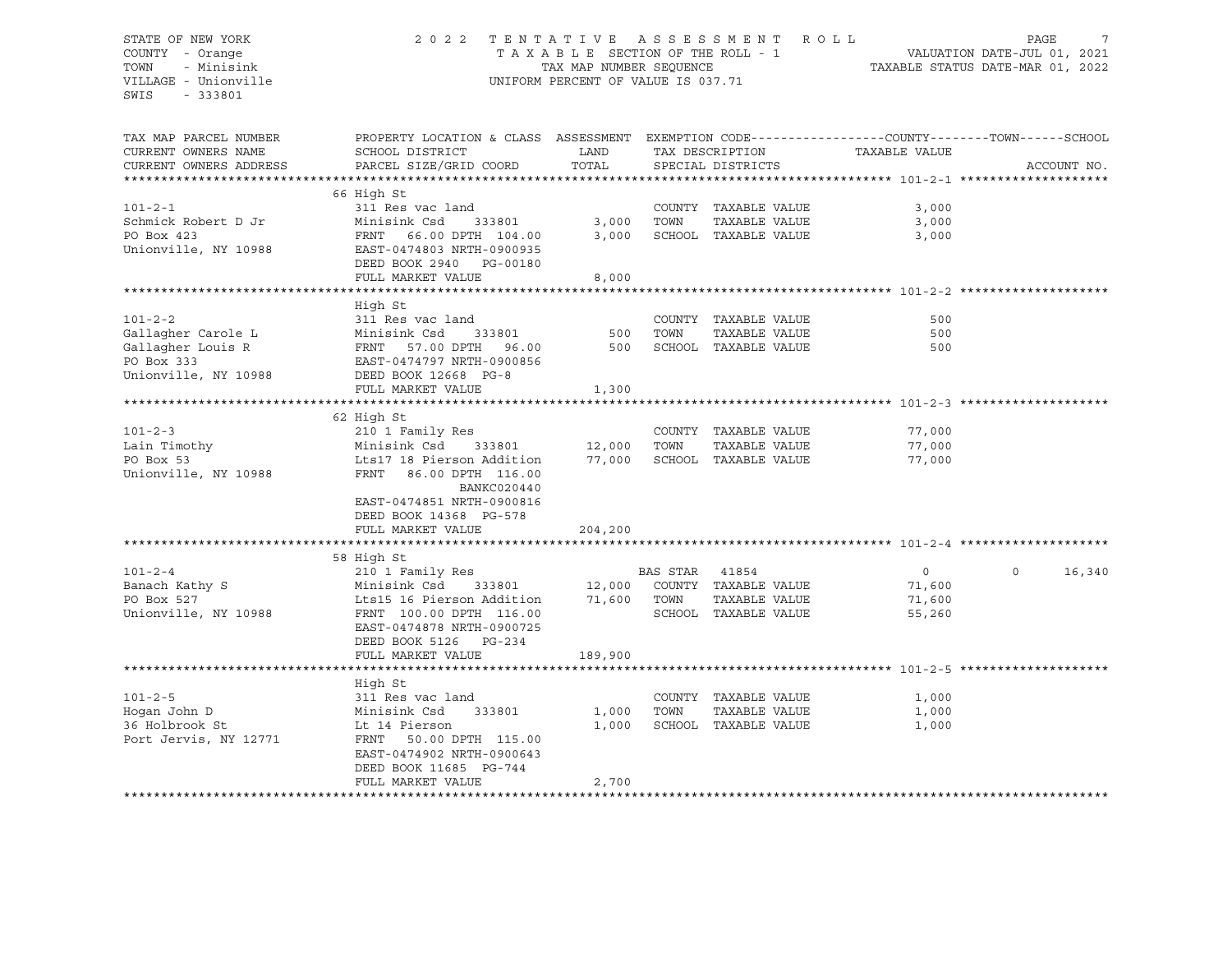| TAXABLE SECTION OF THE ROLL - 1<br>8<br>VALUATION DATE-JUL 01, 2021<br>TAXABLE STATILE DATE VIEW 1<br>- Minisink<br>TOWN<br>TAX MAP NUMBER SEQUENCE<br>TAXABLE STATUS DATE-MAR 01, 2022<br>VILLAGE - Unionville<br>UNIFORM PERCENT OF VALUE IS 037.71<br>$-333801$<br>SWIS<br>PROPERTY LOCATION & CLASS ASSESSMENT EXEMPTION CODE----------------COUNTY-------TOWN-----SCHOOL<br>TAX MAP PARCEL NUMBER<br>LAND<br>CURRENT OWNERS NAME<br>SCHOOL DISTRICT<br>TAX DESCRIPTION<br>TAXABLE VALUE<br>PARCEL SIZE/GRID COORD<br>TOTAL<br>CURRENT OWNERS ADDRESS<br>SPECIAL DISTRICTS<br>ACCOUNT NO.<br>52 High St<br>$101 - 2 - 6$<br>210 1 Family Res<br>COUNTY TAXABLE VALUE<br>84,300<br>15,600<br>TOWN<br>TAXABLE VALUE<br>84,300<br>Calyer Hunter<br>Minisink Csd 333801<br>Kuperus Elizabeth<br>84,300 SCHOOL TAXABLE VALUE<br>Lts 11 12 13 Pierson<br>84,300<br>PO Box 222<br>FRNT 150.00 DPTH 64.00<br>Unionville, NY 10988<br>BANKC080496<br>EAST-0474921 NRTH-0900537<br>DEED BOOK 14560 PG-450<br>FULL MARKET VALUE<br>223,500<br>38 High St<br>$101 - 2 - 7$<br>BAS STAR 41854<br>$\mathbf 0$<br>210 1 Family Res<br>$\circ$<br>16,340<br>Junior Karen<br>COUNTY TAXABLE VALUE<br>Minisink Csd<br>333801<br>23,900<br>85,000<br>PO Box 622<br>Lts 5 To 10 Pierson<br>TAXABLE VALUE<br>85,000<br>TOWN<br>85,000<br>Unionville, NY 10988<br>FRNT 272.00 DPTH 118.00<br>SCHOOL TAXABLE VALUE<br>68,660<br>BANKC030217<br>EAST-0474892 NRTH-0900274<br>DEED BOOK 13026 PG-1627<br>FULL MARKET VALUE<br>225,400<br>36 High St<br>$101 - 2 - 8$<br>210 1 Family Res<br>COUNTY TAXABLE VALUE<br>71,300<br>Netter Eliza<br>TOWN<br>TAXABLE VALUE<br>Minisink Csd<br>333801<br>14,400<br>71,300<br>Coble John William<br>71,300<br>SCHOOL TAXABLE VALUE<br>Lt4 Pierson Add & Parcel<br>71,300<br>PO Box 16<br>FRNT<br>50.00 DPTH 118.00<br>Unionville, NY 10988<br>BANKC030230<br>EAST-0474814 NRTH-0900135<br>DEED BOOK 15151 PG-540<br>FULL MARKET VALUE<br>189,100<br>32 High St<br>$101 - 2 - 9$<br>210 1 Family Res<br>COUNTY TAXABLE VALUE<br>80,100<br>TOWN<br>TAXABLE VALUE<br>80,100<br>Ramsay Matthew<br>Minisink Csd<br>333801<br>12,000<br>Ramsay Nikolet<br>Lt 3 Pt Lt 2 Pierson<br>80,100<br>SCHOOL TAXABLE VALUE<br>80,100<br>PO Box 86<br>Addition<br>Unionville, NY 10988<br>ACRES<br>0.23 BANKC040280<br>EAST-0474784 NRTH-0900078<br>DEED BOOK 15080 PG-1462<br>FULL MARKET VALUE<br>212,400<br>30 High St<br>$101 - 2 - 10$<br>210 1 Family Res<br>COUNTY TAXABLE VALUE<br>92,100<br>Masci Dominic J<br>Minisink Csd<br>TOWN<br>TAXABLE VALUE<br>92,100<br>333801<br>12,000<br>PO Box 153<br>Lt 1 Pt Lt 2 Pierson<br>92,100<br>SCHOOL TAXABLE VALUE<br>92,100<br>Unionville, NY 10988<br>FRNT<br>53.00 DPTH 125.00<br>BANKC020440<br>EAST-0474746 NRTH-0900012<br>DEED BOOK 14176 PG-1143<br>FULL MARKET VALUE<br>244,200 | STATE OF NEW YORK<br>COUNTY - Orange | TENTATIVE ASSESSMENT ROLL<br>2 0 2 2 | PAGE<br>8 |  |  |
|--------------------------------------------------------------------------------------------------------------------------------------------------------------------------------------------------------------------------------------------------------------------------------------------------------------------------------------------------------------------------------------------------------------------------------------------------------------------------------------------------------------------------------------------------------------------------------------------------------------------------------------------------------------------------------------------------------------------------------------------------------------------------------------------------------------------------------------------------------------------------------------------------------------------------------------------------------------------------------------------------------------------------------------------------------------------------------------------------------------------------------------------------------------------------------------------------------------------------------------------------------------------------------------------------------------------------------------------------------------------------------------------------------------------------------------------------------------------------------------------------------------------------------------------------------------------------------------------------------------------------------------------------------------------------------------------------------------------------------------------------------------------------------------------------------------------------------------------------------------------------------------------------------------------------------------------------------------------------------------------------------------------------------------------------------------------------------------------------------------------------------------------------------------------------------------------------------------------------------------------------------------------------------------------------------------------------------------------------------------------------------------------------------------------------------------------------------------------------------------------------------------------------------------------------------------------------------------------------------------------------------------------------------------------------------------------------------------------------------------------------------------------------------------------------------------------------------------------|--------------------------------------|--------------------------------------|-----------|--|--|
|                                                                                                                                                                                                                                                                                                                                                                                                                                                                                                                                                                                                                                                                                                                                                                                                                                                                                                                                                                                                                                                                                                                                                                                                                                                                                                                                                                                                                                                                                                                                                                                                                                                                                                                                                                                                                                                                                                                                                                                                                                                                                                                                                                                                                                                                                                                                                                                                                                                                                                                                                                                                                                                                                                                                                                                                                                            |                                      |                                      |           |  |  |
|                                                                                                                                                                                                                                                                                                                                                                                                                                                                                                                                                                                                                                                                                                                                                                                                                                                                                                                                                                                                                                                                                                                                                                                                                                                                                                                                                                                                                                                                                                                                                                                                                                                                                                                                                                                                                                                                                                                                                                                                                                                                                                                                                                                                                                                                                                                                                                                                                                                                                                                                                                                                                                                                                                                                                                                                                                            |                                      |                                      |           |  |  |
|                                                                                                                                                                                                                                                                                                                                                                                                                                                                                                                                                                                                                                                                                                                                                                                                                                                                                                                                                                                                                                                                                                                                                                                                                                                                                                                                                                                                                                                                                                                                                                                                                                                                                                                                                                                                                                                                                                                                                                                                                                                                                                                                                                                                                                                                                                                                                                                                                                                                                                                                                                                                                                                                                                                                                                                                                                            |                                      |                                      |           |  |  |
|                                                                                                                                                                                                                                                                                                                                                                                                                                                                                                                                                                                                                                                                                                                                                                                                                                                                                                                                                                                                                                                                                                                                                                                                                                                                                                                                                                                                                                                                                                                                                                                                                                                                                                                                                                                                                                                                                                                                                                                                                                                                                                                                                                                                                                                                                                                                                                                                                                                                                                                                                                                                                                                                                                                                                                                                                                            |                                      |                                      |           |  |  |
|                                                                                                                                                                                                                                                                                                                                                                                                                                                                                                                                                                                                                                                                                                                                                                                                                                                                                                                                                                                                                                                                                                                                                                                                                                                                                                                                                                                                                                                                                                                                                                                                                                                                                                                                                                                                                                                                                                                                                                                                                                                                                                                                                                                                                                                                                                                                                                                                                                                                                                                                                                                                                                                                                                                                                                                                                                            |                                      |                                      |           |  |  |
|                                                                                                                                                                                                                                                                                                                                                                                                                                                                                                                                                                                                                                                                                                                                                                                                                                                                                                                                                                                                                                                                                                                                                                                                                                                                                                                                                                                                                                                                                                                                                                                                                                                                                                                                                                                                                                                                                                                                                                                                                                                                                                                                                                                                                                                                                                                                                                                                                                                                                                                                                                                                                                                                                                                                                                                                                                            |                                      |                                      |           |  |  |
|                                                                                                                                                                                                                                                                                                                                                                                                                                                                                                                                                                                                                                                                                                                                                                                                                                                                                                                                                                                                                                                                                                                                                                                                                                                                                                                                                                                                                                                                                                                                                                                                                                                                                                                                                                                                                                                                                                                                                                                                                                                                                                                                                                                                                                                                                                                                                                                                                                                                                                                                                                                                                                                                                                                                                                                                                                            |                                      |                                      |           |  |  |
|                                                                                                                                                                                                                                                                                                                                                                                                                                                                                                                                                                                                                                                                                                                                                                                                                                                                                                                                                                                                                                                                                                                                                                                                                                                                                                                                                                                                                                                                                                                                                                                                                                                                                                                                                                                                                                                                                                                                                                                                                                                                                                                                                                                                                                                                                                                                                                                                                                                                                                                                                                                                                                                                                                                                                                                                                                            |                                      |                                      |           |  |  |
|                                                                                                                                                                                                                                                                                                                                                                                                                                                                                                                                                                                                                                                                                                                                                                                                                                                                                                                                                                                                                                                                                                                                                                                                                                                                                                                                                                                                                                                                                                                                                                                                                                                                                                                                                                                                                                                                                                                                                                                                                                                                                                                                                                                                                                                                                                                                                                                                                                                                                                                                                                                                                                                                                                                                                                                                                                            |                                      |                                      |           |  |  |
|                                                                                                                                                                                                                                                                                                                                                                                                                                                                                                                                                                                                                                                                                                                                                                                                                                                                                                                                                                                                                                                                                                                                                                                                                                                                                                                                                                                                                                                                                                                                                                                                                                                                                                                                                                                                                                                                                                                                                                                                                                                                                                                                                                                                                                                                                                                                                                                                                                                                                                                                                                                                                                                                                                                                                                                                                                            |                                      |                                      |           |  |  |
|                                                                                                                                                                                                                                                                                                                                                                                                                                                                                                                                                                                                                                                                                                                                                                                                                                                                                                                                                                                                                                                                                                                                                                                                                                                                                                                                                                                                                                                                                                                                                                                                                                                                                                                                                                                                                                                                                                                                                                                                                                                                                                                                                                                                                                                                                                                                                                                                                                                                                                                                                                                                                                                                                                                                                                                                                                            |                                      |                                      |           |  |  |
|                                                                                                                                                                                                                                                                                                                                                                                                                                                                                                                                                                                                                                                                                                                                                                                                                                                                                                                                                                                                                                                                                                                                                                                                                                                                                                                                                                                                                                                                                                                                                                                                                                                                                                                                                                                                                                                                                                                                                                                                                                                                                                                                                                                                                                                                                                                                                                                                                                                                                                                                                                                                                                                                                                                                                                                                                                            |                                      |                                      |           |  |  |
|                                                                                                                                                                                                                                                                                                                                                                                                                                                                                                                                                                                                                                                                                                                                                                                                                                                                                                                                                                                                                                                                                                                                                                                                                                                                                                                                                                                                                                                                                                                                                                                                                                                                                                                                                                                                                                                                                                                                                                                                                                                                                                                                                                                                                                                                                                                                                                                                                                                                                                                                                                                                                                                                                                                                                                                                                                            |                                      |                                      |           |  |  |
|                                                                                                                                                                                                                                                                                                                                                                                                                                                                                                                                                                                                                                                                                                                                                                                                                                                                                                                                                                                                                                                                                                                                                                                                                                                                                                                                                                                                                                                                                                                                                                                                                                                                                                                                                                                                                                                                                                                                                                                                                                                                                                                                                                                                                                                                                                                                                                                                                                                                                                                                                                                                                                                                                                                                                                                                                                            |                                      |                                      |           |  |  |
|                                                                                                                                                                                                                                                                                                                                                                                                                                                                                                                                                                                                                                                                                                                                                                                                                                                                                                                                                                                                                                                                                                                                                                                                                                                                                                                                                                                                                                                                                                                                                                                                                                                                                                                                                                                                                                                                                                                                                                                                                                                                                                                                                                                                                                                                                                                                                                                                                                                                                                                                                                                                                                                                                                                                                                                                                                            |                                      |                                      |           |  |  |
|                                                                                                                                                                                                                                                                                                                                                                                                                                                                                                                                                                                                                                                                                                                                                                                                                                                                                                                                                                                                                                                                                                                                                                                                                                                                                                                                                                                                                                                                                                                                                                                                                                                                                                                                                                                                                                                                                                                                                                                                                                                                                                                                                                                                                                                                                                                                                                                                                                                                                                                                                                                                                                                                                                                                                                                                                                            |                                      |                                      |           |  |  |
|                                                                                                                                                                                                                                                                                                                                                                                                                                                                                                                                                                                                                                                                                                                                                                                                                                                                                                                                                                                                                                                                                                                                                                                                                                                                                                                                                                                                                                                                                                                                                                                                                                                                                                                                                                                                                                                                                                                                                                                                                                                                                                                                                                                                                                                                                                                                                                                                                                                                                                                                                                                                                                                                                                                                                                                                                                            |                                      |                                      |           |  |  |
|                                                                                                                                                                                                                                                                                                                                                                                                                                                                                                                                                                                                                                                                                                                                                                                                                                                                                                                                                                                                                                                                                                                                                                                                                                                                                                                                                                                                                                                                                                                                                                                                                                                                                                                                                                                                                                                                                                                                                                                                                                                                                                                                                                                                                                                                                                                                                                                                                                                                                                                                                                                                                                                                                                                                                                                                                                            |                                      |                                      |           |  |  |
|                                                                                                                                                                                                                                                                                                                                                                                                                                                                                                                                                                                                                                                                                                                                                                                                                                                                                                                                                                                                                                                                                                                                                                                                                                                                                                                                                                                                                                                                                                                                                                                                                                                                                                                                                                                                                                                                                                                                                                                                                                                                                                                                                                                                                                                                                                                                                                                                                                                                                                                                                                                                                                                                                                                                                                                                                                            |                                      |                                      |           |  |  |
|                                                                                                                                                                                                                                                                                                                                                                                                                                                                                                                                                                                                                                                                                                                                                                                                                                                                                                                                                                                                                                                                                                                                                                                                                                                                                                                                                                                                                                                                                                                                                                                                                                                                                                                                                                                                                                                                                                                                                                                                                                                                                                                                                                                                                                                                                                                                                                                                                                                                                                                                                                                                                                                                                                                                                                                                                                            |                                      |                                      |           |  |  |
|                                                                                                                                                                                                                                                                                                                                                                                                                                                                                                                                                                                                                                                                                                                                                                                                                                                                                                                                                                                                                                                                                                                                                                                                                                                                                                                                                                                                                                                                                                                                                                                                                                                                                                                                                                                                                                                                                                                                                                                                                                                                                                                                                                                                                                                                                                                                                                                                                                                                                                                                                                                                                                                                                                                                                                                                                                            |                                      |                                      |           |  |  |
|                                                                                                                                                                                                                                                                                                                                                                                                                                                                                                                                                                                                                                                                                                                                                                                                                                                                                                                                                                                                                                                                                                                                                                                                                                                                                                                                                                                                                                                                                                                                                                                                                                                                                                                                                                                                                                                                                                                                                                                                                                                                                                                                                                                                                                                                                                                                                                                                                                                                                                                                                                                                                                                                                                                                                                                                                                            |                                      |                                      |           |  |  |
|                                                                                                                                                                                                                                                                                                                                                                                                                                                                                                                                                                                                                                                                                                                                                                                                                                                                                                                                                                                                                                                                                                                                                                                                                                                                                                                                                                                                                                                                                                                                                                                                                                                                                                                                                                                                                                                                                                                                                                                                                                                                                                                                                                                                                                                                                                                                                                                                                                                                                                                                                                                                                                                                                                                                                                                                                                            |                                      |                                      |           |  |  |
|                                                                                                                                                                                                                                                                                                                                                                                                                                                                                                                                                                                                                                                                                                                                                                                                                                                                                                                                                                                                                                                                                                                                                                                                                                                                                                                                                                                                                                                                                                                                                                                                                                                                                                                                                                                                                                                                                                                                                                                                                                                                                                                                                                                                                                                                                                                                                                                                                                                                                                                                                                                                                                                                                                                                                                                                                                            |                                      |                                      |           |  |  |
|                                                                                                                                                                                                                                                                                                                                                                                                                                                                                                                                                                                                                                                                                                                                                                                                                                                                                                                                                                                                                                                                                                                                                                                                                                                                                                                                                                                                                                                                                                                                                                                                                                                                                                                                                                                                                                                                                                                                                                                                                                                                                                                                                                                                                                                                                                                                                                                                                                                                                                                                                                                                                                                                                                                                                                                                                                            |                                      |                                      |           |  |  |
|                                                                                                                                                                                                                                                                                                                                                                                                                                                                                                                                                                                                                                                                                                                                                                                                                                                                                                                                                                                                                                                                                                                                                                                                                                                                                                                                                                                                                                                                                                                                                                                                                                                                                                                                                                                                                                                                                                                                                                                                                                                                                                                                                                                                                                                                                                                                                                                                                                                                                                                                                                                                                                                                                                                                                                                                                                            |                                      |                                      |           |  |  |
|                                                                                                                                                                                                                                                                                                                                                                                                                                                                                                                                                                                                                                                                                                                                                                                                                                                                                                                                                                                                                                                                                                                                                                                                                                                                                                                                                                                                                                                                                                                                                                                                                                                                                                                                                                                                                                                                                                                                                                                                                                                                                                                                                                                                                                                                                                                                                                                                                                                                                                                                                                                                                                                                                                                                                                                                                                            |                                      |                                      |           |  |  |
|                                                                                                                                                                                                                                                                                                                                                                                                                                                                                                                                                                                                                                                                                                                                                                                                                                                                                                                                                                                                                                                                                                                                                                                                                                                                                                                                                                                                                                                                                                                                                                                                                                                                                                                                                                                                                                                                                                                                                                                                                                                                                                                                                                                                                                                                                                                                                                                                                                                                                                                                                                                                                                                                                                                                                                                                                                            |                                      |                                      |           |  |  |
|                                                                                                                                                                                                                                                                                                                                                                                                                                                                                                                                                                                                                                                                                                                                                                                                                                                                                                                                                                                                                                                                                                                                                                                                                                                                                                                                                                                                                                                                                                                                                                                                                                                                                                                                                                                                                                                                                                                                                                                                                                                                                                                                                                                                                                                                                                                                                                                                                                                                                                                                                                                                                                                                                                                                                                                                                                            |                                      |                                      |           |  |  |
|                                                                                                                                                                                                                                                                                                                                                                                                                                                                                                                                                                                                                                                                                                                                                                                                                                                                                                                                                                                                                                                                                                                                                                                                                                                                                                                                                                                                                                                                                                                                                                                                                                                                                                                                                                                                                                                                                                                                                                                                                                                                                                                                                                                                                                                                                                                                                                                                                                                                                                                                                                                                                                                                                                                                                                                                                                            |                                      |                                      |           |  |  |
|                                                                                                                                                                                                                                                                                                                                                                                                                                                                                                                                                                                                                                                                                                                                                                                                                                                                                                                                                                                                                                                                                                                                                                                                                                                                                                                                                                                                                                                                                                                                                                                                                                                                                                                                                                                                                                                                                                                                                                                                                                                                                                                                                                                                                                                                                                                                                                                                                                                                                                                                                                                                                                                                                                                                                                                                                                            |                                      |                                      |           |  |  |
|                                                                                                                                                                                                                                                                                                                                                                                                                                                                                                                                                                                                                                                                                                                                                                                                                                                                                                                                                                                                                                                                                                                                                                                                                                                                                                                                                                                                                                                                                                                                                                                                                                                                                                                                                                                                                                                                                                                                                                                                                                                                                                                                                                                                                                                                                                                                                                                                                                                                                                                                                                                                                                                                                                                                                                                                                                            |                                      |                                      |           |  |  |
|                                                                                                                                                                                                                                                                                                                                                                                                                                                                                                                                                                                                                                                                                                                                                                                                                                                                                                                                                                                                                                                                                                                                                                                                                                                                                                                                                                                                                                                                                                                                                                                                                                                                                                                                                                                                                                                                                                                                                                                                                                                                                                                                                                                                                                                                                                                                                                                                                                                                                                                                                                                                                                                                                                                                                                                                                                            |                                      |                                      |           |  |  |
|                                                                                                                                                                                                                                                                                                                                                                                                                                                                                                                                                                                                                                                                                                                                                                                                                                                                                                                                                                                                                                                                                                                                                                                                                                                                                                                                                                                                                                                                                                                                                                                                                                                                                                                                                                                                                                                                                                                                                                                                                                                                                                                                                                                                                                                                                                                                                                                                                                                                                                                                                                                                                                                                                                                                                                                                                                            |                                      |                                      |           |  |  |
|                                                                                                                                                                                                                                                                                                                                                                                                                                                                                                                                                                                                                                                                                                                                                                                                                                                                                                                                                                                                                                                                                                                                                                                                                                                                                                                                                                                                                                                                                                                                                                                                                                                                                                                                                                                                                                                                                                                                                                                                                                                                                                                                                                                                                                                                                                                                                                                                                                                                                                                                                                                                                                                                                                                                                                                                                                            |                                      |                                      |           |  |  |
|                                                                                                                                                                                                                                                                                                                                                                                                                                                                                                                                                                                                                                                                                                                                                                                                                                                                                                                                                                                                                                                                                                                                                                                                                                                                                                                                                                                                                                                                                                                                                                                                                                                                                                                                                                                                                                                                                                                                                                                                                                                                                                                                                                                                                                                                                                                                                                                                                                                                                                                                                                                                                                                                                                                                                                                                                                            |                                      |                                      |           |  |  |
|                                                                                                                                                                                                                                                                                                                                                                                                                                                                                                                                                                                                                                                                                                                                                                                                                                                                                                                                                                                                                                                                                                                                                                                                                                                                                                                                                                                                                                                                                                                                                                                                                                                                                                                                                                                                                                                                                                                                                                                                                                                                                                                                                                                                                                                                                                                                                                                                                                                                                                                                                                                                                                                                                                                                                                                                                                            |                                      |                                      |           |  |  |
|                                                                                                                                                                                                                                                                                                                                                                                                                                                                                                                                                                                                                                                                                                                                                                                                                                                                                                                                                                                                                                                                                                                                                                                                                                                                                                                                                                                                                                                                                                                                                                                                                                                                                                                                                                                                                                                                                                                                                                                                                                                                                                                                                                                                                                                                                                                                                                                                                                                                                                                                                                                                                                                                                                                                                                                                                                            |                                      |                                      |           |  |  |
|                                                                                                                                                                                                                                                                                                                                                                                                                                                                                                                                                                                                                                                                                                                                                                                                                                                                                                                                                                                                                                                                                                                                                                                                                                                                                                                                                                                                                                                                                                                                                                                                                                                                                                                                                                                                                                                                                                                                                                                                                                                                                                                                                                                                                                                                                                                                                                                                                                                                                                                                                                                                                                                                                                                                                                                                                                            |                                      |                                      |           |  |  |
|                                                                                                                                                                                                                                                                                                                                                                                                                                                                                                                                                                                                                                                                                                                                                                                                                                                                                                                                                                                                                                                                                                                                                                                                                                                                                                                                                                                                                                                                                                                                                                                                                                                                                                                                                                                                                                                                                                                                                                                                                                                                                                                                                                                                                                                                                                                                                                                                                                                                                                                                                                                                                                                                                                                                                                                                                                            |                                      |                                      |           |  |  |
|                                                                                                                                                                                                                                                                                                                                                                                                                                                                                                                                                                                                                                                                                                                                                                                                                                                                                                                                                                                                                                                                                                                                                                                                                                                                                                                                                                                                                                                                                                                                                                                                                                                                                                                                                                                                                                                                                                                                                                                                                                                                                                                                                                                                                                                                                                                                                                                                                                                                                                                                                                                                                                                                                                                                                                                                                                            |                                      |                                      |           |  |  |
|                                                                                                                                                                                                                                                                                                                                                                                                                                                                                                                                                                                                                                                                                                                                                                                                                                                                                                                                                                                                                                                                                                                                                                                                                                                                                                                                                                                                                                                                                                                                                                                                                                                                                                                                                                                                                                                                                                                                                                                                                                                                                                                                                                                                                                                                                                                                                                                                                                                                                                                                                                                                                                                                                                                                                                                                                                            |                                      |                                      |           |  |  |
|                                                                                                                                                                                                                                                                                                                                                                                                                                                                                                                                                                                                                                                                                                                                                                                                                                                                                                                                                                                                                                                                                                                                                                                                                                                                                                                                                                                                                                                                                                                                                                                                                                                                                                                                                                                                                                                                                                                                                                                                                                                                                                                                                                                                                                                                                                                                                                                                                                                                                                                                                                                                                                                                                                                                                                                                                                            |                                      |                                      |           |  |  |
|                                                                                                                                                                                                                                                                                                                                                                                                                                                                                                                                                                                                                                                                                                                                                                                                                                                                                                                                                                                                                                                                                                                                                                                                                                                                                                                                                                                                                                                                                                                                                                                                                                                                                                                                                                                                                                                                                                                                                                                                                                                                                                                                                                                                                                                                                                                                                                                                                                                                                                                                                                                                                                                                                                                                                                                                                                            |                                      |                                      |           |  |  |
|                                                                                                                                                                                                                                                                                                                                                                                                                                                                                                                                                                                                                                                                                                                                                                                                                                                                                                                                                                                                                                                                                                                                                                                                                                                                                                                                                                                                                                                                                                                                                                                                                                                                                                                                                                                                                                                                                                                                                                                                                                                                                                                                                                                                                                                                                                                                                                                                                                                                                                                                                                                                                                                                                                                                                                                                                                            |                                      |                                      |           |  |  |
|                                                                                                                                                                                                                                                                                                                                                                                                                                                                                                                                                                                                                                                                                                                                                                                                                                                                                                                                                                                                                                                                                                                                                                                                                                                                                                                                                                                                                                                                                                                                                                                                                                                                                                                                                                                                                                                                                                                                                                                                                                                                                                                                                                                                                                                                                                                                                                                                                                                                                                                                                                                                                                                                                                                                                                                                                                            |                                      |                                      |           |  |  |
|                                                                                                                                                                                                                                                                                                                                                                                                                                                                                                                                                                                                                                                                                                                                                                                                                                                                                                                                                                                                                                                                                                                                                                                                                                                                                                                                                                                                                                                                                                                                                                                                                                                                                                                                                                                                                                                                                                                                                                                                                                                                                                                                                                                                                                                                                                                                                                                                                                                                                                                                                                                                                                                                                                                                                                                                                                            |                                      |                                      |           |  |  |
|                                                                                                                                                                                                                                                                                                                                                                                                                                                                                                                                                                                                                                                                                                                                                                                                                                                                                                                                                                                                                                                                                                                                                                                                                                                                                                                                                                                                                                                                                                                                                                                                                                                                                                                                                                                                                                                                                                                                                                                                                                                                                                                                                                                                                                                                                                                                                                                                                                                                                                                                                                                                                                                                                                                                                                                                                                            |                                      |                                      |           |  |  |
|                                                                                                                                                                                                                                                                                                                                                                                                                                                                                                                                                                                                                                                                                                                                                                                                                                                                                                                                                                                                                                                                                                                                                                                                                                                                                                                                                                                                                                                                                                                                                                                                                                                                                                                                                                                                                                                                                                                                                                                                                                                                                                                                                                                                                                                                                                                                                                                                                                                                                                                                                                                                                                                                                                                                                                                                                                            |                                      |                                      |           |  |  |
|                                                                                                                                                                                                                                                                                                                                                                                                                                                                                                                                                                                                                                                                                                                                                                                                                                                                                                                                                                                                                                                                                                                                                                                                                                                                                                                                                                                                                                                                                                                                                                                                                                                                                                                                                                                                                                                                                                                                                                                                                                                                                                                                                                                                                                                                                                                                                                                                                                                                                                                                                                                                                                                                                                                                                                                                                                            |                                      |                                      |           |  |  |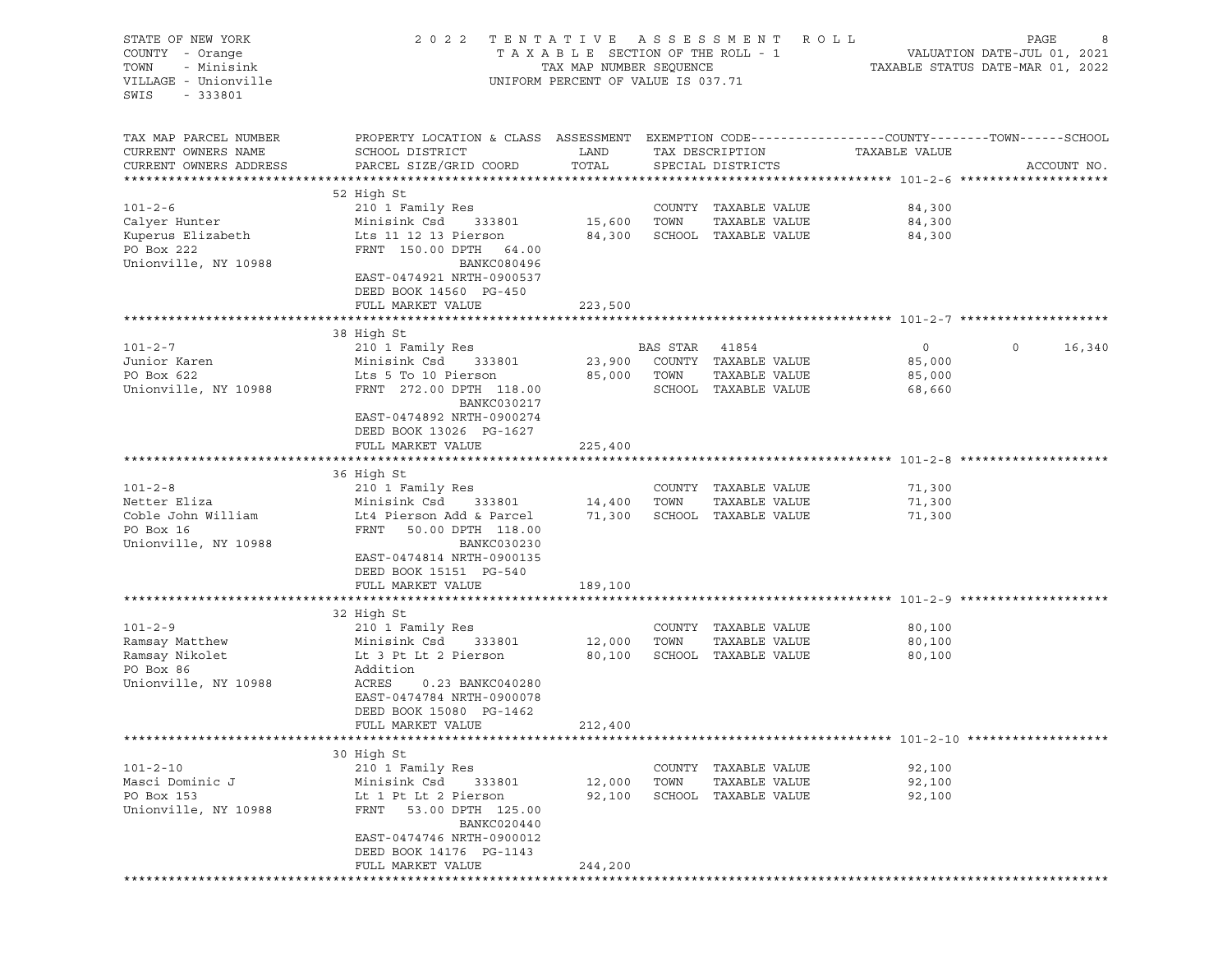# STATE OF NEW YORK 2 0 2 2 T E N T A T I V E A S S E S S M E N T R O L L PAGE 9 COUNTY - Orange T A X A B L E SECTION OF THE ROLL - 1 VALUATION DATE-JUL 01, 2021 TOWN - Minisink TAX MAP NUMBER SEQUENCE TAXABLE STATUS DATE-MAR 01, 2022 VILLAGE - Unionville **United Accord Control** UNIFORM PERCENT OF VALUE IS 037.71

| TAX MAP PARCEL NUMBER<br>CURRENT OWNERS NAME<br>CURRENT OWNERS ADDRESS                  | PROPERTY LOCATION & CLASS ASSESSMENT<br>SCHOOL DISTRICT<br>PARCEL SIZE/GRID COORD                                                                                                          | LAND<br>TOTAL                              |                  | TAX DESCRIPTION<br>SPECIAL DISTRICTS                                          | EXEMPTION CODE-----------------COUNTY-------TOWN------SCHOOL<br>TAXABLE VALUE |                    | ACCOUNT NO.      |
|-----------------------------------------------------------------------------------------|--------------------------------------------------------------------------------------------------------------------------------------------------------------------------------------------|--------------------------------------------|------------------|-------------------------------------------------------------------------------|-------------------------------------------------------------------------------|--------------------|------------------|
| ***********************                                                                 |                                                                                                                                                                                            |                                            |                  |                                                                               |                                                                               |                    |                  |
| $101 - 2 - 11$<br>Frank Linda J<br>PO Box 225<br>Unionville, NY 10988                   | 28 High St<br>210 1 Family Res<br>Minisink Csd 333801<br>FRNT<br>70.00 DPTH 125.00<br>EAST-0474719 NRTH-0899959<br>DEED BOOK 12332 PG-694<br>FULL MARKET VALUE                             | 12,000 ENH STAR 41834<br>67,400<br>178,700 | AGED<br>TOWN     | 41800<br>COUNTY TAXABLE VALUE<br>TAXABLE VALUE<br>SCHOOL TAXABLE VALUE        | 33,700<br>$\overline{0}$<br>33,700<br>33,700<br>$\Omega$                      | 33,700<br>$\Omega$ | 33,700<br>33,700 |
|                                                                                         |                                                                                                                                                                                            |                                            |                  |                                                                               |                                                                               |                    |                  |
| $101 - 2 - 12$<br>Brown Marylin<br>PO Box 463<br>Unionville, NY 10988                   | 26 High St<br>210 1 Family Res<br>Minisink Csd<br>333801<br>FRNT<br>75.00 DPTH 125.00<br>BANKC190321<br>EAST-0474684 NRTH-0899895<br>DEED BOOK 4697 PG-46                                  | 12,000<br>58,400                           | ENH STAR<br>TOWN | 41834<br>COUNTY TAXABLE VALUE<br>TAXABLE VALUE<br>SCHOOL TAXABLE VALUE        | $\circ$<br>58,400<br>58,400<br>17,610                                         | $\Omega$           | 40,790           |
|                                                                                         | FULL MARKET VALUE                                                                                                                                                                          | 154,900                                    |                  |                                                                               |                                                                               |                    |                  |
|                                                                                         |                                                                                                                                                                                            |                                            |                  |                                                                               |                                                                               |                    |                  |
| $101 - 2 - 13$<br>Clements Page<br>PO Box 206<br>Unionivlle, NY 10988                   | 24 High St<br>210 1 Family Res<br>Minisink Csd<br>333801<br>FRNT 50.00 DPTH 125.00<br>BANKC080370<br>EAST-0474655 NRTH-0899841                                                             | 12,000 SOLAR EX C 49500                    | BAS STAR<br>TOWN | 41854<br>67,300 COUNTY TAXABLE VALUE<br>TAXABLE VALUE<br>SCHOOL TAXABLE VALUE | $\circ$<br>5,000<br>62,300<br>62,300<br>45,960                                | $\circ$<br>5,000   | 16,340<br>5,000  |
|                                                                                         | DEED BOOK 6055 PG-29                                                                                                                                                                       |                                            |                  |                                                                               |                                                                               |                    |                  |
|                                                                                         | FULL MARKET VALUE                                                                                                                                                                          | 178,500                                    |                  |                                                                               |                                                                               |                    |                  |
|                                                                                         |                                                                                                                                                                                            |                                            |                  |                                                                               |                                                                               |                    |                  |
|                                                                                         | 22 High St                                                                                                                                                                                 |                                            |                  |                                                                               |                                                                               |                    |                  |
| $101 - 2 - 14$<br>Storms Bruce<br>Storms Mary<br>PO Box 231<br>Unionville, NY 10988     | 210 1 Family Res<br>Minisink Csd 333801 12,000 COUNTY<br>FRNT 59.00 DPTH 125.00 52,500 TOWN<br>EAST-0474629 NRTH-0899793<br>DEED BOOK 4509 PG-70<br>FULL MARKET VALUE                      | 12,000<br>139,200                          | ENH STAR         | 41834<br>COUNTY TAXABLE VALUE<br>TAXABLE VALUE<br>SCHOOL TAXABLE VALUE        | $\circ$<br>52,500<br>52,500<br>11,710                                         | $\Omega$           | 40,790           |
|                                                                                         |                                                                                                                                                                                            |                                            |                  |                                                                               |                                                                               |                    |                  |
| $101 - 2 - 15$<br>Austin Black LLC<br>10 Highview Rd<br>Monsey, NY 10952                | 18 High St<br>220 2 Family Res<br>Minisink Csd 333801<br>FRNT 76.00 DPTH 125.00<br>EAST-0474597 NRTH-0899734<br>DEED BOOK 15108 PG-1509<br>FULL MARKET VALUE                               | 12,000<br>97,700<br>259,100                | TOWN             | COUNTY TAXABLE VALUE<br>TAXABLE VALUE<br>SCHOOL TAXABLE VALUE                 | 97,700<br>97,700<br>97,700                                                    |                    |                  |
|                                                                                         |                                                                                                                                                                                            |                                            |                  |                                                                               |                                                                               |                    |                  |
| $101 - 2 - 16$<br>Douma Douglas<br>Douma Priscilla<br>PO Box 24<br>Unionville, NY 10988 | 12 High St<br>210 1 Family Res<br>Minisink Csd 333801<br>FRNT 125.00 DPTH 125.00<br>ACRES<br>0.36 BANKC170030<br>EAST-0474549 NRTH-0899646<br>DEED BOOK 14558 PG-1911<br>FULL MARKET VALUE | 14,400<br>78,000<br>206,800                | TOWN             | COUNTY TAXABLE VALUE<br>TAXABLE VALUE<br>SCHOOL TAXABLE VALUE                 | 78,000<br>78,000<br>78,000                                                    |                    |                  |
|                                                                                         |                                                                                                                                                                                            |                                            |                  |                                                                               |                                                                               |                    |                  |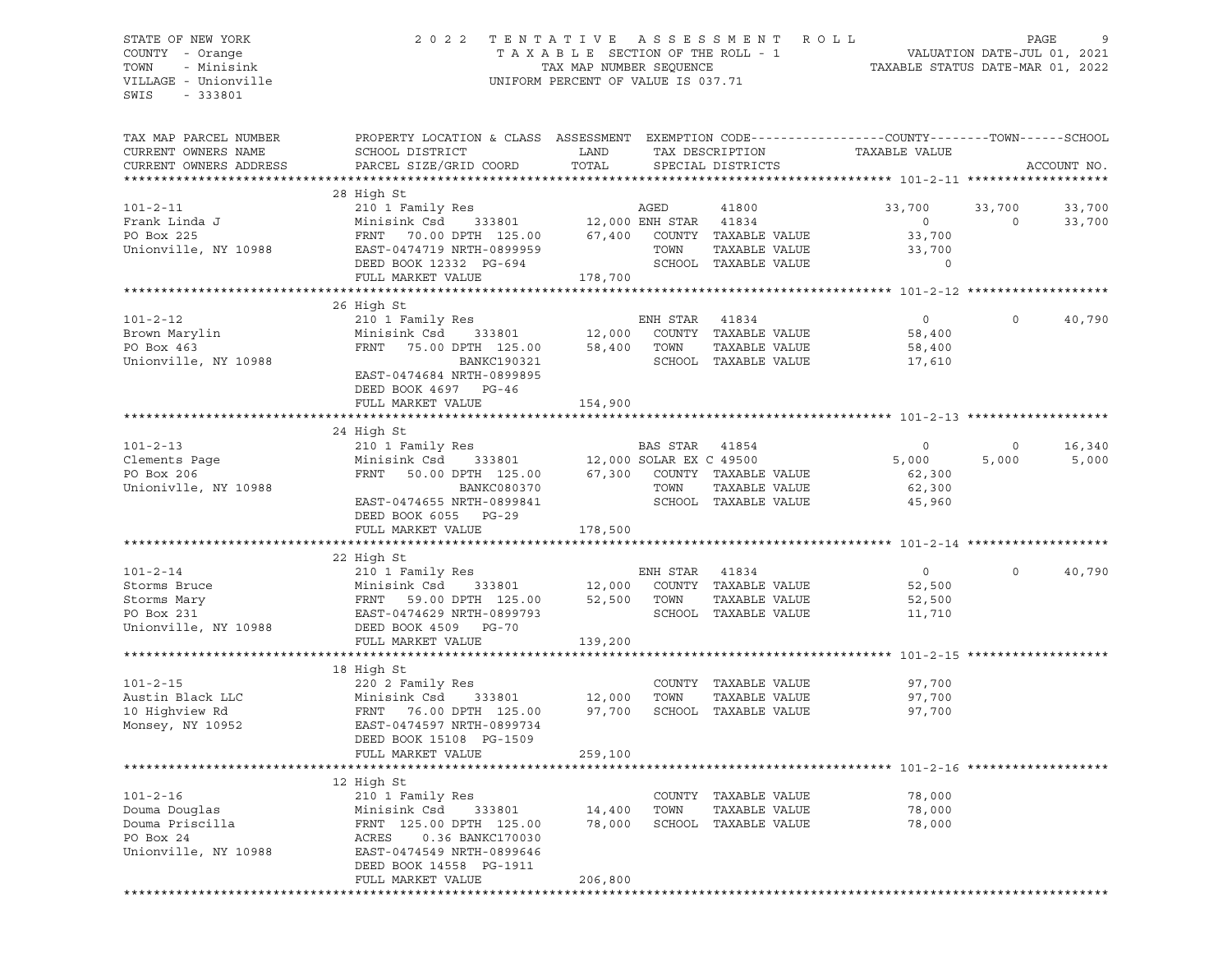# STATE OF NEW YORK 2 0 2 2 T E N T A T I V E A S S E S S M E N T R O L L PAGE 10 COUNTY - Orange T A X A B L E SECTION OF THE ROLL - 1 VALUATION DATE-JUL 01, 2021 TOWN - Minisink TAX MAP NUMBER SEQUENCE TAXABLE STATUS DATE-MAR 01, 2022 VILLAGE - Unionville **United Accord Control** UNIFORM PERCENT OF VALUE IS 037.71

| TAX MAP PARCEL NUMBER<br>CURRENT OWNERS NAME | PROPERTY LOCATION & CLASS ASSESSMENT EXEMPTION CODE----------------COUNTY-------TOWN------SCHOOL<br>SCHOOL DISTRICT | LAND    |      | TAX DESCRIPTION      | TAXABLE VALUE |             |
|----------------------------------------------|---------------------------------------------------------------------------------------------------------------------|---------|------|----------------------|---------------|-------------|
| CURRENT OWNERS ADDRESS                       | PARCEL SIZE/GRID COORD                                                                                              | TOTAL   |      | SPECIAL DISTRICTS    |               | ACCOUNT NO. |
|                                              |                                                                                                                     |         |      |                      |               |             |
|                                              | 10 High St                                                                                                          |         |      |                      |               |             |
| $101 - 2 - 17$                               | 220 2 Family Res                                                                                                    |         |      | COUNTY TAXABLE VALUE | 86,800        |             |
| Ford Darrell A                               | Minisink Csd 333801                                                                                                 | 16,900  | TOWN | TAXABLE VALUE        | 86,800        |             |
| 501 County Rte 62                            | FRNT 252.00 DPTH 60.00                                                                                              | 86,800  |      | SCHOOL TAXABLE VALUE | 86,800        |             |
| Westtown, NY 10998                           | EAST-0474437 NRTH-0899466                                                                                           |         |      |                      |               |             |
|                                              | DEED BOOK 14034 PG-14                                                                                               |         |      |                      |               |             |
|                                              | FULL MARKET VALUE                                                                                                   | 230,200 |      |                      |               |             |
|                                              |                                                                                                                     |         |      |                      |               |             |
|                                              | 28 Main St                                                                                                          |         |      |                      |               |             |
| $101 - 2 - 18$                               | 210 1 Family Res                                                                                                    |         |      | COUNTY TAXABLE VALUE | 102,800       |             |
| Vargas Giselle                               | Minisink Csd<br>333801                                                                                              | 12,000  | TOWN | TAXABLE VALUE        | 102,800       |             |
| Williams Eric                                | FRNT<br>65.00 DPTH 156.00                                                                                           | 102,800 |      | SCHOOL TAXABLE VALUE | 102,800       |             |
| PO Box 313                                   | BANKC061339                                                                                                         |         |      |                      |               |             |
| Unionville, NY 10988                         | EAST-0474474 NRTH-0899408                                                                                           |         |      |                      |               |             |
|                                              | DEED BOOK 14679 PG-1034                                                                                             |         |      |                      |               |             |
|                                              | FULL MARKET VALUE                                                                                                   | 272,600 |      |                      |               |             |
|                                              |                                                                                                                     |         |      |                      |               |             |
|                                              | 23 Railroad Ave                                                                                                     |         |      |                      |               |             |
| $101 - 2 - 19$                               | 210 1 Family Res                                                                                                    |         |      | COUNTY TAXABLE VALUE | 102,800       |             |
| Komati Imad H                                | Minisink Csd<br>333801                                                                                              | 15,200  | TOWN | TAXABLE VALUE        | 102,800       |             |
| Hannoushe Sylvana M                          | FRNT 158.00 DPTH 139.00                                                                                             | 102,800 |      | SCHOOL TAXABLE VALUE | 102,800       |             |
| PO Box 106                                   | BANK0210090                                                                                                         |         |      |                      |               |             |
| Unionville, NY 10988                         | EAST-0474865 NRTH-0899891                                                                                           |         |      |                      |               |             |
|                                              | DEED BOOK 14268 PG-1142                                                                                             |         |      |                      |               |             |
|                                              | FULL MARKET VALUE                                                                                                   | 272,600 |      |                      |               |             |
|                                              |                                                                                                                     |         |      |                      |               |             |
|                                              | 19 Railroad Ave                                                                                                     |         |      |                      |               |             |
| $101 - 2 - 20$                               | 220 2 Family Res                                                                                                    |         |      | COUNTY TAXABLE VALUE | 92,400        |             |
| Kithcart Gene A                              | Minisink Csd<br>333801                                                                                              | 16,400  | TOWN | TAXABLE VALUE        | 92,400        |             |
| PO Box 122                                   | FRNT 131.00 DPTH 157.00                                                                                             | 92,400  |      | SCHOOL TAXABLE VALUE | 92,400        |             |
| Westtown, NY 10998                           | EAST-0474815 NRTH-0899764                                                                                           |         |      |                      |               |             |
|                                              | DEED BOOK 12918 PG-1                                                                                                |         |      |                      |               |             |
|                                              | FULL MARKET VALUE                                                                                                   | 245,000 |      |                      |               |             |
|                                              | Railroad Ave                                                                                                        |         |      |                      |               |             |
| $101 - 2 - 23$                               | 311 Res vac land                                                                                                    |         |      | COUNTY TAXABLE VALUE | 4,000         |             |
| Sweeney Keith                                | Minisink Csd<br>333801                                                                                              | 4,000   | TOWN | TAXABLE VALUE        | 4,000         |             |
| Railroad Ave                                 | FRNT<br>73.00 DPTH 188.00                                                                                           | 4,000   |      | SCHOOL TAXABLE VALUE | 4,000         |             |
| PO Box 23                                    | BANKC080370                                                                                                         |         |      |                      |               |             |
| Unionville, NY 10988                         | EAST-0474739 NRTH-0899563                                                                                           |         |      |                      |               |             |
|                                              | DEED BOOK 14707 PG-34                                                                                               |         |      |                      |               |             |
|                                              | FULL MARKET VALUE                                                                                                   | 10,600  |      |                      |               |             |
|                                              |                                                                                                                     |         |      |                      |               |             |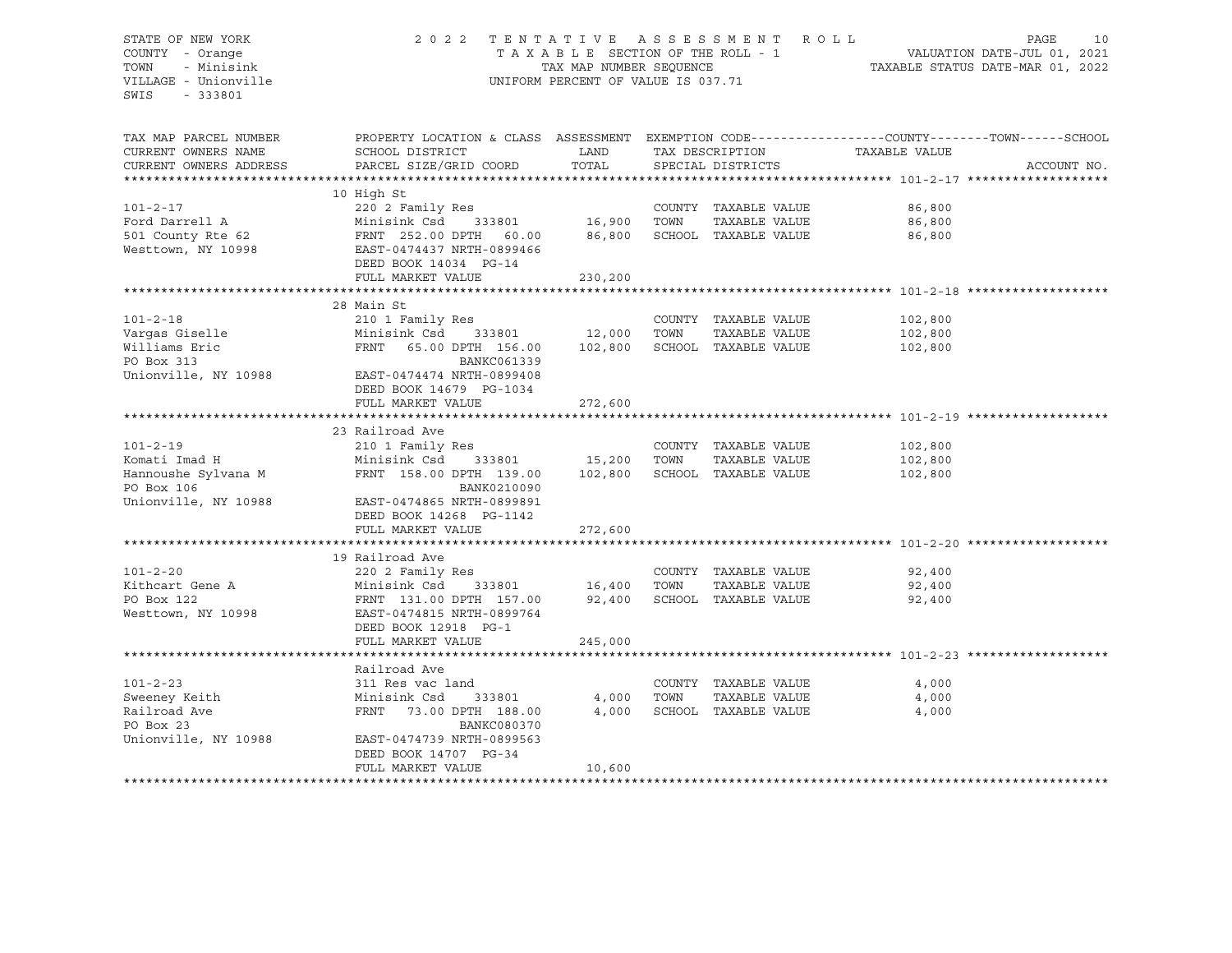STATE OF NEW YORK 2 0 2 2 T E N T A T I V E A S S E S S M E N T R O L L PAGE 11 COUNTY - Orange T A X A B L E SECTION OF THE ROLL - 1 TOWN - Minisink TAX MAP NUMBER SEQUENCE TAXABLE STATUS DATE-MAR 01, 2022<br>TILLAGE - Unionville Taxable Taxable Taxable Status Uniform Percent of Value IS 037.71 UNIFORM PERCENT OF VALUE IS 037.71 SWIS - 333801 TAX MAP PARCEL NUMBER PROPERTY LOCATION & CLASS ASSESSMENT EXEMPTION CODE------------------COUNTY--------TOWN------SCHOOL CURRENT OWNERS NAME SCHOOL DISTRICT LAND TAX DESCRIPTION TAXABLE VALUE CURRENT OWNERS ADDRESS PARCEL SIZE/GRID COORD TOTAL SPECIAL DISTRICTS ACCOUNT NO. \*\*\*\*\*\*\*\*\*\*\*\*\*\*\*\*\*\*\*\*\*\*\*\*\*\*\*\*\*\*\*\*\*\*\*\*\*\*\*\*\*\*\*\*\*\*\*\*\*\*\*\*\*\*\*\*\*\*\*\*\*\*\*\*\*\*\*\*\*\*\*\*\*\*\*\*\*\*\*\*\*\*\*\*\*\*\*\*\*\*\*\*\*\*\*\*\*\*\*\*\*\*\* 101-2-24 \*\*\*\*\*\*\*\*\*\*\*\*\*\*\*\*\*\*\* 7 Railroad Ave 101-2-24 210 1 Family Res COUNTY TAXABLE VALUE 78,300 Sweeney Keith Minisink Csd 333801 12,000 TOWN TAXABLE VALUE 78,300 PO Box 23 FRNT 58.00 DPTH 196.00 78,300 SCHOOL TAXABLE VALUE 78,300 Unionville, NY 10988 BANKC080370 EAST-0474713 NRTH-0899501 DEED BOOK 14707 PG-34 FULL MARKET VALUE 207,600 \*\*\*\*\*\*\*\*\*\*\*\*\*\*\*\*\*\*\*\*\*\*\*\*\*\*\*\*\*\*\*\*\*\*\*\*\*\*\*\*\*\*\*\*\*\*\*\*\*\*\*\*\*\*\*\*\*\*\*\*\*\*\*\*\*\*\*\*\*\*\*\*\*\*\*\*\*\*\*\*\*\*\*\*\*\*\*\*\*\*\*\*\*\*\*\*\*\*\*\*\*\*\* 101-2-25 \*\*\*\*\*\*\*\*\*\*\*\*\*\*\*\*\*\*\* 5 Railroad Ave 101-2-25 210 1 Family Res BAS STAR 41854 0 0 16,340 Pendergast Sue A Minisink Csd 333801 12,000 COUNTY TAXABLE VALUE 61,500 Wenner Deborah S 61,500 FRNT 85.40 DPTH 102.90 61,500 TOWN TAXABLE VALUE 61,500 PO Box 524 BANKC080370 SCHOOL TAXABLE VALUE 45,160 Unionville, NY 10988 EAST-0474714 NRTH-0899423 DEED BOOK 11554 PG-1516 FULL MARKET VALUE 163,100 \*\*\*\*\*\*\*\*\*\*\*\*\*\*\*\*\*\*\*\*\*\*\*\*\*\*\*\*\*\*\*\*\*\*\*\*\*\*\*\*\*\*\*\*\*\*\*\*\*\*\*\*\*\*\*\*\*\*\*\*\*\*\*\*\*\*\*\*\*\*\*\*\*\*\*\*\*\*\*\*\*\*\*\*\*\*\*\*\*\*\*\*\*\*\*\*\*\*\*\*\*\*\* 101-2-27 \*\*\*\*\*\*\*\*\*\*\*\*\*\*\*\*\*\*\* 26 Main St 101-2-27 210 1 Family Res BAS STAR 41854 0 0 16,340 Randolph Andrea Minisink Csd 333801 16,400 COUNTY TAXABLE VALUE 62,900 PO Box 289 FRNT 125.00 DPTH 145.00 62,900 TOWN TAXABLE VALUE 62,900 Unionville, NY 10988 EAST-0474566 NRTH-0899390 SCHOOL TAXABLE VALUE 46,560 DEED BOOK 11633 PG-1146 FULL MARKET VALUE 166,800 \*\*\*\*\*\*\*\*\*\*\*\*\*\*\*\*\*\*\*\*\*\*\*\*\*\*\*\*\*\*\*\*\*\*\*\*\*\*\*\*\*\*\*\*\*\*\*\*\*\*\*\*\*\*\*\*\*\*\*\*\*\*\*\*\*\*\*\*\*\*\*\*\*\*\*\*\*\*\*\*\*\*\*\*\*\*\*\*\*\*\*\*\*\*\*\*\*\*\*\*\*\*\* 101-2-28 \*\*\*\*\*\*\*\*\*\*\*\*\*\*\*\*\*\*\* 1 Railroad Ave 101-2-28 210 1 Family Res COUNTY TAXABLE VALUE 60,600 Fedor Michael T Minisink Csd 333801 12,000 TOWN TAXABLE VALUE 60,600 Fedor Suzanne ACRES 0.24 60,600 SCHOOL TAXABLE VALUE 60,600 489 Route 284 EAST-0474688 NRTH-0899342 Wantage, NJ 07461 DEED BOOK 14964 PG-743 FULL MARKET VALUE 160,700 \*\*\*\*\*\*\*\*\*\*\*\*\*\*\*\*\*\*\*\*\*\*\*\*\*\*\*\*\*\*\*\*\*\*\*\*\*\*\*\*\*\*\*\*\*\*\*\*\*\*\*\*\*\*\*\*\*\*\*\*\*\*\*\*\*\*\*\*\*\*\*\*\*\*\*\*\*\*\*\*\*\*\*\*\*\*\*\*\*\*\*\*\*\*\*\*\*\*\*\*\*\*\* 101-2-30 \*\*\*\*\*\*\*\*\*\*\*\*\*\*\*\*\*\*\* Galligar Rd 101-2-30 311 Res vac land COUNTY TAXABLE VALUE 900 Gallagher Carole L Minisink Csd 333801 900 TOWN TAXABLE VALUE 900<br>Gallagher Louis R ACRES 1.80 900 SCHOOL TAXABLE VALUE 900 ACRES 1.80 900 SCHOOL TAXABLE VALUE 900 900 PO Box 333 EAST-0475063 NRTH-0900828 Unionville, NY 10988 DEED BOOK 12668 PG-23 FULL MARKET VALUE 2,400 \*\*\*\*\*\*\*\*\*\*\*\*\*\*\*\*\*\*\*\*\*\*\*\*\*\*\*\*\*\*\*\*\*\*\*\*\*\*\*\*\*\*\*\*\*\*\*\*\*\*\*\*\*\*\*\*\*\*\*\*\*\*\*\*\*\*\*\*\*\*\*\*\*\*\*\*\*\*\*\*\*\*\*\*\*\*\*\*\*\*\*\*\*\*\*\*\*\*\*\*\*\*\* 101-2-31.1 \*\*\*\*\*\*\*\*\*\*\*\*\*\*\*\*\* 189 St Hwy 284 101-2-31.1 330 Vacant comm COUNTY TAXABLE VALUE 6,600 DeMartino Henry **Minisink Csd** 333801 6,600 TOWN TAXABLE VALUE 6,600<br>PO Box 202 6,600 W of St Hwy 284 6,600 6CHOOL TAXABLE VALUE 6,600 PO Box 202 W of St Hwy 284 6,600 SCHOOL TAXABLE VALUE 6,600 Unionville, NY 10988 FRNT 137.00 DPTH 126.80 ACRES 0.20 EAST-0475200 NRTH-0900681 DEED BOOK 14237 PG-361 FULL MARKET VALUE 17,500 \*\*\*\*\*\*\*\*\*\*\*\*\*\*\*\*\*\*\*\*\*\*\*\*\*\*\*\*\*\*\*\*\*\*\*\*\*\*\*\*\*\*\*\*\*\*\*\*\*\*\*\*\*\*\*\*\*\*\*\*\*\*\*\*\*\*\*\*\*\*\*\*\*\*\*\*\*\*\*\*\*\*\*\*\*\*\*\*\*\*\*\*\*\*\*\*\*\*\*\*\*\*\*\*\*\*\*\*\*\*\*\*\*\*\*\*\*\*\*\*\*\*\*\*\*\*\*\*\*\*\*\*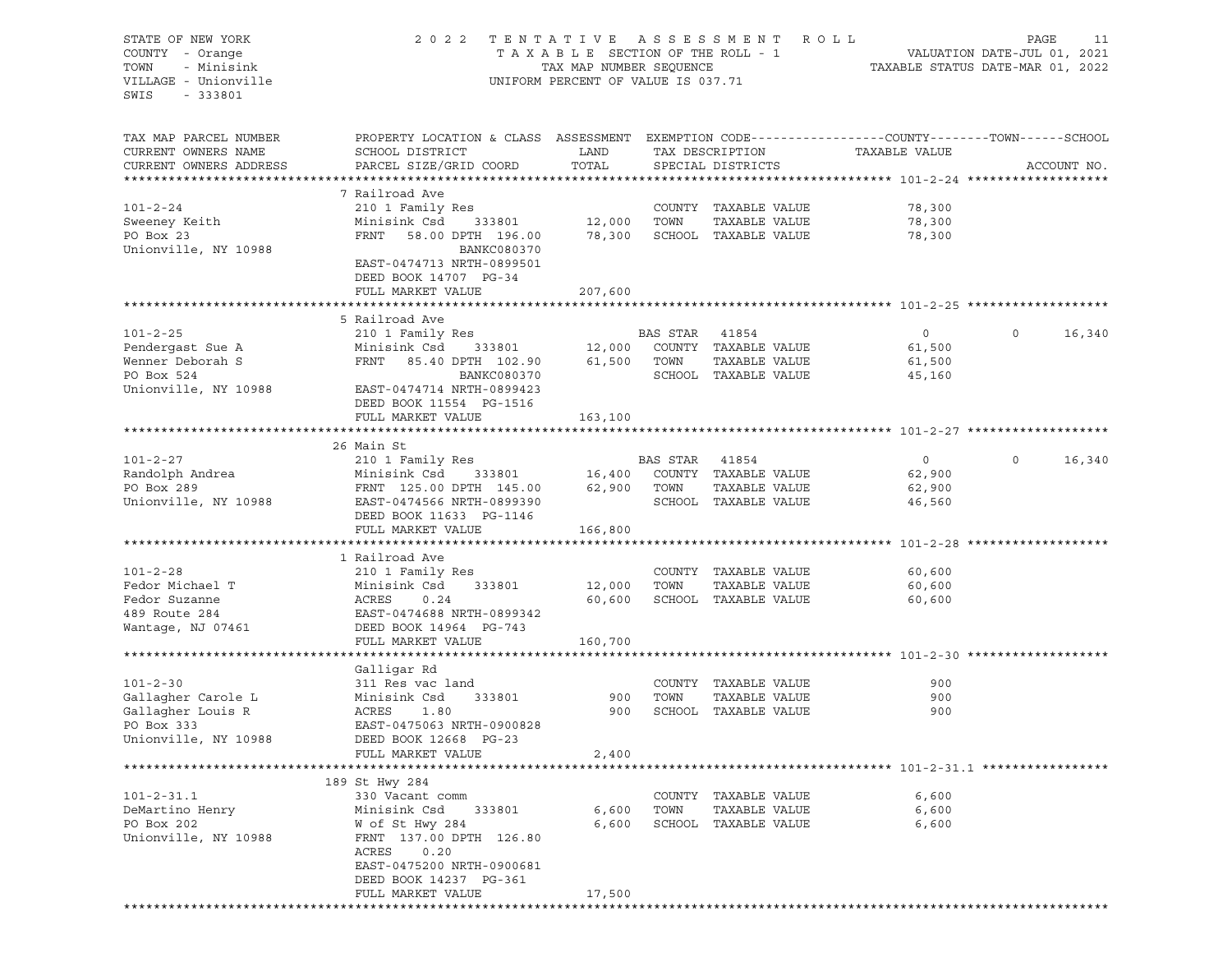| STATE OF NEW YORK<br>COUNTY - Orange<br>- Minisink<br>TOWN<br>VILLAGE - Unionville<br>SWIS<br>- 333801 | 2022 TENTATIVE ASSESSMENT ROLL<br>TAXABLE SECTION OF THE ROLL - 1<br>TAX MAP NUMBER SEQUENCE<br>UNIFORM PERCENT OF VALUE IS 037.71                           | PAGE<br>12<br>$\begin{tabular}{ccccc} 1 & - & - & - & \multicolumn{2}{c }{\text{VALUATION DATE-JUL 01, 2021}} \\ & & \multicolumn{2}{c }{\text{YALUATION DATE-JUL 01, 2022}} \end{tabular}$ |                |                              |                               |             |        |
|--------------------------------------------------------------------------------------------------------|--------------------------------------------------------------------------------------------------------------------------------------------------------------|---------------------------------------------------------------------------------------------------------------------------------------------------------------------------------------------|----------------|------------------------------|-------------------------------|-------------|--------|
| TAX MAP PARCEL NUMBER<br>CURRENT OWNERS NAME                                                           | PROPERTY LOCATION & CLASS ASSESSMENT EXEMPTION CODE----------------COUNTY-------TOWN-----SCHOOL<br>SCHOOL DISTRICT                                           | LAND                                                                                                                                                                                        |                |                              | TAX DESCRIPTION TAXABLE VALUE |             |        |
| CURRENT OWNERS ADDRESS                                                                                 | PARCEL SIZE/GRID COORD                                                                                                                                       | TOTAL                                                                                                                                                                                       |                | SPECIAL DISTRICTS            |                               | ACCOUNT NO. |        |
|                                                                                                        |                                                                                                                                                              |                                                                                                                                                                                             |                |                              |                               |             |        |
|                                                                                                        | 181 St Hwy 284                                                                                                                                               |                                                                                                                                                                                             |                |                              |                               |             |        |
| $101 - 2 - 31.2$                                                                                       | 430 Mtor veh srv                                                                                                                                             |                                                                                                                                                                                             |                | COUNTY TAXABLE VALUE         | 114,400                       |             |        |
| DeMartino Henry                                                                                        | Minisink Csd 333801 23,100 TOWN                                                                                                                              |                                                                                                                                                                                             |                | TAXABLE VALUE                | 114,400                       |             |        |
| PO Box 202<br>Unionville, NY 10988                                                                     | WS of St Hwy 284<br>ACRES 0.70<br>EAST-0475296 NRTH-0900469<br>DEED BOOK 13785 PG-1066                                                                       |                                                                                                                                                                                             |                | 114,400 SCHOOL TAXABLE VALUE | 114,400                       |             |        |
|                                                                                                        | FULL MARKET VALUE                                                                                                                                            | 303,400                                                                                                                                                                                     |                |                              |                               |             |        |
|                                                                                                        |                                                                                                                                                              |                                                                                                                                                                                             |                |                              |                               |             |        |
| $101 - 2 - 32.1$                                                                                       | 173 Route 284<br>449 Other Storag                                                                                                                            |                                                                                                                                                                                             |                | COUNTY TAXABLE VALUE         | 71,300                        |             |        |
| CFL Properties, LLC                                                                                    |                                                                                                                                                              | 24,300 TOWN                                                                                                                                                                                 |                | TAXABLE VALUE                | 71,300                        |             |        |
| PO Box 233                                                                                             |                                                                                                                                                              |                                                                                                                                                                                             |                | 71,300 SCHOOL TAXABLE VALUE  | 71,300                        |             |        |
| Johnson, NY 10933                                                                                      | Minisink Csd 333801<br>ACRES 1.20<br>EAST-0475199 NRTH-0900260<br>DEED BOOK 13095 PG-730                                                                     |                                                                                                                                                                                             |                |                              |                               |             |        |
|                                                                                                        | FULL MARKET VALUE                                                                                                                                            | 189,100                                                                                                                                                                                     |                |                              |                               |             |        |
|                                                                                                        | 159 Route 284                                                                                                                                                |                                                                                                                                                                                             |                |                              |                               |             |        |
| $101 - 2 - 32.2$                                                                                       | 210 1 Family Res                                                                                                                                             |                                                                                                                                                                                             | ENH STAR 41834 |                              | $\overline{0}$                | $\circ$     | 40,790 |
| Sanders Bertha C                                                                                       | Minisink Csd 333801                                                                                                                                          |                                                                                                                                                                                             |                | 22,100 COUNTY TAXABLE VALUE  | 56,000                        |             |        |
| PO Box 502                                                                                             | ACRES<br>1.00                                                                                                                                                |                                                                                                                                                                                             | 56,000 TOWN    | TAXABLE VALUE                | 56,000                        |             |        |
| Unionville, NY 10988 EAST-0475151 NRTH-0900017                                                         | DEED BOOK 2219 PG-00501                                                                                                                                      |                                                                                                                                                                                             |                | SCHOOL TAXABLE VALUE         | 15,210                        |             |        |
|                                                                                                        | FULL MARKET VALUE                                                                                                                                            | 148,500                                                                                                                                                                                     |                |                              |                               |             |        |
|                                                                                                        |                                                                                                                                                              |                                                                                                                                                                                             |                |                              |                               |             |        |
|                                                                                                        | 149 Route 284                                                                                                                                                |                                                                                                                                                                                             |                |                              |                               |             |        |
| $101 - 2 - 33$                                                                                         | 210 1 Family Res                                                                                                                                             |                                                                                                                                                                                             |                | COUNTY TAXABLE VALUE         | 107,900                       |             |        |
| Good Joshua                                                                                            | Minisink Csd 333801 23,600 TOWN<br>ACRES 1.10 BANKC030614 107,900 SCHOC                                                                                      |                                                                                                                                                                                             |                | TAXABLE VALUE                | 107,900                       |             |        |
| Good Mercedes A<br>PO Box 76                                                                           |                                                                                                                                                              |                                                                                                                                                                                             |                | 107,900 SCHOOL TAXABLE VALUE | 107,900                       |             |        |
| PO Box 76<br>Unionville, NY 10988                                                                      | EAST-0475107 NRTH-0899757<br>DEED BOOK 15143 PG-124                                                                                                          |                                                                                                                                                                                             |                |                              |                               |             |        |
|                                                                                                        | FULL MARKET VALUE                                                                                                                                            | 286,100                                                                                                                                                                                     |                |                              |                               |             |        |
|                                                                                                        |                                                                                                                                                              |                                                                                                                                                                                             |                |                              |                               |             |        |
|                                                                                                        | 12 Barton Ave                                                                                                                                                |                                                                                                                                                                                             |                |                              |                               |             |        |
| $101 - 2 - 34.2$                                                                                       | 710 Manufacture                                                                                                                                              |                                                                                                                                                                                             |                | COUNTY TAXABLE VALUE         | 65,000                        |             |        |
| Rokeach Rafer                                                                                          | Minisink Csd 333801 33,400 TOWN                                                                                                                              |                                                                                                                                                                                             |                | TAXABLE VALUE                | 65,000                        |             |        |
| PO Box 400<br>Unionville, NY 10988                                                                     | Lt1 Middletown & NJ Railw<br>Co SM 397-10 filed 11/15/<br>Int-X Railroad ave & Bart<br>ACRES<br>0.90<br>EAST-0474972 NRTH-0899762<br>DEED BOOK 13137 PG-1463 |                                                                                                                                                                                             |                | 65,000 SCHOOL TAXABLE VALUE  | 65,000                        |             |        |
|                                                                                                        | FULL MARKET VALUE                                                                                                                                            | 172,400                                                                                                                                                                                     |                |                              |                               |             |        |
| **********************                                                                                 |                                                                                                                                                              |                                                                                                                                                                                             |                |                              |                               |             |        |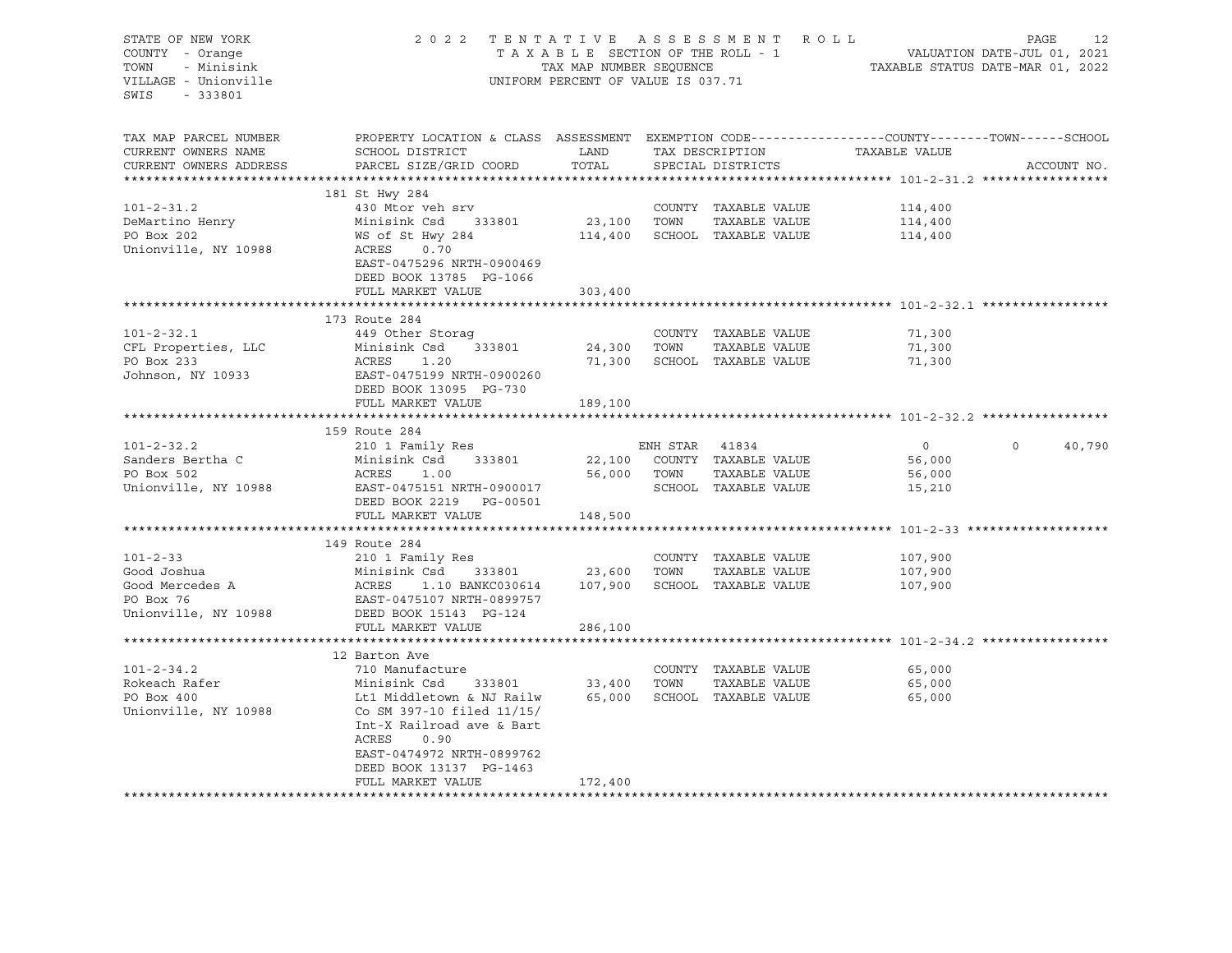STATE OF NEW YORK 2 0 2 2 T E N T A T I V E A S S E S S M E N T R O L L PAGE 13 COUNTY - Orange T A X A B L E SECTION OF THE ROLL - 1 TOWN - Minisink TAX MAP NUMBER SEQUENCE TAXABLE STATUS DATE-MAR 01, 2022<br>TILLAGE - Unionville Taxable Taxable Status UNIFORM PERCENT OF VALUE IS 037.71 UNIFORM PERCENT OF VALUE IS 037.71 SWIS - 333801 TAX MAP PARCEL NUMBER PROPERTY LOCATION & CLASS ASSESSMENT EXEMPTION CODE----------------COUNTY-------TOWN-----SCHOOL CURRENT OWNERS NAME SCHOOL DISTRICT TAX DAND TAX DESCRIPTION TAXABLE VALUE CURRENT OWNERS ADDRESS PARCEL SIZE/GRID COORD TOTAL SPECIAL DISTRICTS ACCOUNT NO. \*\*\*\*\*\*\*\*\*\*\*\*\*\*\*\*\*\*\*\*\*\*\*\*\*\*\*\*\*\*\*\*\*\*\*\*\*\*\*\*\*\*\*\*\*\*\*\*\*\*\*\*\*\*\*\*\*\*\*\*\*\*\*\*\*\*\*\*\*\*\*\*\*\*\*\*\*\*\*\*\*\*\*\*\*\*\*\*\*\*\*\*\*\*\*\*\*\*\*\*\*\*\* 101-2-35 \*\*\*\*\*\*\*\*\*\*\*\*\*\*\*\*\*\*\* 145 Route 284 101-2-35 210 1 Family Res BAS STAR 41854 0 0 16,340 Aurrichio Peter P Minisink Csd 333801 14,800 COUNTY TAXABLE VALUE 61,300 Aurrichio Alison FRNT 79.00 DPTH 205.00 61,300 TOWN TAXABLE VALUE 61,300 PO Box 446 BANKN140687 SCHOOL TAXABLE VALUE 44,960 Unionville, NY 10988 EAST-0475129 NRTH-0899547 DEED BOOK 4207 PG-229 FULL MARKET VALUE 162,600 \*\*\*\*\*\*\*\*\*\*\*\*\*\*\*\*\*\*\*\*\*\*\*\*\*\*\*\*\*\*\*\*\*\*\*\*\*\*\*\*\*\*\*\*\*\*\*\*\*\*\*\*\*\*\*\*\*\*\*\*\*\*\*\*\*\*\*\*\*\*\*\*\*\*\*\*\*\*\*\*\*\*\*\*\*\*\*\*\*\*\*\*\*\*\*\*\*\*\*\*\*\*\* 101-2-36.2 \*\*\*\*\*\*\*\*\*\*\*\*\*\*\*\*\* Barton Ave 101-2-36.2 710 Manufacture COUNTY TAXABLE VALUE 100 Rokeach Rafer Minisink Csd 333801 100 TOWN TAXABLE VALUE 100 PO Box 400 **W** S Barton Ave 100 SCHOOL TAXABLE VALUE 100 Unionville, NY 10988 FRNT 88.00 DPTH 30.00 EAST-0474982 NRTH-0899617 DEED BOOK 11901 PG-757 FULL MARKET VALUE 300 \*\*\*\*\*\*\*\*\*\*\*\*\*\*\*\*\*\*\*\*\*\*\*\*\*\*\*\*\*\*\*\*\*\*\*\*\*\*\*\*\*\*\*\*\*\*\*\*\*\*\*\*\*\*\*\*\*\*\*\*\*\*\*\*\*\*\*\*\*\*\*\*\*\*\*\*\*\*\*\*\*\*\*\*\*\*\*\*\*\*\*\*\*\*\*\*\*\*\*\*\*\*\* 101-2-38 \*\*\*\*\*\*\*\*\*\*\*\*\*\*\*\*\*\*\* 10 Main St 101-2-38 483 Converted Re COUNTY TAXABLE VALUE 104,400 Kettenring Raymond Minisink Csd 333801 19,000 TOWN TAXABLE VALUE 104,400 Kettenring Dawn FRNT 66.00 DPTH 206.00 104,400 SCHOOL TAXABLE VALUE 104,400 PO Box 356 EAST-0474936 NRTH-0899319 Unionville, NY 10988 DEED BOOK 11450 PG-1037 FULL MARKET VALUE 276,900 \*\*\*\*\*\*\*\*\*\*\*\*\*\*\*\*\*\*\*\*\*\*\*\*\*\*\*\*\*\*\*\*\*\*\*\*\*\*\*\*\*\*\*\*\*\*\*\*\*\*\*\*\*\*\*\*\*\*\*\*\*\*\*\*\*\*\*\*\*\*\*\*\*\*\*\*\*\*\*\*\*\*\*\*\*\*\*\*\*\*\*\*\*\*\*\*\*\*\*\*\*\*\* 101-2-39 \*\*\*\*\*\*\*\*\*\*\*\*\*\*\*\*\*\*\* 7 Barton Ave 101-2-39 210 1 Family Res BAS STAR 41854 0 0 16,340 Lordy Colleen Minisink Csd 333801 12,000 COUNTY TAXABLE VALUE 48,300 PO Box 253 FRNT 55.00 DPTH 112.00 48,300 TOWN TAXABLE VALUE 48,300 Unionville, NY 10988 BANKC080370 SCHOOL TAXABLE VALUE 31,960 EAST-0474987 NRTH-0899501 DEED BOOK 11292 PG-1808 FULL MARKET VALUE 128,100 \*\*\*\*\*\*\*\*\*\*\*\*\*\*\*\*\*\*\*\*\*\*\*\*\*\*\*\*\*\*\*\*\*\*\*\*\*\*\*\*\*\*\*\*\*\*\*\*\*\*\*\*\*\*\*\*\*\*\*\*\*\*\*\*\*\*\*\*\*\*\*\*\*\*\*\*\*\*\*\*\*\*\*\*\*\*\*\*\*\*\*\*\*\*\*\*\*\*\*\*\*\*\* 101-2-40 \*\*\*\*\*\*\*\*\*\*\*\*\*\*\*\*\*\*\* 141 Route 284 101-2-40 210 1 Family Res COUNTY TAXABLE VALUE 49,900 Slockbower John A Minisink Csd 333801 12,000 TOWN TAXABLE VALUE 49,900 141 Rte 284 FRNT 72.00 DPTH 172.00 49,900 SCHOOL TAXABLE VALUE 49,900 Unionville, NY 10988 EAST-0475122 NRTH-0899435 DEED BOOK 4255 PG-261 FULL MARKET VALUE 132,300 \*\*\*\*\*\*\*\*\*\*\*\*\*\*\*\*\*\*\*\*\*\*\*\*\*\*\*\*\*\*\*\*\*\*\*\*\*\*\*\*\*\*\*\*\*\*\*\*\*\*\*\*\*\*\*\*\*\*\*\*\*\*\*\*\*\*\*\*\*\*\*\*\*\*\*\*\*\*\*\*\*\*\*\*\*\*\*\*\*\*\*\*\*\*\*\*\*\*\*\*\*\*\*\*\*\*\*\*\*\*\*\*\*\*\*\*\*\*\*\*\*\*\*\*\*\*\*\*\*\*\*\*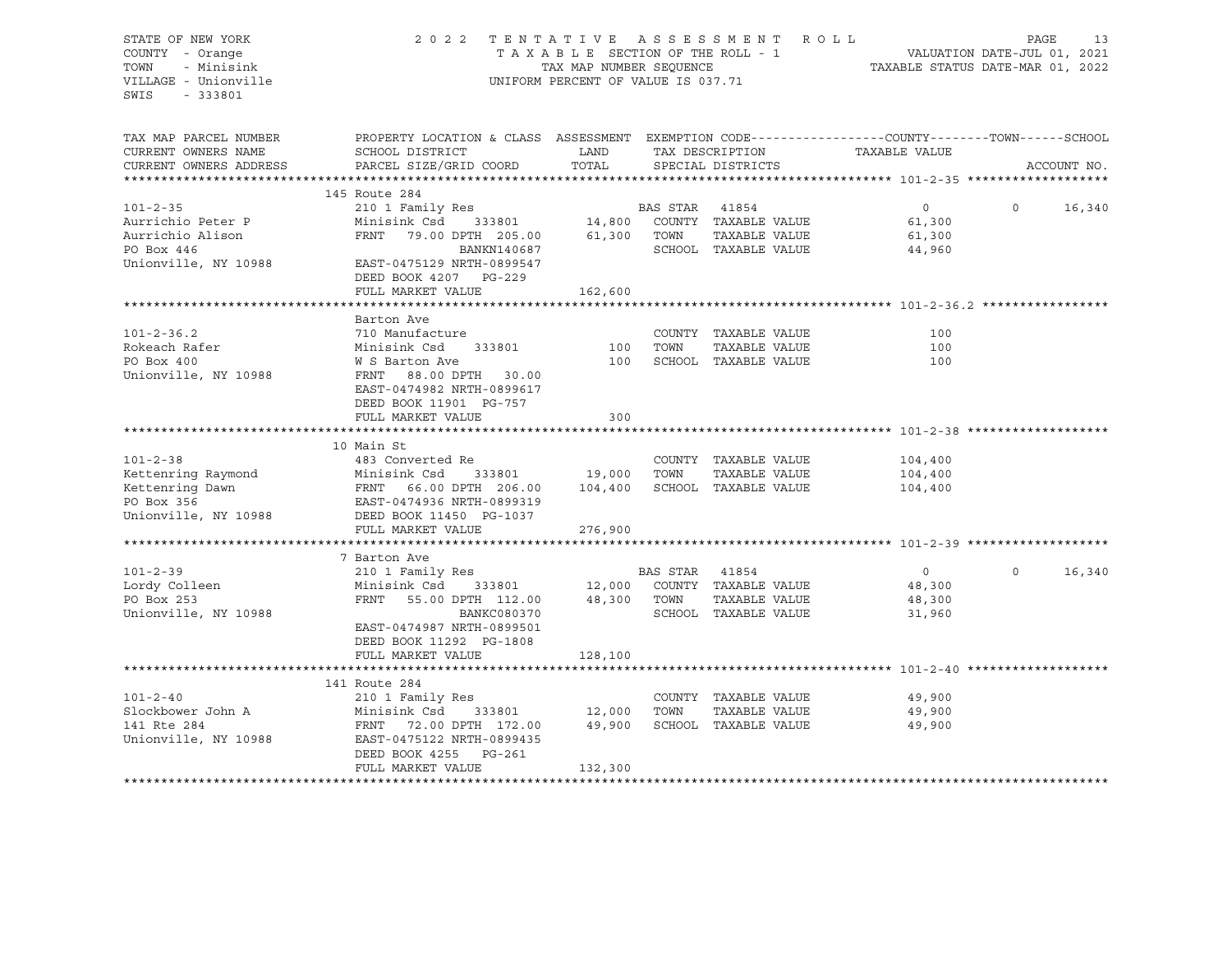STATE OF NEW YORK 2 0 2 2 T E N T A T I V E A S S E S S M E N T R O L L PAGE 14 COUNTY - Orange T A X A B L E SECTION OF THE ROLL - 1 TOWN - Minisink TAX MAP NUMBER SEQUENCE TAXABLE STATUS DATE-MAR 01, 2022<br>TILLAGE - Unionville Taxable Taxable Status UNIFORM PERCENT OF VALUE IS 037.71 UNIFORM PERCENT OF VALUE IS 037.71 SWIS - 333801 TAX MAP PARCEL NUMBER PROPERTY LOCATION & CLASS ASSESSMENT EXEMPTION CODE------------------COUNTY--------TOWN------SCHOOL CURRENT OWNERS NAME SCHOOL DISTRICT LAND TAX DESCRIPTION TAXABLE VALUE CURRENT OWNERS ADDRESS PARCEL SIZE/GRID COORD TOTAL SPECIAL DISTRICTS ACCOUNT NO. \*\*\*\*\*\*\*\*\*\*\*\*\*\*\*\*\*\*\*\*\*\*\*\*\*\*\*\*\*\*\*\*\*\*\*\*\*\*\*\*\*\*\*\*\*\*\*\*\*\*\*\*\*\*\*\*\*\*\*\*\*\*\*\*\*\*\*\*\*\*\*\*\*\*\*\*\*\*\*\*\*\*\*\*\*\*\*\*\*\*\*\*\*\*\*\*\*\*\*\*\*\*\* 101-2-41 \*\*\*\*\*\*\*\*\*\*\*\*\*\*\*\*\*\*\* 139 Route 284 101-2-41 220 2 Family Res COUNTY TAXABLE VALUE 64,800 Singh Sandeep Minisink Csd 333801 12,000 TOWN TAXABLE VALUE 64,800 Singh Jessica FRNT 50.00 DPTH 134.10 64,800 SCHOOL TAXABLE VALUE 64,800 SCHOOL TAXABLE VALUE 64,800 PO Box 453 BANK0190025 Unionville, NY 10988 EAST-0475123 NRTH-0899371 DEED BOOK 14996 PG-887 FULL MARKET VALUE 171,800 \*\*\*\*\*\*\*\*\*\*\*\*\*\*\*\*\*\*\*\*\*\*\*\*\*\*\*\*\*\*\*\*\*\*\*\*\*\*\*\*\*\*\*\*\*\*\*\*\*\*\*\*\*\*\*\*\*\*\*\*\*\*\*\*\*\*\*\*\*\*\*\*\*\*\*\*\*\*\*\*\*\*\*\*\*\*\*\*\*\*\*\*\*\*\*\*\*\*\*\*\*\*\* 101-2-42 \*\*\*\*\*\*\*\*\*\*\*\*\*\*\*\*\*\*\* 8 Main St 101-2-42 484 1 use sm bld COUNTY TAXABLE VALUE 7,900 HSM Associates, LLC Minisink Csd 333801 3,900 TOWN TAXABLE VALUE 7,900 18 DeKay Rd FRNT 16.00 DPTH 184.00 7,900 SCHOOL TAXABLE VALUE 7,900 Warwick, NY 10990 EAST-0475006 NRTH-0899299 DEED BOOK 12299 PG-1146 FULL MARKET VALUE 20,900 \*\*\*\*\*\*\*\*\*\*\*\*\*\*\*\*\*\*\*\*\*\*\*\*\*\*\*\*\*\*\*\*\*\*\*\*\*\*\*\*\*\*\*\*\*\*\*\*\*\*\*\*\*\*\*\*\*\*\*\*\*\*\*\*\*\*\*\*\*\*\*\*\*\*\*\*\*\*\*\*\*\*\*\*\*\*\*\*\*\*\*\*\*\*\*\*\*\*\*\*\*\*\* 101-2-43 \*\*\*\*\*\*\*\*\*\*\*\*\*\*\*\*\*\*\* 137 Route 284 101-2-43 484 1 use sm bld COUNTY TAXABLE VALUE 19,800 Dunn John Minisink Csd 333801 3,900 TOWN TAXABLE VALUE 19,800 PO Box 273 FRNT 31.00 DPTH 100.00 19,800 SCHOOL TAXABLE VALUE 19,800 Unionville, NY 10988 EAST-0475127 NRTH-0899324 DEED BOOK 14468 PG-609 FULL MARKET VALUE 52,500 \*\*\*\*\*\*\*\*\*\*\*\*\*\*\*\*\*\*\*\*\*\*\*\*\*\*\*\*\*\*\*\*\*\*\*\*\*\*\*\*\*\*\*\*\*\*\*\*\*\*\*\*\*\*\*\*\*\*\*\*\*\*\*\*\*\*\*\*\*\*\*\*\*\*\*\*\*\*\*\*\*\*\*\*\*\*\*\*\*\*\*\*\*\*\*\*\*\*\*\*\*\*\* 101-2-45 \*\*\*\*\*\*\*\*\*\*\*\*\*\*\*\*\*\*\* 6 Main St 101-2-45 220 2 Family Res COUNTY TAXABLE VALUE 104,000 HSM Associates LLC Minisink Csd 333801 15,200 TOWN TAXABLE VALUE 104,000 18 Dekay Rd Int St Hwy 84 & Main St 104,000 SCHOOL TAXABLE VALUE 104,000 Warwick, NY 10990 FRNT 80.00 DPTH 130.00 ACRES 0.38 EAST-0475061 NRTH-0899254 DEED BOOK 11767 PG-697 FULL MARKET VALUE 275,800 \*\*\*\*\*\*\*\*\*\*\*\*\*\*\*\*\*\*\*\*\*\*\*\*\*\*\*\*\*\*\*\*\*\*\*\*\*\*\*\*\*\*\*\*\*\*\*\*\*\*\*\*\*\*\*\*\*\*\*\*\*\*\*\*\*\*\*\*\*\*\*\*\*\*\*\*\*\*\*\*\*\*\*\*\*\*\*\*\*\*\*\*\*\*\*\*\*\*\*\*\*\*\* 101-2-46.1 \*\*\*\*\*\*\*\*\*\*\*\*\*\*\*\*\* St Hwy 284 101-2-46.1 330 Vacant comm COUNTY TAXABLE VALUE 100 Minisink Csd 333801 100 TOWN TAXABLE VALUE 100 45 Old Ridge Rd Pt Lt 1 R Hakes Sub 5858 100 SCHOOL TAXABLE VALUE 100 Warwick, NY 10990 FRNT 67.00 DPTH 78.00 EAST-0475224 NRTH-0900612 DEED BOOK 3170 PG-260 FULL MARKET VALUE 300 \*\*\*\*\*\*\*\*\*\*\*\*\*\*\*\*\*\*\*\*\*\*\*\*\*\*\*\*\*\*\*\*\*\*\*\*\*\*\*\*\*\*\*\*\*\*\*\*\*\*\*\*\*\*\*\*\*\*\*\*\*\*\*\*\*\*\*\*\*\*\*\*\*\*\*\*\*\*\*\*\*\*\*\*\*\*\*\*\*\*\*\*\*\*\*\*\*\*\*\*\*\*\*\*\*\*\*\*\*\*\*\*\*\*\*\*\*\*\*\*\*\*\*\*\*\*\*\*\*\*\*\*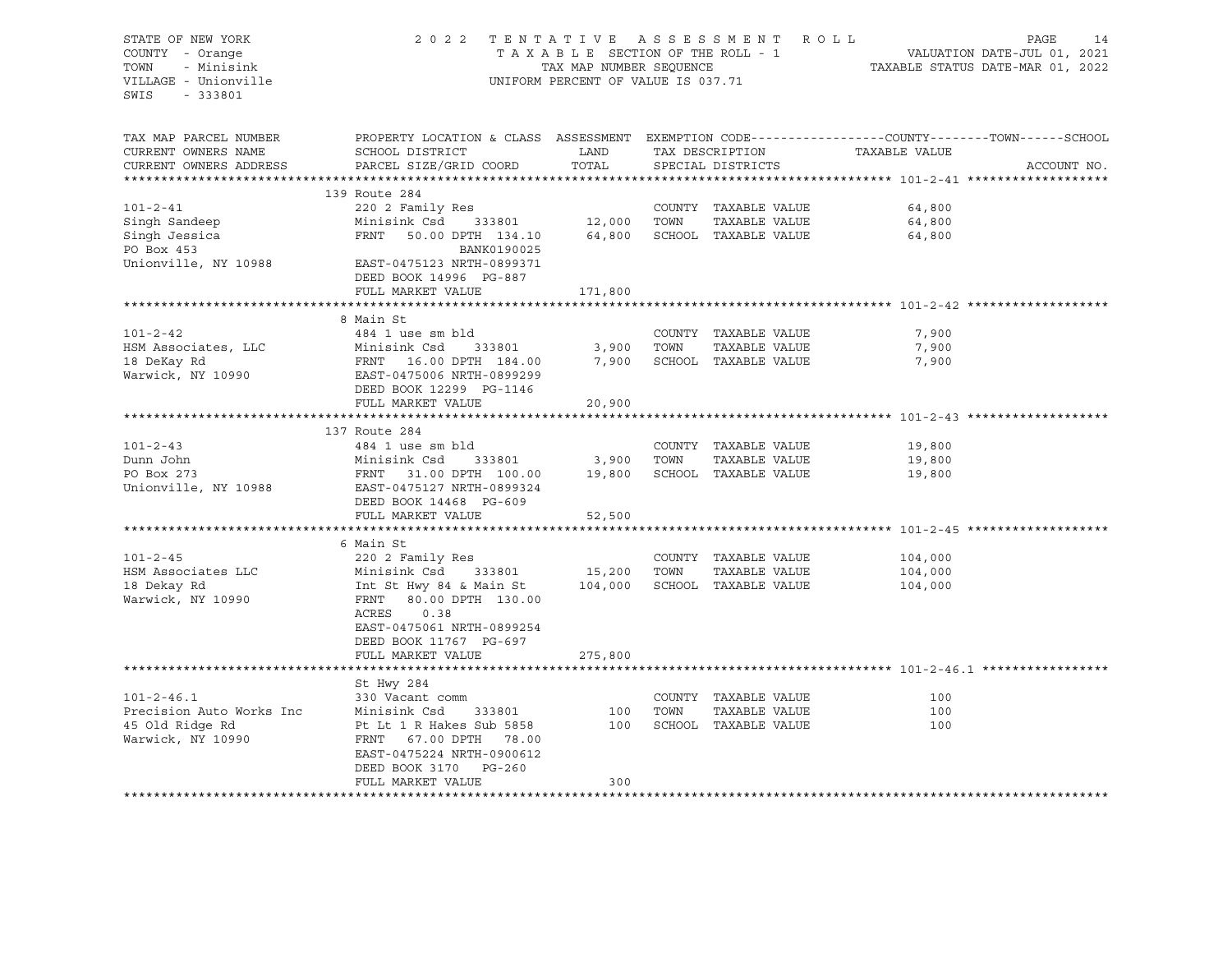| STATE OF NEW YORK<br>COUNTY - Orange<br>TOWN<br>- Minisink<br>VILLAGE - Unionville<br>SWIS - 333801 | 2022 TENTATIVE ASSESSMENT ROLL<br>TAXABLE SECTION OF THE ROLL - 1<br>TAX MAP NUMBER SEQUENCE<br>UNIFORM PERCENT OF VALUE IS 037.71           | PAGE<br>15<br>VALUATION DATE-JUL 01, 2021<br>TAXABLE STATUS DATE-MAR 01, 2022 |                  |                                       |                         |                         |             |                         |
|-----------------------------------------------------------------------------------------------------|----------------------------------------------------------------------------------------------------------------------------------------------|-------------------------------------------------------------------------------|------------------|---------------------------------------|-------------------------|-------------------------|-------------|-------------------------|
| TAX MAP PARCEL NUMBER<br>CURRENT OWNERS NAME<br>CURRENT OWNERS ADDRESS                              | PROPERTY LOCATION & CLASS ASSESSMENT EXEMPTION CODE---------------COUNTY-------TOWN------SCHOOL<br>SCHOOL DISTRICT<br>PARCEL SIZE/GRID COORD | LAND<br>TOTAL                                                                 |                  | TAX DESCRIPTION<br>SPECIAL DISTRICTS  | TAXABLE VALUE           |                         | ACCOUNT NO. |                         |
|                                                                                                     | 179 Route 284                                                                                                                                |                                                                               |                  |                                       |                         |                         |             |                         |
| $101 - 2 - 46.2$                                                                                    | 210 1 Family Res                                                                                                                             |                                                                               |                  | COUNTY TAXABLE VALUE                  | 73,000                  |                         |             |                         |
| Valfer Shelley                                                                                      | Minisink Csd 333801                                                                                                                          | $\begin{array}{cc} \text{COUNTY} \\ \text{28,400} \end{array}$                |                  | TAXABLE VALUE                         | 73,000                  |                         |             |                         |
| PO Box 517                                                                                          | Lt 2 R Hakes Sub 5858 & 73,000 SCHOOL TAXABLE VALUE                                                                                          |                                                                               |                  |                                       | 73,000                  |                         |             |                         |
| Unionville, NY 10988                                                                                | Parcel<br>FRNT 164.00 DPTH 123.00<br>EAST-0475144 NRTH-0900557<br>DEED BOOK 2537 PG-00248                                                    |                                                                               |                  |                                       |                         |                         |             |                         |
|                                                                                                     | FULL MARKET VALUE                                                                                                                            | 193,600                                                                       |                  |                                       |                         |                         |             |                         |
|                                                                                                     | 185 Rte 284                                                                                                                                  |                                                                               |                  |                                       |                         |                         |             |                         |
| $101 - 2 - 46.3$                                                                                    | 315 Underwtr lnd                                                                                                                             |                                                                               |                  | COUNTY TAXABLE VALUE                  | 100                     |                         |             |                         |
| DeMartino Henry<br>PO Box 202                                                                       | Minisink Csd 333801<br>FRNT 28.00 DPTH 147.00                                                                                                |                                                                               | 100 TOWN         | TAXABLE VALUE                         | 100                     |                         |             |                         |
|                                                                                                     | FRNT 28.00 DPTH 147.00                                                                                                                       |                                                                               |                  | 100 SCHOOL TAXABLE VALUE              | 100                     |                         |             |                         |
| Unionville, NY 10988                                                                                | EAST-0475277 NRTH-0900583<br>DEED BOOK 13785 PG-1066                                                                                         |                                                                               |                  |                                       |                         |                         |             |                         |
|                                                                                                     | FULL MARKET VALUE                                                                                                                            | 300                                                                           |                  |                                       |                         |                         |             |                         |
|                                                                                                     |                                                                                                                                              |                                                                               |                  |                                       |                         |                         |             |                         |
| $101 - 3 - 1.1$                                                                                     | St Hwy 284                                                                                                                                   |                                                                               |                  |                                       | 1,500                   |                         |             |                         |
| Bailey Clinton A Jr                                                                                 | 311 Res vac land<br>Minisink Csd<br>333801                                                                                                   |                                                                               | 1,500 TOWN       | COUNTY TAXABLE VALUE<br>TAXABLE VALUE | 1,500                   |                         |             |                         |
| 28 Amdurer Rd                                                                                       | FRNT 142.00 DPTH 254.00                                                                                                                      |                                                                               |                  | 1,500 SCHOOL TAXABLE VALUE            | 1,500                   |                         |             |                         |
| Westtown, NY 10998                                                                                  | EAST-0475467 NRTH-0900264                                                                                                                    |                                                                               |                  |                                       |                         |                         |             |                         |
|                                                                                                     | DEED BOOK 14280 PG-1060                                                                                                                      |                                                                               |                  |                                       |                         |                         |             |                         |
|                                                                                                     | FULL MARKET VALUE                                                                                                                            | 4,000                                                                         |                  |                                       |                         |                         |             |                         |
|                                                                                                     |                                                                                                                                              |                                                                               |                  |                                       |                         |                         |             |                         |
|                                                                                                     | 36 Amdurer Rd                                                                                                                                |                                                                               |                  |                                       |                         |                         |             |                         |
| $101 - 3 - 1.21$<br>Nanartowicz Stanley                                                             | 210 1 Family Res<br>Minisink Csd 333801                                                                                                      | 25,300 CW_15_VET/ 41165                                                       | CW 10 VET/ 41153 |                                       | $\overline{0}$<br>5,364 | 2,682<br>$\overline{0}$ |             | $\overline{0}$<br>5,364 |
| Nanartowicz Mary                                                                                    | Pt Lt 1 Fini/Amdurer Rd $147,300$ BAS STAR $41854$                                                                                           |                                                                               |                  |                                       | $\overline{0}$          | $\Omega$                |             | 16,340                  |
| 36 Amdurer Rd                                                                                       | Map 220-04                                                                                                                                   |                                                                               |                  | COUNTY TAXABLE VALUE                  | 141,936                 |                         |             |                         |
| Westtown, NY 10998                                                                                  | ACRES 4.20 BANKC080370                                                                                                                       |                                                                               | TOWN             | TAXABLE VALUE                         | 144,618                 |                         |             |                         |
|                                                                                                     | EAST-0475510 NRTH-0900003                                                                                                                    |                                                                               |                  | SCHOOL TAXABLE VALUE                  | 125,596                 |                         |             |                         |
|                                                                                                     | DEED BOOK 11737 PG-759                                                                                                                       |                                                                               |                  |                                       |                         |                         |             |                         |
|                                                                                                     | FULL MARKET VALUE                                                                                                                            | 390,600                                                                       |                  |                                       |                         |                         |             |                         |
|                                                                                                     |                                                                                                                                              |                                                                               |                  |                                       |                         |                         |             |                         |
|                                                                                                     | Amdurer Rd                                                                                                                                   |                                                                               |                  |                                       |                         |                         |             |                         |
| $101 - 3 - 1.22$<br>McNulty Sarah                                                                   | 210 1 Family Res<br>Minisink Csd 333801                                                                                                      | 1,400                                                                         | TOWN             | COUNTY TAXABLE VALUE<br>TAXABLE VALUE | 1,400<br>1,400          |                         |             |                         |
| Hickey Connor                                                                                       | Pt Lot 2 Fini/Amdurer Rd                                                                                                                     |                                                                               |                  | 1,400 SCHOOL TAXABLE VALUE            | 1,400                   |                         |             |                         |
| 42 Amdurer Rd                                                                                       | Map 220-04                                                                                                                                   |                                                                               |                  |                                       |                         |                         |             |                         |
| Westtown, NY 10998                                                                                  | ACRES<br>1.40 BANKC200045                                                                                                                    |                                                                               |                  |                                       |                         |                         |             |                         |
|                                                                                                     | EAST-0475762 NRTH-0899809                                                                                                                    |                                                                               |                  |                                       |                         |                         |             |                         |
|                                                                                                     | DEED BOOK 14456 PG-432                                                                                                                       |                                                                               |                  |                                       |                         |                         |             |                         |
|                                                                                                     | FULL MARKET VALUE                                                                                                                            | 3,700                                                                         |                  |                                       |                         |                         |             |                         |
|                                                                                                     |                                                                                                                                              |                                                                               |                  |                                       |                         |                         |             |                         |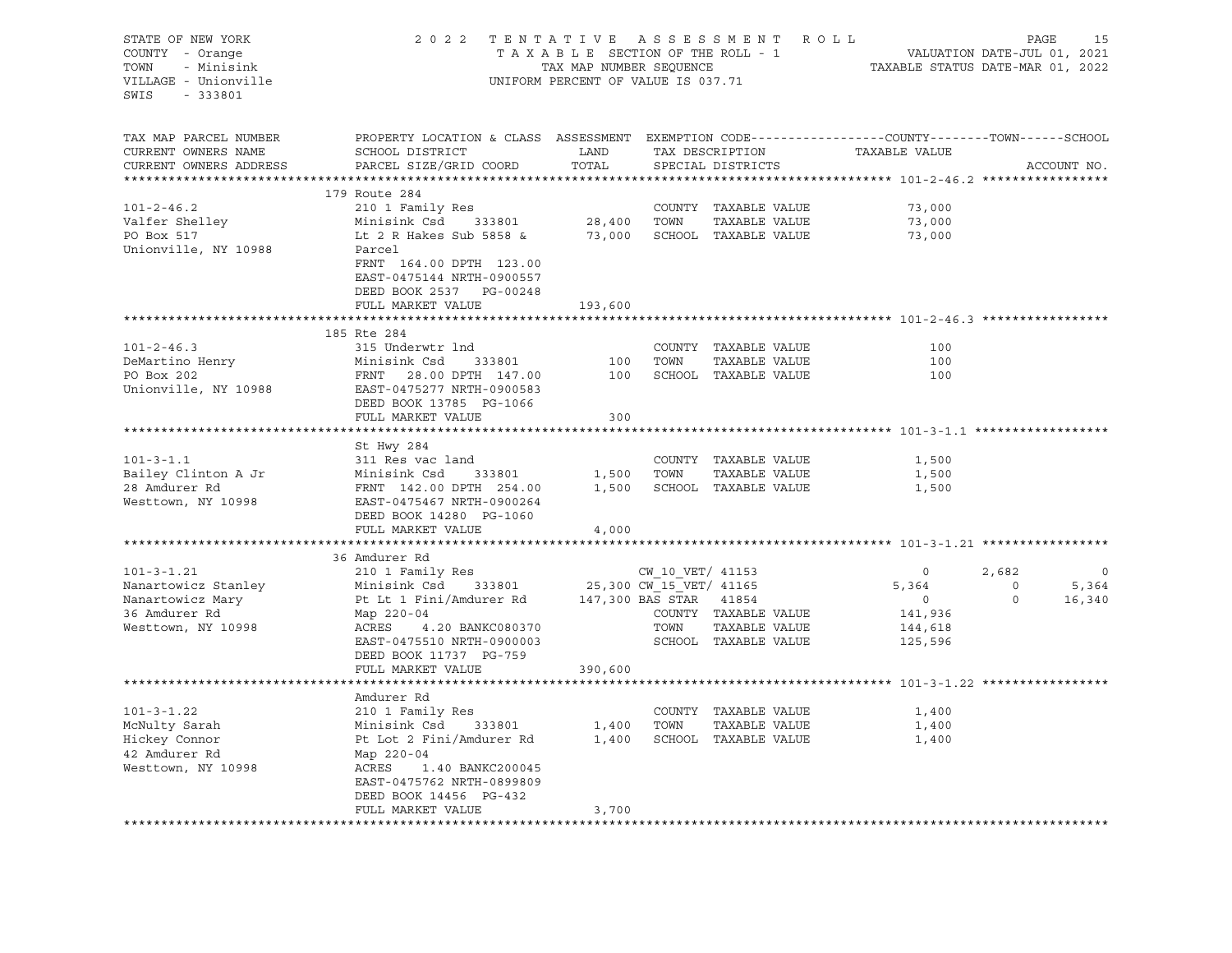STATE OF NEW YORK 2022 TENTATIVE ASSESSMENT ROLL PAGE 16 COUNTY - Orange T A X A B L E SECTION OF THE ROLL - 1 VALUATION DATE-JUL 01, 2021 TOWN - Minisink 1000 STAT MARRING TAX MAP NUMBER SEQUENCE TAXABLE STATUS DATE-MAR 01, 2022<br>TILLAGE - Unionville UNIFORM PERCENT OF VALUE IS 037.71 SWIS - 333801 TAX MAP PARCEL NUMBER PROPERTY LOCATION & CLASS ASSESSMENT EXEMPTION CODE------------------COUNTY--------TOWN------SCHOOL CURRENT OWNERS NAME SCHOOL DISTRICT TAND TAX DESCRIPTION CURRENT OWNERS ADDRESS PARCEL SIZE/GRID COORD TOTAL SPECIAL DISTRICTS ACCOUNT NO. \*\*\*\*\*\*\*\*\*\*\*\*\*\*\*\*\*\*\*\*\*\*\*\*\*\*\*\*\*\*\*\*\*\*\*\*\*\*\*\*\*\*\*\*\*\*\*\*\*\*\*\*\*\*\*\*\*\*\*\*\*\*\*\*\*\*\*\*\*\*\*\*\*\*\*\*\*\*\*\*\*\*\*\*\*\*\*\*\*\*\*\*\*\*\*\*\*\*\*\*\*\*\* 101-3-1.23 \*\*\*\*\*\*\*\*\*\*\*\*\*\*\*\*\* Amdurer Rd 101-3-1.23 311 Res vac land COUNTY TAXABLE VALUE 1,000 Saito Mari Minisink Csd 333801 1,000 TOWN TAXABLE VALUE 1,000 48 Amdurer Rd Pt Lot 3 Fini/Amdurer Rd 1,000 SCHOOL TAXABLE VALUE 1,000 Westtown, NY 10998 Map 220-04 ACRES 0.80 BANKN140687 EAST-0475942 NRTH-0899643 DEED BOOK 15082 PG-756 FULL MARKET VALUE 2,700 \*\*\*\*\*\*\*\*\*\*\*\*\*\*\*\*\*\*\*\*\*\*\*\*\*\*\*\*\*\*\*\*\*\*\*\*\*\*\*\*\*\*\*\*\*\*\*\*\*\*\*\*\*\*\*\*\*\*\*\*\*\*\*\*\*\*\*\*\*\*\*\*\*\*\*\*\*\*\*\*\*\*\*\*\*\*\*\*\*\*\*\*\*\*\*\*\*\*\*\*\*\*\* 101-3-1.24 \*\*\*\*\*\*\*\*\*\*\*\*\*\*\*\*\* Amdurer Rd 101-3-1.24 311 Res vac land COUNTY TAXABLE VALUE 100 Harrison Roy E Minisink Csd 333801 100 TOWN TAXABLE VALUE 100 Tench Margaret 100 Pt Lot 4 Fini/Amdurer Rd 100 SCHOOL TAXABLE VALUE 100 58 Amdurer Rd Map 220-04 Westtown, NY 10998 ACRES 0.19 EAST-0476046 NRTH-0899577 DEED BOOK 11648 PG-1487 FULL MARKET VALUE 300 \*\*\*\*\*\*\*\*\*\*\*\*\*\*\*\*\*\*\*\*\*\*\*\*\*\*\*\*\*\*\*\*\*\*\*\*\*\*\*\*\*\*\*\*\*\*\*\*\*\*\*\*\*\*\*\*\*\*\*\*\*\*\*\*\*\*\*\*\*\*\*\*\*\*\*\*\*\*\*\*\*\*\*\*\*\*\*\*\*\*\*\*\*\*\*\*\*\*\*\*\*\*\* 101-3-2 \*\*\*\*\*\*\*\*\*\*\*\*\*\*\*\*\*\*\*\* 20 Legion Dr 101-3-2 210 1 Family Res BAS STAR 41854 0 0 16,340 Sautter Jason Minisink Csd 333801 38,800 COUNTY TAXABLE VALUE 111,100 Hanel Linda ACRES 2.80 BANKC110038 111,100 TOWN TAXABLE VALUE 111,100 PO Box 242 EAST-0475661 NRTH-0899544 SCHOOL TAXABLE VALUE 94,760 Unionville, NY 10988 DEED BOOK 14632 PG-1552 FULL MARKET VALUE 294,600 \*\*\*\*\*\*\*\*\*\*\*\*\*\*\*\*\*\*\*\*\*\*\*\*\*\*\*\*\*\*\*\*\*\*\*\*\*\*\*\*\*\*\*\*\*\*\*\*\*\*\*\*\*\*\*\*\*\*\*\*\*\*\*\*\*\*\*\*\*\*\*\*\*\*\*\*\*\*\*\*\*\*\*\*\*\*\*\*\*\*\*\*\*\*\*\*\*\*\*\*\*\*\* 101-3-3 \*\*\*\*\*\*\*\*\*\*\*\*\*\*\*\*\*\*\*\* 40 Orchard St 101-3-3 210 1 Family Res BAS STAR 41854 0 0 16,340 Kwederis James Minisink Csd 333801 17,200 SOLAR EX C 49500 5,000 5,000 5,000 Kwederis Jeanne A FRNT 125.00 DPTH 150.00 91,300 COUNTY TAXABLE VALUE 86,300 PO Box 215 BANKC020440 TOWN TAXABLE VALUE 86,300 Unionville, NY 10988 EAST-0475629 NRTH-0899288 SCHOOL TAXABLE VALUE 69,960 DEED BOOK 2873 PG-00181 FULL MARKET VALUE 242,100 \*\*\*\*\*\*\*\*\*\*\*\*\*\*\*\*\*\*\*\*\*\*\*\*\*\*\*\*\*\*\*\*\*\*\*\*\*\*\*\*\*\*\*\*\*\*\*\*\*\*\*\*\*\*\*\*\*\*\*\*\*\*\*\*\*\*\*\*\*\*\*\*\*\*\*\*\*\*\*\*\*\*\*\*\*\*\*\*\*\*\*\*\*\*\*\*\*\*\*\*\*\*\* 101-3-4 \*\*\*\*\*\*\*\*\*\*\*\*\*\*\*\*\*\*\*\* 44 Orchard St 101-3-4 210 1 Family Res COUNTY TAXABLE VALUE 76,500 Geoghan Daniel Minisink Csd 333801 12,000 TOWN TAXABLE VALUE 76,500 Geoghan Alexandra FRNT 77.00 DPTH 150.00 76,500 SCHOOL TAXABLE VALUE 76,500 PO Box 544 BANKC061339 Unionville, NY 10988 EAST-0475544 NRTH-0899342 DEED BOOK 14971 PG-1620 FULL MARKET VALUE 202,900 \*\*\*\*\*\*\*\*\*\*\*\*\*\*\*\*\*\*\*\*\*\*\*\*\*\*\*\*\*\*\*\*\*\*\*\*\*\*\*\*\*\*\*\*\*\*\*\*\*\*\*\*\*\*\*\*\*\*\*\*\*\*\*\*\*\*\*\*\*\*\*\*\*\*\*\*\*\*\*\*\*\*\*\*\*\*\*\*\*\*\*\*\*\*\*\*\*\*\*\*\*\*\*\*\*\*\*\*\*\*\*\*\*\*\*\*\*\*\*\*\*\*\*\*\*\*\*\*\*\*\*\*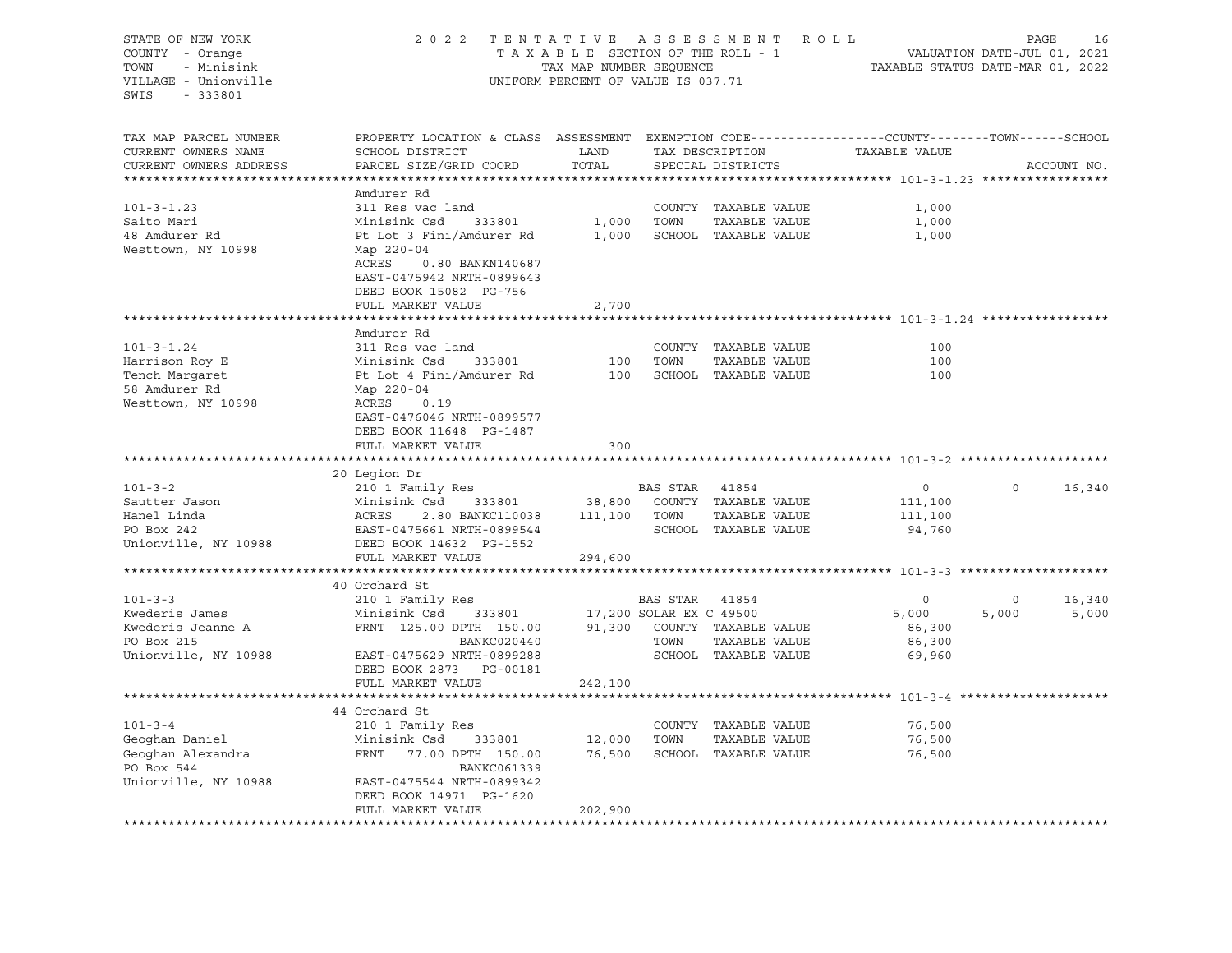STATE OF NEW YORK 2 0 2 2 T E N T A T I V E A S S E S S M E N T R O L L PAGE 17 COUNTY - Orange T A X A B L E SECTION OF THE ROLL - 1 TOWN - Minisink 1000 STAT MARRING TAX MAP NUMBER SEQUENCE TAXABLE STATUS DATE-MAR 01, 2022<br>TILLAGE - Unionville UNIFORM PERCENT OF VALUE IS 037.71 SWIS - 333801 TAX MAP PARCEL NUMBER PROPERTY LOCATION & CLASS ASSESSMENT EXEMPTION CODE------------------COUNTY--------TOWN------SCHOOL CURRENT OWNERS NAME SCHOOL DISTRICT LAND TAX DESCRIPTION TAXABLE VALUE CURRENT OWNERS ADDRESS PARCEL SIZE/GRID COORD TOTAL SPECIAL DISTRICTS ACCOUNT NO. \*\*\*\*\*\*\*\*\*\*\*\*\*\*\*\*\*\*\*\*\*\*\*\*\*\*\*\*\*\*\*\*\*\*\*\*\*\*\*\*\*\*\*\*\*\*\*\*\*\*\*\*\*\*\*\*\*\*\*\*\*\*\*\*\*\*\*\*\*\*\*\*\*\*\*\*\*\*\*\*\*\*\*\*\*\*\*\*\*\*\*\*\*\*\*\*\*\*\*\*\*\*\* 101-3-5 \*\*\*\*\*\*\*\*\*\*\*\*\*\*\*\*\*\*\*\* 46 Orchard St 101-3-5 210 1 Family Res ENH STAR 41834 0 0 40,790 Ramirez Meira Minisink Csd 333801 12,000 COUNTY TAXABLE VALUE 100,200 Ramirez Ada FRNT 75.00 DPTH 150.00 100,200 TOWN TAXABLE VALUE 100,200 PO Box 272 BANKC080370 SCHOOL TAXABLE VALUE 59,410 Unionville, NY 10988 EAST-0475481 NRTH-0899383 DEED BOOK 3680 PG-101 FULL MARKET VALUE 265,700 \*\*\*\*\*\*\*\*\*\*\*\*\*\*\*\*\*\*\*\*\*\*\*\*\*\*\*\*\*\*\*\*\*\*\*\*\*\*\*\*\*\*\*\*\*\*\*\*\*\*\*\*\*\*\*\*\*\*\*\*\*\*\*\*\*\*\*\*\*\*\*\*\*\*\*\*\*\*\*\*\*\*\*\*\*\*\*\*\*\*\*\*\*\*\*\*\*\*\*\*\*\*\* 101-3-6 \*\*\*\*\*\*\*\*\*\*\*\*\*\*\*\*\*\*\*\* Orchard St 101-3-6 312 Vac w/imprv COUNTY TAXABLE VALUE 6,300 Ramirez Meira Minisink Csd 333801 5,000 TOWN TAXABLE VALUE 6,300 Ramirez Ada FRNT 35.00 DPTH 165.00 6,300 SCHOOL TAXABLE VALUE 6,300 PO Box 272 BANKC080370 Unionville, NY 10988 EAST-0475430 NRTH-0899410 DEED BOOK 3680 PG-101 FULL MARKET VALUE 16,700 \*\*\*\*\*\*\*\*\*\*\*\*\*\*\*\*\*\*\*\*\*\*\*\*\*\*\*\*\*\*\*\*\*\*\*\*\*\*\*\*\*\*\*\*\*\*\*\*\*\*\*\*\*\*\*\*\*\*\*\*\*\*\*\*\*\*\*\*\*\*\*\*\*\*\*\*\*\*\*\*\*\*\*\*\*\*\*\*\*\*\*\*\*\*\*\*\*\*\*\*\*\*\* 101-3-7 \*\*\*\*\*\*\*\*\*\*\*\*\*\*\*\*\*\*\*\* Orchard St 101-3-7 311 Res vac land COUNTY TAXABLE VALUE 5,600 Ramirez Meira Minisink Csd 333801 5,600 TOWN TAXABLE VALUE 5,600 Ramirez Ada FRNT 68.00 DPTH 83.00 5,600 SCHOOL TAXABLE VALUE 5,600 PO Box 272 BANKC080370 Unionville, NY 10988 EAST-0475362 NRTH-0899409 DEED BOOK 3680 PG-101 FULL MARKET VALUE 14,900 \*\*\*\*\*\*\*\*\*\*\*\*\*\*\*\*\*\*\*\*\*\*\*\*\*\*\*\*\*\*\*\*\*\*\*\*\*\*\*\*\*\*\*\*\*\*\*\*\*\*\*\*\*\*\*\*\*\*\*\*\*\*\*\*\*\*\*\*\*\*\*\*\*\*\*\*\*\*\*\*\*\*\*\*\*\*\*\*\*\*\*\*\*\*\*\*\*\*\*\*\*\*\* 101-3-8 \*\*\*\*\*\*\*\*\*\*\*\*\*\*\*\*\*\*\*\* 142 Route 284 101-3-8 220 2 Family Res COUNTY TAXABLE VALUE 75,000 Daw Florence M Minisink Csd 333801 12,000 TOWN TAXABLE VALUE 75,000 595 Lybolt Rd FRNT 88.00 DPTH 97.20 75,000 SCHOOL TAXABLE VALUE 75,000 Middletown, NY 10940 ACRES 0.20 EAST-0475277 NRTH-0899427 DEED BOOK 13537 PG-44 FULL MARKET VALUE 198,900 \*\*\*\*\*\*\*\*\*\*\*\*\*\*\*\*\*\*\*\*\*\*\*\*\*\*\*\*\*\*\*\*\*\*\*\*\*\*\*\*\*\*\*\*\*\*\*\*\*\*\*\*\*\*\*\*\*\*\*\*\*\*\*\*\*\*\*\*\*\*\*\*\*\*\*\*\*\*\*\*\*\*\*\*\*\*\*\*\*\*\*\*\*\*\*\*\*\*\*\*\*\*\* 101-3-9 \*\*\*\*\*\*\*\*\*\*\*\*\*\*\*\*\*\*\*\* 146 Route 284 101-3-9 210 1 Family Res COUNTY TAXABLE VALUE 41,800 Herman Russell Minisink Csd 333801 12,000 TOWN TAXABLE VALUE 41,800 PO Box 251 FRNT 59.00 DPTH 177.00 41,800 SCHOOL TAXABLE VALUE 41,800 Unionville, NY 10988 EAST-0475307 NRTH-0899520 DEED BOOK 14202 PG-1849 FULL MARKET VALUE 110,800 \*\*\*\*\*\*\*\*\*\*\*\*\*\*\*\*\*\*\*\*\*\*\*\*\*\*\*\*\*\*\*\*\*\*\*\*\*\*\*\*\*\*\*\*\*\*\*\*\*\*\*\*\*\*\*\*\*\*\*\*\*\*\*\*\*\*\*\*\*\*\*\*\*\*\*\*\*\*\*\*\*\*\*\*\*\*\*\*\*\*\*\*\*\*\*\*\*\*\*\*\*\*\*\*\*\*\*\*\*\*\*\*\*\*\*\*\*\*\*\*\*\*\*\*\*\*\*\*\*\*\*\*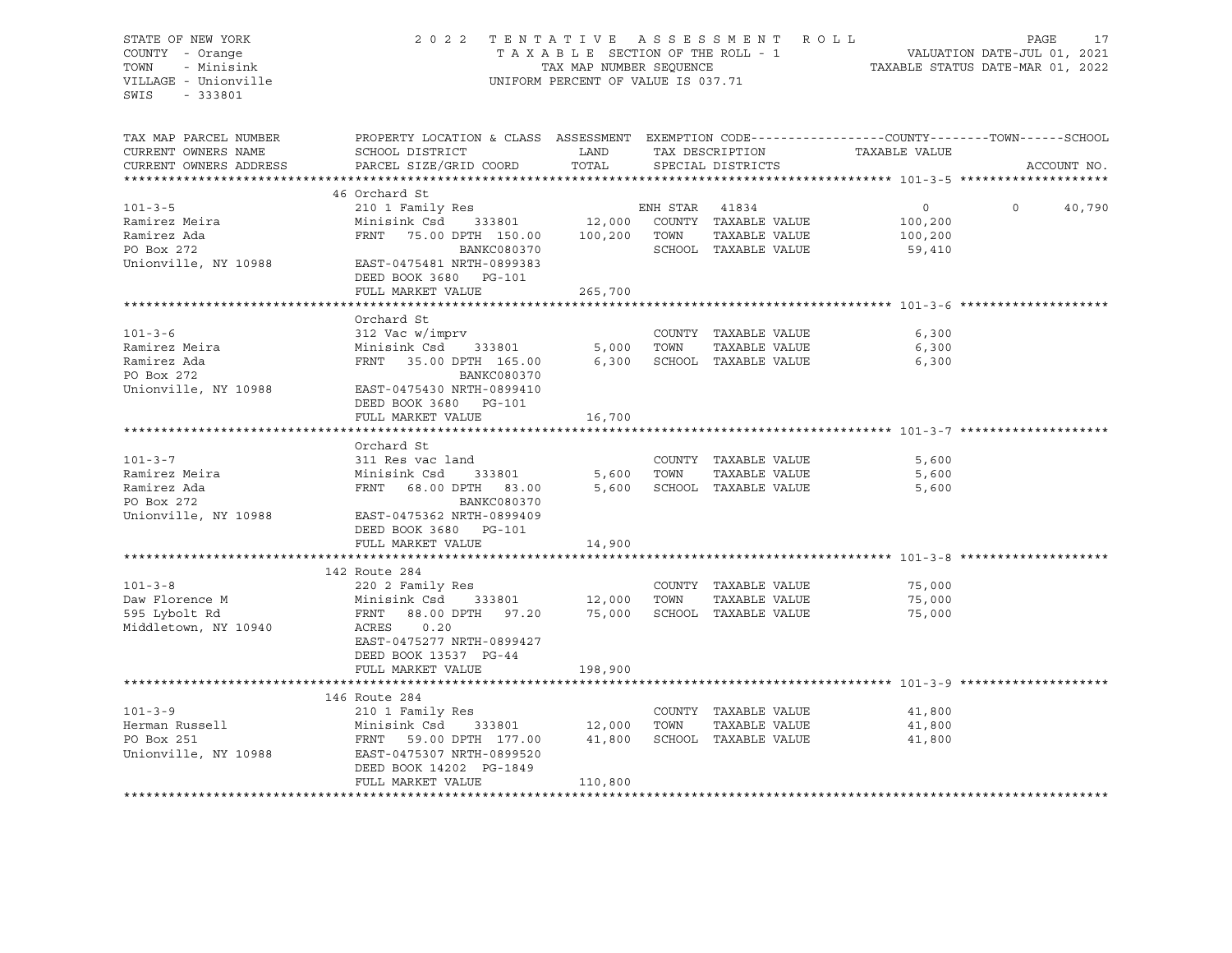# STATE OF NEW YORK 2 0 2 2 T E N T A T I V E A S S E S S M E N T R O L L PAGE 18 COUNTY - Orange T A X A B L E SECTION OF THE ROLL - 1 VALUATION DATE-JUL 01, 2021 TOWN - Minisink TAX MAP NUMBER SEQUENCE TAXABLE STATUS DATE-MAR 01, 2022 VILLAGE - Unionville **United Accord Control** UNIFORM PERCENT OF VALUE IS 037.71

| TAX MAP PARCEL NUMBER                                                                                                                                                       | PROPERTY LOCATION & CLASS ASSESSMENT EXEMPTION CODE----------------COUNTY-------TOWN------SCHOOL |         |                      |                            |                             |             |
|-----------------------------------------------------------------------------------------------------------------------------------------------------------------------------|--------------------------------------------------------------------------------------------------|---------|----------------------|----------------------------|-----------------------------|-------------|
| CURRENT OWNERS NAME                                                                                                                                                         | SCHOOL DISTRICT                                                                                  |         | LAND TAX DESCRIPTION |                            | TAXABLE VALUE               |             |
| CURRENT OWNERS ADDRESS PARCEL SIZE/GRID COORD TOTAL SPECIAL DISTRICTS                                                                                                       |                                                                                                  |         |                      |                            |                             | ACCOUNT NO. |
|                                                                                                                                                                             |                                                                                                  |         |                      |                            |                             |             |
|                                                                                                                                                                             | St Hwy 284                                                                                       |         |                      |                            |                             |             |
| $101 - 3 - 10$                                                                                                                                                              | 311 Res vac land<br>311 Res vac land<br>311 Res vac land<br>333801<br>FRNT 60.00 DPTH 177.00     |         |                      | COUNTY TAXABLE VALUE       | 2,100                       |             |
| Herman Russell                                                                                                                                                              | $311 \text{ N} = 312 \text{ N}$<br>Minisink Csd 333801 2,100                                     |         | TOWN                 | TAXABLE VALUE              | 2,100                       |             |
| PO Box 251                                                                                                                                                                  |                                                                                                  |         |                      | 2,100 SCHOOL TAXABLE VALUE | 2,100                       |             |
| Unionville, NY 10988                                                                                                                                                        | EAST-0475300 NRTH-0899584                                                                        |         |                      |                            |                             |             |
|                                                                                                                                                                             | DEED BOOK 14202 PG-1849                                                                          |         |                      |                            |                             |             |
|                                                                                                                                                                             | FULL MARKET VALUE                                                                                | 5,600   |                      |                            |                             |             |
|                                                                                                                                                                             |                                                                                                  |         |                      |                            |                             |             |
|                                                                                                                                                                             | Route 284                                                                                        |         |                      |                            |                             |             |
| 311 Res vac land<br>$101 - 3 - 11$                                                                                                                                          |                                                                                                  |         |                      | COUNTY TAXABLE VALUE       | 2,100                       |             |
|                                                                                                                                                                             |                                                                                                  |         |                      | TAXABLE VALUE              | 2,100                       |             |
|                                                                                                                                                                             |                                                                                                  |         |                      | SCHOOL TAXABLE VALUE       | 2,100                       |             |
|                                                                                                                                                                             |                                                                                                  |         |                      |                            |                             |             |
|                                                                                                                                                                             | DEED BOOK 3368 PG-93                                                                             |         |                      |                            |                             |             |
|                                                                                                                                                                             | FULL MARKET VALUE                                                                                | 5,600   |                      |                            |                             |             |
|                                                                                                                                                                             |                                                                                                  |         |                      |                            |                             |             |
|                                                                                                                                                                             | 152 Route 284                                                                                    |         |                      |                            |                             |             |
| $101 - 3 - 12$                                                                                                                                                              | 210 1 Family Res                                                                                 |         |                      |                            | COUNTY TAXABLE VALUE 63,800 |             |
|                                                                                                                                                                             |                                                                                                  |         |                      |                            | TAXABLE VALUE 63,800        |             |
|                                                                                                                                                                             |                                                                                                  |         |                      |                            | 63,800                      |             |
|                                                                                                                                                                             |                                                                                                  |         |                      |                            |                             |             |
| Punn Gary<br>TAXABLE VALUE<br>378 Route 284 FRNT 59.00 DPTH 175.00 63,800 SCHOOL TAXABLE VALUE<br>Westtown, NY 10998 EAST-0475304 NRTH-0899698<br>FULL MARKET VALUE 169,200 |                                                                                                  |         |                      |                            |                             |             |
|                                                                                                                                                                             |                                                                                                  |         |                      |                            |                             |             |
|                                                                                                                                                                             | 154 Route 284                                                                                    |         |                      |                            |                             |             |
| $101 - 3 - 13$                                                                                                                                                              | 210 1 Family Res                                                                                 |         |                      |                            | COUNTY TAXABLE VALUE 49,300 |             |
|                                                                                                                                                                             |                                                                                                  |         |                      |                            | TAXABLE VALUE 49,300        |             |
| Dunn Gary C<br>378 Route 284 <b>17,600</b> FRNT 111.00 DPTH 178.00 49,300 SCHOO                                                                                             |                                                                                                  |         |                      | SCHOOL TAXABLE VALUE       | 49,300                      |             |
| Westtown, NY 10998                                                                                                                                                          | EAST-0475309 NRTH-0899768                                                                        |         |                      |                            |                             |             |
|                                                                                                                                                                             | DEED BOOK 3368 PG-93                                                                             |         |                      |                            |                             |             |
|                                                                                                                                                                             | FULL MARKET VALUE                                                                                | 130,700 |                      |                            |                             |             |
|                                                                                                                                                                             |                                                                                                  |         |                      |                            |                             |             |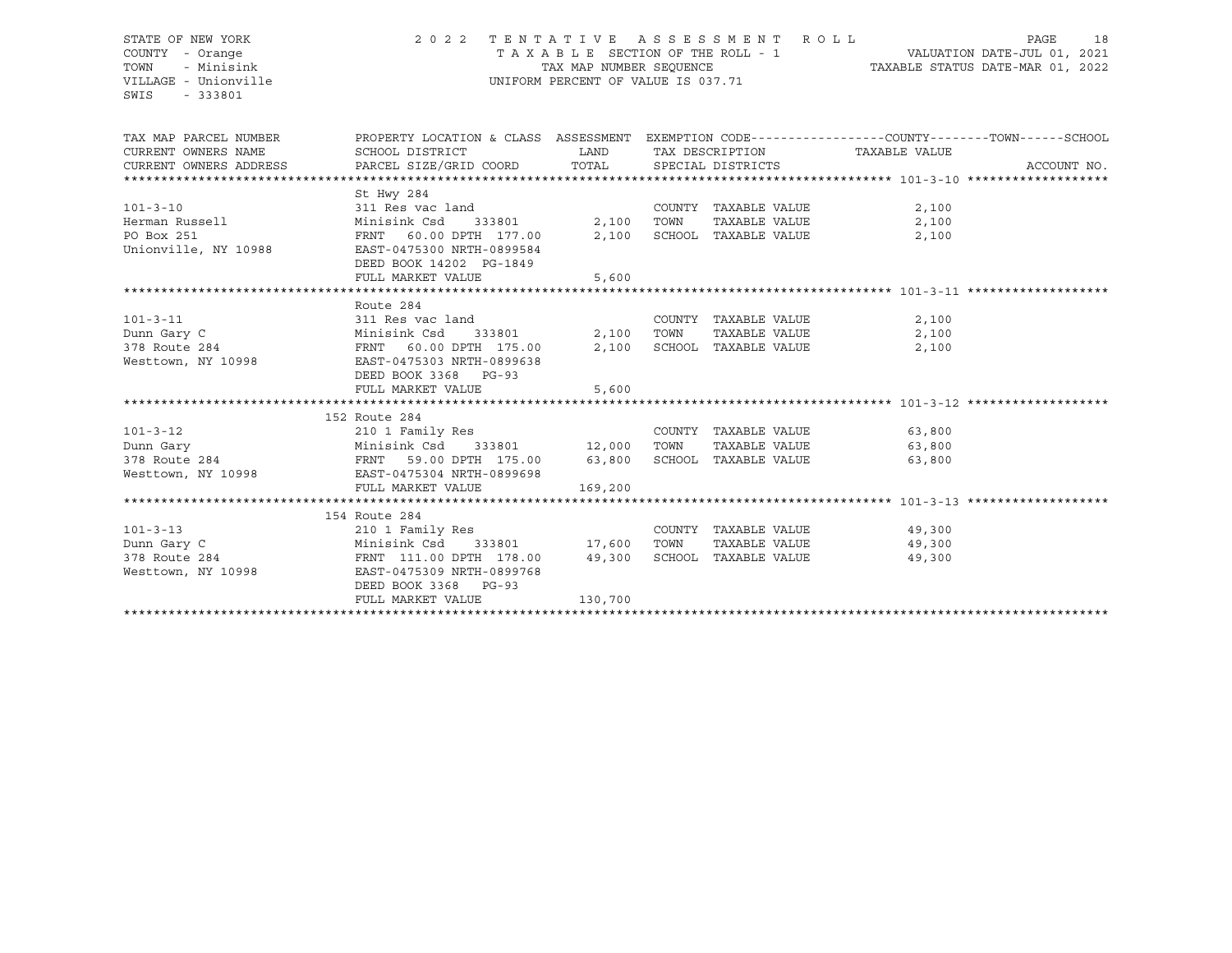|      | STATE OF NEW YORK    | 2022 TENTATIVE ASSESSMENT ROLL     |                                  | PAGE            | 19 |
|------|----------------------|------------------------------------|----------------------------------|-----------------|----|
|      | COUNTY - Orange      | TAXABLE SECTION OF THE ROLL - 1    | VALUATION DATE-JUL 01, 2021      |                 |    |
|      | TOWN - Minisink      | MAP SECTION - 101                  | TAXABLE STATUS DATE-MAR 01, 2022 |                 |    |
|      | VILLAGE - Unionville | $SUB - SECTION - 000$              |                                  | RPS150/V04/L015 |    |
| SWIS | - 333801             | UNIFORM PERCENT OF VALUE IS 037.71 | CURRENT DATE 4/28/2022           |                 |    |

# \*\*\* S P E C I A L D I S T R I C T S U M M A R Y \*\*\*

|      |             |    | DИ | ΙN<br>'NH | AL | $\mathbf{v}$ |   |
|------|-------------|----|----|-----------|----|--------------|---|
| CODE | יחי<br>™∆MT | ιn |    | $\Lambda$ |    | ΔM<br>.      | T |

### NO SPECIAL DISTRICTS AT THIS LEVEL

# \*\*\* S C H O O L D I S T R I C T S U M M A R Y \*\*\*

| CODE   | DISTRICT NAME | TOTAL<br>PARCELS | ASSESSED<br>LAND | ASSESSED<br>TOTAL | <b>EXEMPT</b><br>AMOUNT | TOTAL<br>TAXABLE | <b>STAR</b><br>AMOUNT | <b>STAR</b><br>TAXABLE |
|--------|---------------|------------------|------------------|-------------------|-------------------------|------------------|-----------------------|------------------------|
| 333801 | Minisink Csd  | 93               | 1240,600         | 5440,400          | 145,684                 | 5294,716         | 629,250               | 4665,466               |
|        | SUB-TOTAL     | 93               | 1240,600         | 5440,400          | 145,684                 | 5294,716         | 629,250               | 4665,466               |
|        | TOTAL         | 93               | 1240,600         | 5440,400          | 145,684                 | 5294,716         | 629,250               | 4665,466               |

# \*\*\* S Y S T E M C O D E S S U M M A R Y \*\*\*

#### NO SYSTEM EXEMPTIONS AT THIS LEVEL

# \*\*\* E X E M P T I O N S U M M A R Y \*\*\*

| CODE  | DESCRIPTION    | TOTAL<br>PARCELS | COUNTY  | TOWN    | SCHOOL  |
|-------|----------------|------------------|---------|---------|---------|
|       |                |                  |         |         |         |
| 41130 | VETCOM CTS     |                  | 46,935  | 13,410  | 26,820  |
| 41153 | CW 10 VET/     |                  |         | 2,682   |         |
| 41165 | $CW$ 15 $VET/$ |                  | 5,364   |         | 5,364   |
| 41800 | AGED           |                  | 98,500  | 98,500  | 98,500  |
| 41834 | ENH STAR       | 8                |         |         | 302,450 |
| 41854 | BAS STAR       | 20               |         |         | 326,800 |
| 49500 | SOLAR EX C     |                  | 15,000  | 15,000  | 15,000  |
|       | TOTAL          | 39               | 165,799 | 129,592 | 774,934 |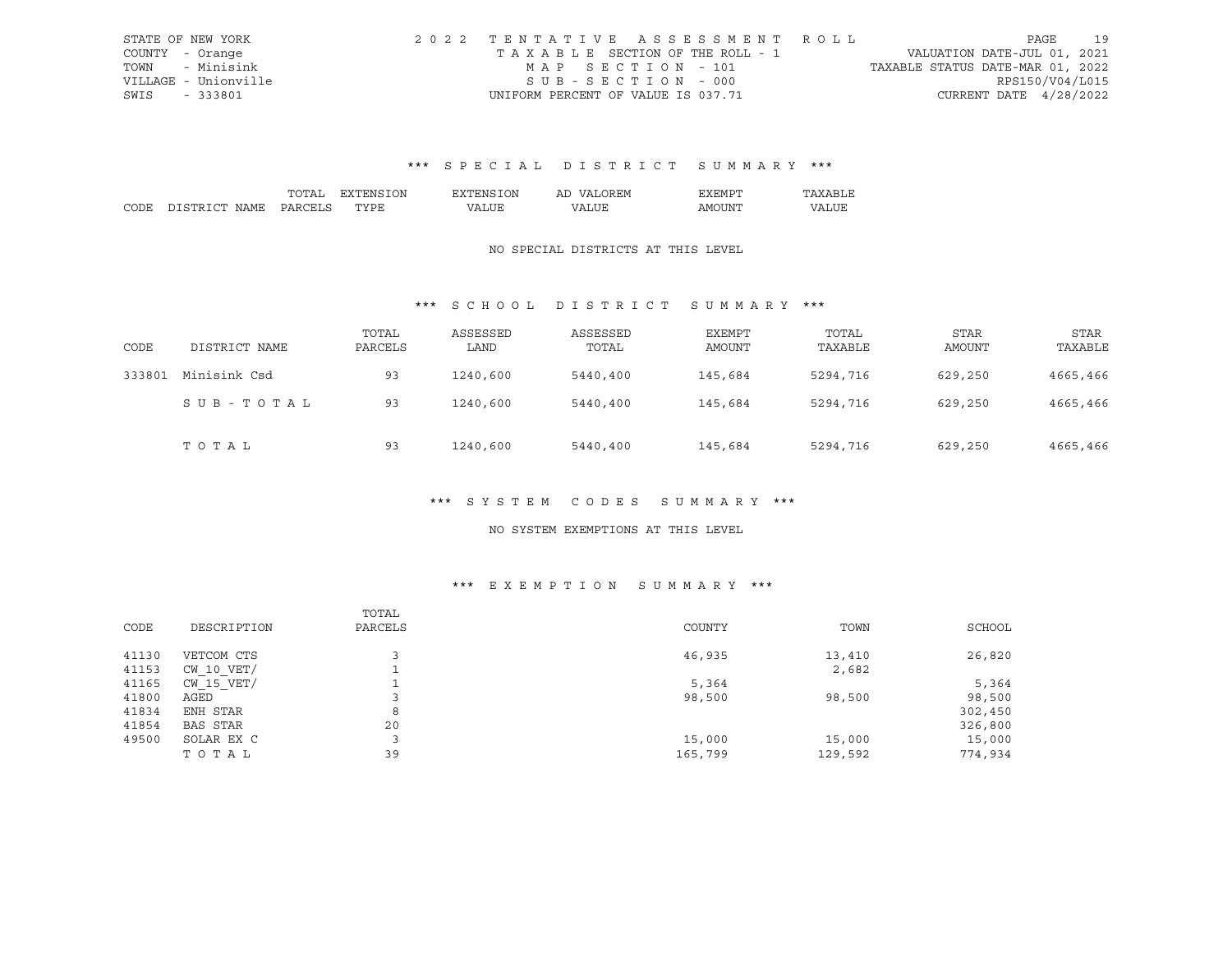| STATE OF NEW YORK    |                                    |  |  | 2022 TENTATIVE ASSESSMENT ROLL  |                                  |                          | PAGE | 20 |
|----------------------|------------------------------------|--|--|---------------------------------|----------------------------------|--------------------------|------|----|
| COUNTY - Orange      |                                    |  |  | TAXABLE SECTION OF THE ROLL - 1 | VALUATION DATE-JUL 01, 2021      |                          |      |    |
| TOWN - Minisink      |                                    |  |  | MAP SECTION - 101               | TAXABLE STATUS DATE-MAR 01, 2022 |                          |      |    |
| VILLAGE - Unionville |                                    |  |  | SUB-SECTION - 000               |                                  | RPS150/V04/L015          |      |    |
| SWIS - 333801        | UNIFORM PERCENT OF VALUE IS 037.71 |  |  |                                 |                                  | CURRENT DATE $4/28/2022$ |      |    |

# \*\*\* G R A N D T O T A L S \*\*\*

| ROLL       |             | TOTAL   | ASSESSED | ASSESSED | TAXABLE  | TAXABLE  | TAXABLE  | STAR     |
|------------|-------------|---------|----------|----------|----------|----------|----------|----------|
| <b>SEC</b> | DESCRIPTION | PARCELS | LAND     | TOTAL    | COUNTY   | TOWN     | SCHOOL   | TAXABLE  |
|            | TAXABLE     |         | 1240,600 | 5440,400 | 5274,601 | 5310,808 | 5294,716 | 4665,466 |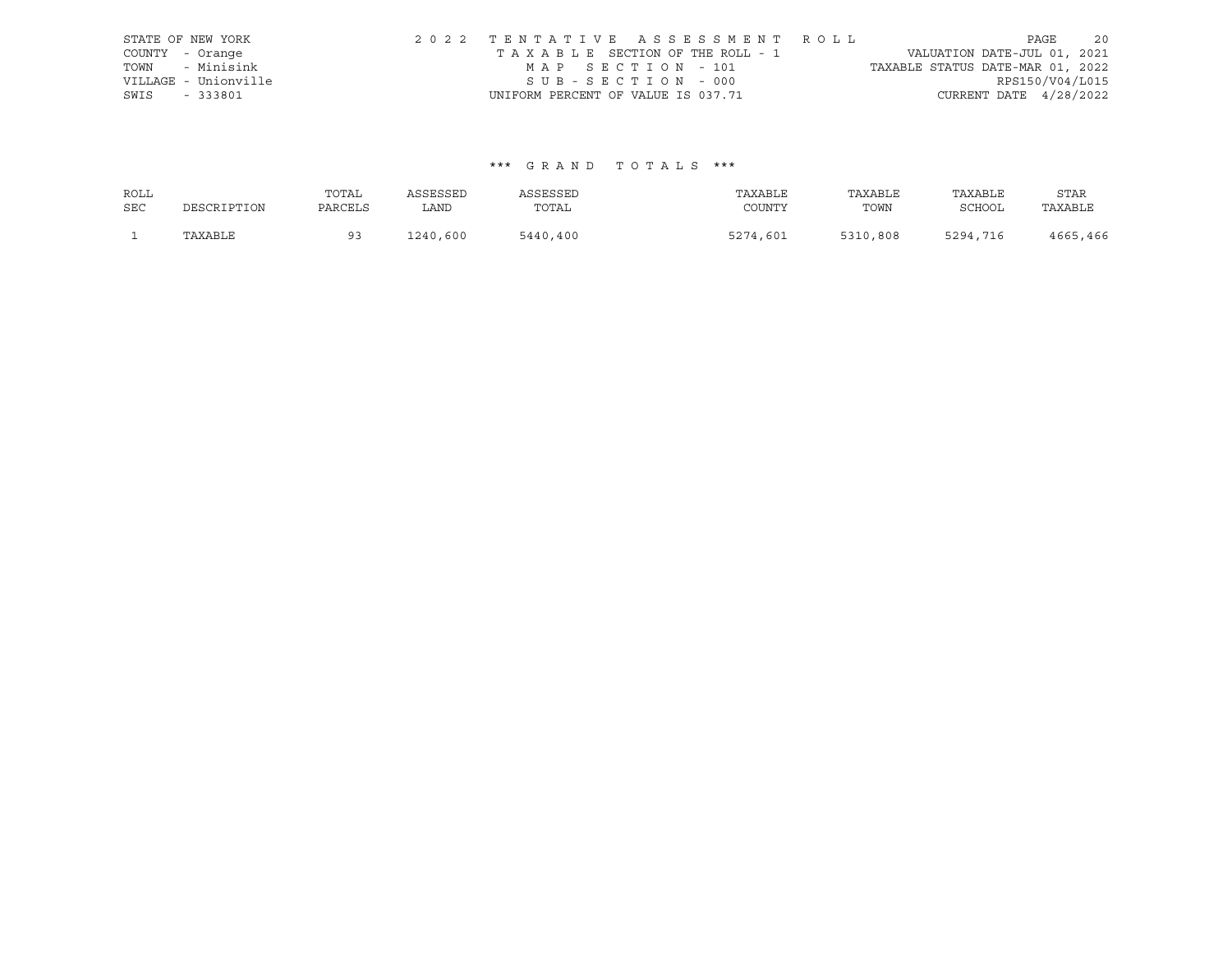STATE OF NEW YORK 20 20 22 TENTATIVE ASSESSMENT ROLL PAGE 21 COUNTY - Orange T A X A B L E SECTION OF THE ROLL - 1 VALUATION DATE-JUL 01, 2021 TOWN - Minisink TAX MAP NUMBER SEQUENCE TAXABLE STATUS DATE-MAR 01, 2022<br>TILLAGE - Unionville Taxable Taxable Status UNIFORM PERCENT OF VALUE IS 037.71 UNIFORM PERCENT OF VALUE IS 037.71 SWIS - 333801 TAX MAP PARCEL NUMBER PROPERTY LOCATION & CLASS ASSESSMENT EXEMPTION CODE------------------COUNTY--------TOWN------SCHOOL CURRENT OWNERS NAME SCHOOL DISTRICT LAND TAX DESCRIPTION TAXABLE VALUE CURRENT OWNERS ADDRESS PARCEL SIZE/GRID COORD TOTAL SPECIAL DISTRICTS ACCOUNT NO. \*\*\*\*\*\*\*\*\*\*\*\*\*\*\*\*\*\*\*\*\*\*\*\*\*\*\*\*\*\*\*\*\*\*\*\*\*\*\*\*\*\*\*\*\*\*\*\*\*\*\*\*\*\*\*\*\*\*\*\*\*\*\*\*\*\*\*\*\*\*\*\*\*\*\*\*\*\*\*\*\*\*\*\*\*\*\*\*\*\*\*\*\*\*\*\*\*\*\*\*\*\*\* 102-1-1 \*\*\*\*\*\*\*\*\*\*\*\*\*\*\*\*\*\*\*\* 39 Main St 102-1-1 210 1 Family Res BAS STAR 41854 0 0 16,340 Farina Paul Minisink Csd 333801 13,600 COUNTY TAXABLE VALUE 76,600 Farina Monica FRNT 123.00 DPTH 143.00 76,600 TOWN TAXABLE VALUE 76,600 rarina u.a.<br>1991 - FRNT 123.00 DPTH 143.00 76,600 TOWN TAXABLE VALUE 76,600<br>260,260 BOX 587 - BANKC030614 SCHOOL TAXABLE VALUE 60,260 Unionville, NY 10988 EAST-0474142 NRTH-0899389 DEED BOOK 2787 PG-00227 FULL MARKET VALUE 203,100 \*\*\*\*\*\*\*\*\*\*\*\*\*\*\*\*\*\*\*\*\*\*\*\*\*\*\*\*\*\*\*\*\*\*\*\*\*\*\*\*\*\*\*\*\*\*\*\*\*\*\*\*\*\*\*\*\*\*\*\*\*\*\*\*\*\*\*\*\*\*\*\*\*\*\*\*\*\*\*\*\*\*\*\*\*\*\*\*\*\*\*\*\*\*\*\*\*\*\*\*\*\*\* 102-1-2 \*\*\*\*\*\*\*\*\*\*\*\*\*\*\*\*\*\*\*\* 67 Main St 102-1-2 210 1 Family Res AGED-C 41802 24,920 0 0 Kmetz Stephanie Minisink Csd 333801 12,000 AGED-T 41803 0 24,920 0 12,000 AGED-T 41803 0 24,920 0<br>PO Box 33 FRNT 25.00 DPTH 220.00 62,300 AGED-S 41804 0 0 24,920<br>Unionville, NY 10988 EAST-0473559 NRTH-0899704 ENEL CENTER CHARA 2000 Unionville, NY 10988 EAST-0473559 NRTH-0899704 ENH STAR 41834 0 0 37,380 DEED BOOK 13044 PG-1543 COUNTY TAXABLE VALUE 37,380 FULL MARKET VALUE 165,200 TOWN TAXABLE VALUE 37,380 SCHOOL TAXABLE VALUE 0 \*\*\*\*\*\*\*\*\*\*\*\*\*\*\*\*\*\*\*\*\*\*\*\*\*\*\*\*\*\*\*\*\*\*\*\*\*\*\*\*\*\*\*\*\*\*\*\*\*\*\*\*\*\*\*\*\*\*\*\*\*\*\*\*\*\*\*\*\*\*\*\*\*\*\*\*\*\*\*\*\*\*\*\*\*\*\*\*\*\*\*\*\*\*\*\*\*\*\*\*\*\*\* 102-1-3 \*\*\*\*\*\*\*\*\*\*\*\*\*\*\*\*\*\*\*\* 65 Main St 102-1-3 210 1 Family Res BAS STAR 41854 0 0 16,340 Quinn Patricia Minisink Csd 333801 12,000 COUNTY TAXABLE VALUE 58,400 PO Box 504 FRNT 50.00 DPTH 219.00 58,400 TOWN TAXABLE VALUE 58,400 Unionville, NY 10988 EAST-0473591 NRTH-0899685 SCHOOL TAXABLE VALUE 42,060 DEED BOOK 5400 PG-265 FULL MARKET VALUE 154,900 \*\*\*\*\*\*\*\*\*\*\*\*\*\*\*\*\*\*\*\*\*\*\*\*\*\*\*\*\*\*\*\*\*\*\*\*\*\*\*\*\*\*\*\*\*\*\*\*\*\*\*\*\*\*\*\*\*\*\*\*\*\*\*\*\*\*\*\*\*\*\*\*\*\*\*\*\*\*\*\*\*\*\*\*\*\*\*\*\*\*\*\*\*\*\*\*\*\*\*\*\*\*\* 102-1-4 \*\*\*\*\*\*\*\*\*\*\*\*\*\*\*\*\*\*\*\* 63 Main St 102-1-4 210 1 Family Res COUNTY TAXABLE VALUE 62,600 Rovner Tanya J Minisink Csd 333801 12,000 TOWN TAXABLE VALUE 62,600 Houston Maryann FRNT 35.00 DPTH 219.00 62,600 SCHOOL TAXABLE VALUE 62,600 560 State Route 94 N ACRES 0.15 Warwick, NY 10990 EAST-0473628 NRTH-0899663 DEED BOOK 14140 PG-803 FULL MARKET VALUE 166,000 \*\*\*\*\*\*\*\*\*\*\*\*\*\*\*\*\*\*\*\*\*\*\*\*\*\*\*\*\*\*\*\*\*\*\*\*\*\*\*\*\*\*\*\*\*\*\*\*\*\*\*\*\*\*\*\*\*\*\*\*\*\*\*\*\*\*\*\*\*\*\*\*\*\*\*\*\*\*\*\*\*\*\*\*\*\*\*\*\*\*\*\*\*\*\*\*\*\*\*\*\*\*\* 102-1-5 \*\*\*\*\*\*\*\*\*\*\*\*\*\*\*\*\*\*\*\* 61 Main St 102-1-5 210 1 Family Res COUNTY TAXABLE VALUE 60,800 Harden Barbara Minisink Csd 333801 17,600 TOWN TAXABLE VALUE 60,800 PO Box 145 FRNT 96.00 DPTH 215.00 60,800 SCHOOL TAXABLE VALUE 60,800 Unionville, NY 10988 EAST-0473680 NRTH-0899635 DEED BOOK 14351 PG-812 FULL MARKET VALUE 161,200 \*\*\*\*\*\*\*\*\*\*\*\*\*\*\*\*\*\*\*\*\*\*\*\*\*\*\*\*\*\*\*\*\*\*\*\*\*\*\*\*\*\*\*\*\*\*\*\*\*\*\*\*\*\*\*\*\*\*\*\*\*\*\*\*\*\*\*\*\*\*\*\*\*\*\*\*\*\*\*\*\*\*\*\*\*\*\*\*\*\*\*\*\*\*\*\*\*\*\*\*\*\*\*\*\*\*\*\*\*\*\*\*\*\*\*\*\*\*\*\*\*\*\*\*\*\*\*\*\*\*\*\*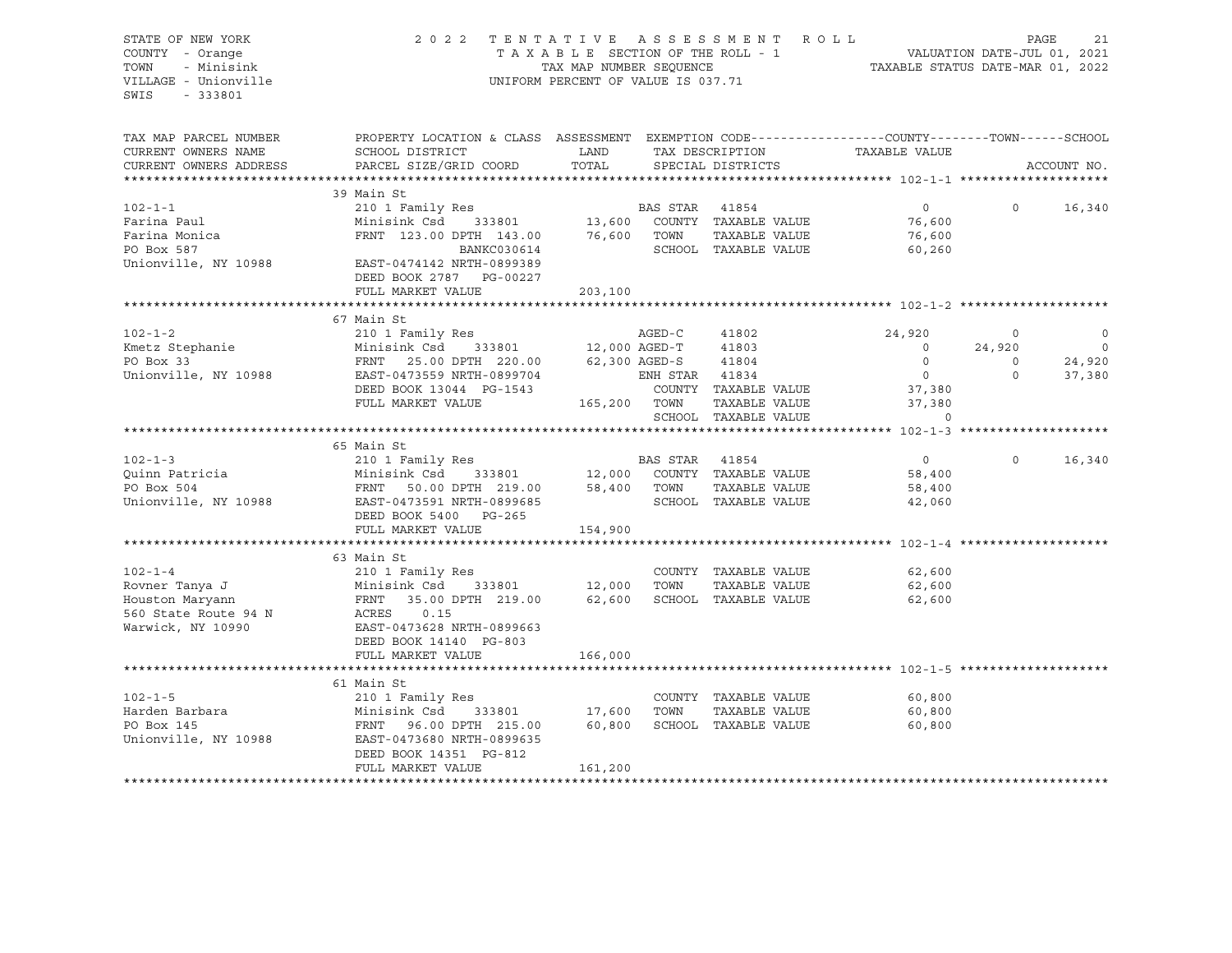# STATE OF NEW YORK 2 0 2 2 T E N T A T I V E A S S E S S M E N T R O L L PAGE 22 COUNTY - Orange T A X A B L E SECTION OF THE ROLL - 1 VALUATION DATE-JUL 01, 2021 TOWN - Minisink TAX MAP NUMBER SEQUENCE TAXABLE STATUS DATE-MAR 01, 2022 VILLAGE - Unionville **United Accord Control** UNIFORM PERCENT OF VALUE IS 037.71

| TAX MAP PARCEL NUMBER<br>CURRENT OWNERS NAME<br>CURRENT OWNERS ADDRESS | PROPERTY LOCATION & CLASS ASSESSMENT EXEMPTION CODE-----------------COUNTY-------TOWN------SCHOOL<br>SCHOOL DISTRICT<br>PARCEL SIZE/GRID COORD | LAND<br>TOTAL |                | TAX DESCRIPTION<br>SPECIAL DISTRICTS | TAXABLE VALUE |              | ACCOUNT NO. |
|------------------------------------------------------------------------|------------------------------------------------------------------------------------------------------------------------------------------------|---------------|----------------|--------------------------------------|---------------|--------------|-------------|
|                                                                        |                                                                                                                                                |               |                |                                      |               |              |             |
|                                                                        | 55 Main St                                                                                                                                     |               |                |                                      |               |              |             |
| $102 - 1 - 6$                                                          | 210 1 Family Res                                                                                                                               |               |                | COUNTY TAXABLE VALUE                 | 89,100        |              |             |
| Emmerich Oak                                                           | Minisink Csd<br>333801                                                                                                                         | 22,200        | TOWN           | TAXABLE VALUE                        | 89,100        |              |             |
| Emmerich Phyllis                                                       | FRNT 100.00 DPTH 239.10                                                                                                                        | 89,100        |                | SCHOOL TAXABLE VALUE                 | 89,100        |              |             |
| 19 Underdonk Rd                                                        | BANKN140687                                                                                                                                    |               |                |                                      |               |              |             |
| Warwick, NY 10990                                                      | EAST-0473758 NRTH-0899585                                                                                                                      |               |                |                                      |               |              |             |
|                                                                        | DEED BOOK 11766 PG-1958                                                                                                                        |               |                |                                      |               |              |             |
|                                                                        | FULL MARKET VALUE                                                                                                                              | 236,300       |                |                                      |               |              |             |
|                                                                        |                                                                                                                                                |               |                |                                      |               |              |             |
|                                                                        | 53 Main St                                                                                                                                     |               |                |                                      |               |              |             |
| $102 - 1 - 7$                                                          | 220 2 Family Res                                                                                                                               |               | BAS STAR       | 41854                                | $\circ$       | $\Omega$     | 16,340      |
| Vlietstra Doreen                                                       | Minisink Csd<br>333801                                                                                                                         | 17,200        |                | COUNTY TAXABLE VALUE                 | 78,600        |              |             |
| PO Box 383                                                             | FRNT 66.00 DPTH 242.00                                                                                                                         | 78,600        | TOWN           | TAXABLE VALUE                        | 78,600        |              |             |
| Unionville, NY 10988                                                   | EAST-0473835 NRTH-0899542<br>DEED BOOK 4814 PG-15                                                                                              |               |                | SCHOOL TAXABLE VALUE                 | 62,260        |              |             |
|                                                                        | FULL MARKET VALUE                                                                                                                              | 208,400       |                |                                      |               |              |             |
|                                                                        |                                                                                                                                                |               |                |                                      |               |              |             |
|                                                                        | 51 Main St                                                                                                                                     |               |                |                                      |               |              |             |
| $102 - 1 - 8$                                                          | 210 1 Family Res                                                                                                                               |               |                | COUNTY TAXABLE VALUE                 | 46,100        |              |             |
| Turse Shirley E                                                        | Minisink Csd 333801                                                                                                                            | 12,000        | TOWN           | TAXABLE VALUE                        | 46,100        |              |             |
| PO Box 187                                                             | FRNT<br>50.00 DPTH 233.00                                                                                                                      | 46,100        |                | SCHOOL TAXABLE VALUE                 | 46,100        |              |             |
| Unionville, NY 10988                                                   | EAST-0473887 NRTH-0899514                                                                                                                      |               |                |                                      |               |              |             |
|                                                                        | DEED BOOK 1854<br>PG-01195                                                                                                                     |               |                |                                      |               |              |             |
|                                                                        | FULL MARKET VALUE                                                                                                                              | 122,200       |                |                                      |               |              |             |
|                                                                        |                                                                                                                                                |               |                |                                      |               |              |             |
|                                                                        | 47 Main St                                                                                                                                     |               |                |                                      |               |              |             |
| $102 - 1 - 9$                                                          | 210 1 Family Res                                                                                                                               |               |                | COUNTY TAXABLE VALUE                 | 87,100        |              |             |
| Shuart Patrick                                                         | Minisink Csd<br>333801                                                                                                                         | 13,600        | TOWN           | TAXABLE VALUE                        | 87,100        |              |             |
| Shuart Dawn                                                            | Minis<br>FRNT<br>EAST-<br>75.00 DPTH 205.00                                                                                                    | 87,100        |                | SCHOOL TAXABLE VALUE                 | 87,100        |              |             |
| PO Box 343                                                             | EAST-0473948 NRTH-0899488                                                                                                                      |               |                |                                      |               |              |             |
| Unionville, NY 10988                                                   | DEED BOOK 14393 PG-1756                                                                                                                        |               |                |                                      |               |              |             |
|                                                                        | FULL MARKET VALUE                                                                                                                              | 231,000       |                |                                      |               |              |             |
|                                                                        |                                                                                                                                                |               |                |                                      |               |              |             |
|                                                                        | 45 Main St                                                                                                                                     |               |                |                                      | $\circ$       | $\Omega$     | 40,790      |
| $102 - 1 - 10$<br>Shuart Stephen W                                     | 210 1 Family Res                                                                                                                               | 12,000        | ENH STAR 41834 | COUNTY TAXABLE VALUE                 | 57,000        |              |             |
| Shuart Wanda J                                                         | Minisink Csd<br>333801<br>FRNT 60.00 DPTH 180.00                                                                                               | 57,000        | TOWN           | TAXABLE VALUE                        | 57,000        |              |             |
| PO Box 534                                                             | EAST-0474014 NRTH-0899465                                                                                                                      |               |                | SCHOOL TAXABLE VALUE                 | 16,210        |              |             |
| Unionville, NY 10988                                                   | DEED BOOK 3190 PG-180                                                                                                                          |               |                |                                      |               |              |             |
|                                                                        | FULL MARKET VALUE                                                                                                                              | 151,200       |                |                                      |               |              |             |
|                                                                        |                                                                                                                                                |               |                |                                      |               |              |             |
|                                                                        | 31 Main St                                                                                                                                     |               |                |                                      |               |              |             |
| $102 - 1 - 14$                                                         | 210 1 Family Res                                                                                                                               |               | BAS STAR       | 41854                                | 0             | $\mathsf{O}$ | 16,340      |
|                                                                        | Minisink Csd<br>333801                                                                                                                         | 12,000        |                | COUNTY TAXABLE VALUE                 | 71,400        |              |             |
| Manzi Vincent Charles III<br>Madenci Naz Su                            | FRNT 51.00 DPTH 198.00                                                                                                                         | 71,400        | TOWN           | TAXABLE VALUE                        | 71,400        |              |             |
| PO Box 608                                                             | EAST-0474348 NRTH-0899296                                                                                                                      |               |                | SCHOOL TAXABLE VALUE                 | 55,060        |              |             |
| Unionville, NY 10988                                                   | DEED BOOK 13343 PG-1376                                                                                                                        |               |                |                                      |               |              |             |
|                                                                        | FULL MARKET VALUE                                                                                                                              | 189,300       |                |                                      |               |              |             |
|                                                                        |                                                                                                                                                |               |                |                                      |               |              |             |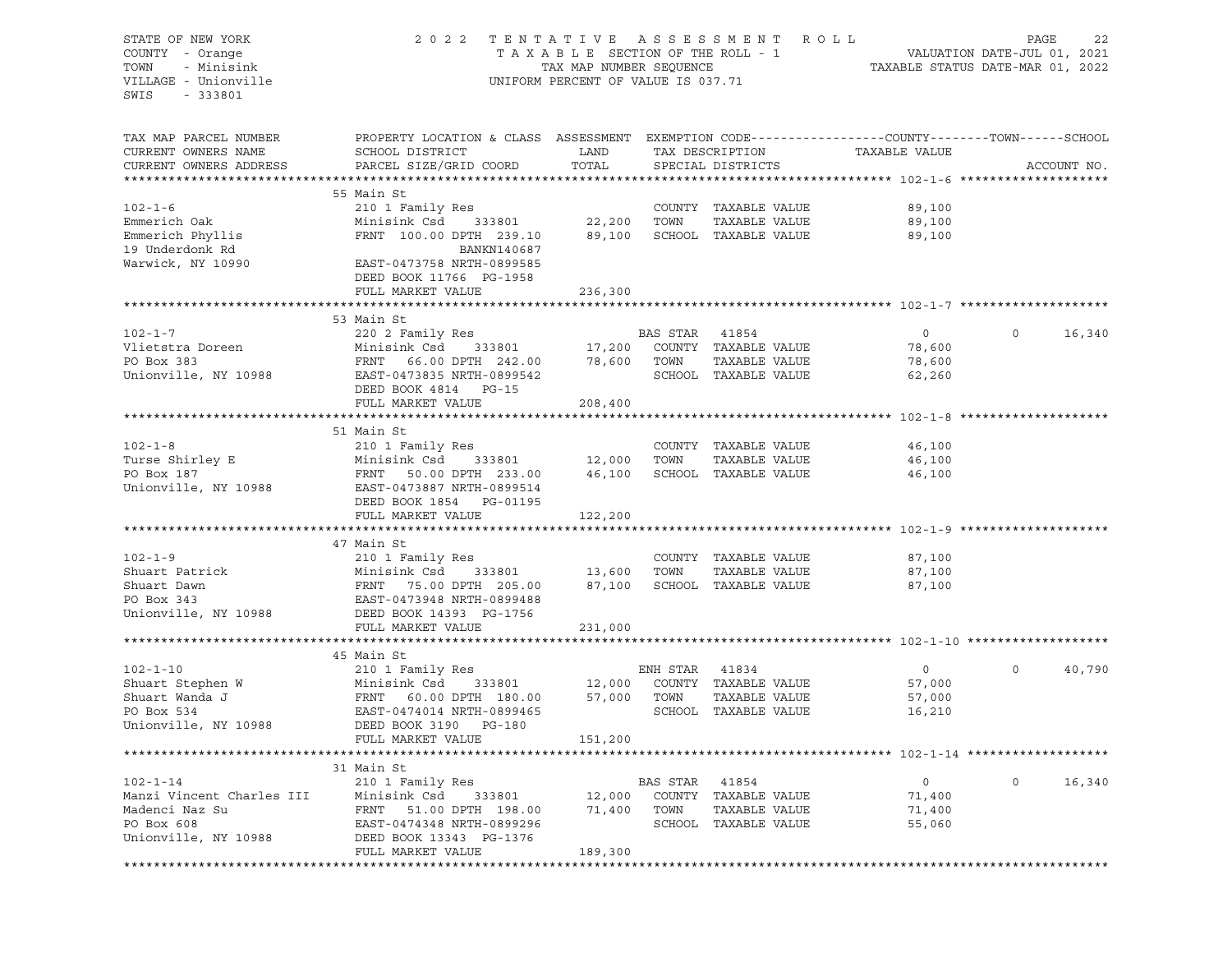# STATE OF NEW YORK 2 0 2 2 T E N T A T I V E A S S E S S M E N T R O L L PAGE 23 COUNTY - Orange T A X A B L E SECTION OF THE ROLL - 1 VALUATION DATE-JUL 01, 2021 TOWN - Minisink TAX MAP NUMBER SEQUENCE TAXABLE STATUS DATE-MAR 01, 2022 VILLAGE - Unionville **United Accord Control** UNIFORM PERCENT OF VALUE IS 037.71

| TAX MAP PARCEL NUMBER<br>CURRENT OWNERS NAME<br>CURRENT OWNERS ADDRESS                               | PROPERTY LOCATION & CLASS ASSESSMENT EXEMPTION CODE----------------COUNTY-------TOWN------SCHOOL<br>SCHOOL DISTRICT<br>PARCEL SIZE/GRID COORD                                                                                          | LAND<br>TOTAL                    |                  | TAX DESCRIPTION<br>SPECIAL DISTRICTS                                  | TAXABLE VALUE                                            |                    | ACCOUNT NO.      |
|------------------------------------------------------------------------------------------------------|----------------------------------------------------------------------------------------------------------------------------------------------------------------------------------------------------------------------------------------|----------------------------------|------------------|-----------------------------------------------------------------------|----------------------------------------------------------|--------------------|------------------|
| $102 - 1 - 18$<br>Fitzgerald Joseph<br>Fitzgerald Rose Mary<br>PO Box 545<br>Unionville, NY 10988    | 23 Main St<br>220 2 Family Res<br>Minisink Csd 333801 12,000 COUNTY TAXABLE VALUE<br>FRNT 60.00 DPTH 178.00<br>EAST-0474566 NRTH-0899222<br>DEED BOOK 3128 PG-280<br>FULL MARKET VALUE                                                 | 84,000<br>222,800                | BAS STAR<br>TOWN | 41854<br>TAXABLE VALUE<br>SCHOOL TAXABLE VALUE                        | $\circ$<br>84,000<br>84,000<br>67,660                    | $\circ$            | 16,340           |
| $102 - 1 - 19$<br>Brigham James O<br>Brigham Mary Jane<br>PO Box 296<br>Unionville, NY 10988         | 19 Main St<br>210 1 Family Res<br>Minisink Csd 333801<br>FRNT 143.00 DPTH 76.00<br>BANKC191006<br>EAST-0474631 NRTH-0899206<br>DEED BOOK 2205 PG-00030<br>FULL MARKET VALUE                                                            | 12,000<br>79,700 TOWN<br>211,400 | BAS STAR 41854   | COUNTY TAXABLE VALUE<br>TAXABLE VALUE<br>SCHOOL TAXABLE VALUE         | $\circ$<br>79,700<br>79,700<br>63,360                    | $\Omega$           | 16,340           |
| $102 - 1 - 20$<br>Lott Richard E<br>Lott Lisa S<br>PO Box 199<br>Unionville, NY 10988                | 8 Prospect St<br>210 1 Family Res<br>Minisink Csd 333801 12,000 TOWN<br>Minisink Csd<br>FRNT 35.00 DPTH 76.00<br>EAST-0474605 NRTH-0899097<br>DEED BOOK 2305 PG-00534<br>NEED BOOK 2305 PG-00534                                       | 48,800<br>129,400                |                  | COUNTY TAXABLE VALUE<br>TAXABLE VALUE<br>SCHOOL TAXABLE VALUE         | 48,800<br>48,800<br>48,800                               |                    |                  |
| $102 - 1 - 21$<br>Williams Pamela Kay<br>PO Box 299<br>Unionville, NY 10988                          | 10 Prospect St<br>210 1 Family Res<br>Minisink Csd 333801 12,000 ENH STAR 41834<br>FRNT 50.00 DPTH 140.00 32,400 COUNTY TAXABLE VALUE<br>EAST-0474592 NRTH-0899001 TOWN TAXARI.E VALUE<br>DEED BOOK 2462 PG-00286<br>FULL MARKET VALUE | 85,900                           |                  | SCHOOL TAXABLE VALUE                                                  | 16,200<br>$\overline{0}$<br>16,200<br>16,200<br>$\Omega$ | 16,200<br>$\sim$ 0 | 16,200<br>16,200 |
| $102 - 1 - 22$<br>Royal Fireworks Printing<br>Co Inc<br>PO Box 700<br>Unionville, NY 10988           | 16 First Ave<br>710 Manufacture<br>Minisink Csd<br>333801<br>ACRES<br>7.90<br>EAST-0473771 NRTH-0899233<br>DEED BOOK 3325 PG-101<br>FULL MARKET VALUE                                                                                  | 45,900 TOWN<br>563,200           |                  | COUNTY TAXABLE VALUE<br>TAXABLE VALUE<br>212,400 SCHOOL TAXABLE VALUE | 212,400<br>212,400<br>212,400                            |                    |                  |
| $102 - 1 - 24.1$<br>Kemnitz Thomas M Sr<br>Kemnitz Thomas M Jr<br>PO Box 399<br>Unionville, NY 10988 | 23 First Ave<br>210 1 Family Res<br>333801<br>Minisink Csd 333801<br>FRNT 96.00 DPTH 390.00<br>EAST-0473958 NRTH-0899034<br>DEED BOOK 13780 PG-1763<br>FULL MARKET VALUE                                                               | 21,600<br>66,400<br>176,100      | TOWN             | COUNTY TAXABLE VALUE<br>TAXABLE VALUE<br>SCHOOL TAXABLE VALUE         | 66,400<br>66,400<br>66,400                               |                    |                  |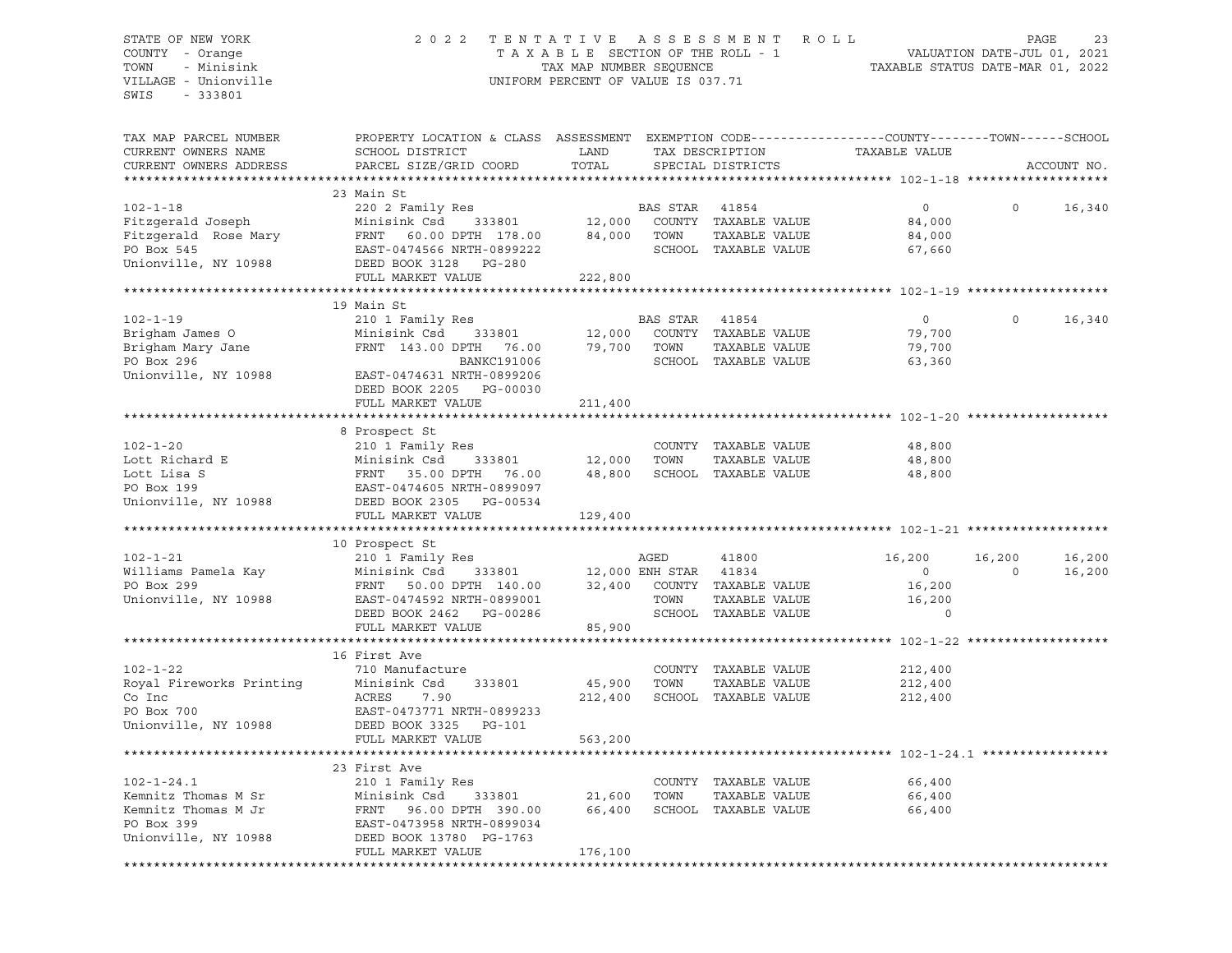# STATE OF NEW YORK 2 0 2 2 T E N T A T I V E A S S E S S M E N T R O L L PAGE 24 COUNTY - Orange T A X A B L E SECTION OF THE ROLL - 1 VALUATION DATE-JUL 01, 2021 TOWN - Minisink TAX MAP NUMBER SEQUENCE TAXABLE STATUS DATE-MAR 01, 2022 VILLAGE - Unionville **United Accord Control** UNIFORM PERCENT OF VALUE IS 037.71

| TAX MAP PARCEL NUMBER<br>CURRENT OWNERS NAME<br>CURRENT OWNERS ADDRESS                     | PROPERTY LOCATION & CLASS ASSESSMENT EXEMPTION CODE----------------COUNTY-------TOWN------SCHOOL<br>SCHOOL DISTRICT<br>PARCEL SIZE/GRID COORD                                                                             | LAND<br>TOTAL         |                               | TAX DESCRIPTION<br>SPECIAL DISTRICTS                                          | TAXABLE VALUE                                                     |                                   | ACCOUNT NO.               |
|--------------------------------------------------------------------------------------------|---------------------------------------------------------------------------------------------------------------------------------------------------------------------------------------------------------------------------|-----------------------|-------------------------------|-------------------------------------------------------------------------------|-------------------------------------------------------------------|-----------------------------------|---------------------------|
| **********************                                                                     |                                                                                                                                                                                                                           |                       |                               |                                                                               |                                                                   |                                   |                           |
| $102 - 1 - 25$<br>Class Luis A<br>Class Lemberg<br>Class Maureen A<br>Unionville, NY 10988 | 21 First Ave<br>210 1 Family Res<br>210 I Family Res<br>Minisink Csd 333801<br>Minisink Csd 333801<br>FRNT 49.00 DPTH 410.00<br>EAST-0474015 NRTH-0898985<br>DEED BOOK 4068 PG-232                                        | 66,800                | BAS STAR<br>TOWN              | 41854<br>20,600 COUNTY TAXABLE VALUE<br>TAXABLE VALUE<br>SCHOOL TAXABLE VALUE | $\circ$<br>66,800<br>66,800<br>50,460                             | $\Omega$                          | 16,340                    |
|                                                                                            | FULL MARKET VALUE                                                                                                                                                                                                         | 177,100               |                               |                                                                               |                                                                   |                                   |                           |
|                                                                                            |                                                                                                                                                                                                                           |                       |                               |                                                                               |                                                                   |                                   |                           |
|                                                                                            | 19 First Ave                                                                                                                                                                                                              |                       |                               |                                                                               |                                                                   |                                   |                           |
| $102 - 1 - 26$                                                                             | 210 1 Family Res<br>Darrow James D Minisink Csd 333801 21,100 COUNTY<br>Darrow Marion W FRNT 48.00 DPTH 432.00 65,300 TOWN<br>PO Box 606 EAST-0474059 NRTH-0898957 SCHOOL<br>Unionville, NY 10988 DEED BOOK 2785 PG-00256 | 333801 21,100         | ENH STAR                      | 41834<br>COUNTY TAXABLE VALUE<br>TAXABLE VALUE<br>SCHOOL TAXABLE VALUE        | $\overline{0}$<br>65,300<br>65,300<br>24,510                      | $\circ$                           | 40,790                    |
|                                                                                            | FULL MARKET VALUE                                                                                                                                                                                                         | 173,200               |                               |                                                                               |                                                                   |                                   |                           |
|                                                                                            |                                                                                                                                                                                                                           |                       |                               |                                                                               |                                                                   |                                   |                           |
| $102 - 1 - 27$<br>Green Holly<br>PO Box 697<br>Unionville, NY 10988                        | 17 First Ave<br>210 1 Family Res<br>Minisink Csd 333801<br>refurbished 2007<br>FRNT 48.00 DPTH 334.00<br>EAST-0474118 NRTH-0898951<br>DEED BOOK 15147 PG-1460                                                             | 16,800 TOWN<br>69,100 |                               | COUNTY TAXABLE VALUE<br>TAXABLE VALUE<br>SCHOOL TAXABLE VALUE                 | 69,100<br>69,100<br>69,100                                        |                                   |                           |
|                                                                                            | FULL MARKET VALUE                                                                                                                                                                                                         | 183,200               |                               |                                                                               |                                                                   |                                   |                           |
|                                                                                            | 15 First Ave                                                                                                                                                                                                              |                       |                               |                                                                               |                                                                   |                                   |                           |
| $102 - 1 - 28$<br>Gould Francis R<br>De Persent<br>PO Box 604<br>Unionville, NY 10988      | 210 1 Family Res<br>Minisink Csd 333801 16,400 AGED<br>FRNT 48.00 DPTH 337.00 60,000 ENH STAR 41834<br>EAST-0474161 NRTH-0898925<br>DEED BOOK 4252 PG-9                                                                   |                       | VETWAR CTS 41120<br>TOWN      | 41800<br>COUNTY TAXABLE VALUE<br>TAXABLE VALUE                                | 9,000<br>25,500<br>$\overline{0}$<br>25,500<br>28,659<br>$\Omega$ | 2,682<br>28,659<br>$\overline{0}$ | 5,364<br>27,318<br>27,318 |
|                                                                                            | FULL MARKET VALUE                                                                                                                                                                                                         |                       |                               | 159,100 SCHOOL TAXABLE VALUE                                                  |                                                                   |                                   |                           |
| $102 - 1 - 29.1$<br>Gould Jason<br>PO Box 341<br>Unionville, NY 10988                      | First Ave<br>311 Res vac land<br>Minisink Csd<br>333801<br>FRNT 51.00 DPTH 190.00<br>EAST-0474227 NRTH-0898930<br>DEED BOOK 14677 PG-1246                                                                                 | 8,900                 | 8,900 TOWN                    | COUNTY TAXABLE VALUE<br>TAXABLE VALUE<br>SCHOOL TAXABLE VALUE                 | 8,900<br>8,900<br>8,900                                           |                                   |                           |
|                                                                                            | FULL MARKET VALUE                                                                                                                                                                                                         | 23,600                |                               |                                                                               |                                                                   |                                   |                           |
|                                                                                            | 9 First Ave                                                                                                                                                                                                               |                       |                               |                                                                               |                                                                   |                                   |                           |
| $102 - 1 - 29.2$<br>Gould Jason<br>PO Box 341<br>Unionville, NY 10988                      | 210 1 Family Res<br>Minisink Csd 333801<br>FRNT<br>90.00 DPTH 184.00<br>BANKC080370<br>EAST-0474301 NRTH-0898899<br>DEED BOOK 11248 PG-1262<br>FULL MARKET VALUE                                                          |                       | BAS STAR 41854<br>67,000 TOWN | 18,400 COUNTY TAXABLE VALUE<br>TAXABLE VALUE<br>SCHOOL TAXABLE VALUE          | $\overline{0}$<br>67,000<br>67,000<br>50,660                      | $\circ$                           | 16,340                    |
|                                                                                            |                                                                                                                                                                                                                           | 177,700               |                               |                                                                               |                                                                   |                                   |                           |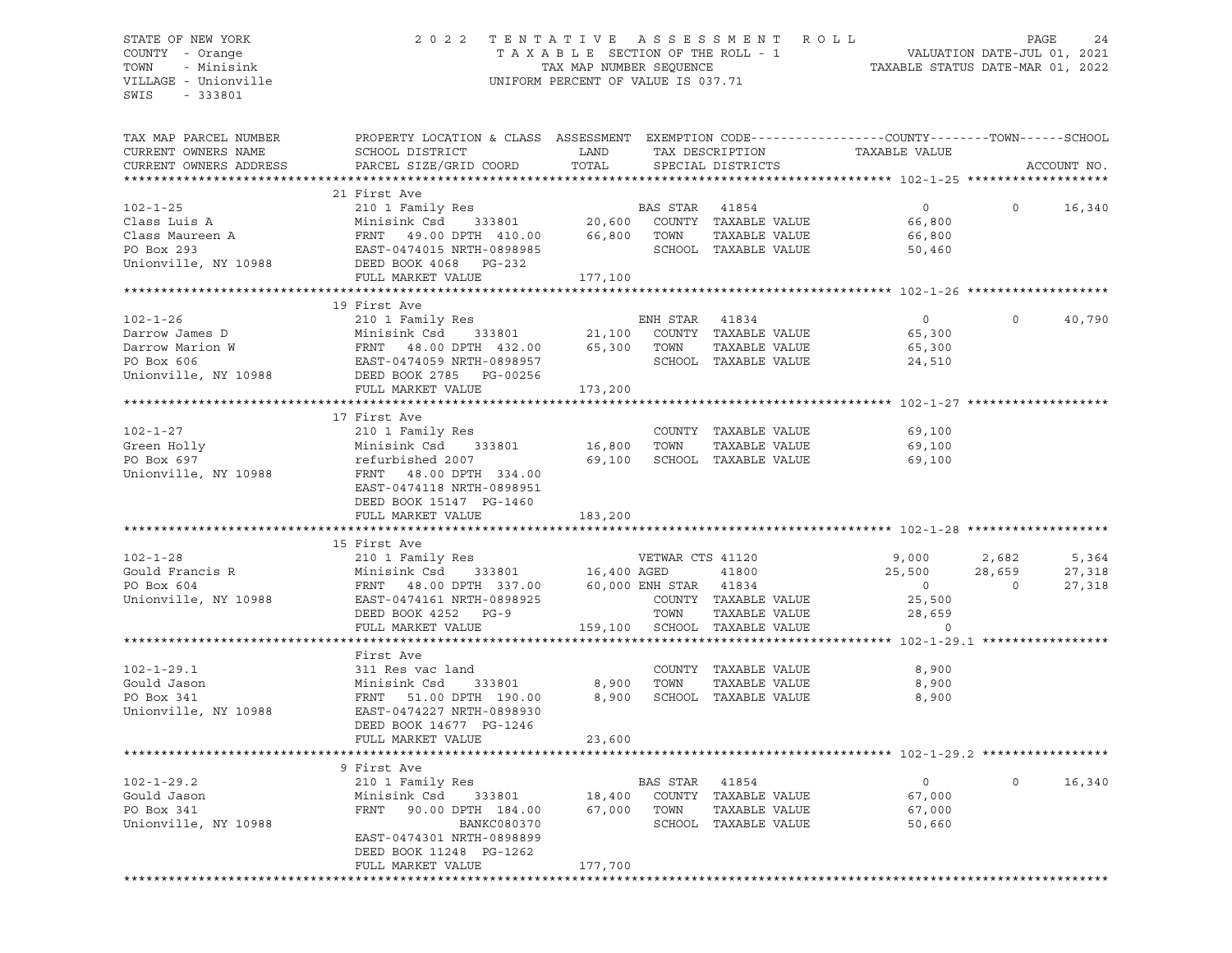# STATE OF NEW YORK 2 0 2 2 T E N T A T I V E A S S E S S M E N T R O L L PAGE 25 COUNTY - Orange T A X A B L E SECTION OF THE ROLL - 1 VALUATION DATE-JUL 01, 2021 TOWN - Minisink TAX MAP NUMBER SEQUENCE TAXABLE STATUS DATE-MAR 01, 2022 VILLAGE - Unionville **United Accord Control** UNIFORM PERCENT OF VALUE IS 037.71

| TAX MAP PARCEL NUMBER<br>CURRENT OWNERS NAME<br>CURRENT OWNERS ADDRESS | PROPERTY LOCATION & CLASS ASSESSMENT<br>SCHOOL DISTRICT<br>PARCEL SIZE/GRID COORD | LAND<br>TOTAL |          | TAX DESCRIPTION<br>SPECIAL DISTRICTS | TAXABLE VALUE  | EXEMPTION CODE-----------------COUNTY-------TOWN------SCHOOL<br>ACCOUNT NO. |
|------------------------------------------------------------------------|-----------------------------------------------------------------------------------|---------------|----------|--------------------------------------|----------------|-----------------------------------------------------------------------------|
|                                                                        |                                                                                   |               |          |                                      |                |                                                                             |
|                                                                        | 24 Prospect St                                                                    |               |          |                                      |                |                                                                             |
| $102 - 1 - 30$                                                         | 210 1 Family Res                                                                  |               |          | COUNTY TAXABLE VALUE                 | 50,300         |                                                                             |
| Littles Mia                                                            | Minisink Csd<br>333801                                                            | 15,200        | TOWN     | TAXABLE VALUE                        | 50,300         |                                                                             |
| Santiago Maria T                                                       | FRNT 50.00 DPTH 180.00                                                            | 50,300        |          | SCHOOL TAXABLE VALUE                 | 50,300         |                                                                             |
| PO Box 636                                                             | EAST-0474364 NRTH-0898844                                                         |               |          |                                      |                |                                                                             |
| Unionville, NY 10988                                                   | DEED BOOK 14211 PG-921                                                            |               |          |                                      |                |                                                                             |
|                                                                        | FULL MARKET VALUE                                                                 | 133,400       |          |                                      |                |                                                                             |
|                                                                        |                                                                                   |               |          |                                      |                |                                                                             |
|                                                                        | 5 First Ave                                                                       |               |          |                                      |                |                                                                             |
| $102 - 1 - 31$                                                         | 210 1 Family Res                                                                  |               | BAS STAR | 41854                                | $\overline{0}$ | $\Omega$<br>16,340                                                          |
| Conklin Mark D                                                         | Minisink Csd 333801                                                               |               |          | 12,000 COUNTY TAXABLE VALUE          | 62,900         |                                                                             |
| PO Box 505                                                             | FRNT<br>50.00 DPTH 130.00                                                         | 62,900        | TOWN     | TAXABLE VALUE                        | 62,900         |                                                                             |
| Unionville, NY 10988                                                   | <b>BANKC130170</b>                                                                |               |          | SCHOOL TAXABLE VALUE                 | 46,560         |                                                                             |
|                                                                        | EAST-0474417 NRTH-0898864                                                         |               |          |                                      |                |                                                                             |
|                                                                        | DEED BOOK 14943 PG-1846                                                           |               |          |                                      |                |                                                                             |
|                                                                        | FULL MARKET VALUE                                                                 | 166,800       |          |                                      |                |                                                                             |
|                                                                        |                                                                                   |               |          |                                      |                |                                                                             |
|                                                                        | 3 First Ave                                                                       |               |          |                                      |                |                                                                             |
| $102 - 1 - 32$                                                         | 220 2 Family Res                                                                  |               |          | COUNTY TAXABLE VALUE                 | 87,800         |                                                                             |
| Schmick Shirley A                                                      | Minisink Csd<br>333801                                                            | 12,000        | TOWN     | TAXABLE VALUE                        | 87,800         |                                                                             |
| PO Box 194                                                             | FRNT 100.00 DPTH 130.00                                                           | 87,800        |          | SCHOOL TAXABLE VALUE                 | 87,800         |                                                                             |
| Unionville, NY 10988                                                   | EAST-0474488 NRTH-0898837                                                         |               |          |                                      |                |                                                                             |
|                                                                        | DEED BOOK 2258 PG-00903                                                           |               |          |                                      |                |                                                                             |
|                                                                        | FULL MARKET VALUE                                                                 | 232,800       |          |                                      |                |                                                                             |
|                                                                        |                                                                                   |               |          |                                      |                |                                                                             |
|                                                                        | 2 Second Ave                                                                      |               |          |                                      |                |                                                                             |
| $102 - 1 - 34$                                                         | 210 1 Family Res                                                                  |               |          | COUNTY TAXABLE VALUE                 | 65,900         |                                                                             |
| Boccio Paul                                                            | Minisink Csd<br>333801                                                            | 14,800        | TOWN     | TAXABLE VALUE                        | 65,900         |                                                                             |
| 149 Lord Rd                                                            | FRNT 152.00 DPTH 96.00                                                            | 65,900        |          | SCHOOL TAXABLE VALUE                 | 65,900         |                                                                             |
| Owego, NY 13827                                                        | <b>BANKC170030</b>                                                                |               |          |                                      |                |                                                                             |
|                                                                        | EAST-0474375 NRTH-0898629                                                         |               |          |                                      |                |                                                                             |
|                                                                        | DEED BOOK 13604 PG-467                                                            |               |          |                                      |                |                                                                             |
|                                                                        | FULL MARKET VALUE                                                                 | 174,800       |          |                                      |                |                                                                             |
|                                                                        |                                                                                   |               |          |                                      |                |                                                                             |
|                                                                        | Second Ave                                                                        |               |          |                                      |                |                                                                             |
| $102 - 1 - 35.1$                                                       | 311 Res vac land                                                                  |               |          | COUNTY TAXABLE VALUE                 | 200            |                                                                             |
| Young, 2019 Family Trust Lawre Minisink Csd                            | 333801                                                                            | 200           | TOWN     | TAXABLE VALUE                        | 200            |                                                                             |
| PO Box 447                                                             | FRNT 30.00 DPTH 136.00                                                            | 200           |          | SCHOOL TAXABLE VALUE                 | 200            |                                                                             |
| Unionville, NY 10988                                                   | EAST-0474065 NRTH-0898602                                                         |               |          |                                      |                |                                                                             |
|                                                                        | DEED BOOK 14625 PG-503                                                            |               |          |                                      |                |                                                                             |
|                                                                        | FULL MARKET VALUE                                                                 | 500           |          |                                      |                |                                                                             |
|                                                                        |                                                                                   |               |          |                                      |                |                                                                             |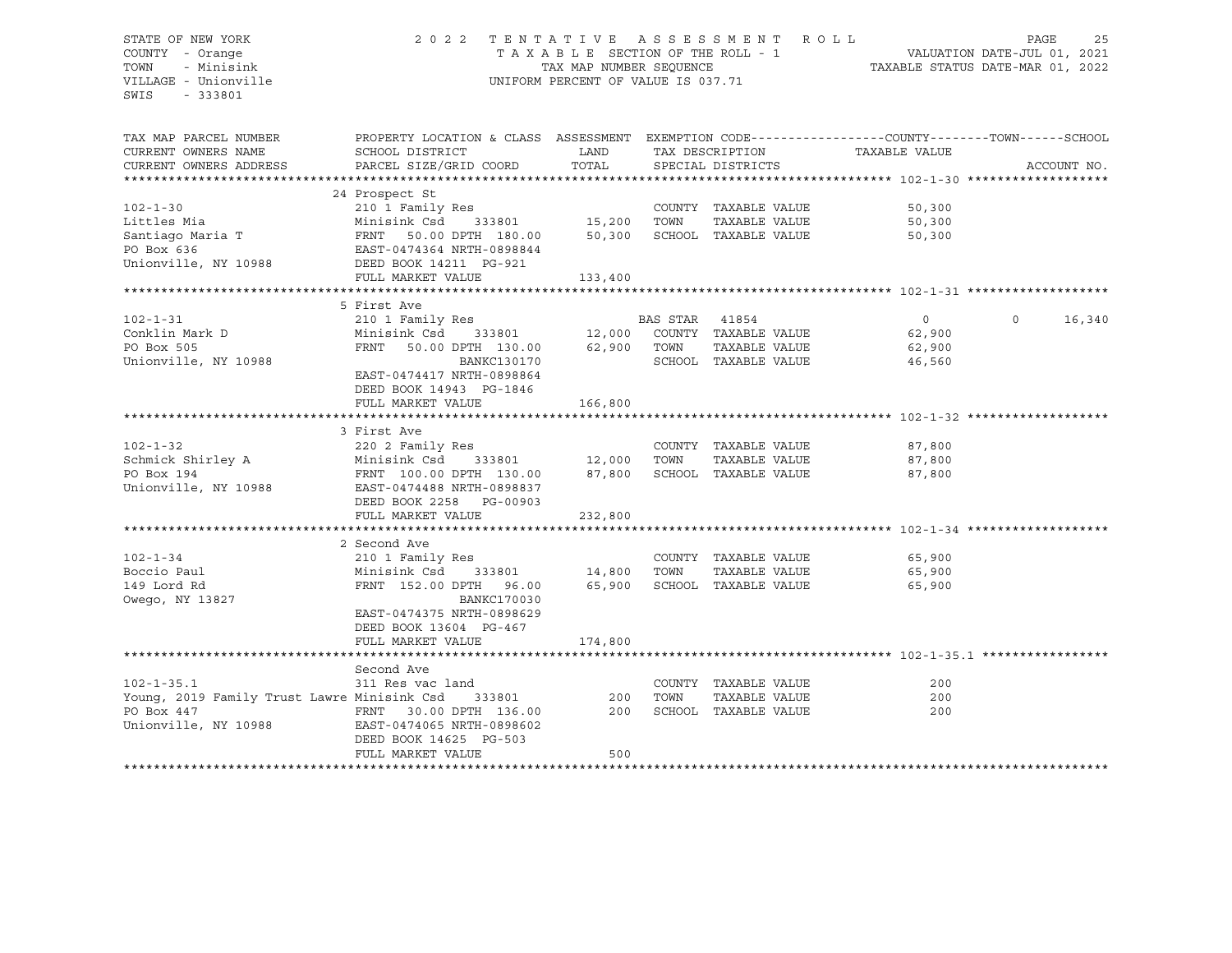# STATE OF NEW YORK 2 0 2 2 T E N T A T I V E A S S E S S M E N T R O L L PAGE 26 COUNTY - Orange T A X A B L E SECTION OF THE ROLL - 1 VALUATION DATE-JUL 01, 2021 TOWN - Minisink TAX MAP NUMBER SEQUENCE TAXABLE STATUS DATE-MAR 01, 2022 VILLAGE - Unionville **United Accord Control** UNIFORM PERCENT OF VALUE IS 037.71

| TAX MAP PARCEL NUMBER<br>CURRENT OWNERS NAME                                                                                                                                                                                                                 | PROPERTY LOCATION & CLASS ASSESSMENT EXEMPTION CODE---------------COUNTY-------TOWN-----SCHOOL<br>SCHOOL DISTRICT                   | LAND         |                | TAX DESCRIPTION      | TAXABLE VALUE                           |          |             |
|--------------------------------------------------------------------------------------------------------------------------------------------------------------------------------------------------------------------------------------------------------------|-------------------------------------------------------------------------------------------------------------------------------------|--------------|----------------|----------------------|-----------------------------------------|----------|-------------|
| CURRENT OWNERS ADDRESS                                                                                                                                                                                                                                       | PARCEL SIZE/GRID COORD                                                                                                              | TOTAL        |                | SPECIAL DISTRICTS    |                                         |          | ACCOUNT NO. |
|                                                                                                                                                                                                                                                              |                                                                                                                                     |              |                |                      |                                         |          |             |
|                                                                                                                                                                                                                                                              | 15 Second Ave                                                                                                                       |              |                |                      |                                         |          |             |
| 102-1-35.2 210 2 Family Res AGED-C<br>Young 2019 Family Trust Lawren Minisink Csd 333801 14,400 AGED-T                                                                                                                                                       |                                                                                                                                     |              |                | 41802                | 29,790                                  | $\circ$  | $\mathbf 0$ |
|                                                                                                                                                                                                                                                              |                                                                                                                                     |              |                | 41803                | $\circ$                                 | 29,790   | $\circ$     |
| PO Box 447<br>TRNT 175.00 DPTH 119.00 66,200 AGED-S<br>Unionville, NY 10988 EAST-0473990 NRTH-0898663 ENH STAR                                                                                                                                               |                                                                                                                                     |              |                | 41804                | $\Omega$                                | $\Omega$ | 29,790      |
|                                                                                                                                                                                                                                                              |                                                                                                                                     |              | ENH STAR 41834 |                      | $\overline{0}$                          | $\Omega$ | 36,410      |
|                                                                                                                                                                                                                                                              |                                                                                                                                     |              |                |                      | COUNTY TAXABLE VALUE 36,410             |          |             |
|                                                                                                                                                                                                                                                              | FULL MARKET VALUE                                                                                                                   | 175,600 TOWN |                |                      | TAXABLE VALUE 36,410<br>TAXABLE VALUE 0 |          |             |
|                                                                                                                                                                                                                                                              |                                                                                                                                     |              |                | SCHOOL TAXABLE VALUE |                                         |          |             |
|                                                                                                                                                                                                                                                              |                                                                                                                                     |              |                |                      |                                         |          |             |
|                                                                                                                                                                                                                                                              | 11 Second Ave                                                                                                                       |              |                |                      |                                         |          |             |
| $102 - 1 - 36$                                                                                                                                                                                                                                               | 210 1 Family Res                                                                                                                    |              |                |                      | $\overline{0}$                          | $\Omega$ | 40,790      |
| Dusenbury Anne<br>no Dow 538                                                                                                                                                                                                                                 |                                                                                                                                     |              |                |                      | 75,000<br>75,000                        |          |             |
|                                                                                                                                                                                                                                                              | Res<br>333801 16,600 COUNTY TAXABLE VALUE<br>DPTH 136.00 75,000 TOWN TAXABLE VALUE<br>Minisink Csd 333801<br>FRNT 61.00 DPTH 136.00 |              |                |                      |                                         |          |             |
| Unionville, NY 10988 EAST-0474112 NRTH-0898558                                                                                                                                                                                                               |                                                                                                                                     |              |                |                      | SCHOOL TAXABLE VALUE<br>34,210          |          |             |
|                                                                                                                                                                                                                                                              | DEED BOOK 3433 PG-114                                                                                                               |              |                |                      |                                         |          |             |
|                                                                                                                                                                                                                                                              | FULL MARKET VALUE                                                                                                                   | 198,900      |                |                      |                                         |          |             |
|                                                                                                                                                                                                                                                              |                                                                                                                                     |              |                |                      |                                         |          |             |
|                                                                                                                                                                                                                                                              |                                                                                                                                     |              |                |                      |                                         |          |             |
|                                                                                                                                                                                                                                                              |                                                                                                                                     |              |                |                      |                                         | 31,250   | 31,250      |
| 102-1-37<br>210 1 Family Res<br>210 1 Family Res<br>210 1 Family Res<br>210 1 Family Res<br>210 1 Family Res<br>210 1 Family Res<br>210 1 Family Res<br>210 1 202-1-3<br>21,250<br>21,250<br>26 2,500 COUNTY TAXABLE VALUE<br>21,250<br>21,250<br>21,250<br> |                                                                                                                                     |              |                |                      |                                         | $\Omega$ | 31,250      |
|                                                                                                                                                                                                                                                              |                                                                                                                                     |              |                |                      |                                         |          |             |
|                                                                                                                                                                                                                                                              |                                                                                                                                     |              |                |                      |                                         |          |             |
|                                                                                                                                                                                                                                                              | DEED BOOK 4104 PG-1                                                                                                                 |              |                | SCHOOL TAXABLE VALUE |                                         |          |             |
|                                                                                                                                                                                                                                                              | FULL MARKET VALUE                                                                                                                   | 165,700      |                |                      |                                         |          |             |
|                                                                                                                                                                                                                                                              |                                                                                                                                     |              |                |                      |                                         |          |             |
|                                                                                                                                                                                                                                                              | 3 Second Ave                                                                                                                        |              |                |                      |                                         |          |             |
| $102 - 1 - 38$                                                                                                                                                                                                                                               | 210 1 Family Res                                                                                                                    |              |                | COUNTY TAXABLE VALUE | 63,000                                  |          |             |
| DAS Management Co. Inc.                                                                                                                                                                                                                                      | 333801 12,000<br>Minisink Csd                                                                                                       |              | TOWN           |                      | TAXABLE VALUE 63,000                    |          |             |
| 548 County Hwy 17                                                                                                                                                                                                                                            | FRNT 50.00 DPTH 100.00                                                                                                              | 63,000       |                | SCHOOL TAXABLE VALUE | 63,000                                  |          |             |
| Montgomery, NY 12549                                                                                                                                                                                                                                         | BANKC230070                                                                                                                         |              |                |                      |                                         |          |             |
|                                                                                                                                                                                                                                                              | EAST-0474308 NRTH-0898525                                                                                                           |              |                |                      |                                         |          |             |
|                                                                                                                                                                                                                                                              | DEED BOOK 13152 PG-919                                                                                                              |              |                |                      |                                         |          |             |
|                                                                                                                                                                                                                                                              | FULL MARKET VALUE                                                                                                                   | 167,100      |                |                      |                                         |          |             |
|                                                                                                                                                                                                                                                              |                                                                                                                                     |              |                |                      |                                         |          |             |
|                                                                                                                                                                                                                                                              | 36 Prospect St                                                                                                                      |              |                |                      |                                         |          |             |
| $102 - 1 - 39$                                                                                                                                                                                                                                               | 210 1 Family Res                                                                                                                    |              |                | COUNTY TAXABLE VALUE | 50,900                                  |          |             |
| Fallon James P                                                                                                                                                                                                                                               | Minisink Csd 333801 12,000                                                                                                          |              | TOWN           | TAXABLE VALUE        | 50,900                                  |          |             |
| Fallon Leanora                                                                                                                                                                                                                                               | FRNT 100.00 DPTH 46.00                                                                                                              | 50,900       |                |                      | SCHOOL TAXABLE VALUE<br>50,900          |          |             |
| PO Box 566                                                                                                                                                                                                                                                   | <b>BANKC170030</b>                                                                                                                  |              |                |                      |                                         |          |             |
| Unionville, NY 10988                                                                                                                                                                                                                                         | EAST-0474352 NRTH-0898508                                                                                                           |              |                |                      |                                         |          |             |
|                                                                                                                                                                                                                                                              | DEED BOOK 14350 PG-1120                                                                                                             |              |                |                      |                                         |          |             |
|                                                                                                                                                                                                                                                              | FULL MARKET VALUE                                                                                                                   | 135,000      |                |                      |                                         |          |             |
|                                                                                                                                                                                                                                                              |                                                                                                                                     |              |                |                      |                                         |          |             |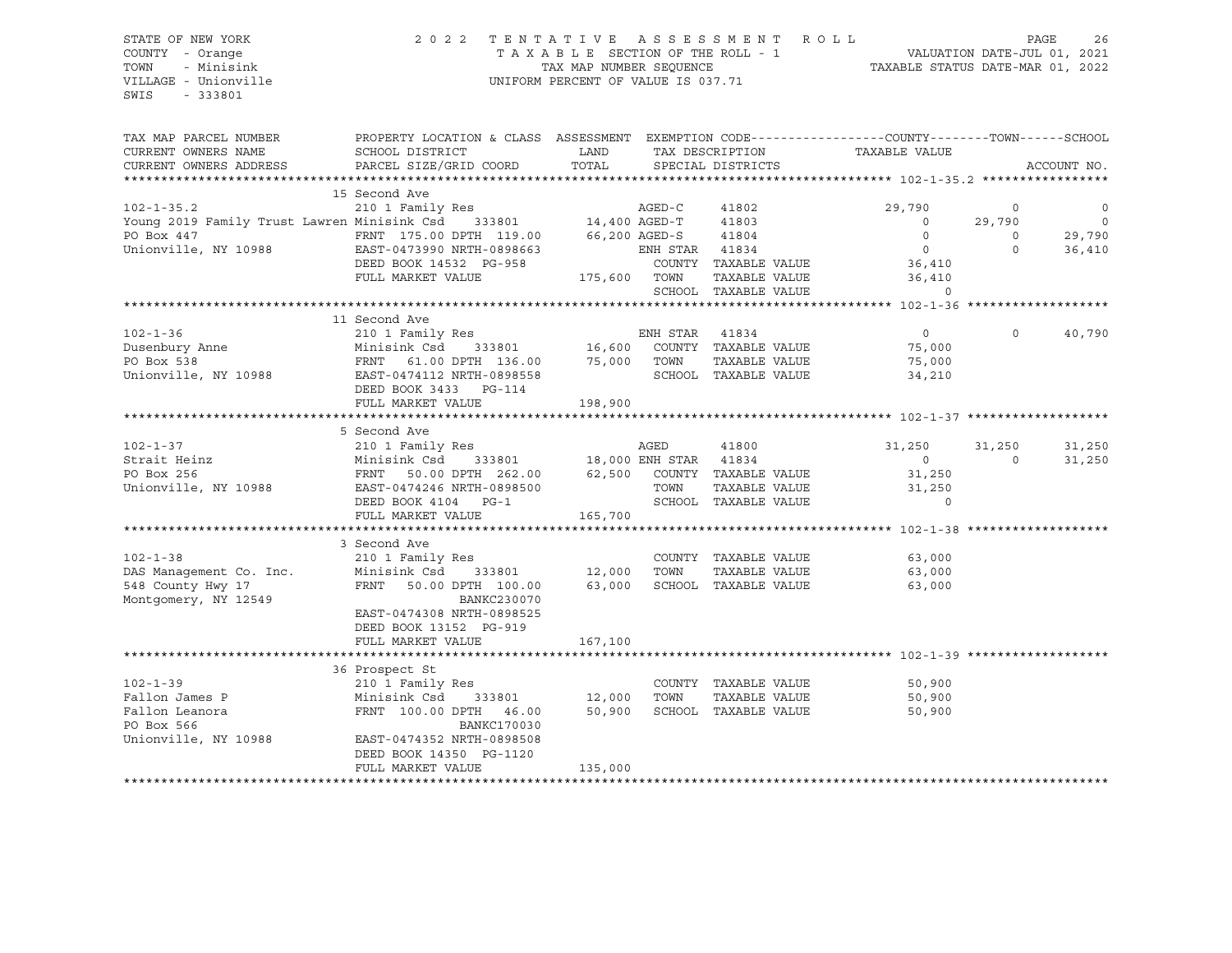STATE OF NEW YORK 2 0 2 2 T E N T A T I V E A S S E S S M E N T R O L L PAGE 27 COUNTY - Orange T A X A B L E SECTION OF THE ROLL - 1 TOWN - Minisink TAX MAP NUMBER SEQUENCE TAXABLE STATUS DATE-MAR 01, 2022<br>TILLAGE - Unionville Taxable Taxable Status UNIFORM PERCENT OF VALUE IS 037.71 UNIFORM PERCENT OF VALUE IS 037.71 SWIS - 333801 TAX MAP PARCEL NUMBER PROPERTY LOCATION & CLASS ASSESSMENT EXEMPTION CODE----------------COUNTY-------TOWN-----SCHOOL CURRENT OWNERS NAME SCHOOL DISTRICT LAND TAX DESCRIPTION TAXABLE VALUE CURRENT OWNERS ADDRESS PARCEL SIZE/GRID COORD TOTAL SPECIAL DISTRICTS ACCOUNT NO. \*\*\*\*\*\*\*\*\*\*\*\*\*\*\*\*\*\*\*\*\*\*\*\*\*\*\*\*\*\*\*\*\*\*\*\*\*\*\*\*\*\*\*\*\*\*\*\*\*\*\*\*\*\*\*\*\*\*\*\*\*\*\*\*\*\*\*\*\*\*\*\*\*\*\*\*\*\*\*\*\*\*\*\*\*\*\*\*\*\*\*\*\*\*\*\*\*\*\*\*\*\*\* 102-1-41 \*\*\*\*\*\*\*\*\*\*\*\*\*\*\*\*\*\*\* Prospect St 102-1-41 311 Res vac land COUNTY TAXABLE VALUE 11,600 Fallon James P Minisink Csd 333801 11,600 TOWN TAXABLE VALUE 11,600 Fallon Leanora FRNT 198.00 DPTH 91.00 11,600 SCHOOL TAXABLE VALUE 11,600 PO Box 566 BANKC170030 Unionville, NY 10988 EAST-0474281 NRTH-0898399 DEED BOOK 14350 PG-1120 FULL MARKET VALUE 30,800 \*\*\*\*\*\*\*\*\*\*\*\*\*\*\*\*\*\*\*\*\*\*\*\*\*\*\*\*\*\*\*\*\*\*\*\*\*\*\*\*\*\*\*\*\*\*\*\*\*\*\*\*\*\*\*\*\*\*\*\*\*\*\*\*\*\*\*\*\*\*\*\*\*\*\*\*\*\*\*\*\*\*\*\*\*\*\*\*\*\*\*\*\*\*\*\*\*\*\*\*\*\*\* 102-1-42.1 \*\*\*\*\*\*\*\*\*\*\*\*\*\*\*\*\* 8 Second Ave 102-1-42.1 312 Vac w/imprv COUNTY TAXABLE VALUE 5,600 Hayes James R Minisink Csd 333801 4,600 TOWN TAXABLE VALUE 5,600 Hayes Barbara FRNT 174.00 DPTH 152.00 5,600 SCHOOL TAXABLE VALUE 5,600 PO Box 262 EAST-0474197 NRTH-0898695 Unionville, NY 10988 DEED BOOK 2643 PG-00229 FULL MARKET VALUE 14,900 \*\*\*\*\*\*\*\*\*\*\*\*\*\*\*\*\*\*\*\*\*\*\*\*\*\*\*\*\*\*\*\*\*\*\*\*\*\*\*\*\*\*\*\*\*\*\*\*\*\*\*\*\*\*\*\*\*\*\*\*\*\*\*\*\*\*\*\*\*\*\*\*\*\*\*\*\*\*\*\*\*\*\*\*\*\*\*\*\*\*\*\*\*\*\*\*\*\*\*\*\*\*\* 102-1-42.2 \*\*\*\*\*\*\*\*\*\*\*\*\*\*\*\*\* 7 Second Ave 102-1-42.2 210 1 Family Res ENH STAR 41834 0 0 31,400 Hayes James R Minisink Csd 333801 12,000 COUNTY TAXABLE VALUE 31,400 Hayes Barbara (1999) 1999 - 1999 - 1999 - 1999 - 1999 - 1999 - 1999 - 1999 - 1999 - 1999 - 1999 - 1999 - 1999 -<br>
FRNT 94.00 DPTH 100.00 31,400 TOWN TAXABLE VALUE 31,400 - 1998 - 1999 - 1999 - 1999 - 1999 - 1999 - 1999 - 1<br> EAST-0474192 NRTH-0898566 SCHOOL TAXABLE VALUE 0 Unionville, NY 10988 DEED BOOK 2643 PG-00229 FULL MARKET VALUE 83,300 \*\*\*\*\*\*\*\*\*\*\*\*\*\*\*\*\*\*\*\*\*\*\*\*\*\*\*\*\*\*\*\*\*\*\*\*\*\*\*\*\*\*\*\*\*\*\*\*\*\*\*\*\*\*\*\*\*\*\*\*\*\*\*\*\*\*\*\*\*\*\*\*\*\*\*\*\*\*\*\*\*\*\*\*\*\*\*\*\*\*\*\*\*\*\*\*\*\*\*\*\*\*\* 102-2-2.11 \*\*\*\*\*\*\*\*\*\*\*\*\*\*\*\*\* 33 Prospect St 102-2-2.11 210 1 Family Res BAS STAR 41854 0 0 16,340 Arndt Glenn F Minisink Csd 333801 20,800 COUNTY TAXABLE VALUE 75,300 PO Box 223 Lt 1 Clauson Sub Map 8123 75,300 TOWN TAXABLE VALUE 75,300 Unionville, NY 10988 FRNT 120.00 DPTH 185.00 SCHOOL TAXABLE VALUE 58,960 BANKC030217 EAST-0474449 NRTH-0898448 DEED BOOK 5823 PG-173 FULL MARKET VALUE 199,700 \*\*\*\*\*\*\*\*\*\*\*\*\*\*\*\*\*\*\*\*\*\*\*\*\*\*\*\*\*\*\*\*\*\*\*\*\*\*\*\*\*\*\*\*\*\*\*\*\*\*\*\*\*\*\*\*\*\*\*\*\*\*\*\*\*\*\*\*\*\*\*\*\*\*\*\*\*\*\*\*\*\*\*\*\*\*\*\*\*\*\*\*\*\*\*\*\*\*\*\*\*\*\* 102-2-2.12 \*\*\*\*\*\*\*\*\*\*\*\*\*\*\*\*\* 29 Prospect St 102-2-2.12 210 1 Family Res BAS STAR 41854 0 0 16,340 Rodriguez Emile Minisink Csd 333801 16,000 COUNTY TAXABLE VALUE 103,400 Rodriguez Jennifer Lt 2 Clauson Sub Map 8123 103,400 TOWN TAXABLE VALUE 103,400<br>PO Box 352 FRNT 132.60 DPTH 135.30 SCHOOL TAXABLE VALUE 87,060 PRNT 132.60 DPTH 135.30 SCHOOL TAXABLE VALUE 87,060 Unionville, NY 10988-0434 BANKC180281 EAST-0474491 NRTH-0898556 DEED BOOK 5292 PG-258 FULL MARKET VALUE 274,200 \*\*\*\*\*\*\*\*\*\*\*\*\*\*\*\*\*\*\*\*\*\*\*\*\*\*\*\*\*\*\*\*\*\*\*\*\*\*\*\*\*\*\*\*\*\*\*\*\*\*\*\*\*\*\*\*\*\*\*\*\*\*\*\*\*\*\*\*\*\*\*\*\*\*\*\*\*\*\*\*\*\*\*\*\*\*\*\*\*\*\*\*\*\*\*\*\*\*\*\*\*\*\*\*\*\*\*\*\*\*\*\*\*\*\*\*\*\*\*\*\*\*\*\*\*\*\*\*\*\*\*\*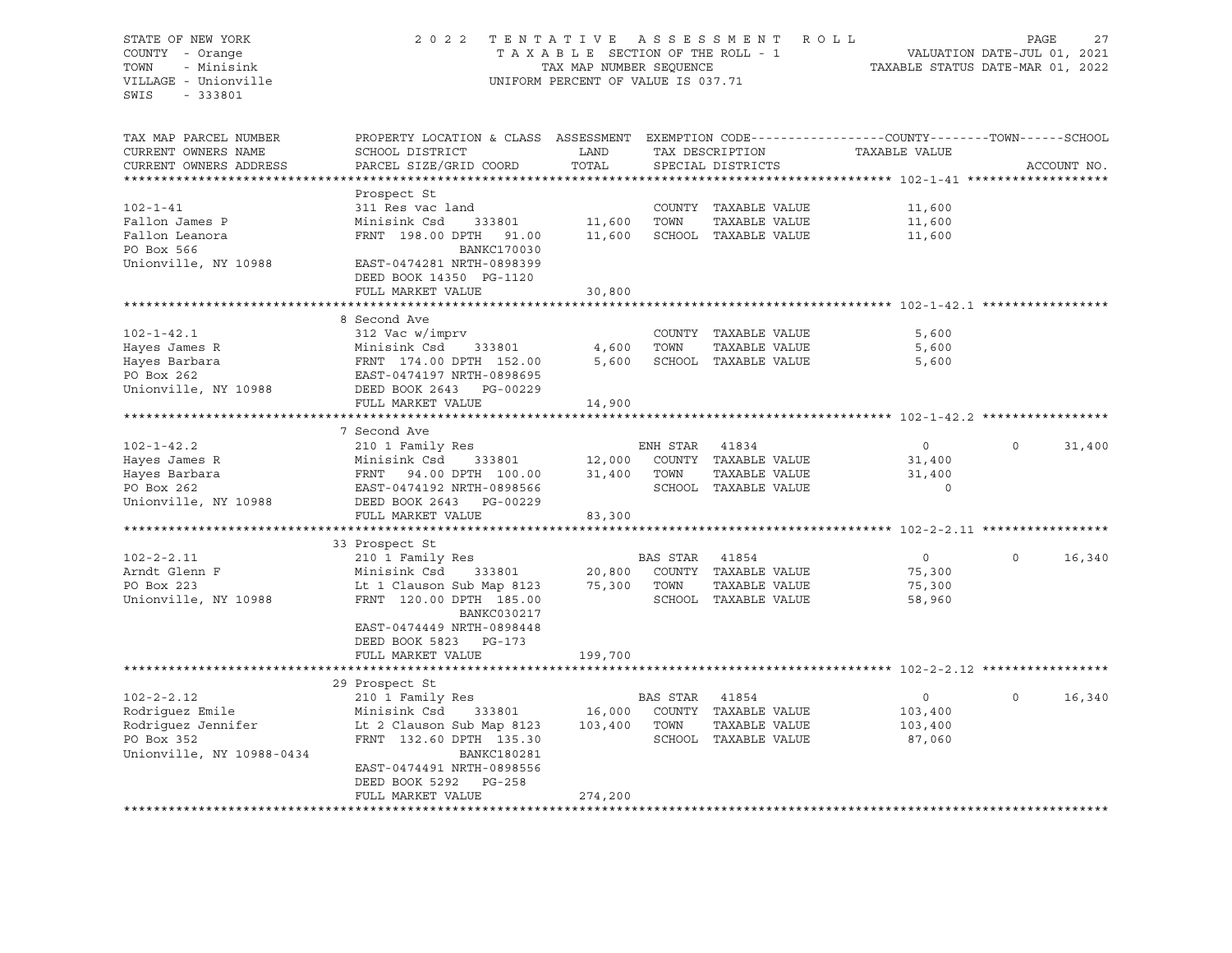| STATE OF NEW YORK<br>COUNTY - Orange<br>TOWN<br>- Minisink<br>VILLAGE - Unionville<br>SWIS<br>$-333801$ | 2022 TENTATIVE ASSESSMENT ROLL                                                                  | TAX MAP NUMBER SEQUENCE<br>UNIFORM PERCENT OF VALUE IS 037.71 |                | TAXABLE SECTION OF THE ROLL - 1 | VALUATION DATE-JUL 01, 2021 | PAGE<br>TAXABLE STATUS DATE-MAR 01, 2022 | 28     |
|---------------------------------------------------------------------------------------------------------|-------------------------------------------------------------------------------------------------|---------------------------------------------------------------|----------------|---------------------------------|-----------------------------|------------------------------------------|--------|
| TAX MAP PARCEL NUMBER                                                                                   | PROPERTY LOCATION & CLASS ASSESSMENT EXEMPTION CODE---------------COUNTY-------TOWN------SCHOOL |                                                               |                |                                 |                             |                                          |        |
| CURRENT OWNERS NAME                                                                                     | SCHOOL DISTRICT                                                                                 | LAND                                                          |                | TAX DESCRIPTION                 | TAXABLE VALUE               | ACCOUNT NO.                              |        |
| CURRENT OWNERS ADDRESS                                                                                  | PARCEL SIZE/GRID COORD                                                                          | TOTAL                                                         |                | SPECIAL DISTRICTS               |                             |                                          |        |
|                                                                                                         | 37 Prospect St                                                                                  |                                                               |                |                                 |                             |                                          |        |
| $102 - 2 - 2.2$                                                                                         | 210 1 Family Res                                                                                |                                                               |                | COUNTY TAXABLE VALUE            | 102,200                     |                                          |        |
| Troia Vincent                                                                                           | Minisink Csd 333801                                                                             | 26,100                                                        | TOWN           | TAXABLE VALUE                   | 102,200                     |                                          |        |
| Troia Susan C                                                                                           | Lt 2A Waller Sub Map 6337                                                                       | 102,200                                                       |                | SCHOOL TAXABLE VALUE            | 102,200                     |                                          |        |
| PO Box 384                                                                                              | FRNT 193.60 DPTH 184.90                                                                         |                                                               |                |                                 |                             |                                          |        |
| Unionville, NY 10988                                                                                    | ACRES<br>0.72<br>EAST-0474375 NRTH-0898299                                                      |                                                               |                |                                 |                             |                                          |        |
|                                                                                                         | DEED BOOK 14168 PG-1292                                                                         |                                                               |                |                                 |                             |                                          |        |
|                                                                                                         | FULL MARKET VALUE                                                                               | 271,000                                                       |                |                                 |                             |                                          |        |
|                                                                                                         |                                                                                                 |                                                               |                |                                 |                             |                                          |        |
|                                                                                                         | 21 Prospect St                                                                                  |                                                               |                |                                 |                             |                                          |        |
| $102 - 2 - 3$                                                                                           | 210 1 Family Res                                                                                |                                                               |                | COUNTY TAXABLE VALUE            | 89,000                      |                                          |        |
| Lombardi Andrea                                                                                         | Minisink Csd<br>333801                                                                          | 24,900                                                        | TOWN           | TAXABLE VALUE                   | 89,000                      |                                          |        |
| PO Box 104                                                                                              | FRNT 267.00 DPTH 127.00                                                                         |                                                               |                | 89,000 SCHOOL TAXABLE VALUE     | 89,000                      |                                          |        |
| Unionville, NY 10988                                                                                    | <b>BANKC070290</b>                                                                              |                                                               |                |                                 |                             |                                          |        |
|                                                                                                         | EAST-0474586 NRTH-0898745                                                                       |                                                               |                |                                 |                             |                                          |        |
|                                                                                                         | DEED BOOK 14901 PG-789<br>FULL MARKET VALUE                                                     | 236,000                                                       |                |                                 |                             |                                          |        |
|                                                                                                         |                                                                                                 |                                                               |                |                                 |                             |                                          |        |
|                                                                                                         | 9 Prospect St                                                                                   |                                                               |                |                                 |                             |                                          |        |
| $102 - 2 - 5.2$                                                                                         | 210 1 Family Res                                                                                |                                                               | BAS STAR 41854 |                                 | $\circ$                     | $\Omega$                                 | 16,340 |
| Schmick Robert Jr                                                                                       | Minisink Csd<br>333801                                                                          |                                                               |                | 20,100 COUNTY TAXABLE VALUE     | 71,500                      |                                          |        |
| PO Box 423                                                                                              | Lt 4 Middletown & NJ Rail                                                                       |                                                               | 71,500 TOWN    | TAXABLE VALUE                   | 71,500                      |                                          |        |
| Unionville, NY 10988                                                                                    | Co SM 397-10 filed 11/15/                                                                       |                                                               |                | SCHOOL TAXABLE VALUE            | 55,160                      |                                          |        |
|                                                                                                         | ES Prospect St                                                                                  |                                                               |                |                                 |                             |                                          |        |
|                                                                                                         | ACRES<br>1.10                                                                                   |                                                               |                |                                 |                             |                                          |        |
|                                                                                                         | EAST-0474779 NRTH-0898805                                                                       |                                                               |                |                                 |                             |                                          |        |
|                                                                                                         | DEED BOOK 13130 PG-1814                                                                         |                                                               |                |                                 |                             |                                          |        |
|                                                                                                         | FULL MARKET VALUE                                                                               | 189,600                                                       |                |                                 |                             |                                          |        |
|                                                                                                         | Prospect St & Main St                                                                           |                                                               |                |                                 |                             |                                          |        |
| $102 - 2 - 6.2$                                                                                         | 330 Vacant comm                                                                                 |                                                               |                | COUNTY TAXABLE VALUE            | 20,000                      |                                          |        |
| Royal Fireworks Printing Co In Minisink Csd                                                             | 333801                                                                                          | 20,000                                                        | TOWN           | TAXABLE VALUE                   | 20,000                      |                                          |        |
| PO Box 700                                                                                              | Lt 3 Middletown & NJ Rail                                                                       | 20,000                                                        |                | SCHOOL TAXABLE VALUE            | 20,000                      |                                          |        |
| Unionville, NY 10988                                                                                    | Co SM 397-10 filed 11/15/                                                                       |                                                               |                |                                 |                             |                                          |        |
|                                                                                                         | Int Main St & Prospect St                                                                       |                                                               |                |                                 |                             |                                          |        |
|                                                                                                         | 0.50<br>ACRES                                                                                   |                                                               |                |                                 |                             |                                          |        |
|                                                                                                         | EAST-0474743 NRTH-0899136                                                                       |                                                               |                |                                 |                             |                                          |        |
|                                                                                                         | DEED BOOK 13110 PG-925                                                                          |                                                               |                |                                 |                             |                                          |        |
|                                                                                                         | FULL MARKET VALUE                                                                               | 53,000                                                        |                |                                 |                             |                                          |        |
|                                                                                                         |                                                                                                 |                                                               |                |                                 |                             |                                          |        |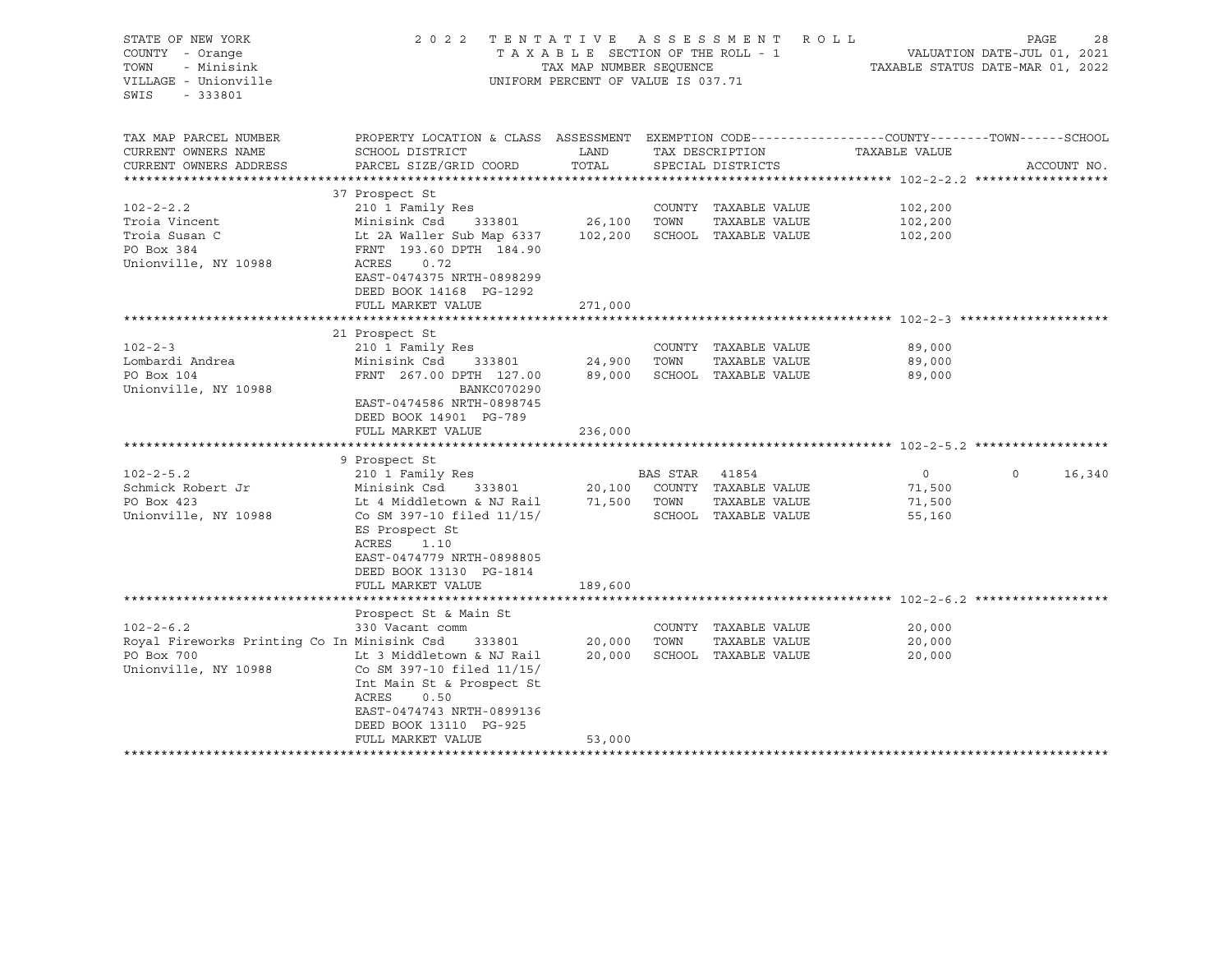STATE OF NEW YORK 2 0 2 2 T E N T A T I V E A S S E S S M E N T R O L L PAGE 29 COUNTY - Orange T A X A B L E SECTION OF THE ROLL - 1 TOWN - Minisink TAX MAP NUMBER SEQUENCE TAXABLE STATUS DATE-MAR 01, 2022<br>TILLAGE - Unionville Taxable Taxable Taxable Status UNIFORM PERCENT OF VALUE IS 037.71 UNIFORM PERCENT OF VALUE IS 037.71 SWIS - 333801 TAX MAP PARCEL NUMBER PROPERTY LOCATION & CLASS ASSESSMENT EXEMPTION CODE------------------COUNTY--------TOWN------SCHOOL CURRENT OWNERS NAME SCHOOL DISTRICT LAND TAX DESCRIPTION TAXABLE VALUE CURRENT OWNERS ADDRESS PARCEL SIZE/GRID COORD TOTAL SPECIAL DISTRICTS ACCOUNT NO. \*\*\*\*\*\*\*\*\*\*\*\*\*\*\*\*\*\*\*\*\*\*\*\*\*\*\*\*\*\*\*\*\*\*\*\*\*\*\*\*\*\*\*\*\*\*\*\*\*\*\*\*\*\*\*\*\*\*\*\*\*\*\*\*\*\*\*\*\*\*\*\*\*\*\*\*\*\*\*\*\*\*\*\*\*\*\*\*\*\*\*\*\*\*\*\*\*\*\*\*\*\*\* 102-2-7 \*\*\*\*\*\*\*\*\*\*\*\*\*\*\*\*\*\*\*\* 11 Main St 102-2-7 210 1 Family Res VETWAR CTS 41120 9,387 2,682 5,364 Miller Leigh A Minisink Csd 333801 12,000 ENH STAR 41834 0 0 40,790 Miller Deborah S FRNT 50.00 DPTH 150.00 74,000 COUNTY TAXABLE VALUE 64,613 PO Box 632 BANKC061339 TOWN TAXABLE VALUE 71,318 Unionville, NY 10988 EAST-0474829 NRTH-0899158 SCHOOL TAXABLE VALUE 27,846 DEED BOOK 2267 PG-00866 FULL MARKET VALUE 196,200 \*\*\*\*\*\*\*\*\*\*\*\*\*\*\*\*\*\*\*\*\*\*\*\*\*\*\*\*\*\*\*\*\*\*\*\*\*\*\*\*\*\*\*\*\*\*\*\*\*\*\*\*\*\*\*\*\*\*\*\*\*\*\*\*\*\*\*\*\*\*\*\*\*\*\*\*\*\*\*\*\*\*\*\*\*\*\*\*\*\*\*\*\*\*\*\*\*\*\*\*\*\*\* 102-2-8 \*\*\*\*\*\*\*\*\*\*\*\*\*\*\*\*\*\*\*\* 9 Main St 102-2-8 411 Apartment COUNTY TAXABLE VALUE 68,300 N20 Enterprises, LLC Minisink Csd 333801 12,000 TOWN TAXABLE VALUE 68,300 560 State Rte 94 N FRNT 50.00 DPTH 150.00 68,300 SCHOOL TAXABLE VALUE 68,300 Warwick, NY 10990 BANK0140085 EAST-0474877 NRTH-0899147 DEED BOOK 14036 PG-1525 FULL MARKET VALUE 181,100 \*\*\*\*\*\*\*\*\*\*\*\*\*\*\*\*\*\*\*\*\*\*\*\*\*\*\*\*\*\*\*\*\*\*\*\*\*\*\*\*\*\*\*\*\*\*\*\*\*\*\*\*\*\*\*\*\*\*\*\*\*\*\*\*\*\*\*\*\*\*\*\*\*\*\*\*\*\*\*\*\*\*\*\*\*\*\*\*\*\*\*\*\*\*\*\*\*\*\*\*\*\*\* 102-2-10.1 \*\*\*\*\*\*\*\*\*\*\*\*\*\*\*\*\* 1 Main St 102-2-10.1 450 Retail srvce COUNTY TAXABLE VALUE 115,900 Bebisso Realty Group LLC Minisink Csd 333801 20,300 TOWN TAXABLE VALUE 115,900 315 Marguerite St FRNT 115.00 DPTH 187.00 115,900 SCHOOL TAXABLE VALUE 115,900 New Milford, NJ 07646 ACRES 0.52 EAST-0475050 NRTH-0899093 DEED BOOK 14426 PG-46 FULL MARKET VALUE 307,300 \*\*\*\*\*\*\*\*\*\*\*\*\*\*\*\*\*\*\*\*\*\*\*\*\*\*\*\*\*\*\*\*\*\*\*\*\*\*\*\*\*\*\*\*\*\*\*\*\*\*\*\*\*\*\*\*\*\*\*\*\*\*\*\*\*\*\*\*\*\*\*\*\*\*\*\*\*\*\*\*\*\*\*\*\*\*\*\*\*\*\*\*\*\*\*\*\*\*\*\*\*\*\* 102-2-13 \*\*\*\*\*\*\*\*\*\*\*\*\*\*\*\*\*\*\* 125 Route 284 102-2-13 210 1 Family Res COUNTY TAXABLE VALUE 65,600 Mracek Frank Jr Minisink Csd 333801 12,000 TOWN TAXABLE VALUE 65,600 c/o Gary Dunn Gary C. Dunn 65,600 SCHOOL TAXABLE VALUE 65,600 378 Route 284 FRNT 62.00 DPTH 169.00 Westtown, NY 10998 EAST-0475182 NRTH-0899041 DEED BOOK 11669 PG-408 FULL MARKET VALUE 174,000 \*\*\*\*\*\*\*\*\*\*\*\*\*\*\*\*\*\*\*\*\*\*\*\*\*\*\*\*\*\*\*\*\*\*\*\*\*\*\*\*\*\*\*\*\*\*\*\*\*\*\*\*\*\*\*\*\*\*\*\*\*\*\*\*\*\*\*\*\*\*\*\*\*\*\*\*\*\*\*\*\*\*\*\*\*\*\*\*\*\*\*\*\*\*\*\*\*\*\*\*\*\*\* 102-2-14 \*\*\*\*\*\*\*\*\*\*\*\*\*\*\*\*\*\*\* St Hwy 84 102-2-14 311 Res vac land COUNTY TAXABLE VALUE 100 Gale Alan H Minisink Csd 333801 100 TOWN TAXABLE VALUE 100 PO Box 595 FRNT 20.00 DPTH 56.00 100 SCHOOL TAXABLE VALUE 100 Unionville, NY 10988 EAST-0475193 NRTH-0898036 DEED BOOK 1626 PG-01107 FULL MARKET VALUE 300 \*\*\*\*\*\*\*\*\*\*\*\*\*\*\*\*\*\*\*\*\*\*\*\*\*\*\*\*\*\*\*\*\*\*\*\*\*\*\*\*\*\*\*\*\*\*\*\*\*\*\*\*\*\*\*\*\*\*\*\*\*\*\*\*\*\*\*\*\*\*\*\*\*\*\*\*\*\*\*\*\*\*\*\*\*\*\*\*\*\*\*\*\*\*\*\*\*\*\*\*\*\*\*\*\*\*\*\*\*\*\*\*\*\*\*\*\*\*\*\*\*\*\*\*\*\*\*\*\*\*\*\*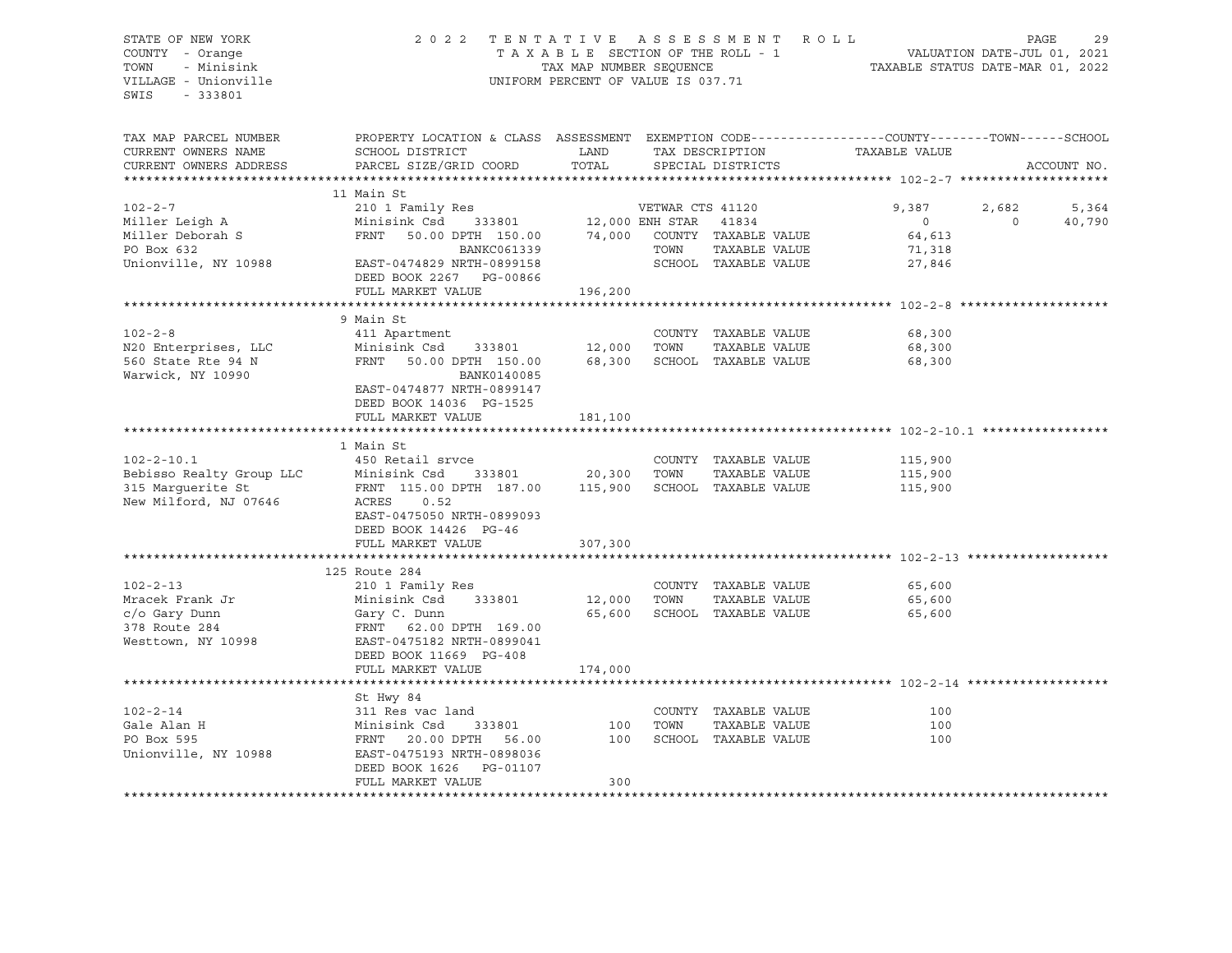# STATE OF NEW YORK 2 0 2 2 T E N T A T I V E A S S E S S M E N T R O L L PAGE 30 COUNTY - Orange T A X A B L E SECTION OF THE ROLL - 1 VALUATION DATE-JUL 01, 2021 TOWN - Minisink TAX MAP NUMBER SEQUENCE TAXABLE STATUS DATE-MAR 01, 2022 VILLAGE - Unionville **United Accord Control** UNIFORM PERCENT OF VALUE IS 037.71

| TAX MAP PARCEL NUMBER<br>CURRENT OWNERS NAME<br>CURRENT OWNERS ADDRESS                                                                | PROPERTY LOCATION & CLASS ASSESSMENT EXEMPTION CODE----------------COUNTY-------TOWN-----SCHOOL<br>SCHOOL DISTRICT<br>PARCEL SIZE/GRID COORD                                                                                                                                                                                                                                                                                                                                                                                                                      | LAND<br>TOTAL       |                        | TAX DESCRIPTION<br>SPECIAL DISTRICTS                                 | TAXABLE VALUE                                                  |                          | ACCOUNT NO.      |
|---------------------------------------------------------------------------------------------------------------------------------------|-------------------------------------------------------------------------------------------------------------------------------------------------------------------------------------------------------------------------------------------------------------------------------------------------------------------------------------------------------------------------------------------------------------------------------------------------------------------------------------------------------------------------------------------------------------------|---------------------|------------------------|----------------------------------------------------------------------|----------------------------------------------------------------|--------------------------|------------------|
| **********************<br>$102 - 2 - 15$<br>Slockbower Family Trust Betty Minisink Csd 333801 12,000 TOWN<br>Lain Nancy<br>PO Box 263 | 123 Route 284<br>220 2 Family Res<br>FRNT 65.00 DPTH 86.00<br>EAST-0475236 NRTH-0898992<br>NY 10988 DEED BOOK 14499 PG-425                                                                                                                                                                                                                                                                                                                                                                                                                                        | 80,100              |                        | COUNTY TAXABLE VALUE<br>TAXABLE VALUE<br>SCHOOL TAXABLE VALUE        | 80,100<br>80,100<br>80,100                                     |                          |                  |
| Unionville, NY 10988                                                                                                                  | FULL MARKET VALUE                                                                                                                                                                                                                                                                                                                                                                                                                                                                                                                                                 | 212,400             |                        |                                                                      |                                                                |                          |                  |
| $102 - 2 - 16.1$<br>Judd John<br>PO Box 237<br>Unionville, NY 10988                                                                   | 8 Mackerel St<br>270 Mfg housing<br>Minisink Csd 333801 10,800 COUNTY TAXABLE VALUE<br>FRNT 79.00 DPTH 165.00 23,800 TOWN<br>BANK0100075 SCHOOL<br>EAST-0475101 NRTH-0898851                                                                                                                                                                                                                                                                                                                                                                                      |                     | BAS STAR 41854         | TAXABLE VALUE<br>SCHOOL TAXABLE VALUE                                | $\overline{0}$<br>23,800<br>23,800<br>7,460                    | $\circ$                  | 16,340           |
|                                                                                                                                       | DEED BOOK 13732 PG-20<br>FULL MARKET VALUE                                                                                                                                                                                                                                                                                                                                                                                                                                                                                                                        | 63,100              |                        |                                                                      |                                                                |                          |                  |
|                                                                                                                                       | 6 Mackerel St                                                                                                                                                                                                                                                                                                                                                                                                                                                                                                                                                     |                     |                        |                                                                      |                                                                |                          |                  |
| $102 - 2 - 16.2$<br>White Linda<br>PO Box 642<br>Unionville, NY 10988                                                                 | 210 1 Family Res<br>DEED BOOK 14508 PG-1890                                                                                                                                                                                                                                                                                                                                                                                                                                                                                                                       |                     | AGED<br>TOWN<br>SCHOOL | 41800<br>SCHOOL TAXABLE VALUE                                        | 26,400<br>$\overline{0}$<br>26,400<br>26,400<br>$\overline{0}$ | 26,400<br>$\overline{0}$ | 26,400<br>26,400 |
|                                                                                                                                       | FULL MARKET VALUE                                                                                                                                                                                                                                                                                                                                                                                                                                                                                                                                                 | 140,000             |                        |                                                                      |                                                                |                          |                  |
| $102 - 2 - 16.3$<br>Kithcart Gene Allan<br>PO Box 122<br>Westtown, NY 10998                                                           | 10 Mackerel St<br>220 2 Family Res<br>Minisink Csd 333801 15,100 TOWN<br>$\begin{tabular}{lllllll} \multicolumn{2}{c c } \multicolumn{2}{c }{\multicolumn{2}{c }{\multicolumn{2}{c }{\multicolumn{2}{c }{\multicolumn{2}{c }{\multicolumn{2}{c }{\multicolumn{2}{c }{\multicolumn{2}{c }{\multicolumn{2}{c }{\multicolumn{2}{c }{\multicolumn{2}{c }{\multicolumn{2}{c }{\multicolumn{2}{c }{\multicolumn{2}{c }{\multicolumn{2}{c }{\multicolumn{2}{c }{\multicolumn{2}{c }{\multicolumn{2}{c }{\multicolumn{2}{c }{\multicolumn{2}{$<br>DEED BOOK 2018 PG-00751 |                     |                        | COUNTY TAXABLE VALUE<br>TAXABLE VALUE                                | 60,000<br>60,000<br>60,000                                     |                          |                  |
|                                                                                                                                       | FULL MARKET VALUE                                                                                                                                                                                                                                                                                                                                                                                                                                                                                                                                                 | 159,100             |                        |                                                                      |                                                                |                          |                  |
| Unionville, NY 10988                                                                                                                  | 18 Mackerel St<br>EAST-0474962 NRTH-0898658<br>DEED BOOK 15021 PG-1473                                                                                                                                                                                                                                                                                                                                                                                                                                                                                            | 12,000 TOWN         |                        | COUNTY TAXABLE VALUE<br>TAXABLE VALUE<br>97,700 SCHOOL TAXABLE VALUE | 97,700<br>97,700<br>97,700                                     |                          |                  |
|                                                                                                                                       | FULL MARKET VALUE                                                                                                                                                                                                                                                                                                                                                                                                                                                                                                                                                 | 259,100             |                        |                                                                      | ****************************** 102-2-18.1 ******               |                          |                  |
| $102 - 2 - 18.1$<br>Sutton Denise F<br>PO Box 574<br>Unionville, NY 10988                                                             | Mackerel St<br>311 Res vac land<br>Minisink Csd<br>333801<br>FRNT 20.00 DPTH 80.00<br>EAST-0474934 NRTH-0898437<br>DEED BOOK 2234 PG-01026<br>FULL MARKET VALUE                                                                                                                                                                                                                                                                                                                                                                                                   | 500<br>500<br>1,300 | TOWN                   | COUNTY TAXABLE VALUE<br>TAXABLE VALUE<br>SCHOOL TAXABLE VALUE        | 500<br>500<br>500                                              |                          |                  |
|                                                                                                                                       |                                                                                                                                                                                                                                                                                                                                                                                                                                                                                                                                                                   |                     |                        |                                                                      |                                                                |                          |                  |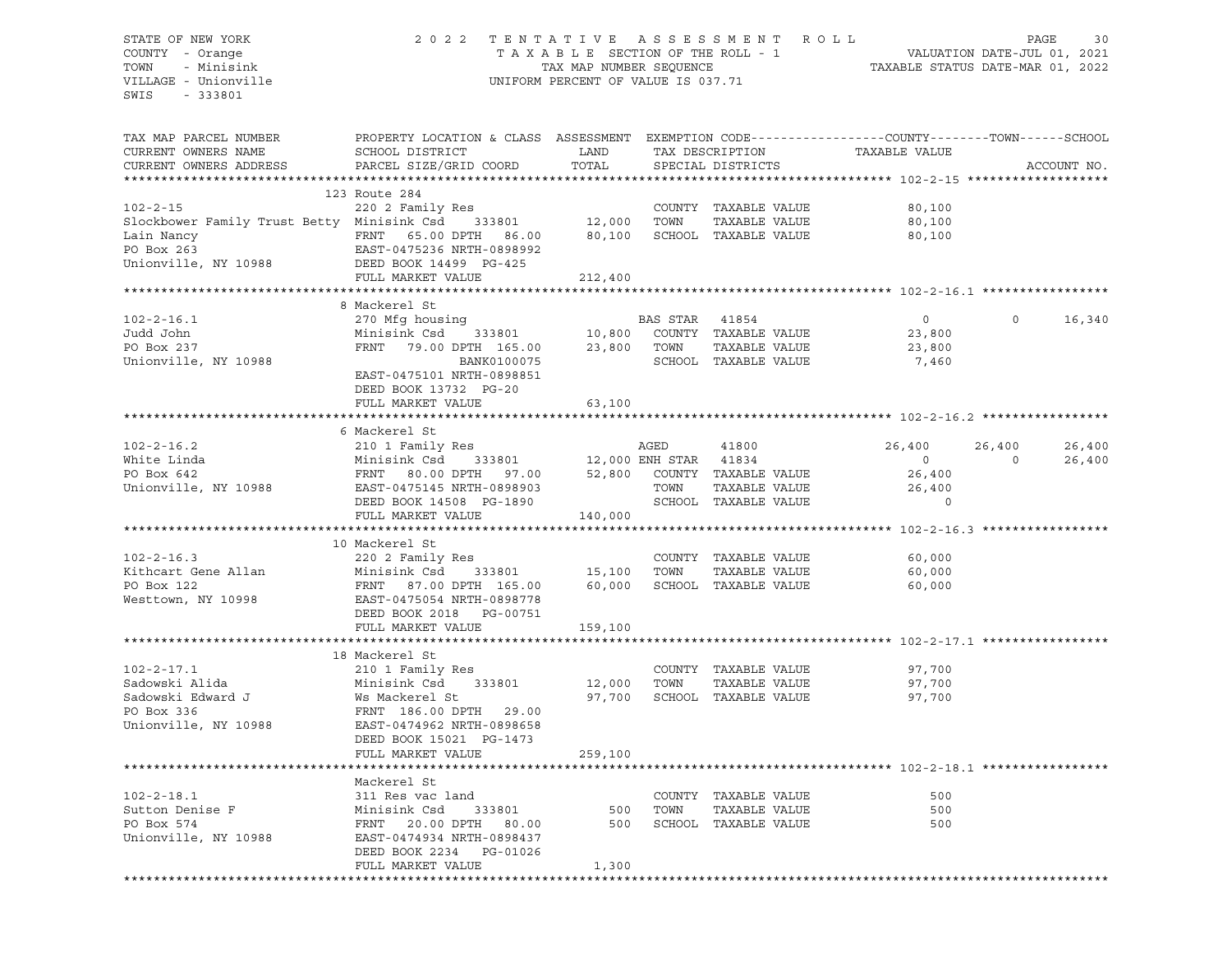| STATE OF NEW YORK                                         | 2022 TENTATIVE ASSESSMENT ROLL                                                                                                                                                                                                                     | PAGE<br>31     |                |                                    |                |                   |             |        |
|-----------------------------------------------------------|----------------------------------------------------------------------------------------------------------------------------------------------------------------------------------------------------------------------------------------------------|----------------|----------------|------------------------------------|----------------|-------------------|-------------|--------|
| COUNTY - Orange                                           |                                                                                                                                                                                                                                                    |                |                | TAXABLE SECTION OF THE ROLL - 1    |                |                   |             |        |
| - Minisink<br>TOWN                                        |                                                                                                                                                                                                                                                    |                |                |                                    |                |                   |             |        |
|                                                           | ROLL - 1<br>VALUATION DATE-JUL 01, 2021<br>TAXABLE STATUS DATE-MAR 01, 2022<br>TAX MAP NUMBER SEQUENCE<br>UNIFORM PERCENT OF VALUE IS 037.71                                                                                                       |                |                |                                    |                |                   |             |        |
| VILLAGE - Unionville                                      |                                                                                                                                                                                                                                                    |                |                |                                    |                |                   |             |        |
| SWIS - 333801                                             |                                                                                                                                                                                                                                                    |                |                |                                    |                |                   |             |        |
|                                                           |                                                                                                                                                                                                                                                    |                |                |                                    |                |                   |             |        |
|                                                           |                                                                                                                                                                                                                                                    |                |                |                                    |                |                   |             |        |
| TAX MAP PARCEL NUMBER                                     | PROPERTY LOCATION & CLASS ASSESSMENT EXEMPTION CODE----------------COUNTY-------TOWN-----SCHOOL                                                                                                                                                    |                |                |                                    |                |                   |             |        |
| CURRENT OWNERS NAME                                       | SCHOOL DISTRICT                                                                                                                                                                                                                                    |                |                | LAND TAX DESCRIPTION TAXABLE VALUE |                |                   |             |        |
| CURRENT OWNERS ADDRESS                                    | PARCEL SIZE/GRID COORD                                                                                                                                                                                                                             | TOTAL          |                | SPECIAL DISTRICTS                  |                |                   | ACCOUNT NO. |        |
|                                                           |                                                                                                                                                                                                                                                    |                |                |                                    |                |                   |             |        |
|                                                           | 24 Mackerel St                                                                                                                                                                                                                                     |                |                |                                    |                |                   |             |        |
| $102 - 2 - 18.22$                                         |                                                                                                                                                                                                                                                    |                |                |                                    | $\overline{0}$ | $\Omega$          | 16,340      |        |
|                                                           | Minisink Csd                                                                                                                                                                                                                                       |                |                |                                    | 57,600         |                   |             |        |
| Edzenga Brenda<br>PO Box 334<br>PO Box 334                |                                                                                                                                                                                                                                                    |                |                |                                    | 57,600         |                   |             |        |
| Unionville, NY 10988                                      | 210 1 Family Res<br>210 1 Family Res<br>Minisink Csd 333801<br>27,400 COUNTY TAXABLE VALUE<br>210 1 Family Res<br>212,400 COUNTY TAXABLE VALUE<br>27,600 TOWN TAXABLE VALUE<br>26 SCHOOL TAXABLE VALUE<br>26 SCHOOL TAXABLE VALUE                  |                |                |                                    |                |                   |             |        |
|                                                           |                                                                                                                                                                                                                                                    |                |                |                                    | 41,260         |                   |             |        |
|                                                           | SS Mackeral St.                                                                                                                                                                                                                                    |                |                |                                    |                |                   |             |        |
|                                                           | ACRES<br>0.50 BANKC010580                                                                                                                                                                                                                          |                |                |                                    |                |                   |             |        |
|                                                           | EAST-0474896 NRTH-0898494                                                                                                                                                                                                                          |                |                |                                    |                |                   |             |        |
|                                                           | DEED BOOK 13110 PG-933                                                                                                                                                                                                                             |                |                |                                    |                |                   |             |        |
|                                                           | FULL MARKET VALUE                                                                                                                                                                                                                                  | 152,700        |                |                                    |                |                   |             |        |
|                                                           |                                                                                                                                                                                                                                                    | ************** |                |                                    |                |                   |             |        |
|                                                           | 28 Mackerel St                                                                                                                                                                                                                                     |                |                |                                    |                |                   |             |        |
|                                                           |                                                                                                                                                                                                                                                    |                |                | 41800                              | 25,900         | 25,900            |             | 25,900 |
|                                                           | Sutton Denise F<br>PO Box 574<br>Unionville, NY 10988<br>Unionville, NY 10988<br>PO Box 574<br>EAST-0475029 NRTH-0898429<br>PO BOX 51,800 COUNTY TAXABLE<br>Unionville, NY 10988<br>PO BOX 574<br>FRNT 65.00 DPTH 125.00<br>EAST-0475029 NRTH-0898 |                |                |                                    | $\overline{0}$ | $\overline{0}$    |             | 25,900 |
|                                                           |                                                                                                                                                                                                                                                    |                |                |                                    |                |                   |             |        |
|                                                           |                                                                                                                                                                                                                                                    |                |                |                                    | 25,900         |                   |             |        |
|                                                           |                                                                                                                                                                                                                                                    |                |                |                                    |                |                   |             |        |
|                                                           |                                                                                                                                                                                                                                                    |                |                |                                    |                |                   |             |        |
|                                                           | FULL MARKET VALUE 137,400                                                                                                                                                                                                                          |                |                |                                    |                |                   |             |        |
|                                                           |                                                                                                                                                                                                                                                    |                |                |                                    |                |                   |             |        |
|                                                           | 30 Mackerel St                                                                                                                                                                                                                                     |                |                |                                    |                |                   |             |        |
| $102 - 2 - 20$                                            | 210 1 Family Res                                                                                                                                                                                                                                   |                | BAS STAR 41854 |                                    | $\overline{0}$ | $0 \qquad \qquad$ |             | 16,340 |
|                                                           |                                                                                                                                                                                                                                                    |                |                |                                    | 60,200         |                   |             |        |
| 102-2-20<br>Yanis Michael<br>Angus Nicole<br>Angus Nicole | Minisink Csd 333801 12,000 COUNTY TAXABLE VALUE<br>FRNT 71.00 DPTH 153.00 60,200 TOWN TAXABLE VALUE                                                                                                                                                |                |                |                                    | 60,200         |                   |             |        |
|                                                           | BANKC030385                                                                                                                                                                                                                                        |                |                | SCHOOL TAXABLE VALUE               | 43,860         |                   |             |        |
|                                                           |                                                                                                                                                                                                                                                    |                |                |                                    |                |                   |             |        |
|                                                           | Unionville, NY 10988 EAST-0475075 NRTH-0898381                                                                                                                                                                                                     |                |                |                                    |                |                   |             |        |
|                                                           | DEED BOOK 6231 PG-170                                                                                                                                                                                                                              |                |                |                                    |                |                   |             |        |
|                                                           | FULL MARKET VALUE                                                                                                                                                                                                                                  | 159,600        |                |                                    |                |                   |             |        |
|                                                           |                                                                                                                                                                                                                                                    |                |                |                                    |                |                   |             |        |
|                                                           | 44 Jersey Ave                                                                                                                                                                                                                                      |                |                |                                    |                |                   |             |        |
| $102 - 2 - 21$                                            | 449 Other Storag                                                                                                                                                                                                                                   |                |                | COUNTY TAXABLE VALUE               | 29,300         |                   |             |        |
| 44 Jersey Avenue LLC                                      | 449 Ocher Scorag<br>Minisink Csd 333801 20,800 TOWN                                                                                                                                                                                                |                |                | TAXABLE VALUE                      | 29,300         |                   |             |        |
| 77 Carman Rd                                              | FRNT 151.00 DPTH 272.00 29,300 SCHOOL TAXABLE VALUE                                                                                                                                                                                                |                |                |                                    | 29,300         |                   |             |        |
| Dix Hills, NY 11746                                       | EAST-0475148 NRTH-0898284                                                                                                                                                                                                                          |                |                |                                    |                |                   |             |        |
|                                                           |                                                                                                                                                                                                                                                    |                |                |                                    |                |                   |             |        |
|                                                           | DEED BOOK 14614 PG-813                                                                                                                                                                                                                             |                |                |                                    |                |                   |             |        |
|                                                           | FULL MARKET VALUE                                                                                                                                                                                                                                  | 77,700         |                |                                    |                |                   |             |        |
|                                                           |                                                                                                                                                                                                                                                    |                |                |                                    |                |                   |             |        |
|                                                           | Jersey Ave & St Hwy 284                                                                                                                                                                                                                            |                |                |                                    |                |                   |             |        |
| $102 - 2 - 25$                                            | 330 Vacant comm                                                                                                                                                                                                                                    |                |                | COUNTY TAXABLE VALUE               | 9,700          |                   |             |        |
| Dembrook Holdings, LLC                                    | Minisink Csd 333801 9,700 TOWN                                                                                                                                                                                                                     |                |                | TAXABLE VALUE                      | 9,700          |                   |             |        |
| 138 Waterloo Rd                                           | FRNT 216.00 DPTH 158.00                                                                                                                                                                                                                            | 9,700          |                | SCHOOL TAXABLE VALUE               | 9,700          |                   |             |        |
| Westtown, NY 10998                                        | EAST-0475460 NRTH-0898685                                                                                                                                                                                                                          |                |                |                                    |                |                   |             |        |
|                                                           | DEED BOOK 14575 PG-947                                                                                                                                                                                                                             |                |                |                                    |                |                   |             |        |
|                                                           | FULL MARKET VALUE                                                                                                                                                                                                                                  | 25,700         |                |                                    |                |                   |             |        |
|                                                           |                                                                                                                                                                                                                                                    |                |                |                                    |                |                   |             |        |
|                                                           |                                                                                                                                                                                                                                                    |                |                |                                    |                |                   |             |        |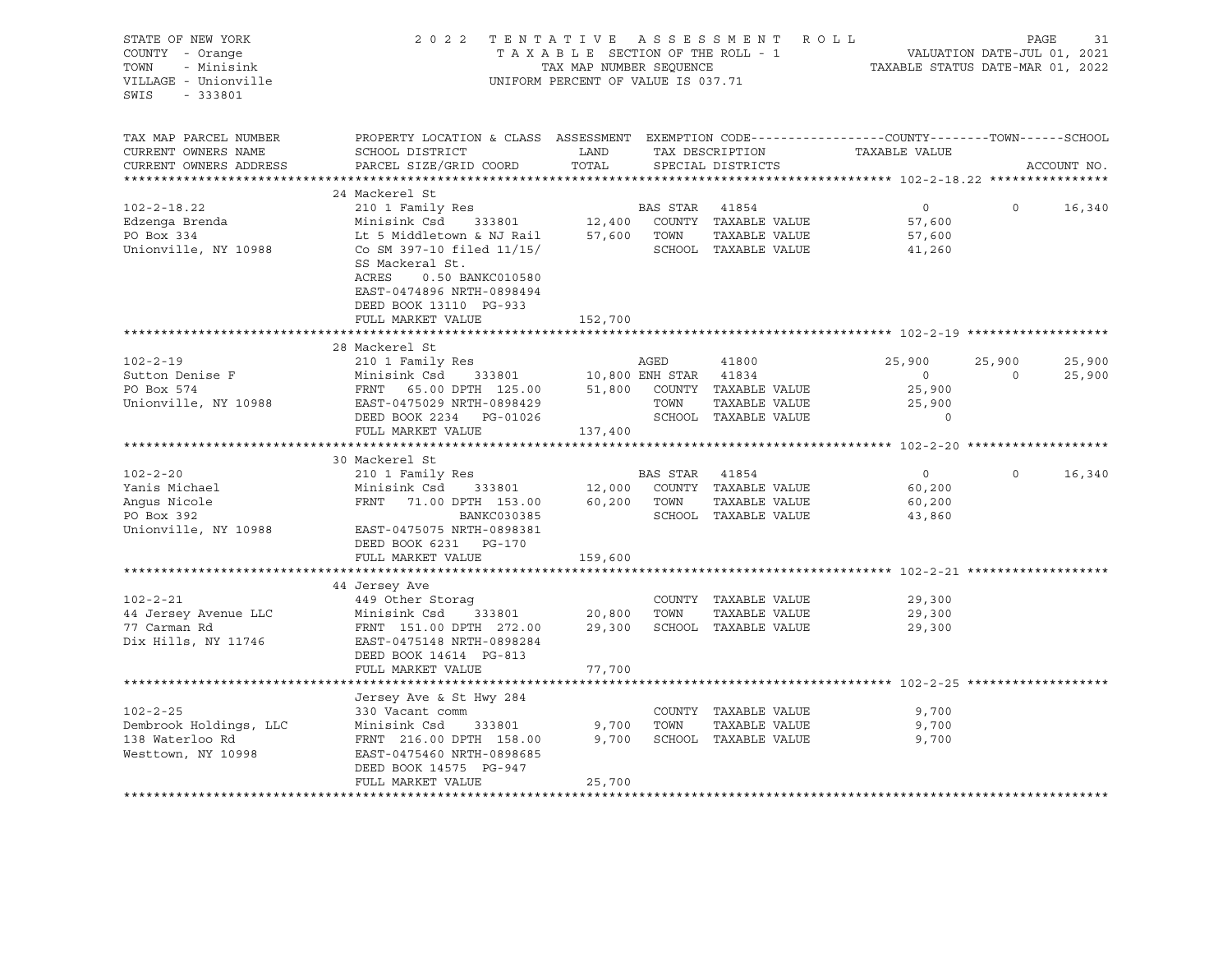STATE OF NEW YORK 2022 TENTATIVE ASSESSMENT ROLL PAGE 32 COUNTY - Orange T A X A B L E SECTION OF THE ROLL - 1 VALUATION DATE-JUL 01, 2021 TOWN - Minisink TAX MAP NUMBER SEQUENCE TAXABLE STATUS DATE-MAR 01, 2022 VILLAGE - Unionville **UNIFORM PERCENT OF VALUE IS 037.71** SWIS - 333801 TAX MAP PARCEL NUMBER PROPERTY LOCATION & CLASS ASSESSMENT EXEMPTION CODE------------------COUNTY--------TOWN------SCHOOL CURRENT OWNERS NAME SCHOOL DISTRICT LAND TAX DESCRIPTION TAXABLE VALUE PARCEL SIZE/GRID COORD TOTAL SPECIAL DISTRICTS TO ACCOUNT NO. \*\*\*\*\*\*\*\*\*\*\*\*\*\*\*\*\*\*\*\*\*\*\*\*\*\*\*\*\*\*\*\*\*\*\*\*\*\*\*\*\*\*\*\*\*\*\*\*\*\*\*\*\*\*\*\*\*\*\*\*\*\*\*\*\*\*\*\*\*\*\*\*\*\*\*\*\*\*\*\*\*\*\*\*\*\*\*\*\*\*\*\*\*\*\*\*\*\*\*\*\*\*\* 102-2-26 \*\*\*\*\*\*\*\*\*\*\*\*\*\*\*\*\*\*\* 27 Jersey Ave 102-2-26 210 1 Family Res COUNTY TAXABLE VALUE 96,400 Driscoll James P Minisink Csd 333801 30,400 TOWN TAXABLE VALUE 96,400 Driscoll Sarah L FRNT 272.00 DPTH 175.00 96,400 SCHOOL TAXABLE VALUE 96,400 PO Box 122 BANKC030230 Unionville, NY 10988 EAST-0475406 NRTH-0898529 DEED BOOK 14675 PG-286 FULL MARKET VALUE 255,600 \*\*\*\*\*\*\*\*\*\*\*\*\*\*\*\*\*\*\*\*\*\*\*\*\*\*\*\*\*\*\*\*\*\*\*\*\*\*\*\*\*\*\*\*\*\*\*\*\*\*\*\*\*\*\*\*\*\*\*\*\*\*\*\*\*\*\*\*\*\*\*\*\*\*\*\*\*\*\*\*\*\*\*\*\*\*\*\*\*\*\*\*\*\*\*\*\*\*\*\*\*\*\* 102-2-28.1 \*\*\*\*\*\*\*\*\*\*\*\*\*\*\*\*\* 18 Kithcart Ln 102-2-28.1 210 1 Family Res COUNTY TAXABLE VALUE 49,000 Kowalczik Jeffrey Minisink Csd 333801 12,400 TOWN TAXABLE VALUE 49,000 PO Box 46 FRNT 153.00 DPTH 100.00 49,000 SCHOOL TAXABLE VALUE 49,000 Unionville, NY 10988 EAST-0475531 NRTH-0897994 DEED BOOK 14939 PG-754 FULL MARKET VALUE 129,900 \*\*\*\*\*\*\*\*\*\*\*\*\*\*\*\*\*\*\*\*\*\*\*\*\*\*\*\*\*\*\*\*\*\*\*\*\*\*\*\*\*\*\*\*\*\*\*\*\*\*\*\*\*\*\*\*\*\*\*\*\*\*\*\*\*\*\*\*\*\*\*\*\*\*\*\*\*\*\*\*\*\*\*\*\*\*\*\*\*\*\*\*\*\*\*\*\*\*\*\*\*\*\* 102-2-28.21 \*\*\*\*\*\*\*\*\*\*\*\*\*\*\*\* 14 Kithcart Ln 102-2-28.21 210 1 Family Res COUNTY TAXABLE VALUE 83,800 Keller Dorene Minisink Csd 333801 19,900 TOWN TAXABLE VALUE 83,800 PO Box 542 FRNT 273.00 DPTH 174.00 83,800 SCHOOL TAXABLE VALUE 83,800 Unionville, NY 10988 BANKC040280 EAST-0475653 NRTH-0897074 DEED BOOK 14167 PG-1903 FULL MARKET VALUE 222,200 \*\*\*\*\*\*\*\*\*\*\*\*\*\*\*\*\*\*\*\*\*\*\*\*\*\*\*\*\*\*\*\*\*\*\*\*\*\*\*\*\*\*\*\*\*\*\*\*\*\*\*\*\*\*\*\*\*\*\*\*\*\*\*\*\*\*\*\*\*\*\*\*\*\*\*\*\*\*\*\*\*\*\*\*\*\*\*\*\*\*\*\*\*\*\*\*\*\*\*\*\*\*\* 102-2-28.221 \*\*\*\*\*\*\*\*\*\*\*\*\*\*\* 10 Kithcart Ln 102-2-28.221 220 2 Family Res COUNTY TAXABLE VALUE 74,100 Olsen David Minisink Csd 333801 11,500 TOWN TAXABLE VALUE 74,100 79 Hambletonian Rd FRNT 146.00 DPTH 88.00 74,100 SCHOOL TAXABLE VALUE 74,100 Chester, NY 10918 EAST-0475554 NRTH-8981223 DEED BOOK 13545 PG-737 FULL MARKET VALUE 196,500 \*\*\*\*\*\*\*\*\*\*\*\*\*\*\*\*\*\*\*\*\*\*\*\*\*\*\*\*\*\*\*\*\*\*\*\*\*\*\*\*\*\*\*\*\*\*\*\*\*\*\*\*\*\*\*\*\*\*\*\*\*\*\*\*\*\*\*\*\*\*\*\*\*\*\*\*\*\*\*\*\*\*\*\*\*\*\*\*\*\*\*\*\*\*\*\*\*\*\*\*\*\*\* 102-2-28.222 \*\*\*\*\*\*\*\*\*\*\*\*\*\*\* Route 284 102-2-28.222 311 Res vac land COUNTY TAXABLE VALUE 3,800 Brishke Andrea Minisink Csd 333801 3,800 TOWN TAXABLE VALUE 3,800 FRNT 235.00 DPTH 88.00 3,800 SCHOOL TAXABLE VALUE 3,800 105 West Minneola St EAST-0475597 NRTH-0898421 Minneola, FL 34715 DEED BOOK 12327 PG-520 FULL MARKET VALUE 10,100 \*\*\*\*\*\*\*\*\*\*\*\*\*\*\*\*\*\*\*\*\*\*\*\*\*\*\*\*\*\*\*\*\*\*\*\*\*\*\*\*\*\*\*\*\*\*\*\*\*\*\*\*\*\*\*\*\*\*\*\*\*\*\*\*\*\*\*\*\*\*\*\*\*\*\*\*\*\*\*\*\*\*\*\*\*\*\*\*\*\*\*\*\*\*\*\*\*\*\*\*\*\*\* 102-2-29 \*\*\*\*\*\*\*\*\*\*\*\*\*\*\*\*\*\*\* 59 Route 284 102-2-29 340 Vacant indus COUNTY TAXABLE VALUE 16,300 Solution 284 LLC **Minisink Csd** 333801 16,300 TOWN TAXABLE VALUE 16,300 PO Box 180 ACRES 3.20 16,300 SCHOOL TAXABLE VALUE 16,300 Unionville, NY 10988 EAST-0475617 NRTH-0897796 DEED BOOK 11327 PG-1980 FULL MARKET VALUE 43,200 \*\*\*\*\*\*\*\*\*\*\*\*\*\*\*\*\*\*\*\*\*\*\*\*\*\*\*\*\*\*\*\*\*\*\*\*\*\*\*\*\*\*\*\*\*\*\*\*\*\*\*\*\*\*\*\*\*\*\*\*\*\*\*\*\*\*\*\*\*\*\*\*\*\*\*\*\*\*\*\*\*\*\*\*\*\*\*\*\*\*\*\*\*\*\*\*\*\*\*\*\*\*\*\*\*\*\*\*\*\*\*\*\*\*\*\*\*\*\*\*\*\*\*\*\*\*\*\*\*\*\*\*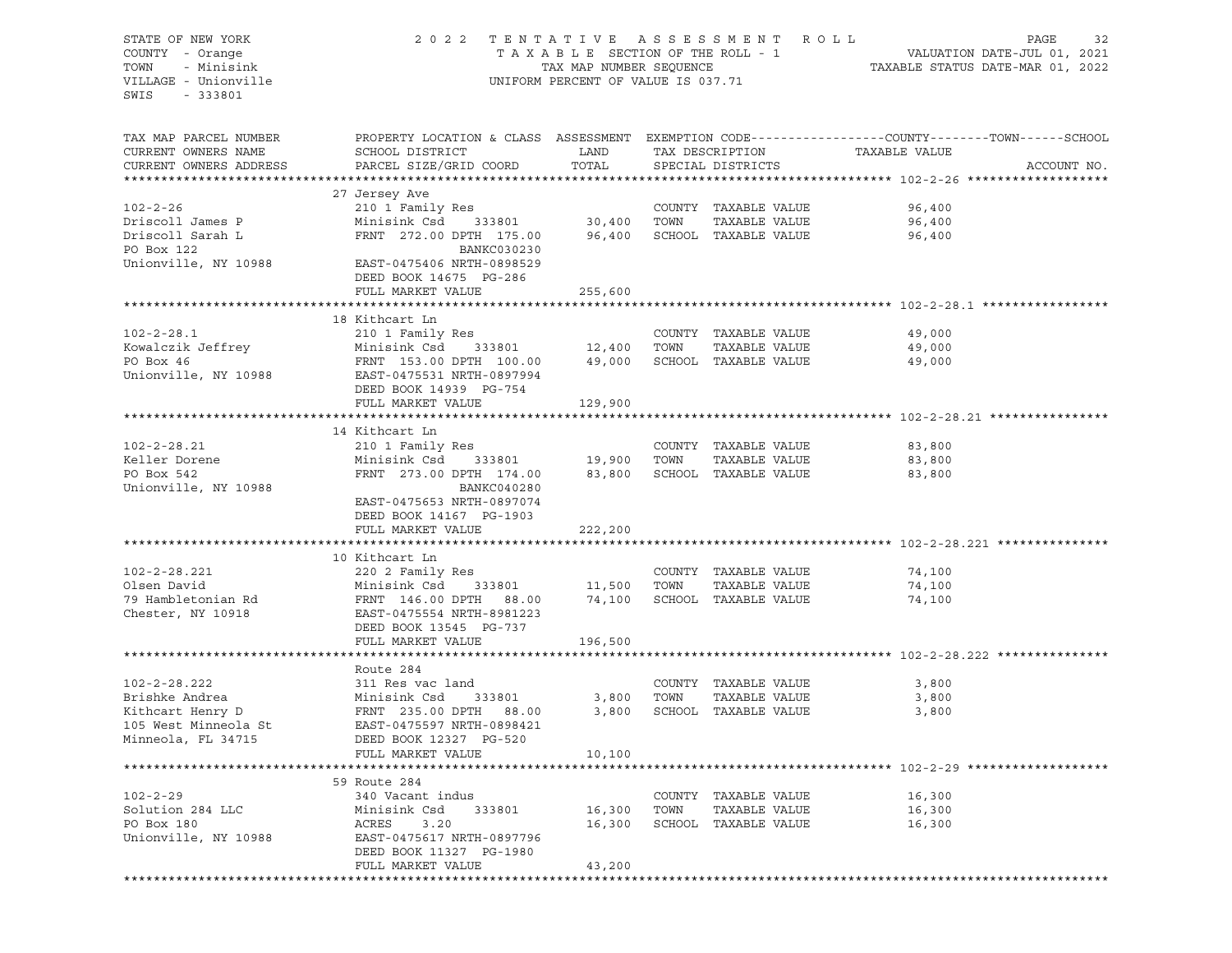# STATE OF NEW YORK 2 0 2 2 T E N T A T I V E A S S E S S M E N T R O L L PAGE 33 COUNTY - Orange T A X A B L E SECTION OF THE ROLL - 1 VALUATION DATE-JUL 01, 2021 TOWN - Minisink TAX MAP NUMBER SEQUENCE TAXABLE STATUS DATE-MAR 01, 2022 VILLAGE - Unionville **United Accord CONT** UNIFORM PERCENT OF VALUE IS 037.71

| TAX MAP PARCEL NUMBER    | PROPERTY LOCATION & CLASS ASSESSMENT EXEMPTION CODE---------------COUNTY-------TOWN------SCHOOL |                     |                |                                |                                                                |                    |
|--------------------------|-------------------------------------------------------------------------------------------------|---------------------|----------------|--------------------------------|----------------------------------------------------------------|--------------------|
| CURRENT OWNERS NAME      | SCHOOL DISTRICT                                                                                 | LAND                |                |                                | TAX DESCRIPTION TAXABLE VALUE                                  |                    |
| CURRENT OWNERS ADDRESS   | PARCEL SIZE/GRID COORD                                                                          | TOTAL               |                | SPECIAL DISTRICTS              |                                                                | ACCOUNT NO.        |
|                          |                                                                                                 |                     |                |                                |                                                                |                    |
|                          | 59 Rte 284                                                                                      |                     |                |                                |                                                                |                    |
| $102 - 2 - 30$           | 480 Mult-use bld                                                                                |                     |                | COUNTY TAXABLE VALUE           | 136,600                                                        |                    |
| Route 284 Properties Inc | Minisink Csd<br>333801                                                                          | 37,300              | TOWN           | TAXABLE VALUE                  | 136,600                                                        |                    |
| PO Box 381               | FRNT 297.00 DPTH 300.00                                                                         | 136,600             |                | SCHOOL TAXABLE VALUE           | 136,600                                                        |                    |
| Unionville, NY 10988     | EAST-0475820 NRTH-0897561                                                                       |                     |                |                                |                                                                |                    |
|                          | DEED BOOK 11718 PG-1604                                                                         |                     |                |                                |                                                                |                    |
|                          | FULL MARKET VALUE                                                                               | 362,200             |                |                                |                                                                |                    |
|                          | 5 Mackerel St                                                                                   |                     |                |                                |                                                                |                    |
| $102 - 3 - 1.12$         | 210 1 Family Res                                                                                |                     |                | COUNTY TAXABLE VALUE           | 65,100                                                         |                    |
| Silling Michael W        | 333801 15,500<br>Minisink Csd                                                                   |                     | TOWN           | TAXABLE VALUE                  | 65,100                                                         |                    |
| Silling Judy A           | Parcel 1-1 Silling SM 275                                                                       | 65,100              |                | SCHOOL TAXABLE VALUE           | 65,100                                                         |                    |
| PO Box 344               | filed 10/6/14 SS Mackeral                                                                       |                     |                |                                |                                                                |                    |
| Unionville, NY 10988     | FRNT 242.00 DPTH 124.00                                                                         |                     |                |                                |                                                                |                    |
|                          | ACRES<br>0.45 BANKC190321                                                                       |                     |                |                                |                                                                |                    |
|                          | EAST-0475196 NRTH-0898768                                                                       |                     |                |                                |                                                                |                    |
|                          | DEED BOOK 15079 PG-479                                                                          |                     |                |                                |                                                                |                    |
|                          | FULL MARKET VALUE                                                                               | 172,600             |                |                                |                                                                |                    |
|                          |                                                                                                 |                     |                |                                |                                                                |                    |
|                          | 119 Route 284                                                                                   |                     |                |                                |                                                                |                    |
| $102 - 3 - 1.22$         | 210 1 Family Res                                                                                |                     |                | COUNTY TAXABLE VALUE           | 89,000                                                         |                    |
| Roth Mary C              | Minisink Csd                                                                                    | 333801 15,600       | TOWN           | TAXABLE VALUE                  | 89,000                                                         |                    |
| PO Box 151               | Parcel 1-2 Silling SM 275                                                                       | 89,000              |                | SCHOOL TAXABLE VALUE           | 89,000                                                         |                    |
| Unionville, NY 10988     | filed $10/6/14$ Int-X NYS R                                                                     |                     |                |                                |                                                                |                    |
|                          | & Mackeral St                                                                                   |                     |                |                                |                                                                |                    |
|                          | FRNT 89.80 DPTH 107.10                                                                          |                     |                |                                |                                                                |                    |
|                          | EAST-0475298 NRTH-0898882                                                                       |                     |                |                                |                                                                |                    |
|                          | DEED BOOK 13987 PG-920                                                                          |                     |                |                                |                                                                |                    |
|                          | FULL MARKET VALUE                                                                               | 236,000             |                |                                |                                                                |                    |
|                          |                                                                                                 |                     |                |                                |                                                                |                    |
|                          | 115 Route 284                                                                                   |                     |                |                                |                                                                |                    |
| $102 - 3 - 2$            | 411 Apartment                                                                                   |                     |                | COUNTY TAXABLE VALUE           | 145,900                                                        |                    |
| Dembrook Holdings, LLC   | Minisink Csd<br>333801                                                                          | 32,500              | TOWN           | TAXABLE VALUE                  | 145,900                                                        |                    |
| 138 Waterloo Rd          | FRNT 122.00 DPTH 245.00                                                                         | 145,900             |                | SCHOOL TAXABLE VALUE           | 145,900                                                        |                    |
| Westtown, NY 10998       | EAST-0475362 NRTH-0898797                                                                       |                     |                |                                |                                                                |                    |
|                          | DEED BOOK 14575 PG-947                                                                          |                     |                |                                |                                                                |                    |
|                          | FULL MARKET VALUE                                                                               | 386,900             |                |                                |                                                                |                    |
|                          | *****************************                                                                   | ******************* |                |                                | ******************************** 102-3-3 ********************* |                    |
|                          | 28 Jersey Ave                                                                                   |                     |                |                                |                                                                |                    |
| $102 - 3 - 3$            | 210 1 Family Res                                                                                |                     | BAS STAR 41854 |                                | $\overline{0}$                                                 | 16,340<br>$\Omega$ |
| Lukach Colleen C         | Minisink Csd<br>333801                                                                          | 16,800              |                | COUNTY TAXABLE VALUE           | 98,000                                                         |                    |
| PO Box 275               | FRNT 179.00 DPTH 132.00                                                                         | 98,000              | TOWN           | TAXABLE VALUE                  | 98,000                                                         |                    |
| Unionville, NY 10988     | <b>BANKC170030</b>                                                                              |                     |                | SCHOOL TAXABLE VALUE           | 81,660                                                         |                    |
|                          | EAST-0475271 NRTH-0898532                                                                       |                     |                |                                |                                                                |                    |
|                          | DEED BOOK 13768 PG-1941                                                                         |                     |                |                                |                                                                |                    |
|                          | FULL MARKET VALUE                                                                               | 259,900             |                |                                |                                                                |                    |
|                          |                                                                                                 |                     |                | ****************************** |                                                                |                    |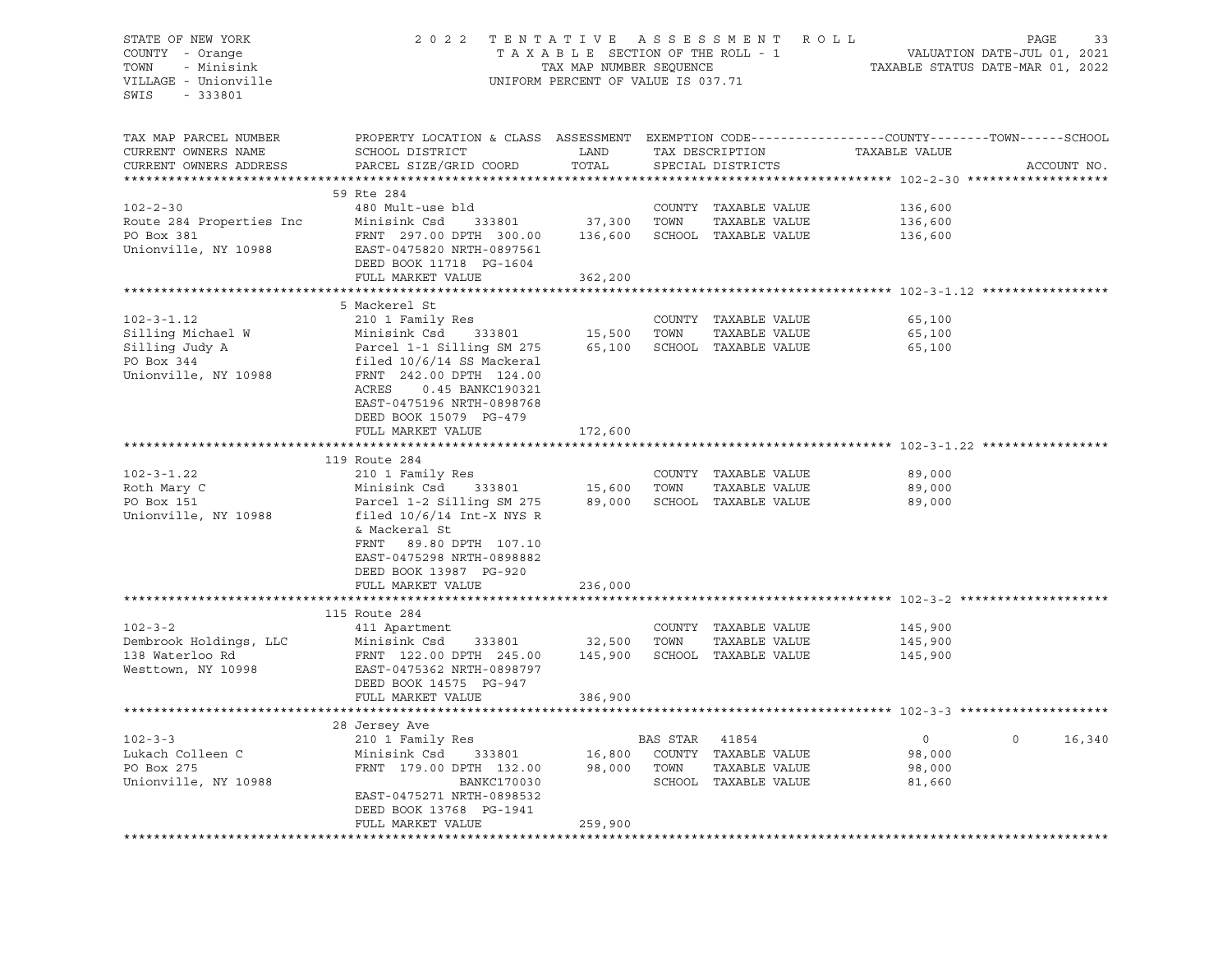STATE OF NEW YORK 20 2 2 TENTATIVE ASSESSMENT ROLL PAGE 34 COUNTY - Orange T A X A B L E SECTION OF THE ROLL - 1 VALUATION DATE-JUL 01, 2021 TOWN - Minisink TAX MAP NUMBER SEQUENCE TAXABLE STATUS DATE-MAR 01, 2022<br>TILLAGE - Unionville Taxable Taxable Status UNIFORM PERCENT OF VALUE IS 037.71 UNIFORM PERCENT OF VALUE IS 037.71 SWIS - 333801 TAX MAP PARCEL NUMBER PROPERTY LOCATION & CLASS ASSESSMENT EXEMPTION CODE----------------COUNTY-------TOWN-----SCHOOL CURRENT OWNERS NAME SCHOOL DISTRICT TAX DAND TAX DESCRIPTION TAXABLE VALUE CURRENT OWNERS ADDRESS PARCEL SIZE/GRID COORD TOTAL SPECIAL DISTRICTS ACCOUNT NO. \*\*\*\*\*\*\*\*\*\*\*\*\*\*\*\*\*\*\*\*\*\*\*\*\*\*\*\*\*\*\*\*\*\*\*\*\*\*\*\*\*\*\*\*\*\*\*\*\*\*\*\*\*\*\*\*\*\*\*\*\*\*\*\*\*\*\*\*\*\*\*\*\*\*\*\*\*\*\*\*\*\*\*\*\*\*\*\*\*\*\*\*\*\*\*\*\*\*\*\*\*\*\* 102-3-4 \*\*\*\*\*\*\*\*\*\*\*\*\*\*\*\*\*\*\*\* 34 Jersey Ave 102-3-4 210 1 Family Res ENH STAR 41834 0 0 40,790 Knoepfel Daniel M Minisink Csd 333801 12,000 COUNTY TAXABLE VALUE 65,000 Knoepfel Jean L ${\rm FNNT}$  115.00 DPTH 99.00  $65,000$  TOWN TAXABLE VALUE 65,000 COUNTY TAXABLE VALUE 65,000 و 12,000 COUNTY TAXABLE VALUE 65,000 ENCREDISE 115.00 DPTH 99.00<br>FRNT 115.00 DPTH 99.00 65,000 TOWN TAXABLE VALUE 65,000 65,000 ENCREDISE 24,210 Unionville, NY 10988 EAST-0475236 NRTH-0898398 DEED BOOK 2762 PG-00269 FULL MARKET VALUE 172,400 \*\*\*\*\*\*\*\*\*\*\*\*\*\*\*\*\*\*\*\*\*\*\*\*\*\*\*\*\*\*\*\*\*\*\*\*\*\*\*\*\*\*\*\*\*\*\*\*\*\*\*\*\*\*\*\*\*\*\*\*\*\*\*\*\*\*\*\*\*\*\*\*\*\*\*\*\*\*\*\*\*\*\*\*\*\*\*\*\*\*\*\*\*\*\*\*\*\*\*\*\*\*\* 102-3-5 \*\*\*\*\*\*\*\*\*\*\*\*\*\*\*\*\*\*\*\* 27 Mackerel St 102-3-5 210 1 Family Res BAS STAR 41854 0 0 16,340 Castillo Virgen Minisink Csd 333801 33,800 COUNTY TAXABLE VALUE 153,600 PO Box 268 ACRES 1.00 BANKC080370 153,600 TOWN TAXABLE VALUE 153,600 Unionville, NY 10988 EAST-0475123 NRTH-0898578 SCHOOL TAXABLE VALUE 137,260 DEED BOOK 11939 PG-1202 FULL MARKET VALUE 407,300 \*\*\*\*\*\*\*\*\*\*\*\*\*\*\*\*\*\*\*\*\*\*\*\*\*\*\*\*\*\*\*\*\*\*\*\*\*\*\*\*\*\*\*\*\*\*\*\*\*\*\*\*\*\*\*\*\*\*\*\*\*\*\*\*\*\*\*\*\*\*\*\*\*\*\*\*\*\*\*\*\*\*\*\*\*\*\*\*\*\*\*\*\*\*\*\*\*\*\*\*\*\*\* 102-4-1 \*\*\*\*\*\*\*\*\*\*\*\*\*\*\*\*\*\*\*\* 138 Route 284 102-4-1 210 1 Family Res BAS STAR 41854 0 0 16,340 Tice Eugenia M Minisink Csd 333801 23,900 COUNTY TAXABLE VALUE 101,300 PO Box 297 FRNT 279.00 DPTH 88.00 101,300 TOWN TAXABLE VALUE 101,300 Unionville, NY 10988 684,960 BANK0080141 SCHOOL TAXABLE VALUE 84,960 EAST-0475341 NRTH-0899297 DEED BOOK 3681 PG-12 FULL MARKET VALUE 268,600 \*\*\*\*\*\*\*\*\*\*\*\*\*\*\*\*\*\*\*\*\*\*\*\*\*\*\*\*\*\*\*\*\*\*\*\*\*\*\*\*\*\*\*\*\*\*\*\*\*\*\*\*\*\*\*\*\*\*\*\*\*\*\*\*\*\*\*\*\*\*\*\*\*\*\*\*\*\*\*\*\*\*\*\*\*\*\*\*\*\*\*\*\*\*\*\*\*\*\*\*\*\*\* 102-4-2 \*\*\*\*\*\*\*\*\*\*\*\*\*\*\*\*\*\*\*\* 41 Orchard St 102-4-2 210 1 Family Res VETWAR CTS 41120 9,387 2,682 5,364 Gale Cheryl C Minisink Csd 333801 12,000 ENH STAR 41834 0 0 40,790 PO Box 595 **FRNT 80.00 DPTH 125.00** 64,700 COUNTY TAXABLE VALUE 55,313 Unionville, NY 10988 EAST-0475494 NRTH-0899226 TOWN TAXABLE VALUE 62,018<br>DEED BOOK 1917 PG-00298 SCHOOL TAXABLE VALUE 18,546 DEED BOOK 1917 PG-00298 SCHOOL TAXABLE VALUE FULL MARKET VALUE 171,600 \*\*\*\*\*\*\*\*\*\*\*\*\*\*\*\*\*\*\*\*\*\*\*\*\*\*\*\*\*\*\*\*\*\*\*\*\*\*\*\*\*\*\*\*\*\*\*\*\*\*\*\*\*\*\*\*\*\*\*\*\*\*\*\*\*\*\*\*\*\*\*\*\*\*\*\*\*\*\*\*\*\*\*\*\*\*\*\*\*\*\*\*\*\*\*\*\*\*\*\*\*\*\* 102-4-3 \*\*\*\*\*\*\*\*\*\*\*\*\*\*\*\*\*\*\*\* 37 Orchard St 102-4-3 210 1 Family Res VETCOM CTS 41130 15,645 4,470 8,940 Gusetelu Cristian Minisink Csd 333801 14,000 COUNTY TAXABLE VALUE 64,955 Vargas Anna FRNT 80.00 DPTH 158.00 80,600 TOWN TAXABLE VALUE 76,130 PO Box 3 EAST-0475585 NRTH-0899154 SCHOOL TAXABLE VALUE 71,660 Unionville, NY 10988 DEED BOOK 14019 PG-677 FULL MARKET VALUE 213,700 \*\*\*\*\*\*\*\*\*\*\*\*\*\*\*\*\*\*\*\*\*\*\*\*\*\*\*\*\*\*\*\*\*\*\*\*\*\*\*\*\*\*\*\*\*\*\*\*\*\*\*\*\*\*\*\*\*\*\*\*\*\*\*\*\*\*\*\*\*\*\*\*\*\*\*\*\*\*\*\*\*\*\*\*\*\*\*\*\*\*\*\*\*\*\*\*\*\*\*\*\*\*\* 102-4-4 \*\*\*\*\*\*\*\*\*\*\*\*\*\*\*\*\*\*\*\* 6 Jersey Ave 102-4-4 210 1 Family Res COUNTY TAXABLE VALUE 58,400 Akacki Shawna A Minisink Csd 333801 12,000 TOWN TAXABLE VALUE 58,400 FRNT 130.00 DPTH 91.00 58,400 SCHOOL TAXABLE VALUE 58,400 PO Box 14 BANKC040280 Unionville, NY 10988 EAST-0475544 NRTH-0899041 DEED BOOK 14512 PG-1979 FULL MARKET VALUE 154,900 \*\*\*\*\*\*\*\*\*\*\*\*\*\*\*\*\*\*\*\*\*\*\*\*\*\*\*\*\*\*\*\*\*\*\*\*\*\*\*\*\*\*\*\*\*\*\*\*\*\*\*\*\*\*\*\*\*\*\*\*\*\*\*\*\*\*\*\*\*\*\*\*\*\*\*\*\*\*\*\*\*\*\*\*\*\*\*\*\*\*\*\*\*\*\*\*\*\*\*\*\*\*\*\*\*\*\*\*\*\*\*\*\*\*\*\*\*\*\*\*\*\*\*\*\*\*\*\*\*\*\*\*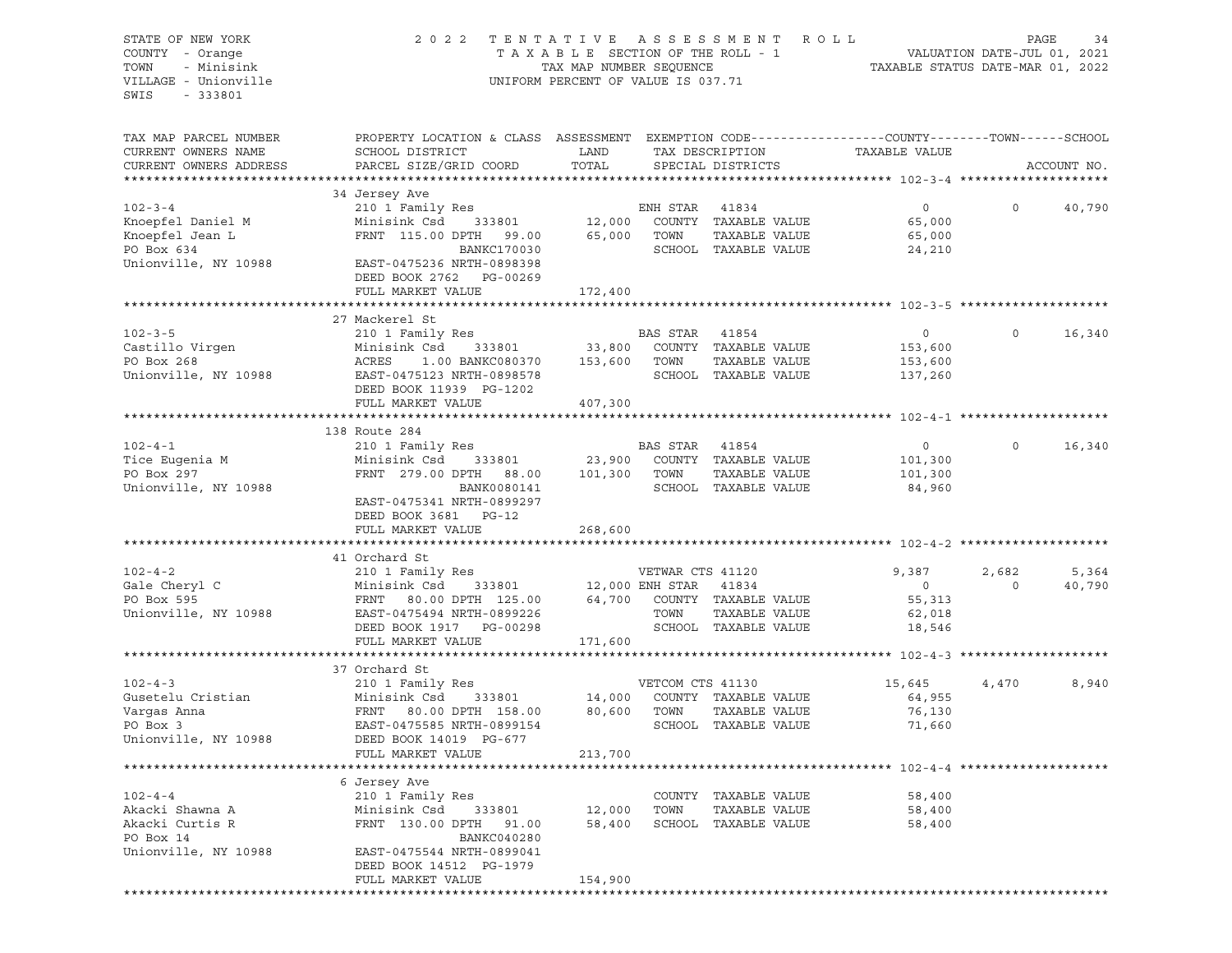STATE OF NEW YORK 2 0 2 2 T E N T A T I V E A S S E S S M E N T R O L L PAGE 35 COUNTY - Orange T A X A B L E SECTION OF THE ROLL - 1 TOWN - Minisink TAX MAP NUMBER SEQUENCE TAXABLE STATUS DATE-MAR 01, 2022<br>TILLAGE - Unionville Taxable Taxable Status UNIFORM PERCENT OF VALUE IS 037.71 UNIFORM PERCENT OF VALUE IS 037.71 SWIS - 333801 TAX MAP PARCEL NUMBER PROPERTY LOCATION & CLASS ASSESSMENT EXEMPTION CODE------------------COUNTY--------TOWN------SCHOOL CURRENT OWNERS NAME SCHOOL DISTRICT LAND TAX DESCRIPTION TAXABLE VALUE CURRENT OWNERS ADDRESS PARCEL SIZE/GRID COORD TOTAL SPECIAL DISTRICTS ACCOUNT NO. \*\*\*\*\*\*\*\*\*\*\*\*\*\*\*\*\*\*\*\*\*\*\*\*\*\*\*\*\*\*\*\*\*\*\*\*\*\*\*\*\*\*\*\*\*\*\*\*\*\*\*\*\*\*\*\*\*\*\*\*\*\*\*\*\*\*\*\*\*\*\*\*\*\*\*\*\*\*\*\*\*\*\*\*\*\*\*\*\*\*\*\*\*\*\*\*\*\*\*\*\*\*\* 102-4-5 \*\*\*\*\*\*\*\*\*\*\*\*\*\*\*\*\*\*\*\* 118 Route 284 102-4-5 220 2 Family Res COUNTY TAXABLE VALUE 100,000 N20 Enterprises LLC Minisink Csd 333801 12,800 TOWN TAXABLE VALUE 100,000 560 State Rte 94 N FRNT 109.00 DPTH 120.00 100,000 SCHOOL TAXABLE VALUE 100,000 MANINE CSO 333801<br>
S60 State Rte 94 N FRNT 109.00 DPTH 120.00<br>
Warwick, NY 10990 BANK0140085 EAST-0475433 NRTH-0898961 DEED BOOK 13232 PG-1969 FULL MARKET VALUE 265,200 \*\*\*\*\*\*\*\*\*\*\*\*\*\*\*\*\*\*\*\*\*\*\*\*\*\*\*\*\*\*\*\*\*\*\*\*\*\*\*\*\*\*\*\*\*\*\*\*\*\*\*\*\*\*\*\*\*\*\*\*\*\*\*\*\*\*\*\*\*\*\*\*\*\*\*\*\*\*\*\*\*\*\*\*\*\*\*\*\*\*\*\*\*\*\*\*\*\*\*\*\*\*\* 102-4-6 \*\*\*\*\*\*\*\*\*\*\*\*\*\*\*\*\*\*\*\* 124 Route 284 102-4-6 230 3 Family Res BAS STAR 41854 0 0 16,340 Oszmanski Steven Minisink Csd 333801 22,500 COUNTY TAXABLE VALUE 113,300 Oszmanski Janine A FRNT 124.00 DPTH 119.00 113,300 TOWN TAXABLE VALUE 113,300 PO Box 281 BANKC190321 SCHOOL TAXABLE VALUE 96,960 Unionville, NY 10988 EAST-0475371 NRTH-0898059 DEED BOOK 6036 PG-202 FULL MARKET VALUE 300,500 \*\*\*\*\*\*\*\*\*\*\*\*\*\*\*\*\*\*\*\*\*\*\*\*\*\*\*\*\*\*\*\*\*\*\*\*\*\*\*\*\*\*\*\*\*\*\*\*\*\*\*\*\*\*\*\*\*\*\*\*\*\*\*\*\*\*\*\*\*\*\*\*\*\*\*\*\*\*\*\*\*\*\*\*\*\*\*\*\*\*\*\*\*\*\*\*\*\*\*\*\*\*\* 102-4-7.1 \*\*\*\*\*\*\*\*\*\*\*\*\*\*\*\*\*\* 126 Route 284 102-4-7.1 483 Converted Re COUNTY TAXABLE VALUE 138,800 Horlers, LLC Minisink Csd 333801 18,100 TOWN TAXABLE VALUE 138,800 PO Box 182 FRNT 122.00 DPTH 79.00 138,800 SCHOOL TAXABLE VALUE 138,800 ISBN 138,800<br>Unionville. NY 10988 EAST-0475274 NRTH-0899131 Unionville, NY 10988 EAST-0475274 NRTH-0899131 DEED BOOK 12269 PG-1119 FULL MARKET VALUE 368,100 \*\*\*\*\*\*\*\*\*\*\*\*\*\*\*\*\*\*\*\*\*\*\*\*\*\*\*\*\*\*\*\*\*\*\*\*\*\*\*\*\*\*\*\*\*\*\*\*\*\*\*\*\*\*\*\*\*\*\*\*\*\*\*\*\*\*\*\*\*\*\*\*\*\*\*\*\*\*\*\*\*\*\*\*\*\*\*\*\*\*\*\*\*\*\*\*\*\*\*\*\*\*\* 102-4-8.2 \*\*\*\*\*\*\*\*\*\*\*\*\*\*\*\*\*\* 134 Route 284 102-4-8.2 210 1 Family Res COUNTY TAXABLE VALUE 73,900 Horler's, LLC Minisink Csd 333801 12,000 TOWN TAXABLE VALUE 73,900 PO Box 182 FRNT 131.00 DPTH 75.00 73,900 SCHOOL TAXABLE VALUE 73,900 Unionville, NY 10988 EAST-0475245 NRTH-0899223 DEED BOOK 12656 PG-1787 FULL MARKET VALUE 196,000 \*\*\*\*\*\*\*\*\*\*\*\*\*\*\*\*\*\*\*\*\*\*\*\*\*\*\*\*\*\*\*\*\*\*\*\*\*\*\*\*\*\*\*\*\*\*\*\*\*\*\*\*\*\*\*\*\*\*\*\*\*\*\*\*\*\*\*\*\*\*\*\*\*\*\*\*\*\*\*\*\*\*\*\*\*\*\*\*\*\*\*\*\*\*\*\*\*\*\*\*\*\*\* 102-5-1 \*\*\*\*\*\*\*\*\*\*\*\*\*\*\*\*\*\*\*\* 114 Route 284 102-5-1 220 2 Family Res COUNTY TAXABLE VALUE 82,500 Araujo Diego Minisink Csd 333801 12,000 TOWN TAXABLE VALUE 82,500 24 Maple Dr FRNT 50.20 DPTH 207.10 82,500 SCHOOL TAXABLE VALUE 82,500 Middletown, NY 10940 BANK L EAST-0475531 NRTH-0898897 DEED BOOK 12454 PG-1984 FULL MARKET VALUE 218,800 \*\*\*\*\*\*\*\*\*\*\*\*\*\*\*\*\*\*\*\*\*\*\*\*\*\*\*\*\*\*\*\*\*\*\*\*\*\*\*\*\*\*\*\*\*\*\*\*\*\*\*\*\*\*\*\*\*\*\*\*\*\*\*\*\*\*\*\*\*\*\*\*\*\*\*\*\*\*\*\*\*\*\*\*\*\*\*\*\*\*\*\*\*\*\*\*\*\*\*\*\*\*\*\*\*\*\*\*\*\*\*\*\*\*\*\*\*\*\*\*\*\*\*\*\*\*\*\*\*\*\*\*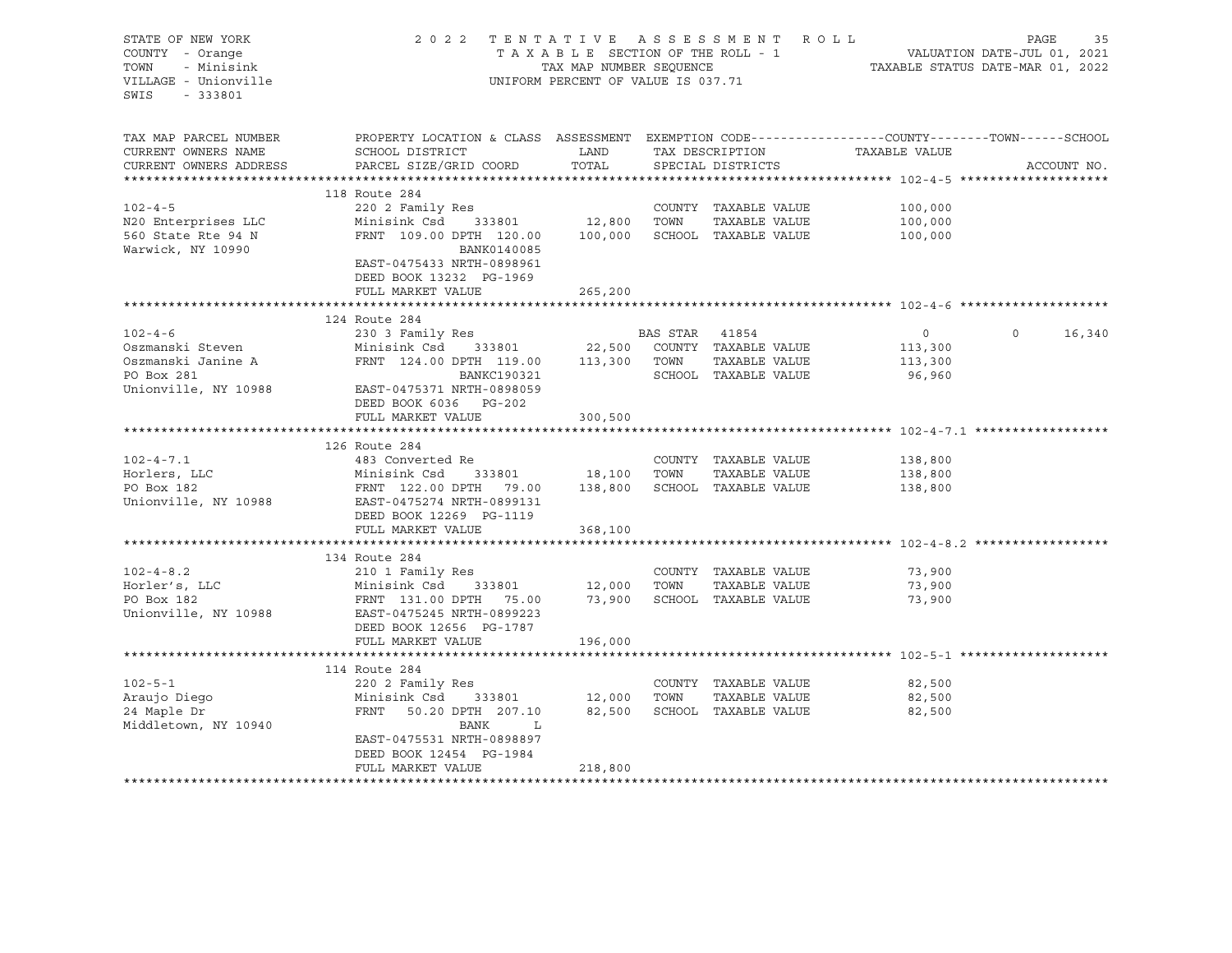STATE OF NEW YORK 2 0 2 2 T E N T A T I V E A S S E S S M E N T R O L L PAGE 36 COUNTY - Orange T A X A B L E SECTION OF THE ROLL - 1 TOWN - Minisink TAX MAP NUMBER SEQUENCE TAXABLE STATUS DATE-MAR 01, 2022<br>TILLAGE - Unionville Taxable Taxable Status UNIFORM PERCENT OF VALUE IS 037.71 UNIFORM PERCENT OF VALUE IS 037.71 SWIS - 333801 TAX MAP PARCEL NUMBER PROPERTY LOCATION & CLASS ASSESSMENT EXEMPTION CODE----------------COUNTY-------TOWN-----SCHOOL CURRENT OWNERS NAME SCHOOL DISTRICT LAND TAX DESCRIPTION TAXABLE VALUE CURRENT OWNERS ADDRESS PARCEL SIZE/GRID COORD TOTAL SPECIAL DISTRICTS ACCOUNT NO. \*\*\*\*\*\*\*\*\*\*\*\*\*\*\*\*\*\*\*\*\*\*\*\*\*\*\*\*\*\*\*\*\*\*\*\*\*\*\*\*\*\*\*\*\*\*\*\*\*\*\*\*\*\*\*\*\*\*\*\*\*\*\*\*\*\*\*\*\*\*\*\*\*\*\*\*\*\*\*\*\*\*\*\*\*\*\*\*\*\*\*\*\*\*\*\*\*\*\*\*\*\*\* 102-5-2 \*\*\*\*\*\*\*\*\*\*\*\*\*\*\*\*\*\*\*\* 31 Orchard St 102-5-2 220 2 Family Res COUNTY TAXABLE VALUE 71,700 Hentz Mark Minisink Csd 333801 20,800 TOWN TAXABLE VALUE 71,700 Ryan Therese FRNT 165.00 DPTH 123.00 71,700 SCHOOL TAXABLE VALUE 71,700 Ryan Therese <br>
PO Box 233 BANKC080496<br>
Unionville, NY 10988 <br>
EAST-0475715 NRTH-0899015 EAST-0475715 NRTH-0899015 DEED BOOK 14400 PG-1035 FULL MARKET VALUE 190,100 \*\*\*\*\*\*\*\*\*\*\*\*\*\*\*\*\*\*\*\*\*\*\*\*\*\*\*\*\*\*\*\*\*\*\*\*\*\*\*\*\*\*\*\*\*\*\*\*\*\*\*\*\*\*\*\*\*\*\*\*\*\*\*\*\*\*\*\*\*\*\*\*\*\*\*\*\*\*\*\*\*\*\*\*\*\*\*\*\*\*\*\*\*\*\*\*\*\*\*\*\*\*\* 102-5-5 \*\*\*\*\*\*\*\*\*\*\*\*\*\*\*\*\*\*\*\* 104 Route 284 102-5-5 210 1 Family Res BAS STAR 41854 0 0 16,340 Walsh Carl M Minisink Csd 333801 12,000 COUNTY TAXABLE VALUE 61,200 Walsh Barbara A FRNT 53.00 DPTH 126.00 61,200 TOWN TAXABLE VALUE 61,200 EAST-0475665 NRTH-0898674 SCHOOL TAXABLE VALUE 44,860 Unionville, NY 10988 DEED BOOK 2123 PG-00850 FULL MARKET VALUE 162,300 \*\*\*\*\*\*\*\*\*\*\*\*\*\*\*\*\*\*\*\*\*\*\*\*\*\*\*\*\*\*\*\*\*\*\*\*\*\*\*\*\*\*\*\*\*\*\*\*\*\*\*\*\*\*\*\*\*\*\*\*\*\*\*\*\*\*\*\*\*\*\*\*\*\*\*\*\*\*\*\*\*\*\*\*\*\*\*\*\*\*\*\*\*\*\*\*\*\*\*\*\*\*\* 102-5-7 \*\*\*\*\*\*\*\*\*\*\*\*\*\*\*\*\*\*\*\* 106 Route 284 102-5-7 210 1 Family Res COUNTY TAXABLE VALUE 63,600 Nicholas Mark Minisink Csd 333801 12,000 TOWN TAXABLE VALUE 63,600 Nicholas Kelly FRNT 50.00 DPTH 216.00 63,600 SCHOOL TAXABLE VALUE 63,600 EAST-0475624 NRTH-0898777 Sparta, TN 38583 DEED BOOK 3419 PG-104 FULL MARKET VALUE 168,700 \*\*\*\*\*\*\*\*\*\*\*\*\*\*\*\*\*\*\*\*\*\*\*\*\*\*\*\*\*\*\*\*\*\*\*\*\*\*\*\*\*\*\*\*\*\*\*\*\*\*\*\*\*\*\*\*\*\*\*\*\*\*\*\*\*\*\*\*\*\*\*\*\*\*\*\*\*\*\*\*\*\*\*\*\*\*\*\*\*\*\*\*\*\*\*\*\*\*\*\*\*\*\* 102-5-8 \*\*\*\*\*\*\*\*\*\*\*\*\*\*\*\*\*\*\*\* 110 Route 284 102-5-8 210 1 Family Res COUNTY TAXABLE VALUE 63,800 Doubrava Jacob Minisink Csd 333801 12,000 TOWN TAXABLE VALUE 63,800 Doubrava Samantha FRNT 51.00 DPTH 207.00 63,800 SCHOOL TAXABLE VALUE 63,800 PO Box 364 BANK L<br>
Unionville, NY 10988 BAST-0475596 NRTH-8987820 Unionville, NY 10988 EAST-0475596 NRTH-8987820 DEED BOOK 13965 PG-1281 FULL MARKET VALUE 169,200 \*\*\*\*\*\*\*\*\*\*\*\*\*\*\*\*\*\*\*\*\*\*\*\*\*\*\*\*\*\*\*\*\*\*\*\*\*\*\*\*\*\*\*\*\*\*\*\*\*\*\*\*\*\*\*\*\*\*\*\*\*\*\*\*\*\*\*\*\*\*\*\*\*\*\*\*\*\*\*\*\*\*\*\*\*\*\*\*\*\*\*\*\*\*\*\*\*\*\*\*\*\*\* 102-5-9 \*\*\*\*\*\*\*\*\*\*\*\*\*\*\*\*\*\*\*\* 112 Route 284 102-5-9 210 1 Family Res BAS STAR 41854 0 0 16,340 Irigoyen Monica Minisink Csd 333801 12,000 COUNTY TAXABLE VALUE 68,800 PO Box 656 FRNT 50.00 DPTH 207.00 68,800 TOWN TAXABLE VALUE Unionville, NY 10988 68 BANKC030614 SCHOOL TAXABLE VALUE 52,460 EAST-0475563 NRTH-0898858 DEED BOOK 12290 PG-440 FULL MARKET VALUE 182,400 \*\*\*\*\*\*\*\*\*\*\*\*\*\*\*\*\*\*\*\*\*\*\*\*\*\*\*\*\*\*\*\*\*\*\*\*\*\*\*\*\*\*\*\*\*\*\*\*\*\*\*\*\*\*\*\*\*\*\*\*\*\*\*\*\*\*\*\*\*\*\*\*\*\*\*\*\*\*\*\*\*\*\*\*\*\*\*\*\*\*\*\*\*\*\*\*\*\*\*\*\*\*\*\*\*\*\*\*\*\*\*\*\*\*\*\*\*\*\*\*\*\*\*\*\*\*\*\*\*\*\*\*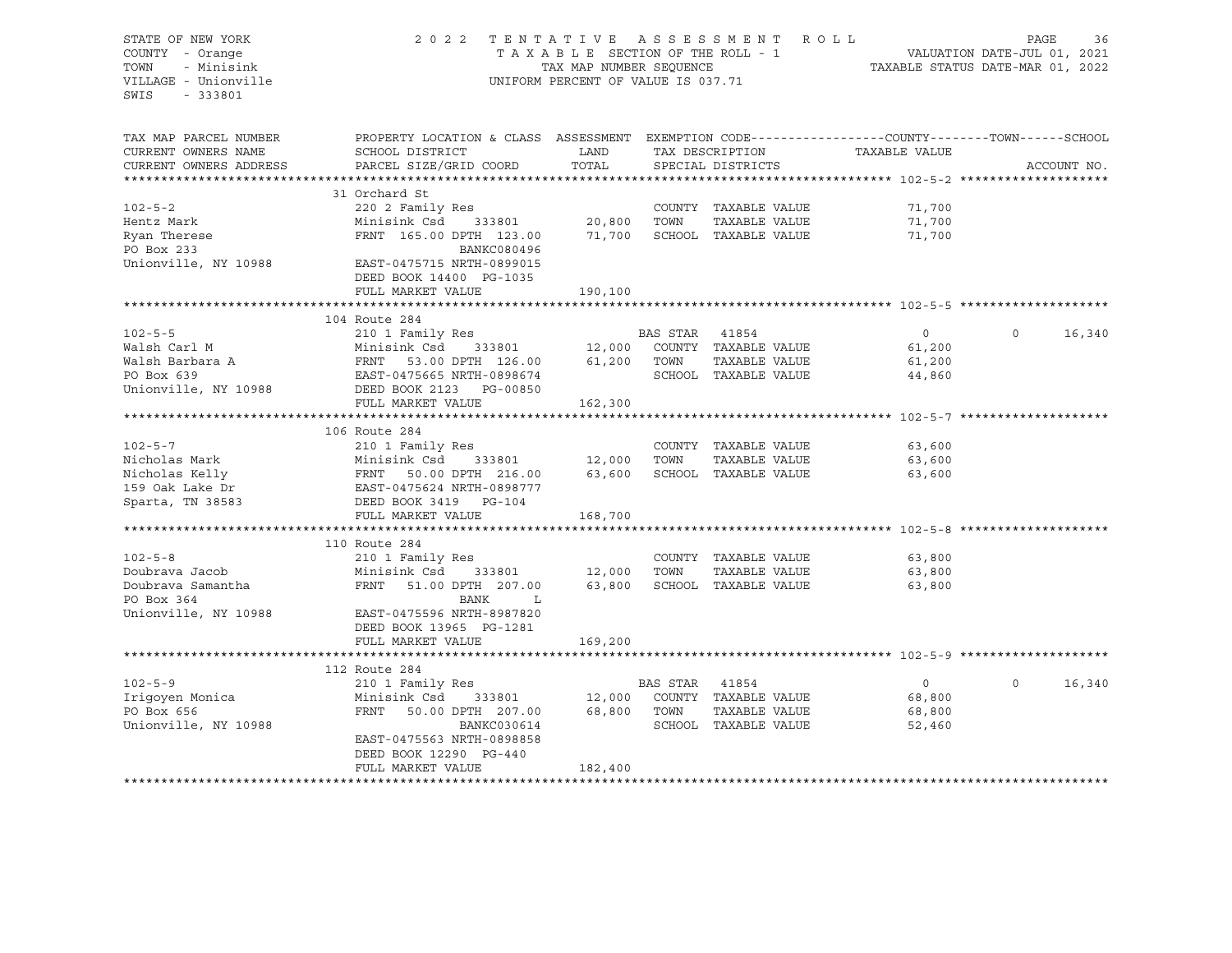| STATE OF NEW YORK      | 2 0 2 2                                                                                        |                                    |                | TENTATIVE ASSESSMENT ROLL                                |                                  | PAGE     | 37          |
|------------------------|------------------------------------------------------------------------------------------------|------------------------------------|----------------|----------------------------------------------------------|----------------------------------|----------|-------------|
| COUNTY - Orange        |                                                                                                | TAXABLE SECTION OF THE ROLL - 1    |                |                                                          | VALUATION DATE-JUL 01, 2021      |          |             |
| TOWN<br>- Minisink     |                                                                                                | TAX MAP NUMBER SEQUENCE            |                |                                                          | TAXABLE STATUS DATE-MAR 01, 2022 |          |             |
|                        |                                                                                                |                                    |                |                                                          |                                  |          |             |
| VILLAGE - Unionville   |                                                                                                | UNIFORM PERCENT OF VALUE IS 037.71 |                |                                                          |                                  |          |             |
| SWIS<br>- 333801       |                                                                                                |                                    |                |                                                          |                                  |          |             |
|                        |                                                                                                |                                    |                |                                                          |                                  |          |             |
|                        |                                                                                                |                                    |                |                                                          |                                  |          |             |
| TAX MAP PARCEL NUMBER  | PROPERTY LOCATION & CLASS ASSESSMENT EXEMPTION CODE---------------COUNTY-------TOWN-----SCHOOL |                                    |                |                                                          |                                  |          |             |
| CURRENT OWNERS NAME    | SCHOOL DISTRICT                                                                                | LAND                               |                | TAX DESCRIPTION                                          | TAXABLE VALUE                    |          |             |
| CURRENT OWNERS ADDRESS | PARCEL SIZE/GRID COORD                                                                         | TOTAL                              |                | SPECIAL DISTRICTS                                        |                                  |          | ACCOUNT NO. |
| ********************** |                                                                                                |                                    |                |                                                          |                                  |          |             |
|                        |                                                                                                |                                    |                |                                                          |                                  |          |             |
|                        | 14 Valley View Dr                                                                              |                                    |                |                                                          |                                  |          |             |
| $102 - 6 - 1.11$       | 210 1 Family Res                                                                               |                                    | ENH STAR 41834 |                                                          | $\overline{0}$                   | $\Omega$ | 40,790      |
| Monaco Pasquale T      | Minisink Csd                                                                                   |                                    |                | 333801 32,900 COUNTY TAXABLE VALUE                       | 162,700                          |          |             |
| Monaco Victoria E      | Lt1 Vly View Sub Map 8405 162,700 TOWN                                                         |                                    |                | TAXABLE VALUE                                            | 162,700                          |          |             |
| PO Box 491             | ACRES 2.40 BANKC180281                                                                         |                                    |                | SCHOOL TAXABLE VALUE                                     | 121,910                          |          |             |
|                        |                                                                                                |                                    |                |                                                          |                                  |          |             |
| Unionville, NY 10988   | EAST-0476073 NRTH-0899363                                                                      |                                    |                |                                                          |                                  |          |             |
|                        | DEED BOOK 5792 PG-252                                                                          |                                    |                |                                                          |                                  |          |             |
|                        | FULL MARKET VALUE                                                                              | 431,500                            |                |                                                          |                                  |          |             |
|                        |                                                                                                |                                    |                |                                                          |                                  |          |             |
|                        | 16 Valley View Dr                                                                              |                                    |                |                                                          |                                  |          |             |
| $102 - 6 - 1.13$       | 210 1 Family Res                                                                               |                                    |                | COUNTY TAXABLE VALUE                                     | 89,500                           |          |             |
|                        |                                                                                                | 29,000                             |                |                                                          |                                  |          |             |
| Baggatta Joshua        | 333801<br>Minisink Csd                                                                         |                                    | TOWN           | TAXABLE VALUE                                            | 89,500                           |          |             |
| 16 Valley View Dr      | Lt3 Vly View Sub Map 8405                                                                      |                                    |                | 89,500 SCHOOL TAXABLE VALUE                              | 89,500                           |          |             |
| Unionville, NY 10988   | ACRES 1.60 BANKC080370                                                                         |                                    |                |                                                          |                                  |          |             |
|                        | EAST-0475923 NRTH-0899222                                                                      |                                    |                |                                                          |                                  |          |             |
|                        | DEED BOOK 14115 PG-712                                                                         |                                    |                |                                                          |                                  |          |             |
|                        | FULL MARKET VALUE                                                                              | 237,300                            |                |                                                          |                                  |          |             |
|                        |                                                                                                |                                    |                |                                                          |                                  |          |             |
|                        |                                                                                                |                                    |                |                                                          |                                  |          |             |
|                        | 18 Valley View Dr                                                                              |                                    |                |                                                          |                                  |          |             |
| $102 - 6 - 1.14$       | 210 1 Family Res                                                                               |                                    | BAS STAR 41854 |                                                          | $\circ$                          | $\Omega$ | 16,340      |
| Konopka John           | Minisink Csd 333801                                                                            |                                    |                | 23,800 COUNTY TAXABLE VALUE                              | 103,600                          |          |             |
| Konopka Judi Ann       | Lt4 Vly View Sub Map 8405 103,600 TOWN                                                         |                                    |                | TAXABLE VALUE                                            | 103,600                          |          |             |
| PO Box 335             | ACRES 1.00 BANKC130170                                                                         |                                    |                | SCHOOL TAXABLE VALUE                                     | 87,260                           |          |             |
| Unionville, NY 10988   | EAST-0476141 NRTH-0898983                                                                      |                                    |                |                                                          |                                  |          |             |
|                        |                                                                                                |                                    |                |                                                          |                                  |          |             |
|                        | DEED BOOK 5159 PG-187                                                                          |                                    |                |                                                          |                                  |          |             |
|                        | FULL MARKET VALUE                                                                              | 274,700                            |                |                                                          |                                  |          |             |
|                        |                                                                                                |                                    |                |                                                          |                                  |          |             |
|                        | 37 Reservoir Ave                                                                               |                                    |                |                                                          |                                  |          |             |
| $102 - 6 - 3.2$        | 210 1 Family Res                                                                               |                                    | ENH STAR 41834 |                                                          | $\overline{0}$                   | $\circ$  | 40,790      |
| Gollis Donald J        | Minisink Csd<br>333801                                                                         | 24,400                             |                | COUNTY TAXABLE VALUE                                     | 82,800                           |          |             |
|                        |                                                                                                |                                    |                |                                                          |                                  |          |             |
| Gollis Kathleen A      | FRNT 75.00 DPTH 185.00                                                                         | 82,800 TOWN                        |                | TAXABLE VALUE                                            | 82,800                           |          |             |
| PO Box 568             | EAST-0476494 NRTH-0898869                                                                      |                                    |                | SCHOOL TAXABLE VALUE                                     | 42,010                           |          |             |
| Unionville, NY 10988   | DEED BOOK 4287 PG-298                                                                          |                                    |                |                                                          |                                  |          |             |
|                        | FULL MARKET VALUE                                                                              | 219,600                            |                |                                                          |                                  |          |             |
|                        |                                                                                                |                                    |                |                                                          |                                  |          |             |
|                        | 31 Reservoir Ave                                                                               |                                    |                |                                                          |                                  |          |             |
|                        |                                                                                                |                                    |                |                                                          |                                  | $\Omega$ |             |
| $102 - 6 - 4.1$        | 210 1 Family Res                                                                               |                                    |                |                                                          | $\overline{0}$                   |          | 16,340      |
| Bohr Brian             | Minisink Csd<br>333801                                                                         |                                    |                | 19,200 COUNTY TAXABLE VALUE<br>84,400 TOWN marrier VALUE | 84,400                           |          |             |
| Bohr Lisa              | FRNT 100.00 DPTH 187.00                                                                        |                                    |                |                                                          | 84,400                           |          |             |
| PO Box 376             | BANKC190321                                                                                    |                                    |                | SCHOOL TAXABLE VALUE                                     | 68,060                           |          |             |
| Unionville, NY 10988   | EAST-0476395 NRTH-0898804                                                                      |                                    |                |                                                          |                                  |          |             |
|                        | DEED BOOK 12281 PG-554                                                                         |                                    |                |                                                          |                                  |          |             |
|                        | FULL MARKET VALUE                                                                              | 223,800                            |                |                                                          |                                  |          |             |
|                        |                                                                                                |                                    |                |                                                          |                                  |          |             |
|                        |                                                                                                |                                    |                |                                                          |                                  |          |             |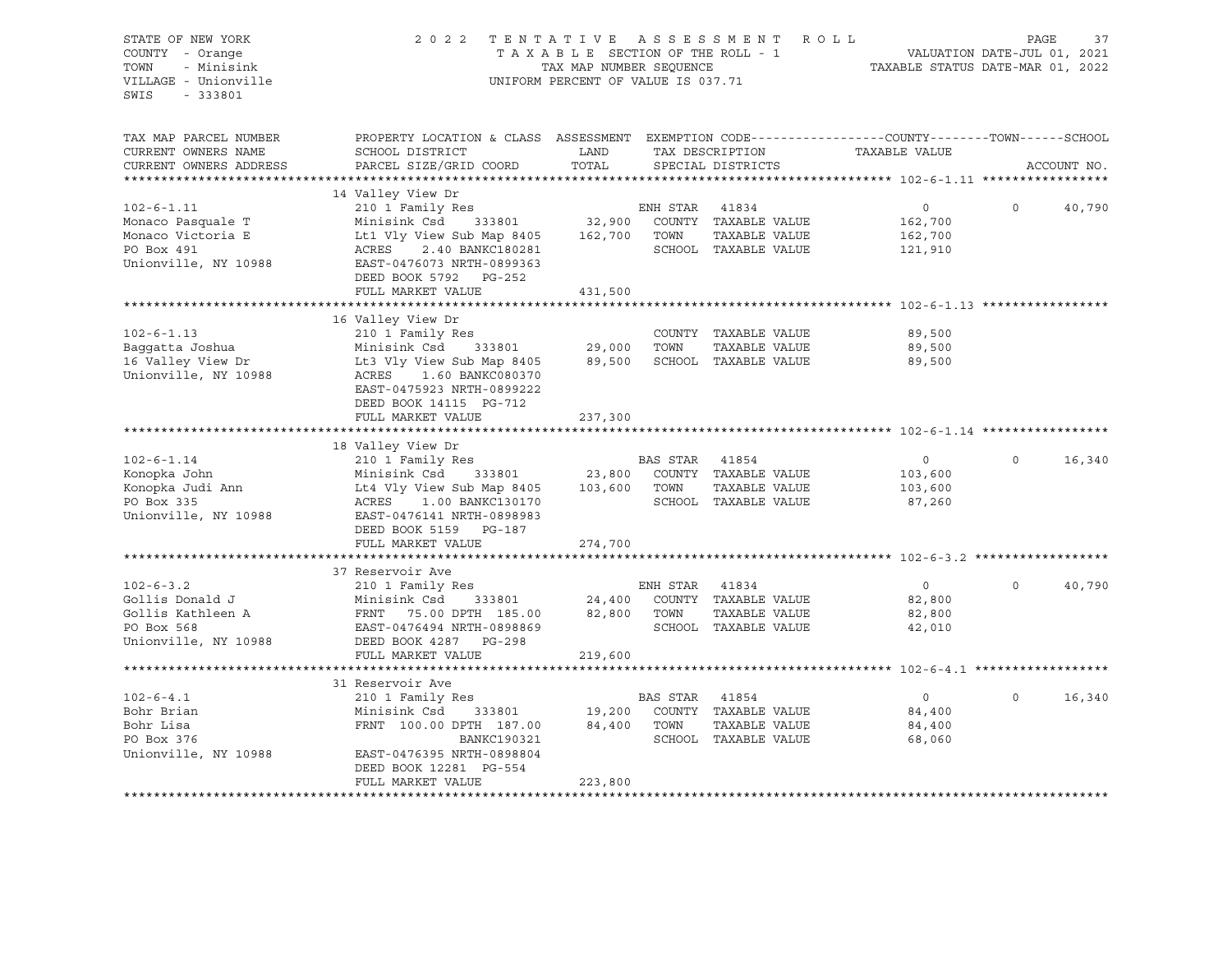STATE OF NEW YORK 2 0 2 2 T E N T A T I V E A S S E S S M E N T R O L L PAGE 38 COUNTY - Orange T A X A B L E SECTION OF THE ROLL - 1 TOWN - Minisink TAX MAP NUMBER SEQUENCE TAXABLE STATUS DATE-MAR 01, 2022<br>TILLAGE - Unionville Taxable Taxable Status UNIFORM PERCENT OF VALUE IS 037.71 UNIFORM PERCENT OF VALUE IS 037.71 SWIS - 333801 TAX MAP PARCEL NUMBER PROPERTY LOCATION & CLASS ASSESSMENT EXEMPTION CODE------------------COUNTY--------TOWN------SCHOOL CURRENT OWNERS NAME SCHOOL DISTRICT LAND TAX DESCRIPTION TAXABLE VALUE CURRENT OWNERS ADDRESS PARCEL SIZE/GRID COORD TOTAL SPECIAL DISTRICTS ACCOUNT NO. \*\*\*\*\*\*\*\*\*\*\*\*\*\*\*\*\*\*\*\*\*\*\*\*\*\*\*\*\*\*\*\*\*\*\*\*\*\*\*\*\*\*\*\*\*\*\*\*\*\*\*\*\*\*\*\*\*\*\*\*\*\*\*\*\*\*\*\*\*\*\*\*\*\*\*\*\*\*\*\*\*\*\*\*\*\*\*\*\*\*\*\*\*\*\*\*\*\*\*\*\*\*\* 102-6-4.21 \*\*\*\*\*\*\*\*\*\*\*\*\*\*\*\*\* 23 Reservoir Ave 102-6-4.21 210 1 Family Res SOLAR EX C 49500 5,000 5,000 5,000 Zaccagnino Michael J Minisink Csd 333801 31,600 COUNTY TAXABLE VALUE 93,600 Zaccagnino Casey Lt 1 Redmond SM 244-99 98,600 TOWN TAXABLE VALUE 93,600 PO Box 34 ACRES 0.92 BANKC061197 SCHOOL TAXABLE VALUE 93,600 Unionville, NY 10988 EAST-0476249 NRTH-0898697 DEED BOOK 14389 PG-802 FULL MARKET VALUE 261,500 \*\*\*\*\*\*\*\*\*\*\*\*\*\*\*\*\*\*\*\*\*\*\*\*\*\*\*\*\*\*\*\*\*\*\*\*\*\*\*\*\*\*\*\*\*\*\*\*\*\*\*\*\*\*\*\*\*\*\*\*\*\*\*\*\*\*\*\*\*\*\*\*\*\*\*\*\*\*\*\*\*\*\*\*\*\*\*\*\*\*\*\*\*\*\*\*\*\*\*\*\*\*\* 102-6-5 \*\*\*\*\*\*\*\*\*\*\*\*\*\*\*\*\*\*\*\* 19 Reservoir Ave 102-6-5 210 1 Family Res COUNTY TAXABLE VALUE 68,000 Eubanks Steven A Minisink Csd 333801 14,800 TOWN TAXABLE VALUE 68,000 Selemba Stephanie A FRNT 100.00 DPTH 175.00 68,000 SCHOOL TAXABLE VALUE 68,000 PO Box 312 BANKC160013 Unionville, NY 10988 EAST-0476211 NRTH-0898581 DEED BOOK 14617 PG-160 FULL MARKET VALUE 180,300 \*\*\*\*\*\*\*\*\*\*\*\*\*\*\*\*\*\*\*\*\*\*\*\*\*\*\*\*\*\*\*\*\*\*\*\*\*\*\*\*\*\*\*\*\*\*\*\*\*\*\*\*\*\*\*\*\*\*\*\*\*\*\*\*\*\*\*\*\*\*\*\*\*\*\*\*\*\*\*\*\*\*\*\*\*\*\*\*\*\*\*\*\*\*\*\*\*\*\*\*\*\*\* 102-6-6 \*\*\*\*\*\*\*\*\*\*\*\*\*\*\*\*\*\*\*\* 15 Reservoir Ave 102-6-6 210 1 Family Res ENH STAR 41834 0 0 40,790 Kessler John L Minisink Csd 333801 14,800 COUNTY TAXABLE VALUE 80,400 Kessler Holly J FRNT 100.00 DPTH 175.00 80,400 TOWN TAXABLE VALUE 80,400 PO Box 322 EAST-0476153 NRTH-0898509 SCHOOL TAXABLE VALUE 39,610 Unionville, NY 10988 DEED BOOK 2692 PG-00097 FULL MARKET VALUE 213,200 \*\*\*\*\*\*\*\*\*\*\*\*\*\*\*\*\*\*\*\*\*\*\*\*\*\*\*\*\*\*\*\*\*\*\*\*\*\*\*\*\*\*\*\*\*\*\*\*\*\*\*\*\*\*\*\*\*\*\*\*\*\*\*\*\*\*\*\*\*\*\*\*\*\*\*\*\*\*\*\*\*\*\*\*\*\*\*\*\*\*\*\*\*\*\*\*\*\*\*\*\*\*\* 102-6-7 \*\*\*\*\*\*\*\*\*\*\*\*\*\*\*\*\*\*\*\* 11 Reservoir Ave 102-6-7 102-6-7 210 1 Family Res 2001 Family Res 20,300 VETCOM CTS 41130 15,645 4,470 8,940<br>15,360 8,940 15,360 15,360 16,340 15,360 167H 175.00 102,400 BAS STAR 41854 15,360 15,360 16,340 Minisink Csd 333801 20,300 VETDIS CTS 41140 FRNT 115.00 DPTH 175.00 102,400 BAS STAR 41854 0 0 0 16,340 PO Box 11 BANKN140687 COUNTY TAXABLE VALUE 71,395 Unionville, NY 10988 EAST-0476079 NRTH-0898426 TOWN TAXABLE VALUE 88,990 DEED BOOK 13623 PG-1225 SCHOOL TAXABLE VALUE 61,760 FULL MARKET VALUE FULL MARKET VALUE \*\*\*\*\*\*\*\*\*\*\*\*\*\*\*\*\*\*\*\*\*\*\*\*\*\*\*\*\*\*\*\*\*\*\*\*\*\*\*\*\*\*\*\*\*\*\*\*\*\*\*\*\*\*\*\*\*\*\*\*\*\*\*\*\*\*\*\*\*\*\*\*\*\*\*\*\*\*\*\*\*\*\*\*\*\*\*\*\*\*\*\*\*\*\*\*\*\*\*\*\*\*\* 102-6-9 \*\*\*\*\*\*\*\*\*\*\*\*\*\*\*\*\*\*\*\* 15 Lewis St 102-6-9 210 1 Family Res VET WAR T 41123 0 2,682 0 DiStasio Michael Minisink Csd 333801 27,500 VET WAR S 41124 0 0 5,364 PO Box 585 FRNT 175.00 DPTH 210.00 102,200 ENH STAR 41834 0 0 40,790 Unionville, NY 10988 BANKC030385 COUNTY TAXABLE VALUE 102,200 EAST-0475968 NRTH-0898309 TOWN TAXABLE VALUE 99,518 DEED BOOK 13688 PG-1132 SCHOOL TAXABLE VALUE 56,046 FULL MARKET VALUE \*\*\*\*\*\*\*\*\*\*\*\*\*\*\*\*\*\*\*\*\*\*\*\*\*\*\*\*\*\*\*\*\*\*\*\*\*\*\*\*\*\*\*\*\*\*\*\*\*\*\*\*\*\*\*\*\*\*\*\*\*\*\*\*\*\*\*\*\*\*\*\*\*\*\*\*\*\*\*\*\*\*\*\*\*\*\*\*\*\*\*\*\*\*\*\*\*\*\*\*\*\*\*\*\*\*\*\*\*\*\*\*\*\*\*\*\*\*\*\*\*\*\*\*\*\*\*\*\*\*\*\*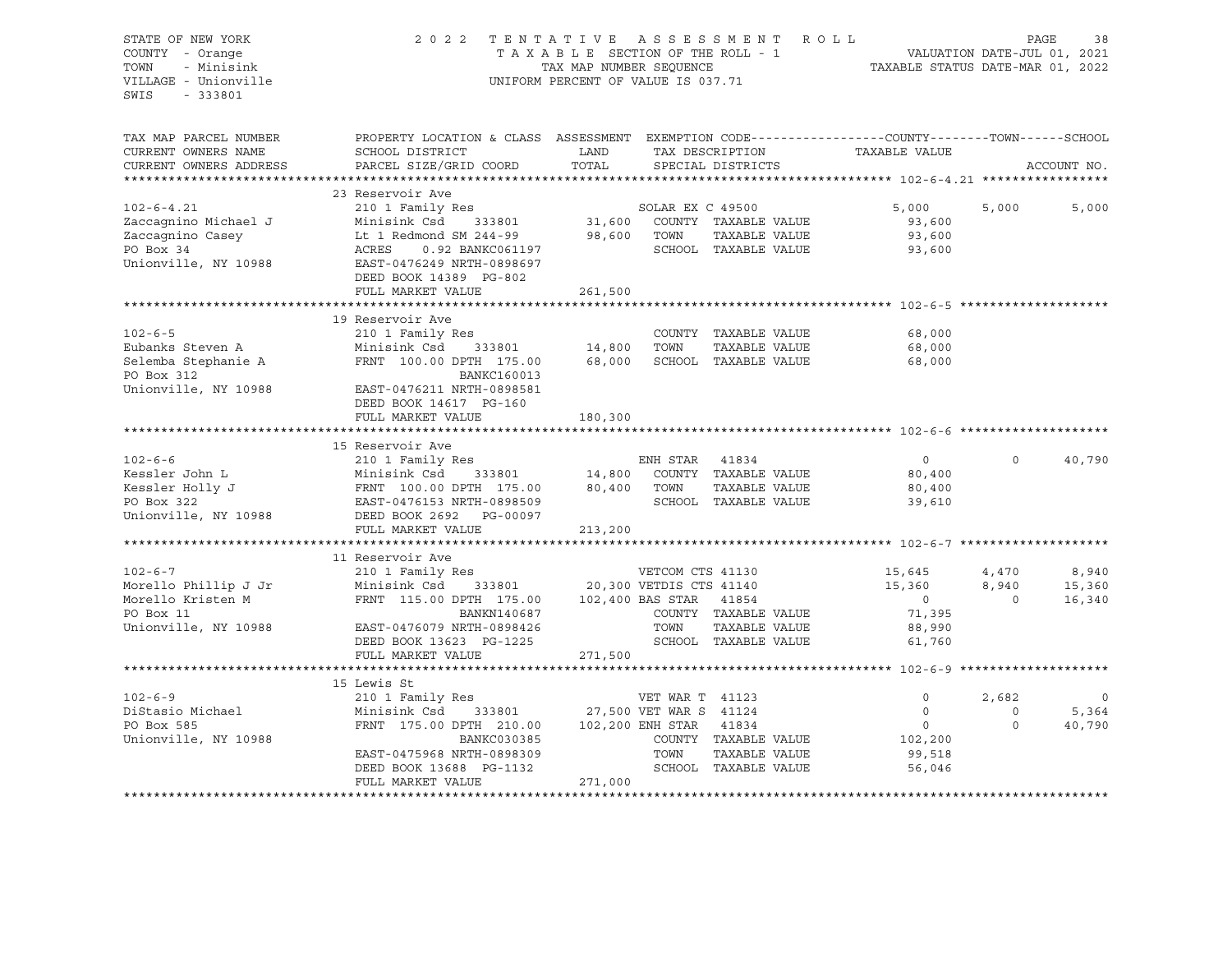STATE OF NEW YORK 2 0 2 2 T E N T A T I V E A S S E S S M E N T R O L L PAGE 39 COUNTY - Orange T A X A B L E SECTION OF THE ROLL - 1 TOWN - Minisink TAX MAP NUMBER SEQUENCE TAXABLE STATUS DATE-MAR 01, 2022 UNIFORM PERCENT OF VALUE IS 037.71 SWIS - 333801 TAX MAP PARCEL NUMBER PROPERTY LOCATION & CLASS ASSESSMENT EXEMPTION CODE------------------COUNTY--------TOWN------SCHOOL CURRENT OWNERS NAME SCHOOL DISTRICT TAND TAX DESCRIPTION CURRENT OWNERS ADDRESS PARCEL SIZE/GRID COORD TOTAL SPECIAL DISTRICTS ACCOUNT NO. \*\*\*\*\*\*\*\*\*\*\*\*\*\*\*\*\*\*\*\*\*\*\*\*\*\*\*\*\*\*\*\*\*\*\*\*\*\*\*\*\*\*\*\*\*\*\*\*\*\*\*\*\*\*\*\*\*\*\*\*\*\*\*\*\*\*\*\*\*\*\*\*\*\*\*\*\*\*\*\*\*\*\*\*\*\*\*\*\*\*\*\*\*\*\*\*\*\*\*\*\*\*\* 102-6-10.1 \*\*\*\*\*\*\*\*\*\*\*\*\*\*\*\*\* 7 Lewis St 102-6-10.1 210 1 Family Res VETWAR CTS 41120 9,387 2,682 5,364 Brean Thomas A Minisink Csd 333801 15,000 VETDIS CTS 41140 2,055 2,055 2,055 Brean Bonnie Land Schmick/Brean SM 145-92 82,200 ENH STAR 41834 0 0 0 40,790 PO Box 433 Int Lewis St & Orchard St COUNTY TAXABLE VALUE 70,758 Unionville, NY 10988 FRNT 208.00 DPTH 50.00 TOWN TAXABLE VALUE 77.463 EAST-0475815 NRTH-0898482 SCHOOL TAXABLE VALUE 33,991 DEED BOOK 3684 PG-280 FULL MARKET VALUE 218,000 \*\*\*\*\*\*\*\*\*\*\*\*\*\*\*\*\*\*\*\*\*\*\*\*\*\*\*\*\*\*\*\*\*\*\*\*\*\*\*\*\*\*\*\*\*\*\*\*\*\*\*\*\*\*\*\*\*\*\*\*\*\*\*\*\*\*\*\*\*\*\*\*\*\*\*\*\*\*\*\*\*\*\*\*\*\*\*\*\*\*\*\*\*\*\*\*\*\*\*\*\*\*\* 102-6-11.2 \*\*\*\*\*\*\*\*\*\*\*\*\*\*\*\*\* 7 Reservoir Ave 102-6-11.2 210 1 Family Res COUNTY TAXABLE VALUE 80,500 Dixon Erica G Minisink Csd 333801 22,000 TOWN TAXABLE VALUE 80,500 PO Box 456 Schmick&Brean SM 145-92 80,500 SCHOOL TAXABLE VALUE 80,500 Unionville, NY 10988 Es Orchard St FRNT 166.00 DPTH 150.00 BANK0210090 EAST-0475887 NRTH-0898595 DEED BOOK 11703 PG-804 FULL MARKET VALUE 213,500 \*\*\*\*\*\*\*\*\*\*\*\*\*\*\*\*\*\*\*\*\*\*\*\*\*\*\*\*\*\*\*\*\*\*\*\*\*\*\*\*\*\*\*\*\*\*\*\*\*\*\*\*\*\*\*\*\*\*\*\*\*\*\*\*\*\*\*\*\*\*\*\*\*\*\*\*\*\*\*\*\*\*\*\*\*\*\*\*\*\*\*\*\*\*\*\*\*\*\*\*\*\*\* 102-6-12 \*\*\*\*\*\*\*\*\*\*\*\*\*\*\*\*\*\*\* 14 Orchard St 102-6-12 210 1 Family Res BAS STAR 41854 0 0 16,340 Jankowski Edward J Jr Minisink Csd 333801 23,000 COUNTY TAXABLE VALUE 81,300 Orchard St FRNT 133.00 DPTH 150.00 81,300 TOWN TAXABLE VALUE 81,300 PO Box 650 ACRES 0.61 SCHOOL TAXABLE VALUE 64,960 Unionville, NY 10988 EAST-0475971 NRTH-0898733 DEED BOOK 3923 PG-1 FULL MARKET VALUE 215,600 \*\*\*\*\*\*\*\*\*\*\*\*\*\*\*\*\*\*\*\*\*\*\*\*\*\*\*\*\*\*\*\*\*\*\*\*\*\*\*\*\*\*\*\*\*\*\*\*\*\*\*\*\*\*\*\*\*\*\*\*\*\*\*\*\*\*\*\*\*\*\*\*\*\*\*\*\*\*\*\*\*\*\*\*\*\*\*\*\*\*\*\*\*\*\*\*\*\*\*\*\*\*\* 102-6-13.1 \*\*\*\*\*\*\*\*\*\*\*\*\*\*\*\*\* 24 Orchard St 102-6-13.1 220 2 Family Res COUNTY TAXABLE VALUE 77,100 Schettkoe Richard W Minisink Csd 333801 12,400 TOWN TAXABLE VALUE 77,100 Schettkoe Cindy L**indy Li**t 1 Hakes Sub Map 9909 77,100 SCHOOL TAXABLE VALUE 77,100 212 Langlitz Rd FRNT 100.00 DPTH 135.00 Westtown, NY 10998 EAST-0475890 NRTH-0898018 DEED BOOK 4011 PG-224 FULL MARKET VALUE 204,500 \*\*\*\*\*\*\*\*\*\*\*\*\*\*\*\*\*\*\*\*\*\*\*\*\*\*\*\*\*\*\*\*\*\*\*\*\*\*\*\*\*\*\*\*\*\*\*\*\*\*\*\*\*\*\*\*\*\*\*\*\*\*\*\*\*\*\*\*\*\*\*\*\*\*\*\*\*\*\*\*\*\*\*\*\*\*\*\*\*\*\*\*\*\*\*\*\*\*\*\*\*\*\* 102-6-14 \*\*\*\*\*\*\*\*\*\*\*\*\*\*\*\*\*\*\* 30 Orchard St 102-6-14 210 1 Family Res BAS STAR 41854 0 0 16,340 Rodriguez Justin S Minisink Csd 333801 12,400 COUNTY TAXABLE VALUE 53,500 Rodriguez Christine 63,500 FRNT 100.00 DPTH 135.00 53,500 TOWN TAXABLE VALUE 53,500 PO Box 103 BANKC061197 SCHOOL TAXABLE VALUE 37,160 Unionville, NY 10988 EAST-0475835 NRTH-0899036 DEED BOOK 13814 PG-736 FULL MARKET VALUE 141,900 \*\*\*\*\*\*\*\*\*\*\*\*\*\*\*\*\*\*\*\*\*\*\*\*\*\*\*\*\*\*\*\*\*\*\*\*\*\*\*\*\*\*\*\*\*\*\*\*\*\*\*\*\*\*\*\*\*\*\*\*\*\*\*\*\*\*\*\*\*\*\*\*\*\*\*\*\*\*\*\*\*\*\*\*\*\*\*\*\*\*\*\*\*\*\*\*\*\*\*\*\*\*\*\*\*\*\*\*\*\*\*\*\*\*\*\*\*\*\*\*\*\*\*\*\*\*\*\*\*\*\*\*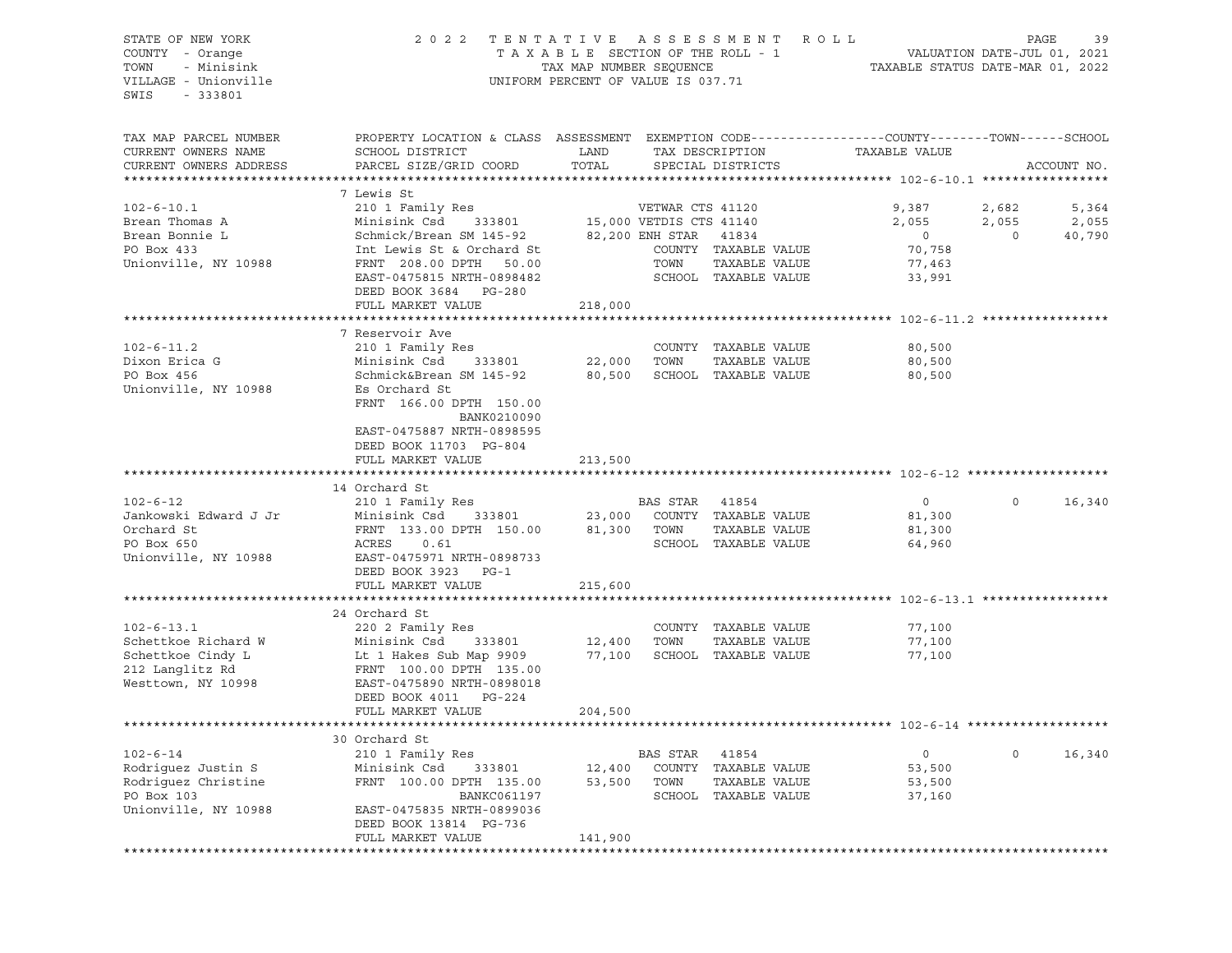| STATE OF NEW YORK<br>COUNTY - Orange<br>- Minisink<br>TOWN<br>VILLAGE - Unionville   | 2022 TENTATIVE ASSESSMENT ROLL<br>TAXABLE SECTION OF THE ROLL - 1<br>TAX MAP NUMBER SEQUENCE<br>UNIFORM PERCENT OF VALUE IS 037.71                                                                                    | VALUATION DATE-JUL 01, 2021<br>TAXABLE STATUS DATE-MAR 01, 2022 | PAGE                          | 40                                                                                     |                                                |          |             |
|--------------------------------------------------------------------------------------|-----------------------------------------------------------------------------------------------------------------------------------------------------------------------------------------------------------------------|-----------------------------------------------------------------|-------------------------------|----------------------------------------------------------------------------------------|------------------------------------------------|----------|-------------|
| SWIS<br>$-333801$                                                                    |                                                                                                                                                                                                                       |                                                                 |                               |                                                                                        |                                                |          |             |
| TAX MAP PARCEL NUMBER<br>CURRENT OWNERS NAME<br>CURRENT OWNERS ADDRESS               | PROPERTY LOCATION & CLASS ASSESSMENT EXEMPTION CODE----------------COUNTY-------TOWN------SCHOOL<br>SCHOOL DISTRICT<br>PARCEL SIZE/GRID COORD                                                                         | LAND<br>TOTAL                                                   |                               | TAX DESCRIPTION<br>SPECIAL DISTRICTS                                                   | TAXABLE VALUE                                  |          | ACCOUNT NO. |
|                                                                                      | 34 Orchard St                                                                                                                                                                                                         |                                                                 |                               |                                                                                        |                                                |          |             |
| $102 - 6 - 15$<br>Yearwood Maria<br>PO Box 85<br>Unionville, NY 10988                | 210 1 Family Res<br>Minisink Csd 333801<br>FRNT<br>95.00 DPTH 125.00<br>BANKC110038<br>EAST-0475761 NRTH-0899171<br>DEED BOOK 13215 PG-95                                                                             |                                                                 | 64,400 TOWN                   | BAS STAR 41854<br>14,000 COUNTY TAXABLE VALUE<br>TAXABLE VALUE<br>SCHOOL TAXABLE VALUE | $\overline{0}$<br>64,400<br>64,400<br>48,060   | $\Omega$ | 16,340      |
|                                                                                      | FULL MARKET VALUE                                                                                                                                                                                                     | 170,800                                                         |                               |                                                                                        |                                                |          |             |
|                                                                                      | 36 Orchard St                                                                                                                                                                                                         |                                                                 |                               |                                                                                        |                                                |          |             |
| $102 - 6 - 16$<br>Riggs Ralph Barry<br>15 Charles St<br>Middletown, NY 10940         | 210 1 Family Res<br>Minisink Csd 333801<br>FRNT<br>21.00 DPTH 101.00<br>EAST-0476733 NRTH-0899235<br>DEED BOOK 5367 PG-48                                                                                             |                                                                 | BAS STAR 41854<br>38,800 TOWN | 12,000 COUNTY TAXABLE VALUE<br>TAXABLE VALUE<br>SCHOOL TAXABLE VALUE                   | $\overline{0}$<br>38,800<br>38,800<br>22,460   | $\circ$  | 16,340      |
|                                                                                      | FULL MARKET VALUE                                                                                                                                                                                                     | 102,900                                                         |                               |                                                                                        |                                                |          |             |
|                                                                                      |                                                                                                                                                                                                                       |                                                                 |                               |                                                                                        |                                                |          |             |
| $102 - 6 - 18$<br>Hakes Leroy Jr<br>PO Box 588<br>PO Box 588<br>Unionville, NY 10988 | 18 Orchard St<br>220 2 Family Res<br>Minisink Csd 333801 22,100 COUNTY TAXABLE VALUE<br>Lt 2 Hakes Sub Map 9909 & 118,300 TOWN TAXABLE VALUE<br>Lt 3 Redmond Sb Mp 244-99<br>FRNT 139.00 DPTH 125.00<br>ACRES<br>0.57 |                                                                 | ENH STAR                      | 41834<br>SCHOOL TAXABLE VALUE                                                          | $\overline{0}$<br>118,300<br>118,300<br>77,510 | $\Omega$ | 40,790      |
|                                                                                      | EAST-0476005 NRTH-0898898<br>DEED BOOK 12776 PG-1196<br>FULL MARKET VALUE                                                                                                                                             | 313,700                                                         |                               |                                                                                        |                                                |          |             |
|                                                                                      | 16 Orchard St                                                                                                                                                                                                         |                                                                 |                               |                                                                                        |                                                |          |             |
| $102 - 6 - 19$<br>Hakes Leroy Jr<br>PO Box 588<br>Unionville, NY 10988               | 210 1 Family Res<br>Minisink Csd 333801 22,400<br>Lt 2 Redmond Sb Mp 244-99 88,000 SCHOOL TAXABLE VALUE<br>ACRES<br>0.74<br>EAST-0476101 NRTH-0898827                                                                 |                                                                 | TOWN                          | COUNTY TAXABLE VALUE<br>TAXABLE VALUE                                                  | 88,000<br>88,000<br>88,000                     |          |             |
|                                                                                      | DEED BOOK 12776 PG-1200<br>FULL MARKET VALUE                                                                                                                                                                          | 233,400                                                         |                               |                                                                                        |                                                |          |             |
|                                                                                      |                                                                                                                                                                                                                       |                                                                 |                               |                                                                                        |                                                |          |             |
| $102 - 7 - 1$<br>Unionville Holdings LLC<br>PO Box 575<br>Unionville, NY 10988       | 92 Route 284<br>425 Bar<br>Minisink Csd 333801<br>FRNT 210.00 DPTH 70.00<br>EAST-0475727 NRTH-0898432<br>DEED BOOK 13050 PG-942                                                                                       | 12,000<br>109,000                                               | TOWN                          | COUNTY TAXABLE VALUE<br>TAXABLE VALUE<br>SCHOOL TAXABLE VALUE                          | 109,000<br>109,000<br>109,000                  |          |             |
|                                                                                      | FULL MARKET VALUE                                                                                                                                                                                                     | 289,000                                                         |                               |                                                                                        |                                                |          |             |
|                                                                                      |                                                                                                                                                                                                                       |                                                                 |                               |                                                                                        |                                                |          |             |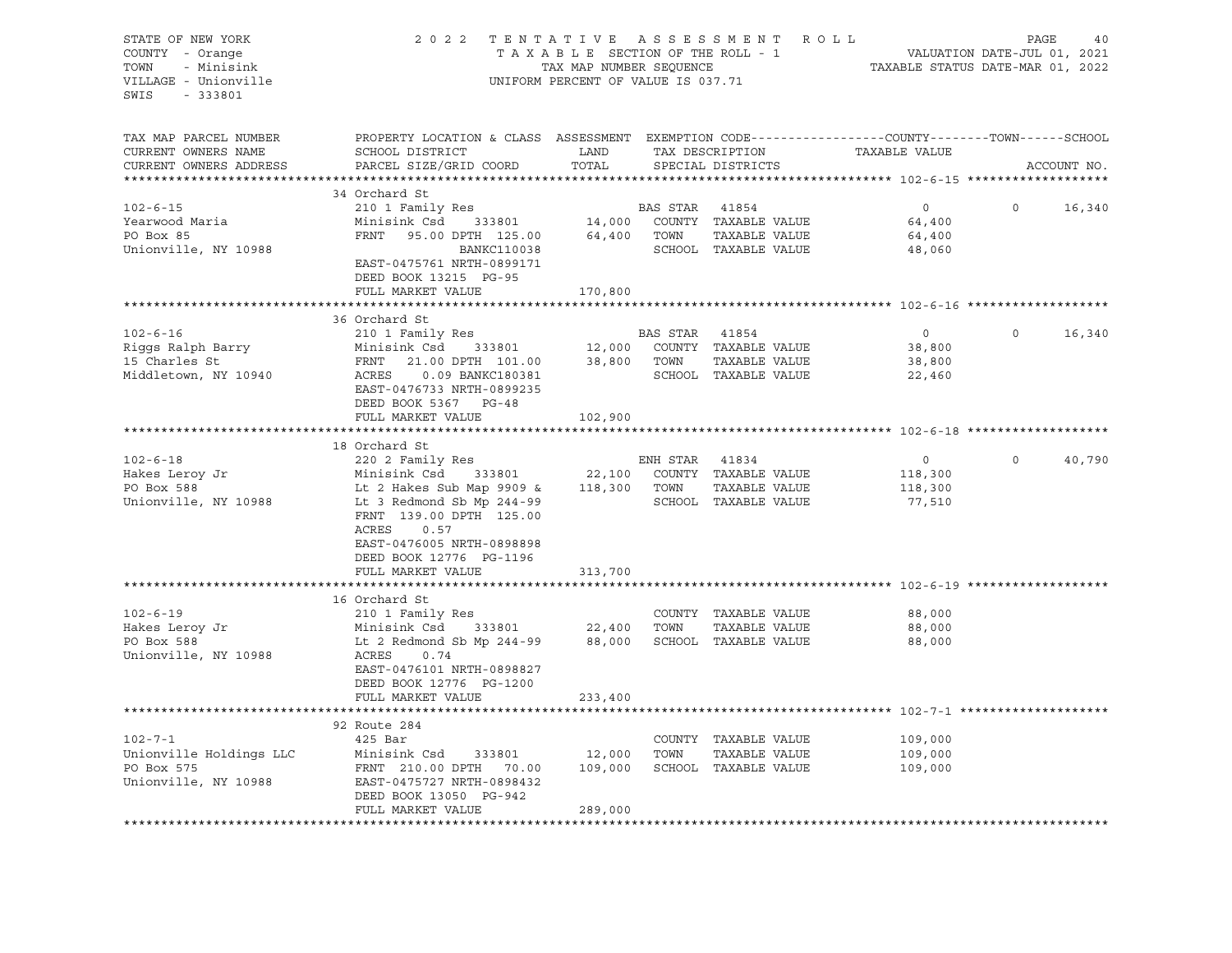## STATE OF NEW YORK 2 0 2 2 T E N T A T I V E A S S E S S M E N T R O L L PAGE 41 COUNTY - Orange T A X A B L E SECTION OF THE ROLL - 1 VALUATION DATE-JUL 01, 2021 TOWN - Minisink TAX MAP NUMBER SEQUENCE TAXABLE STATUS DATE-MAR 01, 2022 VILLAGE - Unionville **United Accord CONT** UNIFORM PERCENT OF VALUE IS 037.71

| TAX MAP PARCEL NUMBER<br>CURRENT OWNERS NAME                                | PROPERTY LOCATION & CLASS ASSESSMENT EXEMPTION CODE----------------COUNTY-------TOWN------SCHOOL<br>SCHOOL DISTRICT          | LAND             |                  | TAX DESCRIPTION                                                        | TAXABLE VALUE                         |          |             |
|-----------------------------------------------------------------------------|------------------------------------------------------------------------------------------------------------------------------|------------------|------------------|------------------------------------------------------------------------|---------------------------------------|----------|-------------|
| CURRENT OWNERS ADDRESS                                                      | PARCEL SIZE/GRID COORD                                                                                                       | TOTAL            |                  | SPECIAL DISTRICTS                                                      |                                       |          | ACCOUNT NO. |
|                                                                             |                                                                                                                              |                  |                  |                                                                        |                                       |          |             |
| $102 - 7 - 2$<br>Compton Linda<br>PO Box 371<br>Unionville, NY 10988        | 12 Lewis St<br>210 1 Family Res<br>Minisink Csd<br>333801<br>FRNT 125.00 DPTH 128.00<br>EAST-0475762 NRTH-0898279            | 12,000<br>73,700 | ENH STAR<br>TOWN | 41834<br>COUNTY TAXABLE VALUE<br>TAXABLE VALUE<br>SCHOOL TAXABLE VALUE | $\circ$<br>73,700<br>73,700<br>32,910 | $\Omega$ | 40,790      |
|                                                                             | DEED BOOK 1729 PG-00549                                                                                                      |                  |                  |                                                                        |                                       |          |             |
|                                                                             | FULL MARKET VALUE                                                                                                            | 195,400          |                  |                                                                        |                                       |          |             |
|                                                                             |                                                                                                                              |                  |                  |                                                                        |                                       |          |             |
| $102 - 7 - 3.1$<br>Compton Willis C<br>Compton Linda                        | Lewis St<br>311 Res vac land<br>Minisink Csd<br>333801<br>FRNT 67.00 DPTH 161.00                                             | 2,000<br>2,000   | TOWN             | COUNTY TAXABLE VALUE<br>TAXABLE VALUE<br>SCHOOL TAXABLE VALUE          | 2,000<br>2,000<br>2,000               |          |             |
| PO Box 371<br>Unionville, NY 10988                                          | EAST-0475789 NRTH-0898178<br>DEED BOOK 1791 PG-00044<br>FULL MARKET VALUE                                                    | 5,300            |                  |                                                                        |                                       |          |             |
|                                                                             |                                                                                                                              |                  |                  |                                                                        |                                       |          |             |
| $102 - 7 - 3.2$<br>McDonald Raymond                                         | Lewis St<br>311 Res vac land<br>Minisink Csd<br>333801                                                                       | 1,000            | TOWN             | COUNTY TAXABLE VALUE<br>TAXABLE VALUE                                  | 1,000<br>1,000                        |          |             |
| McDonald Elizabeth J<br>PO Box 301<br>Unionville, NY 10988                  | FRNT 54.00 DPTH 169.00<br>EAST-0475811 NRTH-0898122<br>DEED BOOK 1792 PG-00713<br>FULL MARKET VALUE                          | 1,000<br>2,700   |                  | SCHOOL TAXABLE VALUE                                                   | 1,000                                 |          |             |
|                                                                             |                                                                                                                              |                  |                  |                                                                        |                                       |          |             |
|                                                                             | 26 Lewis St                                                                                                                  |                  |                  |                                                                        |                                       |          |             |
| $102 - 7 - 4$                                                               | 210 1 Family Res                                                                                                             |                  | BAS STAR 41854   |                                                                        | $\circ$                               | $\circ$  | 16,340      |
| Biscardi Gary                                                               | Minisink Csd<br>333801                                                                                                       | 29,200           |                  | COUNTY TAXABLE VALUE                                                   | 90,000                                |          |             |
| Biscardi Janice<br>PO Box 615<br>Unionville, NY 10988                       | FRNT 152.00 DPTH 303.00<br>EAST-0475921 NRTH-0897939<br>DEED BOOK 6063<br>$PG-41$                                            | 90,000           | TOWN             | TAXABLE VALUE<br>SCHOOL TAXABLE VALUE                                  | 90,000<br>73,660                      |          |             |
|                                                                             | FULL MARKET VALUE                                                                                                            | 238,700          |                  |                                                                        |                                       |          |             |
|                                                                             |                                                                                                                              |                  |                  |                                                                        |                                       |          |             |
|                                                                             | 20 Lewis St                                                                                                                  |                  |                  |                                                                        |                                       |          |             |
| $102 - 7 - 5$<br>McDonald Elizabeth J<br>PO Box 301<br>Unionville, NY 10988 | 210 1 Family Res<br>Minisink Csd<br>333801<br>FRNT 75.00 DPTH 219.00<br>EAST-0475843 NRTH-0897061<br>DEED BOOK 1800 PG-00073 | 13,600<br>78,600 | ENH STAR<br>TOWN | 41834<br>COUNTY TAXABLE VALUE<br>TAXABLE VALUE<br>SCHOOL TAXABLE VALUE | $\circ$<br>78,600<br>78,600<br>37,810 | $\circ$  | 40,790      |
|                                                                             | FULL MARKET VALUE                                                                                                            | 208,400          |                  |                                                                        |                                       |          |             |
|                                                                             | Reservoir Ave                                                                                                                |                  |                  |                                                                        |                                       |          |             |
| $102 - 7 - 6$<br>Depietro Richard<br>Divito Anna M<br>PO Box 274            | 311 Res vac land<br>333801<br>Minisink Csd<br>ACRES<br>0.08<br>EAST-0476499 NRTH-0898758                                     | 500<br>500       | TOWN             | COUNTY TAXABLE VALUE<br>TAXABLE VALUE<br>SCHOOL TAXABLE VALUE          | 500<br>500<br>500                     |          |             |
| Unionville, NY 10988                                                        | DEED BOOK 5212<br>PG-133<br>FULL MARKET VALUE                                                                                | 1,300            |                  |                                                                        |                                       |          |             |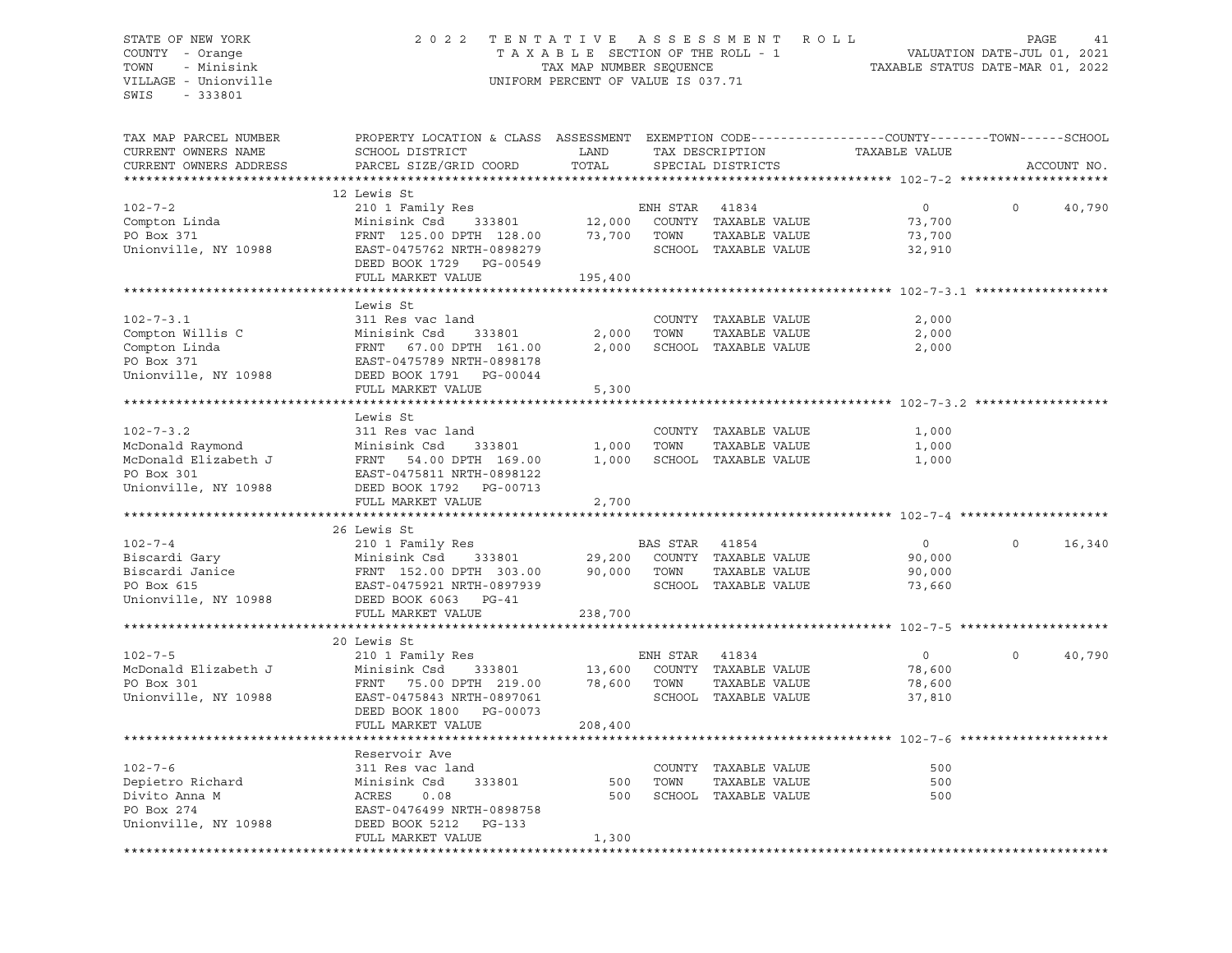## STATE OF NEW YORK 2 0 2 2 T E N T A T I V E A S S E S S M E N T R O L L PAGE 42 COUNTY - Orange T A X A B L E SECTION OF THE ROLL - 1 VALUATION DATE-JUL 01, 2021 TOWN - Minisink TAX MAP NUMBER SEQUENCE TAXABLE STATUS DATE-MAR 01, 2022 VILLAGE - Unionville **United Accord CONT** UNIFORM PERCENT OF VALUE IS 037.71

| TAX MAP PARCEL NUMBER<br>CURRENT OWNERS NAME | PROPERTY LOCATION & CLASS ASSESSMENT EXEMPTION CODE----------------COUNTY-------TOWN------SCHOOL<br>SCHOOL DISTRICT | LAND    |                         | TAX DESCRIPTION             | TAXABLE VALUE  |          |             |
|----------------------------------------------|---------------------------------------------------------------------------------------------------------------------|---------|-------------------------|-----------------------------|----------------|----------|-------------|
| CURRENT OWNERS ADDRESS                       | PARCEL SIZE/GRID COORD                                                                                              | TOTAL   |                         | SPECIAL DISTRICTS           |                |          | ACCOUNT NO. |
| **********************                       | ************************                                                                                            |         |                         |                             |                |          |             |
|                                              | Reservoir Ave                                                                                                       |         |                         |                             |                |          |             |
| $102 - 7 - 7$                                | 311 Res vac land                                                                                                    |         |                         | COUNTY TAXABLE VALUE        | 500            |          |             |
| Bauer Frank A                                | Minisink Csd<br>333801                                                                                              | 500     | TOWN                    | TAXABLE VALUE               | 500            |          |             |
| PO Box 618                                   | FRNT 30.00 DPTH 76.00                                                                                               | 500     |                         | SCHOOL TAXABLE VALUE        | 500            |          |             |
|                                              |                                                                                                                     |         |                         |                             |                |          |             |
| Unionville, NY 10988                         | EAST-0476476 NRTH-0898722                                                                                           |         |                         |                             |                |          |             |
|                                              | DEED BOOK 13417 PG-1816                                                                                             |         |                         |                             |                |          |             |
|                                              | FULL MARKET VALUE                                                                                                   | 1,300   |                         |                             |                |          |             |
|                                              |                                                                                                                     |         |                         |                             |                |          |             |
|                                              | 30 Reservoir Ave                                                                                                    |         |                         |                             |                |          |             |
| $102 - 7 - 8$                                | 210 1 Family Res                                                                                                    |         | ENH STAR 41834          |                             | $\overline{0}$ | $\Omega$ | 40,790      |
| Bauer Frank A                                | Minisink Csd<br>333801                                                                                              |         |                         | 12,000 COUNTY TAXABLE VALUE | 71,800         |          |             |
| PO Box 618                                   | FRNT 100.00 DPTH 100.00                                                                                             |         | 71,800 TOWN             | TAXABLE VALUE               | 71,800         |          |             |
| Unionville, NY 10988                         | EAST-0476439 NRTH-0898663                                                                                           |         |                         | SCHOOL TAXABLE VALUE        | 31,010         |          |             |
|                                              | DEED BOOK 2309 PG-00233                                                                                             |         |                         |                             |                |          |             |
|                                              | FULL MARKET VALUE                                                                                                   | 190,400 |                         |                             |                |          |             |
|                                              |                                                                                                                     |         |                         |                             |                |          |             |
|                                              |                                                                                                                     |         |                         |                             |                |          |             |
|                                              | 24 Reservoir Ave                                                                                                    |         |                         |                             |                |          |             |
| $102 - 7 - 9$                                | 210 1 Family Res                                                                                                    |         | BAS STAR 41854          |                             | $\overline{0}$ | $\circ$  | 16,340      |
| Trollinger Tracy                             | Minisink Csd<br>333801                                                                                              | 12,000  |                         | COUNTY TAXABLE VALUE        | 93,100         |          |             |
| PO Box 552                                   | FRNT 100.00 DPTH 100.00                                                                                             | 93,100  | TOWN                    | TAXABLE VALUE               | 93,100         |          |             |
| Unionville, NY 10988                         | EAST-0476376 NRTH-0898586                                                                                           |         |                         | SCHOOL TAXABLE VALUE        | 76,760         |          |             |
|                                              | DEED BOOK 5044 PG-14                                                                                                |         |                         |                             |                |          |             |
|                                              | FULL MARKET VALUE                                                                                                   | 246,900 |                         |                             |                |          |             |
|                                              |                                                                                                                     |         |                         |                             |                |          |             |
|                                              | Reservoir Ave                                                                                                       |         |                         |                             |                |          |             |
| $102 - 7 - 10$                               | 311 Res vac land                                                                                                    |         |                         | COUNTY TAXABLE VALUE        | 100            |          |             |
| Eason John                                   |                                                                                                                     | 100     | TOWN                    | TAXABLE VALUE               | 100            |          |             |
|                                              |                                                                                                                     | 100     |                         | SCHOOL TAXABLE VALUE        | 100            |          |             |
| Eason Dorothy<br>Attn: Burger                |                                                                                                                     |         |                         |                             |                |          |             |
|                                              |                                                                                                                     |         |                         |                             |                |          |             |
| 112 Shady Ln                                 | DEED BOOK 1769 PG-00208                                                                                             |         |                         |                             |                |          |             |
| Cayce, SC 29033                              | FULL MARKET VALUE                                                                                                   | 300     |                         |                             |                |          |             |
|                                              |                                                                                                                     |         |                         |                             |                |          |             |
|                                              | Reservoir Ave                                                                                                       |         |                         |                             |                |          |             |
| $102 - 7 - 11$                               | 311 Res vac land                                                                                                    |         |                         | COUNTY TAXABLE VALUE        | 800            |          |             |
| Trollinger Tracy                             | Minisink Csd<br>333801                                                                                              | 800     | TOWN                    | TAXABLE VALUE               | 800            |          |             |
| PO Box 552                                   | FRNT 100.00 DPTH 80.00                                                                                              |         |                         | 800 SCHOOL TAXABLE VALUE    | 800            |          |             |
| Unionville, NY 10988                         | EAST-0476434 NRTH-0898517                                                                                           |         |                         |                             |                |          |             |
|                                              | DEED BOOK 5044 PG-14                                                                                                |         |                         |                             |                |          |             |
|                                              | FULL MARKET VALUE                                                                                                   | 2,100   |                         |                             |                |          |             |
|                                              |                                                                                                                     |         |                         |                             |                |          |             |
|                                              | 20 Reservoir Ave                                                                                                    |         |                         |                             |                |          |             |
|                                              |                                                                                                                     |         |                         |                             |                |          |             |
| $102 - 7 - 12$                               | 210 1 Family Res                                                                                                    |         | BAS STAR                | 41854                       | $\circ$        | $\circ$  | 16,340      |
| Watkins Wayne                                | Minisink Csd<br>333801                                                                                              |         | 18,000 SOLAR EX C 49500 |                             | 5,000          | 5,000    | 5,000       |
| Watkins Rose                                 | ROW filed 12/22/14 13831/                                                                                           | 86,100  |                         | COUNTY TAXABLE VALUE        | 81,100         |          |             |
| PO Box 207                                   | and Village of Unionville                                                                                           |         | TOWN                    | TAXABLE VALUE               | 81,100         |          |             |
| Unionville, NY 10988                         | drainage                                                                                                            |         |                         | SCHOOL TAXABLE VALUE        | 64,760         |          |             |
|                                              | FRNT 100.00 DPTH 200.00                                                                                             |         |                         |                             |                |          |             |
|                                              | EAST-0476336 NRTH-0898493                                                                                           |         |                         |                             |                |          |             |
|                                              | PG-119<br>DEED BOOK 4778                                                                                            |         |                         |                             |                |          |             |
|                                              | FULL MARKET VALUE                                                                                                   | 228,300 |                         |                             |                |          |             |
|                                              |                                                                                                                     |         |                         |                             |                |          |             |
|                                              |                                                                                                                     |         |                         |                             |                |          |             |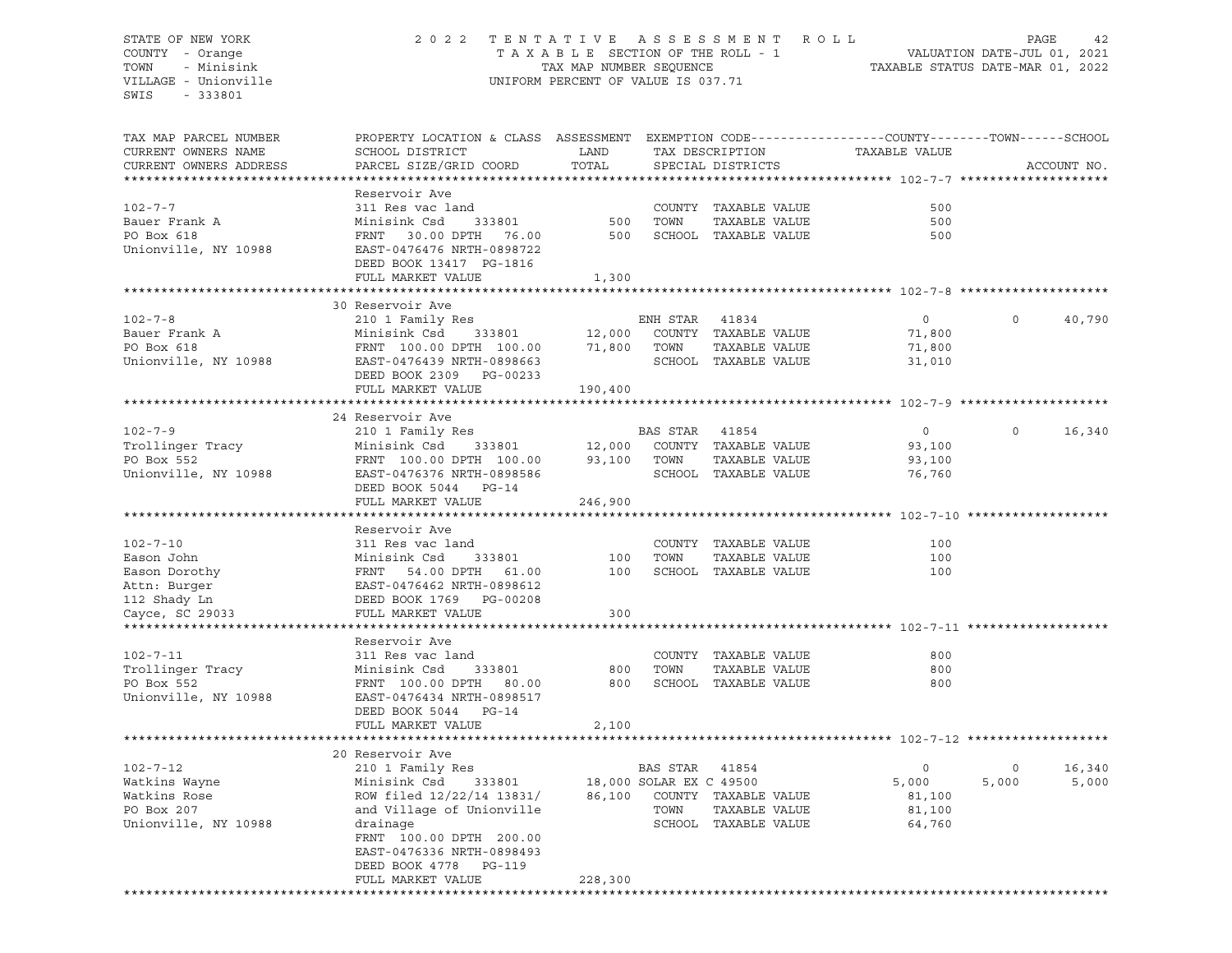| STATE OF NEW YORK<br>COUNTY - Orange<br>- Minisink<br>TOWN<br>VILLAGE - Unionville<br>SWIS<br>- 333801 | 2022 TENTATIVE ASSESSMENT ROLL                                                                                                                                                      | TAXABLE SECTION OF THE ROLL - 1<br>TAX MAP NUMBER SEQUENCE<br>UNIFORM PERCENT OF VALUE IS 037.71 |                               |                                                                      | VALUATION DATE-JUL 01, 2021<br>TAXABLE STATUS DATE-MAR 01, 2022                | PAGE     | 43          |
|--------------------------------------------------------------------------------------------------------|-------------------------------------------------------------------------------------------------------------------------------------------------------------------------------------|--------------------------------------------------------------------------------------------------|-------------------------------|----------------------------------------------------------------------|--------------------------------------------------------------------------------|----------|-------------|
| TAX MAP PARCEL NUMBER<br>CURRENT OWNERS NAME<br>CURRENT OWNERS ADDRESS                                 | PROPERTY LOCATION & CLASS ASSESSMENT EXEMPTION CODE----------------COUNTY-------TOWN-----SCHOOL<br>SCHOOL DISTRICT<br>PARCEL SIZE/GRID COORD                                        | LAND<br>TOTAL                                                                                    |                               | TAX DESCRIPTION<br>SPECIAL DISTRICTS                                 | TAXABLE VALUE                                                                  |          | ACCOUNT NO. |
|                                                                                                        |                                                                                                                                                                                     |                                                                                                  |                               |                                                                      |                                                                                |          |             |
| $102 - 7 - 13.1$<br>Dean-Oser Holly M<br>PO Box 625<br>Unionville, NY 10988                            | 16 Reservoir Ave<br>210 1 Family Res<br>Minisink Csd 333801<br>FRNT 170.00 DPTH 200.00<br>BANKC080370<br>EAST-0476246 NRTH-0898392<br>DEED BOOK 11891 PG-1313                       |                                                                                                  | ENH STAR 41834<br>86,300 TOWN | 27,700 COUNTY TAXABLE VALUE<br>TAXABLE VALUE<br>SCHOOL TAXABLE VALUE | $\overline{0}$<br>86,300<br>86,300<br>45,510                                   | $\circ$  | 40,790      |
|                                                                                                        | FULL MARKET VALUE                                                                                                                                                                   | 228,900                                                                                          |                               |                                                                      |                                                                                |          |             |
| $102 - 7 - 13.21$<br>Biscardi Gary<br>Biscardi Janice<br>PO Box 615<br>Unionville, NY 10988            | **************************<br>St Hwy 284<br>311 Res vac land<br>Minisink Csd 333801<br>FRNT 60.00 DPTH 238.00<br>ACRES<br>0.16<br>EAST-0475944 NRTH-0897053<br>DEED BOOK 6063 PG-41 | 500<br>500                                                                                       | TOWN                          | COUNTY TAXABLE VALUE<br>TAXABLE VALUE<br>SCHOOL TAXABLE VALUE        | ******************************** 102-7-13.21 ************<br>500<br>500<br>500 |          |             |
|                                                                                                        | FULL MARKET VALUE                                                                                                                                                                   | 1,300                                                                                            |                               |                                                                      |                                                                                |          |             |
|                                                                                                        |                                                                                                                                                                                     |                                                                                                  |                               |                                                                      |                                                                                |          |             |
|                                                                                                        | 66 Rte 284                                                                                                                                                                          |                                                                                                  |                               |                                                                      |                                                                                |          |             |
| $102 - 7 - 14$                                                                                         | 210 1 Family Res                                                                                                                                                                    |                                                                                                  |                               | COUNTY TAXABLE VALUE                                                 | 50,600                                                                         |          |             |
| Filipowski Randal L<br>PO Box 252<br>Unionville, NY 10988                                              | Minisink Csd 333801<br>FRNT 150.00 DPTH 310.00<br>BANKC020440<br>EAST-0475967 NRTH-0897812<br>DEED BOOK 14526 PG-1516<br>FULL MARKET VALUE                                          | 19,200 TOWN<br>50,600<br>134,200                                                                 |                               | TAXABLE VALUE<br>SCHOOL TAXABLE VALUE                                | 50,600<br>50,600                                                               |          |             |
|                                                                                                        |                                                                                                                                                                                     |                                                                                                  |                               |                                                                      |                                                                                |          |             |
|                                                                                                        | 62 Rte 284                                                                                                                                                                          |                                                                                                  |                               |                                                                      |                                                                                |          |             |
| $102 - 7 - 15.1$<br>Fitzgerald Anne-Marie<br>PO Box 531<br>Unionville, NY 10988                        | 210 1 Family Res<br>Minisink Csd 333801<br>FRNT 129.00 DPTH 217.00<br>BANKN140687<br>EAST-0476034 NRTH-0897688<br>DEED BOOK 14821 PG-1946<br>FULL MARKET VALUE                      | 23,900<br>58,900 TOWN<br>156,200                                                                 | BAS STAR 41854                | COUNTY TAXABLE VALUE<br>TAXABLE VALUE<br>SCHOOL TAXABLE VALUE        | $\overline{0}$<br>58,900<br>58,900<br>42,560                                   | $\Omega$ | 16,340      |
|                                                                                                        |                                                                                                                                                                                     |                                                                                                  |                               |                                                                      | ********************** 102-7-15.2 *************                                |          |             |
|                                                                                                        | St Hwy 84                                                                                                                                                                           |                                                                                                  |                               |                                                                      |                                                                                |          |             |
| $102 - 7 - 15.2$                                                                                       | 311 Res vac land                                                                                                                                                                    |                                                                                                  |                               | COUNTY TAXABLE VALUE                                                 | 14,000                                                                         |          |             |
| NIB40, LLC<br>PO Box 25<br>Unionville, NY 10988                                                        | Minisink Csd<br>333801<br>Lt 1 Burger Submap 237-92<br>Ns Nys Hwy 284<br>ACRES<br>1.80                                                                                              | 14,000<br>14,000                                                                                 | TOWN                          | TAXABLE VALUE<br>SCHOOL TAXABLE VALUE                                | 14,000<br>14,000                                                               |          |             |
|                                                                                                        | EAST-0476225 NRTH-0897719<br>DEED BOOK 14937 PG-932<br>FULL MARKET VALUE                                                                                                            | 37,100                                                                                           |                               |                                                                      |                                                                                |          |             |
|                                                                                                        |                                                                                                                                                                                     |                                                                                                  |                               |                                                                      |                                                                                |          |             |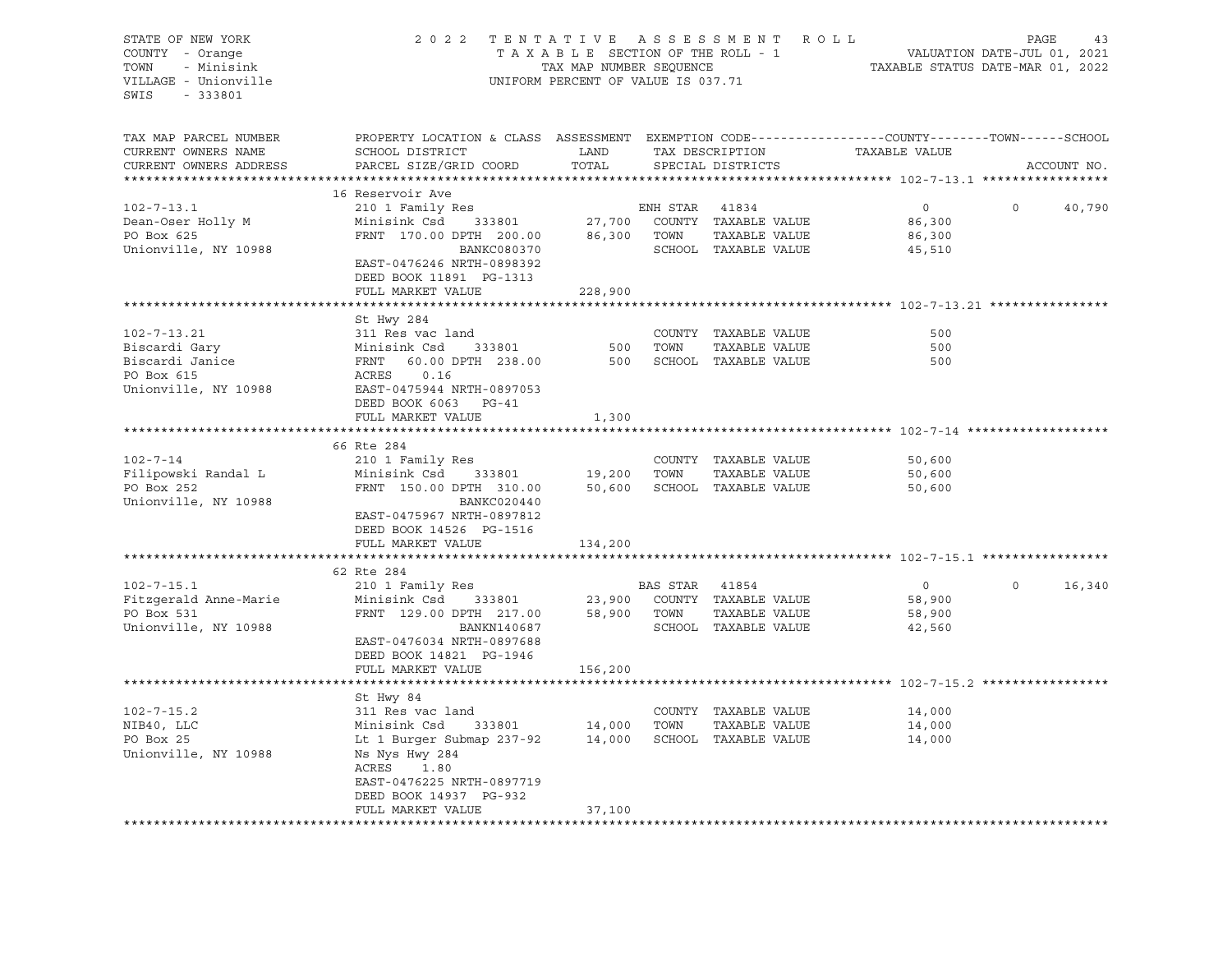## STATE OF NEW YORK 2 0 2 2 T E N T A T I V E A S S E S S M E N T R O L L PAGE 44 COUNTY - Orange T A X A B L E SECTION OF THE ROLL - 1 VALUATION DATE-JUL 01, 2021 TOWN - Minisink TAX MAP NUMBER SEQUENCE TAXABLE STATUS DATE-MAR 01, 2022 VILLAGE - Unionville **United Accord CONT** UNIFORM PERCENT OF VALUE IS 037.71

| TAX MAP PARCEL NUMBER<br>CURRENT OWNERS NAME                                      | PROPERTY LOCATION & CLASS ASSESSMENT<br>SCHOOL DISTRICT | LAND    | EXEMPTION CODE-----------------COUNTY-------TOWN------SCHOOL<br>TAX DESCRIPTION |                  | TAXABLE VALUE  |             |        |
|-----------------------------------------------------------------------------------|---------------------------------------------------------|---------|---------------------------------------------------------------------------------|------------------|----------------|-------------|--------|
| CURRENT OWNERS ADDRESS     PARCEL SIZE/GRID COORD     TOTAL     SPECIAL DISTRICTS |                                                         |         |                                                                                 |                  |                | ACCOUNT NO. |        |
|                                                                                   |                                                         |         |                                                                                 |                  |                |             |        |
|                                                                                   | 4 Reservoir Ave                                         |         |                                                                                 |                  |                |             |        |
| $102 - 7 - 16.1$                                                                  | 210 1 Family Res                                        |         |                                                                                 | VETWAR CTS 41120 | 9,387 2,682    |             | 5,364  |
| Gale Paul R                                                                       | Minisink Csd 333801 14,600 ENH STAR 41834               |         |                                                                                 |                  | $\overline{0}$ | $\circ$     | 40,790 |
| Gale Catherine B                                                                  | FRNT 150.00 DPTH 150.00                                 | 86,200  | COUNTY                                                                          | TAXABLE VALUE    | 76,813         |             |        |
| PO Box 508                                                                        | EAST-0476041 NRTH-0898196                               |         | TOWN                                                                            | TAXABLE VALUE    | 83,518         |             |        |
| Unionville, NY 10988 DEED BOOK 3923 PG-165                                        |                                                         |         | SCHOOL                                                                          | TAXABLE VALUE    | 40,046         |             |        |
|                                                                                   | FULL MARKET VALUE                                       | 228,600 |                                                                                 |                  |                |             |        |
|                                                                                   |                                                         |         |                                                                                 |                  |                |             |        |
|                                                                                   | 25 Lewis St                                             |         |                                                                                 |                  |                |             |        |
| $102 - 7 - 17.2$                                                                  | 210 1 Family Res                                        |         | BAS STAR 41854                                                                  |                  | $\Omega$       | $\mathbf 0$ | 16,340 |
| deJaqer Brenda <b>Manufata Shekara</b>                                            | Minisink Csd 333801 35,300 COUNTY                       |         |                                                                                 | TAXABLE VALUE    | 99,000         |             |        |
| PO Box 123                                                                        | Lt 2 Burger Submap 237-92 99,000                        |         | TOWN                                                                            | TAXABLE VALUE    | 99,000         |             |        |
| Unionville, NY 10988                                                              | Es Reservoir Rd                                         |         | SCHOOL                                                                          | TAXABLE VALUE    | 82,660         |             |        |
|                                                                                   | 2.50 BANKC180381<br>ACRES                               |         |                                                                                 |                  |                |             |        |
|                                                                                   | EAST-0476261 NRTH-0898158                               |         |                                                                                 |                  |                |             |        |
|                                                                                   | DEED BOOK 13688 PG-344                                  |         |                                                                                 |                  |                |             |        |
|                                                                                   | FULL MARKET VALUE                                       | 262,500 |                                                                                 |                  |                |             |        |
|                                                                                   |                                                         |         |                                                                                 |                  |                |             |        |
|                                                                                   |                                                         |         |                                                                                 |                  |                |             |        |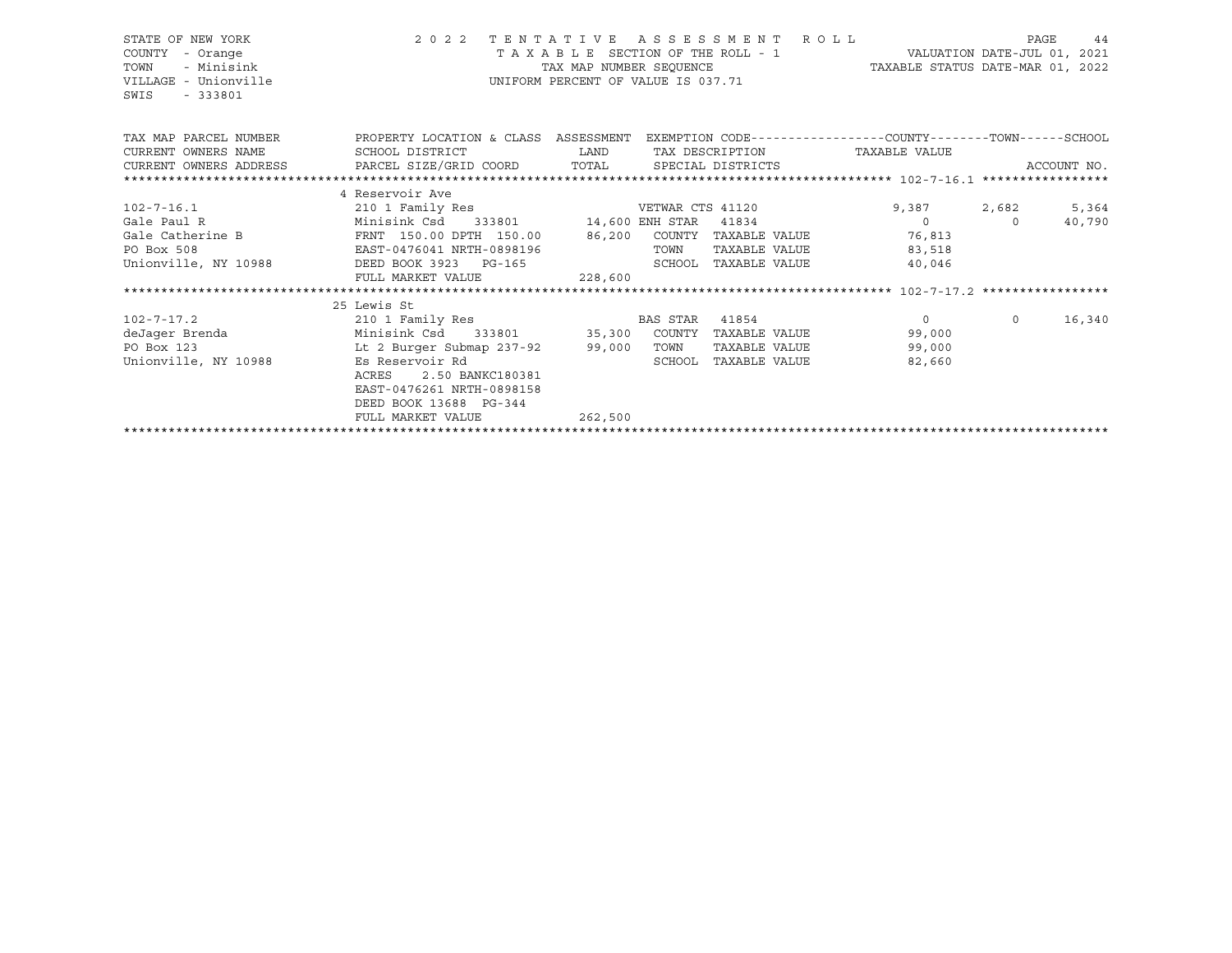|      | STATE OF NEW YORK    | 2022 TENTATIVE ASSESSMENT ROLL     |                                  | PAGE                        | 45 |
|------|----------------------|------------------------------------|----------------------------------|-----------------------------|----|
|      | COUNTY - Orange      | TAXABLE SECTION OF THE ROLL - 1    |                                  | VALUATION DATE-JUL 01, 2021 |    |
|      | TOWN - Minisink      | MAP SECTION - 102                  | TAXABLE STATUS DATE-MAR 01, 2022 |                             |    |
|      | VILLAGE - Unionville | $SUB - SECTION - 000$              |                                  | RPS150/V04/L015             |    |
| SWIS | - 333801             | UNIFORM PERCENT OF VALUE IS 037.71 |                                  | CURRENT DATE 4/28/2022      |    |

|      |             |    | DИ | ΙN<br>'NH | AL | $\mathbf{v}$ |   |
|------|-------------|----|----|-----------|----|--------------|---|
| CODE | יחי<br>™∆MT | ιn |    | $\Lambda$ |    | ΔM<br>.      | T |

### NO SPECIAL DISTRICTS AT THIS LEVEL

## \*\*\* S C H O O L D I S T R I C T S U M M A R Y \*\*\*

| CODE   | DISTRICT NAME | TOTAL<br>PARCELS | ASSESSED<br>LAND | ASSESSED<br>TOTAL | <b>EXEMPT</b><br>AMOUNT | TOTAL<br>TAXABLE | <b>STAR</b><br>AMOUNT | <b>STAR</b><br>TAXABLE |
|--------|---------------|------------------|------------------|-------------------|-------------------------|------------------|-----------------------|------------------------|
| 333801 | Minisink Csd  | 124              | 1950,100         | 8433,500          | 259,257                 | 8174,243         | 1464,908              | 6709,335               |
|        | SUB-TOTAL     | 124              | 1950,100         | 8433,500          | 259,257                 | 8174,243         | 1464,908              | 6709,335               |
|        | TOTAL         | 124              | 1950,100         | 8433,500          | 259,257                 | 8174,243         | 1464,908              | 6709,335               |

## \*\*\* S Y S T E M C O D E S S U M M A R Y \*\*\*

#### NO SYSTEM EXEMPTIONS AT THIS LEVEL

## \*\*\* E X E M P T I O N S U M M A R Y \*\*\*

| COUNTY<br>TOWN<br>CODE<br>DESCRIPTION<br>PARCELS | SCHOOL   |
|--------------------------------------------------|----------|
|                                                  |          |
| 5<br>46,548<br>41120<br>VETWAR CTS<br>13,410     | 26,820   |
| 41123<br>VET WAR T<br>2,682                      |          |
| VET WAR S<br>41124                               | 5,364    |
| 2<br>41130<br>31,290<br>VETCOM CTS<br>8,940      | 17,880   |
| 41140<br>VETDIS CTS<br>2<br>17,415<br>10,995     | 17,415   |
| 5<br>41800<br>AGED<br>125,250<br>128,409         | 127,068  |
| 41802<br>2<br>$AGED-C$<br>54,710                 |          |
| 2<br>41803<br>AGED-T<br>54,710                   |          |
| 2<br>41804<br>AGED-S                             | 54,710   |
| 25<br>41834<br>ENH STAR                          | 925,688  |
| 33<br>41854<br>BAS STAR                          | 539,220  |
| 2<br>49500<br>SOLAR EX C<br>10,000<br>10,000     | 10,000   |
| 82<br>TOTAL<br>285,213<br>229,146                | 1724,165 |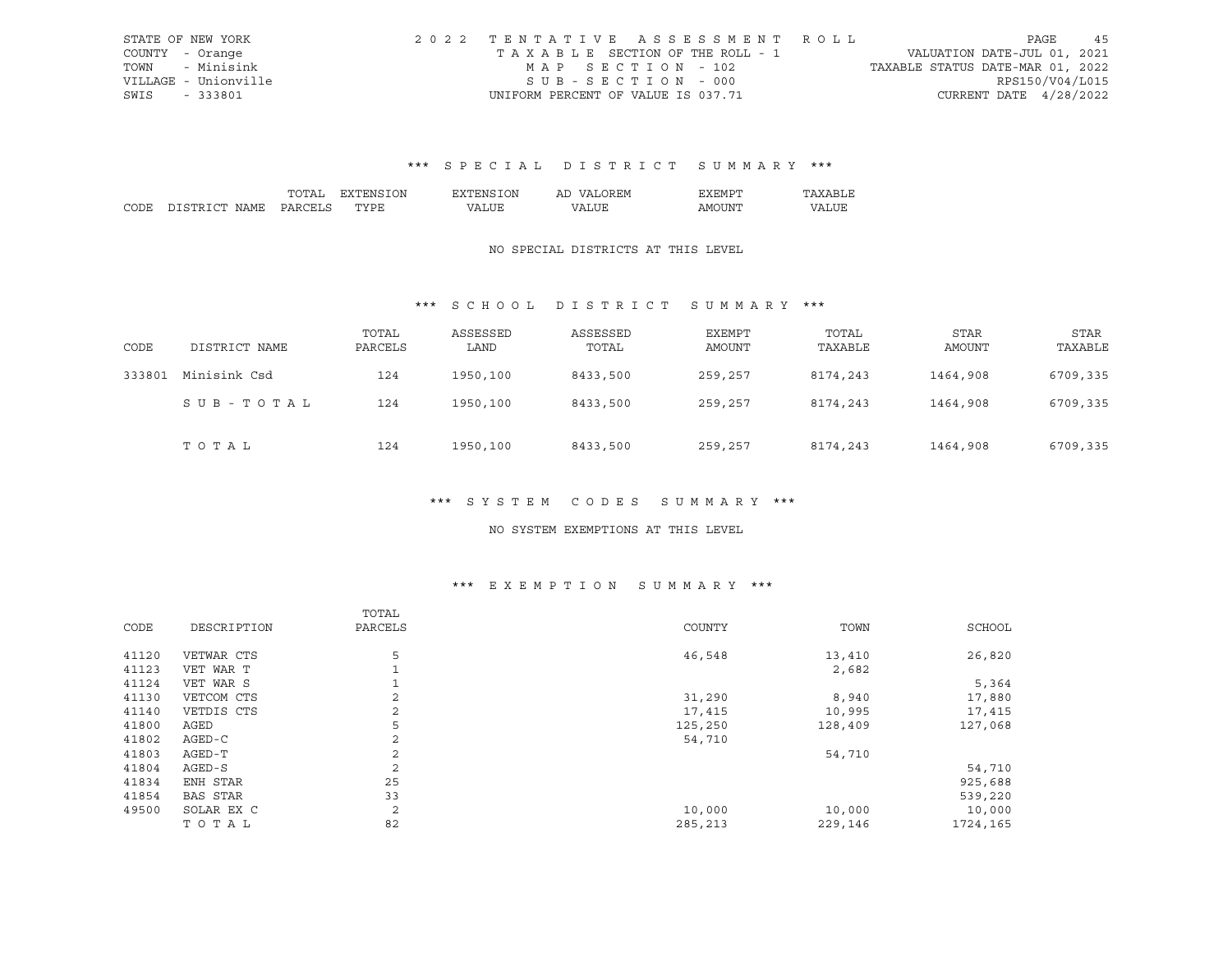| STATE OF NEW YORK    |                                    |  | 2022 TENTATIVE ASSESSMENT ROLL  |                                  |                          | PAGE | 46 |
|----------------------|------------------------------------|--|---------------------------------|----------------------------------|--------------------------|------|----|
| COUNTY - Orange      |                                    |  | TAXABLE SECTION OF THE ROLL - 1 | VALUATION DATE-JUL 01, 2021      |                          |      |    |
| TOWN - Minisink      | MAP SECTION - 102                  |  |                                 | TAXABLE STATUS DATE-MAR 01, 2022 |                          |      |    |
| VILLAGE - Unionville | SUB-SECTION - 000                  |  |                                 |                                  | RPS150/V04/L015          |      |    |
| SWIS - 333801        | UNIFORM PERCENT OF VALUE IS 037.71 |  |                                 |                                  | CURRENT DATE $4/28/2022$ |      |    |

| ROLL       |             | TOTAL   | ASSESSED | ASSESSED | TAXABLE  | TAXABLE  | TAXABLE       | STAR     |
|------------|-------------|---------|----------|----------|----------|----------|---------------|----------|
| <b>SEC</b> | DESCRIPTION | PARCELS | LAND     | TOTAL    | COUNTY   | TOWN     | <b>SCHOOL</b> | TAXABLE  |
|            | TAXABLE     | 124     | 1950,100 | 8433,500 | 8148,287 | 8204,354 | 8174,243      | 6709,335 |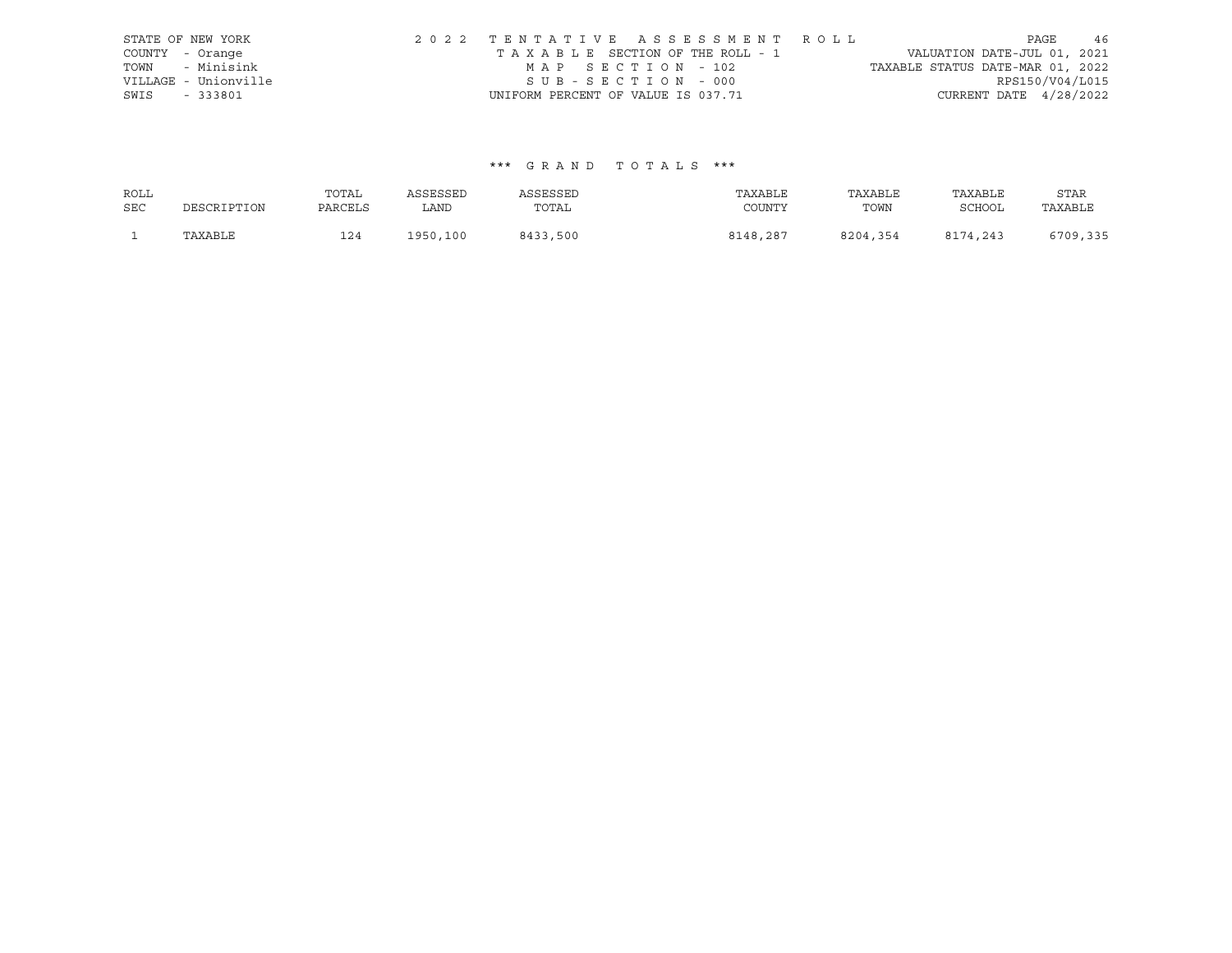| STATE OF NEW YORK<br>COUNTY - Orange<br>- Minisink<br>TOWN<br>VILLAGE - Unionville<br>SWIS<br>$-333801$ | 2 0 2 2                                                                                                             | TENTATIVE<br>TAXABLE SECTION OF THE ROLL - 1<br>TAX MAP NUMBER SEQUENCE<br>UNIFORM PERCENT OF VALUE IS 037.71 |                | A S S E S S M E N T  | ROLL<br>TAXABLE STATUS DATE-MAR 01, 2022 | PAGE<br>VALUATION DATE-JUL 01, 2021 | 47          |
|---------------------------------------------------------------------------------------------------------|---------------------------------------------------------------------------------------------------------------------|---------------------------------------------------------------------------------------------------------------|----------------|----------------------|------------------------------------------|-------------------------------------|-------------|
| TAX MAP PARCEL NUMBER<br>CURRENT OWNERS NAME                                                            | PROPERTY LOCATION & CLASS ASSESSMENT EXEMPTION CODE----------------COUNTY-------TOWN------SCHOOL<br>SCHOOL DISTRICT | LAND                                                                                                          |                | TAX DESCRIPTION      | TAXABLE VALUE                            |                                     |             |
| CURRENT OWNERS ADDRESS                                                                                  | PARCEL SIZE/GRID COORD                                                                                              | TOTAL                                                                                                         |                | SPECIAL DISTRICTS    |                                          |                                     | ACCOUNT NO. |
|                                                                                                         | 3 Long View Dr                                                                                                      |                                                                                                               |                |                      |                                          |                                     |             |
| $103 - 1 - 1.1$                                                                                         | 210 1 Family Res                                                                                                    |                                                                                                               | BAS STAR       | 41854                | $\circ$                                  | $\circ$                             | 16,340      |
| D'Angelo Salvatore T                                                                                    | Minisink Csd<br>333801                                                                                              | 20,800                                                                                                        |                | COUNTY TAXABLE VALUE | 176,400                                  |                                     |             |
| D'Angelo Andria Leigh                                                                                   | Lt 1 Nob Hill Homes Inc                                                                                             | 176,400                                                                                                       | TOWN           | TAXABLE VALUE        | 176,400                                  |                                     |             |
| PO Box 284                                                                                              | Map 530-03                                                                                                          |                                                                                                               |                | SCHOOL TAXABLE VALUE | 160,060                                  |                                     |             |
| Unionville, NY 10988                                                                                    | ACRES<br>0.53 BANKC170030<br>EAST-0435730 NRTH-0473452<br>DEED BOOK 13380 PG-1588                                   |                                                                                                               |                |                      |                                          |                                     |             |
|                                                                                                         | FULL MARKET VALUE                                                                                                   | 467,800                                                                                                       |                |                      |                                          |                                     |             |
|                                                                                                         |                                                                                                                     |                                                                                                               |                |                      |                                          |                                     |             |
| $103 - 1 - 1.2$                                                                                         | 11 Long View Dr<br>210 1 Family Res                                                                                 |                                                                                                               | BAS STAR 41854 |                      | $\circ$                                  | $\circ$                             | 16,340      |
| Geysen Daniel P                                                                                         | Minisink Csd<br>333801                                                                                              | 22,800                                                                                                        |                | COUNTY TAXABLE VALUE | 153,900                                  |                                     |             |
| Geysen Linda M                                                                                          | Lt 2 Nob Hill Homes Inc                                                                                             | 153,900                                                                                                       | TOWN           | TAXABLE VALUE        | 153,900                                  |                                     |             |
| PO Box 652                                                                                              | Map 530-03                                                                                                          |                                                                                                               |                | SCHOOL TAXABLE VALUE | 137,560                                  |                                     |             |
| Unionville, NY 10988                                                                                    | ACRES<br>0.60 BANKN140687<br>EAST-0474076 NRTH-0897976<br>DEED BOOK 11900 PG-1874                                   |                                                                                                               |                |                      |                                          |                                     |             |
|                                                                                                         | FULL MARKET VALUE                                                                                                   | 408,100                                                                                                       |                |                      |                                          |                                     |             |
|                                                                                                         |                                                                                                                     |                                                                                                               |                |                      |                                          |                                     |             |
| $103 - 1 - 1.3$                                                                                         | 17 Long View Dr<br>210 1 Family Res                                                                                 |                                                                                                               | BAS STAR 41854 |                      | $\circ$                                  | $\Omega$                            | 16,340      |
| Harris Chris                                                                                            | Minisink Csd<br>333801                                                                                              | 27,200                                                                                                        |                | COUNTY TAXABLE VALUE | 168,400                                  |                                     |             |
| Harris Lateesha                                                                                         | Lt 3 Nob Hill Homes Inc                                                                                             | 168,400                                                                                                       | TOWN           | TAXABLE VALUE        | 168,400                                  |                                     |             |
| PO Box 212                                                                                              | Map 530-03                                                                                                          |                                                                                                               |                | SCHOOL TAXABLE VALUE | 152,060                                  |                                     |             |
| Unionville, NY 10988                                                                                    | ACRES<br>0.76 BANKC030230<br>EAST-0473907 NRTH-0898078<br>DEED BOOK 12907 PG-1431                                   |                                                                                                               |                |                      |                                          |                                     |             |
|                                                                                                         | FULL MARKET VALUE                                                                                                   | 446,600                                                                                                       |                |                      |                                          |                                     |             |
|                                                                                                         |                                                                                                                     |                                                                                                               |                |                      |                                          |                                     |             |
| $103 - 1 - 1.4$                                                                                         | 23 Long View Dr<br>210 1 Family Res                                                                                 |                                                                                                               | BAS STAR 41854 |                      | $\circ$                                  | $\circ$                             | 16,340      |
| Carr Robert A                                                                                           | Minisink Csd<br>333801                                                                                              | 26,100                                                                                                        |                | COUNTY TAXABLE VALUE | 148,200                                  |                                     |             |
| Carr Carrie A                                                                                           | Lt 4 Nob Hill Homes Inc                                                                                             | 148,200                                                                                                       | TOWN           | TAXABLE VALUE        | 148,200                                  |                                     |             |
| PO Box 484                                                                                              | Map 530-03                                                                                                          |                                                                                                               |                | SCHOOL TAXABLE VALUE | 131,860                                  |                                     |             |
| Unionville, NY 10988                                                                                    | ACRES<br>0.72 BANKC190321<br>EAST-0473729 NRTH-0898178<br>DEED BOOK 11365 PG-838                                    |                                                                                                               |                |                      |                                          |                                     |             |
|                                                                                                         | FULL MARKET VALUE                                                                                                   | 393,000                                                                                                       |                |                      |                                          |                                     |             |
|                                                                                                         | 27 Long View Dr                                                                                                     |                                                                                                               |                |                      |                                          |                                     |             |
| $103 - 1 - 1.5$                                                                                         | 210 1 Family Res                                                                                                    |                                                                                                               |                | COUNTY TAXABLE VALUE | 162,200                                  |                                     |             |
| Monnas Janelle                                                                                          | Minisink Csd<br>333801                                                                                              | 37,200                                                                                                        | TOWN           | TAXABLE VALUE        | 162,200                                  |                                     |             |
| PO Box 65                                                                                               | Lt 5 Nob Hill Homes Inc                                                                                             | 162,200                                                                                                       |                | SCHOOL TAXABLE VALUE | 162,200                                  |                                     |             |
| Unionville, NY 10988                                                                                    | Map 530-03<br>ACRES<br>3.60 BANKC140100                                                                             |                                                                                                               |                |                      |                                          |                                     |             |
|                                                                                                         | EAST-0473338 NRTH-0898501<br>DEED BOOK 14899 PG-1591<br>FULL MARKET VALUE                                           | 430,100                                                                                                       |                |                      |                                          |                                     |             |
|                                                                                                         |                                                                                                                     |                                                                                                               |                |                      |                                          |                                     |             |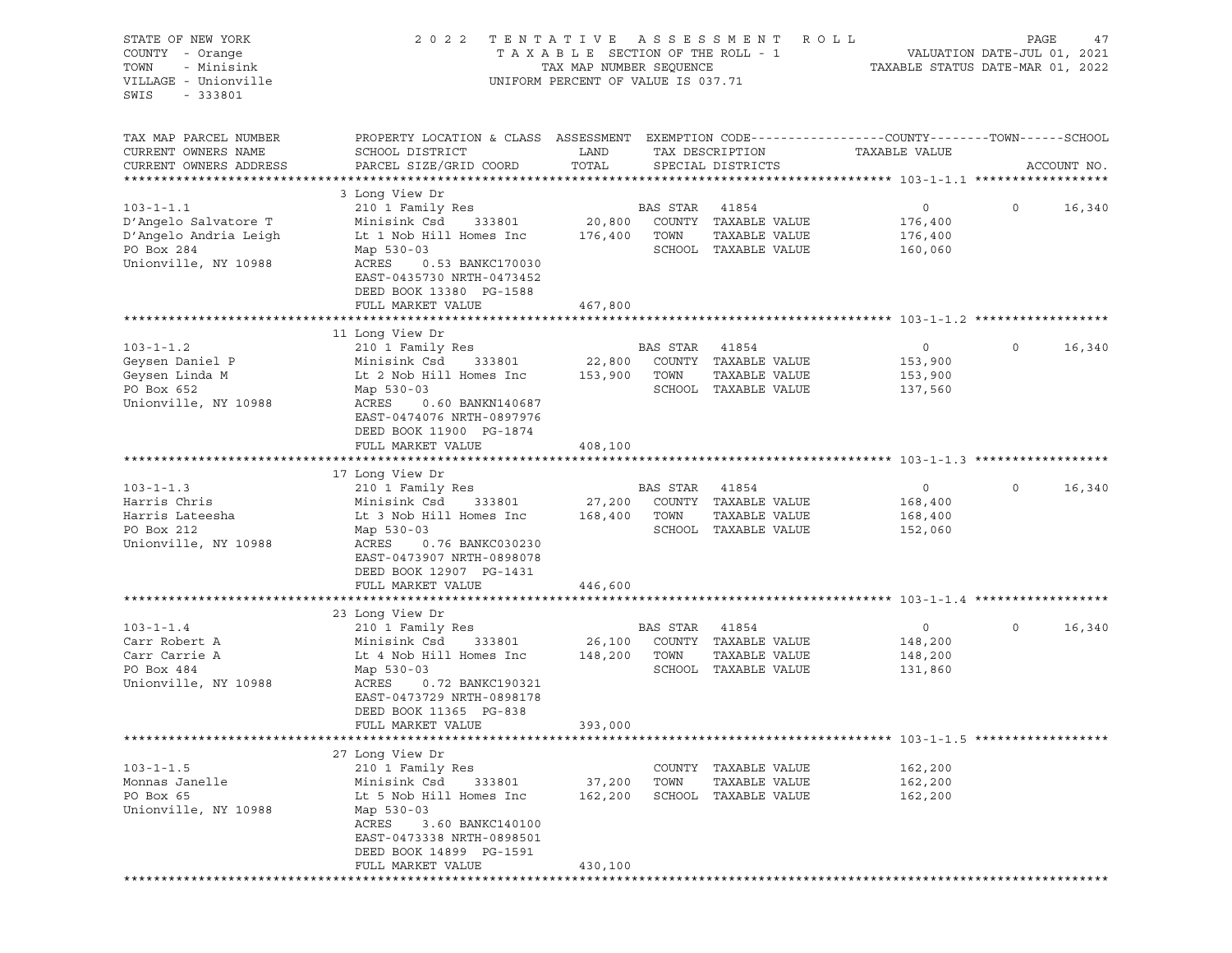## STATE OF NEW YORK 2 0 2 2 T E N T A T I V E A S S E S S M E N T R O L L PAGE 48 COUNTY - Orange T A X A B L E SECTION OF THE ROLL - 1 VALUATION DATE-JUL 01, 2021 TOWN - Minisink TAX MAP NUMBER SEQUENCE TAXABLE STATUS DATE-MAR 01, 2022 VILLAGE - Unionville **United Accord CONT** UNIFORM PERCENT OF VALUE IS 037.71

| TAX MAP PARCEL NUMBER<br>CURRENT OWNERS NAME                                           | PROPERTY LOCATION & CLASS ASSESSMENT EXEMPTION CODE----------------COUNTY-------TOWN------SCHOOL<br>SCHOOL DISTRICT                                  | LAND               |                                                             | TAX DESCRIPTION                                                                 | TAXABLE VALUE                                    |                     |                  |
|----------------------------------------------------------------------------------------|------------------------------------------------------------------------------------------------------------------------------------------------------|--------------------|-------------------------------------------------------------|---------------------------------------------------------------------------------|--------------------------------------------------|---------------------|------------------|
| CURRENT OWNERS ADDRESS<br>**********************                                       | PARCEL SIZE/GRID COORD                                                                                                                               | TOTAL              |                                                             | SPECIAL DISTRICTS                                                               |                                                  |                     | ACCOUNT NO.      |
|                                                                                        |                                                                                                                                                      |                    |                                                             |                                                                                 |                                                  |                     |                  |
| $103 - 1 - 1.6$<br>Iliev Jonathan                                                      | 30 Long View Dr<br>210 1 Family Res<br>Minisink Csd<br>333801                                                                                        |                    | VETWAR CTS 41120<br>37,200 VETCOM CTS 41130                 |                                                                                 | 9,387<br>15,645                                  | 2,682<br>4,470      | 5,364<br>8,940   |
| Pepe Nicole E<br>PO Box 482<br>Unionville, NY 10988                                    | Lt 6 Nob Hill Homes Inc<br>Map 530-03<br>partial 2006<br>ACRES<br>4.40<br>EAST-0473613 NRTH-0898591<br>DEED BOOK 14397 PG-497                        |                    | 154,300 VETDIS CTS 41140<br>TOWN                            | COUNTY TAXABLE VALUE<br>TAXABLE VALUE<br>SCHOOL TAXABLE VALUE                   | 31,290<br>97,978<br>138,208<br>122,116           | 8,940               | 17,880           |
|                                                                                        | FULL MARKET VALUE                                                                                                                                    | 409,200            |                                                             |                                                                                 |                                                  |                     |                  |
|                                                                                        |                                                                                                                                                      |                    |                                                             |                                                                                 |                                                  |                     |                  |
| $103 - 1 - 1.7$                                                                        | 20 Long View Dr<br>210 1 Family Res                                                                                                                  |                    | VETCOM CTS 41130                                            |                                                                                 | 15,645                                           | 4,470               | 8,940            |
| Lohse Gregory<br>Lohse Tatum<br>PO Box 12<br>Unionville, NY 10988                      | Minisink Csd<br>333801<br>Lt 7 Nob Hill Homes Inc<br>Map 530-03<br>ACRES<br>1.30 BANKN140687<br>EAST-0474069 NRTH-0898223<br>DEED BOOK 14243 PG-1311 |                    | 34,100 VETDIS CTS 41140<br>169,400 SOLAR EX C 49500<br>TOWN | COUNTY TAXABLE VALUE<br>TAXABLE VALUE<br>SCHOOL TAXABLE VALUE                   | 31,290<br>5,000<br>117,465<br>150,990<br>137,580 | 8,940<br>5,000      | 17,880<br>5,000  |
|                                                                                        | FULL MARKET VALUE                                                                                                                                    | 449,200            |                                                             |                                                                                 |                                                  |                     |                  |
|                                                                                        |                                                                                                                                                      |                    |                                                             |                                                                                 |                                                  |                     |                  |
|                                                                                        | 4 Long View Dr                                                                                                                                       |                    |                                                             |                                                                                 |                                                  |                     |                  |
| $103 - 1 - 1.8$<br>Howard Martin T                                                     | 210 1 Family Res<br>Minisink Csd<br>333801                                                                                                           | 16,700             | TOWN                                                        | COUNTY TAXABLE VALUE<br>TAXABLE VALUE                                           | 147,400<br>147,400                               |                     |                  |
| PO Box 279<br>Unionville, NY 10988                                                     | Lt 8 Nob Hill Homes Inc<br>Map 530-03<br>ACRES<br>0.53 BANKC030230<br>EAST-0474316 NRTH-0898075<br>DEED BOOK 11937 PG-1069<br>FULL MARKET VALUE      | 147,400<br>390,900 |                                                             | SCHOOL TAXABLE VALUE                                                            | 147,400                                          |                     |                  |
|                                                                                        |                                                                                                                                                      |                    |                                                             |                                                                                 |                                                  |                     |                  |
|                                                                                        | 23 Blueberry Hill Rd                                                                                                                                 |                    |                                                             |                                                                                 |                                                  |                     |                  |
| $103 - 1 - 2$<br>Nob Hill Mobile Home<br>Park Corp<br>PO Box 308<br>Glenwood, NJ 07418 | 416 Mfg hsing pk<br>Minisink Csd<br>333801<br>Ws Jersey Ave<br>ACRES 10.90<br>EAST-0474715 NRTH-0897978<br>DEED BOOK 4833 PG-47                      | 772,100            | ENH STAR<br>92,700 BAS STAR<br>TOWN                         | 41834<br>41854<br>COUNTY TAXABLE VALUE<br>TAXABLE VALUE<br>SCHOOL TAXABLE VALUE | 0<br>$\circ$<br>772,100<br>772,100<br>658,470    | $\circ$<br>$\Omega$ | 36,610<br>77,020 |
|                                                                                        | FULL MARKET VALUE                                                                                                                                    | 2047,500           |                                                             |                                                                                 |                                                  |                     |                  |
|                                                                                        |                                                                                                                                                      |                    |                                                             |                                                                                 |                                                  |                     |                  |
| $103 - 1 - 3$                                                                          | Jersey Ave<br>311 Res vac land                                                                                                                       |                    |                                                             | COUNTY TAXABLE VALUE                                                            | 11,300                                           |                     |                  |
| Berlinski Jacqueline D                                                                 | Minisink Csd<br>333801                                                                                                                               | 11,300             | TOWN                                                        | TAXABLE VALUE                                                                   | 11,300                                           |                     |                  |
| Meland Joseph<br>PO Box 631                                                            | FRNT 225.00 DPTH 240.00<br>BANK0230051                                                                                                               | 11,300             |                                                             | SCHOOL TAXABLE VALUE                                                            | 11,300                                           |                     |                  |
| Unionville, NY 10988                                                                   | EAST-0474987 NRTH-0897689<br>DEED BOOK 14097 PG-1388<br>FULL MARKET VALUE                                                                            | 30,000             |                                                             |                                                                                 |                                                  |                     |                  |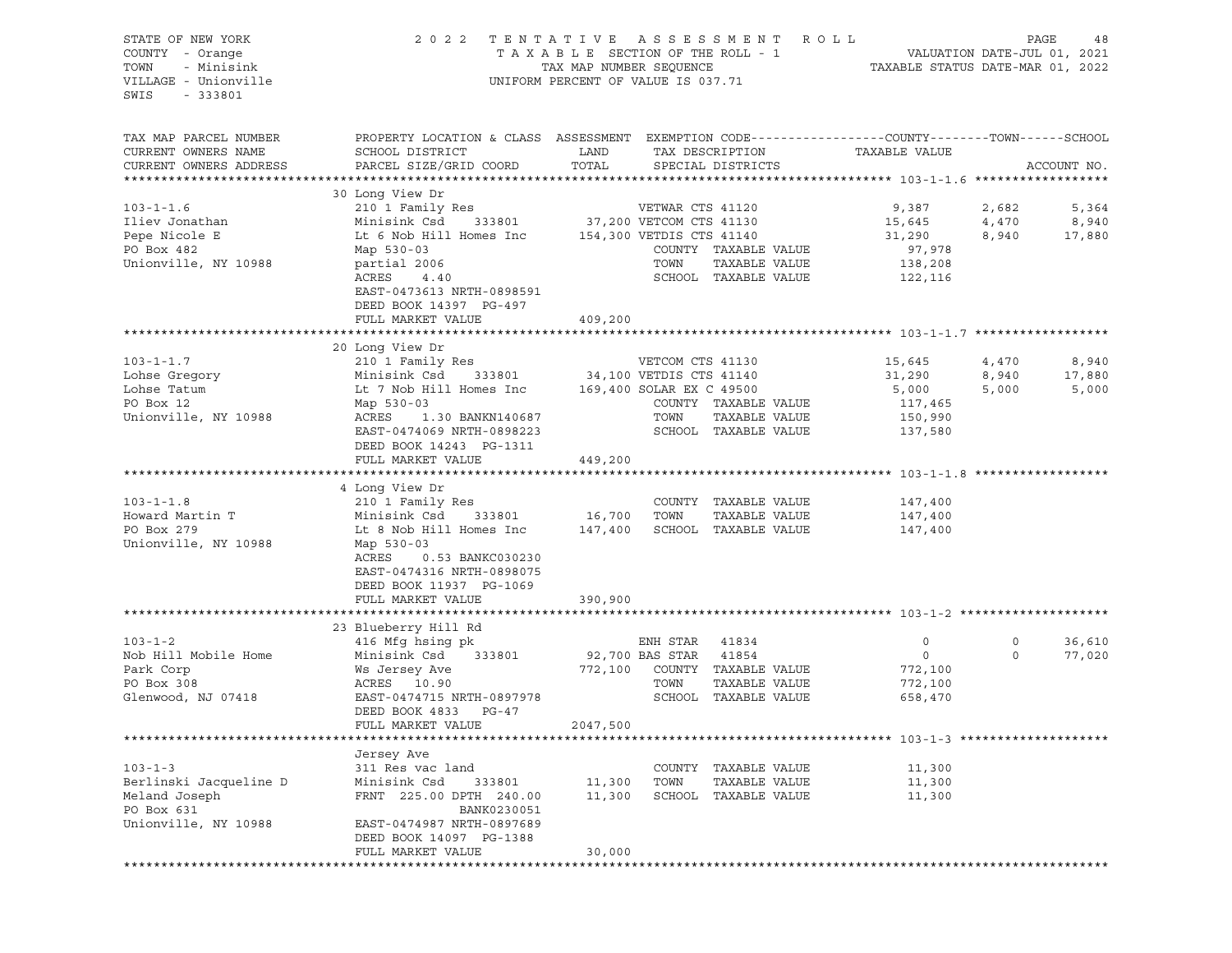| STATE OF NEW YORK<br>COUNTY<br>- Orange<br>- Minisink<br>TOWN<br>VILLAGE - Unionville<br>$-333801$<br>SWIS |                                         |             | 2022 TENTATIVE ASSESSMENT ROLL<br>T A X A B L E SECTION OF THE ROLL - 1 VALUATION DATE-JUL 01, 2021<br>TAX MAP NUMBER SEQUENCE TAXABLE STATUS DATE-MAR 01, 2022<br>UNIFORM PERCENT OF VALUE IS 037.71 |               |               | 49<br>PAGE  |
|------------------------------------------------------------------------------------------------------------|-----------------------------------------|-------------|-------------------------------------------------------------------------------------------------------------------------------------------------------------------------------------------------------|---------------|---------------|-------------|
| TAX MAP PARCEL NUMBER                                                                                      | PROPERTY LOCATION & CLASS ASSESSMENT    |             | EXEMPTION CODE-----------------COUNTY-------TOWN------SCHOOL                                                                                                                                          |               |               |             |
| CURRENT OWNERS NAME                                                                                        | SCHOOL DISTRICT                         | <b>LAND</b> | TAX DESCRIPTION                                                                                                                                                                                       |               | TAXABLE VALUE |             |
| CURRENT OWNERS ADDRESS     PARCEL SIZE/GRID COORD     TOTAL     SPECIAL DISTRICTS                          |                                         |             |                                                                                                                                                                                                       |               |               | ACCOUNT NO. |
|                                                                                                            |                                         |             |                                                                                                                                                                                                       |               |               |             |
|                                                                                                            | Jersey Ave                              |             |                                                                                                                                                                                                       |               |               |             |
| 710 Manufacture<br>$103 - 1 - 4.2$                                                                         |                                         |             | TAXABLE VALUE<br>COUNTY                                                                                                                                                                               |               | 236,900       |             |
| 63-65 Jersey Ave. LLC Minisink Csd 333801 38,600                                                           |                                         |             | TOWN<br>TAXABLE VALUE                                                                                                                                                                                 |               | 236,900       |             |
| PO Box 180                                                                                                 | Lt 7 Middletown NJ Railwa       236,900 |             | SCHOOL                                                                                                                                                                                                | TAXABLE VALUE | 236,900       |             |
| Unionville, NY 10988                                                                                       | Company SM 397-10 filed                 |             |                                                                                                                                                                                                       |               |               |             |
|                                                                                                            | $11/15/10$ ES Jersey Ave                |             |                                                                                                                                                                                                       |               |               |             |
|                                                                                                            | ACRES 2.10                              |             |                                                                                                                                                                                                       |               |               |             |
|                                                                                                            | EAST-0475167 NRTH-0897611               |             |                                                                                                                                                                                                       |               |               |             |
|                                                                                                            | DEED BOOK 13118 PG-984                  |             |                                                                                                                                                                                                       |               |               |             |
|                                                                                                            | FULL MARKET VALUE                       | 628,200     |                                                                                                                                                                                                       |               |               |             |
|                                                                                                            |                                         |             |                                                                                                                                                                                                       |               |               |             |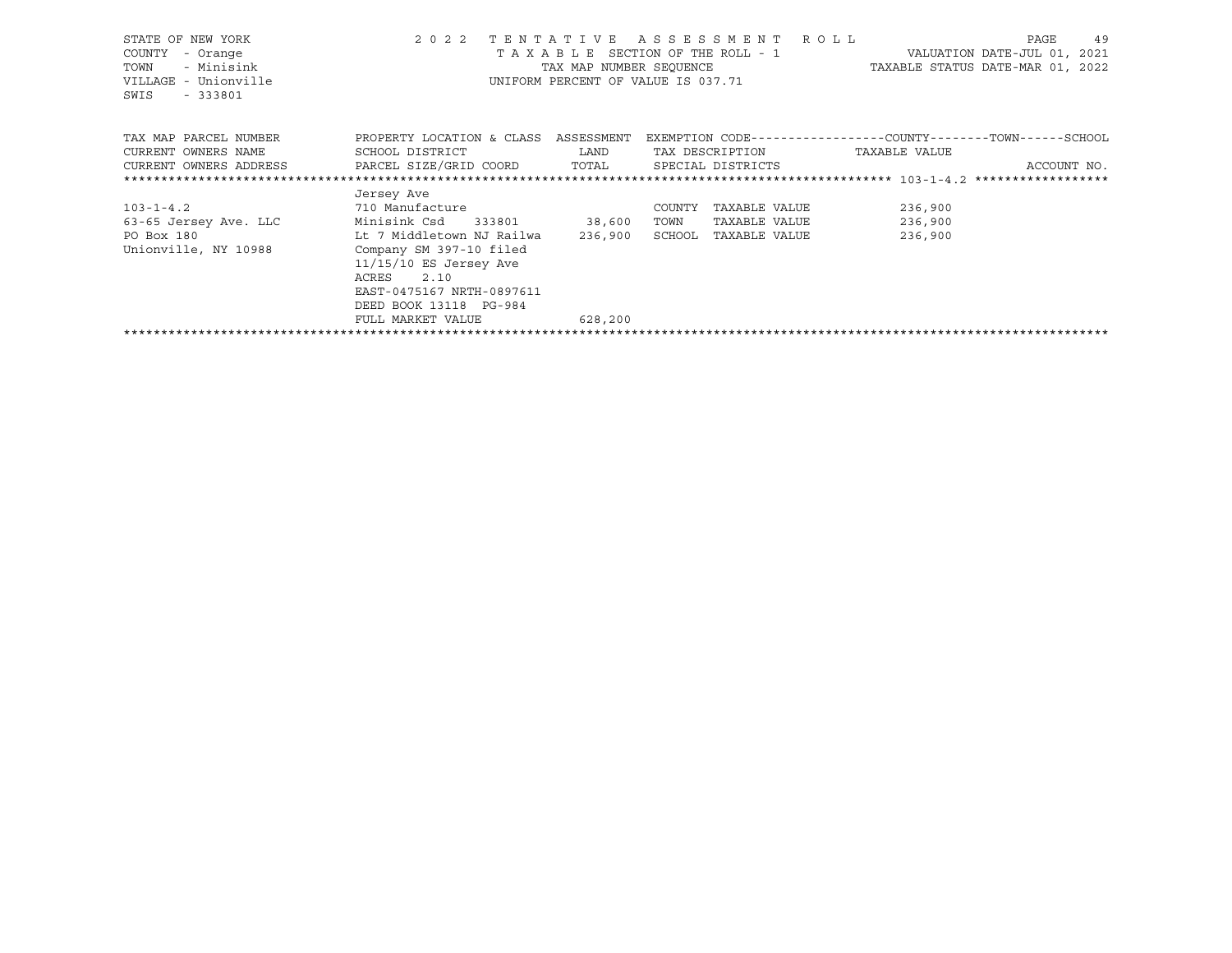|      | STATE OF NEW YORK    | 2022 TENTATIVE ASSESSMENT ROLL     |                                  | PAGE            | 50 |
|------|----------------------|------------------------------------|----------------------------------|-----------------|----|
|      | COUNTY - Orange      | TAXABLE SECTION OF THE ROLL - 1    | VALUATION DATE-JUL 01, 2021      |                 |    |
|      | TOWN - Minisink      | MAP SECTION - 103                  | TAXABLE STATUS DATE-MAR 01, 2022 |                 |    |
|      | VILLAGE - Unionville | $SUB - SECTION - 000$              |                                  | RPS150/V04/L015 |    |
| SWIS | $-333801$            | UNIFORM PERCENT OF VALUE IS 037.71 | CURRENT DATE 4/28/2022           |                 |    |

|      |             |    | DИ | ΙN<br>'NH | AL | $\mathbf{v}$ |   |
|------|-------------|----|----|-----------|----|--------------|---|
| CODE | יחי<br>™∆MT | ιn |    | $\Lambda$ |    | ΔM<br>.      | T |

### NO SPECIAL DISTRICTS AT THIS LEVEL

## \*\*\* S C H O O L D I S T R I C T S U M M A R Y \*\*\*

| CODE   | DISTRICT NAME | TOTAL<br>PARCELS | ASSESSED<br>LAND | ASSESSED<br>TOTAL | EXEMPT<br>AMOUNT | TOTAL<br>TAXABLE | <b>STAR</b><br>AMOUNT | <b>STAR</b><br>TAXABLE |
|--------|---------------|------------------|------------------|-------------------|------------------|------------------|-----------------------|------------------------|
| 333801 | Minisink Csd  | 11               | 364,700          | 2300,500          | 64,004           | 2236,496         | 178,990               | 2057,506               |
|        | SUB-TOTAL     | 11               | 364,700          | 2300,500          | 64,004           | 2236,496         | 178,990               | 2057,506               |
|        | TOTAL         | 11               | 364,700          | 2300,500          | 64,004           | 2236,496         | 178,990               | 2057,506               |

## \*\*\* S Y S T E M C O D E S S U M M A R Y \*\*\*

#### NO SYSTEM EXEMPTIONS AT THIS LEVEL

## \*\*\* E X E M P T I O N S U M M A R Y \*\*\*

|       |                 | TOTAL   |         |        |         |
|-------|-----------------|---------|---------|--------|---------|
| CODE  | DESCRIPTION     | PARCELS | COUNTY  | TOWN   | SCHOOL  |
| 41120 | VETWAR CTS      |         | 9,387   | 2,682  | 5,364   |
| 41130 | VETCOM CTS      | 2       | 31,290  | 8,940  | 17,880  |
| 41140 | VETDIS CTS      | 2       | 62,580  | 17,880 | 35,760  |
| 41834 | ENH STAR        |         |         |        | 36,610  |
| 41854 | <b>BAS STAR</b> | 5       |         |        | 142,380 |
| 49500 | SOLAR EX C      |         | 5,000   | 5,000  | 5,000   |
|       | TOTAL           | 12      | 108,257 | 34,502 | 242,994 |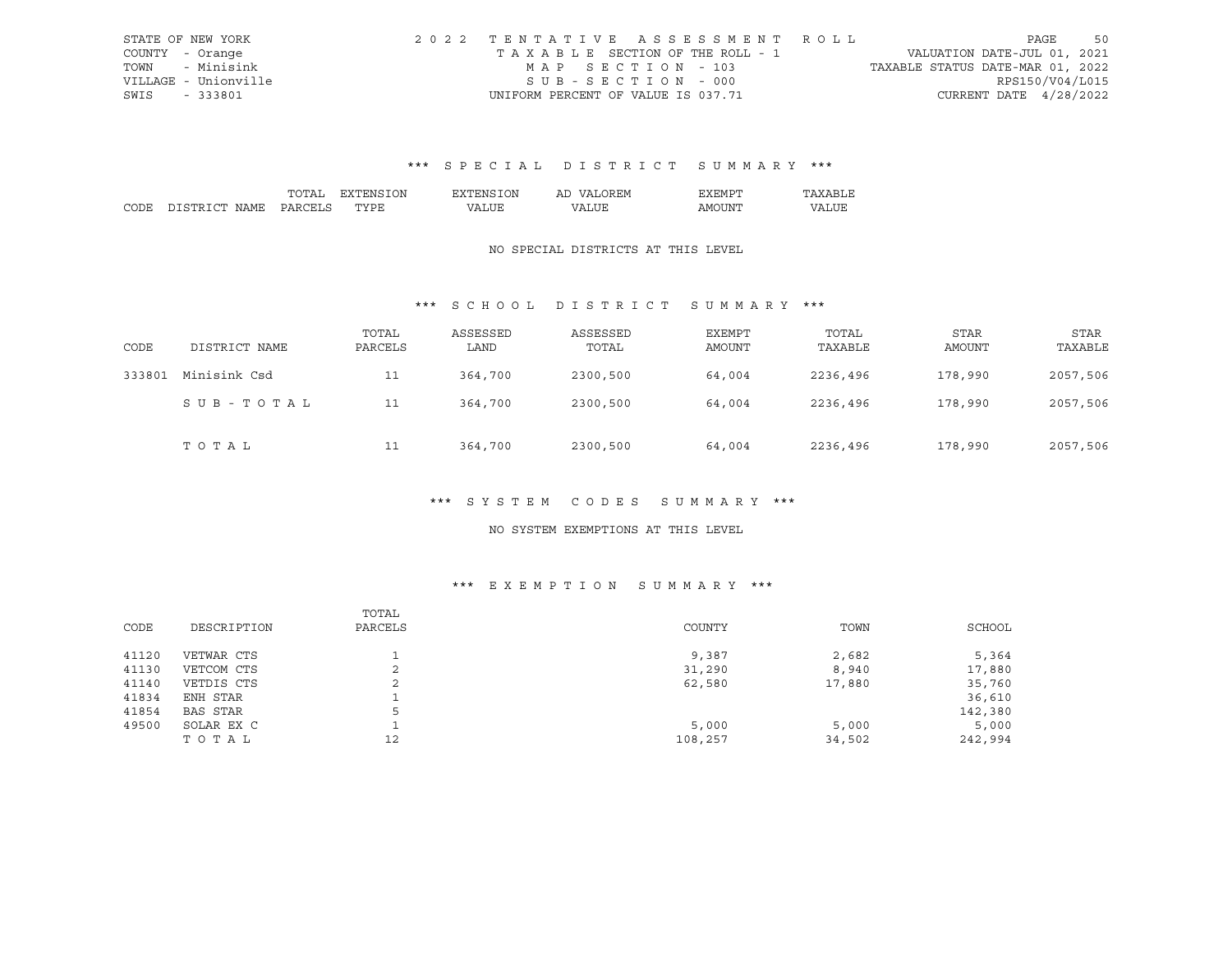| STATE OF NEW YORK    |                                    |                   | 2022 TENTATIVE ASSESSMENT ROLL  |                                  |                          | PAGE | 51 |
|----------------------|------------------------------------|-------------------|---------------------------------|----------------------------------|--------------------------|------|----|
| COUNTY - Orange      |                                    |                   | TAXABLE SECTION OF THE ROLL - 1 | VALUATION DATE-JUL 01, 2021      |                          |      |    |
| TOWN - Minisink      |                                    | MAP SECTION - 103 |                                 | TAXABLE STATUS DATE-MAR 01, 2022 |                          |      |    |
| VILLAGE - Unionville |                                    | SUB-SECTION - 000 |                                 |                                  | RPS150/V04/L015          |      |    |
| SWIS - 333801        | UNIFORM PERCENT OF VALUE IS 037.71 |                   |                                 |                                  | CURRENT DATE $4/28/2022$ |      |    |

| ROLL       |             | TOTAL   | ASSESSED | ASSESSED | TAXABLE  | TAXABLE  | TAXABLE       | STAR     |
|------------|-------------|---------|----------|----------|----------|----------|---------------|----------|
| <b>SEC</b> | DESCRIPTION | PARCELS | LAND     | TOTAL    | COUNTY   | TOWN     | <b>SCHOOL</b> | TAXABLE  |
|            | TAXABLE     | --      | 364,700  | 2300,500 | 2192,243 | 2265,998 | 2236,496      | 2057,506 |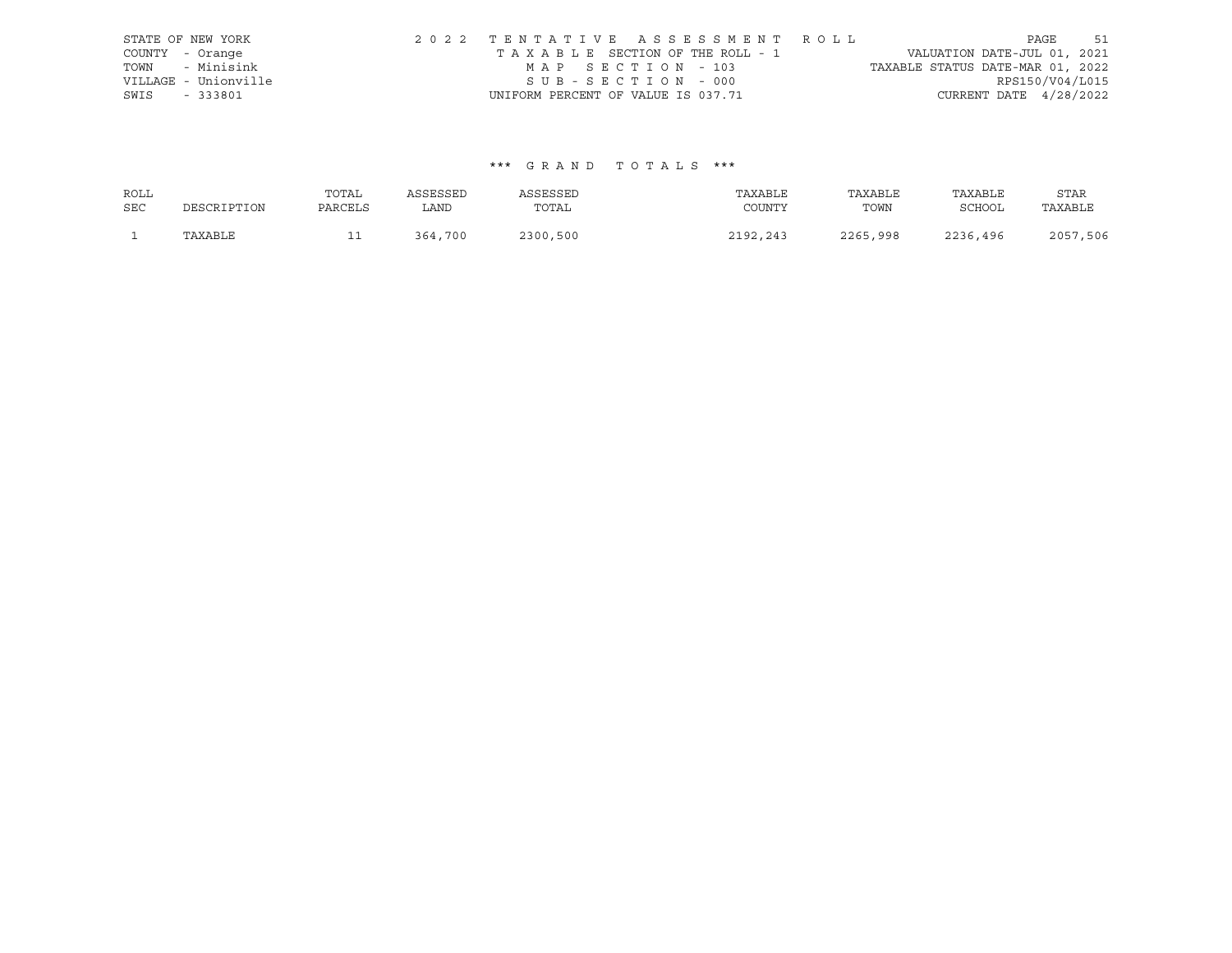| STATE OF NEW YORK    | 2022 TENTATIVE ASSESSMENT ROLL     |  |  |                                  |                        | PAGE            | 52 |
|----------------------|------------------------------------|--|--|----------------------------------|------------------------|-----------------|----|
| COUNTY - Orange      | TAXABLE SECTION OF THE ROLL - 1    |  |  | VALUATION DATE-JUL 01, 2021      |                        |                 |    |
| TOWN - Minisink      |                                    |  |  | TAXABLE STATUS DATE-MAR 01, 2022 |                        |                 |    |
| VILLAGE - Unionville | UNIFORM PERCENT OF VALUE IS 037.71 |  |  |                                  |                        | RPS150/V04/L015 |    |
| SWIS - 333801        |                                    |  |  |                                  | CURRENT DATE 4/28/2022 |                 |    |
|                      |                                    |  |  |                                  |                        |                 |    |

## ROLL SECTION TOTALS

## \*\*\* S P E C I A L D I S T R I C T S U M M A R Y \*\*\*

|               | DΝ        | эN<br>'NL                | Αl | <b>HIML</b>    |  |
|---------------|-----------|--------------------------|----|----------------|--|
| י החי<br>∣∆ M | <br>$-11$ | $\overline{\phantom{a}}$ |    | ו∨ו ∆<br>- I N |  |

### NO SPECIAL DISTRICTS AT THIS LEVEL

## \*\*\* S C H O O L D I S T R I C T S U M M A R Y \*\*\*

| CODE   | DISTRICT NAME | TOTAL<br>PARCELS | ASSESSED<br>LAND | ASSESSED<br>TOTAL | EXEMPT<br><b>AMOUNT</b> | TOTAL<br>TAXABLE | STAR<br><b>AMOUNT</b> | <b>STAR</b><br>TAXABLE |
|--------|---------------|------------------|------------------|-------------------|-------------------------|------------------|-----------------------|------------------------|
| 333801 | Minisink Csd  | 228              | 3555,400         | 16174,400         | 468,945                 | 15705,455        | 2273,148              | 13432,307              |
|        | SUB-TOTAL     | 228              | 3555,400         | 16174,400         | 468,945                 | 15705,455        | 2273,148              | 13432,307              |
|        | TOTAL         | 228              | 3555,400         | 16174,400         | 468,945                 | 15705,455        | 2273,148              | 13432,307              |

## \*\*\* S Y S T E M C O D E S S U M M A R Y \*\*\*

#### NO SYSTEM EXEMPTIONS AT THIS LEVEL

#### \*\*\* E X E M P T I O N S U M M A R Y \*\*\*

|       |                 | TOTAL          |         |         |          |
|-------|-----------------|----------------|---------|---------|----------|
| CODE  | DESCRIPTION     | PARCELS        | COUNTY  | TOWN    | SCHOOL   |
| 41120 | VETWAR CTS      | 6              | 55,935  | 16,092  | 32,184   |
| 41123 | VET WAR T       |                |         | 2,682   |          |
| 41124 | VET WAR S       |                |         |         | 5,364    |
| 41130 | VETCOM CTS      |                | 109,515 | 31,290  | 62,580   |
| 41140 | VETDIS CTS      | 4              | 79,995  | 28,875  | 53,175   |
| 41153 | $CW$ 10 $VET/$  |                |         | 2,682   |          |
| 41165 | $CW$ 15 $VET/$  |                | 5,364   |         | 5,364    |
| 41800 | AGED            | 8              | 223,750 | 226,909 | 225,568  |
| 41802 | AGED-C          | 2              | 54,710  |         |          |
| 41803 | AGED-T          | $\overline{a}$ |         | 54,710  |          |
| 41804 | $AGED-S$        | 2              |         |         | 54,710   |
| 41834 | ENH STAR        | 34             |         |         | 1264,748 |
| 41854 | <b>BAS STAR</b> | 58             |         |         | 1008,400 |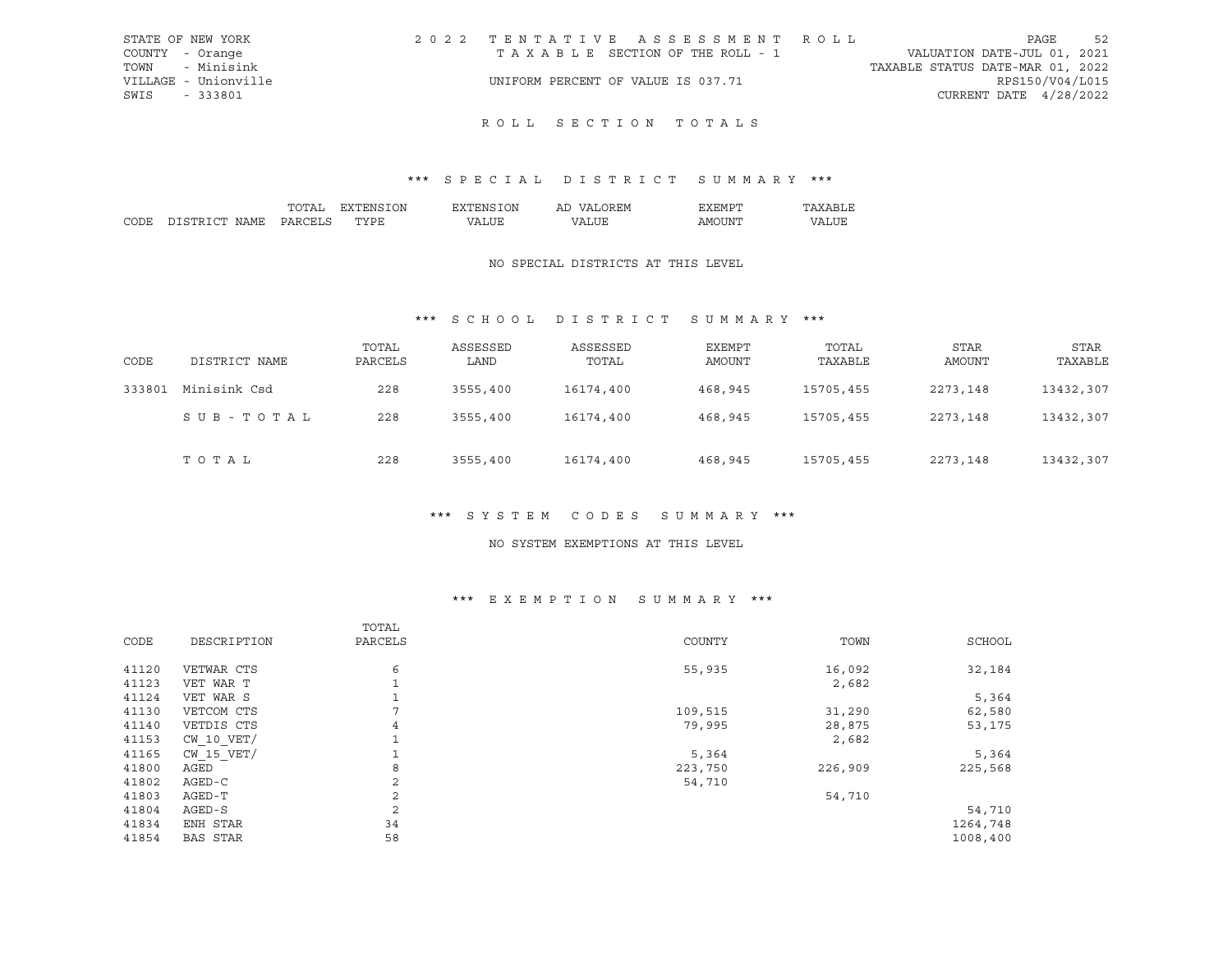|      | STATE OF NEW YORK    | 2022 TENTATIVE ASSESSMENT ROLL        |  |                                  |                        | PAGE | 53 |
|------|----------------------|---------------------------------------|--|----------------------------------|------------------------|------|----|
|      | COUNTY - Orange      | T A X A B L E SECTION OF THE ROLL - 1 |  | VALUATION DATE-JUL 01, 2021      |                        |      |    |
|      | TOWN - Minisink      |                                       |  | TAXABLE STATUS DATE-MAR 01, 2022 |                        |      |    |
|      | VILLAGE - Unionville | UNIFORM PERCENT OF VALUE IS 037.71    |  |                                  | RPS150/V04/L015        |      |    |
| SWIS | $-333801$            |                                       |  |                                  | CURRENT DATE 4/28/2022 |      |    |
|      |                      |                                       |  |                                  |                        |      |    |

## R O L L S E C T I O N T O T A L S

## \*\*\* E X E M P T I O N S U M M A R Y \*\*\*

| CODE  | DESCRIPTION         | TOTAL<br>PARCELS | COUNTY            | TOWN              | SCHOOL             |
|-------|---------------------|------------------|-------------------|-------------------|--------------------|
| 49500 | SOLAR EX C<br>TOTAL | 133              | 30,000<br>559,269 | 30,000<br>393,240 | 30,000<br>2742,093 |

| ROLL |             | TOTAL   | ASSESSED | ASSESSED  | TAXABLE   | TAXABLE   | TAXABLE   | STAR      |
|------|-------------|---------|----------|-----------|-----------|-----------|-----------|-----------|
| SEC  | DESCRIPTION | PARCELS | LAND     | TOTAL     | COUNTY    | TOWN      | SCHOOL    | TAXABLE   |
|      | TAXABLE     | 228     | 3555,400 | 16174,400 | 15615,131 | 15781,160 | 15705,455 | 13432,307 |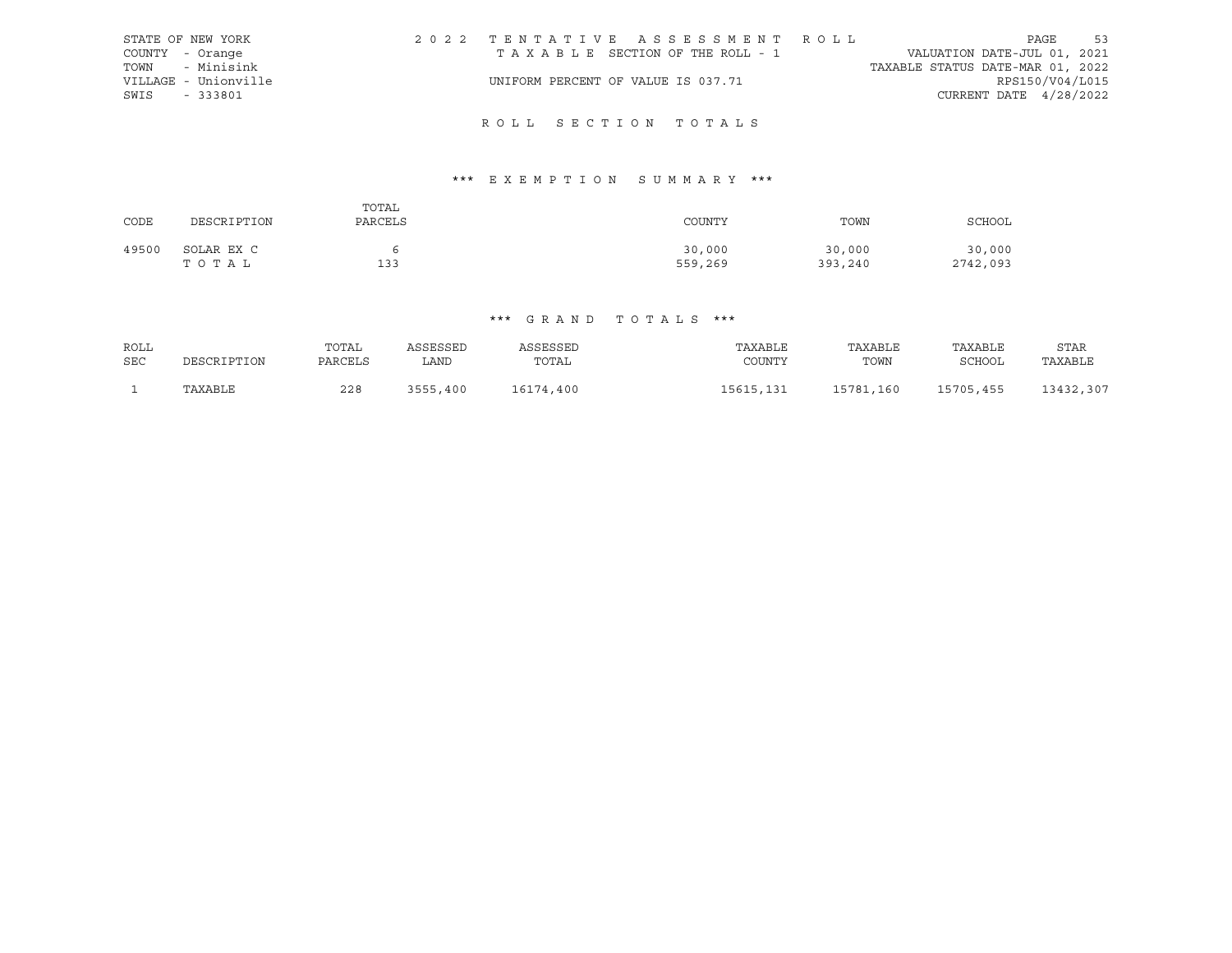| STATE OF NEW YORK<br>COUNTY<br>- Orange<br>- Minisink<br>TOWN<br>VILLAGE - Unionville<br>SWIS<br>$-333801$ | 2 0 2 2                   | TENTATIVE ASSESSMENT ROLL<br>SPECIAL FRANCHISE SECTION OF THE ROLL - 5<br>TAX MAP NUMBER SEQUENCE<br>UNIFORM PERCENT OF VALUE IS 037.71 |        |                   | TAXABLE STATUS DATE-MAR 01, 2022                            | PAGE<br>VALUATION DATE-JUL 01, 2021 | 54 |
|------------------------------------------------------------------------------------------------------------|---------------------------|-----------------------------------------------------------------------------------------------------------------------------------------|--------|-------------------|-------------------------------------------------------------|-------------------------------------|----|
| TAX MAP PARCEL NUMBER                                                                                      | PROPERTY LOCATION & CLASS | ASSESSMENT                                                                                                                              |        |                   | EXEMPTION CODE-----------------COUNTY-------TOWN-----SCHOOL |                                     |    |
| CURRENT OWNERS NAME                                                                                        | SCHOOL DISTRICT           | LAND                                                                                                                                    |        | TAX DESCRIPTION   | TAXABLE VALUE                                               |                                     |    |
| CURRENT OWNERS ADDRESS                                                                                     | PARCEL SIZE/GRID COORD    | TOTAL                                                                                                                                   |        | SPECIAL DISTRICTS |                                                             | ACCOUNT NO.                         |    |
|                                                                                                            |                           |                                                                                                                                         |        |                   |                                                             |                                     |    |
|                                                                                                            | Unionville Sf             |                                                                                                                                         |        |                   |                                                             |                                     |    |
| $520 - 5 - 1$                                                                                              | 861 Elec & gas            |                                                                                                                                         | COUNTY | TAXABLE VALUE     | 346,505                                                     |                                     |    |
| Orange & Rockland                                                                                          | Minisink Csd 333801       | $\overline{0}$                                                                                                                          | TOWN   | TAXABLE VALUE     | 346,505                                                     |                                     |    |
| Utilities Inc                                                                                              | Special Franchise Value   | 346,505                                                                                                                                 | SCHOOL | TAXABLE VALUE     | 346,505                                                     |                                     |    |
| One Blue Hill Plz                                                                                          | Village Of Unionville     |                                                                                                                                         |        |                   |                                                             |                                     |    |
| Pearl River, NY 10965                                                                                      | District 333801           |                                                                                                                                         |        |                   |                                                             |                                     |    |
|                                                                                                            | Z43<br>BANK               |                                                                                                                                         |        |                   |                                                             |                                     |    |
|                                                                                                            | FULL MARKET VALUE         | 918,900                                                                                                                                 |        |                   |                                                             |                                     |    |
|                                                                                                            |                           |                                                                                                                                         |        |                   |                                                             |                                     |    |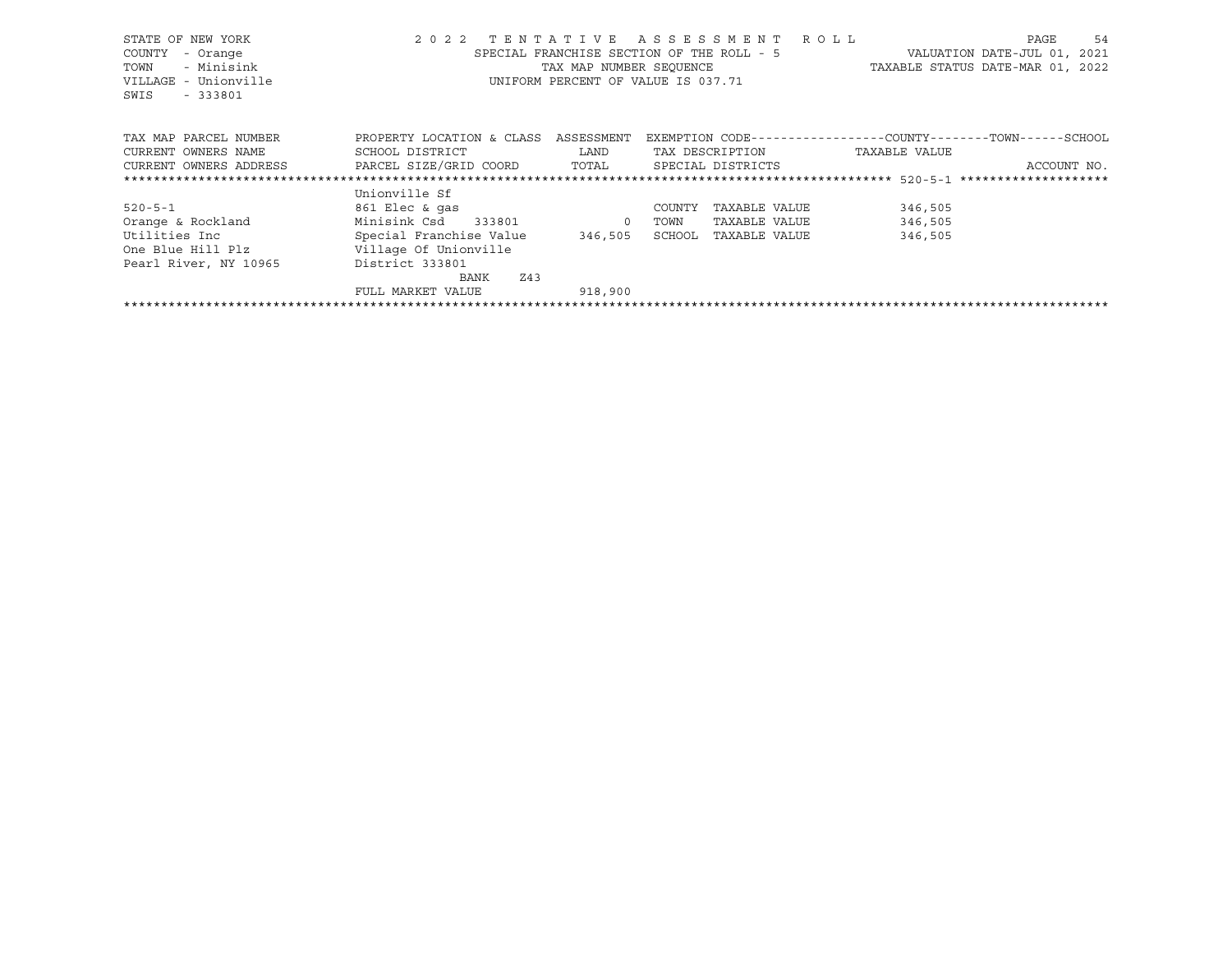|      | STATE OF NEW YORK    |                                           |                                    |  |  |  | 2022 TENTATIVE ASSESSMENT ROLL |                                  |                        | PAGE | 55 |
|------|----------------------|-------------------------------------------|------------------------------------|--|--|--|--------------------------------|----------------------------------|------------------------|------|----|
|      | COUNTY - Orange      | SPECIAL FRANCHISE SECTION OF THE ROLL - 5 |                                    |  |  |  |                                | VALUATION DATE-JUL 01, 2021      |                        |      |    |
| TOWN | - Minisink           |                                           | MAP SECTION - 520                  |  |  |  |                                | TAXABLE STATUS DATE-MAR 01, 2022 |                        |      |    |
|      | VILLAGE - Unionville |                                           | SUB-SECTION - 000                  |  |  |  |                                |                                  | RPS150/V04/L015        |      |    |
| SWIS | - 333801             |                                           | UNIFORM PERCENT OF VALUE IS 037.71 |  |  |  |                                |                                  | CURRENT DATE 4/28/2022 |      |    |

|                 | $\overline{\mathbf{v}}$<br>. л | ЛU | ' ∺:M<br>Al |      |  |
|-----------------|--------------------------------|----|-------------|------|--|
| י החי<br>⊶ ΩM ⊾ | $m \times m$<br>٠.             |    |             | -iN' |  |

### NO SPECIAL DISTRICTS AT THIS LEVEL

## \*\*\* S C H O O L D I S T R I C T S U M M A R Y \*\*\*

| CODE   | DISTRICT NAME | TOTAL<br>PARCELS | ASSESSED<br>LAND | ASSESSED<br>TOTAL | EXEMPT<br>AMOUNT | TOTAL<br>TAXABLE | STAR<br>AMOUNT | <b>STAR</b><br>TAXABLE |
|--------|---------------|------------------|------------------|-------------------|------------------|------------------|----------------|------------------------|
| 333801 | Minisink Csd  |                  |                  | 346,505           |                  | 346,505          |                | 346,505                |
|        | SUB-TOTAL     |                  |                  | 346,505           |                  | 346,505          |                | 346,505                |
|        | TOTAL         |                  |                  | 346,505           |                  | 346,505          |                | 346,505                |

#### \*\*\* S Y S T E M C O D E S S U M M A R Y \*\*\*

#### NO SYSTEM EXEMPTIONS AT THIS LEVEL

## \*\*\* E X E M P T I O N S U M M A R Y \*\*\*

#### NO EXEMPTIONS AT THIS LEVEL

| ROLL |                      | TOTAL   | ASSESSED | \SSESSED | TAXABLE | TAXABLE | TAXABLE | STAR    |
|------|----------------------|---------|----------|----------|---------|---------|---------|---------|
| SEC  | DESCRIPTION          | PARCELS | LAND     | TOTAL    | COUNTY  | TOWN    | SCHOOL  | TAXABLE |
|      | FRANCHISE<br>SPECIAL |         |          | 346,505  | 346,505 | 346,505 | 346,505 | 346,505 |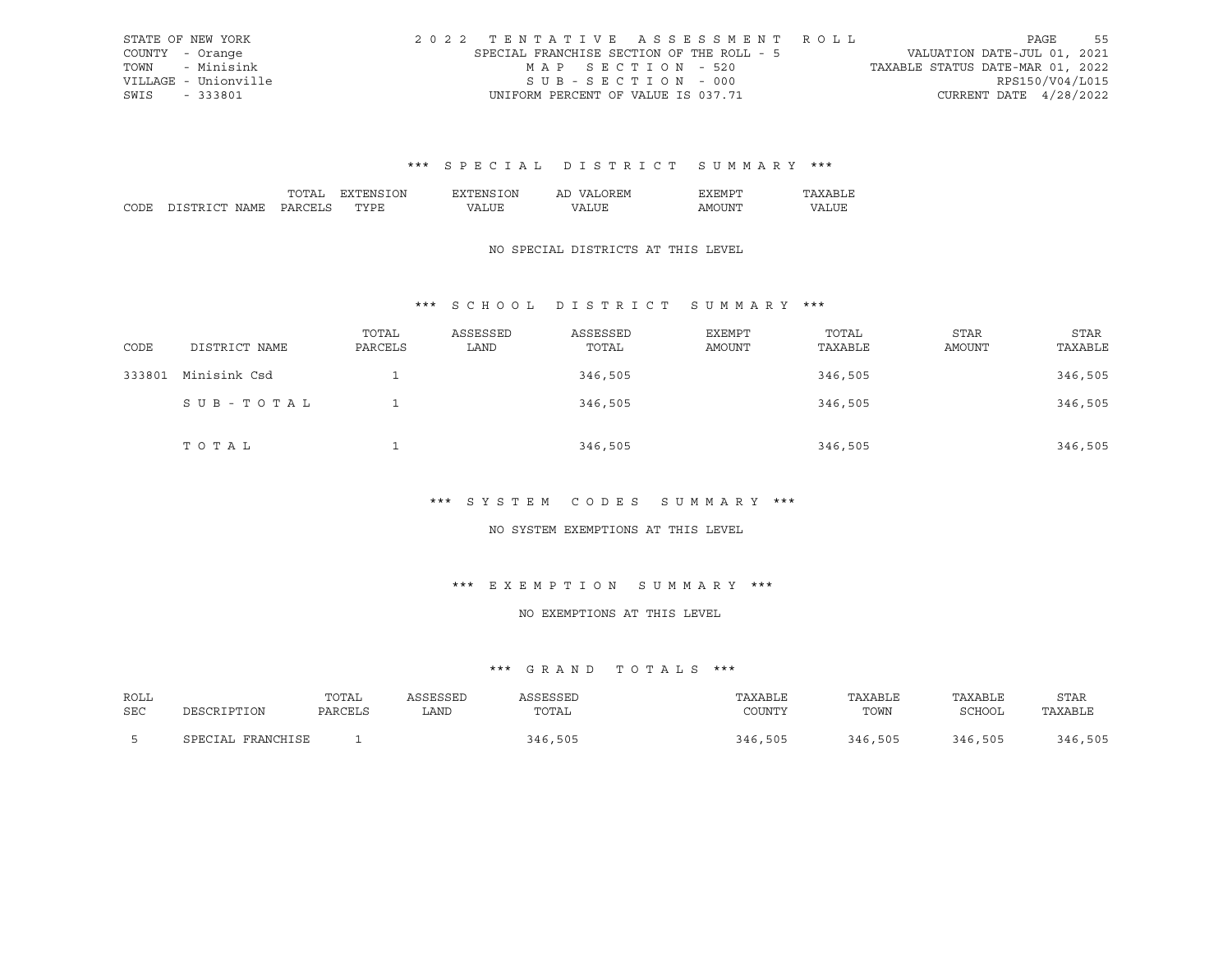| STATE OF NEW YORK<br>COUNTY<br>- Orange<br>- Minisink<br>TOWN<br>VILLAGE - Unionville<br>$-333801$<br>SWIS | 2022 TENTATIVE ASSESSMENT ROLL<br>$\mathbf{S}$                                                                                            | SPECIAL FRANCHISE SECTION OF THE ROLL - 5<br>UNIFORM PERCENT OF VALUE IS 037.71 |        |                 | VALUATION DATE-JUL 01, 2021<br>TAX MAP NUMBER SEQUENCE TAXABLE STATUS DATE-MAR 01, 2022 | PAGE | 56          |
|------------------------------------------------------------------------------------------------------------|-------------------------------------------------------------------------------------------------------------------------------------------|---------------------------------------------------------------------------------|--------|-----------------|-----------------------------------------------------------------------------------------|------|-------------|
| TAX MAP PARCEL NUMBER                                                                                      | PROPERTY LOCATION & CLASS ASSESSMENT                                                                                                      |                                                                                 |        |                 | EXEMPTION CODE-----------------COUNTY-------TOWN------SCHOOL                            |      |             |
| CURRENT OWNERS NAME                                                                                        | SCHOOL DISTRICT<br><b>EXAMPLE SERVICE SERVICE SERVICE SERVICE SERVICE SERVICE SERVICE SERVICE SERVICE SERVICE SERVICE SERVICE SERVICE</b> |                                                                                 |        | TAX DESCRIPTION | TAXABLE VALUE                                                                           |      |             |
| CURRENT OWNERS ADDRESS     PARCEL SIZE/GRID COORD   TOTAL     SPECIAL DISTRICTS                            |                                                                                                                                           |                                                                                 |        |                 |                                                                                         |      | ACCOUNT NO. |
|                                                                                                            |                                                                                                                                           |                                                                                 |        |                 |                                                                                         |      |             |
|                                                                                                            | Unionville Sf                                                                                                                             |                                                                                 |        |                 |                                                                                         |      |             |
| $530 - 5 - 1$                                                                                              | 866 Telephone                                                                                                                             |                                                                                 | COUNTY | TAXABLE VALUE   | 16,156                                                                                  |      |             |
| Citizens Telecomm Co of NY Inc Minisink Csd 333801 0                                                       |                                                                                                                                           |                                                                                 | TOWN   | TAXABLE VALUE   | 16,156                                                                                  |      |             |
| Frontier Communications                                                                                    | Special Franchise Value 16,156                                                                                                            |                                                                                 | SCHOOL | TAXABLE VALUE   | 16,156                                                                                  |      |             |
| c/o Duff & Phelps [11] Village Of Unionville                                                               |                                                                                                                                           |                                                                                 |        |                 |                                                                                         |      |             |
| District 333801<br>PO Box 2629                                                                             |                                                                                                                                           |                                                                                 |        |                 |                                                                                         |      |             |
| Addison, TX 75001                                                                                          | ACRES<br>1.00 BANK<br>Z14                                                                                                                 |                                                                                 |        |                 |                                                                                         |      |             |
|                                                                                                            | DEED BOOK 1855 PG-00351                                                                                                                   |                                                                                 |        |                 |                                                                                         |      |             |
|                                                                                                            | FULL MARKET VALUE                                                                                                                         | 42,800                                                                          |        |                 |                                                                                         |      |             |
|                                                                                                            |                                                                                                                                           |                                                                                 |        |                 |                                                                                         |      |             |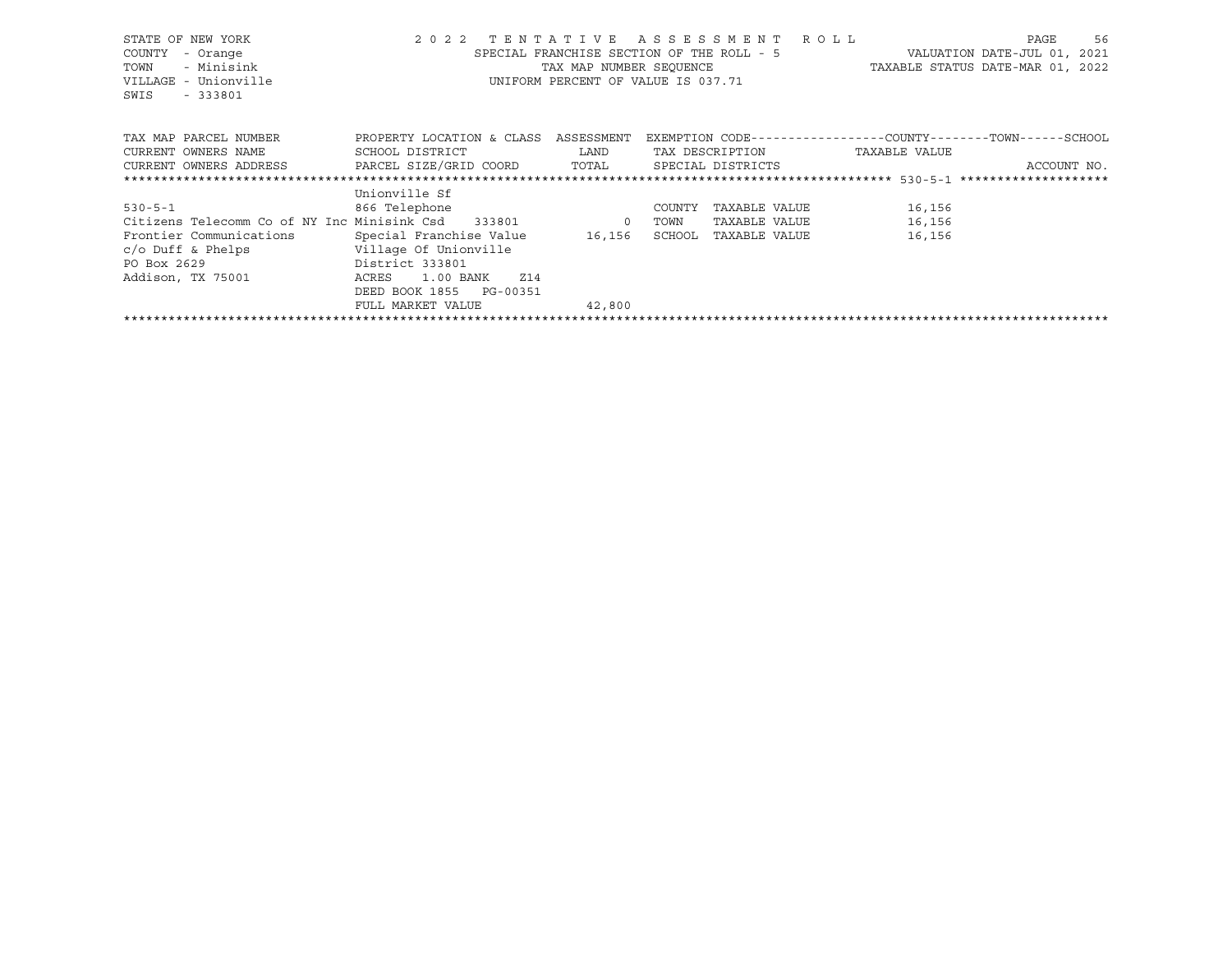|      | STATE OF NEW YORK    | 2022 TENTATIVE ASSESSMENT ROLL            |                                    |  |  |  |                                  |                        | PAGE | - 57 |
|------|----------------------|-------------------------------------------|------------------------------------|--|--|--|----------------------------------|------------------------|------|------|
|      | COUNTY - Orange      | SPECIAL FRANCHISE SECTION OF THE ROLL - 5 |                                    |  |  |  | VALUATION DATE-JUL 01, 2021      |                        |      |      |
| TOWN | - Minisink           |                                           | MAP SECTION - 530                  |  |  |  | TAXABLE STATUS DATE-MAR 01, 2022 |                        |      |      |
|      | VILLAGE - Unionville |                                           | SUB-SECTION - 000                  |  |  |  |                                  | RPS150/V04/L015        |      |      |
| SWIS | - 333801             |                                           | UNIFORM PERCENT OF VALUE IS 037.71 |  |  |  |                                  | CURRENT DATE 4/28/2022 |      |      |

|      |                     |     | <b>JN</b><br>^ ^  | .) N | ' FIM<br>Аг |        |  |
|------|---------------------|-----|-------------------|------|-------------|--------|--|
| CODE | . בח<br>חר<br>√IAMF | ۸ ت | $m \times m$<br>◡ |      | 77\         | . IN!' |  |

### NO SPECIAL DISTRICTS AT THIS LEVEL

## \*\*\* S C H O O L D I S T R I C T S U M M A R Y \*\*\*

| CODE   | DISTRICT NAME | TOTAL<br>PARCELS | ASSESSED<br>LAND | ASSESSED<br>TOTAL | EXEMPT<br>AMOUNT | TOTAL<br>TAXABLE | <b>STAR</b><br>AMOUNT | STAR<br>TAXABLE |
|--------|---------------|------------------|------------------|-------------------|------------------|------------------|-----------------------|-----------------|
| 333801 | Minisink Csd  |                  |                  | 16,156            |                  | 16,156           |                       | 16,156          |
|        | SUB-TOTAL     |                  |                  | 16,156            |                  | 16,156           |                       | 16,156          |
|        | TOTAL         |                  |                  | 16,156            |                  | 16,156           |                       | 16,156          |

#### \*\*\* S Y S T E M C O D E S S U M M A R Y \*\*\*

#### NO SYSTEM EXEMPTIONS AT THIS LEVEL

## \*\*\* E X E M P T I O N S U M M A R Y \*\*\*

#### NO EXEMPTIONS AT THIS LEVEL

| ROLL |                   | TOTAL   | ASSESSED | SSESSED | TAXABLE | TAXABLE | TAXABLE | <b>STAR</b> |
|------|-------------------|---------|----------|---------|---------|---------|---------|-------------|
| SEC  | DESCRIPTION       | PARCELS | LAND     | TOTAL   | COUNTY  | TOWN    | SCHOOL  | TAXABLE     |
|      | SPECIAL FRANCHISE |         |          | 16,156  | 16,156  | 16,156  | 16,156  | 16,156      |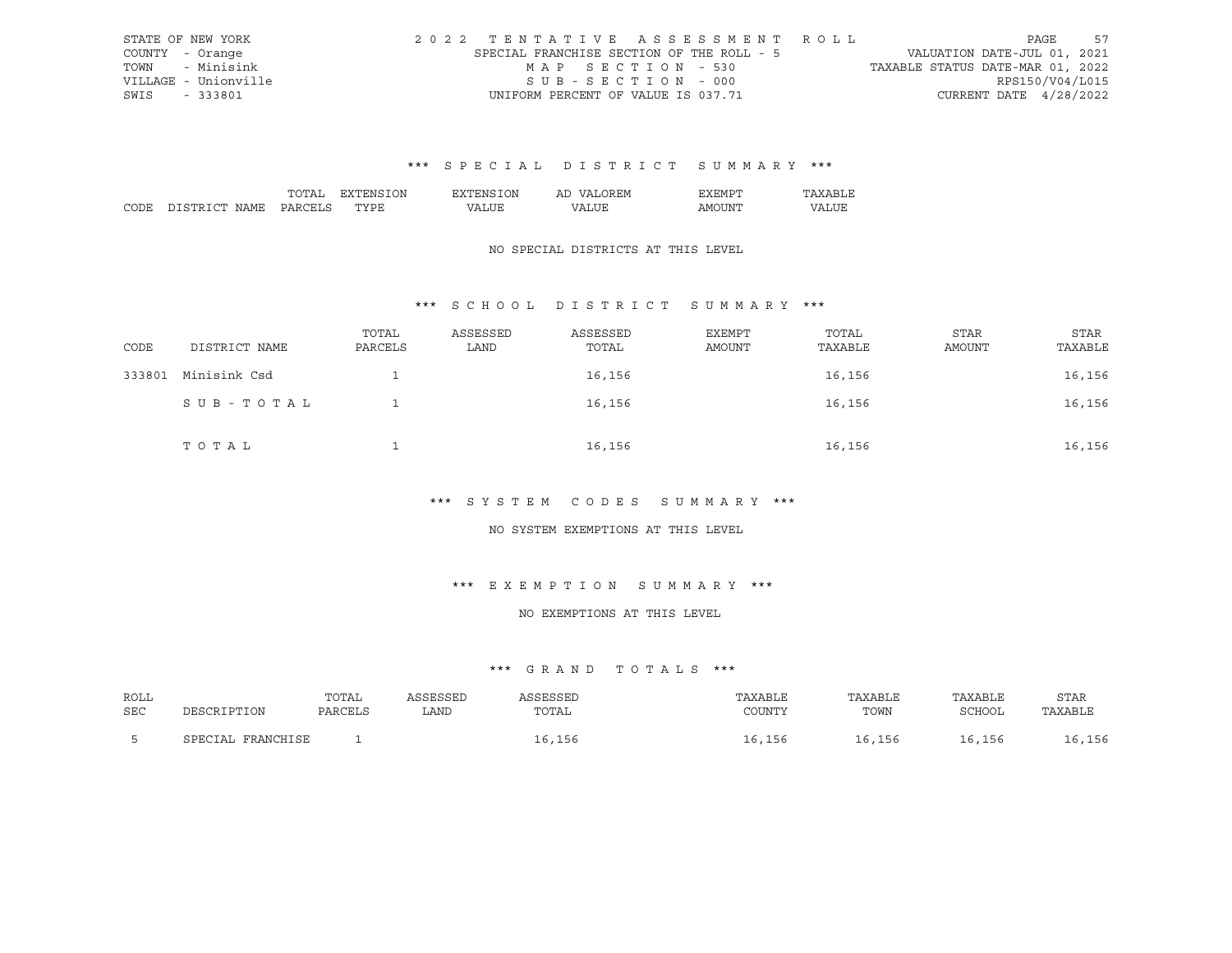| STATE OF NEW YORK<br>COUNTY<br>- Orange<br>- Minisink<br>TOWN<br>VILLAGE - Unionville<br>SWIS<br>$-333801$ | 2 0 2 2                              | TENTATIVE ASSESSMENT ROLL<br>SPECIAL FRANCHISE SECTION OF THE ROLL - 5<br>TAX MAP NUMBER SEQUENCE<br>UNIFORM PERCENT OF VALUE IS 037.71 |                   |                 | TAXABLE STATUS DATE-MAR 01, 2022                            | PAGE<br>VALUATION DATE-JUL 01, 2021 | 58          |
|------------------------------------------------------------------------------------------------------------|--------------------------------------|-----------------------------------------------------------------------------------------------------------------------------------------|-------------------|-----------------|-------------------------------------------------------------|-------------------------------------|-------------|
| TAX MAP PARCEL NUMBER                                                                                      | PROPERTY LOCATION & CLASS ASSESSMENT |                                                                                                                                         |                   |                 | EXEMPTION CODE-----------------COUNTY-------TOWN-----SCHOOL |                                     |             |
| CURRENT OWNERS NAME                                                                                        | SCHOOL DISTRICT                      | LAND                                                                                                                                    |                   | TAX DESCRIPTION | TAXABLE VALUE                                               |                                     |             |
| CURRENT OWNERS ADDRESS FARCEL SIZE/GRID COORD TOTAL                                                        |                                      |                                                                                                                                         | SPECIAL DISTRICTS |                 |                                                             |                                     | ACCOUNT NO. |
|                                                                                                            |                                      |                                                                                                                                         |                   |                 |                                                             |                                     |             |
|                                                                                                            | Unionville Sf                        |                                                                                                                                         |                   |                 |                                                             |                                     |             |
| $540 - 5 - 1$                                                                                              | 869 Television                       |                                                                                                                                         | COUNTY            | TAXABLE VALUE   | 5,483                                                       |                                     |             |
| Cable Tv Of Tri-State                                                                                      | Minisink Csd 333801                  | $\overline{0}$                                                                                                                          | TOWN              | TAXABLE VALUE   | 5,483                                                       |                                     |             |
| c/o Brown Smith Wallace                                                                                    | Special Franchise Value              |                                                                                                                                         | 5,483 SCHOOL      | TAXABLE VALUE   | 5,483                                                       |                                     |             |
| 6 City Place Dr Ste 800                                                                                    | Village Of Unionville                |                                                                                                                                         |                   |                 |                                                             |                                     |             |
| St Louis, MO 63141                                                                                         | District 333801                      |                                                                                                                                         |                   |                 |                                                             |                                     |             |
|                                                                                                            | Z58<br>BANK                          |                                                                                                                                         |                   |                 |                                                             |                                     |             |
|                                                                                                            | FULL MARKET VALUE                    | 14,500                                                                                                                                  |                   |                 |                                                             |                                     |             |
|                                                                                                            |                                      |                                                                                                                                         |                   |                 |                                                             |                                     |             |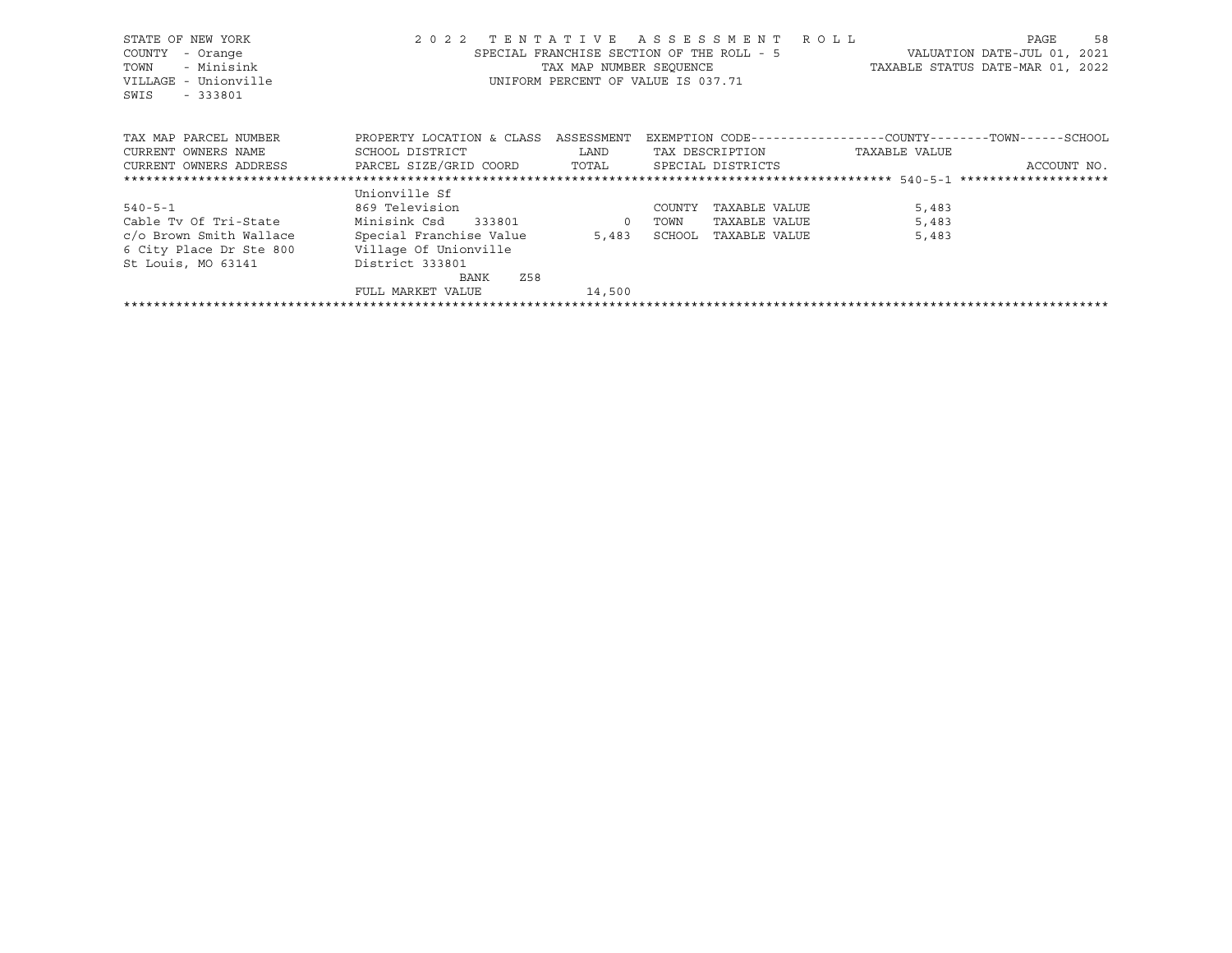|      | STATE OF NEW YORK    |                                           |                                    |  |  |  | 2022 TENTATIVE ASSESSMENT ROLL |                                  |                        | PAGE | 59 |
|------|----------------------|-------------------------------------------|------------------------------------|--|--|--|--------------------------------|----------------------------------|------------------------|------|----|
|      | COUNTY - Orange      | SPECIAL FRANCHISE SECTION OF THE ROLL - 5 |                                    |  |  |  |                                | VALUATION DATE-JUL 01, 2021      |                        |      |    |
| TOWN | - Minisink           |                                           | MAP SECTION - 540                  |  |  |  |                                | TAXABLE STATUS DATE-MAR 01, 2022 |                        |      |    |
|      | VILLAGE - Unionville |                                           | SUB-SECTION - 000                  |  |  |  |                                |                                  | RPS150/V04/L015        |      |    |
| SWIS | - 333801             |                                           | UNIFORM PERCENT OF VALUE IS 037.71 |  |  |  |                                |                                  | CURRENT DATE 4/28/2022 |      |    |

|      |                      |     | ON | )N.<br>'NH       | `'∽<br>AL  | `H'M.<br>. .  |          |
|------|----------------------|-----|----|------------------|------------|---------------|----------|
| CODE | יחי<br>חר<br>N A M F | эn. | .  | $\cdot$ $\wedge$ | $\sqrt{2}$ | ΔM<br>11 I IV | דדי<br>. |

## NO SPECIAL DISTRICTS AT THIS LEVEL

## \*\*\* S C H O O L D I S T R I C T S U M M A R Y \*\*\*

| CODE   | DISTRICT NAME | TOTAL<br>PARCELS | ASSESSED<br>LAND | ASSESSED<br>TOTAL | EXEMPT<br>AMOUNT | TOTAL<br>TAXABLE | <b>STAR</b><br>AMOUNT | <b>STAR</b><br>TAXABLE |
|--------|---------------|------------------|------------------|-------------------|------------------|------------------|-----------------------|------------------------|
| 333801 | Minisink Csd  |                  |                  | 5,483             |                  | 5,483            |                       | 5,483                  |
|        | SUB-TOTAL     |                  |                  | 5,483             |                  | 5,483            |                       | 5,483                  |
|        | T O T A L     |                  |                  | 5,483             |                  | 5,483            |                       | 5,483                  |

#### \*\*\* S Y S T E M C O D E S S U M M A R Y \*\*\*

#### NO SYSTEM EXEMPTIONS AT THIS LEVEL

## \*\*\* E X E M P T I O N S U M M A R Y \*\*\*

## NO EXEMPTIONS AT THIS LEVEL

| ROLL |                       | TOTAL   | <i><b>SSESSEL</b></i> | SSESSED | TAXABLE | TAXABLE | TAXABLE | <b>STAR</b> |
|------|-----------------------|---------|-----------------------|---------|---------|---------|---------|-------------|
| SEC  | DESCRIPTION           | PARCELS | LAND                  | TOTAL   | COUNTY  | TOWN    | SCHOOL  | TAXABLE     |
|      | FRANCHISE<br>SPECTAL. |         |                       | 5,483   | 5,483   | ,483    | 5,483   | ,483        |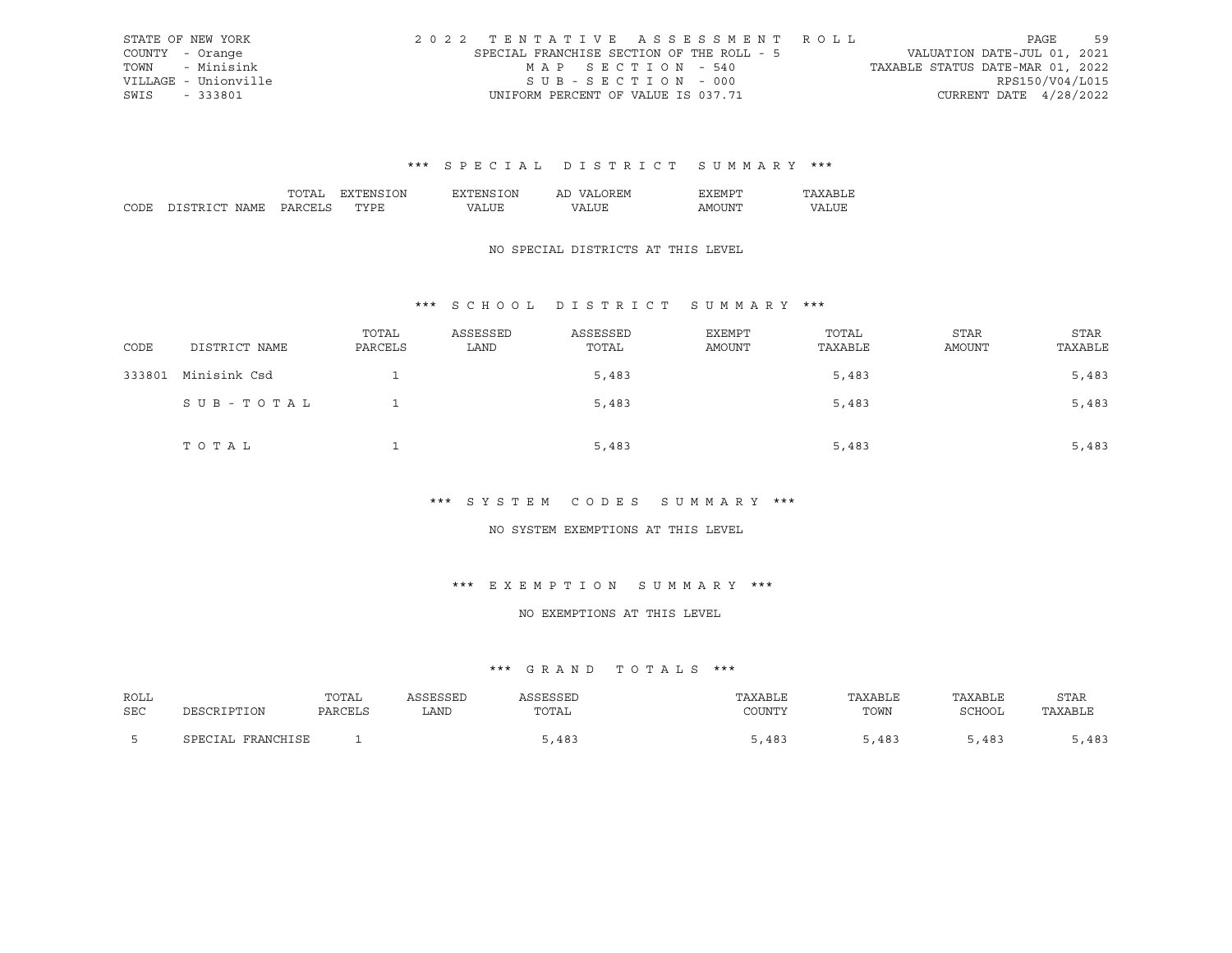| STATE OF NEW YORK                  | 2022 TENTATIVE ASSESSMENT ROLL       |                         |                                                             |                                  | PAGE | 60          |
|------------------------------------|--------------------------------------|-------------------------|-------------------------------------------------------------|----------------------------------|------|-------------|
| COUNTY<br>- Orange                 |                                      |                         | SPECIAL FRANCHISE SECTION OF THE ROLL - 5                   | VALUATION DATE-JUL 01, 2021      |      |             |
| - Minisink<br>TOWN                 |                                      | TAX MAP NUMBER SEOUENCE |                                                             | TAXABLE STATUS DATE-MAR 01, 2022 |      |             |
| VILLAGE - Unionville               |                                      |                         | UNIFORM PERCENT OF VALUE IS 037.71                          |                                  |      |             |
| SWIS<br>$-333801$                  |                                      |                         |                                                             |                                  |      |             |
|                                    |                                      |                         |                                                             |                                  |      |             |
|                                    |                                      |                         |                                                             |                                  |      |             |
| TAX MAP PARCEL NUMBER              | PROPERTY LOCATION & CLASS ASSESSMENT |                         | EXEMPTION CODE-----------------COUNTY-------TOWN-----SCHOOL |                                  |      |             |
| CURRENT OWNERS NAME                | SCHOOL DISTRICT                      | LAND                    | TAX DESCRIPTION                                             | TAXABLE VALUE                    |      |             |
| CURRENT OWNERS ADDRESS             | PARCEL SIZE/GRID COORD               |                         | TOTAL SPECIAL DISTRICTS                                     |                                  |      | ACCOUNT NO. |
|                                    |                                      |                         |                                                             |                                  |      |             |
|                                    | 900 Corporate Blvd.                  |                         |                                                             |                                  |      |             |
| $560 - 5 - 1$                      | 830 Communicatin                     |                         | COUNTY<br>TAXABLE VALUE                                     | 11,665                           |      |             |
| Hudson Valley DataNet Minisink Csd | 333801                               | $\circ$                 | TOWN<br>TAXABLE VALUE                                       | 11,665                           |      |             |
| c/o Lightower Fiber Networks       | Z31<br>BANK                          | 11,665                  | SCHOOL<br>TAXABLE VALUE                                     | 11,665                           |      |             |
| 80 Central St                      | FULL MARKET VALUE                    | 30,900                  |                                                             |                                  |      |             |
| Boxborough, MA 01719               |                                      |                         |                                                             |                                  |      |             |
|                                    |                                      |                         |                                                             |                                  |      |             |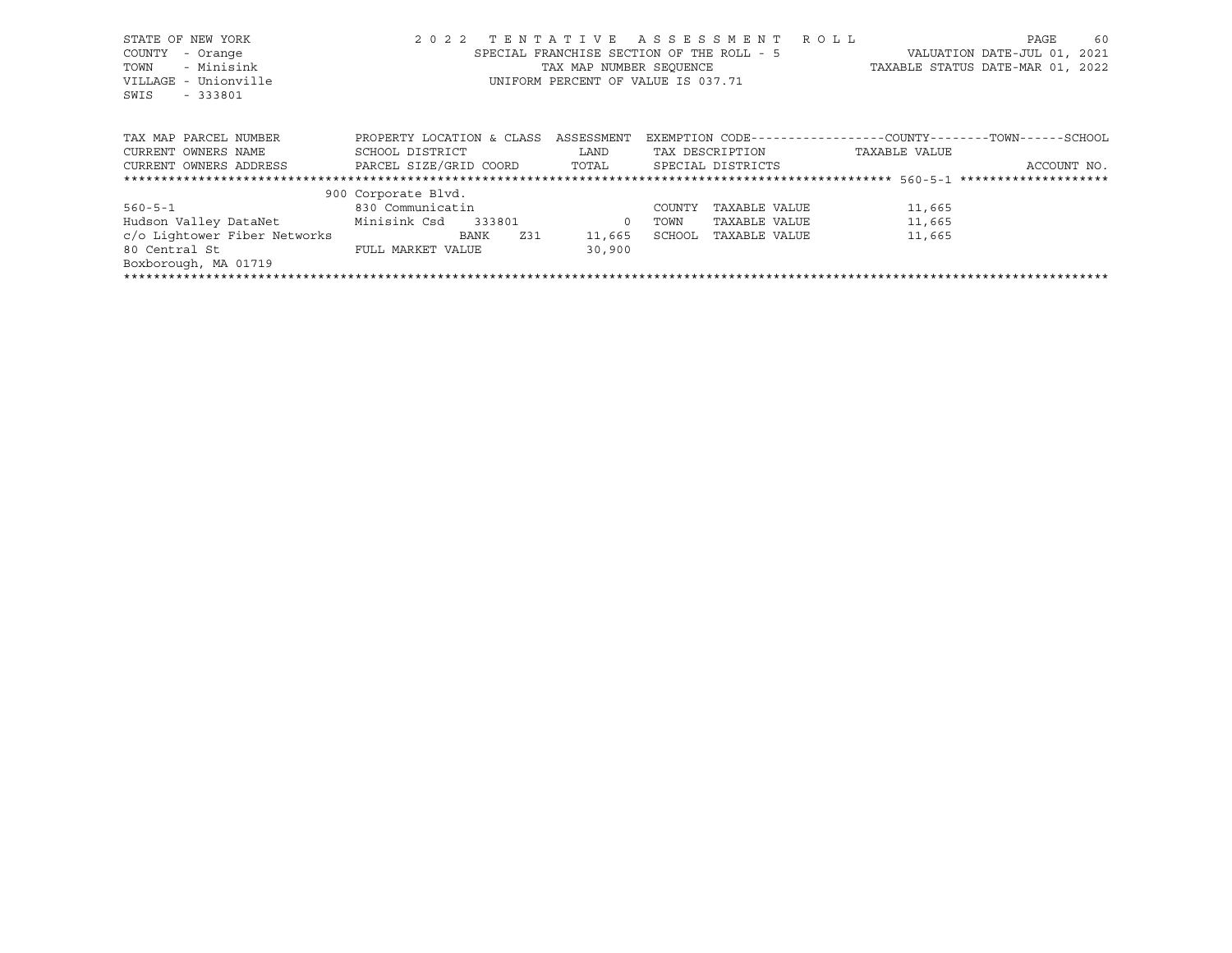|      | STATE OF NEW YORK    |                                           |  |                                    |  |  | 2022 TENTATIVE ASSESSMENT ROLL |                                  |                        | PAGE | 61 |
|------|----------------------|-------------------------------------------|--|------------------------------------|--|--|--------------------------------|----------------------------------|------------------------|------|----|
|      | COUNTY - Orange      | SPECIAL FRANCHISE SECTION OF THE ROLL - 5 |  |                                    |  |  |                                | VALUATION DATE-JUL 01, 2021      |                        |      |    |
| TOWN | - Minisink           |                                           |  | MAP SECTION - 560                  |  |  |                                | TAXABLE STATUS DATE-MAR 01, 2022 |                        |      |    |
|      | VILLAGE - Unionville |                                           |  | SUB-SECTION - 000                  |  |  |                                |                                  | RPS150/V04/L015        |      |    |
| SWIS | - 333801             |                                           |  | UNIFORM PERCENT OF VALUE IS 037.71 |  |  |                                |                                  | CURRENT DATE 4/28/2022 |      |    |

|                  | $\overline{\mathbf{v}}$<br>. л | ЛU | ' ∺:M<br>Al |      |  |
|------------------|--------------------------------|----|-------------|------|--|
| י החי<br>⊶ Ω M ⊵ | $m \times m$<br>٠.             |    |             | -iN' |  |

### NO SPECIAL DISTRICTS AT THIS LEVEL

## \*\*\* S C H O O L D I S T R I C T S U M M A R Y \*\*\*

| CODE   | DISTRICT NAME | TOTAL<br>PARCELS | ASSESSED<br>LAND | ASSESSED<br>TOTAL | EXEMPT<br>AMOUNT | TOTAL<br>TAXABLE | <b>STAR</b><br>AMOUNT | <b>STAR</b><br>TAXABLE |
|--------|---------------|------------------|------------------|-------------------|------------------|------------------|-----------------------|------------------------|
| 333801 | Minisink Csd  |                  |                  | 11,665            |                  | 11,665           |                       | 11,665                 |
|        | SUB-TOTAL     |                  |                  | 11,665            |                  | 11,665           |                       | 11,665                 |
|        | TOTAL         |                  |                  | 11,665            |                  | 11,665           |                       | 11,665                 |

#### \*\*\* S Y S T E M C O D E S S U M M A R Y \*\*\*

#### NO SYSTEM EXEMPTIONS AT THIS LEVEL

## \*\*\* E X E M P T I O N S U M M A R Y \*\*\*

## NO EXEMPTIONS AT THIS LEVEL

| ROLL |                      | TOTAL   | SSESSEL | SSESSED | TAXABLE | TAXABLE | TAXABLE | STAR    |
|------|----------------------|---------|---------|---------|---------|---------|---------|---------|
| SEC  | DESCRIPTION          | PARCELS | LAND    | TOTAL   | COUNT)  | TOWN    | SCHOOI  | TAXABLE |
|      | FRANCHISE<br>SPECTAL |         |         | , 665   | 11,665  | 11,665  | 11,665  | ,665    |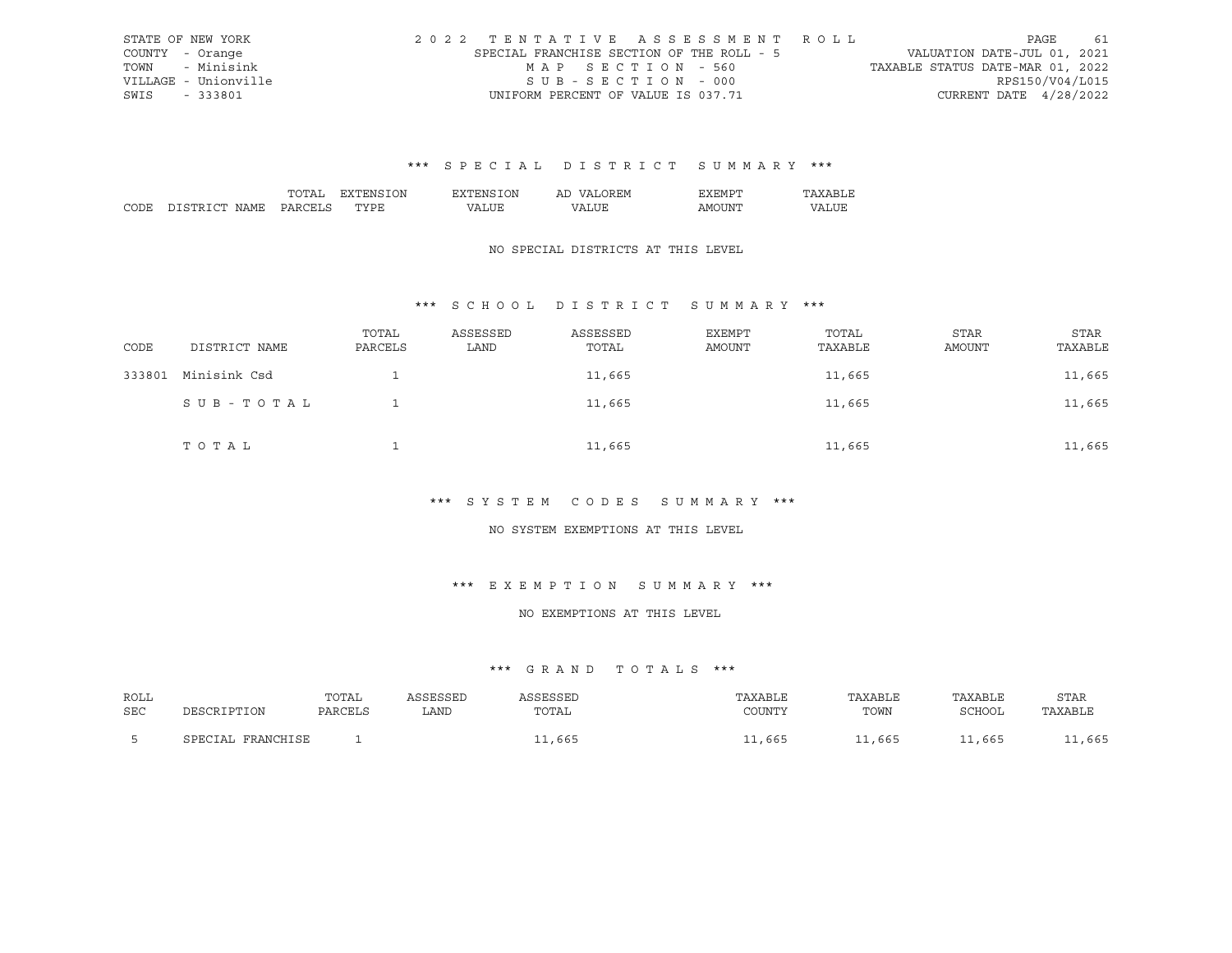| STATE OF NEW YORK    | 2022 TENTATIVE ASSESSMENT ROLL            | 62<br>PAGE                       |
|----------------------|-------------------------------------------|----------------------------------|
| COUNTY - Orange      | SPECIAL FRANCHISE SECTION OF THE ROLL - 5 | VALUATION DATE-JUL 01, 2021      |
| TOWN - Minisink      |                                           | TAXABLE STATUS DATE-MAR 01, 2022 |
| VILLAGE - Unionville | UNIFORM PERCENT OF VALUE IS 037.71        | RPS150/V04/L015                  |
| SWIS - 333801        |                                           | CURRENT DATE 4/28/2022           |
|                      |                                           |                                  |

## ROLL SECTION TOTALS

## \*\*\* S P E C I A L D I S T R I C T S U M M A R Y \*\*\*

|        |                  | ``     | ЭN | ')N | <b>HIV</b><br>$\sqrt{ }$<br>ΑL |     |    |
|--------|------------------|--------|----|-----|--------------------------------|-----|----|
| $\sim$ | י החי<br>∖IA M i | $\cup$ |    |     | , n                            | -IN | תי |

## NO SPECIAL DISTRICTS AT THIS LEVEL

## \*\*\* S C H O O L D I S T R I C T S U M M A R Y \*\*\*

| CODE   | DISTRICT NAME | TOTAL<br>PARCELS | ASSESSED<br>LAND | ASSESSED<br>TOTAL | EXEMPT<br>AMOUNT | TOTAL<br>TAXABLE | <b>STAR</b><br>AMOUNT | STAR<br>TAXABLE |
|--------|---------------|------------------|------------------|-------------------|------------------|------------------|-----------------------|-----------------|
| 333801 | Minisink Csd  | 4                |                  | 379,809           |                  | 379,809          |                       | 379,809         |
|        | SUB-TOTAL     | 4                |                  | 379,809           |                  | 379,809          |                       | 379,809         |
|        | TOTAL         | 4                |                  | 379,809           |                  | 379,809          |                       | 379,809         |

#### \*\*\* S Y S T E M C O D E S S U M M A R Y \*\*\*

#### NO SYSTEM EXEMPTIONS AT THIS LEVEL

#### \*\*\* E X E M P T I O N S U M M A R Y \*\*\*

#### NO EXEMPTIONS AT THIS LEVEL

| ROLL | DESCRIPTION       | TOTAL   | ASSESSED | ASSESSED | TAXABLE | TAXABLE | TAXABLE | <b>STAR</b> |
|------|-------------------|---------|----------|----------|---------|---------|---------|-------------|
| SEC  |                   | PARCELS | ∟AND     | TOTAL    | COUNTY  | TOWN    | SCHOOL  | TAXABLE     |
|      | SPECIAL FRANCHISE |         |          | 379,809  | 379,809 | 379,809 | 379,809 | 379,809     |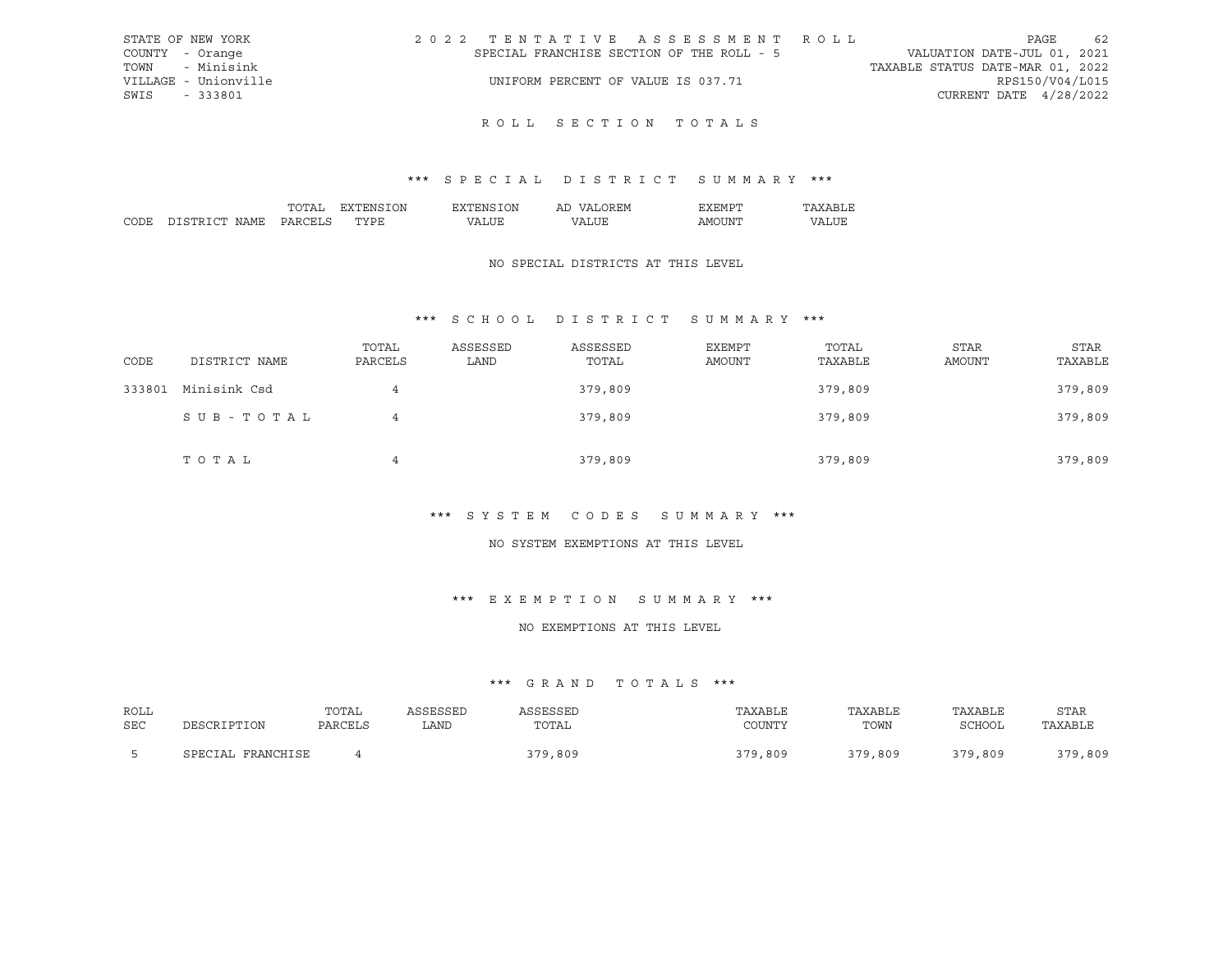| STATE OF NEW YORK<br>COUNTY<br>- Orange<br>- Minisink<br>TOWN<br>VILLAGE - Unionville<br>SWIS<br>$-333801$ | 2 0 2 2               | TENTATIVE ASSESSMENT ROLL<br>UTILITY & R.R. SECTION OF THE ROLL - 6<br>UNIFORM PERCENT OF VALUE IS 037.71 |        |               | VALUATION DATE-JUL 01, 2021<br>TAX MAP NUMBER SEQUENCE TAXABLE STATUS DATE-MAR 01, 2022 | PAGE | 63          |
|------------------------------------------------------------------------------------------------------------|-----------------------|-----------------------------------------------------------------------------------------------------------|--------|---------------|-----------------------------------------------------------------------------------------|------|-------------|
| TAX MAP PARCEL NUMBER TROPERTY LOCATION & CLASS ASSESSMENT                                                 |                       |                                                                                                           |        |               | EXEMPTION CODE-----------------COUNTY-------TOWN------SCHOOL                            |      |             |
|                                                                                                            |                       |                                                                                                           |        |               |                                                                                         |      |             |
| CURRENT OWNERS ADDRESS     PARCEL SIZE/GRID COORD     TOTAL     SPECIAL DISTRICTS                          |                       |                                                                                                           |        |               |                                                                                         |      | ACCOUNT NO. |
|                                                                                                            |                       |                                                                                                           |        |               |                                                                                         |      |             |
|                                                                                                            | 135 Route 284         |                                                                                                           |        |               |                                                                                         |      |             |
| $101 - 2 - 44$                                                                                             | 831 Tele Comm         |                                                                                                           | COUNTY | TAXABLE VALUE | 50,100                                                                                  |      |             |
| Citizens Telecomm Co Of NY Inc Minisink Csd 333801 12,000                                                  |                       |                                                                                                           | TOWN   | TAXABLE VALUE | 50,100                                                                                  |      |             |
| Frontier Communications                                                                                    |                       |                                                                                                           |        | TAXABLE VALUE | 50,100                                                                                  |      |             |
| $c$ /o Duff & Phelps $FRT$ 44.00 DPTH 102.00                                                               |                       |                                                                                                           |        |               |                                                                                         |      |             |
| PO Box 2629 BANK 214<br>Addison, TX 75001 BAST-0475120 NRTH-0899287                                        |                       |                                                                                                           |        |               |                                                                                         |      |             |
|                                                                                                            |                       |                                                                                                           |        |               |                                                                                         |      |             |
|                                                                                                            | DEED BOOK 4078 PG-295 |                                                                                                           |        |               |                                                                                         |      |             |
|                                                                                                            | FULL MARKET VALUE     | 132,900                                                                                                   |        |               |                                                                                         |      |             |
|                                                                                                            |                       |                                                                                                           |        |               |                                                                                         |      |             |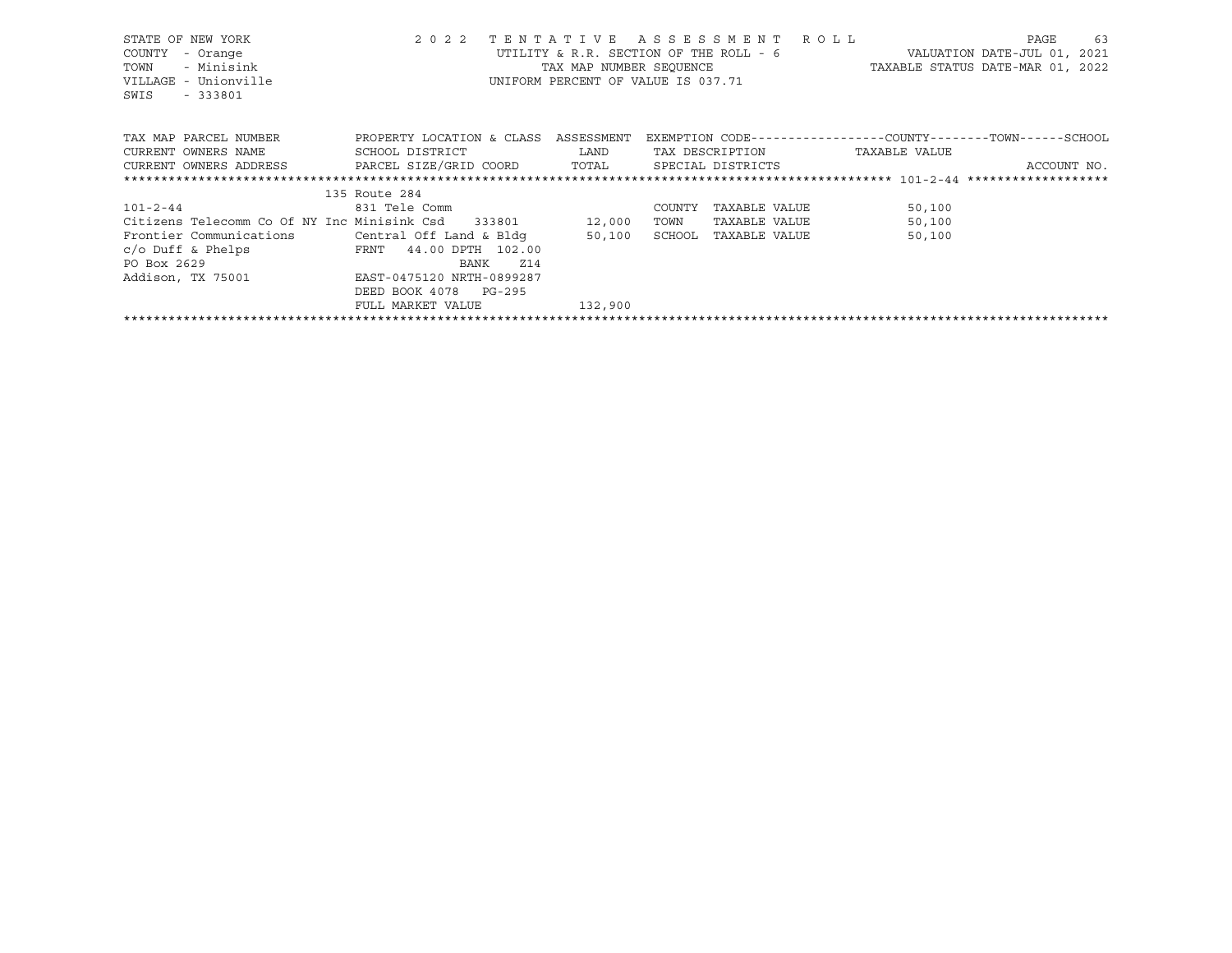|      | STATE OF NEW YORK    | 2022 TENTATIVE ASSESSMENT ROLL         |                                  | PAGE                   | 64 |
|------|----------------------|----------------------------------------|----------------------------------|------------------------|----|
|      | COUNTY - Orange      | UTILITY & R.R. SECTION OF THE ROLL - 6 | VALUATION DATE-JUL 01, 2021      |                        |    |
| TOWN | - Minisink           | MAP SECTION - 101                      | TAXABLE STATUS DATE-MAR 01, 2022 |                        |    |
|      | VILLAGE - Unionville | SUB-SECTION - 000                      |                                  | RPS150/V04/L015        |    |
| SWIS | - 333801             | UNIFORM PERCENT OF VALUE IS 037.71     |                                  | CURRENT DATE 4/28/2022 |    |

|                  | $\overline{\mathbf{v}}$<br>. л | ЛU | ' ∺:M<br>Al |      |  |
|------------------|--------------------------------|----|-------------|------|--|
| י החי<br>⊶ Ω M ⊵ | $m \times m$<br>٠.             |    |             | -iN' |  |

### NO SPECIAL DISTRICTS AT THIS LEVEL

## \*\*\* S C H O O L D I S T R I C T S U M M A R Y \*\*\*

| CODE   | DISTRICT NAME | TOTAL<br>PARCELS | ASSESSED<br>LAND | ASSESSED<br>TOTAL | <b>EXEMPT</b><br>AMOUNT | TOTAL<br>TAXABLE | STAR<br><b>AMOUNT</b> | <b>STAR</b><br>TAXABLE |
|--------|---------------|------------------|------------------|-------------------|-------------------------|------------------|-----------------------|------------------------|
| 333801 | Minisink Csd  |                  | 12,000           | 50,100            |                         | 50,100           |                       | 50,100                 |
|        | SUB-TOTAL     |                  | 12,000           | 50,100            |                         | 50,100           |                       | 50,100                 |
|        | TOTAL         |                  | 12,000           | 50,100            |                         | 50,100           |                       | 50,100                 |

#### \*\*\* S Y S T E M C O D E S S U M M A R Y \*\*\*

#### NO SYSTEM EXEMPTIONS AT THIS LEVEL

## \*\*\* E X E M P T I O N S U M M A R Y \*\*\*

## NO EXEMPTIONS AT THIS LEVEL

| ROLL<br>SEC |                  | TOTAL<br>PARCELS | SSESSED<br>LAND | SSESSED<br>TOTAL  | TAXABLE<br>COUNTY | TAXABLE<br>TOWN | TAXABLE<br>SCHOOL | <b>STAR</b><br>TAXABLE |
|-------------|------------------|------------------|-----------------|-------------------|-------------------|-----------------|-------------------|------------------------|
|             | UTILITIES & N.C. |                  | 12,000          | ,100<br><b>SO</b> | 50,100            | 50,100          | 50,100            | 50,100                 |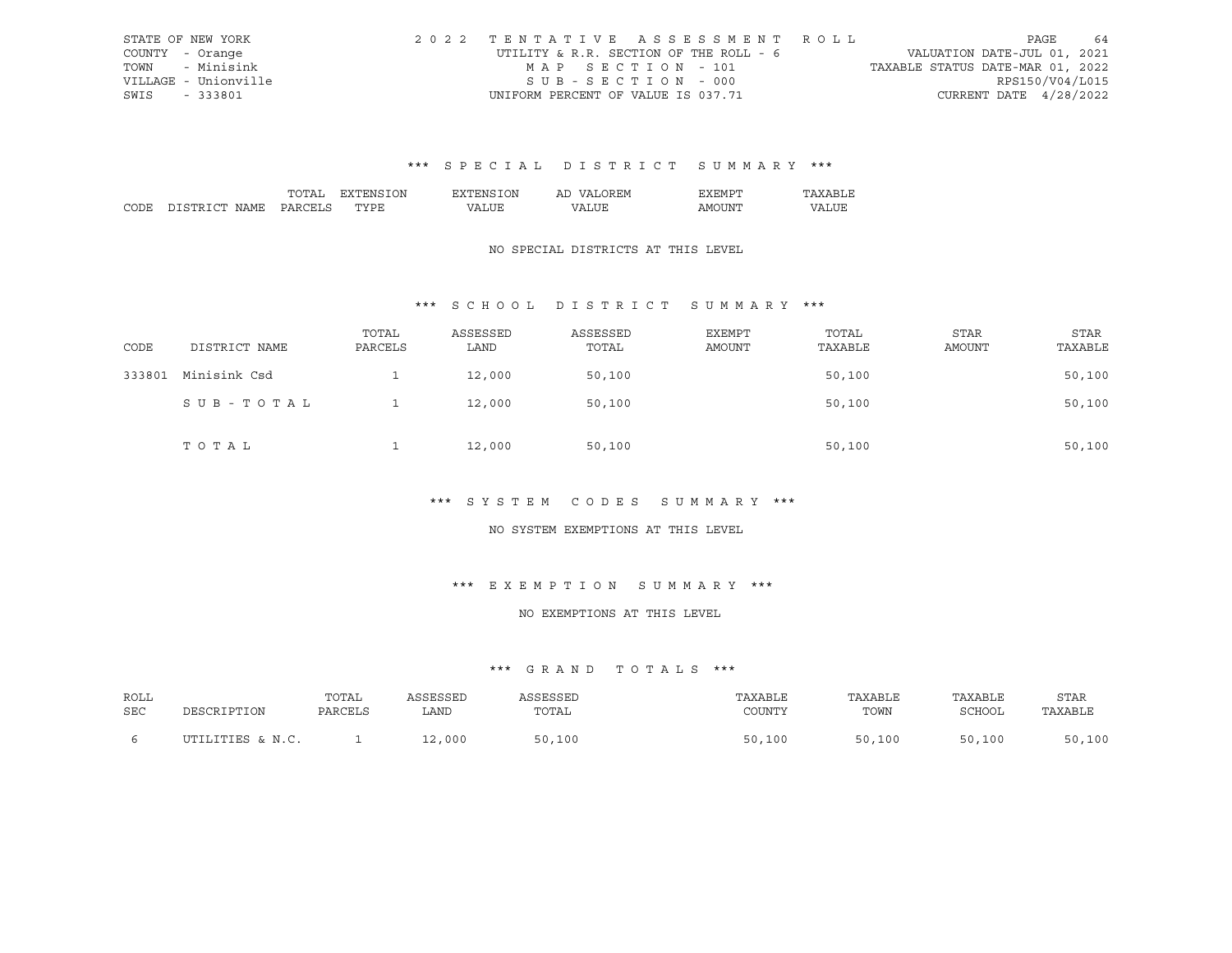## STATE OF NEW YORK 2 0 2 2 T E N T A T I V E A S S E S S M E N T R O L L PAGE 65 COUNTY - Orange UTILITY & R.R. SECTION OF THE ROLL - 6 VALUATION DATE-JUL 01, 2021 TOWN - Minisink TAX MAP NUMBER SEQUENCE TAXABLE STATUS DATE-MAR 01, 2022 VILLAGE - Unionville **United Accord CONT** UNIFORM PERCENT OF VALUE IS 037.71

| TAX MAP PARCEL NUMBER<br>CURRENT OWNERS NAME | PROPERTY LOCATION & CLASS<br>ASSESSMENT<br>SCHOOL DISTRICT<br>CURRENT OWNERS ADDRESS PARCEL SIZE/GRID COORD |                | EXEMPTION CODE-----------------COUNTY-------TOWN------SCHOOL<br>TAX DESCRIPTION<br>SPECIAL DISTRICTS |               | TAXABLE VALUE | ACCOUNT NO. |
|----------------------------------------------|-------------------------------------------------------------------------------------------------------------|----------------|------------------------------------------------------------------------------------------------------|---------------|---------------|-------------|
|                                              |                                                                                                             | TOTAL          |                                                                                                      |               |               |             |
|                                              | St Hwy 284                                                                                                  |                |                                                                                                      |               |               |             |
| $620 - 6 - 1$                                | 882 Elec Trans Imp                                                                                          |                | COUNTY                                                                                               | TAXABLE VALUE | 2,300         |             |
| Orange & Rockland                            | Minisink Csd 333801                                                                                         | $\overline{0}$ | TOWN                                                                                                 | TAXABLE VALUE | 2,300         |             |
| Utilities Inc<br>Gas/distr                   |                                                                                                             | 2,300          | SCHOOL                                                                                               | TAXABLE VALUE | 2,300         |             |
| One Blue Hill Plz                            | M & R Station & Mains                                                                                       |                |                                                                                                      |               |               |             |
| Pearl River, NY 10965                        | BANK<br>Z43                                                                                                 |                |                                                                                                      |               |               |             |
|                                              | FULL MARKET VALUE                                                                                           | 6.100          |                                                                                                      |               |               |             |
|                                              |                                                                                                             |                |                                                                                                      |               |               |             |
|                                              | St Hwy 284 & Vlq                                                                                            |                |                                                                                                      |               |               |             |
| $620 - 6 - 2$                                | 882 Elec Trans Imp                                                                                          |                | COUNTY                                                                                               | TAXABLE VALUE | 11,300        |             |
| Orange & Rockland                            | Minisink Csd<br>333801                                                                                      | $\sim$ 0       | TOWN                                                                                                 | TAXABLE VALUE | 11,300        |             |
| Utilities Inc                                | Village Of Unionville 11,300                                                                                |                | SCHOOL                                                                                               | TAXABLE VALUE | 11,300        |             |
| One Blue Hill Plz                            | Elect/distr                                                                                                 |                |                                                                                                      |               |               |             |
| Pearl River, NY 10965                        | Z43<br>BANK                                                                                                 |                |                                                                                                      |               |               |             |
|                                              | FULL MARKET VALUE                                                                                           | 30,000         |                                                                                                      |               |               |             |
|                                              |                                                                                                             |                |                                                                                                      |               |               |             |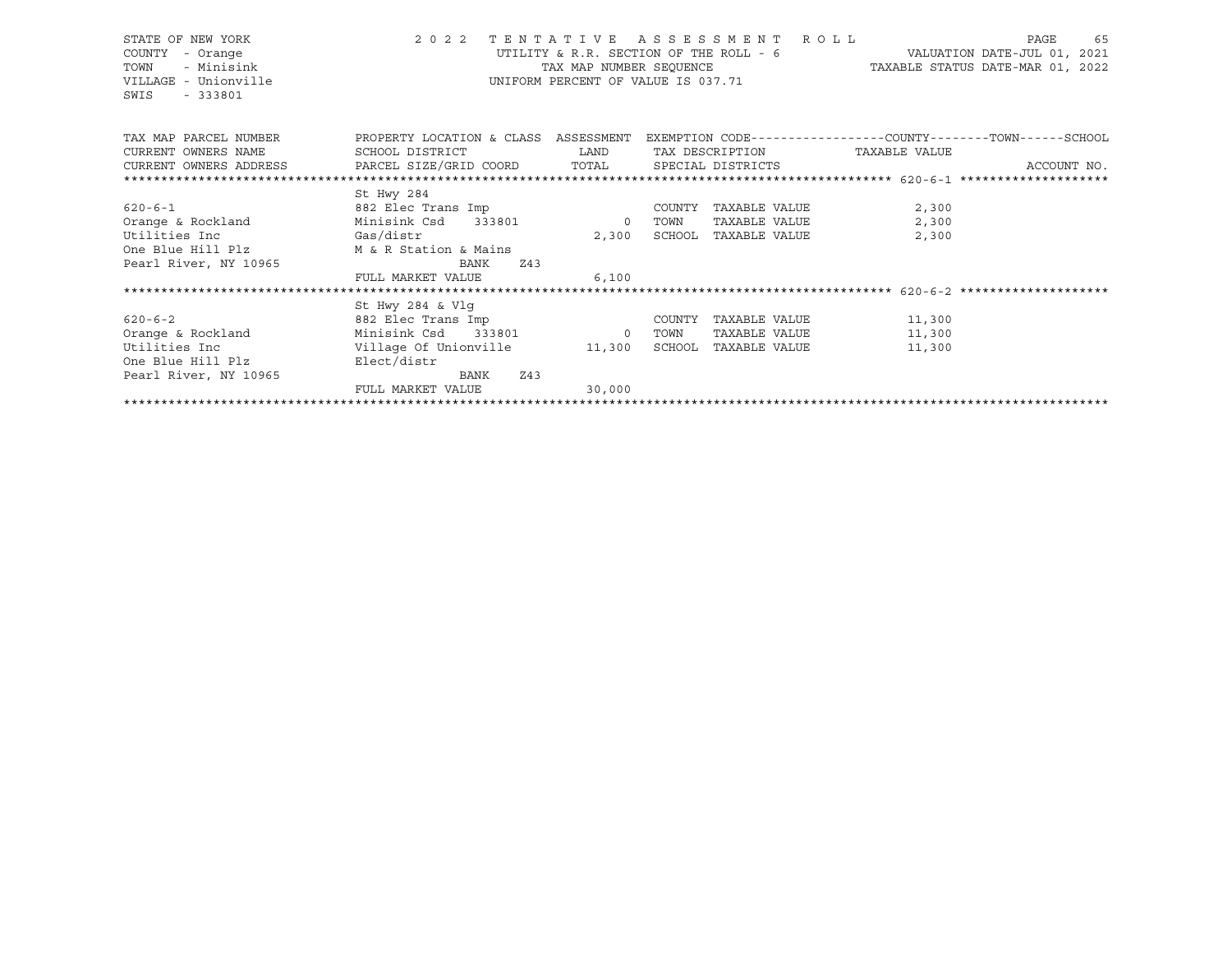|      | STATE OF NEW YORK    | 2022 TENTATIVE ASSESSMENT ROLL         |                                  | PAGE            | - 66 |
|------|----------------------|----------------------------------------|----------------------------------|-----------------|------|
|      | COUNTY - Orange      | UTILITY & R.R. SECTION OF THE ROLL - 6 | VALUATION DATE-JUL 01, 2021      |                 |      |
| TOWN | - Minisink           | MAP SECTION - 620                      | TAXABLE STATUS DATE-MAR 01, 2022 |                 |      |
|      | VILLAGE - Unionville | SUB-SECTION - 000                      |                                  | RPS150/V04/L015 |      |
| SWIS | - 333801             | UNIFORM PERCENT OF VALUE IS 037.71     | CURRENT DATE 4/28/2022           |                 |      |

|                  | $\overline{\mathbf{v}}$<br>. л | эN | ' ∺:M<br>Al |      |  |
|------------------|--------------------------------|----|-------------|------|--|
| י החי<br>⊶ Ω M ⊵ | $m \times m$<br>٠.             |    |             | -iN' |  |

### NO SPECIAL DISTRICTS AT THIS LEVEL

## \*\*\* S C H O O L D I S T R I C T S U M M A R Y \*\*\*

| CODE   | DISTRICT NAME | TOTAL<br>PARCELS | ASSESSED<br>LAND | ASSESSED<br>TOTAL | EXEMPT<br>AMOUNT | TOTAL<br>TAXABLE | <b>STAR</b><br>AMOUNT | <b>STAR</b><br>TAXABLE |
|--------|---------------|------------------|------------------|-------------------|------------------|------------------|-----------------------|------------------------|
| 333801 | Minisink Csd  |                  |                  | 13,600            |                  | 13,600           |                       | 13,600                 |
|        | SUB-TOTAL     |                  |                  | 13,600            |                  | 13,600           |                       | 13,600                 |
|        | TOTAL         |                  |                  | 13,600            |                  | 13,600           |                       | 13,600                 |

#### \*\*\* S Y S T E M C O D E S S U M M A R Y \*\*\*

#### NO SYSTEM EXEMPTIONS AT THIS LEVEL

## \*\*\* E X E M P T I O N S U M M A R Y \*\*\*

#### NO EXEMPTIONS AT THIS LEVEL

| ROLL | DESCRIPTION      | TOTAL   | ASSESSED | ASSESSED | TAXABLE | TAXABLE | TAXABLE | <b>STAR</b> |
|------|------------------|---------|----------|----------|---------|---------|---------|-------------|
| SEC  |                  | PARCELS | LAND     | TOTAL    | COUNTY  | TOWN    | SCHOOL  | TAXABLE     |
|      | UTILITIES & N.C. |         |          | .3,600   | 13,600  | 13,600  | 13,600  | 3,600       |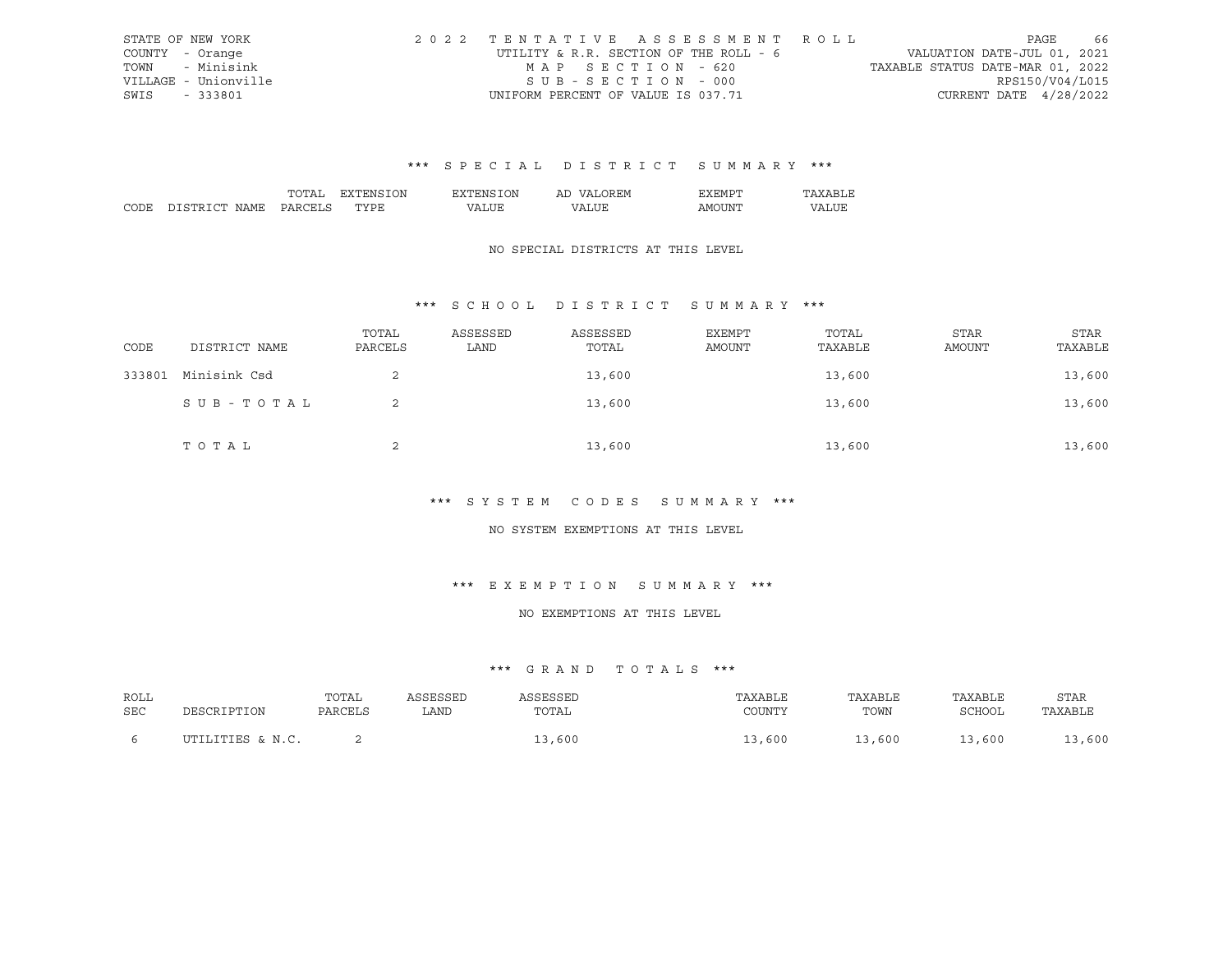| STATE OF NEW YORK<br>COUNTY - Orange<br>- Minisink<br>TOWN<br>VILLAGE - Unionville<br>SWIS<br>$-333801$ | 2 0 2 2                                                                                          | TENTATIVE ASSESSMENT<br>TAX MAP NUMBER SEOUENCE<br>UNIFORM PERCENT OF VALUE IS 037.71 |      |                                                    | R O L L |          | PAGE<br>UTILITY & R.R. SECTION OF THE ROLL - 6 WALUATION DATE-JUL 01, 2021<br>TAXABLE STATUS DATE-MAR 01, 2022 | 67 |
|---------------------------------------------------------------------------------------------------------|--------------------------------------------------------------------------------------------------|---------------------------------------------------------------------------------------|------|----------------------------------------------------|---------|----------|----------------------------------------------------------------------------------------------------------------|----|
| TAX MAP PARCEL NUMBER                                                                                   | PROPERTY LOCATION & CLASS ASSESSMENT EXEMPTION CODE----------------COUNTY-------TOWN------SCHOOL | LAND                                                                                  |      |                                                    |         |          |                                                                                                                |    |
| CURRENT OWNERS NAME<br>CURRENT OWNERS ADDRESS                                                           | SCHOOL DISTRICT<br>PARCEL SIZE/GRID COORD                                                        | TOTAL                                                                                 |      | TAX DESCRIPTION TAXABLE VALUE<br>SPECIAL DISTRICTS |         |          | ACCOUNT NO.                                                                                                    |    |
|                                                                                                         |                                                                                                  |                                                                                       |      |                                                    |         |          |                                                                                                                |    |
|                                                                                                         | St Hwy 284 & Vlg                                                                                 |                                                                                       |      |                                                    |         |          |                                                                                                                |    |
| $630 - 6 - 1$                                                                                           | 831 Tele Comm                                                                                    |                                                                                       |      | COUNTY TAXABLE VALUE                               |         | 1,805    |                                                                                                                |    |
| Citizens Telecomm Co of NY Inc Minisink Csd 333801 0                                                    |                                                                                                  |                                                                                       | TOWN | TAXABLE VALUE                                      |         | 1,805    |                                                                                                                |    |
| Frontier Communications                                                                                 | Outside Plant In Vill                                                                            | 1,805                                                                                 |      | SCHOOL TAXABLE VALUE                               |         | 1,805    |                                                                                                                |    |
| $c/o$ Duff & Phelps<br>PO Box 2629                                                                      | Pole Lines Aerial Cable                                                                          |                                                                                       |      |                                                    |         |          |                                                                                                                |    |
| Addison, TX 75001                                                                                       | & Wire<br>BANK<br>Z14                                                                            |                                                                                       |      |                                                    |         |          |                                                                                                                |    |
|                                                                                                         | FULL MARKET VALUE                                                                                | 4,800                                                                                 |      |                                                    |         |          |                                                                                                                |    |
|                                                                                                         |                                                                                                  |                                                                                       |      |                                                    |         |          |                                                                                                                |    |
|                                                                                                         | St Hwy 284                                                                                       |                                                                                       |      |                                                    |         |          |                                                                                                                |    |
| $630 - 6 - 2$                                                                                           | 831 Tele Comm                                                                                    |                                                                                       |      | COUNTY TAXABLE VALUE                               |         | 0        |                                                                                                                |    |
| Frontier Communications                                                                                 | Minisink Csd<br>333801                                                                           | 0 TOWN                                                                                |      | TAXABLE VALUE                                      |         | 0        |                                                                                                                |    |
| Citizens Communications                                                                                 | 470 Ceiling Property 6 6 8 SCHOOL TAXABLE VALUE                                                  |                                                                                       |      |                                                    |         | $\Omega$ |                                                                                                                |    |
| C/O DUFF & PHELPS                                                                                       | Station Equipment                                                                                |                                                                                       |      |                                                    |         |          |                                                                                                                |    |
| PO Box 2629                                                                                             | In Village At 101-2-44                                                                           |                                                                                       |      |                                                    |         |          |                                                                                                                |    |
| Addison, TX 75001                                                                                       | <b>BANK</b><br><b>Z14</b><br>FULL MARKET VALUE                                                   | $\Omega$                                                                              |      |                                                    |         |          |                                                                                                                |    |
|                                                                                                         |                                                                                                  |                                                                                       |      |                                                    |         |          |                                                                                                                |    |
|                                                                                                         | St Hwy 284                                                                                       |                                                                                       |      |                                                    |         |          |                                                                                                                |    |
| $630 - 6 - 3$                                                                                           | 836 Telecom. eq.                                                                                 |                                                                                       |      | COUNTY TAXABLE VALUE                               |         | $\Omega$ |                                                                                                                |    |
| Citizens Utilities                                                                                      | Minisink Csd                                                                                     | 333801 0 TOWN                                                                         |      | TAXABLE VALUE                                      |         | $\Omega$ |                                                                                                                |    |
| Citizens Utilities                                                                                      | Central Office Equipment                                                                         |                                                                                       |      | 0 SCHOOL TAXABLE VALUE                             |         | $\Omega$ |                                                                                                                |    |
| $c/o$ Duff & Phelps                                                                                     | Located At $101-2-44$                                                                            |                                                                                       |      |                                                    |         |          |                                                                                                                |    |
| PO Box 2629                                                                                             | <b>Z14</b><br>BANK                                                                               |                                                                                       |      |                                                    |         |          |                                                                                                                |    |
| Addison, TX 75001                                                                                       | FULL MARKET VALUE                                                                                | 0                                                                                     |      |                                                    |         |          |                                                                                                                |    |
|                                                                                                         |                                                                                                  |                                                                                       |      |                                                    |         |          |                                                                                                                |    |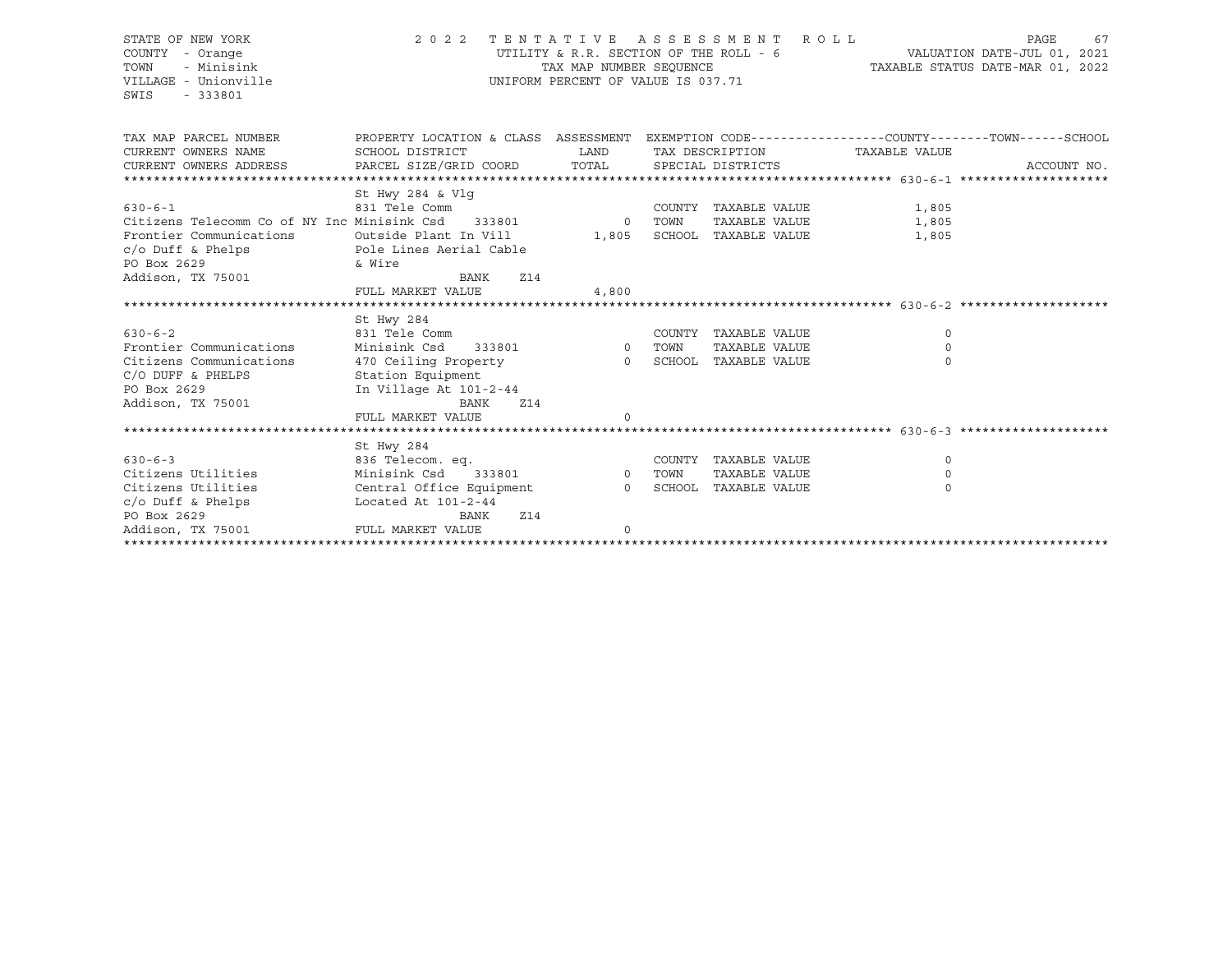|      | STATE OF NEW YORK    | 2022 TENTATIVE ASSESSMENT ROLL         |                                  | PAGE            | 68 |
|------|----------------------|----------------------------------------|----------------------------------|-----------------|----|
|      | COUNTY - Orange      | UTILITY & R.R. SECTION OF THE ROLL - 6 | VALUATION DATE-JUL 01, 2021      |                 |    |
| TOWN | - Minisink           | MAP SECTION - 630                      | TAXABLE STATUS DATE-MAR 01, 2022 |                 |    |
|      | VILLAGE - Unionville | SUB-SECTION - 000                      |                                  | RPS150/V04/L015 |    |
| SWIS | - 333801             | UNIFORM PERCENT OF VALUE IS 037.71     | CURRENT DATE 4/28/2022           |                 |    |

|                | DΝ    | $\overline{\mathcal{M}}$<br>'NL | AL | H:M ⊢                                                                                                                                                                                                                                                                                                                                                                                                                                                                                      |  |
|----------------|-------|---------------------------------|----|--------------------------------------------------------------------------------------------------------------------------------------------------------------------------------------------------------------------------------------------------------------------------------------------------------------------------------------------------------------------------------------------------------------------------------------------------------------------------------------------|--|
| ,,,,<br>IA M I | $-11$ | $\overline{\phantom{a}}$        |    | ∆M≀<br>- I N<br>$\frac{1}{2} \left( \frac{1}{2} \right) \left( \frac{1}{2} \right) \left( \frac{1}{2} \right) \left( \frac{1}{2} \right) \left( \frac{1}{2} \right) \left( \frac{1}{2} \right) \left( \frac{1}{2} \right) \left( \frac{1}{2} \right) \left( \frac{1}{2} \right) \left( \frac{1}{2} \right) \left( \frac{1}{2} \right) \left( \frac{1}{2} \right) \left( \frac{1}{2} \right) \left( \frac{1}{2} \right) \left( \frac{1}{2} \right) \left( \frac{1}{2} \right) \left( \frac$ |  |

## NO SPECIAL DISTRICTS AT THIS LEVEL

## \*\*\* S C H O O L D I S T R I C T S U M M A R Y \*\*\*

| CODE   | DISTRICT NAME | TOTAL<br>PARCELS | ASSESSED<br>LAND | ASSESSED<br>TOTAL | EXEMPT<br>AMOUNT | TOTAL<br>TAXABLE | <b>STAR</b><br>AMOUNT | <b>STAR</b><br>TAXABLE |
|--------|---------------|------------------|------------------|-------------------|------------------|------------------|-----------------------|------------------------|
| 333801 | Minisink Csd  |                  |                  | 1,805             |                  | 1,805            |                       | 1,805                  |
|        | SUB-TOTAL     |                  |                  | 1,805             |                  | 1,805            |                       | 1,805                  |
|        | TOTAL         |                  |                  | 1,805             |                  | 1,805            |                       | 1,805                  |

#### \*\*\* S Y S T E M C O D E S S U M M A R Y \*\*\*

#### NO SYSTEM EXEMPTIONS AT THIS LEVEL

## \*\*\* E X E M P T I O N S U M M A R Y \*\*\*

## NO EXEMPTIONS AT THIS LEVEL

| ROLL | DESCRIPTION      | TOTAL   | ASSESSED | ASSESSED | TAXABLE | TAXABLE | TAXABLE | <b>STAR</b> |
|------|------------------|---------|----------|----------|---------|---------|---------|-------------|
| SEC  |                  | PARCELS | LAND     | TOTAL    | COUNTY  | TOWN    | SCHOOL  | TAXABLE     |
|      | UTILITIES & N.C. |         |          | ,805     | ,805    | ,805    | ,805    | ,805        |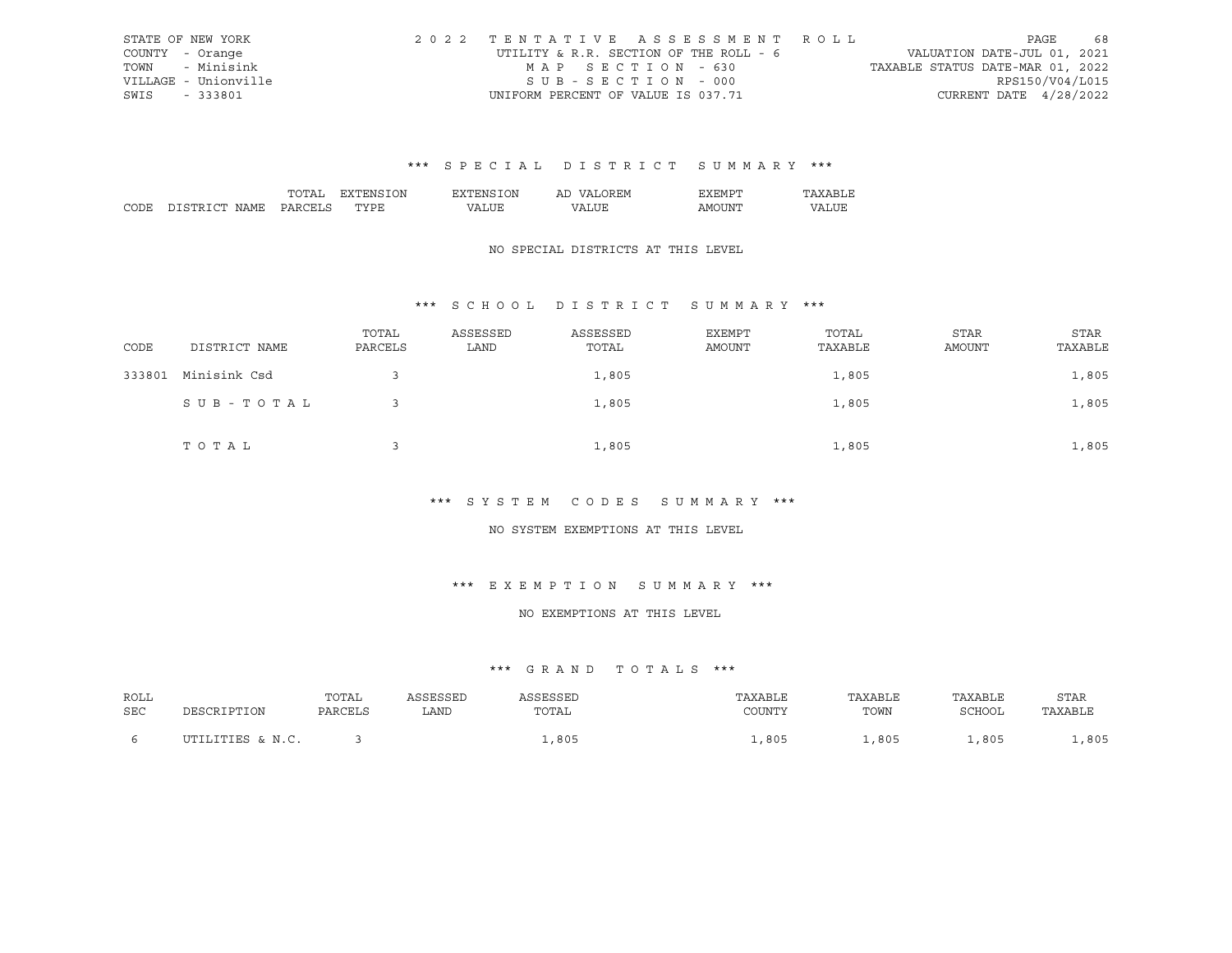| STATE OF NEW YORK    | 2022 TENTATIVE ASSESSMENT ROLL         |                                  | PAGE                     | 69 |
|----------------------|----------------------------------------|----------------------------------|--------------------------|----|
| COUNTY - Orange      | UTILITY & R.R. SECTION OF THE ROLL - 6 | VALUATION DATE-JUL 01, 2021      |                          |    |
| TOWN - Minisink      |                                        | TAXABLE STATUS DATE-MAR 01, 2022 |                          |    |
| VILLAGE - Unionville | UNIFORM PERCENT OF VALUE IS 037.71     |                                  | RPS150/V04/L015          |    |
| SWIS - 333801        |                                        |                                  | CURRENT DATE $4/28/2022$ |    |
|                      |                                        |                                  |                          |    |

## ROLL SECTION TOTALS

## \*\*\* S P E C I A L D I S T R I C T S U M M A R Y \*\*\*

|        |                  | ``     | ЭN | ')N | <b>HIV</b><br>$\sqrt{ }$<br>ΑL |     |    |
|--------|------------------|--------|----|-----|--------------------------------|-----|----|
| $\sim$ | י החי<br>∖IA M i | $\cup$ |    |     | , n                            | -IN | תי |

#### NO SPECIAL DISTRICTS AT THIS LEVEL

## \*\*\* S C H O O L D I S T R I C T S U M M A R Y \*\*\*

| CODE   | DISTRICT NAME | TOTAL<br>PARCELS | ASSESSED<br>LAND | ASSESSED<br>TOTAL | <b>EXEMPT</b><br>AMOUNT | TOTAL<br>TAXABLE | <b>STAR</b><br>AMOUNT | <b>STAR</b><br>TAXABLE |
|--------|---------------|------------------|------------------|-------------------|-------------------------|------------------|-----------------------|------------------------|
| 333801 | Minisink Csd  | 6                | 12,000           | 65,505            |                         | 65,505           |                       | 65,505                 |
|        | SUB-TOTAL     | 6                | 12,000           | 65,505            |                         | 65,505           |                       | 65,505                 |
|        | TOTAL         | 6                | 12,000           | 65,505            |                         | 65,505           |                       | 65,505                 |

#### \*\*\* S Y S T E M C O D E S S U M M A R Y \*\*\*

#### NO SYSTEM EXEMPTIONS AT THIS LEVEL

#### \*\*\* E X E M P T I O N S U M M A R Y \*\*\*

#### NO EXEMPTIONS AT THIS LEVEL

| ROLL | DESCRIPTION      | TOTAL   | ASSESSED | ASSESSED | TAXABLE | TAXABLE | TAXABLE | <b>STAR</b> |
|------|------------------|---------|----------|----------|---------|---------|---------|-------------|
| SEC  |                  | PARCELS | LAND.    | TOTAL    | COUNTY  | TOWN    | SCHOOL  | TAXABLE     |
|      | UTILITIES & N.C. |         | 12,000   | 65,505   | 65,505  | 65,505  | 65,505  | 65,505      |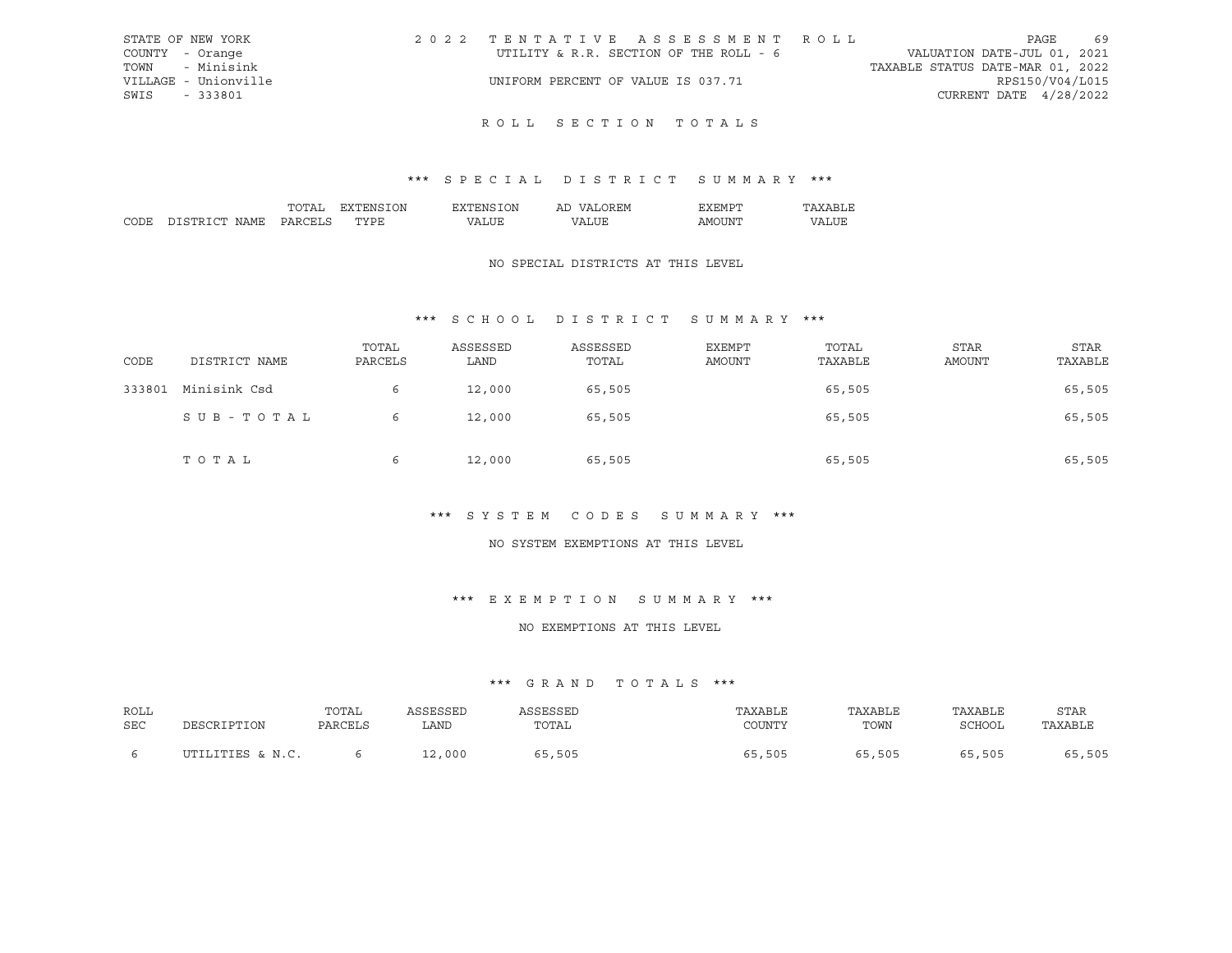STATE OF NEW YORK 2 0 2 2 T E N T A T I V E A S S E S S M E N T R O L L PAGE 70 COUNTY - Orange The MHOLLY EXEMPT SECTION OF THE ROLL - 8 TOWN - Minisink TAX MAP NUMBER SEQUENCE TAXABLE STATUS DATE-MAR 01, 2022 VILLAGE - Unionville **UNIFORM PERCENT OF VALUE IS 037.71** SWIS - 333801 TAX MAP PARCEL NUMBER PROPERTY LOCATION & CLASS ASSESSMENT EXEMPTION CODE----------------COUNTY-------TOWN-----SCHOOL CURRENT OWNERS NAME SCHOOL DISTRICT LAND TAX DESCRIPTION TAXABLE VALUE CURRENT OWNERS ADDRESS PARCEL SIZE/GRID COORD TOTAL SPECIAL DISTRICTS ACCOUNT NO. \*\*\*\*\*\*\*\*\*\*\*\*\*\*\*\*\*\*\*\*\*\*\*\*\*\*\*\*\*\*\*\*\*\*\*\*\*\*\*\*\*\*\*\*\*\*\*\*\*\*\*\*\*\*\*\*\*\*\*\*\*\*\*\*\*\*\*\*\*\*\*\*\*\*\*\*\*\*\*\*\*\*\*\*\*\*\*\*\*\*\*\*\*\*\*\*\*\*\*\*\*\*\* 101-2-21 \*\*\*\*\*\*\*\*\*\*\*\*\*\*\*\*\*\*\* 15 Railroad Ave 101-2-21 662 Police/fire COMM SERV 26400 18,800 18,800 18,800 Unionville Fire House Minisink Csd 333801 8,600 COUNTY TAXABLE VALUE 0 Unionville, NY 10988 FRNT 40.00 DPTH 115.00 18,800 TOWN TAXABLE VALUE 0 EAST-0474799 NRTH-0899674 SCHOOL TAXABLE VALUE 0 FULL MARKET VALUE 49,900 \*\*\*\*\*\*\*\*\*\*\*\*\*\*\*\*\*\*\*\*\*\*\*\*\*\*\*\*\*\*\*\*\*\*\*\*\*\*\*\*\*\*\*\*\*\*\*\*\*\*\*\*\*\*\*\*\*\*\*\*\*\*\*\*\*\*\*\*\*\*\*\*\*\*\*\*\*\*\*\*\*\*\*\*\*\*\*\*\*\*\*\*\*\*\*\*\*\*\*\*\*\*\* 101-2-22 \*\*\*\*\*\*\*\*\*\*\*\*\*\*\*\*\*\*\* Railroad Ave 101-2-22 311 Res vac land VILL OWNED 13650 11,300 11,300 11,300 Village Of Unionville 2001 Minisink Csd 333801 11,300 COUNTY TAXABLE VALUE 2009 11,300 COUNTY O Unionville, NY 10988 FRNT 70.00 DPTH 160.00 11,300 TOWN TAXABLE VALUE 0 EAST-0474766 NRTH-0899628 SCHOOL TAXABLE VALUE 0 DEED BOOK 1987 PG-00786 FULL MARKET VALUE 30,000 \*\*\*\*\*\*\*\*\*\*\*\*\*\*\*\*\*\*\*\*\*\*\*\*\*\*\*\*\*\*\*\*\*\*\*\*\*\*\*\*\*\*\*\*\*\*\*\*\*\*\*\*\*\*\*\*\*\*\*\*\*\*\*\*\*\*\*\*\*\*\*\*\*\*\*\*\*\*\*\*\*\*\*\*\*\*\*\*\*\*\*\*\*\*\*\*\*\*\*\*\*\*\* 101-2-29.2 \*\*\*\*\*\*\*\*\*\*\*\*\*\*\*\*\* St Hwy 284 101-2-29.2 314 Rural vac<10 WHOLLY EX 50000 200 200 200 COUNTY OF ORANGE Minisink Csd 333801 200 COUNTY TAXABLE VALUE 0 255 Main St Parcel 2 Middletown & NJ 200 TOWN TAXABLE VALUE 0 Goshen, NY 10924 way Co. SM 397-10 filed 1 SCHOOL TAXABLE VALUE 0 20 RAIL TRAIL ACRES 0.33 BANK Z12 EAST-0899450 NRTH-0474827 DEED BOOK 13821 PG-384 FULL MARKET VALUE 500 \*\*\*\*\*\*\*\*\*\*\*\*\*\*\*\*\*\*\*\*\*\*\*\*\*\*\*\*\*\*\*\*\*\*\*\*\*\*\*\*\*\*\*\*\*\*\*\*\*\*\*\*\*\*\*\*\*\*\*\*\*\*\*\*\*\*\*\*\*\*\*\*\*\*\*\*\*\*\*\*\*\*\*\*\*\*\*\*\*\*\*\*\*\*\*\*\*\*\*\*\*\*\* 101-2-29.3 \*\*\*\*\*\*\*\*\*\*\*\*\*\*\*\*\* St Hwy 284 101-2-29.3 314 Rural vac<10 COMM SERV 25300 1,250 1,250 1,250 County of Orange Minisink Csd 333801 1,250 COUNTY TAXABLE VALUE 0 255 Main St Railroad 1,250 TOWN TAXABLE VALUE 0 Goshen, NY 10924 ACRES 2.50 BANK 212 SCHOOL TAXABLE VALUE 0 EAST-0900424 NRTH-0475023 DEED BOOK 13081 PG-1438 FULL MARKET VALUE 3,300 \*\*\*\*\*\*\*\*\*\*\*\*\*\*\*\*\*\*\*\*\*\*\*\*\*\*\*\*\*\*\*\*\*\*\*\*\*\*\*\*\*\*\*\*\*\*\*\*\*\*\*\*\*\*\*\*\*\*\*\*\*\*\*\*\*\*\*\*\*\*\*\*\*\*\*\*\*\*\*\*\*\*\*\*\*\*\*\*\*\*\*\*\*\*\*\*\*\*\*\*\*\*\* 101-2-36.1 \*\*\*\*\*\*\*\*\*\*\*\*\*\*\*\*\* 11 Barton Ave 101-2-36.1 710 Manufacture VILL OWNED 13650 18,600 18,600 18,600 Village Of Unionville Minisink Csd 333801 17,600 COUNTY TAXABLE VALUE 0 7 Main St Barton Ave 18,600 TOWN TAXABLE VALUE 0 Unionville, NY 10988 ACRES 0.52 SCHOOL TAXABLE VALUE 0 EAST-0474870 NRTH-0899394 DEED BOOK 5322 PG-194 FULL MARKET VALUE 49,300 \*\*\*\*\*\*\*\*\*\*\*\*\*\*\*\*\*\*\*\*\*\*\*\*\*\*\*\*\*\*\*\*\*\*\*\*\*\*\*\*\*\*\*\*\*\*\*\*\*\*\*\*\*\*\*\*\*\*\*\*\*\*\*\*\*\*\*\*\*\*\*\*\*\*\*\*\*\*\*\*\*\*\*\*\*\*\*\*\*\*\*\*\*\*\*\*\*\*\*\*\*\*\*\*\*\*\*\*\*\*\*\*\*\*\*\*\*\*\*\*\*\*\*\*\*\*\*\*\*\*\*\*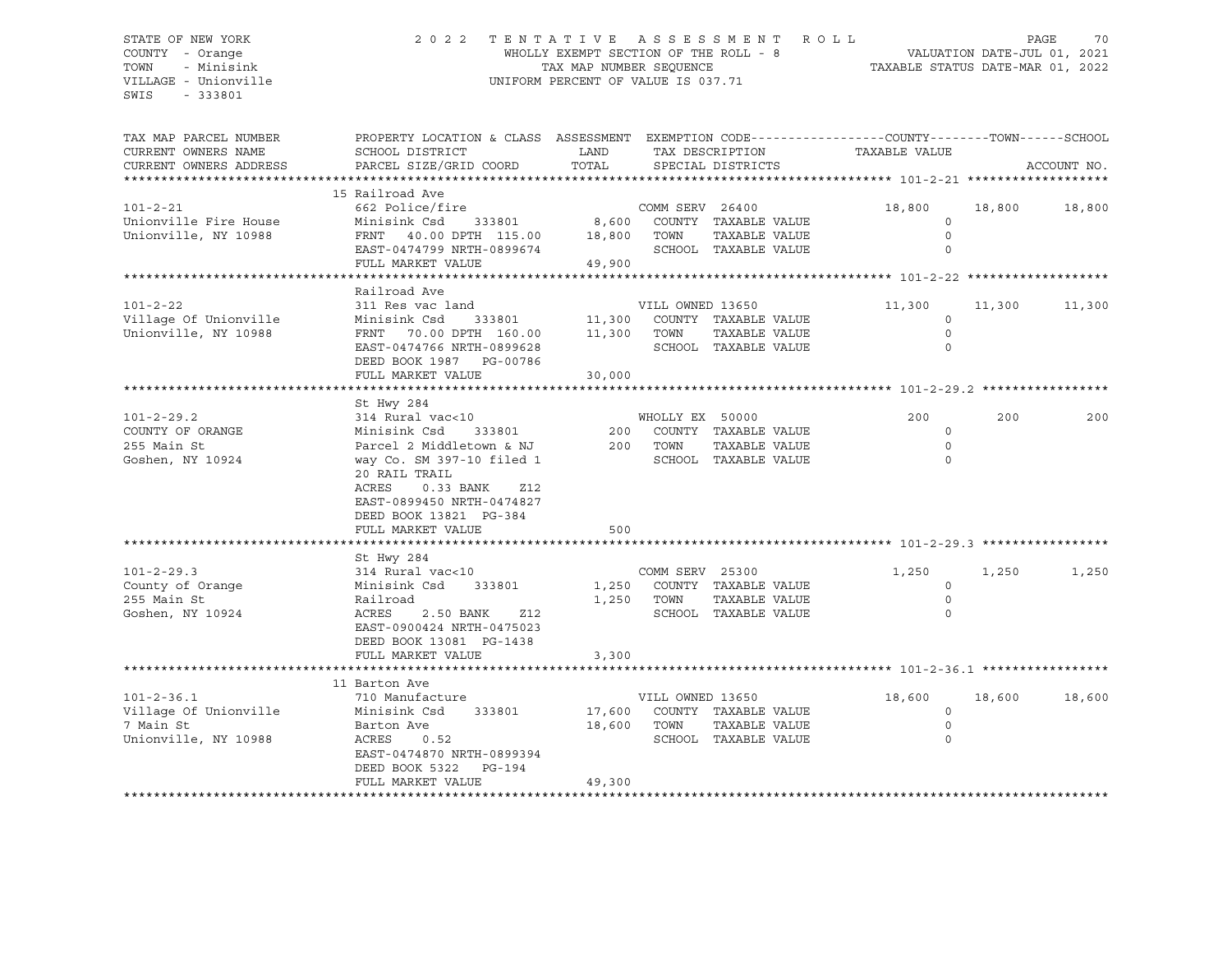| STATE OF NEW YORK<br>COUNTY<br>- Orange<br>- Minisink<br>TOWN<br>VILLAGE - Unionville<br>$-333801$<br>SWIS | 2 0 2 2                                        | TAX MAP NUMBER SEOUENCE | TENTATIVE ASSESSMENT ROLL<br>WHOLLY EXEMPT SECTION OF THE ROLL - 8<br>UNIFORM PERCENT OF VALUE IS 037.71 | TAXABLE STATUS DATE-MAR 01, 2022                             | PAGE<br>71<br>VALUATION DATE-JUL 01, 2021 |
|------------------------------------------------------------------------------------------------------------|------------------------------------------------|-------------------------|----------------------------------------------------------------------------------------------------------|--------------------------------------------------------------|-------------------------------------------|
| TAX MAP PARCEL NUMBER                                                                                      | PROPERTY LOCATION & CLASS                      | ASSESSMENT              |                                                                                                          | EXEMPTION CODE-----------------COUNTY-------TOWN------SCHOOL |                                           |
| CURRENT OWNERS NAME                                                                                        | SCHOOL DISTRICT                                | LAND                    | TAX DESCRIPTION                                                                                          | TAXABLE VALUE                                                |                                           |
| CURRENT OWNERS ADDRESS                                                                                     | PARCEL SIZE/GRID COORD TOTAL SPECIAL DISTRICTS |                         |                                                                                                          |                                                              | ACCOUNT NO.                               |
|                                                                                                            |                                                |                         |                                                                                                          |                                                              |                                           |
|                                                                                                            | 12 Main St                                     |                         |                                                                                                          |                                                              |                                           |
| $101 - 2 - 37$                                                                                             | 710 Manufacture                                |                         | VILL OWNED 13750                                                                                         | 18,400                                                       | 18,400<br>18,400                          |
| Village Of Unionville                                                                                      | Minisink Csd 333801 6,500                      |                         | COUNTY<br>TAXABLE VALUE                                                                                  |                                                              |                                           |
| PO Box 542                                                                                                 | FRNT 83.00 DPTH 55.00                          | 18,400                  | TAXABLE VALUE<br>TOWN                                                                                    |                                                              |                                           |
| Unionville, NY 10988                                                                                       | EAST-0474825 NRTH-0899290                      |                         | SCHOOL<br>TAXABLE VALUE                                                                                  |                                                              |                                           |
|                                                                                                            | DEED BOOK 5322 PG-186                          |                         |                                                                                                          |                                                              |                                           |
|                                                                                                            | FULL MARKET VALUE                              | 48,800                  |                                                                                                          |                                                              |                                           |
|                                                                                                            |                                                |                         |                                                                                                          |                                                              |                                           |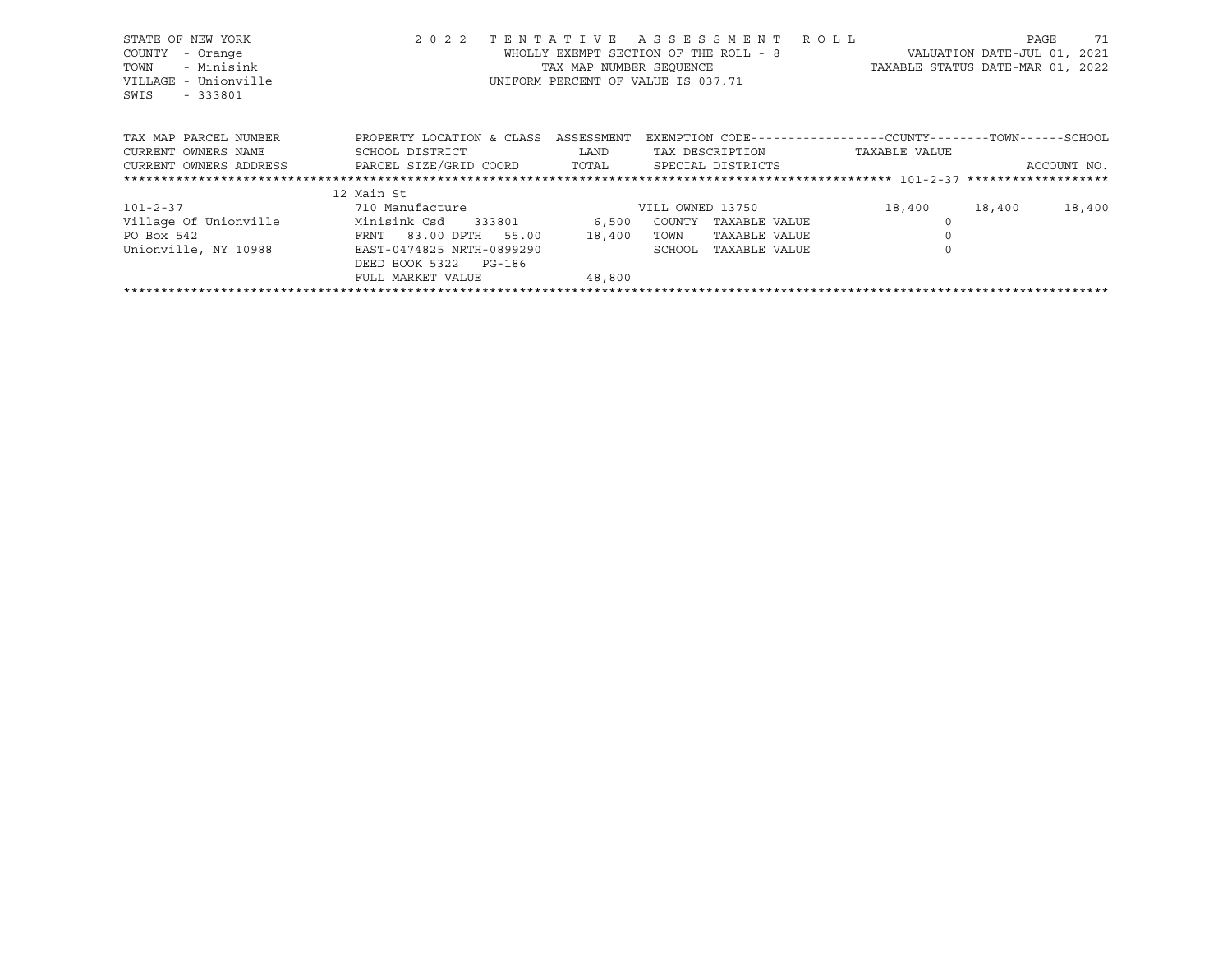|      | STATE OF NEW YORK    | 2022 TENTATIVE ASSESSMENT ROLL        |  |  |                                  |                        | PAGE | 72 |
|------|----------------------|---------------------------------------|--|--|----------------------------------|------------------------|------|----|
|      | COUNTY - Orange      | WHOLLY EXEMPT SECTION OF THE ROLL - 8 |  |  | VALUATION DATE-JUL 01, 2021      |                        |      |    |
|      | TOWN - Minisink      | MAP SECTION - 101                     |  |  | TAXABLE STATUS DATE-MAR 01, 2022 |                        |      |    |
|      | VILLAGE - Unionville | $SUB - SECTION - 000$                 |  |  |                                  | RPS150/V04/L015        |      |    |
| SWIS | - 333801             | UNIFORM PERCENT OF VALUE IS 037.71    |  |  |                                  | CURRENT DATE 4/28/2022 |      |    |

|  | λN<br>'NI           | אר | .          | <b>HIVI</b> |  |
|--|---------------------|----|------------|-------------|--|
|  | $m \times m$<br>. . |    | $\sqrt{ }$ | INT.<br>ιWΙ |  |

## NO SPECIAL DISTRICTS AT THIS LEVEL

## \*\*\* S C H O O L D I S T R I C T S U M M A R Y \*\*\*

| CODE   | DISTRICT NAME | TOTAL<br>PARCELS | ASSESSED<br>LAND | ASSESSED<br>TOTAL | EXEMPT<br>AMOUNT | TOTAL<br>TAXABLE | STAR<br>AMOUNT | STAR<br>TAXABLE |
|--------|---------------|------------------|------------------|-------------------|------------------|------------------|----------------|-----------------|
| 333801 | Minisink Csd  | 6                | 45,450           | 68,550            | 68,550           |                  |                |                 |
|        | SUB-TOTAL     | 6                | 45,450           | 68,550            | 68,550           |                  |                |                 |
|        | TOTAL         | 6                | 45,450           | 68,550            | 68,550           |                  |                |                 |

## \*\*\* S Y S T E M C O D E S S U M M A R Y \*\*\*

| CODE  | DESCRIPTION        | TOTAL<br>PARCELS | COUNTY     | TOWN       | SCHOOL     |
|-------|--------------------|------------------|------------|------------|------------|
| 50000 | WHOLLY EX<br>TOTAL |                  | 200<br>200 | 200<br>200 | 200<br>200 |

#### \*\*\* E X E M P T I O N S U M M A R Y \*\*\*

| CODE  | DESCRIPTION | TOTAL<br>PARCELS | COUNTY | TOWN   | SCHOOL |
|-------|-------------|------------------|--------|--------|--------|
| 13650 | VILL OWNED  |                  | 29,900 | 29,900 | 29,900 |
| 13750 | VILL OWNED  |                  | 18,400 | 18,400 | 18,400 |
| 25300 | COMM SERV   |                  | 1,250  | 1,250  | 1,250  |
| 26400 | COMM SERV   |                  | 18,800 | 18,800 | 18,800 |
|       | TOTAL       |                  | 68,350 | 68,350 | 68,350 |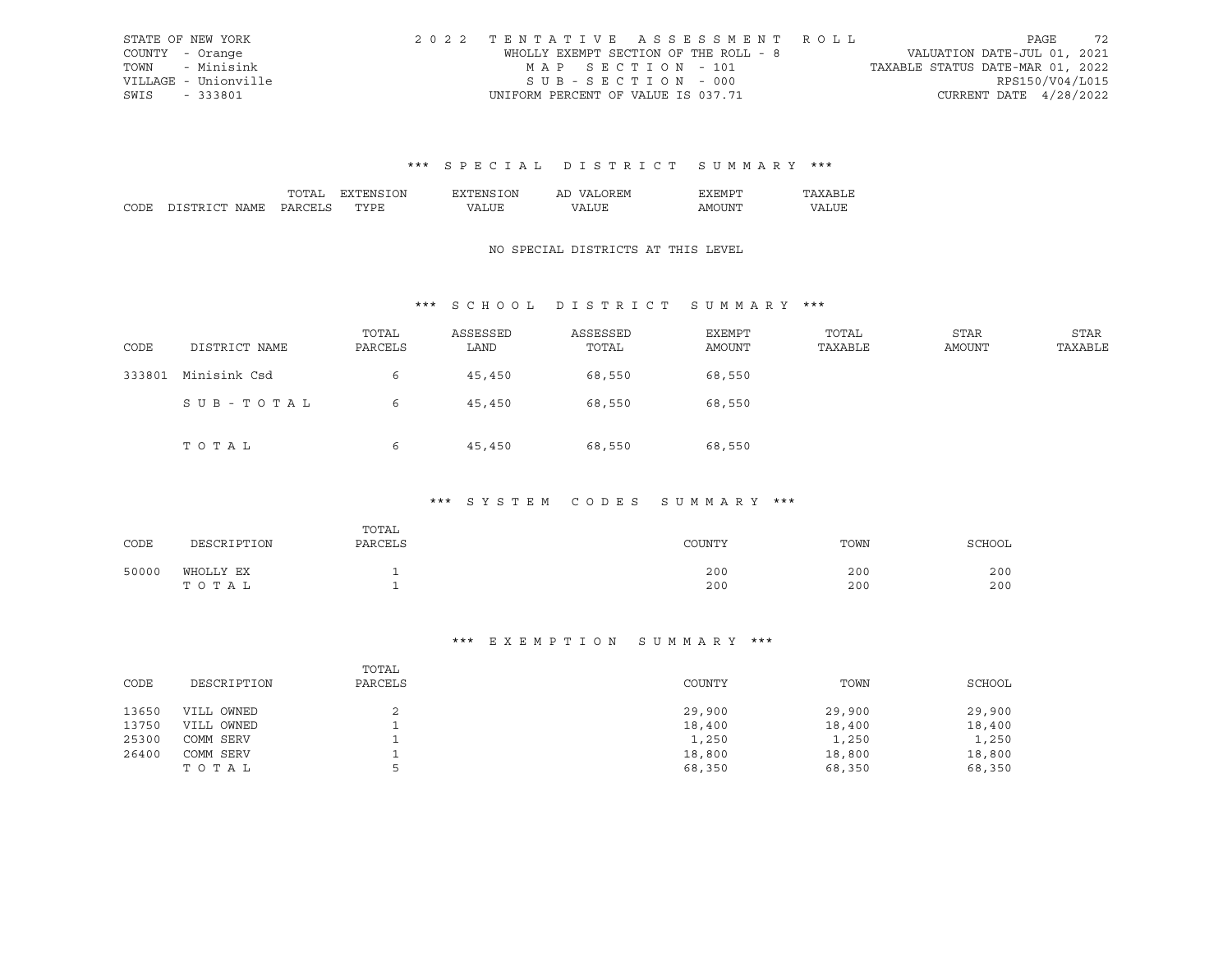| STATE OF NEW YORK    | 2022 TENTATIVE ASSESSMENT ROLL        |  |                                  |                        | PAGE | 73 |
|----------------------|---------------------------------------|--|----------------------------------|------------------------|------|----|
| COUNTY - Orange      | WHOLLY EXEMPT SECTION OF THE ROLL - 8 |  | VALUATION DATE-JUL 01, 2021      |                        |      |    |
| TOWN - Minisink      | MAP SECTION - 101                     |  | TAXABLE STATUS DATE-MAR 01, 2022 |                        |      |    |
| VILLAGE - Unionville | SUB-SECTION - 000                     |  |                                  | RPS150/V04/L015        |      |    |
| SWIS - 333801        | UNIFORM PERCENT OF VALUE IS 037.71    |  |                                  | CURRENT DATE 4/28/2022 |      |    |

| <b>ROLL</b> |               | TOTAL   | ASSESSED | ASSESSED | TAXABLE | TAXABLE | TAXABLE | STAR    |
|-------------|---------------|---------|----------|----------|---------|---------|---------|---------|
| <b>SEC</b>  | DESCRIPTION   | PARCELS | LAND     | TOTAL    | COUNTY  | TOWN    | SCHOOL  | TAXABLE |
| - 8         | WHOLLY EXEMPT |         | 45,450   | 68,550   |         |         |         |         |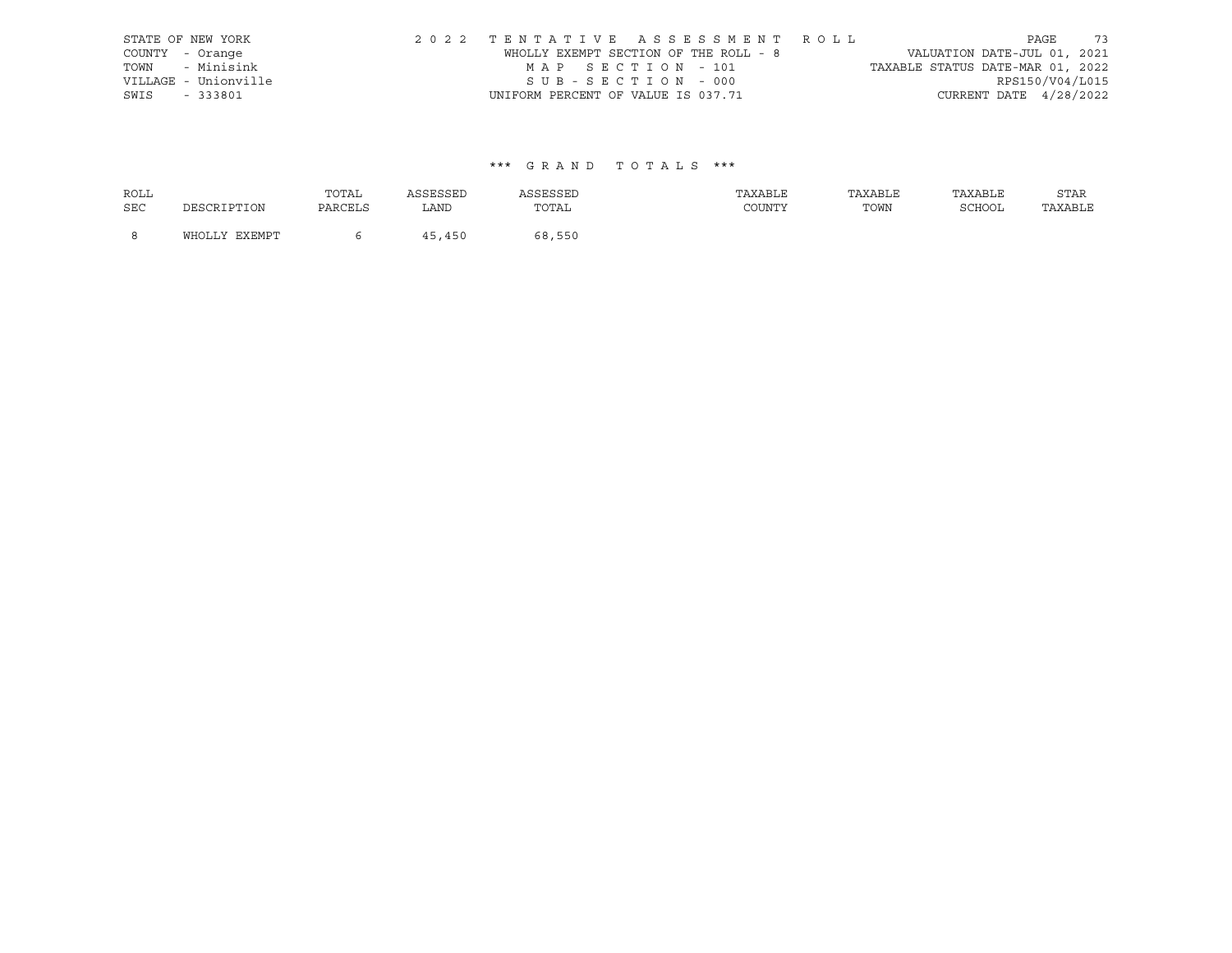SWIS - 333801

### STATE OF NEW YORK 2 0 2 2 T E N T A T I V E A S S E S S M E N T R O L L PAGE 74 COUNTY - Orange WHOLLY EXEMPT SECTION OF THE ROLL - 8 VALUATION DATE-JUL 01, 2021 TOWN - Minisink TAX MAP NUMBER SEQUENCE TAXABLE STATUS DATE-MAR 01, 2022 VILLAGE - Unionville **United Accord CONT** UNIFORM PERCENT OF VALUE IS 037.71

| TAX MAP PARCEL NUMBER<br>CURRENT OWNERS NAME<br>CURRENT OWNERS ADDRESS                             | PROPERTY LOCATION & CLASS ASSESSMENT<br>SCHOOL DISTRICT<br>PARCEL SIZE/GRID COORD                                                                            | LAND<br>TOTAL               |                          | TAX DESCRIPTION<br>SPECIAL DISTRICTS                          | EXEMPTION CODE-----------------COUNTY-------TOWN------SCHOOL<br>TAXABLE VALUE |        | ACCOUNT NO. |
|----------------------------------------------------------------------------------------------------|--------------------------------------------------------------------------------------------------------------------------------------------------------------|-----------------------------|--------------------------|---------------------------------------------------------------|-------------------------------------------------------------------------------|--------|-------------|
| $102 - 1 - 11$<br>First Presbyterian Church<br>Of Unionville<br>PO Box 563<br>Unionville, NY 10988 | 35 Main St<br>620 Religious<br>Minisink Csd<br>333801<br>FRNT 126.00 DPTH 198.00<br>EAST-0474265 NRTH-0899340<br>FULL MARKET VALUE                           | 16,400<br>75,000<br>198,900 | RELIGIOUS 25110<br>TOWN  | COUNTY TAXABLE VALUE<br>TAXABLE VALUE<br>SCHOOL TAXABLE VALUE | 75,000<br>$\mathbf 0$<br>$\circ$                                              | 75,000 | 75,000      |
| $102 - 1 - 13$<br>First Presbyterian Church<br>Of Unionville<br>PO Box 563<br>Unionville, NY 10988 | Main St<br>620 Religious<br>Minisink Csd<br>333801<br>FRNT<br>58.00 DPTH 167.00<br>EAST-0474065 NRTH-0899429<br>FULL MARKET VALUE                            | 12,900<br>12,900<br>34,200  | RELIGIOUS 25110<br>TOWN  | COUNTY TAXABLE VALUE<br>TAXABLE VALUE<br>SCHOOL TAXABLE VALUE | 12,900<br>$\Omega$<br>$\circ$<br>$\Omega$                                     | 12,900 | 12,900      |
| $102 - 1 - 15$<br>Our Lady Of Scapular<br>626 County Rte 22<br>Middletown, NY 10940                | Main St<br>311 Res vac land<br>Minisink Csd<br>333801<br>FRNT 60.00 DPTH 198.00<br>EAST-0474407 NRTH-0899280<br>DEED BOOK 1651 PG-00347<br>FULL MARKET VALUE | 16,900<br>16,900<br>44,800  | RELIGIOUS 25110<br>TOWN  | COUNTY TAXABLE VALUE<br>TAXABLE VALUE<br>SCHOOL TAXABLE VALUE | 16,900<br>$\mathbf 0$<br>$\Omega$                                             | 16,900 | 16,900      |
| $102 - 1 - 16$<br>Our Lady Of Scapular<br>626 County Rte 22<br>Middletown, NY 10940                | Main St<br>311 Res vac land<br>Minisink Csd<br>333801<br>FRNT 48.00 DPTH 183.00<br>EAST-0474458 NRTH-0899258<br>DEED BOOK 1630 PG-00917<br>FULL MARKET VALUE | 15,600<br>15,600<br>41,400  | RELIGIOUS 25110<br>TOWN  | COUNTY TAXABLE VALUE<br>TAXABLE VALUE<br>SCHOOL TAXABLE VALUE | 15,600<br>$\Omega$<br>$\circ$                                                 | 15,600 | 15,600      |
| $102 - 1 - 17$<br>Our Lady of Scapular<br>626 County Rte 22<br>Middletown, NY 10940                | 25 Main St<br>620 Religious<br>Minisink Csd<br>333801<br>FRNT 63.00 DPTH 180.00<br>EAST-0474508 NRTH-0899239<br>FULL MARKET VALUE                            | 16,800<br>51,800<br>137,400 | RELIGIOUS 25110<br>TOWN  | COUNTY TAXABLE VALUE<br>TAXABLE VALUE<br>SCHOOL TAXABLE VALUE | 51,800<br>$\mathbf 0$<br>$\circ$<br>$\cap$                                    | 51,800 | 51,800      |
| $102 - 2 - 4$<br>Unionville Pump Station<br>Unionville, NY 10988                                   | 13 Prospect St<br>822 Water supply<br>Minisink Csd<br>333801<br>FRNT 109.00 DPTH 127.00<br>EAST-0474651 NRTH-0898921<br>FULL MARKET VALUE                    | 10,000<br>18,000<br>47,700  | VILL OWNED 13650<br>TOWN | COUNTY TAXABLE VALUE<br>TAXABLE VALUE<br>SCHOOL TAXABLE VALUE | 18,000<br>$\mathbf 0$<br>$\circ$                                              | 18,000 | 18,000      |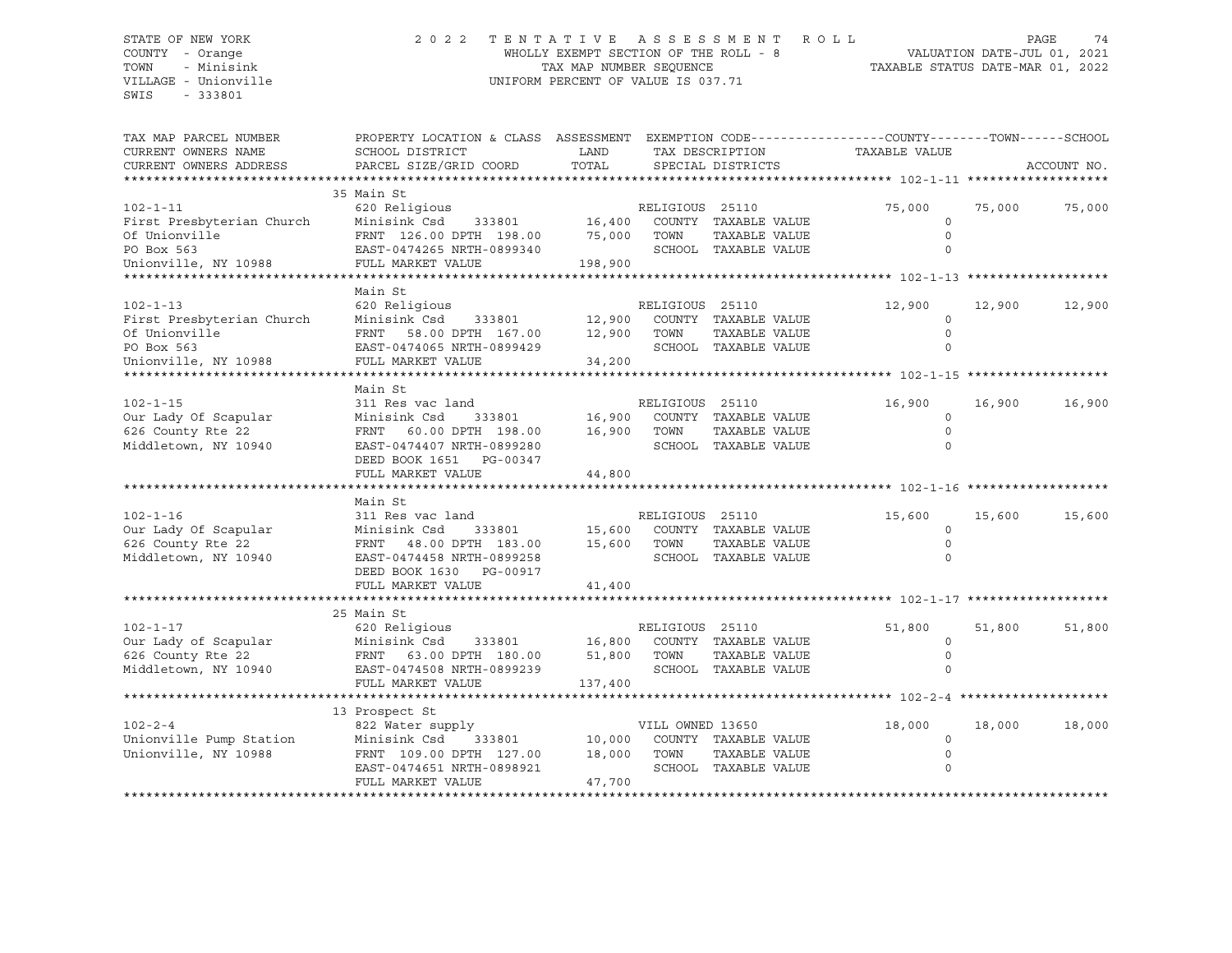STATE OF NEW YORK 2 0 2 2 T E N T A T I V E A S S E S S M E N T R O L L PAGE 75 COUNTY - Orange The MECHANIC COUNTY - Orange WHOLLY EXEMPT SECTION OF THE ROLL - 8 TOWN - Minisink TAX MAP NUMBER SEQUENCE TAXABLE STATUS DATE-MAR 01, 2022 VILLAGE - Unionville **UNIFORM PERCENT OF VALUE IS 037.71** SWIS - 333801 TAX MAP PARCEL NUMBER PROPERTY LOCATION & CLASS ASSESSMENT EXEMPTION CODE------------------COUNTY--------TOWN------SCHOOL CURRENT OWNERS NAME SCHOOL DISTRICT TAX DAND TAX DESCRIPTION TAXABLE VALUE CURRENT OWNERS ADDRESS PARCEL SIZE/GRID COORD TOTAL SPECIAL DISTRICTS ACCOUNT NO. \*\*\*\*\*\*\*\*\*\*\*\*\*\*\*\*\*\*\*\*\*\*\*\*\*\*\*\*\*\*\*\*\*\*\*\*\*\*\*\*\*\*\*\*\*\*\*\*\*\*\*\*\*\*\*\*\*\*\*\*\*\*\*\*\*\*\*\*\*\*\*\*\*\*\*\*\*\*\*\*\*\*\*\*\*\*\*\*\*\*\*\*\*\*\*\*\*\*\*\*\*\*\* 102-2-9.2 \*\*\*\*\*\*\*\*\*\*\*\*\*\*\*\*\*\* 7 Main St 102-2-9.2 652 Govt bldgs VILL OWNED 13650 65,800 65,800 65,800 Village Of Unionville Minisink Csd 333801 21,800 COUNTY TAXABLE VALUE 0 PO Box 542 **FRNT 101.00 DPTH 187.00** 65,800 TOWN TAXABLE VALUE 0 Unionville, NY 10988 ACRES 0.87 SCHOOL TAXABLE VALUE 0 EAST-0474922 NRTH-0899072 DEED BOOK 3400 PG-161 FULL MARKET VALUE 174,500 \*\*\*\*\*\*\*\*\*\*\*\*\*\*\*\*\*\*\*\*\*\*\*\*\*\*\*\*\*\*\*\*\*\*\*\*\*\*\*\*\*\*\*\*\*\*\*\*\*\*\*\*\*\*\*\*\*\*\*\*\*\*\*\*\*\*\*\*\*\*\*\*\*\*\*\*\*\*\*\*\*\*\*\*\*\*\*\*\*\*\*\*\*\*\*\*\*\*\*\*\*\*\* 102-2-10.2 \*\*\*\*\*\*\*\*\*\*\*\*\*\*\*\*\* Main St Ss 102-2-10.2 330 Vacant comm VILL OWNED 13750 9,500 9,500 9,500 Village Of Unionville Minisink Csd 333801 9,500 COUNTY TAXABLE VALUE 0 PO Box 542 FRNT 92.00 DPTH 243.00 9,500 TOWN TAXABLE VALUE 0 Unionville, NY 10988 ACRES 0.44 SCHOOL TAXABLE VALUE 0 EAST-0474918 NRTH-0898850 DEED BOOK 4065 PG-57 FULL MARKET VALUE 25,200 \*\*\*\*\*\*\*\*\*\*\*\*\*\*\*\*\*\*\*\*\*\*\*\*\*\*\*\*\*\*\*\*\*\*\*\*\*\*\*\*\*\*\*\*\*\*\*\*\*\*\*\*\*\*\*\*\*\*\*\*\*\*\*\*\*\*\*\*\*\*\*\*\*\*\*\*\*\*\*\*\*\*\*\*\*\*\*\*\*\*\*\*\*\*\*\*\*\*\*\*\*\*\* 102-2-11.2 \*\*\*\*\*\*\*\*\*\*\*\*\*\*\*\*\* W Of Mackerel St 102-2-11.2 330 Vacant comm HOSP SERV 25500 1,900 1,900 1,900 Lenape Volunteer Minisink Csd 333801 1,900 COUNTY TAXABLE VALUE 0 Ambulance Corp Inc FRNT 32.00 DPTH 84.00 1,900 TOWN TAXABLE VALUE 0 Main St EAST-0475062 NRTH-0898945 SCHOOL TAXABLE VALUE 0 DEED BOOK 4358 PG-327 FULL MARKET VALUE 5,000 \*\*\*\*\*\*\*\*\*\*\*\*\*\*\*\*\*\*\*\*\*\*\*\*\*\*\*\*\*\*\*\*\*\*\*\*\*\*\*\*\*\*\*\*\*\*\*\*\*\*\*\*\*\*\*\*\*\*\*\*\*\*\*\*\*\*\*\*\*\*\*\*\*\*\*\*\*\*\*\*\*\*\*\*\*\*\*\*\*\*\*\*\*\*\*\*\*\*\*\*\*\*\* 102-2-12 \*\*\*\*\*\*\*\*\*\*\*\*\*\*\*\*\*\*\* 129 Route 284 102-2-12 600 Community Se HOSP SERV 25500 115,000 115,000 115,000 Lenape Volunteer Ambul Minisink Csd 333801 15,200 COUNTY TAXABLE VALUE 0 Corp Inc FRNT 72.00 DPTH 169.00 115,000 TOWN TAXABLE VALUE 0 EAST-0475132 NRTH-0899072 SCHOOL TAXABLE VALUE 0 Unionville, NY 10988 DEED BOOK 2060 PG-00380 FULL MARKET VALUE 305,000 \*\*\*\*\*\*\*\*\*\*\*\*\*\*\*\*\*\*\*\*\*\*\*\*\*\*\*\*\*\*\*\*\*\*\*\*\*\*\*\*\*\*\*\*\*\*\*\*\*\*\*\*\*\*\*\*\*\*\*\*\*\*\*\*\*\*\*\*\*\*\*\*\*\*\*\*\*\*\*\*\*\*\*\*\*\*\*\*\*\*\*\*\*\*\*\*\*\*\*\*\*\*\* 102-2-22.26 \*\*\*\*\*\*\*\*\*\*\*\*\*\*\*\* St Hwy 284 102-2-22.26 314 Rural vac<10 WHOLLY EX 50000 26,500 26,500 26,500 COUNTY OF ORANGE Minisink Csd 333801 26,500 COUNTY TAXABLE VALUE 0 255 Main St 6 Middletown & NJ Railway 26,500 TOWN TAXABLE VALUE 0 Goshen, NY 10924 SM 397-10 filed 11/15/10 SCHOOL TAXABLE VALUE 0 RAIL TRAIL ACRES 1.00 EAST-0475017 NRTH-0898224 DEED BOOK 13821 PG-384 FULL MARKET VALUE 70,300 \*\*\*\*\*\*\*\*\*\*\*\*\*\*\*\*\*\*\*\*\*\*\*\*\*\*\*\*\*\*\*\*\*\*\*\*\*\*\*\*\*\*\*\*\*\*\*\*\*\*\*\*\*\*\*\*\*\*\*\*\*\*\*\*\*\*\*\*\*\*\*\*\*\*\*\*\*\*\*\*\*\*\*\*\*\*\*\*\*\*\*\*\*\*\*\*\*\*\*\*\*\*\*\*\*\*\*\*\*\*\*\*\*\*\*\*\*\*\*\*\*\*\*\*\*\*\*\*\*\*\*\*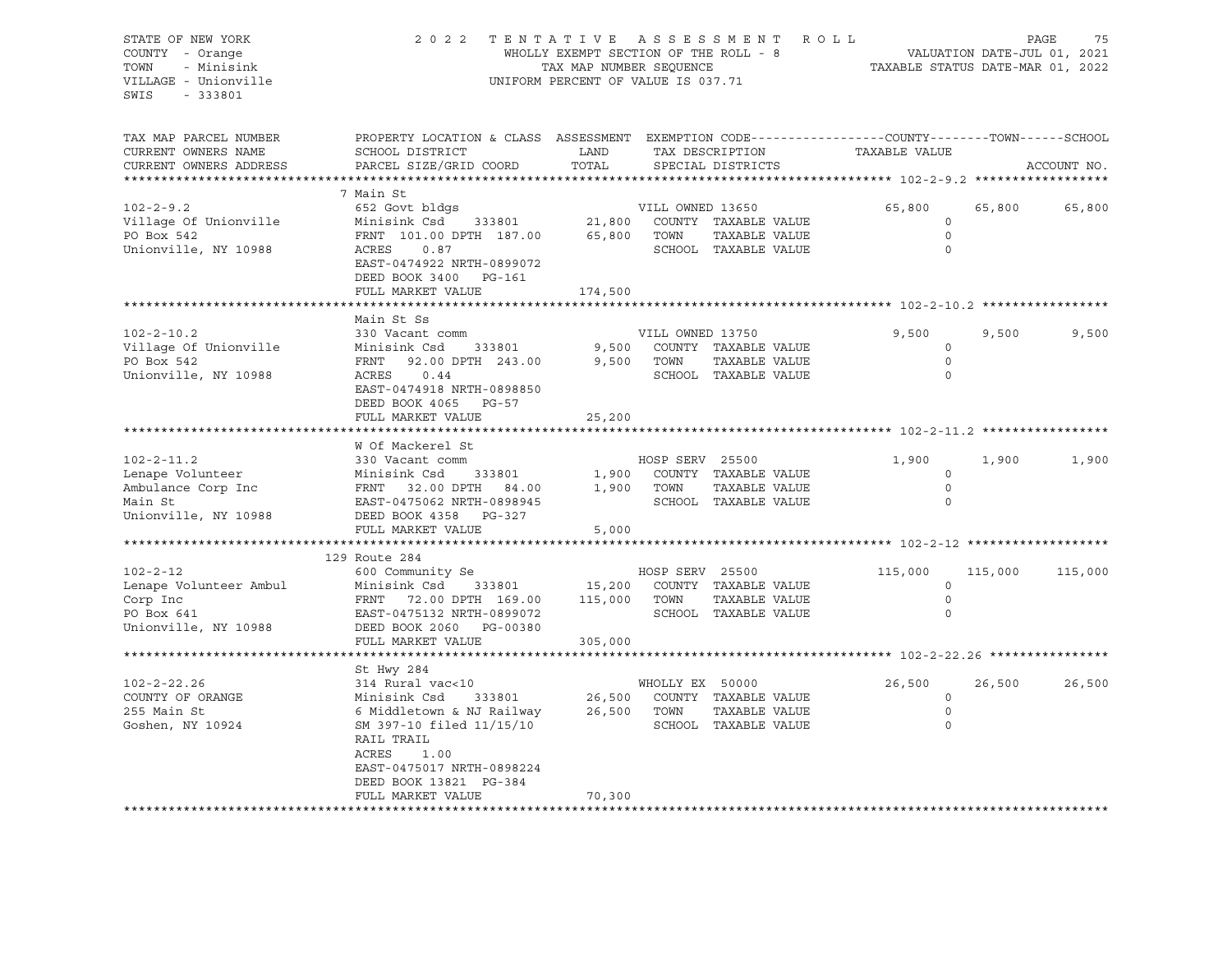SWIS - 333801

### STATE OF NEW YORK 2 0 2 2 T E N T A T I V E A S S E S S M E N T R O L L PAGE 76 COUNTY - Orange WHOLLY EXEMPT SECTION OF THE ROLL - 8 VALUATION DATE-JUL 01, 2021 TOWN - Minisink TAX MAP NUMBER SEQUENCE TAXABLE STATUS DATE-MAR 01, 2022 VILLAGE - Unionville **United Accord CONT** UNIFORM PERCENT OF VALUE IS 037.71

| TAX MAP PARCEL NUMBER<br>CURRENT OWNERS NAME<br>CURRENT OWNERS ADDRESS                                                    | PROPERTY LOCATION & CLASS ASSESSMENT EXEMPTION CODE----------------COUNTY-------TOWN------SCHOOL<br>SCHOOL DISTRICT<br>PARCEL SIZE/GRID COORD                   | LAND<br>TOTAL                |                          | TAX DESCRIPTION<br>SPECIAL DISTRICTS                                   | TAXABLE VALUE                                 |         | ACCOUNT NO. |
|---------------------------------------------------------------------------------------------------------------------------|-----------------------------------------------------------------------------------------------------------------------------------------------------------------|------------------------------|--------------------------|------------------------------------------------------------------------|-----------------------------------------------|---------|-------------|
|                                                                                                                           |                                                                                                                                                                 |                              |                          |                                                                        |                                               |         |             |
| $102 - 2 - 27$<br>Unionville Cemetery<br>Jersey Ave<br>Unionville, NY 10988                                               | 43 Jersey Ave<br>695 Cemetery<br>Minisink Csd<br>333801<br>ACRES<br>3.80<br>EAST-0475340 NRTH-0898138<br>FULL MARKET VALUE                                      | 15,000<br>15,000<br>39,800   | PRIV CEM<br>TOWN         | 27350<br>COUNTY TAXABLE VALUE<br>TAXABLE VALUE<br>SCHOOL TAXABLE VALUE | 15,000<br>$\Omega$<br>$\mathbf 0$<br>$\Omega$ | 15,000  | 15,000      |
|                                                                                                                           |                                                                                                                                                                 |                              |                          |                                                                        |                                               |         |             |
| $102 - 5 - 3$<br>Minisink Hose C No 1<br>Unionville, NY 10988                                                             | Orchard St<br>662 Police/fire<br>Minisink Csd<br>333801<br>FRNT 343.00 DPTH 122.00<br>EAST-0475842 NRTH-0898864<br>FULL MARKET VALUE                            | 15,000<br>15,000<br>39,800   | COMM SERV 26400<br>TOWN  | COUNTY TAXABLE VALUE<br>TAXABLE VALUE<br>SCHOOL TAXABLE VALUE          | 15,000<br>$\circ$<br>$\circ$                  | 15,000  | 15,000      |
|                                                                                                                           |                                                                                                                                                                 |                              |                          |                                                                        |                                               |         |             |
| $102 - 5 - 4$<br>Minisink Hose Co No 1<br>Unionville, NY 10988                                                            | 100 Route 284<br>662 Police/fire<br>Minisink Csd<br>333801<br>FRNT 110.20 DPTH 190.00<br>EAST-0475728 NRTH-0898628<br>FULL MARKET VALUE                         | 19,300<br>104,300<br>276,600 | COMM SERV 26400<br>TOWN  | COUNTY TAXABLE VALUE<br>TAXABLE VALUE<br>SCHOOL TAXABLE VALUE          | 104,300<br>$\mathbf 0$<br>$\Omega$            | 104,300 | 104,300     |
|                                                                                                                           |                                                                                                                                                                 |                              |                          |                                                                        |                                               |         |             |
| $102 - 5 - 6$<br>Minisink Hose Co No 1<br>Rt 284<br>Unionville, NY 10988                                                  | St Hwy 284<br>311 Res vac land<br>Minisink Csd<br>333801<br>FRNT 50.00 DPTH 216.00<br>EAST-0475668 NRTH-0898741<br>DEED BOOK 3464 PG-163<br>FULL MARKET VALUE   | 7,200<br>7,200<br>19,100     | COMM SERV 26400<br>TOWN  | COUNTY TAXABLE VALUE<br>TAXABLE VALUE<br>SCHOOL TAXABLE VALUE          | 7,200<br>$\Omega$<br>$\circ$<br>$\Omega$      | 7,200   | 7,200       |
|                                                                                                                           |                                                                                                                                                                 |                              |                          |                                                                        |                                               |         |             |
| $102 - 6 - 1.12$<br>NYS Office for the People w/DD Minisink Csd<br>Hudson Valley DDSO<br>7 Wilbur Rd<br>Thiells, NY 10984 | 12 Valley View Dr<br>210 1 Family Res<br>333801<br>Lt2 Vly View Sub Map 8405<br>ACRES<br>1.30<br>EAST-0476332 NRTH-0899127<br>DEED BOOK 4166 PG-289             | 31,800<br>101,300            | COMM SERV 25230<br>TOWN  | COUNTY TAXABLE VALUE<br>TAXABLE VALUE<br>SCHOOL TAXABLE VALUE          | 101,300<br>$\circ$<br>$\circ$<br>$\Omega$     | 101,300 | 101,300     |
|                                                                                                                           | FULL MARKET VALUE                                                                                                                                               | 268,600                      |                          |                                                                        |                                               |         |             |
|                                                                                                                           | 43 Reservoir Ave                                                                                                                                                |                              |                          |                                                                        |                                               |         |             |
| $102 - 6 - 17$<br>Unionville Reservoir<br>Unionville, NY 10988                                                            | 822 Water supply<br>Minisink Csd<br>333801<br>Unionville Annexation<br>Row Map 337<br>FRNT 141.00 DPTH 125.00<br>EAST-0475984 NRTH-0898914<br>FULL MARKET VALUE | 56,400<br>85,900<br>227,800  | VILL OWNED 13750<br>TOWN | COUNTY TAXABLE VALUE<br>TAXABLE VALUE<br>SCHOOL TAXABLE VALUE          | 85,900<br>$\mathbf 0$<br>0                    | 85,900  | 85,900      |
|                                                                                                                           |                                                                                                                                                                 |                              |                          |                                                                        |                                               |         |             |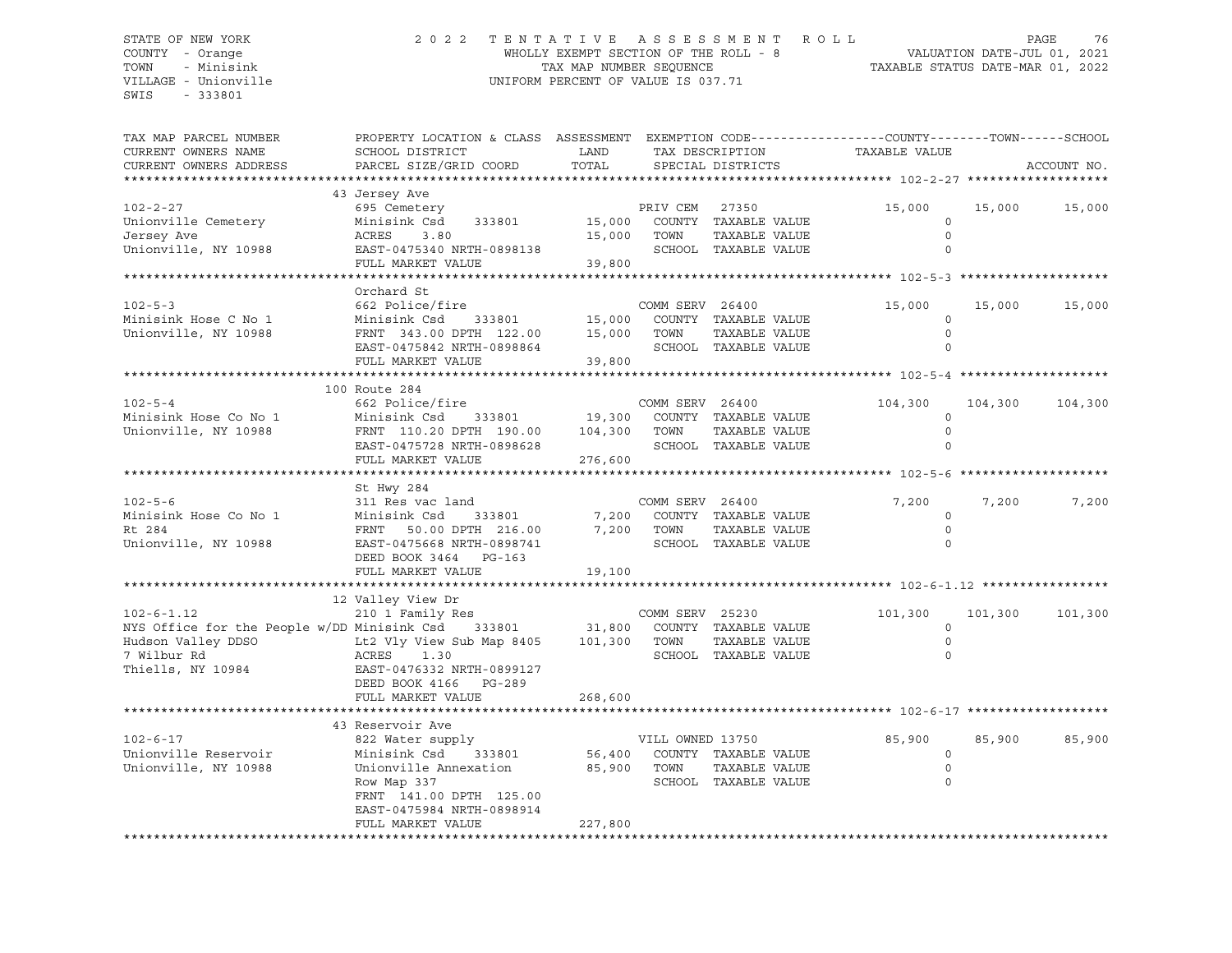|      | STATE OF NEW YORK    | 2022 TENTATIVE ASSESSMENT ROLL        |  |  |                                  |                        | PAGE | - 77 |
|------|----------------------|---------------------------------------|--|--|----------------------------------|------------------------|------|------|
|      | COUNTY - Orange      | WHOLLY EXEMPT SECTION OF THE ROLL - 8 |  |  | VALUATION DATE-JUL 01, 2021      |                        |      |      |
|      | TOWN - Minisink      | MAP SECTION - 102                     |  |  | TAXABLE STATUS DATE-MAR 01, 2022 |                        |      |      |
|      | VILLAGE - Unionville | $SUB - SECTION - 000$                 |  |  |                                  | RPS150/V04/L015        |      |      |
| SWIS | - 333801             | UNIFORM PERCENT OF VALUE IS 037.71    |  |  |                                  | CURRENT DATE 4/28/2022 |      |      |

# \*\*\* S P E C I A L D I S T R I C T S U M M A R Y \*\*\*

|  | λN<br>'NI           | אר | .          | <b>HIVI</b> |  |
|--|---------------------|----|------------|-------------|--|
|  | $m \times m$<br>. . |    | $\sqrt{ }$ | INT.<br>ιWΙ |  |

## NO SPECIAL DISTRICTS AT THIS LEVEL

# \*\*\* S C H O O L D I S T R I C T S U M M A R Y \*\*\*

| CODE   | DISTRICT NAME | TOTAL<br>PARCELS | ASSESSED<br>LAND | ASSESSED<br>TOTAL | EXEMPT<br>AMOUNT | TOTAL<br>TAXABLE | STAR<br>AMOUNT | STAR<br>TAXABLE |
|--------|---------------|------------------|------------------|-------------------|------------------|------------------|----------------|-----------------|
| 333801 | Minisink Csd  | 17               | 308,200          | 737,600           | 737,600          |                  |                |                 |
|        | SUB-TOTAL     | 17               | 308,200          | 737,600           | 737,600          |                  |                |                 |
|        | тотаь         | 17               | 308,200          | 737,600           | 737,600          |                  |                |                 |

# \*\*\* S Y S T E M C O D E S S U M M A R Y \*\*\*

| CODE  | DESCRIPTION        | TOTAL<br>PARCELS | COUNTY           | TOWN             | SCHOOL           |
|-------|--------------------|------------------|------------------|------------------|------------------|
| 50000 | WHOLLY EX<br>TOTAL |                  | 26,500<br>26,500 | 26,500<br>26,500 | 26,500<br>26,500 |

#### \*\*\* E X E M P T I O N S U M M A R Y \*\*\*

|       |             | TOTAL   |         |         |         |
|-------|-------------|---------|---------|---------|---------|
| CODE  | DESCRIPTION | PARCELS | COUNTY  | TOWN    | SCHOOL  |
|       |             | C.      |         |         |         |
| 13650 | VILL OWNED  |         | 83,800  | 83,800  | 83,800  |
| 13750 | VILL OWNED  | $\sim$  | 95,400  | 95,400  | 95,400  |
| 25110 | RELIGIOUS   |         | 172,200 | 172,200 | 172,200 |
| 25230 | COMM SERV   |         | 101,300 | 101,300 | 101,300 |
| 25500 | HOSP SERV   | C.<br>∠ | 116,900 | 116,900 | 116,900 |
| 26400 | COMM SERV   |         | 126,500 | 126,500 | 126,500 |
| 27350 | PRIV CEM    |         | 15,000  | 15,000  | 15,000  |
|       | TOTAL       | 16      | 711,100 | 711,100 | 711,100 |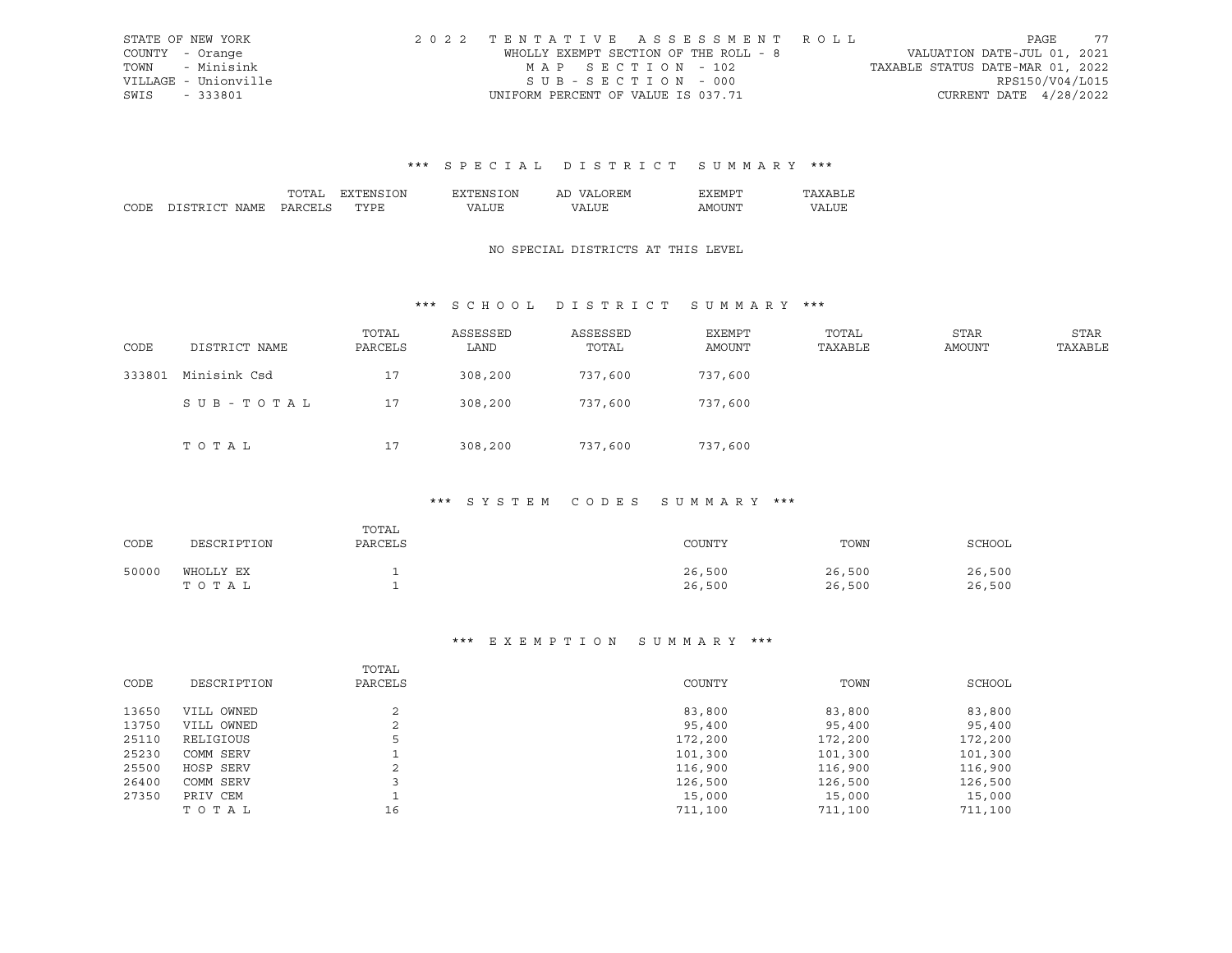| STATE OF NEW YORK    | 2022 TENTATIVE ASSESSMENT ROLL        |  |  |                                  |                        | PAGE | 78 |
|----------------------|---------------------------------------|--|--|----------------------------------|------------------------|------|----|
| COUNTY - Orange      | WHOLLY EXEMPT SECTION OF THE ROLL - 8 |  |  | VALUATION DATE-JUL 01, 2021      |                        |      |    |
| TOWN - Minisink      | MAP SECTION - 102                     |  |  | TAXABLE STATUS DATE-MAR 01, 2022 |                        |      |    |
| VILLAGE - Unionville | SUB-SECTION - 000                     |  |  |                                  | RPS150/V04/L015        |      |    |
| SWIS - 333801        | UNIFORM PERCENT OF VALUE IS 037.71    |  |  |                                  | CURRENT DATE 4/28/2022 |      |    |

| <b>ROLL</b> |               | TOTAL   | ASSESSED | ASSESSED | TAXABLE | TAXABLE | TAXABLE | <b>STAR</b> |
|-------------|---------------|---------|----------|----------|---------|---------|---------|-------------|
| <b>SEC</b>  | DESCRIPTION   | PARCELS | LAND     | TOTAL    | COUNTY  | TOWN    | SCHOOL  | TAXABLE     |
| - 8         | WHOLLY EXEMPT |         | 308,200  | 737,600  |         |         |         |             |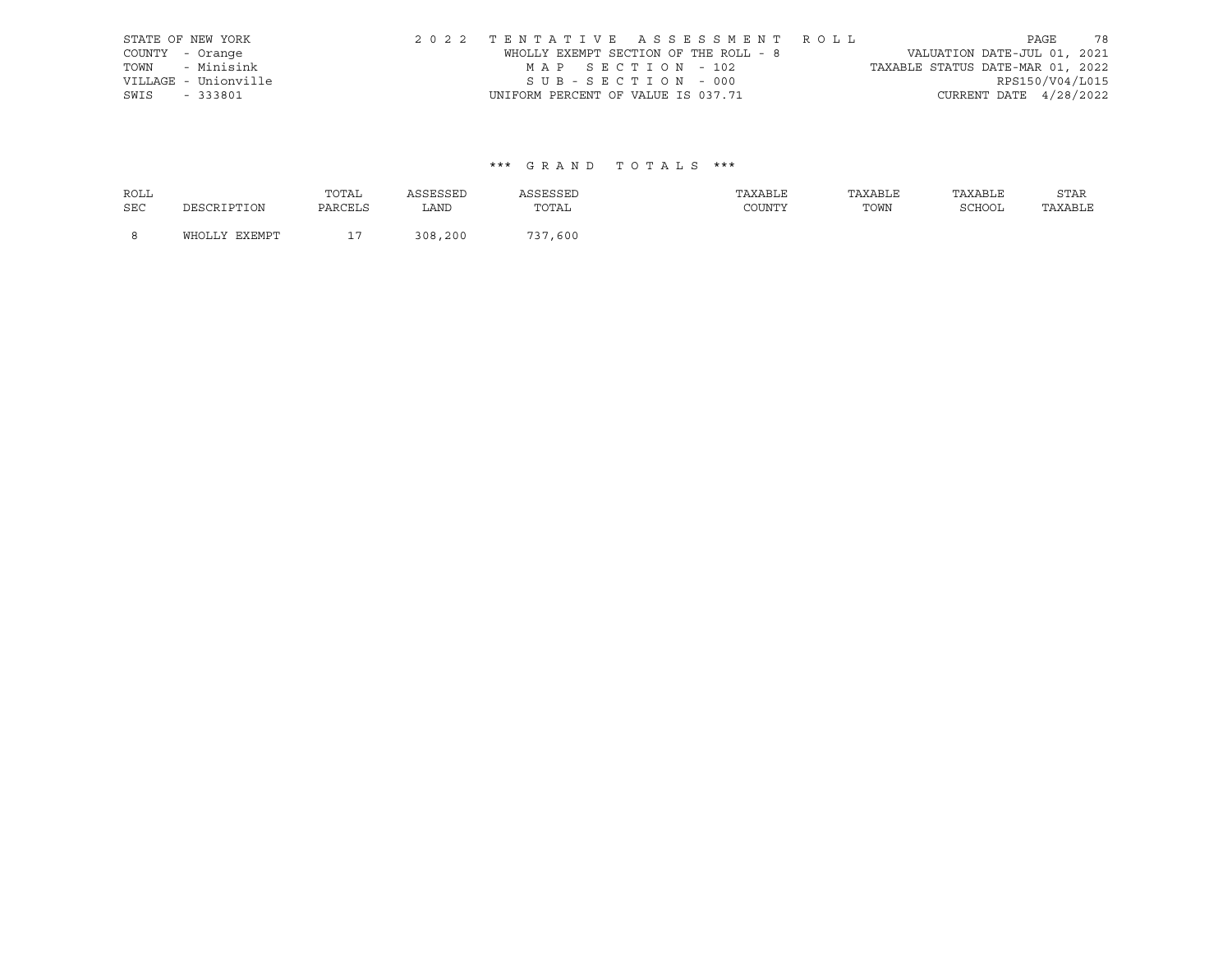| STATE OF NEW YORK                                                     | 2 0 2 2                              | TENTATIVE ASSESSMENT ROLL             |          |                 |                                                              |       | PAGE        | 79    |
|-----------------------------------------------------------------------|--------------------------------------|---------------------------------------|----------|-----------------|--------------------------------------------------------------|-------|-------------|-------|
| COUNTY<br>- Orange                                                    |                                      | WHOLLY EXEMPT SECTION OF THE ROLL - 8 |          |                 | VALUATION DATE-JUL 01, 2021                                  |       |             |       |
| - Minisink<br>TOWN                                                    |                                      |                                       |          |                 | TAX MAP NUMBER SEQUENCE TAXABLE STATUS DATE-MAR 01, 2022     |       |             |       |
| VILLAGE - Unionville                                                  |                                      | UNIFORM PERCENT OF VALUE IS 037.71    |          |                 |                                                              |       |             |       |
| SWIS<br>$-333801$                                                     |                                      |                                       |          |                 |                                                              |       |             |       |
|                                                                       |                                      |                                       |          |                 |                                                              |       |             |       |
| TAX MAP PARCEL NUMBER                                                 | PROPERTY LOCATION & CLASS ASSESSMENT |                                       |          |                 | EXEMPTION CODE-----------------COUNTY-------TOWN------SCHOOL |       |             |       |
| CURRENT OWNERS NAME                                                   | SCHOOL DISTRICT                      | LAND                                  |          | TAX DESCRIPTION | TAXABLE VALUE                                                |       |             |       |
| CURRENT OWNERS ADDRESS PARCEL SIZE/GRID COORD TOTAL SPECIAL DISTRICTS |                                      |                                       |          |                 |                                                              |       | ACCOUNT NO. |       |
|                                                                       |                                      |                                       |          |                 |                                                              |       |             |       |
|                                                                       | Jersey Ave                           |                                       |          |                 |                                                              |       |             |       |
| $103 - 1 - 5$                                                         | 340 Vacant indus                     |                                       | US OWNED | 14100           | 5,100                                                        | 5,100 |             | 5,100 |
| United States Of America                                              | Minisink Csd 333801                  | 5,100                                 | COUNTY   | TAXABLE VALUE   |                                                              |       |             |       |
| Chief Appalachian Land Tract (285-39) Applachian                      |                                      | 5,100                                 | TOWN     | TAXABLE VALUE   |                                                              |       |             |       |
| Reg Field Office Nps                                                  | Scenic Trl                           |                                       | SCHOOL   | TAXABLE VALUE   | $\Omega$                                                     |       |             |       |
| PO Box 908                                                            | ACRES<br>1.00                        |                                       |          |                 |                                                              |       |             |       |
| Martinsburg, WV 25401                                                 | EAST-0475280 NRTH-0897319            |                                       |          |                 |                                                              |       |             |       |
|                                                                       | DEED BOOK 3433 PG-339                |                                       |          |                 |                                                              |       |             |       |
|                                                                       | FULL MARKET VALUE                    | 13,500                                |          |                 |                                                              |       |             |       |

\*\*\*\*\*\*\*\*\*\*\*\*\*\*\*\*\*\*\*\*\*\*\*\*\*\*\*\*\*\*\*\*\*\*\*\*\*\*\*\*\*\*\*\*\*\*\*\*\*\*\*\*\*\*\*\*\*\*\*\*\*\*\*\*\*\*\*\*\*\*\*\*\*\*\*\*\*\*\*\*\*\*\*\*\*\*\*\*\*\*\*\*\*\*\*\*\*\*\*\*\*\*\*\*\*\*\*\*\*\*\*\*\*\*\*\*\*\*\*\*\*\*\*\*\*\*\*\*\*\*\*\*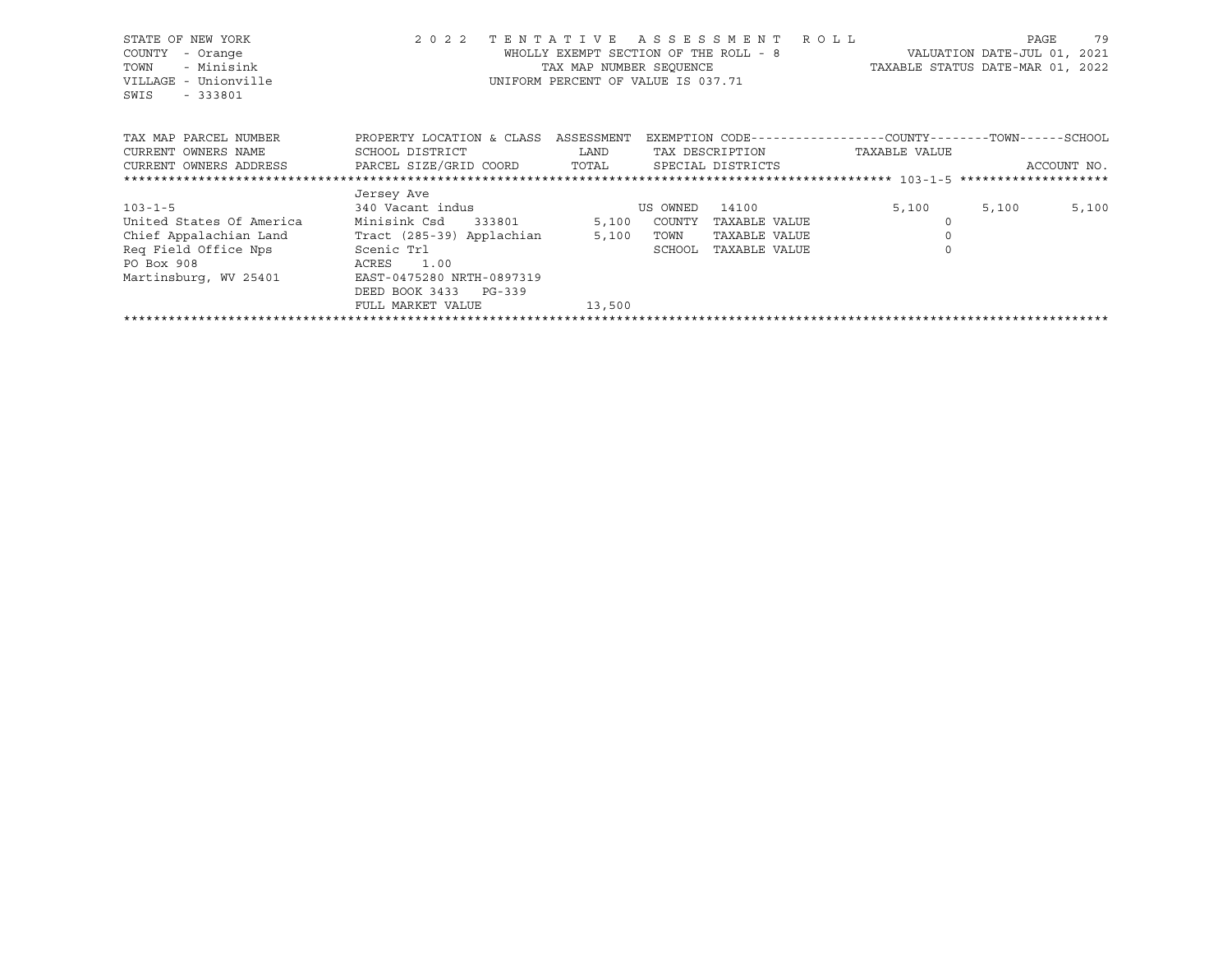|      | STATE OF NEW YORK    | 2022 TENTATIVE ASSESSMENT ROLL        |  |  |                                  |                        | PAGE | 80 |
|------|----------------------|---------------------------------------|--|--|----------------------------------|------------------------|------|----|
|      | COUNTY - Orange      | WHOLLY EXEMPT SECTION OF THE ROLL - 8 |  |  | VALUATION DATE-JUL 01, 2021      |                        |      |    |
|      | TOWN - Minisink      | MAP SECTION - 103                     |  |  | TAXABLE STATUS DATE-MAR 01, 2022 |                        |      |    |
|      | VILLAGE - Unionville | $SUB - SECTION - 000$                 |  |  |                                  | RPS150/V04/L015        |      |    |
| SWIS | - 333801             | UNIFORM PERCENT OF VALUE IS 037.71    |  |  |                                  | CURRENT DATE 4/28/2022 |      |    |

#### \*\*\* S P E C I A L D I S T R I C T S U M M A R Y \*\*\*

|  | λN<br>'NI           | אר | .          | <b>HIVI</b> |  |
|--|---------------------|----|------------|-------------|--|
|  | $m \times m$<br>. . |    | $\sqrt{ }$ | INT.<br>ιWΙ |  |

## NO SPECIAL DISTRICTS AT THIS LEVEL

# \*\*\* S C H O O L D I S T R I C T S U M M A R Y \*\*\*

| CODE   | DISTRICT NAME | TOTAL<br>PARCELS | ASSESSED<br>LAND | ASSESSED<br>TOTAL | EXEMPT<br>AMOUNT | TOTAL<br>TAXABLE | STAR<br><b>AMOUNT</b> | STAR<br>TAXABLE |
|--------|---------------|------------------|------------------|-------------------|------------------|------------------|-----------------------|-----------------|
| 333801 | Minisink Csd  |                  | 5,100            | 5,100             | 5,100            |                  |                       |                 |
|        | SUB-TOTAL     |                  | 5,100            | 5,100             | 5,100            |                  |                       |                 |
|        | TOTAL         | ᅩ                | 5,100            | 5,100             | 5,100            |                  |                       |                 |

#### \*\*\* S Y S T E M C O D E S S U M M A R Y \*\*\*

#### NO SYSTEM EXEMPTIONS AT THIS LEVEL

# \*\*\* E X E M P T I O N S U M M A R Y \*\*\*

| CODE  | DESCRIPTION       | TOTAL<br>PARCELS | COUNTY         | TOWN           | SCHOOL         |
|-------|-------------------|------------------|----------------|----------------|----------------|
| 14100 | US OWNED<br>TOTAL |                  | 5,100<br>5,100 | 5,100<br>5,100 | 5,100<br>5,100 |

| ROLL |               | TOTAL   | ASSESSED | ASSESSED | TAXABLE | TAXABLE | TAXABLE | STAR    |
|------|---------------|---------|----------|----------|---------|---------|---------|---------|
| SEC  | DESCRIPTION   | PARCELS | LAND     | TOTAL    | COUNTY  | TOWN    | SCHOOL  | TAXABLE |
|      | WHOLLY EXEMPT |         | 5,100    | 5,100    |         |         |         |         |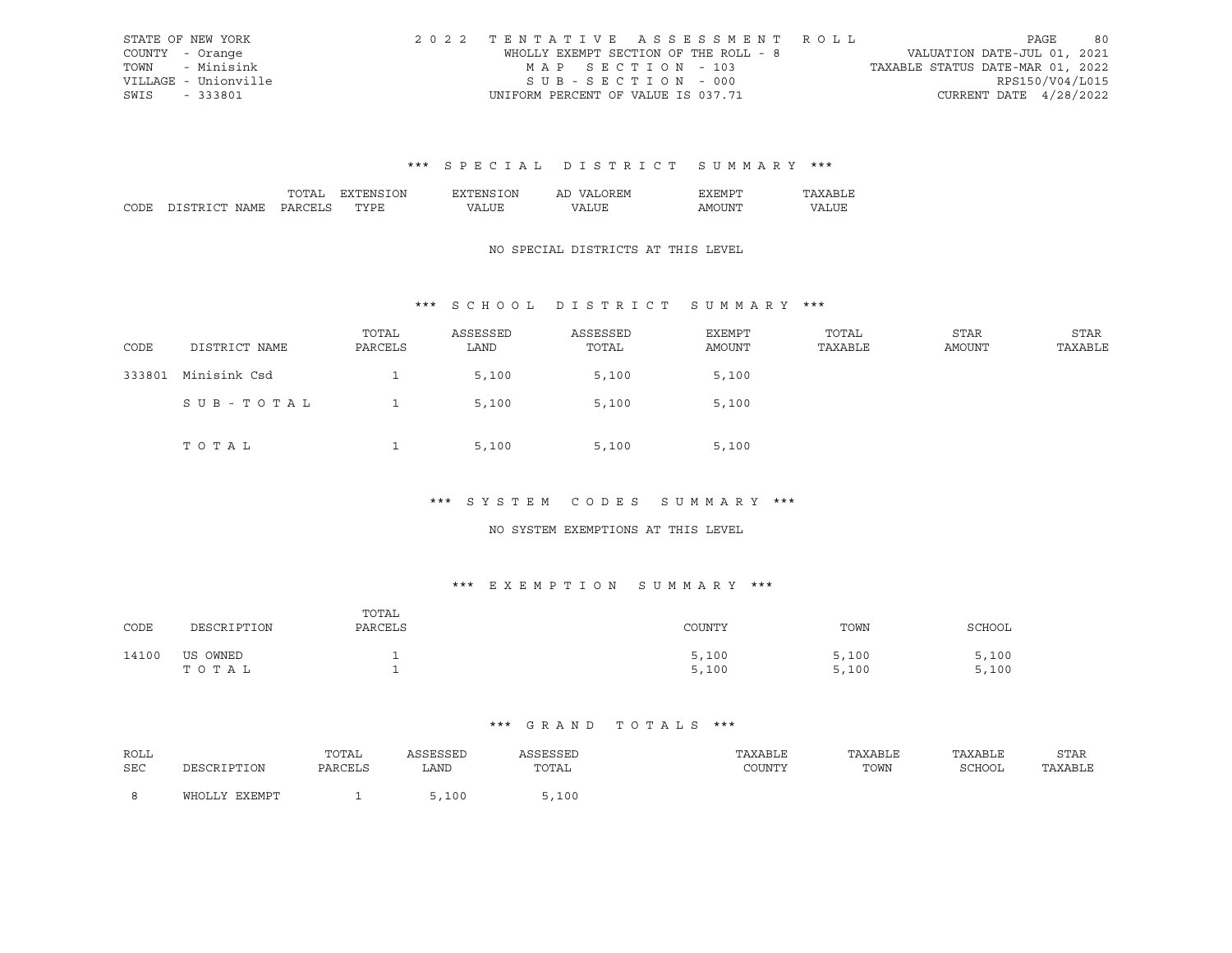| STATE OF NEW YORK    | 2022 TENTATIVE ASSESSMENT ROLL        | 81<br>PAGE                       |
|----------------------|---------------------------------------|----------------------------------|
| COUNTY - Orange      | WHOLLY EXEMPT SECTION OF THE ROLL - 8 | VALUATION DATE-JUL 01, 2021      |
| TOWN - Minisink      |                                       | TAXABLE STATUS DATE-MAR 01, 2022 |
| VILLAGE - Unionville | UNIFORM PERCENT OF VALUE IS 037.71    | RPS150/V04/L015                  |
| SWIS - 333801        |                                       | CURRENT DATE $4/28/2022$         |
|                      |                                       |                                  |

# ROLL SECTION TOTALS

# \*\*\* S P E C I A L D I S T R I C T S U M M A R Y \*\*\*

|                  | $\mathbf{r}$ | λN<br>∴NF         | ٦N | $\epsilon$<br>. .<br>-11 | . H.M H     |   |
|------------------|--------------|-------------------|----|--------------------------|-------------|---|
| $\sim$<br>. וניי |              | $m \times m$<br>◡ |    | $^{\prime}$ $\wedge$     | - INI<br>ΔM | . |

### NO SPECIAL DISTRICTS AT THIS LEVEL

# \*\*\* S C H O O L D I S T R I C T S U M M A R Y \*\*\*

| CODE   | DISTRICT NAME | TOTAL<br>PARCELS | ASSESSED<br>LAND | ASSESSED<br>TOTAL | EXEMPT<br>AMOUNT | TOTAL<br>TAXABLE | STAR<br><b>AMOUNT</b> | STAR<br>TAXABLE |
|--------|---------------|------------------|------------------|-------------------|------------------|------------------|-----------------------|-----------------|
| 333801 | Minisink Csd  | 24               | 358,750          | 811,250           | 811,250          |                  |                       |                 |
|        | SUB-TOTAL     | 24               | 358,750          | 811,250           | 811,250          |                  |                       |                 |
|        | TOTAL         | 24               | 358,750          | 811,250           | 811,250          |                  |                       |                 |

#### \*\*\* S Y S T E M C O D E S S U M M A R Y \*\*\*

| CODE  | DESCRIPTION        | TOTAL<br>PARCELS | COUNTY           | TOWN             | SCHOOL           |
|-------|--------------------|------------------|------------------|------------------|------------------|
| 50000 | WHOLLY EX<br>тотаь |                  | 26,700<br>26,700 | 26,700<br>26,700 | 26,700<br>26,700 |

# \*\*\* E X E M P T I O N S U M M A R Y \*\*\*

|             | TOTAL           |         |         |         |
|-------------|-----------------|---------|---------|---------|
| DESCRIPTION | PARCELS         | COUNTY  | TOWN    | SCHOOL  |
|             |                 |         |         |         |
|             | 4               |         | 113,700 | 113,700 |
| VILL OWNED  |                 | 113,800 | 113,800 | 113,800 |
| US OWNED    |                 | 5,100   | 5,100   | 5,100   |
| RELIGIOUS   | 5               | 172,200 | 172,200 | 172,200 |
| COMM SERV   |                 | 101,300 | 101,300 | 101,300 |
| COMM SERV   |                 | 1,250   | 1,250   | 1,250   |
| HOSP SERV   | $\bigcirc$<br>∠ | 116,900 | 116,900 | 116,900 |
| COMM SERV   | 4               | 145,300 | 145,300 | 145,300 |
| PRIV CEM    |                 | 15,000  | 15,000  | 15,000  |
|             | VILL OWNED      |         | 113,700 |         |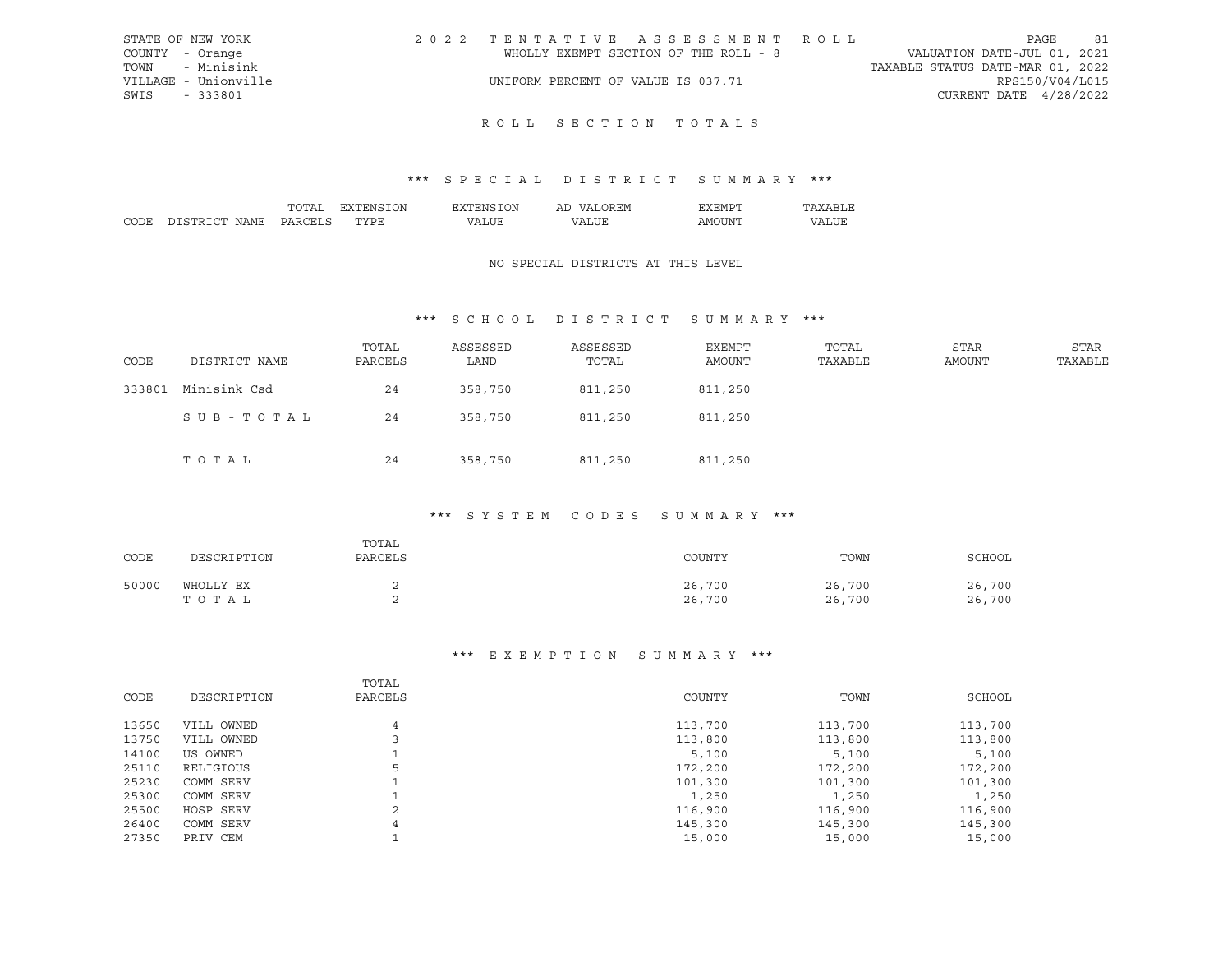|      | STATE OF NEW YORK    | 2022 TENTATIVE ASSESSMENT ROLL        |  |  |                                  |                        | PAGE | 82 |
|------|----------------------|---------------------------------------|--|--|----------------------------------|------------------------|------|----|
|      | COUNTY - Orange      | WHOLLY EXEMPT SECTION OF THE ROLL - 8 |  |  | VALUATION DATE-JUL 01, 2021      |                        |      |    |
|      | TOWN - Minisink      |                                       |  |  | TAXABLE STATUS DATE-MAR 01, 2022 |                        |      |    |
|      | VILLAGE - Unionville | UNIFORM PERCENT OF VALUE IS 037.71    |  |  |                                  | RPS150/V04/L015        |      |    |
| SWIS | - 333801             |                                       |  |  |                                  | CURRENT DATE 4/28/2022 |      |    |
|      |                      |                                       |  |  |                                  |                        |      |    |

# R O L L S E C T I O N T O T A L S

# \*\*\* E X E M P T I O N S U M M A R Y \*\*\*

|      |             | TOTAL    |         |         |         |
|------|-------------|----------|---------|---------|---------|
| CODE | DESCRIPTION | PARCELS  | COUNTY  | TOWN    | SCHOOL  |
|      | TOTAL       | າາ<br>∠∠ | 784,550 | 784,550 | 784,550 |

| ROLL |               | TOTAL   | ASSESSED | ASSESSED | TAXABLE | TAXABLE | TAXABLE | STAR    |
|------|---------------|---------|----------|----------|---------|---------|---------|---------|
| SEC  | DESCRIPTION   | PARCELS | LAND     | TOTAL    | COUNTY  | TOWN    | SCHOOL  | TAXABLE |
|      |               |         |          |          |         |         |         |         |
| - 8  | WHOLLY EXEMPT | 24      | 358,750  | 811,250  |         |         |         |         |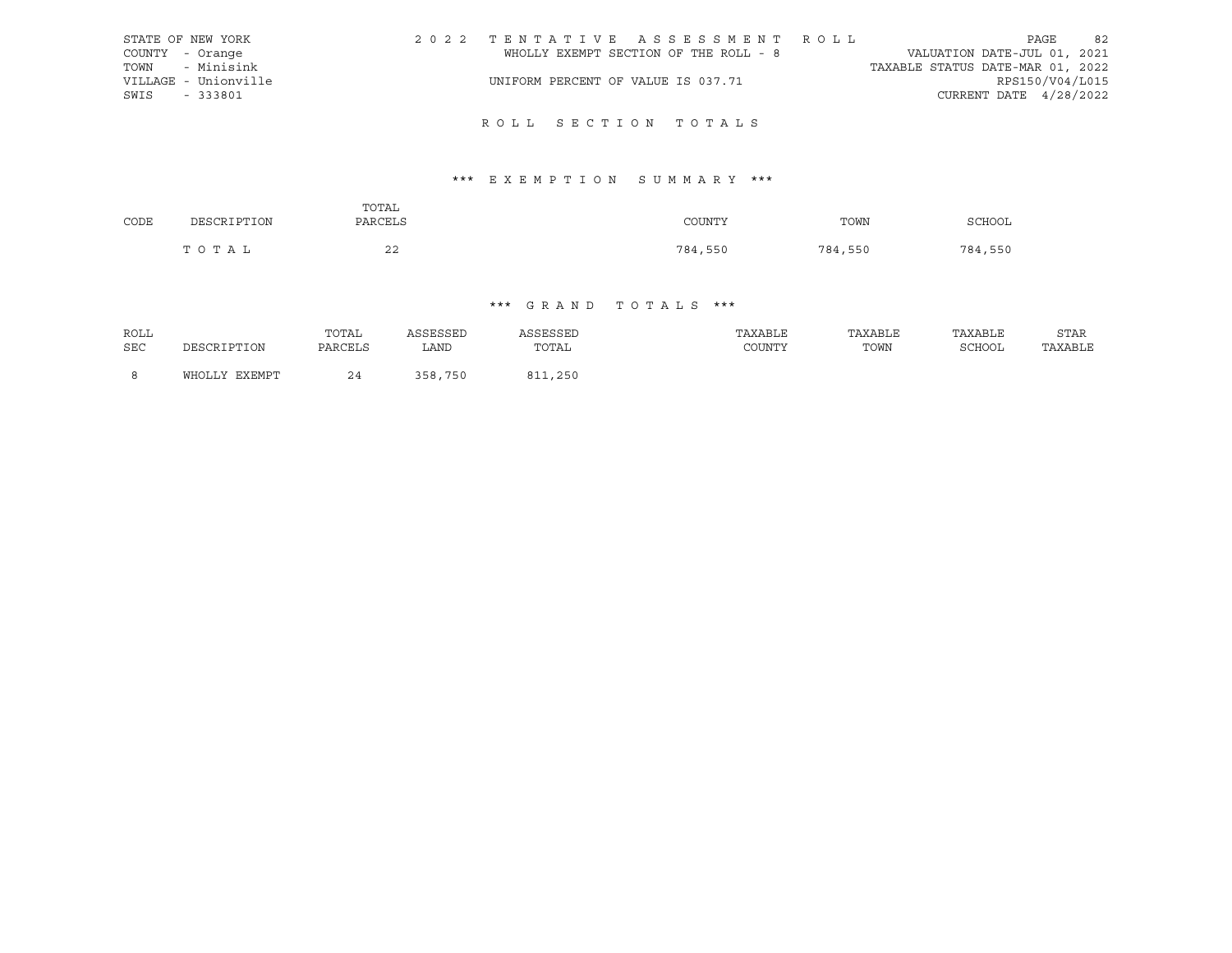|      | STATE OF NEW YORK    |                                    | 2022 TENTATIVE ASSESSMENT ROLL |                                  |                          | PAGE | 83 |
|------|----------------------|------------------------------------|--------------------------------|----------------------------------|--------------------------|------|----|
|      | COUNTY - Orange      |                                    |                                | VALUATION DATE-JUL 01, 2021      |                          |      |    |
| TOWN | - Minisink           | SWIS TOTALS                        |                                | TAXABLE STATUS DATE-MAR 01, 2022 |                          |      |    |
|      | VILLAGE - Unionville | UNIFORM PERCENT OF VALUE IS 037.71 |                                |                                  | RPS150/V04/L015          |      |    |
| SWIS | $-333801$            |                                    |                                |                                  | CURRENT DATE $4/28/2022$ |      |    |

# \*\*\* S P E C I A L D I S T R I C T S U M M A R Y \*\*\*

|      |                      |          | ON<br>.<br>┄              | λN<br>'NM  | Al<br>⊶ ⊶ | ∵ H'M   |     |
|------|----------------------|----------|---------------------------|------------|-----------|---------|-----|
| CODE | . uw<br>יחר<br>NIAMF | эn.<br>. | $m \tau \tau n \tau$<br>◡ | $\sqrt{ }$ | 77\       | ΔM<br>. | LUI |

### NO SPECIAL DISTRICTS AT THIS LEVEL

# \*\*\* S C H O O L D I S T R I C T S U M M A R Y \*\*\*

| CODE   | DISTRICT NAME | TOTAL<br>PARCELS | ASSESSED<br>LAND | ASSESSED<br>TOTAL | EXEMPT<br>AMOUNT | TOTAL<br>TAXABLE | <b>STAR</b><br>AMOUNT | STAR<br>TAXABLE |
|--------|---------------|------------------|------------------|-------------------|------------------|------------------|-----------------------|-----------------|
| 333801 | Minisink Csd  | 262              | 3926,150         | 17430,964         | 1280,195         | 16150,769        | 2273,148              | 13877,621       |
|        | SUB-TOTAL     | 262              | 3926,150         | 17430,964         | 1280,195         | 16150,769        | 2273,148              | 13877,621       |
|        | TOTAL         | 262              | 3926,150         | 17430,964         | 1280,195         | 16150,769        | 2273,148              | 13877,621       |

# \*\*\* S Y S T E M C O D E S S U M M A R Y \*\*\*

| CODE  | DESCRIPTION | TOTAL<br>PARCELS | COUNTY | TOWN   | <b>SCHOOL</b> |
|-------|-------------|------------------|--------|--------|---------------|
| 50000 | WHOLLY EX   | ▵                | 26,700 | 26,700 | 26,700        |
|       | TOTAL       | z.               | 26,700 | 26,700 | 26,700        |

#### \*\*\* E X E M P T I O N S U M M A R Y \*\*\*

|       |             | TOTAL          |         |         |         |
|-------|-------------|----------------|---------|---------|---------|
| CODE  | DESCRIPTION | PARCELS        | COUNTY  | TOWN    | SCHOOL  |
| 13650 | VILL OWNED  | $\overline{4}$ | 113,700 | 113,700 | 113,700 |
| 13750 | VILL OWNED  |                | 113,800 | 113,800 | 113,800 |
| 14100 | US OWNED    |                | 5,100   | 5,100   | 5,100   |
| 25110 | RELIGIOUS   | 5              | 172,200 | 172,200 | 172,200 |
| 25230 | COMM SERV   |                | 101,300 | 101,300 | 101,300 |
| 25300 | COMM SERV   |                | 1,250   | 1,250   | 1,250   |
| 25500 | HOSP SERV   | $\bigcirc$     | 116,900 | 116,900 | 116,900 |
| 26400 | COMM SERV   | 4              | 145,300 | 145,300 | 145,300 |
| 27350 | PRIV CEM    |                | 15,000  | 15,000  | 15,000  |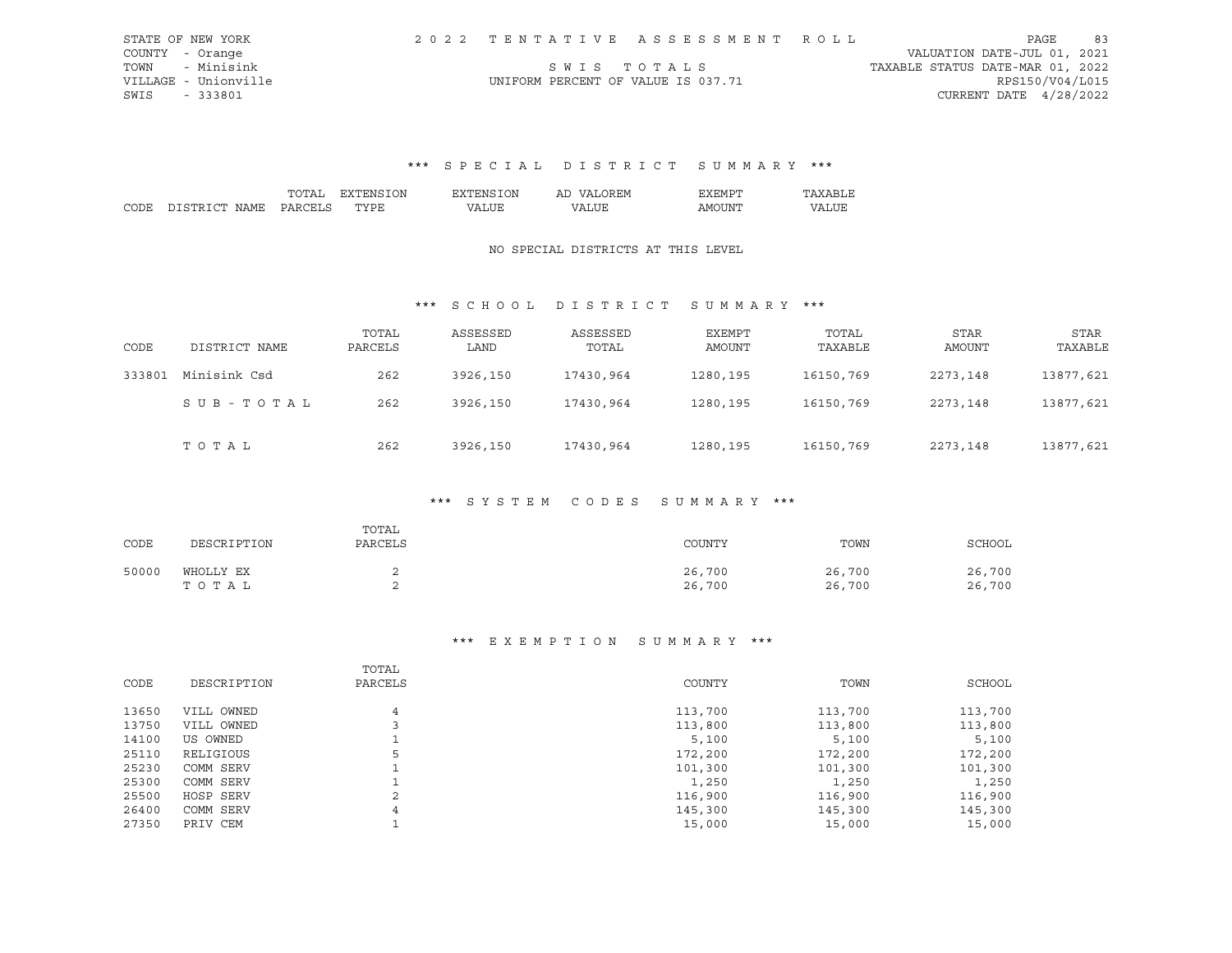|               | STATE OF NEW YORK    |                                    | 2022 TENTATIVE ASSESSMENT ROLL |                                  | PAGE                   | 84 |
|---------------|----------------------|------------------------------------|--------------------------------|----------------------------------|------------------------|----|
|               | COUNTY - Orange      |                                    |                                | VALUATION DATE-JUL 01, 2021      |                        |    |
|               | TOWN - Minisink      |                                    | SWIS TOTALS                    | TAXABLE STATUS DATE-MAR 01, 2022 |                        |    |
|               | VILLAGE - Unionville | UNIFORM PERCENT OF VALUE IS 037.71 |                                |                                  | RPS150/V04/L015        |    |
| SWIS - 333801 |                      |                                    |                                |                                  | CURRENT DATE 4/28/2022 |    |

# \*\*\* E X E M P T I O N S U M M A R Y \*\*\*

|       |                 | TOTAL          |          |          |          |
|-------|-----------------|----------------|----------|----------|----------|
| CODE  | DESCRIPTION     | PARCELS        | COUNTY   | TOWN     | SCHOOL   |
|       |                 |                |          |          |          |
| 41120 | VETWAR CTS      | 6              | 55,935   | 16,092   | 32,184   |
| 41123 | VET WAR T       |                |          | 2,682    |          |
| 41124 | VET WAR S       |                |          |          | 5,364    |
| 41130 | VETCOM CTS      | $\mathbf{r}$   | 109,515  | 31,290   | 62,580   |
| 41140 | VETDIS CTS      | 4              | 79,995   | 28,875   | 53,175   |
| 41153 | $CW$ 10 $VET/$  |                |          | 2,682    |          |
| 41165 | $CW$ 15 $VET/$  |                | 5,364    |          | 5,364    |
| 41800 | AGED            | 8              | 223,750  | 226,909  | 225,568  |
| 41802 | AGED-C          | 2              | 54,710   |          |          |
| 41803 | AGED-T          | 2              |          | 54,710   |          |
| 41804 | AGED-S          | $\overline{c}$ |          |          | 54,710   |
| 41834 | ENH STAR        | 34             |          |          | 1264,748 |
| 41854 | <b>BAS STAR</b> | 58             |          |          | 1008,400 |
| 49500 | SOLAR EX C      | 6              | 30,000   | 30,000   | 30,000   |
|       | TOTAL           | 155            | 1343,819 | 1177,790 | 3526,643 |

| ROLL<br>SEC | DESCRIPTION         | TOTAL<br>PARCELS | ASSESSED<br>LAND | ASSESSED<br>TOTAL | TAXABLE<br>COUNTY | TAXABLE<br>TOWN | TAXABLE<br>SCHOOL | <b>STAR</b><br>TAXABLE |
|-------------|---------------------|------------------|------------------|-------------------|-------------------|-----------------|-------------------|------------------------|
| $\mathbf 1$ | TAXABLE             | 228              | 3555,400         | 16174,400         | 15615, 131        | 15781,160       | 15705,455         | 13432,307              |
| 5           | SPECIAL FRANCHISE   | 4                |                  | 379,809           | 379,809           | 379,809         | 379,809           | 379,809                |
| 6           | UTILITIES & N.C.    | 6                | 12,000           | 65,505            | 65,505            | 65,505          | 65,505            | 65,505                 |
| 8           | WHOLLY EXEMPT       | 24               | 358,750          | 811,250           |                   |                 |                   |                        |
| $\star$     | <b>SUB</b><br>TOTAL | 262              | 3926,150         | 17430,964         | 16060,445         | 16226,474       | 16150,769         | 13877,621              |
| $***$       | GRAND TOTAL         | 262              | 3926,150         | 17430,964         | 16060,445         | 16226,474       | 16150,769         | 13877,621              |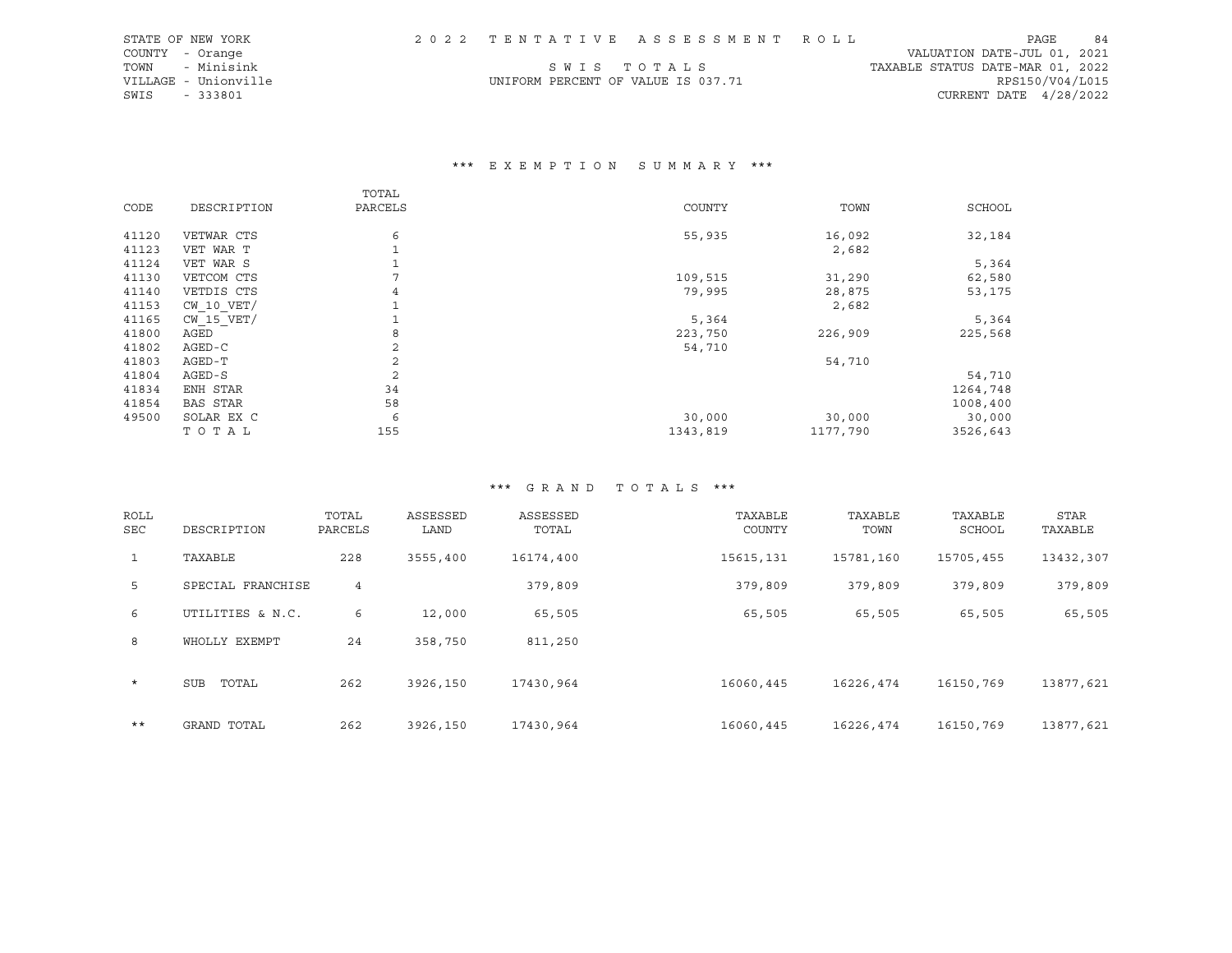### STATE OF NEW YORK 2 0 2 2 T E N T A T I V E A S S E S S M E N T R O L L PAGE 85 COUNTY - Orange T A X A B L E SECTION OF THE ROLL - 1 VALUATION DATE-JUL 01, 2021 TOWN - Minisink TAX MAP NUMBER SEQUENCE TAXABLE STATUS DATE-MAR 01, 2022 SWIS - 333889 CONSERVATION CONTROL OF VALUE IS 037.71

| TAX MAP PARCEL NUMBER<br>CURRENT OWNERS NAME<br>CURRENT OWNERS ADDRESS                                                                                          | PROPERTY LOCATION & CLASS ASSESSMENT EXEMPTION CODE----------------COUNTY-------TOWN------SCHOOL<br>SCHOOL DISTRICT<br>PARCEL SIZE/GRID COORD                                                                                                                            | LAND<br>TOTAL | TAX DESCRIPTION<br>SPECIAL DISTRICTS                                                                                                                        | TAXABLE VALUE                                                        | ACCOUNT NO.        |
|-----------------------------------------------------------------------------------------------------------------------------------------------------------------|--------------------------------------------------------------------------------------------------------------------------------------------------------------------------------------------------------------------------------------------------------------------------|---------------|-------------------------------------------------------------------------------------------------------------------------------------------------------------|----------------------------------------------------------------------|--------------------|
| $1 - 1 - 1.1$<br>O'Brien Dean A                                                                                                                                 | 333 Toad Pasture Rd<br>210 1 Family Res<br>Minisink Csd<br>O'Brien Colleen A (ACRES 1.00<br>333 Toad Pasture Rd (DEED BOOK 12509 PG-1499<br>Middletown, NY 10940 (PULL MARKET VALUE                                                                                      |               | s<br>333801 33,800 COUNTY TAXABLE VALUE<br>90,000 TOWN<br>TAXABLE VALUE<br>SCHOOL TAXABLE VALUE<br>238,700 FD011 Minisink fire 90,000 TO                    | $\circ$<br>$\overline{0}$<br>90,000<br>90,000<br>49,210              | $\Omega$<br>40,790 |
| $1 - 1 - 1.21$<br>Brozowski Robert<br>151 Millsburg Rd<br>Middletown, NY 10940                                                                                  | 151 Millsburg Rd<br>210 1 Family Res<br>Minisink Csd<br>Lt 1 O'Brien Sub Map 8253 54,000 TOWN<br>ACRES<br>1.40<br>EAST-0482199 NRTH-0925276<br>DEED BOOK 11646 PG-711<br>FULL MARKET VALUE                                                                               | 143,200       | TAXABLE VALUE<br>SCHOOL TAXABLE VALUE<br>FD011 Minisink fire                                                                                                | $\circ$<br>$\overline{0}$<br>54,000<br>54,000<br>37,660<br>54,000 TO | $\Omega$<br>16,340 |
| $1 - 1 - 1.221$<br>O'Dell Roland L Jr<br>O'Dell Barbara L<br>218 Millsburg Rd<br>Middletown, NY 10940<br>MAY BE SUBJECT TO PAYMENT<br>UNDER AGDIST LAW TIL 2026 | 175 Millsburg Rd<br>112 Dairy farm<br>Minisink Csd 333801 80,700 COUNTY TAXABLE VALUE<br>lt1 O'dell SM 115-21 file 100,000 TOWN<br>$4/23/21$ 176 Millsburg Rd<br>ACRES 35.00<br>EAST-0482053 NRTH-0925796<br>DEED BOOK 4962 PG-228<br>FULL MARKET VALUE                  | 265,200       | AGDISTRICT 41720<br>TAXABLE VALUE<br>SCHOOL TAXABLE VALUE<br>FD011 Minisink fire                                                                            | 73,000<br>$\circ$<br>27,000<br>27,000<br>27,000<br>100,000 TO        | 73,000<br>73,000   |
| $1 - 1 - 1.222$<br>O'Dell Roland L Jr<br>O'Dell Barbara L<br>218 Millsburg Rd<br>Middletown, NY 10940<br>MAY BE SUBJECT TO PAYMENT<br>UNDER AGDIST LAW TIL 2026 | 323 Toad Pasture Rd<br>314 Rural vac<10<br>Minisink Csd 333801 37,800 COUNTY TAXABLE VALUE<br>Lt2 Odell SM 115-21 filed 37,800 TOWN TAXABLE VALUE<br>4/23/21 SW Millsburg Rd<br>ACRES<br>2.10<br>EAST-0481364 NRTH-0925525<br>DEED BOOK 4962 PG-228<br>FULL MARKET VALUE | 100,200       | TAXABLE VALUE<br>SCHOOL TAXABLE VALUE 639<br>FD011 Minisink fire 37,800 TO                                                                                  | $\circ$<br>37,161<br>639<br>639                                      | 37,161<br>37,161   |
| $1 - 1 - 2$<br>Gailie Robert<br>131 Millsburg Rd<br>Middletown, NY 10940                                                                                        | 131 Millsburg Rd<br>210 1 Family Res<br>Minisink Csd<br>2.30 BANKC080370 92,700 TOWN<br>ACRES<br>EAST-0483539 NRTH-0925600<br>DEED BOOK 11031 PG-987<br>FULL MARKET VALUE                                                                                                | 245,800       | BAS STAR 41854<br>333801 30,600 COUNTY TAXABLE VALUE<br>TAXABLE VALUE<br>TOWN      TAXABLE VALUE<br>SCHOOL   TAXABLE VALUE<br>FD011 Minisink fire 92,700 TO | $\overline{0}$<br>$\circ$<br>92,700<br>92,700<br>76,360              | $\Omega$<br>16,340 |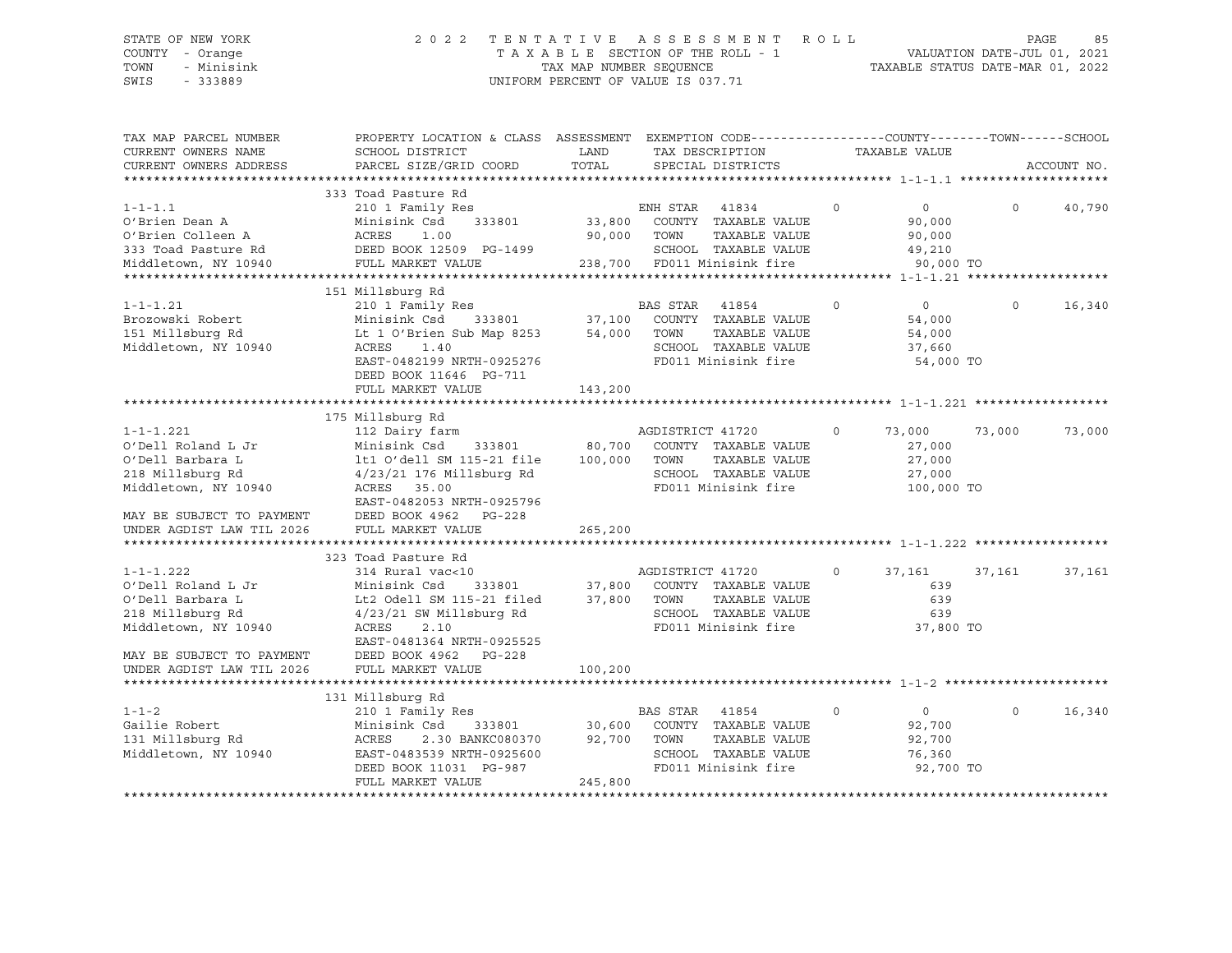| STATE OF NEW YORK<br>COUNTY - Orange<br>TOWN<br>- Minisink<br>SWIS<br>$-333889$ |                                                                                                          |               | 2022 TENTATIVE ASSESSMENT ROLL<br>UNIFORM PERCENT OF VALUE IS 037.71 | PAGE<br>86<br>TAXABLE SECTION OF THE ROLL - 1<br>TAXABLE STATUS DATE-JUL 01, 2021<br>TAX MAP NUMBER SEQUENCE TAXABLE STATUS DATE-MAR 01, 2022 |
|---------------------------------------------------------------------------------|----------------------------------------------------------------------------------------------------------|---------------|----------------------------------------------------------------------|-----------------------------------------------------------------------------------------------------------------------------------------------|
| TAX MAP PARCEL NUMBER<br>CURRENT OWNERS NAME<br>CURRENT OWNERS ADDRESS          | SCHOOL DISTRICT<br>PARCEL SIZE/GRID COORD                                                                | LAND<br>TOTAL | TAX DESCRIPTION<br>SPECIAL DISTRICTS                                 | PROPERTY LOCATION & CLASS ASSESSMENT EXEMPTION CODE----------------COUNTY-------TOWN-----SCHOOL<br>TAXABLE VALUE<br>ACCOUNT NO.               |
|                                                                                 | 145 Millsburg Rd                                                                                         |               |                                                                      |                                                                                                                                               |
| $1 - 1 - 3.1$                                                                   | 210 1 Family Res                                                                                         |               | COUNTY TAXABLE VALUE                                                 | 96,900                                                                                                                                        |
| Cupertino Adrienne                                                              |                                                                                                          |               | TAXABLE VALUE                                                        | 96,900                                                                                                                                        |
| 145 Millsburg Rd                                                                | Lt 2 Manning Sub Map 7169 96,900 SCHOOL TAXABLE VALUE<br>ACRES 1.50 BANKC130170 FD011 Minisink fire      |               |                                                                      | 96,900                                                                                                                                        |
| Middletown, NY 10940                                                            | ACRES 1.50 BANKC130170<br>EAST-0482829 NRTH-0925283<br>DEED BOOK 14047 PG-156                            |               | FD011 Minisink fire                                                  | 96,900 TO                                                                                                                                     |
|                                                                                 | FULL MARKET VALUE                                                                                        | 257,000       |                                                                      |                                                                                                                                               |
|                                                                                 |                                                                                                          |               |                                                                      |                                                                                                                                               |
|                                                                                 | 455 County Rte 22                                                                                        |               |                                                                      |                                                                                                                                               |
| $1 - 1 - 3.2$                                                                   | 240 Rural res                                                                                            |               | AGDISTRICT 41720                                                     | $\circ$<br>92,560<br>92,560<br>92,560<br>193,840                                                                                              |
| Manning Family Living Trust<br>111 East Holly St                                | Minisink Csd 333801 141,300 COUNTY TAXABLE VALUE<br>Lt 1 Manning Sub Map 7169 286,400 TOWN TAXABLE VALUE |               |                                                                      | 193,840                                                                                                                                       |
| HoweyintheHills, FL 34737                                                       | ACRES 42.20                                                                                              |               | SCHOOL TAXABLE VALUE                                                 | 193,840                                                                                                                                       |
|                                                                                 | EAST-0483585 NRTH-0925039                                                                                |               | FD011 Minisink fire                                                  | 286,400 TO                                                                                                                                    |
| MAY BE SUBJECT TO PAYMENT                                                       | DEED BOOK 12519 PG-1356                                                                                  |               |                                                                      |                                                                                                                                               |
| UNDER AGDIST LAW TIL 2026                                                       | FULL MARKET VALUE                                                                                        | 759,500       |                                                                      |                                                                                                                                               |
|                                                                                 |                                                                                                          |               |                                                                      |                                                                                                                                               |
|                                                                                 | South Plank Rd                                                                                           |               |                                                                      |                                                                                                                                               |
| $1 - 1 - 4.1$                                                                   | 323 Vacant rural                                                                                         |               | COUNTY TAXABLE VALUE                                                 | 500                                                                                                                                           |
| Surving Richard A                                                               | Minisink Csd 333801                                                                                      |               | 500 TOWN<br>TAXABLE VALUE                                            | 500                                                                                                                                           |
| Surving Natalie<br>17 Millsburgh Rd                                             | Pt of Lt 2 Surving S 181-<br>filed $4/26/10$                                                             |               | 500 SCHOOL TAXABLE VALUE<br>FD011 Minisink fire                      | 500<br>500 TO                                                                                                                                 |
| Middletown, NY 10940                                                            | FRNT 93.00 DPTH 435.00                                                                                   |               |                                                                      |                                                                                                                                               |
|                                                                                 | EAST-0485267 NRTH-0924369                                                                                |               |                                                                      |                                                                                                                                               |
|                                                                                 | DEED BOOK 2128 PG-01081                                                                                  |               |                                                                      |                                                                                                                                               |
|                                                                                 | FULL MARKET VALUE                                                                                        | 1,300         |                                                                      |                                                                                                                                               |
|                                                                                 |                                                                                                          |               |                                                                      |                                                                                                                                               |
|                                                                                 | 20 Avian Acres                                                                                           |               |                                                                      |                                                                                                                                               |
| $1 - 1 - 4.2$                                                                   | 210 1 Family Res                                                                                         |               | COUNTY TAXABLE VALUE                                                 | 214,700                                                                                                                                       |
| Svede Joseph                                                                    | Minisink Csd 333801                                                                                      |               | 63,300 TOWN<br>TAXABLE VALUE                                         | 214,700                                                                                                                                       |
| 20 Avian Acres<br>Middletown, NY 10940                                          | Lt 1 Martinsen Sb Rev<br>Map 4784                                                                        |               | 214,700 SCHOOL TAXABLE VALUE<br>FD011 Minisink fire                  | 214,700<br>214,700 TO                                                                                                                         |
|                                                                                 | ACRES<br>7.90 BANKC140330                                                                                |               |                                                                      |                                                                                                                                               |
|                                                                                 | EAST-0485445 NRTH-0924075                                                                                |               |                                                                      |                                                                                                                                               |
|                                                                                 | DEED BOOK 14146 PG-1187                                                                                  |               |                                                                      |                                                                                                                                               |
|                                                                                 | FULL MARKET VALUE                                                                                        | 569,300       |                                                                      |                                                                                                                                               |
|                                                                                 |                                                                                                          |               |                                                                      |                                                                                                                                               |
|                                                                                 | Co Hwy 22 Ss                                                                                             |               |                                                                      |                                                                                                                                               |
| $1 - 1 - 5.1$                                                                   | 321 Abandoned ag                                                                                         |               | COUNTY TAXABLE VALUE                                                 | 500                                                                                                                                           |
| Surving Richard<br>Surving Natalie                                              | 321 Abandoned ay<br>Minisink Csd 333801<br>PtLt 3 Runnalls SM 192-94                                     |               | 500 TOWN<br>TAXABLE VALUE<br>500 SCHOOL TAXABLE VALUE                | 500<br>500                                                                                                                                    |
| 17 Millsburg Rd                                                                 | ACRES<br>1.00                                                                                            |               | FD011 Minisink fire                                                  | 500 TO                                                                                                                                        |
| Middletown, NY 10940                                                            | EAST-0484924 NRTH-0924922                                                                                |               |                                                                      |                                                                                                                                               |
|                                                                                 | DEED BOOK 5884 PG-48                                                                                     |               |                                                                      |                                                                                                                                               |
|                                                                                 | FULL MARKET VALUE                                                                                        | 1,300         |                                                                      |                                                                                                                                               |
|                                                                                 |                                                                                                          |               |                                                                      |                                                                                                                                               |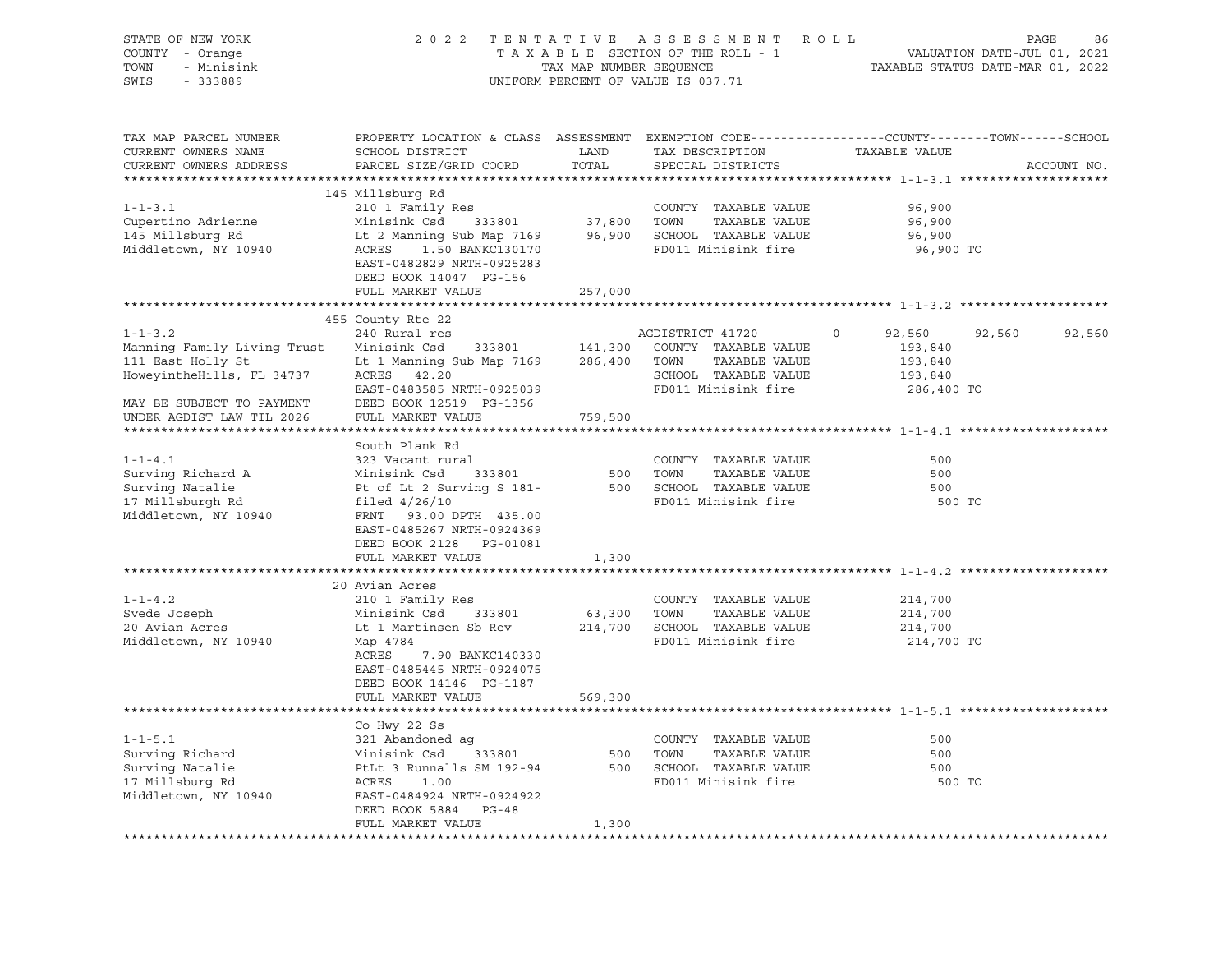### STATE OF NEW YORK 2 0 2 2 T E N T A T I V E A S S E S S M E N T R O L L PAGE 87 COUNTY - Orange T A X A B L E SECTION OF THE ROLL - 1 VALUATION DATE-JUL 01, 2021 TOWN - Minisink TAX MAP NUMBER SEQUENCE TAXABLE STATUS DATE-MAR 01, 2022 SWIS - 333889 CONSERVATION CONTROL OF VALUE IS 037.71

| TAX MAP PARCEL NUMBER<br>CURRENT OWNERS NAME<br>CURRENT OWNERS ADDRESS | PROPERTY LOCATION & CLASS ASSESSMENT EXEMPTION CODE----------------COUNTY-------TOWN------SCHOOL<br>SCHOOL DISTRICT<br>PARCEL SIZE/GRID COORD | LAND<br>TOTAL | TAX DESCRIPTION<br>SPECIAL DISTRICTS          |          | TAXABLE VALUE  |         | ACCOUNT NO. |
|------------------------------------------------------------------------|-----------------------------------------------------------------------------------------------------------------------------------------------|---------------|-----------------------------------------------|----------|----------------|---------|-------------|
|                                                                        |                                                                                                                                               |               |                                               |          |                |         |             |
|                                                                        | 428 South Plank Rd                                                                                                                            |               |                                               |          |                |         |             |
| $1 - 1 - 5.221$                                                        | 210 1 Family Res                                                                                                                              |               |                                               | $\circ$  | $\overline{0}$ | $\circ$ | 16,340      |
| Ketcham Christopher                                                    | Minisink Csd<br>333801                                                                                                                        |               | BAS STAR 41854<br>39,800 COUNTY TAXABLE VALUE |          | 143,100        |         |             |
| Safko Brianna B                                                        | ACRES<br>1.80 BANKC230070                                                                                                                     | 143,100 TOWN  | TAXABLE VALUE                                 |          | 143,100        |         |             |
| 428 South Plank Rd                                                     | DEED BOOK 13786 PG-1530                                                                                                                       |               | SCHOOL TAXABLE VALUE                          |          | 126,760        |         |             |
| Westtown, NY 10998                                                     | FULL MARKET VALUE                                                                                                                             |               | 379,500 FD011 Minisink fire                   |          | 143,100 TO     |         |             |
|                                                                        |                                                                                                                                               |               |                                               |          |                |         |             |
|                                                                        | 152 Gregory Rd                                                                                                                                |               |                                               |          |                |         |             |
| $1 - 1 - 6.1$                                                          | 210 1 Family Res                                                                                                                              |               | COUNTY TAXABLE VALUE                          |          | 110,700        |         |             |
| McKay Cynthia E                                                        | Minisink Csd<br>333801                                                                                                                        | 34,700        | TAXABLE VALUE<br>TOWN                         |          | 110,700        |         |             |
| PO Box 167                                                             | ACRES<br>1.10                                                                                                                                 | 110,700       | SCHOOL TAXABLE VALUE                          |          | 110,700        |         |             |
| Johnson, NY 10933                                                      | EAST-0487556 NRTH-0920628                                                                                                                     |               | FD011 Minisink fire                           |          | 110,700 TO     |         |             |
|                                                                        | DEED BOOK 13960 PG-1768                                                                                                                       |               |                                               |          |                |         |             |
|                                                                        | FULL MARKET VALUE                                                                                                                             | 293,600       |                                               |          |                |         |             |
|                                                                        |                                                                                                                                               |               |                                               |          |                |         |             |
|                                                                        | 162 Gregory Rd                                                                                                                                |               |                                               |          |                |         |             |
| $1 - 1 - 6.2$                                                          | 210 1 Family Res                                                                                                                              |               |                                               | $\circ$  | 9,387          | 2,682   | 5,364       |
| Granzow Ethel M                                                        | Minisink Csd 333801                                                                                                                           |               | VETWAR CTS 41120<br>33,800 ENH STAR 41834     | $\circ$  | $\circ$        | $\circ$ | 40,790      |
| PO Box 93                                                              | ACRES<br>1.00                                                                                                                                 |               | 111,700 COUNTY TAXABLE VALUE                  |          | 102,313        |         |             |
| Johnson, NY 10933                                                      | EAST-0487340 NRTH-0920487                                                                                                                     |               | TOWN<br>TAXABLE VALUE                         |          | 109,018        |         |             |
|                                                                        | DEED BOOK 2018 PG-00397                                                                                                                       |               | SCHOOL TAXABLE VALUE                          |          | 65,546         |         |             |
|                                                                        | FULL MARKET VALUE                                                                                                                             |               | 296,200 FD011 Minisink fire                   |          | 111,700 TO     |         |             |
|                                                                        |                                                                                                                                               |               |                                               |          |                |         |             |
|                                                                        | 35 Simpson Rd                                                                                                                                 |               |                                               |          |                |         |             |
| $1 - 1 - 6.3$                                                          | 240 Rural res                                                                                                                                 |               | VETWAR CTS 41120                              | $\circ$  | 9,387          | 2,682   | 5,364       |
| Kurpick James H                                                        | Minisink Csd<br>333801                                                                                                                        |               | 57,000 VETCOM CTS 41130                       | $\Omega$ | 15,645         | 4,470   | 8,940       |
|                                                                        |                                                                                                                                               |               | 114,600 COUNTY TAXABLE VALUE                  |          | 89,568         |         |             |
| Ziegler Anne-Marie<br>PO Box 75                                        | ACRES 10.20<br>EAST-0487252 NRTH-0920767<br>DEED BOOK 14945 PG-555                                                                            |               | TOWN<br>TAXABLE VALUE                         |          | 107,448        |         |             |
| Johnson, NY 10933                                                      | DEED BOOK 14945 PG-555                                                                                                                        |               | SCHOOL TAXABLE VALUE                          |          | 100,296        |         |             |
|                                                                        | FULL MARKET VALUE                                                                                                                             |               | 303,900 FD011 Minisink fire                   |          | 114,600 TO     |         |             |
|                                                                        |                                                                                                                                               |               |                                               |          |                |         |             |
|                                                                        | 120 Gregory Rd                                                                                                                                |               |                                               |          |                |         |             |
| $1 - 1 - 7$                                                            | 210 1 Family Res                                                                                                                              |               | BAS STAR 41854                                | $\circ$  | $\circ$        | $\circ$ | 16,340      |
| Cuebas Marcos                                                          |                                                                                                                                               | 333801 22,400 | COUNTY TAXABLE VALUE                          |          | 76,000         |         |             |
| Cuebas Iris                                                            |                                                                                                                                               | 76,000        | TOWN<br>TAXABLE VALUE                         |          | 76,000         |         |             |
| PO Box 97<br>Johnson, NY 10933                                         | Minisink Csd 333801<br>FRNT 70.00 DPTH 437.00<br>EAST-0488179 NRTH-0921205<br>EAST-0488179 NRTH-0921205                                       |               | SCHOOL TAXABLE VALUE                          |          | 59,660         |         |             |
|                                                                        | DEED BOOK 3479 PG-315                                                                                                                         |               | FD011 Minisink fire                           |          | 76,000 TO      |         |             |
|                                                                        | FULL MARKET VALUE                                                                                                                             | 201,500       |                                               |          |                |         |             |
|                                                                        |                                                                                                                                               |               |                                               |          |                |         |             |
|                                                                        | 118 Gregory Rd                                                                                                                                |               |                                               |          |                |         |             |
| $1 - 1 - 8$                                                            | 210 1 Family Res                                                                                                                              |               | COUNTY TAXABLE VALUE                          |          | 72,900         |         |             |
| Morris Michael                                                         | Minisink Csd<br>333801                                                                                                                        | 20,900        | TOWN<br>TAXABLE VALUE                         |          | 72,900         |         |             |
| PO Box 101                                                             | 0.70 BANK0061339 72,900<br>ACRES                                                                                                              |               | SCHOOL TAXABLE VALUE                          |          | 72,900         |         |             |
| Johnson, NY 10933                                                      | EAST-0488231 NRTH-0921245                                                                                                                     |               | FD011 Minisink fire                           |          | 72,900 TO      |         |             |
|                                                                        | DEED BOOK 14972 PG-1801                                                                                                                       |               |                                               |          |                |         |             |
|                                                                        | FULL MARKET VALUE                                                                                                                             | 193,300       |                                               |          |                |         |             |
|                                                                        |                                                                                                                                               |               |                                               |          |                |         |             |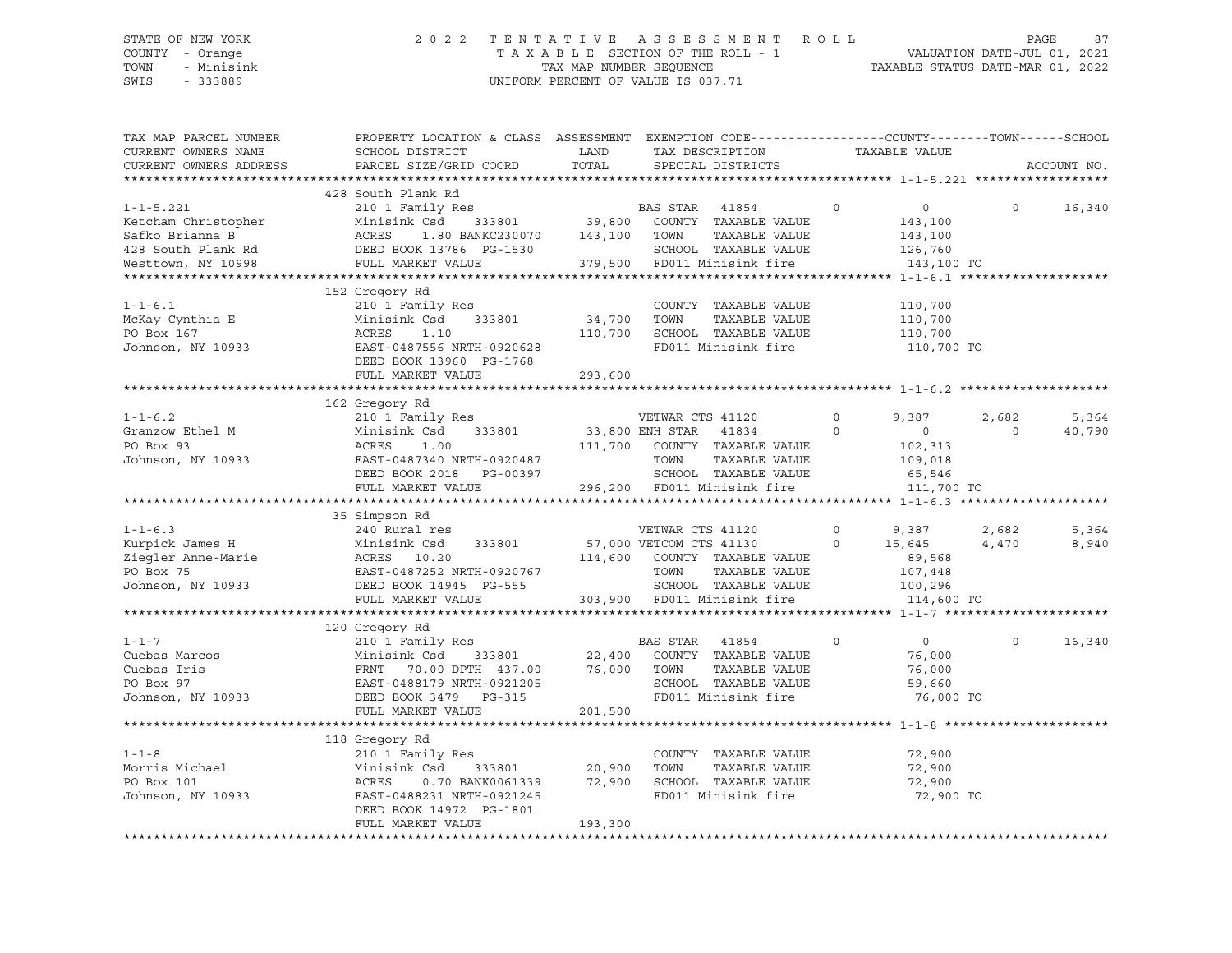### STATE OF NEW YORK 2 0 2 2 T E N T A T I V E A S S E S S M E N T R O L L PAGE 88 COUNTY - Orange T A X A B L E SECTION OF THE ROLL - 1 VALUATION DATE-JUL 01, 2021 TOWN - Minisink TAX MAP NUMBER SEQUENCE TAXABLE STATUS DATE-MAR 01, 2022 SWIS - 333889 CONSERVATION CONTROL OF VALUE IS 037.71

| TAX MAP PARCEL NUMBER<br>CURRENT OWNERS NAME<br>CURRENT OWNERS ADDRESS                                                                                                                                                                             | PROPERTY LOCATION & CLASS ASSESSMENT EXEMPTION CODE---------------COUNTY-------TOWN------SCHOOL<br>SCHOOL DISTRICT<br>PARCEL SIZE/GRID COORD                                                                          | <b>LAND</b><br>TOTAL |                  | TAX DESCRIPTION TAXABLE VALUE<br>SPECIAL DISTRICTS<br>SPECIAL DISTRICTS |          |                                            |                | ACCOUNT NO. |
|----------------------------------------------------------------------------------------------------------------------------------------------------------------------------------------------------------------------------------------------------|-----------------------------------------------------------------------------------------------------------------------------------------------------------------------------------------------------------------------|----------------------|------------------|-------------------------------------------------------------------------|----------|--------------------------------------------|----------------|-------------|
|                                                                                                                                                                                                                                                    |                                                                                                                                                                                                                       |                      |                  |                                                                         |          |                                            |                |             |
| $1 - 1 - 9$                                                                                                                                                                                                                                        | 116 Gregory Rd<br>210 1 Family Res                                                                                                                                                                                    |                      | VETWAR CTS 41120 |                                                                         | $\circ$  | 9,387                                      | 2,682          | 5,364       |
| Olah Arthur P                                                                                                                                                                                                                                      |                                                                                                                                                                                                                       |                      |                  |                                                                         | $\Omega$ |                                            | $\Omega$       | 40,790      |
|                                                                                                                                                                                                                                                    | $\begin{array}{lllllllll} \text{Minisink } \text{Cs} & 333801 & 22,700 \text{ ENH } \text{ STAR } & 41834 \\ \text{FRNT } & 70.00 \text{ DPTH } & 449.00 & 88,100 & \text{COUNTY } \text{ TAXABLE VALUE} \end{array}$ |                      |                  |                                                                         |          | $\begin{array}{c} 0 \\ 78,713 \end{array}$ |                |             |
|                                                                                                                                                                                                                                                    |                                                                                                                                                                                                                       |                      | TOWN             | TAXABLE VALUE                                                           |          | 85,418                                     |                |             |
|                                                                                                                                                                                                                                                    | EAS1-0488290 NRTH-0921281<br>DEED BOOK 2130 PG-00991                                                                                                                                                                  |                      |                  | SCHOOL TAXABLE VALUE                                                    |          | 41,946                                     |                |             |
|                                                                                                                                                                                                                                                    | FULL MARKET VALUE                                                                                                                                                                                                     |                      |                  | 233,600 FD011 Minisink fire                                             |          | 88,100 TO                                  |                |             |
|                                                                                                                                                                                                                                                    |                                                                                                                                                                                                                       |                      |                  |                                                                         |          |                                            |                |             |
|                                                                                                                                                                                                                                                    |                                                                                                                                                                                                                       |                      |                  |                                                                         |          |                                            |                |             |
| 1-1-10.1<br>Famularo Anthony<br>Famularo Donna M<br>Famularo Donna M<br>Famularo Donna M<br>Famularo Donna M<br>Famularo Donna M<br>FANT 70.00 DPTH 449.00<br>FANT 70.00 DPTH 449.00<br>96,800 BAS STAR 41854<br>COUNTY TAXARLE VALUE ON TAXARLE V |                                                                                                                                                                                                                       |                      |                  |                                                                         |          | 9,387                                      | 2,682          | 5,364       |
|                                                                                                                                                                                                                                                    |                                                                                                                                                                                                                       |                      |                  |                                                                         |          |                                            | 8,940          | 17,880      |
|                                                                                                                                                                                                                                                    |                                                                                                                                                                                                                       |                      |                  |                                                                         |          | $0$ 21,780<br>0 0<br>21,780                | $\overline{0}$ | 16,340      |
|                                                                                                                                                                                                                                                    |                                                                                                                                                                                                                       |                      |                  |                                                                         |          |                                            |                |             |
|                                                                                                                                                                                                                                                    |                                                                                                                                                                                                                       |                      |                  | COUNTY TAXABLE VALUE                                                    |          | 65,633                                     |                |             |
|                                                                                                                                                                                                                                                    |                                                                                                                                                                                                                       |                      |                  |                                                                         |          | 85,178                                     |                |             |
|                                                                                                                                                                                                                                                    | FULL MARKET VALUE                                                                                                                                                                                                     |                      |                  | 256,700 SCHOOL TAXABLE VALUE 57,216                                     |          |                                            |                |             |
|                                                                                                                                                                                                                                                    |                                                                                                                                                                                                                       |                      |                  | FD011 Minisink fire                                                     |          | 96,800 TO                                  |                |             |
|                                                                                                                                                                                                                                                    |                                                                                                                                                                                                                       |                      |                  |                                                                         |          |                                            |                |             |
|                                                                                                                                                                                                                                                    | Gregory Rd                                                                                                                                                                                                            |                      |                  |                                                                         |          |                                            |                |             |
| $1 - 1 - 10.2$                                                                                                                                                                                                                                     | hwy<br>333801 500 TOWN<br>692 Road/str/hwy                                                                                                                                                                            |                      |                  | COUNTY TAXABLE VALUE                                                    |          | 500                                        |                |             |
| Olah Arthur                                                                                                                                                                                                                                        | Minisink Csd                                                                                                                                                                                                          |                      |                  | TAXABLE VALUE                                                           |          | 500                                        |                |             |
| Box 18 Gregory Rd                                                                                                                                                                                                                                  | 500<br>Roadway                                                                                                                                                                                                        |                      |                  | SCHOOL TAXABLE VALUE<br>FD011 Minisink fire                             |          | 500                                        |                |             |
| Johnson, NY 10933                                                                                                                                                                                                                                  | ACRES<br>1.70                                                                                                                                                                                                         |                      |                  |                                                                         |          | 500 TO                                     |                |             |
|                                                                                                                                                                                                                                                    | EAST-0487786 NRTH-0921452                                                                                                                                                                                             |                      |                  |                                                                         |          |                                            |                |             |
|                                                                                                                                                                                                                                                    | DEED BOOK 2888 PG-219                                                                                                                                                                                                 |                      |                  |                                                                         |          |                                            |                |             |
|                                                                                                                                                                                                                                                    | FULL MARKET VALUE                                                                                                                                                                                                     | 1,300                |                  |                                                                         |          |                                            |                |             |
|                                                                                                                                                                                                                                                    |                                                                                                                                                                                                                       |                      |                  |                                                                         |          |                                            |                |             |
|                                                                                                                                                                                                                                                    | 214 Rome School Rd                                                                                                                                                                                                    |                      |                  |                                                                         |          |                                            |                |             |
| $1 - 1 - 11.11$                                                                                                                                                                                                                                    | 210 1 Family Res                                                                                                                                                                                                      |                      |                  | COUNTY TAXABLE VALUE                                                    |          | 123,100                                    |                |             |
|                                                                                                                                                                                                                                                    | Csd 333801 33,900<br>1.10 BANKC080355 123,100                                                                                                                                                                         |                      | TOWN             | TAXABLE VALUE                                                           |          | 123,100                                    |                |             |
| Pinnock Roger<br>Burgess Theresa<br>8 Maple Dr<br>8 Maple Dr<br>EAST-0486105 NRTH-0924054<br>Warwick, NY 10990<br>EAST-0486105 NRTH-0924054<br>DEED BOOK 14710 PG-1687<br>Warwick, NY 10990<br>THE NOOK 14710 PG-1687                              |                                                                                                                                                                                                                       |                      |                  | SCHOOL TAXABLE VALUE                                                    |          | 123,100                                    |                |             |
|                                                                                                                                                                                                                                                    |                                                                                                                                                                                                                       |                      |                  | FD011 Minisink fire 123,100 TO                                          |          |                                            |                |             |
|                                                                                                                                                                                                                                                    |                                                                                                                                                                                                                       |                      |                  |                                                                         |          |                                            |                |             |
|                                                                                                                                                                                                                                                    | FULL MARKET VALUE                                                                                                                                                                                                     | 326,400              |                  |                                                                         |          |                                            |                |             |
|                                                                                                                                                                                                                                                    |                                                                                                                                                                                                                       |                      |                  |                                                                         |          |                                            |                |             |
|                                                                                                                                                                                                                                                    | 221 Rome School Rd                                                                                                                                                                                                    |                      |                  |                                                                         |          |                                            |                |             |
| $1 - 1 - 11.12$                                                                                                                                                                                                                                    | 210 1 Family Res                                                                                                                                                                                                      |                      |                  | COUNTY TAXABLE VALUE 136,500                                            |          |                                            |                |             |
| Konopka May E<br>Konopka May E<br>221 Rome School Rd                                                                                                                                                                                               | 333801<br>Minisink Csd                                                                                                                                                                                                | 30,100               | TOWN             | TAXABLE VALUE                                                           |          | 136,500<br>136,500                         |                |             |
|                                                                                                                                                                                                                                                    | ACRES<br>1.80                                                                                                                                                                                                         | 136,500              |                  | SCHOOL TAXABLE VALUE                                                    |          |                                            |                |             |
| Middletown, NY 10940                                                                                                                                                                                                                               | EAST-0485896 NRTH-0924223                                                                                                                                                                                             |                      |                  | FD011 Minisink fire 136,500 TO                                          |          |                                            |                |             |
|                                                                                                                                                                                                                                                    | DEED BOOK 14460 PG-393                                                                                                                                                                                                |                      |                  |                                                                         |          |                                            |                |             |
|                                                                                                                                                                                                                                                    | FULL MARKET VALUE                                                                                                                                                                                                     | 362,000              |                  |                                                                         |          |                                            |                |             |
|                                                                                                                                                                                                                                                    |                                                                                                                                                                                                                       |                      |                  |                                                                         |          |                                            |                |             |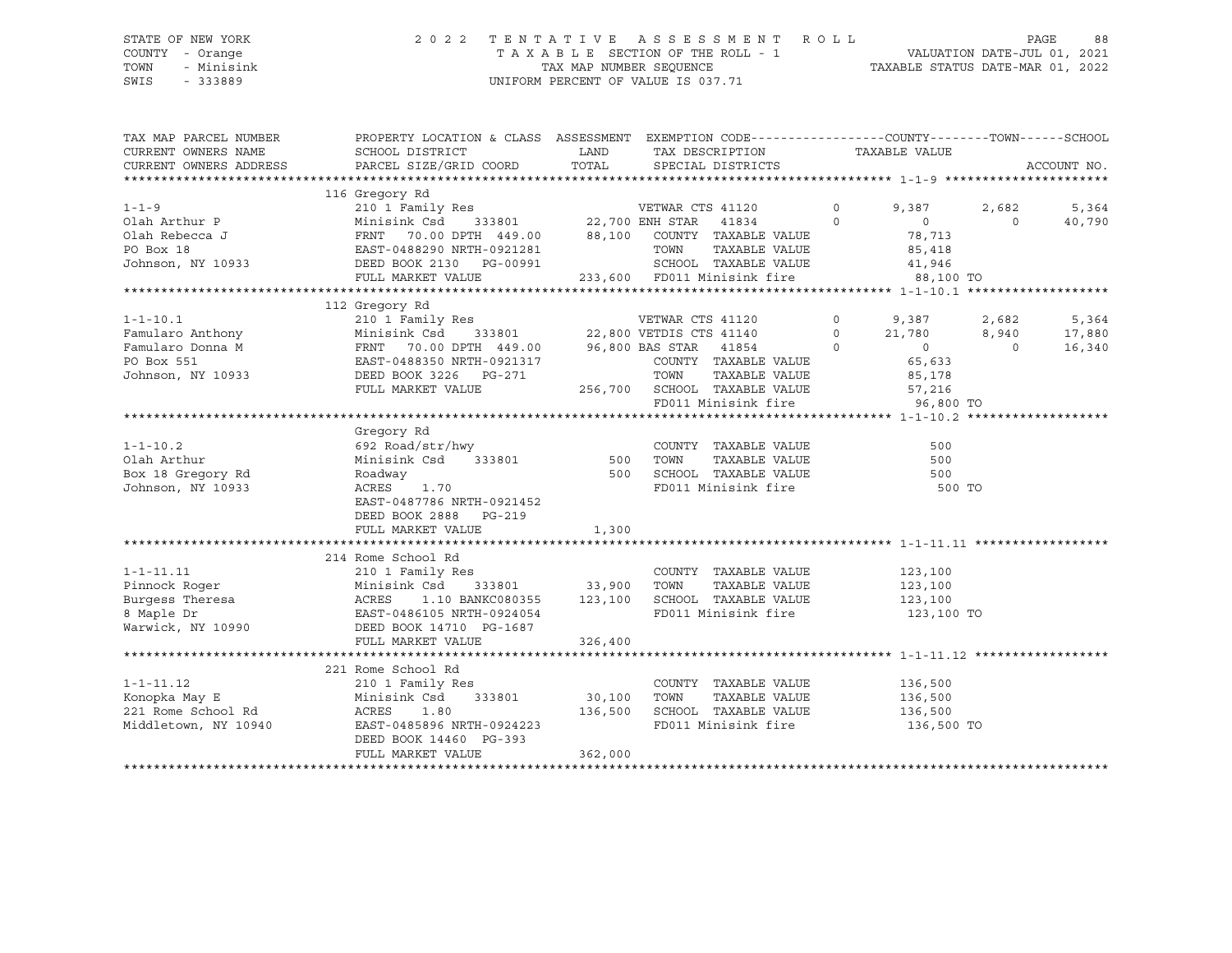### STATE OF NEW YORK 2 0 2 2 T E N T A T I V E A S S E S S M E N T R O L L PAGE 89 COUNTY - Orange T A X A B L E SECTION OF THE ROLL - 1 VALUATION DATE-JUL 01, 2021 TOWN - Minisink TAX MAP NUMBER SEQUENCE TAXABLE STATUS DATE-MAR 01, 2022 SWIS - 333889 CONSERVATION CONTROL OF VALUE IS 037.71

| TAX MAP PARCEL NUMBER<br>CURRENT OWNERS NAME                                                                                                                                                                                                                                     | PROPERTY LOCATION & CLASS ASSESSMENT EXEMPTION CODE---------------COUNTY-------TOWN------SCHOOL<br>SCHOOL DISTRICT          | LAND                  |                   | TAX DESCRIPTION                | TAXABLE VALUE |                |          |             |
|----------------------------------------------------------------------------------------------------------------------------------------------------------------------------------------------------------------------------------------------------------------------------------|-----------------------------------------------------------------------------------------------------------------------------|-----------------------|-------------------|--------------------------------|---------------|----------------|----------|-------------|
| CURRENT OWNERS ADDRESS                                                                                                                                                                                                                                                           | PARCEL SIZE/GRID COORD                                                                                                      | TOTAL                 | SPECIAL DISTRICTS |                                |               |                |          | ACCOUNT NO. |
|                                                                                                                                                                                                                                                                                  |                                                                                                                             |                       |                   |                                |               |                |          |             |
|                                                                                                                                                                                                                                                                                  | 194 Rome School Rd                                                                                                          |                       |                   |                                |               |                |          |             |
| $1 - 1 - 11.2$                                                                                                                                                                                                                                                                   | 210 1 Family Res                                                                                                            |                       |                   | COUNTY TAXABLE VALUE           | 176,800       |                |          |             |
| Savacool Eric                                                                                                                                                                                                                                                                    | Minisink Csd 333801                                                                                                         | 44,200 TOWN           |                   | TAXABLE VALUE                  |               | 176,800        |          |             |
| Savacool Karen                                                                                                                                                                                                                                                                   | Minisink Csd 333801<br>ACRES 8.50 BANK0070280<br>EAST-0486771 NRTH-0924095<br>8.50 BANK0070280 176,800 SCHOOL TAXABLE VALUE |                       |                   |                                |               | 176,800        |          |             |
| 194 Rome School Rd                                                                                                                                                                                                                                                               |                                                                                                                             |                       |                   | FD011 Minisink fire            |               | 176,800 TO     |          |             |
| Middletown, NY 10940 DEED BOOK 4233 PG-310                                                                                                                                                                                                                                       |                                                                                                                             |                       |                   |                                |               |                |          |             |
|                                                                                                                                                                                                                                                                                  | FULL MARKET VALUE                                                                                                           | 468,800               |                   |                                |               |                |          |             |
|                                                                                                                                                                                                                                                                                  |                                                                                                                             |                       |                   |                                |               |                |          |             |
|                                                                                                                                                                                                                                                                                  | 539 South Plank Rd                                                                                                          |                       |                   |                                |               |                |          |             |
| $1 - 1 - 12.1$                                                                                                                                                                                                                                                                   | 210 1 Family Res                                                                                                            |                       | BAS STAR 41854    |                                | $\circ$       | $\overline{0}$ | $\Omega$ | 16,340      |
| Colon Maria                                                                                                                                                                                                                                                                      | Minisink Csd 333801 34,700 COUNTY TAXABLE VALUE                                                                             |                       |                   |                                |               | 109,400        |          |             |
| Colon Nelson                                                                                                                                                                                                                                                                     | ACRES<br>1.87                                                                                                               | 109,400 TOWN          |                   | TAXABLE VALUE                  |               | 109,400        |          |             |
|                                                                                                                                                                                                                                                                                  |                                                                                                                             |                       |                   | SCHOOL TAXABLE VALUE           |               | 93,060         |          |             |
| 10100 Nelson<br>539 South Plank Rd<br>539 South Plank Rd<br>5000 Donn DON'12619 DG-965<br>Westtown, NY 10998                                                                                                                                                                     | DEED BOOK 12619 PG-965                                                                                                      |                       |                   | FD011 Minisink fire            |               | 109,400 TO     |          |             |
|                                                                                                                                                                                                                                                                                  | FULL MARKET VALUE 290,100                                                                                                   |                       |                   |                                |               |                |          |             |
|                                                                                                                                                                                                                                                                                  |                                                                                                                             |                       |                   |                                |               |                |          |             |
|                                                                                                                                                                                                                                                                                  | 543 South Plank Rd                                                                                                          |                       |                   |                                |               |                |          |             |
| $1 - 1 - 12.2$                                                                                                                                                                                                                                                                   |                                                                                                                             |                       |                   |                                | $\Omega$      | $\circ$        | $\Omega$ | 16,340      |
|                                                                                                                                                                                                                                                                                  | 210 1 Family Res<br>Minisink Csd 333801 34,600 COUNTY TAXABLE VALUE<br>ACRES 1.80 BANKC160115 136,800 TOWN TAXABLE VALUE    |                       |                   |                                |               | 136,800        |          |             |
|                                                                                                                                                                                                                                                                                  |                                                                                                                             |                       |                   | TAXABLE VALUE                  |               | 136,800        |          |             |
|                                                                                                                                                                                                                                                                                  |                                                                                                                             |                       |                   | SCHOOL TAXABLE VALUE           |               | 120,460        |          |             |
| Wiley Paul<br>Wiley Rathleen C Minisink Csd 333801 34,600<br>Wiley Kathleen C ACRES 1.80 BANKC160115 136,800<br>543 South Plank Rd EAST-0487220 NRTH-0924431<br>Westtown, NY 10998 DEED BOOK 3852 PG-204<br>THE MINITER MINITE MATTER 26                                         |                                                                                                                             |                       |                   | FD011 Minisink fire 136,800 TO |               |                |          |             |
|                                                                                                                                                                                                                                                                                  | FULL MARKET VALUE                                                                                                           | 362,800               |                   |                                |               |                |          |             |
|                                                                                                                                                                                                                                                                                  |                                                                                                                             |                       |                   |                                |               |                |          |             |
|                                                                                                                                                                                                                                                                                  | 551 South Plank Rd                                                                                                          |                       |                   |                                |               |                |          |             |
|                                                                                                                                                                                                                                                                                  | 210 1 Family Res                                                                                                            |                       |                   | COUNTY TAXABLE VALUE           |               | 119,500        |          |             |
|                                                                                                                                                                                                                                                                                  |                                                                                                                             |                       |                   |                                |               |                |          |             |
| 1-1-12.3<br>Stampfel Joseph<br>Enlinea<br>Stampfel Joseph Minisink Csd 333801 34,100 TOWN TAXABLE VALUE<br>Stampfel Tara acres 1.30 BANKC191006 119,500 SCHOOL TAXABLE VALUE<br>551 South Plank Rd EAST-0487361 NRTH-0924526 FD011 Minisink fire<br>Westtown, NY 10998 DEED BOOK |                                                                                                                             |                       |                   |                                |               | 119,500        |          |             |
|                                                                                                                                                                                                                                                                                  |                                                                                                                             |                       |                   |                                |               | 119,500        |          |             |
|                                                                                                                                                                                                                                                                                  |                                                                                                                             |                       |                   | FD011 Minisink fire            |               | 119,500 TO     |          |             |
|                                                                                                                                                                                                                                                                                  |                                                                                                                             |                       |                   |                                |               |                |          |             |
|                                                                                                                                                                                                                                                                                  | FULL MARKET VALUE                                                                                                           | 316,900               |                   |                                |               |                |          |             |
|                                                                                                                                                                                                                                                                                  |                                                                                                                             |                       |                   |                                |               |                |          |             |
|                                                                                                                                                                                                                                                                                  | 567 South Plank Rd                                                                                                          |                       |                   |                                |               |                |          |             |
| $1 - 1 - 13.1$                                                                                                                                                                                                                                                                   | 210 1 Family Res                                                                                                            |                       | VETWAR CTS 41120  |                                | $\circ$       | 9,387          | 2,682    | 5,364       |
| Trautlein Diane                                                                                                                                                                                                                                                                  | Minisink Csd<br>333801                                                                                                      | 35,300 ENH STAR 41834 |                   |                                | $\Omega$      | $\overline{0}$ | $\Omega$ | 40,790      |
| PO Box 91                                                                                                                                                                                                                                                                        | ACRES<br>2.50                                                                                                               |                       |                   | 131,400 COUNTY TAXABLE VALUE   |               | 122,013        |          |             |
| Johnson, NY 10933                                                                                                                                                                                                                                                                | EAST-0487580 NRTH-0924791                                                                                                   |                       | TOWN              | TAXABLE VALUE                  |               | 128,718        |          |             |
|                                                                                                                                                                                                                                                                                  | DEED BOOK 3055 PG-202                                                                                                       |                       |                   | SCHOOL TAXABLE VALUE           |               | 85,246         |          |             |
|                                                                                                                                                                                                                                                                                  | FULL MARKET VALUE                                                                                                           |                       |                   | 348,400 FD011 Minisink fire    |               | 131,400 TO     |          |             |
|                                                                                                                                                                                                                                                                                  |                                                                                                                             |                       |                   |                                |               |                |          |             |
|                                                                                                                                                                                                                                                                                  | South Plank Rd                                                                                                              |                       |                   |                                |               |                |          |             |
| $1 - 1 - 13.2$                                                                                                                                                                                                                                                                   | 311 Res vac land                                                                                                            |                       |                   | COUNTY TAXABLE VALUE           |               | 1,400          |          |             |
| Trautlein Diane M                                                                                                                                                                                                                                                                | Minisink Csd<br>333801                                                                                                      | 1,400                 | TOWN              | TAXABLE VALUE                  |               | 1,400          |          |             |
| PO Box 91                                                                                                                                                                                                                                                                        | ACRES<br>1.60                                                                                                               | 1,400                 |                   | SCHOOL TAXABLE VALUE           |               | 1,400          |          |             |
| Johnson, NY 10933                                                                                                                                                                                                                                                                | EAST-0487827 NRTH-0925052                                                                                                   |                       |                   | FD011 Minisink fire            |               | 1,400 TO       |          |             |
|                                                                                                                                                                                                                                                                                  | DEED BOOK 4932 PG-227                                                                                                       |                       |                   |                                |               |                |          |             |
|                                                                                                                                                                                                                                                                                  | FULL MARKET VALUE                                                                                                           | 3,700                 |                   |                                |               |                |          |             |
|                                                                                                                                                                                                                                                                                  |                                                                                                                             |                       |                   |                                |               |                |          |             |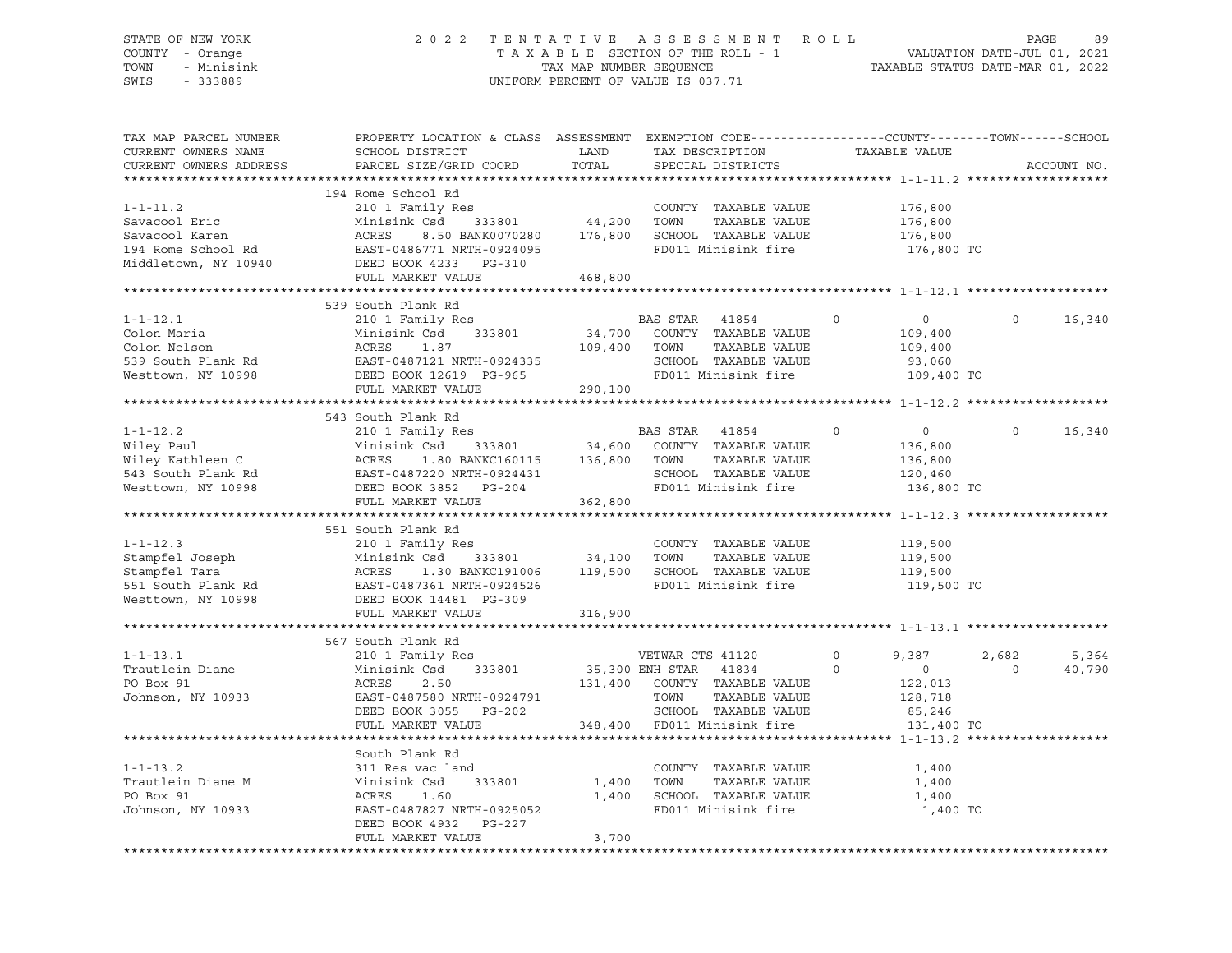### STATE OF NEW YORK 2 0 2 2 T E N T A T I V E A S S E S S M E N T R O L L PAGE 90 COUNTY - Orange T A X A B L E SECTION OF THE ROLL - 1 VALUATION DATE-JUL 01, 2021 TOWN - Minisink TAX MAP NUMBER SEQUENCE TAXABLE STATUS DATE-MAR 01, 2022 SWIS - 333889 CONSERVATION CONTROL OF VALUE IS 037.71

| TAX MAP PARCEL NUMBER                                                                                                                                                                                                                           |                                                     |                    |                                | PROPERTY LOCATION & CLASS ASSESSMENT EXEMPTION CODE---------------COUNTY-------TOWN-----SCHOOL |             |
|-------------------------------------------------------------------------------------------------------------------------------------------------------------------------------------------------------------------------------------------------|-----------------------------------------------------|--------------------|--------------------------------|------------------------------------------------------------------------------------------------|-------------|
| CURRENT OWNERS NAME                                                                                                                                                                                                                             | SCHOOL DISTRICT                                     | <b>LAND</b>        | TAX DESCRIPTION                | TAXABLE VALUE                                                                                  |             |
| CURRENT OWNERS ADDRESS                                                                                                                                                                                                                          | PARCEL SIZE/GRID COORD                              | TOTAL              | SPECIAL DISTRICTS              |                                                                                                | ACCOUNT NO. |
|                                                                                                                                                                                                                                                 |                                                     |                    |                                |                                                                                                |             |
|                                                                                                                                                                                                                                                 | 555 South Plank Rd                                  |                    |                                |                                                                                                |             |
| $1 - 1 - 13.31$                                                                                                                                                                                                                                 | 210 1 Family Res                                    |                    | COUNTY TAXABLE VALUE 104,000   |                                                                                                |             |
| Becker Sonny John                                                                                                                                                                                                                               | Minisink Csd                                        | 333801 34,600 TOWN |                                | TAXABLE VALUE 104,000                                                                          |             |
|                                                                                                                                                                                                                                                 | ACRES 1.10 BANKN140687 104,000                      |                    | SCHOOL TAXABLE VALUE 104,000   |                                                                                                |             |
|                                                                                                                                                                                                                                                 |                                                     |                    | FD011 Minisink fire            | 104,000 TO                                                                                     |             |
| Becker Annette Sheree ACRES 1.10 BANKN140687 104,000<br>555 South Plank Rd EAST-0487435 NRTH-0924561<br>Westtown, NY 10998 DEED BOOK 13936 PG-1511                                                                                              |                                                     |                    |                                |                                                                                                |             |
|                                                                                                                                                                                                                                                 | FULL MARKET VALUE 275,800                           |                    |                                |                                                                                                |             |
|                                                                                                                                                                                                                                                 |                                                     |                    |                                |                                                                                                |             |
|                                                                                                                                                                                                                                                 | 561 South Plank Rd                                  |                    |                                |                                                                                                |             |
| $1 - 1 - 13.32$                                                                                                                                                                                                                                 | 210 1 Family Res                                    |                    | SOLAR EX C 49500               | $\circ$<br>5,000<br>5,000                                                                      | 5,000       |
|                                                                                                                                                                                                                                                 |                                                     |                    |                                | 111,800                                                                                        |             |
|                                                                                                                                                                                                                                                 |                                                     |                    | TAXABLE VALUE                  | 111,800                                                                                        |             |
|                                                                                                                                                                                                                                                 |                                                     |                    | SCHOOL TAXABLE VALUE 111,800   |                                                                                                |             |
| Bellingham Howard F<br>Bellingham Kate D<br>Bellingham Kate D<br>SCHOOL TAXABLE VALUE<br>SCHOOL TAXABLE VALUE<br>SCHOOL TAXABLE VALUE<br>MISSING SCHOOL TAXABLE VALUE<br>SCHOOL TAXABLE VALUE<br>MISSING SCHOOL TAXABLE VALUE<br>MISSING SCHOOL |                                                     |                    | FD011 Minisink fire 116,800 TO |                                                                                                |             |
|                                                                                                                                                                                                                                                 | FULL MARKET VALUE                                   | 309,700            |                                |                                                                                                |             |
|                                                                                                                                                                                                                                                 |                                                     |                    |                                |                                                                                                |             |
|                                                                                                                                                                                                                                                 | 572 South Plank Rd                                  |                    |                                |                                                                                                |             |
| $1 - 1 - 14.1$                                                                                                                                                                                                                                  | 210 1 Family Res                                    |                    | COUNTY TAXABLE VALUE           | 104,800                                                                                        |             |
|                                                                                                                                                                                                                                                 |                                                     | 37,100 TOWN        |                                | 104,800                                                                                        |             |
|                                                                                                                                                                                                                                                 |                                                     |                    |                                | 104,800                                                                                        |             |
| Westtown, NY 10998                                                                                                                                                                                                                              | ACRES<br>1.40                                       |                    | FD011 Minisink fire 104,800 TO |                                                                                                |             |
|                                                                                                                                                                                                                                                 | EAST-0487885 NRTH-0924700                           |                    |                                |                                                                                                |             |
|                                                                                                                                                                                                                                                 | DEED BOOK 14204 PG-327                              |                    |                                |                                                                                                |             |
|                                                                                                                                                                                                                                                 | FULL MARKET VALUE                                   | 277,900            |                                |                                                                                                |             |
|                                                                                                                                                                                                                                                 |                                                     |                    |                                |                                                                                                |             |
|                                                                                                                                                                                                                                                 | 562 South Plank Rd                                  |                    |                                |                                                                                                |             |
| $1 - 1 - 14.2$                                                                                                                                                                                                                                  | Dodon Frain Ru<br>210 1 Family Res                  |                    | COUNTY TAXABLE VALUE           | 166,600                                                                                        |             |
|                                                                                                                                                                                                                                                 |                                                     |                    |                                | 166,600                                                                                        |             |
|                                                                                                                                                                                                                                                 |                                                     |                    |                                | $166,600$<br>$166,600$                                                                         |             |
|                                                                                                                                                                                                                                                 |                                                     |                    | FD011 Minisink fire            | 166,600 TO                                                                                     |             |
| Westtown, NY 10998                                                                                                                                                                                                                              | EAST-0487720 NRTH-0924487                           |                    |                                |                                                                                                |             |
|                                                                                                                                                                                                                                                 | DEED BOOK 14033 PG-408                              |                    |                                |                                                                                                |             |
|                                                                                                                                                                                                                                                 | FULL MARKET VALUE                                   | 441,800            |                                |                                                                                                |             |
|                                                                                                                                                                                                                                                 |                                                     |                    |                                |                                                                                                |             |
|                                                                                                                                                                                                                                                 | South Plank Rd                                      |                    |                                |                                                                                                |             |
| $1 - 1 - 14.3$                                                                                                                                                                                                                                  | 311 Res vac land                                    |                    | COUNTY TAXABLE VALUE           | 30,400                                                                                         |             |
| Blake Frank                                                                                                                                                                                                                                     | 311 Res vac ı<br>Minisink Csd<br>333801 30,400 TOWN |                    | TAXABLE VALUE                  | 30,400                                                                                         |             |
| Blake Carole R                                                                                                                                                                                                                                  |                                                     |                    |                                |                                                                                                |             |
| 98 Honeysuckle Way                                                                                                                                                                                                                              |                                                     |                    | FD011 Minisink fire            | 30,400 TO                                                                                      |             |
| Glemont, NY 12077                                                                                                                                                                                                                               | EAST-0487501 NRTH-0924271                           |                    |                                |                                                                                                |             |
|                                                                                                                                                                                                                                                 | DEED BOOK 2200 PG-00518                             |                    |                                |                                                                                                |             |
|                                                                                                                                                                                                                                                 | FULL MARKET VALUE                                   | 80,600             |                                |                                                                                                |             |
|                                                                                                                                                                                                                                                 |                                                     |                    |                                |                                                                                                |             |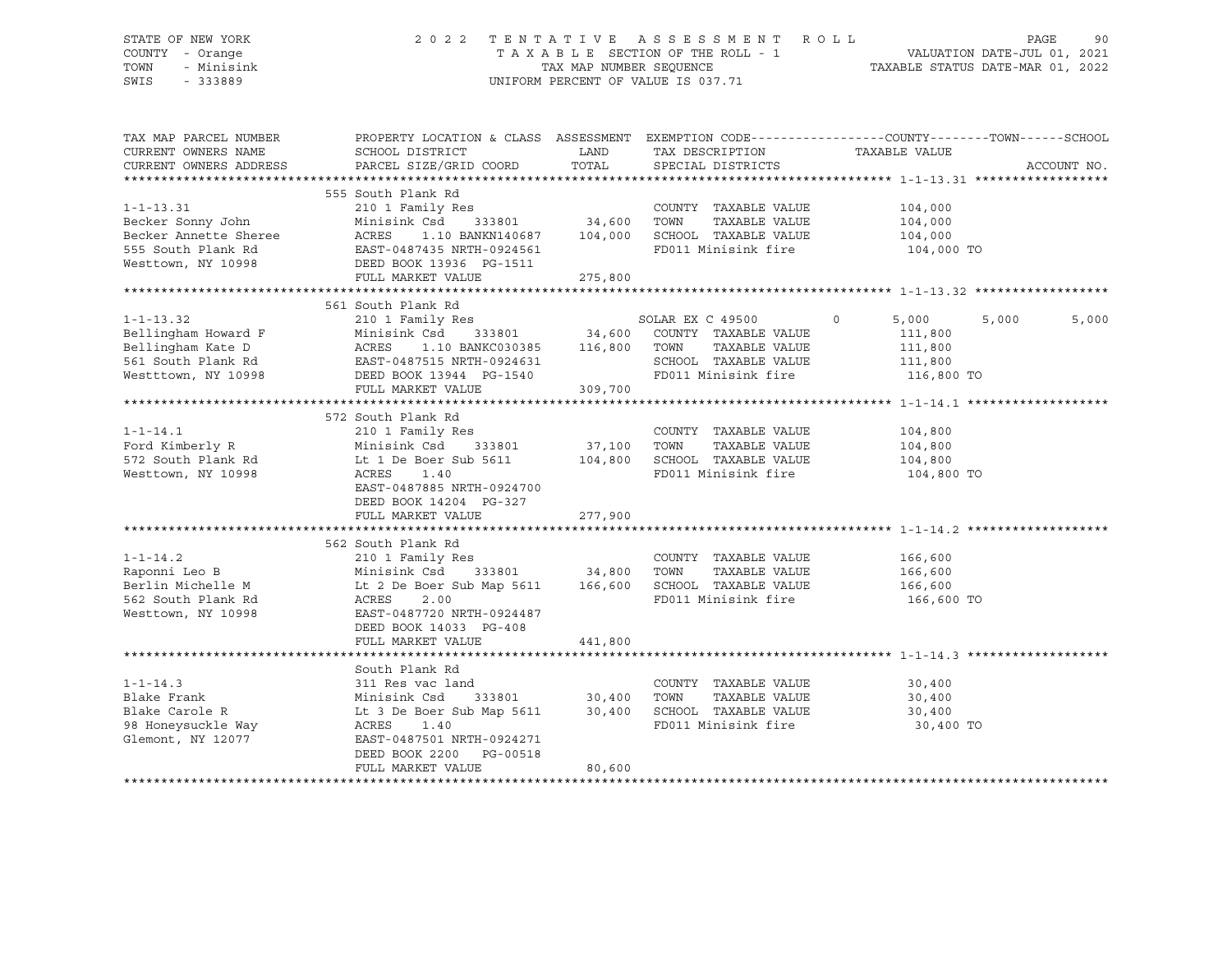| STATE OF NEW YORK<br>COUNTY - Orange<br>TOWN<br>- Minisink<br>SWIS<br>$-333889$                                                                                                                                                                                                     |                                                                                                                                                                                                                                                       | TAX MAP NUMBER SEQUENCE | 2022 TENTATIVE ASSESSMENT ROLL<br>TAXABLE SECTION OF THE ROLL - 1<br>UNIFORM PERCENT OF VALUE IS 037.71 |                   | VALUATION DATE-JUL 01, 2021<br>TAXABLE STATUS DATE-MAR 01, 2022           | PAGE<br>91         |
|-------------------------------------------------------------------------------------------------------------------------------------------------------------------------------------------------------------------------------------------------------------------------------------|-------------------------------------------------------------------------------------------------------------------------------------------------------------------------------------------------------------------------------------------------------|-------------------------|---------------------------------------------------------------------------------------------------------|-------------------|---------------------------------------------------------------------------|--------------------|
| TAX MAP PARCEL NUMBER<br>CURRENT OWNERS NAME<br>CURRENT OWNERS ADDRESS                                                                                                                                                                                                              | PROPERTY LOCATION & CLASS ASSESSMENT EXEMPTION CODE----------------COUNTY-------TOWN------SCHOOL<br>SCHOOL DISTRICT<br>PARCEL SIZE/GRID COORD                                                                                                         | LAND<br>TOTAL           | TAX DESCRIPTION TAXABLE VALUE<br>SPECIAL DISTRICTS                                                      |                   |                                                                           | ACCOUNT NO.        |
|                                                                                                                                                                                                                                                                                     |                                                                                                                                                                                                                                                       |                         |                                                                                                         |                   |                                                                           |                    |
| $1 - 1 - 14.4$<br>Whalen Edith K<br>542 South Plank Rd<br>Westtown, NY 10998                                                                                                                                                                                                        | 542 South Plank Rd<br>210 1 Family Res<br>Minisink Csd 333801 34,200 COUNTY TAXABLE VALUE<br>Lt 4 Deboer Sub Map 5611 104,800 TOWN<br>ACRES<br>1.40<br>EAST-0487366 NRTH-0924121<br>DEED BOOK 4273 PG-281<br>FULL MARKET VALUE                        | 277,900                 | ENH STAR 41834<br>TAXABLE VALUE<br>SCHOOL TAXABLE VALUE<br>FD011 Minisink fire                          | $0 \qquad \qquad$ | $\overline{0}$<br>$\Omega$<br>104,800<br>104,800<br>64,010<br>104,800 TO  | 40,790             |
|                                                                                                                                                                                                                                                                                     |                                                                                                                                                                                                                                                       |                         |                                                                                                         |                   |                                                                           |                    |
| $1 - 1 - 14.51$<br>Manuele Toby H<br>PO Box 234<br>Johnson, NY 10933                                                                                                                                                                                                                | 141 County Rte 22<br>210 1 Family Res<br>Minisink Csd 333801 37,100 TOWN TAXABLE VALUE<br>Lot 1 Deboer Sub Map 7226 156,900 SCHOOL TAXABLE VALUE<br>ACRES 1.40 BANKC190321 FD011 Minisink fire<br>EAST-0489877 NRTH-0923297<br>DEED BOOK 11040 PG-595 |                         | COUNTY TAXABLE VALUE                                                                                    |                   | 156,900<br>156,900<br>156,900<br>156,900 TO                               |                    |
|                                                                                                                                                                                                                                                                                     | FULL MARKET VALUE                                                                                                                                                                                                                                     | 416,100                 |                                                                                                         |                   |                                                                           |                    |
| $1 - 1 - 14.52$<br>Williams Ryan<br>Pacini Deanna<br>Pacini Deanna<br>Pacini Deanna<br>Pacini Deanna<br>20 Minisink Csd<br>20 Minisink Csd<br>20 Minisink Csd<br>20 Minisink 20 Map 7226<br>20 37,600<br>27,600<br>27,600<br>27,600<br>27,600<br>27,600<br>27,600<br>27,600<br>27,6 | 151 County Rte 22<br>210 1 Family Res<br>DEED BOOK 14821 PG-1860                                                                                                                                                                                      |                         | COUNTY TAXABLE VALUE                                                                                    |                   | 109,600<br>109,600<br>109,600<br>109,600 TO                               |                    |
|                                                                                                                                                                                                                                                                                     | FULL MARKET VALUE                                                                                                                                                                                                                                     | 290,600                 |                                                                                                         |                   |                                                                           |                    |
| $1 - 1 - 14.71$<br>DeVries Steven<br>DeVries Victoria A<br>PO Box 147<br>Johnson, NY 10933                                                                                                                                                                                          | 198 County Rte 22<br>210 1 Family Res<br>14534 Minisink Csd 333801 36,100 COUNTY TAXABLE VALUE<br>Lt 1 Deboer Submap 198-95 139,200 TOWN TAXABLE VALUE<br>ACRES<br>3.30<br>EAST-0489210 NRTH-0924582<br>DEED BOOK 4309 PG-262<br>FULL MARKET VALUE    | 369,100                 | BAS STAR 41854<br>TAXABLE VALUE<br>SCHOOL TAXABLE VALUE<br>FD011 Minisink fire                          | $\circ$           | $\Omega$<br>$\overline{0}$<br>139,200<br>139,200<br>122,860<br>139,200 TO | 16,340             |
|                                                                                                                                                                                                                                                                                     |                                                                                                                                                                                                                                                       |                         |                                                                                                         |                   |                                                                           |                    |
| $1 - 1 - 14.72$<br>Biondollilo Justin<br>Biondollilo Karen<br>PO Box 235<br>Johnson, NY 10933                                                                                                                                                                                       | 206 County Rte 22<br>220 2 Family Res<br>ACRES<br>3.10 BANKC180281<br>EAST-0489020 NRTH-0924773<br>DEED BOOK 11721 PG-137<br>FULL MARKET VALUE                                                                                                        | 392,500                 | BAS STAR 41854<br>TAXABLE VALUE<br>SCHOOL TAXABLE VALUE<br>FD011 Minisink fire                          | $\Omega$          | $\overline{0}$<br>148,000<br>148,000<br>131,660<br>148,000 TO             | $\Omega$<br>16,340 |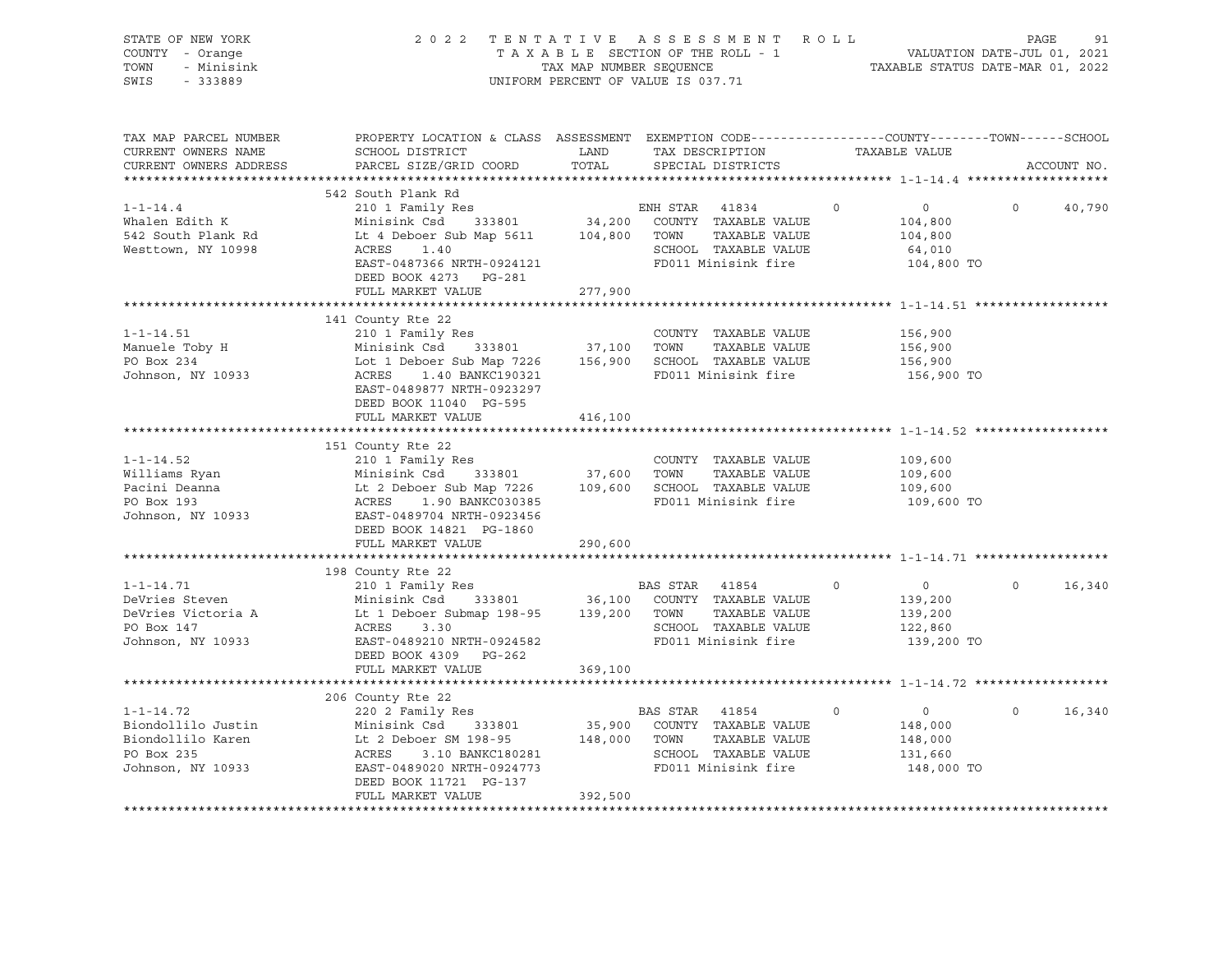| STATE OF NEW YORK      | 2 0 2 2                                                                                         | TENTATIVE               | A S S E S S M E N T                | ROLL     |                                  |                             | PAGE<br>92  |
|------------------------|-------------------------------------------------------------------------------------------------|-------------------------|------------------------------------|----------|----------------------------------|-----------------------------|-------------|
| COUNTY - Orange        |                                                                                                 |                         | TAXABLE SECTION OF THE ROLL - 1    |          |                                  | VALUATION DATE-JUL 01, 2021 |             |
| TOWN<br>- Minisink     |                                                                                                 | TAX MAP NUMBER SEQUENCE |                                    |          | TAXABLE STATUS DATE-MAR 01, 2022 |                             |             |
| SWIS<br>$-333889$      |                                                                                                 |                         | UNIFORM PERCENT OF VALUE IS 037.71 |          |                                  |                             |             |
|                        |                                                                                                 |                         |                                    |          |                                  |                             |             |
|                        |                                                                                                 |                         |                                    |          |                                  |                             |             |
|                        |                                                                                                 |                         |                                    |          |                                  |                             |             |
| TAX MAP PARCEL NUMBER  | PROPERTY LOCATION & CLASS ASSESSMENT EXEMPTION CODE---------------COUNTY-------TOWN------SCHOOL |                         |                                    |          |                                  |                             |             |
| CURRENT OWNERS NAME    | SCHOOL DISTRICT                                                                                 | LAND                    | TAX DESCRIPTION                    |          | TAXABLE VALUE                    |                             |             |
| CURRENT OWNERS ADDRESS | PARCEL SIZE/GRID COORD                                                                          | TOTAL                   | SPECIAL DISTRICTS                  |          |                                  |                             | ACCOUNT NO. |
|                        |                                                                                                 |                         |                                    |          |                                  |                             |             |
|                        | 514 South Plank Rd                                                                              |                         |                                    |          |                                  |                             |             |
|                        |                                                                                                 |                         |                                    |          |                                  |                             |             |
| $1 - 1 - 15$           | 210 1 Family Res                                                                                |                         | COUNTY TAXABLE VALUE               |          | 68,200                           |                             |             |
| Milton Richard G       | Minisink Csd<br>333801                                                                          | 17,000                  | TOWN<br>TAXABLE VALUE              |          | 68,200                           |                             |             |
| Milton Rebecca Ann     | FRNT<br>50.00 DPTH 205.00                                                                       | 68,200                  | SCHOOL TAXABLE VALUE               |          | 68,200                           |                             |             |
| 514 South Plank Rd     | BANKC130172                                                                                     |                         | FD011 Minisink fire                |          | 68,200 TO                        |                             |             |
| Middletown, NY 10940   | EAST-0486830 NRTH-0923710                                                                       |                         |                                    |          |                                  |                             |             |
|                        | DEED BOOK 14554 PG-283                                                                          |                         |                                    |          |                                  |                             |             |
|                        | FULL MARKET VALUE                                                                               | 180,900                 |                                    |          |                                  |                             |             |
|                        |                                                                                                 |                         |                                    |          |                                  |                             |             |
|                        | 534 South Plank Rd                                                                              |                         |                                    |          |                                  |                             |             |
|                        |                                                                                                 |                         |                                    |          |                                  |                             |             |
| $1 - 1 - 16.1$         | 210 1 Family Res                                                                                |                         | VETCOM CTS 41130                   | 0        | 15,645                           | 4,470                       | 8,940       |
| Raymond William L Jr   | Minisink Csd<br>333801                                                                          |                         | 34,500 VETDIS CTS 41140            | $\circ$  | 25,925                           | 8,940                       | 17,880      |
| PO Box 172             | ACRES<br>1.70                                                                                   |                         | 103,700 ENH STAR 41834             | $\Omega$ | $\overline{0}$                   | $\Omega$                    | 40,790      |
| Johnson, NY 10933      | EAST-0487241 NRTH-0923961                                                                       |                         | COUNTY TAXABLE VALUE               |          | 62,130                           |                             |             |
|                        | DEED BOOK 5697 PG-326                                                                           |                         | TOWN<br>TAXABLE VALUE              |          | 90,290                           |                             |             |
|                        | FULL MARKET VALUE                                                                               |                         | 275,000 SCHOOL TAXABLE VALUE       |          | 36,090                           |                             |             |
|                        |                                                                                                 |                         | FD011 Minisink fire                |          | 103,700 TO                       |                             |             |
|                        |                                                                                                 |                         |                                    |          |                                  |                             |             |
|                        | 526 South Plank Rd                                                                              |                         |                                    |          |                                  |                             |             |
| $1 - 1 - 16.3$         |                                                                                                 |                         | VETCOM CTS 41130                   |          |                                  |                             |             |
|                        | 210 1 Family Res                                                                                |                         |                                    | 0        | 15,645                           | 4,470                       | 8,940       |
| Bellingham Gerald      | Minisink Csd<br>333801                                                                          |                         | 34,300 VETDIS CTS 41140            | $\circ$  | 31,290                           | 8,940                       | 17,880      |
| Bellingham Aileen      | Lt 1 Vislocky & Ewanciw                                                                         |                         | 127,600 ENH STAR<br>41834          | $\circ$  | $\circ$                          | $\circ$                     | 40,790      |
| PO Box 43              | Sub Map 8244                                                                                    |                         | SOLAR EX C 49500                   | 0        | 5,000                            | 5,000                       | 5,000       |
| Johnson, NY 10933      | ACRES<br>1.50 BANK0210090                                                                       |                         | COUNTY TAXABLE VALUE               |          | 75,665                           |                             |             |
|                        | EAST-0487104 NRTH-0923794                                                                       |                         | TAXABLE VALUE<br>TOWN              |          | 109,190                          |                             |             |
|                        | DEED BOOK 2951 PG-00117                                                                         |                         | SCHOOL TAXABLE VALUE               |          | 54,990                           |                             |             |
|                        | FULL MARKET VALUE                                                                               | 338,400                 | FD011 Minisink fire                |          | 127,600 TO                       |                             |             |
|                        |                                                                                                 |                         |                                    |          |                                  |                             |             |
|                        | 520 South Plank Rd                                                                              |                         |                                    |          |                                  |                             |             |
| $1 - 1 - 16.4$         | 210 1 Family Res                                                                                |                         | COUNTY TAXABLE VALUE               |          | 128,300                          |                             |             |
| Spevak Alison          | 333801<br>Minisink Csd                                                                          | 34,100                  | TOWN<br>TAXABLE VALUE              |          |                                  |                             |             |
|                        |                                                                                                 |                         |                                    |          | 128,300                          |                             |             |
| 520 South Plank Rd     | Lt 2 Vislocky & Ewanciw                                                                         | 128,300                 | SCHOOL TAXABLE VALUE               |          | 128,300                          |                             |             |
| Westtown, NY 10998     | Sub Map 8244                                                                                    |                         | FD011 Minisink fire                |          | 128,300 TO                       |                             |             |
|                        | ACRES<br>1.30 BANKC030230                                                                       |                         |                                    |          |                                  |                             |             |
|                        | EAST-0487002 NRTH-0923691                                                                       |                         |                                    |          |                                  |                             |             |
|                        | DEED BOOK 15040 PG-1045                                                                         |                         |                                    |          |                                  |                             |             |
|                        | FULL MARKET VALUE                                                                               | 340,200                 |                                    |          |                                  |                             |             |
|                        |                                                                                                 |                         |                                    |          |                                  |                             |             |
|                        | 172 Rome School Rd                                                                              |                         |                                    |          |                                  |                             |             |
| $1 - 1 - 16.5$         | 210 1 Family Res                                                                                |                         | COUNTY TAXABLE VALUE               |          | 156,900                          |                             |             |
| Atkinson Steve         | Minisink Csd<br>333801                                                                          | 34,100                  | TOWN<br>TAXABLE VALUE              |          | 156,900                          |                             |             |
|                        |                                                                                                 |                         |                                    |          |                                  |                             |             |
| Atkinson Zetilda       | Lt 3 Vislocky & Ewanciw                                                                         | 156,900                 | SCHOOL TAXABLE VALUE               |          | 156,900                          |                             |             |
| PO Box 135             | Sub Map 8244                                                                                    |                         | FD011 Minisink fire                |          | 156,900 TO                       |                             |             |
| Johnson, NY 10933      | ACRES<br>1.30 BANKC180281                                                                       |                         |                                    |          |                                  |                             |             |
|                        | EAST-0486960 NRTH-0923503                                                                       |                         |                                    |          |                                  |                             |             |
|                        | DEED BOOK 15123 PG-1428                                                                         |                         |                                    |          |                                  |                             |             |
|                        | FULL MARKET VALUE                                                                               | 416,100                 |                                    |          |                                  |                             |             |
|                        |                                                                                                 |                         |                                    |          |                                  |                             |             |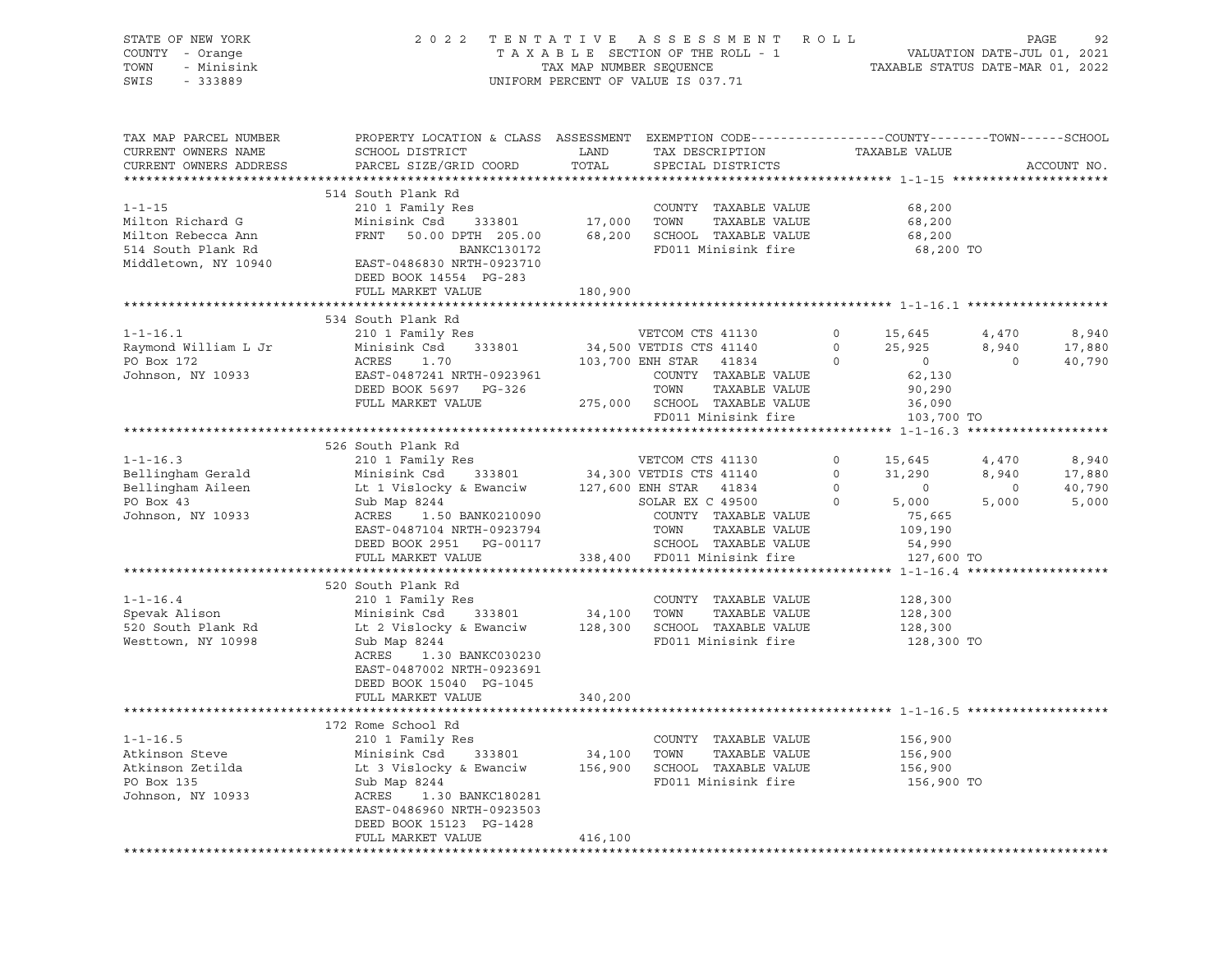| STATE OF NEW YORK<br>COUNTY - Orange<br>- Minisink<br>TOWN<br>SWIS<br>$-333889$                                         | 2 0 2 2                                                                                                                                                                                           | TAX MAP NUMBER SEQUENCE      | TENTATIVE ASSESSMENT ROLL<br>TAXABLE SECTION OF THE ROLL - 1<br>UNIFORM PERCENT OF VALUE IS 037.71                                         |                    | VALUATION DATE-JUL 01, 2021<br>TAXABLE STATUS DATE-MAR 01, 2022       | PAGE               | 93                |
|-------------------------------------------------------------------------------------------------------------------------|---------------------------------------------------------------------------------------------------------------------------------------------------------------------------------------------------|------------------------------|--------------------------------------------------------------------------------------------------------------------------------------------|--------------------|-----------------------------------------------------------------------|--------------------|-------------------|
| TAX MAP PARCEL NUMBER<br>CURRENT OWNERS NAME<br>CURRENT OWNERS ADDRESS                                                  | PROPERTY LOCATION & CLASS ASSESSMENT EXEMPTION CODE---------------COUNTY-------TOWN------SCHOOL<br>SCHOOL DISTRICT<br>PARCEL SIZE/GRID COORD                                                      | LAND<br>TOTAL                | TAX DESCRIPTION<br>SPECIAL DISTRICTS                                                                                                       |                    | TAXABLE VALUE                                                         |                    | ACCOUNT NO.       |
| $1 - 1 - 16.62$<br>Losauro Frank<br>Losauro Constance B<br>PO Box 232<br>Johnson, NY 10933                              | 52 Gregory Rd<br>210 1 Family Res<br>Minisink Csd<br>333801<br>Lt 2 Vislocky & Ewanciw<br>Sub Map $54-02$<br>ACRES 3.70<br>EAST-0489472 NRTH-0922499<br>DEED BOOK 5976 PG-44<br>FULL MARKET VALUE | 39,400<br>151,500<br>401,800 | BAS STAR<br>41854<br>COUNTY TAXABLE VALUE<br>TAXABLE VALUE<br>TOWN<br>SCHOOL TAXABLE VALUE<br>FD011 Minisink fire                          | $\circ$            | $\circ$<br>151,500<br>151,500<br>135,160<br>151,500 TO                | $\circ$            | 16,340            |
|                                                                                                                         |                                                                                                                                                                                                   |                              |                                                                                                                                            |                    |                                                                       |                    |                   |
| $1 - 1 - 16.63$<br>Armida Family Irrevocable Trus Minisink Csd<br>Armida Michael J Jr<br>PO Box 30<br>Johnson, NY 10933 | 38 Rome School Rd<br>210 1 Family Res<br>333801<br>Lt 3 Vislocky & Ewanciw<br>Sub Map 54-02<br>2.00 BANKC230070<br>ACRES<br>EAST-0489327 NRTH-0922338<br>DEED BOOK 14864 PG-382                   | 37,700<br>141,200            | BAS STAR<br>41854<br>COUNTY TAXABLE VALUE<br>TAXABLE VALUE<br>TOWN<br>SCHOOL TAXABLE VALUE<br>FD011 Minisink fire                          | 0                  | $\circ$<br>141,200<br>141,200<br>124,860<br>141,200 TO                | $\circ$            | 16,340            |
|                                                                                                                         | FULL MARKET VALUE                                                                                                                                                                                 | 374,400                      |                                                                                                                                            |                    |                                                                       |                    |                   |
|                                                                                                                         |                                                                                                                                                                                                   |                              |                                                                                                                                            |                    |                                                                       |                    |                   |
| $1 - 1 - 16.64$<br>Fogler Jeffrey O<br>Fogler Jeanine N<br>PO Box 156<br>Johnson, NY 10933                              | 46 Rome School Rd<br>210 1 Family Res<br>333801<br>Minisink Csd<br>Lt 4 Vislocky & Ewanciw<br>Sub Map $54-02$<br>ACRES<br>2.40 BANKC080370<br>EAST-0489189 NRTH-0922247<br>DEED BOOK 11067 PG-788 | 38,100<br>140,200            | BAS STAR 41854<br>COUNTY TAXABLE VALUE<br>TAXABLE VALUE<br>TOWN<br>SCHOOL TAXABLE VALUE<br>FD011 Minisink fire                             | 0                  | $\overline{0}$<br>140,200<br>140,200<br>123,860<br>140,200 TO         | $\circ$            | 16,340            |
|                                                                                                                         | FULL MARKET VALUE                                                                                                                                                                                 | 371,800                      |                                                                                                                                            |                    |                                                                       |                    |                   |
| $1 - 1 - 16.65$<br>Ewanciw Edward J<br>Ewanciw Elizabeth G<br>PO Box 16<br>Westtown, NY 10998                           | 108 Rome School Rd<br>112 Dairy farm<br>Minisink Csd<br>333801<br>Lt 5 Vislocky & Ewanciw<br>Sub Map 54-02<br>ACRES 81.00<br>EAST-0488181 NRTH-0922668                                            | 242,100                      | AGDISTRICT 41720<br>186,200 BAS STAR 41854<br>COUNTY TAXABLE VALUE<br>TAXABLE VALUE<br>TOWN<br>SCHOOL TAXABLE VALUE<br>FD011 Minisink fire | $\circ$<br>$\circ$ | 154,408<br>$\overline{0}$<br>87,692<br>87,692<br>71,352<br>242,100 TO | 154,408<br>$\circ$ | 154,408<br>16,340 |
| MAY BE SUBJECT TO PAYMENT                                                                                               | DEED BOOK 13854 PG-1591                                                                                                                                                                           |                              |                                                                                                                                            |                    |                                                                       |                    |                   |
| UNDER AGDIST LAW TIL 2026                                                                                               | FULL MARKET VALUE                                                                                                                                                                                 | 642,000                      |                                                                                                                                            |                    |                                                                       |                    |                   |
| $1 - 1 - 17.1$<br>Buro Paul A<br>PO Box 94<br>Johnson, NY 10933                                                         | 84 Rome School Rd<br>210 1 Family Res<br>Minisink Csd<br>333801<br>Buro Sub Map 8552<br>ACRES<br>1.20<br>EAST-0488185 NRTH-0922258<br>DEED BOOK 13376 PG-1816<br>FULL MARKET VALUE                | 34,000<br>147,900<br>392,200 | BAS STAR 41854<br>COUNTY TAXABLE VALUE<br>TOWN<br>TAXABLE VALUE<br>SCHOOL TAXABLE VALUE<br>FD011 Minisink fire                             | $\circ$            | $\circ$<br>147,900<br>147,900<br>131,560<br>147,900 TO                | $\circ$            | 16,340            |
|                                                                                                                         |                                                                                                                                                                                                   |                              |                                                                                                                                            |                    |                                                                       |                    |                   |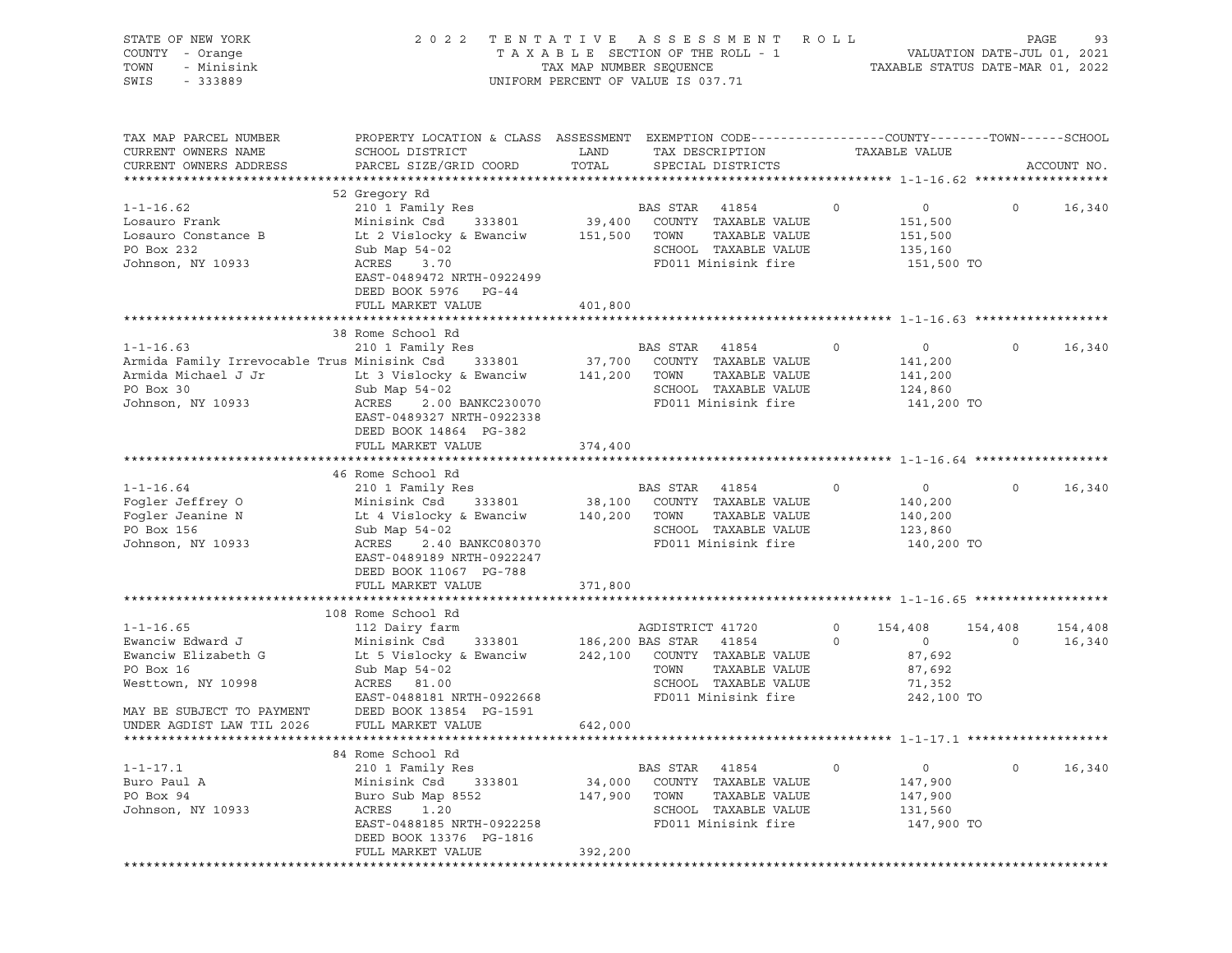| STATE OF NEW YORK                                                                                                                                                                                                                                   | PAGE 94 TENTATIVE ASSESSMENT ROLL PALUATION DATE-JUL 01, 2021<br>TAXABLE SECTION OF THE ROLL - 1 TAXABLE STATUS DATE-MAR 01, 2022                                                                                                   |                                    |                                                                   |                |                          |          |             |
|-----------------------------------------------------------------------------------------------------------------------------------------------------------------------------------------------------------------------------------------------------|-------------------------------------------------------------------------------------------------------------------------------------------------------------------------------------------------------------------------------------|------------------------------------|-------------------------------------------------------------------|----------------|--------------------------|----------|-------------|
| COUNTY - Orange                                                                                                                                                                                                                                     |                                                                                                                                                                                                                                     |                                    |                                                                   |                |                          |          |             |
| TOWN<br>- Minisink                                                                                                                                                                                                                                  |                                                                                                                                                                                                                                     |                                    |                                                                   |                |                          |          |             |
| $-333889$<br>SWIS                                                                                                                                                                                                                                   |                                                                                                                                                                                                                                     | UNIFORM PERCENT OF VALUE IS 037.71 |                                                                   |                |                          |          |             |
|                                                                                                                                                                                                                                                     |                                                                                                                                                                                                                                     |                                    |                                                                   |                |                          |          |             |
|                                                                                                                                                                                                                                                     |                                                                                                                                                                                                                                     |                                    |                                                                   |                |                          |          |             |
| TAX MAP PARCEL NUMBER                                                                                                                                                                                                                               | PROPERTY LOCATION & CLASS ASSESSMENT EXEMPTION CODE---------------COUNTY-------TOWN-----SCHOOL                                                                                                                                      |                                    |                                                                   |                |                          |          |             |
| CURRENT OWNERS NAME                                                                                                                                                                                                                                 | SCHOOL DISTRICT                                                                                                                                                                                                                     | LAND                               | TAX DESCRIPTION                                                   |                | TAXABLE VALUE            |          |             |
| CURRENT OWNERS ADDRESS                                                                                                                                                                                                                              | PARCEL SIZE/GRID COORD                                                                                                                                                                                                              | TOTAL                              | SPECIAL DISTRICTS                                                 |                |                          |          | ACCOUNT NO. |
|                                                                                                                                                                                                                                                     |                                                                                                                                                                                                                                     |                                    |                                                                   |                |                          |          |             |
|                                                                                                                                                                                                                                                     | Rome School Rd                                                                                                                                                                                                                      |                                    |                                                                   |                |                          |          |             |
| $1 - 1 - 17.2$                                                                                                                                                                                                                                      | 314 Rural vac<10                                                                                                                                                                                                                    |                                    | COUNTY TAXABLE VALUE                                              |                | 28,700                   |          |             |
| Buro Paul A                                                                                                                                                                                                                                         |                                                                                                                                                                                                                                     |                                    |                                                                   |                | 28,700                   |          |             |
| PO Box 94                                                                                                                                                                                                                                           | Minisink Csd 333801 28,700 TOWN TAXABLE VALUE<br>Lt 2 Buro Sub Map 8552 28,700 SCHOOL TAXABLE VALUE<br>Minisink Csd     333801<br>Lt 2 Buro Sub Map 8552<br>ACRES    1.20                                                           |                                    |                                                                   |                | 28,700                   |          |             |
| Johnson, NY 10933                                                                                                                                                                                                                                   | ACRES 1.20                                                                                                                                                                                                                          |                                    | FD011 Minisink fire                                               |                | 28,700 TO                |          |             |
|                                                                                                                                                                                                                                                     | EAST-0488535 NRTH-0921968                                                                                                                                                                                                           |                                    |                                                                   |                |                          |          |             |
|                                                                                                                                                                                                                                                     |                                                                                                                                                                                                                                     |                                    |                                                                   |                |                          |          |             |
|                                                                                                                                                                                                                                                     | DEED BOOK 13376 PG-1812                                                                                                                                                                                                             |                                    |                                                                   |                |                          |          |             |
|                                                                                                                                                                                                                                                     | FULL MARKET VALUE                                                                                                                                                                                                                   | 76,100                             |                                                                   |                |                          |          |             |
|                                                                                                                                                                                                                                                     |                                                                                                                                                                                                                                     |                                    |                                                                   |                |                          |          |             |
|                                                                                                                                                                                                                                                     | 53 Rome School Rd                                                                                                                                                                                                                   |                                    |                                                                   | $\circ$        |                          | $\circ$  |             |
| $1 - 1 - 18.1$                                                                                                                                                                                                                                      | 210 1 Family Res                                                                                                                                                                                                                    |                                    | BAS STAR 41854                                                    |                | $\overline{0}$           |          | 16,340      |
| Nelting Catherine M                                                                                                                                                                                                                                 |                                                                                                                                                                                                                                     |                                    |                                                                   |                | 116,700                  |          |             |
| Rome School Rd                                                                                                                                                                                                                                      |                                                                                                                                                                                                                                     |                                    |                                                                   |                | 116,700                  |          |             |
| ROME DOMOT ME<br>PO Box 17<br>Johnson, NY 10933                                                                                                                                                                                                     | EXECUTE 1 CONTROLL 1 CONTROLL 1 CONTROLL 1 GATTITY SUD MAP 1989 116,700 COUNTY TAXABLE VALUE<br>Lt 1 Garrity Sub Map 7889 116,700 TOWN TAXABLE VALUE<br>ACRES 1.00 SCHOOL TAXABLE VALUE<br>EAST-0488995 NRTH-0921794 FD011 Minisink |                                    |                                                                   |                | 100,360                  |          |             |
|                                                                                                                                                                                                                                                     |                                                                                                                                                                                                                                     |                                    | FD011 Minisink fire                                               |                | 116,700 TO               |          |             |
|                                                                                                                                                                                                                                                     | DEED BOOK 4782 PG-12                                                                                                                                                                                                                |                                    |                                                                   |                |                          |          |             |
|                                                                                                                                                                                                                                                     | FULL MARKET VALUE                                                                                                                                                                                                                   | 309,500                            |                                                                   |                |                          |          |             |
|                                                                                                                                                                                                                                                     |                                                                                                                                                                                                                                     |                                    |                                                                   |                |                          |          |             |
|                                                                                                                                                                                                                                                     | 68 Gregory Rd                                                                                                                                                                                                                       |                                    |                                                                   |                |                          |          |             |
|                                                                                                                                                                                                                                                     |                                                                                                                                                                                                                                     |                                    | ENH STAR 41834 0                                                  |                | $\overline{0}$           | $\Omega$ | 40,790      |
|                                                                                                                                                                                                                                                     |                                                                                                                                                                                                                                     |                                    |                                                                   |                | 138,800                  |          |             |
| 1-1-18.2<br>Piliere Robert F<br>Piliere Robert F<br>Piliere Diane F<br>210 1 Family Res<br>Minisink Csd<br>333801<br>210 1 Family Res<br>33,900 COUNTY TAXABLE VALUE<br>210 1 Family Res<br>33,900 COUNTY TAXABLE VALUE<br>20 33,900 COUNTY TAXABLE |                                                                                                                                                                                                                                     |                                    |                                                                   |                | 138,800                  |          |             |
|                                                                                                                                                                                                                                                     |                                                                                                                                                                                                                                     |                                    |                                                                   |                | 98,010                   |          |             |
|                                                                                                                                                                                                                                                     |                                                                                                                                                                                                                                     |                                    | FD011 Minisink fire                                               |                | 138,800 TO               |          |             |
|                                                                                                                                                                                                                                                     | DEED BOOK 3133 PG-221                                                                                                                                                                                                               |                                    |                                                                   |                |                          |          |             |
|                                                                                                                                                                                                                                                     | FULL MARKET VALUE                                                                                                                                                                                                                   | 368,100                            |                                                                   |                |                          |          |             |
|                                                                                                                                                                                                                                                     |                                                                                                                                                                                                                                     |                                    |                                                                   |                |                          |          |             |
|                                                                                                                                                                                                                                                     | 74 Gregory Rd                                                                                                                                                                                                                       |                                    |                                                                   |                |                          |          |             |
| $1 - 1 - 18.3$                                                                                                                                                                                                                                      |                                                                                                                                                                                                                                     |                                    |                                                                   | $\overline{0}$ | $\overline{\phantom{0}}$ | $\circ$  | 16,340      |
| Depuy Gregory J                                                                                                                                                                                                                                     |                                                                                                                                                                                                                                     |                                    |                                                                   |                | 5,000                    | 5,000    | 5,000       |
| PO Box 4                                                                                                                                                                                                                                            | 210 1 Family Res BAS STAR 41854 0<br>Minisink Csd 333801 33,900 SOLAR EX C 49500 0<br>Lt 3 Garrity Sub Map 7889 121,200 COUNTY TAXABLE VALUE<br>ACRES 1.10 BANKC080370 TOWN TAXABLE VALUE                                           |                                    |                                                                   |                | 116,200                  |          |             |
| Johnson, NY 10933                                                                                                                                                                                                                                   | ACRES 1.10 BANKC080370                                                                                                                                                                                                              |                                    | TOWN TAXABLE VALUE<br>SCHOOL TAXABLE VALUE<br>FD011 Minisink fire |                | 116,200                  |          |             |
|                                                                                                                                                                                                                                                     | EAST-0489165 NRTH-0919665                                                                                                                                                                                                           |                                    |                                                                   |                | 99,860                   |          |             |
|                                                                                                                                                                                                                                                     | DEED BOOK 50569 PG-172                                                                                                                                                                                                              |                                    |                                                                   |                | 121,200 TO               |          |             |
|                                                                                                                                                                                                                                                     | FULL MARKET VALUE                                                                                                                                                                                                                   | 321,400                            |                                                                   |                |                          |          |             |
|                                                                                                                                                                                                                                                     |                                                                                                                                                                                                                                     |                                    |                                                                   |                |                          |          |             |
|                                                                                                                                                                                                                                                     | 75 Gregory Rd                                                                                                                                                                                                                       |                                    |                                                                   |                |                          |          |             |
| $1 - 1 - 19$                                                                                                                                                                                                                                        | 210 1 Family Res<br>Minisink Csd 333801 21,400 COUNTY TAXABLE VALUE<br>FRNT 150.00 DPTH 150.00 106,500 TOWN TAXABLE VALUE<br>EAST-0489246 NRTH-0921535 SCHOOL TAXABLE VALUE<br>DEED BOOK 2337 PG-00329 FD011 Minisink fire          |                                    |                                                                   | $\circ$        | $\overline{0}$           | $\Omega$ | 16,340      |
| Vollmer Lawrence                                                                                                                                                                                                                                    |                                                                                                                                                                                                                                     |                                    |                                                                   |                | 106,500                  |          |             |
|                                                                                                                                                                                                                                                     |                                                                                                                                                                                                                                     |                                    | TAXABLE VALUE                                                     |                | 106,500                  |          |             |
| Vollmer Jennifer<br>PO Box 84<br>Johnson, NY 10933                                                                                                                                                                                                  |                                                                                                                                                                                                                                     |                                    | SCHOOL TAXABLE VALUE                                              |                | 90,160                   |          |             |
|                                                                                                                                                                                                                                                     |                                                                                                                                                                                                                                     |                                    | FD011 Minisink fire                                               |                | 106,500 TO               |          |             |
|                                                                                                                                                                                                                                                     | FULL MARKET VALUE                                                                                                                                                                                                                   | 282,400                            |                                                                   |                |                          |          |             |
|                                                                                                                                                                                                                                                     |                                                                                                                                                                                                                                     |                                    |                                                                   |                |                          |          |             |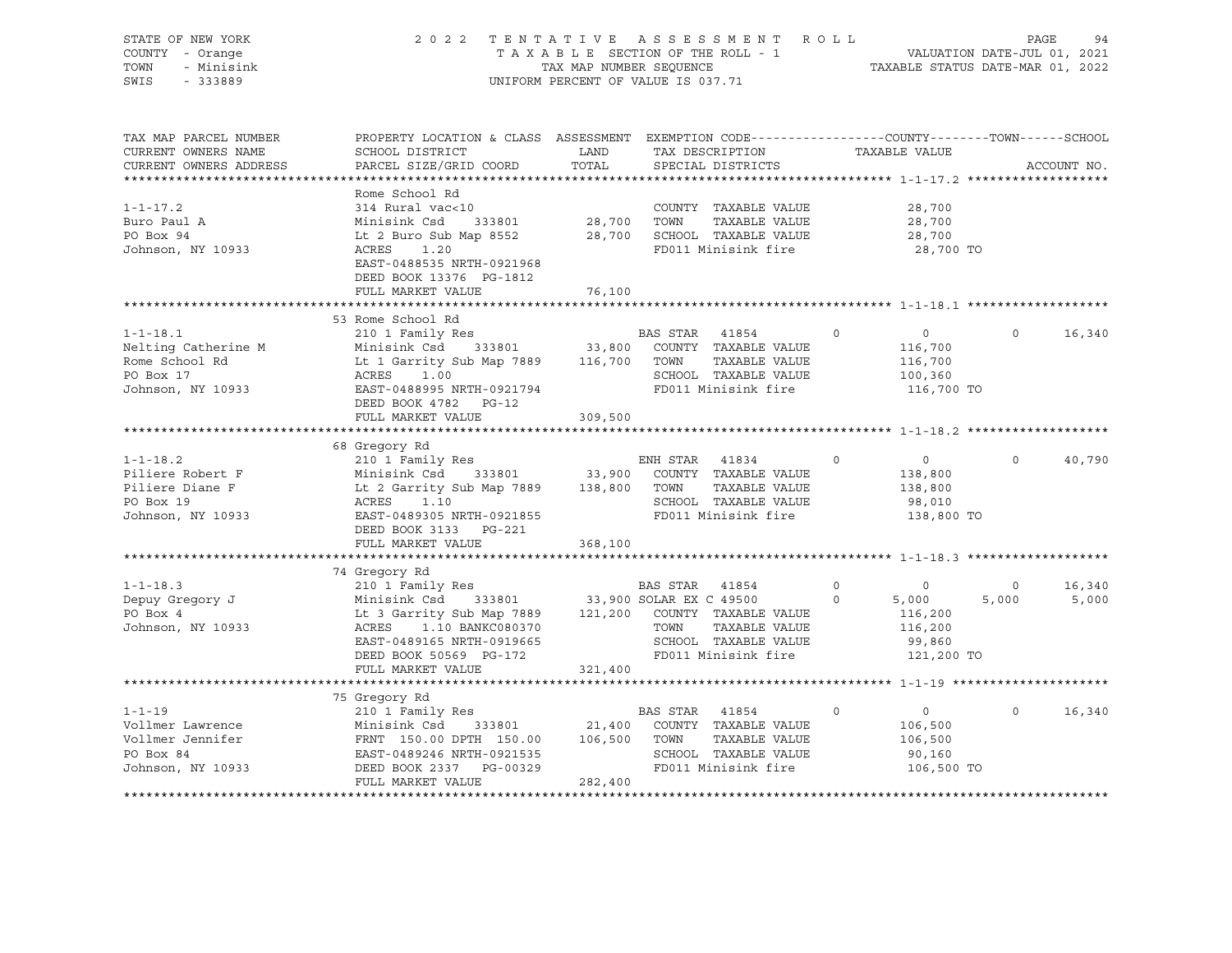### STATE OF NEW YORK 2 0 2 2 T E N T A T I V E A S S E S S M E N T R O L L PAGE 95 COUNTY - Orange T A X A B L E SECTION OF THE ROLL - 1 VALUATION DATE-JUL 01, 2021 TOWN - Minisink TAX MAP NUMBER SEQUENCE TAXABLE STATUS DATE-MAR 01, 2022 SWIS - 333889 CONSERVATION CONTROL OF VALUE IS 037.71

| TAX MAP PARCEL NUMBER<br>CURRENT OWNERS NAME<br>CURRENT OWNERS ADDRESS                              | PROPERTY LOCATION & CLASS ASSESSMENT EXEMPTION CODE----------------COUNTY-------TOWN------SCHOOL<br>SCHOOL DISTRICT<br>PARCEL SIZE/GRID COORD                                           | LAND<br>TOTAL               |                                                         | TAX DESCRIPTION<br>SPECIAL DISTRICTS                                                          |                                         | TAXABLE VALUE                                         |                                     | ACCOUNT NO.                        |
|-----------------------------------------------------------------------------------------------------|-----------------------------------------------------------------------------------------------------------------------------------------------------------------------------------------|-----------------------------|---------------------------------------------------------|-----------------------------------------------------------------------------------------------|-----------------------------------------|-------------------------------------------------------|-------------------------------------|------------------------------------|
|                                                                                                     |                                                                                                                                                                                         |                             |                                                         |                                                                                               |                                         |                                                       |                                     |                                    |
| $1 - 1 - 20.1$<br>Raymond Donald D<br>PO Box 154<br>Johnson, NY 10933                               | 235 County Rte 22<br>210 1 Family Res<br>Minisink Csd<br>333801<br>ACRES<br>2.00<br>EAST-0488208 NRTH-0924753<br>FULL MARKET VALUE                                                      | 66,800 AGED                 | VETCOM CTS 41130<br>34,800 VETDIS CTS 41140<br>ENH STAR | 41800<br>41834<br>177,100 COUNTY TAXABLE VALUE                                                | 0<br>$\mathbf 0$<br>$\circ$<br>$\Omega$ | 15,645<br>6,680<br>22,238<br>$\overline{0}$<br>22,237 | 4,470<br>6,680<br>27,825<br>$\circ$ | 8,940<br>6,680<br>25,590<br>25,590 |
|                                                                                                     |                                                                                                                                                                                         |                             | TOWN                                                    | TAXABLE VALUE<br>SCHOOL TAXABLE VALUE<br>FD011 Minisink fire                                  |                                         | 27,825<br>$\circ$<br>66,800 TO                        |                                     |                                    |
|                                                                                                     |                                                                                                                                                                                         |                             |                                                         |                                                                                               |                                         |                                                       |                                     |                                    |
| $1 - 1 - 20.21$<br>Bernardini John W<br>711 S Plank Rd<br>Slate Hill, NY 10973                      | County Rte 22<br>323 Vacant rural<br>Minisink Csd<br>333801<br>P/O Lot 1 Bernardini SM 3<br>ACRES<br>1.50<br>EAST-0488229 NRTH-0925223<br>DEED BOOK 13476 PG-627<br>FULL MARKET VALUE   | 500<br>1,300                | TOWN                                                    | COUNTY TAXABLE VALUE<br>TAXABLE VALUE<br>500 SCHOOL TAXABLE VALUE<br>FD011 Minisink fire      |                                         | 500<br>500<br>500<br>500 TO                           |                                     |                                    |
|                                                                                                     |                                                                                                                                                                                         |                             |                                                         |                                                                                               |                                         |                                                       |                                     |                                    |
| $1 - 1 - 20.3$<br>604 South Plank Road LLC<br>3 Karlsburgh Rd Ofc 102<br>Monroe, NY 10950           | 604 South Plank Rd<br>210 1 Family Res<br>Minisink Csd<br>333801<br>FRNT 226.00 DPTH 183.00<br>0.76<br>ACRES<br>EAST-0488491 NRTH-0925289<br>DEED BOOK 15180 PG-56<br>FULL MARKET VALUE | 21,000<br>83,100<br>220,400 | TOWN                                                    | COUNTY TAXABLE VALUE<br>TAXABLE VALUE<br>SCHOOL TAXABLE VALUE<br>FD011 Minisink fire          |                                         | 83,100<br>83,100<br>83,100<br>83,100 TO               |                                     |                                    |
|                                                                                                     |                                                                                                                                                                                         |                             |                                                         |                                                                                               |                                         |                                                       |                                     |                                    |
| $1 - 1 - 20.41$<br>Baird Charles A<br>Baird Laura<br>PO Box 134<br>Johnson, NY 10933                | 212 County Rte 22<br>210 1 Family Res<br>Minisink Csd<br>333801<br>Lt 3 Deboer Submap 198-95<br>1.50<br>ACRES<br>EAST-0488734 NRTH-0924703<br>DEED BOOK 4584 PG-42                      | 34,300<br>112,800           | BAS STAR<br>TOWN                                        | 41854<br>COUNTY TAXABLE VALUE<br>TAXABLE VALUE<br>SCHOOL TAXABLE VALUE<br>FD011 Minisink fire | $\mathbf 0$                             | $\circ$<br>112,800<br>112,800<br>96,460<br>112,800 TO | $\mathsf{O}$                        | 16,340                             |
|                                                                                                     | FULL MARKET VALUE                                                                                                                                                                       | 299,100                     |                                                         |                                                                                               |                                         |                                                       |                                     |                                    |
|                                                                                                     |                                                                                                                                                                                         |                             |                                                         |                                                                                               |                                         |                                                       |                                     |                                    |
| $1 - 1 - 20.42$<br>Bentley Charlene Joan<br>Bentley Andy Parker<br>PO Box 388<br>Westtown, NY 10998 | 236 County Rte 22<br>210 1 Family Res<br>Minisink Csd<br>333801<br>Lt 4 Deboer Submap 198-95<br>ACRES<br>8.80 BANKC050590<br>EAST-0488695 NRTH-0924989<br>DEED BOOK 14712 PG-1206       | 41,600<br>159,800           | AGDISTRICT 41720<br>TOWN                                | COUNTY TAXABLE VALUE<br>TAXABLE VALUE<br>SCHOOL TAXABLE VALUE<br>FD011 Minisink fire          | 0                                       | 4,962<br>154,838<br>154,838<br>154,838<br>159,800 TO  | 4,962                               | 4,962                              |
| MAY BE SUBJECT TO PAYMENT<br>UNDER AGDIST LAW TIL 2026                                              | FULL MARKET VALUE                                                                                                                                                                       | 423,800                     |                                                         |                                                                                               |                                         |                                                       |                                     |                                    |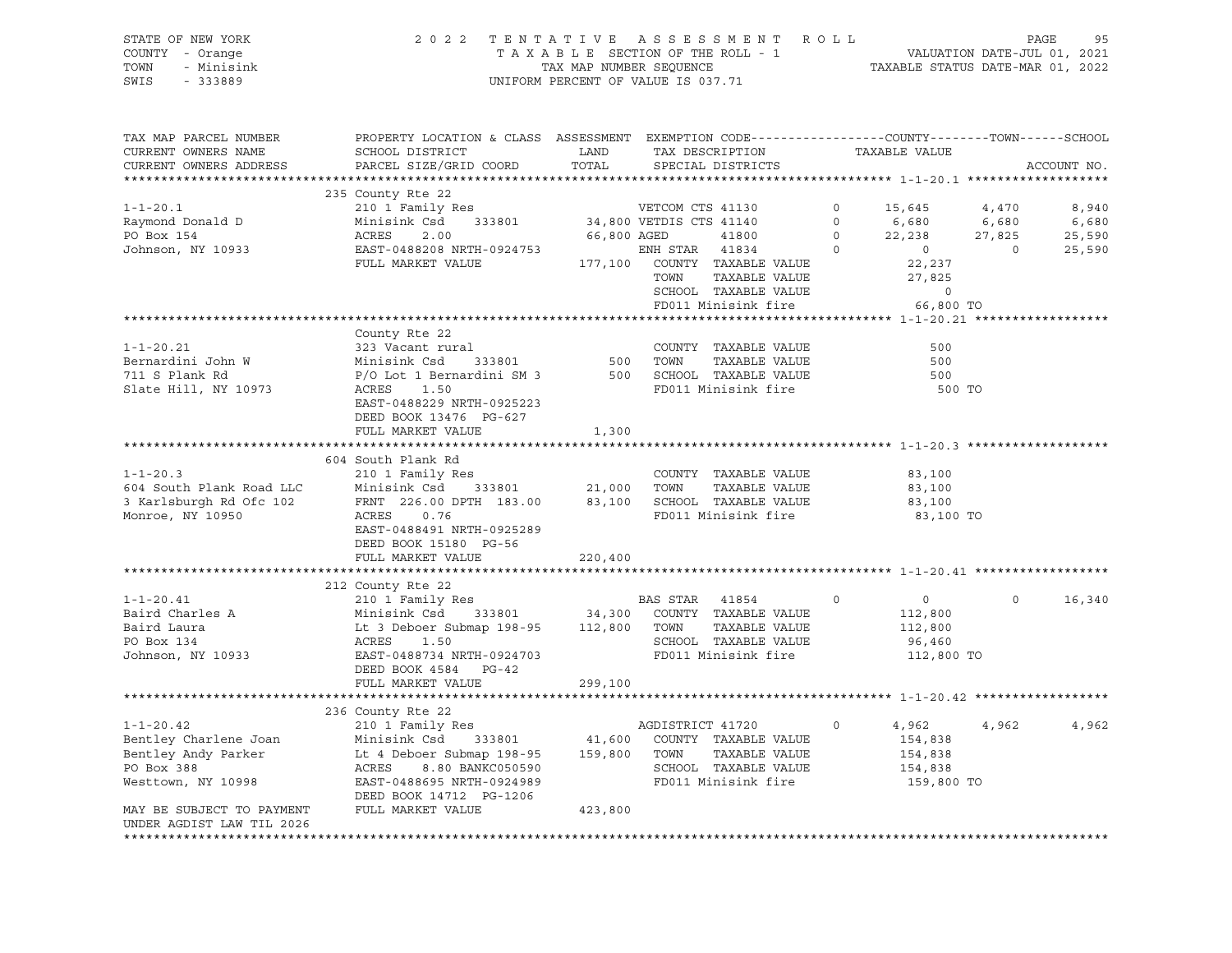| STATE OF NEW YORK<br>COUNTY - Orange<br>TOWN<br>- Minisink<br>SWIS<br>$-333889$                  | 2 0 2 2<br>TENTATIVE ASSESSMENT<br>TAXABLE SECTION OF THE ROLL - 1<br>TAX MAP NUMBER SEQUENCE<br>UNIFORM PERCENT OF VALUE IS 037.71          | R O L L       | PAGE<br>96<br>VALUATION DATE-JUL 01, 2021<br>TAXABLE STATUS DATE-MAR 01, 2022 |         |                       |          |             |
|--------------------------------------------------------------------------------------------------|----------------------------------------------------------------------------------------------------------------------------------------------|---------------|-------------------------------------------------------------------------------|---------|-----------------------|----------|-------------|
| TAX MAP PARCEL NUMBER<br>CURRENT OWNERS NAME<br>CURRENT OWNERS ADDRESS<br>********************** | PROPERTY LOCATION & CLASS ASSESSMENT EXEMPTION CODE----------------COUNTY-------TOWN-----SCHOOL<br>SCHOOL DISTRICT<br>PARCEL SIZE/GRID COORD | LAND<br>TOTAL | TAX DESCRIPTION<br>SPECIAL DISTRICTS                                          |         | TAXABLE VALUE         |          | ACCOUNT NO. |
|                                                                                                  | 180 County Rte 22                                                                                                                            |               |                                                                               |         |                       |          |             |
| $1 - 1 - 20.51$                                                                                  | 210 1 Family Res                                                                                                                             |               | BAS STAR<br>41854                                                             | $\circ$ | $\overline{0}$        | $\circ$  | 16,340      |
| Algiere Gerald                                                                                   | Minisink Csd<br>333801                                                                                                                       |               | 42,100 COUNTY TAXABLE VALUE                                                   |         | 245,500               |          |             |
| Algiere Rosemary                                                                                 | Lt1 Algiere SM 207-11 fil                                                                                                                    |               | 245,500 TOWN<br>TAXABLE VALUE                                                 |         | 245,500               |          |             |
| PO Box 213                                                                                       | 7/28/11 NS Co Hwy 22                                                                                                                         |               | SCHOOL TAXABLE VALUE                                                          |         | 229,160               |          |             |
| Johnson, NY 10933                                                                                | ACRES<br>6.40<br>EAST-0489830 NRTH-0924486                                                                                                   |               | FD011 Minisink fire                                                           |         | 245,500 TO            |          |             |
|                                                                                                  | DEED BOOK 11901 PG-753                                                                                                                       |               |                                                                               |         |                       |          |             |
|                                                                                                  | FULL MARKET VALUE                                                                                                                            | 651,000       |                                                                               |         |                       |          |             |
|                                                                                                  |                                                                                                                                              |               |                                                                               |         |                       |          |             |
|                                                                                                  | County Rte 22                                                                                                                                |               |                                                                               |         |                       |          |             |
| $1 - 1 - 20.52$                                                                                  | 314 Rural vac<10                                                                                                                             |               | COUNTY TAXABLE VALUE                                                          |         | 31,500                |          |             |
| Alqiere Gerald                                                                                   | Minisink Csd<br>333801                                                                                                                       | 31,500 TOWN   | TAXABLE VALUE                                                                 |         | 31,500                |          |             |
| Algiere Rosemary                                                                                 | Lt2 Algiere SM 207-11 Fil 31,500 SCHOOL TAXABLE VALUE                                                                                        |               |                                                                               |         | 31,500                |          |             |
| PO Box 213                                                                                       | $7/28/11$ NS Co Hwy 22                                                                                                                       |               | FD011 Minisink fire                                                           |         | 31,500 TO             |          |             |
| Johnson, NY 10933                                                                                | ACRES<br>2.50                                                                                                                                |               |                                                                               |         |                       |          |             |
|                                                                                                  | EAST-0490068 NRTH-0924853                                                                                                                    |               |                                                                               |         |                       |          |             |
|                                                                                                  | DEED BOOK 11901 PG-753                                                                                                                       |               |                                                                               |         |                       |          |             |
|                                                                                                  | FULL MARKET VALUE                                                                                                                            | 83,500        |                                                                               |         |                       |          |             |
|                                                                                                  |                                                                                                                                              |               |                                                                               |         |                       |          |             |
| $1 - 1 - 20.53$                                                                                  | County Rte 22<br>314 Rural vac<10                                                                                                            |               | COUNTY TAXABLE VALUE                                                          |         | 35,500                |          |             |
| Algiere Gerald                                                                                   | Minisink Csd<br>333801                                                                                                                       | 35,500 TOWN   | TAXABLE VALUE                                                                 |         | 35,500                |          |             |
| Algiere Rosemary                                                                                 | Lt3 Algiere SM 207-11 Fil 35,500 SCHOOL TAXABLE VALUE                                                                                        |               |                                                                               |         | 35,500                |          |             |
| PO Box 213                                                                                       | 7/28/11 NS Co Hwy No. 22                                                                                                                     |               | FD011 Minisink fire                                                           |         | 35,500 TO             |          |             |
| Johnson, NY 10933                                                                                | ACRES<br>5.50                                                                                                                                |               |                                                                               |         |                       |          |             |
|                                                                                                  | EAST-0489828 NRTH-0924989                                                                                                                    |               |                                                                               |         |                       |          |             |
|                                                                                                  | DEED BOOK 11901 PG-753                                                                                                                       |               |                                                                               |         |                       |          |             |
|                                                                                                  | FULL MARKET VALUE                                                                                                                            | 94,100        |                                                                               |         |                       |          |             |
|                                                                                                  |                                                                                                                                              |               |                                                                               |         |                       |          |             |
|                                                                                                  | 142 County Rte 22                                                                                                                            |               |                                                                               |         |                       |          |             |
| $1 - 1 - 20.61$                                                                                  | 210 1 Family Res                                                                                                                             |               | COUNTY TAXABLE VALUE                                                          |         | 124,000               |          |             |
| Newcomb Tonya                                                                                    | Minisink Csd<br>333801                                                                                                                       | 34,800 TOWN   | TAXABLE VALUE                                                                 |         | 124,000               |          |             |
| PO Box 522<br>Johnson, NY 10933                                                                  | 2.00 BANKC170030<br>ACRES<br>EAST-0489758 NRTH-0923728                                                                                       |               | 124,000 SCHOOL TAXABLE VALUE<br>FD011 Minisink fire                           |         | 124,000<br>124,000 TO |          |             |
|                                                                                                  | DEED BOOK 14555 PG-1446                                                                                                                      |               |                                                                               |         |                       |          |             |
|                                                                                                  | FULL MARKET VALUE                                                                                                                            | 328,800       |                                                                               |         |                       |          |             |
|                                                                                                  |                                                                                                                                              |               |                                                                               |         |                       |          |             |
|                                                                                                  | 188 County Rte 22                                                                                                                            |               |                                                                               |         |                       |          |             |
| $1 - 1 - 20.63$                                                                                  | 210 1 Family Res                                                                                                                             |               | BAS STAR<br>41854                                                             | $\circ$ | $\circ$               | $\Omega$ | 16,340      |
| Tamburello Joseph                                                                                | 333801<br>Minisink Csd                                                                                                                       | 33,100        | COUNTY TAXABLE VALUE                                                          |         | 155,400               |          |             |
| Tamburello Sara                                                                                  | ACRES<br>3.30 BANKC090188                                                                                                                    | 155,400 TOWN  | TAXABLE VALUE                                                                 |         | 155,400               |          |             |
| PO Box 90                                                                                        | EAST-0489292 NRTH-0924355                                                                                                                    |               | SCHOOL TAXABLE VALUE                                                          |         | 139,060               |          |             |
| Johnson, NY 10933                                                                                | DEED BOOK 13849 PG-1164                                                                                                                      |               | FD011 Minisink fire                                                           |         | 155,400 TO            |          |             |
|                                                                                                  | FULL MARKET VALUE                                                                                                                            | 412,100       |                                                                               |         |                       |          |             |
|                                                                                                  |                                                                                                                                              |               |                                                                               |         |                       |          |             |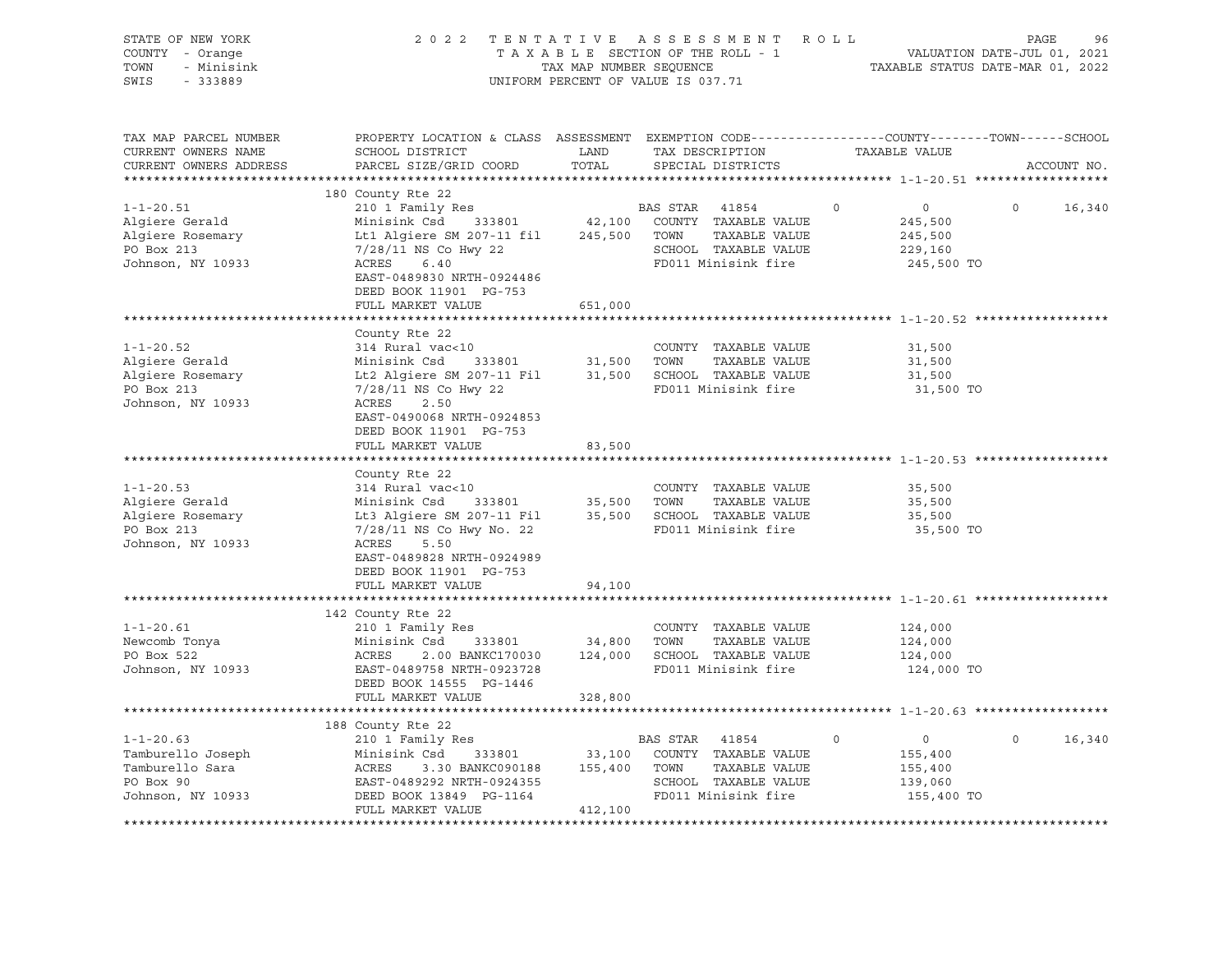### STATE OF NEW YORK 2 0 2 2 T E N T A T I V E A S S E S S M E N T R O L L PAGE 97 COUNTY - Orange T A X A B L E SECTION OF THE ROLL - 1 VALUATION DATE-JUL 01, 2021 TOWN - Minisink TAX MAP NUMBER SEQUENCE TAXABLE STATUS DATE-MAR 01, 2022 SWIS - 333889 CONSERVATION CONTROL OF VALUE IS 037.71

| TAX MAP PARCEL NUMBER<br>CURRENT OWNERS NAME<br>CURRENT OWNERS ADDRESS                                                       | PROPERTY LOCATION & CLASS ASSESSMENT EXEMPTION CODE----------------COUNTY-------TOWN------SCHOOL<br>SCHOOL DISTRICT<br>PARCEL SIZE/GRID COORD                                        | LAND<br>TOTAL | TAX DESCRIPTION<br>SPECIAL DISTRICTS                                                                      | TAXABLE VALUE                       | ACCOUNT NO. |
|------------------------------------------------------------------------------------------------------------------------------|--------------------------------------------------------------------------------------------------------------------------------------------------------------------------------------|---------------|-----------------------------------------------------------------------------------------------------------|-------------------------------------|-------------|
| $1 - 1 - 21$<br>Haakenstad Olaf<br>PO Box 606<br>Johnson, NY 10933<br>MAY BE SUBJECT TO PAYMENT<br>UNDER RPTL480A UNTIL 2031 | County Rte 22<br>ACRES 20.00<br>EAST-0490599 NRTH-0924973<br>DEED BOOK 14750 PG-854<br>FULL MARKET VALUE                                                                             | 49,900        | 18,800 TOWN TAXABLE VALUE<br>SCHOOL TAXABLE VALUE<br>FD011 Minisink fire 18,800 TO                        | 3,760<br>3,760                      |             |
| $1 - 1 - 22$<br>CEL Revocable Trust<br>Lewis Christian E<br>26 Fluorescent St<br>Slate Hill, NY 10973                        | County Rte 22<br>321 Abandoned ag<br>Minisink Csd $333801$ 4,600 TOWN<br>N Of Co Hwy 22<br>ACRES 8.20<br>EAST-0491006 NRTH-0925913<br>DEED BOOK 13901 PG-1675<br>FULL MARKET VALUE   | 12,200        | COUNTY TAXABLE VALUE<br>TAXABLE VALUE<br>4,600 SCHOOL TAXABLE VALUE 4,600<br>FD011 Minisink fire 4,600 TO | 4,600<br>4,600                      |             |
| $1 - 1 - 23$<br>Manning Paul<br>Manning Donna<br>So The Donna<br>569 County Rte 93<br>Slate Hill<br>Slate Hill, NY 10973     | County Rte 22<br>$321$ Abandoned ag<br>Minisink Csd 333801 2,900 TOWN<br>N Of Co Hwy 22<br>ACRES 2.90<br>EAST-0491577 NRTH-0925934<br>DEED BOOK 4258 PG-8<br>FULL MARKET VALUE       | 7,700         | COUNTY TAXABLE VALUE<br>TAXABLE VALUE<br>2,900 SCHOOL TAXABLE VALUE<br>FD011 Minisink fire                | 2,900<br>2,900<br>2,900<br>2,900 TO |             |
| $1 - 1 - 24.1$<br>Bartolotta Charles J<br>Bartolotta Andrea<br>33350 Marina Bay Cir<br>Millsboro, DE 19966                   | County Rte 22<br>323 Vacant rural<br>333801 1,200 TOWN<br>Minisink Csd<br>N Of Co Hwy 22<br>ACRES<br>1.00<br>EAST-0491579 NRTH-0924979<br>DEED BOOK 14243 PG-27<br>FULL MARKET VALUE | 3,200         | COUNTY TAXABLE VALUE<br>TAXABLE VALUE<br>1,200 SCHOOL TAXABLE VALUE<br>FD011 Minisink fire                | 1,200<br>1,200<br>1,200<br>1,200 TO |             |
| $1 - 1 - 24.2$<br>Bartolotta Charles J<br>Bartolotta Andrea<br>33350 Marina Bay Cir<br>Millsboro, DE 19966                   | County Rte 22<br>321 Abandoned ag<br>333801<br>Minisink Csd<br>ACRES 7.20<br>EAST-0491507 NRTH-0925327<br>DEED BOOK 14243 PG-30<br>FULL MARKET VALUE                                 | 9,500         | COUNTY TAXABLE VALUE<br>3,600 TOWN<br>TAXABLE VALUE<br>3,600 SCHOOL TAXABLE VALUE<br>FD011 Minisink fire  | 3,600<br>3,600<br>3,600<br>3,600 TO |             |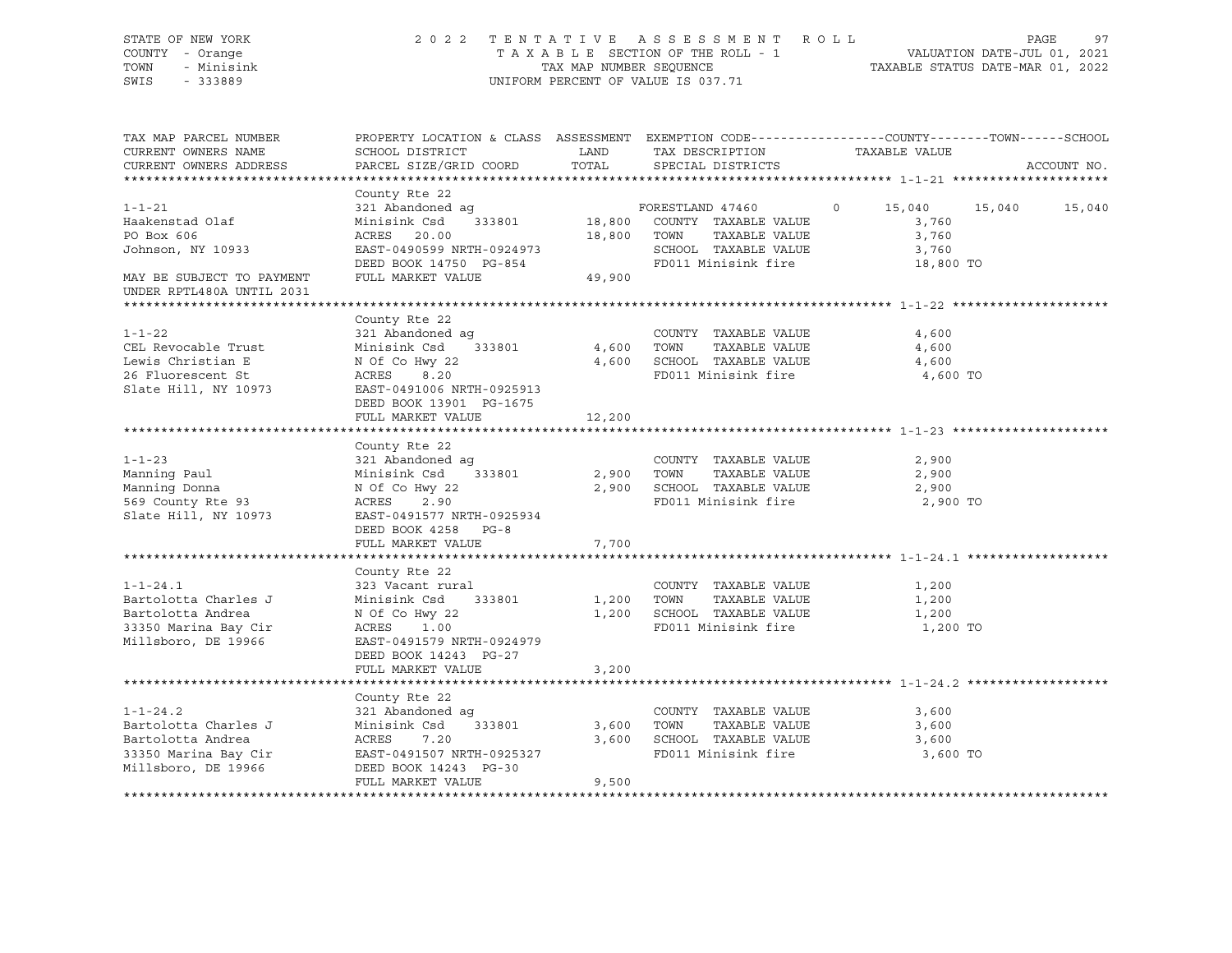| STATE OF NEW YORK                                                                                                                                                                                                                      | 2022 TENTATIVE ASSESSMENT ROLL                                                                 |                                    |             |                                    |         |                                                                             | PAGE              | 98          |
|----------------------------------------------------------------------------------------------------------------------------------------------------------------------------------------------------------------------------------------|------------------------------------------------------------------------------------------------|------------------------------------|-------------|------------------------------------|---------|-----------------------------------------------------------------------------|-------------------|-------------|
| COUNTY - Orange                                                                                                                                                                                                                        |                                                                                                |                                    |             | TAXABLE SECTION OF THE ROLL - 1    |         | ROLL - 1<br>VALUATION DATE-JUL 01, 2021<br>TAXABLE STATUS DATE-MAR 01, 2022 |                   |             |
| - Minisink<br>TOWN                                                                                                                                                                                                                     |                                                                                                | TAX MAP NUMBER SEQUENCE            |             |                                    |         |                                                                             |                   |             |
| SWIS<br>$-333889$                                                                                                                                                                                                                      |                                                                                                | UNIFORM PERCENT OF VALUE IS 037.71 |             |                                    |         |                                                                             |                   |             |
|                                                                                                                                                                                                                                        |                                                                                                |                                    |             |                                    |         |                                                                             |                   |             |
| TAX MAP PARCEL NUMBER                                                                                                                                                                                                                  | PROPERTY LOCATION & CLASS ASSESSMENT EXEMPTION CODE---------------COUNTY-------TOWN-----SCHOOL |                                    |             |                                    |         |                                                                             |                   |             |
| CURRENT OWNERS NAME                                                                                                                                                                                                                    | SCHOOL DISTRICT                                                                                | LAND                               |             | TAX DESCRIPTION                    |         | TAXABLE VALUE                                                               |                   |             |
| CURRENT OWNERS ADDRESS                                                                                                                                                                                                                 | PARCEL SIZE/GRID COORD                                                                         | TOTAL                              |             | SPECIAL DISTRICTS                  |         |                                                                             |                   | ACCOUNT NO. |
|                                                                                                                                                                                                                                        |                                                                                                |                                    |             |                                    |         |                                                                             |                   |             |
|                                                                                                                                                                                                                                        | County Rte 22                                                                                  |                                    |             |                                    |         |                                                                             |                   |             |
| $1 - 1 - 25$                                                                                                                                                                                                                           | 120 Field crops                                                                                |                                    |             | AGDISTRICT 41720                   | $\circ$ | 36,282 36,282                                                               |                   | 36,282      |
| Vellenga George                                                                                                                                                                                                                        | Minisink Csd                                                                                   |                                    |             | 333801 43,700 COUNTY TAXABLE VALUE |         | 7,418                                                                       |                   |             |
| Vellenga Henrietta                                                                                                                                                                                                                     | ACRES 33.00                                                                                    |                                    | 43,700 TOWN | TAXABLE VALUE                      |         | 7,418                                                                       |                   |             |
| 462 County Route 93                                                                                                                                                                                                                    | EAST-0491869 NRTH-0923824                                                                      |                                    |             | SCHOOL TAXABLE VALUE               |         | 7,418                                                                       |                   |             |
| Slate Hill, NY 10973                                                                                                                                                                                                                   |                                                                                                |                                    |             |                                    |         | 43,700 TO                                                                   |                   |             |
|                                                                                                                                                                                                                                        | FULL MARKET VALUE                                                                              | 115,900                            |             |                                    |         |                                                                             |                   |             |
| MAY BE SUBJECT TO PAYMENT<br>UNDER AGDIST LAW TIL 2026                                                                                                                                                                                 |                                                                                                |                                    |             |                                    |         |                                                                             |                   |             |
|                                                                                                                                                                                                                                        |                                                                                                |                                    |             |                                    |         |                                                                             |                   |             |
|                                                                                                                                                                                                                                        | 27 Forest Ln                                                                                   |                                    |             |                                    |         |                                                                             |                   |             |
|                                                                                                                                                                                                                                        |                                                                                                |                                    |             |                                    | $\circ$ | $\overline{0}$                                                              | $0 \qquad \qquad$ | 16,340      |
|                                                                                                                                                                                                                                        |                                                                                                |                                    |             | 18,900 COUNTY TAXABLE VALUE        |         | 60,000                                                                      |                   |             |
|                                                                                                                                                                                                                                        |                                                                                                |                                    |             | TAXABLE VALUE                      |         | 60,000                                                                      |                   |             |
|                                                                                                                                                                                                                                        |                                                                                                |                                    |             | SCHOOL TAXABLE VALUE               |         | 43,660                                                                      |                   |             |
|                                                                                                                                                                                                                                        |                                                                                                |                                    |             |                                    |         | 60,000 TO                                                                   |                   |             |
| 1-1-26 210 1 Family kes<br>Ayers Curtis Minisink Csd 333801 18,900 COUNII AMABLE VALUE<br>Ayers Patricia N Of Co Hwy 22 60,000 TOWN TAXABLE VALUE<br>PO Box 48 FRNT 100.00 DPTH 217.00 SCHOOL TAXABLE VALUE<br>Tohnson. NY 10933 EAST- |                                                                                                |                                    |             |                                    |         |                                                                             |                   |             |
|                                                                                                                                                                                                                                        |                                                                                                |                                    |             |                                    |         |                                                                             |                   |             |
|                                                                                                                                                                                                                                        |                                                                                                |                                    |             |                                    |         |                                                                             |                   |             |
|                                                                                                                                                                                                                                        | 21 Forest Ln                                                                                   |                                    |             |                                    |         |                                                                             |                   |             |
| $1 - 1 - 27$                                                                                                                                                                                                                           | 230 3 Family Res BAS STAR 41854                                                                |                                    |             | $\overline{0}$                     |         | $\overline{0}$                                                              | $\Omega$          | 16,340      |
|                                                                                                                                                                                                                                        |                                                                                                |                                    |             |                                    |         | 151,500                                                                     |                   |             |
| 1-1-27<br>Heil, Heil Family Irrevoc.Trst Minisink Csd 333801 33,400 COUNTY TAXABLE VALUE<br>Heil Heil Family Irrevoc.Trst ACRES 1.40 151,500 TOWN TAXABLE VALUE                                                                        |                                                                                                |                                    |             |                                    |         | 151,500                                                                     |                   |             |
| PO Box 548                                                                                                                                                                                                                             |                                                                                                |                                    |             | SCHOOL TAXABLE VALUE               |         | 135,160                                                                     |                   |             |
| Johnson, NY 10933                                                                                                                                                                                                                      | EAST-0490794 NRTH-0923470<br>DEED BOOK 14370 PG-950                                            |                                    |             | FD011 Minisink fire                |         | 151,500 TO                                                                  |                   |             |
|                                                                                                                                                                                                                                        | FULL MARKET VALUE                                                                              | 401,800                            |             |                                    |         |                                                                             |                   |             |
|                                                                                                                                                                                                                                        |                                                                                                |                                    |             |                                    |         |                                                                             |                   |             |
|                                                                                                                                                                                                                                        | Rte 284                                                                                        |                                    |             |                                    |         |                                                                             |                   |             |
| $1 - 1 - 28.1$                                                                                                                                                                                                                         | 340 Vacant indus                                                                               |                                    |             | COUNTY TAXABLE VALUE               |         | 1,400                                                                       |                   |             |
| Capasso Realty LLC                                                                                                                                                                                                                     |                                                                                                | 1,400                              | TOWN        | TAXABLE VALUE                      |         | 1,400                                                                       |                   |             |
| c/o M Capasso                                                                                                                                                                                                                          |                                                                                                |                                    |             | 1,400 SCHOOL TAXABLE VALUE         |         | 1,400                                                                       |                   |             |
| 184 E 76th St                                                                                                                                                                                                                          | Minisink Csd 333801<br>W Of St Hwy 84<br>FRNT 100.00 DPTH 145.00                               |                                    |             | FD011 Minisink fire                |         | 1,400 TO                                                                    |                   |             |
| New York, NY 10021                                                                                                                                                                                                                     | EAST-0490994 NRTH-0922328                                                                      |                                    |             |                                    |         |                                                                             |                   |             |
|                                                                                                                                                                                                                                        | DEED BOOK 11434 PG-1826                                                                        |                                    |             |                                    |         |                                                                             |                   |             |
|                                                                                                                                                                                                                                        | FULL MARKET VALUE                                                                              | 3,700                              |             |                                    |         |                                                                             |                   |             |
|                                                                                                                                                                                                                                        |                                                                                                |                                    |             |                                    |         |                                                                             |                   |             |
|                                                                                                                                                                                                                                        | Off County Rte 22                                                                              |                                    |             |                                    |         |                                                                             |                   |             |
| $1 - 1 - 28.32$                                                                                                                                                                                                                        | 323 Vacant rural                                                                               |                                    |             | COUNTY TAXABLE VALUE               |         | 20,800                                                                      |                   |             |
| Helt Robert A                                                                                                                                                                                                                          | 323 vacant furar<br>Minisink Csd 333801 20,800 TOWN<br>ACRES 9.90 20,800 SCHOO                 |                                    |             | TAXABLE VALUE                      |         | 20,800                                                                      |                   |             |
| 102 West St                                                                                                                                                                                                                            | ACRES                                                                                          |                                    |             | 20,800 SCHOOL TAXABLE VALUE        |         | 20,800                                                                      |                   |             |
| Warwick, NY 10990                                                                                                                                                                                                                      | EAST-0491190 NRTH-0923474                                                                      |                                    |             | FD011 Minisink fire                |         | 20,800 TO                                                                   |                   |             |
|                                                                                                                                                                                                                                        | DEED BOOK 2273 PG-00900                                                                        |                                    |             |                                    |         |                                                                             |                   |             |
|                                                                                                                                                                                                                                        | FULL MARKET VALUE                                                                              | 55,200                             |             |                                    |         |                                                                             |                   |             |
|                                                                                                                                                                                                                                        |                                                                                                |                                    |             |                                    |         |                                                                             |                   |             |
|                                                                                                                                                                                                                                        |                                                                                                |                                    |             |                                    |         |                                                                             |                   |             |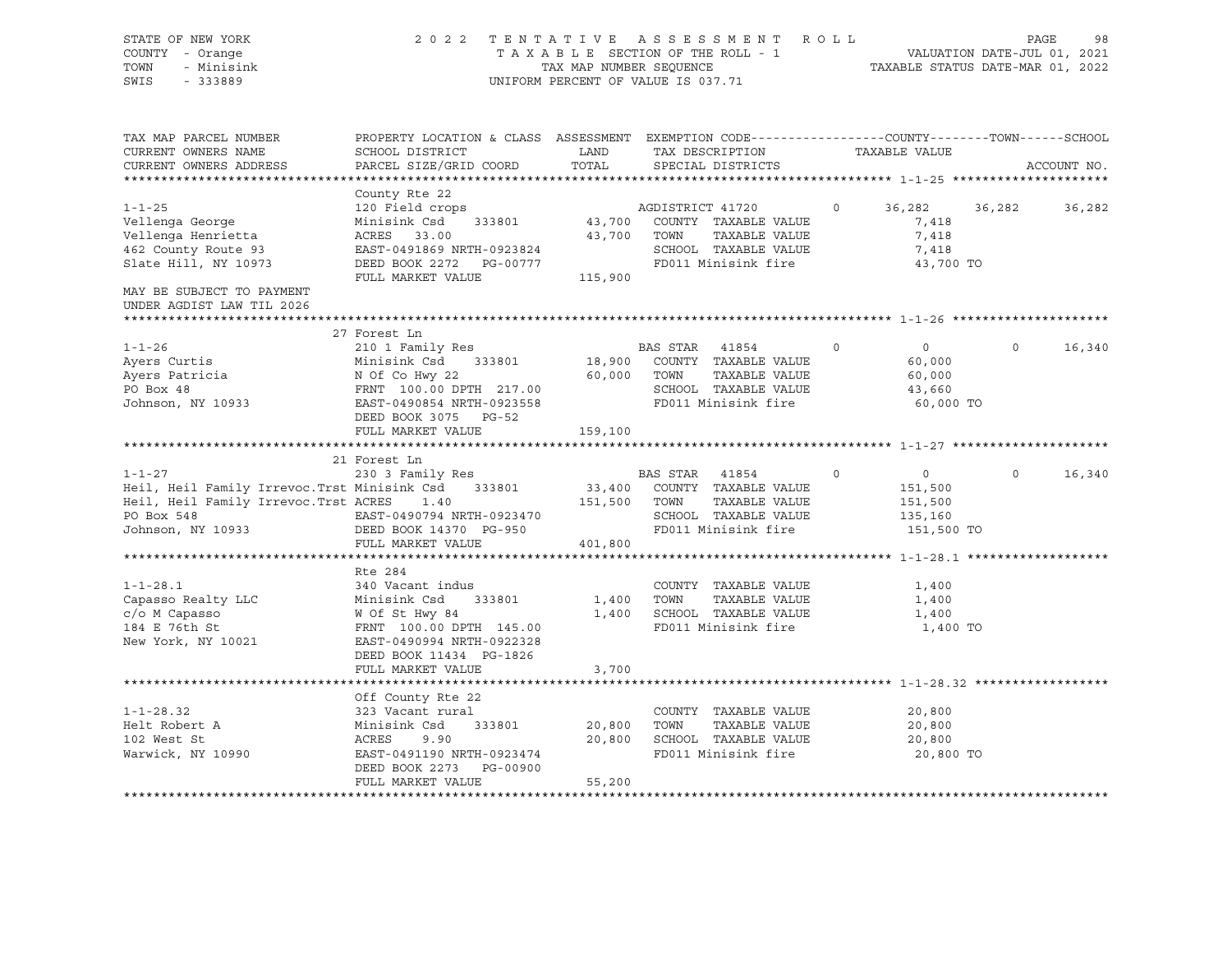| STATE OF NEW YORK<br>COUNTY - Orange<br>- Minisink<br>TOWN<br>SWIS<br>$-333889$                                   | 2 0 2 2                                                                                                                                                                                                                                | TAX MAP NUMBER SEQUENCE<br>UNIFORM PERCENT OF VALUE IS 037.71 |                | TENTATIVE ASSESSMENT ROLL<br>TAXABLE SECTION OF THE ROLL - 1                               |                     | VALUATION DATE-JUL 01, 2021<br>TAXABLE STATUS DATE-MAR 01, 2022      | PAGE               | 99               |
|-------------------------------------------------------------------------------------------------------------------|----------------------------------------------------------------------------------------------------------------------------------------------------------------------------------------------------------------------------------------|---------------------------------------------------------------|----------------|--------------------------------------------------------------------------------------------|---------------------|----------------------------------------------------------------------|--------------------|------------------|
| TAX MAP PARCEL NUMBER<br>CURRENT OWNERS NAME<br>CURRENT OWNERS ADDRESS                                            | PROPERTY LOCATION & CLASS ASSESSMENT EXEMPTION CODE----------------COUNTY-------TOWN-----SCHOOL<br>SCHOOL DISTRICT<br>PARCEL SIZE/GRID COORD                                                                                           | LAND<br>TOTAL                                                 |                | TAX DESCRIPTION TAXABLE VALUE<br>SPECIAL DISTRICTS                                         |                     |                                                                      |                    | ACCOUNT NO.      |
| $1 - 1 - 30$<br>Manning Family Living Trust<br>111 E Holly St<br>Howey in the Hills, FL 34737                     | County Rte 22<br>330 Vacant comm<br>Minisink Csd<br>333801<br>E S Co Hwy 22<br>FRNT 210.00 DPTH 180.00<br>EAST-0490757 NRTH-0921973<br>DEED BOOK 12519 PG-1359                                                                         | 7,400                                                         | TOWN           | COUNTY TAXABLE VALUE<br>TAXABLE VALUE<br>7,400 SCHOOL TAXABLE VALUE<br>FD011 Minisink fire |                     | 7,400<br>7,400<br>7,400<br>7,400 TO                                  |                    |                  |
|                                                                                                                   | FULL MARKET VALUE                                                                                                                                                                                                                      | 19,600                                                        |                |                                                                                            |                     |                                                                      |                    |                  |
| $1 - 1 - 31.2$<br>Ryshkewitch Christopher A                                                                       | 54 County Rte 22<br>210 1 Family Res<br>333801<br>Minisink Csd                                                                                                                                                                         | 23,100                                                        | BAS STAR 41854 | COUNTY TAXABLE VALUE                                                                       | $\circ$             | $\overline{0}$<br>82,900                                             | $\Omega$           | 16,340           |
| Ryshkewitch Kimberly<br>PO Box 128<br>Johnson, NY 10933                                                           | Parcel Mance & ford SM 57<br>FRNT 140.00 DPTH 185.00<br>BANKC170030<br>EAST-0491108 NRTH-0921801<br>DEED BOOK 12497 PG-1153                                                                                                            |                                                               | 82,900 TOWN    | TAXABLE VALUE<br>SCHOOL TAXABLE VALUE<br>FD011 Minisink fire                               |                     | 82,900<br>66,560<br>82,900 TO                                        |                    |                  |
|                                                                                                                   | FULL MARKET VALUE                                                                                                                                                                                                                      | 219,800                                                       |                |                                                                                            |                     |                                                                      |                    |                  |
|                                                                                                                   |                                                                                                                                                                                                                                        |                                                               |                |                                                                                            |                     |                                                                      |                    |                  |
| $1 - 1 - 32$<br>LeBaron Enterprises LLC<br>65 Spring St<br>Goshen, NY 10924                                       | 50 County Rte 22<br>210 1 Family Res<br>Minisink Csd<br>FRNT 110.00 DPTH 112.00 45,200<br>EAST-0491022 NRTH-0921638<br>DEED BOOK 12772 PG-1106                                                                                         | 333801 16,900                                                 | TOWN           | COUNTY TAXABLE VALUE<br>TAXABLE VALUE<br>SCHOOL TAXABLE VALUE<br>FD011 Minisink fire       |                     | 45,200<br>45,200<br>45,200<br>45,200 TO                              |                    |                  |
|                                                                                                                   | FULL MARKET VALUE                                                                                                                                                                                                                      | 119,900                                                       |                |                                                                                            |                     |                                                                      |                    |                  |
|                                                                                                                   |                                                                                                                                                                                                                                        |                                                               |                |                                                                                            |                     |                                                                      |                    |                  |
| $1 - 1 - 33$<br>Vanderschaaf Janet<br>PO Box 12<br>Johnson, NY 10933                                              | 51 County Rte 22<br>483 Converted Re<br>Minisink Csd 333801 19,400 ENH STAR 41834<br>FRNT 172.00 DPTH 100.00 112,500 COUNTY TAXABLE VALUE<br>Minisink Csd<br>EAST-0490706 NRTH-0921523<br>DEED BOOK 2109 PG-00632<br>FULL MARKET VALUE |                                                               | AGED<br>TOWN   | 41800<br>TAXABLE VALUE<br>SCHOOL TAXABLE VALUE<br>298,300 FD011 Minisink fire              | $\circ$<br>$\Omega$ | 56,250<br>$\overline{0}$<br>56,250<br>56,250<br>15,460<br>112,500 TO | 56,250<br>$\Omega$ | 56,250<br>40,790 |
|                                                                                                                   |                                                                                                                                                                                                                                        |                                                               |                |                                                                                            |                     |                                                                      |                    |                  |
| $1 - 1 - 35.1$<br>Loving William F<br>Loving Merrilou<br>Loving Merrilou<br>18623 Bridoon Dr<br>Cypress, TX 77433 | 65 Gregory Rd<br>210 1 Family Res<br>Minisink Csd<br>333801<br>FRNT 200.00 DPTH 205.00<br>BANKC190616<br>EAST-0489538 NRTH-0921723<br>DEED BOOK 4604 PG-213<br>FULL MARKET VALUE                                                       | 28,300<br>108,500<br>287,700                                  | TOWN           | COUNTY TAXABLE VALUE<br>TAXABLE VALUE<br>SCHOOL TAXABLE VALUE<br>FD011 Minisink fire       |                     | 108,500<br>108,500<br>108,500<br>108,500 TO                          |                    |                  |
|                                                                                                                   |                                                                                                                                                                                                                                        |                                                               |                |                                                                                            |                     |                                                                      |                    |                  |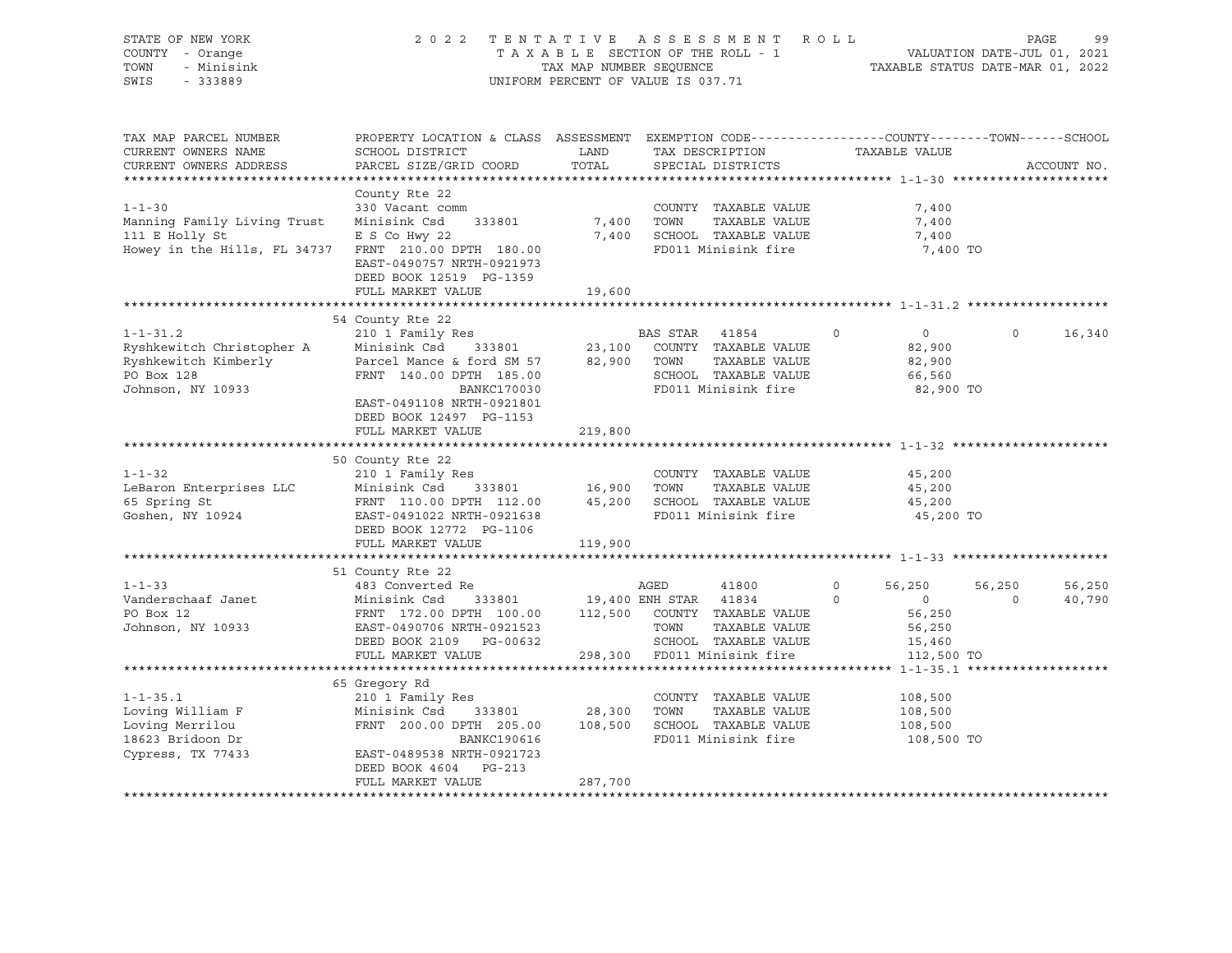| STATE OF NEW YORK<br>COUNTY - Orange<br>TOWN<br>- Minisink<br>SWIS - 333889                                                                                                                                                                                | 2022 TENTATIVE ASSESSMENT ROLL PAGE 100<br>TAXABLE SECTION OF THE ROLL - 1 VALUATION DATE-JUL 01, 2021<br>TAX MAP NUMBER SEQUENCE TAXABLE STATUS DATE-MAR 01, 2022 | UNIFORM PERCENT OF VALUE IS 037.71 |  |                                             |                       |
|------------------------------------------------------------------------------------------------------------------------------------------------------------------------------------------------------------------------------------------------------------|--------------------------------------------------------------------------------------------------------------------------------------------------------------------|------------------------------------|--|---------------------------------------------|-----------------------|
| TAX MAP PARCEL NUMBER<br>CURRENT OWNERS NAME<br>CURRENT OWNERS ADDRESS                                                                                                                                                                                     | PROPERTY LOCATION & CLASS ASSESSMENT EXEMPTION CODE----------------COUNTY-------TOWN------SCHOOL                                                                   |                                    |  |                                             | ACCOUNT NO.           |
|                                                                                                                                                                                                                                                            |                                                                                                                                                                    |                                    |  |                                             |                       |
|                                                                                                                                                                                                                                                            | DEED BOOK 5501 PG-200                                                                                                                                              |                                    |  | 245,000<br>245,000<br>245,000<br>245,000 TO |                       |
|                                                                                                                                                                                                                                                            | FULL MARKET VALUE                                                                                                                                                  | 649,700                            |  |                                             |                       |
|                                                                                                                                                                                                                                                            |                                                                                                                                                                    |                                    |  |                                             |                       |
| Example 220 2 Family Res<br>Ferraro Salvatore Minisink Csd 333801 33,800 TOWN TAXABLE VALUE<br>Ferraro Monica M (ACRES 1.00 124,900 SCHOOL TAXABLE VALUE<br>195 Mt Salem Rd (EAST-0491148 NRTH-0920309 FD011 Minisink fire<br>Wantage,                     | 1353 Rte 284                                                                                                                                                       |                                    |  | 124,900<br>124,900<br>124,900<br>124,900 TO |                       |
|                                                                                                                                                                                                                                                            | FULL MARKET VALUE                                                                                                                                                  | 331,200                            |  |                                             |                       |
|                                                                                                                                                                                                                                                            |                                                                                                                                                                    |                                    |  |                                             |                       |
| 17 Rome School Rd<br>17 Rome School Rd<br>210 18 Rmily Res<br>34,700 CW_10_VET/ 41153 0<br>34,700 CW_15_VET/ 41153 0<br>34,700 CW_15_VET/ 41155 0<br>34,700 CW_15_VET/ 41165 0<br>5,364 0<br>5,364 0<br>5,160<br>5,160<br>5,160<br>5,160<br>5,160<br>5,160 |                                                                                                                                                                    |                                    |  |                                             |                       |
|                                                                                                                                                                                                                                                            |                                                                                                                                                                    |                                    |  |                                             |                       |
| 1-1-35.42<br>57 Gregory Rd (1978)<br>210 1 Family Res<br>2ylstra John P Minisink Csd 333801<br>2ylstra Bonnie J Lt 2 Ford Sub Map 7948<br>2ylstra Bonnie J Lt 2 Ford Sub Map 7948<br>2ylstra Bonnie J Lt 2 Ford Sub Map 7948<br>2.80 TOWN TA               |                                                                                                                                                                    |                                    |  |                                             | 4,470 8,940<br>40,790 |
|                                                                                                                                                                                                                                                            | FULL MARKET VALUE 318,200                                                                                                                                          |                                    |  |                                             |                       |
| 39 Gregory Kd 210 1 Family Res 210 1 Family Res 210 1 Family Res 210 1 Family Res 210 1 Family Res 210 1 Family Res 210 1 Family Res 2120 Donna<br>210 1 Family Res 210 333801 23,800 COUNTY TAXABLE VALUE 23,800<br>23,800<br>23,80                       | 59 Gregory Rd<br>DEED BOOK 4473 PG-249<br>FULL MARKET VALUE                                                                                                        | 328,300                            |  |                                             | $0 \t16,340$          |
|                                                                                                                                                                                                                                                            |                                                                                                                                                                    |                                    |  |                                             |                       |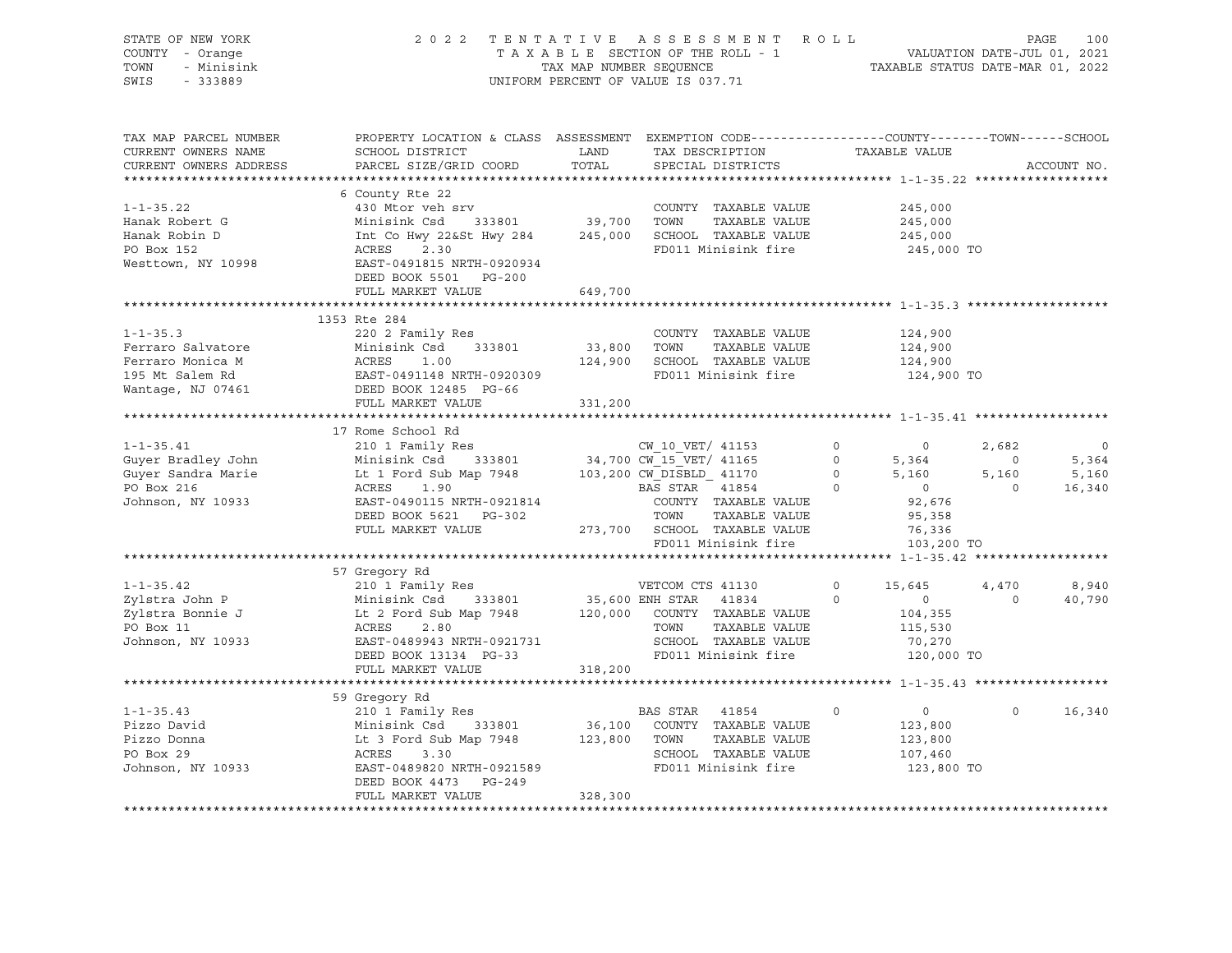| STATE OF NEW YORK<br>COUNTY - Orange<br>- Minisink<br>TOWN<br>SWIS<br>$-333889$                                                                                                                                                                    |                                                                                                                                                                                                                                                    |                       | 2022 TENTATIVE ASSESSMENT ROLL<br>UNIFORM PERCENT OF VALUE IS 037.71 | TAXABLE SECTION OF THE ROLL - 1<br>TAXABLE SECTION OF THE ROLL - 1<br>TAXABLE STATUS DATE-MAR 01, 2022 | PAGE<br>101       |
|----------------------------------------------------------------------------------------------------------------------------------------------------------------------------------------------------------------------------------------------------|----------------------------------------------------------------------------------------------------------------------------------------------------------------------------------------------------------------------------------------------------|-----------------------|----------------------------------------------------------------------|--------------------------------------------------------------------------------------------------------|-------------------|
| TAX MAP PARCEL NUMBER<br>CURRENT OWNERS NAME<br>CURRENT OWNERS ADDRESS                                                                                                                                                                             | PROPERTY LOCATION & CLASS ASSESSMENT EXEMPTION CODE---------------COUNTY-------TOWN-----SCHOOL<br>SCHOOL DISTRICT<br>PARCEL SIZE/GRID COORD                                                                                                        | LAND<br>TOTAL         | TAX DESCRIPTION<br>SPECIAL DISTRICTS                                 | TAXABLE VALUE                                                                                          | ACCOUNT NO.       |
|                                                                                                                                                                                                                                                    |                                                                                                                                                                                                                                                    |                       |                                                                      |                                                                                                        |                   |
|                                                                                                                                                                                                                                                    | 73 Gregory Rd                                                                                                                                                                                                                                      |                       |                                                                      |                                                                                                        |                   |
| $1 - 1 - 35.44$                                                                                                                                                                                                                                    | 210 1 Family Res                                                                                                                                                                                                                                   | COUNTY<br>27,500 TOWN | COUNTY TAXABLE VALUE                                                 | 121,500                                                                                                |                   |
| Kohler Chase J                                                                                                                                                                                                                                     | Minisink Csd 333801<br>Lt 4 Ford Sub Map 7948<br>ACRES 3.90 BANKC030015<br>EAST-0489632 NRTH-0921381                                                                                                                                               |                       | TAXABLE VALUE                                                        | 121,500                                                                                                |                   |
|                                                                                                                                                                                                                                                    |                                                                                                                                                                                                                                                    |                       | 121,500 SCHOOL TAXABLE VALUE                                         | 121,500                                                                                                |                   |
| Menchini Diana E<br>PO Box 508<br>PO Box 508                                                                                                                                                                                                       |                                                                                                                                                                                                                                                    |                       | FD011 Minisink fire                                                  | 121,500 TO                                                                                             |                   |
| Johnson, NY 10933                                                                                                                                                                                                                                  |                                                                                                                                                                                                                                                    |                       |                                                                      |                                                                                                        |                   |
|                                                                                                                                                                                                                                                    | DEED BOOK 14396 PG-1448                                                                                                                                                                                                                            |                       |                                                                      |                                                                                                        |                   |
|                                                                                                                                                                                                                                                    | FULL MARKET VALUE                                                                                                                                                                                                                                  | 322,200               |                                                                      |                                                                                                        |                   |
|                                                                                                                                                                                                                                                    |                                                                                                                                                                                                                                                    |                       |                                                                      |                                                                                                        |                   |
|                                                                                                                                                                                                                                                    | Rte 284                                                                                                                                                                                                                                            |                       |                                                                      |                                                                                                        |                   |
| $1 - 1 - 36$                                                                                                                                                                                                                                       | 120 Field crops                                                                                                                                                                                                                                    |                       | AGDISTRICT 41720                                                     | $\circ$<br>16,552                                                                                      | 16,552 16,552     |
|                                                                                                                                                                                                                                                    |                                                                                                                                                                                                                                                    |                       |                                                                      | 11,748                                                                                                 |                   |
|                                                                                                                                                                                                                                                    |                                                                                                                                                                                                                                                    |                       | TAXABLE VALUE                                                        | 11,748                                                                                                 |                   |
|                                                                                                                                                                                                                                                    |                                                                                                                                                                                                                                                    |                       | SCHOOL TAXABLE VALUE                                                 | 11,748                                                                                                 |                   |
| From Melody S<br>Brunn Melody S<br>Living Trust<br>371 Co Rte 93<br>SCHOOL TAXABLE VALUE<br>371 Co Rte 93<br>EAST-0492367 NRTH-0922753<br>EAST-0492367 NRTH-0922753<br>EAST-0492367 NRTH-0922753<br>EAST-0492367 NRTH-0922753<br>FOOL TAXABLE VALU |                                                                                                                                                                                                                                                    |                       | FD011 Minisink fire                                                  | 28,300 TO                                                                                              |                   |
|                                                                                                                                                                                                                                                    | FULL MARKET VALUE                                                                                                                                                                                                                                  | 75,000                |                                                                      |                                                                                                        |                   |
| MAY BE SUBJECT TO PAYMENT                                                                                                                                                                                                                          |                                                                                                                                                                                                                                                    |                       |                                                                      |                                                                                                        |                   |
| UNDER AGDIST LAW TIL 2026                                                                                                                                                                                                                          |                                                                                                                                                                                                                                                    |                       |                                                                      |                                                                                                        |                   |
| *****************************                                                                                                                                                                                                                      |                                                                                                                                                                                                                                                    |                       |                                                                      |                                                                                                        |                   |
|                                                                                                                                                                                                                                                    | 67 County Rte 22                                                                                                                                                                                                                                   |                       |                                                                      |                                                                                                        |                   |
| $1 - 1 - 37.2$                                                                                                                                                                                                                                     | 444 Lumber yd/ml                                                                                                                                                                                                                                   |                       | COUNTY TAXABLE VALUE                                                 | 65,100                                                                                                 |                   |
| $1-1-37.2$<br>Prosperity Stairs and Rails In Minisink Csd 333801                                                                                                                                                                                   |                                                                                                                                                                                                                                                    | 22,100 TOWN           | TAXABLE VALUE                                                        | 65,100                                                                                                 |                   |
| PO Box 132                                                                                                                                                                                                                                         |                                                                                                                                                                                                                                                    |                       | 65,100 SCHOOL TAXABLE VALUE                                          | 65,100                                                                                                 |                   |
| Johnson, NY 10933                                                                                                                                                                                                                                  | Ss Co Hwy 22<br>FRNT 110.00 DPTH 180.00                                                                                                                                                                                                            |                       | FD011 Minisink fire                                                  | 65,100 TO                                                                                              |                   |
|                                                                                                                                                                                                                                                    | EAST-0490625 NRTH-0921809                                                                                                                                                                                                                          |                       |                                                                      |                                                                                                        |                   |
|                                                                                                                                                                                                                                                    | DEED BOOK 14558 PG-1202                                                                                                                                                                                                                            |                       |                                                                      |                                                                                                        |                   |
|                                                                                                                                                                                                                                                    | FULL MARKET VALUE                                                                                                                                                                                                                                  | 172,600               |                                                                      |                                                                                                        |                   |
|                                                                                                                                                                                                                                                    |                                                                                                                                                                                                                                                    |                       |                                                                      |                                                                                                        |                   |
|                                                                                                                                                                                                                                                    | 84 Gregory Rd                                                                                                                                                                                                                                      |                       |                                                                      |                                                                                                        |                   |
| $1 - 1 - 38$                                                                                                                                                                                                                                       | 210 1 Family Res                                                                                                                                                                                                                                   |                       | COUNTY TAXABLE VALUE                                                 | 108,000                                                                                                |                   |
| Devries Dale                                                                                                                                                                                                                                       | Minisink Csd 333801                                                                                                                                                                                                                                | 30,700 TOWN           | TAXABLE VALUE                                                        | 108,000                                                                                                |                   |
| Devries Michelle Joy                                                                                                                                                                                                                               | Lt 1 Lakeside Estates                                                                                                                                                                                                                              |                       | 108,000 SCHOOL TAXABLE VALUE                                         | 108,000                                                                                                |                   |
| PO Box 14                                                                                                                                                                                                                                          | FRNT 225.00 DPTH 210.00                                                                                                                                                                                                                            |                       | FD011 Minisink fire                                                  | 108,000 TO                                                                                             |                   |
| Johnson, NY 10933                                                                                                                                                                                                                                  | BANKC140100                                                                                                                                                                                                                                        |                       |                                                                      |                                                                                                        |                   |
|                                                                                                                                                                                                                                                    | EAST-0488928 NRTH-0921499                                                                                                                                                                                                                          |                       |                                                                      |                                                                                                        |                   |
|                                                                                                                                                                                                                                                    | DEED BOOK 14658 PG-700                                                                                                                                                                                                                             |                       |                                                                      |                                                                                                        |                   |
|                                                                                                                                                                                                                                                    | FULL MARKET VALUE                                                                                                                                                                                                                                  | 286,400               |                                                                      |                                                                                                        |                   |
|                                                                                                                                                                                                                                                    |                                                                                                                                                                                                                                                    |                       |                                                                      |                                                                                                        |                   |
|                                                                                                                                                                                                                                                    |                                                                                                                                                                                                                                                    |                       |                                                                      |                                                                                                        |                   |
| $1 - 1 - 39$                                                                                                                                                                                                                                       | 92 Gregory Rd<br>210 1 Family Res<br>Minisink Csd<br>133801 32,900 COUNTY TAXABLE VALUE<br>122,600 TOWN TAXABLE VALUE<br>FRNT 330.00 DPTH 321.00<br>TAXABLE VALUE<br>TRNT 330.00 DPTH 321.00<br>TAXABLE VALUE<br>TRNT 0921422<br>FD011 Minisink fi |                       |                                                                      | $\overline{0}$<br>$\circ$                                                                              | $\circ$<br>16,340 |
| Leopold Ross C                                                                                                                                                                                                                                     |                                                                                                                                                                                                                                                    |                       |                                                                      |                                                                                                        |                   |
|                                                                                                                                                                                                                                                    |                                                                                                                                                                                                                                                    |                       |                                                                      | 122,600                                                                                                |                   |
|                                                                                                                                                                                                                                                    |                                                                                                                                                                                                                                                    |                       |                                                                      | 122,600                                                                                                |                   |
| Leopold Deborah H Lt 2 Lakeside Estates<br>PO Box 521 FRNT 330.00 DPTH 321.00<br>Johnson, NY 10933 EAST-0488900 NRTH-0921422                                                                                                                       |                                                                                                                                                                                                                                                    |                       |                                                                      | 106,260                                                                                                |                   |
|                                                                                                                                                                                                                                                    |                                                                                                                                                                                                                                                    |                       |                                                                      | 122,600 TO                                                                                             |                   |
|                                                                                                                                                                                                                                                    |                                                                                                                                                                                                                                                    |                       |                                                                      |                                                                                                        |                   |
|                                                                                                                                                                                                                                                    | FULL MARKET VALUE                                                                                                                                                                                                                                  | 325,100               |                                                                      |                                                                                                        |                   |
|                                                                                                                                                                                                                                                    |                                                                                                                                                                                                                                                    |                       |                                                                      |                                                                                                        |                   |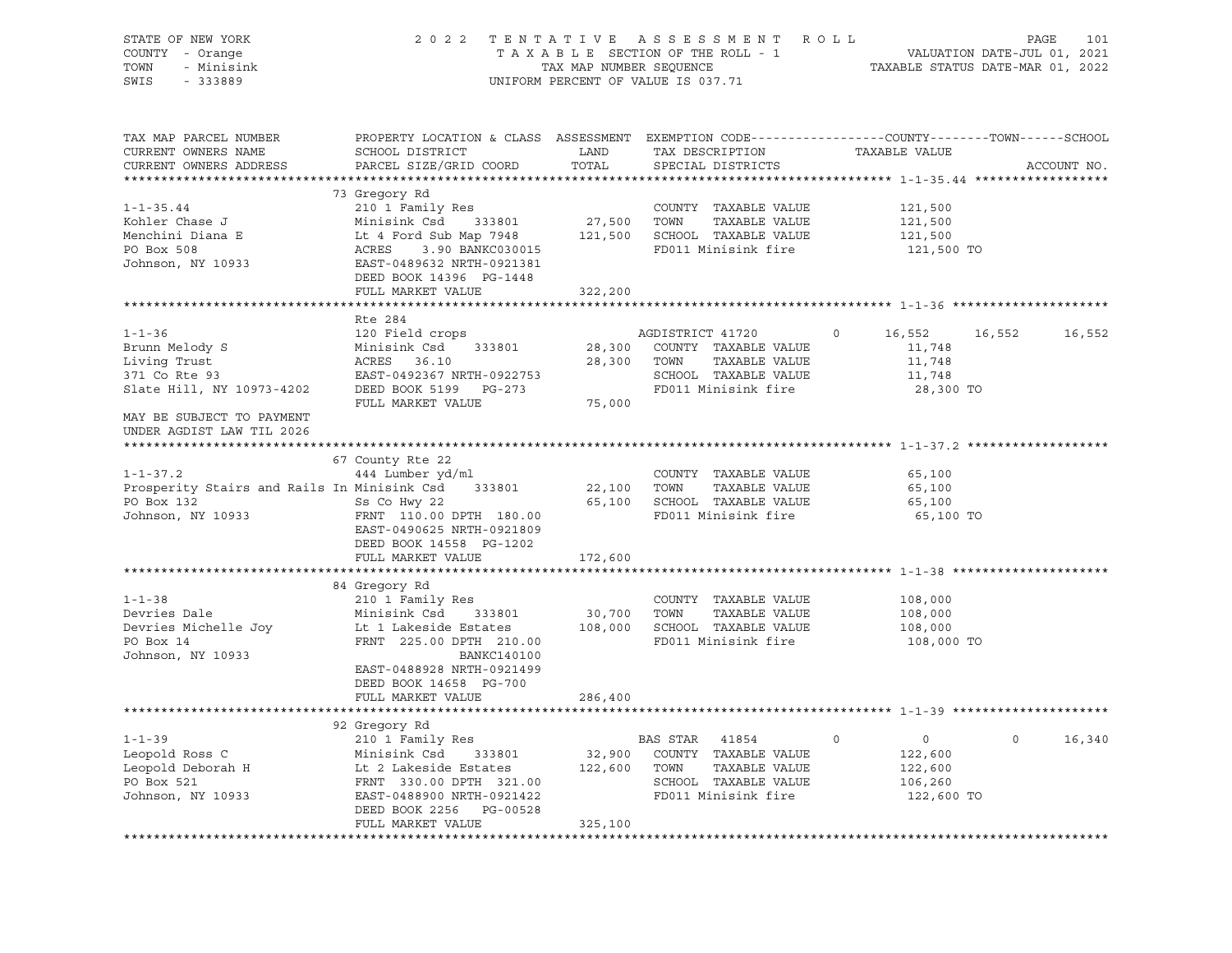### STATE OF NEW YORK 2 0 2 2 T E N T A T I V E A S S E S S M E N T R O L L PAGE 102 COUNTY - Orange T A X A B L E SECTION OF THE ROLL - 1 VALUATION DATE-JUL 01, 2021 TOWN - Minisink TAX MAP NUMBER SEQUENCE TAXABLE STATUS DATE-MAR 01, 2022<br>TAXABLE STATUS DATE-MAR 01, 2022 UNIFORM PERCENT OF VALUE IS 037.71

TAX MAP PARCEL NUMBER PROPERTY LOCATION & CLASS ASSESSMENT EXEMPTION CODE------------------COUNTY--------TOWN------SCHOOL CURRENT OWNERS NAME SCHOOL DISTRICT LAND TAX DESCRIPTION TAXABLE VALUE CURRENT OWNERS ADDRESS THREE SIZE/GRID COORD TOTAL SPECIAL DISTRICTS THREE ACCOUNT NO. \*\*\*\*\*\*\*\*\*\*\*\*\*\*\*\*\*\*\*\*\*\*\*\*\*\*\*\*\*\*\*\*\*\*\*\*\*\*\*\*\*\*\*\*\*\*\*\*\*\*\*\*\*\*\*\*\*\*\*\*\*\*\*\*\*\*\*\*\*\*\*\*\*\*\*\*\*\*\*\*\*\*\*\*\*\*\*\*\*\*\*\*\*\*\*\*\*\*\*\*\*\*\* 1-1-40 \*\*\*\*\*\*\*\*\*\*\*\*\*\*\*\*\*\*\*\*\* Gregory Rd 1-1-40 315 Underwtr lnd COUNTY TAXABLE VALUE 400 Richichi John Angelo Minisink Csd 333801 400 TOWN TAXABLE VALUE 400 PO Box 226 ACRES 1.30 BANKC030230 400 SCHOOL TAXABLE VALUE 400 Johnson, NY 10933 EAST-0488702 NRTH-0921399 FD011 Minisink fire 400 TO DEED BOOK 14805 PG-1785 FULL MARKET VALUE 1,100 \*\*\*\*\*\*\*\*\*\*\*\*\*\*\*\*\*\*\*\*\*\*\*\*\*\*\*\*\*\*\*\*\*\*\*\*\*\*\*\*\*\*\*\*\*\*\*\*\*\*\*\*\*\*\*\*\*\*\*\*\*\*\*\*\*\*\*\*\*\*\*\*\*\*\*\*\*\*\*\*\*\*\*\*\*\*\*\*\*\*\*\*\*\*\*\*\*\*\*\*\*\*\* 1-1-41 \*\*\*\*\*\*\*\*\*\*\*\*\*\*\*\*\*\*\*\*\* 108 Gregory Rd 1-1-41 210 1 Family Res COUNTY TAXABLE VALUE 121,300 Richichi John Angelo Minisink Csd 333801 34,300 TOWN TAXABLE VALUE 121,300 PO Box 226 Lt 3 Lakeside Estates 121,300 SCHOOL TAXABLE VALUE 121,300 Johnson, NY 10933 6000 ACRES 1.50 BANKC030230 6000 FD011 Minisink fire 121,300 TO EAST-0488419 NRTH-0921376 DEED BOOK 14805 PG-1785 FULL MARKET VALUE 321,700 \*\*\*\*\*\*\*\*\*\*\*\*\*\*\*\*\*\*\*\*\*\*\*\*\*\*\*\*\*\*\*\*\*\*\*\*\*\*\*\*\*\*\*\*\*\*\*\*\*\*\*\*\*\*\*\*\*\*\*\*\*\*\*\*\*\*\*\*\*\*\*\*\*\*\*\*\*\*\*\*\*\*\*\*\*\*\*\*\*\*\*\*\*\*\*\*\*\*\*\*\*\*\* 1-1-42 \*\*\*\*\*\*\*\*\*\*\*\*\*\*\*\*\*\*\*\*\* Rome School Rd 1-1-42 311 Res vac land COUNTY TAXABLE VALUE 2,000 Baisley Edward Minisink Csd 333801 2,000 TOWN TAXABLE VALUE 2,000 2,000 SCHOOL TAXABLE VALUE 2,000 Pine Bush, NY 12566 EAST-0488780 NRTH-0921596 FD011 Minisink fire 2,000 TO DEED BOOK 13391 PG-1980 DEED BOOK נוספת ביכב ב-FULL MARKET VALUE 5,300 \*\*\*\*\*\*\*\*\*\*\*\*\*\*\*\*\*\*\*\*\*\*\*\*\*\*\*\*\*\*\*\*\*\*\*\*\*\*\*\*\*\*\*\*\*\*\*\*\*\*\*\*\*\*\*\*\*\*\*\*\*\*\*\*\*\*\*\*\*\*\*\*\*\*\*\*\*\*\*\*\*\*\*\*\*\*\*\*\*\*\*\*\*\*\*\*\*\*\*\*\*\*\* 1-1-43 \*\*\*\*\*\*\*\*\*\*\*\*\*\*\*\*\*\*\*\*\* 73 Rome School Rd 1-1-43 210 1 Family Res BAS STAR 41854 0 0 0 16,340 Hatfield Christopher Minisink Csd 333801 32,200 COUNTY TAXABLE VALUE 67,500 Hatfield Brittany Lt 4 Lakeside Estates 67,500 TOWN TAXABLE VALUE 67,500 PO Box 181 **FRNT 144.00 DPTH 354.00** SCHOOL TAXABLE VALUE 51,160 Johnson, NY 10933 BANKC061155 FD011 Minisink fire 67,500 TO EAST-0488568 NRTH-0921634 DEED BOOK 12964 PG-26 FULL MARKET VALUE 179,000 \*\*\*\*\*\*\*\*\*\*\*\*\*\*\*\*\*\*\*\*\*\*\*\*\*\*\*\*\*\*\*\*\*\*\*\*\*\*\*\*\*\*\*\*\*\*\*\*\*\*\*\*\*\*\*\*\*\*\*\*\*\*\*\*\*\*\*\*\*\*\*\*\*\*\*\*\*\*\*\*\*\*\*\*\*\*\*\*\*\*\*\*\*\*\*\*\*\*\*\*\*\*\* 1-1-44.1 \*\*\*\*\*\*\*\*\*\*\*\*\*\*\*\*\*\*\* 81 Rome School Rd 1-1-44.1 210 1 Family Res BAS STAR 41854 0 0 0 16,340<br>Hutton Patrick A Minisink Csd 333801 31,400 COUNTY TAXABLE VALUE 188,300 Hutton Patrick A Minisink Csd 333801 31,400 COUNTY TAXABLE VALUE 188,300 Lts 5 6 Lakeside Estates 188,300 TOWN TAXABLE VALUE 188,300 PO Box 133 Map 3274 SCHOOL TAXABLE VALUE 171,960 Johnson, NY 10933 ACRES 2.00 FD011 Minisink fire 188,300 TO EAST-0488426 NRTH-0921690 DEED BOOK 13410 PG-1914 FULL MARKET VALUE 499,300 \*\*\*\*\*\*\*\*\*\*\*\*\*\*\*\*\*\*\*\*\*\*\*\*\*\*\*\*\*\*\*\*\*\*\*\*\*\*\*\*\*\*\*\*\*\*\*\*\*\*\*\*\*\*\*\*\*\*\*\*\*\*\*\*\*\*\*\*\*\*\*\*\*\*\*\*\*\*\*\*\*\*\*\*\*\*\*\*\*\*\*\*\*\*\*\*\*\*\*\*\*\*\*\*\*\*\*\*\*\*\*\*\*\*\*\*\*\*\*\*\*\*\*\*\*\*\*\*\*\*\*\*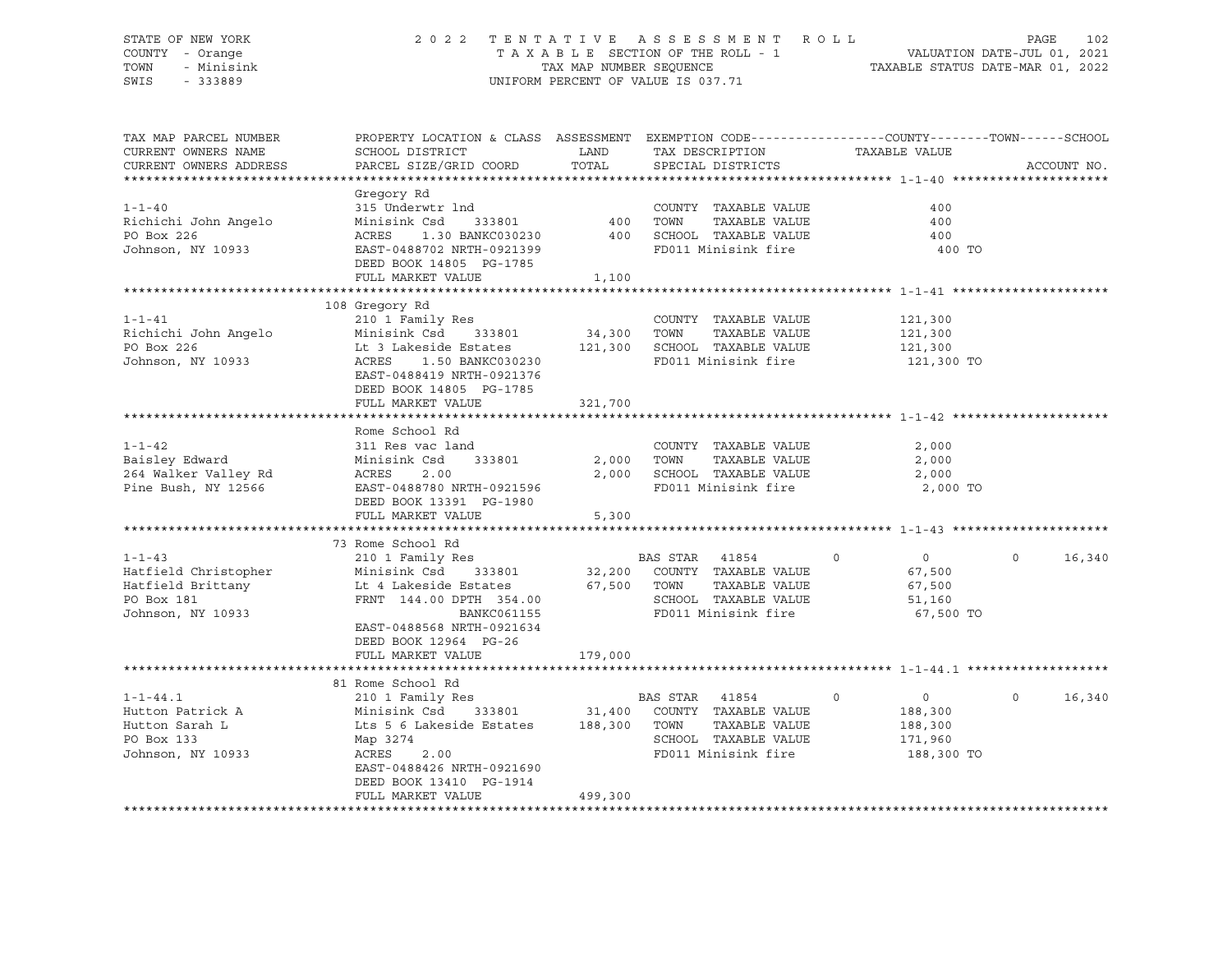| STATE OF NEW YORK<br>COUNTY - Orange<br>- Minisink<br>TOWN<br>$-333889$<br>SWIS         |                                                                                                                                                                                                         |                | 2022 TENTATIVE ASSESSMENT ROLL<br>UNIFORM PERCENT OF VALUE IS 037.71                               | PAGE<br>103<br>TENTATIVE ASSESSMENT ROLL ROLL WALUATION DATE-JUL 01, 2021<br>TAXABLE SECTION OF THE ROLL - 1 VALUATION DATE-JUL 01, 2021<br>TAXABLE STATUS DATE-MAR 01, 2022 |
|-----------------------------------------------------------------------------------------|---------------------------------------------------------------------------------------------------------------------------------------------------------------------------------------------------------|----------------|----------------------------------------------------------------------------------------------------|------------------------------------------------------------------------------------------------------------------------------------------------------------------------------|
| TAX MAP PARCEL NUMBER<br>CURRENT OWNERS NAME<br>CURRENT OWNERS ADDRESS                  | SCHOOL DISTRICT<br>PARCEL SIZE/GRID COORD                                                                                                                                                               | LAND<br>TOTAL  | TAX DESCRIPTION TAXABLE VALUE<br>SPECIAL DISTRICTS                                                 | PROPERTY LOCATION & CLASS ASSESSMENT EXEMPTION CODE----------------COUNTY-------TOWN-----SCHOOL<br>ACCOUNT NO.                                                               |
| $1 - 1 - 46$<br>Olah Arthur<br>Olah Rebecca<br>PO Box 18<br>Johnson, NY 10933           | Gregory Rd<br>311 Res vac land<br>Minisink Csd<br>333801<br>Lt 7 Lakeside Estates<br>FRNT 141.00 DPTH 336.00<br>EAST-0488236 NRTH-0921601<br>DEED BOOK 2298 PG-00982<br>FULL MARKET VALUE               | 1,000<br>2,700 | COUNTY TAXABLE VALUE<br>TAXABLE VALUE<br>TOWN<br>1,000 SCHOOL TAXABLE VALUE<br>FD011 Minisink fire | 1,000<br>1,000<br>1,000<br>1,000 TO                                                                                                                                          |
|                                                                                         |                                                                                                                                                                                                         |                |                                                                                                    |                                                                                                                                                                              |
| $1 - 1 - 47$<br>Olah Arthur<br>Olah Rebecca<br>PO Box 18<br>Johnson, NY 10933           | Gregory Rd<br>311 Res vac land<br>Minisink Csa<br>Lt 8 Lakeside Estates<br>FRNT 167.00 DPTH 291.00<br>-- 2109116 NRTH-0921541<br>DEED BOOK 2298 PG-00982                                                | 1,000          | COUNTY TAXABLE VALUE<br>TAXABLE VALUE<br>TOWN<br>1,000 SCHOOL TAXABLE VALUE<br>FD011 Minisink fire | 1,000<br>1,000<br>1,000<br>1,000 TO                                                                                                                                          |
|                                                                                         | FULL MARKET VALUE                                                                                                                                                                                       | 2,700          |                                                                                                    |                                                                                                                                                                              |
|                                                                                         |                                                                                                                                                                                                         |                |                                                                                                    |                                                                                                                                                                              |
| $1 - 1 - 48$<br>Olah Arthur<br>Olah Rebecca<br>PO Box 18<br>Johnson, NY 10933           | Gregory Rd<br>311 Res vac land<br>Minisink Csa<br>Lt 9 Lakeside Estates<br>FRNT 150.00 DPTH 273.00<br>-- 2499003 NRTH-0921461<br>DEED BOOK 2298 PG-00982                                                | 1,000          | COUNTY TAXABLE VALUE<br>TOWN<br>TAXABLE VALUE<br>1,000 SCHOOL TAXABLE VALUE<br>FD011 Minisink fire | 1,000<br>1,000<br>1,000<br>1,000 TO                                                                                                                                          |
|                                                                                         | FULL MARKET VALUE                                                                                                                                                                                       | 2,700          |                                                                                                    |                                                                                                                                                                              |
| $1 - 1 - 49$<br>Olah Arthur<br>Olah Rebecca<br>PO Box 18<br>Johnson, NY 10933           | Gregory Rd<br>314 Rural vac<10<br>Minisink Csd<br>Minisink Csd 333801<br>Lt 10 Lakeside Estates<br>ACRES 100<br>ACRES 1.00<br>EAST-0487948 NRTH-0921312<br>DEED BOOK 2298 PG-00982<br>FULL MARKET VALUE | 1,000<br>2,700 | COUNTY TAXABLE VALUE<br>TOWN<br>TAXABLE VALUE<br>1,000 SCHOOL TAXABLE VALUE<br>FD011 Minisink fire | 1,000<br>1,000<br>1,000<br>1,000 TO                                                                                                                                          |
|                                                                                         |                                                                                                                                                                                                         |                |                                                                                                    |                                                                                                                                                                              |
| $1 - 1 - 50$<br>Kurpick James H<br>Ziegler Anne-Marie<br>PO Box 75<br>Johnson, NY 10933 | Gregory Rd<br>311 Res vac land<br>Minisink Csd 333801<br>Lt 11 Lakeside Estates<br>333801<br>FRNT 200.00 DPTH 223.00<br>EAST-0488065 NRTH-0921161<br>DEED BOOK 14945 PG-555<br>FULL MARKET VALUE        | 1,000<br>2,700 | COUNTY TAXABLE VALUE<br>TAXABLE VALUE<br>TOWN<br>1,000 SCHOOL TAXABLE VALUE<br>FD011 Minisink fire | 1,000<br>1,000<br>1,000<br>1,000 TO                                                                                                                                          |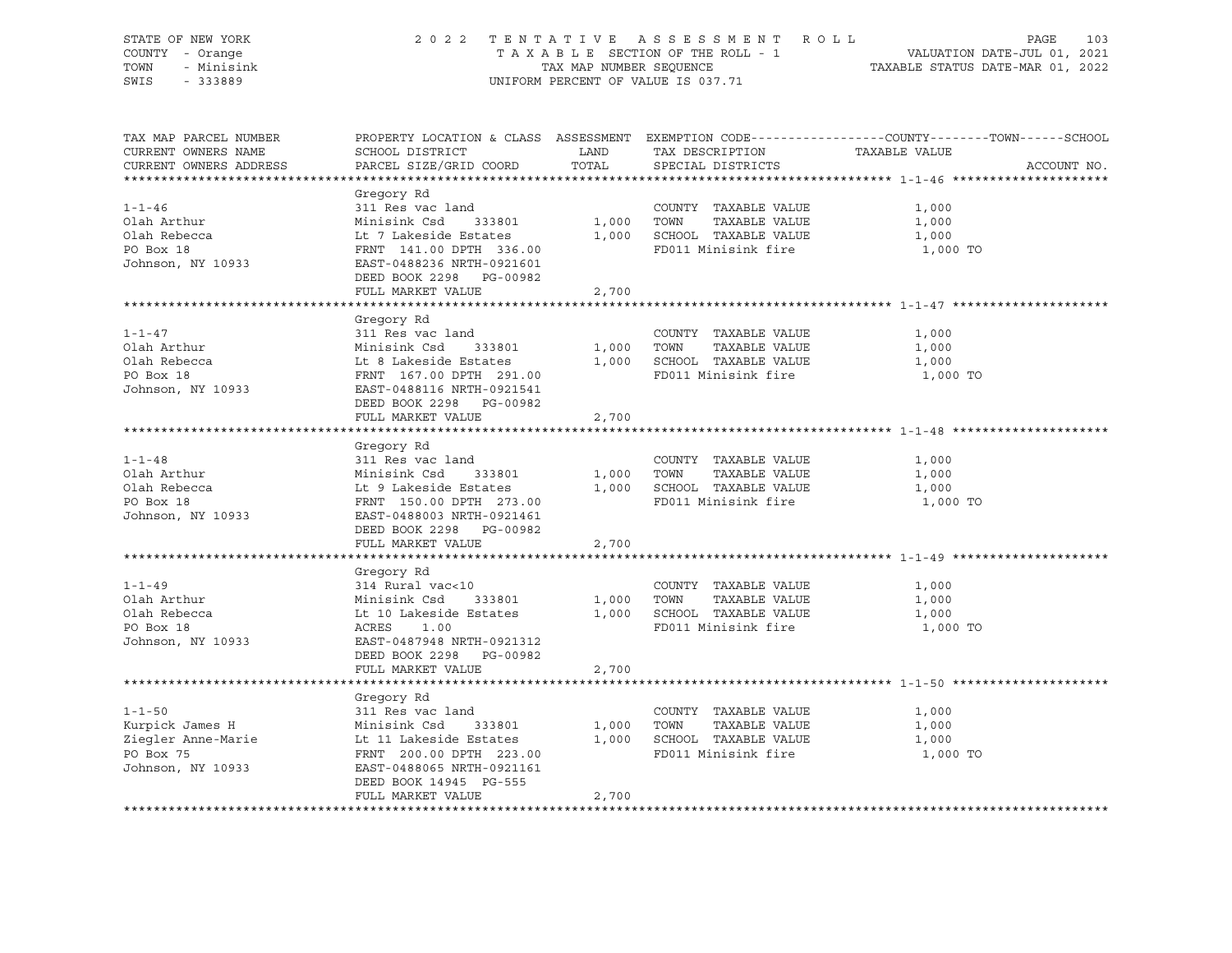| STATE OF NEW YORK<br>COUNTY - Orange<br>TOWN<br>- Minisink<br>SWIS<br>$-333889$         | 2 0 2 2                                                                                                                                                                                           | TAX MAP NUMBER SEQUENCE | TENTATIVE ASSESSMENT ROLL<br>TAXABLE SECTION OF THE ROLL - 1<br>UNIFORM PERCENT OF VALUE IS 037.71 | PAGE<br>104<br>VALUATION DATE-JUL 01, 2021<br>TAXABLE STATUS DATE-MAR 01, 2022                                 |
|-----------------------------------------------------------------------------------------|---------------------------------------------------------------------------------------------------------------------------------------------------------------------------------------------------|-------------------------|----------------------------------------------------------------------------------------------------|----------------------------------------------------------------------------------------------------------------|
| TAX MAP PARCEL NUMBER<br>CURRENT OWNERS NAME<br>CURRENT OWNERS ADDRESS                  | SCHOOL DISTRICT<br>PARCEL SIZE/GRID COORD                                                                                                                                                         | LAND<br>TOTAL           | TAX DESCRIPTION TAXABLE VALUE<br>SPECIAL DISTRICTS                                                 | PROPERTY LOCATION & CLASS ASSESSMENT EXEMPTION CODE----------------COUNTY-------TOWN-----SCHOOL<br>ACCOUNT NO. |
| $1 - 1 - 51$<br>Kurpick James H<br>Ziegler Anne-Marie<br>PO Box 75<br>Johnson, NY 10933 | Gregory Rd<br>311 Res vac land<br>Minisink Csd<br>333801<br>Lt 12 Lakeside Estates<br>FRNT 191.00 DPTH 191.00<br>EAST-0488186 NRTH-0921013<br>DEED BOOK 14945 PG-555<br>FULL MARKET VALUE         | 2,600<br>2,600<br>6,900 | COUNTY TAXABLE VALUE<br>TOWN<br>TAXABLE VALUE<br>SCHOOL TAXABLE VALUE<br>FD011 Minisink fire       | 2,600<br>2,600<br>2,600<br>2,600 TO                                                                            |
|                                                                                         |                                                                                                                                                                                                   |                         |                                                                                                    |                                                                                                                |
| $1 - 1 - 52$<br>Olah Arthur<br>Olah Rebecca<br>PO Box 18<br>Johnson, NY 10933           | Gregory Rd<br>311 Res vac land<br>Minisink Csd<br>333801<br>Lt 13 Lakeside Estates<br>ACRES<br>2.20<br>EAST-0487639 NRTH-0921102<br>DEED BOOK 2298 PG-00982                                       | 1,000<br>1,000          | COUNTY TAXABLE VALUE<br>TOWN<br>TAXABLE VALUE<br>SCHOOL TAXABLE VALUE<br>FD011 Minisink fire       | 1,000<br>1,000<br>1,000<br>1,000 TO                                                                            |
|                                                                                         | FULL MARKET VALUE                                                                                                                                                                                 | 2,700                   |                                                                                                    |                                                                                                                |
|                                                                                         |                                                                                                                                                                                                   |                         |                                                                                                    |                                                                                                                |
| $1 - 1 - 53$<br>Olah Arthur<br>Olah Rebecca<br>PO Box 18<br>Johnson, NY 10933           | Gregory Rd<br>311 Res vac land<br>Minisink Csd<br>333801<br>Lt 14 Lakeside Estates<br>ACRES<br>1.80<br>EAST-0487629 NRTH-0921316                                                                  | 1,000<br>1,000          | COUNTY TAXABLE VALUE<br>TOWN<br>TAXABLE VALUE<br>SCHOOL TAXABLE VALUE<br>FD011 Minisink fire       | 1,000<br>1,000<br>1,000<br>1,000 TO                                                                            |
|                                                                                         | DEED BOOK 2298 PG-00982<br>FULL MARKET VALUE                                                                                                                                                      | 2,700                   |                                                                                                    |                                                                                                                |
|                                                                                         |                                                                                                                                                                                                   |                         |                                                                                                    |                                                                                                                |
| $1 - 1 - 54$<br>Olah Arthur<br>Olah Rebecca<br>PO Box 18<br>Johnson, NY 10933           | Rome School Rd<br>311 Res vac land<br>Minisink Csd<br>333801<br>Lt 15 Lakeside Estates<br>ACRES<br>1.00<br>EAST-0487616 NRTH-0921478<br>DEED BOOK 2298 PG-00982                                   | 1,000<br>1,000          | COUNTY TAXABLE VALUE<br>TOWN<br>TAXABLE VALUE<br>SCHOOL TAXABLE VALUE<br>FD011 Minisink fire       | 1,000<br>1,000<br>1,000<br>1,000 TO                                                                            |
|                                                                                         | FULL MARKET VALUE                                                                                                                                                                                 | 2,700                   |                                                                                                    |                                                                                                                |
|                                                                                         |                                                                                                                                                                                                   |                         |                                                                                                    |                                                                                                                |
| $1 - 1 - 55$<br>Olah Arthur<br>Olah Rebecca<br>PO Box 18<br>Johnson, NY 10933           | Rome School Rd<br>311 Res vac land<br>Minisink Csd<br>333801<br>Lt 16 Lakeside Estates<br>FRNT 159.00 DPTH 250.00<br>EAST-0487776 NRTH-0921633<br>DEED BOOK 2298<br>PG-00982<br>FULL MARKET VALUE | 1,000<br>1,000<br>2,700 | COUNTY TAXABLE VALUE<br>TOWN<br>TAXABLE VALUE<br>SCHOOL TAXABLE VALUE<br>FD011 Minisink fire       | 1,000<br>1,000<br>1,000<br>1,000 TO                                                                            |
|                                                                                         |                                                                                                                                                                                                   |                         |                                                                                                    |                                                                                                                |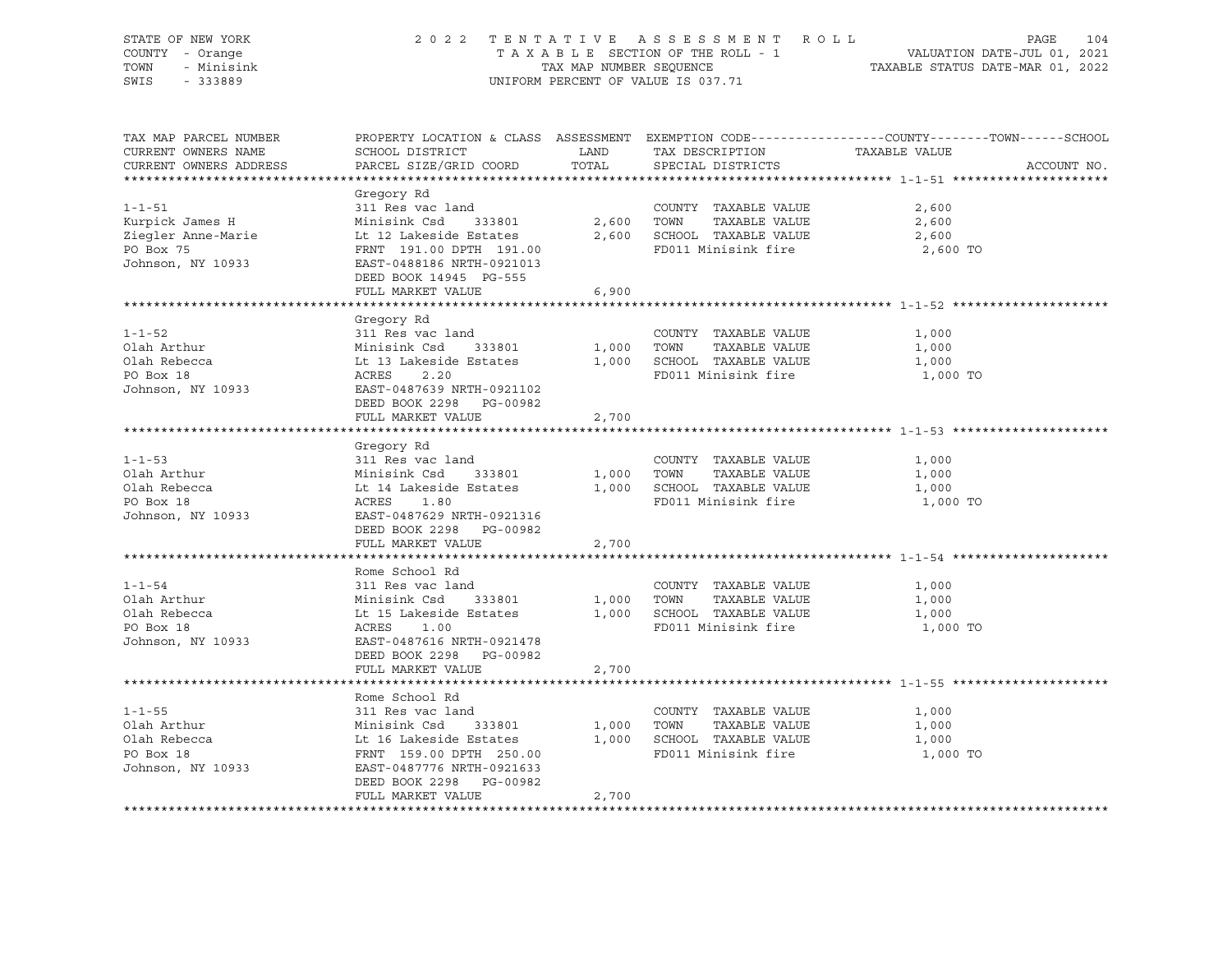| STATE OF NEW YORK<br>COUNTY - Orange<br>- Minisink<br>TOWN<br>SWIS<br>$-333889$           |                                                                                                                                                                                                                                                                                             |                      | 2022 TENTATIVE ASSESSMENT ROLL<br>UNIFORM PERCENT OF VALUE IS 037.71                               |                                                                           | PAGE<br>105        |
|-------------------------------------------------------------------------------------------|---------------------------------------------------------------------------------------------------------------------------------------------------------------------------------------------------------------------------------------------------------------------------------------------|----------------------|----------------------------------------------------------------------------------------------------|---------------------------------------------------------------------------|--------------------|
| TAX MAP PARCEL NUMBER<br>CURRENT OWNERS NAME<br>CURRENT OWNERS ADDRESS                    | PROPERTY LOCATION & CLASS ASSESSMENT EXEMPTION CODE----------------COUNTY-------TOWN------SCHOOL<br>SCHOOL DISTRICT<br>PARCEL SIZE/GRID COORD                                                                                                                                               | <b>LAND</b><br>TOTAL | TAX DESCRIPTION TAXABLE VALUE<br>SPECIAL DISTRICTS                                                 |                                                                           | ACCOUNT NO.        |
| $1 - 1 - 56$<br>Olah Arthur<br>Olah Rebecca<br>PO Box 18<br>Johnson, NY 10933             | Rome School Rd<br>311 Res vac land<br>Minisink Csd<br>333801<br>Lt 17 Lakeside Estates<br>FRNT 160.00 DPTH 278.00<br>EAST-0487898 NRTH-0921757<br>DEED BOOK 2298 PG-00982<br>FULL MARKET VALUE                                                                                              | 1,000<br>2,700       | COUNTY TAXABLE VALUE<br>TAXABLE VALUE<br>TOWN<br>1,000 SCHOOL TAXABLE VALUE<br>FD011 Minisink fire | 1,000<br>1,000<br>1,000<br>1,000 TO                                       |                    |
|                                                                                           |                                                                                                                                                                                                                                                                                             |                      |                                                                                                    |                                                                           |                    |
| $1 - 1 - 57$<br>Johnson, NY 10933                                                         | 85 Rome School Rd<br>210 1 Family Res<br>EAST-0488047 NRTH-0921878<br>DEED BOOK 14258 PG-623                                                                                                                                                                                                |                      | COUNTY TAXABLE VALUE                                                                               | 105,800<br>105,800<br>105,800<br>105,800 TO                               |                    |
|                                                                                           | FULL MARKET VALUE                                                                                                                                                                                                                                                                           | 280,600              |                                                                                                    |                                                                           |                    |
|                                                                                           |                                                                                                                                                                                                                                                                                             |                      |                                                                                                    |                                                                           |                    |
| $1 - 1 - 58$<br>Pogozelski Steve<br>Poqozelski Theresa<br>PO Box 516<br>Johnson, NY 10933 | 93 Rome School Rd<br>210 1 Family Res<br>Minisink Csd 333801 34,000 COUNTY TAXABLE VALUE<br>Lt 19 Lakeside Estates 129,200 TOWN TAXABLE VALUE<br>ACRES 1.20 BANKC030385 SCHOOL TAXABLE VALUE<br>EAST-0487955 NRTH-0921970 FD011 Minisink fire<br>DEED BOOK 4312 PG-284<br>FULL MARKET VALUE | 342,600              | BAS STAR 41854                                                                                     | $\Omega$<br>$\overline{0}$<br>129,200<br>129,200<br>112,860<br>129,200 TO | $\Omega$<br>16,340 |
|                                                                                           |                                                                                                                                                                                                                                                                                             |                      |                                                                                                    |                                                                           |                    |
| $1 - 1 - 59$<br>Olah Arthur<br>Olah Rebecca<br>PO Box 18<br>Johnson, NY 10933             | Gregory Rd<br>311 Res vac land<br>Minisink Csd<br>W Of Gregory Rd<br>EDNW 101.00 DDW<br>333801<br>FRNT 101.00 DPTH<br>4.00<br>EAST-0487797 NRTH-0921090<br>DEED BOOK 2298 PG-00982                                                                                                          | 100<br>300           | COUNTY TAXABLE VALUE<br>TAXABLE VALUE<br>TOWN<br>100 SCHOOL TAXABLE VALUE<br>FD011 Minisink fire   | 100<br>100<br>100<br>100 TO                                               |                    |
|                                                                                           | FULL MARKET VALUE                                                                                                                                                                                                                                                                           |                      |                                                                                                    |                                                                           |                    |
| $1 - 1 - 60$<br>Pinnock Roger<br>Burgess Theresa<br>8 Maple Dr<br>Warwick, NY 10990       | Rome School Rd<br>323 Vacant rural<br>333801 100<br>Minisink Csd 333801<br>N Of Rome School Rd<br>FRNT 110.00 DPTH 155.00<br>EAST-0486461 NRTH-0924254<br>DEED BOOK 14710 PG-1687<br>FULL MARKET VALUE                                                                                      | 300                  | COUNTY TAXABLE VALUE<br>TAXABLE VALUE<br>TOWN<br>100 SCHOOL TAXABLE VALUE<br>FD011 Minisink fire   | 100<br>100<br>100<br>100 TO                                               |                    |
|                                                                                           |                                                                                                                                                                                                                                                                                             |                      |                                                                                                    |                                                                           |                    |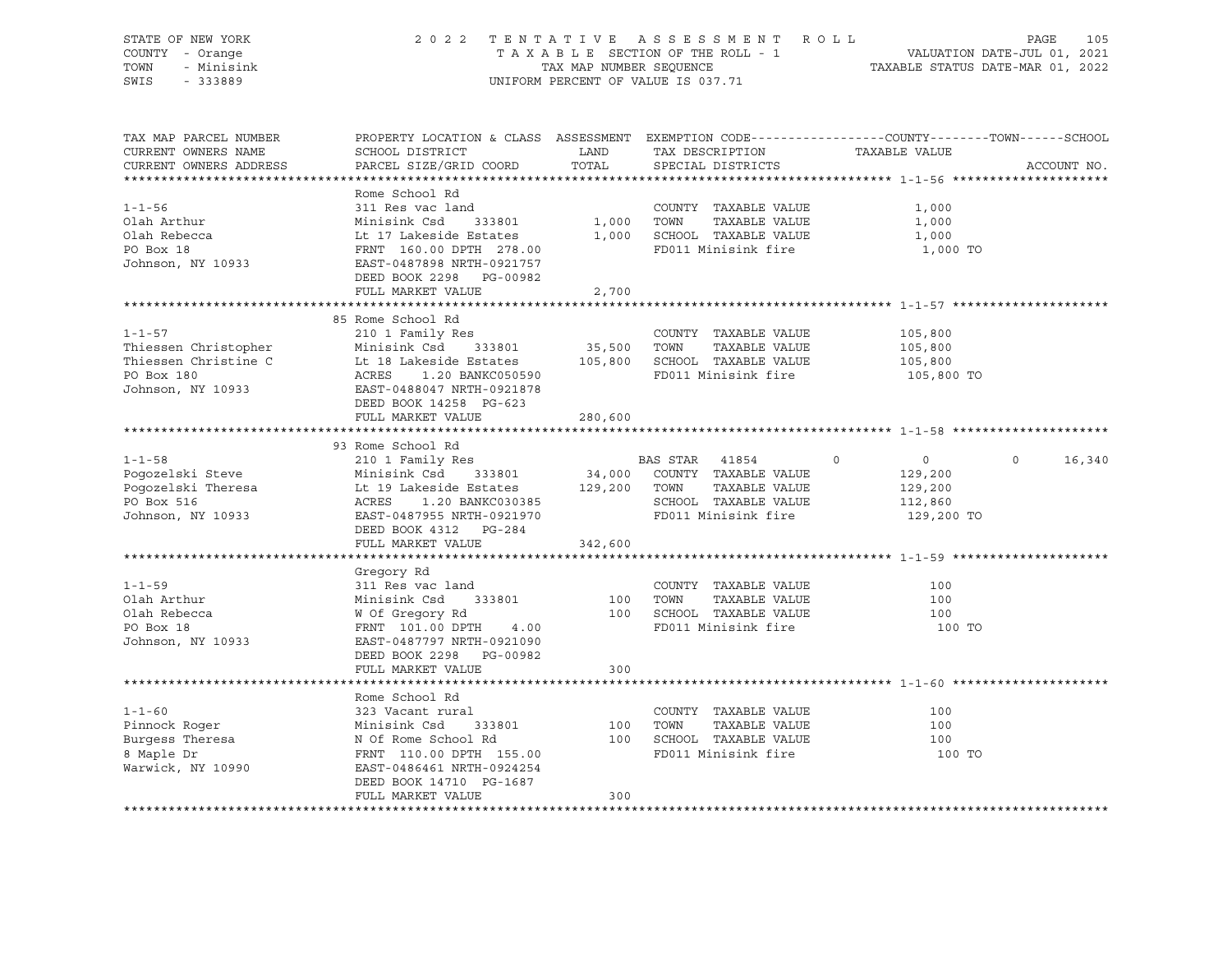| TENTATIVE ASSESSMENT<br>STATE OF NEW YORK<br>2 0 2 2<br>COUNTY - Orange<br>TAXABLE SECTION OF THE ROLL - 1<br>TAX MAP NUMBER SEQUENCE<br>TOWN<br>- Minisink<br>UNIFORM PERCENT OF VALUE IS 037.71<br>SWIS<br>$-333889$ |                                                                                                                     |              |                                              | R O L L<br>PAGE<br>VALUATION DATE-JUL 01, 2021<br>TAXABLE STATUS DATE-MAR 01, 2022 |         |             |  |
|------------------------------------------------------------------------------------------------------------------------------------------------------------------------------------------------------------------------|---------------------------------------------------------------------------------------------------------------------|--------------|----------------------------------------------|------------------------------------------------------------------------------------|---------|-------------|--|
| TAX MAP PARCEL NUMBER<br>CURRENT OWNERS NAME                                                                                                                                                                           | PROPERTY LOCATION & CLASS ASSESSMENT EXEMPTION CODE----------------COUNTY-------TOWN------SCHOOL<br>SCHOOL DISTRICT | LAND         | TAX DESCRIPTION                              | TAXABLE VALUE                                                                      |         |             |  |
| CURRENT OWNERS ADDRESS                                                                                                                                                                                                 | PARCEL SIZE/GRID COORD                                                                                              | TOTAL        | SPECIAL DISTRICTS                            |                                                                                    |         | ACCOUNT NO. |  |
|                                                                                                                                                                                                                        |                                                                                                                     |              |                                              |                                                                                    |         |             |  |
|                                                                                                                                                                                                                        | 443 South Plank Rd                                                                                                  |              |                                              |                                                                                    |         |             |  |
| $1 - 1 - 61.1$<br>Schutzer Brian H                                                                                                                                                                                     | 230 3 Family Res<br>333801<br>Minisink Csd                                                                          |              | BAS STAR<br>41854                            | $\circ$<br>$\circ$                                                                 | $\circ$ | 16,340      |  |
| Schutzer Marie                                                                                                                                                                                                         | Lt 1 Wester Sub Map 7664                                                                                            | 170,000 TOWN | 38,700 COUNTY TAXABLE VALUE<br>TAXABLE VALUE | 170,000<br>170,000                                                                 |         |             |  |
| 443 South Plank Rd                                                                                                                                                                                                     | ACRES<br>3.00 BANKN140687                                                                                           |              | SCHOOL TAXABLE VALUE                         | 153,660                                                                            |         |             |  |
| Westtown, NY 10998                                                                                                                                                                                                     | EAST-0485274 NRTH-0922512                                                                                           |              | FD011 Minisink fire                          | 170,000 TO                                                                         |         |             |  |
|                                                                                                                                                                                                                        | DEED BOOK 12629 PG-1740                                                                                             |              |                                              |                                                                                    |         |             |  |
|                                                                                                                                                                                                                        | FULL MARKET VALUE                                                                                                   | 450,800      |                                              |                                                                                    |         |             |  |
|                                                                                                                                                                                                                        |                                                                                                                     |              |                                              |                                                                                    |         |             |  |
|                                                                                                                                                                                                                        | 421 South Plank Rd                                                                                                  |              |                                              |                                                                                    |         |             |  |
| $1 - 1 - 61.2$                                                                                                                                                                                                         | 210 1 Family Res                                                                                                    |              | BAS STAR<br>41854                            | 0<br>$\circ$                                                                       | $\circ$ | 16,340      |  |
| Wester Dirk E                                                                                                                                                                                                          | Minisink Csd<br>333801                                                                                              | 38,200       | COUNTY TAXABLE VALUE                         | 144,800                                                                            |         |             |  |
| 421 South Plank Rd                                                                                                                                                                                                     | Lt 2 Wester Sub Map 7664                                                                                            | 144,800      | TOWN<br>TAXABLE VALUE                        | 144,800                                                                            |         |             |  |
| Westtown, NY 10998                                                                                                                                                                                                     | ACRES<br>2.50                                                                                                       |              | SCHOOL TAXABLE VALUE                         | 128,460                                                                            |         |             |  |
|                                                                                                                                                                                                                        | EAST-0484974 NRTH-0922467                                                                                           |              | FD011 Minisink fire                          | 144,800 TO                                                                         |         |             |  |
|                                                                                                                                                                                                                        | DEED BOOK 12948 PG-776                                                                                              |              |                                              |                                                                                    |         |             |  |
|                                                                                                                                                                                                                        | FULL MARKET VALUE                                                                                                   | 384,000      |                                              |                                                                                    |         |             |  |
|                                                                                                                                                                                                                        | 436 South Plank Rd                                                                                                  |              |                                              |                                                                                    |         |             |  |
| $1 - 1 - 62.1$                                                                                                                                                                                                         | 210 1 Family Res                                                                                                    |              | COUNTY TAXABLE VALUE                         | 120,700                                                                            |         |             |  |
| DePuy Gregory                                                                                                                                                                                                          | Minisink Csd<br>333801                                                                                              | 45,700       | TAXABLE VALUE<br>TOWN                        | 120,700                                                                            |         |             |  |
| DePuy Katherine                                                                                                                                                                                                        | Lt 1 Schadt Sub Sec 1                                                                                               |              | 120,700 SCHOOL TAXABLE VALUE                 | 120,700                                                                            |         |             |  |
| PO Box 867                                                                                                                                                                                                             | Map 7136                                                                                                            |              | FD011 Minisink fire                          | 120,700 TO                                                                         |         |             |  |
| New Hampton, NY 10958                                                                                                                                                                                                  | PARTIAL                                                                                                             |              |                                              |                                                                                    |         |             |  |
|                                                                                                                                                                                                                        | ACRES 10.00                                                                                                         |              |                                              |                                                                                    |         |             |  |
|                                                                                                                                                                                                                        | EAST-0485783 NRTH-0921928                                                                                           |              |                                              |                                                                                    |         |             |  |
|                                                                                                                                                                                                                        | DEED BOOK 13048 PG-266                                                                                              |              |                                              |                                                                                    |         |             |  |
|                                                                                                                                                                                                                        | FULL MARKET VALUE                                                                                                   | 320,100      |                                              |                                                                                    |         |             |  |
|                                                                                                                                                                                                                        |                                                                                                                     |              |                                              |                                                                                    |         |             |  |
| $1 - 1 - 62.2$                                                                                                                                                                                                         | 446 South Plank Rd                                                                                                  |              | BAS STAR                                     | 0<br>0                                                                             | $\circ$ | 16,340      |  |
| McClinsey Jason                                                                                                                                                                                                        | 210 1 Family Res<br>Minisink Csd<br>333801                                                                          | 40,800       | 41854<br>COUNTY TAXABLE VALUE                | 101,100                                                                            |         |             |  |
| McClinsey Cheryl                                                                                                                                                                                                       | Lot 2 Schadt Sub                                                                                                    | 101,100      | TOWN<br>TAXABLE VALUE                        | 101,100                                                                            |         |             |  |
| 446 South Plank Rd                                                                                                                                                                                                     | Sect 1 Map 7136                                                                                                     |              | SCHOOL TAXABLE VALUE                         | 84,760                                                                             |         |             |  |
| Westtown, NY 10998                                                                                                                                                                                                     | ACRES<br>5.10                                                                                                       |              | FD011 Minisink fire                          | 101,100 TO                                                                         |         |             |  |
|                                                                                                                                                                                                                        | EAST-0485925 NRTH-0922193                                                                                           |              |                                              |                                                                                    |         |             |  |
|                                                                                                                                                                                                                        | DEED BOOK 12343 PG-463                                                                                              |              |                                              |                                                                                    |         |             |  |
|                                                                                                                                                                                                                        | FULL MARKET VALUE                                                                                                   | 268,100      |                                              |                                                                                    |         |             |  |
|                                                                                                                                                                                                                        |                                                                                                                     |              |                                              |                                                                                    |         |             |  |
|                                                                                                                                                                                                                        | 456 South Plank Rd                                                                                                  |              |                                              |                                                                                    |         |             |  |
| $1 - 1 - 62.3$                                                                                                                                                                                                         | 210 1 Family Res                                                                                                    |              | SOLAR EX C 49500                             | 0<br>5,000                                                                         | 5,000   | 5,000       |  |
| Minelli Mark V                                                                                                                                                                                                         | Minisink Csd<br>333801                                                                                              | 41,100       | COUNTY TAXABLE VALUE                         | 130,800                                                                            |         |             |  |
| Minelli Patricia A                                                                                                                                                                                                     | Lt 3 Sec 1 Schadt SM 7136                                                                                           | 135,800      | TOWN<br>TAXABLE VALUE                        | 130,800                                                                            |         |             |  |
| 456 South Plank Rd                                                                                                                                                                                                     | 5.40<br>ACRES                                                                                                       |              | SCHOOL TAXABLE VALUE                         | 130,800                                                                            |         |             |  |
| Westtown, NY 10998                                                                                                                                                                                                     | EAST-0481115 NRTH-0922298                                                                                           |              | FD011 Minisink fire                          | 135,800 TO                                                                         |         |             |  |
|                                                                                                                                                                                                                        | DEED BOOK 2543<br>PG-00324<br>FULL MARKET VALUE                                                                     | 360,100      |                                              |                                                                                    |         |             |  |
|                                                                                                                                                                                                                        |                                                                                                                     |              |                                              |                                                                                    |         |             |  |
|                                                                                                                                                                                                                        |                                                                                                                     |              |                                              |                                                                                    |         |             |  |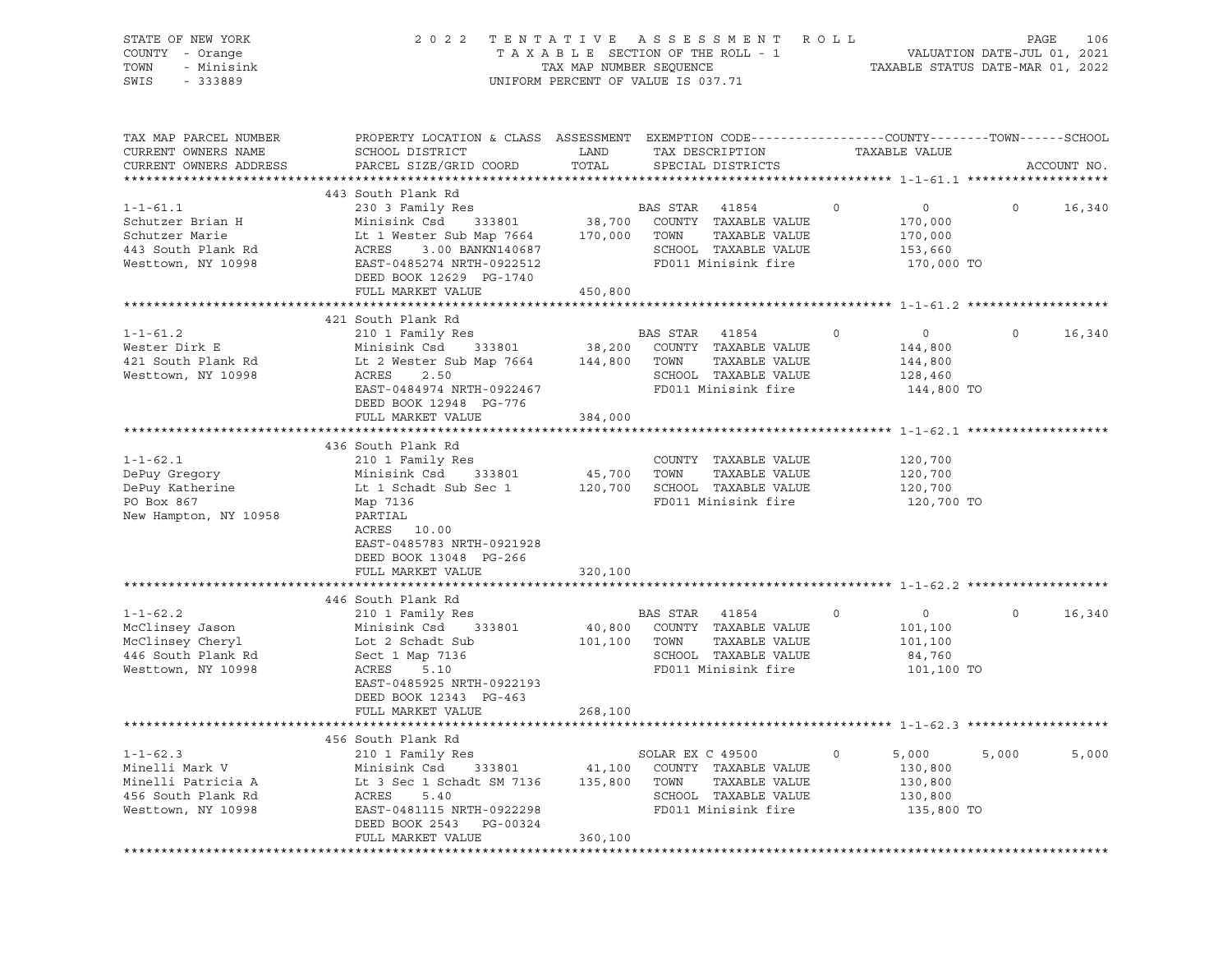| STATE OF NEW YORK<br>COUNTY - Orange<br>- Minisink<br>TOWN<br>SWIS<br>$-333889$                    |                                                                                                                                                                                                                                           | TAX MAP NUMBER SEQUENCE | 2022 TENTATIVE ASSESSMENT ROLL<br>TAXABLE SECTION OF THE ROLL - 1<br>UNIFORM PERCENT OF VALUE IS 037.71       |          | VALUATION DATE-JUL 01, 2021<br>TAXABLE STATUS DATE-MAR 01, 2022 | PAGE     | 107         |
|----------------------------------------------------------------------------------------------------|-------------------------------------------------------------------------------------------------------------------------------------------------------------------------------------------------------------------------------------------|-------------------------|---------------------------------------------------------------------------------------------------------------|----------|-----------------------------------------------------------------|----------|-------------|
| TAX MAP PARCEL NUMBER<br>CURRENT OWNERS NAME<br>CURRENT OWNERS ADDRESS                             | PROPERTY LOCATION & CLASS ASSESSMENT EXEMPTION CODE---------------COUNTY-------TOWN------SCHOOL<br>SCHOOL DISTRICT<br>PARCEL SIZE/GRID COORD                                                                                              | LAND<br>TOTAL           | TAX DESCRIPTION<br>SPECIAL DISTRICTS                                                                          |          | TAXABLE VALUE                                                   |          | ACCOUNT NO. |
| $1 - 1 - 62.42$<br>Jones Brandon P<br>464 South Plank Rd<br>Westtown, NY 10998                     | 464 South Plank Rd<br>210 1 Family Res<br>Minisink Csd 333801<br>lot 4b lot line chng for<br>& Bryan Hitt Map 222-17 f<br>on $8/17/17$ SE South Plank<br>ACRES<br>2.20 BANKC130715<br>EAST-0486059 NRTH-0922648<br>DEED BOOK 14350 PG-321 | 37,900 TOWN             | COUNTY TAXABLE VALUE<br>TAXABLE VALUE<br>137,700 SCHOOL TAXABLE VALUE<br>FD011 Minisink fire                  |          | 137,700<br>137,700<br>137,700<br>137,700 TO                     |          |             |
|                                                                                                    | FULL MARKET VALUE                                                                                                                                                                                                                         | 365,200                 |                                                                                                               |          |                                                                 |          |             |
| $1 - 1 - 62.52$                                                                                    | 470 South Plank Rd<br>210 1 Family Res                                                                                                                                                                                                    |                         | BAS STAR 41854                                                                                                | $\Omega$ | $\overline{0}$                                                  | $\Omega$ | 16,340      |
| Meghan C. Hitt Living Trust<br>Hitt Meghan C<br>470 South Plank Rd<br>Westtown, NY 10998           | Minisink Csd 333801<br>LT 5A Lot Line Change for<br>Meghan & Bryan Hitt Map<br>222-17 Filed 8/17/17 470<br>ACRES<br>9.80 BANKC220050<br>EAST-0486518 NRTH-0922550<br>DEED BOOK 14864 PG-1983                                              |                         | 45,500 COUNTY TAXABLE VALUE<br>TAXABLE VALUE<br>222,300 TOWN<br>SCHOOL TAXABLE VALUE<br>FD011 Minisink fire   |          | 222,300<br>222,300<br>205,960<br>222,300 TO                     |          |             |
|                                                                                                    | FULL MARKET VALUE                                                                                                                                                                                                                         | 589,500                 |                                                                                                               |          |                                                                 |          |             |
| $1 - 1 - 62.6$<br>LaBarbera Robert M<br>LaBarbera Dana<br>486 South Plank Rd<br>Westtown, NY 10998 | 486 South Plank Rd<br>210 1 Family Res<br>Minisink Csd<br>333801 41,000<br>Lt 6 Sec 1 Schadt SM 7136<br>ACRES<br>6.30 BANKC020440<br>EAST-0486593 NRTH-0922929                                                                            |                         | COUNTY TAXABLE VALUE<br>TOWN<br>TAXABLE VALUE<br>145,300 SCHOOL TAXABLE VALUE<br>FD011 Minisink fire          |          | 145,300<br>145,300<br>145,300<br>145,300 TO                     |          |             |
|                                                                                                    | DEED BOOK 14721 PG-554<br>FULL MARKET VALUE                                                                                                                                                                                               | 385,300                 |                                                                                                               |          |                                                                 |          |             |
| $1 - 1 - 62.7$<br>Sanok Scott A<br>Sanok Jane M<br>502 South Plank Rd<br>Westtown, NY 10998        | 502 South Plank Rd<br>210 1 Family Res<br>Minisink Csd<br>333801<br>Lt 7 Schadt Sub Sec 1<br>Map 7136<br>ACRES<br>3.00<br>EAST-0486731 NRTH-0923270<br>DEED BOOK 4896 PG-172<br>FULL MARKET VALUE                                         | 133,400 TOWN<br>353,800 | BAS STAR 41854<br>38,700 COUNTY TAXABLE VALUE<br>TAXABLE VALUE<br>SCHOOL TAXABLE VALUE<br>FD011 Minisink fire | $\circ$  | $\overline{0}$<br>133,400<br>133,400<br>117,060<br>133,400 TO   | $\Omega$ | 16,340      |
|                                                                                                    |                                                                                                                                                                                                                                           |                         |                                                                                                               |          |                                                                 |          |             |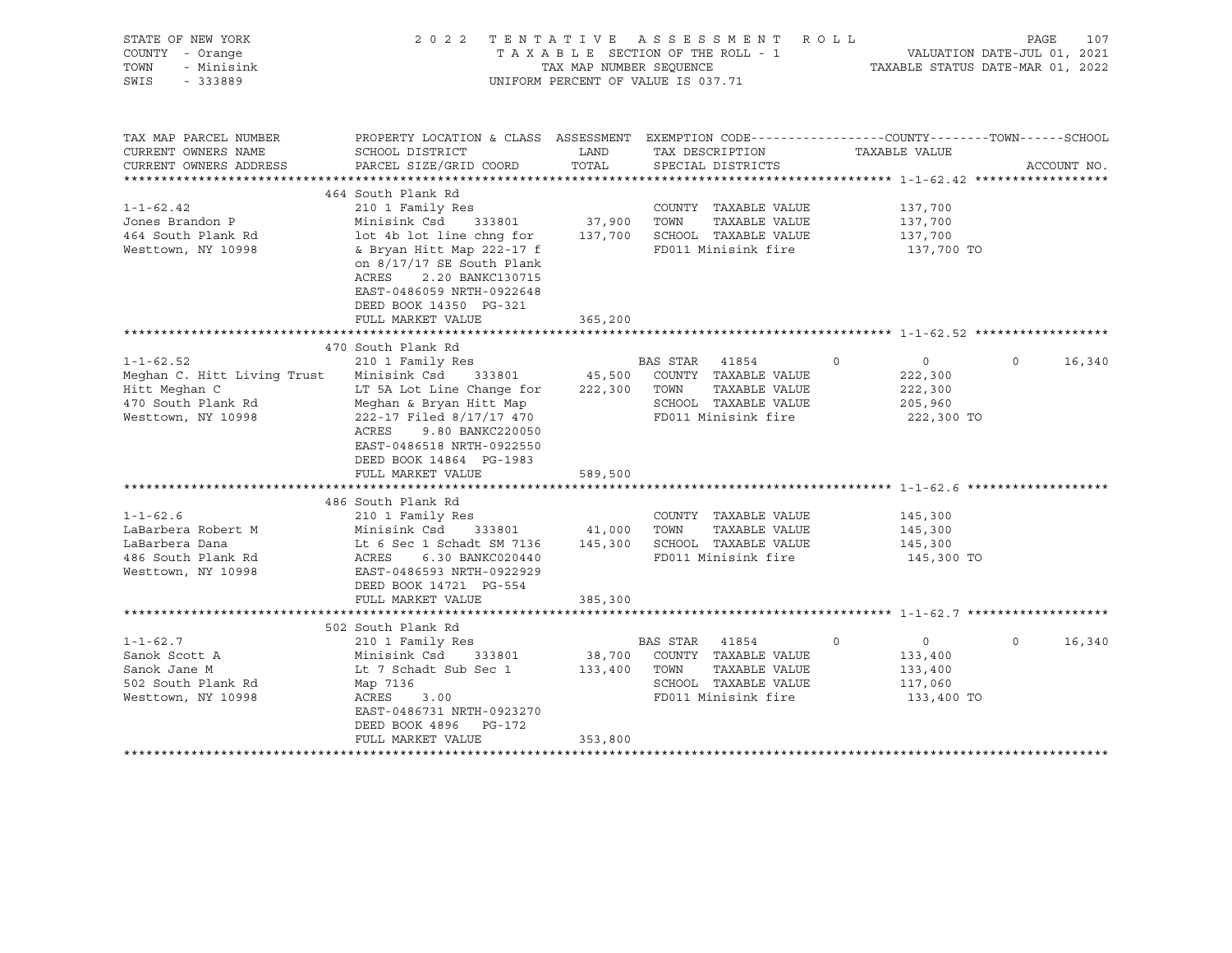| STATE OF NEW YORK<br>COUNTY - Orange<br>- Minisink<br>TOWN<br>SWIS<br>$-333889$ |                                                                                                                                             | TAX MAP NUMBER SEQUENCE | 2022 TENTATIVE ASSESSMENT ROLL<br>TAXABLE SECTION OF THE ROLL - 1<br>UNIFORM PERCENT OF VALUE IS 037.71 |         |                           | 108<br>PAGE<br>VALUATION DATE-JUL 01, 2021<br>TAXABLE STATUS DATE-MAR 01, 2022 |
|---------------------------------------------------------------------------------|---------------------------------------------------------------------------------------------------------------------------------------------|-------------------------|---------------------------------------------------------------------------------------------------------|---------|---------------------------|--------------------------------------------------------------------------------|
| TAX MAP PARCEL NUMBER<br>CURRENT OWNERS NAME<br>CURRENT OWNERS ADDRESS          | PROPERTY LOCATION & CLASS ASSESSMENT EXEMPTION CODE---------------COUNTY-------TOWN-----SCHOOL<br>SCHOOL DISTRICT<br>PARCEL SIZE/GRID COORD | LAND<br>TOTAL           | TAX DESCRIPTION<br>SPECIAL DISTRICTS                                                                    |         | TAXABLE VALUE             | ACCOUNT NO.                                                                    |
|                                                                                 | 153 Rome School Rd                                                                                                                          |                         |                                                                                                         |         |                           |                                                                                |
| $1 - 1 - 62.8$                                                                  | 210 1 Family Res                                                                                                                            |                         | BAS STAR 41854                                                                                          | $\circ$ | 0                         | $\Omega$<br>16,340                                                             |
| Di Sieno Martin Jr                                                              | Minisink Csd 333801                                                                                                                         |                         | 38,100 COUNTY TAXABLE VALUE                                                                             |         | 140,900                   |                                                                                |
| Di Sieno Anna                                                                   | Lot 8 Schadt Sub                                                                                                                            |                         | 140,900 TOWN<br>TAXABLE VALUE                                                                           |         | 140,900                   |                                                                                |
| PO Box 105                                                                      | Sect 1 Map 7136                                                                                                                             |                         | SCHOOL TAXABLE VALUE                                                                                    |         | 124,560                   |                                                                                |
| Johnson, NY 10933                                                               | ACRES<br>2.40                                                                                                                               |                         | FD011 Minisink fire                                                                                     |         | 140,900 TO                |                                                                                |
|                                                                                 | EAST-0486968 NRTH-0923060<br>DEED BOOK 14040 PG-1746                                                                                        |                         |                                                                                                         |         |                           |                                                                                |
|                                                                                 | FULL MARKET VALUE                                                                                                                           | 373,600                 |                                                                                                         |         |                           |                                                                                |
|                                                                                 |                                                                                                                                             |                         |                                                                                                         |         |                           |                                                                                |
| $1 - 1 - 62.9$                                                                  | 145 Rome School Rd                                                                                                                          |                         |                                                                                                         | $\circ$ |                           | $\circ$                                                                        |
| Vignola Victor D                                                                | 210 1 Family Res<br>Minisink Csd 333801                                                                                                     |                         | BAS STAR 41854<br>38,200 COUNTY TAXABLE VALUE                                                           |         | $\overline{0}$<br>146,600 | 16,340                                                                         |
| Vignola Susan                                                                   | Lt 9 Schadt Sub                                                                                                                             | 146,600 TOWN            | TAXABLE VALUE                                                                                           |         | 146,600                   |                                                                                |
| PO Box 52                                                                       | Sect 1 Map 7136                                                                                                                             |                         | SCHOOL TAXABLE VALUE                                                                                    |         | 130,260                   |                                                                                |
| Johnson, NY 10933                                                               | ACRES 2.50                                                                                                                                  |                         | FD011 Minisink fire                                                                                     |         | 146,600 TO                |                                                                                |
|                                                                                 | EAST-0487164 NRTH-0922871                                                                                                                   |                         |                                                                                                         |         |                           |                                                                                |
|                                                                                 | DEED BOOK 2387 PG-00006                                                                                                                     |                         |                                                                                                         |         |                           |                                                                                |
|                                                                                 | FULL MARKET VALUE                                                                                                                           | 388,800                 |                                                                                                         |         |                           |                                                                                |
|                                                                                 |                                                                                                                                             |                         |                                                                                                         |         |                           |                                                                                |
|                                                                                 | County Rte 22                                                                                                                               |                         |                                                                                                         |         |                           |                                                                                |
| $1 - 1 - 63$                                                                    | 323 Vacant rural                                                                                                                            |                         | COUNTY TAXABLE VALUE                                                                                    |         | 1,800                     |                                                                                |
| Bartolotta Charles J                                                            | 333801<br>Minisink Csd<br>6.20                                                                                                              |                         | 1,800 TOWN<br>TAXABLE VALUE                                                                             |         | 1,800                     |                                                                                |
| Bartolotta Andrea<br>33350 Marina Bay Cir                                       | ACRES<br>EAST-0491228 NRTH-0925538                                                                                                          |                         | 1,800 SCHOOL TAXABLE VALUE<br>FD011 Minisink fire                                                       |         | 1,800<br>1,800 TO         |                                                                                |
| Millsboro, DE 19966                                                             | DEED BOOK 14264 PG-609                                                                                                                      |                         |                                                                                                         |         |                           |                                                                                |
|                                                                                 | FULL MARKET VALUE                                                                                                                           | 4,800                   |                                                                                                         |         |                           |                                                                                |
|                                                                                 |                                                                                                                                             |                         |                                                                                                         |         |                           |                                                                                |
|                                                                                 | South Plank Rd                                                                                                                              |                         |                                                                                                         |         |                           |                                                                                |
| $1 - 1 - 64.1$                                                                  | 321 Abandoned ag                                                                                                                            |                         | COUNTY TAXABLE VALUE                                                                                    |         | 50,800                    |                                                                                |
| Wester Donald E                                                                 | Minisink Csd<br>333801                                                                                                                      | 50,800 TOWN             | TAXABLE VALUE                                                                                           |         | 50,800                    |                                                                                |
| Wester A. Marie                                                                 | Lt 1 Wester Sb Mp 46-01                                                                                                                     |                         | 50,800 SCHOOL TAXABLE VALUE                                                                             |         | 50,800                    |                                                                                |
| 214 Harriman Dr Apt 1014                                                        | ACRES 72.00                                                                                                                                 |                         | FD011 Minisink fire                                                                                     |         | 50,800 TO                 |                                                                                |
| Goshen, NY 10924                                                                | EAST-0484379 NRTH-0923808                                                                                                                   |                         |                                                                                                         |         |                           |                                                                                |
|                                                                                 | DEED BOOK 11860 PG-730                                                                                                                      |                         |                                                                                                         |         |                           |                                                                                |
|                                                                                 | FULL MARKET VALUE                                                                                                                           | 134,700                 |                                                                                                         |         |                           |                                                                                |
|                                                                                 | 447 South Plank Rd                                                                                                                          |                         |                                                                                                         |         |                           |                                                                                |
| $1 - 1 - 64.2$                                                                  | 210 1 Family Res                                                                                                                            |                         | SOLAR EX C 49500                                                                                        | $\circ$ | 5,000                     | 5,000<br>5,000                                                                 |
| Toribio Yurcania I                                                              | Minisink Csd                                                                                                                                |                         | 333801 39,400 COUNTY TAXABLE VALUE                                                                      |         | 235,600                   |                                                                                |
| Ulloa Damaris                                                                   | Lt 2 Wester Sb Mp 46-01                                                                                                                     |                         | 240,600 TOWN TAXABLE VALUE                                                                              |         | 235,600                   |                                                                                |
| 447 South Plank Rd                                                              | ACRES 3.70                                                                                                                                  |                         | SCHOOL TAXABLE VALUE                                                                                    |         | 235,600                   |                                                                                |
| Westtown, NY 10998                                                              | EAST-0485393 NRTH-0922785                                                                                                                   |                         | FD011 Minisink fire                                                                                     |         | 240,600 TO                |                                                                                |
|                                                                                 | DEED BOOK 14961 PG-478                                                                                                                      |                         |                                                                                                         |         |                           |                                                                                |
|                                                                                 | FULL MARKET VALUE                                                                                                                           | 638,000                 |                                                                                                         |         |                           |                                                                                |
|                                                                                 |                                                                                                                                             |                         |                                                                                                         |         |                           |                                                                                |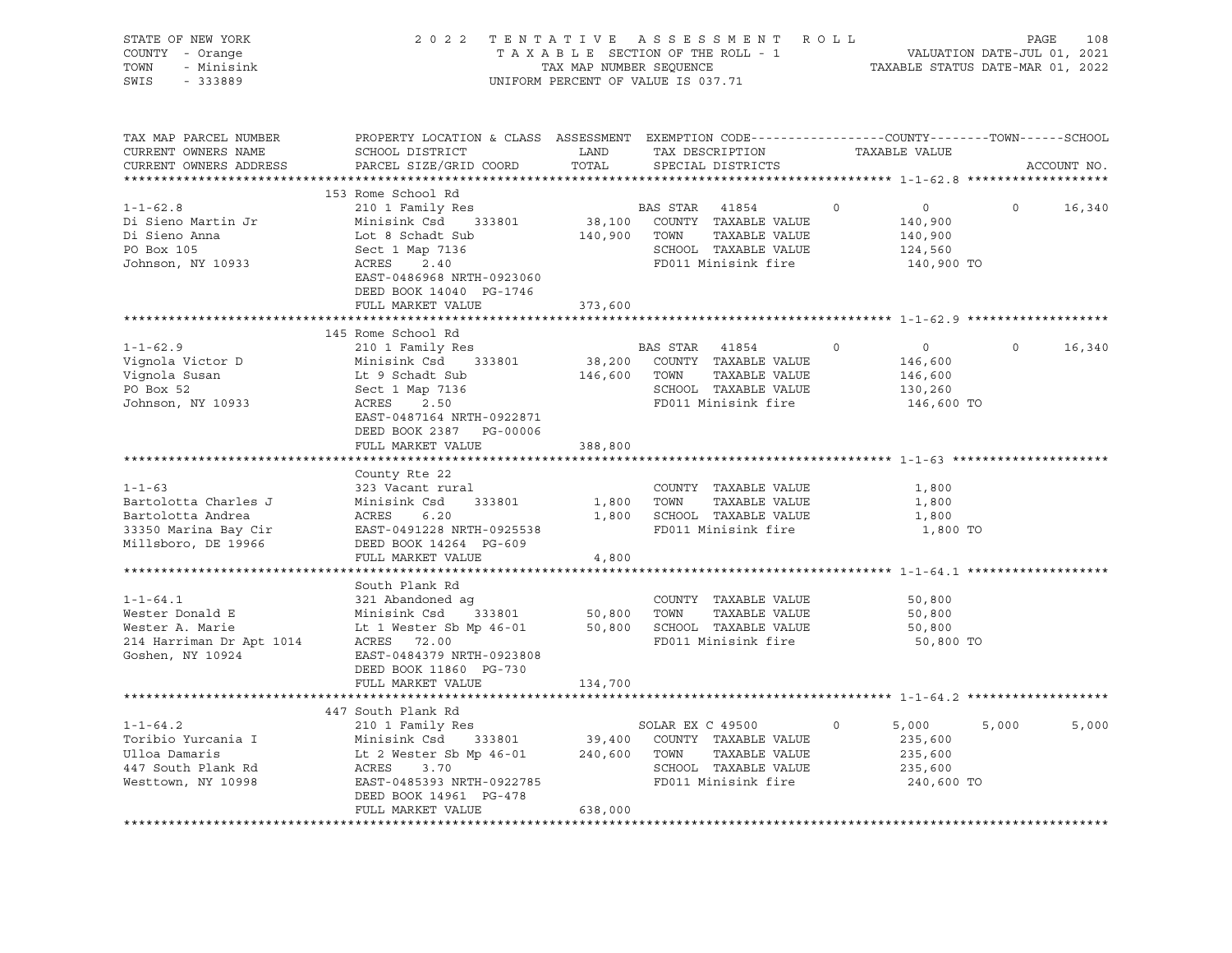| STATE OF NEW YORK<br>COUNTY - Orange<br>TOWN<br>- Minisink<br>SWIS<br>$-333889$                        | 2022 TENTATIVE ASSESSMENT<br>TAXABLE SECTION OF THE ROLL - 1<br>TAX MAP NUMBER SEQUENCE<br>UNIFORM PERCENT OF VALUE IS 037.71                                                                                                                         | ROLL                         | TAXABLE STATUS DATE-MAR 01, 2022                                                                                                                              | PAGE<br>VALUATION DATE-JUL 01, 2021 | 109                                                                      |                           |                          |
|--------------------------------------------------------------------------------------------------------|-------------------------------------------------------------------------------------------------------------------------------------------------------------------------------------------------------------------------------------------------------|------------------------------|---------------------------------------------------------------------------------------------------------------------------------------------------------------|-------------------------------------|--------------------------------------------------------------------------|---------------------------|--------------------------|
| TAX MAP PARCEL NUMBER<br>CURRENT OWNERS NAME<br>CURRENT OWNERS ADDRESS                                 | PROPERTY LOCATION & CLASS ASSESSMENT EXEMPTION CODE---------------COUNTY-------TOWN------SCHOOL<br>SCHOOL DISTRICT<br>PARCEL SIZE/GRID COORD                                                                                                          | LAND<br>TOTAL                | TAX DESCRIPTION<br>SPECIAL DISTRICTS                                                                                                                          |                                     | TAXABLE VALUE                                                            |                           | ACCOUNT NO.              |
| $1 - 1 - 65$<br>Reyer Richard A<br>Tozer-Reyer Elizabeth L<br>457 South Plank Rd<br>Westtown, NY 10998 | 457 South Plank Rd<br>210 1 Family Res<br>Minisink Csd<br>333801<br>Lt 2 Schadt Sub<br>Sect 2 Map 7137<br>ACRES 12.00 BANKC030614<br>EAST-0485383 NRTH-0923389<br>DEED BOOK 14000 PG-1281                                                             | 47,700<br>125,900            | COUNTY TAXABLE VALUE<br>TOWN<br>TAXABLE VALUE<br>SCHOOL TAXABLE VALUE<br>FD011 Minisink fire                                                                  |                                     | 125,900<br>125,900<br>125,900<br>125,900 TO                              |                           |                          |
|                                                                                                        | FULL MARKET VALUE                                                                                                                                                                                                                                     | 333,900                      |                                                                                                                                                               |                                     |                                                                          |                           |                          |
|                                                                                                        | 471 South Plank Rd                                                                                                                                                                                                                                    |                              |                                                                                                                                                               |                                     |                                                                          |                           |                          |
| $1 - 1 - 66$<br>Koar-Horton Tracy C<br>471 South Plank Rd<br>Westtown, NY 10998<br>$1 - 1 - 67$        | 210 1 Family Res<br>Minisink Csd<br>333801<br>Lot 3 Schadt Sub<br>Sect 2 Map 7137<br>Tracy C. Koar-Horton rema<br>ACRES<br>2.80<br>EAST-0485838 NRTH-0923168<br>DEED BOOK 12820 PG-288<br>FULL MARKET VALUE<br>481 South Plank Rd<br>220 2 Family Res | 145,800<br>386,600           | BAS STAR 41854<br>38,500 SOLAR EX C 49500<br>COUNTY TAXABLE VALUE<br>TOWN<br>TAXABLE VALUE<br>SCHOOL TAXABLE VALUE<br>FD011 Minisink fire<br>VETWAR CTS 41120 | $\circ$<br>$\Omega$<br>0            | $\circ$<br>5,000<br>140,800<br>140,800<br>124,460<br>145,800 TO<br>9,387 | $\circ$<br>5,000<br>2,682 | 16,340<br>5,000<br>5,364 |
| Vaughan Peter C<br>Vaughan Margaret L<br>481 South Plank Rd<br>Westtown, NY 10998                      | Minisink Csd<br>333801<br>Lt 4 Schadt Sub<br>Sect 2 Map 7137<br>5.00 BANKC030230<br>ACRES<br>EAST-0485883 NRTH-0923408<br>DEED BOOK 12219 PG-1599<br>FULL MARKET VALUE                                                                                | 224,800<br>596,100           | 49,500 BAS STAR<br>41854<br>COUNTY TAXABLE VALUE<br>TOWN<br>TAXABLE VALUE<br>SCHOOL TAXABLE VALUE<br>FD011 Minisink fire                                      | $\circ$                             | $\circ$<br>215,413<br>222,118<br>203,096<br>224,800 TO                   | $\mathbf 0$               | 16,340                   |
|                                                                                                        |                                                                                                                                                                                                                                                       |                              |                                                                                                                                                               |                                     |                                                                          |                           |                          |
| $1 - 1 - 68$<br>Piliere Michael J<br>Piliere Donna M<br>PO Box 220<br>Westtown, NY 10998               | 491 South Plank Rd<br>210 1 Family Res<br>Minisink Csd<br>333801<br>Lot 5 Schadt Sub<br>Sect 2 Map 7137<br>ACRES<br>5.00<br>EAST-0486062 NRTH-0923559<br>DEED BOOK 3022<br>PG-00254<br>FULL MARKET VALUE                                              | 40,700<br>134,300<br>356,100 | COUNTY TAXABLE VALUE<br>TOWN<br>TAXABLE VALUE<br>SCHOOL TAXABLE VALUE<br>FD011 Minisink fire                                                                  |                                     | 134,300<br>134,300<br>134,300<br>134,300 TO                              |                           |                          |
|                                                                                                        |                                                                                                                                                                                                                                                       |                              |                                                                                                                                                               |                                     |                                                                          |                           |                          |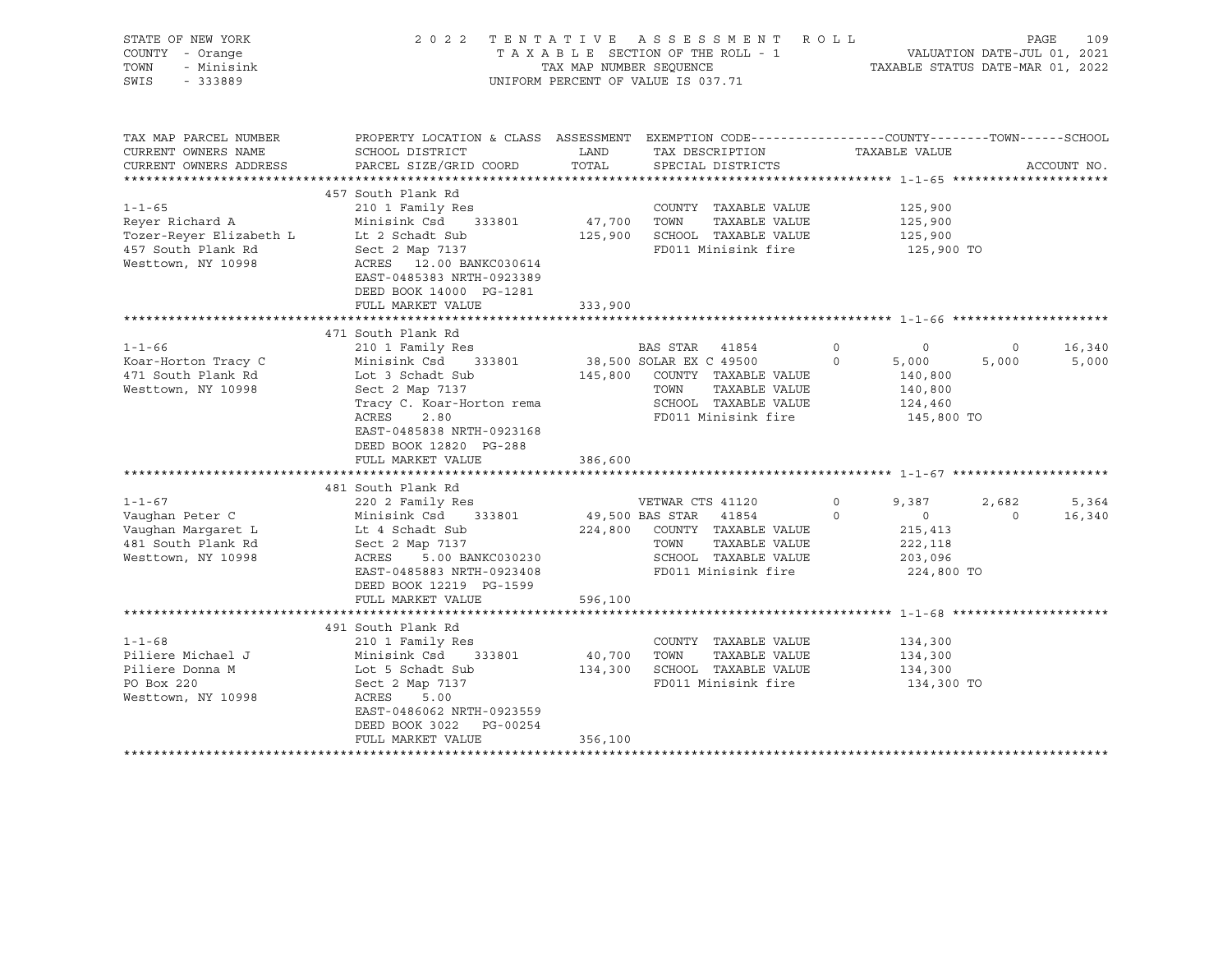| STATE OF NEW YORK<br>COUNTY - Orange<br>TOWN - Minisink<br>SWIS - 333889                                                                                                                                                                             |                                                                                                                                                                                                                                                   |         | TENTATIVE ASSESSMENT ROLL PAGE 110<br>TAXABLE SECTION OF THE ROLL - 1 VALUATION DATE-JUL 01, 2021<br>TAX MAP NUMBER SEQUENCE TAXABLE STATUS DATE-MAR 01, 2022<br>2022 TENTATIVE ASSESSMENT ROLL<br>UNIFORM PERCENT OF VALUE IS 037.71 |         |                                                               |                |             |
|------------------------------------------------------------------------------------------------------------------------------------------------------------------------------------------------------------------------------------------------------|---------------------------------------------------------------------------------------------------------------------------------------------------------------------------------------------------------------------------------------------------|---------|---------------------------------------------------------------------------------------------------------------------------------------------------------------------------------------------------------------------------------------|---------|---------------------------------------------------------------|----------------|-------------|
| TAX MAP PARCEL NUMBER<br>CURRENT OWNERS NAME<br>CURRENT OWNERS ADDRESS                                                                                                                                                                               | PROPERTY LOCATION & CLASS ASSESSMENT EXEMPTION CODE---------------COUNTY-------TOWN------SCHOOL<br>SCHOOL DISTRICT  LAND  TAX DESCRIPTION<br>PARCEL SIZE/GRID COORD                                                                               |         | TOTAL SPECIAL DISTRICTS                                                                                                                                                                                                               |         | TAXABLE VALUE                                                 |                | ACCOUNT NO. |
|                                                                                                                                                                                                                                                      |                                                                                                                                                                                                                                                   |         |                                                                                                                                                                                                                                       |         |                                                               |                |             |
| $1 - 1 - 69$                                                                                                                                                                                                                                         | 499 South Plank Rd<br>210 1 Family Res                                                                                                                                                                                                            |         |                                                                                                                                                                                                                                       |         |                                                               | $\overline{0}$ | 16,340      |
| Kohler Michael J<br>Kohler Marianna<br>499 South Plank Rd<br>Westtown, NY 10998                                                                                                                                                                      | Minisink Csd 333801<br>EXECUTE 196,500<br>Le 6 Schap 7137<br>Sect 2 Map 7137<br>ACRES 5.00<br>EAST-0486247 NRTH-0923754<br>FD011 Minisink fire 201,500 TO 201,500 TO 201,500 TO 201,500 TO 201,500 TO 201,500 TO<br>DEED BOOK 3634 PG-178         |         | BAS STAR 41854 0<br>40,700 SOLAR EX C 49500 0 5,000<br>201,500 COUNTY TAXABLE VALUE 196,500<br>TOWN TAXABLE VALUE 196,500                                                                                                             |         |                                                               | 5,000          | 5,000       |
|                                                                                                                                                                                                                                                      | FULL MARKET VALUE                                                                                                                                                                                                                                 | 534,300 |                                                                                                                                                                                                                                       |         |                                                               |                |             |
|                                                                                                                                                                                                                                                      |                                                                                                                                                                                                                                                   |         |                                                                                                                                                                                                                                       |         |                                                               |                |             |
| 1-1-70<br>210 1 Family Res<br>Davis Stephen Minisink Csd 333801<br>210 1 Family Res<br>Minisink Csd 333801<br>210 1 Family Res<br>Minisink Csd 333801<br>210 1 Family Res<br>210 1 Family Res<br>210 1 Family Res<br>210 1 Family Res<br>210 1 Famil | 154 County Rte 22<br>FULL MARKET VALUE                                                                                                                                                                                                            | 283,700 |                                                                                                                                                                                                                                       |         |                                                               | $\circ$        | 16,340      |
|                                                                                                                                                                                                                                                      |                                                                                                                                                                                                                                                   |         |                                                                                                                                                                                                                                       |         |                                                               |                |             |
| $1 - 1 - 71.11$<br>Haakenstad Olaf<br>PO Box 225<br>Johnson, NY 10933                                                                                                                                                                                | 57 Forest Ln<br>210 1 Family Res<br>Minisink Csd 333801 49,400 TOWN TAXABLE VALUE<br>Lt 1 Hakenstadt SM 589-03 267,800 SCHOOL TAXABLE VALUE<br>ACRES 12.60 BANKC040280 FD011 Minisink fire<br>EAST-0490607 NRTH-0924481<br>DEED BOOK 13364 PG-718 |         |                                                                                                                                                                                                                                       |         | 267,800<br>267,800<br>267,800<br>267,800 TO                   |                |             |
|                                                                                                                                                                                                                                                      | FULL MARKET VALUE                                                                                                                                                                                                                                 | 710,200 |                                                                                                                                                                                                                                       |         |                                                               |                |             |
|                                                                                                                                                                                                                                                      |                                                                                                                                                                                                                                                   |         |                                                                                                                                                                                                                                       |         |                                                               |                |             |
| 1-1-71.12<br>Mohrmann Michael A<br>Mohrmann Kerri L<br>Mohrmann Kerri L<br>Lt2 Haakenstadt SM 589-03<br>Lt2 Haakenstadt SM 589-03<br>142,400 TOWN TAXABLE VALUE<br>PO Box 8<br>Johnson, NY 10933<br>EAST-0490975 NRTH-09243308<br>EAST-0490975 NRT   | 59 Forest Ln<br>DEED BOOK 11586 PG-1954                                                                                                                                                                                                           |         |                                                                                                                                                                                                                                       | $\circ$ | $\overline{0}$<br>142,400<br>142,400<br>126,060<br>142,400 TO | $\Omega$       | 16,340      |
|                                                                                                                                                                                                                                                      | FULL MARKET VALUE                                                                                                                                                                                                                                 | 377,600 |                                                                                                                                                                                                                                       |         |                                                               |                |             |
|                                                                                                                                                                                                                                                      |                                                                                                                                                                                                                                                   |         |                                                                                                                                                                                                                                       |         |                                                               |                |             |
| 1-1-71.2 321 Abandoned ag COUNTY TAXABLE VALUE<br>Raymond Donald D Minisink Csd 333801 36,500 TOWN TAXABLE VALUE<br>Raymond Edna D Lt2 Klinger Submap 208-92 36,500 SCHOOL TAXABLE VALUE<br>PO Box 154 ACRES 18.00 FD011 Minisink fi                 | County Rte 22<br>DEED BOOK 1541 PG-562                                                                                                                                                                                                            |         |                                                                                                                                                                                                                                       |         | 36,500<br>36,500<br>36,500<br>36,500 TO                       |                |             |
|                                                                                                                                                                                                                                                      | FULL MARKET VALUE                                                                                                                                                                                                                                 | 96,800  |                                                                                                                                                                                                                                       |         |                                                               |                |             |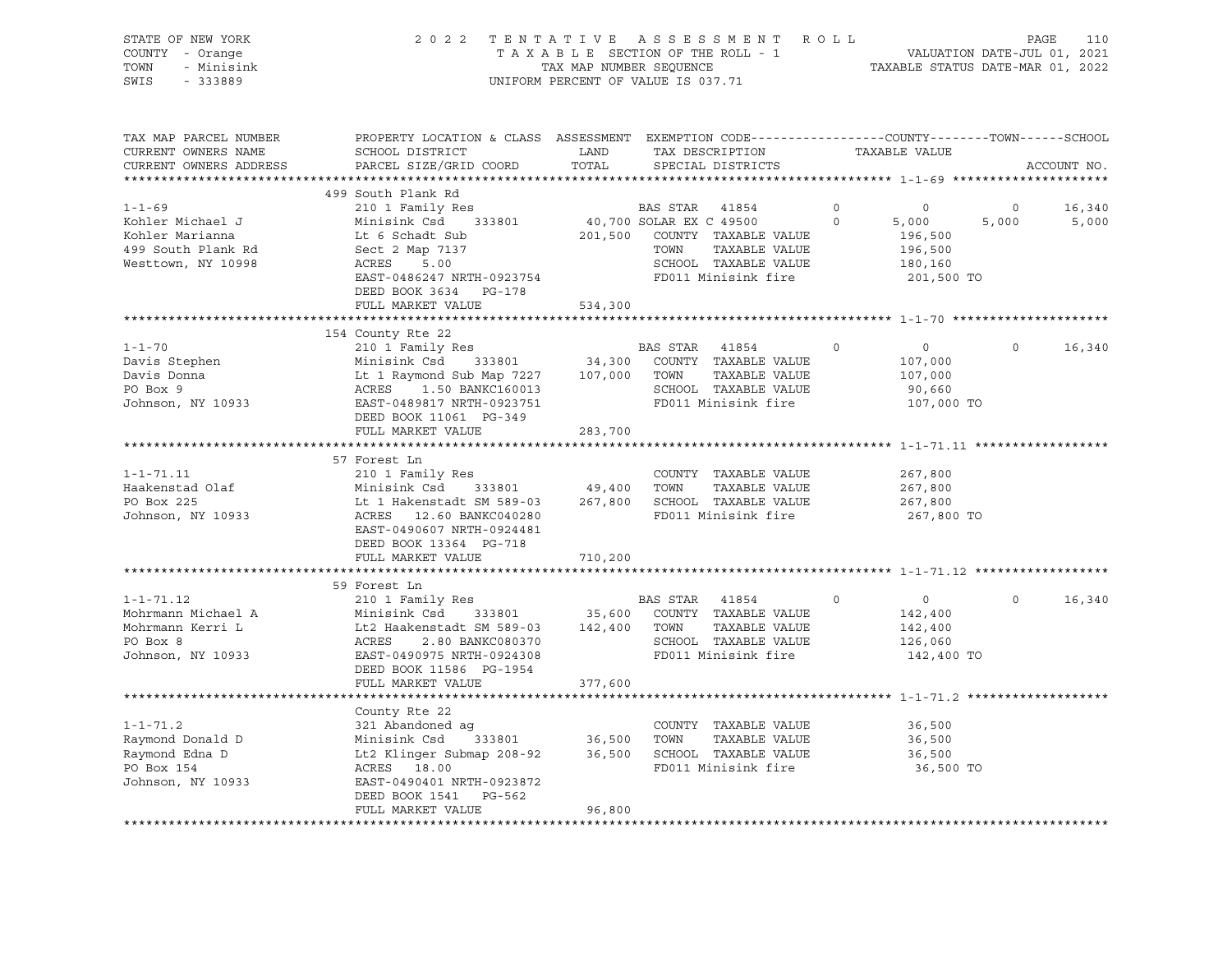| STATE OF NEW YORK<br>COUNTY - Orange<br>TOWN<br>- Minisink<br>SWIS<br>$-333889$     |                                                                                                                                                                                                                                                                                                                                                                                | 2022 TENTATIVE ASSESSMENT ROLL PAGE 111<br>TAXABLE SECTION OF THE ROLL - 1 VALUATION DATE-JUL 01, 2021<br>TAX MAP NUMBER SEQUENCE TAXABLE STATUS DATE-MAR 01, 2022<br>UNIFORM PERCENT OF VALUE IS 037.71 |                                                              |                                                               |                |  |  |  |
|-------------------------------------------------------------------------------------|--------------------------------------------------------------------------------------------------------------------------------------------------------------------------------------------------------------------------------------------------------------------------------------------------------------------------------------------------------------------------------|----------------------------------------------------------------------------------------------------------------------------------------------------------------------------------------------------------|--------------------------------------------------------------|---------------------------------------------------------------|----------------|--|--|--|
| TAX MAP PARCEL NUMBER<br>CURRENT OWNERS NAME<br>CURRENT OWNERS ADDRESS              | PROPERTY LOCATION & CLASS ASSESSMENT EXEMPTION CODE----------------COUNTY-------TOWN------SCHOOL                                                                                                                                                                                                                                                                               |                                                                                                                                                                                                          |                                                              |                                                               | ACCOUNT NO.    |  |  |  |
|                                                                                     | 55 Sunrise Dr                                                                                                                                                                                                                                                                                                                                                                  |                                                                                                                                                                                                          |                                                              |                                                               |                |  |  |  |
| $1 - 1 - 73.1$<br>Weymer Steven<br>PO Box 108<br>Johnson, NY 10933                  | 55 SUNTISE DT<br>210 1 Family Res<br>Minisink Csd 333801 34,200 COUNTY TAXABLE VALUE 147,600<br>147,600 Lt1 Mhk Dev Cor Mp 151-97 152,600 TOWN TAXABLE VALUE 147,600<br>ACRES 1.40 BANKC020440 SCHOOL TAXABLE VALUE 147,600<br>EAST-0488<br>DEED BOOK 13899 PG-1683<br>DEED BOOK 13899  PG-1683<br>FULL MARKET VALUE                 404,700                                   |                                                                                                                                                                                                          |                                                              | 152,600 TO                                                    | 5,000<br>5,000 |  |  |  |
|                                                                                     |                                                                                                                                                                                                                                                                                                                                                                                |                                                                                                                                                                                                          |                                                              |                                                               |                |  |  |  |
| $1 - 1 - 74$<br>$1 - 1 - 74$<br>Redmond Michael T<br>PO Box 21<br>Johnson, NY 10933 | 210 1 Family Res<br>Minisink Csd 333801 34,300 TOWN TAXABLE VALUE<br>Lt 2 MHK Dev Map 110-93 128,800 SCHOOL TAXABLE VALUE<br>ACRES<br>RACRES 1.50 FD011 Minisink fire<br>EAST-0488717 NRTH-0924059<br>DEED BOOK 14608 PG-705                                                                                                                                                   |                                                                                                                                                                                                          |                                                              | 128,800<br>128,800<br>128,800<br>128,800 TO                   |                |  |  |  |
|                                                                                     | FULL MARKET VALUE                                                                                                                                                                                                                                                                                                                                                              | 341,600                                                                                                                                                                                                  |                                                              |                                                               |                |  |  |  |
| $1 - 1 - 75$                                                                        | 15 Sunrise Dr<br>Mazzie Remo Jr.<br>Mazzie Carol (1993) Minisink Csd 333801 34,300 COUNTY TAXABLE VALUE<br>Mazzie Carol (1993) Lt 3 Mhk Dev Map 110-93 128,100 TOWN TAXABLE VALUE<br>PO Box 51 ACRES 1.50 BANKC170030 SCHOOL TAXABLE VALUE<br>Johnson,                                                                                                                         |                                                                                                                                                                                                          |                                                              | $\overline{0}$<br>128,100<br>128,100<br>111,760<br>128,100 TO | $0 \t 16,340$  |  |  |  |
|                                                                                     | DEED BOOK 11944 PG-1794<br>FULL MARKET VALUE 339,700                                                                                                                                                                                                                                                                                                                           |                                                                                                                                                                                                          |                                                              |                                                               |                |  |  |  |
|                                                                                     |                                                                                                                                                                                                                                                                                                                                                                                |                                                                                                                                                                                                          |                                                              |                                                               |                |  |  |  |
| $1 - 1 - 76.1$<br>Perez Rafael<br>33 Sproat St<br>Middletown, NY 10940              | 203 County Rte 22<br>210 1 Family Res<br>ACRES 1.50<br>EAST-0488613 NRTH-0924341<br>DEED BOOK 15127 PG-1085<br>FULL MARKET VALUE                                                                                                                                                                                                                                               | 242,100                                                                                                                                                                                                  | COUNTY TAXABLE VALUE<br>FD011 Minisink fire                  | 91,300<br>91,300<br>91,300<br>91,300 TO                       |                |  |  |  |
|                                                                                     |                                                                                                                                                                                                                                                                                                                                                                                |                                                                                                                                                                                                          |                                                              |                                                               |                |  |  |  |
| $1 - 1 - 77$                                                                        | 4 Sunrise Dr<br>210 1 Family Res<br>Pawlowski Walter<br>Po Box 142<br>Minisink Csd 333801<br>210 1 raminy Res<br>Minisink Csd 333801<br>210 Box 142<br>210 Box 10933<br>210 Box 140 Box 2156,600<br>2156,600<br>216,600<br>216,600<br>216,600<br>216,600<br>216,600<br>216,600<br>216,600<br>22001<br>EAST-0488390 NRTH-0924548<br>DEED BOOK 13957 PG-902<br>FULL MARKET VALUE | 415,300                                                                                                                                                                                                  | COUNTY TAXABLE VALUE<br>TAXABLE VALUE<br>FD011 Minisink fire | 156,600<br>156,600<br>156,600<br>156,600 TO                   |                |  |  |  |
|                                                                                     |                                                                                                                                                                                                                                                                                                                                                                                |                                                                                                                                                                                                          |                                                              |                                                               |                |  |  |  |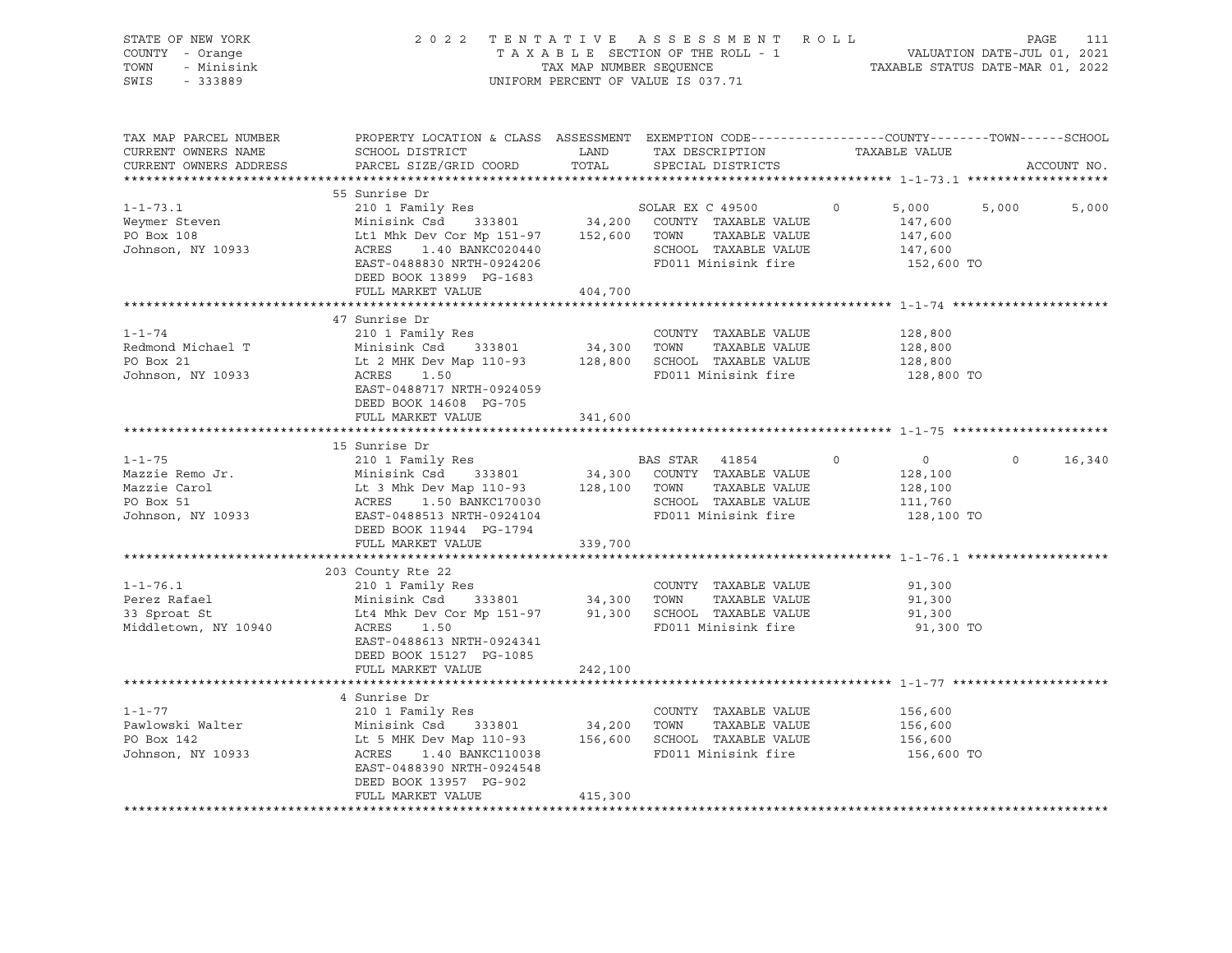| STATE OF NEW YORK<br>COUNTY - Orange<br>- Minisink<br>TOWN<br>SWIS<br>$-333889$                                                                                                                                                                                                                                                                                                                      | 2022 TENTATIVE ASSESSMENT ROLL                                                                                                                | UNIFORM PERCENT OF VALUE IS 037.71 |                                                         |         | $\begin{tabular}{lllllllllllllllll} \texttt{F} & \texttt{B} & \texttt{N} & \texttt{T} & \texttt{T} & \texttt{A} & \texttt{T} & \texttt{B} & \texttt{A} & \texttt{B} & \texttt{B} & \texttt{B} & \texttt{B} & \texttt{B} & \texttt{B} & \texttt{B} & \texttt{B} & \texttt{B} & \texttt{B} & \texttt{B} & \texttt{B} & \texttt{B} & \texttt{B} & \texttt{B} & \texttt{B} & \texttt{B} & \texttt{B} & \texttt{B} & \texttt{B} & \texttt{B$ |                         |                 |
|------------------------------------------------------------------------------------------------------------------------------------------------------------------------------------------------------------------------------------------------------------------------------------------------------------------------------------------------------------------------------------------------------|-----------------------------------------------------------------------------------------------------------------------------------------------|------------------------------------|---------------------------------------------------------|---------|-----------------------------------------------------------------------------------------------------------------------------------------------------------------------------------------------------------------------------------------------------------------------------------------------------------------------------------------------------------------------------------------------------------------------------------------|-------------------------|-----------------|
| TAX MAP PARCEL NUMBER<br>CURRENT OWNERS NAME<br>CURRENT OWNERS ADDRESS                                                                                                                                                                                                                                                                                                                               | PROPERTY LOCATION & CLASS ASSESSMENT EXEMPTION CODE----------------COUNTY-------TOWN------SCHOOL<br>SCHOOL DISTRICT<br>PARCEL SIZE/GRID COORD | TOTAL                              | LAND TAX DESCRIPTION TAXABLE VALUE<br>SPECIAL DISTRICTS |         |                                                                                                                                                                                                                                                                                                                                                                                                                                         |                         | ACCOUNT NO.     |
|                                                                                                                                                                                                                                                                                                                                                                                                      |                                                                                                                                               |                                    |                                                         |         |                                                                                                                                                                                                                                                                                                                                                                                                                                         |                         |                 |
|                                                                                                                                                                                                                                                                                                                                                                                                      | 10 Sunrise Dr                                                                                                                                 |                                    |                                                         |         |                                                                                                                                                                                                                                                                                                                                                                                                                                         | $\Omega$                | 16,340          |
| 1-1-78<br>2002 Family Res<br>2002 Family Res<br>2002 Family Res<br>2002 Family Res<br>35,000 COUNTY TAXABLE VALUE<br>2144,400<br>2144,400<br>2144,400<br>35,000 COUNTY TAXABLE VALUE<br>2144,400<br>35,000 COUNTY TAXABLE VALUE<br>35,000 COUNTY TAXAB                                                                                                                                               |                                                                                                                                               |                                    |                                                         |         |                                                                                                                                                                                                                                                                                                                                                                                                                                         |                         |                 |
|                                                                                                                                                                                                                                                                                                                                                                                                      |                                                                                                                                               |                                    |                                                         |         |                                                                                                                                                                                                                                                                                                                                                                                                                                         |                         |                 |
|                                                                                                                                                                                                                                                                                                                                                                                                      |                                                                                                                                               |                                    |                                                         |         |                                                                                                                                                                                                                                                                                                                                                                                                                                         |                         |                 |
|                                                                                                                                                                                                                                                                                                                                                                                                      |                                                                                                                                               |                                    |                                                         |         | 144,400 TO                                                                                                                                                                                                                                                                                                                                                                                                                              |                         |                 |
|                                                                                                                                                                                                                                                                                                                                                                                                      | DEED BOOK 6212 PG-107                                                                                                                         |                                    |                                                         |         |                                                                                                                                                                                                                                                                                                                                                                                                                                         |                         |                 |
|                                                                                                                                                                                                                                                                                                                                                                                                      | FULL MARKET VALUE                                                                                                                             | 382,900                            |                                                         |         |                                                                                                                                                                                                                                                                                                                                                                                                                                         |                         |                 |
|                                                                                                                                                                                                                                                                                                                                                                                                      |                                                                                                                                               |                                    |                                                         |         |                                                                                                                                                                                                                                                                                                                                                                                                                                         |                         |                 |
|                                                                                                                                                                                                                                                                                                                                                                                                      | 18 Sunrise Dr                                                                                                                                 |                                    |                                                         |         |                                                                                                                                                                                                                                                                                                                                                                                                                                         |                         |                 |
|                                                                                                                                                                                                                                                                                                                                                                                                      |                                                                                                                                               |                                    |                                                         |         |                                                                                                                                                                                                                                                                                                                                                                                                                                         | $\overline{0}$<br>5,000 | 16,340<br>5,000 |
|                                                                                                                                                                                                                                                                                                                                                                                                      |                                                                                                                                               |                                    |                                                         |         |                                                                                                                                                                                                                                                                                                                                                                                                                                         |                         |                 |
|                                                                                                                                                                                                                                                                                                                                                                                                      |                                                                                                                                               |                                    |                                                         |         |                                                                                                                                                                                                                                                                                                                                                                                                                                         |                         |                 |
|                                                                                                                                                                                                                                                                                                                                                                                                      |                                                                                                                                               |                                    |                                                         |         |                                                                                                                                                                                                                                                                                                                                                                                                                                         |                         |                 |
|                                                                                                                                                                                                                                                                                                                                                                                                      |                                                                                                                                               |                                    |                                                         |         | 151,500 TO                                                                                                                                                                                                                                                                                                                                                                                                                              |                         |                 |
|                                                                                                                                                                                                                                                                                                                                                                                                      | FULL MARKET VALUE                                                                                                                             | 401,800                            |                                                         |         |                                                                                                                                                                                                                                                                                                                                                                                                                                         |                         |                 |
|                                                                                                                                                                                                                                                                                                                                                                                                      |                                                                                                                                               |                                    |                                                         |         |                                                                                                                                                                                                                                                                                                                                                                                                                                         |                         |                 |
|                                                                                                                                                                                                                                                                                                                                                                                                      | South Plank Rd                                                                                                                                |                                    |                                                         |         |                                                                                                                                                                                                                                                                                                                                                                                                                                         |                         |                 |
| $1 - 1 - 79.2$                                                                                                                                                                                                                                                                                                                                                                                       |                                                                                                                                               |                                    | COUNTY TAXABLE VALUE                                    |         | 100                                                                                                                                                                                                                                                                                                                                                                                                                                     |                         |                 |
| John Della<br>1454 E 94th St                                                                                                                                                                                                                                                                                                                                                                         | Example 2000 country<br>311 Res vac land<br>Minisink Csd 333801 100 TOWN                                                                      |                                    | TAXABLE VALUE<br>100 SCHOOL TAXABLE VALUE               |         | 100<br>100                                                                                                                                                                                                                                                                                                                                                                                                                              |                         |                 |
| Brooklyn, NY 11236                                                                                                                                                                                                                                                                                                                                                                                   | 311 Res vac<br>Minisink Csd 333801<br>Prcl Mhk Dev Cor<br>** 110-93                                                                           |                                    | FD011 Minisink fire                                     |         | 100 TO                                                                                                                                                                                                                                                                                                                                                                                                                                  |                         |                 |
|                                                                                                                                                                                                                                                                                                                                                                                                      | 0.50 DPTH 3.08<br>FRNT                                                                                                                        |                                    |                                                         |         |                                                                                                                                                                                                                                                                                                                                                                                                                                         |                         |                 |
|                                                                                                                                                                                                                                                                                                                                                                                                      | EAST-0487591 NRTH-0924343                                                                                                                     |                                    |                                                         |         |                                                                                                                                                                                                                                                                                                                                                                                                                                         |                         |                 |
|                                                                                                                                                                                                                                                                                                                                                                                                      | DEED BOOK 14195 PG-1922                                                                                                                       |                                    |                                                         |         |                                                                                                                                                                                                                                                                                                                                                                                                                                         |                         |                 |
|                                                                                                                                                                                                                                                                                                                                                                                                      | FULL MARKET VALUE                                                                                                                             | 300                                |                                                         |         |                                                                                                                                                                                                                                                                                                                                                                                                                                         |                         |                 |
|                                                                                                                                                                                                                                                                                                                                                                                                      |                                                                                                                                               |                                    |                                                         |         |                                                                                                                                                                                                                                                                                                                                                                                                                                         |                         |                 |
|                                                                                                                                                                                                                                                                                                                                                                                                      | 10 Lenape Rd                                                                                                                                  |                                    |                                                         |         |                                                                                                                                                                                                                                                                                                                                                                                                                                         |                         |                 |
|                                                                                                                                                                                                                                                                                                                                                                                                      |                                                                                                                                               |                                    |                                                         |         | 135,200<br>135,200                                                                                                                                                                                                                                                                                                                                                                                                                      |                         |                 |
|                                                                                                                                                                                                                                                                                                                                                                                                      |                                                                                                                                               |                                    | TAXABLE VALUE                                           |         |                                                                                                                                                                                                                                                                                                                                                                                                                                         |                         |                 |
|                                                                                                                                                                                                                                                                                                                                                                                                      |                                                                                                                                               |                                    | FD011 Minisink fire                                     |         | 135,200<br>135,200 TO                                                                                                                                                                                                                                                                                                                                                                                                                   |                         |                 |
|                                                                                                                                                                                                                                                                                                                                                                                                      |                                                                                                                                               |                                    |                                                         |         |                                                                                                                                                                                                                                                                                                                                                                                                                                         |                         |                 |
|                                                                                                                                                                                                                                                                                                                                                                                                      | DEED BOOK 4964 PG-17                                                                                                                          |                                    |                                                         |         |                                                                                                                                                                                                                                                                                                                                                                                                                                         |                         |                 |
|                                                                                                                                                                                                                                                                                                                                                                                                      | FULL MARKET VALUE                                                                                                                             | 358,500                            |                                                         |         |                                                                                                                                                                                                                                                                                                                                                                                                                                         |                         |                 |
|                                                                                                                                                                                                                                                                                                                                                                                                      |                                                                                                                                               |                                    |                                                         |         |                                                                                                                                                                                                                                                                                                                                                                                                                                         |                         |                 |
|                                                                                                                                                                                                                                                                                                                                                                                                      | 16 Lenape Rd                                                                                                                                  |                                    |                                                         |         |                                                                                                                                                                                                                                                                                                                                                                                                                                         |                         |                 |
|                                                                                                                                                                                                                                                                                                                                                                                                      |                                                                                                                                               |                                    |                                                         | $\circ$ | $\overline{0}$                                                                                                                                                                                                                                                                                                                                                                                                                          |                         | $0 \t16,340$    |
| $\begin{tabular}{lcccc} 1-1-81 & 16 Lenape Rd & BAS STAR & 41854 \\ \text{Howell Gary D} & Minisink Csd & 333801 & 35,400 COUNTY TAXABLE VALUE \\ \text{Howell Nancy A} & Lt 9 Mhk Dev Map 110-93 & 131,700 TOWN & TAXABLE VALUE \\ \text{PO Box 109 & ACRES & 2.60 BANK021090 & SCHOOL TAXABLE VALUE \\ \text{Johnson, NY 10933 & EAST-0487994 NRTH-0923679 & PD011 Minisink fire \\ \end{tabular}$ |                                                                                                                                               |                                    |                                                         |         | 131,700<br>131,700                                                                                                                                                                                                                                                                                                                                                                                                                      |                         |                 |
|                                                                                                                                                                                                                                                                                                                                                                                                      |                                                                                                                                               |                                    |                                                         |         |                                                                                                                                                                                                                                                                                                                                                                                                                                         |                         |                 |
|                                                                                                                                                                                                                                                                                                                                                                                                      |                                                                                                                                               |                                    |                                                         |         | 115,360<br>131,700 TO                                                                                                                                                                                                                                                                                                                                                                                                                   |                         |                 |
|                                                                                                                                                                                                                                                                                                                                                                                                      | DEED BOOK 4472 PG-275                                                                                                                         |                                    |                                                         |         |                                                                                                                                                                                                                                                                                                                                                                                                                                         |                         |                 |
|                                                                                                                                                                                                                                                                                                                                                                                                      | FULL MARKET VALUE                                                                                                                             | 349,200                            |                                                         |         |                                                                                                                                                                                                                                                                                                                                                                                                                                         |                         |                 |
|                                                                                                                                                                                                                                                                                                                                                                                                      |                                                                                                                                               |                                    |                                                         |         |                                                                                                                                                                                                                                                                                                                                                                                                                                         |                         |                 |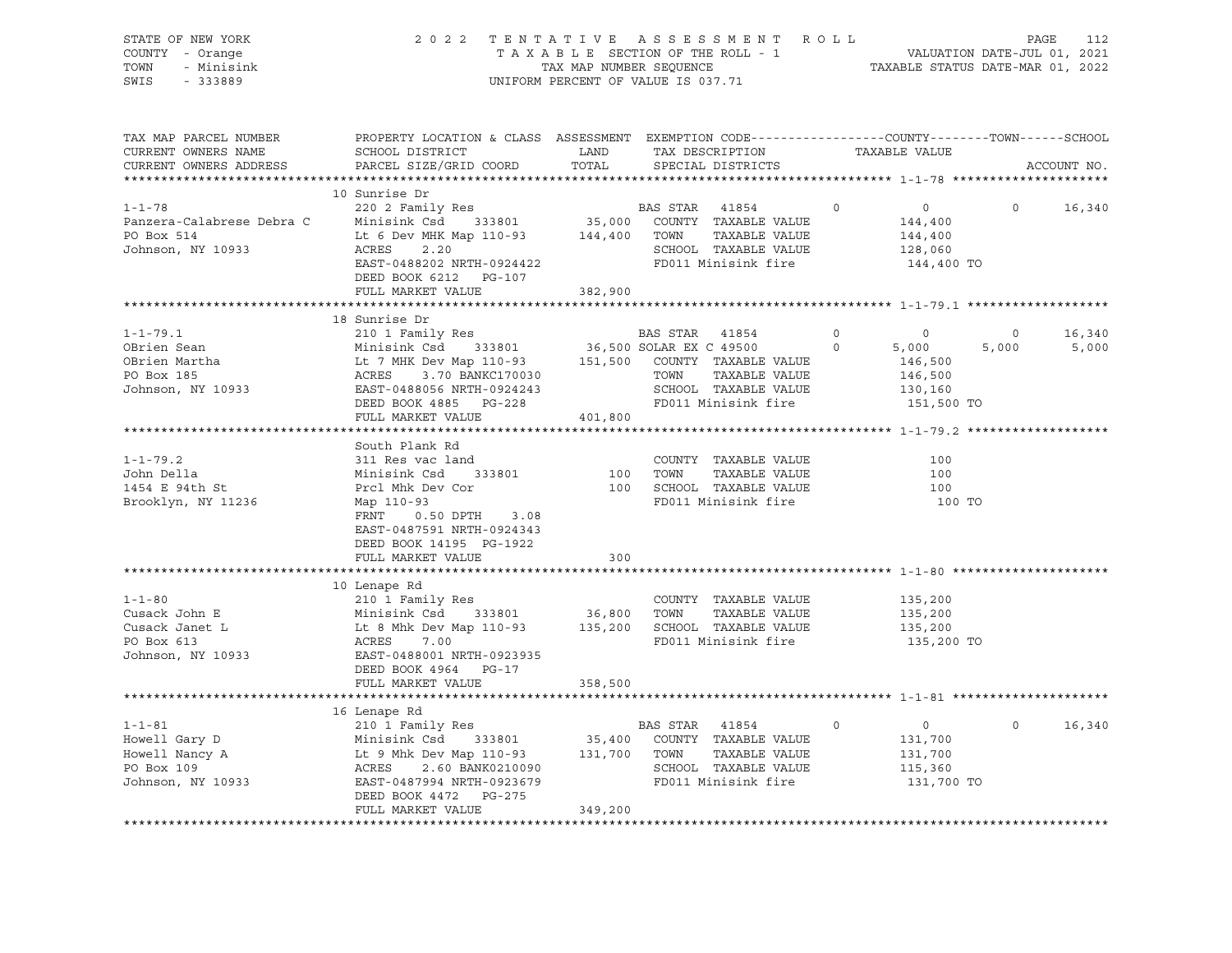| STATE OF NEW YORK<br>COUNTY - Orange<br>TOWN - Minisink<br>SWIS - 333889                                                                                                                                                                     | 2022 TENTATIVE ASSESSMENT ROLL PAGE 113<br>TAXABLE SECTION OF THE ROLL - 1 VALUATION DATE-JUL 01, 2021<br>TAX MAP NUMBER SEQUENCE TAXABLE STATUS DATE-MAR 01, 2022 |         | UNIFORM PERCENT OF VALUE IS 037.71 |                                                 |               |
|----------------------------------------------------------------------------------------------------------------------------------------------------------------------------------------------------------------------------------------------|--------------------------------------------------------------------------------------------------------------------------------------------------------------------|---------|------------------------------------|-------------------------------------------------|---------------|
| TAX MAP PARCEL NUMBER<br>CURRENT OWNERS NAME<br>CURRENT OWNERS ADDRESS                                                                                                                                                                       | PROPERTY LOCATION & CLASS ASSESSMENT EXEMPTION CODE----------------COUNTY-------TOWN------SCHOOL                                                                   |         |                                    |                                                 | ACCOUNT NO.   |
|                                                                                                                                                                                                                                              |                                                                                                                                                                    |         |                                    |                                                 |               |
| 1-1-82<br>Peters Robert K 210 1 Family Res<br>Peters Robert K Minisink Csd 333801 34,800 TOWN TAXABLE VALUE<br>Peters Ilka L Lt 10 MHK Dev Map 110-93 150,000 SCHOOL TAXABLE VALUE<br>PO Box 74 ACRES 2.00 BANKC080370 FD011 Minisink        | DEED BOOK 5065 PG-178                                                                                                                                              |         |                                    | 150,000<br>$150,000$<br>$150,000$<br>150,000 TO |               |
|                                                                                                                                                                                                                                              | FULL MARKET VALUE 397,800                                                                                                                                          |         |                                    |                                                 |               |
|                                                                                                                                                                                                                                              |                                                                                                                                                                    |         |                                    |                                                 |               |
| 1-1-83<br>Bolzan Thomas R 210 1 Family Res COUNTY TAXABLE VALUE<br>Bolzan Deborah L Lt 11 Mhk Dev Map 110-93 140,500<br>PO Box 556 ACRES 2.10 BANKC080370 FD011 Minisink fire 140,500<br>Johnson, NY 10933 EAST-0487873 NRTH-0923269<br>     |                                                                                                                                                                    |         |                                    | 140,500 TO                                      |               |
|                                                                                                                                                                                                                                              | DEED BOOK 4144 PG-212                                                                                                                                              |         |                                    |                                                 |               |
|                                                                                                                                                                                                                                              | FULL MARKET VALUE                                                                                                                                                  | 372,600 |                                    |                                                 |               |
|                                                                                                                                                                                                                                              | 32 Lenape Rd                                                                                                                                                       |         |                                    |                                                 |               |
| 32 Lenape Rd<br>210 1 Family Res<br>Burtis, Irrevocable Trust Pete Minisink Csd<br>Burtis, Irrevocable Trust Ange Lt 12 Mhk Dev Map 110-93<br>200 COUNTY TAXABLE VALUE<br>39,200 COUNTY TAXABLE VALUE<br>39,200 COUNTY TAXABLE VALUE<br>39,2 | DEED BOOK 14054 PG-148                                                                                                                                             |         |                                    |                                                 | $0 \t 40,790$ |
|                                                                                                                                                                                                                                              | FULL MARKET VALUE 438,900                                                                                                                                          |         |                                    |                                                 |               |
|                                                                                                                                                                                                                                              |                                                                                                                                                                    |         |                                    |                                                 |               |
| 34 Lenape Rd<br>210 1 Family Res<br>Roberts John Minisink Csd 333801 32,100 COUNTY TAXABLE VALUE<br>Roberts Lori Lt 13 Mhk Dev Map 110-93 138,500 TOWN TAXABLE VALUE<br>2.70 SCHOOL TAXABLE VALUE<br>Johnson, NY 10933 EAST-0488365 NRTH     | 34 Lenape Rd                                                                                                                                                       |         |                                    |                                                 | $0 \t16,340$  |
|                                                                                                                                                                                                                                              | FULL MARKET VALUE 367,300                                                                                                                                          |         |                                    |                                                 |               |
|                                                                                                                                                                                                                                              | 13 Lenape Rd                                                                                                                                                       |         |                                    |                                                 |               |
| 13 Lenape Rd<br>210 1 Family Res<br>Rivera Edith Minisink Csd 333801 35,500 TOWN TAXABLE VALUE<br>Minisink Csd 333801 35,500 TOWN TAXABLE VALUE 143,000<br>Melendez Fernando Lt 14 MHK Dev Map 110-93 143,000 SCHOOL TAXABLE VALUE 143       | DEED BOOK 15041 PG-1040<br>FULL MARKET VALUE                                                                                                                       |         |                                    |                                                 |               |
|                                                                                                                                                                                                                                              |                                                                                                                                                                    | 379,200 |                                    |                                                 |               |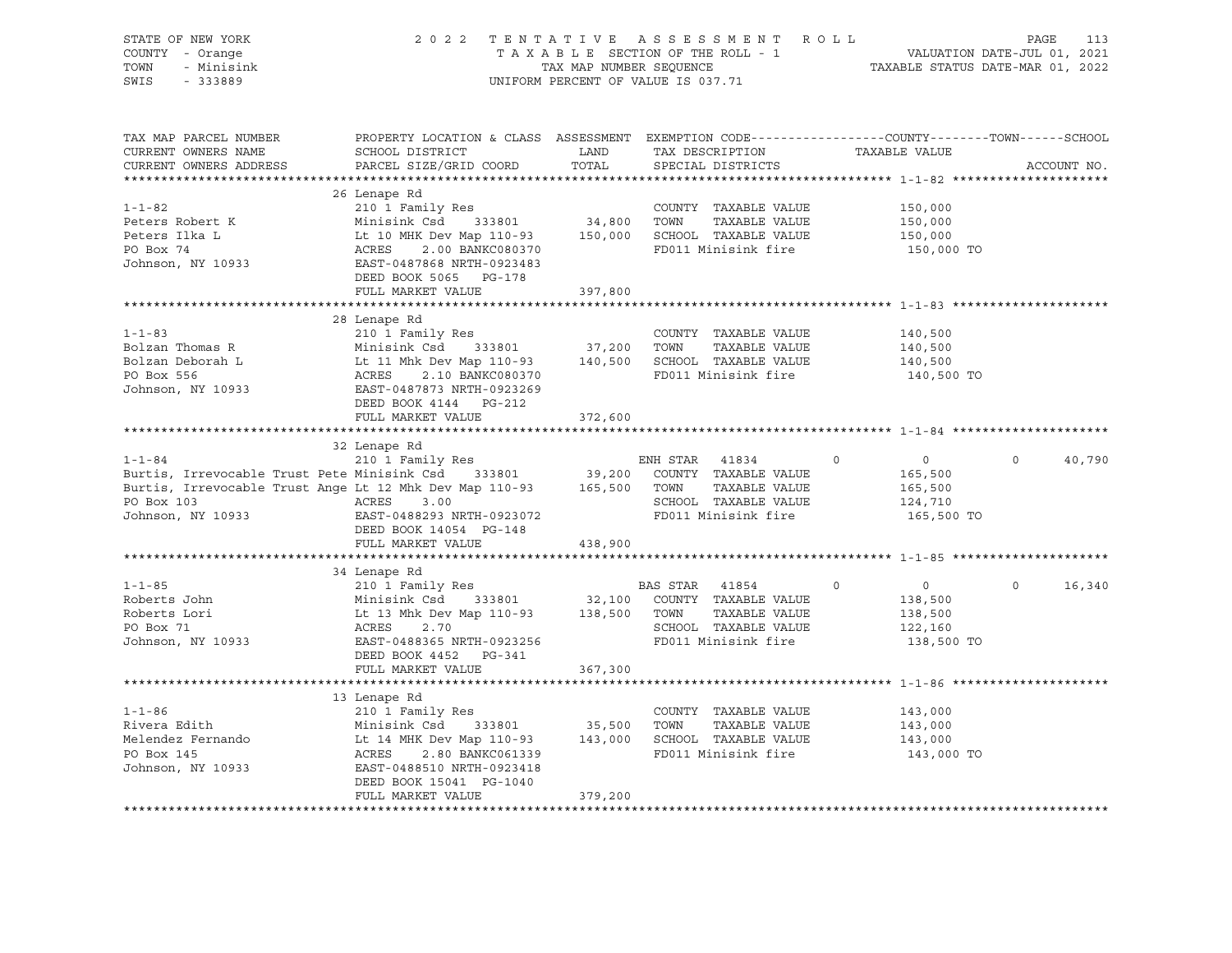| STATE OF NEW YORK<br>COUNTY - Orange<br>TOWN<br>- Minisink<br>SWIS<br>$-333889$                |                                                                                                                                                                                                                            |                              | 2022 TENTATIVE ASSESSMENT ROLL<br>TAXABLE SECTION OF THE ROLL - 1<br>TAXABLE SECTION OF THE ROLL - 1<br>TAXABLE STATUS DATE-MAR 01, 2022<br>UNIFORM PERCENT OF VALUE IS 037.71 |                    |                                                                | PAGE           | 114            |
|------------------------------------------------------------------------------------------------|----------------------------------------------------------------------------------------------------------------------------------------------------------------------------------------------------------------------------|------------------------------|--------------------------------------------------------------------------------------------------------------------------------------------------------------------------------|--------------------|----------------------------------------------------------------|----------------|----------------|
| TAX MAP PARCEL NUMBER<br>CURRENT OWNERS NAME                                                   | PROPERTY LOCATION & CLASS ASSESSMENT EXEMPTION CODE---------------COUNTY-------TOWN-----SCHOOL<br>SCHOOL DISTRICT                                                                                                          | LAND<br>TOTAL                | TAX DESCRIPTION                                                                                                                                                                |                    | TAXABLE VALUE                                                  |                |                |
| CURRENT OWNERS ADDRESS                                                                         | PARCEL SIZE/GRID COORD                                                                                                                                                                                                     |                              | SPECIAL DISTRICTS                                                                                                                                                              |                    |                                                                |                | ACCOUNT NO.    |
|                                                                                                | 5 Lenape Rd                                                                                                                                                                                                                |                              |                                                                                                                                                                                |                    |                                                                |                |                |
| $1 - 1 - 87$<br>Giannino Francis W Jr<br>Giannino Michele A<br>PO Box 137<br>Johnson, NY 10933 | 210 1 Family Res<br>Minisink Csd 333801 35,700 COUNTY TAXABLE VALUE<br>Lt 15 Mhk Dev Map 110-93<br>ACRES 2.90 155,600 TOWN<br>EAST-0488662 NRTH-0923531<br>DEED BOOK 11454 PG-1897                                         |                              | SOLAR EX C 49500<br>TAXABLE VALUE<br>SCHOOL TAXABLE VALUE<br>FD011 Minisink fire                                                                                               | $\circ$            | 5,000<br>150,600<br>150,600<br>150,600<br>155,600 TO           | 5,000          | 5,000          |
|                                                                                                | FULL MARKET VALUE                                                                                                                                                                                                          | 412,600                      |                                                                                                                                                                                |                    |                                                                |                |                |
|                                                                                                | 40 Sunrise Dr                                                                                                                                                                                                              |                              |                                                                                                                                                                                |                    |                                                                |                |                |
| $1 - 1 - 88$<br>Free Clifford G<br>Mangan-Free Melanie L<br>40 Sunrise Dr<br>Johnson, NY 10933 | 210 1 Family Res<br>Minisink Csd 333801<br>Lt 16 Mhk Dev Map 110-93<br>ACRES<br>2.10 BANKC040280<br>EAST-0488852 NRTH-0923655<br>DEED BOOK 14854 PG-1478<br>FULL MARKET VALUE                                              | 33,800<br>184,300<br>488,700 | SOLAR EX C 49500<br>COUNTY TAXABLE VALUE<br>TOWN<br>TAXABLE VALUE<br>SCHOOL TAXABLE VALUE<br>FD011 Minisink fire                                                               | $\circ$            | 5,000<br>179,300<br>179,300<br>179,300<br>184,300 TO           | 5,000          | 5,000          |
|                                                                                                |                                                                                                                                                                                                                            |                              |                                                                                                                                                                                |                    |                                                                |                |                |
| $1 - 1 - 89$<br>Morell Armando Jr<br>Morell Godfreyda<br>PO Box 2<br>Johnson, NY 10933         | 48 Sunrise Dr<br>210 1 Family Res<br>Minisink Csd 333801<br>Lt 17 Mhk Dev Map 110-93 139,500 SCHOOL TAXABLE VALUE<br>ACRES<br>2.00 BANKC130170<br>EAST-0489002 NRTH-0923767<br>DEED BOOK 15092 PG-106<br>FULL MARKET VALUE | 34,700<br>369,900            | COUNTY TAXABLE VALUE<br>TOWN<br>TAXABLE VALUE<br>FD011 Minisink fire                                                                                                           |                    | 139,500<br>139,500<br>139,500<br>139,500 TO                    |                |                |
|                                                                                                |                                                                                                                                                                                                                            |                              |                                                                                                                                                                                |                    |                                                                |                |                |
| $1 - 1 - 90$<br>Langlitz Cassandra K<br>PO Box 173<br>Johnson, NY 10933                        | 58 Sunrise Dr<br>210 1 Family Res<br>333801 34,800<br>Minisink Csd<br>Lt 18 MHK Dev Map 110-93 149,000<br>ACRES<br>2.10 BANKC020440<br>EAST-0489181 NRTH-0923904<br>DEED BOOK 14752 PG-597                                 |                              | SOLAR EX C 49500<br>COUNTY TAXABLE VALUE<br>TOWN<br>TAXABLE VALUE<br>SCHOOL TAXABLE VALUE<br>FD011 Minisink fire                                                               | $\Omega$           | 5,000<br>144,000<br>144,000<br>144,000<br>149,000 TO           | 5,000          | 5,000          |
|                                                                                                | FULL MARKET VALUE                                                                                                                                                                                                          | 395,100                      |                                                                                                                                                                                |                    |                                                                |                |                |
|                                                                                                | 165 County Rte 22                                                                                                                                                                                                          |                              |                                                                                                                                                                                |                    |                                                                |                |                |
| $1 - 1 - 91$<br>Torres Hector J<br>PO Box 25<br>Johnson, NY 10933                              | 210 1 Family Res<br>Minisink Csd<br>333801<br>Lt 19 MHK Dev Map 110-93 205,000<br>ACRES 16.00<br>EAST-0489297 NRTH-0923222<br>DEED BOOK 14622 PG-1337                                                                      |                              | VETWAR CTS 41120<br>45,100 VETCOM CTS 41130<br>COUNTY TAXABLE VALUE<br>TOWN<br>TAXABLE VALUE<br>SCHOOL TAXABLE VALUE<br>FD011 Minisink fire                                    | $\circ$<br>$\circ$ | 9,387<br>15,645<br>179,968<br>197,848<br>190,696<br>205,000 TO | 2,682<br>4,470 | 5,364<br>8,940 |

FULL MARKET VALUE 543,600 \*\*\*\*\*\*\*\*\*\*\*\*\*\*\*\*\*\*\*\*\*\*\*\*\*\*\*\*\*\*\*\*\*\*\*\*\*\*\*\*\*\*\*\*\*\*\*\*\*\*\*\*\*\*\*\*\*\*\*\*\*\*\*\*\*\*\*\*\*\*\*\*\*\*\*\*\*\*\*\*\*\*\*\*\*\*\*\*\*\*\*\*\*\*\*\*\*\*\*\*\*\*\*\*\*\*\*\*\*\*\*\*\*\*\*\*\*\*\*\*\*\*\*\*\*\*\*\*\*\*\*\*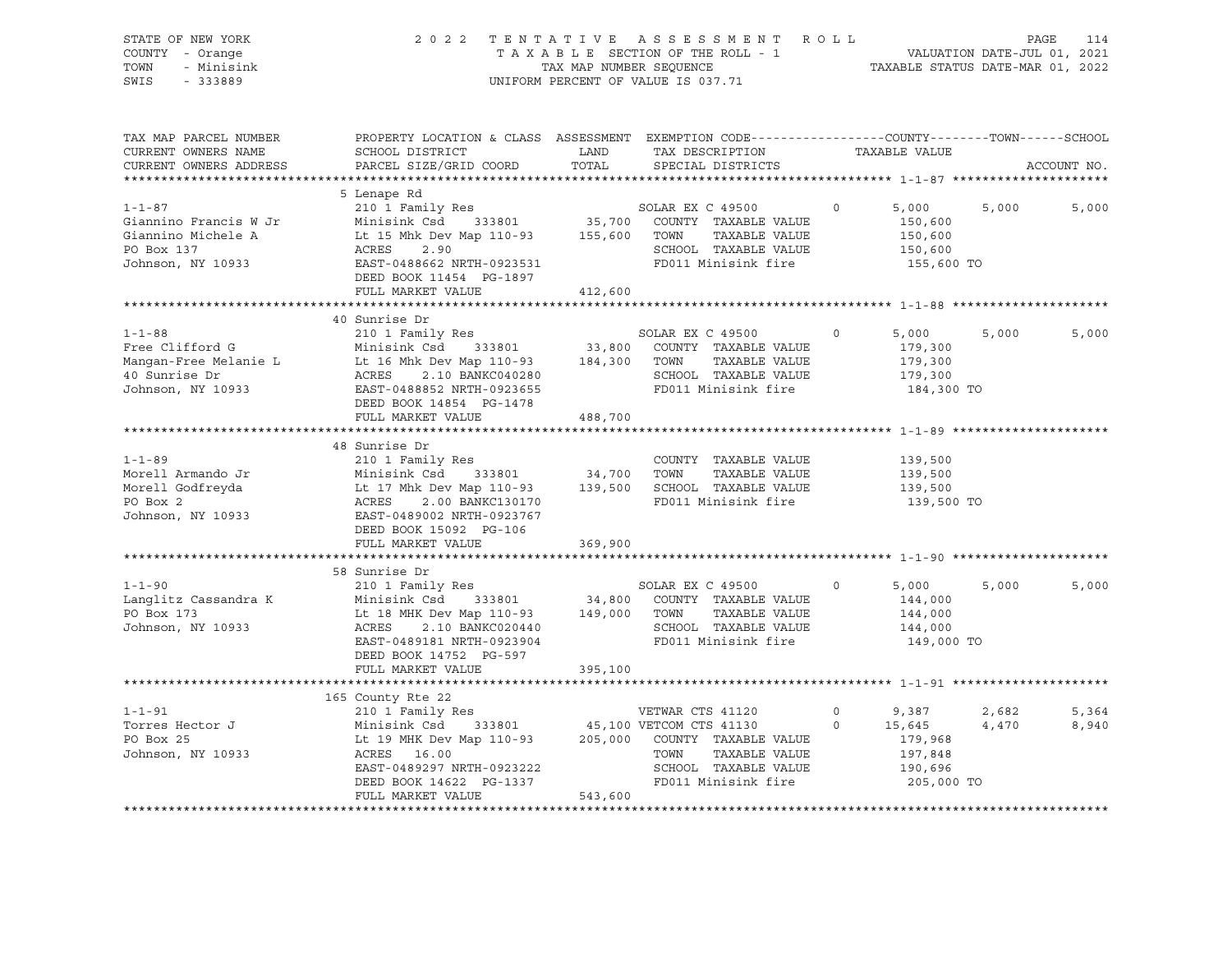| STATE OF NEW YORK<br>COUNTY - Orange<br>- Minisink<br>TOWN<br>SWIS<br>$-333889$ | 2 0 2 2                                                                                                                                      | TAX MAP NUMBER SEQUENCE | TENTATIVE ASSESSMENT ROLL<br>TAXABLE SECTION OF THE ROLL - 1<br>UNIFORM PERCENT OF VALUE IS 037.71 | PAGE<br>VALUATION DATE-JUL 01, 2021<br>TAXABLE STATUS DATE-MAR 01, 2022 |                           |          | 115         |
|---------------------------------------------------------------------------------|----------------------------------------------------------------------------------------------------------------------------------------------|-------------------------|----------------------------------------------------------------------------------------------------|-------------------------------------------------------------------------|---------------------------|----------|-------------|
| TAX MAP PARCEL NUMBER<br>CURRENT OWNERS NAME<br>CURRENT OWNERS ADDRESS          | PROPERTY LOCATION & CLASS ASSESSMENT EXEMPTION CODE----------------COUNTY-------TOWN-----SCHOOL<br>SCHOOL DISTRICT<br>PARCEL SIZE/GRID COORD | LAND<br>TOTAL           | TAX DESCRIPTION<br>SPECIAL DISTRICTS                                                               |                                                                         | TAXABLE VALUE             |          | ACCOUNT NO. |
|                                                                                 | 14 Forest Ln                                                                                                                                 |                         |                                                                                                    |                                                                         |                           |          |             |
| $1 - 1 - 92$                                                                    | 220 2 Family Res                                                                                                                             |                         | COUNTY TAXABLE VALUE                                                                               |                                                                         | 178,000                   |          |             |
| Miller Robert H Jr                                                              | Minisink Csd<br>333801                                                                                                                       | 34,700                  | TOWN<br>TAXABLE VALUE                                                                              |                                                                         | 178,000                   |          |             |
| Miller Barbara R                                                                | Lt 1 Roloson Sub 119-02                                                                                                                      | 178,000                 | SCHOOL TAXABLE VALUE                                                                               |                                                                         | 178,000                   |          |             |
| PO Box 187                                                                      | ACRES<br>1.90 BANKC080496                                                                                                                    |                         | FD011 Minisink fire                                                                                |                                                                         | 178,000 TO                |          |             |
| Johnson, NY 10933                                                               | EAST-0490983 NRTH-0923098                                                                                                                    |                         |                                                                                                    |                                                                         |                           |          |             |
|                                                                                 | DEED BOOK 13988 PG-372                                                                                                                       |                         |                                                                                                    |                                                                         |                           |          |             |
|                                                                                 | FULL MARKET VALUE                                                                                                                            | 472,000                 |                                                                                                    |                                                                         |                           |          |             |
|                                                                                 |                                                                                                                                              |                         |                                                                                                    |                                                                         |                           |          |             |
|                                                                                 | 24 Forest Ln                                                                                                                                 |                         |                                                                                                    |                                                                         |                           | $\circ$  |             |
| $1 - 1 - 93$<br>Kassapian Michael                                               | 210 1 Family Res<br>Minisink Csd<br>333801                                                                                                   | 34,600                  | BAS STAR<br>41854<br>COUNTY TAXABLE VALUE                                                          | $\circ$                                                                 | $\overline{0}$<br>170,900 |          | 16,340      |
| Bower Cathy                                                                     | Lt 2 Roloson Sub 119-02                                                                                                                      | 170,900                 | TAXABLE VALUE<br>TOWN                                                                              |                                                                         | 170,900                   |          |             |
| PO Box 34                                                                       | ACRES<br>1.80                                                                                                                                |                         | SCHOOL TAXABLE VALUE                                                                               |                                                                         | 154,560                   |          |             |
| Johnson, NY 10933                                                               | EAST-0491071 NRTH-0923324                                                                                                                    |                         | FD011 Minisink fire                                                                                |                                                                         | 170,900 TO                |          |             |
|                                                                                 | DEED BOOK 11807 PG-1258                                                                                                                      |                         |                                                                                                    |                                                                         |                           |          |             |
|                                                                                 | FULL MARKET VALUE                                                                                                                            | 453,200                 |                                                                                                    |                                                                         |                           |          |             |
|                                                                                 |                                                                                                                                              |                         |                                                                                                    |                                                                         |                           |          |             |
|                                                                                 | 43 County Rte 22                                                                                                                             |                         |                                                                                                    |                                                                         |                           |          |             |
| $1 - 1 - 94$                                                                    | 210 1 Family Res                                                                                                                             |                         | BAS STAR<br>41854                                                                                  | $\mathbf 0$                                                             | $\circ$                   | $\Omega$ | 16,340      |
| Potter Henry                                                                    | Minisink Csd<br>333801                                                                                                                       | 23,600                  | COUNTY TAXABLE VALUE                                                                               |                                                                         | 91,900                    |          |             |
| Potter Lauren<br>PO Box 65                                                      | FRNT 132.00 DPTH 294.00<br>ACRES<br>0.89                                                                                                     | 91,900                  | TOWN<br>TAXABLE VALUE<br>SCHOOL TAXABLE VALUE                                                      |                                                                         | 91,900<br>75,560          |          |             |
| Johnson, NY 10933                                                               | EAST-0490984 NRTH-0921325                                                                                                                    |                         | FD011 Minisink fire                                                                                |                                                                         | 91,900 TO                 |          |             |
|                                                                                 | DEED BOOK 2200 PG-00027                                                                                                                      |                         |                                                                                                    |                                                                         |                           |          |             |
|                                                                                 | FULL MARKET VALUE                                                                                                                            | 243,700                 |                                                                                                    |                                                                         |                           |          |             |
|                                                                                 |                                                                                                                                              |                         |                                                                                                    |                                                                         |                           |          |             |
|                                                                                 | 28 County Rte 22                                                                                                                             |                         |                                                                                                    |                                                                         |                           |          |             |
| $1 - 1 - 95.22$                                                                 | 878 Solar                                                                                                                                    |                         | AGDISTRICT 41720                                                                                   | $\circ$                                                                 | 81,335                    | 81,335   | 81,335      |
| Ford Dean C                                                                     | 333801<br>Minisink Csd                                                                                                                       |                         | 167,700 SOLAR EX C 49500                                                                           | $\circ$                                                                 | 853,255                   | 853,255  | 853,255     |
| 284 Hortons Rd                                                                  | Parcel Mance & ford SM 57                                                                                                                    | 1000,555                | COUNTY TAXABLE VALUE                                                                               |                                                                         | 65,965                    |          |             |
| Westtown, NY 10998                                                              | ACRES 105.80                                                                                                                                 |                         | TOWN<br>TAXABLE VALUE                                                                              |                                                                         | 65,965                    |          |             |
| MAY BE SUBJECT TO PAYMENT                                                       | EAST-0591790 NRTH-0921846<br>DEED BOOK 4521 PG-167                                                                                           |                         | SCHOOL TAXABLE VALUE<br>FD011 Minisink fire                                                        |                                                                         | 65,965<br>1000,555 TO     |          |             |
| UNDER AGDIST LAW TIL 2026                                                       | FULL MARKET VALUE                                                                                                                            | 2653,300                |                                                                                                    |                                                                         |                           |          |             |
|                                                                                 |                                                                                                                                              |                         |                                                                                                    |                                                                         |                           |          |             |
|                                                                                 | 50 Gregory Rd                                                                                                                                |                         |                                                                                                    |                                                                         |                           |          |             |
| $1 - 1 - 96$                                                                    | 210 1 Family Res                                                                                                                             |                         | COUNTY TAXABLE VALUE                                                                               |                                                                         | 185,600                   |          |             |
| Jones Suzanne M                                                                 | Minisink Csd<br>333801                                                                                                                       | 34,500                  | TOWN<br>TAXABLE VALUE                                                                              |                                                                         | 185,600                   |          |             |
| Jones Stephen C                                                                 | Lt 1 F & F Development Co                                                                                                                    | 185,600                 | SCHOOL TAXABLE VALUE                                                                               |                                                                         | 185,600                   |          |             |
| PO Box 199                                                                      | Sub Map 707-03                                                                                                                               |                         | FD011 Minisink fire                                                                                |                                                                         | 185,600 TO                |          |             |
| Johnson, NY 10933                                                               | ACRES<br>5.10 BANKC080370                                                                                                                    |                         |                                                                                                    |                                                                         |                           |          |             |
|                                                                                 | EAST-0489750 NRTH-0922690                                                                                                                    |                         |                                                                                                    |                                                                         |                           |          |             |
|                                                                                 | DEED BOOK 14269 PG-1896<br>FULL MARKET VALUE                                                                                                 | 492,200                 |                                                                                                    |                                                                         |                           |          |             |
|                                                                                 |                                                                                                                                              |                         |                                                                                                    |                                                                         |                           |          |             |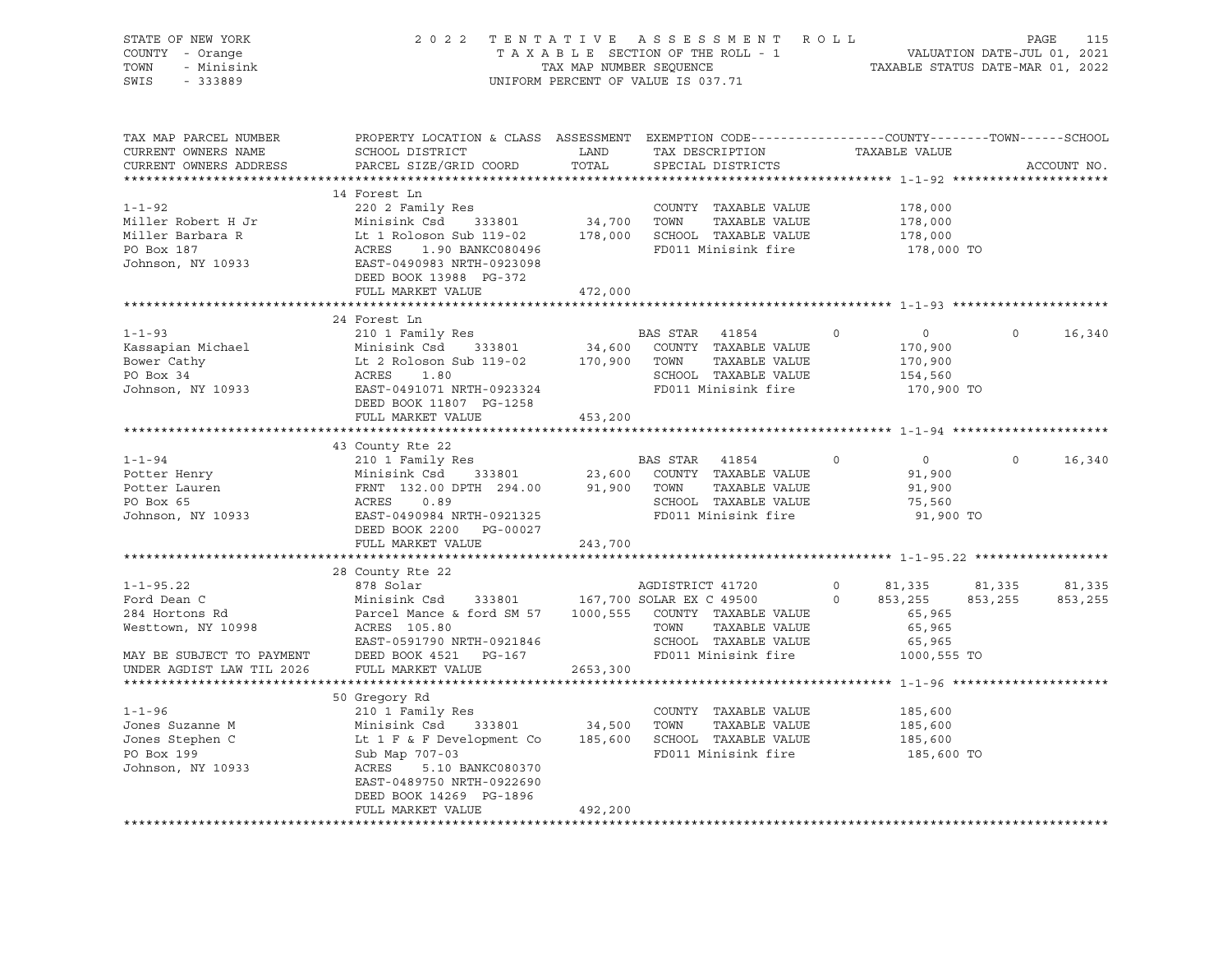| STATE OF NEW YORK<br>COUNTY<br>- Orange<br>- Minisink<br>TOWN<br>SWIS<br>- 333889               | 2 0 2 2                                                                        |         | TENTATIVE ASSESSMENT ROLL<br>TAXABLE SECTION OF THE ROLL - 1<br>UNIFORM PERCENT OF VALUE IS 037.71 | VALUATION DATE-JUL 01, 2021<br>TAX MAP NUMBER SEQUENCE TAN TAXABLE STATUS DATE-MAR 01, 2022 | 116<br>PAGE |
|-------------------------------------------------------------------------------------------------|--------------------------------------------------------------------------------|---------|----------------------------------------------------------------------------------------------------|---------------------------------------------------------------------------------------------|-------------|
| TAX MAP PARCEL NUMBER<br>CURRENT OWNERS NAME                                                    | PROPERTY LOCATION & CLASS ASSESSMENT<br>SCHOOL DISTRICT LAND                   |         | TAX DESCRIPTION                                                                                    | EXEMPTION CODE-----------------COUNTY-------TOWN------SCHOOL<br>TAXABLE VALUE               |             |
| CURRENT OWNERS ADDRESS             PARCEL SIZE/GRID COORD         TOTAL       SPECIAL DISTRICTS |                                                                                |         |                                                                                                    |                                                                                             | ACCOUNT NO. |
|                                                                                                 |                                                                                |         |                                                                                                    |                                                                                             |             |
|                                                                                                 | 137 County Rte 22                                                              |         |                                                                                                    |                                                                                             |             |
| $1 - 1 - 97.2$                                                                                  | 210 1 Family Res                                                               |         | TAXABLE VALUE<br>COUNTY                                                                            | 164,800                                                                                     |             |
| Wesler Darian Nesler Darian                                                                     | Minisink Csd 333801 34,500                                                     |         | TOWN<br>TAXABLE VALUE                                                                              | 164,800                                                                                     |             |
| Wesler Harry The Lt 2 F&F Devel. Corp Sub 164,800                                               |                                                                                |         | SCHOOL TAXABLE VALUE                                                                               | 164,800                                                                                     |             |
| PO Box 57                                                                                       | $707 - 03$                                                                     |         |                                                                                                    | FD011 Minisink fire 164,800 TO                                                              |             |
| Johnson, NY 10933                                                                               | ACRES 5.10 BANKC190294<br>EAST-0489980 NRTH-0922961<br>DEED BOOK 14734 PG-1947 |         |                                                                                                    |                                                                                             |             |
|                                                                                                 | FULL MARKET VALUE                                                              | 437,000 |                                                                                                    |                                                                                             |             |

\*\*\*\*\*\*\*\*\*\*\*\*\*\*\*\*\*\*\*\*\*\*\*\*\*\*\*\*\*\*\*\*\*\*\*\*\*\*\*\*\*\*\*\*\*\*\*\*\*\*\*\*\*\*\*\*\*\*\*\*\*\*\*\*\*\*\*\*\*\*\*\*\*\*\*\*\*\*\*\*\*\*\*\*\*\*\*\*\*\*\*\*\*\*\*\*\*\*\*\*\*\*\*\*\*\*\*\*\*\*\*\*\*\*\*\*\*\*\*\*\*\*\*\*\*\*\*\*\*\*\*\*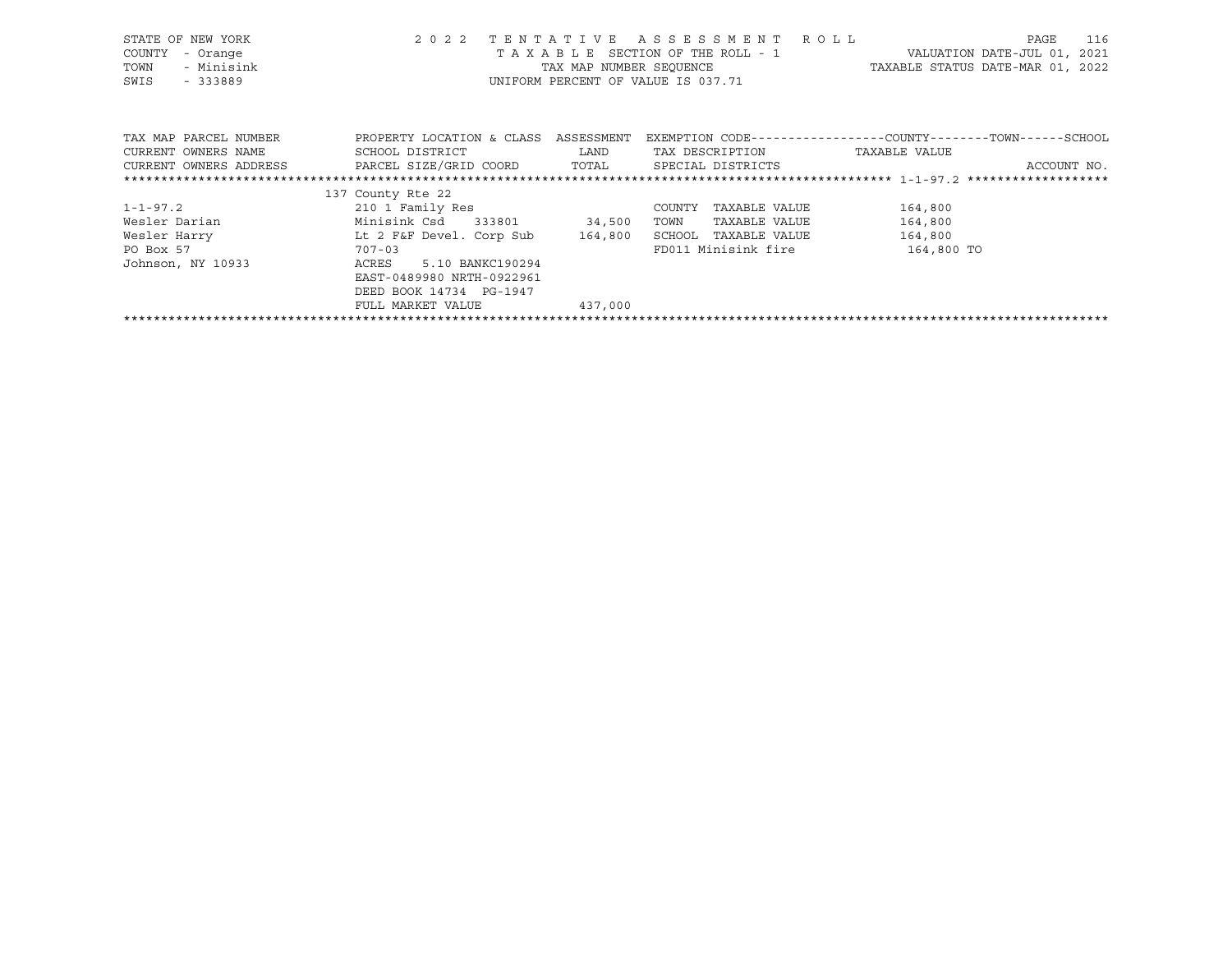|      | STATE OF NEW YORK | 2022 TENTATIVE ASSESSMENT ROLL        |                                  | PAGE | 117 |
|------|-------------------|---------------------------------------|----------------------------------|------|-----|
|      | COUNTY - Orange   | T A X A B L E SECTION OF THE ROLL - 1 | VALUATION DATE-JUL 01, 2021      |      |     |
| TOWN | - Minisink        | MAP SECTION - 001                     | TAXABLE STATUS DATE-MAR 01, 2022 |      |     |
| SWIS | - 333889          | SUB-SECTION - 000                     | RPS150/V04/L015                  |      |     |
|      |                   | UNIFORM PERCENT OF VALUE IS 037.71    | CURRENT DATE $4/28/2022$         |      |     |

# \*\*\* S P E C I A L D I S T R I C T S U M M A R Y \*\*\*

|                            | TOTAL | EXTENSION | <b>EXTENSION</b> | AD VALOREM | <b>EXEMPT</b> | TAXABLE      |
|----------------------------|-------|-----------|------------------|------------|---------------|--------------|
| CODE DISTRICT NAME PARCELS |       | TYPE.     | VALUE            | VALUE      | AMOUNT        | <b>VALUE</b> |
|                            |       |           |                  |            |               |              |
| FD011 Minisink fire        |       | 156 TOTAL |                  | 17153,755  |               | 17153,755    |

# \*\*\* S C H O O L D I S T R I C T S U M M A R Y \*\*\*

| CODE   | DISTRICT NAME | TOTAL<br>PARCELS | ASSESSED<br>LAND | ASSESSED<br>TOTAL | EXEMPT<br>AMOUNT | TOTAL<br>TAXABLE | STAR<br>AMOUNT | STAR<br>TAXABLE |
|--------|---------------|------------------|------------------|-------------------|------------------|------------------|----------------|-----------------|
| 333801 | Minisink Csd  | 156              | 4933,800         | 17153,755         | 1668,427         | 15485,328        | 1258,600       | 14226,728       |
|        | SUB-TOTAL     | 156              | 4933,800         | 17153,755         | 1668,427         | 15485,328        | 1258,600       | 14226,728       |
|        | TOTAL         | 156              | 4933,800         | 17153,755         | 1668,427         | 15485,328        | 1258,600       | 14226,728       |

#### \*\*\* S Y S T E M C O D E S S U M M A R Y \*\*\*

### NO SYSTEM EXEMPTIONS AT THIS LEVEL

# \*\*\* E X E M P T I O N S U M M A R Y \*\*\*

|       |                 | TOTAL   |          |          |          |
|-------|-----------------|---------|----------|----------|----------|
| CODE  | DESCRIPTION     | PARCELS | COUNTY   | TOWN     | SCHOOL   |
| 41120 | VETWAR CTS      | 7       | 65,709   | 18,774   | 37,548   |
| 41130 | VETCOM CTS      | 6       | 93,870   | 26,820   | 53,640   |
| 41140 | VETDIS CTS      | 4       | 85,675   | 33,500   | 60,320   |
| 41153 | $CW$ 10 $VET/$  |         |          | 2,682    |          |
| 41165 | $CW$ 15 $VET/$  |         | 5,364    |          | 5,364    |
| 41170 | CW DISBLD       |         | 5,160    | 5,160    | 5,160    |
| 41720 | AGDISTRICT      | 8       | 496,260  | 496,260  | 496,260  |
| 41800 | AGED            | 2       | 78,488   | 84,075   | 81,840   |
| 41834 | ENH STAR        | 12      |          |          | 474,280  |
| 41854 | <b>BAS STAR</b> | 48      |          |          | 784,320  |
| 47460 | FORESTLAND      | 1       | 15,040   | 15,040   | 15,040   |
| 49500 | SOLAR EX C      | 13      | 913,255  | 913,255  | 913,255  |
|       | TOTAL           | 104     | 1758,821 | 1595,566 | 2927,027 |
|       |                 |         |          |          |          |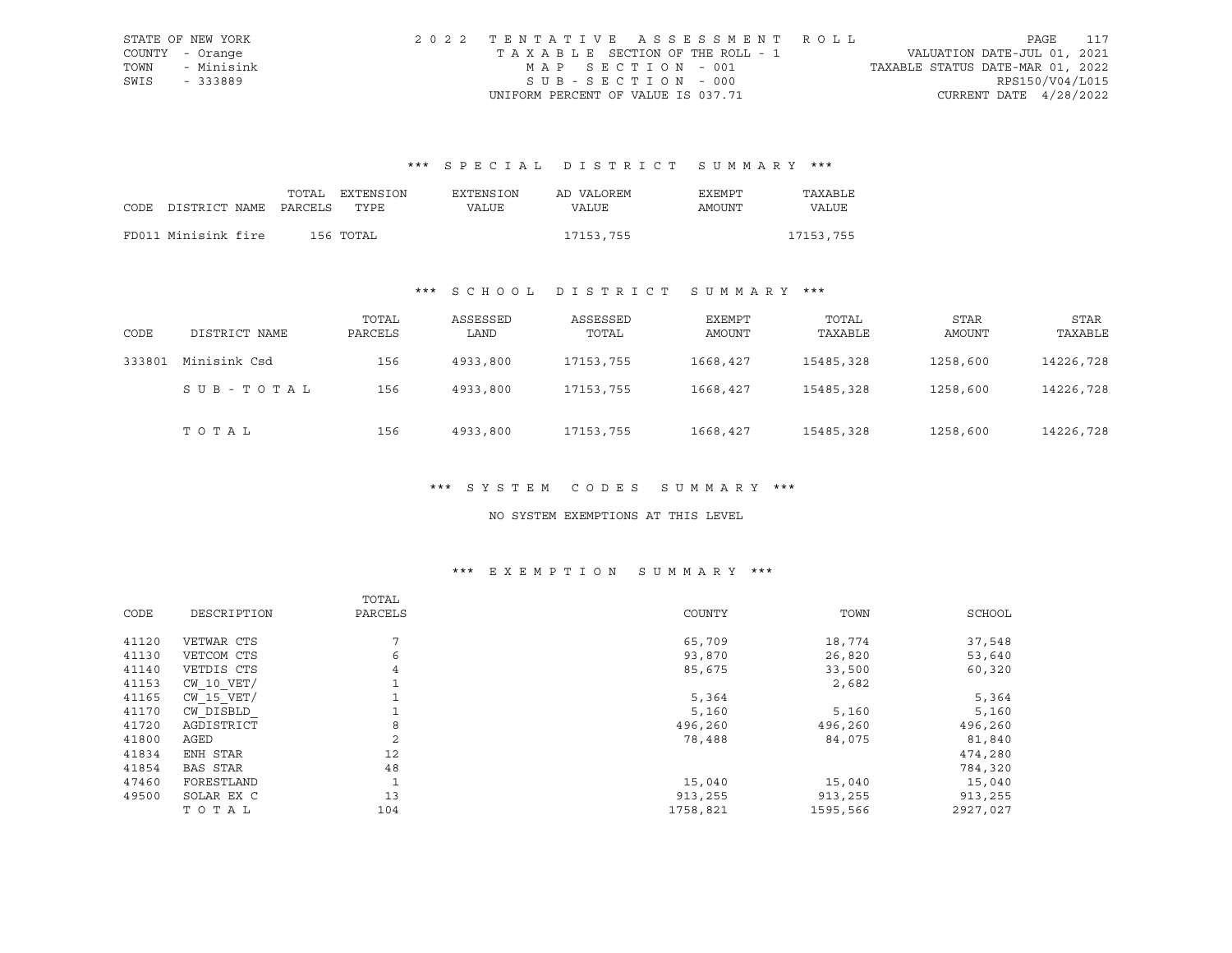|      | STATE OF NEW YORK | 2022 TENTATIVE ASSESSMENT ROLL     |                                  | PAGE                        | 118 |
|------|-------------------|------------------------------------|----------------------------------|-----------------------------|-----|
|      | COUNTY - Orange   | TAXABLE SECTION OF THE ROLL - 1    |                                  | VALUATION DATE-JUL 01, 2021 |     |
| TOWN | - Minisink        | MAP SECTION - 001                  | TAXABLE STATUS DATE-MAR 01, 2022 |                             |     |
| SWIS | $-333889$         | SUB-SECTION - 000                  |                                  | RPS150/V04/L015             |     |
|      |                   | UNIFORM PERCENT OF VALUE IS 037.71 |                                  | CURRENT DATE $4/28/2022$    |     |

## \*\*\* G R A N D T O T A L S \*\*\*

| ROLL       |             | TOTAL   | ASSESSED | ASSESSED  | TAXABLE   | TAXABLE   | TAXABLE   | STAR      |
|------------|-------------|---------|----------|-----------|-----------|-----------|-----------|-----------|
| <b>SEC</b> | DESCRIPTION | PARCELS | LAND     | TOTAL     | COUNTY    | TOWN      | SCHOOL    | TAXABLE   |
|            | TAXABLE     | 156     | 4933,800 | 17153,755 | 15394,934 | 15558,189 | 15485,328 | 14226,728 |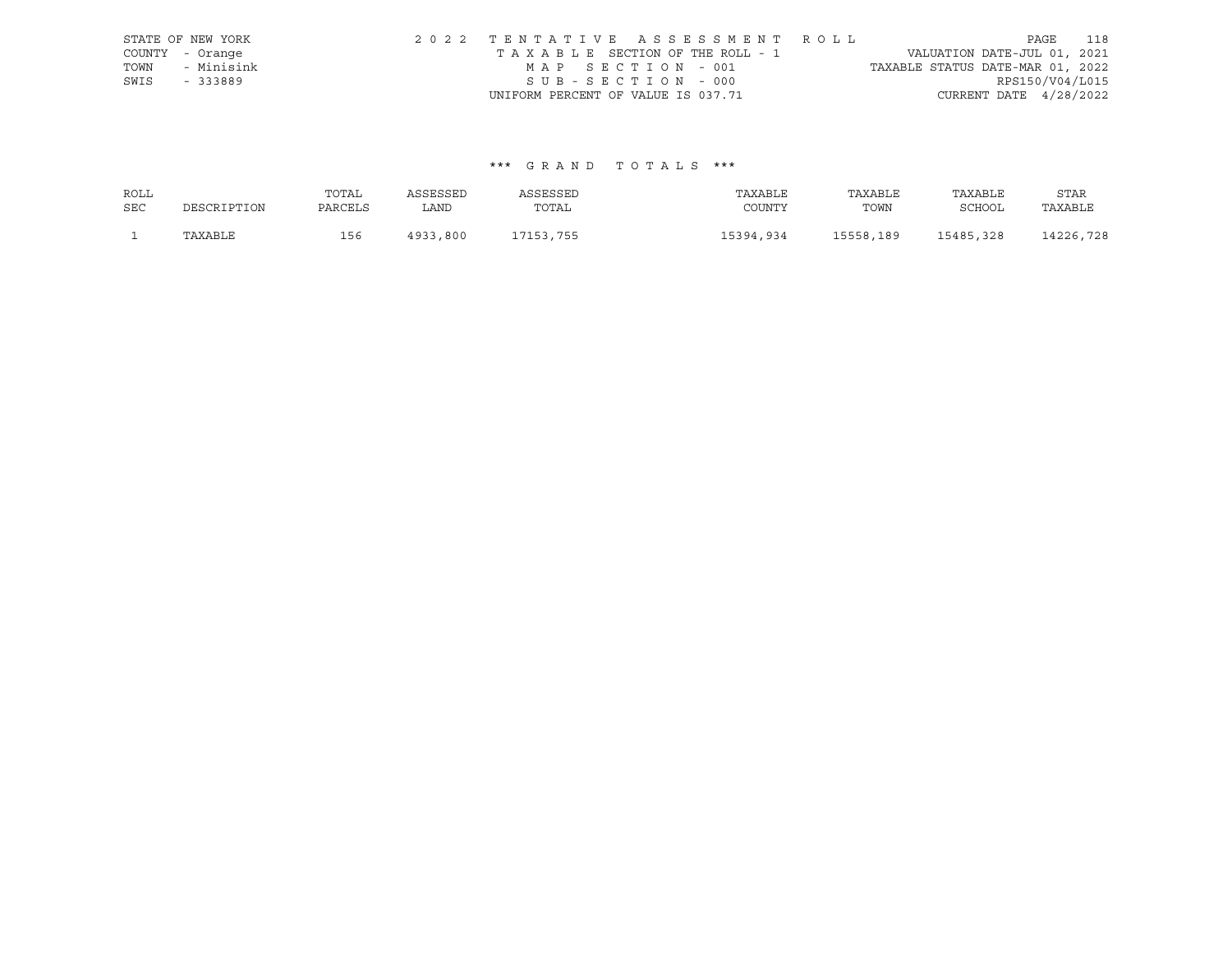| STATE OF NEW YORK<br>COUNTY - Orange<br>TOWN<br>- Minisink<br>SWIS<br>$-333889$            |                                                                                                                                                                                                                                                                                   |                             | 2022 TENTATIVE ASSESSMENT ROLL                                                                                                                   |                              | PAGE<br>119<br>TAXABLE SECTION OF THE ROLL - 1<br>TAX MAP NUMBER SEQUENCE THE ROLL - 1<br>UNIFORM PERCENT OF VALUE IS 037.71 |                   |                 |
|--------------------------------------------------------------------------------------------|-----------------------------------------------------------------------------------------------------------------------------------------------------------------------------------------------------------------------------------------------------------------------------------|-----------------------------|--------------------------------------------------------------------------------------------------------------------------------------------------|------------------------------|------------------------------------------------------------------------------------------------------------------------------|-------------------|-----------------|
| TAX MAP PARCEL NUMBER<br>CURRENT OWNERS NAME<br>CURRENT OWNERS ADDRESS                     | PROPERTY LOCATION & CLASS ASSESSMENT EXEMPTION CODE-----------------COUNTY-------TOWN------SCHOOL<br>SCHOOL DISTRICT<br>PARCEL SIZE/GRID COORD                                                                                                                                    | LAND<br>TOTAL               | TAX DESCRIPTION TAXABLE VALUE<br>SPECIAL DISTRICTS                                                                                               |                              |                                                                                                                              |                   | ACCOUNT NO.     |
| $2 - 1 - 1$<br>Raymond Gene A<br>Raymond Sandra L<br>Raymond Sandra L<br>Johnson, NY 10933 | 136 County Rte 22<br>210 1 Family Res<br>210 1 Family Res<br>210 1 Minisink Csd 333801 218,400 COUNTY TAXABLE VALUE<br>Lt 10 D C Thompson 103,300 TOWN<br>FRNT 66.00 DPTH 305.00 SCHOOL<br>BANKC030230<br>EAST-0490154 NRTH-0923437<br>DEED BOOK 4602 PG-188<br>FULL MARKET VALUE | 273,900                     | TAXABLE VALUE<br>SCHOOL TAXABLE VALUE<br>FD011 Minisink fire                                                                                     | $\circ$                      | $\overline{0}$<br>103,300<br>103,300<br>86,960<br>103,300 TO                                                                 | $\Omega$          | 16,340          |
| $2 - 1 - 2$<br>Brusca Thomas L<br>PO Box 151<br>Johnson, NY 10933                          | 128 County Rte 22<br>210 1 Family Res<br>Minisink Csd 333801 34,200 TOWN<br>Lts 7 8 9 D C Thompson 94,200 SCHOOL TAXABLE VALUE<br>FRNT 198.00 DPTH 310.00 FD011 Minisink fire<br>BANKN140687<br>EAST-0490266 NRTH-0923351<br>DEED BOOK 14858 PG-1197<br>FULL MARKET VALUE         | 249,800                     | COUNTY TAXABLE VALUE<br>TAXABLE VALUE<br>VALUE Minisink fire                                                                                     |                              | 94,200<br>94,200<br>94,200<br>94,200 TO                                                                                      |                   |                 |
| $2 - 1 - 3$<br>Raymond Shirley<br>193 Watkins Ave<br>Middletown, NY 10940                  | County Rte 22<br>210 1 Family Res<br>122 County Rte 22<br>Minisink Csd<br>Lts 5 6 D C Thompson 48,000 TOWN<br>FRNT 132.00 DPTH 310.00 SCHOOL<br>EAST-0490388 NRTH-0923247<br>DEED BOOK 5684 PG-183<br>FULL MARKET VALUE                                                           | 127,300                     | BAS STAR 41854<br>333801 29,900 COUNTY TAXABLE VALUE<br>TOWN      TAXABLE VALUE<br>SCHOOL   TAXABLE VALUE<br>FD011 Minisink fire                 | $\circ$                      | $\overline{0}$<br>48,000<br>48,000<br>31,660<br>48,000 TO                                                                    | $0 \qquad \qquad$ | 16,340          |
| $2 - 1 - 4$<br>PO Box 176<br>Johnson, NY 10933                                             | 10 Bordens Rd<br>210 1 Family Res<br>ACRES<br>1.50<br>EAST-0490505 NRTH-0923134<br>DEED BOOK 14293 PG-1055<br>FULL MARKET VALUE                                                                                                                                                   | 173,200                     | VETCOM CTS 41130<br>34,300 BAS STAR 41854<br>65,300 COUNTY TAXABLE VALUE<br>TOWN<br>TAXABLE VALUE<br>SCHOOL TAXABLE VALUE<br>FD011 Minisink fire | $0 \qquad \qquad$<br>$\circ$ | 15,645<br>$\overline{0}$<br>49,655<br>60,830<br>40,020<br>65,300 TO                                                          | 4,470<br>$\circ$  | 8,940<br>16,340 |
| $2 - 1 - 5$<br>Faughnan James D<br>PO Box 72<br>Johnson, NY 10933                          | 4 Bordens Rd<br>210 1 Family Res<br>Minisink Csd<br>333801<br>Lt 1 D C Thompson<br>FRNT 186.00 DPTH 327.00<br>BANKC130170<br>EAST-0490632 NRTH-0923011<br>DEED BOOK 5004<br>PG-208<br>FULL MARKET VALUE                                                                           | 28,100<br>76,300<br>202,300 | BAS STAR<br>41854<br>COUNTY<br>TAXABLE VALUE<br>TOWN<br>TAXABLE VALUE<br>SCHOOL TAXABLE VALUE<br>FD011 Minisink fire                             | 0                            | 0<br>76,300<br>76,300<br>59,960<br>76,300 TO                                                                                 | 0                 | 16,340          |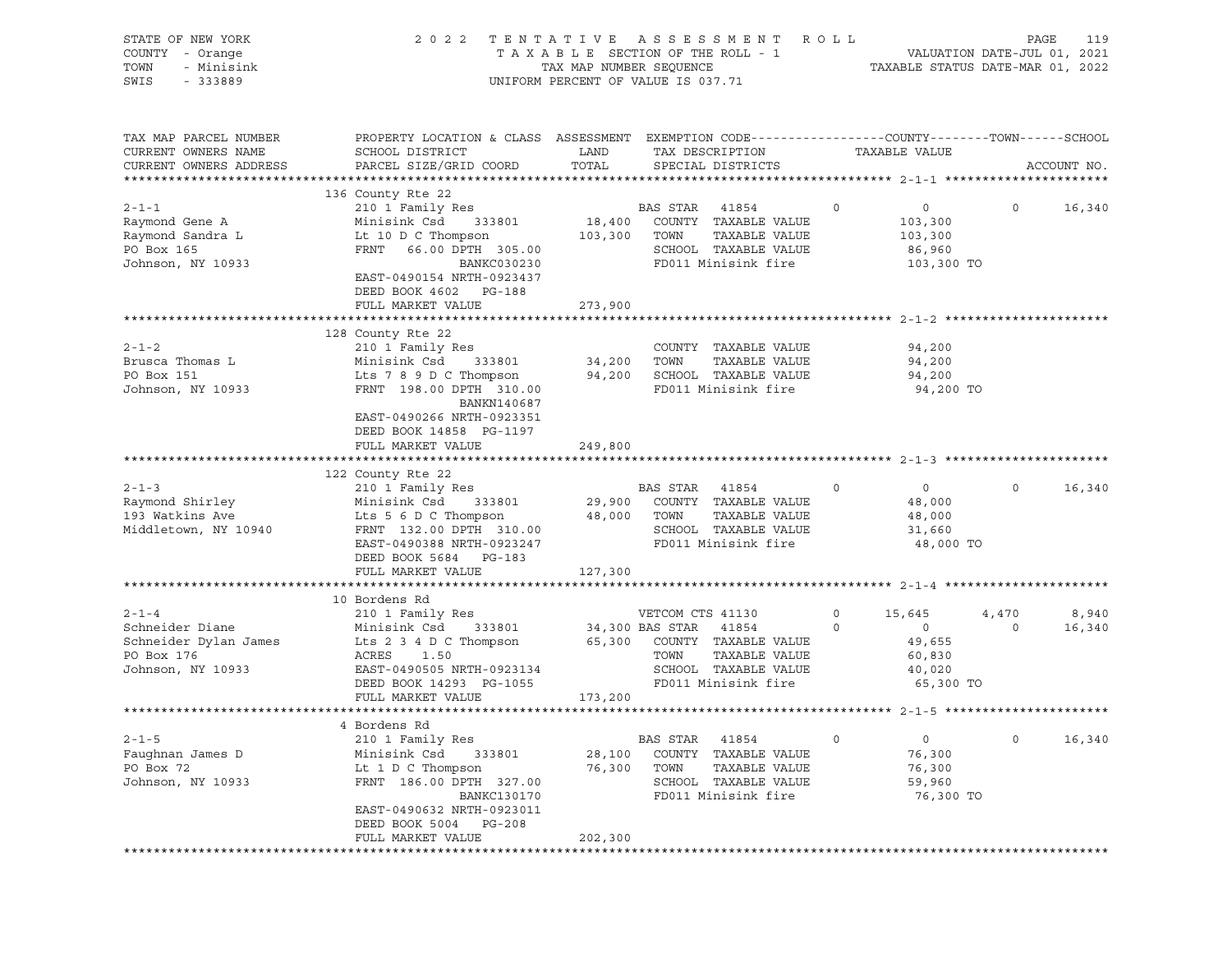### STATE OF NEW YORK 2 0 2 2 T E N T A T I V E A S S E S S M E N T R O L L PAGE 120 COUNTY - Orange T A X A B L E SECTION OF THE ROLL - 1 VALUATION DATE-JUL 01, 2021 TOWN - Minisink TAX MAP NUMBER SEQUENCE TAXABLE STATUS DATE-MAR 01, 2022 SWIS - 333889 CONSERVATION CONTROL OF VALUE IS 037.71

| TAX MAP PARCEL NUMBER<br>CURRENT OWNERS NAME                                                    | PROPERTY LOCATION & CLASS ASSESSMENT EXEMPTION CODE----------------COUNTY-------TOWN------SCHOOL<br>SCHOOL DISTRICT                                                                                                                                                                       | LAND                          | TAX DESCRIPTION                                                                                      | TAXABLE VALUE                                                                                   |                              |                           |
|-------------------------------------------------------------------------------------------------|-------------------------------------------------------------------------------------------------------------------------------------------------------------------------------------------------------------------------------------------------------------------------------------------|-------------------------------|------------------------------------------------------------------------------------------------------|-------------------------------------------------------------------------------------------------|------------------------------|---------------------------|
| CURRENT OWNERS ADDRESS                                                                          | PARCEL SIZE/GRID COORD                                                                                                                                                                                                                                                                    | TOTAL                         | SPECIAL DISTRICTS                                                                                    |                                                                                                 |                              | ACCOUNT NO.               |
| $2 - 1 - 6.2$<br>MarcoVecchio Robert F<br>MarcoVecchio Miriam<br>PO Box 47<br>Johnson, NY 10933 | 1 Gregory Rd<br>210 1 Family Res<br>Minisink Csd<br>ACRES 0.51 BANKC030217<br>EAST-0490740 NRTH-0914944<br>DEED BOOK 2413 PG-00340<br>FIIL MAPKET VALUE<br>ACRES 0.51 BANKC030217 71,500 BAS STAR 41854<br>FULL MARKET VALUE                                                              |                               | COUNTY TAXABLE VALUE<br>TOWN<br>TAXABLE VALUE<br>189,600 SCHOOL TAXABLE VALUE<br>FD011 Minisink fire | $0 \t 9,387$<br>31,290<br>$\Omega$<br>$\overline{0}$<br>30,823<br>59,878<br>31,916<br>71,500 TO | 2,682<br>8,940<br>$\bigcirc$ | 5,364<br>17,880<br>16,340 |
| $2 - 2 - 1.1$<br>Lynn David K Jr<br>PO Box 153<br>Johnson, NY 10933                             | 5 Bordens Rd<br>210 1 Family Res<br>Minisink Csd<br>FRNT 162.00 DPTH 160.00 81,100 SCHOOL TAXABLE VALUE<br>BANKC080370 FD011 Minisink fire<br>EAST-0490431 NRTH-0922922<br>DEED BOOK 13910 PG-744<br>FULL MARKET VALUE                                                                    | s<br>333801 15,200<br>215,100 | COUNTY TAXABLE VALUE<br>TOWN<br>TAXABLE VALUE                                                        | 81,100<br>81,100<br>81,100<br>81,100 TO                                                         |                              |                           |
| $2 - 2 - 1.2$<br>Pressler Todd                                                                  | 4 Gregory Rd<br>Minisink Csd<br>Pressler Todd Ministrus Company of Minister Company of Pressler Todd Press (PRNT 123.00 DPTH 141.00 74,800 TOWN<br>FRNT 123.00 DPTH 141.00 74,800 TOWN<br>Johnson, NY 10933 EAST-0490527 NRTH-0922841 SCHOOL<br>DEED BOOK 15169 PG-2<br>FULL MARKET VALUE | 198,400                       | TAXABLE VALUE<br>SCHOOL TAXABLE VALUE<br>FD011 Minisink fire 74,800 TO                               | 5,000<br>69,800<br>69,800<br>69,800                                                             | 5,000                        | 5,000                     |
| $2 - 2 - 2$<br>Lynn David K Jr                                                                  | 110 County Rte 22<br>Lynn Eay A<br>EXEL 120.00 DPTH 90.00 43,300<br>FRNT 120.00 DPTH 90.00 43,300<br>FRNT 120.00 DPTH 90.00 43,300<br>PO Box 153<br>EAST-0490416 NRTH-0922838<br>DEED BOOK 4855 PG-91<br>FULL MARKET VALUE                                                                | 114,800                       | TOWN<br>TAXABLE VALUE<br>SCHOOL TAXABLE VALUE<br>FD011 Minisink fire                                 | $\circ$<br>$\overline{0}$<br>43,300<br>43,300<br>26,960<br>43,300 TO                            | $\circ$                      | 16,340                    |
| $2 - 2 - 3$<br>Natalizio Curt<br>Budd Richard Jr<br>113 Deer Crossing<br>Port Jervis, NY 12771  | 8 Gregory Rd<br>220 2 Family Res<br>Minisink Csd<br>333801 12,000<br>W S Creamery Rd<br>doris life estate<br>FRNT 79.00 DPTH 97.00<br>EAST-0490464 NRTH-0922765<br>DEED BOOK 15171 PG-1536<br>FULL MARKET VALUE                                                                           | 74,300<br>197,000             | COUNTY TAXABLE VALUE<br>TOWN<br>TAXABLE VALUE<br>SCHOOL TAXABLE VALUE<br>FD011 Minisink fire         | 74,300<br>74,300<br>74,300<br>74,300 TO                                                         |                              |                           |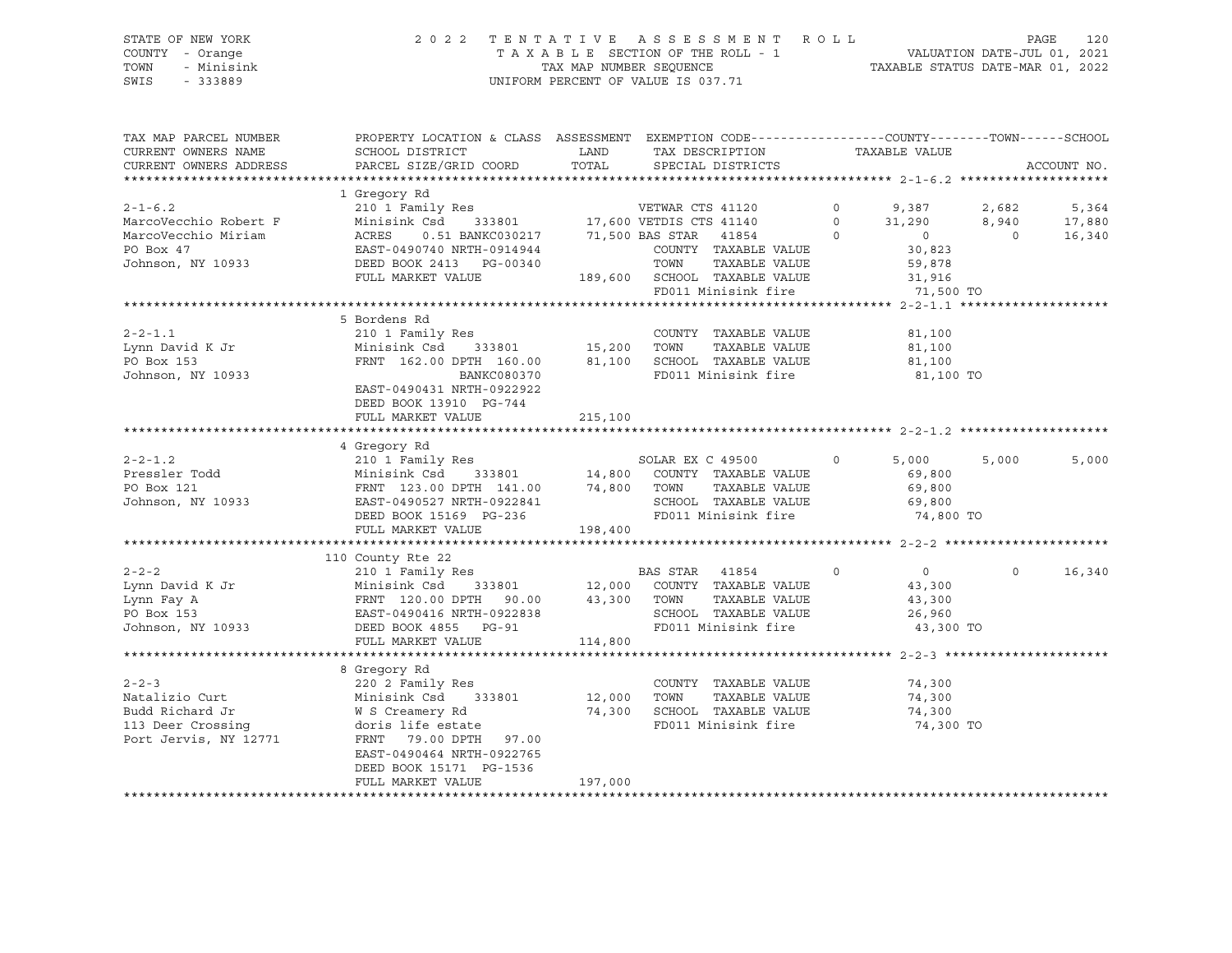| STATE OF NEW YORK<br>COUNTY - Orange<br>TOWN<br>- Minisink<br>SWIS - 333889                                                                                                                                                                              |                                                                                                                                                                                                                              |               | 2022 TENTATIVE ASSESSMENT ROLL PAGE 121<br>TAXABLE SECTION OF THE ROLL - 1 VALUATION DATE-JUL 01, 2021<br>TAX MAP NUMBER SEQUENCE TAXABLE STATUS DATE-MAR 01, 2022<br>UNIFORM PERCENT OF VALUE IS 037.71 |                                                                      |                    |
|----------------------------------------------------------------------------------------------------------------------------------------------------------------------------------------------------------------------------------------------------------|------------------------------------------------------------------------------------------------------------------------------------------------------------------------------------------------------------------------------|---------------|----------------------------------------------------------------------------------------------------------------------------------------------------------------------------------------------------------|----------------------------------------------------------------------|--------------------|
| TAX MAP PARCEL NUMBER<br>CURRENT OWNERS NAME<br>CURRENT OWNERS ADDRESS                                                                                                                                                                                   | PROPERTY LOCATION & CLASS ASSESSMENT EXEMPTION CODE----------------COUNTY-------TOWN------SCHOOL<br>SCHOOL DISTRICT<br>PARCEL SIZE/GRID COORD                                                                                | LAND<br>TOTAL | TAX DESCRIPTION TAXABLE VALUE SPECIAL DISTRICTS<br>SPECIAL DISTRICTS                                                                                                                                     |                                                                      | ACCOUNT NO.        |
| $2 - 2 - 4$<br>White Michael<br>White Nina<br>PRNT 142.00 DPTH 104.00<br>PO Box 212<br>Johnson, NY 10933<br>EAST-0490434 NRTH-0922705<br>PRNT 142.00 DPTH 104.00<br>BANKC030217<br>EAST-0490434 NRTH-0922705                                             | 10 Gregory Rd<br>220 2 Family Res<br>220 2 Family Res<br>Minisink Csd 333801 12,000 TOWN TAXABLE VALUE<br>FRNT 142.00 DPTH 104.00 68,400 SCHOOL TAXABLE VALUE<br>BANKC030217<br>DEED BOOK 11332 PG-1095<br>FULL MARKET VALUE | 181,400       | FD011 Minisink fire                                                                                                                                                                                      | 68,400<br>68,400<br>68,400<br>68,400 TO                              |                    |
|                                                                                                                                                                                                                                                          |                                                                                                                                                                                                                              |               |                                                                                                                                                                                                          |                                                                      |                    |
| $2 - 3 - 1.2$<br>Westridge Michael A Minisink Csd 333801 32,000 TOWN TAXABLE VALUE<br>Westridge Amanda M F&F Sub Map 707-03 119,000 SCHOOL TAXABLE VALUE<br>PO Box 203 ACRES 0.80 BANKC080496 FD011 Minisink fire<br>Johnson, NY 10933 EAST-0490083 N    | 129 County Rte 22<br>210 1 Family Res<br>DEED BOOK 14855 PG-686                                                                                                                                                              |               | COUNTY TAXABLE VALUE                                                                                                                                                                                     | 119,000<br>119,000<br>119,000<br>119,000 TO                          |                    |
|                                                                                                                                                                                                                                                          | FULL MARKET VALUE                                                                                                                                                                                                            | 315,600       |                                                                                                                                                                                                          |                                                                      |                    |
|                                                                                                                                                                                                                                                          |                                                                                                                                                                                                                              |               |                                                                                                                                                                                                          |                                                                      |                    |
| 2-3-2<br>210 1 Family Res<br>210 1 Family Res<br>210 1 Family Res<br>210 1 Family Res<br>210 1 Family Res<br>210 1 Family Res<br>210 1 Family Res<br>210 1 Family Res<br>210 2021<br>216 2021<br>216 2021<br>220 210 21 218,800 COUNTY TAXABLE VALUE<br> | 119 County Rte 22<br>County Rte 22<br>210 1 Family Res<br>DEED BOOK 4504 PG-89<br>FULL MARKET VALUE                                                                                                                          | 212,900       |                                                                                                                                                                                                          | $\overline{0}$<br>80,300<br>80,300<br>63,960<br>80,300 TO            | $\Omega$<br>16,340 |
|                                                                                                                                                                                                                                                          |                                                                                                                                                                                                                              |               |                                                                                                                                                                                                          |                                                                      |                    |
| 2-3-3<br>Moore Arthur L<br>Moore Carol A<br>Published and the Minisink Csd 333801<br>Moore Carol A<br>Published and Published and SCROOL TAXABLE VALUE<br>PO Box 191<br>Johnson, NY 10933<br>EAST-04902293910<br>EAST-049022910<br>FRNT 95.00 DPTH       | 115 County Rte 22<br>210 1 Family Res<br>DEED BOOK 15089 PG-1740<br>FULL MARKET VALUE                                                                                                                                        | 219,000       |                                                                                                                                                                                                          | 5,000<br>77,600<br>77,600<br>77,600<br>82,600 TO                     | 5,000<br>5,000     |
|                                                                                                                                                                                                                                                          |                                                                                                                                                                                                                              |               |                                                                                                                                                                                                          |                                                                      |                    |
| 210 1 Family Res<br>Davenport Living Trust Marjori Minisink Csd 333801 21,400 COUNTY TAXABLE VALUE<br>Orlowski Bonnie Lts 3 4 Pt Lt 5 Hr Horton 70,800 TOWN TAXABLE VALUE<br>PO Box 125 FRNT 165.00 DPTH 145.00 SCHOOL TAXABLE VALUE                     | 107 County Rte 22<br>FULL MARKET VALUE                                                                                                                                                                                       | 187,700       | SCHOOL TAXABLE VALUE<br>FD011 Minisink fire                                                                                                                                                              | $\circ$<br>$\overline{0}$<br>70,800<br>70,800<br>30,010<br>70,800 TO | $\Omega$<br>40,790 |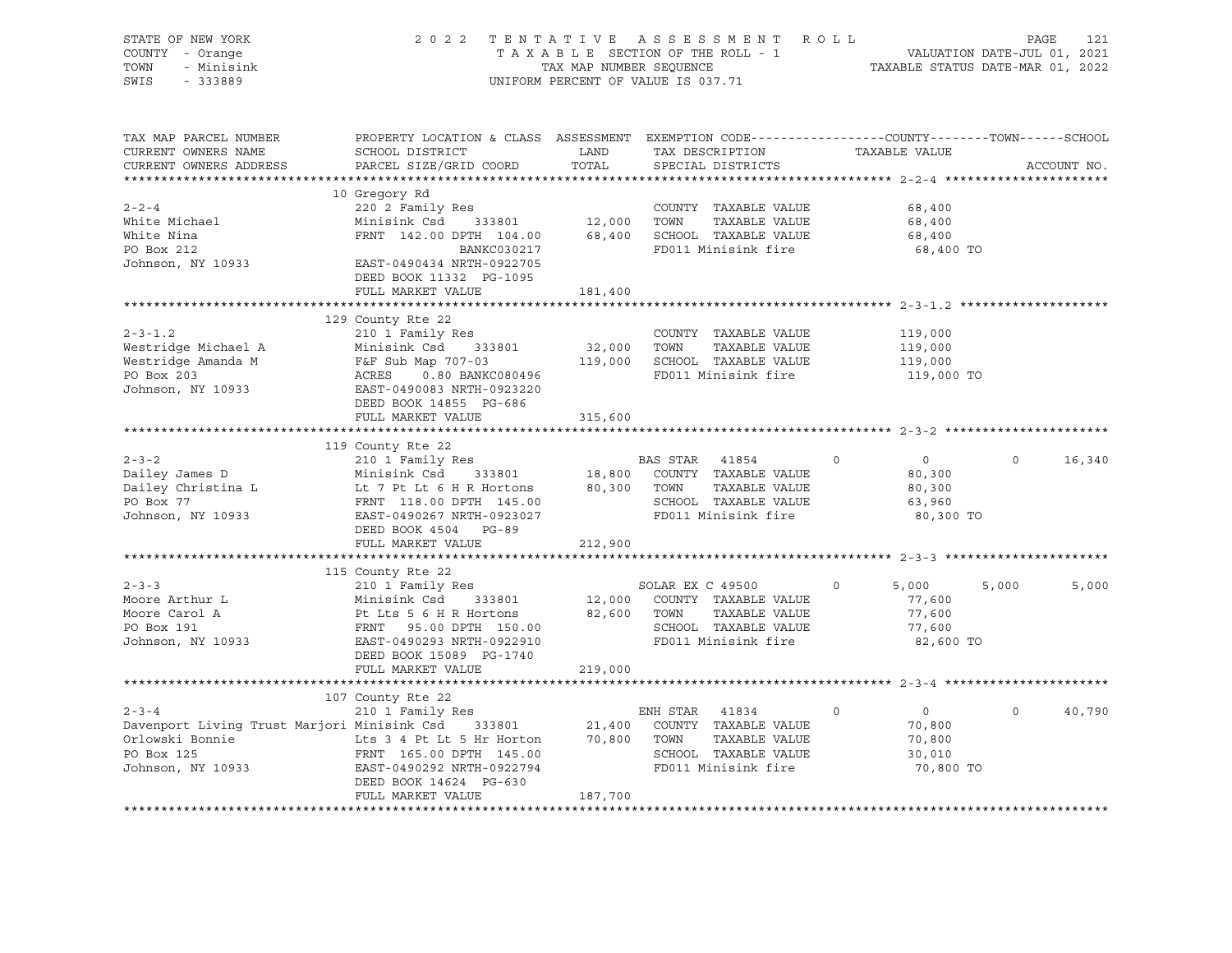|                                                                                                                                                                                                                                                                                                                                                                                                                    |                                                    |         | UNIFORM PERCENT OF VALUE IS 037.71 |  |
|--------------------------------------------------------------------------------------------------------------------------------------------------------------------------------------------------------------------------------------------------------------------------------------------------------------------------------------------------------------------------------------------------------------------|----------------------------------------------------|---------|------------------------------------|--|
| TAX MAP PARCEL NUMBER BOOPERTY LOCATION & CLASS ASSESSMENT EXEMPTION CODE----------------COUNTY--------TOWN------SCHOOL CURRENT OWNERS NAME SCHOOL DISTRICT LAND TAX DESCRIPTION TAXABLE VALUE CURRENT OWNERS ADDRESS PARCEL S                                                                                                                                                                                     |                                                    |         |                                    |  |
|                                                                                                                                                                                                                                                                                                                                                                                                                    |                                                    |         |                                    |  |
|                                                                                                                                                                                                                                                                                                                                                                                                                    |                                                    |         |                                    |  |
| $\begin{tabular}{lllllllllllll} \multicolumn{3}{c}{2-3-5} & \multicolumn{3}{c}{10} & \multicolumn{3}{c}{COUNTY} & \multicolumn{3}{c}{2-3-5} & \multicolumn{3}{c}{2-3-5} & \multicolumn{3}{c}{3-5} & \multicolumn{3}{c}{3-5} & \multicolumn{3}{c}{4-4+4+1} & \multicolumn{3}{c}{2-3-5} & \multicolumn{3}{c}{4-4+4+1} & \multicolumn{3}{c}{2-3-5} & \multicolumn{3}{c}{4-4+1} & \multicolumn{3}{c}{2-3-5} & \multic$ |                                                    |         |                                    |  |
|                                                                                                                                                                                                                                                                                                                                                                                                                    |                                                    |         |                                    |  |
|                                                                                                                                                                                                                                                                                                                                                                                                                    |                                                    |         |                                    |  |
|                                                                                                                                                                                                                                                                                                                                                                                                                    | DEED BOOK 4999 PG-121<br>FULL MARKET VALUE 245,800 |         |                                    |  |
| 28 Gregory Rd<br>Countrey Christian Minisink Csd 333801 31,600 TOWN TAXABLE VALUE<br>Countrey Kristine Lts 14<17 H R Hortons 112,700 SCHOOL TAXABLE VALUE<br>PO Box 130 ACRES 1.00 BANKC050590 FD011 Minisink fire 112,700 TO<br>Johns                                                                                                                                                                             | 28 Gregory Rd                                      |         |                                    |  |
|                                                                                                                                                                                                                                                                                                                                                                                                                    | FULL MARKET VALUE 298,900                          |         |                                    |  |
|                                                                                                                                                                                                                                                                                                                                                                                                                    |                                                    |         |                                    |  |
| $\begin{tabular}{lllllllllllll} \multicolumn{3}{c c c c c c} \multicolumn{3}{c c c c} \multicolumn{3}{c c c c} \multicolumn{3}{c c c} \multicolumn{3}{c c c} \multicolumn{3}{c c c} \multicolumn{3}{c c c} \multicolumn{3}{c c c} \multicolumn{3}{c c c} \multicolumn{3}{c c c} \multicolumn{3}{c c c} \multicolumn{3}{c c c} \multicolumn{3}{c c c} \multicolumn{3}{c c c} \multicolumn{3}{c c c} \$              |                                                    |         |                                    |  |
|                                                                                                                                                                                                                                                                                                                                                                                                                    |                                                    |         |                                    |  |
| 26 Rome School Rd<br>210 1 Family Res<br>Torro Connor W Minisink Csd 333801 13,600 TOWN TAXABLE VALUE<br>210 1 Family Res<br>210 1 Family Res<br>210 1 Family Res<br>210 1 Family Res<br>210 1 Family Res<br>210 1 Family Res<br>210 333801 23,6                                                                                                                                                                   |                                                    |         |                                    |  |
|                                                                                                                                                                                                                                                                                                                                                                                                                    | DEED BOOK 15144 PG-916<br>FULL MARKET VALUE        | 181,100 |                                    |  |
|                                                                                                                                                                                                                                                                                                                                                                                                                    |                                                    |         |                                    |  |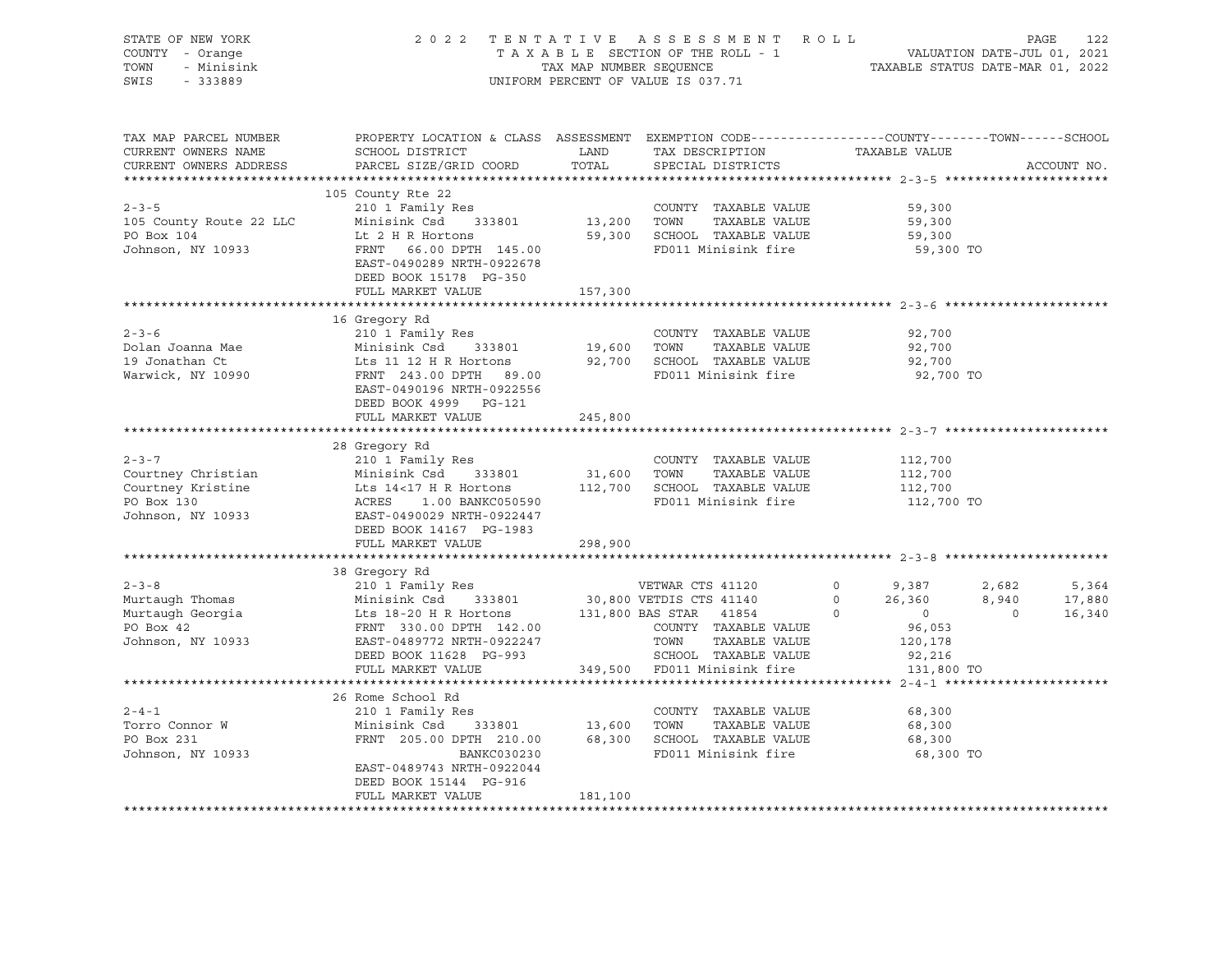| STATE OF NEW YORK<br>COUNTY - Orange<br>TOWN<br>- Minisink<br>SWIS<br>$-333889$             | 2 0 2 2                                                                                                                                                                                | TAX MAP NUMBER SEQUENCE      | TENTATIVE ASSESSMENT ROLL<br>TAXABLE SECTION OF THE ROLL - 1<br>UNIFORM PERCENT OF VALUE IS 037.71               | TAXABLE STATUS DATE-MAR 01, 2022                                        | PAGE<br>VALUATION DATE-JUL 01, 2021 | 123         |
|---------------------------------------------------------------------------------------------|----------------------------------------------------------------------------------------------------------------------------------------------------------------------------------------|------------------------------|------------------------------------------------------------------------------------------------------------------|-------------------------------------------------------------------------|-------------------------------------|-------------|
| TAX MAP PARCEL NUMBER<br>CURRENT OWNERS NAME<br>CURRENT OWNERS ADDRESS                      | PROPERTY LOCATION & CLASS ASSESSMENT EXEMPTION CODE----------------COUNTY-------TOWN------SCHOOL<br>SCHOOL DISTRICT<br>PARCEL SIZE/GRID COORD                                          | LAND<br>TOTAL                | TAX DESCRIPTION<br>SPECIAL DISTRICTS                                                                             | TAXABLE VALUE                                                           |                                     | ACCOUNT NO. |
| $2 - 4 - 2.1$<br>4 Cottage Road LLC<br>PO Box 1037<br>Monroe, NY 10950                      | 4 Cottage Rd<br>220 2 Family Res<br>Minisink Csd<br>333801<br>FRNT 300.00 DPTH 290.00<br>BANKC060326<br>EAST-0490607 NRTH-0922297<br>DEED BOOK 15007 PG-1819<br>FULL MARKET VALUE      | 27,900<br>406,500            | COUNTY TAXABLE VALUE<br>TOWN<br>TAXABLE VALUE<br>153,300 SCHOOL TAXABLE VALUE<br>FD011 Minisink fire             | 153,300<br>153,300<br>153,300<br>153,300 TO                             |                                     |             |
|                                                                                             |                                                                                                                                                                                        |                              |                                                                                                                  |                                                                         |                                     |             |
| $2 - 4 - 2.22$<br>Scheuermann Steven P<br>Elleo Amanda C<br>PO Box 32<br>Johnson, NY 10933  | 12 Rome School Rd<br>210 1 Family Res<br>Minisink Csd<br>333801<br>Lt 2 Shoemaker Sub<br>FRNT 175.00 DPTH 218.00<br>BANKC180281<br>EAST-0490100 NRTH-0922133                           | 110,100 TOWN                 | BAS STAR 41854<br>29,900 COUNTY TAXABLE VALUE<br>TAXABLE VALUE<br>SCHOOL TAXABLE VALUE<br>FD011 Minisink fire    | $\circ$<br>$\overline{0}$<br>110,100<br>110,100<br>93,760<br>110,100 TO | $\Omega$                            | 16,340      |
|                                                                                             | DEED BOOK 11606 PG-1940<br>FULL MARKET VALUE<br>20 Rome School Rd                                                                                                                      | 292,000                      |                                                                                                                  |                                                                         |                                     |             |
| $2 - 4 - 2.23$<br>Engelhardt Casey<br>McLaughlin Heather<br>PO Box 175<br>Johnson, NY 10933 | 210 1 Family Res<br>Minisink Csd<br>333801<br>Lt 3 Shoemaker Sub<br>FRNT 230.00 DPTH 192.00<br>BANKC050590<br>EAST-0489890 NRTH-0922106<br>DEED BOOK 15016 PG-201<br>FULL MARKET VALUE | 31,600 TOWN<br>291,400       | COUNTY TAXABLE VALUE<br>TAXABLE VALUE<br>109,900 SCHOOL TAXABLE VALUE<br>FD011 Minisink fire                     | 109,900<br>109,900<br>109,900<br>109,900 TO                             |                                     |             |
|                                                                                             |                                                                                                                                                                                        |                              |                                                                                                                  |                                                                         |                                     |             |
| $2 - 4 - 3$<br>Murtaugh Thomas<br>Murtaugh Georgia<br>PO Box 42<br>Johnson, NY 10933        | 33 Gregory Rd<br>270 Mfg housing<br>Minisink Csd 333801<br>FRNT 160.00 DPTH 117.00<br>EAST-0490029 NRTH-0922243<br>DEED BOOK 13164 PG-1410                                             | 14,400                       | COUNTY TAXABLE VALUE<br>TOWN<br>TAXABLE VALUE<br>21,000 SCHOOL TAXABLE VALUE<br>FD011 Minisink fire              | 21,000<br>21,000<br>21,000<br>21,000 TO                                 |                                     |             |
|                                                                                             | FULL MARKET VALUE                                                                                                                                                                      | 55,700                       |                                                                                                                  |                                                                         |                                     |             |
|                                                                                             |                                                                                                                                                                                        |                              |                                                                                                                  |                                                                         |                                     |             |
| $2 - 4 - 4$<br>Gundle Sarah<br>505 Court St Apt 7F<br>Brooklyn, NY 11231                    | 91 County Rte 22<br>210 1 Family Res<br>Minisink Csd<br>333801<br>ACRES<br>1.00<br>EAST-0490266 NRTH-0922345<br>DEED BOOK 13812 PG-743<br>FULL MARKET VALUE                            | 33,900<br>130,600<br>346,300 | SOLAR EX C 49500<br>COUNTY TAXABLE VALUE<br>TOWN<br>TAXABLE VALUE<br>SCHOOL TAXABLE VALUE<br>FD011 Minisink fire | 5,000<br>0<br>125,600<br>125,600<br>125,600<br>130,600 TO               | 5,000                               | 5,000       |
|                                                                                             |                                                                                                                                                                                        |                              |                                                                                                                  |                                                                         |                                     |             |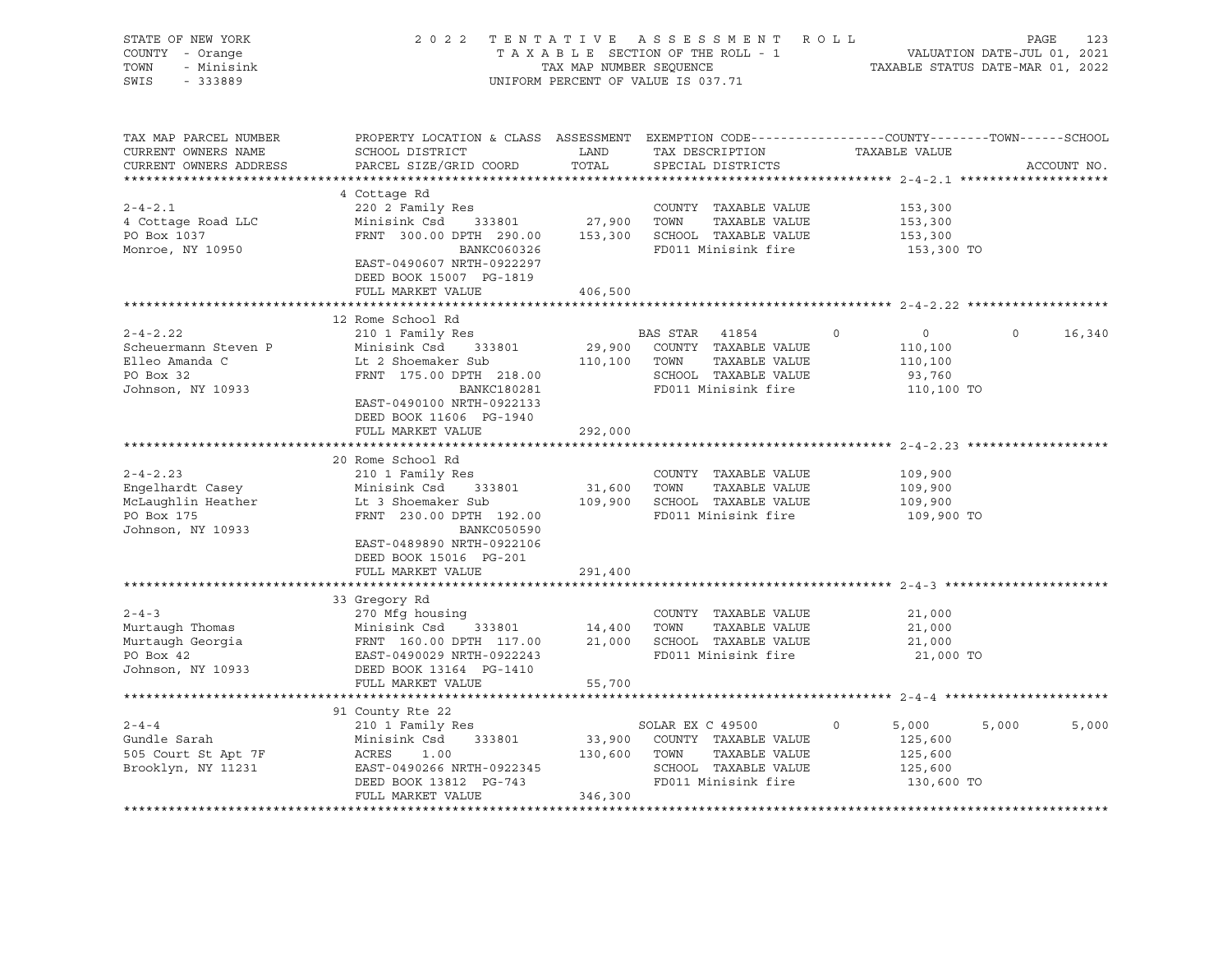### STATE OF NEW YORK 2 0 2 2 T E N T A T I V E A S S E S S M E N T R O L L PAGE 124 COUNTY - Orange T A X A B L E SECTION OF THE ROLL - 1 VALUATION DATE-JUL 01, 2021 TOWN - Minisink TAX MAP NUMBER SEQUENCE TAXABLE STATUS DATE-MAR 01, 2022 SWIS - 333889 CONSERVATION CONTROL OF VALUE IS 037.71

| TAX MAP PARCEL NUMBER<br>CURRENT OWNERS NAME<br>CURRENT OWNERS ADDRESS                 | PROPERTY LOCATION & CLASS ASSESSMENT<br>SCHOOL DISTRICT<br>PARCEL SIZE/GRID COORD                                                                                                                                  | LAND<br>TOTAL               | TAX DESCRIPTION<br>SPECIAL DISTRICTS                                                                                     | EXEMPTION CODE----------------COUNTY-------TOWN-----SCHOOL<br>TAXABLE VALUE | ACCOUNT NO.        |
|----------------------------------------------------------------------------------------|--------------------------------------------------------------------------------------------------------------------------------------------------------------------------------------------------------------------|-----------------------------|--------------------------------------------------------------------------------------------------------------------------|-----------------------------------------------------------------------------|--------------------|
|                                                                                        |                                                                                                                                                                                                                    |                             |                                                                                                                          |                                                                             |                    |
| $2 - 4 - 5$<br>Crockford Michael<br>824 Manhattan Ave 3L<br>Brooklyn, NY 11222         | 95 County Rte 22<br>480 Mult-use bld<br>Minisink Csd<br>FRNT 108.00 DPTH 145.00 24,500<br>EAST-0490317 NRTH-0922498<br>DEED BOOK 14041 PG-797<br>FULL MARKET VALUE                                                 | -<br>333801 9,500<br>65,000 | COUNTY TAXABLE VALUE<br>TOWN<br>TAXABLE VALUE<br>SCHOOL TAXABLE VALUE<br>FD011 Minisink fire                             | 24,500<br>24,500<br>24,500<br>24,500 TO                                     |                    |
|                                                                                        |                                                                                                                                                                                                                    |                             |                                                                                                                          |                                                                             |                    |
| $2 - 4 - 7$<br>Patzelt Douglas<br>Patzelt Arienne P<br>PO Box 60<br>Johnson, NY 10933  | 1 Cottage Rd<br>210 1 Family Res<br>333801 12,000<br>DPTH 94.00 55,000<br>Minisink Csd<br>FRNT 137.00 DPTH 94.00<br><b>BANKC160115</b><br>EAST-0490443 NRTH-0922422<br>DEED BOOK 13651 PG-302<br>FULL MARKET VALUE | 55,000<br>145,900           | BAS STAR<br>41854<br>COUNTY TAXABLE VALUE<br>TOWN<br>TAXABLE VALUE<br>SCHOOL TAXABLE VALUE<br>FD011 Minisink fire        | $\circ$<br>$\overline{0}$<br>55,000<br>55,000<br>38,660<br>55,000 TO        | $\Omega$<br>16,340 |
|                                                                                        |                                                                                                                                                                                                                    |                             |                                                                                                                          |                                                                             |                    |
| $2 - 4 - 8$<br>Pendell Edward J<br>Pendell Sallie A<br>PO Box 237<br>Johnson, NY 10933 | 3 Cottage Rd<br>210 1 Family Res<br>333801 12,000<br>DPTH 140.00 72,100<br>Minisink Csd<br>FRNT 42.00 DPTH 140.00<br>BANKC080370<br>EAST-0490493 NRTH-0922450<br>DEED BOOK 11547 PG-1142<br>FULL MARKET VALUE      | 191,200                     | <b>BAS STAR</b><br>41854<br>COUNTY TAXABLE VALUE<br>TAXABLE VALUE<br>TOWN<br>SCHOOL TAXABLE VALUE<br>FD011 Minisink fire | $\overline{0}$<br>$\circ$<br>72,100<br>72,100<br>55,760<br>72,100 TO        | $\Omega$<br>16,340 |
|                                                                                        |                                                                                                                                                                                                                    |                             |                                                                                                                          |                                                                             |                    |
| $2 - 4 - 9$<br>Banse Kevin<br>Banse Tina<br>PO Box 119<br>Johnson, NY 10933            | 5 Cottage Rd<br>210 1 Family Res<br>Minisink Csd 333801 12,000<br>FRNT 46.00 DPTH 140.00 62,100<br>BANKC080496<br>EAST-0490535 NRTH-0922466<br>DEED BOOK 5045 PG-77<br>FULL MARKET VALUE                           | 164,700                     | BAS STAR<br>41854<br>COUNTY TAXABLE VALUE<br>TOWN<br>TAXABLE VALUE<br>SCHOOL TAXABLE VALUE<br>FD011 Minisink fire        | $\overline{0}$<br>$\circ$<br>62,100<br>62,100<br>45,760<br>62,100 TO        | $\Omega$<br>16,340 |
|                                                                                        |                                                                                                                                                                                                                    |                             |                                                                                                                          |                                                                             |                    |
| $2 - 4 - 10$<br>Earl Christopher<br>Earl Annette<br>PO Box 182<br>Johnson, NY 10933    | 7 Cottage Rd<br>210 1 Family Res<br>Minisink Csd<br>333801<br>FRNT<br>46.00 DPTH 140.00<br>ACRES<br>0.15 BANKC130170<br>EAST-0490574 NRTH-0922485<br>DEED BOOK 14125 PG-1495<br>FULL MARKET VALUE                  | 12,000<br>61,300<br>162,600 | COUNTY TAXABLE VALUE<br>TAXABLE VALUE<br>TOWN<br>SCHOOL TAXABLE VALUE<br>FD011 Minisink fire                             | 61,300<br>61,300<br>61,300<br>61,300 TO                                     |                    |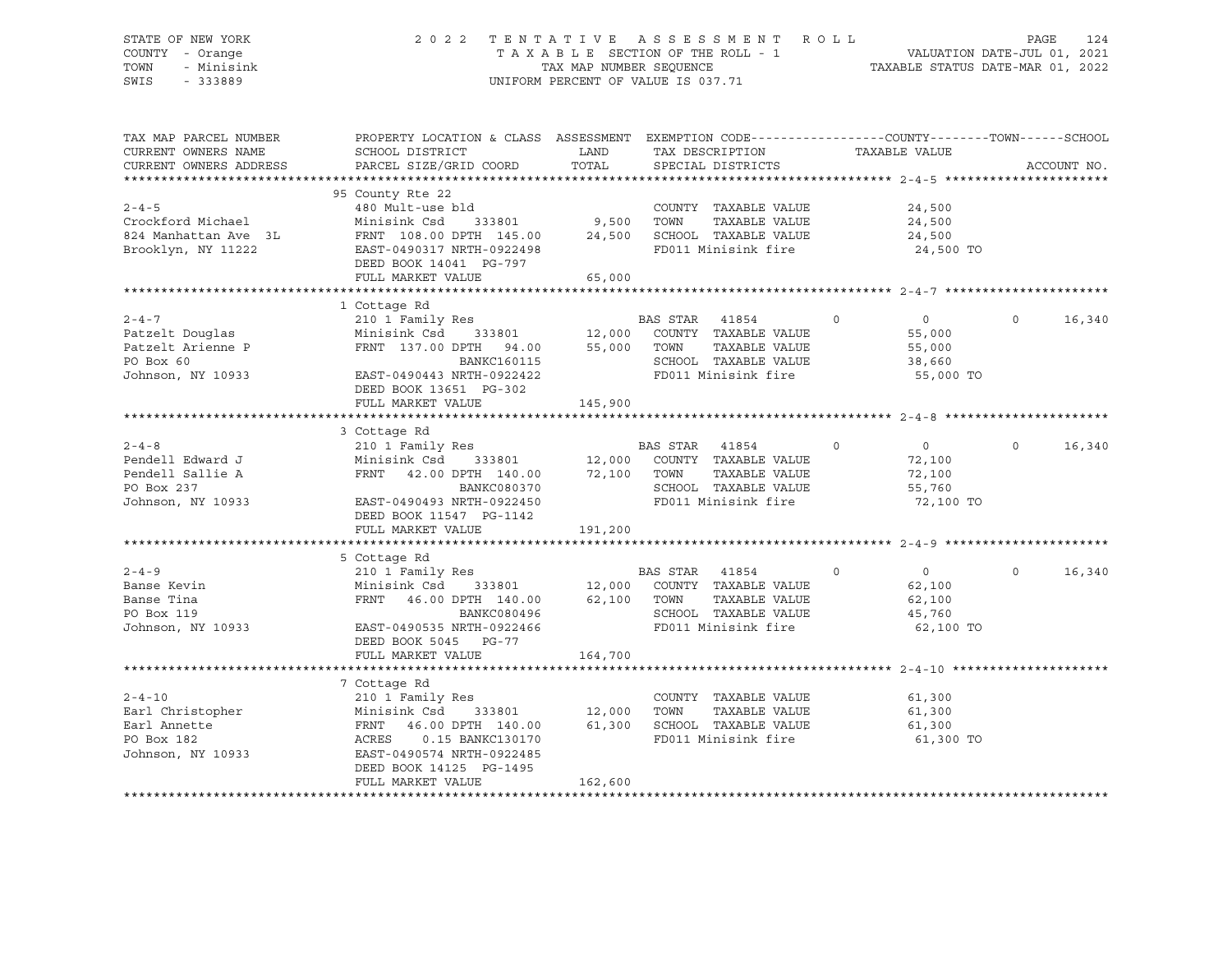| STATE OF NEW YORK<br>COUNTY - Orange<br>- Minisink<br>TOWN<br>SWIS - 333889                                                                                                                                                                                |                                                                                                                                                                                                                                                              |               | 2022 TENTATIVE ASSESSMENT ROLL PAGE 125<br>TAXABLE SECTION OF THE ROLL - 1 VALUATION DATE-JUL 01, 2021<br>TAX MAP NUMBER SEQUENCE TAXABLE STATUS DATE-MAR 01, 2022<br>UNIFORM PERCENT OF VALUE IS 037.71 |                                                                      |                   |  |
|------------------------------------------------------------------------------------------------------------------------------------------------------------------------------------------------------------------------------------------------------------|--------------------------------------------------------------------------------------------------------------------------------------------------------------------------------------------------------------------------------------------------------------|---------------|----------------------------------------------------------------------------------------------------------------------------------------------------------------------------------------------------------|----------------------------------------------------------------------|-------------------|--|
| TAX MAP PARCEL NUMBER<br>CURRENT OWNERS NAME<br>CURRENT OWNERS ADDRESS                                                                                                                                                                                     | PROPERTY LOCATION & CLASS ASSESSMENT EXEMPTION CODE----------------COUNTY-------TOWN------SCHOOL<br>SCHOOL DISTRICT<br>PARCEL SIZE/GRID COORD                                                                                                                | LAND<br>TOTAL | TAX DESCRIPTION TAXABLE VALUE<br>SPECIAL DISTRICTS                                                                                                                                                       |                                                                      | ACCOUNT NO.       |  |
| $2 - 4 - 11$<br>Ford Tyler D<br>Ford Sara E<br>PO Box 168<br>Johnson, NY 10933                                                                                                                                                                             | 9 Cottage Rd<br>210 1 Family Res<br>Minisink Csd 333801<br>Ns Creamery Rd<br>FRNT 83.00 DPTH 118.00<br>BANKC020440<br>EAST-0490617 NRTH-0922505                                                                                                              | 12,000 TOWN   | COUNTY TAXABLE VALUE<br>TAXABLE VALUE<br>57,800 SCHOOL TAXABLE VALUE<br>FD011 Minisink fire                                                                                                              | 57,800<br>57,800<br>57,800<br>57,800 TO                              |                   |  |
|                                                                                                                                                                                                                                                            | DEED BOOK 14883 PG-1640<br>FULL MARKET VALUE                                                                                                                                                                                                                 | 153,300       |                                                                                                                                                                                                          |                                                                      |                   |  |
|                                                                                                                                                                                                                                                            | 78 County Rte 22                                                                                                                                                                                                                                             |               |                                                                                                                                                                                                          |                                                                      |                   |  |
| 2-4-12<br>Smith Gary<br>Schreiber Arlene<br>PO Box 36<br>Allows 10000<br>Johnson, NY 10933                                                                                                                                                                 | 210 1 Family Res<br>210 1 Family Res<br>Minisink Csd 333801<br>FRNT 335.00 DPTH 282.00<br>EAST-0490504 NRTH-0922105<br>DEED BOOK 5060 PG-235<br>TED011 Minisink fire<br>THE RESON COUNTY TAXABLE VALUE<br>DEED BOOK 5060<br>THE SCHOOL TAXABLE V             |               |                                                                                                                                                                                                          | $\overline{0}$<br>$\circ$<br>66,800<br>66,800<br>50,460<br>66,800 TO | $\circ$<br>16,340 |  |
|                                                                                                                                                                                                                                                            | FULL MARKET VALUE                                                                                                                                                                                                                                            | 177,100       |                                                                                                                                                                                                          |                                                                      |                   |  |
| $2 - 4 - 13$<br>Allebas Realty, LLC<br>38 Stivers Rd<br>Middletown, NY 10940                                                                                                                                                                               | 1 Creamery Rd<br>230 3 Family Res<br>Minisink Csd 333801 12,000 TOWN TAXABLE VALUE<br>E S Co Hwy 22 72,000 SCHOOL TAXABLE VALUE<br>FRNT 72.00 DPTH 100.00 FD011 Minisink fire<br>Minisink Csd 333801<br>EAST-0490573 NRTH-0922033<br>DEED BOOK 11967 PG-1121 |               | COUNTY TAXABLE VALUE<br>TAXABLE VALUE                                                                                                                                                                    | 72,000<br>72,000<br>72,000<br>72,000 TO                              |                   |  |
|                                                                                                                                                                                                                                                            | FULL MARKET VALUE                                                                                                                                                                                                                                            | 190,900       |                                                                                                                                                                                                          |                                                                      |                   |  |
| $2 - 4 - 15$<br>Capasso Realty LLC<br>c/o M Capasso<br>184 E 76th St<br>New York, NY 10021                                                                                                                                                                 | 22 Creamery Rd<br>449 Other Storaq<br>Minisink Csd 333801<br>Lt 1 Rutgers Engine<br>Co No 1 Map 7990<br>FRNT 160.00 DPTH 277.00<br>EAST-0490774 NRTH-0922567<br>DEED BOOK 11434 PG-1827                                                                      |               | COUNTY TAXABLE VALUE<br>30,300 TOWN TAXABLE VALUE<br>59,000 SCHOOL TAXABLE VALUE<br>EP011 Miniciple fine<br>TAXABLE VALUE<br>FD011 Minisink fire                                                         | 59,000<br>59,000<br>59,000<br>59,000 TO                              |                   |  |
|                                                                                                                                                                                                                                                            | FULL MARKET VALUE                                                                                                                                                                                                                                            | 156,500       |                                                                                                                                                                                                          |                                                                      |                   |  |
| 2-5-1.2<br>White Wynn C<br>2010 Family Res<br>2101 Family Res<br>2101 Family Res<br>2101 Family Res<br>2101 Family Res<br>2101 Family Res<br>2101 Family Res<br>2101 Family Res<br>21021 Family Res<br>24,000 COUNTY<br>24,000 COUNTY<br>24,000 COUNTY<br> | 5 Rome School Rd<br>FULL MARKET VALUE                                                                                                                                                                                                                        | 229,400       | BAS STAR 41854<br>34,000 COUNTY TAXABLE VALUE<br>TAXABLE VALUE<br>SCHOOL TAXABLE VALUE<br>FD011 Minisink fire                                                                                            | $\overline{0}$<br>$\circ$<br>86,500<br>86,500<br>70,160<br>86,500 TO | $\circ$<br>16,340 |  |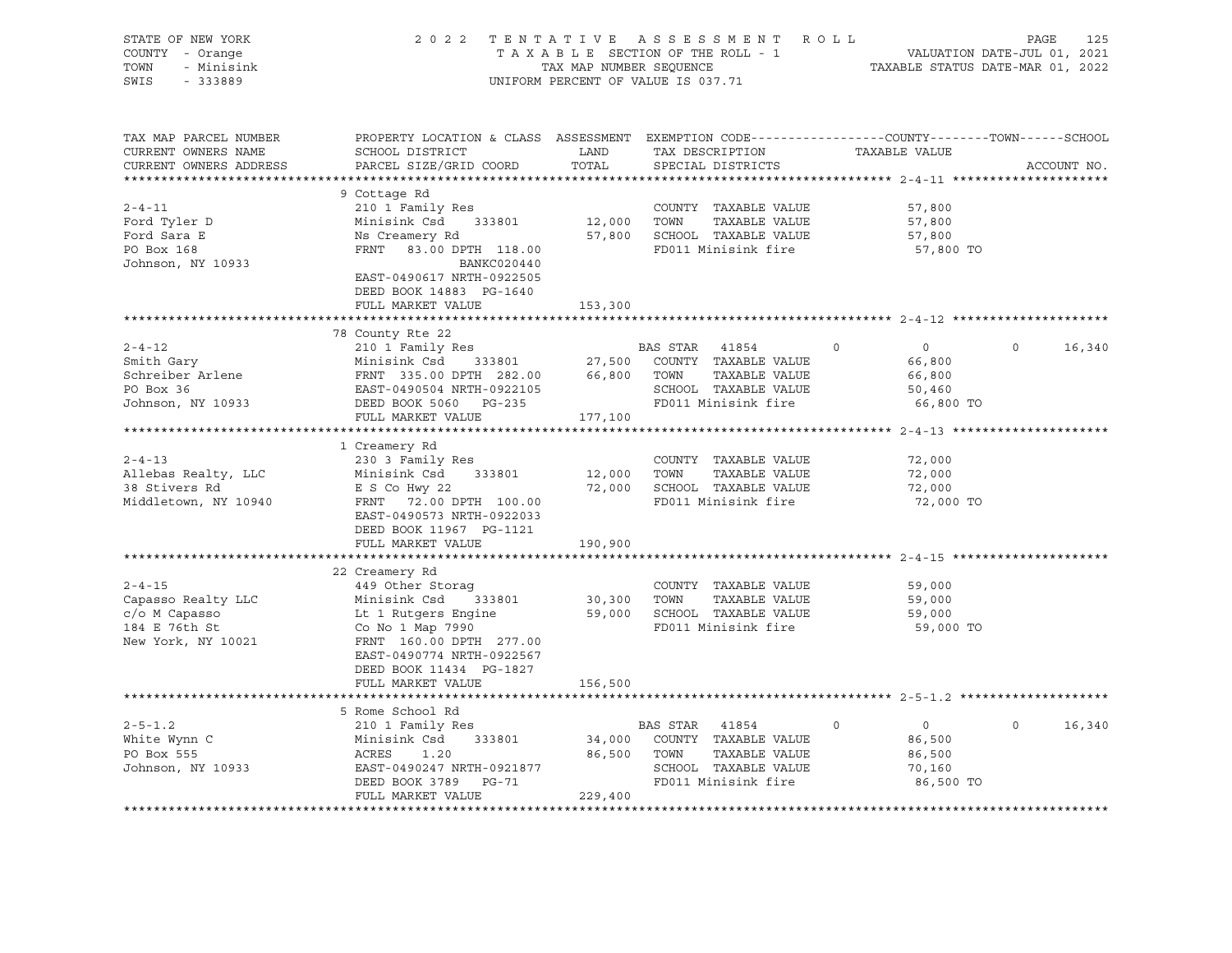| STATE OF NEW YORK  | 2022 TENTATIVE ASSESSMENT ROLL     | PAGE                             | 126 |
|--------------------|------------------------------------|----------------------------------|-----|
| COUNTY - Orange    | TAXABLE SECTION OF THE ROLL - 1    | VALUATION DATE-JUL 01, 2021      |     |
| TOWN<br>- Minisink | TAX MAP NUMBER SEOUENCE            | TAXABLE STATUS DATE-MAR 01, 2022 |     |
| SWIS<br>- 333889   | UNIFORM PERCENT OF VALUE IS 037.71 |                                  |     |

| TAX MAP PARCEL NUMBER                                                                     | PROPERTY LOCATION & CLASS ASSESSMENT EXEMPTION CODE---------------COUNTY-------TOWN-----SCHOOL |                               |                                    |                               |                             |        |                |             |
|-------------------------------------------------------------------------------------------|------------------------------------------------------------------------------------------------|-------------------------------|------------------------------------|-------------------------------|-----------------------------|--------|----------------|-------------|
| CURRENT OWNERS NAME                                                                       | SCHOOL DISTRICT                                                                                |                               | LAND TAX DESCRIPTION TAXABLE VALUE |                               |                             |        |                |             |
| CURRENT OWNERS ADDRESS FARCEL SIZE/GRID COORD TOTAL SPECIAL DISTRICTS                     |                                                                                                |                               |                                    |                               |                             |        |                | ACCOUNT NO. |
|                                                                                           |                                                                                                |                               |                                    |                               |                             |        |                |             |
|                                                                                           | 79 County Rte 22                                                                               |                               |                                    |                               |                             |        |                |             |
|                                                                                           |                                                                                                |                               |                                    |                               |                             |        | $\overline{0}$ | 40,790      |
|                                                                                           |                                                                                                |                               |                                    |                               |                             |        |                |             |
|                                                                                           |                                                                                                |                               |                                    |                               |                             |        |                |             |
|                                                                                           |                                                                                                |                               |                                    |                               |                             |        |                |             |
|                                                                                           | DEED BOOK 5948 PG-223 FD011 Minisink fire 56,300 TO                                            |                               |                                    |                               |                             |        |                |             |
|                                                                                           | FULL MARKET VALUE 149,300                                                                      |                               |                                    |                               |                             |        |                |             |
|                                                                                           |                                                                                                |                               |                                    |                               |                             |        |                |             |
|                                                                                           | 73 County Rte 22                                                                               |                               |                                    |                               |                             |        |                |             |
| $2 - 5 - 3.1$                                                                             | 449 Other Storag                                                                               |                               |                                    | COUNTY TAXABLE VALUE 24,000   |                             |        |                |             |
| 2-5-3.1<br>White David C                                                                  | Minisink Csd 333801 8,300 TOWN                                                                 |                               |                                    | TAXABLE VALUE                 |                             | 24,000 |                |             |
| PO Box 555<br>Johnson, NY 10933<br>EAST-0490492 NRTH-0921889<br>EAST-0490492 NRTH-0921889 |                                                                                                |                               |                                    |                               | SCHOOL TAXABLE VALUE 24,000 |        |                |             |
|                                                                                           |                                                                                                | FD011 Minisink fire 24,000 TO |                                    |                               |                             |        |                |             |
|                                                                                           | DEED BOOK 11218 PG-260                                                                         |                               |                                    |                               |                             |        |                |             |
|                                                                                           | FULL MARKET VALUE 63,600                                                                       |                               |                                    |                               |                             |        |                |             |
|                                                                                           |                                                                                                |                               |                                    |                               |                             |        |                |             |
|                                                                                           | 75 County Rte 22                                                                               |                               |                                    |                               |                             |        |                |             |
| 2-5-3.22<br>210 1 Family Res<br>210 1 Family Res<br>210 10,800 TOWN                       |                                                                                                |                               |                                    | COUNTY TAXABLE VALUE 72,200   |                             |        |                |             |
|                                                                                           |                                                                                                |                               |                                    | TAXABLE VALUE 72,200          |                             |        |                |             |
|                                                                                           | FRNT 34.00 DPTH 191.00 72,200 SCHOOL TAXABLE VALUE 72,200                                      |                               |                                    |                               |                             |        |                |             |
| Wright Lisa M<br>PO Box 238<br>Johnson, NY 10933<br>EAST-0490544 NRTH-0922477             | BANKC061336                                                                                    |                               |                                    | FD011 Minisink fire 72,200 TO |                             |        |                |             |
|                                                                                           |                                                                                                |                               |                                    |                               |                             |        |                |             |
|                                                                                           | DEED BOOK 13880 PG-1009                                                                        |                               |                                    |                               |                             |        |                |             |
|                                                                                           | FULL MARKET VALUE 191,500                                                                      |                               |                                    |                               |                             |        |                |             |
|                                                                                           |                                                                                                |                               |                                    |                               |                             |        |                |             |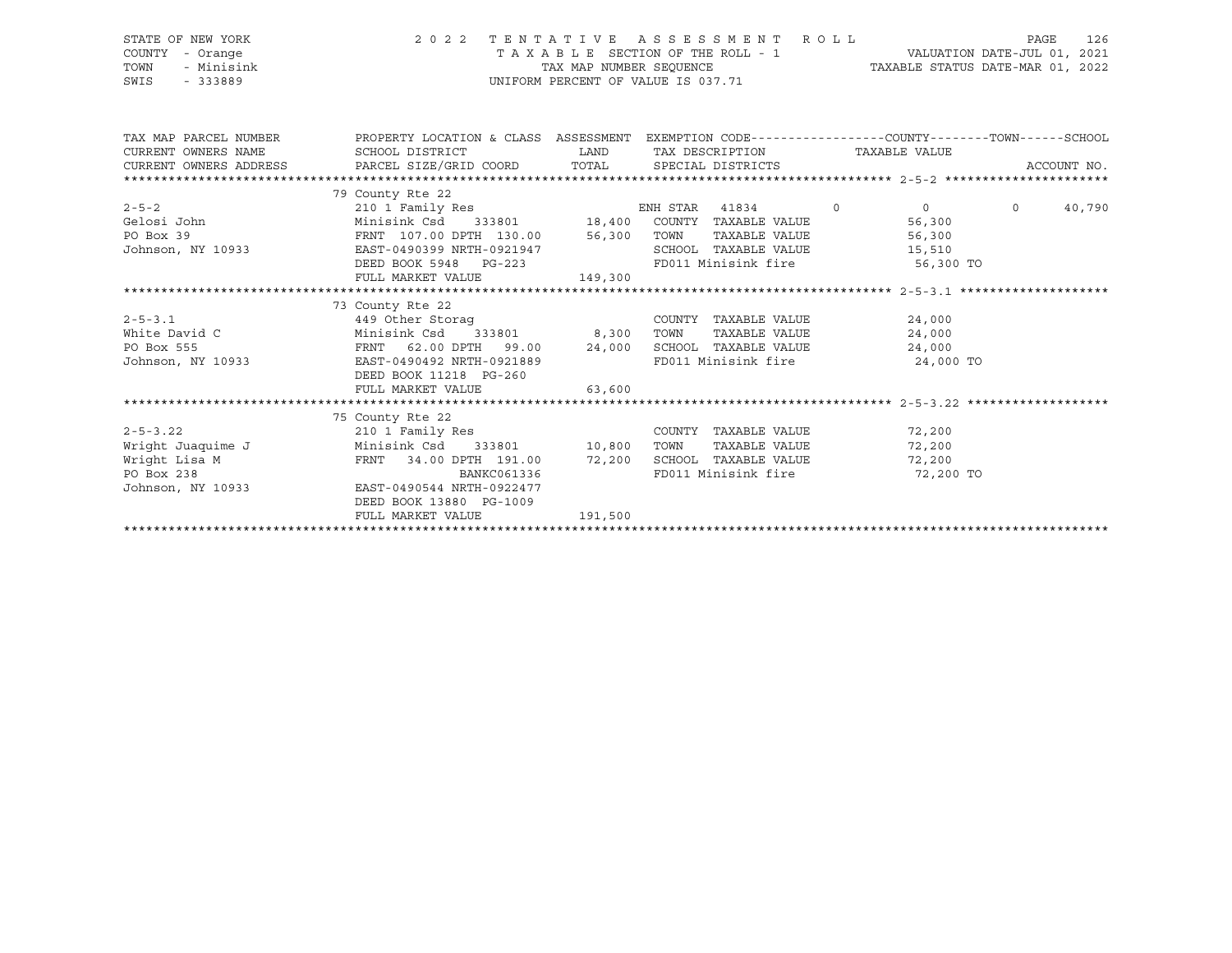|      | STATE OF NEW YORK | 2022 TENTATIVE ASSESSMENT ROLL     |                                  | PAGE                     | 127 |
|------|-------------------|------------------------------------|----------------------------------|--------------------------|-----|
|      | COUNTY - Orange   | TAXABLE SECTION OF THE ROLL - 1    | VALUATION DATE-JUL 01, 2021      |                          |     |
| TOWN | - Minisink        | MAP SECTION - 002                  | TAXABLE STATUS DATE-MAR 01, 2022 |                          |     |
| SWIS | - 333889          | SUB-SECTION - 000                  |                                  | RPS150/V04/L015          |     |
|      |                   | UNIFORM PERCENT OF VALUE IS 037.71 |                                  | CURRENT DATE $4/28/2022$ |     |

# \*\*\* S P E C I A L D I S T R I C T S U M M A R Y \*\*\*

|      |                       | TOTAL | EXTENSION | EXTENSION | AD VALOREM   | EXEMPT | TAXABLE  |
|------|-----------------------|-------|-----------|-----------|--------------|--------|----------|
| CODE | DISTRICT NAME PARCELS |       | TYPE      | VALUE     | <b>VALUE</b> | AMOUNT | VALUE    |
|      |                       |       |           |           |              |        |          |
|      | FD011 Minisink fire   |       | 38 TOTAL  |           | 2912,500     |        | 2912,500 |

# \*\*\* S C H O O L D I S T R I C T S U M M A R Y \*\*\*

| CODE   | DISTRICT NAME | TOTAL<br>PARCELS | ASSESSED<br>LAND | ASSESSED<br>TOTAL | EXEMPT<br><b>AMOUNT</b> | TOTAL<br>TAXABLE | <b>STAR</b><br>AMOUNT | STAR<br>TAXABLE |
|--------|---------------|------------------|------------------|-------------------|-------------------------|------------------|-----------------------|-----------------|
| 333801 | Minisink Csd  | 38               | 770,000          | 2912,500          | 70,428                  | 2842,072         | 310,340               | 2531,732        |
|        | SUB-TOTAL     | 38               | 770,000          | 2912,500          | 70,428                  | 2842,072         | 310,340               | 2531,732        |
|        | TOTAL         | 38               | 770,000          | 2912,500          | 70,428                  | 2842,072         | 310,340               | 2531,732        |

#### \*\*\* S Y S T E M C O D E S S U M M A R Y \*\*\*

### NO SYSTEM EXEMPTIONS AT THIS LEVEL

# \*\*\* E X E M P T I O N S U M M A R Y \*\*\*

|       |             | TOTAL          |         |        |         |
|-------|-------------|----------------|---------|--------|---------|
| CODE  | DESCRIPTION | PARCELS        | COUNTY  | TOWN   | SCHOOL  |
| 41120 | VETWAR CTS  | $\overline{2}$ | 18,774  | 5,364  | 10,728  |
| 41130 | VETCOM CTS  |                | 15,645  | 4,470  | 8,940   |
| 41140 | VETDIS CTS  | 2              | 57,650  | 17,880 | 35,760  |
| 41834 | ENH STAR    | 2              |         |        | 81,580  |
| 41854 | BAS STAR    | 14             |         |        | 228,760 |
| 49500 | SOLAR EX C  |                | 15,000  | 15,000 | 15,000  |
|       | TOTAL       | 24             | 107,069 | 42,714 | 380,768 |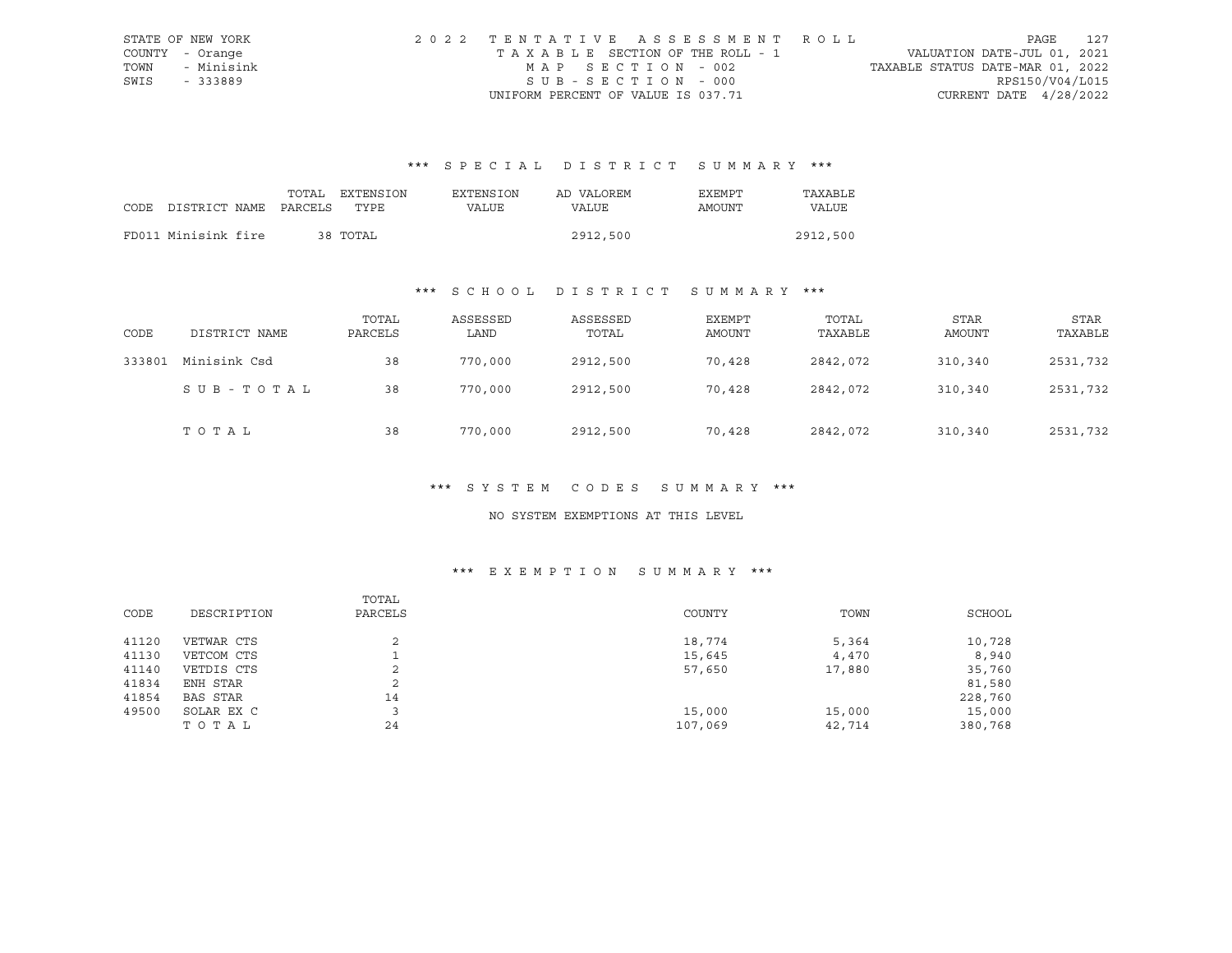|      | STATE OF NEW YORK | 2022 TENTATIVE ASSESSMENT ROLL                                 | PAGE            | 128 |
|------|-------------------|----------------------------------------------------------------|-----------------|-----|
|      | COUNTY - Orange   | VALUATION DATE-JUL 01, 2021<br>TAXABLE SECTION OF THE ROLL - 1 |                 |     |
| TOWN | - Minisink        | TAXABLE STATUS DATE-MAR 01, 2022<br>MAP SECTION - 002          |                 |     |
| SWIS | - 333889          | SUB-SECTION - 000                                              | RPS150/V04/L015 |     |
|      |                   | CURRENT DATE $4/28/2022$<br>UNIFORM PERCENT OF VALUE IS 037.71 |                 |     |

## \*\*\* G R A N D T O T A L S \*\*\*

| ROLL       |             | TOTAL   | ASSESSED | ASSESSED | TAXABLE  | TAXABLE  | TAXABLE  | STAR            |
|------------|-------------|---------|----------|----------|----------|----------|----------|-----------------|
| <b>SEC</b> | DESCRIPTION | PARCELS | LAND     | TOTAL    | COUNTY   | TOWN     | SCHOOL   | TAXABLE         |
|            | TAXABLE     | 38      | 770,000  | 2912,500 | 2805,431 | 2869,786 | 2842,072 | つにつ<br>ワマつ<br>. |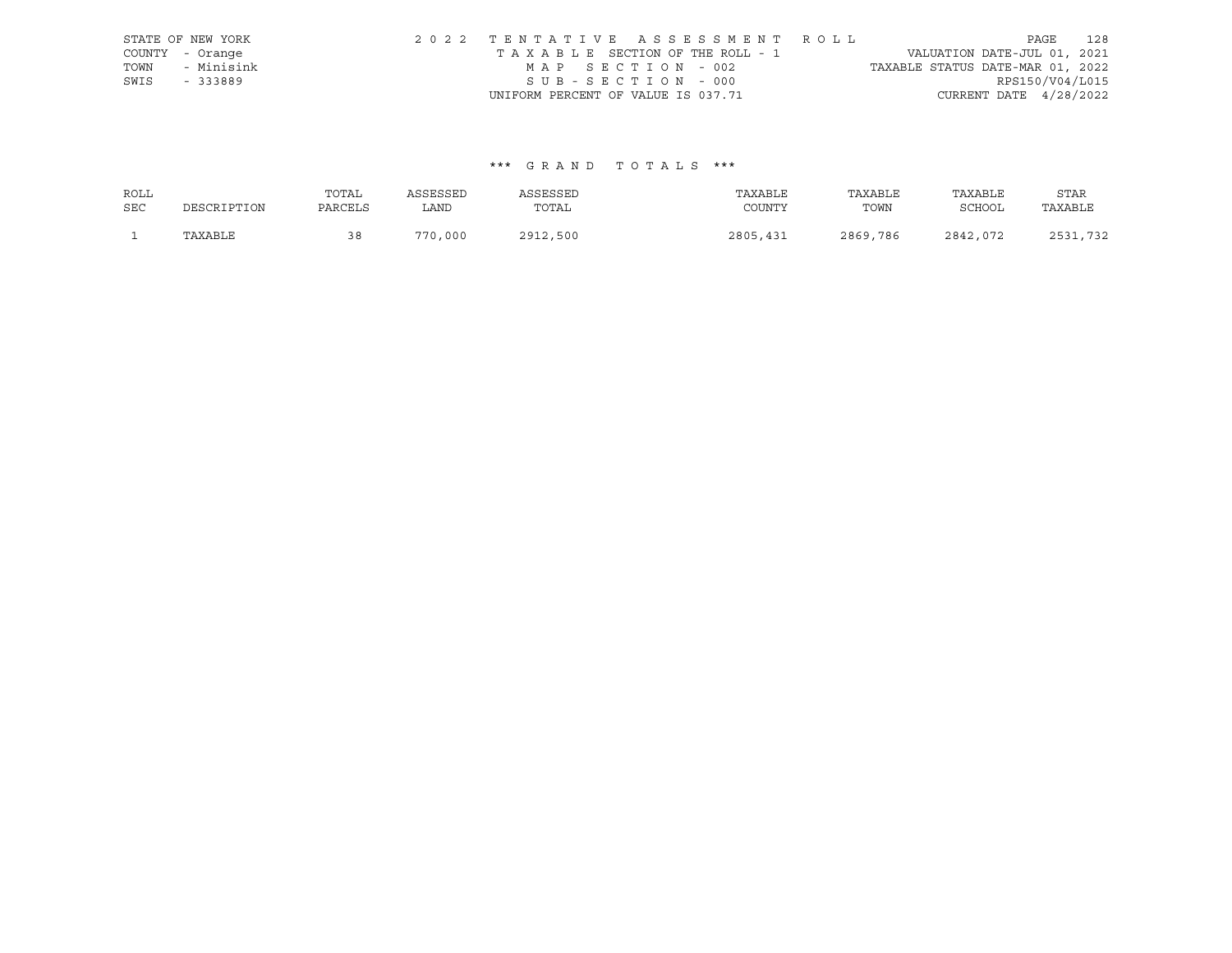### STATE OF NEW YORK 2 0 2 2 T E N T A T I V E A S S E S S M E N T R O L L PAGE 129 COUNTY - Orange T A X A B L E SECTION OF THE ROLL - 1 VALUATION DATE-JUL 01, 2021 TOWN - Minisink TAX MAP NUMBER SEQUENCE TAXABLE STATUS DATE-MAR 01, 2022 SWIS - 333889 CONSERVATION CONTROL OF VALUE IS 037.71

| TAX MAP PARCEL NUMBER<br>CURRENT OWNERS NAME<br>CURRENT OWNERS ADDRESS                                                                                                                                                                                      | PROPERTY LOCATION & CLASS ASSESSMENT EXEMPTION CODE----------------COUNTY-------TOWN------SCHOOL<br>SCHOOL DISTRICT<br>PARCEL SIZE/GRID COORD                                                                                                                        | LAND<br>TOTAL | TAX DESCRIPTION<br>SPECIAL DISTRICTS                                                                                                                   |                                                                                                                           | TAXABLE VALUE                                                                     | ACCOUNT NO.                                                               |
|-------------------------------------------------------------------------------------------------------------------------------------------------------------------------------------------------------------------------------------------------------------|----------------------------------------------------------------------------------------------------------------------------------------------------------------------------------------------------------------------------------------------------------------------|---------------|--------------------------------------------------------------------------------------------------------------------------------------------------------|---------------------------------------------------------------------------------------------------------------------------|-----------------------------------------------------------------------------------|---------------------------------------------------------------------------|
| $3 - 1 - 1$<br>Brozowski Lynn M<br>PO Box 155<br>Slate Hill, NY 10973<br>Slate Hill, NY 10973<br>DEED BOOK 11501 PG-525                                                                                                                                     | 313 Toad Pasture Rd<br>ACRES 1.00<br>FULL MARKET VALUE                                                                                                                                                                                                               | 243,700       | 91,900 TOWN<br>TAXABLE VALUE<br>SCHOOL TAXABLE VALUE 75,560<br>FD011 Minisink fire                                                                     | $\overline{0}$                                                                                                            | $\overline{0}$<br>91,900<br>91,900<br>91,900 TO                                   | $0 \t16,340$                                                              |
| 3-1-2.22 210 104 Fascure Ku 210 17,800 CW_10_VET/ 41153<br>210 Tamily Res 20 210 11 Family Res 333801 217,800 CW_15_VET/ 41165<br>Kukelka, Living Trust Joan Parcel B & Parcel Kukelka 95,800 ENH STAR 41834<br>316 Toad Pasture Rd<br>Middletown, NY 10940 | 316 Toad Pasture Rd<br>307-09 filed 8/18/2009<br>ACRES<br>0.40<br>EAST-0481309 NRTH-0925219<br>DEED BOOK 14437 PG-1800<br>FULL MARKET VALUE                                                                                                                          | 254,000       | $\overline{0}$<br>COUNTY TAXABLE VALUE<br>TOWN - TAXABLE VALUE<br>TAXABLE VALUE<br>SCHOOL TAXABLE VALUE<br>FD011 Minisink fire                         | $\overline{0}$<br>$\begin{matrix}0\\5,364\end{matrix}$<br>$\begin{matrix} & & & 0 \\ & & & & 0 \\ & & & & 0 \end{matrix}$ | 2,682<br>$\overline{0}$<br>90,436<br>93,118<br>49,646<br>$95,800$ TO              | $\overline{\phantom{0}}$<br>$\overline{0}$<br>5,364<br>$\Omega$<br>40,790 |
| $3 - 1 - 3.22$<br>Rivera Rachel<br>312 Toad Pasture Rd<br>Middletown, NY 10940                                                                                                                                                                              | 312 Toad Pasture Rd<br>210 1 Family Res<br>Minisink Csd 333801 26,200 COUNTY TAXABLE VALUE<br>Parcel A & Parcel Kukelka 94,400 TOWN<br>307-09 filed 8/18/2009<br>ACRES 1.00 BANKN140687<br>EAST-0481194 NRTH-0925130<br>DEED BOOK 14583 PG-1970<br>FULL MARKET VALUE | 250,300       | <b>BAS STAR</b> 41854<br>$\overline{0}$<br>TAXABLE VALUE<br>SCHOOL TAXABLE VALUE<br>FD011 Minisink fire                                                |                                                                                                                           | $\overline{0}$<br>94,400<br>94,400<br>78,060<br>94,400 TO                         | $\Omega$<br>16,340                                                        |
| $3 - 1 - 4$<br>Baxter William G Jr Minisi<br>Garretto Kim ACRES<br>302 Toad Pasture Rd EAST-0<br>Middletown, NY 10940 DEED B                                                                                                                                | 302 Toad Pasture Rd<br>210 1 Family Res<br>Minisink Csd<br>333801<br>1.00<br>EAST-0481206 NRTH-0924987<br>DEED BOOK 4051 PG-27<br>FULL MARKET VALUE                                                                                                                  | 281,900       | <b>BAS STAR</b> 41854<br>$\overline{0}$<br>33,800 COUNTY TAXABLE VALUE<br>106,300 TOWN<br>TAXABLE VALUE<br>SCHOOL TAXABLE VALUE<br>FD011 Minisink fire |                                                                                                                           | $\sim$ 0 $\sim$<br>106,300<br>106,300<br>89,960<br>106,300 TO                     | 16,340<br>$\Omega$                                                        |
| $3 - 1 - 5.11$<br>Seewald Andrew J<br>288 Toad Pasture Rd<br>Middletown, NY 10940                                                                                                                                                                           | 288 Toad Pasture Rd<br>210 1 Family Res<br>EAST-0480972 NRTH-0924724<br>DEED BOOK 4697 PG-285<br>DEED BOOK 4697 PG-285<br>FULL MARKET VALUE                                                                                                                          |               | VETCOM CTS 41130<br>333801 31,000 BAS STAR 41854<br>SCHOOL TAXABLE VALUE<br>373,900 FD011 Minisink fire                                                | $\Omega$<br>$\Omega$                                                                                                      | 15,645<br>4,470<br>$\overline{0}$<br>125,355<br>125, 530<br>115,720<br>141,000 TO | 8,940<br>$\Omega$<br>16,340                                               |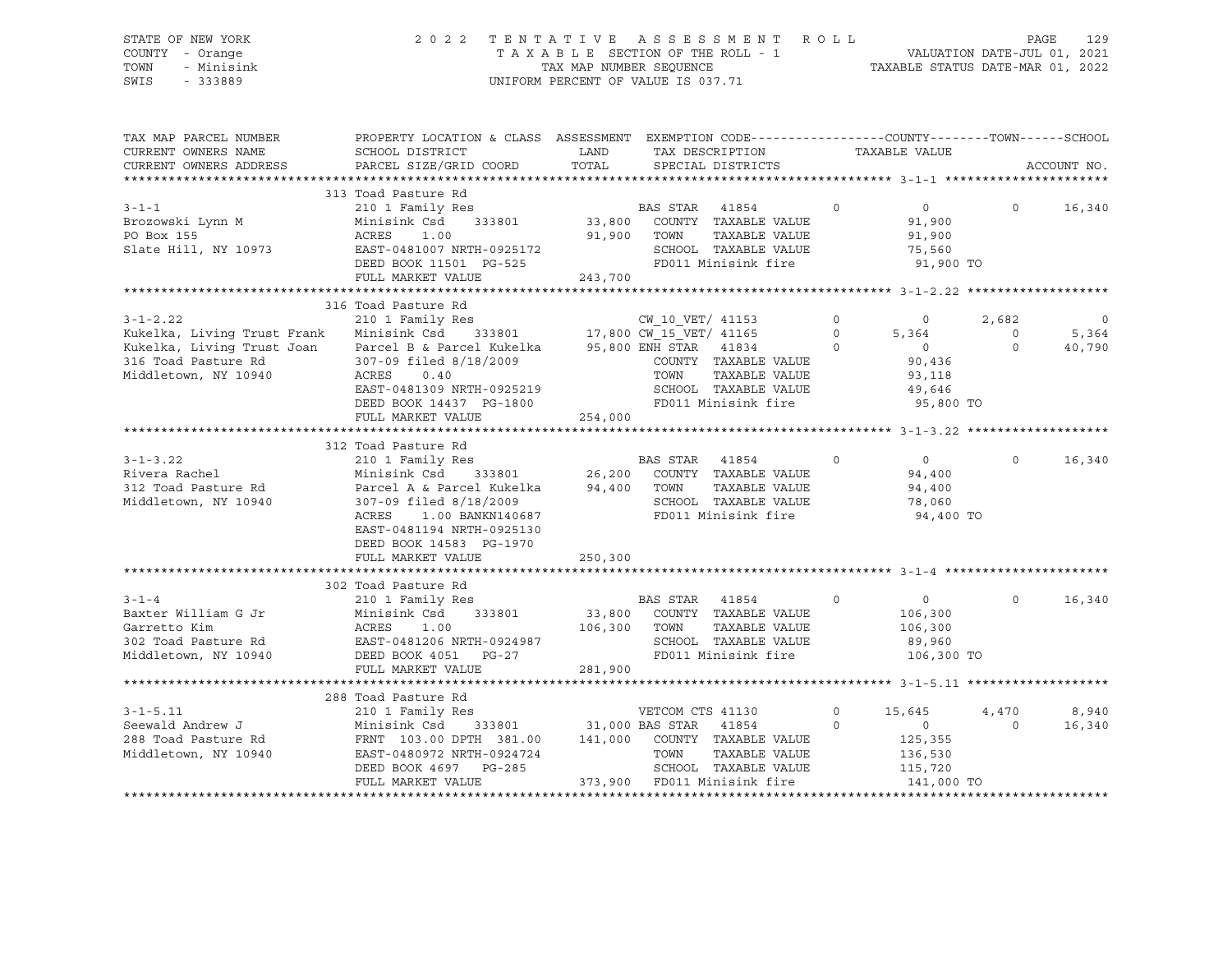### STATE OF NEW YORK 2 0 2 2 T E N T A T I V E A S S E S S M E N T R O L L PAGE 130 COUNTY - Orange T A X A B L E SECTION OF THE ROLL - 1 VALUATION DATE-JUL 01, 2021 TOWN - Minisink TAX MAP NUMBER SEQUENCE TAXABLE STATUS DATE-MAR 01, 2022 SWIS - 333889 CONSERVATION CONTROL OF VALUE IS 037.71

| TAX MAP PARCEL NUMBER<br>CURRENT OWNERS NAME<br>CURRENT OWNERS ADDRESS                                                                                                                                             | PROPERTY LOCATION & CLASS ASSESSMENT EXEMPTION CODE----------------COUNTY-------TOWN------SCHOOL<br>SCHOOL DISTRICT<br>PARCEL SIZE/GRID COORD | <b>LAND</b>      | TAX DESCRIPTION<br>TOTAL SPECIAL DISTRICTS   | TAXABLE VALUE |                |          | ACCOUNT NO. |
|--------------------------------------------------------------------------------------------------------------------------------------------------------------------------------------------------------------------|-----------------------------------------------------------------------------------------------------------------------------------------------|------------------|----------------------------------------------|---------------|----------------|----------|-------------|
|                                                                                                                                                                                                                    |                                                                                                                                               |                  |                                              |               |                |          |             |
|                                                                                                                                                                                                                    | 298 Toad Pasture Rd                                                                                                                           |                  |                                              |               |                |          |             |
| $3 - 1 - 5.121$                                                                                                                                                                                                    |                                                                                                                                               |                  | $\sim$ 0                                     |               | $\overline{0}$ | $\Omega$ | 16,340      |
| Meyer Daniel J                                                                                                                                                                                                     | 210 1 Family Res<br>210 1 Family Res<br>28,800 COUNTY TAXABLE VALUE                                                                           |                  |                                              |               | 102,200        |          |             |
| 298 Toad Pasture Rd                                                                                                                                                                                                | FRNT 106.00 DPTH 331.00 102,200 TOWN                                                                                                          |                  | TAXABLE VALUE                                |               | 102,200        |          |             |
| Middletown, NY 10940                                                                                                                                                                                               |                                                                                                                                               |                  |                                              |               | 85,860         |          |             |
|                                                                                                                                                                                                                    | ----- VEULVOU NKIH-U924924<br>DEED BOOK 12241 PG-1432<br>PHIT WILL-                                                                           |                  | SCHOOL TAXABLE VALUE<br>FD011 Minisink fire  |               | 102,200 TO     |          |             |
|                                                                                                                                                                                                                    | FULL MARKET VALUE                                                                                                                             | 271,000          |                                              |               |                |          |             |
|                                                                                                                                                                                                                    |                                                                                                                                               |                  |                                              |               |                |          |             |
|                                                                                                                                                                                                                    | 294 Toad Pasture Rd                                                                                                                           |                  |                                              |               |                |          |             |
| $3 - 1 - 5.122$                                                                                                                                                                                                    |                                                                                                                                               |                  | $\sim$ 0                                     |               | $\overline{0}$ | $\circ$  | 16,340      |
|                                                                                                                                                                                                                    |                                                                                                                                               |                  |                                              |               |                |          |             |
| Sanok Paul                                                                                                                                                                                                         |                                                                                                                                               |                  | TAXABLE VALUE                                |               | 108,500        |          |             |
|                                                                                                                                                                                                                    |                                                                                                                                               |                  |                                              |               | 108,500        |          |             |
|                                                                                                                                                                                                                    |                                                                                                                                               |                  | SCHOOL TAXABLE VALUE<br>FD011 Minisink fire  |               | 92,160         |          |             |
| Sanok Fracey<br>29, 400 COMPRESSION TRACE PRIT 108.00 DPTH 359.00 108,500 TOWN<br>294 Toad Pasture Rd EAST-0481020 NRTH-0924799 SCHOOL<br>294 Toad Pasture Rd EAST-0481020 NRTH-0924799 SCHOOL<br>287,700 FD011 Mi |                                                                                                                                               |                  |                                              |               | 108,500 TO     |          |             |
|                                                                                                                                                                                                                    |                                                                                                                                               | 287,700          |                                              |               |                |          |             |
|                                                                                                                                                                                                                    |                                                                                                                                               |                  |                                              |               |                |          |             |
|                                                                                                                                                                                                                    | Toad Pasture Rd                                                                                                                               |                  |                                              |               |                |          |             |
| $3 - 1 - 5.2$                                                                                                                                                                                                      | 311 Res vac land                                                                                                                              |                  | COUNTY TAXABLE VALUE                         |               | 21,700         |          |             |
| Seewald Andrew                                                                                                                                                                                                     | 333801 21,700 TOWN<br>Minisink Csd                                                                                                            |                  | TAXABLE VALUE<br>21,700 SCHOOL TAXABLE VALUE |               | 21,700         |          |             |
|                                                                                                                                                                                                                    |                                                                                                                                               |                  |                                              |               | 21,700         |          |             |
|                                                                                                                                                                                                                    |                                                                                                                                               |                  | FD011 Minisink fire                          |               | 21,700 TO      |          |             |
| Seewald Andrew<br>Seewald Christina Acentes 1.30<br>288 Toad Pasture Rd<br>Middletown, NY 10940 DEED BOOK 5273 PG-306<br>FULL MARKET VALUE                                                                         |                                                                                                                                               |                  |                                              |               |                |          |             |
|                                                                                                                                                                                                                    | FULL MARKET VALUE                                                                                                                             | 57,500           |                                              |               |                |          |             |
|                                                                                                                                                                                                                    |                                                                                                                                               |                  |                                              |               |                |          |             |
|                                                                                                                                                                                                                    | 278 Toad Pasture Rd                                                                                                                           |                  |                                              |               |                |          |             |
|                                                                                                                                                                                                                    |                                                                                                                                               |                  |                                              |               |                |          |             |
|                                                                                                                                                                                                                    |                                                                                                                                               |                  |                                              |               |                |          |             |
|                                                                                                                                                                                                                    |                                                                                                                                               |                  |                                              |               |                |          |             |
| 288 Toad Pasture Rd               ACRES     1.50<br>Middletown, NY 10940             EAST-0480724 NRTH-0924496                                                                                                     |                                                                                                                                               |                  | FD011 Minisink fire                          |               | 115,200 TO     |          |             |
|                                                                                                                                                                                                                    |                                                                                                                                               |                  |                                              |               |                |          |             |
|                                                                                                                                                                                                                    | DEED BOOK 14725 PG-1136                                                                                                                       |                  |                                              |               |                |          |             |
|                                                                                                                                                                                                                    | FULL MARKET VALUE                                                                                                                             | 305,500          |                                              |               |                |          |             |
|                                                                                                                                                                                                                    |                                                                                                                                               |                  |                                              |               |                |          |             |
|                                                                                                                                                                                                                    | 324 Toad Pasture Rd                                                                                                                           | AGDISTRICT 41720 |                                              |               |                |          |             |
| $3 - 1 - 7$                                                                                                                                                                                                        | 117 Horse farm                                                                                                                                |                  | $\sim$ 0                                     |               | 47,208 47,208  |          | 47,208      |
| Black Ridge Enterprises LLC Minisink Csd 333801 90,700 COUNTY TAXABLE VALUE                                                                                                                                        |                                                                                                                                               |                  |                                              |               | 340,392        |          |             |
| 324 Toad Pasture Rd                                                                                                                                                                                                | ACRES 32.70                                                                                                                                   |                  | 387,600 TOWN TAXABLE VALUE                   |               | 340,392        |          |             |
| Middletown, NY 10940                                                                                                                                                                                               | EAST-0481503 NRTH-0924298                                                                                                                     |                  | SCHOOL TAXABLE VALUE                         |               | 340,392        |          |             |
|                                                                                                                                                                                                                    | DEED BOOK 14725 PG-1243                                                                                                                       |                  | FD011 Minisink fire 387,600 TO               |               |                |          |             |
| MAY BE SUBJECT TO PAYMENT                                                                                                                                                                                          | FULL MARKET VALUE 1027,800                                                                                                                    |                  |                                              |               |                |          |             |
| UNDER AGDIST LAW TIL 2026                                                                                                                                                                                          |                                                                                                                                               |                  |                                              |               |                |          |             |
|                                                                                                                                                                                                                    |                                                                                                                                               |                  |                                              |               |                |          |             |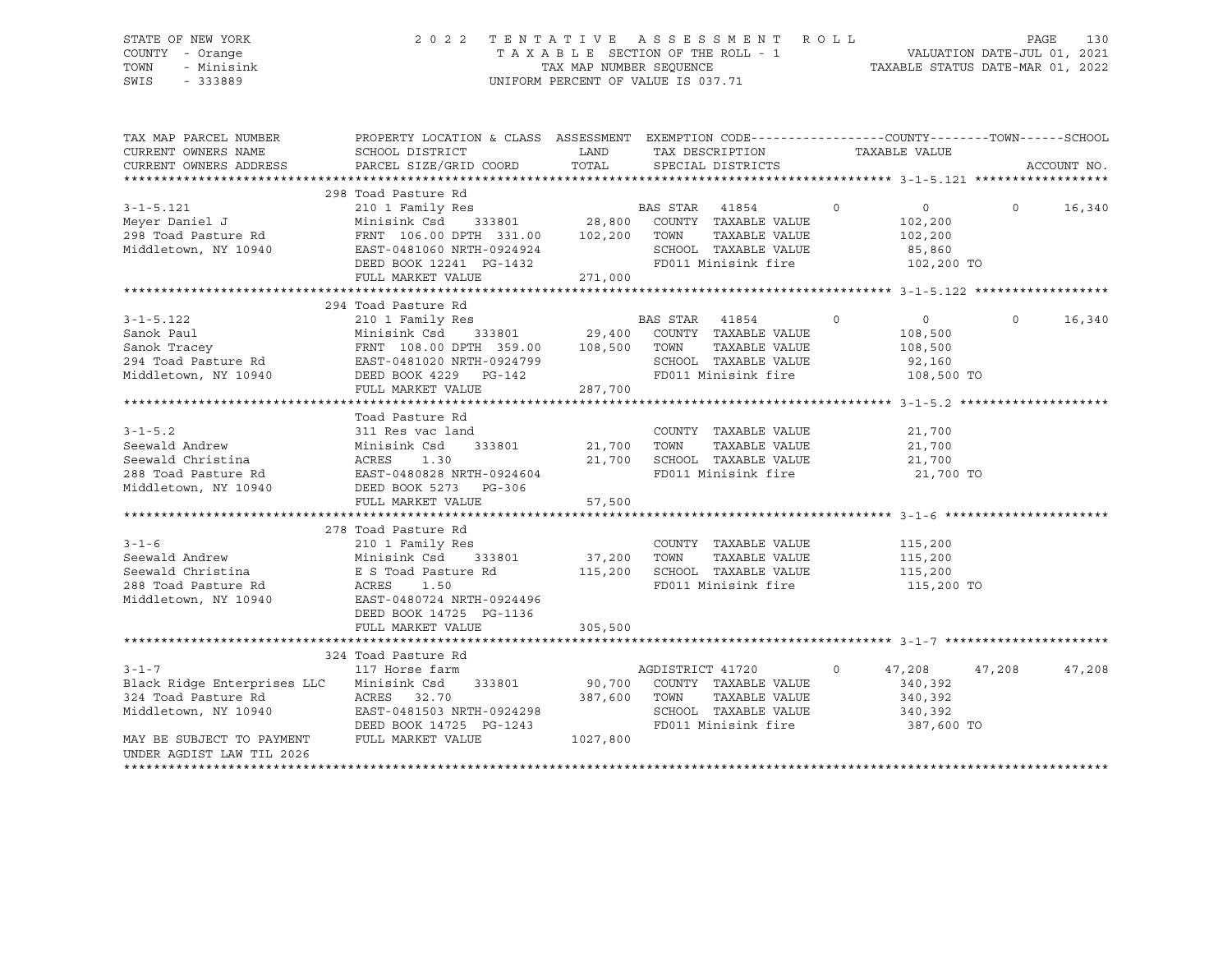### STATE OF NEW YORK 2 0 2 2 T E N T A T I V E A S S E S S M E N T R O L L PAGE 131 COUNTY - Orange T A X A B L E SECTION OF THE ROLL - 1 VALUATION DATE-JUL 01, 2021 TOWN - Minisink TAX MAP NUMBER SEQUENCE TAXABLE STATUS DATE-MAR 01, 2022 SWIS - 333889 CONSERVATION CONTROL OF VALUE IS 037.71

| TAX MAP PARCEL NUMBER<br>CURRENT OWNERS NAME<br>CURRENT OWNERS ADDRESS                                                 | PROPERTY LOCATION & CLASS ASSESSMENT EXEMPTION CODE----------------COUNTY-------TOWN------SCHOOL<br>SCHOOL DISTRICT<br>PARCEL SIZE/GRID COORD                                           | LAND<br>TOTAL                | TAX DESCRIPTION<br>SPECIAL DISTRICTS                                                                                                                     | TAXABLE VALUE                                                                            | ACCOUNT NO.                          |
|------------------------------------------------------------------------------------------------------------------------|-----------------------------------------------------------------------------------------------------------------------------------------------------------------------------------------|------------------------------|----------------------------------------------------------------------------------------------------------------------------------------------------------|------------------------------------------------------------------------------------------|--------------------------------------|
| $3 - 1 - 8$<br>Predmore Colleen<br>Ramli Adam<br>270 Toad Pasture Rd<br>Middletown, NY 10940                           | 270 Toad Pasture Rd<br>210 1 Family Res<br>333801<br>Minisink Csd<br>ACRES<br>2.70<br>EAST-0480575 NRTH-0924337<br>DEED BOOK 12266 PG-805<br>FULL MARKET VALUE                          | 38,500<br>123,600<br>327,800 | COUNTY TAXABLE VALUE<br>TOWN<br>TAXABLE VALUE<br>SCHOOL TAXABLE VALUE<br>FD011 Minisink fire                                                             | 123,600<br>123,600<br>123,600<br>123,600 TO                                              |                                      |
| $3 - 1 - 9.11$<br>Kurlander Craiq<br>262 Toad Pasture Rd<br>Middletown, NY 10940                                       | 262 Toad Pasture Rd<br>210 1 Family Res<br>Minisink Csd 333801 37,800<br>2.10 BANKC080370 161,300<br>ACRES<br>EAST-0480271 NRTH-0924242<br>DEED BOOK 12141 PG-1377<br>FULL MARKET VALUE | 427,700                      | BAS STAR 41854<br>COUNTY TAXABLE VALUE<br>TAXABLE VALUE<br>TOWN<br>SCHOOL TAXABLE VALUE<br>FD011 Minisink fire                                           | $\Omega$<br>$\circ$<br>161,300<br>161,300<br>144,960<br>161,300 TO                       | $\Omega$<br>16,340                   |
|                                                                                                                        |                                                                                                                                                                                         |                              |                                                                                                                                                          |                                                                                          |                                      |
| $3 - 1 - 10$<br>Karr Richard-Living Trus C<br>Karr Marie-Living Trust A<br>252 Toad Pasture Rd<br>Middletown, NY 10940 | 252 Toad Pasture Rd<br>210 1 Family Res<br>333801<br>Minisink Csd<br>ACRES<br>2.20<br>EAST-0480207 NRTH-0924082<br>DEED BOOK 13808 PG-1510<br>FULL MARKET VALUE                         | 95,100 TOWN<br>252,200       | ENH STAR 41834<br>37,900 COUNTY TAXABLE VALUE<br>TAXABLE VALUE<br>SCHOOL TAXABLE VALUE<br>FD011 Minisink fire                                            | $\circ$<br>$\overline{0}$<br>95,100<br>95,100<br>54,310<br>95,100 TO                     | 40,790<br>$\Omega$                   |
|                                                                                                                        |                                                                                                                                                                                         |                              |                                                                                                                                                          |                                                                                          |                                      |
| $3 - 1 - 11.11$<br>Smith 2015 Family Trust<br>Smith George A<br>11 Bowery Ln<br>Middletown, NY 10940                   | Toad Pasture Rd<br>311 Res vac land<br>333801<br>Minisink Csd<br>FRNT 170.00 DPTH 279.00<br>EAST-0480125 NRTH-0923826<br>DEED BOOK 13944 PG-690<br>FULL MARKET VALUE                    | 6,000<br>6,000<br>15,900     | COUNTY TAXABLE VALUE<br>TAXABLE VALUE<br>TOWN<br>SCHOOL TAXABLE VALUE<br>FD011 Minisink fire                                                             | 6,000<br>6,000<br>6,000<br>6,000 TO                                                      |                                      |
|                                                                                                                        |                                                                                                                                                                                         |                              |                                                                                                                                                          |                                                                                          |                                      |
| $3 - 1 - 11.12$<br>Smith 2015 Family Trust<br>Smith George A<br>11 Bowery Ln<br>Middletown, NY 10940                   | 11 Bowery Ln<br>210 1 Family Res<br>Minisink Csd<br>333801<br>ACRES<br>1.00<br>EAST-0479966 NRTH-0923859<br>DEED BOOK 13944 PG-687<br>FULL MARKET VALUE                                 |                              | VETWAR CTS 41120<br>30,400 ENH STAR 41834<br>82,300 COUNTY TAXABLE VALUE<br>TOWN<br>TAXABLE VALUE<br>SCHOOL TAXABLE VALUE<br>218,200 FD011 Minisink fire | $\circ$<br>9,387<br>$\circ$<br>$\overline{0}$<br>72,913<br>79,618<br>36,146<br>82,300 TO | 2,682<br>5,364<br>$\Omega$<br>40,790 |
|                                                                                                                        |                                                                                                                                                                                         |                              |                                                                                                                                                          |                                                                                          |                                      |
| $3 - 1 - 11.2$<br>Wodzinski Bart<br>PO Box 15<br>Westtown, NY 10998                                                    | 41 Bowery Ln<br>210 1 Family Res<br>Minisink Csd 333801<br>PARTIAL<br>ACRES 38.00<br>EAST-0480905 NRTH-0923512<br>DEED BOOK 14139 PG-90<br>FULL MARKET VALUE                            | 55,300<br>124,300<br>329,600 | COUNTY TAXABLE VALUE<br>TOWN<br>TAXABLE VALUE<br>SCHOOL TAXABLE VALUE<br>FD011 Minisink fire                                                             | 124,300<br>124,300<br>124,300<br>124,300 TO                                              |                                      |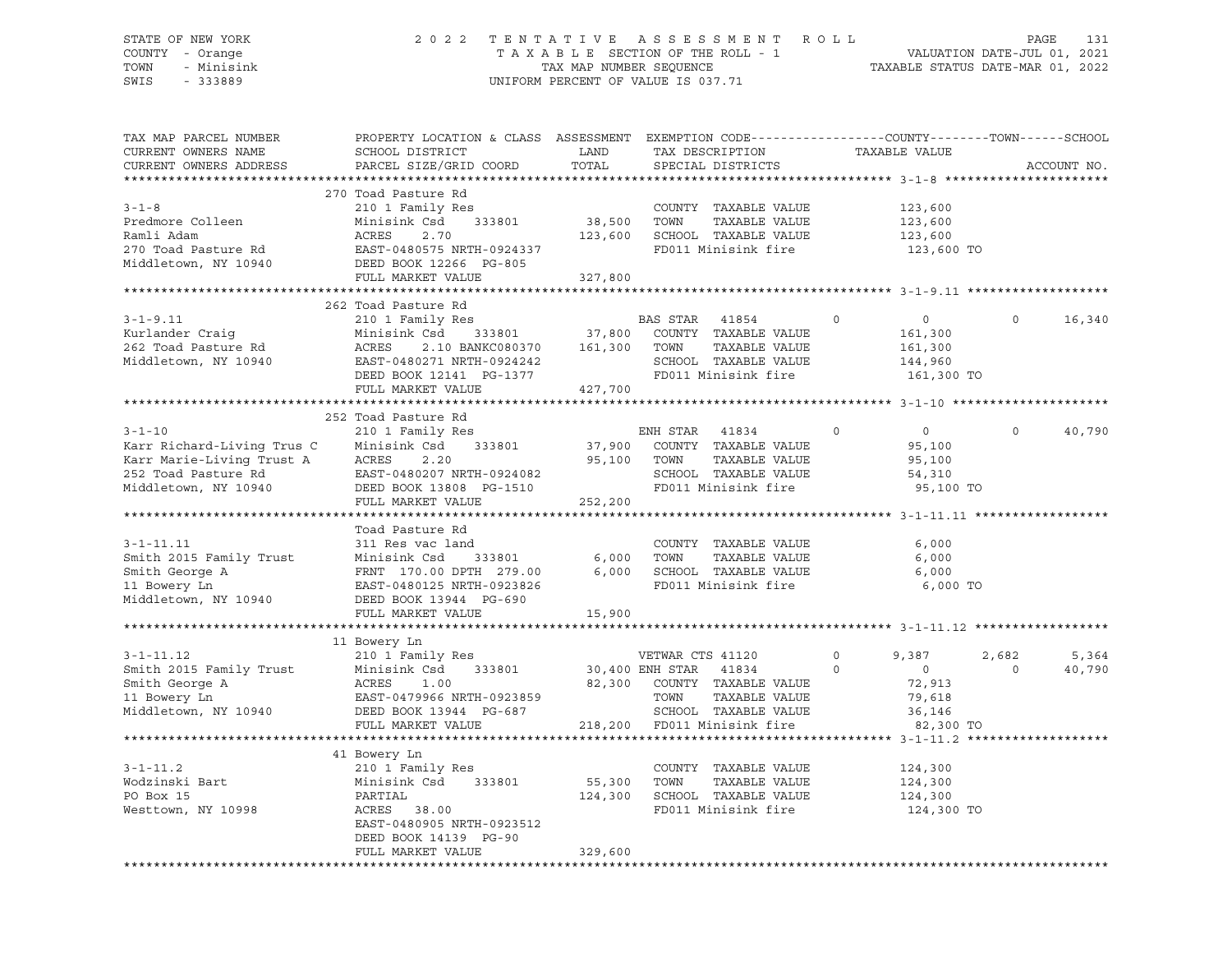### STATE OF NEW YORK 2 0 2 2 T E N T A T I V E A S S E S S M E N T R O L L PAGE 132 COUNTY - Orange T A X A B L E SECTION OF THE ROLL - 1 VALUATION DATE-JUL 01, 2021 TOWN - Minisink TAX MAP NUMBER SEQUENCE TAXABLE STATUS DATE-MAR 01, 2022 SWIS - 333889 CONSERVATION CONTROL OF VALUE IS 037.71

| TAX MAP PARCEL NUMBER<br>CURRENT OWNERS NAME<br>CURRENT OWNERS ADDRESS                                                                                                                            | PROPERTY LOCATION & CLASS ASSESSMENT EXEMPTION CODE----------------COUNTY-------TOWN------SCHOOL<br>SCHOOL DISTRICT<br>PARCEL SIZE/GRID COORD                                                               | LAND<br>TOTAL           | TAX DESCRIPTION<br>SPECIAL DISTRICTS                                                                                 |         | TAXABLE VALUE                                                            | ACCOUNT NO. |
|---------------------------------------------------------------------------------------------------------------------------------------------------------------------------------------------------|-------------------------------------------------------------------------------------------------------------------------------------------------------------------------------------------------------------|-------------------------|----------------------------------------------------------------------------------------------------------------------|---------|--------------------------------------------------------------------------|-------------|
|                                                                                                                                                                                                   |                                                                                                                                                                                                             |                         |                                                                                                                      |         |                                                                          |             |
| $3 - 1 - 11.3$<br>Marrero Erika J<br>Marrero Marco Antonio<br>240 Toad Pasture Rd<br>Middletown, NY 10940                                                                                         | 240 Toad Pasture Rd<br>210 1 Family Res<br>Res<br>333801<br>Minisink Csd<br>ACRES<br>1.70 BANKC030230<br>ACRES 1.70 BANKC030230<br>EAST-0479802 NRTH-0923983<br>DEED BOOK 15069 PG-168<br>FULL MARKET VALUE | 135,300 TOWN<br>358,800 | BAS STAR 41854<br>37,400 COUNTY TAXABLE VALUE<br>TAXABLE VALUE<br>SCHOOL TAXABLE VALUE<br>FD011 Minisink fire        | $\circ$ | $\circ$<br>$\mathsf{O}$<br>135,300<br>135,300<br>118,960<br>135,300 TO   | 16,340      |
|                                                                                                                                                                                                   | 20 Gertrude Dr                                                                                                                                                                                              |                         |                                                                                                                      |         |                                                                          |             |
| $3 - 1 - 12$<br>Stitzel Phillip K<br>20 Gertrude Dr<br>Middletown, NY 10940                                                                                                                       | 210 1 Family Res<br>Csd 333801 36,200 COUNT<br>1.30 BANKC190321 100,100 TOWN<br>Minisink Csd<br>Minis:<br>ACRES<br>EAST-0479341 NRTH-0923706<br>DEED BOOK 15023 PG-1443<br>FULL MARKET VALUE                | 265,400                 | BAS STAR 41854<br>COUNTY TAXABLE VALUE<br>TAXABLE VALUE<br>SCHOOL TAXABLE VALUE<br>FD011 Minisink fire               | $\circ$ | $\overline{0}$<br>$\Omega$<br>100,100<br>100,100<br>83,760<br>100,100 TO | 16,340      |
|                                                                                                                                                                                                   |                                                                                                                                                                                                             |                         |                                                                                                                      |         |                                                                          |             |
| $3 - 1 - 13$<br>Middletown, NY 10940                                                                                                                                                              | 28 Gertrude Dr<br>210 1 Family Res<br>DEED BOOK 14643 PG-1205<br>FULL MARKET VALUE                                                                                                                          | 37,100 TOWN<br>430,900  | COUNTY TAXABLE VALUE                                                                                                 |         | 162,500<br>162,500<br>162,500<br>162,500 TO                              |             |
|                                                                                                                                                                                                   | 42 Gertrude Dr                                                                                                                                                                                              |                         |                                                                                                                      |         |                                                                          |             |
| $3 - 1 - 14$<br>Mcleod David<br>42 Gertrude Dr<br>Middletown, NY 10940                                                                                                                            | 210 1 Family Res<br>Minisink Csd<br>1.30 BANKN140687 114,500 TOWN<br>ACRES<br>EAST-0479132 NRTH-0923386<br>DEED BOOK 13487 PG-509<br>FULL MARKET VALUE                                                      | 303,600                 | BAS STAR 41854<br>333801 36,200 COUNTY TAXABLE VALUE<br>TAXABLE VALUE<br>SCHOOL TAXABLE VALUE<br>FD011 Minisink fire | $\circ$ | $\Omega$<br>$\overline{0}$<br>114,500<br>114,500<br>98,160<br>114,500 TO | 16,340      |
|                                                                                                                                                                                                   |                                                                                                                                                                                                             |                         |                                                                                                                      |         |                                                                          |             |
| $3 - 1 - 15.11$<br>Krupinski Mark A<br>7 Gertrude Dr<br>Middletown, NY 10940                                                                                                                      | 7 Gertrude Dr<br>210 1 Family Res<br>Minisink Csd<br>333801<br>ACRES<br>2.90<br>EAST-0479993 NRTH-0923619<br>DEED BOOK 13929 PG-330<br>FULL MARKET VALUE                                                    | 38,600 TOWN<br>365,200  | COUNTY TAXABLE VALUE<br>TAXABLE VALUE<br>137,700 SCHOOL TAXABLE VALUE<br>FD011 Minisink fire                         |         | 137,700<br>137,700<br>137,700<br>137,700 TO                              |             |
|                                                                                                                                                                                                   |                                                                                                                                                                                                             |                         |                                                                                                                      |         |                                                                          |             |
| $3 - 1 - 15.12$<br>Schaffhauser Irr Trust Kenneth Minisink Csd 333801 38,500 COUNT<br>Schaffhauser Irr Trust Helene ACRES 2.80 BANK0070280 131,300 TOWN<br>13 Gertrude Dr<br>Middletown, NY 10940 | 13 Gertrude Dr<br>210 1 Family Res<br>FULL MARKET VALUE                                                                                                                                                     | 348,200                 | ENH STAR 41834<br>COUNTY TAXABLE VALUE<br>TAXABLE VALUE<br>SCHOOL TAXABLE VALUE<br>FD011 Minisink fire               | $\circ$ | $\Omega$<br>$\overline{0}$<br>131,300<br>131,300<br>90,510<br>131,300 TO | 40,790      |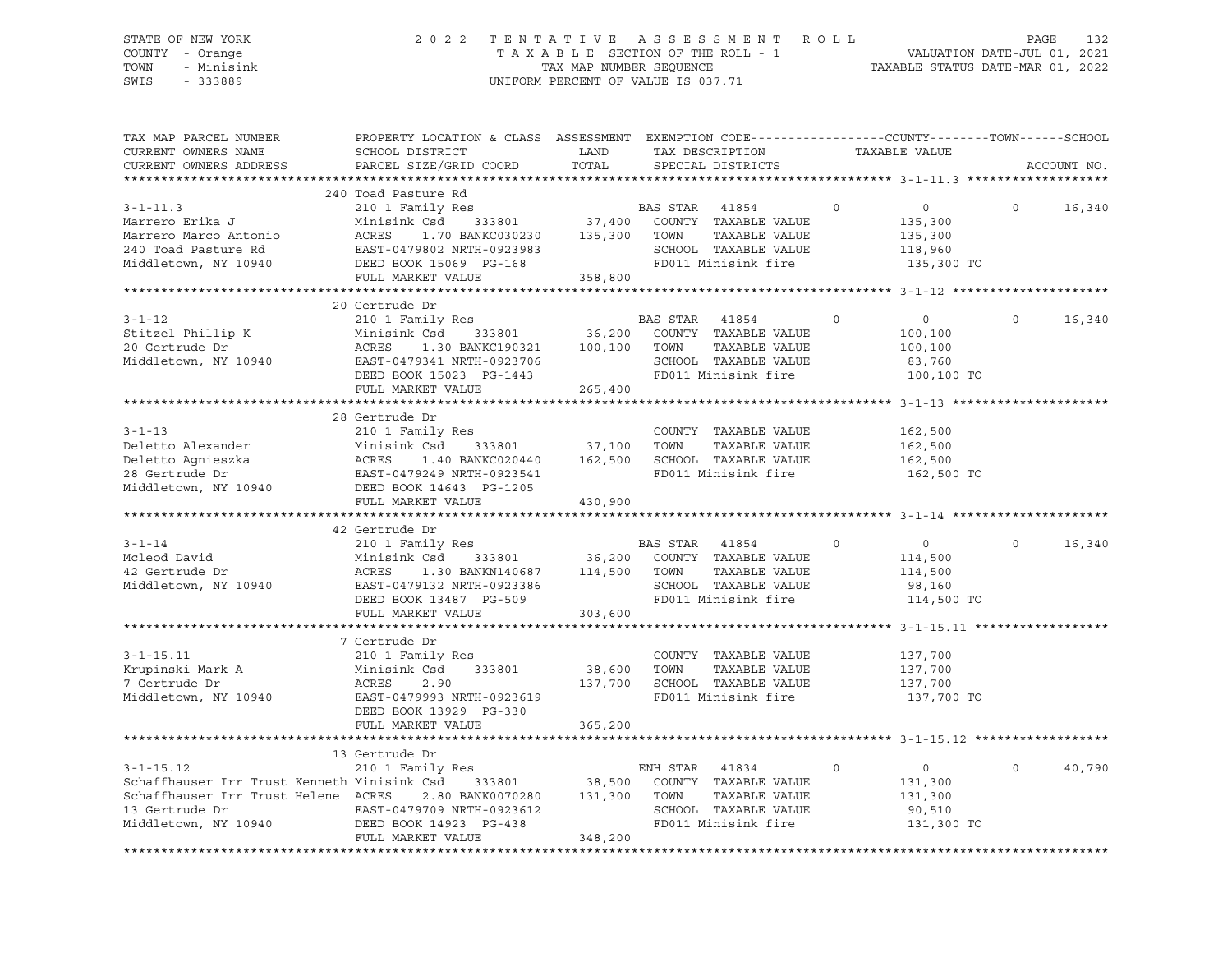### STATE OF NEW YORK 2 0 2 2 T E N T A T I V E A S S E S S M E N T R O L L PAGE 133 COUNTY - Orange T A X A B L E SECTION OF THE ROLL - 1 VALUATION DATE-JUL 01, 2021 TOWN - Minisink TAX MAP NUMBER SEQUENCE TAXABLE STATUS DATE-MAR 01, 2022 SWIS - 333889 CONSERVATION CONTROL OF VALUE IS 037.71

| TAX MAP PARCEL NUMBER                                                                                                                                                                     | PROPERTY LOCATION & CLASS ASSESSMENT EXEMPTION CODE----------------COUNTY-------TOWN------SCHOOL                                    |                      |                |                                             |               |                |                   |              |
|-------------------------------------------------------------------------------------------------------------------------------------------------------------------------------------------|-------------------------------------------------------------------------------------------------------------------------------------|----------------------|----------------|---------------------------------------------|---------------|----------------|-------------------|--------------|
| CURRENT OWNERS NAME                                                                                                                                                                       | SCHOOL DISTRICT                                                                                                                     | LAND TAX DESCRIPTION |                |                                             | TAXABLE VALUE |                |                   |              |
| CURRENT OWNERS ADDRESS                                                                                                                                                                    | PARCEL SIZE/GRID COORD                                                                                                              |                      |                | TOTAL SPECIAL DISTRICTS                     |               |                |                   | ACCOUNT NO.  |
|                                                                                                                                                                                           |                                                                                                                                     |                      |                |                                             |               |                |                   |              |
|                                                                                                                                                                                           | 21 Gertrude Dr                                                                                                                      |                      |                |                                             |               |                |                   |              |
| $3 - 1 - 15.211$                                                                                                                                                                          | 210 1 Family Res                                                                                                                    |                      | BAS STAR 41854 | $\sim$ 0                                    |               | $\overline{0}$ |                   | $0 \t16,340$ |
|                                                                                                                                                                                           | $\begin{array}{cccc}\n \text{Minisink Csd} & 333801 & 37,700 & \text{COUNTY} & \text{TAXABLE VALUE} \\  \text{15.13}\n \end{array}$ |                      |                |                                             |               | 160,000        |                   |              |
|                                                                                                                                                                                           |                                                                                                                                     | 160,000              | TOWN           | TAXABLE VALUE                               |               | 160,000        |                   |              |
|                                                                                                                                                                                           |                                                                                                                                     |                      |                | SCHOOL TAXABLE VALUE                        | 143,660       |                |                   |              |
| For Fig. 2.00<br>Yonsky Keith W Minisink Csd 333801<br>Yonsky Diane ACRES 2.00<br>21 Gertrude Dr EAST-0479733 NRTH-0923271<br>Middletown, NY 10940 DEED BOOK 5309 PG-231                  |                                                                                                                                     |                      |                | FD011 Minisink fire                         |               | 160,000 TO     |                   |              |
|                                                                                                                                                                                           | FULL MARKET VALUE                                                                                                                   | 424,300              |                |                                             |               |                |                   |              |
|                                                                                                                                                                                           |                                                                                                                                     |                      |                |                                             |               |                |                   |              |
|                                                                                                                                                                                           | 25 Gertrude Dr                                                                                                                      |                      |                |                                             |               |                |                   |              |
| $3 - 1 - 15.212$                                                                                                                                                                          | 210 1 Family Res                                                                                                                    |                      |                | COUNTY TAXABLE VALUE 196,200                |               |                |                   |              |
| Dye James E                                                                                                                                                                               | Minisink Csd 333801 38,900 TOWN                                                                                                     |                      |                | TAXABLE VALUE 196,200                       |               |                |                   |              |
|                                                                                                                                                                                           |                                                                                                                                     |                      |                |                                             |               |                |                   |              |
|                                                                                                                                                                                           |                                                                                                                                     |                      |                |                                             |               |                |                   |              |
| Myrtle Beach, SC 29577 DEED BOOK 5411 PG-64                                                                                                                                               |                                                                                                                                     |                      |                |                                             |               |                |                   |              |
|                                                                                                                                                                                           | FULL MARKET VALUE                                                                                                                   | 520,300              |                |                                             |               |                |                   |              |
|                                                                                                                                                                                           |                                                                                                                                     |                      |                |                                             |               |                |                   |              |
|                                                                                                                                                                                           | Gertrude Dr                                                                                                                         |                      |                |                                             |               |                |                   |              |
| $3 - 1 - 15.22$                                                                                                                                                                           |                                                                                                                                     |                      |                | COUNTY TAXABLE VALUE                        |               | 5,000          |                   |              |
| Dye James E                                                                                                                                                                               | 311 Res vac land GOUNT (COUNT)<br>Minisink Csd (333801 (5,000) TOWN<br>S S Gertrude Dr (5,000) SCHOO                                |                      |                | TAXABLE VALUE                               |               | 5,000          |                   |              |
| Dye Debra A                                                                                                                                                                               | S S Gertrude Dr                                                                                                                     |                      |                | $5,000$ SCHOOL TAXABLE VALUE $5,000$        |               |                |                   |              |
| 5308 N. Ocean Blvd Unit 1501 ACRES 1.00                                                                                                                                                   |                                                                                                                                     |                      |                | FD011 Minisink fire                         |               | 5,000 TO       |                   |              |
| Myrtle Beach, SC 29577                                                                                                                                                                    | EAST-0479419 NRTH-0923261                                                                                                           |                      |                |                                             |               |                |                   |              |
|                                                                                                                                                                                           | DEED BOOK 5411 PG-64                                                                                                                |                      |                |                                             |               |                |                   |              |
|                                                                                                                                                                                           | FULL MARKET VALUE                                                                                                                   | 13,300               |                |                                             |               |                |                   |              |
|                                                                                                                                                                                           |                                                                                                                                     |                      |                |                                             |               |                |                   |              |
|                                                                                                                                                                                           | 40 Bowery Ln                                                                                                                        |                      |                |                                             |               |                |                   |              |
| $3 - 1 - 16.1$                                                                                                                                                                            | EUROLY III<br>210 1 Family Res 61 1995 1997 BAS STAR 41854                                                                          |                      |                | $\sim$ 0                                    |               | $\overline{0}$ | $0 \qquad \qquad$ | 16,340       |
|                                                                                                                                                                                           | Minisink Csd 333801 34,600 COUNTY TAXABLE VALUE                                                                                     |                      |                |                                             |               | 123,500        |                   |              |
| 3-1-16.1<br>Lee Tracy E Minisink Csd 333801 34,600<br>Lee Gail M ACRES 2.70 BANKC170030 123,500<br>40 Bowery Ln EAST-0480144 NRTH-0923142<br>Middletown, NY 10940 DEED BOOK 2646 PG-00017 | 2.70 BANKC170030 123,500 TOWN                                                                                                       |                      |                | TAXABLE VALUE                               |               | 123,500        |                   |              |
|                                                                                                                                                                                           |                                                                                                                                     |                      |                | SCHOOL TAXABLE VALUE<br>FD011 Minisink fire |               | 107,160        |                   |              |
|                                                                                                                                                                                           |                                                                                                                                     |                      |                |                                             |               | 123,500 TO     |                   |              |
|                                                                                                                                                                                           | FULL MARKET VALUE                                                                                                                   | 327,500              |                |                                             |               |                |                   |              |
|                                                                                                                                                                                           |                                                                                                                                     |                      |                |                                             |               |                |                   |              |
|                                                                                                                                                                                           | 50 Bowery Ln                                                                                                                        |                      |                |                                             |               |                |                   |              |
| $3 - 1 - 16.2$                                                                                                                                                                            | 210 1 Family Res                                                                                                                    |                      |                | COUNTY TAXABLE VALUE                        |               | 255,100        |                   |              |
| Ehlermann Matthew H                                                                                                                                                                       | 333801                                                                                                                              | 44,550 TOWN          |                | TAXABLE VALUE                               |               | 255,100        |                   |              |
| Ehlermann Daphne R                                                                                                                                                                        | 210 1 Family Res<br>Minisink Csd<br>ACRES 23.70                                                                                     | 255,100              |                | SCHOOL TAXABLE VALUE 255,100                |               |                |                   |              |
| PO Box 449<br>Westtown, NY 10998                                                                                                                                                          | EAST-0479881 NRTH-0922440                                                                                                           |                      |                | FD011 Minisink fire 255,100 TO              |               |                |                   |              |
|                                                                                                                                                                                           | DEED BOOK 11613 PG-939                                                                                                              |                      |                |                                             |               |                |                   |              |
|                                                                                                                                                                                           | FULL MARKET VALUE                                                                                                                   | 676,500              |                |                                             |               |                |                   |              |
|                                                                                                                                                                                           |                                                                                                                                     |                      |                |                                             |               |                |                   |              |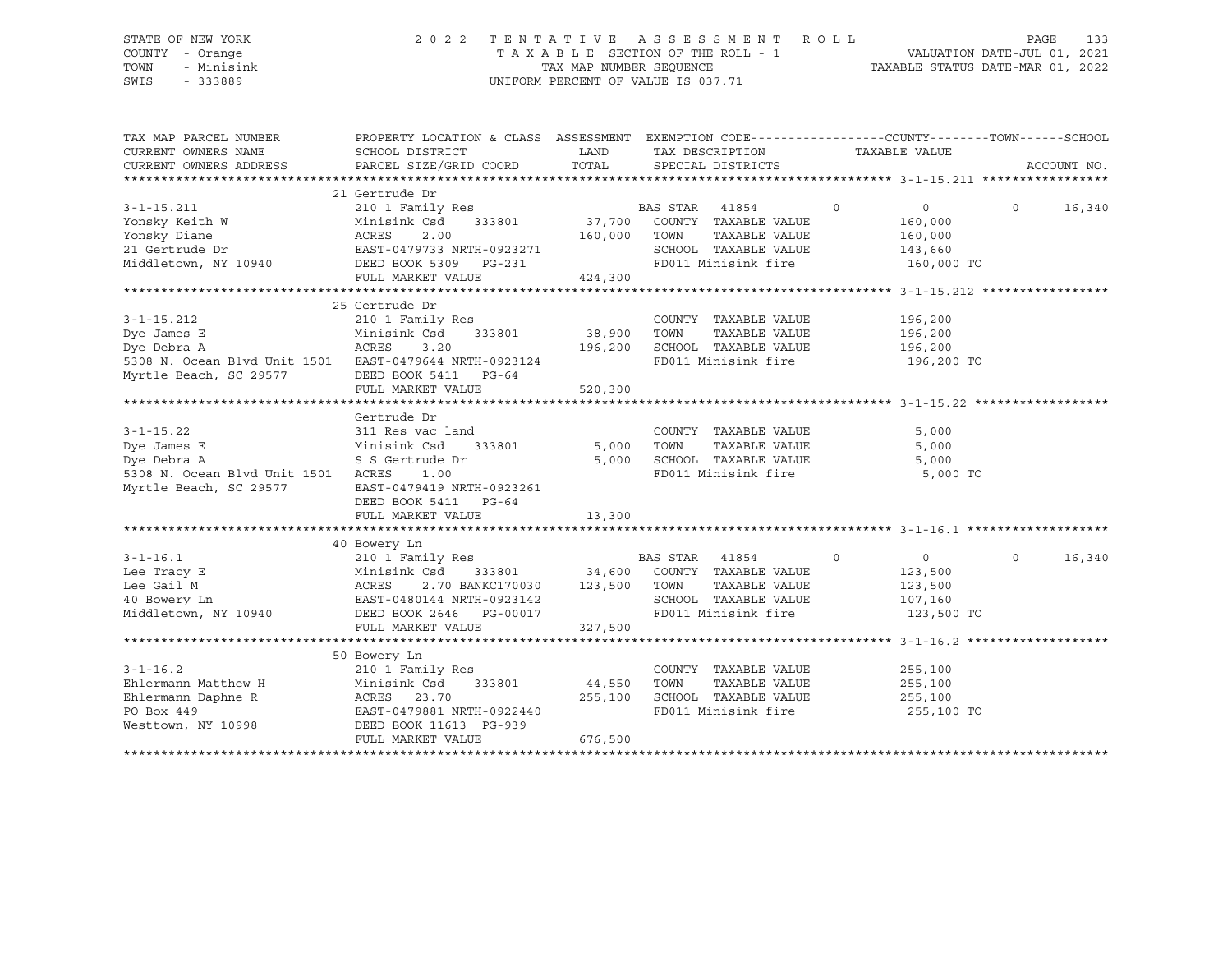| STATE OF NEW YORK<br>COUNTY - Orange<br>TOWN<br>- Minisink<br>SWIS<br>$-333889$                                                                            | 2 0 2 2                                                                                                                                                                                                                             |                         | TENTATIVE ASSESSMENT ROLL<br>T A X A B L E SECTION OF THE ROLL - 1<br>T A X A B L E SECTION OF THE ROLL - 1<br>TAXABLE STATUS DATE-MAR 01, 2022<br>UNIFORM PERCENT OF VALUE IS 037.71 |                                                                          | PAGE<br>134        |
|------------------------------------------------------------------------------------------------------------------------------------------------------------|-------------------------------------------------------------------------------------------------------------------------------------------------------------------------------------------------------------------------------------|-------------------------|---------------------------------------------------------------------------------------------------------------------------------------------------------------------------------------|--------------------------------------------------------------------------|--------------------|
| TAX MAP PARCEL NUMBER<br>CURRENT OWNERS NAME<br>CURRENT OWNERS ADDRESS                                                                                     | PROPERTY LOCATION & CLASS ASSESSMENT EXEMPTION CODE----------------COUNTY-------TOWN------SCHOOL<br>SCHOOL DISTRICT<br>PARCEL SIZE/GRID COORD                                                                                       | LAND<br>TOTAL           | TAX DESCRIPTION<br>SPECIAL DISTRICTS                                                                                                                                                  | TAXABLE VALUE                                                            | ACCOUNT NO.        |
| $3 - 1 - 17.1$<br>Mathisen Michael<br>Lopez Lindsay<br>45 Gertrude Dr<br>Middletown, NY 10940 EAST-0479318 NRTH-0922873                                    | 45 Gertrude Dr<br>210 1 Family Res<br>Minisink Csd 333801 38,900<br>Lot 1 Mayo Sub Map 259-02   158,100  TOWN   TAXABLE VALUE<br>ACRES   3.20 BANK    L        SCHOOL  TAXABLE VALUE<br>DEED BOOK 13008 PG-783<br>FULL MARKET VALUE | 419,300                 | BAS STAR 41854<br>COUNTY TAXABLE VALUE<br>SCHOOL TAXABLE VALUE<br>FD011 Minisink fire                                                                                                 | $\circ$<br>$\overline{0}$<br>158,100<br>158,100<br>141,760<br>158,100 TO | $\circ$<br>16,340  |
|                                                                                                                                                            |                                                                                                                                                                                                                                     |                         |                                                                                                                                                                                       |                                                                          |                    |
| $3 - 1 - 17.2$<br>Mayo Frank J<br>Mayo Lisanne S<br>Do Boy 564<br>Johnson, NY 10933                                                                        | 50 Gertrude Dr<br>210 1 Family Res<br>Minisink Csd 333801 73,400<br>EAST-0478884 NRTH-0922070<br>DEED BOOK 5475 PG-124                                                                                                              |                         | BAS STAR 41854<br>FD011 Minisink fire                                                                                                                                                 | $\Omega$<br>$\sim$ 0<br>179,700<br>179,700<br>163,360<br>179,700 TO      | $\Omega$<br>16,340 |
|                                                                                                                                                            | FULL MARKET VALUE                                                                                                                                                                                                                   | 476,500                 |                                                                                                                                                                                       |                                                                          |                    |
|                                                                                                                                                            |                                                                                                                                                                                                                                     |                         |                                                                                                                                                                                       |                                                                          |                    |
| $3 - 1 - 17.3$<br>Disimone Vincent<br>Disimone-Jandrasitz Jennifer Lot 3 Mayo Sub Map 259-02 180,300<br>Jennifer<br>48 Gertrude Dr<br>Middletown, NY 10940 | 48 Gertrude Dr<br>210 1 Family Res<br>Minisink Csd 333801 38,700<br>ACRES 3.00<br>EAST-0478829 NRTH-0923040                                                                                                                         |                         | BAS STAR 41854<br>COUNTY TAXABLE VALUE<br>TOWN TAXABLE VALUE<br>SCHOOL TAXABLE VALUE<br>FD011 Minisink fire                                                                           | $\overline{0}$<br>$\circ$<br>180,300<br>180,300<br>163,960<br>180,300 TO | $\circ$<br>16,340  |
|                                                                                                                                                            | FULL MARKET VALUE                                                                                                                                                                                                                   | 478,100                 |                                                                                                                                                                                       |                                                                          |                    |
| $3 - 1 - 17.4$<br>Solano Living Trust<br>$c/O$ Dye<br>5308 N Ocean Blvd 1501<br>Myrtle Beach, SC 29577                                                     | Gertrude Dr<br>311 Res vac land<br>Minisink Csd<br>333801<br>Mayo Sub Map 259-02<br>ACRES 0.54<br>EAST-0479443 NRTH-0923228<br>DEED BOOK 6033 PG-268<br>FULL MARKET VALUE                                                           | 1,000<br>1,000<br>2,700 | COUNTY TAXABLE VALUE<br>TOWN<br>TAXABLE VALUE<br>SCHOOL TAXABLE VALUE<br>FD011 Minisink fire                                                                                          | 1,000<br>1,000<br>1,000<br>1,000 TO                                      |                    |
|                                                                                                                                                            |                                                                                                                                                                                                                                     |                         |                                                                                                                                                                                       |                                                                          |                    |
|                                                                                                                                                            | 123 Racketts Rd                                                                                                                                                                                                                     |                         |                                                                                                                                                                                       |                                                                          |                    |
| $3 - 1 - 18.11$<br>Garcia Daniel<br>Garcia Kerry<br>Garcia Kerry<br>123 Racketts Rd<br>Westtown, NY 10998                                                  | 311 Res vac land<br>333801<br>Minisink Csd<br>FRNT 353.00 DPTH 112.00<br>BANKC080370<br>EAST-0475658 NRTH-0919290<br>DEED BOOK 11891 PG-321<br>FULL MARKET VALUE                                                                    | 1,500<br>1,500          | COUNTY TAXABLE VALUE<br>TOWN<br>TAXABLE VALUE<br>SCHOOL TAXABLE VALUE<br>FD011 Minisink fire                                                                                          | 1,500<br>1,500<br>1,500<br>1,500 TO                                      |                    |
|                                                                                                                                                            |                                                                                                                                                                                                                                     | 4,000                   |                                                                                                                                                                                       |                                                                          |                    |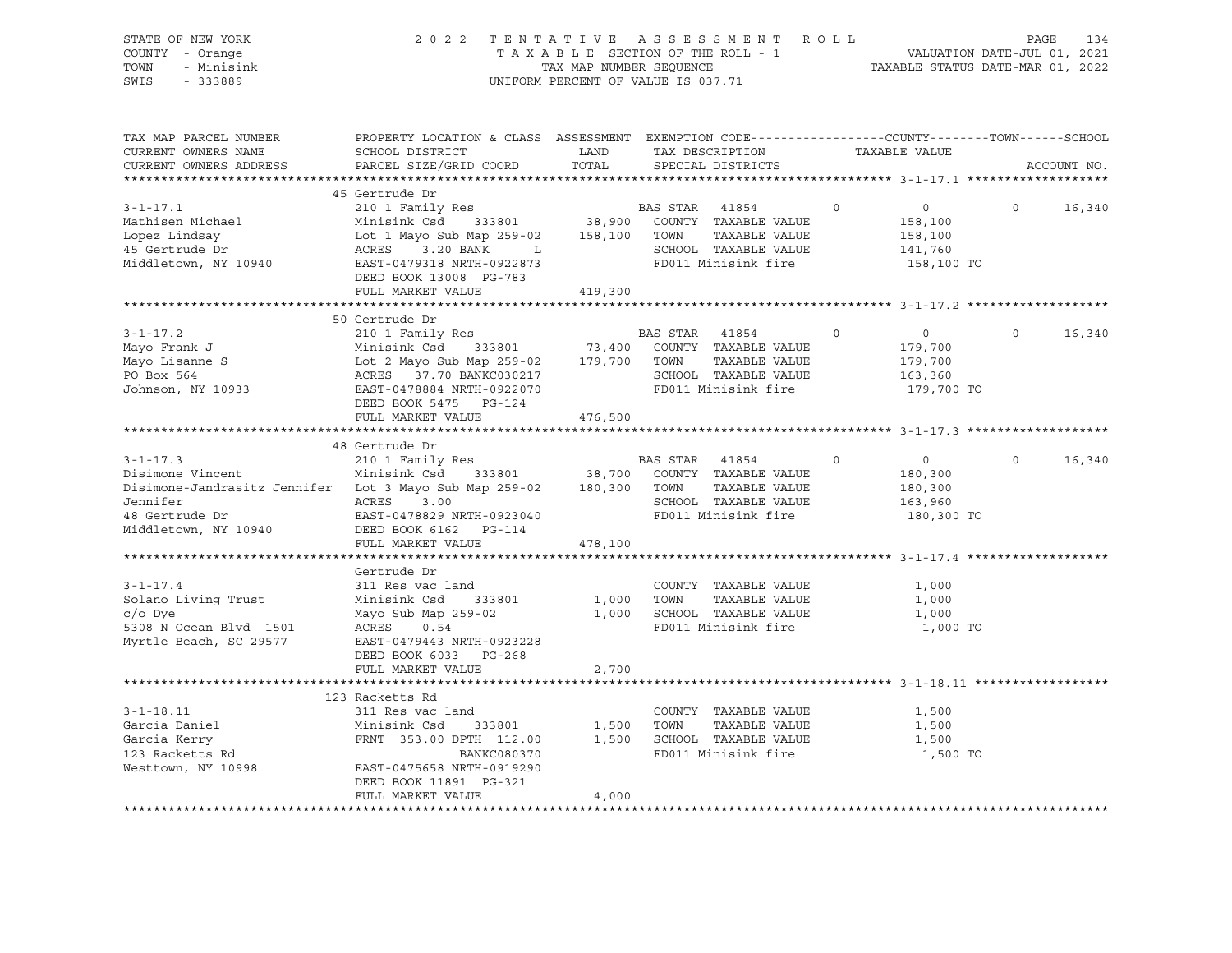| STATE OF NEW YORK<br>COUNTY - Orange<br>TOWN<br>- Minisink<br>SWIS<br>$-333889$ |                                                                                                                                              | TAX MAP NUMBER SEQUENCE | 2022 TENTATIVE ASSESSMENT ROLL<br>TAXABLE SECTION OF THE ROLL - 1<br>UNIFORM PERCENT OF VALUE IS 037.71 | VALUATION DATE-JUL 01, 2021<br>TAXABLE STATUS DATE-MAR 01, 2022 | PAGE     | 135         |
|---------------------------------------------------------------------------------|----------------------------------------------------------------------------------------------------------------------------------------------|-------------------------|---------------------------------------------------------------------------------------------------------|-----------------------------------------------------------------|----------|-------------|
| TAX MAP PARCEL NUMBER<br>CURRENT OWNERS NAME<br>CURRENT OWNERS ADDRESS          | PROPERTY LOCATION & CLASS ASSESSMENT EXEMPTION CODE----------------COUNTY-------TOWN-----SCHOOL<br>SCHOOL DISTRICT<br>PARCEL SIZE/GRID COORD | LAND<br>TOTAL           | TAX DESCRIPTION<br>SPECIAL DISTRICTS                                                                    | TAXABLE VALUE                                                   |          | ACCOUNT NO. |
|                                                                                 |                                                                                                                                              |                         |                                                                                                         |                                                                 |          |             |
|                                                                                 | 145 Racketts Rd                                                                                                                              |                         |                                                                                                         |                                                                 |          |             |
| $3 - 1 - 18.121$                                                                | 210 1 Family Res                                                                                                                             |                         | COUNTY TAXABLE VALUE                                                                                    | 109,700                                                         |          |             |
| Potter Marshall                                                                 | Minisink Csd<br>333801                                                                                                                       | 38,500 TOWN             | TAXABLE VALUE                                                                                           | 109,700                                                         |          |             |
| Potter Danielle                                                                 | ACRES<br>2.80                                                                                                                                |                         | 109,700 SCHOOL TAXABLE VALUE                                                                            | 109,700                                                         |          |             |
| 145 Racketts Rd                                                                 | EAST-0475971 NRTH-0919534                                                                                                                    |                         | FD011 Minisink fire                                                                                     | 109,700 TO                                                      |          |             |
| Westtown, NY 10998                                                              | DEED BOOK 14329 PG-1882                                                                                                                      |                         |                                                                                                         |                                                                 |          |             |
|                                                                                 | FULL MARKET VALUE                                                                                                                            | 290,900                 |                                                                                                         |                                                                 |          |             |
|                                                                                 | 124 Racketts Rd                                                                                                                              |                         |                                                                                                         |                                                                 |          |             |
| $3 - 1 - 18.122$                                                                | 210 1 Family Res                                                                                                                             |                         | BAS STAR 41854                                                                                          | $\Omega$<br>$\overline{0}$                                      | $\Omega$ | 16,340      |
| Dumond Stephen A                                                                | Minisink Csd<br>333801                                                                                                                       |                         | 37,700 COUNTY TAXABLE VALUE                                                                             | 110,800                                                         |          |             |
| Dumond Phyllis L                                                                | ACRES<br>2.00 BANKC130715                                                                                                                    |                         | TAXABLE VALUE<br>110,800 TOWN                                                                           | 110,800                                                         |          |             |
| 124 Racketts Rd                                                                 | EAST-0475702 NRTH-0919109                                                                                                                    |                         | SCHOOL TAXABLE VALUE                                                                                    | 94,460                                                          |          |             |
| Westtown, NY 10998                                                              | DEED BOOK 12382 PG-490                                                                                                                       |                         | FD011 Minisink fire                                                                                     | 110,800 TO                                                      |          |             |
|                                                                                 | FULL MARKET VALUE                                                                                                                            | 293,800                 |                                                                                                         |                                                                 |          |             |
|                                                                                 |                                                                                                                                              |                         |                                                                                                         |                                                                 |          |             |
|                                                                                 | Bergeron Rd                                                                                                                                  |                         |                                                                                                         |                                                                 |          |             |
| $3 - 1 - 18.21$<br>Kessler Michael                                              | 322 Rural vac>10<br>Minisink Csd<br>333801                                                                                                   | 10,100                  | COUNTY TAXABLE VALUE<br>TAXABLE VALUE<br>TOWN                                                           | 10,100<br>10,100                                                |          |             |
| 70 Toad Pasture Rd                                                              | Pt Lt8 All Points Constru                                                                                                                    | 10,100                  | SCHOOL TAXABLE VALUE                                                                                    | 10,100                                                          |          |             |
| Westtown, NY 10998                                                              | SM 231-04 pt in Greenvill                                                                                                                    |                         | FD011 Minisink fire                                                                                     | 10,100 TO                                                       |          |             |
|                                                                                 | $7 - 3 - 8$                                                                                                                                  |                         |                                                                                                         |                                                                 |          |             |
|                                                                                 | ACRES 10.10                                                                                                                                  |                         |                                                                                                         |                                                                 |          |             |
|                                                                                 | EAST-0477838 NRTH-0921447                                                                                                                    |                         |                                                                                                         |                                                                 |          |             |
|                                                                                 | DEED BOOK 11941 PG-1869                                                                                                                      |                         |                                                                                                         |                                                                 |          |             |
|                                                                                 | FULL MARKET VALUE                                                                                                                            | 26,800                  |                                                                                                         |                                                                 |          |             |
|                                                                                 |                                                                                                                                              |                         |                                                                                                         |                                                                 |          |             |
| $3 - 1 - 18.22$                                                                 | 146 Bergerons Rd                                                                                                                             |                         | COUNTY TAXABLE VALUE                                                                                    |                                                                 |          |             |
| Gayler James C III                                                              | 321 Abandoned ag<br>Minisink Csd<br>333801                                                                                                   | 30,200                  | TAXABLE VALUE<br>TOWN                                                                                   | 30,200<br>30,200                                                |          |             |
| Gayler Patrice A                                                                | ACRES<br>8.80                                                                                                                                |                         | 30,200 SCHOOL TAXABLE VALUE                                                                             | 30,200                                                          |          |             |
| 30 Bushville Rd                                                                 | EAST-0476778 NRTH-0920414                                                                                                                    |                         | FD011 Minisink fire                                                                                     | 30,200 TO                                                       |          |             |
| Westtown, NY 10998                                                              | DEED BOOK 2120 PG-00302                                                                                                                      |                         |                                                                                                         |                                                                 |          |             |
|                                                                                 | FULL MARKET VALUE                                                                                                                            | 80,100                  |                                                                                                         |                                                                 |          |             |
|                                                                                 |                                                                                                                                              |                         |                                                                                                         |                                                                 |          |             |
|                                                                                 | South Plank Rd                                                                                                                               |                         |                                                                                                         |                                                                 |          |             |
| $3 - 1 - 19$                                                                    | 321 Abandoned ag                                                                                                                             |                         | COUNTY TAXABLE VALUE                                                                                    | 18,200                                                          |          |             |
| Ehlermann Matthew H                                                             | Minisink Csd<br>333801                                                                                                                       | 18,200                  | TOWN<br>TAXABLE VALUE                                                                                   | 18,200                                                          |          |             |
| Ehlermann Daphne R<br>PO Box 449                                                | ACRES 36.30<br>EAST-0482064 NRTH-0923308                                                                                                     | 18,200                  | SCHOOL TAXABLE VALUE<br>FD011 Minisink fire                                                             | 18,200<br>18,200 TO                                             |          |             |
| Westtown, NY 10998                                                              | DEED BOOK 14625 PG-1294                                                                                                                      |                         |                                                                                                         |                                                                 |          |             |
|                                                                                 | FULL MARKET VALUE                                                                                                                            | 48,300                  |                                                                                                         |                                                                 |          |             |
|                                                                                 |                                                                                                                                              |                         |                                                                                                         |                                                                 |          |             |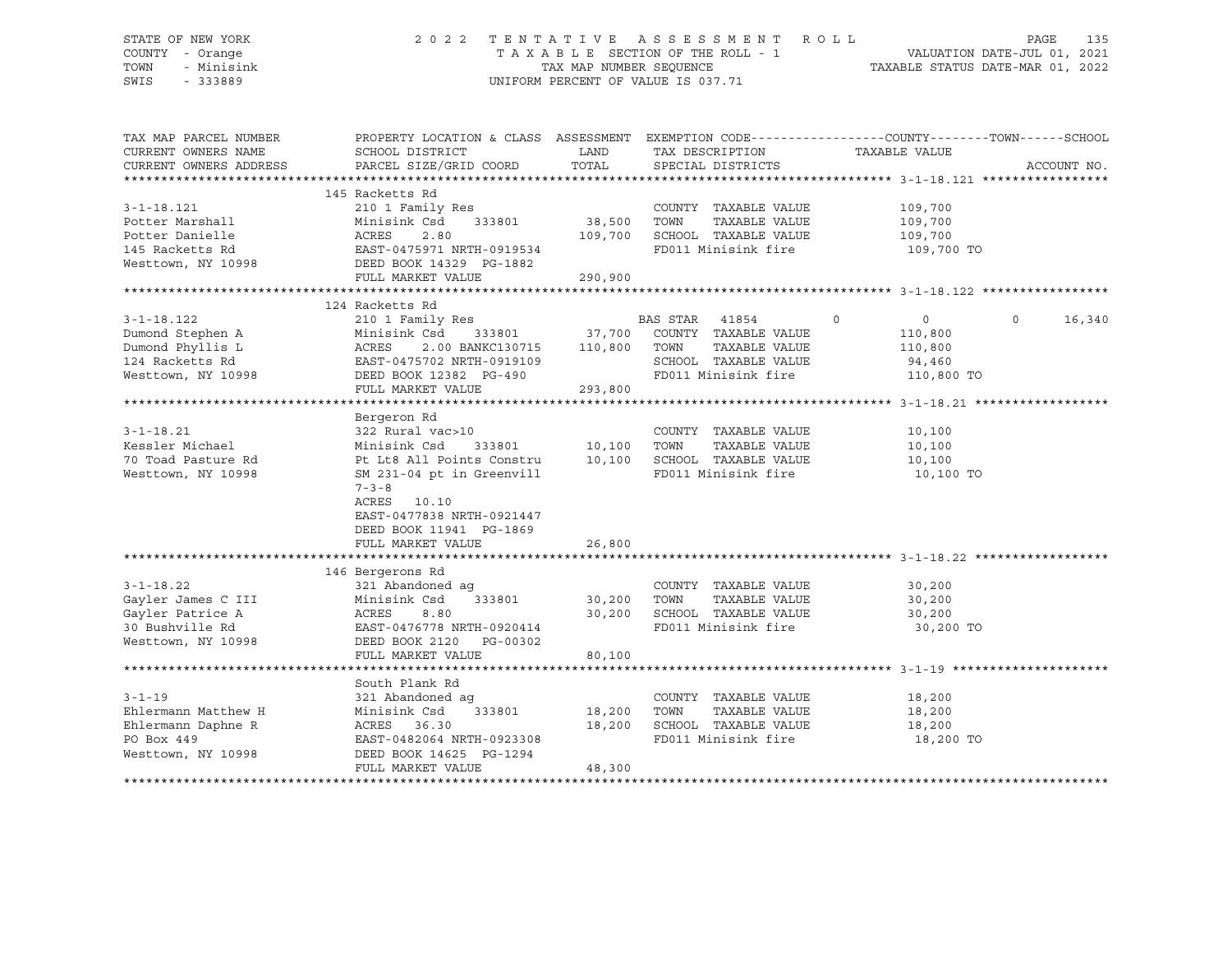| STATE OF NEW YORK<br>COUNTY - Orange<br>- Minisink<br>TOWN<br>SWIS - 333889    | 2022 TENTATIVE ASSESSMENT ROLL                                                                                                                                             | UNIFORM PERCENT OF VALUE IS 037.71 | FENTATIVE ASSESSMENT ROLL PAGE 136<br>TAXABLE SECTION OF THE ROLL - 1 VALUATION DATE-JUL 01, 2021<br>TAX MAP NUMBER SEQUENCE TAXABLE STATUS DATE-MAR 01, 2022 |         |                       |                   |             |
|--------------------------------------------------------------------------------|----------------------------------------------------------------------------------------------------------------------------------------------------------------------------|------------------------------------|---------------------------------------------------------------------------------------------------------------------------------------------------------------|---------|-----------------------|-------------------|-------------|
| TAX MAP PARCEL NUMBER<br>CURRENT OWNERS NAME<br>CURRENT OWNERS ADDRESS         | PROPERTY LOCATION & CLASS ASSESSMENT EXEMPTION CODE---------------COUNTY-------TOWN-----SCHOOL<br>SCHOOL DISTRICT<br>PARCEL SIZE/GRID COORD                                |                                    | LAND TAX DESCRIPTION<br>TOTAL SPECIAL DISTRICTS                                                                                                               |         | TAXABLE VALUE         |                   | ACCOUNT NO. |
|                                                                                |                                                                                                                                                                            |                                    |                                                                                                                                                               |         |                       |                   |             |
|                                                                                | 360 South Plank Rd                                                                                                                                                         |                                    |                                                                                                                                                               |         |                       |                   |             |
| $3 - 1 - 20.1$                                                                 |                                                                                                                                                                            |                                    |                                                                                                                                                               |         | 138,800               |                   |             |
| Wyatt Eric<br>Wyatt Lisa                                                       |                                                                                                                                                                            |                                    |                                                                                                                                                               |         | 138,800               |                   |             |
| 360 South Plank Rd                                                             |                                                                                                                                                                            |                                    |                                                                                                                                                               |         | 138,800<br>138,800 TO |                   |             |
| Westtown, NY 10998                                                             | EAST-0484027 NRTH-0921060                                                                                                                                                  |                                    |                                                                                                                                                               |         |                       |                   |             |
|                                                                                | DEED BOOK 14479 PG-1527                                                                                                                                                    |                                    |                                                                                                                                                               |         |                       |                   |             |
|                                                                                | FULL MARKET VALUE                                                                                                                                                          | 368,100                            |                                                                                                                                                               |         |                       |                   |             |
|                                                                                |                                                                                                                                                                            |                                    |                                                                                                                                                               |         |                       |                   |             |
|                                                                                | 352 South Plank Rd                                                                                                                                                         |                                    |                                                                                                                                                               |         |                       |                   |             |
| $3 - 1 - 20.2$                                                                 | 210 1 Family Res                                                                                                                                                           |                                    | BAS STAR 41854<br>37,900 COUNTY TAXABLE VALUE<br>BAS STAR 41854 0                                                                                             |         | $\overline{0}$        | $0 \qquad \qquad$ | 16,340      |
| Bogdanski Steven                                                               |                                                                                                                                                                            |                                    |                                                                                                                                                               |         | 125,900               |                   |             |
| Caravello Loretta                                                              |                                                                                                                                                                            |                                    |                                                                                                                                                               |         | 125,900<br>109,560    |                   |             |
| 352 South Plank Rd                                                             |                                                                                                                                                                            |                                    |                                                                                                                                                               |         |                       |                   |             |
| Westtown, NY 10998                                                             | Minisink Csd 333801 37,900 COUNTY TAXABLE VALUE<br>Lt 2 High Ridge Manor 125,900 TOWN TAXABLE VALUE<br>Map 8604 SCHOOL TAXABLE VALUE<br>ACRES 2.20 FD011 Minisink fire     |                                    |                                                                                                                                                               |         | 125,900 TO            |                   |             |
|                                                                                | EAST-0483868 NRTH-0920929                                                                                                                                                  |                                    |                                                                                                                                                               |         |                       |                   |             |
|                                                                                | DEED BOOK 3472 PG-40                                                                                                                                                       |                                    |                                                                                                                                                               |         |                       |                   |             |
|                                                                                | FULL MARKET VALUE                                                                                                                                                          | 333,900                            |                                                                                                                                                               |         |                       |                   |             |
|                                                                                | 342 South Plank Rd                                                                                                                                                         |                                    |                                                                                                                                                               |         |                       |                   |             |
| $3 - 1 - 20.3$                                                                 | 210 1 Family Res                                                                                                                                                           |                                    | ENH STAR 41834 0                                                                                                                                              |         | $\overline{0}$        | $\circ$           | 40,790      |
| Nathanson Arthur I                                                             |                                                                                                                                                                            |                                    |                                                                                                                                                               |         | 143,000               |                   |             |
| 342 South Plank Rd                                                             |                                                                                                                                                                            |                                    |                                                                                                                                                               |         | 143,000               |                   |             |
| Westtown, NY 10998                                                             | 210 I Family Res<br>Minisink Csd = 333801 37,800 COUNTY TAXABLE VALUE<br>Lt 3 High Ridge Manor = 143,000 TOWN TAXABLE VALUE<br>Map 8604 = SCHOOL TAXABLE VALUE<br>Map 8604 |                                    | SCHOOL TAXABLE VALUE                                                                                                                                          |         | 102,210               |                   |             |
|                                                                                | ACRES 2.10 BANKC040280                                                                                                                                                     |                                    | FD011 Minisink fire                                                                                                                                           |         | 143,000 TO            |                   |             |
|                                                                                | EAST-0483703 NRTH-0920774                                                                                                                                                  |                                    |                                                                                                                                                               |         |                       |                   |             |
|                                                                                | DEED BOOK 6205 PG-270                                                                                                                                                      |                                    |                                                                                                                                                               |         |                       |                   |             |
|                                                                                | FULL MARKET VALUE                                                                                                                                                          | 379,200                            |                                                                                                                                                               |         |                       |                   |             |
|                                                                                |                                                                                                                                                                            |                                    |                                                                                                                                                               |         |                       |                   |             |
|                                                                                | South Plank Rd<br>312 Vac w/imprv                                                                                                                                          |                                    |                                                                                                                                                               |         |                       |                   |             |
| $3 - 1 - 22.1$                                                                 |                                                                                                                                                                            |                                    | COUNTY TAXABLE VALUE                                                                                                                                          |         | 136,700               |                   |             |
|                                                                                |                                                                                                                                                                            |                                    |                                                                                                                                                               |         | 136,700               |                   |             |
| PO Box 163<br>Johnson, NY 10933                                                |                                                                                                                                                                            |                                    |                                                                                                                                                               |         | 136,700               |                   |             |
|                                                                                | EAST-0484045 NRTH-0919815                                                                                                                                                  |                                    | FD011 Minisink fire                                                                                                                                           |         | 136,700 TO            |                   |             |
|                                                                                | DEED BOOK 14680 PG-317                                                                                                                                                     |                                    |                                                                                                                                                               |         |                       |                   |             |
|                                                                                | FULL MARKET VALUE                                                                                                                                                          | 362,500                            |                                                                                                                                                               |         |                       |                   |             |
|                                                                                |                                                                                                                                                                            |                                    |                                                                                                                                                               |         |                       |                   |             |
| $3 - 1 - 23.112$                                                               | 247 South Plank Rd<br>210 1 Family Res                                                                                                                                     |                                    | ENH STAR 41834                                                                                                                                                | $\circ$ | $\overline{0}$        | $0 \qquad \qquad$ | 40,790      |
| DeBoer Family Protection Trust Minisink Csd 333801 86,400 COUNTY TAXABLE VALUE |                                                                                                                                                                            |                                    |                                                                                                                                                               |         | 192,500               |                   |             |
|                                                                                |                                                                                                                                                                            |                                    | 192,500 TOWN TAXABLE VALUE                                                                                                                                    |         | 192,500               |                   |             |
|                                                                                |                                                                                                                                                                            |                                    | SCHOOL TAXABLE VALUE                                                                                                                                          |         | 151,710               |                   |             |
|                                                                                |                                                                                                                                                                            |                                    | SCROOL TAAABLE VALUE<br>FD011 Minisink fire                                                                                                                   |         | 192,500 TO            |                   |             |
|                                                                                | DEED BOOK 14679 PG-787                                                                                                                                                     |                                    |                                                                                                                                                               |         |                       |                   |             |
|                                                                                | FULL MARKET VALUE                                                                                                                                                          | 510,500                            |                                                                                                                                                               |         |                       |                   |             |
|                                                                                |                                                                                                                                                                            |                                    |                                                                                                                                                               |         |                       |                   |             |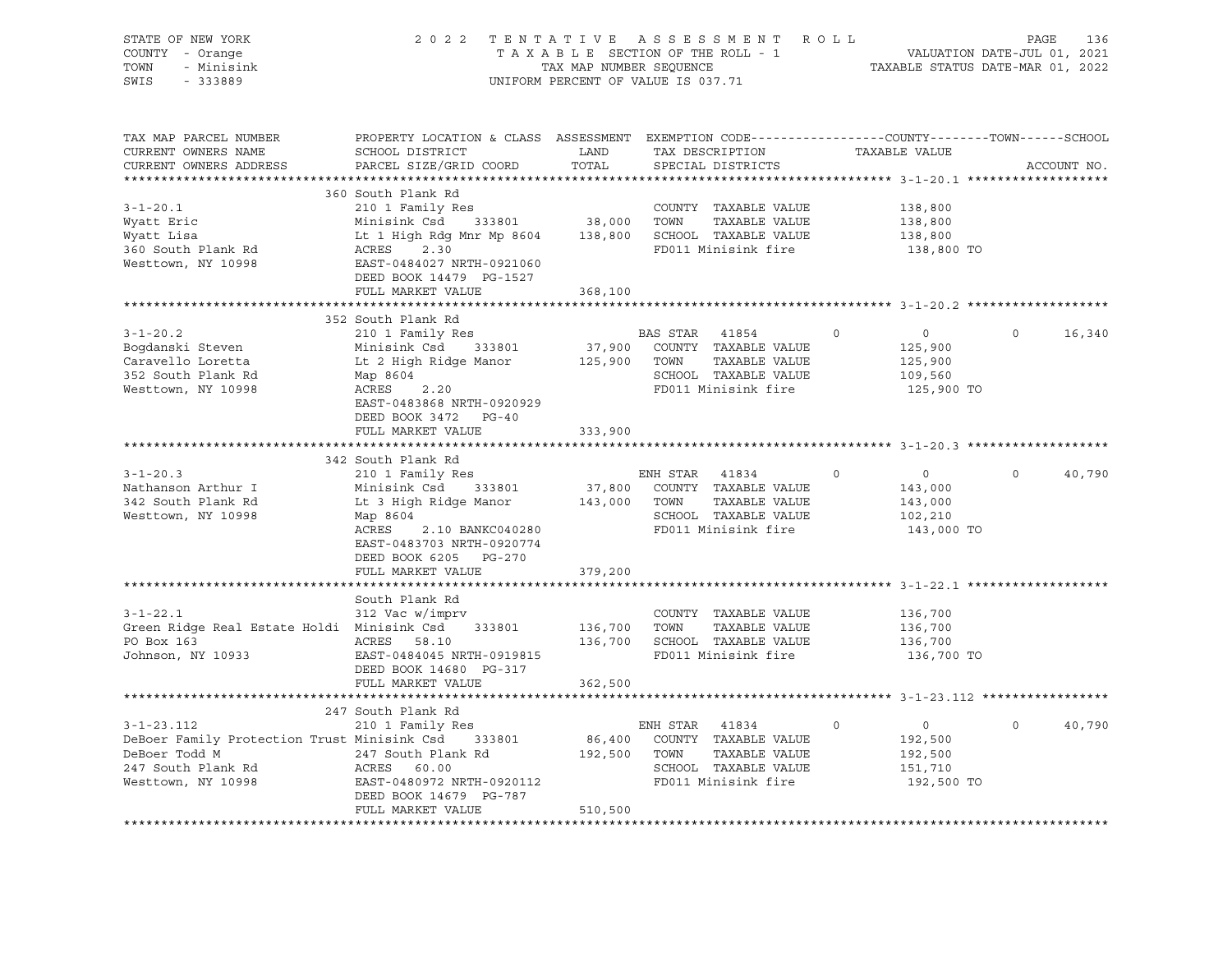### STATE OF NEW YORK 2 0 2 2 T E N T A T I V E A S S E S S M E N T R O L L PAGE 137 COUNTY - Orange T A X A B L E SECTION OF THE ROLL - 1 VALUATION DATE-JUL 01, 2021 TOWN - Minisink TAX MAP NUMBER SEQUENCE TAXABLE STATUS DATE-MAR 01, 2022 SWIS - 333889 CONSERVATION CONTROL OF VALUE IS 037.71

| TAX MAP PARCEL NUMBER<br>CURRENT OWNERS NAME | PROPERTY LOCATION & CLASS ASSESSMENT EXEMPTION CODE----------------COUNTY-------TOWN-----SCHOOL<br>SCHOOL DISTRICT                                |         | LAND TAX DESCRIPTION                                         | TAXABLE VALUE             |                    |
|----------------------------------------------|---------------------------------------------------------------------------------------------------------------------------------------------------|---------|--------------------------------------------------------------|---------------------------|--------------------|
| CURRENT OWNERS ADDRESS                       | PARCEL SIZE/GRID COORD                                                                                                                            | TOTAL   | SPECIAL DISTRICTS                                            |                           | ACCOUNT NO.        |
|                                              | 162 Fordlea Rd                                                                                                                                    |         |                                                              |                           |                    |
| $3 - 1 - 23.21$                              | 2001 - 1988 - 2008 - 2010 - 2010<br>2010 - 2011 - 2011 - 29,700 - 29,700 - 2011 - 29,700 - 29,700 - 29,700 - 29,700 - 29,700 - 2011 - 2012 - 2014 |         |                                                              | $\circ$<br>$\overline{0}$ | $\Omega$<br>16,340 |
| Ford Ralph J                                 |                                                                                                                                                   |         |                                                              | 80,000                    |                    |
| 162 Fordlea Rd<br>Westtown, NY 10998         | 1.40 BANKC040280 80,000 TOWN<br>ACRES                                                                                                             |         | TAXABLE VALUE                                                | 80,000                    |                    |
| Westtown, NY 10998                           | EAST-0482202 NRTH-0918781                                                                                                                         |         | SCHOOL TAXABLE VALUE 63,660<br>FD011 Minisink fire 80,000 TO |                           |                    |
|                                              | DEED BOOK 12619 PG-1917                                                                                                                           |         |                                                              |                           |                    |
|                                              | FULL MARKET VALUE                                                                                                                                 | 212,100 |                                                              |                           |                    |
|                                              |                                                                                                                                                   |         |                                                              |                           |                    |
|                                              | South Plank Rd                                                                                                                                    |         |                                                              |                           |                    |
| $3 - 1 - 23.3$                               | 321 Abandoned ag                                                                                                                                  |         | COUNTY TAXABLE VALUE                                         | 3,300                     |                    |
| Ford Ralph J                                 | $333801$ 3,300<br>Minisink Csd                                                                                                                    |         | TAXABLE VALUE<br>TOWN                                        | 3,300                     |                    |
| 162 Fordlea Rd                               | ACRES<br>6.60                                                                                                                                     | 3,300   | SCHOOL TAXABLE VALUE                                         | 3,300                     |                    |
| Westtown, NY 10998                           | EAST-0479456 NRTH-0920953                                                                                                                         |         | FD011 Minisink fire                                          | 3,300 TO                  |                    |
|                                              | DEED BOOK 12632 PG-1245                                                                                                                           |         |                                                              |                           |                    |
|                                              | FULL MARKET VALUE                                                                                                                                 | 8,800   |                                                              |                           |                    |
|                                              |                                                                                                                                                   |         |                                                              |                           |                    |
|                                              | 103 Fordlea Rd                                                                                                                                    |         |                                                              |                           |                    |
| $3 - 1 - 23.4$                               | 552 Golf course                                                                                                                                   |         | COUNTY TAXABLE VALUE 95,600                                  |                           |                    |
| HJK86 Inc                                    | Minisink Csd 333801 46,500 TOWN TAXABLE VALUE<br>Minisink Csd<br>ACRES 14.20                                                                      |         |                                                              | 95,600                    |                    |
| PO Box 157                                   |                                                                                                                                                   |         | 95,600 SCHOOL TAXABLE VALUE                                  | 95,600                    |                    |
| Westtown, NY 10998 EAST-0483279 NRTH-0917449 | DEED BOOK 13827 PG-126                                                                                                                            |         | FD011 Minisink fire                                          | 95,600 TO                 |                    |
|                                              | FULL MARKET VALUE                                                                                                                                 |         |                                                              |                           |                    |
|                                              |                                                                                                                                                   | 253,500 |                                                              |                           |                    |
|                                              | Fordlea Rd                                                                                                                                        |         |                                                              |                           |                    |
| $3 - 1 - 23.5$                               | 314 Rural vac<10                                                                                                                                  |         | COUNTY TAXABLE VALUE                                         | 1,500                     |                    |
|                                              |                                                                                                                                                   |         | TAXABLE VALUE                                                | 1,500                     |                    |
|                                              |                                                                                                                                                   |         | 1,500 SCHOOL TAXABLE VALUE                                   | 1,500                     |                    |
|                                              |                                                                                                                                                   |         | FD011 Minisink fire                                          | 1,500 TO                  |                    |
|                                              |                                                                                                                                                   |         |                                                              |                           |                    |
|                                              | FULL MARKET VALUE                                                                                                                                 | 4,000   |                                                              |                           |                    |
|                                              |                                                                                                                                                   |         |                                                              |                           |                    |
|                                              | 113 Fordlea Rd                                                                                                                                    |         |                                                              |                           |                    |
| $3 - 1 - 23.6$                               | 210 1 Family Res                                                                                                                                  |         | COUNTY TAXABLE VALUE                                         | 130,400                   |                    |
| Turner Gustav L Jr                           | Minisink Csd 333801 38,000 TOWN                                                                                                                   |         | TAXABLE VALUE                                                | 130,400                   |                    |
| Lott Lucretia H                              | nancy weymer, rosalie cox, 130,400                                                                                                                |         | SCHOOL TAXABLE VALUE                                         | 130,400                   |                    |
| 113 Fordlea Rd                               | lanfear, christopher schoo                                                                                                                        |         | FD011 Minisink fire                                          | 130,400 TO                |                    |
| Westtown, NY 10998                           | r remaindermen                                                                                                                                    |         |                                                              |                           |                    |
|                                              | ACRES 6.00 BANKC061339                                                                                                                            |         |                                                              |                           |                    |
|                                              | EAST-0482533 NRTH-0917715                                                                                                                         |         |                                                              |                           |                    |
|                                              | DEED BOOK 14550 PG-966                                                                                                                            |         |                                                              |                           |                    |
|                                              | FULL MARKET VALUE                                                                                                                                 | 345,800 |                                                              |                           |                    |
|                                              |                                                                                                                                                   |         |                                                              |                           |                    |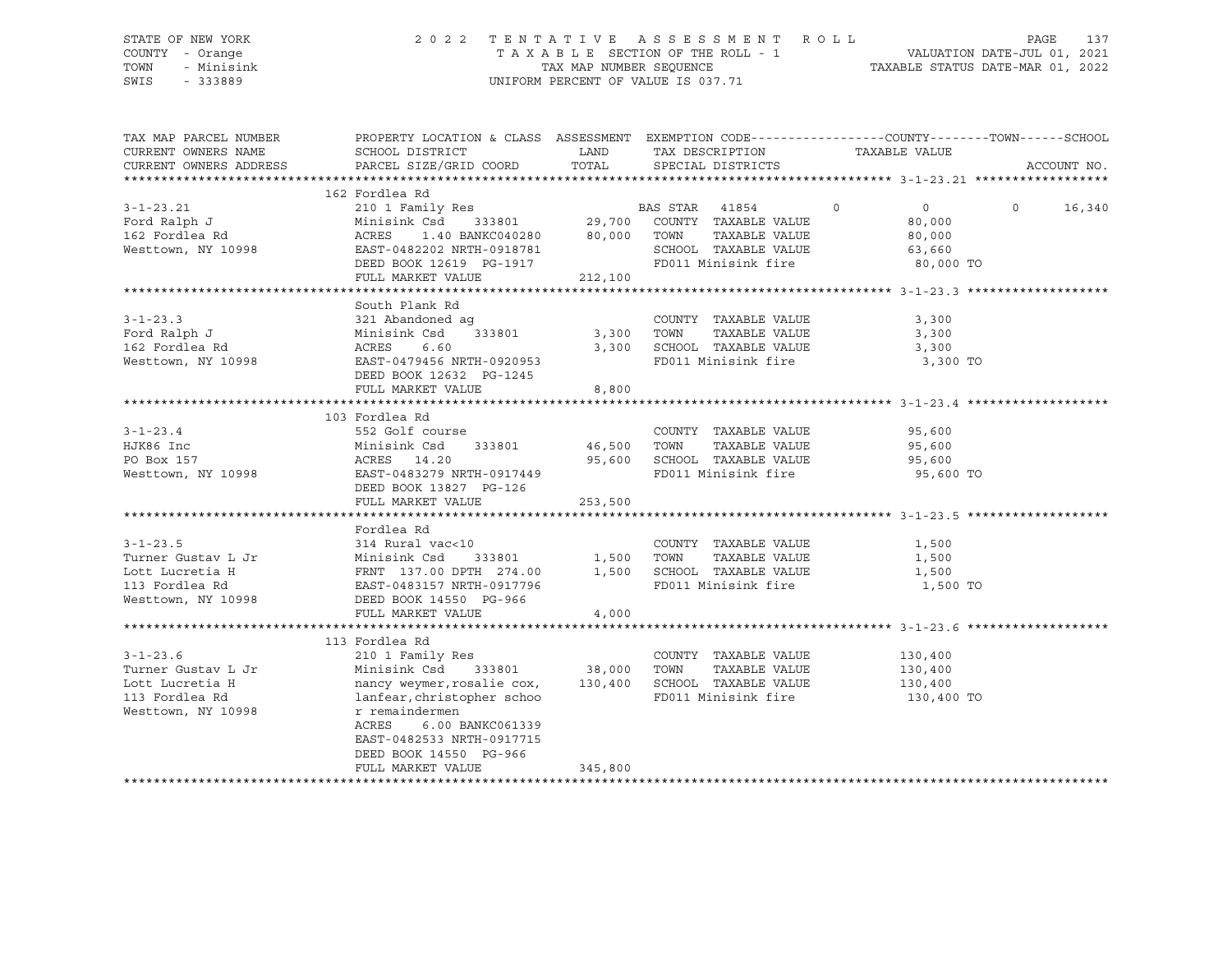#### STATE OF NEW YORK 2 0 2 2 T E N T A T I V E A S S E S S M E N T R O L L PAGE 138 COUNTY - Orange T A X A B L E SECTION OF THE ROLL - 1 VALUATION DATE-JUL 01, 2021 TOWN - Minisink TAX MAP NUMBER SEQUENCE TAXABLE STATUS DATE-MAR 01, 2022<br>TAXABLE STATUS DATE-MAR 01, 2022 UNIFORM PERCENT OF VALUE IS 037.71

TAX MAP PARCEL NUMBER PROPERTY LOCATION & CLASS ASSESSMENT EXEMPTION CODE------------------COUNTY--------TOWN------SCHOOL CURRENT OWNERS NAME SCHOOL DISTRICT LAND TAX DESCRIPTION TAXABLE VALUE CURRENT OWNERS ADDRESS PARCEL SIZE/GRID COORD TOTAL SPECIAL DISTRICTS ACCOUNT NO. \*\*\*\*\*\*\*\*\*\*\*\*\*\*\*\*\*\*\*\*\*\*\*\*\*\*\*\*\*\*\*\*\*\*\*\*\*\*\*\*\*\*\*\*\*\*\*\*\*\*\*\*\*\*\*\*\*\*\*\*\*\*\*\*\*\*\*\*\*\*\*\*\*\*\*\*\*\*\*\*\*\*\*\*\*\*\*\*\*\*\*\*\*\*\*\*\*\*\*\*\*\*\* 3-1-24.1 \*\*\*\*\*\*\*\*\*\*\*\*\*\*\*\*\*\*\* 207 South Plank Rd 3-1-24.1 120 Field crops VETWAR CTS 41120 0 9,387 2,682 5,364 O'Neill Timothy Minisink Csd 333801 154,100 VETCOM CTS 41130 0 15,645 4,470 8,940 O'Neill Colleen Lt 1 Hulle Sub Map 5669 227,500 AGDISTRICT 41720 0 121,782 121,782 121,782 207 South Plank Rd ACRES 74.60 BANKC061222 COUNTY TAXABLE VALUE 80,686 Westtown, NY 10998 **EAST-0481042 NRTH-0918814** TOWN TAXABLE VALUE 98,566 DEED BOOK 14908 PG-279 SCHOOL TAXABLE VALUE 91,414 MAY BE SUBJECT TO PAYMENT FULL MARKET VALUE 603,300 FD011 Minisink fire 227,500 TO UNDER AGDIST LAW TIL 2026 \*\*\*\*\*\*\*\*\*\*\*\*\*\*\*\*\*\*\*\*\*\*\*\*\*\*\*\*\*\*\*\*\*\*\*\*\*\*\*\*\*\*\*\*\*\*\*\*\*\*\*\*\*\*\*\*\*\*\*\*\*\*\*\*\*\*\*\*\*\*\*\*\*\*\*\*\*\*\*\*\*\*\*\*\*\*\*\*\*\*\*\*\*\*\*\*\*\*\*\*\*\*\* 3-1-24.2 \*\*\*\*\*\*\*\*\*\*\*\*\*\*\*\*\*\*\* Ridge Rd 3-1-24.2 321 Abandoned ag COUNTY TAXABLE VALUE 35,200 Wingen 2014 Family Trust Minisink Csd 333801 35,200 TOWN TAXABLE VALUE 35,200 Wingen Michael-Trustee Lt 2 Hulle Sub Map 5669 35,200 SCHOOL TAXABLE VALUE 35,200 37 Bergerons Rd ACRES 70.40 FD011 Minisink fire 35,200 TO Westtown, NY 10998 EAST-0479626 NRTH-0919353 DEED BOOK 13867 PG-240 FULL MARKET VALUE 93,300 \*\*\*\*\*\*\*\*\*\*\*\*\*\*\*\*\*\*\*\*\*\*\*\*\*\*\*\*\*\*\*\*\*\*\*\*\*\*\*\*\*\*\*\*\*\*\*\*\*\*\*\*\*\*\*\*\*\*\*\*\*\*\*\*\*\*\*\*\*\*\*\*\*\*\*\*\*\*\*\*\*\*\*\*\*\*\*\*\*\*\*\*\*\*\*\*\*\*\*\*\*\*\* 3-1-25.11 \*\*\*\*\*\*\*\*\*\*\*\*\*\*\*\*\*\* 420 South Plank Rd 3-1-25.11 210 1 Family Res VETWAR CTS 41120 0 9,387 2,682 5,364 Escobar Brian A Minisink Csd 333801 37,500 BAS STAR 41854 0 0 0 16,340 Escobar Sara Lt 1 Geraghty Submap 4699 169,500 SOLAR EX C 49500 0 5,000 5,000 5,000 420 South Plank Rd ACRES 1.80 BANKC061155 COUNTY TAXABLE VALUE 155,113 EAST-0485210 NRTH-0921937 TOWN TAXABLE VALUE 161,818 DEED BOOK 13211 PG-282 SCHOOL TAXABLE VALUE 142,796 449,500 FD011 Minisink fire 169,500 TO \*\*\*\*\*\*\*\*\*\*\*\*\*\*\*\*\*\*\*\*\*\*\*\*\*\*\*\*\*\*\*\*\*\*\*\*\*\*\*\*\*\*\*\*\*\*\*\*\*\*\*\*\*\*\*\*\*\*\*\*\*\*\*\*\*\*\*\*\*\*\*\*\*\*\*\*\*\*\*\*\*\*\*\*\*\*\*\*\*\*\*\*\*\*\*\*\*\*\*\*\*\*\* 3-1-27.1 \*\*\*\*\*\*\*\*\*\*\*\*\*\*\*\*\*\*\* 145 Gregory Rd 3-1-27.1 210 1 Family Res COUNTY TAXABLE VALUE 161,300 COUNTY OF ORANGE Minisink Csd 333801 37,900 TOWN TAXABLE VALUE 161,300 255 Main St ACRES 2.20 BANKC030614 161,300 SCHOOL TAXABLE VALUE 161,300 Goshen, NY 10924 EAST-0487945 NRTH-0920324 FD011 Minisink fire 161,300 TO DEED BOOK 15041 PG-1780 FULL MARKET VALUE 427,700 \*\*\*\*\*\*\*\*\*\*\*\*\*\*\*\*\*\*\*\*\*\*\*\*\*\*\*\*\*\*\*\*\*\*\*\*\*\*\*\*\*\*\*\*\*\*\*\*\*\*\*\*\*\*\*\*\*\*\*\*\*\*\*\*\*\*\*\*\*\*\*\*\*\*\*\*\*\*\*\*\*\*\*\*\*\*\*\*\*\*\*\*\*\*\*\*\*\*\*\*\*\*\* 3-1-27.2 \*\*\*\*\*\*\*\*\*\*\*\*\*\*\*\*\*\*\* 153 Gregory Rd 3-1-27.2 210 1 Family Res COUNTY TAXABLE VALUE 109,500 Marin Bermudez Maria Minisink Csd 333801 37,100 TOWN TAXABLE VALUE 109,500 PO Box 205 **ACRES** 1.40 BANKC190321 109,500 SCHOOL TAXABLE VALUE 109,500 Johnson, NY 10933 EAST-0487728 NRTH-0920285 FD011 Minisink fire 109,500 TO DEED BOOK 14949 PG-1949 FULL MARKET VALUE 290,400 \*\*\*\*\*\*\*\*\*\*\*\*\*\*\*\*\*\*\*\*\*\*\*\*\*\*\*\*\*\*\*\*\*\*\*\*\*\*\*\*\*\*\*\*\*\*\*\*\*\*\*\*\*\*\*\*\*\*\*\*\*\*\*\*\*\*\*\*\*\*\*\*\*\*\*\*\*\*\*\*\*\*\*\*\*\*\*\*\*\*\*\*\*\*\*\*\*\*\*\*\*\*\*\*\*\*\*\*\*\*\*\*\*\*\*\*\*\*\*\*\*\*\*\*\*\*\*\*\*\*\*\*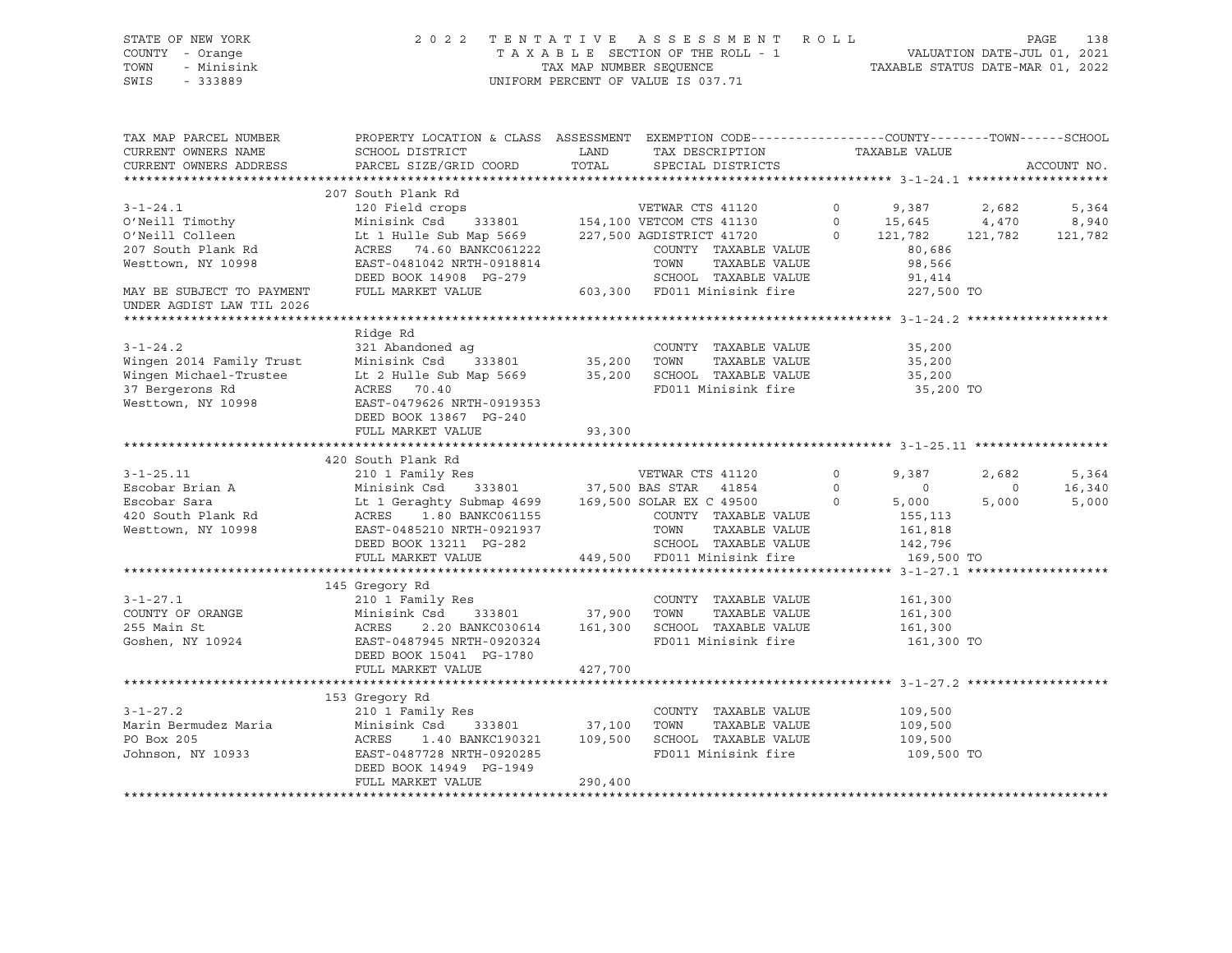| STATE OF NEW YORK<br>COUNTY - Orange<br>TOWN<br>- Minisink<br>SWIS<br>$-333889$                                                                                                                                    |                                                                                                                                                                                                                                                              |                  | 2022 TENTATIVE ASSESSMENT ROLL<br>TAXABLE SECTION OF THE ROLL - 1 VALUATION DATE-JUL 01, 2021<br>TAXABLE STATUS DATE-MAR 01, 2022<br>NIFORM DEDGENTE OF UNIES SEQUENCE<br>UNIFORM PERCENT OF VALUE IS 037.71 |                                             | PAGE                    | 139                                |
|--------------------------------------------------------------------------------------------------------------------------------------------------------------------------------------------------------------------|--------------------------------------------------------------------------------------------------------------------------------------------------------------------------------------------------------------------------------------------------------------|------------------|--------------------------------------------------------------------------------------------------------------------------------------------------------------------------------------------------------------|---------------------------------------------|-------------------------|------------------------------------|
| TAX MAP PARCEL NUMBER<br>CURRENT OWNERS NAME<br>CURRENT OWNERS ADDRESS                                                                                                                                             | PROPERTY LOCATION & CLASS ASSESSMENT EXEMPTION CODE-----------------COUNTY-------TOWN------SCHOOL<br>SCHOOL DISTRICT<br>PARCEL SIZE/GRID COORD                                                                                                               | LAND             | TAX DESCRIPTION<br>TOTAL SPECIAL DISTRICTS                                                                                                                                                                   | TAXABLE VALUE                               |                         | ACCOUNT NO.                        |
|                                                                                                                                                                                                                    | 159 Gregory Rd                                                                                                                                                                                                                                               |                  |                                                                                                                                                                                                              |                                             |                         |                                    |
| $3 - 1 - 27.3$                                                                                                                                                                                                     |                                                                                                                                                                                                                                                              |                  | VETDIS CTS 41140<br>ENH STAR 41834 0<br>SOLAR EX C 49500 0 5,000<br>TREASED VALUE 140,330                                                                                                                    | 5,000                                       | $\overline{0}$<br>5,000 | 8,940<br>17,880<br>40,790<br>5,000 |
|                                                                                                                                                                                                                    |                                                                                                                                                                                                                                                              |                  | TAXABLE VALUE 170,090<br>SCHOOL TAXABLE VALUE<br>FD011 Minisink fire                                                                                                                                         | 115,890<br>188,500 TO                       |                         |                                    |
|                                                                                                                                                                                                                    |                                                                                                                                                                                                                                                              |                  |                                                                                                                                                                                                              |                                             |                         |                                    |
| $3 - 1 - 28.14$<br>Nilsen Jason<br>Nilsen Nicole<br>PO Box 515                                                                                                                                                     | 210 1 Family Res<br>210 1 Family Res<br>210 1 Family Res<br>210 1 Family Res<br>210 1 Family Res<br>2133801<br>21,200 TOWN<br>21,200 TOWN<br>21,200 TOWN<br>21,200 TOWN<br>21,200 TOWN<br>21,200 TOWN<br>21,200 TOWN<br>22,200 TAXABLE VALUE<br>25<br>25 Fai |                  | COUNTY TAXABLE VALUE<br>FD011 Minisink fire                                                                                                                                                                  | 151,900<br>151,900<br>151,900<br>151,900 TO |                         |                                    |
| Johnson, NY 10933                                                                                                                                                                                                  | ACRES<br>1.80 BANKC080370<br>EAST-0485914 NRTH-0920086<br>DEED BOOK 14898 PG-1194<br>FULL MARKET VALUE                                                                                                                                                       | 402,800          |                                                                                                                                                                                                              |                                             |                         |                                    |
|                                                                                                                                                                                                                    |                                                                                                                                                                                                                                                              |                  |                                                                                                                                                                                                              |                                             |                         |                                    |
| 3-1-28.2 552 Golf course 652 Golf course 652 Golf course 67 60 600 600 600 61 61 61 61 61 61 61 61 61 61 61 6<br>Green Ridge Real Estate Holdi Minisink Csd 333801 153,700 70WN<br>PO Box 163<br>Johnson, NY 10933 | 204 Gregory Rd<br>ACRES 71.20<br>EAST-0486079 NRTH-0919587<br>DEED BOOK 14680 PG-317<br>FULL MARKET VALUE                                                                                                                                                    | 535,400          | COUNTY TAXABLE VALUE 201,900<br>TAXABLE VALUE<br>FD011 Minisink fire                                                                                                                                         | 201,900<br>201,900 TO                       |                         |                                    |
|                                                                                                                                                                                                                    |                                                                                                                                                                                                                                                              |                  |                                                                                                                                                                                                              |                                             |                         |                                    |
| 3-1-29.11<br>Caruso Mario 314 Rural vac<10<br>Sansano Angelo 168-04 12th Rd 2002<br>Herbald 2003<br>168-04 12th Rd 2008<br>20053<br>REAST-0482889 NRTH-0920053                                                     | 274 South Plank Rd<br>333801 22,800 TOWN                                                                                                                                                                                                                     |                  | COUNTY TAXABLE VALUE<br>TAXABLE VALUE<br>22,800 SCHOOL TAXABLE VALUE<br>FD011 Minisink fire                                                                                                                  | 22,800<br>22,800<br>22,800<br>22,800 TO     |                         |                                    |
|                                                                                                                                                                                                                    | DEED BOOK 2208    PG-01041                                                                                                                                                                                                                                   |                  |                                                                                                                                                                                                              |                                             |                         |                                    |
|                                                                                                                                                                                                                    | FULL MARKET VALUE                                                                                                                                                                                                                                            | 60,500           |                                                                                                                                                                                                              |                                             |                         |                                    |
| $3 - 1 - 29.12$<br>Caruso Mario<br>Sansano Angelo<br>168-04 12th Rd                                                                                                                                                | 270 South Plank Rd<br>314 Rural vac<10<br>Minisink Csd<br>333801<br>Lt 2 Minnehonk Acres<br>ACRES<br>1.40                                                                                                                                                    | 18,200<br>18,200 | COUNTY TAXABLE VALUE<br>TOWN<br>TAXABLE VALUE<br>SCHOOL TAXABLE VALUE<br>FD011 Minisink fire                                                                                                                 | 18,200<br>18,200<br>18,200<br>18,200 TO     |                         |                                    |
| Beechhurst, NY 11357                                                                                                                                                                                               | EAST-0482845 NRTH-0919913<br>DEED BOOK 2208<br>PG-01041<br>FULL MARKET VALUE                                                                                                                                                                                 | 48,300           |                                                                                                                                                                                                              |                                             |                         |                                    |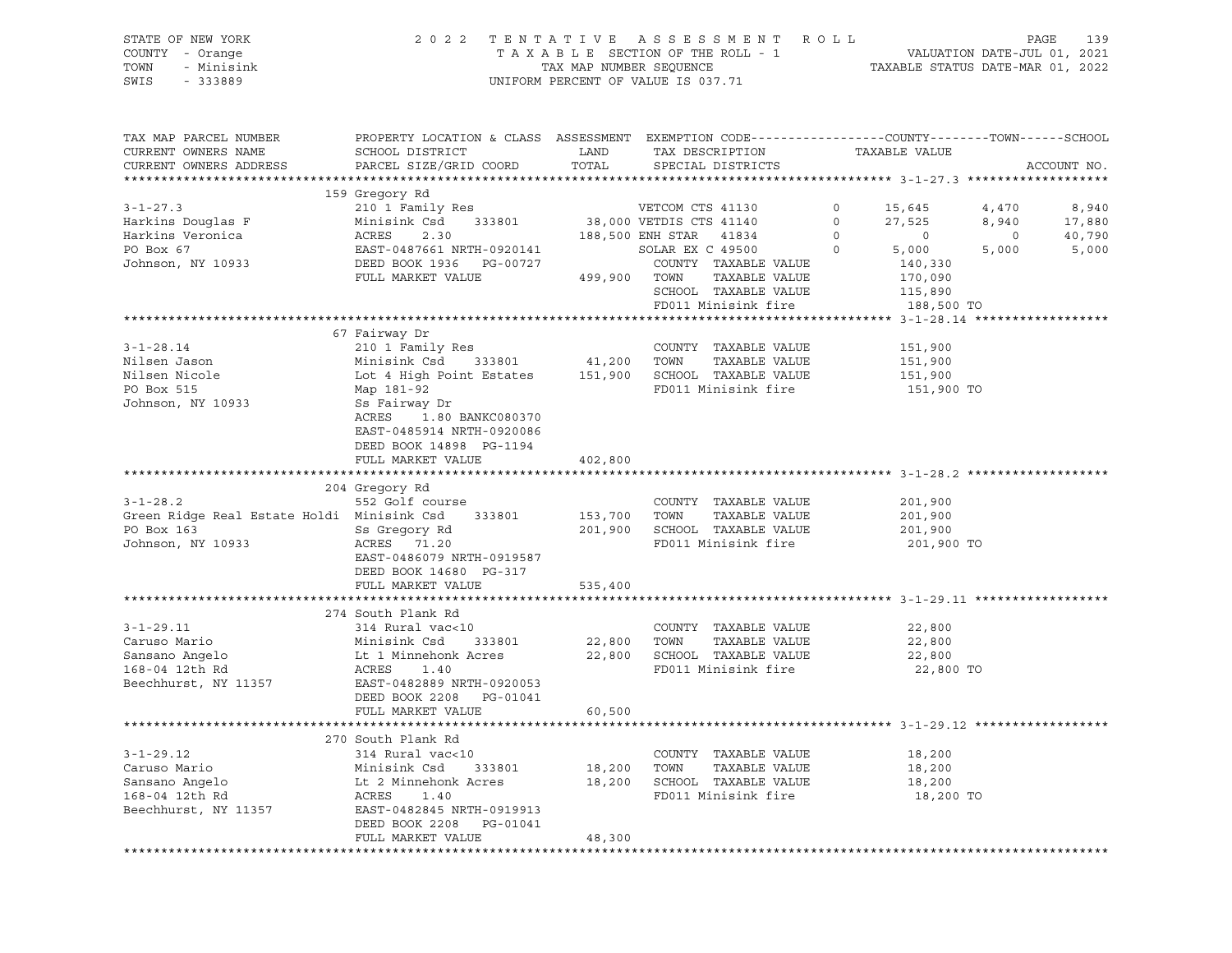| STATE OF NEW YORK<br>COUNTY - Orange<br>TOWN<br>- Minisink<br>SWIS - 333889                                                             |                                                                                                                                                                                                                                                                                                                              |                       | TENTATIVE ASSESSMENT ROLL PAGE 140<br>TAXABLE SECTION OF THE ROLL - 1 VALUATION DATE-JUL 01, 2021<br>TAX MAP NUMBER SEQUENCE TAXABLE STATUS DATE-MAR 01, 2022<br>2022 TENTATIVE ASSESSMENT ROLL<br>UNIFORM PERCENT OF VALUE IS 037.71 |                                             |                         |
|-----------------------------------------------------------------------------------------------------------------------------------------|------------------------------------------------------------------------------------------------------------------------------------------------------------------------------------------------------------------------------------------------------------------------------------------------------------------------------|-----------------------|---------------------------------------------------------------------------------------------------------------------------------------------------------------------------------------------------------------------------------------|---------------------------------------------|-------------------------|
| TAX MAP PARCEL NUMBER<br>CURRENT OWNERS NAME<br>CURRENT OWNERS ADDRESS                                                                  | PROPERTY LOCATION & CLASS ASSESSMENT EXEMPTION CODE----------------COUNTY-------TOWN------SCHOOL<br>SCHOOL DISTRICT<br>PARCEL SIZE/GRID COORD                                                                                                                                                                                | TOTAL                 | LAND TAX DESCRIPTION TAXABLE VALUE<br>SPECIAL DISTRICTS                                                                                                                                                                               |                                             | ACCOUNT NO.             |
|                                                                                                                                         |                                                                                                                                                                                                                                                                                                                              |                       |                                                                                                                                                                                                                                       |                                             |                         |
| $3 - 1 - 29.13$                                                                                                                         | 266 South Plank Rd<br>314 Rural vac<10<br>333801 15,200 TOWN<br>Caruso Mario Minisink Csd 333801<br>Sansano Angelo Lt 3 Minnehonk Acres<br>168-04 12th Rd ACRES 1.40<br>Beechhurst, NY 11357 EAST-0482702 NRTH-0919752<br>DEED BOOK 2208 PG-01041<br>FULL MARKET VALUE                                                       | 40,300                | COUNTY TAXABLE VALUE<br>TAXABLE VALUE<br>15,200 SCHOOL TAXABLE VALUE<br>FD011 Minisink fire                                                                                                                                           | 15,200<br>15,200<br>15,200<br>15,200 TO     |                         |
|                                                                                                                                         |                                                                                                                                                                                                                                                                                                                              |                       |                                                                                                                                                                                                                                       |                                             |                         |
| $3 - 1 - 29.14$<br>Caruso Mario<br>Sansano Angelo<br>168-04 12th Rd<br>Beechhurst, NY 11357                                             | 252 South Plank Rd<br>314 Rural vac<10<br>Minisink Csd 333801<br>Lt 4 Minnehonk Acres<br>ACRES 8.20<br>EAST-0482791 NRTH-0919263<br>DEED BOOK 2208 PG-01041<br>FULL MARKET VALUE                                                                                                                                             | 26,700 TOWN<br>70,800 | COUNTY TAXABLE VALUE<br>TAXABLE VALUE<br>26,700 SCHOOL TAXABLE VALUE<br>FD011 Minisink fire                                                                                                                                           | 26,700<br>26,700<br>26,700<br>26,700 TO     |                         |
|                                                                                                                                         |                                                                                                                                                                                                                                                                                                                              |                       |                                                                                                                                                                                                                                       |                                             |                         |
| $3 - 1 - 29.15$                                                                                                                         | 262 South Plank Rd<br>322 Rural vac>10<br>Caruso Mario Minisink Csd 333801 26,600 TOWN TAXABLE VALUE<br>Sansano Angelo Lt 5 Minnehonk Acres 26,600 SCHOOL TAXABLE VALUE<br>168-04 12th Rd ACRES 11.10 FD011 Minisink fire<br>Poophburgt NY 1115<br>Beechhurst, NY 11357 EAST-0483015 NRTH-0919578<br>DEED BOOK 2208 PG-01041 |                       | COUNTY TAXABLE VALUE                                                                                                                                                                                                                  | 26,600<br>26,600<br>26,600<br>26,600 TO     |                         |
|                                                                                                                                         | FULL MARKET VALUE                                                                                                                                                                                                                                                                                                            | 70,500                |                                                                                                                                                                                                                                       |                                             |                         |
| $3 - 1 - 30.1$<br>Hansen James L<br>Hansen Caroline<br>nansen carorino<br>617 Ridge Rd                                                  | 617 Ridge Rd<br>210 1 Family Res<br>Minisink Csd 333801 37,200 TOWN<br>Westtown, NY 10998 DEED BOOK 2234 PG-00523                                                                                                                                                                                                            |                       | COUNTY TAXABLE VALUE<br>TAXABLE VALUE<br>119,800 SCHOOL TAXABLE VALUE<br>FD011 Minisink fire                                                                                                                                          | 119,800<br>119,800<br>119,800<br>119,800 TO |                         |
|                                                                                                                                         |                                                                                                                                                                                                                                                                                                                              |                       |                                                                                                                                                                                                                                       |                                             |                         |
| $3 - 1 - 30.2$<br>Hansen Laurence<br>136 South Plank Rd<br>Westtown, NY 10998<br>MAY BE SUBJECT TO PAYMENT<br>UNDER AGDIST LAW TIL 2026 | 136 South Plank Rd<br>112 Dairy farm<br>Ministrix Csd 333801 230,900 AGED 41800 0 73,241 73,241 73,241 73,241 73,241 73,241 73,241 73,241 73,241 73,241 73,241 73,241 73,241 73,241 73,241 73,241 73,241 73,241 73,241 73,241 73,241 73,241 73,241 1200 0 40,790 COUNT                                                       |                       | AGDISTRICT 41720<br>FD011 Minisink fire                                                                                                                                                                                               | $\circ$<br>332,100 TO                       | 185,618 185,618 185,618 |
|                                                                                                                                         |                                                                                                                                                                                                                                                                                                                              |                       |                                                                                                                                                                                                                                       |                                             |                         |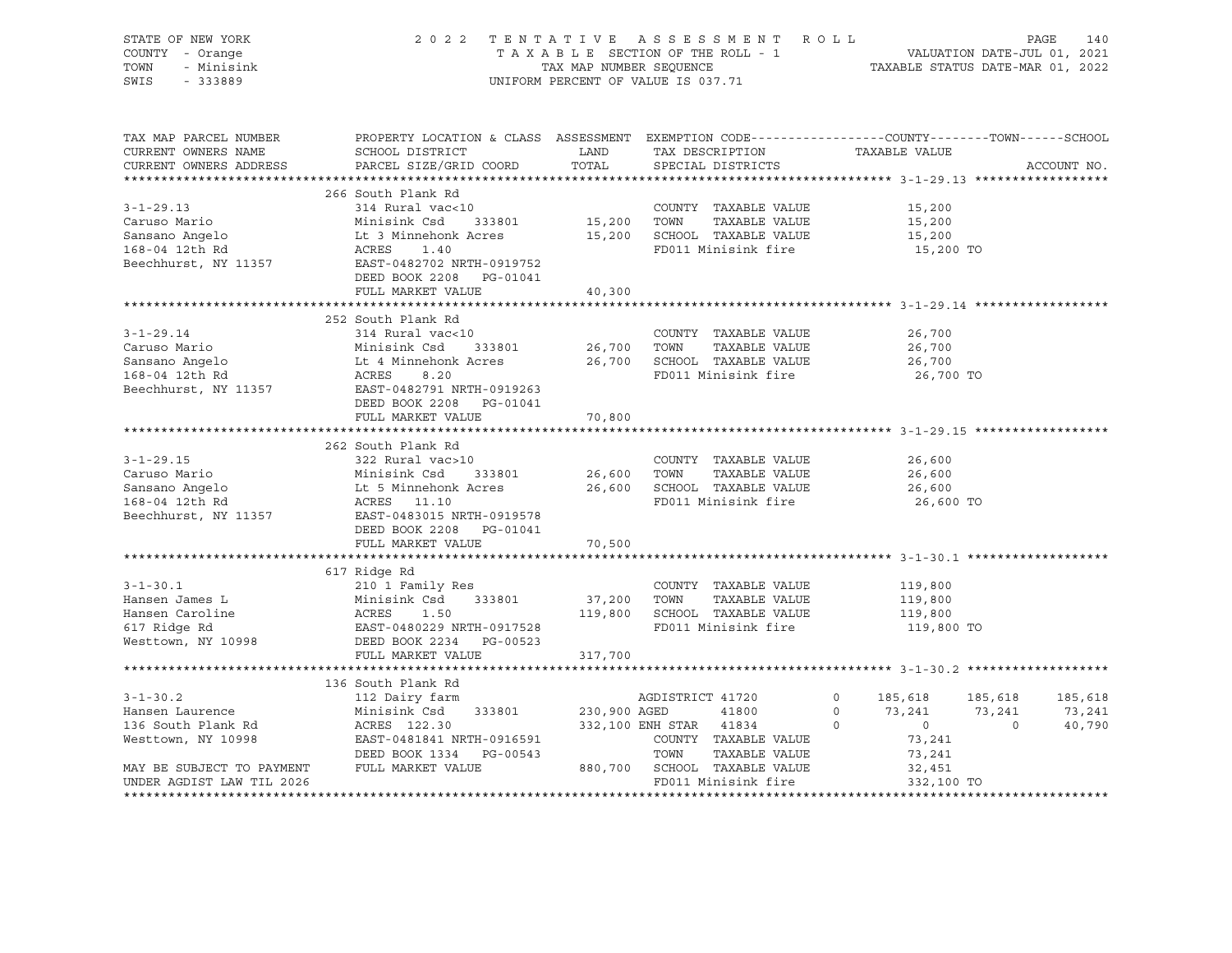### STATE OF NEW YORK 2 0 2 2 T E N T A T I V E A S S E S S M E N T R O L L PAGE 141 COUNTY - Orange T A X A B L E SECTION OF THE ROLL - 1 VALUATION DATE-JUL 01, 2021 TOWN - Minisink TAX MAP NUMBER SEQUENCE TAXABLE STATUS DATE-MAR 01, 2022 SWIS - 333889 CONSERVATION CONTROL OF VALUE IS 037.71

| TAX MAP PARCEL NUMBER<br>CURRENT OWNERS NAME<br>CURRENT OWNERS ADDRESS                                | PROPERTY LOCATION & CLASS ASSESSMENT EXEMPTION CODE---------------COUNTY-------TOWN-----SCHOOL<br>SCHOOL DISTRICT<br>PARCEL SIZE/GRID COORD                                                                                                                                                                                                                                                  | LAND<br>TOTAL                | TAX DESCRIPTION<br>SPECIAL DISTRICTS                                                           | TAXABLE VALUE                                                                  |                  | ACCOUNT NO.     |
|-------------------------------------------------------------------------------------------------------|----------------------------------------------------------------------------------------------------------------------------------------------------------------------------------------------------------------------------------------------------------------------------------------------------------------------------------------------------------------------------------------------|------------------------------|------------------------------------------------------------------------------------------------|--------------------------------------------------------------------------------|------------------|-----------------|
| $3 - 1 - 32$<br>Haak Morqan<br>12 Gertrude Dr<br>Middletown, NY 10940                                 | 12 Gertrude Dr<br>210 1 Family Res<br>Minisink Csd 333801 34,600 COUNTY TAXABLE VALUE<br>ACRES<br>1.10<br>ACRES 1.10<br>EAST-0479518 NRTH-0923905<br>---- POOK 4214 PG-327<br>FULL MARKET VALUE                                                                                                                                                                                              | 120,400 TOWN<br>319,300      | $\overline{0}$<br>TAXABLE VALUE<br>SCHOOL TAXABLE VALUE<br>FD011 Minisink fire 120,400 TO      | 120,400<br>120,400<br>104,060                                                  | 0 0 $16,340$     |                 |
| $3 - 1 - 33$<br>Freda June M<br>Freda Lisa M<br>5002 V Street NW                                      | Bergeron Rd<br>321 Abandoned ag<br>Minisink Csd<br>333801<br>ACRES 20.50<br>EAST-0478196 NRTH-0920978<br>Washington, DC 20007 DEED BOOK 2475 PG-00320<br>FULL MARKET VALUE                                                                                                                                                                                                                   | 3,100 TOWN<br>3,100<br>8,200 | COUNTY TAXABLE VALUE<br>TAXABLE VALUE<br>SCHOOL TAXABLE VALUE<br>FD011 Minisink fire           | 3,100<br>3,100<br>3,100<br>3,100 TO                                            |                  |                 |
| $3 - 1 - 35.2$<br>Kaasmann Kenneth E<br>Kaasmann Laurie J<br>2632 Cleveland St<br>Hollywood, FL 33020 | 29 Fairway Dr<br>210 1 Family Res<br>Minisink Csd 333801 41,100 TOWN<br>Minisink Csd 333801 $\begin{array}{ccc} 41,100 & 1000 & 10000 \\ 1 & 5 \text{ Mp } 3137 \text{ & Pt Lt } 5 \text{ Mp } & 173,300 \text{ } & \text{SCHOOL } TAXABLE \text{ VALUE} \end{array}$<br>181-92 & Kaasman SM 3801<br>ACRES<br>1.70<br>EAST-0486315 NRTH-0920411<br>DEED BOOK 5500 PG-19<br>FULL MARKET VALUE | 459,600                      | COUNTY TAXABLE VALUE<br>FD011 Minisink fire                                                    | 173,300<br>173,300<br>173,300<br>173,300 TO                                    |                  |                 |
| $3 - 1 - 36$<br>Romano James E<br>Romano Patricia A<br>PO Box 206<br>Johnson, NY 10933                | 77 Fairway Dr<br>Lt 6 High Point Est Sec D 168,900 TOWN<br>ACRES 1.40<br>EAST-0485775 NRTH-0919859<br>DEED BOOK 5497 PG-285<br>FULL MARKET VALUE                                                                                                                                                                                                                                             | 447,900                      | TAXABLE VALUE<br>SCHOOL TAXABLE VALUE<br>FD011 Minisink fire                                   | $\circ$<br>$\overline{0}$<br>168,900<br>168,900<br>152,560<br>168,900 TO       | $\Omega$         | 16,340          |
| $3 - 1 - 37$<br>Emanuele Vito J<br>Emanuele Kimberly A<br>Johnson, NY 10933                           | 91 Fairway Dr<br>210 1 Family Res BAS STAR 41854<br>Minisink Csd 333801 40,800 SOLAR EX C 49500<br>Lt 7 High Point Est Sec D 169,500 COUNTY TAXABLE VALUE<br>ACRES 1.40 BANKN140687<br>ACRES 1.40 BANKN140687<br>EAST-0485643 NRTH-0919736<br>DEED BOOK 5334 PG-99<br>FULL MARKET VALUE                                                                                                      | 449,500                      | BAS STAR 41854<br>TOWN TAXABLE VALUE<br>SCHOOL TAXABLE VALUE<br>FD011 Minisink fire 169,500 TO | $\circ$<br>$\overline{0}$<br>$\circ$<br>5,000<br>164,500<br>164,500<br>148,160 | $\circ$<br>5,000 | 16,340<br>5,000 |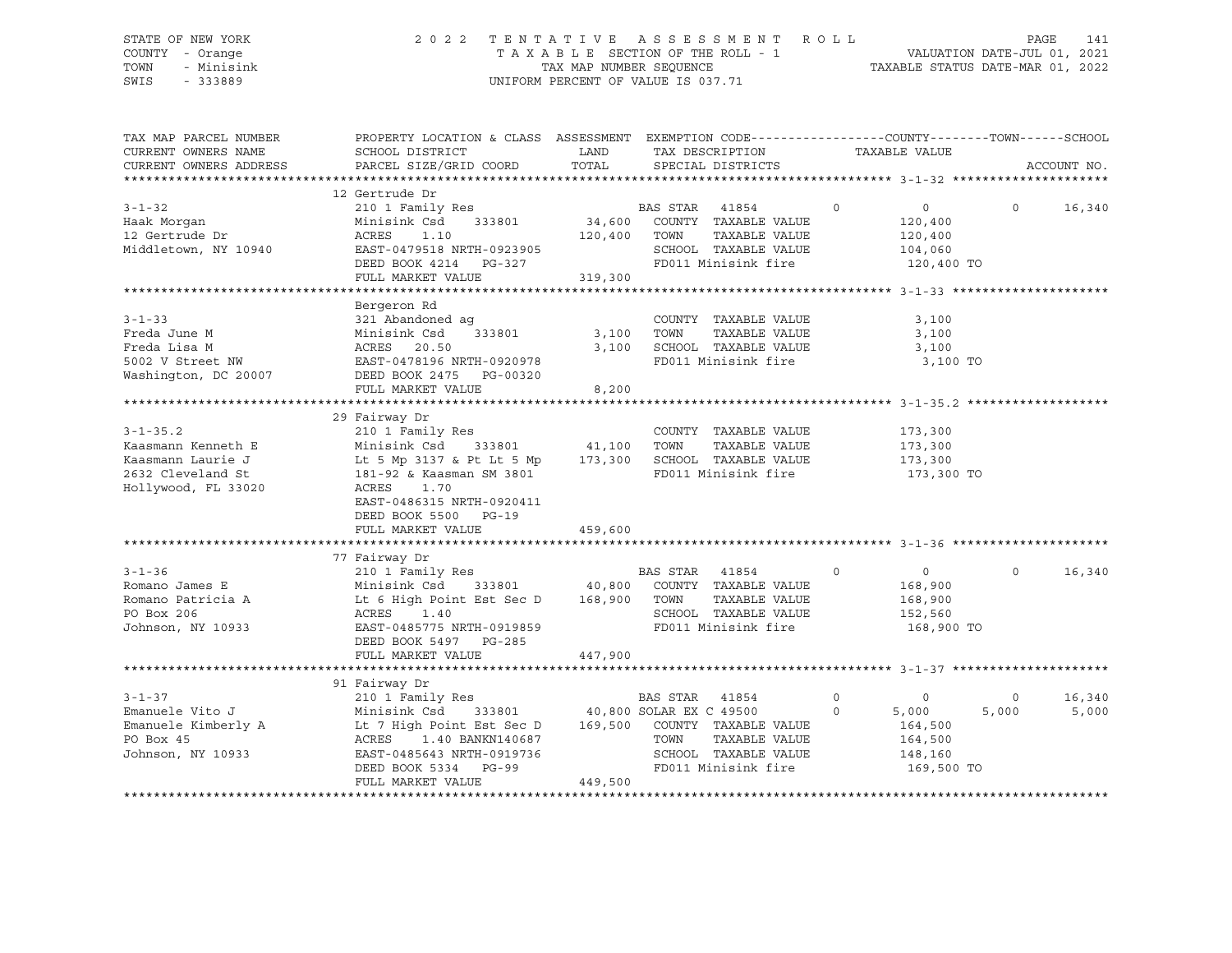| STATE OF NEW YORK<br>COUNTY - Orange<br>TOWN<br>- Minisink<br>SWIS<br>$-333889$                                       | 2 0 2 2                                                                                                                                                                                                                                                                 | UNIFORM PERCENT OF VALUE IS 037.71 |                          | TENTATIVE ASSESSMENT ROLL<br>T A X A B L E SECTION OF THE ROLL - 1<br>T A X A B L E SECTION OF THE ROLL - 1<br>TAXABLE STATUS DATE-MAR 01, 2022 |                    |                                                                        | PAGE             | 142             |
|-----------------------------------------------------------------------------------------------------------------------|-------------------------------------------------------------------------------------------------------------------------------------------------------------------------------------------------------------------------------------------------------------------------|------------------------------------|--------------------------|-------------------------------------------------------------------------------------------------------------------------------------------------|--------------------|------------------------------------------------------------------------|------------------|-----------------|
| TAX MAP PARCEL NUMBER<br>CURRENT OWNERS NAME<br>CURRENT OWNERS ADDRESS                                                | PROPERTY LOCATION & CLASS ASSESSMENT EXEMPTION CODE----------------COUNTY-------TOWN------SCHOOL<br>SCHOOL DISTRICT<br><b>EXAMPLE SERVICE SERVICE SERVICE SERVICE SERVICE SERVICE SERVICE SERVICE SERVICE SERVICE SERVICE SERVICE SERVICE</b><br>PARCEL SIZE/GRID COORD | TOTAL                              |                          | TAX DESCRIPTION TAXABLE VALUE<br>SPECIAL DISTRICTS                                                                                              |                    |                                                                        |                  | ACCOUNT NO.     |
| $3 - 1 - 38$<br>Myers Douglas M<br>Myers Mary G<br>PO Box 601<br>Johnson, NY 10933                                    | 99 Fairway Dr<br>210 1 Family Res<br>Minisink Csd 333801 40,800<br>Lt 8 High Point Est Sec D 167,900<br>ACRES 1.40 BANKC030614<br>EAST-0485511 NRTH-0919601<br>DEED BOOK 5337 PG-164<br>FULL MARKET VALUE                                                               |                                    | BAS STAR 41854           | COUNTY TAXABLE VALUE<br>TOWN TAXABLE VALUE<br>SCHOOL TAXABLE VALUE<br>FD011 Minisink fire                                                       | $\circ$            | $\overline{0}$<br>167,900<br>167,900<br>151,560<br>167,900 TO          | $\circ$          | 16,340          |
|                                                                                                                       |                                                                                                                                                                                                                                                                         | 445,200                            |                          |                                                                                                                                                 |                    |                                                                        |                  |                 |
| $3 - 1 - 39$<br>Johnson Gregory K<br>Johnson Karen A<br>PO Box 49<br>Johnson, NY 10933 EAST-0485358 NRTH-0919465      | 103 Fairway Dr<br>210 1 Family Res<br>Minisink Csd 333801 40,800<br>Minisink Csd 333801 40,800<br>Lt 9 High Point Est Sec D 181,500<br>ACRES 1.40 BANKC080370<br>DEED BOOK 11005 PG-822                                                                                 |                                    | TOWN                     | COUNTY TAXABLE VALUE<br>TAXABLE VALUE<br>SCHOOL TAXABLE VALUE<br>FD011 Minisink fire                                                            |                    | 181,500<br>181,500<br>181,500<br>181,500 TO                            |                  |                 |
|                                                                                                                       | FULL MARKET VALUE                                                                                                                                                                                                                                                       | 481,300                            |                          |                                                                                                                                                 |                    |                                                                        |                  |                 |
|                                                                                                                       |                                                                                                                                                                                                                                                                         |                                    |                          |                                                                                                                                                 |                    |                                                                        |                  |                 |
| $3 - 1 - 40$<br>Kwiecinski Charles<br>Kwiecinski Barbara<br>PO Box 558<br>Johnson, NY 10933 EAST-0484992 NRTH-0919758 | 104 Fairway Dr<br>210 1 Family Res<br>333801 40,800<br>Minisink Csd<br>Lt 1 High Point Est Sec D 145,200<br>ACRES 1.40<br>DEED BOOK 13344 PG-332                                                                                                                        |                                    | ENH STAR 41834<br>TOWN   | COUNTY TAXABLE VALUE<br>TAXABLE VALUE<br>SCHOOL TAXABLE VALUE<br>FD011 Minisink fire                                                            | $\circ$            | $\overline{0}$<br>145,200<br>145,200<br>104,410<br>145,200 TO          | $\circ$          | 40,790          |
|                                                                                                                       | FULL MARKET VALUE                                                                                                                                                                                                                                                       | 385,000                            |                          |                                                                                                                                                 |                    |                                                                        |                  |                 |
|                                                                                                                       |                                                                                                                                                                                                                                                                         |                                    |                          |                                                                                                                                                 |                    |                                                                        |                  |                 |
| $3 - 1 - 41$<br>Quinlan Irrevocable Trust Kare Minisink Csd 333801 40,800 BAS STAR 41854<br>Johnson, NY 10933         | 100 Fairway Dr<br>210 1 Family Res<br>ACRES<br>1.40<br>EAST-0485139 NRTH-0919898<br>DEED BOOK 14933 PG-1324<br>FULL MARKET VALUE                                                                                                                                        | 407,300                            | VETWAR CTS 41120<br>TOWN | TAXABLE VALUE<br>SCHOOL TAXABLE VALUE<br>FD011 Minisink fire                                                                                    | $\circ$<br>$\circ$ | 9,387<br>$\overline{0}$<br>144,213<br>150,918<br>131,896<br>153,600 TO | 2,682<br>$\circ$ | 5,364<br>16,340 |
|                                                                                                                       |                                                                                                                                                                                                                                                                         |                                    |                          |                                                                                                                                                 |                    |                                                                        |                  |                 |
|                                                                                                                       | 94 Fairway Dr                                                                                                                                                                                                                                                           |                                    |                          |                                                                                                                                                 |                    |                                                                        |                  |                 |
| $3 - 1 - 42$<br>Atlas Don P<br>Atlas Ellen<br>PO Box 557<br>Johnson, NY 10933                                         | 210 1 Family Res<br>Minisink Csd 333801 40,800<br>Lt 3 High Point Est Sec D 154,000<br>ACRES 1.40<br>EAST-0485280 NRTH-0920037<br>DEED BOOK 2797 PG-00049<br>FULL MARKET VALUE                                                                                          | 408,400                            | BAS STAR 41854           | COUNTY TAXABLE VALUE<br>TOWN TAXABLE VALUE<br>SCHOOL TAXABLE VALUE<br>FD011 Minisink fire                                                       | $\Omega$           | $\overline{0}$<br>154,000<br>154,000<br>137,660<br>154,000 TO          | $\Omega$         | 16,340          |
|                                                                                                                       |                                                                                                                                                                                                                                                                         |                                    |                          |                                                                                                                                                 |                    |                                                                        |                  |                 |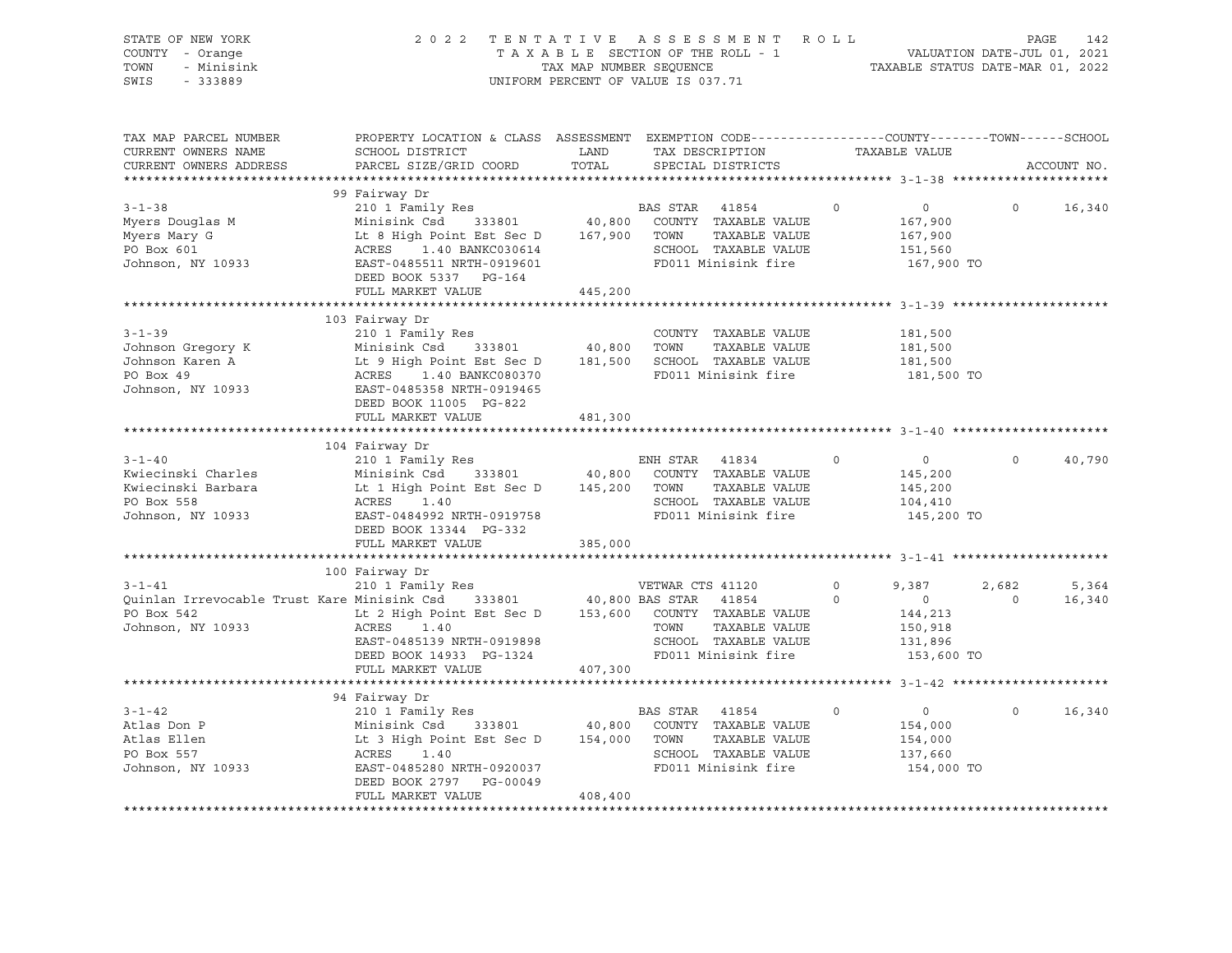| STATE OF NEW YORK<br>COUNTY - Orange<br>TOWN<br>- Minisink<br>SWIS<br>$-333889$                                                                                                                                                                      |                                                                                                                                                                                                                                  |         | UNIFORM PERCENT OF VALUE IS 037.71 | 2022 TENTATIVE ASSESSMENT ROLL PAGE 143<br>TAXABLE SECTION OF THE ROLL - 1 VALUATION DATE-JUL 01, 2021<br>TAX MAP NUMBER SEQUENCE TAXABLE STATUS DATE-MAR 01, 2022 |
|------------------------------------------------------------------------------------------------------------------------------------------------------------------------------------------------------------------------------------------------------|----------------------------------------------------------------------------------------------------------------------------------------------------------------------------------------------------------------------------------|---------|------------------------------------|--------------------------------------------------------------------------------------------------------------------------------------------------------------------|
|                                                                                                                                                                                                                                                      |                                                                                                                                                                                                                                  |         |                                    |                                                                                                                                                                    |
| TAX MAP PARCEL NUMBER<br>CURRENT OWNERS NAME<br>CURRENT OWNERS ADDRESS                                                                                                                                                                               | PROPERTY LOCATION & CLASS ASSESSMENT LOCATION TAXABLE VALUE<br>SCHOOL DISTRICT LAND TAX DESCRIPTION TAXABLE VALUE<br>PARCEL SIZE/GRID COORD                                                                                      |         | TOTAL SPECIAL DISTRICTS            | PROPERTY LOCATION & CLASS ASSESSMENT EXEMPTION CODE----------------COUNTY-------TOWN-----SCHOOL<br>ACCOUNT NO.                                                     |
|                                                                                                                                                                                                                                                      |                                                                                                                                                                                                                                  |         |                                    |                                                                                                                                                                    |
| $3 - 1 - 43$                                                                                                                                                                                                                                         | 210 1 Family Res<br>Minisink Csd 333801 40,800 TOWN TAXABLE VALUE<br>Lt 4 High Point Est Sec D 149,600 SCHOOL TAXABLE VALUE<br>ACRES 1.40 BANKC080496 FD011 Minisink fire<br>EAST-0485417 NRTH-0920177<br>DEED BOOK 14976 PO TCC |         |                                    | 149,600                                                                                                                                                            |
| Cuellar William                                                                                                                                                                                                                                      |                                                                                                                                                                                                                                  |         |                                    | 149,600                                                                                                                                                            |
| Cuellar Sandra                                                                                                                                                                                                                                       |                                                                                                                                                                                                                                  |         |                                    | 149,600                                                                                                                                                            |
| PO Box 189                                                                                                                                                                                                                                           |                                                                                                                                                                                                                                  |         |                                    | 149,600 TO                                                                                                                                                         |
| Johnson, NY 10933                                                                                                                                                                                                                                    |                                                                                                                                                                                                                                  |         |                                    |                                                                                                                                                                    |
|                                                                                                                                                                                                                                                      | DEED BOOK 14276 PG-763                                                                                                                                                                                                           |         |                                    |                                                                                                                                                                    |
|                                                                                                                                                                                                                                                      | FULL MARKET VALUE                                                                                                                                                                                                                | 396,700 |                                    |                                                                                                                                                                    |
| ******************************                                                                                                                                                                                                                       |                                                                                                                                                                                                                                  |         |                                    |                                                                                                                                                                    |
|                                                                                                                                                                                                                                                      | Fairway Dr                                                                                                                                                                                                                       |         |                                    |                                                                                                                                                                    |
| $3 - 1 - 44.2$                                                                                                                                                                                                                                       | 314 Rural vac<10                                                                                                                                                                                                                 |         | COUNTY TAXABLE VALUE               | 9,000                                                                                                                                                              |
| Formisano, Trust Colleen Jo                                                                                                                                                                                                                          | Minisink Csd 333801 9,000 TOWN TAXABLE VALUE<br>Parcel High Point Estates 9,000 SCHOOL TAXABLE VALUE                                                                                                                             |         |                                    | 9,000                                                                                                                                                              |
| Formisano, Trust Gary                                                                                                                                                                                                                                |                                                                                                                                                                                                                                  |         |                                    | 9,000                                                                                                                                                              |
| 55 Hickory Ln<br>Westtown, NY 10998                                                                                                                                                                                                                  | Map 181-92<br>ACRES 3.30                                                                                                                                                                                                         |         | FD011 Minisink fire                | 9,000 TO                                                                                                                                                           |
|                                                                                                                                                                                                                                                      | EAST-0485718 NRTH-0920398                                                                                                                                                                                                        |         |                                    |                                                                                                                                                                    |
|                                                                                                                                                                                                                                                      | DEED BOOK 14214 PG-702                                                                                                                                                                                                           |         |                                    |                                                                                                                                                                    |
|                                                                                                                                                                                                                                                      | FULL MARKET VALUE                                                                                                                                                                                                                | 23,900  |                                    |                                                                                                                                                                    |
|                                                                                                                                                                                                                                                      |                                                                                                                                                                                                                                  |         |                                    |                                                                                                                                                                    |
|                                                                                                                                                                                                                                                      | 52 Fairway Dr                                                                                                                                                                                                                    |         |                                    |                                                                                                                                                                    |
| $3 - 1 - 44.3$                                                                                                                                                                                                                                       |                                                                                                                                                                                                                                  |         |                                    | 34,200                                                                                                                                                             |
| Atlas Don P                                                                                                                                                                                                                                          |                                                                                                                                                                                                                                  |         |                                    | 34,200                                                                                                                                                             |
| Atlas Peter D<br>PO Box 557                                                                                                                                                                                                                          |                                                                                                                                                                                                                                  |         |                                    | 34,200                                                                                                                                                             |
|                                                                                                                                                                                                                                                      | COUNTY TAXABLE VALUE<br>Minisink Csd 333801 34,200 TOWN TAXABLE VALUE<br>Lt 3 High Point Estates 34,200 SCHOOL TAXABLE VALUE<br>Map 181-92<br>ACRES 2.20                                                                         |         |                                    | 34,200 TO                                                                                                                                                          |
| Johnson, NY 10933                                                                                                                                                                                                                                    |                                                                                                                                                                                                                                  |         |                                    |                                                                                                                                                                    |
|                                                                                                                                                                                                                                                      | EAST-0486013 NRTH-0920681                                                                                                                                                                                                        |         |                                    |                                                                                                                                                                    |
|                                                                                                                                                                                                                                                      | DEED BOOK 15017 PG-1471                                                                                                                                                                                                          |         |                                    |                                                                                                                                                                    |
|                                                                                                                                                                                                                                                      | FULL MARKET VALUE                                                                                                                                                                                                                | 90,700  |                                    |                                                                                                                                                                    |
|                                                                                                                                                                                                                                                      | 1 Chipmunk Aly                                                                                                                                                                                                                   |         |                                    |                                                                                                                                                                    |
|                                                                                                                                                                                                                                                      |                                                                                                                                                                                                                                  |         |                                    | 204,000                                                                                                                                                            |
|                                                                                                                                                                                                                                                      |                                                                                                                                                                                                                                  |         |                                    | 204,000                                                                                                                                                            |
| 3-1-45<br>Moscoso Abelardo<br>Moscoso Nalily (Moscoso Nalily Res (Moscoso Nalily 10 Minisink Csd 333801 40,800 TOWN TAXABLE VALUE<br>Moscoso Nalily (Moscoso Nalily 10 Minisink Csd 333801 40,800 TOWN TAXABLE VALUE<br>PO Box 153 ACR               |                                                                                                                                                                                                                                  |         |                                    | 204,000                                                                                                                                                            |
|                                                                                                                                                                                                                                                      |                                                                                                                                                                                                                                  |         |                                    | 204,000 TO                                                                                                                                                         |
| Johnson, NY 10933                                                                                                                                                                                                                                    |                                                                                                                                                                                                                                  |         |                                    |                                                                                                                                                                    |
|                                                                                                                                                                                                                                                      | DEED BOOK 15136 PG-610                                                                                                                                                                                                           |         |                                    |                                                                                                                                                                    |
|                                                                                                                                                                                                                                                      | FULL MARKET VALUE                                                                                                                                                                                                                | 541,000 |                                    |                                                                                                                                                                    |
|                                                                                                                                                                                                                                                      |                                                                                                                                                                                                                                  |         |                                    |                                                                                                                                                                    |
|                                                                                                                                                                                                                                                      | 17 Hickory Ln                                                                                                                                                                                                                    |         |                                    |                                                                                                                                                                    |
|                                                                                                                                                                                                                                                      |                                                                                                                                                                                                                                  |         |                                    | 146,500                                                                                                                                                            |
|                                                                                                                                                                                                                                                      |                                                                                                                                                                                                                                  |         |                                    | 146,500<br>146,500                                                                                                                                                 |
|                                                                                                                                                                                                                                                      |                                                                                                                                                                                                                                  |         | FD011 Minisink fire                | 146,500 TO                                                                                                                                                         |
| 3-1-46.1<br>Fico Thomas P Jr<br>Fico Thomas P Jr<br>Fico Trene P<br>Pt Lt 11 Neustadt SM 569-<br>PO Box 64<br>Johnson, NY 10933<br>EAST-0486000 NRTH-0920998<br>EAST-0486000 NRTH-0920998<br>FD011 Minisink fire<br>FD011 Minisink fire<br>FD011 Min |                                                                                                                                                                                                                                  |         |                                    |                                                                                                                                                                    |
|                                                                                                                                                                                                                                                      | DEED BOOK 12278 PG-523                                                                                                                                                                                                           |         |                                    |                                                                                                                                                                    |
|                                                                                                                                                                                                                                                      | FULL MARKET VALUE                                                                                                                                                                                                                | 388,500 |                                    |                                                                                                                                                                    |
|                                                                                                                                                                                                                                                      |                                                                                                                                                                                                                                  |         |                                    |                                                                                                                                                                    |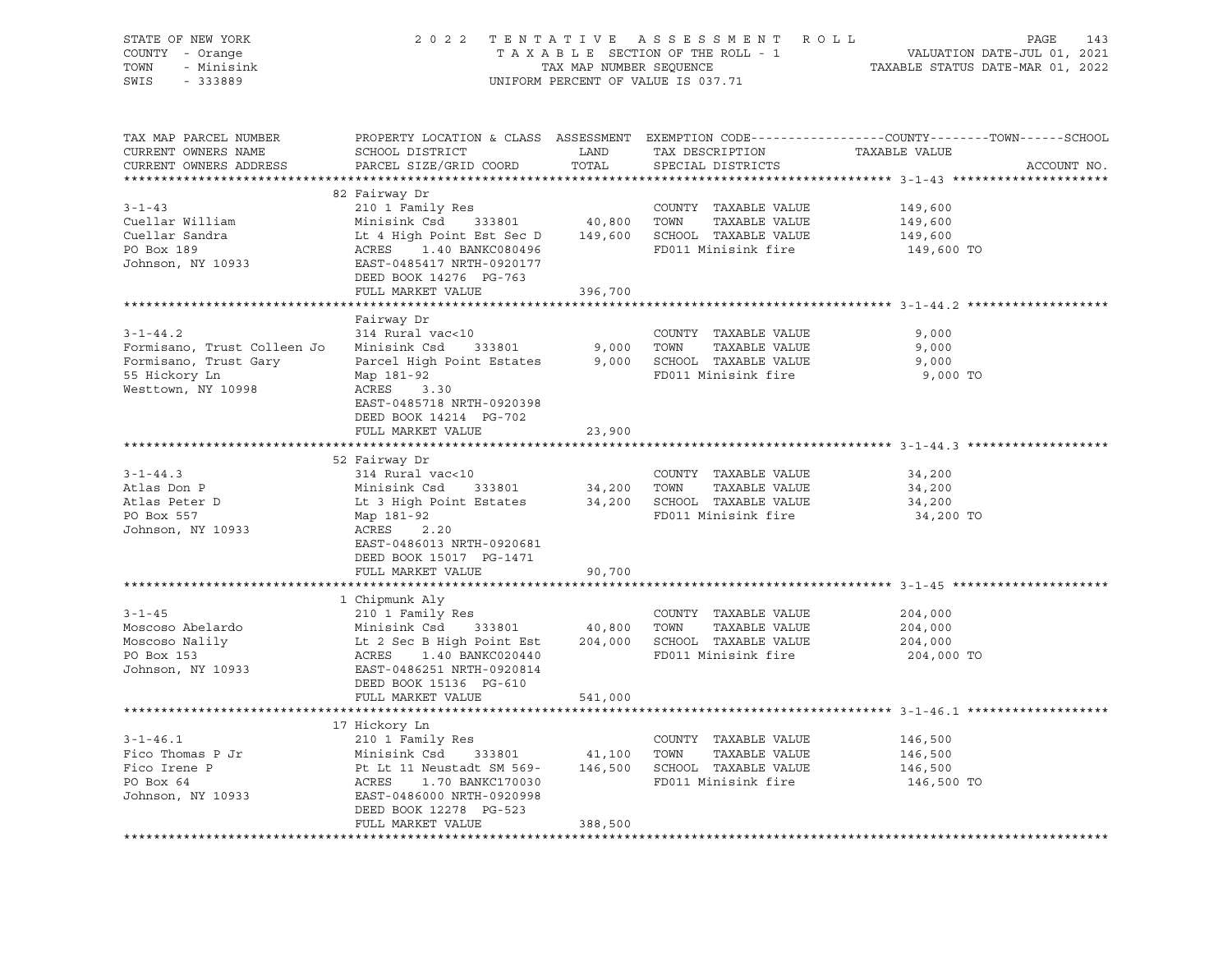| STATE OF NEW YORK<br>COUNTY - Orange<br>- Minisink<br>TOWN<br>SWIS<br>$-333889$       | 2022 TENTATIVE ASSESSMENT ROLL                                                                                                                                                                                                                                                                                                              |         | T A X A B L E SECTION OF THE ROLL - 1 VALUATION DATE-JUL 01, 2021<br>TAX MAP NUMBER SEQUENCE TAXABLE STATUS DATE-MAR 01, 2022<br>UNIFORM PERCENT OF VALUE IS 037.71 |                                                                           | PAGE<br>144        |
|---------------------------------------------------------------------------------------|---------------------------------------------------------------------------------------------------------------------------------------------------------------------------------------------------------------------------------------------------------------------------------------------------------------------------------------------|---------|---------------------------------------------------------------------------------------------------------------------------------------------------------------------|---------------------------------------------------------------------------|--------------------|
| TAX MAP PARCEL NUMBER<br>CURRENT OWNERS NAME<br>CURRENT OWNERS ADDRESS                | PROPERTY LOCATION & CLASS ASSESSMENT EXEMPTION CODE----------------COUNTY-------TOWN------SCHOOL<br>SCHOOL DISTRICT LAND<br>PARCEL SIZE/GRID COORD TOTAL                                                                                                                                                                                    |         | TAX DESCRIPTION TAXABLE VALUE<br>SPECIAL DISTRICTS<br>SPECIAL DISTRICTS                                                                                             |                                                                           | ACCOUNT NO.        |
| $3 - 1 - 47$<br>Bennett Carl W<br>Bennett Maxine E<br>PO Box 224<br>Johnson, NY 10933 | 210 1 Family Res<br>Minisink Csd 333801 40,800 TOWN TAXABLE VALUE<br>Lt 1 Sec A High Point Est 157,500 SCHOOL TAXABLE VALUE<br>ACRES 1.40 BANKC190321 FD011 Minisink fire<br>EAST-0486072 NRTH-0921215<br>DEED BOOK 5660 POLLER<br>DEED BOOK 5660 PG-112<br>FULL MARKET VALUE                                                               | 417,700 |                                                                                                                                                                     | 157,500<br>157,500<br>157,500<br>157,500 TO                               |                    |
|                                                                                       |                                                                                                                                                                                                                                                                                                                                             |         |                                                                                                                                                                     |                                                                           |                    |
| $3 - 1 - 48$<br>Matthews Donald R<br>4 Hickory Ln<br>Westtown, NY 10998               | 4 Hickory La<br>210 1 Family Res<br>Minisink Csd 333801 37,100 COUNTY TAXABLE VALUE<br>Lt 2 Sec A High Point Est 124,700 TOWN TAXABLE VALUE<br>ACRES 1.40 SCHOOL TAXABLE VALUE<br>EAST-0486327 NRTH-0921009<br>DEED BOOK 12744 PG-1100                                                                                                      |         | <b>BAS STAR</b> 41854<br>SCHOOL TAXABLE VALUE<br>SCHOOL TAXABLE VALUE<br>EDO11 MARRE<br>FD011 Minisink fire                                                         | $\overline{0}$<br>$\Omega$<br>124,700<br>124,700<br>108,360<br>124,700 TO | $\Omega$<br>16,340 |
|                                                                                       | FULL MARKET VALUE                                                                                                                                                                                                                                                                                                                           | 330,700 |                                                                                                                                                                     |                                                                           |                    |
| $3 - 1 - 49$<br>Lupian Juan M<br>Lupian Veronica<br>PO Box 520<br>Johnson, NY 10933   | 14 Chipmunk Aly<br>210 1 Family Res<br>Minisink Csd 333801 40,800 TOWN TAXABLE VALUE<br>Lt 1 Sec C High Point Est 172,200 SCHOOL TAXABLE VALUE<br>Sub Map 3137 FD011 Minisink fire<br>ACRES 1.40<br>EAST-0486715 NRTH-0920736<br>DEED BOOK 14147 PG-1509                                                                                    |         | FD011 Minisink fire                                                                                                                                                 | 172,200<br>172,200<br>172,200<br>172,200 TO                               |                    |
|                                                                                       | FULL MARKET VALUE                                                                                                                                                                                                                                                                                                                           | 456,600 |                                                                                                                                                                     |                                                                           |                    |
| Johnson, NY 10933                                                                     | 32 Fairway Dr<br>3-1-50 210 1 Family Res<br>Podberesky Lee Minisink Csd 333801 40,900 TOWN TAXABLE VALUE<br>Malfa Madelynn Quall Lt 2 Sec C High Point Est 164,700 SCHOOL TAXABLE VALUE<br>PO Box 131 Sub Map 3137<br>The Map 3137<br>The Sec C High Poin<br>ACRES 1.50 BANKC020440<br>EAST-0486602 NRTH-0920569<br>DEED BOOK 14597 PG-1893 |         | FD011 Minisink fire                                                                                                                                                 | 164,700<br>164,700<br>164,700<br>164,700 TO                               |                    |
|                                                                                       | FULL MARKET VALUE                                                                                                                                                                                                                                                                                                                           | 436,800 |                                                                                                                                                                     |                                                                           |                    |
|                                                                                       | Fairway Dr<br>COUNTY TAXABLE VALUE<br>Lackee Franklin Minisink Csd 333801 18,800 TOWN TAXABLE VALUE<br>Lackee Nina Lt 3 Blk C High Pt Estate 18,800 SCHOOL TAXABLE VALUE<br>419 East Main St Ste 202 ACRES 2.00 FD011 Minisink fire<br>Middletown, N<br>DEED BOOK 14341 PG-1226<br>FULL MARKET VALUE                                        | 49,900  |                                                                                                                                                                     | 18,800<br>18,800<br>18,800<br>18,800 TO                                   |                    |
|                                                                                       |                                                                                                                                                                                                                                                                                                                                             |         |                                                                                                                                                                     |                                                                           |                    |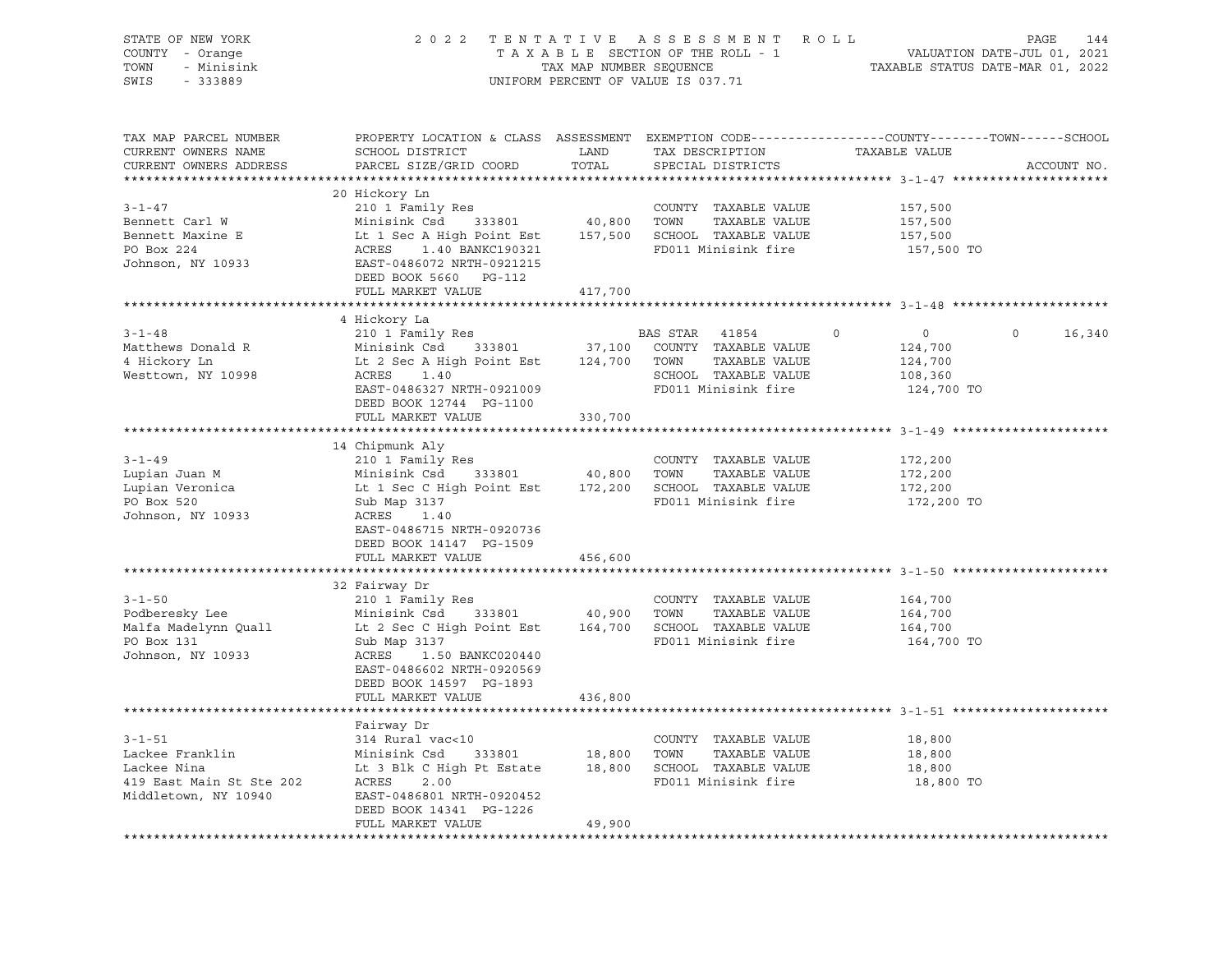| STATE OF NEW YORK<br>COUNTY - Orange<br>TOWN<br>- Minisink<br>SWIS<br>$-333889$                                                                                                                                                                                       |                                                                                                                                                                                                                                                                                                                              | TAX MAP NUMBER SEQUENCE | 2022 TENTATIVE ASSESSMENT ROLL<br>TAXABLE SECTION OF THE ROLL - 1<br>UNIFORM PERCENT OF VALUE IS 037.71        | VALUATION DATE-JUL 01, 2021<br>TAXABLE STATUS DATE-MAR 01, 2022                | 145<br>PAGE                 |
|-----------------------------------------------------------------------------------------------------------------------------------------------------------------------------------------------------------------------------------------------------------------------|------------------------------------------------------------------------------------------------------------------------------------------------------------------------------------------------------------------------------------------------------------------------------------------------------------------------------|-------------------------|----------------------------------------------------------------------------------------------------------------|--------------------------------------------------------------------------------|-----------------------------|
| TAX MAP PARCEL NUMBER<br>CURRENT OWNERS NAME<br>CURRENT OWNERS ADDRESS                                                                                                                                                                                                | PROPERTY LOCATION & CLASS ASSESSMENT EXEMPTION CODE----------------COUNTY-------TOWN------SCHOOL                                                                                                                                                                                                                             |                         | TAX DESCRIPTION<br>SPECIAL DISTRICTS                                                                           | TAXABLE VALUE                                                                  | ACCOUNT NO.                 |
|                                                                                                                                                                                                                                                                       |                                                                                                                                                                                                                                                                                                                              |                         |                                                                                                                |                                                                                |                             |
|                                                                                                                                                                                                                                                                       | 14 Fairway Dr                                                                                                                                                                                                                                                                                                                |                         |                                                                                                                |                                                                                |                             |
| $3 - 1 - 52$<br>Lackee Franklin<br>Lackee Nina<br>419 E Main St Ste 202<br>Middletown, NY 10940                                                                                                                                                                       | 210 1 Family Res<br>Minisink Csd 333801 41,400 TOWN<br>Lt 4 Blk C High Point Est 150,200 SCHOOL TAXABLE VALUE<br>ACRES<br>2.00<br>EAST-0487041 NRTH-0920368<br>DEED BOOK 13817 PG-504                                                                                                                                        |                         | COUNTY TAXABLE VALUE<br>TAXABLE VALUE<br>FD011 Minisink fire                                                   | 150,200<br>150,200<br>150,200<br>150,200 TO                                    |                             |
|                                                                                                                                                                                                                                                                       | FULL MARKET VALUE                                                                                                                                                                                                                                                                                                            | 398,300                 |                                                                                                                |                                                                                |                             |
| $3 - 1 - 53$<br>0 Gorman Dennis<br>0 Gorman Dympna<br>283 Toad Pasture Rd<br>283 Toad Pasture Rd<br>283 Toad Pasture Rd<br>283 Toad Pasture Rd<br>283 Toad Pasture Rd<br>283 Toad Pasture Rd<br>283 Toad Pasture Rd<br>283 Toad Pasture Rd<br>283 Toad Pasture Rd<br> | Toad Pasture Rd<br>311 Res vac land                                                                                                                                                                                                                                                                                          |                         | COUNTY TAXABLE VALUE<br>100    TOWN      TAXABLE VALUE<br>100    SCHOOL   TAXABLE VALUE<br>FD011 Minisink fire | 100<br>100<br>100<br>100 TO                                                    |                             |
|                                                                                                                                                                                                                                                                       | DEED BOOK 3287 PG-251<br>FULL MARKET VALUE                                                                                                                                                                                                                                                                                   | 300                     |                                                                                                                |                                                                                |                             |
|                                                                                                                                                                                                                                                                       |                                                                                                                                                                                                                                                                                                                              |                         |                                                                                                                |                                                                                |                             |
| $3 - 1 - 55$<br>Demkowicz Tracy L<br>Demkowicz Ronald<br>368 South Plank Rd<br>Westtown, NY 10998                                                                                                                                                                     | 368 South Plank Rd<br>210 1 Family Res<br>Minisink Csd 333801 37,900 COUNTY TAXABLE VALUE<br>Lt 1 Geraghty SM 128-96 107,600 TOWN TAXABLE VALUE<br>ACRES 2.20 BANKC140100 SCHOOL TAXABLE VALUE<br>EAST-0484227 NRTH-0921095 FD011 Minisink fire<br>DEED BOOK 5201 PG-297                                                     |                         | <b>BAS STAR</b> 41854<br>TAXABLE VALUE                                                                         | $\overline{0}$<br>$\overline{0}$<br>107,600<br>107,600<br>91,260<br>107,600 TO | $0 \qquad \qquad$<br>16,340 |
|                                                                                                                                                                                                                                                                       | FULL MARKET VALUE                                                                                                                                                                                                                                                                                                            | 285,300                 |                                                                                                                |                                                                                |                             |
|                                                                                                                                                                                                                                                                       |                                                                                                                                                                                                                                                                                                                              |                         |                                                                                                                |                                                                                |                             |
| $3 - 1 - 56$<br>Chase Alvin<br>Chase Janine<br>378 South Plank Rd<br>Westtown, NY 10998                                                                                                                                                                               | 378 South Plank Rd<br>210 1 Family Res<br>Minisink Csd 333801 37,700 COUNTY TAXABLE VALUE<br>Lt 2 Geraghty SM 128-96 118,000 TOWN TAXABLE VALUE<br>ACRES 2.00 BANKC030614 SCHOOL TAXABLE VALUE<br>ACKES 2.00 BANKC030614<br>EAST-0484377 NRTH-0921285<br>DEED BOOK 4790 - DO 01<br>DEED BOOK 4782 PG-31<br>FULL MARKET VALUE | 312,900                 | BAS STAR 41854<br>FD011 Minisink fire                                                                          | $\overline{0}$<br>$\circ$<br>118,000<br>118,000<br>101,660<br>118,000 TO       | $0 \t16,340$                |
|                                                                                                                                                                                                                                                                       |                                                                                                                                                                                                                                                                                                                              |                         |                                                                                                                |                                                                                |                             |
| $3 - 1 - 57$<br>Hicks Ann Minisink Csd 333801 37,500 TOWN TAXABLE VALUE<br>Harewood Norma Lt 3 Geraghty Sub 128-96 117,700 SCHOOL TAXABLE VALUE<br>48 Heather Rdg 1 ACRES 1.80 BANKC190289 FD011 Minisink fire<br>Highland Mills, NY 10930 EAST-0484                  | 382 South Plank Rd<br>210 1 Family Res<br>DEED BOOK 4523 PG-139<br>FULL MARKET VALUE                                                                                                                                                                                                                                         | 312,100                 | COUNTY TAXABLE VALUE<br>FD011 Minisink fire                                                                    | 117,700<br>117,700<br>117,700<br>117,700 TO                                    |                             |
|                                                                                                                                                                                                                                                                       |                                                                                                                                                                                                                                                                                                                              |                         |                                                                                                                |                                                                                |                             |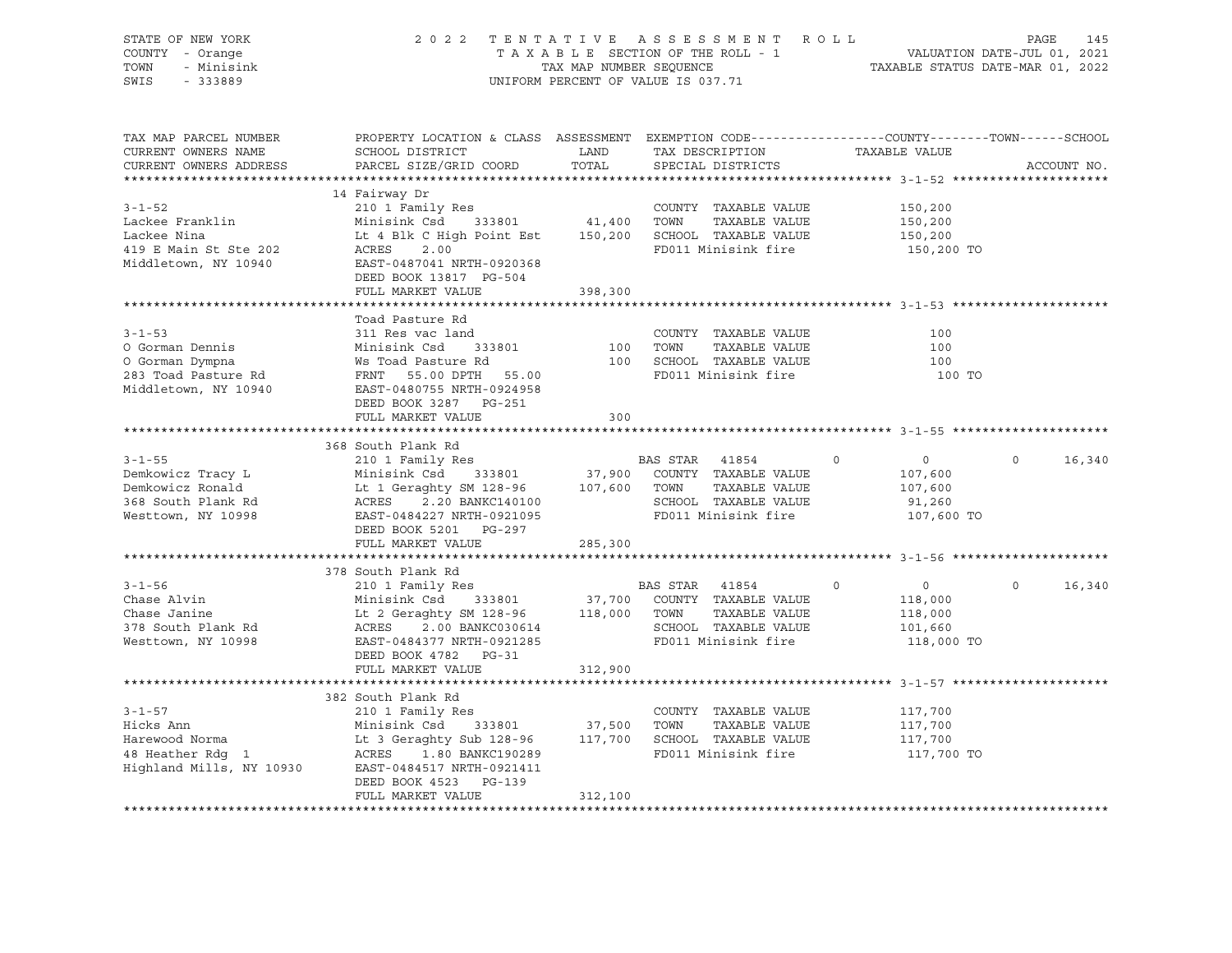| STATE OF NEW YORK  | 2022 TENTATIVE ASSESSMENT ROLL     | 146<br>PAGE                      |
|--------------------|------------------------------------|----------------------------------|
| COUNTY - Orange    | TAXABLE SECTION OF THE ROLL - 1    | VALUATION DATE-JUL 01, 2021      |
| TOWN<br>- Minisink | TAX MAP NUMBER SEOUENCE            | TAXABLE STATUS DATE-MAR 01, 2022 |
| SWIS<br>- 333889   | UNIFORM PERCENT OF VALUE IS 037.71 |                                  |

| TAX MAP PARCEL NUMBER                                                                                                                                                                                                  | PROPERTY LOCATION & CLASS ASSESSMENT EXEMPTION CODE---------------COUNTY-------TOWN------SCHOOL                                                                                                                                                                |         |                                                                       |                |                |          |              |
|------------------------------------------------------------------------------------------------------------------------------------------------------------------------------------------------------------------------|----------------------------------------------------------------------------------------------------------------------------------------------------------------------------------------------------------------------------------------------------------------|---------|-----------------------------------------------------------------------|----------------|----------------|----------|--------------|
| CURRENT OWNERS NAME                                                                                                                                                                                                    | SCHOOL DISTRICT                                                                                                                                                                                                                                                | LAND    | TAX DESCRIPTION                                                       |                | TAXABLE VALUE  |          |              |
| CURRENT OWNERS ADDRESS                                                                                                                                                                                                 | PARCEL SIZE/GRID COORD                                                                                                                                                                                                                                         | TOTAL   | SPECIAL DISTRICTS                                                     |                |                |          | ACCOUNT NO.  |
|                                                                                                                                                                                                                        |                                                                                                                                                                                                                                                                |         |                                                                       |                |                |          |              |
|                                                                                                                                                                                                                        | 390 South Plank Rd                                                                                                                                                                                                                                             |         |                                                                       |                |                |          |              |
| $3 - 1 - 58$                                                                                                                                                                                                           | 210 1 Family Res                                                                                                                                                                                                                                               |         | BAS STAR 41854                                                        | $\overline{0}$ | $\circ$        | $\circ$  | 16,340       |
| Atwood Scott W                                                                                                                                                                                                         | 210 I Family Res and BAS SIAR 41854<br>Minisink Csd 333801 33,700 SOLAR EX C 49500 (<br>Lt 4 Geraghty SM 128-96 134,000 COUNTY TAXABLE VALUE<br>RCRES 1.70 BANKC170031 TOWN TAXABLE VALUE<br>EAST-0484676 NRTH-0921526 SCHOOL TAXABLE                          |         |                                                                       | $\circ$        | 5,000          | 5,000    | 5,000        |
| Atwood Barbara                                                                                                                                                                                                         |                                                                                                                                                                                                                                                                |         |                                                                       |                | 129,000        |          |              |
|                                                                                                                                                                                                                        |                                                                                                                                                                                                                                                                |         |                                                                       |                |                |          |              |
| 390 South Plank Rd                                                                                                                                                                                                     |                                                                                                                                                                                                                                                                |         |                                                                       |                | 129,000        |          |              |
| Westtown, NY 10998                                                                                                                                                                                                     |                                                                                                                                                                                                                                                                |         |                                                                       |                | 112,660        |          |              |
|                                                                                                                                                                                                                        | DEED BOOK 5767 PG-278                                                                                                                                                                                                                                          |         | FD011 Minisink fire                                                   |                | 134,000 TO     |          |              |
|                                                                                                                                                                                                                        | FULL MARKET VALUE                                                                                                                                                                                                                                              | 355,300 |                                                                       |                |                |          |              |
|                                                                                                                                                                                                                        |                                                                                                                                                                                                                                                                |         |                                                                       |                |                |          |              |
|                                                                                                                                                                                                                        | 398 South Plank Rd<br>398 SOUTH PIANK Rd<br>210 1 Family Res<br>Minisink Csd 333801 33,600 COUNTY TAXABLE VALUE<br>Lt 5 Geraghty Sub 128-96 96,500 TOWN TAXABLE VALUE<br>ACRES 1.60 BANKC030614 SCHOOL TAXABLE VALUE<br>EAST-0484821 NRTH-0921646 FD011 Minisi |         |                                                                       |                |                |          |              |
| $3 - 1 - 59$                                                                                                                                                                                                           |                                                                                                                                                                                                                                                                |         |                                                                       | $\overline{0}$ | $\overline{0}$ |          | $0 \t16,340$ |
| Mikulski Richard J                                                                                                                                                                                                     |                                                                                                                                                                                                                                                                |         |                                                                       |                | 96,500         |          |              |
| Mikulski Tina A                                                                                                                                                                                                        |                                                                                                                                                                                                                                                                |         |                                                                       |                | 96,500         |          |              |
| 398 South Plank Rd                                                                                                                                                                                                     |                                                                                                                                                                                                                                                                |         |                                                                       |                | 80,160         |          |              |
| Westtown, NY 10998                                                                                                                                                                                                     |                                                                                                                                                                                                                                                                |         |                                                                       |                | 96,500 TO      |          |              |
|                                                                                                                                                                                                                        | DEED BOOK 5437 PG-50                                                                                                                                                                                                                                           |         |                                                                       |                |                |          |              |
|                                                                                                                                                                                                                        | FULL MARKET VALUE                                                                                                                                                                                                                                              | 255,900 |                                                                       |                |                |          |              |
|                                                                                                                                                                                                                        |                                                                                                                                                                                                                                                                |         |                                                                       |                |                |          |              |
|                                                                                                                                                                                                                        | 158 Fordlea Rd                                                                                                                                                                                                                                                 |         |                                                                       |                |                |          |              |
| $3 - 1 - 61$                                                                                                                                                                                                           | 475 Junkyard                                                                                                                                                                                                                                                   |         | COUNTY TAXABLE VALUE                                                  |                | 55,500         |          |              |
| Ralph J. Ford, LLC                                                                                                                                                                                                     |                                                                                                                                                                                                                                                                |         | TAXABLE VALUE                                                         |                | 55,500         |          |              |
|                                                                                                                                                                                                                        | Minisink Csd 333801<br>Lt 1 Ford Sb Mp 234-00                                                                                                                                                                                                                  |         | 24,200    TOWN      TAXABLE VALUE<br>55,500    SCHOOL   TAXABLE VALUE |                |                |          |              |
| 158 Fordlea Rd                                                                                                                                                                                                         |                                                                                                                                                                                                                                                                |         |                                                                       |                | 55,500         |          |              |
| Westtown, NY 10998                                                                                                                                                                                                     | PARTIAL                                                                                                                                                                                                                                                        |         | FD011 Minisink fire                                                   |                | 55,500 TO      |          |              |
|                                                                                                                                                                                                                        | ACRES 12.20                                                                                                                                                                                                                                                    |         |                                                                       |                |                |          |              |
|                                                                                                                                                                                                                        | EAST-0482632 NRTH-0918780                                                                                                                                                                                                                                      |         |                                                                       |                |                |          |              |
|                                                                                                                                                                                                                        | DEED BOOK 5425 PG-294                                                                                                                                                                                                                                          |         |                                                                       |                |                |          |              |
|                                                                                                                                                                                                                        | FULL MARKET VALUE                                                                                                                                                                                                                                              | 147,200 |                                                                       |                |                |          |              |
|                                                                                                                                                                                                                        |                                                                                                                                                                                                                                                                |         |                                                                       |                |                |          |              |
|                                                                                                                                                                                                                        | 126 & 132 Fordlea Rd                                                                                                                                                                                                                                           |         |                                                                       |                |                |          |              |
| $3 - 1 - 62$                                                                                                                                                                                                           |                                                                                                                                                                                                                                                                |         |                                                                       | $\circ$        | $\overline{0}$ | $\circ$  | 40,790       |
| Ford Frederick                                                                                                                                                                                                         |                                                                                                                                                                                                                                                                |         |                                                                       |                | 173,700        |          |              |
| Ford Vicki J                                                                                                                                                                                                           |                                                                                                                                                                                                                                                                |         |                                                                       |                | 173,700        |          |              |
| 132 Fordlea Rd                                                                                                                                                                                                         |                                                                                                                                                                                                                                                                |         |                                                                       |                | 132,910        |          |              |
| Westtown, NY 10998                                                                                                                                                                                                     | 210 1 Family Res<br>Minisink Csd 333801 67,100 COUNTY TAXABLE VALUE<br>Lt 2 Ford Sb Mp 234-00 173,700 TOWN TAXABLE VALUE<br>ACRES 30.10 SCHOOL TAXABLE VALUE<br>EAST-0483403 NRTH-0918276 FD011 Minisink fire                                                  |         |                                                                       |                | 173,700 TO     |          |              |
|                                                                                                                                                                                                                        | DEED BOOK 11207 PG-109                                                                                                                                                                                                                                         |         |                                                                       |                |                |          |              |
|                                                                                                                                                                                                                        | FULL MARKET VALUE                                                                                                                                                                                                                                              | 460,600 |                                                                       |                |                |          |              |
|                                                                                                                                                                                                                        |                                                                                                                                                                                                                                                                |         |                                                                       |                |                |          |              |
|                                                                                                                                                                                                                        | 55 Fairway Dr                                                                                                                                                                                                                                                  |         |                                                                       |                |                |          |              |
| $3 - 1 - 63$                                                                                                                                                                                                           |                                                                                                                                                                                                                                                                |         | BAS STAR 41854                                                        | $\circ$        | $\overline{0}$ | $\Omega$ | 16,340       |
|                                                                                                                                                                                                                        | 210 1 Family Res                                                                                                                                                                                                                                               |         |                                                                       |                | 143,000        |          |              |
|                                                                                                                                                                                                                        |                                                                                                                                                                                                                                                                |         |                                                                       |                |                |          |              |
| Talbot Christopher J<br>Talbot Christopher J<br>Minisink Csd 333801 41,500 COUNTY TAXABLE VALUE<br>Transference and the Betates 143,000 TOWN TAXABLE VALUE<br>PO Box 215 Map 181-92 & Kaasman Sub SCHOOL TAXABLE VALUE |                                                                                                                                                                                                                                                                |         |                                                                       |                | 143,000        |          |              |
|                                                                                                                                                                                                                        |                                                                                                                                                                                                                                                                |         |                                                                       |                | 126,660        |          |              |
| Johnson, NY 10933                                                                                                                                                                                                      | Map 38-01                                                                                                                                                                                                                                                      |         | FD011 Minisink fire                                                   |                | 143,000 TO     |          |              |
|                                                                                                                                                                                                                        | ACRES<br>2.10 BANKC020440                                                                                                                                                                                                                                      |         |                                                                       |                |                |          |              |
|                                                                                                                                                                                                                        | EAST-0486111 NRTH-0920288                                                                                                                                                                                                                                      |         |                                                                       |                |                |          |              |
|                                                                                                                                                                                                                        | DEED BOOK 13817 PG-1329                                                                                                                                                                                                                                        |         |                                                                       |                |                |          |              |
|                                                                                                                                                                                                                        | FULL MARKET VALUE                                                                                                                                                                                                                                              | 379,200 |                                                                       |                |                |          |              |
|                                                                                                                                                                                                                        |                                                                                                                                                                                                                                                                |         |                                                                       |                |                |          |              |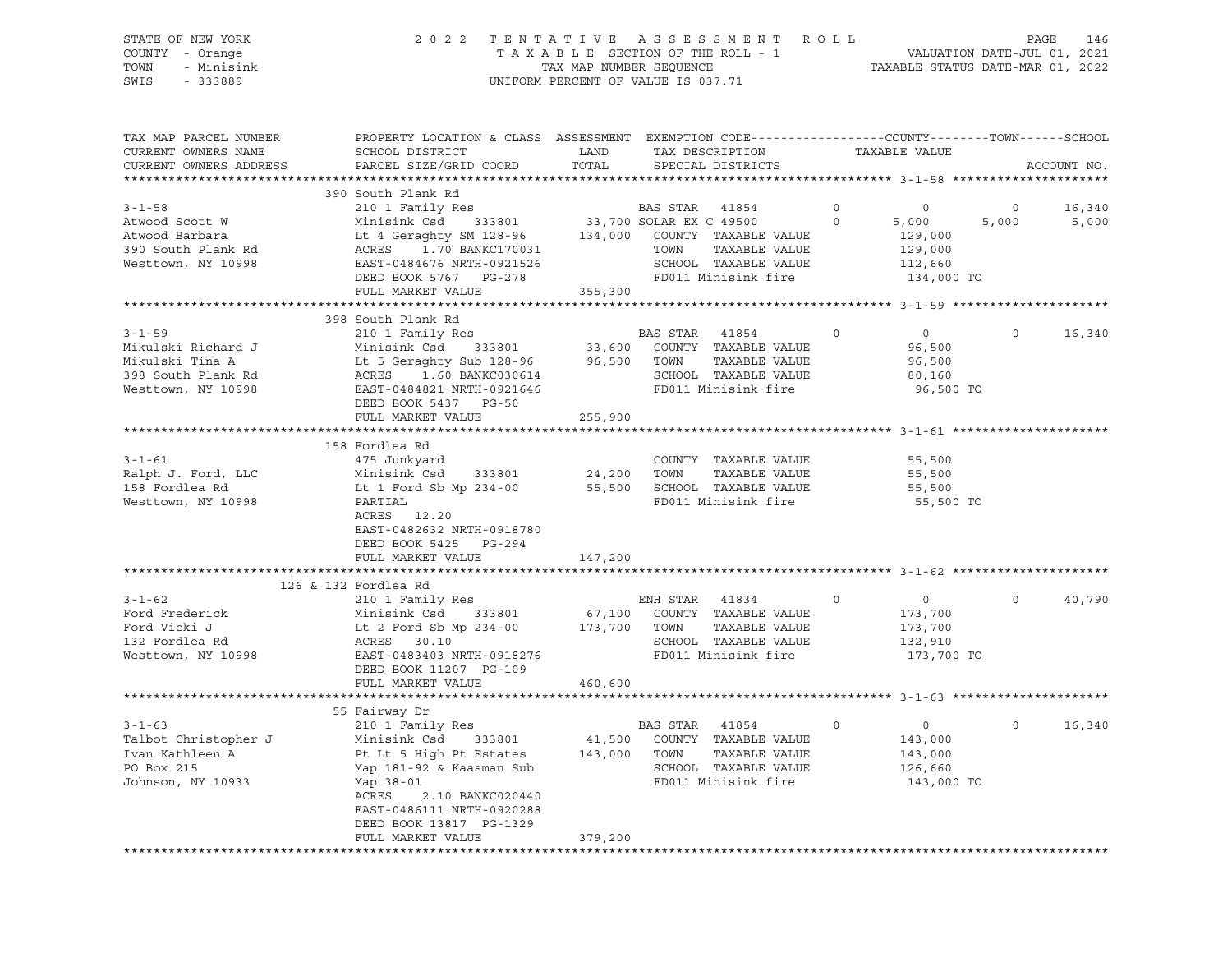| STATE OF NEW YORK<br>COUNTY - Orange<br>TOWN<br>- Minisink<br>SWIS<br>$-333889$           | 2022 TENTATIVE                                                                                                                                                                                                      | TAXABLE SECTION OF THE ROLL - 1<br>TAX MAP NUMBER SEQUENCE<br>UNIFORM PERCENT OF VALUE IS 037.71 |                                                           | ASSESSMENT                                                                                    | ROLL                | TAXABLE STATUS DATE-MAR 01, 2022                                 | PAGE<br>VALUATION DATE-JUL 01, 2021 | 147             |
|-------------------------------------------------------------------------------------------|---------------------------------------------------------------------------------------------------------------------------------------------------------------------------------------------------------------------|--------------------------------------------------------------------------------------------------|-----------------------------------------------------------|-----------------------------------------------------------------------------------------------|---------------------|------------------------------------------------------------------|-------------------------------------|-----------------|
| TAX MAP PARCEL NUMBER<br>CURRENT OWNERS NAME<br>CURRENT OWNERS ADDRESS                    | PROPERTY LOCATION & CLASS ASSESSMENT EXEMPTION CODE----------------COUNTY-------TOWN------SCHOOL<br>SCHOOL DISTRICT<br>PARCEL SIZE/GRID COORD                                                                       | LAND<br>TOTAL                                                                                    |                                                           | TAX DESCRIPTION<br>SPECIAL DISTRICTS                                                          |                     | TAXABLE VALUE                                                    |                                     | ACCOUNT NO.     |
| $3 - 1 - 64$<br>Athavale Ulhas<br>Athavale Sujata<br>157 Hickory Ln<br>Westtown, NY 10998 | 157 Hickory Ln<br>210 1 Family Res<br>Minisink Csd 333801<br>Lot 1 Neustadt Sub Map<br>569-05 filed 8/1/05<br>ACRES<br>2.00 BANKC130170<br>EAST-0485040 NRTH-0921775<br>DEED BOOK 12563 PG-783<br>FULL MARKET VALUE | 37,700<br>192,700<br>511,000                                                                     | BAS STAR<br>TOWN                                          | 41854<br>COUNTY TAXABLE VALUE<br>TAXABLE VALUE<br>SCHOOL TAXABLE VALUE<br>FD011 Minisink fire | $\circ$             | $\circ$<br>192,700<br>192,700<br>176,360<br>192,700 TO           | $\Omega$                            | 16,340          |
|                                                                                           |                                                                                                                                                                                                                     |                                                                                                  |                                                           |                                                                                               |                     |                                                                  |                                     |                 |
| $3 - 1 - 65$<br>Albornoz Numa<br>Albornoz Lisa<br>127 Hickory Ln<br>Westtown, NY 10998    | 127 Hickory Ln<br>210 1 Family Res<br>Minisink Csd<br>333801<br>Lt2 Neustadt Sub Map 569-<br>filed $8/1/05$<br>ACRES<br>7.90<br>EAST-0484847 NRTH-0921196<br>DEED BOOK 12090 PG-736<br>FULL MARKET VALUE            | 39,300<br>192,600<br>510,700                                                                     | BAS STAR<br>TOWN                                          | 41854<br>COUNTY TAXABLE VALUE<br>TAXABLE VALUE<br>SCHOOL TAXABLE VALUE<br>FD011 Minisink fire | $\circ$             | $\overline{0}$<br>192,600<br>192,600<br>176,260<br>192,600 TO    | $\Omega$                            | 16,340          |
|                                                                                           | 101 Hickory Ln                                                                                                                                                                                                      |                                                                                                  |                                                           |                                                                                               |                     |                                                                  |                                     |                 |
| $3 - 1 - 66$<br>Ziegler Scott<br>Ziegler Michelle<br>101 Hickory Ln<br>Westtown, NY 10998 | 210 1 Family Res<br>Minisink Csd<br>333801<br>Lt 3 Neustadt Sub Map 569<br>filed $8/1/05$<br>ACRES<br>7.50 BANKC170030<br>EAST-0484327 NRTH-0920577<br>DEED BOOK 12917 PG-709                                       | 38,900 SOLAR EX C 49500<br>146,100                                                               | BAS STAR 41854<br>TOWN                                    | COUNTY TAXABLE VALUE<br>TAXABLE VALUE<br>SCHOOL TAXABLE VALUE<br>FD011 Minisink fire          | $\circ$<br>$\circ$  | $\circ$<br>5,000<br>141,100<br>141,100<br>124,760<br>146,100 TO  | $\circ$<br>5,000                    | 16,340<br>5,000 |
|                                                                                           | FULL MARKET VALUE                                                                                                                                                                                                   | 387,400                                                                                          |                                                           |                                                                                               |                     |                                                                  |                                     |                 |
| $3 - 1 - 67$                                                                              | 93 Hickory Ln<br>220 2 Family Res                                                                                                                                                                                   |                                                                                                  | VETCOM CTS 41130                                          |                                                                                               | $\circ$             | 15,645                                                           | 4,470                               | 8,940           |
| Govier Jeffrey<br>Govier Karen<br>93 Hickory Ln<br>Westtown, NY 10998                     | Minisink Csd<br>333801<br>Lt 4 Neustadt Sub Map 569<br>filed $8/1/05$<br>ACRES<br>2.70<br>EAST-0484618 NRTH-0920269<br>DEED BOOK 12695 PG-1495<br>FULL MARKET VALUE                                                 | 645,200                                                                                          | 38,300 BAS STAR 41854<br>243,300 SOLAR EX C 49500<br>TOWN | COUNTY TAXABLE VALUE<br>TAXABLE VALUE<br>SCHOOL TAXABLE VALUE<br>FD011 Minisink fire          | $\circ$<br>$\Omega$ | $\Omega$<br>5,000<br>222,655<br>233,830<br>213,020<br>243,300 TO | $\mathbf 0$<br>5,000                | 16,340<br>5,000 |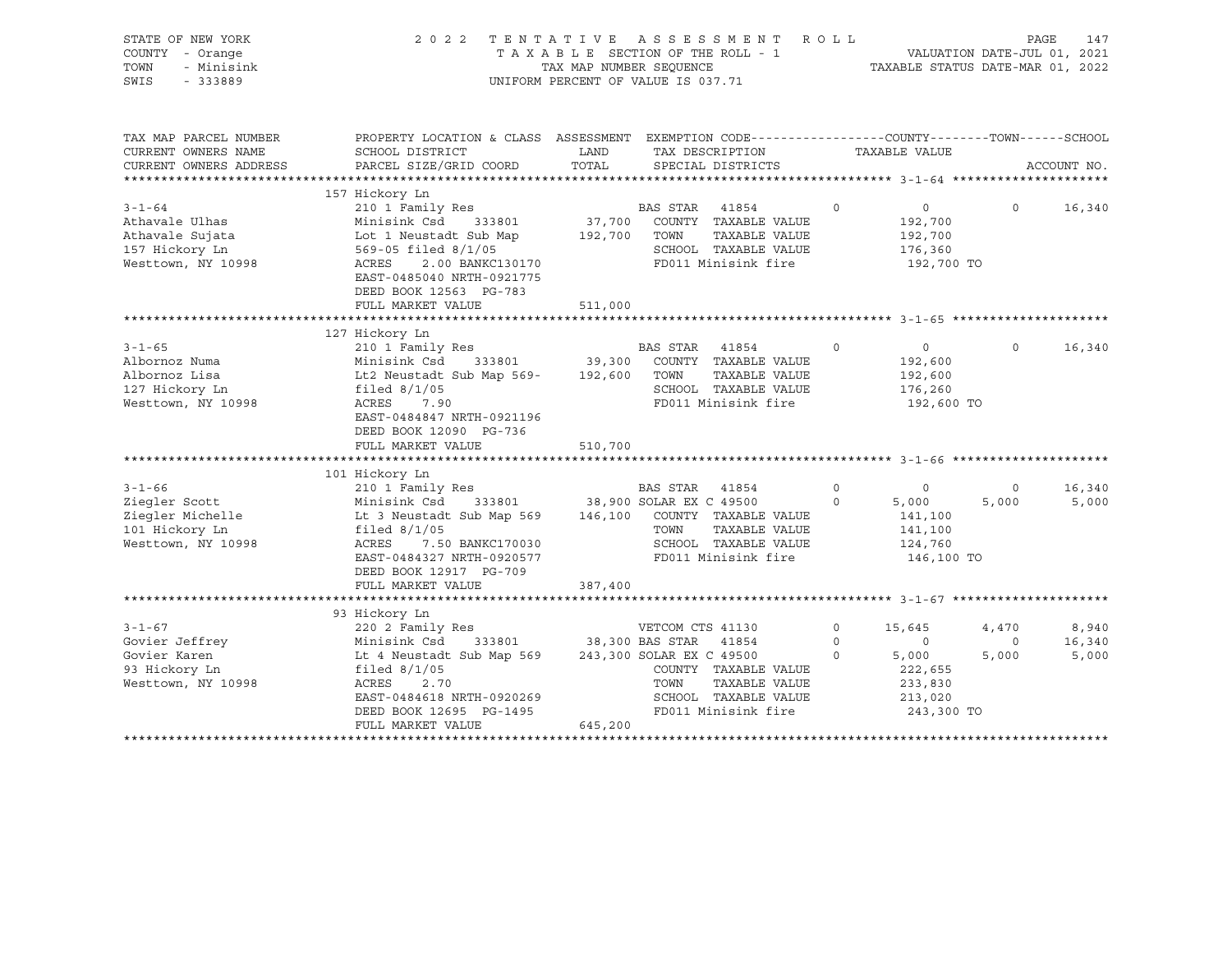| STATE OF NEW YORK<br>COUNTY - Orange<br>TOWN<br>- Minisink<br>SWIS<br>$-333889$ | 2 0 2 2                                                                                                                                      | TAX MAP NUMBER SEQUENCE | TENTATIVE ASSESSMENT<br>TAXABLE SECTION OF THE ROLL - 1<br>UNIFORM PERCENT OF VALUE IS 037.71 | R O L L<br>TAXABLE STATUS DATE-MAR 01, 2022 | VALUATION DATE-JUL 01, 2021 | PAGE<br>148 |
|---------------------------------------------------------------------------------|----------------------------------------------------------------------------------------------------------------------------------------------|-------------------------|-----------------------------------------------------------------------------------------------|---------------------------------------------|-----------------------------|-------------|
| TAX MAP PARCEL NUMBER<br>CURRENT OWNERS NAME<br>CURRENT OWNERS ADDRESS          | PROPERTY LOCATION & CLASS ASSESSMENT EXEMPTION CODE----------------COUNTY-------TOWN-----SCHOOL<br>SCHOOL DISTRICT<br>PARCEL SIZE/GRID COORD | LAND<br>TOTAL           | TAX DESCRIPTION<br>SPECIAL DISTRICTS                                                          | TAXABLE VALUE                               |                             | ACCOUNT NO. |
|                                                                                 |                                                                                                                                              |                         |                                                                                               |                                             |                             |             |
|                                                                                 | 83 Hickory Ln                                                                                                                                |                         |                                                                                               |                                             |                             |             |
| $3 - 1 - 68$                                                                    | 210 1 Family Res                                                                                                                             |                         | BAS STAR<br>41854                                                                             | $\circ$<br>0                                | 0                           | 16,340      |
| Gaudreau David                                                                  | 333801<br>Minisink Csd                                                                                                                       |                         | 38,800 SOLAR EX C 49500                                                                       | $\mathbf 0$<br>5,000                        | 5,000                       | 5,000       |
| Gaudreau Coleen<br>83 Hickory Ln                                                | Lt5 Neustadt Sub Map 569-                                                                                                                    | 187,100                 | COUNTY TAXABLE VALUE                                                                          | 182,100                                     |                             |             |
| Westtown, NY 10998                                                              | filed $8/1/05$<br>ACRES<br>3.30 BANKN140687                                                                                                  |                         | TAXABLE VALUE<br>TOWN<br>SCHOOL TAXABLE VALUE                                                 | 182,100<br>165,760                          |                             |             |
|                                                                                 | EAST-0484833 NRTH-0920068<br>DEED BOOK 12597 PG-1660                                                                                         |                         | FD011 Minisink fire                                                                           | 187,100 TO                                  |                             |             |
|                                                                                 | FULL MARKET VALUE                                                                                                                            | 496,200                 |                                                                                               |                                             |                             |             |
|                                                                                 |                                                                                                                                              |                         |                                                                                               |                                             |                             |             |
|                                                                                 | 77 Hickory Ln                                                                                                                                |                         |                                                                                               |                                             |                             |             |
| $3 - 1 - 69$                                                                    | 210 1 Family Res                                                                                                                             |                         | SOLAR EX C 49500                                                                              | 5,000<br>$\circ$                            | 5,000                       | 5,000       |
| Kuiken Christian S                                                              | Minisink Csd<br>333801                                                                                                                       | 37,600                  | COUNTY TAXABLE VALUE                                                                          | 230,400                                     |                             |             |
| Kuiken Kimberly S<br>77 Hickory Ln                                              | Lt6 Neustadt Sub Map 569-                                                                                                                    | 235,400                 | TOWN<br>TAXABLE VALUE                                                                         | 230,400                                     |                             |             |
| Westtown, NY 10998                                                              | filed $8/1/05$<br>ACRES<br>1.90                                                                                                              |                         | SCHOOL TAXABLE VALUE<br>FD011 Minisink fire                                                   | 230,400<br>235,400 TO                       |                             |             |
|                                                                                 | EAST-0485080 NRTH-0920182<br>DEED BOOK 12332 PG-617                                                                                          |                         |                                                                                               |                                             |                             |             |
|                                                                                 | FULL MARKET VALUE                                                                                                                            | 624,200                 |                                                                                               |                                             |                             |             |
|                                                                                 |                                                                                                                                              |                         |                                                                                               |                                             |                             |             |
|                                                                                 | 71 Hickory Ln                                                                                                                                |                         |                                                                                               |                                             |                             |             |
| $3 - 1 - 70$                                                                    | 210 1 Family Res                                                                                                                             |                         | BAS STAR<br>41854                                                                             | $\mathbf 0$<br>$\circ$                      | $\circ$                     | 16,340      |
| Fogarty Joseph P                                                                | Minisink Csd<br>333801                                                                                                                       | 37,100                  | COUNTY TAXABLE VALUE<br>TOWN<br>TAXABLE VALUE                                                 | 156,600                                     |                             |             |
| Fogarty Karen<br>71 Hickory Ln                                                  | Lt 7 Neustadt Sub Map 569<br>filed $8/1/05$                                                                                                  | 156,600                 | SCHOOL TAXABLE VALUE                                                                          | 156,600<br>140,260                          |                             |             |
| Westtown, NY 10998                                                              | ACRES<br>1.40 BANKC080496                                                                                                                    |                         | FD011 Minisink fire                                                                           | 156,600 TO                                  |                             |             |
|                                                                                 | EAST-0485247 NRTH-0920344                                                                                                                    |                         |                                                                                               |                                             |                             |             |
|                                                                                 | DEED BOOK 13778 PG-1173                                                                                                                      |                         |                                                                                               |                                             |                             |             |
|                                                                                 | FULL MARKET VALUE                                                                                                                            | 415,300                 |                                                                                               |                                             |                             |             |
|                                                                                 |                                                                                                                                              |                         |                                                                                               |                                             |                             |             |
|                                                                                 | 63 Hickory Ln                                                                                                                                |                         |                                                                                               |                                             |                             |             |
| $3 - 1 - 71$                                                                    | 210 1 Family Res                                                                                                                             |                         | COUNTY TAXABLE VALUE                                                                          | 153,800                                     |                             |             |
| Quinones Frank                                                                  | Minisink Csd<br>333801                                                                                                                       | 40,800                  | TOWN<br>TAXABLE VALUE                                                                         | 153,800                                     |                             |             |
| Quinones Cynthia                                                                | Lt8 Neustadt Sub Map 569-                                                                                                                    | 153,800                 | SCHOOL TAXABLE VALUE                                                                          | 153,800                                     |                             |             |
| 63 Hickory Ln                                                                   | filed $8/1/05$                                                                                                                               |                         | FD011 Minisink fire                                                                           | 153,800 TO                                  |                             |             |
| Westtown, NY 10998                                                              | ACRES<br>1.40 BANKC080370<br>EAST-0485390 NRTH-0920484                                                                                       |                         |                                                                                               |                                             |                             |             |
|                                                                                 | DEED BOOK 14101 PG-614                                                                                                                       |                         |                                                                                               |                                             |                             |             |
|                                                                                 | FULL MARKET VALUE                                                                                                                            | 407,800                 |                                                                                               |                                             |                             |             |
|                                                                                 |                                                                                                                                              |                         |                                                                                               |                                             |                             |             |
|                                                                                 | 55 Hickory Ln                                                                                                                                |                         |                                                                                               |                                             |                             |             |
| $3 - 1 - 72$                                                                    | 210 1 Family Res                                                                                                                             |                         | COUNTY TAXABLE VALUE                                                                          | 135,700                                     |                             |             |
| Formisano Irrevocable Trust Ga Minisink Csd                                     | 333801                                                                                                                                       | 37,100                  | TOWN<br>TAXABLE VALUE                                                                         | 135,700                                     |                             |             |
| Formisano Colleen Jo                                                            | Lt9 Neustadt Sub Map 569-                                                                                                                    | 135,700                 | SCHOOL TAXABLE VALUE                                                                          | 135,700                                     |                             |             |
| 55 Hickory Ln                                                                   | filed $8/1/05$                                                                                                                               |                         | FD011 Minisink fire                                                                           | 135,700 TO                                  |                             |             |
| Westtown, NY 10998                                                              | ACRES<br>1.40                                                                                                                                |                         |                                                                                               |                                             |                             |             |
|                                                                                 | EAST-0485533 NRTH-0920623                                                                                                                    |                         |                                                                                               |                                             |                             |             |
|                                                                                 | DEED BOOK 14513 PG-497<br>FULL MARKET VALUE                                                                                                  | 359,900                 |                                                                                               |                                             |                             |             |
|                                                                                 |                                                                                                                                              |                         |                                                                                               |                                             |                             |             |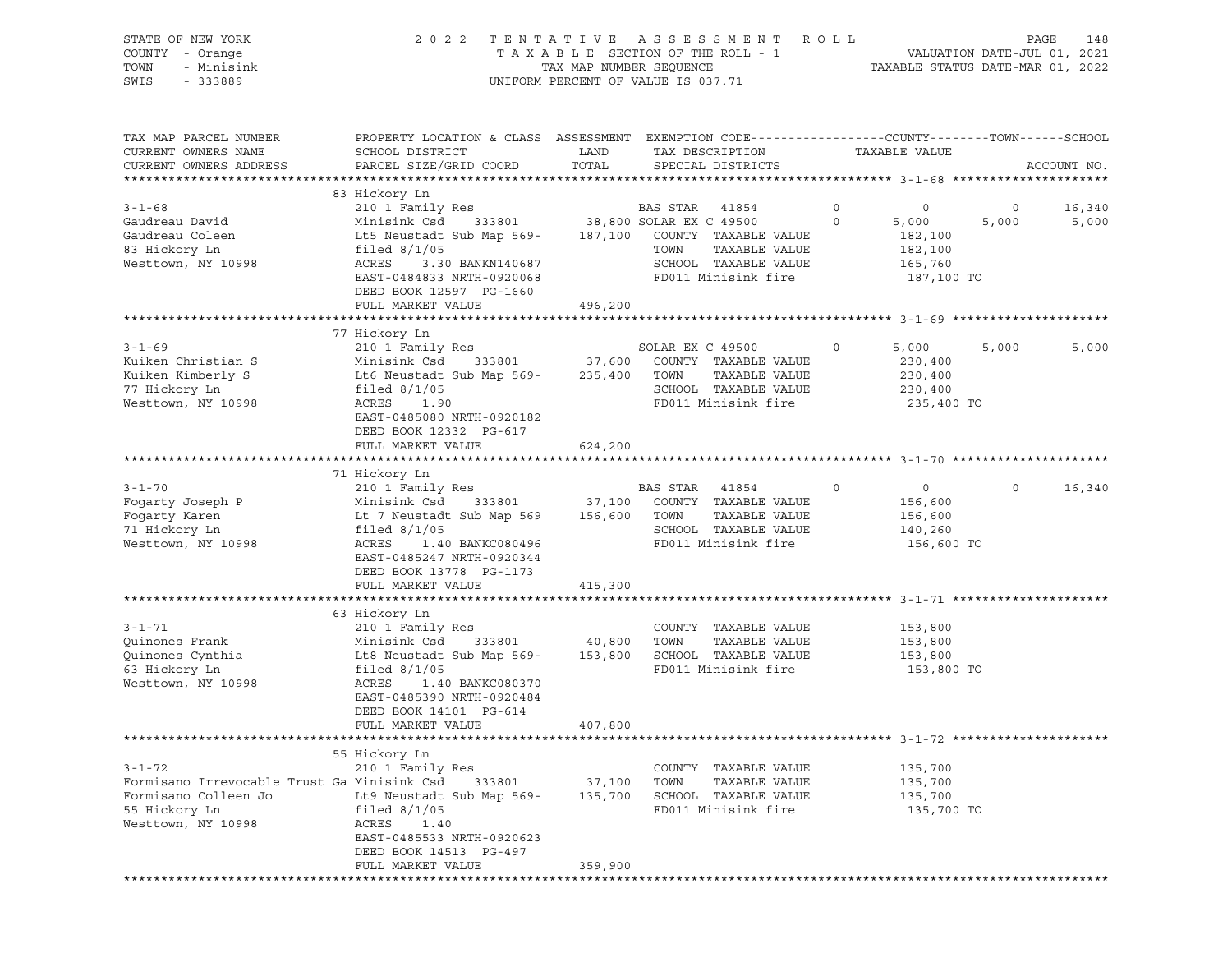| STATE OF NEW YORK<br>COUNTY - Orange<br>TOWN<br>- Minisink<br>SWIS<br>$-333889$                                                                           |                                                                                                                                                                                                                                                                           |                              | 2022 TENTATIVE ASSESSMENT ROLL<br>$\begin{array}{cccccccccccccc} \texttt{T A X A B L E} & \texttt{SECTION OF THE ROLL} & - & - & - & & & \texttt{VALUATION DATE-JUL 01, 2021} \\ & & & & & & & & \texttt{TXMAP NUMBER SEQUENCE} & & & & & \texttt{TXABLE STATUS DATE-MAR 01, 2022} \end{array}$<br>UNIFORM PERCENT OF VALUE IS 037.71 |                                                                                               | PAGE<br>149                                |
|-----------------------------------------------------------------------------------------------------------------------------------------------------------|---------------------------------------------------------------------------------------------------------------------------------------------------------------------------------------------------------------------------------------------------------------------------|------------------------------|---------------------------------------------------------------------------------------------------------------------------------------------------------------------------------------------------------------------------------------------------------------------------------------------------------------------------------------|-----------------------------------------------------------------------------------------------|--------------------------------------------|
| TAX MAP PARCEL NUMBER<br>CURRENT OWNERS NAME<br>CURRENT OWNERS ADDRESS                                                                                    | PROPERTY LOCATION & CLASS ASSESSMENT EXEMPTION CODE----------------COUNTY-------TOWN------SCHOOL<br>SCHOOL DISTRICT<br>PARCEL SIZE/GRID COORD                                                                                                                             | LAND<br>TOTAL                | TAX DESCRIPTION TAXABLE VALUE<br>SPECIAL DISTRICTS                                                                                                                                                                                                                                                                                    |                                                                                               | ACCOUNT NO.                                |
| $3 - 1 - 73$<br>Riordan Timothy M<br>Brace-Riordan Lynzee M Lt 10 Neustadt Sub Map 56 140,700 SCHOOL TAXABLE VALUE<br>47 Hickory Ln<br>Westtown, NY 10998 | 47 Hickory Ln<br>210 1 Family Res<br>---<br>Minisink Csd 333801<br>filed $8/1/05$<br>ACRES 1.40 BANKC210090<br>EAST-0485676 NRTH-0920763<br>DEED BOOK 14939 PG-662<br>FULL MARKET VALUE                                                                                   | 37,300 TOWN<br>373,100       | COUNTY TAXABLE VALUE<br>TAXABLE VALUE<br>FD011 Minisink fire                                                                                                                                                                                                                                                                          | 140,700<br>140,700<br>140,700<br>140,700 TO                                                   |                                            |
|                                                                                                                                                           | 31 Hickory Ln                                                                                                                                                                                                                                                             |                              |                                                                                                                                                                                                                                                                                                                                       |                                                                                               |                                            |
| $3 - 1 - 74.2$<br>Zemaitis Joseph F Jr<br>Zemaitis Alice L<br>31 Hickory Ln<br>Westtown, NY 10998                                                         | Pt Lt 11 Neustadt SM 569- 152,100 COUNTY TAXABLE VALUE<br>filed $8/1/05$<br>ACRES 1.40<br>EAST-0485822 NRTH-0920895<br>DEED BOOK 12402 PG-584                                                                                                                             |                              | TOWN<br>TAXABLE VALUE<br>SCHOOL TAXABLE VALUE<br>FD011 Minisink fire                                                                                                                                                                                                                                                                  | 15,645<br>$\circ$<br>$\circ$<br>$\overline{0}$<br>136,455<br>147,630<br>102,370<br>152,100 TO | 8,940<br>4,470<br>40,790<br>$\overline{0}$ |
|                                                                                                                                                           | FULL MARKET VALUE                                                                                                                                                                                                                                                         | 403,300                      |                                                                                                                                                                                                                                                                                                                                       |                                                                                               |                                            |
|                                                                                                                                                           |                                                                                                                                                                                                                                                                           |                              |                                                                                                                                                                                                                                                                                                                                       |                                                                                               |                                            |
| $3 - 1 - 75$<br>Emery James M Jr<br>Emery Tara<br>28 Hickory Ln<br>Westtown, NY 10998                                                                     | 28 Hickory Ln<br>220 2 Family Res<br>220 2 Family Res<br>Minisink Csd 333801 41,000 COUNTY TAXABLE VALUE<br>Lot 12 Neustadt Sub Map 5 $155,600$ TOWN TAXABLE VALUE<br>filed $8/1/05$<br>ACRES<br>1.60 BANK0130715<br>EAST-0485946 NRTH-0921361<br>DEED BOOK 13831 PG-1928 |                              | BAS STAR 41854<br>SCHOOL TAXABLE VALUE<br>FD011 Minisink fire                                                                                                                                                                                                                                                                         | $0 \qquad \qquad$<br>$\circ$<br>155,600<br>155,600<br>139,260<br>155,600 TO                   | $\Omega$<br>16,340                         |
|                                                                                                                                                           | FULL MARKET VALUE                                                                                                                                                                                                                                                         | 412,600                      |                                                                                                                                                                                                                                                                                                                                       |                                                                                               |                                            |
| $3 - 1 - 76$<br>Okby Catherine<br>36 Hickory Ln<br>Westtown, NY 10998                                                                                     | 36 Hickory Ln<br>210 1 Family Res<br>Minisink Csd 333801 41,000<br>Lot 13 Neustadt Sub Map 5 230,000 SCHOOL TAXABLE VALUE<br>filed $8/1/05$<br>ACRES<br>1.60<br>EAST-0485740 NRTH-0921312<br>DEED BOOK 14156 PG-1451<br>FULL MARKET VALUE                                 | 609,900                      | COUNTY TAXABLE VALUE<br>TOWN<br>TAXABLE VALUE<br>FD011 Minisink fire                                                                                                                                                                                                                                                                  | 230,000<br>230,000<br>230,000<br>230,000 TO                                                   |                                            |
|                                                                                                                                                           |                                                                                                                                                                                                                                                                           |                              |                                                                                                                                                                                                                                                                                                                                       |                                                                                               |                                            |
| $3 - 1 - 77$<br>Kimbark Patrick T<br>Kimbark Maryanne T<br>66 Hickory Ln<br>Westtown, NY 10998                                                            | 66 Hickory Ln<br>210 1 Family Res<br>Minisink Csd<br>333801<br>Lot 14 Neustadt Sub Map 5<br>filed $8/1/05$<br>ACRES<br>3.20 BANKC170031<br>EAST-0485447 NRTH-0920965<br>DEED BOOK 13927 PG-19<br>FULL MARKET VALUE                                                        | 42,800<br>164,600<br>436,500 | COUNTY TAXABLE VALUE<br>TOWN<br>TAXABLE VALUE<br>SCHOOL TAXABLE VALUE<br>FD011 Minisink fire                                                                                                                                                                                                                                          | 164,600<br>164,600<br>164,600<br>164,600 TO                                                   |                                            |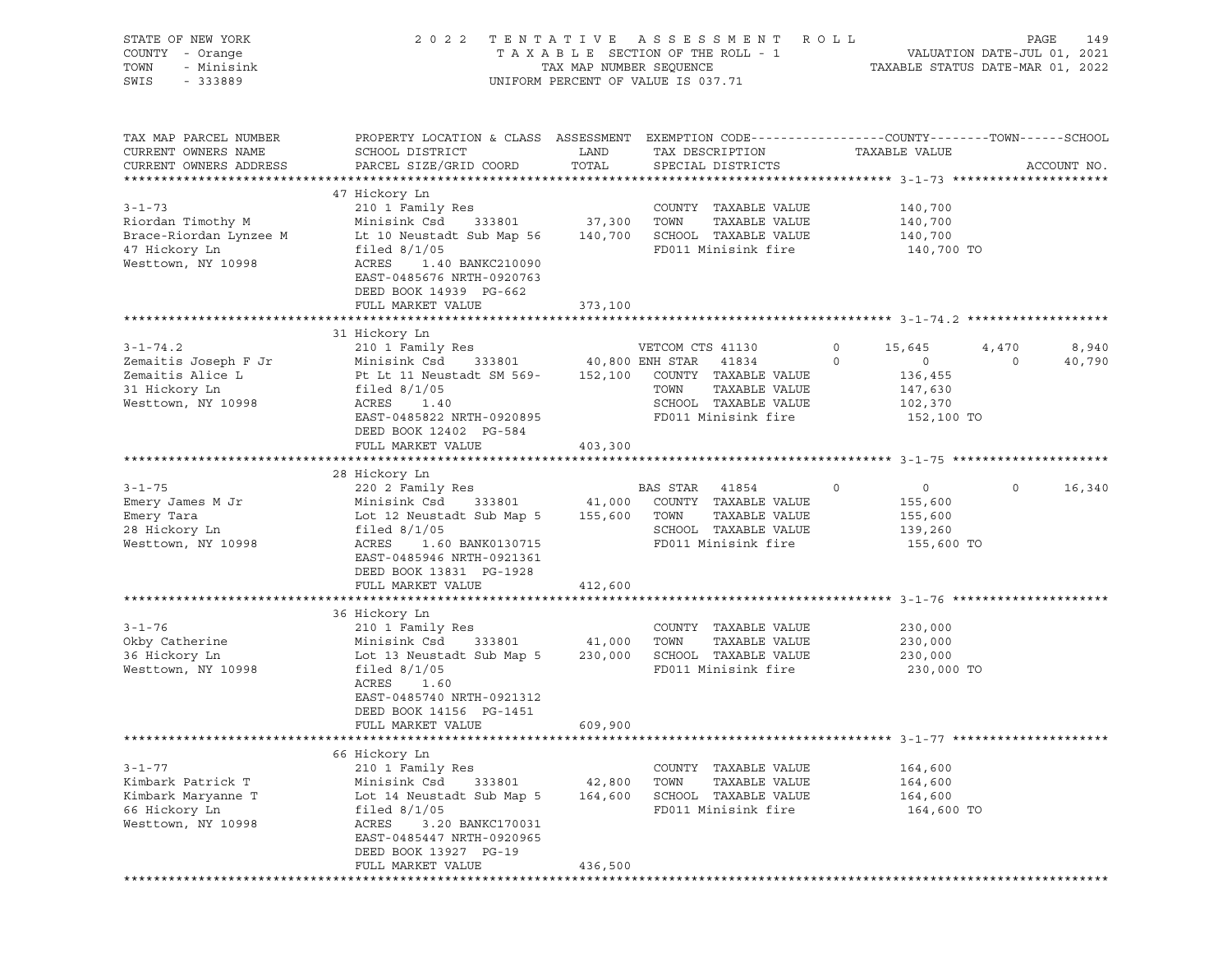| STATE OF NEW YORK<br>COUNTY - Orange<br>TOWN<br>- Minisink<br>SWIS<br>$-333889$                     |                                                                                                                                                                                                                                           |                              | 2022 TENTATIVE ASSESSMENT ROLL<br>UNIFORM PERCENT OF VALUE IS 037.71                         | PAGE<br>150                                                                                                     |
|-----------------------------------------------------------------------------------------------------|-------------------------------------------------------------------------------------------------------------------------------------------------------------------------------------------------------------------------------------------|------------------------------|----------------------------------------------------------------------------------------------|-----------------------------------------------------------------------------------------------------------------|
| TAX MAP PARCEL NUMBER<br>CURRENT OWNERS NAME<br>CURRENT OWNERS ADDRESS                              | SCHOOL DISTRICT<br>PARCEL SIZE/GRID COORD                                                                                                                                                                                                 | LAND<br>TOTAL                | TAX DESCRIPTION TAXABLE VALUE<br>SPECIAL DISTRICTS                                           | PROPERTY LOCATION & CLASS ASSESSMENT EXEMPTION CODE----------------COUNTY-------TOWN------SCHOOL<br>ACCOUNT NO. |
| $3 - 1 - 78$<br>Pascal Luz I<br>Pascal Adrienne<br>78 Hickory Ln<br>Westtown, NY 10998              | 78 Hickory Ln<br>210 1 Family Res<br>Minisink Csd 333801<br>Lt 15 Neustadt Sub Map 56 184,300 SCHOOL TAXABLE VALUE<br>filed $8/1/05$<br>ACRES 1.90 BANKC110038<br>EAST-0484997 NRTH-0920546<br>DEED BOOK 14130 PG-23<br>FULL MARKET VALUE | 488,700                      | COUNTY TAXABLE VALUE<br>41,400 TOWN TAXABLE VALUE<br>FD011 Minisink fire                     | 184,300<br>184,300<br>184,300<br>184,300 TO                                                                     |
|                                                                                                     |                                                                                                                                                                                                                                           |                              |                                                                                              |                                                                                                                 |
| $3 - 1 - 79$<br>Burtchell Walter J<br>Burtchell Laurie A<br>110 Hickory Ln<br>Westtown, NY 10998    | 110 Hickory Ln<br>210 1 Family Res<br>Minisink Csd 333801<br>Lot 16 Neustadt Sub Map 5 156,700 TOWN TAXABLE VALUE<br>filed $8/1/05$<br>ACRES<br>2.00                                                                                      |                              | BAS STAR 41854<br>41,500 COUNTY TAXABLE VALUE<br>SCHOOL TAXABLE VALUE<br>FD011 Minisink fire | $\overline{0}$<br>$\mathbf 0$<br>16,340<br>$\overline{0}$<br>156,700<br>156,700<br>140,360<br>156,700 TO        |
|                                                                                                     | EAST-0484839 NRTH-0920702<br>DEED BOOK 12132 PG-1834<br>FULL MARKET VALUE                                                                                                                                                                 | 415,500                      |                                                                                              |                                                                                                                 |
| $3 - 1 - 80$<br>Wicke-Coamey Justin<br>Wicke-Coamey Suzanne<br>130 Hickory Ln<br>Westtown, NY 10998 | 130 Hickory Ln<br>210 1 Family Res<br>Minisink Csd 333801<br>Lot 17 Neustadt Sub Map 5 270,100 SCHOOL TAXABLE VALUE<br>8/1/05<br>ACRES<br>2.60<br>EAST-0485159 NRTH-0920950<br>DEED BOOK 14252 PG-1232                                    | 42,100 TOWN                  | COUNTY TAXABLE VALUE<br>TAXABLE VALUE<br>FD011 Minisink fire                                 | 270,100<br>270,100<br>270,100<br>270,100 TO                                                                     |
|                                                                                                     | FULL MARKET VALUE                                                                                                                                                                                                                         | 716,300                      |                                                                                              |                                                                                                                 |
|                                                                                                     |                                                                                                                                                                                                                                           |                              |                                                                                              |                                                                                                                 |
| $3 - 1 - 81$<br>Pena Heidy<br>138 Hickory Ln<br>Westtown, NY 10998                                  | 138 Hickory Ln<br>210 1 Family Res<br>Minisink Csd 333801<br>Lot 18 Neustadt Sub Map 5 177,900 SCHOOL TAXABLE VALUE<br>filed $8/1/05$<br>ACRES<br>1.90<br>EAST-0485376 NRTH-0921230<br>DEED BOOK 15068 PG-1900<br>FULL MARKET VALUE       | 41,400 TOWN<br>471,800       | COUNTY TAXABLE VALUE<br>TAXABLE VALUE<br>FD011 Minisink fire                                 | 177,900<br>177,900<br>177,900<br>177,900 TO                                                                     |
|                                                                                                     |                                                                                                                                                                                                                                           |                              |                                                                                              |                                                                                                                 |
| $3 - 1 - 82$<br>Bonet William<br>Bonet Susan M<br>144 Hickory Ln<br>Westtown, NY 10998              | 144 Hickory Ln<br>210 1 Family Res<br>Minisink Csd<br>333801<br>Lot 19 Neustadt Sub Map 5<br>filed $8/1/05$<br>ACRES<br>1.60 BANKC030230<br>EAST-0485446 NRTH-0921463<br>DEED BOOK 13186 PG-798<br>FULL MARKET VALUE                      | 41,100<br>152,000<br>403,100 | COUNTY TAXABLE VALUE<br>TOWN<br>TAXABLE VALUE<br>SCHOOL TAXABLE VALUE<br>FD011 Minisink fire | 152,000<br>152,000<br>152,000<br>152,000 TO                                                                     |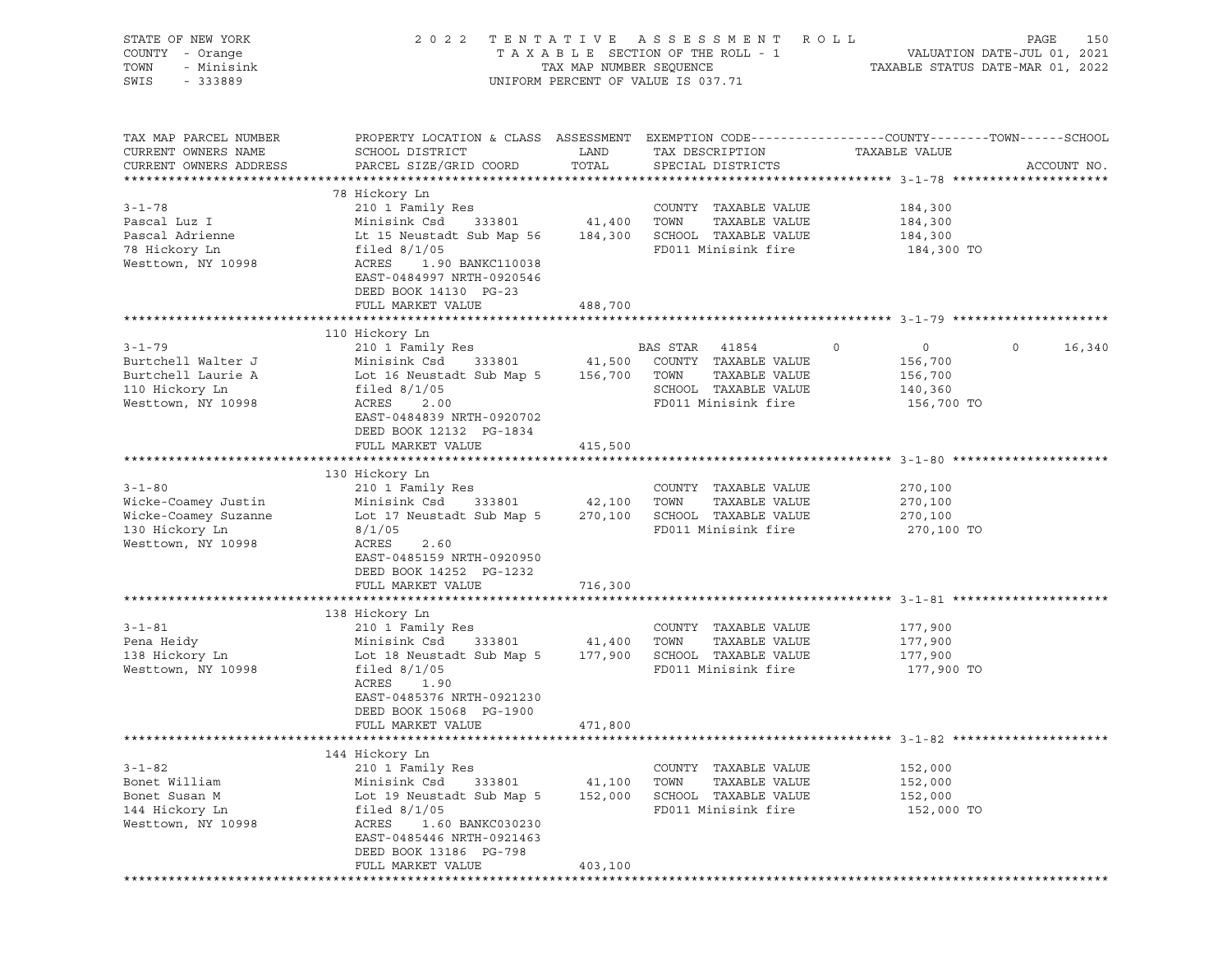#### STATE OF NEW YORK 2 0 2 2 T E N T A T I V E A S S E S S M E N T R O L L PAGE 151 COUNTY - Orange T A X A B L E SECTION OF THE ROLL - 1 VALUATION DATE-JUL 01, 2021 TOWN - Minisink TAX MAP NUMBER SEQUENCE TAXABLE STATUS DATE-MAR 01, 2022 SWIS - 333889 CONSERVATION CONTROL OF VALUE IS 037.71

| TAX MAP PARCEL NUMBER<br>CURRENT OWNERS NAME<br>CURRENT OWNERS ADDRESS                                | PROPERTY LOCATION & CLASS ASSESSMENT EXEMPTION CODE----------------COUNTY-------TOWN------SCHOOL<br>SCHOOL DISTRICT<br>PARCEL SIZE/GRID COORD                                                                                        | LAND<br>TOTAL | TAX DESCRIPTION<br>SPECIAL DISTRICTS                                                                                                                     |                            | TAXABLE VALUE                                                                    |                   | ACCOUNT NO.     |
|-------------------------------------------------------------------------------------------------------|--------------------------------------------------------------------------------------------------------------------------------------------------------------------------------------------------------------------------------------|---------------|----------------------------------------------------------------------------------------------------------------------------------------------------------|----------------------------|----------------------------------------------------------------------------------|-------------------|-----------------|
|                                                                                                       |                                                                                                                                                                                                                                      |               |                                                                                                                                                          |                            |                                                                                  |                   |                 |
|                                                                                                       | 150 Hickory Ln                                                                                                                                                                                                                       |               |                                                                                                                                                          |                            |                                                                                  |                   |                 |
| $3 - 1 - 83$<br>O'Brien Brendan<br>Villar-O'Brien Jennifer<br>150 Hickory Ln<br>Westtown, NY 10998    | 210 1 Family Res<br>Minisink Csd 333801 42,600 SOLAR EX C 49500<br>Lot 20 Neustadt Sub Map 5 191,700 COUNTY TAXABLE VALUE<br>filed $8/1/05$<br>3.00 BANKC030614<br>ACRES<br>EAST-0485511 NRTH-0921693                                |               | BAS STAR 41854<br>TAXABLE VALUE<br>TOWN<br>SCHOOL TAXABLE VALUE<br>FD011 Minisink fire                                                                   | $\circ$<br>$\circ$         | $\circ$<br>5,000<br>186,700<br>186,700<br>170,360<br>191,700 TO                  | $\circ$<br>5,000  | 16,340<br>5,000 |
|                                                                                                       | DEED BOOK 12723 PG-1943<br>FULL MARKET VALUE                                                                                                                                                                                         | 508,400       |                                                                                                                                                          |                            |                                                                                  |                   |                 |
|                                                                                                       |                                                                                                                                                                                                                                      |               |                                                                                                                                                          |                            |                                                                                  |                   |                 |
| $3 - 2 - 1$<br>Fiqueroa Jose Ramon Jr<br>Fiqueroa Maritza<br>345 South Plank Rd<br>Westtown, NY 10998 | 345 South Plank Rd<br>220 2 Family Res<br>Minisink Csd 333801 37,100 CW 15 VET/ 41165<br>Lt 1 Ford Fm Sb Mp 241-00 123,100 COUNTY TAXABLE VALUE<br>ACRES<br>1.40 BANKC061339<br>EAST-0483528 NRTH-0916058<br>DEED BOOK 14526 PG-1355 |               | CW 10 VET/ 41153<br>TOWN<br>TAXABLE VALUE<br>SCHOOL TAXABLE VALUE<br>FD011 Minisink fire                                                                 | 0<br>$\overline{0}$        | $\circ$<br>5,364<br>117,736<br>120,418<br>117,736<br>123,100 TO                  | 2,682<br>$\Omega$ | 0<br>5,364      |
|                                                                                                       | FULL MARKET VALUE                                                                                                                                                                                                                    | 326,400       |                                                                                                                                                          |                            |                                                                                  |                   |                 |
|                                                                                                       |                                                                                                                                                                                                                                      |               |                                                                                                                                                          |                            |                                                                                  |                   |                 |
| $3 - 2 - 2$<br>Debeauvernet Chris<br>Debeauvernet Terri<br>13 Dawn Dr<br>Westtown, NY 10998           | 13 Dawn Dr<br>210 1 Family Res<br>Minisink Csd<br>Lt 2 Ford Fm Sb Mp 241-00<br>ACRES<br>1.40<br>EAST-0483351 NRTH-0921165<br>DEED BOOK 5674<br>PG-124                                                                                | 178,700       | BAS STAR 41854<br>333801 40,800 COUNTY TAXABLE VALUE<br>TOWN<br>TAXABLE VALUE<br>SCHOOL TAXABLE VALUE<br>FD011 Minisink fire                             | $\Omega$                   | $\circ$<br>178,700<br>178,700<br>162,360<br>178,700 TO                           | $\Omega$          | 16,340          |
|                                                                                                       | FULL MARKET VALUE                                                                                                                                                                                                                    | 473,900       |                                                                                                                                                          |                            |                                                                                  |                   |                 |
|                                                                                                       |                                                                                                                                                                                                                                      |               |                                                                                                                                                          |                            |                                                                                  |                   |                 |
| $3 - 2 - 3$<br>Brower Gena<br>Adams John<br>21 Dawn Dr<br>Westtown, NY 10998                          | 21 Dawn Dr<br>210 1 Family Res<br>Minisink Csd 333801<br>Lt 3 Ford Fm Sb Mp 241-00<br>ACRES<br>1.40<br>EAST-0483197 NRTH-0921314<br>DEED BOOK 15181 PG-1037                                                                          | 217,300       | SOLAR EX C 49500<br>44,500 COUNTY TAXABLE VALUE<br>TOWN<br>TAXABLE VALUE<br>SCHOOL TAXABLE VALUE<br>FD011 Minisink fire                                  | $\circ$                    | 5,000<br>212,300<br>212,300<br>212,300<br>217,300 TO                             | 5,000             | 5,000           |
|                                                                                                       | FULL MARKET VALUE                                                                                                                                                                                                                    | 576,200       |                                                                                                                                                          |                            |                                                                                  |                   |                 |
|                                                                                                       |                                                                                                                                                                                                                                      |               |                                                                                                                                                          |                            |                                                                                  |                   |                 |
| $3 - 2 - 4$<br>Mroz Robert<br>Mroz Katarzyna<br>25 Dawn Dr<br>Westtown, NY 10998                      | 25 Dawn Dr<br>210 1 Family Res<br>Minisink Csd<br>Lt 4 Ford Fm Sb Mp 241-00<br>ACRES<br>4.30 BANKC080370<br>EAST-0482952 NRTH-0921598<br>DEED BOOK 13844 PG-964<br>FULL MARKET VALUE                                                 | 441,000       | BAS STAR 41854<br>333801 43,700 SOLAR EX C 49500<br>166,300 COUNTY TAXABLE VALUE<br>TOWN<br>TAXABLE VALUE<br>SCHOOL TAXABLE VALUE<br>FD011 Minisink fire | $\mathbf 0$<br>$\mathbf 0$ | $\overline{\phantom{0}}$<br>5,000<br>161,300<br>161,300<br>144,960<br>166,300 TO | $\circ$<br>5,000  | 16,340<br>5,000 |
|                                                                                                       |                                                                                                                                                                                                                                      |               |                                                                                                                                                          |                            |                                                                                  |                   |                 |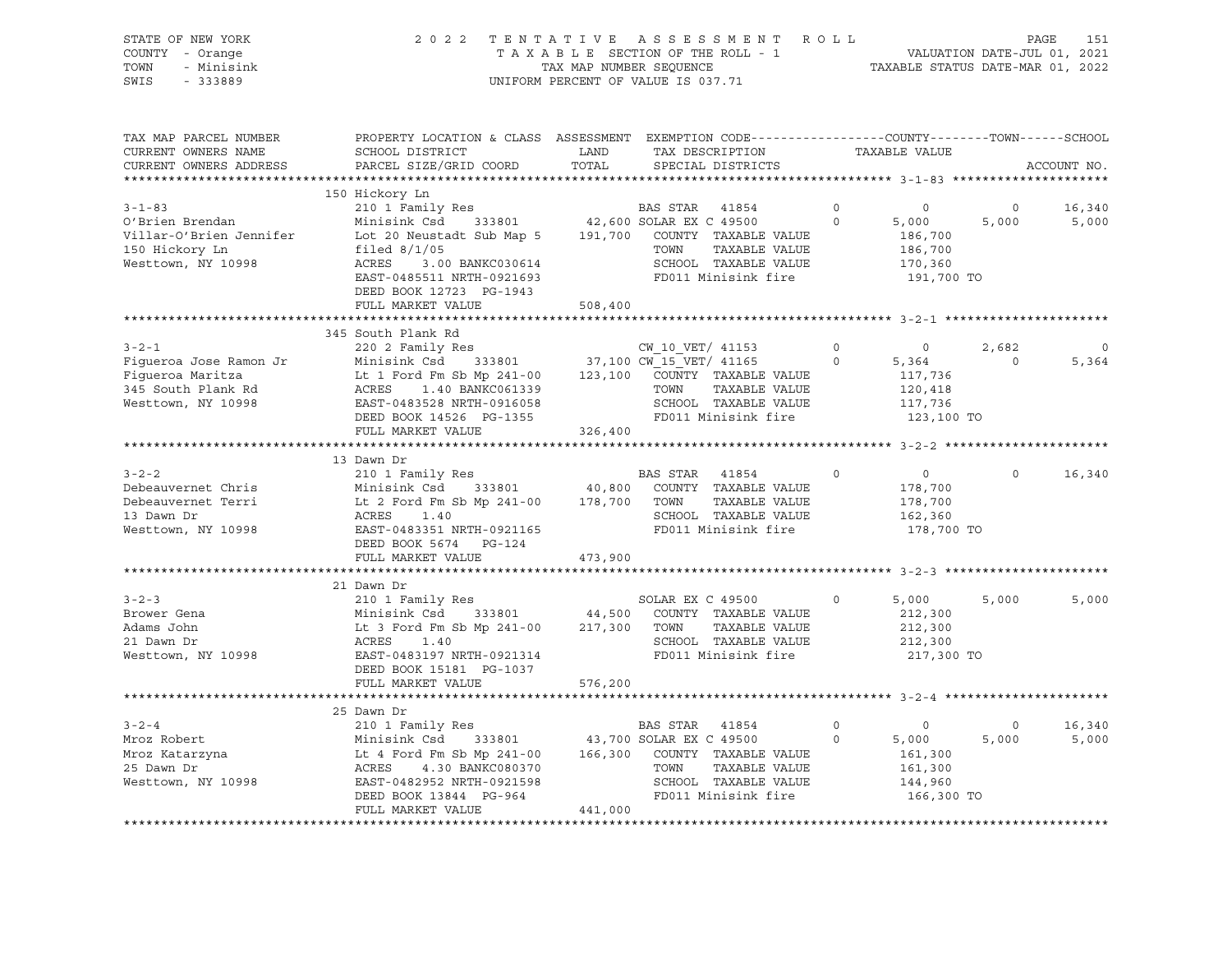| STATE OF NEW YORK<br>COUNTY - Orange<br>TOWN - Minisink<br>SWIS - 333889                                                                                                                                                                                                                                                                                                  |                         |         | UNIFORM PERCENT OF VALUE IS 037.71 | 2022 TENTATIVE ASSESSMENT ROLL PAGE 152<br>TAXABLE SECTION OF THE ROLL - 1 VALUATION DATE-JUL 01, 2021<br>TAX MAP NUMBER SEQUENCE TAXABLE STATUS DATE-MAR 01, 2022 |
|---------------------------------------------------------------------------------------------------------------------------------------------------------------------------------------------------------------------------------------------------------------------------------------------------------------------------------------------------------------------------|-------------------------|---------|------------------------------------|--------------------------------------------------------------------------------------------------------------------------------------------------------------------|
| TAX MAP PARCEL NUMBER<br>CURRENT OWNERS NAME<br>CURRENT OWNERS ADDRESS                                                                                                                                                                                                                                                                                                    |                         |         |                                    | PROPERTY LOCATION & CLASS ASSESSMENT EXEMPTION CODE----------------COUNTY-------TOWN------SCHOOL<br>ACCOUNT NO.                                                    |
|                                                                                                                                                                                                                                                                                                                                                                           | FULL MARKET VALUE       | 404,700 | FD011 Minisink fire                | 152,600<br>152,600<br>152,600<br>152,600 TO                                                                                                                        |
|                                                                                                                                                                                                                                                                                                                                                                           |                         |         |                                    |                                                                                                                                                                    |
|                                                                                                                                                                                                                                                                                                                                                                           |                         |         |                                    | 168,000 TO                                                                                                                                                         |
|                                                                                                                                                                                                                                                                                                                                                                           | FULL MARKET VALUE       | 445,500 |                                    |                                                                                                                                                                    |
|                                                                                                                                                                                                                                                                                                                                                                           |                         |         |                                    |                                                                                                                                                                    |
|                                                                                                                                                                                                                                                                                                                                                                           | 79 Dawn Dr              |         |                                    | $0 \t 16,340$<br>5,000 5,000                                                                                                                                       |
|                                                                                                                                                                                                                                                                                                                                                                           |                         |         |                                    |                                                                                                                                                                    |
| $\begin{tabular}{lllllllllllll} 3-2-8 & 210&1 Family Res & 40,900 TOWTY TAXABLE VALUE & 184,400Liscinski Thomas R Jr & Minisink Csd & 333801 & 40,900 TOWN TAXABLE VALUE & 184,40083 Dawn Dr & Lt & Ford Fm Sb Mp 241-00 & 184,400 SCHOOL TAXABLE VALUE & 184,400Westtown, NY 10998 & ACRES & 1.50 BANKC080496 & FD011 Minisink fire & 184,400EAST-0482118 NPTH-092255 &$ | DEED BOOK 14919 PG-1536 |         |                                    | 184,400 TO                                                                                                                                                         |
|                                                                                                                                                                                                                                                                                                                                                                           | FULL MARKET VALUE       | 489,000 |                                    |                                                                                                                                                                    |
|                                                                                                                                                                                                                                                                                                                                                                           |                         |         |                                    |                                                                                                                                                                    |
|                                                                                                                                                                                                                                                                                                                                                                           | FULL MARKET VALUE       | 433,800 | FD011 Minisink fire                | TAXABLE VALUE 163,600<br>TAXABLE VALUE 163,600<br>TAXABLE VALUE 163,600<br>inizirl 53<br>163,600 TO                                                                |
|                                                                                                                                                                                                                                                                                                                                                                           |                         |         |                                    |                                                                                                                                                                    |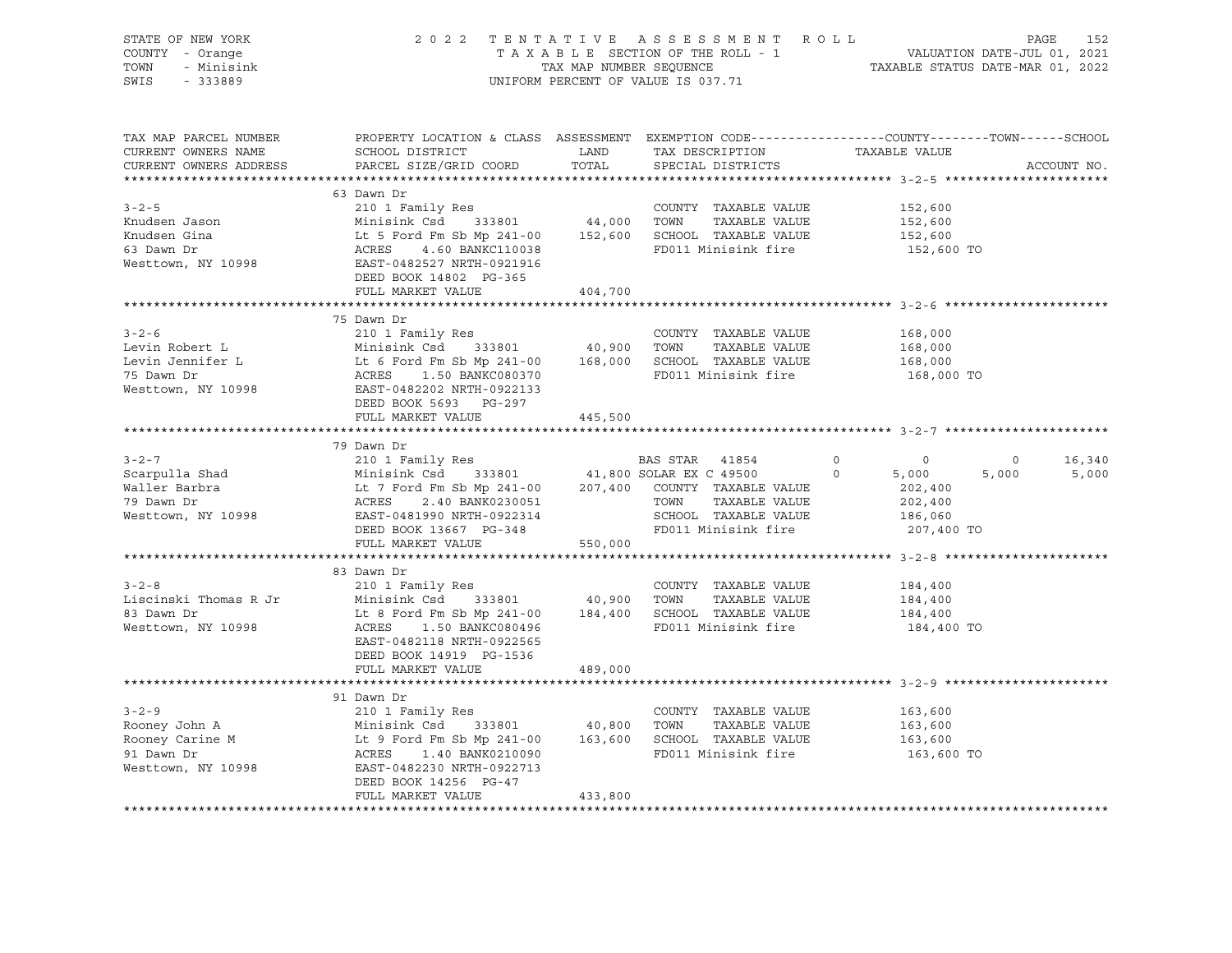| STATE OF NEW YORK<br>COUNTY - Orange<br>TOWN<br>- Minisink<br>SWIS<br>$-333889$                                                                                                                                                                                              |                                                                                                                                                                                                                                     |         | 2022 TENTATIVE ASSESSMENT ROLL PAGE 153<br>TAXABLE SECTION OF THE ROLL - 1 VALUATION DATE-JUL 01, 2021<br>TAX MAP NUMBER SEQUENCE TAXABLE STATUS DATE-MAR 01, 2022<br>UNIFORM PERCENT OF VALUE IS 037.71 |                                                                                 |               |
|------------------------------------------------------------------------------------------------------------------------------------------------------------------------------------------------------------------------------------------------------------------------------|-------------------------------------------------------------------------------------------------------------------------------------------------------------------------------------------------------------------------------------|---------|----------------------------------------------------------------------------------------------------------------------------------------------------------------------------------------------------------|---------------------------------------------------------------------------------|---------------|
| TAX MAP PARCEL NUMBER<br>CURRENT OWNERS NAME<br>CURRENT OWNERS ADDRESS                                                                                                                                                                                                       | PROPERTY LOCATION & CLASS ASSESSMENT EXEMPTION CODE----------------COUNTY-------TOWN------SCHOOL                                                                                                                                    |         |                                                                                                                                                                                                          |                                                                                 | ACCOUNT NO.   |
|                                                                                                                                                                                                                                                                              | 99 Dawn Dr                                                                                                                                                                                                                          |         |                                                                                                                                                                                                          |                                                                                 |               |
| $3 - 2 - 10$<br>Montesi Nancy E<br>99 Dawn Dr<br>Westtown, NY 10998                                                                                                                                                                                                          | 210 1 Family Res<br>Minisink Csd 333801 40,800 COUNTY TAXABLE VALUE<br>Lt 10 Ford Fm Sbmp 241-00 182,200 TOWN TAXABLE VALUE<br>$ACRES$ 1.40<br>ACRES 1.40<br>EAST-0482367 NRTH-0922880 FD011 Minisink fire<br>DEED BOOK 5837 PG-135 |         |                                                                                                                                                                                                          | $\overline{0}$<br>$\overline{0}$<br>182,200<br>182,200<br>165,860<br>182,200 TO | $0 \t 16,340$ |
|                                                                                                                                                                                                                                                                              | FULL MARKET VALUE                                                                                                                                                                                                                   | 483,200 |                                                                                                                                                                                                          |                                                                                 |               |
|                                                                                                                                                                                                                                                                              | 109 Dawn Dr                                                                                                                                                                                                                         |         |                                                                                                                                                                                                          | $\overline{0}$<br>$\overline{0}$                                                | $0 \t 16,340$ |
| 109 Dawn Dr<br>210 1 Family Res<br>210 1 Family Res<br>210 1 Family Res<br>210 1 Family Res<br>210 1 Family Res<br>210 1 Family Res<br>210 20 333801<br>210 241-00<br>210 241-00<br>217,500 TOWN TAXABLE VALUE<br>217,500 TOWN TAXABLE VALUE<br>217,50                       | DEED BOOK 13101 PG-822                                                                                                                                                                                                              |         |                                                                                                                                                                                                          | 177,500<br>177,500<br>161,160<br>177,500 TO                                     |               |
|                                                                                                                                                                                                                                                                              | FULL MARKET VALUE                                                                                                                                                                                                                   | 470,700 |                                                                                                                                                                                                          |                                                                                 |               |
| $3 - 2 - 12$<br>Schiller Jonathan D<br>Schiller Teresa K<br>Schiller Teresa K<br>121 Dawn Dr<br>121 Dawn Dr<br>121 Dawn Dr<br>120 Dawn Dr<br>120 Dawn Dr<br>120 Dawn Dr<br>120 Dawn Dr<br>120 Dawn Dr<br>120 Dawn Dr<br>120 Dawn Dr<br>120 Dawn Dr<br>120 Dawn Dr<br>120 Daw | 121 Dawn Dr<br>210 1 Family Res<br>DEED BOOK 14532 PG-1700                                                                                                                                                                          |         | COUNTY TAXABLE VALUE                                                                                                                                                                                     | 225,000<br>225,000<br>225,000<br>225,000 TO                                     |               |
|                                                                                                                                                                                                                                                                              | FULL MARKET VALUE                                                                                                                                                                                                                   | 596,700 |                                                                                                                                                                                                          |                                                                                 |               |
| $3 - 2 - 13$<br>127 Dawn Dr<br>Westtown, NY 10998                                                                                                                                                                                                                            | 127 Dawn Dr<br>210 1 Family Res<br>ACRES 1.40<br>EAST-0482762 NRTH-0923436<br>DEED BOOK 14264 PG-90<br>FULL MARKET VALUE                                                                                                            | 523,700 | COUNTY TAXABLE VALUE<br>FD011 Minisink fire                                                                                                                                                              | 197,500<br>197,500<br>197,500<br>197,500 TO                                     |               |
|                                                                                                                                                                                                                                                                              |                                                                                                                                                                                                                                     |         |                                                                                                                                                                                                          |                                                                                 |               |
| $3 - 2 - 14$<br>Okby Catherine A Minisink Csd 333801 42,100 TOWN TAXABLE VALUE<br>Okby Nader Lt 14 Ford Fm Sbmp 241-00 225,600 SCHOOL TAXABLE VALUE<br>131 Dawn Dr ACRES 2.70 FD011 Minisink fire<br>Westtown, NY 10998 EAST-0483001 NRTH-0923563                            | 131 Dawn Dr<br>210 1 Family Res<br>DEED BOOK 12646 PG-203<br>FULL MARKET VALUE                                                                                                                                                      | 598,300 | COUNTY TAXABLE VALUE<br>TAXABLE VALUE<br>FD011 Minisink fire                                                                                                                                             | 225,600<br>225,600<br>225,600<br>225,600 TO                                     |               |
|                                                                                                                                                                                                                                                                              |                                                                                                                                                                                                                                     |         |                                                                                                                                                                                                          |                                                                                 |               |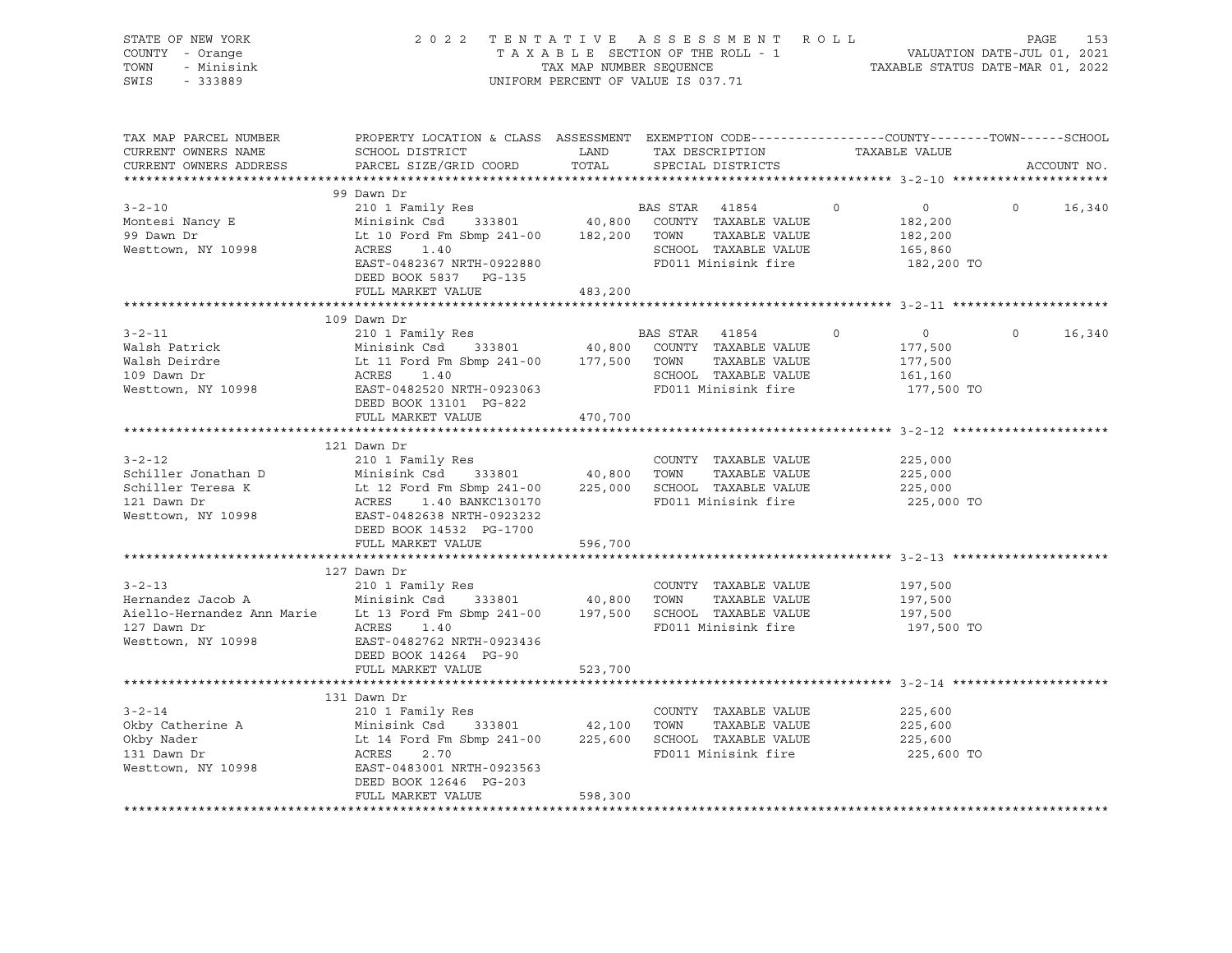| STATE OF NEW YORK<br>COUNTY - Orange<br>TOWN - Minisink<br>SWIS - 333889                                                                                                                                                                                                                                                                                                                                                                             | 2022 TENTATIVE ASSESSMENT ROLL PAGE 154<br>TAXABLE SECTION OF THE ROLL - 1 VALUATION DATE-JUL 01, 2021<br>TAX MAP NUMBER SEQUENCE TAXABLE STATUS DATE-MAR 01, 2022 |         | UNIFORM PERCENT OF VALUE IS 037.71 |            |              |
|------------------------------------------------------------------------------------------------------------------------------------------------------------------------------------------------------------------------------------------------------------------------------------------------------------------------------------------------------------------------------------------------------------------------------------------------------|--------------------------------------------------------------------------------------------------------------------------------------------------------------------|---------|------------------------------------|------------|--------------|
| TAX MAP PARCEL NUMBER BOOPERTY LOCATION & CLASS ASSESSMENT EXEMPTION CODE-----------------COUNTY--------TOWN------SCHOOL CURRENT OWNERS NAME SCHOOL DISTRICT LAND TAX DESCRIPTION TAXABLE VALUE<br>CURRENT OWNERS ADDRESS PARCEL                                                                                                                                                                                                                     |                                                                                                                                                                    |         |                                    |            |              |
|                                                                                                                                                                                                                                                                                                                                                                                                                                                      | 137 Dawn Dr                                                                                                                                                        |         |                                    | 196,600 TO |              |
|                                                                                                                                                                                                                                                                                                                                                                                                                                                      |                                                                                                                                                                    |         |                                    |            |              |
|                                                                                                                                                                                                                                                                                                                                                                                                                                                      | 141 Dawn Dr                                                                                                                                                        |         |                                    |            |              |
| $\begin{tabular}{cccccccc} 3-2-16 & 141 {\small \texttt{Dawn Dr}} & 141 {\small \texttt{Dawn Dr}} & 2101 {\small \texttt{Family Res}} & \texttt{VETWAR} \texttt{CTS 41120} & 0 & 9,387 & 2,682 & 5,364 \\ \texttt{Baker Robert S} & \texttt{Minisink Csd} & 333801 & 42,200 \texttt{VETWAR} \texttt{CTS 41130} & 0 & 15,645 & 4,470 & 8,940 \\ \texttt{141 Dawn Dr} & \texttt{Lt 16 Ford Fm Sbmp 241$                                                |                                                                                                                                                                    |         |                                    |            |              |
| 3-2-17<br>Fradlis Bella Minisink Csd 333801<br>163 Dawn Dr Lt 17 Ford Fm Sbmp 241-00<br>163 Dawn Dr Lt 17 Ford Fm Sbmp 241-00<br>163 Dawn Dr Lt 17 Ford Fm Sbmp 241-00<br>163 Dawn Dr Lt 17 Ford Fm Sbmp 241-00<br>163 Dawn Dr Lt 17 Ford                                                                                                                                                                                                            | 163 Dawn Dr<br>DEED BOOK 14118 PG-1404<br>FULL MARKET VALUE                                                                                                        | 538,300 |                                    | 203,000 TO |              |
|                                                                                                                                                                                                                                                                                                                                                                                                                                                      |                                                                                                                                                                    |         |                                    |            |              |
| $\begin{tabular}{lllllllllllll} $3\mbox{-}2\mbox{-}18$ & $\mbox{\sc $\sim$1$\;\mbox{\sc $\sim$1$\;\mbox{\sc $\sim$1$\;\mbox{\sc $\sim$1$\;\mbox{\sc $\sim$1$\;\mbox{\sc $\sim$1$\;\mbox{\sc $\sim$1$\;\mbox{\sc $\sim$1$\;\mbox{\sc $\sim$1$\;\mbox{\sc $\sim$1$\;\mbox{\sc $\sim$1$\;\mbox{\sc $\sim$1$\;\mbox{\sc $\sim$1$\;\mbox{\sc $\sim$1$\;\mbox{\sc $\sim$1$\;\mbox{\sc $\sim$1$\;\mbox{\sc $\sim$1$\;\mbox{\sc $\sim$1$\;\mbox{\sc $\sim$1$ | FULL MARKET VALUE 477,300                                                                                                                                          |         |                                    | 180,000 TO |              |
|                                                                                                                                                                                                                                                                                                                                                                                                                                                      |                                                                                                                                                                    |         |                                    |            |              |
| 165 Dawn Dr<br>210 1 Family Res<br>Mayerson Ronit R<br>Minisink Csd 333801<br>185 Dawn Dr<br>186,000<br>186,000<br>186,000<br>186,000<br>186,000<br>186,000<br>186,000<br>186,000<br>186,000<br>186,000<br>186,000<br>186,000<br>186,000<br>186,000<br>186,000<br>180,                                                                                                                                                                               | 185 Dawn Dr<br>DEED BOOK 13867 PG-247<br>FULL MARKET VALUE                                                                                                         | 477,300 |                                    |            | $0 \t16,340$ |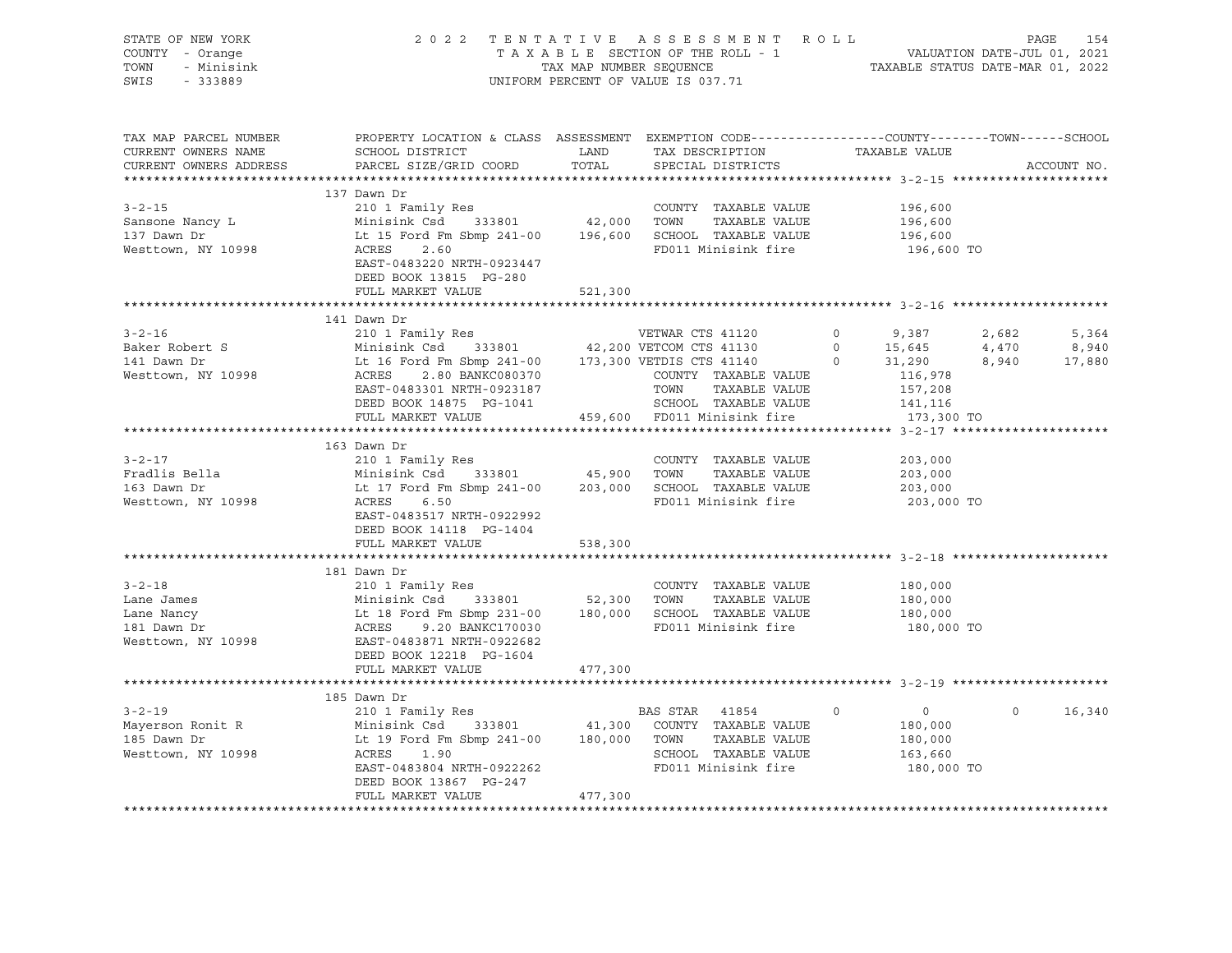| STATE OF NEW YORK  | 2022 TENTATIVE ASSESSMENT ROLL     | 155<br>PAGE                      |
|--------------------|------------------------------------|----------------------------------|
| COUNTY - Orange    | TAXABLE SECTION OF THE ROLL - 1    | VALUATION DATE-JUL 01, 2021      |
| TOWN<br>- Minisink | TAX MAP NUMBER SEOUENCE            | TAXABLE STATUS DATE-MAR 01, 2022 |
| SWIS<br>- 333889   | UNIFORM PERCENT OF VALUE IS 037.71 |                                  |

| TAX MAP PARCEL NUMBER<br>CURRENT OWNERS NAME                                                                  | PROPERTY LOCATION & CLASS ASSESSMENT EXEMPTION CODE----------------COUNTY-------TOWN------SCHOOL<br>SCHOOL DISTRICT<br><b>Example 12</b>                                                                                                                                                                                     |         | TAX DESCRIPTION                                                          | TAXABLE VALUE                                                                   |                  |                 |
|---------------------------------------------------------------------------------------------------------------|------------------------------------------------------------------------------------------------------------------------------------------------------------------------------------------------------------------------------------------------------------------------------------------------------------------------------|---------|--------------------------------------------------------------------------|---------------------------------------------------------------------------------|------------------|-----------------|
| CURRENT OWNERS ADDRESS                                                                                        | PARCEL SIZE/GRID COORD                                                                                                                                                                                                                                                                                                       | TOTAL   | SPECIAL DISTRICTS                                                        |                                                                                 |                  | ACCOUNT NO.     |
|                                                                                                               |                                                                                                                                                                                                                                                                                                                              |         |                                                                          |                                                                                 |                  |                 |
| $3 - 2 - 20$<br>3-2-20<br>Barclay Brendon<br>Westtown, NY 10998                                               | 189 Dawn Dr<br>210 1 Family Res<br>210 1 Family Res<br>Minisink Csd 333801 40,900 COUNTY TAXABLE VALUE<br>Lt 20 Ford Fm Sbmp 241-00 188,500 TOWN TAXABLE VALUE<br>ACRES 1.50 BANKC080496<br>EAST-0483703 NRTH-0922087<br>DEED BOOK 14082 PG-836<br>FULL MARKET VALUE                                                         | 499,900 | SOLAR EX C 49500 0 5,000<br>SCHOOL TAXABLE VALUE<br>FD011 Minisink fire  | 183,500<br>183,500<br>183,500<br>188,500 TO                                     | 5,000            | 5,000           |
|                                                                                                               |                                                                                                                                                                                                                                                                                                                              |         |                                                                          |                                                                                 |                  |                 |
| $3 - 2 - 21$<br>Mancuso Keith<br>Mancuso Audra<br>201 Dawn Dr<br>Westtown, NY 10998 EAST-0483683 NRTH-0921909 | 201 Dawn Dr<br>BAS STAR 41854 0<br>Minisink Csd 333801 40,800 SOLAR EX C 49500 0<br>Lt 21 Ford Fm Sbmp 241-00 180,400 COUNTY TAXABLE VALUE<br>ACRES 1.40<br>DEED BOOK 11348 PG-607                                                                                                                                           |         | SCHOOL TAXABLE VALUE 159,060<br>FD011 Minisink fire                      | $\overline{0}$<br>5,000<br>175,400<br>175,400<br>180,400 TO                     | $\circ$<br>5,000 | 16,340<br>5,000 |
|                                                                                                               | FULL MARKET VALUE                                                                                                                                                                                                                                                                                                            | 478,400 |                                                                          |                                                                                 |                  |                 |
|                                                                                                               | 213 Dawn Dr                                                                                                                                                                                                                                                                                                                  |         |                                                                          |                                                                                 |                  |                 |
| $3 - 2 - 22$<br>Pitasi Steve<br>213 Dawn Dr<br>Westtown, NY 10998                                             | ACRES 1.90 BANKC190616<br>EAST-0483782 NRTH-0921767<br>DEED BOOK 11028 PG-930<br>FULL MARKET VALUE                                                                                                                                                                                                                           | 458,800 | $\sim$ 0<br>TAXABLE VALUE<br>SCHOOL TAXABLE VALUE<br>FD011 Minisink fire | $\overline{0}$<br>173,000<br>173,000<br>156,660<br>173,000 TO                   | $\Omega$         | 16,340          |
|                                                                                                               |                                                                                                                                                                                                                                                                                                                              |         |                                                                          |                                                                                 |                  |                 |
| $3 - 2 - 23$<br>Pendl Kurt<br>Pendl Amy<br>221 Dawn Dr<br>Westtown, NY 10998                                  | 210 1 Family Res<br>210 1 Family Res<br>210 1 Family Res<br>210 1 Family Res<br>216 23 Ford Fm Sbmp 241-00<br>216 2400 TOWN TAXABLE VALUE<br>22.40 BANKN140687<br>22.40 EAST-0483919 NPT:<br>ACRES 2.40 BANKN140687 51-7.112 SCHOOL TAXABLE VALUE<br>EAST-0483919 NRTH-0921640 FD011 Minisink fire<br>DEED BOOK 13071 PG-611 |         | TAXABLE VALUE<br>SCHOOL TAXABLE VALUE                                    | $\overline{0}$<br>$\overline{0}$<br>182,400<br>182,400<br>166,060<br>182,400 TO | $\Omega$         | 16,340          |
|                                                                                                               | FULL MARKET VALUE 483,700                                                                                                                                                                                                                                                                                                    |         |                                                                          |                                                                                 |                  |                 |
|                                                                                                               |                                                                                                                                                                                                                                                                                                                              |         |                                                                          |                                                                                 |                  |                 |
|                                                                                                               | ACRES 1.40 BANKC030217 SCHOOL TAXABLE VALUE<br>EAST-0483718 NRTH-0921281 FD011 Minisink fire<br>DEED BOOK 13579 PG-1265<br>FULL MARKET VALUE                                                                                                                                                                                 | 494,300 | $\sim$ 0<br>TAXABLE VALUE<br>--.<br>SCHOOL TAXABLE VALUE                 | $\overline{0}$<br>186,400<br>186,400<br>170,060<br>186,400 TO                   | $\Omega$         | 16,340          |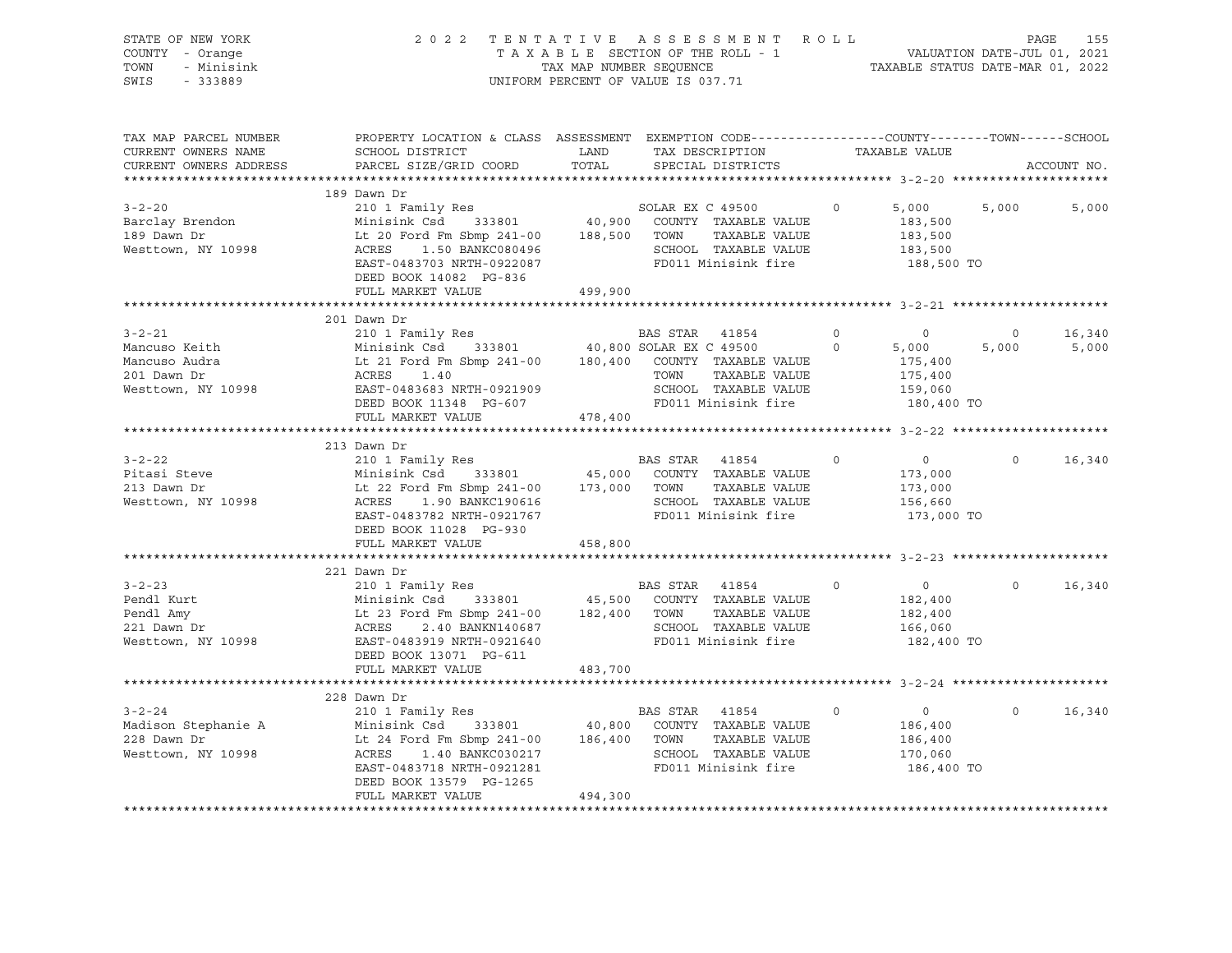#### STATE OF NEW YORK 2 0 2 2 T E N T A T I V E A S S E S S M E N T R O L L PAGE 156 COUNTY - Orange T A X A B L E SECTION OF THE ROLL - 1 VALUATION DATE-JUL 01, 2021 TOWN - Minisink TAX MAP NUMBER SEQUENCE TAXABLE STATUS DATE-MAR 01, 2022 SWIS - 333889 CONSERVATION CONTROL OF VALUE IS 037.71

| TAX MAP PARCEL NUMBER<br>CURRENT OWNERS NAME<br>CURRENT OWNERS ADDRESS                | PROPERTY LOCATION & CLASS ASSESSMENT EXEMPTION CODE---------------COUNTY-------TOWN------SCHOOL<br>SCHOOL DISTRICT<br>PARCEL SIZE/GRID COORD                                                                                                     | LAND<br>TOTAL | TAX DESCRIPTION<br>SPECIAL DISTRICTS                                                                                     | TAXABLE VALUE                                                                        |                | ACCOUNT NO.    |
|---------------------------------------------------------------------------------------|--------------------------------------------------------------------------------------------------------------------------------------------------------------------------------------------------------------------------------------------------|---------------|--------------------------------------------------------------------------------------------------------------------------|--------------------------------------------------------------------------------------|----------------|----------------|
|                                                                                       |                                                                                                                                                                                                                                                  |               |                                                                                                                          |                                                                                      |                |                |
| $3 - 2 - 25$<br>Decker Josh<br>Decker Andrea<br>14 Dawn Dr<br>Westtown, NY 10998      | 14 Dawn Dr<br>200 1 Family Res<br>Minisink Csd 333801 40,800 SOLAR EX C 49500<br>Lt 25 Ford Fm Sbmp 241-00 186,000 COUNTY TAXABLE VALUE<br>ACRES<br>1.40 BANKC040280<br>EAST-0483569 NRTH-0921425<br>DEED BOOK 14264 PG-552<br>FULL MARKET VALUE | 493,200       | TOWN<br>TAXABLE VALUE<br>SCHOOL TAXABLE VALUE<br>FD011 Minisink fire                                                     | $\circ$<br>9,387<br>$\Omega$<br>5,000<br>171,613<br>178,318<br>175,636<br>186,000 TO | 2,682<br>5,000 | 5,364<br>5,000 |
|                                                                                       | 20 Dawn Dr                                                                                                                                                                                                                                       |               |                                                                                                                          |                                                                                      |                |                |
| $3 - 2 - 26$<br>Neessen Jon Eric<br>20 Dawn Dr<br>Westtown, NY 10998                  | 210 1 Family Res BAS STAR 41854<br>Minisink Csd<br>Lt 26 Ford Fm Sbmp 241-00 180,800 TOWN<br>1.60<br>ACRES<br>EAST-0483421 NRTH-0921561<br>DEED BOOK 13046 PG-492<br>FULL MARKET VALUE                                                           | 479,400       | $\sim$ 0<br>333801 37,100 COUNTY TAXABLE VALUE<br>TAXABLE VALUE<br>SCHOOL TAXABLE VALUE<br>FD011 Minisink fire           | $\overline{0}$<br>180,800<br>180,800<br>164,460<br>180,800 TO                        | $\Omega$       | 16,340         |
|                                                                                       |                                                                                                                                                                                                                                                  |               |                                                                                                                          |                                                                                      |                |                |
| $3 - 2 - 27$<br>Murphy Edward J<br>Murphy Debra E<br>28 Dawn Dr<br>Westtown, NY 10998 | 28 Dawn Dr<br>210 1 Family Res<br>333801 41,900<br>Minisink Csd<br>Lt 27 Ford Fm Sbmp 241-00 173,900 TOWN<br>6.20 BANKC130170<br>ACRES<br>EAST-0483049 NRTH-0922000<br>DEED BOOK 12255 PG-1617<br>FULL MARKET VALUE                              | 461,200       | BAS STAR 41854<br>$\sim$ 0<br>COUNTY TAXABLE VALUE<br>TAXABLE VALUE<br>SCHOOL TAXABLE VALUE<br>FD011 Minisink fire       | $\overline{0}$<br>173,900<br>173,900<br>157,560<br>173,900 TO                        | $\Omega$       | 16,340         |
|                                                                                       | 204 Dawn Dr                                                                                                                                                                                                                                      |               |                                                                                                                          |                                                                                      |                |                |
| $3 - 2 - 28.2$<br>Mahany Erik<br>204 Dawn Dr<br>Westtown, NY 10998                    | 210 1 Family Res<br>333801 41,200<br>Minisink Csd<br>Lt 28 Ford Fm Sbmp 241-00 171,400 TOWN<br>1.80<br>ACRES<br>EAST-0483378 NRTH-0921906<br>DEED BOOK 14335 PG-750<br>FULL MARKET VALUE                                                         | 454,500       | BAS STAR 41854<br>$\overline{0}$<br>COUNTY TAXABLE VALUE<br>TAXABLE VALUE<br>SCHOOL TAXABLE VALUE<br>FD011 Minisink fire | $0 \qquad \qquad$<br>171,400<br>171,400<br>155,060<br>171,400 TO                     | $\Omega$       | 16,340         |
|                                                                                       |                                                                                                                                                                                                                                                  |               |                                                                                                                          |                                                                                      |                |                |
| $3 - 2 - 29$<br>Whitaker Gary<br>186 Dawn Dr<br>Westtown, NY 10998                    | 186 Dawn Dr<br>210 1 Family Res<br>333801 41,600<br>Minisink Csd<br>Whitworth Elizabeth A Lt 29 Ford Fm Sbmp 241-00 156,100 TOWN<br>ACRES<br>2.20 BANKC030217<br>DEED BOOK 13727 PG-1922<br>FULL MARKET VALUE                                    | 413,900       | BAS STAR 41854<br>$\overline{0}$<br>COUNTY TAXABLE VALUE<br>TAXABLE VALUE<br>SCHOOL TAXABLE VALUE<br>FD011 Minisink fire | $\overline{0}$<br>156,100<br>156,100<br>139,760<br>156,100 TO                        | $\Omega$       | 16,340         |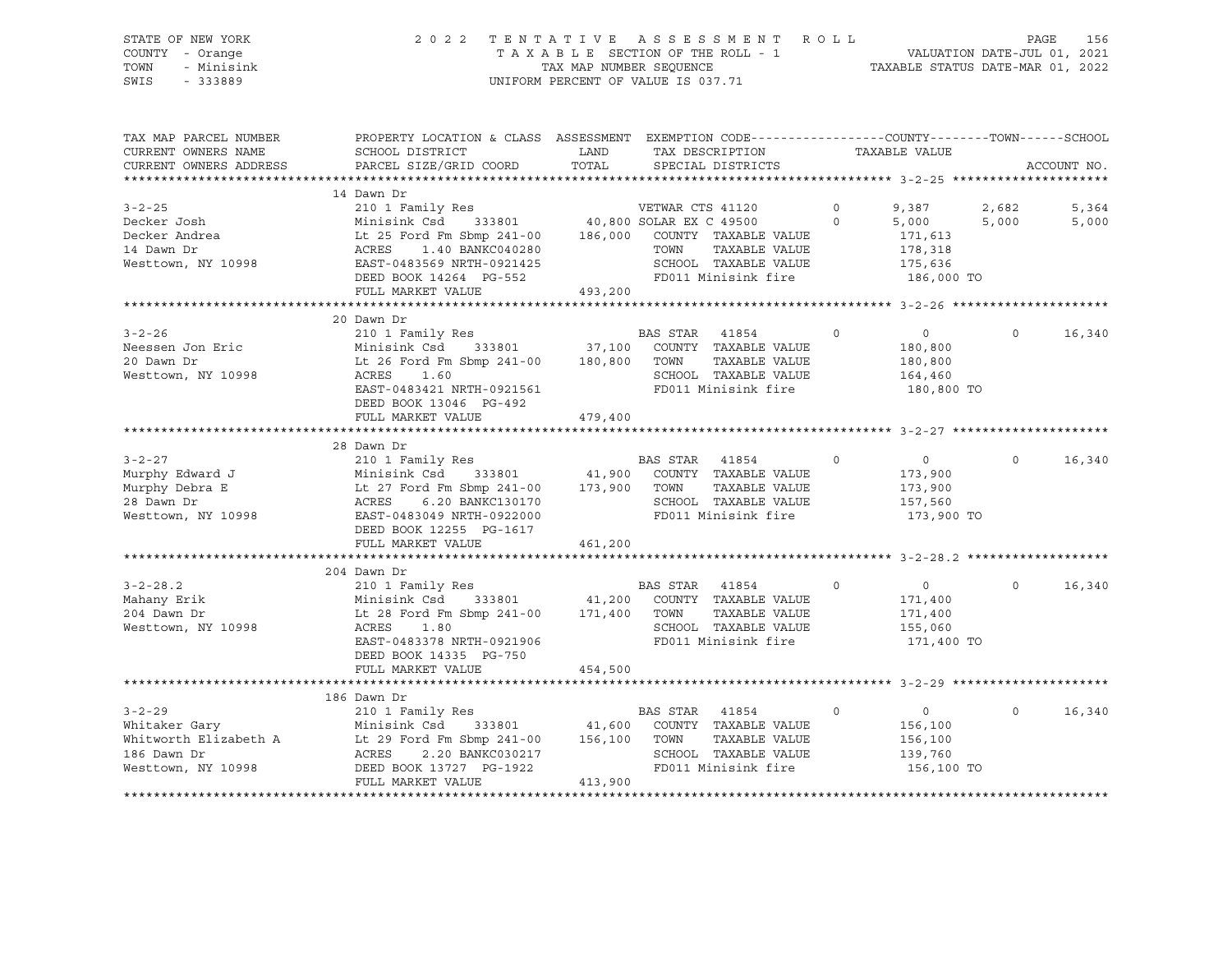| COUNTY - Orange<br>- Minisink<br>TOWN<br>SWIS<br>$-333889$<br>UNIFORM PERCENT OF VALUE IS 037.71                                                                                                                                                                                                                                                                                                                                                                                                                        | TAXABLE SECTION OF THE ROLL - 1<br>TAXABLE SECTION OF THE ROLL - 1<br>TAXABLE STATUS DATE-MAR 01, 2022 |
|-------------------------------------------------------------------------------------------------------------------------------------------------------------------------------------------------------------------------------------------------------------------------------------------------------------------------------------------------------------------------------------------------------------------------------------------------------------------------------------------------------------------------|--------------------------------------------------------------------------------------------------------|
| PROPERTY LOCATION & CLASS ASSESSMENT EXEMPTION CODE---------------COUNTY-------TOWN------SCHOOL<br>TAX MAP PARCEL NUMBER<br>TAX DESCRIPTION TAXABLE VALUE<br>CURRENT OWNERS NAME<br>SCHOOL DISTRICT<br><b>EXAMPLE THE STATE OF STATE</b><br>PARCEL SIZE/GRID COORD TOTAL<br>CURRENT OWNERS ADDRESS<br>SPECIAL DISTRICTS                                                                                                                                                                                                 | ACCOUNT NO.                                                                                            |
| 172 Dawn Dr<br>210 1 Family Res BAS STAR 41854<br>Minisink Csd 333801 40,200 COUNTY TAXABLE VALUE<br>Lt 30 Ford Fm Sbmp 241-00 178,000 TOWN TAXABLE VALUE<br>ACRES 1.80 BANKC160013 SCHOOL TAXABLE VALUE<br>$3 - 2 - 30$<br>$\Omega$<br>$\overline{0}$<br>$\Omega$<br>Doyle Edward<br>178,000<br>Doyle Mary<br>178,000<br>172 Dawn Dr<br>SCHOOL TAXABLE VALUE<br>161,660<br>EAST-0483323 NRTH-0922425<br>Westtown, NY 10998<br>FD011 Minisink fire<br>178,000 TO<br>DEED BOOK 13261 PG-828<br>FULL MARKET VALUE 472,000 | 16,340                                                                                                 |
|                                                                                                                                                                                                                                                                                                                                                                                                                                                                                                                         |                                                                                                        |
| 164 Dawn Dr<br>210 1 Family Res<br>$3 - 2 - 31$<br>BAS STAR 41854<br>$\Omega$<br>$\overline{0}$<br>$\Omega$<br>$333801$ $42,600$<br>Minisink Csd<br>Bratton William J Jr<br>COUNTY TAXABLE VALUE<br>155,900<br>Lt 31 Ford Fm Sbmp 241-00 155,900 TOWN TAXABLE VALUE<br>ACRES 3.20 SCHOOL TAXABLE VALUE<br>Bratton Mary E<br>155,900<br>SCHOOL TAXABLE VALUE<br>164 Dawn Dr<br>139,560<br>Westtown, NY 10998 EAST-0483118 NRTH-0922544<br>FD011 Minisink fire<br>155,900 TO<br>DEED BOOK 5730 PG-129                     | 16,340                                                                                                 |
| FULL MARKET VALUE<br>413,400                                                                                                                                                                                                                                                                                                                                                                                                                                                                                            |                                                                                                        |
| 138 Dawn Dr<br>$3 - 2 - 32$<br>210 1 Family Res<br>COUNTY TAXABLE VALUE<br>146,600<br>Barquero Sarah A (1999)<br>138 Dawn Dr 146.600<br>138 Dawn Dr 146.600<br>TOWN<br>TAXABLE VALUE<br>146,600<br>Lt 32 Ford Fm Sbmp 241-00 146,600<br>ACRES 1.40 BANK0210091<br>SCHOOL TAXABLE VALUE<br>146,600<br>Westtown, NY 10998<br>FD011 Minisink fire<br>146,600 TO<br>EAST-0482941 NRTH-0923228<br>DEED BOOK 14079 PG-1159<br>FULL MARKET VALUE<br>388,800                                                                    |                                                                                                        |
|                                                                                                                                                                                                                                                                                                                                                                                                                                                                                                                         |                                                                                                        |
| 116 Dawn Dr<br>$3 - 2 - 33$<br>210 1 Family Res<br>COUNTY TAXABLE VALUE<br>171,600<br>TOWN<br>TAXABLE VALUE<br>171,600<br>SCHOOL TAXABLE VALUE<br>Weymer Nevin<br>Weymer Kelly E<br>171,600<br>FD011 Minisink fire<br>171,600 TO<br>Westtown, NY 10998<br>EAST-0482912 NRTH-0922975<br>DEED BOOK 14230 PG-1700                                                                                                                                                                                                          |                                                                                                        |
| FULL MARKET VALUE<br>455,100                                                                                                                                                                                                                                                                                                                                                                                                                                                                                            |                                                                                                        |
| 110 Dawn Dr<br>$3 - 2 - 34$<br>210 1 Family Res<br>COUNTY TAXABLE VALUE<br>190,200<br>Minisink Csd 333801 37,700<br>Lt 34 Ford Fm Sbmp 241-00 190,200<br>ACRES 2.00<br>Koval Richard Scott<br>TOWN<br>TAXABLE VALUE<br>190,200<br>Koval Kathleen M<br>SCHOOL TAXABLE VALUE<br>190,200<br>FD011 Minisink fire<br>110 Dawn Dr<br>190,200 TO<br>Westtown, NY 10998 EAST-0482797 NRTH-0922796<br>DEED BOOK 13271 PG-1697<br>FULL MARKET VALUE<br>504,400                                                                    |                                                                                                        |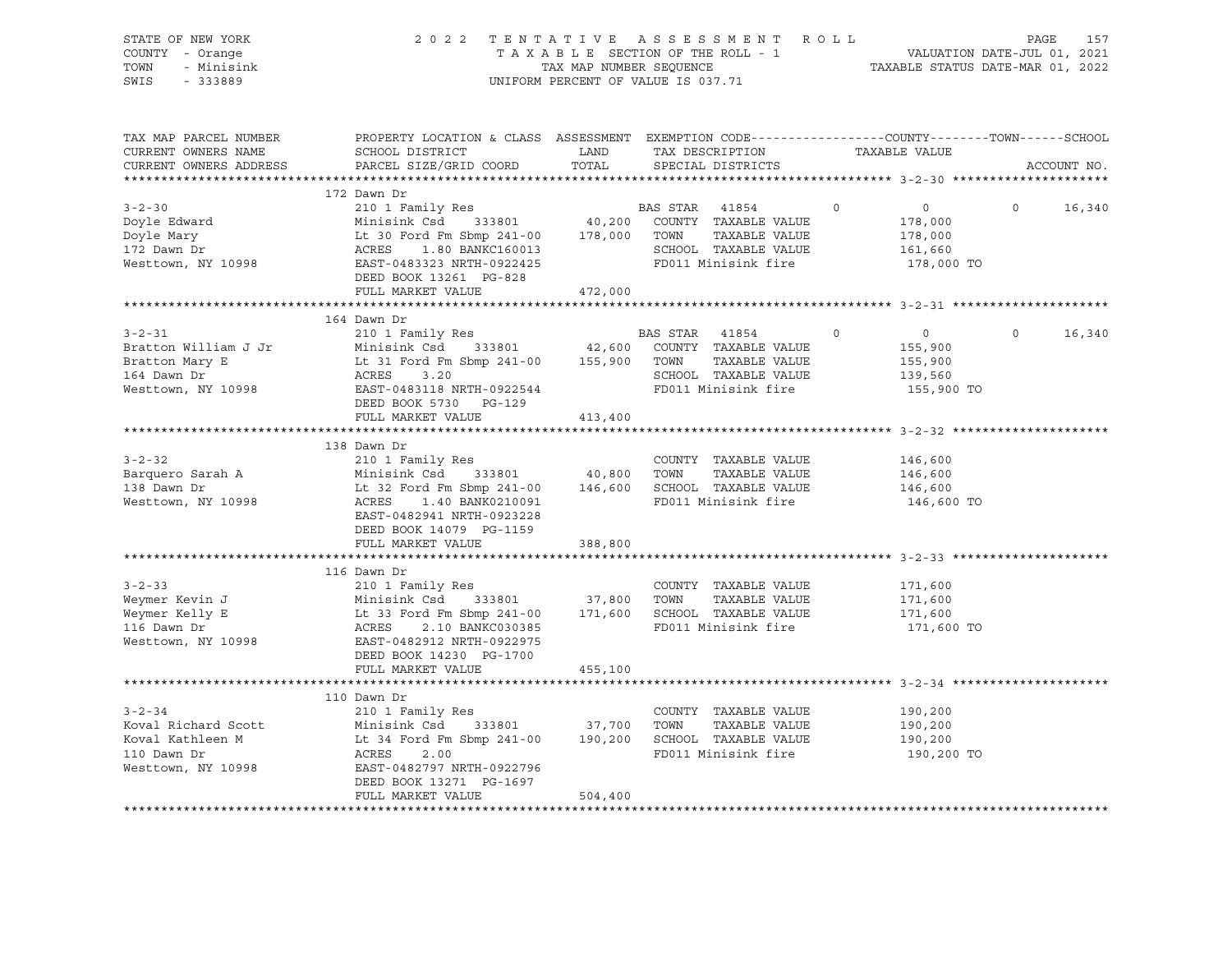| 2022 TENTATIVE ASSESSMENT ROLL PAGE 158<br>TAXABLE SECTION OF THE ROLL - 1 VALUATION DATE-JUL 01, 2021<br>TAX MAP NUMBER SEQUENCE TAXABLE STATUS DATE-MAR 01, 2022<br>UNIFORM PERCENT OF VALUE IS 037.71<br>COUNTY - Orange<br>TAX MAP NUMBER SEQUENCE<br>UNIFORM PERCENT OF VALUE IS 037.71<br>TOWN - Minisink<br>SWIS - 333889<br>PROPERTY LOCATION & CLASS ASSESSMENT EXEMPTION CODE----------------COUNTY-------TOWN------SCHOOL<br>TAX MAP PARCEL NUMBER<br>CURRENT OWNERS NAME<br>PARCEL SIZE/GRID COORD<br>TOTAL<br>ACCOUNT NO.<br>CURRENT OWNERS ADDRESS<br>SPECIAL DISTRICTS<br>102 Dawn Dr<br>210 1 Family Res<br>Mckernan Patrick J<br>Minisink Csd 333801 41,400 TOWN TAXABLE VALUE<br>Mckernan Salina Lt 35 Ford Fm Sbmp 241-00 181,600 SCHOOL TAXABLE VALUE<br>102 Dawn Dr ACRES 2.00<br>Mesttown, NY 10998 BAST-0482687 NRTH-0922<br>181,600<br>181,600<br>181,600<br>FD011 Minisink fire<br>181,600 TO<br>FULL MARKET VALUE<br>481,600<br>90 Dawn Dr<br>3-2-36 210 1 Family Res<br>Prinzo Vito Minisink Csd 333801 34,000 TOWN TAXABLE VALUE<br>Prinzo Lynda Lt 36 Ford Fm Sbmp 241-00 205,000 SCHOOL TAXABLE VALUE<br>90 Dawn Dr ACRES 2.000 ECHOOL TAXABLE VALUE<br>Westtown, NY 10998 EAST<br>205,000<br>205,000<br>205,000<br>205,000 TO<br>FULL MARKET VALUE<br>543,600<br>76 Dawn Dr<br>3-2-37<br>Samarel Jaime S<br>Samarel Winnie, W.L.<br>Communistik Csd 333801<br>Minisink Csd 333801<br>Minisink Csd 333801<br>41,300 COUNTY TAXABLE VALUE<br>76 Dawn Dr<br>McRES<br>McRES 1.90 BANKC030385<br>McRES 1.90 BANKC030385<br>McRES 1.90 BA<br>$\overline{0}$<br>$0 \qquad \qquad$<br>$\Omega$<br>16,340<br>157,000<br>157,000<br>$-140,660$<br>157,000 TO<br>DEED BOOK 13203 PG-750<br>FULL MARKET VALUE 416,300<br>Dawn Dr<br>$3 - 2 - 39$<br>COUNTY TAXABLE VALUE<br>311 Res vac land<br>4,100<br>County of Orange<br>255-275 Main St<br>333801<br>355-275 Main St<br>3241-00<br>241-00<br>4,100 TOWN TAXABLE VALUE<br>4,100<br>4,100 SCHOOL TAXABLE VALUE<br>4,100<br>Goshen, NY 10924<br>FD011 Minisink fire<br>4,100 TO<br>ACRES 0.38<br>EAST-0482028 NRTH-0922466<br>DEED BOOK 14041 PG-805<br>FULL MARKET VALUE<br>10,900<br>Dawn Dr<br>311 Res vac land<br>County Of Orange 311 Res vac land<br>255-275 Main St Prcl A Ford Fm Sb Mp 4,000 SCHOOL TAXABLE VALUE<br>36 Goshen, NY 10924 241-00<br>241-00 FD011 Minisink fire<br>4,000<br>TAXABLE VALUE 4,000<br>TAXABLE VALUE 4,000<br>FD011 Minisink fire<br>4,000 TO<br>ACRES<br>0.35<br>EAST-0482444 NRTH-0922973<br>DEED BOOK 14041 PG-805<br>10,600<br>FULL MARKET VALUE | STATE OF NEW YORK |  |  |  |  |
|--------------------------------------------------------------------------------------------------------------------------------------------------------------------------------------------------------------------------------------------------------------------------------------------------------------------------------------------------------------------------------------------------------------------------------------------------------------------------------------------------------------------------------------------------------------------------------------------------------------------------------------------------------------------------------------------------------------------------------------------------------------------------------------------------------------------------------------------------------------------------------------------------------------------------------------------------------------------------------------------------------------------------------------------------------------------------------------------------------------------------------------------------------------------------------------------------------------------------------------------------------------------------------------------------------------------------------------------------------------------------------------------------------------------------------------------------------------------------------------------------------------------------------------------------------------------------------------------------------------------------------------------------------------------------------------------------------------------------------------------------------------------------------------------------------------------------------------------------------------------------------------------------------------------------------------------------------------------------------------------------------------------------------------------------------------------------------------------------------------------------------------------------------------------------------------------------------------------------------------------------------------------------------------------------------------------------------------------------------------------------------------------------------------------------------------------------------------------------------------------------------------------------------------------------------------|-------------------|--|--|--|--|
|                                                                                                                                                                                                                                                                                                                                                                                                                                                                                                                                                                                                                                                                                                                                                                                                                                                                                                                                                                                                                                                                                                                                                                                                                                                                                                                                                                                                                                                                                                                                                                                                                                                                                                                                                                                                                                                                                                                                                                                                                                                                                                                                                                                                                                                                                                                                                                                                                                                                                                                                                              |                   |  |  |  |  |
|                                                                                                                                                                                                                                                                                                                                                                                                                                                                                                                                                                                                                                                                                                                                                                                                                                                                                                                                                                                                                                                                                                                                                                                                                                                                                                                                                                                                                                                                                                                                                                                                                                                                                                                                                                                                                                                                                                                                                                                                                                                                                                                                                                                                                                                                                                                                                                                                                                                                                                                                                              |                   |  |  |  |  |
|                                                                                                                                                                                                                                                                                                                                                                                                                                                                                                                                                                                                                                                                                                                                                                                                                                                                                                                                                                                                                                                                                                                                                                                                                                                                                                                                                                                                                                                                                                                                                                                                                                                                                                                                                                                                                                                                                                                                                                                                                                                                                                                                                                                                                                                                                                                                                                                                                                                                                                                                                              |                   |  |  |  |  |
|                                                                                                                                                                                                                                                                                                                                                                                                                                                                                                                                                                                                                                                                                                                                                                                                                                                                                                                                                                                                                                                                                                                                                                                                                                                                                                                                                                                                                                                                                                                                                                                                                                                                                                                                                                                                                                                                                                                                                                                                                                                                                                                                                                                                                                                                                                                                                                                                                                                                                                                                                              |                   |  |  |  |  |
|                                                                                                                                                                                                                                                                                                                                                                                                                                                                                                                                                                                                                                                                                                                                                                                                                                                                                                                                                                                                                                                                                                                                                                                                                                                                                                                                                                                                                                                                                                                                                                                                                                                                                                                                                                                                                                                                                                                                                                                                                                                                                                                                                                                                                                                                                                                                                                                                                                                                                                                                                              |                   |  |  |  |  |
|                                                                                                                                                                                                                                                                                                                                                                                                                                                                                                                                                                                                                                                                                                                                                                                                                                                                                                                                                                                                                                                                                                                                                                                                                                                                                                                                                                                                                                                                                                                                                                                                                                                                                                                                                                                                                                                                                                                                                                                                                                                                                                                                                                                                                                                                                                                                                                                                                                                                                                                                                              |                   |  |  |  |  |
|                                                                                                                                                                                                                                                                                                                                                                                                                                                                                                                                                                                                                                                                                                                                                                                                                                                                                                                                                                                                                                                                                                                                                                                                                                                                                                                                                                                                                                                                                                                                                                                                                                                                                                                                                                                                                                                                                                                                                                                                                                                                                                                                                                                                                                                                                                                                                                                                                                                                                                                                                              |                   |  |  |  |  |
|                                                                                                                                                                                                                                                                                                                                                                                                                                                                                                                                                                                                                                                                                                                                                                                                                                                                                                                                                                                                                                                                                                                                                                                                                                                                                                                                                                                                                                                                                                                                                                                                                                                                                                                                                                                                                                                                                                                                                                                                                                                                                                                                                                                                                                                                                                                                                                                                                                                                                                                                                              |                   |  |  |  |  |
|                                                                                                                                                                                                                                                                                                                                                                                                                                                                                                                                                                                                                                                                                                                                                                                                                                                                                                                                                                                                                                                                                                                                                                                                                                                                                                                                                                                                                                                                                                                                                                                                                                                                                                                                                                                                                                                                                                                                                                                                                                                                                                                                                                                                                                                                                                                                                                                                                                                                                                                                                              |                   |  |  |  |  |
|                                                                                                                                                                                                                                                                                                                                                                                                                                                                                                                                                                                                                                                                                                                                                                                                                                                                                                                                                                                                                                                                                                                                                                                                                                                                                                                                                                                                                                                                                                                                                                                                                                                                                                                                                                                                                                                                                                                                                                                                                                                                                                                                                                                                                                                                                                                                                                                                                                                                                                                                                              |                   |  |  |  |  |
|                                                                                                                                                                                                                                                                                                                                                                                                                                                                                                                                                                                                                                                                                                                                                                                                                                                                                                                                                                                                                                                                                                                                                                                                                                                                                                                                                                                                                                                                                                                                                                                                                                                                                                                                                                                                                                                                                                                                                                                                                                                                                                                                                                                                                                                                                                                                                                                                                                                                                                                                                              |                   |  |  |  |  |
|                                                                                                                                                                                                                                                                                                                                                                                                                                                                                                                                                                                                                                                                                                                                                                                                                                                                                                                                                                                                                                                                                                                                                                                                                                                                                                                                                                                                                                                                                                                                                                                                                                                                                                                                                                                                                                                                                                                                                                                                                                                                                                                                                                                                                                                                                                                                                                                                                                                                                                                                                              |                   |  |  |  |  |
|                                                                                                                                                                                                                                                                                                                                                                                                                                                                                                                                                                                                                                                                                                                                                                                                                                                                                                                                                                                                                                                                                                                                                                                                                                                                                                                                                                                                                                                                                                                                                                                                                                                                                                                                                                                                                                                                                                                                                                                                                                                                                                                                                                                                                                                                                                                                                                                                                                                                                                                                                              |                   |  |  |  |  |
|                                                                                                                                                                                                                                                                                                                                                                                                                                                                                                                                                                                                                                                                                                                                                                                                                                                                                                                                                                                                                                                                                                                                                                                                                                                                                                                                                                                                                                                                                                                                                                                                                                                                                                                                                                                                                                                                                                                                                                                                                                                                                                                                                                                                                                                                                                                                                                                                                                                                                                                                                              |                   |  |  |  |  |
|                                                                                                                                                                                                                                                                                                                                                                                                                                                                                                                                                                                                                                                                                                                                                                                                                                                                                                                                                                                                                                                                                                                                                                                                                                                                                                                                                                                                                                                                                                                                                                                                                                                                                                                                                                                                                                                                                                                                                                                                                                                                                                                                                                                                                                                                                                                                                                                                                                                                                                                                                              |                   |  |  |  |  |
|                                                                                                                                                                                                                                                                                                                                                                                                                                                                                                                                                                                                                                                                                                                                                                                                                                                                                                                                                                                                                                                                                                                                                                                                                                                                                                                                                                                                                                                                                                                                                                                                                                                                                                                                                                                                                                                                                                                                                                                                                                                                                                                                                                                                                                                                                                                                                                                                                                                                                                                                                              |                   |  |  |  |  |
|                                                                                                                                                                                                                                                                                                                                                                                                                                                                                                                                                                                                                                                                                                                                                                                                                                                                                                                                                                                                                                                                                                                                                                                                                                                                                                                                                                                                                                                                                                                                                                                                                                                                                                                                                                                                                                                                                                                                                                                                                                                                                                                                                                                                                                                                                                                                                                                                                                                                                                                                                              |                   |  |  |  |  |
|                                                                                                                                                                                                                                                                                                                                                                                                                                                                                                                                                                                                                                                                                                                                                                                                                                                                                                                                                                                                                                                                                                                                                                                                                                                                                                                                                                                                                                                                                                                                                                                                                                                                                                                                                                                                                                                                                                                                                                                                                                                                                                                                                                                                                                                                                                                                                                                                                                                                                                                                                              |                   |  |  |  |  |
|                                                                                                                                                                                                                                                                                                                                                                                                                                                                                                                                                                                                                                                                                                                                                                                                                                                                                                                                                                                                                                                                                                                                                                                                                                                                                                                                                                                                                                                                                                                                                                                                                                                                                                                                                                                                                                                                                                                                                                                                                                                                                                                                                                                                                                                                                                                                                                                                                                                                                                                                                              |                   |  |  |  |  |
|                                                                                                                                                                                                                                                                                                                                                                                                                                                                                                                                                                                                                                                                                                                                                                                                                                                                                                                                                                                                                                                                                                                                                                                                                                                                                                                                                                                                                                                                                                                                                                                                                                                                                                                                                                                                                                                                                                                                                                                                                                                                                                                                                                                                                                                                                                                                                                                                                                                                                                                                                              |                   |  |  |  |  |
|                                                                                                                                                                                                                                                                                                                                                                                                                                                                                                                                                                                                                                                                                                                                                                                                                                                                                                                                                                                                                                                                                                                                                                                                                                                                                                                                                                                                                                                                                                                                                                                                                                                                                                                                                                                                                                                                                                                                                                                                                                                                                                                                                                                                                                                                                                                                                                                                                                                                                                                                                              |                   |  |  |  |  |
|                                                                                                                                                                                                                                                                                                                                                                                                                                                                                                                                                                                                                                                                                                                                                                                                                                                                                                                                                                                                                                                                                                                                                                                                                                                                                                                                                                                                                                                                                                                                                                                                                                                                                                                                                                                                                                                                                                                                                                                                                                                                                                                                                                                                                                                                                                                                                                                                                                                                                                                                                              |                   |  |  |  |  |
|                                                                                                                                                                                                                                                                                                                                                                                                                                                                                                                                                                                                                                                                                                                                                                                                                                                                                                                                                                                                                                                                                                                                                                                                                                                                                                                                                                                                                                                                                                                                                                                                                                                                                                                                                                                                                                                                                                                                                                                                                                                                                                                                                                                                                                                                                                                                                                                                                                                                                                                                                              |                   |  |  |  |  |
|                                                                                                                                                                                                                                                                                                                                                                                                                                                                                                                                                                                                                                                                                                                                                                                                                                                                                                                                                                                                                                                                                                                                                                                                                                                                                                                                                                                                                                                                                                                                                                                                                                                                                                                                                                                                                                                                                                                                                                                                                                                                                                                                                                                                                                                                                                                                                                                                                                                                                                                                                              |                   |  |  |  |  |
|                                                                                                                                                                                                                                                                                                                                                                                                                                                                                                                                                                                                                                                                                                                                                                                                                                                                                                                                                                                                                                                                                                                                                                                                                                                                                                                                                                                                                                                                                                                                                                                                                                                                                                                                                                                                                                                                                                                                                                                                                                                                                                                                                                                                                                                                                                                                                                                                                                                                                                                                                              |                   |  |  |  |  |
|                                                                                                                                                                                                                                                                                                                                                                                                                                                                                                                                                                                                                                                                                                                                                                                                                                                                                                                                                                                                                                                                                                                                                                                                                                                                                                                                                                                                                                                                                                                                                                                                                                                                                                                                                                                                                                                                                                                                                                                                                                                                                                                                                                                                                                                                                                                                                                                                                                                                                                                                                              |                   |  |  |  |  |
|                                                                                                                                                                                                                                                                                                                                                                                                                                                                                                                                                                                                                                                                                                                                                                                                                                                                                                                                                                                                                                                                                                                                                                                                                                                                                                                                                                                                                                                                                                                                                                                                                                                                                                                                                                                                                                                                                                                                                                                                                                                                                                                                                                                                                                                                                                                                                                                                                                                                                                                                                              |                   |  |  |  |  |
|                                                                                                                                                                                                                                                                                                                                                                                                                                                                                                                                                                                                                                                                                                                                                                                                                                                                                                                                                                                                                                                                                                                                                                                                                                                                                                                                                                                                                                                                                                                                                                                                                                                                                                                                                                                                                                                                                                                                                                                                                                                                                                                                                                                                                                                                                                                                                                                                                                                                                                                                                              |                   |  |  |  |  |
|                                                                                                                                                                                                                                                                                                                                                                                                                                                                                                                                                                                                                                                                                                                                                                                                                                                                                                                                                                                                                                                                                                                                                                                                                                                                                                                                                                                                                                                                                                                                                                                                                                                                                                                                                                                                                                                                                                                                                                                                                                                                                                                                                                                                                                                                                                                                                                                                                                                                                                                                                              |                   |  |  |  |  |
|                                                                                                                                                                                                                                                                                                                                                                                                                                                                                                                                                                                                                                                                                                                                                                                                                                                                                                                                                                                                                                                                                                                                                                                                                                                                                                                                                                                                                                                                                                                                                                                                                                                                                                                                                                                                                                                                                                                                                                                                                                                                                                                                                                                                                                                                                                                                                                                                                                                                                                                                                              |                   |  |  |  |  |
|                                                                                                                                                                                                                                                                                                                                                                                                                                                                                                                                                                                                                                                                                                                                                                                                                                                                                                                                                                                                                                                                                                                                                                                                                                                                                                                                                                                                                                                                                                                                                                                                                                                                                                                                                                                                                                                                                                                                                                                                                                                                                                                                                                                                                                                                                                                                                                                                                                                                                                                                                              |                   |  |  |  |  |
|                                                                                                                                                                                                                                                                                                                                                                                                                                                                                                                                                                                                                                                                                                                                                                                                                                                                                                                                                                                                                                                                                                                                                                                                                                                                                                                                                                                                                                                                                                                                                                                                                                                                                                                                                                                                                                                                                                                                                                                                                                                                                                                                                                                                                                                                                                                                                                                                                                                                                                                                                              |                   |  |  |  |  |
|                                                                                                                                                                                                                                                                                                                                                                                                                                                                                                                                                                                                                                                                                                                                                                                                                                                                                                                                                                                                                                                                                                                                                                                                                                                                                                                                                                                                                                                                                                                                                                                                                                                                                                                                                                                                                                                                                                                                                                                                                                                                                                                                                                                                                                                                                                                                                                                                                                                                                                                                                              |                   |  |  |  |  |
|                                                                                                                                                                                                                                                                                                                                                                                                                                                                                                                                                                                                                                                                                                                                                                                                                                                                                                                                                                                                                                                                                                                                                                                                                                                                                                                                                                                                                                                                                                                                                                                                                                                                                                                                                                                                                                                                                                                                                                                                                                                                                                                                                                                                                                                                                                                                                                                                                                                                                                                                                              |                   |  |  |  |  |
|                                                                                                                                                                                                                                                                                                                                                                                                                                                                                                                                                                                                                                                                                                                                                                                                                                                                                                                                                                                                                                                                                                                                                                                                                                                                                                                                                                                                                                                                                                                                                                                                                                                                                                                                                                                                                                                                                                                                                                                                                                                                                                                                                                                                                                                                                                                                                                                                                                                                                                                                                              |                   |  |  |  |  |
|                                                                                                                                                                                                                                                                                                                                                                                                                                                                                                                                                                                                                                                                                                                                                                                                                                                                                                                                                                                                                                                                                                                                                                                                                                                                                                                                                                                                                                                                                                                                                                                                                                                                                                                                                                                                                                                                                                                                                                                                                                                                                                                                                                                                                                                                                                                                                                                                                                                                                                                                                              |                   |  |  |  |  |
|                                                                                                                                                                                                                                                                                                                                                                                                                                                                                                                                                                                                                                                                                                                                                                                                                                                                                                                                                                                                                                                                                                                                                                                                                                                                                                                                                                                                                                                                                                                                                                                                                                                                                                                                                                                                                                                                                                                                                                                                                                                                                                                                                                                                                                                                                                                                                                                                                                                                                                                                                              |                   |  |  |  |  |
|                                                                                                                                                                                                                                                                                                                                                                                                                                                                                                                                                                                                                                                                                                                                                                                                                                                                                                                                                                                                                                                                                                                                                                                                                                                                                                                                                                                                                                                                                                                                                                                                                                                                                                                                                                                                                                                                                                                                                                                                                                                                                                                                                                                                                                                                                                                                                                                                                                                                                                                                                              |                   |  |  |  |  |
|                                                                                                                                                                                                                                                                                                                                                                                                                                                                                                                                                                                                                                                                                                                                                                                                                                                                                                                                                                                                                                                                                                                                                                                                                                                                                                                                                                                                                                                                                                                                                                                                                                                                                                                                                                                                                                                                                                                                                                                                                                                                                                                                                                                                                                                                                                                                                                                                                                                                                                                                                              |                   |  |  |  |  |
|                                                                                                                                                                                                                                                                                                                                                                                                                                                                                                                                                                                                                                                                                                                                                                                                                                                                                                                                                                                                                                                                                                                                                                                                                                                                                                                                                                                                                                                                                                                                                                                                                                                                                                                                                                                                                                                                                                                                                                                                                                                                                                                                                                                                                                                                                                                                                                                                                                                                                                                                                              |                   |  |  |  |  |
|                                                                                                                                                                                                                                                                                                                                                                                                                                                                                                                                                                                                                                                                                                                                                                                                                                                                                                                                                                                                                                                                                                                                                                                                                                                                                                                                                                                                                                                                                                                                                                                                                                                                                                                                                                                                                                                                                                                                                                                                                                                                                                                                                                                                                                                                                                                                                                                                                                                                                                                                                              |                   |  |  |  |  |
|                                                                                                                                                                                                                                                                                                                                                                                                                                                                                                                                                                                                                                                                                                                                                                                                                                                                                                                                                                                                                                                                                                                                                                                                                                                                                                                                                                                                                                                                                                                                                                                                                                                                                                                                                                                                                                                                                                                                                                                                                                                                                                                                                                                                                                                                                                                                                                                                                                                                                                                                                              |                   |  |  |  |  |
|                                                                                                                                                                                                                                                                                                                                                                                                                                                                                                                                                                                                                                                                                                                                                                                                                                                                                                                                                                                                                                                                                                                                                                                                                                                                                                                                                                                                                                                                                                                                                                                                                                                                                                                                                                                                                                                                                                                                                                                                                                                                                                                                                                                                                                                                                                                                                                                                                                                                                                                                                              |                   |  |  |  |  |
|                                                                                                                                                                                                                                                                                                                                                                                                                                                                                                                                                                                                                                                                                                                                                                                                                                                                                                                                                                                                                                                                                                                                                                                                                                                                                                                                                                                                                                                                                                                                                                                                                                                                                                                                                                                                                                                                                                                                                                                                                                                                                                                                                                                                                                                                                                                                                                                                                                                                                                                                                              |                   |  |  |  |  |
|                                                                                                                                                                                                                                                                                                                                                                                                                                                                                                                                                                                                                                                                                                                                                                                                                                                                                                                                                                                                                                                                                                                                                                                                                                                                                                                                                                                                                                                                                                                                                                                                                                                                                                                                                                                                                                                                                                                                                                                                                                                                                                                                                                                                                                                                                                                                                                                                                                                                                                                                                              |                   |  |  |  |  |
|                                                                                                                                                                                                                                                                                                                                                                                                                                                                                                                                                                                                                                                                                                                                                                                                                                                                                                                                                                                                                                                                                                                                                                                                                                                                                                                                                                                                                                                                                                                                                                                                                                                                                                                                                                                                                                                                                                                                                                                                                                                                                                                                                                                                                                                                                                                                                                                                                                                                                                                                                              |                   |  |  |  |  |
|                                                                                                                                                                                                                                                                                                                                                                                                                                                                                                                                                                                                                                                                                                                                                                                                                                                                                                                                                                                                                                                                                                                                                                                                                                                                                                                                                                                                                                                                                                                                                                                                                                                                                                                                                                                                                                                                                                                                                                                                                                                                                                                                                                                                                                                                                                                                                                                                                                                                                                                                                              |                   |  |  |  |  |
|                                                                                                                                                                                                                                                                                                                                                                                                                                                                                                                                                                                                                                                                                                                                                                                                                                                                                                                                                                                                                                                                                                                                                                                                                                                                                                                                                                                                                                                                                                                                                                                                                                                                                                                                                                                                                                                                                                                                                                                                                                                                                                                                                                                                                                                                                                                                                                                                                                                                                                                                                              |                   |  |  |  |  |
|                                                                                                                                                                                                                                                                                                                                                                                                                                                                                                                                                                                                                                                                                                                                                                                                                                                                                                                                                                                                                                                                                                                                                                                                                                                                                                                                                                                                                                                                                                                                                                                                                                                                                                                                                                                                                                                                                                                                                                                                                                                                                                                                                                                                                                                                                                                                                                                                                                                                                                                                                              |                   |  |  |  |  |
|                                                                                                                                                                                                                                                                                                                                                                                                                                                                                                                                                                                                                                                                                                                                                                                                                                                                                                                                                                                                                                                                                                                                                                                                                                                                                                                                                                                                                                                                                                                                                                                                                                                                                                                                                                                                                                                                                                                                                                                                                                                                                                                                                                                                                                                                                                                                                                                                                                                                                                                                                              |                   |  |  |  |  |
|                                                                                                                                                                                                                                                                                                                                                                                                                                                                                                                                                                                                                                                                                                                                                                                                                                                                                                                                                                                                                                                                                                                                                                                                                                                                                                                                                                                                                                                                                                                                                                                                                                                                                                                                                                                                                                                                                                                                                                                                                                                                                                                                                                                                                                                                                                                                                                                                                                                                                                                                                              |                   |  |  |  |  |
|                                                                                                                                                                                                                                                                                                                                                                                                                                                                                                                                                                                                                                                                                                                                                                                                                                                                                                                                                                                                                                                                                                                                                                                                                                                                                                                                                                                                                                                                                                                                                                                                                                                                                                                                                                                                                                                                                                                                                                                                                                                                                                                                                                                                                                                                                                                                                                                                                                                                                                                                                              |                   |  |  |  |  |
|                                                                                                                                                                                                                                                                                                                                                                                                                                                                                                                                                                                                                                                                                                                                                                                                                                                                                                                                                                                                                                                                                                                                                                                                                                                                                                                                                                                                                                                                                                                                                                                                                                                                                                                                                                                                                                                                                                                                                                                                                                                                                                                                                                                                                                                                                                                                                                                                                                                                                                                                                              |                   |  |  |  |  |
|                                                                                                                                                                                                                                                                                                                                                                                                                                                                                                                                                                                                                                                                                                                                                                                                                                                                                                                                                                                                                                                                                                                                                                                                                                                                                                                                                                                                                                                                                                                                                                                                                                                                                                                                                                                                                                                                                                                                                                                                                                                                                                                                                                                                                                                                                                                                                                                                                                                                                                                                                              |                   |  |  |  |  |
|                                                                                                                                                                                                                                                                                                                                                                                                                                                                                                                                                                                                                                                                                                                                                                                                                                                                                                                                                                                                                                                                                                                                                                                                                                                                                                                                                                                                                                                                                                                                                                                                                                                                                                                                                                                                                                                                                                                                                                                                                                                                                                                                                                                                                                                                                                                                                                                                                                                                                                                                                              |                   |  |  |  |  |
|                                                                                                                                                                                                                                                                                                                                                                                                                                                                                                                                                                                                                                                                                                                                                                                                                                                                                                                                                                                                                                                                                                                                                                                                                                                                                                                                                                                                                                                                                                                                                                                                                                                                                                                                                                                                                                                                                                                                                                                                                                                                                                                                                                                                                                                                                                                                                                                                                                                                                                                                                              |                   |  |  |  |  |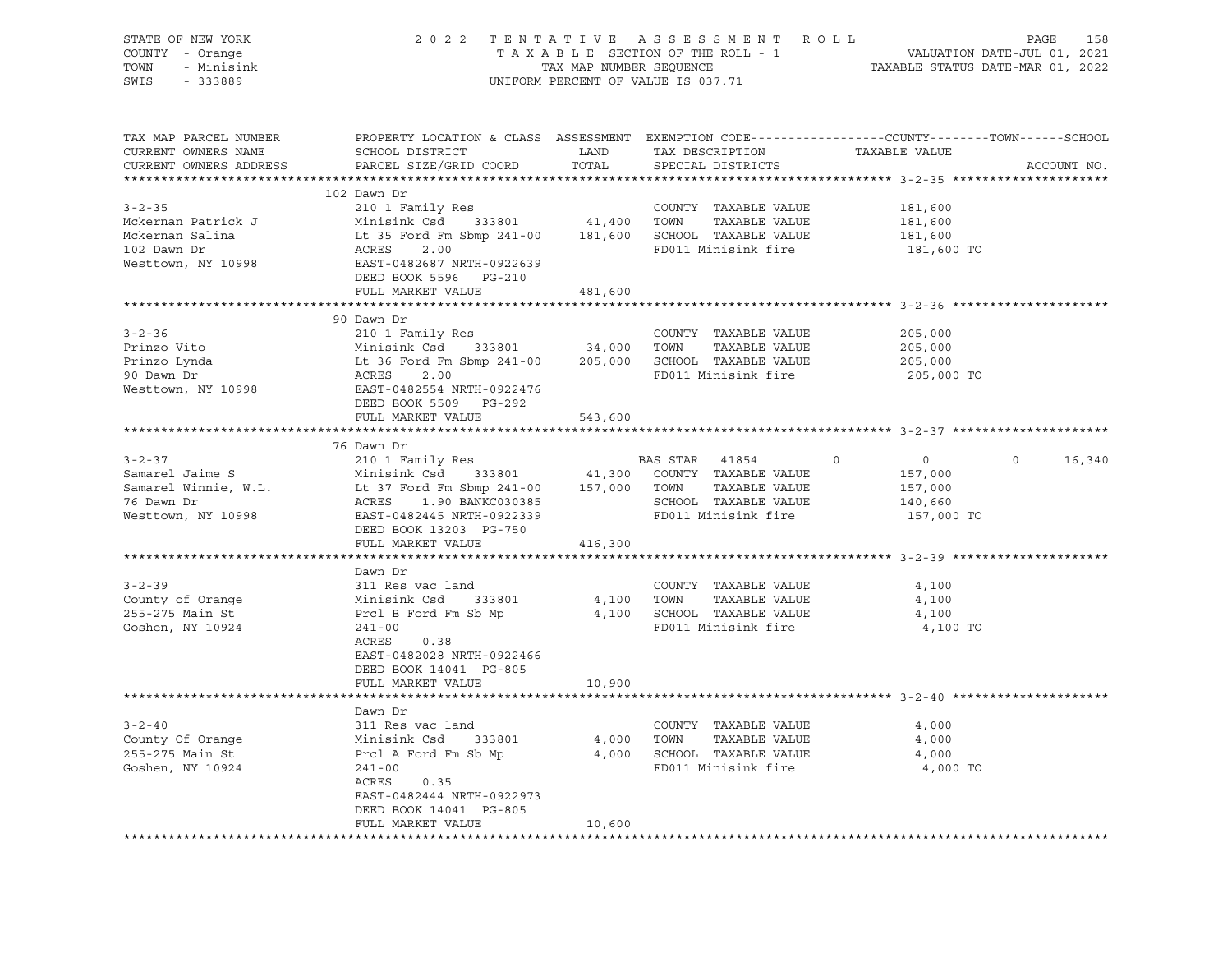| STATE OF NEW YORK<br>COUNTY - Orange<br>TOWN<br>- Minisink<br>SWIS - 333889 |                                                                                                                                              |                                                  | 2022 TENTATIVE ASSESSMENT ROLL<br>UNIFORM PERCENT OF VALUE IS 037.71 |                     | PAGE<br>159       |
|-----------------------------------------------------------------------------|----------------------------------------------------------------------------------------------------------------------------------------------|--------------------------------------------------|----------------------------------------------------------------------|---------------------|-------------------|
| TAX MAP PARCEL NUMBER<br>CURRENT OWNERS NAME<br>CURRENT OWNERS ADDRESS      | PROPERTY LOCATION & CLASS ASSESSMENT EXEMPTION CODE----------------COUNTY-------TOWN-----SCHOOL<br>SCHOOL DISTRICT<br>PARCEL SIZE/GRID COORD | $\begin{array}{ccc}\n\text{LAND} \\ \end{array}$ | TAX DESCRIPTION<br>TOTAL SPECIAL DISTRICTS                           | TAXABLE VALUE       | ACCOUNT NO.       |
|                                                                             | 333 South Plank Rd                                                                                                                           |                                                  |                                                                      |                     |                   |
| $3 - 2 - 41$                                                                | 210 1 Family Res                                                                                                                             |                                                  | COUNTY TAXABLE VALUE                                                 | 94,900              |                   |
| Juncaj Milano                                                               | Minisink Csd 333801 37,100 TOWN TAXABLE VALUE                                                                                                |                                                  |                                                                      | 94,900              |                   |
| 333 South Plank Rd<br>Westtown, NY 10998                                    | Lt 1 Juncaj & Dusevic Sb 94,900 SCHOOL TAXABLE VALUE<br>Mp 160-00<br>ACRES 1.40<br>EAST-0483293 NRTH-0920923<br>DEED BOOK 13848 PG-1358      |                                                  | FD011 Minisink fire                                                  | 94,900<br>94,900 TO |                   |
|                                                                             | FULL MARKET VALUE                                                                                                                            | 251,700                                          |                                                                      |                     |                   |
|                                                                             | 323 South Plank Rd                                                                                                                           |                                                  |                                                                      |                     |                   |
| $3 - 2 - 42$                                                                | 210 1 Family Res                                                                                                                             |                                                  | BAS STAR 41854 0                                                     | $0 \qquad \qquad$   | $\circ$<br>16,340 |
| Juncaj Nikolla                                                              | Minisink Csd 333801 70,000 COUNTY TAXABLE VALUE                                                                                              |                                                  |                                                                      | 222,300             |                   |
| 323 South Plank Rd                                                          | Lt 2 Juncaj & Dusevic Sb 222,300 TOWN TAXABLE VALUE                                                                                          |                                                  |                                                                      | 222,300             |                   |
| Westtown, NY 10998                                                          | Mp 160-00<br>ACRES 67.20                                                                                                                     |                                                  | SCHOOL TAXABLE VALUE<br>FD011 Minisink fire                          | 205,960             |                   |
|                                                                             | EAST-0481404 NRTH-0921822<br>DEED BOOK 5491 PG-345                                                                                           |                                                  |                                                                      | 222,300 TO          |                   |
|                                                                             | FULL MARKET VALUE                                                                                                                            | 589,500                                          |                                                                      |                     |                   |
|                                                                             | South Plank Rd                                                                                                                               |                                                  |                                                                      |                     |                   |
| $3 - 2 - 43$                                                                | 120 Field crops                                                                                                                              |                                                  | COUNTY TAXABLE VALUE                                                 | 63,300              |                   |
| Dusevic Djelusa                                                             | Minisink Csd 333801 63,300 TOWN TAXABLE VALUE                                                                                                |                                                  |                                                                      | 63,300              |                   |
| 311 South Plank Rd                                                          | Lt 3 Juncaj & Dusevic Sb 63,300 SCHOOL TAXABLE VALUE                                                                                         |                                                  |                                                                      | 63,300              |                   |
| Westtown, NY 10998                                                          | Mp 160-00                                                                                                                                    |                                                  | FD011 Minisink fire                                                  | 63,300 TO           |                   |
|                                                                             | ACRES 67.20<br>EAST-0481015 NRTH-0921046<br>DEED BOOK 11222 PG-1208                                                                          |                                                  |                                                                      |                     |                   |
|                                                                             | FULL MARKET VALUE                                                                                                                            | 167,900                                          |                                                                      |                     |                   |
|                                                                             |                                                                                                                                              |                                                  |                                                                      |                     |                   |
| $3 - 2 - 44$                                                                | 311 South Plank Rd<br>210 1 Family Res                                                                                                       |                                                  | COUNTY TAXABLE VALUE                                                 | 90,500              |                   |
| Dusevic Djelusa                                                             | Minisink Csd 333801 37,100 TOWN                                                                                                              |                                                  | TAXABLE VALUE                                                        | 90,500              |                   |
| 311 South Plank Rd                                                          | Lt 4 Juncaj & Dusevic Sb 90,500 SCHOOL TAXABLE VALUE                                                                                         |                                                  |                                                                      | 90,500              |                   |
| Westtown, NY 10998                                                          | Mp 160-00                                                                                                                                    |                                                  | FD011 Minisink fire                                                  | 90,500 TO           |                   |
|                                                                             | ACRES<br>1.40 BANKC190321                                                                                                                    |                                                  |                                                                      |                     |                   |
|                                                                             | EAST-0482875 NRTH-0920448                                                                                                                    |                                                  |                                                                      |                     |                   |
|                                                                             | DEED BOOK 11222 PG-1203                                                                                                                      |                                                  |                                                                      |                     |                   |
|                                                                             | FULL MARKET VALUE                                                                                                                            | 240,000                                          |                                                                      |                     |                   |
|                                                                             | 271 South Plank Rd                                                                                                                           |                                                  |                                                                      |                     |                   |
| $3 - 2 - 45$                                                                | 210 1 Family Res                                                                                                                             |                                                  | COUNTY TAXABLE VALUE                                                 | 70,000              |                   |
| DeBoer Family Protection Trust Minisink Csd                                 | 333801                                                                                                                                       | 39,700                                           | TOWN<br>TAXABLE VALUE                                                | 70,000              |                   |
| DeBoer Todd M                                                               | ACRES<br>4.00                                                                                                                                | 70,000                                           | SCHOOL TAXABLE VALUE                                                 | 70,000              |                   |
| 247 South Plank Rd                                                          | EAST-0482460 NRTH-0919847                                                                                                                    |                                                  | FD011 Minisink fire                                                  | 70,000 TO           |                   |
| Westtown, NY 10998                                                          | DEED BOOK 14679 PG-791                                                                                                                       |                                                  |                                                                      |                     |                   |
|                                                                             | FULL MARKET VALUE                                                                                                                            | 185,600                                          |                                                                      |                     |                   |
|                                                                             |                                                                                                                                              |                                                  |                                                                      |                     |                   |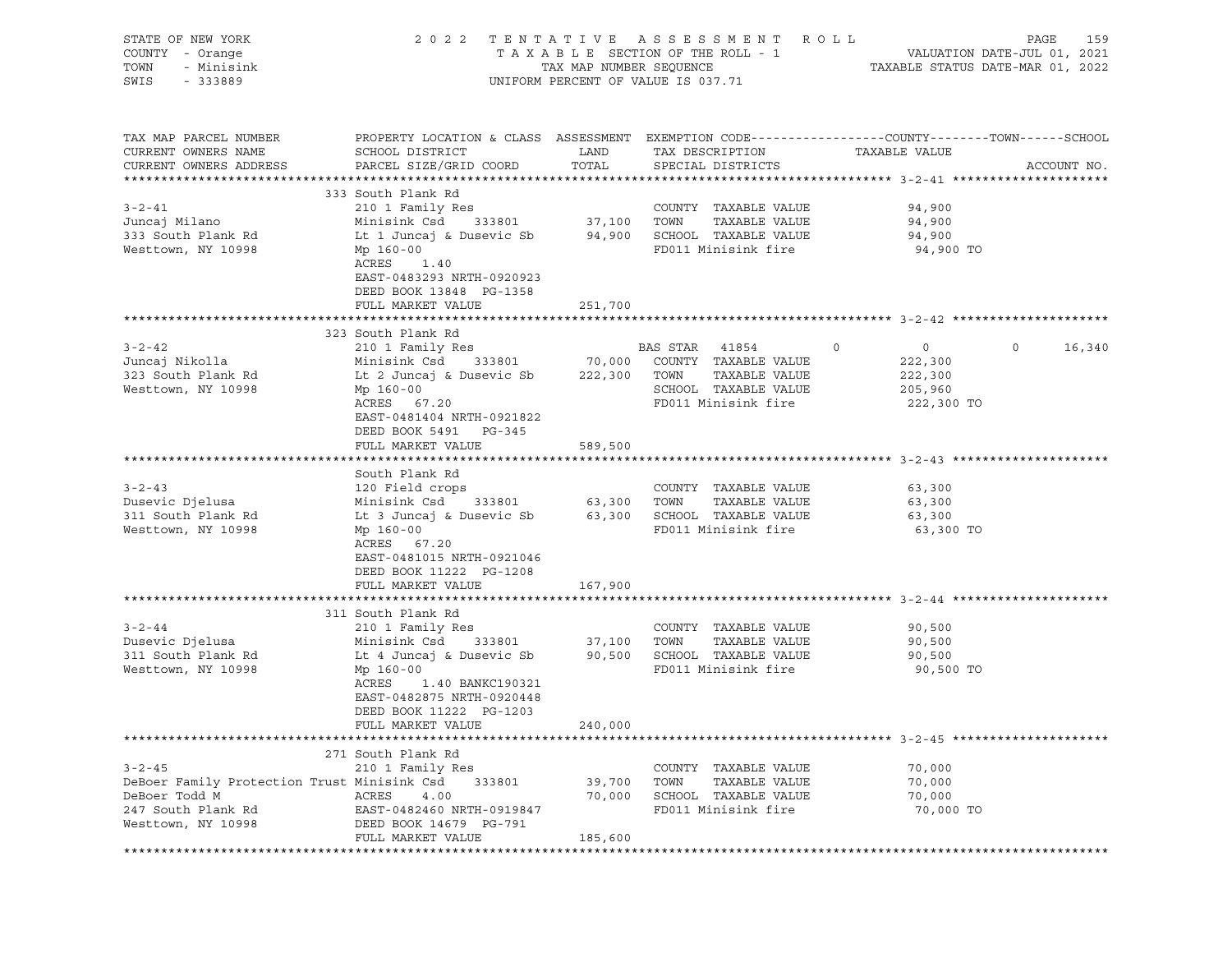|      | 'ATE OF NEW YORK |  | 2 0 2 2 | T |
|------|------------------|--|---------|---|
|      | UNTY - Orange    |  |         |   |
|      | WN - Minisink    |  |         |   |
| ITS. | $-333889$        |  |         |   |

#### STATE OF NEW YORK 2 0 2 2 T E N T A T I V E A S S E S S M E N T R O L L PAGE 160 COUNTY - Orange T A X A B L E SECTION OF THE ROLL - 1 VALUATION DATE-JUL 01, 2021 TOWN - Minisink TAX MAP NUMBER SEQUENCE TAXABLE STATUS DATE-MAR 01, 2022 SWIS - 333889 CONSERVATION CONTROL OF VALUE IS 037.71

| TAX MAP PARCEL NUMBER                                                        | PROPERTY LOCATION & CLASS ASSESSMENT EXEMPTION CODE---------------COUNTY-------TOWN-----SCHOOL                      |                                                                                                  |      |                                      |         |             |
|------------------------------------------------------------------------------|---------------------------------------------------------------------------------------------------------------------|--------------------------------------------------------------------------------------------------|------|--------------------------------------|---------|-------------|
| CURRENT OWNERS NAME                                                          |                                                                                                                     | SCHOOL DISTRICT                      LAND         TAX DESCRIPTION                  TAXABLE VALUE |      |                                      |         |             |
| CURRENT OWNERS ADDRESS 6 PARCEL SIZE/GRID COORD TOTAL SPECIAL DISTRICTS      |                                                                                                                     |                                                                                                  |      |                                      |         | ACCOUNT NO. |
|                                                                              |                                                                                                                     |                                                                                                  |      |                                      |         |             |
|                                                                              | 373 South Plank Rd                                                                                                  |                                                                                                  |      |                                      |         |             |
| $3 - 2 - 46$                                                                 |                                                                                                                     |                                                                                                  |      | 41854 0 0 0 16,340                   |         |             |
| Stark Jeffrey <b>Stark</b> Jeffrey                                           |                                                                                                                     |                                                                                                  |      |                                      |         |             |
|                                                                              |                                                                                                                     |                                                                                                  |      | TAXABLE VALUE 131,800                |         |             |
| Westtown, NY 10998                                                           | EAST-0484186 NRTH-0921617                                                                                           |                                                                                                  |      | SCHOOL TAXABLE VALUE                 | 115,460 |             |
|                                                                              | DEED BOOK 13650 PG-1895                                                                                             |                                                                                                  |      | FD011 Minisink fire 5131,800 TO      |         |             |
|                                                                              | FULL MARKET VALUE                                                                                                   | 349,500                                                                                          |      |                                      |         |             |
|                                                                              |                                                                                                                     |                                                                                                  |      |                                      |         |             |
|                                                                              | 389 South Plank Rd                                                                                                  |                                                                                                  |      |                                      |         |             |
| $3 - 2 - 47$                                                                 | 210 1 Family Res 682 CETWAR CTS 41120 0 9,387 2,682                                                                 |                                                                                                  |      |                                      |         | 5,364       |
| Nadolny Matthew W Minisink Csd 333801 37,100 VETCOM CTS 41130 0 15,645 4,470 |                                                                                                                     |                                                                                                  |      |                                      |         | 8,940       |
| Nadolny Bonnie L                                                             | ACRES 1.40 BANKC020440 168,000 COUNTY TAXABLE VALUE 142,968                                                         |                                                                                                  |      |                                      |         |             |
| 389 South Plank Rd EAST-0484611 NRTH-0921839                                 |                                                                                                                     |                                                                                                  | TOWN | TAXABLE VALUE 160,848                |         |             |
| Westtown, NY 10998 DEED BOOK 15056 PG-945 SCHOOL TAXABLE VALUE 153,696       |                                                                                                                     |                                                                                                  |      |                                      |         |             |
|                                                                              | FULL MARKET VALUE 445,500 FD011 Minisink fire 168,000 TO                                                            |                                                                                                  |      |                                      |         |             |
|                                                                              |                                                                                                                     |                                                                                                  |      |                                      |         |             |
|                                                                              | 401 South Plank Rd                                                                                                  |                                                                                                  |      |                                      |         |             |
| $3 - 2 - 48$                                                                 | 240 Rural res                                                                                                       |                                                                                                  |      | VETWAR CTS 41120 0 9,387 2,682       |         | 5,364       |
| Raymond Wilfred                                                              | Minisink Csd 333801 62,800 VETCOM CTS 41130 0 15,645 4,470<br>ACRES 14.40 196,100 ENH STAR 41834 0 0 0              |                                                                                                  |      |                                      |         | 8,940       |
| Raymond Leslie                                                               | 196,100 ENH STAR 41834                                                                                              |                                                                                                  |      |                                      |         | 40,790      |
| 401 South Plank Rd                                                           | $\texttt{EAST-0484408 NRTH-0918301}\qquad \qquad \texttt{COUNTY} \quad \texttt{TXABLE VALUE} \qquad \qquad 171,068$ |                                                                                                  |      |                                      |         |             |
| Westtown, NY 10998                                                           | DEED BOOK 14623 PG-358                                                                                              |                                                                                                  | TOWN | TAXABLE VALUE                        | 188,948 |             |
|                                                                              | FULL MARKET VALUE                                                                                                   |                                                                                                  |      | 520,000 SCHOOL TAXABLE VALUE 141,006 |         |             |
|                                                                              |                                                                                                                     |                                                                                                  |      | FD011 Minisink fire 196,100 TO       |         |             |
|                                                                              |                                                                                                                     |                                                                                                  |      |                                      |         |             |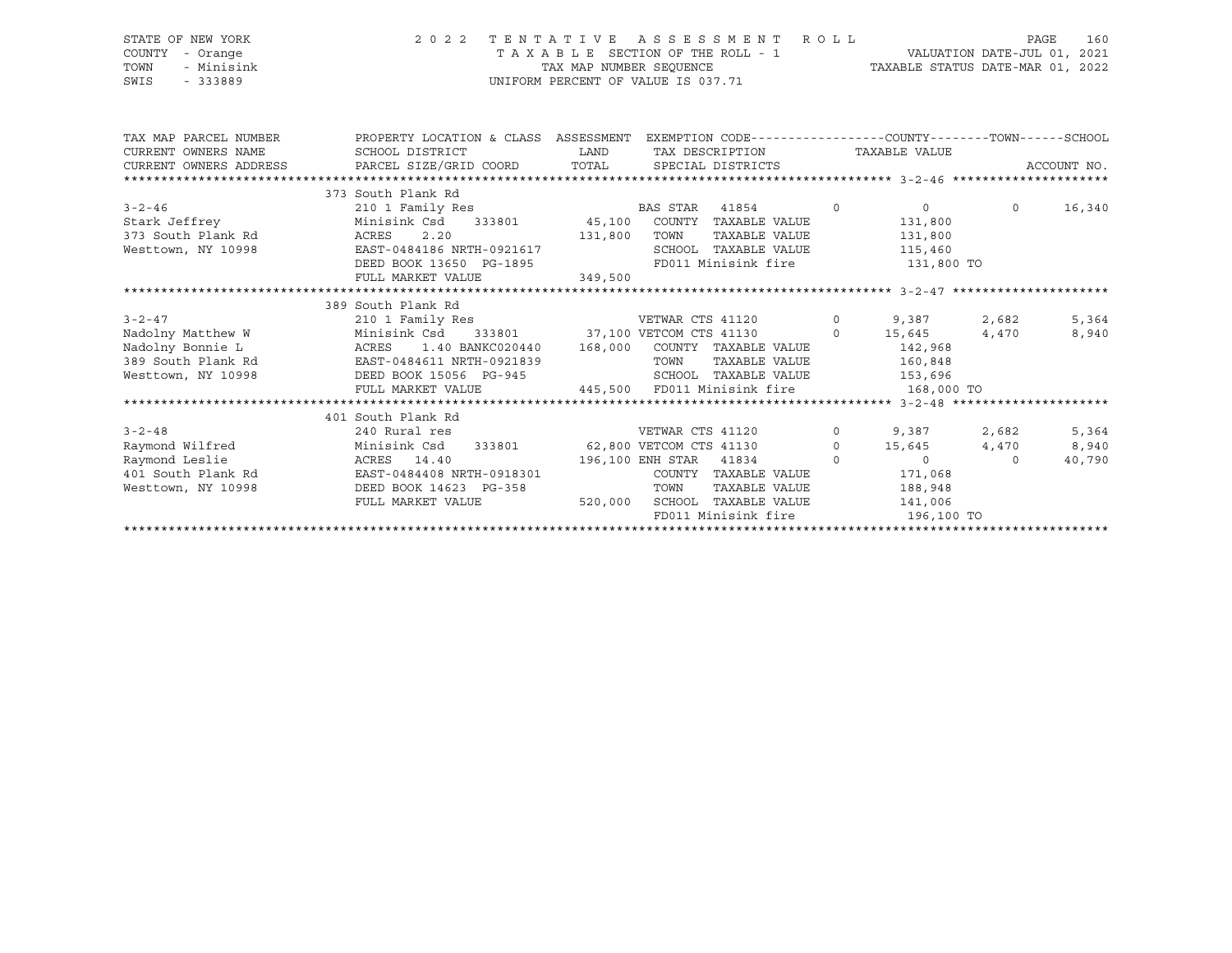|      | STATE OF NEW YORK | 2022 TENTATIVE ASSESSMENT ROLL        |                                  | PAGE | 161 |
|------|-------------------|---------------------------------------|----------------------------------|------|-----|
|      | COUNTY - Orange   | T A X A B L E SECTION OF THE ROLL - 1 | VALUATION DATE-JUL 01, 2021      |      |     |
| TOWN | - Minisink        | MAP SECTION - 003                     | TAXABLE STATUS DATE-MAR 01, 2022 |      |     |
| SWIS | - 333889          | SUB-SECTION - 000                     | RPS150/V04/L015                  |      |     |
|      |                   | UNIFORM PERCENT OF VALUE IS 037.71    | CURRENT DATE $4/28/2022$         |      |     |

# \*\*\* S P E C I A L D I S T R I C T S U M M A R Y \*\*\*

|      |                       | TOTAL | EXTENSION | EXTENSION    | AD VALOREM | <b>EXEMPT</b> | TAXABLE   |
|------|-----------------------|-------|-----------|--------------|------------|---------------|-----------|
| CODE | DISTRICT NAME PARCELS |       | TYPE      | <b>VALUE</b> | VALUE      | AMOUNT        | VALUE     |
|      |                       |       |           |              |            |               |           |
|      | FD011 Minisink fire   |       | 159 TOTAL |              | 22078,200  |               | 22078,200 |

### \*\*\* S C H O O L D I S T R I C T S U M M A R Y \*\*\*

| CODE   | DISTRICT NAME | TOTAL<br>PARCELS | ASSESSED<br>LAND | ASSESSED<br>TOTAL | EXEMPT<br>AMOUNT | TOTAL<br>TAXABLE | STAR<br>AMOUNT | STAR<br>TAXABLE |
|--------|---------------|------------------|------------------|-------------------|------------------|------------------|----------------|-----------------|
| 333801 | Minisink Csd  | 159              | 6394,550         | 22078,200         | 663,769          | 21414,431        | 1453,540       | 19960,891       |
|        | SUB-TOTAL     | 159              | 6394,550         | 22078,200         | 663,769          | 21414,431        | 1453,540       | 19960,891       |
|        | TOTAL         | 159              | 6394,550         | 22078,200         | 663,769          | 21414,431        | 1453,540       | 19960,891       |

#### \*\*\* S Y S T E M C O D E S S U M M A R Y \*\*\*

#### NO SYSTEM EXEMPTIONS AT THIS LEVEL

### \*\*\* E X E M P T I O N S U M M A R Y \*\*\*

|       |                 | TOTAL   |         |         |          |
|-------|-----------------|---------|---------|---------|----------|
| CODE  | DESCRIPTION     | PARCELS | COUNTY  | TOWN    | SCHOOL   |
| 41120 | VETWAR CTS      | 8       | 75,096  | 21,456  | 42,912   |
| 41130 | VETCOM CTS      | 8       | 125,160 | 35,760  | 71,520   |
| 41140 | VETDIS CTS      | 2       | 58,815  | 17,880  | 35,760   |
| 41153 | $CW$ 10 $VET/$  | 2       |         | 5,364   |          |
| 41165 | CW 15 VET/      | 2       | 10,728  |         | 10,728   |
| 41720 | AGDISTRICT      | 3       | 354,608 | 354,608 | 354,608  |
| 41800 | AGED            |         | 73,241  | 73,241  | 73,241   |
| 41834 | ENH STAR        | 12      |         |         | 489,480  |
| 41854 | <b>BAS STAR</b> | 59      |         |         | 964,060  |
| 49500 | SOLAR EX C      | 15      | 75,000  | 75,000  | 75,000   |
|       | TOTAL           | 112     | 772,648 | 583,309 | 2117,309 |
|       |                 |         |         |         |          |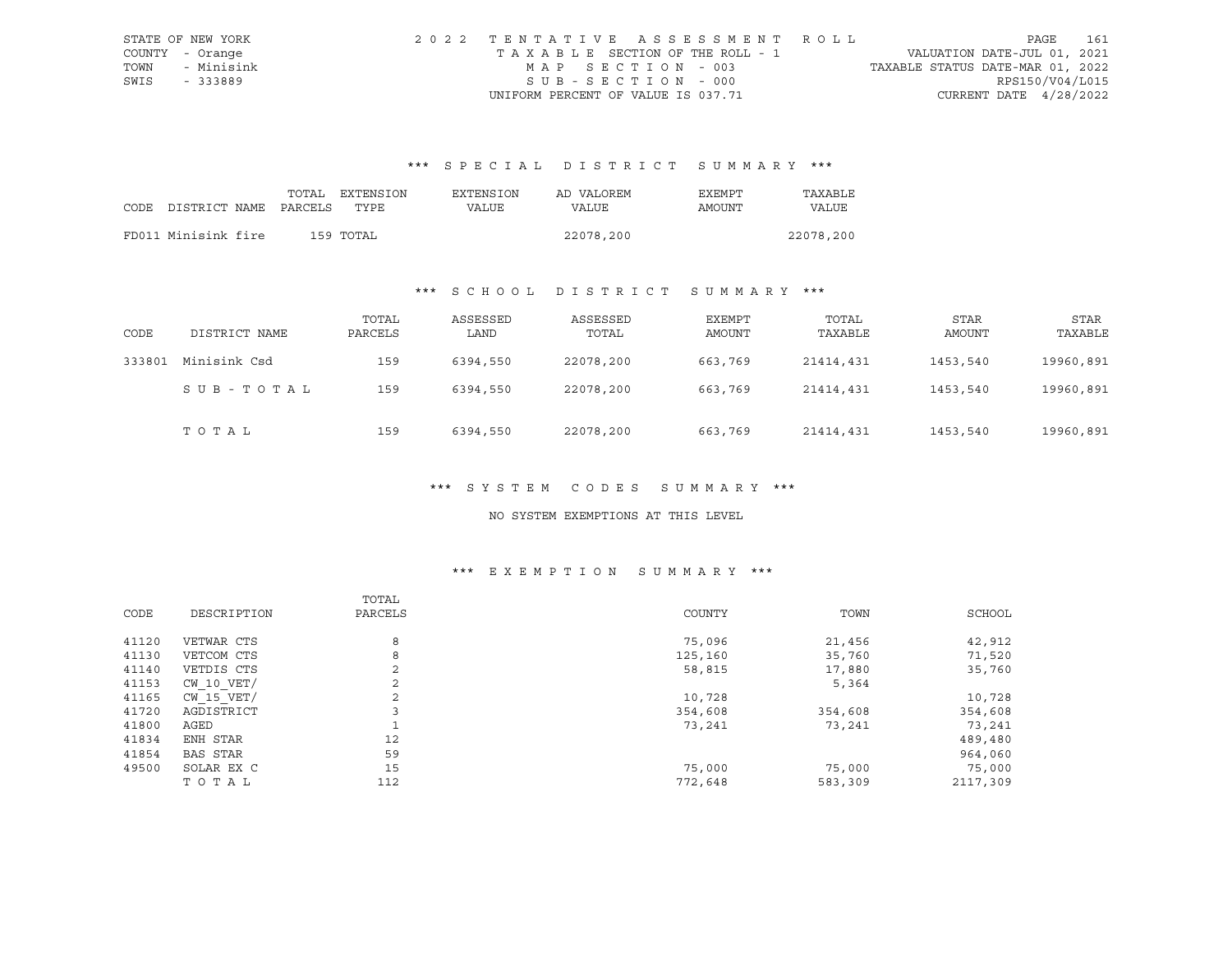|      | STATE OF NEW YORK | 2022 TENTATIVE ASSESSMENT ROLL                                 | PAGE            | 162 |
|------|-------------------|----------------------------------------------------------------|-----------------|-----|
|      | COUNTY - Orange   | VALUATION DATE-JUL 01, 2021<br>TAXABLE SECTION OF THE ROLL - 1 |                 |     |
| TOWN | - Minisink        | TAXABLE STATUS DATE-MAR 01, 2022<br>MAP SECTION - 003          |                 |     |
| SWIS | - 333889          | SUB-SECTION - 000                                              | RPS150/V04/L015 |     |
|      |                   | CURRENT DATE $4/28/2022$<br>UNIFORM PERCENT OF VALUE IS 037.71 |                 |     |

#### \*\*\* G R A N D T O T A L S \*\*\*

| ROLL       |             | TOTAL   | ASSESSED | ASSESSED  | TAXABLE   | TAXABLE   | TAXABLE   | <b>STAR</b> |
|------------|-------------|---------|----------|-----------|-----------|-----------|-----------|-------------|
| <b>SEC</b> | DESCRIPTION | PARCELS | LAND     | TOTAL     | COUNTY    | TOWN      | SCHOOL    | TAXABLE     |
|            | TAXABLE     | 159     | 6394,550 | 22078,200 | 21305,552 | 21494,891 | 21414,431 | 19960,891   |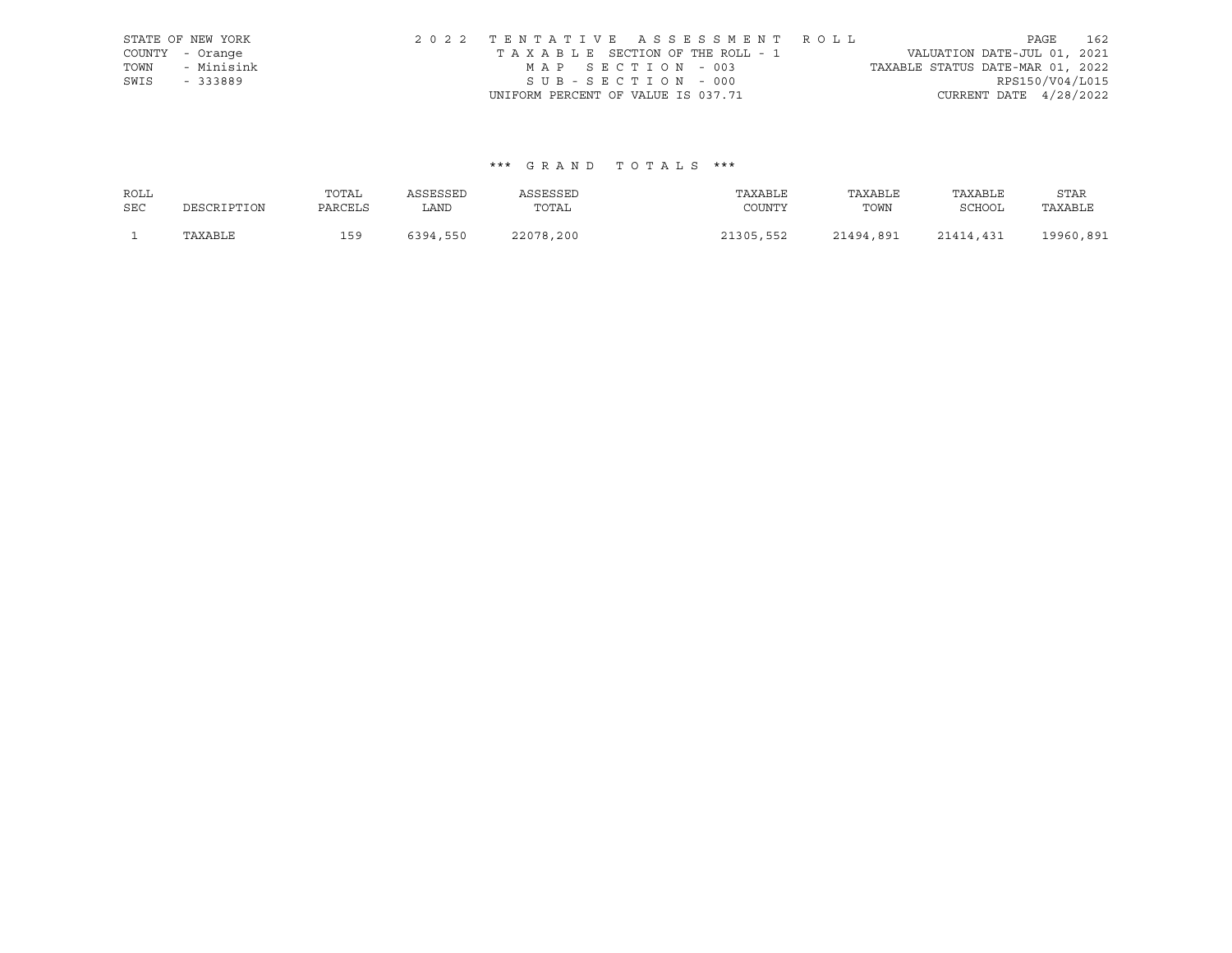#### STATE OF NEW YORK 2 0 2 2 T E N T A T I V E A S S E S S M E N T R O L L PAGE 163 COUNTY - Orange T A X A B L E SECTION OF THE ROLL - 1 VALUATION DATE-JUL 01, 2021 TOWN - Minisink TAX MAP NUMBER SEQUENCE TAXABLE STATUS DATE-MAR 01, 2022 SWIS - 333889 CONSERVATION CONTROL OF VALUE IS 037.71

| TAX MAP PARCEL NUMBER<br>CURRENT OWNERS NAME<br>CURRENT OWNERS ADDRESS                                                                                                                                                                                                  | PROPERTY LOCATION & CLASS ASSESSMENT EXEMPTION CODE----------------COUNTY-------TOWN-----SCHOOL<br>SCHOOL DISTRICT<br>PARCEL SIZE/GRID COORD                                                                                                                    | LAND<br>TOTAL                                   | TAX DESCRIPTION<br>SPECIAL DISTRICTS                                                                                      | TAXABLE VALUE                                                            |          | ACCOUNT NO. |
|-------------------------------------------------------------------------------------------------------------------------------------------------------------------------------------------------------------------------------------------------------------------------|-----------------------------------------------------------------------------------------------------------------------------------------------------------------------------------------------------------------------------------------------------------------|-------------------------------------------------|---------------------------------------------------------------------------------------------------------------------------|--------------------------------------------------------------------------|----------|-------------|
| $4 - 1 - 1.1$<br>Miceli Anthony<br>Miceli Julia<br>PO Box 112<br>Johnson, NY 10933 DEED BOOK 1962 PG-00444                                                                                                                                                              | 131 Gregory Rd<br>210 1 Family Res<br>210 1 Family Res<br>210 1 Minisink Csd 333801 34,100 COUNTY TAXABLE VALUE<br>Minisink Csd<br>ACRES 1.30 140,60<br>EAST-0488142 NRTH-0920720 140,60<br>FULL MARKET VALUE                                                   | 140,600 TOWN<br>372,800                         | TAXABLE VALUE<br>SCHOOL TAXABLE VALUE<br>FD011 Minisink fire 140,600 TO                                                   | $\circ$<br>$\overline{0}$<br>140,600<br>140,600<br>124,260               | $\Omega$ | 16,340      |
| $4 - 1 - 1.2$<br>Johnson, NY 10933                                                                                                                                                                                                                                      | 139 Gregory Rd<br>210 1 Family Res<br>EAST-0488025 NRTH-0920588<br>DEED BOOK 14030 PG-1643<br>FULL MARKET VALUE                                                                                                                                                 | 34,500     TOWN<br>168,000     SCHOO<br>445,500 | COUNTY TAXABLE VALUE<br>TAXABLE VALUE<br>SCHOOL TAXABLE VALUE<br>FD011 Minisink fire                                      | 168,000<br>168,000<br>168,000<br>168,000 TO                              |          |             |
| $4 - 1 - 1.3$<br>Donleavy William C<br>Donleavy Emily L<br>Donleavy Emily L<br>PO Box 86<br>Johnson, NY 10933<br>DEED BOOK 13268<br>PO HONG THE DON 13268<br>PO HONG TO THE DON 13268<br>PO HONG PO 1877<br>PO BOX 86<br>TO HONG PO 188337<br>NRTH-0920819<br>DEED BOOK | 125 Gregory Rd<br>210 1 Family Res<br>1.40 BANKN140687 122,400<br>FULL MARKET VALUE                                                                                                                                                                             | 333801 34,200<br>324,600                        | BAS STAR 41854<br>COUNTY TAXABLE VALUE<br>TOWN<br>TAXABLE VALUE<br>SCHOOL TAXABLE VALUE<br>FD011 Minisink fire 122,400 TO | $\circ$<br>$\overline{0}$<br>122,400<br>122,400<br>106,060               | $\circ$  | 16,340      |
| $4 - 1 - 3.112$<br>Kirby Kyle L<br>Howell Hana<br>PO Box 152<br>Johnson, NY 10933                                                                                                                                                                                       | 89 Gregory Rd<br>210 1 Family Res<br>Minisink Csd 333801 34,700 TOWN<br>Lt 1 Sawyer & Hansen Map 104,700 SCHOOL TAXABLE VALUE<br>318-19 SS Gregory Rd<br>ACRES<br>1.90 BANK0230051<br>EAST-0489190 NRTH-0921330<br>DEED BOOK 15133 PG-1189<br>FULL MARKET VALUE | 277,600                                         | COUNTY TAXABLE VALUE<br>TAXABLE VALUE<br>FD011 Minisink fire                                                              | 104,700<br>104,700<br>104,700<br>104,700 TO                              |          |             |
| $4 - 1 - 3.122$<br>Sawyer Raymond<br>Sawyer Kathleen<br>PO Box 518<br>Johnson, NY 10933                                                                                                                                                                                 | 95 Gregory Rd<br>210 1 Family Res<br>Minisink Csd 333801 43,400 COUNTY TAXABLE VALUE<br>Lt 2 Sawyer & Hansen Map<br>318-19 SS Gregory Rd<br>ACRES 10.60 BANKC080370<br>EAST-0489089 NRTH-0920960<br>DEED BOOK 14781 PG-434<br>FULL MARKET VALUE                 | 156,600<br>415,300                              | BAS STAR 41854<br>TOWN<br>TAXABLE VALUE<br>SCHOOL TAXABLE VALUE<br>FD011 Minisink fire                                    | $\circ$<br>$\overline{0}$<br>156,600<br>156,600<br>140,260<br>156,600 TO | $\Omega$ | 16,340      |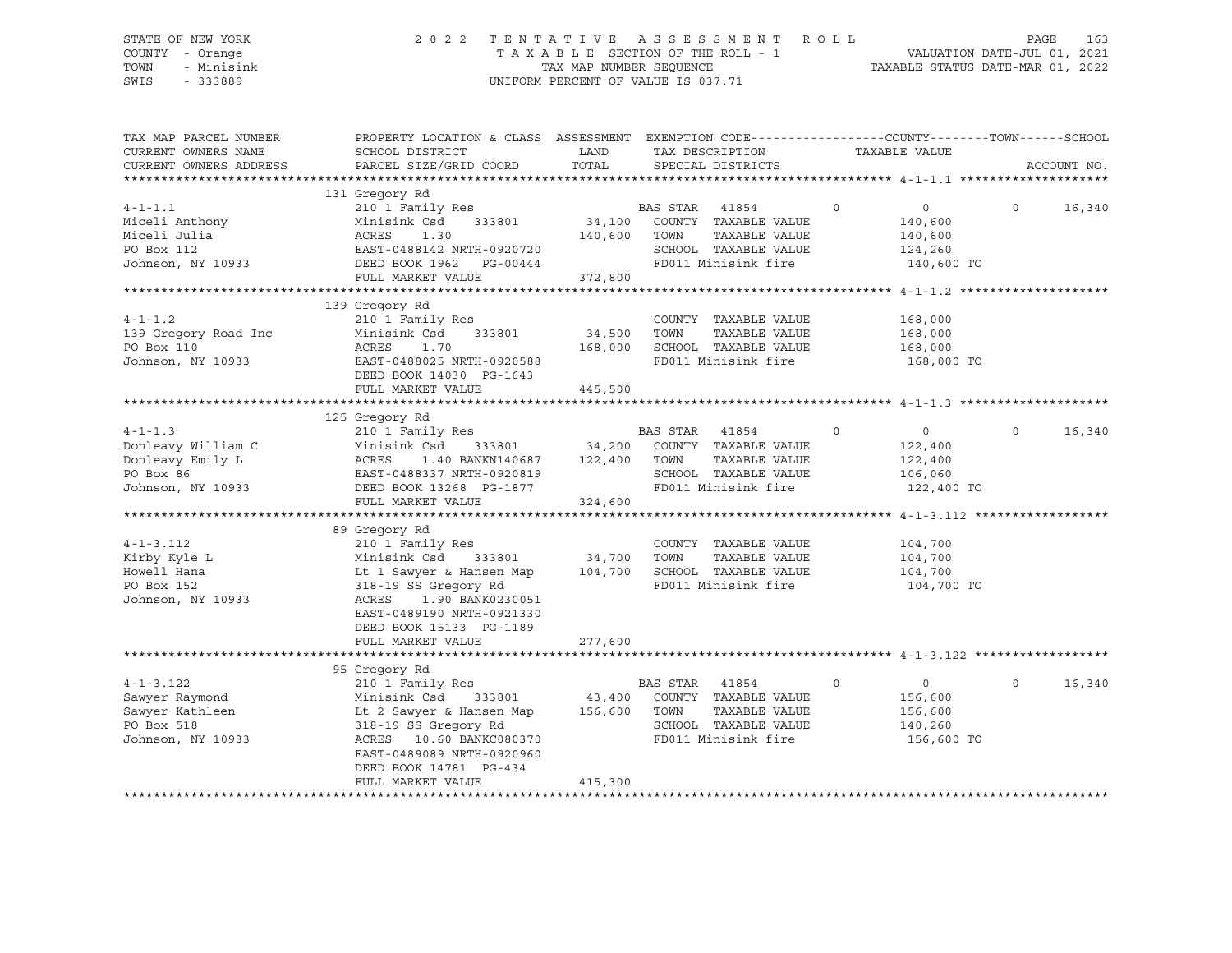| STATE OF NEW YORK<br>COUNTY - Orange<br>TOWN<br>- Minisink<br>SWIS<br>$-333889$                                   |                                                                                                                                             |                         | 2022 TENTATIVE ASSESSMENT ROLL<br>T A X A B L E SECTION OF THE ROLL - 1 WALUATION DATE-JUL 01, 2021<br>TAX MAP NUMBER SEQUENCE TAXABLE STATUS DATE-MAR 01, 2022<br>UNIFORM PERCENT OF VALUE IS 037.71 |                                                                                             | PAGE                              | 164                       |
|-------------------------------------------------------------------------------------------------------------------|---------------------------------------------------------------------------------------------------------------------------------------------|-------------------------|-------------------------------------------------------------------------------------------------------------------------------------------------------------------------------------------------------|---------------------------------------------------------------------------------------------|-----------------------------------|---------------------------|
| TAX MAP PARCEL NUMBER<br>CURRENT OWNERS NAME<br>CURRENT OWNERS ADDRESS                                            | PROPERTY LOCATION & CLASS ASSESSMENT EXEMPTION CODE---------------COUNTY-------TOWN-----SCHOOL<br>SCHOOL DISTRICT<br>PARCEL SIZE/GRID COORD | LAND<br>TOTAL           | TAX DESCRIPTION TAXABLE VALUE<br>SPECIAL DISTRICTS                                                                                                                                                    |                                                                                             |                                   | ACCOUNT NO.               |
|                                                                                                                   | Gregory Rd                                                                                                                                  |                         |                                                                                                                                                                                                       |                                                                                             |                                   |                           |
| $4 - 1 - 3.22$<br>Green Ridge Real Estate Holdi Minisink Csd 333801<br>PO Box 163<br>Johnson, NY 10933            | 321 Abandoned ag<br>Par A & Parcel Hansen<br>Sub Map 75-94                                                                                  |                         | COUNTY TAXABLE VALUE<br>25,900 TOWN TAXABLE VALUE<br>25,900 SCHOOL TAXABLE VALUE<br>FD011 Minisink fire                                                                                               | 25,900<br>25,900<br>25,900<br>25,900 TO                                                     |                                   |                           |
|                                                                                                                   | ACRES 14.40<br>EAST-0488348 NRTH-0920290<br>DEED BOOK 14680 PG-317<br>FULL MARKET VALUE                                                     | 68,700                  |                                                                                                                                                                                                       |                                                                                             |                                   |                           |
|                                                                                                                   |                                                                                                                                             |                         |                                                                                                                                                                                                       |                                                                                             |                                   |                           |
| $4 - 1 - 4$<br>Valley View Properties, Inc. Minisink Csd 333801<br>9 Valley View Ln<br>Port Jervis, NY 12771      | 1362 Rte 284<br>210 1 Family Res<br>ACRES<br>0.78<br>EAST-0491751 NRTH-0920303<br>DEED BOOK 14105 PG-221                                    | 33,800 TOWN             | COUNTY TAXABLE VALUE<br>TAXABLE VALUE<br>91,100 SCHOOL TAXABLE VALUE<br>FD011 Minisink fire                                                                                                           | 91,100<br>91,100<br>91,100<br>91,100 TO                                                     |                                   |                           |
|                                                                                                                   | FULL MARKET VALUE                                                                                                                           | 241,600                 |                                                                                                                                                                                                       |                                                                                             |                                   |                           |
|                                                                                                                   |                                                                                                                                             |                         |                                                                                                                                                                                                       |                                                                                             |                                   |                           |
|                                                                                                                   | 1378 Rte 284                                                                                                                                |                         |                                                                                                                                                                                                       |                                                                                             |                                   |                           |
| $4 - 1 - 5.1$<br>Seguin Matthew<br>Seguin Antoinette<br>PO Box 116<br>Johnson, NY 10933-6229 DEED BOOK 5186 PG-41 | 220 2 Family Res<br>Minisink Csd<br>333801<br>Minisi<br>ACRES<br>6.60<br>EAST-0492867 NRTH-0921312<br>FULL MARKET VALUE                     | 143,700 TOWN<br>381,100 | BAS STAR 41854<br>39,400 COUNTY TAXABLE VALUE<br>TAXABLE VALUE<br>SCHOOL TAXABLE VALUE<br>FD011 Minisink fire                                                                                         | $\overline{0}$<br>$\Omega$<br>143,700<br>143,700<br>127,360<br>143,700 TO                   | $\Omega$                          | 16,340                    |
|                                                                                                                   |                                                                                                                                             |                         |                                                                                                                                                                                                       |                                                                                             |                                   |                           |
|                                                                                                                   | 467 County Rte 62                                                                                                                           |                         |                                                                                                                                                                                                       |                                                                                             |                                   |                           |
| $4 - 1 - 7.31$<br>New Hampton, NY 10958-9721 DEED BOOK 3679 PG-156                                                | 210 1 Family Res                                                                                                                            |                         | AGDISTRICT 41720<br>40,100 BAS STAR 41854<br>147,100 SOLAR EX C 49500 0<br>COUNTY TAXABLE VALUE<br>TOWN<br>TAXABLE VALUE                                                                              | $\overline{0}$<br>12,942<br>$\overline{0}$<br>$\overline{0}$<br>5,000<br>129,158<br>129,158 | 12,942<br>$\overline{0}$<br>5,000 | 12,942<br>16,340<br>5,000 |
| MAY BE SUBJECT TO PAYMENT<br>UNDER AGDIST LAW TIL 2026                                                            | FULL MARKET VALUE                                                                                                                           |                         | 390,100 SCHOOL TAXABLE VALUE<br>FD011 Minisink fire                                                                                                                                                   | 112,818<br>147,100 TO                                                                       |                                   |                           |
|                                                                                                                   | Co Hwy 62 & Ridgebury Rd                                                                                                                    |                         |                                                                                                                                                                                                       |                                                                                             |                                   |                           |
| $4 - 1 - 7.32$<br>Jephdaco LLC<br>112 Ridgebury Rd<br>New Hampton, NY 10958<br>MAY BE SUBJECT TO PAYMENT          | 314 Rural vac<10<br>333801<br>Minisink Csd<br>ACRES<br>4.50<br>EAST-0494588 NRTH-0920060<br>DEED BOOK 13478 PG-288<br>FULL MARKET VALUE     |                         | AGDISTRICT 41720<br>6,600 COUNTY TAXABLE VALUE<br>6,600 TOWN TAXABLE VALUE<br>SCHOOL TAXABLE VALUE<br>FD011 Minisink fire<br>17,500                                                                   | 4,857<br>$\circ$<br>1,743<br>1,743<br>1,743<br>6,600 TO                                     | 4,857                             | 4,857                     |
| UNDER AGDIST LAW TIL 2026                                                                                         |                                                                                                                                             |                         |                                                                                                                                                                                                       |                                                                                             |                                   |                           |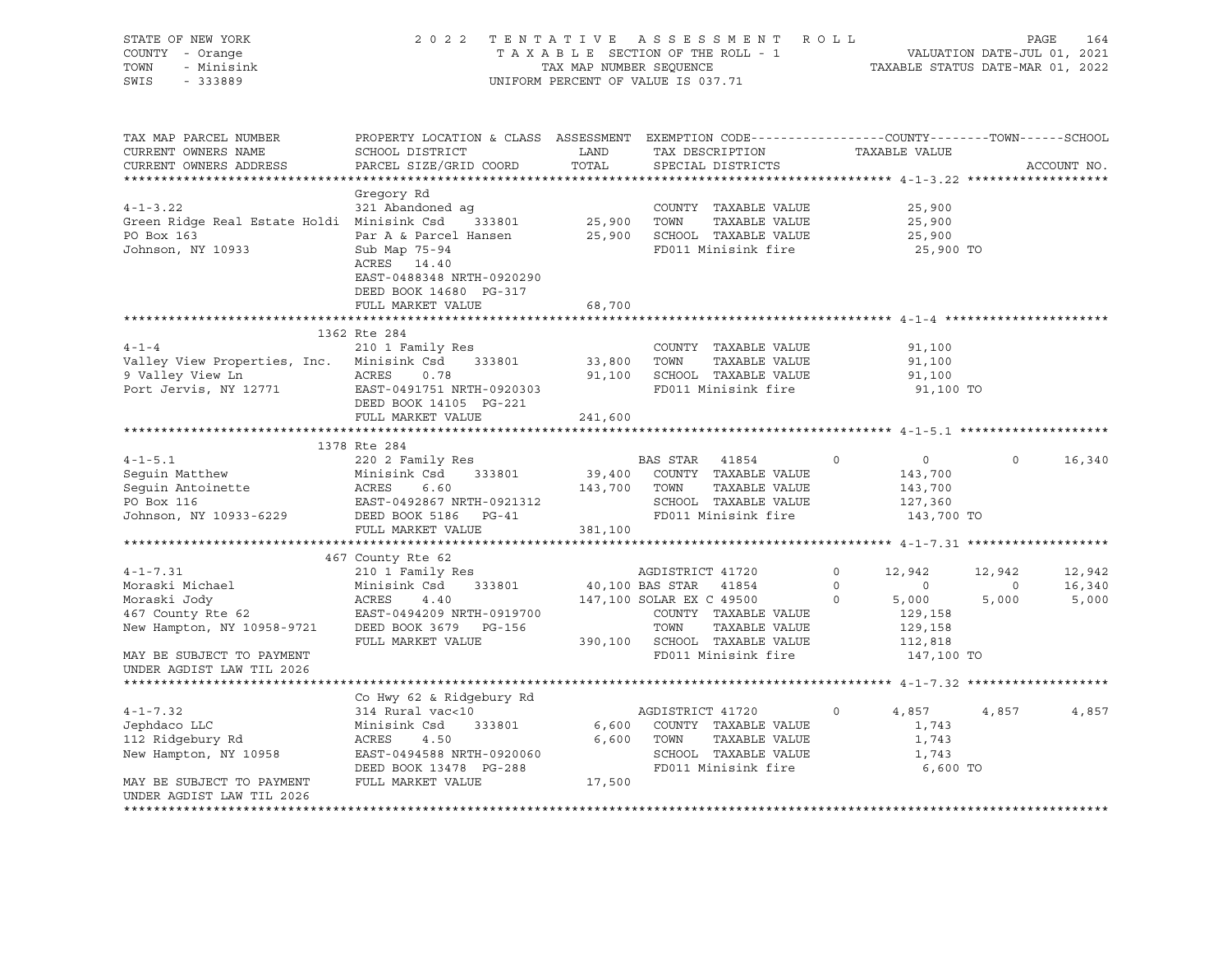| STATE OF NEW YORK<br>COUNTY - Orange<br>TOWN<br>- Minisink<br>SWIS<br>$-333889$                                        | 2022 TENTATIVE<br>TAXABLE SECTION OF THE ROLL - 1<br>TAX MAP NUMBER SEQUENCE<br>UNIFORM PERCENT OF VALUE IS 037.71                                                                                                                                                       | ASSESSMENT ROLL<br>PAGE<br>165<br>VALUATION DATE-JUL 01, 2021<br>TAXABLE STATUS DATE-MAR 01, 2022 |                                                                                                                                                 |                                                                      |                                 |
|------------------------------------------------------------------------------------------------------------------------|--------------------------------------------------------------------------------------------------------------------------------------------------------------------------------------------------------------------------------------------------------------------------|---------------------------------------------------------------------------------------------------|-------------------------------------------------------------------------------------------------------------------------------------------------|----------------------------------------------------------------------|---------------------------------|
| TAX MAP PARCEL NUMBER<br>CURRENT OWNERS NAME<br>CURRENT OWNERS ADDRESS                                                 | PROPERTY LOCATION & CLASS ASSESSMENT EXEMPTION CODE----------------COUNTY-------TOWN------SCHOOL<br>SCHOOL DISTRICT<br>PARCEL SIZE/GRID COORD                                                                                                                            | LAND<br>TOTAL                                                                                     | TAX DESCRIPTION<br>SPECIAL DISTRICTS                                                                                                            | TAXABLE VALUE                                                        | ACCOUNT NO.                     |
| $4 - 1 - 7.412$<br>Farmstead Land Development LLC Minisink Csd<br>284 Hortons Rd<br>Westtown, NY 10998                 | 540 County Rte 62<br>210 1 Family Res<br>333801 39,700<br>Parcel Lot Line Change fo 106,200 SCHOOL TAXABLE VALUE<br>Farmstead Land Developmen<br>Map 338-21 filed 11/10/21<br>ACRES<br>4.00<br>EAST-0492542 NRTH-0920122<br>DEED BOOK 12120 PG-1643<br>FULL MARKET VALUE | 281,600                                                                                           | COUNTY TAXABLE VALUE<br>TOWN<br>TAXABLE VALUE<br>FD011 Minisink fire                                                                            | 106,200<br>106,200<br>106,200<br>106,200 TO                          |                                 |
|                                                                                                                        |                                                                                                                                                                                                                                                                          |                                                                                                   |                                                                                                                                                 |                                                                      |                                 |
| $4 - 1 - 8$ . 1<br>Reisman Moses<br>1 Premishlan Way Unit 301<br>Monroe, NY 10950                                      | 414 County Rte 62<br>210 1 Family Res<br>Minisink Csd<br>333801<br>1.40 BANKC030230 103,400<br>ACRES<br>EAST-0494771 NRTH-0918686<br>DEED BOOK 15079 PG-455                                                                                                              | 37,100 TOWN                                                                                       | COUNTY TAXABLE VALUE<br>TAXABLE VALUE<br>SCHOOL TAXABLE VALUE<br>FD011 Minisink fire                                                            | 103,400<br>103,400<br>103,400<br>103,400 TO                          |                                 |
|                                                                                                                        | FULL MARKET VALUE                                                                                                                                                                                                                                                        | 274,200                                                                                           |                                                                                                                                                 |                                                                      |                                 |
|                                                                                                                        |                                                                                                                                                                                                                                                                          |                                                                                                   |                                                                                                                                                 |                                                                      |                                 |
| $4 - 1 - 8.2$<br>Bastug Gregory<br>Bastug Ewa<br>66 Pettee Ave<br>North Haledon, NJ 07508<br>MAY BE SUBJECT TO PAYMENT | County Rte 62<br>120 Field crops<br>Minisink Csd<br>333801<br>ACRES<br>97.60<br>EAST-0494087 NRTH-0918289<br>DEED BOOK 12288 PG-1970<br>FULL MARKET VALUE                                                                                                                | 293,000<br>293,000 TOWN<br>777,000                                                                | AGDISTRICT 41720<br>COUNTY TAXABLE VALUE<br>TAXABLE VALUE<br>SCHOOL TAXABLE VALUE<br>FD011 Minisink fire                                        | $\circ$<br>270,000<br>23,000<br>23,000<br>23,000<br>293,000 TO       | 270,000<br>270,000              |
| UNDER AGDIST LAW TIL 2026                                                                                              |                                                                                                                                                                                                                                                                          |                                                                                                   |                                                                                                                                                 |                                                                      |                                 |
|                                                                                                                        |                                                                                                                                                                                                                                                                          |                                                                                                   |                                                                                                                                                 |                                                                      |                                 |
| $4 - 1 - 9.1$<br>DeMala Corey<br>Moran Matthew<br>334 County Rte 62<br>Westtown, NY 10998                              | 334 County Rte 62<br>210 1 Family Res<br>Minisink Csd<br>333801<br>Lt 1 Uzenski Sub Map 6904<br>ACRES<br>2.00 BANKC160013<br>EAST-0494575 NRTH-0916865<br>DEED BOOK 14027 PG-1140                                                                                        | 37,700 TOWN<br>171,700                                                                            | COUNTY TAXABLE VALUE<br>TAXABLE VALUE<br>SCHOOL TAXABLE VALUE<br>FD011 Minisink fire                                                            | 171,700<br>171,700<br>171,700<br>171,700 TO                          |                                 |
|                                                                                                                        | FULL MARKET VALUE                                                                                                                                                                                                                                                        | 455,300                                                                                           |                                                                                                                                                 |                                                                      |                                 |
|                                                                                                                        |                                                                                                                                                                                                                                                                          |                                                                                                   |                                                                                                                                                 |                                                                      |                                 |
| $4 - 1 - 9.21$<br>Witkowski David J<br>Witkowski Roseanne<br>368 County Rte 62<br>New Hampton, NY 10958                | 368 County Rte 62<br>240 Rural res<br>Minisink Csd<br>333801<br>Lt1 Hearn SM 322-19 filed<br>11/18/2019<br>ACRES 28.00<br>EAST-0495137 NRTH-0917449<br>DEED BOOK 3331<br>PG-278                                                                                          | 153,700                                                                                           | AGDISTRICT 41720<br>79,000 BAS STAR<br>41854<br>COUNTY<br>TAXABLE VALUE<br>TOWN<br>TAXABLE VALUE<br>SCHOOL TAXABLE VALUE<br>FD011 Minisink fire | 0<br>23,585<br>0<br>0<br>130,115<br>130,115<br>113,775<br>153,700 TO | 23,585<br>23,585<br>16,340<br>0 |
| MAY BE SUBJECT TO PAYMENT<br>UNDER AGDIST LAW TIL 2026                                                                 | FULL MARKET VALUE                                                                                                                                                                                                                                                        | 407,600                                                                                           |                                                                                                                                                 |                                                                      |                                 |
|                                                                                                                        |                                                                                                                                                                                                                                                                          |                                                                                                   |                                                                                                                                                 |                                                                      |                                 |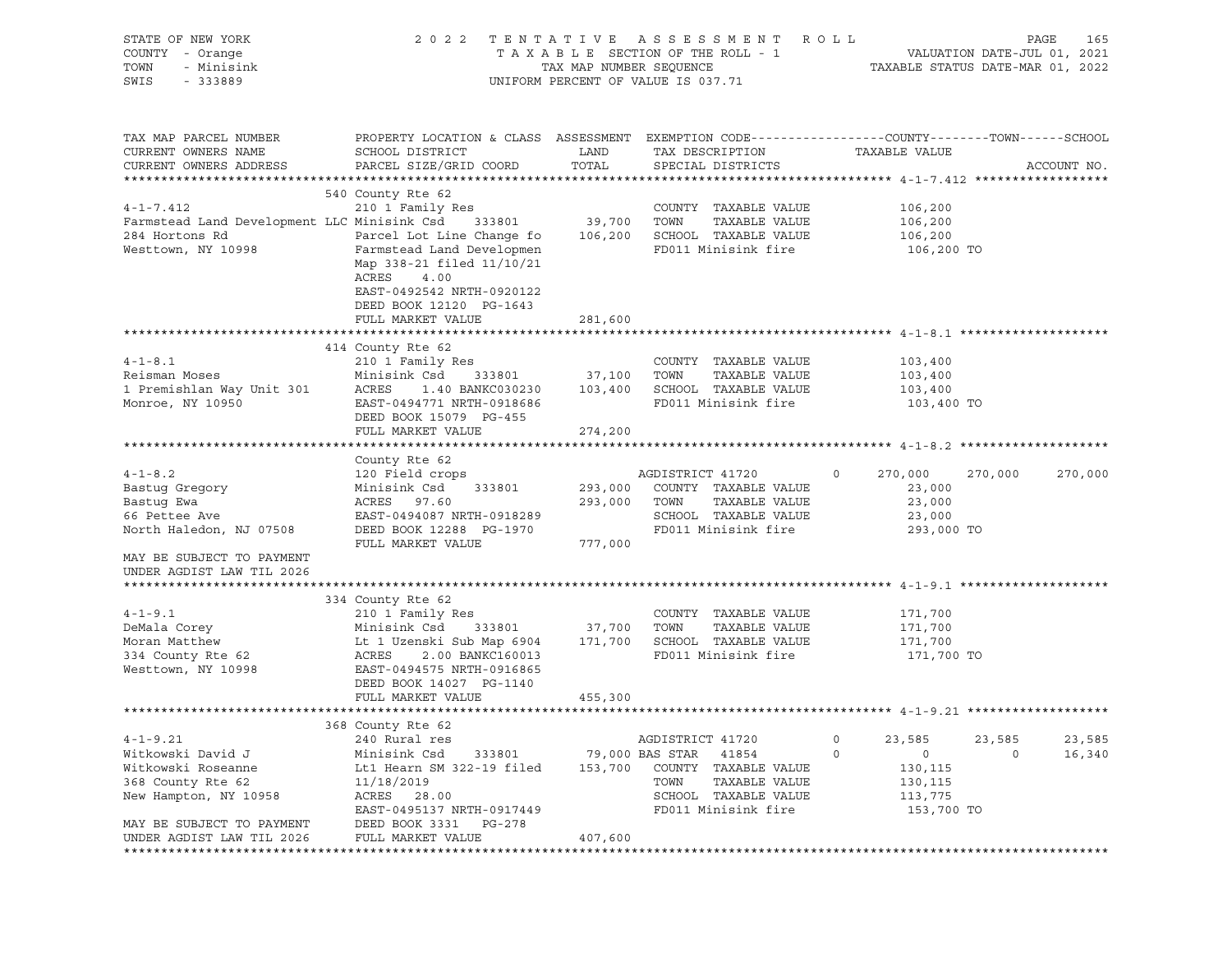| STATE OF NEW YORK<br>COUNTY - Orange<br>TOWN<br>- Minisink<br>SWIS<br>$-333889$                                                                               | 2022 TENTATIVE                                                                                                                                                                                                 | TAXABLE SECTION OF THE ROLL - 1<br>TAX MAP NUMBER SEQUENCE<br>UNIFORM PERCENT OF VALUE IS 037.71 | A S S E S S M E N T                         |                                                                                               | R O L L     | VALUATION DATE-JUL 01, 2021<br>TAXABLE STATUS DATE-MAR 01, 2022 | PAGE         | 166             |
|---------------------------------------------------------------------------------------------------------------------------------------------------------------|----------------------------------------------------------------------------------------------------------------------------------------------------------------------------------------------------------------|--------------------------------------------------------------------------------------------------|---------------------------------------------|-----------------------------------------------------------------------------------------------|-------------|-----------------------------------------------------------------|--------------|-----------------|
| TAX MAP PARCEL NUMBER<br>CURRENT OWNERS NAME<br>CURRENT OWNERS ADDRESS                                                                                        | PROPERTY LOCATION & CLASS ASSESSMENT EXEMPTION CODE----------------COUNTY-------TOWN-----SCHOOL<br>SCHOOL DISTRICT<br>PARCEL SIZE/GRID COORD                                                                   | LAND<br>TOTAL                                                                                    | TAX DESCRIPTION                             | SPECIAL DISTRICTS                                                                             |             | TAXABLE VALUE                                                   |              | ACCOUNT NO.     |
| $4 - 1 - 9.22$<br>Hearn Michelle A<br>Hearn Matthew R<br>338 County Rte 62<br>New Hampton, NY 10958<br>MAY BE SUBJECT TO PAYMENT<br>UNDER AGDIST LAW TIL 2024 | 338 County Rte 62<br>210 1 Family Res<br>Minisink Csd<br>Lt 2 Hearn SM 322-19 file 133,000<br>11/18/2019<br>PARTIAL<br>ACRES<br>8.50<br>EAST-0495020 NRTH-0916668<br>DEED BOOK 14716 PG-653                    | 333801 48,000                                                                                    | TOWN                                        | COUNTY TAXABLE VALUE<br>TAXABLE VALUE<br>SCHOOL TAXABLE VALUE<br>FD011 Minisink fire          |             | 133,000<br>133,000<br>133,000<br>133,000 TO                     |              |                 |
|                                                                                                                                                               | FULL MARKET VALUE                                                                                                                                                                                              | 352,700                                                                                          |                                             |                                                                                               |             |                                                                 |              |                 |
| $4 - 1 - 10$<br>Witkowski Family Irrev Trust Minisink Csd<br>Witkowski David                                                                                  | 363 County Rte 62<br>210 1 Family Res<br>333801<br>ACRES<br>1.20                                                                                                                                               | 34,000<br>97,000                                                                                 | ENH STAR<br>TOWN                            | 41834<br>COUNTY TAXABLE VALUE<br>TAXABLE VALUE                                                | $\circ$     | $\overline{0}$<br>97,000<br>97,000                              | $\mathsf{O}$ | 40,790          |
| 363 County Rte 62<br>New Hampton, NY 10958                                                                                                                    | EAST-0494588 NRTH-0917605<br>DEED BOOK 14325 PG-1547<br>FULL MARKET VALUE                                                                                                                                      | 257,200                                                                                          |                                             | SCHOOL TAXABLE VALUE<br>FD011 Minisink fire                                                   |             | 56,210<br>97,000 TO                                             |              |                 |
|                                                                                                                                                               | 355 County Rte 62                                                                                                                                                                                              |                                                                                                  |                                             |                                                                                               |             |                                                                 |              |                 |
| $4 - 1 - 11.1$<br>Willms Alan F<br>Willms Debra S<br>355 County Rte 62<br>New Hampton, NY 10958                                                               | 210 1 Family Res<br>Minisink Csd<br>333801<br>FRNT 151.00 DPTH 152.00<br>EAST-0494525 NRTH-0917305<br>DEED BOOK 2904 PG-324                                                                                    | 27,800<br>96,500                                                                                 | BAS STAR<br>TOWN                            | 41854<br>COUNTY TAXABLE VALUE<br>TAXABLE VALUE<br>SCHOOL TAXABLE VALUE<br>FD011 Minisink fire | $\mathbf 0$ | $\overline{0}$<br>96,500<br>96,500<br>80,160<br>96,500 TO       | $\mathbf 0$  | 16,340          |
|                                                                                                                                                               | FULL MARKET VALUE                                                                                                                                                                                              | 255,900                                                                                          |                                             |                                                                                               |             |                                                                 |              |                 |
| $4 - 1 - 11.21$<br>Besaw Stephen R<br>Jan Patricia<br>349 County Rte 62<br>New Hampton, NY 10958                                                              | 349 County Rte 62<br>210 1 Family Res<br>Minisink Csd<br>333801<br>Lt 2 Kowalczik & Besaw<br>Sub Map 153-99<br>FRNT 170.00 DPTH 152.00<br>EAST-0494446 NRTH-0917298<br>DEED BOOK 5220 PG-207                   | 31,800<br>132,800                                                                                | BAS STAR<br>TOWN                            | 41854<br>COUNTY TAXABLE VALUE<br>TAXABLE VALUE<br>SCHOOL TAXABLE VALUE<br>FD011 Minisink fire | $\circ$     | $\overline{0}$<br>132,800<br>132,800<br>116,460<br>132,800 TO   | $\mathbf 0$  | 16,340          |
|                                                                                                                                                               | FULL MARKET VALUE                                                                                                                                                                                              | 352,200                                                                                          |                                             |                                                                                               |             |                                                                 |              |                 |
|                                                                                                                                                               | 341 County Rte 62                                                                                                                                                                                              |                                                                                                  |                                             |                                                                                               |             |                                                                 |              |                 |
| $4 - 1 - 12.1$<br>Becerril Mario<br>Becerril Joanna<br>341 County Rte 62<br>Westtown, NY 10998                                                                | 210 1 Family Res<br>Minisink Csd<br>333801<br>Lt 1 Kowalczik & Besaw<br>Sub Map 153-99<br>Co Hwy 62 & Warford Rd<br>ACRES<br>1.10<br>EAST-0494406 NRTH-0917066<br>DEED BOOK 12293 PG-1727<br>FULL MARKET VALUE | 93,400<br>247,700                                                                                | BAS STAR<br>30,700 SOLAR EX C 49500<br>TOWN | 41854<br>COUNTY TAXABLE VALUE<br>TAXABLE VALUE<br>SCHOOL TAXABLE VALUE<br>FD011 Minisink fire | 0<br>0      | 0<br>5,000<br>88,400<br>88,400<br>72,060<br>93,400 TO           | 0<br>5,000   | 16,340<br>5,000 |
|                                                                                                                                                               |                                                                                                                                                                                                                |                                                                                                  |                                             |                                                                                               |             |                                                                 |              |                 |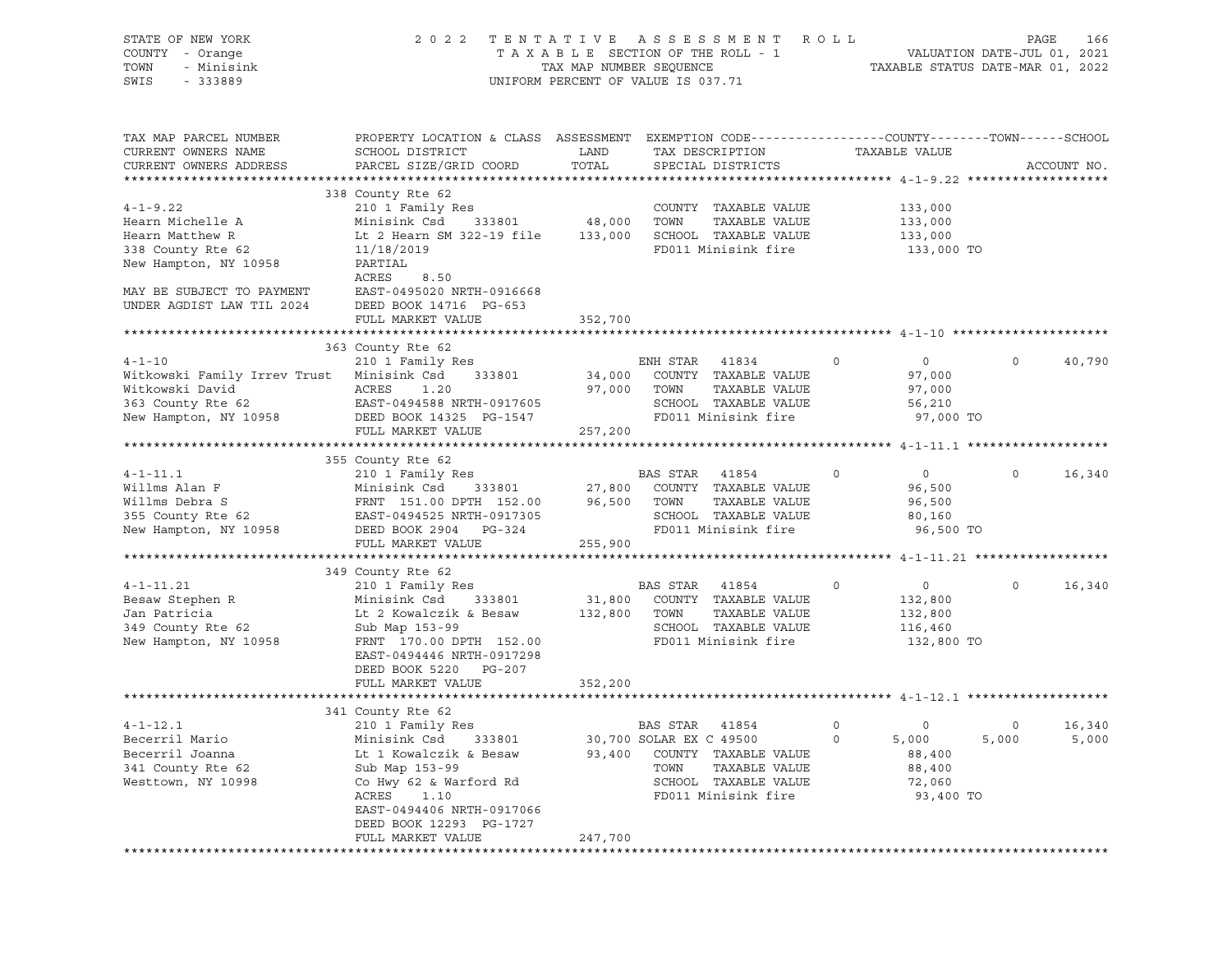STATE OF NEW YORK 2 0 2 2 T E N T A T I V E A S S E S S M E N T R O L L PAGE 167

## COUNTY - Orange T A X A B L E SECTION OF THE ROLL - 1 VALUATION DATE-JUL 01, 2021 TOWN - Minisink TAX MAP NUMBER SEQUENCE TAXABLE STATUS DATE-MAR 01, 2022 SWIS - 333889 CONSERVATION CONTROL OF VALUE IS 037.71

| CURRENT OWNERS NAME<br>SCHOOL DISTRICT<br><b>EXAMPLE THE STATE OF STATE OF STATE</b><br>TAX DESCRIPTION<br>TAXABLE VALUE<br>TOTAL SPECIAL DISTRICTS<br>PARCEL SIZE/GRID COORD<br>CURRENT OWNERS ADDRESS<br>ACCOUNT NO.<br>319 County Rte 62                                                                                                                                      |        |
|----------------------------------------------------------------------------------------------------------------------------------------------------------------------------------------------------------------------------------------------------------------------------------------------------------------------------------------------------------------------------------|--------|
|                                                                                                                                                                                                                                                                                                                                                                                  |        |
|                                                                                                                                                                                                                                                                                                                                                                                  |        |
|                                                                                                                                                                                                                                                                                                                                                                                  |        |
|                                                                                                                                                                                                                                                                                                                                                                                  |        |
| 210 1 Family Res<br>$4 - 1 - 13.1$<br>COUNTY TAXABLE VALUE<br>91,700                                                                                                                                                                                                                                                                                                             |        |
| 333801 24,300<br>Landin Carlos J<br>59 Hamilton St<br>TOWN<br>TAXABLE VALUE<br>Minisink Csd<br>91,700                                                                                                                                                                                                                                                                            |        |
| ACRES<br>0.46<br>91,700<br>SCHOOL TAXABLE VALUE<br>FD011 Minisink fire<br>91,700                                                                                                                                                                                                                                                                                                 |        |
| Port Jervis, NY 12771<br>91,700 TO<br>EAST-0494357 NRTH-0916474                                                                                                                                                                                                                                                                                                                  |        |
| DEED BOOK 14238 PG-959                                                                                                                                                                                                                                                                                                                                                           |        |
| 243,200<br>FULL MARKET VALUE                                                                                                                                                                                                                                                                                                                                                     |        |
|                                                                                                                                                                                                                                                                                                                                                                                  |        |
| 311 County Rte 62                                                                                                                                                                                                                                                                                                                                                                |        |
| $4 - 1 - 13.22$<br>COUNTY TAXABLE VALUE<br>99,000<br>99.000                                                                                                                                                                                                                                                                                                                      |        |
| Greaves Patrick<br>TAXABLE VALUE<br>99,000                                                                                                                                                                                                                                                                                                                                       |        |
| Greaves Catherine MCRES<br>SCHOOL TAXABLE VALUE<br>1.80<br>99,000<br>99,000                                                                                                                                                                                                                                                                                                      |        |
| 311 County Rte 62 EAST-0494301 NRTH-0916226<br>New Hampton, NY 10958 DEED BOOK 11515 PG-1790<br>FD011 Minisink fire 99,000 TO                                                                                                                                                                                                                                                    |        |
|                                                                                                                                                                                                                                                                                                                                                                                  |        |
| FULL MARKET VALUE<br>262,500                                                                                                                                                                                                                                                                                                                                                     |        |
|                                                                                                                                                                                                                                                                                                                                                                                  |        |
| 292 County Rte 62                                                                                                                                                                                                                                                                                                                                                                |        |
| $4 - 1 - 14$<br>$\overline{0}$<br>$\overline{0}$ and $\overline{0}$ and $\overline{0}$ and $\overline{0}$ and $\overline{0}$ and $\overline{0}$ and $\overline{0}$ and $\overline{0}$ and $\overline{0}$ and $\overline{0}$ and $\overline{0}$ and $\overline{0}$ and $\overline{0}$ and $\overline{0}$ and $\overline{0}$ and $\overline{0}$ and $\overline{0}$ and<br>$\Omega$ | 16,340 |
| County Rte 62<br>210 1 Family Res<br>Minisink Csd 333801 18,000 COUNTY TAXABLE VALUE<br>Faulls Mark<br>63,100                                                                                                                                                                                                                                                                    |        |
| TAXABLE VALUE<br>63,100                                                                                                                                                                                                                                                                                                                                                          |        |
| SCHOOL TAXABLE VALUE 46,760<br>FD011 Minisink fire 63,100 TO                                                                                                                                                                                                                                                                                                                     |        |
|                                                                                                                                                                                                                                                                                                                                                                                  |        |
| 167,300<br>FULL MARKET VALUE                                                                                                                                                                                                                                                                                                                                                     |        |
|                                                                                                                                                                                                                                                                                                                                                                                  |        |
| County 62                                                                                                                                                                                                                                                                                                                                                                        |        |
| COUNTY TAXABLE VALUE<br>$4 - 1 - 15$<br>314 Rural vac<10<br>3,000                                                                                                                                                                                                                                                                                                                |        |
| Aziza Kavorka LLC<br>1472 President St<br>Minisink Csd<br>333801<br>3,000 TOWN TAXABLE VALUE<br>3,000 SCHOOL TAXABLE VALUE<br>3,000                                                                                                                                                                                                                                              |        |
| 1472 President St<br>ACRES<br>3,000<br>3.00<br>ACRES 3.00 3.00<br>EAST-0495483 NRTH-0914653<br>FD011 Minisink fire 3,000 TO                                                                                                                                                                                                                                                      |        |
| Brooklyn, NY 11213                                                                                                                                                                                                                                                                                                                                                               |        |
| DEED BOOK 14377 PG-925                                                                                                                                                                                                                                                                                                                                                           |        |
| 8,000<br>FULL MARKET VALUE                                                                                                                                                                                                                                                                                                                                                       |        |
|                                                                                                                                                                                                                                                                                                                                                                                  |        |
| 225 County Rte 62<br>BAS STAR 41854<br>$\overline{0}$<br>$4 - 1 - 16$<br>$\circ$<br>$\overline{0}$                                                                                                                                                                                                                                                                               | 16,340 |
| 210 1 Family Res BAS STAR 41854<br>Minisink Csd 333801 37,100 SOLAR EX C 49500<br>Gatto Ernestina<br>$\overline{a}$<br>5,000<br>Minisink Csd<br>5,000                                                                                                                                                                                                                            | 5,000  |
| 106,100 COUNTY TAXABLE VALUE                                                                                                                                                                                                                                                                                                                                                     |        |
| Hewett Brian S<br>225 County Rte 62<br>New Hampton, NY 10958<br>226 DEED BOOK 5580 PG-326<br>101,100<br>TOWN<br>TAXABLE VALUE<br>101,100                                                                                                                                                                                                                                         |        |
| SCHOOL TAXABLE VALUE<br>84,760                                                                                                                                                                                                                                                                                                                                                   |        |
| 281,400 FD011 Minisink fire<br>FULL MARKET VALUE<br>106,100 TO                                                                                                                                                                                                                                                                                                                   |        |
|                                                                                                                                                                                                                                                                                                                                                                                  |        |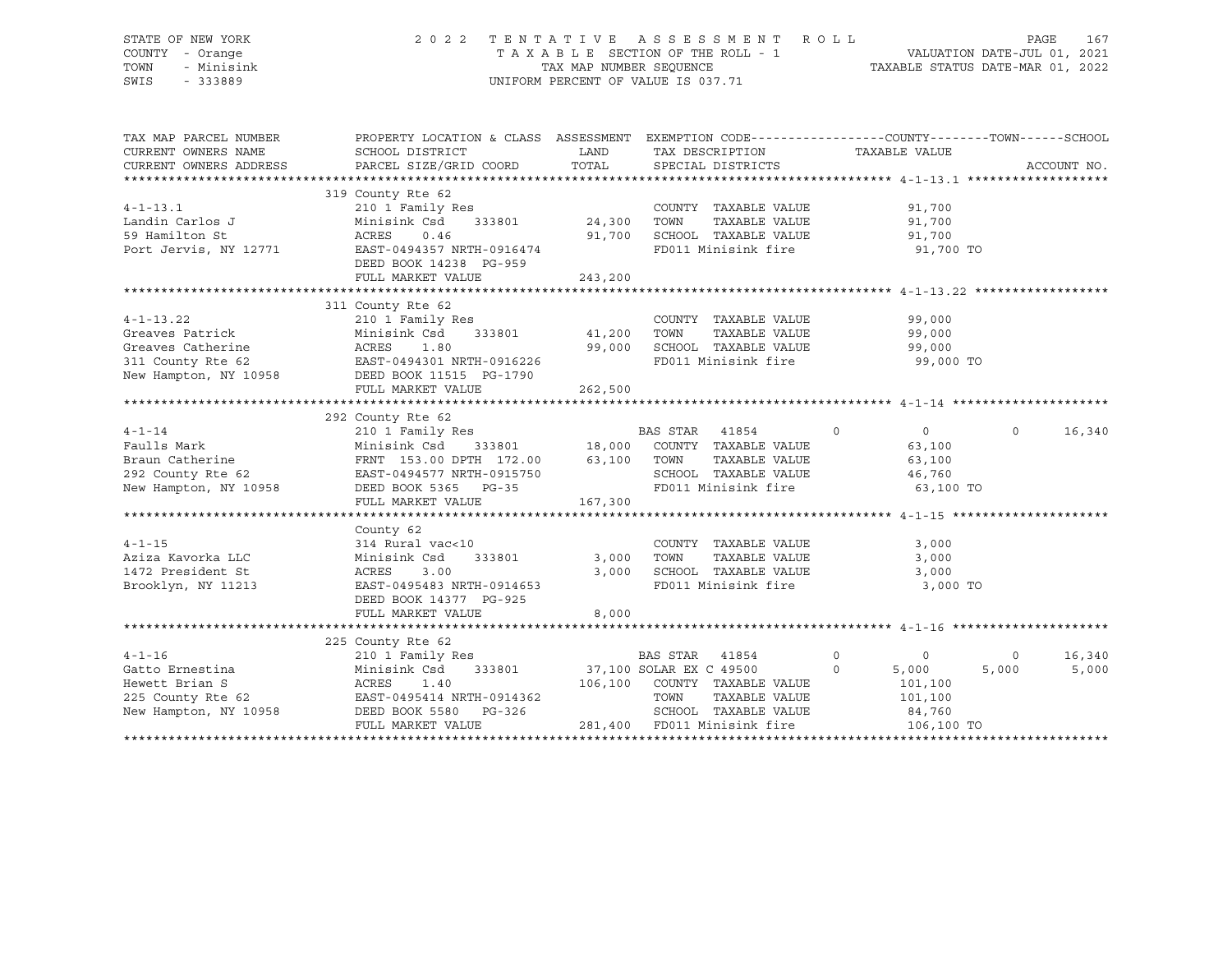#### STATE OF NEW YORK 2 0 2 2 T E N T A T I V E A S S E S S M E N T R O L L PAGE 168 COUNTY - Orange T A X A B L E SECTION OF THE ROLL - 1 VALUATION DATE-JUL 01, 2021 TOWN - Minisink TAX MAP NUMBER SEQUENCE TAXABLE STATUS DATE-MAR 01, 2022 SWIS - 333889 CONSERVATION CONTROL OF VALUE IS 037.71

| TAX MAP PARCEL NUMBER<br>CURRENT OWNERS NAME<br>CURRENT OWNERS ADDRESS                        | PROPERTY LOCATION & CLASS ASSESSMENT EXEMPTION CODE----------------COUNTY-------TOWN------SCHOOL<br>SCHOOL DISTRICT<br>PARCEL SIZE/GRID COORD                                                                       | LAND<br>TOTAL                |                          | TAX DESCRIPTION<br>SPECIAL DISTRICTS                                                                |                     | TAXABLE VALUE                                                       |                   | ACCOUNT NO.     |
|-----------------------------------------------------------------------------------------------|---------------------------------------------------------------------------------------------------------------------------------------------------------------------------------------------------------------------|------------------------------|--------------------------|-----------------------------------------------------------------------------------------------------|---------------------|---------------------------------------------------------------------|-------------------|-----------------|
|                                                                                               |                                                                                                                                                                                                                     |                              |                          |                                                                                                     |                     |                                                                     |                   |                 |
| $4 - 1 - 17$<br>Winchester Robert<br>214 County Rte 62<br>New Hampton, NY 10958               | 214 County Rte 62<br>210 1 Family Res<br>333801<br>Minisink Csd<br>1.20<br>ACRES<br>EAST-0495862 NRTH-0914238<br>DEED BOOK 2223 PG-00667<br>FULL MARKET VALUE                                                       | 35,400 ENH STAR 41834        | VETCOM CTS 41130<br>TOWN | 92,800 COUNTY TAXABLE VALUE<br>TAXABLE VALUE<br>SCHOOL TAXABLE VALUE<br>246,100 FD011 Minisink fire | $\circ$<br>$\Omega$ | 15,645<br>$\overline{0}$<br>77,155<br>88,330<br>43,070<br>92,800 TO | 4,470<br>$\Omega$ | 8,940<br>40,790 |
|                                                                                               |                                                                                                                                                                                                                     |                              |                          |                                                                                                     |                     |                                                                     |                   |                 |
| $4 - 1 - 18.21$<br>Granata Erin P<br>6 Hortons Rd<br>Westtown, NY 10998                       | 6 Hortons Rd<br>210 1 Family Res<br>333801<br>Minisink Csd<br>Lt F-1 Butterfield Farms 174,300<br>Map 3461<br>ACRES<br>2.80 BANK0140085<br>EAST-0494878 NRTH-0914951<br>DEED BOOK 15041 PG-981<br>FULL MARKET VALUE | 38,500<br>462,200            | TOWN                     | COUNTY TAXABLE VALUE<br>TAXABLE VALUE<br>SCHOOL TAXABLE VALUE<br>FD011 Minisink fire                |                     | 174,300<br>174,300<br>174,300<br>174,300 TO                         |                   |                 |
|                                                                                               |                                                                                                                                                                                                                     |                              |                          |                                                                                                     |                     |                                                                     |                   |                 |
| $4 - 1 - 18.22$<br>Greco Anthony V<br>Greco Mary<br>242 County Rte 62<br>Westtown, NY 10998   | 242 County Rte 62<br>210 1 Family Res<br>Minisink Csd<br>333801 39,500<br>PtLt F-2 Butterfield Farm<br>Map 3461<br>ACRES<br>1.30<br>EAST-0495349 NRTH-0914792<br>DEED BOOK 5466 PG-318<br>FULL MARKET VALUE         | 99,500<br>263,900            | ENH STAR 41834<br>TOWN   | COUNTY TAXABLE VALUE<br>TAXABLE VALUE<br>SCHOOL TAXABLE VALUE<br>FD011 Minisink fire                | $\Omega$            | $\overline{0}$<br>99,500<br>99,500<br>58,710<br>99,500 TO           | $\Omega$          | 40,790          |
|                                                                                               |                                                                                                                                                                                                                     |                              |                          |                                                                                                     |                     |                                                                     |                   |                 |
| $4 - 1 - 18.41$<br>Moore John J<br>Moore Pamela E<br>40 Hortons Rd<br>Westtown, NY 10998-9785 | 40 Hortons Rd<br>210 1 Family Res<br>Minisink Csd 333801<br>Lt 1 Jurow Ralston &<br>Freifeld Sub Map 6813<br>ACRES<br>3.10<br>EAST-0494248 NRTH-0915255<br>DEED BOOK 4609 PG-140<br>FULL MARKET VALUE               | 118,200<br>313,400           | BAS STAR 41854<br>TOWN   | 38,800 COUNTY TAXABLE VALUE<br>TAXABLE VALUE<br>SCHOOL TAXABLE VALUE<br>FD011 Minisink fire         | $\circ$             | $\sim$ 0<br>118,200<br>118,200<br>101,860<br>118,200 TO             | $\Omega$          | 16,340          |
|                                                                                               |                                                                                                                                                                                                                     |                              |                          |                                                                                                     |                     |                                                                     |                   |                 |
| $4 - 1 - 19.11$<br>Apple Pie Equities LLC<br>320 Roebling St Ste 729<br>Brooklyn, NY 11211    | 329 County Rte 62<br>210 1 Family Res<br>Minisink Csd<br>333801<br>ACRES<br>1.95<br>EAST-0494269 NRTH-0916609<br>DEED BOOK 15081 PG-1525<br>FULL MARKET VALUE                                                       | 37,700<br>124,300<br>329,600 | TOWN                     | COUNTY TAXABLE VALUE<br>TAXABLE VALUE<br>SCHOOL TAXABLE VALUE<br>FD011 Minisink fire                |                     | 124,300<br>124,300<br>124,300<br>124,300 TO                         |                   |                 |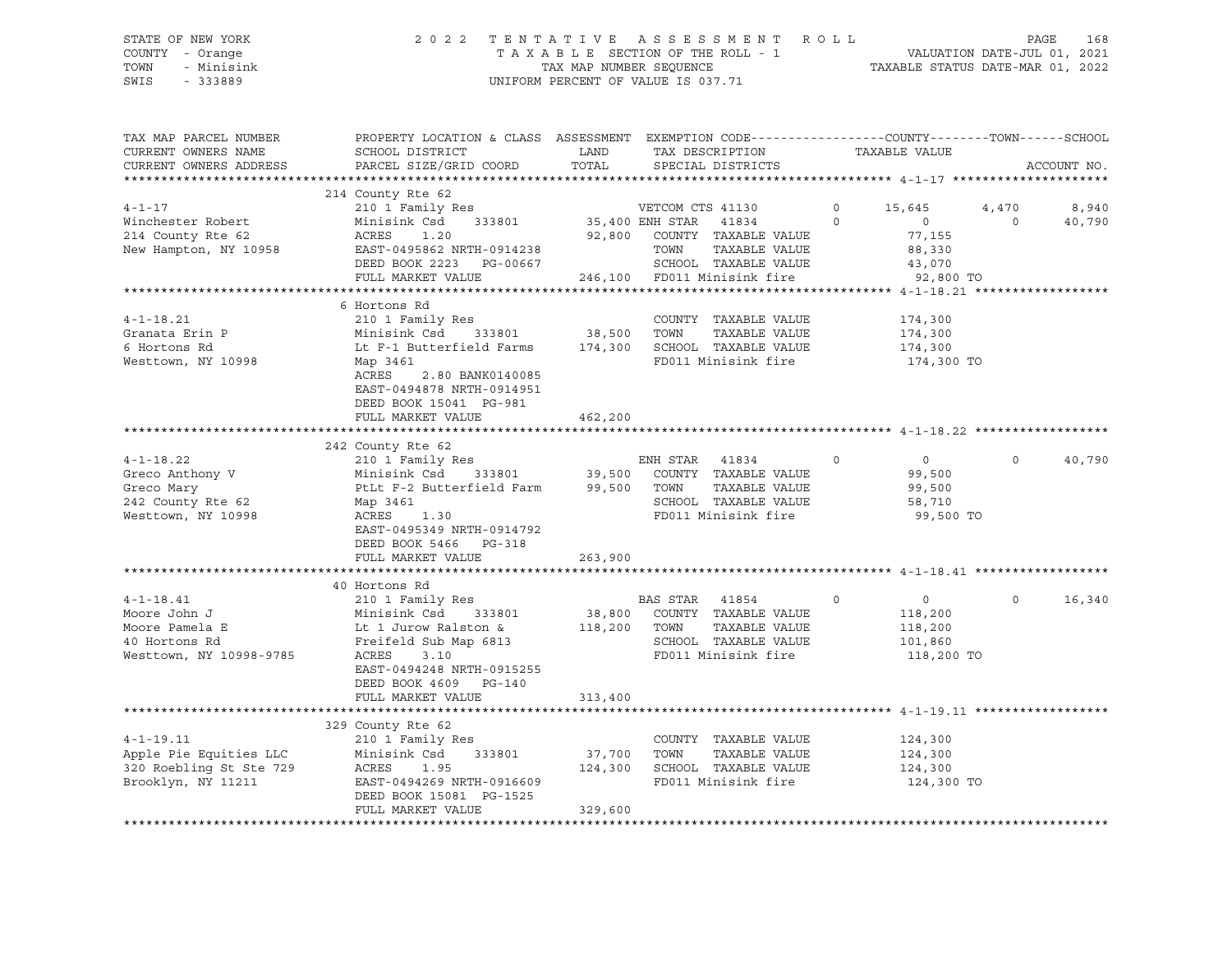#### STATE OF NEW YORK 2 0 2 2 T E N T A T I V E A S S E S S M E N T R O L L PAGE 169 COUNTY - Orange T A X A B L E SECTION OF THE ROLL - 1 TOWN - Minisink TAX MAP NUMBER SEQUENCE TAXABLE STATUS DATE-MAR 01, 2022<br>TAXABLE STATUS DATE-MAR 01, 2022 UNIFORM PERCENT OF VALUE IS 037.71

TAX MAP PARCEL NUMBER PROPERTY LOCATION & CLASS ASSESSMENT EXEMPTION CODE------------------COUNTY--------TOWN------SCHOOL CURRENT OWNERS NAME SCHOOL DISTRICT LAND TAX DESCRIPTION TAXABLE VALUE CURRENT OWNERS ADDRESS PARCEL SIZE/GRID COORD TOTAL SPECIAL DISTRICTS ACCOUNT NO. \*\*\*\*\*\*\*\*\*\*\*\*\*\*\*\*\*\*\*\*\*\*\*\*\*\*\*\*\*\*\*\*\*\*\*\*\*\*\*\*\*\*\*\*\*\*\*\*\*\*\*\*\*\*\*\*\*\*\*\*\*\*\*\*\*\*\*\*\*\*\*\*\*\*\*\*\*\*\*\*\*\*\*\*\*\*\*\*\*\*\*\*\*\*\*\*\*\*\*\*\*\*\* 4-1-19.121 \*\*\*\*\*\*\*\*\*\*\*\*\*\*\*\*\* 119 Hortons Rd 4-1-19.121 210 1 Family Res ENH STAR 41834 0 0 0 40,790 Mattfeld David R Minisink Csd 333801 38,100 COUNTY TAXABLE VALUE 135,700 Mattfeld Ruth A ACRES 2.40 135,700 TOWN TAXABLE VALUE 135,700 119 Hortons Rd EAST-0492362 NRTH-0915523 SCHOOL TAXABLE VALUE 94,910 Westtown, NY 10998 DEED BOOK 4069 PG-117 FD011 Minisink fire 135,700 TO FULL MARKET VALUE 359,900 \*\*\*\*\*\*\*\*\*\*\*\*\*\*\*\*\*\*\*\*\*\*\*\*\*\*\*\*\*\*\*\*\*\*\*\*\*\*\*\*\*\*\*\*\*\*\*\*\*\*\*\*\*\*\*\*\*\*\*\*\*\*\*\*\*\*\*\*\*\*\*\*\*\*\*\*\*\*\*\*\*\*\*\*\*\*\*\*\*\*\*\*\*\*\*\*\*\*\*\*\*\*\* 4-1-19.122 \*\*\*\*\*\*\*\*\*\*\*\*\*\*\*\*\* 89 Hortons Rd 4-1-19.122 240 Rural res BAS STAR 41854 0 0 0 16,340 Slinn Steven Minisink Csd 333801 50,300 COUNTY TAXABLE VALUE 208,300 Slinn Kimberly A ACRES 14.60 BANKC080370 208,300 TOWN TAXABLE VALUE 208,300 89 Hortons Rd EAST-0492704 NRTH-0914939 SCHOOL TAXABLE VALUE 191,960 Westtown, NY 10998 DEED BOOK 3807 PG-182 FD011 Minisink fire 208,300 TO FULL MARKET VALUE 552,400 \*\*\*\*\*\*\*\*\*\*\*\*\*\*\*\*\*\*\*\*\*\*\*\*\*\*\*\*\*\*\*\*\*\*\*\*\*\*\*\*\*\*\*\*\*\*\*\*\*\*\*\*\*\*\*\*\*\*\*\*\*\*\*\*\*\*\*\*\*\*\*\*\*\*\*\*\*\*\*\*\*\*\*\*\*\*\*\*\*\*\*\*\*\*\*\*\*\*\*\*\*\*\* 4-1-19.124 \*\*\*\*\*\*\*\*\*\*\*\*\*\*\*\*\* 1 Warford Rd 4-1-19.124 210 1 Family Res COUNTY TAXABLE VALUE 163,300 Tice Dina Minisink Csd 333801 37,600 TOWN TAXABLE VALUE 163,300 1 Warford Rd Lt 1 Warford Est 163,300 SCHOOL TAXABLE VALUE 163,300 Westtown, NY 10998 ACRES 1.90 BANK0130715 FD011 Minisink fire 163,300 TO EAST-0493160 NRTH-0915743 DEED BOOK 13904 PG-1198 FULL MARKET VALUE 433,000 \*\*\*\*\*\*\*\*\*\*\*\*\*\*\*\*\*\*\*\*\*\*\*\*\*\*\*\*\*\*\*\*\*\*\*\*\*\*\*\*\*\*\*\*\*\*\*\*\*\*\*\*\*\*\*\*\*\*\*\*\*\*\*\*\*\*\*\*\*\*\*\*\*\*\*\*\*\*\*\*\*\*\*\*\*\*\*\*\*\*\*\*\*\*\*\*\*\*\*\*\*\*\* 4-1-19.14 \*\*\*\*\*\*\*\*\*\*\*\*\*\*\*\*\*\* 69 Hortons Rd 4-1-19.14 210 1 Family Res ENH STAR 41834 0 0 0 40,790 Bordoni, Trustee Kathleen D Minisink Csd 333801 39,700 COUNTY TAXABLE VALUE 175,700 Bordoni, Trustee Maurice E ACRES 4.00 175,700 TOWN TAXABLE VALUE 175,700 69 Hortons Rd EAST-0493449 NRTH-0915200 SCHOOL TAXABLE VALUE 134,910 Westtown, NY 10998 DEED BOOK 13116 PG-315 FD011 Minisink fire 175,700 TO FULL MARKET VALUE 465,900 \*\*\*\*\*\*\*\*\*\*\*\*\*\*\*\*\*\*\*\*\*\*\*\*\*\*\*\*\*\*\*\*\*\*\*\*\*\*\*\*\*\*\*\*\*\*\*\*\*\*\*\*\*\*\*\*\*\*\*\*\*\*\*\*\*\*\*\*\*\*\*\*\*\*\*\*\*\*\*\*\*\*\*\*\*\*\*\*\*\*\*\*\*\*\*\*\*\*\*\*\*\*\* 4-1-19.16 \*\*\*\*\*\*\*\*\*\*\*\*\*\*\*\*\*\* 99 Hortons Rd 4-1-19.16 210 1 Family Res VETWAR CTS 41120 0 9,387 2,682 5,364 Holst Edward C Minisink Csd 333801 34,000 BAS STAR 41854 0 0 0 16,340 Holst Elizabeth M ACRES 2.00 BANKC061197 115,200 SOLAR EX C 49500 0 5,000 5,000 5,000 99 Hortons Rd EAST-0492654 NRTH-0915415 COUNTY TAXABLE VALUE 100,813 Westtown, NY 10998 DEED BOOK 2256 PG-00265 TOWN TAXABLE VALUE 107,518 FULL MARKET VALUE 305,500 SCHOOL TAXABLE VALUE 88,496<br>FD011 Minisink fire 315,200 TO FD011 Minisink fire \*\*\*\*\*\*\*\*\*\*\*\*\*\*\*\*\*\*\*\*\*\*\*\*\*\*\*\*\*\*\*\*\*\*\*\*\*\*\*\*\*\*\*\*\*\*\*\*\*\*\*\*\*\*\*\*\*\*\*\*\*\*\*\*\*\*\*\*\*\*\*\*\*\*\*\*\*\*\*\*\*\*\*\*\*\*\*\*\*\*\*\*\*\*\*\*\*\*\*\*\*\*\*\*\*\*\*\*\*\*\*\*\*\*\*\*\*\*\*\*\*\*\*\*\*\*\*\*\*\*\*\*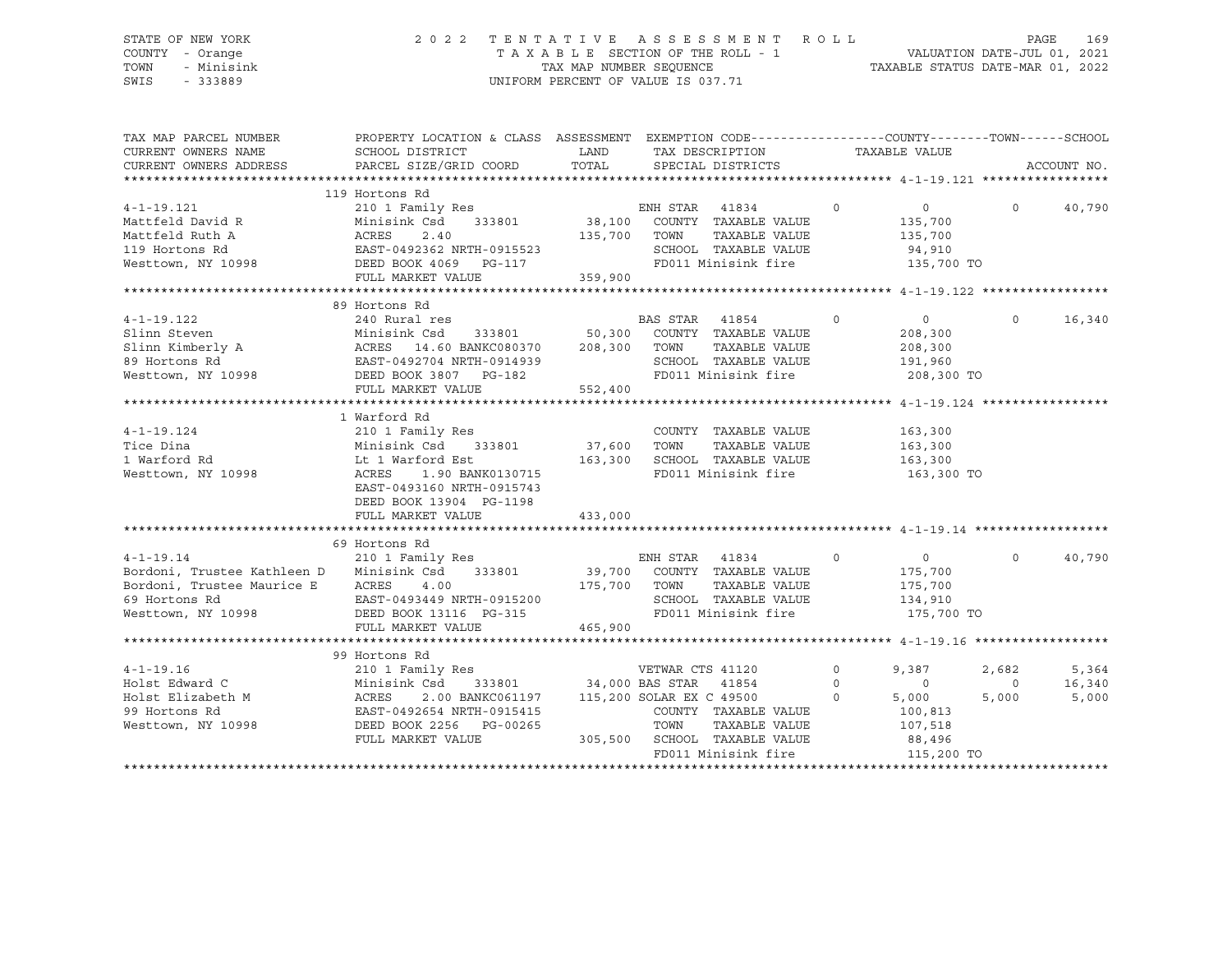#### STATE OF NEW YORK 2 0 2 2 T E N T A T I V E A S S E S S M E N T R O L L PAGE 170 COUNTY - Orange T A X A B L E SECTION OF THE ROLL - 1 VALUATION DATE-JUL 01, 2021 TOWN - Minisink TAX MAP NUMBER SEQUENCE TAXABLE STATUS DATE-MAR 01, 2022 SWIS - 333889 CONSERVATION CONTROL OF VALUE IS 037.71

| CURRENT OWNERS NAME<br>SCHOOL DISTRICT<br>LAND TAX DESCRIPTION<br>TAXABLE VALUE<br>PARCEL SIZE/GRID COORD<br>TOTAL SPECIAL DISTRICTS<br>CURRENT OWNERS ADDRESS<br>ACCOUNT NO.<br>95 Hortons Rd<br>210 1 Family Res<br>Minisink Csd 333801 33,800 COUNTY TAXABLE VALUE<br>$\overline{0}$<br>$4 - 1 - 19.17$<br>$\overline{0}$<br>$\overline{0}$<br>16,340<br>Soudant Robert A<br>107,700<br>Soudant Nina L<br>Soudant Nina L<br>95 Hortons Rd<br>Westtown, NY 10998<br>RULL MARKET VALUE<br>PULL MARKET VALUE<br>285,600<br>TOWN      TAXABLE VALUE<br>SCHOOL   TAXABLE VALUE<br>107,700<br>91,360<br>FD011 Minisink fire 107,700 TO<br>141 Hortons Rd<br>8,940<br>$\circ$<br>15,645<br>4,470<br>$\overline{0}$<br>40,790<br>$\begin{array}{c} 0 \\ 72,355 \end{array}$<br>$\circ$<br>Westtown, NY 10998<br>TAXABLE VALUE<br>83,530<br>TOWN<br>TOWN TAAADDE VADUL<br>SCHOOL TAXABLE VALUE 38,270<br>FD011 Minisink fire 88,000 TO<br>DEED BOOK 2975 PG-00118<br>233,400<br>FULL MARKET VALUE<br>116 Hortons Rd<br>$\begin{tabular}{lllllllllllllllllll} \multicolumn{3}{c l}{} & & & & & \multicolumn{3}{c l}{} & \multicolumn{3}{c l}{} & \multicolumn{3}{c l}{} & \multicolumn{3}{c l}{} & \multicolumn{3}{c l}{} & \multicolumn{3}{c l}{} & \multicolumn{3}{c l}{} & \multicolumn{3}{c l}{} & \multicolumn{3}{c l}{} & \multicolumn{3}{c l}{} & \multicolumn{3}{c l}{} & \multicolumn{3}{c l}{} & \multicolumn{3}{c l}{} & \multicolumn{3}{c l}{} & \multicolumn$<br>$\overline{0}$<br>$\overline{0}$<br>$\Omega$<br>16,340<br>93,900<br>93,900<br>SCHOOL TAXABLE VALUE<br>77,560<br>DEED BOOK 15174 PG-460<br>FD011 Minisink fire 93,900 TO<br>FULL MARKET VALUE<br>249,000<br>188 Hortons Rd<br>$\begin{array}{ccc} & & & 0 & \quad & & 0 \end{array}$<br>$0 \qquad \qquad$<br>16,340<br>$4 - 1 - 19.31$<br>Minisink Csd 333801 37,300 COUNTY TAXABLE VALUE<br>Lot 1 Ford Sub Map 88-05 211,500 TOWN TAXABLE VALUE<br>ACRES 1.60 BANKC220050 SCHOOL TAXABLE VALUE<br>Grace William J Jr<br>211,500<br>188 Hortons Rd<br>211,500<br>SCHOOL TAXABLE VALUE 195,160<br>Westtown, NY 10998<br>FD011 Minisink fire 211,500 TO<br>EAST-0490907 NRTH-0914863<br>DEED BOOK 12542 PG-1530<br>560,900<br>FULL MARKET VALUE<br>178 Hortons Rd<br>$4 - 1 - 19.32$<br>SOLAR EX C 49500<br>5,000<br>5,000<br>5,000<br>210 1 Family Res<br>$\Omega$<br>Minisink Csd 333801 37,100 COUNTY TAXABLE VALUE<br>Wolff Michael D<br>201,000<br>Lot 2 Ford Sub Map 88-05    206,000   TOWN   TAXABLE VALUE        201,000<br>ACRES   1.40                 SCHOOL  TAXABLE VALUE        201,000<br>Wolff Melissa B<br>SCHOOL TAXABLE VALUE<br>178 Hortons Rd<br>ACRES 1.40<br>201,000<br>EAST-0491091 NRTH-0914926<br>FD011 Minisink fire 206,000 TO<br>Westtown, NY 10998<br>DEED BOOK 12309 PG-398<br>546,300<br>FULL MARKET VALUE | TAX MAP PARCEL NUMBER | PROPERTY LOCATION & CLASS ASSESSMENT EXEMPTION CODE---------------COUNTY-------TOWN-----SCHOOL |  |  |  |  |
|-----------------------------------------------------------------------------------------------------------------------------------------------------------------------------------------------------------------------------------------------------------------------------------------------------------------------------------------------------------------------------------------------------------------------------------------------------------------------------------------------------------------------------------------------------------------------------------------------------------------------------------------------------------------------------------------------------------------------------------------------------------------------------------------------------------------------------------------------------------------------------------------------------------------------------------------------------------------------------------------------------------------------------------------------------------------------------------------------------------------------------------------------------------------------------------------------------------------------------------------------------------------------------------------------------------------------------------------------------------------------------------------------------------------------------------------------------------------------------------------------------------------------------------------------------------------------------------------------------------------------------------------------------------------------------------------------------------------------------------------------------------------------------------------------------------------------------------------------------------------------------------------------------------------------------------------------------------------------------------------------------------------------------------------------------------------------------------------------------------------------------------------------------------------------------------------------------------------------------------------------------------------------------------------------------------------------------------------------------------------------------------------------------------------------------------------------------------------------------------------------------------------------------------------------------------------------------------------------------------------------------------------------------------------------------------------------------------------------------------------------------------------------------------------------------------------|-----------------------|------------------------------------------------------------------------------------------------|--|--|--|--|
|                                                                                                                                                                                                                                                                                                                                                                                                                                                                                                                                                                                                                                                                                                                                                                                                                                                                                                                                                                                                                                                                                                                                                                                                                                                                                                                                                                                                                                                                                                                                                                                                                                                                                                                                                                                                                                                                                                                                                                                                                                                                                                                                                                                                                                                                                                                                                                                                                                                                                                                                                                                                                                                                                                                                                                                                                 |                       |                                                                                                |  |  |  |  |
|                                                                                                                                                                                                                                                                                                                                                                                                                                                                                                                                                                                                                                                                                                                                                                                                                                                                                                                                                                                                                                                                                                                                                                                                                                                                                                                                                                                                                                                                                                                                                                                                                                                                                                                                                                                                                                                                                                                                                                                                                                                                                                                                                                                                                                                                                                                                                                                                                                                                                                                                                                                                                                                                                                                                                                                                                 |                       |                                                                                                |  |  |  |  |
|                                                                                                                                                                                                                                                                                                                                                                                                                                                                                                                                                                                                                                                                                                                                                                                                                                                                                                                                                                                                                                                                                                                                                                                                                                                                                                                                                                                                                                                                                                                                                                                                                                                                                                                                                                                                                                                                                                                                                                                                                                                                                                                                                                                                                                                                                                                                                                                                                                                                                                                                                                                                                                                                                                                                                                                                                 |                       |                                                                                                |  |  |  |  |
|                                                                                                                                                                                                                                                                                                                                                                                                                                                                                                                                                                                                                                                                                                                                                                                                                                                                                                                                                                                                                                                                                                                                                                                                                                                                                                                                                                                                                                                                                                                                                                                                                                                                                                                                                                                                                                                                                                                                                                                                                                                                                                                                                                                                                                                                                                                                                                                                                                                                                                                                                                                                                                                                                                                                                                                                                 |                       |                                                                                                |  |  |  |  |
|                                                                                                                                                                                                                                                                                                                                                                                                                                                                                                                                                                                                                                                                                                                                                                                                                                                                                                                                                                                                                                                                                                                                                                                                                                                                                                                                                                                                                                                                                                                                                                                                                                                                                                                                                                                                                                                                                                                                                                                                                                                                                                                                                                                                                                                                                                                                                                                                                                                                                                                                                                                                                                                                                                                                                                                                                 |                       |                                                                                                |  |  |  |  |
|                                                                                                                                                                                                                                                                                                                                                                                                                                                                                                                                                                                                                                                                                                                                                                                                                                                                                                                                                                                                                                                                                                                                                                                                                                                                                                                                                                                                                                                                                                                                                                                                                                                                                                                                                                                                                                                                                                                                                                                                                                                                                                                                                                                                                                                                                                                                                                                                                                                                                                                                                                                                                                                                                                                                                                                                                 |                       |                                                                                                |  |  |  |  |
|                                                                                                                                                                                                                                                                                                                                                                                                                                                                                                                                                                                                                                                                                                                                                                                                                                                                                                                                                                                                                                                                                                                                                                                                                                                                                                                                                                                                                                                                                                                                                                                                                                                                                                                                                                                                                                                                                                                                                                                                                                                                                                                                                                                                                                                                                                                                                                                                                                                                                                                                                                                                                                                                                                                                                                                                                 |                       |                                                                                                |  |  |  |  |
|                                                                                                                                                                                                                                                                                                                                                                                                                                                                                                                                                                                                                                                                                                                                                                                                                                                                                                                                                                                                                                                                                                                                                                                                                                                                                                                                                                                                                                                                                                                                                                                                                                                                                                                                                                                                                                                                                                                                                                                                                                                                                                                                                                                                                                                                                                                                                                                                                                                                                                                                                                                                                                                                                                                                                                                                                 |                       |                                                                                                |  |  |  |  |
|                                                                                                                                                                                                                                                                                                                                                                                                                                                                                                                                                                                                                                                                                                                                                                                                                                                                                                                                                                                                                                                                                                                                                                                                                                                                                                                                                                                                                                                                                                                                                                                                                                                                                                                                                                                                                                                                                                                                                                                                                                                                                                                                                                                                                                                                                                                                                                                                                                                                                                                                                                                                                                                                                                                                                                                                                 |                       |                                                                                                |  |  |  |  |
|                                                                                                                                                                                                                                                                                                                                                                                                                                                                                                                                                                                                                                                                                                                                                                                                                                                                                                                                                                                                                                                                                                                                                                                                                                                                                                                                                                                                                                                                                                                                                                                                                                                                                                                                                                                                                                                                                                                                                                                                                                                                                                                                                                                                                                                                                                                                                                                                                                                                                                                                                                                                                                                                                                                                                                                                                 |                       |                                                                                                |  |  |  |  |
|                                                                                                                                                                                                                                                                                                                                                                                                                                                                                                                                                                                                                                                                                                                                                                                                                                                                                                                                                                                                                                                                                                                                                                                                                                                                                                                                                                                                                                                                                                                                                                                                                                                                                                                                                                                                                                                                                                                                                                                                                                                                                                                                                                                                                                                                                                                                                                                                                                                                                                                                                                                                                                                                                                                                                                                                                 |                       |                                                                                                |  |  |  |  |
|                                                                                                                                                                                                                                                                                                                                                                                                                                                                                                                                                                                                                                                                                                                                                                                                                                                                                                                                                                                                                                                                                                                                                                                                                                                                                                                                                                                                                                                                                                                                                                                                                                                                                                                                                                                                                                                                                                                                                                                                                                                                                                                                                                                                                                                                                                                                                                                                                                                                                                                                                                                                                                                                                                                                                                                                                 |                       |                                                                                                |  |  |  |  |
|                                                                                                                                                                                                                                                                                                                                                                                                                                                                                                                                                                                                                                                                                                                                                                                                                                                                                                                                                                                                                                                                                                                                                                                                                                                                                                                                                                                                                                                                                                                                                                                                                                                                                                                                                                                                                                                                                                                                                                                                                                                                                                                                                                                                                                                                                                                                                                                                                                                                                                                                                                                                                                                                                                                                                                                                                 |                       |                                                                                                |  |  |  |  |
|                                                                                                                                                                                                                                                                                                                                                                                                                                                                                                                                                                                                                                                                                                                                                                                                                                                                                                                                                                                                                                                                                                                                                                                                                                                                                                                                                                                                                                                                                                                                                                                                                                                                                                                                                                                                                                                                                                                                                                                                                                                                                                                                                                                                                                                                                                                                                                                                                                                                                                                                                                                                                                                                                                                                                                                                                 |                       |                                                                                                |  |  |  |  |
|                                                                                                                                                                                                                                                                                                                                                                                                                                                                                                                                                                                                                                                                                                                                                                                                                                                                                                                                                                                                                                                                                                                                                                                                                                                                                                                                                                                                                                                                                                                                                                                                                                                                                                                                                                                                                                                                                                                                                                                                                                                                                                                                                                                                                                                                                                                                                                                                                                                                                                                                                                                                                                                                                                                                                                                                                 |                       |                                                                                                |  |  |  |  |
|                                                                                                                                                                                                                                                                                                                                                                                                                                                                                                                                                                                                                                                                                                                                                                                                                                                                                                                                                                                                                                                                                                                                                                                                                                                                                                                                                                                                                                                                                                                                                                                                                                                                                                                                                                                                                                                                                                                                                                                                                                                                                                                                                                                                                                                                                                                                                                                                                                                                                                                                                                                                                                                                                                                                                                                                                 |                       |                                                                                                |  |  |  |  |
|                                                                                                                                                                                                                                                                                                                                                                                                                                                                                                                                                                                                                                                                                                                                                                                                                                                                                                                                                                                                                                                                                                                                                                                                                                                                                                                                                                                                                                                                                                                                                                                                                                                                                                                                                                                                                                                                                                                                                                                                                                                                                                                                                                                                                                                                                                                                                                                                                                                                                                                                                                                                                                                                                                                                                                                                                 |                       |                                                                                                |  |  |  |  |
|                                                                                                                                                                                                                                                                                                                                                                                                                                                                                                                                                                                                                                                                                                                                                                                                                                                                                                                                                                                                                                                                                                                                                                                                                                                                                                                                                                                                                                                                                                                                                                                                                                                                                                                                                                                                                                                                                                                                                                                                                                                                                                                                                                                                                                                                                                                                                                                                                                                                                                                                                                                                                                                                                                                                                                                                                 |                       |                                                                                                |  |  |  |  |
|                                                                                                                                                                                                                                                                                                                                                                                                                                                                                                                                                                                                                                                                                                                                                                                                                                                                                                                                                                                                                                                                                                                                                                                                                                                                                                                                                                                                                                                                                                                                                                                                                                                                                                                                                                                                                                                                                                                                                                                                                                                                                                                                                                                                                                                                                                                                                                                                                                                                                                                                                                                                                                                                                                                                                                                                                 |                       |                                                                                                |  |  |  |  |
|                                                                                                                                                                                                                                                                                                                                                                                                                                                                                                                                                                                                                                                                                                                                                                                                                                                                                                                                                                                                                                                                                                                                                                                                                                                                                                                                                                                                                                                                                                                                                                                                                                                                                                                                                                                                                                                                                                                                                                                                                                                                                                                                                                                                                                                                                                                                                                                                                                                                                                                                                                                                                                                                                                                                                                                                                 |                       |                                                                                                |  |  |  |  |
|                                                                                                                                                                                                                                                                                                                                                                                                                                                                                                                                                                                                                                                                                                                                                                                                                                                                                                                                                                                                                                                                                                                                                                                                                                                                                                                                                                                                                                                                                                                                                                                                                                                                                                                                                                                                                                                                                                                                                                                                                                                                                                                                                                                                                                                                                                                                                                                                                                                                                                                                                                                                                                                                                                                                                                                                                 |                       |                                                                                                |  |  |  |  |
|                                                                                                                                                                                                                                                                                                                                                                                                                                                                                                                                                                                                                                                                                                                                                                                                                                                                                                                                                                                                                                                                                                                                                                                                                                                                                                                                                                                                                                                                                                                                                                                                                                                                                                                                                                                                                                                                                                                                                                                                                                                                                                                                                                                                                                                                                                                                                                                                                                                                                                                                                                                                                                                                                                                                                                                                                 |                       |                                                                                                |  |  |  |  |
|                                                                                                                                                                                                                                                                                                                                                                                                                                                                                                                                                                                                                                                                                                                                                                                                                                                                                                                                                                                                                                                                                                                                                                                                                                                                                                                                                                                                                                                                                                                                                                                                                                                                                                                                                                                                                                                                                                                                                                                                                                                                                                                                                                                                                                                                                                                                                                                                                                                                                                                                                                                                                                                                                                                                                                                                                 |                       |                                                                                                |  |  |  |  |
|                                                                                                                                                                                                                                                                                                                                                                                                                                                                                                                                                                                                                                                                                                                                                                                                                                                                                                                                                                                                                                                                                                                                                                                                                                                                                                                                                                                                                                                                                                                                                                                                                                                                                                                                                                                                                                                                                                                                                                                                                                                                                                                                                                                                                                                                                                                                                                                                                                                                                                                                                                                                                                                                                                                                                                                                                 |                       |                                                                                                |  |  |  |  |
|                                                                                                                                                                                                                                                                                                                                                                                                                                                                                                                                                                                                                                                                                                                                                                                                                                                                                                                                                                                                                                                                                                                                                                                                                                                                                                                                                                                                                                                                                                                                                                                                                                                                                                                                                                                                                                                                                                                                                                                                                                                                                                                                                                                                                                                                                                                                                                                                                                                                                                                                                                                                                                                                                                                                                                                                                 |                       |                                                                                                |  |  |  |  |
|                                                                                                                                                                                                                                                                                                                                                                                                                                                                                                                                                                                                                                                                                                                                                                                                                                                                                                                                                                                                                                                                                                                                                                                                                                                                                                                                                                                                                                                                                                                                                                                                                                                                                                                                                                                                                                                                                                                                                                                                                                                                                                                                                                                                                                                                                                                                                                                                                                                                                                                                                                                                                                                                                                                                                                                                                 |                       |                                                                                                |  |  |  |  |
|                                                                                                                                                                                                                                                                                                                                                                                                                                                                                                                                                                                                                                                                                                                                                                                                                                                                                                                                                                                                                                                                                                                                                                                                                                                                                                                                                                                                                                                                                                                                                                                                                                                                                                                                                                                                                                                                                                                                                                                                                                                                                                                                                                                                                                                                                                                                                                                                                                                                                                                                                                                                                                                                                                                                                                                                                 |                       |                                                                                                |  |  |  |  |
|                                                                                                                                                                                                                                                                                                                                                                                                                                                                                                                                                                                                                                                                                                                                                                                                                                                                                                                                                                                                                                                                                                                                                                                                                                                                                                                                                                                                                                                                                                                                                                                                                                                                                                                                                                                                                                                                                                                                                                                                                                                                                                                                                                                                                                                                                                                                                                                                                                                                                                                                                                                                                                                                                                                                                                                                                 |                       |                                                                                                |  |  |  |  |
|                                                                                                                                                                                                                                                                                                                                                                                                                                                                                                                                                                                                                                                                                                                                                                                                                                                                                                                                                                                                                                                                                                                                                                                                                                                                                                                                                                                                                                                                                                                                                                                                                                                                                                                                                                                                                                                                                                                                                                                                                                                                                                                                                                                                                                                                                                                                                                                                                                                                                                                                                                                                                                                                                                                                                                                                                 |                       |                                                                                                |  |  |  |  |
|                                                                                                                                                                                                                                                                                                                                                                                                                                                                                                                                                                                                                                                                                                                                                                                                                                                                                                                                                                                                                                                                                                                                                                                                                                                                                                                                                                                                                                                                                                                                                                                                                                                                                                                                                                                                                                                                                                                                                                                                                                                                                                                                                                                                                                                                                                                                                                                                                                                                                                                                                                                                                                                                                                                                                                                                                 |                       |                                                                                                |  |  |  |  |
|                                                                                                                                                                                                                                                                                                                                                                                                                                                                                                                                                                                                                                                                                                                                                                                                                                                                                                                                                                                                                                                                                                                                                                                                                                                                                                                                                                                                                                                                                                                                                                                                                                                                                                                                                                                                                                                                                                                                                                                                                                                                                                                                                                                                                                                                                                                                                                                                                                                                                                                                                                                                                                                                                                                                                                                                                 |                       |                                                                                                |  |  |  |  |
|                                                                                                                                                                                                                                                                                                                                                                                                                                                                                                                                                                                                                                                                                                                                                                                                                                                                                                                                                                                                                                                                                                                                                                                                                                                                                                                                                                                                                                                                                                                                                                                                                                                                                                                                                                                                                                                                                                                                                                                                                                                                                                                                                                                                                                                                                                                                                                                                                                                                                                                                                                                                                                                                                                                                                                                                                 |                       |                                                                                                |  |  |  |  |
|                                                                                                                                                                                                                                                                                                                                                                                                                                                                                                                                                                                                                                                                                                                                                                                                                                                                                                                                                                                                                                                                                                                                                                                                                                                                                                                                                                                                                                                                                                                                                                                                                                                                                                                                                                                                                                                                                                                                                                                                                                                                                                                                                                                                                                                                                                                                                                                                                                                                                                                                                                                                                                                                                                                                                                                                                 |                       |                                                                                                |  |  |  |  |
|                                                                                                                                                                                                                                                                                                                                                                                                                                                                                                                                                                                                                                                                                                                                                                                                                                                                                                                                                                                                                                                                                                                                                                                                                                                                                                                                                                                                                                                                                                                                                                                                                                                                                                                                                                                                                                                                                                                                                                                                                                                                                                                                                                                                                                                                                                                                                                                                                                                                                                                                                                                                                                                                                                                                                                                                                 |                       |                                                                                                |  |  |  |  |
|                                                                                                                                                                                                                                                                                                                                                                                                                                                                                                                                                                                                                                                                                                                                                                                                                                                                                                                                                                                                                                                                                                                                                                                                                                                                                                                                                                                                                                                                                                                                                                                                                                                                                                                                                                                                                                                                                                                                                                                                                                                                                                                                                                                                                                                                                                                                                                                                                                                                                                                                                                                                                                                                                                                                                                                                                 |                       |                                                                                                |  |  |  |  |
|                                                                                                                                                                                                                                                                                                                                                                                                                                                                                                                                                                                                                                                                                                                                                                                                                                                                                                                                                                                                                                                                                                                                                                                                                                                                                                                                                                                                                                                                                                                                                                                                                                                                                                                                                                                                                                                                                                                                                                                                                                                                                                                                                                                                                                                                                                                                                                                                                                                                                                                                                                                                                                                                                                                                                                                                                 |                       |                                                                                                |  |  |  |  |
|                                                                                                                                                                                                                                                                                                                                                                                                                                                                                                                                                                                                                                                                                                                                                                                                                                                                                                                                                                                                                                                                                                                                                                                                                                                                                                                                                                                                                                                                                                                                                                                                                                                                                                                                                                                                                                                                                                                                                                                                                                                                                                                                                                                                                                                                                                                                                                                                                                                                                                                                                                                                                                                                                                                                                                                                                 |                       |                                                                                                |  |  |  |  |
|                                                                                                                                                                                                                                                                                                                                                                                                                                                                                                                                                                                                                                                                                                                                                                                                                                                                                                                                                                                                                                                                                                                                                                                                                                                                                                                                                                                                                                                                                                                                                                                                                                                                                                                                                                                                                                                                                                                                                                                                                                                                                                                                                                                                                                                                                                                                                                                                                                                                                                                                                                                                                                                                                                                                                                                                                 |                       |                                                                                                |  |  |  |  |
|                                                                                                                                                                                                                                                                                                                                                                                                                                                                                                                                                                                                                                                                                                                                                                                                                                                                                                                                                                                                                                                                                                                                                                                                                                                                                                                                                                                                                                                                                                                                                                                                                                                                                                                                                                                                                                                                                                                                                                                                                                                                                                                                                                                                                                                                                                                                                                                                                                                                                                                                                                                                                                                                                                                                                                                                                 |                       |                                                                                                |  |  |  |  |
|                                                                                                                                                                                                                                                                                                                                                                                                                                                                                                                                                                                                                                                                                                                                                                                                                                                                                                                                                                                                                                                                                                                                                                                                                                                                                                                                                                                                                                                                                                                                                                                                                                                                                                                                                                                                                                                                                                                                                                                                                                                                                                                                                                                                                                                                                                                                                                                                                                                                                                                                                                                                                                                                                                                                                                                                                 |                       |                                                                                                |  |  |  |  |
|                                                                                                                                                                                                                                                                                                                                                                                                                                                                                                                                                                                                                                                                                                                                                                                                                                                                                                                                                                                                                                                                                                                                                                                                                                                                                                                                                                                                                                                                                                                                                                                                                                                                                                                                                                                                                                                                                                                                                                                                                                                                                                                                                                                                                                                                                                                                                                                                                                                                                                                                                                                                                                                                                                                                                                                                                 |                       |                                                                                                |  |  |  |  |
|                                                                                                                                                                                                                                                                                                                                                                                                                                                                                                                                                                                                                                                                                                                                                                                                                                                                                                                                                                                                                                                                                                                                                                                                                                                                                                                                                                                                                                                                                                                                                                                                                                                                                                                                                                                                                                                                                                                                                                                                                                                                                                                                                                                                                                                                                                                                                                                                                                                                                                                                                                                                                                                                                                                                                                                                                 |                       |                                                                                                |  |  |  |  |
|                                                                                                                                                                                                                                                                                                                                                                                                                                                                                                                                                                                                                                                                                                                                                                                                                                                                                                                                                                                                                                                                                                                                                                                                                                                                                                                                                                                                                                                                                                                                                                                                                                                                                                                                                                                                                                                                                                                                                                                                                                                                                                                                                                                                                                                                                                                                                                                                                                                                                                                                                                                                                                                                                                                                                                                                                 |                       |                                                                                                |  |  |  |  |
|                                                                                                                                                                                                                                                                                                                                                                                                                                                                                                                                                                                                                                                                                                                                                                                                                                                                                                                                                                                                                                                                                                                                                                                                                                                                                                                                                                                                                                                                                                                                                                                                                                                                                                                                                                                                                                                                                                                                                                                                                                                                                                                                                                                                                                                                                                                                                                                                                                                                                                                                                                                                                                                                                                                                                                                                                 |                       |                                                                                                |  |  |  |  |
|                                                                                                                                                                                                                                                                                                                                                                                                                                                                                                                                                                                                                                                                                                                                                                                                                                                                                                                                                                                                                                                                                                                                                                                                                                                                                                                                                                                                                                                                                                                                                                                                                                                                                                                                                                                                                                                                                                                                                                                                                                                                                                                                                                                                                                                                                                                                                                                                                                                                                                                                                                                                                                                                                                                                                                                                                 |                       |                                                                                                |  |  |  |  |
|                                                                                                                                                                                                                                                                                                                                                                                                                                                                                                                                                                                                                                                                                                                                                                                                                                                                                                                                                                                                                                                                                                                                                                                                                                                                                                                                                                                                                                                                                                                                                                                                                                                                                                                                                                                                                                                                                                                                                                                                                                                                                                                                                                                                                                                                                                                                                                                                                                                                                                                                                                                                                                                                                                                                                                                                                 |                       |                                                                                                |  |  |  |  |
|                                                                                                                                                                                                                                                                                                                                                                                                                                                                                                                                                                                                                                                                                                                                                                                                                                                                                                                                                                                                                                                                                                                                                                                                                                                                                                                                                                                                                                                                                                                                                                                                                                                                                                                                                                                                                                                                                                                                                                                                                                                                                                                                                                                                                                                                                                                                                                                                                                                                                                                                                                                                                                                                                                                                                                                                                 |                       |                                                                                                |  |  |  |  |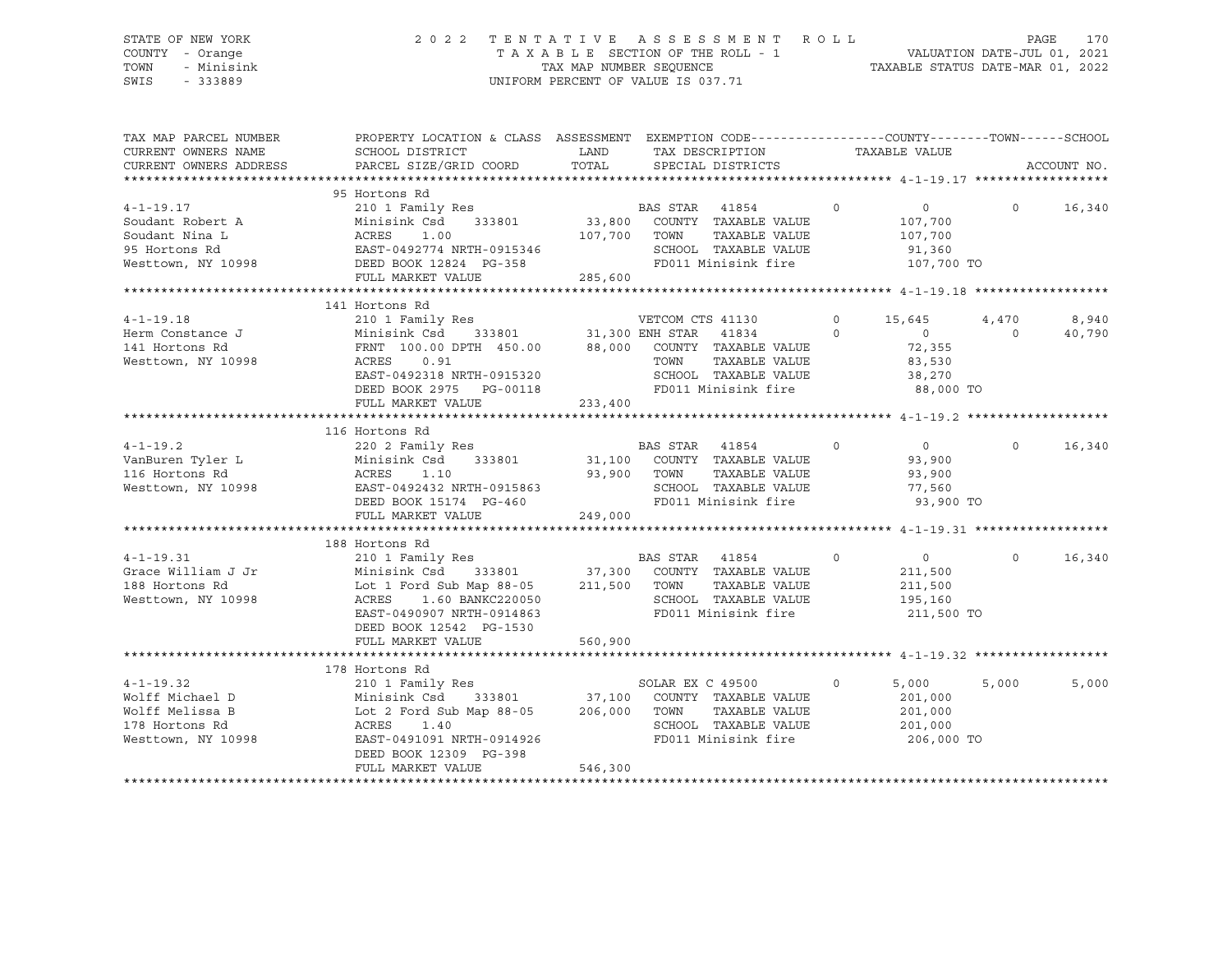| STATE OF NEW YORK<br>2022 TENTATIVE ASSESSMENT ROLL<br>COUNTY - Orange<br>TAXABLE SECTION OF THE ROLL - 1<br>TOWN<br>- Minisink<br>TAX MAP NUMBER SEQUENCE                                                                     |                                                                                                                                                                             |         |                                      |                | 171<br>PAGE<br>VALUATION DATE-JUL 01, 2021<br>TAXABLE STATUS DATE-MAR 01, 2022 |                |             |
|--------------------------------------------------------------------------------------------------------------------------------------------------------------------------------------------------------------------------------|-----------------------------------------------------------------------------------------------------------------------------------------------------------------------------|---------|--------------------------------------|----------------|--------------------------------------------------------------------------------|----------------|-------------|
| SWIS<br>$-333889$                                                                                                                                                                                                              |                                                                                                                                                                             |         | UNIFORM PERCENT OF VALUE IS 037.71   |                |                                                                                |                |             |
| TAX MAP PARCEL NUMBER<br>CURRENT OWNERS NAME<br>CURRENT OWNERS ADDRESS                                                                                                                                                         | PROPERTY LOCATION & CLASS ASSESSMENT EXEMPTION CODE---------------COUNTY-------TOWN-----SCHOOL<br>SCHOOL DISTRICT<br>PARCEL SIZE/GRID COORD TOTAL                           | LAND    | TAX DESCRIPTION<br>SPECIAL DISTRICTS |                | TAXABLE VALUE                                                                  |                | ACCOUNT NO. |
|                                                                                                                                                                                                                                |                                                                                                                                                                             |         |                                      |                |                                                                                |                |             |
|                                                                                                                                                                                                                                | 170 Hortons Rd                                                                                                                                                              |         |                                      |                |                                                                                |                |             |
| $4 - 1 - 19.33$                                                                                                                                                                                                                | 210 1 Family Res                                                                                                                                                            |         | BAS STAR 41854                       | $\overline{0}$ | $\overline{0}$                                                                 | $\circ$        | 16,340      |
| Fonrose Kervens                                                                                                                                                                                                                | Minisink Csd 333801 37,300 COUNTY TAXABLE VALUE                                                                                                                             |         |                                      |                | 178,900                                                                        |                |             |
| Fonrose Kellyne                                                                                                                                                                                                                |                                                                                                                                                                             |         | TAXABLE VALUE                        |                | 178,900                                                                        |                |             |
| 170 Hortons Rd                                                                                                                                                                                                                 |                                                                                                                                                                             |         | SCHOOL TAXABLE VALUE                 |                | 162,560                                                                        |                |             |
| Westtown, NY 10998                                                                                                                                                                                                             | Minisink Csd 333801 37,300 COUNTY<br>Lot 3 Ford Sub Map 88-05 178,900 TOWN<br>ACRES 1.60 BANKC130170 SCHOOL<br>EAST-0491248 NRTH-0915050 FD011 M:<br>DEED BOOK 13260 PG-230 |         | FD011 Minisink fire                  |                | 178,900 TO                                                                     |                |             |
|                                                                                                                                                                                                                                | FULL MARKET VALUE                                                                                                                                                           | 474,400 |                                      |                |                                                                                |                |             |
|                                                                                                                                                                                                                                | 160 Hortons Rd                                                                                                                                                              |         |                                      |                |                                                                                |                |             |
| $4 - 1 - 19.34$                                                                                                                                                                                                                | 210 1 Family Res                                                                                                                                                            |         | COUNTY TAXABLE VALUE                 |                | 174,400                                                                        |                |             |
|                                                                                                                                                                                                                                |                                                                                                                                                                             |         |                                      |                | 174,400                                                                        |                |             |
| Hayes Joseph A<br>160 Hortons Rd                                                                                                                                                                                               |                                                                                                                                                                             |         |                                      |                | 174,400                                                                        |                |             |
| Westtown, NY 10998                                                                                                                                                                                                             | Minisink Csd 333801 37,300 TOWN TAXABLE VALUE<br>Lot 4 Ford Sub Map 88-05 174,400 SCHOOL TAXABLE VALUE<br>ACRES 1.60 FD011 Minisink fire                                    |         |                                      |                | 174,400 TO                                                                     |                |             |
|                                                                                                                                                                                                                                | EAST-0431405 NRTH-0915174                                                                                                                                                   |         |                                      |                |                                                                                |                |             |
|                                                                                                                                                                                                                                | DEED BOOK 14443 PG-199                                                                                                                                                      |         |                                      |                |                                                                                |                |             |
|                                                                                                                                                                                                                                | FULL MARKET VALUE                                                                                                                                                           | 462,500 |                                      |                |                                                                                |                |             |
|                                                                                                                                                                                                                                |                                                                                                                                                                             |         |                                      |                |                                                                                |                |             |
|                                                                                                                                                                                                                                | 7 & 31 Corn Cob Ln                                                                                                                                                          |         |                                      |                |                                                                                |                |             |
| $4 - 1 - 19.35$                                                                                                                                                                                                                | 112 Dairy farm                                                                                                                                                              |         | AGDISTRICT 41720                     | $\circ$        | 126,590                                                                        | 126,590        | 126,590     |
| Ford Irrevocable Trust Barbara Minisink Csd 333801 159,700 COUNTY TAXABLE VALUE Ford Dean C Sr 100 Lot 5 Ford Sub Map 88-05 265,600 TOWN TAXABLE VALUE                                                                         |                                                                                                                                                                             |         | TAXABLE VALUE                        |                | 139,010<br>139,010                                                             |                |             |
| 284 Hortons Rd                                                                                                                                                                                                                 |                                                                                                                                                                             |         | SCHOOL TAXABLE VALUE                 |                | 139,010                                                                        |                |             |
| Westtown, NY 10998                                                                                                                                                                                                             | ACRES 55.50<br>EAST-0491696 NRTH-0915754                                                                                                                                    |         | FD011 Minisink fire                  |                | 265,600 TO                                                                     |                |             |
|                                                                                                                                                                                                                                | DEED BOOK 15073 PG-1191                                                                                                                                                     |         |                                      |                |                                                                                |                |             |
| MAY BE SUBJECT TO PAYMENT FULL MARKET VALUE                                                                                                                                                                                    |                                                                                                                                                                             | 704,300 |                                      |                |                                                                                |                |             |
| UNDER AGDIST LAW TIL 2026                                                                                                                                                                                                      |                                                                                                                                                                             |         |                                      |                |                                                                                |                |             |
|                                                                                                                                                                                                                                |                                                                                                                                                                             |         |                                      |                |                                                                                |                |             |
|                                                                                                                                                                                                                                | Hortons Rd                                                                                                                                                                  |         |                                      |                |                                                                                |                |             |
| $4 - 1 - 19.4$                                                                                                                                                                                                                 | 311 Res vac land                                                                                                                                                            |         | COUNTY TAXABLE VALUE                 |                | 4,000                                                                          |                |             |
| Herm Constance J                                                                                                                                                                                                               | 311 Res vac 1and<br>Minisink Csd 333801 4,000 TOWN<br>FRNT 100.00 DPTH 405.00 4,000 SCHOO                                                                                   |         | TAXABLE VALUE                        |                | 4,000                                                                          |                |             |
| 141 Hortons Rd                                                                                                                                                                                                                 |                                                                                                                                                                             |         | 4,000 SCHOOL TAXABLE VALUE           |                | 4,000                                                                          |                |             |
| Westtown, NY 10998                                                                                                                                                                                                             | ACRES<br>0.81                                                                                                                                                               |         | FD011 Minisink fire                  |                | 4,000 TO                                                                       |                |             |
|                                                                                                                                                                                                                                | EAST-0492367 NRTH-0915384                                                                                                                                                   |         |                                      |                |                                                                                |                |             |
|                                                                                                                                                                                                                                | DEED BOOK 2975 PG-00118                                                                                                                                                     |         |                                      |                |                                                                                |                |             |
|                                                                                                                                                                                                                                | FULL MARKET VALUE                                                                                                                                                           | 10,600  |                                      |                |                                                                                |                |             |
|                                                                                                                                                                                                                                | 149 Hortons Rd                                                                                                                                                              |         |                                      |                |                                                                                |                |             |
|                                                                                                                                                                                                                                |                                                                                                                                                                             |         |                                      | $\circ$        | $\overline{\phantom{0}}$                                                       | $\overline{0}$ | 16,340      |
|                                                                                                                                                                                                                                |                                                                                                                                                                             |         |                                      | $\Omega$       | 5,000                                                                          | 5,000          | 5,000       |
|                                                                                                                                                                                                                                |                                                                                                                                                                             |         |                                      |                | 161,300                                                                        |                |             |
|                                                                                                                                                                                                                                |                                                                                                                                                                             |         |                                      |                | 161,300                                                                        |                |             |
|                                                                                                                                                                                                                                |                                                                                                                                                                             |         |                                      |                | 144,960                                                                        |                |             |
| Peifer Brian Land Land Minisink Csd 333801 Minisink Csd 333801 Minisink Csd 333801 Minisink Csd 333801 Minisink Csd 333801 Minisink Csd 333801 Minisink Csd 333801 Minisink Csd 333801 Minisink Csd 333801 Minisink Csd 22,900 |                                                                                                                                                                             |         |                                      |                | 166,300 TO                                                                     |                |             |
|                                                                                                                                                                                                                                |                                                                                                                                                                             |         |                                      |                |                                                                                |                |             |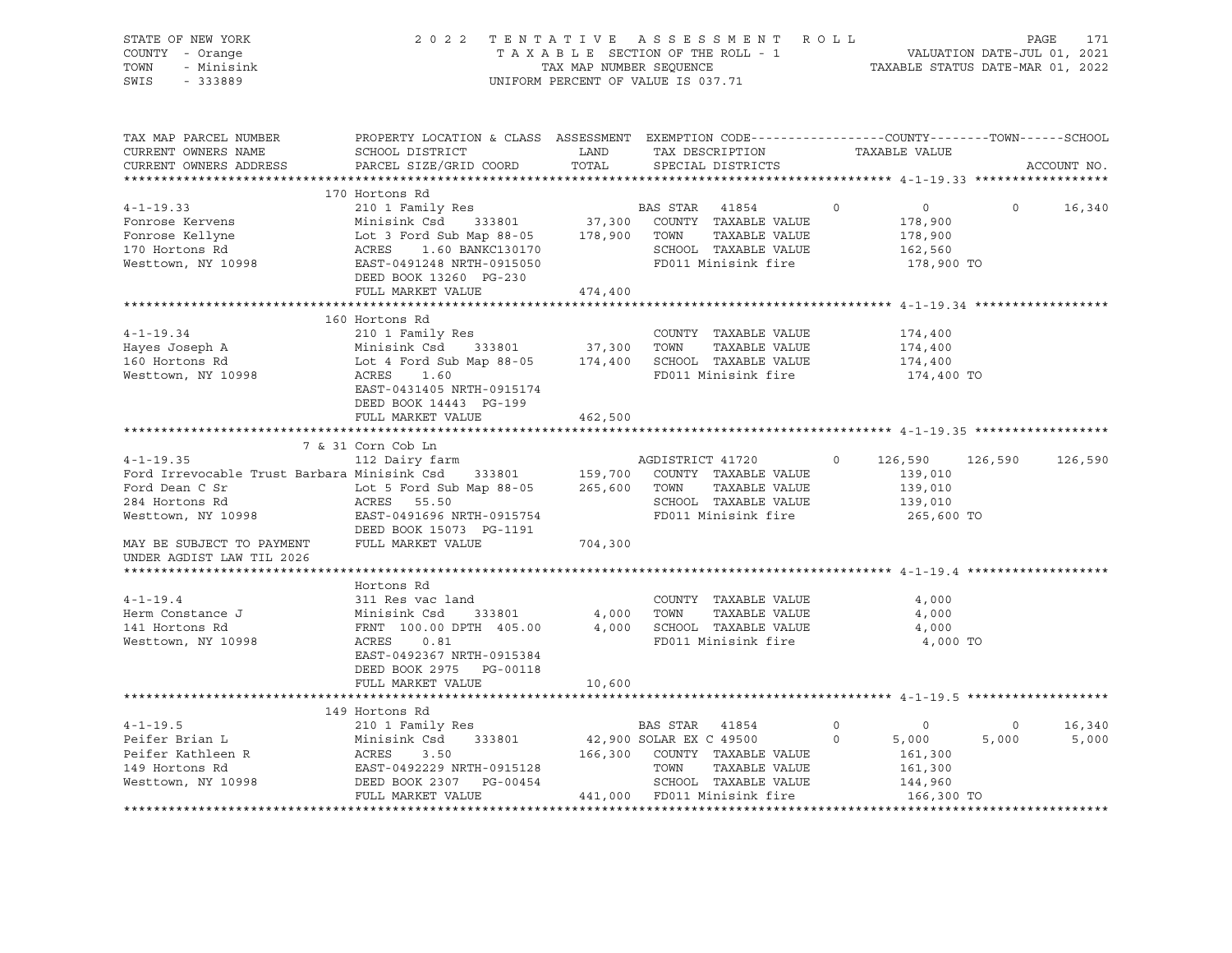#### STATE OF NEW YORK 2 0 2 2 T E N T A T I V E A S S E S S M E N T R O L L PAGE 172 COUNTY - Orange T A X A B L E SECTION OF THE ROLL - 1 VALUATION DATE-JUL 01, 2021 TOWN - Minisink TAX MAP NUMBER SEQUENCE TAXABLE STATUS DATE-MAR 01, 2022<br>TAXABLE STATUS DATE-MAR 01, 2022 UNIFORM PERCENT OF VALUE IS 037.71

TAX MAP PARCEL NUMBER PROPERTY LOCATION & CLASS ASSESSMENT EXEMPTION CODE------------------COUNTY--------TOWN------SCHOOL CURRENT OWNERS NAME SCHOOL DISTRICT LAND TAX DESCRIPTION TAXABLE VALUE CURRENT OWNERS ADDRESS PARCEL SIZE/GRID COORD TOTAL SPECIAL DISTRICTS ACCOUNT NO. \*\*\*\*\*\*\*\*\*\*\*\*\*\*\*\*\*\*\*\*\*\*\*\*\*\*\*\*\*\*\*\*\*\*\*\*\*\*\*\*\*\*\*\*\*\*\*\*\*\*\*\*\*\*\*\*\*\*\*\*\*\*\*\*\*\*\*\*\*\*\*\*\*\*\*\*\*\*\*\*\*\*\*\*\*\*\*\*\*\*\*\*\*\*\*\*\*\*\*\*\*\*\* 4-1-19.61 \*\*\*\*\*\*\*\*\*\*\*\*\*\*\*\*\*\* 60 Hortons Rd 4-1-19.61 210 1 Family Res COUNTY TAXABLE VALUE 132,000 Short Graham Minisink Csd 333801 41,400 TOWN TAXABLE VALUE 132,000 Short Catherine ACRES 2.00 132,000 SCHOOL TAXABLE VALUE 132,000 60 Hortons Rd EAST-0493849 NRTH-0915199 FD011 Minisink fire 132,000 TO Westtown, NY 10998 DEED BOOK 12249 PG-633 FULL MARKET VALUE 350,000 \*\*\*\*\*\*\*\*\*\*\*\*\*\*\*\*\*\*\*\*\*\*\*\*\*\*\*\*\*\*\*\*\*\*\*\*\*\*\*\*\*\*\*\*\*\*\*\*\*\*\*\*\*\*\*\*\*\*\*\*\*\*\*\*\*\*\*\*\*\*\*\*\*\*\*\*\*\*\*\*\*\*\*\*\*\*\*\*\*\*\*\*\*\*\*\*\*\*\*\*\*\*\* 4-1-19.62 \*\*\*\*\*\*\*\*\*\*\*\*\*\*\*\*\*\* 48 Hortons Rd 4-1-19.62 210 1 Family Res BAS STAR 41854 0 0 0 16,340 Greiner Jeffrey M Minisink Csd 333801 37,700 COUNTY TAXABLE VALUE 145,300 Greiner Catherine M ACRES 2.00 BANK N 145,300 TOWN TAXABLE VALUE 145,300 48 Hortons Rd EAST-0494109 NRTH-0915354 SCHOOL TAXABLE VALUE 128,960 Westtown, NY 10998 DEED BOOK 4471 PG-213 FD011 Minisink fire 145,300 TO FULL MARKET VALUE 385,300 \*\*\*\*\*\*\*\*\*\*\*\*\*\*\*\*\*\*\*\*\*\*\*\*\*\*\*\*\*\*\*\*\*\*\*\*\*\*\*\*\*\*\*\*\*\*\*\*\*\*\*\*\*\*\*\*\*\*\*\*\*\*\*\*\*\*\*\*\*\*\*\*\*\*\*\*\*\*\*\*\*\*\*\*\*\*\*\*\*\*\*\*\*\*\*\*\*\*\*\*\*\*\* 4-1-20.1 \*\*\*\*\*\*\*\*\*\*\*\*\*\*\*\*\*\*\* 1242 Rte 284 4-1-20.1 240 Rural res BAS STAR 41854 0 0 0 16,340 Hulse Adam Minisink Csd 333801 23,000 COUNTY TAXABLE VALUE 128,300 Hulse Nancy Lt 1 Hulse SM 776-08 file 128,300 TOWN TAXABLE VALUE 128,300 1242 Route 284 12/29/08 ES NYS Rt284 SCHOOL TAXABLE VALUE 111,960 Westtown, NY 10998 ACRES 2.00 FD011 Minisink fire 128,300 TO EAST-0489753 NRTH-0918067 DEED BOOK 3725 PG-303 FULL MARKET VALUE 340,200 \*\*\*\*\*\*\*\*\*\*\*\*\*\*\*\*\*\*\*\*\*\*\*\*\*\*\*\*\*\*\*\*\*\*\*\*\*\*\*\*\*\*\*\*\*\*\*\*\*\*\*\*\*\*\*\*\*\*\*\*\*\*\*\*\*\*\*\*\*\*\*\*\*\*\*\*\*\*\*\*\*\*\*\*\*\*\*\*\*\*\*\*\*\*\*\*\*\*\*\*\*\*\* 4-1-20.2 \*\*\*\*\*\*\*\*\*\*\*\*\*\*\*\*\*\*\* 1248 Rte 284 4-1-20.2 210 1 Family Res COUNTY TAXABLE VALUE 48,100 All Mine of Orange County Inc Minisink Csd 333801 38,100 TOWN TAXABLE VALUE 48,100 c/o Justin Kimble Lt2 Hulse SM 776-08 filed 48,100 SCHOOL TAXABLE VALUE 48,100 PO Box 286 12/29/08 ES NYS Rt284 FD011 Minisink fire 48,100 TO Salisbury Mills. NY 12577 PARTIAL Salisbury Mills, NY 12577 ACRES 5.00 EAST-0490111 NRTH-0917911 DEED BOOK 14903 PG-1165 FULL MARKET VALUE 127,600 \*\*\*\*\*\*\*\*\*\*\*\*\*\*\*\*\*\*\*\*\*\*\*\*\*\*\*\*\*\*\*\*\*\*\*\*\*\*\*\*\*\*\*\*\*\*\*\*\*\*\*\*\*\*\*\*\*\*\*\*\*\*\*\*\*\*\*\*\*\*\*\*\*\*\*\*\*\*\*\*\*\*\*\*\*\*\*\*\*\*\*\*\*\*\*\*\*\*\*\*\*\*\* 4-1-20.3 \*\*\*\*\*\*\*\*\*\*\*\*\*\*\*\*\*\*\* 1230 Rte 284 1230 kte 284<br>210 1 Family Res BAS STAR 41854 0 0 0 16,340<br>210 11 100 COUNTY TAXABLE VALUE 141,900 Barth David G Minisink Csd 333801 41,400 COUNTY TAXABLE VALUE 141,900 Toohey Kelly N lt3 Hulse SM 776-08 filed 141,900 TOWN TAXABLE VALUE 1230 Rte 284 12/29/08 ES NYS Rt284 SCHOOL TAXABLE VALUE 12/29/08 ES NYS Rt284 SCHOOL TAXABLE VALUE 125,560 Westtown, NY 10998 ACRES 5.70 FD011 Minisink fire 141,900 TO EAST-0489922 NRTH-0917725 DEED BOOK 14039 PG-99 FULL MARKET VALUE 376,300 \*\*\*\*\*\*\*\*\*\*\*\*\*\*\*\*\*\*\*\*\*\*\*\*\*\*\*\*\*\*\*\*\*\*\*\*\*\*\*\*\*\*\*\*\*\*\*\*\*\*\*\*\*\*\*\*\*\*\*\*\*\*\*\*\*\*\*\*\*\*\*\*\*\*\*\*\*\*\*\*\*\*\*\*\*\*\*\*\*\*\*\*\*\*\*\*\*\*\*\*\*\*\*\*\*\*\*\*\*\*\*\*\*\*\*\*\*\*\*\*\*\*\*\*\*\*\*\*\*\*\*\*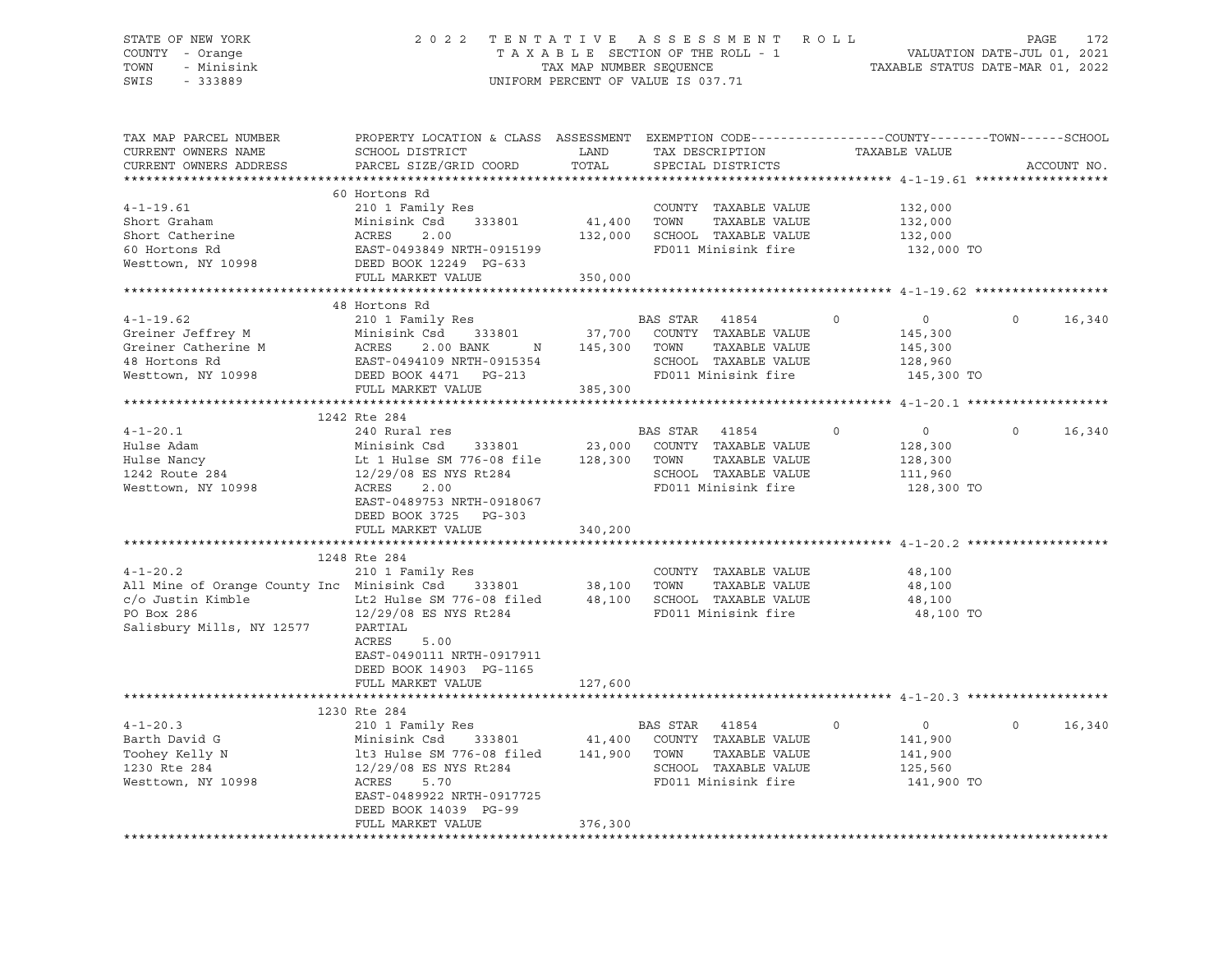| STATE OF NEW YORK<br>COUNTY - Orange<br>- Minisink<br>TOWN<br>SWIS<br>$-333889$                                                                                                                                                                                                                                                                                                                                                                   |                                                                                                                          |         | 2022 TENTATIVE ASSESSMENT ROLL PAGE 173<br>TAXABLE SECTION OF THE ROLL - 1 VALUATION DATE-JUL 01, 2021<br>TAX MAP NUMBER SEQUENCE TAXABLE STATUS DATE-MAR 01, 2022<br>UNIFORM PERCENT OF VALUE IS 037.71 |                                                                     |                                    |             |
|---------------------------------------------------------------------------------------------------------------------------------------------------------------------------------------------------------------------------------------------------------------------------------------------------------------------------------------------------------------------------------------------------------------------------------------------------|--------------------------------------------------------------------------------------------------------------------------|---------|----------------------------------------------------------------------------------------------------------------------------------------------------------------------------------------------------------|---------------------------------------------------------------------|------------------------------------|-------------|
| TAX MAP PARCEL NUMBER<br>CURRENT OWNERS NAME<br>CURRENT OWNERS ADDRESS                                                                                                                                                                                                                                                                                                                                                                            | PROPERTY LOCATION & CLASS ASSESSMENT EXEMPTION CODE---------------COUNTY-------TOWN-----SCHOOL<br>PARCEL SIZE/GRID COORD | TOTAL   | SPECIAL DISTRICTS                                                                                                                                                                                        |                                                                     |                                    | ACCOUNT NO. |
|                                                                                                                                                                                                                                                                                                                                                                                                                                                   | 324 Hortons Rd                                                                                                           |         |                                                                                                                                                                                                          |                                                                     |                                    |             |
|                                                                                                                                                                                                                                                                                                                                                                                                                                                   |                                                                                                                          |         |                                                                                                                                                                                                          |                                                                     | 9,387 2,682 5,364<br>$0 \t 16,340$ |             |
| $\begin{tabular}{ccccc} 4-1-21.11 & 324 Hortons Rd & 2101 Family Res & 2101 and 2101. The image is a 33801. The image is a 33801. The image is a 33801. The image is a 33801. The image is a 33801. The image is a 33801. The image is a 33801. The image is a 33801. The image is a 33801. The image is a 33801. The image is a 33801. The image is a 33801. The image is a 33801. The image is a 33801. The image is a 33801. The image is a 3$ |                                                                                                                          |         |                                                                                                                                                                                                          |                                                                     |                                    |             |
|                                                                                                                                                                                                                                                                                                                                                                                                                                                   |                                                                                                                          |         |                                                                                                                                                                                                          |                                                                     |                                    |             |
| $4 - 1 - 21.12$<br>Stewart Christopher L III Minisink Csd 333801 37,200 TOWN TAXABLE VALUE<br>Stewart Jenna Lt 2 Sandy Ford SM 201-01 153,100 SCHOOL TAXABLE VALUE<br>316 Hortons Rd PARTIAL FD011 Minisink fire<br>Westtown, NY 10998 ACRES 1.50                                                                                                                                                                                                 | 316 Hortons Rd<br>210 1 Family Res<br>EAST-0488876 NRTH-0916634                                                          |         | COUNTY TAXABLE VALUE                                                                                                                                                                                     | 153,100<br>153,100<br>153,100<br>153,100 TO                         |                                    |             |
|                                                                                                                                                                                                                                                                                                                                                                                                                                                   | DEED BOOK 14348 PG-1723<br>FULL MARKET VALUE                                                                             | 406,000 |                                                                                                                                                                                                          |                                                                     |                                    |             |
|                                                                                                                                                                                                                                                                                                                                                                                                                                                   | 284 Hortons Rd                                                                                                           |         |                                                                                                                                                                                                          |                                                                     |                                    |             |
| 4-1-21.2<br>112 Dairy farm<br>112 Dairy farm<br>264,859<br>264,859<br>264,859<br>264,859<br>264,859<br>264,859<br>264,859<br>264,859<br>Ford Dean C Sr<br>Ford Dean C Sr<br>284 Hortons Rd<br>284 Hortons Rd<br>284 Hortons Rd<br>2867,900 COUNTY TAXABLE VALUE<br>284 Hortons Rd<br>2301,500 FOULI Minisink fire<br>2301,500 FD011 Minisink fire<br>2301,500 FD011 Minisink fire<br>2301,                                                        |                                                                                                                          |         |                                                                                                                                                                                                          |                                                                     | 264,859 264,859<br>$\overline{0}$  | 16,340      |
| MAY BE SUBJECT TO PAYMENT                                                                                                                                                                                                                                                                                                                                                                                                                         |                                                                                                                          |         |                                                                                                                                                                                                          |                                                                     |                                    |             |
| UNDER AGDIST LAW TIL 2026                                                                                                                                                                                                                                                                                                                                                                                                                         |                                                                                                                          |         |                                                                                                                                                                                                          |                                                                     |                                    |             |
|                                                                                                                                                                                                                                                                                                                                                                                                                                                   | 24 Cranston Rd                                                                                                           |         |                                                                                                                                                                                                          |                                                                     |                                    |             |
| $4 - 1 - 22.1$<br>Gurdineer Robert, Trust S Jr Minisink Csd 333801 29,500 COUNTY TAXABLE VALUE<br>Gurdineer Teresa-Trust Lt 1 Weeden Sub Map 7613 49,700 TOWNY TAXABLE VALUE<br>PO Box 112<br>Westtown, NY 10998<br>EAST-0488564 NRTH-0917409<br>DEED BOOK 13820 PG-1186                                                                                                                                                                          | 210 1 Family Res<br>FULL MARKET VALUE                                                                                    | 131,800 | ENH STAR 41834<br>SCHOOL TAXABLE VALUE<br>FD011 Minisink fire<br>FD011 Minisink fire                                                                                                                     | $\circ$<br>$\overline{0}$<br>49,700<br>49,700<br>8,910<br>49,700 TO | $\circ$                            | 40,790      |
|                                                                                                                                                                                                                                                                                                                                                                                                                                                   |                                                                                                                          |         |                                                                                                                                                                                                          |                                                                     |                                    |             |
|                                                                                                                                                                                                                                                                                                                                                                                                                                                   | 1167 Rte 284                                                                                                             |         |                                                                                                                                                                                                          |                                                                     |                                    |             |
| 4-1-22.2 210 1 Family Res<br>Teresa P. Gurdineer Merged Trs Minisink Csd 333801 48,100 TOWN TAXABLE VALUE<br>PO Box 112 Lt 2 Weeden Sub Map 7613 113,000 SCHOOL TAXABLE VALUE<br>Westtown, NY 10998 ACRES 4.80 FD011 Minisink fire                                                                                                                                                                                                                | EAST-0488364 NRTH-0917128<br>DEED BOOK 13235 PG-1026                                                                     |         | COUNTY TAXABLE VALUE                                                                                                                                                                                     | 113,000<br>113,000<br>113,000<br>113,000 TO                         |                                    |             |

FULL MARKET VALUE 299,700 \*\*\*\*\*\*\*\*\*\*\*\*\*\*\*\*\*\*\*\*\*\*\*\*\*\*\*\*\*\*\*\*\*\*\*\*\*\*\*\*\*\*\*\*\*\*\*\*\*\*\*\*\*\*\*\*\*\*\*\*\*\*\*\*\*\*\*\*\*\*\*\*\*\*\*\*\*\*\*\*\*\*\*\*\*\*\*\*\*\*\*\*\*\*\*\*\*\*\*\*\*\*\*\*\*\*\*\*\*\*\*\*\*\*\*\*\*\*\*\*\*\*\*\*\*\*\*\*\*\*\*\*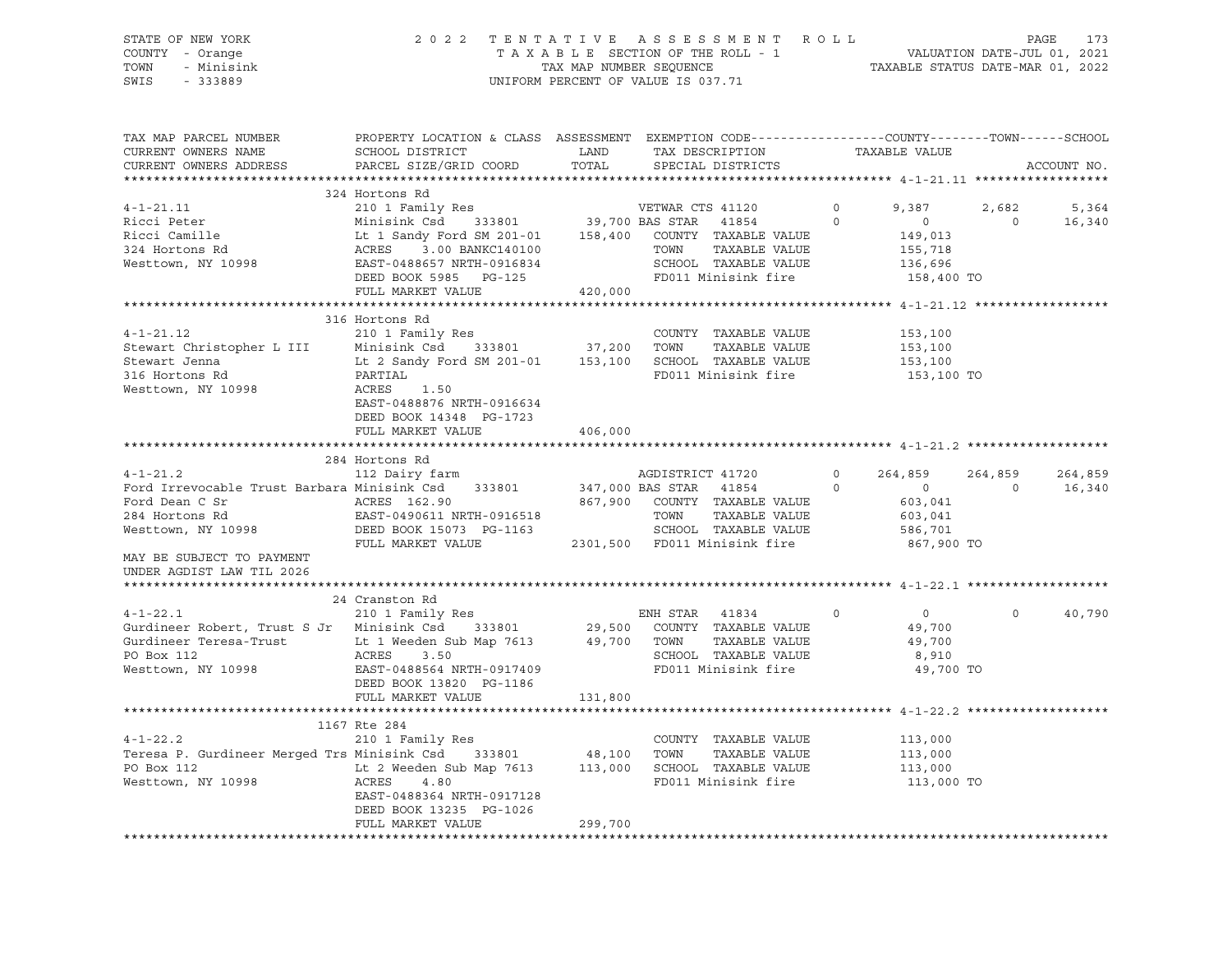STATE OF NEW YORK 2 0 2 2 T E N T A T I V E A S S E S S M E N T R O L L PAGE 174 COUNTY - Orange T A X A B L E SECTION OF THE ROLL - 1 VALUATION DATE-JUL 01, 2021 TOWN - Minisink TAX MAP NUMBER SEQUENCE TAXABLE STATUS DATE-MAR 01, 2022 SWIS - 333889 CONSERVATION CONTROL OF VALUE IS 037.71

| TAX MAP PARCEL NUMBER<br>CURRENT OWNERS NAME<br>CURRENT OWNERS ADDRESS                                                                      | PROPERTY LOCATION & CLASS ASSESSMENT EXEMPTION CODE---------------COUNTY-------TOWN------SCHOOL<br>SCHOOL DISTRICT<br>PARCEL SIZE/GRID COORD | LAND<br>TOTAL | TAX DESCRIPTION                               | TAXABLE VALUE             | ACCOUNT NO.        |
|---------------------------------------------------------------------------------------------------------------------------------------------|----------------------------------------------------------------------------------------------------------------------------------------------|---------------|-----------------------------------------------|---------------------------|--------------------|
|                                                                                                                                             |                                                                                                                                              |               | SPECIAL DISTRICTS                             |                           |                    |
|                                                                                                                                             | 1226 Rte 284                                                                                                                                 |               |                                               |                           |                    |
|                                                                                                                                             |                                                                                                                                              |               | COUNTY TAXABLE VALUE                          | 97,900                    |                    |
| 4-1-23 210 1 Family Res<br>Farmstead Land Development LLC Minisink Csd 333801 30,800                                                        |                                                                                                                                              |               | TOWN<br>TAXABLE VALUE                         | 97,900                    |                    |
|                                                                                                                                             |                                                                                                                                              |               | SCHOOL TAXABLE VALUE                          | 97,900                    |                    |
| 284 Hortons Rd<br>Westtown, NY 10998<br>EAST-0489560 NRTH-0917804<br>$\begin{array}{r} 29.00 \\ -22.00 \\ -22.00 \end{array}$ 97,900        |                                                                                                                                              |               | FD011 Minisink fire                           | 97,900 TO                 |                    |
|                                                                                                                                             | DEED BOOK 11667 PG-189                                                                                                                       |               |                                               |                           |                    |
|                                                                                                                                             | FULL MARKET VALUE                                                                                                                            | 259,600       |                                               |                           |                    |
|                                                                                                                                             |                                                                                                                                              |               |                                               |                           |                    |
|                                                                                                                                             | 47 Cranston Rd                                                                                                                               |               |                                               |                           |                    |
|                                                                                                                                             |                                                                                                                                              |               |                                               | 138,770                   | 138,770<br>138,770 |
| 4-1-24.2 120 Field crops AGDISTRICT 41720 0 138,770<br>Ford Irrevocable Trust Dean C Minisink Csd 333801 226,600 SOLAR EX C 49500 0 470,652 |                                                                                                                                              |               |                                               |                           | 470,652<br>470,652 |
| Ford Barbara J                                                                                                                              |                                                                                                                                              |               | 719,552 COUNTY TAXABLE VALUE                  | 110,130                   |                    |
| 284 Hortons Rd                                                                                                                              | ACRES 91.00<br>EAST-0488183 NRTH-0918288                                                                                                     |               | TOWN<br>TAXABLE VALUE                         | $\frac{110}{110}$ , 130   |                    |
| Westtown, NY 10998 DEED BOOK 15073 PG-1168                                                                                                  |                                                                                                                                              |               | SCHOOL TAXABLE VALUE 110,130                  |                           |                    |
|                                                                                                                                             | FULL MARKET VALUE                                                                                                                            |               | 1908,100 FD011 Minisink fire                  | 719,552 TO                |                    |
| MAY BE SUBJECT TO PAYMENT                                                                                                                   |                                                                                                                                              |               |                                               |                           |                    |
| UNDER AGDIST LAW TIL 2026                                                                                                                   |                                                                                                                                              |               |                                               |                           |                    |
|                                                                                                                                             |                                                                                                                                              |               |                                               |                           |                    |
|                                                                                                                                             | 1253 Rte 284                                                                                                                                 |               |                                               |                           |                    |
| $4 - 1 - 25$                                                                                                                                | 210 1 Family Res                                                                                                                             |               | BAS STAR 41854                                | $\circ$<br>$\overline{0}$ | $\Omega$<br>16,340 |
| Wooley Kenneth J                                                                                                                            | Minisink Csd 333801 22,500 COUNTY TAXABLE VALUE                                                                                              |               |                                               | 118,900                   |                    |
| Wooley Julie L<br>1253 Rte 284<br>Westtown, NY 10998                                                                                        | FRNT 219.00 DPTH 137.00 118,900 TOWN                                                                                                         |               | TAXABLE VALUE                                 | 118,900                   |                    |
|                                                                                                                                             | BANKC030217                                                                                                                                  |               | SCHOOL TAXABLE VALUE                          | 102,560                   |                    |
|                                                                                                                                             | EAST-0489671 NRTH-0918643                                                                                                                    |               | FD011 Minisink fire                           | 118,900 TO                |                    |
|                                                                                                                                             | DEED BOOK 3924 PG-192                                                                                                                        |               |                                               |                           |                    |
|                                                                                                                                             | FULL MARKET VALUE                                                                                                                            | 315,300       |                                               |                           |                    |
|                                                                                                                                             |                                                                                                                                              |               |                                               |                           |                    |
|                                                                                                                                             | 1265 Rte 284                                                                                                                                 |               |                                               |                           |                    |
|                                                                                                                                             |                                                                                                                                              |               | COUNTY TAXABLE VALUE                          | 88,300                    |                    |
|                                                                                                                                             |                                                                                                                                              |               | TAXABLE VALUE                                 | 88,300                    |                    |
|                                                                                                                                             |                                                                                                                                              |               | SCHOOL TAXABLE VALUE 68,300                   |                           |                    |
|                                                                                                                                             |                                                                                                                                              |               | FD011 Minisink fire                           | 88,300 TO                 |                    |
|                                                                                                                                             |                                                                                                                                              |               |                                               |                           |                    |
|                                                                                                                                             | FULL MARKET VALUE                                                                                                                            | 234,200       |                                               |                           |                    |
|                                                                                                                                             |                                                                                                                                              |               |                                               |                           |                    |
|                                                                                                                                             | Rte 284                                                                                                                                      |               |                                               |                           |                    |
| $4 - 1 - 26.21$                                                                                                                             | 312 Vac w/imprv                                                                                                                              | 333801 9,900  | COUNTY TAXABLE VALUE<br>TOWN<br>TAXABLE VALUE | 14,600<br>14,600          |                    |
|                                                                                                                                             |                                                                                                                                              | 14,600        |                                               | 14,600                    |                    |
|                                                                                                                                             |                                                                                                                                              |               | SCHOOL TAXABLE VALUE<br>FD011 Minisink fire   | 14,600 TO                 |                    |
| Milford, PA 18337 DEED BOOK 2258 PG-00834                                                                                                   |                                                                                                                                              |               |                                               |                           |                    |
|                                                                                                                                             | FULL MARKET VALUE                                                                                                                            | 38,700        |                                               |                           |                    |
|                                                                                                                                             |                                                                                                                                              |               |                                               |                           |                    |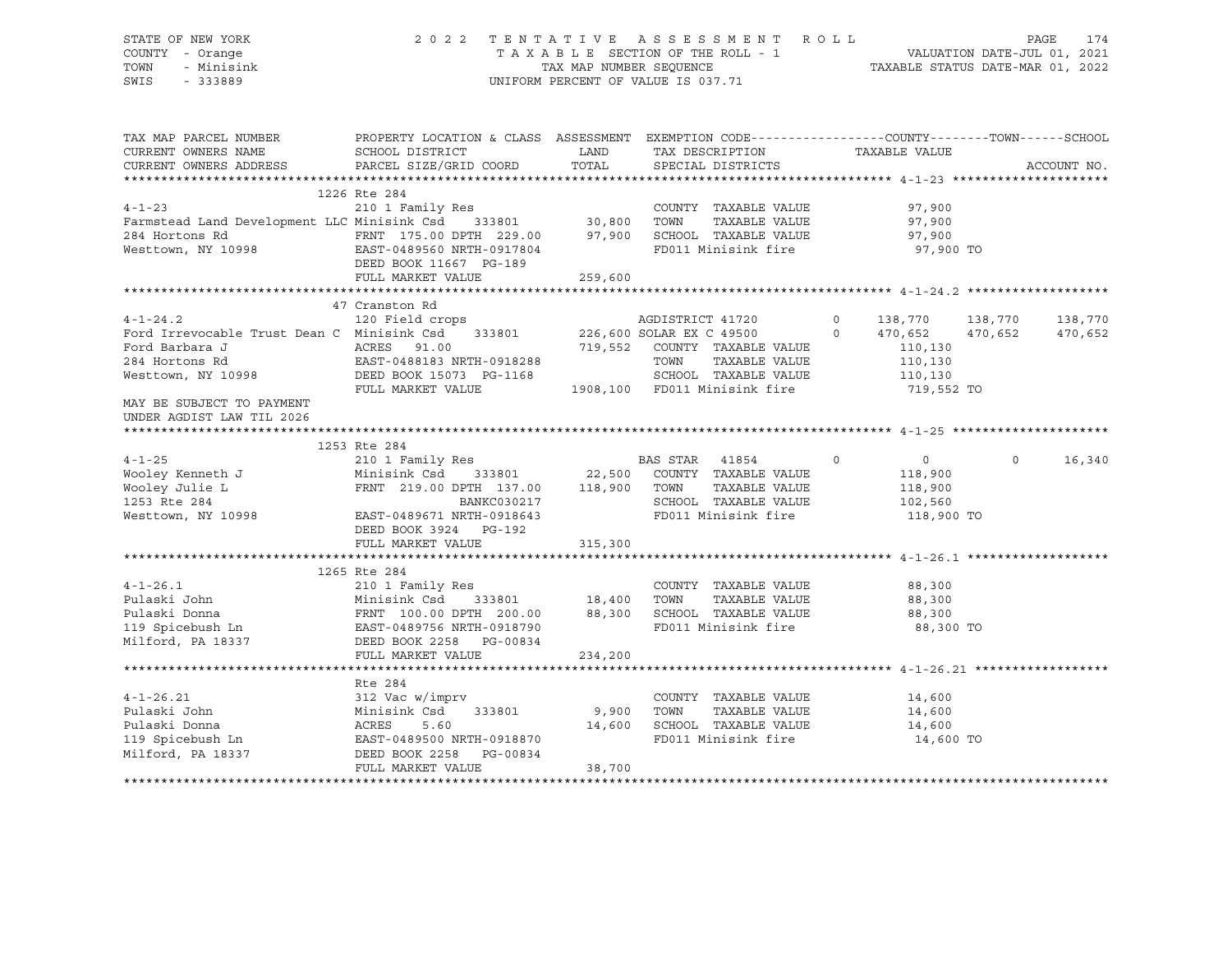| STATE OF NEW YORK<br>COUNTY - Orange<br>TOWN - Minisink<br>SWIS - 333889                                                                                                                                                                                          |                                                    |                      | UNIFORM PERCENT OF VALUE IS 037.71 | 2022 TENTATIVE ASSESSMENT ROLL PAGE 175<br>TAXABLE SECTION OF THE ROLL - 1 VALUATION DATE-JUL 01, 2021<br>TAX MAP NUMBER SEQUENCE TAXABLE STATUS DATE-MAR 01, 2022<br>UNIFORM PERCENT OF VALUE IS 037.71 |
|-------------------------------------------------------------------------------------------------------------------------------------------------------------------------------------------------------------------------------------------------------------------|----------------------------------------------------|----------------------|------------------------------------|----------------------------------------------------------------------------------------------------------------------------------------------------------------------------------------------------------|
|                                                                                                                                                                                                                                                                   |                                                    |                      |                                    | TAX MAP PARCEL NUMBER PROPERTY LOCATION & CLASS ASSESSMENT EXEMPTION CODE---------------COUNTY--------TOWN------SCHOOL                                                                                   |
|                                                                                                                                                                                                                                                                   |                                                    |                      |                                    | ACCOUNT NO.                                                                                                                                                                                              |
|                                                                                                                                                                                                                                                                   |                                                    |                      |                                    |                                                                                                                                                                                                          |
|                                                                                                                                                                                                                                                                   | 1277 Rte 284                                       |                      |                                    |                                                                                                                                                                                                          |
| $4 - 1 - 27.11$<br>4-1-27.11 210 1 Family Res<br>210 1 Family Res<br>210 1 Family Res<br>29,200 TOWN TAXABLE VALUE<br>29,200 TOWN TAXABLE VALUE<br>29,200 TOWN TAXABLE VALUE<br>29,200 TOWN TAXABLE VALUE<br>29,200 TOWN TAXABLE VALUE<br>29,200 TOWN TAXABLE VAL |                                                    |                      |                                    |                                                                                                                                                                                                          |
|                                                                                                                                                                                                                                                                   |                                                    |                      |                                    |                                                                                                                                                                                                          |
|                                                                                                                                                                                                                                                                   |                                                    |                      |                                    |                                                                                                                                                                                                          |
| PO Box 404<br>Slate Hill, NY 10973<br>EAST-0489861 NRTH-0919126<br>$FDM = 0.00 \text{ D}$<br>EAST-0489861 NRTH-0919126                                                                                                                                            | DEED BOOK 15150 PG-1021                            |                      |                                    | 110,100 TO                                                                                                                                                                                               |
|                                                                                                                                                                                                                                                                   | FULL MARKET VALUE                                  | 292,000              |                                    |                                                                                                                                                                                                          |
|                                                                                                                                                                                                                                                                   |                                                    |                      |                                    |                                                                                                                                                                                                          |
|                                                                                                                                                                                                                                                                   | Rte 284                                            |                      |                                    |                                                                                                                                                                                                          |
|                                                                                                                                                                                                                                                                   |                                                    |                      |                                    |                                                                                                                                                                                                          |
|                                                                                                                                                                                                                                                                   |                                                    |                      |                                    |                                                                                                                                                                                                          |
|                                                                                                                                                                                                                                                                   |                                                    |                      |                                    |                                                                                                                                                                                                          |
| 4-1-27.12<br>Hansen Karen Minisink Csd 333801 17,300 TOWN TAXABLE VALUE 19,600<br>PO Box 544 Lt 2 Hansen Sub Map 8726 19,600 SCHOOL TAXABLE VALUE 19,600<br>Johnson, NY 10933 ACRES 25.60 INTIL 2018726 FD011 Minisink fire 19,600 T                              | EAST-0489579 NRTH-0919736<br>DEED BOOK 4559 PG-319 |                      |                                    |                                                                                                                                                                                                          |
|                                                                                                                                                                                                                                                                   | FULL MARKET VALUE                                  | 52,000               |                                    |                                                                                                                                                                                                          |
|                                                                                                                                                                                                                                                                   | 1299 Rte 284                                       |                      |                                    |                                                                                                                                                                                                          |
|                                                                                                                                                                                                                                                                   |                                                    |                      |                                    |                                                                                                                                                                                                          |
|                                                                                                                                                                                                                                                                   |                                                    |                      |                                    |                                                                                                                                                                                                          |
|                                                                                                                                                                                                                                                                   |                                                    |                      |                                    |                                                                                                                                                                                                          |
| 4-1-27.2<br>Hansen Karen 210 1 Family Res COUNTY TAXABLE VALUE 133,100<br>PO Box 544 ACRES 1.40 133,100 SCHOOL TAXABLE VALUE 133,100<br>Johnson, NY 10933 EAST-0490115 NRTH-0919569 FD011 Minisink fire 133,100 TO<br>DEED BOOK 2294 P                            |                                                    |                      |                                    |                                                                                                                                                                                                          |
|                                                                                                                                                                                                                                                                   | FULL MARKET VALUE 353,000                          |                      |                                    |                                                                                                                                                                                                          |
|                                                                                                                                                                                                                                                                   |                                                    |                      |                                    |                                                                                                                                                                                                          |
| 4-1-27.3<br>Ate 284<br>Shefsky Josef Minisink Csd 333801<br>EXRT 44.00 DPTH 100.00<br>New City, NY 10956<br>DEED BOOK 2262 PG-00158<br>DEED BOOK 2262 PG-00158<br>Ate 284<br>COUNTY TAXABLE VALUE<br>TAXABLE VALUE<br>TAXABLE VALUE<br>TAXABLE VALUE              |                                                    |                      |                                    |                                                                                                                                                                                                          |
|                                                                                                                                                                                                                                                                   |                                                    |                      |                                    |                                                                                                                                                                                                          |
|                                                                                                                                                                                                                                                                   |                                                    |                      |                                    |                                                                                                                                                                                                          |
|                                                                                                                                                                                                                                                                   |                                                    |                      |                                    |                                                                                                                                                                                                          |
|                                                                                                                                                                                                                                                                   |                                                    |                      |                                    | 100 TO                                                                                                                                                                                                   |
|                                                                                                                                                                                                                                                                   |                                                    |                      |                                    |                                                                                                                                                                                                          |
|                                                                                                                                                                                                                                                                   | FULL MARKET VALUE                                  | $\frac{155}{20}$ 300 |                                    |                                                                                                                                                                                                          |
|                                                                                                                                                                                                                                                                   |                                                    |                      |                                    |                                                                                                                                                                                                          |
|                                                                                                                                                                                                                                                                   | 1311 Rte 284                                       |                      |                                    |                                                                                                                                                                                                          |
|                                                                                                                                                                                                                                                                   |                                                    |                      |                                    |                                                                                                                                                                                                          |
|                                                                                                                                                                                                                                                                   |                                                    |                      |                                    |                                                                                                                                                                                                          |
|                                                                                                                                                                                                                                                                   |                                                    |                      | FD011 Minisink fire 103,000 TO     |                                                                                                                                                                                                          |
| 4-1-28<br>Loftus Kenneth J<br>Loftus Tegan J<br>Loftus Tegan J<br>Loftus Tegan J<br>Loftus Tegan J<br>Loftus Tegan J<br>Loftus Tegan J<br>210 1 Family Res<br>Minisink Csd<br>37,100 TOWN TAXABLE VALUE<br>37,100 TOWN TAXABLE VALUE<br>TAXABLE VALUE<br>         |                                                    |                      |                                    |                                                                                                                                                                                                          |
|                                                                                                                                                                                                                                                                   | FULL MARKET VALUE                                  | 273,100              |                                    |                                                                                                                                                                                                          |
|                                                                                                                                                                                                                                                                   |                                                    |                      |                                    |                                                                                                                                                                                                          |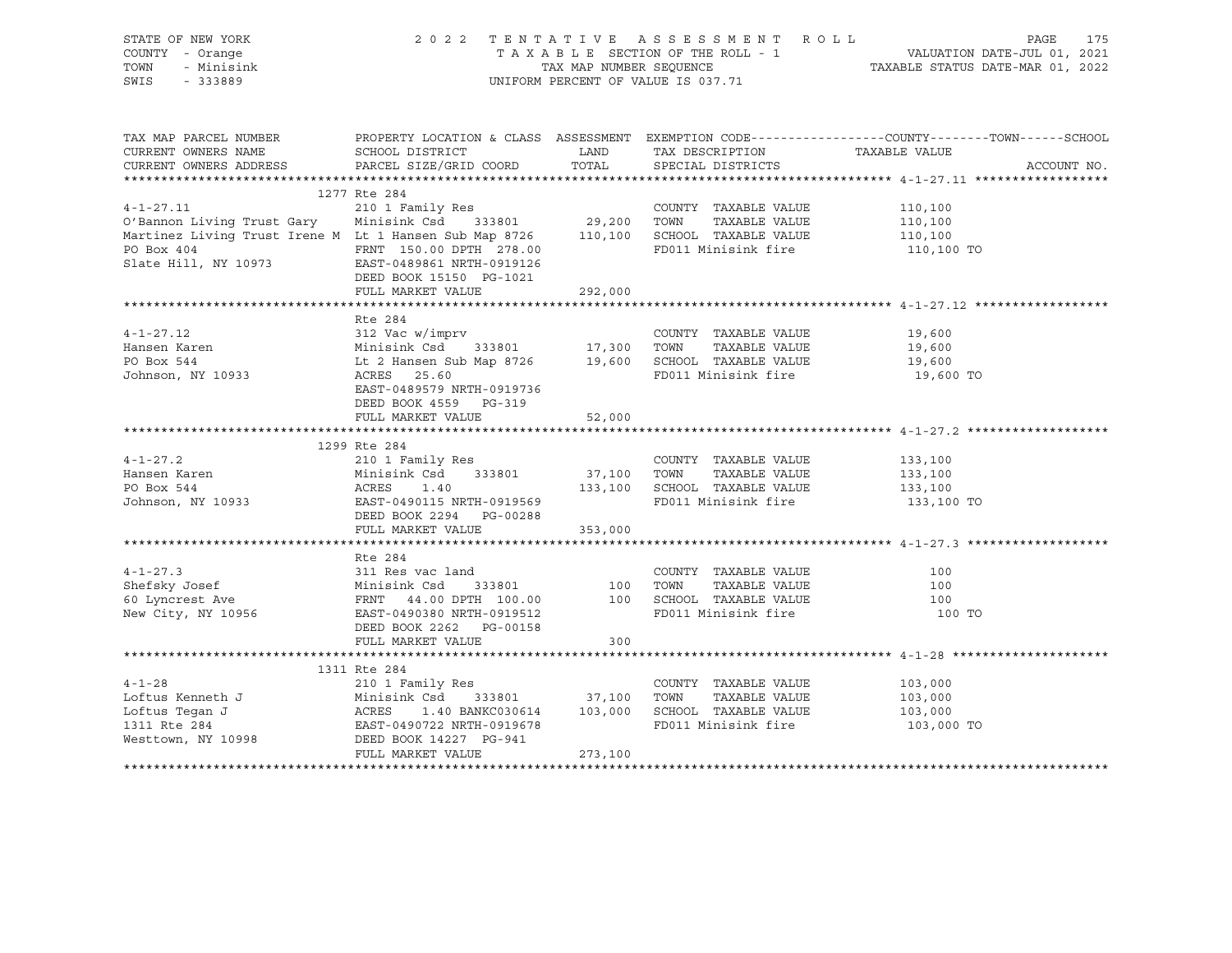#### STATE OF NEW YORK 2 0 2 2 T E N T A T I V E A S S E S S M E N T R O L L PAGE 176 COUNTY - Orange T A X A B L E SECTION OF THE ROLL - 1 VALUATION DATE-JUL 01, 2021 TOWN - Minisink TAX MAP NUMBER SEQUENCE TAXABLE STATUS DATE-MAR 01, 2022 SWIS - 333889 CONSERVATION CONTROL OF VALUE IS 037.71

| TAX MAP PARCEL NUMBER                                                                                                                                                                                                                              | PROPERTY LOCATION & CLASS ASSESSMENT EXEMPTION CODE----------------COUNTY-------TOWN------SCHOOL |                               |                                                                             |         |                |               |             |
|----------------------------------------------------------------------------------------------------------------------------------------------------------------------------------------------------------------------------------------------------|--------------------------------------------------------------------------------------------------|-------------------------------|-----------------------------------------------------------------------------|---------|----------------|---------------|-------------|
| CURRENT OWNERS NAME                                                                                                                                                                                                                                | SCHOOL DISTRICT                                                                                  | <b>LAND</b>                   | TAX DESCRIPTION                                                             |         | TAXABLE VALUE  |               |             |
| CURRENT OWNERS ADDRESS                                                                                                                                                                                                                             | PARCEL SIZE/GRID COORD                                                                           | TOTAL                         | SPECIAL DISTRICTS                                                           |         |                |               | ACCOUNT NO. |
|                                                                                                                                                                                                                                                    |                                                                                                  |                               |                                                                             |         |                |               |             |
|                                                                                                                                                                                                                                                    | Rte 284                                                                                          |                               |                                                                             |         |                |               |             |
| $4 - 1 - 29.1$                                                                                                                                                                                                                                     | 321 Abandoned ag                                                                                 | $\frac{5}{333801}$ 8,800 TOWN | COUNTY TAXABLE VALUE                                                        |         | 8,800          |               |             |
| Sawyer Raymond                                                                                                                                                                                                                                     | Minisink Csd                                                                                     |                               | TAXABLE VALUE                                                               |         | 8,800          |               |             |
| Sawyer Marineen<br>Sawyer Kathleen<br>DO BOY 518 (EAST-0489696 NRTH-0920556                                                                                                                                                                        |                                                                                                  | 8,800                         | SCHOOL TAXABLE VALUE                                                        |         | 8,800          |               |             |
|                                                                                                                                                                                                                                                    |                                                                                                  |                               | FD011 Minisink fire                                                         |         | 8,800 TO       |               |             |
| Johnson, NY 10933 DEED BOOK 15098 PG-964                                                                                                                                                                                                           |                                                                                                  |                               |                                                                             |         |                |               |             |
|                                                                                                                                                                                                                                                    | FULL MARKET VALUE 23,300                                                                         |                               |                                                                             |         |                |               |             |
|                                                                                                                                                                                                                                                    |                                                                                                  |                               |                                                                             |         |                |               |             |
|                                                                                                                                                                                                                                                    | Rte 284                                                                                          |                               |                                                                             |         |                |               |             |
| $4 - 1 - 29.2$                                                                                                                                                                                                                                     | 321 Abandoned ag                                                                                 |                               | COUNTY TAXABLE VALUE                                                        |         | 18,800         |               |             |
|                                                                                                                                                                                                                                                    |                                                                                                  |                               | TOWN<br>TAXABLE VALUE                                                       |         | 18,800         |               |             |
|                                                                                                                                                                                                                                                    |                                                                                                  |                               | SCHOOL TAXABLE VALUE<br>FD011 Minisink fire                                 | 18,800  |                |               |             |
| CRF Excavation Corp<br>337 Bloomingburg Rd<br>337 Bloomingburg Rd<br>337 Bloomingburg Rd<br>337 Bloomingburg Rd<br>348 Bloomingburg Rd<br>348 Bloomingburg Rd<br>348 Bloomingburg Rd<br>348 Bloomingburg Rd<br>348 Bloomingburg Rd<br>358 Blooming |                                                                                                  |                               |                                                                             |         | 18,800 TO      |               |             |
|                                                                                                                                                                                                                                                    | DEED BOOK 14239 PG-787                                                                           |                               |                                                                             |         |                |               |             |
|                                                                                                                                                                                                                                                    | FULL MARKET VALUE                                                                                | 49,900                        |                                                                             |         |                |               |             |
|                                                                                                                                                                                                                                                    |                                                                                                  |                               |                                                                             |         |                |               |             |
|                                                                                                                                                                                                                                                    | 1314 Rte 284                                                                                     |                               |                                                                             |         |                |               |             |
| $4 - 1 - 30$                                                                                                                                                                                                                                       | 151 Fruit crop                                                                                   |                               | AGDISTRICT 41720                                                            | $\circ$ |                | 39,453 39,453 | 39,453      |
| King David J                                                                                                                                                                                                                                       | Minisink Csd 333801 84,000 BAS STAR 41854                                                        |                               |                                                                             | $\circ$ | $\overline{0}$ | $\Omega$      | 16,340      |
| PO Box 609                                                                                                                                                                                                                                         | ACRES 45.10                                                                                      |                               | 154,000 COUNTY TAXABLE VALUE                                                |         | 114,547        |               |             |
| Johnson, NY 10933<br>EAST-0490579 NRTH-0918740                                                                                                                                                                                                     |                                                                                                  |                               | TAXABLE VALUE<br>TOWN                                                       |         | 114,547        |               |             |
|                                                                                                                                                                                                                                                    | DEED BOOK 12911 PG-614                                                                           |                               | G-614 SCHOOL TAXABLE VALUE 98,207<br>408,400 FD011 Minisink fire 154,000 TO |         |                |               |             |
| MAY BE SUBJECT TO PAYMENT FULL MARKET VALUE                                                                                                                                                                                                        |                                                                                                  |                               |                                                                             |         |                |               |             |
| UNDER AGDIST LAW TIL 2026                                                                                                                                                                                                                          |                                                                                                  |                               |                                                                             |         |                |               |             |
|                                                                                                                                                                                                                                                    |                                                                                                  |                               |                                                                             |         |                |               |             |
|                                                                                                                                                                                                                                                    | Rte 284                                                                                          |                               |                                                                             |         |                |               |             |
| $4 - 1 - 31$                                                                                                                                                                                                                                       | 314 Rural vac<10                                                                                 |                               | AGDISTRICT 41720                                                            | $\circ$ | 4,845          | 4,845         | 4,845       |
| King David J                                                                                                                                                                                                                                       | Minisink Csd                                                                                     |                               | 333801 5,100 COUNTY TAXABLE VALUE                                           |         | 255            |               |             |
| PO Box 609                                                                                                                                                                                                                                         | ACRES<br>2.00                                                                                    |                               | 5,100 TOWN<br>TAXABLE VALUE                                                 |         | 255            |               |             |
| Johnson, NY 10933                                                                                                                                                                                                                                  | EAST-0490233 NRTH-0919040                                                                        |                               | SCHOOL TAXABLE VALUE                                                        |         | 255            |               |             |
|                                                                                                                                                                                                                                                    | DEED BOOK 12911 PG-614                                                                           |                               | FD011 Minisink fire 5,100 TO                                                |         |                |               |             |
| MAY BE SUBJECT TO PAYMENT                                                                                                                                                                                                                          | FULL MARKET VALUE 13,500                                                                         |                               |                                                                             |         |                |               |             |
| UNDER AGDIST LAW TIL 2026                                                                                                                                                                                                                          |                                                                                                  |                               |                                                                             |         |                |               |             |
|                                                                                                                                                                                                                                                    |                                                                                                  |                               |                                                                             |         |                |               |             |
|                                                                                                                                                                                                                                                    | 11 Warford Rd                                                                                    |                               |                                                                             |         |                |               |             |
| $4 - 1 - 32$                                                                                                                                                                                                                                       | 210 1 Family Res                                                                                 |                               | VETWAR CTS 41120                                                            | $\circ$ | 9,387          | 2,682         | 5,364       |
|                                                                                                                                                                                                                                                    |                                                                                                  |                               |                                                                             | $\circ$ | 15,645         | 4,470         | 8,940       |
|                                                                                                                                                                                                                                                    | Minisink Csd 333801 41,300 VETCOM CTS 41130<br>Lt 2 Warford Estates 166,200 COUNTY TAXABLE VALUE |                               |                                                                             |         | 141,168        |               |             |
|                                                                                                                                                                                                                                                    |                                                                                                  |                               | TOWN<br>TAXABLE VALUE                                                       |         | 159,048        |               |             |
| Westtown, NY 10998                                                                                                                                                                                                                                 | ACRES 1.90 BANK0030217<br>EAST-0493206 NRTH-0915905                                              |                               | SCHOOL TAXABLE VALUE                                                        |         | 151,896        |               |             |
|                                                                                                                                                                                                                                                    | DEED BOOK 14951 PG-1052                                                                          |                               | FD011 Minisink fire 166,200 TO                                              |         |                |               |             |
|                                                                                                                                                                                                                                                    | FULL MARKET VALUE                                                                                | 440,700                       |                                                                             |         |                |               |             |
|                                                                                                                                                                                                                                                    |                                                                                                  |                               |                                                                             |         |                |               |             |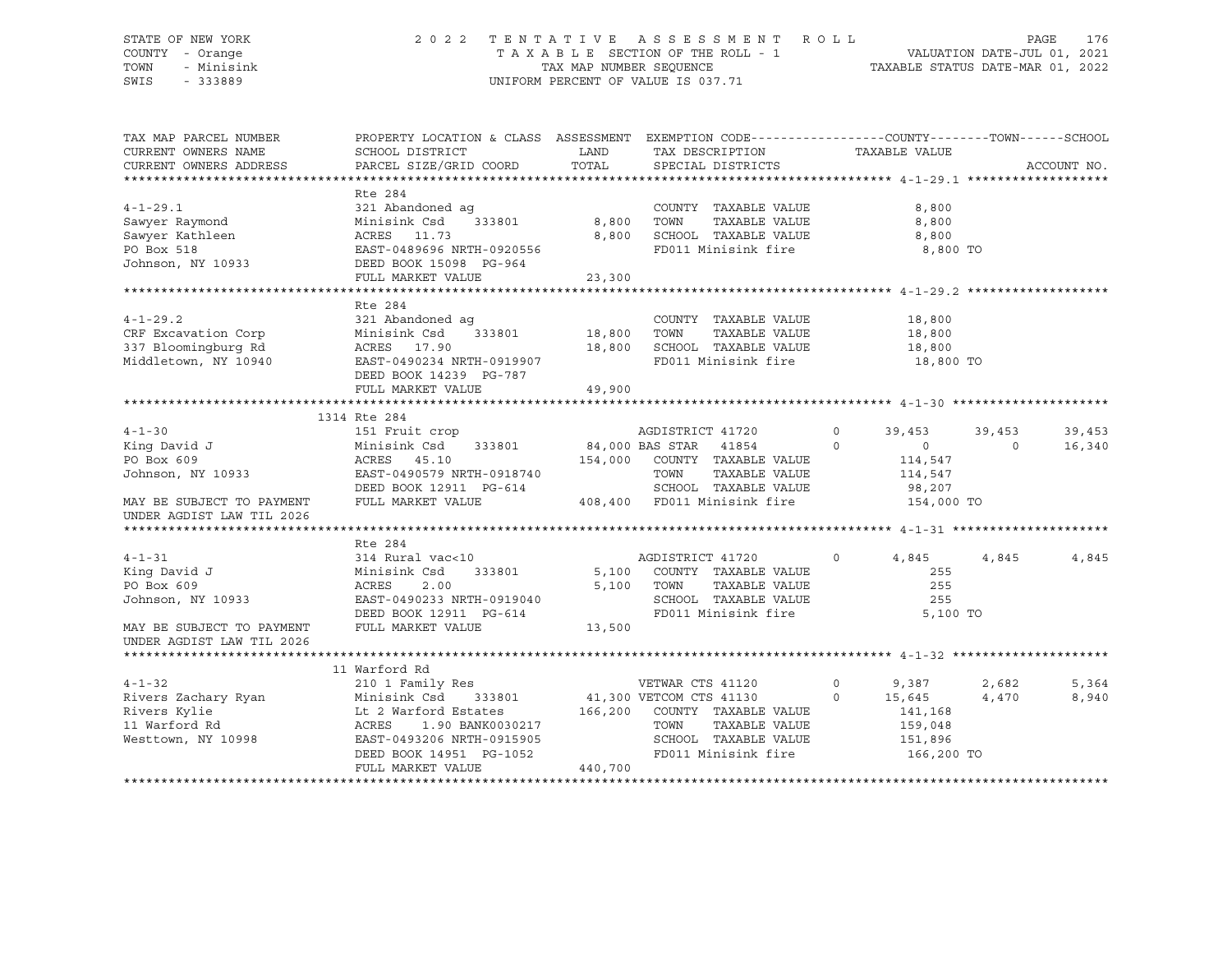| STATE OF NEW YORK<br>COUNTY - Orange<br>TOWN<br>- Minisink<br>SWIS - 333889                                                                                                                                                                                     | 2022 TENTATIVE ASSESSMENT ROLL PAGE 177<br>TAXABLE SECTION OF THE ROLL - 1 VALUATION DATE-JUL 01, 2021<br>TAX MAP NUMBER SEQUENCE TAXABLE STATUS DATE-MAR 01, 2022 | UNIFORM PERCENT OF VALUE IS 037.71 |                                                               |         |                                                               |                |             |
|-----------------------------------------------------------------------------------------------------------------------------------------------------------------------------------------------------------------------------------------------------------------|--------------------------------------------------------------------------------------------------------------------------------------------------------------------|------------------------------------|---------------------------------------------------------------|---------|---------------------------------------------------------------|----------------|-------------|
| TAX MAP PARCEL NUMBER<br>CURRENT OWNERS NAME<br>CURRENT OWNERS ADDRESS                                                                                                                                                                                          | PROPERTY LOCATION & CLASS ASSESSMENT EXEMPTION CODE---------------COUNTY-------TOWN-----SCHOOL<br>SCHOOL DISTRICT<br>PARCEL SIZE/GRID COORD                        | <b>LAND</b><br>TOTAL               | TAX DESCRIPTION<br>SPECIAL DISTRICTS                          |         | TAXABLE VALUE                                                 |                | ACCOUNT NO. |
|                                                                                                                                                                                                                                                                 |                                                                                                                                                                    |                                    |                                                               |         |                                                               |                |             |
| 4-1-33<br>Wesolowski Raymond<br>Wesolowski Darlene Lt 3 Warford Estates<br>19 Warford Rd<br>19 Warford Rd<br>19 Warford Rd<br>20 Minisink Csd<br>20 333801<br>174,900 TOWN TAXABLE VALUE<br>SCHOOL TAXABLE VALUE<br>SCHOOL TAXABLE VALUE<br>Nesttown            | 19 Warford Rd<br>DEED BOOK 4068 PG-331                                                                                                                             |                                    |                                                               |         | $\overline{0}$<br>174,900<br>174,900<br>158,560<br>174,900 TO | $\Omega$       | 16,340      |
|                                                                                                                                                                                                                                                                 | FULL MARKET VALUE                                                                                                                                                  | 463,800                            |                                                               |         |                                                               |                |             |
|                                                                                                                                                                                                                                                                 |                                                                                                                                                                    |                                    |                                                               |         |                                                               |                |             |
| $4 - 1 - 34$<br>Geer Barbara<br>27 Warford Rd<br>Westtown, NY 10998                                                                                                                                                                                             | 27 Warford Rd<br>210 1 Family Res 60 BAS STAR 41854<br>DEED BOOK 12437 PG-1274                                                                                     |                                    |                                                               |         | $\overline{0}$<br>132,800<br>132,800<br>116,460<br>132,800 TO | $\overline{0}$ | 16,340      |
|                                                                                                                                                                                                                                                                 | FULL MARKET VALUE                                                                                                                                                  | 352,200                            |                                                               |         |                                                               |                |             |
|                                                                                                                                                                                                                                                                 |                                                                                                                                                                    |                                    |                                                               |         |                                                               |                |             |
| $4 - 1 - 35$<br>Parker Donald G<br>Cates Parker Carol Minisink Csd 333801 41,800 COUNTY TAXABLE VALUE<br>37 Warford Rd ACRES 2.40 5CHOOL TAXABLE VALUE<br>Westtown, NY 10998 EAST-0493495 NRTH-0916458 FD011 Minisink fire<br>NERD BOOK 11977 DC-373            | 37 Warford Rd<br>210 1 Family Res<br>DEED BOOK 11977 PG-373                                                                                                        |                                    | BAS STAR 41854 0                                              |         | $\overline{0}$<br>182,100<br>182,100<br>165,760<br>182,100 TO | $\Omega$       | 16,340      |
|                                                                                                                                                                                                                                                                 | FULL MARKET VALUE                                                                                                                                                  | 482,900                            |                                                               |         |                                                               |                |             |
| $4 - 1 - 36$<br>Buck Eric E<br>Buck Eric E<br>Buck Mary L<br>Minisink Csd 333801 42,200 COUNTY TAXABLE VALUE<br>ALCOUNTY TAXABLE VALUE<br>42,200 COUNTY TAXABLE VALUE<br>TAXABLE VALUE<br>42,200 COUNTY TAXABLE VALUE<br>TAXABLE VALUE<br>42,200 COUNTY TAXABLE | 45 Warford Rd<br>210 1 Family Res<br>DEED BOOK 5580 PG-281<br>FULL MARKET VALUE                                                                                    | 493,500                            | BAS STAR 41854 0<br>FD011 Minisink fire                       |         | $\overline{0}$<br>186,100<br>186,100<br>169,760<br>186,100 TO | $\Omega$       | 16,340      |
|                                                                                                                                                                                                                                                                 |                                                                                                                                                                    |                                    |                                                               |         |                                                               |                |             |
| $4 - 1 - 37$<br>Daucher Robert<br>Daucher Naureen<br>Daucher Maureen<br>Lt 7 Warford Estates<br>Lt 7 Warford Estates<br>203,500 TOWN TAXABLE VALUE<br>ST-0493605 NRTH-0916884<br>FD011 Minisink fire<br>FD011 Minisink fire<br>FD011 Minisink fire              | 53 Warford Rd<br>220 2 Family Res<br>DEED BOOK 5341 PG-176<br>FULL MARKET VALUE                                                                                    | 539,600                            | BAS STAR 41854<br>SCHOOL TAXABLE VALUE<br>FD011 Minisink fire | $\circ$ | $\overline{0}$<br>203,500<br>203,500<br>187,160<br>203,500 TO | $\Omega$       | 16,340      |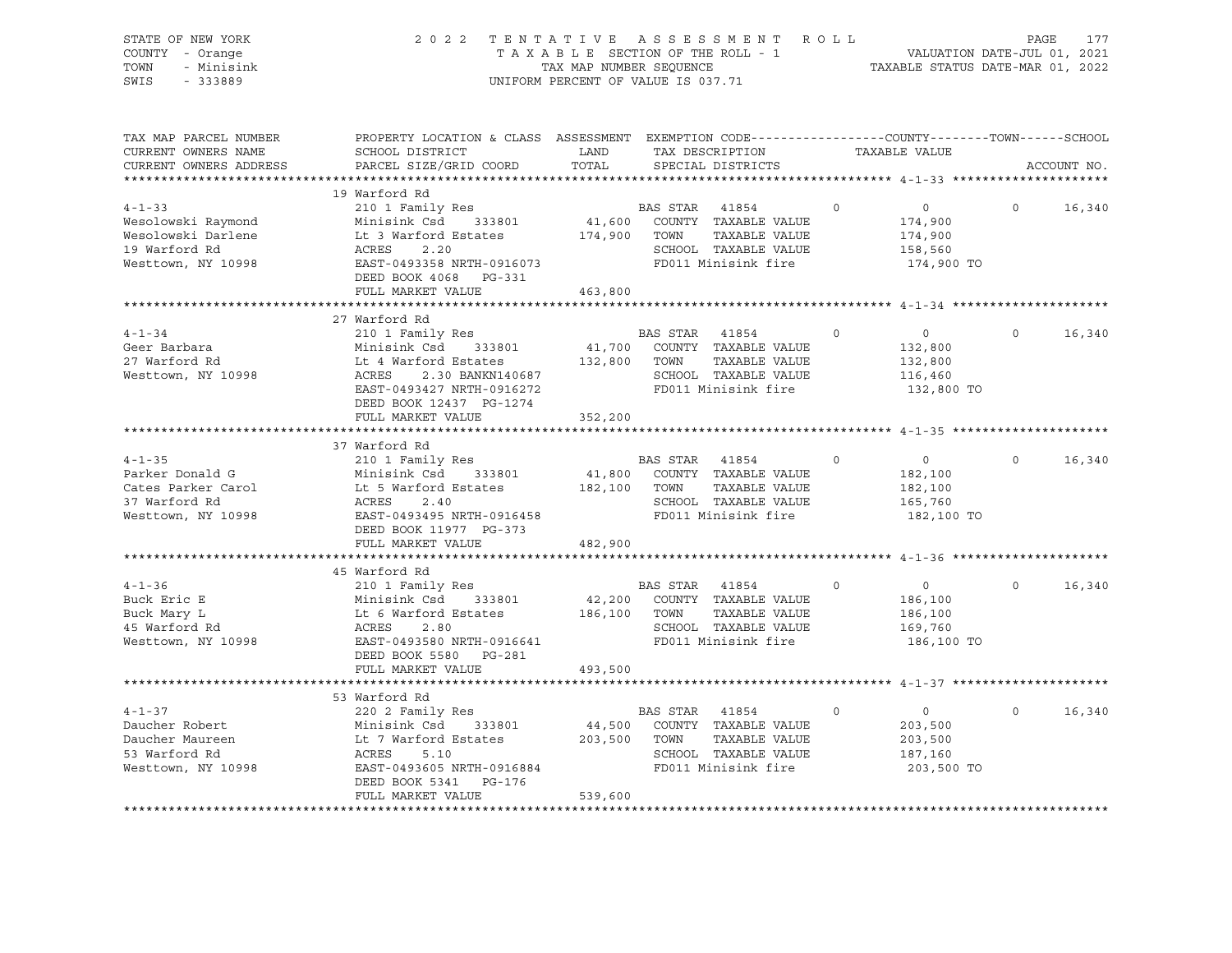| STATE OF NEW YORK      |                                                                                                                                                                                                                                                      |             |                                                           |                           |                |             |
|------------------------|------------------------------------------------------------------------------------------------------------------------------------------------------------------------------------------------------------------------------------------------------|-------------|-----------------------------------------------------------|---------------------------|----------------|-------------|
| COUNTY - Orange        | PAGE 178 7 A T I V E A S S E S S M E N T R O L L<br>T A X A B L E SECTION OF THE ROLL - 1 VALUATION DATE-JUL 01, 2021<br>TAX MAP NUMBER SEQUENCE TAXABLE STATUS DATE-MAR 01, 2022                                                                    |             |                                                           |                           |                |             |
| TOWN<br>- Minisink     |                                                                                                                                                                                                                                                      |             |                                                           |                           |                |             |
| SWIS<br>$-333889$      |                                                                                                                                                                                                                                                      |             | UNIFORM PERCENT OF VALUE IS 037.71                        |                           |                |             |
|                        |                                                                                                                                                                                                                                                      |             |                                                           |                           |                |             |
|                        |                                                                                                                                                                                                                                                      |             |                                                           |                           |                |             |
| TAX MAP PARCEL NUMBER  |                                                                                                                                                                                                                                                      |             |                                                           |                           |                |             |
|                        | PROPERTY LOCATION & CLASS ASSESSMENT EXEMPTION CODE----------------COUNTY-------TOWN-----SCHOOL                                                                                                                                                      |             |                                                           |                           |                |             |
| CURRENT OWNERS NAME    | SCHOOL DISTRICT                                                                                                                                                                                                                                      | <b>LAND</b> | TAX DESCRIPTION                                           | TAXABLE VALUE             |                |             |
| CURRENT OWNERS ADDRESS | PARCEL SIZE/GRID COORD                                                                                                                                                                                                                               | TOTAL       | SPECIAL DISTRICTS                                         |                           |                | ACCOUNT NO. |
|                        |                                                                                                                                                                                                                                                      |             |                                                           |                           |                |             |
|                        | 61 Warford Rd                                                                                                                                                                                                                                        |             |                                                           |                           |                |             |
| $4 - 1 - 38$           | 210 1 Family Res                                                                                                                                                                                                                                     |             | COUNTY TAXABLE VALUE                                      | 189,500                   |                |             |
| Skinner Jon            | Minisink Csd 333801                                                                                                                                                                                                                                  | 44,700 TOWN | TAXABLE VALUE                                             | 189,500                   |                |             |
| Skinner Elizabeth      |                                                                                                                                                                                                                                                      |             |                                                           | 189,500                   |                |             |
| 61 Warford Rd          | EXECUTE 18 Warford Estates<br>Lt 8 Warford Estates<br>ACRES 5.30 BANKC190321<br>EAST -0493786 NRTH-0917136<br>EAST -0493786 NRTH-0917136<br>FD011 Minisink fire                                                                                      |             |                                                           | 189,500 TO                |                |             |
| Westtown, NY 10998     |                                                                                                                                                                                                                                                      |             |                                                           |                           |                |             |
|                        | DEED BOOK 14856 PG-1813                                                                                                                                                                                                                              |             |                                                           |                           |                |             |
|                        | FULL MARKET VALUE                                                                                                                                                                                                                                    | 502,500     |                                                           |                           |                |             |
|                        |                                                                                                                                                                                                                                                      |             |                                                           |                           |                |             |
|                        | 67 Warford Rd                                                                                                                                                                                                                                        |             |                                                           |                           |                |             |
| $4 - 1 - 39$           | 210 1 Family Res WETWAR CTS 41120                                                                                                                                                                                                                    |             |                                                           | $\overline{0}$<br>9,387   |                | 2,682 5,364 |
| Buckshaw Raymond       | Minisink Csd 333801                                                                                                                                                                                                                                  |             | 42,700 BAS STAR 41854                                     | $\circ$<br>$\overline{0}$ | $\overline{0}$ | 16,340      |
|                        |                                                                                                                                                                                                                                                      |             |                                                           | 130, 113                  |                |             |
|                        | Buckshaw Kalerine Lt 9 Warford Estates<br>Funishik Usuan and ACRES<br>For Marford Rd acres a 3.30 BANKC080370 TOWN TAXABLE VALUE<br>Westtown, NY 10998 EAST-0494142 NRTH-0917195 SCHOOL TAXABLE VALUE<br>DEED BOOK 2854 PG-242 FD011 M               |             |                                                           | 136,818                   |                |             |
|                        |                                                                                                                                                                                                                                                      |             |                                                           | 117,796                   |                |             |
|                        |                                                                                                                                                                                                                                                      |             | FD011 Minisink fire                                       | 139,500 TO                |                |             |
|                        | FULL MARKET VALUE                                                                                                                                                                                                                                    | 369,900     |                                                           |                           |                |             |
|                        |                                                                                                                                                                                                                                                      |             |                                                           |                           |                |             |
|                        | 54 Warford Rd                                                                                                                                                                                                                                        |             |                                                           |                           |                |             |
| $4 - 1 - 40$           | 210 1 Family Res                                                                                                                                                                                                                                     |             | COUNTY TAXABLE VALUE                                      | 170,000                   |                |             |
| Satterfield Paul S     |                                                                                                                                                                                                                                                      |             |                                                           | 170,000                   |                |             |
| 54 Warford Rd          |                                                                                                                                                                                                                                                      |             |                                                           | 170,000                   |                |             |
| Westtown, NY 10998     | Minisink Csd 333801 42,200 TOWN TAXABLE VALUE<br>Lt 10 Warford Estates 170,000 SCHOOL TAXABLE VALUE<br>ACRES 2.80 BANKC030614 FD011 Minisink fire                                                                                                    |             |                                                           | 170,000 TO                |                |             |
|                        | EAST-0494055 NRTH-0916684                                                                                                                                                                                                                            |             |                                                           |                           |                |             |
|                        | DEED BOOK 11531 PG-649                                                                                                                                                                                                                               |             |                                                           |                           |                |             |
|                        | FULL MARKET VALUE                                                                                                                                                                                                                                    | 450,800     |                                                           |                           |                |             |
|                        |                                                                                                                                                                                                                                                      |             |                                                           |                           |                |             |
|                        | 42 Warford Rd                                                                                                                                                                                                                                        |             |                                                           |                           |                |             |
| $4 - 1 - 41$           | 210 1 Family Res                                                                                                                                                                                                                                     |             | SOLAR EX C 49500                                          | $\circ$<br>5,000          | 5,000          | 5,000       |
| Andrade Jose           |                                                                                                                                                                                                                                                      |             |                                                           | 181,300                   |                |             |
| Andrade Adrianna       |                                                                                                                                                                                                                                                      |             |                                                           | 181,300                   |                |             |
| 42 Warford Rd          | Minisink Csd 333801 41,600 COUNTY TAXABLE VALUE<br>Lt 11 Warford Estates 186,300 TOWN TAXABLE VALUE<br>ACRES 2.20 BANKC130170 SCHOOL TAXABLE VALUE<br>EAST -0494031 NRTH-0916354 FD011 Minisink fire                                                 |             |                                                           | 181,300                   |                |             |
|                        | Westtown, NY 10998 EAST-0494031 NRTH-0916354                                                                                                                                                                                                         |             |                                                           | 186,300 TO                |                |             |
|                        | DEED BOOK 14559 PG-1843                                                                                                                                                                                                                              |             |                                                           |                           |                |             |
|                        | FULL MARKET VALUE                                                                                                                                                                                                                                    | 494,000     |                                                           |                           |                |             |
|                        |                                                                                                                                                                                                                                                      |             |                                                           |                           |                |             |
|                        | 34 Warford Rd                                                                                                                                                                                                                                        |             |                                                           |                           |                |             |
| $4 - 1 - 42$           | 210 1 Family Res                                                                                                                                                                                                                                     |             | SOLAR EX C 49500                                          | $\Omega$<br>5,000         | 5,000          | 5,000       |
|                        |                                                                                                                                                                                                                                                      |             |                                                           | 150,600                   |                |             |
|                        |                                                                                                                                                                                                                                                      |             | 41,400 COUNTY TAXABLE VALUE<br>155,600 TOWN TAXABLE VALUE | 150,600                   |                |             |
|                        |                                                                                                                                                                                                                                                      |             | SCHOOL TAXABLE VALUE                                      | 150,600                   |                |             |
|                        | Gouveia Hasani<br>Henao Viviana<br>33 Menao Viviana<br>34 Warford Rd<br>34 Warford Rd<br>34 Warford Rd<br>34 Warford Rd<br>35 Menao 2.00 BANKC080370<br>37 Mesttown, NY 10998<br>37 Mesttown, NY 10998<br>37 Mesttown, NY 10998<br>38 Mesttown, NY 1 |             | FD011 Minisink fire                                       | 155,600 TO                |                |             |
|                        | DEED BOOK 14382 PG-1690                                                                                                                                                                                                                              |             |                                                           |                           |                |             |
|                        | FULL MARKET VALUE                                                                                                                                                                                                                                    | 412,600     |                                                           |                           |                |             |
|                        |                                                                                                                                                                                                                                                      |             |                                                           |                           |                |             |
|                        |                                                                                                                                                                                                                                                      |             |                                                           |                           |                |             |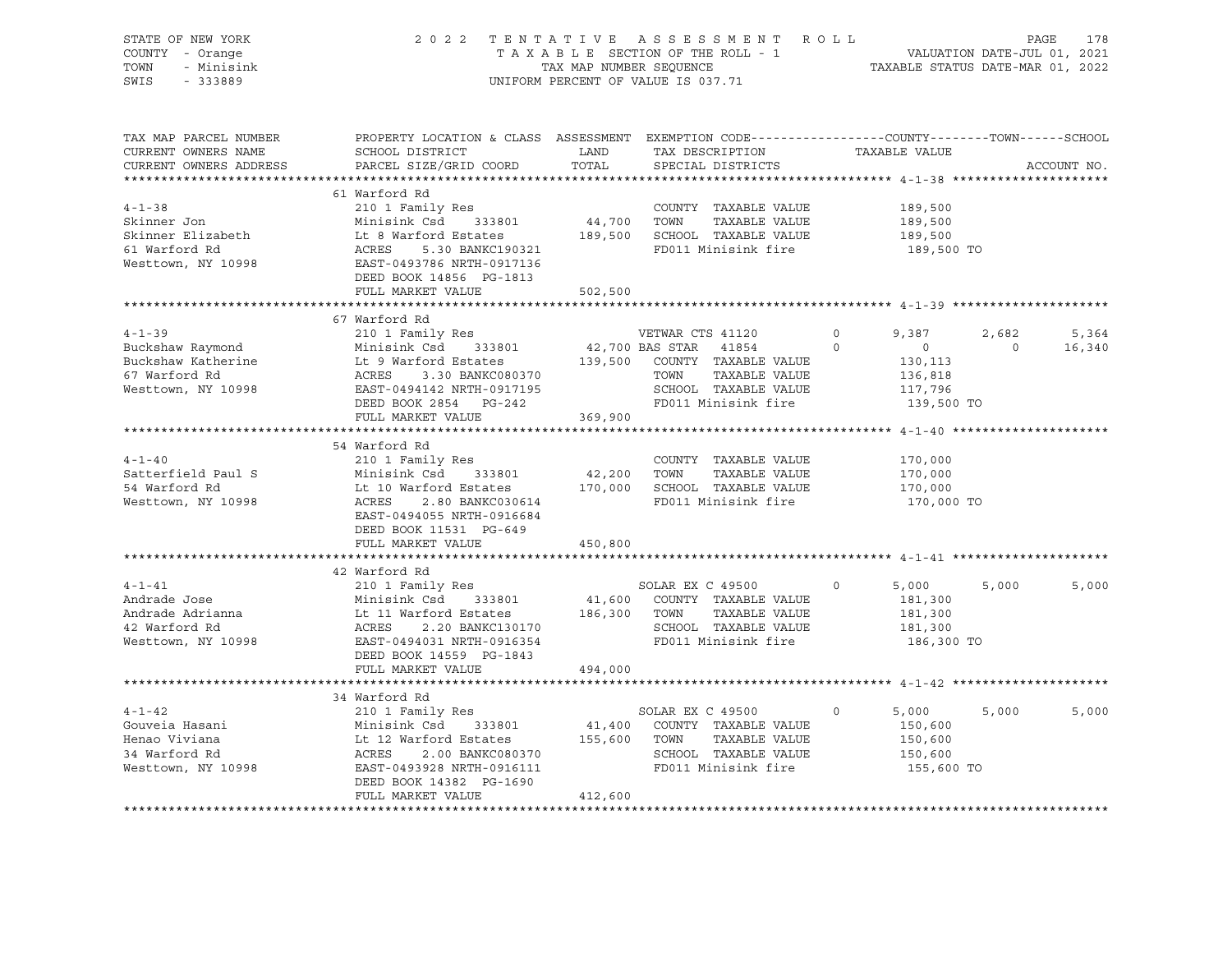| STATE OF NEW YORK<br>COUNTY - Orange<br>- Minisink<br>TOWN<br>SWIS<br>$-333889$              | 2 0 2 2<br>TENTATIVE<br>TAXABLE SECTION OF THE ROLL - 1<br>TAX MAP NUMBER SEQUENCE<br>UNIFORM PERCENT OF VALUE IS 037.71                                    | R O L L<br>179<br>PAGE<br>VALUATION DATE-JUL 01, 2021<br>TAXABLE STATUS DATE-MAR 01, 2022 |                                                                                                                   |                                                                       |             |             |
|----------------------------------------------------------------------------------------------|-------------------------------------------------------------------------------------------------------------------------------------------------------------|-------------------------------------------------------------------------------------------|-------------------------------------------------------------------------------------------------------------------|-----------------------------------------------------------------------|-------------|-------------|
| TAX MAP PARCEL NUMBER<br>CURRENT OWNERS NAME<br>CURRENT OWNERS ADDRESS                       | PROPERTY LOCATION & CLASS ASSESSMENT EXEMPTION CODE----------------COUNTY-------TOWN-----SCHOOL<br>SCHOOL DISTRICT<br>PARCEL SIZE/GRID COORD                | LAND<br>TOTAL                                                                             | TAX DESCRIPTION<br>SPECIAL DISTRICTS                                                                              | TAXABLE VALUE                                                         |             | ACCOUNT NO. |
|                                                                                              | 24 Warford Rd                                                                                                                                               |                                                                                           |                                                                                                                   |                                                                       |             |             |
| $4 - 1 - 43$                                                                                 | 210 1 Family Res                                                                                                                                            |                                                                                           | COUNTY TAXABLE VALUE                                                                                              | 134,000                                                               |             |             |
| Fitzgerald James A                                                                           | Minisink Csd<br>333801                                                                                                                                      | 41,500                                                                                    | TOWN<br>TAXABLE VALUE                                                                                             | 134,000                                                               |             |             |
| 24 Warford Rd                                                                                | Lt 13 Warford Estates                                                                                                                                       | 134,000                                                                                   | SCHOOL TAXABLE VALUE                                                                                              | 134,000                                                               |             |             |
| Westtown, NY 10998                                                                           | ACRES<br>2.10<br>EAST-0493846 NRTH-0915946<br>DEED BOOK 14501 PG-731                                                                                        |                                                                                           | FD011 Minisink fire                                                                                               | 134,000 TO                                                            |             |             |
|                                                                                              | FULL MARKET VALUE                                                                                                                                           | 355,300                                                                                   |                                                                                                                   |                                                                       |             |             |
|                                                                                              |                                                                                                                                                             |                                                                                           |                                                                                                                   |                                                                       |             |             |
| $4 - 1 - 44$<br>Iannelli James C<br>Iannelli Aurora M<br>16 Warford Rd<br>Westtown, NY 10998 | 16 Warford Rd<br>210 1 Family Res<br>Minisink Csd<br>333801<br>Lt 14 Warford Estates<br>ACRES<br>2.20<br>EAST-0493740 NRTH-0915762<br>DEED BOOK 4449 PG-111 | 41,600<br>128,000                                                                         | BAS STAR<br>41854<br>COUNTY TAXABLE VALUE<br>TOWN<br>TAXABLE VALUE<br>SCHOOL TAXABLE VALUE<br>FD011 Minisink fire | $\mathbf 0$<br>$\circ$<br>128,000<br>128,000<br>111,660<br>128,000 TO | $\circ$     | 16,340      |
|                                                                                              | FULL MARKET VALUE                                                                                                                                           | 339,400                                                                                   |                                                                                                                   |                                                                       |             |             |
|                                                                                              |                                                                                                                                                             |                                                                                           |                                                                                                                   |                                                                       |             |             |
| $4 - 1 - 45.1$                                                                               | 6 Warford Rd<br>210 1 Family Res                                                                                                                            |                                                                                           | BAS STAR                                                                                                          | $\circ$<br>$\mathbf 0$                                                | $\mathbf 0$ | 16,340      |
| Vreeland Christopher B                                                                       | Minisink Csd<br>333801                                                                                                                                      |                                                                                           | 41854<br>41,400 SOLAR EX C 49500                                                                                  | $\mathbf 0$<br>5,000                                                  | 5,000       | 5,000       |
| Vreeland Alison M                                                                            | Lt 1 Bordoni Submap 10045                                                                                                                                   | 206,100                                                                                   | COUNTY TAXABLE VALUE                                                                                              | 201,100                                                               |             |             |
| 6 Warford Rd                                                                                 | Int Warford Rd & Hoslers                                                                                                                                    |                                                                                           | TAXABLE VALUE<br>TOWN                                                                                             | 201,100                                                               |             |             |
| Westtown, NY 10998                                                                           | 2.00 BANKC061339<br>ACRES                                                                                                                                   |                                                                                           | SCHOOL TAXABLE VALUE                                                                                              | 184,760                                                               |             |             |
|                                                                                              | EAST-0493472 NRTH-0915618                                                                                                                                   |                                                                                           | FD011 Minisink fire                                                                                               | 206,100 TO                                                            |             |             |
|                                                                                              | DEED BOOK 13691 PG-1943                                                                                                                                     |                                                                                           |                                                                                                                   |                                                                       |             |             |
|                                                                                              | FULL MARKET VALUE                                                                                                                                           | 546,500                                                                                   |                                                                                                                   |                                                                       |             |             |
|                                                                                              | Hortons Rd                                                                                                                                                  |                                                                                           |                                                                                                                   |                                                                       |             |             |
| $4 - 1 - 45.2$                                                                               | 314 Rural vac<10                                                                                                                                            |                                                                                           | COUNTY TAXABLE VALUE                                                                                              | 31,000                                                                |             |             |
| Short Graham                                                                                 | Minisink Csd<br>333801                                                                                                                                      | 31,000                                                                                    | TOWN<br>TAXABLE VALUE                                                                                             | 31,000                                                                |             |             |
| Short Catherine                                                                              | Lt 2 Bordoni Submap 10045                                                                                                                                   | 31,000                                                                                    | SCHOOL TAXABLE VALUE                                                                                              | 31,000                                                                |             |             |
| 60 Hortons Rd<br>Westtown, NY 10998                                                          | ACRES<br>2.00<br>EAST-0493707 NRTH-0915494<br>DEED BOOK 12590 PG-1998                                                                                       |                                                                                           | FD011 Minisink fire                                                                                               | 31,000 TO                                                             |             |             |
|                                                                                              | FULL MARKET VALUE                                                                                                                                           | 82,200                                                                                    |                                                                                                                   |                                                                       |             |             |
|                                                                                              |                                                                                                                                                             |                                                                                           |                                                                                                                   |                                                                       |             |             |
| $4 - 1 - 46$                                                                                 | 291 County Rte 62<br>210 1 Family Res                                                                                                                       |                                                                                           | COUNTY TAXABLE VALUE                                                                                              | 180,300                                                               |             |             |
| Tropiano Christopher J                                                                       | Minisink Csd<br>333801                                                                                                                                      | 42,400                                                                                    | TOWN<br>TAXABLE VALUE                                                                                             | 180,300                                                               |             |             |
| Tropiano Andrea G                                                                            | Lt 16 Warford Estates                                                                                                                                       | 180,300                                                                                   | SCHOOL TAXABLE VALUE                                                                                              | 180,300                                                               |             |             |
| 291 County Rte 62                                                                            | ACRES<br>3.00 BANKC170030                                                                                                                                   |                                                                                           | FD011 Minisink fire                                                                                               | 180,300 TO                                                            |             |             |
| New Hampton, NY 10958                                                                        | EAST-0494155 NRTH-0915645<br>DEED BOOK 14057 PG-1825                                                                                                        |                                                                                           |                                                                                                                   |                                                                       |             |             |
|                                                                                              | FULL MARKET VALUE                                                                                                                                           | 478,100                                                                                   |                                                                                                                   |                                                                       |             |             |
|                                                                                              |                                                                                                                                                             |                                                                                           |                                                                                                                   |                                                                       |             |             |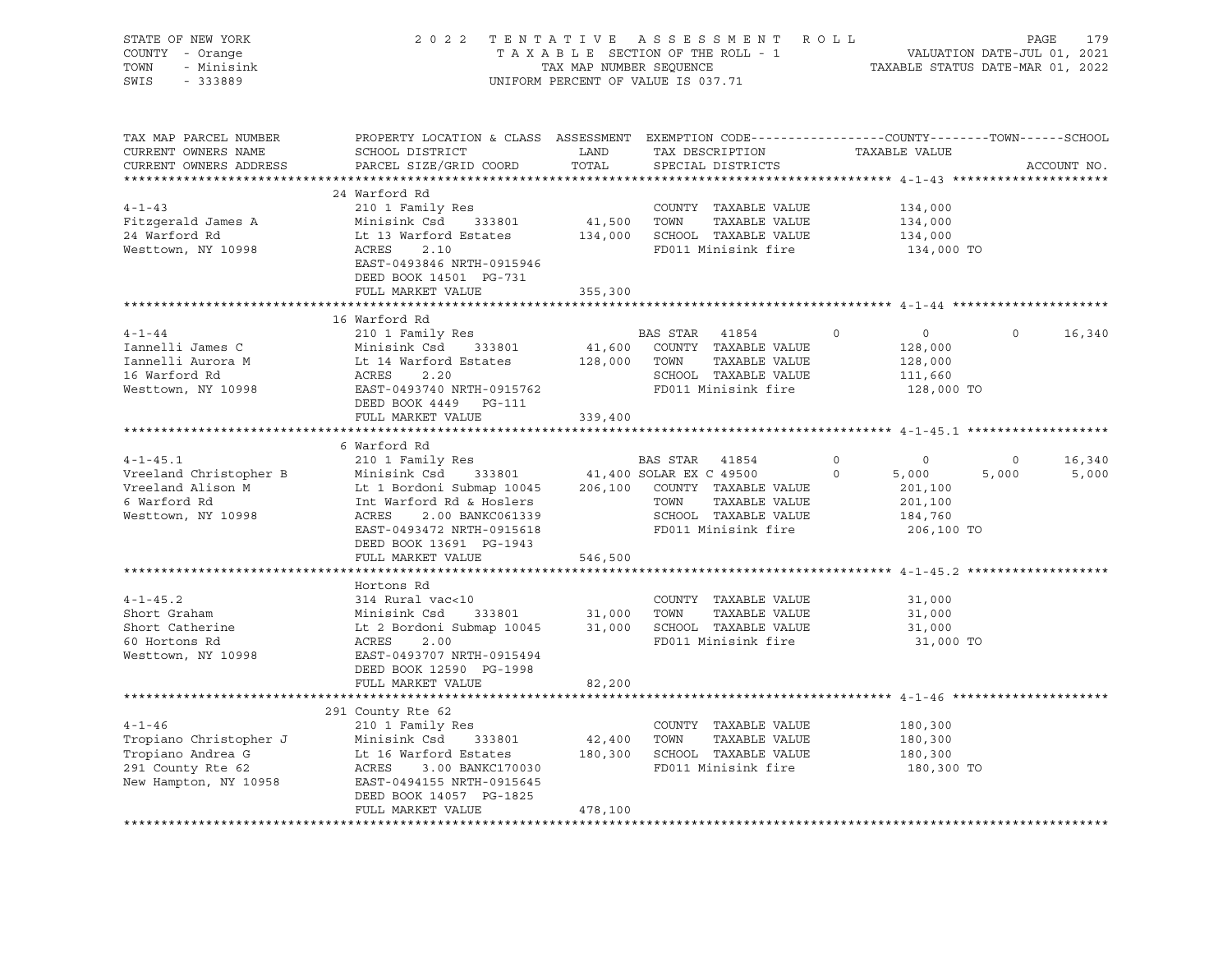| STATE OF NEW YORK<br>2 0 2 2<br>TENTATIVE ASSESSMENT ROLL<br>COUNTY - Orange<br>TAXABLE SECTION OF THE ROLL - 1<br>- Minisink<br>TOWN<br>TAX MAP NUMBER SEQUENCE<br>SWIS<br>$-333889$<br>UNIFORM PERCENT OF VALUE IS 037.71 |                                                                                                                                              |               |                | 180<br>PAGE<br>VALUATION DATE-JUL 01, 2021<br>TAXABLE STATUS DATE-MAR 01, 2022                                                               |                            |          |             |  |
|-----------------------------------------------------------------------------------------------------------------------------------------------------------------------------------------------------------------------------|----------------------------------------------------------------------------------------------------------------------------------------------|---------------|----------------|----------------------------------------------------------------------------------------------------------------------------------------------|----------------------------|----------|-------------|--|
| TAX MAP PARCEL NUMBER<br>CURRENT OWNERS NAME<br>CURRENT OWNERS ADDRESS                                                                                                                                                      | PROPERTY LOCATION & CLASS ASSESSMENT EXEMPTION CODE---------------COUNTY-------TOWN------SCHOOL<br>SCHOOL DISTRICT<br>PARCEL SIZE/GRID COORD | LAND<br>TOTAL |                | TAX DESCRIPTION<br>SPECIAL DISTRICTS                                                                                                         | TAXABLE VALUE              |          | ACCOUNT NO. |  |
|                                                                                                                                                                                                                             | County Rte 62                                                                                                                                |               |                |                                                                                                                                              |                            |          |             |  |
| $4 - 1 - 48$                                                                                                                                                                                                                | 314 Rural vac<10                                                                                                                             |               |                | COUNTY TAXABLE VALUE                                                                                                                         | 500                        |          |             |  |
| Decker John                                                                                                                                                                                                                 | 333801<br>Minisink Csd                                                                                                                       |               |                | TAXABLE VALUE                                                                                                                                | 500                        |          |             |  |
| Fulford Grace                                                                                                                                                                                                               | Pt Lt 3 Lawrence/Van Dien                                                                                                                    |               |                | 500 SCHOOL TAXABLE VALUE                                                                                                                     | 500                        |          |             |  |
| 261 Gardnerville Rd                                                                                                                                                                                                         | FRNT 476.00 DPTH 32.00                                                                                                                       |               |                | FD011 Minisink fire                                                                                                                          | 500 TO                     |          |             |  |
| New Hampton, NY 10958                                                                                                                                                                                                       | BANK0070280<br>EAST-0496251 NRTH-0918539<br>DEED BOOK 5215 PG-11<br>FULL MARKET VALUE                                                        | 1,300         |                |                                                                                                                                              |                            |          |             |  |
|                                                                                                                                                                                                                             | County Rte 62                                                                                                                                |               |                |                                                                                                                                              |                            |          |             |  |
| $4 - 1 - 49$                                                                                                                                                                                                                | 314 Rural vac<10                                                                                                                             |               |                | COUNTY TAXABLE VALUE                                                                                                                         | 500                        |          |             |  |
| Myhren Jeffrey                                                                                                                                                                                                              | 333801<br>Minisink Csd                                                                                                                       |               | 500 TOWN       | TAXABLE VALUE                                                                                                                                | 500                        |          |             |  |
| Myhren Pamela                                                                                                                                                                                                               | Pt Lt 2 Lawrence/van Dien 500 SCHOOL TAXABLE VALUE                                                                                           |               |                |                                                                                                                                              | 500                        |          |             |  |
| 251 Gardnerville Rd                                                                                                                                                                                                         | FRNT 576.00 DPTH 37.00                                                                                                                       |               |                | FD011 Minisink fire                                                                                                                          | 500 TO                     |          |             |  |
| New Hampton, NY 10958                                                                                                                                                                                                       | EAST-0496242 NRTH-0918553<br>DEED BOOK 11116 PG-1848<br>FULL MARKET VALUE                                                                    |               |                |                                                                                                                                              |                            |          |             |  |
|                                                                                                                                                                                                                             |                                                                                                                                              | 1,300         |                |                                                                                                                                              |                            |          |             |  |
|                                                                                                                                                                                                                             | County Rte 62                                                                                                                                |               |                |                                                                                                                                              |                            |          |             |  |
| $4 - 1 - 50$                                                                                                                                                                                                                | 314 Rural vac<10                                                                                                                             |               |                | COUNTY TAXABLE VALUE                                                                                                                         | 37,800                     |          |             |  |
| Terracino Michael C                                                                                                                                                                                                         | Minisink Csd<br>333801                                                                                                                       | 37,800 TOWN   |                | TAXABLE VALUE                                                                                                                                | 37,800                     |          |             |  |
| 24 James Rd                                                                                                                                                                                                                 | Lt 1 Jurow Etal SM 6207                                                                                                                      |               |                | 37,800 SCHOOL TAXABLE VALUE                                                                                                                  | 37,800                     |          |             |  |
| Monroe, NY 10950                                                                                                                                                                                                            | ACRES<br>8.80                                                                                                                                |               |                | FD011 Minisink fire                                                                                                                          | 37,800 TO                  |          |             |  |
|                                                                                                                                                                                                                             | EAST-0495016 NRTH-0916033                                                                                                                    |               |                |                                                                                                                                              |                            |          |             |  |
|                                                                                                                                                                                                                             | DEED BOOK 4478 PG-32                                                                                                                         |               |                |                                                                                                                                              |                            |          |             |  |
|                                                                                                                                                                                                                             | FULL MARKET VALUE                                                                                                                            | 100,200       |                |                                                                                                                                              |                            |          |             |  |
|                                                                                                                                                                                                                             | 268 County Rte 62                                                                                                                            |               |                |                                                                                                                                              |                            |          |             |  |
| $4 - 1 - 51.1$                                                                                                                                                                                                              | 210 1 Family Res                                                                                                                             |               | BAS STAR 41854 |                                                                                                                                              | $\overline{0}$<br>$\Omega$ | $\Omega$ | 16,340      |  |
| Palmer Living Trust Gary D                                                                                                                                                                                                  | Minisink Csd                                                                                                                                 |               |                | 333801 37,600 COUNTY TAXABLE VALUE                                                                                                           | 95,300                     |          |             |  |
|                                                                                                                                                                                                                             | Lt 1 Ferris Sub Map 6658 95,300 TOWN TAXABLE VALUE                                                                                           |               |                |                                                                                                                                              | 95,300                     |          |             |  |
|                                                                                                                                                                                                                             | ACRES 1.90                                                                                                                                   |               |                | SCHOOL TAXABLE VALUE                                                                                                                         | 78,960                     |          |             |  |
| Palmer Jeffrey<br>268 County Rte 62<br>Westtown, NY 10998                                                                                                                                                                   | EAST-0494851 NRTH-0915425                                                                                                                    |               |                | FD011 Minisink fire                                                                                                                          | 95,300 TO                  |          |             |  |
|                                                                                                                                                                                                                             | DEED BOOK 14699 PG-150                                                                                                                       |               |                |                                                                                                                                              |                            |          |             |  |
|                                                                                                                                                                                                                             | FULL MARKET VALUE                                                                                                                            | 252,700       |                |                                                                                                                                              |                            |          |             |  |
|                                                                                                                                                                                                                             |                                                                                                                                              |               |                |                                                                                                                                              |                            |          |             |  |
|                                                                                                                                                                                                                             | 258 County Rte 62                                                                                                                            |               |                |                                                                                                                                              |                            |          |             |  |
| $4 - 1 - 51.2$                                                                                                                                                                                                              | 210 1 Family Res                                                                                                                             |               | BAS STAR 41854 |                                                                                                                                              | $\overline{0}$<br>$\Omega$ | $\Omega$ | 16,340      |  |
|                                                                                                                                                                                                                             |                                                                                                                                              |               |                | $333801 \qquad 37,400 \qquad \text{COUNTY} \qquad \text{TXABLE VALUE}$<br>ub Map 6658 $99,500 \qquad \text{TOWN} \qquad \text{TXABLE VALUE}$ | 99,500                     |          |             |  |
| Westtown, NY 10998                                                                                                                                                                                                          |                                                                                                                                              |               |                | SCHOOL TAXABLE VALUE                                                                                                                         | 99,500<br>83,160           |          |             |  |
|                                                                                                                                                                                                                             | EAST-0495007 NRTH-0915271                                                                                                                    |               |                | FD011 Minisink fire                                                                                                                          | 99,500 TO                  |          |             |  |
|                                                                                                                                                                                                                             | DEED BOOK 2301 PG-00957                                                                                                                      |               |                |                                                                                                                                              |                            |          |             |  |
|                                                                                                                                                                                                                             | FULL MARKET VALUE                                                                                                                            | 263,900       |                |                                                                                                                                              |                            |          |             |  |
|                                                                                                                                                                                                                             |                                                                                                                                              |               |                |                                                                                                                                              |                            |          |             |  |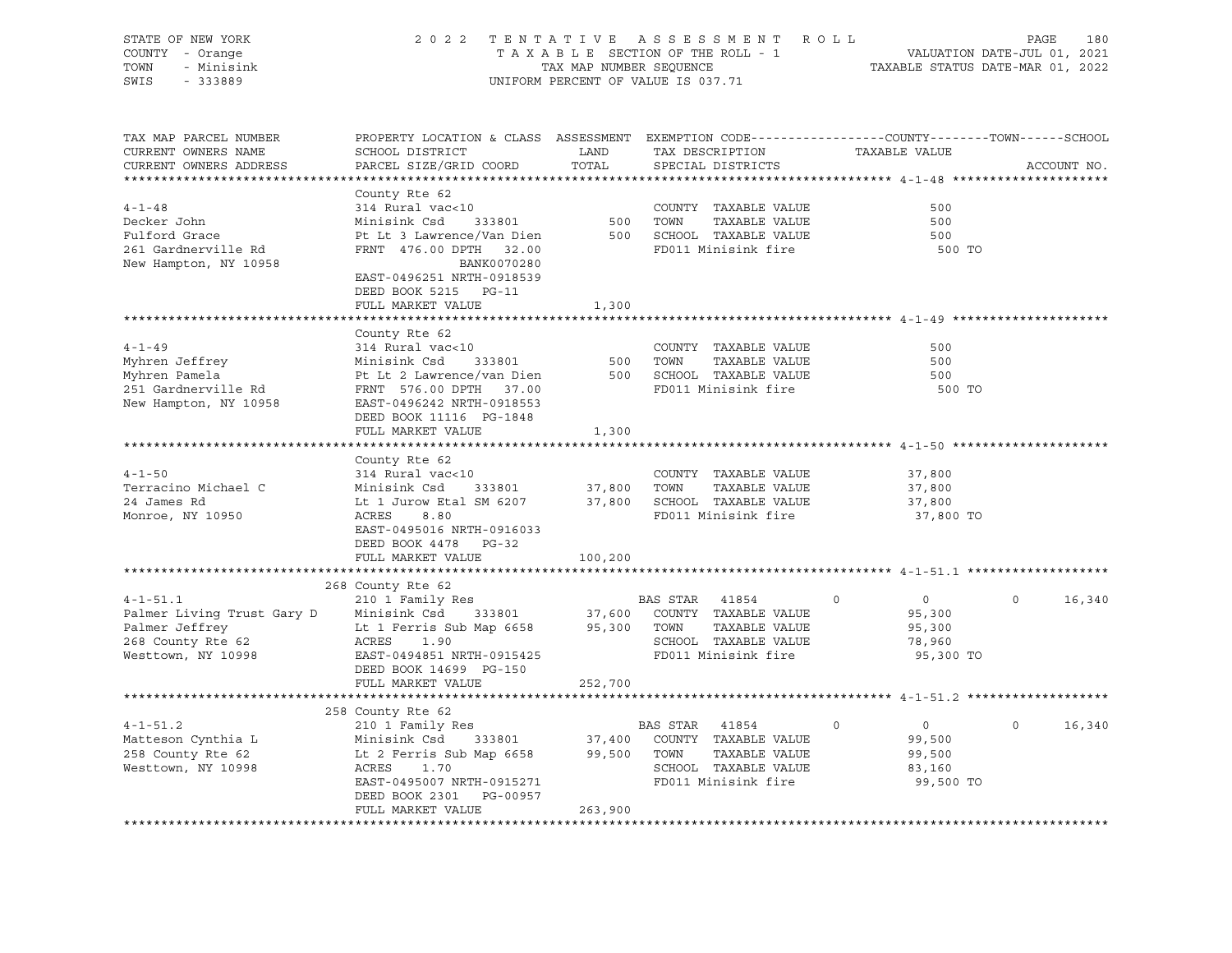| STATE OF NEW YORK<br>COUNTY - Orange<br>TOWN<br>- Minisink<br>SWIS<br>$-333889$                                                    | 2 0 2 2                                                                                                                                                                                                           | A S S E S S M E N T<br>TENTATIVE<br>TAXABLE SECTION OF THE ROLL - 1<br>TAX MAP NUMBER SEQUENCE<br>UNIFORM PERCENT OF VALUE IS 037.71 | R O L L<br>PAGE<br>181<br>VALUATION DATE-JUL 01, 2021<br>TAXABLE STATUS DATE-MAR 01, 2022                                                            |                                                                                       |                  |                 |
|------------------------------------------------------------------------------------------------------------------------------------|-------------------------------------------------------------------------------------------------------------------------------------------------------------------------------------------------------------------|--------------------------------------------------------------------------------------------------------------------------------------|------------------------------------------------------------------------------------------------------------------------------------------------------|---------------------------------------------------------------------------------------|------------------|-----------------|
| TAX MAP PARCEL NUMBER<br>CURRENT OWNERS NAME<br>CURRENT OWNERS ADDRESS                                                             | PROPERTY LOCATION & CLASS ASSESSMENT EXEMPTION CODE----------------COUNTY-------TOWN------SCHOOL<br>SCHOOL DISTRICT<br>PARCEL SIZE/GRID COORD                                                                     | LAND<br>TOTAL                                                                                                                        | TAX DESCRIPTION<br>SPECIAL DISTRICTS                                                                                                                 | TAXABLE VALUE                                                                         |                  | ACCOUNT NO.     |
| $4 - 1 - 51.3$<br>Kelly James G<br>Kelly Laurie A<br>250 Cty Rt 62<br>Westtown, NY 10998                                           | 250 County Rte 62<br>210 1 Family Res<br>Minisink Csd<br>333801<br>Lt 3 Ferris Sub Map 6658<br>ACRES<br>1.40 BANKN140687<br>EAST-0495139 NRTH-0915083<br>DEED BOOK 11363 PG-639<br>FULL MARKET VALUE              | 112,300 TOWN<br>297,800                                                                                                              | BAS STAR<br>41854<br>37,100 COUNTY TAXABLE VALUE<br>TAXABLE VALUE<br>SCHOOL TAXABLE VALUE<br>FD011 Minisink fire                                     | $\circ$<br>$\overline{0}$<br>112,300<br>112,300<br>95,960<br>112,300 TO               | $\circ$          | 16,340          |
| $4 - 1 - 52.1$<br>Arvanites Michael J<br>Arvanites Susan<br>609 Orangeburg Rd<br>Pearl River, NY 10965                             | 180 County Rte 62<br>312 Vac w/imprv<br>Minisink Csd<br>333801<br>Pt Lt 1 Jurow Etal Sub<br>Map 6527<br>ACRES<br>3.50<br>EAST-0495510 NRTH-0913190<br>DEED BOOK 2283 PG-00643<br>FULL MARKET VALUE                | 32,500<br>37,500<br>99,400                                                                                                           | COUNTY TAXABLE VALUE<br>TOWN<br>TAXABLE VALUE<br>SCHOOL TAXABLE VALUE<br>FD011 Minisink fire                                                         | 37,500<br>37,500<br>37,500<br>37,500 TO                                               |                  |                 |
| $4 - 1 - 52.2$<br>Kirms Robert S<br>Kirms Marie<br>190 Cty Rt 62<br>Westtown, NY 10998                                             | 190 County Rte 62<br>210 1 Family Res<br>Minisink Csd<br>333801<br>Pt Lt 2 Jurow Etal Sub<br>Map 6527 Note: 5499/61<br>ACRES<br>2.70<br>EAST-0495557 NRTH-0913392<br>DEED BOOK 11229 PG-1571<br>FULL MARKET VALUE | 430,700                                                                                                                              | BAS STAR<br>41854<br>38,400 SOLAR EX C 49500<br>162,400 COUNTY TAXABLE VALUE<br>TOWN<br>TAXABLE VALUE<br>SCHOOL TAXABLE VALUE<br>FD011 Minisink fire | $\circ$<br>$\circ$<br>$\circ$<br>5,000<br>157,400<br>157,400<br>141,060<br>162,400 TO | $\circ$<br>5,000 | 16,340<br>5,000 |
| $4 - 1 - 52.3$<br>Meagher Family Irrev Trust Cai Minisink Csd<br>Meagher Kathleen M<br>85 Gardnerville Rd<br>New Hampton, NY 10958 | County Rte 62<br>322 Rural vac>10<br>333801<br>PtLt 3 Jurow Etal SM 527<br>ACRES 13.60<br>EAST-0495852 NRTH-0913951                                                                                               | 49,600<br>49,600                                                                                                                     | AGDISTRICT 41720<br>COUNTY TAXABLE VALUE<br>TOWN<br>TAXABLE VALUE<br>SCHOOL TAXABLE VALUE<br>FD011 Minisink fire                                     | 45,646<br>$\circ$<br>3,954<br>3,954<br>3,954<br>49,600 TO                             | 45,646           | 45,646          |
| MAY BE SUBJECT TO PAYMENT<br>UNDER AGDIST LAW TIL 2026                                                                             | DEED BOOK 13995 PG-901<br>FULL MARKET VALUE                                                                                                                                                                       | 131,500                                                                                                                              |                                                                                                                                                      |                                                                                       |                  |                 |
| $4 - 1 - 53$<br>Hamling Craig H<br>Hamling Andrea E<br>174 County Rte 62<br>Westtown, NY 10998                                     | 174 County Rte 62<br>210 1 Family Res<br>Minisink Csd<br>333801<br>Ptlt1 Jurow Etal Sub 6370<br>ACRES<br>4.20<br>EAST-0495390 NRTH-0914196<br>DEED BOOK 2262<br>PG-00510<br>FULL MARKET VALUE                     | 39,900<br>169,300<br>449,000                                                                                                         | COUNTY TAXABLE VALUE<br>TOWN<br>TAXABLE VALUE<br>SCHOOL TAXABLE VALUE<br>FD011 Minisink fire                                                         | 169,300<br>169,300<br>169,300<br>169,300 TO                                           |                  |                 |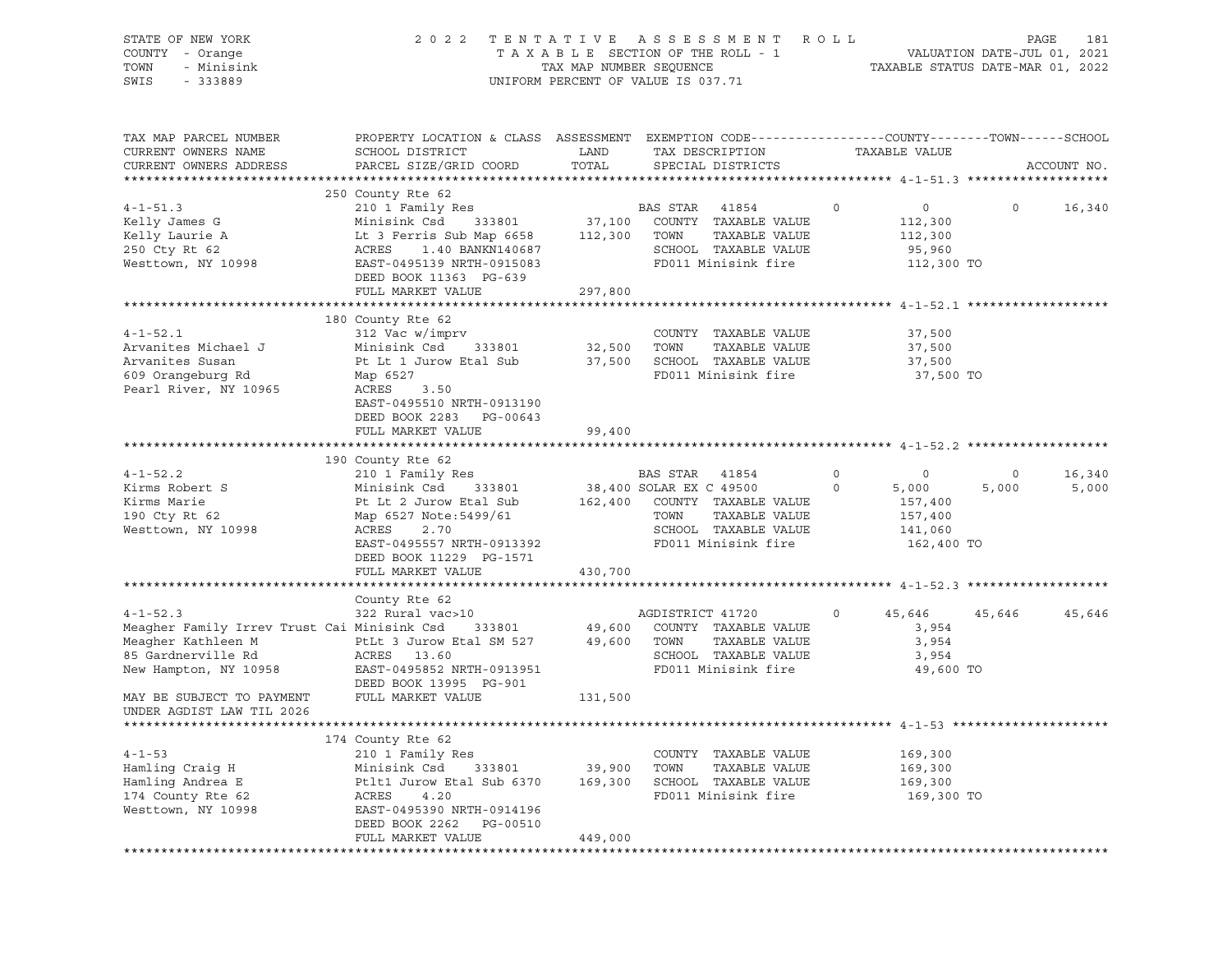| STATE OF NEW YORK<br>COUNTY - Orange<br>TOWN - Minisink<br>SWIS - 333889                                                                                                                                                                             |                                                                                                                                                                                                                    |         | 2022 TENTATIVE ASSESSMENT ROLL PAGE 182<br>TAXABLE SECTION OF THE ROLL - 1 VALUATION DATE-JUL 01, 2021<br>TAXABLE STATUS DATE-MAR 01, 2022<br>UNIFORM PERCENT OF VALUE IS 037.71 |                                             |                          |
|------------------------------------------------------------------------------------------------------------------------------------------------------------------------------------------------------------------------------------------------------|--------------------------------------------------------------------------------------------------------------------------------------------------------------------------------------------------------------------|---------|----------------------------------------------------------------------------------------------------------------------------------------------------------------------------------|---------------------------------------------|--------------------------|
| TAX MAP PARCEL NUMBER<br>CURRENT OWNERS NAME<br>CURRENT OWNERS ADDRESS                                                                                                                                                                               | PROPERTY LOCATION & CLASS ASSESSMENT EXEMPTION CODE----------------COUNTY-------TOWN------SCHOOL                                                                                                                   |         |                                                                                                                                                                                  |                                             | ACCOUNT NO.              |
|                                                                                                                                                                                                                                                      | 53 Hortons Rd                                                                                                                                                                                                      |         |                                                                                                                                                                                  |                                             |                          |
|                                                                                                                                                                                                                                                      |                                                                                                                                                                                                                    |         | COUNTY TAXABLE VALUE 247,300                                                                                                                                                     |                                             |                          |
|                                                                                                                                                                                                                                                      |                                                                                                                                                                                                                    |         |                                                                                                                                                                                  | 247,300                                     |                          |
|                                                                                                                                                                                                                                                      |                                                                                                                                                                                                                    |         |                                                                                                                                                                                  | 247,300                                     |                          |
|                                                                                                                                                                                                                                                      |                                                                                                                                                                                                                    |         | FD011 Minisink fire                                                                                                                                                              | 247,300 TO                                  |                          |
| COUNTY TAXABLE VALUE<br>Diesel Dennis J<br>Diesel Lynne S<br>Diesel Lynne S<br>Lt 1 Freifeld Ralston & 247,300 SCHOOL TAXABLE VALUE<br>59 Hortons Rd<br>Mesttown, NY 10998<br>Mesttown, NY 10998<br>Mesttown, NY 10998<br>ACRES 11.10<br>FROM CONS   |                                                                                                                                                                                                                    |         |                                                                                                                                                                                  |                                             |                          |
|                                                                                                                                                                                                                                                      | EAST-0493619 NRTH-0914730                                                                                                                                                                                          |         |                                                                                                                                                                                  |                                             |                          |
|                                                                                                                                                                                                                                                      | FULL MARKET VALUE                                                                                                                                                                                                  | 655,800 |                                                                                                                                                                                  |                                             |                          |
|                                                                                                                                                                                                                                                      |                                                                                                                                                                                                                    |         |                                                                                                                                                                                  |                                             |                          |
|                                                                                                                                                                                                                                                      | 185 County Rte 62                                                                                                                                                                                                  |         |                                                                                                                                                                                  |                                             |                          |
| $4 - 1 - 56$                                                                                                                                                                                                                                         | 210 1 Family Res                                                                                                                                                                                                   |         | COUNTY TAXABLE VALUE                                                                                                                                                             |                                             |                          |
|                                                                                                                                                                                                                                                      |                                                                                                                                                                                                                    |         |                                                                                                                                                                                  | 129,900<br>129,900<br>129,900               |                          |
|                                                                                                                                                                                                                                                      |                                                                                                                                                                                                                    |         |                                                                                                                                                                                  |                                             |                          |
| Mason Matthew C<br>Mason Naomi A<br>185 County Rte 62<br>Westtown, NY 10998                                                                                                                                                                          | COUNTY TAXABLE VALUE<br>Minisink Csd 333801 42,400 TOWN TAXABLE VALUE<br>Lt 3 Freifeld Ralston & 129,900 SCHOOL TAXABLE VALUE<br>Jurow Sub Map 7070 FD011 Minisink fire<br>ACRES 6.70<br>FACE 0.0000 NDTY 000 ---- |         |                                                                                                                                                                                  | 129,900 TO                                  |                          |
|                                                                                                                                                                                                                                                      | EAST-0494909 NRTH-0914005                                                                                                                                                                                          |         |                                                                                                                                                                                  |                                             |                          |
|                                                                                                                                                                                                                                                      | DEED BOOK 5630 PG-142                                                                                                                                                                                              |         |                                                                                                                                                                                  |                                             |                          |
|                                                                                                                                                                                                                                                      | FULL MARKET VALUE                                                                                                                                                                                                  | 344,500 |                                                                                                                                                                                  |                                             |                          |
| **********************                                                                                                                                                                                                                               |                                                                                                                                                                                                                    |         |                                                                                                                                                                                  |                                             |                          |
|                                                                                                                                                                                                                                                      | 173 County Rte 62                                                                                                                                                                                                  |         |                                                                                                                                                                                  |                                             |                          |
|                                                                                                                                                                                                                                                      |                                                                                                                                                                                                                    |         |                                                                                                                                                                                  | $0 \t 5,000 \t 5,000$                       | 5,000                    |
|                                                                                                                                                                                                                                                      |                                                                                                                                                                                                                    |         |                                                                                                                                                                                  |                                             |                          |
|                                                                                                                                                                                                                                                      |                                                                                                                                                                                                                    |         |                                                                                                                                                                                  |                                             |                          |
|                                                                                                                                                                                                                                                      |                                                                                                                                                                                                                    |         |                                                                                                                                                                                  |                                             |                          |
|                                                                                                                                                                                                                                                      |                                                                                                                                                                                                                    |         |                                                                                                                                                                                  | 152,100 TO                                  |                          |
|                                                                                                                                                                                                                                                      | EAST-0494703 NRTH-0913777                                                                                                                                                                                          |         |                                                                                                                                                                                  |                                             |                          |
|                                                                                                                                                                                                                                                      | DEED BOOK 14337 PG-1207                                                                                                                                                                                            |         |                                                                                                                                                                                  |                                             |                          |
|                                                                                                                                                                                                                                                      | FULL MARKET VALUE                                                                                                                                                                                                  | 403,300 |                                                                                                                                                                                  |                                             |                          |
|                                                                                                                                                                                                                                                      | 36 Hortons Rd                                                                                                                                                                                                      |         |                                                                                                                                                                                  |                                             |                          |
| 4-1-58<br>De Los Santos Maria<br>Cabrera Laura<br>Cabrera Laura<br>Minisink Csd 333801<br>Let Distefano Submap 7907<br>114,700 SCHOOL TAXABLE VALUE<br>SCHOOL TAXABLE VALUE<br>36 Hortons Rd<br>Westtown, NY 10998<br>EAST-0494408 NRTH-0915060<br>R |                                                                                                                                                                                                                    |         |                                                                                                                                                                                  | 114,700                                     |                          |
|                                                                                                                                                                                                                                                      |                                                                                                                                                                                                                    |         |                                                                                                                                                                                  | 114,700                                     |                          |
|                                                                                                                                                                                                                                                      |                                                                                                                                                                                                                    |         |                                                                                                                                                                                  | 114,700                                     |                          |
|                                                                                                                                                                                                                                                      |                                                                                                                                                                                                                    |         |                                                                                                                                                                                  | 114,700 TO                                  |                          |
| Westtown, NY 10998                                                                                                                                                                                                                                   |                                                                                                                                                                                                                    |         |                                                                                                                                                                                  |                                             |                          |
|                                                                                                                                                                                                                                                      | DEED BOOK 15092 PG-340                                                                                                                                                                                             |         |                                                                                                                                                                                  |                                             |                          |
|                                                                                                                                                                                                                                                      | FULL MARKET VALUE                                                                                                                                                                                                  | 304,200 |                                                                                                                                                                                  |                                             |                          |
|                                                                                                                                                                                                                                                      |                                                                                                                                                                                                                    |         |                                                                                                                                                                                  |                                             |                          |
|                                                                                                                                                                                                                                                      | 269 County Rte 62                                                                                                                                                                                                  |         |                                                                                                                                                                                  |                                             |                          |
| $4 - 1 - 59$                                                                                                                                                                                                                                         | 210 1 Family Res                                                                                                                                                                                                   |         |                                                                                                                                                                                  | $\begin{array}{c} 0 \\ 113,700 \end{array}$ | $\overline{0}$<br>16,340 |
|                                                                                                                                                                                                                                                      |                                                                                                                                                                                                                    |         |                                                                                                                                                                                  |                                             |                          |
|                                                                                                                                                                                                                                                      |                                                                                                                                                                                                                    |         |                                                                                                                                                                                  | 113,700                                     |                          |
|                                                                                                                                                                                                                                                      |                                                                                                                                                                                                                    |         |                                                                                                                                                                                  | 97,360<br>113,700 TO                        |                          |
|                                                                                                                                                                                                                                                      |                                                                                                                                                                                                                    |         |                                                                                                                                                                                  |                                             |                          |
|                                                                                                                                                                                                                                                      |                                                                                                                                                                                                                    |         |                                                                                                                                                                                  |                                             |                          |
|                                                                                                                                                                                                                                                      | DEED BOOK 3417 PG-275<br>FULL MARKET VALUE                                                                                                                                                                         | 301,500 |                                                                                                                                                                                  |                                             |                          |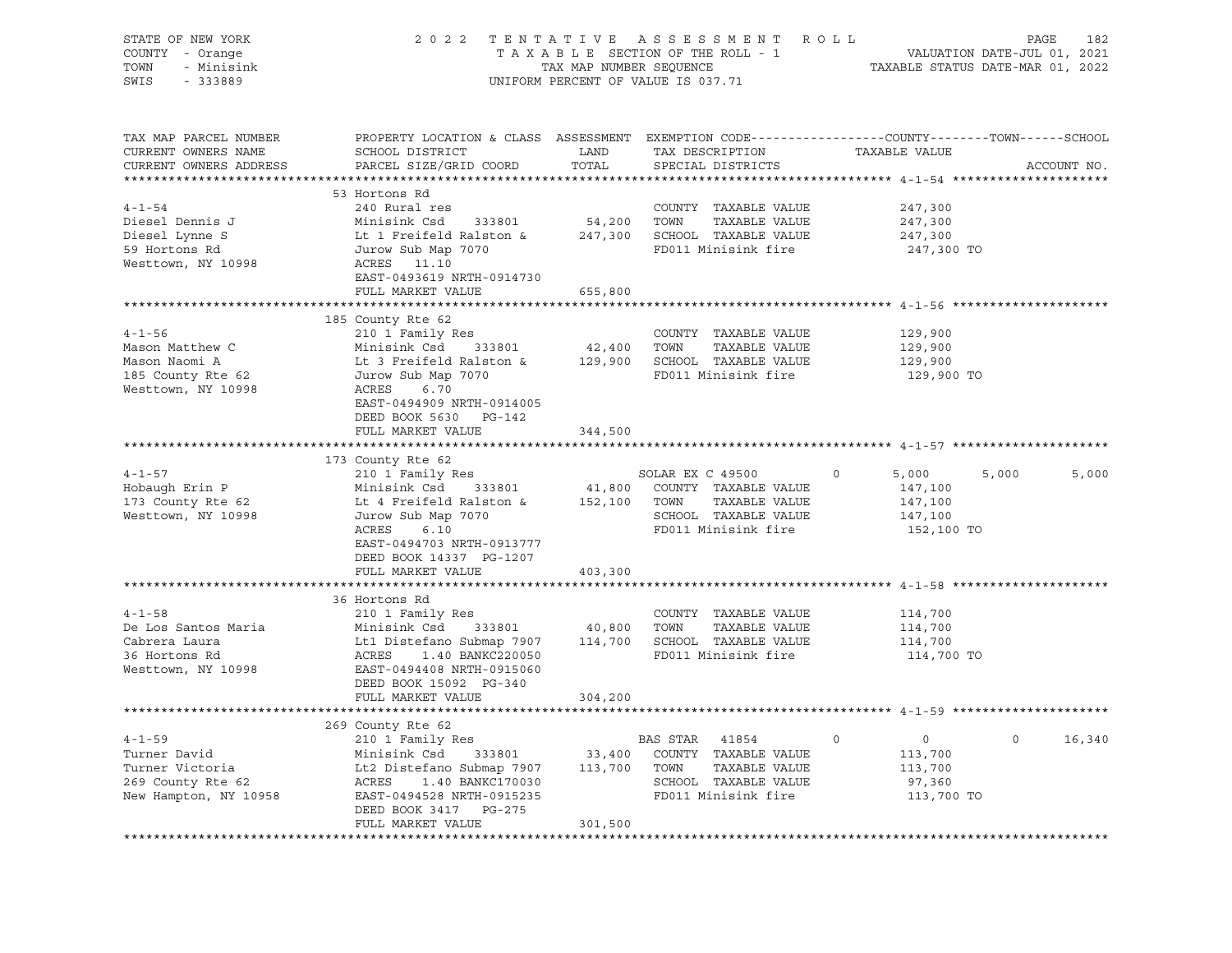### STATE OF NEW YORK 2 0 2 2 T E N T A T I V E A S S E S S M E N T R O L L PAGE 183 COUNTY - Orange T A X A B L E SECTION OF THE ROLL - 1 VALUATION DATE-JUL 01, 2021 TOWN - Minisink TAX MAP NUMBER SEQUENCE TAXABLE STATUS DATE-MAR 01, 2022 SWIS - 333889 CONSERVATION CONTROL OF VALUE IS 037.71

| TAX MAP PARCEL NUMBER<br>CURRENT OWNERS NAME<br>CURRENT OWNERS ADDRESS                                                                                                                          | PROPERTY LOCATION & CLASS ASSESSMENT EXEMPTION CODE---------------COUNTY-------TOWN-----SCHOOL<br>SCHOOL DISTRICT<br>PARCEL SIZE/GRID COORD                                                                                                                                    | LAND<br>TOTAL   | TAX DESCRIPTION TAXABLE VALUE<br>SPECIAL DISTRICTS                                                 |                                                            | ACCOUNT NO.                          |
|-------------------------------------------------------------------------------------------------------------------------------------------------------------------------------------------------|--------------------------------------------------------------------------------------------------------------------------------------------------------------------------------------------------------------------------------------------------------------------------------|-----------------|----------------------------------------------------------------------------------------------------|------------------------------------------------------------|--------------------------------------|
| 4-1-60 210 1 Family Res<br>Younghans Dorothy Minisink Csd 333801<br>Younghans Kristine ACRES 8.60<br>8 Sampson St E EAST-0489521 NRTH-0919106<br>East Rockaway, NY 11518 DEED BOOK 12608 PG-556 | 1271 Rte 284                                                                                                                                                                                                                                                                   | 94,900          | COUNTY TAXABLE VALUE<br>TAXABLE VALUE<br>SCHOOL TAXABLE VALUE 94,900<br>FD011 Minisink fire        | 94,900<br>94,900<br>94,900 TO                              |                                      |
|                                                                                                                                                                                                 | FULL MARKET VALUE                                                                                                                                                                                                                                                              | 251,700         |                                                                                                    |                                                            |                                      |
| $4 - 1 - 61$<br>Ford Irrevocable Trust Dean C Minisink Csd 333801 7,800 TOWN<br>Ford Irrevocable Trust Barbara ACRES                                                                            | Rte 284<br>321 Abandoned aq<br>7.80<br>FULL MARKET VALUE                                                                                                                                                                                                                       | 7,800<br>20,700 | COUNTY TAXABLE VALUE<br>TAXABLE VALUE<br>SCHOOL TAXABLE VALUE<br>FD011 Minisink fire               | 7,800<br>7,800<br>7,800<br>7,800 TO                        |                                      |
| $4 - 1 - 62$<br>Hawkins Stephen<br>Rosas Margaret C<br>326 County Rte 62<br>New Hampton, NY 10958                                                                                               | 326 County Rte 62<br>210 1 Family Res New YETCOM CTS 41130<br>Minisink Csd 333801 37,300 BAS STAR 41854 (<br>Lt 1 Spence Submap 270-93 122,500 COUNTY TAXABLE VALUE<br>5.30 BANKC061339<br>ACRES<br>EAST-0494741 NRTH-0916286<br>DEED BOOK 13652 PG-966<br>FULL MARKET VALUE   | 324,800         | $\sim$ 0<br>TOWN<br>TAXABLE VALUE<br>SCHOOL TAXABLE VALUE 97,220<br>FD011 Minisink fire 122,500 TO | 15,645<br>$\Omega$<br>$\overline{0}$<br>106,855<br>118,030 | 8,940<br>4,470<br>$\Omega$<br>16,340 |
| $4 - 1 - 63$<br>Anderson Richard B<br>Stugard Linda A<br>308 County Rte 62<br>New Hampton, NY 10958                                                                                             | 308 County Rte 62<br>308 County Rte 62<br>210 1 Family Res<br>B Minisink Csd 333801 34,700 COUNTY TAXABLE VALUE<br>22 ACRES 2.70 BANK0130715 32,500 TOWN TAXABLE VALUE<br>22 ACRES 2.70 BANK0130715<br>EAST-0494506 NRTH-0916090<br>DEED BOOK 4355 PG-139<br>FULL MARKET VALUE | 245,300         | FD011 Minisink fire 92,500 TO                                                                      | $\overline{0}$<br>92,500<br>92,500<br>76,160               | $\Omega$<br>16,340                   |
| $4 - 1 - 64.1$<br>Voelpel Joseph A<br>Voelpel Dianna S<br>509 County Rte 62<br>Westtown, NY 10998                                                                                               | 509 County Rte 62<br>210 1 Family Res<br>333801 37,100 TOWN<br>Minisink Csd<br>Lt 1 Ford Sub Map 214-96 171,300 SCHOOL TAXABLE VALUE 171,300<br>ACRES 1.40<br>EAST-0493326 NRTH-0919653<br>DEED BOOK 11575 PG-1273<br>FULL MARKET VALUE                                        | 454,300         | COUNTY TAXABLE VALUE<br>TAXABLE VALUE<br>FD011 Minisink fire                                       | 171,300<br>171,300<br>171,300 TO                           |                                      |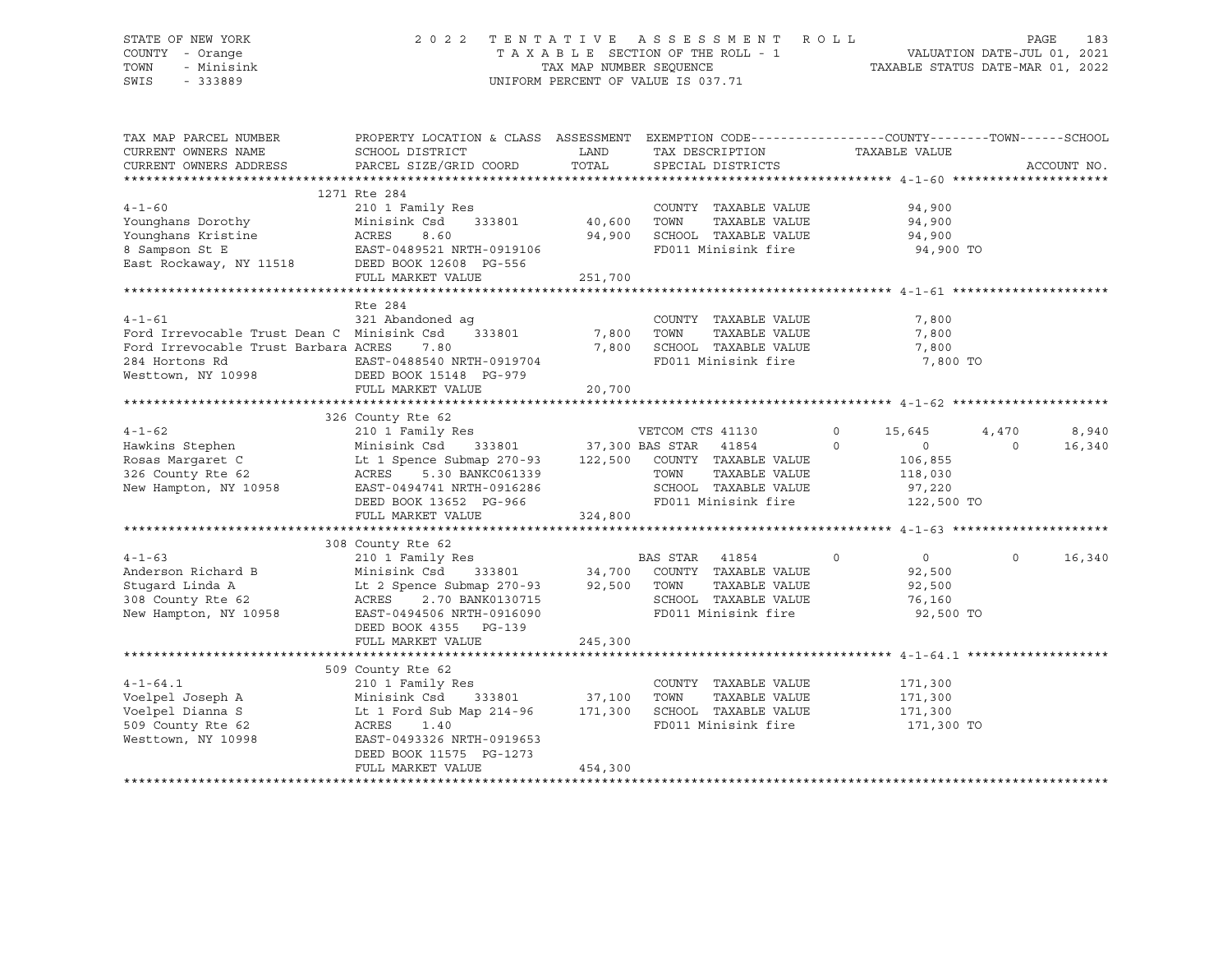| STATE OF NEW YORK<br>COUNTY - Orange<br>TOWN<br>- Minisink<br>SWIS<br>$-333889$ | TENTATIVE ASSESSMENT<br>2 0 2 2<br>TAXABLE SECTION OF THE ROLL - 1<br>TAX MAP NUMBER SEQUENCE<br>UNIFORM PERCENT OF VALUE IS 037.71 | R O L L       | PAGE<br>184<br>VALUATION DATE-JUL 01, 2021<br>TAXABLE STATUS DATE-MAR 01, 2022 |             |                           |         |             |
|---------------------------------------------------------------------------------|-------------------------------------------------------------------------------------------------------------------------------------|---------------|--------------------------------------------------------------------------------|-------------|---------------------------|---------|-------------|
| TAX MAP PARCEL NUMBER                                                           | PROPERTY LOCATION & CLASS ASSESSMENT EXEMPTION CODE----------------COUNTY-------TOWN------SCHOOL                                    |               |                                                                                |             |                           |         |             |
| CURRENT OWNERS NAME<br>CURRENT OWNERS ADDRESS                                   | SCHOOL DISTRICT<br>PARCEL SIZE/GRID COORD                                                                                           | LAND<br>TOTAL | TAX DESCRIPTION<br>SPECIAL DISTRICTS                                           |             | TAXABLE VALUE             |         | ACCOUNT NO. |
|                                                                                 |                                                                                                                                     |               |                                                                                |             |                           |         |             |
|                                                                                 | 517 County Rte 62<br>210 1 Family Res                                                                                               |               |                                                                                |             |                           |         |             |
| $4 - 1 - 64.2$<br>Falzone John                                                  | Minisink Csd 333801                                                                                                                 |               | BAS STAR<br>41854<br>33,400 COUNTY TAXABLE VALUE                               | $\circ$     | $\overline{0}$<br>156,000 | $\circ$ | 16,340      |
| Falzone Cindy                                                                   | Lot 2 Ford Sub Map 214-96                                                                                                           | 156,000 TOWN  | TAXABLE VALUE                                                                  |             | 156,000                   |         |             |
| 517 County Rte 62                                                               | ACRES 1.40 BANKN140687                                                                                                              |               | SCHOOL TAXABLE VALUE                                                           |             | 139,660                   |         |             |
| Westtown, NY 10998                                                              | EAST-0493139 NRTH-0919612                                                                                                           |               | FD011 Minisink fire                                                            |             | 156,000 TO                |         |             |
|                                                                                 | DEED BOOK 11665 PG-1718                                                                                                             |               |                                                                                |             |                           |         |             |
|                                                                                 | FULL MARKET VALUE                                                                                                                   | 413,700       |                                                                                |             |                           |         |             |
|                                                                                 |                                                                                                                                     |               |                                                                                |             |                           |         |             |
|                                                                                 | 527 County Rte 62                                                                                                                   |               |                                                                                |             |                           |         |             |
| $4 - 1 - 64.3$                                                                  | 210 1 Family Res                                                                                                                    |               | ENH STAR<br>41834                                                              | 0           | $\circ$                   | $\circ$ | 40,790      |
| Caravella Michael                                                               | Minisink Csd<br>333801                                                                                                              | 37,300        | COUNTY TAXABLE VALUE                                                           |             | 159,300                   |         |             |
| Caravella Yvonne                                                                | Lot 3 Ford Sub Map 214-96 159,300                                                                                                   |               | TOWN<br>TAXABLE VALUE                                                          |             | 159,300                   |         |             |
| 527 County Rte 62                                                               | ACRES<br>1.60                                                                                                                       |               | SCHOOL TAXABLE VALUE                                                           |             | 118,510                   |         |             |
| Westtown, NY 10998                                                              | EAST-0492917 NRTH-0919602                                                                                                           |               | FD011 Minisink fire                                                            |             | 159,300 TO                |         |             |
|                                                                                 | DEED BOOK 5312 PG-246                                                                                                               |               |                                                                                |             |                           |         |             |
|                                                                                 | FULL MARKET VALUE                                                                                                                   | 422,400       |                                                                                |             |                           |         |             |
|                                                                                 |                                                                                                                                     |               |                                                                                |             |                           |         |             |
|                                                                                 | 581 County Rte 62                                                                                                                   |               |                                                                                |             |                           |         |             |
| $4 - 1 - 64.41$                                                                 | 400 Commercial                                                                                                                      |               | COUNTY TAXABLE VALUE                                                           |             | 272,700                   |         |             |
| Ford Brian                                                                      | Minisink Csd<br>333801                                                                                                              | 67,000        | TOWN<br>TAXABLE VALUE                                                          |             | 272,700                   |         |             |
| Ford Stephanie                                                                  | Lt 1 Stephanie SM 118-10                                                                                                            | 272,700       | SCHOOL TAXABLE VALUE                                                           |             | 272,700                   |         |             |
| 501 County Rte 62                                                               | $3/16/10$ Int Co Hwy 62 & S<br>284                                                                                                  |               | FD011 Minisink fire                                                            |             | 272,700 TO                |         |             |
| Westtown, NY 10998                                                              | ACRES<br>9.90                                                                                                                       |               |                                                                                |             |                           |         |             |
|                                                                                 | EAST-0491784 NRTH-0919650                                                                                                           |               |                                                                                |             |                           |         |             |
|                                                                                 | DEED BOOK 4351 PG-23                                                                                                                |               |                                                                                |             |                           |         |             |
|                                                                                 | FULL MARKET VALUE                                                                                                                   | 723,200       |                                                                                |             |                           |         |             |
|                                                                                 |                                                                                                                                     |               |                                                                                |             |                           |         |             |
|                                                                                 | 501 County Rte 62                                                                                                                   |               |                                                                                |             |                           |         |             |
| $4 - 1 - 64.42$                                                                 | 112 Dairy farm                                                                                                                      |               | AGDISTRICT 41720                                                               | $\circ$     | 33,179                    | 33,179  | 33,179      |
| Ford Brian                                                                      | Minisink Csd<br>333801                                                                                                              |               | 78,300 BAS STAR<br>41854                                                       | $\mathbf 0$ | $\circ$                   | $\circ$ | 16,340      |
| Ford Stephanie                                                                  | Lt 2 Stephanie SM 118-10                                                                                                            | 209,300       | COUNTY TAXABLE VALUE                                                           |             | 176,121                   |         |             |
| 501 County Rte 62                                                               | filed $3/16/10$ SS Co Hwy 6                                                                                                         |               | TOWN<br>TAXABLE VALUE                                                          |             | 176,121                   |         |             |
| Westtown, NY 10998                                                              | ACRES 85.10                                                                                                                         |               | SCHOOL TAXABLE VALUE                                                           |             | 159,781                   |         |             |
|                                                                                 | EAST-0492606 NRTH-0918687                                                                                                           |               | FD011 Minisink fire                                                            |             | 209,300 TO                |         |             |
| MAY BE SUBJECT TO PAYMENT                                                       | DEED BOOK 4351 PG-23                                                                                                                |               |                                                                                |             |                           |         |             |
| UNDER AGDIST LAW TIL 2026                                                       | FULL MARKET VALUE                                                                                                                   | 555,000       |                                                                                |             |                           |         |             |
|                                                                                 |                                                                                                                                     |               |                                                                                |             |                           |         |             |
|                                                                                 | 483 County Rte 62                                                                                                                   |               |                                                                                |             |                           |         |             |
| $4 - 1 - 64.43$                                                                 | 314 Rural vac<10                                                                                                                    |               | AGDISTRICT 41720                                                               | 0           | 31,045                    | 31,045  | 31,045      |
| Ford Brian                                                                      | Minisink Csd<br>333801                                                                                                              | 32,000        | COUNTY TAXABLE VALUE                                                           |             | 955                       |         |             |
| Ford Stephanie                                                                  | Lt 3 Stephanie SM 118-10                                                                                                            | 32,000        | TOWN<br>TAXABLE VALUE                                                          |             | 955                       |         |             |
| 501 County Rte 62<br>Westtown, NY 10998                                         | 3/16/10 SS Co Hwy 62<br>ACRES<br>3.00                                                                                               |               | SCHOOL TAXABLE VALUE<br>FD011 Minisink fire                                    |             | 955                       |         |             |
|                                                                                 | EAST-0493867 NRTH-0919785                                                                                                           |               |                                                                                |             | 32,000 TO                 |         |             |
| MAY BE SUBJECT TO PAYMENT                                                       | DEED BOOK 4351<br>$PG-23$                                                                                                           |               |                                                                                |             |                           |         |             |
| UNDER AGDIST LAW TIL 2026                                                       | FULL MARKET VALUE                                                                                                                   | 84,900        |                                                                                |             |                           |         |             |
|                                                                                 |                                                                                                                                     |               |                                                                                |             |                           |         |             |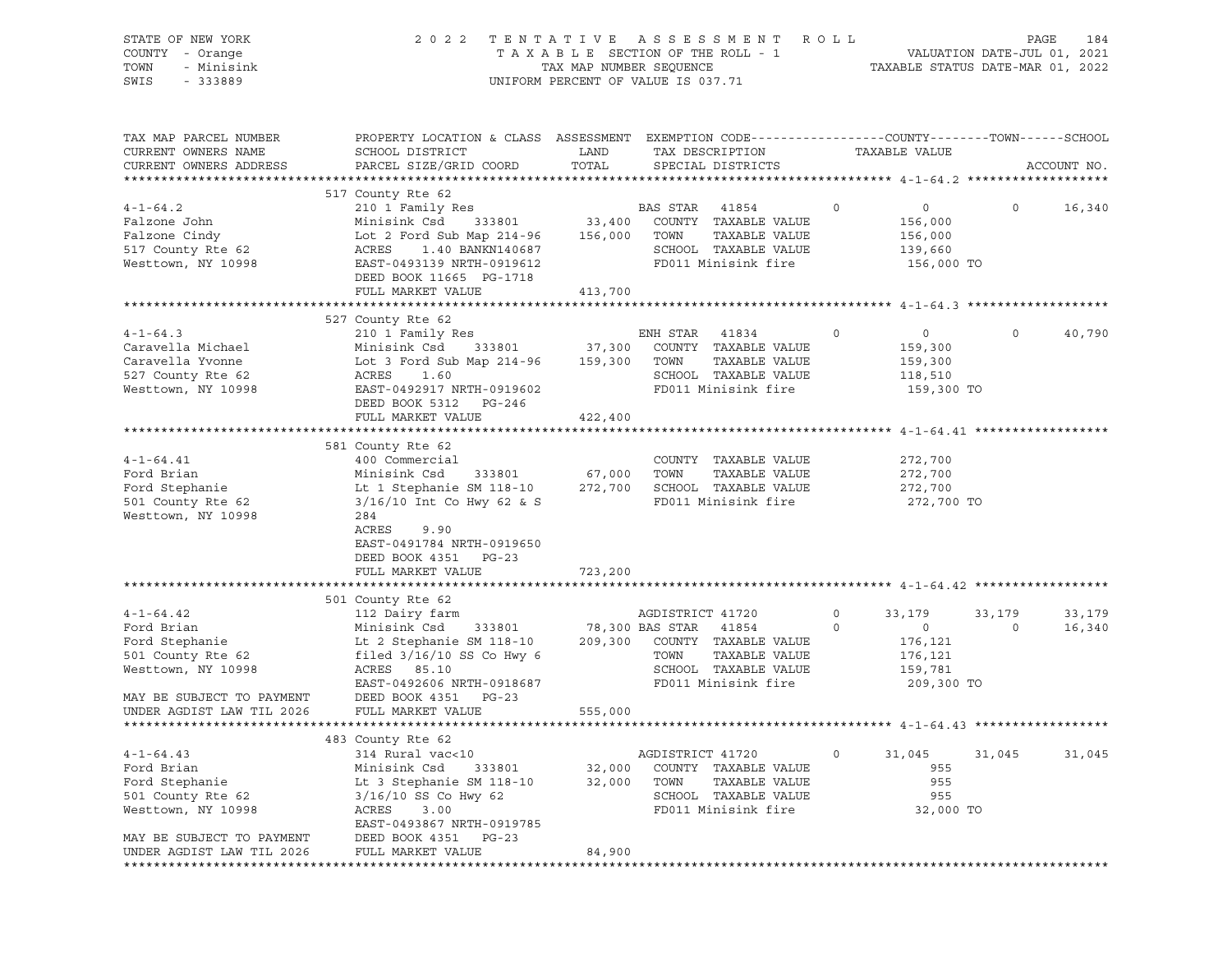| STATE OF NEW YORK<br>COUNTY - Orange<br>TOWN<br>- Minisink<br>SWIS<br>$-333889$                                                       |                                                                                                                                                                                                                                |                              | 2022 TENTATIVE ASSESSMENT ROLL<br>UNIFORM PERCENT OF VALUE IS 037.71                                                                                     |                    |                                                                 |                  | 185<br>PAGE     |
|---------------------------------------------------------------------------------------------------------------------------------------|--------------------------------------------------------------------------------------------------------------------------------------------------------------------------------------------------------------------------------|------------------------------|----------------------------------------------------------------------------------------------------------------------------------------------------------|--------------------|-----------------------------------------------------------------|------------------|-----------------|
| TAX MAP PARCEL NUMBER<br>CURRENT OWNERS NAME<br>CURRENT OWNERS ADDRESS                                                                | PROPERTY LOCATION & CLASS ASSESSMENT EXEMPTION CODE----------------COUNTY-------TOWN------SCHOOL<br>SCHOOL DISTRICT<br>PARCEL SIZE/GRID COORD                                                                                  | LAND<br>TOTAL                | TAX DESCRIPTION<br>SPECIAL DISTRICTS                                                                                                                     |                    | TAXABLE VALUE                                                   |                  | ACCOUNT NO.     |
|                                                                                                                                       |                                                                                                                                                                                                                                |                              |                                                                                                                                                          |                    |                                                                 |                  |                 |
| $4 - 1 - 65.12$<br>Ferrier Larry<br>Ferrier Ellen<br>554 County Rte 62<br>Westtown, NY 10998                                          | 554 County Rte 62<br>210 1 Family Res<br>Minisink Csd<br>Lt 2 Ford Fm Sb Mp 21-99 175,000 TOWN<br>ACRES<br>5.20<br>EAST-0493228 NRTH-0920248<br>DEED BOOK 5067 PG-298<br>FULL MARKET VALUE                                     | 464,100                      | BAS STAR 41854<br>$\overline{0}$<br>333801 44,800 COUNTY TAXABLE VALUE<br>TAXABLE VALUE<br>SCHOOL TAXABLE VALUE<br>FD011 Minisink fire                   |                    | $\overline{0}$<br>175,000<br>175,000<br>158,660<br>175,000 TO   | $\Omega$         | 16,340          |
|                                                                                                                                       |                                                                                                                                                                                                                                |                              |                                                                                                                                                          |                    |                                                                 |                  |                 |
| $4 - 1 - 65.2$<br>Jephdaco LLC<br>112 Ridgebury Rd<br>New Hampton, NY 10958<br>MAY BE SUBJECT TO PAYMENT<br>UNDER AGDIST LAW TIL 2026 | County Rte 62<br>105 Vac farmland<br>Minisink Csd 333801 41,200 COUNTY TAXABLE VALUE<br>Lt 2 Ford Fm Sb Mp 58-98 41,200 TOWN<br>ACRES 30.80<br>EAST-0493651 NRTH-0921208<br>DEED BOOK 13478 PG-292<br>FULL MARKET VALUE        | 109,300                      | AGDISTRICT 41720<br>TAXABLE VALUE<br>SCHOOL TAXABLE VALUE<br>FD011 Minisink fire                                                                         | $\circ$            | 34,225 34,225<br>6,975<br>6,975<br>6,975<br>41,200 TO           |                  | 34,225          |
|                                                                                                                                       |                                                                                                                                                                                                                                |                              |                                                                                                                                                          |                    |                                                                 |                  |                 |
| $4 - 1 - 66$<br>Deutsch Dennis A<br>Kapzynski Dina<br>39 Hortons Rd<br>Westtown, NY 10998                                             | 39 Hortons Rd<br>210 1 Family Res<br>Minisink Csd<br>Pt Lt 2 Freifeld Ralston<br>& Juro Sub Map 7070 & Lt<br>1 Cheney Sb Mp 192-98<br>ACRES<br>8.80<br>EAST-0494200 NRTH-0914535<br>DEED BOOK 5971 PG-160<br>FULL MARKET VALUE | 396,200                      | BAS STAR 41854<br>333801 44,500 SOLAR EX C 49500<br>149,400 COUNTY TAXABLE VALUE<br>TOWN<br>TAXABLE VALUE<br>SCHOOL TAXABLE VALUE<br>FD011 Minisink fire | $\circ$<br>$\circ$ | $\circ$<br>5,000<br>144,400<br>144,400<br>128,060<br>149,400 TO | $\circ$<br>5,000 | 16,340<br>5,000 |
|                                                                                                                                       |                                                                                                                                                                                                                                |                              |                                                                                                                                                          |                    |                                                                 |                  |                 |
| $4 - 1 - 67$<br>Card Justin<br>31 Hortons Rd<br>Westtown, NY 10998                                                                    | 31 Hortons Rd<br>210 1 Family Res<br>Minisink Csd 333801<br>Pt Lt 2 Freifeld Ralston<br>& Juro Sb Mp 7070 & Lt 2<br>Cheney Sb Mp 192-98<br>ACRES<br>2.30 BANKC230070<br>EAST-0494389 NRTH-0914715<br>DEED BOOK 15062 PG-168    |                              | COUNTY TAXABLE VALUE<br>38,400 TOWN<br>TAXABLE VALUE<br>184,300 SCHOOL TAXABLE VALUE<br>FD011 Minisink fire                                              |                    | 184,300<br>184,300<br>184,300<br>184,300 TO                     |                  |                 |
|                                                                                                                                       | FULL MARKET VALUE                                                                                                                                                                                                              | 488,700                      |                                                                                                                                                          |                    |                                                                 |                  |                 |
|                                                                                                                                       |                                                                                                                                                                                                                                |                              |                                                                                                                                                          |                    |                                                                 |                  |                 |
| $4 - 1 - 68$<br>Vellenga Dean<br>Vellenga Jaimie<br>501 County Rte 62<br>Westtown, NY 10998                                           | 1374 Rte 284<br>210 1 Family Res<br>Minisink Csd<br>333801<br>Lt 1 Ford Fm Sb Mp 131-01<br>ACRES<br>11.00 BANK0130715<br>EAST-0492393 NRTH-0920812<br>DEED BOOK 13350 PG-912<br>FULL MARKET VALUE                              | 46,700<br>215,300<br>570,900 | COUNTY TAXABLE VALUE<br>TAXABLE VALUE<br>TOWN<br>SCHOOL TAXABLE VALUE<br>FD011 Minisink fire                                                             |                    | 215,300<br>215,300<br>215,300<br>215,300 TO                     |                  |                 |
|                                                                                                                                       |                                                                                                                                                                                                                                |                              |                                                                                                                                                          |                    |                                                                 |                  |                 |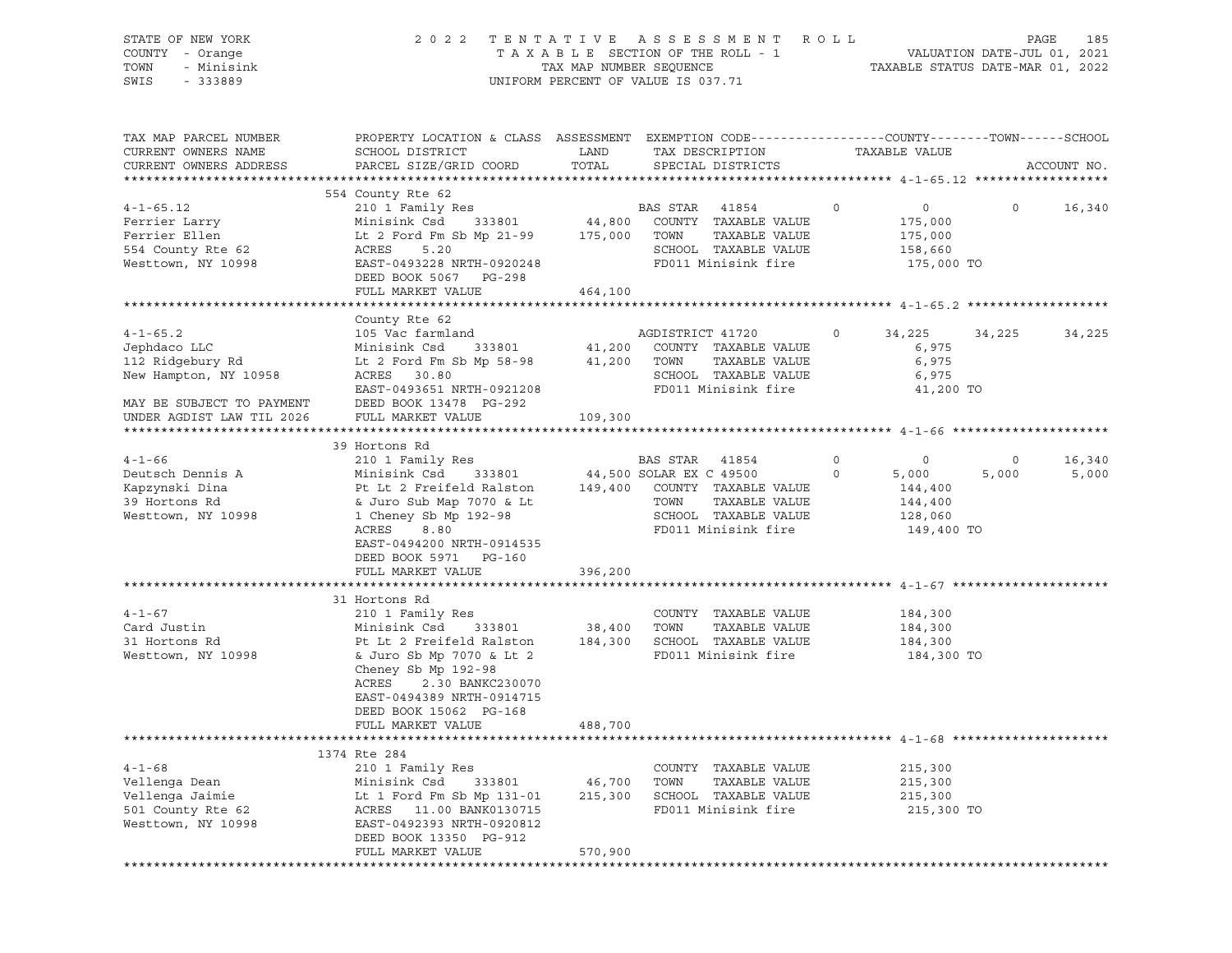| STATE OF NEW YORK<br>COUNTY - Orange<br>TOWN<br>- Minisink<br>SWIS<br>$-333889$ | 2022 TENTATIVE ASSESSMENT ROLL<br>PAGE<br>186<br>VALUATION DATE-JUL 01, 2021<br>TAXABLE STATUS DATE-MAR 01, 2022 |               |                                      |                                                                                                                                 |
|---------------------------------------------------------------------------------|------------------------------------------------------------------------------------------------------------------|---------------|--------------------------------------|---------------------------------------------------------------------------------------------------------------------------------|
| TAX MAP PARCEL NUMBER<br>CURRENT OWNERS NAME<br>CURRENT OWNERS ADDRESS          | SCHOOL DISTRICT<br>PARCEL SIZE/GRID COORD                                                                        | LAND<br>TOTAL | TAX DESCRIPTION<br>SPECIAL DISTRICTS | PROPERTY LOCATION & CLASS ASSESSMENT EXEMPTION CODE----------------COUNTY-------TOWN-----SCHOOL<br>TAXABLE VALUE<br>ACCOUNT NO. |
|                                                                                 | 578 County Rte 62                                                                                                |               |                                      |                                                                                                                                 |
| $4 - 1 - 69$                                                                    | 220 2 Family Res                                                                                                 |               | COUNTY TAXABLE VALUE                 | 154,000                                                                                                                         |
| Ford Steven J                                                                   | Minisink Csd<br>333801                                                                                           | 34,700        | TOWN<br>TAXABLE VALUE                | 154,000                                                                                                                         |
| 27 Carter Rd                                                                    | Lt 2 Ford Fm Sb Mp 131-01 154,000 SCHOOL TAXABLE VALUE                                                           |               |                                      | 154,000                                                                                                                         |
| New Hampton, NY 10958                                                           | 1.90<br>ACRES<br>EAST-0491890 NRTH-0920191<br>DEED BOOK 15073 PG-1194                                            |               | FD011 Minisink fire                  | 154,000 TO                                                                                                                      |
|                                                                                 | FULL MARKET VALUE                                                                                                | 408,400       |                                      |                                                                                                                                 |
|                                                                                 | 15 Hortons Rd                                                                                                    |               |                                      |                                                                                                                                 |
| $4 - 1 - 70.2$                                                                  | 210 1 Family Res                                                                                                 |               | COUNTY TAXABLE VALUE                 | 200,600                                                                                                                         |
| Shafer Christopher                                                              | Minisink Csd<br>333801                                                                                           | 38,700        | TOWN<br>TAXABLE VALUE                | 200,600                                                                                                                         |
| 15 Hortons Rd                                                                   | Lt 1 Dominquez SM 178-05                                                                                         | 200,600       | SCHOOL TAXABLE VALUE                 | 200,600                                                                                                                         |
| Westtown, NY 10998                                                              | ACRES<br>3.00 BANKC070290<br>EAST-0494711 NRTH-0914630<br>DEED BOOK 14763 PG-1684                                |               | FD011 Minisink fire                  | 200,600 TO                                                                                                                      |
|                                                                                 | FULL MARKET VALUE                                                                                                | 532,000       |                                      |                                                                                                                                 |
|                                                                                 |                                                                                                                  |               |                                      |                                                                                                                                 |
|                                                                                 | 7 Hortons Rd                                                                                                     |               |                                      |                                                                                                                                 |
| $4 - 1 - 71.21$                                                                 | 210 1 Family Res                                                                                                 |               | BAS STAR<br>41854                    | 0<br>$\circ$<br>0<br>16,340                                                                                                     |
| VanBlaricom Frederick                                                           | Minisink Csd<br>333801                                                                                           | 37,700        | COUNTY TAXABLE VALUE                 | 220,700                                                                                                                         |
| VanBlaricom Marquita                                                            | Lt1 Leigh SM 943-07 filed                                                                                        | 220,700       | TOWN<br>TAXABLE VALUE                | 220,700                                                                                                                         |
| 7 Hortons Rd                                                                    | 12/28/07 Intersect horton                                                                                        |               | SCHOOL TAXABLE VALUE                 | 204,360                                                                                                                         |
| Westtown, NY 10998                                                              | & Co. Hwy 62 PARTIAL<br>2.00 BANKN140687<br>ACRES<br>EAST-0494998 NRTH-0914662<br>DEED BOOK 13755 PG-1385        |               | FD011 Minisink fire                  | 220,700 TO                                                                                                                      |
|                                                                                 | FULL MARKET VALUE                                                                                                | 585,300       |                                      |                                                                                                                                 |
|                                                                                 | Hortons Rd                                                                                                       |               |                                      |                                                                                                                                 |
| $4 - 1 - 71.22$                                                                 | 314 Rural vac<10                                                                                                 |               | COUNTY TAXABLE VALUE                 | 33,600                                                                                                                          |
| VanBlaricom Frederick B                                                         | Minisink Csd<br>333801                                                                                           |               | 33,600 TOWN<br>TAXABLE VALUE         | 33,600                                                                                                                          |
| VanBlaricom Marquita O                                                          | Lt2 Leigh SM $943-07$ filed                                                                                      |               | 33,600 SCHOOL TAXABLE VALUE          | 33,600                                                                                                                          |
| 7 Hortons Rd                                                                    | 12/28/07 SS Co Hwy 62                                                                                            |               | FD011 Minisink fire                  | 33,600 TO                                                                                                                       |
| Westtown, NY 10998                                                              | ACRES<br>4.60                                                                                                    |               |                                      |                                                                                                                                 |
|                                                                                 | EAST-0945135 NRTH-0914401                                                                                        |               |                                      |                                                                                                                                 |
|                                                                                 | DEED BOOK 14410 PG-321                                                                                           |               |                                      |                                                                                                                                 |
|                                                                                 | FULL MARKET VALUE                                                                                                | 89,100        |                                      |                                                                                                                                 |
|                                                                                 |                                                                                                                  |               |                                      |                                                                                                                                 |
|                                                                                 | 197 County Rte 62                                                                                                |               |                                      |                                                                                                                                 |
| $4 - 1 - 72$                                                                    | 210 1 Family Res                                                                                                 |               | COUNTY TAXABLE VALUE                 | 203,800                                                                                                                         |
| Hannigan Jason                                                                  | Minisink Csd<br>333801                                                                                           | 38,400        | TOWN<br>TAXABLE VALUE                | 203,800                                                                                                                         |
| Hannigan Arlene                                                                 | LT3 Dominquez SM 438-03                                                                                          | 203,800       | SCHOOL TAXABLE VALUE                 | 203,800                                                                                                                         |
| 197 County Rte 62                                                               | ACRES<br>2.70 BANK0210090                                                                                        |               | FD011 Minisink fire                  | 203,800 TO                                                                                                                      |
| Westtown, NY 10998                                                              | EAST-0495344 NRTH-0914129                                                                                        |               |                                      |                                                                                                                                 |
|                                                                                 | DEED BOOK 14897 PG-1295                                                                                          |               |                                      |                                                                                                                                 |
|                                                                                 | FULL MARKET VALUE                                                                                                | 540,400       |                                      |                                                                                                                                 |
|                                                                                 |                                                                                                                  |               |                                      |                                                                                                                                 |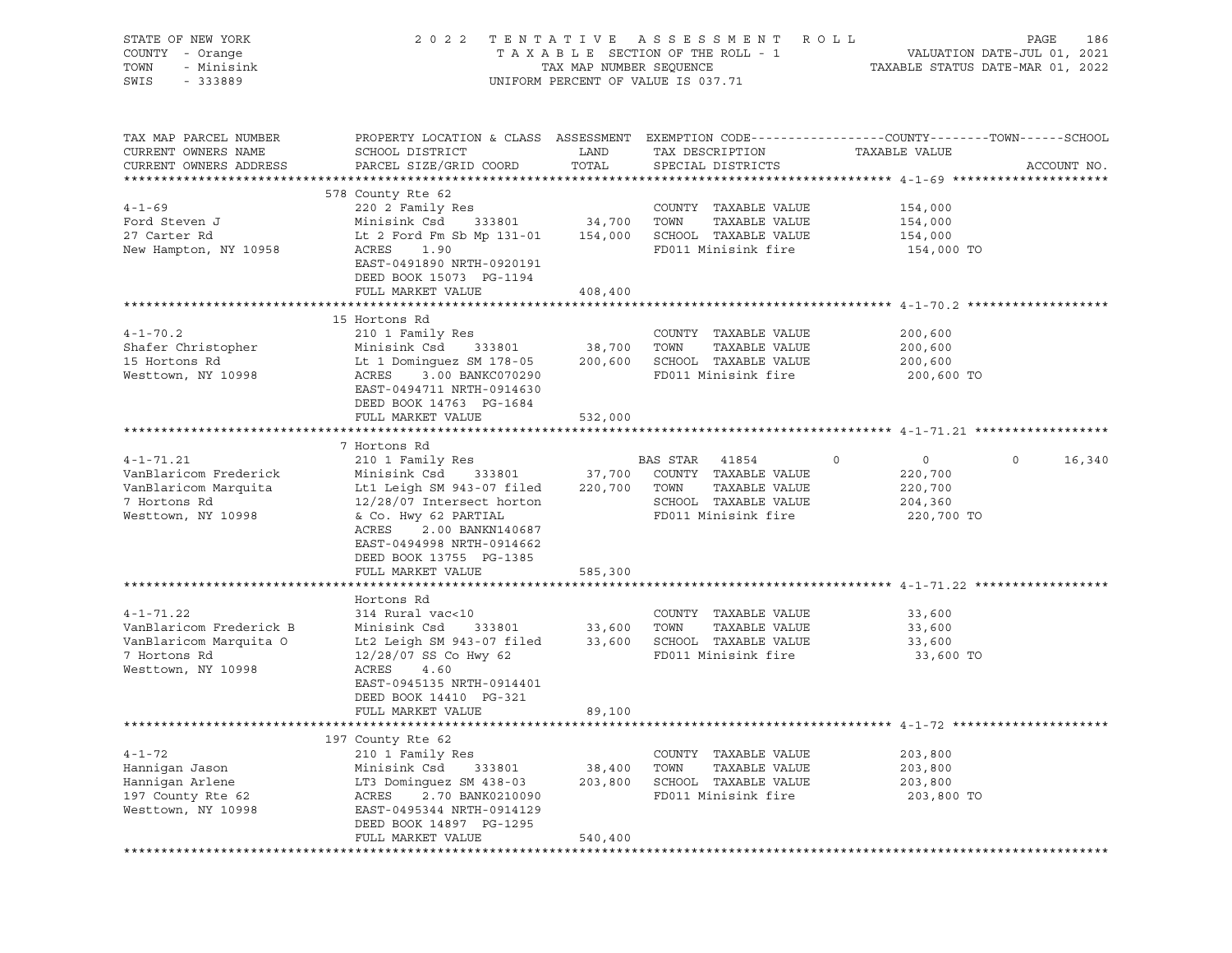| STATE OF NEW YORK | 2022 TENTATIVE ASSESSMENT ROLL     |                                 |  |                                  | PAGE | 187 |
|-------------------|------------------------------------|---------------------------------|--|----------------------------------|------|-----|
| COUNTY - Orange   |                                    | TAXABLE SECTION OF THE ROLL - 1 |  | VALUATION DATE-JUL 01, 2021      |      |     |
| TOWN - Minisink   |                                    | TAX MAP NUMBER SEOUENCE         |  | TAXABLE STATUS DATE-MAR 01, 2022 |      |     |
| SWIS<br>- 333889  | UNIFORM PERCENT OF VALUE IS 037.71 |                                 |  |                                  |      |     |

| TAX MAP PARCEL NUMBER                                                                                                                                                                                                                              | PROPERTY LOCATION & CLASS ASSESSMENT EXEMPTION CODE---------------COUNTY-------TOWN------SCHOOL                                                                                                       |         |      |                                                                        |               |          |             |
|----------------------------------------------------------------------------------------------------------------------------------------------------------------------------------------------------------------------------------------------------|-------------------------------------------------------------------------------------------------------------------------------------------------------------------------------------------------------|---------|------|------------------------------------------------------------------------|---------------|----------|-------------|
| CURRENT OWNERS NAME                                                                                                                                                                                                                                | SCHOOL DISTRICT<br>LAND                                                                                                                                                                               |         |      | TAX DESCRIPTION TAXABLE VALUE                                          |               |          |             |
| CURRENT OWNERS ADDRESS                                                                                                                                                                                                                             | PARCEL SIZE/GRID COORD                                                                                                                                                                                |         |      | TOTAL SPECIAL DISTRICTS                                                |               |          | ACCOUNT NO. |
|                                                                                                                                                                                                                                                    |                                                                                                                                                                                                       |         |      |                                                                        |               |          |             |
|                                                                                                                                                                                                                                                    | 295 County Rte 62                                                                                                                                                                                     |         |      |                                                                        |               |          |             |
| $4 - 1 - 73$                                                                                                                                                                                                                                       |                                                                                                                                                                                                       |         |      |                                                                        | 43,250 43,250 |          | 43,250      |
| Harjes Raymond                                                                                                                                                                                                                                     |                                                                                                                                                                                                       |         |      |                                                                        |               | $\Omega$ | 40,790      |
|                                                                                                                                                                                                                                                    |                                                                                                                                                                                                       |         |      |                                                                        |               |          |             |
|                                                                                                                                                                                                                                                    | $\begin{array}{ccccccccc} 4756/97 && 2.10 && 86,500 && \text{COUNTY} & \text{TAXABLE VALUE} && 43,250 \\ \text{ACRES} && 2.10 && 86,500 && \text{TOWN} && \text{TAXABLE VALUE} && 43,250 \end{array}$ |         |      |                                                                        |               |          |             |
| Harjes Arebella<br>295 County Rte 62<br>New Hampton, NY 10958                                                                                                                                                                                      | EAST-0494269 NRTH-0915978                                                                                                                                                                             |         |      | SCHOOL TAXABLE VALUE 2,460                                             |               |          |             |
|                                                                                                                                                                                                                                                    | DEED BOOK 1785 PG-00249                                                                                                                                                                               |         |      | FD011 Minisink fire 86,500 TO                                          |               |          |             |
|                                                                                                                                                                                                                                                    | FULL MARKET VALUE 229,400                                                                                                                                                                             |         |      |                                                                        |               |          |             |
|                                                                                                                                                                                                                                                    |                                                                                                                                                                                                       |         |      |                                                                        |               |          |             |
|                                                                                                                                                                                                                                                    | County Rte 62                                                                                                                                                                                         |         |      |                                                                        |               |          |             |
| $4 - 1 - 74$                                                                                                                                                                                                                                       | 314 Rural vac<10                                                                                                                                                                                      |         |      | COUNTY TAXABLE VALUE                                                   | 500           |          |             |
|                                                                                                                                                                                                                                                    |                                                                                                                                                                                                       |         | TOWN | TAXABLE VALUE                                                          | 500           |          |             |
|                                                                                                                                                                                                                                                    |                                                                                                                                                                                                       |         |      | SCHOOL TAXABLE VALUE                                                   | 500           |          |             |
| Parker Christopher S<br>Parker Teresia M<br>163 Gardnerville Rd<br>163 Gardnerville Rd<br>163 Gardnerville Rd<br>163 Gardnerville Rd<br>163 Gardnerville Rd<br>163 Gardnerville Rd<br>163 Gardnerville Rd<br>163 Gardnerville Rd<br>163 Gardnervil |                                                                                                                                                                                                       |         |      | FD011 Minisink fire 500 TO                                             |               |          |             |
| New Hampton, NY 10958                                                                                                                                                                                                                              | wawayanda 25-1-67.4                                                                                                                                                                                   |         |      |                                                                        |               |          |             |
|                                                                                                                                                                                                                                                    | ACRES 1.30                                                                                                                                                                                            |         |      |                                                                        |               |          |             |
|                                                                                                                                                                                                                                                    | EAST-0495625 NRTH-0917070                                                                                                                                                                             |         |      |                                                                        |               |          |             |
|                                                                                                                                                                                                                                                    | DEED BOOK 14685 PG-165                                                                                                                                                                                |         |      |                                                                        |               |          |             |
|                                                                                                                                                                                                                                                    | FULL MARKET VALUE                                                                                                                                                                                     | 1,300   |      |                                                                        |               |          |             |
|                                                                                                                                                                                                                                                    |                                                                                                                                                                                                       |         |      |                                                                        |               |          |             |
|                                                                                                                                                                                                                                                    | 5 Carter Ct                                                                                                                                                                                           |         |      |                                                                        |               |          |             |
| $4 - 1 - 75$                                                                                                                                                                                                                                       | 210 1 Family Res                                                                                                                                                                                      |         |      | COUNTY TAXABLE VALUE 161,400                                           |               |          |             |
|                                                                                                                                                                                                                                                    |                                                                                                                                                                                                       |         | TOWN |                                                                        |               |          |             |
| Harrington Daniel Minisink Csd 333801 37,800<br>5 Carter Ct Ct Carter Ct CM 365 161,400                                                                                                                                                            |                                                                                                                                                                                                       |         |      | TAXABLE VALUE 161,400<br>TAXABLE VALUE 161,400<br>SCHOOL TAXABLE VALUE |               |          |             |
| Westtown, NY 10998 16 filed 12/8/16 int-X Co                                                                                                                                                                                                       |                                                                                                                                                                                                       |         |      | FD011 Minisink fire 161,400 TO                                         |               |          |             |
|                                                                                                                                                                                                                                                    | 62 & WS Carter Court pvt                                                                                                                                                                              |         |      |                                                                        |               |          |             |
| MAY BE SUBJECT TO PAYMENT                                                                                                                                                                                                                          | ACRES<br>2.10 BANKC030230                                                                                                                                                                             |         |      |                                                                        |               |          |             |
| UNDER AGDIST LAW TIL 2024                                                                                                                                                                                                                          | EAST-0492957 NRTH-0920056                                                                                                                                                                             |         |      |                                                                        |               |          |             |
|                                                                                                                                                                                                                                                    | DEED BOOK 15130 PG-453                                                                                                                                                                                |         |      |                                                                        |               |          |             |
|                                                                                                                                                                                                                                                    | FULL MARKET VALUE                                                                                                                                                                                     | 428,000 |      |                                                                        |               |          |             |
|                                                                                                                                                                                                                                                    |                                                                                                                                                                                                       |         |      |                                                                        |               |          |             |
|                                                                                                                                                                                                                                                    | 11 Carter Ct                                                                                                                                                                                          |         |      |                                                                        |               |          |             |
| $4 - 1 - 76.2$                                                                                                                                                                                                                                     | 210 1 Family Res                                                                                                                                                                                      |         |      | COUNTY TAXABLE VALUE 164,300                                           |               |          |             |
|                                                                                                                                                                                                                                                    |                                                                                                                                                                                                       |         | TOWN |                                                                        |               |          |             |
|                                                                                                                                                                                                                                                    |                                                                                                                                                                                                       |         |      | TAXABLE VALUE 164,300<br>TAXABLE VALUE 164,300<br>SCHOOL TAXABLE VALUE |               |          |             |
| Fantamaria James<br>Santamaria Emma<br>Santamaria Emma<br>164,300<br>11 Carter Ct<br>164,300<br>164,300<br>164,300<br>164,300<br>164,300<br>164,300<br>164,300<br>164,300<br>164,300<br>1710/21<br>1710/21<br>1710/21                              |                                                                                                                                                                                                       |         |      | FD011 Minisink fire 164,300 TO                                         |               |          |             |
|                                                                                                                                                                                                                                                    |                                                                                                                                                                                                       |         |      |                                                                        |               |          |             |
|                                                                                                                                                                                                                                                    | ACRES<br>5.00 BANKC080370                                                                                                                                                                             |         |      |                                                                        |               |          |             |
| MAY BE SUBJECT TO PAYMENT                                                                                                                                                                                                                          |                                                                                                                                                                                                       |         |      |                                                                        |               |          |             |
|                                                                                                                                                                                                                                                    |                                                                                                                                                                                                       |         |      |                                                                        |               |          |             |
|                                                                                                                                                                                                                                                    | EAST-0492747 NRTH-0920335                                                                                                                                                                             |         |      |                                                                        |               |          |             |
| UNDER AGDIST LAW TIL 2024                                                                                                                                                                                                                          | DEED BOOK 15169 PG-1452<br>FULL MARKET VALUE                                                                                                                                                          | 435,700 |      |                                                                        |               |          |             |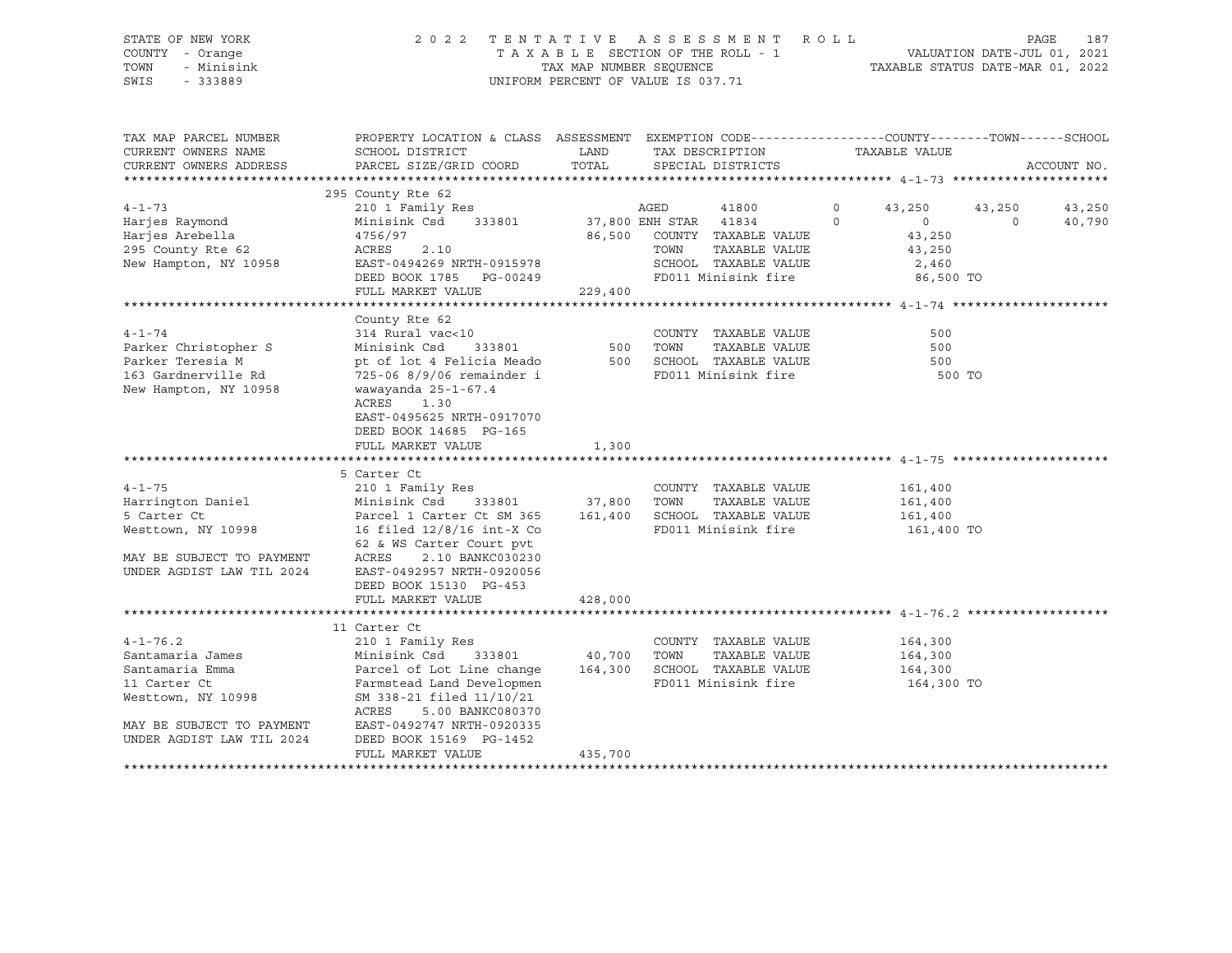| STATE OF NEW YORK<br>COUNTY - Orange<br>TOWN<br>- Minisink<br>SWIS<br>$-333889$                                                                                                                       |                                                                                                                                                                                                                                                                                                                     | 2022 TENTATIVE ASSESSMENT ROLL<br>UNIFORM PERCENT OF VALUE IS 037.71 | PAGE<br>188<br>TAXABLE SECTION OF THE ROLL - 1<br>TAXABLE SECTION OF THE ROLL - 1<br>TAXABLE STATUS DATE-MAR 01, 2022 |                                                                                                                                  |  |  |
|-------------------------------------------------------------------------------------------------------------------------------------------------------------------------------------------------------|---------------------------------------------------------------------------------------------------------------------------------------------------------------------------------------------------------------------------------------------------------------------------------------------------------------------|----------------------------------------------------------------------|-----------------------------------------------------------------------------------------------------------------------|----------------------------------------------------------------------------------------------------------------------------------|--|--|
| TAX MAP PARCEL NUMBER<br>CURRENT OWNERS NAME<br>CURRENT OWNERS ADDRESS                                                                                                                                | SCHOOL DISTRICT<br>PARCEL SIZE/GRID COORD                                                                                                                                                                                                                                                                           | <b>EXAMPLE THE STATE OF STATE OF STATE</b><br>TOTAL                  | TAX DESCRIPTION<br>SPECIAL DISTRICTS                                                                                  | PROPERTY LOCATION & CLASS ASSESSMENT EXEMPTION CODE----------------COUNTY-------TOWN------SCHOOL<br>TAXABLE VALUE<br>ACCOUNT NO. |  |  |
|                                                                                                                                                                                                       |                                                                                                                                                                                                                                                                                                                     |                                                                      |                                                                                                                       |                                                                                                                                  |  |  |
|                                                                                                                                                                                                       | 17 Carter Ct                                                                                                                                                                                                                                                                                                        |                                                                      |                                                                                                                       |                                                                                                                                  |  |  |
| $4 - 1 - 77$<br>Verblaauw Craig<br>17 Carter Ct<br>Westtown, NY 10998                                                                                                                                 | 210 1 Family Res<br>Minisink Csd 333801 42,400 TOWN<br>Verblaauw Jessica (Parcel 3 Carter Ct SM 365 195,400 SCHOOL TAXABLE VALUE<br>filed 12/8/16 WS Carter C<br>pvt                                                                                                                                                |                                                                      | COUNTY TAXABLE VALUE<br>TAXABLE VALUE<br>FD011 Minisink fire                                                          | 195,400<br>195,400<br>195,400<br>195,400 TO                                                                                      |  |  |
| ACRES 6.70<br>MAY BE SUBJECT TO PAYMENT EAST-0492997 NRTH-09208<br>UNDER AGDIST LAW TIL 2024 DEED BOOK 14861 PG-24                                                                                    | ACRES<br>6.70<br>EAST-0492997 NRTH-0920802<br>FULL MARKET VALUE                                                                                                                                                                                                                                                     | 518,200                                                              |                                                                                                                       |                                                                                                                                  |  |  |
|                                                                                                                                                                                                       |                                                                                                                                                                                                                                                                                                                     |                                                                      |                                                                                                                       |                                                                                                                                  |  |  |
| $4 - 1 - 78$<br>Matuszewski Robert<br>Van Pelt Paige<br>767 Pulaski Hwy<br>Goshen, NY 10924<br>MAY BE SUBJECT TO PAYMENT EAST-0493389 NRTH-092065<br>UNDER AGDIST LAW TIL 2024 DEED BOOK 14861 PG-286 | 16 Carter Ct<br>210 1 Family Res<br>-- - - -------- - ---<br>Minisink Csd 333801 41,500 TOWN TAXABLE VALUE<br>Parcel 4 Carter Ct SM 365 116,500 SCHOOL TAXABLE VALUE<br>filed 12/8/16 ES Carter C FD011 Minisink fire<br>PARTIAL<br>ACRES<br>5.80<br>EAST-0493389 NRTH-0920657<br>FULL MARKET VALUE<br>12 Carter Ct | 308,900                                                              | COUNTY TAXABLE VALUE                                                                                                  | 116,500<br>116,500<br>116,500<br>116,500 TO                                                                                      |  |  |
| $4 - 1 - 79$<br>Kamna Matthew E                                                                                                                                                                       | 210 1 Family Res                                                                                                                                                                                                                                                                                                    |                                                                      | COUNTY TAXABLE VALUE                                                                                                  | 199,500<br>199,500                                                                                                               |  |  |
| Kamna Meaghan G<br>12 Carter Ct<br>Westtown, NY 10998<br>MAY BE SUBJECT TO PAYMENT DEED BOOK 14619 PG-1799<br>UNDER AGDIST LAW TIL 2023 FULL MARKET VALUE                                             | Minisink Csd 333801 37,800 TOWN TAXABLE VALUE<br>Parcel 5 Carter Ct SM 365 199,500 SCHOOL TAXABLE VALUE<br>filed 12/8/16 ES Carter C FD011 Minisink fire<br>ACRES 2.10 BANKC020440<br>EAST-0493355 NRTH-0920320                                                                                                     | 529,000                                                              |                                                                                                                       | 199,500<br>199,500 TO                                                                                                            |  |  |
|                                                                                                                                                                                                       |                                                                                                                                                                                                                                                                                                                     |                                                                      |                                                                                                                       |                                                                                                                                  |  |  |
| $4 - 1 - 80.1$<br>Westtown, NY 10998<br>MAY BE SUBJECT TO PAYMENT<br>UNDER AGDIST LAW TIL 2024                                                                                                        | 6 Carter Ct<br>314 Rural vac<10<br>Farmstead Land Development LLC Minisink Csd 333801 33,000 TOWN TAXABLE VALUE<br>284 Horton Rd Lt6A Carter Court SM 328- 33,000 SCHOOL TAXABLE VALUE<br>filed $11/9/21$ ES of Carte<br>Ct.<br>ACRES<br>2.10<br>EAST-0493316 NRTH-0920076<br>DEED BOOK 14616 PG-180                |                                                                      | COUNTY TAXABLE VALUE<br>TAXABLE VALUE<br>FD011 Minisink fire                                                          | 33,000<br>33,000<br>33,000<br>33,000 TO                                                                                          |  |  |
|                                                                                                                                                                                                       | FULL MARKET VALUE                                                                                                                                                                                                                                                                                                   | 87,500                                                               |                                                                                                                       |                                                                                                                                  |  |  |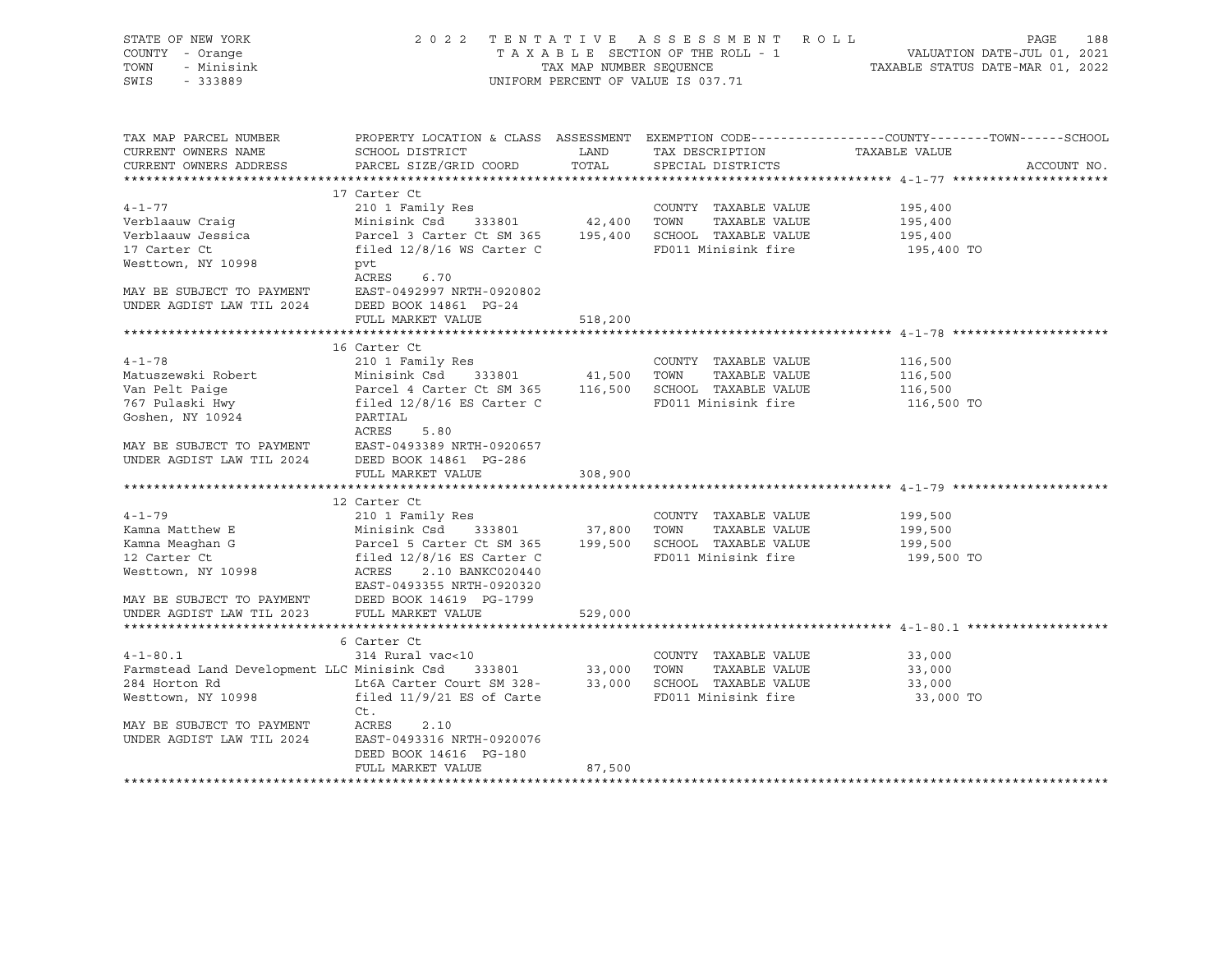| STATE OF NEW YORK<br>COUNTY<br>- Orange<br>- Minisink<br>TOWN<br>SWIS<br>$-333889$ | 2 0 2 2                                        | TENTATIVE  | ASSESSMENT ROLL<br>TAXABLE SECTION OF THE ROLL - 1<br>UNIFORM PERCENT OF VALUE IS 037.71 | TAX MAP NUMBER SEOUENCE TAXABLE STATUS DATE-MAR 01, 2022     | 189<br>PAGE<br>VALUATION DATE-JUL 01, 2021 |
|------------------------------------------------------------------------------------|------------------------------------------------|------------|------------------------------------------------------------------------------------------|--------------------------------------------------------------|--------------------------------------------|
| TAX MAP PARCEL NUMBER                                                              | PROPERTY LOCATION & CLASS                      | ASSESSMENT |                                                                                          | EXEMPTION CODE-----------------COUNTY-------TOWN------SCHOOL |                                            |
| CURRENT OWNERS NAME                                                                | SCHOOL DISTRICT                                | LAND       | TAX DESCRIPTION                                                                          | TAXABLE VALUE                                                |                                            |
| CURRENT OWNERS ADDRESS                                                             | PARCEL SIZE/GRID COORD TOTAL SPECIAL DISTRICTS |            |                                                                                          |                                                              | ACCOUNT NO.                                |
|                                                                                    |                                                |            |                                                                                          |                                                              |                                            |
| $4 - 1 - 80.2$                                                                     | County Rte 62<br>314 Rural vac<10              |            | TAXABLE VALUE<br>COUNTY                                                                  | 34,100                                                       |                                            |
|                                                                                    |                                                |            | TOWN<br>TAXABLE VALUE                                                                    |                                                              |                                            |
| Farmstead Land Development LLC Minisink Csd 333801 34,100                          |                                                |            |                                                                                          | 34,100                                                       |                                            |
| 284 Horton Rd                                                                      | Lt 6B Carter Court SM 328                      | 34,100     | SCHOOL<br>TAXABLE VALUE                                                                  | 34,100                                                       |                                            |
| Westtown, NY 10998 $\qquad \qquad$ filed 11/9/21 NS Co Hwy 6                       |                                                |            | FD011 Minisink fire                                                                      | 34,100 TO                                                    |                                            |
|                                                                                    | ACRES<br>3.20                                  |            |                                                                                          |                                                              |                                            |
| MAY BE SUBJECT TO PAYMENT                                                          | EAST-0493683 NRTH-0920191                      |            |                                                                                          |                                                              |                                            |
| UNDER AGDIST LAW TIL 2024                                                          | DEED BOOK 14616 PG-180                         |            |                                                                                          |                                                              |                                            |
|                                                                                    | FULL MARKET VALUE                              | 90,400     |                                                                                          |                                                              |                                            |

\*\*\*\*\*\*\*\*\*\*\*\*\*\*\*\*\*\*\*\*\*\*\*\*\*\*\*\*\*\*\*\*\*\*\*\*\*\*\*\*\*\*\*\*\*\*\*\*\*\*\*\*\*\*\*\*\*\*\*\*\*\*\*\*\*\*\*\*\*\*\*\*\*\*\*\*\*\*\*\*\*\*\*\*\*\*\*\*\*\*\*\*\*\*\*\*\*\*\*\*\*\*\*\*\*\*\*\*\*\*\*\*\*\*\*\*\*\*\*\*\*\*\*\*\*\*\*\*\*\*\*\*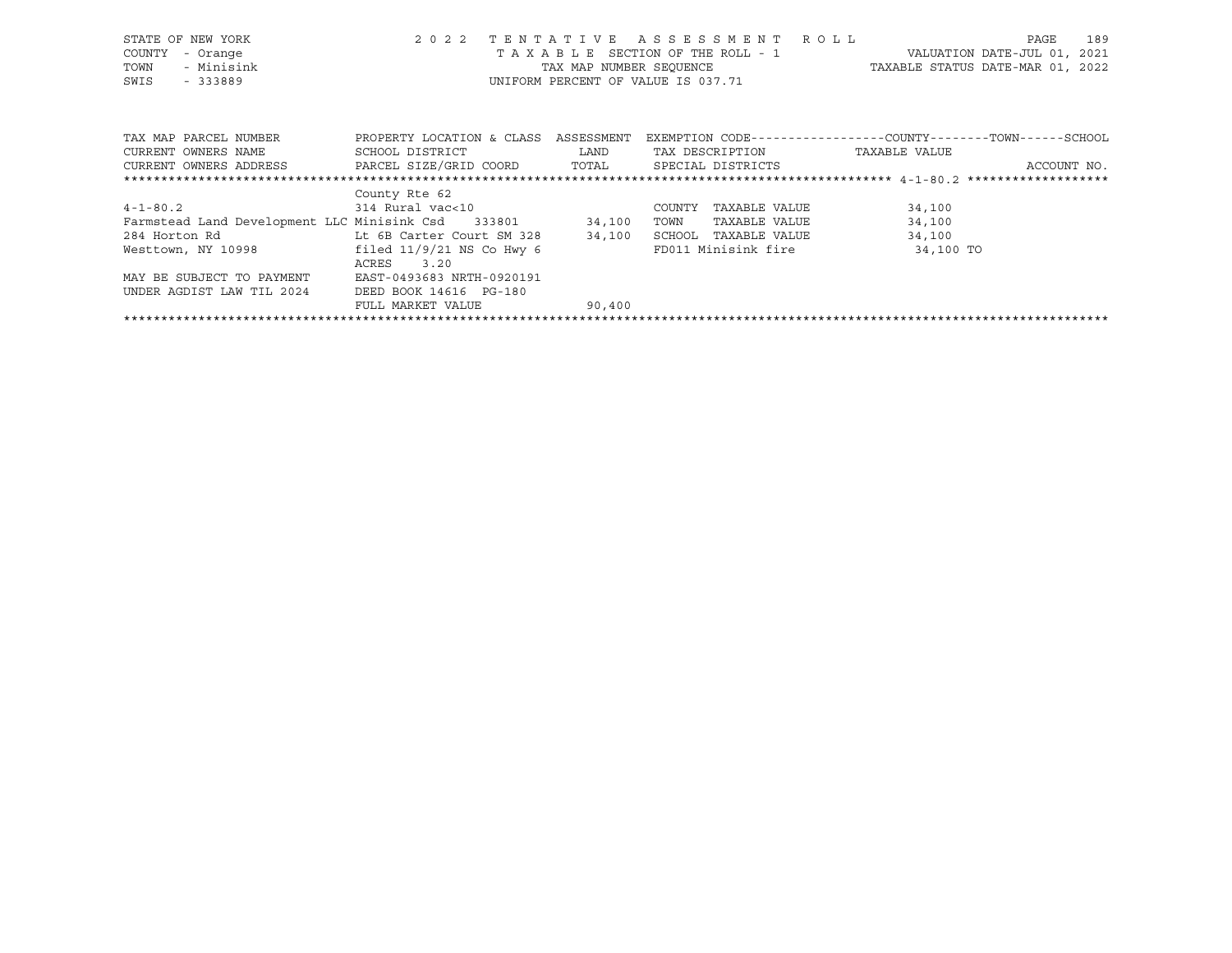|      | STATE OF NEW YORK | 2022 TENTATIVE ASSESSMENT ROLL        |                                  | PAGE | 190 |
|------|-------------------|---------------------------------------|----------------------------------|------|-----|
|      | COUNTY - Orange   | T A X A B L E SECTION OF THE ROLL - 1 | VALUATION DATE-JUL 01, 2021      |      |     |
| TOWN | - Minisink        | MAP SECTION - 004                     | TAXABLE STATUS DATE-MAR 01, 2022 |      |     |
| SWIS | - 333889          | SUB-SECTION - 000                     | RPS150/V04/L015                  |      |     |
|      |                   | UNIFORM PERCENT OF VALUE IS 037.71    | CURRENT DATE $4/28/2022$         |      |     |

# \*\*\* S P E C I A L D I S T R I C T S U M M A R Y \*\*\*

|                            | TOTAL | EXTENSION | <b>EXTENSION</b> | AD VALOREM | <b>EXEMPT</b> | TAXABLE   |
|----------------------------|-------|-----------|------------------|------------|---------------|-----------|
| CODE DISTRICT NAME PARCELS |       | TYPE      | VALUE            | VALUE      | AMOUNT        | VALUE     |
|                            |       |           |                  |            |               |           |
| FD011 Minisink fire        |       | 129 TOTAL |                  | 17259,152  |               | 17259,152 |

# \*\*\* S C H O O L D I S T R I C T S U M M A R Y \*\*\*

| CODE   | DISTRICT NAME | TOTAL<br>PARCELS | ASSESSED<br>LAND | ASSESSED<br>TOTAL | EXEMPT<br>AMOUNT | TOTAL<br>TAXABLE | STAR<br>AMOUNT | STAR<br>TAXABLE |
|--------|---------------|------------------|------------------|-------------------|------------------|------------------|----------------|-----------------|
| 333801 | Minisink Csd  | 129              | 5476,600         | 17259,152         | 1661,114         | 15598,038        | 1118,750       | 14479,288       |
|        | SUB-TOTAL     | 129              | 5476,600         | 17259,152         | 1661, 114        | 15598,038        | 1118,750       | 14479,288       |
|        | TOTAL         | 129              | 5476,600         | 17259,152         | 1661,114         | 15598,038        | 1118,750       | 14479,288       |

#### \*\*\* S Y S T E M C O D E S S U M M A R Y \*\*\*

#### NO SYSTEM EXEMPTIONS AT THIS LEVEL

# \*\*\* E X E M P T I O N S U M M A R Y \*\*\*

|       |             | TOTAL   |          |          |          |
|-------|-------------|---------|----------|----------|----------|
| CODE  | DESCRIPTION | PARCELS | COUNTY   | TOWN     | SCHOOL   |
| 41120 | VETWAR CTS  | 4       | 37,548   | 10,728   | 21,456   |
| 41130 | VETCOM CTS  | 4       | 62,580   | 17,880   | 35,760   |
| 41720 | AGDISTRICT  | 13      | 1029,996 | 1029,996 | 1029,996 |
| 41800 | AGED        |         | 43,250   | 43,250   | 43,250   |
| 41834 | ENH STAR    | 9       |          |          | 367,110  |
| 41854 | BAS STAR    | 46      |          |          | 751,640  |
| 49500 | SOLAR EX C  | 13      | 530,652  | 530,652  | 530,652  |
|       | TOTAL       | 90      | 1704,026 | 1632,506 | 2779,864 |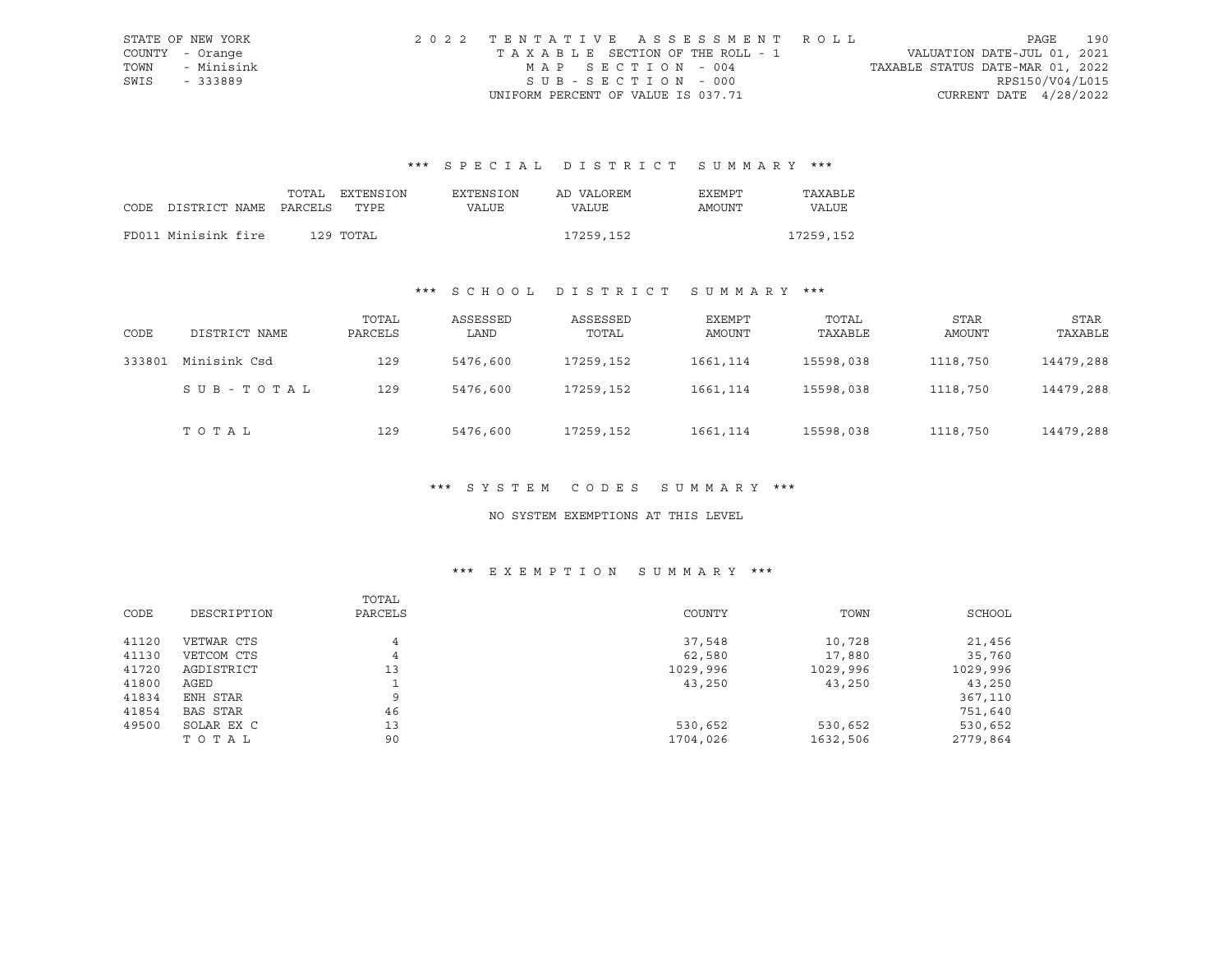|      | STATE OF NEW YORK | 2022 TENTATIVE ASSESSMENT ROLL     | PAGE                             | 191 |
|------|-------------------|------------------------------------|----------------------------------|-----|
|      | COUNTY - Orange   | TAXABLE SECTION OF THE ROLL - 1    | VALUATION DATE-JUL 01, 2021      |     |
| TOWN | - Minisink        | MAP SECTION - 004                  | TAXABLE STATUS DATE-MAR 01, 2022 |     |
| SWIS | - 333889          | SUB-SECTION - 000                  | RPS150/V04/L015                  |     |
|      |                   | UNIFORM PERCENT OF VALUE IS 037.71 | CURRENT DATE $4/28/2022$         |     |

## \*\*\* G R A N D T O T A L S \*\*\*

| ROLL       |             | TOTAL   | ASSESSED | ASSESSED  | TAXABLE   | TAXABLE   | TAXABLE       | STAR      |
|------------|-------------|---------|----------|-----------|-----------|-----------|---------------|-----------|
| <b>SEC</b> | DESCRIPTION | PARCELS | LAND     | TOTAL     | COUNTY    | TOWN      | <b>SCHOOL</b> | TAXABLE   |
|            | TAXABLE     | 129     | 5476,600 | 17259,152 | 15555,126 | 15626,646 | 15598,038     | 14479,288 |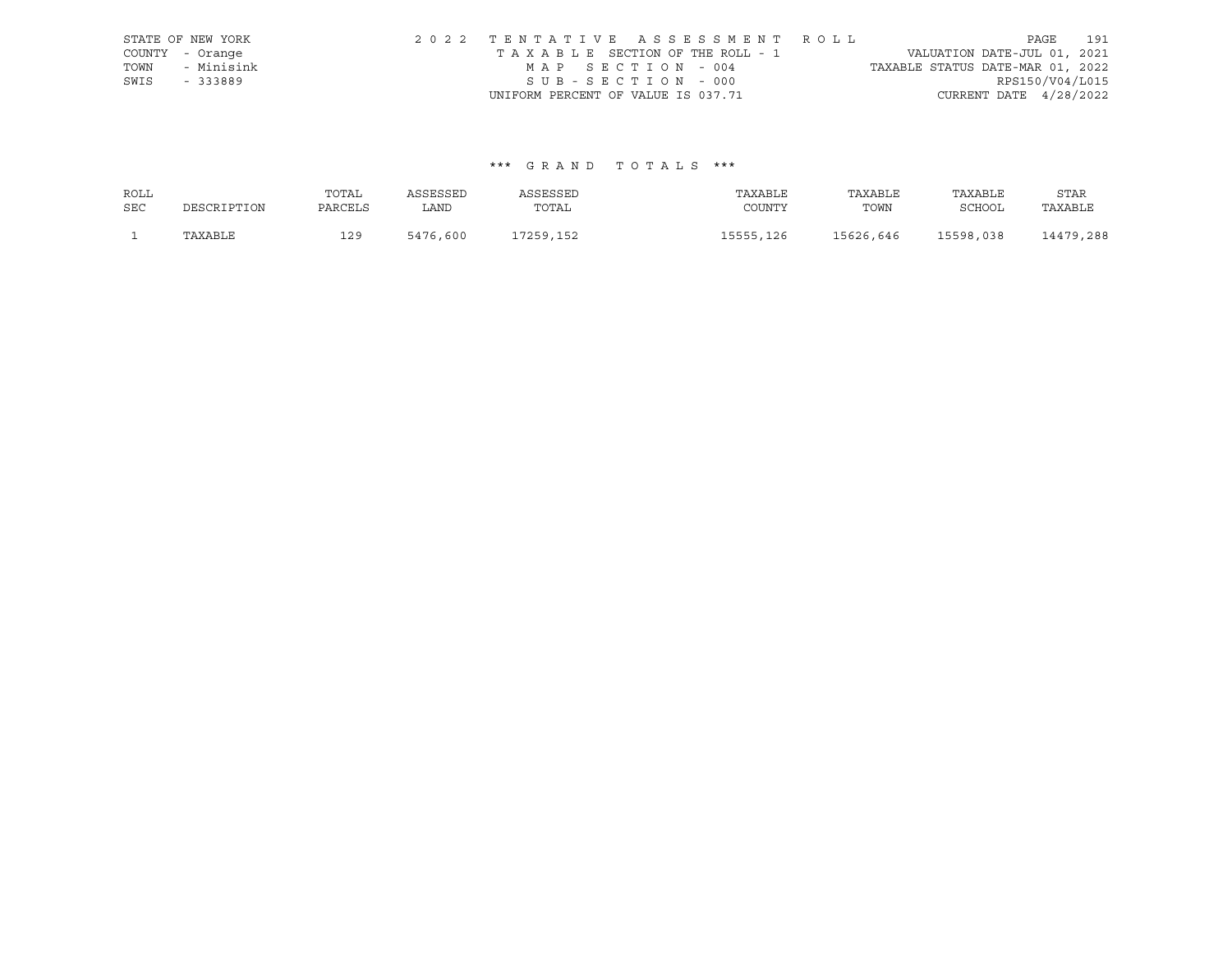| STATE OF NEW YORK<br>COUNTY - Orange<br>TOWN<br>- Minisink<br>SWIS<br>$-333889$                                                        | 2 0 2 2                                                                                                                                                                                                      | TAX MAP NUMBER SEQUENCE      | TENTATIVE ASSESSMENT<br>TAXABLE SECTION OF THE ROLL - 1<br>UNIFORM PERCENT OF VALUE IS 037.71                    | R O L L<br>TAXABLE STATUS DATE-MAR 01, 2022                              | 192<br>PAGE<br>VALUATION DATE-JUL 01, 2021 |
|----------------------------------------------------------------------------------------------------------------------------------------|--------------------------------------------------------------------------------------------------------------------------------------------------------------------------------------------------------------|------------------------------|------------------------------------------------------------------------------------------------------------------|--------------------------------------------------------------------------|--------------------------------------------|
| TAX MAP PARCEL NUMBER<br>CURRENT OWNERS NAME<br>CURRENT OWNERS ADDRESS                                                                 | PROPERTY LOCATION & CLASS ASSESSMENT EXEMPTION CODE----------------COUNTY-------TOWN------SCHOOL<br>SCHOOL DISTRICT                                                                                          | LAND<br>TOTAL                | TAX DESCRIPTION                                                                                                  | TAXABLE VALUE                                                            |                                            |
|                                                                                                                                        | PARCEL SIZE/GRID COORD                                                                                                                                                                                       |                              | SPECIAL DISTRICTS                                                                                                |                                                                          | ACCOUNT NO.                                |
|                                                                                                                                        | 142 Bergeron Rd                                                                                                                                                                                              |                              |                                                                                                                  |                                                                          |                                            |
| $5 - 1 - 1.11$<br>Brain Donald<br>142 Bergeron Rd<br>Westtown, NY 10998                                                                | 210 1 Family Res<br>333801<br>Minisink Csd<br>Brain Sub Map 9978<br>ACRES<br>2.10<br>EAST-0476690 NRTH-0919861<br>DEED BOOK 11255 PG-151                                                                     | 141,100 TOWN                 | BAS STAR<br>41854<br>28,100 COUNTY TAXABLE VALUE<br>TAXABLE VALUE<br>SCHOOL TAXABLE VALUE<br>FD011 Minisink fire | $\circ$<br>$\overline{0}$<br>141,100<br>141,100<br>124,760<br>141,100 TO | $\circ$<br>16,340                          |
|                                                                                                                                        | FULL MARKET VALUE                                                                                                                                                                                            | 374,200                      |                                                                                                                  |                                                                          |                                            |
|                                                                                                                                        |                                                                                                                                                                                                              |                              |                                                                                                                  |                                                                          |                                            |
| $5 - 1 - 1.21$<br>Brain John<br>132 Bergerons Rd<br>Westtown, NY 10998                                                                 | 132 Bergeron Rd<br>210 1 Family Res<br>Minisink Csd<br>333801<br>Brain Sub Map 9978<br>ACRES 12.20 BANKC170030<br>EAST-0476925 NRTH-0920161<br>DEED BOOK 14685 PG-98                                         | 45,200<br>124,400<br>329,900 | COUNTY TAXABLE VALUE<br>TOWN<br>TAXABLE VALUE<br>SCHOOL TAXABLE VALUE<br>FD011 Minisink fire                     | 124,400<br>124,400<br>124,400<br>124,400 TO                              |                                            |
|                                                                                                                                        | FULL MARKET VALUE                                                                                                                                                                                            |                              |                                                                                                                  |                                                                          |                                            |
|                                                                                                                                        | 116 Bergerons Rd                                                                                                                                                                                             |                              |                                                                                                                  |                                                                          |                                            |
| $5 - 1 - 2.1$<br>Edwin Jason Yames<br>116 Bergerons Rd<br>Westtown, NY 10998<br>MAY BE SUBJECT TO PAYMENT<br>UNDER AGDIST LAW TIL 2023 | 210 1 Family Res<br>333801<br>Minisink Csd<br>Lt1 Berry Farm Map 845-18<br>filed $8/29/18$ NS Bergeron<br>2.70 BANKC080370<br>ACRES<br>EAST-0476660 NRTH-0919450<br>DEED BOOK 14911 PG-592                   | 38,400                       | COUNTY TAXABLE VALUE<br>TOWN<br>TAXABLE VALUE<br>155,500 SCHOOL TAXABLE VALUE<br>FD011 Minisink fire             | 155,500<br>155,500<br>155,500<br>155,500 TO                              |                                            |
|                                                                                                                                        | FULL MARKET VALUE                                                                                                                                                                                            | 412,400                      |                                                                                                                  |                                                                          |                                            |
|                                                                                                                                        |                                                                                                                                                                                                              |                              |                                                                                                                  |                                                                          |                                            |
| $5 - 1 - 2.2$<br>Doucette Dane<br>Doucette Kristin<br>102 Bergerons Rd<br>Westtown, NY 10998<br>MAY BE SUBJECT TO PAYMENT              | 102 Bergerons Rd<br>210 1 Family Res<br>Minisink Csd<br>333801<br>Lt2 Berry Farm Map 845-18<br>filed $8/29/18$ NS Bergon R<br>ACRES<br>2.30<br>EAST-0476777 NRTH-0919165<br>DEED BOOK 14887 PG-1193          | 38,000                       | COUNTY TAXABLE VALUE<br>TOWN<br>TAXABLE VALUE<br>180,800 SCHOOL TAXABLE VALUE<br>FD011 Minisink fire             | 180,800<br>180,800<br>180,800<br>180,800 TO                              |                                            |
| UNDER AGDIST LAW TIL 2023                                                                                                              | FULL MARKET VALUE                                                                                                                                                                                            | 479,400                      |                                                                                                                  |                                                                          |                                            |
|                                                                                                                                        |                                                                                                                                                                                                              |                              |                                                                                                                  |                                                                          |                                            |
| $5 - 1 - 2.3$<br>Neilson George<br>96 Bergerons Rd<br>Westtown, NY 10998<br>MAY BE SUBJECT TO PAYMENT<br>UNDER AGDIST LAW TIL 2023     | 96 Bergerons Rd<br>210 1 Family Res<br>Minisink Csd<br>333801<br>Lt3 Berry Farm Map 845-18<br>filed 8/29/18 NS Bergeron<br>ACRES<br>2.50 BANKC080496<br>EAST-0476894 NRTH-0918985<br>DEED BOOK 14667 PG-1084 | 38,200<br>147,000            | COUNTY TAXABLE VALUE<br>TOWN<br>TAXABLE VALUE<br>SCHOOL TAXABLE VALUE<br>FD011 Minisink fire                     | 147,000<br>147,000<br>147,000<br>147,000 TO                              |                                            |
|                                                                                                                                        | FULL MARKET VALUE                                                                                                                                                                                            | 389,800                      |                                                                                                                  |                                                                          |                                            |
|                                                                                                                                        |                                                                                                                                                                                                              |                              |                                                                                                                  |                                                                          |                                            |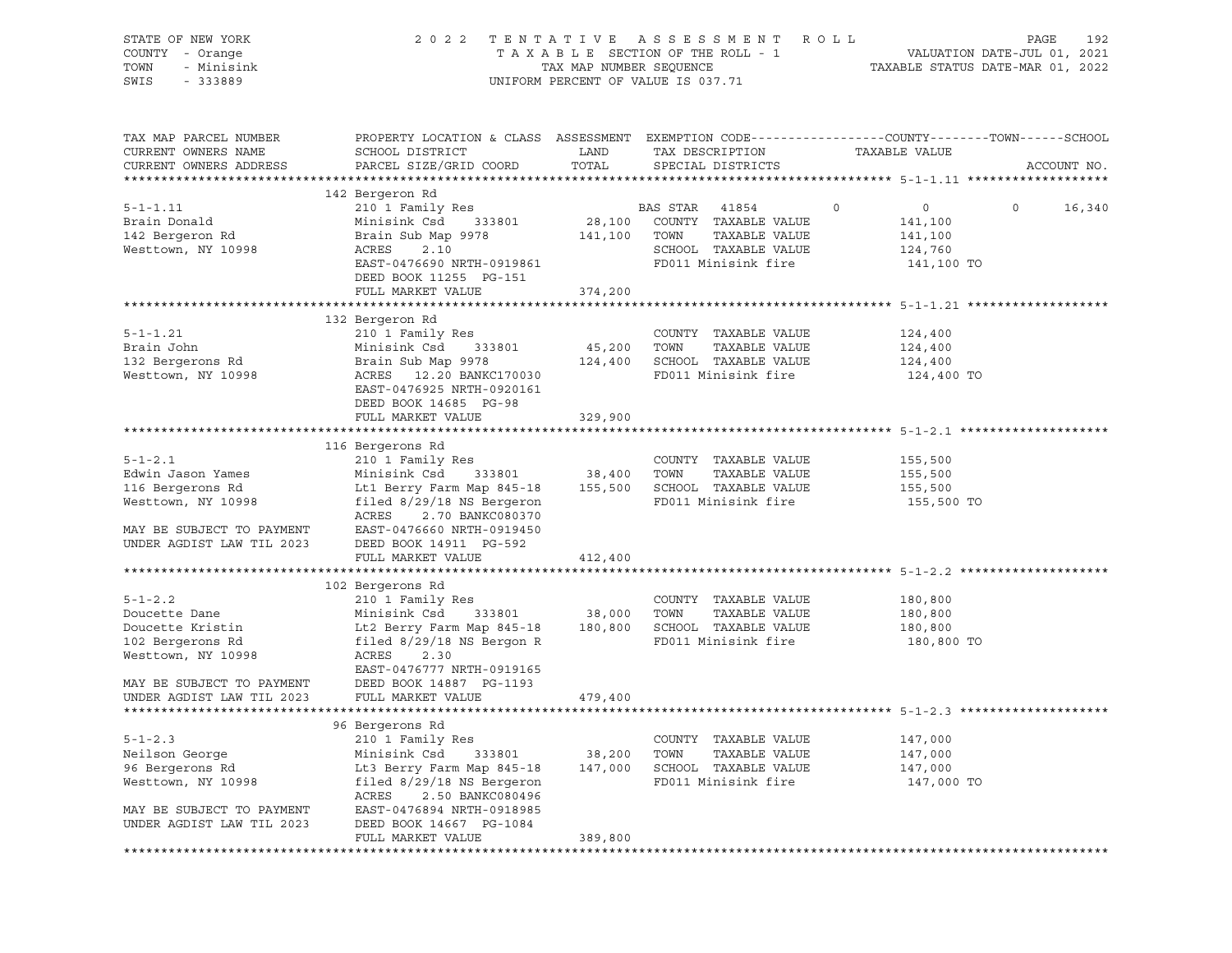| STATE OF NEW YORK<br>COUNTY - Orange<br>TOWN<br>- Minisink<br>SWIS<br>$-333889$                                                  |                                                                                                                                                                                                         | TAX MAP NUMBER SEQUENCE | 2022 TENTATIVE ASSESSMENT ROLL<br>TAXABLE SECTION OF THE ROLL - 1<br>UNIFORM PERCENT OF VALUE IS 037.71                 |                                                                         | PAGE<br>VALUATION DATE-JUL 01, 2021<br>TAXABLE STATUS DATE-MAR 01, 2022 | 193     |
|----------------------------------------------------------------------------------------------------------------------------------|---------------------------------------------------------------------------------------------------------------------------------------------------------------------------------------------------------|-------------------------|-------------------------------------------------------------------------------------------------------------------------|-------------------------------------------------------------------------|-------------------------------------------------------------------------|---------|
| TAX MAP PARCEL NUMBER<br>CURRENT OWNERS NAME<br>CURRENT OWNERS ADDRESS                                                           | PROPERTY LOCATION & CLASS ASSESSMENT EXEMPTION CODE----------------COUNTY-------TOWN------SCHOOL<br>SCHOOL DISTRICT<br>PARCEL SIZE/GRID COORD                                                           | LAND<br>TOTAL           | TAX DESCRIPTION<br>SPECIAL DISTRICTS                                                                                    | TAXABLE VALUE                                                           | ACCOUNT NO.                                                             |         |
|                                                                                                                                  | 68 & 74 Bergeron Rd                                                                                                                                                                                     |                         |                                                                                                                         |                                                                         |                                                                         |         |
| $5 - 1 - 2.4$<br>Berry Albert<br>68 Bergerons Rd<br>Westtown, NY 10998<br>MAY BE SUBJECT TO PAYMENT<br>UNDER AGDIST LAW TIL 2026 | 240 Rural res<br>Minisink Csd<br>Lt 4 Berry Farm Mp 845-18<br>filed 8/29/18 NS Bergeron<br>ACRES 77.60<br>EAST-0477659 NRTH-0919518<br>DEED BOOK 13844 PG-529                                           | 403,100 TOWN            | AGDISTRICT 41720<br>333801 211,100 COUNTY TAXABLE VALUE<br>TAXABLE VALUE<br>SCHOOL TAXABLE VALUE<br>FD011 Minisink fire | 138,593<br>$\Omega$<br>264,507<br>264,507<br>264,507<br>403,100 TO      | 138,593                                                                 | 138,593 |
|                                                                                                                                  | FULL MARKET VALUE                                                                                                                                                                                       | 1068,900                |                                                                                                                         |                                                                         |                                                                         |         |
|                                                                                                                                  |                                                                                                                                                                                                         |                         |                                                                                                                         |                                                                         |                                                                         |         |
| $5 - 1 - 3.1$<br>Ryan Mark<br>Ryan Jan<br>84 Bergeron Rd<br>Westter<br>Westtown, NY 10998                                        | 84 Bergeron Rd<br>210 1 Family Res<br>Minisink Csd 333801<br>ACRES<br>2.00 BANKC030015<br>- ACKES - 2.000<br>EAST-0477119 NRTH-0918753<br>- 1301 - 1301<br>DEED BOOK 11473 PG-1301<br>FULL MARKET VALUE | 115,900<br>307,300      | BAS STAR 41854<br>37,700 COUNTY TAXABLE VALUE<br>TAXABLE VALUE<br>TOWN<br>SCHOOL TAXABLE VALUE<br>FD011 Minisink fire   | $\overline{0}$<br>$\circ$<br>115,900<br>115,900<br>99,560<br>115,900 TO | $\circ$                                                                 | 16,340  |
|                                                                                                                                  |                                                                                                                                                                                                         |                         |                                                                                                                         |                                                                         |                                                                         |         |
| $5 - 1 - 3.2$<br>Gomez John P<br>Reyes Miguelina<br>92 Bergeron Rd<br>Westtown, NY 10998                                         | 92 Bergeron Rd<br>210 1 Family Res<br>Minisink Csd<br>333801<br>ACRES<br>EAST-0477004 NRTH-0918853<br>DEED BOOK 14616 PG-1524<br>FULL MARKET VALUE                                                      | 37,200<br>267,000       | COUNTY TAXABLE VALUE<br>TOWN<br>TAXABLE VALUE<br>1.50 BANKC110038 100,700 SCHOOL TAXABLE VALUE<br>FD011 Minisink fire   | 100,700<br>100,700<br>100,700<br>100,700 TO                             |                                                                         |         |
|                                                                                                                                  |                                                                                                                                                                                                         |                         |                                                                                                                         |                                                                         |                                                                         |         |
| $5 - 1 - 4.1$<br>Sircable Raymond<br>Sircable Patricia<br>67 Bergerons Rd<br>Westtown, NY 10998                                  | 67 Bergeron Rd<br>210 1 Family Res<br>Minisink Csd 333801<br>Lt 1 Dykstra Sub<br>ACRES<br>1.90 BANKN140687<br>EAST-0477059 NRTH-0917952<br>DEED BOOK 5196 PG-18                                         | 37,600                  | COUNTY TAXABLE VALUE<br>TOWN<br>TAXABLE VALUE<br>123,700 SCHOOL TAXABLE VALUE<br>FD011 Minisink fire                    | 123,700<br>123,700<br>123,700<br>123,700 TO                             |                                                                         |         |
|                                                                                                                                  | FULL MARKET VALUE                                                                                                                                                                                       | 328,000                 |                                                                                                                         |                                                                         |                                                                         |         |
|                                                                                                                                  | 75 Bergeron Rd                                                                                                                                                                                          |                         |                                                                                                                         |                                                                         |                                                                         |         |
| $5 - 1 - 4.2$<br>Kimiecik Joseph G Jr<br>Kimiecik Ashley Elizabeth<br>75 Bergerons Rd<br>Westtown, NY 10998                      | 210 1 Family Res<br>Minisink Csd 333801<br>Lt 2 Dykstra Sub<br>ACRES<br>3.20 BANKN140687<br>EAST-0476893 NRTH-0918141<br>DEED BOOK 14675 PG-1664                                                        | 38,900                  | COUNTY TAXABLE VALUE<br>TOWN<br>TAXABLE VALUE<br>121,400 SCHOOL TAXABLE VALUE<br>FD011 Minisink fire                    | 121,400<br>121,400<br>121,400<br>121,400 TO                             |                                                                         |         |
|                                                                                                                                  | FULL MARKET VALUE                                                                                                                                                                                       | 321,900                 |                                                                                                                         |                                                                         |                                                                         |         |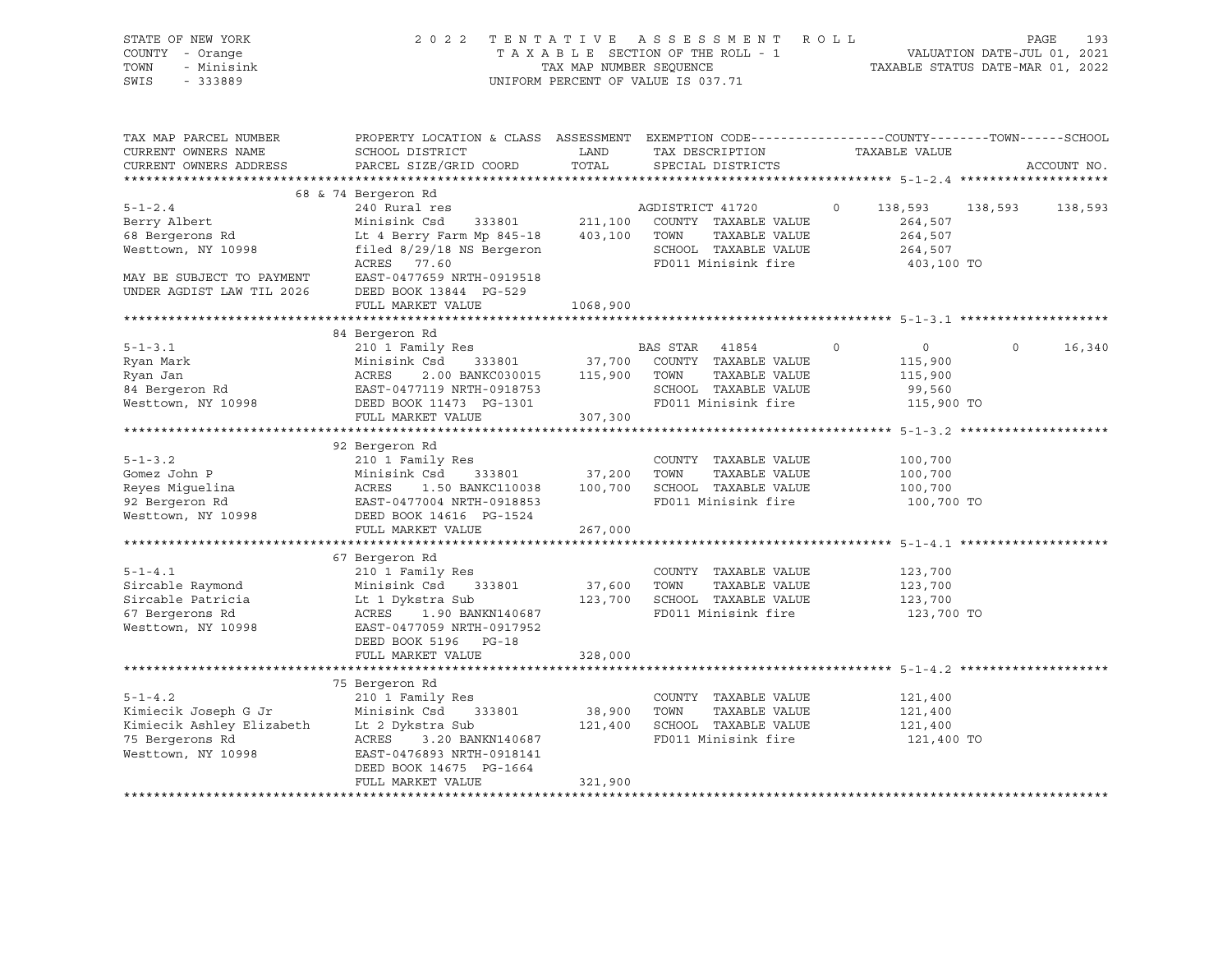| STATE OF NEW YORK<br>COUNTY - Orange<br>TOWN<br>- Minisink | 2 0 2 2                                                                                                                          | TENTATIVE<br>TAX MAP NUMBER SEQUENCE | ASSESSMENT ROLL<br>TAXABLE SECTION OF THE ROLL - 1 |               |                | VALUATION DATE-JUL 01, 2021<br>TAXABLE STATUS DATE-MAR 01, 2022 |                | 194<br>PAGE |
|------------------------------------------------------------|----------------------------------------------------------------------------------------------------------------------------------|--------------------------------------|----------------------------------------------------|---------------|----------------|-----------------------------------------------------------------|----------------|-------------|
| SWIS<br>$-333889$                                          |                                                                                                                                  |                                      | UNIFORM PERCENT OF VALUE IS 037.71                 |               |                |                                                                 |                |             |
| TAX MAP PARCEL NUMBER                                      | PROPERTY LOCATION & CLASS ASSESSMENT EXEMPTION CODE---------------COUNTY-------TOWN-----SCHOOL                                   |                                      |                                                    |               |                |                                                                 |                |             |
| CURRENT OWNERS NAME                                        | SCHOOL DISTRICT                                                                                                                  | LAND                                 | TAX DESCRIPTION                                    |               |                | TAXABLE VALUE                                                   |                |             |
| CURRENT OWNERS ADDRESS                                     | PARCEL SIZE/GRID COORD                                                                                                           | TOTAL                                | SPECIAL DISTRICTS                                  |               |                |                                                                 |                | ACCOUNT NO. |
|                                                            |                                                                                                                                  |                                      |                                                    |               |                |                                                                 |                |             |
|                                                            | Bergeron Rd                                                                                                                      |                                      |                                                    |               |                |                                                                 |                |             |
| $5 - 1 - 4.3$                                              | 311 Res vac land                                                                                                                 |                                      | COUNTY TAXABLE VALUE                               |               |                | 31,500                                                          |                |             |
| Nardone Carlo A                                            | Minisink Csd 333801                                                                                                              | 31,500 TOWN                          |                                                    | TAXABLE VALUE |                | 31,500                                                          |                |             |
| Nardone Diana C                                            | Lt 3 Dykstra Sub                                                                                                                 |                                      | 31,500 SCHOOL TAXABLE VALUE                        |               |                | 31,500                                                          |                |             |
| 95 Bergerons Rd                                            | ACRES<br>2.50                                                                                                                    |                                      | FD011 Minisink fire                                |               |                | 31,500 TO                                                       |                |             |
| Westtown, NY 10998                                         | EAST-0476713 NRTH-0918331                                                                                                        |                                      |                                                    |               |                |                                                                 |                |             |
|                                                            | DEED BOOK 2320 PG-00194                                                                                                          |                                      |                                                    |               |                |                                                                 |                |             |
|                                                            | FULL MARKET VALUE                                                                                                                | 83,500                               |                                                    |               |                |                                                                 |                |             |
|                                                            |                                                                                                                                  |                                      |                                                    |               |                |                                                                 |                |             |
| $5 - 1 - 4.4$                                              | 95 Bergeron Rd                                                                                                                   |                                      | BAS STAR                                           |               | 0              | $\circ$                                                         | $\Omega$       | 16,340      |
| Nardone Carlo A                                            | 210 1 Family Res<br>Minisink Csd 333801                                                                                          |                                      | 41854<br>38,400 COUNTY TAXABLE VALUE               |               |                | 174,100                                                         |                |             |
| Nardone Diana C                                            | Lt 4 Dykstra Sub                                                                                                                 | 174,100 TOWN                         |                                                    | TAXABLE VALUE |                | 174,100                                                         |                |             |
| 95 Bergerons Rd                                            | 2.70<br>ACRES                                                                                                                    |                                      | SCHOOL TAXABLE VALUE                               |               |                | 157,760                                                         |                |             |
| Westtown, NY 10998                                         | EAST-0476563 NRTH-0918501                                                                                                        |                                      | FD011 Minisink fire                                |               |                | 174,100 TO                                                      |                |             |
|                                                            | DEED BOOK 2320 PG-00196                                                                                                          |                                      |                                                    |               |                |                                                                 |                |             |
|                                                            | FULL MARKET VALUE                                                                                                                | 461,700                              |                                                    |               |                |                                                                 |                |             |
|                                                            |                                                                                                                                  |                                      |                                                    |               |                |                                                                 |                |             |
|                                                            | 109 Bergeron Rd                                                                                                                  |                                      |                                                    |               |                |                                                                 |                |             |
| $5 - 1 - 4.51$                                             | 240 Rural res                                                                                                                    |                                      | VETWAR CTS 41120                                   |               | $\circ$        | 9,387                                                           | 2,682          | 5,364       |
| Gibbons Stephen Lee                                        | Minisink Csd 333801                                                                                                              |                                      |                                                    |               | $\overline{0}$ | 31,290                                                          | 8,940          | 17,880      |
| Gibbons Suzanne                                            | Lt 2 Dykstra Sub II                                                                                                              |                                      | 52,300 VETDIS CTS 41140<br>128,200 ENH STAR 41834  |               | $\circ$        | $\overline{0}$                                                  | $\overline{0}$ | 40,790      |
| 109 Bergerons Rd                                           | Map 4980                                                                                                                         |                                      | COUNTY TAXABLE VALUE                               |               |                | 87,523                                                          |                |             |
| Westtown, NY 10998                                         | ACRES 16.60                                                                                                                      |                                      | TOWN                                               | TAXABLE VALUE |                | 116,578                                                         |                |             |
|                                                            | EAST-0475948 NRTH-0918324                                                                                                        |                                      | SCHOOL TAXABLE VALUE                               |               |                | 64,166                                                          |                |             |
|                                                            | DEED BOOK 2144 PG-00174                                                                                                          |                                      | FD011 Minisink fire                                |               |                | 128,200 TO                                                      |                |             |
|                                                            | FULL MARKET VALUE                                                                                                                | 340,000                              |                                                    |               |                |                                                                 |                |             |
|                                                            |                                                                                                                                  |                                      |                                                    |               |                |                                                                 |                |             |
|                                                            | 148 Racketts Rd                                                                                                                  |                                      |                                                    |               |                |                                                                 |                |             |
| $5 - 1 - 4.52$                                             | 210 1 Family Res                                                                                                                 |                                      | AGED<br>41800                                      |               | 0              | 59,450                                                          | 59,450         | 59,450      |
| Seda Harry                                                 | Minisink Csd<br>333801                                                                                                           | 44,900 ENH STAR                      | 41834                                              |               | $\Omega$       | $\Omega$                                                        | $\Omega$       | 40,790      |
| 148 Racketts Rd                                            | Lt 1 Dykstra Sub II                                                                                                              |                                      | 118,900 COUNTY TAXABLE VALUE                       |               |                | 59,450                                                          |                |             |
| Westtown, NY 10998                                         | Map 4980                                                                                                                         |                                      | TOWN                                               | TAXABLE VALUE |                | 59,450                                                          |                |             |
|                                                            | ACRES 16.90                                                                                                                      |                                      | SCHOOL TAXABLE VALUE                               |               |                | 18,660                                                          |                |             |
|                                                            | EAST-0475638 NRTH-0918634                                                                                                        |                                      | FD011 Minisink fire                                |               |                | 118,900 TO                                                      |                |             |
|                                                            | DEED BOOK 4045 PG-335                                                                                                            |                                      |                                                    |               |                |                                                                 |                |             |
|                                                            | FULL MARKET VALUE                                                                                                                | 315,300                              |                                                    |               |                |                                                                 |                |             |
|                                                            |                                                                                                                                  |                                      |                                                    |               |                |                                                                 |                |             |
|                                                            | 106 Racketts Rd                                                                                                                  |                                      |                                                    |               |                |                                                                 |                |             |
| $5 - 1 - 5$                                                | 210 1 Family Res                                                                                                                 |                                      | COUNTY TAXABLE VALUE<br>TOWN                       |               |                | 152,600                                                         |                |             |
| Hakes Roger<br>Hakes Lauren                                | 6.50 BANKC030230                                                                                                                 | 42,200<br>152,600                    | SCHOOL TAXABLE VALUE                               | TAXABLE VALUE |                | 152,600<br>152,600                                              |                |             |
| 106 Racketts Rd                                            |                                                                                                                                  |                                      | FD011 Minisink fire                                |               |                | 152,600 TO                                                      |                |             |
| Westtown, NY 10998                                         | Minisink Csd 333801<br>ACRES 6.50 BANKC030230<br>EAST-0475078 NRTH-0918548<br>DEED BOOK 14417 PG-1749<br>DEED BOOK 14417 PG-1749 |                                      |                                                    |               |                |                                                                 |                |             |
|                                                            | FULL MARKET VALUE                                                                                                                | 404,700                              |                                                    |               |                |                                                                 |                |             |
|                                                            | ************************                                                                                                         |                                      |                                                    |               |                |                                                                 |                |             |
|                                                            |                                                                                                                                  |                                      |                                                    |               |                |                                                                 |                |             |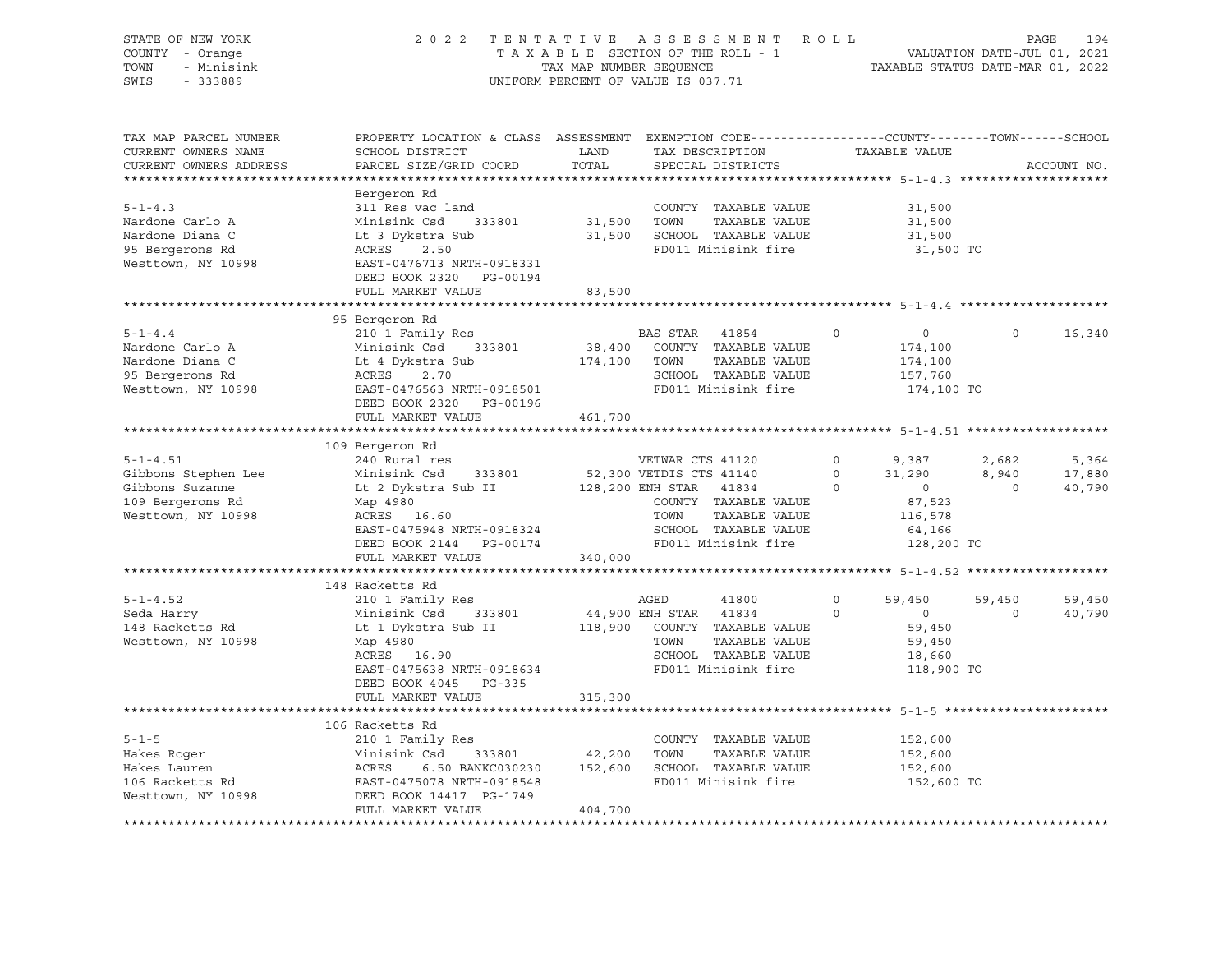| STATE OF NEW YORK<br>COUNTY - Orange<br>- Minisink<br>TOWN<br>SWIS<br>$-333889$                       |                                                                                                                                                                                                                                                       |               | 2022 TENTATIVE ASSESSMENT ROLL<br>TAXABLE SECTION OF THE ROLL - 1 VALUATION DATE-JUL 01, 2021<br>TAXABLE SECTION OF THE ROLL - 1 VALUATION DATE-JUL 01, 2021<br>UNIFORM PERCENT OF VALUE IS 037.71 |         |                                                               | PAGE           | 195         |
|-------------------------------------------------------------------------------------------------------|-------------------------------------------------------------------------------------------------------------------------------------------------------------------------------------------------------------------------------------------------------|---------------|----------------------------------------------------------------------------------------------------------------------------------------------------------------------------------------------------|---------|---------------------------------------------------------------|----------------|-------------|
| TAX MAP PARCEL NUMBER<br>CURRENT OWNERS NAME<br>CURRENT OWNERS ADDRESS                                | PROPERTY LOCATION & CLASS ASSESSMENT EXEMPTION CODE---------------COUNTY-------TOWN------SCHOOL<br>SCHOOL DISTRICT<br>PARCEL SIZE/GRID COORD                                                                                                          | LAND<br>TOTAL | TAX DESCRIPTION TAXABLE VALUE<br>SPECIAL DISTRICTS                                                                                                                                                 |         |                                                               |                | ACCOUNT NO. |
|                                                                                                       | 2446 County Rte 1                                                                                                                                                                                                                                     |               |                                                                                                                                                                                                    |         |                                                               |                |             |
| $5 - 1 - 6.1$<br>Katenkamp Peter E<br>Katenkamp Carolynn R<br>2446 County Rte 1<br>Westtown, NY 10998 | 210 1 Family Res<br>Minisink Csd 333801 37,600 TOWN<br>Lt1 Duryea SM 406-06 file 135,900 SCHOOL TAXABLE VALUE<br>5/18/06 NS Co Hwy 1<br>ACRES 1.90<br>EAST-0474116 NRTH-0917264                                                                       |               | COUNTY TAXABLE VALUE<br>TAXABLE VALUE<br>FD011 Minisink fire                                                                                                                                       |         | 135,900<br>135,900<br>135,900<br>135,900 TO                   |                |             |
|                                                                                                       | DEED BOOK 12722 PG-1260                                                                                                                                                                                                                               |               |                                                                                                                                                                                                    |         |                                                               |                |             |
|                                                                                                       | FULL MARKET VALUE                                                                                                                                                                                                                                     | 360,400       |                                                                                                                                                                                                    |         |                                                               |                |             |
|                                                                                                       | 2444 County Rte 1                                                                                                                                                                                                                                     |               |                                                                                                                                                                                                    |         |                                                               |                |             |
| $5 - 1 - 6.2$<br>Beck James W<br>Beck Jennifer C<br>2444 County Rte 1<br>Westtown, NY 10998           | 210 1 Family Res<br>Minisink Csd 333801 37,500 COUNTY TAXABLE VALUE<br>Lt2 Duryea SM 406-06 file 135,800 TOWN<br>5/18/06 NS Co Hwy 1 SCHOOL<br>ACRES 1.80 BANKC030230<br>EAST-0474244 NRTH-0917103                                                    |               | BAS STAR 41854<br>TAXABLE VALUE<br>SCHOOL TAXABLE VALUE<br>FD011 Minisink fire                                                                                                                     | $\circ$ | $\overline{0}$<br>135,800<br>135,800<br>119,460<br>135,800 TO | $\circ$        | 16,340      |
|                                                                                                       | DEED BOOK 14191 PG-632<br>FULL MARKET VALUE                                                                                                                                                                                                           | 360,100       |                                                                                                                                                                                                    |         |                                                               |                |             |
|                                                                                                       |                                                                                                                                                                                                                                                       |               |                                                                                                                                                                                                    |         |                                                               |                |             |
|                                                                                                       | 2457 County Rte 1                                                                                                                                                                                                                                     |               |                                                                                                                                                                                                    |         |                                                               |                |             |
| $5 - 1 - 7.1$<br>Barry Matthew D<br>Barry Dawn M<br>2457 County Rte 1<br>Westtown, NY 10998           | 210 1 Family Res<br>333801<br>Minisink Csd<br>ACRES 1.00 110,000<br>EAST-0473817 NRTH-0917002<br>III DOOK 2722 PG-00256                                                                                                                               | 116,800 TOWN  | BAS STAR 41854<br>33,800 COUNTY TAXABLE VALUE<br>TAXABLE VALUE<br>SCHOOL TAXABLE VALUE<br>FD011 Minisink fire                                                                                      | $\circ$ | $\overline{0}$<br>116,800<br>116,800<br>100,460<br>116,800 TO | $\overline{0}$ | 16,340      |
|                                                                                                       | FULL MARKET VALUE                                                                                                                                                                                                                                     | 309,700       |                                                                                                                                                                                                    |         |                                                               |                |             |
|                                                                                                       |                                                                                                                                                                                                                                                       |               |                                                                                                                                                                                                    |         |                                                               |                |             |
| $5 - 1 - 7.21$<br>Rivera Jessalynn<br>Capo Nikia<br>2447 County Rte 1<br>Westtown, NY 10998           | 2447 County Rte 1<br>210 1 Family Res<br>Minisink Csd 333801 37,100 TOWN TAXABLE VALUE<br>Lt 1 Kovacs Sub Map 10025 167,900 SCHOOL TAXABLE VALUE<br>ACRES 1.40 BANKC180381 FD011 Minisink fire<br>EAST-0474137 NRTH-0916631<br>DEED BOOK 12983 PG-656 |               | COUNTY TAXABLE VALUE                                                                                                                                                                               |         | 167,900<br>167,900<br>167,900<br>167,900 TO                   |                |             |
|                                                                                                       | FULL MARKET VALUE                                                                                                                                                                                                                                     | 445,200       |                                                                                                                                                                                                    |         |                                                               |                |             |
|                                                                                                       | 2404 County Rte 1                                                                                                                                                                                                                                     |               |                                                                                                                                                                                                    |         |                                                               |                |             |
| $5 - 1 - 8.1$<br>Reganess Shalyn R<br>2404 County Rte 1<br>2404 County Rte 1<br>Westtown, NY 10998    | 210 1 Family Res<br>Minisink Csd 333801 14,800<br>FRNT 153.00 DPTH 137.00 87,500<br>BANKN140687<br>EAST-0475003 NRTH-0915960                                                                                                                          |               | COUNTY TAXABLE VALUE<br>TOWN<br>TAXABLE VALUE<br>87,500 SCHOOL TAXABLE VALUE<br>FD011 Minisink fire                                                                                                |         | 87,500<br>87,500<br>87,500<br>87,500 TO                       |                |             |
|                                                                                                       | DEED BOOK 15135 PG-1211<br>FULL MARKET VALUE                                                                                                                                                                                                          | 232,000       |                                                                                                                                                                                                    |         |                                                               |                |             |
|                                                                                                       |                                                                                                                                                                                                                                                       |               |                                                                                                                                                                                                    |         |                                                               |                |             |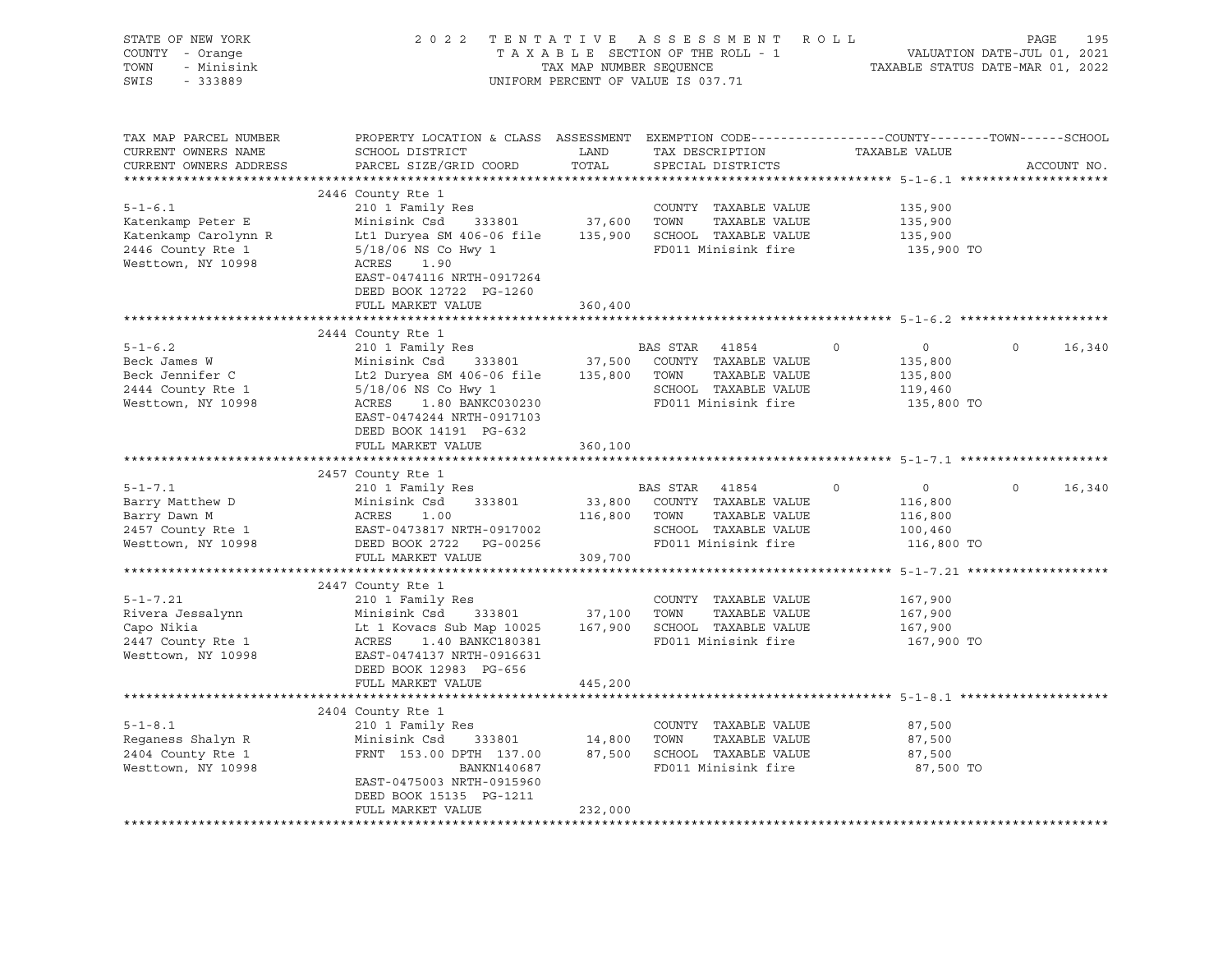| STATE OF NEW YORK<br>COUNTY - Orange<br>- Minisink<br>TOWN<br>SWIS<br>$-333889$ | 2 0 2 2                                                                                                                                                                                                                                          | TENTATIVE     | ASSESSMENT ROLL<br>$\begin{array}{cccccccccccccc} \text{I}' & \text{E} & \text{N} & \text{T} & \text{A} & \text{T} & \text{A} & \text{B} & \text{A} & \text{B} & \text{B} & \text{B} & \text{C} & \text{C} & \text{A} & \text{B} & \text{C} & \text{A} & \text{C} & \text{A} & \text{C} & \text{A} & \text{C} & \text{A} & \text{C} & \text{A} & \text{C} & \text{A} & \text{D} & \text{A} & \text{D} & \text{A} & \text{D} & \text{A} & \text{D} & \text$<br>UNIFORM PERCENT OF VALUE IS 037.71 |          |                                                           | PAGE     | 196         |
|---------------------------------------------------------------------------------|--------------------------------------------------------------------------------------------------------------------------------------------------------------------------------------------------------------------------------------------------|---------------|--------------------------------------------------------------------------------------------------------------------------------------------------------------------------------------------------------------------------------------------------------------------------------------------------------------------------------------------------------------------------------------------------------------------------------------------------------------------------------------------------|----------|-----------------------------------------------------------|----------|-------------|
| TAX MAP PARCEL NUMBER<br>CURRENT OWNERS NAME<br>CURRENT OWNERS ADDRESS          | PROPERTY LOCATION & CLASS ASSESSMENT EXEMPTION CODE----------------COUNTY-------TOWN-----SCHOOL<br>SCHOOL DISTRICT<br>PARCEL SIZE/GRID COORD                                                                                                     | LAND<br>TOTAL | TAX DESCRIPTION<br>SPECIAL DISTRICTS                                                                                                                                                                                                                                                                                                                                                                                                                                                             |          | TAXABLE VALUE                                             |          | ACCOUNT NO. |
|                                                                                 |                                                                                                                                                                                                                                                  |               |                                                                                                                                                                                                                                                                                                                                                                                                                                                                                                  |          |                                                           |          |             |
|                                                                                 | 2403 County Rte 1                                                                                                                                                                                                                                |               |                                                                                                                                                                                                                                                                                                                                                                                                                                                                                                  |          |                                                           |          |             |
| $5 - 1 - 8.2$<br>Sandy William D<br>2403 County Rte 1<br>Westtown, NY 10998     | 210 1 Family Res<br>Minisink Csd 333801<br>$\begin{tabular}{lllllll} \multicolumn{2}{l}{{\bf FRNT}} & 162.00 & DPTH & 161.00 & 67,900 & TOWN & TAXABLE VALUE \end{tabular}$<br>BANKC170030<br>EAST-0474887 NRTH-0915883<br>DEED BOOK 6129 PG-108 | 22,500        | BAS STAR 41854<br>COUNTY TAXABLE VALUE<br>SCHOOL TAXABLE VALUE<br>FD011 Minisink fire                                                                                                                                                                                                                                                                                                                                                                                                            | $\Omega$ | $\overline{0}$<br>67,900<br>67,900<br>51,560<br>67,900 TO | $\Omega$ | 16,340      |
|                                                                                 | FULL MARKET VALUE                                                                                                                                                                                                                                | 180,100       |                                                                                                                                                                                                                                                                                                                                                                                                                                                                                                  |          |                                                           |          |             |
|                                                                                 | 6 Browns Rd                                                                                                                                                                                                                                      |               |                                                                                                                                                                                                                                                                                                                                                                                                                                                                                                  |          |                                                           |          |             |
| $5 - 1 - 9$<br>Defreese Joann<br>6 Browns Rd<br>Westtown, NY 10998              | 210 1 Family Res<br>Minisink Csd 333801 12,400<br>FRNT 285.00 DPTH 239.00 41,300 TOWN<br>EAST-0475296 NRTH-0915409 41,300 SCHOOL                                                                                                                 |               | BAS STAR 41854<br>COUNTY TAXABLE VALUE<br>TAXABLE VALUE<br>SCHOOL TAXABLE VALUE                                                                                                                                                                                                                                                                                                                                                                                                                  | $\Omega$ | $\overline{0}$<br>41,300<br>41,300<br>24,960              | $\circ$  | 16,340      |
|                                                                                 | DEED BOOK 13132 PG-392                                                                                                                                                                                                                           |               | FD011 Minisink fire                                                                                                                                                                                                                                                                                                                                                                                                                                                                              |          | 41,300 TO                                                 |          |             |
|                                                                                 | FULL MARKET VALUE                                                                                                                                                                                                                                | 109,500       |                                                                                                                                                                                                                                                                                                                                                                                                                                                                                                  |          |                                                           |          |             |
|                                                                                 | Co Hwy 1 & Browns Rd                                                                                                                                                                                                                             |               |                                                                                                                                                                                                                                                                                                                                                                                                                                                                                                  |          |                                                           |          |             |
| $5 - 1 - 10.2$                                                                  | 878 Solar                                                                                                                                                                                                                                        |               | SOLAR EX C 49500                                                                                                                                                                                                                                                                                                                                                                                                                                                                                 | $\circ$  | 727,734                                                   | 727,734  | 727,734     |
| Real Solar Holdings, LLC                                                        | Minisink Csd<br>333801                                                                                                                                                                                                                           | 104,100       | COUNTY TAXABLE VALUE                                                                                                                                                                                                                                                                                                                                                                                                                                                                             |          | 60,900                                                    |          |             |
| 77-25 164th St Fl 1                                                             | ACRES 70.10                                                                                                                                                                                                                                      | 788,634       | TOWN<br>TAXABLE VALUE                                                                                                                                                                                                                                                                                                                                                                                                                                                                            |          | 60,900                                                    |          |             |
| Flushing, NY 11366                                                              | EAST-0474555 NRTH-0914481                                                                                                                                                                                                                        |               | SCHOOL TAXABLE VALUE                                                                                                                                                                                                                                                                                                                                                                                                                                                                             |          | 60,900                                                    |          |             |
|                                                                                 | DEED BOOK 14334 PG-216                                                                                                                                                                                                                           |               | FD011 Minisink fire                                                                                                                                                                                                                                                                                                                                                                                                                                                                              |          | 788,634 TO                                                |          |             |
|                                                                                 | FULL MARKET VALUE                                                                                                                                                                                                                                | 2091,300      |                                                                                                                                                                                                                                                                                                                                                                                                                                                                                                  |          |                                                           |          |             |
|                                                                                 |                                                                                                                                                                                                                                                  |               |                                                                                                                                                                                                                                                                                                                                                                                                                                                                                                  |          |                                                           |          |             |
|                                                                                 | 435 Ridge Rd                                                                                                                                                                                                                                     |               |                                                                                                                                                                                                                                                                                                                                                                                                                                                                                                  |          |                                                           |          |             |
| $5 - 1 - 10.3$                                                                  | 120 Field crops                                                                                                                                                                                                                                  |               | AGDISTRICT 41720                                                                                                                                                                                                                                                                                                                                                                                                                                                                                 | $\Omega$ | 29,358                                                    | 29,358   | 29,358      |
| HOP Shepherd LLC                                                                | Minisink Csd<br>333801                                                                                                                                                                                                                           | 52,700        | COUNTY TAXABLE VALUE                                                                                                                                                                                                                                                                                                                                                                                                                                                                             |          | 23,342                                                    |          |             |
| 5 Linden Pl                                                                     | ACRES 23.40                                                                                                                                                                                                                                      | 52,700        | TOWN<br>TAXABLE VALUE<br>SCHOOL TAXABLE VALUE                                                                                                                                                                                                                                                                                                                                                                                                                                                    |          | 23,342<br>23,342                                          |          |             |
| Warwick, NY 10990                                                               | EAST-0475630 NRTH-0915732<br>DEED BOOK 13906 PG-1592                                                                                                                                                                                             |               | FD011 Minisink fire                                                                                                                                                                                                                                                                                                                                                                                                                                                                              |          | 52,700 TO                                                 |          |             |
| MAY BE SUBJECT TO PAYMENT                                                       | FULL MARKET VALUE                                                                                                                                                                                                                                | 139,800       |                                                                                                                                                                                                                                                                                                                                                                                                                                                                                                  |          |                                                           |          |             |
| UNDER AGDIST LAW TIL 2026                                                       |                                                                                                                                                                                                                                                  |               |                                                                                                                                                                                                                                                                                                                                                                                                                                                                                                  |          |                                                           |          |             |
|                                                                                 |                                                                                                                                                                                                                                                  |               |                                                                                                                                                                                                                                                                                                                                                                                                                                                                                                  |          |                                                           |          |             |
|                                                                                 | 2346 County Rte 1                                                                                                                                                                                                                                |               |                                                                                                                                                                                                                                                                                                                                                                                                                                                                                                  |          |                                                           |          |             |
| $5 - 1 - 10.41$                                                                 | 117 Horse farm                                                                                                                                                                                                                                   |               | AGDISTRICT 41720                                                                                                                                                                                                                                                                                                                                                                                                                                                                                 | $\circ$  | 53,082                                                    | 53,082   | 53,082      |
| Lavorqna Josh                                                                   | Minisink Csd 333801                                                                                                                                                                                                                              |               | 74,300 BAS STAR 41854                                                                                                                                                                                                                                                                                                                                                                                                                                                                            | $\circ$  | $\overline{0}$                                            | $\circ$  | 16,340      |
| Hall Darren                                                                     | Lt 1 J & E Mc Glynn Sub                                                                                                                                                                                                                          | 278,900       | COUNTY TAXABLE VALUE                                                                                                                                                                                                                                                                                                                                                                                                                                                                             |          | 225,818                                                   |          |             |
| PO Box 92                                                                       | ACRES 21.30                                                                                                                                                                                                                                      |               | TOWN<br>TAXABLE VALUE                                                                                                                                                                                                                                                                                                                                                                                                                                                                            |          | 225,818                                                   |          |             |
| Westtown, NY 10998                                                              | EAST-0476863 NRTH-0915442                                                                                                                                                                                                                        |               | SCHOOL TAXABLE VALUE                                                                                                                                                                                                                                                                                                                                                                                                                                                                             |          | 209,478                                                   |          |             |
|                                                                                 | DEED BOOK 13019 PG-1806                                                                                                                                                                                                                          |               | FD011 Minisink fire                                                                                                                                                                                                                                                                                                                                                                                                                                                                              |          | 278,900 TO                                                |          |             |
| MAY BE SUBJECT TO PAYMENT                                                       | FULL MARKET VALUE                                                                                                                                                                                                                                | 739,600       |                                                                                                                                                                                                                                                                                                                                                                                                                                                                                                  |          |                                                           |          |             |
| UNDER AGDIST LAW TIL 2026                                                       |                                                                                                                                                                                                                                                  |               |                                                                                                                                                                                                                                                                                                                                                                                                                                                                                                  |          |                                                           |          |             |
| *********************                                                           |                                                                                                                                                                                                                                                  |               |                                                                                                                                                                                                                                                                                                                                                                                                                                                                                                  |          |                                                           |          |             |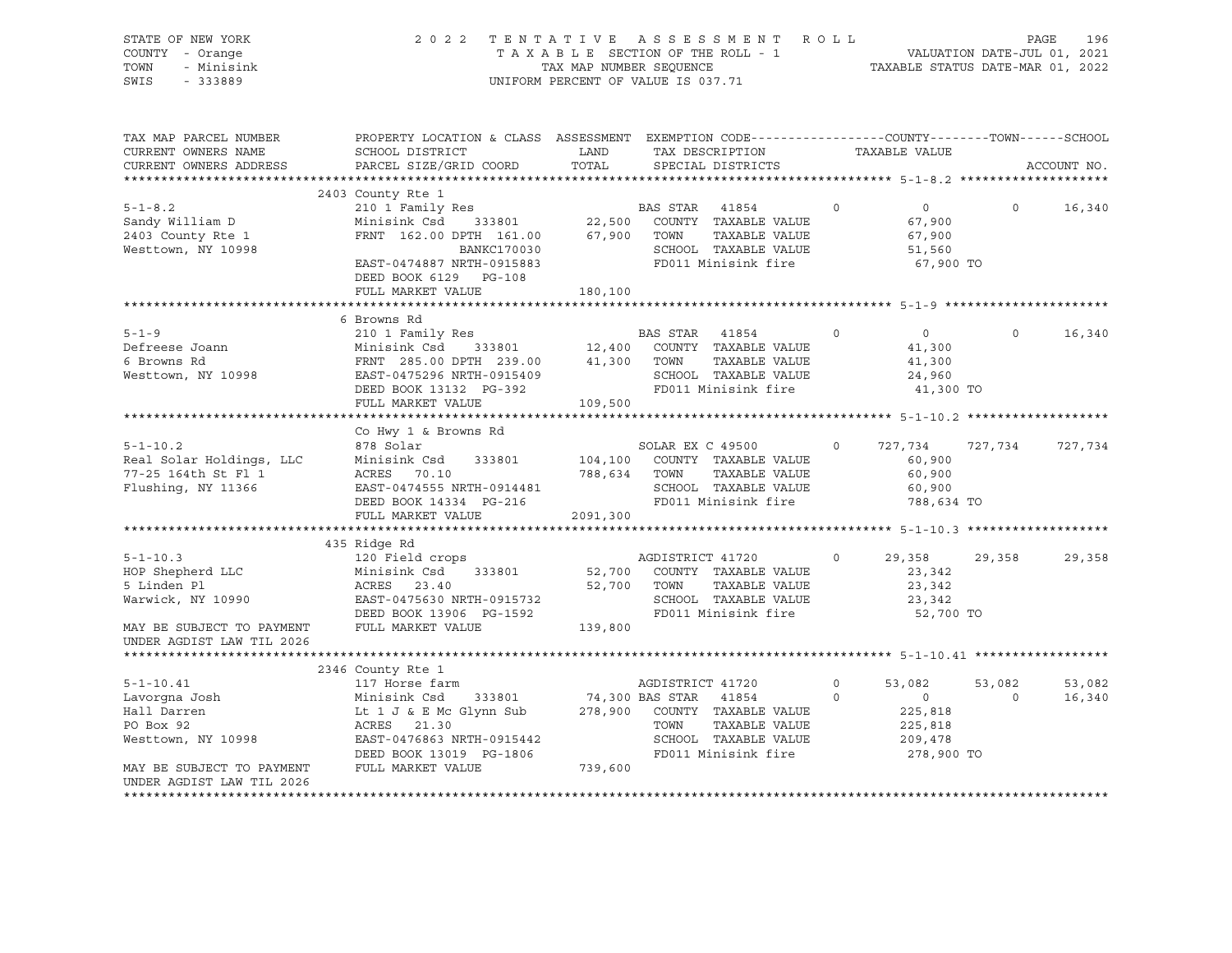| STATE OF NEW YORK<br>COUNTY - Orange<br>TOWN - Minisink<br>SWIS - 333889                                                                                                                                                                                                                                                                                                |                                                                                                                                                                                                                         |                   | 2022 TENTATIVE ASSESSMENT ROLL PAGE 197<br>TAXABLE SECTION OF THE ROLL - 1 VALUATION DATE-JUL 01, 2021<br>TAX MAP NUMBER SEQUENCE TAXABLE STATUS DATE-MAR 01, 2022<br>UNIFORM PERCENT OF VALUE IS 037.71 |                         |                                            |                          |
|-------------------------------------------------------------------------------------------------------------------------------------------------------------------------------------------------------------------------------------------------------------------------------------------------------------------------------------------------------------------------|-------------------------------------------------------------------------------------------------------------------------------------------------------------------------------------------------------------------------|-------------------|----------------------------------------------------------------------------------------------------------------------------------------------------------------------------------------------------------|-------------------------|--------------------------------------------|--------------------------|
| TAX MAP PARCEL NUMBER BOPERTY LOCATION & CLASS ASSESSMENT EXEMPTION CODE----------------COUNTY-------TOWN------SCHOOL CURRENT OWNERS NAME SCHOOL DISTRICT LAND TAX DESCRIPTION TAXABLE VALUE<br>CURRENT OWNERS ADDRESS                                                                                                                                                  | ${\tt SCHOOL\ DISTRICT}\qquad \qquad {\tt LAND}\qquad \qquad {\tt TAX\ DESCRIPTION}\qquad \qquad {\tt TAXABLE\ VALUE}$<br>PARCEL SIZE/GRID COORD                                                                        | TOTAL             | SPECIAL DISTRICTS                                                                                                                                                                                        |                         |                                            | ACCOUNT NO.              |
|                                                                                                                                                                                                                                                                                                                                                                         | 2318 County Rte 1                                                                                                                                                                                                       |                   |                                                                                                                                                                                                          |                         |                                            |                          |
|                                                                                                                                                                                                                                                                                                                                                                         |                                                                                                                                                                                                                         |                   |                                                                                                                                                                                                          | 82,900                  |                                            |                          |
|                                                                                                                                                                                                                                                                                                                                                                         |                                                                                                                                                                                                                         |                   |                                                                                                                                                                                                          | 82,900<br>82,900        |                                            |                          |
| For the state of the state of the state of the state of the state of the state of the state of the state of the state of the state of the state of the state of the state of the state of the state of the state of the state                                                                                                                                           |                                                                                                                                                                                                                         |                   | FD011 Minisink fire                                                                                                                                                                                      | 82,900 TO               |                                            |                          |
|                                                                                                                                                                                                                                                                                                                                                                         | FULL MARKET VALUE                                                                                                                                                                                                       | $1272$<br>219,800 |                                                                                                                                                                                                          |                         |                                            |                          |
|                                                                                                                                                                                                                                                                                                                                                                         |                                                                                                                                                                                                                         |                   |                                                                                                                                                                                                          |                         |                                            |                          |
|                                                                                                                                                                                                                                                                                                                                                                         | 2316 County Rte 1                                                                                                                                                                                                       |                   |                                                                                                                                                                                                          |                         |                                            |                          |
| $5 - 1 - 12.1$                                                                                                                                                                                                                                                                                                                                                          | 311 Res vac land<br>Minisink Csd 333801 1,000 TOWN TAXABLE VALUE<br>Lt A Ford Sub Map 5427 1,000 SCHOOL TAXABLE VALUE<br>ACRES 1.00<br>RARES 1.00<br>RARES 1.00<br>RARES 1.00<br>RARES 1.00<br>RARES 1.00<br>RARES 1.00 |                   |                                                                                                                                                                                                          | 1,000                   |                                            |                          |
| Schaffer Craig<br>PO Box 191                                                                                                                                                                                                                                                                                                                                            |                                                                                                                                                                                                                         |                   |                                                                                                                                                                                                          | 1,000                   |                                            |                          |
|                                                                                                                                                                                                                                                                                                                                                                         |                                                                                                                                                                                                                         |                   |                                                                                                                                                                                                          | 1,000                   |                                            |                          |
| Westtown, NY 10998                                                                                                                                                                                                                                                                                                                                                      | EAST-0476984 NRTH-0914992<br>DEED BOOK 13748 PG-112<br>FULL MARKET VALUE                                                                                                                                                | 2,700             |                                                                                                                                                                                                          | 1,000 TO                |                                            |                          |
|                                                                                                                                                                                                                                                                                                                                                                         |                                                                                                                                                                                                                         |                   |                                                                                                                                                                                                          |                         |                                            |                          |
|                                                                                                                                                                                                                                                                                                                                                                         |                                                                                                                                                                                                                         |                   |                                                                                                                                                                                                          |                         |                                            |                          |
| $\begin{tabular}{lllllllllllllllll} \multicolumn{3}{c }{5-1-12.22} & \multicolumn{3}{c }{5-1-12.22} & \multicolumn{3}{c }{5-1-12.22} & \multicolumn{3}{c }{5-1-12.22} & \multicolumn{3}{c }{5-1-12.22} & \multicolumn{3}{c }{5-1-12.22} & \multicolumn{3}{c }{5-1-12.22} & \multicolumn{3}{c }{5-1-12.22} & \multicolumn{3}{c }{5-1-12.22} & \multicolumn{3}{c }{5-1-1$ |                                                                                                                                                                                                                         |                   |                                                                                                                                                                                                          |                         | $\circ$                                    | 16,340                   |
|                                                                                                                                                                                                                                                                                                                                                                         |                                                                                                                                                                                                                         |                   |                                                                                                                                                                                                          |                         |                                            |                          |
|                                                                                                                                                                                                                                                                                                                                                                         |                                                                                                                                                                                                                         |                   |                                                                                                                                                                                                          |                         |                                            |                          |
|                                                                                                                                                                                                                                                                                                                                                                         |                                                                                                                                                                                                                         |                   |                                                                                                                                                                                                          |                         |                                            |                          |
|                                                                                                                                                                                                                                                                                                                                                                         |                                                                                                                                                                                                                         |                   |                                                                                                                                                                                                          |                         |                                            |                          |
|                                                                                                                                                                                                                                                                                                                                                                         | FULL MARKET VALUE 406,800                                                                                                                                                                                               |                   |                                                                                                                                                                                                          |                         |                                            |                          |
|                                                                                                                                                                                                                                                                                                                                                                         |                                                                                                                                                                                                                         |                   |                                                                                                                                                                                                          |                         |                                            |                          |
|                                                                                                                                                                                                                                                                                                                                                                         | 492 Ridge Rd                                                                                                                                                                                                            |                   |                                                                                                                                                                                                          |                         |                                            |                          |
|                                                                                                                                                                                                                                                                                                                                                                         |                                                                                                                                                                                                                         |                   |                                                                                                                                                                                                          |                         | $\overline{0}$                             | 16,340                   |
|                                                                                                                                                                                                                                                                                                                                                                         |                                                                                                                                                                                                                         |                   |                                                                                                                                                                                                          |                         | 5,000                                      | 5,000                    |
|                                                                                                                                                                                                                                                                                                                                                                         |                                                                                                                                                                                                                         |                   |                                                                                                                                                                                                          |                         |                                            |                          |
|                                                                                                                                                                                                                                                                                                                                                                         |                                                                                                                                                                                                                         |                   |                                                                                                                                                                                                          |                         |                                            |                          |
| 492 Kidge Kd 210 1 Family Res 210 1 Family Res 210 1 Family Res 210 1 Family Res 210 1 Family Res 210 1 Family Res 210 1 Family Res 210 1 Family Res 210 1 Family Res 210 1 Family Res 210 1 Family Res 210 1 Family Res 210 1                                                                                                                                          |                                                                                                                                                                                                                         |                   |                                                                                                                                                                                                          |                         |                                            |                          |
|                                                                                                                                                                                                                                                                                                                                                                         | FULL MARKET VALUE 468,600                                                                                                                                                                                               |                   |                                                                                                                                                                                                          | 176,700 TO              |                                            |                          |
|                                                                                                                                                                                                                                                                                                                                                                         |                                                                                                                                                                                                                         |                   |                                                                                                                                                                                                          |                         |                                            |                          |
|                                                                                                                                                                                                                                                                                                                                                                         | 457 Ridge Rd                                                                                                                                                                                                            |                   |                                                                                                                                                                                                          |                         |                                            |                          |
|                                                                                                                                                                                                                                                                                                                                                                         |                                                                                                                                                                                                                         |                   |                                                                                                                                                                                                          | $\overline{0}$<br>7,915 | $\overline{0}$                             | $\overline{\phantom{0}}$ |
|                                                                                                                                                                                                                                                                                                                                                                         |                                                                                                                                                                                                                         |                   |                                                                                                                                                                                                          | 1, 915                  |                                            | $\overline{\phantom{0}}$ |
| 5-1-13.233<br>Roscher Trust Julieann Minisink Csd 333801 41,900 AGED-C 41803<br>PO Box 335 Lt 3 J&E Mcglynn SM 5300 158,300 AGED-S 41804<br>Westtown, NY 10998 ACES 6.20<br>The Community Restant Communication of the 31824<br>The Comm                                                                                                                                |                                                                                                                                                                                                                         |                   |                                                                                                                                                                                                          |                         | $\begin{array}{ccc} 0 & 7,915 \end{array}$ |                          |
|                                                                                                                                                                                                                                                                                                                                                                         |                                                                                                                                                                                                                         |                   |                                                                                                                                                                                                          |                         | $\overline{0}$                             | 40,790                   |
|                                                                                                                                                                                                                                                                                                                                                                         |                                                                                                                                                                                                                         |                   |                                                                                                                                                                                                          |                         |                                            |                          |
|                                                                                                                                                                                                                                                                                                                                                                         |                                                                                                                                                                                                                         |                   |                                                                                                                                                                                                          |                         |                                            |                          |
|                                                                                                                                                                                                                                                                                                                                                                         |                                                                                                                                                                                                                         |                   | FD011 Minisink fire 158,300 TO                                                                                                                                                                           |                         |                                            |                          |
|                                                                                                                                                                                                                                                                                                                                                                         |                                                                                                                                                                                                                         |                   |                                                                                                                                                                                                          |                         |                                            |                          |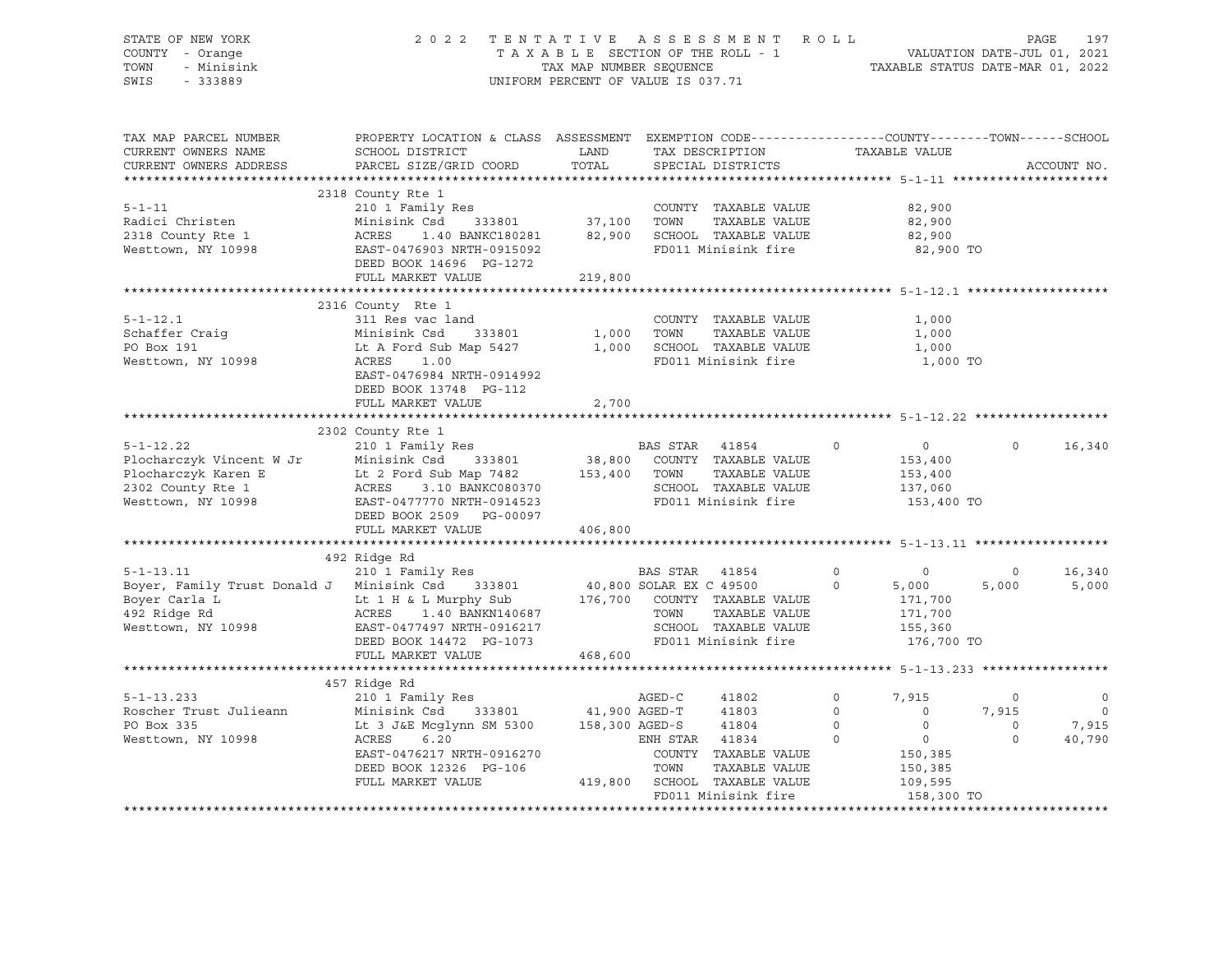| STATE OF NEW YORK<br>COUNTY - Orange<br>TOWN<br>- Minisink<br>SWIS<br>$-333889$              | 2 0 2 2                                                                                                                                                                                                                  | TAX MAP NUMBER SEQUENCE      | TENTATIVE ASSESSMENT<br>TAXABLE SECTION OF THE ROLL - 1<br>UNIFORM PERCENT OF VALUE IS 037.71                         | R O L L<br>VALUATION DATE-JUL 01, 2021<br>TAXABLE STATUS DATE-MAR 01, 2022 | PAGE     | 198         |
|----------------------------------------------------------------------------------------------|--------------------------------------------------------------------------------------------------------------------------------------------------------------------------------------------------------------------------|------------------------------|-----------------------------------------------------------------------------------------------------------------------|----------------------------------------------------------------------------|----------|-------------|
| TAX MAP PARCEL NUMBER<br>CURRENT OWNERS NAME<br>CURRENT OWNERS ADDRESS                       | PROPERTY LOCATION & CLASS ASSESSMENT EXEMPTION CODE----------------COUNTY-------TOWN-----SCHOOL<br>SCHOOL DISTRICT<br>PARCEL SIZE/GRID COORD                                                                             | LAND<br>TOTAL                | TAX DESCRIPTION<br>SPECIAL DISTRICTS                                                                                  | TAXABLE VALUE                                                              |          | ACCOUNT NO. |
|                                                                                              |                                                                                                                                                                                                                          |                              |                                                                                                                       |                                                                            |          |             |
| $5 - 1 - 13.234$<br>Roscher, Trustee Maureen<br>PO Box 335                                   | 451 Ridge Rd<br>314 Rural vac<10<br>Minisink Csd<br>Lt 4 J&E Mcglynn SM 5300                                                                                                                                             | 333801 35,200<br>35,200      | COUNTY TAXABLE VALUE<br>TOWN<br>TAXABLE VALUE<br>SCHOOL TAXABLE VALUE<br>FD011 Minisink fire                          | 35,200<br>35,200<br>35,200                                                 |          |             |
| Westtown, NY 10998                                                                           | ACRES<br>6.20<br>EAST-0476047 NRTH-0916160<br>DEED BOOK 12326 PG-106<br>FULL MARKET VALUE                                                                                                                                | 93,300                       |                                                                                                                       | 35,200 TO                                                                  |          |             |
|                                                                                              |                                                                                                                                                                                                                          |                              |                                                                                                                       |                                                                            |          |             |
| $5 - 1 - 15.2$                                                                               | 506 Ridge Rd<br>210 1 Family Res                                                                                                                                                                                         |                              | BAS STAR 41854                                                                                                        | $\circ$<br>$\circ$                                                         | $\Omega$ | 16,340      |
| 506 Ridge Rd<br>Westtown, NY 10998                                                           | Hasanoeddin, Irrevocable Trust Minisink Csd 333801 50,000 SOLAR EX C 49500<br>Hasanoeddin, Irrevocable Trust ACRES 10.60 BANKC080370 208,600 COUNTY TAXABLE VALUE<br>EAST-0478152 NRTH-0916044<br>DEED BOOK 14676 PG-511 |                              | TOWN<br>TAXABLE VALUE<br>SCHOOL TAXABLE VALUE                                                                         | $\Omega$<br>5,000<br>203,600<br>203,600<br>187,260                         | 5,000    | 5,000       |
|                                                                                              | FULL MARKET VALUE                                                                                                                                                                                                        |                              | 553,200 FD011 Minisink fire                                                                                           | 208,600 TO                                                                 |          |             |
|                                                                                              |                                                                                                                                                                                                                          |                              |                                                                                                                       |                                                                            |          |             |
|                                                                                              | 594 Ridge Rd                                                                                                                                                                                                             |                              |                                                                                                                       |                                                                            |          |             |
| $5 - 1 - 16.1$<br>Noble Jane<br>594 Ridge Rd<br>Westtown, NY 10998                           | 210 1 Family Res<br>Minisink Csd 333801<br>ACRES<br>1.00 BANKC130170<br>EAST-0479691 NRTH-0917102<br>DEED BOOK 11883 PG-661                                                                                              | 37,200<br>105,500            | COUNTY TAXABLE VALUE<br>TOWN<br>TAXABLE VALUE<br>SCHOOL TAXABLE VALUE<br>FD011 Minisink fire                          | 105,500<br>105,500<br>105,500<br>105,500 TO                                |          |             |
|                                                                                              | FULL MARKET VALUE                                                                                                                                                                                                        | 279,800                      |                                                                                                                       |                                                                            |          |             |
|                                                                                              |                                                                                                                                                                                                                          |                              |                                                                                                                       |                                                                            |          |             |
|                                                                                              | 522 Ridge Rd                                                                                                                                                                                                             |                              |                                                                                                                       |                                                                            |          |             |
| $5 - 1 - 16.21$<br>LaForge-Wickham Susan<br>522 Ridge Rd<br>PO Box 291<br>Westtown, NY 10998 | 210 1 Family Res<br>Minisink Csd<br>333801<br>ACRES<br>6.40<br>EAST-0478474 NRTH-0916216<br>DEED BOOK 15143 PG-745<br>FULL MARKET VALUE                                                                                  | 169,200<br>448,700           | BAS STAR 41854<br>45,800 COUNTY TAXABLE VALUE<br>TAXABLE VALUE<br>TOWN<br>SCHOOL TAXABLE VALUE<br>FD011 Minisink fire | 0<br>$\mathbf 0$<br>169,200<br>169,200<br>152,860<br>169,200 TO            | $\Omega$ | 16,340      |
|                                                                                              |                                                                                                                                                                                                                          |                              |                                                                                                                       |                                                                            |          |             |
| $5 - 1 - 16.221$                                                                             | 47 Still Rd<br>210 1 Family Res                                                                                                                                                                                          |                              | ENH STAR 41834                                                                                                        | $\circ$<br>$\Omega$                                                        | $\Omega$ | 40,790      |
| Banse Living Trust Kathryn<br>Banse, Trustee Kyle<br>47 Still Rd<br>Westtown, NY 10998       | 333801<br>Minisink Csd<br>ACRES<br>7.30<br>EAST-0479327 NRTH-0916499<br>DEED BOOK 14715 PG-1484<br>FULL MARKET VALUE                                                                                                     | 46,700<br>172,500<br>457,400 | COUNTY TAXABLE VALUE<br>TAXABLE VALUE<br>TOWN<br>SCHOOL TAXABLE VALUE<br>FD011 Minisink fire                          | 172,500<br>172,500<br>131,710<br>172,500 TO                                |          |             |
|                                                                                              |                                                                                                                                                                                                                          |                              |                                                                                                                       |                                                                            |          |             |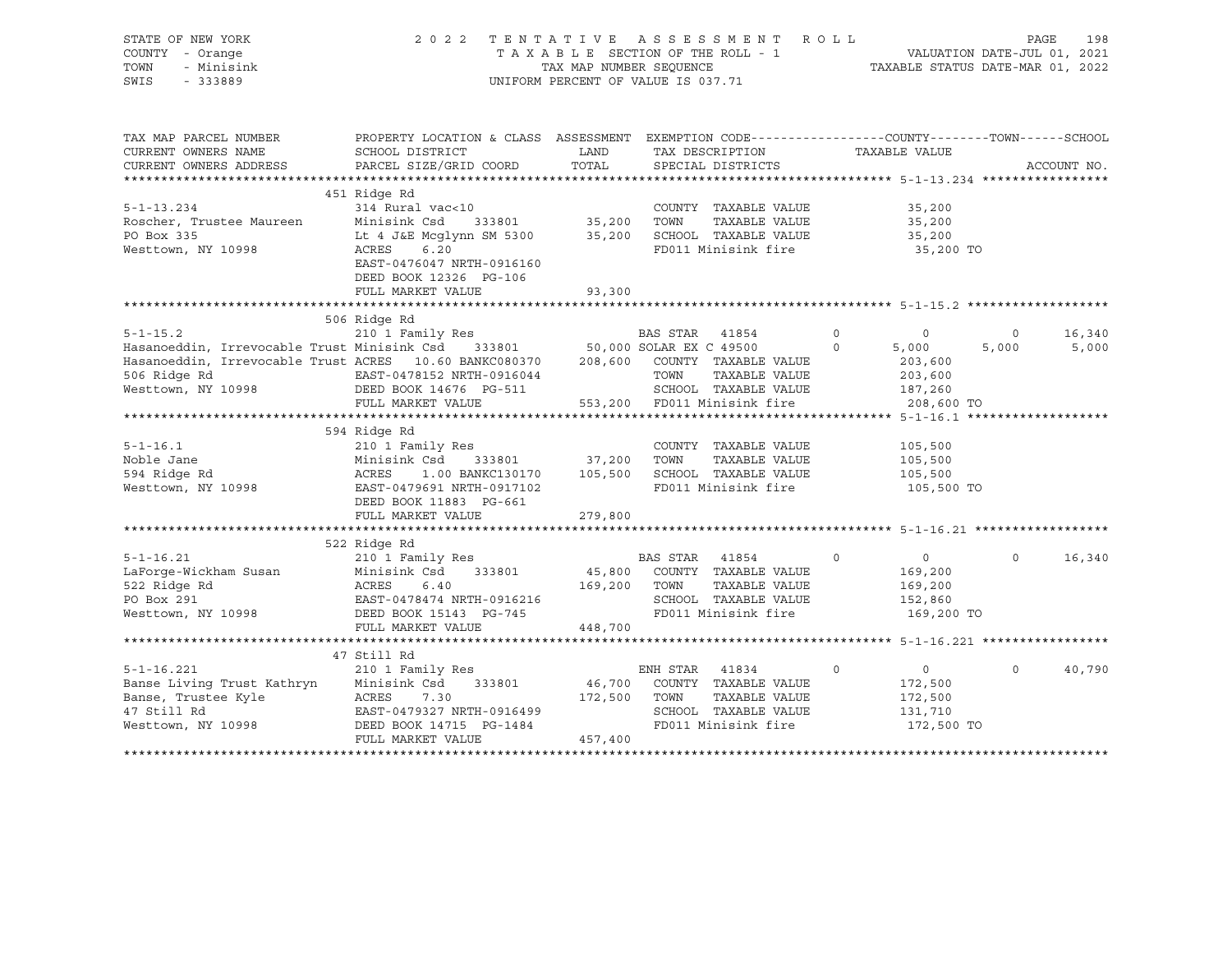### STATE OF NEW YORK 2 0 2 2 T E N T A T I V E A S S E S S M E N T R O L L PAGE 199 COUNTY - Orange T A X A B L E SECTION OF THE ROLL - 1 VALUATION DATE-JUL 01, 2021 TOWN - Minisink TAX MAP NUMBER SEQUENCE TAXABLE STATUS DATE-MAR 01, 2022 SWIS - 333889 CONSERVATION CONTROL OF VALUE IS 037.71

| TAX MAP PARCEL NUMBER<br>CURRENT OWNERS NAME<br>CURRENT OWNERS ADDRESS | PROPERTY LOCATION & CLASS ASSESSMENT EXEMPTION CODE---------------COUNTY-------TOWN-----SCHOOL<br>SCHOOL DISTRICT<br>PARCEL SIZE/GRID COORD                                                                                                                                                                                                                                                                                                                                        |         | LAND TAX DESCRIPTION<br>TOTAL SPECIAL DISTRICTS                                           | TAXABLE VALUE                                                     |                         | ACCOUNT NO.     |
|------------------------------------------------------------------------|------------------------------------------------------------------------------------------------------------------------------------------------------------------------------------------------------------------------------------------------------------------------------------------------------------------------------------------------------------------------------------------------------------------------------------------------------------------------------------|---------|-------------------------------------------------------------------------------------------|-------------------------------------------------------------------|-------------------------|-----------------|
| $5 - 1 - 16.223$                                                       | 519 Ridge Rd<br>Example Audio 210 1 Family Res RAS STAR 41854 0<br>Minisink Csd 333801 42,400 COUNTY TAXABLE VALUE 185,700<br>All the Country Taxable VALUE 125,700<br>Vander Wiele John M Minisink Csd 333801 42,400 COUNTY TAXABLE VALUE 185,700<br>Vander Wiele Beverly L ACRES 3.00 185,700 TOWN TAXABLE VALUE 185,700<br>519 Ridge Rd EAST-0477906 NRTH-0916743 SCHOOL TAXABLE VALUE 169,360<br>Westto                                                                        |         |                                                                                           |                                                                   | 0 16,340                |                 |
|                                                                        | 568 Ridge Rd<br>568 Ridge Rd 5-1-16.31<br>210 1 Family Res 210 1 Family Res 210 1 Family Res 210 1 Family Res 210 1 Family Res 210 1 Family Res 210 1 Family Res 210 1 Family Res 210 1 Family Res 210 1 Family Res 210 1 Family Res 210 1 Famil<br>DEED BOOK 13595 PG-1268<br>FULL MARKET VALUE                                                                                                                                                                                   | 339,700 | $\overline{0}$<br>TAXABLE VALUE<br>SCHOOL TAXABLE VALUE<br>FD011 Minisink fire 128,100 TO | $\begin{array}{c} 0 \\ 128,100 \end{array}$<br>128,100<br>111,760 | $\circ$                 | 16,340          |
|                                                                        | 5-1-16.32<br>Cervera Frank Minisink Csd 333801<br>Cervera Maria Felicita Minisink Csd 333801<br>Minisink Csd 333801<br>Lt 3 Lands Of R & L Doran 163,000 COUNTY TAXABLE VALUE<br>552 Ridge Rd<br>Minisink Csd 333801<br>ACRES 2.40 BANKC0803<br>Cervera Maria religioa (h. 158,000 ACRES 2.40 BANKC080370 TOWN TAXABLE VALUE 158,000 158,000 ACRES 2.40 BANKC080370 TOWN TAXABLE VALUE 158,000 16<br>Westtown, NY 10998 EAST-0481101 NRTH-0916589 SCHOOL TAXABLE VALUE 141,660<br> |         |                                                                                           | $\begin{array}{c}0\\5\,,\,0\,0\,0\end{array}$<br>5,000<br>158,000 | $\overline{0}$<br>5,000 | 16,340<br>5,000 |
|                                                                        | 544 Ridge Rd<br>5-1-16.33 344 KIUE 210 1 Family Res<br>Rolon Hector Minisink Csd 333801 38,700 COUNTY TAXABLE VALUE 143,400<br>Rolon Colleen Lt 2 Lands Of R & L Doran 148,400 TOWN TAXABLE VALUE 143,400<br>544 Ridge Rd ACRES 3.00 SCHOOL TAXABLE<br>DEED BOOK 14199 PG-1222<br>FULL MARKET VALUE                                                                                                                                                                                | 393,500 |                                                                                           |                                                                   | 5,000                   | 5,000           |
|                                                                        | 536 Ridge Rd<br>DEED BOOK 2301 PG-00339<br>FULL MARKET VALUE                                                                                                                                                                                                                                                                                                                                                                                                                       | 520,800 | FD011 Minisink fire                                                                       | 196,400<br>196,400<br>196,400<br>196,400 TO                       |                         |                 |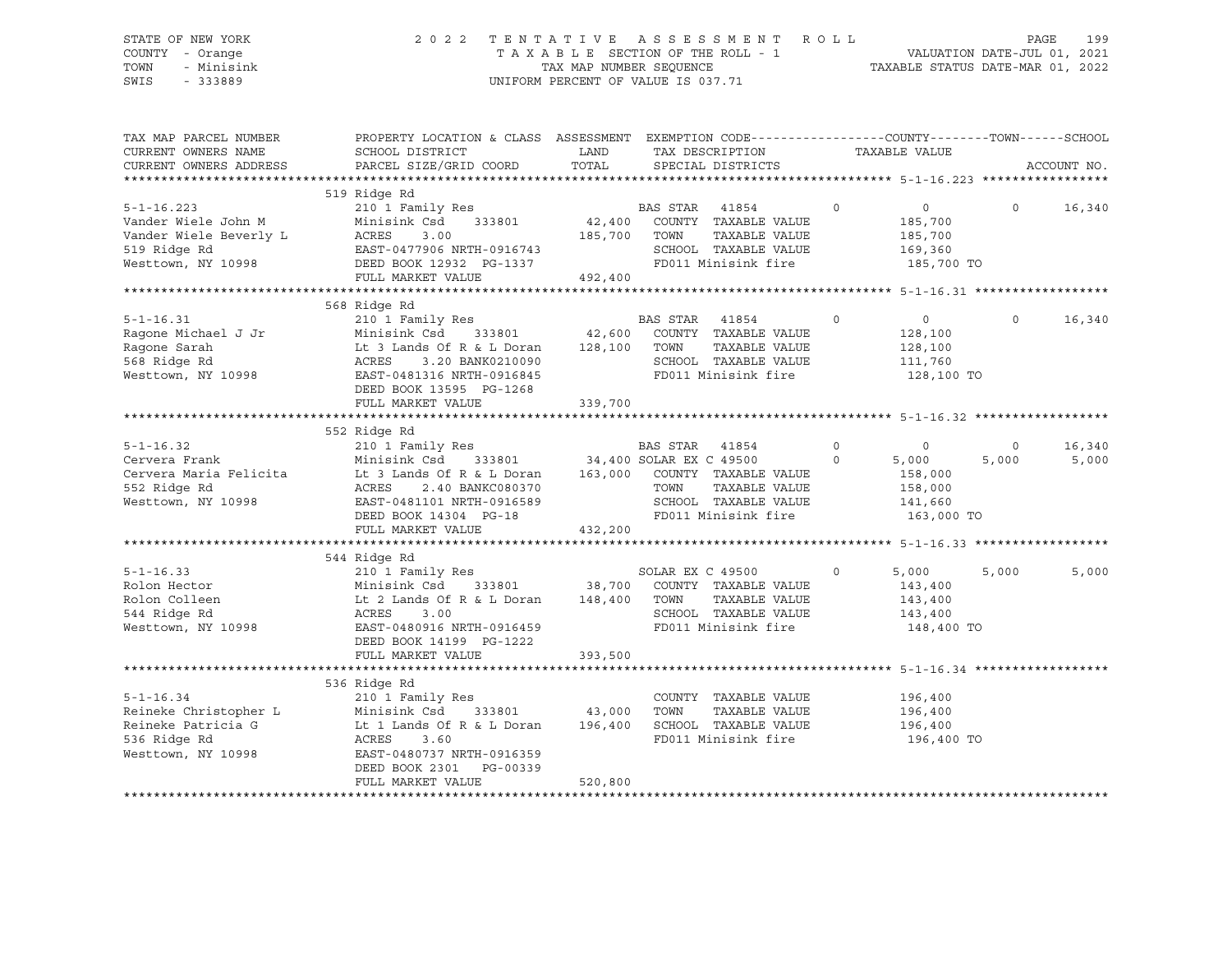| STATE OF NEW YORK<br>COUNTY - Orange                   |                                                                                                 |                         | 2022 TENTATIVE ASSESSMENT ROLL<br>TAXABLE SECTION OF THE ROLL - 1 | VALUATION DATE-JUL 01, 2021<br>TAXABLE STATUS DATE-MAR 01, 2022 | PAGE     | 200         |
|--------------------------------------------------------|-------------------------------------------------------------------------------------------------|-------------------------|-------------------------------------------------------------------|-----------------------------------------------------------------|----------|-------------|
| - Minisink<br>TOWN                                     |                                                                                                 | TAX MAP NUMBER SEOUENCE |                                                                   |                                                                 |          |             |
| SWIS<br>$-333889$                                      |                                                                                                 |                         | UNIFORM PERCENT OF VALUE IS 037.71                                |                                                                 |          |             |
|                                                        |                                                                                                 |                         |                                                                   |                                                                 |          |             |
|                                                        |                                                                                                 |                         |                                                                   |                                                                 |          |             |
| TAX MAP PARCEL NUMBER                                  | PROPERTY LOCATION & CLASS ASSESSMENT EXEMPTION CODE---------------COUNTY-------TOWN------SCHOOL |                         |                                                                   |                                                                 |          |             |
| CURRENT OWNERS NAME                                    | SCHOOL DISTRICT                                                                                 | LAND                    | TAX DESCRIPTION                                                   | TAXABLE VALUE                                                   |          |             |
| CURRENT OWNERS ADDRESS                                 | PARCEL SIZE/GRID COORD                                                                          | TOTAL                   | SPECIAL DISTRICTS                                                 |                                                                 |          | ACCOUNT NO. |
|                                                        | 105 South Plank Rd                                                                              |                         |                                                                   |                                                                 |          |             |
| $5 - 1 - 17.11$                                        | 210 1 Family Res                                                                                |                         | COUNTY TAXABLE VALUE                                              | 85,500                                                          |          |             |
| Honeywell Allen H Trustee                              | Minisink Csd 333801 37,500                                                                      |                         | TOWN<br>TAXABLE VALUE                                             | 85,500                                                          |          |             |
| A B Honeywell Irrev Trust                              | Lt1 Honeywell Submp153-92 85,500 SCHOOL TAXABLE VALUE                                           |                         |                                                                   | 85,500                                                          |          |             |
| c/o Karen Turner                                       | ACRES<br>1.80                                                                                   |                         | FD011 Minisink fire                                               | 85,500 TO                                                       |          |             |
| 12217 Rowan Tree Dr                                    | EAST-0480157 NRTH-0916403                                                                       |                         |                                                                   |                                                                 |          |             |
| Fairfax, VA 22030                                      | DEED BOOK 5221 PG-271                                                                           |                         |                                                                   |                                                                 |          |             |
|                                                        | FULL MARKET VALUE                                                                               | 226,700                 |                                                                   |                                                                 |          |             |
|                                                        |                                                                                                 |                         |                                                                   |                                                                 |          |             |
|                                                        | Ridge Rd                                                                                        |                         |                                                                   |                                                                 |          |             |
| $5 - 1 - 17.2$                                         | 105 Vac farmland                                                                                |                         | AGDISTRICT 41720                                                  | $\circ$<br>562                                                  | 562      | 562         |
| Honeywell Allen H Trustee<br>A B Honeywell Irrev Trust | Minisink Csd<br>333801<br>ACRES<br>0.70                                                         |                         | 700 COUNTY TAXABLE VALUE<br>TAXABLE VALUE<br>700 TOWN             | 138<br>138                                                      |          |             |
| c/o Karen Turner                                       | EAST-0480055 NRTH-0917447                                                                       |                         | SCHOOL TAXABLE VALUE                                              | 138                                                             |          |             |
| 12217 Rowan Tree Dr                                    | DEED BOOK 5221 PG-290                                                                           |                         | FD011 Minisink fire                                               | 700 TO                                                          |          |             |
| Fairfax, VA 22030                                      | FULL MARKET VALUE                                                                               | 1,900                   |                                                                   |                                                                 |          |             |
|                                                        |                                                                                                 |                         |                                                                   |                                                                 |          |             |
| MAY BE SUBJECT TO PAYMENT                              |                                                                                                 |                         |                                                                   |                                                                 |          |             |
| UNDER AGDIST LAW TIL 2026                              |                                                                                                 |                         |                                                                   |                                                                 |          |             |
| ****************************                           |                                                                                                 |                         |                                                                   |                                                                 |          |             |
|                                                        | 612 Ridge Rd                                                                                    |                         |                                                                   |                                                                 |          |             |
| $5 - 1 - 17.3$                                         | $215$ 1 Fam Res w/                                                                              |                         | COUNTY TAXABLE VALUE                                              | 160,400                                                         |          |             |
| Ford Brent                                             | Minisink Csd 333801 37,500                                                                      |                         | TOWN<br>TAXABLE VALUE                                             | 160,400                                                         |          |             |
| Nelson-Ford Lauren<br>612 Ridge Rd                     | Lt1 Honeywell Submap 9979<br>ACRES 1.80 BANKC130170                                             |                         | 160,400 SCHOOL TAXABLE VALUE<br>FD011 Minisink fire               | 160,400<br>160,400 TO                                           |          |             |
| Westtown, NY 10998                                     | EAST-0480175 NRTH-0917233                                                                       |                         |                                                                   |                                                                 |          |             |
|                                                        | DEED BOOK 14906 PG-142                                                                          |                         |                                                                   |                                                                 |          |             |
|                                                        | FULL MARKET VALUE                                                                               | 425,400                 |                                                                   |                                                                 |          |             |
|                                                        |                                                                                                 |                         |                                                                   |                                                                 |          |             |
|                                                        | 602 Ridge Rd                                                                                    |                         |                                                                   |                                                                 |          |             |
| $5 - 1 - 17.4$                                         | 210 1 Family Res                                                                                |                         | VETWAR CTS 41120                                                  | 0 9,387                                                         | 2,682    | 5,364       |
| Camacho David J                                        | Minisink Csd 333801 37,800 VETDIS CTS 41140                                                     |                         |                                                                   | 0 $30,045$<br>0 5 000                                           | 8,940    | 17,880      |
| Alvarado Jessica                                       | Le Honeywell Submap 9979 205,300 SOLAR EX C 49500<br>ACRES 2.10 BANKC061339 COUNTY TAXABLE      |                         |                                                                   | 5,000<br>$\circ$                                                | 5,000    | 5,000       |
| 602 Ridge Rd                                           |                                                                                                 |                         | COUNTY TAXABLE VALUE                                              | 160,868                                                         |          |             |
| Westtown, NY 10998                                     | EAST-0479955 NRTH-0917117<br>DEED BOOK 15074 PG-590                                             |                         | TOWN<br>TAXABLE VALUE<br>SCHOOL TAXABLE VALUE                     | 188,678<br>177,056                                              |          |             |
|                                                        | FULL MARKET VALUE                                                                               |                         | 544,400 FD011 Minisink fire                                       | 205,300 TO                                                      |          |             |
|                                                        |                                                                                                 |                         |                                                                   |                                                                 |          |             |
|                                                        | 37 South Plank Rd                                                                               |                         |                                                                   |                                                                 |          |             |
| $5 - 1 - 18.1$                                         | 210 1 Family Res                                                                                |                         | BAS STAR 41854                                                    | $\circ$<br>$\overline{0}$                                       | $\Omega$ | 16,340      |
| Altamura Peter A                                       |                                                                                                 |                         | 39,000 COUNTY TAXABLE VALUE                                       | 174,600                                                         |          |             |
| Altamura Ellen M                                       |                                                                                                 |                         | 174,600 TOWN<br>TAXABLE VALUE                                     | 174,600                                                         |          |             |
| 37 South Plank Rd                                      | Minisink Csd 333801<br>ACRES 3.30<br>EAST-0479479 NRTH-0914769<br>PERS RESERT DER 2013          |                         | SCHOOL TAXABLE VALUE                                              | 158,260                                                         |          |             |
| Westtown, NY 10998                                     | DEED BOOK 2865 PG-171                                                                           |                         | FD011 Minisink fire                                               | 174,600 TO                                                      |          |             |
|                                                        | FULL MARKET VALUE                                                                               | 463,000                 |                                                                   |                                                                 |          |             |
|                                                        |                                                                                                 |                         |                                                                   |                                                                 |          |             |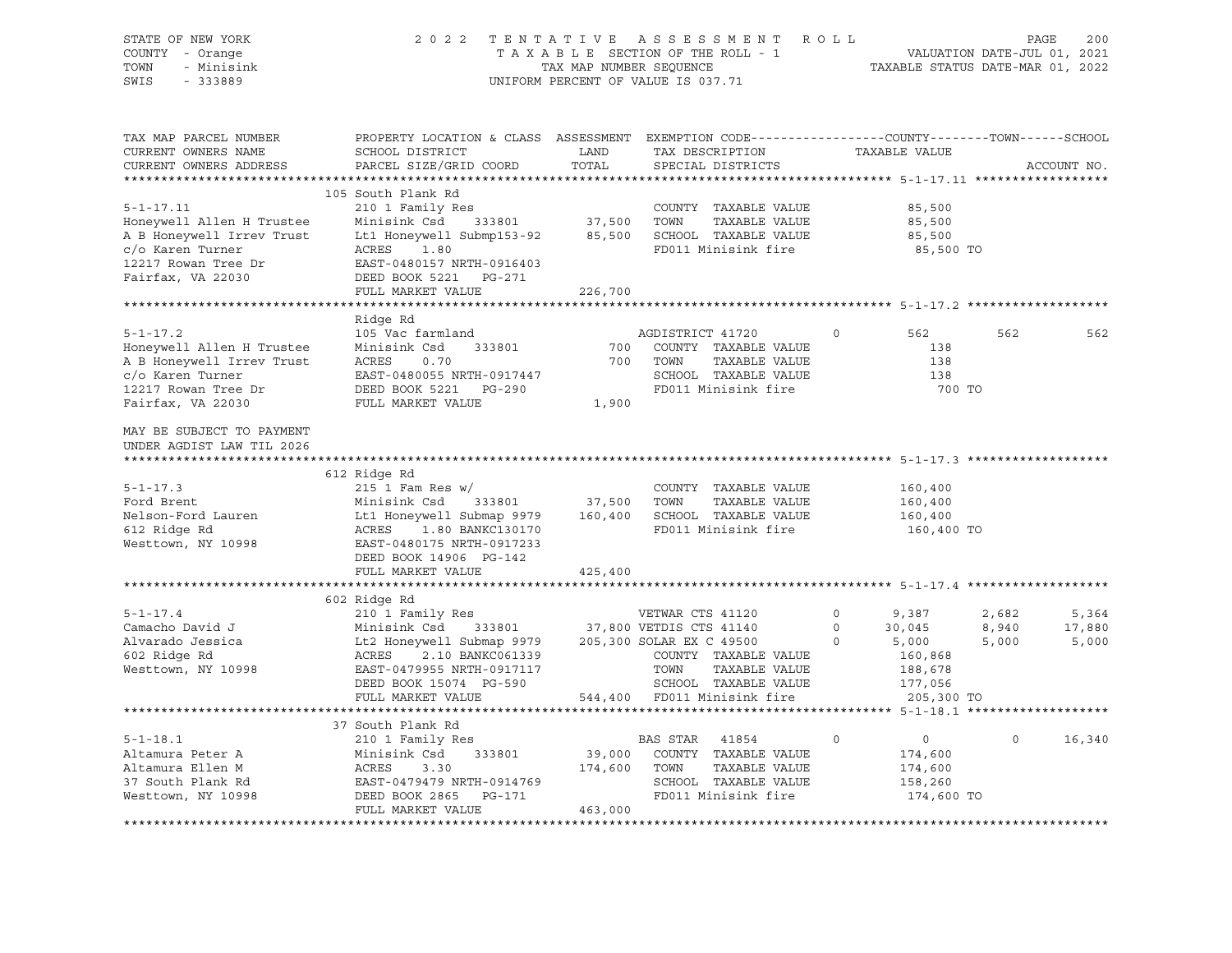| STATE OF NEW YORK<br>COUNTY - Orange<br>- Minisink<br>TOWN<br>SWIS<br>$-333889$           | 2022 TENTATIVE ASSESSMENT ROLL<br>TAXABLE SECTION OF THE ROLL - 1<br>TAX MAP NUMBER SEQUENCE<br>UNIFORM PERCENT OF VALUE IS 037.71                                                                                                                                                                                                                                                                                           | 201<br>PAGE<br>VALUATION DATE-JUL 01, 2021<br>TAXABLE STATUS DATE-MAR 01, 2022 |                                                                             |                                     |         |             |
|-------------------------------------------------------------------------------------------|------------------------------------------------------------------------------------------------------------------------------------------------------------------------------------------------------------------------------------------------------------------------------------------------------------------------------------------------------------------------------------------------------------------------------|--------------------------------------------------------------------------------|-----------------------------------------------------------------------------|-------------------------------------|---------|-------------|
| TAX MAP PARCEL NUMBER<br>CURRENT OWNERS NAME<br>CURRENT OWNERS ADDRESS                    | PROPERTY LOCATION & CLASS ASSESSMENT EXEMPTION CODE---------------COUNTY-------TOWN-----SCHOOL<br>SCHOOL DISTRICT<br>PARCEL SIZE/GRID COORD                                                                                                                                                                                                                                                                                  | LAND<br>TOTAL                                                                  | TAX DESCRIPTION<br>SPECIAL DISTRICTS                                        | TAXABLE VALUE                       |         | ACCOUNT NO. |
|                                                                                           | Still Rd & S Plank Rd                                                                                                                                                                                                                                                                                                                                                                                                        |                                                                                |                                                                             |                                     |         |             |
| $5 - 1 - 18.22$<br>Honeywell Allen H Trustee                                              | 120 Field crops<br>Minisink Csd 333801                                                                                                                                                                                                                                                                                                                                                                                       |                                                                                | AGDISTRICT 41720<br>89,400 COUNTY TAXABLE VALUE                             | 82,723<br>$\circ$<br>6,677          | 82,723  | 82,723      |
| A B Honeywell Irrev Trust<br>c/o Karen Turner<br>12217 Rowan Tree Dr<br>Fairfax, VA 22030 | <br>Remaining Lands Of<br>Honeywell Map 263-02<br>ACRES 34.40<br>EAST-0479286 NRTH-0915538<br>DEED BOOK 5221 PG-282                                                                                                                                                                                                                                                                                                          |                                                                                | 89,400 TOWN<br>TAXABLE VALUE<br>SCHOOL TAXABLE VALUE<br>FD011 Minisink fire | 6,677<br>6,677<br>89,400 TO         |         |             |
| MAY BE SUBJECT TO PAYMENT<br>UNDER AGDIST LAW TIL 2026                                    | FULL MARKET VALUE                                                                                                                                                                                                                                                                                                                                                                                                            | 237,100                                                                        |                                                                             |                                     |         |             |
|                                                                                           |                                                                                                                                                                                                                                                                                                                                                                                                                              |                                                                                |                                                                             |                                     |         |             |
|                                                                                           | 2244 County Rte 1                                                                                                                                                                                                                                                                                                                                                                                                            |                                                                                |                                                                             |                                     |         |             |
| $5 - 1 - 19$<br>Vlazlowski Francis J Jr                                                   | 210 1 Family Res                                                                                                                                                                                                                                                                                                                                                                                                             |                                                                                | COUNTY TAXABLE VALUE                                                        | 100,300<br>100,300                  |         |             |
| McKiernan Janet T                                                                         |                                                                                                                                                                                                                                                                                                                                                                                                                              |                                                                                |                                                                             | 100,300                             |         |             |
| 2244 County Rte 1                                                                         |                                                                                                                                                                                                                                                                                                                                                                                                                              |                                                                                | FD011 Minisink fire                                                         | 100,300 TO                          |         |             |
| 2244 County Rte 1<br>Westtown, NY 10998                                                   | ACRES - 5.00 BANKC040280<br>EAST-0478556 NRTH-0914499<br>DEED BOOK 14434 PG-883<br>EHIT MARTH-1434 PG-883<br>FULL MARKET VALUE                                                                                                                                                                                                                                                                                               | 266,000                                                                        |                                                                             |                                     |         |             |
|                                                                                           |                                                                                                                                                                                                                                                                                                                                                                                                                              |                                                                                |                                                                             |                                     |         |             |
|                                                                                           | 2245 County Rte 1                                                                                                                                                                                                                                                                                                                                                                                                            |                                                                                |                                                                             |                                     |         |             |
| $5 - 1 - 20$                                                                              | 210 1 Family Res                                                                                                                                                                                                                                                                                                                                                                                                             |                                                                                | COUNTY TAXABLE VALUE                                                        | 66,300                              |         |             |
| Ahearn Donna S                                                                            | Minisink Csd 333801                                                                                                                                                                                                                                                                                                                                                                                                          |                                                                                |                                                                             | 66,300                              |         |             |
| 2245 County Rt 1<br>Westtown, NY 10998                                                    | XIO I Family Res<br>Minisink Csd 333801 13,600 TOWN TAXABLE VALUE<br>FRNT 114.00 DPTH 162.00 66,300 SCHOOL TAXABLE VALUE<br>PRNT 114.00 PANKC020015                                                                                                                                                                                                                                                                          |                                                                                |                                                                             | 66,300                              |         |             |
|                                                                                           | BANKC030015<br>EAST-0478371 NRTH-0914175<br>DEED BOOK 13970 PG-296                                                                                                                                                                                                                                                                                                                                                           |                                                                                | FD011 Minisink fire                                                         | 66,300 TO                           |         |             |
|                                                                                           | FULL MARKET VALUE                                                                                                                                                                                                                                                                                                                                                                                                            | 175,800                                                                        |                                                                             |                                     |         |             |
|                                                                                           |                                                                                                                                                                                                                                                                                                                                                                                                                              |                                                                                |                                                                             |                                     |         |             |
|                                                                                           | 2296 County Rte 1                                                                                                                                                                                                                                                                                                                                                                                                            |                                                                                |                                                                             |                                     |         |             |
| $5 - 1 - 24.1$                                                                            | 210 1 Family Res                                                                                                                                                                                                                                                                                                                                                                                                             |                                                                                | BAS STAR 41854                                                              | $\circ$<br>$\overline{0}$           | $\circ$ | 16,340      |
| Gulotta Christopher                                                                       | Minisink Csd                                                                                                                                                                                                                                                                                                                                                                                                                 |                                                                                | $27,000$ COUNTY TAXABLE VALUE                                               | 115,400                             |         |             |
| Gulotta Janna                                                                             | $\begin{tabular}{lllll} \multicolumn{2}{c}{\textbf{FRNT}} & 240.80 & \textbf{DPTH} & 141.10 & & 115,400 & \textbf{TOWN} \\ & \multicolumn{2}{c}{\textbf{BANKC130170}} & & & \\ \multicolumn{2}{c}{\textbf{BANKC130170}} & & & \\ \multicolumn{2}{c}{\textbf{SCHOOL}} & & & \\ \multicolumn{2}{c}{\textbf{SCHOOL}} & & & \\ \multicolumn{2}{c}{\textbf{BANKC130170}} & & & \\ \multicolumn{2}{c}{\textbf{SCHOOL}} & & & \\ \$ |                                                                                | TAXABLE VALUE                                                               | 115,400                             |         |             |
| 2296 County Rte 1<br>Westtown, NY 10998                                                   | EAST-0477240 NRTH-0914617                                                                                                                                                                                                                                                                                                                                                                                                    |                                                                                | SCHOOL TAXABLE VALUE<br>SCHOOD TAAABDE VADOE<br>FD011 Minisink fire         | 99,060<br>115,400 TO                |         |             |
|                                                                                           | DEED BOOK 13778 PG-954                                                                                                                                                                                                                                                                                                                                                                                                       |                                                                                |                                                                             |                                     |         |             |
|                                                                                           | FULL MARKET VALUE                                                                                                                                                                                                                                                                                                                                                                                                            | 306,000                                                                        |                                                                             |                                     |         |             |
|                                                                                           |                                                                                                                                                                                                                                                                                                                                                                                                                              |                                                                                |                                                                             |                                     |         |             |
|                                                                                           | 2290 County Rte 1                                                                                                                                                                                                                                                                                                                                                                                                            |                                                                                |                                                                             |                                     |         |             |
| $5 - 1 - 24.2$<br>Swido Peter                                                             | 210 1 Family Res                                                                                                                                                                                                                                                                                                                                                                                                             |                                                                                | BAS STAR 41854                                                              | $\overline{0}$<br>$\circ$<br>71,600 | $\circ$ | 16,340      |
|                                                                                           |                                                                                                                                                                                                                                                                                                                                                                                                                              |                                                                                |                                                                             | 71,600                              |         |             |
|                                                                                           |                                                                                                                                                                                                                                                                                                                                                                                                                              |                                                                                | SCHOOL TAXABLE VALUE                                                        | 55,260                              |         |             |
| Swido Migdalia<br>2290 County Rte 1<br>Westtown, NY 10998                                 | EAST-0477390 NRTH-0914557                                                                                                                                                                                                                                                                                                                                                                                                    |                                                                                | FD011 Minisink fire                                                         | 71,600 TO                           |         |             |
|                                                                                           | DEED BOOK 11083 PG-607                                                                                                                                                                                                                                                                                                                                                                                                       |                                                                                |                                                                             |                                     |         |             |
|                                                                                           | FULL MARKET VALUE                                                                                                                                                                                                                                                                                                                                                                                                            | 189,900                                                                        |                                                                             |                                     |         |             |
|                                                                                           |                                                                                                                                                                                                                                                                                                                                                                                                                              |                                                                                |                                                                             |                                     |         |             |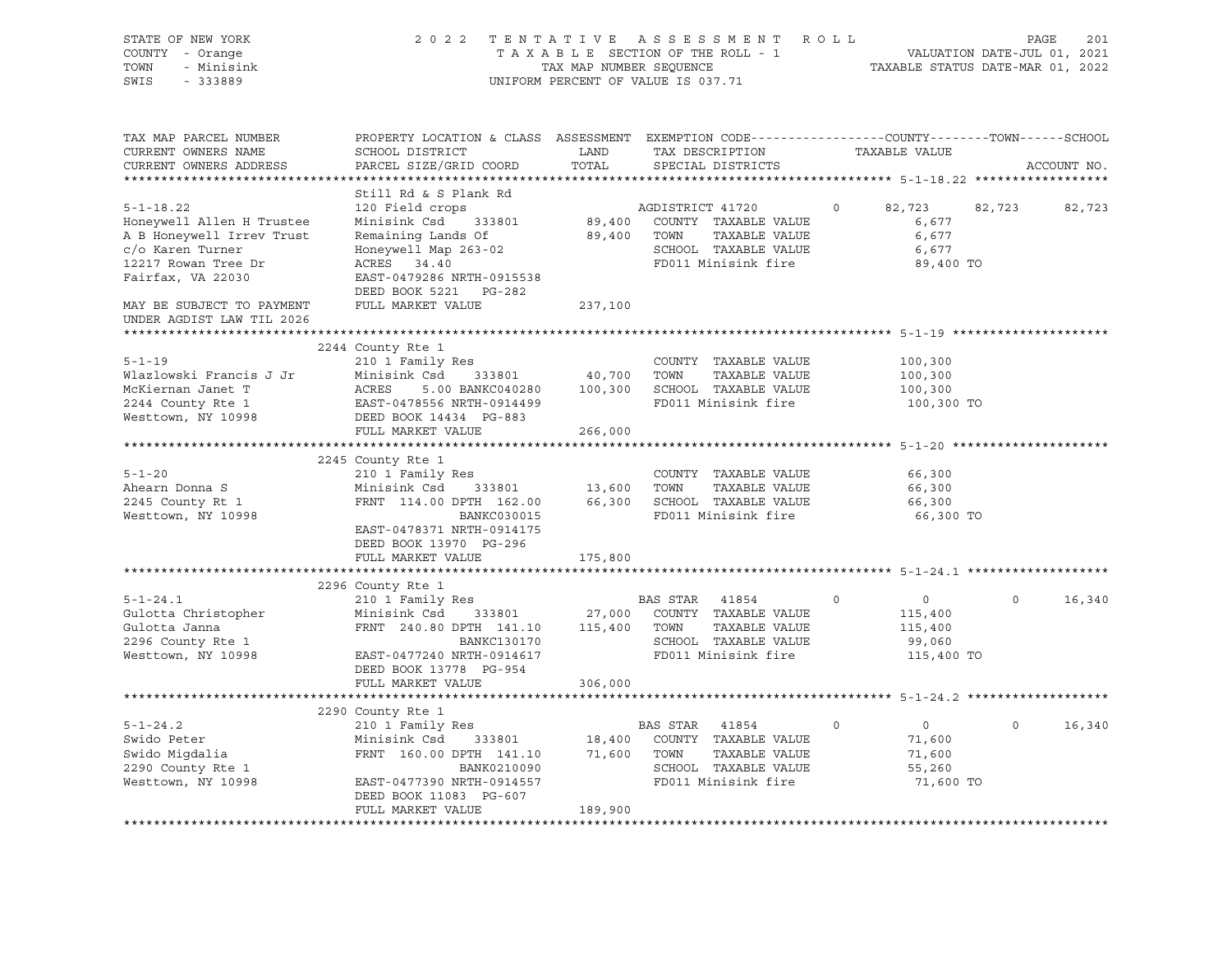| STATE OF NEW YORK<br>COUNTY - Orange<br>TOWN<br>- Minisink<br>SWIS<br>- 333889                                 | 2 0 2 2                                                                                                                                                                                                                       | TAX MAP NUMBER SEQUENCE      | TENTATIVE ASSESSMENT<br>TAXABLE SECTION OF THE ROLL - 1<br>UNIFORM PERCENT OF VALUE IS 037.71                     | R O L L | VALUATION DATE-JUL 01, 2021<br>TAXABLE STATUS DATE-MAR 01, 2022 | PAGE         | 202         |
|----------------------------------------------------------------------------------------------------------------|-------------------------------------------------------------------------------------------------------------------------------------------------------------------------------------------------------------------------------|------------------------------|-------------------------------------------------------------------------------------------------------------------|---------|-----------------------------------------------------------------|--------------|-------------|
| TAX MAP PARCEL NUMBER<br>CURRENT OWNERS NAME<br>CURRENT OWNERS ADDRESS                                         | PROPERTY LOCATION & CLASS ASSESSMENT EXEMPTION CODE---------------COUNTY-------TOWN------SCHOOL<br>SCHOOL DISTRICT<br>PARCEL SIZE/GRID COORD                                                                                  | LAND<br>TOTAL                | TAX DESCRIPTION<br>SPECIAL DISTRICTS                                                                              |         | TAXABLE VALUE                                                   |              | ACCOUNT NO. |
| $5 - 1 - 26.1$<br>Gould Deonna<br>Rabinowitz Meagan<br>16 Bergerons Rd<br>Westtown, NY 10998                   | 16 Bergeron Rd<br>210 1 Family Res<br>Minisink Csd 333801<br>Pcl Wingen & Kitsos Map 185,000<br>$286 - 97$<br>ACRES<br>7.60 BANKC030614<br>EAST-0478262 NRTH-0917002<br>DEED BOOK 14340 PG-1958<br>FULL MARKET VALUE          | 50,700 TOWN<br>490,600       | COUNTY TAXABLE VALUE<br>TAXABLE VALUE<br>SCHOOL TAXABLE VALUE<br>FD011 Minisink fire                              |         | 185,000<br>185,000<br>185,000<br>185,000 TO                     |              |             |
|                                                                                                                |                                                                                                                                                                                                                               |                              |                                                                                                                   |         |                                                                 |              |             |
| $5 - 1 - 27.11$<br>Williams James M<br>Williams Christine M<br>PO Box 293<br>Westtown, NY 10998                | 2254 County Rte 1<br>240 Rural res<br>Minisink Csd 333801 46,700 COUNTY TAXABLE VALUE<br>Lt 1 & Parcel Bender Sub 176,000 TOWN<br>Map 195-92<br>ACRES 11.00 BANKC061197<br>EAST-0478265 NRTH-0914804<br>DEED BOOK 4041 PG-154 |                              | BAS STAR<br>41854<br>TAXABLE VALUE<br>SCHOOL TAXABLE VALUE<br>FD011 Minisink fire                                 | 0       | $\overline{0}$<br>176,000<br>176,000<br>159,660<br>176,000 TO   | $\circ$      | 16,340      |
|                                                                                                                | FULL MARKET VALUE                                                                                                                                                                                                             | 466,700                      |                                                                                                                   |         |                                                                 |              |             |
|                                                                                                                |                                                                                                                                                                                                                               |                              |                                                                                                                   |         |                                                                 |              |             |
|                                                                                                                | 2316 County Rte 1                                                                                                                                                                                                             |                              |                                                                                                                   |         |                                                                 |              |             |
| $5 - 1 - 28$<br>Schaffer Henry<br>Schaffer Arlene<br>PO Box 191<br>Westtown, NY 10998                          | 240 Rural res<br>Minisink Csd<br>333801<br>Lt 2 Mc Glynn Submap 5426<br>ACRES 16.10<br>EAST-0477659 NRTH-0915078<br>DEED BOOK 13748 PG-112                                                                                    | 55,500<br>225,000 TOWN       | BAS STAR 41854<br>COUNTY TAXABLE VALUE<br>TAXABLE VALUE<br>SCHOOL TAXABLE VALUE<br>FD011 Minisink fire            | $\circ$ | $\overline{0}$<br>225,000<br>225,000<br>208,660<br>225,000 TO   | $\mathsf{O}$ | 16,340      |
|                                                                                                                | FULL MARKET VALUE                                                                                                                                                                                                             | 596,700                      |                                                                                                                   |         |                                                                 |              |             |
| $5 - 1 - 29.1$<br>Federal National Mortgage Ass Minisink Csd<br>14221 Dallas Pkwy Ste 1000<br>Dallas, TX 75254 | 487 Ridge Rd<br>210 1 Family Res<br>333801<br>Lt 1 WSH Realty Corp<br>Sub Map 204-96<br>ACRES<br>9.90<br>EAST-0477071 NRTH-0916772                                                                                            | 49,300                       | COUNTY TAXABLE VALUE<br>TOWN<br>TAXABLE VALUE<br>230,100 SCHOOL TAXABLE VALUE<br>FD011 Minisink fire              |         | 230,100<br>230,100<br>230,100<br>230,100 TO                     |              |             |
|                                                                                                                | DEED BOOK 14530 PG-977<br>FULL MARKET VALUE                                                                                                                                                                                   | 610,200                      |                                                                                                                   |         |                                                                 |              |             |
|                                                                                                                |                                                                                                                                                                                                                               |                              |                                                                                                                   |         |                                                                 |              |             |
| $5 - 1 - 29.2$<br>Siematkowski Steven W<br>501 Ridge Rd<br>Westtown, NY 10998                                  | 501 Ridge Rd<br>210 1 Family Res<br>Minisink Csd<br>333801<br>Lt 2 Wsh Realty Corp<br>Sub Map 204-96<br>ACRES<br>1.80<br>EAST-0473472 NRTH-0916560<br>DEED BOOK 4686<br>PG-85<br>FULL MARKET VALUE                            | 41,200<br>127,800<br>338,900 | ENH STAR<br>41834<br>COUNTY TAXABLE VALUE<br>TOWN<br>TAXABLE VALUE<br>SCHOOL TAXABLE VALUE<br>FD011 Minisink fire | 0       | $\circ$<br>127,800<br>127,800<br>87,010<br>127,800 TO           | $\mathbf 0$  | 40,790      |
|                                                                                                                |                                                                                                                                                                                                                               |                              |                                                                                                                   |         |                                                                 |              |             |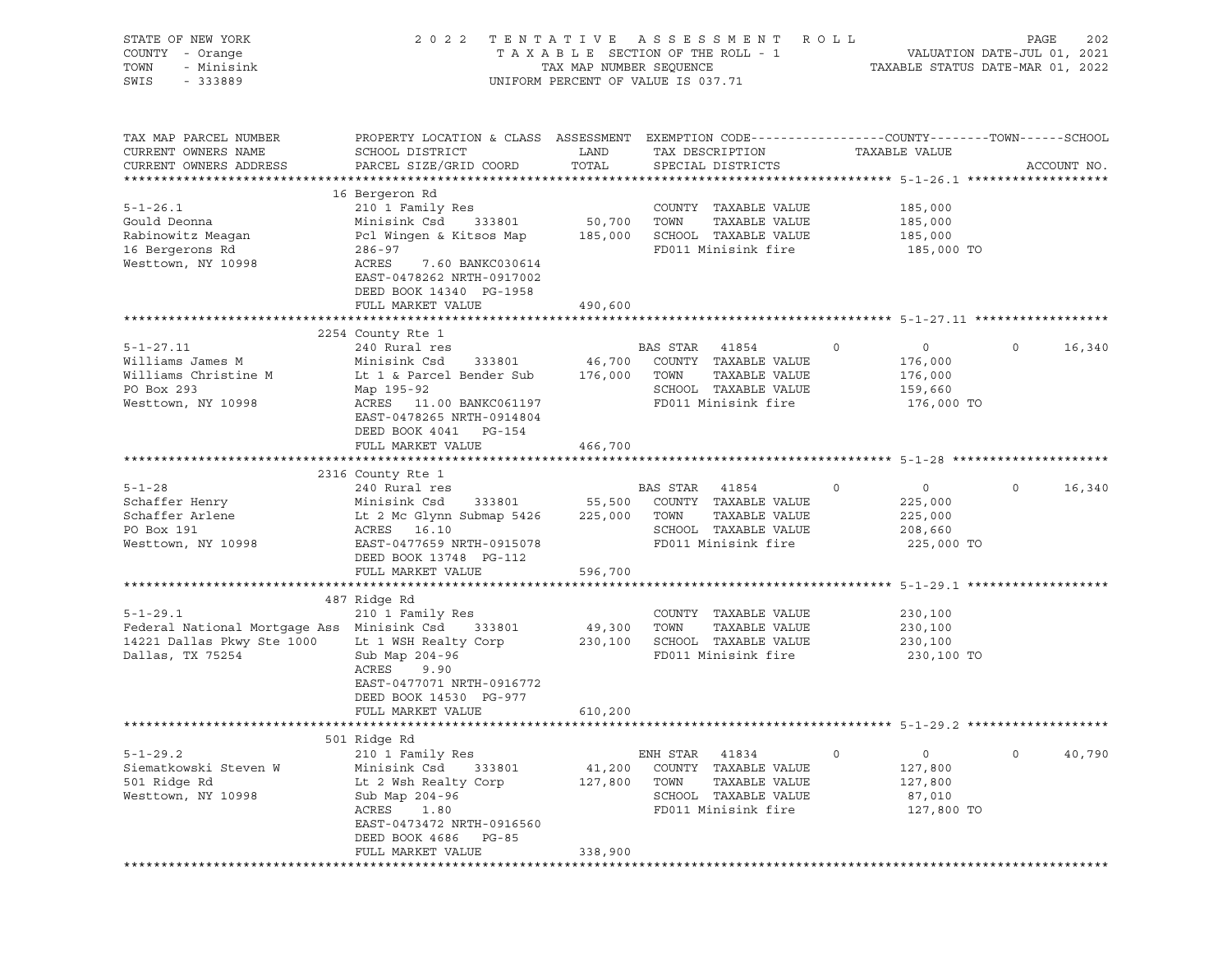| STATE OF NEW YORK<br>COUNTY - Orange<br>TOWN<br>- Minisink<br>SWIS<br>$-333889$                                    | 2022 TENTATIVE ASSESSMENT<br>TAXABLE SECTION OF THE ROLL - 1<br>TAX MAP NUMBER SEQUENCE<br>UNIFORM PERCENT OF VALUE IS 037.71                                                                                                      | R O L L                             | VALUATION DATE-JUL 01, 2021<br>TAXABLE STATUS DATE-MAR 01, 2022                                                                                  | PAGE                       | 203                                                            |                  |                 |
|--------------------------------------------------------------------------------------------------------------------|------------------------------------------------------------------------------------------------------------------------------------------------------------------------------------------------------------------------------------|-------------------------------------|--------------------------------------------------------------------------------------------------------------------------------------------------|----------------------------|----------------------------------------------------------------|------------------|-----------------|
| TAX MAP PARCEL NUMBER<br>CURRENT OWNERS NAME<br>CURRENT OWNERS ADDRESS                                             | PROPERTY LOCATION & CLASS ASSESSMENT EXEMPTION CODE---------------COUNTY-------TOWN------SCHOOL<br>SCHOOL DISTRICT<br>PARCEL SIZE/GRID COORD                                                                                       | LAND<br>TOTAL                       | TAX DESCRIPTION<br>SPECIAL DISTRICTS                                                                                                             |                            | TAXABLE VALUE                                                  |                  | ACCOUNT NO.     |
| $5 - 1 - 30$<br>Degnan Jessica<br>509 Ridge Rd<br>Westtown, NY 10998                                               | 509 Ridge Rd<br>210 1 Family Res<br>Minisink Csd<br>Lt 2 Healey Sub Map 8477<br>1.80 BANKN140687<br>ACRES<br>EAST-0477656 NRTH-0916688<br>DEED BOOK 14951 PG-1202<br>FULL MARKET VALUE                                             | 333801 41,200<br>120,500<br>319,500 | COUNTY TAXABLE VALUE<br>TAXABLE VALUE<br>TOWN<br>SCHOOL TAXABLE VALUE<br>FD011 Minisink fire                                                     |                            | 120,500<br>120,500<br>120,500<br>120,500 TO                    |                  |                 |
|                                                                                                                    |                                                                                                                                                                                                                                    |                                     |                                                                                                                                                  |                            |                                                                |                  |                 |
| $5 - 1 - 31.1$<br>Kemp Dawn M<br>29 Bergeron Rd<br>Westtown, NY 10998                                              | 29 Bergeron Rd<br>210 1 Family Res<br>Minisink Csd 333801 42,700 COUNTY TAXABLE VALUE<br>Lt1 Healey Submap 8118-92 174,500 TOWN<br>ACRES 3.30 BANKC130170<br>EAST-0477589 NRTH-0917164<br>DEED BOOK 5248 PG-5<br>FULL MARKET VALUE | 462,700                             | BAS STAR<br>41854<br>TAXABLE VALUE<br>SCHOOL TAXABLE VALUE<br>FD011 Minisink fire                                                                | $\circ$                    | $\overline{0}$<br>174,500<br>174,500<br>158,160<br>174,500 TO  | $\circ$          | 16,340          |
|                                                                                                                    |                                                                                                                                                                                                                                    |                                     |                                                                                                                                                  |                            |                                                                |                  |                 |
|                                                                                                                    | 37 Bergeron Rd                                                                                                                                                                                                                     |                                     |                                                                                                                                                  |                            |                                                                |                  |                 |
| $5 - 1 - 31.2$<br>Wingen Michael<br>37 Bergeron's Rd<br>Westtown, NY 10998                                         | 210 1 Family Res<br>Minisink Csd<br>Lt2 Healey Submap 8118-92<br>ACRES<br>3.30<br>EAST-0477393 NRTH-0917321<br>DEED BOOK 5448 PG-107                                                                                               | 115,100                             | BAS STAR 41854<br>333801 42,700 SOLAR EX C 49500<br>COUNTY TAXABLE VALUE<br>TAXABLE VALUE<br>TOWN<br>SCHOOL TAXABLE VALUE<br>FD011 Minisink fire | $\mathbf 0$<br>$\mathbf 0$ | $\circ$<br>5,000<br>110,100<br>110,100<br>93,760<br>115,100 TO | $\circ$<br>5,000 | 16,340<br>5,000 |
|                                                                                                                    | FULL MARKET VALUE                                                                                                                                                                                                                  | 305,200                             |                                                                                                                                                  |                            |                                                                |                  |                 |
|                                                                                                                    | Bergeron Rd                                                                                                                                                                                                                        |                                     |                                                                                                                                                  |                            |                                                                |                  |                 |
| $5 - 1 - 32$<br>Sinclair Evan M<br>Atkinson Hallie E<br>c/o Marc Atkinson<br>1711 Hallie Ln<br>Granville, OH 43023 | 322 Rural vac>10<br>Minisink Csd<br>333801<br>Lt 4 Healey Sub Map 8477<br>ACRES 32.20<br>EAST-0476515 NRTH-0917586<br>DEED BOOK 13270 PG-1761                                                                                      | 100,200<br>100,200                  | AGDISTRICT 41720<br>COUNTY TAXABLE VALUE<br>TOWN<br>TAXABLE VALUE<br>SCHOOL TAXABLE VALUE<br>FD011 Minisink fire                                 | $\circ$                    | 78,440<br>21,760<br>21,760<br>21,760<br>100,200 TO             | 78,440           | 78,440          |
| MAY BE SUBJECT TO PAYMENT<br>UNDER AGDIST LAW TIL 2026                                                             | FULL MARKET VALUE                                                                                                                                                                                                                  | 265,700                             |                                                                                                                                                  |                            |                                                                |                  |                 |
|                                                                                                                    |                                                                                                                                                                                                                                    |                                     |                                                                                                                                                  |                            |                                                                |                  |                 |
| $5 - 1 - 33.22$<br>Carlucci Rocco<br>7 Black Rock Rd<br>Westtown, NY 10998                                         | 7 Black Rock Rd<br>240 Rural res<br>Minisink Csd<br>333801<br>lt2 Wingen SM 842-07 file<br>$11/5/07$ n of bergerons rd<br>ACRES<br>9.10<br>EAST-0478331 NRTH-0918793<br>DEED BOOK 13267 PG-1340                                    | 54,100<br>238,900                   | BAS STAR<br>41854<br>COUNTY TAXABLE VALUE<br>TAXABLE VALUE<br>TOWN<br>SCHOOL TAXABLE VALUE<br>FD011 Minisink fire                                | 0                          | $\circ$<br>238,900<br>238,900<br>222,560<br>238,900 TO         | 0                | 16,340          |
|                                                                                                                    | FULL MARKET VALUE                                                                                                                                                                                                                  | 633,500                             |                                                                                                                                                  |                            |                                                                |                  |                 |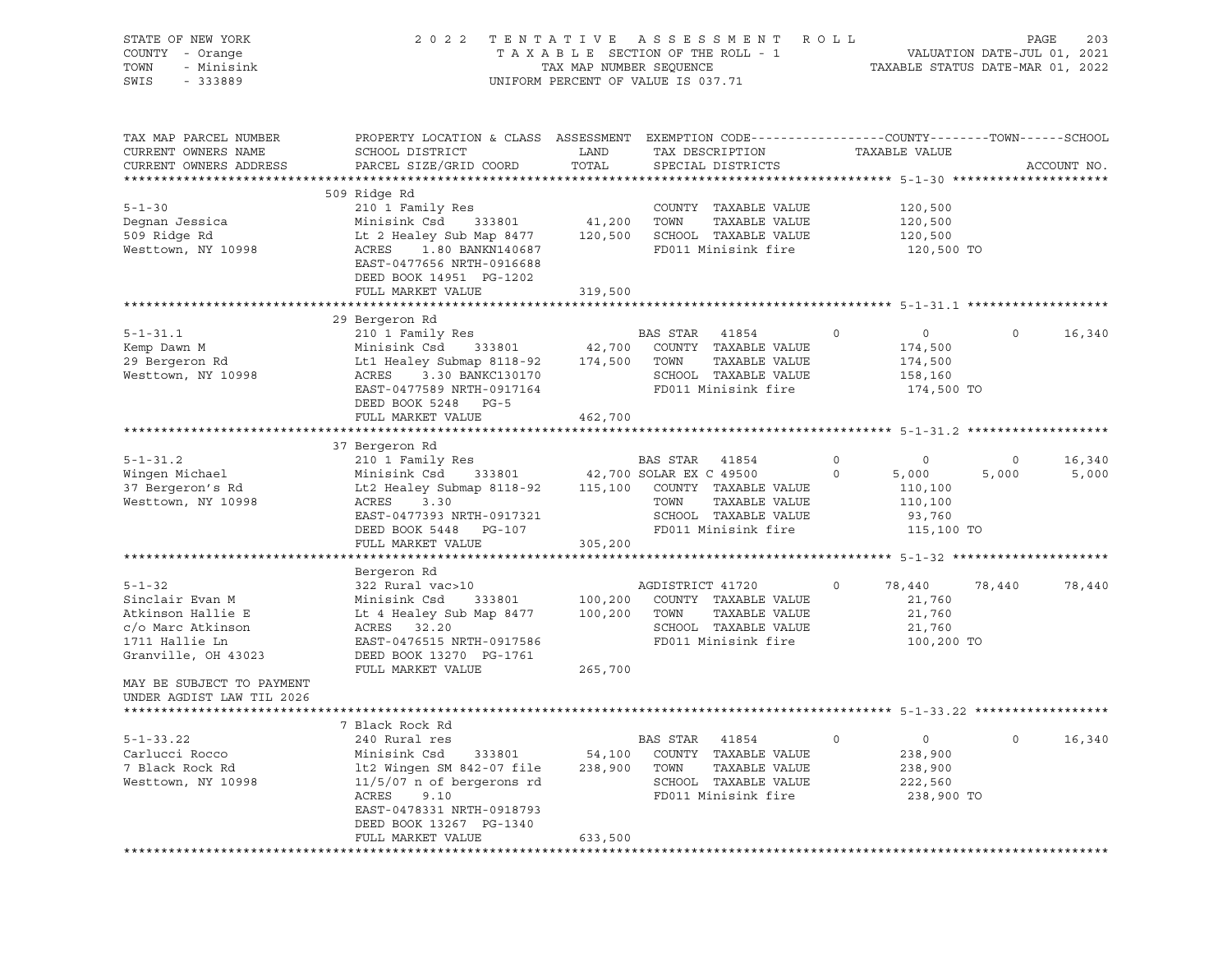| STATE OF NEW YORK<br>COUNTY - Orange<br>- Minisink<br>TOWN<br>SWIS<br>$-333889$                                                                                                                                                                                                                |                                                                                                                                               |                      | 2022 TENTATIVE ASSESSMENT ROLL<br>TAXABLE SECTION OF THE ROLL - 1<br>TAXABLE SECTION OF THE ROLL - 1<br>TAXABLE STATUS DATE-MAR 01, 2022<br>UNIFORM PERCENT OF VALUE IS 037.71 |                                                                 | PAGE<br>204    |
|------------------------------------------------------------------------------------------------------------------------------------------------------------------------------------------------------------------------------------------------------------------------------------------------|-----------------------------------------------------------------------------------------------------------------------------------------------|----------------------|--------------------------------------------------------------------------------------------------------------------------------------------------------------------------------|-----------------------------------------------------------------|----------------|
| TAX MAP PARCEL NUMBER<br>CURRENT OWNERS NAME<br>CURRENT OWNERS ADDRESS                                                                                                                                                                                                                         | PROPERTY LOCATION & CLASS ASSESSMENT EXEMPTION CODE----------------COUNTY-------TOWN------SCHOOL<br>SCHOOL DISTRICT<br>PARCEL SIZE/GRID COORD | <b>LAND</b><br>TOTAL | TAX DESCRIPTION TAXABLE VALUE<br>SPECIAL DISTRICTS                                                                                                                             |                                                                 | ACCOUNT NO.    |
| $5 - 1 - 34.32$<br>Palenik Jason K<br>Palenik Jennifer and Minisink Csd 333801 45,400 TOWN TAXABLE VALUE<br>Palenik Jennifer Lt 2 Wingen Submap 43-04 164,800 SCHOOL TAXABLE VALUE<br>575 Ridge Rd ACRES 6.00 FD011 Minisink fire<br>Westtown, NY 10998 E                                      | 575 Ridge Rd<br>210 1 Family Res<br>DEED BOOK 12088 PG-1396<br>FULL MARKET VALUE                                                              | 437,000              | COUNTY TAXABLE VALUE                                                                                                                                                           | 164,800<br>164,800<br>164,800<br>164,800 TO                     |                |
|                                                                                                                                                                                                                                                                                                |                                                                                                                                               |                      |                                                                                                                                                                                |                                                                 |                |
| $5 - 1 - 35$<br>Extraming Ness<br>Logvynenko Vitaliy Minisink Csd 333801 38,100 TOWN TAXABLE VALUE<br>2280 County Rte 1 Lt 1 Ford Sub Map 9-93 123,500 SCHOOL TAXABLE VALUE<br>Westtown, NY 10998 ACRES 2.40<br>RES 2.40                                                                       | 2280 County Rte 1<br>210 1 Family Res<br>EAST-0477130 NRTH-0914847<br>DEED BOOK 14628 PG-839                                                  |                      | COUNTY TAXABLE VALUE                                                                                                                                                           | 123,500<br>123,500<br>123,500<br>123,500 TO                     |                |
|                                                                                                                                                                                                                                                                                                | FULL MARKET VALUE                                                                                                                             | 327,500              |                                                                                                                                                                                |                                                                 |                |
|                                                                                                                                                                                                                                                                                                |                                                                                                                                               |                      |                                                                                                                                                                                |                                                                 |                |
| 5-1-36<br>Shappell William S Jr Minisink Csd 333801 37,100 COUNTY TAXABLE VALUE<br>2266 County Rte 1 Lt 2 Ford Sub Map 9-93 104,000 TOWN TAXABLE VALUE<br>Westtown, NY 10998 ACRES 1.40 BANKN140687 SCHOOL TAXABLE VALUE<br>EAST-0478                                                          | 2266 County Rte 1<br>210 1 Family Res<br>DEED BOOK 13839 PG-1795<br>FULL MARKET VALUE 275,800                                                 |                      | BAS STAR 41854 0<br>FD011 Minisink fire                                                                                                                                        | $\overline{0}$<br>104,000<br>104,000<br>87,660<br>104,000 TO    | $0 \t16,340$   |
|                                                                                                                                                                                                                                                                                                |                                                                                                                                               |                      |                                                                                                                                                                                |                                                                 |                |
| $5 - 1 - 37$<br>Asif Murtaza<br>Asif Murtaza<br>Asif Mohammad<br>Asif Mohammad<br>Asif Mohammad<br>Lt 1 Honeywell SM 107-96<br>Lt 1 Honeywell SM 107-96<br>169,000 TOWN TAXABLE VALUE<br>SCHOOL TAXABLE VALUE<br>SCHOOL TAXABLE VALUE<br>Mesttown, NY 10998<br>EXPRE<br>b-1-3,<br>Asif Murtaza | 129 South Plank Rd<br>south Plank Rd<br>210 1 Family Res<br>Miniciple Col<br>DEED BOOK 14550 PG-1307                                          |                      | SOLAR EX C 49500<br>FD011 Minisink fire                                                                                                                                        | $\circ$<br>5,000<br>164,000<br>164,000<br>164,000<br>169,000 TO | 5,000<br>5,000 |
|                                                                                                                                                                                                                                                                                                | FULL MARKET VALUE                                                                                                                             | 448,200              |                                                                                                                                                                                |                                                                 |                |
| $5 - 1 - 38$<br>Example 1 2.1 and 133801 37,900 TOWN TAXABLE VALUE<br>Houghtaling Barbara 1 2.20 BANKC180381 32,900 SCHOOL TAXABLE VALUE<br>PO Box 13 2.20 BANKC180381 FD011 Minisink fire<br>Gant, CO 80448 EAST-0480265 NRTH-0916923                                                         | 123 South Plank Rd<br>210 1 Family Res<br>DEED BOOK 12197 PG-1<br>FULL MARKET VALUE                                                           | 246,400              | COUNTY TAXABLE VALUE<br>TAXABLE VALUE<br>FD011 Minisink fire                                                                                                                   | 92,900<br>92,900<br>92,900<br>92,900 TO                         |                |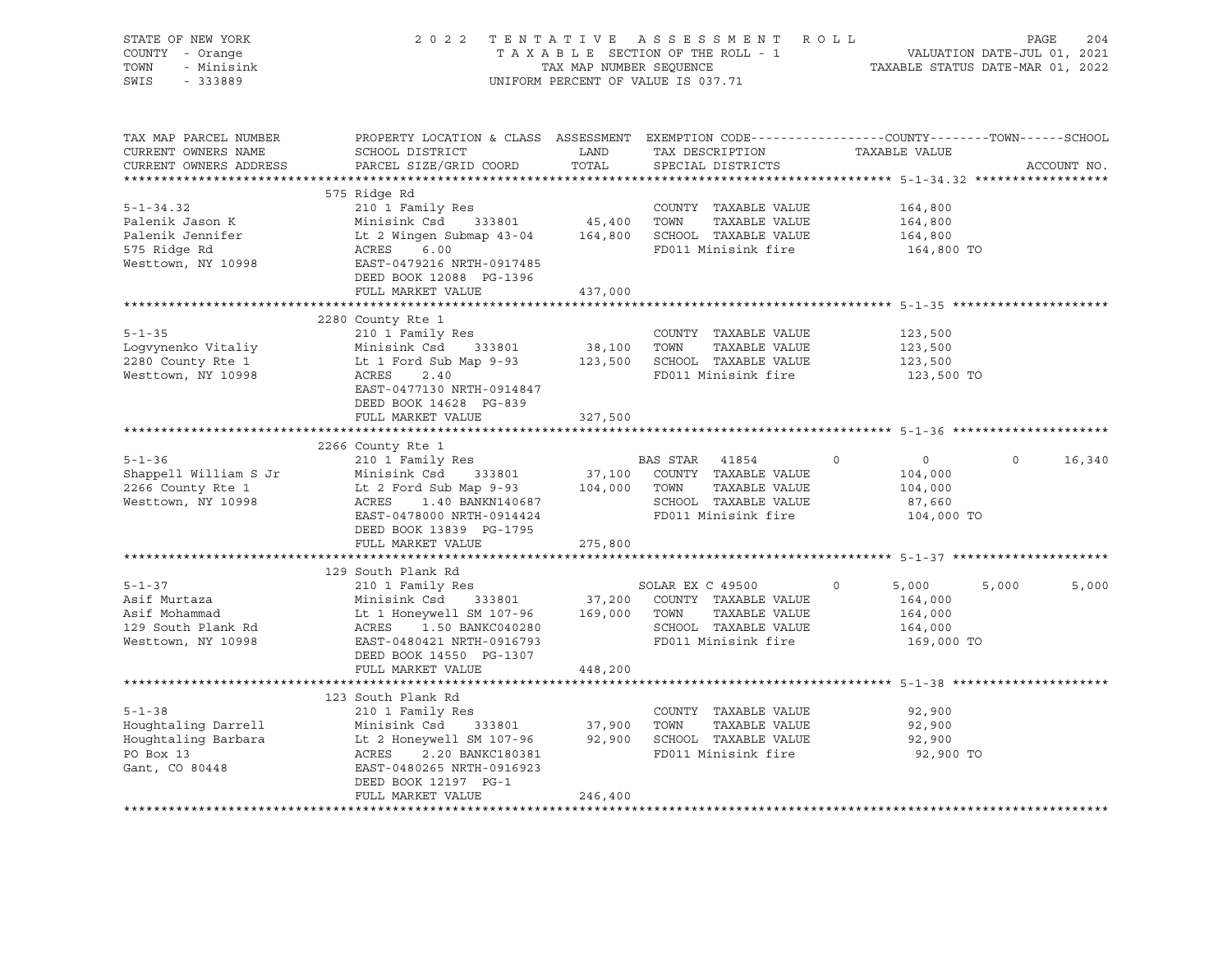| STATE OF NEW YORK<br>COUNTY - Orange<br>TOWN<br>- Minisink<br>SWIS<br>$-333889$                                                                                                                                             | 2 0 2 2<br>TENTATIVE                                                                                                                                                                                                                                                                                                                                                                                                                            | TAXABLE SECTION OF THE ROLL - 1<br>TAX MAP NUMBER SEOUENCE<br>UNIFORM PERCENT OF VALUE IS 037.71 |                                            | ASSESSMENT                                                                                                                                                                                         | ROLL                           | TAXABLE STATUS DATE-MAR 01, 2022                                                                                                  | PAGE<br>VALUATION DATE-JUL 01, 2021 | 205                       |
|-----------------------------------------------------------------------------------------------------------------------------------------------------------------------------------------------------------------------------|-------------------------------------------------------------------------------------------------------------------------------------------------------------------------------------------------------------------------------------------------------------------------------------------------------------------------------------------------------------------------------------------------------------------------------------------------|--------------------------------------------------------------------------------------------------|--------------------------------------------|----------------------------------------------------------------------------------------------------------------------------------------------------------------------------------------------------|--------------------------------|-----------------------------------------------------------------------------------------------------------------------------------|-------------------------------------|---------------------------|
| TAX MAP PARCEL NUMBER<br>CURRENT OWNERS NAME<br>CURRENT OWNERS ADDRESS<br>*********************                                                                                                                             | PROPERTY LOCATION & CLASS ASSESSMENT EXEMPTION CODE----------------COUNTY-------TOWN------SCHOOL<br>SCHOOL DISTRICT<br>PARCEL SIZE/GRID COORD                                                                                                                                                                                                                                                                                                   | LAND<br>TOTAL                                                                                    |                                            | TAX DESCRIPTION<br>SPECIAL DISTRICTS                                                                                                                                                               |                                | TAXABLE VALUE                                                                                                                     |                                     | ACCOUNT NO.               |
| $5 - 1 - 39.1$<br>Kroposki Brian W<br>66 South Plank Rd<br>Westtown, NY 10998                                                                                                                                               | 66 South Plank Rd<br>210 1 Family Res<br>Minisink Csd<br>333801<br>Lt 1 Honeywell Sub 263-02 174,900 TOWN<br>Deed 5221/282<br>ACRES<br>2.20<br>EAST-0479930 NRTH-0915265<br>DEED BOOK 11168 PG-5<br>FULL MARKET VALUE                                                                                                                                                                                                                           | 463,800                                                                                          | BAS STAR                                   | 41854<br>37,900 COUNTY TAXABLE VALUE<br>TAXABLE VALUE<br>SCHOOL TAXABLE VALUE<br>FD011 Minisink fire                                                                                               | $\circ$                        | $\overline{0}$<br>174,900<br>174,900<br>158,560<br>174,900 TO                                                                     | $\Omega$                            | 16,340                    |
|                                                                                                                                                                                                                             |                                                                                                                                                                                                                                                                                                                                                                                                                                                 |                                                                                                  |                                            |                                                                                                                                                                                                    |                                |                                                                                                                                   |                                     |                           |
| $5 - 1 - 39.2$<br>Ditrocchio Ralph J<br>Ditrocchio Joan M<br>PO Box 45<br>Westtown, NY 10998<br>$5 - 1 - 39.3$<br>Molander Sandra L<br>84 South Plank Rd<br>Westtown, NY 10998                                              | 76 South Plank Rd<br>210 1 Family Res<br>Minisink Csd 333801 38,400 BAS STAR 41854<br>Lt 2 Honeywell Sub 263-02<br>Deed 5221/282<br>ACRES<br>2.70<br>EAST-0480116 NRTH-0915430<br>DEED BOOK 11524 PG-1488<br>FULL MARKET VALUE<br>84 South Plank Rd<br>210 1 Family Res<br>Minisink Csd<br>Lt 3 Honeywell Sub 263-02<br>Deed 5221/282<br>ACRES<br>3.70 BANKN140687<br>EAST-0480265 NRTH-0915217<br>DEED BOOK 14404 PG-1543<br>FULL MARKET VALUE | 476,800<br>167,500 TOWN<br>444,200                                                               | VETCOM CTS 41130<br>TOWN<br>BAS STAR 41854 | 179,800 COUNTY TAXABLE VALUE<br>TAXABLE VALUE<br>SCHOOL TAXABLE VALUE<br>FD011 Minisink fire<br>333801 39,400 COUNTY TAXABLE VALUE<br>TAXABLE VALUE<br>SCHOOL TAXABLE VALUE<br>FD011 Minisink fire | $\circ$<br>$\Omega$<br>$\circ$ | 15,645<br>$\circ$<br>164,155<br>175,330<br>154,520<br>179,800 TO<br>$\overline{0}$<br>167,500<br>167,500<br>151,160<br>167,500 TO | 4,470<br>$\Omega$<br>$\Omega$       | 8,940<br>16,340<br>16,340 |
|                                                                                                                                                                                                                             |                                                                                                                                                                                                                                                                                                                                                                                                                                                 |                                                                                                  |                                            |                                                                                                                                                                                                    |                                |                                                                                                                                   |                                     |                           |
| $5 - 1 - 39.4$<br>Honeywell Allen H Trustee<br>A B Honeywell Irrev Trust<br>c/o Karen Turner<br>12217 Rowan Tree Dr<br>Fairfax, VA 22030<br>MAY BE SUBJECT TO PAYMENT<br>UNDER AGDIST LAW TIL 2026<br>********************* | South Plank Rd<br>112 Dairy farm<br>Minisink Csd<br>333801<br>Remaining Lands Of<br>Honeywell Map 263-02<br>ACRES 70.20<br>EAST-0480989 NRTH-0915506<br>DEED BOOK 5221 PG-276<br>FULL MARKET VALUE                                                                                                                                                                                                                                              | 116,800 TOWN<br>309,700                                                                          | AGDISTRICT 41720                           | 110,900 COUNTY TAXABLE VALUE<br>TAXABLE VALUE<br>SCHOOL TAXABLE VALUE<br>FD011 Minisink fire                                                                                                       | $\circ$                        | 92,533<br>24,267<br>24,267<br>24,267<br>116,800 TO                                                                                | 92,533                              | 92,533                    |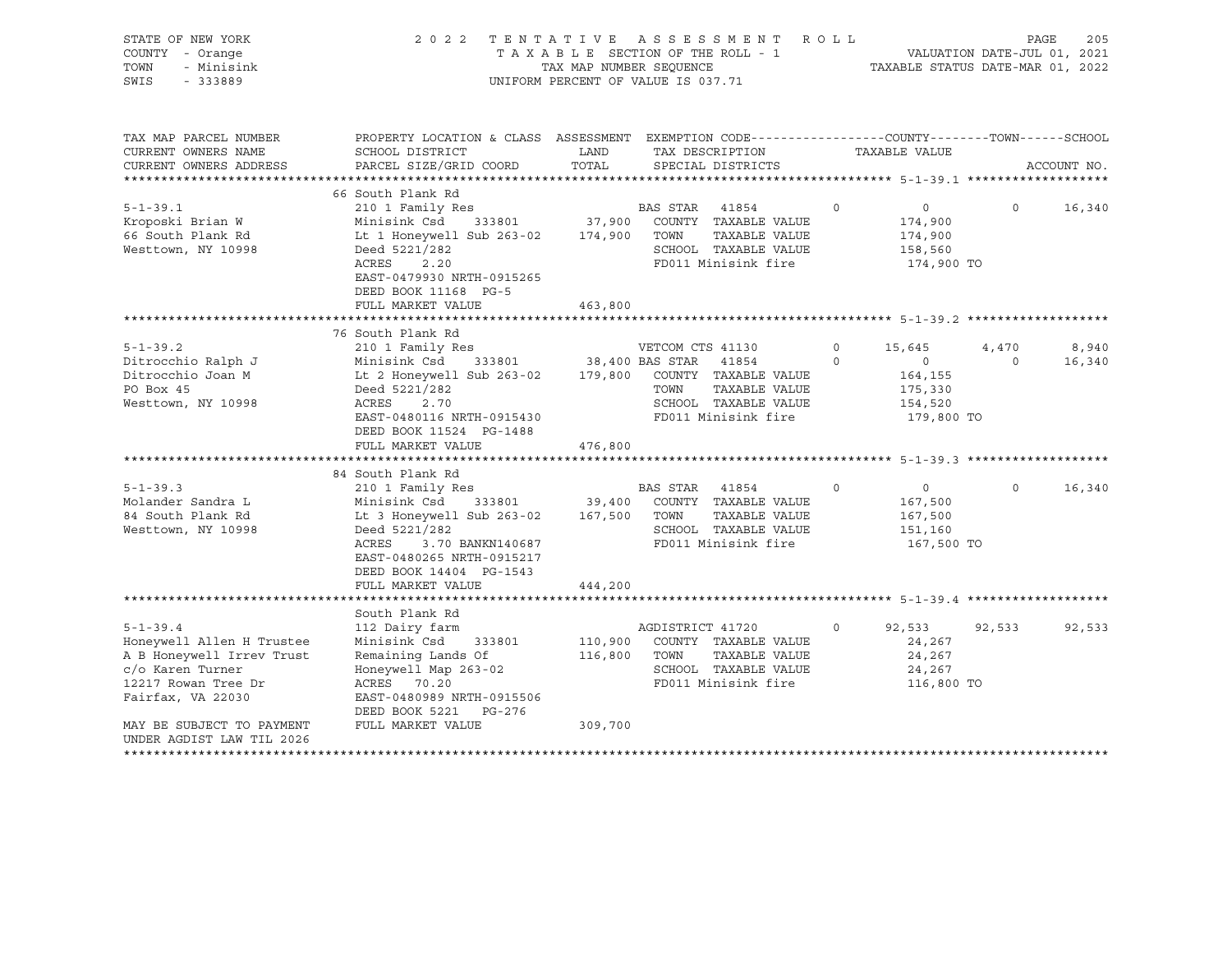### STATE OF NEW YORK 2 0 2 2 T E N T A T I V E A S S E S S M E N T R O L L PAGE 206 COUNTY - Orange T A X A B L E SECTION OF THE ROLL - 1 VALUATION DATE-JUL 01, 2021 TOWN - Minisink TAX MAP NUMBER SEQUENCE TAXABLE STATUS DATE-MAR 01, 2022 SWIS - 333889 CONSERVATION CONTROL OF VALUE IS 037.71

| TAX MAP PARCEL NUMBER<br>CURRENT OWNERS NAME<br>CURRENT OWNERS ADDRESS                                                                | PROPERTY LOCATION & CLASS ASSESSMENT<br>SCHOOL DISTRICT<br>PARCEL SIZE/GRID COORD                                                                                                                                  | LAND<br>TOTAL                 | EXEMPTION CODE-----------------COUNTY-------TOWN------SCHOOL<br>TAX DESCRIPTION<br>SPECIAL DISTRICTS                                                                          |                                            | TAXABLE VALUE                                                                               |                                              | ACCOUNT NO.                            |
|---------------------------------------------------------------------------------------------------------------------------------------|--------------------------------------------------------------------------------------------------------------------------------------------------------------------------------------------------------------------|-------------------------------|-------------------------------------------------------------------------------------------------------------------------------------------------------------------------------|--------------------------------------------|---------------------------------------------------------------------------------------------|----------------------------------------------|----------------------------------------|
| *************************                                                                                                             |                                                                                                                                                                                                                    |                               |                                                                                                                                                                               |                                            |                                                                                             |                                              |                                        |
| $5 - 1 - 40$<br>Ostermiller Lilian<br>PO Box 187<br>Westtown, NY 10998                                                                | 2448 County Rte 1<br>210 1 Family Res<br>Minisink Csd 333801<br>Lt 1 Kovacs Farm Sb Mp<br>227-00 Es Co Hwy 1<br>ACRES 30.90 BANKC230070<br>EAST-0474700 NRTH-0917492<br>DEED BOOK 5426 PG-170<br>FULL MARKET VALUE | 66,600 AGED-T                 | AGED-C<br>41802<br>41803<br>41804<br>164,000 AGED-S<br>ENH STAR 41834<br>COUNTY TAXABLE VALUE<br>TOWN<br>TAXABLE VALUE<br>SCHOOL TAXABLE VALUE<br>434,900 FD011 Minisink fire | $\circ$<br>$\Omega$<br>$\circ$<br>$\Omega$ | 65,600<br>$\Omega$<br>$\circ$<br>$\overline{0}$<br>98,400<br>98,400<br>57,610<br>164,000 TO | $\mathbf 0$<br>65,600<br>$\circ$<br>$\Omega$ | $\circ$<br>$\circ$<br>65,600<br>40,790 |
|                                                                                                                                       | 38 Browns Rd                                                                                                                                                                                                       |                               |                                                                                                                                                                               |                                            |                                                                                             |                                              |                                        |
| $5 - 1 - 41$<br>Quinn Patrick J<br>70 South Paramus Rd<br>Paramus, NJ 07652<br>MAY BE SUBJECT TO PAYMENT<br>UNDER AGDIST LAW TIL 2026 | 112 Dairy farm<br>Minisink Csd 333801<br>Lt 2 Kovacs Sub Mp 227-00<br>Co Hwy 1<br>ACRES 88.00<br>EAST-0473864 NRTH-0915983<br>DEED BOOK 12128 PG-1615<br>FULL MARKET VALUE                                         | 286,200<br>759,000            | AGDISTRICT 41720<br>162,300 SOLAR EX C 49500<br>COUNTY TAXABLE VALUE<br>TOWN<br>TAXABLE VALUE<br>SCHOOL TAXABLE VALUE<br>FD011 Minisink fire                                  | $\circ$<br>$\mathbf 0$                     | 129,396<br>5,000<br>151,804<br>151,804<br>151,804<br>286,200 TO                             | 129,396<br>5,000                             | 129,396<br>5,000                       |
|                                                                                                                                       |                                                                                                                                                                                                                    |                               |                                                                                                                                                                               |                                            |                                                                                             |                                              |                                        |
| $5 - 1 - 42$<br>Wieman William Kurt<br>Wieman Heather Christine<br>496 Ridge Rd<br>Westtown, NY 10998                                 | 496 Ridge Rd<br>210 1 Family Res<br>Minisink Csd<br>333801<br>Lt2 Trenz Sub Map 970-04<br>Murphy Sub 3832<br>ACRES 11.80<br>EAST-0477688 NRTH-0915915<br>DEED BOOK 14852 PG-847<br>FULL MARKET VALUE               | 44,000<br>193,900<br>514,200  | SOLAR EX C 49500<br>COUNTY TAXABLE VALUE<br>TAXABLE VALUE<br>TOWN<br>SCHOOL TAXABLE VALUE<br>FD011 Minisink fire                                                              | $\circ$                                    | 5,000<br>188,900<br>188,900<br>188,900<br>193,900 TO                                        | 5,000                                        | 5,000                                  |
|                                                                                                                                       |                                                                                                                                                                                                                    |                               |                                                                                                                                                                               |                                            |                                                                                             |                                              |                                        |
| $5 - 1 - 43$<br>McCarey Jenna L<br>484 Ridge Rd<br>Westtown, NY 10998                                                                 | 484 Ridge Rd<br>210 1 Family Res<br>Minisink Csd<br>333801<br>Loc Lt 1 Trenz Sub 970-04<br>ACRES<br>2.00 BANKC220065<br>EAST-0477243 NRTH-0916074<br>DEED BOOK 13983 PG-922                                        | 41,400<br>144,300             | COUNTY TAXABLE VALUE<br>TOWN<br>TAXABLE VALUE<br>SCHOOL TAXABLE VALUE<br>FD011 Minisink fire                                                                                  |                                            | 144,300<br>144,300<br>144,300<br>144,300 TO                                                 |                                              |                                        |
|                                                                                                                                       | FULL MARKET VALUE                                                                                                                                                                                                  | 382,700                       |                                                                                                                                                                               |                                            |                                                                                             |                                              |                                        |
| $5 - 1 - 44$<br>Wingen 2014 Family Trust<br>Wingen Michael-Trustee<br>37 Bergerons Rd<br>Westtown, NY 10998                           | Ridge Rd<br>322 Rural vac>10<br>Minisink Csd<br>333801<br>Lt 1 Wingen Submap 43-04<br>filed 2/5/04 ns ridge rd<br>ACRES 48.80<br>EAST-0479033 NRTH-0918101<br>DEED BOOK 13867 PG-234<br>FULL MARKET VALUE          | 126,600<br>126,600<br>335,700 | ******************************** 5-1-44 ********<br>COUNTY TAXABLE VALUE<br>TOWN<br>TAXABLE VALUE<br>SCHOOL TAXABLE VALUE<br>FD011 Minisink fire                              |                                            | 126,600<br>126,600<br>126,600<br>126,600 TO                                                 |                                              |                                        |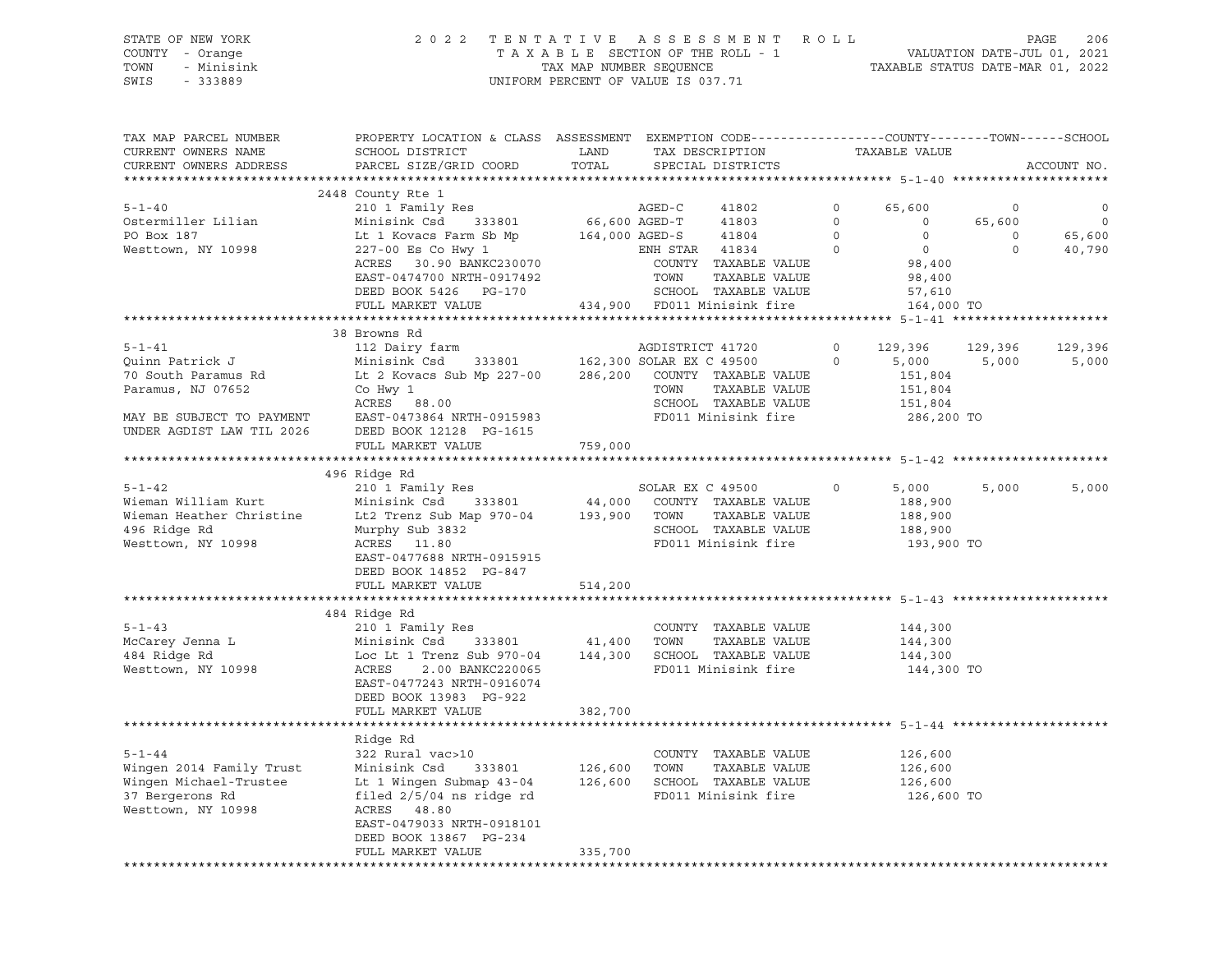### STATE OF NEW YORK 2 0 2 2 T E N T A T I V E A S S E S S M E N T R O L L PAGE 207 COUNTY - Orange T A X A B L E SECTION OF THE ROLL - 1 VALUATION DATE-JUL 01, 2021 TOWN - Minisink TAX MAP NUMBER SEQUENCE TAXABLE STATUS DATE-MAR 01, 2022 SWIS - 333889 CONSERVATION CONTROL OF VALUE IS 037.71

| TAX MAP PARCEL NUMBER<br>CURRENT OWNERS NAME<br>CURRENT OWNERS ADDRESS | PROPERTY LOCATION & CLASS ASSESSMENT EXEMPTION CODE----------------COUNTY-------TOWN------SCHOOL<br>SCHOOL DISTRICT<br>PARCEL SIZE/GRID COORD | LAND<br>TOTAL | TAX DESCRIPTION TAXABLE VALUE<br>SPECIAL DISTRICTS |                          |             | ACCOUNT NO. |
|------------------------------------------------------------------------|-----------------------------------------------------------------------------------------------------------------------------------------------|---------------|----------------------------------------------------|--------------------------|-------------|-------------|
|                                                                        |                                                                                                                                               |               |                                                    |                          |             |             |
|                                                                        | 374 Ridge Rd                                                                                                                                  |               |                                                    |                          |             |             |
| $5 - 1 - 45$                                                           |                                                                                                                                               |               |                                                    | 32,000<br>$\circ$        | 32,000      | 32,000      |
| Leisch Jonathan A                                                      | $210$ I Family Res $$\tt FRRM$ BLDG $\,$ 41700 $\,$ Minisink Csd $\,$ 333801 $\,$ 105,700 $\tt FRM$ BLDG 41700                                |               |                                                    | $\Omega$<br>2,000        | 2,000       | 2,000       |
| Leisch Michele A                                                       | Lt1 Pheasant Hill Water C 270,100 AGDISTRICT 41720                                                                                            |               |                                                    | 44,516 44,516<br>$\circ$ |             | 44,516      |
| 374 Ridge Rd                                                           | SM 56-09 filed 3/10/09                                                                                                                        |               | SOLAR EX C 49500                                   | $\Omega$                 | 5,000 5,000 | 5,000       |
| Westtown, NY 10998                                                     | PARTIAL                                                                                                                                       |               | COUNTY TAXABLE VALUE                               | 186,584                  |             |             |
|                                                                        | ACRES 85.50                                                                                                                                   |               | TOWN<br>TAXABLE VALUE                              | 186,584                  |             |             |
| MAY BE SUBJECT TO PAYMENT                                              | EAST-0475725 NRTH-0913710                                                                                                                     |               | SCHOOL TAXABLE VALUE                               | 186,584                  |             |             |
| UNDER AGDIST LAW TIL 2027                                              | DEED BOOK 13923 PG-216                                                                                                                        |               | FD011 Minisink fire 270,100 TO                     |                          |             |             |
|                                                                        | FULL MARKET VALUE                                                                                                                             | 716,300       |                                                    |                          |             |             |
|                                                                        |                                                                                                                                               |               |                                                    |                          |             |             |
|                                                                        | 475 Ridge Rd                                                                                                                                  |               |                                                    |                          |             |             |
| $5 - 1 - 47$                                                           | $312$ Vac w/imprv                                                                                                                             |               | AGDISTRICT 41720 0                                 | 46,720 46,720            |             | 46,720      |
| Landesberg David                                                       | Minisink Csd 333801 49,400 COUNTY TAXABLE VALUE                                                                                               |               |                                                    | 7,680                    |             |             |
| Landesberg Amy                                                         | Lt 1 Sinclair & Atkinson $54,400$ TOWN $409-10$ filed $11/18/10$ NS SCHOOL                                                                    |               | TAXABLE VALUE                                      | 7,680                    |             |             |
| $1070$ Park Ave $10A$                                                  |                                                                                                                                               |               | SCHOOL TAXABLE VALUE                               | 7,680                    |             |             |
| New York, NY 10128                                                     | Rd                                                                                                                                            |               | FD011 Minisink fire                                | 54,400 TO                |             |             |
| MAY BE SUBJECT TO PAYMENT<br>2026 - יחי שיישר                          | ACRES 10.10                                                                                                                                   |               |                                                    |                          |             |             |
|                                                                        | EAST-0476543 NRTH-0916668                                                                                                                     |               |                                                    |                          |             |             |
|                                                                        | DEED BOOK 15029 PG-1005                                                                                                                       |               |                                                    |                          |             |             |
|                                                                        | FULL MARKET VALUE                                                                                                                             | 144,300       |                                                    |                          |             |             |
|                                                                        |                                                                                                                                               |               |                                                    |                          |             |             |
|                                                                        | 465 Ridge Rd                                                                                                                                  |               |                                                    |                          |             |             |
| $5 - 1 - 48$<br>Landesberg David                                       | 210 1 Family Res<br>210 1 Family Res<br>Minisink Csd       333801                41,500                                                       |               | COUNTY TAXABLE VALUE                               | 289,200                  |             |             |
|                                                                        |                                                                                                                                               |               | TOWN<br>TAXABLE VALUE<br>SCHOOL TAXABLE VALUE      | 289,200<br>289,200       |             |             |
|                                                                        | Landesberg Amy Lt 2 Sinclair & Atkinson 289,200<br>1070 Park Ave 10A 409-10 filed 11/18/10 NS                                                 |               | FD011 Minisink fire                                | 289,200 TO               |             |             |
| New York, NY 10128                                                     | Rd PARTIAL                                                                                                                                    |               |                                                    |                          |             |             |
|                                                                        | ACRES<br>5.80                                                                                                                                 |               |                                                    |                          |             |             |
|                                                                        | EAST-0479577 NRTH-0907576                                                                                                                     |               |                                                    |                          |             |             |
|                                                                        | DEED BOOK 15029 PG-1005                                                                                                                       |               |                                                    |                          |             |             |
|                                                                        | FULL MARKET VALUE                                                                                                                             | 766,900       |                                                    |                          |             |             |
|                                                                        |                                                                                                                                               |               |                                                    |                          |             |             |
|                                                                        | 5 Black Rock Rd                                                                                                                               |               |                                                    |                          |             |             |
| $5 - 1 - 50$                                                           | 210 1 Family Res                                                                                                                              |               | SOLAR EX C 49500                                   | $\circ$<br>5,000         | 5,000       | 5,000       |
| Bracco Robert J                                                        |                                                                                                                                               |               | 333801 39,400 COUNTY TAXABLE VALUE                 | 120,300                  |             |             |
| 5 Black Rock Rd                                                        | Minisink Csd      33801              39,400<br>Lt D Wingen & Bracco SM 3       125,300                                                        |               | TOWN<br>TAXABLE VALUE                              | 120,300                  |             |             |
| Westtown, NY 10998                                                     | filed 11/9/12 ES Bergeron                                                                                                                     |               | SCHOOL TAXABLE VALUE                               | 120,300                  |             |             |
|                                                                        | ACRES<br>3.70                                                                                                                                 |               | FD011 Minisink fire                                | 125,300 TO               |             |             |
|                                                                        | EAST-0477784 NRTH-0918330                                                                                                                     |               |                                                    |                          |             |             |
|                                                                        | DEED BOOK 13604 PG-1187                                                                                                                       |               |                                                    |                          |             |             |
|                                                                        | FULL MARKET VALUE                                                                                                                             | 332,300       |                                                    |                          |             |             |
|                                                                        |                                                                                                                                               |               |                                                    |                          |             |             |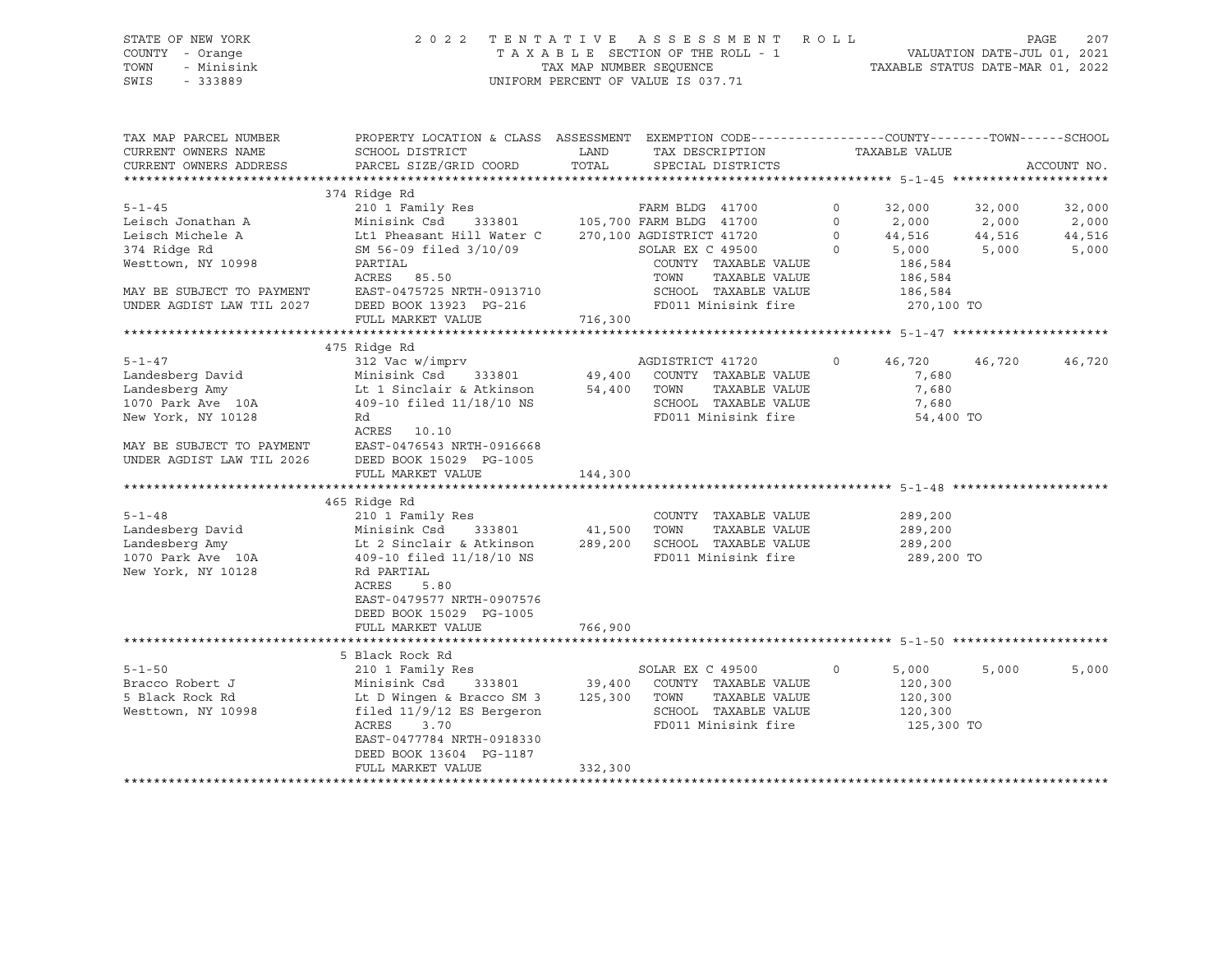| STATE OF NEW YORK<br>COUNTY - Orange<br>TOWN<br>- Minisink<br>SWIS<br>$-333889$ | TENTATIVE ASSESSMENT ROLL<br>2 0 2 2<br>TAXABLE SECTION OF THE ROLL - 1<br>TAX MAP NUMBER SEOUENCE<br>UNIFORM PERCENT OF VALUE IS 037.71 | PAGE<br>208<br>VALUATION DATE-JUL 01, 2021<br>TAXABLE STATUS DATE-MAR 01, 2022 |                                               |                                                                                                |
|---------------------------------------------------------------------------------|------------------------------------------------------------------------------------------------------------------------------------------|--------------------------------------------------------------------------------|-----------------------------------------------|------------------------------------------------------------------------------------------------|
| TAX MAP PARCEL NUMBER                                                           |                                                                                                                                          |                                                                                |                                               | PROPERTY LOCATION & CLASS ASSESSMENT EXEMPTION CODE---------------COUNTY-------TOWN-----SCHOOL |
| CURRENT OWNERS NAME                                                             | SCHOOL DISTRICT                                                                                                                          | LAND                                                                           | TAX DESCRIPTION                               | TAXABLE VALUE                                                                                  |
| CURRENT OWNERS ADDRESS                                                          | PARCEL SIZE/GRID COORD                                                                                                                   | TOTAL                                                                          | SPECIAL DISTRICTS                             | ACCOUNT NO.                                                                                    |
|                                                                                 |                                                                                                                                          |                                                                                |                                               |                                                                                                |
| $5 - 1 - 51$                                                                    | 46 Bergeron Rd<br>230 3 Family Res                                                                                                       |                                                                                | COUNTY TAXABLE VALUE                          | 211,200                                                                                        |
| Wingen Michael                                                                  | 333801 55,500 TOWN<br>Minisink Csd                                                                                                       |                                                                                | TAXABLE VALUE                                 | 211,200                                                                                        |
| 37 Bergeron Rd                                                                  | Lt B Wingen & Bracco SM 3 211,200 SCHOOL TAXABLE VALUE                                                                                   |                                                                                |                                               | 211,200                                                                                        |
| Westtown, NY 10998                                                              | filed $11/9/12$ ES Bergeron<br>5.00<br>ACRES<br>EAST-0477744 NRTH-0917876<br>DEED BOOK 13604 PG-1178                                     |                                                                                | FD011 Minisink fire                           | 211,200 TO                                                                                     |
|                                                                                 | FULL MARKET VALUE                                                                                                                        | 560,100                                                                        |                                               |                                                                                                |
|                                                                                 | 6 Black Rock Rd                                                                                                                          |                                                                                |                                               |                                                                                                |
| $5 - 1 - 52$                                                                    | 210 1 Family Res                                                                                                                         |                                                                                | COUNTY TAXABLE VALUE                          | 131,800                                                                                        |
| Mankoo Jason S                                                                  |                                                                                                                                          |                                                                                |                                               | 131,800                                                                                        |
| Mankoo Sally M                                                                  | Minisink Csd 333801 46,800 TOWN TAXABLE VALUE<br>Lt C Wingen & Bracco SM 3 131,800 SCHOOL TAXABLE VALUE                                  |                                                                                |                                               | 131,800                                                                                        |
| 6 Black Rock Rd<br>Westtown, NY 10998                                           | filed $11/9/12$ E Bergeron<br>PARTIAL<br>ACRES<br>3.70<br>EAST-0478272 NRTH-0918255<br>DEED BOOK 14808 PG-346<br>FULL MARKET VALUE       | 349,500                                                                        |                                               |                                                                                                |
|                                                                                 |                                                                                                                                          |                                                                                |                                               |                                                                                                |
|                                                                                 | 22 Bergeron Rd                                                                                                                           |                                                                                |                                               |                                                                                                |
| $5 - 1 - 53$                                                                    | 240 Rural res<br>Minisink Csd 333801 62,800                                                                                              |                                                                                | COUNTY TAXABLE VALUE<br>TOWN<br>TAXABLE VALUE | 450,000                                                                                        |
| County Home Care LLC<br>22 Bergerons Rd                                         | Lt A Wingen & Bracco SM 3 450,000                                                                                                        |                                                                                | SCHOOL TAXABLE VALUE                          | 450,000<br>450,000                                                                             |
| Westtown, NY 10998                                                              | file $11/9/12$ ES Bergeron<br>ACRES 13.30<br>EAST-0478213 NRTH-0917721<br>DEED BOOK 14549 PG-1116                                        |                                                                                | FD011 Minisink fire                           | 450,000 TO                                                                                     |
|                                                                                 | FULL MARKET VALUE                                                                                                                        | 1193,300                                                                       |                                               |                                                                                                |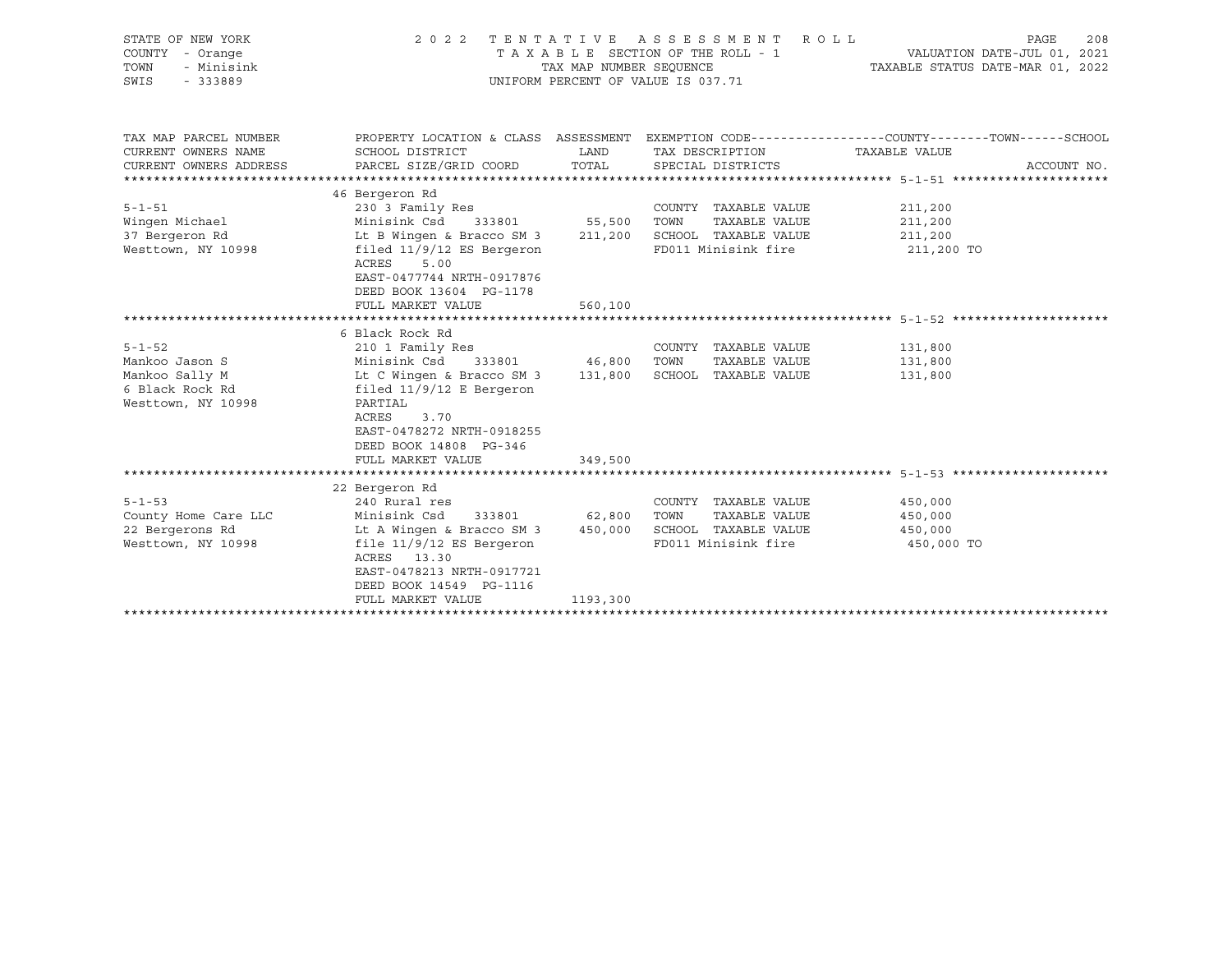|      | STATE OF NEW YORK | 2022 TENTATIVE ASSESSMENT ROLL        |                                  | PAGE            | 209 |
|------|-------------------|---------------------------------------|----------------------------------|-----------------|-----|
|      | COUNTY - Orange   | T A X A B L E SECTION OF THE ROLL - 1 | VALUATION DATE-JUL 01, 2021      |                 |     |
| TOWN | - Minisink        | MAP SECTION - 005                     | TAXABLE STATUS DATE-MAR 01, 2022 |                 |     |
| SWIS | - 333889          | SUB-SECTION - 000                     |                                  | RPS150/V04/L015 |     |
|      |                   | UNIFORM PERCENT OF VALUE IS 037.71    | CURRENT DATE $4/28/2022$         |                 |     |

# \*\*\* S P E C I A L D I S T R I C T S U M M A R Y \*\*\*

|                            | TOTAL | EXTENSION | EXTENSION | AD VALOREM | EXEMPT | TAXABLE   |
|----------------------------|-------|-----------|-----------|------------|--------|-----------|
| CODE DISTRICT NAME PARCELS |       | TYPE      | VALUE     | VALUE      | AMOUNT | VALUE     |
|                            |       |           |           |            |        |           |
| FD011 Minisink fire        |       | 80 TOTAL  |           | 12548,134  |        | 12548,134 |

# \*\*\* S C H O O L D I S T R I C T S U M M A R Y \*\*\*

| CODE   | DISTRICT NAME | TOTAL<br>PARCELS | ASSESSED<br>LAND | ASSESSED<br>TOTAL | EXEMPT<br>AMOUNT | TOTAL<br>TAXABLE | STAR<br>AMOUNT | STAR<br>TAXABLE |
|--------|---------------|------------------|------------------|-------------------|------------------|------------------|----------------|-----------------|
| 333801 | Minisink Csd  | 81               | 3892,300         | 12679,934         | 1701,050         | 10978,884        | 685,920        | 10292,964       |
|        | SUB-TOTAL     | 81               | 3892,300         | 12679,934         | 1701,050         | 10978,884        | 685,920        | 10292,964       |
|        | тотаь         | 81               | 3892,300         | 12679,934         | 1701,050         | 10978,884        | 685,920        | 10292,964       |

#### \*\*\* S Y S T E M C O D E S S U M M A R Y \*\*\*

### NO SYSTEM EXEMPTIONS AT THIS LEVEL

# \*\*\* E X E M P T I O N S U M M A R Y \*\*\*

|       |             | TOTAL          |          |          |          |
|-------|-------------|----------------|----------|----------|----------|
| CODE  | DESCRIPTION | PARCELS        | COUNTY   | TOWN     | SCHOOL   |
| 41120 | VETWAR CTS  | 2              | 18,774   | 5,364    | 10,728   |
| 41130 | VETCOM CTS  |                | 15,645   | 4,470    | 8,940    |
| 41140 | VETDIS CTS  | 2              | 61,335   | 17,880   | 35,760   |
| 41700 | FARM BLDG   |                | 34,000   | 34,000   | 34,000   |
| 41720 | AGDISTRICT  | 10             | 695,923  | 695,923  | 695,923  |
| 41800 | AGED        | $\mathbf{1}$   | 59,450   | 59,450   | 59,450   |
| 41802 | AGED-C      | 2              | 73,515   |          |          |
| 41803 | AGED-T      | 2              |          | 73,515   |          |
| 41804 | AGED-S      | $\overline{a}$ |          |          | 73,515   |
| 41834 | ENH STAR    | 6              |          |          | 244,740  |
| 41854 | BAS STAR    | 27             |          |          | 441,180  |
| 49500 | SOLAR EX C  | 12             | 782,734  | 782,734  | 782,734  |
|       | TOTAL       | 68             | 1741,376 | 1673,336 | 2386,970 |
|       |             |                |          |          |          |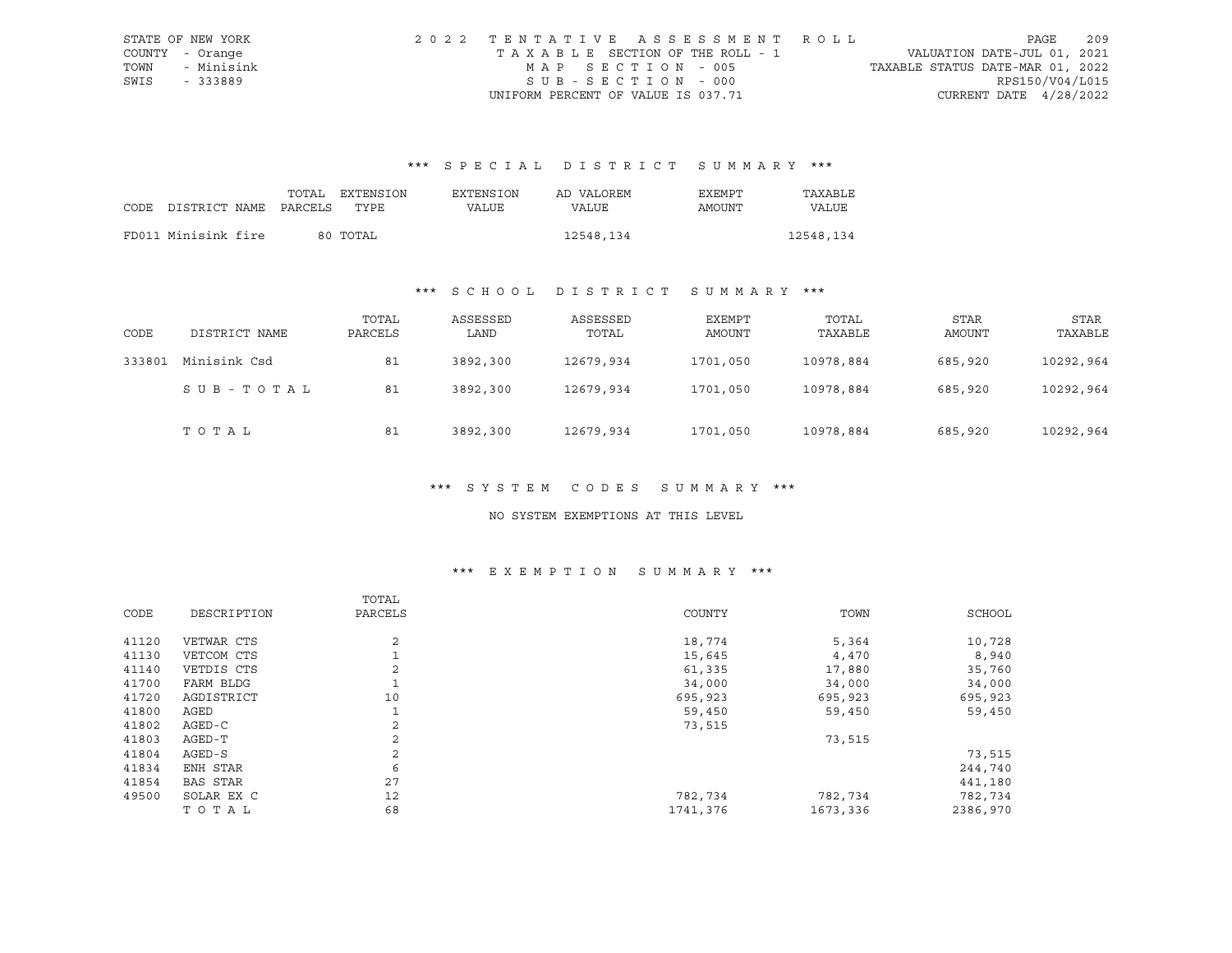|      | STATE OF NEW YORK | 2022 TENTATIVE ASSESSMENT ROLL                                 | PAGE            | 210 |
|------|-------------------|----------------------------------------------------------------|-----------------|-----|
|      | COUNTY - Orange   | VALUATION DATE-JUL 01, 2021<br>TAXABLE SECTION OF THE ROLL - 1 |                 |     |
| TOWN | - Minisink        | TAXABLE STATUS DATE-MAR 01, 2022<br>MAP SECTION - 005          |                 |     |
| SWIS | - 333889          | SUB-SECTION - 000                                              | RPS150/V04/L015 |     |
|      |                   | CURRENT DATE $4/28/2022$<br>UNIFORM PERCENT OF VALUE IS 037.71 |                 |     |

## \*\*\* G R A N D T O T A L S \*\*\*

| ROLL       |             | TOTAL   | ASSESSED | ASSESSED  | TAXABLE   | TAXABLE   | TAXABLE   | STAR      |
|------------|-------------|---------|----------|-----------|-----------|-----------|-----------|-----------|
| <b>SEC</b> | DESCRIPTION | PARCELS | LAND     | TOTAL     | COUNTY    | TOWN      | SCHOOL    | TAXABLE   |
|            | TAXABLE     |         | 3892,300 | 12679,934 | 10938,558 | 11006,598 | 10978,884 | 10292,964 |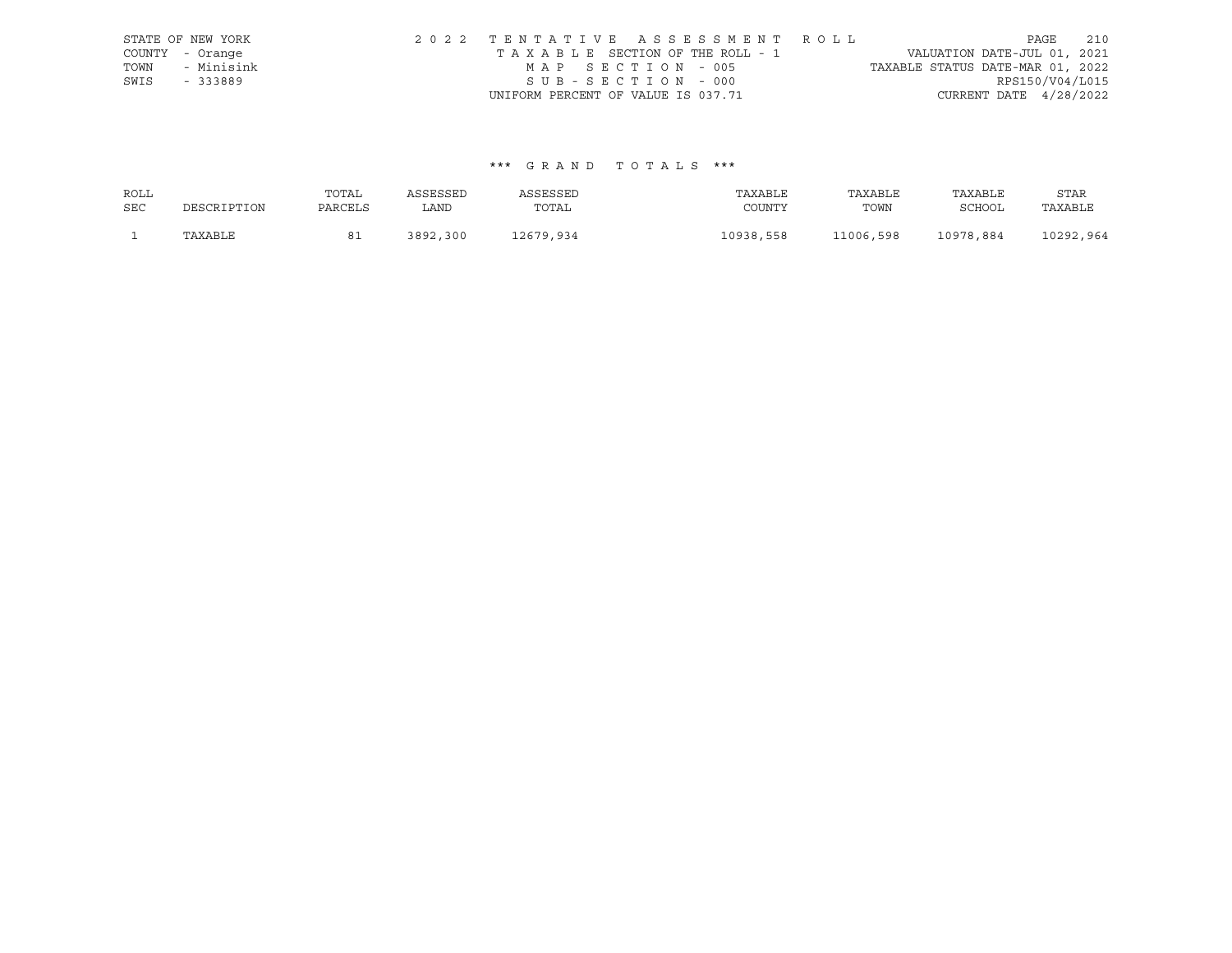### STATE OF NEW YORK 2 0 2 2 T E N T A T I V E A S S E S S M E N T R O L L PAGE 211 COUNTY - Orange T A X A B L E SECTION OF THE ROLL - 1 VALUATION DATE-JUL 01, 2021 TOWN - Minisink TAX MAP NUMBER SEQUENCE TAXABLE STATUS DATE-MAR 01, 2022 SWIS - 333889 CONSERVATION CONTROL OF VALUE IS 037.71

| TAX MAP PARCEL NUMBER                                                                                  | PROPERTY LOCATION & CLASS ASSESSMENT EXEMPTION CODE---------------COUNTY-------TOWN-----SCHOOL<br>CURRENT OWNERS NAME SCHOOL DISTRICT THE LAND TAX DESCRIPTION                                                                         |         |                                                               |         | TAXABLE VALUE                                                                                                                                                                                                                                                                                 |                |              |
|--------------------------------------------------------------------------------------------------------|----------------------------------------------------------------------------------------------------------------------------------------------------------------------------------------------------------------------------------------|---------|---------------------------------------------------------------|---------|-----------------------------------------------------------------------------------------------------------------------------------------------------------------------------------------------------------------------------------------------------------------------------------------------|----------------|--------------|
| CURRENT OWNERS ADDRESS                                                                                 | PARCEL SIZE/GRID COORD                                                                                                                                                                                                                 |         | TOTAL SPECIAL DISTRICTS                                       |         |                                                                                                                                                                                                                                                                                               |                | ACCOUNT NO.  |
|                                                                                                        |                                                                                                                                                                                                                                        |         |                                                               |         |                                                                                                                                                                                                                                                                                               |                |              |
|                                                                                                        | 1009 ACES 233801 34,100 COUNIT ALLOTE 1.1<br>Smith Joseph W Sr Minisink Csd 333801 34,100 COUNIT ALLOTE<br>1069 Ree 284 ACRES 1.30 BANKC040280 102,900 TOWN TAXABLE VALUE<br>Westtown, NY 10998 BAST-0486163 NRTH-0916478 SCHOOL TAX   |         |                                                               |         |                                                                                                                                                                                                                                                                                               |                |              |
|                                                                                                        |                                                                                                                                                                                                                                        |         |                                                               |         | $\sim$ 0 $\sim$ 0 $\sim$ 0 $\sim$ 0 $\sim$ 0 $\sim$ 0 $\sim$ 0 $\sim$ 0 $\sim$ 0 $\sim$ 0 $\sim$ 0 $\sim$ 0 $\sim$ 0 $\sim$ 0 $\sim$ 0 $\sim$ 0 $\sim$ 0 $\sim$ 0 $\sim$ 0 $\sim$ 0 $\sim$ 0 $\sim$ 0 $\sim$ 0 $\sim$ 0 $\sim$ 0 $\sim$ 0 $\sim$ 0 $\sim$ 0 $\sim$ 0 $\sim$ 0 $\sim$ 0 $\sim$ |                | $0 \t16,340$ |
|                                                                                                        |                                                                                                                                                                                                                                        |         |                                                               |         |                                                                                                                                                                                                                                                                                               |                |              |
|                                                                                                        |                                                                                                                                                                                                                                        |         |                                                               |         |                                                                                                                                                                                                                                                                                               |                |              |
|                                                                                                        |                                                                                                                                                                                                                                        |         |                                                               |         |                                                                                                                                                                                                                                                                                               |                |              |
|                                                                                                        |                                                                                                                                                                                                                                        |         |                                                               |         |                                                                                                                                                                                                                                                                                               |                |              |
|                                                                                                        |                                                                                                                                                                                                                                        |         |                                                               |         |                                                                                                                                                                                                                                                                                               |                |              |
|                                                                                                        |                                                                                                                                                                                                                                        |         |                                                               |         |                                                                                                                                                                                                                                                                                               |                |              |
|                                                                                                        |                                                                                                                                                                                                                                        |         |                                                               |         |                                                                                                                                                                                                                                                                                               |                |              |
|                                                                                                        | 210 1 Family Res BAS STAR 41854<br>Minisink Csd 333801 37,200 COUNTY TAXABLE VALUE                                                                                                                                                     |         |                                                               |         |                                                                                                                                                                                                                                                                                               | $\Omega$       | 16,340       |
|                                                                                                        |                                                                                                                                                                                                                                        |         |                                                               |         | 113,300                                                                                                                                                                                                                                                                                       |                |              |
|                                                                                                        |                                                                                                                                                                                                                                        |         | TAXABLE VALUE                                                 |         | 113,300                                                                                                                                                                                                                                                                                       |                |              |
|                                                                                                        |                                                                                                                                                                                                                                        |         | SCHOOL TAXABLE VALUE                                          |         | 96,960                                                                                                                                                                                                                                                                                        |                |              |
|                                                                                                        |                                                                                                                                                                                                                                        |         | FD011 Minisink fire 113,300 TO                                |         |                                                                                                                                                                                                                                                                                               |                |              |
|                                                                                                        | 6-1-2<br>King Ronnie O Minisink Csd 333801 37,200 COUNTY<br>1155 Rte 284 ACRES 1.50 BANKL080370 113,300 TOWN<br>Westtown, NY 10998 EAST-0488025 NRTH-0916825 SCHOOL<br>DEED BOOK 11697 PG-799 300,500 FD011 M:<br>FULL MARKET VALUE    |         |                                                               |         |                                                                                                                                                                                                                                                                                               |                |              |
|                                                                                                        |                                                                                                                                                                                                                                        |         |                                                               |         |                                                                                                                                                                                                                                                                                               |                |              |
|                                                                                                        | 1074 Rte 284                                                                                                                                                                                                                           |         |                                                               |         |                                                                                                                                                                                                                                                                                               |                |              |
|                                                                                                        |                                                                                                                                                                                                                                        |         |                                                               |         | $\sim$ 0 $\sim$ 0                                                                                                                                                                                                                                                                             | $\Omega$       | 16,340       |
|                                                                                                        |                                                                                                                                                                                                                                        |         |                                                               |         | 105,200<br>105,200                                                                                                                                                                                                                                                                            |                |              |
| 6-1-3<br>Brink Michelle A<br>1074 Rte 284<br>Westtown, NY 10998<br>RCRES<br>2.3.30<br>2.3.30<br>2.3.30 |                                                                                                                                                                                                                                        |         |                                                               |         |                                                                                                                                                                                                                                                                                               |                |              |
|                                                                                                        |                                                                                                                                                                                                                                        |         | SCHOOL TAXABLE VALUE 88,860<br>FD011 Minisink fire 105,200 TO |         |                                                                                                                                                                                                                                                                                               |                |              |
|                                                                                                        | EXECTS<br>210 1 Family Res<br>Minisink Csd 333801 39,200 COUNTY TAXABLE VALUE<br>E S St Hwy 84 105,200 TOWN TAXABLE VALUE<br>ACRES 3.30 BANKC030217 SCHOOL TAXABLE VALUE<br>EAST-0486537 NRTH-0916114 FD011 Minisink fire              |         | FD011 Minisink fire                                           |         |                                                                                                                                                                                                                                                                                               |                |              |
|                                                                                                        | DEED BOOK 13319 PG-1818                                                                                                                                                                                                                |         |                                                               |         |                                                                                                                                                                                                                                                                                               |                |              |
|                                                                                                        | FULL MARKET VALUE                                                                                                                                                                                                                      | 279,000 |                                                               |         |                                                                                                                                                                                                                                                                                               |                |              |
|                                                                                                        |                                                                                                                                                                                                                                        |         |                                                               |         |                                                                                                                                                                                                                                                                                               |                |              |
|                                                                                                        | 285 Jacobs Rd                                                                                                                                                                                                                          |         |                                                               |         |                                                                                                                                                                                                                                                                                               |                |              |
| $6 - 1 - 4.1$                                                                                          | Jacobs Rd<br>210 1 Family Res<br>Minisink Csd 333801 31,800 CW_15_VET/ 41165 0 5,364<br>FRNT 305.00 DPTH 249.00 130,900 COUNTY TAXABLE VALUE 125,536<br>BANKC030230 130,900 COUNTY TAXABLE VALUE 128,218<br>TOWN TAXABLE VALUE 128,218 |         |                                                               |         |                                                                                                                                                                                                                                                                                               | 2,682          | $\circ$      |
|                                                                                                        |                                                                                                                                                                                                                                        |         |                                                               |         |                                                                                                                                                                                                                                                                                               | $\Omega$       | 5,364        |
| Aronsen Christopher<br>Aronsen Nancy<br>285 Jacobs Rd                                                  |                                                                                                                                                                                                                                        |         |                                                               |         |                                                                                                                                                                                                                                                                                               |                |              |
|                                                                                                        |                                                                                                                                                                                                                                        |         |                                                               |         |                                                                                                                                                                                                                                                                                               |                |              |
|                                                                                                        | EAST-0487238 NRTH-0915541 SCHOOL TAXABLE VALUE 125,536<br>DEED BOOK 14271 PG-600 FD011 Minisink fire 130,900 TO                                                                                                                        |         |                                                               |         |                                                                                                                                                                                                                                                                                               |                |              |
| Westtown, NY 10998                                                                                     |                                                                                                                                                                                                                                        |         |                                                               |         |                                                                                                                                                                                                                                                                                               |                |              |
|                                                                                                        | FULL MARKET VALUE                                                                                                                                                                                                                      | 347,100 |                                                               |         |                                                                                                                                                                                                                                                                                               |                |              |
|                                                                                                        |                                                                                                                                                                                                                                        |         |                                                               |         |                                                                                                                                                                                                                                                                                               |                |              |
|                                                                                                        | 292 Jacobs Rd                                                                                                                                                                                                                          |         |                                                               |         |                                                                                                                                                                                                                                                                                               |                |              |
| $6 - 1 - 5$                                                                                            |                                                                                                                                                                                                                                        |         |                                                               | $\circ$ | 9,387<br>31,290                                                                                                                                                                                                                                                                               | 2,682          | 5,364        |
| Gomez Luis Alberto                                                                                     | Jacobs Rd<br>240 Rural res<br>Minisink Csd 333801 51,000 VETDIS CTS 41140 0<br>James D. Orr, Jr lives in 168,800 BAS STAR 41854 0<br>COUNTY TAXARLE VALUE                                                                              |         |                                                               |         |                                                                                                                                                                                                                                                                                               | 8,940          | 17,880       |
| Gomez Aurelia L                                                                                        |                                                                                                                                                                                                                                        |         |                                                               |         | $\overline{0}$                                                                                                                                                                                                                                                                                | $\overline{0}$ | 16,340       |
| 292 Jacobs Rd                                                                                          |                                                                                                                                                                                                                                        |         |                                                               |         | 128,123                                                                                                                                                                                                                                                                                       |                |              |
| Westtown, NY 10998                                                                                     |                                                                                                                                                                                                                                        |         |                                                               |         | 157,178                                                                                                                                                                                                                                                                                       |                |              |
|                                                                                                        |                                                                                                                                                                                                                                        |         |                                                               |         |                                                                                                                                                                                                                                                                                               |                |              |
|                                                                                                        |                                                                                                                                                                                                                                        |         |                                                               |         |                                                                                                                                                                                                                                                                                               |                |              |
|                                                                                                        |                                                                                                                                                                                                                                        |         |                                                               |         |                                                                                                                                                                                                                                                                                               |                |              |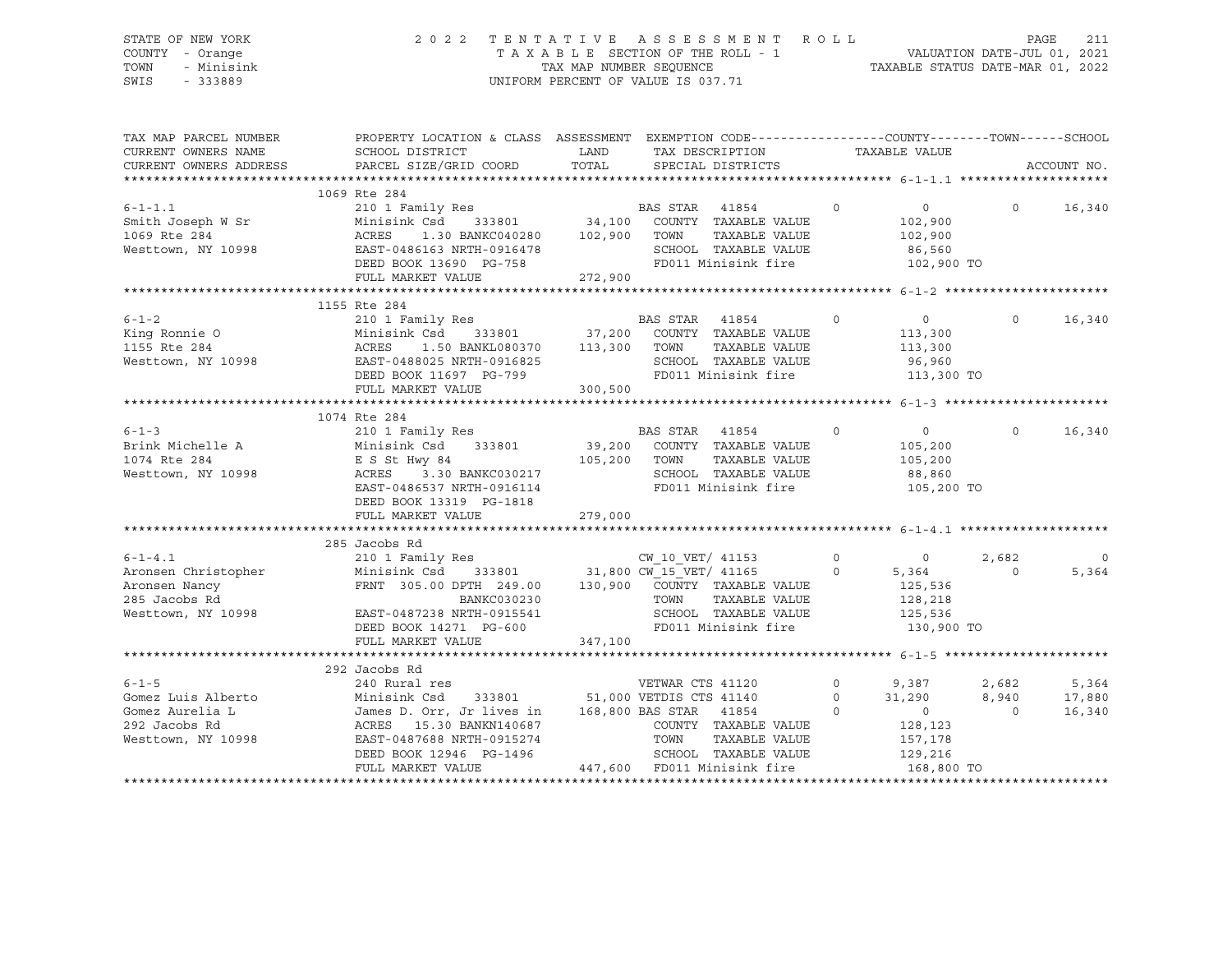| SWIS<br>$-333889$                                                                                                                                                                                                                      | 2022 TENTATIVE ASSESSMENT ROLL<br>STATE OF NEW YORK<br>COUNTY - Orange<br>TAX MAP NUMBER SEQUENCE<br>UNIFORM PERCENT OF VALUE IS 037.71<br>- Minisink<br>TOWN                                                                                                        |               |                                                 |                                  |                   | 212<br>PAGE |
|----------------------------------------------------------------------------------------------------------------------------------------------------------------------------------------------------------------------------------------|----------------------------------------------------------------------------------------------------------------------------------------------------------------------------------------------------------------------------------------------------------------------|---------------|-------------------------------------------------|----------------------------------|-------------------|-------------|
| TAX MAP PARCEL NUMBER<br>CURRENT OWNERS NAME<br>CURRENT OWNERS ADDRESS                                                                                                                                                                 | PROPERTY LOCATION & CLASS ASSESSMENT EXEMPTION CODE----------------COUNTY-------TOWN-----SCHOOL<br>SCHOOL DISTRICT<br>PARCEL SIZE/GRID COORD                                                                                                                         | LAND<br>TOTAL | TAX DESCRIPTION TAXABLE VALUE SPECIAL DISTRICTS |                                  |                   | ACCOUNT NO. |
|                                                                                                                                                                                                                                        |                                                                                                                                                                                                                                                                      |               |                                                 |                                  |                   |             |
|                                                                                                                                                                                                                                        | 74 Hoslers Rd                                                                                                                                                                                                                                                        |               |                                                 |                                  |                   |             |
| $6 - 1 - 6.11$<br>For the state of the state of the state of the state of the state of the state of the state of the state of the<br>Kowalczik Leo-Living Trust Minisink Csd 333801 31,300 COUNTY TAXABLE VALUE                        | 120 Field crops                                                                                                                                                                                                                                                      |               | BAS STAR 41854                                  | $\overline{0}$<br>$\overline{0}$ | $\circ$           | 16,340      |
| 74 Hoslers Rd                                                                                                                                                                                                                          | Lt1 Kowalczik Submap 4807 147,100 TOWN TAXABLE VALUE                                                                                                                                                                                                                 |               |                                                 | 147,100<br>147,100               |                   |             |
| Westtown, NY 10998                                                                                                                                                                                                                     |                                                                                                                                                                                                                                                                      |               |                                                 | 130,760                          |                   |             |
|                                                                                                                                                                                                                                        |                                                                                                                                                                                                                                                                      |               |                                                 | 147,100 TO                       |                   |             |
| MAY BE SUBJECT TO PAYMENT EAST-0489190 NRTH-0914140                                                                                                                                                                                    |                                                                                                                                                                                                                                                                      |               |                                                 |                                  |                   |             |
| UNDER AGDIST LAW TIL 2025 DEED BOOK 13766 PG-1603                                                                                                                                                                                      | FULL MARKET VALUE                                                                                                                                                                                                                                                    | 390,100       |                                                 |                                  |                   |             |
|                                                                                                                                                                                                                                        |                                                                                                                                                                                                                                                                      |               |                                                 |                                  |                   |             |
|                                                                                                                                                                                                                                        | 287 Hortons Rd                                                                                                                                                                                                                                                       |               |                                                 |                                  |                   |             |
| $6 - 1 - 6.21$                                                                                                                                                                                                                         | 210 1 Family Res                                                                                                                                                                                                                                                     |               | COUNTY TAXABLE VALUE                            | 152,900                          |                   |             |
| Cullen Richard                                                                                                                                                                                                                         |                                                                                                                                                                                                                                                                      |               |                                                 | 152,900                          |                   |             |
| Cullen Kristin<br>Cuilen Kriscin<br>287 Hortons Rd                                                                                                                                                                                     |                                                                                                                                                                                                                                                                      |               |                                                 | 152,900                          |                   |             |
|                                                                                                                                                                                                                                        | Are Family Research and the COUNTY TAXABLE VALUE<br>Minisink Csd 333801 38,200 TOWN TAXABLE VALUE<br>Lt 1 Kuperus Sb Mp 106-01 152,900 SCHOOL TAXABLE VALUE<br>ACRES 2.50 FD011 Minisink fire<br>EAST-0488980 NRTH-0915835                                           |               | FD011 Minisink fire                             | 152,900 TO                       |                   |             |
| Westtown, NY 10998                                                                                                                                                                                                                     | DEED BOOK 14795 PG-751                                                                                                                                                                                                                                               |               |                                                 |                                  |                   |             |
|                                                                                                                                                                                                                                        | FULL MARKET VALUE                                                                                                                                                                                                                                                    | 405,500       |                                                 |                                  |                   |             |
|                                                                                                                                                                                                                                        |                                                                                                                                                                                                                                                                      |               |                                                 |                                  |                   |             |
|                                                                                                                                                                                                                                        | 281 Hortons Rd                                                                                                                                                                                                                                                       |               |                                                 |                                  |                   |             |
| $6 - 1 - 6.22$                                                                                                                                                                                                                         |                                                                                                                                                                                                                                                                      |               |                                                 |                                  |                   |             |
|                                                                                                                                                                                                                                        |                                                                                                                                                                                                                                                                      |               |                                                 | $\overline{0}$                   | $\overline{0}$    | 16,340      |
| Kincaid Scott L                                                                                                                                                                                                                        |                                                                                                                                                                                                                                                                      |               |                                                 | 5,000                            | 5,000             | 5,000       |
| Kincaid Kelli A                                                                                                                                                                                                                        |                                                                                                                                                                                                                                                                      |               |                                                 | 163,700                          |                   |             |
| 281 Hortons Rd                                                                                                                                                                                                                         |                                                                                                                                                                                                                                                                      |               |                                                 | 163,700                          |                   |             |
| Westtown, NY 10998                                                                                                                                                                                                                     |                                                                                                                                                                                                                                                                      |               |                                                 | 147,360                          |                   |             |
|                                                                                                                                                                                                                                        |                                                                                                                                                                                                                                                                      |               |                                                 | 168,700 TO                       |                   |             |
|                                                                                                                                                                                                                                        | 201 IRamily Res<br>210 1 Family Res<br>Minisink Csd 333801 34,000 SOLAR EX C 49500 0<br>Lt 2 Kuperus Sb Mp 106-01 168,700 COUNTY TAXABLE VALUE<br>ACRES 2.00 BANKC190321 TOWN TAXABLE VALUE<br>EAST-0489191 NRTH-0915706 SCHOOL TAXABLE<br>FULL MARKET VALUE 447,400 |               |                                                 |                                  |                   |             |
|                                                                                                                                                                                                                                        | 275 Hortons Rd                                                                                                                                                                                                                                                       |               |                                                 |                                  |                   |             |
| $6 - 1 - 6.23$                                                                                                                                                                                                                         | 210 1 Family Res                                                                                                                                                                                                                                                     |               | COUNTY TAXABLE VALUE                            | 169,900                          |                   |             |
|                                                                                                                                                                                                                                        |                                                                                                                                                                                                                                                                      |               |                                                 | 169,900                          |                   |             |
|                                                                                                                                                                                                                                        |                                                                                                                                                                                                                                                                      |               |                                                 | 169,900                          |                   |             |
|                                                                                                                                                                                                                                        |                                                                                                                                                                                                                                                                      |               |                                                 | 169,900 TO                       |                   |             |
| COUNTY TAXABLE VALUE<br>Lang Gregory M Minisink Csd 333801 39,000 TOWN TAXABLE VALUE<br>Lang Linda A Lt 3 Kuperus Sb Mp 106-01 169,900 SCHOOL TAXABLE VALUE<br>275 Hortons Rd ACRES 3.50 BANKC030385<br>Westtown, NY 10998 EAST-048943 |                                                                                                                                                                                                                                                                      |               |                                                 |                                  |                   |             |
|                                                                                                                                                                                                                                        | DEED BOOK 5842 PG-135                                                                                                                                                                                                                                                |               |                                                 |                                  |                   |             |
|                                                                                                                                                                                                                                        | FULL MARKET VALUE                                                                                                                                                                                                                                                    | 450,500       |                                                 |                                  |                   |             |
|                                                                                                                                                                                                                                        |                                                                                                                                                                                                                                                                      |               |                                                 |                                  |                   |             |
| $6 - 1 - 6.24$                                                                                                                                                                                                                         | 257 Hortons Rd<br>210 1 Family Res                                                                                                                                                                                                                                   |               | BAS STAR 41854                                  | $\overline{0}$<br>$\circ$        | $0 \qquad \qquad$ | 16,340      |
|                                                                                                                                                                                                                                        |                                                                                                                                                                                                                                                                      |               |                                                 | 160,800                          |                   |             |
|                                                                                                                                                                                                                                        |                                                                                                                                                                                                                                                                      |               |                                                 | 160,800                          |                   |             |
| b-1-0.2+<br>Dore Ronald<br>Dore Patricia A<br>PO Box 153                                                                                                                                                                               | Minisink Csd 333801 38,900 COUNTY TAXABLE VALUE<br>Lt 4 Kuperus Sb Mp 106-01 160,800 TOWN TAXABLE VALUE<br>ACRES 3.20 SCHOOL TAXABLE VALUE                                                                                                                           |               |                                                 | 144,460                          |                   |             |
|                                                                                                                                                                                                                                        |                                                                                                                                                                                                                                                                      |               |                                                 |                                  | 160,800 TO        |             |
| ACRES 3.20<br>Westtown, NY 10998 EAST-0489715 NRTH-0915567 SCHOOL TAXABLE VALUE<br>Mesttown, NY 10998 EAST-0489715 NRTH-0915567 FD011 Minisink fire                                                                                    | FULL MARKET VALUE                                                                                                                                                                                                                                                    | 426,400       |                                                 |                                  |                   |             |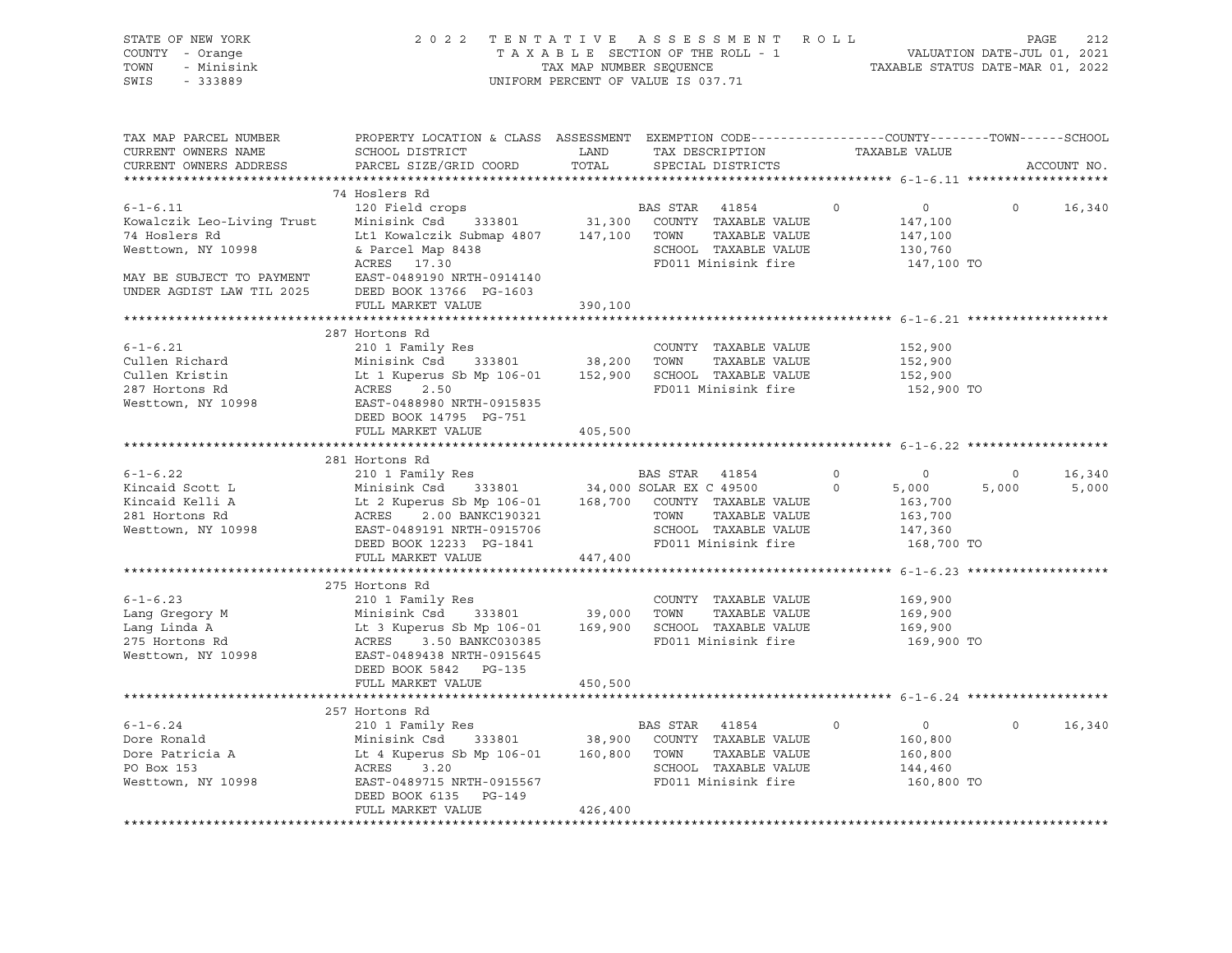| STATE OF NEW YORK<br>COUNTY - Orange<br>TOWN<br>- Minisink<br>SWIS<br>$-333889$ | 2022 TENTATIVE ASSESSMENT ROLL PAGE 213<br>TAXABLE SECTION OF THE ROLL - 1 VALUATION DATE-JUL 01, 2021<br>TAX MAP NUMBER SEQUENCE TAXABLE STATUS DATE-MAR 01, 2022<br>UNIFORM PERCENT OF VALUE IS 037.71                                                                                                  |         |  |                   |                                                                                                             |                |                                                                        |  |  |  |
|---------------------------------------------------------------------------------|-----------------------------------------------------------------------------------------------------------------------------------------------------------------------------------------------------------------------------------------------------------------------------------------------------------|---------|--|-------------------|-------------------------------------------------------------------------------------------------------------|----------------|------------------------------------------------------------------------|--|--|--|
| TAX MAP PARCEL NUMBER<br>CURRENT OWNERS NAME<br>CURRENT OWNERS ADDRESS          | PROPERTY LOCATION & CLASS ASSESSMENT EXEMPTION CODE----------------COUNTY-------TOWN------SCHOOL                                                                                                                                                                                                          |         |  |                   |                                                                                                             |                | ACCOUNT NO.                                                            |  |  |  |
|                                                                                 | 237 Hortons Rd                                                                                                                                                                                                                                                                                            |         |  |                   |                                                                                                             |                |                                                                        |  |  |  |
| $6 - 1 - 6.25$<br>McCormack James J<br>237 Hortons Rd<br>Westtown, NY 10998     | 237 HOTLONS RQ<br>210 1 Family Res<br>Minisink Csd 333801 45,500 COUNTY TAXABLE VALUE<br>Lt 5 Kuperus Sb Mp 106-01 167,400 TOWN TAXABLE VALUE<br>ACRES 2.40 BANKC130170 SCHOOL TAXABLE VALUE<br>EAST-0489915 NRTH-0915469 FD011 Minisink<br>DEED BOOK 14106 PG-858                                        |         |  |                   | 0 0 0 16,340<br>167,400<br>$167,400$<br>$151,060$<br>167,400 TO                                             |                |                                                                        |  |  |  |
|                                                                                 | FULL MARKET VALUE                                                                                                                                                                                                                                                                                         | 443,900 |  |                   |                                                                                                             |                |                                                                        |  |  |  |
|                                                                                 | 233 Hortons Rd<br>EAST-0490103 NRTH-0915380<br>DEED BOOK 15123 PG-1330<br>FULL MARKET VALUE 440,700                                                                                                                                                                                                       |         |  |                   | 166,200 TO                                                                                                  |                |                                                                        |  |  |  |
|                                                                                 |                                                                                                                                                                                                                                                                                                           |         |  |                   |                                                                                                             |                |                                                                        |  |  |  |
|                                                                                 | 223 Hortons Rd<br>223 Hortons Rd<br>EXEC 49500 0 5,000 5<br>Koller Andrew Minisink Csd 333801 49,300 COUNTY TAXABLE VALUE<br>Koller-Villari Cynthia Lt 7 Kuperus Sb Mp 106-01 216,000 TOWN TAXABLE VALUE<br>211,000 223 Hortons Rd<br>211,000 ACRES 6.20 B<br>DEED BOOK 14353 PG-834<br>FULL MARKET VALUE | 572,800 |  |                   |                                                                                                             | 5,000          | 5,000                                                                  |  |  |  |
|                                                                                 |                                                                                                                                                                                                                                                                                                           |         |  |                   |                                                                                                             |                |                                                                        |  |  |  |
|                                                                                 | 213 Hortons Rd                                                                                                                                                                                                                                                                                            |         |  |                   | $0$ 0<br>0 5,000<br>UE 196,200<br>196,200<br>179,860<br>201,200 TO                                          | $\overline{0}$ | 16,340<br>5,000 5,000                                                  |  |  |  |
|                                                                                 |                                                                                                                                                                                                                                                                                                           |         |  |                   |                                                                                                             |                |                                                                        |  |  |  |
|                                                                                 | 209 Hortons Rd<br>209 Hortons Rd<br>Politoski John Minisink Csd 333801 46,600 BAS STAR 41854 0<br>Politoski Dary Lt 9 Kuperus Sb Mp 106-01 253,700 SOLAR EX C 49500 0<br>209 Hortons Rd<br>209 Hortons Rd<br>209 Hortons Rd<br>209 Kuperus Sb Mp 106-01 253,                                              |         |  | $0 \qquad \qquad$ | 15,645<br>$\begin{matrix} 0 &&&0\\ 0&&&5\,,000 \end{matrix}$<br>233,055<br>244,230<br>223,420<br>253,700 TO | 4,470          | 8,940<br>$\begin{array}{cccc} 0 & 16,340 \\ 5,000 & 5,000 \end{array}$ |  |  |  |
|                                                                                 |                                                                                                                                                                                                                                                                                                           |         |  |                   |                                                                                                             |                |                                                                        |  |  |  |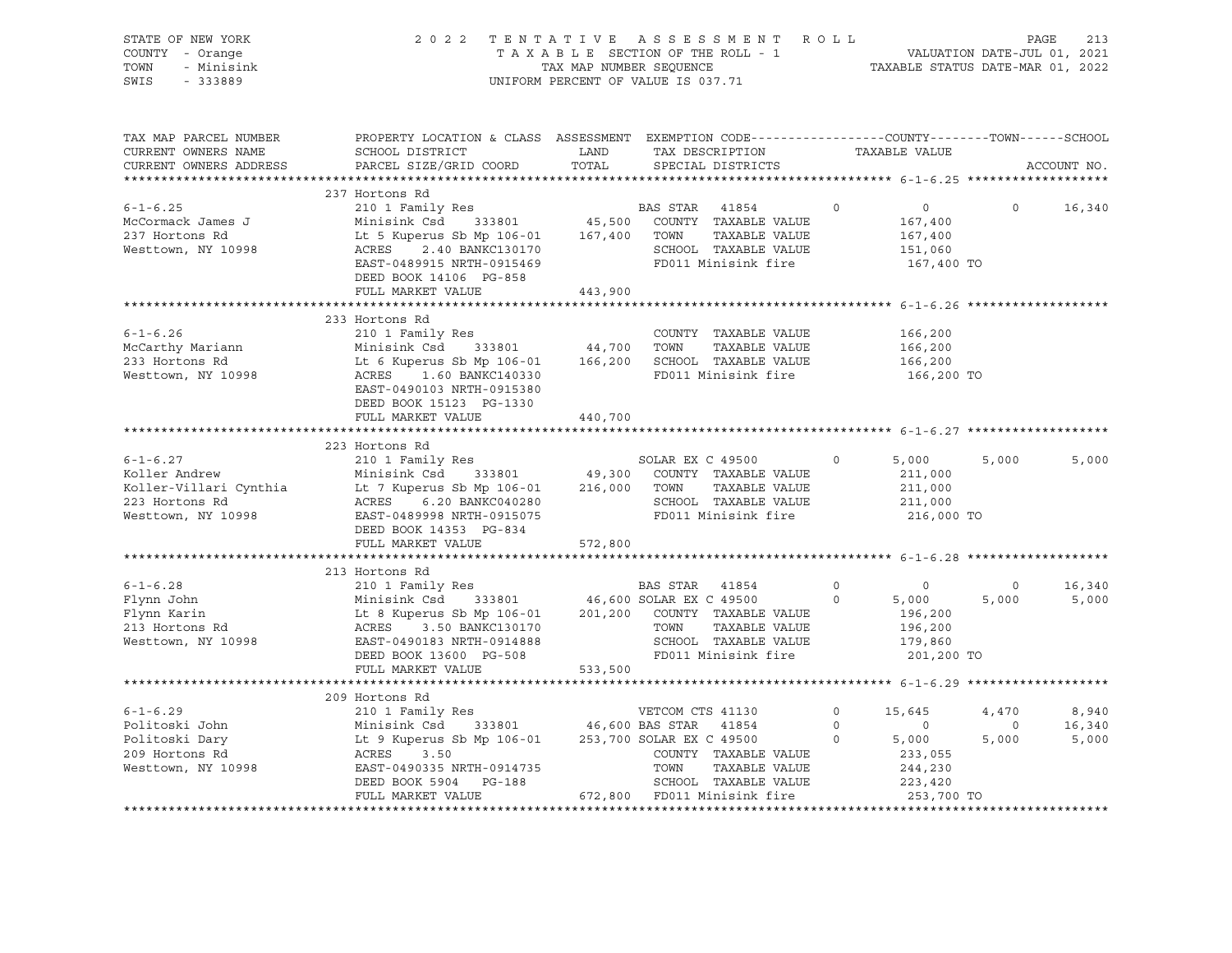| STATE OF NEW YORK<br>COUNTY - Orange<br>TOWN<br>- Minisink<br>SWIS<br>$-333889$ | 2 0 2 2<br>TENTATIVE ASSESSMENT<br>R O L L<br>VALUATION DATE-JUL 01, 2021<br>TAXABLE STATUS DATE-MAR 01, 2022<br>TAXABLE SECTION OF THE ROLL - 1<br>TAX MAP NUMBER SEQUENCE<br>UNIFORM PERCENT OF VALUE IS 037.71              |             |                                               |               |                            |            | 214<br>PAGE |
|---------------------------------------------------------------------------------|--------------------------------------------------------------------------------------------------------------------------------------------------------------------------------------------------------------------------------|-------------|-----------------------------------------------|---------------|----------------------------|------------|-------------|
| TAX MAP PARCEL NUMBER<br>CURRENT OWNERS NAME                                    | PROPERTY LOCATION & CLASS ASSESSMENT EXEMPTION CODE----------------COUNTY-------TOWN------SCHOOL<br>SCHOOL DISTRICT                                                                                                            | LAND        | TAX DESCRIPTION                               |               | TAXABLE VALUE              |            |             |
| CURRENT OWNERS ADDRESS                                                          | PARCEL SIZE/GRID COORD                                                                                                                                                                                                         | TOTAL       | SPECIAL DISTRICTS                             |               |                            |            | ACCOUNT NO. |
|                                                                                 |                                                                                                                                                                                                                                |             |                                               |               |                            |            |             |
|                                                                                 | 42 Hoslers Rd                                                                                                                                                                                                                  |             |                                               |               |                            |            |             |
| $6 - 1 - 7.1$                                                                   | 210 1 Family Res                                                                                                                                                                                                               |             | COUNTY TAXABLE VALUE                          |               | 154,800                    |            |             |
| Rios Jose M                                                                     | Minisink Csd 333801 41,400 TOWN<br>Lt 1 Moeller Sub Map 8531 154,800 SCHOOL TAXABLE VALUE                                                                                                                                      |             |                                               | TAXABLE VALUE | 154,800                    |            |             |
| Carrasco Gomez Graciela<br>42 Hoslers Rd                                        | 2.00 BANKC080370<br>ACRES                                                                                                                                                                                                      |             | FD011 Minisink fire                           |               | 154,800                    | 154,800 TO |             |
| Westtown, NY 10998                                                              | EAST-0490110 NRTH-0914112                                                                                                                                                                                                      |             |                                               |               |                            |            |             |
|                                                                                 | DEED BOOK 14436 PG-198                                                                                                                                                                                                         |             |                                               |               |                            |            |             |
|                                                                                 | FULL MARKET VALUE                                                                                                                                                                                                              | 410,500     |                                               |               |                            |            |             |
|                                                                                 |                                                                                                                                                                                                                                |             |                                               |               |                            |            |             |
|                                                                                 | 201 Hortons Rd                                                                                                                                                                                                                 |             |                                               |               |                            |            |             |
| $6 - 1 - 7.2$                                                                   | 210 1 Family Res                                                                                                                                                                                                               |             | COUNTY TAXABLE VALUE                          |               | 168,800                    |            |             |
| Samman Rommie                                                                   | Minisink Csd 333801                                                                                                                                                                                                            | 43,900      | TOWN                                          | TAXABLE VALUE | 168,800                    |            |             |
| Samman Amy<br>Janunall AMY<br>201 Hortons Rd                                    | Lt 2 Moeller Sub Map 8531 168,800 SCHOOL TAXABLE VALUE                                                                                                                                                                         |             |                                               |               | 168,800                    |            |             |
|                                                                                 | ACRES<br>8.20                                                                                                                                                                                                                  |             | FD011 Minisink fire                           |               |                            | 168,800 TO |             |
| Westtown, NY 10998                                                              | EAST-0490290 NRTH-0914302<br>DEED BOOK 14395 PG-1588                                                                                                                                                                           |             |                                               |               |                            |            |             |
|                                                                                 | FULL MARKET VALUE                                                                                                                                                                                                              | 447,600     |                                               |               |                            |            |             |
|                                                                                 |                                                                                                                                                                                                                                |             |                                               |               |                            |            |             |
|                                                                                 | 30 Hoslers Rd                                                                                                                                                                                                                  |             |                                               |               |                            |            |             |
| $6 - 1 - 8$                                                                     | 210 1 Family Res                                                                                                                                                                                                               |             | BAS STAR 41854                                |               | $\overline{0}$<br>$\Omega$ | $\Omega$   | 16,340      |
| Borek Christopher P                                                             |                                                                                                                                                                                                                                |             |                                               |               | 94,500                     |            |             |
| Borek Amy                                                                       |                                                                                                                                                                                                                                |             |                                               | TAXABLE VALUE | 94,500                     |            |             |
| 30 Hoslers Rd                                                                   | Example of the strategy and the strategy of the strategy of the strategy of the strategy of the strategy of the strategy of the strategy of the strategy of the strategy of the strategy of the strategy of the strategy of th |             | SCHOOL TAXABLE VALUE                          |               | 78,160                     |            |             |
| Westtown, NY 10998                                                              | DEED BOOK 3588 PG-307                                                                                                                                                                                                          |             | FD011 Minisink fire                           |               |                            | 94,500 TO  |             |
|                                                                                 | FULL MARKET VALUE                                                                                                                                                                                                              | 250,600     |                                               |               |                            |            |             |
|                                                                                 |                                                                                                                                                                                                                                |             |                                               |               |                            |            |             |
|                                                                                 | 39 Hoslers Rd                                                                                                                                                                                                                  |             |                                               |               |                            |            |             |
| $6 - 1 - 9.11$<br>OBrien Kelli M                                                | 210 1 Family Res                                                                                                                                                                                                               |             | BAS STAR 41854<br>45,700 COUNTY TAXABLE VALUE |               | $\circ$<br>$\overline{0}$  | $\Omega$   | 16,340      |
|                                                                                 | Minisink Csd 333801                                                                                                                                                                                                            |             |                                               | TAXABLE VALUE | 134,600<br>134,600         |            |             |
| 39 Hoslers Rd                                                                   | Waltenberg Robert L Jr (ACRES 10.00 BANKC191006 134,600 TOWN<br>EAST-0490826 NRTH-0913562                                                                                                                                      |             | SCHOOL TAXABLE VALUE                          |               | 118,260                    |            |             |
| Westtown, NY 10998                                                              | DEED BOOK 4649 PG-4                                                                                                                                                                                                            |             | FD011 Minisink fire                           |               |                            | 134,600 TO |             |
|                                                                                 | FULL MARKET VALUE                                                                                                                                                                                                              | 356,900     |                                               |               |                            |            |             |
|                                                                                 |                                                                                                                                                                                                                                |             |                                               |               |                            |            |             |
|                                                                                 | 84 Hoslers Rd                                                                                                                                                                                                                  |             |                                               |               |                            |            |             |
| $6 - 1 - 9.21$                                                                  | 210 1 Family Res                                                                                                                                                                                                               |             | BAS STAR 41854                                |               | $\circ$<br>$\overline{0}$  | $\Omega$   | 16,340      |
| Siematkowski Antone                                                             | Minisink Csd<br>333801<br>Minisi<br>ACRES                                                                                                                                                                                      |             | 37,200 COUNTY TAXABLE VALUE                   |               | 83,500                     |            |             |
| Siematkowski Marlene                                                            | 1.50                                                                                                                                                                                                                           | 83,500 TOWN |                                               | TAXABLE VALUE | 83,500                     |            |             |
| 84 Hoslers Rd                                                                   | EAST-0489281 NRTH-0913515                                                                                                                                                                                                      |             | SCHOOL TAXABLE VALUE                          |               | 67,160                     |            |             |
| Westtown, NY 10998                                                              | DEED BOOK 2017 PG-00545                                                                                                                                                                                                        |             | FD011 Minisink fire                           |               |                            | 83,500 TO  |             |
|                                                                                 | FULL MARKET VALUE                                                                                                                                                                                                              | 221,400     |                                               |               |                            |            |             |
|                                                                                 |                                                                                                                                                                                                                                |             |                                               |               |                            |            |             |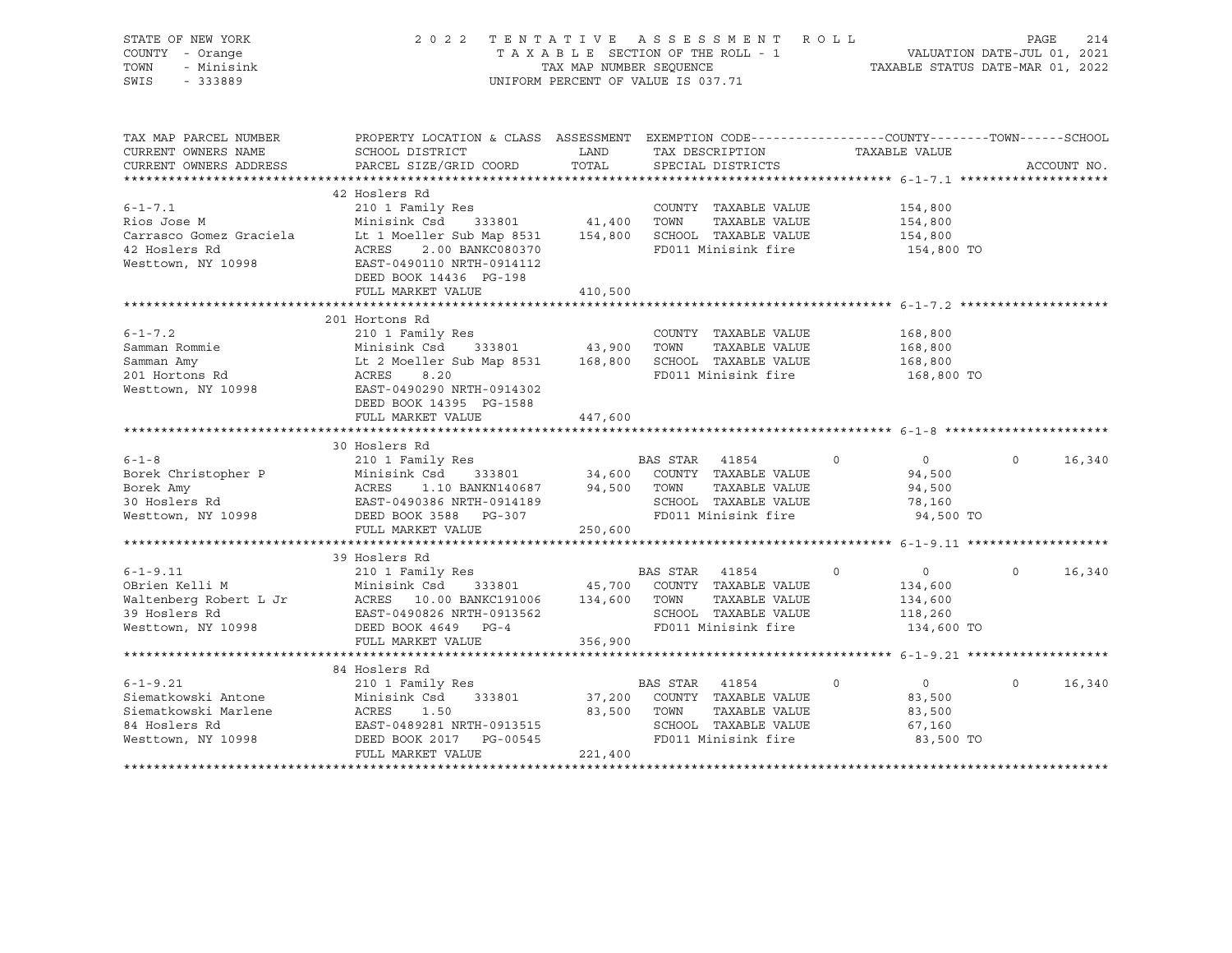| STATE OF NEW YORK<br>COUNTY - Orange<br>TOWN<br>- Minisink<br>SWIS<br>- 333889                |                                                                                                                                                                                                                                                                      |                        | 2022 TENTATIVE ASSESSMENT ROLL<br>TENTAILVE ASSESSERIENI ROLLI<br>TAXABLE SECTION OF THE ROLL - 1 VALUATION DATE-JUL 01, 2021<br>TAXABLE STATUS DATE-MAR 01, 2022<br>UNIFORM PERCENT OF VALUE IS 037.71 |                     |                                                                        | PAGE             | 215             |
|-----------------------------------------------------------------------------------------------|----------------------------------------------------------------------------------------------------------------------------------------------------------------------------------------------------------------------------------------------------------------------|------------------------|---------------------------------------------------------------------------------------------------------------------------------------------------------------------------------------------------------|---------------------|------------------------------------------------------------------------|------------------|-----------------|
| TAX MAP PARCEL NUMBER<br>CURRENT OWNERS NAME<br>CURRENT OWNERS ADDRESS                        | PROPERTY LOCATION & CLASS ASSESSMENT EXEMPTION CODE---------------COUNTY-------TOWN-----SCHOOL<br>SCHOOL DISTRICT<br>PARCEL SIZE/GRID COORD                                                                                                                          | LAND<br>TOTAL          | TAX DESCRIPTION<br>SPECIAL DISTRICTS                                                                                                                                                                    |                     | TAXABLE VALUE                                                          |                  | ACCOUNT NO.     |
|                                                                                               |                                                                                                                                                                                                                                                                      |                        |                                                                                                                                                                                                         |                     |                                                                        |                  |                 |
| $6 - 1 - 10.11$<br>Gildea John C<br>Gildea Christine J<br>238 Jacobs Rd<br>Westtown, NY 10998 | 238 Jacobs Rd<br>210 1 Family Res<br>Minisink Csd 333801<br>Lt 1 Triosi SM 130-06 fil 183,700 TOWN TAXABLE VALUE<br>$2/14/06$ ES Jacobs Rd<br>ACRES<br>4.20<br>EAST-0486829 NRTH-0914115<br>DEED BOOK 12114 PG-1027                                                  |                        | BAS STAR 41854<br>39,900 COUNTY TAXABLE VALUE<br>SCHOOL TAXABLE VALUE<br>FD011 Minisink fire                                                                                                            | $\Omega$            | $\overline{0}$<br>183,700<br>183,700<br>167,360<br>183,700 TO          | $\Omega$         | 16,340          |
|                                                                                               | FULL MARKET VALUE                                                                                                                                                                                                                                                    | 487,100                |                                                                                                                                                                                                         |                     |                                                                        |                  |                 |
|                                                                                               |                                                                                                                                                                                                                                                                      |                        |                                                                                                                                                                                                         |                     |                                                                        |                  |                 |
| $6 - 1 - 10.12$<br>Malqieri James<br>Malgieri Amanda<br>200 Jacobs Rd<br>Westtown, NY 10998   | 222 Jacobs Rd<br>210 1 Family Res<br>Minisink Csd 333801 37,100 TOWN TAXABLE VALUE<br>Lt 2 Triosi SM 130-06 fil 130,500 SCHOOL TAXABLE VALUE<br>2/14/06 ES Jacobs Rd FD011 Minisink fire<br>ACRES 2.50 BANKC030614<br>EAST-0486647 NRTH-0913903                      |                        | COUNTY TAXABLE VALUE                                                                                                                                                                                    |                     | 130,500<br>130,500<br>130,500<br>130,500 TO                            |                  |                 |
|                                                                                               | DEED BOOK 14372 PG-1377<br>FULL MARKET VALUE                                                                                                                                                                                                                         | 346,100                |                                                                                                                                                                                                         |                     |                                                                        |                  |                 |
|                                                                                               | 214 Jacobs Rd                                                                                                                                                                                                                                                        |                        |                                                                                                                                                                                                         |                     |                                                                        |                  |                 |
| $6 - 1 - 10.13$<br>Pattay Brian A<br>Pattay Jaclyn C<br>214 Jacobs Rd<br>Westtown, NY 10998   | BAS STAR 41854<br>Minisink Csd 333801 38,000 SOLAR EX C 49500<br>1t 3 Triosi SM 130-06 fil 140,700 COUNTY TAXABLE VALUE<br>2/14/06 ES Jacobs Rd mount mount and mount and mount<br>ACRES<br>2.30 BANKC080496<br>EAST-0486499 NRTH-0913731<br>DEED BOOK 13202 PG-1158 |                        | SCHOOL TAXABLE VALUE<br>FD011 Minisink fire                                                                                                                                                             | $\circ$<br>$\Omega$ | $\overline{0}$<br>5,000<br>135,700<br>135,700<br>119,360<br>140,700 TO | $\circ$<br>5,000 | 16,340<br>5,000 |
|                                                                                               | FULL MARKET VALUE                                                                                                                                                                                                                                                    | 373,100                |                                                                                                                                                                                                         |                     |                                                                        |                  |                 |
|                                                                                               |                                                                                                                                                                                                                                                                      |                        |                                                                                                                                                                                                         |                     |                                                                        |                  |                 |
| $6 - 1 - 10.2$<br>Malick Ibrahim S<br>Malick Pramilla<br>264 Jacobs Rd<br>Westtown, NY 10998  | 264 Jacobs Rd<br>210 1 Family Res<br>Minisink Csd 333801 55,900 TOWN TAXABLE VALUE<br>Lt 2 Specht Sub Map 8752 172,500 SCHOOL TAXABLE VALUE<br>ACRES 16.50 BANKC030614 FD011 Minisink fire<br>EAST-0487400 NRTH-0914562<br>DEED BOOK 14775 PG-61                     |                        | COUNTY TAXABLE VALUE                                                                                                                                                                                    |                     | 172,500<br>172,500<br>172,500<br>172,500 TO                            |                  |                 |
|                                                                                               | FULL MARKET VALUE                                                                                                                                                                                                                                                    | 457,400                |                                                                                                                                                                                                         |                     |                                                                        |                  |                 |
|                                                                                               |                                                                                                                                                                                                                                                                      |                        |                                                                                                                                                                                                         |                     |                                                                        |                  |                 |
| $6 - 1 - 11.1$<br>Zaninovic Nikica<br>174 Hoslers Rd<br>Westtown, NY 10998                    | 174 Hoslers Rd<br>210 1 Family Res<br>Minisink Csd 333801<br>ACRES<br>EAST-0487080 NRTH-0912781<br>DEED BOOK 13876 PG-1477<br>FULL MARKET VALUE                                                                                                                      | 42,000 TOWN<br>353,200 | COUNTY TAXABLE VALUE<br>TAXABLE VALUE<br>$6.30 BANKN140687 133,200 SCH OOL TAXABLE VALUE$<br>FD011 Minisink fire                                                                                        |                     | 133,200<br>133,200<br>133,200<br>133,200 TO                            |                  |                 |
|                                                                                               |                                                                                                                                                                                                                                                                      |                        |                                                                                                                                                                                                         |                     |                                                                        |                  |                 |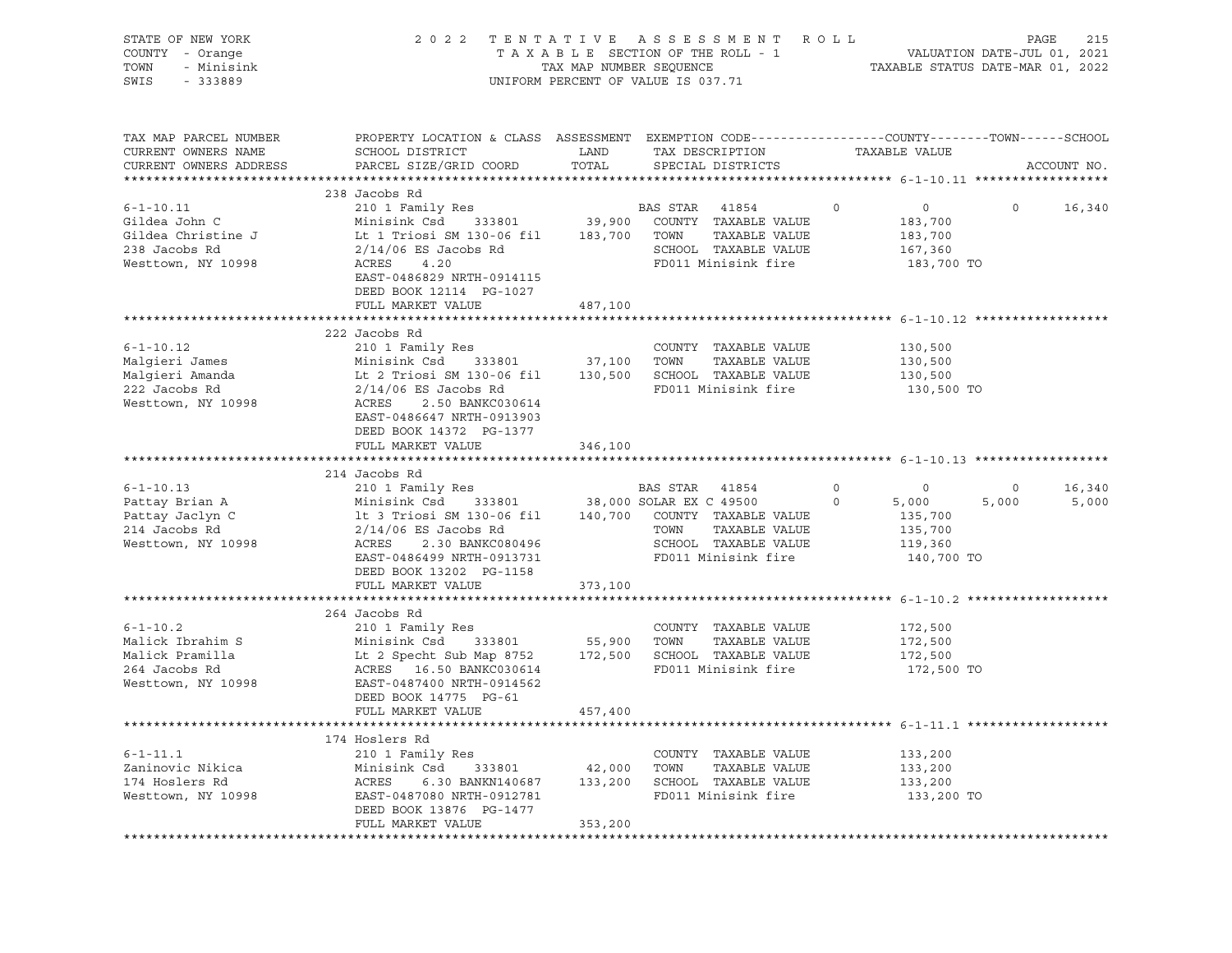| STATE OF NEW YORK<br>COUNTY - Orange<br>- Minisink<br>TOWN<br>SWIS - 333889                                                                                                                                                                               |                                                                                                                                                                                                                                                                                           |                      | TENTATIVE ASSESSMENT ROLL<br>TAXABLE SECTION OF THE ROLL - 1 VALUATION DATE-JUL 01, 2021<br>TAXABLE STATUS DATE-MAR 01, 2022<br>2022 TENTATIVE ASSESSMENT ROLL<br>UNIFORM PERCENT OF VALUE IS 037.71 |                                                                          |                    |
|-----------------------------------------------------------------------------------------------------------------------------------------------------------------------------------------------------------------------------------------------------------|-------------------------------------------------------------------------------------------------------------------------------------------------------------------------------------------------------------------------------------------------------------------------------------------|----------------------|------------------------------------------------------------------------------------------------------------------------------------------------------------------------------------------------------|--------------------------------------------------------------------------|--------------------|
| TAX MAP PARCEL NUMBER<br>CURRENT OWNERS NAME<br>CURRENT OWNERS ADDRESS                                                                                                                                                                                    | PROPERTY LOCATION & CLASS ASSESSMENT EXEMPTION CODE----------------COUNTY-------TOWN------SCHOOL<br>SCHOOL DISTRICT<br>PARCEL SIZE/GRID COORD                                                                                                                                             | <b>LAND</b><br>TOTAL | TAX DESCRIPTION TAXABLE VALUE<br>SPECIAL DISTRICTS                                                                                                                                                   |                                                                          | ACCOUNT NO.        |
| $6 - 1 - 11.22$<br>M & G Greengrower LLC Minisink Csd 333801 47,800 TOWN TAXABLE VALUE<br>1041 Bay Ridge Pkwy Lt 2C Darlington Sub 6176 100,000 SCHOOL TAXABLE VALUE<br>Brooklyn, NY 11228 ACRES 6.10 CHOOL TO PD011 Minisink fire<br>PD011 Minisink fire | 226 Hoslers Rd<br>449 Other Storaq<br>EAST-0486473 NRTH-0912750<br>DEED BOOK 11476 PG-788<br>FULL MARKET VALUE                                                                                                                                                                            | 265,200              | COUNTY TAXABLE VALUE                                                                                                                                                                                 | 100,000<br>100,000<br>100,000<br>100,000 TO                              |                    |
|                                                                                                                                                                                                                                                           |                                                                                                                                                                                                                                                                                           |                      |                                                                                                                                                                                                      |                                                                          |                    |
| $6 - 1 - 11.23$<br>Thielhelm Emil<br>a/k/a Peppy Castro & Jingle-O Lt 3C Darlington Sub<br>236 Hoslers Rd<br>Westtown, NY 10998                                                                                                                           | 236 Hoslers Rd<br>210 1 Family Res<br>Minisink Csd 333801 38,600 COUNTY TAXABLE VALUE<br>Minisink Csd 333801 38,600 COUNTY TAXABLE VALUE<br>Lt 3C Darlington Sub 145,300 TOWN TAXABLE VALUE<br>Map 6176<br>ACRES 2.90 BANK0210090<br>EAST-0486123 NRTH-0912759<br>DEED BOOK 2452 PG-00065 |                      | BAS STAR 41854 0<br>SCHOOL TAXABLE VALUE<br>FD011 Minisink fire                                                                                                                                      | $\overline{0}$<br>145,300<br>145,300<br>128,960<br>145,300 TO            | $\Omega$<br>16,340 |
|                                                                                                                                                                                                                                                           | FULL MARKET VALUE                                                                                                                                                                                                                                                                         | 385,300              |                                                                                                                                                                                                      |                                                                          |                    |
|                                                                                                                                                                                                                                                           |                                                                                                                                                                                                                                                                                           |                      |                                                                                                                                                                                                      |                                                                          |                    |
| Vari 11.24<br>Yuxi Li David<br>Shao Lin (1998)<br>Shao Lin (1998)<br>Minisink Csd 333801 (19,000<br>210 1 Family Res<br>Minisink Csd 333801 (19,000<br>ACRES 4.30 181,500<br>181,500<br>Nesttown, NY 10998 DEED BOOK 15118 PG-596<br>THIT MARYER W        | 159 Jacobs Rd<br>FULL MARKET VALUE                                                                                                                                                                                                                                                        | 481,300              | COUNTY TAXABLE VALUE<br>40,000 TOWN TAXABLE VALUE<br>181,500 SCHOOL TAXABLE VALUE<br>FD011 Minisink fire                                                                                             | 181,500<br>181,500<br>181,500<br>181,500 TO                              |                    |
|                                                                                                                                                                                                                                                           |                                                                                                                                                                                                                                                                                           |                      |                                                                                                                                                                                                      |                                                                          |                    |
| $6 - 1 - 11.3$<br>COUNTY TAXABLE VALUE<br>Siegel Michael D Minisink Csd 333801 43,500 TOWN TAXABLE VALUE<br>Siegel Maritza F ACRES 4.10 BANKN140687 172,500 SCHOOL TAXABLE VALUE<br>206 Hoslers Rd EAST-0486951 NRTH-0912506 FD011 Minisink fire<br>West  | 206 Hoslers Rd<br>210 1 Family Res<br>FULL MARKET VALUE                                                                                                                                                                                                                                   | 457,400              | COUNTY TAXABLE VALUE<br>TAXABLE VALUE<br>FD011 Minisink fire 172,500 TO                                                                                                                              | 172,500<br>172,500<br>172,500                                            |                    |
|                                                                                                                                                                                                                                                           |                                                                                                                                                                                                                                                                                           |                      |                                                                                                                                                                                                      |                                                                          |                    |
| $6 - 1 - 12.1$<br>Beck James<br>Beck Denise<br>Beck Denise<br>197 Hoslers Rd<br>Westtown, NY 10998                                                                                                                                                        | EXECUTIVE RES<br>Minisink Csd 333801 37,500 COUNTY TAXABLE VALUE<br>Lt 1 Marvelle Constructio 118,900 TOWN TAXABLE VALUE<br>Sub Map 9746 SCHOOL TAXABLE VALUE<br>ACRES 1.80 BANKC190321 SCHOOL TAXABLE VALUE<br>EAST-0486969 NRTH-0912226<br>DEED BOOK 3531 PG-58<br>FULL MARKET VALUE    | 315,300              | FD011 Minisink fire                                                                                                                                                                                  | $\circ$<br>$\overline{0}$<br>118,900<br>118,900<br>102,560<br>118,900 TO | 16,340<br>$\circ$  |
|                                                                                                                                                                                                                                                           |                                                                                                                                                                                                                                                                                           |                      |                                                                                                                                                                                                      |                                                                          |                    |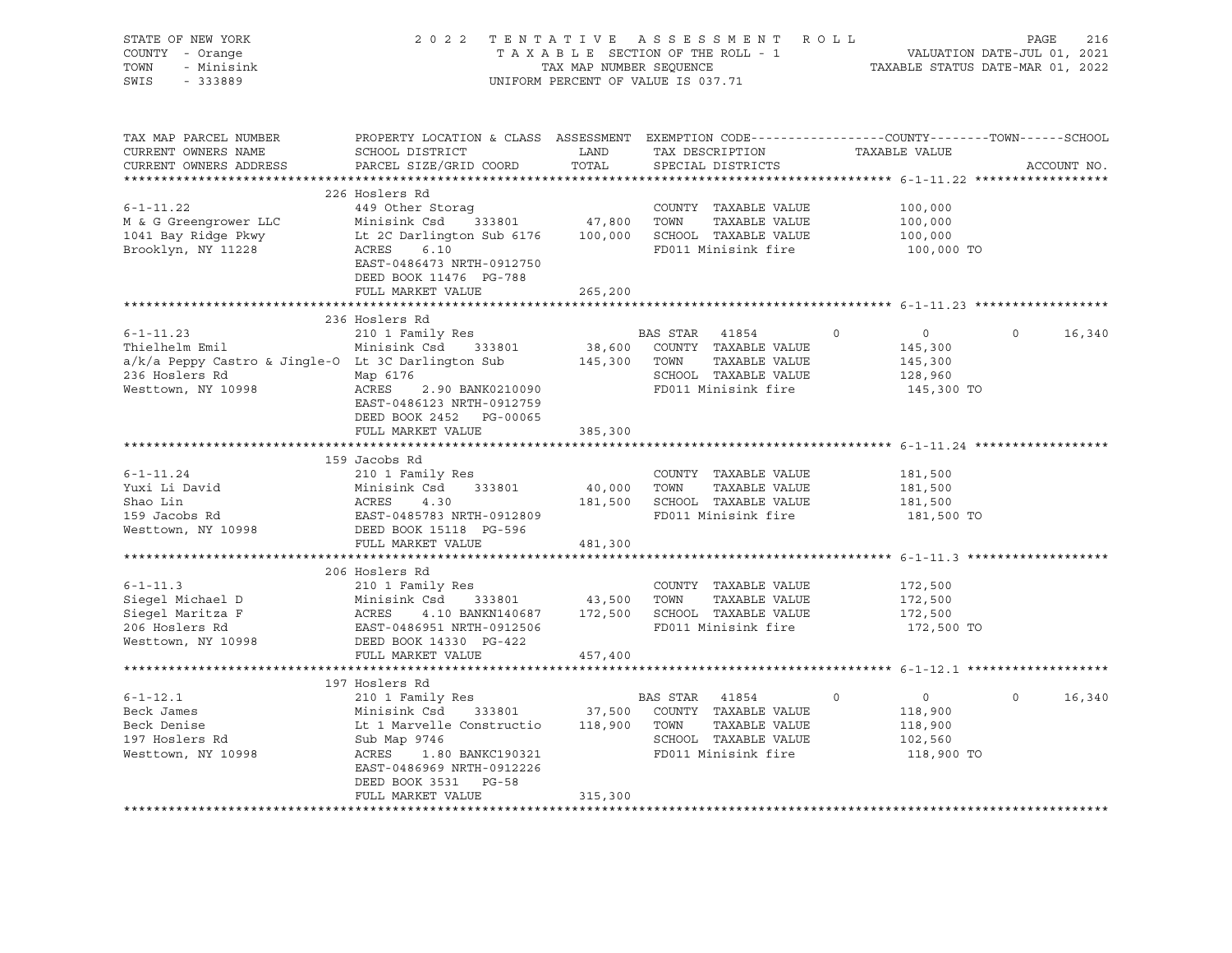| STATE OF NEW YORK<br>COUNTY - Orange<br>- Minisink<br>TOWN<br>SWIS<br>$-333889$                     | 2 0 2 2                                                                                                                                                                                      | TENTATIVE ASSESSMENT ROLL<br>TAXABLE SECTION OF THE ROLL - 1<br>TAX MAP NUMBER SEQUENCE<br>UNIFORM PERCENT OF VALUE IS 037.71                            |                                      | VALUATION DATE-JUL 01, 2021<br>TAXABLE STATUS DATE-MAR 01, 2022        | PAGE              | 217             |
|-----------------------------------------------------------------------------------------------------|----------------------------------------------------------------------------------------------------------------------------------------------------------------------------------------------|----------------------------------------------------------------------------------------------------------------------------------------------------------|--------------------------------------|------------------------------------------------------------------------|-------------------|-----------------|
| TAX MAP PARCEL NUMBER<br>CURRENT OWNERS NAME<br>CURRENT OWNERS ADDRESS<br>************************* | SCHOOL DISTRICT<br>PARCEL SIZE/GRID COORD                                                                                                                                                    | PROPERTY LOCATION & CLASS ASSESSMENT EXEMPTION CODE----------------COUNTY-------TOWN-----SCHOOL<br>LAND<br>TAX DESCRIPTION<br>TOTAL<br>SPECIAL DISTRICTS |                                      | TAXABLE VALUE                                                          |                   | ACCOUNT NO.     |
|                                                                                                     | 6 Marvelle Ln                                                                                                                                                                                |                                                                                                                                                          |                                      |                                                                        |                   |                 |
| $6 - 1 - 12.2$<br>Rodriquez Eric<br>Rodriguez Edna<br>6 Marvelle Ln<br>Westtown, NY 10998           | 210 1 Family Res<br>Minisink Csd 333801<br>Lt 2 Marvelle Constructio<br>Sub Map 9746<br>ACRES<br>1.50<br>EAST-0487254 NRTH-0912316<br>DEED BOOK 11144 PG-298<br>FULL MARKET VALUE            | BAS STAR<br>41854<br>37,200 SOLAR EX C 49500<br>155,500 COUNTY TAXABLE VALUE<br>TOWN<br>SCHOOL TAXABLE VALUE<br>FD011 Minisink fire<br>412,400           | $\circ$<br>$\Omega$<br>TAXABLE VALUE | $\circ$<br>5,000<br>150,500<br>150,500<br>134,160<br>155,500 TO        | $\circ$<br>5,000  | 16,340<br>5,000 |
|                                                                                                     |                                                                                                                                                                                              |                                                                                                                                                          |                                      |                                                                        |                   |                 |
| $6 - 1 - 12.3$<br>Jacobsen Patrick J<br>Little Danielle<br>12 Marvelle Ln<br>Westtown, NY 10998     | 12 Marvelle Ln<br>210 1 Family Res<br>Minisink Csd<br>Lt 3 Marvelle Constructio<br>Sub Map 9746<br>ACRES<br>2.20<br>EAST-0487249 NRTH-0912058<br>DEED BOOK 14222 PG-255<br>FULL MARKET VALUE | COUNTY TAXABLE VALUE<br>333801 37,900 TOWN<br>146,500 SCHOOL TAXABLE VALUE<br>FD011 Minisink fire<br>388,500                                             | TAXABLE VALUE                        | 146,500<br>146,500<br>146,500<br>146,500 TO                            |                   |                 |
|                                                                                                     | 22 Marvelle La                                                                                                                                                                               |                                                                                                                                                          |                                      |                                                                        |                   |                 |
| $6 - 1 - 12.4$<br>Maier Fred W<br>Maier Loretta<br>22 Marvelle Ln<br>Westtown, NY 10998             | 210 1 Family Res<br>Minisink Csd<br>Lt 4 Marvelle Constructio<br>Sub Map 9746<br>ACRES<br>5.00<br>EAST-0487415 NRTH-0911782<br>DEED BOOK 4206<br>PG-216                                      | VETWAR CTS 41120<br>333801 40,700 BAS STAR 41854<br>145,900 COUNTY TAXABLE VALUE<br>TOWN<br>SCHOOL TAXABLE VALUE<br>FD011 Minisink fire                  | $\circ$<br>$\Omega$<br>TAXABLE VALUE | 9,387<br>$\overline{0}$<br>136,513<br>143,218<br>124,196<br>145,900 TO | 2,682<br>$\Omega$ | 5,364<br>16,340 |
|                                                                                                     | FULL MARKET VALUE                                                                                                                                                                            | 386,900                                                                                                                                                  |                                      |                                                                        |                   |                 |
|                                                                                                     | 26 Marvelle La                                                                                                                                                                               |                                                                                                                                                          |                                      |                                                                        |                   |                 |
| $6 - 1 - 12.5$<br>Riley David S<br>26 Marvelle Ln<br>Westtown, NY 10998                             | 210 1 Family Res<br>Minisink Csd 333801<br>Lt 5 Marvelle Constructio<br>Sub Map 9746<br>ACRES<br>5.10<br>EAST-0487831 NRTH-0911093<br>DEED BOOK 12126 PG-859<br>FULL MARKET VALUE            | BAS STAR 41854<br>40,800 COUNTY TAXABLE VALUE<br>149,400 TOWN<br>SCHOOL TAXABLE VALUE<br>FD011 Minisink fire<br>396,200                                  | $\Omega$<br>TAXABLE VALUE            | $0 \qquad \qquad$<br>149,400<br>149,400<br>133,060<br>149,400 TO       | $\Omega$          | 16,340          |
|                                                                                                     |                                                                                                                                                                                              |                                                                                                                                                          |                                      |                                                                        |                   |                 |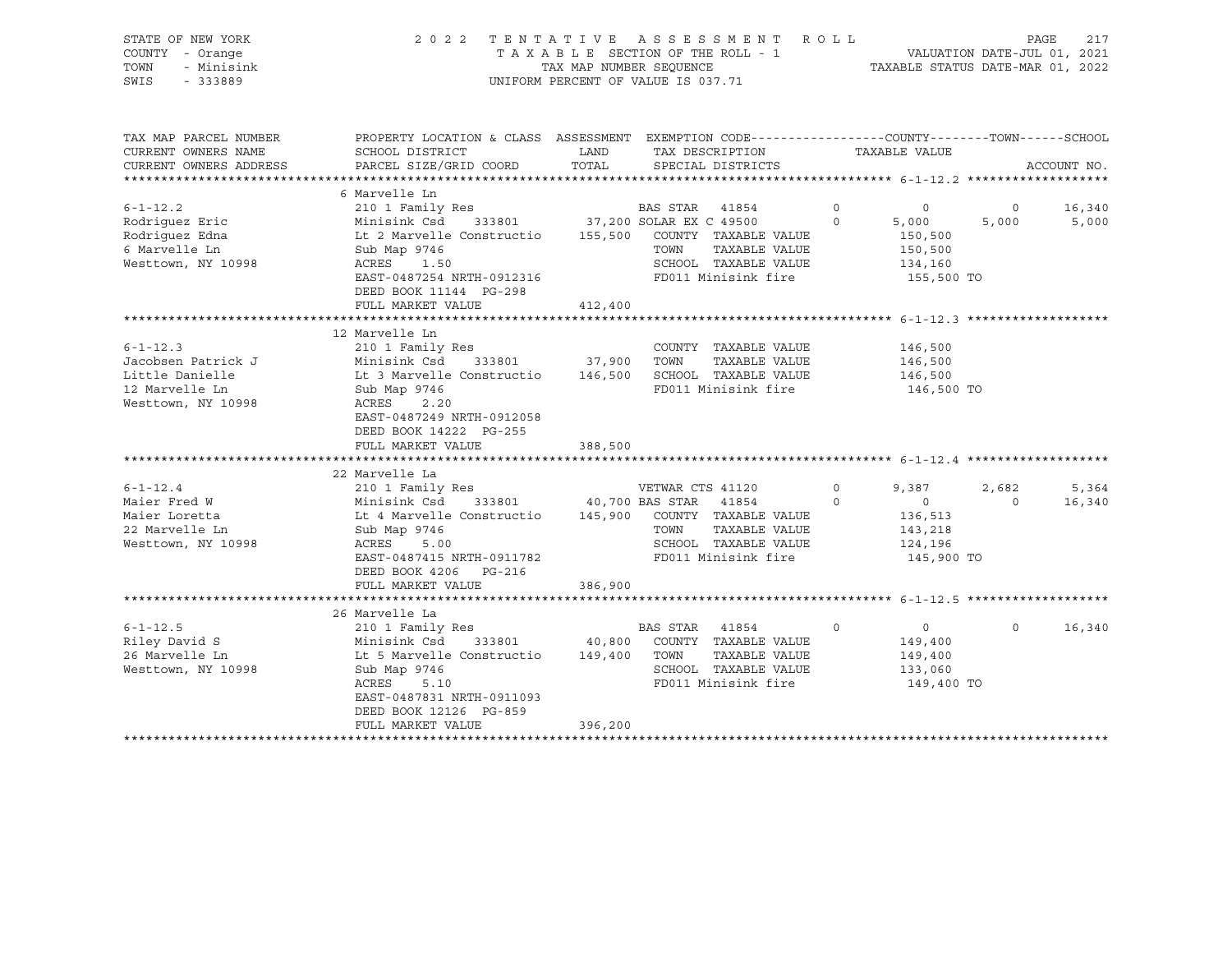| STATE OF NEW YORK<br>COUNTY - Orange<br>- Minisink<br>TOWN<br>SWIS<br>$-333889$ |                                                                                                                   |              | 2022 TENTATIVE ASSESSMENT ROLL<br>UNIFORM PERCENT OF VALUE IS 037.71       |                                  | PAGE<br>218<br>T A X A B L E SECTION OF THE ROLL - 1 VALUATION DATE-JUL 01, 2021<br>TAX MAP NUMBER SEQUENCE TAXABLE STATUS DATE-MAR 01, 2022 |  |  |
|---------------------------------------------------------------------------------|-------------------------------------------------------------------------------------------------------------------|--------------|----------------------------------------------------------------------------|----------------------------------|----------------------------------------------------------------------------------------------------------------------------------------------|--|--|
| TAX MAP PARCEL NUMBER<br>CURRENT OWNERS NAME                                    | PROPERTY LOCATION & CLASS ASSESSMENT EXEMPTION CODE---------------COUNTY-------TOWN-----SCHOOL<br>SCHOOL DISTRICT | LAND         | TAX DESCRIPTION                                                            | TAXABLE VALUE                    |                                                                                                                                              |  |  |
| CURRENT OWNERS ADDRESS                                                          | PARCEL SIZE/GRID COORD                                                                                            | TOTAL        | SPECIAL DISTRICTS                                                          |                                  | ACCOUNT NO.                                                                                                                                  |  |  |
|                                                                                 | 34 Marvelle La                                                                                                    |              |                                                                            |                                  |                                                                                                                                              |  |  |
| $6 - 1 - 12.6$                                                                  | 210 1 Family Res                                                                                                  |              | BAS STAR 41854                                                             | $\overline{0}$<br>$\overline{0}$ | $\overline{0}$<br>16,340                                                                                                                     |  |  |
| Cahill Shawn                                                                    | Minisink Csd 333801 38,800 SOLAR EX C 49500 0<br>Lt 6 Marvelle Constructio 148,300 COUNTY TAXABLE VALUE           |              |                                                                            | 5,000                            | 5,000 5,000                                                                                                                                  |  |  |
| Cahill Yin Xue                                                                  |                                                                                                                   |              |                                                                            | 143,300                          |                                                                                                                                              |  |  |
| 34 Marvelle La                                                                  | Sub Map 9746                                                                                                      |              | TOWN<br>TAXABLE VALUE                                                      | 143,300                          |                                                                                                                                              |  |  |
| Westtown, NY 10998                                                              | ACRES 3.10                                                                                                        |              | SCHOOL TAXABLE VALUE                                                       | 126,960                          |                                                                                                                                              |  |  |
|                                                                                 | EAST-0487615 NRTH-0911452<br>DEED BOOK 12538 PG-346                                                               |              | FD011 Minisink fire                                                        | 148,300 TO                       |                                                                                                                                              |  |  |
|                                                                                 | FULL MARKET VALUE                                                                                                 | 393,300      |                                                                            |                                  |                                                                                                                                              |  |  |
|                                                                                 |                                                                                                                   |              |                                                                            |                                  |                                                                                                                                              |  |  |
|                                                                                 | 148 Jacobs Rd                                                                                                     |              |                                                                            |                                  |                                                                                                                                              |  |  |
| $6 - 1 - 13.1$                                                                  | 210 1 Family Res                                                                                                  |              | COUNTY TAXABLE VALUE                                                       | 229,800                          |                                                                                                                                              |  |  |
| Chia Santiago                                                                   |                                                                                                                   | 37,800 TOWN  | TAXABLE VALUE                                                              | 229,800                          |                                                                                                                                              |  |  |
| 148 Jacobs Rd                                                                   | Minisink County<br>Lt 1 Staritz & Bennett                                                                         |              | 229,800 SCHOOL TAXABLE VALUE                                               | 229,800                          |                                                                                                                                              |  |  |
| Westtown, NY 10998                                                              | Map 10185<br>2.10<br>ACRES<br>EAST-0485950 NRTH-0912327<br>DEED BOOK 13581 PG-1541                                |              | FD011 Minisink fire                                                        | 229,800 TO                       |                                                                                                                                              |  |  |
|                                                                                 | FULL MARKET VALUE                                                                                                 | 609,400      |                                                                            |                                  |                                                                                                                                              |  |  |
|                                                                                 |                                                                                                                   |              |                                                                            |                                  |                                                                                                                                              |  |  |
|                                                                                 | 227 Hoslers Rd                                                                                                    |              |                                                                            |                                  |                                                                                                                                              |  |  |
| $6 - 1 - 13.2$<br>Hildenbrand David                                             | 210 1 Family Res<br>Minisink Csd 333801                                                                           |              | BAS STAR 41854<br>$\sim$ 0                                                 | $\overline{0}$<br>171,400        | $0 \qquad \qquad$<br>16,340                                                                                                                  |  |  |
| Hildenbrand Lucyann                                                             | Lt 2 Staritz & Bennett                                                                                            |              | 38,500 COUNTY TAXABLE VALUE<br>171,400 TOWN TAXABLE VALUE<br>TAXABLE VALUE | 171,400                          |                                                                                                                                              |  |  |
| 227 Hoslers Rd                                                                  | Map 10185                                                                                                         |              | SCHOOL TAXABLE VALUE                                                       | 155,060                          |                                                                                                                                              |  |  |
| Westtown, NY 10998                                                              | ACRES 2.80                                                                                                        |              | FD011 Minisink fire                                                        | 171,400 TO                       |                                                                                                                                              |  |  |
|                                                                                 | EAST-0486094 NRTH-0912169<br>DEED BOOK 3792 PG-138                                                                |              |                                                                            |                                  |                                                                                                                                              |  |  |
|                                                                                 | FULL MARKET VALUE                                                                                                 | 454,500      |                                                                            |                                  |                                                                                                                                              |  |  |
|                                                                                 | 205 Hoslers Rd                                                                                                    |              |                                                                            |                                  |                                                                                                                                              |  |  |
| $6 - 1 - 13.3$                                                                  | 210 1 Family Res                                                                                                  |              | COUNTY TAXABLE VALUE                                                       | 162,600                          |                                                                                                                                              |  |  |
| Pappou's Westtown Farm LLC<br>c/o Anastasia Stathatos                           | Minisink Csd 333801                                                                                               | 45,700 TOWN  | TAXABLE VALUE                                                              | 162,600                          |                                                                                                                                              |  |  |
| c/o Anastasia Stathatos                                                         | Lt 3 Staritz & Bennett                                                                                            |              | 162,600 SCHOOL TAXABLE VALUE                                               | 162,600                          |                                                                                                                                              |  |  |
| 15035 16 Rd                                                                     | Map 10185                                                                                                         |              | FD011 Minisink fire                                                        | 162,600 TO                       |                                                                                                                                              |  |  |
| Whitestone, NY 11357                                                            | ACRES 18.60                                                                                                       |              |                                                                            |                                  |                                                                                                                                              |  |  |
|                                                                                 | EAST-0486727 NRTH-0911919                                                                                         |              |                                                                            |                                  |                                                                                                                                              |  |  |
|                                                                                 | DEED BOOK 14252 PG-102<br>FULL MARKET VALUE                                                                       | 431,200      |                                                                            |                                  |                                                                                                                                              |  |  |
|                                                                                 |                                                                                                                   |              |                                                                            |                                  |                                                                                                                                              |  |  |
|                                                                                 | 132 Jacobs Rd                                                                                                     |              |                                                                            |                                  |                                                                                                                                              |  |  |
| $6 - 1 - 14.11$                                                                 | 210 1 Family Res                                                                                                  |              | BAS STAR 41854                                                             | $\circ$<br>$\circ$               | $\circ$<br>16,340                                                                                                                            |  |  |
| Eder Frank                                                                      | Minisink Csd<br>333801                                                                                            | 45,700       | COUNTY TAXABLE VALUE                                                       | 129,600                          |                                                                                                                                              |  |  |
| Eder Keisha                                                                     | Lt 1 Westtown Estates                                                                                             | 129,600 TOWN | TAXABLE VALUE                                                              | 129,600                          |                                                                                                                                              |  |  |
| 132 Jacobs Rd                                                                   | Sec 2 Sub Map 7601                                                                                                |              | SCHOOL TAXABLE VALUE                                                       | 113,260                          |                                                                                                                                              |  |  |
| Westtown, NY 10998                                                              | ACRES 10.00 BANKN140687<br>EAST-0486305 NRTH-0911650                                                              |              | FD011 Minisink fire                                                        | 129,600 TO                       |                                                                                                                                              |  |  |
|                                                                                 | DEED BOOK 5655 PG-153                                                                                             |              |                                                                            |                                  |                                                                                                                                              |  |  |
|                                                                                 | FULL MARKET VALUE                                                                                                 | 343,700      |                                                                            |                                  |                                                                                                                                              |  |  |
|                                                                                 |                                                                                                                   |              |                                                                            |                                  |                                                                                                                                              |  |  |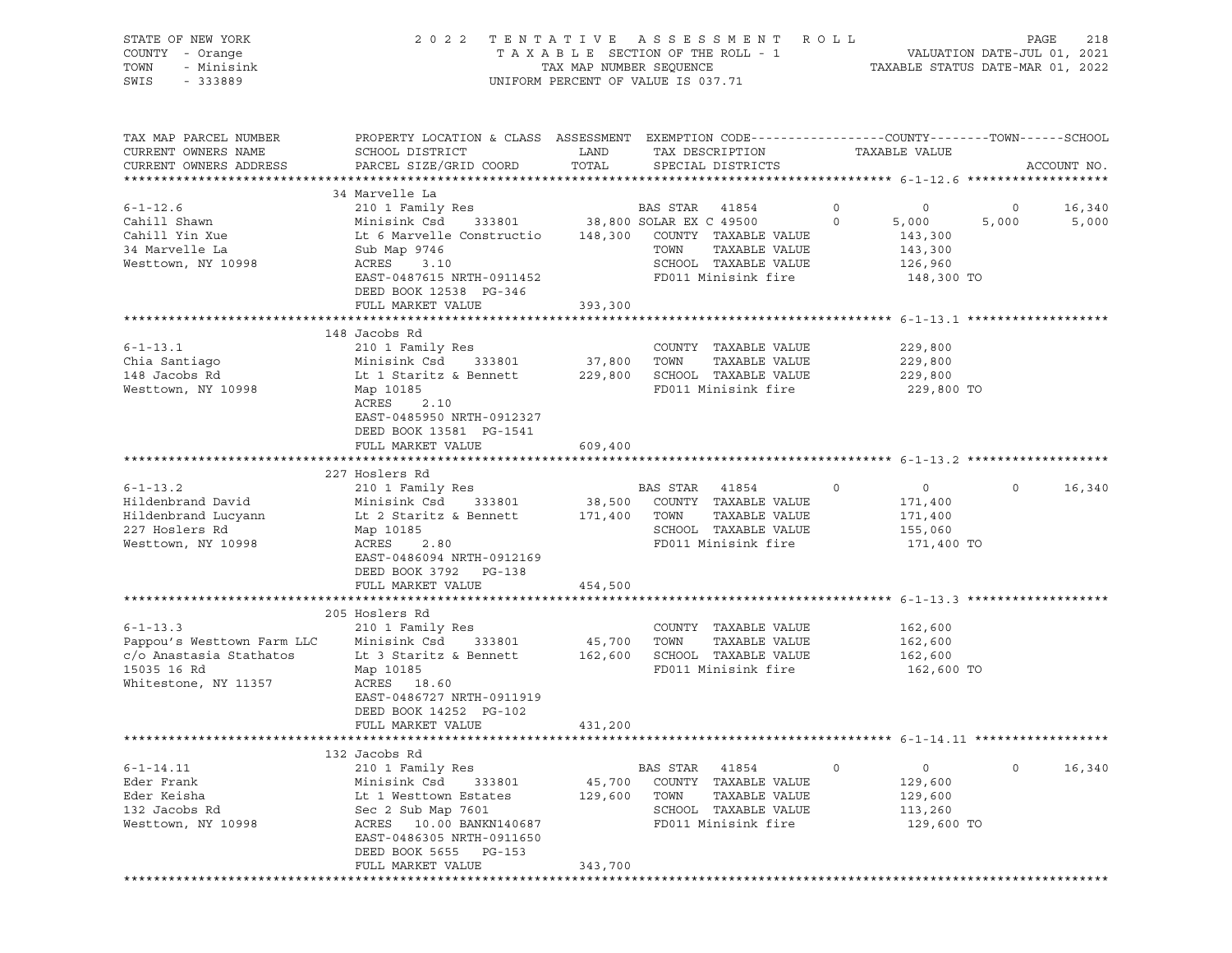| STATE OF NEW YORK<br>COUNTY - Orange<br>TOWN<br>- Minisink<br>SWIS<br>$-333889$                   |                                                                                                                                                                                                                                                                                                |                          | 2022 TENTATIVE ASSESSMENT ROLL<br>T A X A B L E SECTION OF THE ROLL - 1 VALUATION DATE-JUL 01, 2021<br>TAX MAP NUMBER SEQUENCE TAXIS DATE-MAR 01, 2022<br>UNIFORM PERCENT OF VALUE IS 037.71 |                                                                           | PAGE<br>219                                |
|---------------------------------------------------------------------------------------------------|------------------------------------------------------------------------------------------------------------------------------------------------------------------------------------------------------------------------------------------------------------------------------------------------|--------------------------|----------------------------------------------------------------------------------------------------------------------------------------------------------------------------------------------|---------------------------------------------------------------------------|--------------------------------------------|
| TAX MAP PARCEL NUMBER<br>CURRENT OWNERS NAME<br>CURRENT OWNERS ADDRESS                            | PROPERTY LOCATION & CLASS ASSESSMENT EXEMPTION CODE---------------COUNTY-------TOWN------SCHOOL<br>SCHOOL DISTRICT<br>PARCEL SIZE/GRID COORD                                                                                                                                                   | LAND<br>TOTAL            | TAX DESCRIPTION<br>SPECIAL DISTRICTS                                                                                                                                                         | TAXABLE VALUE                                                             | ACCOUNT NO.                                |
|                                                                                                   | 122 Jacobs Rd                                                                                                                                                                                                                                                                                  |                          |                                                                                                                                                                                              |                                                                           |                                            |
| $6 - 1 - 14.12$<br>Augenti Michael<br>122 Jacobs Rd<br>Westtown, NY 10998                         | 210 1 Family Res<br>Minisink Csd 333801<br>Lt 2 Westtown Estates<br>$\begin{array}{cccc}\n\text{Lc} & \text{R} & \text{R} & \text{R} & \text{R} \\ \text{Sec} & 2 & \text{Sub Map} & 7601 \\ \hline\n\end{array}$<br>EAST-0486131 NRTH-0911459<br>DEED BOOK 12190 PG-1618<br>FULL MARKET VALUE | 306,300                  | VETWAR CTS 41120<br>44,900 ENH STAR 41834<br>115,500 COUNTY TAXABLE VALUE<br>TOWN TAXABLE VALUE<br>SCHOOL TAXABLE VALUE<br>FD011 Minisink fire 5115,500 TO                                   | $0 \t 9,387$<br>$\circ$<br>$\overline{0}$<br>106,113<br>112,818<br>69,346 | 2,682<br>5,364<br>$\overline{0}$<br>40,790 |
|                                                                                                   |                                                                                                                                                                                                                                                                                                |                          |                                                                                                                                                                                              |                                                                           |                                            |
| $6 - 1 - 14.13$<br>McEnery Daniel O<br>112 Jacobs Rd<br>Westtown, NY 10998                        | 112 Jacobs Rd<br>210 1 Family Res<br>Minisink Csu<br>Lt 3 Westtown Est<br>- Alma 7601<br>Minisink Csd 333801<br>Sec 2 Sub Map 7601<br>7.50 BANKC170030<br>ACRES<br>EAST-0485996 NRTH-0911284<br>DEED BOOK 11633 PG-1489<br>FULL MARKET VALUE                                                   | 43,800 TOWN<br>308,400   | COUNTY TAXABLE VALUE<br>TAXABLE VALUE<br>116,300 SCHOOL TAXABLE VALUE<br>FD011 Minisink fire                                                                                                 | 116,300<br>116,300<br>116,300<br>116,300 TO                               |                                            |
|                                                                                                   |                                                                                                                                                                                                                                                                                                |                          |                                                                                                                                                                                              |                                                                           |                                            |
| $6 - 1 - 14.14$<br>Jarocki Frank Jr<br>Jarocki Barbara Ann<br>106 Jacobs Rd<br>Westtown, NY 10998 | 106 Jacobs Rd<br>210 1 Family Res<br>Minisink Csd 333801<br>Ann              Lt 4 Westtown Estates<br>Sect 2 Sub Map 7601<br>ACRES<br>7.30<br>EAST-0485856 NRTH-0911159<br>DEED BOOK 2684 PG-00334<br>FULL MARKET VALUE                                                                        | 399,100                  | BAS STAR 41854<br>$\sim$ 0<br>43,000    COUNTY   TAXABLE  VALUE<br>150,500     TOWN       TAXABLE  VALUE<br>SCHOOL TAXABLE VALUE<br>FD011 Minisink fire                                      | $\overline{0}$<br>150,500<br>150,500<br>134,160<br>150,500 TO             | $0 \qquad \qquad$<br>16,340                |
|                                                                                                   |                                                                                                                                                                                                                                                                                                |                          |                                                                                                                                                                                              |                                                                           |                                            |
| $6 - 1 - 14.21$<br>Wiggs Jeremy<br>Wiggs Courtney<br>67 Jacobs Rd<br>Westtown, NY 10998           | 67 Jacobs Rd<br>210 1 Family Res<br>Minisink Csd 333801 37,700 TOWN TAXABLE VALUE<br>Lt 2 Jacobs Farm SM 6567 72,400 SCHOOL TAXABLE VALUE<br>ACRES 2.00 FD011 Minisink fire<br>EAST-0484522 NRTH-0911146                                                                                       |                          | COUNTY TAXABLE VALUE<br>FD011 Minisink fire                                                                                                                                                  | 72,400<br>72,400<br>72,400<br>72,400 TO                                   |                                            |
|                                                                                                   | DEED BOOK 14699 PG-1894                                                                                                                                                                                                                                                                        |                          |                                                                                                                                                                                              |                                                                           |                                            |
|                                                                                                   | FULL MARKET VALUE                                                                                                                                                                                                                                                                              | 192,000                  |                                                                                                                                                                                              |                                                                           |                                            |
| $6 - 1 - 15$<br>Freund Robin A<br>201 Jacobs Rd                                                   | 201 Jacobs Rd<br>240 Rural res<br>Minisink Csd<br>333801<br>W Of Jacobs Rd                                                                                                                                                                                                                     | 53,500<br>354,600        | <b>BAS STAR</b><br>41854<br>COUNTY TAXABLE VALUE<br>TOWN<br>TAXABLE VALUE                                                                                                                    | $\circ$<br>$\circ$<br>354,600<br>354,600                                  | $\mathbf 0$<br>16,340                      |
| Westtown, NY 10998                                                                                | ACRES<br>17.80<br>EAST-0485563 NRTH-0913322<br>DEED BOOK 11614 PG-500<br>FULL MARKET VALUE                                                                                                                                                                                                     | 940,300                  | SCHOOL TAXABLE VALUE<br>FD011 Minisink fire                                                                                                                                                  | 338,260<br>354,600 TO                                                     |                                            |
|                                                                                                   | **************                                                                                                                                                                                                                                                                                 | ************************ |                                                                                                                                                                                              |                                                                           |                                            |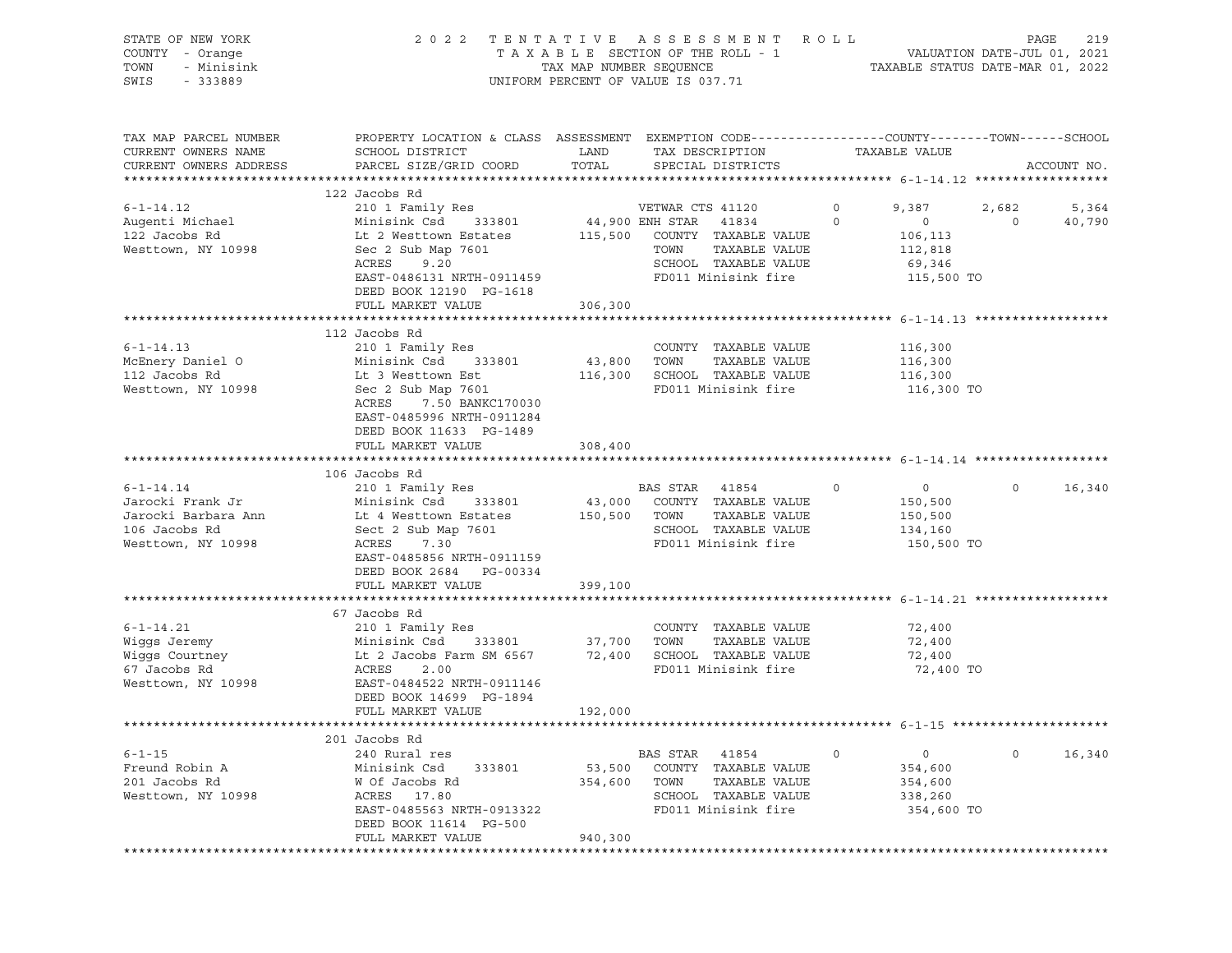| STATE OF NEW YORK<br>COUNTY - Orange<br>TOWN<br>- Minisink<br>SWIS<br>$-333889$                                                                                                                                                           | 2022 TENTATIVE ASSESSMENT ROLL PAGE 220<br>TAXABLE SECTION OF THE ROLL - 1 VALUATION DATE-JUL 01, 2021<br>TAX MAP NUMBER SEQUENCE TAXABLE STATUS DATE-MAR 01, 2022                                                                                       |                      | UNIFORM PERCENT OF VALUE IS 037.71                                                                                                                       |                |                           |                |             |
|-------------------------------------------------------------------------------------------------------------------------------------------------------------------------------------------------------------------------------------------|----------------------------------------------------------------------------------------------------------------------------------------------------------------------------------------------------------------------------------------------------------|----------------------|----------------------------------------------------------------------------------------------------------------------------------------------------------|----------------|---------------------------|----------------|-------------|
| TAX MAP PARCEL NUMBER<br>CURRENT OWNERS NAME<br>CURRENT OWNERS ADDRESS                                                                                                                                                                    | PROPERTY LOCATION & CLASS ASSESSMENT EXEMPTION CODE----------------COUNTY-------TOWN------SCHOOL<br>SCHOOL DISTRICT<br>PARCEL SIZE/GRID COORD                                                                                                            | <b>LAND</b><br>TOTAL | TAX DESCRIPTION<br>SPECIAL DISTRICTS                                                                                                                     |                | TAXABLE VALUE             |                | ACCOUNT NO. |
|                                                                                                                                                                                                                                           | 60 Whitford Rd                                                                                                                                                                                                                                           |                      |                                                                                                                                                          |                |                           |                |             |
| $6 - 1 - 16.1$                                                                                                                                                                                                                            | 210 1 Family Res                                                                                                                                                                                                                                         |                      | COUNTY TAXABLE VALUE                                                                                                                                     |                | 145,900                   |                |             |
| Latini James                                                                                                                                                                                                                              | Minisink Csd 333801                                                                                                                                                                                                                                      | 37,700 TOWN          | TAXABLE VALUE                                                                                                                                            |                | 145,900                   |                |             |
|                                                                                                                                                                                                                                           |                                                                                                                                                                                                                                                          |                      |                                                                                                                                                          |                | 145,900                   |                |             |
| Latini Noel H<br>60 Whitford Rd                                                                                                                                                                                                           |                                                                                                                                                                                                                                                          |                      |                                                                                                                                                          |                | 145,900 TO                |                |             |
| Westtown, NY 10998                                                                                                                                                                                                                        | Example which the transition of the transition of the transition of the transition of the transition of the transition of the transition of the transition of the transition of the transition of the transition of the transi<br>DEED BOOK 14923 PG-455 |                      |                                                                                                                                                          |                |                           |                |             |
|                                                                                                                                                                                                                                           | FULL MARKET VALUE                                                                                                                                                                                                                                        | 386,900              |                                                                                                                                                          |                |                           |                |             |
|                                                                                                                                                                                                                                           |                                                                                                                                                                                                                                                          |                      |                                                                                                                                                          |                |                           |                |             |
|                                                                                                                                                                                                                                           | 63 Whitford Rd                                                                                                                                                                                                                                           |                      |                                                                                                                                                          |                |                           |                |             |
| $6 - 1 - 16.2$                                                                                                                                                                                                                            | 210 1 Family Res                                                                                                                                                                                                                                         |                      | BAS STAR 41854                                                                                                                                           | $\overline{0}$ | $\overline{0}$            | $\overline{0}$ | 16,340      |
| OBrien Patrick                                                                                                                                                                                                                            | Minisink Csd 333801                                                                                                                                                                                                                                      |                      | 45,000 COUNTY TAXABLE VALUE                                                                                                                              |                | 178,700<br>178,700        |                |             |
|                                                                                                                                                                                                                                           |                                                                                                                                                                                                                                                          |                      | TAXABLE VALUE                                                                                                                                            |                |                           |                |             |
| Brock-OBrien Ruth<br>Brock-OBrien Ruth<br>SS St Hwy 84<br>SS St Hwy 84<br>Ministra CSM 37300 178,700 TOWN<br>SCHOOL<br>Westtown, NY 10998<br>EAST-0484372 NRTH-0914859<br>EAST-0484372 NRTH-0914859<br>FD011 Mi                           |                                                                                                                                                                                                                                                          |                      | SCHOOL TAXABLE VALUE<br>FD011 Minisink fire                                                                                                              |                | 162,360<br>178,700 TO     |                |             |
|                                                                                                                                                                                                                                           | DEED BOOK 5345 PG-277                                                                                                                                                                                                                                    |                      |                                                                                                                                                          |                |                           |                |             |
|                                                                                                                                                                                                                                           | FULL MARKET VALUE                                                                                                                                                                                                                                        | 473,900              |                                                                                                                                                          |                |                           |                |             |
|                                                                                                                                                                                                                                           |                                                                                                                                                                                                                                                          |                      |                                                                                                                                                          |                |                           |                |             |
|                                                                                                                                                                                                                                           | 915 Rte 284                                                                                                                                                                                                                                              |                      |                                                                                                                                                          |                |                           |                |             |
| $6 - 1 - 16.32$                                                                                                                                                                                                                           | 455 Dealer-prod.                                                                                                                                                                                                                                         |                      | COUNTY TAXABLE VALUE                                                                                                                                     |                | 248,000                   |                |             |
| Snowcat Holdings Llc Minisink Csd                                                                                                                                                                                                         | 333801                                                                                                                                                                                                                                                   | 67,800 TOWN          | TAXABLE VALUE                                                                                                                                            |                | 248,000                   |                |             |
|                                                                                                                                                                                                                                           |                                                                                                                                                                                                                                                          |                      | 248,000 SCHOOL TAXABLE VALUE                                                                                                                             |                | 248,000                   |                |             |
| 915 Rte 284<br>Westtown, NY 10998                                                                                                                                                                                                         | ACRES 18.80<br>EAST-0483222 NRTH-0914622                                                                                                                                                                                                                 |                      | FD011 Minisink fire                                                                                                                                      |                | 248,000 TO                |                |             |
|                                                                                                                                                                                                                                           | DEED BOOK 4975 PG-121                                                                                                                                                                                                                                    |                      |                                                                                                                                                          |                |                           |                |             |
|                                                                                                                                                                                                                                           | FULL MARKET VALUE                                                                                                                                                                                                                                        | 657,700              |                                                                                                                                                          |                |                           |                |             |
|                                                                                                                                                                                                                                           |                                                                                                                                                                                                                                                          |                      |                                                                                                                                                          |                |                           |                |             |
|                                                                                                                                                                                                                                           | 945 Rte 284                                                                                                                                                                                                                                              |                      |                                                                                                                                                          | $\Omega$       |                           | $\Omega$       |             |
|                                                                                                                                                                                                                                           |                                                                                                                                                                                                                                                          |                      | BAS STAR 41854                                                                                                                                           |                | $\overline{0}$<br>138,500 |                | 16,340      |
|                                                                                                                                                                                                                                           |                                                                                                                                                                                                                                                          |                      | ${\tt333801} \qquad {\tt35,800} \qquad {\tt COUNTY} \qquad {\tt TAXABLE\ VALUE} \nonumber \\ {\tt138,500} \qquad {\tt TOWN} \qquad {\tt TAXABLE\ VALUE}$ |                | 138,500                   |                |             |
|                                                                                                                                                                                                                                           |                                                                                                                                                                                                                                                          |                      | SCHOOL TAXABLE VALUE                                                                                                                                     |                | 122,160                   |                |             |
| 6-1-16.34<br>Stonick Ernest<br>Stonick Janet<br>Minisink Csd 333801<br>Stonick Janet<br>Minisink Csd 333801<br>Ws St Hwy 84<br>PO Box 56<br>ACRES 3.00 BANKC170030<br>Westtown, NY 10998<br>EAST-0483496 NRTH-0914984<br>DEED BOOK 4144   |                                                                                                                                                                                                                                                          |                      | FD011 Minisink fire                                                                                                                                      |                | 138,500 TO                |                |             |
|                                                                                                                                                                                                                                           |                                                                                                                                                                                                                                                          |                      |                                                                                                                                                          |                |                           |                |             |
|                                                                                                                                                                                                                                           | FULL MARKET VALUE                                                                                                                                                                                                                                        | 367,300              |                                                                                                                                                          |                |                           |                |             |
|                                                                                                                                                                                                                                           |                                                                                                                                                                                                                                                          |                      |                                                                                                                                                          |                |                           |                |             |
|                                                                                                                                                                                                                                           |                                                                                                                                                                                                                                                          |                      |                                                                                                                                                          |                |                           |                |             |
|                                                                                                                                                                                                                                           | 951 Rte 284                                                                                                                                                                                                                                              |                      |                                                                                                                                                          |                |                           |                |             |
|                                                                                                                                                                                                                                           |                                                                                                                                                                                                                                                          |                      |                                                                                                                                                          |                |                           | 2,682          | $\circ$     |
|                                                                                                                                                                                                                                           |                                                                                                                                                                                                                                                          |                      |                                                                                                                                                          |                |                           | $\overline{0}$ | 5,364       |
|                                                                                                                                                                                                                                           |                                                                                                                                                                                                                                                          |                      |                                                                                                                                                          |                |                           | 5,660          | 5,660       |
|                                                                                                                                                                                                                                           |                                                                                                                                                                                                                                                          |                      |                                                                                                                                                          |                |                           | $\overline{0}$ | 16,340      |
|                                                                                                                                                                                                                                           |                                                                                                                                                                                                                                                          |                      |                                                                                                                                                          |                |                           |                |             |
| 6-1-16.351<br>Heron Joseph P<br>Minisink Csd 333801 33,800 CW_15_VET/41153<br>Heron Geraldine D<br>951 Rte 284 EAST-0483685 NRTH-0915074 BAS STAR 41854<br>Nesttown, NY 10998 DEED BOOK 12179 PG-158 COUNTY TAXABLE VA<br>FULL MARKET VAL | 33,800 CW_15_VET/ 41153 0<br>1.00 BANKC030614 113,200 CW_DISBLD_ 41170 0<br>3685 NRTH-0915074 BAS STAR 41854 0<br>200 CW_DISBLD_ 41170 0<br>200 COUNTY TAXARLE VALUE                                                                                     |                      |                                                                                                                                                          |                |                           |                |             |
|                                                                                                                                                                                                                                           |                                                                                                                                                                                                                                                          |                      | SCHOOL TAXABLE VALUE<br>FD011 Minisink fire                                                                                                              |                | 85,836<br>113,200 TO      |                |             |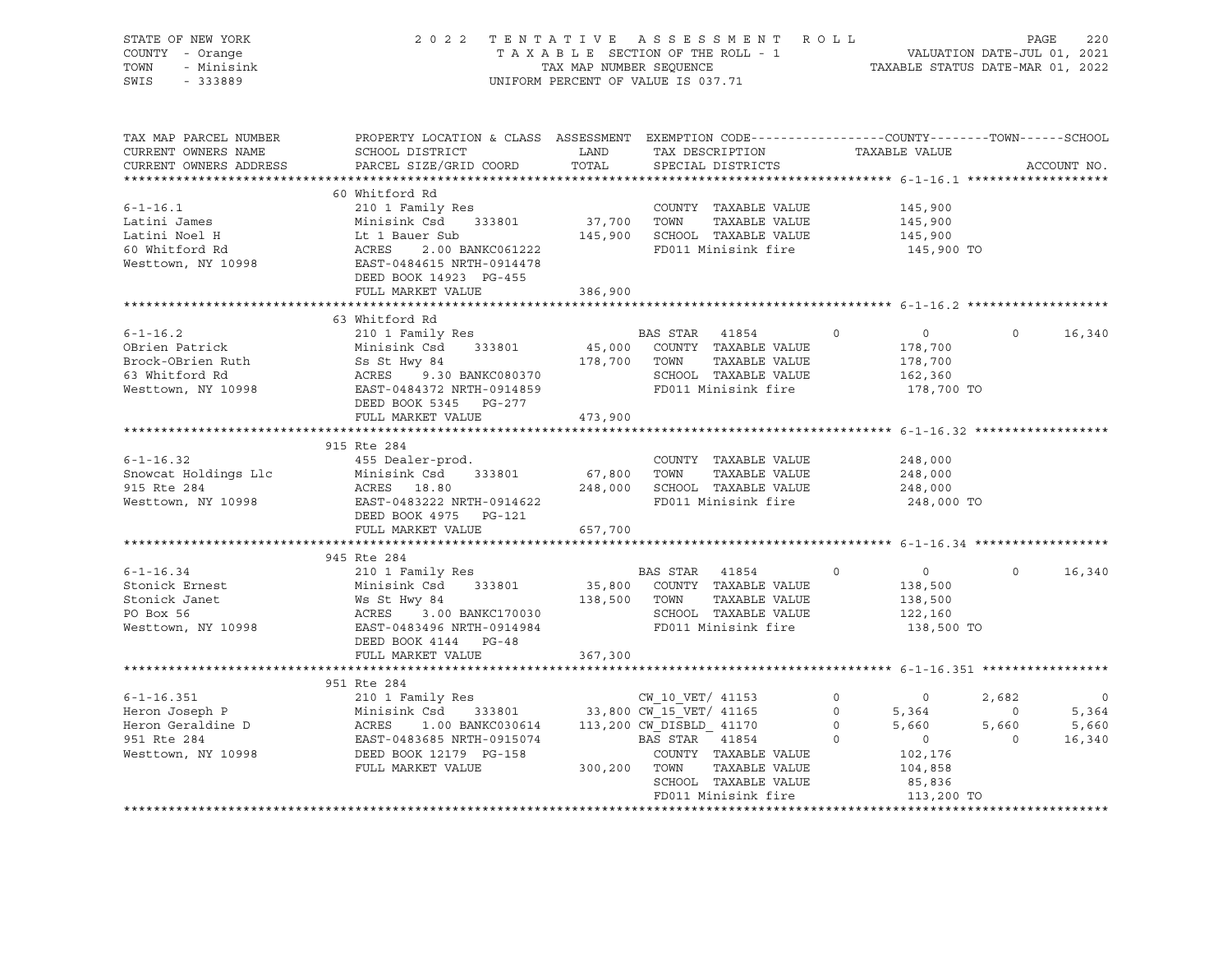## STATE OF NEW YORK 2 0 2 2 T E N T A T I V E A S S E S S M E N T R O L L PAGE 221 COUNTY - Orange T A X A B L E SECTION OF THE ROLL - 1 VALUATION DATE-JUL 01, 2021 TOWN - Minisink TAX MAP NUMBER SEQUENCE TAXABLE STATUS DATE-MAR 01, 2022 SWIS - 333889 CONSERVATION CONTROL OF VALUE IS 037.71

| TAX MAP PARCEL NUMBER<br>CURRENT OWNERS NAME<br>CURRENT OWNERS ADDRESS                                                                                   | PROPERTY LOCATION & CLASS ASSESSMENT EXEMPTION CODE----------------COUNTY-------TOWN------SCHOOL<br>SCHOOL DISTRICT<br>PARCEL SIZE/GRID COORD | LAND<br>TOTAL  | TAX DESCRIPTION TAXABLE VALUE<br>SPECIAL DISTRICTS                                                                           |                                                                          | ACCOUNT NO.       |
|----------------------------------------------------------------------------------------------------------------------------------------------------------|-----------------------------------------------------------------------------------------------------------------------------------------------|----------------|------------------------------------------------------------------------------------------------------------------------------|--------------------------------------------------------------------------|-------------------|
|                                                                                                                                                          |                                                                                                                                               |                |                                                                                                                              |                                                                          |                   |
| $6 - 1 - 16.352$<br>Stonick Ernest                                                                                                                       | Rte 284<br>311 Res vac land<br>Minisink Csd<br>333801                                                                                         | 6,500          | COUNTY TAXABLE VALUE<br>TAXABLE VALUE<br>TOWN                                                                                | 6,500<br>6,500                                                           |                   |
| Stonick Janet<br>PO Box 56<br>Westtown, NY 10998                                                                                                         | 2.10<br>ACRES<br>EAST-0483386 NRTH-0915317<br>DEED BOOK 2090 PG-00213                                                                         | 6,500          | SCHOOL TAXABLE VALUE<br>FD011 Minisink fire                                                                                  | 6,500<br>6,500 TO                                                        |                   |
|                                                                                                                                                          | FULL MARKET VALUE                                                                                                                             | 17,200         |                                                                                                                              |                                                                          |                   |
|                                                                                                                                                          |                                                                                                                                               |                |                                                                                                                              |                                                                          |                   |
| $6 - 1 - 16.4$<br>Millennium Pipeline Co LLC<br>One Blue Hill Plz Fl 7<br>Pearl River, NY 10965                                                          | Rte 284<br>120 Field crops<br>Minisink Csd 333801<br>ACRES 14.60<br>EAST-0482624 NRTH-0915052                                                 | 7,600<br>7,600 | COUNTY TAXABLE VALUE<br>TOWN<br>TAXABLE VALUE<br>SCHOOL TAXABLE VALUE<br>FD011 Minisink fire 7,600 TO                        | 7,600<br>7,600<br>7,600                                                  |                   |
|                                                                                                                                                          | DEED BOOK 14053 PG-1565<br>FULL MARKET VALUE                                                                                                  | 20,200         |                                                                                                                              |                                                                          |                   |
|                                                                                                                                                          |                                                                                                                                               |                |                                                                                                                              |                                                                          |                   |
| $6 - 1 - 17$                                                                                                                                             | 882 Rte 284<br>210 1 Family Res                                                                                                               |                | COUNTY TAXABLE VALUE                                                                                                         | 66,700                                                                   |                   |
| McCombs Cindy Lou<br>PO Box 53<br>Westtown, NY 10998                                                                                                     | Minisink Csd 333801 31,300<br>FRNT 176.00 DPTH 248.00 66,700<br>BANKC080370<br>EAST-0483092 NRTH-0913498<br>DEED BOOK 14934 PG-609            |                | TOWN<br>TAXABLE VALUE<br>SCHOOL TAXABLE VALUE<br>FD011 Minisink fire                                                         | 66,700<br>66,700<br>66,700 TO                                            |                   |
|                                                                                                                                                          | FULL MARKET VALUE                                                                                                                             | 176,900        |                                                                                                                              |                                                                          |                   |
|                                                                                                                                                          |                                                                                                                                               |                |                                                                                                                              |                                                                          |                   |
| $6 - 1 - 18$<br>6-1-18 210 1 Family<br>Bennett Gary A Minisink Csd<br>Bennett Jeanette E E S Whitford<br>14 Whitford Rd ACRES 1.40<br>Westtown, NY 10998 | 14 Whitford Rd<br>210 1 Family Res<br>E S Whitford Rd<br>1.40<br>EAST-0483757 NRTH-0913830<br>DEED BOOK 12347 PG-80                           | 123,000        | ENH STAR 41834<br>333801 37,100 COUNTY TAXABLE VALUE<br>TOWN<br>TAXABLE VALUE<br>SCHOOL TAXABLE VALUE<br>FD011 Minisink fire | $\circ$<br>$\overline{0}$<br>123,000<br>123,000<br>82,210<br>123,000 TO  | $\circ$<br>40,790 |
|                                                                                                                                                          | FULL MARKET VALUE                                                                                                                             | 326,200        |                                                                                                                              |                                                                          |                   |
|                                                                                                                                                          |                                                                                                                                               |                |                                                                                                                              |                                                                          |                   |
| $6 - 1 - 21$<br>Albert Jared M<br>Licht-Albert Kristina<br>51 Whitford Rd<br>Westtown, NY 10998                                                          | 51 Whitford Rd<br>210 1 Family Res<br>Minisink Csd<br>ACRES<br>EAST-0484166 NRTH-0914503<br>DEED BOOK 12918 PG-1831<br>FULL MARKET VALUE      | 352,700        | BAS STAR 41854<br>TAXABLE VALUE<br>SCHOOL TAXABLE VALUE<br>FD011 Minisink fire                                               | $\circ$<br>$\overline{0}$<br>133,000<br>133,000<br>116,660<br>133,000 TO | 16,340<br>$\circ$ |
|                                                                                                                                                          |                                                                                                                                               |                |                                                                                                                              |                                                                          |                   |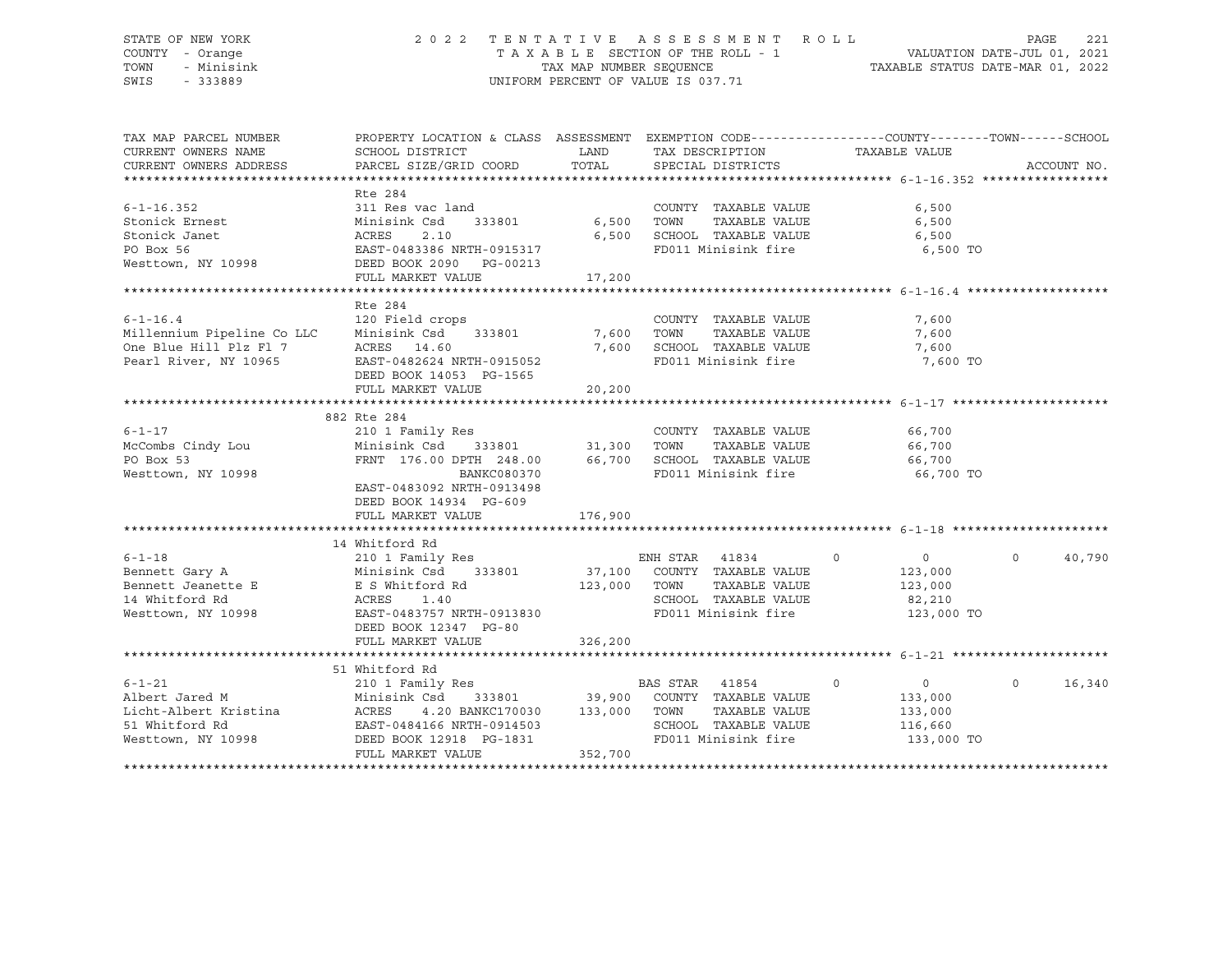| STATE OF NEW YORK<br>COUNTY - Orange<br>- Minisink<br>TOWN<br>SWIS<br>$-333889$                                                                                         | 2022 TENTATIVE ASSESSMENT ROLL                                                                                                                                                                                                                                                     | UNIFORM PERCENT OF VALUE IS 037.71 |                                |                                                                                              |          |                                                               | PAGE              | 222         |
|-------------------------------------------------------------------------------------------------------------------------------------------------------------------------|------------------------------------------------------------------------------------------------------------------------------------------------------------------------------------------------------------------------------------------------------------------------------------|------------------------------------|--------------------------------|----------------------------------------------------------------------------------------------|----------|---------------------------------------------------------------|-------------------|-------------|
| TAX MAP PARCEL NUMBER<br>CURRENT OWNERS NAME<br>CURRENT OWNERS ADDRESS                                                                                                  | PROPERTY LOCATION & CLASS ASSESSMENT EXEMPTION CODE---------------COUNTY-------TOWN-----SCHOOL<br>SCHOOL DISTRICT<br>PARCEL SIZE/GRID COORD                                                                                                                                        | LAND<br>TOTAL                      |                                | TAX DESCRIPTION TAXABLE VALUE<br>SPECIAL DISTRICTS                                           |          |                                                               |                   | ACCOUNT NO. |
|                                                                                                                                                                         | 68 Whitford Rd                                                                                                                                                                                                                                                                     |                                    |                                |                                                                                              |          |                                                               |                   |             |
| $6 - 1 - 22$<br>Haqqerty David<br>Haggerty Bonny<br>68 Whitford Rd<br>Westtown, NY 10998                                                                                | 210 1 Family Res<br>Minisink Csd 333801 38,700 TOWN TAXABLE VALUE<br>Lot 2 Bauer Sub 119,100 SCHOOL TAXABLE VALUE<br>Lot 2 Bauer Sub<br>ACRES     3.00 BANKC180281<br>EAST-0484847 NRTH-0914724<br>DEED BOOK 14575 PG-1588                                                         |                                    |                                | COUNTY TAXABLE VALUE<br>FD011 Minisink fire                                                  |          | 119,100<br>119,100<br>119,100<br>119,100 TO                   |                   |             |
|                                                                                                                                                                         | FULL MARKET VALUE                                                                                                                                                                                                                                                                  | 315,800                            |                                |                                                                                              |          |                                                               |                   |             |
|                                                                                                                                                                         |                                                                                                                                                                                                                                                                                    |                                    |                                |                                                                                              |          |                                                               |                   |             |
| $6 - 1 - 23$<br>Example 210 1 Palling Ness<br>Kuperus Karen Minisink Csd 333801<br>73 Whitford Rd EAST-0484641 NRTH-0914956<br>Westtown, NY 10998 DEED BOOK 5345 PG-281 | 73 Whitford Rd<br>210 1 Family Res<br>333801 45,600<br>2.50 BANKC230070 195,000 TOWN                                                                                                                                                                                               |                                    | BAS STAR 41854                 | COUNTY TAXABLE VALUE<br>TAXABLE VALUE<br>SCHOOL TAXABLE VALUE<br>FD011 Minisink fire         | $\Omega$ | $\overline{0}$<br>195,000<br>195,000<br>178,660<br>195,000 TO | $\Omega$          | 16,340      |
|                                                                                                                                                                         | FULL MARKET VALUE                                                                                                                                                                                                                                                                  | 517,100                            |                                |                                                                                              |          |                                                               |                   |             |
|                                                                                                                                                                         |                                                                                                                                                                                                                                                                                    |                                    |                                |                                                                                              |          |                                                               |                   |             |
| $6 - 1 - 24.1$<br>McCabe Thomas<br>McCabe Lauren<br>211 Jacobs Rd<br>Westtown, NY 10998                                                                                 | 211 Jacobs Rd<br>210 1 Family Res<br>Minisink Csd 333801 37,700 TOWN<br>Lt 1 Whitford Submap 8810 165,000 SCHOO!<br>ACPES 3.00 300<br>ACRES<br>2.00<br>EAST-0486151 NRTH-0914009<br>DEED BOOK 14476 PG-245                                                                         |                                    |                                | COUNTY TAXABLE VALUE<br>TAXABLE VALUE<br>165,000 SCHOOL TAXABLE VALUE<br>FD011 Minisink fire |          | 165,000<br>165,000<br>165,000<br>165,000 TO                   |                   |             |
|                                                                                                                                                                         | FULL MARKET VALUE                                                                                                                                                                                                                                                                  | 437,600                            |                                |                                                                                              |          |                                                               |                   |             |
|                                                                                                                                                                         | 219 Jacobs Rd                                                                                                                                                                                                                                                                      |                                    |                                |                                                                                              |          |                                                               |                   |             |
| $6 - 1 - 24.2$<br>Swaine John<br>Swaine Shawna<br>219 Jacobs Rd<br>Westtown, NY 10998                                                                                   | 210 1 Family Res<br>Minisink Csd 333801 37,700 TOWN TAXABLE VALUE<br>Lt 2 Whitford Submap 8810 142,000 SCHOOL TAXABLE VALUE<br>ACRES 2.00 BANKL080370 FD011 Minisink fire<br>EAST-0486255 NRTH-0914130<br>EAST-0486255 NRTH-0914130<br>DEED BOOK 11610 PG-941<br>FULL MARKET VALUE | 376,600                            |                                | COUNTY TAXABLE VALUE                                                                         |          | 142,000<br>142,000<br>142,000<br>142,000 TO                   |                   |             |
|                                                                                                                                                                         |                                                                                                                                                                                                                                                                                    |                                    |                                |                                                                                              |          |                                                               |                   |             |
| $6 - 1 - 24.4$<br>Lombardo Alex A<br>Lombardo Dolores<br>237 Jacobs Rd<br>Westtown, NY 10998                                                                            | 237 Jacobs Rd<br>210 1 Family Res<br>210 1 Family Res<br>Minisink Csd 333801<br>Lt 4 Whitford Submap 8810<br>Minisink Csd 333801 37,700 COUNTY TAXABLE VALUE<br>ACRES<br>2.00<br>EAST-0486480 NRTH-0914525<br>DEED BOOK 4677 PG-247                                                |                                    | BAS STAR 41854<br>170,800 TOWN | TAXABLE VALUE<br>SCHOOL TAXABLE VALUE<br>FD011 Minisink fire                                 | $\circ$  | $\overline{0}$<br>170,800<br>170,800<br>154,460<br>170,800 TO | $0 \qquad \qquad$ | 16,340      |
|                                                                                                                                                                         | FULL MARKET VALUE                                                                                                                                                                                                                                                                  | 452,900                            |                                |                                                                                              |          |                                                               |                   |             |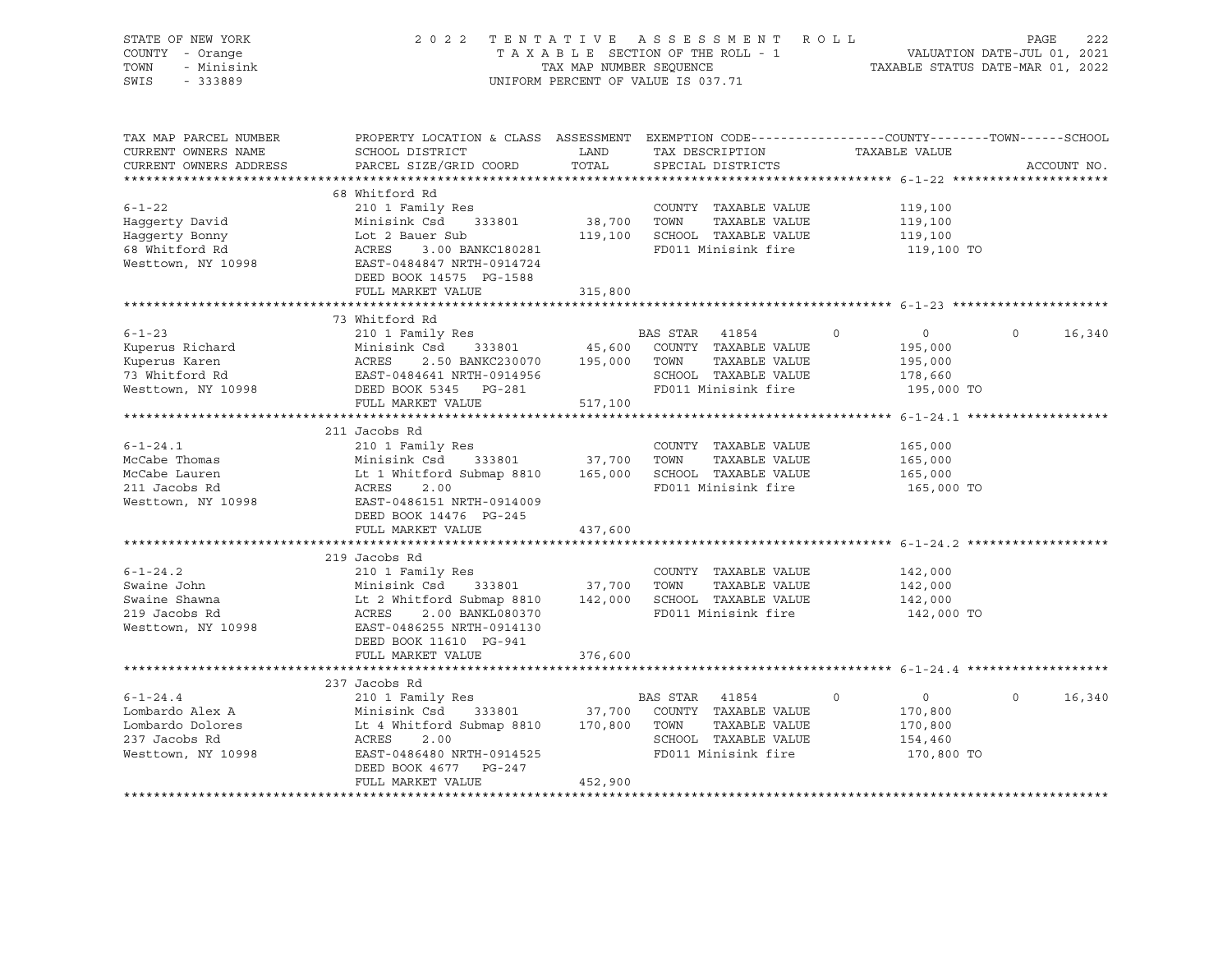| STATE OF NEW YORK<br>COUNTY - Orange<br>TOWN<br>- Minisink<br>SWIS<br>$-333889$                                                                                                                                                                                                                                                                                                                                                         | 2022 TENTATIVE ASSESSMENT ROLL                                                                                                                                                          | TAX MAP NUMBER SEQUENCE<br>UNIFORM PERCENT OF VALUE IS 037.71 |                | TAXABLE SECTION OF THE ROLL - 1                                                              |          | $\begin{tabular}{lllllllll} \texttt{T} & \texttt{R} & \texttt{O} & \texttt{L} & \texttt{PAGE} & \texttt{223} \\ & & & \texttt{VALUATION DATE-JUL} & \texttt{01, 2021} \\ & & & \texttt{TAXABLE STATUS DATE-MAR} & \texttt{01, 2022} \\ \end{tabular}$ |          |             |        |
|-----------------------------------------------------------------------------------------------------------------------------------------------------------------------------------------------------------------------------------------------------------------------------------------------------------------------------------------------------------------------------------------------------------------------------------------|-----------------------------------------------------------------------------------------------------------------------------------------------------------------------------------------|---------------------------------------------------------------|----------------|----------------------------------------------------------------------------------------------|----------|-------------------------------------------------------------------------------------------------------------------------------------------------------------------------------------------------------------------------------------------------------|----------|-------------|--------|
| TAX MAP PARCEL NUMBER<br>CURRENT OWNERS NAME<br>CURRENT OWNERS ADDRESS<br>***********************                                                                                                                                                                                                                                                                                                                                       | PROPERTY LOCATION & CLASS ASSESSMENT EXEMPTION CODE---------------COUNTY-------TOWN-----SCHOOL<br>SCHOOL DISTRICT<br>PARCEL SIZE/GRID COORD                                             | LAND<br>TOTAL                                                 |                | TAX DESCRIPTION TAXABLE VALUE<br>SPECIAL DISTRICTS                                           |          |                                                                                                                                                                                                                                                       |          | ACCOUNT NO. |        |
|                                                                                                                                                                                                                                                                                                                                                                                                                                         | 1043 Rte 284                                                                                                                                                                            |                                                               |                |                                                                                              |          |                                                                                                                                                                                                                                                       |          |             |        |
| $6 - 1 - 24.53$<br>Burke Sean<br>PO Box 644<br>Goshen, NY 10924                                                                                                                                                                                                                                                                                                                                                                         | 210 1 Family Res<br>Minisink Csd 333801<br>Parcel 2 hicks SubMap<br>(unfiled) & 11553/104<br>2.40 BANKC030217<br>ACRES<br>EAST-0485605 NRTH-0916506<br>DEED BOOK 12025 PG-749           | 231,000 TOWN                                                  | BAS STAR 41854 | 38,100 COUNTY TAXABLE VALUE<br>TAXABLE VALUE<br>SCHOOL TAXABLE VALUE<br>FD011 Minisink fire  | $\Omega$ | $\overline{0}$<br>231,000<br>231,000<br>214,660<br>231,000 TO                                                                                                                                                                                         | $\Omega$ |             | 16,340 |
|                                                                                                                                                                                                                                                                                                                                                                                                                                         | FULL MARKET VALUE                                                                                                                                                                       | 612,600                                                       |                |                                                                                              |          |                                                                                                                                                                                                                                                       |          |             |        |
|                                                                                                                                                                                                                                                                                                                                                                                                                                         |                                                                                                                                                                                         |                                                               |                |                                                                                              |          |                                                                                                                                                                                                                                                       |          |             |        |
| $6 - 1 - 24.54$<br>Ralph J. Ford, LLC<br>158 Fordlea Rd<br>Westtown, NY 10998                                                                                                                                                                                                                                                                                                                                                           | Rte 284<br>311 Res vac land<br>Minisink Csd 333801<br>Parcel 3 Hicks SubMap<br>(unfiled) & 11553/104<br>FRNT 413.90 DPTH 140.40<br>EAST-0485294 NRTH-0916394<br>DEED BOOK 13213 PG-1451 | 500 TOWN                                                      |                | COUNTY TAXABLE VALUE<br>TAXABLE VALUE<br>500 SCHOOL TAXABLE VALUE<br>FD011 Minisink fire     |          | 500<br>500<br>500<br>500 TO                                                                                                                                                                                                                           |          |             |        |
|                                                                                                                                                                                                                                                                                                                                                                                                                                         | FULL MARKET VALUE                                                                                                                                                                       | 1,300                                                         |                |                                                                                              |          |                                                                                                                                                                                                                                                       |          |             |        |
| 6-1-25<br>Grenzhauser Rayn J<br>Grenzhauser Ashley J<br>COUNTY TAXABLE VALUE<br>Grenzhauser Ashley J<br>FRNT 100.00 DPTH 150.00<br>TAXABLE VALUE<br>TAXABLE VALUE<br>TAXABLE VALUE<br>TAXABLE VALUE<br>TOOL TAXABLE VALUE<br>TOOL TAXABLE VALUE<br>TOO                                                                                                                                                                                  | FULL MARKET VALUE                                                                                                                                                                       | 251,900                                                       |                |                                                                                              |          | 95,000<br>95,000<br>95,000<br>95,000 TO                                                                                                                                                                                                               |          |             |        |
|                                                                                                                                                                                                                                                                                                                                                                                                                                         | 316 Jacobs Rd                                                                                                                                                                           |                                                               |                |                                                                                              |          |                                                                                                                                                                                                                                                       |          |             |        |
| $6 - 1 - 26$<br>Chawdry Kathleen<br>316 Jacobs Rd<br>Westtown, NY 10998                                                                                                                                                                                                                                                                                                                                                                 | 210 1 Family Res<br>Minisink Csd 333801<br>Es St Hwy 284<br>ACRES<br>1.20<br>EAST-0487705 NRTH-0916235<br>DEED BOOK 14453 PG-1316                                                       | 35,400 TOWN                                                   |                | COUNTY TAXABLE VALUE<br>TAXABLE VALUE<br>104,300 SCHOOL TAXABLE VALUE<br>FD011 Minisink fire |          | 104,300<br>104,300<br>104,300<br>104,300 TO                                                                                                                                                                                                           |          |             |        |
|                                                                                                                                                                                                                                                                                                                                                                                                                                         | FULL MARKET VALUE                                                                                                                                                                       | 276,600                                                       |                |                                                                                              |          |                                                                                                                                                                                                                                                       |          |             |        |
|                                                                                                                                                                                                                                                                                                                                                                                                                                         |                                                                                                                                                                                         |                                                               |                |                                                                                              |          |                                                                                                                                                                                                                                                       |          |             |        |
| $6 - 1 - 27$<br>Ford Irrevocable Trust Barbara Minisink Csd 333801 22,000 TOWN<br>Ford Dean C Sr $\begin{array}{ccccccccc}\n\text{Ford} & \text{Den} & \text{OR} & \text{S} & \text{OR} & \text{OR} \\ \text{Pind} & \text{Den} & \text{Den} & \text{OR} & \text{OR} & \text{OR} & \text{OR} \\ \text{OR} & \text{O} & \text{O} & \text{OR} & \text{OR} & \text{OR} & \text{OR} \\ \end{array}$<br>284 Hortons Rd<br>Westtown, NY 10998 | 1102 Rte 284<br>270 Mfg housing<br>EAST-0486989 NRTH-0916095<br>FULL MARKET VALUE                                                                                                       | 104,500                                                       |                | COUNTY TAXABLE VALUE<br>TAXABLE VALUE<br>FD011 Minisink fire                                 |          | 39,400<br>39,400<br>39,400<br>39,400 TO                                                                                                                                                                                                               |          |             |        |
|                                                                                                                                                                                                                                                                                                                                                                                                                                         |                                                                                                                                                                                         |                                                               |                |                                                                                              |          |                                                                                                                                                                                                                                                       |          |             |        |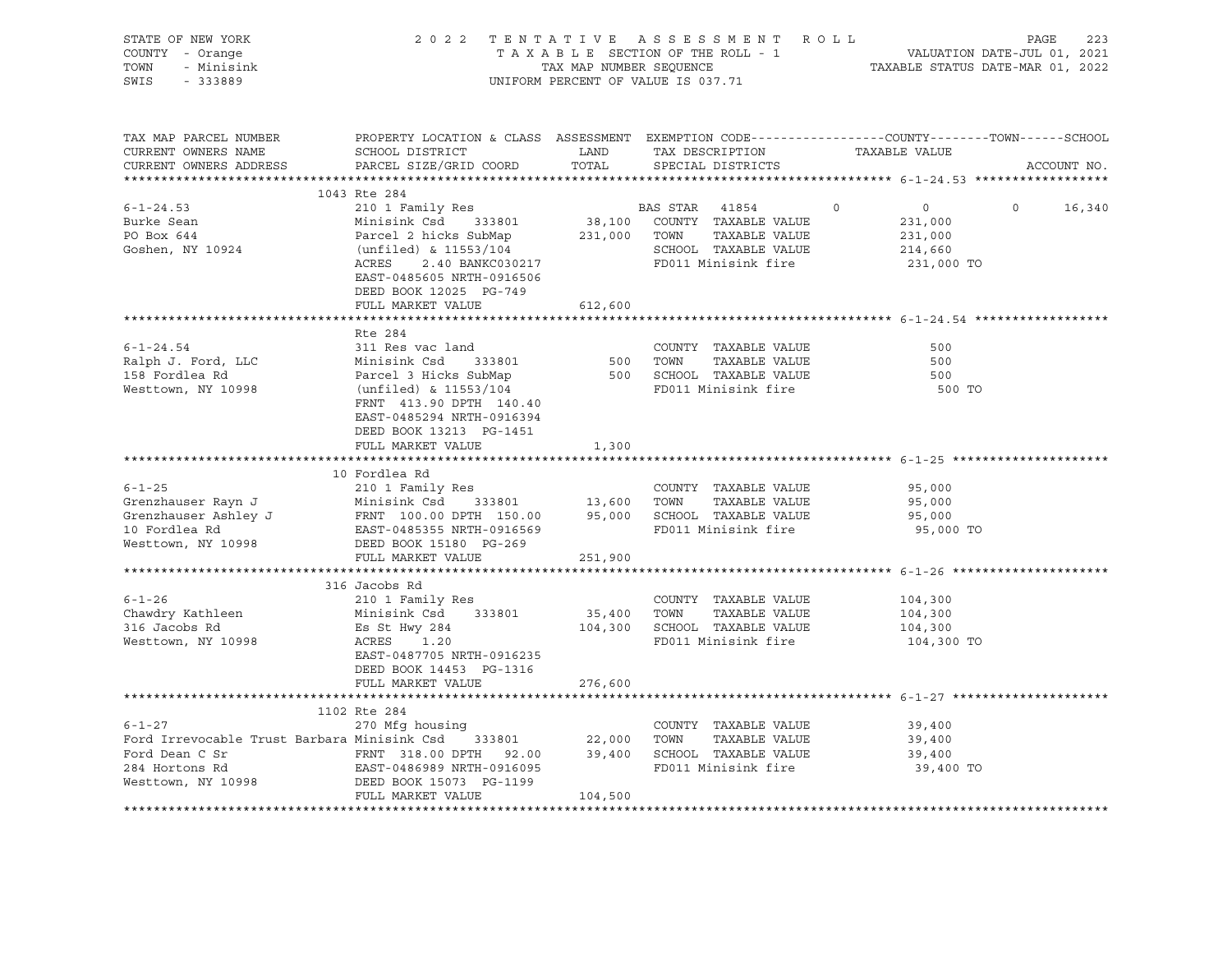| STATE OF NEW YORK<br>COUNTY - Orange<br>TOWN<br>- Minisink<br>SWIS<br>$-333889$ | 2 0 2 2                                                                                                             | TAX MAP NUMBER SEQUENCE | TENTATIVE ASSESSMENT ROLL<br>TAXABLE SECTION OF THE ROLL - 1<br>UNIFORM PERCENT OF VALUE IS 037.71 | TAXABLE STATUS DATE-MAR 01, 2022 | VALUATION DATE-JUL 01, 2021 | PAGE<br>224 |
|---------------------------------------------------------------------------------|---------------------------------------------------------------------------------------------------------------------|-------------------------|----------------------------------------------------------------------------------------------------|----------------------------------|-----------------------------|-------------|
| TAX MAP PARCEL NUMBER<br>CURRENT OWNERS NAME                                    | PROPERTY LOCATION & CLASS ASSESSMENT EXEMPTION CODE----------------COUNTY-------TOWN------SCHOOL<br>SCHOOL DISTRICT | LAND                    | TAX DESCRIPTION                                                                                    | TAXABLE VALUE                    |                             |             |
| CURRENT OWNERS ADDRESS                                                          | PARCEL SIZE/GRID COORD                                                                                              | TOTAL                   | SPECIAL DISTRICTS                                                                                  |                                  |                             | ACCOUNT NO. |
|                                                                                 | St Hwy 284 & Horton Rd                                                                                              |                         |                                                                                                    |                                  |                             |             |
| $6 - 1 - 28$                                                                    | 120 Field crops                                                                                                     |                         | AGDISTRICT 41720                                                                                   | $\circ$                          | 49,469 49,469               | 49,469      |
| Ford Irrevocable Trust Dean C Minisink Csd                                      | 333801                                                                                                              |                         | 56,100 COUNTY TAXABLE VALUE                                                                        | 15,631                           |                             |             |
| Ford Barbara J                                                                  | ACRES 32.10                                                                                                         |                         | 65,100 TOWN<br>TAXABLE VALUE                                                                       | 15,631                           |                             |             |
| 284 Hortons Rd                                                                  | EAST-0488427 NRTH-0915989                                                                                           |                         | SCHOOL TAXABLE VALUE                                                                               | 15,631                           |                             |             |
| Westtown, NY 10998                                                              | DEED BOOK 15073 PG-1168                                                                                             |                         | FD011 Minisink fire                                                                                | 65,100 TO                        |                             |             |
| MAY BE SUBJECT TO PAYMENT<br>UNDER AGDIST LAW TIL 2026                          | FULL MARKET VALUE                                                                                                   | 172,600                 |                                                                                                    |                                  |                             |             |
|                                                                                 |                                                                                                                     |                         |                                                                                                    |                                  |                             |             |
| $6 - 1 - 30.111$                                                                | 106 Hoslers Rd<br>210 1 Family Res                                                                                  |                         | BAS STAR 41854                                                                                     | $\circ$<br>$\circ$               | $\mathsf{O}$                | 16,340      |
| Franklin, Linda, Trust                                                          | Minisink Csd<br>333801                                                                                              | 37,800                  | COUNTY TAXABLE VALUE                                                                               | 127,000                          |                             |             |
| 106 Hoslers Rd                                                                  | Lt 1 Devoe Sub Map 8438                                                                                             | 127,000                 | TOWN<br>TAXABLE VALUE                                                                              | 127,000                          |                             |             |
| Westtown, NY 10998                                                              | Omitted & Lt 1 Kowalczik                                                                                            |                         | SCHOOL TAXABLE VALUE                                                                               | 110,660                          |                             |             |
|                                                                                 | Sub Map 10438                                                                                                       |                         | FD011 Minisink fire                                                                                | 127,000 TO                       |                             |             |
|                                                                                 | ACRES<br>1.90                                                                                                       |                         |                                                                                                    |                                  |                             |             |
|                                                                                 | EAST-0488792 NRTH-0913154<br>DEED BOOK 13617 PG-1394                                                                |                         |                                                                                                    |                                  |                             |             |
|                                                                                 | FULL MARKET VALUE                                                                                                   | 336,800                 |                                                                                                    |                                  |                             |             |
|                                                                                 |                                                                                                                     |                         |                                                                                                    |                                  |                             |             |
|                                                                                 | 96 Hoslers Rd                                                                                                       |                         |                                                                                                    |                                  |                             |             |
| $6 - 1 - 30.12$                                                                 | 210 1 Family Res                                                                                                    |                         | BAS STAR 41854                                                                                     | 0<br>$\circ$                     | $\circ$                     | 16,340      |
| Conklin Stephen M<br>Conklin Judy L                                             | Minisink Csd 333801<br>Lt 2 Devoe Sub Map 8438 142,600                                                              |                         | 32,300 SOLAR EX C 49500<br>COUNTY TAXABLE VALUE                                                    | $\circ$<br>5,000<br>137,600      | 5,000                       | 5,000       |
| 96 Hoslers Rd                                                                   | ACRES<br>2.10 BANKC080370                                                                                           |                         | TOWN<br>TAXABLE VALUE                                                                              | 137,600                          |                             |             |
| Westtown, NY 10998                                                              | EAST-0489087 NRTH-0913380                                                                                           |                         | SCHOOL TAXABLE VALUE                                                                               | 121,260                          |                             |             |
|                                                                                 | DEED BOOK 5226 PG-12                                                                                                |                         | FD011 Minisink fire                                                                                | 142,600 TO                       |                             |             |
|                                                                                 | FULL MARKET VALUE                                                                                                   | 378,100                 |                                                                                                    |                                  |                             |             |
|                                                                                 |                                                                                                                     |                         |                                                                                                    |                                  |                             |             |
| $6 - 1 - 30.131$                                                                | Hoslers Rd<br>120 Field crops                                                                                       |                         | AGDISTRICT 41720                                                                                   | $\circ$<br>35,242                | 35,242                      | 35,242      |
| Kuperus Charles                                                                 | Minisink Csd<br>333801                                                                                              | 40,200                  | COUNTY TAXABLE VALUE                                                                               | 4,958                            |                             |             |
| Kuperus Deborah Joy                                                             | Remaining Lands Kuperus                                                                                             | 40,200                  | TOWN<br>TAXABLE VALUE                                                                              | 4,958                            |                             |             |
| 173 Hortons Rd                                                                  | Sub Map 106-01                                                                                                      |                         | SCHOOL TAXABLE VALUE                                                                               | 4,958                            |                             |             |
| Westtown, NY 10998                                                              | ACRES 29.00                                                                                                         |                         | FD011 Minisink fire                                                                                | 40,200 TO                        |                             |             |
|                                                                                 | EAST-0489410 NRTH-0914695                                                                                           |                         |                                                                                                    |                                  |                             |             |
| MAY BE SUBJECT TO PAYMENT                                                       | DEED BOOK 3202 PG-57                                                                                                |                         |                                                                                                    |                                  |                             |             |
| UNDER AGDIST LAW TIL 2026                                                       | FULL MARKET VALUE                                                                                                   | 106,600                 |                                                                                                    |                                  |                             |             |
|                                                                                 | 161 Hoslers Rd                                                                                                      |                         |                                                                                                    |                                  |                             |             |
| $6 - 1 - 30.21$                                                                 | 210 1 Family Res                                                                                                    |                         | BAS STAR<br>41854                                                                                  | $\mathsf{O}$<br>$\mathbf 0$      | $\mathsf{O}$                | 16,340      |
| Revella Angelo A                                                                | Minisink Csd<br>333801                                                                                              | 37,400                  | TAXABLE VALUE<br>COUNTY                                                                            | 143,400                          |                             |             |
| Revella Jill L                                                                  | Lt1 Hofstee SM 808-06 fil                                                                                           | 143,400                 | TAXABLE VALUE<br>TOWN                                                                              | 143,400                          |                             |             |
| 161 Hoslers Rd                                                                  | $8/24/06$ ES Hoslers Rd<br>1.70                                                                                     |                         | SCHOOL TAXABLE VALUE<br>FD011 Minisink fire                                                        | 127,060                          |                             |             |
| Westtown, NY 10998                                                              | ACRES<br>EAST-0487821 NRTH-0912612                                                                                  |                         |                                                                                                    | 143,400 TO                       |                             |             |
|                                                                                 | DEED BOOK 12470 PG-1607                                                                                             |                         |                                                                                                    |                                  |                             |             |
|                                                                                 | FULL MARKET VALUE                                                                                                   | 380,300                 |                                                                                                    |                                  |                             |             |
|                                                                                 |                                                                                                                     |                         |                                                                                                    |                                  |                             |             |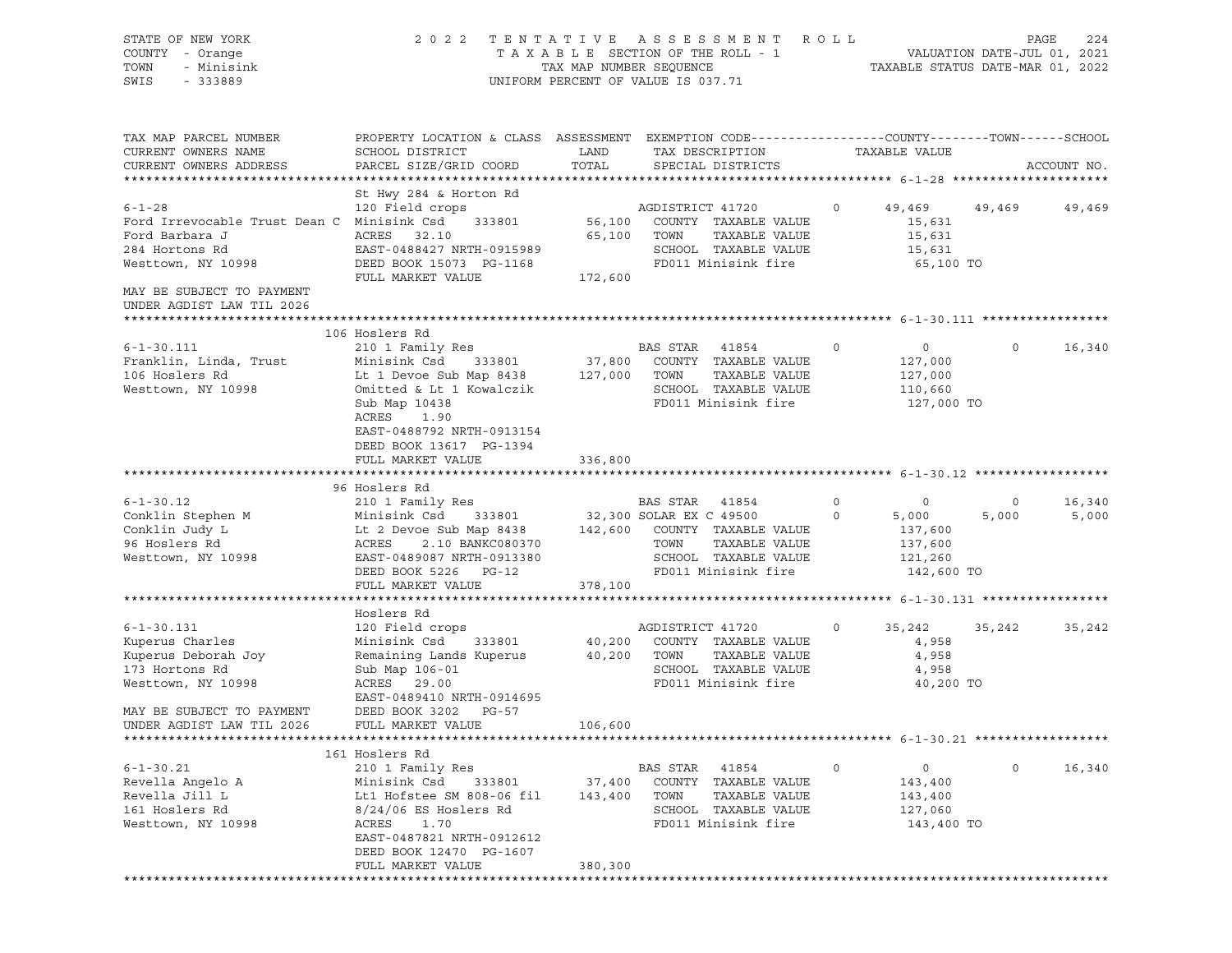| TOWN<br>- Minisink<br>$-333889$<br>SWIS      | TAXABLE SECTION OF THE ROLL - 1<br>TAX MAP NUMBER SEQUENCE<br>UNIFORM PERCENT OF VALUE IS 037.71                   | R O L L<br>225<br>PAGE<br>VALUATION DATE-JUL 01, 2021<br>TAXABLE STATUS DATE-MAR 01, 2022 |                              |   |               |         |             |
|----------------------------------------------|--------------------------------------------------------------------------------------------------------------------|-------------------------------------------------------------------------------------------|------------------------------|---|---------------|---------|-------------|
| TAX MAP PARCEL NUMBER<br>CURRENT OWNERS NAME | PROPERTY LOCATION & CLASS ASSESSMENT EXEMPTION CODE----------------COUNTY-------TOWN-----SCHOOL<br>SCHOOL DISTRICT | LAND                                                                                      | TAX DESCRIPTION              |   | TAXABLE VALUE |         |             |
| CURRENT OWNERS ADDRESS                       | PARCEL SIZE/GRID COORD                                                                                             | TOTAL                                                                                     | SPECIAL DISTRICTS            |   |               |         | ACCOUNT NO. |
|                                              | 151 Hoslers Rd                                                                                                     |                                                                                           |                              |   |               |         |             |
| $6 - 1 - 30.22$                              | 210 1 Family Res                                                                                                   |                                                                                           | BAS STAR<br>41854            | 0 | 0             | $\circ$ | 16,340      |
| Varian David W                               | 333801<br>Minisink Csd                                                                                             |                                                                                           | 37,300 SOLAR EX C 49500      | 0 | 5,000         | 5,000   | 5,000       |
| 151 Hoslers Rd                               | Lt2 Hofstee SM 808-06 fil                                                                                          |                                                                                           | 137,200 COUNTY TAXABLE VALUE |   | 132,200       |         |             |
| Westtown, NY 10998                           | $8/24/06$ ES Hoslers Rd                                                                                            |                                                                                           | TOWN<br>TAXABLE VALUE        |   | 132,200       |         |             |
|                                              | 1.60 BANKC170030<br>ACRES                                                                                          |                                                                                           | SCHOOL TAXABLE VALUE         |   | 115,860       |         |             |
|                                              | EAST-0487970 NRTH-0912688<br>DEED BOOK 12727 PG-866                                                                |                                                                                           | FD011 Minisink fire          |   | 137,200 TO    |         |             |
|                                              | FULL MARKET VALUE                                                                                                  | 363,800                                                                                   |                              |   |               |         |             |
|                                              |                                                                                                                    |                                                                                           |                              |   |               |         |             |
|                                              | 135 Hoslers Rd                                                                                                     |                                                                                           |                              |   |               |         |             |
| $6 - 1 - 30.23$                              | 210 1 Family Res                                                                                                   |                                                                                           | COUNTY TAXABLE VALUE         |   | 157,500       |         |             |
| Ehlich John                                  | Minisink Csd<br>333801                                                                                             | 38,800                                                                                    | TOWN<br>TAXABLE VALUE        |   | 157,500       |         |             |
| Ehlich Anna                                  | Lt3 Hofstee SM 808-06 fil                                                                                          | 157,500                                                                                   | SCHOOL TAXABLE VALUE         |   | 157,500       |         |             |
| 135 Hoslers Rd                               | $8/24/06$ ES Hoslers Rd.                                                                                           |                                                                                           | FD011 Minisink fire          |   | 157,500 TO    |         |             |
| Westtown, NY 10998                           | 3.10 BANKC040280<br>ACRES                                                                                          |                                                                                           |                              |   |               |         |             |
|                                              | EAST-0488368 NRTH-0912797                                                                                          |                                                                                           |                              |   |               |         |             |
|                                              | DEED BOOK 14296 PG-1762                                                                                            |                                                                                           |                              |   |               |         |             |
|                                              | FULL MARKET VALUE                                                                                                  | 417,700                                                                                   |                              |   |               |         |             |
|                                              | 145 Hoslers Rd                                                                                                     |                                                                                           |                              |   |               |         |             |
| $6 - 1 - 31$                                 | 210 1 Family Res                                                                                                   |                                                                                           | COUNTY TAXABLE VALUE         |   | 70,600        |         |             |
| Ingber Madeline                              | Minisink Csd<br>333801                                                                                             | 33,700                                                                                    | TOWN<br>TAXABLE VALUE        |   | 70,600        |         |             |
| 32 Indian Trl                                | Kuperus Sub Map 6146                                                                                               | 70,600                                                                                    | SCHOOL TAXABLE VALUE         |   | 70,600        |         |             |
| Greenwood Lake, NY 10925                     | ACRES<br>1.70 BANKC180381                                                                                          |                                                                                           | FD011 Minisink fire          |   | 70,600 TO     |         |             |
|                                              | EAST-0488123 NRTH-0912791                                                                                          |                                                                                           |                              |   |               |         |             |
|                                              | DEED BOOK 4466 PG-131                                                                                              |                                                                                           |                              |   |               |         |             |
|                                              |                                                                                                                    |                                                                                           |                              |   |               |         |             |
|                                              | FULL MARKET VALUE                                                                                                  | 187,200                                                                                   |                              |   |               |         |             |
|                                              |                                                                                                                    |                                                                                           |                              |   |               |         |             |
|                                              | 202 Jacobs Rd                                                                                                      |                                                                                           |                              |   |               |         |             |
| $6 - 1 - 32$                                 | 210 1 Family Res                                                                                                   |                                                                                           | BAS STAR<br>41854            | 0 | $\circ$       | $\circ$ | 16,340      |
| Schluter Tioka B III                         | Minisink Csd 333801                                                                                                | 39,600                                                                                    | COUNTY TAXABLE VALUE         |   | 167,600       |         |             |
| Kubler Jennifer L                            | Lt 1 Westtown Estates                                                                                              | 167,600                                                                                   | TOWN<br>TAXABLE VALUE        |   | 167,600       |         |             |
| 202 Jacobs Rd                                | Sect 1 Map 7374                                                                                                    |                                                                                           | SCHOOL TAXABLE VALUE         |   | 151,260       |         |             |
| Westtown, NY 10998                           | ACRES<br>3.90 BANKC130170                                                                                          |                                                                                           | FD011 Minisink fire          |   | 167,600 TO    |         |             |
|                                              | EAST-0486523 NRTH-0913410                                                                                          |                                                                                           |                              |   |               |         |             |
|                                              | DEED BOOK 13639 PG-355                                                                                             |                                                                                           |                              |   |               |         |             |
|                                              | FULL MARKET VALUE                                                                                                  | 444,400                                                                                   |                              |   |               |         |             |
|                                              | 194 Jacobs Rd                                                                                                      |                                                                                           |                              |   |               |         |             |
| $6 - 1 - 33$                                 | 210 1 Family Res                                                                                                   |                                                                                           | COUNTY TAXABLE VALUE         |   | 171,300       |         |             |
| McKinley Samantha                            | Minisink Csd<br>333801                                                                                             | 42,900                                                                                    | TOWN<br>TAXABLE VALUE        |   | 171,300       |         |             |
| 194 Jacobs Rd                                | Lt 2 Westtown Estates                                                                                              | 171,300                                                                                   | SCHOOL TAXABLE VALUE         |   | 171,300       |         |             |
| Westtown, NY 10988                           | Sect 1 Map 7374                                                                                                    |                                                                                           | FD011 Minisink fire          |   | 171,300 TO    |         |             |
|                                              | ACRES<br>3.50 BANKC120337                                                                                          |                                                                                           |                              |   |               |         |             |
|                                              | EAST-0486364 NRTH-0913295                                                                                          |                                                                                           |                              |   |               |         |             |
|                                              | DEED BOOK 14933 PG-1297<br>FULL MARKET VALUE                                                                       | 454,300                                                                                   |                              |   |               |         |             |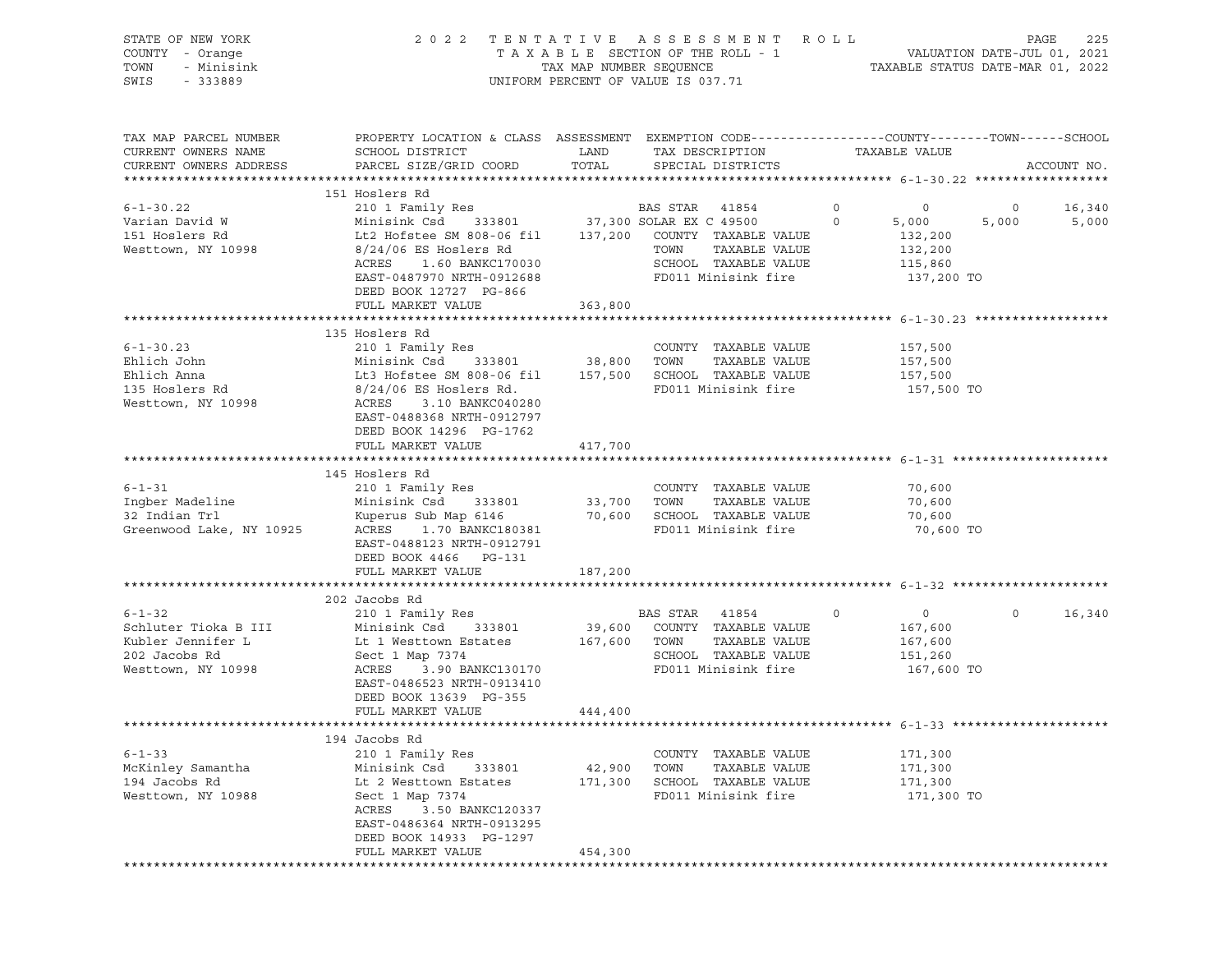| STATE OF NEW YORK<br>COUNTY - Orange<br>- Minisink<br>TOWN<br>SWIS<br>- 333889                                                                                                                                                                           |                                                                                                                                                                                                                                                            |         | TENTATIVE ASSESSMENT ROLL<br>TAXABLE SECTION OF THE ROLL - 1 VALUATION DATE-JUL 01, 2021<br>TAXABLE STATUS DATE-MAR 01, 2022<br>2022 TENTATIVE ASSESSMENT ROLL<br>UNIFORM PERCENT OF VALUE IS 037.71 |               |                                                               |                          |
|----------------------------------------------------------------------------------------------------------------------------------------------------------------------------------------------------------------------------------------------------------|------------------------------------------------------------------------------------------------------------------------------------------------------------------------------------------------------------------------------------------------------------|---------|------------------------------------------------------------------------------------------------------------------------------------------------------------------------------------------------------|---------------|---------------------------------------------------------------|--------------------------|
| TAX MAP PARCEL NUMBER<br>CURRENT OWNERS NAME<br>CURRENT OWNERS ADDRESS                                                                                                                                                                                   | PROPERTY LOCATION & CLASS ASSESSMENT EXEMPTION CODE---------------COUNTY-------TOWN-----SCHOOL<br>SCHOOL DISTRICT LAND<br>PARCEL SIZE/GRID COORD                                                                                                           | TOTAL   | TAX DESCRIPTION<br>SPECIAL DISTRICTS                                                                                                                                                                 | TAXABLE VALUE |                                                               | ACCOUNT NO.              |
|                                                                                                                                                                                                                                                          | 180 Jacobs Rd                                                                                                                                                                                                                                              |         |                                                                                                                                                                                                      |               |                                                               |                          |
| $6 - 1 - 34$<br>Mojica Misael<br>180 Jacobs Rd<br>Westtown, NY 10998                                                                                                                                                                                     | 210 1 Family Res<br>Minisink Csd 333801<br>Lt 3 Westtown Estates<br>Sect 1 Map 7374<br>ACRES<br>2.60                                                                                                                                                       |         | BAS STAR<br>41854<br>38,300 COUNTY TAXABLE VALUE<br>150,100 TOWN TAXABLE VALUE<br>SCHOOL TAXABLE VALUE<br>FD011 Minisink fire                                                                        | $\circ$       | $\overline{0}$<br>150,100<br>150,100<br>133,760<br>150,100 TO | $\overline{0}$<br>16,340 |
|                                                                                                                                                                                                                                                          | EAST-0486120 NRTH-0913179<br>DEED BOOK 5261 PG-337                                                                                                                                                                                                         |         |                                                                                                                                                                                                      |               |                                                               |                          |
|                                                                                                                                                                                                                                                          | FULL MARKET VALUE                                                                                                                                                                                                                                          | 398,000 |                                                                                                                                                                                                      |               |                                                               |                          |
|                                                                                                                                                                                                                                                          |                                                                                                                                                                                                                                                            |         |                                                                                                                                                                                                      |               |                                                               |                          |
|                                                                                                                                                                                                                                                          | 30 Whitford Rd                                                                                                                                                                                                                                             |         |                                                                                                                                                                                                      |               |                                                               |                          |
| $6 - 1 - 35.1$<br>Bennett Gary A Jr<br>Bennett Jodi L<br>30 Whitford Rd<br>Westtown, NY 10998                                                                                                                                                            | 210 1 Family Res<br>210 I Family Res and BAS STAR 41854<br>Minisink Csd 333801 37,400 COUNTY TAXABLE VALUE<br>Lt 1 Bennett Sub Map 8340 78,500 TOWN TAXABLE VALUE<br>ACRES 1.70 BANKC180281 SCHOOL TAXABLE VALUE<br>EAST-0484176 NRTH-0913966 FD011 Minisi |         | BAS STAR 41854<br>SCHOOL TAXABLE VALUE<br>FD011 Minisink fire                                                                                                                                        | $\circ$       | $\overline{0}$<br>78,500<br>78,500<br>62,160<br>78,500 TO     | $\circ$<br>16,340        |
|                                                                                                                                                                                                                                                          | DEED BOOK 12162 PG-1296                                                                                                                                                                                                                                    |         |                                                                                                                                                                                                      |               |                                                               |                          |
|                                                                                                                                                                                                                                                          | FULL MARKET VALUE                                                                                                                                                                                                                                          | 208,200 |                                                                                                                                                                                                      |               |                                                               |                          |
|                                                                                                                                                                                                                                                          |                                                                                                                                                                                                                                                            |         |                                                                                                                                                                                                      |               |                                                               |                          |
| $6 - 1 - 35.2$<br>Extra 1.5 and 106,800 TOWN TAXABLE VALUE<br>Kelly Sally Ann Lt 2 Bennett Sub Map 8340 106,800 SCHOOL TAXABLE VALUE<br>24 Whitford Rd ACRES 1.60 PD011 Minisink fire<br>Westtown, NY 10998 EAST-0483966 NRTH-0913840<br>EAST-0483966 NR | 24 Whitford Rd<br>210 1 Family Res<br>DEED BOOK 2810 PG-48                                                                                                                                                                                                 |         | COUNTY TAXABLE VALUE                                                                                                                                                                                 |               | 106,800<br>106,800<br>106,800<br>106,800 TO                   |                          |
|                                                                                                                                                                                                                                                          | FULL MARKET VALUE                                                                                                                                                                                                                                          | 283,200 |                                                                                                                                                                                                      |               |                                                               |                          |
| $6 - 1 - 36$<br>Bennett Gary A<br>Bennett Jeanette E<br>Whitford Rd<br>Westtown, NY 10998                                                                                                                                                                | Whitford Rd<br>311 Res vac land<br>Minisink Csd 333801<br>Lt 2 Oak Hill North<br>Sub Map 7864<br>ACRES<br>1.40<br>EAST-0483721 NRTH-0913680                                                                                                                |         | COUNTY TAXABLE VALUE<br>3,500 TOWN TAXABLE VALUE<br>3,500 SCHOOL TAXABLE VALUE<br>FD011 Minisink fire                                                                                                |               | 3,500<br>3,500<br>3,500<br>3,500 TO                           |                          |
|                                                                                                                                                                                                                                                          | DEED BOOK 2596 PG-00166<br>FULL MARKET VALUE                                                                                                                                                                                                               | 9,300   |                                                                                                                                                                                                      |               |                                                               |                          |
|                                                                                                                                                                                                                                                          | 860 Rte 284                                                                                                                                                                                                                                                |         |                                                                                                                                                                                                      |               |                                                               |                          |
| $6 - 1 - 37.1$<br>Ken Porter Land Holdings LLC Minisink Csd 333801 31,200 TOWN TAXABLE VALUE<br>PO Box 715<br>Pine Island, NY 10969                                                                                                                      | 220 2 Family Res<br>Lt1 Kp Homes Ltd Mp 47-01 163,800 SCHOOL TAXABLE VALUE<br>ACRES<br>3.90<br>EAST-0482719 NRTH-0913015<br>DEED BOOK 11190 PG-864                                                                                                         |         | COUNTY TAXABLE VALUE<br>FD011 Minisink fire                                                                                                                                                          |               | 163,800<br>163,800<br>163,800<br>163,800 TO                   |                          |
|                                                                                                                                                                                                                                                          | FULL MARKET VALUE                                                                                                                                                                                                                                          | 434,400 |                                                                                                                                                                                                      |               |                                                               |                          |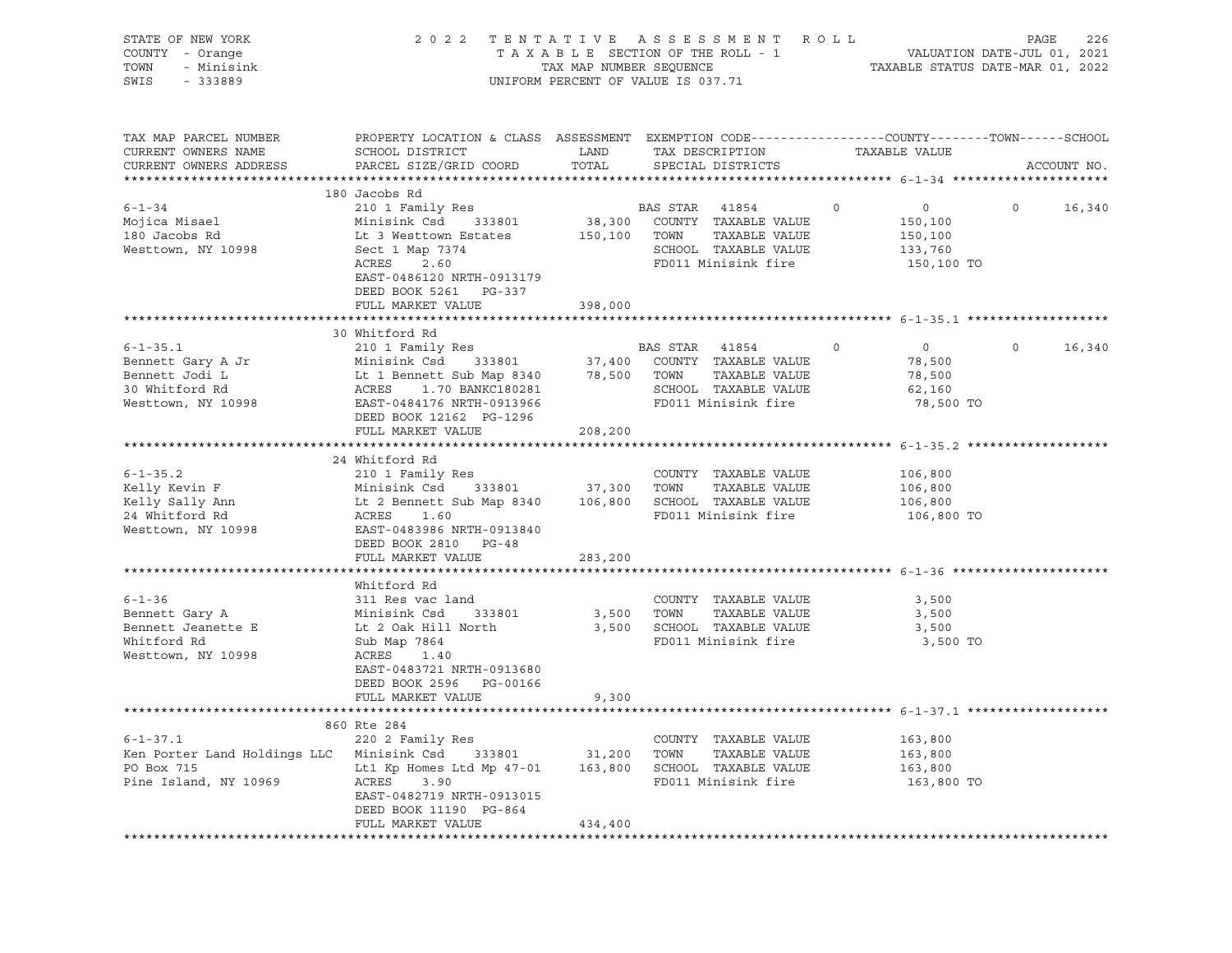| STATE OF NEW YORK<br>COUNTY - Orange<br>TOWN<br>- Minisink<br>SWIS<br>$-333889$                              |                                                                                                                                                                                                                                                                                        |                      | 2022 TENTATIVE ASSESSMENT ROLL<br>UNIFORM PERCENT OF VALUE IS 037.71 |                                                                           | PAGE<br>227        |
|--------------------------------------------------------------------------------------------------------------|----------------------------------------------------------------------------------------------------------------------------------------------------------------------------------------------------------------------------------------------------------------------------------------|----------------------|----------------------------------------------------------------------|---------------------------------------------------------------------------|--------------------|
| TAX MAP PARCEL NUMBER<br>CURRENT OWNERS NAME<br>CURRENT OWNERS ADDRESS                                       | PROPERTY LOCATION & CLASS ASSESSMENT EXEMPTION CODE---------------COUNTY-------TOWN-----SCHOOL<br>SCHOOL DISTRICT<br>PARCEL SIZE/GRID COORD                                                                                                                                            | <b>LAND</b><br>TOTAL | TAX DESCRIPTION TAXABLE VALUE<br>SPECIAL DISTRICTS                   |                                                                           | ACCOUNT NO.        |
|                                                                                                              |                                                                                                                                                                                                                                                                                        |                      |                                                                      |                                                                           |                    |
| $6 - 1 - 37.2$                                                                                               | 876 Rte 284<br>220 2 Family Res<br>DEED BOOK 11752 PG-414                                                                                                                                                                                                                              |                      | COUNTY TAXABLE VALUE<br>FD011 Minisink fire                          | 164,000<br>164,000<br>164,000<br>164,000 TO                               |                    |
|                                                                                                              | FULL MARKET VALUE                                                                                                                                                                                                                                                                      | 434,900              |                                                                      |                                                                           |                    |
|                                                                                                              |                                                                                                                                                                                                                                                                                        |                      |                                                                      |                                                                           |                    |
| $6 - 1 - 38$                                                                                                 | 42 Whitford Rd<br>210 1 Family Res<br>Tully Paula C<br>Tully Anneth S<br>Tully Kenneth S<br>ACRES 1.80 BANK0010151 169,000 SCHOOL TAXABLE VALUE<br>42 Whitford Rd<br>Westtown, NY 10998<br>DEED BOOL TO POST POLI Minisink fire<br>Westtown, NY 10998<br>DEED BOOL TO POLI Minisink    |                      | COUNTY TAXABLE VALUE                                                 | 169,000<br>169,000<br>169,000<br>169,000 TO                               |                    |
|                                                                                                              | FULL MARKET VALUE                                                                                                                                                                                                                                                                      | 448,200              |                                                                      |                                                                           |                    |
|                                                                                                              |                                                                                                                                                                                                                                                                                        |                      |                                                                      |                                                                           |                    |
| $6 - 1 - 39$<br>Watch Frank A<br>33 Whitford Rd<br>Westtown, NY 10998                                        | 33 Whitford Rd<br>210 1 Family Res<br>Exto I railly Res and Minisink Csd 333801 43,600 COUNTY TAXABLE VALUE<br>ACRES 7.90 BANKC170031 136,600 TOWN TAXABLE VALUE<br>EAST-0483730 NRTH-0914280 SCHOOL TAXABLE VALUE<br>DEED BOOK 12129 PG-1329 FD011 Minisink fire<br>FULL MARKET VALUE | 362,200              | BAS STAR 41854 0                                                     | $\overline{0}$<br>136,600<br>136,600<br>120,260<br>136,600 TO             | $\Omega$<br>16,340 |
|                                                                                                              | **********************************                                                                                                                                                                                                                                                     |                      |                                                                      |                                                                           |                    |
| $6 - 1 - 40.21$<br>Kowalczik Elly Kate<br>Kowalczik Alexander Edward<br>117 Hoslers Rd<br>Westtown, NY 10998 | 117 Hoslers Rd<br>210 1 Family Res<br>Minisink Csd 333801 37,700 TOWN TAXABLE VALUE<br>Lt1 Kowalczik Sbmp 174-98 99,900 SCHOOL TAXABLE VALUE<br>ACRES<br>2.00<br>EAST-0488625 NRTH-0912726<br>DEED BOOK 14379 PG-284                                                                   |                      | COUNTY TAXABLE VALUE<br>TAXABLE VALUE<br>FD011 Minisink fire         | 99,900<br>99,900<br>99,900<br>99,900 TO                                   |                    |
|                                                                                                              | FULL MARKET VALUE                                                                                                                                                                                                                                                                      | 264,900              |                                                                      |                                                                           |                    |
|                                                                                                              | 113 Hoslers Rd                                                                                                                                                                                                                                                                         |                      |                                                                      |                                                                           |                    |
| $6 - 1 - 40.22$<br>Scott David<br>Scott Lisa<br>113 Hoslers Rd<br>Westtown, NY 10998                         | 210 1 Family Res<br>Minisink Csd 333801 37,100 COUNTY TAXABLE VALUE<br>Lt2 Kowalczik Sbmp 174-98 163,400 TOWN TAXABLE VALUE<br>ACRES 1.40 SCHOOL TAXABLE VALUE<br>EAST-0488853 NRTH-0912806<br>FULL MARKET VALUE                                                                       | 433,300              | SOLAR EX C 49500<br>SCHOOL TAXABLE VALUE<br>FD011 Minisink fire      | 5,000<br>$0 \qquad \qquad$<br>158,400<br>158,400<br>158,400<br>163,400 TO | 5,000<br>5,000     |
|                                                                                                              |                                                                                                                                                                                                                                                                                        |                      |                                                                      |                                                                           |                    |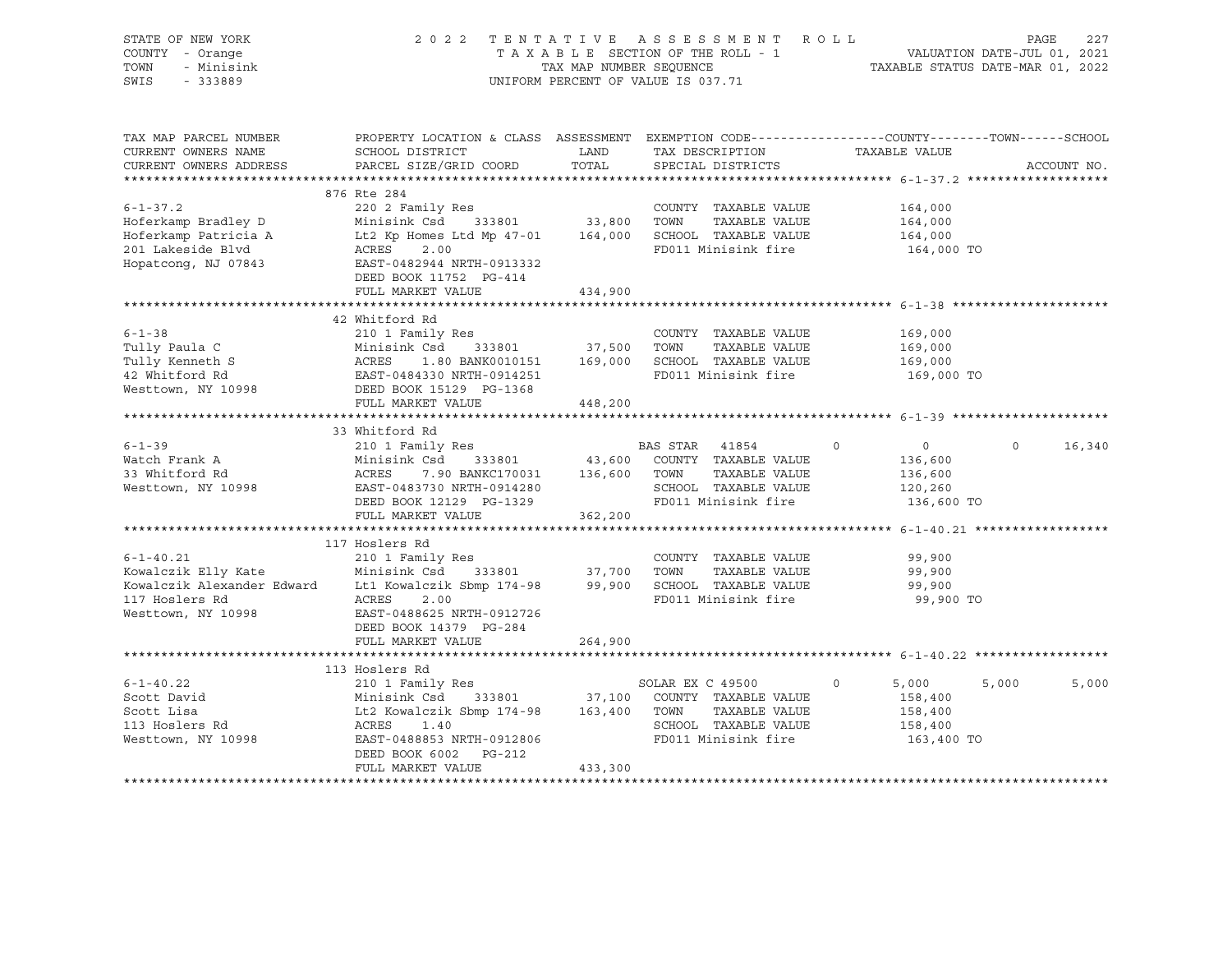STATE OF NEW YORK 2 0 2 2 T E N T A T I V E A S S E S S M E N T R O L L PAGE 228 COUNTY - Orange T A X A B L E SECTION OF THE ROLL - 1 VALUATION DATE-JUL 01, 2021 TOWN - Minisink TAX MAP NUMBER SEQUENCE TAXABLE STATUS DATE-MAR 01, 2022 SWIS - 333889 CONSERVATION CONTROL OF VALUE IS 037.71

| TAX MAP PARCEL NUMBER<br>CURRENT OWNERS NAME<br>CURRENT OWNERS ADDRESS                                     | PROPERTY LOCATION & CLASS ASSESSMENT EXEMPTION CODE----------------COUNTY-------TOWN-----SCHOOL<br>SCHOOL DISTRICT<br>PARCEL SIZE/GRID COORD                                                                                                                                | LAND<br>TOTAL                      | TAX DESCRIPTION TAXABLE VALUE<br>SPECIAL DISTRICTS                                                                       |                    |                                                               |                  | ACCOUNT NO.      |
|------------------------------------------------------------------------------------------------------------|-----------------------------------------------------------------------------------------------------------------------------------------------------------------------------------------------------------------------------------------------------------------------------|------------------------------------|--------------------------------------------------------------------------------------------------------------------------|--------------------|---------------------------------------------------------------|------------------|------------------|
|                                                                                                            |                                                                                                                                                                                                                                                                             |                                    |                                                                                                                          |                    |                                                               |                  |                  |
| $6 - 1 - 41$<br>Novoa Maria<br>51 Hoslers Rd<br>Westtown, NY 10998                                         | 51 Hoslers Rd<br>210 1 Family Res<br>Minisink Csd 333801 (2015), المساحة المستوى المستوى المستوى المستوى المستوى المستوى المستوى المستوى المستوى ا<br>Lt1 Kowalczik Submap 8709 (2015) 700N TAXABLE VALUE<br>EAST-0490236 NRTH-0913712<br>DEED BOOK 13011 PG-1158           |                                    | AGED<br>41800<br>333801 37,300 ENH STAR 41834<br>TAXABLE VALUE<br>SCHOOL TAXABLE VALUE<br>FD011 Minisink fire 125,500 TO | $\circ$<br>$\circ$ | 62,750 62,750<br>$\overline{0}$<br>62,750<br>62,750<br>21,960 | $\Omega$         | 62,750<br>40,790 |
|                                                                                                            | FULL MARKET VALUE                                                                                                                                                                                                                                                           | 332,800                            |                                                                                                                          |                    |                                                               |                  |                  |
| $6 - 1 - 42$<br>Sarafa Melinda<br>New York, NY 10003                                                       | 160 Hoslers Rd<br>240 Rural res<br>Minisink Csd      333801<br>21 E 10th Street Apt 9B Lt 1 Devoe Sub Map 9902 139,400<br>New York, NY 10003 ACRES 11.20 BANKN140687<br>EAST-0487252 NRTH-0913246<br>DEED BOOK 14070 PG-1369<br>FULL MARKET VALUE                           | 46,900<br>369,700                  | COUNTY TAXABLE VALUE<br>TAXABLE VALUE<br>TOWN<br>SCHOOL TAXABLE VALUE<br>FD011 Minisink fire                             |                    | 139,400<br>139,400<br>139,400<br>139,400 TO                   |                  |                  |
|                                                                                                            |                                                                                                                                                                                                                                                                             |                                    |                                                                                                                          |                    |                                                               |                  |                  |
|                                                                                                            | 142 Hoslers Rd                                                                                                                                                                                                                                                              |                                    |                                                                                                                          |                    |                                                               |                  |                  |
| $6 - 1 - 43$<br>MAY BE SUBJECT TO PAYMENT DEED BOOK 13075 I<br>UNDER AGDIST LAW TIL 2026 FULL MARKET VALUE | 240 Rural res<br>333801<br>EAST-0487731 NRTH-0913777<br>DEED BOOK 13075 PG-1770                                                                                                                                                                                             | 127,600<br>265,200 TOWN<br>703,300 | AGDISTRICT 41720<br>COUNTY TAXABLE VALUE<br>TAXABLE VALUE<br>SCHOOL TAXABLE VALUE<br>FD011 Minisink fire                 | $\circ$            | 108,193<br>157,007<br>157,007<br>157,007<br>265,200 TO        | 108,193          | 108,193          |
|                                                                                                            |                                                                                                                                                                                                                                                                             |                                    |                                                                                                                          |                    |                                                               |                  |                  |
| $6 - 1 - 44$<br>Minisink Aqqreqates, LLC<br>PO Box 367<br>Slate Hill, NY 10973                             | 55 Hoslers Rd<br>120 Field crops<br>333801 154,400 TOWN<br>Minisink Csd<br>Lt3 Kowalczik Sbmp 174-98 164,000 SCHOOL TAXABLE VALUE<br>SS Hoslers Road<br>ACRES 54.80<br>MAY BE SUBJECT TO PAYMENT<br>UNDER AGDIST LAW TIL 2024 DEED BOOK 14637 PG-1688<br>FIILL MARKET VALUE |                                    | COUNTY TAXABLE VALUE<br>TAXABLE VALUE<br>FD011 Minisink fire                                                             |                    | 164,000<br>164,000<br>164,000<br>164,000 TO                   |                  |                  |
|                                                                                                            | FULL MARKET VALUE                                                                                                                                                                                                                                                           | 434,900                            |                                                                                                                          |                    |                                                               |                  |                  |
|                                                                                                            |                                                                                                                                                                                                                                                                             |                                    |                                                                                                                          |                    |                                                               |                  |                  |
| $6 - 1 - 45$                                                                                               | 138 Hoslers Rd<br>210 1 Family Res                                                                                                                                                                                                                                          |                                    | BAS STAR 41854<br>$\overline{a}$<br>SCHOOL TAXABLE VALUE<br>FD011 Minisink fire 164,900 TO                               | $\circ$            | $\overline{0}$<br>5,000<br>159,900<br>159,900<br>143,560      | $\circ$<br>5,000 | 16,340<br>5,000  |
|                                                                                                            |                                                                                                                                                                                                                                                                             |                                    |                                                                                                                          |                    |                                                               |                  |                  |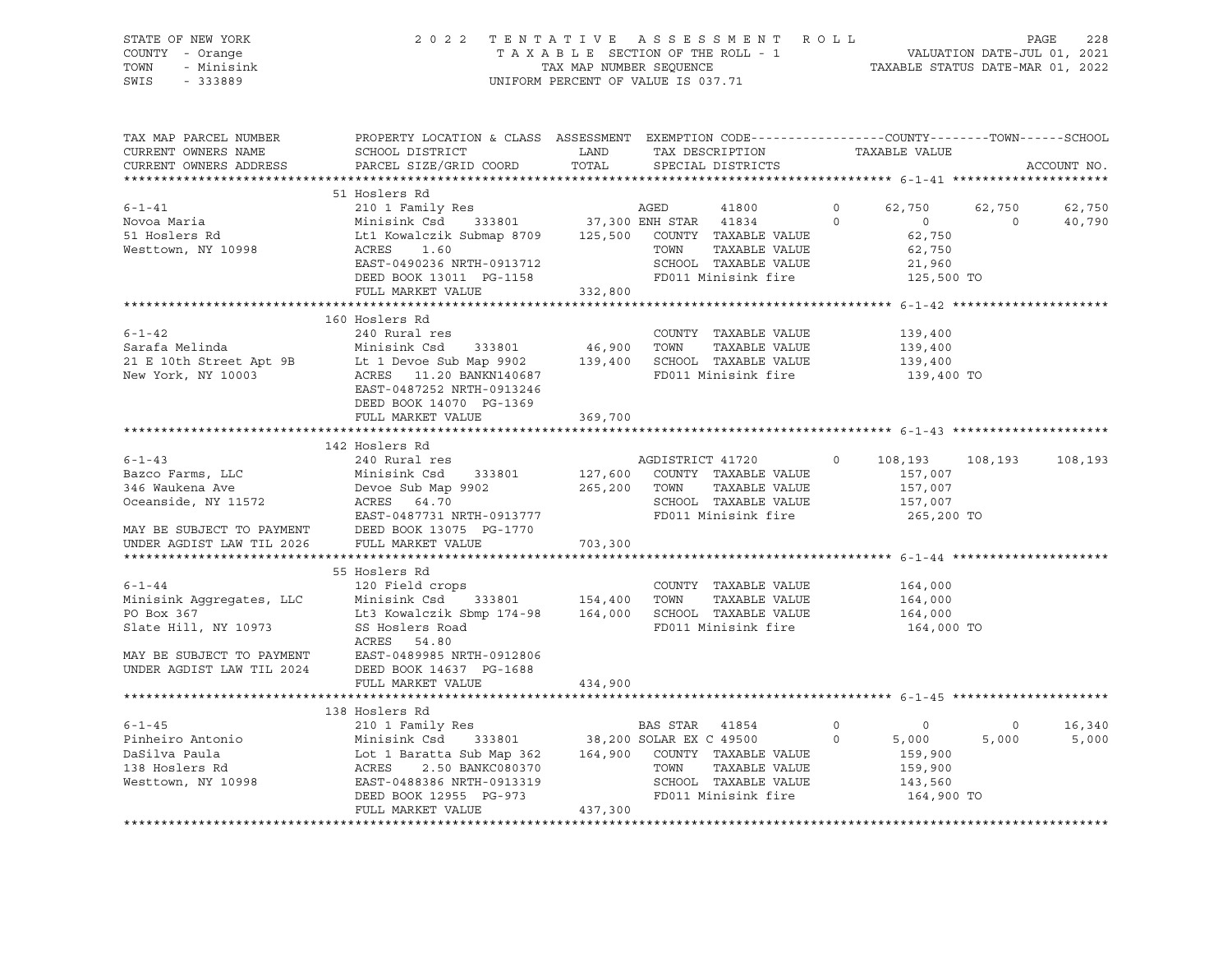| STATE OF NEW YORK      | 2022 TENTATIVE ASSESSMENT                                                                      | R O L L<br>PAGE<br>229                                          |                                                 |                           |                    |
|------------------------|------------------------------------------------------------------------------------------------|-----------------------------------------------------------------|-------------------------------------------------|---------------------------|--------------------|
| COUNTY - Orange        | TAXABLE SECTION OF THE ROLL - 1                                                                | VALUATION DATE-JUL 01, 2021<br>TAXABLE STATUS DATE-MAR 01, 2022 |                                                 |                           |                    |
| TOWN<br>- Minisink     |                                                                                                | TAX MAP NUMBER SEQUENCE                                         |                                                 |                           |                    |
| SWIS<br>- 333889       |                                                                                                |                                                                 | UNIFORM PERCENT OF VALUE IS 037.71              |                           |                    |
|                        |                                                                                                |                                                                 |                                                 |                           |                    |
| TAX MAP PARCEL NUMBER  | PROPERTY LOCATION & CLASS ASSESSMENT EXEMPTION CODE---------------COUNTY-------TOWN-----SCHOOL |                                                                 |                                                 |                           |                    |
| CURRENT OWNERS NAME    | SCHOOL DISTRICT                                                                                | LAND                                                            | TAX DESCRIPTION                                 | TAXABLE VALUE             |                    |
| CURRENT OWNERS ADDRESS | PARCEL SIZE/GRID COORD                                                                         | TOTAL                                                           | SPECIAL DISTRICTS                               |                           | ACCOUNT NO.        |
|                        |                                                                                                |                                                                 |                                                 |                           |                    |
|                        | 136 Hoslers Rd                                                                                 |                                                                 |                                                 |                           |                    |
| $6 - 1 - 46$           | 210 1 Family Res                                                                               |                                                                 | BAS STAR 41854                                  | $\circ$<br>$\overline{0}$ | $\Omega$<br>16,340 |
| Liedtke Barbara        |                                                                                                |                                                                 |                                                 | 163,500                   |                    |
| 136 Hoslers Rd         |                                                                                                |                                                                 |                                                 | 163,500                   |                    |
| Westtown, NY 10998     | ACRES<br>2.40 BANK0210090                                                                      |                                                                 | SCHOOL TAXABLE VALUE                            | 147,160                   |                    |
|                        | EAST-0488578 NRTH-0913296                                                                      |                                                                 | FD011 Minisink fire                             | 163,500 TO                |                    |
|                        |                                                                                                |                                                                 |                                                 |                           |                    |
|                        | DEED BOOK 12135 PG-1294                                                                        |                                                                 |                                                 |                           |                    |
|                        | FULL MARKET VALUE                                                                              | 433,600                                                         |                                                 |                           |                    |
|                        |                                                                                                |                                                                 |                                                 |                           |                    |
|                        | 90 Jacobs Rd                                                                                   |                                                                 |                                                 |                           |                    |
| $6 - 1 - 47$           | 210 1 Family Res                                                                               |                                                                 | SOLAR EX C 49500<br>37,700 COUNTY TAXABLE VALUE | $\circ$<br>5,000          | 5,000<br>5,000     |
| McHugh Jonathan        | Minisink Csd 333801                                                                            |                                                                 |                                                 | 143,600                   |                    |
| McHugh Ashley          | Lot 1 Farmstead Land Dev 148,600 TOWN                                                          |                                                                 | TAXABLE VALUE                                   | 143,600                   |                    |
| 90 Jacobs Rd           | Lot 1 rainwood.<br>744-05 filed 10/3/05                                                        |                                                                 | SCHOOL TAXABLE VALUE                            | 143,600                   |                    |
| Westtown, NY 10998     | ACRES<br>1.90 BANKC040280                                                                      |                                                                 | FD011 Minisink fire                             | 148,600 TO                |                    |
|                        | EAST-0485105 NRTH-0911233                                                                      |                                                                 |                                                 |                           |                    |
|                        | DEED BOOK 14250 PG-1606                                                                        |                                                                 |                                                 |                           |                    |
|                        | FULL MARKET VALUE                                                                              | 394,100                                                         |                                                 |                           |                    |
|                        |                                                                                                |                                                                 |                                                 |                           |                    |
|                        | 82 Jacobs Rd                                                                                   |                                                                 |                                                 |                           |                    |
| $6 - 1 - 48$           | 210 1 Family Res                                                                               |                                                                 | COUNTY TAXABLE VALUE                            | 162,900                   |                    |
| Ferrantelli Joseph     | Minisink Csd 333801                                                                            | 38,000 TOWN                                                     | TAXABLE VALUE                                   | 162,900                   |                    |
|                        |                                                                                                |                                                                 |                                                 | 162,900                   |                    |
| 82 Jacobs Rd           | Keltsma Kimberly<br>Compared Land Dev 162,900 SCHOOL TAXABLE VALUE<br>744-05 filed 10/3/05     |                                                                 | FD011 Minisink fire                             | 162,900 TO                |                    |
| Westtown, NY 10998     | ACRES<br>2.30 BANKC190294                                                                      |                                                                 |                                                 |                           |                    |
|                        | EAST-0484993 NRTH-0911082                                                                      |                                                                 |                                                 |                           |                    |
|                        |                                                                                                |                                                                 |                                                 |                           |                    |
|                        | DEED BOOK 14522 PG-737                                                                         |                                                                 |                                                 |                           |                    |
|                        | FULL MARKET VALUE                                                                              | 432,000                                                         |                                                 |                           |                    |
|                        |                                                                                                |                                                                 |                                                 |                           |                    |
|                        | 74 Jacobs Rd                                                                                   |                                                                 |                                                 |                           |                    |
| $6 - 1 - 49$           | 210 1 Family Res                                                                               |                                                                 | COUNTY TAXABLE VALUE                            | 205,000                   |                    |
| MacKay Donald          | Minisink Csd 333801                                                                            | 38,400 TOWN                                                     | TAXABLE VALUE                                   | 205,000                   |                    |
| 74 Jacobs Rd           | Lt 3 Farmstead Land Dev.                                                                       |                                                                 | 205,000 SCHOOL TAXABLE VALUE                    | 205,000                   |                    |
| Westtown, NJ 10998     | 744-05 filed 10/3/05                                                                           |                                                                 | FD011 Minisink fire                             | 205,000 TO                |                    |
|                        | ACRES<br>2.70                                                                                  |                                                                 |                                                 |                           |                    |
|                        | EAST-0484870 NRTH-0910916                                                                      |                                                                 |                                                 |                           |                    |
|                        | DEED BOOK 13665 PG-1611                                                                        |                                                                 |                                                 |                           |                    |
|                        | FULL MARKET VALUE                                                                              | 543,600                                                         |                                                 |                           |                    |
|                        |                                                                                                |                                                                 |                                                 |                           |                    |
|                        | 66 Jacobs Rd                                                                                   |                                                                 |                                                 |                           |                    |
| $6 - 1 - 50$           | 210 1 Family Res                                                                               |                                                                 | COUNTY TAXABLE VALUE                            | 204,100                   |                    |
| DeRosso Ricky G        | Minisink Csd<br>333801                                                                         |                                                                 | TAXABLE VALUE<br>TOWN                           | 204,100                   |                    |
|                        |                                                                                                | 38,500                                                          |                                                 |                           |                    |
| DeRosso Karen A        | Lt 4 farmstead LandDevelo                                                                      | 204,100                                                         | SCHOOL TAXABLE VALUE                            | 204,100                   |                    |
| 66 Jacobs Rd           | 744-05 filed 10/3/05                                                                           |                                                                 | FD011 Minisink fire                             | 204,100 TO                |                    |
| Westtown, NY 10998     | ACRES<br>2.80                                                                                  |                                                                 |                                                 |                           |                    |
|                        | EAST-0484744 NRTH-0910745                                                                      |                                                                 |                                                 |                           |                    |
|                        | DEED BOOK 14867 PG-1448                                                                        |                                                                 |                                                 |                           |                    |
|                        | FULL MARKET VALUE                                                                              | 541,200                                                         |                                                 |                           |                    |
|                        | *******************                                                                            |                                                                 |                                                 |                           |                    |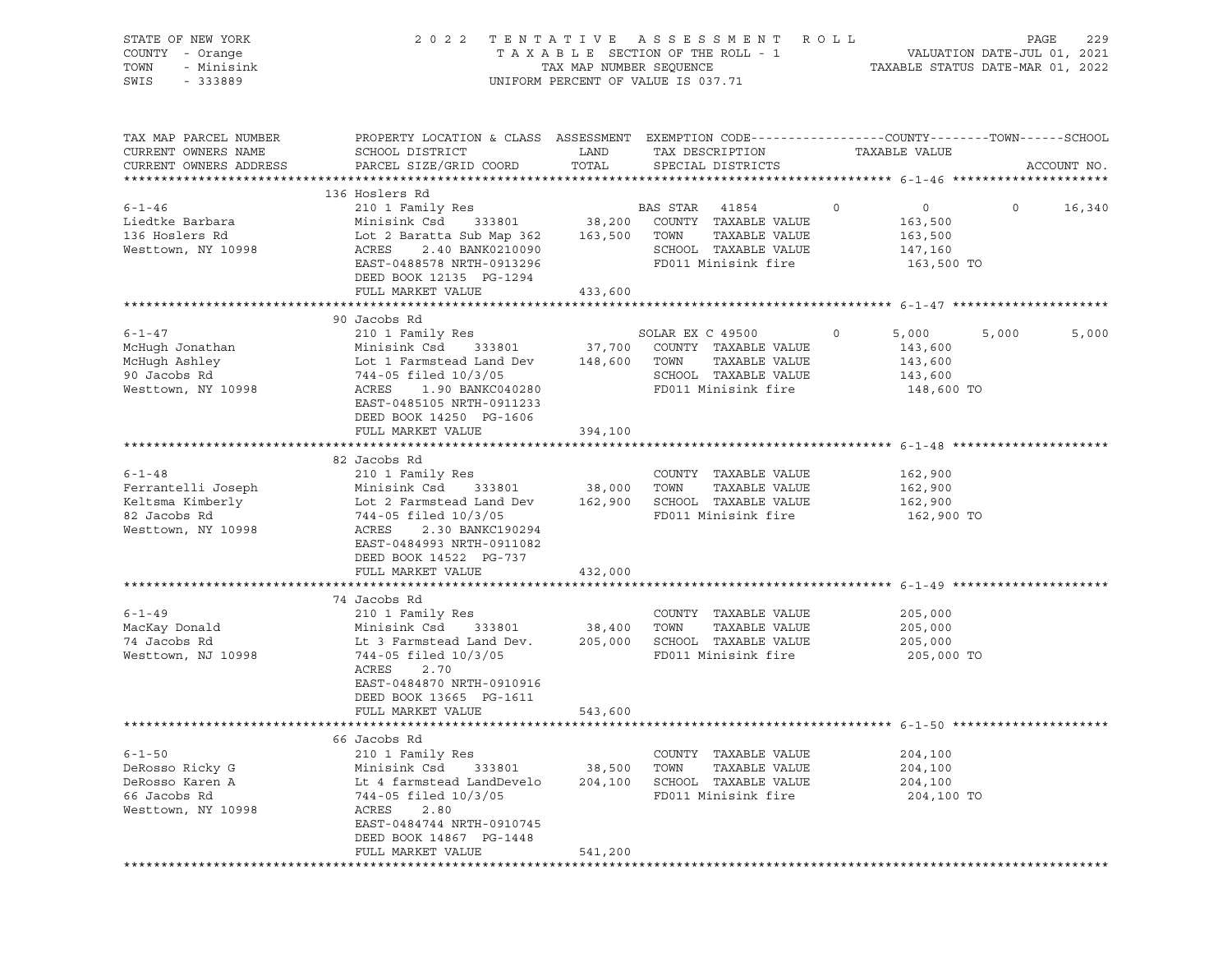| STATE OF NEW YORK<br>COUNTY - Orange<br>TOWN<br>- Minisink<br>SWIS<br>$-333889$                       |                                                                                                                                                                                                                                                 |                              | 2022 TENTATIVE ASSESSMENT ROLL<br>T A X A B L E SECTION OF THE ROLL - 1 VALUATION DATE-JUL 01, 2021<br>TAX MAP NUMBER SEQUENCE TAXABLE STATUS DATE-MAR 01, 2022<br>UNIFORM PERCENT OF VALUE IS 037.71 |         |                                                               | PAGE              | 230         |
|-------------------------------------------------------------------------------------------------------|-------------------------------------------------------------------------------------------------------------------------------------------------------------------------------------------------------------------------------------------------|------------------------------|-------------------------------------------------------------------------------------------------------------------------------------------------------------------------------------------------------|---------|---------------------------------------------------------------|-------------------|-------------|
| TAX MAP PARCEL NUMBER<br>CURRENT OWNERS NAME<br>CURRENT OWNERS ADDRESS                                | PROPERTY LOCATION & CLASS ASSESSMENT EXEMPTION CODE----------------COUNTY-------TOWN------SCHOOL<br>SCHOOL DISTRICT<br>PARCEL SIZE/GRID COORD                                                                                                   | LAND<br>TOTAL                | TAX DESCRIPTION<br>SPECIAL DISTRICTS                                                                                                                                                                  |         | TAXABLE VALUE                                                 |                   | ACCOUNT NO. |
|                                                                                                       |                                                                                                                                                                                                                                                 |                              |                                                                                                                                                                                                       |         |                                                               |                   |             |
| $6 - 1 - 52$<br>Crowder Harlan<br>12 Baldy Dr<br>Westtown, NY 10998                                   | 12 Baldy Dr<br>210 1 Family Res<br>Minisink Csd 333801 37,200 COUNTY TAXABLE VALUE<br>lt1 Oak Hill SM 685-06 fi 184,200 TOWN<br>8/2/06<br>partial<br>ACRES<br>1.50 BANKC190321<br>EAST-0484733 NRTH-0914220<br>DEED BOOK 12545 PG-911           |                              | BAS STAR 41854<br>TAXABLE VALUE<br>SCHOOL TAXABLE VALUE<br>FD011 Minisink fire                                                                                                                        | $\circ$ | $\overline{0}$<br>184,200<br>184,200<br>167,860<br>184,200 TO | $0 \qquad \qquad$ | 16,340      |
|                                                                                                       | FULL MARKET VALUE                                                                                                                                                                                                                               | 488,500                      |                                                                                                                                                                                                       |         |                                                               |                   |             |
| $6 - 1 - 53$<br>Terminello Joseph<br>Terminello Maia<br>97 Bender Rd<br>Westtown, NY 10998            | 97 Bender Rd<br>210 1 Family Res<br>Minisink Csd 333801<br>Lt2 Oak Hill SM 685-06 fi 187,500 TOWN<br>8/2/06<br>ACRES<br>1.50 BANKC030614<br>EAST-0485005 NRTH-0914200<br>DEED BOOK 13041 PG-225                                                 | 37,200                       | BAS STAR 41854<br>COUNTY TAXABLE VALUE<br>TAXABLE VALUE<br>SCHOOL TAXABLE VALUE<br>FD011 Minisink fire                                                                                                | $\circ$ | $\overline{0}$<br>187,500<br>187,500<br>171,160<br>187,500 TO | $\circ$           | 16,340      |
|                                                                                                       | FULL MARKET VALUE                                                                                                                                                                                                                               | 497,200                      |                                                                                                                                                                                                       |         |                                                               |                   |             |
| $6 - 1 - 54$<br>Kanis Rhett A<br>Kanis Nicolle J<br>99 Bender Rd<br>Westtown, NY 10998                | 99 Bender Rd<br>210 1 Family Res<br>Minisink Csd 333801 37,800 TOWN<br>Lt3 Oak Hill SM 685-06 fi 137,500 SCHOOL TAXABLE VALUE<br>8/2/06<br>ACRES<br>2.10 BANKC060235<br>EAST-0485116 NRTH-0914347<br>DEED BOOK 13908 PG-76<br>FULL MARKET VALUE | 364,600                      | COUNTY TAXABLE VALUE<br>TAXABLE VALUE<br>FD011 Minisink fire                                                                                                                                          |         | 137,500<br>137,500<br>137,500<br>137,500 TO                   |                   |             |
|                                                                                                       |                                                                                                                                                                                                                                                 |                              |                                                                                                                                                                                                       |         |                                                               |                   |             |
| $6 - 1 - 55$<br>Carson Matthew J<br>Hallenbeck-Carson Lauren N<br>101 Bender Rd<br>Westtown, NY 10998 | 101 Bender Rd<br>210 1 Family Res<br>Minisink Csd 333801<br>Lt4 Oak Hill SM 685-06 fi 141,800<br>8/2/06<br>ACRES<br>2.00<br>EAST-0485239 NRTH-0914503<br>DEED BOOK 14766 PG-389<br>FULL MARKET VALUE                                            | 37,700<br>376,000            | BAS STAR 41854<br>COUNTY TAXABLE VALUE<br>TOWN<br>TAXABLE VALUE<br>SCHOOL TAXABLE VALUE<br>FD011 Minisink fire                                                                                        | $\circ$ | $\overline{0}$<br>141,800<br>141,800<br>125,460<br>141,800 TO | $\circ$           | 16,340      |
|                                                                                                       |                                                                                                                                                                                                                                                 |                              |                                                                                                                                                                                                       |         |                                                               |                   |             |
| $6 - 1 - 56$<br>Picchione Thomas<br>102 Bender Rd<br>Westtown, NY 10998                               | 102 Bender Rd<br>210 1 Family Res<br>Minisink Csd<br>333801<br>Lt5 Oak Hill SM 685-06 fi<br>8/2/06<br>ACRES<br>2.40<br>EAST-0485655 NRTH-0914141<br>DEED BOOK 14670 PG-1228<br>FULL MARKET VALUE                                                | 38,100<br>169,800<br>450,300 | TAXABLE VALUE<br>COUNTY<br>TOWN<br>TAXABLE VALUE<br>SCHOOL TAXABLE VALUE<br>FD011 Minisink fire                                                                                                       |         | 169,800<br>169,800<br>169,800<br>169,800 TO                   |                   |             |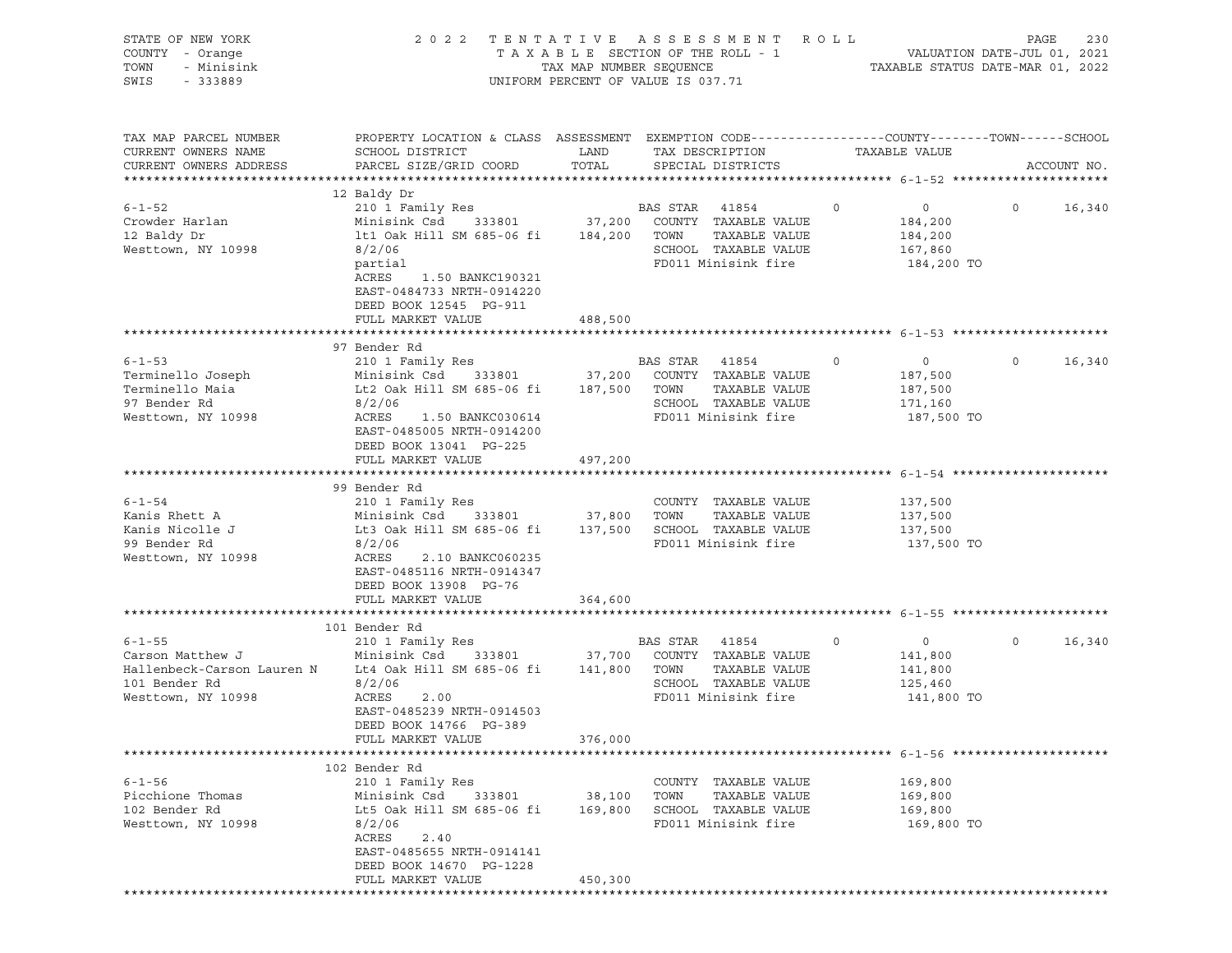| STATE OF NEW YORK<br>COUNTY - Orange<br>TOWN<br>- Minisink<br>SWIS<br>- 333889                   |                                                                                                                                                                                                                                                   |                              | 2022 TENTATIVE ASSESSMENT ROLL<br>UNIFORM PERCENT OF VALUE IS 037.71                         | PAGE                                                                                                                             | 231 |
|--------------------------------------------------------------------------------------------------|---------------------------------------------------------------------------------------------------------------------------------------------------------------------------------------------------------------------------------------------------|------------------------------|----------------------------------------------------------------------------------------------|----------------------------------------------------------------------------------------------------------------------------------|-----|
| TAX MAP PARCEL NUMBER<br>CURRENT OWNERS NAME<br>CURRENT OWNERS ADDRESS                           | SCHOOL DISTRICT<br>PARCEL SIZE/GRID COORD                                                                                                                                                                                                         | LAND<br>TOTAL                | TAX DESCRIPTION<br>SPECIAL DISTRICTS                                                         | PROPERTY LOCATION & CLASS ASSESSMENT EXEMPTION CODE----------------COUNTY-------TOWN------SCHOOL<br>TAXABLE VALUE<br>ACCOUNT NO. |     |
| $6 - 1 - 57$<br>Cody Raymond<br>Cody Janice<br>100 Bender Rd<br>Westtown, NY 10998               | 100 Bender Rd<br>210 1 Family Res<br>Minisink Csd 333801 38,000 TOWN<br>Lt6 Oak hill SM 685-06 fi 166,000 SCHOOL TAXABLE VALUE<br>8/2/06<br>ACRES<br>2.30 BANKC190294<br>EAST-0485504 NRTH-0913996<br>DEED BOOK 15080 PG-633<br>FULL MARKET VALUE | 440,200                      | COUNTY TAXABLE VALUE<br>TAXABLE VALUE<br>FD011 Minisink fire                                 | 166,000<br>166,000<br>166,000<br>166,000 TO                                                                                      |     |
|                                                                                                  |                                                                                                                                                                                                                                                   |                              |                                                                                              |                                                                                                                                  |     |
| $6 - 1 - 58$<br>Bender Lots LLC<br>5 Lionel Psqe<br>Monroe, NY 10950                             | 98 Bender Rd<br>210 1 Family Res<br>Minisink Csd 333801<br>Lt7 Oak Hill SM 685-06 fi 113,000 SCHOOL TAXABLE VALUE<br>8/2/06<br>PARTIAL<br>2.30<br>ACRES<br>EAST-0485359 NRTH-0913854<br>DEED BOOK 14854 PG-1660                                   | 38,000 TOWN                  | COUNTY TAXABLE VALUE<br>TAXABLE VALUE<br>FD011 Minisink fire                                 | 113,000<br>113,000<br>113,000<br>113,000 TO                                                                                      |     |
|                                                                                                  | FULL MARKET VALUE                                                                                                                                                                                                                                 | 299,700                      |                                                                                              |                                                                                                                                  |     |
| $6 - 1 - 59$<br>Engelman Kathleen M<br>Engelman John David<br>96 Bender Rd<br>Westtown, NY 10998 | 96 Bender Rd<br>210 1 Family Res<br>Minisink Csd 333801 38,500 TOWN TAXABLE VALUE<br>Lt8 Oak Hill SM 685-06 fi 141,000 SCHOOL TAXABLE VALUE<br>8/2/06<br>ACRES<br>2.80 BANKC020440<br>EAST-0485217 NRTH-0913696<br>DEED BOOK 14227 PG-1111        |                              | COUNTY TAXABLE VALUE<br>FD011 Minisink fire                                                  | 141,000<br>141,000<br>141,000<br>141,000 TO                                                                                      |     |
|                                                                                                  | FULL MARKET VALUE                                                                                                                                                                                                                                 | 373,900                      |                                                                                              |                                                                                                                                  |     |
|                                                                                                  | 94 Bender Rd                                                                                                                                                                                                                                      |                              |                                                                                              |                                                                                                                                  |     |
| $6 - 1 - 60$<br>Munding Paul<br>94 Bender Rd<br>Westtown, NY 10998                               | 210 1 Family Res<br>Minisink Csd 333801 37,200 COUNTY TAXABLE VALUE<br>Lt9 Oak Hill SM 685-06 fi<br>8/2/06<br>ACRES<br>2.80 BANKC080370<br>EAST-0485039 NRTH-0913542<br>DEED BOOK 13301 PG-963                                                    | 138,800 TOWN                 | BAS STAR 41854<br>TAXABLE VALUE<br>SCHOOL TAXABLE VALUE<br>FD011 Minisink fire               | $\overline{0}$<br>$\circ$<br>16,340<br>$\circ$<br>138,800<br>138,800<br>122,460<br>138,800 TO                                    |     |
|                                                                                                  | FULL MARKET VALUE                                                                                                                                                                                                                                 | 368,100                      |                                                                                              |                                                                                                                                  |     |
| $6 - 1 - 61$<br>Rhodes Venese N<br>90 Bender Rd<br>Westtown, NY 10998                            | 90 Bender Rd<br>210 1 Family Res<br>Minisink Csd<br>333801<br>Lt10 Oak Hill SM 685-06 f<br>8/2/06<br>ACRES<br>3.30 BANKC170030<br>EAST-0484863 NRTH-0913396<br>DEED BOOK 14534 PG-318<br>FULL MARKET VALUE                                        | 39,000<br>180,800<br>479,400 | COUNTY TAXABLE VALUE<br>TOWN<br>TAXABLE VALUE<br>SCHOOL TAXABLE VALUE<br>FD011 Minisink fire | 180,800<br>180,800<br>180,800<br>180,800 TO                                                                                      |     |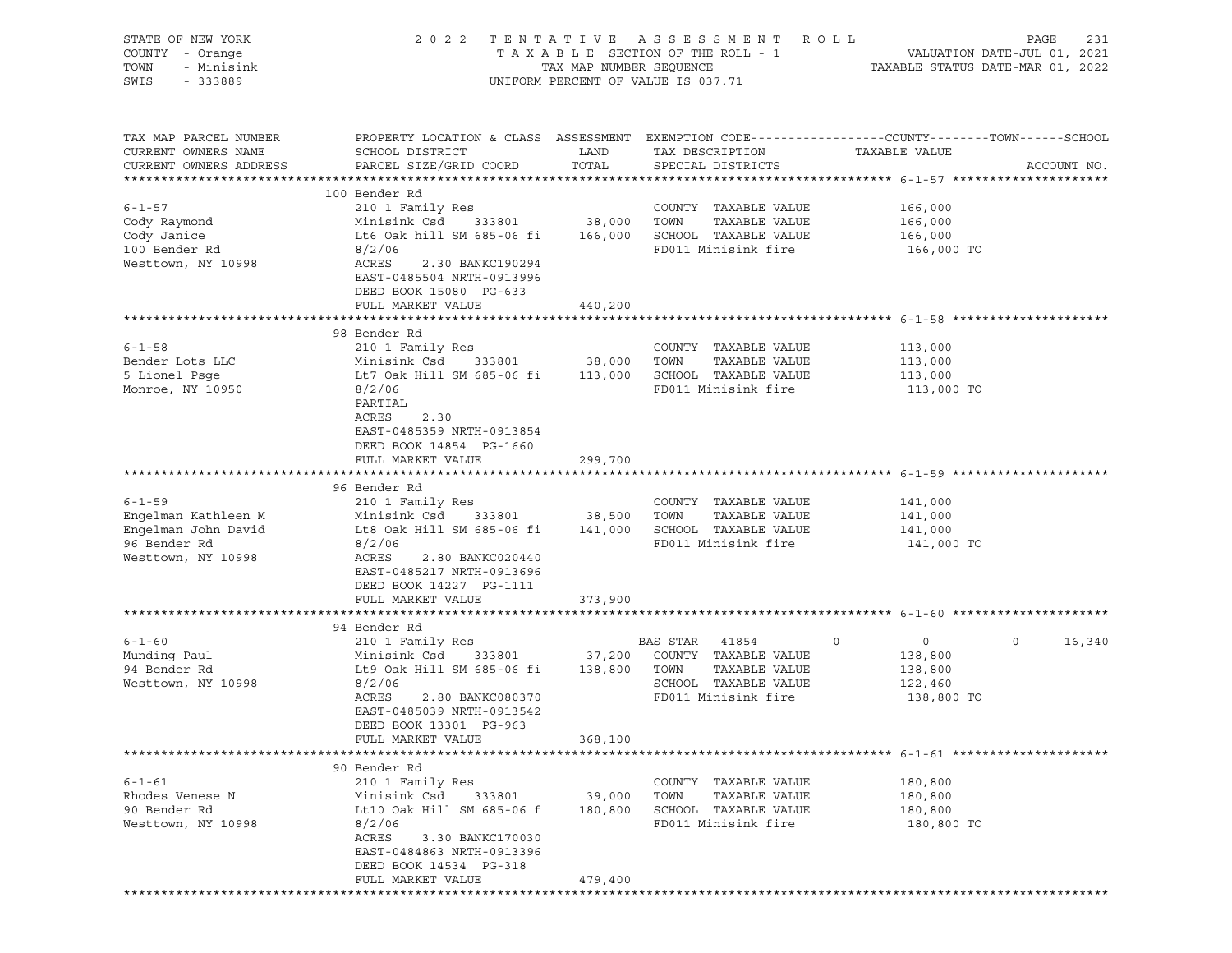| STATE OF NEW YORK<br>COUNTY - Orange<br>TOWN<br>- Minisink<br>SWIS - 333889                                         |                                                                                                                                                                                                                                                                                             |                              | 2022 TENTATIVE ASSESSMENT ROLL<br>UNIFORM PERCENT OF VALUE IS 037.71                         |                               |                | PAGE<br>232                      |
|---------------------------------------------------------------------------------------------------------------------|---------------------------------------------------------------------------------------------------------------------------------------------------------------------------------------------------------------------------------------------------------------------------------------------|------------------------------|----------------------------------------------------------------------------------------------|-------------------------------|----------------|----------------------------------|
| TAX MAP PARCEL NUMBER<br>CURRENT OWNERS NAME<br>CURRENT OWNERS ADDRESS                                              | PROPERTY LOCATION & CLASS ASSESSMENT EXEMPTION CODE----------------COUNTY-------TOWN-----SCHOOL                                                                                                                                                                                             |                              | TAX DESCRIPTION TAXABLE VALUE                                                                |                               |                | ACCOUNT NO.                      |
| $6 - 1 - 62$<br>Alastair Inc<br>1010 Ridgebury Rd<br>New Hampton, NY 10958                                          | 88 Bender Rd<br>Lt11 Oak Hill SM 685-06 f 172,200 SCHOOL TAXABLE VALUE 172,200<br>8/2/06<br>ACRES<br>3.80<br>EAST-0484679 NRTH-0913226<br>DEED BOOK 14807 PG-167<br>FULL MARKET VALUE                                                                                                       | 456,600                      | FD011 Minisink fire                                                                          | 172,200<br>172,200            | 172,200 TO     |                                  |
|                                                                                                                     |                                                                                                                                                                                                                                                                                             |                              |                                                                                              |                               |                |                                  |
| $6 - 1 - 63$<br>Palzer Karl IV<br>84 Bender Rd<br>Westtown, NY 10998                                                | 84 Bender Rd<br>210 1 Family Res<br>210 1 Family Res<br>Minisink Csd 333801 38,900 VETCOM CTS 41130 0 15,645<br>Lt12 Oak Hill SM 685-06 f 171,400 VETDIS CTS 41140 0 31,290<br>2011 115 078<br>8/2/06<br>ACRES<br>3.20 BANKC061339<br>EAST-0484516 NRTH-0913025                             |                              | COUNTY TAXABLE VALUE<br>TAXABLE VALUE<br>TOWN<br>SCHOOL TAXABLE VALUE                        | 115,078<br>155,308<br>139,216 | 2,682<br>4,470 | 5,364<br>8,940<br>$8,940$ 17,880 |
|                                                                                                                     | DEED BOOK 14910 PG-577<br>FULL MARKET VALUE                                                                                                                                                                                                                                                 | 454,500                      | FD011 Minisink fire 171,400 TO                                                               |                               |                |                                  |
| $6 - 1 - 64$<br>Westtown, NY 10998                                                                                  | 82 Bender Rd<br>ACRES<br>2.50 BANKC061339<br>EAST-0484161 NRTH-0912937<br>DEED BOOK 14564 PG-484                                                                                                                                                                                            |                              |                                                                                              | 118,200<br>118,200            | 118,200 TO     |                                  |
|                                                                                                                     | FULL MARKET VALUE                                                                                                                                                                                                                                                                           | 313,400                      |                                                                                              |                               |                |                                  |
|                                                                                                                     |                                                                                                                                                                                                                                                                                             |                              |                                                                                              |                               |                |                                  |
| $6 - 1 - 65$<br>6-1-05<br>Tonrey Patrick<br>Tomarr Frin<br>Tonrey Erin<br>9 Chestnut Ridge Rd<br>Westtown, NY 10998 | 9 Chestnut Ridge Rd<br>210 1 Family Res<br>210 1 Family Res<br>Minisink Csd 333801 37,400 TOWN<br>Lt14 Oak Hill SM 685-06 f 167,600 SCHOOL TAXABLE VALUE 167,600<br>8/2/06<br>ACRES<br>1.70 BANKC191006<br>EAST-0483960 NRTH-0912619<br>DEED BOOK 14601 PG-514<br>FULL MARKET VALUE 444,400 |                              | COUNTY TAXABLE VALUE<br>TAXABLE VALUE<br>FD011 Minisink fire                                 | 167,600<br>167,600            | 167,600 TO     |                                  |
|                                                                                                                     |                                                                                                                                                                                                                                                                                             |                              |                                                                                              |                               |                |                                  |
| $6 - 1 - 66$<br>Pitkin Christopher A Sr.<br>Pitkin Andrea D<br>7 Chestnut Ridge Rd<br>Westtown, NY 10998            | 7 Chestnut Ridge Rd<br>210 1 Family Res<br>Minisink Csd<br>333801<br>Lt15 Oak Hill SM 685-06 f<br>8/2/06<br>ACRES<br>1.50 BANKC130170<br>EAST-0483756 NRTH-0912350<br>DEED BOOK 14638 PG-1951<br>FULL MARKET VALUE                                                                          | 37,200<br>175,600<br>465,700 | COUNTY TAXABLE VALUE<br>TOWN<br>TAXABLE VALUE<br>SCHOOL TAXABLE VALUE<br>FD011 Minisink fire | 175,600<br>175,600<br>175,600 | 175,600 TO     |                                  |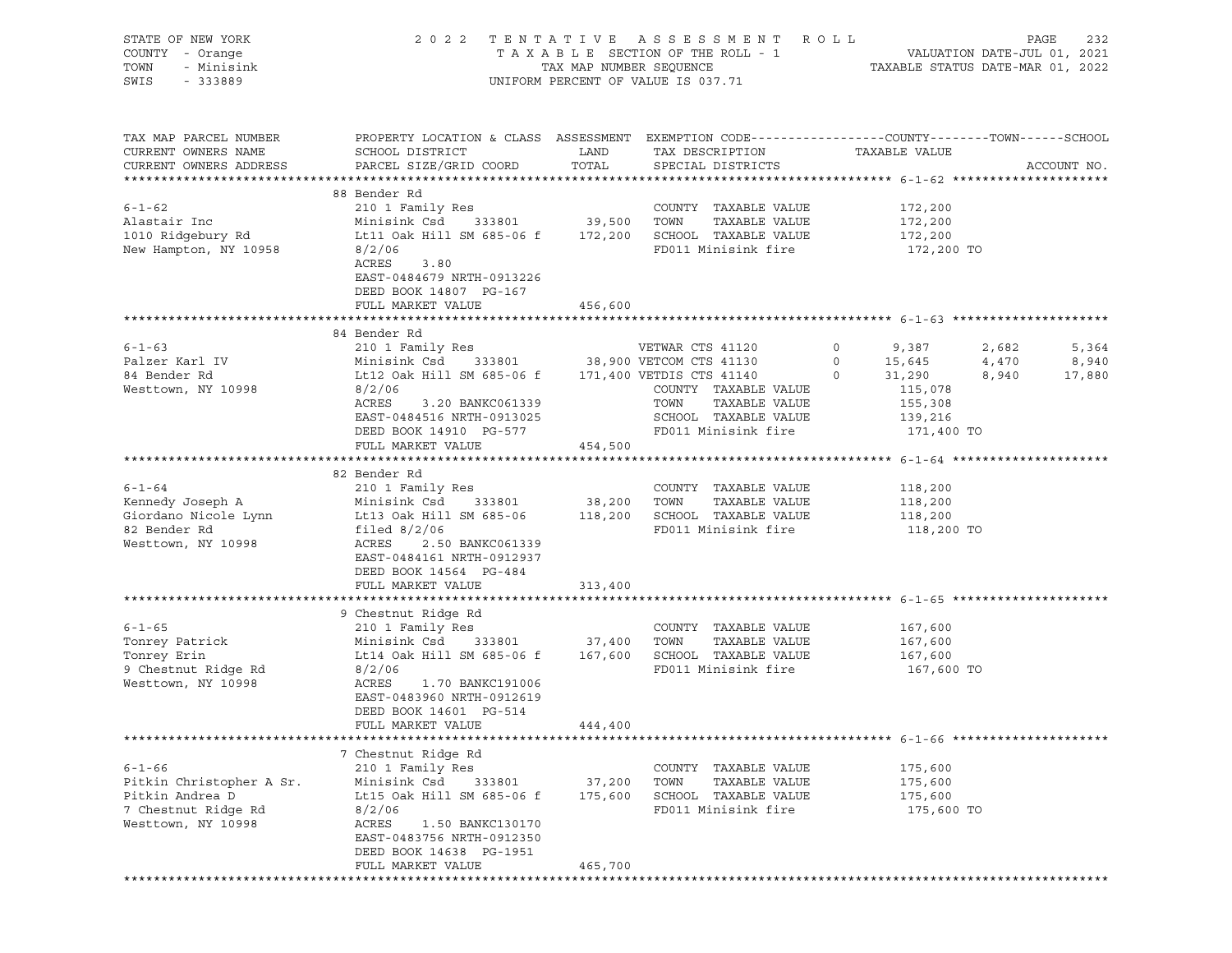COUNTY - Orange T A X A B L E SECTION OF THE ROLL - 1 VALUATION DATE-JUL 01, 2021 TOWN - TAX MAP NUMBER SEQUENCE TAX TAX TAXABLE STATUS DATE-MAR 01, 2022<br>TOWN - Minisink - Saysan - Taxable Status Date-Mar 01, 2022<br>SWIS - 333889 UNIFORM PERCENT OF VALUE IS 037.71 TAX MAP PARCEL NUMBER PROPERTY LOCATION & CLASS ASSESSMENT EXEMPTION CODE------------------COUNTY--------TOWN------SCHOOL CURRENT OWNERS NAME SCHOOL DISTRICT TAX DESCRIPTION TAXABLE VALUE CURRENT OWNERS ADDRESS PARCEL SIZE/GRID COORD TOTAL SPECIAL DISTRICTS ACCOUNT NO. \*\*\*\*\*\*\*\*\*\*\*\*\*\*\*\*\*\*\*\*\*\*\*\*\*\*\*\*\*\*\*\*\*\*\*\*\*\*\*\*\*\*\*\*\*\*\*\*\*\*\*\*\*\*\*\*\*\*\*\*\*\*\*\*\*\*\*\*\*\*\*\*\*\*\*\*\*\*\*\*\*\*\*\*\*\*\*\*\*\*\*\*\*\*\*\*\*\*\*\*\*\*\* 6-1-67 \*\*\*\*\*\*\*\*\*\*\*\*\*\*\*\*\*\*\*\*\* 4 Chestnut Ridge Rd 6-1-67 210 1 Family Res BAS STAR 41854 0 0 0 16,340 Donleavy William Minisink Csd 333801 39,200 SOLAR EX C 49500 0 5,000 5,000 5,000 Donleavy Debra Lt16 Oak Hill SM 685-06 f 199,200 COUNTY TAXABLE VALUE 194,200 4 Chestnut Ridge Rd 8/2/06 TOWN TAXABLE VALUE 194,200 Westtown, NY 10998 ACRES 3.50 SCHOOL TAXABLE VALUE 177,860 EAST-0483389 NRTH-0911994 FD011 Minisink fire 199,200 TO DEED BOOK 12579 PG-1968 FULL MARKET VALUE 528,200 \*\*\*\*\*\*\*\*\*\*\*\*\*\*\*\*\*\*\*\*\*\*\*\*\*\*\*\*\*\*\*\*\*\*\*\*\*\*\*\*\*\*\*\*\*\*\*\*\*\*\*\*\*\*\*\*\*\*\*\*\*\*\*\*\*\*\*\*\*\*\*\*\*\*\*\*\*\*\*\*\*\*\*\*\*\*\*\*\*\*\*\*\*\*\*\*\*\*\*\*\*\*\* 6-1-68 \*\*\*\*\*\*\*\*\*\*\*\*\*\*\*\*\*\*\*\*\* 16 Chestnut Ridge Rd 6-1-68 210 1 Family Res VETWAR CTS 41120 0 9,387 2,682 5,364 Lange Jamie Minisink Csd 333801 37,400 VETDIS CTS 41140 0 31,290 8,940 17,880 Lange Christopher **Lt17 Oak Hill SM 685-06 f** 169,300 COUNTY TAXABLE VALUE 128,623 16 Chestnut Ridge Rd 8/2/06 TOWN TAXABLE VALUE 157,678 Westtown, NY 10998 ACRES 1.70 SCHOOL TAXABLE VALUE 146,056 EAST-0483838 NRTH-0912921 FD011 Minisink fire 169,300 TO DEED BOOK 14968 PG-1669 FULL MARKET VALUE 449,000 \*\*\*\*\*\*\*\*\*\*\*\*\*\*\*\*\*\*\*\*\*\*\*\*\*\*\*\*\*\*\*\*\*\*\*\*\*\*\*\*\*\*\*\*\*\*\*\*\*\*\*\*\*\*\*\*\*\*\*\*\*\*\*\*\*\*\*\*\*\*\*\*\*\*\*\*\*\*\*\*\*\*\*\*\*\*\*\*\*\*\*\*\*\*\*\*\*\*\*\*\*\*\* 6-1-69 \*\*\*\*\*\*\*\*\*\*\*\*\*\*\*\*\*\*\*\*\* 12 Chestnut Ridge Rd<br>5-1-69 210 1 Family Res 6-1-69 210 1 Family Res BAS STAR 41854 0 0 0 16,340 Williams Richard Minisink Csd 333801 37,400 COUNTY TAXABLE VALUE 146,900 Williams Porntip J Lt18 Oak Hill SM 685-06 f 146,900 TOWN TAXABLE VALUE 146,900 12 Chestnut Ridge Rd 8/2/06 SCHOOL TAXABLE VALUE 130,560 Westtown, NY 10998 ACRES 1.70 BANKC030631 FD011 Minisink fire 146,900 TO EAST-0483638 NRTH-0912707 DEED BOOK 13258 PG-818 FULL MARKET VALUE 389,600 \*\*\*\*\*\*\*\*\*\*\*\*\*\*\*\*\*\*\*\*\*\*\*\*\*\*\*\*\*\*\*\*\*\*\*\*\*\*\*\*\*\*\*\*\*\*\*\*\*\*\*\*\*\*\*\*\*\*\*\*\*\*\*\*\*\*\*\*\*\*\*\*\*\*\*\*\*\*\*\*\*\*\*\*\*\*\*\*\*\*\*\*\*\*\*\*\*\*\*\*\*\*\* 6-1-70 \*\*\*\*\*\*\*\*\*\*\*\*\*\*\*\*\*\*\*\*\* 6 Chestnut Ridge Rd 6-1-70 210 1 Family Res COUNTY TAXABLE VALUE 49,400 Bender Lots LLC Minisink Csd 333801 39,400 TOWN TAXABLE VALUE 49,400 5 Lionel Psge 649,400 Lt19 Oak Hill SM 685-06 f 49,400 SCHOOL TAXABLE VALUE 49,400 Monroe, NY 10950 8/2/06 FD011 Minisink fire 49,400 TO PARTIAL ACRES 3.70 EAST-0483397 NRTH-0912449 DEED BOOK 14854 PG-1660 FULL MARKET VALUE 131,000 \*\*\*\*\*\*\*\*\*\*\*\*\*\*\*\*\*\*\*\*\*\*\*\*\*\*\*\*\*\*\*\*\*\*\*\*\*\*\*\*\*\*\*\*\*\*\*\*\*\*\*\*\*\*\*\*\*\*\*\*\*\*\*\*\*\*\*\*\*\*\*\*\*\*\*\*\*\*\*\*\*\*\*\*\*\*\*\*\*\*\*\*\*\*\*\*\*\*\*\*\*\*\* 6-1-71 \*\*\*\*\*\*\*\*\*\*\*\*\*\*\*\*\*\*\*\*\* 64 Bender Rd 6-1-71 210 1 Family Res COUNTY TAXABLE VALUE 48,300 Bender Lots LLC Minisink Csd 333801 38,300 TOWN TAXABLE VALUE 48,300 5 Lionel Psge 648,300 Lt20 Oak Hill SM 685-06 f 48,300 SCHOOL TAXABLE VALUE 48,300 Monroe, NY 10950 8/2/06 FD011 Minisink fire 48,300 TO PARTIAL ACRES 2.60 EAST-0483100 NRTH-0912105 DEED BOOK 14854 PG-1660 FULL MARKET VALUE 128,100

\*\*\*\*\*\*\*\*\*\*\*\*\*\*\*\*\*\*\*\*\*\*\*\*\*\*\*\*\*\*\*\*\*\*\*\*\*\*\*\*\*\*\*\*\*\*\*\*\*\*\*\*\*\*\*\*\*\*\*\*\*\*\*\*\*\*\*\*\*\*\*\*\*\*\*\*\*\*\*\*\*\*\*\*\*\*\*\*\*\*\*\*\*\*\*\*\*\*\*\*\*\*\*\*\*\*\*\*\*\*\*\*\*\*\*\*\*\*\*\*\*\*\*\*\*\*\*\*\*\*\*\*

STATE OF NEW YORK 2 0 2 2 T E N T A T I V E A S S E S S M E N T R O L L PAGE 233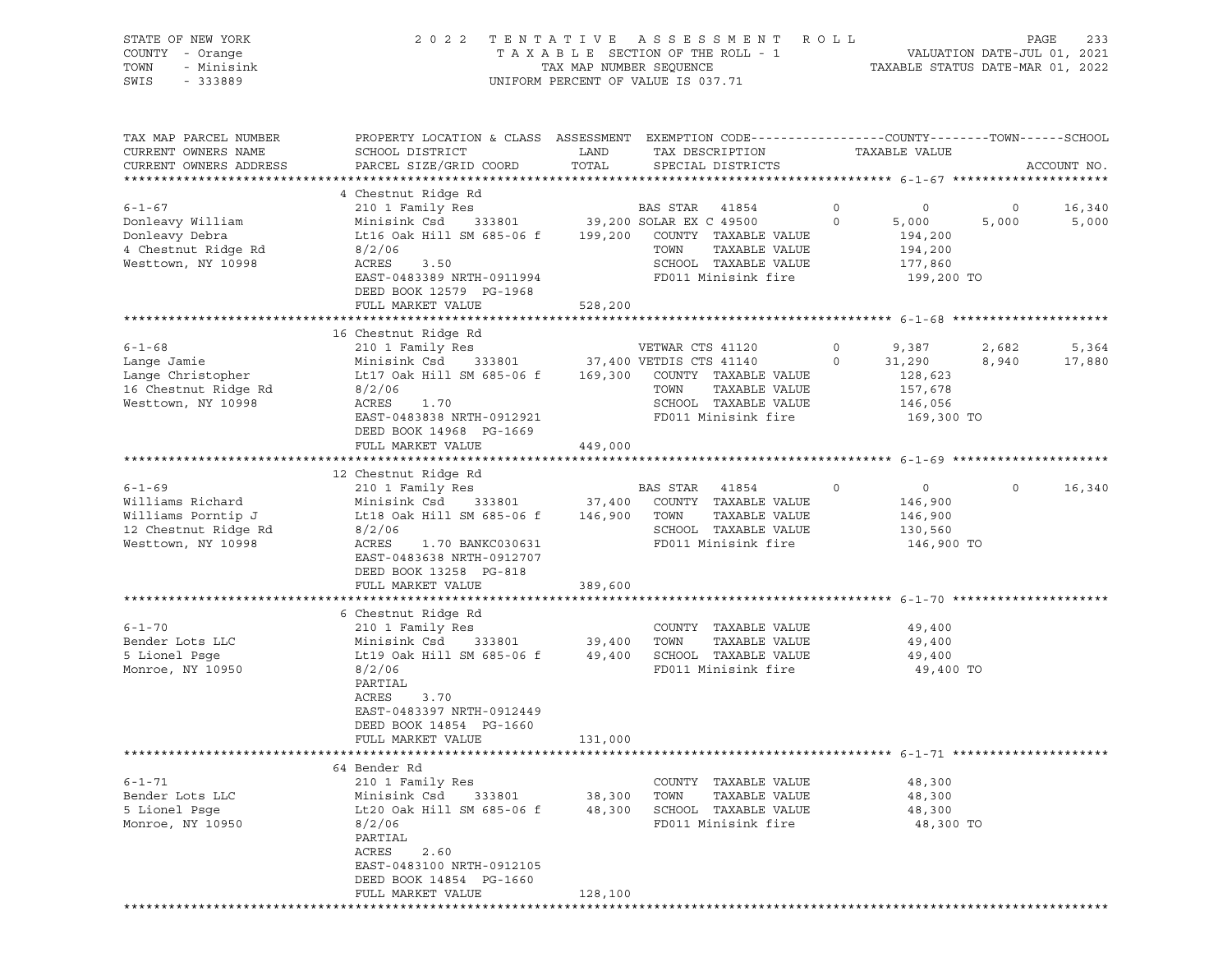| STATE OF NEW YORK<br>COUNTY - Orange<br>- Minisink<br>TOWN<br>SWIS<br>$-333889$                                                              |                                                                                                                                                                                                                                                                                                                                                    |                        | 2022 TENTATIVE ASSESSMENT ROLL<br>UNIFORM PERCENT OF VALUE IS 037.71                                                                                        | PAGE<br>234<br>T A X A B L E SECTION OF THE ROLL - 1 VALUATION DATE-JUL 01, 2021<br>TAX MAP NUMBER SEQUENCE TAXIBLE STATUS DATE-MAR 01, 2022 |
|----------------------------------------------------------------------------------------------------------------------------------------------|----------------------------------------------------------------------------------------------------------------------------------------------------------------------------------------------------------------------------------------------------------------------------------------------------------------------------------------------------|------------------------|-------------------------------------------------------------------------------------------------------------------------------------------------------------|----------------------------------------------------------------------------------------------------------------------------------------------|
| TAX MAP PARCEL NUMBER<br>CURRENT OWNERS NAME<br>CURRENT OWNERS ADDRESS                                                                       | <b>EXAMPLE DESCRIPTION OF STREET AND STREET AND STREET AND STREET AND STREET AND STREET AND STREET AND STREET AND</b><br>SCHOOL DISTRICT<br>PARCEL SIZE/GRID COORD                                                                                                                                                                                 | TOTAL                  | TAX DESCRIPTION<br>SPECIAL DISTRICTS                                                                                                                        | PROPERTY LOCATION & CLASS ASSESSMENT EXEMPTION CODE----------------COUNTY-------TOWN------SCHOOL<br>TAXABLE VALUE<br>ACCOUNT NO.             |
|                                                                                                                                              |                                                                                                                                                                                                                                                                                                                                                    |                        |                                                                                                                                                             |                                                                                                                                              |
| $6 - 1 - 72$<br>Landeck Raymond<br>Landeck Floann<br>63 Bender Rd<br>Westtown, NY 10998                                                      | 63 Bender Rd<br>210 1 Family Res<br>Minisink Csd 333801 37,400 COUNTY TAXABLE VALUE<br>Lt21 Oak Hill SM 685-06 f<br>8/2/06<br>ACRES<br>2.40 BANKC040280<br>EAST-0482708 NRTH-0912284<br>DEED BOOK 15048 PG-1060                                                                                                                                    |                        | SOLAR EX C 49500<br>204,700 TOWN TAXABLE VALUE<br>SCHOOL TAXABLE VALUE<br>FD011 Minisink fire                                                               | $\circ$<br>5,000<br>5,000<br>5,000<br>199,700<br>199,700<br>199,700<br>204,700 TO                                                            |
|                                                                                                                                              | FULL MARKET VALUE                                                                                                                                                                                                                                                                                                                                  | 542,800                |                                                                                                                                                             |                                                                                                                                              |
| $6 - 1 - 73$<br>Bender Lots LLC<br>5 Lionel Psqe<br>Monroe, NY 10950<br>$6 - 1 - 74$<br>Bender Lots LLC<br>5 Lionel Psqe<br>Monroe, NY 10950 | 65 Bender Rd<br>210 1 Family Res<br>Minisink Csd 333801 37,900 TOWN<br>Lt22 Oak Hill SM 685-06 f<br>8/2/06<br>PARTIAL<br>ACRES<br>2.20<br>EAST-0482825 NRTH-0912439<br>DEED BOOK 14854 PG-1660<br>FULL MARKET VALUE<br>67 Bender Rd<br>210 1 Family Res<br>Minisink Csd 333801<br>Lt23 Oak Hill SM 685-06 f 112,900 SCHOOL TAXABLE VALUE<br>8/2/06 | 233,100<br>37,900 TOWN | COUNTY TAXABLE VALUE<br>TAXABLE VALUE<br>87,900 SCHOOL TAXABLE VALUE<br>FD011 Minisink fire<br>COUNTY TAXABLE VALUE<br>TAXABLE VALUE<br>FD011 Minisink fire | 87,900<br>87,900<br>87,900<br>87,900 TO<br>112,900<br>112,900<br>112,900<br>112,900 TO                                                       |
| $6 - 1 - 75$<br>Morgan Maureen<br>Warmington Marcus<br>71 Bender Rd<br>Westtown, NY 10998                                                    | PARTIAL<br>ACRES<br>2.20<br>EAST-0482950 NRTH-0912603<br>DEED BOOK 14854 PG-1660<br>FULL MARKET VALUE<br>71 Bender Rd<br>210 1 Family Res<br>333801 38,400 TOWN<br>Minisink Csd<br>Lt24 Oak Hill SM 685-06 f 200,000 SCHOOL TAXABLE VALUE<br>8/2/06<br>2.70<br>ACRES<br>EAST-0483059 NRTH-0912791<br>DEED BOOK 13088 PG-1550                       | 299,400                | COUNTY TAXABLE VALUE<br>TAXABLE VALUE<br>FD011 Minisink fire                                                                                                | 200,000<br>200,000<br>200,000<br>200,000 TO                                                                                                  |
|                                                                                                                                              | FULL MARKET VALUE                                                                                                                                                                                                                                                                                                                                  | 530,400                |                                                                                                                                                             |                                                                                                                                              |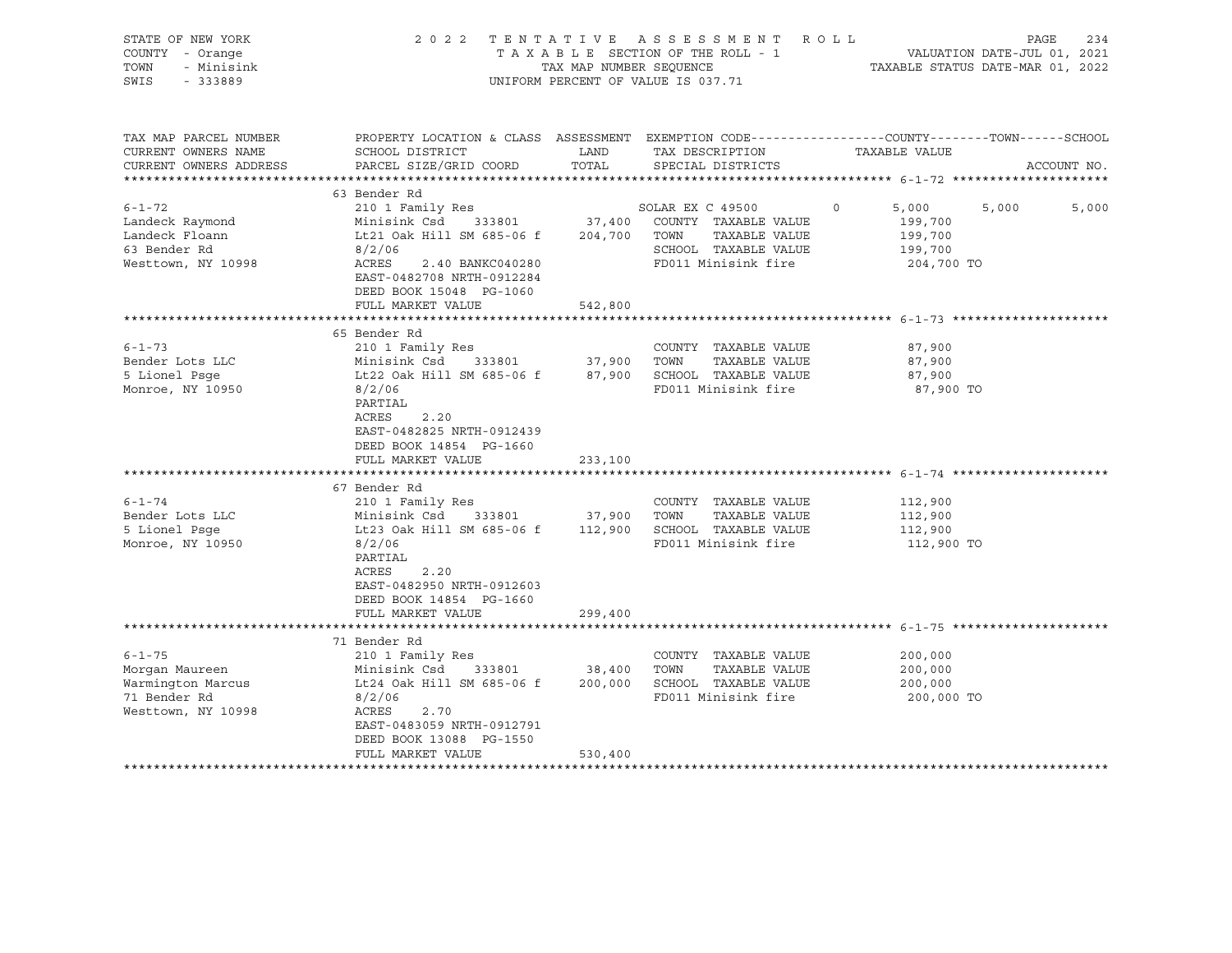| STATE OF NEW YORK<br>COUNTY - Orange<br>TOWN<br>- Minisink<br>SWIS<br>$-333889$             |                                                                                                                                                                                                                                                                                                |               | 2022 TENTATIVE ASSESSMENT ROLL<br>UNIFORM PERCENT OF VALUE IS 037.71 | PAGE<br>235<br>TAXABLE SECTION OF THE ROLL - 1<br>TAXABLE SECTION OF THE ROLL - 1<br>TAXABLE STATUS DATE-MAR 01, 2022            |
|---------------------------------------------------------------------------------------------|------------------------------------------------------------------------------------------------------------------------------------------------------------------------------------------------------------------------------------------------------------------------------------------------|---------------|----------------------------------------------------------------------|----------------------------------------------------------------------------------------------------------------------------------|
| TAX MAP PARCEL NUMBER<br>CURRENT OWNERS NAME<br>CURRENT OWNERS ADDRESS                      | SCHOOL DISTRICT<br>PARCEL SIZE/GRID COORD                                                                                                                                                                                                                                                      | LAND<br>TOTAL | TAX DESCRIPTION<br>SPECIAL DISTRICTS                                 | PROPERTY LOCATION & CLASS ASSESSMENT EXEMPTION CODE----------------COUNTY-------TOWN------SCHOOL<br>TAXABLE VALUE<br>ACCOUNT NO. |
| $6 - 1 - 76$<br>Krzynowek David<br>Krzynowek Jennifer<br>75 Bender Rd<br>Westtown, NY 10998 | 75 Bender Rd<br>Lt25 Oak Hill SM 685-06 f 133,500 SCHOOL TAXABLE VALUE<br>8/2/06<br>3.40<br>ACRES<br>EAST-0483218 NRTH-0912989<br>DEED BOOK 15084 PG-585                                                                                                                                       |               | COUNTY TAXABLE VALUE<br>TAXABLE VALUE<br>FD011 Minisink fire         | 133,500<br>133,500<br>133,500<br>133,500 TO                                                                                      |
|                                                                                             | FULL MARKET VALUE                                                                                                                                                                                                                                                                              | 354,000       |                                                                      |                                                                                                                                  |
|                                                                                             | 77 Bender Rd                                                                                                                                                                                                                                                                                   |               |                                                                      |                                                                                                                                  |
| $6 - 1 - 77$<br>Turner Facelis<br>Garcia Juan D<br>77 Bender Rd<br>Westtown, NY 10998       | 210 1 Family Res<br>Minisink Csd 333801 39,500 TOWN TAXABLE VALUE<br>Lt26 Oak Hill SM 685-06 f 171,400 SCHOOL TAXABLE VALUE<br>8/2/06<br>ACRES<br>3.80 BANKC190294<br>EAST-0483377 NRTH-0913183<br>DEED BOOK 15041 PG-1892<br>FULL MARKET VALUE                                                | 454,500       | COUNTY TAXABLE VALUE<br>FD011 Minisink fire                          | 171,400<br>171,400<br>171,400<br>171,400 TO                                                                                      |
|                                                                                             |                                                                                                                                                                                                                                                                                                |               |                                                                      |                                                                                                                                  |
| $6 - 1 - 78$<br>Bender Lots LLC<br>5 Lionel Psge<br>Monroe, NY 10950                        | 81 Bender Rd<br>210 1 Family Res<br>333801 42,100 TOWN<br>Minisink Csd<br>Lt27 Oak Hill SM 685-06 f 107,100 SCHOOL TAXABLE VALUE<br>8/2/06<br>PARTIAL<br>6.40<br>ACRES<br>EAST-0483525 NRTH-0913423                                                                                            |               | COUNTY TAXABLE VALUE<br>TAXABLE VALUE<br>FD011 Minisink fire         | 107,100<br>107,100<br>107,100<br>107,100 TO                                                                                      |
|                                                                                             | DEED BOOK 14854 PG-1660<br>FULL MARKET VALUE                                                                                                                                                                                                                                                   | 284,000       |                                                                      |                                                                                                                                  |
|                                                                                             |                                                                                                                                                                                                                                                                                                |               |                                                                      |                                                                                                                                  |
| $6 - 1 - 79$<br>McDonald Michael J<br>McDonald Gina M<br>83 Bender Rd<br>Westtown, NY 10998 | 83 Bender Rd<br>210 1 Family Res<br>Minisink Csd      333801            40,600    TOWN     TAXABLE VALUE<br>Lt28 Oak Hill SM 685-06 f      181,100    SCHOOL  TAXABLE VALUE<br>8/2/06<br>ACRES<br>4.90 BANK0230051<br>EAST-0484047 NRTH-0913049<br>DEED BOOK 14588 PG-553<br>FULL MARKET VALUE | 480,200       | COUNTY TAXABLE VALUE<br>FD011 Minisink fire                          | 181,100<br>181,100<br>181,100<br>181,100 TO                                                                                      |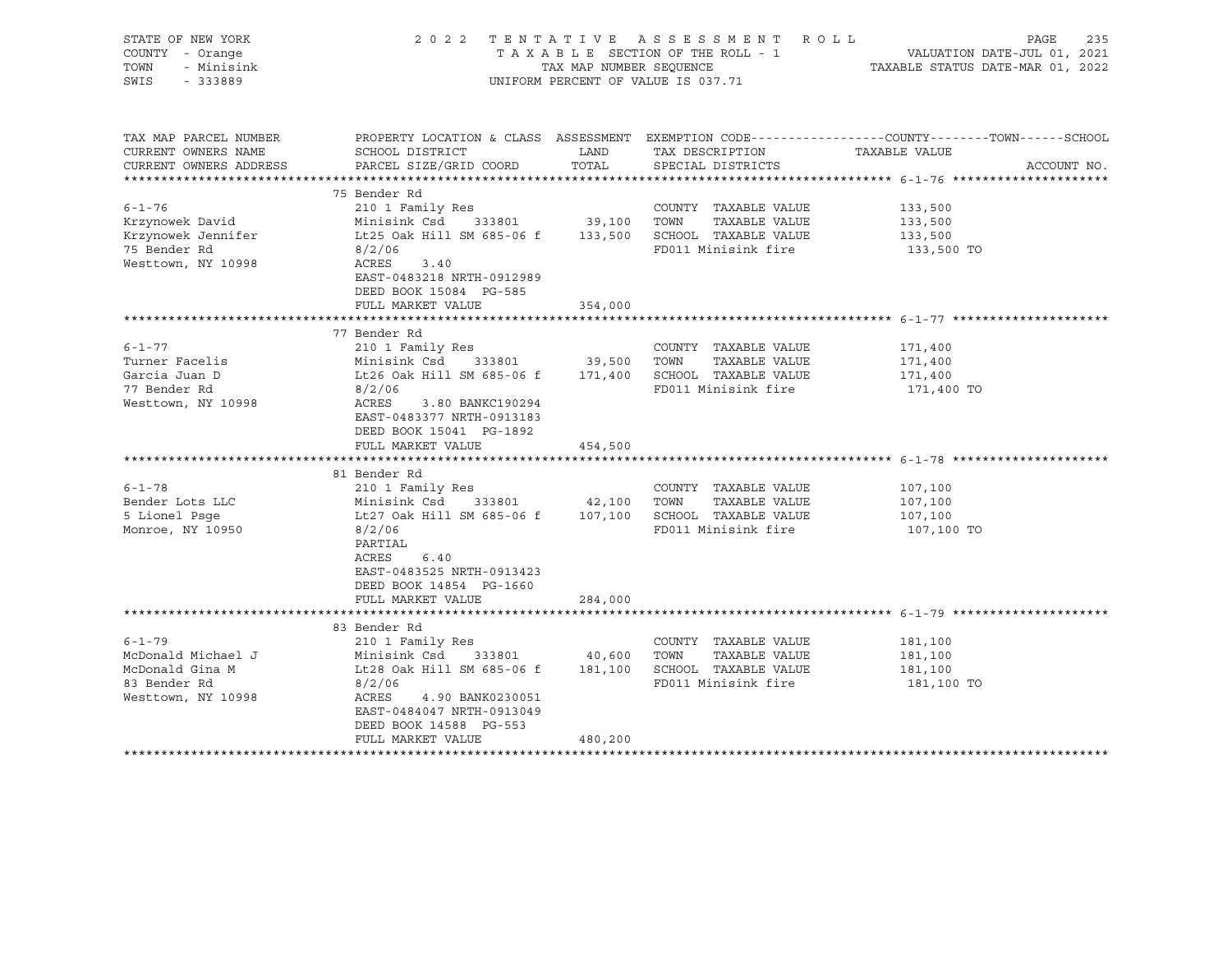| STATE OF NEW YORK<br>COUNTY - Orange<br>TOWN<br>- Minisink<br>SWIS - 333889                 | 2022 TENTATIVE ASSESSMENT ROLL<br>UNIFORM PERCENT OF VALUE IS 037.71                                                                                                                                                                                                                                                                                                | PAGE<br>236<br>T A X A B L E SECTION OF THE ROLL - 1 VALUATION DATE-JUL 01, 2021<br>TAX MAP NUMBER SEQUENCE TAXABLE STATUS DATE-MAR 01, 2022 |                                                                                                        |                                                                                 |                          |
|---------------------------------------------------------------------------------------------|---------------------------------------------------------------------------------------------------------------------------------------------------------------------------------------------------------------------------------------------------------------------------------------------------------------------------------------------------------------------|----------------------------------------------------------------------------------------------------------------------------------------------|--------------------------------------------------------------------------------------------------------|---------------------------------------------------------------------------------|--------------------------|
| TAX MAP PARCEL NUMBER<br>CURRENT OWNERS NAME<br>CURRENT OWNERS ADDRESS                      | PROPERTY LOCATION & CLASS ASSESSMENT EXEMPTION CODE----------------COUNTY-------TOWN------SCHOOL<br>SCHOOL DISTRICT<br>PARCEL SIZE/GRID COORD                                                                                                                                                                                                                       | LAND<br>TOTAL                                                                                                                                | TAX DESCRIPTION<br>SPECIAL DISTRICTS                                                                   | TAXABLE VALUE                                                                   | ACCOUNT NO.              |
|                                                                                             | 89 Bender Rd                                                                                                                                                                                                                                                                                                                                                        |                                                                                                                                              |                                                                                                        |                                                                                 |                          |
| $6 - 1 - 80$<br>Ridley Bridgette L<br>89 Bender Rd<br>Westtown, NY 10998                    | 210 1 Family Res<br>210 1 Family Res<br>Minisink Csd 333801 37,900 COUNTY TAXABLE VALUE<br>204,600 Lt29 Oak Hill SM 685-06 f 204,600 TOWN TAXABLE VALUE<br>204,600 TOWN TAXABLE VALUE<br>204,600 TOWN TAXABLE VALUE<br>204,600 TOWN TAXABL<br>8/2/06<br>ACRES<br>3.20<br>EAST-0484304 NRTH-0913659<br>DEED BOOK 12587 PG-1715                                       |                                                                                                                                              | SCHOOL TAXABLE VALUE<br>FD011 Minisink fire                                                            | 188,260<br>204,600 TO                                                           | $\overline{0}$<br>16,340 |
|                                                                                             | FULL MARKET VALUE                                                                                                                                                                                                                                                                                                                                                   | 542,600                                                                                                                                      |                                                                                                        |                                                                                 |                          |
| Pine Island, NY 10969                                                                       | 95 Bender Rd<br>8/2/06<br>ACRES<br>5.60<br>EAST-0484599 NRTH-0913883<br>DEED BOOK 12257 PG-1677                                                                                                                                                                                                                                                                     |                                                                                                                                              | TAXABLE VALUE<br>FD011 Minisink fire                                                                   | 40,600<br>40,600<br>40,600<br>40,600 TO                                         |                          |
|                                                                                             | FULL MARKET VALUE                                                                                                                                                                                                                                                                                                                                                   | 107,700                                                                                                                                      |                                                                                                        |                                                                                 |                          |
|                                                                                             |                                                                                                                                                                                                                                                                                                                                                                     |                                                                                                                                              |                                                                                                        |                                                                                 |                          |
| $6 - 1 - 83$<br>Johnson Peter T<br>Johnson Laura E<br>143 Whitford Rd<br>Westtown, NY 10998 | 143 Whitford Rd<br>Minisink Csd 333801 38,800 COUNTY TAXABLE VALUE 102,500<br>Lt1 hicks SM 1077-06 file 102,500 TOWN TAXABLE VALUE 102,500<br>13/06 NS Whitford RD.<br>ACEES - 3 10 BANKN140687<br>ACRES<br>3.10 BANKN140687<br>EAST-0485587 NRTH-0916272<br>DEED BOOK 13472 PG-260<br>FULL MARKET VALUE                                                            | 271,800                                                                                                                                      | SCHOOL TAXABLE VALUE<br>FD011 Minisink fire                                                            | $\overline{0}$<br>86,160<br>102,500 TO                                          | $0 \t 16,340$            |
|                                                                                             |                                                                                                                                                                                                                                                                                                                                                                     |                                                                                                                                              |                                                                                                        |                                                                                 |                          |
| $6 - 1 - 84$<br>Westtown, NY 10998                                                          | 133 Whitford Rd<br>240 Rural res<br>DeBlock Paula                            Minisink Csd     333801           37,500  COUNTY  TAXABLE VALUE<br>133 Whitford Rd                    Lt2 hicks SM 1077-06 file     117,400   TOWN    TAXABLE VALUE<br>13/06 NS Whitford RD.<br>ACRES 1.80<br>EAST-0485629 NRTH-0916069<br>DEED BOOK 13466 PG-287<br>FULL MARKET VALUE | 311,300                                                                                                                                      | BAS STAR 41854<br>SCHOOL TAXABLE VALUE<br>FD011 Minisink fire                                          | $\overline{0}$<br>$\overline{0}$<br>117,400<br>117,400<br>101,060<br>117,400 TO | $\overline{0}$<br>16,340 |
|                                                                                             |                                                                                                                                                                                                                                                                                                                                                                     |                                                                                                                                              |                                                                                                        |                                                                                 |                          |
| $6 - 1 - 85$<br>Previzi Ledion<br>Previzi Tanya<br>123 Whitford Rd<br>Westtown, NY 10998    | 123 Whitford Rd<br>210 1 Family Res<br>Minisink Csd<br>Lt3 hicks SM 1077-06 file<br>13/06 NS Whitford RD.<br>1.90 BANKN140687<br>ACRES<br>EAST-0485414 NRTH-0915913<br>DEED BOOK 13452 PG-433<br>FULL MARKET VALUE                                                                                                                                                  | 333801 37,600<br>143,900 TOWN<br>381,600                                                                                                     | BAS STAR 41854<br>COUNTY TAXABLE VALUE<br>TAXABLE VALUE<br>SCHOOL TAXABLE VALUE<br>FD011 Minisink fire | $\circ$<br>$\circ$<br>143,900<br>143,900<br>127,560<br>143,900 TO               | $\circ$<br>16,340        |
|                                                                                             |                                                                                                                                                                                                                                                                                                                                                                     |                                                                                                                                              |                                                                                                        |                                                                                 |                          |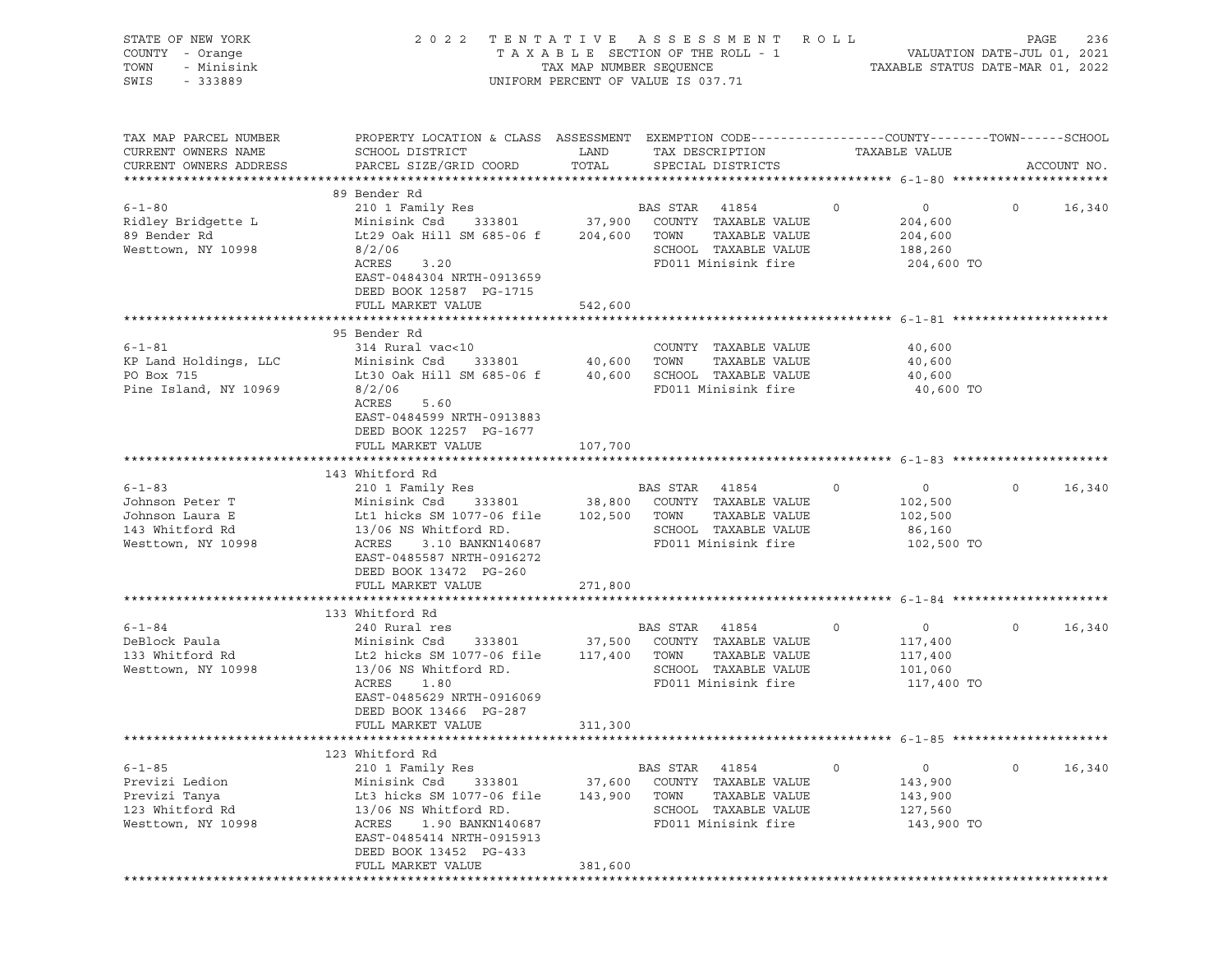| STATE OF NEW YORK<br>COUNTY - Orange<br>TOWN<br>- Minisink<br>SWIS<br>$-333889$                                                                                                                                 | 2022 TENTATIVE ASSESSMENT ROLL                                                                                                                                                                                                                                                                                                                                                                         | TAX MAP NUMBER SEQUENCE<br>UNIFORM PERCENT OF VALUE IS 037.71 |                                                          | TAXABLE SECTION OF THE ROLL - 1                                                                                                                                                      |                                | VALUATION DATE-JUL 01, 2021<br>TAXABLE STATUS DATE-MAR 01, 2022                                                                        | PAGE                         | 237                       |
|-----------------------------------------------------------------------------------------------------------------------------------------------------------------------------------------------------------------|--------------------------------------------------------------------------------------------------------------------------------------------------------------------------------------------------------------------------------------------------------------------------------------------------------------------------------------------------------------------------------------------------------|---------------------------------------------------------------|----------------------------------------------------------|--------------------------------------------------------------------------------------------------------------------------------------------------------------------------------------|--------------------------------|----------------------------------------------------------------------------------------------------------------------------------------|------------------------------|---------------------------|
| TAX MAP PARCEL NUMBER<br>CURRENT OWNERS NAME<br>CURRENT OWNERS ADDRESS                                                                                                                                          | PROPERTY LOCATION & CLASS ASSESSMENT EXEMPTION CODE----------------COUNTY-------TOWN------SCHOOL<br>SCHOOL DISTRICT<br>PARCEL SIZE/GRID COORD                                                                                                                                                                                                                                                          | LAND<br>TOTAL                                                 |                                                          | TAX DESCRIPTION<br>SPECIAL DISTRICTS                                                                                                                                                 |                                | TAXABLE VALUE                                                                                                                          |                              | ACCOUNT NO.               |
|                                                                                                                                                                                                                 |                                                                                                                                                                                                                                                                                                                                                                                                        |                                                               |                                                          |                                                                                                                                                                                      |                                |                                                                                                                                        |                              |                           |
| $6 - 1 - 86.1$<br>Cruz Angel<br>Cruz Karla<br>103 Whitford Rd<br>Westtown, NY 10998                                                                                                                             | 103 Whitford Rd<br>210 1 Family Res<br>Minisink Csd 333801<br>Lt1 Allen Hicks SM 59-10 $148,700$ SCHOOL TAXABLE VALUE<br>$2/22/10$ Whitford Rd & NYS<br>284<br>ACRES<br>4.10 BANKC190321<br>EAST-0485197 NRTH-0915829<br>DEED BOOK 14962 PG-1825                                                                                                                                                       |                                                               | 39,800 TOWN                                              | COUNTY TAXABLE VALUE<br>TAXABLE VALUE<br>FD011 Minisink fire                                                                                                                         |                                | 148,700<br>148,700<br>148,700<br>148,700 TO                                                                                            |                              |                           |
|                                                                                                                                                                                                                 | FULL MARKET VALUE                                                                                                                                                                                                                                                                                                                                                                                      | 394,300                                                       |                                                          |                                                                                                                                                                                      |                                |                                                                                                                                        |                              |                           |
|                                                                                                                                                                                                                 |                                                                                                                                                                                                                                                                                                                                                                                                        |                                                               |                                                          |                                                                                                                                                                                      |                                |                                                                                                                                        |                              |                           |
|                                                                                                                                                                                                                 | 93 Whitford Rd                                                                                                                                                                                                                                                                                                                                                                                         |                                                               |                                                          |                                                                                                                                                                                      |                                |                                                                                                                                        |                              |                           |
| $6 - 1 - 86.2$<br>Ulshafer, Revocable Trust Eliz Minisink Csd 333801<br>93 Whitford Rd<br>Westtown, NY 10998<br>$6 - 1 - 86.3$<br>Luciana Kevin B<br>Luciana Jennifer R<br>83 Whitford Rd<br>Westtown, NY 10998 | 210 1 Family Res<br>Lt2 Allen Hicks SM 59-10<br>$2/22/10$ Whitford Rd & NYS<br>284<br>ACRES<br>3.20<br>EAST-0485054 NRTH-0915690<br>DEED BOOK 14626 PG-1242<br>FULL MARKET VALUE<br>83 Whitford Rd<br>210 1 Family Res<br>Minisink Csd<br>333801<br>Lt3 Allen Hicks SM 59-10<br>$2/22/10$ Whitford Rd. & NY<br>284<br>ACRES<br>3.30 BANKC030614<br>EAST-0484911 NRTH-0915552<br>DEED BOOK 13372 PG-472 | 38,900<br>321,700<br>39,000 SOLAR EX C 49500                  | ENH STAR 41834<br>121,300 TOWN<br>BAS STAR 41854<br>TOWN | COUNTY TAXABLE VALUE<br>TAXABLE VALUE<br>SCHOOL TAXABLE VALUE<br>FD011 Minisink fire<br>150,700 COUNTY TAXABLE VALUE<br>TAXABLE VALUE<br>SCHOOL TAXABLE VALUE<br>FD011 Minisink fire | $\circ$<br>$\circ$<br>$\Omega$ | $\overline{0}$<br>121,300<br>121,300<br>80,510<br>121,300 TO<br>$\overline{0}$<br>5,000<br>145,700<br>145,700<br>129,360<br>150,700 TO | $\Omega$<br>$\circ$<br>5,000 | 40,790<br>16,340<br>5,000 |
|                                                                                                                                                                                                                 | FULL MARKET VALUE                                                                                                                                                                                                                                                                                                                                                                                      | 399,600                                                       |                                                          |                                                                                                                                                                                      |                                |                                                                                                                                        |                              |                           |
|                                                                                                                                                                                                                 |                                                                                                                                                                                                                                                                                                                                                                                                        |                                                               |                                                          |                                                                                                                                                                                      |                                |                                                                                                                                        |                              |                           |
| $6 - 1 - 86.4$<br>Kuperus Stacy<br>61 Jane St Apt 18M<br>New York, NY 10014                                                                                                                                     | 77 Whitford Rd<br>314 Rural vac<10<br>Minisink Csd<br>333801<br>Lt4 Allen Hicks SM 59-10<br>$2/22/10$ Whitford Rd & NYS                                                                                                                                                                                                                                                                                | 35,800                                                        | TOWN                                                     | COUNTY TAXABLE VALUE<br>TAXABLE VALUE<br>35,800 SCHOOL TAXABLE VALUE<br>FD011 Minisink fire                                                                                          |                                | 35,800<br>35,800<br>35,800<br>35,800 TO                                                                                                |                              |                           |
|                                                                                                                                                                                                                 | 284<br>ACRES<br>6.80<br>EAST-0484709 NRTH-0915335<br>DEED BOOK 14842 PG-781<br>FULL MARKET VALUE                                                                                                                                                                                                                                                                                                       | 94,900                                                        |                                                          |                                                                                                                                                                                      |                                |                                                                                                                                        |                              |                           |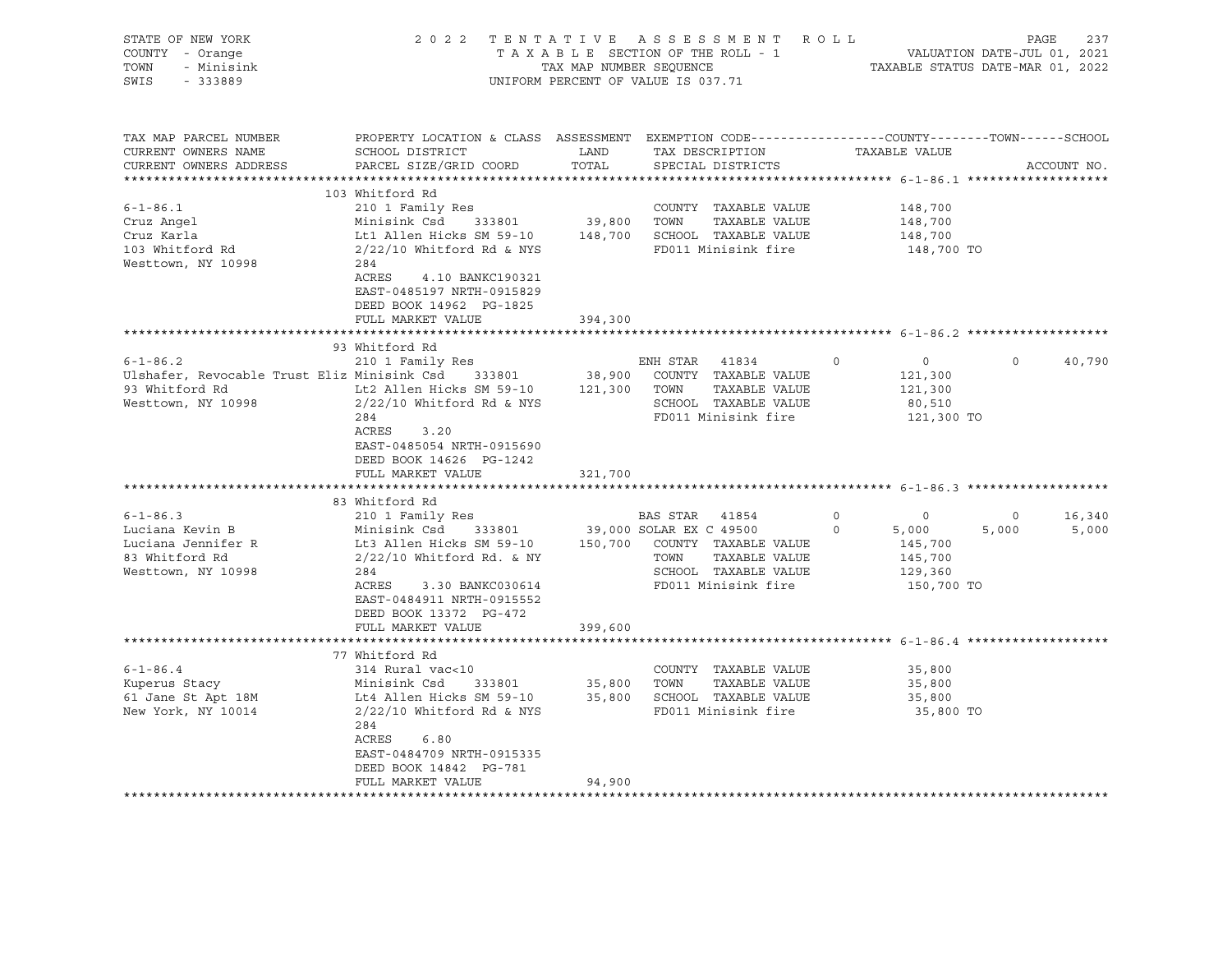| STATE OF NEW YORK<br>COUNTY - Orange<br>- Minisink<br>TOWN<br>SWIS<br>$-333889$                                                     | TENTATIVE ASSESSMENT<br>R O L L<br>2 0 2 2<br>TAXABLE SECTION OF THE ROLL - 1<br>TAX MAP NUMBER SEQUENCE<br>UNIFORM PERCENT OF VALUE IS 037.71                                             |                    |                                                                                                                                             |                     |                                                                | VALUATION DATE-JUL 01, 2021<br>TAXABLE STATUS DATE-MAR 01, 2022 | 238<br>PAGE    |
|-------------------------------------------------------------------------------------------------------------------------------------|--------------------------------------------------------------------------------------------------------------------------------------------------------------------------------------------|--------------------|---------------------------------------------------------------------------------------------------------------------------------------------|---------------------|----------------------------------------------------------------|-----------------------------------------------------------------|----------------|
| TAX MAP PARCEL NUMBER<br>CURRENT OWNERS NAME<br>CURRENT OWNERS ADDRESS                                                              | PROPERTY LOCATION & CLASS ASSESSMENT EXEMPTION CODE----------------COUNTY-------TOWN------SCHOOL<br>SCHOOL DISTRICT<br>PARCEL SIZE/GRID COORD                                              | LAND<br>TOTAL      | TAX DESCRIPTION<br>SPECIAL DISTRICTS                                                                                                        |                     | TAXABLE VALUE                                                  |                                                                 | ACCOUNT NO.    |
|                                                                                                                                     |                                                                                                                                                                                            |                    |                                                                                                                                             |                     |                                                                |                                                                 |                |
|                                                                                                                                     | 100 Jacobs Rd                                                                                                                                                                              |                    |                                                                                                                                             |                     |                                                                |                                                                 |                |
| $6 - 1 - 87$<br>Fekety David B<br>Fekety Erin<br>100 Jacobs Rd<br>Westtown, NY 10998                                                | 210 1 Family Res<br>Minisink Csd<br>333801<br>Lt1 Lands of Sorrentino M<br>885-07 filed 11/16/07 Ss<br>s Rd<br>ACRES<br>11.60 BANKC061197<br>EAST-0485729 NRTH-0910776                     | 210,900            | VETCOM CTS 41130<br>47,300 SOLAR EX C 49500<br>COUNTY TAXABLE VALUE<br>TOWN<br>TAXABLE VALUE<br>SCHOOL TAXABLE VALUE<br>FD011 Minisink fire | $\circ$<br>$\Omega$ | 15,645<br>5,000<br>190,255<br>201,430<br>196,960<br>210,900 TO | 4,470<br>5,000                                                  | 8,940<br>5,000 |
|                                                                                                                                     | DEED BOOK 13942 PG-965<br>FULL MARKET VALUE                                                                                                                                                | 559,300            |                                                                                                                                             |                     |                                                                |                                                                 |                |
|                                                                                                                                     |                                                                                                                                                                                            |                    |                                                                                                                                             |                     |                                                                |                                                                 |                |
| $6 - 1 - 88$                                                                                                                        | 94 Jacobs Rd<br>210 1 Family Res                                                                                                                                                           |                    | BAS STAR 41854                                                                                                                              | $\circ$             | $\circ$                                                        | $\circ$                                                         | 16,340         |
| Razukiewicz Michael<br>Razukiewicz Denise<br>94 Jacobs Rd<br>Westtown, NY 10998                                                     | Minisink Csd<br>333801<br>Lt2 Lands of Sorrentino M<br>885-07 filed 11/16/07 SS<br>rd<br>ACRES 12.90<br>EAST-0485396 NRTH-0910445<br>DEED BOOK 12645 PG-151                                | 200,300            | 48,600 SOLAR EX C 49500<br>COUNTY TAXABLE VALUE<br>TOWN<br>TAXABLE VALUE<br>SCHOOL TAXABLE VALUE<br>FD011 Minisink fire                     | $\circ$             | 5,000<br>195,300<br>195,300<br>178,960<br>200,300 TO           | 5,000                                                           | 5,000          |
|                                                                                                                                     | FULL MARKET VALUE                                                                                                                                                                          | 531,200            |                                                                                                                                             |                     |                                                                |                                                                 |                |
|                                                                                                                                     |                                                                                                                                                                                            |                    |                                                                                                                                             |                     |                                                                |                                                                 |                |
| $6 - 1 - 89.1$<br>Baker Amy<br>32 Fordlea Rd<br>Westtown, NY 10998                                                                  | 32 Fordlea Rd<br>220 2 Family Res<br>Minisink Csd<br>333801<br>Lt1 Roe SM 370-10 filed<br>$10/1/10$ NS Fordlea Rd<br>ACRES<br>3.00<br>EAST-0484766 NRTH-0916893<br>DEED BOOK 13253 PG-1425 | 45,100             | BAS STAR 41854<br>COUNTY TAXABLE VALUE<br>TAXABLE VALUE<br>148,800 TOWN<br>SCHOOL TAXABLE VALUE<br>FD011 Minisink fire                      | $\circ$             | $\circ$<br>148,800<br>148,800<br>132,460<br>148,800 TO         | $\circ$                                                         | 16,340         |
|                                                                                                                                     | FULL MARKET VALUE                                                                                                                                                                          | 394,600            |                                                                                                                                             |                     |                                                                |                                                                 |                |
|                                                                                                                                     | 33 Fordlea Rd                                                                                                                                                                              |                    |                                                                                                                                             |                     |                                                                |                                                                 |                |
| $6 - 1 - 89.2$<br>Swyka Katherine R<br>1103 Rte 284<br>Westtown, NY 10998<br>MAY BE SUBJECT TO PAYMENT<br>UNDER AGDIST LAW TIL 2026 | 112 Dairy farm<br>Minisink Csd<br>333801<br>Lt2 Roe SM 370-10 filed 1<br>2010 Fordlea Rd<br>ACRES 221.00<br>EAST-0485662 NRTH-0917580<br>DEED BOOK 14013 PG-838                            | 300,200<br>319,000 | AGDISTRICT 41720<br>COUNTY TAXABLE VALUE<br>TOWN<br>TAXABLE VALUE<br>SCHOOL TAXABLE VALUE<br>FD011 Minisink fire                            | $\circ$             | 253,745<br>65,255<br>65,255<br>65,255<br>319,000 TO            | 253,745                                                         | 253,745        |
|                                                                                                                                     | FULL MARKET VALUE                                                                                                                                                                          | 845,900            |                                                                                                                                             |                     |                                                                |                                                                 |                |

\*\*\*\*\*\*\*\*\*\*\*\*\*\*\*\*\*\*\*\*\*\*\*\*\*\*\*\*\*\*\*\*\*\*\*\*\*\*\*\*\*\*\*\*\*\*\*\*\*\*\*\*\*\*\*\*\*\*\*\*\*\*\*\*\*\*\*\*\*\*\*\*\*\*\*\*\*\*\*\*\*\*\*\*\*\*\*\*\*\*\*\*\*\*\*\*\*\*\*\*\*\*\*\*\*\*\*\*\*\*\*\*\*\*\*\*\*\*\*\*\*\*\*\*\*\*\*\*\*\*\*\*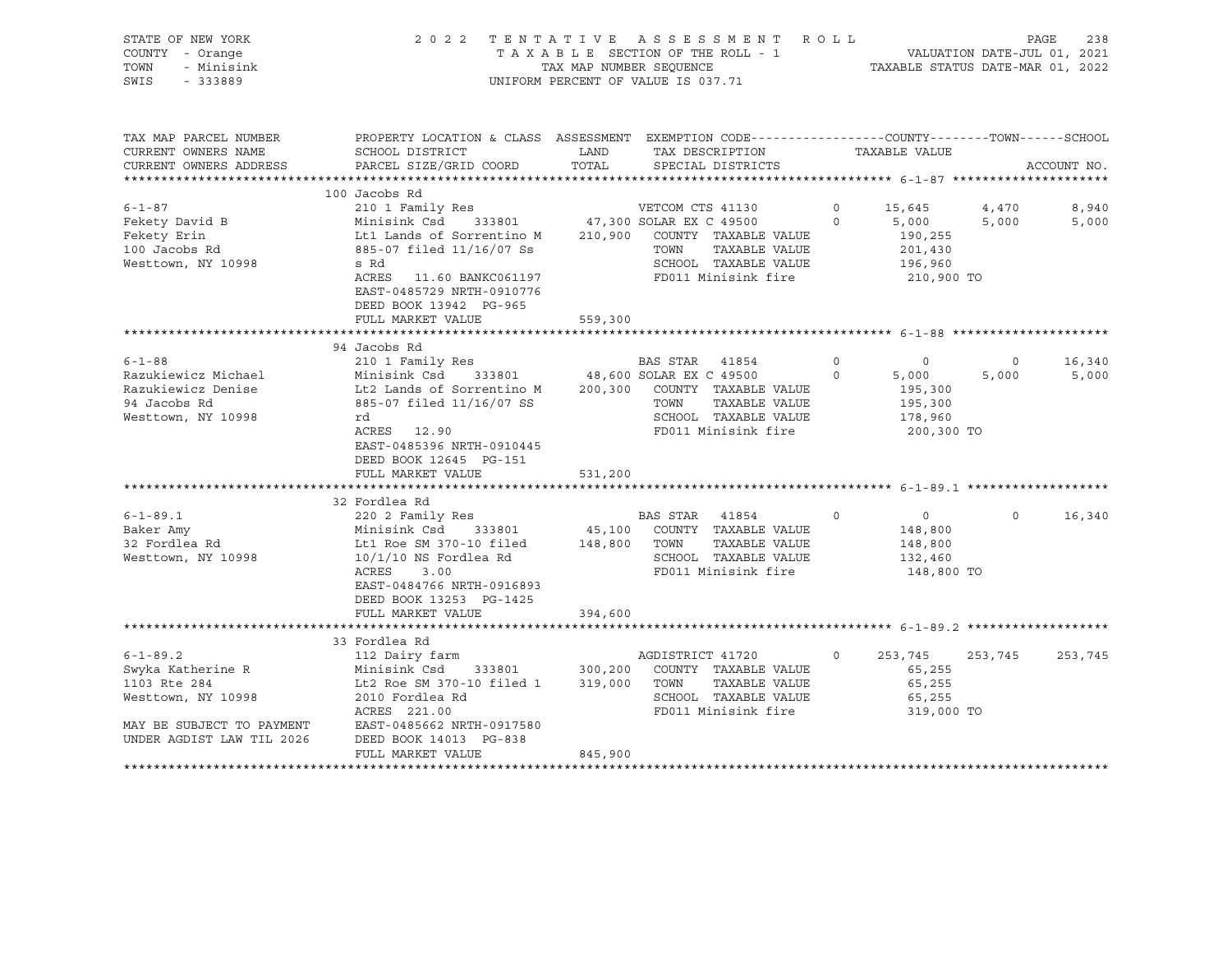| STATE OF NEW YORK<br>COUNTY - Orange<br>- Minisink<br>TOWN<br>SWIS - 333889                                                                                                           |                                                                                                                                                                                                                                                                                                                                                                                                                                                                                                                                                                             |         | 2022 TENTATIVE ASSESSMENT ROLL<br>TAXABLE SECTION OF THE ROLL - 1<br>TAX MAP NUMBER SEQUENCE<br>UNIFORM PERCENT OF VALUE IS 037.71 | $\begin{tabular}{ccccc} - & - & - & - & - \\ 1 & 1 & 2021 & \\ & & & \end{tabular}$<br>TAXABLE STATUS DATE-MAR 01, 2022 | 239<br>PAGE       |
|---------------------------------------------------------------------------------------------------------------------------------------------------------------------------------------|-----------------------------------------------------------------------------------------------------------------------------------------------------------------------------------------------------------------------------------------------------------------------------------------------------------------------------------------------------------------------------------------------------------------------------------------------------------------------------------------------------------------------------------------------------------------------------|---------|------------------------------------------------------------------------------------------------------------------------------------|-------------------------------------------------------------------------------------------------------------------------|-------------------|
| TAX MAP PARCEL NUMBER<br>CURRENT OWNERS NAME<br>CURRENT OWNERS ADDRESS                                                                                                                | PROPERTY LOCATION & CLASS ASSESSMENT EXEMPTION CODE----------------COUNTY-------TOWN-----SCHOOL<br>SCHOOL DISTRICT<br>PARCEL SIZE/GRID COORD                                                                                                                                                                                                                                                                                                                                                                                                                                | TOTAL   | LAND TAX DESCRIPTION TAXABLE VALUE<br>SPECIAL DISTRICTS                                                                            |                                                                                                                         | ACCOUNT NO.       |
|                                                                                                                                                                                       |                                                                                                                                                                                                                                                                                                                                                                                                                                                                                                                                                                             |         |                                                                                                                                    |                                                                                                                         |                   |
| $6 - 1 - 90$<br>Swyka Mark A<br>Swyka Katherine R<br>1103 Rte 284<br>Westtown, NY 10998                                                                                               | 1103 Rte 284<br>220 2 Family Res<br>Minisink Csd<br>Parcel Swyka SM 655-08 fi 217,400 TOWN TAXABLE VALUE<br>10/2/08 NS Fordlea Rd<br>Mark & Katherine Swyka re<br>ACRES<br>2.70<br>EAST-0487098 NRTH-0916358<br>DEED BOOK 12744 PG-866                                                                                                                                                                                                                                                                                                                                      |         | BAS STAR 41854<br>333801 51,200 COUNTY TAXABLE VALUE<br>SCHOOL TAXABLE VALUE<br>FD011 Minisink fire                                | $\circ$<br>$\overline{0}$<br>217,400<br>217,400<br>201,060<br>217,400 TO                                                | $\circ$<br>16,340 |
|                                                                                                                                                                                       | FULL MARKET VALUE                                                                                                                                                                                                                                                                                                                                                                                                                                                                                                                                                           | 576,500 |                                                                                                                                    |                                                                                                                         |                   |
| $6 - 1 - 91$<br>Knitter Christopher J<br>76 Whitford Rd<br>Westtown, NY 10998<br>$6 - 1 - 92$<br>Gaucher Michael Robert<br>Gaucher Corie Lynn<br>80 Whitford Rd<br>Westtown, NY 10998 | 76 Whitford Rd<br>210 1 Family Res<br>Minisink Csd 333801 37,100 TOWN<br>1t8 Phase 1 Long View Est 157,500 SCHOOL TAXABLE VALUE<br>SM168-11 filed 7/13/11 SS FD011 Minisink fire<br>Whitford Rd<br>ACRES 1.90<br>EAST-0485100 NRTH-0914903<br>DEED BOOK 15178 PG-1244<br>FULL MARKET VALUE<br>80 Whitford Rd<br>210 1 Family Res<br>Minisink Csd 333801 37,700 COUNTY TAXABLE VALUE<br>Lt 19 Phase 1 Long View E 144,900 TOWN TAXABLE VALUE<br>SM168-11 filed 7/13/11 SS<br>Whitford Rd<br>ACRES<br>2.00 BANKC170030<br>EAST-0485282 NRTH-0915052<br>DEED BOOK 13574 PG-850 | 417,700 | COUNTY TAXABLE VALUE<br>TAXABLE VALUE<br><b>BAS STAR</b> 41854<br>SCHOOL TAXABLE VALUE<br>FD011 Minisink fire                      | 157,500<br>157,500<br>157,500<br>157,500 TO<br>$\overline{0}$<br>$\circ$<br>144,900<br>144,900<br>128,560<br>144,900 TO | $\circ$<br>16,340 |
|                                                                                                                                                                                       | FULL MARKET VALUE                                                                                                                                                                                                                                                                                                                                                                                                                                                                                                                                                           | 384,200 |                                                                                                                                    |                                                                                                                         |                   |
|                                                                                                                                                                                       | 86 Whitford Rd                                                                                                                                                                                                                                                                                                                                                                                                                                                                                                                                                              |         |                                                                                                                                    |                                                                                                                         |                   |
| $6 - 1 - 93$<br>Santa Lucia William J<br>86 Whitford Rd<br>Westtown, NY 10998                                                                                                         | 240 Rural res<br>Minisink Csd 333801 37,700 COUNTY TAXABLE VALUE<br>Lt1 Phase 1 Long View Est 142,700 TOWN TAXABLE VALUE<br>SM 168-11 filed 7/13/11 S<br>Whitford Rd.<br>ACRES<br>2.00 BANKC140330<br>EAST-0485408 NRTH-0915250<br>DEED BOOK 13506 PG-956<br>FULL MARKET VALUE                                                                                                                                                                                                                                                                                              | 378,400 | BAS STAR 41854<br>SCHOOL TAXABLE VALUE<br>FD011 Minisink fire                                                                      | $\circ$<br>$\overline{0}$<br>142,700<br>142,700<br>126,360<br>142,700 TO                                                | $\circ$<br>16,340 |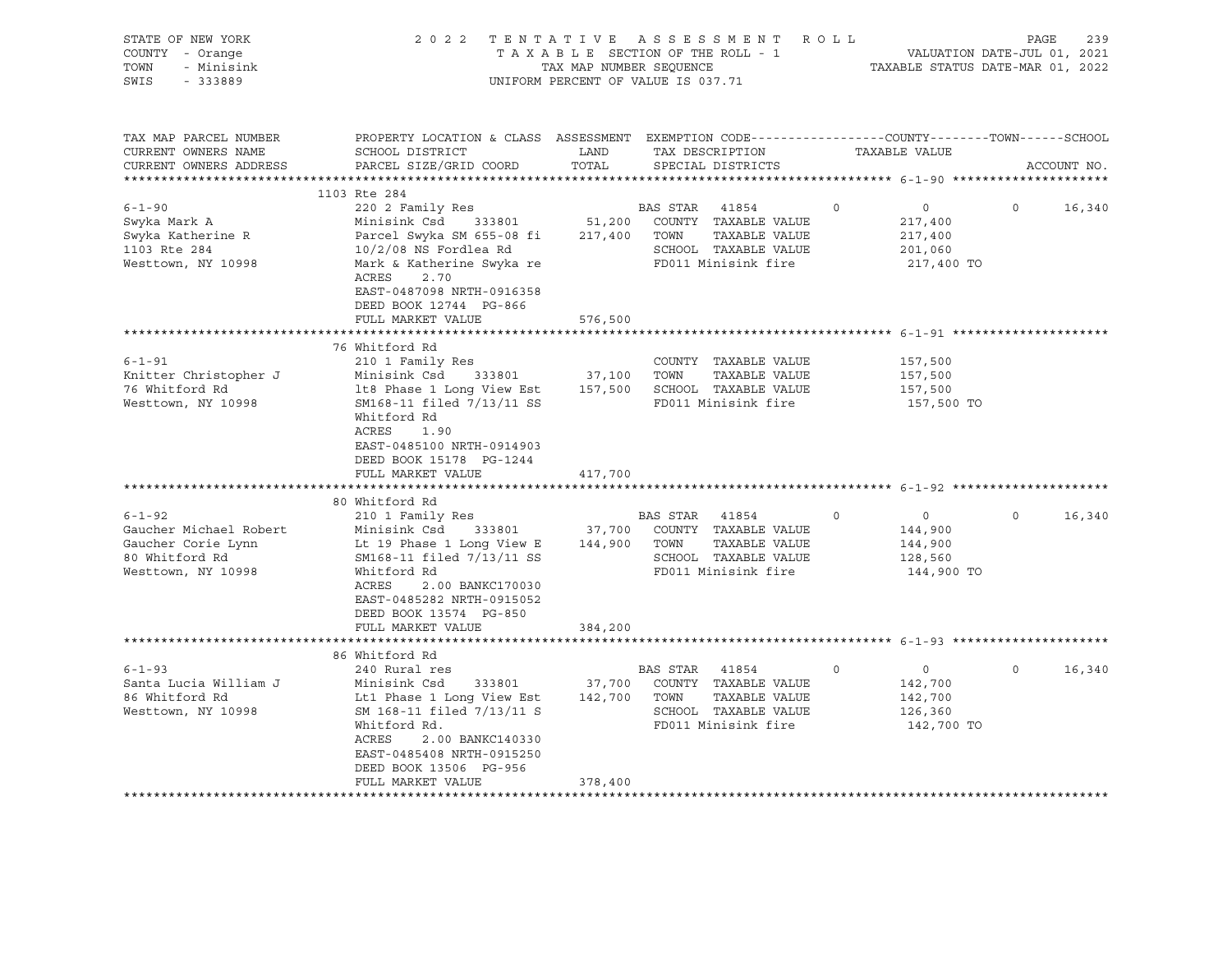| STATE OF NEW YORK<br>COUNTY - Orange<br>- Minisink<br>TOWN<br>SWIS<br>$-333889$                                                                                                                 |                                                                                                                                                                                                                                                                                                                                                                                                                                                                                                                                                                                    | TAX MAP NUMBER SEQUENCE | 2022 TENTATIVE ASSESSMENT ROLL<br>TAXABLE SECTION OF THE ROLL - 1<br>UNIFORM PERCENT OF VALUE IS 037.71                                         |                              | VALUATION DATE-JUL 01, 2021<br>TAXABLE STATUS DATE-MAR 01, 2022                                                               | PAGE                    | 240              |
|-------------------------------------------------------------------------------------------------------------------------------------------------------------------------------------------------|------------------------------------------------------------------------------------------------------------------------------------------------------------------------------------------------------------------------------------------------------------------------------------------------------------------------------------------------------------------------------------------------------------------------------------------------------------------------------------------------------------------------------------------------------------------------------------|-------------------------|-------------------------------------------------------------------------------------------------------------------------------------------------|------------------------------|-------------------------------------------------------------------------------------------------------------------------------|-------------------------|------------------|
| TAX MAP PARCEL NUMBER<br>CURRENT OWNERS NAME<br>CURRENT OWNERS ADDRESS                                                                                                                          | PROPERTY LOCATION & CLASS ASSESSMENT EXEMPTION CODE----------------COUNTY-------TOWN-----SCHOOL<br>SCHOOL DISTRICT<br>PARCEL SIZE/GRID COORD                                                                                                                                                                                                                                                                                                                                                                                                                                       | LAND<br>TOTAL           | TAX DESCRIPTION<br>SPECIAL DISTRICTS                                                                                                            |                              | TAXABLE VALUE                                                                                                                 |                         | ACCOUNT NO.      |
|                                                                                                                                                                                                 | 98 Whitford Rd                                                                                                                                                                                                                                                                                                                                                                                                                                                                                                                                                                     |                         |                                                                                                                                                 |                              |                                                                                                                               |                         |                  |
| $6 - 1 - 94$<br>D'Antono Joseph M<br>98 Whitford Rd<br>Westtown, NY 10998                                                                                                                       | 210 1 Family Res<br>Minisink Csd 333801 37,700 SOLAR EX C 49500<br>Lt18 Phase 1 Long View Es<br>SM 168-11 filed 7/13/11 S<br>Whitford Rd                                                                                                                                                                                                                                                                                                                                                                                                                                           |                         | BAS STAR 41854<br>146,600 COUNTY TAXABLE VALUE<br>TOWN<br>TAXABLE VALUE<br>SCHOOL TAXABLE VALUE                                                 | $0 \qquad \qquad$<br>$\circ$ | $\overline{0}$<br>5,000<br>141,600<br>141,600<br>125,260                                                                      | $\overline{0}$<br>5,000 | 16,340<br>5,000  |
|                                                                                                                                                                                                 | 2.00 BANKC170030<br>ACRES<br>EAST-0485615 NRTH-0915520<br>DEED BOOK 13508 PG-398<br>FULL MARKET VALUE                                                                                                                                                                                                                                                                                                                                                                                                                                                                              | 388,800                 | FD011 Minisink fire                                                                                                                             |                              | 146,600 TO                                                                                                                    |                         |                  |
|                                                                                                                                                                                                 |                                                                                                                                                                                                                                                                                                                                                                                                                                                                                                                                                                                    |                         |                                                                                                                                                 |                              |                                                                                                                               |                         |                  |
| $6 - 1 - 95$<br>Cooper Mathew G<br>Cooper Nicole L<br>130 Whitford Rd<br>Westtown, NY 10998<br>$6 - 1 - 96$<br>Bane Kellyanne<br>152 Whitford Rd<br>Westtown, NY 10998                          | 130 Whitford Rd<br>210 1 Family Res<br>Minisink Csd 333801 37,700 COUNTY TAXABLE VALUE<br>SM 168-11 filed 7/13/11 S<br>Whitford Rd.<br>ACRES<br>2.00 BANKC170030<br>EAST-0485825 NRTH-0915837<br>DEED BOOK 14560 PG-730<br>FULL MARKET VALUE<br>152 Whitford Rd<br>210 1 Family Res<br>Minisink Csd 333801 40,500 COUNTY TAXABLE VALUE<br>Lt20 Phase 1 Long View Es 85,100 TOWN TAXABLE VALUE<br>Minisink Csd 333801<br>Lt20 Phase 1 Long View Es<br>SM 168-11 filed 7/13/11 S<br>Whitford Rd.<br>4.80 BANKC140330<br>ACRES<br>EAST-0486180 NRTH-0915943<br>DEED BOOK 13509 PG-191 | 308,900                 | BAS STAR 41854<br>TAXABLE VALUE<br>SCHOOL TAXABLE VALUE<br>FD011 Minisink fire<br>BAS STAR 41854<br>SCHOOL TAXABLE VALUE<br>FD011 Minisink fire | $\Omega$<br>$\circ$          | $0 \qquad \qquad$<br>116,500<br>116,500<br>100,160<br>116,500 TO<br>$\overline{0}$<br>85,100<br>85,100<br>68,760<br>85,100 TO | $\Omega$<br>$\Omega$    | 16,340<br>16,340 |
|                                                                                                                                                                                                 | FULL MARKET VALUE                                                                                                                                                                                                                                                                                                                                                                                                                                                                                                                                                                  | 225,700                 |                                                                                                                                                 |                              |                                                                                                                               |                         |                  |
|                                                                                                                                                                                                 |                                                                                                                                                                                                                                                                                                                                                                                                                                                                                                                                                                                    |                         |                                                                                                                                                 |                              |                                                                                                                               |                         |                  |
| $6 - 1 - 97$<br>Westtown NY 2 LLC<br>Attn: Sherrie Brogan<br>111 Speen St Ste 410<br>Framingham, MA 01701<br>MAY BE SUBJECT TO PAYMENT<br>UNDER AGDIST LAW TIL 2022<br>************************ | 94 Whitford Rd<br>878 Solar<br>Minisink Csd 333801 89,200 COUNTY TAXABLE VALUE<br>Remainder Lot Phase 1 Lon 984,639 TOWN TAXABLE VALUE<br>View Estates SM 168-11 fi<br>7/13/11 SS Whitford Rd FD011 Minisink fire FD011 Minisink fire<br>7/13/11 SS Whitford Rd<br>ACRES 44.30<br>EAST-0486092 NRTH-0915113<br>DEED BOOK 14537 PG-1194<br>FULL MARKET VALUE                                                                                                                                                                                                                        | 2611,100                | SOLAR EX C 49500<br>FD011 Minisink fire                                                                                                         | $\circ$                      | 912,339<br>72,300<br>72,300<br>72,300<br>984,639 TO                                                                           | 912,339                 | 912,339          |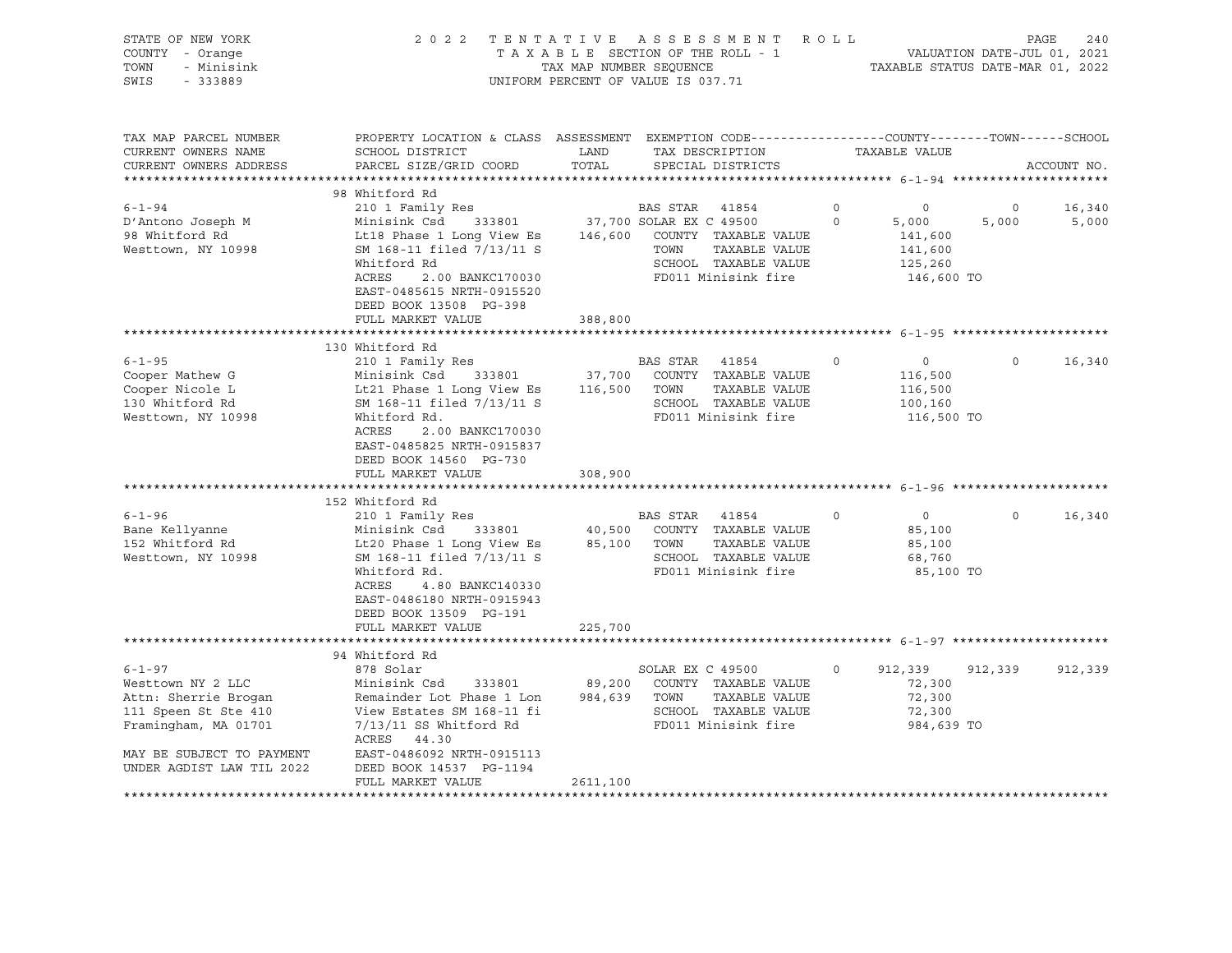|      | STATE OF NEW YORK | 2022 TENTATIVE ASSESSMENT ROLL        |                                  | PAGE                     | 241 |
|------|-------------------|---------------------------------------|----------------------------------|--------------------------|-----|
|      | COUNTY - Orange   | T A X A B L E SECTION OF THE ROLL - 1 | VALUATION DATE-JUL 01, 2021      |                          |     |
| TOWN | - Minisink        | MAP SECTION - 006                     | TAXABLE STATUS DATE-MAR 01, 2022 |                          |     |
| SWIS | - 333889          | SUB-SECTION - 000                     |                                  | RPS150/V04/L015          |     |
|      |                   | UNIFORM PERCENT OF VALUE IS 037.71    |                                  | CURRENT DATE $4/28/2022$ |     |

# \*\*\* S P E C I A L D I S T R I C T S U M M A R Y \*\*\*

|                            | TOTAL | EXTENSION | <b>EXTENSION</b> | AD VALOREM | <b>EXEMPT</b> | TAXABLE      |
|----------------------------|-------|-----------|------------------|------------|---------------|--------------|
| CODE DISTRICT NAME PARCELS |       | TYPE.     | VALUE            | VALUE      | AMOUNT        | <b>VALUE</b> |
|                            |       |           |                  |            |               |              |
| FD011 Minisink fire        |       | 143 TOTAL |                  | 21529,639  |               | 21529,639    |

# \*\*\* S C H O O L D I S T R I C T S U M M A R Y \*\*\*

| CODE   | DISTRICT NAME | TOTAL<br>PARCELS | ASSESSED<br>LAND | ASSESSED<br>TOTAL | EXEMPT<br>AMOUNT | TOTAL<br>TAXABLE | STAR<br>AMOUNT | STAR<br>TAXABLE |
|--------|---------------|------------------|------------------|-------------------|------------------|------------------|----------------|-----------------|
| 333801 | Minisink Csd  | 143              | 6025,100         | 21529,639         | 1635,406         | 19894,233        | 1159,900       | 18734,333       |
|        | SUB-TOTAL     | 143              | 6025,100         | 21529,639         | 1635,406         | 19894, 233       | 1159,900       | 18734,333       |
|        | TOTAL         | 143              | 6025,100         | 21529,639         | 1635,406         | 19894,233        | 1159,900       | 18734,333       |

#### \*\*\* S Y S T E M C O D E S S U M M A R Y \*\*\*

#### NO SYSTEM EXEMPTIONS AT THIS LEVEL

# \*\*\* E X E M P T I O N S U M M A R Y \*\*\*

|                 | TOTAL          |          |          |          |
|-----------------|----------------|----------|----------|----------|
| DESCRIPTION     | PARCELS        | COUNTY   | TOWN     | SCHOOL   |
| VETWAR CTS      | 5              | 46,935   | 13,410   | 26,820   |
| VETCOM CTS      |                | 46,935   | 13,410   | 26,820   |
| VETDIS CTS      |                | 93,870   | 26,820   | 53,640   |
| $CW$ 10 $VET/$  | $\overline{a}$ |          | 5,364    |          |
| $CW$ 15 $VET/$  | 2              | 10,728   |          | 10,728   |
| CW DISBLD       | 1              | 5,660    | 5,660    | 5,660    |
| AGDISTRICT      | 4              | 446,649  | 446,649  | 446,649  |
| AGED            |                | 62,750   | 62,750   | 62,750   |
| ENH STAR        | 4              |          |          | 163,160  |
| <b>BAS STAR</b> | 61             |          |          | 996,740  |
| SOLAR EX C      | 19             | 1002,339 | 1002,339 | 1002,339 |
| TOTAL           | 105            | 1715,866 | 1576,402 | 2795,306 |
|                 |                |          |          |          |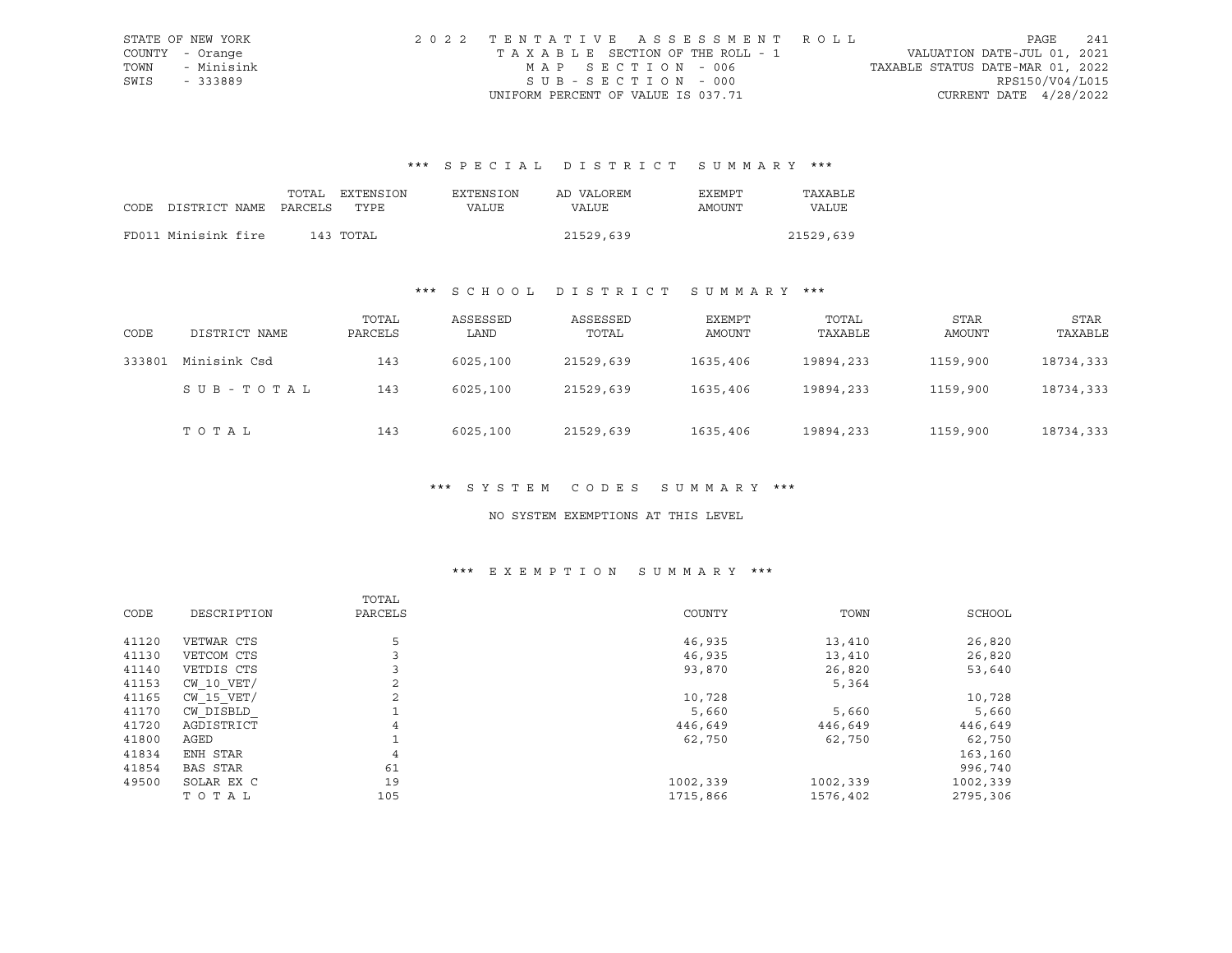|      | STATE OF NEW YORK | 2022 TENTATIVE ASSESSMENT ROLL                                 | PAGE            | 242 |
|------|-------------------|----------------------------------------------------------------|-----------------|-----|
|      | COUNTY - Orange   | VALUATION DATE-JUL 01, 2021<br>TAXABLE SECTION OF THE ROLL - 1 |                 |     |
| TOWN | - Minisink        | TAXABLE STATUS DATE-MAR 01, 2022<br>MAP SECTION - 006          |                 |     |
| SWIS | - 333889          | SUB-SECTION - 000                                              | RPS150/V04/L015 |     |
|      |                   | CURRENT DATE $4/28/2022$<br>UNIFORM PERCENT OF VALUE IS 037.71 |                 |     |

## \*\*\* G R A N D T O T A L S \*\*\*

| ROLL       |             | TOTAL   | ASSESSED | ASSESSED  | TAXABLE   | TAXABLE   | TAXABLE   | STAR      |
|------------|-------------|---------|----------|-----------|-----------|-----------|-----------|-----------|
| <b>SEC</b> | DESCRIPTION | PARCELS | LAND     | TOTAL     | COUNTY    | TOWN      | SCHOOL    | TAXABLE   |
|            | TAXABLE     | 143     | 6025,100 | 21529,639 | 19813,773 | 19953,237 | 19894,233 | 18734,333 |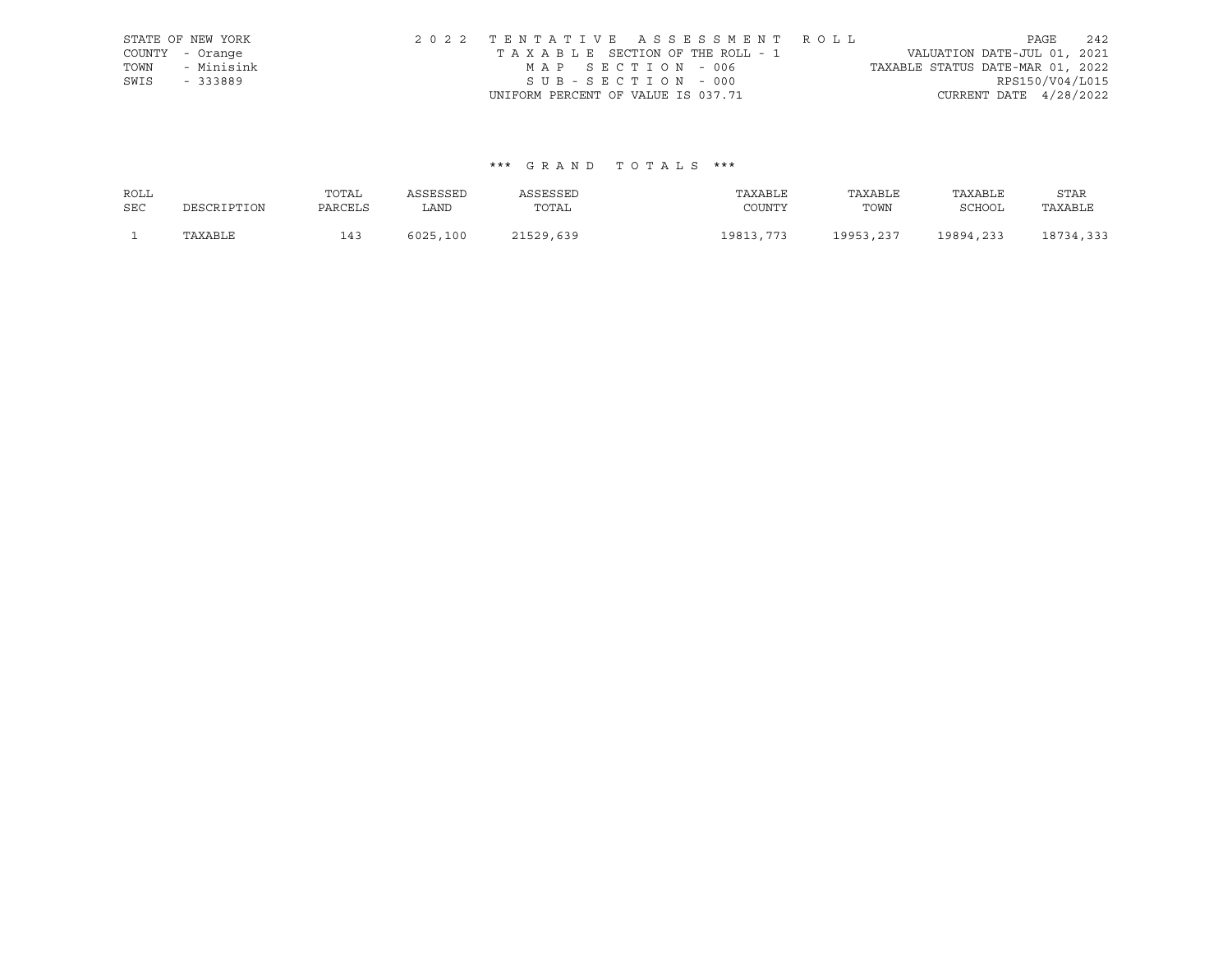| STATE OF NEW YORK<br>COUNTY - Orange<br>TOWN<br>- Minisink<br>SWIS<br>$-333889$ | 2 0 2 2<br>TENTATIVE ASSESSMENT ROLL<br>TAXABLE SECTION OF THE ROLL - 1<br>TAX MAP NUMBER SEQUENCE<br>UNIFORM PERCENT OF VALUE IS 037.71    |               | PAGE<br>243<br>VALUATION DATE-JUL 01, 2021<br>TAXABLE STATUS DATE-MAR 01, 2022 |                            |                     |                     |                   |
|---------------------------------------------------------------------------------|---------------------------------------------------------------------------------------------------------------------------------------------|---------------|--------------------------------------------------------------------------------|----------------------------|---------------------|---------------------|-------------------|
| TAX MAP PARCEL NUMBER<br>CURRENT OWNERS NAME<br>CURRENT OWNERS ADDRESS          | PROPERTY LOCATION & CLASS ASSESSMENT EXEMPTION CODE---------------COUNTY-------TOWN-----SCHOOL<br>SCHOOL DISTRICT<br>PARCEL SIZE/GRID COORD | LAND<br>TOTAL | TAX DESCRIPTION<br>SPECIAL DISTRICTS                                           |                            | TAXABLE VALUE       |                     | ACCOUNT NO.       |
|                                                                                 | 153 Hortons Rd                                                                                                                              |               |                                                                                |                            |                     |                     |                   |
| $7 - 1 - 1.1$                                                                   | 210 1 Family Res                                                                                                                            |               | BAS STAR<br>41854                                                              | $\circ$                    | $\overline{0}$      | $\circ$             | 16,340            |
| Kuperus Charles                                                                 | Minisink Csd 333801                                                                                                                         |               | 43,000 COUNTY TAXABLE VALUE                                                    |                            | 223,500             |                     |                   |
| Kuperus Deborah J                                                               | Lt 1 Kuperus SM 269-21                                                                                                                      |               | 223,500 TOWN<br>TAXABLE VALUE                                                  |                            | 223,500             |                     |                   |
| 153 Hortons Rd                                                                  | Lt 1 Auperus S. 2002<br>filed 8/19/21 ES Horton R                                                                                           |               | SCHOOL TAXABLE VALUE                                                           |                            | 207,160             |                     |                   |
| Westtown, NY 10998                                                              | ACRES<br>7.30                                                                                                                               |               | FD011 Minisink fire                                                            |                            | 223,500 TO          |                     |                   |
|                                                                                 | EAST-0492000 NRTH-0914903                                                                                                                   |               |                                                                                |                            |                     |                     |                   |
|                                                                                 |                                                                                                                                             | 592,700       |                                                                                |                            |                     |                     |                   |
|                                                                                 |                                                                                                                                             |               |                                                                                |                            |                     |                     |                   |
|                                                                                 | 173 Hortons Rd                                                                                                                              |               |                                                                                |                            |                     |                     |                   |
| $7 - 1 - 1.2$                                                                   | 112 Dairy farm                                                                                                                              |               | AGDISTRICT 41720                                                               | $\overline{0}$             | 139,323             | 139,323             | 139,323           |
| Kuperus Charles                                                                 | Minisink Csd 333801                                                                                                                         |               | 166,800 BAS STAR 41854                                                         | $\circ$                    | $\overline{0}$      | $\overline{0}$      | 16,340            |
| Kuperus Deborah J                                                               | Lt2 Kuperus SM 269-21 fil 376,700 COUNTY TAXABLE VALUE                                                                                      |               |                                                                                |                            | 237,377             |                     |                   |
| 173 Hortons Rd                                                                  | 8/19/21 ES Hoslers Rd                                                                                                                       |               | TOWN<br>TAXABLE VALUE                                                          |                            | 237,377             |                     |                   |
| Westtown, NY 10998                                                              | ACRES 60.30                                                                                                                                 |               | SCHOOL TAXABLE VALUE                                                           |                            | 221,037             |                     |                   |
|                                                                                 | EAST-0491761 NRTH-0914167                                                                                                                   |               | FD011 Minisink fire                                                            |                            | 376,700 TO          |                     |                   |
|                                                                                 | MAY BE SUBJECT TO PAYMENT DEED BOOK 2634 PG-00126                                                                                           |               |                                                                                |                            |                     |                     |                   |
|                                                                                 | UNDER AGDIST LAW TIL 2026 FULL MARKET VALUE                                                                                                 | 998,900       |                                                                                |                            |                     |                     |                   |
|                                                                                 |                                                                                                                                             |               |                                                                                |                            |                     |                     |                   |
|                                                                                 | 38 William Lain Rd                                                                                                                          |               |                                                                                |                            |                     |                     |                   |
| $7 - 1 - 2$<br>Brook Neda                                                       | 112 Dairy farm<br>Minisink Csd 333801 300,200 ENH STAR 41834                                                                                |               | AGDISTRICT 41720                                                               | $\overline{0}$<br>$\Omega$ | 254,823<br>$\sim$ 0 | 254,823<br>$\Omega$ | 254,823<br>40,790 |
| 38 William Lain Rd                                                              | Int Lower Rd + Co Hwy 62 487,400 COUNTY TAXABLE VALUE                                                                                       |               |                                                                                |                            | 232,577             |                     |                   |
| Westtown, NY 10998                                                              | ACRES 140.00                                                                                                                                |               |                                                                                |                            | 232,577             |                     |                   |
|                                                                                 | EAST-0493123 NRTH-0912595                                                                                                                   |               |                                                                                |                            | 191,787             |                     |                   |
| MAY BE SUBJECT TO PAYMENT                                                       | DEED BOOK 4063 PG-272                                                                                                                       |               | LOWN TAXABLE VALUE<br>SCHOOL TAXABLE VALUE<br>FD011 Minici                     |                            | 487,400 TO          |                     |                   |
| UNDER AGDIST LAW TIL 2026                                                       | FULL MARKET VALUE                                                                                                                           | 1292,500      |                                                                                |                            |                     |                     |                   |
|                                                                                 |                                                                                                                                             |               |                                                                                |                            |                     |                     |                   |
|                                                                                 | 161 County Rte 62                                                                                                                           |               |                                                                                |                            |                     |                     |                   |
| $7 - 1 - 3.22$                                                                  | 210 1 Family Res                                                                                                                            |               | VETDIS CTS 41140                                                               | $\circ$                    | 31,290              | 8,940               | 17,880            |
| Welyczko William                                                                | Minisink Csd 333801                                                                                                                         |               | 37,400 BAS STAR 41854                                                          | $\circ$                    | $\overline{0}$      | $\circ$             | 16,340            |
| Welyczko Courtney<br>Allyczko Courtney<br>Courte Pto 62                         | W S Lower Rd                                                                                                                                |               |                                                                                | $\Omega$                   | 5,000               | 5,000               | 5,000             |
| 161 County Rte 62                                                               | ACRES                                                                                                                                       |               | COUNTY TAXABLE VALUE                                                           |                            | 92,210              |                     |                   |
| Westtown, NY 10998                                                              | EAST-0494733 NRTH-0913461                                                                                                                   |               | TAXABLE VALUE                                                                  |                            | 114,560             |                     |                   |
|                                                                                 | DEED BOOK 13519 PG-935                                                                                                                      |               | SCHOOL TAXABLE VALUE                                                           |                            | 89,280              |                     |                   |
|                                                                                 | FULL MARKET VALUE                                                                                                                           |               | 340,800 FD011 Minisink fire                                                    |                            | 128,500 TO          |                     |                   |
|                                                                                 | County Rte 12                                                                                                                               |               |                                                                                |                            |                     |                     |                   |
| $7 - 1 - 4$                                                                     | 323 Vacant rural                                                                                                                            |               | COUNTY TAXABLE VALUE                                                           |                            | 1,000               |                     |                   |
| Goodness Gardens Inc                                                            | Minisink Csd 333801                                                                                                                         |               | 1,000 TOWN<br>TAXABLE VALUE                                                    |                            | 1,000               |                     |                   |
| 377 County Route 12                                                             |                                                                                                                                             |               | 1,000 SCHOOL TAXABLE VALUE                                                     |                            | 1,000               |                     |                   |
| New Hampton, NY 10958                                                           | FRNT 230.00 DPTH 450.00<br>EAST-0495426 NRTH-0911860<br>EAST-0495426 NRTH-0911860                                                           |               | FD011 Minisink fire                                                            |                            | 1,000 TO            |                     |                   |
|                                                                                 | DEED BOOK 5363 PG-21                                                                                                                        |               |                                                                                |                            |                     |                     |                   |
|                                                                                 | FULL MARKET VALUE                                                                                                                           | 2,700         |                                                                                |                            |                     |                     |                   |
|                                                                                 |                                                                                                                                             |               |                                                                                |                            |                     |                     |                   |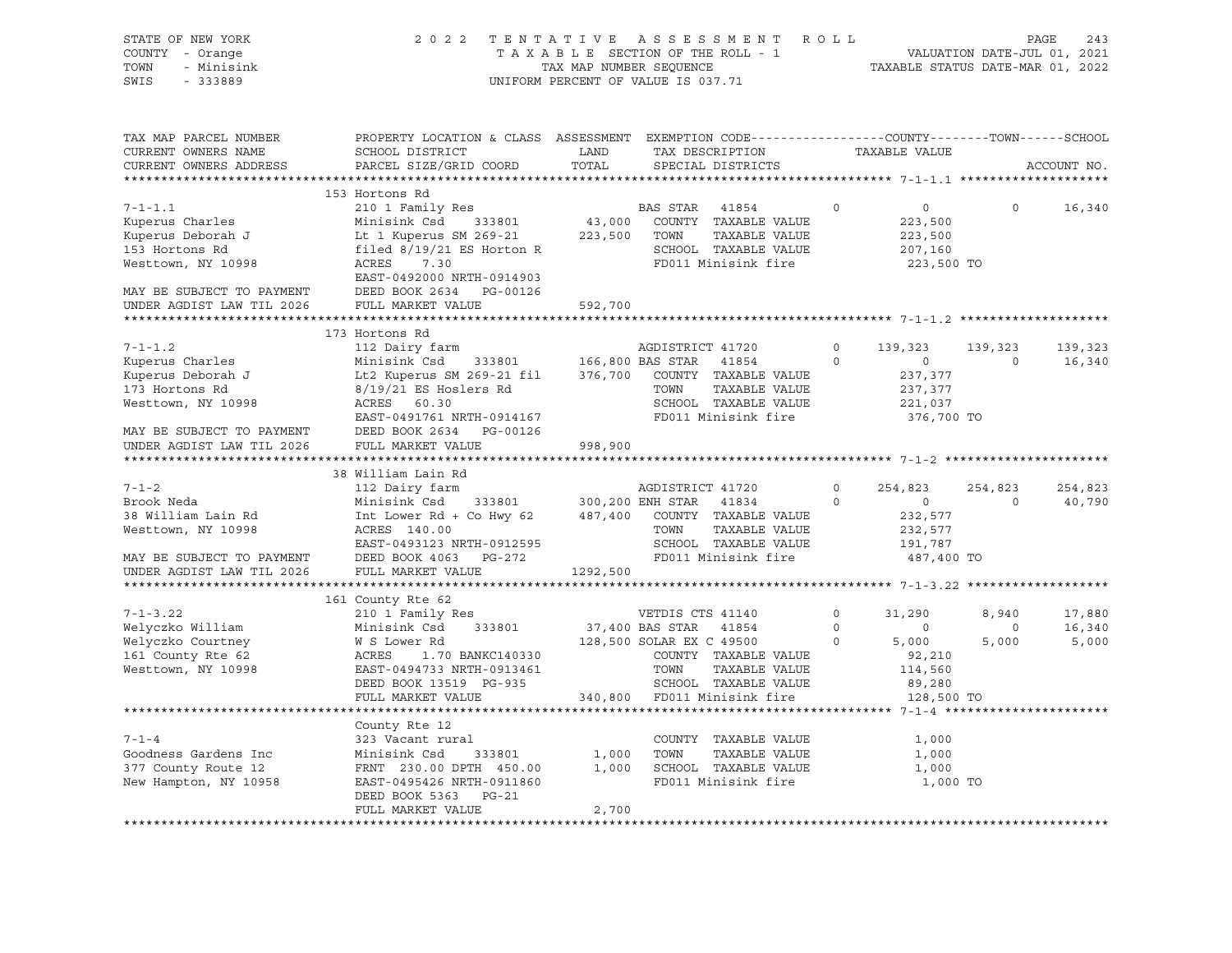| STATE OF NEW YORK<br>COUNTY - Orange<br>- Minisink<br>TOWN<br>SWIS<br>$-333889$                            | 2022 TENTATIVE ASSESSMENT ROLL                                                                                                                                                                                                                                                | UNIFORM PERCENT OF VALUE IS 037.71 |                | TAXABLE SECTION OF THE ROLL - 1<br>TAXABLE SECTION OF THE ROLL - 1<br>TAXABLE STATUS DATE-MAR 01, 2022                                            |          |                                                               | PAGE         | 244         |
|------------------------------------------------------------------------------------------------------------|-------------------------------------------------------------------------------------------------------------------------------------------------------------------------------------------------------------------------------------------------------------------------------|------------------------------------|----------------|---------------------------------------------------------------------------------------------------------------------------------------------------|----------|---------------------------------------------------------------|--------------|-------------|
| TAX MAP PARCEL NUMBER<br>CURRENT OWNERS NAME<br>CURRENT OWNERS ADDRESS                                     | PROPERTY LOCATION & CLASS ASSESSMENT EXEMPTION CODE---------------COUNTY-------TOWN------SCHOOL<br>SCHOOL DISTRICT<br>PARCEL SIZE/GRID COORD                                                                                                                                  | LAND<br>TOTAL                      |                | TAX DESCRIPTION TAXABLE VALUE<br>SPECIAL DISTRICTS                                                                                                |          |                                                               |              | ACCOUNT NO. |
| $7 - 1 - 5.22$<br>Lehmann David M<br>Lehmann Caryn A<br>219 County Rte 12<br>Westtown, NY 10998            | 219 County Rte 12<br>COUNTY TAXABLE VALUE<br>Minisink Csd 333801 33,900 TOWN TAXABLE VALUE<br>Lt 3 Tarace & Hunsberger 125,800 SCHOOL TAXABLE VALUE<br>228-14 filed 7/16/14 WS C<br>228-14 filed 7/16/14 WS C<br>12<br>ACRES<br>1.90 BANKC160013<br>EAST-0494808 NRTH-0911617 |                                    |                |                                                                                                                                                   |          | 125,800<br>125,800<br>125,800<br>125,800 TO                   |              |             |
|                                                                                                            | DEED BOOK 14607 PG-998<br>FULL MARKET VALUE<br>220 County Rte 12                                                                                                                                                                                                              | 333,600                            |                |                                                                                                                                                   |          |                                                               |              |             |
| $7 - 1 - 6.11$<br>Haeflinger Allan S<br>Haeflinger Carol L<br>PO Box 107<br>New Hampton, NY 10958          | 210 1 Family Res<br>Minisink Csd 333801 37,100 COUNTY TAXABLE VALUE<br>Lot 1 Ford Sub Map 7135 90,500 TOWN TAXABLE VALUE<br>ACRES 1.40<br>EAST-0495225 NRTH-0911398<br>DEED BOOK 3765 PG-211<br>FULL MARKET VALUE                                                             | 240,000                            |                | BAS STAR 41854<br>SCHOOL TAXABLE VALUE<br>FD011 Minisink fire                                                                                     | $\circ$  | $\overline{0}$<br>90,500<br>90,500<br>74,160<br>90,500 TO     | $\mathsf{O}$ | 16,340      |
| $7 - 1 - 6.2$<br>Bailey Calvin-Trust Jr<br>Bailey Irene-Trust<br>92 County Rte 12<br>Westtown, NY 10998    | 92 County Rte 12<br>210 1 Family Res<br>Minisink Csd 333801<br>Minisink Csd 333801<br>ACRES 1.00<br>EAST-0493235 NRTH-0909073<br>DEED BOOK 13808 PG-160<br>FULL MARKET VALUE                                                                                                  | 249,000                            | BAS STAR 41854 | 33,800 COUNTY TAXABLE VALUE<br>93,900 TOWN TAXABLE VALUE<br>SCHOOL TAXABLE VALUE<br>FD011 Minisink fire                                           | $\Omega$ | $\overline{0}$<br>93,900<br>93,900<br>77,560<br>93,900 TO     | $\Omega$     | 16,340      |
| $7 - 1 - 7.1$<br>Biondollilo Vincent J<br>Biondollilo Donna Lynn<br>73 County Rte 12<br>Westtown, NY 10998 | 73 County Rte 12<br>210 1 Family Res<br>Minisink Csd<br>ACRES 1.50 BANKC080370 133, 2000<br>EAST-0492755 NRTH-0908932<br>THE ROOK 14306 PG-1848 353, 800<br>ACRES 1.50 BANKC080370 133,400 TOWN                                                                               |                                    |                | BAS STAR 41854<br>37,800 COUNTY TAXABLE VALUE<br>TAXABLE VALUE<br>SCHOOL TAXABLE VALUE<br>FD011 Minisink fire                                     | $\circ$  | $\overline{0}$<br>133,400<br>133,400<br>117,060<br>133,400 TO | $\circ$      | 16,340      |
| $7 - 1 - 7.21$<br>Fenner David L<br>Fenner Michelle E<br>139 County Rte 12<br>Westtown, NY 10998           | 139 County Rte 12<br>210 1 Family Res<br>333801<br>Minisink Csd 333801<br>Sub Map 7706<br>NGC 2007<br>ACRES 3.60 BANKC190251<br>EAST-0493877 NRTH-0910219<br>DEED BOOK 11521 PG-1754<br>FULL MARKET VALUE                                                                     | 283,700                            |                | BAS STAR 41854<br>39,300 COUNTY TAXABLE VALUE<br>107,000 TOWN TAXABLE VALUE<br>SCHOOL TAXABLE VALUE<br>FD011 Minisink fire<br>FD011 Minisink fire | $\Omega$ | $\overline{0}$<br>107,000<br>107,000<br>90,660<br>107,000 TO  | $\Omega$     | 16,340      |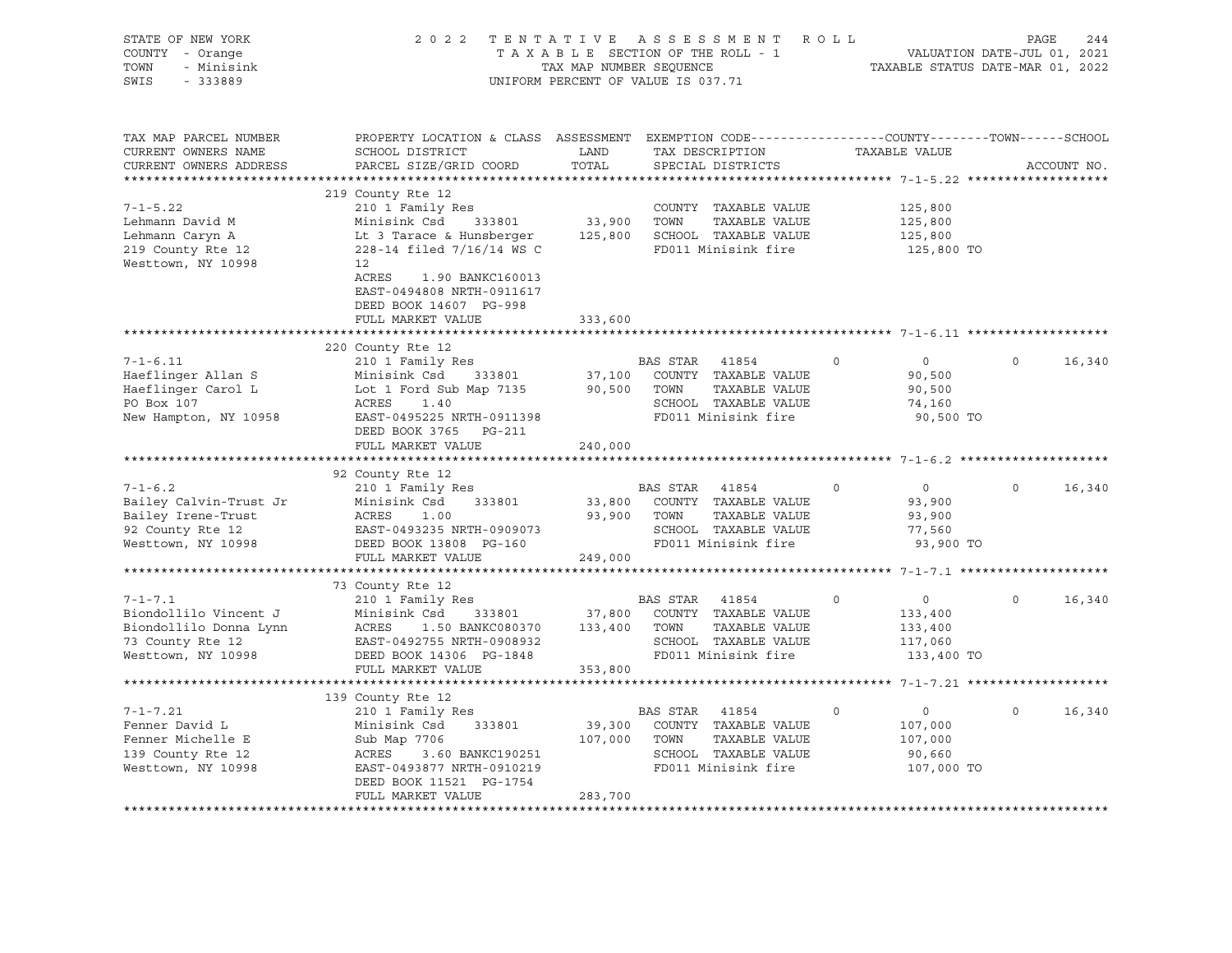| STATE OF NEW YORK<br>COUNTY - Orange<br>TOWN<br>- Minisink<br>SWIS<br>- 333889 | T A X A B L E SECTION OF THE ROLL - 1<br>TAX MAP NUMBER SEQUENCE<br>UNIFORM PERCENT OF VALUE IS 037.71                   | 2022 TENTATIVE ASSESSMENT ROLL<br>TAXABLE SECTION OF THE ROLL - 1 VALUATION DATE-JUL 01, 2021<br>TAX MAP NUMBER SEQUENCE TAXABLE STATUS DATE-MAR 01, 2022 |         | 245<br>PAGE |
|--------------------------------------------------------------------------------|--------------------------------------------------------------------------------------------------------------------------|-----------------------------------------------------------------------------------------------------------------------------------------------------------|---------|-------------|
|                                                                                | TAX MAP PARCEL NUMBER THE PROPERTY LOCATION & CLASS ASSESSMENT EXEMPTION CODE--------------COUNTY-------TOWN------SCHOOL |                                                                                                                                                           |         |             |
|                                                                                | CURRENT OWNERS ADDRESS PARCEL SIZE/GRID COORD TOTAL SPECIAL DISTRICTS                                                    |                                                                                                                                                           |         | ACCOUNT NO. |
|                                                                                |                                                                                                                          |                                                                                                                                                           |         |             |
|                                                                                | 155 William Lain Rd                                                                                                      |                                                                                                                                                           |         |             |
|                                                                                | $7-1-8.1$ and $210$ 1 Family Reserve that the COUNTY TAXABLE VALUE $122,900$                                             |                                                                                                                                                           |         |             |
|                                                                                |                                                                                                                          |                                                                                                                                                           |         |             |
|                                                                                |                                                                                                                          |                                                                                                                                                           |         |             |
|                                                                                | 155 William Lain Rd               EAST-0490918 NRTH-0910204                 FD011 Minisink fire               122,900 TO |                                                                                                                                                           |         |             |
|                                                                                | Westtown, NY 10998 DEED BOOK 13410 PG-1317                                                                               |                                                                                                                                                           |         |             |
|                                                                                | FULL MARKET VALUE 325,900                                                                                                |                                                                                                                                                           |         |             |
|                                                                                |                                                                                                                          |                                                                                                                                                           |         |             |
|                                                                                | 145 William Lain Rd                                                                                                      |                                                                                                                                                           |         |             |
|                                                                                |                                                                                                                          | COUNTY TAXABLE VALUE 108,500                                                                                                                              |         |             |
|                                                                                |                                                                                                                          | TOWN TAXABLE VALUE                                                                                                                                        | 108,500 |             |
|                                                                                |                                                                                                                          | SCHOOL TAXABLE VALUE 108,500                                                                                                                              |         |             |
|                                                                                | Westtown, NY 10998 6 ACRES 2.00 BANKC190321<br>EAST-0491124 NRTH-0910254<br>DEED BOOK 15062 PG-1855                      | FD011 Minisink fire 108,500 TO                                                                                                                            |         |             |

FULL MARKET VALUE 287,700

|                                                     | 131 Wm Lain Rd                                                                                |         |                                |           |                |        |
|-----------------------------------------------------|-----------------------------------------------------------------------------------------------|---------|--------------------------------|-----------|----------------|--------|
| $7 - 1 - 8.22$                                      | 210 1 Family Res                                                                              |         | ENH STAR 41834 0 0             |           | $\overline{0}$ | 40,790 |
|                                                     | Fitzgerald Irrevocable Trust G Minisink Csd 333801 39,700 COUNTY TAXABLE VALUE                |         |                                | 213,400   |                |        |
|                                                     | Fitzgerald Irrevocable Trust C Lt 2 Hansen Sub Map 8600 213,400 TOWN                          |         | TAXABLE VALUE 213,400          |           |                |        |
| 131 William Lain Rd                                 | ACRES<br>4.00                                                                                 |         | SCHOOL TAXABLE VALUE 172,610   |           |                |        |
| Westtown, NY 10998                                  | ACRES 4.00<br>EAST-0491307 NRTH-0910469                                                       |         | FD011 Minisink fire 213,400 TO |           |                |        |
|                                                     | DEED BOOK 13895 PG-735                                                                        |         |                                |           |                |        |
|                                                     | FULL MARKET VALUE 565,900                                                                     |         |                                |           |                |        |
|                                                     |                                                                                               |         |                                |           |                |        |
|                                                     | 67 County Rte 12                                                                              |         |                                |           |                |        |
| $7 - 1 - 10.121$                                    | 210 1 Family Res                                                                              |         | COUNTY TAXABLE VALUE 118,600   |           |                |        |
| Conforti Ronald L                                   | Minisink Csd 333801 43,600 TOWN                                                               |         | TAXABLE VALUE 118,600          |           |                |        |
| Conforti Joanne D                                   | parcel 1 Paffenroth SM 39 118,600 SCHOOL TAXABLE VALUE 118,600                                |         |                                |           |                |        |
| 30 Alta Mira Dr                                     | NS County Rte12 filed 12/ FD011 Minisink fire 118,600 TO                                      |         |                                |           |                |        |
| Chester, NY 10918                                   | PARTIAL                                                                                       |         |                                |           |                |        |
|                                                     | ACRES<br>7.90                                                                                 |         |                                |           |                |        |
| MAY BE SUBJECT TO PAYMENT EAST-0492254 NRTH-0909024 |                                                                                               |         |                                |           |                |        |
| UNDER AGDIST LAW TIL 2025                           | DEED BOOK 14850 PG-983                                                                        |         |                                |           |                |        |
|                                                     | FULL MARKET VALUE 314,500                                                                     |         |                                |           |                |        |
|                                                     |                                                                                               |         |                                |           |                |        |
|                                                     | 49 County Rte 12                                                                              |         |                                |           |                |        |
| $7 - 1 - 10.122$                                    | 311 Res vac land                                                                              |         | COUNTY TAXABLE VALUE           | 41,300    |                |        |
| Paffenroth Roland R                                 | Minisink Csd 333801 41,300 TOWN                                                               |         | TAXABLE VALUE                  | 41,300    |                |        |
|                                                     | Paffenroth Catherine D          Parcel 2 Paffenroth SB 39       41,300   SCHOOL TAXABLE VALUE |         |                                | 41,300    |                |        |
| 49 County Rte 12                                    | NS County Rte12 filed 12/                                                                     |         | FD011 Minisink fire            | 41,300 TO |                |        |
| Westtown, NY 10998                                  | 1.90<br>ACRES                                                                                 |         |                                |           |                |        |
|                                                     | EAST-0492240 NRTH-0908640                                                                     |         |                                |           |                |        |
|                                                     | DEED BOOK 14230 PG-1049                                                                       |         |                                |           |                |        |
|                                                     | FULL MARKET VALUE                                                                             | 109,500 |                                |           |                |        |

\*\*\*\*\*\*\*\*\*\*\*\*\*\*\*\*\*\*\*\*\*\*\*\*\*\*\*\*\*\*\*\*\*\*\*\*\*\*\*\*\*\*\*\*\*\*\*\*\*\*\*\*\*\*\*\*\*\*\*\*\*\*\*\*\*\*\*\*\*\*\*\*\*\*\*\*\*\*\*\*\*\*\*\*\*\*\*\*\*\*\*\*\*\*\*\*\*\*\*\*\*\*\*\*\*\*\*\*\*\*\*\*\*\*\*\*\*\*\*\*\*\*\*\*\*\*\*\*\*\*\*\*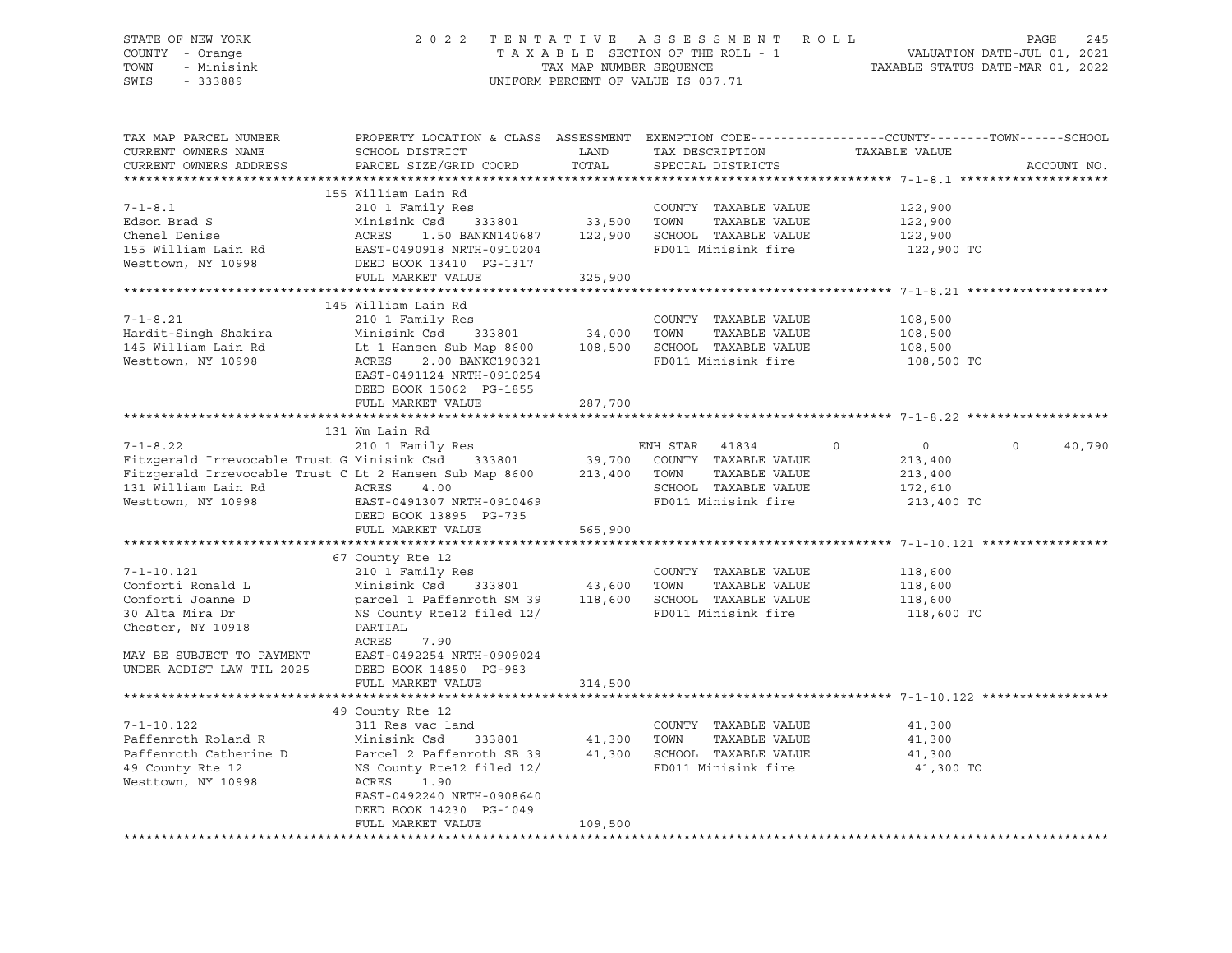| STATE OF NEW YORK<br>COUNTY - Orange<br>- Minisink<br>TOWN<br>SWIS<br>$-333889$                                                   |                                                                                                                                                                                          |                   | 2022 TENTATIVE ASSESSMENT ROLL<br>T A X A B L E SECTION OF THE ROLL - 1 VALUATION DATE-JUL 01, 2021<br>TAX MAP NUMBER SEQUENCE<br>TAXABLE STATUS DATE-MAR 01, 2022<br>UNIFORM PERCENT OF VALUE IS 037.71 |         |                                                           | PAGE              | 246             |
|-----------------------------------------------------------------------------------------------------------------------------------|------------------------------------------------------------------------------------------------------------------------------------------------------------------------------------------|-------------------|----------------------------------------------------------------------------------------------------------------------------------------------------------------------------------------------------------|---------|-----------------------------------------------------------|-------------------|-----------------|
| TAX MAP PARCEL NUMBER<br>CURRENT OWNERS NAME<br>CURRENT OWNERS ADDRESS                                                            | PROPERTY LOCATION & CLASS ASSESSMENT EXEMPTION CODE----------------COUNTY-------TOWN------SCHOOL<br>SCHOOL DISTRICT<br>PARCEL SIZE/GRID COORD                                            | TOTAL             | LAND TAX DESCRIPTION TAXABLE VALUE<br>SPECIAL DISTRICTS                                                                                                                                                  |         |                                                           |                   | ACCOUNT NO.     |
|                                                                                                                                   |                                                                                                                                                                                          |                   |                                                                                                                                                                                                          |         |                                                           |                   |                 |
| $7 - 1 - 10.123$<br>Paffenroth Roland R<br>Paffenroth Catherine D<br>39 County Rte 12<br>Westtown, NY 10998<br>Westtown, NY 10998 | 39 County Rte 12<br>210 1 Family Res<br>Minisink Csd 333801 38,200 BAS STAR 41854 0<br>parcel 3 Paffenroth SM 39 137,500 COUNTY TAXABLE VALUE<br>NS County Rte12 filed 12/<br>ACRES 2.50 |                   | VETCOM CTS 41130<br>TOWN<br>TAXABLE VALUE<br>SCHOOL TAXABLE VALUE                                                                                                                                        | $\circ$ | 15,645<br>$\overline{0}$<br>121,855<br>133,030<br>112,220 | 4,470<br>$\Omega$ | 8,940<br>16,340 |
|                                                                                                                                   | EAST-0492099 NRTH-0908395<br>DEED BOOK 14230 PG-1053<br>FULL MARKET VALUE                                                                                                                | 364,600           | FD011 Minisink fire                                                                                                                                                                                      |         | 137,500 TO                                                |                   |                 |
|                                                                                                                                   |                                                                                                                                                                                          |                   |                                                                                                                                                                                                          |         |                                                           |                   |                 |
| $7 - 1 - 10.21$<br>Paffenroth Roland R<br>Paffenroth Catherine D<br>39 County Rte 12<br>Westtown, NY 10998                        | 35 County Rte 12<br>210 1 Family Res<br>Minisink Csd 333801 33,800<br>ACRES 1.00<br>EAST-0492166 NRTH-0908086<br>DEED BOOK 12718 PG-503<br>FULL MARKET VALUE                             | 99,500<br>263,900 | COUNTY TAXABLE VALUE<br>TAXABLE VALUE<br>TOWN<br>SCHOOL TAXABLE VALUE<br>FD011 Minisink fire                                                                                                             |         | 99,500<br>99,500<br>99,500<br>99,500 TO                   |                   |                 |
|                                                                                                                                   |                                                                                                                                                                                          |                   |                                                                                                                                                                                                          |         |                                                           |                   |                 |
| $7 - 1 - 10.221$<br>Lain Martha A<br>223 William Lain Rd<br>Westtown, NY 10998                                                    | 223 William Lain Rd<br>210 1 Family Res<br>Minisink Csd 333801 28,400 COUNTY TAXABLE VALUE<br>ACRES 1.20<br>EAST-0489864 NRTH-0909433<br>DEED BOOK 13414 PG-930<br>FULL MARKET VALUE     | 65,600<br>174,000 | ENH STAR 41834<br>$\overline{0}$<br>TOWN<br>TAXABLE VALUE<br>SCHOOL TAXABLE VALUE<br>FD011 Minisink fire                                                                                                 |         | $\overline{0}$<br>65,600<br>65,600<br>24,810<br>65,600 TO | $\Omega$          | 40,790          |
|                                                                                                                                   |                                                                                                                                                                                          |                   |                                                                                                                                                                                                          |         |                                                           |                   |                 |
| $7 - 1 - 10.3$<br>Sullivan Edward<br>185 N Maple Ave<br>Park Ridge, NJ 07656                                                      | 27 County Rte 12<br>210 1 Family Res<br>Minisink Csd 333801<br>ACRES<br>1.20<br>EAST-0492026 NRTH-0908010<br>DEED BOOK 12055 PG-162                                                      | 35,400<br>106,000 | COUNTY TAXABLE VALUE<br>TOWN<br>TAXABLE VALUE<br>SCHOOL TAXABLE VALUE<br>FD011 Minisink fire                                                                                                             |         | 106,000<br>106,000<br>106,000<br>106,000 TO               |                   |                 |

\*\*\*\*\*\*\*\*\*\*\*\*\*\*\*\*\*\*\*\*\*\*\*\*\*\*\*\*\*\*\*\*\*\*\*\*\*\*\*\*\*\*\*\*\*\*\*\*\*\*\*\*\*\*\*\*\*\*\*\*\*\*\*\*\*\*\*\*\*\*\*\*\*\*\*\*\*\*\*\*\*\*\*\*\*\*\*\*\*\*\*\*\*\*\*\*\*\*\*\*\*\*\* 7-1-11.1 \*\*\*\*\*\*\*\*\*\*\*\*\*\*\*\*\*\*\*

7-1-11.1 210 1 Family Res BAS STAR 41854 0 0 0 16,340

\*\*\*\*\*\*\*\*\*\*\*\*\*\*\*\*\*\*\*\*\*\*\*\*\*\*\*\*\*\*\*\*\*\*\*\*\*\*\*\*\*\*\*\*\*\*\*\*\*\*\*\*\*\*\*\*\*\*\*\*\*\*\*\*\*\*\*\*\*\*\*\*\*\*\*\*\*\*\*\*\*\*\*\*\*\*\*\*\*\*\*\*\*\*\*\*\*\*\*\*\*\*\*\*\*\*\*\*\*\*\*\*\*\*\*\*\*\*\*\*\*\*\*\*\*\*\*\*\*\*\*\*

FULL MARKET VALUE 281,100

FULL MARKET VALUE 328,800

Klein David Minisink Csd 333801 33,800 COUNTY TAXABLE VALUE 124,000 Klein Theresa ACRES 1.00 124,000 TOWN TAXABLE VALUE 124,000 74 County Rte 12 EAST-0492845 NRTH-0908625 SCHOOL TAXABLE VALUE 107,660 Westtown, NY 10998 DEED BOOK 4251 PG-328 FD011 Minisink fire 124,000 TO

74 County Rte 12<br>7-1-11.1 210 1 Family R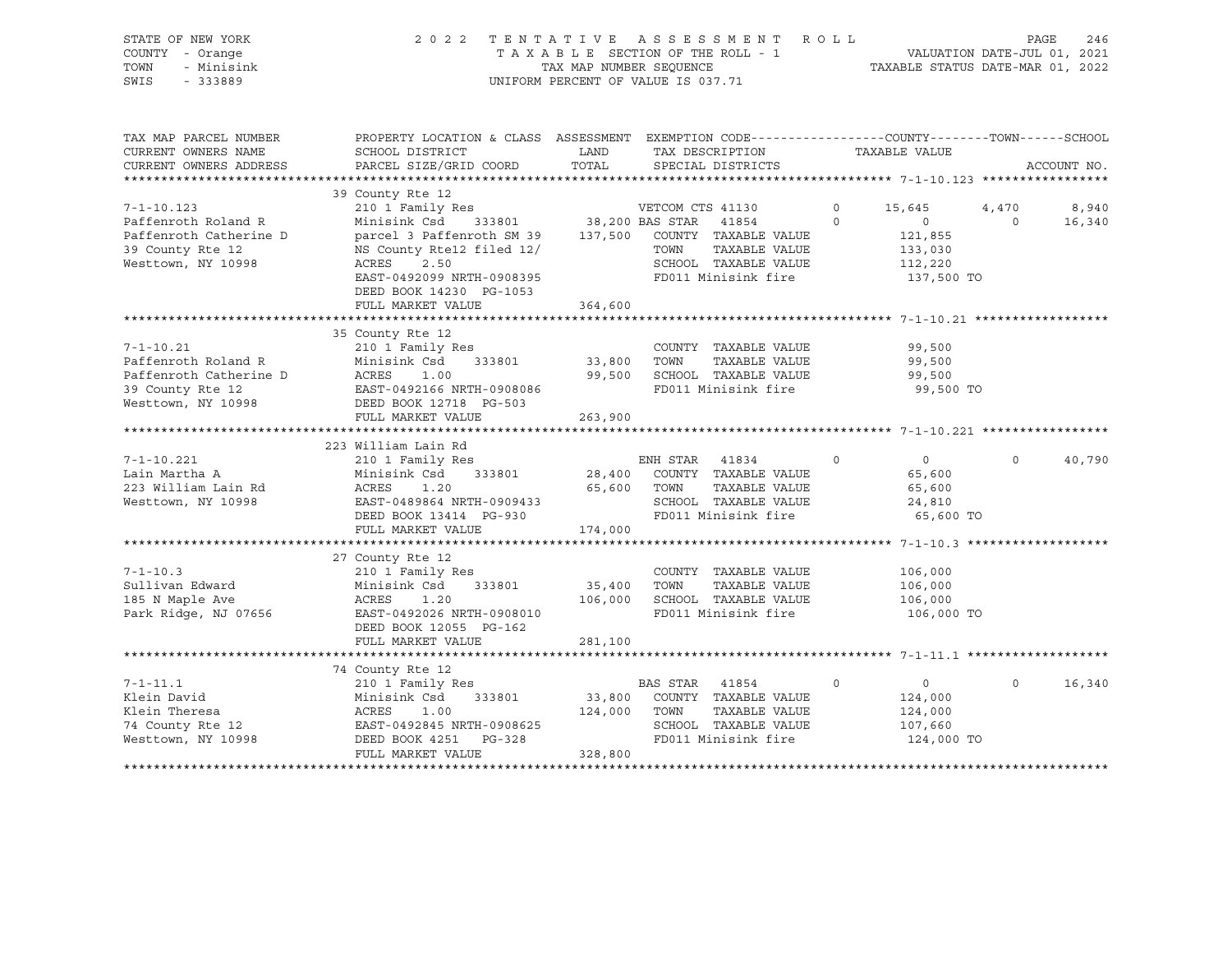## STATE OF NEW YORK 2 0 2 2 T E N T A T I V E A S S E S S M E N T R O L L PAGE 247 COUNTY - Orange T A X A B L E SECTION OF THE ROLL - 1 VALUATION DATE-JUL 01, 2021 TOWN - Minisink TAX MAP NUMBER SEQUENCE TAXABLE STATUS DATE-MAR 01, 2022 SWIS - 333889 CONSERVATION CONTROL OF VALUE IS 037.71

| TAX MAP PARCEL NUMBER  | PROPERTY LOCATION & CLASS ASSESSMENT EXEMPTION CODE----------------COUNTY-------TOWN-----SCHOOL                                                                                                                                                |         |                                  |                |                    |
|------------------------|------------------------------------------------------------------------------------------------------------------------------------------------------------------------------------------------------------------------------------------------|---------|----------------------------------|----------------|--------------------|
| CURRENT OWNERS NAME    | SCHOOL DISTRICT                                                                                                                                                                                                                                | LAND    | TAX DESCRIPTION                  | TAXABLE VALUE  |                    |
| CURRENT OWNERS ADDRESS | PARCEL SIZE/GRID COORD                                                                                                                                                                                                                         | TOTAL   | SPECIAL DISTRICTS                |                | ACCOUNT NO.        |
|                        |                                                                                                                                                                                                                                                |         |                                  |                |                    |
|                        | 64 County Rte 12                                                                                                                                                                                                                               |         |                                  |                |                    |
| $7 - 1 - 11.3$         | 210 1 Family Res                                                                                                                                                                                                                               |         | COUNTY TAXABLE VALUE             | 116,100        |                    |
| Wilson James           | Minisink Csd 333801 37,300 TOWN                                                                                                                                                                                                                |         | TAXABLE VALUE                    | 116,100        |                    |
| Revella Lynn A         | 1.60 BANKC080370 116,100<br>ACRES                                                                                                                                                                                                              |         | SCHOOL TAXABLE VALUE             | 116,100        |                    |
|                        | 64 County Rte 12 EAST-0492737 NRTH-0908448                                                                                                                                                                                                     |         | FD011 Minisink fire 116,100 TO   |                |                    |
| Westtown, NY 10998     | DEED BOOK 14575 PG-41                                                                                                                                                                                                                          |         |                                  |                |                    |
|                        | FULL MARKET VALUE                                                                                                                                                                                                                              | 307,900 |                                  |                |                    |
|                        |                                                                                                                                                                                                                                                |         |                                  |                |                    |
|                        | 42 County Rte 12                                                                                                                                                                                                                               |         |                                  |                |                    |
| $7 - 1 - 11.4$         | 210 1 Family Res                                                                                                                                                                                                                               |         | ENH STAR 41834<br>$\overline{0}$ | $\overline{0}$ | $\circ$<br>40,790  |
|                        | Minisink Csd 333801 37,200 COUNTY TAXABLE VALUE                                                                                                                                                                                                |         |                                  | 130,700        |                    |
|                        |                                                                                                                                                                                                                                                |         | TAXABLE VALUE                    | 130,700        |                    |
|                        |                                                                                                                                                                                                                                                |         | SCHOOL TAXABLE VALUE 89,910      |                |                    |
|                        | Voyce Roland<br>Joyce Roland<br>Joyce Sarah (1998)<br>2001 - ACRES 1.50<br>2001 - ACRES 1.50<br>2007 - ACRES 1.50<br>2007 - ACRES 1.50<br>2007 - ACRES 1.50<br>2010 - ACRES 2.19<br>216 600 FD011 M<br>216 600 FD011 M                         |         | FD011 Minisink fire 130,700 TO   |                |                    |
|                        | FULL MARKET VALUE                                                                                                                                                                                                                              | 346,600 |                                  |                |                    |
|                        |                                                                                                                                                                                                                                                |         |                                  |                |                    |
|                        | 32 County Rte 12                                                                                                                                                                                                                               |         |                                  |                |                    |
| $7 - 1 - 11.5$         | Res<br>333801 37,200<br>210 1 Family Res                                                                                                                                                                                                       |         | COUNTY TAXABLE VALUE             | 167,500        |                    |
| Reid David A           | Minisink Csd                                                                                                                                                                                                                                   |         | TOWN<br>TAXABLE VALUE            | 167,500        |                    |
|                        | 1.50 BANKC020440 167,500                                                                                                                                                                                                                       |         | SCHOOL TAXABLE VALUE             | 167,500        |                    |
|                        | Frame Tracyan S<br>32 County Rte 12<br>Westtown, NY 10998<br>Westtown, NY 10998<br>CEED BOOK 14898 PG-1915                                                                                                                                     |         | FD011 Minisink fire              | 167,500 TO     |                    |
|                        |                                                                                                                                                                                                                                                |         |                                  |                |                    |
|                        | FULL MARKET VALUE                                                                                                                                                                                                                              | 444,200 |                                  |                |                    |
|                        |                                                                                                                                                                                                                                                |         |                                  |                |                    |
|                        | 80 County Rte 12                                                                                                                                                                                                                               |         |                                  |                |                    |
| $7 - 1 - 11.6$         |                                                                                                                                                                                                                                                |         | $\sim$ 0                         | $\overline{0}$ | 16,340<br>$\Omega$ |
| Jans David J           |                                                                                                                                                                                                                                                |         |                                  | 105,800        |                    |
| Jans Natalya A         | 210 1 Family F<br>Minisink Csd<br>ACRES     1.50                                                                                                                                                                                               |         | TAXABLE VALUE                    | 105,800        |                    |
|                        | County Rte 12<br>210 1 Family Res<br>Minisink Csd 333801<br>37,200 COUNTY TAXABLE VALUE<br>1 50 105,800 TOWN TAXABLE VALUE<br>2011 150 105,800 TOWN TAXABLE VALUE                                                                              |         | SCHOOL TAXABLE VALUE 89,460      |                |                    |
|                        | 80 County Rte 12<br>Westtown, NY 10998<br>Westtown, NY 10998<br>The Check Cook 5334<br>The Check Cook 5334<br>The Check Cook Cook Cook Cook Cook<br>The Check Cook Cook Cook Cook<br>The Cook Cook Cook Cook Cook Cook Cook<br>The Cook Cook C |         | FD011 Minisink fire              | 105,800 TO     |                    |
|                        | FULL MARKET VALUE                                                                                                                                                                                                                              | 280,600 |                                  |                |                    |
|                        |                                                                                                                                                                                                                                                |         |                                  |                |                    |
|                        | 50 County Rte 12                                                                                                                                                                                                                               |         |                                  |                |                    |
| $7 - 1 - 11.7$         | 210 1 Family Res                                                                                                                                                                                                                               |         | COUNTY TAXABLE VALUE 151,500     |                |                    |
| Cole Kathleen M        |                                                                                                                                                                                                                                                |         | TOWN<br>TAXABLE VALUE            | 151,500        |                    |
| 50 County Rte 12       | Minisink Csd 333801 37,100<br>Lt4 VanDerWerf SM Parcel 151,500                                                                                                                                                                                 |         | SCHOOL TAXABLE VALUE             | 151,500        |                    |
| Westtown, NY 10998     | 1.40<br>ACRES                                                                                                                                                                                                                                  |         | FD011 Minisink fire              | 151,500 TO     |                    |
|                        | EAST-0492539 NRTH-0908282                                                                                                                                                                                                                      |         |                                  |                |                    |
|                        | DEED BOOK 14722 PG-1                                                                                                                                                                                                                           |         |                                  |                |                    |
|                        | FULL MARKET VALUE                                                                                                                                                                                                                              | 401,800 |                                  |                |                    |
|                        |                                                                                                                                                                                                                                                |         |                                  |                |                    |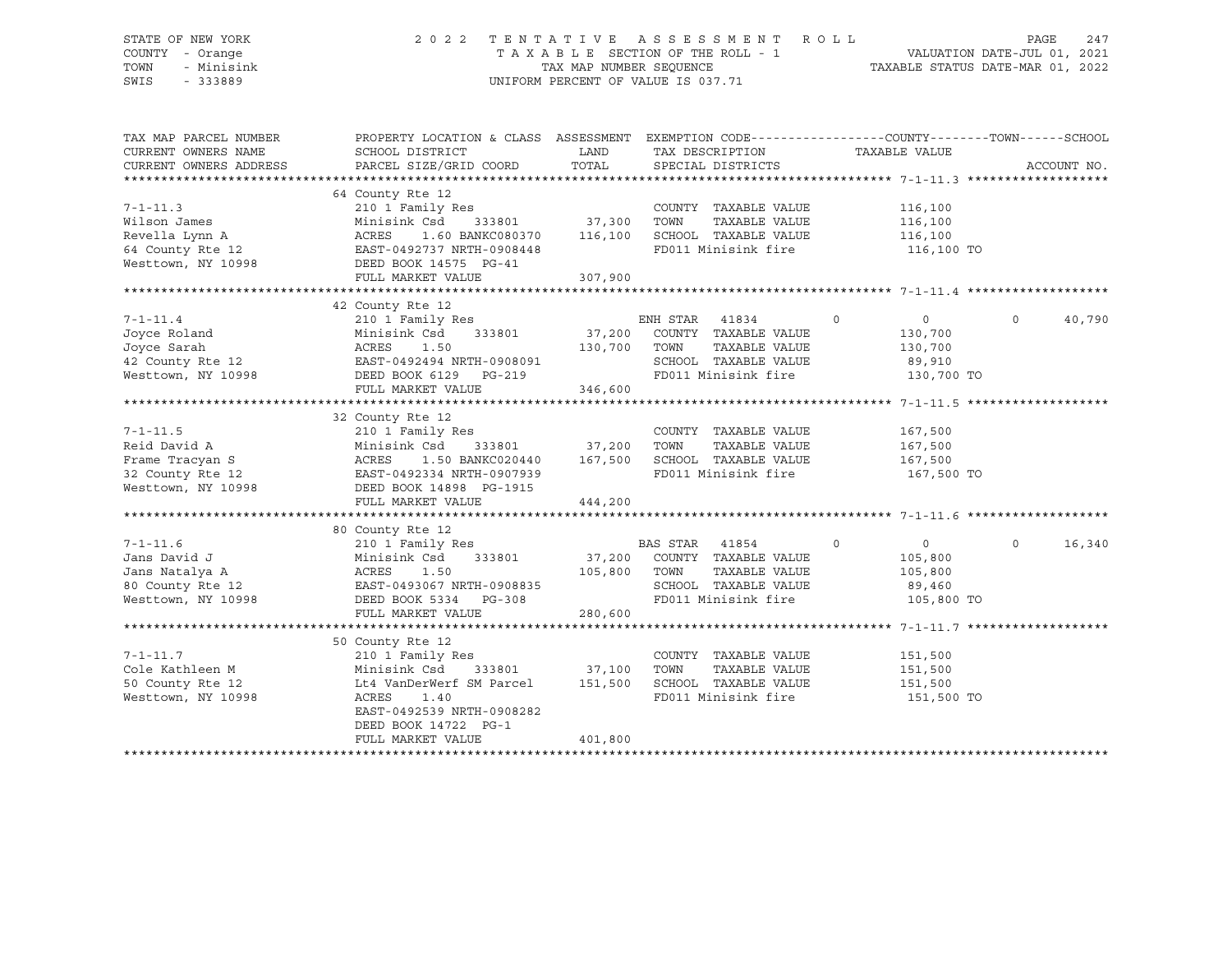| STATE OF NEW YORK<br>COUNTY - Orange<br>TOWN<br>- Minisink<br>SWIS<br>- 333889 | 2 0 2 2                                                                                                                                     |               | TENTATIVE ASSESSMENT ROLL<br>UNIFORM PERCENT OF VALUE IS 037.71 |             |                    |                | PAGE<br>248 |
|--------------------------------------------------------------------------------|---------------------------------------------------------------------------------------------------------------------------------------------|---------------|-----------------------------------------------------------------|-------------|--------------------|----------------|-------------|
| TAX MAP PARCEL NUMBER<br>CURRENT OWNERS NAME<br>CURRENT OWNERS ADDRESS         | PROPERTY LOCATION & CLASS ASSESSMENT EXEMPTION CODE---------------COUNTY-------TOWN-----SCHOOL<br>SCHOOL DISTRICT<br>PARCEL SIZE/GRID COORD | LAND<br>TOTAL | TAX DESCRIPTION<br>SPECIAL DISTRICTS                            |             | TAXABLE VALUE      |                | ACCOUNT NO. |
|                                                                                | 100 County Rte 12                                                                                                                           |               |                                                                 |             |                    |                |             |
| $7 - 1 - 12.2$                                                                 | 210 1 Family Res                                                                                                                            |               | ENH STAR 41834                                                  | $\circ$     | $\circ$            | $\circ$        | 40,790      |
| Ford Robert H Jr                                                               | Minisink Csd                                                                                                                                |               | 333801 37,700 SOLAR EX C 49500                                  | $\mathbf 0$ | 5,000              | 5,000          | 5,000       |
| Ford Barbara A                                                                 | Parcel Robert & Barbara F 109,200 COUNTY TAXABLE VALUE                                                                                      |               |                                                                 |             | 104,200            |                |             |
| 100 County Rte 12                                                              | SM 206-19 filed on 6/19/1                                                                                                                   |               | TOWN<br>TAXABLE VALUE                                           |             | 104,200            |                |             |
| Westtown, NY 10998                                                             | 100 Co Rte 12                                                                                                                               |               | SCHOOL TAXABLE VALUE                                            |             | 63,410             |                |             |
|                                                                                | ACRES<br>2.00<br>EAST-0493373 NRTH-0909296<br>DEED BOOK 14611 PG-1636<br>FULL MARKET VALUE                                                  | 289,600       | FD011 Minisink fire                                             |             | 109,200 TO         |                |             |
|                                                                                |                                                                                                                                             |               |                                                                 |             |                    |                |             |
|                                                                                | 23 Cisco Rd                                                                                                                                 |               |                                                                 |             |                    |                |             |
| $7 - 1 - 13.1$                                                                 | 210 1 Family Res                                                                                                                            |               | BAS STAR 41854                                                  | $\circ$     | $\circ$            | $\circ$        | 16,340      |
| Ford Thomas J                                                                  | Minisink Csd 333801 37,100 COUNTY TAXABLE VALUE                                                                                             |               |                                                                 |             | 81,000             |                |             |
| Ford Brenda I                                                                  | Lt1 Ford SM 10428 E of Co                                                                                                                   | 81,000        | TOWN<br>TAXABLE VALUE                                           |             | 81,000             |                |             |
| 23 Cisco Rd                                                                    | 12                                                                                                                                          |               | SCHOOL TAXABLE VALUE                                            |             | 64,660             |                |             |
| Westtown, NY 10998                                                             | ACRES<br>1.40<br>EAST-0494620 NRTH-0909823<br>DEED BOOK 3734 PG-110                                                                         |               | FD011 Minisink fire                                             |             | 81,000 TO          |                |             |
|                                                                                | FULL MARKET VALUE                                                                                                                           | 214,800       |                                                                 |             |                    |                |             |
|                                                                                | 27 Cisco Rd                                                                                                                                 |               |                                                                 |             |                    |                |             |
| $7 - 1 - 13.22$                                                                | 112 Dairy farm                                                                                                                              |               | AGDISTRICT 41720                                                | $\circ$     | 253,436            | 253,436        | 253,436     |
|                                                                                |                                                                                                                                             |               |                                                                 | $\circ$     | 111,182            | 111,182        | 111,182     |
|                                                                                |                                                                                                                                             |               |                                                                 | $\circ$     | $\overline{0}$     | $\overline{0}$ | 40,790      |
| Westtown, NY 10998                                                             | SM 206-19 filed 6/19/18                                                                                                                     |               | COUNTY TAXABLE VALUE                                            |             | 111,182            |                |             |
|                                                                                | 20 Cisco Rd                                                                                                                                 |               | TOWN<br>TAXABLE VALUE                                           |             | 111,182            |                |             |
| MAY BE SUBJECT TO PAYMENT                                                      | ACRES 156.10                                                                                                                                |               | SCHOOL TAXABLE VALUE                                            |             | 70,392             |                |             |
| UNDER AGDIST LAW TIL 2026                                                      | EAST-0494810 NRTH-0909345                                                                                                                   |               | FD011 Minisink fire                                             |             | 475,800 TO         |                |             |
|                                                                                | DEED BOOK 13094 PG-930                                                                                                                      |               |                                                                 |             |                    |                |             |
|                                                                                | FULL MARKET VALUE                                                                                                                           | 1261,700      |                                                                 |             |                    |                |             |
|                                                                                |                                                                                                                                             |               |                                                                 |             |                    |                |             |
|                                                                                | 164 County Rte 62                                                                                                                           |               |                                                                 |             |                    |                |             |
| $7 - 1 - 14.1$                                                                 | 210 1 Family Res<br>333801                                                                                                                  |               | BAS STAR 41854<br>41,700 COUNTY TAXABLE VALUE                   | 0           | $\overline{0}$     | $\circ$        | 16,340      |
| Sackaris Peter H<br>164 County Rte 62                                          | Minisink Csd<br>Lt 1 Ford Farm Map 77-95 161,200 TOWN                                                                                       |               | TAXABLE VALUE                                                   |             | 161,200            |                |             |
| Westtown, NY 10998                                                             | ACRES<br>6.70                                                                                                                               |               | SCHOOL TAXABLE VALUE                                            |             | 161,200<br>144,860 |                |             |
|                                                                                | EAST-0495224 NRTH-0912944                                                                                                                   |               | FD011 Minisink fire                                             |             | 161,200 TO         |                |             |
|                                                                                | DEED BOOK 13963 PG-1210                                                                                                                     |               |                                                                 |             |                    |                |             |
|                                                                                | FULL MARKET VALUE                                                                                                                           | 427,500       |                                                                 |             |                    |                |             |
|                                                                                |                                                                                                                                             |               |                                                                 |             |                    |                |             |
|                                                                                | 148 County Rte 62                                                                                                                           |               |                                                                 |             |                    |                |             |
| $7 - 1 - 14.2$                                                                 | 210 1 Family Res                                                                                                                            |               | COUNTY TAXABLE VALUE                                            |             | 168,500            |                |             |
| DeVerteuil Nicholas                                                            | Minisink Csd<br>333801                                                                                                                      | 43,900        | TOWN<br>TAXABLE VALUE                                           |             | 168,500            |                |             |
| DeVerteuil Ashley                                                              | Lt 2 Ford Farm Map 77-95                                                                                                                    | 168,500       | SCHOOL TAXABLE VALUE                                            |             | 168,500            |                |             |
| 148 County Rte 62                                                              | 8.90 BANKC080370<br>ACRES                                                                                                                   |               | FD011 Minisink fire                                             |             | 168,500 TO         |                |             |
| Westtown, NY 10998                                                             | EAST-0495053 NRTH-0912690                                                                                                                   |               |                                                                 |             |                    |                |             |
|                                                                                | DEED BOOK 14669 PG-1107                                                                                                                     |               |                                                                 |             |                    |                |             |
|                                                                                | FULL MARKET VALUE                                                                                                                           | 446,800       |                                                                 |             |                    |                |             |
|                                                                                |                                                                                                                                             |               |                                                                 |             |                    |                |             |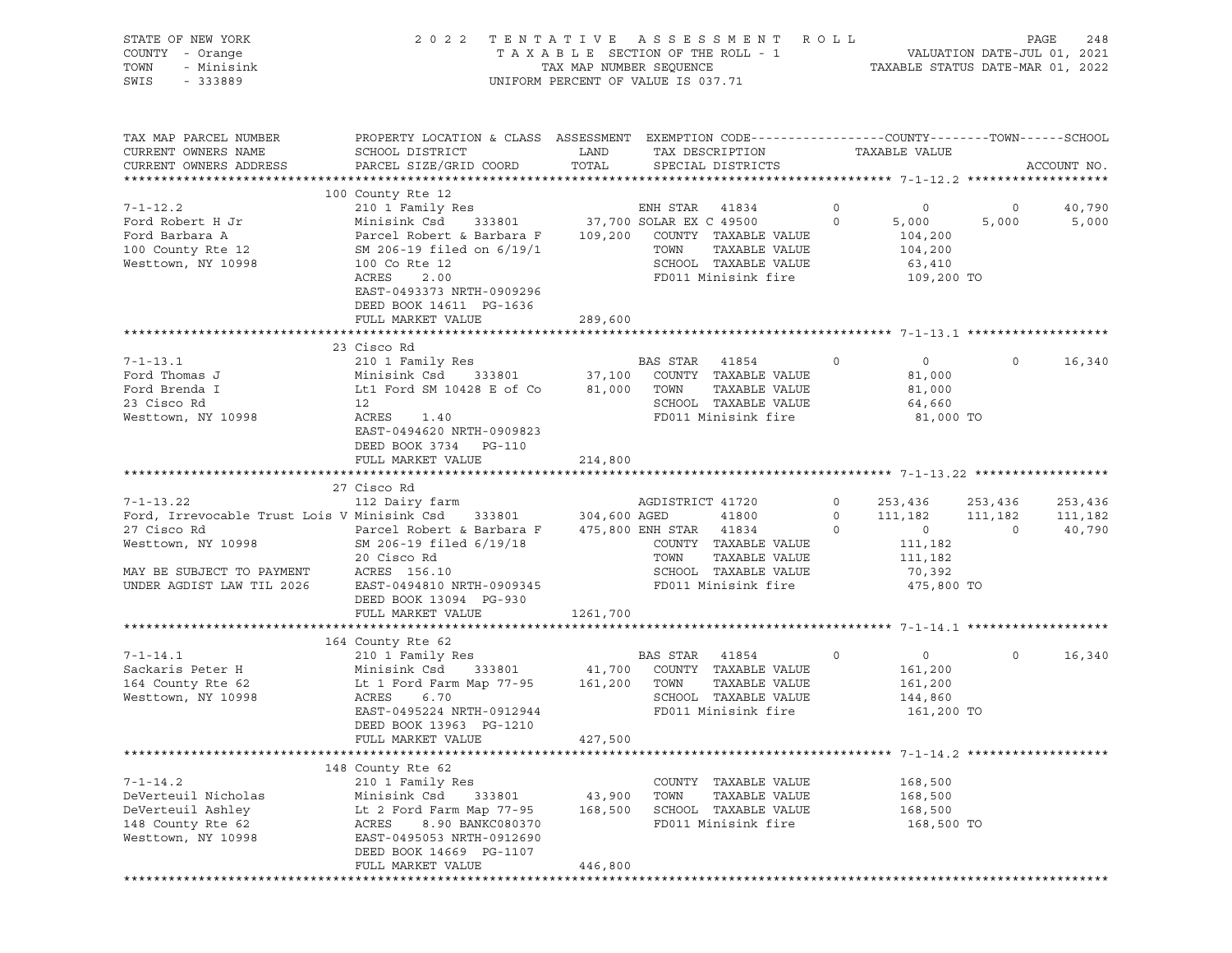|      | STATE OF NEW YORK | 2022 TENTATIVE ASSESSMENT ROLL                                 | PAGE | 249 |
|------|-------------------|----------------------------------------------------------------|------|-----|
|      | COUNTY - Orange   | VALUATION DATE-JUL 01, 2021<br>TAXABLE SECTION OF THE ROLL - 1 |      |     |
|      | TOWN - Minisink   | TAXABLE STATUS DATE-MAR 01, 2022<br>TAX MAP NUMBER SEOUENCE    |      |     |
| SWIS | - 333889          | UNIFORM PERCENT OF VALUE IS 037.71                             |      |     |

| TAX MAP PARCEL NUMBER<br>CURRENT OWNERS NAME<br>CURRENT OWNERS ADDRESS                                                                                                       | PROPERTY LOCATION & CLASS ASSESSMENT EXEMPTION CODE----------------COUNTY-------TOWN-----SCHOOL<br>SCHOOL DISTRICT<br>PARCEL SIZE/GRID COORD                                                                                                                                                                                                                                                                                                                                                    | LAND<br>TOTAL      | TAX DESCRIPTION<br>SPECIAL DISTRICTS                                                                                                                                  | TAXABLE VALUE                                                                                                                         |                  | ACCOUNT NO.     |
|------------------------------------------------------------------------------------------------------------------------------------------------------------------------------|-------------------------------------------------------------------------------------------------------------------------------------------------------------------------------------------------------------------------------------------------------------------------------------------------------------------------------------------------------------------------------------------------------------------------------------------------------------------------------------------------|--------------------|-----------------------------------------------------------------------------------------------------------------------------------------------------------------------|---------------------------------------------------------------------------------------------------------------------------------------|------------------|-----------------|
|                                                                                                                                                                              |                                                                                                                                                                                                                                                                                                                                                                                                                                                                                                 |                    |                                                                                                                                                                       |                                                                                                                                       |                  |                 |
| $7 - 1 - 14.3$<br>Linton Stanley E Jr<br>Linton Terese M<br>138 County Rte 62<br>Westtown, NY 10998                                                                          | 138 County Rte 62<br>210 1 Family Res<br>Minisink Csd $333801$<br>Lt 3 Ford Farm Map 77-95 122,100 COUNTY TAXABLE VALUE<br>2.70<br>ACRES<br>EAST-0494609 NRTH-0912639<br>DEED BOOK 15007 PG-1788<br>FULL MARKET VALUE                                                                                                                                                                                                                                                                           | 323,800            | BAS STAR 41854<br>42,100 SOLAR EX C 49500<br>TAXABLE VALUE<br>TOWN<br>SCHOOL TAXABLE VALUE<br>FD011 Minisink fire                                                     | $\circ$<br>$\overline{0}$<br>$\Omega$<br>5,000<br>117,100<br>117,100<br>100,760<br>122,100 TO                                         | $\circ$<br>5,000 | 16,340<br>5,000 |
|                                                                                                                                                                              |                                                                                                                                                                                                                                                                                                                                                                                                                                                                                                 |                    |                                                                                                                                                                       |                                                                                                                                       |                  |                 |
| $7 - 1 - 14.4$<br>McCarey Timothy M<br>McCarey Donna Marie<br>128 County Rte 62<br>Westtown, NY 10998                                                                        | 128 County Rte 62<br>210 1 Family Res<br>Minisink Csd<br>333801<br>Lt 4 Ford Farm Map 77-95 167,600 SCHOOL TAXABLE VALUE<br>ACRES<br>3.50<br>EAST-0494467 NRTH-0912496<br>DEED BOOK 4239 PG-332                                                                                                                                                                                                                                                                                                 | 42,900 TOWN        | COUNTY TAXABLE VALUE<br>TAXABLE VALUE<br>FD011 Minisink fire                                                                                                          | 167,600<br>167,600<br>167,600<br>167,600 TO                                                                                           |                  |                 |
|                                                                                                                                                                              | FULL MARKET VALUE                                                                                                                                                                                                                                                                                                                                                                                                                                                                               | 444,400            |                                                                                                                                                                       |                                                                                                                                       |                  |                 |
|                                                                                                                                                                              |                                                                                                                                                                                                                                                                                                                                                                                                                                                                                                 |                    |                                                                                                                                                                       |                                                                                                                                       |                  |                 |
| $7 - 1 - 14.5$<br>Lust Charles<br>Lust Joanne<br>120 County Rte 62<br>Westtown, NY 10998<br>$7 - 1 - 14.61$<br>Sarafa Melinda M<br>21 E 10th St Apt 9B<br>New York, NY 10003 | 120 County Rte 62<br>210 1 Family Res<br>Minisink Csd 333801 40,100 SOLAR EX C 49500<br>Lt 5 Ford Farm Map 77-95 173,900 COUNTY TAXABLE VALUE<br>PARTIAL<br>ACRES<br>4.40<br>EAST-0494255 NRTH-0912284<br>DEED BOOK 4290 PG-230<br>FULL MARKET VALUE<br>80 County Rte 62<br>210 1 Family Res<br>Minisink Csd 333801<br>Lt 1 Ford Farm Phase 2 178,900 SCHOOL TAXABLE VALUE<br>Map 36-97<br>ACRES 12.50 BANKC220050<br>EAST-0493900 NRTH-0911895<br>DEED BOOK 15083 PG-1058<br>FULL MARKET VALUE | 461,200<br>474,400 | BAS STAR 41854<br>TOWN<br>TAXABLE VALUE<br>SCHOOL TAXABLE VALUE<br>FD011 Minisink fire<br>COUNTY TAXABLE VALUE<br>48,200 TOWN<br>TAXABLE VALUE<br>FD011 Minisink fire | $\circ$<br>$\circ$<br>$\Omega$<br>5,000<br>168,900<br>168,900<br>152,560<br>173,900 TO<br>178,900<br>178,900<br>178,900<br>178,900 TO | $\circ$<br>5,000 | 16,340<br>5,000 |
|                                                                                                                                                                              | 189 County Rte 12                                                                                                                                                                                                                                                                                                                                                                                                                                                                               |                    |                                                                                                                                                                       |                                                                                                                                       |                  |                 |
| $7 - 1 - 14.62$<br>Filipowski David J<br>Filipowski Rebecca H<br>189 County Rte 12<br>Westtown, NY 10998                                                                     | 210 1 Family Res<br>Minisink Csd 333801<br>Lt 2 Ford Farm Phase 2 164,600 TOWN<br>Map 36-97<br>ACRES<br>4.00<br>EAST-0494277 NRTH-0911277<br>DEED BOOK 5207 PG-219<br>FULL MARKET VALUE                                                                                                                                                                                                                                                                                                         | 436,500            | BAS STAR 41854<br>39,700 COUNTY TAXABLE VALUE<br>TAXABLE VALUE<br>SCHOOL TAXABLE VALUE<br>FD011 Minisink fire                                                         | $\circ$<br>$\overline{0}$<br>164,600<br>164,600<br>148,260<br>164,600 TO                                                              | $\Omega$         | 16,340          |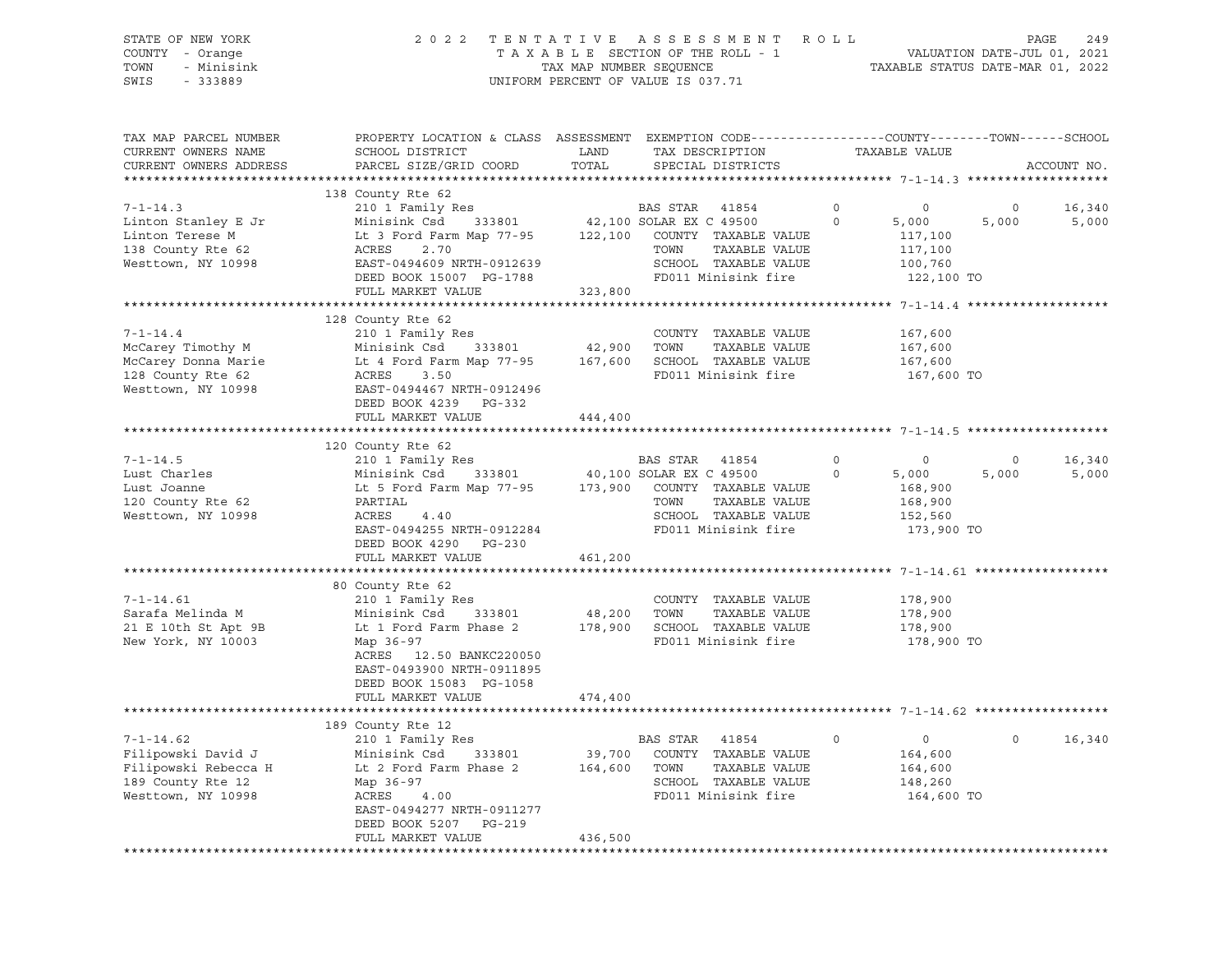| STATE OF NEW YORK<br>COUNTY - Orange<br>TOWN<br>- Minisink<br>SWIS<br>$-333889$ |                                                                                                                                                                                                                            |               | 2022 TENTATIVE ASSESSMENT ROLL<br>TENIALIVE ASSESSMENI AVOIL<br>TAXABLE SECTION OF THE ROLL - 1 VALUATION DATE-JUL 01, 2021<br>TAX MAP NUMBER SEQUENCE TAXABLE STATUS DATE-MAR 01, 2022<br>UNIFORM PERCENT OF VALUE IS 037.71 |                           | PAGE           | 250         |
|---------------------------------------------------------------------------------|----------------------------------------------------------------------------------------------------------------------------------------------------------------------------------------------------------------------------|---------------|-------------------------------------------------------------------------------------------------------------------------------------------------------------------------------------------------------------------------------|---------------------------|----------------|-------------|
| TAX MAP PARCEL NUMBER<br>CURRENT OWNERS NAME<br>CURRENT OWNERS ADDRESS          | PROPERTY LOCATION & CLASS ASSESSMENT EXEMPTION CODE---------------COUNTY-------TOWN-----SCHOOL<br>SCHOOL DISTRICT<br>PARCEL SIZE/GRID COORD                                                                                | LAND<br>TOTAL | TAX DESCRIPTION<br>SPECIAL DISTRICTS                                                                                                                                                                                          | TAXABLE VALUE             |                | ACCOUNT NO. |
|                                                                                 |                                                                                                                                                                                                                            |               |                                                                                                                                                                                                                               |                           |                |             |
| $7 - 1 - 14.64$                                                                 | 225 County Rte 12<br>240 Rural res                                                                                                                                                                                         |               |                                                                                                                                                                                                                               | 180,900                   |                |             |
| Padro Charles D                                                                 | Minisink Csd 333801                                                                                                                                                                                                        |               | COUNTY TAXABLE VALUE<br>44,600 TOWN TAXABLE VALUE                                                                                                                                                                             | 180,900                   |                |             |
| Soifer Claudia A                                                                | Lt 4 Ford Farm Phase 2 180,900 SCHOOL TAXABLE VALUE                                                                                                                                                                        |               |                                                                                                                                                                                                                               | 180,900                   |                |             |
| 225 County Rte 12                                                               | Map 36-97                                                                                                                                                                                                                  |               | FD011 Minisink fire                                                                                                                                                                                                           | 180,900 TO                |                |             |
| Westtown, NY 10998                                                              | ACRES 11.40 BANKC230128                                                                                                                                                                                                    |               |                                                                                                                                                                                                                               |                           |                |             |
|                                                                                 | EAST-0495061 NRTH-0912083                                                                                                                                                                                                  |               |                                                                                                                                                                                                                               |                           |                |             |
|                                                                                 | DEED BOOK 5309 PG-253                                                                                                                                                                                                      |               |                                                                                                                                                                                                                               |                           |                |             |
|                                                                                 | FULL MARKET VALUE                                                                                                                                                                                                          | 479,700       |                                                                                                                                                                                                                               |                           |                |             |
|                                                                                 |                                                                                                                                                                                                                            |               |                                                                                                                                                                                                                               |                           |                |             |
|                                                                                 | 46 County Rte 62                                                                                                                                                                                                           |               |                                                                                                                                                                                                                               |                           |                |             |
| $7 - 1 - 14.7$                                                                  | 210 1 Family Res                                                                                                                                                                                                           |               | BAS STAR 41854                                                                                                                                                                                                                | $\overline{0}$<br>0       | $\Omega$       | 16,340      |
| Shipman Arthur                                                                  |                                                                                                                                                                                                                            |               |                                                                                                                                                                                                                               | 176,500                   |                |             |
| Shipman Elaine                                                                  |                                                                                                                                                                                                                            |               |                                                                                                                                                                                                                               | 176,500<br>160,160        |                |             |
| snipman Elaine<br>46 County Rte 62<br>Westtown, NY 10998                        | 210 1 Family Res<br>Minisink Csd 333801 42,200 COUNTY TAXABLE VALUE<br>Lt 7 Ford Farm Map 77-95 176,500 TOWN TAXABLE VALUE<br>ACRES 6.50 BANKC190321 SCHOOL TAXABLE VALUE<br>EAST-0493980 NRTH-0911096 FD011 Minisink fire |               |                                                                                                                                                                                                                               | 176,500 TO                |                |             |
|                                                                                 | DEED BOOK 12731 PG-1113                                                                                                                                                                                                    |               |                                                                                                                                                                                                                               |                           |                |             |
|                                                                                 | FULL MARKET VALUE                                                                                                                                                                                                          | 468,000       |                                                                                                                                                                                                                               |                           |                |             |
|                                                                                 |                                                                                                                                                                                                                            |               |                                                                                                                                                                                                                               |                           |                |             |
|                                                                                 | 40 County Rte 62                                                                                                                                                                                                           |               |                                                                                                                                                                                                                               |                           |                |             |
| $7 - 1 - 14.81$                                                                 | 210 1 Family Res                                                                                                                                                                                                           |               | COUNTY TAXABLE VALUE                                                                                                                                                                                                          | 155,000                   |                |             |
| Murray Eileen                                                                   |                                                                                                                                                                                                                            |               |                                                                                                                                                                                                                               | 155,000                   |                |             |
| 40 County Rte 62                                                                | Minisink Csd 333801 38,600 TOWN TAXABLE VALUE<br>Lt 14.8A Moleta SM 77-03 155,000 SCHOOL TAXABLE VALUE                                                                                                                     |               |                                                                                                                                                                                                                               | 155,000                   |                |             |
| Westtown, NY 10998                                                              | ACRES 2.90 BANKC030217<br>EAST-0493869 NRTH-0910835<br>DEED BOOK 12022 PG-505                                                                                                                                              |               | FD011 Minisink fire                                                                                                                                                                                                           | 155,000 TO                |                |             |
|                                                                                 | FULL MARKET VALUE                                                                                                                                                                                                          | 411,000       |                                                                                                                                                                                                                               |                           |                |             |
|                                                                                 |                                                                                                                                                                                                                            |               |                                                                                                                                                                                                                               |                           |                |             |
|                                                                                 | 167 County Rte 12                                                                                                                                                                                                          |               |                                                                                                                                                                                                                               |                           |                |             |
| $7 - 1 - 14.82$                                                                 | 210 1 Family Res                                                                                                                                                                                                           |               | BAS STAR 41854                                                                                                                                                                                                                | $\circ$<br>$\overline{0}$ | $\overline{0}$ | 16,340      |
| Passamonte Gary                                                                 | Minisink Csd 333801                                                                                                                                                                                                        |               | 37,700 COUNTY TAXABLE VALUE                                                                                                                                                                                                   | 191,200                   |                |             |
| Vecchioli Domenic Jr                                                            |                                                                                                                                                                                                                            |               |                                                                                                                                                                                                                               | 191,200                   |                |             |
| 167 County Rte 12                                                               | EXECUTE 14.8B Moleta SM 77-03<br>ACRES 2.00 BANKC170030 SCHOOL TAXABLE VALUE<br>ACRES 2.00 BANKC170030 SCHOOL TAXABLE VALUE                                                                                                |               | SCHOOL TAXABLE VALUE                                                                                                                                                                                                          | 174,860                   |                |             |
| Westtown, NY 10998                                                              | EAST-0494112 NRTH-0910668                                                                                                                                                                                                  |               | FD011 Minisink fire                                                                                                                                                                                                           | 191,200 TO                |                |             |
|                                                                                 | DEED BOOK 11839 PG-1865                                                                                                                                                                                                    |               |                                                                                                                                                                                                                               |                           |                |             |
|                                                                                 | FULL MARKET VALUE                                                                                                                                                                                                          | 507,000       |                                                                                                                                                                                                                               |                           |                |             |
|                                                                                 | 31 County Rte 62                                                                                                                                                                                                           |               |                                                                                                                                                                                                                               |                           |                |             |
| $7 - 1 - 15.21$                                                                 | 210 1 Family Res                                                                                                                                                                                                           |               | COUNTY TAXABLE VALUE                                                                                                                                                                                                          | 191,000                   |                |             |
| Curtis Kelly                                                                    | Minisink Csd 333801                                                                                                                                                                                                        | $39,000$ TOWN | TAXABLE VALUE                                                                                                                                                                                                                 | 191,000                   |                |             |
| 31 County Rte 62                                                                | Lot 1 Van Der Vort                                                                                                                                                                                                         |               | 191,000 SCHOOL TAXABLE VALUE                                                                                                                                                                                                  | 191,000                   |                |             |
| Westtown, NY 10998                                                              | Sub Map 260-02                                                                                                                                                                                                             |               | FD011 Minisink fire                                                                                                                                                                                                           | 191,000 TO                |                |             |
|                                                                                 | ACRES 3.30                                                                                                                                                                                                                 |               |                                                                                                                                                                                                                               |                           |                |             |
|                                                                                 | EAST-0493511 NRTH-0910444                                                                                                                                                                                                  |               |                                                                                                                                                                                                                               |                           |                |             |
|                                                                                 | DEED BOOK 14336 PG-794                                                                                                                                                                                                     |               |                                                                                                                                                                                                                               |                           |                |             |
|                                                                                 | FULL MARKET VALUE                                                                                                                                                                                                          | 506,500       |                                                                                                                                                                                                                               |                           |                |             |
|                                                                                 |                                                                                                                                                                                                                            |               |                                                                                                                                                                                                                               |                           |                |             |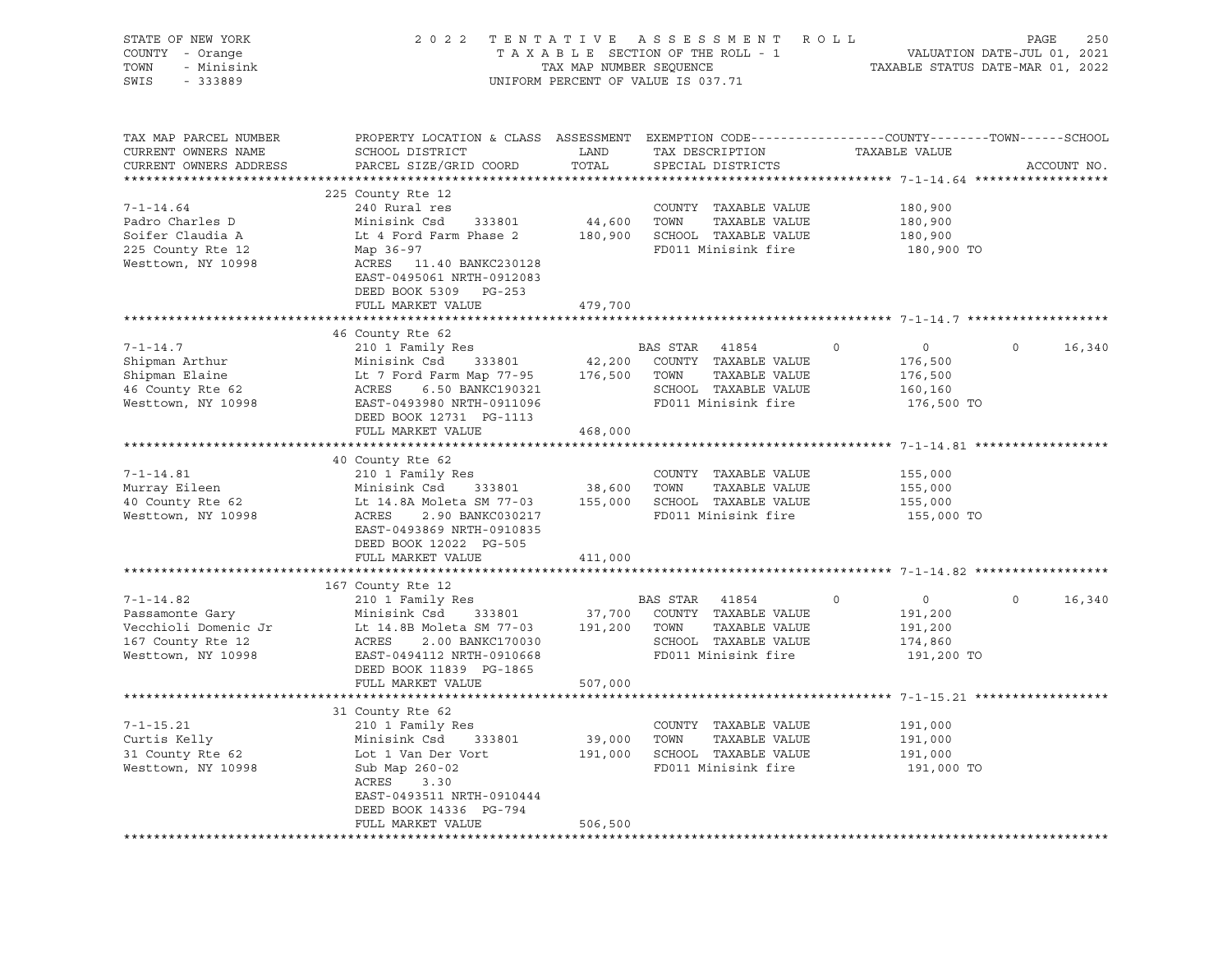| STATE OF NEW YORK<br>COUNTY - Orange<br>TOWN<br>- Minisink<br>SWIS<br>- 333889                            | 2 0 2 2                                                                                                                                                                                                       | TAXABLE SECTION OF THE ROLL - 1<br>TAX MAP NUMBER SEQUENCE<br>UNIFORM PERCENT OF VALUE IS 037.71 |                                 | TENTATIVE ASSESSMENT ROLL                                                                            |         | TAXABLE STATUS DATE-MAR 01, 2022                       | PAGE<br>VALUATION DATE-JUL 01, 2021 | 251         |
|-----------------------------------------------------------------------------------------------------------|---------------------------------------------------------------------------------------------------------------------------------------------------------------------------------------------------------------|--------------------------------------------------------------------------------------------------|---------------------------------|------------------------------------------------------------------------------------------------------|---------|--------------------------------------------------------|-------------------------------------|-------------|
| TAX MAP PARCEL NUMBER<br>CURRENT OWNERS NAME<br>CURRENT OWNERS ADDRESS                                    | PROPERTY LOCATION & CLASS ASSESSMENT EXEMPTION CODE----------------COUNTY-------TOWN------SCHOOL<br>SCHOOL DISTRICT<br>PARCEL SIZE/GRID COORD                                                                 | LAND<br>TOTAL                                                                                    |                                 | TAX DESCRIPTION<br>SPECIAL DISTRICTS                                                                 |         | TAXABLE VALUE                                          |                                     | ACCOUNT NO. |
| $7 - 1 - 15.23$<br>Sweatlock Mark A<br>Sweatlock Judith E<br>113 County Rte 12<br>Westtown, NY 10998      | 113 County Rte 12<br>210 1 Family Res<br>Minisink Csd<br>333801<br>Lot 3 Van Der Vort<br>Sub Map 260-02<br>ACRES 2.70 BANKC030217<br>EAST-0493311 NRTH-0909763<br>DEED BOOK 11226 PG-1256                     | 166,800 TOWN                                                                                     | BAS STAR                        | 41854<br>38,400 COUNTY TAXABLE VALUE<br>TAXABLE VALUE<br>SCHOOL TAXABLE VALUE<br>FD011 Minisink fire | $\circ$ | $\circ$<br>166,800<br>166,800<br>150,460<br>166,800 TO | $\circ$                             | 16,340      |
|                                                                                                           | FULL MARKET VALUE                                                                                                                                                                                             | 442,300                                                                                          |                                 |                                                                                                      |         |                                                        |                                     |             |
| $7 - 1 - 15.24$<br>Williams David M<br>Connor-Williams Frances<br>103 County Rte 12<br>Westtown, NY 10998 | 103 County Rte 12<br>210 1 Family Res<br>Minisink Csd 333801<br>Lot 4 Van Der Vort<br>Sub Map 260-02<br>ACRES<br>2.60 BANKC030614<br>EAST-0493136 NRTH-0909566<br>DEED BOOK 13021 PG-287<br>FULL MARKET VALUE | 38,300<br>170,600<br>452,400                                                                     | BAS STAR<br>TOWN                | 41854<br>COUNTY TAXABLE VALUE<br>TAXABLE VALUE<br>SCHOOL TAXABLE VALUE<br>FD011 Minisink fire        | 0       | $\circ$<br>170,600<br>170,600<br>154,260<br>170,600 TO | $\circ$                             | 16,340      |
|                                                                                                           |                                                                                                                                                                                                               |                                                                                                  |                                 |                                                                                                      |         |                                                        |                                     |             |
| $7 - 1 - 15.25$<br>Clancy Thomas<br>Clancy Lisa<br>93 County Rte 12<br>Westtown, NY 10998                 | 93 County Rte 12<br>210 1 Family Res<br>Minisink Csd<br>333801<br>Lot 5 Van Der Vort<br>Sub Map 260-02<br>ACRES<br>2.40<br>EAST-0492984 NRTH-0909355<br>DEED BOOK 11498 PG-330<br>FULL MARKET VALUE           | 171,600 TOWN<br>455,100                                                                          | BAS STAR 41854                  | 38,100 COUNTY TAXABLE VALUE<br>TAXABLE VALUE<br>SCHOOL TAXABLE VALUE<br>FD011 Minisink fire          | 0       | $\circ$<br>171,600<br>171,600<br>155,260<br>171,600 TO | $\circ$                             | 16,340      |
|                                                                                                           |                                                                                                                                                                                                               |                                                                                                  |                                 |                                                                                                      |         |                                                        |                                     |             |
| $7 - 1 - 16$<br>Brook Neda<br>38 William Lain Rd<br>Westtown, NY 10998                                    | Wm Lain Rd<br>180 Special farm<br>333801<br>Minisink Csd<br>Ptlt 3 Hansen Submap 8600<br>ACRES 58.60<br>EAST-0492159 NRTH-0910504                                                                             |                                                                                                  | AGDISTRICT 41720<br>80,400 TOWN | 80,400 COUNTY TAXABLE VALUE<br>TAXABLE VALUE<br>SCHOOL TAXABLE VALUE<br>FD011 Minisink fire          | $\circ$ | 69,132<br>11,268<br>11,268<br>11,268<br>80,400 TO      | 69,132                              | 69,132      |
| MAY BE SUBJECT TO PAYMENT<br>UNDER AGDIST LAW TIL 2026                                                    | DEED BOOK 4063 PG-272<br>FULL MARKET VALUE                                                                                                                                                                    | 213,200                                                                                          |                                 |                                                                                                      |         |                                                        |                                     |             |
|                                                                                                           |                                                                                                                                                                                                               |                                                                                                  |                                 |                                                                                                      |         |                                                        |                                     |             |
| $7 - 1 - 17.1$<br>Woods Thomas C<br>Woods Kate M<br>70 William Lain Rd<br>Westtown, NY 10998              | 70 William Lain Rd<br>210 1 Family Res<br>Minisink Csd<br>333801<br>Lt 1 Hansen Submap 185-93<br>ACRES<br>3.30 BANKN140687<br>EAST-0491914 NRTH-0911901<br>DEED BOOK 13811 PG-1219<br>FULL MARKET VALUE       | 39,000<br>103,700<br>275,000                                                                     | BAS STAR<br>TOWN                | 41854<br>COUNTY TAXABLE VALUE<br>TAXABLE VALUE<br>SCHOOL TAXABLE VALUE<br>FD011 Minisink fire        | 0       | 0<br>103,700<br>103,700<br>87,360<br>103,700 TO        | $\circ$                             | 16,340      |
|                                                                                                           |                                                                                                                                                                                                               |                                                                                                  |                                 |                                                                                                      |         |                                                        |                                     |             |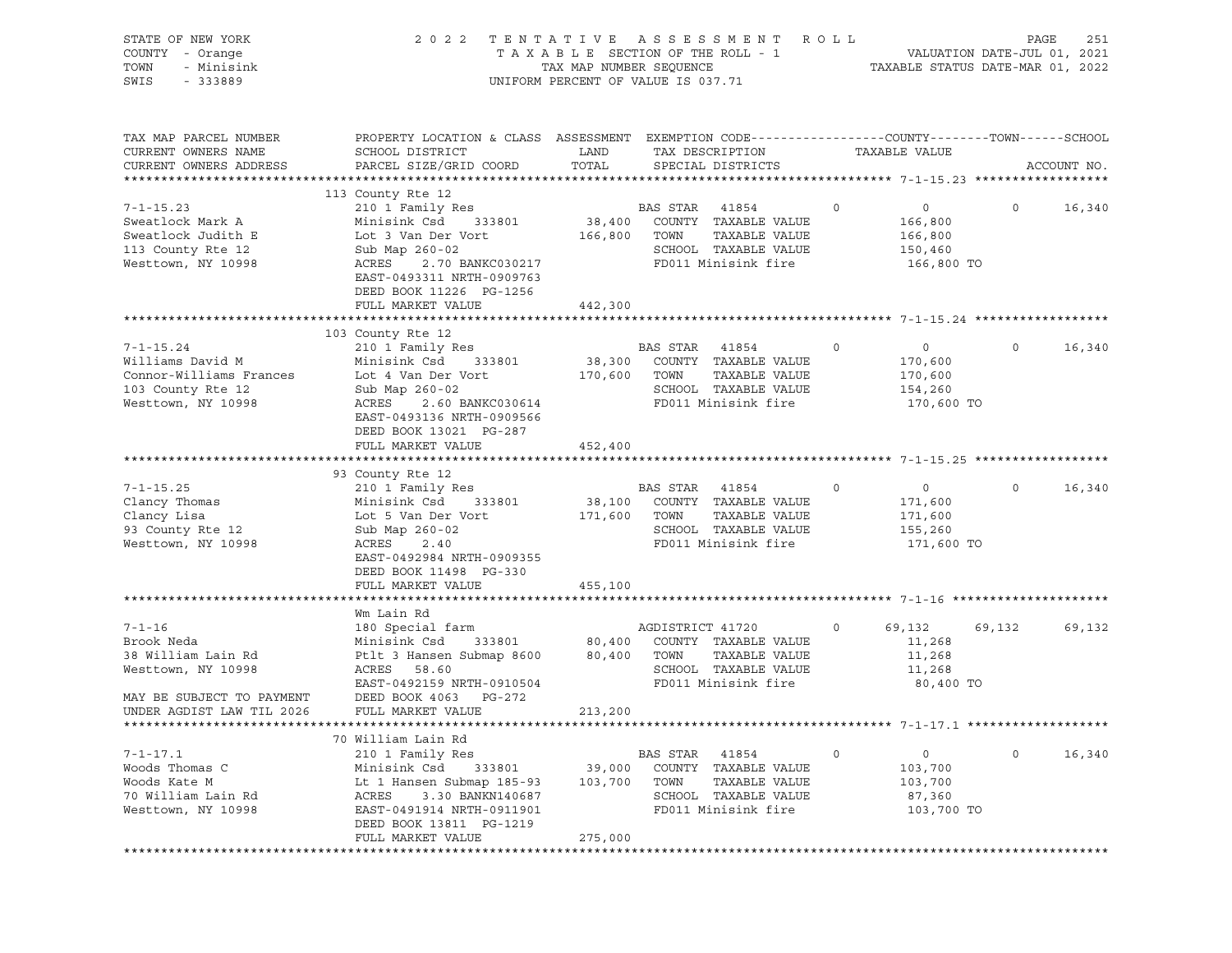| STATE OF NEW YORK<br>COUNTY - Orange<br>TOWN<br>- Minisink<br>SWIS<br>$-333889$                                                           | 2 0 2 2                                                                                                                                                                                                | TENTATIVE<br>TAX MAP NUMBER SEQUENCE | A S S E S S M E N T<br>TAXABLE SECTION OF THE ROLL - 1<br>UNIFORM PERCENT OF VALUE IS 037.71                                                                          | ROLL                                      | TAXABLE STATUS DATE-MAR 01, 2022                                              |                                              | PAGE<br>252<br>VALUATION DATE-JUL 01, 2021 |
|-------------------------------------------------------------------------------------------------------------------------------------------|--------------------------------------------------------------------------------------------------------------------------------------------------------------------------------------------------------|--------------------------------------|-----------------------------------------------------------------------------------------------------------------------------------------------------------------------|-------------------------------------------|-------------------------------------------------------------------------------|----------------------------------------------|--------------------------------------------|
| TAX MAP PARCEL NUMBER<br>CURRENT OWNERS NAME<br>CURRENT OWNERS ADDRESS                                                                    | PROPERTY LOCATION & CLASS ASSESSMENT EXEMPTION CODE----------------COUNTY-------TOWN------SCHOOL<br>SCHOOL DISTRICT<br>PARCEL SIZE/GRID COORD                                                          | LAND<br>TOTAL                        | TAX DESCRIPTION<br>SPECIAL DISTRICTS                                                                                                                                  |                                           | TAXABLE VALUE                                                                 |                                              | ACCOUNT NO.                                |
|                                                                                                                                           | 84 William Lain Rd                                                                                                                                                                                     |                                      |                                                                                                                                                                       |                                           |                                                                               |                                              |                                            |
| $7 - 1 - 17.2$<br>Brook Bambi<br>38 William Lain Rd<br>Westtown, NY 10998<br>MAY BE SUBJECT TO PAYMENT                                    | 120 Field crops<br>Minisink Csd<br>333801<br>Lt 2 Hansen Submap 185-93<br>ACRES<br>55.00<br>EAST-0491455 NRTH-0912230<br>DEED BOOK 4045 PG-223                                                         | 170,500<br>170,500                   | AGDISTRICT 41720<br>COUNTY TAXABLE VALUE<br>TOWN<br>TAXABLE VALUE<br>SCHOOL TAXABLE VALUE<br>FD011 Minisink fire                                                      | $\Omega$                                  | 94,547<br>75,953<br>75,953<br>75,953<br>170,500 TO                            | 94,547                                       | 94,547                                     |
| UNDER AGDIST LAW TIL 2026                                                                                                                 | FULL MARKET VALUE                                                                                                                                                                                      | 452,100                              |                                                                                                                                                                       |                                           |                                                                               |                                              |                                            |
|                                                                                                                                           |                                                                                                                                                                                                        |                                      |                                                                                                                                                                       |                                           |                                                                               |                                              |                                            |
| $7 - 1 - 18$<br>Kessler Leonard<br>Lange-Kessler Julia<br>163 William Lain Rd<br>Westtown, NY 10998                                       | 163 William Lain Rd<br>210 1 Family Res<br>Minisink Csd<br>333801<br>Lt 1 Lain Sub Map 8790<br>ACRES<br>1.70<br>EAST-0490728 NRTH-0909928<br>DEED BOOK 5300 PG-295                                     | 37,400<br>171,200                    | SOLAR EX C 49500<br>COUNTY TAXABLE VALUE<br>TOWN<br>TAXABLE VALUE<br>SCHOOL TAXABLE VALUE<br>FD011 Minisink fire                                                      | $\circ$                                   | 5,000<br>166,200<br>166,200<br>166,200<br>171,200 TO                          | 5,000                                        | 5,000                                      |
|                                                                                                                                           | FULL MARKET VALUE                                                                                                                                                                                      | 454,000                              |                                                                                                                                                                       |                                           |                                                                               |                                              |                                            |
|                                                                                                                                           | 21 County Rte 12                                                                                                                                                                                       |                                      |                                                                                                                                                                       |                                           |                                                                               |                                              |                                            |
| $7 - 1 - 19.1$<br>Whelan Kenneth T<br>Whelan June J<br>21 County Rte 12<br>Westtown, NY 10998                                             | 210 1 Family Res<br>Minisink Csd<br>333801<br>Lt 1 Lain Sub Map 128-03<br>ACRES<br>1.40<br>EAST-0491928 NRTH-0907813<br>DEED BOOK 11599 PG-1628                                                        | 37,100<br>175,700                    | BAS STAR<br>41854<br>COUNTY TAXABLE VALUE<br>TOWN<br>TAXABLE VALUE<br>SCHOOL TAXABLE VALUE<br>FD011 Minisink fire                                                     | 0                                         | $\circ$<br>175,700<br>175,700<br>159,360<br>175,700 TO                        | $\Omega$                                     | 16,340                                     |
|                                                                                                                                           | FULL MARKET VALUE                                                                                                                                                                                      | 465,900                              |                                                                                                                                                                       |                                           |                                                                               |                                              |                                            |
|                                                                                                                                           | *********************                                                                                                                                                                                  |                                      |                                                                                                                                                                       |                                           | ********* 7-1-19.2 ****                                                       |                                              |                                            |
| $7 - 1 - 19.2$<br>Lain Family Trust Trustees<br>Family Trust Indenture<br>28 Keziah Ln<br>Westtown, NY 10998<br>MAY BE SUBJECT TO PAYMENT | 21 Keziah Ln<br>112 Dairy farm<br>Minisink Csd<br>333801<br>Remaining Lands of Lain<br>Sub Map 128-03<br>ACRES 168.10<br>EAST-0490691 NRTH-0908659<br>DEED BOOK 5300 PG-286                            |                                      | FARM BLDG 41700<br>317,200 AGDISTRICT 41720<br>566,000 BAS STAR<br>41854<br>SOLAR EX C 49500<br>COUNTY TAXABLE VALUE<br>TOWN<br>TAXABLE VALUE<br>SCHOOL TAXABLE VALUE | $\circ$<br>$\circ$<br>$\Omega$<br>$\circ$ | 22,500<br>250,990<br>$\overline{0}$<br>5,000<br>287,510<br>287,510<br>271,170 | 22,500<br>250,990<br>$\overline{0}$<br>5,000 | 22,500<br>250,990<br>16,340<br>5,000       |
| UNDER AGDIST LAW TIL 2028                                                                                                                 | FULL MARKET VALUE                                                                                                                                                                                      | 1500,900                             | FD011 Minisink fire                                                                                                                                                   |                                           | 566,000 TO                                                                    |                                              |                                            |
|                                                                                                                                           |                                                                                                                                                                                                        |                                      |                                                                                                                                                                       |                                           |                                                                               |                                              |                                            |
| $7 - 1 - 20.1$<br>Goroway Darren<br>Goroway Bari<br>1538 County Rte 1<br>Westtown, NY 10998                                               | 1538 County Rte 1<br>210 1 Family Res<br>Minisink Csd<br>333801<br>Lot 1 Lain Sub Map 393-04<br>ACRES<br>1.50 BANKC230070<br>EAST-0491414 NRTH-0906833<br>DEED BOOK 12470 PG-1769<br>FULL MARKET VALUE | 27,500<br>134,600<br>356,900         | <b>BAS STAR</b><br>41854<br>COUNTY TAXABLE VALUE<br>TOWN<br>TAXABLE VALUE<br>SCHOOL TAXABLE VALUE<br>FD011 Minisink fire                                              | $\Omega$                                  | $\circ$<br>134,600<br>134,600<br>118,260<br>134,600 TO                        | $\Omega$                                     | 16,340                                     |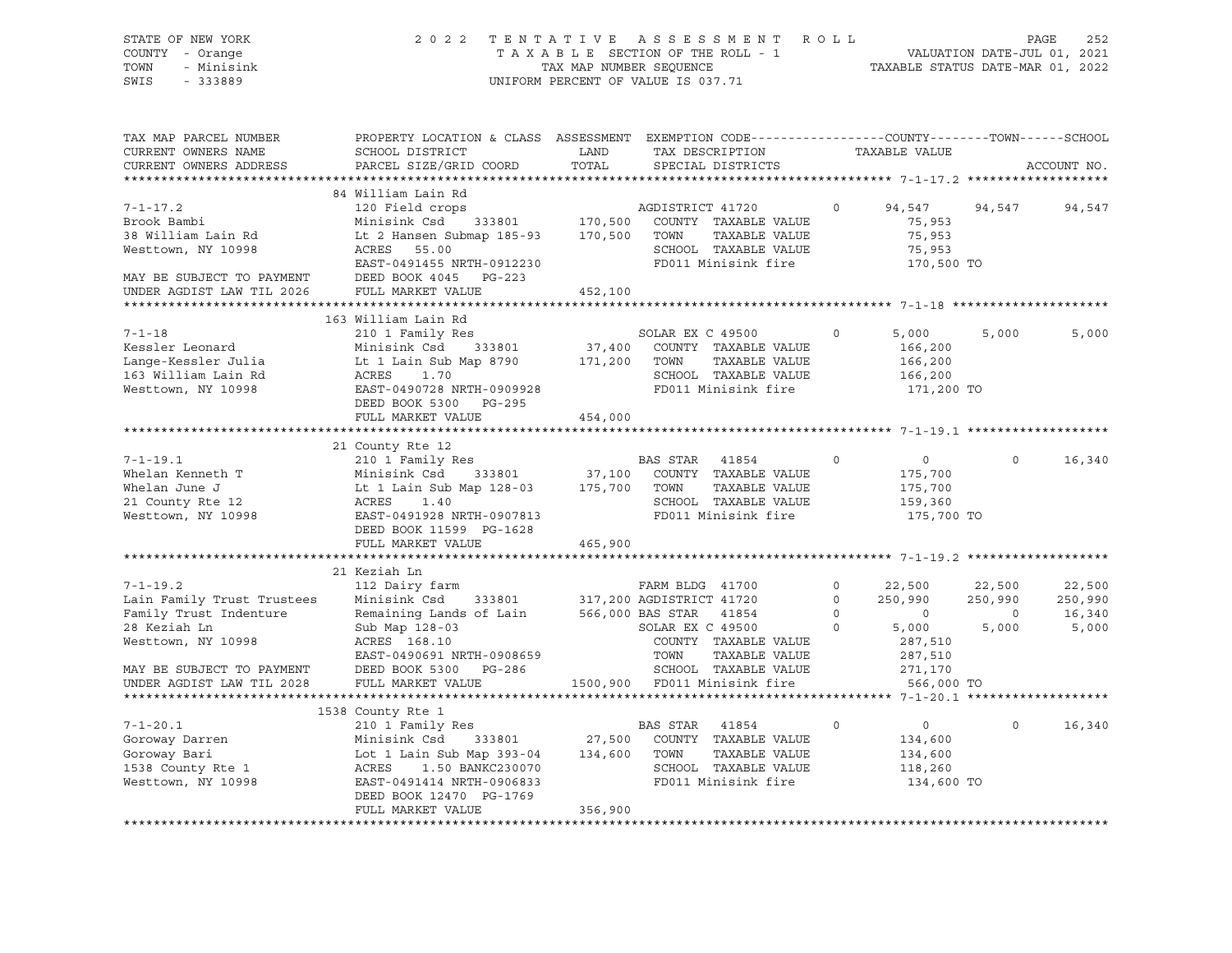| STATE OF NEW YORK<br>2022 TENTATIVE ASSESSMENT ROLL<br>PAGE<br>COUNTY - Orange<br>TOWN<br>- Minisink<br>SWIS<br>$-333889$<br>UNIFORM PERCENT OF VALUE IS 037.71                                                                                                                                                                                                                                                                                                                                                                                                   | 253 |
|-------------------------------------------------------------------------------------------------------------------------------------------------------------------------------------------------------------------------------------------------------------------------------------------------------------------------------------------------------------------------------------------------------------------------------------------------------------------------------------------------------------------------------------------------------------------|-----|
| PROPERTY LOCATION & CLASS ASSESSMENT EXEMPTION CODE----------------COUNTY-------TOWN-----SCHOOL<br>TAX MAP PARCEL NUMBER<br>CURRENT OWNERS NAME<br>SCHOOL DISTRICT<br>LAND<br>TAX DESCRIPTION TAXABLE VALUE<br>TOTAL<br>PARCEL SIZE/GRID COORD<br>CURRENT OWNERS ADDRESS<br>SPECIAL DISTRICTS<br>ACCOUNT NO.                                                                                                                                                                                                                                                      |     |
| 1530 County Rte 1<br>210 1 Family Res COUNTY<br>Minisink Csd 333801 27,500 TOWN<br>$7 - 1 - 20.2$<br>COUNTY TAXABLE VALUE<br>152,900<br>152,900<br>Tilves Joseph<br>TAXABLE VALUE<br>Lot 2 Lain Sub Map 393-04 152,900 SCHOOL TAXABLE VALUE<br>Marshall Dina<br>152,900<br>FD011 Minisink fire<br>1530 County Rte 1<br>1.50 BANKN140687<br>152,900 TO<br>ACRES<br>Westtown, NY 10998<br>EAST-0491550 NRTH-0907008<br>DEED BOOK 11932 PG-1960<br>FULL MARKET VALUE<br>405,500                                                                                      |     |
|                                                                                                                                                                                                                                                                                                                                                                                                                                                                                                                                                                   |     |
| 1460 County Rte 1<br>County Rue 1<br>240 Rural res<br>$7 - 1 - 21.121$<br>COUNTY TAXABLE VALUE<br>117,700<br>McGovern Jason<br>Minisink Csd 333801 51,600 TOWN TAXABLE VALUE<br>Lt1 McGovern SM 856-18 fi 117,700 SCHOOL TAXABLE VALUE<br>117,700<br>117,700<br>22 Dunning Rd<br>FD011 Minisink fire 117,700 TO<br>Warwick, NY 10990<br>8/30/18 NS Co Hwy 1<br>ACRES 15.90 BANK<br>$\mathbf{L}$<br>EAST-0493380 NRTH-0907906                                                                                                                                      |     |
| DEED BOOK 4969 PG-241<br>FULL MARKET VALUE<br>312,100                                                                                                                                                                                                                                                                                                                                                                                                                                                                                                             |     |
| 1474 County Rte 1<br>$7 - 1 - 21.122$<br>210 1 Family Res<br>COUNTY TAXABLE VALUE<br>158,500<br>XIO I Family ACD<br>Minisink Csd 333801 38,000 TOWN TAXABLE VALUE<br>T. + 2 McGovern SB 856-18 fi 158,500 SCHOOL TAXABLE VALUE<br>Leppert Melissa<br>Minisink Csa<br>Lt2 McGovern SB 856-18 fi<br>158,500<br>Figueroa Michael<br>158,500<br>1474 County Rte 1<br>FD011 Minisink fire 158,500 TO<br>8/30/18 NS CO Hwy 1<br>Westtown, NY 10998<br>ACRES<br>2.30 BANKC130170<br>EAST-0492821 NRTH-0907784<br>DEED BOOK 14763 PG-1347<br>FULL MARKET VALUE<br>420,300 |     |
|                                                                                                                                                                                                                                                                                                                                                                                                                                                                                                                                                                   |     |
| 1482 County Rte 1<br>210 1 Family Res<br>$7 - 1 - 21.123$<br>COUNTY TAXABLE VALUE<br>162,400<br>O'Brien William A<br>Minisink Csd 333801 38,500 TOWN TAXABLE VALUE<br>Lt 3 McGovern SM 856-18 f 162,400 SCHOOL TAXABLE VALUE<br>162,400<br>O'Brien Kristina<br>162,400<br>FD011 Minisink fire 162,400 TO<br>1482 County Rte 1<br>8/30/18 NS CO Hwy 1<br>Westtown, NY 10998<br>ACRES<br>2.80 BANKC061339<br>EAST-0492625 NRTH-0907798<br>DEED BOOK 14686 PG-1617<br>FULL MARKET VALUE<br>430,700                                                                   |     |
|                                                                                                                                                                                                                                                                                                                                                                                                                                                                                                                                                                   |     |
| 1496 County Rte 1<br>$7 - 1 - 21.124$<br>210 1 Family Res<br>COUNTY TAXABLE VALUE<br>154,100<br>Lunser Eric S<br>Minisink Csd<br>333801<br>39,100<br>TOWN<br>TAXABLE VALUE<br>154,100<br>Lunser Autumn S<br>Lt4 McGovern SM 856-18 Fi<br>154,100<br>SCHOOL TAXABLE VALUE<br>154,100<br>1496 County Rte 1<br>8/30/18 Int Co Hwy 12 & C<br>FD011 Minisink fire<br>154,100 TO<br>Westtown, NY 10998<br>$\mathbf{1}$<br>ACRES<br>3.40<br>EAST-0492268 NRTH-0907709<br>DEED BOOK 14633 PG-1921<br>FULL MARKET VALUE<br>408,600                                         |     |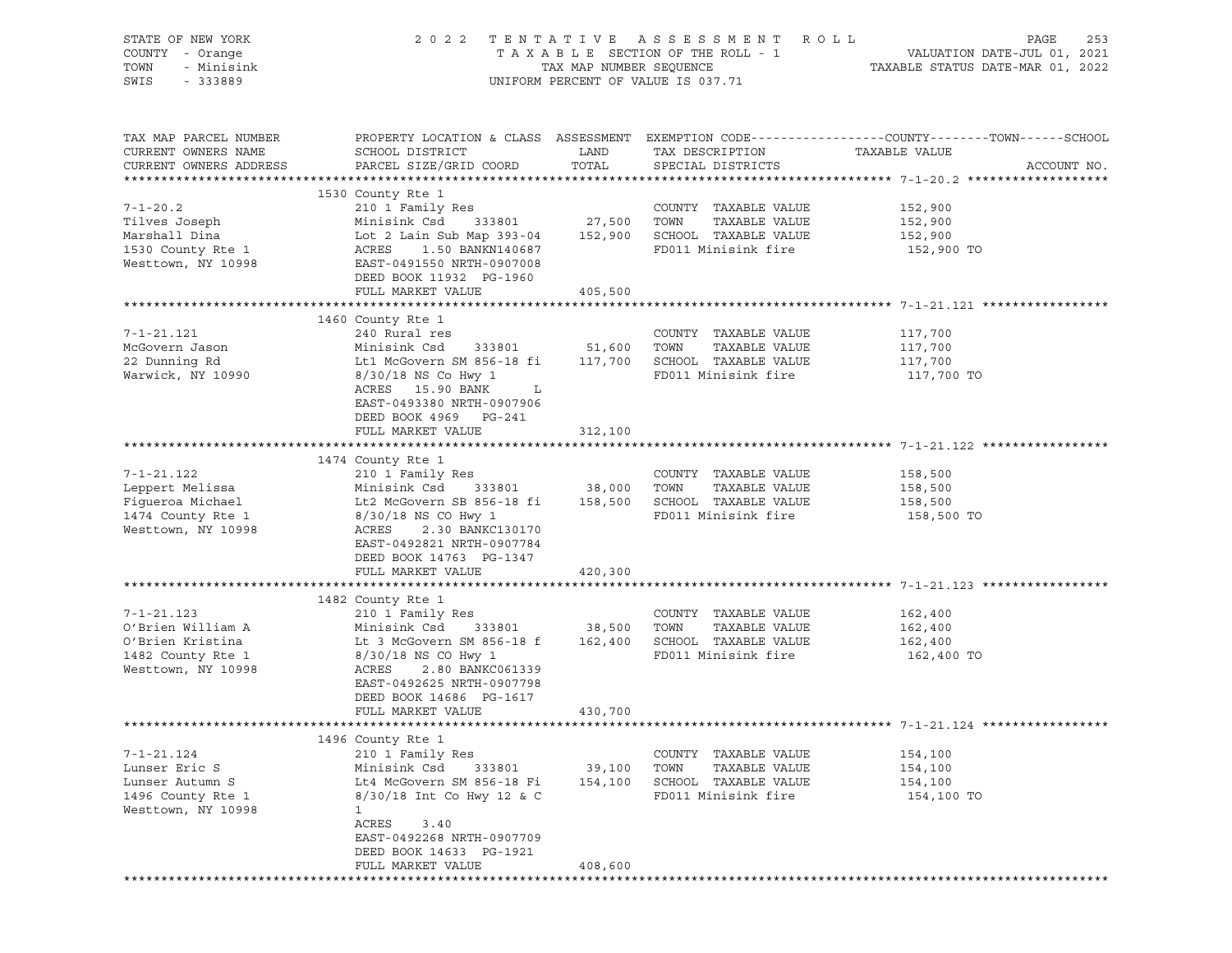| STATE OF NEW YORK<br>COUNTY - Orange<br>TOWN<br>- Minisink<br>SWIS<br>$-333889$                    |                                                                                                                                                                                         |                    | 2022 TENTATIVE ASSESSMENT ROLL<br>UNIFORM PERCENT OF VALUE IS 037.71                                             |                                          |                                                     |                                    | PAGE<br>254                        |
|----------------------------------------------------------------------------------------------------|-----------------------------------------------------------------------------------------------------------------------------------------------------------------------------------------|--------------------|------------------------------------------------------------------------------------------------------------------|------------------------------------------|-----------------------------------------------------|------------------------------------|------------------------------------|
| TAX MAP PARCEL NUMBER<br>CURRENT OWNERS NAME<br>CURRENT OWNERS ADDRESS                             | PROPERTY LOCATION & CLASS ASSESSMENT EXEMPTION CODE---------------COUNTY-------TOWN-----SCHOOL<br>SCHOOL DISTRICT<br>PARCEL SIZE/GRID COORD                                             | LAND<br>TOTAL      | TAX DESCRIPTION<br>SPECIAL DISTRICTS                                                                             |                                          | TAXABLE VALUE                                       |                                    | ACCOUNT NO.                        |
|                                                                                                    | 76 County Rte 12                                                                                                                                                                        |                    |                                                                                                                  |                                          |                                                     |                                    |                                    |
| $7 - 1 - 21.125$<br>Myruski Louie James<br>Myruski Renee<br>76 County Rte 12<br>Westtown, NY 10998 | 210 1 Family Res<br>Minisink Csd<br>Lt5 McGovern SM 856-18 fi 182,000 SCHOOL TAXABLE VALUE<br>8/30/18 NS Co Hwy 1<br>ACRES 11.40<br>EAST-0493057 NRTH-0908377<br>DEED BOOK 14528 PG-562 | 333801 47,000 TOWN | COUNTY TAXABLE VALUE<br>TAXABLE VALUE<br>FD011 Minisink fire                                                     |                                          | 182,000<br>182,000<br>182,000<br>182,000 TO         |                                    |                                    |
|                                                                                                    | FULL MARKET VALUE                                                                                                                                                                       | 482,600            |                                                                                                                  |                                          |                                                     |                                    |                                    |
|                                                                                                    |                                                                                                                                                                                         |                    |                                                                                                                  |                                          |                                                     |                                    |                                    |
| $7 - 1 - 21.2$<br>Gantt Robert Christopher<br>57 Erik St<br>Merrimack, NH 03054                    | County Rte 1<br>110 Livestock<br>Minisink Csd 333801 181,000<br>Lt 2 Vanderwerf SM 118-98 189,600<br>ACRES 132.10<br>EAST-0494826 NRTH-0906304                                          |                    | AGDISTRICT 41720<br>COUNTY TAXABLE VALUE<br>TOWN<br>TAXABLE VALUE<br>SCHOOL TAXABLE VALUE<br>FD011 Minisink fire | $\circ$                                  | 133,992<br>55,608<br>55,608<br>55,608<br>189,600 TO | 133,992                            | 133,992                            |
| MAY BE SUBJECT TO PAYMENT<br>UNDER AGDIST LAW TIL 2026                                             | DEED BOOK 4894 PG-282<br>FULL MARKET VALUE                                                                                                                                              | 502,800            |                                                                                                                  |                                          |                                                     |                                    |                                    |
|                                                                                                    | 1465 County Rte 1                                                                                                                                                                       |                    |                                                                                                                  |                                          |                                                     |                                    |                                    |
| $7 - 1 - 22$<br>Bounds Daniel<br>Giarratano Sara<br>1465 County Rte 1<br>Westtown, NY 10998        | 210 1 Family Res<br>Minisink Csd<br>Lt 1 Hawkins Sb Mp 184-98<br>ACRES<br>5.00 BANKC030614<br>EAST-0493230 NRTH-0907085<br>DEED BOOK 14628 PG-162<br>FULL MARKET VALUE                  | 263,900            | SOLAR EX C 49500<br>TAXABLE VALUE<br>SCHOOL TAXABLE VALUE<br>FD011 Minisink fire                                 | $\circ$                                  | 5,000<br>94,500<br>94,500<br>94,500<br>99,500 TO    | 5,000                              | 5,000                              |
|                                                                                                    |                                                                                                                                                                                         |                    |                                                                                                                  |                                          |                                                     |                                    |                                    |
| $7 - 1 - 23.1$<br>Alderman Brent E<br>Alderman Monica<br>1385 County Rte 1                         | 1385 County Rte 1<br>210 1 Family Res<br>Minisink Csd<br>Sub Map 121-99                                                                                                                 |                    | VETCOM CTS 41130<br>333801 38,800 VETDIS CTS 41140<br>SOLAR EX C 49500                                           | $\circ$<br>$\circ$<br>$\circ$<br>$\circ$ | 15,645<br>22,700<br>$\overline{0}$<br>5,000         | 4,470<br>8,940<br>$\circ$<br>5,000 | 8,940<br>17,880<br>16,340<br>5,000 |
| Westtown, NY 10998                                                                                 | ACRES<br>3.10 BANKC080496<br>EAST-0493886 NRTH-0905771<br>DEED BOOK 5653 PG-144<br>FULL MARKET VALUE                                                                                    |                    | COUNTY TAXABLE VALUE<br>TOWN<br>TAXABLE VALUE<br>SCHOOL TAXABLE VALUE<br>314,200 FD011 Minisink fire             |                                          | 75,155<br>100,090<br>70,340<br>118,500 TO           |                                    |                                    |
|                                                                                                    | 1409 County Rte 1                                                                                                                                                                       |                    |                                                                                                                  |                                          |                                                     |                                    |                                    |
| $7 - 1 - 23.2$<br>Patrick Kaleb<br>Patrick Samantha<br>1409 County Rte 1<br>Westtown, NY 10998     | 240 Rural res<br>Minisink Csd<br>333801<br>Lt 2 Windy Knolls<br>Sub Map 121-99<br>ACRES 11.80 BANKC190321<br>EAST-0493560 NRTH-0906114<br>DEED BOOK 14592 PG-168                        | 47,500<br>158,900  | COUNTY TAXABLE VALUE<br>TOWN<br>TAXABLE VALUE<br>SCHOOL TAXABLE VALUE<br>FD011 Minisink fire                     |                                          | 158,900<br>158,900<br>158,900<br>158,900 TO         |                                    |                                    |
|                                                                                                    | FULL MARKET VALUE                                                                                                                                                                       | 421,400            |                                                                                                                  |                                          |                                                     |                                    |                                    |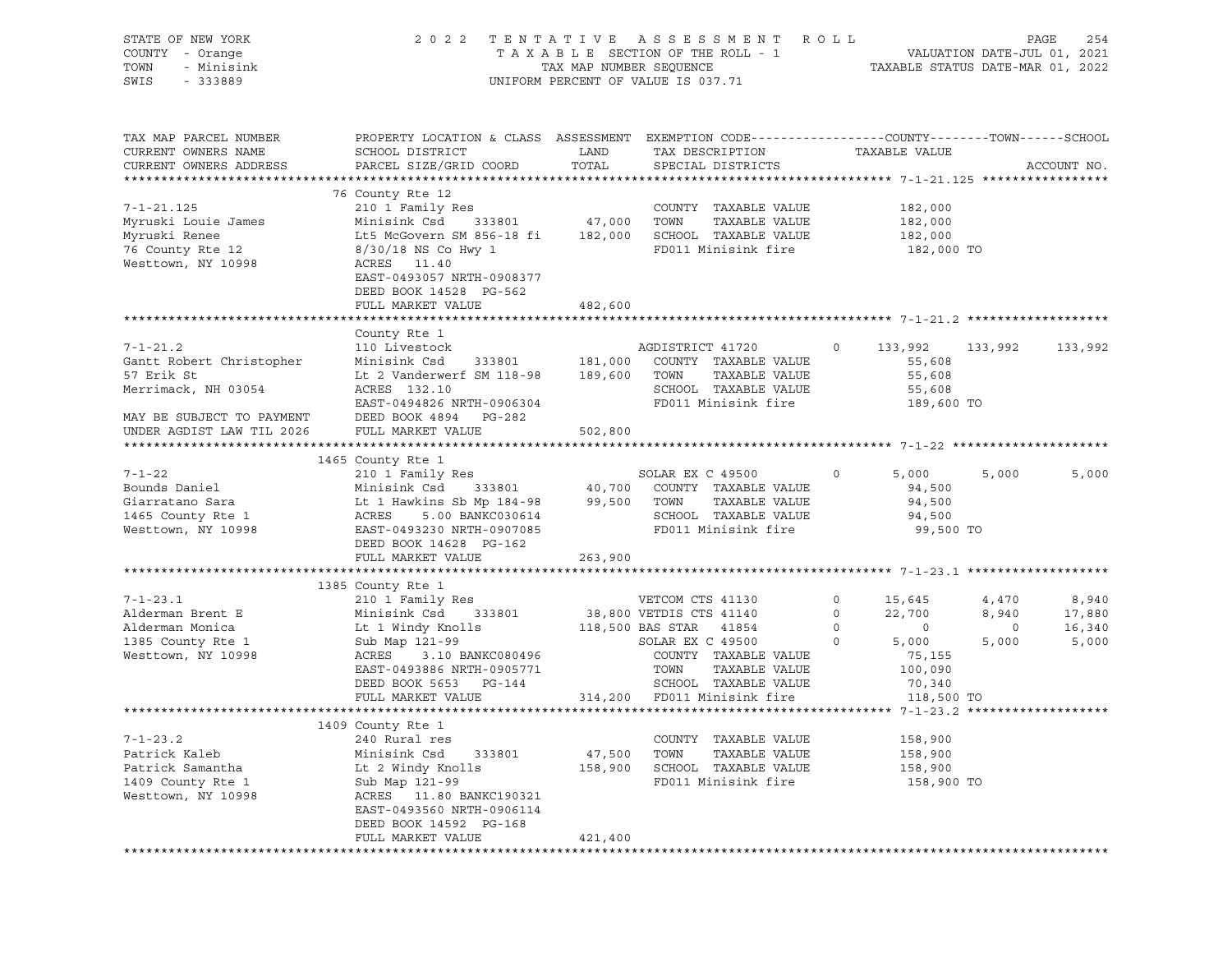| STATE OF NEW YORK<br>COUNTY - Orange<br>TOWN<br>- Minisink<br>SWIS<br>$-333889$                  |                                                                                                                                                                                                                   | 2022 TENTATIVE ASSESSMENT ROLL<br>UNIFORM PERCENT OF VALUE IS 037.71                                                                                         |                    |                                                                        | PAGE<br>255                           |
|--------------------------------------------------------------------------------------------------|-------------------------------------------------------------------------------------------------------------------------------------------------------------------------------------------------------------------|--------------------------------------------------------------------------------------------------------------------------------------------------------------|--------------------|------------------------------------------------------------------------|---------------------------------------|
| TAX MAP PARCEL NUMBER<br>CURRENT OWNERS NAME<br>CURRENT OWNERS ADDRESS                           | SCHOOL DISTRICT<br>PARCEL SIZE/GRID COORD                                                                                                                                                                         | PROPERTY LOCATION & CLASS ASSESSMENT EXEMPTION CODE---------------COUNTY-------TOWN------SCHOOL<br>LAND<br>TAX DESCRIPTION<br>TOTAL<br>SPECIAL DISTRICTS     |                    | TAXABLE VALUE                                                          | ACCOUNT NO.                           |
| $7 - 1 - 23.3$<br>Ryder Darren<br>Ryder Laura<br>1419 County Rte 1<br>Westtown, NY 10998         | 1419 County Rte 1<br>210 1 Family Res<br>Minisink Csd<br>333801<br>Lt 3 Windy Knolls<br>Sub Map 121-99<br>ACRES 1.50<br>EAST-0493617 NRTH-0906554<br>DEED BOOK 5332 PG-20<br>FULL MARKET VALUE                    | BAS STAR 41854<br>37,200<br>COUNTY TAXABLE VALUE<br>167,100 TOWN<br>TAXABLE VALUE<br>SCHOOL TAXABLE VALUE<br>FD011 Minisink fire<br>443,100                  | $\circ$            | $\overline{0}$<br>167,100<br>167,100<br>150,760<br>167,100 TO          | $\circ$<br>16,340                     |
| $7 - 1 - 23.4$<br>Mackie Alan<br>Detore-Mackie Gloria<br>1425 County Rte 1<br>Westtown, NY 10998 | 1425 County Rte 1<br>240 Rural res<br>Minisink Csd<br>333801<br>Lt 4 Windy Knolls<br>Sub Map 121-99<br>ACRES 10.60 BANKC170030<br>EAST-0493085 NRTH-0906571<br>DEED BOOK 12712 PG-1610<br>FULL MARKET VALUE       | BAS STAR 41854<br>46,300 SOLAR EX C 49500<br>157,400 COUNTY TAXABLE VALUE<br>TOWN<br>TAXABLE VALUE<br>SCHOOL TAXABLE VALUE<br>FD011 Minisink fire<br>417,400 | 0<br>$\circ$       | $\circ$<br>5,000<br>152,400<br>152,400<br>136,060<br>157,400 TO        | 16,340<br>$\circ$<br>5,000<br>5,000   |
| $7 - 1 - 23.5$<br>Colley William J Jr<br>Colley Sarah<br>1471 County Rte 1<br>Westtown, NY 10998 | 1471 County Rte 1<br>210 1 Family Res<br>333801<br>Minisink Csd<br>Lt 5 Windy Knolls<br>Sub Map 121-99<br>ACRES 1.40 BANKC020440<br>EAST-0492885 NRTH-0907233<br>DEED BOOK 13245 PG-455<br>FULL MARKET VALUE      | VETWAR CTS 41120<br>37,100 BAS STAR 41854<br>139,400 COUNTY TAXABLE VALUE<br>TOWN<br>TAXABLE VALUE<br>SCHOOL TAXABLE VALUE<br>FD011 Minisink fire<br>369,700 | 0<br>$\circ$       | 9,387<br>$\overline{0}$<br>130,013<br>136,718<br>117,696<br>139,400 TO | 2,682<br>5,364<br>16,340<br>$\circ$   |
|                                                                                                  |                                                                                                                                                                                                                   |                                                                                                                                                              |                    |                                                                        |                                       |
| $7 - 1 - 23.6$<br>Meyer George<br>Meyer Pamela<br>1485 County Rte 1<br>Westtown, NY 10998        | 1485 County Rte 1<br>240 Rural res<br>Minisink Csd<br>333801<br>Lt 6 Windy Knolls<br>Sub Map 121-99<br>ACRES 10.00 BANK<br>$\mathbf{L}$<br>EAST-0492551 NRTH-0906895<br>DEED BOOK 5208 PG-67<br>FULL MARKET VALUE | AGED<br>41800<br>45,700 ENH STAR 41834<br>190,700<br>COUNTY TAXABLE VALUE<br>TOWN<br>TAXABLE VALUE<br>SCHOOL TAXABLE VALUE<br>FD011 Minisink fire<br>505,700 | $\circ$<br>$\circ$ | 95,350<br>$\overline{0}$<br>95,350<br>95,350<br>54,560<br>190,700 TO   | 95,350<br>95,350<br>$\circ$<br>40,790 |
|                                                                                                  |                                                                                                                                                                                                                   |                                                                                                                                                              |                    |                                                                        |                                       |
| $7 - 1 - 23.7$<br>Mausling Jon<br>Mausling Lori<br>1479 County Rte 1<br>Westtown, NY 10998       | 1479 County Rte 1<br>210 1 Family Res<br>Minisink Csd<br>333801<br>Lt 7 Windy Knolls<br>Sub Map 121-99<br>ACRES<br>1.40 BANKC140330<br>EAST-0492698 NRTH-0907222<br>DEED BOOK 13289 PG-352<br>FULL MARKET VALUE   | BAS STAR<br>41854<br>COUNTY TAXABLE VALUE<br>37,100<br>118,100<br>TOWN<br>TAXABLE VALUE<br>SCHOOL TAXABLE VALUE<br>FD011 Minisink fire<br>313,200            | 0                  | 0<br>118,100<br>118,100<br>101,760<br>118,100 TO                       | 16,340<br>$\circ$                     |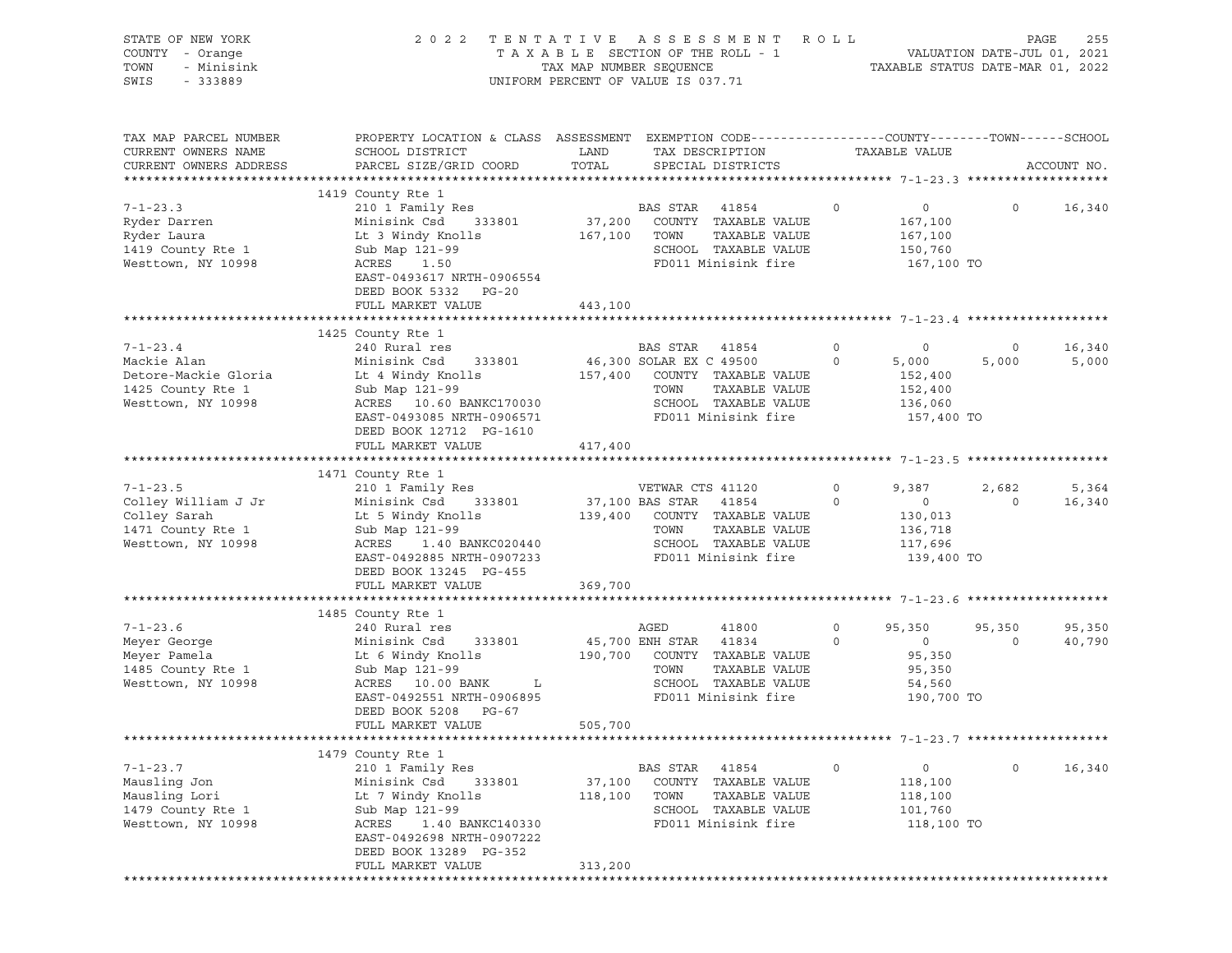| STATE OF NEW YORK<br>COUNTY - Orange<br>TOWN<br>- Minisink<br>SWIS<br>$-333889$                                                                                                                                              |                                                                                                                                                                                                                                                                                                |                   | 2022 TENTATIVE ASSESSMENT ROLL<br>UNIFORM PERCENT OF VALUE IS 037.71                         | PAGE<br>256<br>TAXABLE SECTION OF THE ROLL - 1 VALUATION DATE-JUL 01, 2021<br>TAX MAP NUMBER SEQUENCE TAXABLE STATUS DATE-MAR 01, 2022 |
|------------------------------------------------------------------------------------------------------------------------------------------------------------------------------------------------------------------------------|------------------------------------------------------------------------------------------------------------------------------------------------------------------------------------------------------------------------------------------------------------------------------------------------|-------------------|----------------------------------------------------------------------------------------------|----------------------------------------------------------------------------------------------------------------------------------------|
| TAX MAP PARCEL NUMBER<br>CURRENT OWNERS NAME<br>CURRENT OWNERS ADDRESS                                                                                                                                                       |                                                                                                                                                                                                                                                                                                |                   | TAX DESCRIPTION TAXABLE VALUE                                                                | PROPERTY LOCATION & CLASS ASSESSMENT EXEMPTION CODE----------------COUNTY-------TOWN-----SCHOOL<br>ACCOUNT NO.                         |
| $7 - 1 - 26$<br>Bos Eric<br>47 Ridge Rd Apt B<br>West Milford, NJ 07480                                                                                                                                                      | 25 County Rte 62<br>312 Vac w/imprv<br>Minisink Csd 333801 48,600 TOWN TAXABLE VALUE<br>312 Vac w/imprv<br>Minicir <sup>1</sup><br>Lt1 Vandevoort sm $65-05$ f $51,300$ SCHOOL TAXABLE VALUE<br>1/18/05 int co hwy 62&12<br>ACRES 19.60<br>EAST-0492762 NRTH-0909841<br>DEED BOOK 13663 PG-346 |                   | FD011 Minisink fire                                                                          | 51,300<br>51,300<br>51,300<br>51,300 TO                                                                                                |
|                                                                                                                                                                                                                              | FULL MARKET VALUE                                                                                                                                                                                                                                                                              | 136,000           |                                                                                              |                                                                                                                                        |
| $7 - 1 - 27$<br>Tuccillo Jason<br>Tuccillo Jennifer 174,000 Lt2 Vandervoort SM 65-05 174,000 SCHOOL TAXABLE VALUE 174,000 174,000<br>83 County Rte 12 1/18/05 ws co hwy 12 FD011 Minisink fire 174,000<br>Westtown, NY 10998 | 83 County Rte 12<br>2.10 BANKN140687<br>ACRES<br>EAST-0492862 NRTH-0909152<br>DEED BOOK 14163 PG-354                                                                                                                                                                                           |                   | COUNTY TAXABLE VALUE                                                                         | 174,000<br>174,000<br>174,000 TO                                                                                                       |
|                                                                                                                                                                                                                              | FULL MARKET VALUE                                                                                                                                                                                                                                                                              | 461,400           |                                                                                              |                                                                                                                                        |
|                                                                                                                                                                                                                              |                                                                                                                                                                                                                                                                                                |                   |                                                                                              |                                                                                                                                        |
| 199 County Rte 12 Lt1 Tarace & Hunsberger M 158,700 TOWN TAXABLE VALUE<br>Westtown, NY 10998 228-14 filed 7/16/14 WS c SCHOOL TAXABLE VALUE<br>Westtown, NY 10998                                                            | 199 County Rte 12<br>228-14 filed 7/16/14 WS c<br>ACRES<br>5.50<br>EAST-0494383 NRTH-0911643<br>DEED BOOK 12215 PG-1292                                                                                                                                                                        |                   | $\overline{0}$<br>SCHOOL TAXABLE VALUE<br>FD011 Minisink fire 158,700 TO                     | $\begin{smallmatrix}&&0\158,700\end{smallmatrix}$<br>40,790<br>$\circ$<br>158,700<br>117,910                                           |
|                                                                                                                                                                                                                              | FULL MARKET VALUE                                                                                                                                                                                                                                                                              | 420,800           |                                                                                              |                                                                                                                                        |
|                                                                                                                                                                                                                              |                                                                                                                                                                                                                                                                                                |                   |                                                                                              |                                                                                                                                        |
| $7 - 1 - 28.2$<br>Clinton James D<br>611 Wood Hills Dr<br>Goshen, NY 10924                                                                                                                                                   | 203 County Rte 12<br>WS Co Hwy 12 PARTIAL<br>ACRES<br>4.00<br>EAST-0494606 NRTH-0911908<br>DEED BOOK 14500 PG-834                                                                                                                                                                              |                   | COUNTY TAXABLE VALUE<br>TAXABLE VALUE                                                        | 72,600<br>72,600                                                                                                                       |
|                                                                                                                                                                                                                              | FULL MARKET VALUE                                                                                                                                                                                                                                                                              | 192,500           |                                                                                              |                                                                                                                                        |
|                                                                                                                                                                                                                              |                                                                                                                                                                                                                                                                                                |                   |                                                                                              |                                                                                                                                        |
| $7 - 2 - 1.2$<br>Molnar-McGovern Michelle<br>8 Laurel Hill Dr<br>Westtown, NY 10998                                                                                                                                          | 8 Laurel Hill Dr<br>210 1 Family Res<br>Minisink Csd<br>333801<br>LT1 Laurel Hill Sub<br>ACRES<br>1.40<br>EAST-0490104 NRTH-0909967                                                                                                                                                            | 36,500<br>200,000 | COUNTY TAXABLE VALUE<br>TOWN<br>TAXABLE VALUE<br>SCHOOL TAXABLE VALUE<br>FD011 Minisink fire | 200,000<br>200,000<br>200,000<br>200,000 TO                                                                                            |
|                                                                                                                                                                                                                              | DEED BOOK 13799 PG-827<br>FULL MARKET VALUE                                                                                                                                                                                                                                                    | 530,400           |                                                                                              |                                                                                                                                        |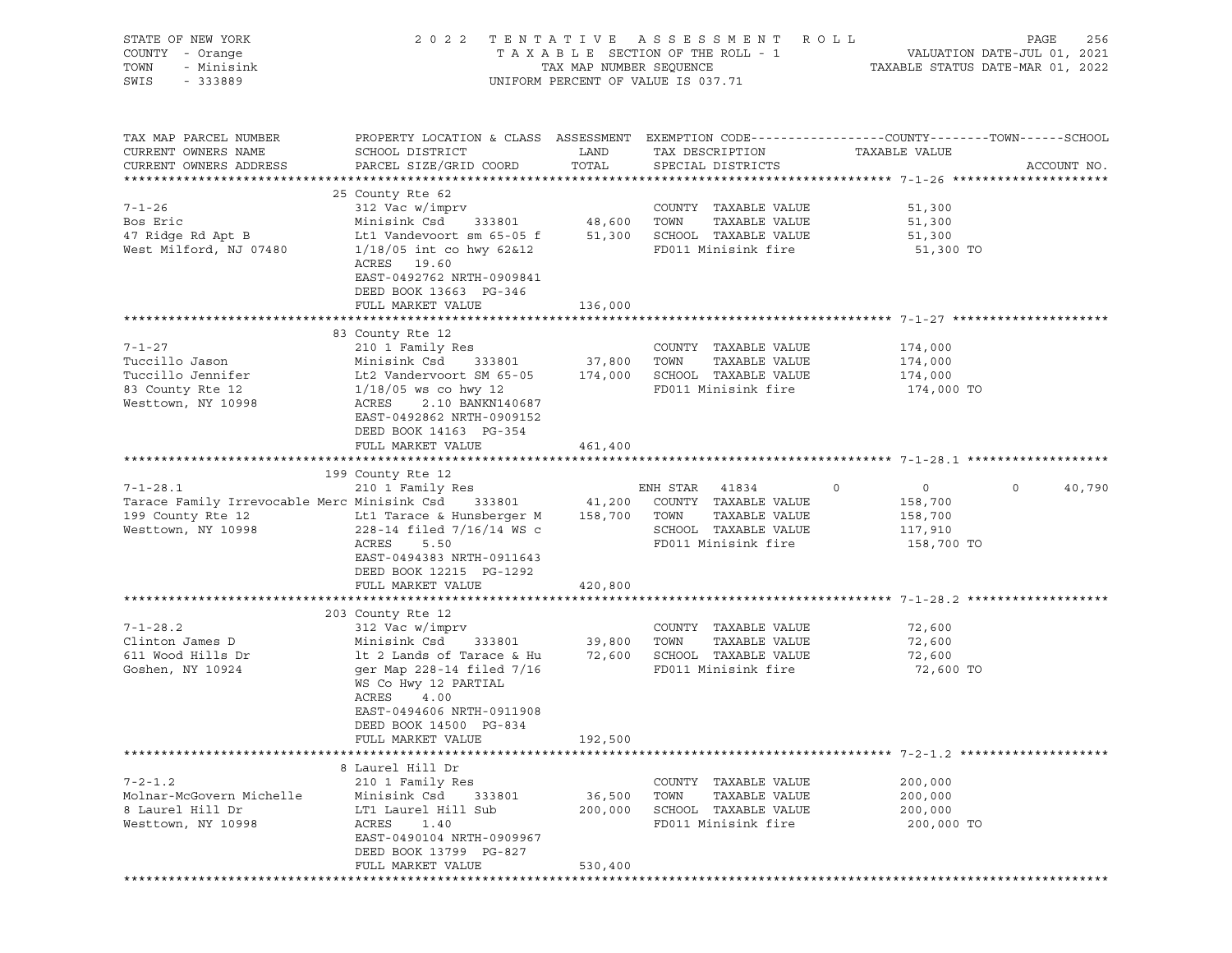|                                            |                                                                                                                                                                                                                       |                                                                                                                                            |                                                                                                                                                                                                                                                                                                                                                                                                                                 |                                                                                                                                                                                                                                                                                                                                                                                                                                                                                                                                                                                                                                                                                                                                                                                                                                                                                                                                                                                                            | PAGE<br>257                                                                                                                                                                                                                                                                                                                                                                                                                                                                                                                                                              |
|--------------------------------------------|-----------------------------------------------------------------------------------------------------------------------------------------------------------------------------------------------------------------------|--------------------------------------------------------------------------------------------------------------------------------------------|---------------------------------------------------------------------------------------------------------------------------------------------------------------------------------------------------------------------------------------------------------------------------------------------------------------------------------------------------------------------------------------------------------------------------------|------------------------------------------------------------------------------------------------------------------------------------------------------------------------------------------------------------------------------------------------------------------------------------------------------------------------------------------------------------------------------------------------------------------------------------------------------------------------------------------------------------------------------------------------------------------------------------------------------------------------------------------------------------------------------------------------------------------------------------------------------------------------------------------------------------------------------------------------------------------------------------------------------------------------------------------------------------------------------------------------------------|--------------------------------------------------------------------------------------------------------------------------------------------------------------------------------------------------------------------------------------------------------------------------------------------------------------------------------------------------------------------------------------------------------------------------------------------------------------------------------------------------------------------------------------------------------------------------|
| SCHOOL DISTRICT                            |                                                                                                                                                                                                                       | SPECIAL DISTRICTS                                                                                                                          |                                                                                                                                                                                                                                                                                                                                                                                                                                 |                                                                                                                                                                                                                                                                                                                                                                                                                                                                                                                                                                                                                                                                                                                                                                                                                                                                                                                                                                                                            | ACCOUNT NO.                                                                                                                                                                                                                                                                                                                                                                                                                                                                                                                                                              |
| DEED BOOK 11963 PG-607                     |                                                                                                                                                                                                                       |                                                                                                                                            |                                                                                                                                                                                                                                                                                                                                                                                                                                 | $\overline{0}$                                                                                                                                                                                                                                                                                                                                                                                                                                                                                                                                                                                                                                                                                                                                                                                                                                                                                                                                                                                             | $\Omega$<br>16,340                                                                                                                                                                                                                                                                                                                                                                                                                                                                                                                                                       |
|                                            |                                                                                                                                                                                                                       |                                                                                                                                            |                                                                                                                                                                                                                                                                                                                                                                                                                                 |                                                                                                                                                                                                                                                                                                                                                                                                                                                                                                                                                                                                                                                                                                                                                                                                                                                                                                                                                                                                            |                                                                                                                                                                                                                                                                                                                                                                                                                                                                                                                                                                          |
|                                            |                                                                                                                                                                                                                       |                                                                                                                                            |                                                                                                                                                                                                                                                                                                                                                                                                                                 |                                                                                                                                                                                                                                                                                                                                                                                                                                                                                                                                                                                                                                                                                                                                                                                                                                                                                                                                                                                                            | $0 \t16,340$                                                                                                                                                                                                                                                                                                                                                                                                                                                                                                                                                             |
|                                            |                                                                                                                                                                                                                       |                                                                                                                                            |                                                                                                                                                                                                                                                                                                                                                                                                                                 |                                                                                                                                                                                                                                                                                                                                                                                                                                                                                                                                                                                                                                                                                                                                                                                                                                                                                                                                                                                                            |                                                                                                                                                                                                                                                                                                                                                                                                                                                                                                                                                                          |
|                                            |                                                                                                                                                                                                                       |                                                                                                                                            |                                                                                                                                                                                                                                                                                                                                                                                                                                 |                                                                                                                                                                                                                                                                                                                                                                                                                                                                                                                                                                                                                                                                                                                                                                                                                                                                                                                                                                                                            |                                                                                                                                                                                                                                                                                                                                                                                                                                                                                                                                                                          |
| 210 1 Family Res                           |                                                                                                                                                                                                                       |                                                                                                                                            |                                                                                                                                                                                                                                                                                                                                                                                                                                 |                                                                                                                                                                                                                                                                                                                                                                                                                                                                                                                                                                                                                                                                                                                                                                                                                                                                                                                                                                                                            | $0 \t16,340$                                                                                                                                                                                                                                                                                                                                                                                                                                                                                                                                                             |
|                                            |                                                                                                                                                                                                                       |                                                                                                                                            |                                                                                                                                                                                                                                                                                                                                                                                                                                 |                                                                                                                                                                                                                                                                                                                                                                                                                                                                                                                                                                                                                                                                                                                                                                                                                                                                                                                                                                                                            |                                                                                                                                                                                                                                                                                                                                                                                                                                                                                                                                                                          |
| 210 1 Family Res<br>DEED BOOK 12025 PG-647 |                                                                                                                                                                                                                       |                                                                                                                                            | $\Omega$                                                                                                                                                                                                                                                                                                                                                                                                                        |                                                                                                                                                                                                                                                                                                                                                                                                                                                                                                                                                                                                                                                                                                                                                                                                                                                                                                                                                                                                            | 5,000<br>5,000                                                                                                                                                                                                                                                                                                                                                                                                                                                                                                                                                           |
|                                            |                                                                                                                                                                                                                       |                                                                                                                                            |                                                                                                                                                                                                                                                                                                                                                                                                                                 |                                                                                                                                                                                                                                                                                                                                                                                                                                                                                                                                                                                                                                                                                                                                                                                                                                                                                                                                                                                                            |                                                                                                                                                                                                                                                                                                                                                                                                                                                                                                                                                                          |
|                                            |                                                                                                                                                                                                                       |                                                                                                                                            |                                                                                                                                                                                                                                                                                                                                                                                                                                 |                                                                                                                                                                                                                                                                                                                                                                                                                                                                                                                                                                                                                                                                                                                                                                                                                                                                                                                                                                                                            |                                                                                                                                                                                                                                                                                                                                                                                                                                                                                                                                                                          |
| 210 1 Family Res<br>FULL MARKET VALUE      |                                                                                                                                                                                                                       |                                                                                                                                            | $\overline{0}$                                                                                                                                                                                                                                                                                                                                                                                                                  |                                                                                                                                                                                                                                                                                                                                                                                                                                                                                                                                                                                                                                                                                                                                                                                                                                                                                                                                                                                                            | $\overline{O}$<br>16,340<br>5,000                                                                                                                                                                                                                                                                                                                                                                                                                                                                                                                                        |
|                                            | TAX MAP PARCEL NUMBER<br>10 Laurel Hill Dr<br>20 Laurel Hill Dr<br>DEED BOOK 13075 PG-764<br>28 Laurel Hill Dr<br>36 Laurel Hill Dr<br>Minisink Csd 333801<br>LT 5 Laurel Hill Sub<br>ACRES 1.50<br>58 Laurel Hill Dr | PARCEL SIZE/GRID COORD TOTAL<br>210 1 Family Res<br>210 1 Family Res<br>DEED BOOK 11987 PG-1826<br>FULL MARKET VALUE<br>602,500<br>756,300 | UNIFORM PERCENT OF VALUE IS 037.71<br><b>LAND</b><br>Strauss William Minisink Csd 333801 33,700 COUNTY TAXABLE VALUE<br>Strauss Debra LT2 Laurel Hill Sub 179,700 TOWN TAXABLE VALUE<br>10 Laurel Hill Dr ACRES 1.70 SCHOOL TAXABLE VALUE<br>Westtown, NY 10998 EAST-0489950 NRTH-0910120<br>FULL MARKET VALUE 476,500<br>FULL MARKET VALUE 427,500<br>FULL MARKET VALUE 443,600<br>EAST-0489371 NRTH-0910384<br>BAS STAR 41854 | 2022 TENTATIVE ASSESSMENT ROLL<br>BAS STAR 41854 0<br>SCHOOL TAXABLE VALUE<br>FD011 Minisink fire<br>BAS STAR 41854 0<br>Hemmer Matthew W Minisink Csd 333801 41,200 COUNTY TAXABLE VALUE<br>Hemmer Anne M LT3 Laurel Hill Sub 161,200 TOWN TAXABLE VALUE<br>20 Laurel Hill Dr ACRES 1.80 BANK0210090 SCHOOL TAXABLE VALUE<br>Westtown, NY 10998 EAST-0408974<br>BAS STAR 41854 0<br>Pavis Robert J<br>Minisink Csd 333801 33,600 COUNTY TAXABLE VALUE<br>Mong Susan C<br>28 Laurel Hill Dr ACRES 1.60 BANKN140687 5CHOOL TAXABLE VALUE<br>Mesttown, NY 10998 EAST-0489552 NRTH-0910310 FD011 Minisink fire<br>FD011 Minisink fire<br>SOLAR EX C 49500<br>33,500 COUNTY TAXABLE VALUE<br>227,200 TOWN TAXABLE VALUE<br>SCHOOL TAXABLE VALUE<br>FD011 Minisink fire<br>Alexis Elie Minisink Csd 333801 37,300 SOLAR EX C 49500 0<br>Alexis Michelle P LT6 Laurel Hill Sub<br>58 Laurel Hill Dr ACRES 1.60 BANKN140687 TOWN TAXABLE VALUE<br>Westtown, NY 10998 BAST-0489094 NRTH-0910445 SCHOOL TAXABLE VAL | TAXABLE SECTION OF THE ROLL - 1<br>TAXABLE SECTION OF THE ROLL - 1<br>TAXABLE STATUS DATE-MAR 01, 2021<br>PROPERTY LOCATION & CLASS ASSESSMENT EXEMPTION CODE----------------COUNTY-------TOWN------SCHOOL<br>TAX DESCRIPTION TAXABLE VALUE<br>179,700<br>179,700<br>163,360<br>179,700 TO<br>$\overline{0}$<br>161,200<br>161,200<br>144,860<br>161,200 TO<br>$\overline{0}$<br>167,300<br>167,300<br>150,960<br>167,300 TO<br>5,000<br>222,200<br>222,200<br>222,200<br>227,200 TO<br>$\sim$ 0 $\sim$<br>5,000<br>5,000<br>280,200<br>280,200<br>263,860<br>285,200 TO |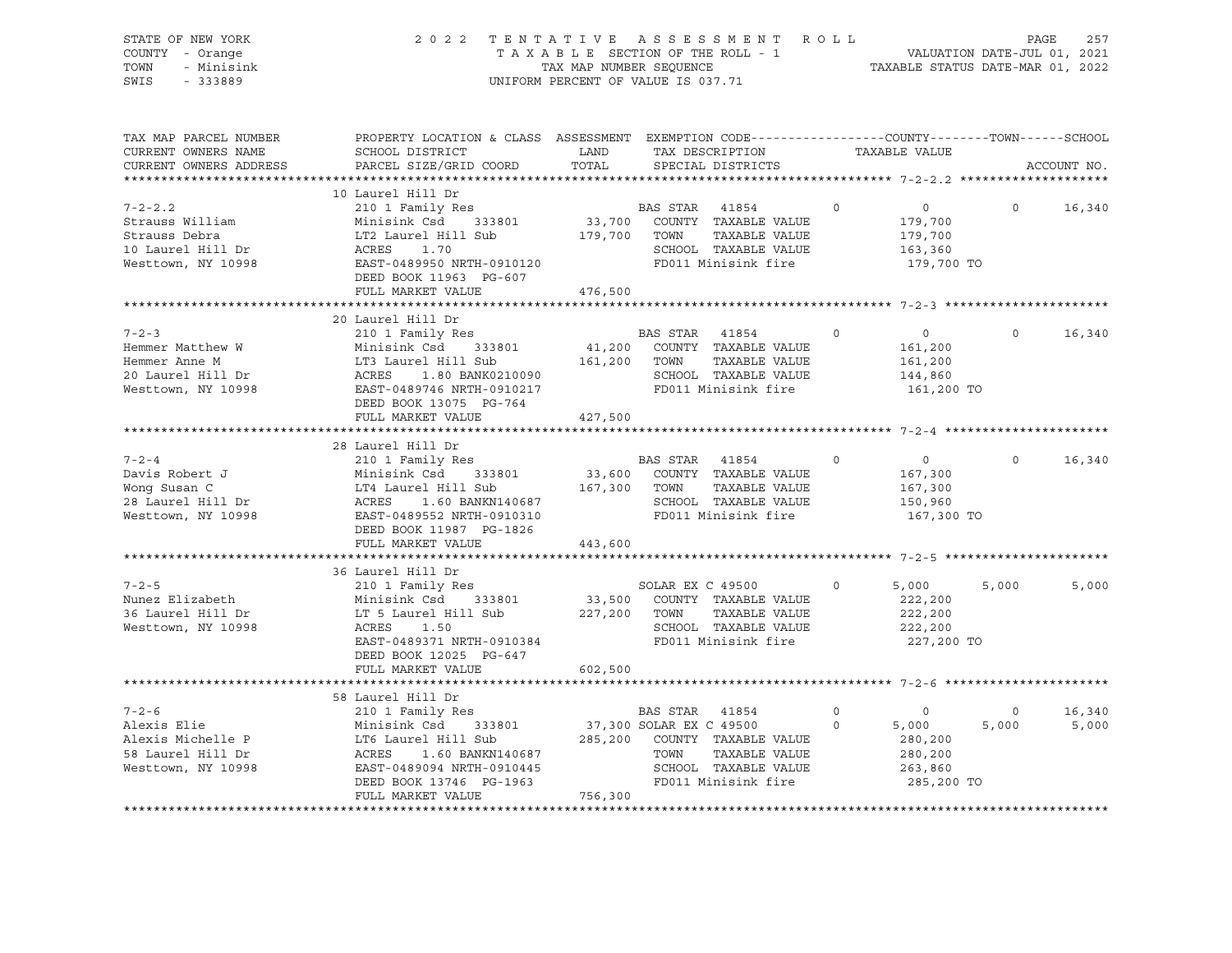| STATE OF NEW YORK<br>COUNTY - Orange<br>TOWN<br>- Minisink<br>SWIS - 333889                                                                                                                                                                                                                                                                                                                                                                                 |                                                                                                                                                                                                                                                        |         | 2022 TENTATIVE ASSESSMENT ROLL PAGE 258<br>TAXABLE SECTION OF THE ROLL - 1<br>TAXABLE SECTION OF THE ROLL - 1<br>TAXABLE STATUS DATE-MAR 01, 2022<br>UNIFORM PERCENT OF VALUE IS 037.71 |                               |                              |                       |
|-------------------------------------------------------------------------------------------------------------------------------------------------------------------------------------------------------------------------------------------------------------------------------------------------------------------------------------------------------------------------------------------------------------------------------------------------------------|--------------------------------------------------------------------------------------------------------------------------------------------------------------------------------------------------------------------------------------------------------|---------|-----------------------------------------------------------------------------------------------------------------------------------------------------------------------------------------|-------------------------------|------------------------------|-----------------------|
| TAX MAP PARCEL NUMBER<br>CURRENT OWNERS NAME<br>CURRENT OWNERS ADDRESS                                                                                                                                                                                                                                                                                                                                                                                      | PROPERTY LOCATION & CLASS ASSESSMENT EXEMPTION CODE----------------COUNTY-------TOWN------SCHOOL<br>SCHOOL DISTRICT<br>PARCEL SIZE/GRID COORD                                                                                                          |         | LAND TAX DESCRIPTION TAXABLE VALUE COORD TOTAL SPECIAL DISTRICTS                                                                                                                        |                               |                              | ACCOUNT NO.           |
|                                                                                                                                                                                                                                                                                                                                                                                                                                                             |                                                                                                                                                                                                                                                        |         |                                                                                                                                                                                         |                               |                              |                       |
|                                                                                                                                                                                                                                                                                                                                                                                                                                                             |                                                                                                                                                                                                                                                        |         |                                                                                                                                                                                         | 169,900                       |                              |                       |
|                                                                                                                                                                                                                                                                                                                                                                                                                                                             |                                                                                                                                                                                                                                                        |         |                                                                                                                                                                                         |                               |                              |                       |
|                                                                                                                                                                                                                                                                                                                                                                                                                                                             |                                                                                                                                                                                                                                                        |         |                                                                                                                                                                                         | 169,900<br>169,900            | 169,900 TO                   |                       |
|                                                                                                                                                                                                                                                                                                                                                                                                                                                             |                                                                                                                                                                                                                                                        |         |                                                                                                                                                                                         |                               |                              |                       |
|                                                                                                                                                                                                                                                                                                                                                                                                                                                             |                                                                                                                                                                                                                                                        |         |                                                                                                                                                                                         |                               |                              |                       |
|                                                                                                                                                                                                                                                                                                                                                                                                                                                             |                                                                                                                                                                                                                                                        |         |                                                                                                                                                                                         |                               |                              |                       |
| $\begin{array}{cccccccc} \text{7-2-8} & & & & & \text{78} \text{ Laurent} & \text{Dir} \\ \text{Patel Ajay M} & & & & & \text{Minisink Csd} & 333801 & & 41,000 & \text{COUNTY} & \text{TAXABLE VALUE} & 216,300 \\ \text{Patel Nayana A} & & & & \text{LTS} \text{ Laurent} & \text{Hill Sub} & & 221,300 & \text{TOWN} & \text{TAXABLE VALUE} & 216,300 \\ \text{78} \text{Laurel Hill Dr} & & & & \text{ACRES} & 1.60 & & & \text{SCHOOL TAXABLE VALUE}$ |                                                                                                                                                                                                                                                        |         |                                                                                                                                                                                         |                               | 5,000 5,000<br>221,300 TO    | 5,000                 |
|                                                                                                                                                                                                                                                                                                                                                                                                                                                             | DEED BOOK 11864 PG-1578                                                                                                                                                                                                                                |         |                                                                                                                                                                                         |                               |                              |                       |
|                                                                                                                                                                                                                                                                                                                                                                                                                                                             | FULL MARKET VALUE 586,800                                                                                                                                                                                                                              |         |                                                                                                                                                                                         |                               |                              |                       |
|                                                                                                                                                                                                                                                                                                                                                                                                                                                             |                                                                                                                                                                                                                                                        |         |                                                                                                                                                                                         |                               |                              |                       |
| $7 - 2 - 9$<br>Long Dennis M<br>84 Laurel Hill Dr<br>Westtown, NY 10998                                                                                                                                                                                                                                                                                                                                                                                     | 84 Laurel Hill Dr<br>Laurel Hill Dr<br>210 1 Family Res<br>Minisink Csd 333801 41,000 TOWN TAXABLE VALUE<br>LT9 Laurel Hill Sub 160,600 SCHOOL TAXABLE VALUE<br>ACRES 1.60 FD011 Minisink fire<br>EAST-0489430 NRTH-0910918<br>DEED BOOK 11671 PG-1602 |         | COUNTY TAXABLE VALUE                                                                                                                                                                    | 160,600<br>160,600<br>160,600 | 160,600 TO                   |                       |
|                                                                                                                                                                                                                                                                                                                                                                                                                                                             | FULL MARKET VALUE                                                                                                                                                                                                                                      | 425,900 |                                                                                                                                                                                         |                               |                              |                       |
|                                                                                                                                                                                                                                                                                                                                                                                                                                                             |                                                                                                                                                                                                                                                        |         |                                                                                                                                                                                         |                               |                              |                       |
|                                                                                                                                                                                                                                                                                                                                                                                                                                                             |                                                                                                                                                                                                                                                        |         |                                                                                                                                                                                         |                               |                              |                       |
|                                                                                                                                                                                                                                                                                                                                                                                                                                                             |                                                                                                                                                                                                                                                        |         |                                                                                                                                                                                         |                               |                              |                       |
| $\begin{tabular}{lllllllllll} \hline $\gamma$-2-10 & $\quad$2101 Family Res & $\quad$BAS STR & 41854 & 0 & 0 & 0 & 16,340 \\ \hline \hline \end{tabular} \begin{tabular}{lllllllllll} \hline $\gamma$-2-10 & $\quad$2101 Family Res & $\quad$BAS STR & 41854 & 0 & 0 & 0 & 16,340 \\ \hline \end{tabular} \begin{tabular}{lllllllllllll} \hline $\gamma$-2-10 & $\quad$2101 Family Res & $\quad$BAS STR & 41854 & 0 & 0 & 0 & 16,340 \\$                    | FULL MARKET VALUE 487,900                                                                                                                                                                                                                              |         |                                                                                                                                                                                         |                               |                              |                       |
|                                                                                                                                                                                                                                                                                                                                                                                                                                                             |                                                                                                                                                                                                                                                        |         |                                                                                                                                                                                         |                               |                              |                       |
|                                                                                                                                                                                                                                                                                                                                                                                                                                                             | 100 Laurel Hill Dr                                                                                                                                                                                                                                     |         |                                                                                                                                                                                         |                               |                              |                       |
|                                                                                                                                                                                                                                                                                                                                                                                                                                                             | No Laurel Hill Dr<br>210 1 Family Res                                                                                                                                                                                                                  |         |                                                                                                                                                                                         |                               | $\overline{0}$<br>175,000 TO | 16,340<br>5,000 5,000 |
|                                                                                                                                                                                                                                                                                                                                                                                                                                                             | FULL MARKET VALUE                                                                                                                                                                                                                                      | 464,100 |                                                                                                                                                                                         |                               |                              |                       |
|                                                                                                                                                                                                                                                                                                                                                                                                                                                             |                                                                                                                                                                                                                                                        |         |                                                                                                                                                                                         |                               |                              |                       |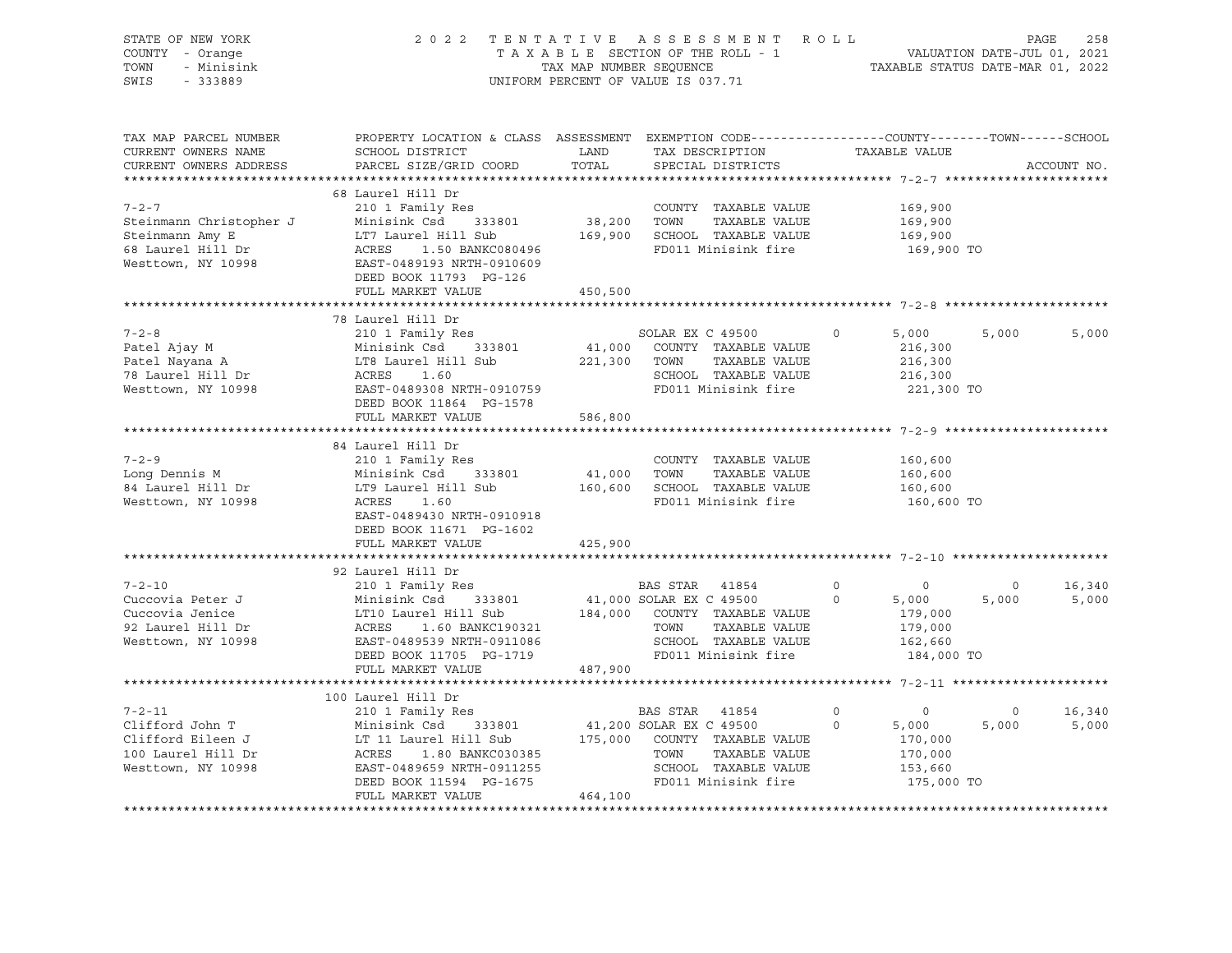| STATE OF NEW YORK<br>COUNTY - Orange<br>TOWN<br>- Minisink<br>SWIS<br>$-333889$ |                                                                                                                                                                                                                                                                                                                                  |         | 2022 TENTATIVE ASSESSMENT ROLL<br>TAXABLE SECTION OF THE ROLL - 1<br>TAXABLE SECTION OF THE ROLL - 1<br>TAXABLE STATUS DATE-MAR 01, 2022<br>UNIFORM PERCENT OF VALUE IS 037.71 |                                                 | 259<br>PAGE                                |
|---------------------------------------------------------------------------------|----------------------------------------------------------------------------------------------------------------------------------------------------------------------------------------------------------------------------------------------------------------------------------------------------------------------------------|---------|--------------------------------------------------------------------------------------------------------------------------------------------------------------------------------|-------------------------------------------------|--------------------------------------------|
| TAX MAP PARCEL NUMBER<br>CURRENT OWNERS NAME<br>CURRENT OWNERS ADDRESS          | PROPERTY LOCATION & CLASS ASSESSMENT EXEMPTION CODE----------------COUNTY-------TOWN------SCHOOL<br>SCHOOL DISTRICT<br>PARCEL SIZE/GRID COORD                                                                                                                                                                                    | TOTAL   | LAND TAX DESCRIPTION TAXABLE VALUE<br>SPECIAL DISTRICTS                                                                                                                        |                                                 | ACCOUNT NO.                                |
| $7 - 2 - 12$                                                                    | 106 Laurel Hill Dr<br>210 1 Family Res<br>Midbo Family Trust Jan S<br>Minisink Csd 333801 41,000 TOWN TAXABLE VALUE<br>Midbo Family Trust Mary M Lt 12 Laurel Hill Sub 184,400 SCHOOL TAXABLE VALUE<br>106 Laurel Hill Dr ACRES 1.60 FD011 Minisink fire<br>Westtown, NY 10998 E<br>DEED BOOK 14332 PG-1108<br>FULL MARKET VALUE | 489,000 | COUNTY TAXABLE VALUE                                                                                                                                                           | 184,400<br>184,400<br>184,400<br>184,400 TO     |                                            |
|                                                                                 |                                                                                                                                                                                                                                                                                                                                  |         |                                                                                                                                                                                |                                                 |                                            |
| $7 - 2 - 13$<br>Burgos Felix<br>114 Laurel Hill Dr<br>Westown, NY 10998         | 114 Laurel Hill Dr<br>210 1 Family Res<br>Minisink Csd 333801 42,000 TOWN TAXABLE VALUE<br>LT13 Laurel Hill Sub 201,000 SCHOOL TAXABLE VALUE<br>ACRES 2.60 FD011 Minisink fire<br>EAST-0489923 NRTH-0911637<br>DEED BOOK 14793 PG-681                                                                                            |         | COUNTY TAXABLE VALUE<br>TAXABLE VALUE<br>FD011 Minisink fire                                                                                                                   | 201,000<br>201,000<br>201,000<br>201,000 TO     |                                            |
|                                                                                 | FULL MARKET VALUE                                                                                                                                                                                                                                                                                                                | 533,000 |                                                                                                                                                                                |                                                 |                                            |
|                                                                                 |                                                                                                                                                                                                                                                                                                                                  |         |                                                                                                                                                                                |                                                 |                                            |
| $7 - 2 - 14$                                                                    | 117 Laurel Hill Dr<br>210 1 Family Res<br>Sullivan Megan K<br>Sullivan Keith A<br>Sullivan Keith A<br>117 Laurel Hill Dr ACRES<br>Minisink Csd 333801<br>14,800 TOWN TAXABLE VALUE<br>221,000 SCHOOL TAXABLE VALUE<br>FD011 Minisink fire<br>FD011 Minisink fire<br>Westtown, NY 10998<br>FR<br>DEED BOOK 14187 PG-1746          |         | COUNTY TAXABLE VALUE<br>TAXABLE VALUE<br>FD011 Minisink fire                                                                                                                   | 221,000<br>221,000<br>221,000<br>221,000 TO     |                                            |
|                                                                                 | FULL MARKET VALUE                                                                                                                                                                                                                                                                                                                | 586,100 |                                                                                                                                                                                |                                                 |                                            |
|                                                                                 |                                                                                                                                                                                                                                                                                                                                  |         |                                                                                                                                                                                |                                                 |                                            |
| $7 - 2 - 15$                                                                    | 107 Laurel Hill Dr<br>210 1 Family Res<br>Example 1210 1 1 2002<br>Kassel Neil E Minisink Csd 333801 41,000 TOWN TAXABLE VALUE<br>107 Laurel Hill Dr ACRES 1.60 BANKN140687 FD011 Minisink fire<br>Nesttown, NY 10998 EAST-0489362 NRTH-0911673 FD011 Minisink fire<br>DEED BOOK 12927 PG-776                                    |         | COUNTY TAXABLE VALUE<br>TAXABLE VALUE                                                                                                                                          | 178,800<br>$178,800$<br>$178,800$<br>178,800 TO |                                            |
|                                                                                 | FULL MARKET VALUE                                                                                                                                                                                                                                                                                                                | 474,100 |                                                                                                                                                                                |                                                 |                                            |
|                                                                                 | 99 Laurel Hill Dr                                                                                                                                                                                                                                                                                                                |         |                                                                                                                                                                                |                                                 |                                            |
|                                                                                 | 210 1 Family Res<br>Racz George Minisink Csd 333801 41,800 SOLAR EX C 49500 0 5,000<br>Racz Maria LT16 Laurel Hill Sub 177,700 COUNTY TAXABLE VALUE 172,700<br>99 Laurel Hill Dr ACRES 1.50 TOWN TAXABLE VALUE 172,700<br>Westtown, NY<br>FULL MARKET VALUE                                                                      | 471,200 |                                                                                                                                                                                | 177,700 TO                                      | 16,340<br>$\overline{0}$<br>5,000<br>5,000 |
|                                                                                 |                                                                                                                                                                                                                                                                                                                                  |         |                                                                                                                                                                                |                                                 |                                            |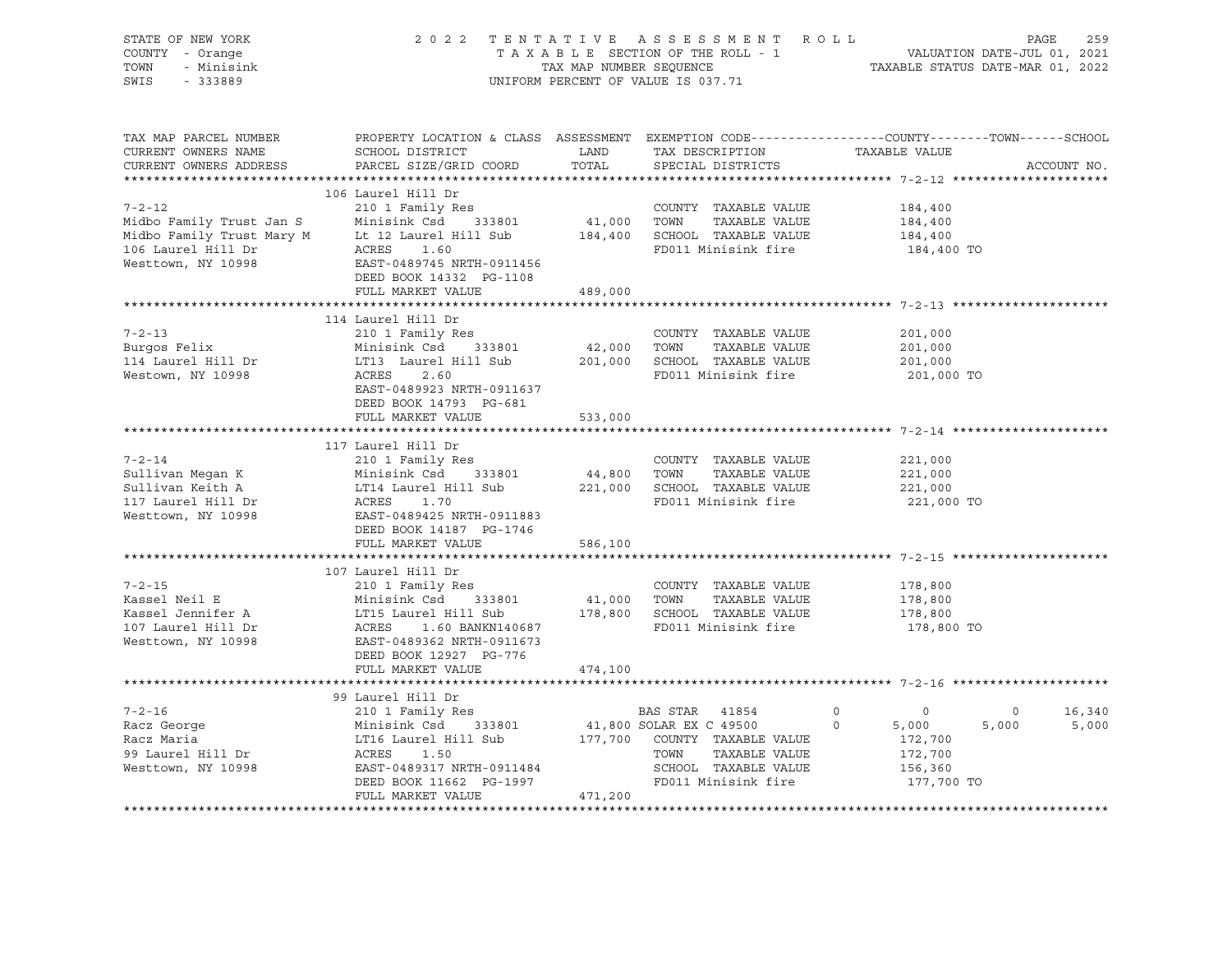| STATE OF NEW YORK<br>COUNTY - Orange<br>TOWN<br>- Minisink<br>SWIS<br>$-333889$ | 2 0 2 2                                                                                                                                       | UNIFORM PERCENT OF VALUE IS 037.71 |                         | TENTATIVE ASSESSMENT ROLL<br>$\begin{array}{cccccccccccccc} \text{I} & \text{E} & \text{n} & \text{I} & \text{A} & \text{I} & \text{I} & \text{V} & \text{E} & \text{A} & \text{B} & \text{B} & \text{B} & \text{C} & \text{C} & \text{A} & \text{I} & \text{A} & \text{A} & \text{A} & \text{A} & \text{A} & \text{A} & \text{A} & \text{A} & \text{B} & \text{A} & \text{B} & \text{E} & \text{SECTION} & \text{OF} & \text{THE} & \text{ROL} & \text{I} & \text{A} & \$ |          |                | PAGE     | 260         |
|---------------------------------------------------------------------------------|-----------------------------------------------------------------------------------------------------------------------------------------------|------------------------------------|-------------------------|----------------------------------------------------------------------------------------------------------------------------------------------------------------------------------------------------------------------------------------------------------------------------------------------------------------------------------------------------------------------------------------------------------------------------------------------------------------------------|----------|----------------|----------|-------------|
| TAX MAP PARCEL NUMBER<br>CURRENT OWNERS NAME<br>CURRENT OWNERS ADDRESS          | PROPERTY LOCATION & CLASS ASSESSMENT EXEMPTION CODE----------------COUNTY-------TOWN------SCHOOL<br>SCHOOL DISTRICT<br>PARCEL SIZE/GRID COORD | LAND<br>TOTAL                      |                         | TAX DESCRIPTION TAXABLE VALUE<br>SPECIAL DISTRICTS                                                                                                                                                                                                                                                                                                                                                                                                                         |          |                |          | ACCOUNT NO. |
|                                                                                 | 91 Laurel Hill Dr                                                                                                                             |                                    |                         |                                                                                                                                                                                                                                                                                                                                                                                                                                                                            |          |                |          |             |
| $7 - 2 - 17$                                                                    | 210 1 Family Res                                                                                                                              |                                    | BAS STAR 41854          |                                                                                                                                                                                                                                                                                                                                                                                                                                                                            | $\circ$  | $\overline{0}$ | $\Omega$ | 16,340      |
| Espinosa Noe G                                                                  | Minisink Csd 333801                                                                                                                           | 33,600                             |                         | COUNTY TAXABLE VALUE                                                                                                                                                                                                                                                                                                                                                                                                                                                       |          | 179,700        |          |             |
| Espinosa Suzannah L B                                                           | LT17 Laurel Hill Sub                                                                                                                          | 179,700                            | TOWN                    | TAXABLE VALUE                                                                                                                                                                                                                                                                                                                                                                                                                                                              |          | 179,700        |          |             |
| 91 Laurel Hill Dr                                                               | ACRES 1.60 BANKC061222                                                                                                                        |                                    |                         | SCHOOL TAXABLE VALUE                                                                                                                                                                                                                                                                                                                                                                                                                                                       |          | 163,360        |          |             |
| Westtown, NY 10998                                                              | EAST-0489198 NRTH-0911321                                                                                                                     |                                    |                         | FD011 Minisink fire                                                                                                                                                                                                                                                                                                                                                                                                                                                        |          | 179,700 TO     |          |             |
|                                                                                 | DEED BOOK 11933 PG-1231                                                                                                                       |                                    |                         |                                                                                                                                                                                                                                                                                                                                                                                                                                                                            |          |                |          |             |
|                                                                                 | FULL MARKET VALUE                                                                                                                             | 476,500                            |                         |                                                                                                                                                                                                                                                                                                                                                                                                                                                                            |          |                |          |             |
|                                                                                 |                                                                                                                                               |                                    |                         |                                                                                                                                                                                                                                                                                                                                                                                                                                                                            |          |                |          |             |
|                                                                                 | 83 Laurel Hill Dr                                                                                                                             |                                    |                         |                                                                                                                                                                                                                                                                                                                                                                                                                                                                            |          |                |          |             |
| $7 - 2 - 18$                                                                    | 210 1 Family Res                                                                                                                              |                                    |                         | SOLAR EX C 49500                                                                                                                                                                                                                                                                                                                                                                                                                                                           | $\circ$  | 5,000          | 5,000    | 5,000       |
| Emanuele Nicholas                                                               | Minisink Csd 333801                                                                                                                           | 41,000                             |                         | COUNTY TAXABLE VALUE                                                                                                                                                                                                                                                                                                                                                                                                                                                       |          | 179,400        |          |             |
| Emanuele Dubva                                                                  | LT18 Laurel Hill Sub                                                                                                                          | 184,400                            |                         | TOWN TAXABLE VALUE                                                                                                                                                                                                                                                                                                                                                                                                                                                         |          | 179,400        |          |             |
| 83 Laurel Hill Dr                                                               | ACRES<br>ACRES<br>EAST-0<br>1.60 BANKC170030                                                                                                  |                                    |                         | SCHOOL TAXABLE VALUE                                                                                                                                                                                                                                                                                                                                                                                                                                                       |          | 179,400        |          |             |
| Westtown, NY 10998                                                              | EAST-0489074 NRTH-0911165                                                                                                                     |                                    |                         | FD011 Minisink fire                                                                                                                                                                                                                                                                                                                                                                                                                                                        |          | 184,400 TO     |          |             |
|                                                                                 | DEED BOOK 14921 PG-1080                                                                                                                       |                                    |                         |                                                                                                                                                                                                                                                                                                                                                                                                                                                                            |          |                |          |             |
|                                                                                 | FULL MARKET VALUE                                                                                                                             | 489,000                            |                         |                                                                                                                                                                                                                                                                                                                                                                                                                                                                            |          |                |          |             |
|                                                                                 |                                                                                                                                               |                                    |                         |                                                                                                                                                                                                                                                                                                                                                                                                                                                                            |          |                |          |             |
|                                                                                 | 75 Laurel Hill Dr                                                                                                                             |                                    |                         |                                                                                                                                                                                                                                                                                                                                                                                                                                                                            |          |                |          |             |
| $7 - 2 - 19$                                                                    | 210 1 Family Res                                                                                                                              |                                    |                         | COUNTY TAXABLE VALUE                                                                                                                                                                                                                                                                                                                                                                                                                                                       |          | 200,200        |          |             |
| Pennington Andrew S                                                             | Minisink Csd 333801                                                                                                                           | 41,000                             | TOWN                    | TAXABLE VALUE                                                                                                                                                                                                                                                                                                                                                                                                                                                              |          | 200,200        |          |             |
| Pennington Doreen                                                               | LT19 Laurel Hill Sub                                                                                                                          | 200,200                            |                         | SCHOOL TAXABLE VALUE                                                                                                                                                                                                                                                                                                                                                                                                                                                       |          | 200,200        |          |             |
| 75 Laurel Hill Dr                                                               | ACRES 1.60 BANKN140687                                                                                                                        |                                    |                         | FD011 Minisink fire                                                                                                                                                                                                                                                                                                                                                                                                                                                        |          | 200,200 TO     |          |             |
| Westtown, NY 10998                                                              | EAST-0488961 NRTH-0911000                                                                                                                     |                                    |                         |                                                                                                                                                                                                                                                                                                                                                                                                                                                                            |          |                |          |             |
|                                                                                 | DEED BOOK 13088 PG-636                                                                                                                        |                                    |                         |                                                                                                                                                                                                                                                                                                                                                                                                                                                                            |          |                |          |             |
|                                                                                 | FULL MARKET VALUE                                                                                                                             | 530,900                            |                         |                                                                                                                                                                                                                                                                                                                                                                                                                                                                            |          |                |          |             |
|                                                                                 |                                                                                                                                               | ************                       |                         |                                                                                                                                                                                                                                                                                                                                                                                                                                                                            |          |                |          |             |
|                                                                                 | 67 Laurel Hill Dr                                                                                                                             |                                    |                         |                                                                                                                                                                                                                                                                                                                                                                                                                                                                            |          |                |          |             |
| $7 - 2 - 20$                                                                    | 210 1 Family Res                                                                                                                              |                                    | BAS STAR 41854          |                                                                                                                                                                                                                                                                                                                                                                                                                                                                            | $\Omega$ | $\overline{0}$ | $\Omega$ | 16,340      |
| Gartenberg Karen S                                                              | Minisink Csd 333801                                                                                                                           | 41,000                             |                         | COUNTY TAXABLE VALUE                                                                                                                                                                                                                                                                                                                                                                                                                                                       |          | 172,400        |          |             |
| 67 Laurel Hill Dr                                                               | LT20 Laurel Hill Sub                                                                                                                          | 172,400                            | TOWN                    | TAXABLE VALUE                                                                                                                                                                                                                                                                                                                                                                                                                                                              |          | 172,400        |          |             |
| Westtown, NY 10998                                                              | ACRES 1.60                                                                                                                                    |                                    |                         | SCHOOL TAXABLE VALUE                                                                                                                                                                                                                                                                                                                                                                                                                                                       |          | 156,060        |          |             |
|                                                                                 | EAST-0488840 NRTH-0910838                                                                                                                     |                                    |                         | FD011 Minisink fire                                                                                                                                                                                                                                                                                                                                                                                                                                                        |          | 172,400 TO     |          |             |
|                                                                                 | DEED BOOK 11734 PG-163                                                                                                                        |                                    |                         |                                                                                                                                                                                                                                                                                                                                                                                                                                                                            |          |                |          |             |
|                                                                                 | FULL MARKET VALUE                                                                                                                             | 457,200                            |                         |                                                                                                                                                                                                                                                                                                                                                                                                                                                                            |          |                |          |             |
|                                                                                 |                                                                                                                                               |                                    |                         |                                                                                                                                                                                                                                                                                                                                                                                                                                                                            |          |                |          |             |
|                                                                                 | 59 Laurel Hill Dr                                                                                                                             |                                    |                         |                                                                                                                                                                                                                                                                                                                                                                                                                                                                            |          |                |          |             |
| $7 - 2 - 21$                                                                    | 210 1 Family Res                                                                                                                              |                                    | BAS STAR 41854          |                                                                                                                                                                                                                                                                                                                                                                                                                                                                            | $\circ$  | $\overline{0}$ | $\circ$  | 16,340      |
| Scrima Arthur G                                                                 | Minisink Csd 333801                                                                                                                           |                                    | 41,000 SOLAR EX C 49500 |                                                                                                                                                                                                                                                                                                                                                                                                                                                                            | $\circ$  | 5,000          | 5,000    | 5,000       |
| Scrima Linda M                                                                  | Lt 21 Laurel Hill Sub Map                                                                                                                     | 202,100                            |                         | COUNTY TAXABLE VALUE                                                                                                                                                                                                                                                                                                                                                                                                                                                       |          | 197,100        |          |             |
| 59 Laurel Hill Dr                                                               | 236-03 Filed 6/26/03                                                                                                                          |                                    | TOWN                    | TAXABLE VALUE                                                                                                                                                                                                                                                                                                                                                                                                                                                              |          | 197,100        |          |             |
| Westtown, NY 10998                                                              | ACRES 1.60                                                                                                                                    |                                    |                         | SCHOOL TAXABLE VALUE                                                                                                                                                                                                                                                                                                                                                                                                                                                       |          | 180,760        |          |             |
|                                                                                 | EAST-0488727 NRTH-0910680                                                                                                                     |                                    |                         | FD011 Minisink fire                                                                                                                                                                                                                                                                                                                                                                                                                                                        |          | 202,100 TO     |          |             |
|                                                                                 | DEED BOOK 11711 PG-844                                                                                                                        |                                    |                         |                                                                                                                                                                                                                                                                                                                                                                                                                                                                            |          |                |          |             |
|                                                                                 | FULL MARKET VALUE                                                                                                                             | 535,900                            |                         |                                                                                                                                                                                                                                                                                                                                                                                                                                                                            |          |                |          |             |
|                                                                                 |                                                                                                                                               |                                    |                         |                                                                                                                                                                                                                                                                                                                                                                                                                                                                            |          |                |          |             |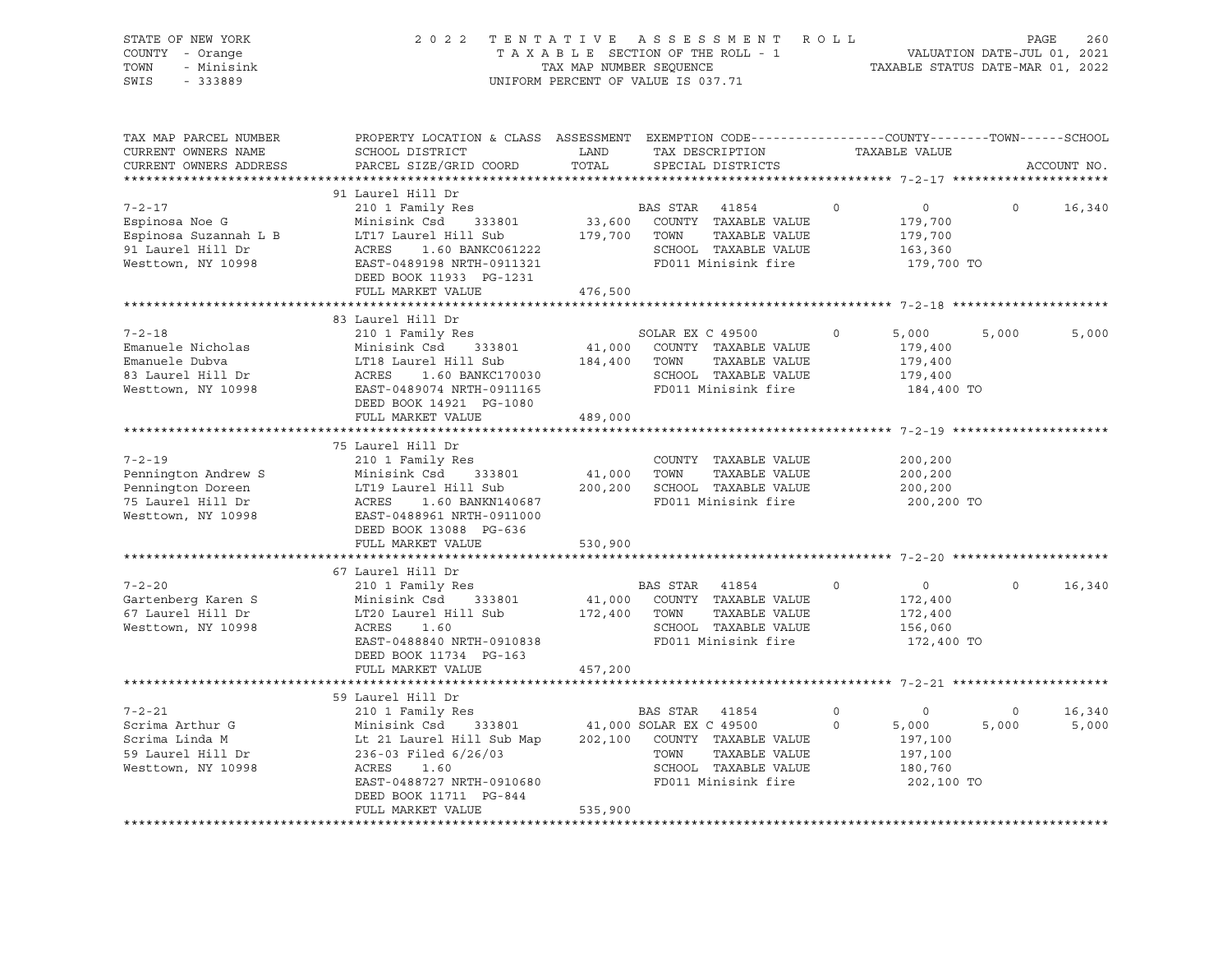| STATE OF NEW YORK<br>COUNTY - Orange<br>TOWN<br>- Minisink<br>SWIS<br>$-333889$                                                                                                                                                                          |                                                                                                                                                                                        |         | 2022 TENTATIVE ASSESSMENT ROLL<br>TAXABLE SECTION OF THE ROLL - 1<br>TAXABLE SECTION OF THE ROLL - 1<br>TAXABLE STATUS DATE-MAR 01, 2022<br>UNIFORM PERCENT OF VALUE IS 037.71 |                                                                          | PAGE<br>261        |
|----------------------------------------------------------------------------------------------------------------------------------------------------------------------------------------------------------------------------------------------------------|----------------------------------------------------------------------------------------------------------------------------------------------------------------------------------------|---------|--------------------------------------------------------------------------------------------------------------------------------------------------------------------------------|--------------------------------------------------------------------------|--------------------|
| TAX MAP PARCEL NUMBER<br>CURRENT OWNERS NAME<br>CURRENT OWNERS ADDRESS                                                                                                                                                                                   | PROPERTY LOCATION & CLASS ASSESSMENT EXEMPTION CODE----------------COUNTY-------TOWN------SCHOOL<br>SCHOOL DISTRICT LAND<br>PARCEL SIZE/GRID COORD TOTAL                               |         | TAX DESCRIPTION TAXABLE VALUE<br>SPECIAL DISTRICTS                                                                                                                             |                                                                          | ACCOUNT NO.        |
| $7 - 2 - 22$<br>Frost Donald                                                                                                                                                                                                                             | 55 Laurel Hill Dr<br>210 1 Family Res<br>Minisink Csd 333801 35,100 COUNTY TAXABLE VALUE<br>DEED BOOK 12097 PG-256<br>FULL MARKET VALUE 726,300                                        |         | BAS STAR 41854<br>273,900 TOWN TAXABLE VALUE<br>SCHOOL TAXABLE VALUE<br>FD011 Minisink fire                                                                                    | $\circ$<br>$\overline{0}$<br>273,900<br>273,900<br>257,560<br>273,900 TO | $\circ$<br>16,340  |
|                                                                                                                                                                                                                                                          |                                                                                                                                                                                        |         |                                                                                                                                                                                |                                                                          |                    |
| $7 - 2 - 23$<br>Odland John P Minisink Csd 333801 37,500 COUNTY TAXABLE VALUE<br>Carotenuto Annamarie LT23 Laurel Hill Sub 193,800 TOWN TAXABLE VALUE<br>53 Laurel Hill Dr ACRES 1.80 SCHOOL TAXABLE VALUE<br>Westtown, NY 10998 EAST-0488755 NRTH-0     | 53 Laurel Hill Dr<br>210 1 Family Res<br>DEED BOOK 11795 PG-1539                                                                                                                       |         | BAS STAR 41854<br>SCHOOL TAXABLE VALUE<br>FD011 Minisink fire                                                                                                                  | $\circ$<br>$\overline{0}$<br>193,800<br>193,800<br>177,460<br>193,800 TO | $\Omega$<br>16,340 |
|                                                                                                                                                                                                                                                          | FULL MARKET VALUE 513,900                                                                                                                                                              |         |                                                                                                                                                                                |                                                                          |                    |
|                                                                                                                                                                                                                                                          |                                                                                                                                                                                        |         |                                                                                                                                                                                |                                                                          |                    |
| $7 - 2 - 24$<br>Example 18 1998<br>Boykin Michael L Minisink Csd 333801<br>Boykin Latoya LT24 Laurel Hill Sub 164,200 SCHOOL TAXABLE VALUE<br>47 Laurel Hill Dr ACRES 2.00 BANKC061339<br>Westtown, NY 10998 EAST-0488990 NRTH-0910112<br>EAST-0488990 N | 47 Laurel Hill Dr<br>210 1 Family Res<br>DEED BOOK 14590 PG-30                                                                                                                         |         | COUNTY TAXABLE VALUE                                                                                                                                                           | 164,200<br>164,200<br>164,200<br>164,200 TO                              |                    |
|                                                                                                                                                                                                                                                          | FULL MARKET VALUE                                                                                                                                                                      | 435,400 |                                                                                                                                                                                |                                                                          |                    |
|                                                                                                                                                                                                                                                          |                                                                                                                                                                                        |         |                                                                                                                                                                                |                                                                          |                    |
| $7 - 2 - 25$<br>Crearer Jerome S<br>35 Laurel Hill Dr<br>Westtown, NY 10998                                                                                                                                                                              | 35 Laurel Hill Dr<br>210 1 Family Res<br>Minisink Csd 333801 33,600<br>LT25 Laurel Hill Sub<br>ACRES 1.60<br>EAST-0489198 NRTH-0910015<br>DEED BOOK 14438 PG-1594<br>FULL MARKET VALUE | 476,500 | COUNTY TAXABLE VALUE<br>TOWN TAXABLE VALUE<br>179,700 SCHOOL TAXABLE VALUE<br>FD011 Minisink fire                                                                              | 179,700<br>179,700<br>179,700<br>179,700 TO                              |                    |
|                                                                                                                                                                                                                                                          |                                                                                                                                                                                        |         |                                                                                                                                                                                |                                                                          |                    |
| $7 - 2 - 26$<br>Nagappan Suresh Minisink Csd 333801 41,000 TOWN TAXABLE VALUE<br>Sadanantham Chandra LT26 Laurel Hill Sub 205,000 SCHOOL TAXABLE VALUE<br>29 Laurel Hill Dr ACRES 1.60 BANKC030230 FD011 Minisink fire<br>Westtown, NY 10998 EAST-04     | 29 Laurel Hill Dr<br>210 1 Family Res<br>DEED BOOK 14178 PG-176<br>FULL MARKET VALUE                                                                                                   | 543,600 | COUNTY TAXABLE VALUE<br>FD011 Minisink fire                                                                                                                                    | 205,000<br>205,000<br>205,000<br>205,000 TO                              |                    |
|                                                                                                                                                                                                                                                          |                                                                                                                                                                                        |         |                                                                                                                                                                                |                                                                          |                    |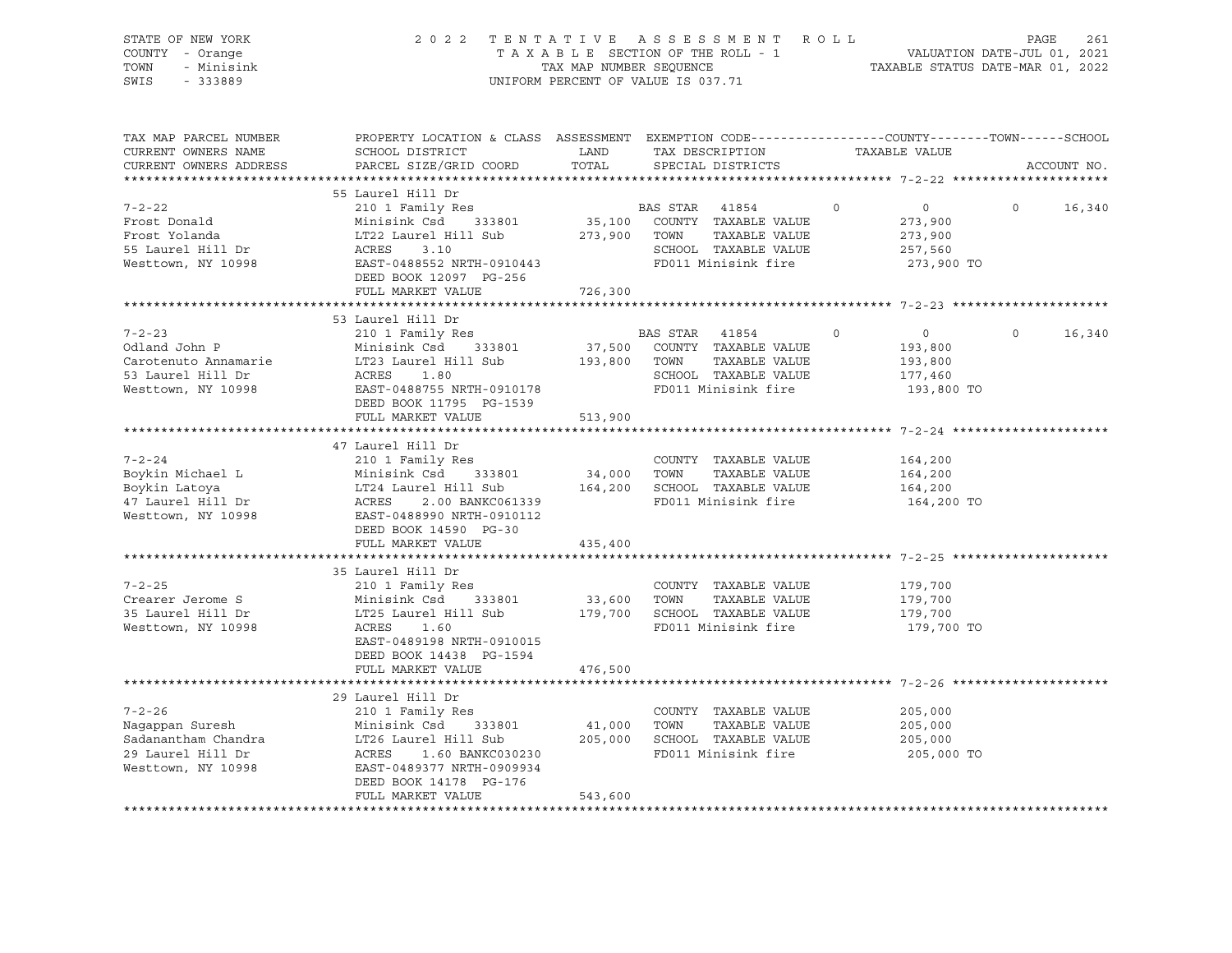| STATE OF NEW YORK<br>COUNTY<br>- Orange<br>- Minisink<br>TOWN<br>SWIS<br>$-333889$                                                                                                                                                                                                                                                                                                                                                                                                                                     |                                                                                                     | 2022 TENTATIVE ASSESSMENT ROLL<br>TAX MAP NUMBER SEQUENCE TAXABLE STATUS DATE-MAR 01, 2021<br>UNIFORM PERCENT OF VALUE IS 037.71 |                           |         | PAGE<br>262 |
|------------------------------------------------------------------------------------------------------------------------------------------------------------------------------------------------------------------------------------------------------------------------------------------------------------------------------------------------------------------------------------------------------------------------------------------------------------------------------------------------------------------------|-----------------------------------------------------------------------------------------------------|----------------------------------------------------------------------------------------------------------------------------------|---------------------------|---------|-------------|
| TAX MAP PARCEL NUMBER THE PROPERTY LOCATION & CLASS ASSESSMENT EXEMPTION CODE--------------COUNTY-------TOWN------SCHOOL<br>CURRENT OWNERS NAME                                                                                                                                                                                                                                                                                                                                                                        | SCHOOL DISTRICT                        LAND         TAX DESCRIPTION                   TAXABLE VALUE |                                                                                                                                  |                           |         |             |
|                                                                                                                                                                                                                                                                                                                                                                                                                                                                                                                        |                                                                                                     |                                                                                                                                  |                           |         |             |
| $\begin{minipage}{.45\textwidth} \begin{minipage}{.45\textwidth} \begin{minipage}{.45\textwidth} \begin{minipage}{.45\textwidth} \begin{minipage}{.45\textwidth} \begin{minipage}{.45\textwidth} \begin{minipage}{.45\textwidth} \begin{minipage}{.45\textwidth} \begin{minipage}{.45\textwidth} \begin{minipage}{.45\textwidth} \begin{minipage}{.45\textwidth} \begin{minipage}{.45\textwidth} \begin{minipage}{.45\textwidth} \begin{minipage}{.45\textwidth} \begin{minipage}{.45\textwidth} \begin{minipage}{.45$ |                                                                                                     |                                                                                                                                  |                           |         |             |
|                                                                                                                                                                                                                                                                                                                                                                                                                                                                                                                        | 21 Laurel Hill Dr                                                                                   |                                                                                                                                  |                           |         |             |
|                                                                                                                                                                                                                                                                                                                                                                                                                                                                                                                        |                                                                                                     |                                                                                                                                  |                           |         |             |
|                                                                                                                                                                                                                                                                                                                                                                                                                                                                                                                        |                                                                                                     |                                                                                                                                  |                           |         |             |
| 21 Laurel Hill Dr LT27 Laurel Hill Sub 189,700 COUNTY TAXABLE VALUE 184,700                                                                                                                                                                                                                                                                                                                                                                                                                                            |                                                                                                     |                                                                                                                                  |                           |         |             |
| Westtown, NY 10998 ACRES                                                                                                                                                                                                                                                                                                                                                                                                                                                                                               | 1.60                                                                                                | TOWN                                                                                                                             | TAXABLE VALUE 184,700     |         |             |
|                                                                                                                                                                                                                                                                                                                                                                                                                                                                                                                        | EAST-0489559 NRTH-0909847                                                                           | SCHOOL TAXABLE VALUE 168,360                                                                                                     |                           |         |             |
|                                                                                                                                                                                                                                                                                                                                                                                                                                                                                                                        | DEED BOOK 13335 PG-706 FD011 Minisink fire 189,700 TO                                               |                                                                                                                                  |                           |         |             |
|                                                                                                                                                                                                                                                                                                                                                                                                                                                                                                                        | FULL MARKET VALUE 503,100                                                                           |                                                                                                                                  |                           |         |             |
|                                                                                                                                                                                                                                                                                                                                                                                                                                                                                                                        |                                                                                                     |                                                                                                                                  |                           |         |             |
|                                                                                                                                                                                                                                                                                                                                                                                                                                                                                                                        | 13 Laurel Hill Dr                                                                                   |                                                                                                                                  |                           |         |             |
| $7 - 2 - 28$                                                                                                                                                                                                                                                                                                                                                                                                                                                                                                           | 210 1 Family Res                                                                                    | BAS STAR<br>41854 0                                                                                                              | $\overline{0}$<br>162,900 | $\circ$ | 16,340      |
|                                                                                                                                                                                                                                                                                                                                                                                                                                                                                                                        |                                                                                                     |                                                                                                                                  | 162,900                   |         |             |
| Westtown, NY 10998                                                                                                                                                                                                                                                                                                                                                                                                                                                                                                     | 1.40 BANKN140687<br>ACRES                                                                           | SCHOOL TAXABLE VALUE                                                                                                             | 146,560                   |         |             |
|                                                                                                                                                                                                                                                                                                                                                                                                                                                                                                                        | EAST-0489788 NRTH-0909801                                                                           | FD011 Minisink fire 162,900 TO                                                                                                   |                           |         |             |
|                                                                                                                                                                                                                                                                                                                                                                                                                                                                                                                        | DEED BOOK 12037 PG-590                                                                              |                                                                                                                                  |                           |         |             |

\*\*\*\*\*\*\*\*\*\*\*\*\*\*\*\*\*\*\*\*\*\*\*\*\*\*\*\*\*\*\*\*\*\*\*\*\*\*\*\*\*\*\*\*\*\*\*\*\*\*\*\*\*\*\*\*\*\*\*\*\*\*\*\*\*\*\*\*\*\*\*\*\*\*\*\*\*\*\*\*\*\*\*\*\*\*\*\*\*\*\*\*\*\*\*\*\*\*\*\*\*\*\*\*\*\*\*\*\*\*\*\*\*\*\*\*\*\*\*\*\*\*\*\*\*\*\*\*\*\*\*\*

FULL MARKET VALUE 432,000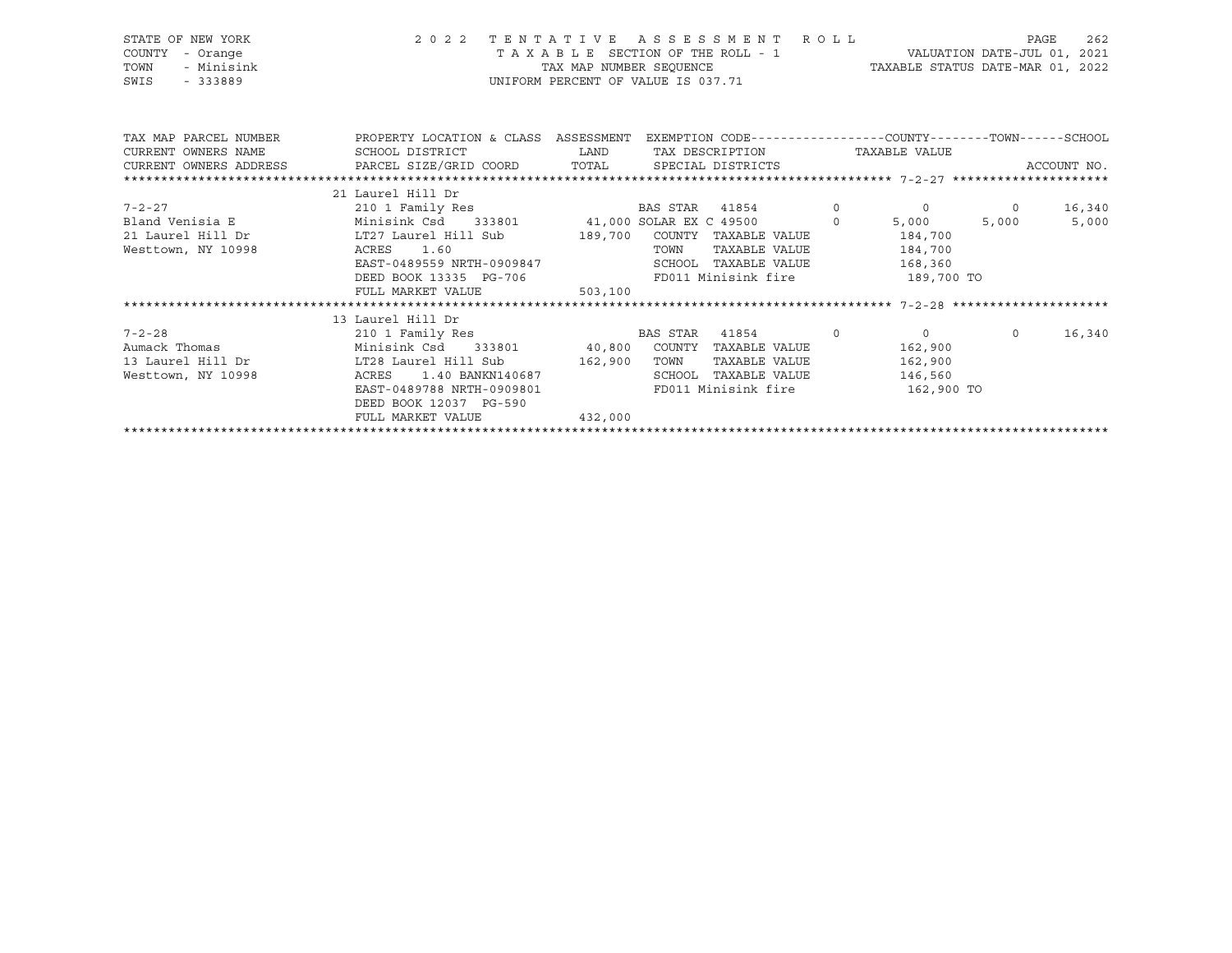|      | STATE OF NEW YORK | 2022 TENTATIVE ASSESSMENT ROLL        |                                  | PAGE            | 263 |
|------|-------------------|---------------------------------------|----------------------------------|-----------------|-----|
|      | COUNTY - Orange   | T A X A B L E SECTION OF THE ROLL - 1 | VALUATION DATE-JUL 01, 2021      |                 |     |
| TOWN | - Minisink        | MAP SECTION - 007                     | TAXABLE STATUS DATE-MAR 01, 2022 |                 |     |
| SWIS | - 333889          | SUB-SECTION - 000                     |                                  | RPS150/V04/L015 |     |
|      |                   | UNIFORM PERCENT OF VALUE IS 037.71    | CURRENT DATE $4/28/2022$         |                 |     |

# \*\*\* S P E C I A L D I S T R I C T S U M M A R Y \*\*\*

|      |                       | TOTAL | EXTENSION | EXTENSION | AD VALOREM | <b>EXEMPT</b> | TAXABLE   |
|------|-----------------------|-------|-----------|-----------|------------|---------------|-----------|
| CODE | DISTRICT NAME PARCELS |       | TYPE      | VALUE     | VALUE      | AMOUNT        | VALUE     |
|      |                       |       |           |           |            |               |           |
|      | FD011 Minisink fire   |       | 97 TOTAL  |           | 16310,800  |               | 16310,800 |

## \*\*\* S C H O O L D I S T R I C T S U M M A R Y \*\*\*

| CODE   | DISTRICT NAME | TOTAL<br>PARCELS | ASSESSED<br>LAND | ASSESSED<br>TOTAL | EXEMPT<br>AMOUNT | TOTAL<br>TAXABLE | STAR<br>AMOUNT | STAR<br>TAXABLE |
|--------|---------------|------------------|------------------|-------------------|------------------|------------------|----------------|-----------------|
| 333801 | Minisink Csd  | 97               | 4991,900         | 16310,800         | 1574,279         | 14736,521        | 1028,940       | 13707,581       |
|        | SUB-TOTAL     | 97               | 4991,900         | 16310,800         | 1574,279         | 14736,521        | 1028,940       | 13707,581       |
|        | тотаь         | 97               | 4991,900         | 16310,800         | 1574,279         | 14736,521        | 1028,940       | 13707,581       |

#### \*\*\* S Y S T E M C O D E S S U M M A R Y \*\*\*

#### NO SYSTEM EXEMPTIONS AT THIS LEVEL

## \*\*\* E X E M P T I O N S U M M A R Y \*\*\*

|       |                 | TOTAL          |          |          |          |
|-------|-----------------|----------------|----------|----------|----------|
| CODE  | DESCRIPTION     | PARCELS        | COUNTY   | TOWN     | SCHOOL   |
|       |                 |                |          |          |          |
| 41120 | VETWAR CTS      |                | 9,387    | 2,682    | 5,364    |
| 41130 | VETCOM CTS      | $\mathfrak{D}$ | 31,290   | 8,940    | 17,880   |
| 41140 | VETDIS CTS      | 2              | 53,990   | 17,880   | 35,760   |
| 41700 | FARM BLDG       |                | 22,500   | 22,500   | 22,500   |
| 41720 | AGDISTRICT      |                | 1196,243 | 1196,243 | 1196,243 |
| 41800 | AGED            | 2              | 206,532  | 206,532  | 206,532  |
| 41834 | ENH STAR        | 8              |          |          | 326,320  |
| 41854 | <b>BAS STAR</b> | 43             |          |          | 702,620  |
| 49500 | SOLAR EX C      | 18             | 90,000   | 90,000   | 90,000   |
|       | TOTAL           | 84             | 1609,942 | 1544,777 | 2603,219 |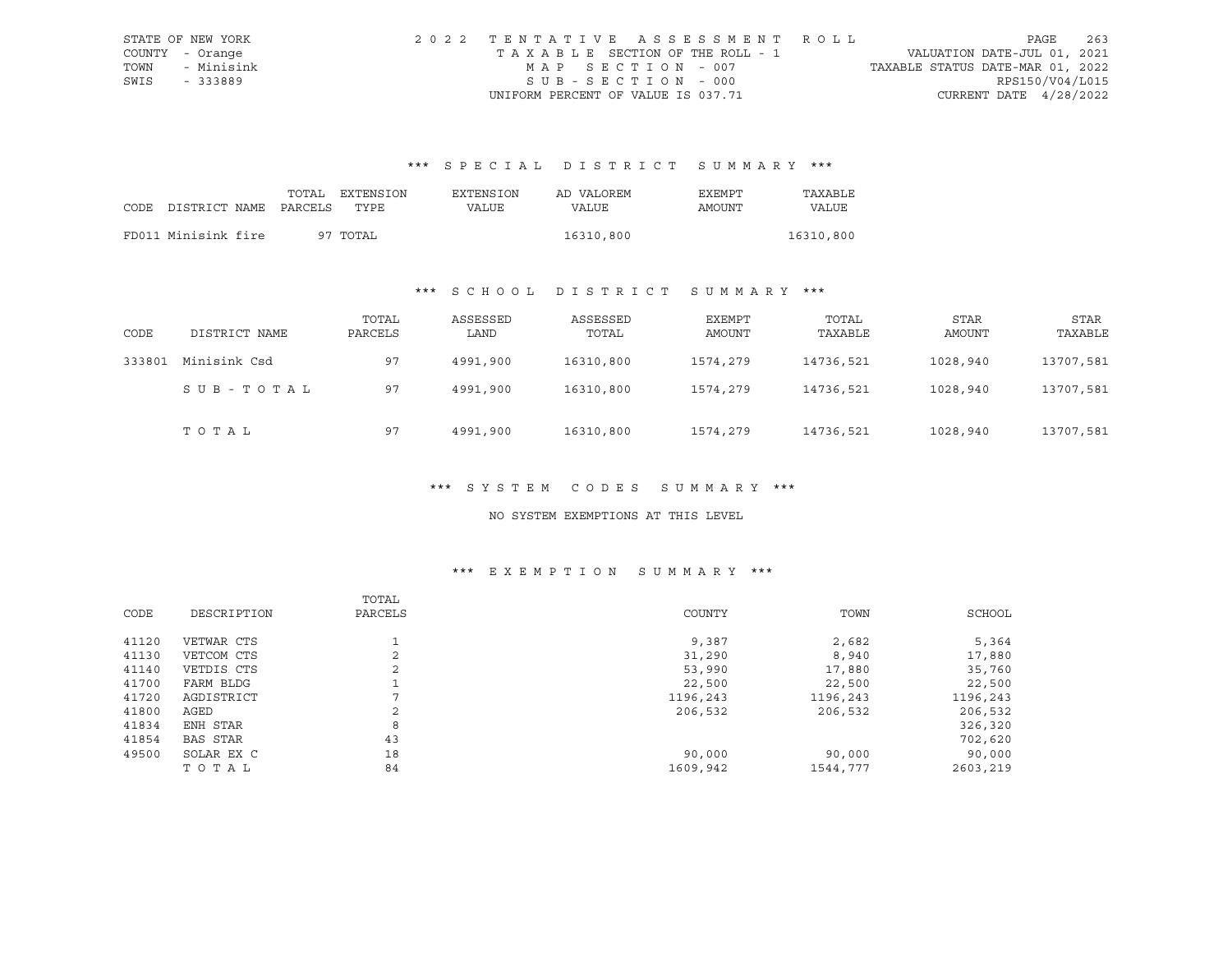|      | STATE OF NEW YORK | 2022 TENTATIVE ASSESSMENT ROLL                                 | PAGE            | 264 |
|------|-------------------|----------------------------------------------------------------|-----------------|-----|
|      | COUNTY - Orange   | VALUATION DATE-JUL 01, 2021<br>TAXABLE SECTION OF THE ROLL - 1 |                 |     |
| TOWN | - Minisink        | TAXABLE STATUS DATE-MAR 01, 2022<br>MAP SECTION - 007          |                 |     |
| SWIS | - 333889          | SUB-SECTION - 000                                              | RPS150/V04/L015 |     |
|      |                   | CURRENT DATE $4/28/2022$<br>UNIFORM PERCENT OF VALUE IS 037.71 |                 |     |

#### \*\*\* G R A N D T O T A L S \*\*\*

| ROLL       |             | TOTAL          | ASSESSED | ASSESSED  | TAXABLE   | TAXABLE   | TAXABLE   | STAR      |
|------------|-------------|----------------|----------|-----------|-----------|-----------|-----------|-----------|
| <b>SEC</b> | DESCRIPTION | PARCELS        | LAND     | TOTAL     | COUNTY    | TOWN      | SCHOOL    | TAXABLE   |
|            | TAXABLE     | Q <sub>7</sub> | 4991,900 | 16310,800 | 14700,858 | 14766,023 | 14736,521 | 13707,581 |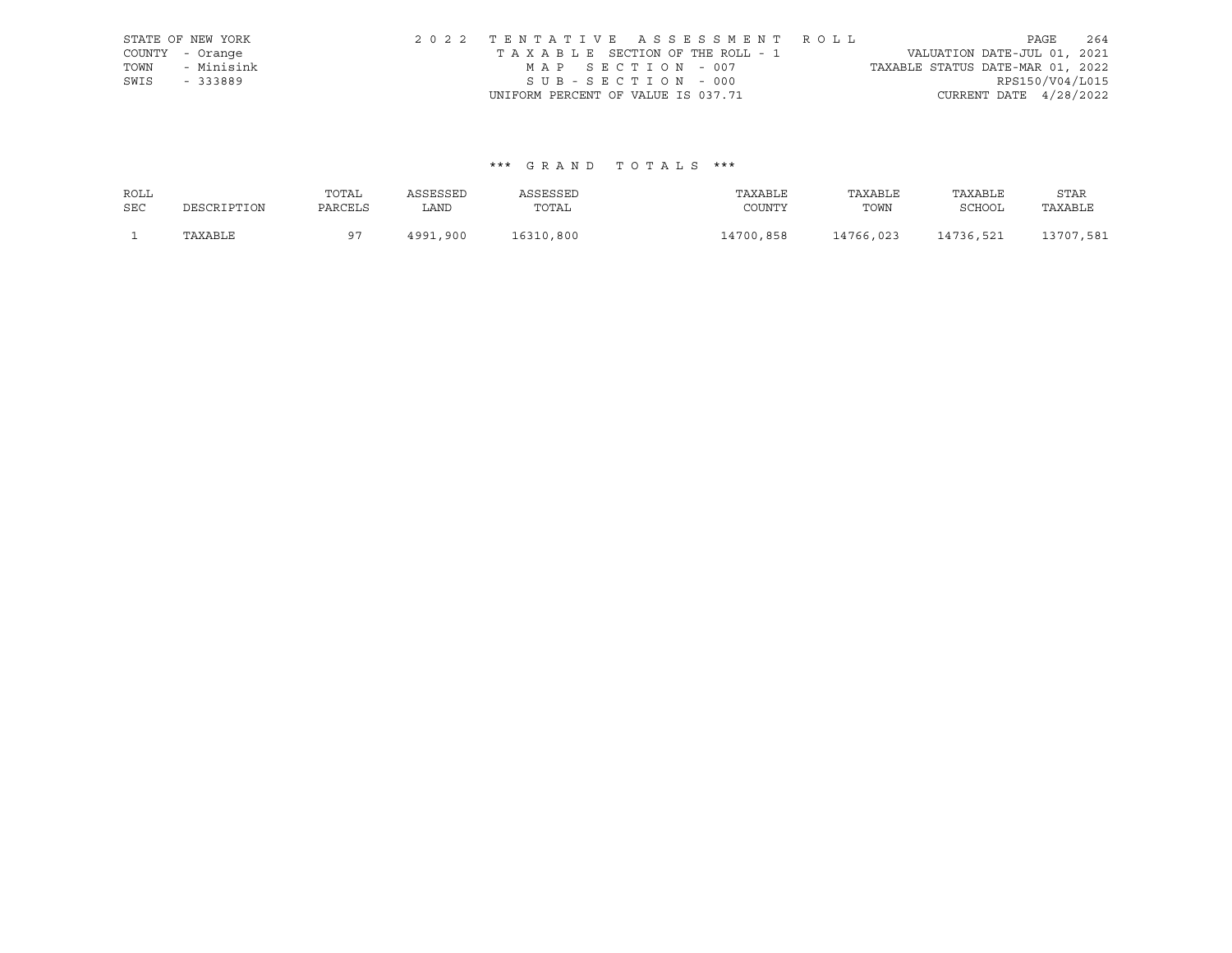STATE OF NEW YORK 2 0 2 2 T E N T A T I V E A S S E S S M E N T R O L L PAGE 265 COUNTY - Orange T A X A B L E SECTION OF THE ROLL - 1 TOWN - Minisink TAX MAP NUMBER SEQUENCE TAXABLE STATUS DATE-MAR 01, 2022<br>TAXABLE STATUS DATE-MAR 01, 2022 UNIFORM PERCENT OF VALUE IS 037.71 TAX MAP PARCEL NUMBER PROPERTY LOCATION & CLASS ASSESSMENT EXEMPTION CODE------------------COUNTY--------TOWN------SCHOOL CURRENT OWNERS NAME SCHOOL DISTRICT LAND TAX DESCRIPTION TAXABLE VALUE CURRENT OWNERS ADDRESS PARCEL SIZE/GRID COORD TOTAL SPECIAL DISTRICTS ACCOUNT NO. \*\*\*\*\*\*\*\*\*\*\*\*\*\*\*\*\*\*\*\*\*\*\*\*\*\*\*\*\*\*\*\*\*\*\*\*\*\*\*\*\*\*\*\*\*\*\*\*\*\*\*\*\*\*\*\*\*\*\*\*\*\*\*\*\*\*\*\*\*\*\*\*\*\*\*\*\*\*\*\*\*\*\*\*\*\*\*\*\*\*\*\*\*\*\*\*\*\*\*\*\*\*\* 8-1-1.1 \*\*\*\*\*\*\*\*\*\*\*\*\*\*\*\*\*\*\*\* Browns Rd 8-1-1.1 320 Rural vacant AGDISTRICT 41720 0 60,390 60,390 60,390 Malone Daniel S Minisink Csd 333801 108,800 COUNTY TAXABLE VALUE 48,410 MacBlain Jennifer A ACRES 73.10 108,800 TOWN TAXABLE VALUE 48,410 574 Ridgewood Rd EAST-0471865 NRTH-0914605 SCHOOL TAXABLE VALUE 48,410 Maplewood, NJ 07040 DEED BOOK 5158 PG-248 FD011 Minisink fire 108,800 TO FULL MARKET VALUE 288,500 MAY BE SUBJECT TO PAYMENT UNDER AGDIST LAW TIL 2026 \*\*\*\*\*\*\*\*\*\*\*\*\*\*\*\*\*\*\*\*\*\*\*\*\*\*\*\*\*\*\*\*\*\*\*\*\*\*\*\*\*\*\*\*\*\*\*\*\*\*\*\*\*\*\*\*\*\*\*\*\*\*\*\*\*\*\*\*\*\*\*\*\*\*\*\*\*\*\*\*\*\*\*\*\*\*\*\*\*\*\*\*\*\*\*\*\*\*\*\*\*\*\* 8-1-1.21 \*\*\*\*\*\*\*\*\*\*\*\*\*\*\*\*\*\*\* 98 Browns Rd 8-1-1.21 210 1 Family Res BAS STAR 41854 0 0 0 16,340 Connolly Walter M Minisink Csd 333801 42,600 COUNTY TAXABLE VALUE 175,700 Connolly Lori A Lt 1 Schwartz Sub 6531 175,700 TOWN TAXABLE VALUE 175,700 98 Browns Rd ACRES 6.90 BANKC080370 SCHOOL TAXABLE VALUE 159,360 Westtown, NY 10998 **EAST-0473409 NRTH-0915235** FD011 Minisink fire 175,700 TO DEED BOOK 13368 PG-810 FULL MARKET VALUE 465,900 \*\*\*\*\*\*\*\*\*\*\*\*\*\*\*\*\*\*\*\*\*\*\*\*\*\*\*\*\*\*\*\*\*\*\*\*\*\*\*\*\*\*\*\*\*\*\*\*\*\*\*\*\*\*\*\*\*\*\*\*\*\*\*\*\*\*\*\*\*\*\*\*\*\*\*\*\*\*\*\*\*\*\*\*\*\*\*\*\*\*\*\*\*\*\*\*\*\*\*\*\*\*\* 8-1-1.22 \*\*\*\*\*\*\*\*\*\*\*\*\*\*\*\*\*\*\* 110 Browns Rd 8-1-1.22 210 1 Family Res BAS STAR 41854 0 0 0 16,340 Lachenal Michael Minisink Csd 333801 39,400 COUNTY TAXABLE VALUE 153,700 Lachenal Nancy Lt 2 Schwartz Sub 6531 153,700 TOWN TAXABLE VALUE 153,700 110 Browns Rd ACRES 3.70 SCHOOL TAXABLE VALUE 137,360 Westtown, NY 10998 **EAST-0473039 NRTH-0915464** FD011 Minisink fire 153,700 TO DEED BOOK 4617 PG-321 FULL MARKET VALUE 407,600 \*\*\*\*\*\*\*\*\*\*\*\*\*\*\*\*\*\*\*\*\*\*\*\*\*\*\*\*\*\*\*\*\*\*\*\*\*\*\*\*\*\*\*\*\*\*\*\*\*\*\*\*\*\*\*\*\*\*\*\*\*\*\*\*\*\*\*\*\*\*\*\*\*\*\*\*\*\*\*\*\*\*\*\*\*\*\*\*\*\*\*\*\*\*\*\*\*\*\*\*\*\*\* 8-1-1.23 \*\*\*\*\*\*\*\*\*\*\*\*\*\*\*\*\*\*\* 124 Browns Rd 8-1-1.23 210 1 Family Res BAS STAR 41854 0 0 0 16,340 Keppler Stephan A Minisink Csd 333801 39,500 COUNTY TAXABLE VALUE 108,200 Baker Kristina M Lt 3 Schwartz Sub 6531 108,200 TOWN TAXABLE VALUE 108,200 124 Browns Rd ACRES 3.80 BANKC030614 SCHOOL TAXABLE VALUE 91,860 EAST-0472798 NRTH-0915713 FD011 Minisink fire 108,200 TO DEED BOOK 12902 PG-653 FULL MARKET VALUE 286,900 \*\*\*\*\*\*\*\*\*\*\*\*\*\*\*\*\*\*\*\*\*\*\*\*\*\*\*\*\*\*\*\*\*\*\*\*\*\*\*\*\*\*\*\*\*\*\*\*\*\*\*\*\*\*\*\*\*\*\*\*\*\*\*\*\*\*\*\*\*\*\*\*\*\*\*\*\*\*\*\*\*\*\*\*\*\*\*\*\*\*\*\*\*\*\*\*\*\*\*\*\*\*\* 8-1-1.24 \*\*\*\*\*\*\*\*\*\*\*\*\*\*\*\*\*\*\* Browns Rd 8-1-1.24 314 Rural vac<10 AGDISTRICT 41720 0 31,347 31,347 31,347 Malone Daniel Minisink Csd 333801 32,400 COUNTY TAXABLE VALUE 1,053 MacBlain Jennifer Lt 4 Schwartz Sub 6531 32,400 TOWN TAXABLE VALUE 1,053 574 Ridgewood Rd ACRES 3.40 SCHOOL TAXABLE VALUE 1,053 Maplewood, NJ 07040 EAST-0472593 NRTH-0915833 FD011 Minisink fire 32,400 TO DEED BOOK 4807 PG-286 MAY BE SUBJECT TO PAYMENT FULL MARKET VALUE 85,900 UNDER AGDIST LAW TIL 2026 \*\*\*\*\*\*\*\*\*\*\*\*\*\*\*\*\*\*\*\*\*\*\*\*\*\*\*\*\*\*\*\*\*\*\*\*\*\*\*\*\*\*\*\*\*\*\*\*\*\*\*\*\*\*\*\*\*\*\*\*\*\*\*\*\*\*\*\*\*\*\*\*\*\*\*\*\*\*\*\*\*\*\*\*\*\*\*\*\*\*\*\*\*\*\*\*\*\*\*\*\*\*\*\*\*\*\*\*\*\*\*\*\*\*\*\*\*\*\*\*\*\*\*\*\*\*\*\*\*\*\*\*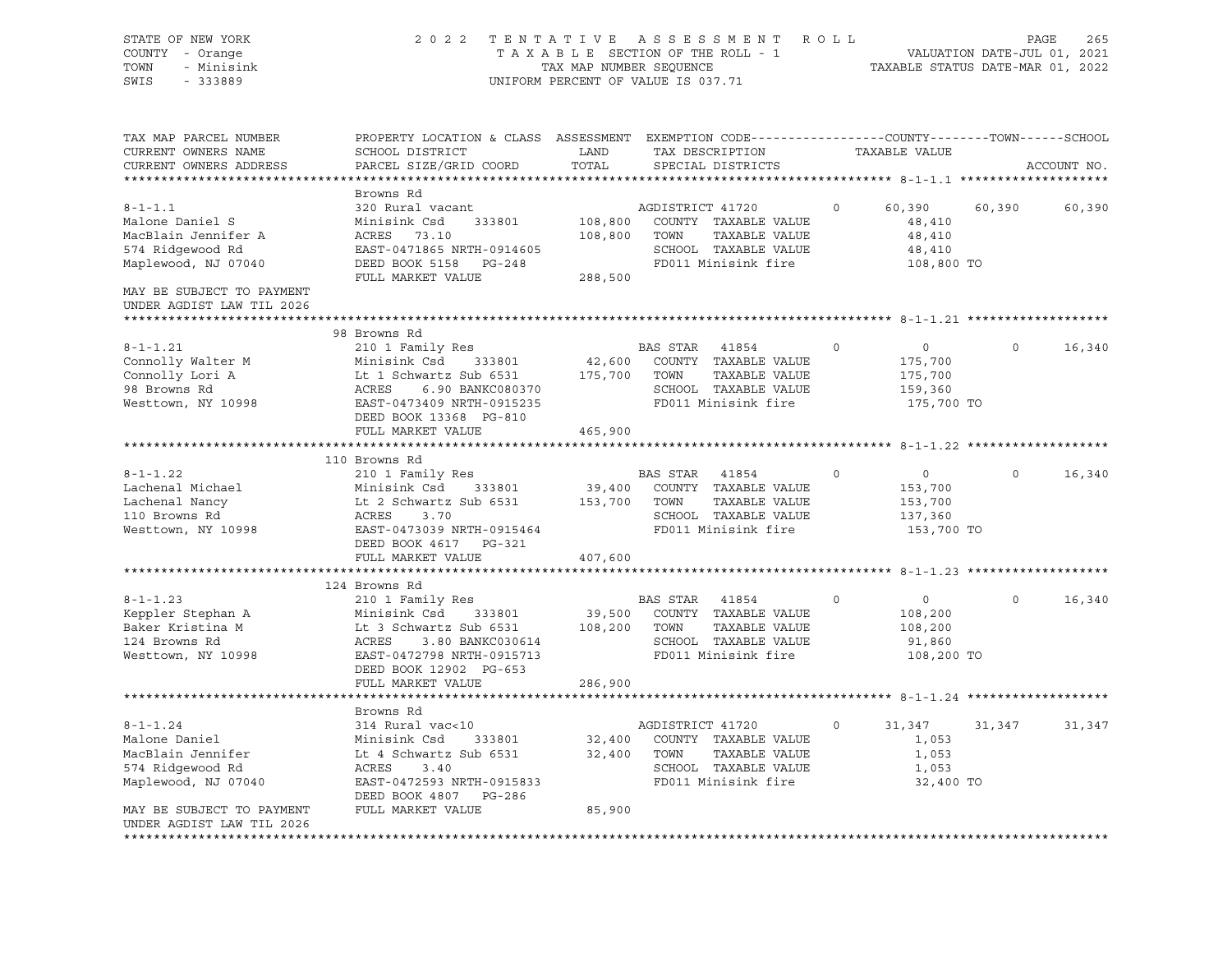#### STATE OF NEW YORK 2 0 2 2 T E N T A T I V E A S S E S S M E N T R O L L PAGE 266 COUNTY - Orange T A X A B L E SECTION OF THE ROLL - 1 VALUATION DATE-JUL 01, 2021 TOWN - Minisink TAX MAP NUMBER SEQUENCE TAXABLE STATUS DATE-MAR 01, 2022 SWIS - 333889 CONSERVATION CONTROL OF VALUE IS 037.71

| TAX MAP PARCEL NUMBER<br>CURRENT OWNERS NAME<br>CURRENT OWNERS ADDRESS | PROPERTY LOCATION & CLASS ASSESSMENT EXEMPTION CODE----------------COUNTY-------TOWN------SCHOOL<br>SCHOOL DISTRICT                        LAND         TAX DESCRIPTION                    TAXABLE VALUE<br>PARCEL SIZE/GRID COORD TOTAL                                                                                                                                                                                                                                                                                           |         | SPECIAL DISTRICTS              |                                                                                                                                                        | ACCOUNT NO.        |
|------------------------------------------------------------------------|------------------------------------------------------------------------------------------------------------------------------------------------------------------------------------------------------------------------------------------------------------------------------------------------------------------------------------------------------------------------------------------------------------------------------------------------------------------------------------------------------------------------------------|---------|--------------------------------|--------------------------------------------------------------------------------------------------------------------------------------------------------|--------------------|
| $8 - 1 - 2.1$                                                          | 291 Ridge Rd<br>210 1 Family Res<br>210 1 Family Res<br>Minisink Csd 333801 33,800 TOWN<br>Tessitore Ralph J<br>Minisink Csd 333801 33,800 TOWN TAXABLE VALUE 106,400<br>Martin-Tessitore ACRES 1.00 BANKC030614 106,400 SCHOOL TAXABLE VALUE 106,400<br>291 Ridge Rd EAST-0473836 NRTH-0912893<br>Westtown, NY 10998 DEED BOOK 1<br>FULL MARKET VALUE                                                                                                                                                                             | 282,200 | COUNTY TAXABLE VALUE 106,400   |                                                                                                                                                        |                    |
|                                                                        | 248 Ridge Rd<br>8-1-2.21 210 210 1 Family Res<br>Roerden Justin K Minisink Csd 333801 34,200 COUNTY TAXABLE VALUE<br>Roerden Terri A Lt 1 Lebovits Submap 5805 188,500 TOWN TAXABLE VALUE 183,500<br>248 Ridge Rd ACRES 2.20 SCHOOL TAXABLE VALUE 18<br>DEED BOOK 13149 PG-1791<br>FULL MARKET VALUE                                                                                                                                                                                                                               | 499,900 |                                |                                                                                                                                                        | 5,000<br>5,000     |
|                                                                        | 254 Ridge Rd<br>8-1-2.22<br>201 Family Res<br>210 1 Family Res<br>210 1 Family Res<br>210 1 Family Res<br>210 1 Family Res<br>210 1 Family Res<br>210 1 Family Res<br>210 21 Family Res<br>254 210 2000 254 2156,800<br>254 Ridge Rd<br>254 Ridge Rd<br>254 Ridge Rd<br><br>DEED BOOK 11351 PG-215<br>FULL MARKET VALUE                                                                                                                                                                                                            | 415,800 |                                | $\begin{array}{ccccc} 41854 & 0 & 0 \\ \text{TAXABLE VALUE} & 156,800 \\ \text{TAXABLE VALUE} & 156,800 \\ \text{TAXABLE VALUE} & 156,800 \end{array}$ | $\Omega$<br>16,340 |
|                                                                        | 8-1-2.23<br>Boersema Kenneth Minisink Csd 333801<br>Boersema Susan Lt 3 Lebovits Submap 5805<br>PO Box 382<br>Westtown, NY 10998<br>RAST-0473915 NRTH-0912046<br>RAST-0473915 NRTH-0912046<br>RAST-0473915 NRTH-0912046<br>RAST-0473915 NRTH-0<br>DEED BOOK 4827 PG-261<br>FULL MARKET VALUE                                                                                                                                                                                                                                       | 411,000 | FD011 Minisink fire 155,000 TO |                                                                                                                                                        |                    |
|                                                                        | $\begin{tabular}{lllllllllllll} \multicolumn{3}{c}{\texttt{8-1-2.24}} & \multicolumn{3}{c}{\texttt{a}} & \multicolumn{3}{c}{\texttt{0}} & \multicolumn{3}{c}{\texttt{COUNTY}} & \multicolumn{3}{c}{\texttt{TAXABLE VALUE}} & \multicolumn{3}{c}{\texttt{314 Rural vac} & \multicolumn{3}{c}{\texttt{COUNTY}} & \multicolumn{3}{c}{\texttt{TAXABLE VALUE}} & \multicolumn{3}{c}{\texttt{314, 800}} \\ \multicolumn{3}{c}{\texttt{Bocresema Sunant}} & \multicolumn{3}{c}{\texttt{Min$<br>DEED BOOK 5320 PG-109<br>FULL MARKET VALUE | 92,300  |                                | 34,800 TO                                                                                                                                              |                    |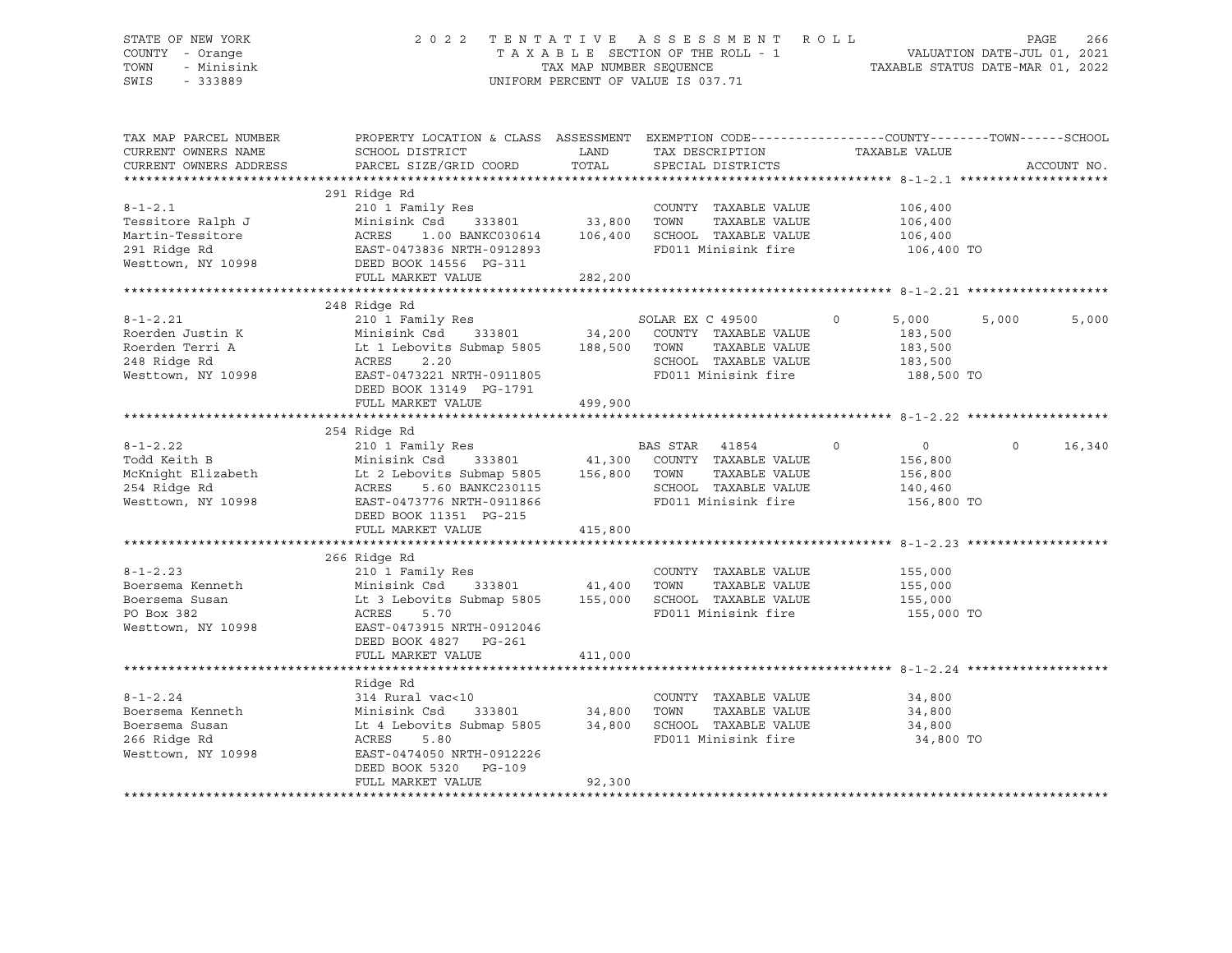| STATE OF NEW YORK<br>COUNTY - Orange<br>TOWN<br>- Minisink<br>SWIS<br>$-333889$ | 2 0 2 2                                                                                                             | TAXABLE SECTION OF THE ROLL - 1<br>TAX MAP NUMBER SEQUENCE<br>UNIFORM PERCENT OF VALUE IS 037.71 |                  | TENTATIVE ASSESSMENT ROLL                     |                        | VALUATION DATE-JUL 01, 2021<br>TAXABLE STATUS DATE-MAR 01, 2022 |                  | PAGE<br>267     |
|---------------------------------------------------------------------------------|---------------------------------------------------------------------------------------------------------------------|--------------------------------------------------------------------------------------------------|------------------|-----------------------------------------------|------------------------|-----------------------------------------------------------------|------------------|-----------------|
| TAX MAP PARCEL NUMBER<br>CURRENT OWNERS NAME                                    | PROPERTY LOCATION & CLASS ASSESSMENT EXEMPTION CODE----------------COUNTY-------TOWN------SCHOOL<br>SCHOOL DISTRICT | LAND                                                                                             |                  | TAX DESCRIPTION                               |                        | TAXABLE VALUE                                                   |                  |                 |
| CURRENT OWNERS ADDRESS                                                          | PARCEL SIZE/GRID COORD                                                                                              | TOTAL                                                                                            |                  | SPECIAL DISTRICTS                             |                        |                                                                 |                  | ACCOUNT NO.     |
|                                                                                 | 286 Ridge Rd                                                                                                        |                                                                                                  |                  |                                               |                        |                                                                 |                  |                 |
| $8 - 1 - 2.25$                                                                  | 210 1 Family Res                                                                                                    |                                                                                                  |                  |                                               | $\circ$                | 0                                                               | $\circ$          | 16,340          |
| Luciano Peter W III                                                             | Minisink Csd 333801                                                                                                 |                                                                                                  |                  | BAS STAR 41854<br>41,600 COUNTY TAXABLE VALUE |                        | 113,000                                                         |                  |                 |
| Luciano Lori A                                                                  | Lt 5 Lebovits Submap 5805 113,000 TOWN                                                                              |                                                                                                  |                  | TAXABLE VALUE                                 |                        | 113,000                                                         |                  |                 |
| 286 Ridge Rd                                                                    | ACRES<br>5.90 BANK0210090                                                                                           |                                                                                                  |                  | SCHOOL TAXABLE VALUE                          |                        | 96,660                                                          |                  |                 |
| Westtown, NY 10998                                                              | EAST-0474215 NRTH-0912406                                                                                           |                                                                                                  |                  | FD011 Minisink fire                           |                        | 113,000 TO                                                      |                  |                 |
|                                                                                 | DEED BOOK 5468 PG-219                                                                                               |                                                                                                  |                  |                                               |                        |                                                                 |                  |                 |
|                                                                                 | FULL MARKET VALUE                                                                                                   | 299,700                                                                                          |                  |                                               |                        |                                                                 |                  |                 |
|                                                                                 | 296 Ridge Rd                                                                                                        |                                                                                                  |                  |                                               |                        |                                                                 |                  |                 |
| $8 - 1 - 2.26$                                                                  | 210 1 Family Res                                                                                                    |                                                                                                  | AGED             | 41800                                         | $\Omega$               | 70,000                                                          | 70,000           | 70,000          |
| Roccabruna Anna                                                                 | Minisink Csd<br>333801                                                                                              | 41,600 ENH STAR 41834                                                                            |                  |                                               | $\circ$                | $\circ$                                                         | $\Omega$         | 40,790          |
| 296 Ridge Rd                                                                    | Minising Com<br>Lt 6 Lebovits Submap 5805                                                                           |                                                                                                  |                  | 140,000 COUNTY TAXABLE VALUE                  |                        | 70,000                                                          |                  |                 |
| Westtown, NY 10998                                                              | ACRES<br>5.90                                                                                                       |                                                                                                  | TOWN             | TAXABLE VALUE                                 |                        | 70,000                                                          |                  |                 |
|                                                                                 | EAST-0474369 NRTH-0912597                                                                                           |                                                                                                  |                  | SCHOOL TAXABLE VALUE                          |                        | 29,210                                                          |                  |                 |
|                                                                                 | DEED BOOK 2386 PG-00266                                                                                             |                                                                                                  |                  | FD011 Minisink fire                           |                        | 140,000 TO                                                      |                  |                 |
|                                                                                 | FULL MARKET VALUE                                                                                                   | 371,300                                                                                          |                  |                                               |                        |                                                                 |                  |                 |
|                                                                                 |                                                                                                                     |                                                                                                  |                  |                                               |                        |                                                                 |                  |                 |
|                                                                                 | 302 Ridge Rd<br>210 1 Family Res                                                                                    |                                                                                                  |                  |                                               |                        |                                                                 |                  |                 |
| $8 - 1 - 2.27$<br>Murphy Barbara A                                              | Minisink Csd                                                                                                        |                                                                                                  | BAS STAR 41854   |                                               | $\circ$<br>$\mathbf 0$ | $\circ$<br>5,000                                                | $\circ$<br>5,000 | 16,340<br>5,000 |
| Murphy Gregory S                                                                | Lt 7 Lebovits Submap 5805 115,400 COUNTY TAXABLE VALUE                                                              | 333801 41,500 SOLAR EX C 49500                                                                   |                  |                                               |                        | 110,400                                                         |                  |                 |
| 302 Ridge Rd                                                                    | ACRES<br>5.80 BANKC080370                                                                                           |                                                                                                  | TOWN             | TAXABLE VALUE                                 |                        | 110,400                                                         |                  |                 |
| Westtown, NY 10998                                                              | EAST-0474409 NRTH-0912762                                                                                           |                                                                                                  |                  | SCHOOL TAXABLE VALUE                          |                        | 94,060                                                          |                  |                 |
|                                                                                 | DEED BOOK 4930 PG-315                                                                                               |                                                                                                  |                  | FD011 Minisink fire                           |                        | 115,400 TO                                                      |                  |                 |
|                                                                                 | FULL MARKET VALUE                                                                                                   | 306,000                                                                                          |                  |                                               |                        |                                                                 |                  |                 |
|                                                                                 |                                                                                                                     |                                                                                                  |                  |                                               |                        |                                                                 |                  |                 |
|                                                                                 | 312 Ridge Rd                                                                                                        |                                                                                                  |                  |                                               |                        |                                                                 |                  |                 |
| $8 - 1 - 2.28$                                                                  | 210 1 Family Res                                                                                                    |                                                                                                  | BAS STAR         | 41854                                         | $\circ$                | $\circ$                                                         | $\circ$          | 16,340          |
| Owney Christopher                                                               | Minisink Csd<br>333801                                                                                              | 41,500 SOLAR EX C 49500                                                                          |                  |                                               | $\circ$                | 5,000                                                           | 5,000            | 5,000           |
| Owney Ivette                                                                    | Lt 8 Lebovits Submap 5805                                                                                           |                                                                                                  |                  | 163,300 COUNTY TAXABLE VALUE                  |                        | 158,300                                                         |                  |                 |
| 312 Ridge Rd<br>Westtown, NY 10998                                              | ACRES<br>5.80 BANKC170030<br>EAST-0474674 NRTH-0912935                                                              |                                                                                                  | TOWN             | TAXABLE VALUE<br>SCHOOL TAXABLE VALUE         |                        | 158,300<br>141,960                                              |                  |                 |
|                                                                                 | DEED BOOK 11307 PG-806                                                                                              |                                                                                                  |                  | FD011 Minisink fire                           |                        | 163,300 TO                                                      |                  |                 |
|                                                                                 | FULL MARKET VALUE                                                                                                   | 433,000                                                                                          |                  |                                               |                        |                                                                 |                  |                 |
|                                                                                 |                                                                                                                     |                                                                                                  |                  |                                               |                        |                                                                 |                  |                 |
|                                                                                 | 233 Ridge Rd                                                                                                        |                                                                                                  |                  |                                               |                        |                                                                 |                  |                 |
| $8 - 1 - 3.21$                                                                  | 210 1 Family Res                                                                                                    |                                                                                                  | VETCOM CTS 41130 |                                               | $\circ$                | 15,645                                                          | 4,470            | 8,940           |
| Noa Julio Jr                                                                    | 333801<br>Minisink Csd                                                                                              |                                                                                                  |                  | 20,600 COUNTY TAXABLE VALUE                   |                        | 92,555                                                          |                  |                 |
| Gonzalez-Noa Rosa E                                                             | FRNT 100.00 DPTH 225.00                                                                                             | 108,200                                                                                          | TOWN             | TAXABLE VALUE                                 |                        | 103,730                                                         |                  |                 |

\*\*\*\*\*\*\*\*\*\*\*\*\*\*\*\*\*\*\*\*\*\*\*\*\*\*\*\*\*\*\*\*\*\*\*\*\*\*\*\*\*\*\*\*\*\*\*\*\*\*\*\*\*\*\*\*\*\*\*\*\*\*\*\*\*\*\*\*\*\*\*\*\*\*\*\*\*\*\*\*\*\*\*\*\*\*\*\*\*\*\*\*\*\*\*\*\*\*\*\*\*\*\*\*\*\*\*\*\*\*\*\*\*\*\*\*\*\*\*\*\*\*\*\*\*\*\*\*\*\*\*\*

233 Ridge Rd EAST-0472967 NRTH-0911797 SCHOOL TAXABLE VALUE 99,260 Westtown, NY 10998 DEED BOOK 13653 PG-1809 FD011 Minisink fire 108,200 TO

FULL MARKET VALUE 286,900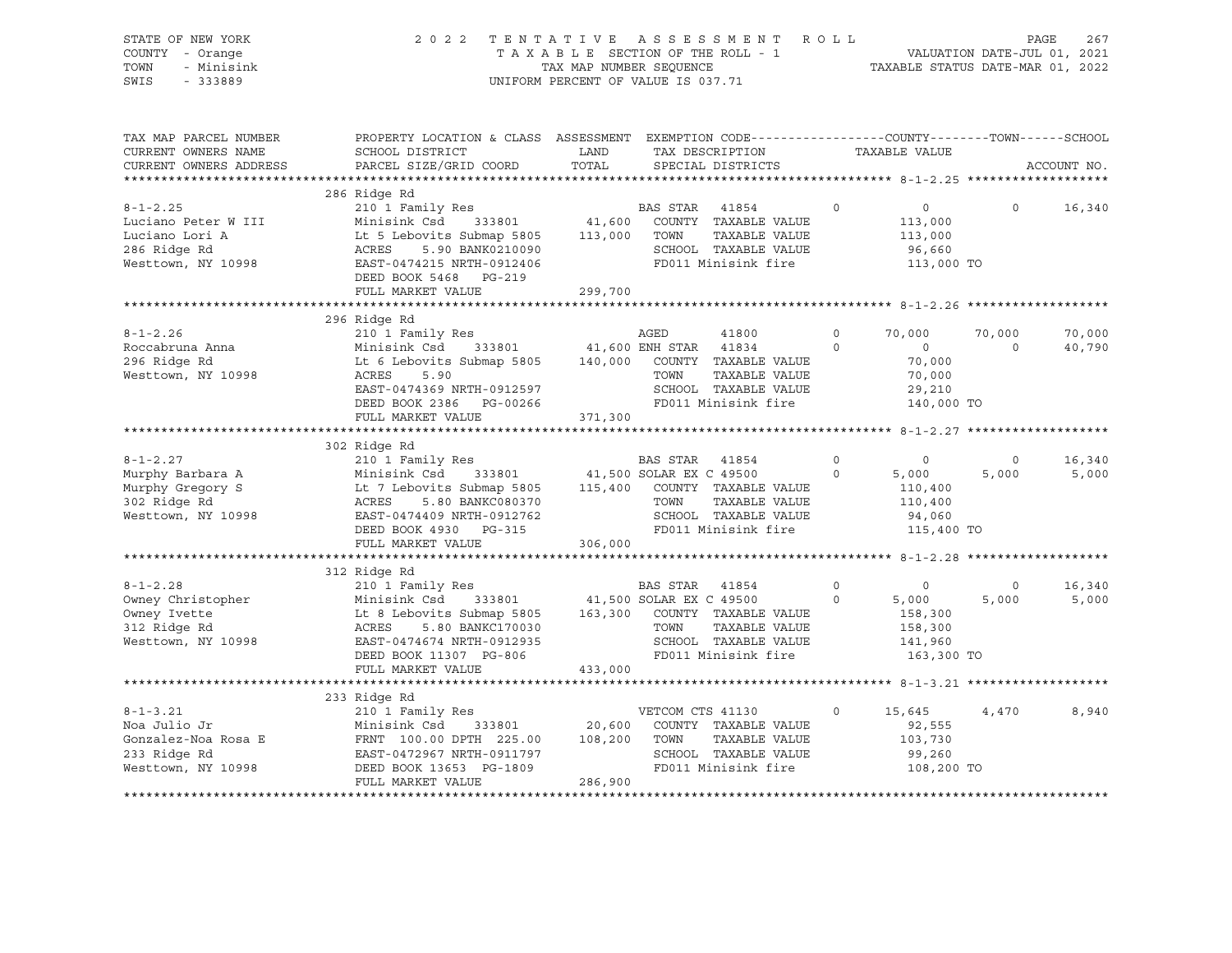STATE OF NEW YORK 2 0 2 2 T E N T A T I V E A S S E S S M E N T R O L L PAGE 268

## COUNTY - Orange T A X A B L E SECTION OF THE ROLL - 1 VALUATION DATE-JUL 01, 2021 TOWN - Minisink TAX MAP NUMBER SEQUENCE TAXABLE STATUS DATE-MAR 01, 2022 SWIS - 333889 CONSERVATION CONTROL OF VALUE IS 037.71

| TAX MAP PARCEL NUMBER<br>CURRENT OWNERS NAME<br>CURRENT OWNERS ADDRESS | SCHOOL DISTRICT<br>PARCEL SIZE/GRID COORD                                                                                                                                  | LAND<br>TOTAL      | TAX DESCRIPTION<br>SPECIAL DISTRICTS | PROPERTY LOCATION & CLASS ASSESSMENT EXEMPTION CODE----------------COUNTY-------TOWN-----SCHOOL<br>TAXABLE VALUE<br>ACCOUNT NO. |  |
|------------------------------------------------------------------------|----------------------------------------------------------------------------------------------------------------------------------------------------------------------------|--------------------|--------------------------------------|---------------------------------------------------------------------------------------------------------------------------------|--|
|                                                                        |                                                                                                                                                                            |                    |                                      |                                                                                                                                 |  |
|                                                                        | 176 Ridge Rd                                                                                                                                                               |                    |                                      |                                                                                                                                 |  |
| $8 - 1 - 5$                                                            | 210 1 Family Res                                                                                                                                                           |                    | COUNTY TAXABLE VALUE                 | 105,000                                                                                                                         |  |
| McAvoy Jeffrey                                                         |                                                                                                                                                                            |                    |                                      | 105,000                                                                                                                         |  |
| 176 Ridge Rd                                                           | Minisink Csd 333801 34,600 TOWN TAXABLE VALUE<br>ACRES 1.10 BANKC130170 105,000 SCHOOL TAXABLE VALUE<br>EAST-0472548 NRTH-0910558 FD011 Minisink fire                      |                    |                                      | 105,000                                                                                                                         |  |
| Westtown, NY 10998                                                     |                                                                                                                                                                            |                    |                                      | 105,000 TO                                                                                                                      |  |
|                                                                        | DEED BOOK 12637 PG-288                                                                                                                                                     |                    |                                      |                                                                                                                                 |  |
|                                                                        | FULL MARKET VALUE                                                                                                                                                          | 278,400            |                                      |                                                                                                                                 |  |
|                                                                        |                                                                                                                                                                            |                    |                                      |                                                                                                                                 |  |
|                                                                        |                                                                                                                                                                            |                    |                                      |                                                                                                                                 |  |
|                                                                        | 90 Rocky Bar Rd                                                                                                                                                            |                    |                                      |                                                                                                                                 |  |
| $8 - 1 - 6.12$                                                         | 240 Rural res                                                                                                                                                              |                    | COUNTY TAXABLE VALUE                 | 662,100                                                                                                                         |  |
| Urban Farms Inc                                                        | Minisink Csd 333801 309,700 TOWN TAXABLE VALUE                                                                                                                             |                    |                                      | 662,100                                                                                                                         |  |
| 76 Dolson Ave                                                          | Bagley & Wood Sb Mp 52-00 662,100 SCHOOL TAXABLE VALUE                                                                                                                     |                    |                                      | 662,100                                                                                                                         |  |
| Middletown, NY 10940                                                   | ACRES 157.60                                                                                                                                                               |                    | FD011 Minisink fire                  | 662,100 TO                                                                                                                      |  |
|                                                                        | EAST-0471213 NRTH-0911006                                                                                                                                                  |                    |                                      |                                                                                                                                 |  |
|                                                                        | DEED BOOK 5588 PG-181                                                                                                                                                      |                    |                                      |                                                                                                                                 |  |
|                                                                        | FULL MARKET VALUE                                                                                                                                                          | 1755,800           |                                      |                                                                                                                                 |  |
|                                                                        |                                                                                                                                                                            |                    |                                      |                                                                                                                                 |  |
|                                                                        | 61 Rocky Bar Rd                                                                                                                                                            |                    |                                      |                                                                                                                                 |  |
|                                                                        | 210 1 Family Res                                                                                                                                                           |                    |                                      |                                                                                                                                 |  |
| $8 - 1 - 6.2$                                                          | 210 I Family Res<br>Minisink Csd 333801 37,500 TOWN TAXABLE VALUE                                                                                                          |                    | COUNTY TAXABLE VALUE                 | 102,300                                                                                                                         |  |
| Bingaman John                                                          |                                                                                                                                                                            |                    |                                      | 102,300                                                                                                                         |  |
| 61 Rocky Bar Rd                                                        |                                                                                                                                                                            |                    |                                      | 102,300                                                                                                                         |  |
| Westtown, NY 10998                                                     | Minisink Csd 333801 37, 500 10m. 1.1.<br>ACRES 1.80 BANKC030230 102, 300 SCHOOL TAXABLE VALUE<br>EAST-0471660 NRTH-0911625 FD011 Minisink fire                             |                    |                                      | 102,300 TO                                                                                                                      |  |
|                                                                        |                                                                                                                                                                            |                    |                                      |                                                                                                                                 |  |
|                                                                        | FULL MARKET VALUE                                                                                                                                                          | 271,300            |                                      |                                                                                                                                 |  |
|                                                                        |                                                                                                                                                                            |                    |                                      |                                                                                                                                 |  |
|                                                                        |                                                                                                                                                                            |                    |                                      |                                                                                                                                 |  |
|                                                                        | 158 Ridge Rd                                                                                                                                                               |                    |                                      |                                                                                                                                 |  |
| $8 - 1 - 7.1$                                                          |                                                                                                                                                                            |                    | COUNTY TAXABLE VALUE                 | 94,200                                                                                                                          |  |
|                                                                        | 210 1 Family Res                                                                                                                                                           |                    |                                      |                                                                                                                                 |  |
| Croll Richard J Jr                                                     |                                                                                                                                                                            | 333801 33,800 TOWN | TAXABLE VALUE                        | 94,200                                                                                                                          |  |
| Marsh-Croll Cynthia                                                    |                                                                                                                                                                            |                    | 94,200 SCHOOL TAXABLE VALUE          | 94,200                                                                                                                          |  |
| 158 Ridge Rd                                                           | EAST-0472719 NRTH-0909944                                                                                                                                                  |                    | FD011 Minisink fire                  | 94,200 TO                                                                                                                       |  |
| Westtown, NY 10998                                                     | DEED BOOK 4826 PG-311                                                                                                                                                      |                    |                                      |                                                                                                                                 |  |
|                                                                        | FULL MARKET VALUE                                                                                                                                                          | 249,800            |                                      |                                                                                                                                 |  |
|                                                                        |                                                                                                                                                                            |                    |                                      |                                                                                                                                 |  |
|                                                                        | 164 Ridge Rd                                                                                                                                                               |                    |                                      |                                                                                                                                 |  |
| $8 - 1 - 7.22$                                                         | 210 1 Family Res                                                                                                                                                           |                    | COUNTY TAXABLE VALUE                 | 167,200                                                                                                                         |  |
| Dominguez Nelson R                                                     | Minisink Csd 333801                                                                                                                                                        | 41,000 TOWN        | TAXABLE VALUE                        | 167,200                                                                                                                         |  |
| Cannady Veronica J                                                     | 5.30                                                                                                                                                                       |                    | 167,200 SCHOOL TAXABLE VALUE         | 167,200                                                                                                                         |  |
| 164 Ridge Rd                                                           | Minis:<br>ACRES                                                                                                                                                            |                    | FD011 Minisink fire                  | 167,200 TO                                                                                                                      |  |
| Westtown, NY 10998                                                     | EAST-0472829 NRTH-0910150<br>DEED BOOK 15057 PG-128                                                                                                                        |                    |                                      |                                                                                                                                 |  |
|                                                                        |                                                                                                                                                                            |                    |                                      |                                                                                                                                 |  |
|                                                                        | FULL MARKET VALUE                                                                                                                                                          | 443,400            |                                      | ************************************* 8-1-7.23 ******                                                                           |  |
|                                                                        |                                                                                                                                                                            |                    |                                      |                                                                                                                                 |  |
|                                                                        | 150 Ridge Rd                                                                                                                                                               |                    |                                      |                                                                                                                                 |  |
| $8 - 1 - 7.23$                                                         | 210 1 Family Res                                                                                                                                                           |                    | COUNTY TAXABLE VALUE                 | 64,000                                                                                                                          |  |
| Hicks Charolette                                                       |                                                                                                                                                                            |                    |                                      | 64,000                                                                                                                          |  |
| 150 Ridge Rd                                                           |                                                                                                                                                                            |                    |                                      | 64,000                                                                                                                          |  |
| Westtown, NY 10998                                                     | 210 1 Family Res<br>Minisink Csd 333801 38,600 TOWN TAXABLE VALUE<br>patricia lynn miller,jodi 64,000 SCHOOL TAXABLE VALUE<br>hasbrouck,walter william FD011 Minisink fire |                    | FD011 Minisink fire                  | 64,000 TO                                                                                                                       |  |
|                                                                        | aker are remaindermen                                                                                                                                                      |                    |                                      |                                                                                                                                 |  |
|                                                                        | ACRES<br>2.90                                                                                                                                                              |                    |                                      |                                                                                                                                 |  |
|                                                                        | EAST-0472519 NRTH-0909811                                                                                                                                                  |                    |                                      |                                                                                                                                 |  |
|                                                                        | DEED BOOK 5297 PG-7                                                                                                                                                        |                    |                                      |                                                                                                                                 |  |
|                                                                        | FULL MARKET VALUE                                                                                                                                                          | 169,700            |                                      |                                                                                                                                 |  |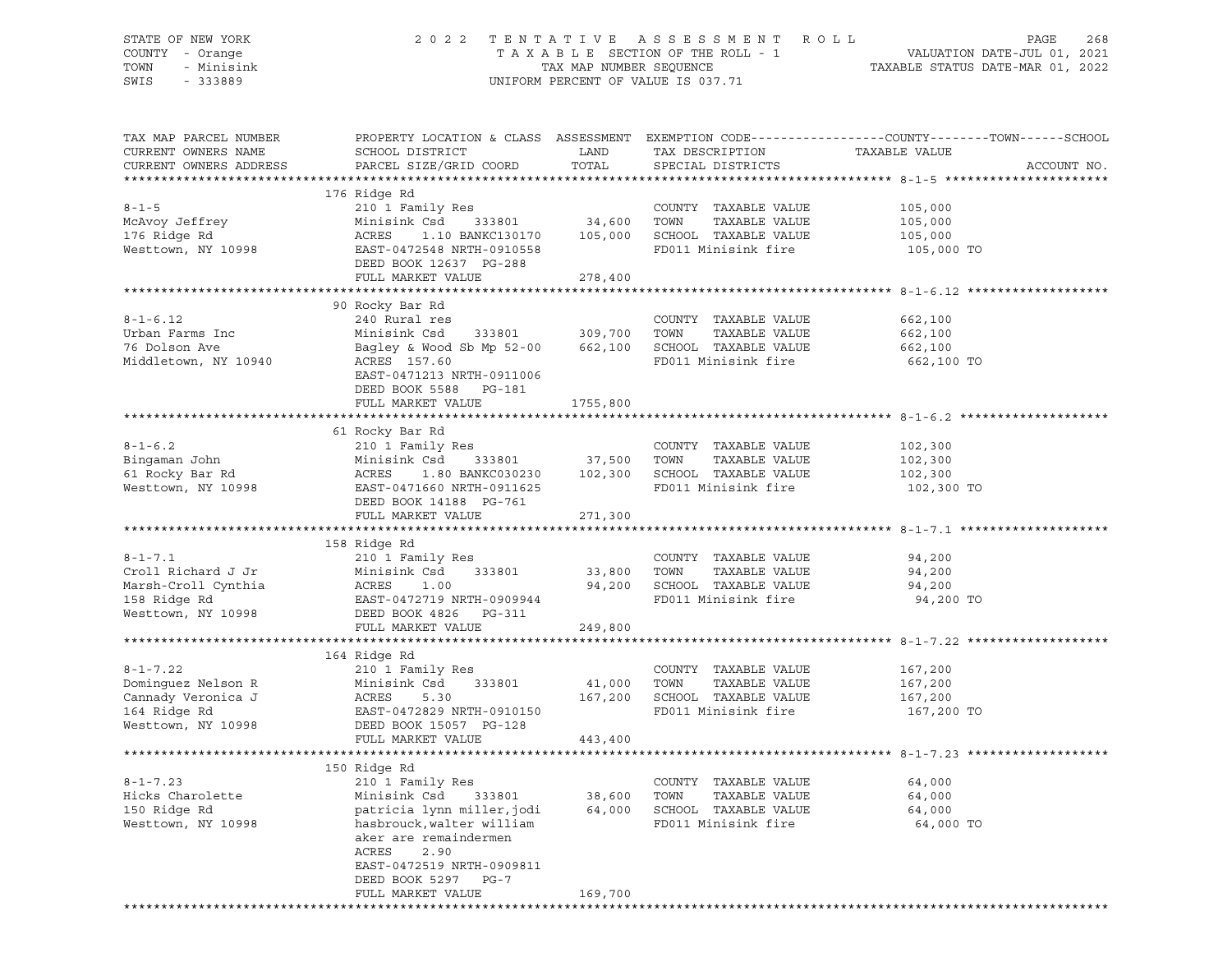| STATE OF NEW YORK<br>COUNTY - Orange<br>- Minisink<br>TOWN<br>SWIS<br>$-333889$                                                                            | TENTATIVE ASSESSMENT ROLL<br>269<br>PAGE<br>VALUATION DATE-JUL 01, 2021<br>TAXABLE STATUS DATE-MAR 01, 2022                                                                                                                                                |                         |                                                                                                                                                                                |                                                                                                                           |                                    |                            |
|------------------------------------------------------------------------------------------------------------------------------------------------------------|------------------------------------------------------------------------------------------------------------------------------------------------------------------------------------------------------------------------------------------------------------|-------------------------|--------------------------------------------------------------------------------------------------------------------------------------------------------------------------------|---------------------------------------------------------------------------------------------------------------------------|------------------------------------|----------------------------|
| TAX MAP PARCEL NUMBER<br>CURRENT OWNERS NAME<br>CURRENT OWNERS ADDRESS                                                                                     | PROPERTY LOCATION & CLASS ASSESSMENT EXEMPTION CODE----------------COUNTY-------TOWN------SCHOOL<br>SCHOOL DISTRICT<br>PARCEL SIZE/GRID COORD                                                                                                              | LAND<br>TOTAL           | TAX DESCRIPTION<br>SPECIAL DISTRICTS                                                                                                                                           | TAXABLE VALUE                                                                                                             |                                    | ACCOUNT NO.                |
| $8 - 1 - 8.1$<br>Sarnoski Joseph E<br>230 Langlitz Rd<br>Westtown, NY 10998                                                                                | 230 Langlitz Rd<br>210 1 Family Res<br>333801<br>Minisink Csd<br>Lt1 M&l Herman Submp 5339 137,500 TOWN<br>ACRES 2.90 BANKN140687 SCHOOL<br>EAST-0473406 NRTH-0911700 FD011 M<br>EAST-0473406 NRTH-0911700<br>DEED BOOK 12750 PG-1502<br>FULL MARKET VALUE | 38,600<br>364,600       | BAS STAR<br>41854<br>COUNTY TAXABLE VALUE<br>TAXABLE VALUE<br>SCHOOL TAXABLE VALUE<br>FD011 Minisink fire                                                                      | $\circ$<br>$0 \qquad \qquad$<br>137,500<br>137,500<br>121,160<br>137,500 TO                                               | $\circ$                            | 16,340                     |
|                                                                                                                                                            |                                                                                                                                                                                                                                                            |                         |                                                                                                                                                                                |                                                                                                                           |                                    |                            |
| $8 - 1 - 8.2$<br>Gillespie Michael W<br>220 Langlitz Rd<br>Westtown, NY 10998                                                                              | 220 Langlitz Rd<br>210 1 Family Res<br>333801<br>Minisink Csd<br>Lt2 M&l Herman Submp 5339<br>ACRES<br>2.90<br>EAST-0473616 NRTH-0911525<br>DEED BOOK 14336 PG-1695                                                                                        | 38,600 TOWN             | COUNTY TAXABLE VALUE<br>TAXABLE VALUE<br>173,500 SCHOOL TAXABLE VALUE<br>FD011 Minisink fire                                                                                   | 173,500<br>173,500<br>173,500<br>173,500 TO                                                                               |                                    |                            |
|                                                                                                                                                            | FULL MARKET VALUE                                                                                                                                                                                                                                          | 460,100                 |                                                                                                                                                                                |                                                                                                                           |                                    |                            |
|                                                                                                                                                            | 212 Langlitz Rd                                                                                                                                                                                                                                            |                         |                                                                                                                                                                                |                                                                                                                           |                                    |                            |
| $8 - 1 - 8.3$<br>Schettkoe Richard W<br>Schettkoe Cindy L<br>212 Langlitz Rd<br>Westtown, NY 10998                                                         | 210 1 Family Res<br>Minisink Csd 333801 39,900 COUNTY<br>Lt3 M&l Herman Submp 5339 128,500 TOWN<br>ACRES 3.20 SCHOOL<br>ACRES<br>3.20<br>EAST-0473812 NRTH-0911366<br>DEED BOOK 2350 PG-00102<br>FULL MARKET VALUE                                         | 340,800                 | BAS STAR<br>41854<br>COUNTY TAXABLE VALUE<br>TAXABLE VALUE<br>SCHOOL TAXABLE VALUE<br>FD011 Minisink fire                                                                      | $\circ$<br>$\overline{0}$<br>128,500<br>128,500<br>112,160<br>128,500 TO                                                  | $\circ$                            | 16,340                     |
|                                                                                                                                                            |                                                                                                                                                                                                                                                            |                         |                                                                                                                                                                                |                                                                                                                           |                                    |                            |
| $8 - 1 - 9.11$<br>Hendershot Lowell<br>Hendershot Theresa<br>545 Route 284<br>Westtown, NY 10998<br>MAY BE SUBJECT TO PAYMENT<br>UNDER AGDIST LAW TIL 2026 | 551 Rte 284<br>112 Dairy farm<br>Minisink Csd<br>333801<br>Int St Hwy 284<br>ACRES 50.00<br>EAST-0476088 NRTH-0907900<br>DEED BOOK 2126    PG-00512<br>FULL MARKET VALUE                                                                                   |                         | VETCOM CTS 41130<br>162,300 AGDISTRICT 41720<br>325,200 BAS STAR 41854<br>COUNTY TAXABLE VALUE<br>TOWN<br>TAXABLE VALUE<br>SCHOOL TAXABLE VALUE<br>862,400 FD011 Minisink fire | $0 \t 15,645$<br>$0 \qquad \qquad$<br>126,631<br>$\circ$<br>$\overline{0}$<br>182,924<br>194,099<br>173,289<br>325,200 TO | 4,470<br>126,631<br>$\overline{0}$ | 8,940<br>126,631<br>16,340 |
|                                                                                                                                                            |                                                                                                                                                                                                                                                            |                         |                                                                                                                                                                                |                                                                                                                           |                                    |                            |
| $8 - 1 - 11.2$<br>Hadden Adam S<br>PO Box 129<br>Westtown, NY 10998                                                                                        | 524 Rte 284<br>210 1 Family Res<br>Minisink Csd<br>333801<br>Lt 2 Hansen SM 1009-04<br>ACRES    1.00 BANKC030385<br>ACRES<br>1.00 BANKC030385<br>EAST-0476842 NRTH-0907462<br>DEED BOOK 13756 PG-919<br>FULL MARKET VALUE                                  | 106,900 TOWN<br>283,500 | BAS STAR<br>41854<br>32,200 COUNTY TAXABLE VALUE<br>TAXABLE VALUE<br>SCHOOL TAXABLE VALUE<br>FD011 Minisink fire                                                               | $\Omega$<br>$\overline{0}$<br>106,900<br>106,900<br>90,560<br>106,900 TO                                                  | $\Omega$                           | 16,340                     |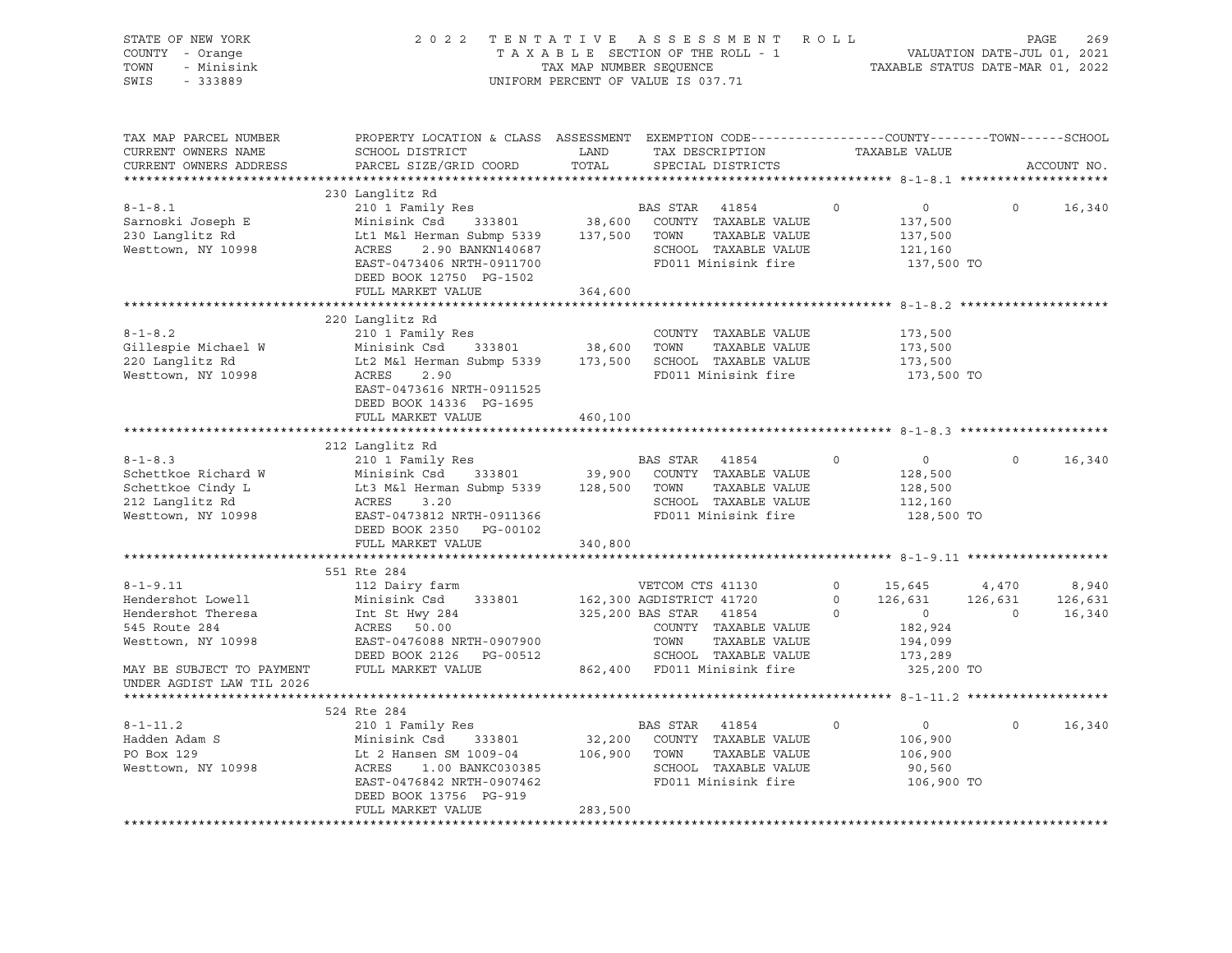| STATE OF NEW YORK<br>COUNTY - Orange<br>TOWN<br>- Minisink<br>SWIS<br>$-333889$ | 2 0 2 2<br>TAX MAP NUMBER SEQUENCE<br>UNIFORM PERCENT OF VALUE IS 037.71                                                                                                                                                                       |         | TENTATIVE ASSESSMENT ROLL PAGE 270<br>TAXABLE SECTION OF THE ROLL - 1 VALUATION DATE-JUL 01, 2021<br>TAX MAP NUMBER SEQUENCE TAXABLE STATUS DATE-MAR 01, 2022 |         |                           |                    |  |
|---------------------------------------------------------------------------------|------------------------------------------------------------------------------------------------------------------------------------------------------------------------------------------------------------------------------------------------|---------|---------------------------------------------------------------------------------------------------------------------------------------------------------------|---------|---------------------------|--------------------|--|
| TAX MAP PARCEL NUMBER<br>CURRENT OWNERS NAME<br>CURRENT OWNERS ADDRESS          | PROPERTY LOCATION & CLASS ASSESSMENT EXEMPTION CODE---------------COUNTY-------TOWN-----SCHOOL<br>SCHOOL DISTRICT LAND<br>PARCEL SIZE/GRID COORD                                                                                               | TOTAL   | TAX DESCRIPTION TAXABLE VALUE SPECIAL DISTRICTS                                                                                                               |         |                           | ACCOUNT NO.        |  |
|                                                                                 | St Hwy 284                                                                                                                                                                                                                                     |         |                                                                                                                                                               |         |                           |                    |  |
| $8 - 1 - 12.121$                                                                | St Hwy 284<br>120 Field crops<br>Minisink Csd 333801<br>151,200 COUNTY TAXABLE VALUE<br>151,200 TOWN TAXABLE VALUE<br>SM 198-19 filed 5/30/19 E<br>SCHOOL TAXABLE VALUE<br>SL Hwy 284<br>FD011 Minisink fire                                   |         |                                                                                                                                                               |         | 0 134,948 134,948         | 134,948            |  |
| Hendershot Lowell                                                               |                                                                                                                                                                                                                                                |         |                                                                                                                                                               |         | 16,252                    |                    |  |
| Hendershot Theresa                                                              |                                                                                                                                                                                                                                                |         |                                                                                                                                                               |         | 16,252                    |                    |  |
| 545 Route 284                                                                   |                                                                                                                                                                                                                                                |         |                                                                                                                                                               |         |                           |                    |  |
| Westtown, NY 10998                                                              |                                                                                                                                                                                                                                                |         |                                                                                                                                                               |         | 16,252<br>151,200 TO      |                    |  |
|                                                                                 | ACRES 88.00                                                                                                                                                                                                                                    |         |                                                                                                                                                               |         |                           |                    |  |
|                                                                                 |                                                                                                                                                                                                                                                |         |                                                                                                                                                               |         |                           |                    |  |
|                                                                                 |                                                                                                                                                                                                                                                |         |                                                                                                                                                               |         |                           |                    |  |
| **********************                                                          | FULL MARKET VALUE                                                                                                                                                                                                                              | 401,000 |                                                                                                                                                               |         |                           |                    |  |
|                                                                                 | 500 Route 284                                                                                                                                                                                                                                  |         |                                                                                                                                                               |         |                           |                    |  |
|                                                                                 | E S St Hwy 284<br>Minisink Csd 333801 43,700 TOWN TAXABLE VALUE<br>Minisink Csd 333801 43,700 TOWN TAXABLE VALUE<br>Mesttown, NY 10998 5M 198-19 filed 5/30/19 FD011 Minisink fire<br>E S St Hwy 284<br>MAY BE S St Hwy 284                    |         |                                                                                                                                                               |         | 168,400                   |                    |  |
|                                                                                 |                                                                                                                                                                                                                                                |         |                                                                                                                                                               |         |                           |                    |  |
|                                                                                 |                                                                                                                                                                                                                                                |         |                                                                                                                                                               |         | 168,400<br>168,400        |                    |  |
|                                                                                 |                                                                                                                                                                                                                                                |         |                                                                                                                                                               |         | 168,400 TO                |                    |  |
|                                                                                 |                                                                                                                                                                                                                                                |         |                                                                                                                                                               |         |                           |                    |  |
|                                                                                 | MAY BE SUBJECT TO PAYMENT<br>UNDER AGDIST LAW TIL 2024 EAST-0476567 NRTH-0906879                                                                                                                                                               |         |                                                                                                                                                               |         |                           |                    |  |
|                                                                                 | DEED BOOK 14588 PG-29                                                                                                                                                                                                                          |         |                                                                                                                                                               |         |                           |                    |  |
|                                                                                 | FULL MARKET VALUE                                                                                                                                                                                                                              | 446,600 |                                                                                                                                                               |         |                           |                    |  |
|                                                                                 |                                                                                                                                                                                                                                                |         |                                                                                                                                                               |         |                           |                    |  |
|                                                                                 | 532 Rte 284<br>210 1 Family Res                                                                                                                                                                                                                |         |                                                                                                                                                               |         |                           | $0 \qquad \qquad$  |  |
| $8 - 1 - 12.2$                                                                  |                                                                                                                                                                                                                                                |         | <b>BAS STAR 41854</b>                                                                                                                                         | $\circ$ | $\overline{0}$<br>131,300 | 16,340             |  |
|                                                                                 |                                                                                                                                                                                                                                                |         |                                                                                                                                                               |         | 131,300                   |                    |  |
|                                                                                 | 8-1-12.2<br>Hadden George Steven Minisink Csd 333801 33,800 COUNTY TAXABLE VALUE<br>Hadden Sandra (ACRES 1.00 1998 EAST-0476992 NRTH-0907573 SCHOOL TAXABLE VALUE<br>Mesttown, NY 10998 DEED BOOK 3202 PC-115 FD011 Minisink fire<br>W         |         |                                                                                                                                                               |         | 114,960                   |                    |  |
|                                                                                 |                                                                                                                                                                                                                                                |         |                                                                                                                                                               |         | 131,300 TO                |                    |  |
|                                                                                 | FULL MARKET VALUE                                                                                                                                                                                                                              | 348,200 |                                                                                                                                                               |         |                           |                    |  |
|                                                                                 |                                                                                                                                                                                                                                                |         |                                                                                                                                                               |         |                           |                    |  |
|                                                                                 | 86 Wood Rd                                                                                                                                                                                                                                     |         |                                                                                                                                                               |         |                           |                    |  |
|                                                                                 |                                                                                                                                                                                                                                                |         |                                                                                                                                                               |         |                           | $\Omega$<br>16,340 |  |
|                                                                                 |                                                                                                                                                                                                                                                |         |                                                                                                                                                               |         |                           |                    |  |
|                                                                                 | 3-1-13<br>Clark Veronica 210 1 Family Res<br>Clark Kenneth ACRES 5.90<br>86 Wood Rd EAST-0475859 NRTH-0904099<br>210 1 Family Res<br>38,700 COUNTY TAXABLE VALUE 171,000<br>38,700 COUNTY TAXABLE VALUE 171,000<br>TAXABLE VALUE 171,000<br>21 |         |                                                                                                                                                               |         |                           |                    |  |
|                                                                                 |                                                                                                                                                                                                                                                |         |                                                                                                                                                               |         |                           |                    |  |
|                                                                                 |                                                                                                                                                                                                                                                |         |                                                                                                                                                               |         |                           |                    |  |
|                                                                                 | FULL MARKET VALUE                                                                                                                                                                                                                              | 453,500 |                                                                                                                                                               |         |                           |                    |  |
|                                                                                 |                                                                                                                                                                                                                                                |         |                                                                                                                                                               |         |                           |                    |  |
|                                                                                 | 174 Wood Rd                                                                                                                                                                                                                                    |         | COUNTY TAXABLE VALUE 172,800                                                                                                                                  |         |                           |                    |  |
|                                                                                 | 8-1-14.11 280 Res Multiple<br>Vesttown Associates Inc Minisink Csd 333801 39,800 TOWN TAXABLE VALUE<br>PO Box 2283 ACRES 4.10 172,800 SCHOOL TAXABLE VALUE<br>Middletown, NY 10940 EAST-0476183 NRTH-0905769 FD011 Minisink fire               |         |                                                                                                                                                               |         | 172,800                   |                    |  |
|                                                                                 |                                                                                                                                                                                                                                                |         |                                                                                                                                                               |         | 172,800                   |                    |  |
|                                                                                 |                                                                                                                                                                                                                                                |         |                                                                                                                                                               |         | 172,800 TO                |                    |  |
|                                                                                 | DEED BOOK 4065 PG-97                                                                                                                                                                                                                           |         |                                                                                                                                                               |         |                           |                    |  |
|                                                                                 | FULL MARKET VALUE                                                                                                                                                                                                                              | 458,200 |                                                                                                                                                               |         |                           |                    |  |
|                                                                                 |                                                                                                                                                                                                                                                |         |                                                                                                                                                               |         |                           |                    |  |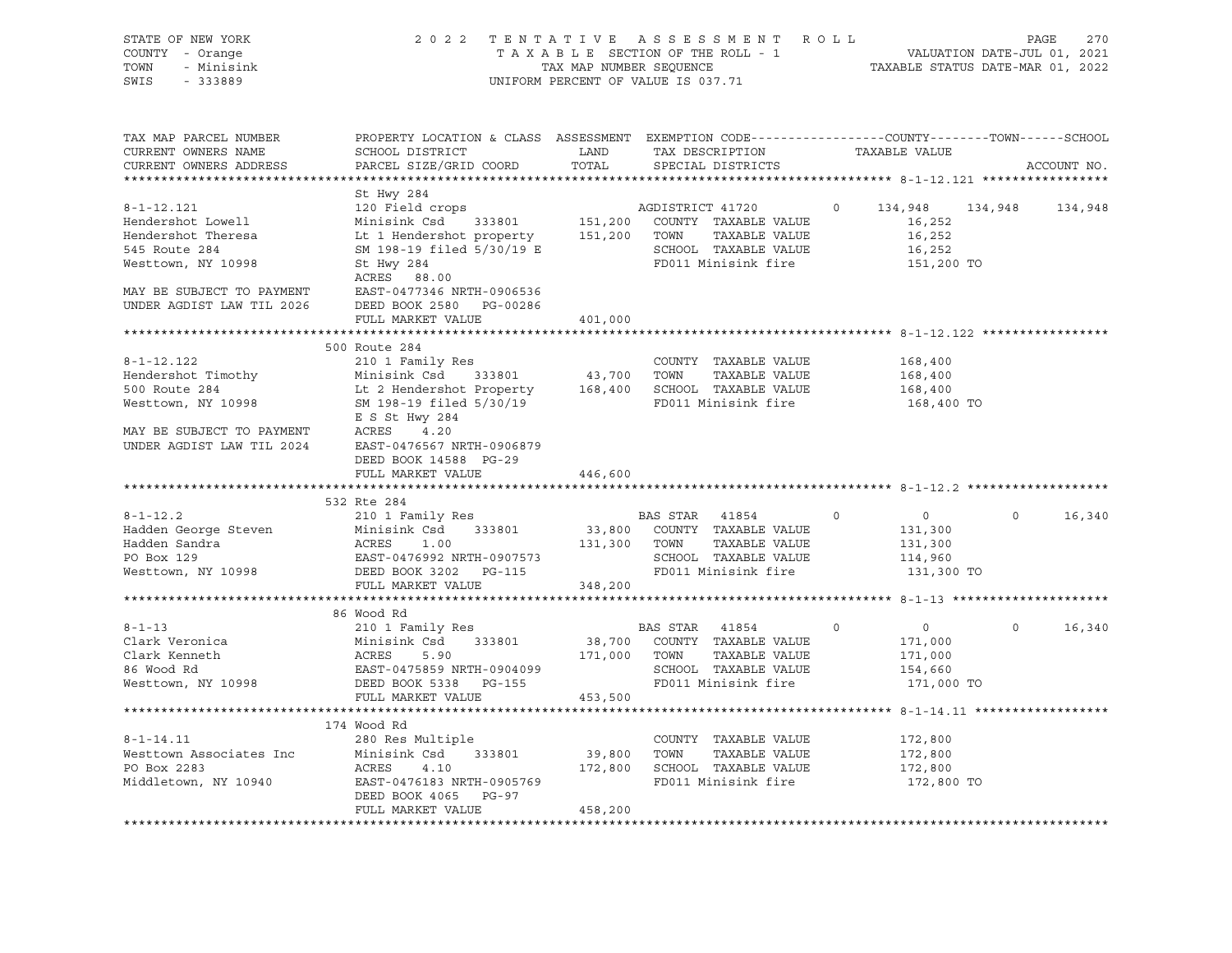#### STATE OF NEW YORK 2 0 2 2 T E N T A T I V E A S S E S S M E N T R O L L PAGE 271 COUNTY - Orange T A X A B L E SECTION OF THE ROLL - 1 VALUATION DATE-JUL 01, 2021 TOWN - Minisink TAX MAP NUMBER SEQUENCE TAXABLE STATUS DATE-MAR 01, 2022 SWIS - 333889 CONSERVATION CONTROL OF VALUE IS 037.71

| TAX MAP PARCEL NUMBER  | PROPERTY LOCATION & CLASS ASSESSMENT EXEMPTION CODE---------------COUNTY-------TOWN-----SCHOOL                                                                                                                                       |                            |                                              |                                  |                    |
|------------------------|--------------------------------------------------------------------------------------------------------------------------------------------------------------------------------------------------------------------------------------|----------------------------|----------------------------------------------|----------------------------------|--------------------|
| CURRENT OWNERS NAME    | SCHOOL DISTRICT                                                                                                                                                                                                                      | LAND                       | TAX DESCRIPTION                              | TAXABLE VALUE                    |                    |
| CURRENT OWNERS ADDRESS | PARCEL SIZE/GRID COORD                                                                                                                                                                                                               |                            | TOTAL SPECIAL DISTRICTS                      |                                  | ACCOUNT NO.        |
|                        |                                                                                                                                                                                                                                      |                            |                                              |                                  |                    |
|                        | 167 Wood Rd                                                                                                                                                                                                                          |                            |                                              |                                  |                    |
| $8 - 1 - 14.21$        |                                                                                                                                                                                                                                      |                            | COUNTY TAXABLE VALUE 111,300                 |                                  |                    |
|                        |                                                                                                                                                                                                                                      |                            |                                              | TAXABLE VALUE 111,300            |                    |
|                        |                                                                                                                                                                                                                                      |                            |                                              | 111,300<br>111,300 TO            |                    |
|                        |                                                                                                                                                                                                                                      |                            |                                              |                                  |                    |
|                        | Pottel Richard Minisink Csd 333801<br>Dottel Catherine ACRES 3.60 BANKN140687<br>167 Wood Rd EAST-0475629 NRTH-0905581<br>Nesttown, NY 10998 DEED BOOK 14829 PG-248                                                                  |                            |                                              |                                  |                    |
|                        | FULL MARKET VALUE                                                                                                                                                                                                                    | 295,100                    |                                              |                                  |                    |
|                        |                                                                                                                                                                                                                                      |                            |                                              |                                  |                    |
|                        | 105 Wood Rd                                                                                                                                                                                                                          |                            |                                              |                                  |                    |
| $8 - 1 - 14.27$        | 210 1 Family Res                                                                                                                                                                                                                     |                            | BAS STAR 41854                               | $\overline{0}$<br>$\overline{0}$ | $\circ$<br>16,340  |
|                        |                                                                                                                                                                                                                                      |                            |                                              | 153,300                          |                    |
|                        |                                                                                                                                                                                                                                      |                            | TAXABLE VALUE                                | 153,300                          |                    |
|                        |                                                                                                                                                                                                                                      |                            | SCHOOL TAXABLE VALUE 136,960                 |                                  |                    |
|                        |                                                                                                                                                                                                                                      |                            | FD011 Minisink fire                          | 153,300 TO                       |                    |
|                        | Also and the Mappo, Trustee Anthony J<br>Nappo, Trustee Janice and Minisink Csd 333801 30,900 COUNTY TAXABLE VALUE<br>Nappo, Trustee Janice Lt 1 guasti sm 3208 153,300 TOWN TAXABLE VALUE<br>105 Wood Rd ACRES 1.50 SCHOOL TAXABLE  |                            |                                              |                                  |                    |
|                        | FULL MARKET VALUE                                                                                                                                                                                                                    | 406,500                    |                                              |                                  |                    |
|                        |                                                                                                                                                                                                                                      |                            |                                              |                                  |                    |
|                        | 99 Wood Rd                                                                                                                                                                                                                           |                            |                                              |                                  |                    |
| $8 - 1 - 14.28$        |                                                                                                                                                                                                                                      |                            |                                              | $\overline{0}$                   | $\Omega$<br>16,340 |
| Scher Dean             |                                                                                                                                                                                                                                      |                            |                                              | 214,800                          |                    |
|                        |                                                                                                                                                                                                                                      |                            |                                              | 214,800                          |                    |
|                        |                                                                                                                                                                                                                                      |                            |                                              | 198,460                          |                    |
|                        |                                                                                                                                                                                                                                      |                            | FD011 Minisink fire 214,800 TO               |                                  |                    |
|                        | DEED BOOK 2973 PG-00017                                                                                                                                                                                                              |                            |                                              |                                  |                    |
|                        | FULL MARKET VALUE                                                                                                                                                                                                                    | 569,600                    |                                              |                                  |                    |
|                        |                                                                                                                                                                                                                                      |                            |                                              |                                  |                    |
|                        | 87 Wood Rd                                                                                                                                                                                                                           |                            |                                              |                                  |                    |
| $8 - 1 - 14.29$        | 210 1 Family Res                                                                                                                                                                                                                     |                            | COUNTY TAXABLE VALUE 161,000                 |                                  |                    |
|                        |                                                                                                                                                                                                                                      | COUNTY<br>34,300      TOWN |                                              |                                  |                    |
|                        |                                                                                                                                                                                                                                      |                            |                                              |                                  |                    |
|                        |                                                                                                                                                                                                                                      |                            | FD011 Minisink fire 161,000 TO               |                                  |                    |
|                        | 8-1-14.29 210 1 Family Res COUNTY TAXABLE VALUE 161,000<br>Cherisien Sherley Minisink Csd 333801 34,300 TOWN TAXABLE VALUE 161,000<br>Cherisien Yvedina 1t 3 guasti sm 3208 161,000 SCHOOL TAXABLE VALUE 161,000<br>87 Wood Rd ACRES |                            |                                              |                                  |                    |
|                        | DEED BOOK 14478 PG-366                                                                                                                                                                                                               |                            |                                              |                                  |                    |
|                        | FULL MARKET VALUE                                                                                                                                                                                                                    | 426,900                    |                                              |                                  |                    |
|                        |                                                                                                                                                                                                                                      |                            |                                              |                                  |                    |
|                        | 448 Rte 284                                                                                                                                                                                                                          |                            |                                              |                                  |                    |
| $8 - 1 - 15$           | 210 1 Family Res                                                                                                                                                                                                                     |                            | BAS STAR 41854<br>$\overline{\phantom{a}}$ 0 | $\overline{0}$                   | 16,340<br>$\Omega$ |
|                        | 8-1-15<br>Snook Nanette Minisink Csd 333801 24,400 COON11<br>448 Route 284 FRNT 454.00 DPTH 320.00 82,300 TOWN<br>Westtown, NY 10998 EAST-0475810 NRTH-0905825 SCHOOL<br>DRED BOOK 4043 PG-116 FD011 Mi                              |                            | 333801 $24,400$ COUNTY TAXABLE VALUE         | 82,300                           |                    |
|                        |                                                                                                                                                                                                                                      |                            | TAXABLE VALUE                                | 82,300                           |                    |
|                        |                                                                                                                                                                                                                                      |                            | SCHOOL TAXABLE VALUE                         | 65,960                           |                    |
|                        |                                                                                                                                                                                                                                      |                            | FD011 Minisink fire                          | 82,300 TO                        |                    |
|                        | FULL MARKET VALUE                                                                                                                                                                                                                    | 218,200                    |                                              |                                  |                    |
|                        |                                                                                                                                                                                                                                      |                            |                                              |                                  |                    |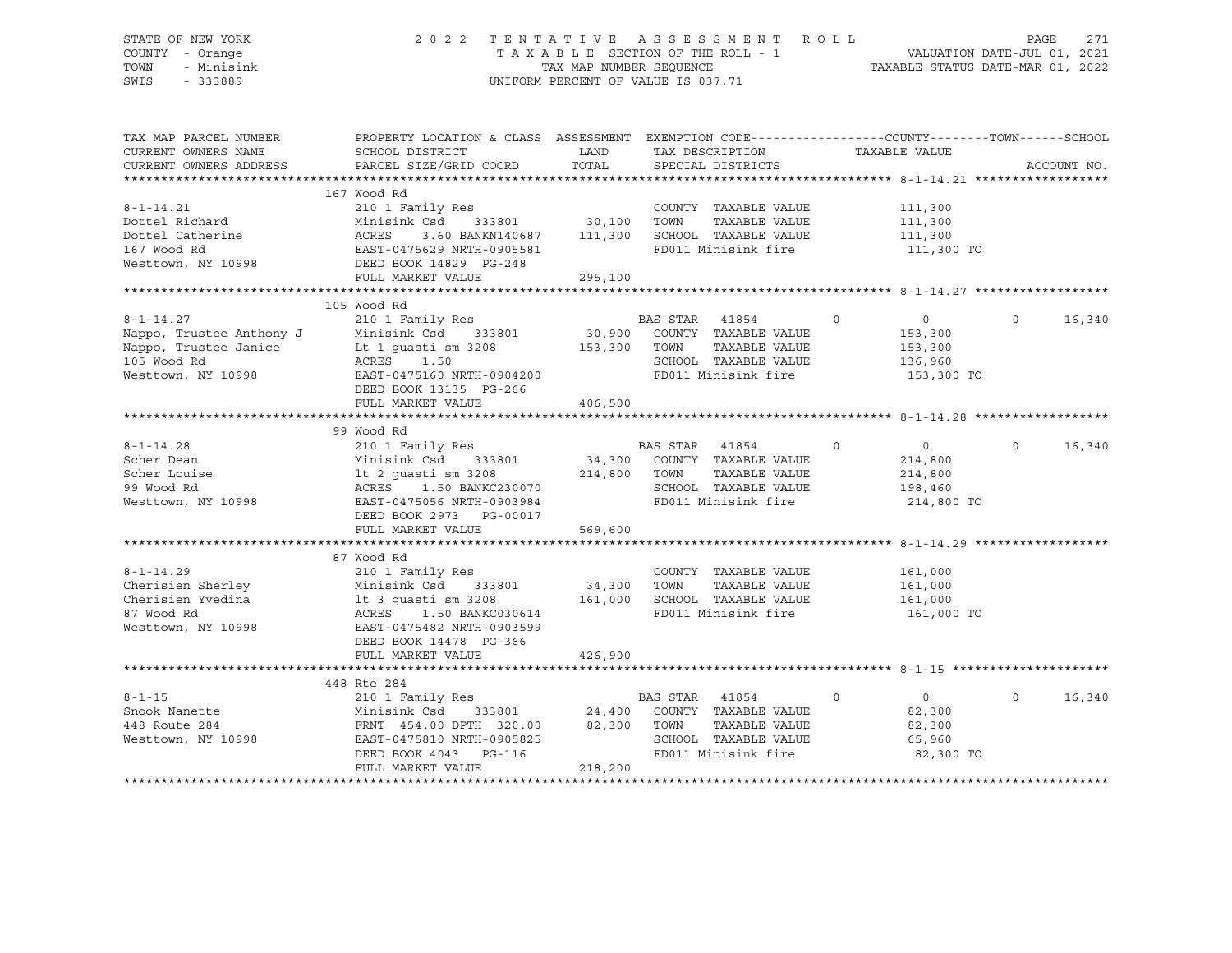| STATE OF NEW YORK<br>COUNTY - Orange<br>TOWN<br>- Minisink<br>SWIS<br>$-333889$                          | 2022                                                                                                                                                                                                                                                                                                      | UNIFORM PERCENT OF VALUE IS 037.71 | TENTATIVE ASSESSMENT ROLL<br>TAXABLE SECTION OF THE ROLL - 1 VALUATION DATE-JUL 01, 2021<br>TAX MAP NUMBER SEQUENCE TAXABLE STATUS DATE-MAR 01, 2022 |                   |                                                               |                                  |                          |
|----------------------------------------------------------------------------------------------------------|-----------------------------------------------------------------------------------------------------------------------------------------------------------------------------------------------------------------------------------------------------------------------------------------------------------|------------------------------------|------------------------------------------------------------------------------------------------------------------------------------------------------|-------------------|---------------------------------------------------------------|----------------------------------|--------------------------|
| TAX MAP PARCEL NUMBER<br>CURRENT OWNERS NAME<br>CURRENT OWNERS ADDRESS                                   | PROPERTY LOCATION & CLASS ASSESSMENT EXEMPTION CODE---------------COUNTY-------TOWN-----SCHOOL<br>SCHOOL DISTRICT<br>PARCEL SIZE/GRID COORD                                                                                                                                                               | LAND<br>TOTAL                      | XEMPIION<br>TAX DESCRIPTION<br>SPECIAL DISTRICTS                                                                                                     |                   | TAXABLE VALUE                                                 |                                  | ACCOUNT NO.              |
|                                                                                                          | 385 Rte 284                                                                                                                                                                                                                                                                                               |                                    |                                                                                                                                                      |                   |                                                               |                                  |                          |
| $8 - 1 - 16.1$<br>Lindsay Stephen<br>Lindsay Leanora<br>385 Rte 284<br>385 Rte 284<br>Westtown, NY 10998 | 210 1 Family Res<br>Minisink Csd 333801 34,200 COUNTY TAXABLE VALUE<br>Minisink Csd 333801 34,200 COUNIT IAAADLE VALUE<br>Lt 1 Sheamon Sub Map 7993 129,400 TOWN TAXABLE VALUE<br>ACRES 1.40 BANKC030614 SCHOOL TAXABLE VALUE<br>EAST-0474665 NRTH-0904861 FD011 Minisink fire<br>DEED BOOK 2674 PG-00331 |                                    |                                                                                                                                                      | $0 \qquad \qquad$ | $\overline{0}$<br>129,400<br>129,400<br>113,060<br>129,400 TO | $\Omega$                         | 16,340                   |
|                                                                                                          | FULL MARKET VALUE 343,100                                                                                                                                                                                                                                                                                 |                                    |                                                                                                                                                      |                   |                                                               |                                  |                          |
|                                                                                                          |                                                                                                                                                                                                                                                                                                           |                                    |                                                                                                                                                      |                   |                                                               |                                  |                          |
|                                                                                                          | 389 Rte 284<br>389 Rte 284<br>Sheamon Francis P<br>Sheamon Leanora M<br>389 Rte 284<br>39 Rte 284<br>389 Rte 284<br>389 Rte 284<br>389 Rte 284<br>389 Rte 284<br>389 Rte 284<br>389 Rte 284<br>389 Rte 284<br>389 Rte 284<br>389 Rte 284<br>389 Rte 284<br>389 Rte 284<br>389<br>DEED BOOK 2630 PG-00104  |                                    | TOWN TAXABLE VALUE<br>SCHOOL TAXABLE VALUE                                                                                                           |                   | 74,531                                                        | 2,682<br>5,065<br>$\overline{0}$ | 5,364<br>5,065<br>16,340 |
|                                                                                                          | FULL MARKET VALUE 268,600 FD011 Minisink fire                                                                                                                                                                                                                                                             |                                    |                                                                                                                                                      |                   | 101,300 TO                                                    |                                  |                          |
|                                                                                                          | 397 Rte 284                                                                                                                                                                                                                                                                                               |                                    |                                                                                                                                                      |                   |                                                               |                                  |                          |
| Westtown, NY 10998                                                                                       | 8-1-16.3<br>Moshier Frank B<br>Moshier Lutricia E Minisink Csd 333801 34,000 COUNTY TAXABLE VALUE<br>McLean-Moshier Lutricia E Lt 3 Sheamon Sub Map 7993 121,900 TOWN TAXABLE VALUE<br>397 Rte 284 ACRES 1.20 BANKN140687 SCHOOL TAXAB<br>EAST-0474737 NRTH-0905123<br>DEED BOOK 12565 PG-503             |                                    | SCHOOL TAXABLE VALUE<br>FD011 Minisink fire                                                                                                          | $\circ$           | $\overline{0}$<br>121,900<br>121,900<br>105,560<br>121,900 TO | $\circ$                          | 16,340                   |
|                                                                                                          | FULL MARKET VALUE                                                                                                                                                                                                                                                                                         | 323,300                            |                                                                                                                                                      |                   |                                                               |                                  |                          |
| $8 - 1 - 16.41$<br>Ford Darrell A<br>501 County Rte 62<br>Westtown, NY 10998                             | 403 Rte 284<br>220 2 Family Res<br>Minisink Csd 333801 34,200 TOWN TAXABLE VALUE<br>Lt 1 Spitzer SM 216-96 143,800 SCHOOL TAXABLE VALUE<br>ACRES 1.40<br>EAST-0474928 NRTH-0905228<br>DEED BOOK 13725 PG-1193                                                                                             |                                    | COUNTY TAXABLE VALUE<br>FD011 Minisink fire                                                                                                          |                   | 143,800<br>143,800<br>143,800<br>143,800 TO                   |                                  |                          |
|                                                                                                          | FULL MARKET VALUE                                                                                                                                                                                                                                                                                         | 381,300                            |                                                                                                                                                      |                   |                                                               |                                  |                          |
|                                                                                                          |                                                                                                                                                                                                                                                                                                           |                                    |                                                                                                                                                      |                   |                                                               |                                  |                          |
| $8 - 1 - 16.42$<br>Rascona Anthony<br>Rascona Nancy<br>421 Rte 284<br>Westtown, NY 10998                 | 421 Rte 284<br>220 2 Family Res<br>Exercise of the state and the state of the state of the state of the state of the state of the state of the state of the state of the state of the school of the school of the school state of the school school that the scho<br>DEED BOOK 13773 PG-728               |                                    | BAS STAR<br>41854                                                                                                                                    | $\circ$           | $\overline{0}$<br>138,200<br>138,200<br>121,860<br>138,200 TO | $\Omega$                         | 16,340                   |
|                                                                                                          | FULL MARKET VALUE                                                                                                                                                                                                                                                                                         | 366,500                            |                                                                                                                                                      |                   |                                                               |                                  |                          |

\*\*\*\*\*\*\*\*\*\*\*\*\*\*\*\*\*\*\*\*\*\*\*\*\*\*\*\*\*\*\*\*\*\*\*\*\*\*\*\*\*\*\*\*\*\*\*\*\*\*\*\*\*\*\*\*\*\*\*\*\*\*\*\*\*\*\*\*\*\*\*\*\*\*\*\*\*\*\*\*\*\*\*\*\*\*\*\*\*\*\*\*\*\*\*\*\*\*\*\*\*\*\*\*\*\*\*\*\*\*\*\*\*\*\*\*\*\*\*\*\*\*\*\*\*\*\*\*\*\*\*\*

STATE OF NEW YORK 2 0 2 2 T E N T A T I V E A S S E S S M E N T R O L L PAGE 272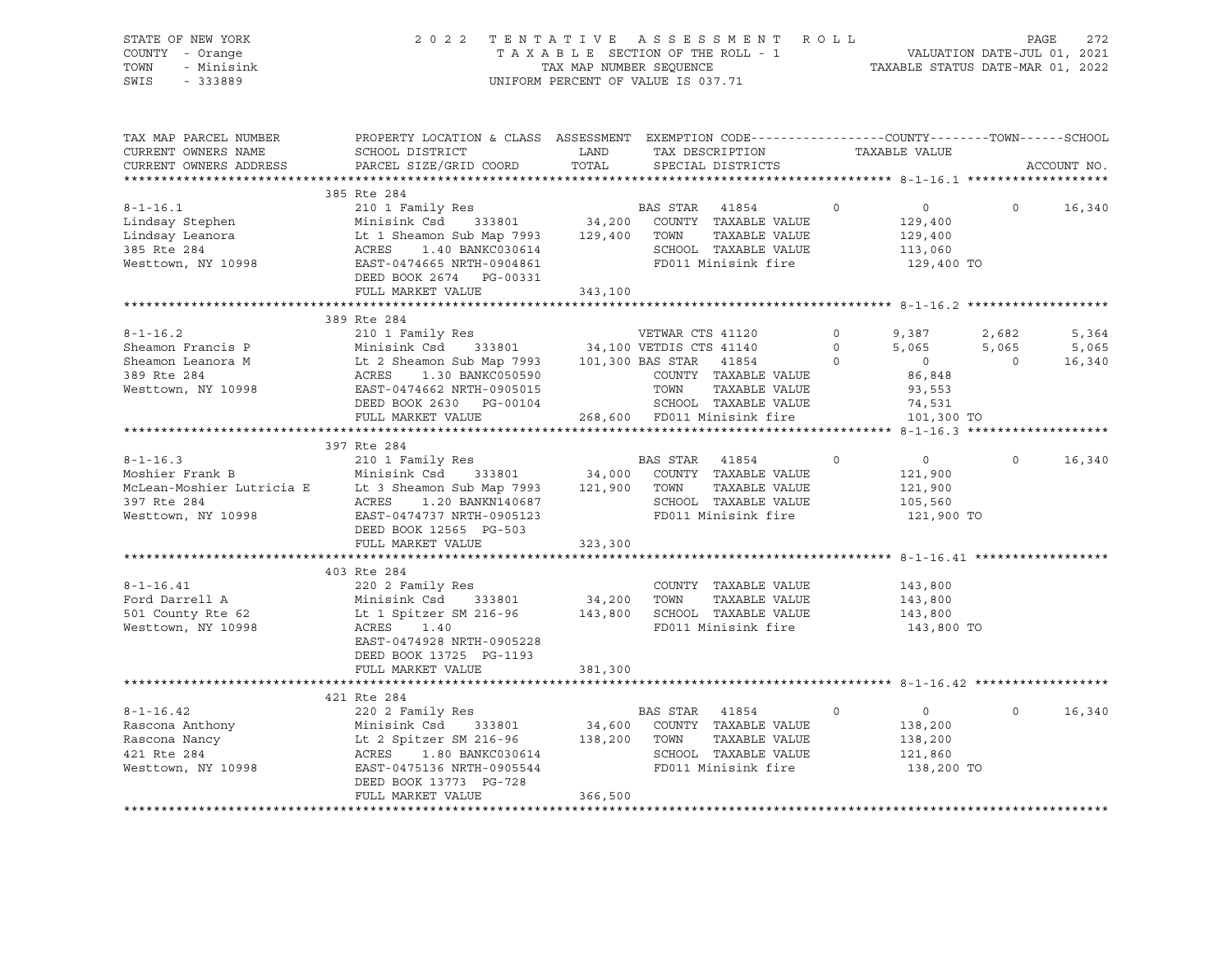| STATE OF NEW YORK | 2022 TENTATIVE ASSESSMENT ROLL |                                    |  | PAGE                             | 273 |
|-------------------|--------------------------------|------------------------------------|--|----------------------------------|-----|
| COUNTY - Orange   |                                | TAXABLE SECTION OF THE ROLL - 1    |  | VALUATION DATE-JUL 01, 2021      |     |
| TOWN - Minisink   |                                | TAX MAP NUMBER SEOUENCE            |  | TAXABLE STATUS DATE-MAR 01, 2022 |     |
| SWIS<br>- 333889  |                                | UNIFORM PERCENT OF VALUE IS 037.71 |  |                                  |     |

| TAX MAP PARCEL NUMBER<br>CURRENT OWNERS NAME<br>CURRENT OWNERS ADDRESS                    | PROPERTY LOCATION & CLASS ASSESSMENT EXEMPTION CODE---------------COUNTY-------TOWN-----SCHOOL<br>SCHOOL DISTRICT<br>PARCEL SIZE/GRID COORD                                                                                                                                                                                                                          |         | LAND TAX DESCRIPTION<br>TOTAL SPECIAL DISTRICTS                                                                | TAXABLE VALUE                                                                         | ACCOUNT NO.                                         |
|-------------------------------------------------------------------------------------------|----------------------------------------------------------------------------------------------------------------------------------------------------------------------------------------------------------------------------------------------------------------------------------------------------------------------------------------------------------------------|---------|----------------------------------------------------------------------------------------------------------------|---------------------------------------------------------------------------------------|-----------------------------------------------------|
| $8 - 1 - 16.43$<br>Marton Berta                                                           | 39 Waterloo Rd<br>210 1 Family Res<br>210 1 Family Res<br>210 1 Family Res<br>233801 25,000 ENH STAR 41834 20<br>Minisink Csd<br>Lt 3 Spitzer SM 216-96 97,200 COUNTY TAXABLE VALUE<br>ACRES 2.20 TOWN TAXABLE VALUE<br>EAST-0474846 NRTH-0905488<br>DEED BOOK 5974 PG-348<br>FULL MARKET VALUE                                                                      | 257,800 | SCHOOL TAXABLE VALUE<br>FD011 Minisink fire                                                                    | $0 \t 48,600 \t 48,600$<br>$\overline{0}$<br>48,600<br>48,600<br>$7,810$<br>97,200 TO | 48,600<br>$\Omega$<br>40,790                        |
|                                                                                           | 92 Waterloo Rd<br>92 Waterloo Rd<br>210 1 Family Res<br>Gajda Matthew Minisink Csd 333801 35,400 VETCOM CTS 41130 0 15,645<br>92 Waterloo Rd ACRES 2.60 BANKC050590 128,500 VETDIS CTS 41140 0 31,290<br>93 Westtown, NY 10998 EAST-0474017 NRTH-0906591                                                                                                             |         | FD011 Minisink fire 128,500 TO                                                                                 | 112,408<br>96,316                                                                     | 2,682<br>5,364<br>4,470<br>8,940<br>8,940<br>17,880 |
|                                                                                           | 86 Waterloo Rd<br>Minisink Csd 333801 35,400 COUNTY TAXABLE VALUE<br>8-1-21.2<br>Hansen Katherine Minisink Csd 333801<br>86 Waterloo Rd ACRES 2.60 BANKC130170 125,300<br>Westtown, NY 10998 EAST-0474160 NRTH-0906464<br>DEED BOOK 13644 PG-520<br>Westtown, NY 10998 EAST-0474160 NRTH-0906464<br>DEED BOOK 1<br>ACRES 2.60 BANKC130170 125,300 TOWN TAXABLE VALUE |         | SCHOOL TAXABLE VALUE 108,960<br>FD011 Minisink fire 125,300 TO                                                 | $\begin{array}{ccc} & & & 0 & \quad & & 0 \end{array}$<br>125,300<br>125,300          | $0 \qquad \qquad$<br>16,340                         |
| $8 - 1 - 22$<br>Ashraf Mubeen<br>855 US Hwy 6<br>Port Jervis, NY 12771                    | Waterloo Rd<br>311 Res vac land<br>Minisink Csd 333801<br>N S Waterloo Rd<br>ACRES<br>3.30<br>EAST-0473870 NRTH-0906832<br>DEED BOOK 14873 PG-712<br>FULL MARKET VALUE                                                                                                                                                                                               | 4,000   | COUNTY TAXABLE VALUE<br>1,500 TOWN<br>TAXABLE VALUE<br>1,500 SCHOOL TAXABLE VALUE 1,500<br>FD011 Minisink fire | 1,500<br>1,500<br>1,500 TO                                                            |                                                     |
| $8 - 1 - 25.1$<br>Ayers David J<br>Ayers Cathy A<br>196 Waterloo Rd<br>Westtown, NY 10998 | 196 Waterloo Rd<br>210 1 Family Res<br>Minisink Csd 333801 37,700 COUNTY TAXABLE VALUE<br>Lt 1 Demberg Sub Map 2-95 137,600 TOWN TAXABLE VALUE<br>ACRES 2.00 SCHOOL TAXABLE VALUE<br>EAST-0473435 NRTH-0907857 FD011 Minisink fire<br>DEED BOOK 4170 PG-83<br>FULL MARKET VALUE                                                                                      | 364,900 |                                                                                                                | $\sim$ 0<br>137,600<br>137,600<br>121,260<br>137,600 TO                               | 16,340<br>$\circ$                                   |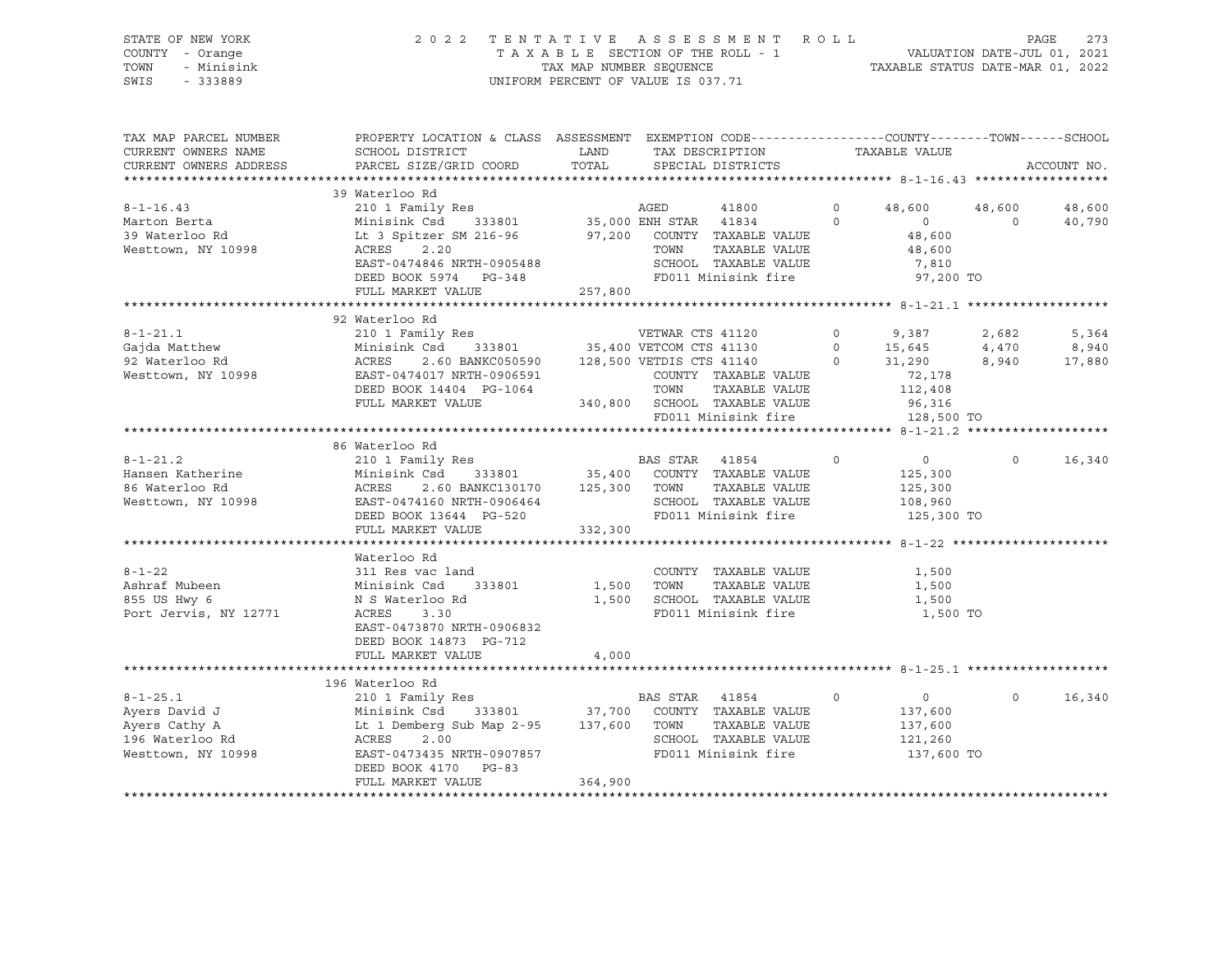| STATE OF NEW YORK<br>COUNTY - Orange<br>TOWN<br>- Minisink<br>SWIS<br>$-333889$                                                                                                                                 |                                                                                                                                                                                                                                                                                                                                          |         | 2022 TENTATIVE ASSESSMENT ROLL<br>TAXABLE SECTION OF THE ROLL - 1<br>TAXABLE SECTION OF THE ROLL - 1<br>TAXABLE STATUS DATE-MAR 01, 2022<br>UNIFORM PERCENT OF VALUE IS 037.71                                                   |                               |                                                                                               |                                                       | PAGE<br>274                                    |
|-----------------------------------------------------------------------------------------------------------------------------------------------------------------------------------------------------------------|------------------------------------------------------------------------------------------------------------------------------------------------------------------------------------------------------------------------------------------------------------------------------------------------------------------------------------------|---------|----------------------------------------------------------------------------------------------------------------------------------------------------------------------------------------------------------------------------------|-------------------------------|-----------------------------------------------------------------------------------------------|-------------------------------------------------------|------------------------------------------------|
| TAX MAP PARCEL NUMBER<br>CURRENT OWNERS NAME<br>CURRENT OWNERS ADDRESS                                                                                                                                          | PROPERTY LOCATION & CLASS ASSESSMENT EXEMPTION CODE---------------COUNTY-------TOWN-----SCHOOL<br>SCHOOL DISTRICT<br>PARCEL SIZE/GRID COORD                                                                                                                                                                                              | TOTAL   | LAND TAX DESCRIPTION<br>SPECIAL DISTRICTS                                                                                                                                                                                        |                               | TAXABLE VALUE                                                                                 |                                                       | ACCOUNT NO.                                    |
|                                                                                                                                                                                                                 | 201 Waterloo Rd                                                                                                                                                                                                                                                                                                                          |         |                                                                                                                                                                                                                                  |                               |                                                                                               |                                                       |                                                |
| $8 - 1 - 25.21$<br>Demberg Scott<br>Demberg Shawne<br>201 Waterloo Rd<br>Westtown, NY 10998                                                                                                                     | 210 1 Family Res<br>Minisink Csd 333801<br>Lt 1 Demberg Sub Map 826- 199,500 TOWN<br>filed 10/31/05<br>ACRES<br>7.40 BANKC080370<br>EAST-0471772 NRTH-0907066<br>DEED BOOK 12206 PG-1380                                                                                                                                                 |         | BAS STAR 41854<br>42,200 COUNTY TAXABLE VALUE<br>TAXABLE VALUE<br>SCHOOL TAXABLE VALUE<br>SCHOOD<br>FD011 Minisink fire                                                                                                          | $\circ$                       | $\circ$<br>199,500<br>199,500<br>183,160<br>199,500 TO                                        | $\circ$                                               | 16,340                                         |
|                                                                                                                                                                                                                 | FULL MARKET VALUE                                                                                                                                                                                                                                                                                                                        | 529,000 |                                                                                                                                                                                                                                  |                               |                                                                                               |                                                       |                                                |
|                                                                                                                                                                                                                 |                                                                                                                                                                                                                                                                                                                                          |         |                                                                                                                                                                                                                                  |                               |                                                                                               |                                                       |                                                |
| $8 - 1 - 25.22$<br>Demberg Richard-Living Trus<br>Demberg Evon-Living Trust<br>49 Ford Rd<br>Westtown, NY 10998<br>$8 - 1 - 25.23$<br>Demberg Steven<br>Demberg Simone<br>177 Waterloo Rd<br>Westtown, NY 10998 | Waterloo Rd<br>314 Rural vac<10<br>Minisink Csd 333801 32,000 TOWN<br>Lot 2 Demberg Sub Map 826<br>filed $10/31/05$<br>ACRES<br>3.00<br>EAST-0472114 NRTH-0907229<br>DEED BOOK 13827 PG-1063<br>FULL MARKET VALUE<br>177 Waterloo Rd<br>210 1 Family Res<br>Minisink Csd<br>Lot 3 Demberg sub Map 826<br>filed 10/31/05<br>ACRES<br>5.00 | 84,900  | COUNTY TAXABLE VALUE<br>TAXABLE VALUE<br>32,000 SCHOOL TAXABLE VALUE<br>FD011 Minisink fire<br>BAS STAR 41854<br>333801 40,700 SOLAR EX C 49500<br>234,500 COUNTY TAXABLE VALUE<br>TOWN<br>TAXABLE VALUE<br>SCHOOL TAXABLE VALUE | $0 \qquad \qquad$<br>$\Omega$ | 32,000<br>32,000<br>32,000<br>32,000 TO<br>$\sim$ 0<br>5,000<br>229,500<br>229,500<br>213,160 | $\Omega$<br>5,000                                     | 16,340<br>5,000                                |
|                                                                                                                                                                                                                 | EAST-0472400 NRTH-0907197<br>DEED BOOK 12707 PG-1929                                                                                                                                                                                                                                                                                     |         | FD011 Minisink fire                                                                                                                                                                                                              |                               | 234,500 TO                                                                                    |                                                       |                                                |
|                                                                                                                                                                                                                 | FULL MARKET VALUE                                                                                                                                                                                                                                                                                                                        | 621,900 |                                                                                                                                                                                                                                  |                               |                                                                                               |                                                       |                                                |
|                                                                                                                                                                                                                 | 138 Waterloo Rd                                                                                                                                                                                                                                                                                                                          |         |                                                                                                                                                                                                                                  |                               |                                                                                               |                                                       |                                                |
| $8 - 1 - 25.242$<br>Dembrook Farm LLC<br>138 Waterloo Rd<br>Westtown, NY 10998<br>MAY BE SUBJECT TO PAYMENT<br>UNDER AGDIST LAW TIL 2030                                                                        | 120 Field crops<br>Minisink Csd<br>pt lt 4 demberg sm 826-05 330,700 FARM BLDG 41700<br>$d$ 10/31/05 ns waterloo rd<br>PARTIAL<br>ACRES 92.00<br>EAST-0473388 NRTH-0907882                                                                                                                                                               |         | VETWAR CTS 41120<br>333801 211,600 VETDIS CTS 41140<br>AGDISTRICT 41720<br>ENH STAR 41834<br>COUNTY TAXABLE VALUE<br>TOWN<br>TAXABLE VALUE                                                                                       | $\circ$                       | $0$ 9,387<br>0 31,290<br>$0$ $64,600$<br>0 $167,230$<br>$\overline{0}$<br>58,193<br>87,248    | 2,682<br>8,940<br>64,600<br>167,230<br>$\overline{0}$ | 5,364<br>17,880<br>64,600<br>167,230<br>40,790 |
|                                                                                                                                                                                                                 | DEED BOOK 14075 PG-1428 SCHOOL TAXABLE VALUE FULL MARKET VALUE 877,000 FD011 Minisink fire                                                                                                                                                                                                                                               |         | SCHOOL TAXABLE VALUE                                                                                                                                                                                                             |                               | 34,836<br>330,700 TO                                                                          |                                                       |                                                |
|                                                                                                                                                                                                                 |                                                                                                                                                                                                                                                                                                                                          |         |                                                                                                                                                                                                                                  |                               |                                                                                               |                                                       |                                                |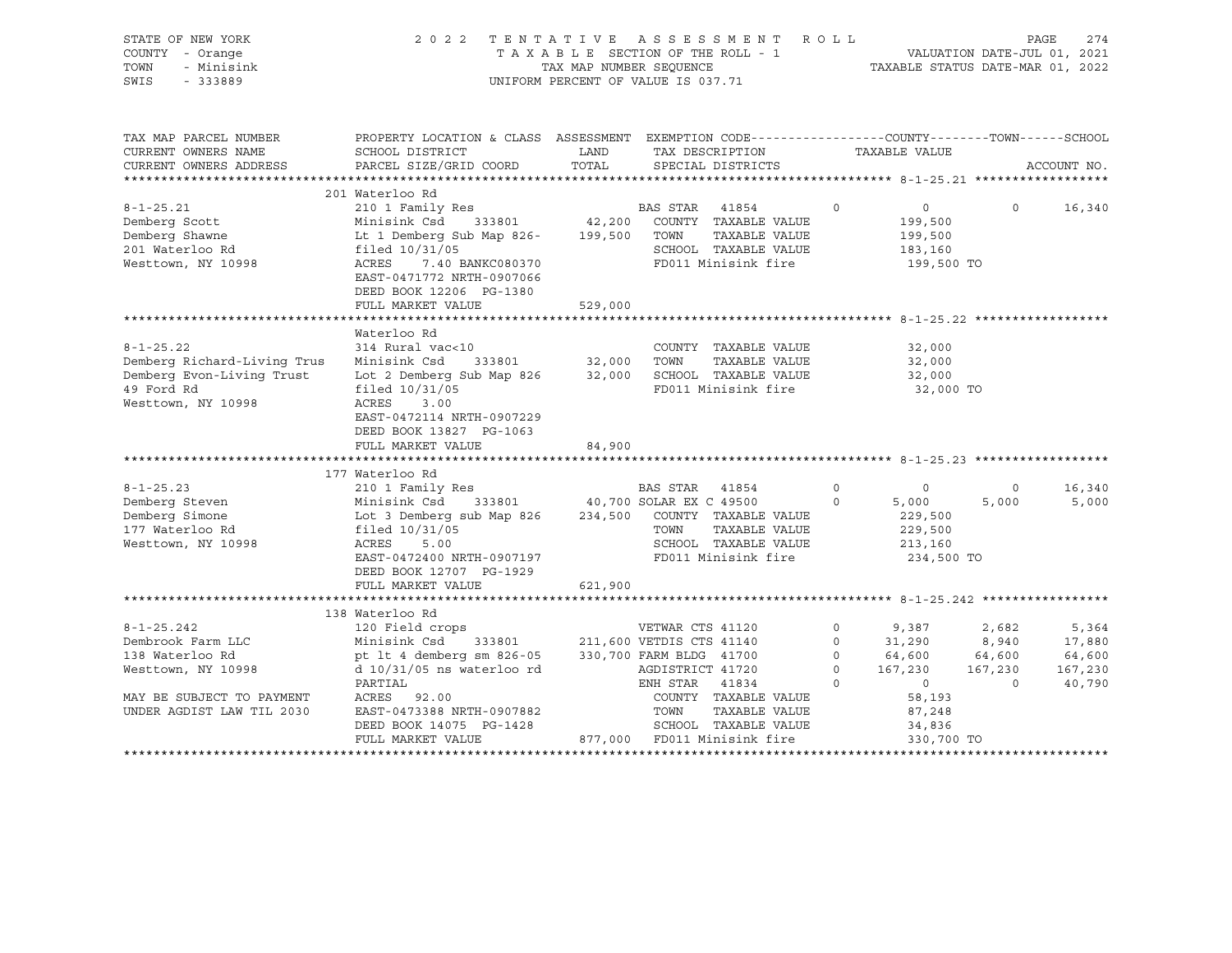#### STATE OF NEW YORK 2 0 2 2 T E N T A T I V E A S S E S S M E N T R O L L PAGE 275 COUNTY - Orange T A X A B L E SECTION OF THE ROLL - 1 VALUATION DATE-JUL 01, 2021 TOWN - Minisink TAX MAP NUMBER SEQUENCE TAXABLE STATUS DATE-MAR 01, 2022 SWIS - 333889 CONSERVATION CONTROL OF VALUE IS 037.71

| TAX MAP PARCEL NUMBER<br>CURRENT OWNERS NAME<br>CURRENT OWNERS ADDRESS                                                                                                                                                                                                                                                                                                                                                                                                                                        | PROPERTY LOCATION & CLASS ASSESSMENT EXEMPTION CODE---------------COUNTY-------TOWN------SCHOOL<br>SCHOOL DISTRICT<br>PARCEL SIZE/GRID COORD | LAND    | TAX DESCRIPTION<br>TOTAL SPECIAL DISTRICTS                                                                                        |         | TAXABLE VALUE  |                | ACCOUNT NO. |
|---------------------------------------------------------------------------------------------------------------------------------------------------------------------------------------------------------------------------------------------------------------------------------------------------------------------------------------------------------------------------------------------------------------------------------------------------------------------------------------------------------------|----------------------------------------------------------------------------------------------------------------------------------------------|---------|-----------------------------------------------------------------------------------------------------------------------------------|---------|----------------|----------------|-------------|
|                                                                                                                                                                                                                                                                                                                                                                                                                                                                                                               |                                                                                                                                              |         |                                                                                                                                   |         |                |                |             |
|                                                                                                                                                                                                                                                                                                                                                                                                                                                                                                               | 40 Ridge Rd                                                                                                                                  |         |                                                                                                                                   | $\circ$ | $\overline{0}$ | $\circ$        | 40,790      |
|                                                                                                                                                                                                                                                                                                                                                                                                                                                                                                               |                                                                                                                                              |         |                                                                                                                                   |         | 86,300         |                |             |
|                                                                                                                                                                                                                                                                                                                                                                                                                                                                                                               |                                                                                                                                              |         | TAXABLE VALUE                                                                                                                     |         | 86,300         |                |             |
|                                                                                                                                                                                                                                                                                                                                                                                                                                                                                                               |                                                                                                                                              |         | SCHOOL TAXABLE VALUE                                                                                                              |         | 45,510         |                |             |
|                                                                                                                                                                                                                                                                                                                                                                                                                                                                                                               |                                                                                                                                              |         | FD011 Minisink fire                                                                                                               |         | 86,300 TO      |                |             |
|                                                                                                                                                                                                                                                                                                                                                                                                                                                                                                               |                                                                                                                                              |         |                                                                                                                                   |         |                |                |             |
|                                                                                                                                                                                                                                                                                                                                                                                                                                                                                                               |                                                                                                                                              |         |                                                                                                                                   |         |                |                |             |
| 8-1-26.21 210 1 Family Res<br>1 210 1 Family Res<br>1 210 1 Family Res<br>210 1 Family Res<br>210 1 Family Res<br>210 1 Family Res<br>210 1 Family Res<br>210 1 Family Res<br>210 1 Family Res<br>210 200 37,100 TOWN TAXABLE VALUE<br>27,500 SCHO                                                                                                                                                                                                                                                            |                                                                                                                                              |         |                                                                                                                                   |         |                |                |             |
|                                                                                                                                                                                                                                                                                                                                                                                                                                                                                                               |                                                                                                                                              |         | COUNTY TAXABLE VALUE 77,500                                                                                                       |         |                |                |             |
|                                                                                                                                                                                                                                                                                                                                                                                                                                                                                                               |                                                                                                                                              |         |                                                                                                                                   |         | 77,500         |                |             |
|                                                                                                                                                                                                                                                                                                                                                                                                                                                                                                               |                                                                                                                                              |         |                                                                                                                                   |         | 77,500         |                |             |
|                                                                                                                                                                                                                                                                                                                                                                                                                                                                                                               |                                                                                                                                              |         | FD011 Minisink fire 77,500 TO                                                                                                     |         |                |                |             |
|                                                                                                                                                                                                                                                                                                                                                                                                                                                                                                               |                                                                                                                                              |         |                                                                                                                                   |         |                |                |             |
|                                                                                                                                                                                                                                                                                                                                                                                                                                                                                                               | FULL MARKET VALUE                                                                                                                            | 205,500 |                                                                                                                                   |         |                |                |             |
|                                                                                                                                                                                                                                                                                                                                                                                                                                                                                                               |                                                                                                                                              |         |                                                                                                                                   |         |                |                |             |
| $\begin{tabular}{lllllllllllllllllll} \multicolumn{3}{c}{\begin{tabular}{l} \multicolumn{3}{c}{\begin{tabular}{l} \multicolumn{3}{c}{\begin{tabular}{l} \multicolumn{3}{c}{\begin{tabular}{l} \multicolumn{3}{c}{\begin{tabular}{l} \multicolumn{3}{c}{\begin{tabular}{l} \multicolumn{3}{c}{\begin{tabular}{l} \multicolumn{3}{c}{\begin{tabular}{l} \multicolumn{3}{c}{\begin{tabular}{l} \multicolumn{3}{c}{\begin{tabular}{l} \multicolumn{3}{c}{\begin{tabular}{l} \multicolumn{3}{c}{\begin{tabular}{l$ |                                                                                                                                              |         |                                                                                                                                   |         |                |                |             |
|                                                                                                                                                                                                                                                                                                                                                                                                                                                                                                               |                                                                                                                                              |         |                                                                                                                                   |         | $\overline{0}$ | $\Omega$       | 16,340      |
|                                                                                                                                                                                                                                                                                                                                                                                                                                                                                                               |                                                                                                                                              |         |                                                                                                                                   |         | 115,300        |                |             |
|                                                                                                                                                                                                                                                                                                                                                                                                                                                                                                               |                                                                                                                                              |         |                                                                                                                                   |         | 115,300        |                |             |
|                                                                                                                                                                                                                                                                                                                                                                                                                                                                                                               |                                                                                                                                              |         |                                                                                                                                   |         |                |                |             |
|                                                                                                                                                                                                                                                                                                                                                                                                                                                                                                               |                                                                                                                                              |         | SCHOOL TAXABLE VALUE 98,960<br>FD011 Minisink fire 115,300 TO                                                                     |         |                |                |             |
|                                                                                                                                                                                                                                                                                                                                                                                                                                                                                                               |                                                                                                                                              |         |                                                                                                                                   |         |                |                |             |
|                                                                                                                                                                                                                                                                                                                                                                                                                                                                                                               |                                                                                                                                              |         |                                                                                                                                   |         |                |                |             |
|                                                                                                                                                                                                                                                                                                                                                                                                                                                                                                               | 227 Ridge Rd                                                                                                                                 |         |                                                                                                                                   |         |                |                |             |
|                                                                                                                                                                                                                                                                                                                                                                                                                                                                                                               |                                                                                                                                              |         | COUNTY TAXABLE VALUE 101,300                                                                                                      |         |                |                |             |
|                                                                                                                                                                                                                                                                                                                                                                                                                                                                                                               |                                                                                                                                              |         |                                                                                                                                   |         |                |                |             |
|                                                                                                                                                                                                                                                                                                                                                                                                                                                                                                               |                                                                                                                                              |         |                                                                                                                                   |         |                |                |             |
|                                                                                                                                                                                                                                                                                                                                                                                                                                                                                                               |                                                                                                                                              |         | 101,300<br>mes Sub 101,300<br>5.00 BANKC080496 101,300<br>5.00 BANKC080496 FD011 Miniciple fisc<br>FD011 Minisink fire 101,300 TO |         |                |                |             |
| 8-1-31.211 2011 Family Res<br>Gertsen Erik C Minisink Csd 333801 40,700 TOWN<br>Milewski Audrea R Lt 3 Selmes Sub 101,300 SCHOOL<br>PO Box 104 ACRES 5.00 BANKC080496 FD011 Mi<br>Westtown, NY 10998 EAST-0472706 NRTH-0911774                                                                                                                                                                                                                                                                                |                                                                                                                                              |         |                                                                                                                                   |         |                |                |             |
|                                                                                                                                                                                                                                                                                                                                                                                                                                                                                                               | DEED BOOK 14279 PG-289                                                                                                                       |         |                                                                                                                                   |         |                |                |             |
|                                                                                                                                                                                                                                                                                                                                                                                                                                                                                                               | FULL MARKET VALUE                                                                                                                            | 268,600 |                                                                                                                                   |         |                |                |             |
|                                                                                                                                                                                                                                                                                                                                                                                                                                                                                                               |                                                                                                                                              |         |                                                                                                                                   |         |                |                |             |
|                                                                                                                                                                                                                                                                                                                                                                                                                                                                                                               | 201 Ridge Rd                                                                                                                                 |         |                                                                                                                                   |         |                |                |             |
| $8 - 1 - 31.212$                                                                                                                                                                                                                                                                                                                                                                                                                                                                                              | $210$ 1 Family Res                                                                                                                           |         | BAS STAR 41854 0                                                                                                                  |         | $\overline{0}$ | $\overline{0}$ | 16,340      |
| Kroll John C                                                                                                                                                                                                                                                                                                                                                                                                                                                                                                  | Minisink Csd 333801 40,100 SOLAR EX C 49500 0                                                                                                |         |                                                                                                                                   |         | 5,000          | 5,000          | 5,000       |
|                                                                                                                                                                                                                                                                                                                                                                                                                                                                                                               |                                                                                                                                              |         |                                                                                                                                   |         | 149,500        |                |             |
|                                                                                                                                                                                                                                                                                                                                                                                                                                                                                                               |                                                                                                                                              |         |                                                                                                                                   |         | 149,500        |                |             |
|                                                                                                                                                                                                                                                                                                                                                                                                                                                                                                               |                                                                                                                                              |         | SCHOOL TAXABLE VALUE 133,160                                                                                                      |         |                |                |             |
|                                                                                                                                                                                                                                                                                                                                                                                                                                                                                                               | EAST-0472505 NRTH-0911283<br>DEED BOOK 5358 PG-244                                                                                           |         | FD011 Minisink fire 154,500 TO                                                                                                    |         |                |                |             |
|                                                                                                                                                                                                                                                                                                                                                                                                                                                                                                               | FULL MARKET VALUE                                                                                                                            | 409,700 |                                                                                                                                   |         |                |                |             |
|                                                                                                                                                                                                                                                                                                                                                                                                                                                                                                               |                                                                                                                                              |         |                                                                                                                                   |         |                |                |             |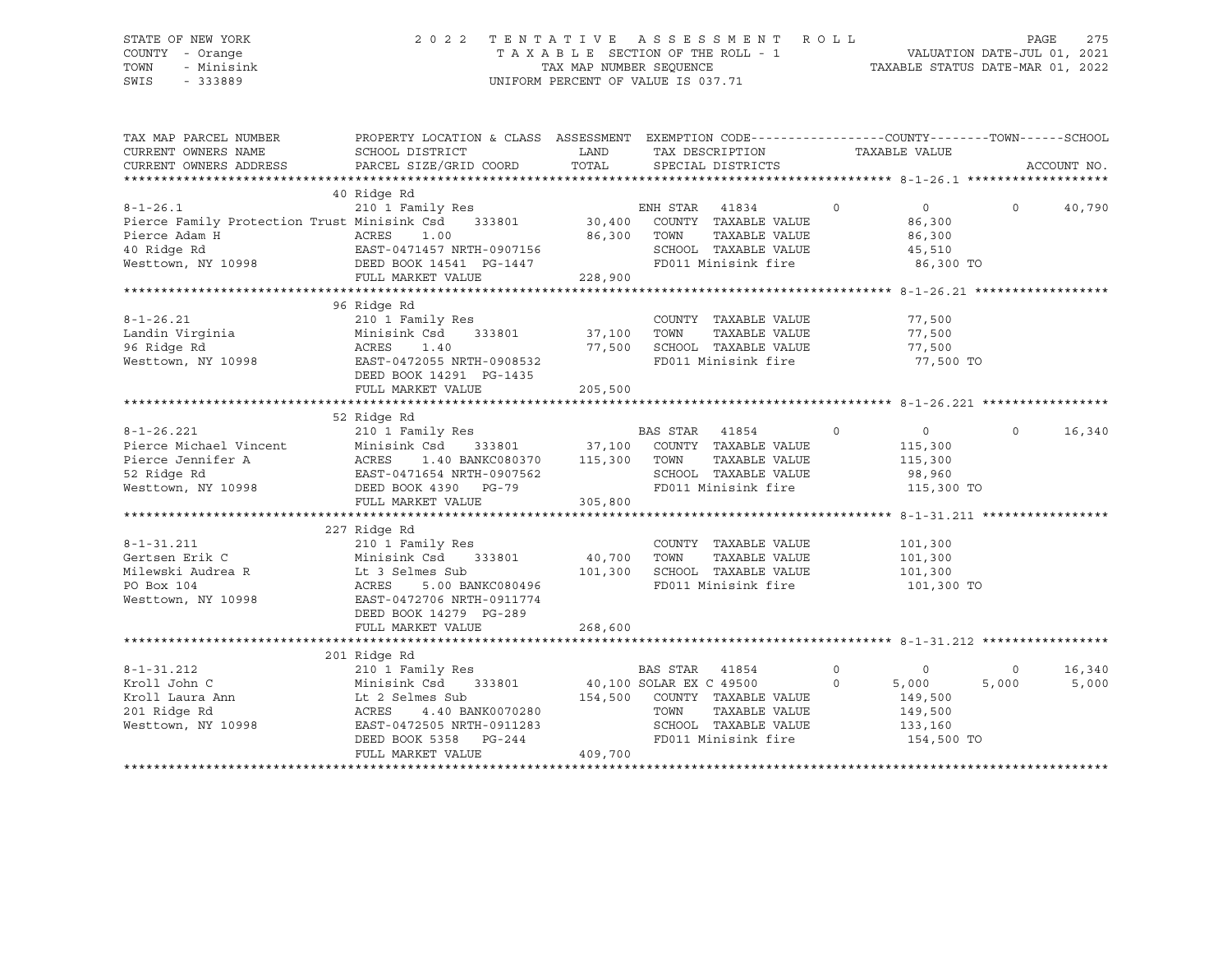| STATE OF NEW YORK<br>COUNTY - Orange<br>TOWN<br>- Minisink<br>SWIS<br>$-333889$                                                                         |                                                                                                                                                                                                                                                                                             |         | 2022 TENTATIVE ASSESSMENT ROLL<br>TAXABLE SECTION OF THE ROLL - 1<br>TAXABLE SECTION OF THE ROLL - 1<br>TAXABLE STATUS DATE-MAR 01, 2021<br>UNIFORM PERCENT OF VALUE IS 037.71 |         |                                                                | PAGE<br>276        |
|---------------------------------------------------------------------------------------------------------------------------------------------------------|---------------------------------------------------------------------------------------------------------------------------------------------------------------------------------------------------------------------------------------------------------------------------------------------|---------|--------------------------------------------------------------------------------------------------------------------------------------------------------------------------------|---------|----------------------------------------------------------------|--------------------|
| TAX MAP PARCEL NUMBER<br>CURRENT OWNERS NAME<br>CURRENT OWNERS ADDRESS                                                                                  | PROPERTY LOCATION & CLASS ASSESSMENT EXEMPTION CODE---------------COUNTY-------TOWN------SCHOOL<br>SCHOOL DISTRICT<br><b>LAND</b><br>PARCEL SIZE/GRID COORD<br>20 Rocky Bar Rd                                                                                                              | TOTAL   | TAX DESCRIPTION TAXABLE VALUE<br>SPECIAL DISTRICTS                                                                                                                             |         |                                                                | ACCOUNT NO.        |
| $8 - 1 - 31.213$<br>Albano Nicholas<br>20 Rocky Bar Rd<br>Westtown, NY 10998                                                                            | 210 1 Family Res<br>Minisink Csd 333801 40,300 TOWN<br>Lt 1 Selmes Sub 101,300 SCHOOL<br>ACRES 4.60 FD011 Mi<br>EAST-0472302 NRTH-0911488<br>DEED BOOK 15058 PG-1539                                                                                                                        |         | COUNTY TAXABLE VALUE<br>TAXABLE VALUE<br>101,300 SCHOOL TAXABLE VALUE<br>FD011 Minisink fire                                                                                   |         | 101,300<br>101,300<br>101,300<br>101,300 TO                    |                    |
|                                                                                                                                                         | FULL MARKET VALUE 268,600                                                                                                                                                                                                                                                                   |         |                                                                                                                                                                                |         |                                                                |                    |
|                                                                                                                                                         | 205 Langlitz Rd                                                                                                                                                                                                                                                                             |         |                                                                                                                                                                                |         |                                                                |                    |
| $8 - 1 - 33.1$<br>Cannavale Michael A<br>205 Langlitz Rd<br>Westtown, NY 10998                                                                          | 210 1 Family Res<br>XOO FRAME IS NOT TAXABLE VALUE<br>Minisink Csd 333801 37,100 COUNTY TAXABLE VALUE<br>Lt 1 Ford Sub Map 7483 138,300 TOWN TAXABLE VALUE<br>ACRES 1.40 BANKN140687 SCHOOL TAXABLE VALUE<br>EAST-0473658 NRTH-0910875 FD011 Minisink fire<br>DEED BOOK 5770 PG-1           |         | BAS STAR 41854 0<br>FD011 Minisink fire                                                                                                                                        |         | $\overline{0}$<br>138,300<br>138,300<br>121,960<br>138,300 TO  | $\Omega$<br>16,340 |
|                                                                                                                                                         | FULL MARKET VALUE                                                                                                                                                                                                                                                                           | 366,700 |                                                                                                                                                                                |         |                                                                |                    |
|                                                                                                                                                         |                                                                                                                                                                                                                                                                                             |         |                                                                                                                                                                                |         |                                                                |                    |
| $8 - 1 - 33.2$<br>Santillo Nicole<br>197 Langlitz Rd<br>Westtown, NY 10998                                                                              | 197 Langlitz Rd<br>210 1 Family Res<br>Minisink Csd 333801 37,100 COUNTY TAXABLE VALUE<br>Lt 2 Ford Sub Map 7483 130,700 TOWN TAXABLE VALUE<br>ACRES 1.40 BANKC130170 SCHOOL TAXABLE VALUE<br>EAST-0473778 NRTH-0910726 FD011 Minisink fire<br>DEED BOOK 13643 PG-1337<br>FULL MARKET VALUE | 346,600 | BAS STAR 41854                                                                                                                                                                 | $\circ$ | $\overline{0}$<br>130,700<br>130,700<br>114,360<br>130,700 TO  | $\Omega$<br>16,340 |
|                                                                                                                                                         |                                                                                                                                                                                                                                                                                             |         |                                                                                                                                                                                |         |                                                                |                    |
| $8 - 1 - 33.41$<br>Vavricka Jess<br>Vavricka Julie<br>.<br>159 Langlitz Rd<br>Westtown, NY 10998                                                        | 159 Langlitz Rd<br>210 1 Family Res<br>ACRES 2.80<br>EAST-0474429 NRTH-0910152<br>DEED BOOK 2899 PG-132<br>FULL MARKET VALUE                                                                                                                                                                | 358,000 | COUNTY TAXABLE VALUE<br>TAXABLE VALUE<br>FD011 Minisink fire                                                                                                                   |         | 135,000<br>135,000<br>135,000<br>135,000 TO                    |                    |
|                                                                                                                                                         |                                                                                                                                                                                                                                                                                             |         |                                                                                                                                                                                |         |                                                                |                    |
| $8 - 1 - 33.42$<br>Ford, Living Trust Frank O<br>214 Harriman Dr Apt 1028<br>Goshen, NY 10924<br>MAY BE SUBJECT TO PAYMENT<br>UNDER AGDIST LAW TIL 2026 | St Hwy 284 & Langlitz<br>112 Dairy farm<br>Minisink Csd 333801 270,200 COUNTY TAXABLE VALUE<br>Lt 2 Ford Sub Map 8529 270,200 TOWN TAXABLE VALUE<br>ACRES 135.50<br>EAST-0475270 NRTH-0909584<br>DEED BOOK 14371 DG 1940<br>FULL MARKET VALUE                                               | 716,500 | AGDISTRICT 41720<br>SCHOOL TAXABLE VALUE<br>FD011 Minisink fire                                                                                                                | $\circ$ | 232,488<br>232,488<br>37,712<br>37,712<br>37,712<br>270,200 TO | 232,488            |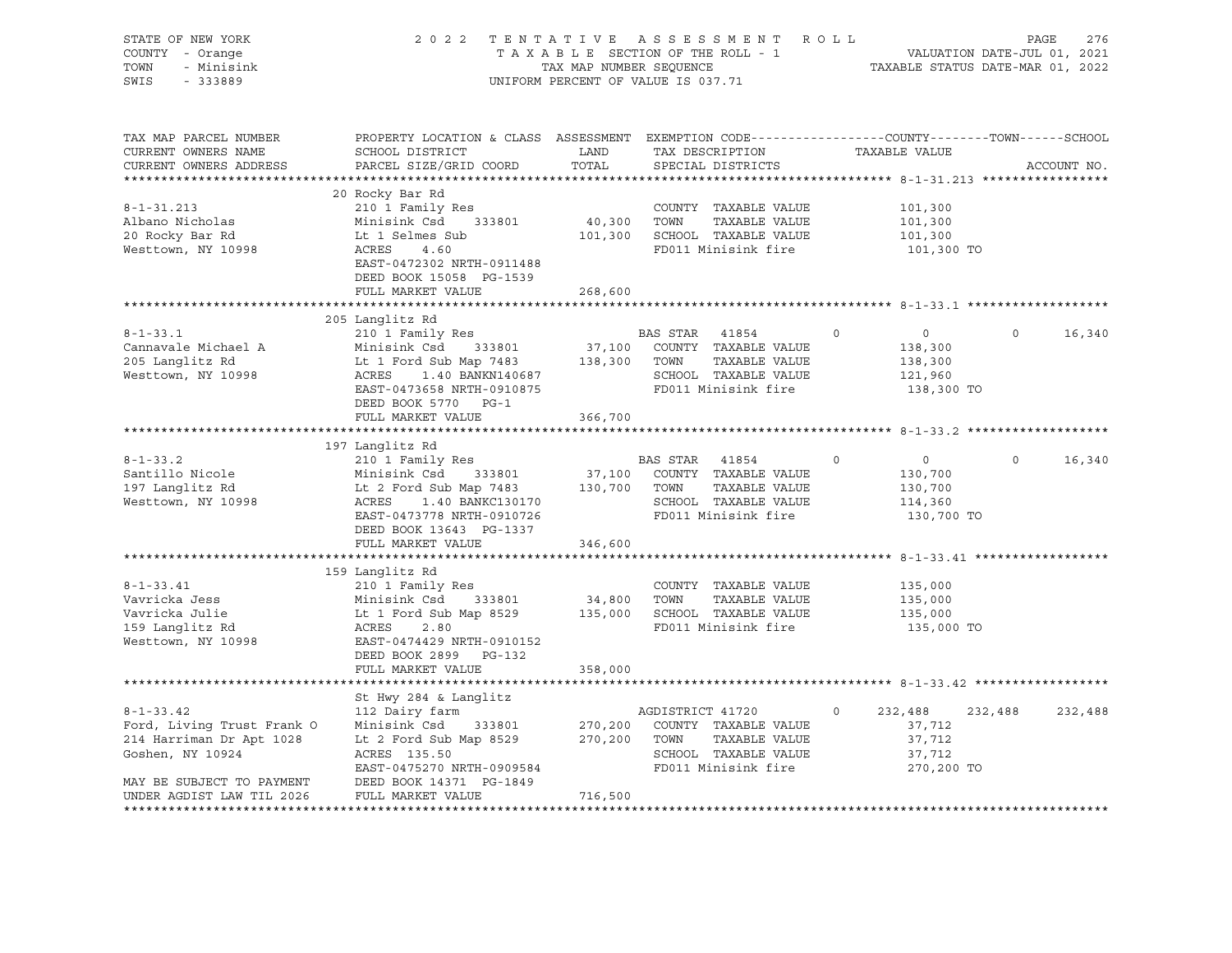| STATE OF NEW YORK<br>COUNTY - Orange<br>TOWN<br>- Minisink<br>SWIS<br>$-333889$                                                                                                                                                                                  |                                                                                                                                               |             | UNIFORM PERCENT OF VALUE IS 037.71 |                    |                    |
|------------------------------------------------------------------------------------------------------------------------------------------------------------------------------------------------------------------------------------------------------------------|-----------------------------------------------------------------------------------------------------------------------------------------------|-------------|------------------------------------|--------------------|--------------------|
| TAX MAP PARCEL NUMBER<br>CURRENT OWNERS NAME<br>CURRENT OWNERS ADDRESS                                                                                                                                                                                           | PROPERTY LOCATION & CLASS ASSESSMENT EXEMPTION CODE----------------COUNTY-------TOWN------SCHOOL<br>SCHOOL DISTRICT<br>PARCEL SIZE/GRID COORD |             |                                    | TAXABLE VALUE      | ACCOUNT NO.        |
|                                                                                                                                                                                                                                                                  | 168 Wood Rd                                                                                                                                   |             |                                    |                    |                    |
| $8 - 1 - 34$                                                                                                                                                                                                                                                     | 280 Res Multiple                                                                                                                              |             | COUNTY TAXABLE VALUE               | 115,200            |                    |
| Westtown Associates Inc                                                                                                                                                                                                                                          | Minisink Csd 333801                                                                                                                           |             | 35,400 TOWN TAXABLE VALUE          | 115,200            |                    |
| PO Box 2283                                                                                                                                                                                                                                                      |                                                                                                                                               |             | 115,200 SCHOOL TAXABLE VALUE       | 115,200            |                    |
| Middletown, NY 10940                                                                                                                                                                                                                                             | Sub Map 7508<br>ACRES 1.20<br>EAST-0476003 NRTH-0905525<br>DEED BOOK 4065 PG-97                                                               |             | FD011 Minisink fire                | 115,200 TO         |                    |
|                                                                                                                                                                                                                                                                  | FULL MARKET VALUE                                                                                                                             | 305,500     |                                    |                    |                    |
|                                                                                                                                                                                                                                                                  | 162 Wood Rd                                                                                                                                   |             |                                    |                    |                    |
| $8 - 1 - 35$                                                                                                                                                                                                                                                     | 240 Rural res                                                                                                                                 |             | COUNTY TAXABLE VALUE               | 146,000            |                    |
| 8-1-33<br>Telgheder James H Minisius Code<br>Telgheder Sarah J Sub Map 7508<br>ACRES 10.90<br>ACRES 10.90                                                                                                                                                        | Minisink Csd 333801                                                                                                                           | 43,700 TOWN | TAXABLE VALUE                      | 146,000            |                    |
|                                                                                                                                                                                                                                                                  |                                                                                                                                               |             | 146,000 SCHOOL TAXABLE VALUE       | 146,000<br>146,000 |                    |
|                                                                                                                                                                                                                                                                  |                                                                                                                                               |             | FD011 Minisink fire                | 146,000 TO         |                    |
| Slate Hill, NY 10973 EAST-0476558 NRTH-0905261                                                                                                                                                                                                                   |                                                                                                                                               |             |                                    |                    |                    |
|                                                                                                                                                                                                                                                                  | DEED BOOK 14094 PG-638                                                                                                                        |             |                                    |                    |                    |
|                                                                                                                                                                                                                                                                  | FULL MARKET VALUE                                                                                                                             | 387,200     |                                    |                    |                    |
|                                                                                                                                                                                                                                                                  | Ridge Rd                                                                                                                                      |             |                                    |                    |                    |
| $8 - 1 - 36$                                                                                                                                                                                                                                                     | 312 Vac w/imprv                                                                                                                               |             | COUNTY TAXABLE VALUE               | 35,700             |                    |
| Lain Mary L                                                                                                                                                                                                                                                      |                                                                                                                                               |             |                                    | 35,700             |                    |
|                                                                                                                                                                                                                                                                  |                                                                                                                                               |             |                                    | 35,700             |                    |
| Westtown, NY 10998                                                                                                                                                                                                                                               | EAST-0472421 NRTH-0909048<br>DEED BOOK 11453 PG-965                                                                                           |             |                                    | 35,700 TO          |                    |
|                                                                                                                                                                                                                                                                  | FULL MARKET VALUE                                                                                                                             | 94,700      |                                    |                    |                    |
| 8-1-37<br>Lain Mary L<br>114 Ridge Rd<br>114 Ridge Rd<br>114 Ridge Rd<br>114 Ridge Rd<br>12 0 1 Family Res<br>12 0 1 Family Res<br>133801<br>138,100 COUNTY TAXABLE VALUE<br>138,500<br>138,500 TOWN<br>185,500<br>185,500<br>185,500<br>185,500<br>185,500<br>1 |                                                                                                                                               |             |                                    |                    |                    |
|                                                                                                                                                                                                                                                                  |                                                                                                                                               |             |                                    |                    | $\Omega$<br>16,340 |
|                                                                                                                                                                                                                                                                  |                                                                                                                                               |             |                                    |                    |                    |
|                                                                                                                                                                                                                                                                  |                                                                                                                                               |             |                                    |                    |                    |
|                                                                                                                                                                                                                                                                  |                                                                                                                                               |             |                                    |                    |                    |
|                                                                                                                                                                                                                                                                  | EAST-0472332 NRTH-0908848<br>DEED BOOK 11753 PG-1464                                                                                          |             | FD011 Minisink fire                | 185,500 TO         |                    |
|                                                                                                                                                                                                                                                                  | FULL MARKET VALUE                                                                                                                             | 491,900     |                                    |                    |                    |
|                                                                                                                                                                                                                                                                  |                                                                                                                                               |             |                                    |                    |                    |
|                                                                                                                                                                                                                                                                  |                                                                                                                                               |             |                                    | 31,200             |                    |
|                                                                                                                                                                                                                                                                  |                                                                                                                                               |             | TAXABLE VALUE                      | 31,200             |                    |
|                                                                                                                                                                                                                                                                  |                                                                                                                                               |             |                                    | 31,200             |                    |
|                                                                                                                                                                                                                                                                  |                                                                                                                                               |             | FD011 Minisink fire                | 31,200 TO          |                    |
|                                                                                                                                                                                                                                                                  | EAST-0472252 NRTH-0908658<br>DEED BOOK 11453 PG-961                                                                                           |             |                                    |                    |                    |
|                                                                                                                                                                                                                                                                  | FULL MARKET VALUE                                                                                                                             | 82,700      |                                    |                    |                    |
|                                                                                                                                                                                                                                                                  |                                                                                                                                               |             |                                    |                    |                    |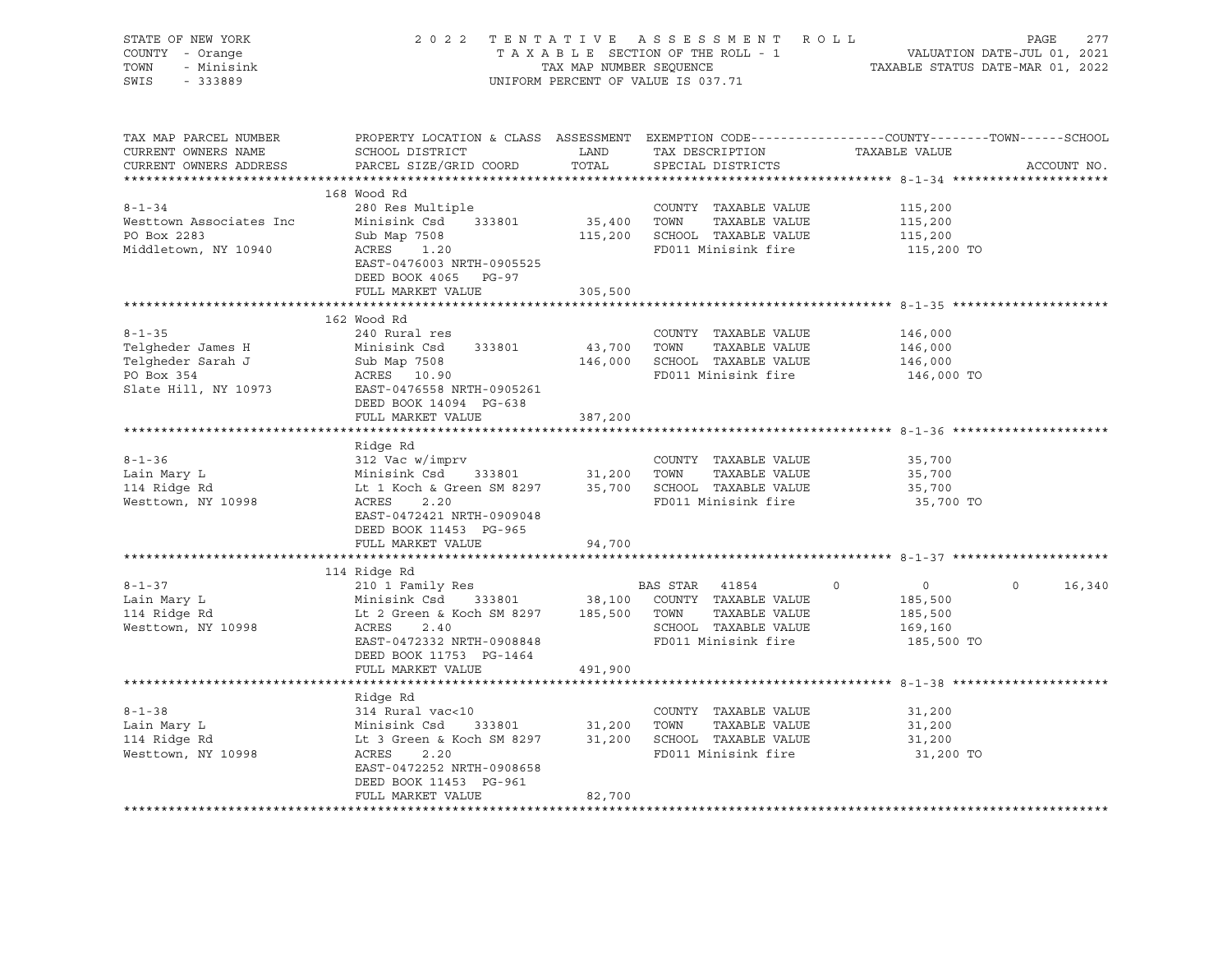| STATE OF NEW YORK<br>COUNTY - Orange<br>TOWN<br>- Minisink<br>SWIS<br>$-333889$                      |                                                                                                                                                                                                                                                         | TAX MAP NUMBER SEQUENCE | 2022 TENTATIVE ASSESSMENT ROLL<br>TAXABLE SECTION OF THE ROLL - 1<br>UNIFORM PERCENT OF VALUE IS 037.71                         | PAGE 278<br>VALUATION DATE-JUL 01, 2021<br>TAXABLE STATIIS DATE 105 1000 | TAXABLE STATUS DATE-MAR 01, 2022 |             |
|------------------------------------------------------------------------------------------------------|---------------------------------------------------------------------------------------------------------------------------------------------------------------------------------------------------------------------------------------------------------|-------------------------|---------------------------------------------------------------------------------------------------------------------------------|--------------------------------------------------------------------------|----------------------------------|-------------|
| TAX MAP PARCEL NUMBER<br>CURRENT OWNERS NAME<br>CURRENT OWNERS ADDRESS                               | PROPERTY LOCATION & CLASS ASSESSMENT EXEMPTION CODE---------------COUNTY-------TOWN------SCHOOL<br>SCHOOL DISTRICT<br>PARCEL SIZE/GRID COORD                                                                                                            | LAND<br>TOTAL           | TAX DESCRIPTION<br>SPECIAL DISTRICTS                                                                                            | TAXABLE VALUE                                                            |                                  | ACCOUNT NO. |
| $8 - 1 - 39.1$<br>McWilliams Sara Ryan<br>84 Ridge Rd<br>Westtown, NY 10998                          | 84 Ridge Rd<br>210 1 Family Res<br>Minisink Csd 333801<br>Lt 1 Messina Sbmap 162-96 159,300 SCHOOL TAXABLE VALUE<br>ACRES<br>2.00<br>EAST-0472083 NRTH-0908293<br>DEED BOOK 14979 PG-680<br>FULL MARKET VALUE                                           | 37,700<br>422,400       | COUNTY TAXABLE VALUE<br>TOWN<br>TAXABLE VALUE<br>FD011 Minisink fire                                                            | 159,300<br>159,300<br>159,300<br>159,300 TO                              |                                  |             |
|                                                                                                      | ****************************                                                                                                                                                                                                                            |                         |                                                                                                                                 |                                                                          |                                  |             |
| $8 - 1 - 39.2$<br>Cummings Richard J<br>Cummings Susan M<br>78 Ridge Rd<br>Westtown, NY 10998        | 78 Ridge Rd<br>210 1 Family Res<br>Minisink Csd 333801<br>Minisink Csd 333801 38,70<br>Lt 2 Messina Sbmap 162-96 89,60<br>ACRES 3.00 BANKC080370<br>EAST-0471878 NRTH-0907957<br>EAST-0471878 NRTH-0907957<br>DEED BOOK 4690 PG-184                     |                         | BAS STAR 41854<br>38,700 COUNTY TAXABLE VALUE<br>89,600 TOWN<br>TAXABLE VALUE<br>SCHOOL TAXABLE VALUE<br>FD011 Minisink fire    | $\circ$<br>$\overline{0}$<br>89,600<br>89,600<br>73,260<br>89,600 TO     | $\mathbf 0$                      | 16,340      |
|                                                                                                      | FULL MARKET VALUE                                                                                                                                                                                                                                       | 237,600                 |                                                                                                                                 |                                                                          |                                  |             |
|                                                                                                      |                                                                                                                                                                                                                                                         |                         |                                                                                                                                 |                                                                          |                                  |             |
| $8 - 1 - 40.111$<br>Monderer Carol T<br>Monderer Benjamin<br>2373 Broadway PH5<br>New York, NY 10024 | Minisink Tpke<br>322 Rural vac>10<br>Minisink Csd<br>Lt 1 Green Sub Map 108-99 121,400 TOWN<br>ACRES 86.30<br>EAST-0470241 NRTH-0909359<br>DEED BOOK 11719 PG-472                                                                                       |                         | AGDISTRICT 41720<br>333801 121,400 COUNTY TAXABLE VALUE<br>TAXABLE VALUE<br>SCHOOL TAXABLE VALUE<br>FD011 Minisink fire         | 17,779<br>0<br>103,621<br>103,621<br>103,621<br>121,400 TO               | 17,779                           | 17,779      |
| MAY BE SUBJECT TO PAYMENT                                                                            | FULL MARKET VALUE                                                                                                                                                                                                                                       | 321,900                 |                                                                                                                                 |                                                                          |                                  |             |
| UNDER AGDIST LAW TIL 2026<br>**********************                                                  |                                                                                                                                                                                                                                                         |                         |                                                                                                                                 |                                                                          |                                  |             |
|                                                                                                      | 121 Ridge Rd                                                                                                                                                                                                                                            |                         |                                                                                                                                 |                                                                          |                                  |             |
| $8 - 1 - 40.112$<br>Santos Mashiel<br>121 Ridge Rd<br>Westtown, NY 10998                             | 210 1 Family Res<br>333801<br>Minisink Csd<br>Lt 2 Green Sub Map 108-99<br>ACRES<br>6.10 BANKC040280<br>EAST-0471841 NRTH-0909402<br>DEED BOOK 14215 PG-318                                                                                             |                         | SOLAR EX C 49500<br>50,100 COUNTY TAXABLE VALUE<br>225,200 TOWN<br>TAXABLE VALUE<br>SCHOOL TAXABLE VALUE<br>FD011 Minisink fire | $\circ$<br>5,000<br>220,200<br>220,200<br>220,200<br>225,200 TO          | 5,000                            | 5,000       |
|                                                                                                      | FULL MARKET VALUE                                                                                                                                                                                                                                       | 597,200                 |                                                                                                                                 |                                                                          |                                  |             |
|                                                                                                      |                                                                                                                                                                                                                                                         |                         |                                                                                                                                 |                                                                          |                                  |             |
| $8 - 1 - 40.113$<br>Collett Sean M<br>107 Ridge Rd<br>Westtown, NY 10998                             | 107 Ridge Rd<br>210 1 Family Res<br>Minisink Csd 333801 47,500 COUNTY<br>Lt 3 Green Sub Map 108-99 159,800 TOWN<br>Minisink Csd 333801 47,500 COUNTY TAXABLE VALUE<br>4.10 BANKC160275<br>ACRES<br>EAST-0471661 NRTH-0909152<br>DEED BOOK 13806 PG-1867 |                         | BAS STAR 41854<br>TAXABLE VALUE<br>SCHOOL TAXABLE VALUE<br>FD011 Minisink fire                                                  | 0<br>0<br>159,800<br>159,800<br>143,460<br>159,800 TO                    | $\Omega$                         | 16,340      |
|                                                                                                      | FULL MARKET VALUE                                                                                                                                                                                                                                       | 423,800                 |                                                                                                                                 |                                                                          |                                  |             |
|                                                                                                      |                                                                                                                                                                                                                                                         |                         |                                                                                                                                 |                                                                          |                                  |             |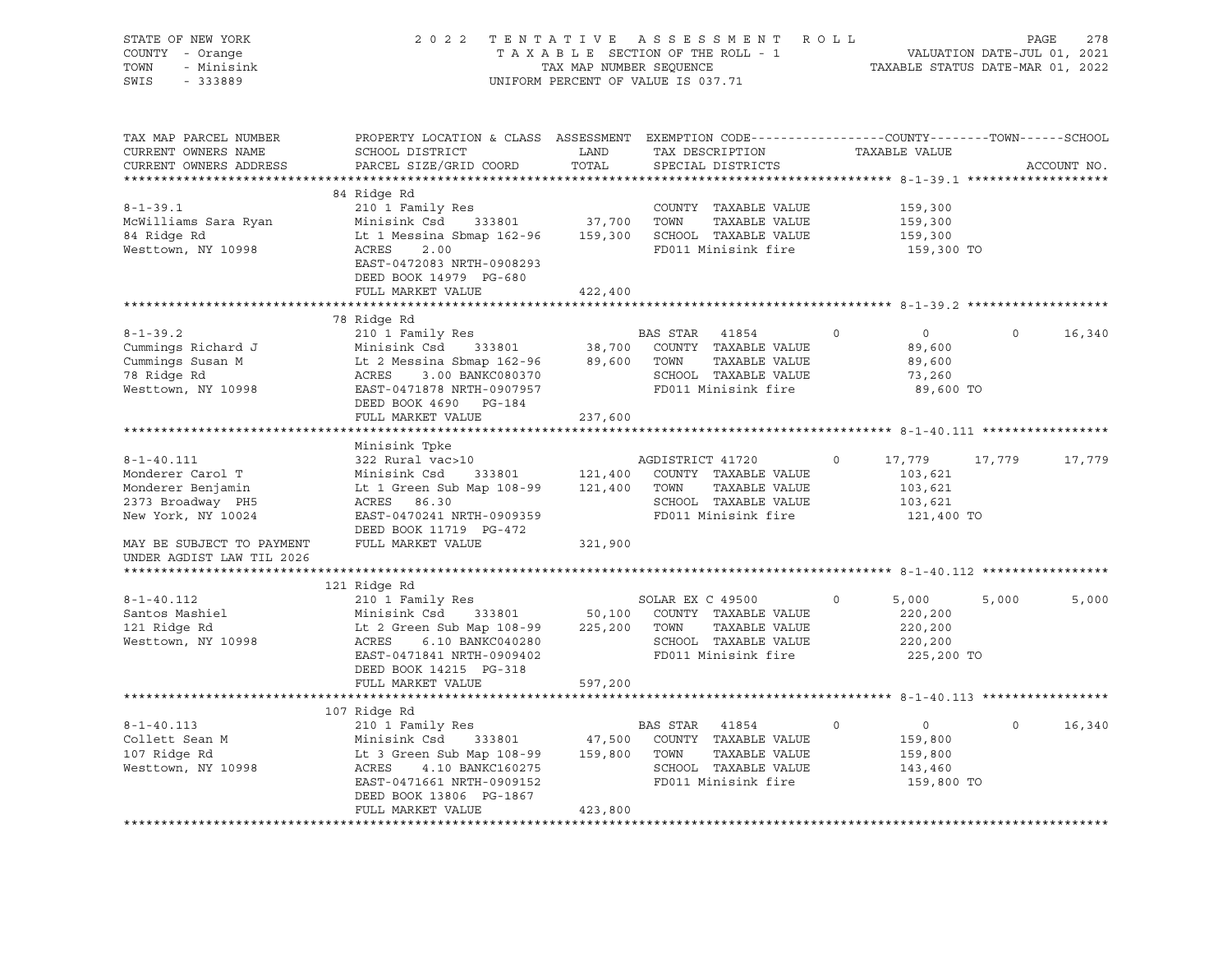| STATE OF NEW YORK<br>COUNTY - Orange<br>TOWN<br>- Minisink<br>SWIS<br>$-333889$               | 2 0 2 2                                                                                                                                                                                                                                           | TAXABLE SECTION OF THE ROLL - 1<br>TAX MAP NUMBER SEQUENCE<br>UNIFORM PERCENT OF VALUE IS 037.71 |                | TENTATIVE ASSESSMENT ROLL                                                                   |          | VALUATION DATE-JUL 01, 2021<br>TAXABLE STATUS DATE-MAR 01, 2022 | PAGE     | 279         |
|-----------------------------------------------------------------------------------------------|---------------------------------------------------------------------------------------------------------------------------------------------------------------------------------------------------------------------------------------------------|--------------------------------------------------------------------------------------------------|----------------|---------------------------------------------------------------------------------------------|----------|-----------------------------------------------------------------|----------|-------------|
| TAX MAP PARCEL NUMBER<br>CURRENT OWNERS NAME<br>CURRENT OWNERS ADDRESS                        | PROPERTY LOCATION & CLASS ASSESSMENT EXEMPTION CODE----------------COUNTY-------TOWN-----SCHOOL<br>SCHOOL DISTRICT<br>PARCEL SIZE/GRID COORD                                                                                                      | LAND<br>TOTAL                                                                                    |                | TAX DESCRIPTION<br>SPECIAL DISTRICTS                                                        |          | TAXABLE VALUE                                                   |          | ACCOUNT NO. |
|                                                                                               |                                                                                                                                                                                                                                                   |                                                                                                  |                |                                                                                             |          |                                                                 |          |             |
| $8 - 1 - 40.114$<br>Slagle Diane<br>101 Ridge Rd<br>Westtown, NY 10998                        | 101 Ridge Rd<br>240 Rural res<br>Minisink Csd 333801 53,800 COUNTY TAXABLE VALUE<br>Lt 4 Green Sub Map 108-99 128,100 TOWN<br>ACRES 14.40<br>EAST-0471232 NRTH-0908781<br>DEED BOOK 54910 PG-53                                                   |                                                                                                  | BAS STAR 41854 | TAXABLE VALUE<br>SCHOOL TAXABLE VALUE<br>FD011 Minisink fire                                | $\circ$  | $\overline{0}$<br>128,100<br>128,100<br>111,760<br>128,100 TO   | $\circ$  | 16,340      |
|                                                                                               | FULL MARKET VALUE                                                                                                                                                                                                                                 | 339,700                                                                                          |                |                                                                                             |          |                                                                 |          |             |
| $8 - 1 - 40.12$<br>Schmick Robert H Jr<br>Schmick Lisa A<br>47 Ridge Rd<br>Westtown, NY 10998 | 47 Ridge Rd<br>210 1 Family Res<br>Minisink Csd 333801 51,000 COUNTY TAXABLE VALUE<br>Lt 2 Green Sub Map 269-96 145,800 TOWN<br>ACRES 15.30 BANKC030217<br>EAST-0470814 NRTH-0907930<br>DEED BOOK 5161 PG-267                                     |                                                                                                  | BAS STAR 41854 | TAXABLE VALUE<br>SCHOOL TAXABLE VALUE<br>FD011 Minisink fire                                | $\circ$  | $\overline{0}$<br>145,800<br>145,800<br>129,460<br>145,800 TO   | $\circ$  | 16,340      |
|                                                                                               | FULL MARKET VALUE                                                                                                                                                                                                                                 | 386,600                                                                                          |                |                                                                                             |          |                                                                 |          |             |
| $8 - 1 - 40.13$<br>Shea Dennis M<br>Shea Patricia D<br>PO Box 289<br>Westtown, NY 10998       | 41 Ridge Rd<br>210 1 Family Res<br>Minisink Csd 333801 39,400 COUNTY TAXABLE VALUE<br>Lt 3 Green Sub Map 269-96 144,200 TOWN TAXABLE VALUE<br>ACRES<br>3.70 BANKC020537<br>EAST-0471190 NRTH-0907381<br>DEED BOOK 5409 PG-25<br>FULL MARKET VALUE | 382,400                                                                                          | BAS STAR 41854 | SCHOOL TAXABLE VALUE<br>FD011 Minisink fire                                                 | $\circ$  | $\overline{0}$<br>144,200<br>144,200<br>127,860<br>144,200 TO   | $\circ$  | 16,340      |
|                                                                                               |                                                                                                                                                                                                                                                   |                                                                                                  |                |                                                                                             |          |                                                                 |          |             |
| $8 - 1 - 40.2$<br>Grant Daniel B<br>Noren Ingela<br>83 Ridge Rd<br>Westtown, NY 10998         | 83 Ridge Rd<br>210 1 Family Res<br>Minisink Csd 333801<br>Lt 2 Green Sub Map 8687<br>ACRES 1 - 1<br>ACRES<br>4.70 BANKC110038<br>EAST-0471662 NRTH-0908502<br>DEED BOOK 5882 PG-160<br>FULL MARKET VALUE                                          | 103,700 TOWN<br>275,000                                                                          | ENH STAR 41834 | 40,400 COUNTY TAXABLE VALUE<br>TAXABLE VALUE<br>SCHOOL TAXABLE VALUE<br>FD011 Minisink fire | $\Omega$ | $\overline{0}$<br>103,700<br>103,700<br>62,910<br>103,700 TO    | $\Omega$ | 40,790      |
|                                                                                               |                                                                                                                                                                                                                                                   |                                                                                                  |                | *********************************** 8-1-40.3                                                |          |                                                                 |          |             |
| $8 - 1 - 40.3$<br>Van Hassel Abram<br>Van Hassel Jeanne<br>75 Ridge Rd<br>Westtown, NY 10998  | 75 Ridge Rd<br>210 1 Family Res<br>Minisink Csd 333801<br>Lt 3 Green Sub Map 8687<br>ACRES<br>2.00<br>EAST-0471548 NRTH-0908187<br>DEED BOOK 3170<br>PG-322<br>FULL MARKET VALUE                                                                  | 37,700<br>132,700 TOWN<br>351,900                                                                | BAS STAR 41854 | COUNTY TAXABLE VALUE<br>TAXABLE VALUE<br>SCHOOL TAXABLE VALUE<br>FD011 Minisink fire        | $\Omega$ | $\overline{0}$<br>132,700<br>132,700<br>116,360<br>132,700 TO   | $\Omega$ | 16,340      |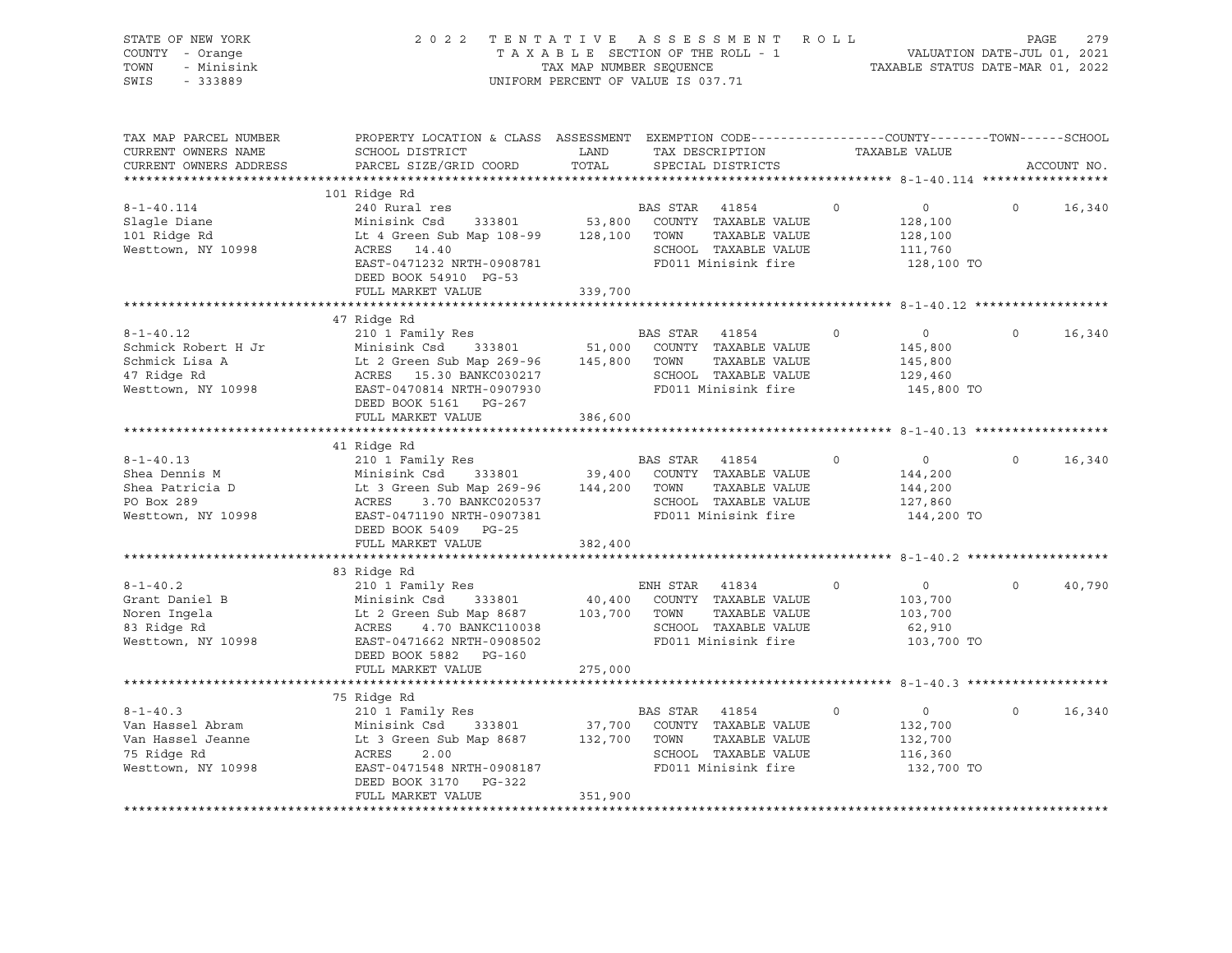| PROPERTY LOCATION & CLASS ASSESSMENT EXEMPTION CODE---------------COUNTY-------TOWN-----SCHOOL<br>TAX MAP PARCEL NUMBER<br>SCHOOL DISTRICT LAND<br>TAX DESCRIPTION TAXABLE VALUE<br>CURRENT OWNERS NAME<br>PARCEL SIZE/GRID COORD<br>TOTAL<br>CURRENT OWNERS ADDRESS<br>SPECIAL DISTRICTS<br>ACCOUNT NO.<br>63 Ridge Rd<br>8-1-40.4<br>Mckenna Thomas O<br>210 1 Family Res<br>Mckenna Christine M<br>194,400 SCHOOL TAXABLE VALUE<br> |
|----------------------------------------------------------------------------------------------------------------------------------------------------------------------------------------------------------------------------------------------------------------------------------------------------------------------------------------------------------------------------------------------------------------------------------------|
|                                                                                                                                                                                                                                                                                                                                                                                                                                        |
|                                                                                                                                                                                                                                                                                                                                                                                                                                        |
|                                                                                                                                                                                                                                                                                                                                                                                                                                        |
|                                                                                                                                                                                                                                                                                                                                                                                                                                        |
|                                                                                                                                                                                                                                                                                                                                                                                                                                        |
|                                                                                                                                                                                                                                                                                                                                                                                                                                        |
|                                                                                                                                                                                                                                                                                                                                                                                                                                        |
|                                                                                                                                                                                                                                                                                                                                                                                                                                        |
|                                                                                                                                                                                                                                                                                                                                                                                                                                        |
|                                                                                                                                                                                                                                                                                                                                                                                                                                        |
|                                                                                                                                                                                                                                                                                                                                                                                                                                        |
|                                                                                                                                                                                                                                                                                                                                                                                                                                        |
|                                                                                                                                                                                                                                                                                                                                                                                                                                        |
|                                                                                                                                                                                                                                                                                                                                                                                                                                        |
|                                                                                                                                                                                                                                                                                                                                                                                                                                        |
|                                                                                                                                                                                                                                                                                                                                                                                                                                        |
|                                                                                                                                                                                                                                                                                                                                                                                                                                        |
|                                                                                                                                                                                                                                                                                                                                                                                                                                        |
|                                                                                                                                                                                                                                                                                                                                                                                                                                        |
|                                                                                                                                                                                                                                                                                                                                                                                                                                        |
|                                                                                                                                                                                                                                                                                                                                                                                                                                        |
|                                                                                                                                                                                                                                                                                                                                                                                                                                        |
|                                                                                                                                                                                                                                                                                                                                                                                                                                        |
|                                                                                                                                                                                                                                                                                                                                                                                                                                        |
|                                                                                                                                                                                                                                                                                                                                                                                                                                        |
|                                                                                                                                                                                                                                                                                                                                                                                                                                        |
|                                                                                                                                                                                                                                                                                                                                                                                                                                        |
|                                                                                                                                                                                                                                                                                                                                                                                                                                        |
|                                                                                                                                                                                                                                                                                                                                                                                                                                        |
|                                                                                                                                                                                                                                                                                                                                                                                                                                        |
|                                                                                                                                                                                                                                                                                                                                                                                                                                        |
|                                                                                                                                                                                                                                                                                                                                                                                                                                        |
|                                                                                                                                                                                                                                                                                                                                                                                                                                        |
|                                                                                                                                                                                                                                                                                                                                                                                                                                        |
|                                                                                                                                                                                                                                                                                                                                                                                                                                        |
|                                                                                                                                                                                                                                                                                                                                                                                                                                        |
|                                                                                                                                                                                                                                                                                                                                                                                                                                        |
|                                                                                                                                                                                                                                                                                                                                                                                                                                        |
|                                                                                                                                                                                                                                                                                                                                                                                                                                        |
|                                                                                                                                                                                                                                                                                                                                                                                                                                        |
| FD011 Minisink fire<br>218,900 TO                                                                                                                                                                                                                                                                                                                                                                                                      |
| DEED BOOK 4521 PG-249<br>MAY BE SUBJECT TO PAYMENT FULL MARKET VALUE<br>580,500                                                                                                                                                                                                                                                                                                                                                        |
|                                                                                                                                                                                                                                                                                                                                                                                                                                        |
| UNDER AGDIST LAW TIL 2026                                                                                                                                                                                                                                                                                                                                                                                                              |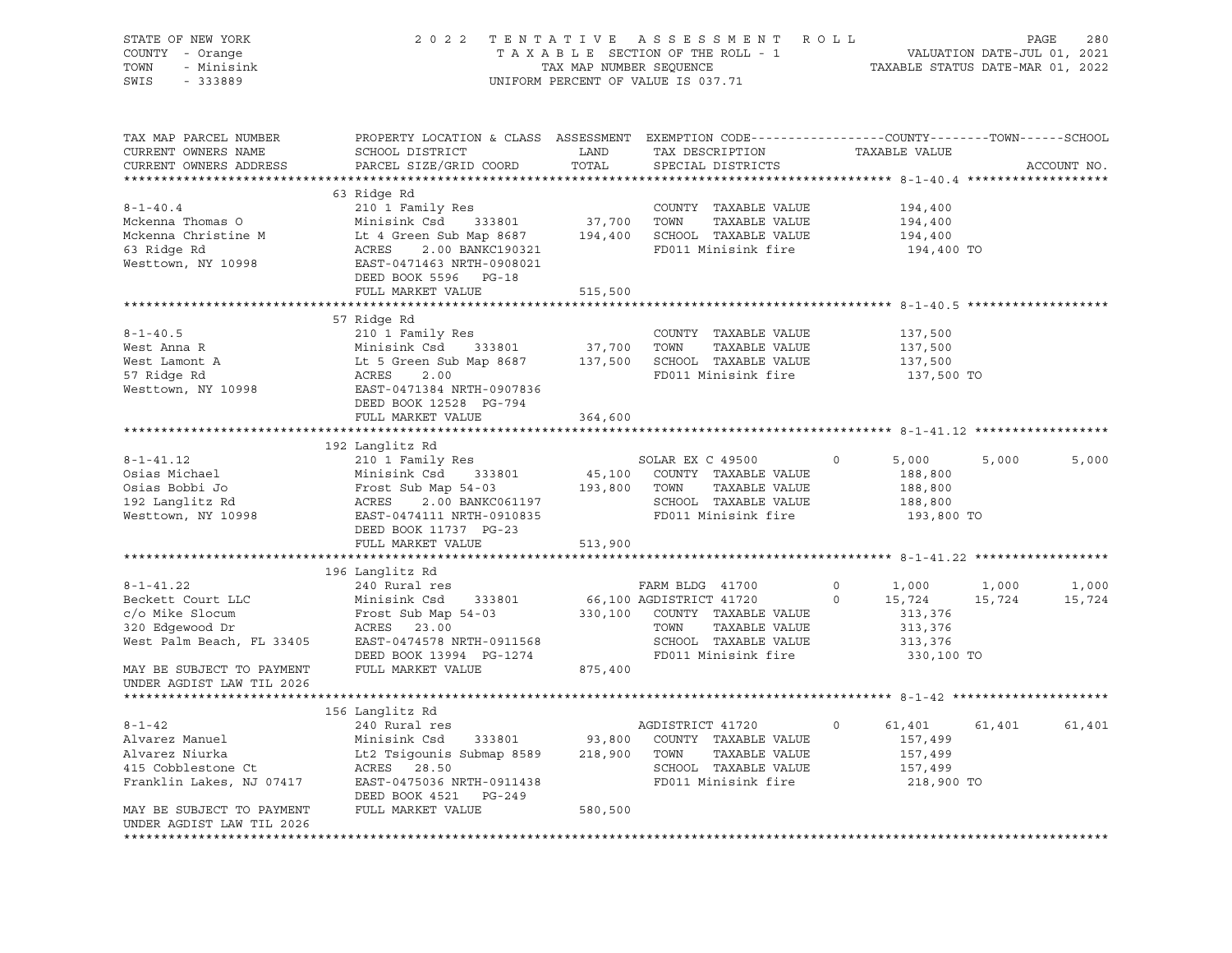| STATE OF NEW YORK<br>COUNTY - Orange<br>TOWN<br>- Minisink<br>SWIS<br>$-333889$                                                                                                                                     |                                                                                                                                              |                       | 2022 TENTATIVE ASSESSMENT ROLL<br>T A X A B L E SECTION OF THE ROLL - 1 VALUATION DATE-JUL 01, 2021<br>TAX MAP NUMBER SEQUENCE TAXABLE STATUS DATE-MAR 01, 2022<br>UNIFORM PERCENT OF VALUE IS 037.71 |                       | PAGE<br>281                 |
|---------------------------------------------------------------------------------------------------------------------------------------------------------------------------------------------------------------------|----------------------------------------------------------------------------------------------------------------------------------------------|-----------------------|-------------------------------------------------------------------------------------------------------------------------------------------------------------------------------------------------------|-----------------------|-----------------------------|
| TAX MAP PARCEL NUMBER<br>CURRENT OWNERS NAME<br>CURRENT OWNERS ADDRESS                                                                                                                                              | PROPERTY LOCATION & CLASS ASSESSMENT EXEMPTION CODE---------------COUNTY-------TOWN------SCHOOL<br>SCHOOL DISTRICT<br>PARCEL SIZE/GRID COORD | LAND<br>LAND<br>TOTAL | TAX DESCRIPTION TAXABLE VALUE<br>SPECIAL DISTRICTS                                                                                                                                                    |                       | ACCOUNT NO.                 |
|                                                                                                                                                                                                                     | 116 Langlitz Rd                                                                                                                              |                       |                                                                                                                                                                                                       |                       |                             |
| $8 - 1 - 43$                                                                                                                                                                                                        |                                                                                                                                              |                       |                                                                                                                                                                                                       |                       |                             |
| Wilson Ernest J                                                                                                                                                                                                     |                                                                                                                                              |                       |                                                                                                                                                                                                       | 147,800<br>147,800    |                             |
| Wilson Beth A                                                                                                                                                                                                       | Lt3 Tisigounis Submp 8589 147,800 SCHOOL TAXABLE VALUE 147,800 147,800<br>ACRES 5.50 BANK0210427 FD011 Minisink fire 147,800                 |                       |                                                                                                                                                                                                       |                       |                             |
| 116 Langlitz Rd                                                                                                                                                                                                     | ACRES<br>5.50 BANK0210427                                                                                                                    |                       |                                                                                                                                                                                                       | 147,800 TO            |                             |
| Westtown, NY 10998                                                                                                                                                                                                  | EAST-0475747 NRTH-0911219                                                                                                                    |                       |                                                                                                                                                                                                       |                       |                             |
|                                                                                                                                                                                                                     | DEED BOOK 4581 PG-54                                                                                                                         |                       |                                                                                                                                                                                                       |                       |                             |
|                                                                                                                                                                                                                     | FULL MARKET VALUE                                                                                                                            | 391,900               |                                                                                                                                                                                                       |                       |                             |
|                                                                                                                                                                                                                     |                                                                                                                                              |                       |                                                                                                                                                                                                       |                       |                             |
|                                                                                                                                                                                                                     | 546 Rte 284                                                                                                                                  |                       |                                                                                                                                                                                                       |                       |                             |
| $8 - 1 - 44.2$                                                                                                                                                                                                      | 210 1 Family Res                                                                                                                             |                       | COUNTY TAXABLE VALUE                                                                                                                                                                                  | 179,600               |                             |
| Hansen Living Trust Richard L Minisink Csd 333801<br>Hansen Living Trust Richard L Minisink Csd 333801 46,900 TOWN TAXABLE VALUE<br>Reynolds Living trust Theresa Lt2 Hansen SB 125-08 179,600 SCHOOL TAXABLE VALUE |                                                                                                                                              |                       |                                                                                                                                                                                                       | 179,600<br>179,600    |                             |
|                                                                                                                                                                                                                     |                                                                                                                                              |                       |                                                                                                                                                                                                       |                       |                             |
| PO Box 52                                                                                                                                                                                                           | filed 2/11/08 SS NYS284<br>ACRES 7.50                                                                                                        |                       | FD011 Minisink fire 179,600 TO                                                                                                                                                                        |                       |                             |
| Westtown, NY 10998                                                                                                                                                                                                  | EAST-0477125 NRTH-0907858                                                                                                                    |                       |                                                                                                                                                                                                       |                       |                             |
|                                                                                                                                                                                                                     | DEED BOOK 14221 PG-1554                                                                                                                      |                       |                                                                                                                                                                                                       |                       |                             |
|                                                                                                                                                                                                                     | FULL MARKET VALUE                                                                                                                            | 476,300               |                                                                                                                                                                                                       |                       |                             |
|                                                                                                                                                                                                                     |                                                                                                                                              |                       |                                                                                                                                                                                                       |                       |                             |
|                                                                                                                                                                                                                     | St Hwy 284                                                                                                                                   |                       |                                                                                                                                                                                                       |                       |                             |
| $8 - 1 - 45.22$                                                                                                                                                                                                     | 314 Rural vac<10                                                                                                                             |                       | COUNTY TAXABLE VALUE                                                                                                                                                                                  | 35,400                |                             |
| Hadden Adam S                                                                                                                                                                                                       | Minisink Csd 333801                                                                                                                          |                       | TAXABLE VALUE                                                                                                                                                                                         | 35,400                |                             |
| PO Box 129                                                                                                                                                                                                          | Lt1 Hansen SM 125-08                                                                                                                         |                       | 35,400    TOWN      TAXABLE VALUE<br>35,400    SCHOOL   TAXABLE VALUE                                                                                                                                 | 35,400                |                             |
| Westtown, NY 10998                                                                                                                                                                                                  | filed 2/11/08 SS NYS284                                                                                                                      |                       | FD011 Minisink fire                                                                                                                                                                                   | 35,400 TO             |                             |
|                                                                                                                                                                                                                     | ACRES<br>3.40 BANKC030385                                                                                                                    |                       |                                                                                                                                                                                                       |                       |                             |
|                                                                                                                                                                                                                     | EAST-0476803 NRTH-0907197                                                                                                                    |                       |                                                                                                                                                                                                       |                       |                             |
|                                                                                                                                                                                                                     | DEED BOOK 13756 PG-919                                                                                                                       |                       |                                                                                                                                                                                                       |                       |                             |
|                                                                                                                                                                                                                     | FULL MARKET VALUE                                                                                                                            | 93,900                |                                                                                                                                                                                                       |                       |                             |
|                                                                                                                                                                                                                     |                                                                                                                                              |                       |                                                                                                                                                                                                       |                       |                             |
|                                                                                                                                                                                                                     | 50 Rocky Bar Rd<br>noony bar nu<br>210 1 Family Res                                                                                          |                       |                                                                                                                                                                                                       |                       |                             |
| $8 - 1 - 46$                                                                                                                                                                                                        |                                                                                                                                              |                       | BAS STAR 41854 0                                                                                                                                                                                      | $\overline{0}$        | $0 \qquad \qquad$<br>16,340 |
| Gale Brian K                                                                                                                                                                                                        | Minisink Csd 333801 37,700 COUNTY TAXABLE VALUE<br>Lt 1 Selmes Sub Map 10284 118,100 TOWN TAXABLE VALUE                                      |                       |                                                                                                                                                                                                       | 118,100               |                             |
| 50 Rocky Bar Rd                                                                                                                                                                                                     | ACRES                                                                                                                                        |                       | SCHOOL TAXABLE VALUE                                                                                                                                                                                  | 118,100               |                             |
| Westtown, NY 10998                                                                                                                                                                                                  | 2.00 BANKC080496<br>EAST-0471851 NRTH-0911994                                                                                                |                       | FD011 Minisink fire                                                                                                                                                                                   | 101,760<br>118,100 TO |                             |
|                                                                                                                                                                                                                     | DEED BOOK 13812 PG-1716                                                                                                                      |                       |                                                                                                                                                                                                       |                       |                             |
|                                                                                                                                                                                                                     | FULL MARKET VALUE                                                                                                                            | 313,200               |                                                                                                                                                                                                       |                       |                             |
|                                                                                                                                                                                                                     |                                                                                                                                              |                       |                                                                                                                                                                                                       |                       |                             |
|                                                                                                                                                                                                                     | 54 Rocky Bar Rd                                                                                                                              |                       |                                                                                                                                                                                                       |                       |                             |
| $8 - 1 - 47.21$                                                                                                                                                                                                     | 240 Rural res                                                                                                                                |                       | COUNTY TAXABLE VALUE                                                                                                                                                                                  | 97,400                |                             |
| Santiago Marcos                                                                                                                                                                                                     | Minisink Csd<br>333801                                                                                                                       | 38,700                | TAXABLE VALUE<br>TOWN                                                                                                                                                                                 | 97,400                |                             |
| Tomczak Amy                                                                                                                                                                                                         | Lt 1 Whitbeck Sub Map                                                                                                                        | 97,400                | SCHOOL TAXABLE VALUE                                                                                                                                                                                  | 97,400                |                             |
| 54 Rocky Bar Rd                                                                                                                                                                                                     | 28-04 Filed 1/27/04                                                                                                                          |                       | FD011 Minisink fire                                                                                                                                                                                   | 97,400 TO             |                             |
| Westtown, NY 10998                                                                                                                                                                                                  | ACRES<br>3.00 BANKC020440                                                                                                                    |                       |                                                                                                                                                                                                       |                       |                             |
|                                                                                                                                                                                                                     | EAST-0471257 NRTH-0911885                                                                                                                    |                       |                                                                                                                                                                                                       |                       |                             |
|                                                                                                                                                                                                                     | DEED BOOK 14486 PG-236                                                                                                                       |                       |                                                                                                                                                                                                       |                       |                             |
|                                                                                                                                                                                                                     | FULL MARKET VALUE                                                                                                                            | 258,300               |                                                                                                                                                                                                       |                       |                             |
|                                                                                                                                                                                                                     |                                                                                                                                              |                       |                                                                                                                                                                                                       |                       |                             |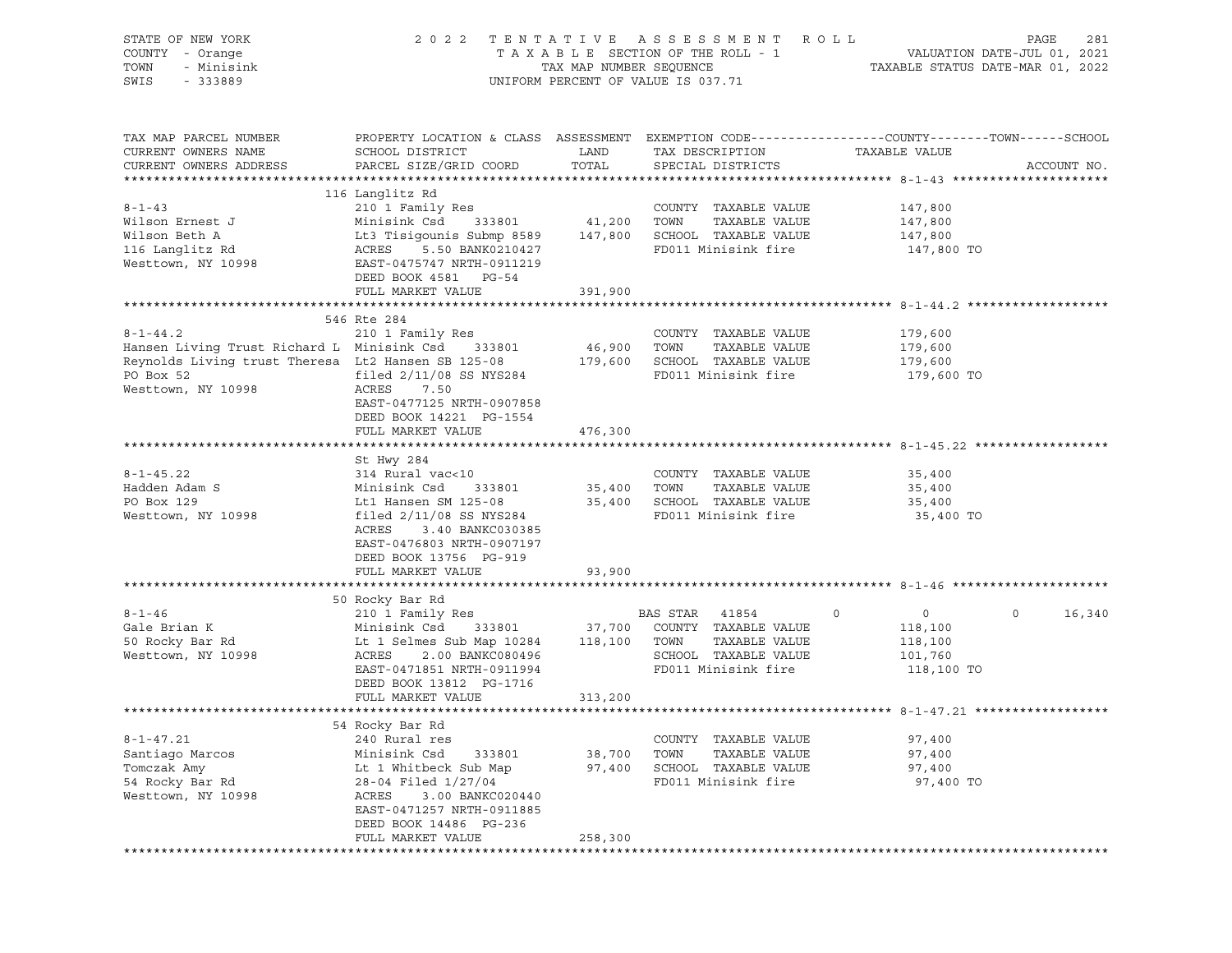STATE OF NEW YORK 2 0 2 2 T E N T A T I V E A S S E S S M E N T R O L L PAGE 282 COUNTY - Orange T A X A B L E SECTION OF THE ROLL - 1 VALUATION DATE-JUL 01, 2021 TOWN - Minisink TAX MAP NUMBER SEQUENCE TAXABLE STATUS DATE-MAR 01, 2022<br>TAXABLE STATUS DATE-MAR 01, 2022 UNIFORM PERCENT OF VALUE IS 037.71

TAX MAP PARCEL NUMBER PROPERTY LOCATION & CLASS ASSESSMENT EXEMPTION CODE----------------COUNTY-------TOWN-----SCHOOL CURRENT OWNERS NAME SCHOOL DISTRICT LAND TAX DESCRIPTION TAXABLE VALUE CURRENT OWNERS ADDRESS PARCEL SIZE/GRID COORD TOTAL SPECIAL DISTRICTS ACCOUNT NO. \*\*\*\*\*\*\*\*\*\*\*\*\*\*\*\*\*\*\*\*\*\*\*\*\*\*\*\*\*\*\*\*\*\*\*\*\*\*\*\*\*\*\*\*\*\*\*\*\*\*\*\*\*\*\*\*\*\*\*\*\*\*\*\*\*\*\*\*\*\*\*\*\*\*\*\*\*\*\*\*\*\*\*\*\*\*\*\*\*\*\*\*\*\*\*\*\*\*\*\*\*\*\* 8-1-47.22 \*\*\*\*\*\*\*\*\*\*\*\*\*\*\*\*\*\* 52 Rocky Bar Rd 8-1-47.22 240 Rural res AGDISTRICT 41720 0 26,777 26,777 26,777 26,777 Maikish Edward A Minisink Csd 333801 72,700 ENH STAR 41834 0 0 0 40,790 52 Rocky Bar Rd Lt 2 Whitbeck Sub Map 199,300 SOLAR EX C 49500 0 5,000 5,000 5,000 Westtown, NY 10998 28-04 Filed 1/27/04 COUNTY TAXABLE VALUE 167,523 partial TOWN TAXABLE VALUE 167,523 MAY BE SUBJECT TO PAYMENT ACRES 19.20 SCHOOL SCHOOL TAXABLE VALUE 126,733 UNDER AGDIST LAW TIL 2026 EAST-0471996 NRTH-0912264 FD011 Minisink fire 199,300 TO DEED BOOK 12355 PG-1385 FULL MARKET VALUE 528,500 \*\*\*\*\*\*\*\*\*\*\*\*\*\*\*\*\*\*\*\*\*\*\*\*\*\*\*\*\*\*\*\*\*\*\*\*\*\*\*\*\*\*\*\*\*\*\*\*\*\*\*\*\*\*\*\*\*\*\*\*\*\*\*\*\*\*\*\*\*\*\*\*\*\*\*\*\*\*\*\*\*\*\*\*\*\*\*\*\*\*\*\*\*\*\*\*\*\*\*\*\*\*\* 8-1-48 \*\*\*\*\*\*\*\*\*\*\*\*\*\*\*\*\*\*\*\*\* 297 Ridge Rd 8-1-48 120 Field crops COUNTY TAXABLE VALUE 150,800 Halo Sandy Minisink Csd 333801 115,300 TOWN TAXABLE VALUE 150,800 Halo Celine Sub Lot D Halo Sub Map 150,800 SCHOOL TAXABLE VALUE 150,800 50 Dover Ln 194-93 Ridge Rd FD011 Minisink fire 150,800 TO Sicklerville, NJ 08081 EAST-0472866 NRTH-0913247 DEED BOOK 2253 PG-00103 FULL MARKET VALUE 399,900 \*\*\*\*\*\*\*\*\*\*\*\*\*\*\*\*\*\*\*\*\*\*\*\*\*\*\*\*\*\*\*\*\*\*\*\*\*\*\*\*\*\*\*\*\*\*\*\*\*\*\*\*\*\*\*\*\*\*\*\*\*\*\*\*\*\*\*\*\*\*\*\*\*\*\*\*\*\*\*\*\*\*\*\*\*\*\*\*\*\*\*\*\*\*\*\*\*\*\*\*\*\*\* 8-1-49 \*\*\*\*\*\*\*\*\*\*\*\*\*\*\*\*\*\*\*\*\* 273 Ridge Rd 8-1-49 210 1 Family Res COUNTY TAXABLE VALUE 112,100 Turnbull Rusty Thomas Minisink Csd 333801 37,100 TOWN TAXABLE VALUE 112,100 Turnbull John David Sub Lt A Halo SM 194-93 112,100 SCHOOL TAXABLE VALUE 112,100 273 Ridge Rd ACRES 1.40 BANKC130170 FD011 Minisink fire 112,100 TO EAST-0473469 NRTH-0912635 DEED BOOK 14319 PG-1392 FULL MARKET VALUE 297,300 \*\*\*\*\*\*\*\*\*\*\*\*\*\*\*\*\*\*\*\*\*\*\*\*\*\*\*\*\*\*\*\*\*\*\*\*\*\*\*\*\*\*\*\*\*\*\*\*\*\*\*\*\*\*\*\*\*\*\*\*\*\*\*\*\*\*\*\*\*\*\*\*\*\*\*\*\*\*\*\*\*\*\*\*\*\*\*\*\*\*\*\*\*\*\*\*\*\*\*\*\*\*\* 8-1-50 \*\*\*\*\*\*\*\*\*\*\*\*\*\*\*\*\*\*\*\*\* 265 Ridge Rd<br>210 1 Family Res 8-1-50 210 1 Family Res ENH STAR 41834 0 0 0 40,790 Porter Living Trust Susan L Minisink Csd 333801 37,100 COUNTY TAXABLE VALUE 91,600 Murtaugh Matthew Sub Lot B Halo Sub Map 91,600 TOWN TAXABLE VALUE 91,600 PO Box 407 194-93 Ridge Rd SCHOOL TAXABLE VALUE 50,810 Westtown, NY 10998  $ACRES$  1.40 FD011 Minisink fire 91,600 TO EAST-0473360 NRTH-0912495 DEED BOOK 14887 PG-408 FULL MARKET VALUE 242,900 \*\*\*\*\*\*\*\*\*\*\*\*\*\*\*\*\*\*\*\*\*\*\*\*\*\*\*\*\*\*\*\*\*\*\*\*\*\*\*\*\*\*\*\*\*\*\*\*\*\*\*\*\*\*\*\*\*\*\*\*\*\*\*\*\*\*\*\*\*\*\*\*\*\*\*\*\*\*\*\*\*\*\*\*\*\*\*\*\*\*\*\*\*\*\*\*\*\*\*\*\*\*\* 8-1-51 \*\*\*\*\*\*\*\*\*\*\*\*\*\*\*\*\*\*\*\*\* 255 Ridge Rd 8-1-51 210 1 Family Res ENH STAR 41834 0 0 0 40,790 Bihler, Edith R. Trust Minisink Csd 333801 37,800 COUNTY TAXABLE VALUE 85,400 Santoru, Barbara, Trustee Sub Lt C Halo Submp194-93 85,400 TOWN TAXABLE VALUE 85,400 255 Ridge Rd ACRES 2.10 SCHOOL TAXABLE VALUE 44,610 Westtown, NY 10998 EAST-0473240 NRTH-0912270 FD011 Minisink fire 85,400 TO DEED BOOK 13738 PG-766 FULL MARKET VALUE 226,500 \*\*\*\*\*\*\*\*\*\*\*\*\*\*\*\*\*\*\*\*\*\*\*\*\*\*\*\*\*\*\*\*\*\*\*\*\*\*\*\*\*\*\*\*\*\*\*\*\*\*\*\*\*\*\*\*\*\*\*\*\*\*\*\*\*\*\*\*\*\*\*\*\*\*\*\*\*\*\*\*\*\*\*\*\*\*\*\*\*\*\*\*\*\*\*\*\*\*\*\*\*\*\*\*\*\*\*\*\*\*\*\*\*\*\*\*\*\*\*\*\*\*\*\*\*\*\*\*\*\*\*\*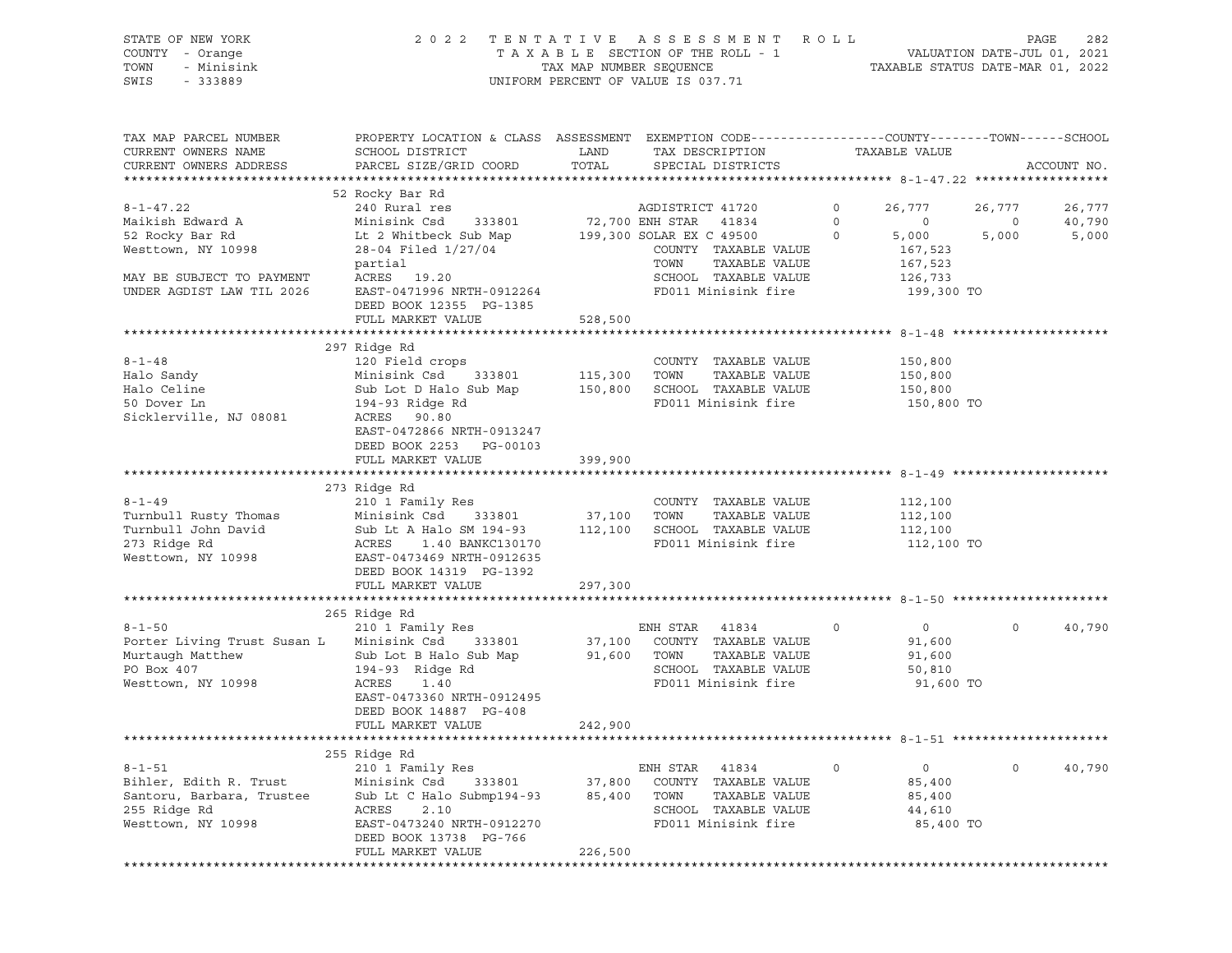| STATE OF NEW YORK<br>COUNTY - Orange<br>TOWN<br>- Minisink<br>SWIS<br>- 333889 |                                                                                                                                              | TAX MAP NUMBER SEQUENCE | 2022 TENTATIVE ASSESSMENT ROLL<br>TAXABLE SECTION OF THE ROLL - 1<br>UNIFORM PERCENT OF VALUE IS 037.71 | TAXABLE STATUS DATE-MAR 01, 2022            | PAGE<br>283<br>VALUATION DATE-JUL 01, 2021 |
|--------------------------------------------------------------------------------|----------------------------------------------------------------------------------------------------------------------------------------------|-------------------------|---------------------------------------------------------------------------------------------------------|---------------------------------------------|--------------------------------------------|
| TAX MAP PARCEL NUMBER<br>CURRENT OWNERS NAME<br>CURRENT OWNERS ADDRESS         | PROPERTY LOCATION & CLASS ASSESSMENT EXEMPTION CODE----------------COUNTY-------TOWN-----SCHOOL<br>SCHOOL DISTRICT<br>PARCEL SIZE/GRID COORD | LAND<br>TOTAL           | TAX DESCRIPTION<br>SPECIAL DISTRICTS                                                                    | TAXABLE VALUE                               | ACCOUNT NO.                                |
|                                                                                | 115 Wood Rd                                                                                                                                  |                         |                                                                                                         |                                             |                                            |
| $8 - 1 - 52.1$<br>Brigham Stephen<br>Brigham Michele<br>116 Wood Rd            | 210 1 Family Res<br>Minisink Csd<br>333801<br>Lt 1 Guasti Sub Map 140-0 146,500 SCHOOL TAXABLE VALUE<br>Filed $2/27/04$                      | 38,200 TOWN             | COUNTY TAXABLE VALUE<br>TAXABLE VALUE<br>FD011 Minisink fire                                            | 146,500<br>146,500<br>146,500<br>146,500 TO |                                            |
| Westtown, NY 10998                                                             | Add 1919/846<br>ACRES<br>2.00<br>EAST-0475200 NRTH-0904413<br>DEED BOOK 14978 PG-1625<br>FULL MARKET VALUE                                   | 388,500                 |                                                                                                         |                                             |                                            |
|                                                                                |                                                                                                                                              |                         |                                                                                                         |                                             |                                            |
|                                                                                | 125 Wood Rd                                                                                                                                  |                         |                                                                                                         |                                             |                                            |
| $8 - 1 - 52.2$<br>Fasano Christopher                                           | 210 1 Family Res<br>Minisink Csd<br>333801                                                                                                   | 37,100                  | BAS STAR 41854<br>COUNTY TAXABLE VALUE                                                                  | $\circ$<br>0<br>178,800                     | $\circ$<br>16,340                          |
| Fasano Nicole                                                                  | Lt 2 Guasti SM 140-04                                                                                                                        | 178,800                 | TOWN<br>TAXABLE VALUE                                                                                   | 178,800                                     |                                            |
| 125 Wood Rd                                                                    | Filed 2/27/04                                                                                                                                |                         | SCHOOL TAXABLE VALUE                                                                                    | 162,460                                     |                                            |
| Westtown, NY 10998                                                             | ACRES<br>1.40                                                                                                                                |                         | FD011 Minisink fire                                                                                     | 178,800 TO                                  |                                            |
|                                                                                | EAST-0475283 NRTH-0904630                                                                                                                    |                         |                                                                                                         |                                             |                                            |
|                                                                                | DEED BOOK 11662 PG-1258<br>FULL MARKET VALUE                                                                                                 | 474,100                 |                                                                                                         |                                             |                                            |
|                                                                                |                                                                                                                                              |                         |                                                                                                         |                                             |                                            |
|                                                                                | 402 Rte 284                                                                                                                                  |                         |                                                                                                         |                                             |                                            |
| $8 - 1 - 52.3$                                                                 | 210 1 Family Res                                                                                                                             |                         | COUNTY TAXABLE VALUE                                                                                    | 146,700                                     |                                            |
| Ruhl Eric                                                                      | Minisink Csd 333801                                                                                                                          | 35,200                  | TOWN<br>TAXABLE VALUE                                                                                   | 146,700                                     |                                            |
| Ruhl Kerri Ann                                                                 | Lt 3 Guasti SM 140-04                                                                                                                        |                         | 146,700 SCHOOL TAXABLE VALUE                                                                            | 146,700                                     |                                            |
| 402 Rte 284<br>Westtown, NY 10998                                              | Filed $2/27/04$<br>ACRES<br>3.20 BANKC020440<br>EAST-0475191 NRTH-0905102                                                                    |                         | FD011 Minisink fire                                                                                     | 146,700 TO                                  |                                            |
|                                                                                | DEED BOOK 13980 PG-705                                                                                                                       |                         |                                                                                                         |                                             |                                            |
|                                                                                | FULL MARKET VALUE                                                                                                                            | 389,000                 |                                                                                                         |                                             |                                            |
|                                                                                | 131 Wood Rd                                                                                                                                  |                         |                                                                                                         |                                             |                                            |
| $8 - 1 - 53$                                                                   | 210 1 Family Res                                                                                                                             |                         | COUNTY TAXABLE VALUE                                                                                    | 144,158                                     |                                            |
| Maldonado Angel L                                                              | Minisink Csd<br>333801                                                                                                                       | 34,200                  | TOWN<br>TAXABLE VALUE                                                                                   | 144,158                                     |                                            |
| Perez Melissa                                                                  | Lt 2 Guasti Sb Mp 185-98                                                                                                                     |                         | 144,158 SCHOOL TAXABLE VALUE                                                                            | 144,158                                     |                                            |
| 131 Wood Rd<br>Westtown, NY 10998                                              | ACRES<br>1.40 BANKC030614<br>EAST-0475407 NRTH-0904824<br>DEED BOOK 13996 PG-96                                                              |                         | FD011 Minisink fire                                                                                     | 144,158 TO                                  |                                            |
|                                                                                | FULL MARKET VALUE                                                                                                                            | 382,300                 |                                                                                                         |                                             |                                            |
|                                                                                | 141 Wood Rd                                                                                                                                  |                         |                                                                                                         |                                             |                                            |
| $8 - 1 - 54$                                                                   | 210 1 Family Res                                                                                                                             |                         | BAS STAR<br>41854                                                                                       | 0<br>0                                      | $\mathbf 0$<br>16,340                      |
| Oriente Jack P                                                                 | Minisink Csd<br>333801                                                                                                                       | 34,200                  | COUNTY TAXABLE VALUE                                                                                    | 159,200                                     |                                            |
| Oriente Joanie                                                                 | Lt 3 Guasti Sb Mp 185-98                                                                                                                     | 159,200                 | TOWN<br>TAXABLE VALUE                                                                                   | 159,200                                     |                                            |
| 141 Wood Rd                                                                    | ACRES<br>1.40                                                                                                                                |                         | SCHOOL TAXABLE VALUE                                                                                    | 142,860                                     |                                            |
| Westtown, NY 10998                                                             | EAST-0475480 NRTH-0904999<br>DEED BOOK 6032 PG-333                                                                                           |                         | FD011 Minisink fire                                                                                     | 159,200 TO                                  |                                            |
|                                                                                | FULL MARKET VALUE                                                                                                                            | 422,200                 |                                                                                                         |                                             |                                            |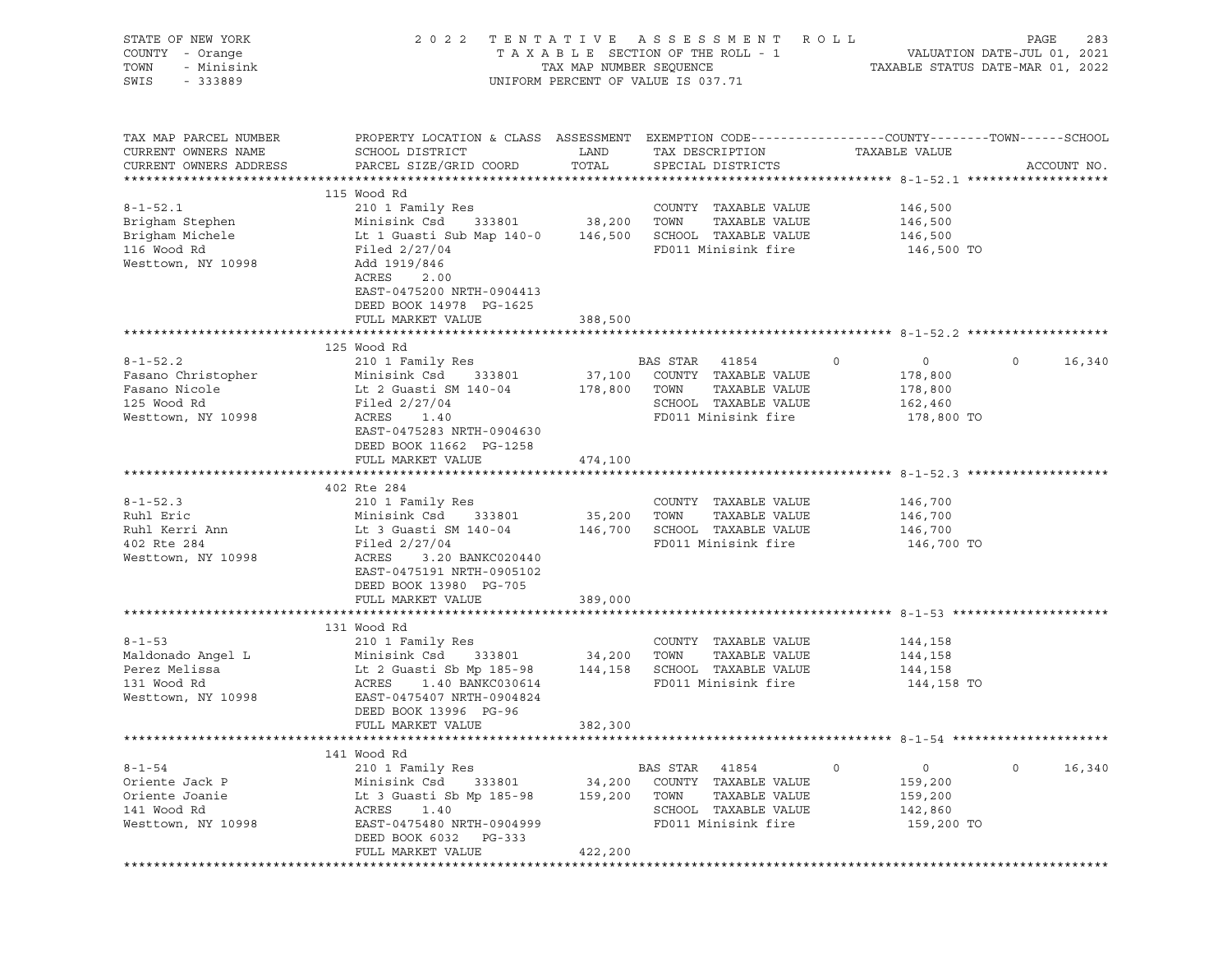| STATE OF NEW YORK<br>COUNTY - Orange<br>- Minisink<br>TOWN<br>SWIS<br>$-333889$ | 2 0 2 2                                                                                                                                      | TENTATIVE<br>TAXABLE SECTION OF THE ROLL - 1<br>TAX MAP NUMBER SEQUENCE<br>UNIFORM PERCENT OF VALUE IS 037.71 |              | ASSESSMENT ROLL                       |             | VALUATION DATE-JUL 01, 2021<br>TAXABLE STATUS DATE-MAR 01, 2022 | PAGE     | 284         |
|---------------------------------------------------------------------------------|----------------------------------------------------------------------------------------------------------------------------------------------|---------------------------------------------------------------------------------------------------------------|--------------|---------------------------------------|-------------|-----------------------------------------------------------------|----------|-------------|
| TAX MAP PARCEL NUMBER<br>CURRENT OWNERS NAME<br>CURRENT OWNERS ADDRESS          | PROPERTY LOCATION & CLASS ASSESSMENT EXEMPTION CODE----------------COUNTY-------TOWN-----SCHOOL<br>SCHOOL DISTRICT<br>PARCEL SIZE/GRID COORD | LAND<br>TOTAL                                                                                                 |              | TAX DESCRIPTION<br>SPECIAL DISTRICTS  |             | TAXABLE VALUE                                                   |          | ACCOUNT NO. |
|                                                                                 | 149 Wood Rd                                                                                                                                  |                                                                                                               |              |                                       |             |                                                                 |          |             |
| $8 - 1 - 55$                                                                    | 210 1 Family Res                                                                                                                             |                                                                                                               | BAS STAR     | 41854                                 | $\circ$     | $0 \qquad \qquad$                                               | $\circ$  | 16,340      |
| O'Regan Joseph                                                                  | Minisink Csd 333801                                                                                                                          | 34,200                                                                                                        |              | COUNTY TAXABLE VALUE                  |             | 152,000                                                         |          |             |
| O'Regan Amy                                                                     | Lt 4 Guasti Sb Mp 185-98                                                                                                                     | 152,000 TOWN                                                                                                  |              | TAXABLE VALUE                         |             | 152,000                                                         |          |             |
| 149 Wood Rd                                                                     | 3ti Sb Mp 100 00<br>1.40 BANKC140100<br>ACRES                                                                                                |                                                                                                               |              | SCHOOL TAXABLE VALUE                  |             | 135,660                                                         |          |             |
| Westtown, NY 10998                                                              | EAST-0475560 NRTH-0905190                                                                                                                    |                                                                                                               |              | FD011 Minisink fire                   |             | 152,000 TO                                                      |          |             |
|                                                                                 | DEED BOOK 6047 PG-72                                                                                                                         |                                                                                                               |              |                                       |             |                                                                 |          |             |
|                                                                                 | FULL MARKET VALUE                                                                                                                            | 403,100                                                                                                       |              |                                       |             |                                                                 |          |             |
|                                                                                 |                                                                                                                                              |                                                                                                               |              |                                       |             |                                                                 |          |             |
|                                                                                 | 98 Wood Rd                                                                                                                                   |                                                                                                               |              |                                       |             |                                                                 |          |             |
| $8 - 1 - 56$                                                                    | 210 1 Family Res                                                                                                                             |                                                                                                               | ENH STAR     | 41834                                 | $\mathbf 0$ | $\circ$                                                         | $\circ$  | 40,790      |
| Terranova, Revoc. Trust James R Minisink Csd 333801 34,700                      |                                                                                                                                              |                                                                                                               |              | COUNTY TAXABLE VALUE                  |             | 138,000                                                         |          |             |
| Terranova, Revoc. Trust Maryann Lot 1 Guasti Sb Mp 165-99 138,000<br>98 Wood Rd | ACRES<br>1.90                                                                                                                                |                                                                                                               | TOWN         | TAXABLE VALUE<br>SCHOOL TAXABLE VALUE |             | 138,000                                                         |          |             |
| Westtown, NY 10998                                                              | EAST-0475393 NRTH-0904044                                                                                                                    |                                                                                                               |              | FD011 Minisink fire                   |             | 97,210<br>138,000 TO                                            |          |             |
|                                                                                 | DEED BOOK 14339 PG-882                                                                                                                       |                                                                                                               |              |                                       |             |                                                                 |          |             |
|                                                                                 | FULL MARKET VALUE                                                                                                                            | 366,000                                                                                                       |              |                                       |             |                                                                 |          |             |
|                                                                                 |                                                                                                                                              |                                                                                                               |              |                                       |             |                                                                 |          |             |
|                                                                                 | 116 Wood Rd                                                                                                                                  |                                                                                                               |              |                                       |             |                                                                 |          |             |
| $8 - 1 - 57$                                                                    | 210 1 Family Res                                                                                                                             |                                                                                                               | BAS STAR     | 41854                                 | $\Omega$    | $\overline{0}$                                                  | $\Omega$ | 16,340      |
| Brigham Stephen                                                                 | Minisink Csd 333801 35,200                                                                                                                   |                                                                                                               |              | COUNTY TAXABLE VALUE                  |             | 146,800                                                         |          |             |
| Brigham Michele                                                                 | Minisink Csd 333801 35,200<br>Lot 2 Guasti Sb Mp 165-99 146,800<br>ACRES 2 40                                                                |                                                                                                               | TOWN         | TAXABLE VALUE                         |             | 146,800                                                         |          |             |
| 116 Wood Rd                                                                     | ACRES<br>2.40                                                                                                                                |                                                                                                               |              | SCHOOL TAXABLE VALUE                  |             | 130,460                                                         |          |             |
| Westtown, NY 10998                                                              | EAST-0475555 NRTH-0904299                                                                                                                    |                                                                                                               |              | FD011 Minisink fire                   |             | 146,800 TO                                                      |          |             |
|                                                                                 | DEED BOOK 5589 PG-51<br>FULL MARKET VALUE                                                                                                    | 389,300                                                                                                       |              |                                       |             |                                                                 |          |             |
|                                                                                 |                                                                                                                                              |                                                                                                               |              |                                       |             | ********************** 8-1-58.2 ****                            |          |             |
|                                                                                 | 134 Wood Rd                                                                                                                                  |                                                                                                               |              |                                       |             |                                                                 |          |             |
| $8 - 1 - 58.2$                                                                  | 240 Rural res                                                                                                                                |                                                                                                               |              | COUNTY TAXABLE VALUE                  |             | 156,300                                                         |          |             |
| Solorzano Alex                                                                  | Minisink Csd<br>333801                                                                                                                       | 60,100                                                                                                        | TOWN         | TAXABLE VALUE                         |             | 156,300                                                         |          |             |
| Solorzano Lesbia                                                                | Lot 1 Gartner Sub Map 194                                                                                                                    |                                                                                                               |              | 156,300 SCHOOL TAXABLE VALUE          |             | 156,300                                                         |          |             |
| 134 Wood Rd                                                                     | filed $12/8/05$ ES Wood Rd                                                                                                                   |                                                                                                               |              | FD011 Minisink fire                   |             | 156,300 TO                                                      |          |             |
| Westtown, NY 10998                                                              | ACRES 18.40 BANKC140100                                                                                                                      |                                                                                                               |              |                                       |             |                                                                 |          |             |
|                                                                                 | EAST-0476147 NRTH-0904729                                                                                                                    |                                                                                                               |              |                                       |             |                                                                 |          |             |
|                                                                                 | DEED BOOK 14475 PG-1421                                                                                                                      |                                                                                                               |              |                                       |             |                                                                 |          |             |
|                                                                                 | FULL MARKET VALUE<br>****************************                                                                                            | 414,500                                                                                                       |              |                                       |             |                                                                 |          |             |
|                                                                                 | 154 Wood Rd                                                                                                                                  |                                                                                                               |              |                                       |             |                                                                 |          |             |
| $8 - 1 - 59$                                                                    | 210 1 Family Res                                                                                                                             |                                                                                                               | BAS STAR     | 41854                                 | $\Omega$    | 0                                                               | $\Omega$ | 16,340      |
| Meagher Jason                                                                   | 333801 38,600<br>Minisink Csd                                                                                                                |                                                                                                               |              | COUNTY TAXABLE VALUE                  |             | 179,800                                                         |          |             |
| Meagher-Blume Rene                                                              | Minisink Csd      333801<br>Lt 2 Gartner Sb Mp 137-01                                                                                        |                                                                                                               | 179,800 TOWN | TAXABLE VALUE                         |             | 179,800                                                         |          |             |
| 154 Wood Rd                                                                     | ACRES<br>2.90                                                                                                                                |                                                                                                               |              | SCHOOL TAXABLE VALUE                  |             | 163,460                                                         |          |             |
| Westtown, NY 10998                                                              | EAST-0475986 NRTH-0905220                                                                                                                    |                                                                                                               |              | FD011 Minisink fire                   |             | 179,800 TO                                                      |          |             |
|                                                                                 | DEED BOOK 11796 PG-618                                                                                                                       |                                                                                                               |              |                                       |             |                                                                 |          |             |
|                                                                                 | FULL MARKET VALUE                                                                                                                            | 476,800                                                                                                       |              |                                       |             |                                                                 |          |             |
|                                                                                 |                                                                                                                                              |                                                                                                               |              |                                       |             |                                                                 |          |             |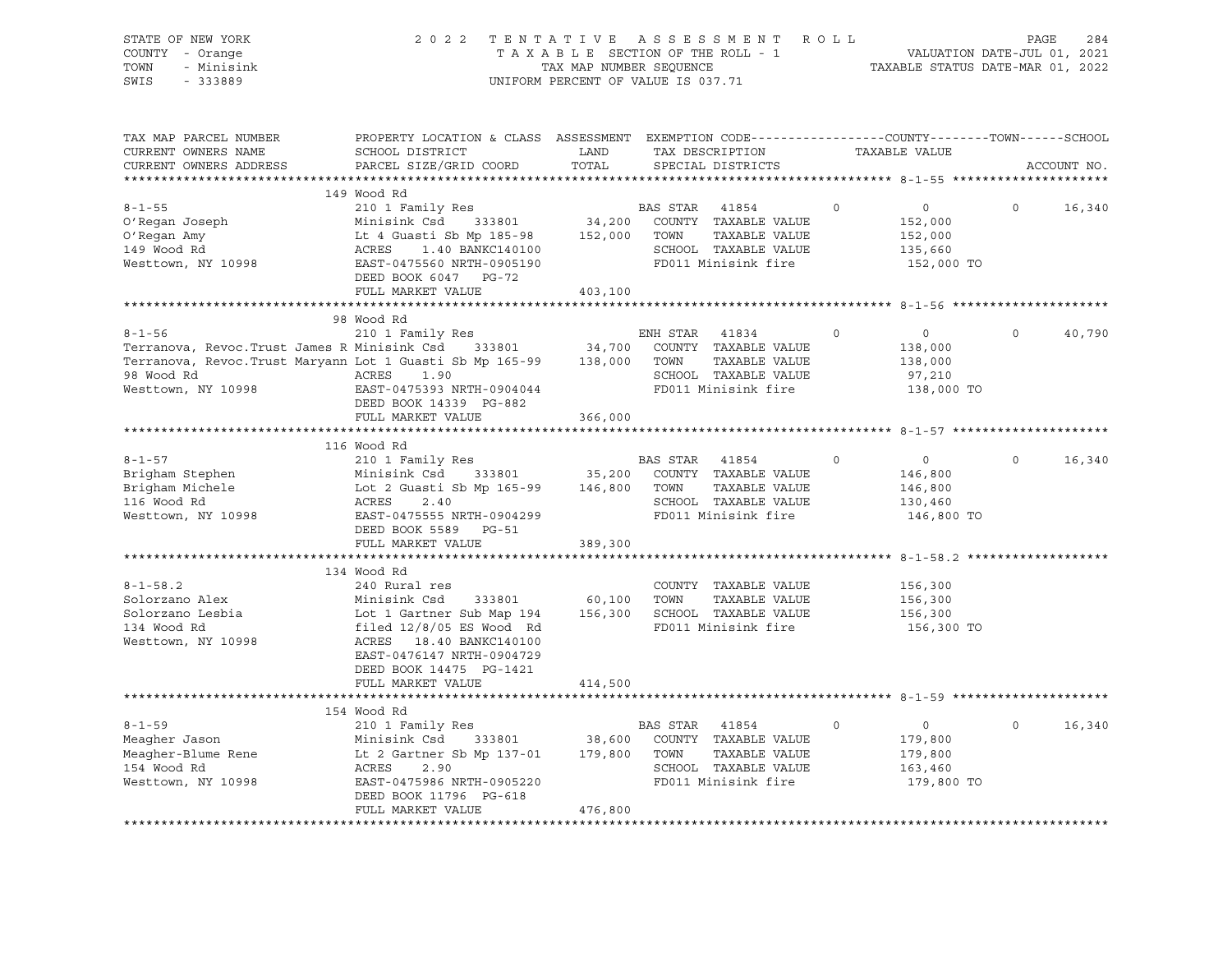| STATE OF NEW YORK<br>COUNTY - Orange<br>TOWN<br>- Minisink<br>SWIS<br>$-333889$ |                                                                                                                           |               | 2022 TENTATIVE ASSESSMENT ROLL<br>UNIFORM PERCENT OF VALUE IS 037.71 | PAGE<br>285                                                                                                                    |
|---------------------------------------------------------------------------------|---------------------------------------------------------------------------------------------------------------------------|---------------|----------------------------------------------------------------------|--------------------------------------------------------------------------------------------------------------------------------|
| TAX MAP PARCEL NUMBER<br>CURRENT OWNERS NAME<br>CURRENT OWNERS ADDRESS          | SCHOOL DISTRICT<br>PARCEL SIZE/GRID COORD                                                                                 | LAND<br>TOTAL | TAX DESCRIPTION<br>SPECIAL DISTRICTS                                 | PROPERTY LOCATION & CLASS ASSESSMENT EXEMPTION CODE---------------COUNTY-------TOWN-----SCHOOL<br>TAXABLE VALUE<br>ACCOUNT NO. |
|                                                                                 | 390 Rte 284                                                                                                               |               |                                                                      |                                                                                                                                |
| $8 - 1 - 60$                                                                    | 210 1 Family Res                                                                                                          |               | COUNTY TAXABLE VALUE                                                 | 134,200                                                                                                                        |
| Walter Charlene F                                                               | Minisink Csd 333801                                                                                                       | 34,400 TOWN   | TAXABLE VALUE                                                        | 134,200                                                                                                                        |
| 390 Rte 284                                                                     | Lt 4 Guasti Sub Map                                                                                                       |               | 134,200 SCHOOL TAXABLE VALUE                                         | 134,200                                                                                                                        |
| Westtown, NY 10998                                                              | 140-04 Filed 2/27/04<br>Add 1804/582<br>ACRES<br>2.40 BANKC170030<br>EAST-0474993 NRTH-0904661<br>DEED BOOK 13287 PG-387  |               | FD011 Minisink fire                                                  | 134,200 TO                                                                                                                     |
|                                                                                 | FULL MARKET VALUE                                                                                                         | 355,900       |                                                                      |                                                                                                                                |
|                                                                                 |                                                                                                                           |               |                                                                      |                                                                                                                                |
|                                                                                 | 239 Ridge Rd                                                                                                              |               |                                                                      |                                                                                                                                |
| $8 - 1 - 61.2$                                                                  | 210 1 Family Res                                                                                                          |               | COUNTY TAXABLE VALUE                                                 | 102,800                                                                                                                        |
| Havens Jeremy                                                                   | Minisink Csd 333801                                                                                                       | 37,200 TOWN   | TAXABLE VALUE                                                        | 102,800                                                                                                                        |
| Havens Regina C                                                                 | Lt3 Cromwell, Hovencamp &                                                                                                 |               | 102,800 SCHOOL TAXABLE VALUE                                         | 102,800                                                                                                                        |
| 239 Ridge Rd<br>Westtown, NY 10998                                              | Modello SM 179-08<br>ACRES<br>1.50 BANKC140330<br>EAST-0473009 NRTH-0911966<br>DEED BOOK 12710 PG-60<br>FULL MARKET VALUE | 272,600       | FD011 Minisink fire                                                  | 102,800 TO                                                                                                                     |
|                                                                                 |                                                                                                                           |               |                                                                      |                                                                                                                                |
|                                                                                 | 11 Deer Ln                                                                                                                |               |                                                                      |                                                                                                                                |
| $8 - 1 - 62.22$                                                                 | 210 1 Family Res                                                                                                          |               | ENH STAR 41834                                                       | $\circ$<br>40,790<br>$\circ$<br>$\overline{0}$                                                                                 |
| Mondello, Living Trust Antonin Minisink Csd 333801                              |                                                                                                                           |               | 32,700 COUNTY TAXABLE VALUE                                          | 86,300                                                                                                                         |
| Mondello Charlaine K                                                            | Lt2 Cromwell, Hovencamp &                                                                                                 |               | 86,300 TOWN<br>TAXABLE VALUE                                         | 86,300                                                                                                                         |
| 11 Deer Ln                                                                      | Modello SM 179-08                                                                                                         |               | SCHOOL TAXABLE VALUE                                                 | 45,510                                                                                                                         |
| Westtown, NY 10998                                                              | ACRES<br>1.30<br>EAST-0472837 NRTH-0912059<br>DEED BOOK 13961 PG-566                                                      |               | FD011 Minisink fire                                                  | 86,300 TO                                                                                                                      |
|                                                                                 | FULL MARKET VALUE                                                                                                         | 228,900       |                                                                      |                                                                                                                                |
|                                                                                 |                                                                                                                           |               |                                                                      |                                                                                                                                |
|                                                                                 | 19 Deer Ln                                                                                                                |               |                                                                      |                                                                                                                                |
| $8 - 1 - 63.2$                                                                  | 210 1 Family Res                                                                                                          |               | COUNTY TAXABLE VALUE                                                 | 115,100                                                                                                                        |
| Naqy Thomas J                                                                   | 333801<br>Minisink Csu<br>Lt1 Cromwell, Hovencamp &                                                                       |               | 37,400 TOWN TAXABLE VALUE<br>115,100 SCHOOL TAXABLE VALUE            | 115,100                                                                                                                        |
| Nagy Brittany B                                                                 |                                                                                                                           |               |                                                                      | 115,100                                                                                                                        |
| 19 Deer Ln                                                                      | Modello SM 179-08                                                                                                         |               | FD011 Minisink fire                                                  | 115,100 TO                                                                                                                     |
| Westtown, NY 10998                                                              | ACRES<br>1.70<br>EAST-0472703 NRTH-0912190                                                                                |               |                                                                      |                                                                                                                                |
|                                                                                 | DEED BOOK 13980 PG-785                                                                                                    |               |                                                                      |                                                                                                                                |
|                                                                                 | FULL MARKET VALUE                                                                                                         | 305,200       |                                                                      |                                                                                                                                |
|                                                                                 |                                                                                                                           |               |                                                                      |                                                                                                                                |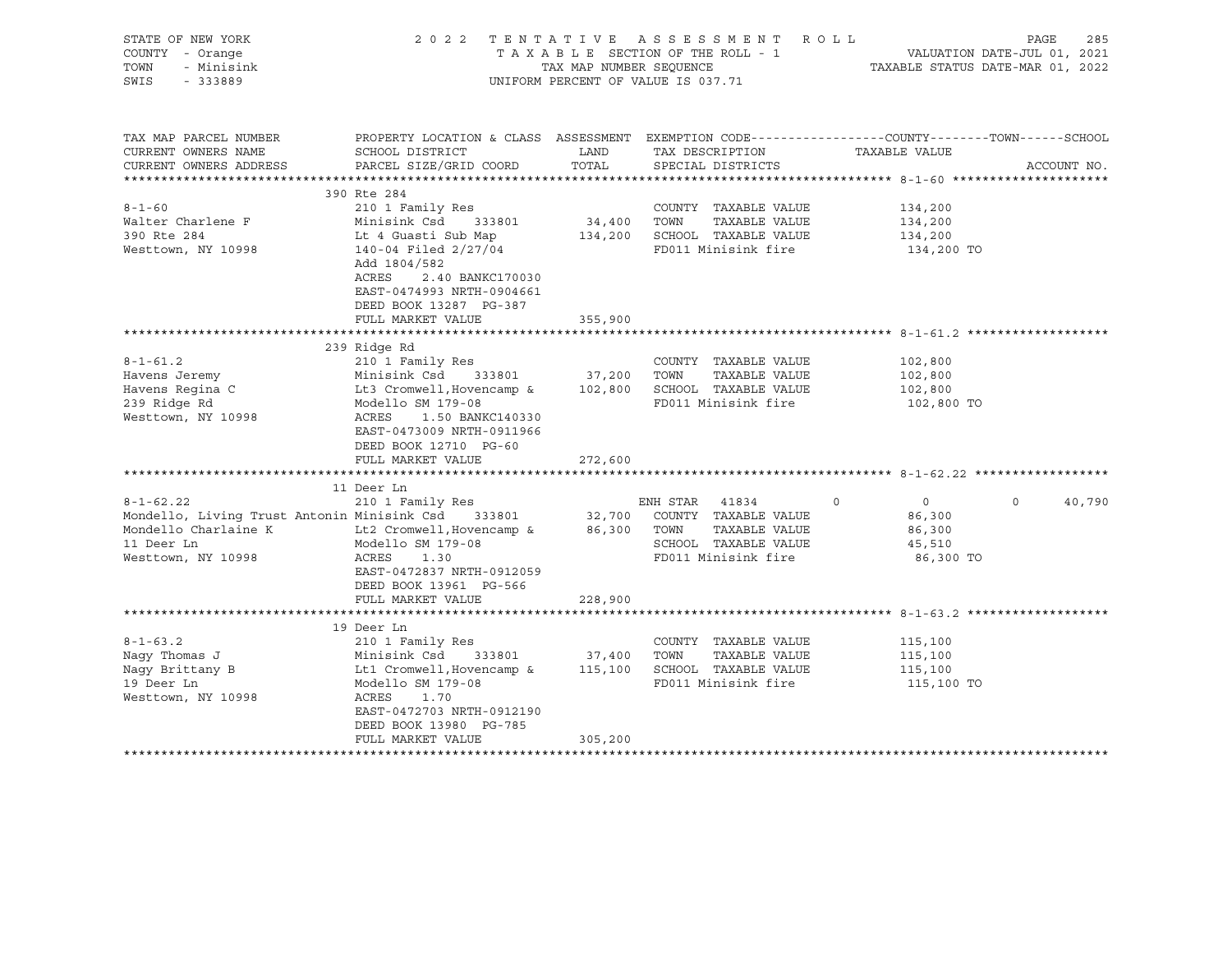| STATE OF NEW YORK<br>COUNTY - Orange<br>TOWN<br>- Minisink<br>SWIS<br>$-333889$                                                                                                                                                                                                                                                                                |                                                                                                                                                                                                                                                                                                                                        |                              | 2022 TENTATIVE ASSESSMENT ROLL<br>TAXABLE SECTION OF THE ROLL - 1<br>TAXABLE STATUS DATE-JUL 01, 2021<br>TAXABLE STATUS DATE-MAR 01, 2022<br>UNIFORM PERCENT OF VALUE IS 037.71 |               |                                                             | PAGE<br>286 |
|----------------------------------------------------------------------------------------------------------------------------------------------------------------------------------------------------------------------------------------------------------------------------------------------------------------------------------------------------------------|----------------------------------------------------------------------------------------------------------------------------------------------------------------------------------------------------------------------------------------------------------------------------------------------------------------------------------------|------------------------------|---------------------------------------------------------------------------------------------------------------------------------------------------------------------------------|---------------|-------------------------------------------------------------|-------------|
| TAX MAP PARCEL NUMBER<br>CURRENT OWNERS NAME<br>CURRENT OWNERS ADDRESS                                                                                                                                                                                                                                                                                         | PROPERTY LOCATION & CLASS ASSESSMENT EXEMPTION CODE----------------COUNTY-------TOWN-----SCHOOL<br>SCHOOL DISTRICT<br>PARCEL SIZE/GRID COORD                                                                                                                                                                                           | LAND<br>TOTAL                | TAX DESCRIPTION<br>SPECIAL DISTRICTS                                                                                                                                            | TAXABLE VALUE |                                                             | ACCOUNT NO. |
| 8-1-64<br>Bemberg Richard 314 Rural vac<10<br>49 Ford Rd Lt1 Marcia Demberg SM 11-<br>Westtown, NY 10998<br>1.500 TOWN TAXABLE VALUE<br>Mesttown, NY 10998<br>1.500 TOWN TAXABLE VALUE<br>TAXABLE VALUE<br>TAXABLE VALUE<br>TAXABLE VALUE<br>TAXAB<br>MAY BE SUBJECT TO PAYMENT EAST-0472881 NRTH-0907374<br>UNDER AGDIST LAW TIL 2026 DEED BOOK 12496 PG-1233 | 143 Waterloo Rd<br>ACRES 2.50<br>FULL MARKET VALUE                                                                                                                                                                                                                                                                                     | 83,500                       | FD011 Minisink fire 31,500 TO                                                                                                                                                   |               | $0 \t 30,754 \t 30,754$<br>746<br>746<br>746                | 30,754      |
| $8 - 1 - 65$<br>Dembrook Farm LLC<br>138 Waterloo Rd<br>138 Waterloo Rd<br>138 Waterloo Rd<br>138 Waterloo Rd<br>12 Marcia Demberg SM 11-<br>138 Waterloo SCHOOL TAXABLE VALUE<br>138 Waterloo SCHOOL TAXABLE VALUE<br>MAY BE SUBJECT TO PAYMENT EAST-0473180 NRTH-0906956<br>UNDER AGDIST LAW TIL 2026                                                        | 135 Waterloo Rd<br>ACRES<br>3.80<br>DEED BOOK 14129 PG-101<br>FULL MARKET VALUE                                                                                                                                                                                                                                                        | 167,600                      | FD011 Minisink fire                                                                                                                                                             | $\circ$       | 8,194<br>8,194<br>55,006<br>55,006<br>55,006<br>63,200 TO   | 8,194       |
| $8 - 1 - 66$<br>Demberg Richard<br>49 Ford Rd<br>Westtown, NY 10998<br>MAY BE SUBJECT TO PAYMENT<br>UNDER AGDIST LAW TIL 2026                                                                                                                                                                                                                                  | Waterloo Rd<br>WATERIOU KONTRACKS AND MANUSCRIPT AND ANONE THAT AND MANUSCRIPT AND MANUSCRIPT AND MANUSCRIPT ON MANUSCRIPT ON MANUSCRIPT ON MANUSCRIPT AND MANUSCRIPT ON MANUSCRIPT ON MANUSCRIPT ON MANUSCRIPT ON MANUSCRIPT ON MANUSCRIPT O<br>ACRES<br>5.00<br>EAST-0472863 NRTH-0906987<br>DEED BOOK 12496 PG-1233                 |                              | SCHOOL TAXABLE VALUE<br>FD011 Minisink fire                                                                                                                                     |               | 0 $32,267$ $32,267$<br>1,733<br>1,733<br>1,733<br>34,000 TO | 32,267      |
|                                                                                                                                                                                                                                                                                                                                                                | FULL MARKET VALUE                                                                                                                                                                                                                                                                                                                      | 90,200                       |                                                                                                                                                                                 |               |                                                             |             |
| $8 - 1 - 67$<br>Demberg Richard<br>49 Ford Rd<br>Westtown, NY 10998<br>MAY BE SUBJECT TO PAYMENT<br>UNDER AGDIST LAW TIL 2026                                                                                                                                                                                                                                  | Waterloo Rd<br>120 Field crops                           AGDISTRICT 41720               0<br>Minisink Csd     333801               30,100   COUNTY   TAXABLE VALUE<br>Lt4 Marcia Demberg SM 11-<br>filed 1/19/10 SS Waterloo SCHOOL SCHOOL<br>ACRES 13.30<br>EAST-0472548 NRTH-0906823<br>DEED BOOK 12496 PG-1233<br>FULL MARKET VALUE | 79,800                       | TAXABLE VALUE<br>SCHOOL TAXABLE VALUE<br>FD011 Minisink fire                                                                                                                    |               | 25,826<br>25,826<br>4,274<br>4,274<br>4,274<br>30,100 TO    | 25,826      |
|                                                                                                                                                                                                                                                                                                                                                                |                                                                                                                                                                                                                                                                                                                                        |                              |                                                                                                                                                                                 |               |                                                             |             |
| $8 - 2 - 1$<br>Miller Joseph<br>Miller Alison<br>128 Wood Rd<br>Westtown, NY 10998                                                                                                                                                                                                                                                                             | 128 Wood Rd<br>210 1 Family Res<br>Minisink Csd<br>333801<br>Lot 2 Gartner Sub Map 194<br>filed $12/8/05$ ES Wood Rd<br>ACRES<br>1.40<br>EAST-0475615 NRTH-0904612<br>DEED BOOK 14338 PG-166<br>FULL MARKET VALUE                                                                                                                      | 37,100<br>136,700<br>362,500 | COUNTY TAXABLE VALUE<br>TOWN<br>TAXABLE VALUE<br>SCHOOL TAXABLE VALUE<br>FD011 Minisink fire                                                                                    |               | 136,700<br>136,700<br>136,700<br>136,700 TO                 |             |
|                                                                                                                                                                                                                                                                                                                                                                |                                                                                                                                                                                                                                                                                                                                        |                              |                                                                                                                                                                                 |               |                                                             |             |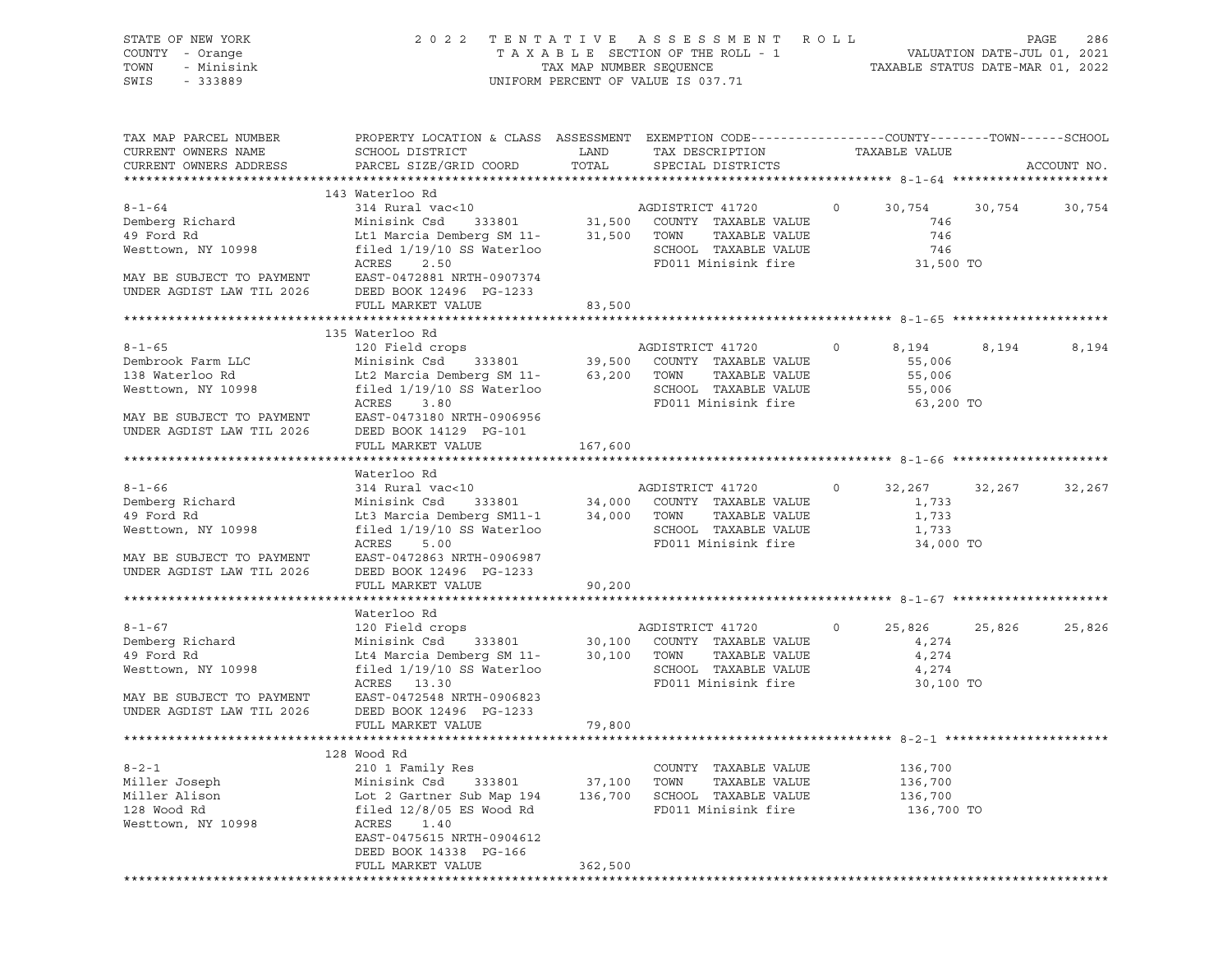| STATE OF NEW YORK<br>COUNTY - Orange<br>TOWN<br>- Minisink<br>SWIS<br>$-333889$ | 2022 TENTATIVE ASSESSMENT ROLL                                                                        | UNIFORM PERCENT OF VALUE IS 037.71 |                | T A X A B L E SECTION OF THE ROLL - 1 VALUATION DATE-JUL 01, 2021<br>TAX MAP NUMBER SEQUENCE TAXABLE STATUS DATE-MAR 01, 2022 |         |                   | PAGE    | 287         |
|---------------------------------------------------------------------------------|-------------------------------------------------------------------------------------------------------|------------------------------------|----------------|-------------------------------------------------------------------------------------------------------------------------------|---------|-------------------|---------|-------------|
| TAX MAP PARCEL NUMBER                                                           | PROPERTY LOCATION & CLASS ASSESSMENT EXEMPTION CODE----------------COUNTY-------TOWN------SCHOOL      |                                    |                |                                                                                                                               |         |                   |         |             |
| CURRENT OWNERS NAME                                                             | SCHOOL DISTRICT                                                                                       | LAND                               |                | TAX DESCRIPTION TAXABLE VALUE                                                                                                 |         |                   |         |             |
| CURRENT OWNERS ADDRESS                                                          | PARCEL SIZE/GRID COORD                                                                                | TOTAL                              |                | SPECIAL DISTRICTS                                                                                                             |         |                   |         | ACCOUNT NO. |
|                                                                                 | 232 Minisink Tpke                                                                                     |                                    |                |                                                                                                                               |         |                   |         |             |
| $8 - 3 - 12.2$                                                                  | 210 1 Family Res                                                                                      |                                    | BAS STAR 41854 |                                                                                                                               | $\circ$ | $\overline{0}$    | $\circ$ | 16,340      |
| Edwards Edward J                                                                | Minisink Csd                                                                                          |                                    |                | 333801 38,400 COUNTY TAXABLE VALUE                                                                                            |         | 142,500           |         |             |
| 232 Minisink Tpke                                                               | Lt 1 Valley Services Inc. 142,500 TOWN TAXABLE VALUE                                                  |                                    |                |                                                                                                                               |         | 142,500           |         |             |
| Westtown, NY 10998                                                              | map 11-14 filed $2/4/14$                                                                              |                                    |                | SCHOOL TAXABLE VALUE                                                                                                          |         | 126,160           |         |             |
|                                                                                 | ns minisink tpke<br>2.70<br>ACRES                                                                     |                                    |                | FD011 Minisink fire                                                                                                           |         | 142,500 TO        |         |             |
|                                                                                 | EAST-0468616 NRTH-0910466                                                                             |                                    |                |                                                                                                                               |         |                   |         |             |
|                                                                                 | DEED BOOK 13866 PG-376<br>FULL MARKET VALUE                                                           | 377,900                            |                |                                                                                                                               |         |                   |         |             |
|                                                                                 |                                                                                                       |                                    |                |                                                                                                                               |         |                   |         |             |
|                                                                                 | Minisink Tpke                                                                                         |                                    |                |                                                                                                                               |         |                   |         |             |
| $8 - 3 - 16.22$                                                                 | 314 Rural vac<10                                                                                      |                                    |                | COUNTY TAXABLE VALUE                                                                                                          |         | 72,200            |         |             |
| Urban Farms Inc                                                                 |                                                                                                       |                                    |                |                                                                                                                               |         | 72,200            |         |             |
| 76 Dolson Ave                                                                   | Minisink Csd 333801 72,200 TOWN TAXABLE VALUE<br>p/o lot 2 Valley Service 72,200 SCHOOL TAXABLE VALUE |                                    |                |                                                                                                                               |         | 72,200            |         |             |
| Middletown, NY 10940                                                            | Map 11-14 rec 2/7/14 ns<br>Minisink tpke<br>ACRES 48.20                                               |                                    |                | FD011 Minisink fire                                                                                                           |         | 72,200 TO         |         |             |
|                                                                                 | EAST-0489110 NRTH-0911040<br>DEED BOOK 13735 PG-509                                                   |                                    |                |                                                                                                                               |         |                   |         |             |
|                                                                                 | FULL MARKET VALUE                                                                                     | 191,500                            |                |                                                                                                                               |         |                   |         |             |
|                                                                                 | 234 Minisink Tpke                                                                                     |                                    |                |                                                                                                                               |         |                   |         |             |
| $8 - 3 - 17$                                                                    | 210 1 Family Res                                                                                      |                                    | BAS STAR 41854 |                                                                                                                               | $\circ$ | $0 \qquad \qquad$ | $\circ$ | 16,340      |
| Ford Gerald W Sr                                                                | Minisink Csd 333801                                                                                   |                                    |                | 37,400 COUNTY TAXABLE VALUE                                                                                                   |         | 128,100           |         |             |
| Ford Sharon J                                                                   | ES WILCOX RD                                                                                          | 128,100 TOWN                       |                | TAXABLE VALUE                                                                                                                 |         | 128,100           |         |             |
| 234 Minisink Tpke                                                               | ACRES<br>1.70                                                                                         |                                    |                | SCHOOL TAXABLE VALUE                                                                                                          |         | 111,760           |         |             |
| Westtown, NY 10998                                                              | EAST-0468330 NRTH-0910984<br>DEED BOOK 12190 PG-397                                                   |                                    |                | FD011 Minisink fire                                                                                                           |         | 128,100 TO        |         |             |
|                                                                                 | FULL MARKET VALUE                                                                                     | 339,700                            |                |                                                                                                                               |         |                   |         |             |
|                                                                                 |                                                                                                       |                                    |                |                                                                                                                               |         |                   |         |             |
| $8 - 3 - 18$                                                                    | 244 Minisink Tpke                                                                                     |                                    |                | COUNTY TAXABLE VALUE                                                                                                          |         | 90,400            |         |             |
| Solomon Johnathan E                                                             | 210 1 Family Res<br>Minisink Csd<br>333801                                                            | 33,800 TOWN                        |                | TAXABLE VALUE                                                                                                                 |         | 90,400            |         |             |
| Stansfield Victoria A                                                           | ns Wilcox Hollow Rd                                                                                   |                                    |                | 90,400 SCHOOL TAXABLE VALUE                                                                                                   |         | 90,400            |         |             |
| 244 Minisink Tpke                                                               | ACRES 1.00 BANKC180381                                                                                |                                    |                | FD011 Minisink fire                                                                                                           |         | 90,400 TO         |         |             |
| Westtown, NY 10998                                                              | EAST-0468208 NRTH-0911035<br>DEED BOOK 14665 PG-342                                                   |                                    |                |                                                                                                                               |         |                   |         |             |
|                                                                                 | FULL MARKET VALUE                                                                                     | 239,700                            |                |                                                                                                                               |         |                   |         |             |
|                                                                                 |                                                                                                       |                                    |                |                                                                                                                               |         |                   |         |             |
|                                                                                 | Wilcox Hollow Rd                                                                                      |                                    |                |                                                                                                                               |         |                   |         |             |
| $8 - 3 - 19$                                                                    | 311 Res vac land                                                                                      |                                    |                | COUNTY TAXABLE VALUE                                                                                                          |         | 500               |         |             |
| Landrigan Laurence A                                                            | Minisink Csd<br>333801                                                                                | 500                                | TOWN           | TAXABLE VALUE                                                                                                                 |         | 500               |         |             |
| Landrigan Karen L                                                               | E of wilcox Rd                                                                                        | 500                                |                | SCHOOL TAXABLE VALUE                                                                                                          |         | 500               |         |             |
| 12 Apple Hill Ln<br>Westtown, NY 10998                                          | FRNT 147.00 DPTH 395.00<br>EAST-0468407 NRTH-0911225<br>DEED BOOK 12599 PG-747                        |                                    |                | FD011 Minisink fire                                                                                                           |         | 500 TO            |         |             |
|                                                                                 | FULL MARKET VALUE                                                                                     | 1,300                              |                |                                                                                                                               |         |                   |         |             |
|                                                                                 |                                                                                                       |                                    |                |                                                                                                                               |         |                   |         |             |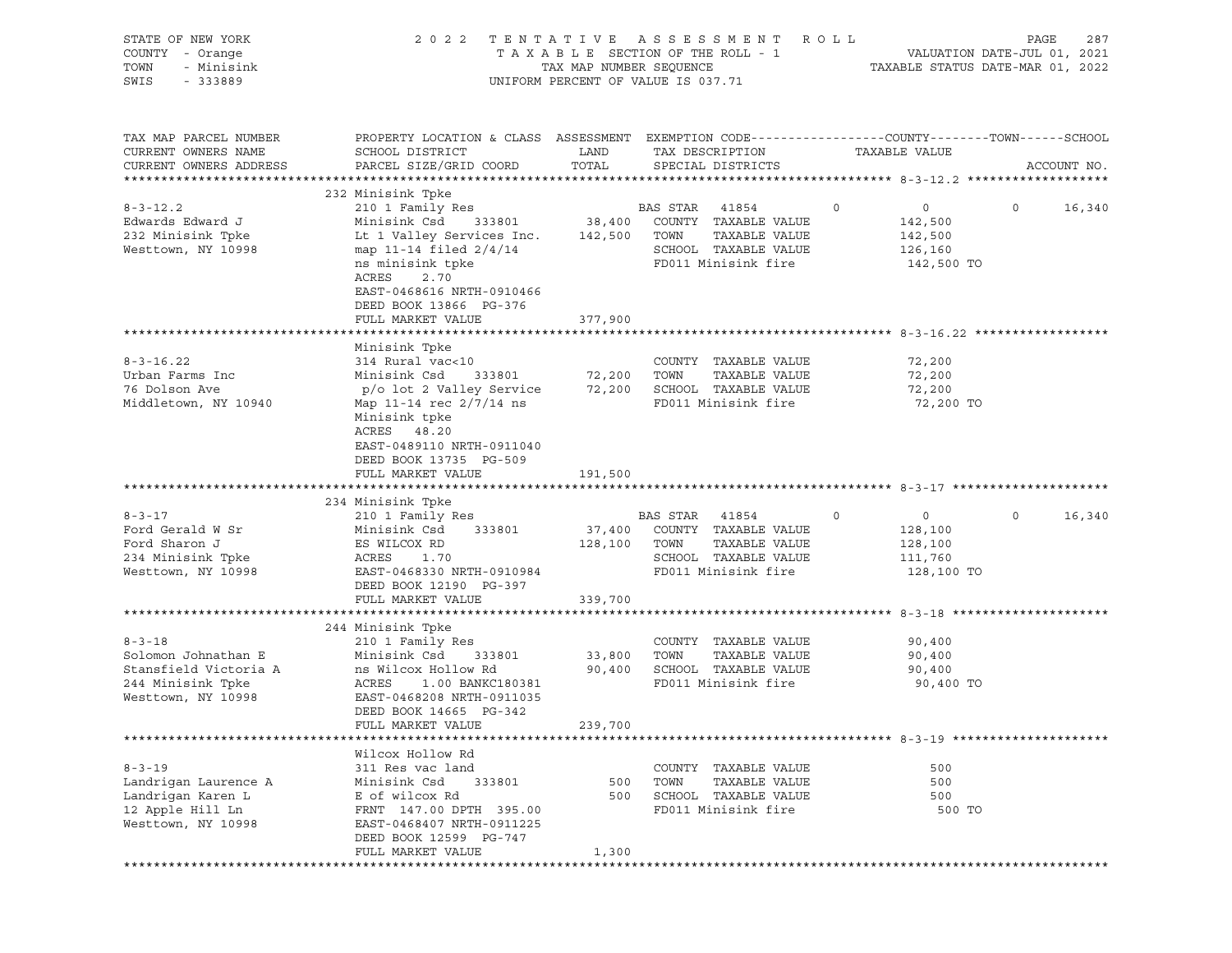|      | STATE OF NEW YORK | 2022 TENTATIVE ASSESSMENT ROLL        |                                  | PAGE            | 288 |
|------|-------------------|---------------------------------------|----------------------------------|-----------------|-----|
|      | COUNTY - Orange   | T A X A B L E SECTION OF THE ROLL - 1 | VALUATION DATE-JUL 01, 2021      |                 |     |
| TOWN | - Minisink        | MAP SECTION - 008                     | TAXABLE STATUS DATE-MAR 01, 2022 |                 |     |
| SWIS | - 333889          | SUB-SECTION - 000                     |                                  | RPS150/V04/L015 |     |
|      |                   | UNIFORM PERCENT OF VALUE IS 037.71    | CURRENT DATE $4/28/2022$         |                 |     |

# \*\*\* S P E C I A L D I S T R I C T S U M M A R Y \*\*\*

|                            | TOTAL | EXTENSION | EXTENSION | AD VALOREM | <b>EXEMPT</b> | TAXABLE   |
|----------------------------|-------|-----------|-----------|------------|---------------|-----------|
| CODE DISTRICT NAME PARCELS |       | TYPE      | VALUE     | VALUE      | AMOUNT        | VALUE     |
|                            |       |           |           |            |               |           |
| FD011 Minisink fire        |       | 114 TOTAL |           | 15607,258  |               | 15607,258 |

## \*\*\* S C H O O L D I S T R I C T S U M M A R Y \*\*\*

| CODE   | DISTRICT NAME | TOTAL<br>PARCELS | ASSESSED<br>LAND | ASSESSED<br>TOTAL | EXEMPT<br>AMOUNT | TOTAL<br>TAXABLE | STAR<br>AMOUNT | STAR<br>TAXABLE |
|--------|---------------|------------------|------------------|-------------------|------------------|------------------|----------------|-----------------|
| 333801 | Minisink Csd  | 114              | 5506,000         | 15607,258         | 1279,693         | 14327,565        | 1110,520       | 13217,045       |
|        | SUB-TOTAL     | 114              | 5506,000         | 15607,258         | 1279,693         | 14327,565        | 1110,520       | 13217,045       |
|        | TOTAL         | 114              | 5506,000         | 15607,258         | 1279,693         | 14327,565        | 1110,520       | 13217,045       |

#### \*\*\* S Y S T E M C O D E S S U M M A R Y \*\*\*

#### NO SYSTEM EXEMPTIONS AT THIS LEVEL

## \*\*\* E X E M P T I O N S U M M A R Y \*\*\*

|       |                 | TOTAL   |          |          |          |
|-------|-----------------|---------|----------|----------|----------|
| CODE  | DESCRIPTION     | PARCELS | COUNTY   | TOWN     | SCHOOL   |
|       |                 |         |          |          |          |
| 41120 | VETWAR CTS      |         | 28,161   | 8,046    | 16,092   |
| 41130 | VETCOM CTS      |         | 46,935   | 13,410   | 26,820   |
| 41140 | VETDIS CTS      |         | 67,645   | 22,945   | 40,825   |
| 41700 | FARM BLDG       | 2       | 65,600   | 65,600   | 65,600   |
| 41720 | AGDISTRICT      | 14      | 971,756  | 971,756  | 971,756  |
| 41800 | AGED            | 2       | 118,600  | 118,600  | 118,600  |
| 41834 | ENH STAR        | 10      |          |          | 407,900  |
| 41854 | <b>BAS STAR</b> | 43      |          |          | 702,620  |
| 49500 | SOLAR EX C      | 8       | 40,000   | 40,000   | 40,000   |
|       | TOTAL           | 88      | 1338,697 | 1240,357 | 2390,213 |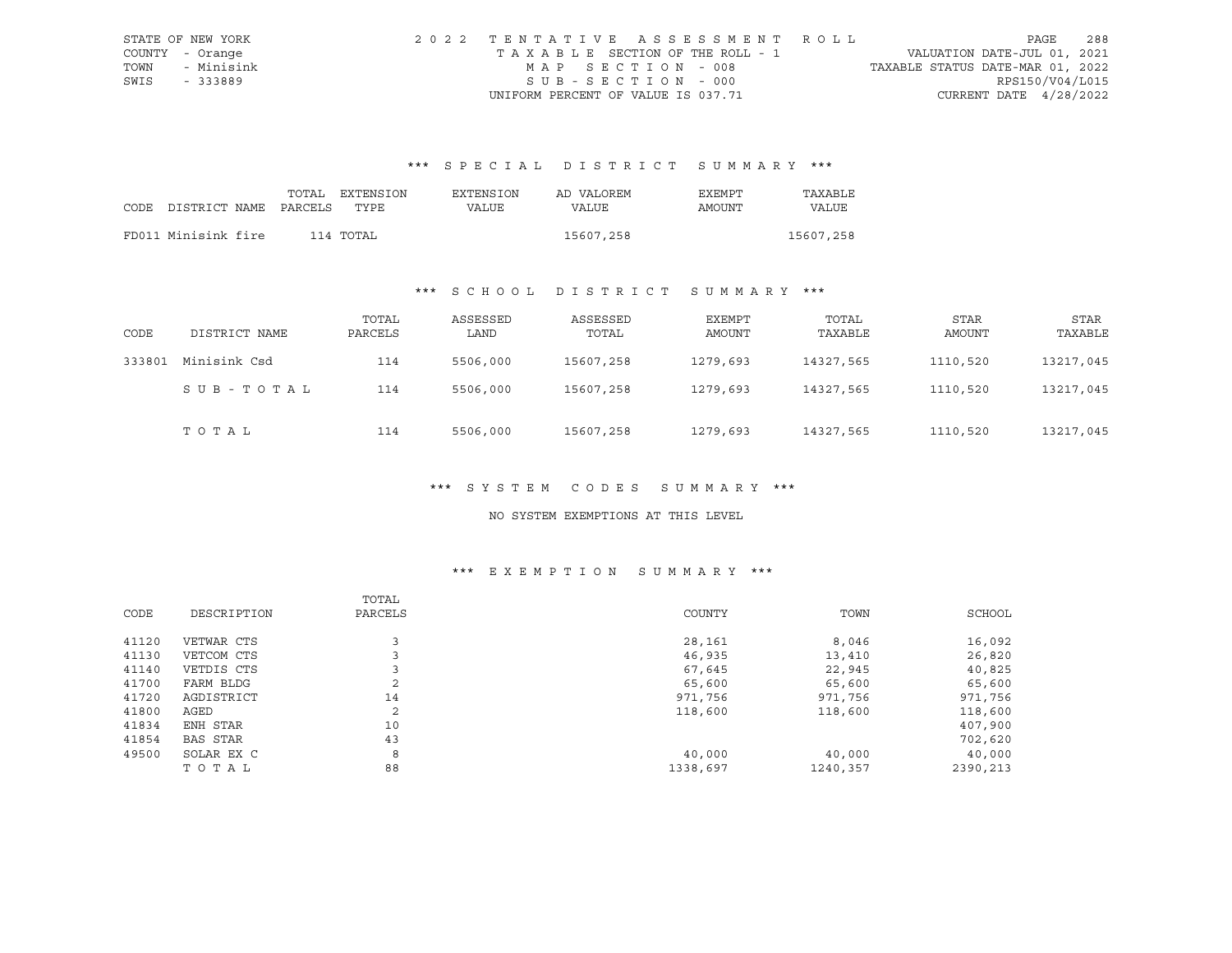|      | STATE OF NEW YORK |                                    | 2022 TENTATIVE ASSESSMENT ROLL  |                                  | PAGE                        | 289 |
|------|-------------------|------------------------------------|---------------------------------|----------------------------------|-----------------------------|-----|
|      | COUNTY - Orange   |                                    | TAXABLE SECTION OF THE ROLL - 1 |                                  | VALUATION DATE-JUL 01, 2021 |     |
| TOWN | - Minisink        | MAP SECTION - 008                  |                                 | TAXABLE STATUS DATE-MAR 01, 2022 |                             |     |
| SWIS | - 333889          | SUB-SECTION - 000                  |                                 |                                  | RPS150/V04/L015             |     |
|      |                   | UNIFORM PERCENT OF VALUE IS 037.71 |                                 |                                  | CURRENT DATE $4/28/2022$    |     |

## \*\*\* G R A N D T O T A L S \*\*\*

| ROLL       |             | TOTAL   | ASSESSED | ASSESSED  | TAXABLE   | TAXABLE   | TAXABLE   | STAR      |
|------------|-------------|---------|----------|-----------|-----------|-----------|-----------|-----------|
| <b>SEC</b> | DESCRIPTION | PARCELS | LAND     | TOTAL     | COUNTY    | TOWN      | SCHOOL    | TAXABLE   |
|            | TAXABLE     | 114     | 5506,000 | 15607,258 | 14268.561 | 14366,901 | 14327,565 | 13217,045 |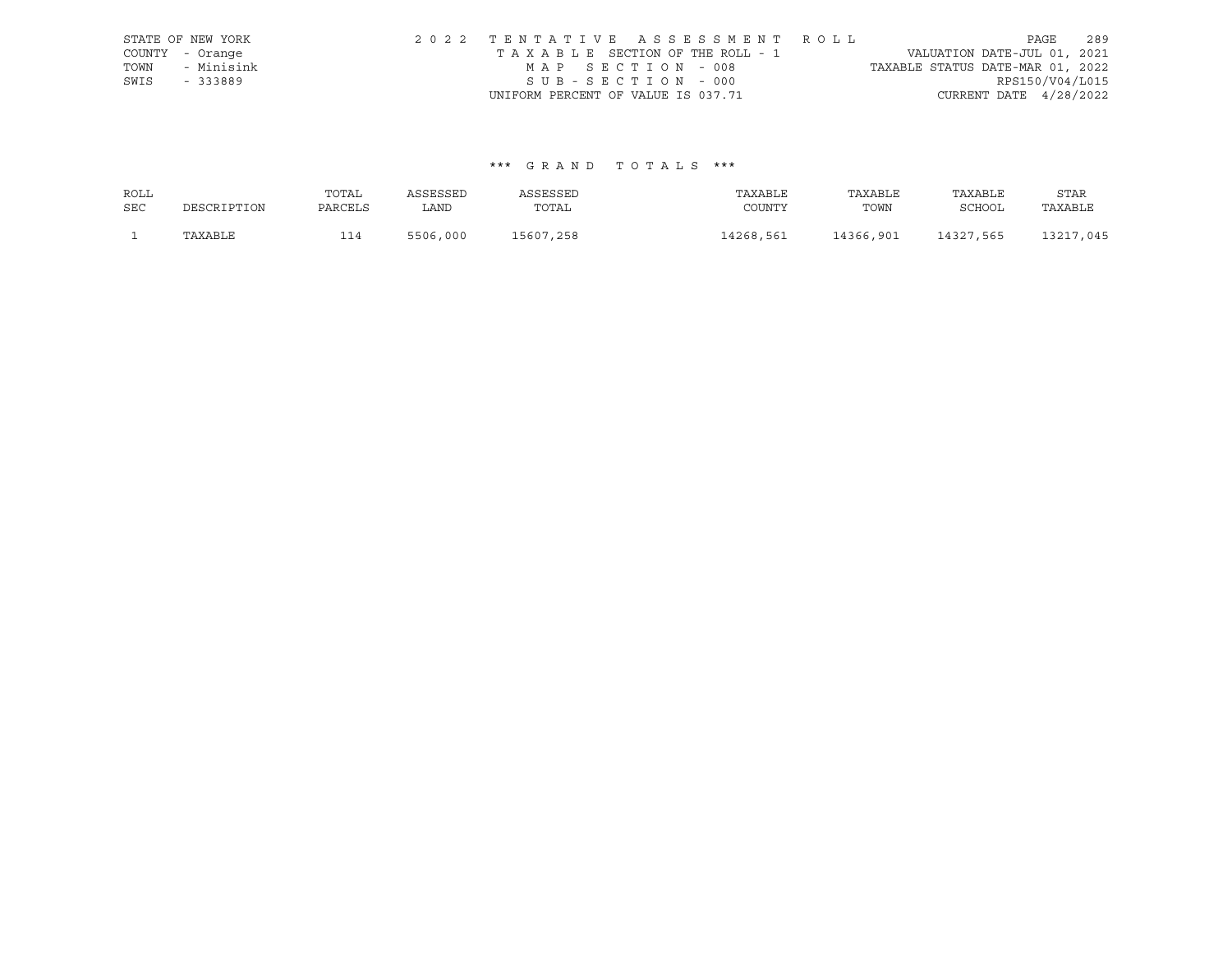| STATE OF NEW YORK<br>COUNTY - Orange<br>TOWN<br>- Minisink<br>SWIS<br>$-333889$                                                                                                                                                                     |                                                                                                                       |                        | 2022 TENTATIVE ASSESSMENT ROLL<br>T A X A B L E SECTION OF THE ROLL - 1 WALUATION DATE-JUL 01, 2021<br>TAX MAP NUMBER SEQUENCE TAXABLE STATUS DATE-MAR 01, 2022<br>JNIFORM PERCENT OF VALUE IS 037.71<br>UNIFORM PERCENT OF VALUE IS 037.71 |                    | PAGE<br>290                       |
|-----------------------------------------------------------------------------------------------------------------------------------------------------------------------------------------------------------------------------------------------------|-----------------------------------------------------------------------------------------------------------------------|------------------------|---------------------------------------------------------------------------------------------------------------------------------------------------------------------------------------------------------------------------------------------|--------------------|-----------------------------------|
| TAX MAP PARCEL NUMBER<br>CURRENT OWNERS NAME                                                                                                                                                                                                        | PROPERTY LOCATION & CLASS ASSESSMENT EXEMPTION CODE-----------------COUNTY--------TOWN------SCHOOL<br>SCHOOL DISTRICT | LAND                   |                                                                                                                                                                                                                                             |                    |                                   |
| CURRENT OWNERS ADDRESS                                                                                                                                                                                                                              | PARCEL SIZE/GRID COORD                                                                                                | TOTAL                  | TAX DESCRIPTION TAXABLE VALUE SPECIAL DISTRICTS                                                                                                                                                                                             |                    | ACCOUNT NO.                       |
|                                                                                                                                                                                                                                                     |                                                                                                                       |                        |                                                                                                                                                                                                                                             |                    |                                   |
|                                                                                                                                                                                                                                                     | 29 South Plank Rd<br>South Plank Rd<br>210 1 Family Res                                                               |                        |                                                                                                                                                                                                                                             |                    |                                   |
| $9 - 1 - 1$                                                                                                                                                                                                                                         |                                                                                                                       |                        | COUNTY TAXABLE VALUE                                                                                                                                                                                                                        | 72,300             |                                   |
| Ironic LLC                                                                                                                                                                                                                                          | Minisink Csd 333801 34,600 TOWN TAXABLE VALUE                                                                         |                        |                                                                                                                                                                                                                                             | 72,300             |                                   |
| PO Box 347                                                                                                                                                                                                                                          | ACRES 1.10                                                                                                            |                        | 72,300 SCHOOL TAXABLE VALUE                                                                                                                                                                                                                 | 72,300             |                                   |
| Cuddebackville, NY 12729 EAST-0479294 NRTH-0914610                                                                                                                                                                                                  | DEED BOOK 13012 PG-310                                                                                                |                        | FD011 Minisink fire                                                                                                                                                                                                                         | 72,300 TO          |                                   |
|                                                                                                                                                                                                                                                     | FULL MARKET VALUE                                                                                                     | 191,700                |                                                                                                                                                                                                                                             |                    |                                   |
|                                                                                                                                                                                                                                                     |                                                                                                                       |                        |                                                                                                                                                                                                                                             |                    |                                   |
|                                                                                                                                                                                                                                                     | 2234 County Rte 1<br>210 1 Family Res                                                                                 |                        |                                                                                                                                                                                                                                             |                    |                                   |
| $9 - 1 - 2.1$<br>9-1-2.1               210 1 Family Res             COUNTY TAXABLE VALUE<br>Morano Peter J           Minisink Csd   333801      38,800  TOWN   TAXABLE VALUE<br>2234 County Rte 1         Lt 1 Minisink Farms      126,800   SCHOOL |                                                                                                                       |                        | COUNTY TAXABLE VALUE 126,800                                                                                                                                                                                                                |                    |                                   |
|                                                                                                                                                                                                                                                     |                                                                                                                       |                        |                                                                                                                                                                                                                                             | 126,800<br>126,800 |                                   |
|                                                                                                                                                                                                                                                     |                                                                                                                       |                        | FD011 Minisink fire                                                                                                                                                                                                                         |                    |                                   |
| Westtown, NY 10998                                                                                                                                                                                                                                  | Map 160-95<br>ACRES<br>3.10 BANKC030230<br>EAST-0478820 NRTH-0914505<br>DEED BOOK 14220 PG-1903<br>FULL MARKET VALUE  | 336,300                |                                                                                                                                                                                                                                             | 126,800 TO         |                                   |
|                                                                                                                                                                                                                                                     |                                                                                                                       |                        |                                                                                                                                                                                                                                             |                    |                                   |
|                                                                                                                                                                                                                                                     | 11 South Plank Rd                                                                                                     |                        |                                                                                                                                                                                                                                             |                    |                                   |
| 9-1-2.2<br>Santiago Manuel 210 1 Family Res<br>Santiago Elizabeth 1. South Plank Ramma Munisink Csd 333801<br>1. South Plank Rd Map 160-95<br>Munisink Farms<br>161,400 CW_15_VET/41165<br>161,400 CW_DISBLD_41170<br>20 BAS STAR 41854<br>20       |                                                                                                                       |                        |                                                                                                                                                                                                                                             | $\overline{a}$     | 2,682<br>$\overline{\phantom{0}}$ |
|                                                                                                                                                                                                                                                     |                                                                                                                       |                        |                                                                                                                                                                                                                                             | 5,364              | $\overline{0}$<br>5,364           |
|                                                                                                                                                                                                                                                     |                                                                                                                       |                        |                                                                                                                                                                                                                                             | 7,820              | 7,820<br>7,820                    |
|                                                                                                                                                                                                                                                     |                                                                                                                       |                        |                                                                                                                                                                                                                                             | $\overline{0}$     | 16,340<br>$\overline{0}$          |
| Westtown, NY 10998                                                                                                                                                                                                                                  | ACRES<br>4.40                                                                                                         |                        | SOLAR EX C 49500 0                                                                                                                                                                                                                          | 5,000              | 5,000<br>5,000                    |
|                                                                                                                                                                                                                                                     | EAST-0479200 NRTH-0914406                                                                                             |                        | COUNTY TAXABLE VALUE                                                                                                                                                                                                                        | 143,216            |                                   |
|                                                                                                                                                                                                                                                     | DEED BOOK 11133 PG-762                                                                                                |                        | TOWN TAXABLE VALUE<br>428,000 SCHOOL TAXABLE VALUE<br>TOWN TAXABLE VALUE                                                                                                                                                                    | 145,898            |                                   |
|                                                                                                                                                                                                                                                     | FULL MARKET VALUE                                                                                                     |                        |                                                                                                                                                                                                                                             | 126,876            |                                   |
|                                                                                                                                                                                                                                                     |                                                                                                                       |                        | FD011 Minisink fire                                                                                                                                                                                                                         | 161,400 TO         |                                   |
|                                                                                                                                                                                                                                                     |                                                                                                                       |                        |                                                                                                                                                                                                                                             |                    |                                   |
|                                                                                                                                                                                                                                                     | 2224 County Rte 1                                                                                                     |                        |                                                                                                                                                                                                                                             |                    |                                   |
| $9 - 1 - 2.3$                                                                                                                                                                                                                                       | 210 1 Family Res                                                                                                      |                        | COUNTY TAXABLE VALUE                                                                                                                                                                                                                        | 148,600            |                                   |
| Mattera Robert A                                                                                                                                                                                                                                    | Minisink Csd 333801<br>Lt 3 Minisink Farms                                                                            | 38,000 TOWN<br>148,600 | TAXABLE VALUE                                                                                                                                                                                                                               | 148,600<br>148,600 |                                   |
| 2224 County Rte 1                                                                                                                                                                                                                                   |                                                                                                                       |                        | SCHOOL TAXABLE VALUE                                                                                                                                                                                                                        |                    |                                   |
| Westtown, NY 10998                                                                                                                                                                                                                                  | Map 160-95<br>ACRES<br>2.30 BANKC190321<br>EAST-0479031 NRTH-0914256<br>DEED BOOK 5962 PG-52                          |                        | FD011 Minisink fire                                                                                                                                                                                                                         | 148,600 TO         |                                   |
|                                                                                                                                                                                                                                                     | FULL MARKET VALUE                                                                                                     | 394,100                |                                                                                                                                                                                                                                             |                    |                                   |
|                                                                                                                                                                                                                                                     | $2100$ $Comatrix$ $D0$ $1$                                                                                            |                        |                                                                                                                                                                                                                                             |                    |                                   |

|                           | 2188 COUNTY RIE 1         |                                    |               |                    |         |
|---------------------------|---------------------------|------------------------------------|---------------|--------------------|---------|
| $9 - 1 - 2.4$             | 112 Dairy farm            | AGDISTRICT 41720                   |               | 220,297<br>220,297 | 220,297 |
| Empire Stone Prod Inc     | Minisink Csd<br>333801    | TAXABLE VALUE<br>267,300<br>COUNTY |               | 170,903            |         |
| 17-68 River Rd            | Parcel Minisink Farms     | 391,200<br>TOWN                    | TAXABLE VALUE | 170,903            |         |
| Fairlawn, NJ 07410        | Map 160-95                | SCHOOL                             | TAXABLE VALUE | 170,903            |         |
|                           | ACRES 101.50              | FD011 Minisink fire                |               | 391,200 TO         |         |
| MAY BE SUBJECT TO PAYMENT | EAST-0480391 NRTH-0913818 |                                    |               |                    |         |
| UNDER AGDIST LAW TIL 2026 | DEED BOOK 3068<br>PG-212  |                                    |               |                    |         |
|                           | FULL MARKET VALUE         | 1037,400                           |               |                    |         |
|                           |                           |                                    |               |                    |         |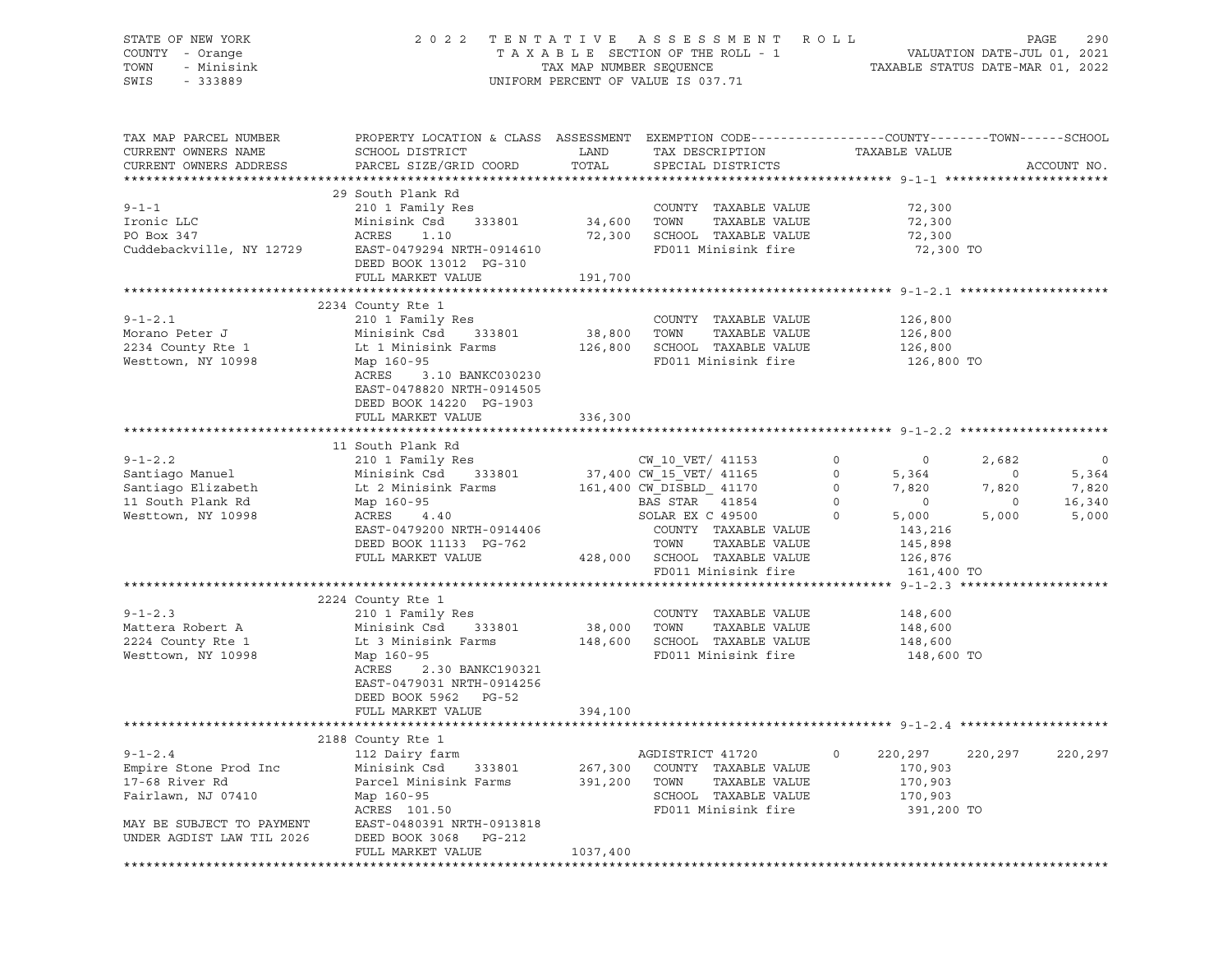| STATE OF NEW YORK<br>TENTATIVE ASSESSMENT ROLL<br>2 0 2 2<br>COUNTY - Orange<br>TOWN<br>- Minisink<br>SWIS<br>$-333889$<br>UNIFORM PERCENT OF VALUE IS 037.71                                                                                                          |                                                                                                                                                                                           |                  |                                                                                                         |         |                                                                                  | PAGE<br>291           |
|------------------------------------------------------------------------------------------------------------------------------------------------------------------------------------------------------------------------------------------------------------------------|-------------------------------------------------------------------------------------------------------------------------------------------------------------------------------------------|------------------|---------------------------------------------------------------------------------------------------------|---------|----------------------------------------------------------------------------------|-----------------------|
| TAX MAP PARCEL NUMBER<br>CURRENT OWNERS NAME<br>CURRENT OWNERS ADDRESS                                                                                                                                                                                                 | PROPERTY LOCATION & CLASS ASSESSMENT EXEMPTION CODE----------------COUNTY-------TOWN------SCHOOL<br>SCHOOL DISTRICT<br><b>EXAMPLE STATE SERVICE STATE</b><br>PARCEL SIZE/GRID COORD TOTAL |                  | TAX DESCRIPTION TAXABLE VALUE<br>SPECIAL DISTRICTS                                                      |         |                                                                                  | ACCOUNT NO.           |
| 9-1-3.11 2100 COUNTY Res<br>Lichwick Daniel R Minisink Csd 333801 30,900 COUNTY TAXABLE VALUE<br>Lichwick Colleen C Lt 1 Evelyn Ford Sub 90,000 TOWN TAXABLE VALUE<br>PO Box 127 ACRES 1.50 BANKC190321 SCHOOL TAXABLE VALUE<br>Westto                                 | 2150 County Rte 1<br>DEED BOOK 2383 PG-00053<br>FULL MARKET VALUE                                                                                                                         | 238,700          | BAS STAR 41854 0<br>SCHOOL TAXABLE VALUE<br>FD011 Minisink fire 90,000 TO                               |         | $\begin{smallmatrix}0\0\90\,000\end{smallmatrix}$<br>$\circ$<br>90,000<br>73,660 | 16,340                |
|                                                                                                                                                                                                                                                                        |                                                                                                                                                                                           |                  |                                                                                                         |         |                                                                                  |                       |
| $9 - 1 - 3.12$<br>Dellechiaie Anthony<br>17-68 River Rd<br>17-68 River Rd<br>17-68 River Rd<br>17-68 River Rd<br>17-68 River Rd<br>17-68 River Rd<br>17-68 River Rd<br>17-68 River Rd<br>17-68 River Rd<br>17-68 River Rd<br>28 River Both Street Street And Recent AC | 2132 County Rte 1<br>210 1 Family Res<br>EAST-0480868 NRTH-0913054<br>DEED BOOK 4121 PG-332                                                                                               |                  | COUNTY TAXABLE VALUE<br>FD011 Minisink fire 99,600 TO                                                   | 99,600  | 99,600<br>99,600                                                                 |                       |
|                                                                                                                                                                                                                                                                        | FULL MARKET VALUE                                                                                                                                                                         | 264,100          |                                                                                                         |         |                                                                                  |                       |
|                                                                                                                                                                                                                                                                        |                                                                                                                                                                                           |                  |                                                                                                         |         |                                                                                  |                       |
|                                                                                                                                                                                                                                                                        | 849 Rte 284                                                                                                                                                                               |                  |                                                                                                         |         |                                                                                  |                       |
| Henneman Family Irr Trust Patr Lt 1 Henneman Submap 5490 93,800 COUNTY TAXABLE VALUE 84,413<br>PO Box 4<br>ACRES 4.20<br>Westtown, NY 10998                                                                                                                            | EAST-0482118 NRTH-0913182<br>DEED BOOK 14251 PG-1124                                                                                                                                      |                  | VETWAR CTS 41120 0 9,387<br>TOWN<br>TAXABLE VALUE<br>SCHOOL TAXABLE VALUE 47,646<br>FD011 Minisink fire |         | $\overline{0}$<br>$\overline{0}$<br>91,118<br>93,800 TO                          | 2,682 5,364<br>40,790 |
|                                                                                                                                                                                                                                                                        | FULL MARKET VALUE                                                                                                                                                                         | 248,700          |                                                                                                         |         |                                                                                  |                       |
|                                                                                                                                                                                                                                                                        |                                                                                                                                                                                           |                  |                                                                                                         |         |                                                                                  |                       |
|                                                                                                                                                                                                                                                                        | 871 Rte 284                                                                                                                                                                               |                  |                                                                                                         |         |                                                                                  |                       |
| $9 - 1 - 5.1$<br>E & R Properties NY, LLC Minisink Csd 333801 38,100<br>PO Box 84 Lt 1 D&D Grocery of Union 143,600<br>New Hampton, NY 10958 ville Inc. SM 963-05 file                                                                                                 | 470 Misc service<br>12/16/05<br>ACRES<br>4.10 BANKC130715<br>EAST-0482644 NRTH-0913714<br>DEED BOOK 14733 PG-1533                                                                         |                  | COUNTY TAXABLE VALUE<br>TOWN<br>TAXABLE VALUE<br>SCHOOL TAXABLE VALUE<br>FD011 Minisink fire 143,600 TO | 143,600 | 143,600<br>143,600                                                               |                       |
|                                                                                                                                                                                                                                                                        | FULL MARKET VALUE                                                                                                                                                                         | 380,800          |                                                                                                         |         |                                                                                  |                       |
|                                                                                                                                                                                                                                                                        |                                                                                                                                                                                           |                  |                                                                                                         |         |                                                                                  |                       |
|                                                                                                                                                                                                                                                                        | 891 Rte 284                                                                                                                                                                               |                  |                                                                                                         |         |                                                                                  |                       |
| $9 - 1 - 5.2$<br>Timber I, LLC<br>65 Maltbie Ave Apt 2A<br>Midland Park, NJ 07432                                                                                                                                                                                      | 322 Rural vac>10<br>Minisink Csd<br>333801<br>Lot 2 D&D Grocery of Uni<br>ville Inc.Sub Map 963-05<br>12/16/05<br>ACRES 11.20<br>EAST-0482611 NRTH-0914093                                | 39,500<br>39,500 | COUNTY TAXABLE VALUE<br>TOWN<br>TAXABLE VALUE<br>SCHOOL TAXABLE VALUE<br>FD011 Minisink fire            |         | 39,500<br>39,500<br>39,500<br>39,500 TO                                          |                       |
|                                                                                                                                                                                                                                                                        | DEED BOOK 12186 PG-208<br>FULL MARKET VALUE                                                                                                                                               | 104,700          |                                                                                                         |         |                                                                                  |                       |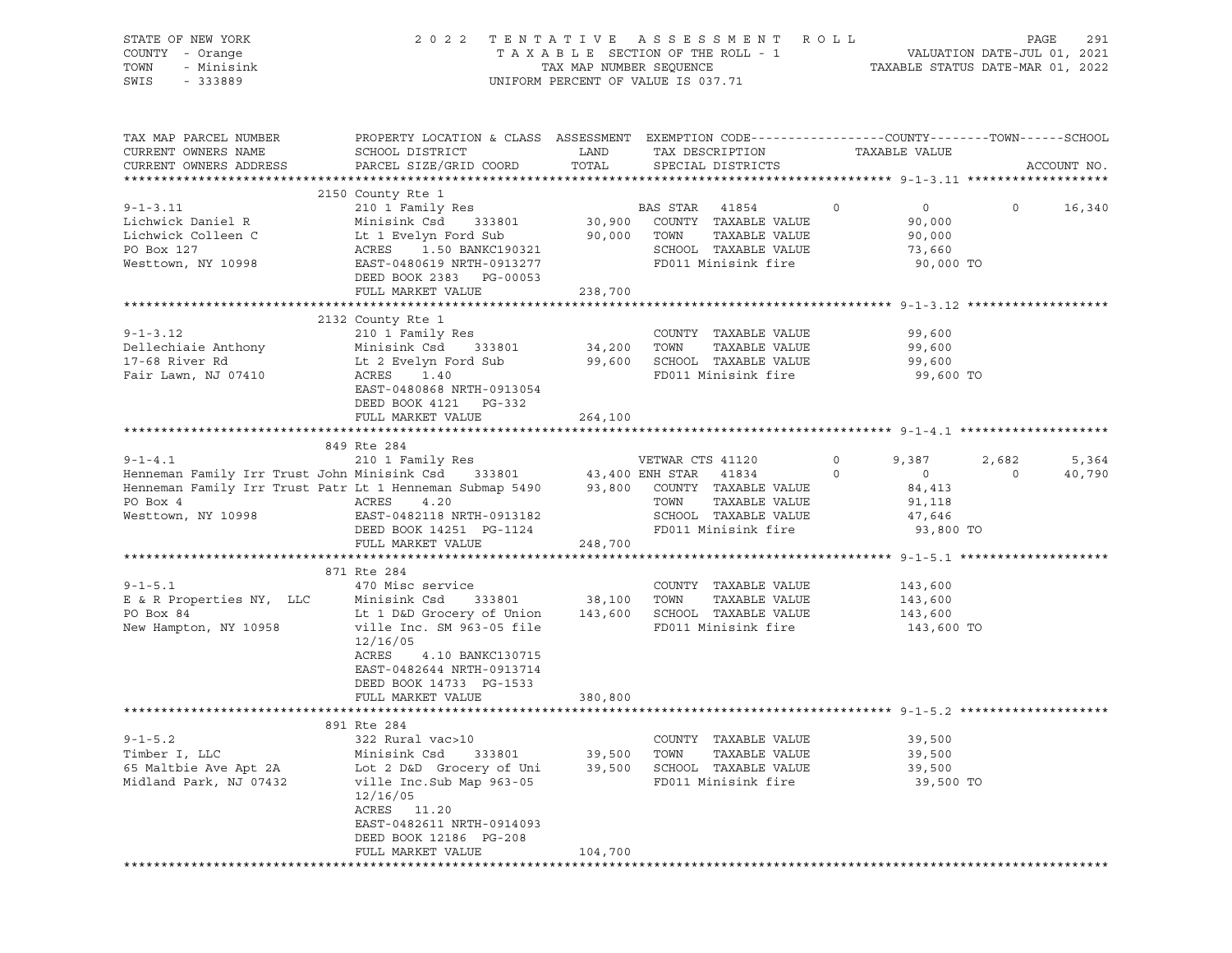| STATE OF NEW YORK<br>COUNTY - Orange<br>TOWN<br>- Minisink<br>SWIS<br>$-333889$                                                                                                                                                                     | 2022 TENTATIVE ASSESSMENT ROLL PAGE 292<br>TAXABLE SECTION OF THE ROLL - 1 VALUATION DATE-JUL 01, 2021<br>TAXABLE STATUS DATE-MAR 01, 2022<br>TRITPONA ENTERTAINMENT OF UNIUS TO 27 71 |         | UNIFORM PERCENT OF VALUE IS 037.71                               |          |                    |               |
|-----------------------------------------------------------------------------------------------------------------------------------------------------------------------------------------------------------------------------------------------------|----------------------------------------------------------------------------------------------------------------------------------------------------------------------------------------|---------|------------------------------------------------------------------|----------|--------------------|---------------|
| TAX MAP PARCEL NUMBER<br>CURRENT OWNERS NAME<br>CURRENT OWNERS ADDRESS                                                                                                                                                                              | PROPERTY LOCATION & CLASS ASSESSMENT EXEMPTION CODE---------------COUNTY-------TOWN-----SCHOOL<br>SCHOOL DISTRICT<br>PARCEL SIZE/GRID COORD                                            |         | LAND TAX DESCRIPTION TAXABLE VALUE COORD TOTAL SPECIAL DISTRICTS |          |                    | ACCOUNT NO.   |
|                                                                                                                                                                                                                                                     |                                                                                                                                                                                        |         |                                                                  |          |                    |               |
|                                                                                                                                                                                                                                                     |                                                                                                                                                                                        |         |                                                                  |          | 82,500             |               |
|                                                                                                                                                                                                                                                     |                                                                                                                                                                                        |         |                                                                  |          | 82,500             |               |
|                                                                                                                                                                                                                                                     |                                                                                                                                                                                        |         |                                                                  |          | 82,500             |               |
|                                                                                                                                                                                                                                                     |                                                                                                                                                                                        |         |                                                                  |          | 82,500 TO          |               |
| COUNTY TAXABLE VALUE<br>Youngblood Alfred C Minisink Csd 333801 34,700 TOWN TAXABLE VALUE<br>Youngblood Phyllis D Lt 1 Shusterman SM 8791 82,500 SCHOOL TAXABLE VALUE<br>191 Howell St ACRES 1.90<br>Pine Bush, NY 12566 EAST-0482422               |                                                                                                                                                                                        |         |                                                                  |          |                    |               |
|                                                                                                                                                                                                                                                     |                                                                                                                                                                                        |         |                                                                  |          |                    |               |
|                                                                                                                                                                                                                                                     | FULL MARKET VALUE                                                                                                                                                                      | 218,800 |                                                                  |          |                    |               |
|                                                                                                                                                                                                                                                     | 867 Rte 284                                                                                                                                                                            |         |                                                                  |          |                    |               |
| 9-1-6.2<br>Hamack Cathy J<br>Hamack Cathy J<br>Said Amro M<br>Said Amro M<br>Said Amro M<br>Lt 2 Shusterman SM 8791<br>Lt 2 Shusterman SM 8791<br>Lt 2 Shusterman SM 8791<br>159,100 TOWN TAXABLE VALUE<br>SCHOOL TAXABLE VALUE<br>Nesttown, NY 109 |                                                                                                                                                                                        |         |                                                                  |          | $\overline{0}$     | $0 \t16,340$  |
|                                                                                                                                                                                                                                                     |                                                                                                                                                                                        |         |                                                                  |          |                    |               |
|                                                                                                                                                                                                                                                     |                                                                                                                                                                                        |         |                                                                  |          | 159,100<br>159,100 |               |
|                                                                                                                                                                                                                                                     |                                                                                                                                                                                        |         |                                                                  |          | 142,760            |               |
|                                                                                                                                                                                                                                                     |                                                                                                                                                                                        |         |                                                                  |          | 159,100 TO         |               |
|                                                                                                                                                                                                                                                     | DEED BOOK 12170 PG-1996                                                                                                                                                                |         |                                                                  |          |                    |               |
|                                                                                                                                                                                                                                                     | FULL MARKET VALUE 421,900                                                                                                                                                              |         |                                                                  |          |                    |               |
|                                                                                                                                                                                                                                                     |                                                                                                                                                                                        |         |                                                                  |          |                    |               |
| $9 - 1 - 7.21$                                                                                                                                                                                                                                      |                                                                                                                                                                                        |         |                                                                  |          | $\overline{0}$     | $0 \t16,340$  |
|                                                                                                                                                                                                                                                     |                                                                                                                                                                                        |         |                                                                  |          | 98,000             |               |
| Manning Brian<br>PO Box 34                                                                                                                                                                                                                          |                                                                                                                                                                                        |         |                                                                  |          | 98,000<br>98,000   |               |
| Westtown, NY 10998                                                                                                                                                                                                                                  | 210 1 Family Res<br>Minisink Csd 333801 33,900 COUNTY TAXABLE VALUE<br>Lt A Lands Of F & M Weber 98,000 TOWN TAXABLE VALUE<br>ACRES 1.10 SCHOOL TAXABLE VALUE<br>FACT 0401010 VILLE    |         |                                                                  |          | 81,660             |               |
|                                                                                                                                                                                                                                                     | ACRES 1.10<br>EAST-0481918 NRTH-0912826 SCHOOL TAXABLE VALUE<br>DEED BOOK 6107 DE CO                                                                                                   |         |                                                                  |          | 98,000 TO          |               |
|                                                                                                                                                                                                                                                     | DEED BOOK 6107 PG-50                                                                                                                                                                   |         |                                                                  |          |                    |               |
|                                                                                                                                                                                                                                                     | FULL MARKET VALUE                                                                                                                                                                      | 259,900 |                                                                  |          |                    |               |
|                                                                                                                                                                                                                                                     | 837 Rte 284                                                                                                                                                                            |         |                                                                  |          |                    |               |
|                                                                                                                                                                                                                                                     |                                                                                                                                                                                        |         |                                                                  |          |                    | $0 \t 16,340$ |
|                                                                                                                                                                                                                                                     |                                                                                                                                                                                        |         |                                                                  |          |                    |               |
|                                                                                                                                                                                                                                                     |                                                                                                                                                                                        |         |                                                                  |          |                    |               |
|                                                                                                                                                                                                                                                     |                                                                                                                                                                                        |         |                                                                  |          |                    |               |
| 337 Rte 284<br>Pucci Christopher Minisink Csd 333801<br>Tucci Laura Lt B Lands Of F & M Weber 101,300<br>837 Rte 284<br>Minisink Csd 333801<br>2.70 BANKC170030<br>837 Rte 284<br>ACRES 2.70 BANKC170030<br>84,960<br>Resttown, NY 10998<br>EAS ST  |                                                                                                                                                                                        |         |                                                                  |          |                    |               |
|                                                                                                                                                                                                                                                     | DEED BOOK 3467 PG-212                                                                                                                                                                  |         |                                                                  |          |                    |               |
|                                                                                                                                                                                                                                                     | FULL MARKET VALUE                                                                                                                                                                      | 268,600 |                                                                  |          |                    |               |
|                                                                                                                                                                                                                                                     |                                                                                                                                                                                        |         |                                                                  |          |                    |               |
| $9 - 1 - 9$                                                                                                                                                                                                                                         | 823 Rte 284<br>210 1 Family Res                                                                                                                                                        |         | BAS STAR 41854                                                   | $\Omega$ | $\overline{0}$     | $0 \t 16,340$ |
|                                                                                                                                                                                                                                                     |                                                                                                                                                                                        |         |                                                                  |          | 82,500             |               |
|                                                                                                                                                                                                                                                     |                                                                                                                                                                                        |         |                                                                  |          | 82,500             |               |
|                                                                                                                                                                                                                                                     |                                                                                                                                                                                        |         |                                                                  |          | 66,160             |               |
| Della Torre Gary M<br>Minisink Csd 333801 34,200 COUNTY TAXABLE VALUE<br>823 Rte 284 W S St Hwy 84 82,500 TOWN TAXABLE VALUE<br>Westtown, NY 10998 ACRES 1.40 SCHOOL TAXABLE VALUE<br>EAS 314 41654<br>Minisink Csd 333801 34,200 COUNTY            |                                                                                                                                                                                        |         |                                                                  |          | 82,500 TO          |               |
|                                                                                                                                                                                                                                                     | DEED BOOK 14561 PG-381                                                                                                                                                                 |         |                                                                  |          |                    |               |
|                                                                                                                                                                                                                                                     | FULL MARKET VALUE                                                                                                                                                                      | 218,800 |                                                                  |          |                    |               |
|                                                                                                                                                                                                                                                     |                                                                                                                                                                                        |         |                                                                  |          |                    |               |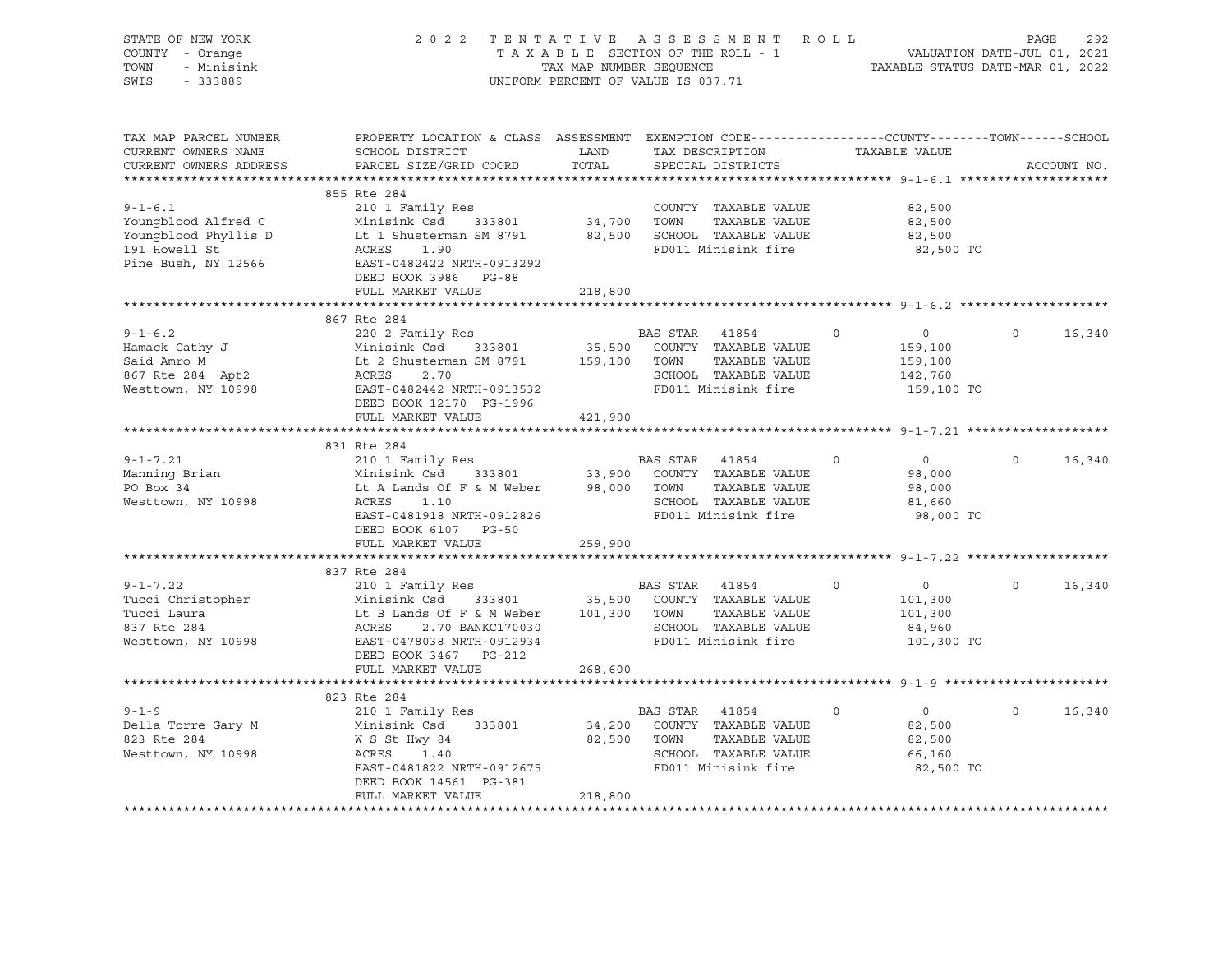| Rebis John<br>Repis John<br>PO Box 233<br>Westtown, NY 10998 | Minisink Csd 333801 35,800 COUNTY TAXABLE VALUE<br>ACRES 3.00 BANKC040280 88,400 TOWN TAXABLE VALUE<br>EAST-0482130 NRTH-0912426 SCHOOL TAXABLE VALUE<br>EAST-0482130 NRTH-0912426 SCHOOL TAXABLE VALUE<br>DEED BOOK 3796 DC 90        |          |                                             | 88,400<br>88,400 |  |
|--------------------------------------------------------------|----------------------------------------------------------------------------------------------------------------------------------------------------------------------------------------------------------------------------------------|----------|---------------------------------------------|------------------|--|
|                                                              |                                                                                                                                                                                                                                        |          | SCHOOL TAXABLE VALUE<br>FD011 Minisink fire | 47,610           |  |
|                                                              | DEED BOOK 3796 PG-80                                                                                                                                                                                                                   |          |                                             | 88,400 TO        |  |
|                                                              | FULL MARKET VALUE                                                                                                                                                                                                                      | 234,400  |                                             |                  |  |
|                                                              |                                                                                                                                                                                                                                        |          |                                             |                  |  |
|                                                              | 2 Jacobs Rd                                                                                                                                                                                                                            |          |                                             |                  |  |
| $9 - 1 - 13.1$                                               | 117 Horse farm                                                                                                                                                                                                                         |          | COUNTY TAXABLE VALUE                        | 167,500          |  |
|                                                              |                                                                                                                                                                                                                                        |          |                                             | 167,500          |  |
|                                                              |                                                                                                                                                                                                                                        |          |                                             | 167,500          |  |
|                                                              |                                                                                                                                                                                                                                        |          |                                             | 167,500 TO       |  |
|                                                              | Franchi Hannel Remett Eva I<br>Bennett Eva I (Co Hwy 1 & Es Jacobs) 112,000 TOWN TAXABLE VALUE<br>2 Jacobs Rd (Co Hwy 1 & Es Jacobs) 167,500 SCHOOL TAXABLE VALUE<br>2 Jacobs Rd (Co Hwy 1 & Es Jacobs) 167,500 SCHOOL TAXABLE VALUE   |          |                                             |                  |  |
|                                                              | DEED BOOK 2244 PG-00837                                                                                                                                                                                                                |          |                                             |                  |  |
|                                                              | FULL MARKET VALUE                                                                                                                                                                                                                      | 444,200  |                                             |                  |  |
|                                                              |                                                                                                                                                                                                                                        |          |                                             |                  |  |
| $9 - 1 - 17.1$                                               | 17 Oak Hill Rd                                                                                                                                                                                                                         |          |                                             |                  |  |
|                                                              | 210 1 Family Res                                                                                                                                                                                                                       |          | COUNTY TAXABLE VALUE                        | 108,800          |  |
|                                                              | 9-1-17.1 210 1 Family Res<br>Broach Russell III Minisink Csd 333801 34,800 TOWN TAXABLE VALUE<br>Broach Jill ACRES 2.00 BANKC170030 108,800 SCHOOL TAXABLE VALUE<br>17 Oak Hill Rd EAST-0482000 NRTH-0910501 FD011 Minisink fire<br>We |          |                                             | 108,800          |  |
|                                                              |                                                                                                                                                                                                                                        |          |                                             | 108,800          |  |
|                                                              |                                                                                                                                                                                                                                        |          |                                             | 108,800 TO       |  |
| Westtown, NY 10998                                           |                                                                                                                                                                                                                                        |          |                                             |                  |  |
|                                                              | FULL MARKET VALUE                                                                                                                                                                                                                      | 288,500  |                                             |                  |  |
|                                                              |                                                                                                                                                                                                                                        |          |                                             |                  |  |
|                                                              | 748 Rte 284                                                                                                                                                                                                                            |          |                                             |                  |  |
| $9 - 1 - 17.222$                                             | 457 Small Retail                                                                                                                                                                                                                       |          | COUNTY TAXABLE VALUE                        | 438,700          |  |
|                                                              | Minisink Csd 333801 38,700 TOWN TAXABLE VALUE<br>Minisink Csd 333801 38,700 TOWN TAXABLE VALUE<br>Lt 2 Crosby II SM Filed 438,700 SCHOOL TAXABLE VALUE                                                                                 |          |                                             | 438,700          |  |
| HSC Westtown, LLC<br>748 Rte 284                             |                                                                                                                                                                                                                                        |          |                                             | 438,700          |  |
| Westtown, NY 10998                                           | 10/26/15 ES of Hwy 284                                                                                                                                                                                                                 |          | FD011 Minisink fire                         | 438,700 TO       |  |
|                                                              | PARTIAL                                                                                                                                                                                                                                |          |                                             |                  |  |
|                                                              | ACRES<br>4.70                                                                                                                                                                                                                          |          |                                             |                  |  |
|                                                              |                                                                                                                                                                                                                                        |          |                                             |                  |  |
|                                                              | EAST-0480777 NRTH-0911040                                                                                                                                                                                                              |          |                                             |                  |  |
|                                                              | DEED BOOK 14966 PG-289                                                                                                                                                                                                                 |          |                                             |                  |  |
|                                                              | FULL MARKET VALUE                                                                                                                                                                                                                      | 1163,400 |                                             |                  |  |
|                                                              |                                                                                                                                                                                                                                        |          |                                             |                  |  |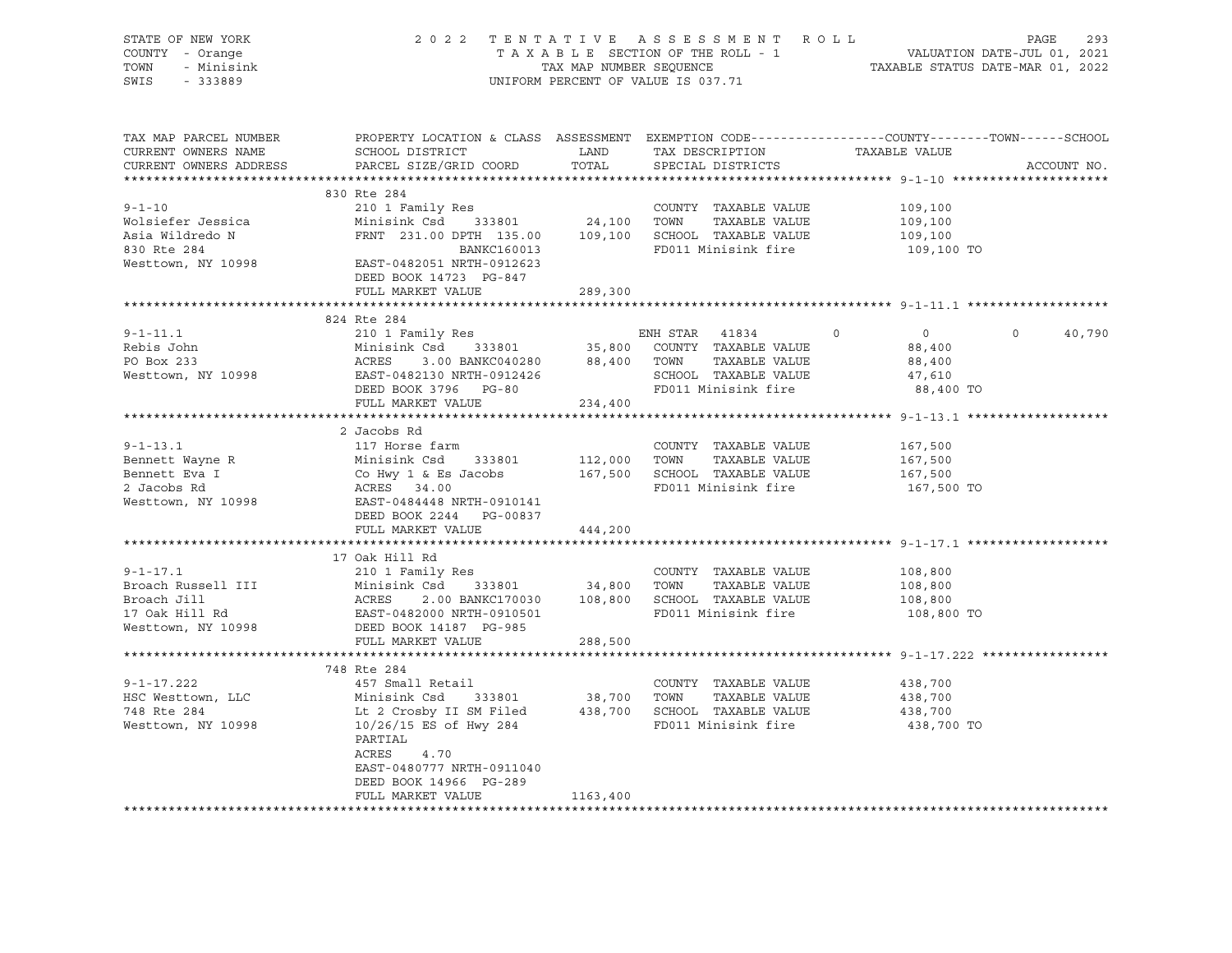#### STATE OF NEW YORK 2 0 2 2 T E N T A T I V E A S S E S S M E N T R O L L PAGE 294 COUNTY - Orange T A X A B L E SECTION OF THE ROLL - 1 TOWN - Minisink TAX MAP NUMBER SEQUENCE TAXABLE STATUS DATE-MAR 01, 2022<br>TAXABLE STATUS DATE-MAR 01, 2022 UNIFORM PERCENT OF VALUE IS 037.71

TAX MAP PARCEL NUMBER PROPERTY LOCATION & CLASS ASSESSMENT EXEMPTION CODE------------------COUNTY--------TOWN------SCHOOL CURRENT OWNERS NAME SCHOOL DISTRICT LAND TAX DESCRIPTION TAXABLE VALUE CURRENT OWNERS ADDRESS PARCEL SIZE/GRID COORD TOTAL SPECIAL DISTRICTS ACCOUNT NO. \*\*\*\*\*\*\*\*\*\*\*\*\*\*\*\*\*\*\*\*\*\*\*\*\*\*\*\*\*\*\*\*\*\*\*\*\*\*\*\*\*\*\*\*\*\*\*\*\*\*\*\*\*\*\*\*\*\*\*\*\*\*\*\*\*\*\*\*\*\*\*\*\*\*\*\*\*\*\*\*\*\*\*\*\*\*\*\*\*\*\*\*\*\*\*\*\*\*\*\*\*\*\* 9-1-18 \*\*\*\*\*\*\*\*\*\*\*\*\*\*\*\*\*\*\*\*\* 742 Rte 284 9-1-18 210 1 Family Res BAS STAR 41854 0 0 0 16,340 Sullivan Andrew W Minisink Csd 333801 16,000 COUNTY TAXABLE VALUE 101,300 Sullivan Linda G FRNT 102.00 DPTH 175.00 101,300 TOWN TAXABLE VALUE 101,300 742 Rte 284 EAST-0480493 NRTH-0911052 SCHOOL TAXABLE VALUE 84,960 Westtown, NY 10998 DEED BOOK 2141 PG-00497 FD011 Minisink fire 101,300 TO<br>FULL MARKET VALUE 268,600 FULL MARKET VALUE \*\*\*\*\*\*\*\*\*\*\*\*\*\*\*\*\*\*\*\*\*\*\*\*\*\*\*\*\*\*\*\*\*\*\*\*\*\*\*\*\*\*\*\*\*\*\*\*\*\*\*\*\*\*\*\*\*\*\*\*\*\*\*\*\*\*\*\*\*\*\*\*\*\*\*\*\*\*\*\*\*\*\*\*\*\*\*\*\*\*\*\*\*\*\*\*\*\*\*\*\*\*\* 9-1-19 \*\*\*\*\*\*\*\*\*\*\*\*\*\*\*\*\*\*\*\*\* 738 Rte 284 9-1-19 210 1 Family Res COUNTY TAXABLE VALUE 112,400 Presbyterian Manse Minisink Csd 333801 16,000 TOWN TAXABLE VALUE 112,400 PO Box 299 FRNT 100.00 DPTH 175.00 112,400 SCHOOL TAXABLE VALUE 112,400 Westtown, NY 10998 **EAST-0480435 NRTH-0910978** FD011 Minisink fire 112,400 TO FULL MARKET VALUE 298,100 \*\*\*\*\*\*\*\*\*\*\*\*\*\*\*\*\*\*\*\*\*\*\*\*\*\*\*\*\*\*\*\*\*\*\*\*\*\*\*\*\*\*\*\*\*\*\*\*\*\*\*\*\*\*\*\*\*\*\*\*\*\*\*\*\*\*\*\*\*\*\*\*\*\*\*\*\*\*\*\*\*\*\*\*\*\*\*\*\*\*\*\*\*\*\*\*\*\*\*\*\*\*\* 9-1-20 \*\*\*\*\*\*\*\*\*\*\*\*\*\*\*\*\*\*\*\*\* 734 Rte 284 9-1-20 210 1 Family Res COUNTY TAXABLE VALUE 90,000 Mousin Gwen Minisink Csd 333801 16,000 TOWN TAXABLE VALUE 90,000 17 Echo Cove Way E S St Hwy 84 90,000 SCHOOL TAXABLE VALUE 90,000 Spofford, NH 03462 FRNT 100.00 DPTH 175.00 FD011 Minisink fire 90,000 TO EAST-0480360 NRTH-0910905 DEED BOOK 4536 PG-58 FULL MARKET VALUE 238,700 \*\*\*\*\*\*\*\*\*\*\*\*\*\*\*\*\*\*\*\*\*\*\*\*\*\*\*\*\*\*\*\*\*\*\*\*\*\*\*\*\*\*\*\*\*\*\*\*\*\*\*\*\*\*\*\*\*\*\*\*\*\*\*\*\*\*\*\*\*\*\*\*\*\*\*\*\*\*\*\*\*\*\*\*\*\*\*\*\*\*\*\*\*\*\*\*\*\*\*\*\*\*\* 9-1-21.111 \*\*\*\*\*\*\*\*\*\*\*\*\*\*\*\*\* 696 St Hwy 284 9-1-21.111 116 Other stock AGDISTRICT 41720 0 122,019 122,019 122,019 T Marshall Swartwood Trustee Minisink Csd 333801 218,000 COUNTY TAXABLE VALUE 95,981 696 Rte 284 ACRES 109.00 218,000 TOWN TAXABLE VALUE 95,981 PO Box 89 EAST-0480860 NRTH-0909159 SCHOOL TAXABLE VALUE 95,981 Westtown, NY 10998 DEED BOOK 11326 PG-188 FD011 Minisink fire 218,000 TO FULL MARKET VALUE 578,100 MAY BE SUBJECT TO PAYMENT UNDER AGDIST LAW TIL 2026 \*\*\*\*\*\*\*\*\*\*\*\*\*\*\*\*\*\*\*\*\*\*\*\*\*\*\*\*\*\*\*\*\*\*\*\*\*\*\*\*\*\*\*\*\*\*\*\*\*\*\*\*\*\*\*\*\*\*\*\*\*\*\*\*\*\*\*\*\*\*\*\*\*\*\*\*\*\*\*\*\*\*\*\*\*\*\*\*\*\*\*\*\*\*\*\*\*\*\*\*\*\*\* 9-1-21.112 \*\*\*\*\*\*\*\*\*\*\*\*\*\*\*\*\* 720 Rte 284 9-1-21.112 116 Other stock AGDISTRICT 41720 0 7,960 7,960 7,960 Misty Farms, LLC Minisink Csd 333801 57,200 COUNTY TAXABLE VALUE 196,740 PO Box 241 ACRES 18.00 204,700 TOWN TAXABLE VALUE 196,740 Westtown, NY 10998 EAST-0480563 NRTH-0910424 SCHOOL TAXABLE VALUE 196,740 DEED BOOK 14505 PG-1983 FD011 Minisink fire 204,700 TO MAY BE SUBJECT TO PAYMENT FULL MARKET VALUE 542,800 UNDER AGDIST LAW TIL 2026 \*\*\*\*\*\*\*\*\*\*\*\*\*\*\*\*\*\*\*\*\*\*\*\*\*\*\*\*\*\*\*\*\*\*\*\*\*\*\*\*\*\*\*\*\*\*\*\*\*\*\*\*\*\*\*\*\*\*\*\*\*\*\*\*\*\*\*\*\*\*\*\*\*\*\*\*\*\*\*\*\*\*\*\*\*\*\*\*\*\*\*\*\*\*\*\*\*\*\*\*\*\*\*\*\*\*\*\*\*\*\*\*\*\*\*\*\*\*\*\*\*\*\*\*\*\*\*\*\*\*\*\*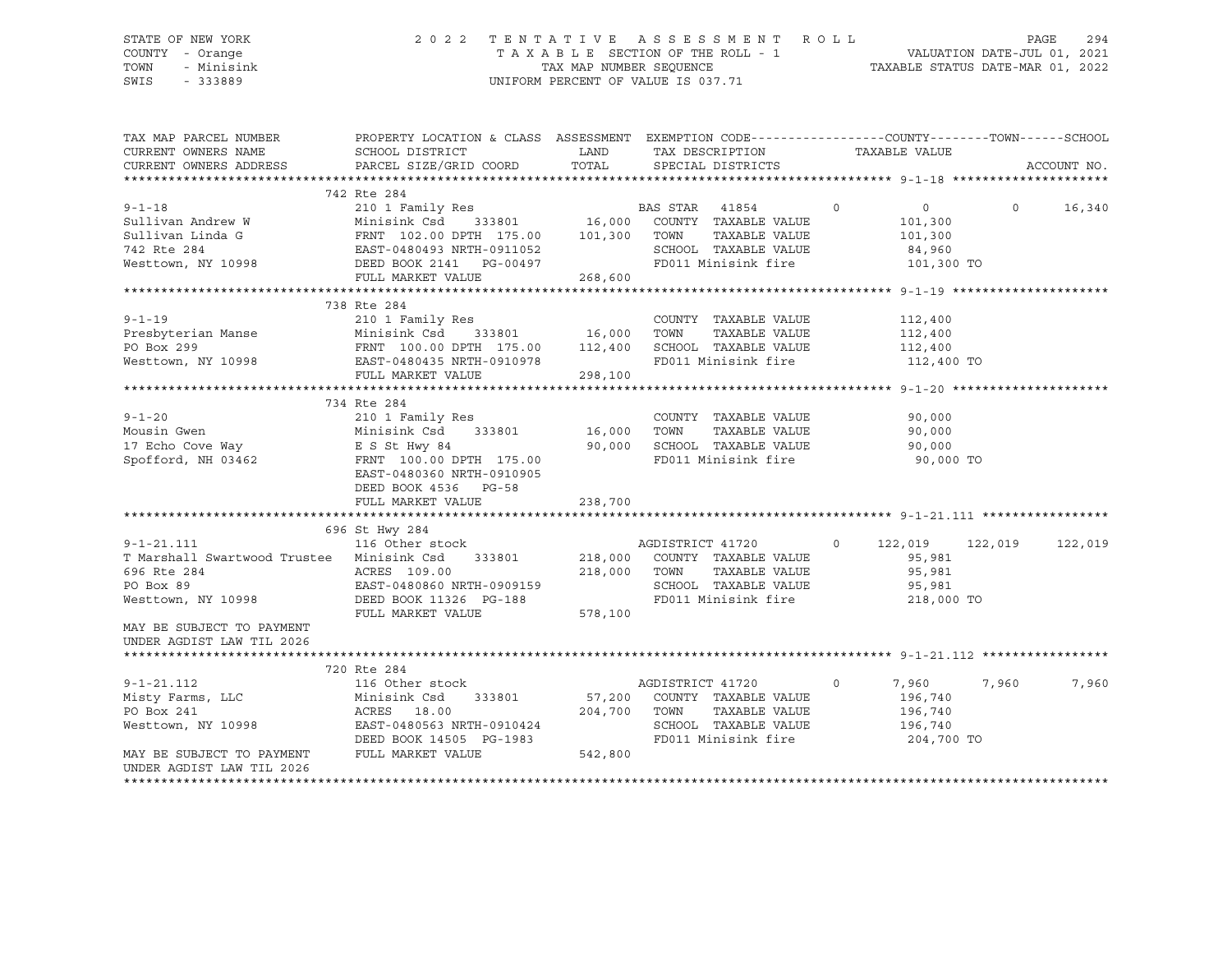| STATE OF NEW YORK<br>COUNTY - Orange<br>TOWN<br>- Minisink<br>$-333889$<br>SWIS                                                         | TENTATIVE ASSESSMENT<br>2 0 2 2<br>TAXABLE SECTION OF THE ROLL - 1<br>TAX MAP NUMBER SEQUENCE<br>UNIFORM PERCENT OF VALUE IS 037.71                                                                                 | R O L L<br>295<br>PAGE<br>VALUATION DATE-JUL 01, 2021<br>TAXABLE STATUS DATE-MAR 01, 2022 |                                                                                                                               |                                                                          |                    |
|-----------------------------------------------------------------------------------------------------------------------------------------|---------------------------------------------------------------------------------------------------------------------------------------------------------------------------------------------------------------------|-------------------------------------------------------------------------------------------|-------------------------------------------------------------------------------------------------------------------------------|--------------------------------------------------------------------------|--------------------|
| TAX MAP PARCEL NUMBER<br>CURRENT OWNERS NAME<br>CURRENT OWNERS ADDRESS                                                                  | PROPERTY LOCATION & CLASS ASSESSMENT EXEMPTION CODE----------------COUNTY-------TOWN------SCHOOL<br>SCHOOL DISTRICT<br>PARCEL SIZE/GRID COORD                                                                       | LAND<br>TOTAL                                                                             | TAX DESCRIPTION<br>SPECIAL DISTRICTS                                                                                          | TAXABLE VALUE                                                            | ACCOUNT NO.        |
|                                                                                                                                         |                                                                                                                                                                                                                     |                                                                                           |                                                                                                                               |                                                                          |                    |
| $9 - 1 - 21.2$<br>Whitbeck Craig E<br>Whitbeck Doreen A<br>2 Oak Hill Rd<br>Westtown, NY 10998                                          | 2 Oak Hill Rd<br>210 1 Family Res<br>333801<br>Minisink Csd<br>Ss Co Hwy 1<br>ACRES<br>3.20 BANKC040280<br>EAST-0481962 NRTH-0910068                                                                                |                                                                                           | BAS STAR 41854<br>36,000 COUNTY TAXABLE VALUE<br>167,500 TOWN<br>TAXABLE VALUE<br>SCHOOL TAXABLE VALUE<br>FD011 Minisink fire | $\circ$<br>$\overline{0}$<br>167,500<br>167,500<br>151,160<br>167,500 TO | $\circ$<br>16,340  |
|                                                                                                                                         | DEED BOOK 12354 PG-196<br>FULL MARKET VALUE                                                                                                                                                                         | 444,200                                                                                   |                                                                                                                               |                                                                          |                    |
|                                                                                                                                         |                                                                                                                                                                                                                     |                                                                                           |                                                                                                                               |                                                                          |                    |
| $9 - 1 - 22$<br>Harrison Angelika Jennie<br>Lenz Nicholas Ryan<br>686 Rte 284<br>Westtown, NY 10998                                     | 686 Rte 284<br>210 1 Family Res<br>Minisink Csd<br>333801<br>FRNT 200.00 DPTH 200.00<br><b>BANKC180281</b><br>EAST-0479610 NRTH-0909974<br>DEED BOOK 14339 PG-1497<br>FULL MARKET VALUE                             | 31,600<br>103,400<br>274,200                                                              | COUNTY TAXABLE VALUE<br>TOWN<br>TAXABLE VALUE<br>SCHOOL TAXABLE VALUE<br>FD011 Minisink fire                                  | 103,400<br>103,400<br>103,400<br>103,400 TO                              |                    |
|                                                                                                                                         |                                                                                                                                                                                                                     |                                                                                           |                                                                                                                               |                                                                          |                    |
| $9 - 1 - 23.1$<br>Green Acres Land Corp.<br>PO Box 248<br>Nesconset, NY 11767                                                           | 640 Rte 284<br>210 1 Family Res<br>Minisink Csd<br>333801<br>Lt1 The Farmstead SM 115-<br>filed $5/10/11$ ES St Hwy 2<br>3.00<br>ACRES<br>EAST-0478744 NRTH-0909297<br>DEED BOOK 12162 PG-1490<br>FULL MARKET VALUE | 38,700 TOWN<br>293,600                                                                    | COUNTY TAXABLE VALUE<br>TAXABLE VALUE<br>110,700 SCHOOL TAXABLE VALUE<br>FD011 Minisink fire                                  | 110,700<br>110,700<br>110,700<br>110,700 TO                              |                    |
|                                                                                                                                         |                                                                                                                                                                                                                     |                                                                                           |                                                                                                                               |                                                                          |                    |
| $9 - 1 - 23.2$<br>Green Acres Land Corp.<br>PO Box 248<br>Nesconset, NY 11767<br>MAY BE SUBJECT TO PAYMENT<br>UNDER AGDIST LAW TIL 2026 | 600 Rte 284<br>312 Vac w/imprv<br>Minisink Csd<br>333801<br>Remaining lands the farms<br>sm 115-11 filed 5/10/11 E<br>Hwy 284<br>ACRES 214.00<br>EAST-0479577 NRTH-0907576<br>DEED BOOK 12162 PG-1490               | 279,600 TOWN                                                                              | AGDISTRICT 41720<br>279,600 COUNTY TAXABLE VALUE<br>TAXABLE VALUE<br>SCHOOL TAXABLE VALUE<br>FD011 Minisink fire              | $\circ$<br>158,257<br>121,343<br>121,343<br>121,343<br>279,600 TO        | 158,257<br>158,257 |
|                                                                                                                                         | FULL MARKET VALUE                                                                                                                                                                                                   | 741,400                                                                                   |                                                                                                                               |                                                                          |                    |
|                                                                                                                                         |                                                                                                                                                                                                                     |                                                                                           |                                                                                                                               |                                                                          |                    |
| $9 - 1 - 25.1$<br>Ford, Living Trust Frank O<br>214 Harriman Dr Apt 1028<br>Goshen, NY 10924                                            | 663 Rte 284<br>112 Dairy farm<br>Minisink Csd<br>333801<br>ACRES 150.40<br>EAST-0478294 NRTH-0910098<br>DEED BOOK 14371 PG-1843                                                                                     | 358,600<br>514,200                                                                        | AGDISTRICT 41720<br>COUNTY TAXABLE VALUE<br>TOWN<br>TAXABLE VALUE<br>SCHOOL TAXABLE VALUE<br>FD011 Minisink fire              | 291,244<br>0<br>222,956<br>222,956<br>222,956<br>514,200 TO              | 291,244<br>291,244 |
| MAY BE SUBJECT TO PAYMENT<br>UNDER AGDIST LAW TIL 2026                                                                                  | FULL MARKET VALUE                                                                                                                                                                                                   | 1363,600                                                                                  |                                                                                                                               |                                                                          |                    |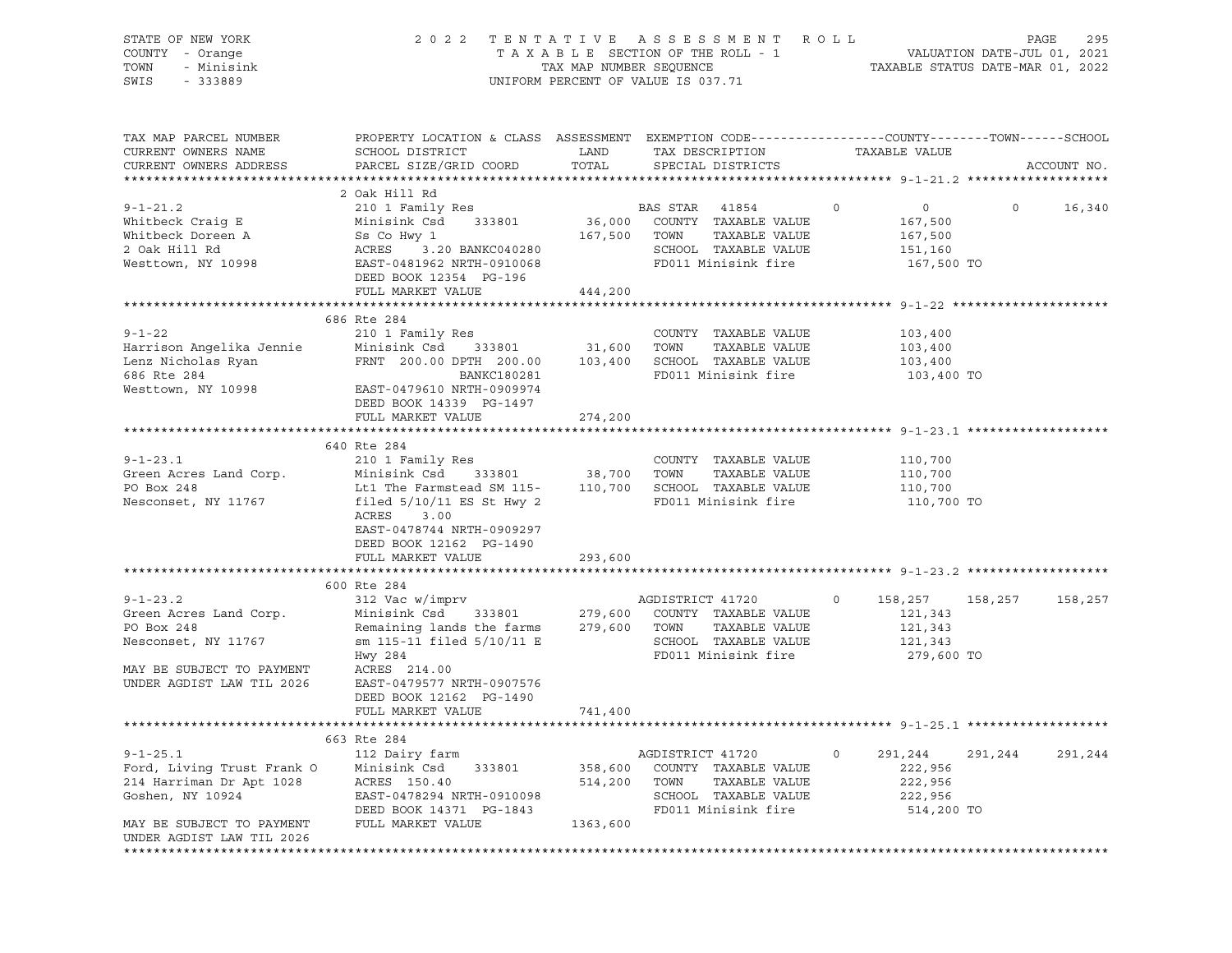| STATE OF NEW YORK<br>COUNTY - Orange<br>TOWN<br>- Minisink<br>SWIS<br>$-333889$                 |                                                                                                                                                                                                              |                       | 2022 TENTATIVE ASSESSMENT ROLL<br>UNIFORM PERCENT OF VALUE IS 037.71                                 | PAGE<br>296<br>T A X A B L E SECTION OF THE ROLL - 1<br>T A X A B L E SECTION OF THE ROLL - 1<br>TAXABLE STATUS DATE-MAR 01, 2022 |
|-------------------------------------------------------------------------------------------------|--------------------------------------------------------------------------------------------------------------------------------------------------------------------------------------------------------------|-----------------------|------------------------------------------------------------------------------------------------------|-----------------------------------------------------------------------------------------------------------------------------------|
| TAX MAP PARCEL NUMBER<br>CURRENT OWNERS NAME<br>CURRENT OWNERS ADDRESS                          | SCHOOL DISTRICT<br>PARCEL SIZE/GRID COORD                                                                                                                                                                    | LAND<br>TOTAL         | TAX DESCRIPTION<br>SPECIAL DISTRICTS                                                                 | PROPERTY LOCATION & CLASS ASSESSMENT EXEMPTION CODE----------------COUNTY-------TOWN------SCHOOL<br>TAXABLE VALUE<br>ACCOUNT NO.  |
| $9 - 1 - 25.2$<br>Bruckner Southern LLC<br>PO Box 180<br>Monsey, NY 10952                       | 96 Langlitz Rd<br>720 Mining<br>Minisink Csd 333801 228,800 TOWN TAXABLE VALUE<br>Es Langlitz Rd<br>ACRES 128.70<br>EAST-0477495 NRTH-0911111<br>DEED BOOK 12469 PG-360<br>FULL MARKET VALUE                 | 867,400               | COUNTY TAXABLE VALUE<br>327,100 SCHOOL TAXABLE VALUE<br>FD011 Minisink fire                          | 327,100<br>327,100<br>327,100<br>327,100 TO                                                                                       |
|                                                                                                 |                                                                                                                                                                                                              |                       |                                                                                                      |                                                                                                                                   |
| $9 - 1 - 26$<br>Nowak Emil P<br>Nowak Nellie<br>715 Rte 284<br>Westtown, NY 10998               | 715 Rte 284<br>210 1 Family Res<br>Minisink Co.<br>ACRES 4.60<br>EAST-0479877 NRTH-0910639<br>DEED BOOK 1427 PG-00329<br>THE MARKET VALUE                                                                    | 43,800 TOWN           | COUNTY TAXABLE VALUE<br>TAXABLE VALUE<br>168,800 SCHOOL TAXABLE VALUE<br>FD011 Minisink fire         | 168,800<br>168,800<br>168,800<br>168,800 TO                                                                                       |
|                                                                                                 |                                                                                                                                                                                                              | 447,600               |                                                                                                      |                                                                                                                                   |
|                                                                                                 |                                                                                                                                                                                                              |                       |                                                                                                      |                                                                                                                                   |
| $9 - 1 - 27$<br>Mousin Gwen V ET AL<br>Attn: Philip Mousin<br>673 Penn Ave<br>Teaneck, NJ 07666 | 725 Rte 284<br>240 Rural res<br>Minisink Csd 333801<br>ACRES 17.30<br>FACE 0479336 NPEH 0011311<br>EAST-0479326 NRTH-0911311<br>DEED BOOK 4643 PG-272<br>FULL MARKET VALUE                                   | 50,100                | COUNTY TAXABLE VALUE<br>TOWN<br>TAXABLE VALUE<br>110,200 SCHOOL TAXABLE VALUE<br>FD011 Minisink fire | 110,200<br>110,200<br>110,200<br>110,200 TO                                                                                       |
|                                                                                                 |                                                                                                                                                                                                              | 292,200               |                                                                                                      |                                                                                                                                   |
| $9 - 1 - 30.11$<br>Bruckner Southern LLC<br>PO Box 180<br>Monsey, NY 10952                      | County Rte 1<br>120 Field crops<br>Minisink Csd 333801 37,400 TOWN<br>Pt Lt 1 Lt 2 & Parcel<br>Kelly Sub Map 3304<br>ACRES 19.60<br>EAST-0478714 NRTH-0912505<br>DEED BOOK 12469 PG-360<br>FULL MARKET VALUE | 99,200                | COUNTY TAXABLE VALUE<br>TAXABLE VALUE<br>37,400 SCHOOL TAXABLE VALUE<br>FD011 Minisink fire          | 37,400<br>37,400<br>37,400<br>37,400 TO                                                                                           |
|                                                                                                 |                                                                                                                                                                                                              |                       |                                                                                                      |                                                                                                                                   |
| $9 - 1 - 30.12$<br>Bruckner Southern LLC<br>PO Box 180<br>Monsey, NY 10952                      | 79 Sand Ln<br>720 Mining<br>Minisink Csd 333801<br>S Of Co Hwy 1<br>ACRES 8.50<br>EAST-0478835 NRTH-0912015<br>DEED BOOK 12469 PG-360<br>FULL MARKET VALUE                                                   | 34,500 TOWN<br>91,500 | COUNTY TAXABLE VALUE<br>TAXABLE VALUE<br>34,500 SCHOOL TAXABLE VALUE<br>FD011 Minisink fire          | 34,500<br>34,500<br>34,500<br>34,500 TO                                                                                           |
|                                                                                                 |                                                                                                                                                                                                              |                       |                                                                                                      |                                                                                                                                   |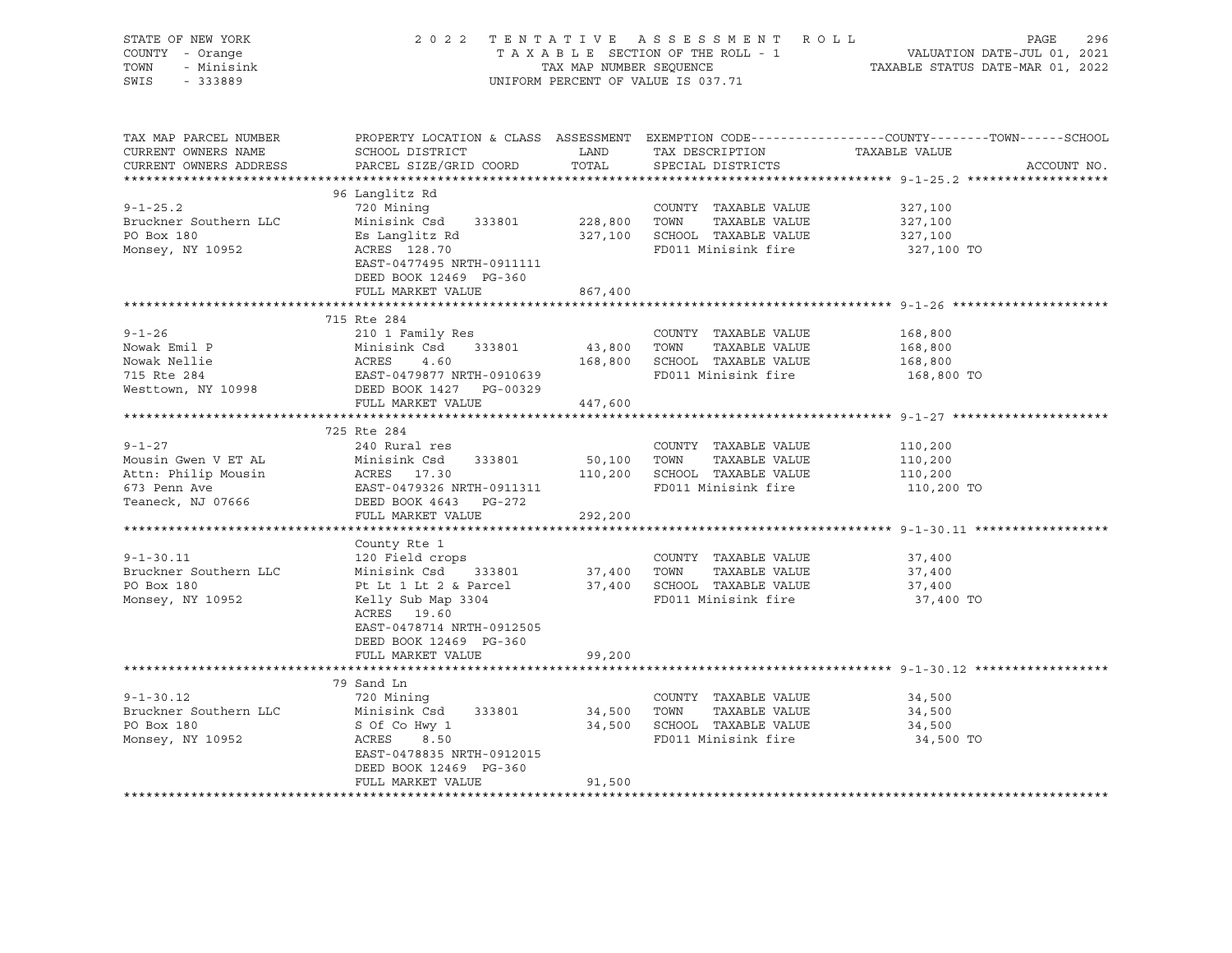### STATE OF NEW YORK 2 0 2 2 T E N T A T I V E A S S E S S M E N T R O L L PAGE 297 COUNTY - Orange T A X A B L E SECTION OF THE ROLL - 1 VALUATION DATE-JUL 01, 2021 TOWN - Minisink TAX MAP NUMBER SEQUENCE TAXABLE STATUS DATE-MAR 01, 2022 SWIS - 333889 CONSERVATION CONTROL OF VALUE IS 037.71

| TAX MAP PARCEL NUMBER<br>CURRENT OWNERS NAME                                                                                                                                                                                                   | PROPERTY LOCATION & CLASS ASSESSMENT EXEMPTION CODE----------------COUNTY-------TOWN------SCHOOL<br>SCHOOL DISTRICT TAND TAX DESCRIPTION                               |        |                                                                  | TAXABLE VALUE        |                          |
|------------------------------------------------------------------------------------------------------------------------------------------------------------------------------------------------------------------------------------------------|------------------------------------------------------------------------------------------------------------------------------------------------------------------------|--------|------------------------------------------------------------------|----------------------|--------------------------|
| CURRENT OWNERS ADDRESS                                                                                                                                                                                                                         | PARCEL SIZE/GRID COORD TOTAL SPECIAL DISTRICTS                                                                                                                         |        |                                                                  |                      | ACCOUNT NO.              |
|                                                                                                                                                                                                                                                |                                                                                                                                                                        |        |                                                                  |                      |                          |
|                                                                                                                                                                                                                                                | 8 Sand Ln                                                                                                                                                              |        |                                                                  |                      |                          |
| 8 Sand Ln<br>210 1 Family Res<br>Potter Mark A Minisink Csd 333801 37,200 COUNTY TAXABLE VALUE<br>210 1 Family Res<br>210 1 Family Res<br>210 1 Family Res<br>233801 37,200 COUNTY TAXABLE VALUE<br>268,600 TOWN TAXABLE VALUE<br>268,600 FD01 |                                                                                                                                                                        |        |                                                                  |                      | $0 \t16,340$             |
|                                                                                                                                                                                                                                                |                                                                                                                                                                        |        |                                                                  |                      |                          |
|                                                                                                                                                                                                                                                |                                                                                                                                                                        |        |                                                                  |                      |                          |
|                                                                                                                                                                                                                                                |                                                                                                                                                                        |        |                                                                  |                      |                          |
|                                                                                                                                                                                                                                                |                                                                                                                                                                        |        |                                                                  |                      |                          |
|                                                                                                                                                                                                                                                |                                                                                                                                                                        |        |                                                                  |                      |                          |
|                                                                                                                                                                                                                                                |                                                                                                                                                                        |        |                                                                  |                      |                          |
|                                                                                                                                                                                                                                                | County Rte 1                                                                                                                                                           |        |                                                                  |                      |                          |
|                                                                                                                                                                                                                                                |                                                                                                                                                                        |        | COUNTY TAXABLE VALUE                                             | 42,800               |                          |
|                                                                                                                                                                                                                                                |                                                                                                                                                                        |        |                                                                  | TAXABLE VALUE 42,800 |                          |
| 9-1-30.22<br>Bruckner Southern LLC<br>PO Box 180                                                                                                                                                                                               |                                                                                                                                                                        |        |                                                                  |                      |                          |
| Monsey, NY 10952                                                                                                                                                                                                                               | Ptlt 1 Kelly Sub Map 3304 $\overline{a}$ ,800 SCHOOL TAXABLE VALUE $\overline{a}$ 42,800 TO<br>ACRES 34.20 $\overline{a}$ FD011 Minisink fire $\overline{a}$ 42,800 TO |        |                                                                  |                      |                          |
|                                                                                                                                                                                                                                                | EAST-0479825 NRTH-0912675                                                                                                                                              |        |                                                                  |                      |                          |
|                                                                                                                                                                                                                                                | DEED BOOK 12469 PG-360                                                                                                                                                 |        |                                                                  |                      |                          |
|                                                                                                                                                                                                                                                | FULL MARKET VALUE 113,500                                                                                                                                              |        |                                                                  |                      |                          |
|                                                                                                                                                                                                                                                |                                                                                                                                                                        |        |                                                                  |                      |                          |
|                                                                                                                                                                                                                                                | County Rte 1                                                                                                                                                           |        |                                                                  |                      |                          |
|                                                                                                                                                                                                                                                |                                                                                                                                                                        |        |                                                                  |                      |                          |
|                                                                                                                                                                                                                                                | 692 Road/str/hwy<br>Minisink Csd 333801 300 TOWN<br>10PES 156                                                                                                          |        | COUNTY TAXABLE VALUE 300<br>TOWN TAXABLE VALUE 300               |                      |                          |
|                                                                                                                                                                                                                                                |                                                                                                                                                                        |        |                                                                  |                      |                          |
| 9-1-30.3<br>Bruckner Southern LLC<br>PO Box 180<br>Monsey, NY 10952                                                                                                                                                                            | ACRES 1.50 300 SCHOOL TAXABLE VALUE 300<br>EAST-0479468 NRTH-0912864 FD011 Minisink fire 300                                                                           |        |                                                                  | 300 TO               |                          |
|                                                                                                                                                                                                                                                | DEED BOOK 12469 PG-360                                                                                                                                                 |        |                                                                  |                      |                          |
|                                                                                                                                                                                                                                                | FULL MARKET VALUE                                                                                                                                                      | 800    |                                                                  |                      |                          |
|                                                                                                                                                                                                                                                |                                                                                                                                                                        |        |                                                                  |                      |                          |
|                                                                                                                                                                                                                                                | County Rte 1                                                                                                                                                           |        |                                                                  |                      |                          |
| $9 - 1 - 31.1$                                                                                                                                                                                                                                 | $322$ Rural vac > 10                                                                                                                                                   |        | COUNTY TAXABLE VALUE                                             | 5,100                |                          |
|                                                                                                                                                                                                                                                |                                                                                                                                                                        |        | TAXABLE VALUE                                                    | 5,100                |                          |
|                                                                                                                                                                                                                                                |                                                                                                                                                                        |        |                                                                  |                      |                          |
|                                                                                                                                                                                                                                                |                                                                                                                                                                        |        | 5,100 SCHOOL TAXABLE VALUE 5,100<br>FD011 Minisink fire 5,100 TO |                      |                          |
| Uhrig Kathleen<br>Uhrig Kathleen<br>1998 Minisink Csd 333801 5,100 TOWN<br>1998 EACRES<br>12.70 FD011<br>1998 EAST-0480496 NRTH-0912450<br>1998 EAST-0480496 NRTH-0912450<br>1998 EAST-0480496 NRTH-0912450                                    |                                                                                                                                                                        |        |                                                                  |                      |                          |
|                                                                                                                                                                                                                                                | DEED BOOK 5212 PG-55                                                                                                                                                   |        |                                                                  |                      |                          |
|                                                                                                                                                                                                                                                | FULL MARKET VALUE                                                                                                                                                      |        |                                                                  |                      |                          |
|                                                                                                                                                                                                                                                |                                                                                                                                                                        | 13,500 |                                                                  |                      |                          |
|                                                                                                                                                                                                                                                |                                                                                                                                                                        |        |                                                                  |                      |                          |
|                                                                                                                                                                                                                                                |                                                                                                                                                                        |        |                                                                  |                      | 16,340<br>$\overline{0}$ |
|                                                                                                                                                                                                                                                |                                                                                                                                                                        |        |                                                                  | 5,000                | 5,000<br>5,000           |
|                                                                                                                                                                                                                                                |                                                                                                                                                                        |        |                                                                  |                      |                          |
|                                                                                                                                                                                                                                                |                                                                                                                                                                        |        |                                                                  |                      |                          |
|                                                                                                                                                                                                                                                |                                                                                                                                                                        |        |                                                                  |                      |                          |
|                                                                                                                                                                                                                                                |                                                                                                                                                                        |        |                                                                  |                      |                          |
|                                                                                                                                                                                                                                                |                                                                                                                                                                        |        | FD011 Minisink fire 110,800 TO                                   |                      |                          |
|                                                                                                                                                                                                                                                |                                                                                                                                                                        |        |                                                                  |                      |                          |
|                                                                                                                                                                                                                                                |                                                                                                                                                                        |        |                                                                  |                      |                          |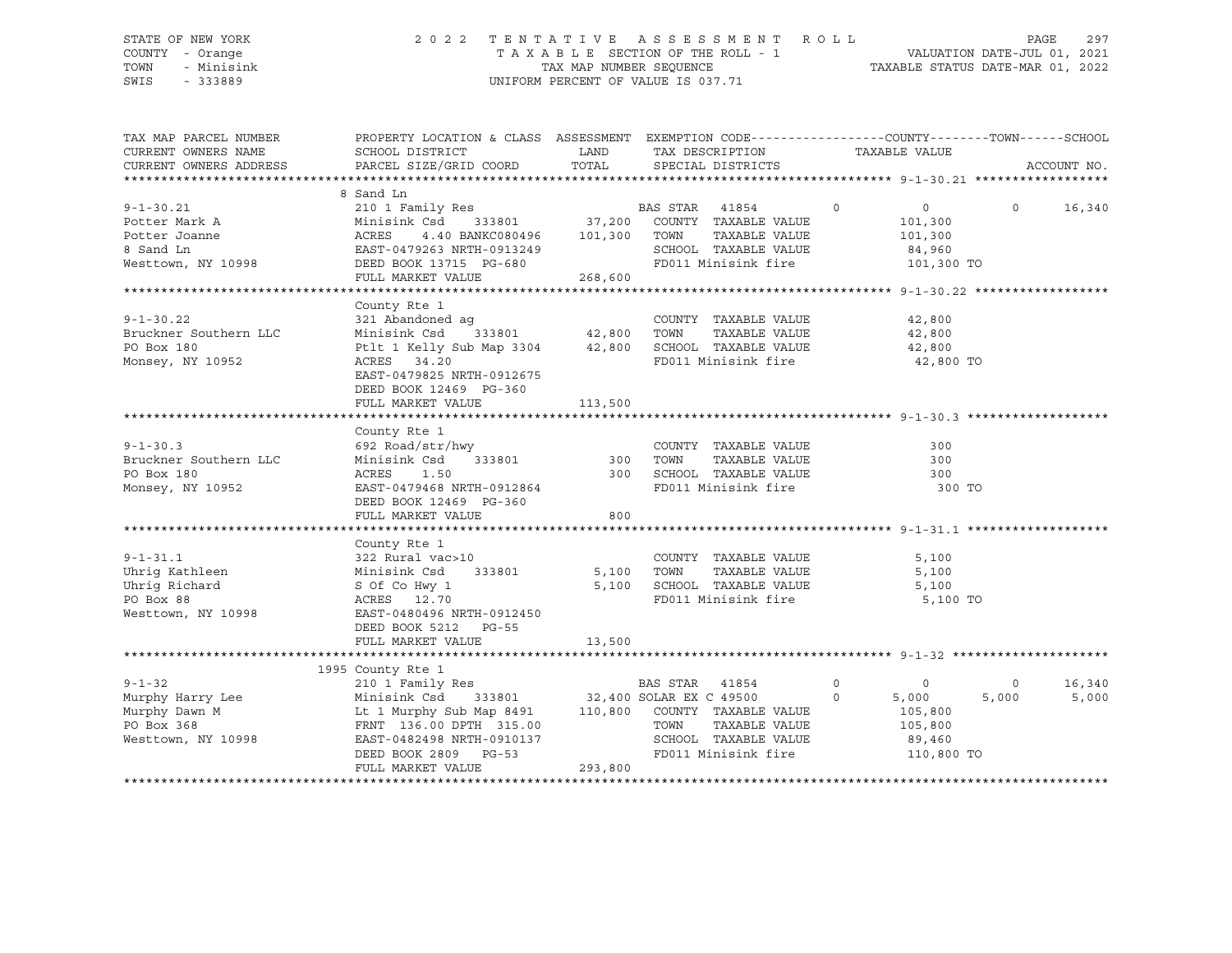STATE OF NEW YORK 2 0 2 2 T E N T A T I V E A S S E S S M E N T R O L L PAGE 298 COUNTY - Orange T A X A B L E SECTION OF THE ROLL - 1 VALUATION DATE-JUL 01, 2021 TOWN - Minisink TAX MAP NUMBER SEQUENCE TAXABLE STATUS DATE-MAR 01, 2022 SWIS - 333889 CONSERVATION CONTROL OF VALUE IS 037.71

| TAX MAP PARCEL NUMBER<br>CURRENT OWNERS NAME                                                                                                                                                                                   | PROPERTY LOCATION & CLASS ASSESSMENT EXEMPTION CODE----------------COUNTY-------TOWN------SCHOOL<br>SCHOOL DISTRICT | LAND    | TAX DESCRIPTION<br>LAND TAX DESCRIPTION<br>TOTAL SPECIAL DISTRICTS | TAXABLE VALUE  |                                                                                |                |             |
|--------------------------------------------------------------------------------------------------------------------------------------------------------------------------------------------------------------------------------|---------------------------------------------------------------------------------------------------------------------|---------|--------------------------------------------------------------------|----------------|--------------------------------------------------------------------------------|----------------|-------------|
| CURRENT OWNERS ADDRESS                                                                                                                                                                                                         | PARCEL SIZE/GRID COORD                                                                                              |         |                                                                    |                |                                                                                |                | ACCOUNT NO. |
|                                                                                                                                                                                                                                |                                                                                                                     |         |                                                                    |                |                                                                                |                |             |
|                                                                                                                                                                                                                                | 2005 County Rte 1                                                                                                   |         |                                                                    |                |                                                                                |                |             |
| 9-1-33 210 1 Family Res WETWAR CTS 41120 (210 1 Family Res WETWAR CTS 41120 (210 1 Family Res 210 1 Family Res 210 1 Family Res 210 1 Family Res 212,400 ENH STAR 41834 (216 1 Andryszak, Trustee Norbert 2 Murphy Sub Map 849 |                                                                                                                     |         |                                                                    | $\circ$        | 9,387                                                                          | 2,682          | 5,364       |
|                                                                                                                                                                                                                                |                                                                                                                     |         |                                                                    | $\Omega$       | $\overline{0}$                                                                 | $\overline{0}$ | 40,790      |
|                                                                                                                                                                                                                                |                                                                                                                     |         |                                                                    |                | 81,913                                                                         |                |             |
| 2005 County Rte 1<br>Westtown, NY 10998                                                                                                                                                                                        | ACRES 9.60                                                                                                          |         | TOWN<br>TAXABLE VALUE                                              |                | 88,618                                                                         |                |             |
|                                                                                                                                                                                                                                |                                                                                                                     |         |                                                                    |                | 45,146                                                                         |                |             |
|                                                                                                                                                                                                                                | ACRES 9.60<br>EAST-0482329 NRTH-0909977 SCHOOL TAXABLE VALUE<br>DEED BOOK 14713 PG-1211 FD011 Minisink fire         |         |                                                                    |                | 91,300 TO                                                                      |                |             |
|                                                                                                                                                                                                                                | FULL MARKET VALUE                                                                                                   | 242,100 |                                                                    |                |                                                                                |                |             |
|                                                                                                                                                                                                                                |                                                                                                                     |         |                                                                    |                |                                                                                |                |             |
|                                                                                                                                                                                                                                | 1 Jacobs Rd                                                                                                         |         |                                                                    |                |                                                                                |                |             |
| $9 - 1 - 34$                                                                                                                                                                                                                   | 210 1 Family Res                                                                                                    |         | COUNTY TAXABLE VALUE 149,500                                       |                |                                                                                |                |             |
| Harqett Ali                                                                                                                                                                                                                    | Minisink Csd 333801 33,900 TOWN TAXABLE VALUE<br>Lt 1 Mks Partners 2 149,500 SCHOOL TAXABLE VALUE                   |         |                                                                    |                | 149,500                                                                        |                |             |
| Hargett Maimoun                                                                                                                                                                                                                |                                                                                                                     |         |                                                                    |                | 149,500                                                                        |                |             |
| 1 Jacobs Rd                                                                                                                                                                                                                    | Map 8792                                                                                                            |         | FD011 Minisink fire                                                |                | 149,500 TO                                                                     |                |             |
| Westtown, NY 10998                                                                                                                                                                                                             | ACRES 1.10 BANKC190294                                                                                              |         |                                                                    |                |                                                                                |                |             |
|                                                                                                                                                                                                                                | EAST-0483255 NRTH-0910007                                                                                           |         |                                                                    |                |                                                                                |                |             |
|                                                                                                                                                                                                                                | DEED BOOK 14929 PG-543                                                                                              |         |                                                                    |                |                                                                                |                |             |
|                                                                                                                                                                                                                                | FULL MARKET VALUE                                                                                                   | 396,400 |                                                                    |                |                                                                                |                |             |
|                                                                                                                                                                                                                                |                                                                                                                     |         |                                                                    |                |                                                                                |                |             |
|                                                                                                                                                                                                                                | 7 Jacobs Rd                                                                                                         |         |                                                                    |                |                                                                                |                |             |
| $9 - 1 - 35$                                                                                                                                                                                                                   | 210 1 Family Res SOLAR EX C 49500                                                                                   |         |                                                                    | $\overline{0}$ | 5,000                                                                          | 5,000          | 5,000       |
| Trapasso Jessica L                                                                                                                                                                                                             |                                                                                                                     |         |                                                                    |                |                                                                                |                |             |
| Trapasso James K                                                                                                                                                                                                               | Minisink Csd 333801<br>Lt 2 Mks Partners 2                                                                          |         | 33,900 COUNTY TAXABLE VALUE<br>146,500 TOWN TAXABLE VALUE          |                | 141,500<br>141,500                                                             |                |             |
| 7 Jacobs Rd                                                                                                                                                                                                                    | Map 8792                                                                                                            |         | SCHOOL TAXABLE VALUE                                               |                | 141,500                                                                        |                |             |
| Westtown, NY 10998                                                                                                                                                                                                             | ACRES 1.10 BANKC080496                                                                                              |         | FD011 Minisink fire                                                |                | 146,500 TO                                                                     |                |             |
|                                                                                                                                                                                                                                | EAST-0483342 NRTH-0910111                                                                                           |         |                                                                    |                |                                                                                |                |             |
|                                                                                                                                                                                                                                | DEED BOOK 13906 PG-1932                                                                                             |         |                                                                    |                |                                                                                |                |             |
|                                                                                                                                                                                                                                | FULL MARKET VALUE                                                                                                   | 388,500 |                                                                    |                |                                                                                |                |             |
|                                                                                                                                                                                                                                |                                                                                                                     |         |                                                                    |                |                                                                                |                |             |
|                                                                                                                                                                                                                                | 15 Jacobs Rd                                                                                                        |         |                                                                    |                |                                                                                |                |             |
| $9 - 1 - 36$                                                                                                                                                                                                                   | 210 1 Family Res 6 210 BAS STAR 41854                                                                               |         |                                                                    |                |                                                                                | $\overline{0}$ | 16,340      |
| Salvato John A                                                                                                                                                                                                                 |                                                                                                                     |         |                                                                    |                | 5,000                                                                          | 5,000          | 5,000       |
| Salvato Patricia                                                                                                                                                                                                               | Minisink Csd 333801<br>Lt 3 Mks Partners 2                                                                          |         | 34,000 SOLAR EX C 49500<br>181,300 COUNTY TAXABLE VALUE            |                | $\begin{array}{ccc} 0 & & & 0 \\ 0 & & & 5\,000 \\ & & & 176\,300 \end{array}$ |                |             |
| 15 Jacobs Rd                                                                                                                                                                                                                   | Map 8792                                                                                                            |         | TOWN<br>TAXABLE VALUE                                              |                |                                                                                |                |             |
| Westtown, NY 10998                                                                                                                                                                                                             |                                                                                                                     |         | SCHOOL TAXABLE VALUE                                               |                | 176,300<br>159,960                                                             |                |             |
|                                                                                                                                                                                                                                | EAST-0483460 NRTH-0910199                                                                                           |         | FD011 Minisink fire                                                |                | 181,300 TO                                                                     |                |             |
|                                                                                                                                                                                                                                | DEED BOOK 5437 PG-66                                                                                                |         |                                                                    |                |                                                                                |                |             |
|                                                                                                                                                                                                                                | FULL MARKET VALUE                                                                                                   | 480,800 |                                                                    |                |                                                                                |                |             |
|                                                                                                                                                                                                                                |                                                                                                                     |         |                                                                    |                |                                                                                |                |             |
|                                                                                                                                                                                                                                | 21 Jacobs Rd                                                                                                        |         |                                                                    |                |                                                                                |                |             |
| $9 - 1 - 37$                                                                                                                                                                                                                   | 210 1 Family Res                                                                                                    |         | <b>BAS STAR 41854</b>                                              | $\circ$        | $\overline{0}$                                                                 | $\Omega$       | 16,340      |
| Casey James                                                                                                                                                                                                                    | Minisink Csd 333801 34,000 COUNTY TAXABLE VALUE                                                                     |         |                                                                    |                | 161,200                                                                        |                |             |
| Casey Edwina                                                                                                                                                                                                                   |                                                                                                                     |         |                                                                    |                | 161,200                                                                        |                |             |
| 21 Jacobs Rd                                                                                                                                                                                                                   | Lt 4 Mks Partners 2<br>Map 8792                                                                                     |         | 161,200 TOWN TAXABLE VALUE<br>SCHOOL TAXABLE VALUE                 |                | 144,860                                                                        |                |             |
|                                                                                                                                                                                                                                | Map 8792<br>ACRES<br>ACRES 1.20 BANKC080370                                                                         |         | FD011 Minisink fire                                                |                |                                                                                |                |             |
| Westtown, NY 10998                                                                                                                                                                                                             | EAST-0483594 NRTH-0910320                                                                                           |         |                                                                    |                | 161,200 TO                                                                     |                |             |
|                                                                                                                                                                                                                                |                                                                                                                     |         |                                                                    |                |                                                                                |                |             |
|                                                                                                                                                                                                                                | DEED BOOK 5182 PG-8<br>FULL MARKET VALUE                                                                            | 427,500 |                                                                    |                |                                                                                |                |             |
|                                                                                                                                                                                                                                |                                                                                                                     |         |                                                                    |                |                                                                                |                |             |
|                                                                                                                                                                                                                                |                                                                                                                     |         |                                                                    |                |                                                                                |                |             |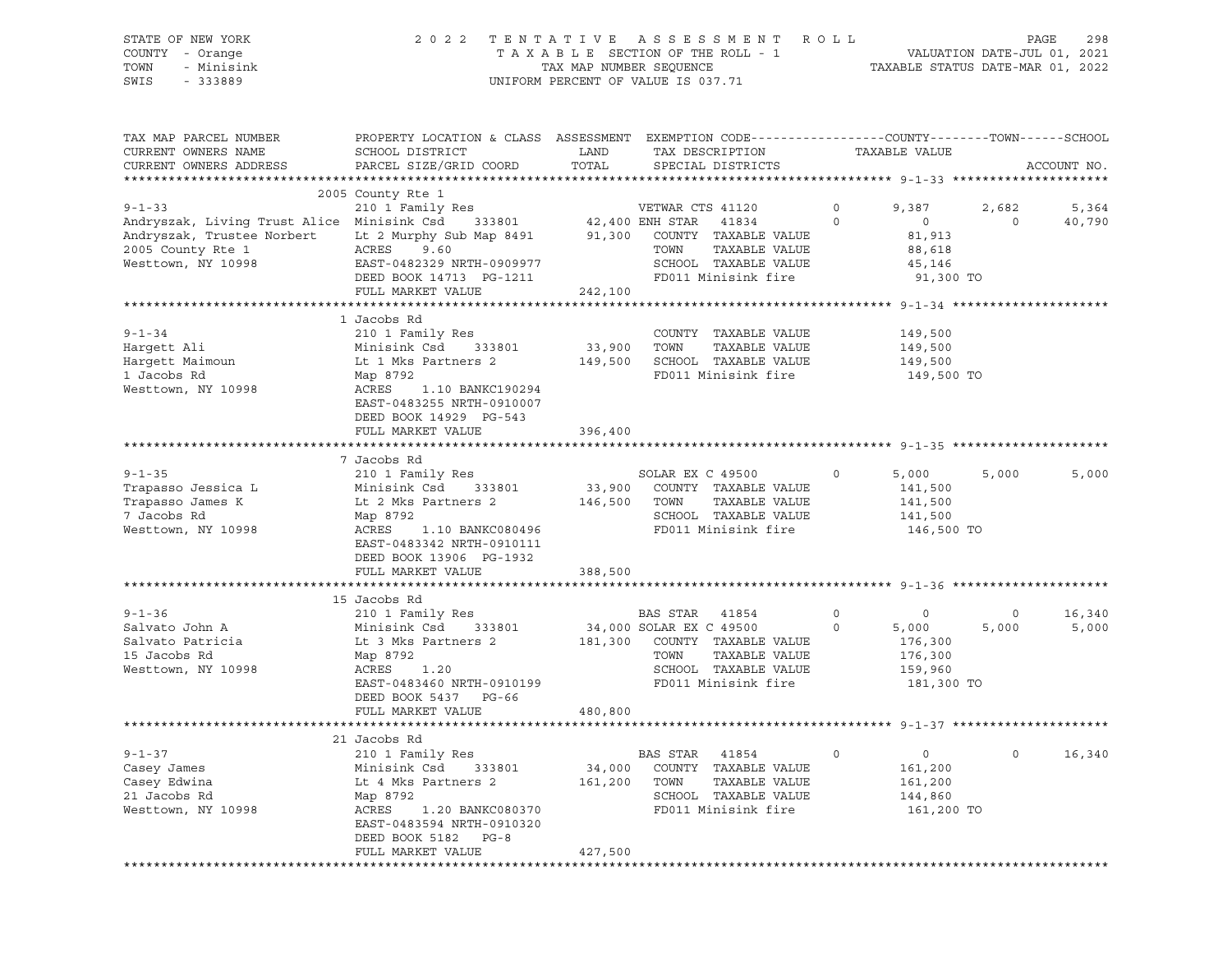| STATE OF NEW YORK<br>COUNTY - Orange<br>- Minisink<br>TOWN<br>SWIS<br>$-333889$ | TENTATIVE ASSESSMENT ROLL PAGE 299<br>TAXABLE SECTION OF THE ROLL - 1<br>TAX MAP NUMBER SEQUENCE TAXABLE STATUS DATE-JUL 01, 2021<br>TAXABLE STATUS DATE-MAR 01, 2022<br>2 0 2 2<br>TAX MAP NUMBER SEQUENCE<br>UNIFORM PERCENT OF VALUE IS 037.71                                                   |         |                       |                                                                   |                   |                                                                                                                                                                                                                                                                                                                                                                                   |                         |                 |
|---------------------------------------------------------------------------------|-----------------------------------------------------------------------------------------------------------------------------------------------------------------------------------------------------------------------------------------------------------------------------------------------------|---------|-----------------------|-------------------------------------------------------------------|-------------------|-----------------------------------------------------------------------------------------------------------------------------------------------------------------------------------------------------------------------------------------------------------------------------------------------------------------------------------------------------------------------------------|-------------------------|-----------------|
| TAX MAP PARCEL NUMBER<br>CURRENT OWNERS NAME<br>CURRENT OWNERS ADDRESS          | PROPERTY LOCATION & CLASS ASSESSMENT EXEMPTION CODE----------------COUNTY-------TOWN------SCHOOL<br>SCHOOL DISTRICT LAND<br>PARCEL SIZE/GRID COORD                                                                                                                                                  | TOTAL   |                       |                                                                   |                   |                                                                                                                                                                                                                                                                                                                                                                                   | ACCOUNT NO.             |                 |
| $9 - 1 - 38.1$<br>Garretto Salvatore Jr<br>PO Box 37<br>Westtown, NY 10998      | 2000 County Rte 1<br>210 1 Family Res<br>ACRES 1.90<br>EAST-0482589 NRTH-0909958<br>DEED BOOK 13294 PG-787<br>FULL MARKET VALUE                                                                                                                                                                     | 332,300 | <b>BAS STAR 41854</b> | SCHOOL TAXABLE VALUE<br>FD011 Minisink fire 125,300 TO            | $0 \qquad \qquad$ | $\overline{0}$<br>125,300<br>125,300<br>108,960                                                                                                                                                                                                                                                                                                                                   | $\Omega$                | 16,340          |
|                                                                                 |                                                                                                                                                                                                                                                                                                     |         |                       |                                                                   |                   |                                                                                                                                                                                                                                                                                                                                                                                   |                         |                 |
|                                                                                 | 1988 County Rte 1<br>Whyte Michael Minisink Csd 333801 49,800 COUNTY TAXABLE VALUE<br>Monsor-Whyte Darcy Lt 2 The Manors Map 216-9 221,000 TOWN TAXABLE VALUE<br>1988 County Rte 1 ACRES 17.00 SCHOOL TAXABLE VALUE<br>Westtown, NY 10998 EAST-0483139 NR                                           |         |                       | SCHOOL TAXABLE VALUE<br>FD011 Minisink fire                       | $\Omega$          | $\overline{0}$<br>221,000<br>221,000<br>204,660<br>221,000 TO                                                                                                                                                                                                                                                                                                                     | $\Omega$                | 16,340          |
|                                                                                 | FULL MARKET VALUE                                                                                                                                                                                                                                                                                   | 586,100 |                       |                                                                   |                   |                                                                                                                                                                                                                                                                                                                                                                                   |                         |                 |
|                                                                                 |                                                                                                                                                                                                                                                                                                     |         |                       |                                                                   |                   |                                                                                                                                                                                                                                                                                                                                                                                   |                         |                 |
|                                                                                 | 1976 County Rte 1                                                                                                                                                                                                                                                                                   |         |                       |                                                                   |                   |                                                                                                                                                                                                                                                                                                                                                                                   |                         |                 |
|                                                                                 | 9-1-38.3 210 1 Family Res<br>Alliegro Peter Minisink Csd 333801 34,300 SOLAR EX C 49500 0 5,000<br>Alliegro Lisa Lt 3 The Manors Mp 216-95 168,500 COUNTY TAXABLE VALUE 163,500<br>1976 County Rte 1 ACRES 1.50 TOWN TAXABLE VALUE 1<br>DEED BOOK 14080 PG-598<br>FULL MARKET VALUE 446,800         |         |                       | TOWN TAXABLE VALUE<br>SCHOOL TAXABLE VALUE<br>FD011 Minisink fire |                   | 168,500 TO                                                                                                                                                                                                                                                                                                                                                                        | $\overline{0}$<br>5,000 | 16,340<br>5,000 |
|                                                                                 |                                                                                                                                                                                                                                                                                                     |         |                       |                                                                   |                   |                                                                                                                                                                                                                                                                                                                                                                                   |                         |                 |
| $9 - 1 - 38.4$<br>Jacks Susan E<br>35 Jacobs Rd<br>Westtown, NY 10998           | 35 Jacobs Rd<br>210 1 Family Res<br>X10 I Family Res Minisink Csd 333801 37,900 COUNTY TAXABLE VALUE<br>Lt 4 The Manors Mp 216-95 142,900 TOWN TAXABLE VALUE<br>ACRES 5.10 BANKC191006 SCHOOL TAXABLE VALUE<br>EAST-0483773 NRTH-0910566 FD011 Minisink fire<br>PERD POOK<br>DEED BOOK 13338 PG-278 |         | BAS STAR 41854        |                                                                   | $\Omega$          | $\overline{0}$ and $\overline{0}$ and $\overline{0}$ and $\overline{0}$ and $\overline{0}$ and $\overline{0}$ and $\overline{0}$ and $\overline{0}$ and $\overline{0}$ and $\overline{0}$ and $\overline{0}$ and $\overline{0}$ and $\overline{0}$ and $\overline{0}$ and $\overline{0}$ and $\overline{0}$ and $\overline{0}$ and<br>142,900<br>142,900<br>126,560<br>142,900 TO |                         | $0 \t16,340$    |
|                                                                                 | FULL MARKET VALUE 378,900                                                                                                                                                                                                                                                                           |         |                       |                                                                   |                   |                                                                                                                                                                                                                                                                                                                                                                                   |                         |                 |
|                                                                                 |                                                                                                                                                                                                                                                                                                     |         |                       |                                                                   |                   |                                                                                                                                                                                                                                                                                                                                                                                   |                         |                 |
|                                                                                 | 1979 County Rte 1<br>Romer Mp 262-00<br>ACRES 1.40 BANKC110038<br>EAST-0482807 NRTH-0910015<br>DEED BOOK 15102 PG-5                                                                                                                                                                                 |         |                       |                                                                   |                   | 121,700<br>121,700<br>121,700<br>121,700 TO                                                                                                                                                                                                                                                                                                                                       |                         |                 |
|                                                                                 | FULL MARKET VALUE                                                                                                                                                                                                                                                                                   | 322,700 |                       |                                                                   |                   |                                                                                                                                                                                                                                                                                                                                                                                   |                         |                 |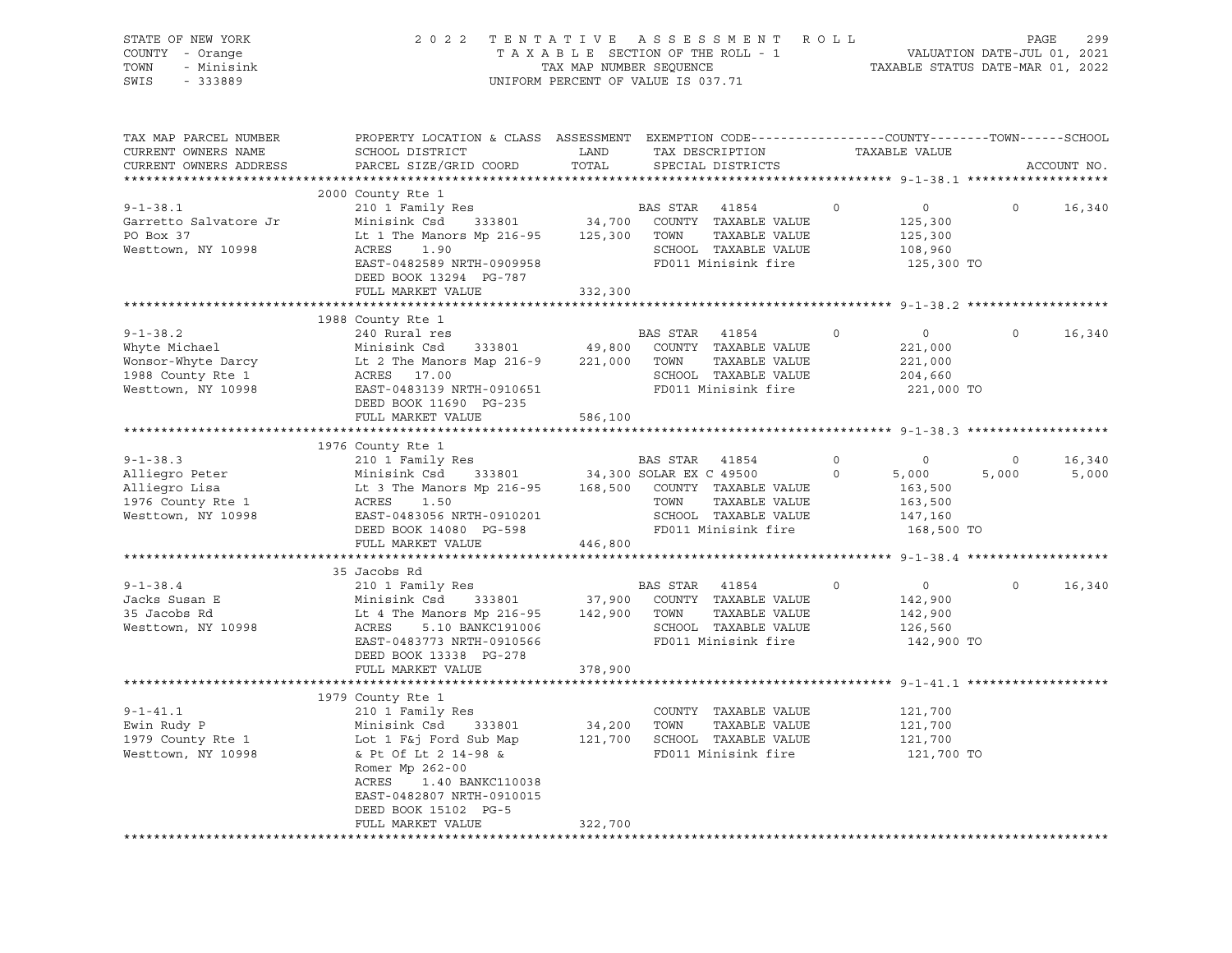| STATE OF NEW YORK<br>COUNTY - Orange<br>- Minisink<br>TOWN<br>SWIS<br>$-333889$                                                                                                                                                                                                          |                                                                                                                                                                                                                                                  | TAX MAP NUMBER SEQUENCE | 2022 TENTATIVE ASSESSMENT ROLL<br>TAXABLE SECTION OF THE ROLL - 1<br>UNIFORM PERCENT OF VALUE IS 037.71            |          | 300<br>PAGE<br>VALUATION DATE-JUL 01, 2021<br>TAXABLE STATUS DATE-MAR 01, 2022 |          |             |
|------------------------------------------------------------------------------------------------------------------------------------------------------------------------------------------------------------------------------------------------------------------------------------------|--------------------------------------------------------------------------------------------------------------------------------------------------------------------------------------------------------------------------------------------------|-------------------------|--------------------------------------------------------------------------------------------------------------------|----------|--------------------------------------------------------------------------------|----------|-------------|
| TAX MAP PARCEL NUMBER<br>CURRENT OWNERS NAME<br>CURRENT OWNERS ADDRESS                                                                                                                                                                                                                   | PROPERTY LOCATION & CLASS ASSESSMENT EXEMPTION CODE---------------COUNTY-------TOWN------SCHOOL<br><b>Example 12</b> LAND<br>SCHOOL DISTRICT<br>PARCEL SIZE/GRID COORD                                                                           | TOTAL                   | TAX DESCRIPTION TAXABLE VALUE<br>SPECIAL DISTRICTS                                                                 |          |                                                                                |          | ACCOUNT NO. |
|                                                                                                                                                                                                                                                                                          | 6 Dellwood Ct                                                                                                                                                                                                                                    |                         |                                                                                                                    |          |                                                                                |          |             |
| $9 - 1 - 42.2$<br>Fincher Marsha P<br>6 Dellwood Ct<br>Westtown, NY 10998                                                                                                                                                                                                                | 210 1 Family Res<br>Minisink Csd 333801<br>Lt 2 F&j Ford Sub Map 141,800 TOWN<br>14-98 & Romer Mp 262-00 SCHOOL<br>ACRES<br>1.70 BANKN140687<br>EAST-0483021 NRTH-0909875<br>DEED BOOK 12114 PG-1051                                             |                         | BAS STAR<br>41854<br>$34,500$ COUNTY TAXABLE VALUE<br>TAXABLE VALUE<br>SCHOOL TAXABLE VALUE<br>FD011 Minisink fire | $\circ$  | $\overline{0}$<br>141,800<br>141,800<br>125,460<br>141,800 TO                  | $\circ$  | 16,340      |
|                                                                                                                                                                                                                                                                                          | FULL MARKET VALUE                                                                                                                                                                                                                                | 376,000                 |                                                                                                                    |          |                                                                                |          |             |
| $9 - 1 - 43$<br>N20 Enterprises LLC<br>560 State Rte 94 N<br>Warwick, NY 10990                                                                                                                                                                                                           | 14 Dellwood Ct<br>220 2 Family Res<br>Minisink Csd 333801 34,200 TOWN TAXABLE VALUE<br>Lt 3 F&J Ford SM 14-98 174,600 SCHOOL TAXABLE VALUE<br>ACRES 1.40 BANK0140085 FD011 Minisink fire<br>EAST-0482879 NRTH-0909731<br>DEED BOOK 13895 PG-1620 |                         | COUNTY TAXABLE VALUE                                                                                               |          | 174,600<br>174,600<br>174,600<br>174,600 TO                                    |          |             |
|                                                                                                                                                                                                                                                                                          | FULL MARKET VALUE                                                                                                                                                                                                                                | 463,000                 |                                                                                                                    |          |                                                                                |          |             |
|                                                                                                                                                                                                                                                                                          | 24 Dellwood Ct                                                                                                                                                                                                                                   |                         |                                                                                                                    |          |                                                                                |          |             |
| $9 - 1 - 44$<br>ENH STAR 41834 (Ritz, Irrevocable Trust Alfons Minisink Csd 333801 (Ritz, Irrevocable Trust Alfons Minisink Csd 333801 (Ritz, Irrevocable Trust Diana Lt 4 F&J FORD 37,400 COUNTY TAXABLE VALUE<br>Ritz, Irrevocable Trust Diana<br>24 Dellwood Ct<br>Westtown, NY 10998 | 210 1 Family Res<br>ACRES<br>1.20<br>EAST-0482687 NRTH-0909583<br>DEED BOOK 14452 PG-740                                                                                                                                                         |                         | ENH STAR 41834<br>SCHOOL TAXABLE VALUE<br>FD011 Minisink fire                                                      | $\circ$  | $\overline{0}$<br>126,600<br>126,600<br>85,810<br>126,600 TO                   | $\circ$  | 40,790      |
|                                                                                                                                                                                                                                                                                          | FULL MARKET VALUE                                                                                                                                                                                                                                | 335,700                 |                                                                                                                    |          |                                                                                |          |             |
|                                                                                                                                                                                                                                                                                          |                                                                                                                                                                                                                                                  |                         |                                                                                                                    |          |                                                                                |          |             |
| $9 - 1 - 45$<br>Dally Michael<br>36 Dellwood Ct<br>Westtown, NY 10998                                                                                                                                                                                                                    | 36 Dellwood Ct<br>210 1 Family Res<br>210 1 ramily Res<br>Minisink Csd 333801<br>Lt 5 F&J Ford SM 14-98<br>ACRES 1.20 BANK L<br>1.20 BANK L<br>EAST-0482492 NRTH-0909473<br>DEED BOOK 13817 PG-893                                               | 156,500 TOWN            | BAS STAR 41854<br>37,400 COUNTY TAXABLE VALUE<br>TAXABLE VALUE<br>SCHOOL TAXABLE VALUE<br>FD011 Minisink fire      | $\circ$  | $\overline{0}$<br>156,500<br>156,500<br>140,160<br>156,500 TO                  | $\circ$  | 16,340      |
|                                                                                                                                                                                                                                                                                          | FULL MARKET VALUE                                                                                                                                                                                                                                | 415,000                 |                                                                                                                    |          |                                                                                |          |             |
|                                                                                                                                                                                                                                                                                          |                                                                                                                                                                                                                                                  |                         |                                                                                                                    |          |                                                                                |          |             |
| $9 - 1 - 46$<br>Xoprowski Richard J<br>Xoprowski Richard J<br>Xoprowski Amy Lt 6 F&J Ford SM 14-98 161,700 TOWN TAXABLE VALUE<br>46 Dellwood Ct ACRES 1.20 161,700 TOWN TAXABLE VALUE<br>Westtown, NY 10998 EAST-0482320 NRTH-0909332                                                    | 46 Dellwood Ct<br>210 1 Family Res<br>DEED BOOK 11782 PG-891<br>FULL MARKET VALUE                                                                                                                                                                | 428,800                 | BAS STAR 41854<br>161,700 TOWN TAXABLE VALUE<br>SCHOOL TAXABLE VALUE<br>FD011 Minisink fire                        | $\Omega$ | $\overline{0}$<br>161,700<br>161,700<br>145,360<br>161,700 TO                  | $\Omega$ | 16,340      |
|                                                                                                                                                                                                                                                                                          |                                                                                                                                                                                                                                                  |                         |                                                                                                                    |          |                                                                                |          |             |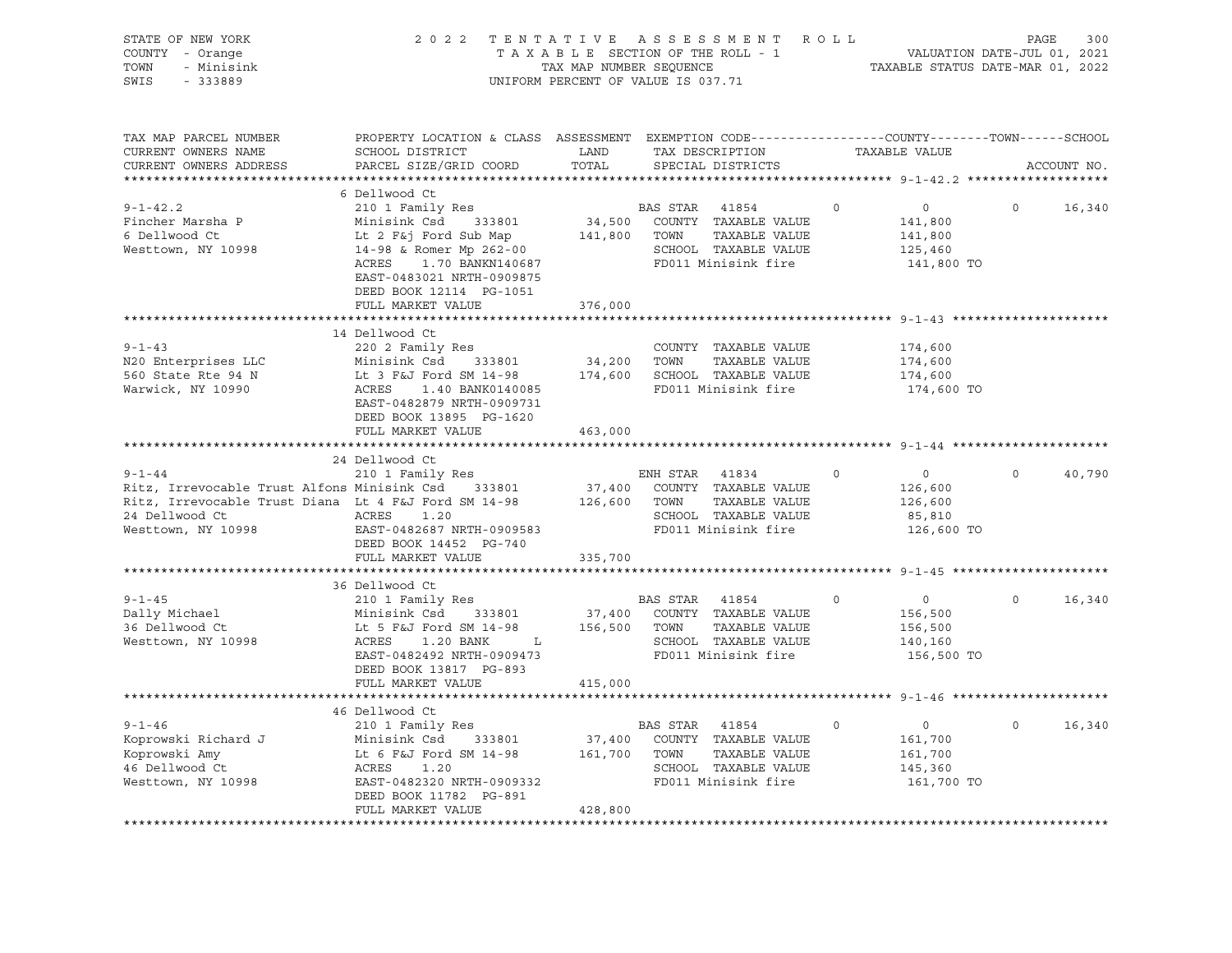| STATE OF NEW YORK<br>COUNTY - Orange<br>TOWN<br>- Minisink<br>SWIS<br>$-333889$ |                                                                                                                                                      | 2022 TENTATIVE ASSESSMENT ROLL<br>TAXABLE SECTION OF THE ROLL - 1<br>TAX MAP NUMBER SEQUENCE<br>UNIFORM PERCENT OF VALUE IS 037.71 | PAGE<br>VALUATION DATE-JUL 01, 2021<br>TAXABLE STATUS DATE-MAR 01, 2022                                                                                                                                                                       | 301                                                                                                                              |        |
|---------------------------------------------------------------------------------|------------------------------------------------------------------------------------------------------------------------------------------------------|------------------------------------------------------------------------------------------------------------------------------------|-----------------------------------------------------------------------------------------------------------------------------------------------------------------------------------------------------------------------------------------------|----------------------------------------------------------------------------------------------------------------------------------|--------|
| TAX MAP PARCEL NUMBER<br>CURRENT OWNERS NAME<br>CURRENT OWNERS ADDRESS          | SCHOOL DISTRICT<br>PARCEL SIZE/GRID COORD                                                                                                            | LAND<br>TOTAL                                                                                                                      | TAX DESCRIPTION<br>SPECIAL DISTRICTS                                                                                                                                                                                                          | PROPERTY LOCATION & CLASS ASSESSMENT EXEMPTION CODE----------------COUNTY-------TOWN------SCHOOL<br>TAXABLE VALUE<br>ACCOUNT NO. |        |
|                                                                                 |                                                                                                                                                      |                                                                                                                                    |                                                                                                                                                                                                                                               |                                                                                                                                  |        |
|                                                                                 | 60 Dellwood Ct                                                                                                                                       |                                                                                                                                    |                                                                                                                                                                                                                                               |                                                                                                                                  |        |
| $9 - 1 - 47$                                                                    | 210 1 Family Res                                                                                                                                     |                                                                                                                                    | COUNTY TAXABLE VALUE                                                                                                                                                                                                                          | 146,800                                                                                                                          |        |
| Letherbarrow Michael                                                            | Minisink Csd 333801<br>Lt 7 F&J Ford SM 14-98 146,800 SCHOOL TAXABLE VALUE                                                                           | 37,700 TOWN                                                                                                                        | TAXABLE VALUE                                                                                                                                                                                                                                 | 146,800                                                                                                                          |        |
| Letherbarrow Alice<br>60 Dellwood Ct<br>Westtown, NY 10998                      | Lt 7 F<br>ACRES<br>1.50 BANKC061222<br>EAST-0482110 NRTH-0909477<br>DEED BOOK 14296 PG-768                                                           |                                                                                                                                    | FD011 Minisink fire                                                                                                                                                                                                                           | 146,800<br>146,800 TO                                                                                                            |        |
|                                                                                 | FULL MARKET VALUE                                                                                                                                    | 389,300                                                                                                                            |                                                                                                                                                                                                                                               |                                                                                                                                  |        |
|                                                                                 |                                                                                                                                                      |                                                                                                                                    |                                                                                                                                                                                                                                               |                                                                                                                                  |        |
|                                                                                 | 70 Dellwood Ct                                                                                                                                       |                                                                                                                                    |                                                                                                                                                                                                                                               |                                                                                                                                  |        |
| $9 - 1 - 48$                                                                    | 311 Res vac land                                                                                                                                     |                                                                                                                                    | COUNTY TAXABLE VALUE                                                                                                                                                                                                                          | 30,100                                                                                                                           |        |
| Hluchan Caroline C                                                              | Minisink Csd 333801                                                                                                                                  | 30,100 TOWN                                                                                                                        | TAXABLE VALUE                                                                                                                                                                                                                                 | 30,100                                                                                                                           |        |
| 26 Spring St                                                                    | Lt 8 F&J Ford SM 14-98                                                                                                                               |                                                                                                                                    | 30,100 SCHOOL TAXABLE VALUE                                                                                                                                                                                                                   | 30,100                                                                                                                           |        |
| Goshen, NY 10924                                                                | ACRES<br>1.40<br>EAST-0481928 NRTH-0909571<br>DEED BOOK 14839 PG-1699                                                                                |                                                                                                                                    | FD011 Minisink fire                                                                                                                                                                                                                           | 30,100 TO                                                                                                                        |        |
|                                                                                 | FULL MARKET VALUE                                                                                                                                    | 79,800                                                                                                                             |                                                                                                                                                                                                                                               |                                                                                                                                  |        |
|                                                                                 |                                                                                                                                                      |                                                                                                                                    |                                                                                                                                                                                                                                               |                                                                                                                                  |        |
|                                                                                 | 72 Dellwood Ct                                                                                                                                       |                                                                                                                                    |                                                                                                                                                                                                                                               |                                                                                                                                  |        |
| $9 - 1 - 49$                                                                    | 210 1 Family Res                                                                                                                                     |                                                                                                                                    | COUNTY TAXABLE VALUE                                                                                                                                                                                                                          | 142,500                                                                                                                          |        |
| Tambone Jose M                                                                  |                                                                                                                                                      |                                                                                                                                    |                                                                                                                                                                                                                                               | 142,500                                                                                                                          |        |
| Espinal Cesar A                                                                 | Minisink Csd 333801 37,400 TOWN TAXABLE VALUE<br>Lt 9 F&j Ford Sbmp 14-98 142,500 SCHOOL TAXABLE VALUE<br>ACRES 1.30 BANKC030614 FD011 Minisink fire |                                                                                                                                    |                                                                                                                                                                                                                                               | 142,500                                                                                                                          |        |
| 72 Dellwood Ct<br>Westtown, NY 10998                                            | EAST-0481759 NRTH-0909676<br>DEED BOOK 15153 PG-1699                                                                                                 |                                                                                                                                    |                                                                                                                                                                                                                                               | 142,500 TO                                                                                                                       |        |
|                                                                                 | FULL MARKET VALUE                                                                                                                                    | 377,900                                                                                                                            |                                                                                                                                                                                                                                               |                                                                                                                                  |        |
|                                                                                 |                                                                                                                                                      |                                                                                                                                    |                                                                                                                                                                                                                                               |                                                                                                                                  |        |
|                                                                                 | 75 Dellwood Ct                                                                                                                                       |                                                                                                                                    |                                                                                                                                                                                                                                               |                                                                                                                                  |        |
| $9 - 1 - 50$                                                                    | 210 1 Family Res                                                                                                                                     |                                                                                                                                    | BAS STAR 41854                                                                                                                                                                                                                                | $\overline{0}$<br>$\Omega$<br>$\circ$                                                                                            | 16,340 |
| Coluccio Vincent R                                                              |                                                                                                                                                      |                                                                                                                                    |                                                                                                                                                                                                                                               |                                                                                                                                  |        |
|                                                                                 |                                                                                                                                                      |                                                                                                                                    |                                                                                                                                                                                                                                               | 139,900                                                                                                                          |        |
| Coluccio Marie E                                                                |                                                                                                                                                      |                                                                                                                                    |                                                                                                                                                                                                                                               | 139,900                                                                                                                          |        |
| 75 Dellwood Ct                                                                  |                                                                                                                                                      |                                                                                                                                    |                                                                                                                                                                                                                                               | 123,560                                                                                                                          |        |
| Westtown, NY 10998                                                              | EAST-0481515 NRTH-0909440<br>DEED BOOK 4855 PG-309<br>FULL MARKET VALUE                                                                              |                                                                                                                                    | FD011 Minisink fire                                                                                                                                                                                                                           | 139,900 TO                                                                                                                       |        |
|                                                                                 |                                                                                                                                                      | 371,000                                                                                                                            |                                                                                                                                                                                                                                               |                                                                                                                                  |        |
|                                                                                 | 71 Dellwood Ct                                                                                                                                       |                                                                                                                                    |                                                                                                                                                                                                                                               |                                                                                                                                  |        |
| $9 - 1 - 51$                                                                    | 210 1 Family Res                                                                                                                                     |                                                                                                                                    | COUNTY TAXABLE VALUE                                                                                                                                                                                                                          | 131,000                                                                                                                          |        |
| Marasco Victor                                                                  |                                                                                                                                                      |                                                                                                                                    |                                                                                                                                                                                                                                               | 131,000                                                                                                                          |        |
| Marasco Kim M                                                                   |                                                                                                                                                      |                                                                                                                                    | $333801 \qquad 37,500 \qquad {\small{TOWN}} \qquad {\small{TAXABLE\ VALUE}} \\ \noalign{\vskip 1.3cm} \text{d } \text{SM } 14-\text{98} \qquad 131,000 \qquad {\small{SCHOOL}} \qquad {\small{TAXABLE\ VALUE}} \qquad \noalign{\vskip 1.3cm}$ | 131,000                                                                                                                          |        |
| 71 Dellwood Ct                                                                  | Minisink Csd 333801<br>Lt 11 F&J Ford SM 14-98<br>ACRES 1.30 BANKC130170<br>ACRES    1.30 BANKC130170                                                |                                                                                                                                    | FD011 Minisink fire                                                                                                                                                                                                                           | 131,000 TO                                                                                                                       |        |
| Westtown, NY 10998                                                              | EAST-0481705 NRTH-0909321                                                                                                                            |                                                                                                                                    |                                                                                                                                                                                                                                               |                                                                                                                                  |        |
|                                                                                 | DEED BOOK 14041 PG-686<br>FULL MARKET VALUE                                                                                                          | 347,400                                                                                                                            |                                                                                                                                                                                                                                               |                                                                                                                                  |        |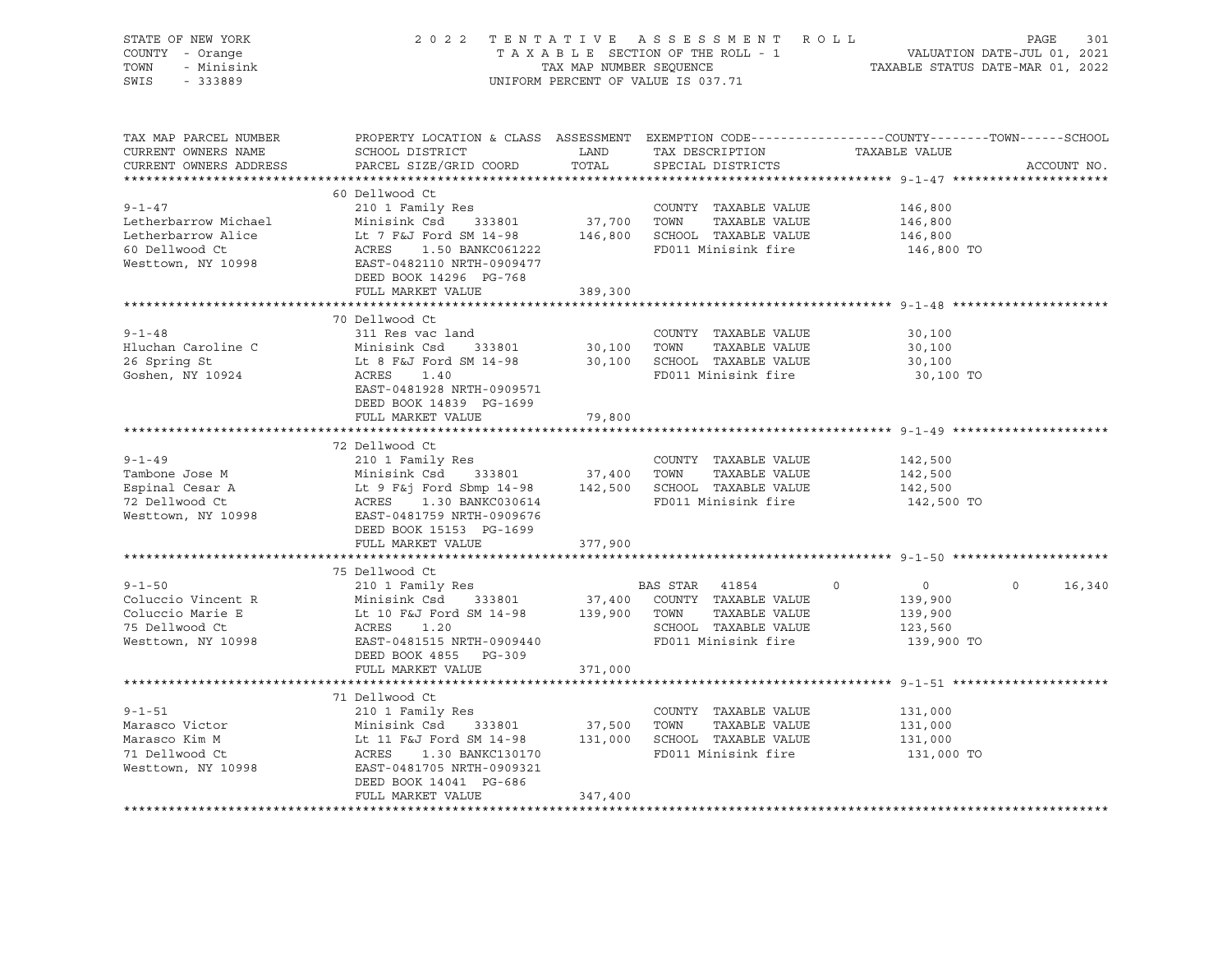| STATE OF NEW YORK<br>COUNTY - Orange<br>TOWN<br>- Minisink<br>SWIS<br>$-333889$                    | 2 0 2 2                                                                                                                                                                                                    | TAX MAP NUMBER SEQUENCE      | TENTATIVE ASSESSMENT ROLL<br>TAXABLE SECTION OF THE ROLL - 1<br>UNIFORM PERCENT OF VALUE IS 037.71             |                                                                           | PAGE<br>302<br>VALUATION DATE-JUL 01, 2021<br>TAXABLE STATUS DATE-MAR 01, 2022 |
|----------------------------------------------------------------------------------------------------|------------------------------------------------------------------------------------------------------------------------------------------------------------------------------------------------------------|------------------------------|----------------------------------------------------------------------------------------------------------------|---------------------------------------------------------------------------|--------------------------------------------------------------------------------|
| TAX MAP PARCEL NUMBER<br>CURRENT OWNERS NAME<br>CURRENT OWNERS ADDRESS                             | PROPERTY LOCATION & CLASS ASSESSMENT EXEMPTION CODE----------------COUNTY-------TOWN-----SCHOOL<br>SCHOOL DISTRICT<br>PARCEL SIZE/GRID COORD                                                               | LAND<br>TOTAL                | TAX DESCRIPTION TAXABLE VALUE<br>SPECIAL DISTRICTS                                                             |                                                                           | ACCOUNT NO.                                                                    |
|                                                                                                    | 61 Dellwood Ct                                                                                                                                                                                             |                              |                                                                                                                |                                                                           |                                                                                |
| $9 - 1 - 52$<br>Leduc Michael<br>Leduc Dien<br>61 Dellwood Ct Unit 2<br>Westtown, NY 10998         | 220 2 Family Res<br>Minisink Csd 333801<br>Lt 12 F&J Ford SM 14-98<br>ACRES<br>1.50 BANKC080370<br>EAST-0481892 NRTH-0909236<br>DEED BOOK 4745 PG-5                                                        | 34,300<br>162,300            | BAS STAR 41854<br>COUNTY TAXABLE VALUE<br>TOWN<br>TAXABLE VALUE<br>SCHOOL TAXABLE VALUE<br>FD011 Minisink fire | $\overline{0}$<br>$\Omega$<br>162,300<br>162,300<br>145,960<br>162,300 TO | 16,340<br>$\Omega$                                                             |
|                                                                                                    | FULL MARKET VALUE                                                                                                                                                                                          | 430,400                      |                                                                                                                |                                                                           |                                                                                |
|                                                                                                    | **********************                                                                                                                                                                                     |                              |                                                                                                                |                                                                           |                                                                                |
| $9 - 1 - 53$<br>Briecke Christopher R<br>Briecke Jessica J<br>53 Dellwood Ct<br>Westtown, NY 10998 | 53 Dellwood Ct<br>210 1 Family Res<br>Minisink Csd 333801<br>Lt 13 F&J Ford SM 14-98<br>ACRES<br>5.60 BANKC131113<br>EAST-0482226 NRTH-0909022<br>DEED BOOK 6065 PG-176                                    | 41,800<br>177,400            | BAS STAR 41854<br>COUNTY TAXABLE VALUE<br>TAXABLE VALUE<br>TOWN<br>SCHOOL TAXABLE VALUE<br>FD011 Minisink fire | 0<br>$\circ$<br>177,400<br>177,400<br>161,060<br>177,400 TO               | 16,340<br>$\circ$                                                              |
|                                                                                                    | FULL MARKET VALUE                                                                                                                                                                                          | 470,400                      |                                                                                                                |                                                                           |                                                                                |
| $9 - 1 - 54$<br>Moran Christopher<br>19 Dellwood Ct<br>Westtown, NY 10998                          | 19 Dellwood Ct<br>210 1 Family Res<br>Minisink Csd<br>333801<br>Lt 14 F&J Ford SM 14-98<br>ACRES<br>3.50 BANKC080496<br>EAST-0482820 NRTH-0909371<br>DEED BOOK 14472 PG-200<br>FULL MARKET VALUE           | 39,000<br>153,000<br>405,700 | COUNTY TAXABLE VALUE<br>TAXABLE VALUE<br>TOWN<br>SCHOOL TAXABLE VALUE<br>FD011 Minisink fire                   | 153,000<br>153,000<br>153,000<br>153,000 TO                               |                                                                                |
|                                                                                                    |                                                                                                                                                                                                            |                              |                                                                                                                |                                                                           |                                                                                |
| $9 - 1 - 55$<br>N20 Enterprises LLC<br>560 State Rte 94 N<br>Warwick, NY 10990                     | 9 Dellwood Ct<br>220 2 Family Res<br>Minisink Csd 333801<br>Lot 15 F&j Ford Sub Map<br>$14 - 98$<br>ACRES<br>1.40 BANK0140085<br>EAST-0483165 NRTH-0909523<br>DEED BOOK 13895 PG-1624<br>FULL MARKET VALUE | 37,600<br>155,000<br>411,000 | COUNTY TAXABLE VALUE<br>TOWN<br>TAXABLE VALUE<br>SCHOOL TAXABLE VALUE<br>FD011 Minisink fire                   | 155,000<br>155,000<br>155,000<br>155,000 TO                               |                                                                                |
|                                                                                                    |                                                                                                                                                                                                            |                              |                                                                                                                |                                                                           |                                                                                |
| $9 - 1 - 56$<br>N20 Enterprises LLC<br>560 State Rte 94 N<br>Warwick, NY 10990                     | 5 Dellwood Ct<br>220 2 Family Res<br>Minisink Csd 333801<br>Lt 16 F&J Ford SM 14-98<br>ACRES<br>1.70 BANK0140085<br>EAST-0483351 NRTH-0909614<br>DEED BOOK 13895 PG-1628<br>FULL MARKET VALUE              | 34,500<br>147,300<br>390,600 | COUNTY TAXABLE VALUE<br>TOWN<br>TAXABLE VALUE<br>SCHOOL TAXABLE VALUE<br>FD011 Minisink fire                   | 147,300<br>147,300<br>147,300<br>147,300 TO                               |                                                                                |
|                                                                                                    |                                                                                                                                                                                                            |                              |                                                                                                                |                                                                           |                                                                                |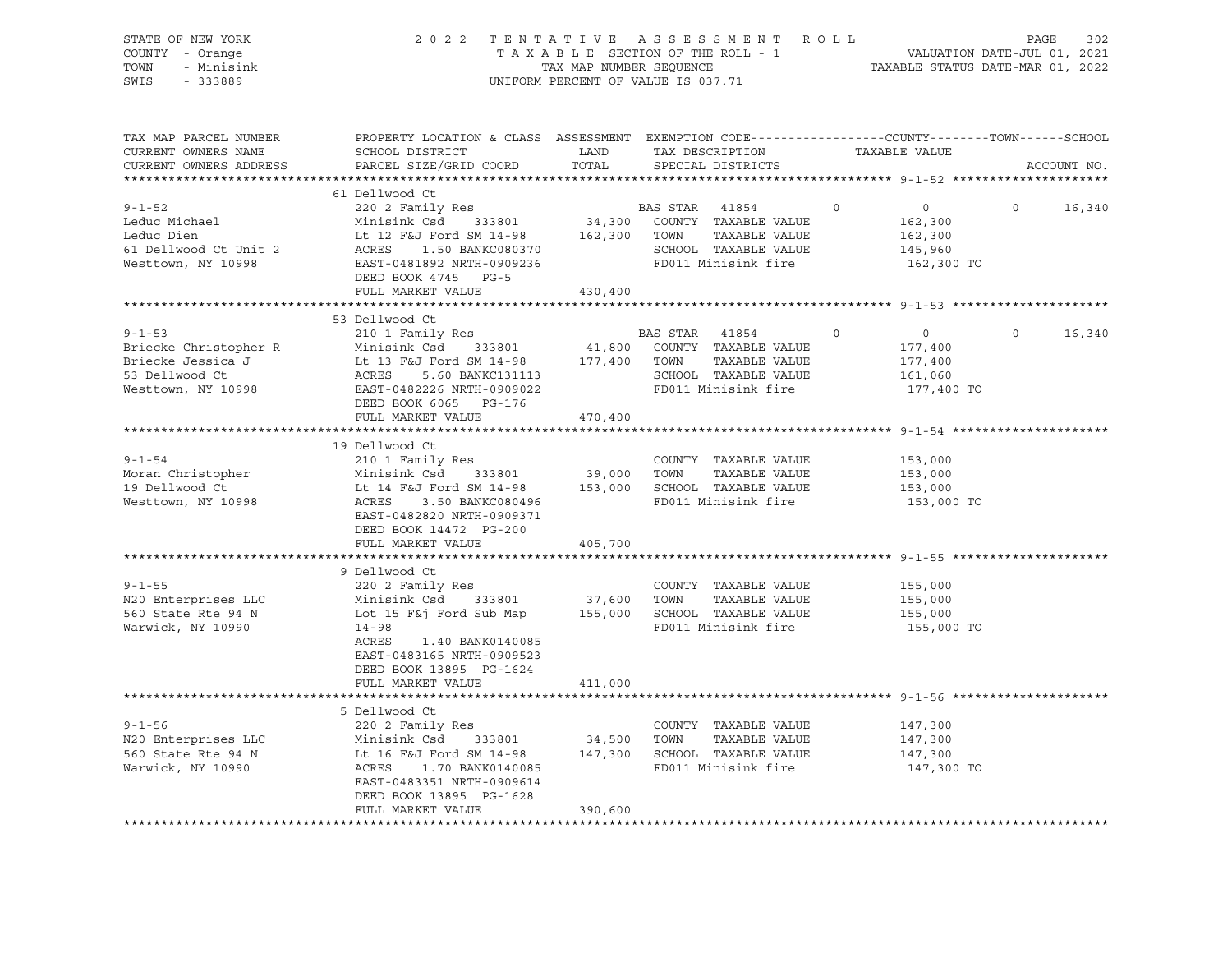| STATE OF NEW YORK<br>STATE OF NEW YORK<br>COUNTY - Orange<br>TOWN - Minisink<br>-- 223889                                | 2022 TENTATIVE ASSESSMENT ROLL<br>UNIFORM PERCENT OF VALUE IS 037.71 | TAXABLE SECTION OF THE ROLL - 1<br>TAX MAP NUMBER SEQUENCE TAXABLE STATUS DATE-MAR 01, 2022 | 303<br>PAGE                     |  |             |
|--------------------------------------------------------------------------------------------------------------------------|----------------------------------------------------------------------|---------------------------------------------------------------------------------------------|---------------------------------|--|-------------|
| TAX MAP PARCEL NUMBER THE PROPERTY LOCATION & CLASS ASSESSMENT EXEMPTION CODE--------------COUNTY-------TOWN------SCHOOL |                                                                      |                                                                                             |                                 |  |             |
|                                                                                                                          |                                                                      |                                                                                             |                                 |  |             |
| CURRENT OWNERS ADDRESS PARCEL SIZE/GRID COORD TOTAL SPECIAL DISTRICTS                                                    |                                                                      |                                                                                             |                                 |  | ACCOUNT NO. |
|                                                                                                                          | County Rte 1                                                         |                                                                                             |                                 |  |             |
|                                                                                                                          |                                                                      |                                                                                             |                                 |  |             |
|                                                                                                                          |                                                                      |                                                                                             |                                 |  |             |
|                                                                                                                          |                                                                      |                                                                                             |                                 |  |             |
|                                                                                                                          |                                                                      |                                                                                             | FD011 Minisink fire 41,175 TO   |  |             |
|                                                                                                                          | ACRES 12.20                                                          |                                                                                             |                                 |  |             |
|                                                                                                                          | EAST-0481505 NRTH-0911000                                            |                                                                                             |                                 |  |             |
|                                                                                                                          | DEED BOOK 6190 PG-300                                                |                                                                                             |                                 |  |             |
|                                                                                                                          | FULL MARKET VALUE                                                    | 109,200                                                                                     |                                 |  |             |
|                                                                                                                          |                                                                      |                                                                                             |                                 |  |             |
|                                                                                                                          | 3 Oak Hill Rd                                                        |                                                                                             |                                 |  |             |
| 9-1-58.2 210 1 Family Res                                                                                                |                                                                      |                                                                                             | COUNTY TAXABLE VALUE 147,900    |  |             |
| Haelen John                       Minisink Csd     333801         45,200   TOWN     TAXABLE VALUE             147,900    |                                                                      |                                                                                             |                                 |  |             |
| Haelen Christina (a) Lt 2 Fox Run SM 287-16 fi 147,900 SCHOOL TAXABLE VALUE 147,900<br>3 Oak Hill Rd                     |                                                                      |                                                                                             | FD011 Minisink fire 5147,900 TO |  |             |
| Westtown, NY 10998                                                                                                       | $10/11/16$ 3 Oak Hill Rd<br>ACRES 11.30                              |                                                                                             |                                 |  |             |
|                                                                                                                          | EAST-0481401 NRTH-0910484                                            |                                                                                             |                                 |  |             |
|                                                                                                                          | DEED BOOK 14809 PG-589                                               |                                                                                             |                                 |  |             |
|                                                                                                                          | FULL MARKET VALUE                                                    | 392,200                                                                                     |                                 |  |             |
|                                                                                                                          |                                                                      |                                                                                             |                                 |  |             |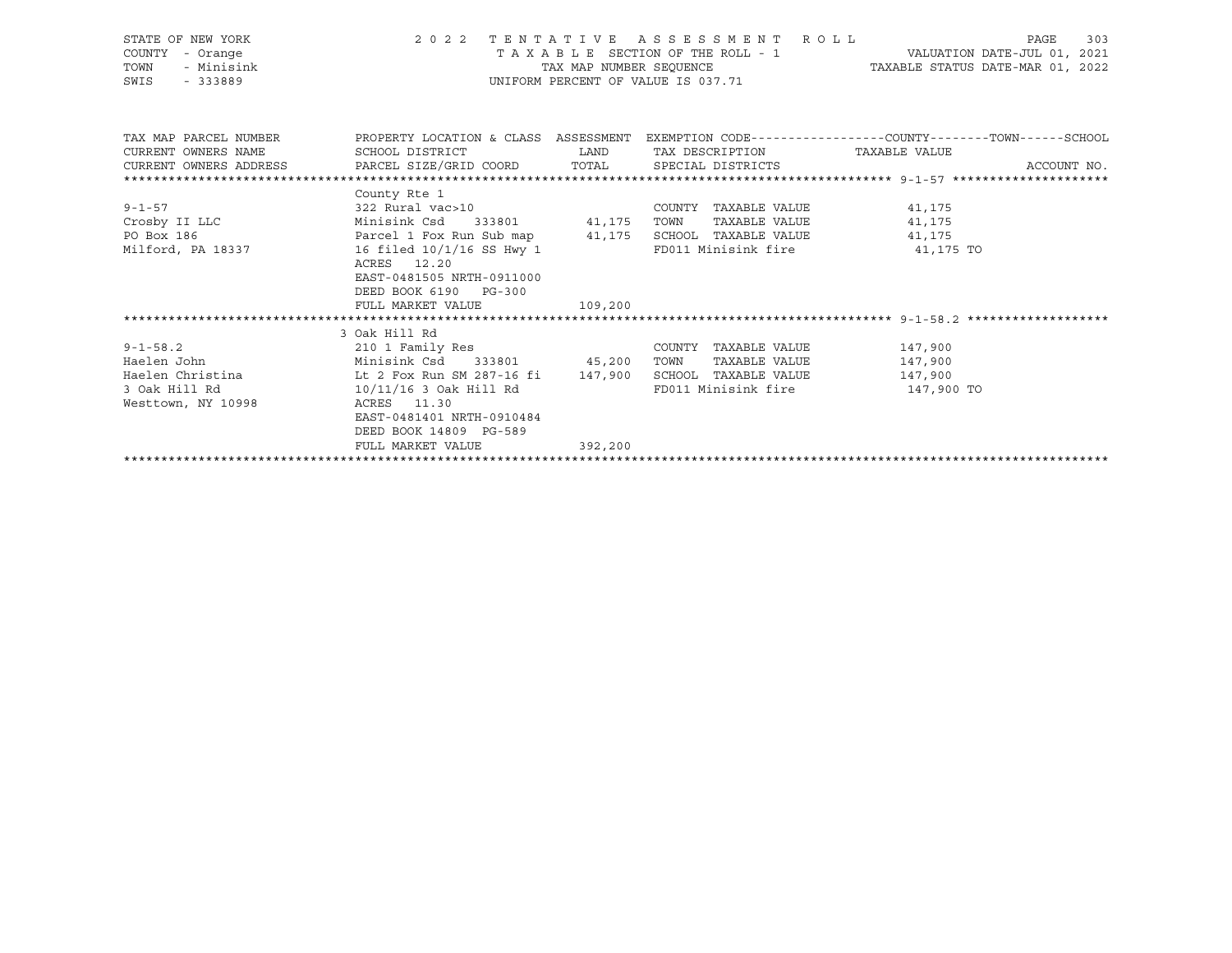|      | STATE OF NEW YORK | 2022 TENTATIVE ASSESSMENT ROLL     |                                  | PAGE            | 304 |
|------|-------------------|------------------------------------|----------------------------------|-----------------|-----|
|      | COUNTY - Orange   | TAXABLE SECTION OF THE ROLL - 1    | VALUATION DATE-JUL 01, 2021      |                 |     |
|      | TOWN - Minisink   | MAP SECTION - 009                  | TAXABLE STATUS DATE-MAR 01, 2022 |                 |     |
| SWIS | - 333889          | SUB-SECTION - 000                  |                                  | RPS150/V04/L015 |     |
|      |                   | UNIFORM PERCENT OF VALUE IS 037.71 | CURRENT DATE $4/28/2022$         |                 |     |

# \*\*\* S P E C I A L D I S T R I C T S U M M A R Y \*\*\*

|                                 | TOTAL | EXTENSION | <b>EXTENSION</b> | AD VALOREM | EXEMPT | TAXABLE  |
|---------------------------------|-------|-----------|------------------|------------|--------|----------|
| CODE DISTRICT NAME PARCELS TYPE |       |           | VALUE            | VALUE      | AMOUNT | VALUE    |
|                                 |       |           |                  |            |        |          |
| FD011 Minisink fire             |       | 67 TOTAL  |                  | 9487,575   |        | 9487,575 |

# \*\*\* S C H O O L D I S T R I C T S U M M A R Y \*\*\*

| CODE   | DISTRICT NAME | TOTAL<br>PARCELS | ASSESSED<br>LAND | ASSESSED<br>TOTAL | EXEMPT<br>AMOUNT | TOTAL<br>TAXABLE | STAR<br>AMOUNT | STAR<br>TAXABLE |
|--------|---------------|------------------|------------------|-------------------|------------------|------------------|----------------|-----------------|
| 333801 | Minisink Csd  | 67               | 3605,175         | 9487,575          | 848,689          | 8638,886         | 522,640        | 8116,246        |
|        | SUB-TOTAL     | 67               | 3605,175         | 9487,575          | 848,689          | 8638,886         | 522,640        | 8116,246        |
|        | TOTAL         | 67               | 3605,175         | 9487,575          | 848,689          | 8638,886         | 522,640        | 8116,246        |

#### \*\*\* S Y S T E M C O D E S S U M M A R Y \*\*\*

#### NO SYSTEM EXEMPTIONS AT THIS LEVEL

# \*\*\* E X E M P T I O N S U M M A R Y \*\*\*

| CODE  | DESCRIPTION    | TOTAL<br>PARCELS | COUNTY  | TOWN    | SCHOOL   |
|-------|----------------|------------------|---------|---------|----------|
| 41120 | VETWAR CTS     | 2                | 18,774  | 5,364   | 10,728   |
| 41153 | $CW$ 10 $VET/$ |                  |         | 2,682   |          |
| 41165 | CW 15 VET/     |                  | 5,364   |         | 5,364    |
| 41170 | CW DISBLD      |                  | 7,820   | 7,820   | 7,820    |
| 41720 | AGDISTRICT     | 5                | 799,777 | 799,777 | 799,777  |
| 41834 | ENH STAR       | 4                |         |         | 163,160  |
| 41854 | BAS STAR       | 22               |         |         | 359,480  |
| 49500 | SOLAR EX C     | 5                | 25,000  | 25,000  | 25,000   |
|       | TOTAL          | 41               | 856,735 | 840,643 | 1371,329 |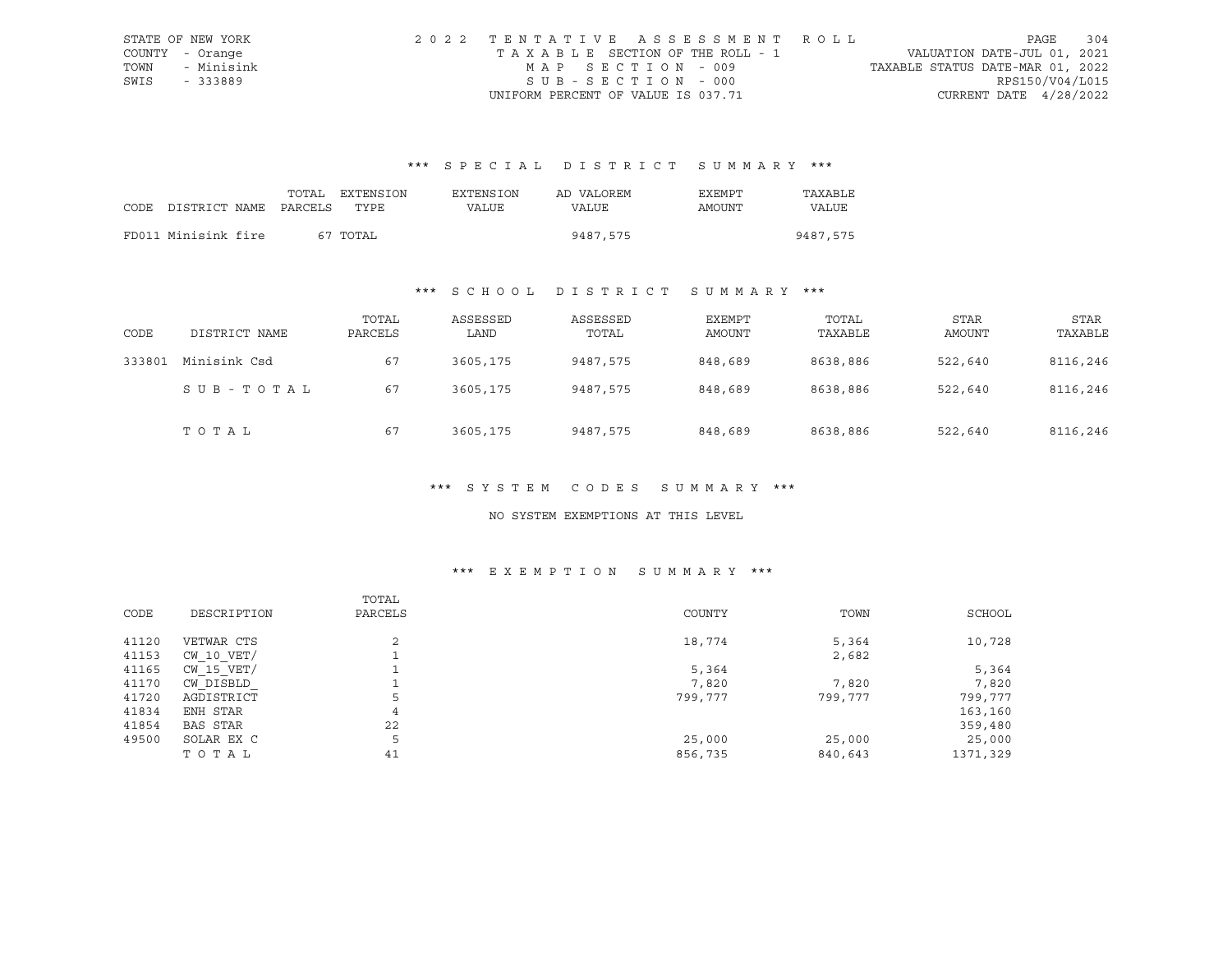|      | STATE OF NEW YORK | 2022 TENTATIVE ASSESSMENT ROLL     |                                  | PAGE            | 305 |
|------|-------------------|------------------------------------|----------------------------------|-----------------|-----|
|      | COUNTY - Orange   | TAXABLE SECTION OF THE ROLL - 1    | VALUATION DATE-JUL 01, 2021      |                 |     |
| TOWN | - Minisink        | MAP SECTION - 009                  | TAXABLE STATUS DATE-MAR 01, 2022 |                 |     |
| SWIS | - 333889          | SUB-SECTION - 000                  |                                  | RPS150/V04/L015 |     |
|      |                   | UNIFORM PERCENT OF VALUE IS 037.71 | CURRENT DATE $4/28/2022$         |                 |     |

## \*\*\* G R A N D T O T A L S \*\*\*

| ROLL       |             | TOTAL   | ASSESSED | ASSESSED | TAXABLE  | TAXABLE  | TAXABLE  | STAR     |
|------------|-------------|---------|----------|----------|----------|----------|----------|----------|
| <b>SEC</b> | DESCRIPTION | PARCELS | LAND     | TOTAL    | COUNTY   | TOWN     | SCHOOL   | TAXABLE  |
|            | TAXABLE     |         | 3605,175 | 9487,575 | 8630,840 | 8646,932 | 8638,886 | 8116,246 |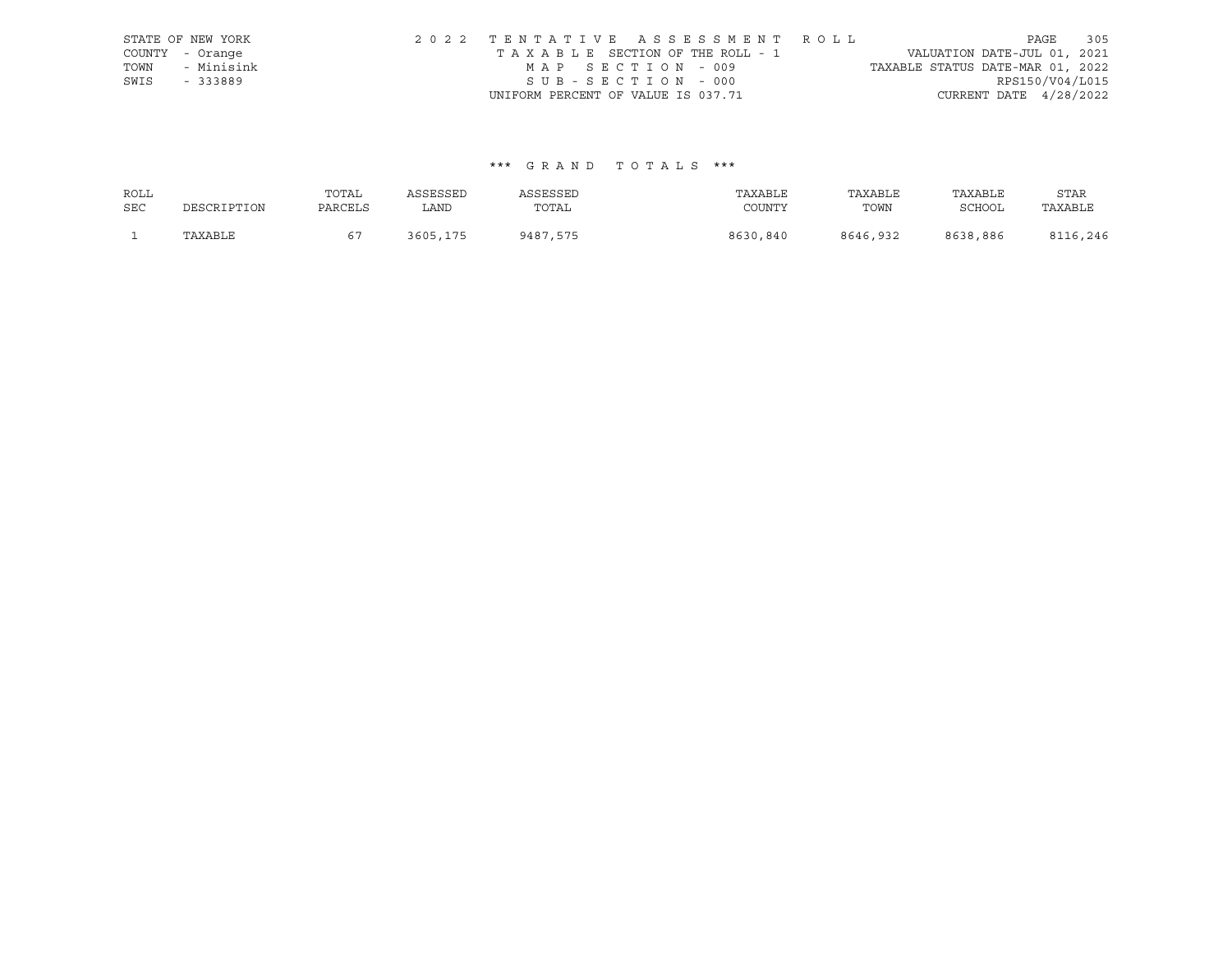### STATE OF NEW YORK 2 0 2 2 T E N T A T I V E A S S E S S M E N T R O L L PAGE 306 COUNTY - Orange T A X A B L E SECTION OF THE ROLL - 1 VALUATION DATE-JUL 01, 2021 TOWN - Minisink TAX MAP NUMBER SEQUENCE TAXABLE STATUS DATE-MAR 01, 2022 SWIS - 333889 CONSERVATION CONTROL OF VALUE IS 037.71

TAX MAP PARCEL NUMBER PROPERTY LOCATION & CLASS ASSESSMENT EXEMPTION CODE------------------COUNTY--------TOWN------SCHOOL CURRENT OWNERS NAME SCHOOL DISTRICT LAND TAX DESCRIPTION TAXABLE VALUE CURRENT OWNERS ADDRESS PARCEL SIZE/GRID COORD TOTAL SPECIAL DISTRICTS ACCOUNT NO. \*\*\*\*\*\*\*\*\*\*\*\*\*\*\*\*\*\*\*\*\*\*\*\*\*\*\*\*\*\*\*\*\*\*\*\*\*\*\*\*\*\*\*\*\*\*\*\*\*\*\*\*\*\*\*\*\*\*\*\*\*\*\*\*\*\*\*\*\*\*\*\*\*\*\*\*\*\*\*\*\*\*\*\*\*\*\*\*\*\*\*\*\*\*\*\*\*\*\*\*\*\*\* 10-1-1 \*\*\*\*\*\*\*\*\*\*\*\*\*\*\*\*\*\*\*\*\* 22 Depot St 10-1-1 210 1 Family Res BAS STAR 41854 0 0 0 16,340 Uhrig Kathleen Minisink Csd 333801 21,200 SOLAR EX C 49500 0 5,000 5,000 5,000 Uhrig Richard FRNT 142.00 DPTH 550.00 110,500 COUNTY TAXABLE VALUE 105,500 PO Box 88 EAST-0480870 NRTH-0912429 TOWN TAXABLE VALUE 105,500 Westtown, NY 10998 DEED BOOK 4998 PG-297 SCHOOL TAXABLE VALUE 89,160 FULL MARKET VALUE 293,000 FD011 Minisink fire 110,500 TO \*\*\*\*\*\*\*\*\*\*\*\*\*\*\*\*\*\*\*\*\*\*\*\*\*\*\*\*\*\*\*\*\*\*\*\*\*\*\*\*\*\*\*\*\*\*\*\*\*\*\*\*\*\*\*\*\*\*\*\*\*\*\*\*\*\*\*\*\*\*\*\*\*\*\*\*\*\*\*\*\*\*\*\*\*\*\*\*\*\*\*\*\*\*\*\*\*\*\*\*\*\*\* 10-1-2 \*\*\*\*\*\*\*\*\*\*\*\*\*\*\*\*\*\*\*\*\* 2105 County Rte 1 10-1-2 210 1 Family Res VETWAR CTS 41120 0 9,387 2,682 5,364 Doty Harry H Minisink Csd 333801 14,000 BAS STAR 41854 0 0 0 16,340 Doty Lillian E FRNT 270.00 DPTH 178.00 93,300 SOLAR EX C 49500 0 5,000 5,000 5,000 2105 County Rte 1 EAST-0480953 NRTH-0912369 COUNTY TAXABLE VALUE 78,913 Westtown, NY 10998 DEED BOOK 12146 PG-300 TOWN TAXABLE VALUE 85,618 FULL MARKET VALUE 247,400 SCHOOL TAXABLE VALUE 66,596 FD011 Minisink fire 33,300 TO \*\*\*\*\*\*\*\*\*\*\*\*\*\*\*\*\*\*\*\*\*\*\*\*\*\*\*\*\*\*\*\*\*\*\*\*\*\*\*\*\*\*\*\*\*\*\*\*\*\*\*\*\*\*\*\*\*\*\*\*\*\*\*\*\*\*\*\*\*\*\*\*\*\*\*\*\*\*\*\*\*\*\*\*\*\*\*\*\*\*\*\*\*\*\*\*\*\*\*\*\*\*\* 10-1-3 \*\*\*\*\*\*\*\*\*\*\*\*\*\*\*\*\*\*\*\*\* 2099 County Rte 1 10-1-3 210 1 Family Res BAS STAR 41854 0 0 0 16,340 Uhrig Jeromy Minisink Csd 333801 12,000 COUNTY TAXABLE VALUE 51,000 Uhrig Jennifer L FRNT 90.00 DPTH 70.00 51,000 TOWN TAXABLE VALUE 51,000 2099 County Rte 1 EAST-0480945 NRTH-0912226 SCHOOL TAXABLE VALUE 34,660 Westtown, NY 10998 DEED BOOK 12750 PG-1589 FD011 Minisink fire 51,000 TO FULL MARKET VALUE 135,200 \*\*\*\*\*\*\*\*\*\*\*\*\*\*\*\*\*\*\*\*\*\*\*\*\*\*\*\*\*\*\*\*\*\*\*\*\*\*\*\*\*\*\*\*\*\*\*\*\*\*\*\*\*\*\*\*\*\*\*\*\*\*\*\*\*\*\*\*\*\*\*\*\*\*\*\*\*\*\*\*\*\*\*\*\*\*\*\*\*\*\*\*\*\*\*\*\*\*\*\*\*\*\* 10-1-4 \*\*\*\*\*\*\*\*\*\*\*\*\*\*\*\*\*\*\*\*\* 12 Depot St 10-1-4 210 1 Family Res AGED 41800 0 33,750 33,750 33,750 Krasowski Dorothy Minisink Csd 333801 12,000 ENH STAR 41834 0 0 0 33,750 Krasowski Teddy FRNT 80.00 DPTH 135.00 67,500 COUNTY TAXABLE VALUE 33,750 PO Box 205 EAST-0480847 NRTH-0912181 TOWN TAXABLE VALUE 33,750 Westtown, NY 10998 DEED BOOK 2218 PG-00475 SCHOOL TAXABLE VALUE 0 FULL MARKET VALUE 179,000 FD011 Minisink fire 67,500 TO \*\*\*\*\*\*\*\*\*\*\*\*\*\*\*\*\*\*\*\*\*\*\*\*\*\*\*\*\*\*\*\*\*\*\*\*\*\*\*\*\*\*\*\*\*\*\*\*\*\*\*\*\*\*\*\*\*\*\*\*\*\*\*\*\*\*\*\*\*\*\*\*\*\*\*\*\*\*\*\*\*\*\*\*\*\*\*\*\*\*\*\*\*\*\*\*\*\*\*\*\*\*\* 10-1-5 \*\*\*\*\*\*\*\*\*\*\*\*\*\*\*\*\*\*\*\*\* 10 Depot St 10-1-5 210 1 Family Res COUNTY TAXABLE VALUE 46,200 Jones Mary A Minisink Csd 333801 12,000 TOWN TAXABLE VALUE 46,200 Ford Evelyn C FRNT 50.00 DPTH 135.00 46,200 SCHOOL TAXABLE VALUE 46,200 PO Box 144 EAST-0480896 NRTH-0912139 FD011 Minisink fire 46,200 TO Westtown, NY 10998 DEED BOOK 1475 PG-00229 FULL MARKET VALUE 122,500 \*\*\*\*\*\*\*\*\*\*\*\*\*\*\*\*\*\*\*\*\*\*\*\*\*\*\*\*\*\*\*\*\*\*\*\*\*\*\*\*\*\*\*\*\*\*\*\*\*\*\*\*\*\*\*\*\*\*\*\*\*\*\*\*\*\*\*\*\*\*\*\*\*\*\*\*\*\*\*\*\*\*\*\*\*\*\*\*\*\*\*\*\*\*\*\*\*\*\*\*\*\*\*\*\*\*\*\*\*\*\*\*\*\*\*\*\*\*\*\*\*\*\*\*\*\*\*\*\*\*\*\*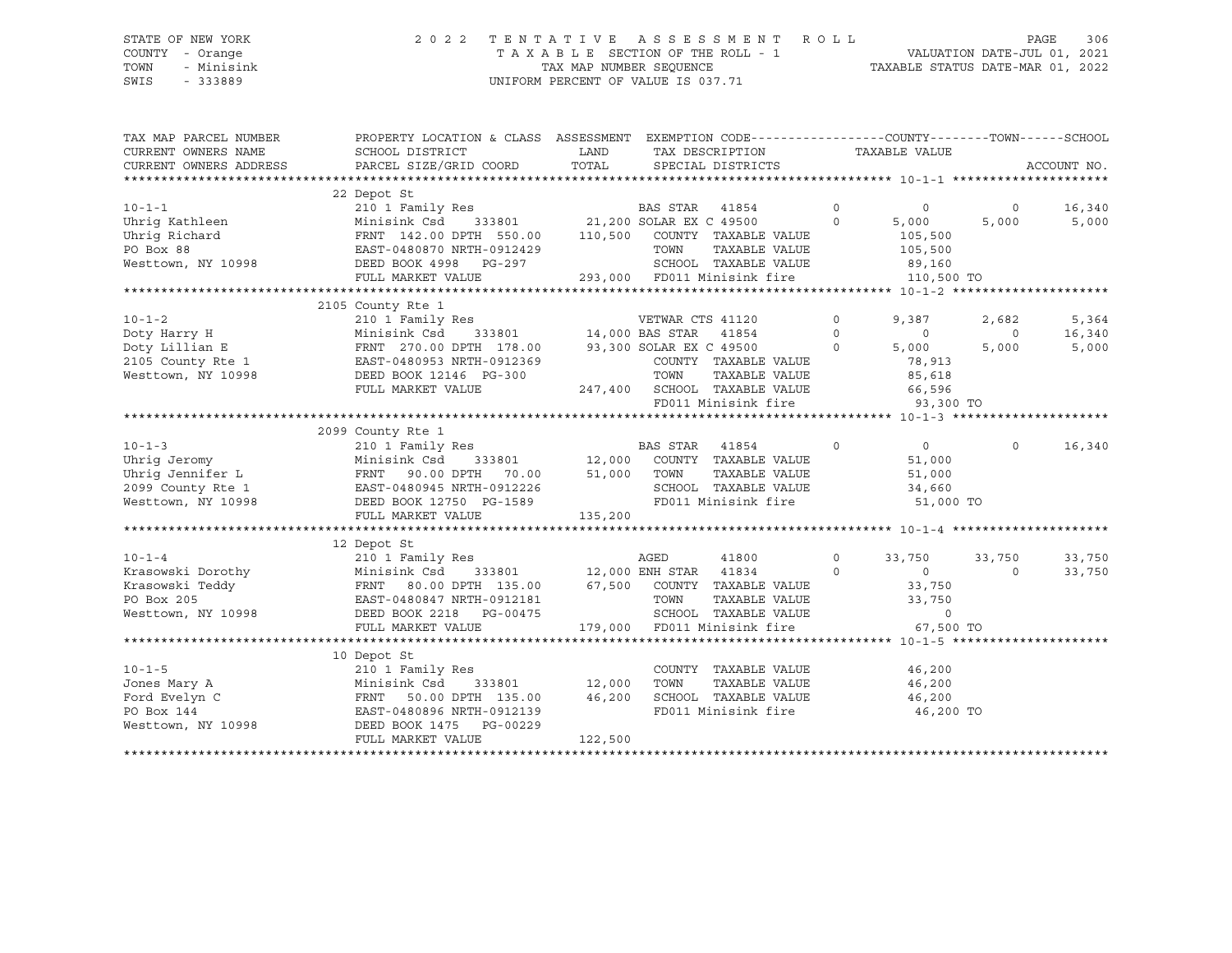#### STATE OF NEW YORK 2 0 2 2 T E N T A T I V E A S S E S S M E N T R O L L PAGE 307 COUNTY - Orange T A X A B L E SECTION OF THE ROLL - 1 VALUATION DATE-JUL 01, 2021 TOWN - Minisink TAX MAP NUMBER SEQUENCE TAXABLE STATUS DATE-MAR 01, 2022<br>TAXABLE STATUS DATE-MAR 01, 2022 UNIFORM PERCENT OF VALUE IS 037.71

TAX MAP PARCEL NUMBER PROPERTY LOCATION & CLASS ASSESSMENT EXEMPTION CODE------------------COUNTY--------TOWN------SCHOOL CURRENT OWNERS NAME SCHOOL DISTRICT LAND TAX DESCRIPTION TAXABLE VALUE CURRENT OWNERS ADDRESS PARCEL SIZE/GRID COORD TOTAL SPECIAL DISTRICTS ACCOUNT NO. \*\*\*\*\*\*\*\*\*\*\*\*\*\*\*\*\*\*\*\*\*\*\*\*\*\*\*\*\*\*\*\*\*\*\*\*\*\*\*\*\*\*\*\*\*\*\*\*\*\*\*\*\*\*\*\*\*\*\*\*\*\*\*\*\*\*\*\*\*\*\*\*\*\*\*\*\*\*\*\*\*\*\*\*\*\*\*\*\*\*\*\*\*\*\*\*\*\*\*\*\*\*\* 10-1-6 \*\*\*\*\*\*\*\*\*\*\*\*\*\*\*\*\*\*\*\*\* 8 Depot St 10-1-6 210 1 Family Res ENH STAR 41834 0 0 0 40,790 Burnett David Minisink Csd 333801 21,400 COUNTY TAXABLE VALUE 78,900 Burnett Christine FRNT 75.00 DPTH 200.00 78,900 TOWN TAXABLE VALUE 78,900 8 Depot St EAST-0480936 NRTH-0912097 SCHOOL TAXABLE VALUE 38,110 Westtown, NY 10998 DEED BOOK 2850 PG-323 FD011 Minisink fire 78,900 TO FULL MARKET VALUE 209,200 \*\*\*\*\*\*\*\*\*\*\*\*\*\*\*\*\*\*\*\*\*\*\*\*\*\*\*\*\*\*\*\*\*\*\*\*\*\*\*\*\*\*\*\*\*\*\*\*\*\*\*\*\*\*\*\*\*\*\*\*\*\*\*\*\*\*\*\*\*\*\*\*\*\*\*\*\*\*\*\*\*\*\*\*\*\*\*\*\*\*\*\*\*\*\*\*\*\*\*\*\*\*\* 10-1-7 \*\*\*\*\*\*\*\*\*\*\*\*\*\*\*\*\*\*\*\*\* 2089 County Rte 1 10-1-7 220 2 Family Res COUNTY TAXABLE VALUE 84,000 N20 Enterprises, LLC Minisink Csd 333801 12,000 TOWN TAXABLE VALUE 84,000 560 State Rte 94 N FRNT 187.00 DPTH 146.00 84,000 SCHOOL TAXABLE VALUE 84,000 Warwick, NY 10990 EAST-0480955 NRTH-0912024 FD011 Minisink fire 84,000 TO DEED BOOK 14743 PG-1495 FULL MARKET VALUE 222,800 \*\*\*\*\*\*\*\*\*\*\*\*\*\*\*\*\*\*\*\*\*\*\*\*\*\*\*\*\*\*\*\*\*\*\*\*\*\*\*\*\*\*\*\*\*\*\*\*\*\*\*\*\*\*\*\*\*\*\*\*\*\*\*\*\*\*\*\*\*\*\*\*\*\*\*\*\*\*\*\*\*\*\*\*\*\*\*\*\*\*\*\*\*\*\*\*\*\*\*\*\*\*\* 10-1-8 \*\*\*\*\*\*\*\*\*\*\*\*\*\*\*\*\*\*\*\*\* 777 Rte 284 10-1-8 483 Converted Re COUNTY TAXABLE VALUE 25,400 Sussman Michael Minisink Csd 333801 14,600 TOWN TAXABLE VALUE 25,400 Neuber John F Int St Hwy 84 + Depot St 25,400 SCHOOL TAXABLE VALUE 25,400 55 Main St Ste 6 6 FRNT 45.00 DPTH 128.00 FD011 Minisink fire 25,400 TO PO Box 1005 EAST-0481013 NRTH-0911849 Goshen, NY 10924 DEED BOOK 14169 PG-365 FULL MARKET VALUE 67,400 \*\*\*\*\*\*\*\*\*\*\*\*\*\*\*\*\*\*\*\*\*\*\*\*\*\*\*\*\*\*\*\*\*\*\*\*\*\*\*\*\*\*\*\*\*\*\*\*\*\*\*\*\*\*\*\*\*\*\*\*\*\*\*\*\*\*\*\*\*\*\*\*\*\*\*\*\*\*\*\*\*\*\*\*\*\*\*\*\*\*\*\*\*\*\*\*\*\*\*\*\*\*\* 10-1-10 \*\*\*\*\*\*\*\*\*\*\*\*\*\*\*\*\*\*\*\* 771 Rte 284 10-1-10 210 1 Family Res COUNTY TAXABLE VALUE 156,400 Heilferty David J Minisink Csd 333801 23,000 TOWN TAXABLE VALUE 156,400 Phillips Heilferty Judith A FRNT 204.00 DPTH 164.00 156,400 SCHOOL TAXABLE VALUE 156,400 771 Rte 284 EAST-0480911 NRTH-0911755 FD011 Minisink fire 156,400 TO Westtown, NY 10998 DEED BOOK 14068 PG-1279 FULL MARKET VALUE 414,700 \*\*\*\*\*\*\*\*\*\*\*\*\*\*\*\*\*\*\*\*\*\*\*\*\*\*\*\*\*\*\*\*\*\*\*\*\*\*\*\*\*\*\*\*\*\*\*\*\*\*\*\*\*\*\*\*\*\*\*\*\*\*\*\*\*\*\*\*\*\*\*\*\*\*\*\*\*\*\*\*\*\*\*\*\*\*\*\*\*\*\*\*\*\*\*\*\*\*\*\*\*\*\* 10-1-11 \*\*\*\*\*\*\*\*\*\*\*\*\*\*\*\*\*\*\*\* 1 Depot St 10-1-11 210 1 Family Res COUNTY TAXABLE VALUE 56,000 Mythen John Minisink Csd 333801 12,000 TOWN TAXABLE VALUE 56,000 Weller Lauren FRNT 50.00 DPTH 276.00 56,000 SCHOOL TAXABLE VALUE 56,000

1 Depot St 56,000 TO BANKC110038 FD011 Minisink fire 56,000 TO

\*\*\*\*\*\*\*\*\*\*\*\*\*\*\*\*\*\*\*\*\*\*\*\*\*\*\*\*\*\*\*\*\*\*\*\*\*\*\*\*\*\*\*\*\*\*\*\*\*\*\*\*\*\*\*\*\*\*\*\*\*\*\*\*\*\*\*\*\*\*\*\*\*\*\*\*\*\*\*\*\*\*\*\*\*\*\*\*\*\*\*\*\*\*\*\*\*\*\*\*\*\*\*\*\*\*\*\*\*\*\*\*\*\*\*\*\*\*\*\*\*\*\*\*\*\*\*\*\*\*\*\*

Westtown, NY 10998 EAST-0480909 NRTH-0911862

DEED BOOK 15036 PG-94

FULL MARKET VALUE 148,500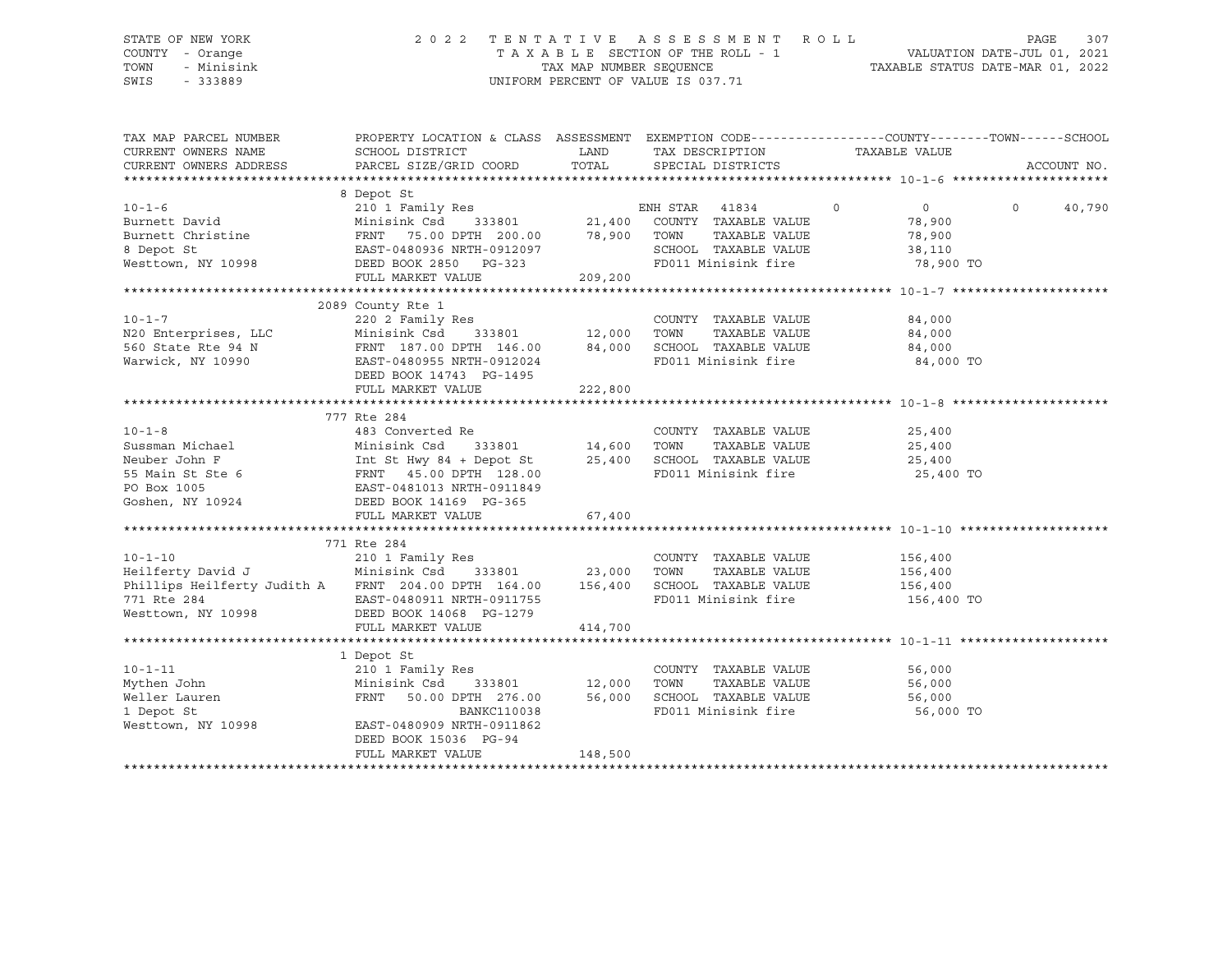### STATE OF NEW YORK 2 0 2 2 T E N T A T I V E A S S E S S M E N T R O L L PAGE 308 COUNTY - Orange T A X A B L E SECTION OF THE ROLL - 1 VALUATION DATE-JUL 01, 2021 TOWN - Minisink TAX MAP NUMBER SEQUENCE TAXABLE STATUS DATE-MAR 01, 2022 SWIS - 333889 CONSERVATION CONTROL OF VALUE IS 037.71

| TAX MAP PARCEL NUMBER<br>CURRENT OWNERS NAME<br>CURRENT OWNERS ADDRESS                                                                                                                                                                                 | PROPERTY LOCATION & CLASS ASSESSMENT EXEMPTION CODE----------------COUNTY-------TOWN------SCHOOL<br>SCHOOL DISTRICT<br>PARCEL SIZE/GRID COORD                                   | LAND<br>TOTAL    | TAX DESCRIPTION<br>SPECIAL DISTRICTS                                                             | TAXABLE VALUE                           | ACCOUNT NO.        |
|--------------------------------------------------------------------------------------------------------------------------------------------------------------------------------------------------------------------------------------------------------|---------------------------------------------------------------------------------------------------------------------------------------------------------------------------------|------------------|--------------------------------------------------------------------------------------------------|-----------------------------------------|--------------------|
| 3 Depot St<br>210 1 Family Res<br>210 1 Family Res<br>23,300 COUNTY TAXABLE VALUE<br>23,300 COUNTY TAXABLE VALUE<br>23,300 COUNTY TAXABLE VALUE<br>23,300 COUNTY TAXABLE VALUE<br>23,300 COUNTY TAXABLE VALUE<br>23,300 COUNTY TAXABLE VALUE<br>       | 3 Depot St                                                                                                                                                                      |                  | TOWN       TAXABLE  VALUE<br>SCHOOL    TAXABLE  VALUE<br>FD011 Minisink fire 90,000 TO           | 90,000<br>90,000<br>73,660              | $0 \t 0 \t 16,340$ |
| $10 - 1 - 13$<br>McGrogan Robert E<br>PO Box 184<br>Westtown, NY 10998                                                                                                                                                                                 | 9 Depot St<br>BANKC080370<br>EAST-0480783 NRTH-0911969<br>DEED BOOK 14030 PG-1286<br>FULL MARKET VALUE                                                                          | 228,100          | FD011 Minisink fire                                                                              | 86,000 TO                               |                    |
| 10-1-14<br>Vanbenschoten Cheryl<br>PO Box 6<br>Westtown, NY 10998<br>Minisink Csd 333801<br>Minisink Csd 333801<br>PO Box 6<br>FRNT 58.00 DPTH 274.00<br>DEED BOX 107,200<br>TOWN TAXABLE VALUE<br>SCHOOL TAXABLE VALUE<br>SCHOOL TAXABLE VALUE<br>DEE | 11 Depot St<br>FULL MARKET VALUE                                                                                                                                                | 284,300          | $\overline{0}$<br>TAXABLE VALUE<br>SCHOOL TAXABLE VALUE 90,860<br>FD011 Minisink fire 107,200 TO | $\overline{0}$<br>107,200<br>107,200    | 16,340<br>$\Omega$ |
| $10 - 1 - 15$<br>Vanbenschoten Cheryl<br>PO Box 6<br>Westtown, NY 10998                                                                                                                                                                                | Depot St<br>311 Res vac land<br>333801 2,000<br>Minisink Csd<br>S S Depot St<br>FRNT 74.00 DPTH 198.00<br>EAST-0480693 NRTH-0912075<br>DEED BOOK 4247 PG-1<br>FULL MARKET VALUE | 2,000<br>5,300   | COUNTY TAXABLE VALUE<br>TOWN<br>TAXABLE VALUE<br>SCHOOL TAXABLE VALUE<br>FD011 Minisink fire     | 2,000<br>2,000<br>2,000<br>2,000 TO     |                    |
|                                                                                                                                                                                                                                                        |                                                                                                                                                                                 |                  |                                                                                                  |                                         |                    |
| $10 - 1 - 16$<br>COUNTY OF ORANGE Minisink Csd 333801 13,700<br>255 Main St<br>Goshen, NY 10924                                                                                                                                                        | 19 Depot St<br>449 Other Storag<br>W S Depot St<br>FRNT 155.00 DPTH 55.00<br>BANK0090130<br>EAST-0480674 NRTH-0912178<br>DEED BOOK 14454 PG-234<br>FULL MARKET VALUE            | 37,000<br>98,100 | COUNTY TAXABLE VALUE<br>TOWN<br>TAXABLE VALUE<br>SCHOOL TAXABLE VALUE<br>FD011 Minisink fire     | 37,000<br>37,000<br>37,000<br>37,000 TO |                    |
|                                                                                                                                                                                                                                                        |                                                                                                                                                                                 |                  |                                                                                                  |                                         |                    |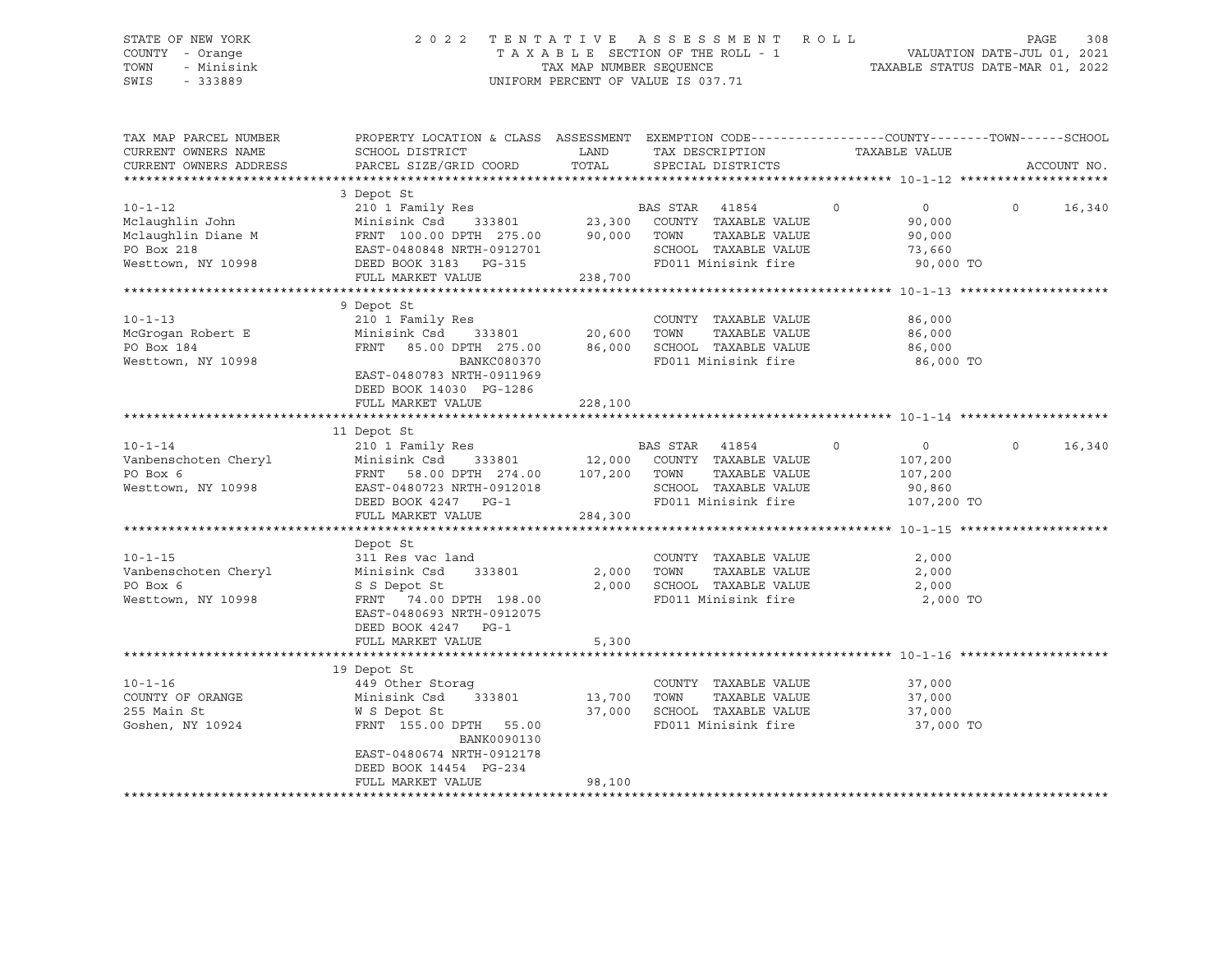### STATE OF NEW YORK 2 0 2 2 T E N T A T I V E A S S E S S M E N T R O L L PAGE 309 COUNTY - Orange T A X A B L E SECTION OF THE ROLL - 1 VALUATION DATE-JUL 01, 2021 TOWN - Minisink TAX MAP NUMBER SEQUENCE TAXABLE STATUS DATE-MAR 01, 2022 SWIS - 333889 CONSERVATION CONTROL OF VALUE IS 037.71

| TAX MAP PARCEL NUMBER<br>CURRENT OWNERS NAME<br>CURRENT OWNERS ADDRESS                                                                                                                                                           | PROPERTY LOCATION & CLASS ASSESSMENT EXEMPTION CODE----------------COUNTY-------TOWN-----SCHOOL<br>SCHOOL DISTRICT<br>PARCEL SIZE/GRID COORD | LAND<br>TOTAL | TAX DESCRIPTION TAXABLE VALUE<br>SPECIAL DISTRICTS            |                    | ACCOUNT NO.        |
|----------------------------------------------------------------------------------------------------------------------------------------------------------------------------------------------------------------------------------|----------------------------------------------------------------------------------------------------------------------------------------------|---------------|---------------------------------------------------------------|--------------------|--------------------|
|                                                                                                                                                                                                                                  |                                                                                                                                              |               |                                                               |                    |                    |
|                                                                                                                                                                                                                                  |                                                                                                                                              |               |                                                               |                    |                    |
| $10 - 1 - 17$                                                                                                                                                                                                                    | 8 Scott Aldrich Ln<br>210 1 Family Res                                                                                                       |               | COUNTY TAXABLE VALUE                                          | 114,800            |                    |
| Lynch Craig A                                                                                                                                                                                                                    | Minisink Csd 333801 30,800 TOWN                                                                                                              |               | TAXABLE VALUE                                                 | 114,800            |                    |
| <b>ACRES</b><br>Alvira Glendaliz                                                                                                                                                                                                 | 1.40                                                                                                                                         | 114,800       | SCHOOL TAXABLE VALUE                                          | 114,800            |                    |
| PO Box 313                                                                                                                                                                                                                       | EAST-0480528 NRTH-091195<br>DEED BOOK 14564 PG-603<br>EAST-0480528 NRTH-0911950                                                              |               | FD011 Minisink fire                                           | 114,800 TO         |                    |
| PO Box 313<br>Westtown, NY 10998                                                                                                                                                                                                 | FULL MARKET VALUE                                                                                                                            | 304,400       |                                                               |                    |                    |
|                                                                                                                                                                                                                                  |                                                                                                                                              |               |                                                               |                    |                    |
|                                                                                                                                                                                                                                  | 18 Scott Aldrich Ln                                                                                                                          |               |                                                               |                    |                    |
| $10 - 1 - 18$                                                                                                                                                                                                                    |                                                                                                                                              |               | COUNTY TAXABLE VALUE                                          | 81,100             |                    |
| Walker Tyrone S                                                                                                                                                                                                                  |                                                                                                                                              |               | TAXABLE VALUE                                                 | 81,100             |                    |
|                                                                                                                                                                                                                                  |                                                                                                                                              | 81,100        | SCHOOL TAXABLE VALUE                                          | 81,100             |                    |
|                                                                                                                                                                                                                                  |                                                                                                                                              |               | FD011 Minisink fire                                           | 81,100 TO          |                    |
|                                                                                                                                                                                                                                  | DEED BOOK 14928 PG-818                                                                                                                       |               |                                                               |                    |                    |
|                                                                                                                                                                                                                                  | FULL MARKET VALUE                                                                                                                            | 215,100       |                                                               |                    |                    |
|                                                                                                                                                                                                                                  |                                                                                                                                              |               |                                                               |                    |                    |
| $10 - 1 - 19$                                                                                                                                                                                                                    |                                                                                                                                              |               | COUNTY TAXABLE VALUE                                          |                    |                    |
| Goth Melanie M                                                                                                                                                                                                                   |                                                                                                                                              |               | TAXABLE VALUE                                                 | 111,500            |                    |
| PO Box 22                                                                                                                                                                                                                        |                                                                                                                                              |               | 1.00 BANKC080496   111,500   SCHOOL TAXABLE   VALUE   111,500 | 111,500            |                    |
| Westtown, NY 10998                                                                                                                                                                                                               |                                                                                                                                              |               | FD011 Minisink fire                                           | 111,500 TO         |                    |
|                                                                                                                                                                                                                                  | DEED BOOK 5879 PG-284                                                                                                                        |               |                                                               |                    |                    |
|                                                                                                                                                                                                                                  |                                                                                                                                              | 295,700       |                                                               |                    |                    |
|                                                                                                                                                                                                                                  | FULL MARKET VALUE                                                                                                                            |               |                                                               |                    |                    |
|                                                                                                                                                                                                                                  | 761 Rte 284                                                                                                                                  |               |                                                               |                    |                    |
| $10 - 1 - 20$                                                                                                                                                                                                                    | 210 1 Family Res                                                                                                                             |               | BAS STAR 41854<br>$\sim$ 0                                    | $\overline{0}$     | $\Omega$<br>16,340 |
| Gerbracht Family Irrevocable G Minisink Csd 333801 12,000 COUNTY TAXABLE VALUE                                                                                                                                                   |                                                                                                                                              |               |                                                               | 86,300             |                    |
|                                                                                                                                                                                                                                  |                                                                                                                                              |               |                                                               | 86,300             |                    |
| Gerbracht William R W S St Hwy 84 86,300 TOWN TAXABLE VALUE<br>PO Box 221 FRNT 109.00 DPTH 115.00 SCHOOL TAXABLE VALUE                                                                                                           |                                                                                                                                              |               |                                                               | 69,960             |                    |
| Westtown, NY 10998 EAST-0480753 NRTH-0911572                                                                                                                                                                                     |                                                                                                                                              |               | FD011 Minisink fire                                           | 86,300 TO          |                    |
|                                                                                                                                                                                                                                  | DEED BOOK 14557 PG-1295                                                                                                                      |               |                                                               |                    |                    |
|                                                                                                                                                                                                                                  | FULL MARKET VALUE                                                                                                                            | 228,900       |                                                               |                    |                    |
|                                                                                                                                                                                                                                  |                                                                                                                                              |               |                                                               |                    |                    |
| 757 Rte 284<br>210-1-21 210 1 Family Res<br>Weber Irrevocable Trust Willia Minisink Csd 333801 34,000 BAS STAR 41854<br>Neber Irrevocable Trust Willia Minisink Csd 333801 34,000 BAS STAR 41854<br>106,000 COUNTY TAXABLE VALUE |                                                                                                                                              |               |                                                               |                    |                    |
|                                                                                                                                                                                                                                  |                                                                                                                                              |               |                                                               | $\circ$<br>1,341   | 1,341<br>$\Omega$  |
|                                                                                                                                                                                                                                  |                                                                                                                                              |               |                                                               | $\circ$<br>$\circ$ | 16,340<br>$\Omega$ |
|                                                                                                                                                                                                                                  |                                                                                                                                              |               |                                                               | 104,659            |                    |
| PO Box 111                                                                                                                                                                                                                       | EAST-0480586 NRTH-0911452                                                                                                                    |               | TOWN<br>TAXABLE VALUE                                         | 104,659            |                    |
| Westtown, NY 10998 DEED BOOK 14552 PG-348                                                                                                                                                                                        |                                                                                                                                              |               | SCHOOL TAXABLE VALUE                                          | 89,660             |                    |
|                                                                                                                                                                                                                                  | FULL MARKET VALUE                                                                                                                            |               | 281,100 FD011 Minisink fire                                   | 104,659 TO         |                    |
|                                                                                                                                                                                                                                  |                                                                                                                                              |               | 1,341 EX                                                      |                    |                    |
|                                                                                                                                                                                                                                  |                                                                                                                                              |               |                                                               |                    |                    |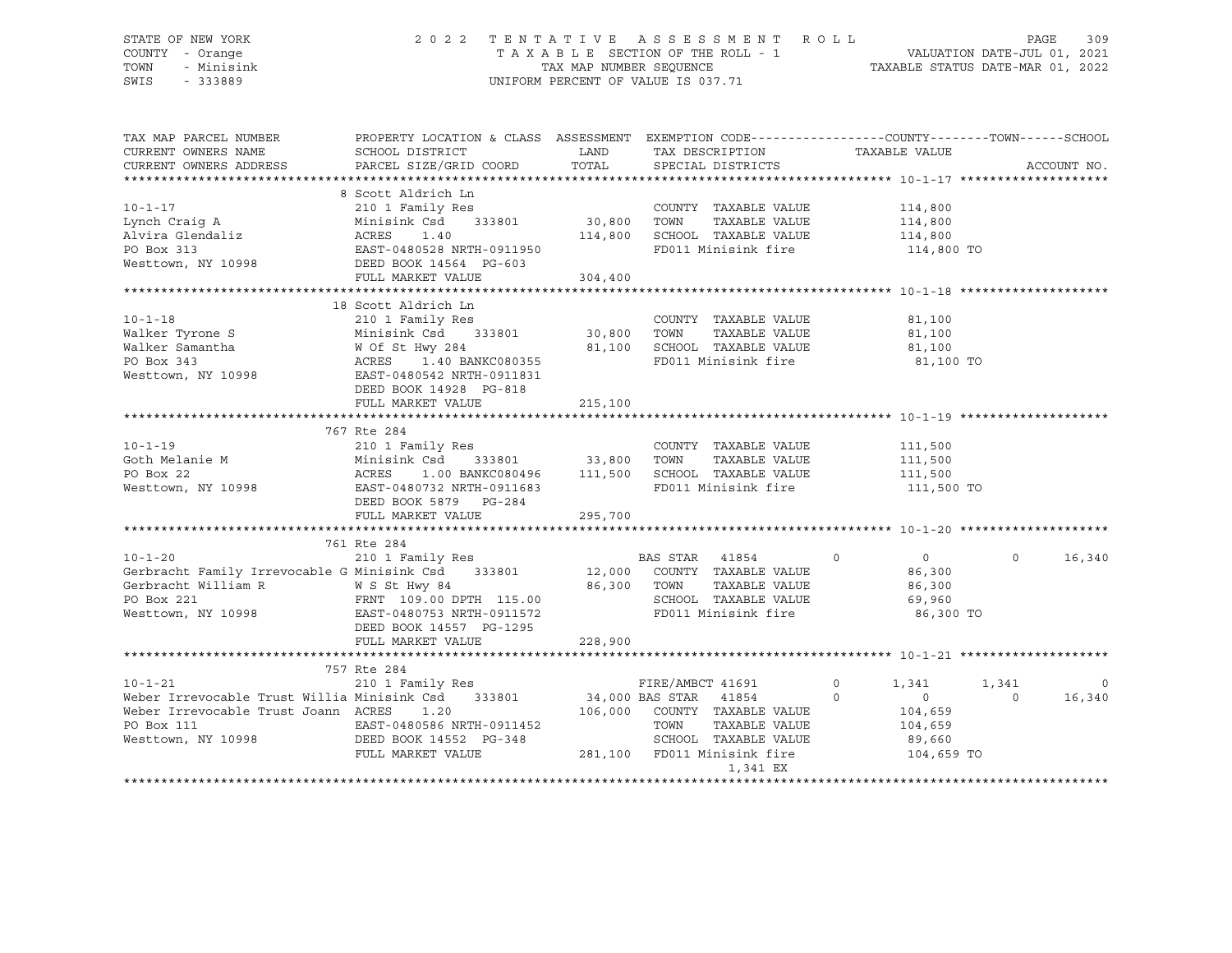| STATE OF NEW YORK<br>COUNTY - Orange<br>- Minisink<br>TOWN<br>SWIS<br>$-333889$   | 2022 TENTATIVE ASSESSMENT ROLL<br>TAXABLE SECTION OF THE ROLL - 1<br>TAX MAP NUMBER SEQUENCE<br>UNIFORM PERCENT OF VALUE IS 037.71                                              | VALUATION DATE-JUL 01, 2021<br>TAXABLE STATUS DATE-MAR 01, 2022 | PAGE<br>310                                                                                                                     |                                                                         |                    |
|-----------------------------------------------------------------------------------|---------------------------------------------------------------------------------------------------------------------------------------------------------------------------------|-----------------------------------------------------------------|---------------------------------------------------------------------------------------------------------------------------------|-------------------------------------------------------------------------|--------------------|
| TAX MAP PARCEL NUMBER<br>CURRENT OWNERS NAME<br>CURRENT OWNERS ADDRESS            | PROPERTY LOCATION & CLASS ASSESSMENT EXEMPTION CODE---------------COUNTY-------TOWN-----SCHOOL<br>SCHOOL DISTRICT<br>PARCEL SIZE/GRID COORD                                     | LAND<br>TOTAL                                                   | TAX DESCRIPTION<br>SPECIAL DISTRICTS                                                                                            | TAXABLE VALUE                                                           | ACCOUNT NO.        |
|                                                                                   |                                                                                                                                                                                 |                                                                 |                                                                                                                                 |                                                                         |                    |
|                                                                                   | 751 Rte 284                                                                                                                                                                     |                                                                 |                                                                                                                                 |                                                                         |                    |
| $10 - 1 - 22$<br>ONeil Karen K<br>751 Rte 284<br>Westtown, NY 10998               | 210 1 Family Res<br>Minisink Csd 333801<br>W S St Hwy 84<br>FRNT 98.00 DPTH 302.00<br>BANKC190289<br>EAST-0480497 NRTH-0911381<br>DEED BOOK 14309 PG-1190                       | 102,800 TOWN                                                    | BAS STAR 41854<br>28,000 COUNTY TAXABLE VALUE<br>TAXABLE VALUE<br>SCHOOL TAXABLE VALUE<br>FD011 Minisink fire                   | $\circ$<br>$\overline{0}$<br>102,800<br>102,800<br>86,460<br>102,800 TO | $\circ$<br>16,340  |
|                                                                                   | FULL MARKET VALUE                                                                                                                                                               | 272,600                                                         |                                                                                                                                 |                                                                         |                    |
|                                                                                   |                                                                                                                                                                                 |                                                                 |                                                                                                                                 |                                                                         |                    |
| $10 - 1 - 23$<br>Hynes Brian<br>Hynes Denise<br>747 Rte 284<br>Westtown, NY 10998 | 747 Rte 284<br>210 1 Family Res<br>Minisink Csd 333801<br>Minisink Csd 333801<br>W S St Hwy 84<br>FRNT 100.00 DPTH 302.00<br>EAST-0480444 NRTH-0911294<br>DEED BOOK 4054 PG-181 | 18,400 TOWN                                                     | COUNTY TAXABLE VALUE<br>TAXABLE VALUE<br>106,500 SCHOOL TAXABLE VALUE<br>FD011 Minisink fire                                    | 106,500<br>106,500<br>106,500<br>106,500 TO                             |                    |
|                                                                                   | FULL MARKET VALUE                                                                                                                                                               | 282,400                                                         |                                                                                                                                 |                                                                         |                    |
|                                                                                   |                                                                                                                                                                                 |                                                                 |                                                                                                                                 |                                                                         |                    |
| $10 - 2 - 3$<br>Gilner Peter<br>803 Rte 284<br>Westtown, NY 10998                 | 803 Rte 284<br>210 1 Family Res<br>Minisink Csd 333801<br>W S St Hwy 84<br>FRNT 51.00 DPTH 132.00<br>EAST-0481476 NRTH-0912324<br>DEED BOOK 12801 PG-623                        |                                                                 | BAS STAR<br>41854<br>12,000 COUNTY TAXABLE VALUE<br>75,000 TOWN<br>TAXABLE VALUE<br>SCHOOL TAXABLE VALUE<br>FD011 Minisink fire | $\overline{0}$<br>$\circ$<br>75,000<br>75,000<br>58,660<br>75,000 TO    | $\Omega$<br>16,340 |
|                                                                                   | FULL MARKET VALUE                                                                                                                                                               | 198,900                                                         |                                                                                                                                 |                                                                         |                    |
| $10 - 2 - 4$<br>Alavez Omar<br>Alavez Amanda<br>801 Rte 284<br>Westtown, NY 10998 | 801 Rte 284<br>210 1 Family Res<br>Minisink Csd 333801<br>WINLESTING CS<br>W S St Hwy 84<br>FRNT 72.00 DPTH 132.00<br>EAST-0481439 NRTH-0912279<br>EAST-0481439 NRTH-0912279    | 12,000 TOWN                                                     | COUNTY TAXABLE VALUE<br>TAXABLE VALUE<br>76,600 SCHOOL TAXABLE VALUE<br>FD011 Minisink fire                                     | 76,600<br>76,600<br>76,600<br>76,600 TO                                 |                    |
|                                                                                   | DEED BOOK 15117 PG-1440<br>FULL MARKET VALUE                                                                                                                                    | 203,100                                                         |                                                                                                                                 |                                                                         |                    |
|                                                                                   |                                                                                                                                                                                 |                                                                 |                                                                                                                                 |                                                                         |                    |
| $10 - 2 - 5$<br>Cutler Rosemarie<br>799 Rte 284<br>Westtown, NY 10998             | 799 Rte 284<br>210 1 Family Res<br>Minisink Csd 333801<br>ACRES<br>1.00<br>EAST-0481344 NRTH-0912308<br>DEED BOOK 2253<br>PG-00202<br>FULL MARKET VALUE                         | 69,300<br>183,800                                               | ENH STAR 41834<br>30,400 COUNTY TAXABLE VALUE<br>TOWN<br>TAXABLE VALUE<br>SCHOOL TAXABLE VALUE<br>FD011 Minisink fire           | $\overline{0}$<br>0<br>69,300<br>69,300<br>28,510<br>69,300 TO          | $\circ$<br>40,790  |
|                                                                                   |                                                                                                                                                                                 |                                                                 |                                                                                                                                 |                                                                         |                    |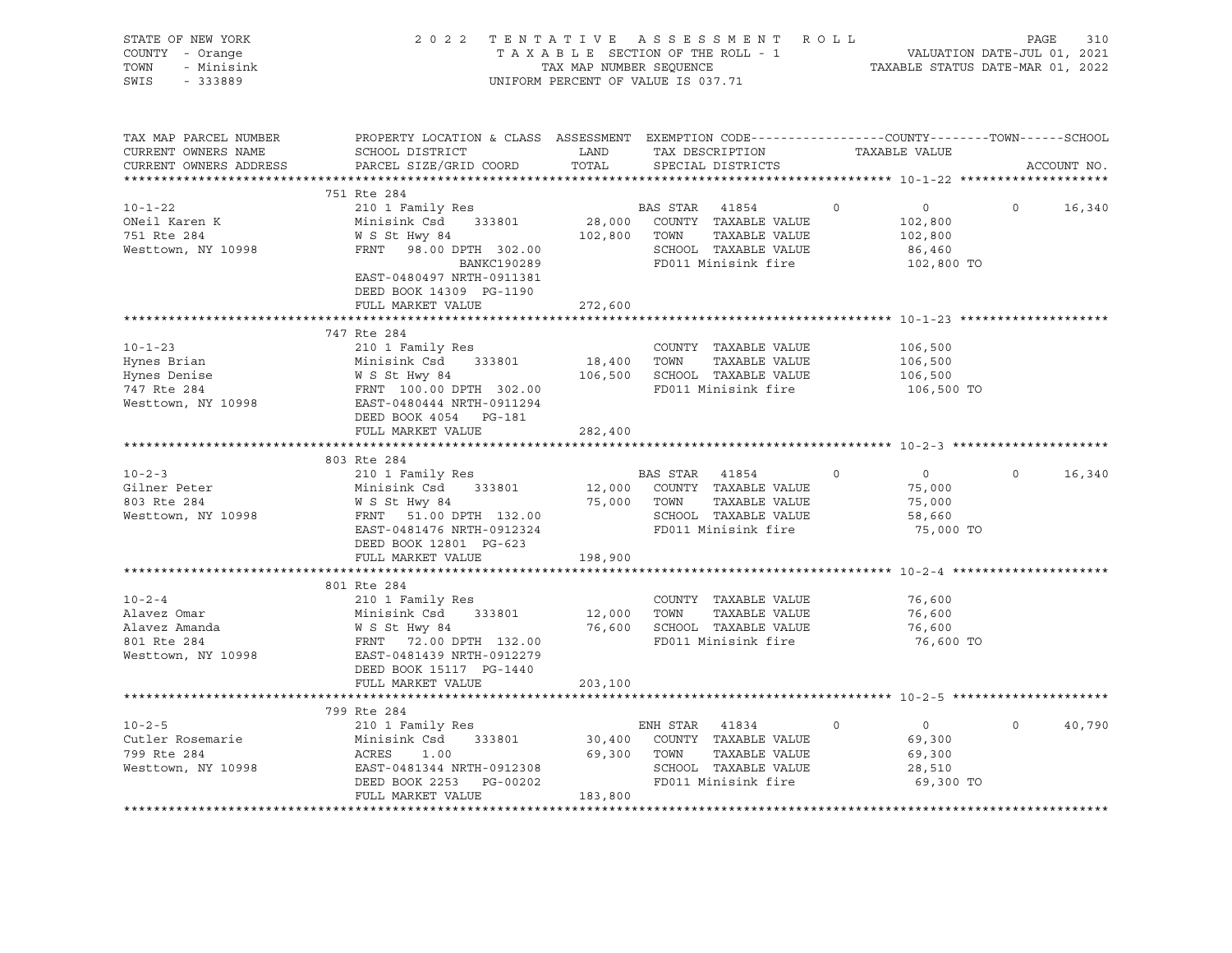### STATE OF NEW YORK 2 0 2 2 T E N T A T I V E A S S E S S M E N T R O L L PAGE 311 COUNTY - Orange T A X A B L E SECTION OF THE ROLL - 1 VALUATION DATE-JUL 01, 2021 TOWN - Minisink TAX MAP NUMBER SEQUENCE TAXABLE STATUS DATE-MAR 01, 2022 SWIS - 333889 CONSERVATION CONTROL OF VALUE IS 037.71

| TAX MAP PARCEL NUMBER<br>CURRENT OWNERS NAME                                                                                                                                                                                                                                                                                                                                                                                         | PROPERTY LOCATION & CLASS ASSESSMENT EXEMPTION CODE----------------COUNTY-------TOWN------SCHOOL |         |      |                                                          |            |             |
|--------------------------------------------------------------------------------------------------------------------------------------------------------------------------------------------------------------------------------------------------------------------------------------------------------------------------------------------------------------------------------------------------------------------------------------|--------------------------------------------------------------------------------------------------|---------|------|----------------------------------------------------------|------------|-------------|
|                                                                                                                                                                                                                                                                                                                                                                                                                                      |                                                                                                  |         |      | TAX DESCRIPTION TAXABLE VALUE                            |            |             |
| CURRENT OWNERS ADDRESS                                                                                                                                                                                                                                                                                                                                                                                                               |                                                                                                  |         |      | SPECIAL DISTRICTS                                        |            | ACCOUNT NO. |
|                                                                                                                                                                                                                                                                                                                                                                                                                                      |                                                                                                  |         |      |                                                          |            |             |
| 10-2-6<br>Ernst Stephen Minisink Csd 333801 12,000<br>Ernst Kristina FRNT 53.00 DPTH 132.00 55,800<br>PO Box 249<br>Westtown, NY 10998 DEED BOOK 13962 PG-1201<br>FULL MARKET VALUE 148,000<br>FULL MARKET VALUE 148,000                                                                                                                                                                                                             | 797 Rte 284                                                                                      |         |      |                                                          |            |             |
|                                                                                                                                                                                                                                                                                                                                                                                                                                      |                                                                                                  |         |      | COUNTY TAXABLE VALUE                                     | 55,800     |             |
|                                                                                                                                                                                                                                                                                                                                                                                                                                      |                                                                                                  |         | TOWN | TOWN TAXABLE VALUE 55,800<br>SCHOOL TAXABLE VALUE 55,800 |            |             |
|                                                                                                                                                                                                                                                                                                                                                                                                                                      |                                                                                                  |         |      |                                                          |            |             |
|                                                                                                                                                                                                                                                                                                                                                                                                                                      |                                                                                                  |         |      | FD011 Minisink fire 55,800 TO                            |            |             |
|                                                                                                                                                                                                                                                                                                                                                                                                                                      |                                                                                                  |         |      |                                                          |            |             |
|                                                                                                                                                                                                                                                                                                                                                                                                                                      |                                                                                                  |         |      |                                                          |            |             |
|                                                                                                                                                                                                                                                                                                                                                                                                                                      |                                                                                                  |         |      |                                                          |            |             |
|                                                                                                                                                                                                                                                                                                                                                                                                                                      | 795 Rte 284                                                                                      |         |      |                                                          |            |             |
|                                                                                                                                                                                                                                                                                                                                                                                                                                      |                                                                                                  |         |      |                                                          |            |             |
|                                                                                                                                                                                                                                                                                                                                                                                                                                      |                                                                                                  |         |      |                                                          |            |             |
|                                                                                                                                                                                                                                                                                                                                                                                                                                      |                                                                                                  |         |      |                                                          |            |             |
| 10-2-7<br>K&S Westtown Fare LLC Minisink Csd 333801<br>PO Box 249<br>Westtown, NY 10998<br>Westtown, NY 10998<br>Mesttown, NY 10998<br>PEED BOOK 13804<br>PG-1321<br>PG-1321<br>PG-1321<br>PG-1321                                                                                                                                                                                                                                   |                                                                                                  |         |      |                                                          | 107,000 TO |             |
|                                                                                                                                                                                                                                                                                                                                                                                                                                      |                                                                                                  |         |      |                                                          |            |             |
|                                                                                                                                                                                                                                                                                                                                                                                                                                      | FULL MARKET VALUE                                                                                | 283,700 |      |                                                          |            |             |
|                                                                                                                                                                                                                                                                                                                                                                                                                                      |                                                                                                  |         |      |                                                          |            |             |
|                                                                                                                                                                                                                                                                                                                                                                                                                                      | 791 Rte 284                                                                                      |         |      |                                                          |            |             |
| $10 - 2 - 8$                                                                                                                                                                                                                                                                                                                                                                                                                         | 220 2 Family Res                                                                                 |         |      | COUNTY TAXABLE VALUE                                     | 66,500     |             |
|                                                                                                                                                                                                                                                                                                                                                                                                                                      | Minisink Csd 333801 13,200                                                                       |         |      |                                                          |            |             |
| Burnett David M                                                                                                                                                                                                                                                                                                                                                                                                                      |                                                                                                  |         |      | TOWN TAXABLE VALUE 66,500                                |            |             |
| Burnett Theodore M<br>8 Depot St<br>8 Depot St<br>Westtown, NY 10998<br>RAST-0481177 NRTH-0912203<br>DEED BOOK 13817 PG-802                                                                                                                                                                                                                                                                                                          |                                                                                                  |         |      |                                                          |            |             |
|                                                                                                                                                                                                                                                                                                                                                                                                                                      |                                                                                                  |         |      |                                                          |            |             |
|                                                                                                                                                                                                                                                                                                                                                                                                                                      |                                                                                                  |         |      |                                                          |            |             |
|                                                                                                                                                                                                                                                                                                                                                                                                                                      |                                                                                                  |         |      |                                                          |            |             |
|                                                                                                                                                                                                                                                                                                                                                                                                                                      | FULL MARKET VALUE                                                                                | 176,300 |      |                                                          |            |             |
|                                                                                                                                                                                                                                                                                                                                                                                                                                      |                                                                                                  |         |      |                                                          |            |             |
|                                                                                                                                                                                                                                                                                                                                                                                                                                      | 783 Rte 284                                                                                      |         |      |                                                          |            |             |
| $10 - 2 - 9$                                                                                                                                                                                                                                                                                                                                                                                                                         | 220 2 Family Res                                                                                 |         |      |                                                          |            |             |
|                                                                                                                                                                                                                                                                                                                                                                                                                                      |                                                                                                  |         |      |                                                          |            |             |
|                                                                                                                                                                                                                                                                                                                                                                                                                                      |                                                                                                  |         |      |                                                          |            |             |
| 220 2 Family Res<br>E COUNTY TAXABLE VALUE 134,700<br>25 Otsego St MS St Hwy 84<br>26,900 TOWN TAXABLE VALUE 134,700<br>25 Otsego St MS St Hwy 84<br>26,900 TOWN TAXABLE VALUE 134,700<br>26,900 TOWN TAXABLE VALUE 134,700<br>26,900 TOWN T                                                                                                                                                                                         |                                                                                                  |         |      |                                                          | 134,700 TO |             |
|                                                                                                                                                                                                                                                                                                                                                                                                                                      | EAST-0481129 NRTH-0912005                                                                        |         |      |                                                          |            |             |
|                                                                                                                                                                                                                                                                                                                                                                                                                                      | DEED BOOK 14605 PG-490                                                                           |         |      |                                                          |            |             |
|                                                                                                                                                                                                                                                                                                                                                                                                                                      | FULL MARKET VALUE                                                                                | 357,200 |      |                                                          |            |             |
|                                                                                                                                                                                                                                                                                                                                                                                                                                      |                                                                                                  |         |      |                                                          |            |             |
|                                                                                                                                                                                                                                                                                                                                                                                                                                      | Rte 284                                                                                          |         |      |                                                          |            |             |
|                                                                                                                                                                                                                                                                                                                                                                                                                                      |                                                                                                  |         |      |                                                          |            |             |
|                                                                                                                                                                                                                                                                                                                                                                                                                                      |                                                                                                  |         |      |                                                          |            |             |
|                                                                                                                                                                                                                                                                                                                                                                                                                                      |                                                                                                  |         |      |                                                          |            |             |
| $\begin{array}{lllllllllllllllllll} \text{10-3-1.22} & & & & & & & 312\text{ Vac w/imprv} & & & & & & \text{COUNTY} & \text{TAXABLE VALUE} & & & & 18,700 \\ \text{Brown George H} & & & & & \text{Minisink Csd} & & 333801 & & 14,900 & \text{TOWN} & \text{TAXABLE VALUE} & & & 18,700 \\ \text{Brown Virginia M} & & & & & \text{Es Co Hwy 1 Map 9360} & & & 18,700 & \text{SCHOOL TAXABLE VALUE} & & & 18,700 \\ \text{PO Box 1$ |                                                                                                  |         |      |                                                          | 18,700 TO  |             |
| PO Box 186<br>Westtown, NY 10998                                                                                                                                                                                                                                                                                                                                                                                                     | EAST-0481884 NRTH-0912276                                                                        |         |      |                                                          |            |             |
|                                                                                                                                                                                                                                                                                                                                                                                                                                      | DEED BOOK 5608 PG-21                                                                             |         |      |                                                          |            |             |
|                                                                                                                                                                                                                                                                                                                                                                                                                                      | FULL MARKET VALUE                                                                                | 49,600  |      |                                                          |            |             |
|                                                                                                                                                                                                                                                                                                                                                                                                                                      |                                                                                                  |         |      |                                                          |            |             |
|                                                                                                                                                                                                                                                                                                                                                                                                                                      |                                                                                                  |         |      |                                                          |            |             |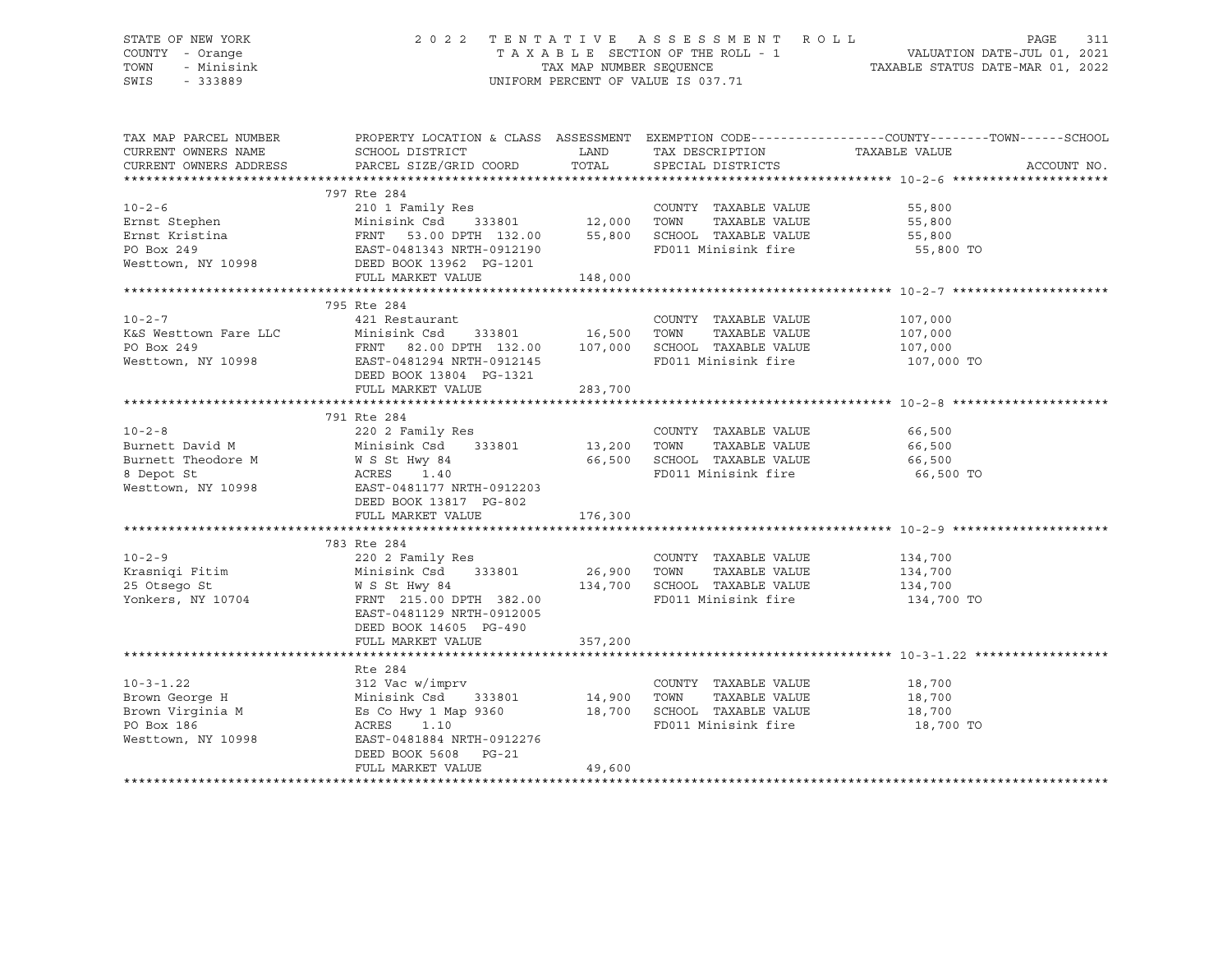### STATE OF NEW YORK 2 0 2 2 T E N T A T I V E A S S E S S M E N T R O L L PAGE 312 COUNTY - Orange T A X A B L E SECTION OF THE ROLL - 1 VALUATION DATE-JUL 01, 2021 TOWN - Minisink TAX MAP NUMBER SEQUENCE TAXABLE STATUS DATE-MAR 01, 2022 SWIS - 333889 CONSERVATION CONTROL OF VALUE IS 037.71

| TAX MAP PARCEL NUMBER<br>CURRENT OWNERS NAME<br>CURRENT OWNERS ADDRESS | PROPERTY LOCATION & CLASS ASSESSMENT EXEMPTION CODE---------------COUNTY-------TOWN------SCHOOL<br>${\tt SCHOOD\ \ } {\tt DISTRICT} \begin{picture}(180,10) \put(0,0){\vector(180,0){100}} \put(10,0){\vector(180,0){100}} \put(10,0){\vector(180,0){100}} \put(10,0){\vector(180,0){100}} \put(10,0){\vector(180,0){100}} \put(10,0){\vector(180,0){100}} \put(10,0){\vector(180,0){100}} \put(10,0){\vector(180,0){100}} \put(10,0){\vector(180,0){100}} \put(10$<br>PARCEL SIZE/GRID COORD TOTAL SPECIAL DISTRICTS |         |               | ACCOUNT NO.                                                  |
|------------------------------------------------------------------------|-----------------------------------------------------------------------------------------------------------------------------------------------------------------------------------------------------------------------------------------------------------------------------------------------------------------------------------------------------------------------------------------------------------------------------------------------------------------------------------------------------------------------|---------|---------------|--------------------------------------------------------------|
|                                                                        | 814 Rte 284<br>$\begin{array}{lllllllllllllll} \text{10-3-2.1} & \text{814 Re } 284 & \text{ENH STAR} & 41834 & 0 & 0 & 40,790 \\ \text{Brown George H} & \text{Minisink Csd} & 333801 & 13,200 & \text{COUNTY TAXABLE VALUE} & 104,300 & 0 & 40,790 \\ \text{Brown Virginia M} & \text{FRNT} & 73.00 DPTH & 184.00 & 104,300 & \text{TOWN} & \text{TAXABLE VALUE} & 104,300 \\ \text{PO Box 186} & \text{EAST-048$                                                                                                   |         |               |                                                              |
|                                                                        | 10-3-2.2<br>10-3-2.2<br>Maiorino Kristine M<br>Minisink Csd 333801<br>PO Box 225<br>Westtown, NY 10998<br>Westtown, NY 10998<br>E S St Hwy 84<br>Westtown, NY 10998<br>E S ST Hwy 84<br>Minisink Csd 333801<br>2,000<br>FRNT 33.00 DPTH 177.00<br>E S ST<br>DEED BOOK 14661 PG-1397                                                                                                                                                                                                                                   |         | 12,000 TO     |                                                              |
|                                                                        | 810 Rte 284<br>10-3-3<br>Maiorino Frank 210 1 Family Res<br>Maiorino Kristine M ESSt Hwy 84<br>PO Box 176 FRNT 45.00 DPTH 172.60<br>Mesttown, NY 10998 FRNT 45.00 DPTH 172.60<br>Mesttown, NY 10998 EANK L<br>PO 11 Minisink fire 77,300 TOWN CHOOL TAXAB<br>EAST-0481689 NRTH-0912243<br>DEED BOOK 11653 PG-1106<br>FULL MARKET VALUE                                                                                                                                                                                | 205,000 | $0$<br>77.300 | $0 \qquad \qquad$<br>16,340                                  |
|                                                                        | 808 Rte 284                                                                                                                                                                                                                                                                                                                                                                                                                                                                                                           |         |               |                                                              |
|                                                                        | 804 Rte 284<br>$\begin{tabular}{lllllllllllllllllllllll} \hline & 10-3-5 && 804 \; \mathrm{K}e & 284 && 210 & 15\, \mathrm{Amily} \; \mathrm{Res} && \mathrm{VETWAR} \; \mathrm{CTS} \; 41120 && 0 && 9,225 && 2\, \mathrm{Griffin} \; \mathrm{Theodore} \; \mathrm{L} && \mathrm{Minisink} \; \mathrm{Csd} && 333801 && 16,400 \; \mathrm{ENH} \; \mathrm{STAR} && 41834 && 0 && 0\, \mathrm{Griffin} \; \mathrm{Judith} \; \mathrm{M} &&$                                                                           |         |               | 2,682<br>5,364<br>40,790<br>$\overline{0}$<br>5,000<br>5,000 |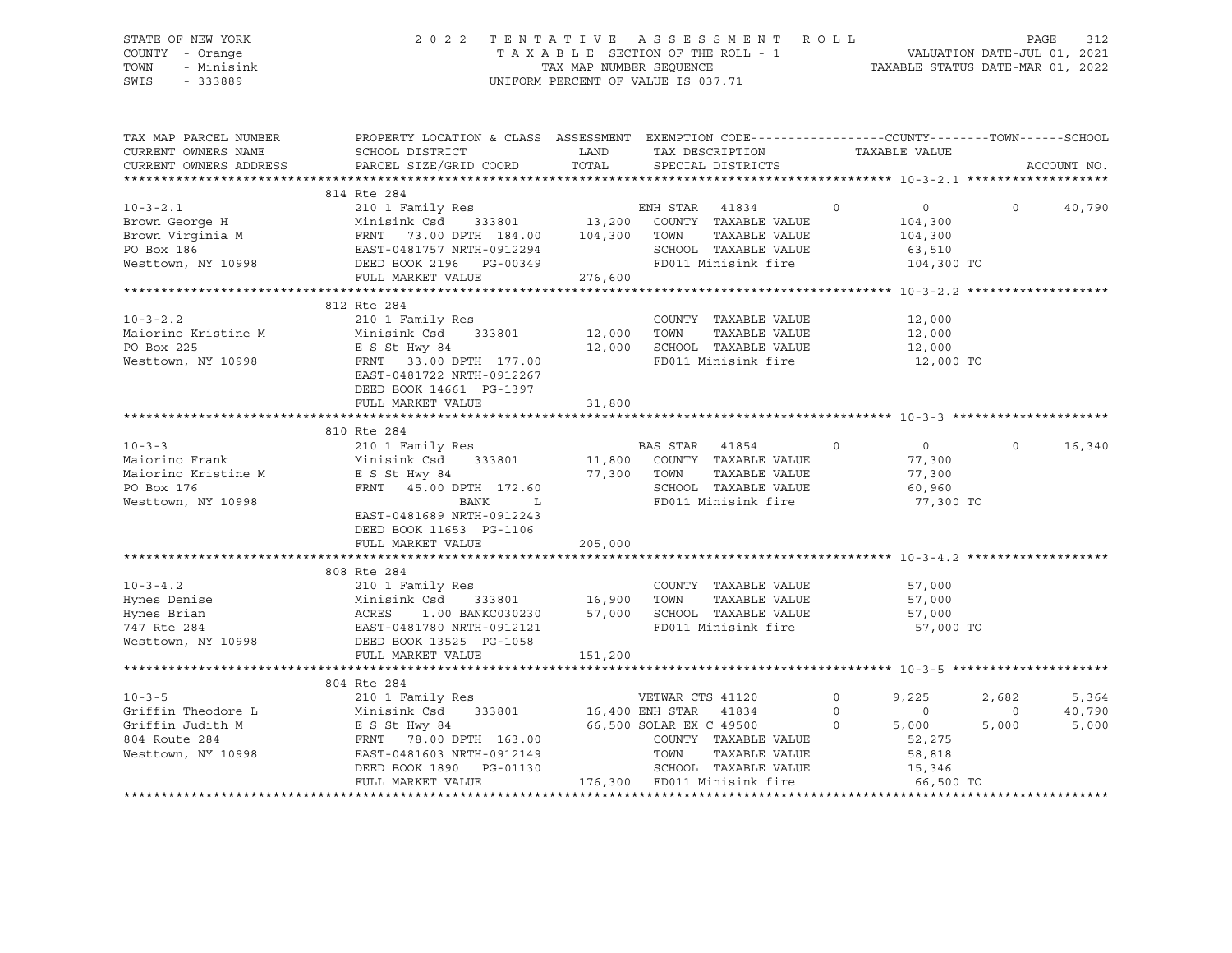| STATE OF NEW YORK                                                                                                                                                                                                                                      |                                                                                                                                                                                                          |         |                                |                |                |        |
|--------------------------------------------------------------------------------------------------------------------------------------------------------------------------------------------------------------------------------------------------------|----------------------------------------------------------------------------------------------------------------------------------------------------------------------------------------------------------|---------|--------------------------------|----------------|----------------|--------|
| COUNTY - Orange                                                                                                                                                                                                                                        | 2022 TENTATIVE ASSESSMENT ROLL PAGE 313<br>TAXABLE SECTION OF THE ROLL - 1 VALUATION DATE-JUL 01, 2021<br>TAX MAP NUMBER SEQUENCE TAXABLE STATUS DATE-MAR 01, 2022<br>UNIFORM PERCENT OF VALUE IS 037.71 |         |                                |                |                |        |
| TOWN<br>- Minisink                                                                                                                                                                                                                                     |                                                                                                                                                                                                          |         |                                |                |                |        |
| SWIS - 333889                                                                                                                                                                                                                                          |                                                                                                                                                                                                          |         |                                |                |                |        |
|                                                                                                                                                                                                                                                        |                                                                                                                                                                                                          |         |                                |                |                |        |
|                                                                                                                                                                                                                                                        |                                                                                                                                                                                                          |         |                                |                |                |        |
|                                                                                                                                                                                                                                                        |                                                                                                                                                                                                          |         |                                |                |                |        |
|                                                                                                                                                                                                                                                        |                                                                                                                                                                                                          |         |                                |                |                |        |
|                                                                                                                                                                                                                                                        | ${\tt SCHOOD\ \ } {\tt DISTRICT} \begin{picture}(120,110) {\tt SCHOOL\ \ } {\tt DISTRICT} \end{picture}$                                                                                                 |         |                                |                |                |        |
| CURRENT OWNERS ADDRESS PARCEL SIZE/GRID COORD                                                                                                                                                                                                          |                                                                                                                                                                                                          | TOTAL   | SPECIAL DISTRICTS              |                | ACCOUNT NO.    |        |
|                                                                                                                                                                                                                                                        |                                                                                                                                                                                                          |         |                                |                |                |        |
|                                                                                                                                                                                                                                                        | 802 Rte 284                                                                                                                                                                                              |         |                                |                |                |        |
| 10-3-6<br>Marines Revocable Trust Consta Minisink Csd<br>210 1 Family Res<br>210 1 Family Res<br>210 1 Family Res<br>210 1 Family Res<br>210 333801<br>212,000 TOWN TAXABLE VALUE<br>284<br>284 FRNT 54.00 DPTH 163.00<br>22.000 FOWN TAXABLE VALU     |                                                                                                                                                                                                          |         |                                | 63,100         |                |        |
|                                                                                                                                                                                                                                                        |                                                                                                                                                                                                          |         |                                | 63,100         |                |        |
|                                                                                                                                                                                                                                                        |                                                                                                                                                                                                          |         |                                | 63,100         |                |        |
|                                                                                                                                                                                                                                                        |                                                                                                                                                                                                          |         |                                | 63,100 TO      |                |        |
|                                                                                                                                                                                                                                                        | EAST-0481547 NRTH-0912108                                                                                                                                                                                |         |                                |                |                |        |
|                                                                                                                                                                                                                                                        |                                                                                                                                                                                                          |         |                                |                |                |        |
|                                                                                                                                                                                                                                                        | DEED BOOK 15166 PG-1120                                                                                                                                                                                  |         |                                |                |                |        |
|                                                                                                                                                                                                                                                        | FULL MARKET VALUE                                                                                                                                                                                        | 167,300 |                                |                |                |        |
|                                                                                                                                                                                                                                                        |                                                                                                                                                                                                          |         |                                |                |                |        |
|                                                                                                                                                                                                                                                        | 798 Rte 284                                                                                                                                                                                              |         |                                |                |                |        |
|                                                                                                                                                                                                                                                        |                                                                                                                                                                                                          |         |                                |                | $\overline{0}$ | 16,340 |
|                                                                                                                                                                                                                                                        |                                                                                                                                                                                                          |         |                                |                |                |        |
|                                                                                                                                                                                                                                                        |                                                                                                                                                                                                          |         |                                |                |                |        |
|                                                                                                                                                                                                                                                        |                                                                                                                                                                                                          |         |                                |                |                |        |
|                                                                                                                                                                                                                                                        |                                                                                                                                                                                                          |         |                                |                |                |        |
|                                                                                                                                                                                                                                                        |                                                                                                                                                                                                          |         |                                |                |                |        |
| 10-3-8.1<br>210 1 Family Res<br>210 1 Family Res<br>210 1 Family Res<br>210 1 Family Res<br>210 1 Family Res<br>210 1 Family Res<br>210 1 Family Res<br>210 1 Family Res<br>23,800 TOWN TAXABLE VALUE<br>23,800 TOWN TAXABLE VALUE<br>2015,500<br>2333 |                                                                                                                                                                                                          |         |                                |                |                |        |
|                                                                                                                                                                                                                                                        |                                                                                                                                                                                                          |         |                                |                |                |        |
|                                                                                                                                                                                                                                                        |                                                                                                                                                                                                          |         |                                |                |                |        |
|                                                                                                                                                                                                                                                        |                                                                                                                                                                                                          |         |                                |                |                |        |
|                                                                                                                                                                                                                                                        |                                                                                                                                                                                                          |         |                                |                |                |        |
|                                                                                                                                                                                                                                                        |                                                                                                                                                                                                          |         | FD011 Minisink fire 105,500 TO |                |                |        |
|                                                                                                                                                                                                                                                        |                                                                                                                                                                                                          |         |                                |                |                |        |
|                                                                                                                                                                                                                                                        |                                                                                                                                                                                                          |         |                                |                |                |        |
|                                                                                                                                                                                                                                                        |                                                                                                                                                                                                          |         |                                |                |                |        |
|                                                                                                                                                                                                                                                        | 790 Rte 284                                                                                                                                                                                              |         |                                |                |                |        |
| $10 - 3 - 9$                                                                                                                                                                                                                                           |                                                                                                                                                                                                          |         |                                | $\overline{0}$ | $\overline{0}$ | 16,340 |
| Kuen Pamela A                                                                                                                                                                                                                                          |                                                                                                                                                                                                          |         |                                | 62,600         |                |        |
| 790 Rte 284                                                                                                                                                                                                                                            |                                                                                                                                                                                                          |         |                                | 62,600         |                |        |
| Westtown, NY 10998                                                                                                                                                                                                                                     | FRNT 74.00 DPTH 132.00 62,600 TOWN TAXABLE VALUE<br>BANKC170030 SCHOOL TAXABLE VALUE<br>EAST-0481321 NRTH-0911891 FD011 Minisink fire                                                                    |         |                                |                |                |        |
|                                                                                                                                                                                                                                                        |                                                                                                                                                                                                          |         |                                | 46,260         |                |        |
|                                                                                                                                                                                                                                                        |                                                                                                                                                                                                          |         |                                | 62,600 TO      |                |        |
|                                                                                                                                                                                                                                                        | DEED BOOK 11596 PG-433                                                                                                                                                                                   |         |                                |                |                |        |
|                                                                                                                                                                                                                                                        | FULL MARKET VALUE                                                                                                                                                                                        | 166,000 |                                |                |                |        |
|                                                                                                                                                                                                                                                        |                                                                                                                                                                                                          |         |                                |                |                |        |
|                                                                                                                                                                                                                                                        | 788 Rte 284                                                                                                                                                                                              |         |                                |                |                |        |
|                                                                                                                                                                                                                                                        |                                                                                                                                                                                                          |         |                                |                |                |        |
|                                                                                                                                                                                                                                                        |                                                                                                                                                                                                          |         |                                |                |                |        |
|                                                                                                                                                                                                                                                        |                                                                                                                                                                                                          |         |                                |                |                |        |
| 10-3-10<br>Hawkins Margaret C Minisink Csd 333801<br>Hawkins Margaret C Minisink Csd 333801<br>Harries Ave Apt 324<br>FRNT 72.00 DPTH 132.00<br>FLOTIda, NY 10921<br>EAST 0.22<br>EAST 0.22<br>EAST 0.22<br>EAST 0.22<br>FD011 Minisink fire<br>FD01   |                                                                                                                                                                                                          |         |                                | 66,200 TO      |                |        |
|                                                                                                                                                                                                                                                        |                                                                                                                                                                                                          |         |                                |                |                |        |
|                                                                                                                                                                                                                                                        | DEED BOOK 13124 PG-9                                                                                                                                                                                     |         |                                |                |                |        |
|                                                                                                                                                                                                                                                        | FULL MARKET VALUE                                                                                                                                                                                        | 175,600 |                                |                |                |        |
|                                                                                                                                                                                                                                                        |                                                                                                                                                                                                          |         |                                |                |                |        |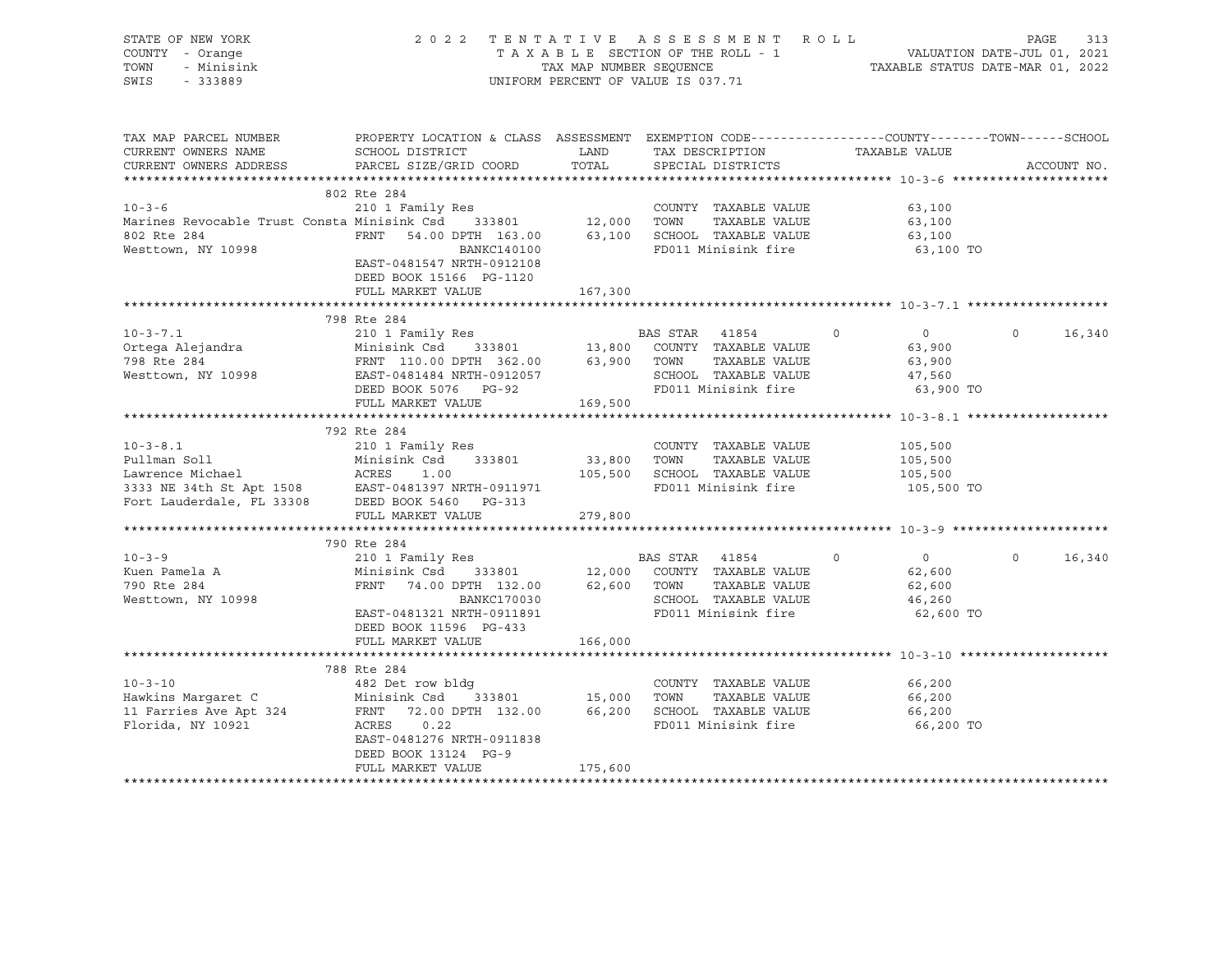| PROPERTY LOCATION & CLASS ASSESSMENT EXEMPTION CODE----------------COUNTY-------TOWN------SCHOOL<br>TAX MAP PARCEL NUMBER<br>CURRENT OWNERS NAME<br>CURRENT OWNERS ADDRESS<br>ACCOUNT NO.<br>210 1 Family Res<br>Minisink Csd 333801 12,000 TOWN TAXABLE VALUE<br>FRNT 31.00 DPTH 132.00 61,900 SCHOOL TAXABLE VALUE<br>ACRES 0.14 FD011 Minisiph fire<br>$10 - 3 - 11$<br>61,900<br>Demberg Steven<br>61,900<br>177 Waterloo Rd<br>61,900<br>Westtown, NY 10998<br>61,900 TO<br>EAST-0481241 NRTH-0911794<br>DEED BOOK 4497 PG-19<br>FULL MARKET VALUE<br>164,100<br>780 Rte 284<br>483 Converted Re<br>$10 - 3 - 12$<br>COUNTY TAXABLE VALUE 110,200<br>The country that the country of the country of the country of the country of the country of the country of the country of the country of the country of the country of the country of the country of the country of the countr<br>110,200<br>110, 200<br>110,200 TO<br>ACRES 0.27<br>EAST-0481181 NRTH-0911753<br>DEED BOOK 14107 PG-303<br>FULL MARKET VALUE<br>292,200<br>754 Rte 284<br>$10 - 4 - 1.2$<br>484 1 use sm bld<br>COUNTY TAXABLE VALUE<br>30,700<br>Minisink Csd 333801 8,800 TOWN TAXABLE VALUE<br>Hockenbery & Car Sub Map 30,700 SCHOOL TAXABLE VALUE<br>GNC Westtown, LLC<br>PO Box 87<br>30,700<br>30,700<br>06<br>FD011 Minisink fire<br>Woodbourne, NY 12788<br>30,700 TO<br>FRNT 86.00 DPTH 108.00<br>EAST-0480754 NRTH-0911280<br>DEED BOOK 13119 PG-481<br>FULL MARKET VALUE<br>81,400<br>10-4-2.2<br>2000 Cars Enterprises LLC<br>2000 Cars Enterprises LLC<br>2000 Cars Enterprises LLC<br>2000 COUNTY TAXABLE VALUE<br>2000 AVENCION TAXABLE VALUE<br>2000 AVENCION TAXABLE VALUE<br>2000 AVENCION TAXABLE VALUE<br>2000 AVENCION TAX<br>30,200<br>30,200<br>30,200<br>30,200 TO<br>DEED BOOK 12377 PG-1177<br>FULL MARKET VALUE<br>80,100<br>760 Rte 284<br>10-4-3<br>10-4-3<br>Mohan Carl<br>Minisink Csd 333801<br>27,800 TOWN TAXABLE VALUE<br>Minisink Csd 333801<br>203.00 53,600 SCHOOL TAXABLE VALUE<br>Westtown, NY 10998<br>Minisink Extra 0911403<br>EAST-0480872 NRTH-0911403<br>FRNT 69.00 DFTH 20<br>COUNTY TAXABLE VALUE<br>53,600<br>53,600<br>53,600<br>FD011 Minisink fire<br>53,600 TO<br>DEED BOOK 14635 PG-338<br>FULL MARKET VALUE<br>142,100 | STATE OF NEW YORK<br>COUNTY - Orange<br>TOWN - Minisink<br>SWIS - 333889 |  | UNIFORM PERCENT OF VALUE IS 037.71 | 2022 TENTATIVE ASSESSMENT ROLL PAGE 314<br>TAXABLE SECTION OF THE ROLL - 1 VALUATION DATE-JUL 01, 2021<br>TAX MAP NUMBER SEQUENCE TAXABLE STATUS DATE-MAR 01, 2022 |
|-----------------------------------------------------------------------------------------------------------------------------------------------------------------------------------------------------------------------------------------------------------------------------------------------------------------------------------------------------------------------------------------------------------------------------------------------------------------------------------------------------------------------------------------------------------------------------------------------------------------------------------------------------------------------------------------------------------------------------------------------------------------------------------------------------------------------------------------------------------------------------------------------------------------------------------------------------------------------------------------------------------------------------------------------------------------------------------------------------------------------------------------------------------------------------------------------------------------------------------------------------------------------------------------------------------------------------------------------------------------------------------------------------------------------------------------------------------------------------------------------------------------------------------------------------------------------------------------------------------------------------------------------------------------------------------------------------------------------------------------------------------------------------------------------------------------------------------------------------------------------------------------------------------------------------------------------------------------------------------------------------------------------------------------------------------------------------------------------------------------------------------------------------------------------------------------------------------------------------------------------------------|--------------------------------------------------------------------------|--|------------------------------------|--------------------------------------------------------------------------------------------------------------------------------------------------------------------|
|                                                                                                                                                                                                                                                                                                                                                                                                                                                                                                                                                                                                                                                                                                                                                                                                                                                                                                                                                                                                                                                                                                                                                                                                                                                                                                                                                                                                                                                                                                                                                                                                                                                                                                                                                                                                                                                                                                                                                                                                                                                                                                                                                                                                                                                           |                                                                          |  |                                    |                                                                                                                                                                    |
|                                                                                                                                                                                                                                                                                                                                                                                                                                                                                                                                                                                                                                                                                                                                                                                                                                                                                                                                                                                                                                                                                                                                                                                                                                                                                                                                                                                                                                                                                                                                                                                                                                                                                                                                                                                                                                                                                                                                                                                                                                                                                                                                                                                                                                                           |                                                                          |  |                                    |                                                                                                                                                                    |
|                                                                                                                                                                                                                                                                                                                                                                                                                                                                                                                                                                                                                                                                                                                                                                                                                                                                                                                                                                                                                                                                                                                                                                                                                                                                                                                                                                                                                                                                                                                                                                                                                                                                                                                                                                                                                                                                                                                                                                                                                                                                                                                                                                                                                                                           |                                                                          |  |                                    |                                                                                                                                                                    |
|                                                                                                                                                                                                                                                                                                                                                                                                                                                                                                                                                                                                                                                                                                                                                                                                                                                                                                                                                                                                                                                                                                                                                                                                                                                                                                                                                                                                                                                                                                                                                                                                                                                                                                                                                                                                                                                                                                                                                                                                                                                                                                                                                                                                                                                           |                                                                          |  |                                    |                                                                                                                                                                    |
|                                                                                                                                                                                                                                                                                                                                                                                                                                                                                                                                                                                                                                                                                                                                                                                                                                                                                                                                                                                                                                                                                                                                                                                                                                                                                                                                                                                                                                                                                                                                                                                                                                                                                                                                                                                                                                                                                                                                                                                                                                                                                                                                                                                                                                                           |                                                                          |  |                                    |                                                                                                                                                                    |
|                                                                                                                                                                                                                                                                                                                                                                                                                                                                                                                                                                                                                                                                                                                                                                                                                                                                                                                                                                                                                                                                                                                                                                                                                                                                                                                                                                                                                                                                                                                                                                                                                                                                                                                                                                                                                                                                                                                                                                                                                                                                                                                                                                                                                                                           |                                                                          |  |                                    |                                                                                                                                                                    |
|                                                                                                                                                                                                                                                                                                                                                                                                                                                                                                                                                                                                                                                                                                                                                                                                                                                                                                                                                                                                                                                                                                                                                                                                                                                                                                                                                                                                                                                                                                                                                                                                                                                                                                                                                                                                                                                                                                                                                                                                                                                                                                                                                                                                                                                           |                                                                          |  |                                    |                                                                                                                                                                    |
|                                                                                                                                                                                                                                                                                                                                                                                                                                                                                                                                                                                                                                                                                                                                                                                                                                                                                                                                                                                                                                                                                                                                                                                                                                                                                                                                                                                                                                                                                                                                                                                                                                                                                                                                                                                                                                                                                                                                                                                                                                                                                                                                                                                                                                                           |                                                                          |  |                                    |                                                                                                                                                                    |
|                                                                                                                                                                                                                                                                                                                                                                                                                                                                                                                                                                                                                                                                                                                                                                                                                                                                                                                                                                                                                                                                                                                                                                                                                                                                                                                                                                                                                                                                                                                                                                                                                                                                                                                                                                                                                                                                                                                                                                                                                                                                                                                                                                                                                                                           |                                                                          |  |                                    |                                                                                                                                                                    |
|                                                                                                                                                                                                                                                                                                                                                                                                                                                                                                                                                                                                                                                                                                                                                                                                                                                                                                                                                                                                                                                                                                                                                                                                                                                                                                                                                                                                                                                                                                                                                                                                                                                                                                                                                                                                                                                                                                                                                                                                                                                                                                                                                                                                                                                           |                                                                          |  |                                    |                                                                                                                                                                    |
|                                                                                                                                                                                                                                                                                                                                                                                                                                                                                                                                                                                                                                                                                                                                                                                                                                                                                                                                                                                                                                                                                                                                                                                                                                                                                                                                                                                                                                                                                                                                                                                                                                                                                                                                                                                                                                                                                                                                                                                                                                                                                                                                                                                                                                                           |                                                                          |  |                                    |                                                                                                                                                                    |
|                                                                                                                                                                                                                                                                                                                                                                                                                                                                                                                                                                                                                                                                                                                                                                                                                                                                                                                                                                                                                                                                                                                                                                                                                                                                                                                                                                                                                                                                                                                                                                                                                                                                                                                                                                                                                                                                                                                                                                                                                                                                                                                                                                                                                                                           |                                                                          |  |                                    |                                                                                                                                                                    |
|                                                                                                                                                                                                                                                                                                                                                                                                                                                                                                                                                                                                                                                                                                                                                                                                                                                                                                                                                                                                                                                                                                                                                                                                                                                                                                                                                                                                                                                                                                                                                                                                                                                                                                                                                                                                                                                                                                                                                                                                                                                                                                                                                                                                                                                           |                                                                          |  |                                    |                                                                                                                                                                    |
|                                                                                                                                                                                                                                                                                                                                                                                                                                                                                                                                                                                                                                                                                                                                                                                                                                                                                                                                                                                                                                                                                                                                                                                                                                                                                                                                                                                                                                                                                                                                                                                                                                                                                                                                                                                                                                                                                                                                                                                                                                                                                                                                                                                                                                                           |                                                                          |  |                                    |                                                                                                                                                                    |
|                                                                                                                                                                                                                                                                                                                                                                                                                                                                                                                                                                                                                                                                                                                                                                                                                                                                                                                                                                                                                                                                                                                                                                                                                                                                                                                                                                                                                                                                                                                                                                                                                                                                                                                                                                                                                                                                                                                                                                                                                                                                                                                                                                                                                                                           |                                                                          |  |                                    |                                                                                                                                                                    |
|                                                                                                                                                                                                                                                                                                                                                                                                                                                                                                                                                                                                                                                                                                                                                                                                                                                                                                                                                                                                                                                                                                                                                                                                                                                                                                                                                                                                                                                                                                                                                                                                                                                                                                                                                                                                                                                                                                                                                                                                                                                                                                                                                                                                                                                           |                                                                          |  |                                    |                                                                                                                                                                    |
|                                                                                                                                                                                                                                                                                                                                                                                                                                                                                                                                                                                                                                                                                                                                                                                                                                                                                                                                                                                                                                                                                                                                                                                                                                                                                                                                                                                                                                                                                                                                                                                                                                                                                                                                                                                                                                                                                                                                                                                                                                                                                                                                                                                                                                                           |                                                                          |  |                                    |                                                                                                                                                                    |
|                                                                                                                                                                                                                                                                                                                                                                                                                                                                                                                                                                                                                                                                                                                                                                                                                                                                                                                                                                                                                                                                                                                                                                                                                                                                                                                                                                                                                                                                                                                                                                                                                                                                                                                                                                                                                                                                                                                                                                                                                                                                                                                                                                                                                                                           |                                                                          |  |                                    |                                                                                                                                                                    |
|                                                                                                                                                                                                                                                                                                                                                                                                                                                                                                                                                                                                                                                                                                                                                                                                                                                                                                                                                                                                                                                                                                                                                                                                                                                                                                                                                                                                                                                                                                                                                                                                                                                                                                                                                                                                                                                                                                                                                                                                                                                                                                                                                                                                                                                           |                                                                          |  |                                    |                                                                                                                                                                    |
|                                                                                                                                                                                                                                                                                                                                                                                                                                                                                                                                                                                                                                                                                                                                                                                                                                                                                                                                                                                                                                                                                                                                                                                                                                                                                                                                                                                                                                                                                                                                                                                                                                                                                                                                                                                                                                                                                                                                                                                                                                                                                                                                                                                                                                                           |                                                                          |  |                                    |                                                                                                                                                                    |
|                                                                                                                                                                                                                                                                                                                                                                                                                                                                                                                                                                                                                                                                                                                                                                                                                                                                                                                                                                                                                                                                                                                                                                                                                                                                                                                                                                                                                                                                                                                                                                                                                                                                                                                                                                                                                                                                                                                                                                                                                                                                                                                                                                                                                                                           |                                                                          |  |                                    |                                                                                                                                                                    |
|                                                                                                                                                                                                                                                                                                                                                                                                                                                                                                                                                                                                                                                                                                                                                                                                                                                                                                                                                                                                                                                                                                                                                                                                                                                                                                                                                                                                                                                                                                                                                                                                                                                                                                                                                                                                                                                                                                                                                                                                                                                                                                                                                                                                                                                           |                                                                          |  |                                    |                                                                                                                                                                    |
|                                                                                                                                                                                                                                                                                                                                                                                                                                                                                                                                                                                                                                                                                                                                                                                                                                                                                                                                                                                                                                                                                                                                                                                                                                                                                                                                                                                                                                                                                                                                                                                                                                                                                                                                                                                                                                                                                                                                                                                                                                                                                                                                                                                                                                                           |                                                                          |  |                                    |                                                                                                                                                                    |
|                                                                                                                                                                                                                                                                                                                                                                                                                                                                                                                                                                                                                                                                                                                                                                                                                                                                                                                                                                                                                                                                                                                                                                                                                                                                                                                                                                                                                                                                                                                                                                                                                                                                                                                                                                                                                                                                                                                                                                                                                                                                                                                                                                                                                                                           |                                                                          |  |                                    |                                                                                                                                                                    |
|                                                                                                                                                                                                                                                                                                                                                                                                                                                                                                                                                                                                                                                                                                                                                                                                                                                                                                                                                                                                                                                                                                                                                                                                                                                                                                                                                                                                                                                                                                                                                                                                                                                                                                                                                                                                                                                                                                                                                                                                                                                                                                                                                                                                                                                           |                                                                          |  |                                    |                                                                                                                                                                    |
|                                                                                                                                                                                                                                                                                                                                                                                                                                                                                                                                                                                                                                                                                                                                                                                                                                                                                                                                                                                                                                                                                                                                                                                                                                                                                                                                                                                                                                                                                                                                                                                                                                                                                                                                                                                                                                                                                                                                                                                                                                                                                                                                                                                                                                                           |                                                                          |  |                                    |                                                                                                                                                                    |
|                                                                                                                                                                                                                                                                                                                                                                                                                                                                                                                                                                                                                                                                                                                                                                                                                                                                                                                                                                                                                                                                                                                                                                                                                                                                                                                                                                                                                                                                                                                                                                                                                                                                                                                                                                                                                                                                                                                                                                                                                                                                                                                                                                                                                                                           |                                                                          |  |                                    |                                                                                                                                                                    |
|                                                                                                                                                                                                                                                                                                                                                                                                                                                                                                                                                                                                                                                                                                                                                                                                                                                                                                                                                                                                                                                                                                                                                                                                                                                                                                                                                                                                                                                                                                                                                                                                                                                                                                                                                                                                                                                                                                                                                                                                                                                                                                                                                                                                                                                           |                                                                          |  |                                    |                                                                                                                                                                    |
|                                                                                                                                                                                                                                                                                                                                                                                                                                                                                                                                                                                                                                                                                                                                                                                                                                                                                                                                                                                                                                                                                                                                                                                                                                                                                                                                                                                                                                                                                                                                                                                                                                                                                                                                                                                                                                                                                                                                                                                                                                                                                                                                                                                                                                                           |                                                                          |  |                                    |                                                                                                                                                                    |
|                                                                                                                                                                                                                                                                                                                                                                                                                                                                                                                                                                                                                                                                                                                                                                                                                                                                                                                                                                                                                                                                                                                                                                                                                                                                                                                                                                                                                                                                                                                                                                                                                                                                                                                                                                                                                                                                                                                                                                                                                                                                                                                                                                                                                                                           |                                                                          |  |                                    |                                                                                                                                                                    |
|                                                                                                                                                                                                                                                                                                                                                                                                                                                                                                                                                                                                                                                                                                                                                                                                                                                                                                                                                                                                                                                                                                                                                                                                                                                                                                                                                                                                                                                                                                                                                                                                                                                                                                                                                                                                                                                                                                                                                                                                                                                                                                                                                                                                                                                           |                                                                          |  |                                    |                                                                                                                                                                    |
|                                                                                                                                                                                                                                                                                                                                                                                                                                                                                                                                                                                                                                                                                                                                                                                                                                                                                                                                                                                                                                                                                                                                                                                                                                                                                                                                                                                                                                                                                                                                                                                                                                                                                                                                                                                                                                                                                                                                                                                                                                                                                                                                                                                                                                                           |                                                                          |  |                                    |                                                                                                                                                                    |
|                                                                                                                                                                                                                                                                                                                                                                                                                                                                                                                                                                                                                                                                                                                                                                                                                                                                                                                                                                                                                                                                                                                                                                                                                                                                                                                                                                                                                                                                                                                                                                                                                                                                                                                                                                                                                                                                                                                                                                                                                                                                                                                                                                                                                                                           |                                                                          |  |                                    |                                                                                                                                                                    |
|                                                                                                                                                                                                                                                                                                                                                                                                                                                                                                                                                                                                                                                                                                                                                                                                                                                                                                                                                                                                                                                                                                                                                                                                                                                                                                                                                                                                                                                                                                                                                                                                                                                                                                                                                                                                                                                                                                                                                                                                                                                                                                                                                                                                                                                           |                                                                          |  |                                    |                                                                                                                                                                    |
|                                                                                                                                                                                                                                                                                                                                                                                                                                                                                                                                                                                                                                                                                                                                                                                                                                                                                                                                                                                                                                                                                                                                                                                                                                                                                                                                                                                                                                                                                                                                                                                                                                                                                                                                                                                                                                                                                                                                                                                                                                                                                                                                                                                                                                                           |                                                                          |  |                                    |                                                                                                                                                                    |
|                                                                                                                                                                                                                                                                                                                                                                                                                                                                                                                                                                                                                                                                                                                                                                                                                                                                                                                                                                                                                                                                                                                                                                                                                                                                                                                                                                                                                                                                                                                                                                                                                                                                                                                                                                                                                                                                                                                                                                                                                                                                                                                                                                                                                                                           |                                                                          |  |                                    |                                                                                                                                                                    |
|                                                                                                                                                                                                                                                                                                                                                                                                                                                                                                                                                                                                                                                                                                                                                                                                                                                                                                                                                                                                                                                                                                                                                                                                                                                                                                                                                                                                                                                                                                                                                                                                                                                                                                                                                                                                                                                                                                                                                                                                                                                                                                                                                                                                                                                           |                                                                          |  |                                    |                                                                                                                                                                    |
|                                                                                                                                                                                                                                                                                                                                                                                                                                                                                                                                                                                                                                                                                                                                                                                                                                                                                                                                                                                                                                                                                                                                                                                                                                                                                                                                                                                                                                                                                                                                                                                                                                                                                                                                                                                                                                                                                                                                                                                                                                                                                                                                                                                                                                                           |                                                                          |  |                                    |                                                                                                                                                                    |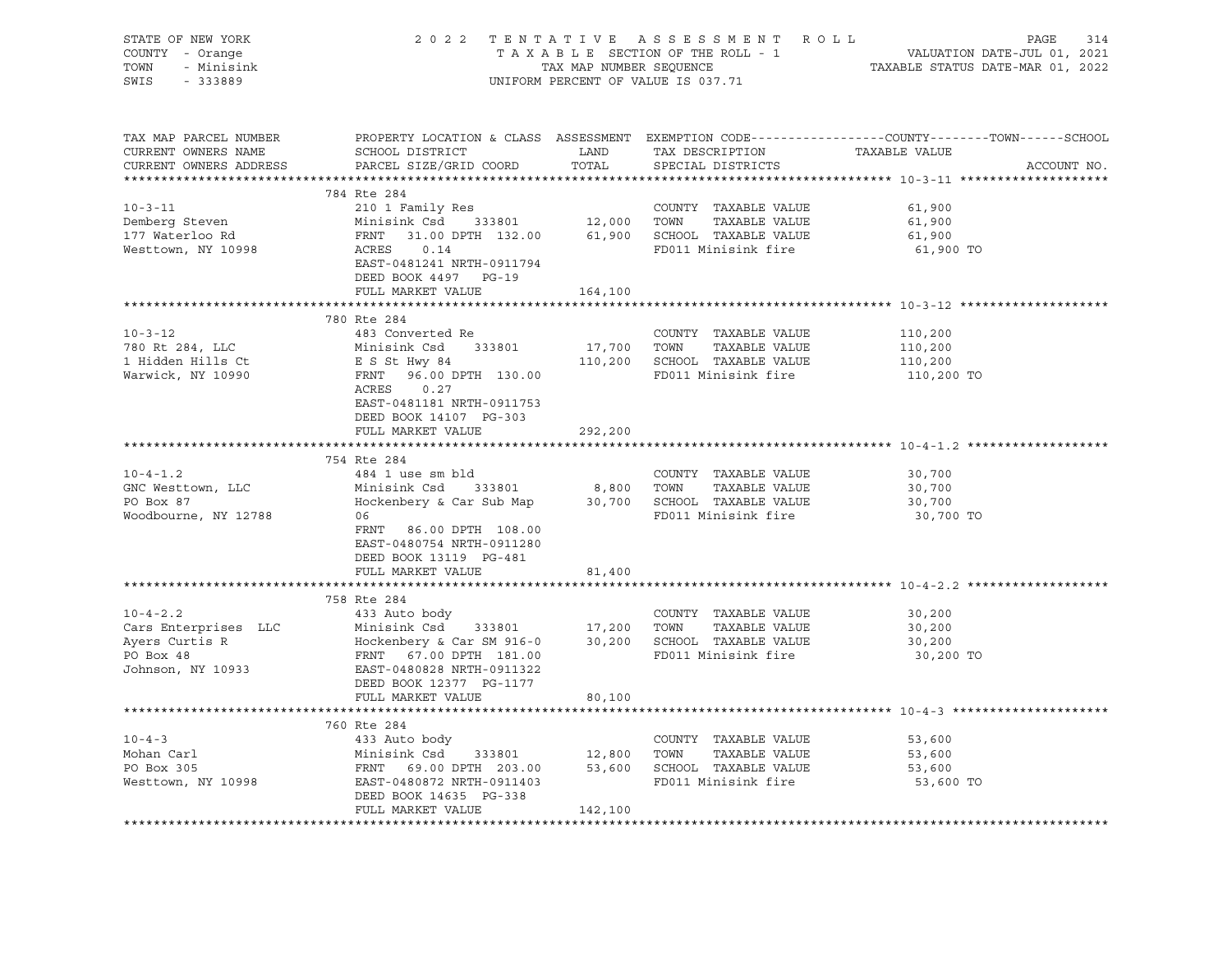| TAX MAP PARCEL NUMBER<br>PROPERTY LOCATION & CLASS ASSESSMENT EXEMPTION CODE---------------COUNTY-------TOWN-----SCHOOL<br>TAX DESCRIPTION<br>TAXABLE VALUE<br>SCHOOL DISTRICT<br>CURRENT OWNERS NAME<br>LAND<br>TOTAL<br>PARCEL SIZE/GRID COORD<br>SPECIAL DISTRICTS<br>ACCOUNT NO.<br>CURRENT OWNERS ADDRESS<br>764 Rte 284<br>210 1 Family Res<br>$10 - 4 - 4$<br>COUNTY TAXABLE VALUE<br>54,400<br>Minisink Csd 333801<br>14,000 TOWN TAXABLE VALUE<br>Potter Anne<br>54,400<br>E S St Hwy 84<br>FRNT   75.00 DPTH  203.00<br>54,400 SCHOOL TAXABLE VALUE<br>PO Box 325<br>54,400<br>FD011 Minisink fire<br>Westtown, NY 10998<br>54,400 TO<br>EAST-0480910 NRTH-0911446<br>DEED BOOK 6023 PG-270<br>FULL MARKET VALUE<br>144,300<br>**************<br>***************************<br>768 Rte 284<br>4,470<br>8,940<br>$\circ$<br>15,645<br>$\begin{tabular}{lllllllllllllllllllll} \textsc{Thomson Christopher D} & \textsc{in, x small y res} & \textsc{VETCOM CTS 41130} \\ \textsc{Thomson Martha M} & \textsc{Minishk Csd} & 333801 & 16,800 BAS STAR & 41854 \\ \textsc{Thomson Martha M} & \textsc{FRNT} & 90.00 DPTH & 203.00 & 80,700 & \textsc{COUNTY} & \textsc{TXABLE VALUE} \\ \textsc{PO Box 12} & \textsc{EAST-0480971 NRTH-0911508} & \textsc{TOM} & \textsc{TNX$<br>$\circ$<br>$\overline{0}$<br>$\overline{0}$<br>16,340<br>65,055<br>76,230<br>TOWN       TAXABLE  VALUE<br>SCHOOL    TAXABLE  VALUE<br>55,420<br>214,000 FD011 Minisink fire<br>80,700 TO<br>770 Rte 284<br>$10 - 4 - 6$<br>210 1 Family Res<br>210 1 Family Res<br>210 1 2,000 SOLAR EX C 49500<br>22.100 2011 2010 2011 2021 2021 2031 2041<br>$\overline{0}$<br>$\overline{0}$<br>16,340<br>$\circ$<br>DePoalo Rick<br>5,000<br>$\circ$<br>5,000<br>5,000<br>E S St Hwy 84<br>FRNT 59.00 DPTH 204.00<br>78,100 COUNTY TAXABLE VALUE<br>Capalbo Angela<br>PO Box 342<br>73,100<br>FRNT 59.00 DPTH 204.00<br>TOWN TAXABLE VALUE<br>73,100<br><b>BANKC130170</b><br>SCHOOL TAXABLE VALUE<br>Westtown, NY 10998<br>56,760<br>FD011 Minisink fire<br>EAST-0481024 NRTH-0911567<br>78,100 TO<br>DEED BOOK 12308 PG-1136<br>FULL MARKET VALUE<br>207,100<br>772 Rte 284<br>$10 - 4 - 7.2$<br>210 1 Family Res<br>BAS STAR 41854<br>$\overline{0}$<br>$\Omega$<br>16,340<br>$\Omega$<br>12,000 COUNTY TAXABLE VALUE<br>64,300<br>Belcher Todd M<br>772 Rte 284<br>Minisink Csd 333801<br>64,300 TOWN TAXABLE VALUE<br>Es St Hwy 84<br>64,300<br>Westtown, NY 10998<br>FRNT 78.00 DPTH 144.00<br>SCHOOL TAXABLE VALUE<br>47,960<br>FD011 Minisink fire<br>BANKC210014<br>64,300 TO<br>EAST-0481060 NRTH-0911640<br>DEED BOOK 12208 PG-5<br>170,500<br>FULL MARKET VALUE<br>2077 County Rte 1<br>280 Res Multiple<br>$10 - 4 - 8$<br>COUNTY TAXABLE VALUE<br>143,600<br>Wang Huan Minisink Csd 333801 12,000 TOWN TAXABLE VALUE<br>c/o Hutchinson Creek Capital Int St Hwy 84 + Co Hwy 1 143,600 SCHOOL TAXABLE VALUE<br>143,600<br>143,600<br>FRNT 65.40 DPTH 167.70<br>FD011 Minisink fire<br>143,600 TO<br>55 Walnut St<br>Norwood, NJ 07648<br>ACRES<br>0.22<br>EAST-0481126 NRTH-0911652<br>DEED BOOK 14382 PG-1167<br>380,800<br>FULL MARKET VALUE | STATE OF NEW YORK<br>COUNTY - Orange<br>TOWN<br>- Minisink<br>SWIS<br>$-333889$ | $\begin{tabular}{lllllllllllllllll} \hline & 2&0&2&2&\text{T} & \text{E} & \text{N} & \text{T} & \text{A} & \text{T} & \text{A} & \text{E} & \text{S} & \text{E} & \text{S} & \text{E} & \text{S} & \text{S} & \text{M} & \text{E} & \text{N} & \text{T} & \text{A} & \text{A} & \text{B} & \text{E} & \text{S} & \text{E} & \text{S} & \text{T} & \text{A} & \text{A} & \text{B} & \text{E} & \text{S} & \text{E} & \text{C$ |  |  |  |
|-------------------------------------------------------------------------------------------------------------------------------------------------------------------------------------------------------------------------------------------------------------------------------------------------------------------------------------------------------------------------------------------------------------------------------------------------------------------------------------------------------------------------------------------------------------------------------------------------------------------------------------------------------------------------------------------------------------------------------------------------------------------------------------------------------------------------------------------------------------------------------------------------------------------------------------------------------------------------------------------------------------------------------------------------------------------------------------------------------------------------------------------------------------------------------------------------------------------------------------------------------------------------------------------------------------------------------------------------------------------------------------------------------------------------------------------------------------------------------------------------------------------------------------------------------------------------------------------------------------------------------------------------------------------------------------------------------------------------------------------------------------------------------------------------------------------------------------------------------------------------------------------------------------------------------------------------------------------------------------------------------------------------------------------------------------------------------------------------------------------------------------------------------------------------------------------------------------------------------------------------------------------------------------------------------------------------------------------------------------------------------------------------------------------------------------------------------------------------------------------------------------------------------------------------------------------------------------------------------------------------------------------------------------------------------------------------------------------------------------------------------------------------------------------------------------------------------------------------------------------------------------------------------------------------------------------------------------------------------------------------------------------------------------------------------------------------------------------------------------------------------------------|---------------------------------------------------------------------------------|-------------------------------------------------------------------------------------------------------------------------------------------------------------------------------------------------------------------------------------------------------------------------------------------------------------------------------------------------------------------------------------------------------------------------------|--|--|--|
|                                                                                                                                                                                                                                                                                                                                                                                                                                                                                                                                                                                                                                                                                                                                                                                                                                                                                                                                                                                                                                                                                                                                                                                                                                                                                                                                                                                                                                                                                                                                                                                                                                                                                                                                                                                                                                                                                                                                                                                                                                                                                                                                                                                                                                                                                                                                                                                                                                                                                                                                                                                                                                                                                                                                                                                                                                                                                                                                                                                                                                                                                                                                           |                                                                                 |                                                                                                                                                                                                                                                                                                                                                                                                                               |  |  |  |
|                                                                                                                                                                                                                                                                                                                                                                                                                                                                                                                                                                                                                                                                                                                                                                                                                                                                                                                                                                                                                                                                                                                                                                                                                                                                                                                                                                                                                                                                                                                                                                                                                                                                                                                                                                                                                                                                                                                                                                                                                                                                                                                                                                                                                                                                                                                                                                                                                                                                                                                                                                                                                                                                                                                                                                                                                                                                                                                                                                                                                                                                                                                                           |                                                                                 |                                                                                                                                                                                                                                                                                                                                                                                                                               |  |  |  |
|                                                                                                                                                                                                                                                                                                                                                                                                                                                                                                                                                                                                                                                                                                                                                                                                                                                                                                                                                                                                                                                                                                                                                                                                                                                                                                                                                                                                                                                                                                                                                                                                                                                                                                                                                                                                                                                                                                                                                                                                                                                                                                                                                                                                                                                                                                                                                                                                                                                                                                                                                                                                                                                                                                                                                                                                                                                                                                                                                                                                                                                                                                                                           |                                                                                 |                                                                                                                                                                                                                                                                                                                                                                                                                               |  |  |  |
|                                                                                                                                                                                                                                                                                                                                                                                                                                                                                                                                                                                                                                                                                                                                                                                                                                                                                                                                                                                                                                                                                                                                                                                                                                                                                                                                                                                                                                                                                                                                                                                                                                                                                                                                                                                                                                                                                                                                                                                                                                                                                                                                                                                                                                                                                                                                                                                                                                                                                                                                                                                                                                                                                                                                                                                                                                                                                                                                                                                                                                                                                                                                           |                                                                                 |                                                                                                                                                                                                                                                                                                                                                                                                                               |  |  |  |
|                                                                                                                                                                                                                                                                                                                                                                                                                                                                                                                                                                                                                                                                                                                                                                                                                                                                                                                                                                                                                                                                                                                                                                                                                                                                                                                                                                                                                                                                                                                                                                                                                                                                                                                                                                                                                                                                                                                                                                                                                                                                                                                                                                                                                                                                                                                                                                                                                                                                                                                                                                                                                                                                                                                                                                                                                                                                                                                                                                                                                                                                                                                                           |                                                                                 |                                                                                                                                                                                                                                                                                                                                                                                                                               |  |  |  |
|                                                                                                                                                                                                                                                                                                                                                                                                                                                                                                                                                                                                                                                                                                                                                                                                                                                                                                                                                                                                                                                                                                                                                                                                                                                                                                                                                                                                                                                                                                                                                                                                                                                                                                                                                                                                                                                                                                                                                                                                                                                                                                                                                                                                                                                                                                                                                                                                                                                                                                                                                                                                                                                                                                                                                                                                                                                                                                                                                                                                                                                                                                                                           |                                                                                 |                                                                                                                                                                                                                                                                                                                                                                                                                               |  |  |  |
|                                                                                                                                                                                                                                                                                                                                                                                                                                                                                                                                                                                                                                                                                                                                                                                                                                                                                                                                                                                                                                                                                                                                                                                                                                                                                                                                                                                                                                                                                                                                                                                                                                                                                                                                                                                                                                                                                                                                                                                                                                                                                                                                                                                                                                                                                                                                                                                                                                                                                                                                                                                                                                                                                                                                                                                                                                                                                                                                                                                                                                                                                                                                           |                                                                                 |                                                                                                                                                                                                                                                                                                                                                                                                                               |  |  |  |
|                                                                                                                                                                                                                                                                                                                                                                                                                                                                                                                                                                                                                                                                                                                                                                                                                                                                                                                                                                                                                                                                                                                                                                                                                                                                                                                                                                                                                                                                                                                                                                                                                                                                                                                                                                                                                                                                                                                                                                                                                                                                                                                                                                                                                                                                                                                                                                                                                                                                                                                                                                                                                                                                                                                                                                                                                                                                                                                                                                                                                                                                                                                                           |                                                                                 |                                                                                                                                                                                                                                                                                                                                                                                                                               |  |  |  |
|                                                                                                                                                                                                                                                                                                                                                                                                                                                                                                                                                                                                                                                                                                                                                                                                                                                                                                                                                                                                                                                                                                                                                                                                                                                                                                                                                                                                                                                                                                                                                                                                                                                                                                                                                                                                                                                                                                                                                                                                                                                                                                                                                                                                                                                                                                                                                                                                                                                                                                                                                                                                                                                                                                                                                                                                                                                                                                                                                                                                                                                                                                                                           |                                                                                 |                                                                                                                                                                                                                                                                                                                                                                                                                               |  |  |  |
|                                                                                                                                                                                                                                                                                                                                                                                                                                                                                                                                                                                                                                                                                                                                                                                                                                                                                                                                                                                                                                                                                                                                                                                                                                                                                                                                                                                                                                                                                                                                                                                                                                                                                                                                                                                                                                                                                                                                                                                                                                                                                                                                                                                                                                                                                                                                                                                                                                                                                                                                                                                                                                                                                                                                                                                                                                                                                                                                                                                                                                                                                                                                           |                                                                                 |                                                                                                                                                                                                                                                                                                                                                                                                                               |  |  |  |
|                                                                                                                                                                                                                                                                                                                                                                                                                                                                                                                                                                                                                                                                                                                                                                                                                                                                                                                                                                                                                                                                                                                                                                                                                                                                                                                                                                                                                                                                                                                                                                                                                                                                                                                                                                                                                                                                                                                                                                                                                                                                                                                                                                                                                                                                                                                                                                                                                                                                                                                                                                                                                                                                                                                                                                                                                                                                                                                                                                                                                                                                                                                                           |                                                                                 |                                                                                                                                                                                                                                                                                                                                                                                                                               |  |  |  |
|                                                                                                                                                                                                                                                                                                                                                                                                                                                                                                                                                                                                                                                                                                                                                                                                                                                                                                                                                                                                                                                                                                                                                                                                                                                                                                                                                                                                                                                                                                                                                                                                                                                                                                                                                                                                                                                                                                                                                                                                                                                                                                                                                                                                                                                                                                                                                                                                                                                                                                                                                                                                                                                                                                                                                                                                                                                                                                                                                                                                                                                                                                                                           |                                                                                 |                                                                                                                                                                                                                                                                                                                                                                                                                               |  |  |  |
|                                                                                                                                                                                                                                                                                                                                                                                                                                                                                                                                                                                                                                                                                                                                                                                                                                                                                                                                                                                                                                                                                                                                                                                                                                                                                                                                                                                                                                                                                                                                                                                                                                                                                                                                                                                                                                                                                                                                                                                                                                                                                                                                                                                                                                                                                                                                                                                                                                                                                                                                                                                                                                                                                                                                                                                                                                                                                                                                                                                                                                                                                                                                           |                                                                                 |                                                                                                                                                                                                                                                                                                                                                                                                                               |  |  |  |
|                                                                                                                                                                                                                                                                                                                                                                                                                                                                                                                                                                                                                                                                                                                                                                                                                                                                                                                                                                                                                                                                                                                                                                                                                                                                                                                                                                                                                                                                                                                                                                                                                                                                                                                                                                                                                                                                                                                                                                                                                                                                                                                                                                                                                                                                                                                                                                                                                                                                                                                                                                                                                                                                                                                                                                                                                                                                                                                                                                                                                                                                                                                                           |                                                                                 |                                                                                                                                                                                                                                                                                                                                                                                                                               |  |  |  |
|                                                                                                                                                                                                                                                                                                                                                                                                                                                                                                                                                                                                                                                                                                                                                                                                                                                                                                                                                                                                                                                                                                                                                                                                                                                                                                                                                                                                                                                                                                                                                                                                                                                                                                                                                                                                                                                                                                                                                                                                                                                                                                                                                                                                                                                                                                                                                                                                                                                                                                                                                                                                                                                                                                                                                                                                                                                                                                                                                                                                                                                                                                                                           |                                                                                 |                                                                                                                                                                                                                                                                                                                                                                                                                               |  |  |  |
|                                                                                                                                                                                                                                                                                                                                                                                                                                                                                                                                                                                                                                                                                                                                                                                                                                                                                                                                                                                                                                                                                                                                                                                                                                                                                                                                                                                                                                                                                                                                                                                                                                                                                                                                                                                                                                                                                                                                                                                                                                                                                                                                                                                                                                                                                                                                                                                                                                                                                                                                                                                                                                                                                                                                                                                                                                                                                                                                                                                                                                                                                                                                           |                                                                                 |                                                                                                                                                                                                                                                                                                                                                                                                                               |  |  |  |
|                                                                                                                                                                                                                                                                                                                                                                                                                                                                                                                                                                                                                                                                                                                                                                                                                                                                                                                                                                                                                                                                                                                                                                                                                                                                                                                                                                                                                                                                                                                                                                                                                                                                                                                                                                                                                                                                                                                                                                                                                                                                                                                                                                                                                                                                                                                                                                                                                                                                                                                                                                                                                                                                                                                                                                                                                                                                                                                                                                                                                                                                                                                                           |                                                                                 |                                                                                                                                                                                                                                                                                                                                                                                                                               |  |  |  |
|                                                                                                                                                                                                                                                                                                                                                                                                                                                                                                                                                                                                                                                                                                                                                                                                                                                                                                                                                                                                                                                                                                                                                                                                                                                                                                                                                                                                                                                                                                                                                                                                                                                                                                                                                                                                                                                                                                                                                                                                                                                                                                                                                                                                                                                                                                                                                                                                                                                                                                                                                                                                                                                                                                                                                                                                                                                                                                                                                                                                                                                                                                                                           |                                                                                 |                                                                                                                                                                                                                                                                                                                                                                                                                               |  |  |  |
|                                                                                                                                                                                                                                                                                                                                                                                                                                                                                                                                                                                                                                                                                                                                                                                                                                                                                                                                                                                                                                                                                                                                                                                                                                                                                                                                                                                                                                                                                                                                                                                                                                                                                                                                                                                                                                                                                                                                                                                                                                                                                                                                                                                                                                                                                                                                                                                                                                                                                                                                                                                                                                                                                                                                                                                                                                                                                                                                                                                                                                                                                                                                           |                                                                                 |                                                                                                                                                                                                                                                                                                                                                                                                                               |  |  |  |
|                                                                                                                                                                                                                                                                                                                                                                                                                                                                                                                                                                                                                                                                                                                                                                                                                                                                                                                                                                                                                                                                                                                                                                                                                                                                                                                                                                                                                                                                                                                                                                                                                                                                                                                                                                                                                                                                                                                                                                                                                                                                                                                                                                                                                                                                                                                                                                                                                                                                                                                                                                                                                                                                                                                                                                                                                                                                                                                                                                                                                                                                                                                                           |                                                                                 |                                                                                                                                                                                                                                                                                                                                                                                                                               |  |  |  |
|                                                                                                                                                                                                                                                                                                                                                                                                                                                                                                                                                                                                                                                                                                                                                                                                                                                                                                                                                                                                                                                                                                                                                                                                                                                                                                                                                                                                                                                                                                                                                                                                                                                                                                                                                                                                                                                                                                                                                                                                                                                                                                                                                                                                                                                                                                                                                                                                                                                                                                                                                                                                                                                                                                                                                                                                                                                                                                                                                                                                                                                                                                                                           |                                                                                 |                                                                                                                                                                                                                                                                                                                                                                                                                               |  |  |  |
|                                                                                                                                                                                                                                                                                                                                                                                                                                                                                                                                                                                                                                                                                                                                                                                                                                                                                                                                                                                                                                                                                                                                                                                                                                                                                                                                                                                                                                                                                                                                                                                                                                                                                                                                                                                                                                                                                                                                                                                                                                                                                                                                                                                                                                                                                                                                                                                                                                                                                                                                                                                                                                                                                                                                                                                                                                                                                                                                                                                                                                                                                                                                           |                                                                                 |                                                                                                                                                                                                                                                                                                                                                                                                                               |  |  |  |
|                                                                                                                                                                                                                                                                                                                                                                                                                                                                                                                                                                                                                                                                                                                                                                                                                                                                                                                                                                                                                                                                                                                                                                                                                                                                                                                                                                                                                                                                                                                                                                                                                                                                                                                                                                                                                                                                                                                                                                                                                                                                                                                                                                                                                                                                                                                                                                                                                                                                                                                                                                                                                                                                                                                                                                                                                                                                                                                                                                                                                                                                                                                                           |                                                                                 |                                                                                                                                                                                                                                                                                                                                                                                                                               |  |  |  |
|                                                                                                                                                                                                                                                                                                                                                                                                                                                                                                                                                                                                                                                                                                                                                                                                                                                                                                                                                                                                                                                                                                                                                                                                                                                                                                                                                                                                                                                                                                                                                                                                                                                                                                                                                                                                                                                                                                                                                                                                                                                                                                                                                                                                                                                                                                                                                                                                                                                                                                                                                                                                                                                                                                                                                                                                                                                                                                                                                                                                                                                                                                                                           |                                                                                 |                                                                                                                                                                                                                                                                                                                                                                                                                               |  |  |  |
|                                                                                                                                                                                                                                                                                                                                                                                                                                                                                                                                                                                                                                                                                                                                                                                                                                                                                                                                                                                                                                                                                                                                                                                                                                                                                                                                                                                                                                                                                                                                                                                                                                                                                                                                                                                                                                                                                                                                                                                                                                                                                                                                                                                                                                                                                                                                                                                                                                                                                                                                                                                                                                                                                                                                                                                                                                                                                                                                                                                                                                                                                                                                           |                                                                                 |                                                                                                                                                                                                                                                                                                                                                                                                                               |  |  |  |
|                                                                                                                                                                                                                                                                                                                                                                                                                                                                                                                                                                                                                                                                                                                                                                                                                                                                                                                                                                                                                                                                                                                                                                                                                                                                                                                                                                                                                                                                                                                                                                                                                                                                                                                                                                                                                                                                                                                                                                                                                                                                                                                                                                                                                                                                                                                                                                                                                                                                                                                                                                                                                                                                                                                                                                                                                                                                                                                                                                                                                                                                                                                                           |                                                                                 |                                                                                                                                                                                                                                                                                                                                                                                                                               |  |  |  |
|                                                                                                                                                                                                                                                                                                                                                                                                                                                                                                                                                                                                                                                                                                                                                                                                                                                                                                                                                                                                                                                                                                                                                                                                                                                                                                                                                                                                                                                                                                                                                                                                                                                                                                                                                                                                                                                                                                                                                                                                                                                                                                                                                                                                                                                                                                                                                                                                                                                                                                                                                                                                                                                                                                                                                                                                                                                                                                                                                                                                                                                                                                                                           |                                                                                 |                                                                                                                                                                                                                                                                                                                                                                                                                               |  |  |  |
|                                                                                                                                                                                                                                                                                                                                                                                                                                                                                                                                                                                                                                                                                                                                                                                                                                                                                                                                                                                                                                                                                                                                                                                                                                                                                                                                                                                                                                                                                                                                                                                                                                                                                                                                                                                                                                                                                                                                                                                                                                                                                                                                                                                                                                                                                                                                                                                                                                                                                                                                                                                                                                                                                                                                                                                                                                                                                                                                                                                                                                                                                                                                           |                                                                                 |                                                                                                                                                                                                                                                                                                                                                                                                                               |  |  |  |
|                                                                                                                                                                                                                                                                                                                                                                                                                                                                                                                                                                                                                                                                                                                                                                                                                                                                                                                                                                                                                                                                                                                                                                                                                                                                                                                                                                                                                                                                                                                                                                                                                                                                                                                                                                                                                                                                                                                                                                                                                                                                                                                                                                                                                                                                                                                                                                                                                                                                                                                                                                                                                                                                                                                                                                                                                                                                                                                                                                                                                                                                                                                                           |                                                                                 |                                                                                                                                                                                                                                                                                                                                                                                                                               |  |  |  |
|                                                                                                                                                                                                                                                                                                                                                                                                                                                                                                                                                                                                                                                                                                                                                                                                                                                                                                                                                                                                                                                                                                                                                                                                                                                                                                                                                                                                                                                                                                                                                                                                                                                                                                                                                                                                                                                                                                                                                                                                                                                                                                                                                                                                                                                                                                                                                                                                                                                                                                                                                                                                                                                                                                                                                                                                                                                                                                                                                                                                                                                                                                                                           |                                                                                 |                                                                                                                                                                                                                                                                                                                                                                                                                               |  |  |  |
|                                                                                                                                                                                                                                                                                                                                                                                                                                                                                                                                                                                                                                                                                                                                                                                                                                                                                                                                                                                                                                                                                                                                                                                                                                                                                                                                                                                                                                                                                                                                                                                                                                                                                                                                                                                                                                                                                                                                                                                                                                                                                                                                                                                                                                                                                                                                                                                                                                                                                                                                                                                                                                                                                                                                                                                                                                                                                                                                                                                                                                                                                                                                           |                                                                                 |                                                                                                                                                                                                                                                                                                                                                                                                                               |  |  |  |
|                                                                                                                                                                                                                                                                                                                                                                                                                                                                                                                                                                                                                                                                                                                                                                                                                                                                                                                                                                                                                                                                                                                                                                                                                                                                                                                                                                                                                                                                                                                                                                                                                                                                                                                                                                                                                                                                                                                                                                                                                                                                                                                                                                                                                                                                                                                                                                                                                                                                                                                                                                                                                                                                                                                                                                                                                                                                                                                                                                                                                                                                                                                                           |                                                                                 |                                                                                                                                                                                                                                                                                                                                                                                                                               |  |  |  |
|                                                                                                                                                                                                                                                                                                                                                                                                                                                                                                                                                                                                                                                                                                                                                                                                                                                                                                                                                                                                                                                                                                                                                                                                                                                                                                                                                                                                                                                                                                                                                                                                                                                                                                                                                                                                                                                                                                                                                                                                                                                                                                                                                                                                                                                                                                                                                                                                                                                                                                                                                                                                                                                                                                                                                                                                                                                                                                                                                                                                                                                                                                                                           |                                                                                 |                                                                                                                                                                                                                                                                                                                                                                                                                               |  |  |  |
|                                                                                                                                                                                                                                                                                                                                                                                                                                                                                                                                                                                                                                                                                                                                                                                                                                                                                                                                                                                                                                                                                                                                                                                                                                                                                                                                                                                                                                                                                                                                                                                                                                                                                                                                                                                                                                                                                                                                                                                                                                                                                                                                                                                                                                                                                                                                                                                                                                                                                                                                                                                                                                                                                                                                                                                                                                                                                                                                                                                                                                                                                                                                           |                                                                                 |                                                                                                                                                                                                                                                                                                                                                                                                                               |  |  |  |
|                                                                                                                                                                                                                                                                                                                                                                                                                                                                                                                                                                                                                                                                                                                                                                                                                                                                                                                                                                                                                                                                                                                                                                                                                                                                                                                                                                                                                                                                                                                                                                                                                                                                                                                                                                                                                                                                                                                                                                                                                                                                                                                                                                                                                                                                                                                                                                                                                                                                                                                                                                                                                                                                                                                                                                                                                                                                                                                                                                                                                                                                                                                                           |                                                                                 |                                                                                                                                                                                                                                                                                                                                                                                                                               |  |  |  |
|                                                                                                                                                                                                                                                                                                                                                                                                                                                                                                                                                                                                                                                                                                                                                                                                                                                                                                                                                                                                                                                                                                                                                                                                                                                                                                                                                                                                                                                                                                                                                                                                                                                                                                                                                                                                                                                                                                                                                                                                                                                                                                                                                                                                                                                                                                                                                                                                                                                                                                                                                                                                                                                                                                                                                                                                                                                                                                                                                                                                                                                                                                                                           |                                                                                 |                                                                                                                                                                                                                                                                                                                                                                                                                               |  |  |  |
|                                                                                                                                                                                                                                                                                                                                                                                                                                                                                                                                                                                                                                                                                                                                                                                                                                                                                                                                                                                                                                                                                                                                                                                                                                                                                                                                                                                                                                                                                                                                                                                                                                                                                                                                                                                                                                                                                                                                                                                                                                                                                                                                                                                                                                                                                                                                                                                                                                                                                                                                                                                                                                                                                                                                                                                                                                                                                                                                                                                                                                                                                                                                           |                                                                                 |                                                                                                                                                                                                                                                                                                                                                                                                                               |  |  |  |
|                                                                                                                                                                                                                                                                                                                                                                                                                                                                                                                                                                                                                                                                                                                                                                                                                                                                                                                                                                                                                                                                                                                                                                                                                                                                                                                                                                                                                                                                                                                                                                                                                                                                                                                                                                                                                                                                                                                                                                                                                                                                                                                                                                                                                                                                                                                                                                                                                                                                                                                                                                                                                                                                                                                                                                                                                                                                                                                                                                                                                                                                                                                                           |                                                                                 |                                                                                                                                                                                                                                                                                                                                                                                                                               |  |  |  |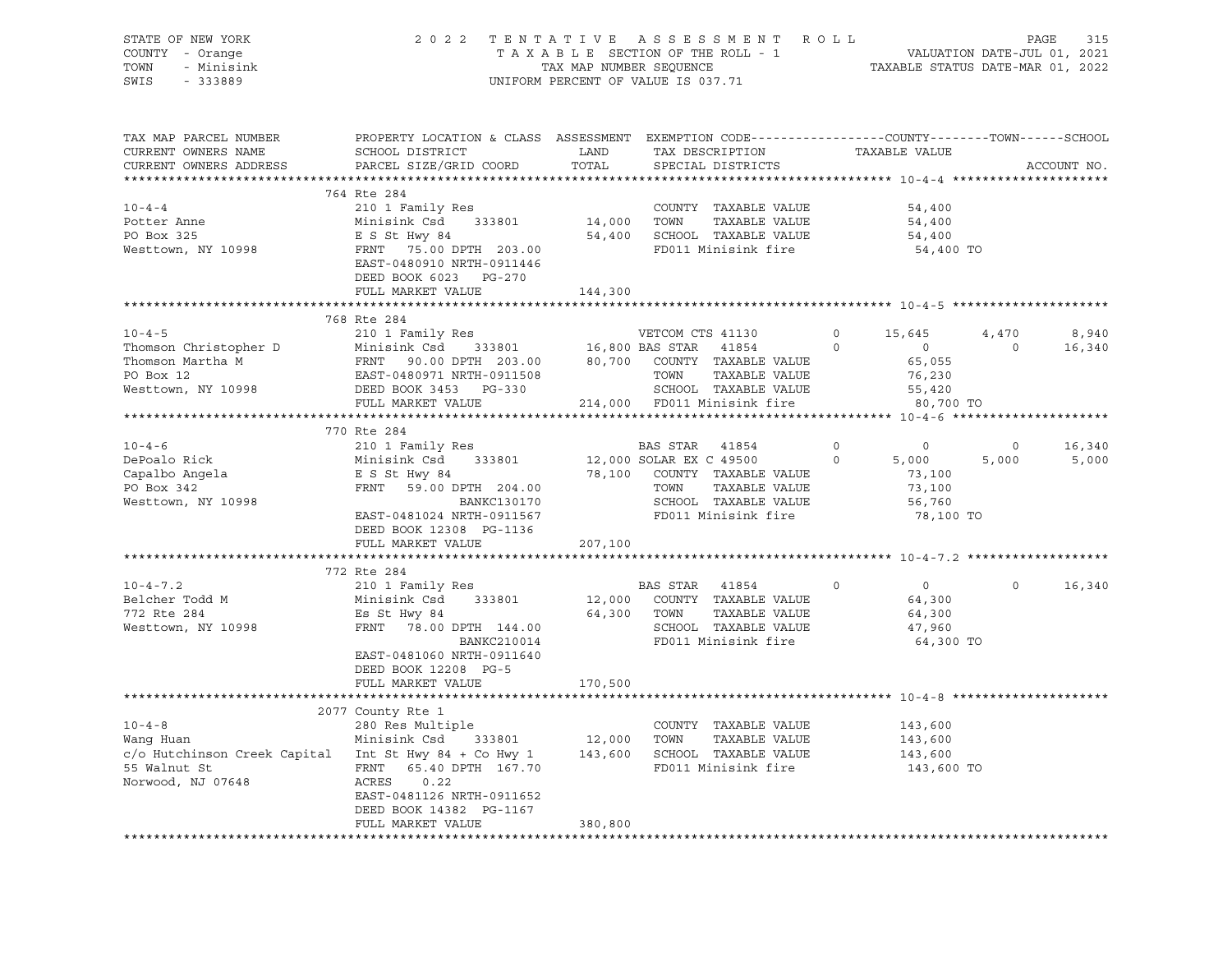| STATE OF NEW YORK  | 2022 TENTATIVE ASSESSMENT ROLL        | 316<br>PAGE                      |
|--------------------|---------------------------------------|----------------------------------|
| COUNTY - Orange    | T A X A B L E SECTION OF THE ROLL - 1 | VALUATION DATE-JUL 01, 2021      |
| - Minisink<br>TOWN | TAX MAP NUMBER SEOUENCE               | TAXABLE STATUS DATE-MAR 01, 2022 |
| SWIS<br>$-333889$  | UNIFORM PERCENT OF VALUE IS 037.71    |                                  |
|                    |                                       |                                  |

| TAX MAP PARCEL NUMBER<br>CURRENT OWNERS NAME SCHOOL DISTRICT AND LAND TAX DESCRIPTION TAXABLE VALUE | PROPERTY LOCATION & CLASS ASSESSMENT EXEMPTION CODE----------------COUNTY-------TOWN------SCHOOL |  |        |                                       |  |        |  |                |  |  |  |
|-----------------------------------------------------------------------------------------------------|--------------------------------------------------------------------------------------------------|--|--------|---------------------------------------|--|--------|--|----------------|--|--|--|
| CURRENT OWNERS ADDRESS     PARCEL SIZE/GRID COORD     TOTAL     SPECIAL DISTRICTS                   |                                                                                                  |  |        |                                       |  |        |  | ACCOUNT NO.    |  |  |  |
|                                                                                                     |                                                                                                  |  |        |                                       |  |        |  |                |  |  |  |
|                                                                                                     | County Rte 1                                                                                     |  |        |                                       |  |        |  |                |  |  |  |
| $10 - 4 - 10$                                                                                       |                                                                                                  |  |        | COUNTY TAXABLE VALUE 11,300           |  |        |  |                |  |  |  |
|                                                                                                     |                                                                                                  |  |        | TOWN TAXABLE VALUE                    |  | 11,300 |  |                |  |  |  |
| 1 Railrod Ave Unit 3 FRNT 100.00 DPTH 161.00 11,300                                                 |                                                                                                  |  |        | SCHOOL TAXABLE VALUE 11,300           |  |        |  |                |  |  |  |
| Goshen, NY 10924                                                                                    | EAST-0481262 NRTH-0911404                                                                        |  |        | FD011 Minisink fire 11,300 TO         |  |        |  |                |  |  |  |
|                                                                                                     | DEED BOOK 14314 PG-535                                                                           |  |        |                                       |  |        |  |                |  |  |  |
|                                                                                                     | FULL MARKET VALUE 30,000                                                                         |  |        |                                       |  |        |  |                |  |  |  |
|                                                                                                     |                                                                                                  |  |        |                                       |  |        |  |                |  |  |  |
|                                                                                                     | 2063 County Rte 1                                                                                |  |        |                                       |  |        |  |                |  |  |  |
| $10 - 4 - 11$                                                                                       | 210 1 Family Res                                                                                 |  |        | COUNTY TAXABLE VALUE 73,400           |  |        |  |                |  |  |  |
|                                                                                                     |                                                                                                  |  |        | TAXABLE VALUE                         |  | 73,400 |  |                |  |  |  |
| Wooten-Lewis Nerette ACRES 0.18 BANKC130170 73,400                                                  |                                                                                                  |  |        | SCHOOL TAXABLE VALUE 73,400           |  |        |  |                |  |  |  |
|                                                                                                     |                                                                                                  |  |        | FD011 Minisink fire 73,400 TO         |  |        |  |                |  |  |  |
| 2063 County Rte 1 EAST-0481303 NRTH-0911352<br>Westtown, NY 10998 DEED BOOK 14476 PG-743            |                                                                                                  |  |        |                                       |  |        |  |                |  |  |  |
|                                                                                                     | FULL MARKET VALUE 194,600                                                                        |  |        |                                       |  |        |  |                |  |  |  |
|                                                                                                     |                                                                                                  |  |        |                                       |  |        |  |                |  |  |  |
|                                                                                                     | 2061 County Rte 1                                                                                |  |        |                                       |  |        |  |                |  |  |  |
|                                                                                                     |                                                                                                  |  |        |                                       |  |        |  | $\overline{0}$ |  |  |  |
|                                                                                                     |                                                                                                  |  |        |                                       |  |        |  | 40,790         |  |  |  |
|                                                                                                     |                                                                                                  |  |        |                                       |  |        |  |                |  |  |  |
| Westtown, NY 10998                                                                                  | EAST-0481359 NRTH-0911317                                                                        |  | TOWN   | TAXABLE VALUE 22,500                  |  |        |  |                |  |  |  |
|                                                                                                     |                                                                                                  |  | SCHOOL | TAXABLE VALUE 4,210                   |  |        |  |                |  |  |  |
|                                                                                                     | FULL MARKET VALUE                                                                                |  |        | 119,300 FD011 Minisink fire 35,000 TO |  |        |  |                |  |  |  |
|                                                                                                     |                                                                                                  |  |        |                                       |  |        |  |                |  |  |  |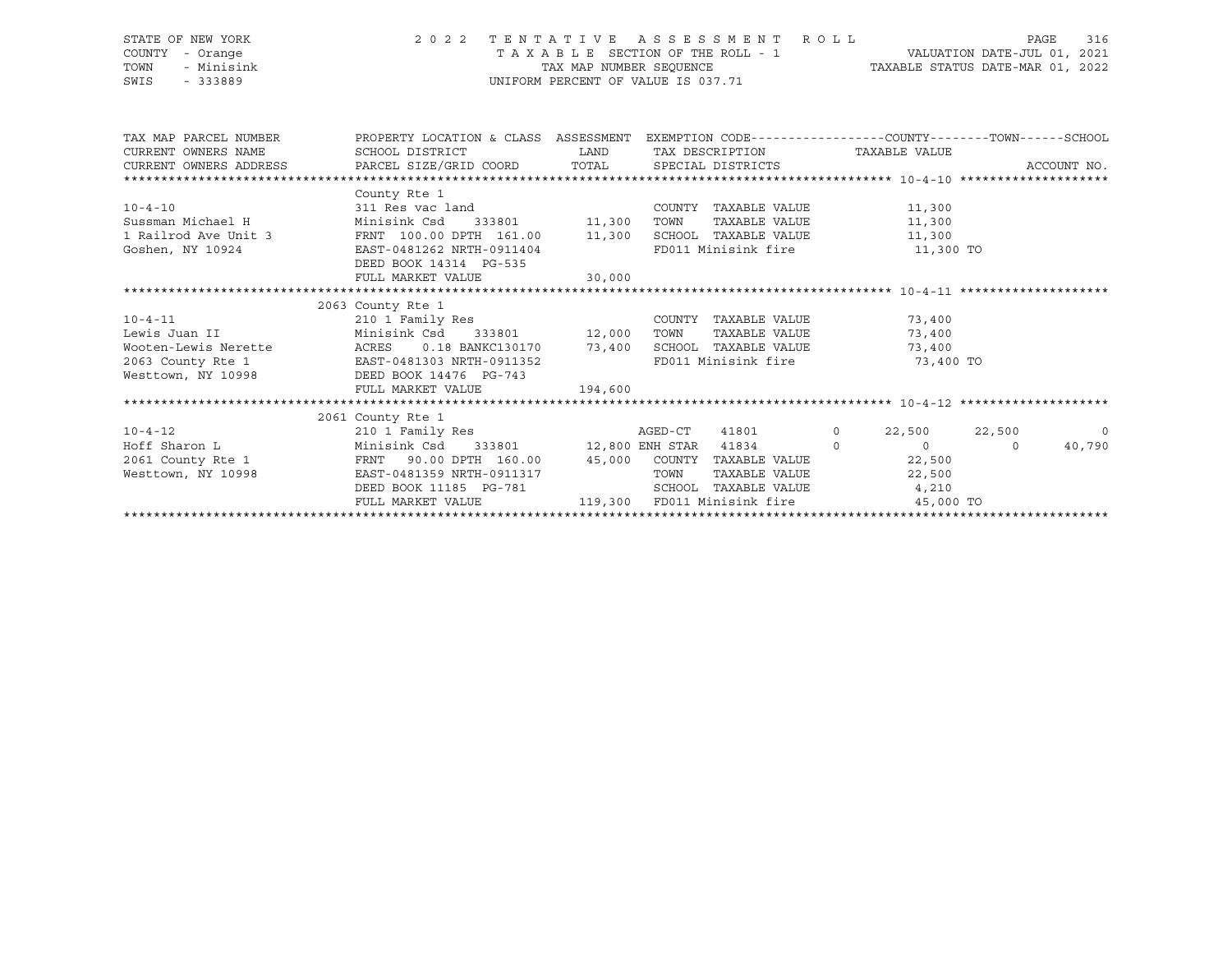|      | STATE OF NEW YORK | 2022 TENTATIVE ASSESSMENT ROLL        |                                  | PAGE            | 317 |
|------|-------------------|---------------------------------------|----------------------------------|-----------------|-----|
|      | COUNTY - Orange   | T A X A B L E SECTION OF THE ROLL - 1 | VALUATION DATE-JUL 01, 2021      |                 |     |
| TOWN | - Minisink        | MAP SECTION - 010                     | TAXABLE STATUS DATE-MAR 01, 2022 |                 |     |
| SWIS | - 333889          | SUB-SECTION - 000                     |                                  | RPS150/V04/L015 |     |
|      |                   | UNIFORM PERCENT OF VALUE IS 037.71    | CURRENT DATE $4/28/2022$         |                 |     |

# \*\*\* S P E C I A L D I S T R I C T S U M M A R Y \*\*\*

| CODE DISTRICT NAME PARCELS | TOTAL | <b>EXTENSION</b><br>TYPE. | <b>EXTENSION</b><br>VALUE | AD VALOREM<br>VALUE | EXEMPT<br>AMOUNT | TAXABLE<br><b>VALUE</b> |
|----------------------------|-------|---------------------------|---------------------------|---------------------|------------------|-------------------------|
| FD011 Minisink fire        |       | 53 TOTAL                  |                           | 3919,800            | 1,341            | 3918,459                |

# \*\*\* S C H O O L D I S T R I C T S U M M A R Y \*\*\*

| CODE   | DISTRICT NAME | TOTAL<br>PARCELS | ASSESSED<br>LAND | ASSESSED<br>TOTAL | EXEMPT<br>AMOUNT | TOTAL<br>TAXABLE | STAR<br>AMOUNT | STAR<br>TAXABLE |
|--------|---------------|------------------|------------------|-------------------|------------------|------------------|----------------|-----------------|
| 333801 | Minisink Csd  | 53               | 879,800          | 3919,800          | 73,418           | 3846,382         | 482,800        | 3363,582        |
|        | SUB-TOTAL     | 53               | 879,800          | 3919,800          | 73,418           | 3846,382         | 482,800        | 3363,582        |
|        | TOTAL         | 53               | 879,800          | 3919,800          | 73,418           | 3846,382         | 482,800        | 3363,582        |

#### \*\*\* S Y S T E M C O D E S S U M M A R Y \*\*\*

#### NO SYSTEM EXEMPTIONS AT THIS LEVEL

## \*\*\* E X E M P T I O N S U M M A R Y \*\*\*

|       |                 | TOTAL          |         |        |         |
|-------|-----------------|----------------|---------|--------|---------|
| CODE  | DESCRIPTION     | PARCELS        | COUNTY  | TOWN   | SCHOOL  |
| 41120 | VETWAR CTS      | 2              | 18,612  | 5,364  | 10,728  |
| 41130 | VETCOM CTS      |                | 15,645  | 4,470  | 8,940   |
| 41691 | FIRE/AMBCT      |                | 1,341   | 1,341  |         |
| 41800 | AGED            |                | 33,750  | 33,750 | 33,750  |
| 41801 | AGED-CT         |                | 22,500  | 22,500 |         |
| 41834 | ENH STAR        | 6              |         |        | 237,700 |
| 41854 | <b>BAS STAR</b> | 15             |         |        | 245,100 |
| 49500 | SOLAR EX C      | $\overline{4}$ | 20,000  | 20,000 | 20,000  |
|       | TOTAL           | 31             | 111,848 | 87,425 | 556,218 |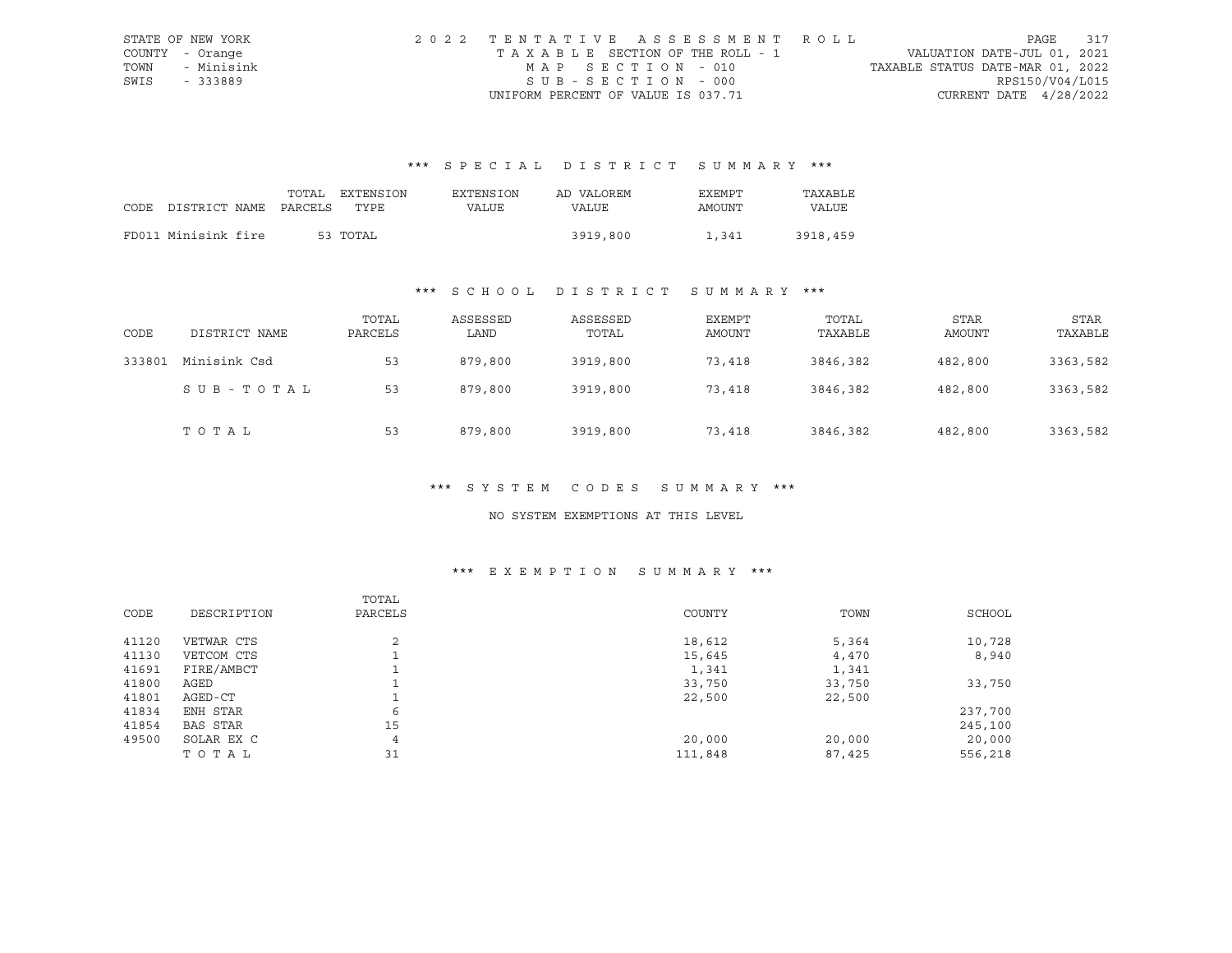|      | STATE OF NEW YORK | 2022 TENTATIVE ASSESSMENT ROLL                                 | PAGE            | 318 |
|------|-------------------|----------------------------------------------------------------|-----------------|-----|
|      | COUNTY - Orange   | VALUATION DATE-JUL 01, 2021<br>TAXABLE SECTION OF THE ROLL - 1 |                 |     |
| TOWN | - Minisink        | TAXABLE STATUS DATE-MAR 01, 2022<br>MAP SECTION - 010          |                 |     |
| SWIS | - 333889          | SUB-SECTION - 000                                              | RPS150/V04/L015 |     |
|      |                   | CURRENT DATE $4/28/2022$<br>UNIFORM PERCENT OF VALUE IS 037.71 |                 |     |

## \*\*\* G R A N D T O T A L S \*\*\*

| ROLL       |             | TOTAL   | ASSESSED | ASSESSED | TAXABLE  | TAXABLE  | TAXABLE       | STAR     |
|------------|-------------|---------|----------|----------|----------|----------|---------------|----------|
| <b>SEC</b> | DESCRIPTION | PARCELS | LAND     | TOTAL    | COUNTY   | TOWN     | <b>SCHOOL</b> | TAXABLE  |
|            | TAXABLE     | 53      | 879,800  | 3919,800 | 3807,952 | 3832,375 | 3846,382      | 3363,582 |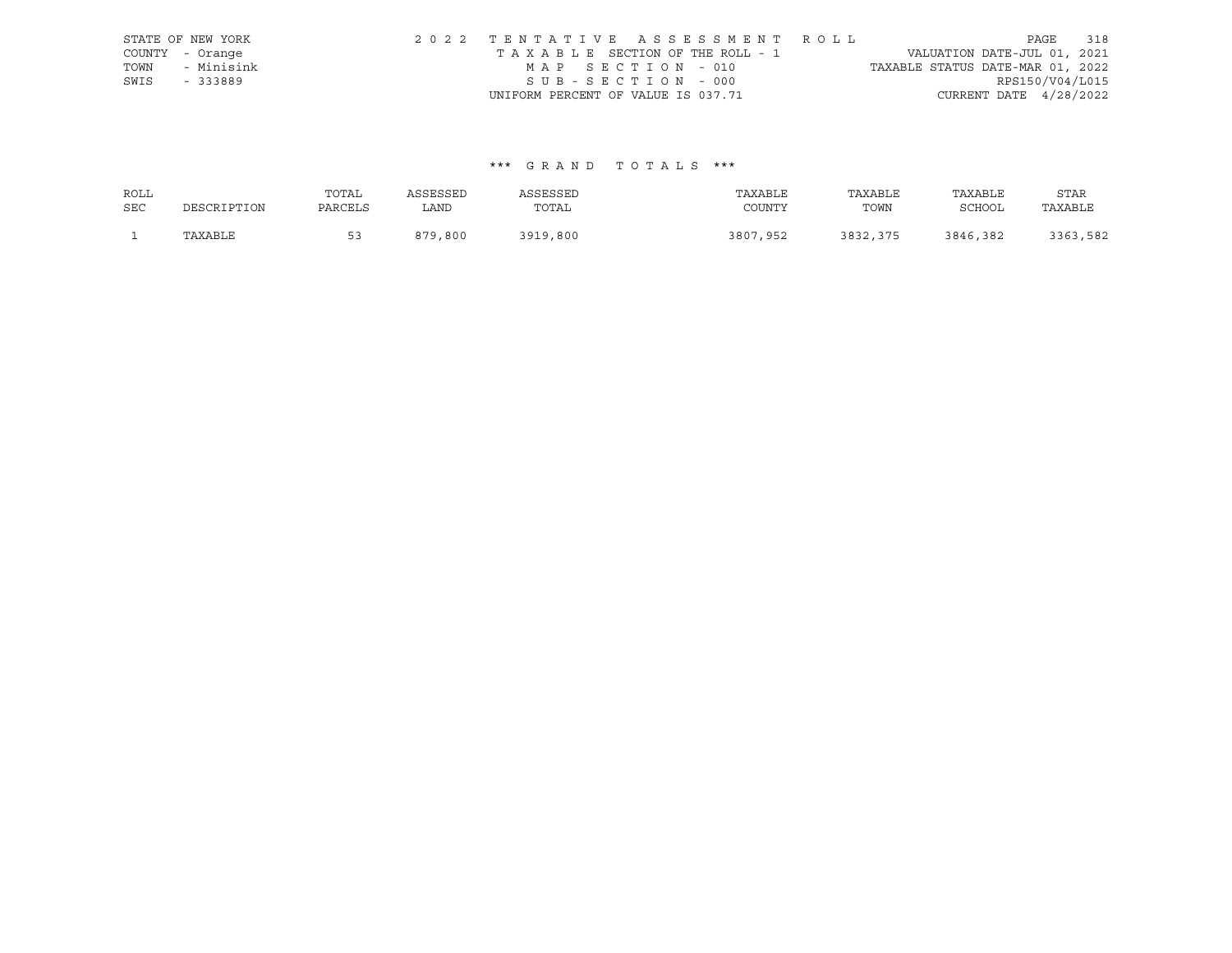| STATE OF NEW YORK<br>COUNTY - Orange<br>TOWN<br>- Minisink<br>SWIS<br>- 333889                                  | 2022 TENTATIVE ASSESSMENT ROLL                                                                                                                                                                                    | UNIFORM PERCENT OF VALUE IS 037.71 |                          | T A X A B L E SECTION OF THE ROLL - 1 VALUATION DATE-JUL 01, 2021<br>TAX MAP NUMBER SEQUENCE TAXABLE STATUS DATE-MAR 01, 2022 |         |                                                               | PAGE    | 319         |
|-----------------------------------------------------------------------------------------------------------------|-------------------------------------------------------------------------------------------------------------------------------------------------------------------------------------------------------------------|------------------------------------|--------------------------|-------------------------------------------------------------------------------------------------------------------------------|---------|---------------------------------------------------------------|---------|-------------|
| TAX MAP PARCEL NUMBER<br>CURRENT OWNERS NAME<br>CURRENT OWNERS ADDRESS                                          | PROPERTY LOCATION & CLASS ASSESSMENT EXEMPTION CODE---------------COUNTY-------TOWN------SCHOOL<br>SCHOOL DISTRICT<br>PARCEL SIZE/GRID COORD                                                                      | LAND<br>TOTAL                      |                          | TAX DESCRIPTION<br>SPECIAL DISTRICTS                                                                                          |         | TAXABLE VALUE                                                 |         | ACCOUNT NO. |
|                                                                                                                 | 122 Grusz Rd                                                                                                                                                                                                      |                                    |                          |                                                                                                                               |         |                                                               |         |             |
| $11 - 1 - 1.11$<br>Sobiech Gigi<br>122 Grusz Rd<br>Westtown, NY 10998                                           | 210 1 Family Res<br>Minisink Csd<br>Lt 4 Sobiech Sub Map 9834 179,900 TOWN<br>Int Grusz Rd & Co Hwy 1<br>ACRES<br>6.80<br>EAST-0485215 NRTH-0906833<br>DEED BOOK 11828 PG-654                                     |                                    | BAS STAR 41854           | $333801$ 49,900 COUNTY TAXABLE VALUE<br>TAXABLE VALUE<br>SCHOOL TAXABLE VALUE<br>FD011 Minisink fire                          | $\circ$ | $\overline{0}$<br>179,900<br>179,900<br>163,560<br>179,900 TO | $\circ$ | 16,340      |
|                                                                                                                 | FULL MARKET VALUE                                                                                                                                                                                                 | 477,100                            |                          |                                                                                                                               |         |                                                               |         |             |
| $11 - 1 - 1.22$<br>Charuka-Justin Karen<br>1893 County Rte 1<br>Westtown, NY 10998                              | 1893 County Rte 1<br>240 Rural res<br>Minisink Csd 333801<br>Lt 2 Kaplan & Gaide<br>Sub Map 7201<br>ACRES 15.00 BANKC030614<br>EAST-0483607 NRTH-0908055<br>DEED BOOK 5109 PG-222                                 | 112,500 TOWN                       | BAS STAR 41854           | 50,700 COUNTY TAXABLE VALUE<br>TAXABLE VALUE<br>SCHOOL TAXABLE VALUE<br>FD011 Minisink fire                                   | 0       | $\overline{0}$<br>112,500<br>112,500<br>96,160<br>112,500 TO  | $\circ$ | 16,340      |
|                                                                                                                 | FULL MARKET VALUE                                                                                                                                                                                                 | 298,300                            |                          |                                                                                                                               |         |                                                               |         |             |
| $11 - 1 - 2.1$<br>Blake Matthew<br>Blake Ashlie<br>1898 Co Hwy 1<br>Westtown, NY 10998                          | 1888 County Rte 1<br>312 Vac w/imprv<br>Minisink Csd<br>Lt1 Indian Ridge SM 82-92 33,100 SCHOOL TAXABLE VALUE<br>ACRES<br>2.10<br>EAST-0484471 NRTH-0908451<br>DEED BOOK 14161 PG-162                             | 333801 31,100 TOWN                 |                          | COUNTY TAXABLE VALUE<br>TAXABLE VALUE<br>FD011 Minisink fire                                                                  |         | 33,100<br>33,100<br>33,100<br>33,100 TO                       |         |             |
|                                                                                                                 | FULL MARKET VALUE                                                                                                                                                                                                 | 87,800                             |                          |                                                                                                                               |         |                                                               |         |             |
|                                                                                                                 |                                                                                                                                                                                                                   |                                    |                          |                                                                                                                               |         |                                                               |         |             |
| $11 - 1 - 2.2$<br>Blake Matthew<br>Blake Ashlie<br>1898 County Rte 1<br>Westtown, NY 10998                      | 1898 County Rte 1<br>210 1 Family Res<br>333801<br>Minisink Csd<br>Lt 2 Indian Ridge Sub<br>Sub Map 82-92<br>ACRES<br>1.50 BANKC030614<br>EAST-0484391 NRTH-0908666<br>DEED BOOK 13797 PG-45<br>FULL MARKET VALUE | 290,400                            | 37,200 TOWN              | COUNTY TAXABLE VALUE<br>TAXABLE VALUE<br>109,500 SCHOOL TAXABLE VALUE<br>FD011 Minisink fire                                  |         | 109,500<br>109,500<br>109,500<br>109,500 TO                   |         |             |
|                                                                                                                 |                                                                                                                                                                                                                   |                                    |                          |                                                                                                                               |         |                                                               |         |             |
| $11 - 1 - 2.3$<br>Udasco, Living Trust Hilda R<br>Udasco, Trustee James<br>9 Arrowhead Ln<br>Westtown, NY 10998 | 9 Arrowhead Ln<br>210 1 Family Res<br>Minisink Csd<br>333801<br>Lt 3 Indian Ridge Sub<br>Map 82-92<br>ACRES<br>1.60<br>EAST-0484251 NRTH-0908884<br>DEED BOOK 14372 PG-1436<br>FULL MARKET VALUE                  | 37,300<br>168,600<br>447,100       | SOLAR EX C 49500<br>TOWN | COUNTY TAXABLE VALUE<br>TAXABLE VALUE<br>SCHOOL TAXABLE VALUE<br>FD011 Minisink fire                                          | 0       | 5,000<br>163,600<br>163,600<br>163,600<br>168,600 TO          | 5,000   | 5,000       |
|                                                                                                                 |                                                                                                                                                                                                                   |                                    |                          |                                                                                                                               |         |                                                               |         |             |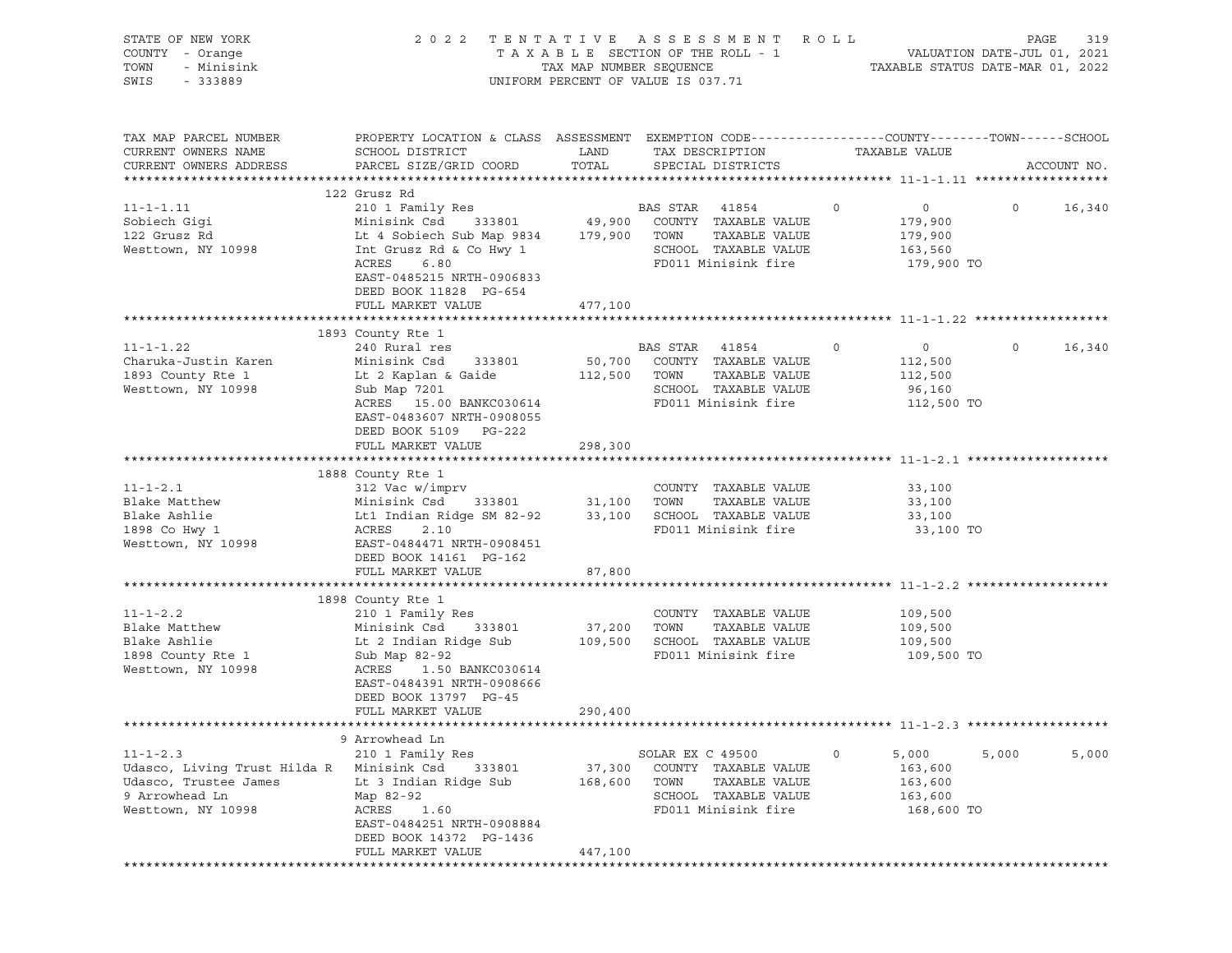| STATE OF NEW YORK<br>COUNTY - Orange<br>- Minisink<br>TOWN<br>SWIS - 333889                        |                                                                                                                                                                                                                                                                                                                      |               | 2022 TENTATIVE ASSESSMENT ROLL PAGE 320<br>TAXABLE SECTION OF THE ROLL - 1 VALUATION DATE-JUL 01, 2021<br>TAXABLE STATUS DATE-MAR 01, 2022<br>UNIFORM PERCENT OF VALUE IS 037.71 |                   |                                                               |                   |             |
|----------------------------------------------------------------------------------------------------|----------------------------------------------------------------------------------------------------------------------------------------------------------------------------------------------------------------------------------------------------------------------------------------------------------------------|---------------|----------------------------------------------------------------------------------------------------------------------------------------------------------------------------------|-------------------|---------------------------------------------------------------|-------------------|-------------|
| TAX MAP PARCEL NUMBER<br>CURRENT OWNERS NAME<br>CURRENT OWNERS ADDRESS                             | PROPERTY LOCATION & CLASS ASSESSMENT EXEMPTION CODE-----------------COUNTY-------TOWN------SCHOOL<br>SCHOOL DISTRICT<br>PARCEL SIZE/GRID COORD                                                                                                                                                                       | LAND<br>TOTAL | TAX DESCRIPTION<br>SPECIAL DISTRICTS                                                                                                                                             |                   | TAXABLE VALUE                                                 |                   | ACCOUNT NO. |
|                                                                                                    |                                                                                                                                                                                                                                                                                                                      |               |                                                                                                                                                                                  |                   |                                                               |                   |             |
| $11 - 1 - 2.4$<br>Sirico Michael<br>Sirico Christina E<br>10 Indian Ridge Rd<br>Westtown, NY 10998 | 10 Indian Ridge Rd<br>210 1 Family Res<br>Minisink Csd 333801<br>Minisink Csd 333801 37,300 COUNTY TAXABLE VALUE<br>Lt 4 Indian Ridge 156,700 TOWN TAXABLE VALUE<br>Sub Map 82-92 SCHOOL TAXABLE VALUE<br>ACRES 1.60 BANKC030614 FD011 Minisink fire<br>EAST-0484142 NRTH-0909076<br>DEED BOOK 12751 PG-878          |               | BAS STAR 41854<br>37,300 COUNTY TAXABLE VALUE                                                                                                                                    | $0 \qquad \qquad$ | $\overline{0}$<br>156,700<br>156,700<br>140,360<br>156,700 TO | $\Omega$          | 16,340      |
|                                                                                                    | FULL MARKET VALUE                                                                                                                                                                                                                                                                                                    | 415,500       |                                                                                                                                                                                  |                   |                                                               |                   |             |
| $11 - 1 - 2.52$                                                                                    | 1860 County Rte 1<br>322 Rural vac>10<br>ACRES 91.20                                                                                                                                                                                                                                                                 |               | COUNTY TAXABLE VALUE                                                                                                                                                             |                   | 203,400<br>203,400<br>203,400<br>203,400 TO                   |                   |             |
|                                                                                                    | FULL MARKET VALUE                                                                                                                                                                                                                                                                                                    | 539,400       |                                                                                                                                                                                  |                   |                                                               |                   |             |
|                                                                                                    |                                                                                                                                                                                                                                                                                                                      |               |                                                                                                                                                                                  |                   |                                                               |                   |             |
| $11 - 1 - 3.1$                                                                                     | 1814 County Rte 1<br>County Rte 1<br>210 1 Family Res<br>Benefield Gary<br>Benefield Carol Minisink Csd 333801 47,600<br>1814 County Rte 1 EAST-0486386 NRTH-0907671<br>Westtown, NY 10998 DEED BOOK 12331 PG-825                                                                                                    | 221,800 TOWN  | ENH STAR 41834<br>47,600 COUNTY TAXABLE VALUE<br>TAXABLE VALUE<br>SCHOOL TAXABLE VALUE<br>FD011 Minisink fire                                                                    | $\overline{0}$    | $\overline{0}$<br>221,800<br>221,800<br>181,010<br>221,800 TO | $0 \qquad \qquad$ | 40,790      |
|                                                                                                    | FULL MARKET VALUE 588,200                                                                                                                                                                                                                                                                                            |               |                                                                                                                                                                                  |                   |                                                               |                   |             |
|                                                                                                    |                                                                                                                                                                                                                                                                                                                      |               |                                                                                                                                                                                  |                   |                                                               |                   |             |
| $11 - 1 - 3.21$<br>O Connor David J<br>O Connor Linda E<br>1810 County Rte 1<br>Westtown, NY 10998 | 1810 County Rte 1<br>210 1 Family Res<br>EXECUTE Minisink Csd 333801 Minisink Csd 333801 42,500 COUNTY TAXABLE VALUE<br>Lt 1 Tencza Sub Map 5979 120,000 TOWN TAXABLE VALUE<br>ACRES 3.10 SCHOOL TAXABLE VALUE<br>EAST-0486043 NRTH-0907477 FD011 Minisink fire<br>EAST-0486043 NRTH-0907477<br>DEED BOOK 3146 PG-55 |               | BAS STAR 41854<br>FD011 Minisink fire                                                                                                                                            | $\Omega$          | $\overline{0}$<br>120,000<br>120,000<br>103,660<br>120,000 TO | $\Omega$          | 16,340      |
|                                                                                                    | FULL MARKET VALUE                                                                                                                                                                                                                                                                                                    | 318,200       |                                                                                                                                                                                  |                   |                                                               |                   |             |
|                                                                                                    |                                                                                                                                                                                                                                                                                                                      |               |                                                                                                                                                                                  |                   |                                                               |                   |             |
| $11 - 1 - 3.22$<br>Fuentes Carlos A<br>Gutierrez Luz M<br>1796 County Rte 1<br>Westtown, NY 10998  | 1796 County Rte 1<br>210 1 Family Res<br>Minisink Csd 333801 41,800 TOWN TAXABLE VALUE<br>Lt 2 Tencza Sub Map 5979 166,000 SCHOOL TAXABLE VALUE<br>ACRES 2.40 BANKC050590 FD011 Minisink fire<br>EAST-0486282 NRTH-0907315<br>DEED BOOK 11957 PG-286<br>FULL MARKET VALUE                                            | 440,200       | COUNTY TAXABLE VALUE<br>TAXABLE VALUE                                                                                                                                            |                   | 166,000<br>166,000<br>166,000<br>166,000 TO                   |                   |             |
|                                                                                                    |                                                                                                                                                                                                                                                                                                                      |               |                                                                                                                                                                                  |                   |                                                               |                   |             |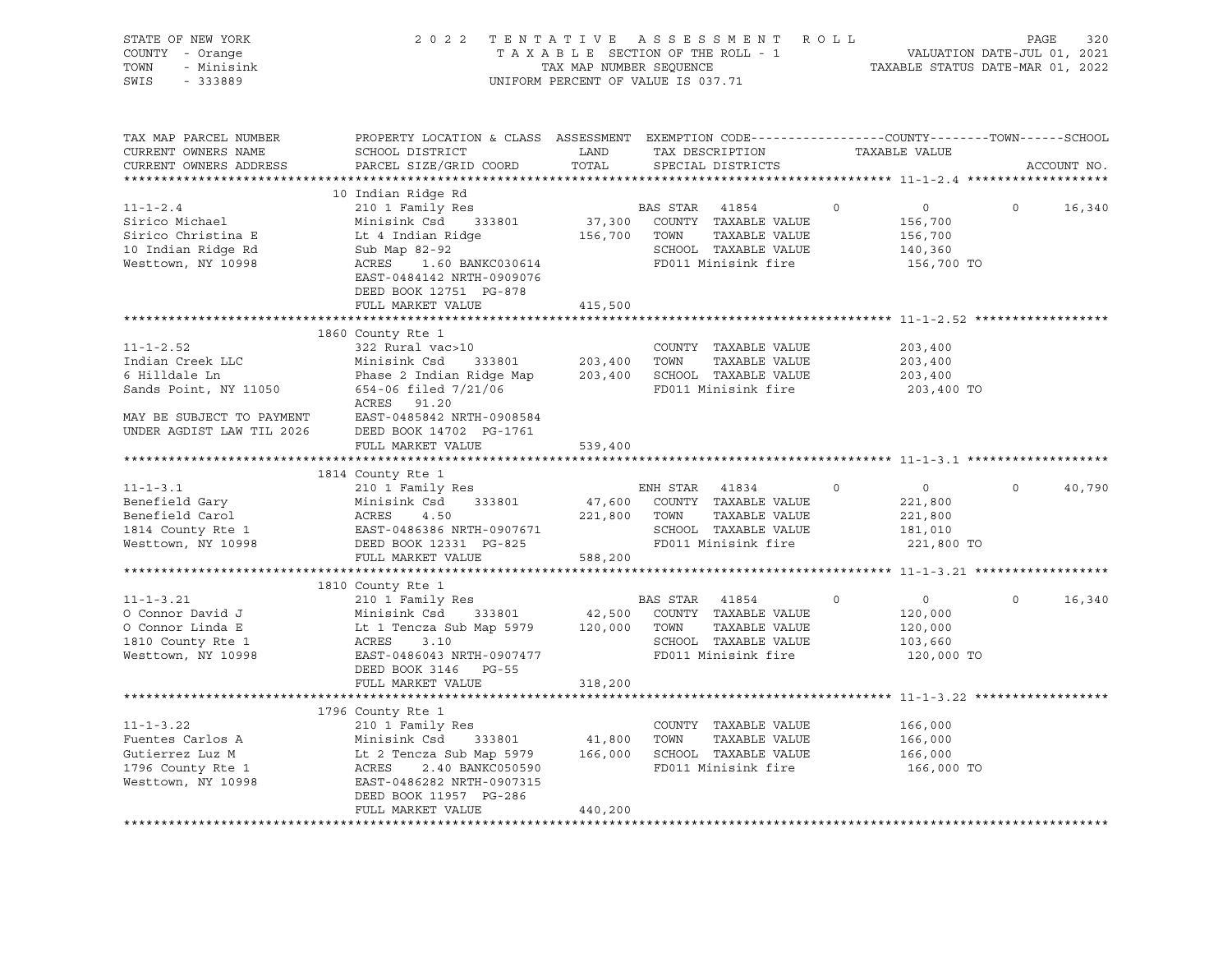| STATE OF NEW YORK<br>COUNTY - Orange<br>TOWN<br>- Minisink<br>SWIS<br>$-333889$                                                                                                                                                    |                                                                                                                                                                                                                                                                                                                                                                                                                                                     | TAX MAP NUMBER SEOUENCE | 2022 TENTATIVE ASSESSMENT ROLL<br>$T A X A B L E$ SECTION OF THE ROLL - 1 VALUATION DATE-JUL 01, 2021<br>UNIFORM PERCENT OF VALUE IS 037.71                  | TAXABLE STATUS DATE-MAR 01, 2022                                                                                   | PAGE<br>321     |
|------------------------------------------------------------------------------------------------------------------------------------------------------------------------------------------------------------------------------------|-----------------------------------------------------------------------------------------------------------------------------------------------------------------------------------------------------------------------------------------------------------------------------------------------------------------------------------------------------------------------------------------------------------------------------------------------------|-------------------------|--------------------------------------------------------------------------------------------------------------------------------------------------------------|--------------------------------------------------------------------------------------------------------------------|-----------------|
| TAX MAP PARCEL NUMBER<br>CURRENT OWNERS NAME<br>CURRENT OWNERS ADDRESS                                                                                                                                                             | PROPERTY LOCATION & CLASS ASSESSMENT EXEMPTION CODE----------------COUNTY-------TOWN-----SCHOOL<br>SCHOOL DISTRICT<br>PARCEL SIZE/GRID COORD                                                                                                                                                                                                                                                                                                        | LAND<br>TOTAL           | TAX DESCRIPTION<br>SPECIAL DISTRICTS                                                                                                                         | TAXABLE VALUE                                                                                                      | ACCOUNT NO.     |
| $11 - 1 - 4.1$<br>Lain Jonathan M<br>280 William Lain Rd<br>Westtown, NY 10998                                                                                                                                                     | 280 William Lain Rd<br>210 1 Family Res<br>Minisink Csd 333801<br>Lt 1 Lain SM 90-07 filed<br>07 WS William Lain Rd<br>1.90<br>ACRES<br>EAST-0488660 NRTH-0908356<br>DEED BOOK 12567 PG-944<br>FULL MARKET VALUE                                                                                                                                                                                                                                    | 37,600<br>429,100       | COUNTY TAXABLE VALUE<br>TOWN<br>TAXABLE VALUE<br>161,800 SCHOOL TAXABLE VALUE<br>FD011 Minisink fire                                                         | 161,800<br>161,800<br>161,800<br>161,800 TO                                                                        |                 |
|                                                                                                                                                                                                                                    |                                                                                                                                                                                                                                                                                                                                                                                                                                                     |                         |                                                                                                                                                              |                                                                                                                    |                 |
| $11 - 1 - 4.21$<br>Lain Lester T<br>114 Ridge Rd<br>Westtown, NY 10998<br>MAY BE SUBJECT TO PAYMENT<br>UNDER AGDIST LAW TIL 2026<br>$11 - 1 - 4.221$<br>Gurda Brandon<br>Gurda Kelsey<br>320 William Lain Rd<br>Westtown, NY 10998 | William Lain Rd<br>120 Field crops<br>Minisink Csd 333801 43,100 COUNTY TAXABLE VALUE<br>Lt2 Lain SM 90-07 filed 3<br>07 William Lain Rd split<br>deed 12496/287<br>ACRES 35.00<br>EAST-0488986 NRTH-0907452<br>DEED BOOK 12939 PG-1307<br>FULL MARKET VALUE<br>320 William Lain Rd<br>210 1 Family Res<br>Minisink Csd 333801<br>Lt1 Gurda and Lain SM 310 221,900 SCHOOL TAXABLE VALUE<br>filed $11/14/14$ NS Lain Ro<br>Partial<br>ACRES<br>4.00 | 114,300<br>39,700 TOWN  | AGDISTRICT 41720<br>43,100 TOWN TAXABLE VALUE<br>SCHOOL TAXABLE VALUE<br>FD011 Minisink fire<br>COUNTY TAXABLE VALUE<br>TAXABLE VALUE<br>FD011 Minisink fire | 12,039 12,039<br>$\circ$<br>31,061<br>31,061<br>31,061<br>43,100 TO<br>221,900<br>221,900<br>221,900<br>221,900 TO | 12,039          |
|                                                                                                                                                                                                                                    | EAST-0487809 NRTH-0907761<br>DEED BOOK 13936 PG-112<br>FULL MARKET VALUE                                                                                                                                                                                                                                                                                                                                                                            | 588,400                 |                                                                                                                                                              |                                                                                                                    |                 |
| $11 - 1 - 4.222$<br>J & L Lain LLC<br>114 Ridge Rd<br>Westtown, NY 10998<br>MAY BE SUBJECT TO PAYMENT<br>UNDER AGDIST LAW TIL 2026<br>************************                                                                     | 300 William Lain Rd<br>120 Field crops<br>Minisink Csd<br>1t 2 Gurda and Lain SM 31 164,000 TOWN TAXABLE VALUE<br>filed $11/14/14$ NS Lain Rd<br>ACRES 76.00<br>EAST-0487710 NRTH-0909437<br>DEED BOOK 12939 PG-1307<br>FULL MARKET VALUE                                                                                                                                                                                                           | 434,900                 | AGDISTRICT 41720<br>333801 164,000 COUNTY TAXABLE VALUE<br>SCHOOL TAXABLE VALUE<br>FD011 Minisink fire                                                       | 126,775<br>$\Omega$<br>37,225<br>37,225<br>37,225<br>164,000 TO                                                    | 126,775 126,775 |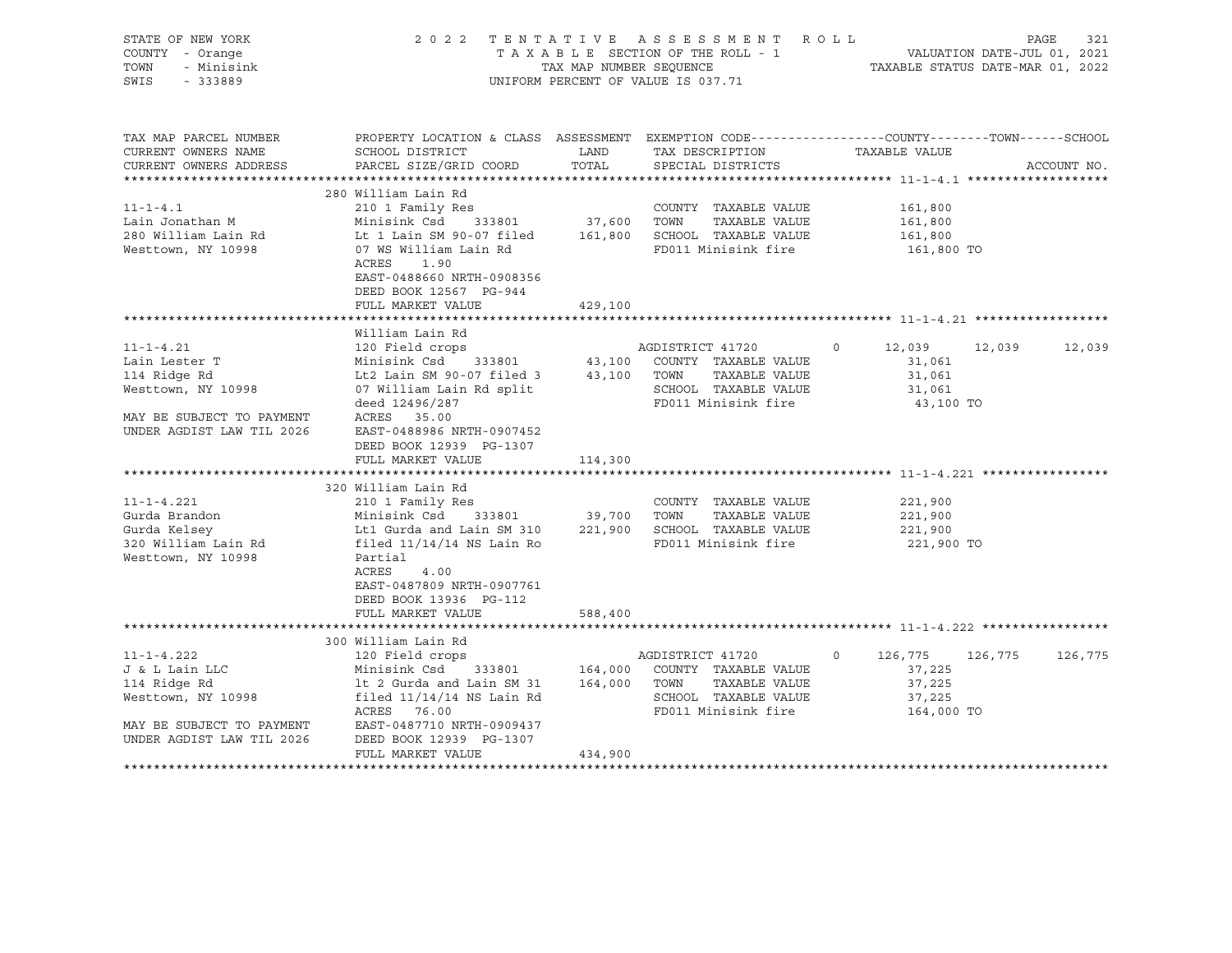| STATE OF NEW YORK<br>COUNTY - Orange<br>TOWN<br>- Minisink<br>SWIS<br>$-333889$                                                                                                                                                                                                                                        |                                                                                                                                                                                                                                                                                                        |                      | 2022 TENTATIVE ASSESSMENT ROLL<br>TAXABLE SECTION OF THE ROLL - 1<br>TAXABLE SECTION OF THE ROLL - 1<br>TAXABLE STATUS DATE-MAR 01, 2022<br>UNIFORM PERCENT OF VALUE IS 037.71 |                                                                                                             | PAGE              | 322              |
|------------------------------------------------------------------------------------------------------------------------------------------------------------------------------------------------------------------------------------------------------------------------------------------------------------------------|--------------------------------------------------------------------------------------------------------------------------------------------------------------------------------------------------------------------------------------------------------------------------------------------------------|----------------------|--------------------------------------------------------------------------------------------------------------------------------------------------------------------------------|-------------------------------------------------------------------------------------------------------------|-------------------|------------------|
| TAX MAP PARCEL NUMBER<br>CURRENT OWNERS NAME<br>CURRENT OWNERS ADDRESS                                                                                                                                                                                                                                                 | PROPERTY LOCATION & CLASS ASSESSMENT EXEMPTION CODE----------------COUNTY-------TOWN------SCHOOL<br>SCHOOL DISTRICT<br>PARCEL SIZE/GRID COORD                                                                                                                                                          | <b>LAND</b><br>TOTAL | TAX DESCRIPTION TAXABLE VALUE<br>SPECIAL DISTRICTS                                                                                                                             |                                                                                                             |                   | ACCOUNT NO.      |
| $11 - 1 - 5$<br>Lain Shari A<br>Lain Charles L Jr<br>337 William Lain Rd<br>Westtown, NY 10998                                                                                                                                                                                                                         | 321 William Lain Rd<br>COUNTY TAXABLE VALUE<br>Minisink Csd 333801 37,200 TOWN TAXABLE VALUE<br>Parcel Gurda and Lain SM 63,000 SCHOOL TAXABLE VALUE<br>14 filed 11/14/14 SS Lain<br>ACRES 1.50<br>PED011 Minisink fire<br>PED011 Minisink fire<br>EAST-0488181 NRTH-0907256<br>DEED BOOK 12382 PG-796 |                      | TAXABLE VALUE<br>FD011 Minisink fire                                                                                                                                           | 63,000<br>63,000<br>63,000<br>63,000 TO                                                                     |                   |                  |
|                                                                                                                                                                                                                                                                                                                        | FULL MARKET VALUE                                                                                                                                                                                                                                                                                      | 167,100              |                                                                                                                                                                                |                                                                                                             |                   |                  |
|                                                                                                                                                                                                                                                                                                                        | 1671 County Rte 1                                                                                                                                                                                                                                                                                      |                      |                                                                                                                                                                                | 61,500                                                                                                      |                   |                  |
| 11-1-6.1<br>EVI COUNTY TAXABLE VALUE<br>EVI COUNTY 270 Mfg housing<br>270 Mfg housing<br>270 Mfg housing<br>270 Mfg housing<br>270 Mfg housing<br>333801<br>33,800 TOWN TAXABLE VALUE<br>33,800 TOWN TAXABLE VALUE<br>270 Minisink Csd<br>233801<br>23                                                                 | DEED BOOK 14143 PG-1325                                                                                                                                                                                                                                                                                |                      | FD011 Minisink fire                                                                                                                                                            | 61,500<br>61,500<br>61,500 TO                                                                               |                   |                  |
|                                                                                                                                                                                                                                                                                                                        | FULL MARKET VALUE 163,100                                                                                                                                                                                                                                                                              |                      |                                                                                                                                                                                |                                                                                                             |                   |                  |
|                                                                                                                                                                                                                                                                                                                        | 361 William Lain Rd                                                                                                                                                                                                                                                                                    |                      |                                                                                                                                                                                |                                                                                                             |                   |                  |
| $11 - 1 - 6.21$<br>11-1-6.21 210 1 Family Res<br>Lain, Income Only Trust Pamela Minisink Csd 333801 37,100 ENH STAR 41834 0<br>DiPasqua, Trustee Stella Lt 1 Lain Sub Map 7612 64,900 COUNTY TAXABLE VALUE<br>361 William Lain Rd ACRES 1.40 TOWN TAXAB                                                                | 210 1 Family Res                                                                                                                                                                                                                                                                                       |                      | AGED<br>41800<br>TOWN      TAXABLE VALUE<br>SCHOOL   TAXABLE VALUE<br>FD011 Minisink fire                                                                                      | $0 \qquad \qquad$<br>32,450<br>$\overline{0}$<br>$\circ$<br>32,450<br>32,450<br>$\overline{0}$<br>64,900 TO | 32,450<br>$\circ$ | 32,450<br>32,450 |
|                                                                                                                                                                                                                                                                                                                        | FULL MARKET VALUE 172,100                                                                                                                                                                                                                                                                              |                      |                                                                                                                                                                                |                                                                                                             |                   |                  |
| $11 - 1 - 7.1$<br>Bastek Jessica M<br>1586 County Rte 1<br>Westtown, NY 10998                                                                                                                                                                                                                                          | 1586 County Rte 1<br>210 1 Family Res<br>Minisink Csd 333801 37,100 TOWN TAXABLE VALUE<br>Lt B Bastek Sb Mp 131-98 101,300 SCHOOL TAXABLE VALUE<br>ACRES 1.40 FD011 Minisink fire<br>EAST-0490511 NRTH-0906256<br>DEED BOOK 14134 PG-1111<br>FULL MARKET VALUE                                         | 268,600              | COUNTY TAXABLE VALUE<br>TAXABLE VALUE                                                                                                                                          | 101,300<br>101,300<br>101,300<br>101,300 TO                                                                 |                   |                  |
|                                                                                                                                                                                                                                                                                                                        |                                                                                                                                                                                                                                                                                                        |                      |                                                                                                                                                                                |                                                                                                             |                   |                  |
| Bastek James T<br>1578 County Rte 1 Lt 2 Bastek Sb Mp 131-98 (1578 County Rte 1 Lt 2 Bastek Sb Mp 131-98 151,500 COUNTY TAXABLE VALUE<br>Westtown, NY 10998 ACRES 18.80 TOWN TAXABLE VALUE<br>MAY PR 2WR ===========================<br>MAY BE SUBJECT TO PAYMENT DEED BOOK 11685 PG-1569<br>UNDER AGDIST LAW TIL 2026 | RCRES 16.80<br>EAST-0490227 NRTH-0906414<br>DEED BOOK 11685 PG-1569<br>FULL MARKET VALUE                                                                                                                                                                                                               | 401,800              | FD011 Minisink fire                                                                                                                                                            | $0 \qquad \qquad$<br>29,618<br>0<br>$\circ$<br>121,882<br>121,882<br>81,092<br>151,500 TO                   | 29,618<br>$\circ$ | 29,618<br>40,790 |
|                                                                                                                                                                                                                                                                                                                        |                                                                                                                                                                                                                                                                                                        |                      |                                                                                                                                                                                |                                                                                                             |                   |                  |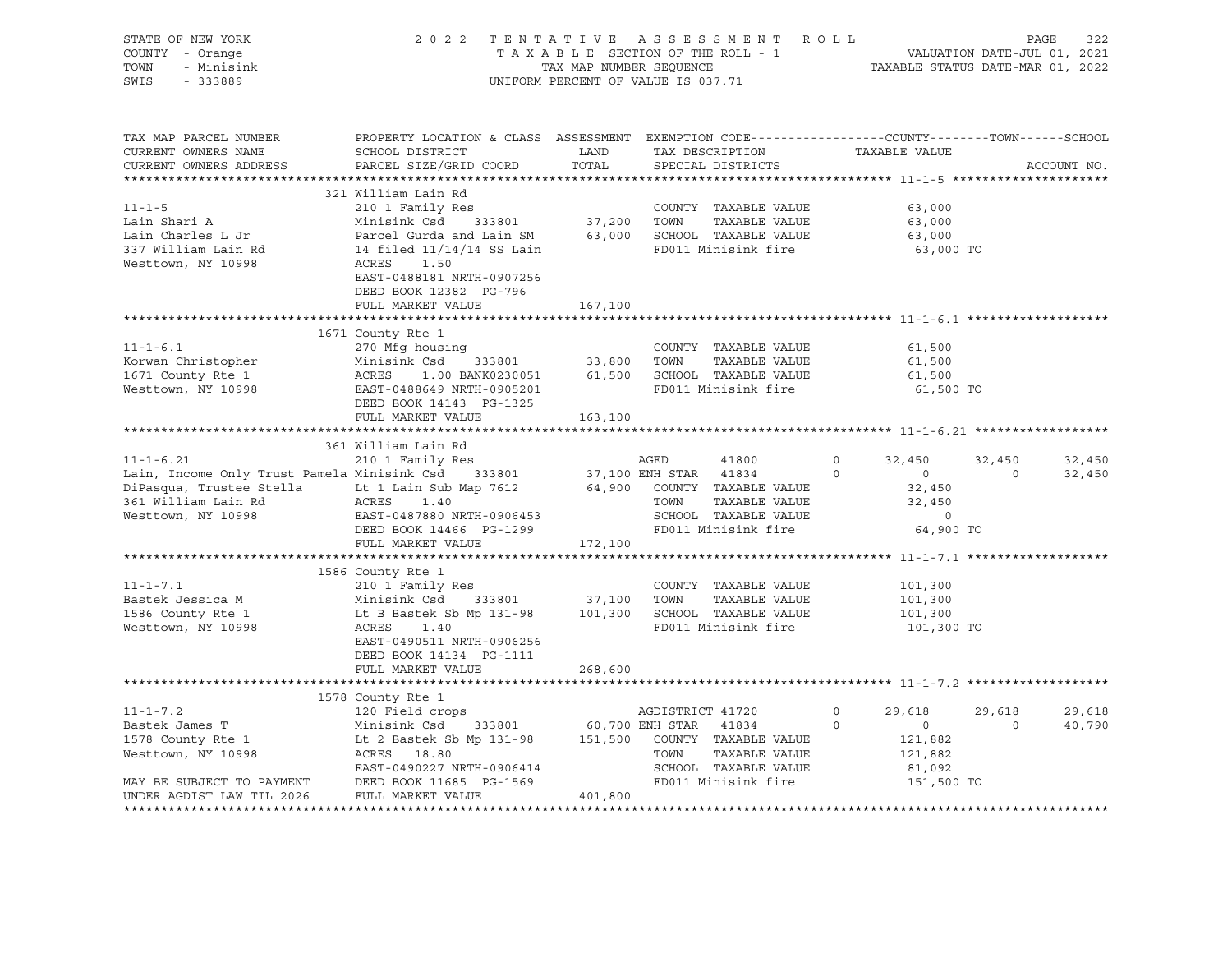### STATE OF NEW YORK 2 0 2 2 T E N T A T I V E A S S E S S M E N T R O L L PAGE 323 COUNTY - Orange T A X A B L E SECTION OF THE ROLL - 1 VALUATION DATE-JUL 01, 2021 TOWN - Minisink TAX MAP NUMBER SEQUENCE TAXABLE STATUS DATE-MAR 01, 2022 SWIS - 333889 CONSERVATION CONTROL OF VALUE IS 037.71

| TAX MAP PARCEL NUMBER                                                                                                                                                                                                                      | PROPERTY LOCATION & CLASS ASSESSMENT EXEMPTION CODE----------------COUNTY-------TOWN------SCHOOL              |         |                                                 |                                                               |               |                                             |                |             |
|--------------------------------------------------------------------------------------------------------------------------------------------------------------------------------------------------------------------------------------------|---------------------------------------------------------------------------------------------------------------|---------|-------------------------------------------------|---------------------------------------------------------------|---------------|---------------------------------------------|----------------|-------------|
| CURRENT OWNERS NAME                                                                                                                                                                                                                        | SCHOOL DISTRICT                                                                                               |         | LAND TAX DESCRIPTION<br>TOTAL SPECIAL DISTRICTS |                                                               | TAXABLE VALUE |                                             |                |             |
| CURRENT OWNERS ADDRESS                                                                                                                                                                                                                     | PARCEL SIZE/GRID COORD                                                                                        |         |                                                 |                                                               |               |                                             |                | ACCOUNT NO. |
|                                                                                                                                                                                                                                            |                                                                                                               |         |                                                 |                                                               |               |                                             |                |             |
|                                                                                                                                                                                                                                            | 1562 County Rte 1                                                                                             |         |                                                 |                                                               |               |                                             |                |             |
| $11 - 1 - 8$                                                                                                                                                                                                                               |                                                                                                               |         |                                                 |                                                               |               |                                             |                |             |
| Hartman Richard D Jr Minisink Csd 333801<br>Hartman Valerie L (ACRES 4.60<br>1562 County Rte 1 (BAST-0490693 NRTH-0906804<br>Nesttown, NY 10998 (DEED BOOK 13795 PG-1020                                                                   |                                                                                                               |         |                                                 |                                                               |               |                                             |                |             |
|                                                                                                                                                                                                                                            |                                                                                                               |         |                                                 |                                                               |               |                                             |                |             |
|                                                                                                                                                                                                                                            |                                                                                                               |         |                                                 | COUNTY TAXABLE VALUE<br>TOWN TAXABLE VALUE                    |               | 30,965<br>64,490                            |                |             |
|                                                                                                                                                                                                                                            |                                                                                                               |         |                                                 |                                                               |               |                                             |                |             |
|                                                                                                                                                                                                                                            | FULL MARKET VALUE 206,600 SCHOOL TAXABLE VALUE 34,740<br>FULL MARKET VALUE 206,600 FD011 Minisink fire 77,900 |         |                                                 |                                                               |               |                                             |                |             |
|                                                                                                                                                                                                                                            |                                                                                                               |         |                                                 |                                                               |               | 77,900 TO                                   |                |             |
|                                                                                                                                                                                                                                            |                                                                                                               |         |                                                 |                                                               |               |                                             |                |             |
|                                                                                                                                                                                                                                            | 1552 County Rte 1                                                                                             |         |                                                 |                                                               |               |                                             |                |             |
|                                                                                                                                                                                                                                            |                                                                                                               |         |                                                 | COUNTY TAXABLE VALUE 109,200                                  |               |                                             |                |             |
|                                                                                                                                                                                                                                            |                                                                                                               |         |                                                 |                                                               |               | 109,200                                     |                |             |
|                                                                                                                                                                                                                                            |                                                                                                               |         |                                                 | 109,200 SCHOOL TAXABLE VALUE 109,200                          |               |                                             |                |             |
|                                                                                                                                                                                                                                            |                                                                                                               |         |                                                 | FD011 Minisink fire                                           |               | 109,200 TO                                  |                |             |
|                                                                                                                                                                                                                                            |                                                                                                               |         |                                                 |                                                               |               |                                             |                |             |
|                                                                                                                                                                                                                                            | FULL MARKET VALUE                                                                                             | 289,600 |                                                 |                                                               |               |                                             |                |             |
|                                                                                                                                                                                                                                            |                                                                                                               |         |                                                 |                                                               |               |                                             |                |             |
|                                                                                                                                                                                                                                            | 95 Grusz Rd                                                                                                   |         |                                                 |                                                               |               |                                             |                |             |
|                                                                                                                                                                                                                                            |                                                                                                               |         |                                                 | AGED 41800 0 69,650 69,650                                    |               |                                             |                | 69,650      |
|                                                                                                                                                                                                                                            |                                                                                                               |         |                                                 |                                                               |               |                                             | $\overline{0}$ | 40,790      |
| 95 Grusz Rd<br>Meiditch Stuart Minisink Csd<br>PO Box 457 Pt Lt 2 Edward & Nelly 139,300 COUNTY TAXABLE VALUE<br>Mesttown, NY 10998 Kratt Sb Mp 5407 & Rv Mp<br>30-99 Ws Grusz Rd<br>CHOOL TAXABLE VALUE 28,650<br>SCHOOL TAXABLE VALUE 28 |                                                                                                               |         |                                                 |                                                               |               |                                             |                |             |
|                                                                                                                                                                                                                                            |                                                                                                               |         |                                                 |                                                               |               |                                             |                |             |
|                                                                                                                                                                                                                                            |                                                                                                               |         |                                                 |                                                               |               |                                             |                |             |
|                                                                                                                                                                                                                                            | ACRES 8.00                                                                                                    |         |                                                 | FD011 Minisink fire 139,300 TO                                |               |                                             |                |             |
|                                                                                                                                                                                                                                            | EAST-0484185 NRTH-0906641                                                                                     |         |                                                 |                                                               |               |                                             |                |             |
|                                                                                                                                                                                                                                            | DEED BOOK 5151 PG-77                                                                                          |         |                                                 |                                                               |               |                                             |                |             |
|                                                                                                                                                                                                                                            |                                                                                                               |         |                                                 |                                                               |               |                                             |                |             |
|                                                                                                                                                                                                                                            |                                                                                                               |         |                                                 |                                                               |               |                                             |                |             |
|                                                                                                                                                                                                                                            | 107 Grusz Rd                                                                                                  |         |                                                 |                                                               |               |                                             |                |             |
|                                                                                                                                                                                                                                            |                                                                                                               |         |                                                 |                                                               |               |                                             | $\Omega$       | 40,790      |
|                                                                                                                                                                                                                                            |                                                                                                               |         |                                                 |                                                               |               | $\begin{array}{c} 0 \\ 131,300 \end{array}$ |                |             |
|                                                                                                                                                                                                                                            |                                                                                                               |         |                                                 | TAXABLE VALUE 131,300                                         |               |                                             |                |             |
|                                                                                                                                                                                                                                            |                                                                                                               |         |                                                 |                                                               |               |                                             |                |             |
|                                                                                                                                                                                                                                            |                                                                                                               |         |                                                 |                                                               |               |                                             |                |             |
|                                                                                                                                                                                                                                            |                                                                                                               |         |                                                 |                                                               |               |                                             |                |             |
|                                                                                                                                                                                                                                            | DEED BOOK 2710 PG-00337                                                                                       | 348,200 |                                                 |                                                               |               |                                             |                |             |
|                                                                                                                                                                                                                                            | FULL MARKET VALUE                                                                                             |         |                                                 |                                                               |               |                                             |                |             |
|                                                                                                                                                                                                                                            |                                                                                                               |         |                                                 |                                                               |               |                                             |                |             |
|                                                                                                                                                                                                                                            |                                                                                                               |         |                                                 |                                                               |               |                                             |                |             |
| $11 - 1 - 10.4$                                                                                                                                                                                                                            | 323 Vacant rural                                                                                              |         |                                                 | COUNTY TAXABLE VALUE                                          |               | 2,000                                       |                |             |
| Neiditch Stuart                                                                                                                                                                                                                            | 333801                                                                                                        |         | 2,000 TOWN                                      | TAXABLE VALUE                                                 |               | 2,000                                       |                |             |
| 95 Grusz Rd                                                                                                                                                                                                                                |                                                                                                               |         |                                                 | 2,000 SCHOOL TAXABLE VALUE 2,000<br>FD011 Minisink fire 2,000 |               |                                             |                |             |
| Westtown, NY 10998                                                                                                                                                                                                                         | Grusz Rd<br>323 Vacant ru<br>Minisink Csd<br>ACRES 2.00<br>EAST<br>EAST-0483215 NRTH-0906734                  |         |                                                 |                                                               |               | 2,000 TO                                    |                |             |
|                                                                                                                                                                                                                                            | DEED BOOK 5151 PG-77                                                                                          |         |                                                 |                                                               |               |                                             |                |             |
|                                                                                                                                                                                                                                            | FULL MARKET VALUE                                                                                             | 5,300   |                                                 |                                                               |               |                                             |                |             |
|                                                                                                                                                                                                                                            |                                                                                                               |         |                                                 |                                                               |               |                                             |                |             |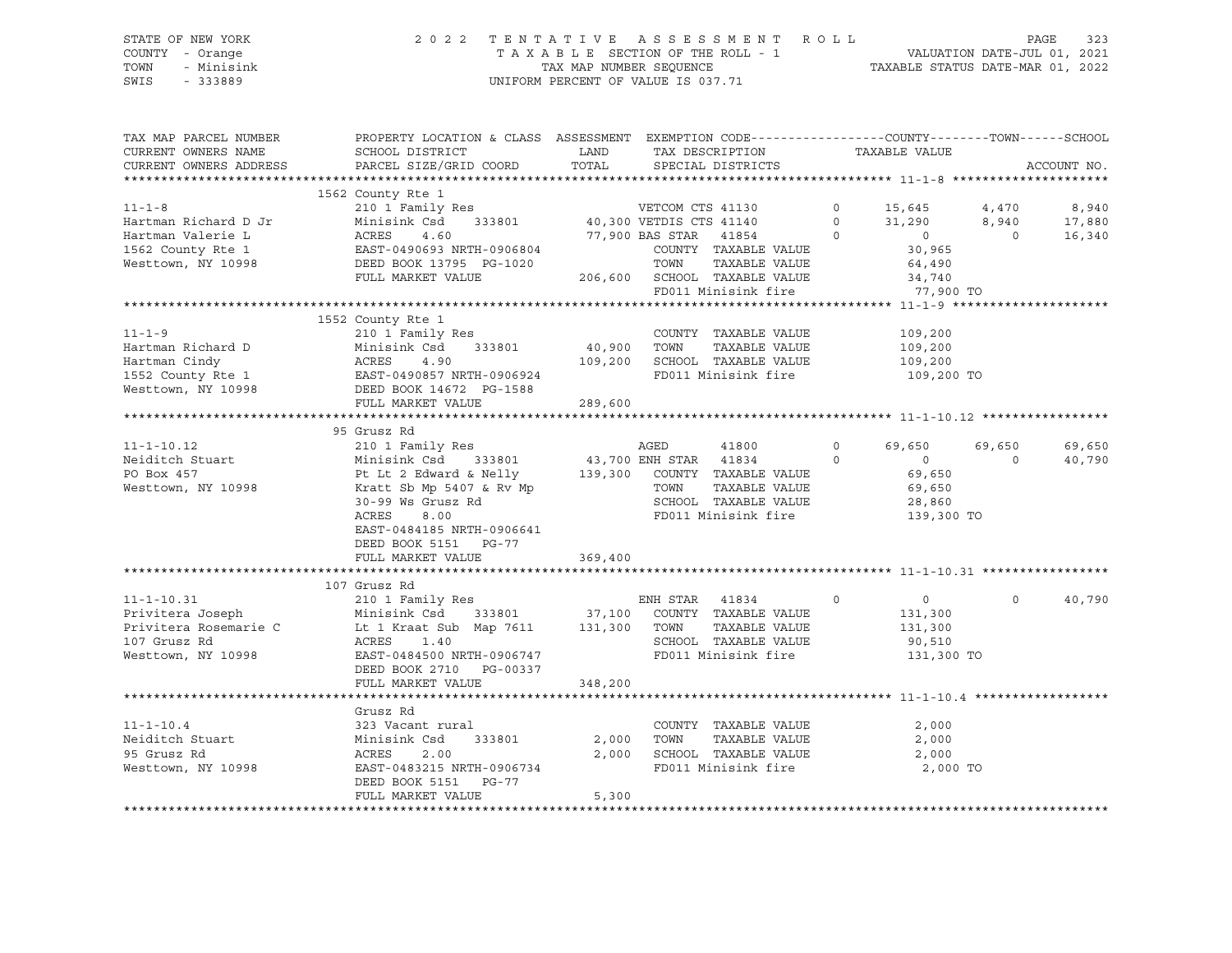| STATE OF NEW YORK<br>COUNTY - Orange<br>- Minisink<br>TOWN<br>SWIS<br>$-333889$ |                                                                                                                                              | 2022 TENTATIVE ASSESSMENT ROLL<br>UNIFORM PERCENT OF VALUE IS 037.71 | PAGE<br>TAXABLE SECTION OF THE ROLL - 1 VALUATION DATE-JUL 01, 2021<br>TAX MAP NUMBER SEQUENCE TAXABLE STATUS DATE-MAR 01, 2022 |          |                                  |                |             |
|---------------------------------------------------------------------------------|----------------------------------------------------------------------------------------------------------------------------------------------|----------------------------------------------------------------------|---------------------------------------------------------------------------------------------------------------------------------|----------|----------------------------------|----------------|-------------|
| TAX MAP PARCEL NUMBER<br>CURRENT OWNERS NAME<br>CURRENT OWNERS ADDRESS          | PROPERTY LOCATION & CLASS ASSESSMENT EXEMPTION CODE---------------COUNTY-------TOWN------SCHOOL<br>SCHOOL DISTRICT<br>PARCEL SIZE/GRID COORD | LAND<br>TOTAL                                                        | TAX DESCRIPTION<br>SPECIAL DISTRICTS                                                                                            |          | TAXABLE VALUE                    |                | ACCOUNT NO. |
|                                                                                 |                                                                                                                                              |                                                                      |                                                                                                                                 |          |                                  |                |             |
|                                                                                 | 73 Grusz Rd                                                                                                                                  |                                                                      |                                                                                                                                 |          |                                  |                |             |
| $11 - 1 - 11$                                                                   | 240 Rural res                                                                                                                                |                                                                      | ENH STAR 41834                                                                                                                  | $\circ$  | $\circ$                          | $\Omega$       | 40,790      |
| Yater Linda                                                                     | Minisink Csd<br>333801                                                                                                                       | 55,900                                                               | COUNTY TAXABLE VALUE                                                                                                            |          | 136,000                          |                |             |
| 73 Grusz Rd                                                                     | Lt 1 Kraat Sub & Parcels                                                                                                                     | 136,000 TOWN                                                         | TAXABLE VALUE                                                                                                                   |          | 136,000                          |                |             |
| Westtown, NY 10998                                                              | ACRES 26.40                                                                                                                                  |                                                                      | SCHOOL TAXABLE VALUE                                                                                                            |          | 95,210                           |                |             |
|                                                                                 | EAST-0483703 NRTH-0905911                                                                                                                    |                                                                      | FD011 Minisink fire                                                                                                             |          | 136,000 TO                       |                |             |
|                                                                                 | DEED BOOK 2181 PG-01137<br>FULL MARKET VALUE                                                                                                 | 360,600                                                              |                                                                                                                                 |          |                                  |                |             |
|                                                                                 |                                                                                                                                              | ************                                                         |                                                                                                                                 |          | **************** 11-1-12.2 ***** |                |             |
|                                                                                 | 116 Grusz Rd                                                                                                                                 |                                                                      |                                                                                                                                 |          |                                  |                |             |
| $11 - 1 - 12.2$                                                                 | 210 1 Family Res                                                                                                                             |                                                                      | COUNTY TAXABLE VALUE                                                                                                            |          | 206,600                          |                |             |
| Ocko-Lulkin Stacy M                                                             |                                                                                                                                              | 52,100 TOWN                                                          | TAXABLE VALUE                                                                                                                   |          | 206,600                          |                |             |
| Ford Stephanie                                                                  | Minisink Csd      333801<br>Parcel Lattimer & OckoPro<br>SM 947-18 filed 11/27/18                                                            |                                                                      | 206,600 SCHOOL TAXABLE VALUE                                                                                                    |          | 206,600                          |                |             |
| Eora Suepining<br>C/O Darrel Ford<br>The Ball of Ball                           |                                                                                                                                              |                                                                      | FD011 Minisink fire                                                                                                             |          | 206,600 TO                       |                |             |
| 116 Grusz Rd                                                                    | Grusz Rd                                                                                                                                     |                                                                      |                                                                                                                                 |          |                                  |                |             |
| Westtown, NY 10998                                                              | ACRES<br>9.00                                                                                                                                |                                                                      |                                                                                                                                 |          |                                  |                |             |
|                                                                                 | EAST-0484900 NRTH-0906550                                                                                                                    |                                                                      |                                                                                                                                 |          |                                  |                |             |
|                                                                                 | DEED BOOK 14609 PG-597                                                                                                                       |                                                                      |                                                                                                                                 |          |                                  |                |             |
|                                                                                 | FULL MARKET VALUE                                                                                                                            | 547,900                                                              |                                                                                                                                 |          |                                  |                |             |
|                                                                                 | 541 Lower Rd                                                                                                                                 |                                                                      |                                                                                                                                 |          |                                  |                |             |
| $11 - 1 - 13.112$                                                               | 210 1 Family Res                                                                                                                             |                                                                      | BAS STAR 41854                                                                                                                  | $\Omega$ | $\overline{0}$                   | $\Omega$       | 16,340      |
| McHugh Lucille K                                                                |                                                                                                                                              | 37,300                                                               | COUNTY TAXABLE VALUE                                                                                                            |          | 116,300                          |                |             |
| PO Box 97                                                                       | Minisink Csd       333801<br>Lt 2 Iafrate & Carpignano<br>ACRES     1.60                                                                     | 116,300 TOWN                                                         | TAXABLE VALUE                                                                                                                   |          | 116,300                          |                |             |
| Westtown, NY 10998                                                              | ACRES<br>1.60                                                                                                                                |                                                                      | SCHOOL TAXABLE VALUE                                                                                                            |          | 99,960                           |                |             |
|                                                                                 | EAST-0486447 NRTH-0905608                                                                                                                    |                                                                      | FD011 Minisink fire                                                                                                             |          | 116,300 TO                       |                |             |
|                                                                                 | DEED BOOK 4906 PG-215                                                                                                                        |                                                                      |                                                                                                                                 |          |                                  |                |             |
|                                                                                 | FULL MARKET VALUE                                                                                                                            | 308,400                                                              |                                                                                                                                 |          |                                  |                |             |
|                                                                                 | 531 Lower Rd                                                                                                                                 |                                                                      |                                                                                                                                 |          |                                  |                |             |
| $11 - 1 - 13.113$                                                               | 210 1 Family Res                                                                                                                             |                                                                      | COUNTY TAXABLE VALUE                                                                                                            |          | 93,800                           |                |             |
| Schiele William J                                                               |                                                                                                                                              | 37,800 TOWN                                                          | TAXABLE VALUE                                                                                                                   |          | 93,800                           |                |             |
|                                                                                 | Minisink Csd<br>Lt 3 Iafrate & Carpignano<br>ACRES 2.10 BANKC140330<br>EAST-0486272 NRTH-0905550<br>ACRES 1999 PG-326                        |                                                                      | 93,800 SCHOOL TAXABLE VALUE                                                                                                     |          | 93,800                           |                |             |
| Schiele Peggy<br>PO Box 336                                                     |                                                                                                                                              |                                                                      | FD011 Minisink fire                                                                                                             |          | 93,800 TO                        |                |             |
| Westtown, NY 10998                                                              |                                                                                                                                              |                                                                      |                                                                                                                                 |          |                                  |                |             |
|                                                                                 | DEED BOOK 12799 PG-326                                                                                                                       |                                                                      |                                                                                                                                 |          |                                  |                |             |
|                                                                                 | FULL MARKET VALUE                                                                                                                            | 248,700                                                              |                                                                                                                                 |          |                                  |                |             |
|                                                                                 |                                                                                                                                              |                                                                      |                                                                                                                                 |          |                                  |                |             |
|                                                                                 | 529 Lower Rd                                                                                                                                 |                                                                      |                                                                                                                                 |          |                                  |                |             |
| $11 - 1 - 13.114$                                                               | 210 1 Family Res                                                                                                                             |                                                                      | ENH STAR 41834                                                                                                                  | $\circ$  | $\overline{\phantom{0}}$         | $\overline{0}$ | 40,790      |
| Hedderich Thomas                                                                | Minisink Csd 333801 38,600 SOLAR EX C 49500<br>Lt 4 Iafrate & Carpignano 149,400 COUNTY TAXABLE VALUE<br>ACRES 2.90 TOWN TAXABLE VALUE       |                                                                      |                                                                                                                                 | $\circ$  | 5,000                            | 5,000          | 5,000       |
| Hedderich Bonnie<br>529 Lower Rd                                                |                                                                                                                                              |                                                                      |                                                                                                                                 |          | 144,400<br>144,400               |                |             |
| Westtown, NY 10998                                                              | EAST-0486007 NRTH-0905425                                                                                                                    |                                                                      | SCHOOL TAXABLE VALUE                                                                                                            |          | 103,610                          |                |             |
|                                                                                 | DEED BOOK 3081 PG-48                                                                                                                         |                                                                      | FD011 Minisink fire                                                                                                             |          | 149,400 TO                       |                |             |
|                                                                                 | FULL MARKET VALUE                                                                                                                            | 396,200                                                              |                                                                                                                                 |          |                                  |                |             |
|                                                                                 |                                                                                                                                              |                                                                      |                                                                                                                                 |          |                                  |                |             |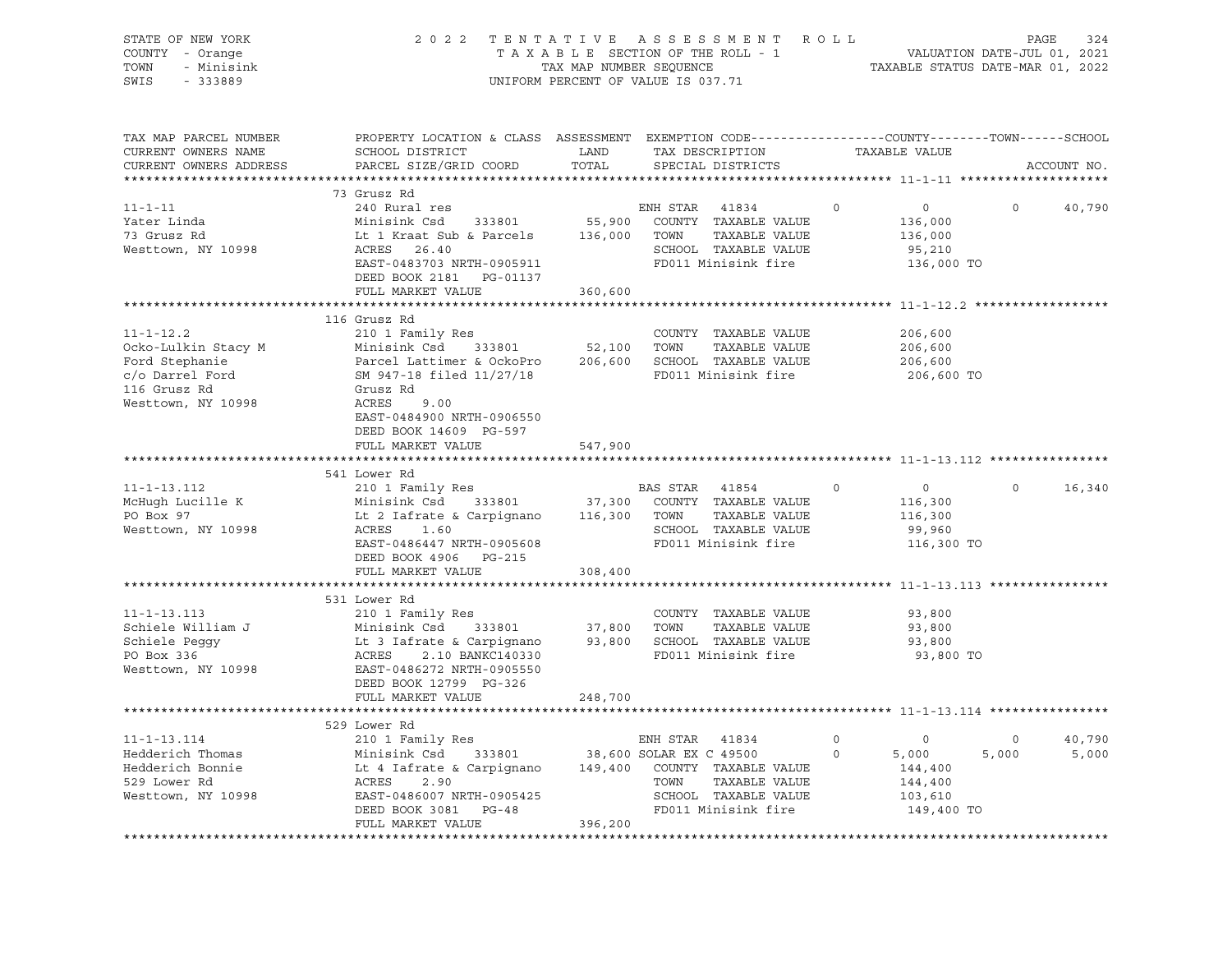#### STATE OF NEW YORK 2 0 2 2 T E N T A T I V E A S S E S S M E N T R O L L PAGE 325 COUNTY - Orange T A X A B L E SECTION OF THE ROLL - 1 VALUATION DATE-JUL 01, 2021 TOWN - Minisink TAX MAP NUMBER SEQUENCE TAXABLE STATUS DATE-MAR 01, 2022 SWIS - 333889 CONSERVATION CONTROL OF VALUE IS 037.71

| TAX MAP PARCEL NUMBER<br>CURRENT OWNERS NAME<br>CURRENT OWNERS ADDRESS | PROPERTY LOCATION & CLASS ASSESSMENT EXEMPTION CODE----------------COUNTY-------TOWN------SCHOOL<br>SCHOOL DISTRICT<br>PARCEL SIZE/GRID COORD | LAND<br>TOTAL | TAX DESCRIPTION<br>SPECIAL DISTRICTS |          | TAXABLE VALUE  |          | ACCOUNT NO. |
|------------------------------------------------------------------------|-----------------------------------------------------------------------------------------------------------------------------------------------|---------------|--------------------------------------|----------|----------------|----------|-------------|
|                                                                        |                                                                                                                                               |               |                                      |          |                |          |             |
|                                                                        | 551 Lower Rd                                                                                                                                  |               |                                      |          |                |          |             |
| $11 - 1 - 13.2$                                                        | 210 1 Family Res                                                                                                                              |               | VETCOM CTS 41130                     | $\circ$  | 15,645 4,470   |          | 8,940       |
| Burgess Warren Jr                                                      | Minisink Csd                                                                                                                                  |               | 333801 37,200 VETDIS CTS 41140       | $\Omega$ | 21,575         | 8,940    | 17,880      |
| Burgess Judy                                                           | ACRES<br>1.50                                                                                                                                 |               | 86,300 ENH STAR 41834                | $\Omega$ | $\circ$        | $\Omega$ | 40,790      |
| 551 Lower Rd                                                           | EAST-0486658 NRTH-0905649                                                                                                                     |               | COUNTY TAXABLE VALUE                 |          | 49,080         |          |             |
| Westtown, NY 10998                                                     | DEED BOOK 3340 PG-80                                                                                                                          |               | TOWN<br>TAXABLE VALUE                |          | 72,890         |          |             |
|                                                                        | FULL MARKET VALUE                                                                                                                             |               | 228,900 SCHOOL TAXABLE VALUE         |          | 18,690         |          |             |
|                                                                        |                                                                                                                                               |               | FD011 Minisink fire                  |          | 86,300 TO      |          |             |
|                                                                        |                                                                                                                                               |               |                                      |          |                |          |             |
|                                                                        | Lower Rd & Co Hwy 1                                                                                                                           |               |                                      |          |                |          |             |
| $11 - 1 - 13.3$                                                        | 120 Field crops                                                                                                                               |               | AGDISTRICT 41720                     | $\circ$  | 31,761         | 31,761   | 31,761      |
| Tunkamoose Limited Partnership Minisink Csd 333801                     |                                                                                                                                               |               | 33,000 COUNTY TAXABLE VALUE          |          | 1,239          |          |             |
| Elsie T Lain TestamentaryTrust ACRES                                   | 4.00                                                                                                                                          | 33,000        | TOWN<br>TAXABLE VALUE                |          | 1,239          |          |             |
|                                                                        |                                                                                                                                               |               | SCHOOL TAXABLE VALUE                 |          | 1,239          |          |             |
|                                                                        |                                                                                                                                               |               | FD011 Minisink fire                  |          | 33,000 TO      |          |             |
|                                                                        | FULL MARKET VALUE                                                                                                                             | 87,500        |                                      |          |                |          |             |
| MAY BE SUBJECT TO PAYMENT<br>UNDER AGDIST LAW TIL 2026                 |                                                                                                                                               |               |                                      |          |                |          |             |
|                                                                        |                                                                                                                                               |               |                                      |          |                |          |             |
|                                                                        | 512 Lower Rd                                                                                                                                  |               |                                      |          |                |          |             |
| $11 - 1 - 15.1$                                                        | 210 1 Family Res                                                                                                                              |               | BAS STAR 41854                       | $\circ$  | $\circ$        | $\Omega$ | 16,340      |
| Ostrowski Michael T                                                    | Minisink Csd                                                                                                                                  |               | 333801 37,100 COUNTY TAXABLE VALUE   |          | 98,500         |          |             |
| Ostrowski Jill D                                                       | ACRES<br>1.40 BANKC030614                                                                                                                     |               | 98,500 TOWN<br>TAXABLE VALUE         |          | 98,500         |          |             |
| 512 Lower Rd<br>Westtown, NY 10998-3225<br>DEED BOOK 11182 PG-1203     |                                                                                                                                               |               | SCHOOL TAXABLE VALUE                 |          | 82,160         |          |             |
|                                                                        |                                                                                                                                               |               | FD011 Minisink fire                  |          | 98,500 TO      |          |             |
|                                                                        | FULL MARKET VALUE                                                                                                                             | 261,200       |                                      |          |                |          |             |
|                                                                        |                                                                                                                                               |               |                                      |          |                |          |             |
|                                                                        | 525 Lower Rd                                                                                                                                  |               |                                      |          |                |          |             |
| $11 - 1 - 15.2$                                                        | 210 1 Family Res                                                                                                                              |               | COUNTY TAXABLE VALUE                 |          | 147,400        |          |             |
| Cirillo Peter A                                                        | Minisink Csd                                                                                                                                  | 333801 43,900 | TOWN<br>TAXABLE VALUE                |          | 147,400        |          |             |
| 525 Lower Rd                                                           | ACRES<br>8.20 BANKC080496                                                                                                                     | 147,400       | SCHOOL TAXABLE VALUE                 |          | 147,400        |          |             |
| Westtown, NY 10998                                                     | EAST-0486252 NRTH-0904737                                                                                                                     |               | FD011 Minisink fire                  |          | 147,400 TO     |          |             |
|                                                                        | DEED BOOK 13570 PG-164                                                                                                                        |               |                                      |          |                |          |             |
|                                                                        | FULL MARKET VALUE                                                                                                                             | 390,900       |                                      |          |                |          |             |
|                                                                        |                                                                                                                                               |               |                                      |          |                |          |             |
|                                                                        | 8 Majek Ln                                                                                                                                    |               |                                      |          |                |          |             |
| $11 - 1 - 16$                                                          | 112 Dairy farm                                                                                                                                |               | AGDISTRICT 41720                     | $\circ$  | 137,018        | 137,018  | 137,018     |
| Lefler Dion                                                            | Minisink Csd<br>333801                                                                                                                        |               | 205,200 BAS STAR 41854               | $\circ$  | $\overline{0}$ | $\Omega$ | 16,340      |
| Burnett Louise aka Eleanor ACRES 106.40                                |                                                                                                                                               | 340,100       | COUNTY TAXABLE VALUE                 |          | 203,082        |          |             |
| 9 Burnett Ln                                                           | EAST-0489903 NRTH-0904600                                                                                                                     |               | TAXABLE VALUE<br>TOWN                |          | 203,082        |          |             |
| Westtown, NY 10998                                                     | DEED BOOK 13134 PG-1514                                                                                                                       |               | SCHOOL TAXABLE VALUE                 |          | 186,742        |          |             |
|                                                                        | FULL MARKET VALUE                                                                                                                             |               | 901,900 FD011 Minisink fire          |          | 340,100 TO     |          |             |
| MAY BE SUBJECT TO PAYMENT                                              |                                                                                                                                               |               |                                      |          |                |          |             |
| UNDER AGDIST LAW TIL 2026                                              |                                                                                                                                               |               |                                      |          |                |          |             |
|                                                                        |                                                                                                                                               |               |                                      |          |                |          |             |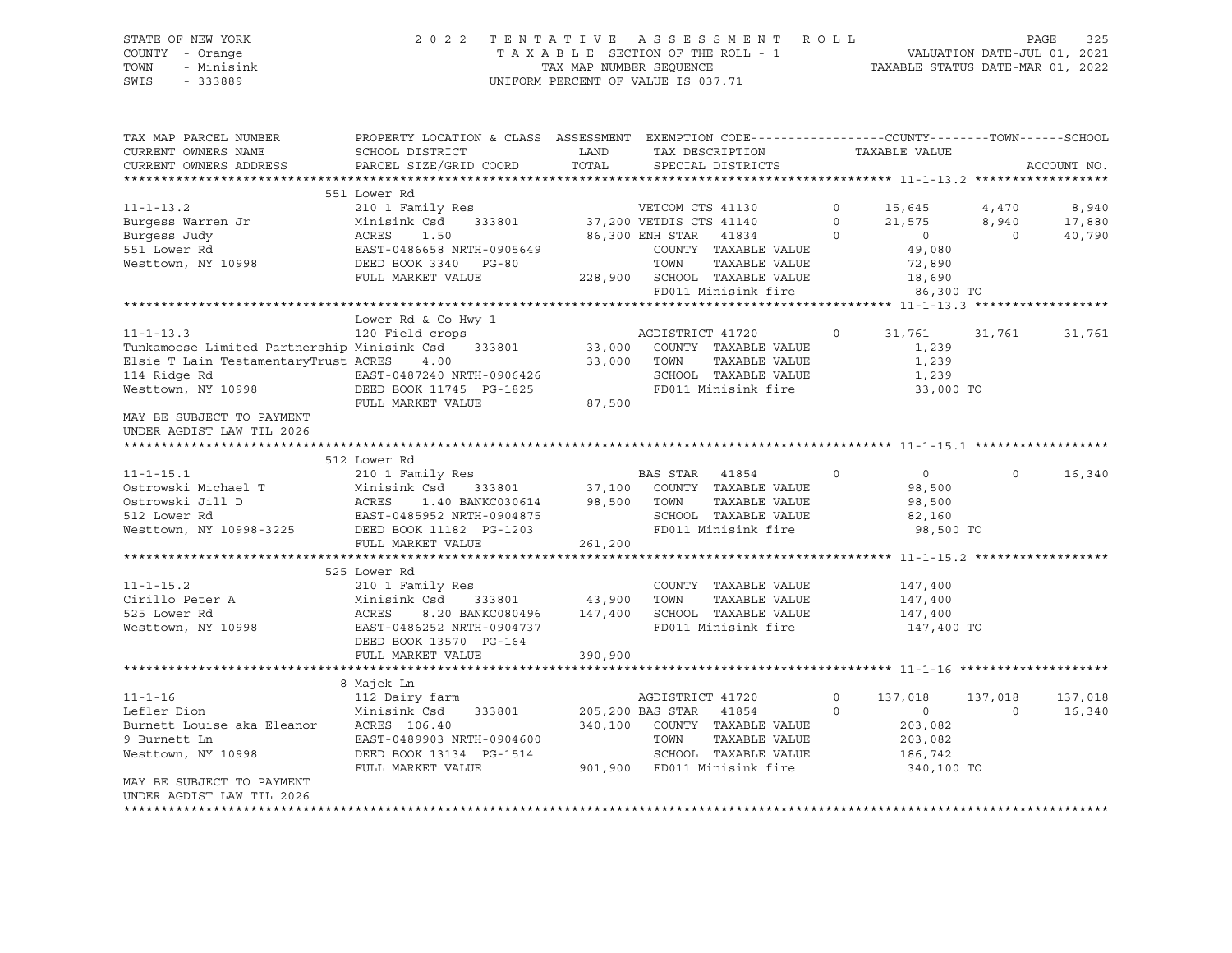#### STATE OF NEW YORK 2 0 2 2 T E N T A T I V E A S S E S S M E N T R O L L PAGE 326 COUNTY - Orange T A X A B L E SECTION OF THE ROLL - 1 VALUATION DATE-JUL 01, 2021 TOWN - Minisink TAX MAP NUMBER SEQUENCE TAXABLE STATUS DATE-MAR 01, 2022 SWIS - 333889 CONSERVATION CONTROL OF VALUE IS 037.71

| TAX MAP PARCEL NUMBER<br>CURRENT OWNERS NAME<br>CURRENT OWNERS ADDRESS                                                                                                                                                | PROPERTY LOCATION & CLASS ASSESSMENT EXEMPTION CODE---------------COUNTY-------TOWN------SCHOOL<br>SCHOOL DISTRICT<br>PARCEL SIZE/GRID COORD                                                                                           | <b>EXAMPLE THE STATE OF STATE OF STATE OF STATE OF STATE OF STATE OF STATE OF STATE</b> | TAX DESCRIPTION<br>TOTAL SPECIAL DISTRICTS                                                                                                                             |               | TAXABLE VALUE                           |                   | ACCOUNT NO.     |
|-----------------------------------------------------------------------------------------------------------------------------------------------------------------------------------------------------------------------|----------------------------------------------------------------------------------------------------------------------------------------------------------------------------------------------------------------------------------------|-----------------------------------------------------------------------------------------|------------------------------------------------------------------------------------------------------------------------------------------------------------------------|---------------|-----------------------------------------|-------------------|-----------------|
|                                                                                                                                                                                                                       |                                                                                                                                                                                                                                        |                                                                                         |                                                                                                                                                                        |               |                                         |                   |                 |
| $11 - 1 - 17$                                                                                                                                                                                                         | 1537 County Rte 1<br>210 1 Family Res<br>210 1 Family Res<br>Minisink Csd 333801 38,200 COUNTY TAXABLE VALUE                                                                                                                           |                                                                                         |                                                                                                                                                                        | $\sim$ 0      | $\sim$ 0 $\sim$ 0<br>96,800             | $0 \qquad \qquad$ | 40,790          |
| 11-1-17 210 1 Family Res<br>Durkin Christopher J Minisink Csd 333801 38,200<br>Durkin Jean M ACRES 2.50 96,800<br>1537 County Rte 1 EAST-0491806 NRTH-0906615<br>Westtown, NY 10998 DEED BOOK 5307 PG-62              |                                                                                                                                                                                                                                        | 96,800 TOWN                                                                             | TAXABLE VALUE                                                                                                                                                          |               | 96,800                                  |                   |                 |
|                                                                                                                                                                                                                       | FULL MARKET VALUE                                                                                                                                                                                                                      | 256,700                                                                                 | SCHOOL TAXABLE VALUE 56,010<br>FD011 Minisink fire 96,800 TO                                                                                                           |               |                                         |                   |                 |
|                                                                                                                                                                                                                       |                                                                                                                                                                                                                                        |                                                                                         |                                                                                                                                                                        |               |                                         |                   |                 |
| 11-1-18.1<br>Calak Richard<br>1531 County Rte 1<br>Westtown, NY 10998                                                                                                                                                 | County Rte 1<br>311 Res vac land<br>Minisink Csd      333801                       500<br>S Of Co Hwy 1<br>FRNT 212.00 DPTH 80.00<br>EAST-0492040 NRTH-0906783                                                                         |                                                                                         | COUNTY TAXABLE VALUE<br>TAXABLE VALUE<br>TOWN<br>500 SCHOOL TAXABLE VALUE 600<br>FD011 Minisink fire                                                                   |               | 500<br>500<br>500 TO                    |                   |                 |
|                                                                                                                                                                                                                       | DEED BOOK 1941  PG-00161<br>FULL MARKET VALUE                                                                                                                                                                                          | 1,300                                                                                   |                                                                                                                                                                        |               |                                         |                   |                 |
|                                                                                                                                                                                                                       |                                                                                                                                                                                                                                        |                                                                                         |                                                                                                                                                                        |               |                                         |                   |                 |
| $11 - 1 - 18.21$<br>Calak Richard<br>1531 County Rte 1<br>Westtown, NY 10998<br>Westtown, NY 10998                                                                                                                    | County Rte 1<br>$312$ Vac w/imprv<br>Minisink $\operatorname{Csd}$ 333801 2,400 TOWN<br>S Of Co Hwy 1 7,700 SCHOOL TAXABLE VALUE<br>FRNT 81.00 DPTH 130.00 FD011 Minisink fire<br>EAST-0491814 NRTH-0906866<br>DEED BOOK 2158 PG-00427 |                                                                                         | COUNTY TAXABLE VALUE                                                                                                                                                   | TAXABLE VALUE | 7,700<br>7,700<br>7,700<br>7,700 TO     |                   |                 |
|                                                                                                                                                                                                                       |                                                                                                                                                                                                                                        |                                                                                         |                                                                                                                                                                        |               |                                         |                   |                 |
|                                                                                                                                                                                                                       | 1527 County Rte 1                                                                                                                                                                                                                      |                                                                                         |                                                                                                                                                                        |               |                                         |                   |                 |
| Westtown, NY 10998 EAST-0491914 NRTH-0906976                                                                                                                                                                          | DEED BOOK 4339 PG-287<br>FULL MARKET VALUE                                                                                                                                                                                             | 220,400                                                                                 | COUNTY TAXABLE VALUE<br>---<br>TAXABLE VALUE<br>83,100 SCHOOL TAXABLE VALUE<br>FD011 Minisink fire 83,100 TO                                                           |               | 83,100<br>83,100<br>83,100              |                   |                 |
|                                                                                                                                                                                                                       |                                                                                                                                                                                                                                        |                                                                                         |                                                                                                                                                                        |               |                                         |                   |                 |
|                                                                                                                                                                                                                       | 1531 County Rte 1                                                                                                                                                                                                                      |                                                                                         |                                                                                                                                                                        |               |                                         |                   |                 |
| $11 - 1 - 19.1$<br>Calak Richard Minisink Csd 333801 30,400<br>Calak Bonnie ACRES 1.00 98,800<br>1531 County Rte 1 EAST-0492172 NRTH-0906703<br>Westtown, NY 10998 DEED BOOK 3255 PG-235<br>FULL MARKET VALUE 262,000 | 210 1 Family Res                                                                                                                                                                                                                       |                                                                                         | ENH STAR 41834 0 0<br>30,400 SOLAR EX C 49500 0 5,000<br>98,800 COUNTY TAXABLE VALUE<br>TAXABLE VALUE<br>TOWN<br>5 SCHOOL TAXABLE VALUE<br>262,000 FD011 Minisink fire |               | 93,800<br>93,800<br>53,010<br>98,800 TO | $\circ$<br>5,000  | 40,790<br>5,000 |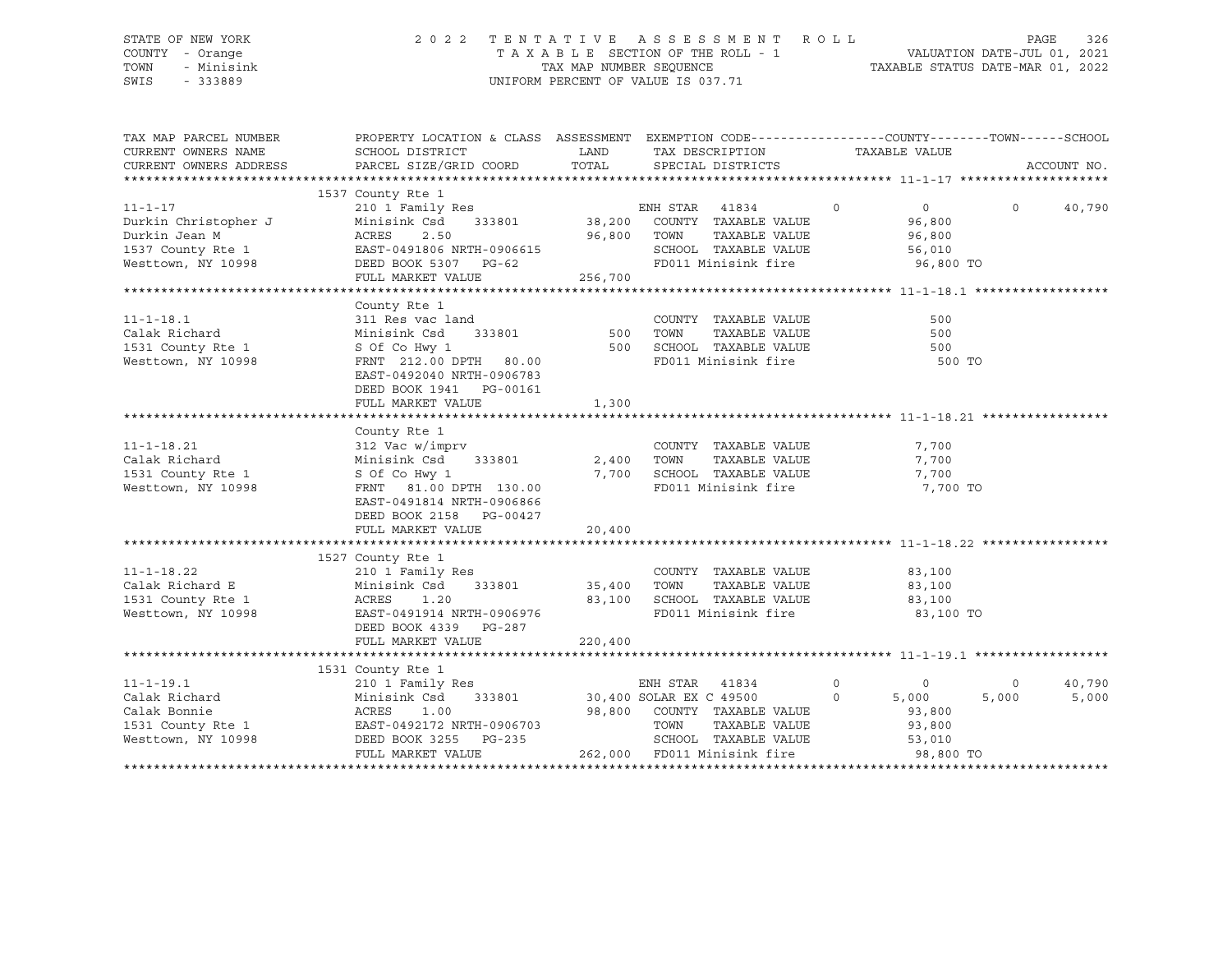#### STATE OF NEW YORK 2 0 2 2 T E N T A T I V E A S S E S S M E N T R O L L PAGE 327 COUNTY - Orange T A X A B L E SECTION OF THE ROLL - 1 VALUATION DATE-JUL 01, 2021 TOWN - Minisink TAX MAP NUMBER SEQUENCE TAXABLE STATUS DATE-MAR 01, 2022 SWIS - 333889 CONSERVATION CONTROL OF VALUE IS 037.71

| TAX MAP PARCEL NUMBER                                                                            | PROPERTY LOCATION & CLASS ASSESSMENT EXEMPTION CODE---------------COUNTY-------TOWN------SCHOOL |         |                               |          |                |                |             |
|--------------------------------------------------------------------------------------------------|-------------------------------------------------------------------------------------------------|---------|-------------------------------|----------|----------------|----------------|-------------|
| CURRENT OWNERS NAME                                                                              | SCHOOL DISTRICT                                                                                 | LAND    | TAX DESCRIPTION               |          | TAXABLE VALUE  |                |             |
| CURRENT OWNERS ADDRESS                                                                           | PARCEL SIZE/GRID COORD                                                                          | TOTAL   | SPECIAL DISTRICTS             |          |                |                | ACCOUNT NO. |
|                                                                                                  |                                                                                                 |         |                               |          |                |                |             |
|                                                                                                  | 1551 County Rte 1                                                                               |         |                               |          |                |                |             |
| $11 - 1 - 19.21$                                                                                 | 130 Mucklands                                                                                   |         | AGDISTRICT 41720              | $\circ$  | 245,401        | 245,401        | 245,401     |
| Alexander Bastek Family                                                                          | Minisink Csd 333801 325,100 BAS STAR 41854                                                      |         |                               | $\circ$  | $\overline{0}$ | $\overline{0}$ | 16,340      |
| Farm Realty Partnership                                                                          | ACRES 169.00                                                                                    |         | 508,900 SOLAR EX C 49500      | $\Omega$ | 5,000          | 5,000          | 5,000       |
| PO Box 292                                                                                       | EAST-0492559 NRTH-0905062                                                                       |         | COUNTY TAXABLE VALUE          |          | 258,499        |                |             |
| Westtown, NY 10998                                                                               | DEED BOOK 3142 PG-59                                                                            |         | TOWN<br>TAXABLE VALUE         |          | 258,499        |                |             |
|                                                                                                  | FULL MARKET VALUE                                                                               |         | 1349,500 SCHOOL TAXABLE VALUE |          | 242,159        |                |             |
| MAY BE SUBJECT TO PAYMENT<br>UNDER AGDIST LAW TIL 2026                                           |                                                                                                 |         | FD011 Minisink fire           |          | 508,900 TO     |                |             |
|                                                                                                  |                                                                                                 |         |                               |          |                |                |             |
|                                                                                                  | County Rte 1                                                                                    |         |                               |          |                |                |             |
| $11 - 1 - 19.22$                                                                                 | 130 Mucklands                                                                                   |         | AGDISTRICT 41720              | $\circ$  | 4,303          | 4,303          | 4,303       |
| Alexander Bastek Family Farm R Minisink Csd 333801                                               |                                                                                                 |         | 8,600 COUNTY TAXABLE VALUE    |          | 4,297          |                |             |
| PO Box 292                                                                                       | Ws Co Hwy 1                                                                                     |         | 8,600 TOWN<br>TAXABLE VALUE   |          | 4,297          |                |             |
| Westtown, NY 10998                                                                               | ACRES 11.50                                                                                     |         | SCHOOL TAXABLE VALUE          |          | 4,297          |                |             |
|                                                                                                  | EAST-0491867 NRTH-0904611                                                                       |         | FD011 Minisink fire           |          | 8,600 TO       |                |             |
|                                                                                                  |                                                                                                 |         |                               |          |                |                |             |
| MAY BE SUBJECT TO PAYMENT DEED BOOK 14797 PG-1033<br>UNDER AGDIST LAW TIL 2026 FULL MARKET VALUE |                                                                                                 | 22,800  |                               |          |                |                |             |
|                                                                                                  |                                                                                                 |         |                               |          |                |                |             |
|                                                                                                  | Pine Island Tpke                                                                                |         |                               |          |                |                |             |
| $11 - 1 - 20$                                                                                    | 130 Mucklands                                                                                   |         | AGDISTRICT 41720              | $\circ$  | 1,957          | 1,957          | 1,957       |
| Alexander Bastek Family Farm R Minisink Csd                                                      | 333801                                                                                          |         | 3,900 COUNTY TAXABLE VALUE    |          | 1,943          |                |             |
| 1557 County Rte 1                                                                                | ACRES 5.20                                                                                      |         | 3,900 TOWN<br>TAXABLE VALUE   |          | 1,943          |                |             |
| Westtown, NY 10998                                                                               | EAST-0494023 NRTH-0904736                                                                       |         | SCHOOL TAXABLE VALUE          |          | 1,943          |                |             |
|                                                                                                  | DEED BOOK 14797 PG-1029                                                                         |         | FD011 Minisink fire           |          | 3,900 TO       |                |             |
| MAY BE SUBJECT TO PAYMENT                                                                        | FULL MARKET VALUE                                                                               | 10, 300 |                               |          |                |                |             |
| UNDER AGDIST LAW TIL 2026                                                                        |                                                                                                 |         |                               |          |                |                |             |
|                                                                                                  |                                                                                                 |         |                               |          |                |                |             |
|                                                                                                  | Pine Island Tpke                                                                                |         |                               |          |                |                |             |
| $11 - 1 - 21$                                                                                    | 130 Mucklands                                                                                   |         | AGDISTRICT 41720              | $\circ$  | 4,478          | 4,478          | 4,478       |
| Alexander Bastek Farmily Farm Minisink Csd                                                       | 333801                                                                                          |         | 11,400 COUNTY TAXABLE VALUE   |          | 6,922          |                |             |
| PO Box 292                                                                                       | ACRES 15.00                                                                                     |         | 11,400 TOWN<br>TAXABLE VALUE  |          | 6,922          |                |             |
| Westtown, NY 10998                                                                               | EAST-0494261 NRTH-0904768                                                                       |         | SCHOOL TAXABLE VALUE          |          | 6,922          |                |             |
|                                                                                                  | DEED BOOK 14797 PG-1023                                                                         |         | FD011 Minisink fire           |          | 11,400 TO      |                |             |
| MAY BE SUBJECT TO PAYMENT                                                                        | FULL MARKET VALUE                                                                               | 30,200  |                               |          |                |                |             |
| UNDER AGDIST LAW TIL 2026                                                                        |                                                                                                 |         |                               |          |                |                |             |
|                                                                                                  |                                                                                                 |         |                               |          |                |                |             |
|                                                                                                  | 337 William Lain Rd                                                                             |         |                               |          |                |                |             |
| $11 - 1 - 24.2$                                                                                  | 210 1 Family Res                                                                                |         | BAS STAR 41854                | $\circ$  | $\overline{0}$ | $\Omega$       | 16,340      |
| Lain Shari A                                                                                     | Minisink Csd 333801                                                                             |         | 40,800 COUNTY TAXABLE VALUE   |          | 179,900        |                |             |
| Lain Charles L Jr                                                                                | Lt 1 Lain Sub Map 7612 179,900 TOWN                                                             |         | TAXABLE VALUE                 |          | 179,900        |                |             |
| 337 William Lain Rd                                                                              | & Map 258-01                                                                                    |         | SCHOOL TAXABLE VALUE          |          | 163,560        |                |             |
| Westtown, NY 10998                                                                               | ACRES<br>5.10                                                                                   |         | FD011 Minisink fire           |          | 179,900 TO     |                |             |
|                                                                                                  | EAST-0487979 NRTH-0906813                                                                       |         |                               |          |                |                |             |
|                                                                                                  | DEED BOOK 5841 PG-112                                                                           |         |                               |          |                |                |             |
|                                                                                                  | FULL MARKET VALUE                                                                               | 477,100 |                               |          |                |                |             |
|                                                                                                  |                                                                                                 |         |                               |          |                |                |             |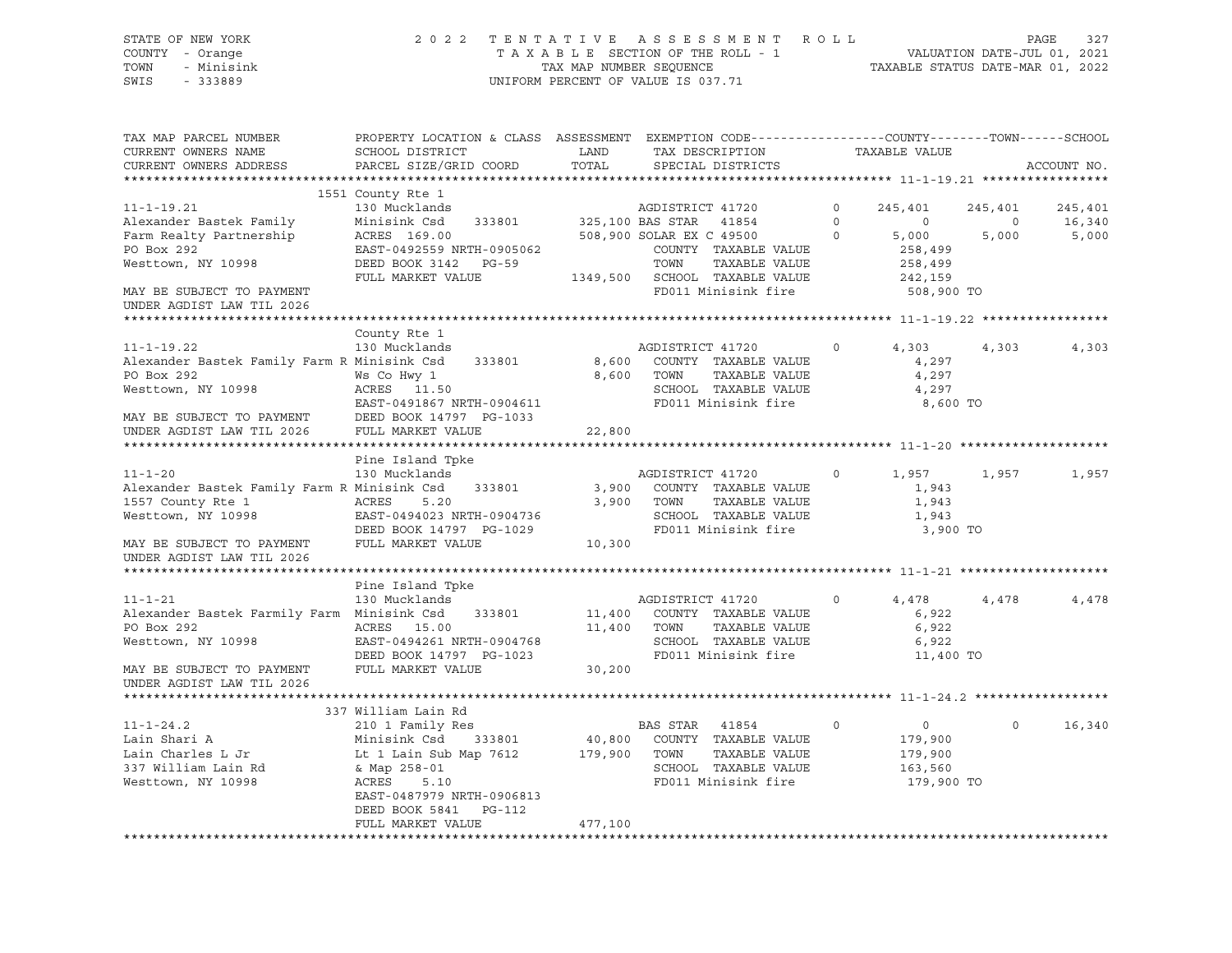| STATE OF NEW YORK<br>COUNTY - Orange<br>TOWN<br>- Minisink<br>SWIS<br>$-333889$ |                                                                                                                                               | TAX MAP NUMBER SEQUENCE | 2022 TENTATIVE ASSESSMENT ROLL<br>TAXABLE SECTION OF THE ROLL - 1<br>UNIFORM PERCENT OF VALUE IS 037.71 |                    | PAGE<br>328<br>VALUATION DATE-JUL 01, 2021<br>TAXABLE STATUS DATE-MAR 01, 2022 |
|---------------------------------------------------------------------------------|-----------------------------------------------------------------------------------------------------------------------------------------------|-------------------------|---------------------------------------------------------------------------------------------------------|--------------------|--------------------------------------------------------------------------------|
| TAX MAP PARCEL NUMBER<br>CURRENT OWNERS NAME<br>CURRENT OWNERS ADDRESS          | PROPERTY LOCATION & CLASS ASSESSMENT EXEMPTION CODE----------------COUNTY-------TOWN------SCHOOL<br>SCHOOL DISTRICT<br>PARCEL SIZE/GRID COORD | LAND<br>TOTAL           | TAX DESCRIPTION<br>SPECIAL DISTRICTS                                                                    | TAXABLE VALUE      | ACCOUNT NO.                                                                    |
|                                                                                 | 1718 County Rte 1                                                                                                                             |                         |                                                                                                         |                    |                                                                                |
| $11 - 1 - 25.21$                                                                | 210 1 Family Res                                                                                                                              |                         | COUNTY TAXABLE VALUE                                                                                    | 183,900            |                                                                                |
| Tunkamoose Limited Partnership Minisink Csd                                     | 333801                                                                                                                                        | 45,000                  | TOWN<br>TAXABLE VALUE                                                                                   | 183,900            |                                                                                |
| 114 Ridge Rd                                                                    | Lot1 Lain Sub Map 482-04                                                                                                                      | 183,900                 | SCHOOL TAXABLE VALUE                                                                                    | 183,900            |                                                                                |
| Westtown, NY 10998                                                              | ACRES<br>9.30<br>EAST-0487789 NRTH-0906190<br>DEED BOOK 13675 PG-721                                                                          |                         | FD011 Minisink fire                                                                                     | 183,900 TO         |                                                                                |
|                                                                                 | FULL MARKET VALUE                                                                                                                             | 487,700                 |                                                                                                         |                    |                                                                                |
|                                                                                 | 1704 County Rte 1                                                                                                                             |                         |                                                                                                         |                    |                                                                                |
| $11 - 1 - 25.221$                                                               | 878 Solar                                                                                                                                     |                         | SOLAR EX C 49500                                                                                        | 0<br>775,770       | 775,770<br>775,770                                                             |
| Tunkamoose Limited Partnership Minisink Csd 333801 79,900                       |                                                                                                                                               |                         | COUNTY TAXABLE VALUE                                                                                    | 25,276             |                                                                                |
| Elsie T Lain TestamentaryTrust Parcel 1 Tunkamoose SM 59                        |                                                                                                                                               | 801,046                 | TOWN<br>TAXABLE VALUE                                                                                   | 25,276             |                                                                                |
| 114 Ridge Rd                                                                    | filed $3/2/17$                                                                                                                                |                         | SCHOOL TAXABLE VALUE                                                                                    | 25,276             |                                                                                |
| Westtown, NY 10998                                                              | ACRES 30.90<br>EAST-0488683 NRTH-0906217                                                                                                      |                         | FD011 Minisink fire                                                                                     | 801,046 TO         |                                                                                |
|                                                                                 | FULL MARKET VALUE                                                                                                                             | 2124,200                |                                                                                                         |                    |                                                                                |
|                                                                                 |                                                                                                                                               |                         |                                                                                                         |                    |                                                                                |
|                                                                                 | 1685 County Rte 1                                                                                                                             |                         |                                                                                                         |                    |                                                                                |
| $11 - 1 - 25.222$                                                               | 878 Solar                                                                                                                                     |                         | SOLAR EX C 49500                                                                                        | $\circ$<br>978,054 | 978,054<br>978,054                                                             |
| Tunkamoose Limited Partnership Minisink Csd 333801                              |                                                                                                                                               | 61,200                  | COUNTY TAXABLE VALUE                                                                                    | 5,400              |                                                                                |
| Elsie T Lain TestamentaryTrust Parcel 2 tunkamoose SM 59                        |                                                                                                                                               | 983,454                 | TOWN<br>TAXABLE VALUE                                                                                   | 5,400              |                                                                                |
| 114 Ridge Rd                                                                    | filed $3/2/17$                                                                                                                                |                         | SCHOOL TAXABLE VALUE                                                                                    | 5,400              |                                                                                |
| Westtown, NY 10998                                                              | ACRES 15.30                                                                                                                                   |                         | FD011 Minisink fire                                                                                     | 983,454 TO         |                                                                                |
|                                                                                 | EAST-0488043 NRTH-0905484                                                                                                                     |                         |                                                                                                         |                    |                                                                                |
|                                                                                 | FULL MARKET VALUE                                                                                                                             | 2607,900                |                                                                                                         |                    |                                                                                |
|                                                                                 | County Rte 1                                                                                                                                  |                         |                                                                                                         |                    |                                                                                |
| $11 - 1 - 25.223$                                                               | 120 Field crops                                                                                                                               |                         | AGDISTRICT 41720                                                                                        | 0<br>51,605        | 51,605<br>51,605                                                               |
| Tunkamoose Limited Partnership Minisink Csd                                     | 333801                                                                                                                                        | 59,900                  | COUNTY TAXABLE VALUE                                                                                    | 8,295              |                                                                                |
| Elsie T Lain TestamentaryTrust Parcel 3 Tunkamoose SM 59                        |                                                                                                                                               | 59,900                  | TOWN<br>TAXABLE VALUE                                                                                   | 8,295              |                                                                                |
| 114 Ridge Rd                                                                    | filed $3/2/17$                                                                                                                                |                         | SCHOOL TAXABLE VALUE                                                                                    | 8,295              |                                                                                |
| Westtown, NY 10998                                                              | ACRES<br>45.60                                                                                                                                |                         | FD011 Minisink fire                                                                                     | 59,900 TO          |                                                                                |
|                                                                                 | EAST-0488685 NRTH-0904105                                                                                                                     |                         |                                                                                                         |                    |                                                                                |
| MAY BE SUBJECT TO PAYMENT<br>UNDER AGDIST LAW TIL 2026                          | FULL MARKET VALUE                                                                                                                             | 158,800                 |                                                                                                         |                    |                                                                                |
|                                                                                 |                                                                                                                                               |                         |                                                                                                         |                    |                                                                                |
|                                                                                 | County Rte 1                                                                                                                                  |                         |                                                                                                         |                    |                                                                                |
| $11 - 1 - 25.23$                                                                | 120 Field crops                                                                                                                               |                         | AGDISTRICT 41720                                                                                        | 59,586<br>$\circ$  | 59,586<br>59,586                                                               |
| Tunkamoose Limited Partnership Minisink Csd                                     | 333801                                                                                                                                        | 75,700                  | COUNTY TAXABLE VALUE                                                                                    | 16,114             |                                                                                |
| Elsie T Lain TestamentaryTrust JPT Lt 2 Lain SM 482-04                          |                                                                                                                                               | 75,700                  | TOWN<br>TAXABLE VALUE                                                                                   | 16,114             |                                                                                |
| 114 Ridge Rd                                                                    | ACRES<br>36.30                                                                                                                                |                         | SCHOOL TAXABLE VALUE                                                                                    | 16,114             |                                                                                |
| Westtown, NY 10998                                                              | DEED BOOK 11745 PG-1817<br>FULL MARKET VALUE                                                                                                  | 200,700                 | FD011 Minisink fire                                                                                     | 75,700 TO          |                                                                                |
| MAY BE SUBJECT TO PAYMENT<br>UNDER AGDIST LAW TIL 2026                          |                                                                                                                                               |                         |                                                                                                         |                    |                                                                                |
|                                                                                 |                                                                                                                                               |                         |                                                                                                         |                    |                                                                                |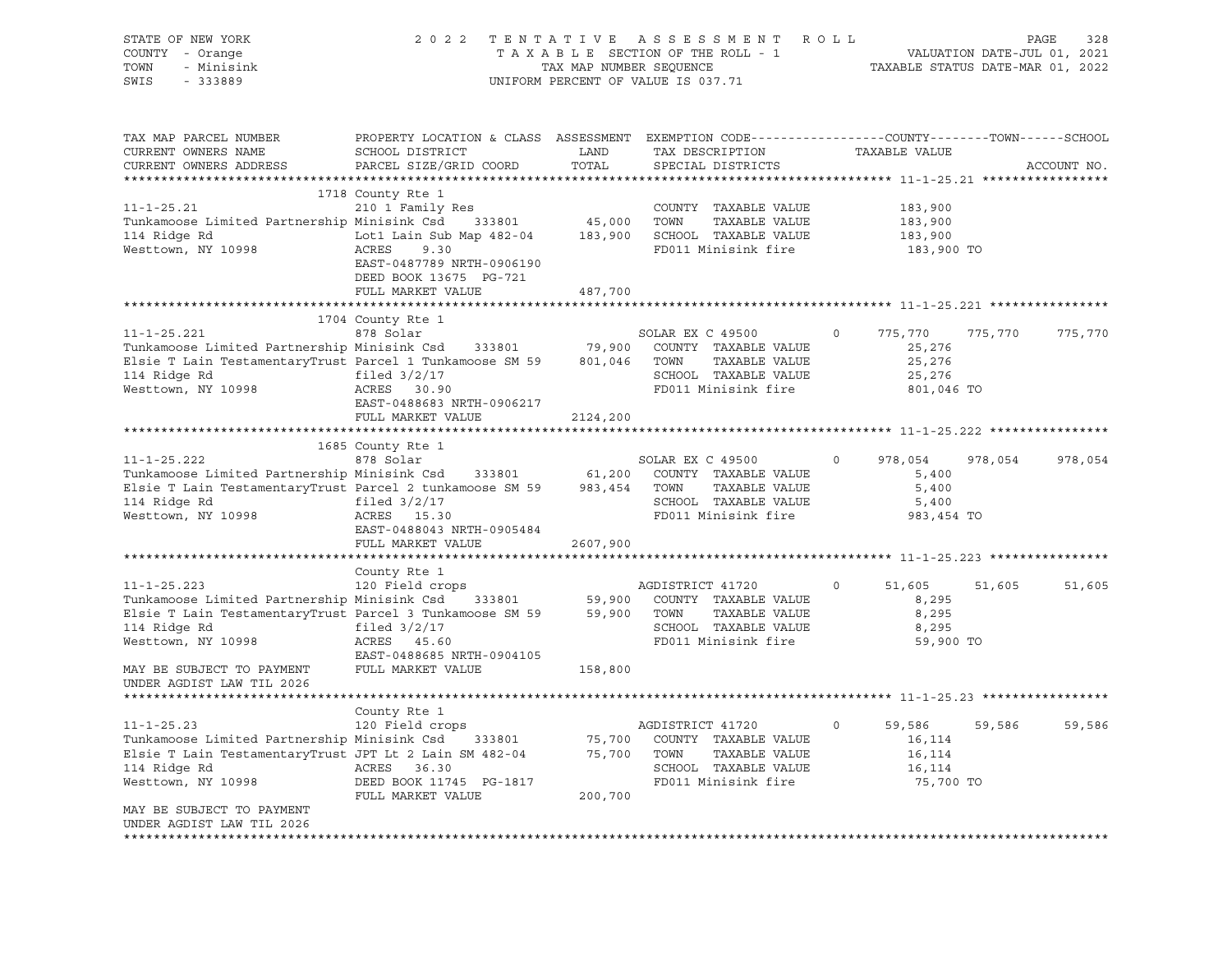| STATE OF NEW YORK<br>COUNTY - Orange<br>TOWN - Minisink<br>SWIS - 333889                                                                                                                                                                                 | 2022 TENTATIVE ASSESSMENT ROLL PAGE 329<br>TAXABLE SECTION OF THE ROLL - 1 VALUATION DATE-JUL 01, 2021<br>TAX MAP NUMBER SEQUENCE TAXABLE STATUS DATE-MAR 01, 2022    | UNIFORM PERCENT OF VALUE IS 037.71 |                                             |         |                                                               |          |             |
|----------------------------------------------------------------------------------------------------------------------------------------------------------------------------------------------------------------------------------------------------------|-----------------------------------------------------------------------------------------------------------------------------------------------------------------------|------------------------------------|---------------------------------------------|---------|---------------------------------------------------------------|----------|-------------|
| TAX MAP PARCEL NUMBER<br>CURRENT OWNERS NAME<br>CURRENT OWNERS ADDRESS                                                                                                                                                                                   | PROPERTY LOCATION & CLASS ASSESSMENT EXEMPTION CODE----------------COUNTY-------TOWN------SCHOOL<br>SCHOOL DISTRICT<br>PARCEL SIZE/GRID COORD TOTAL SPECIAL DISTRICTS |                                    | LAND TAX DESCRIPTION TAXABLE VALUE          |         |                                                               |          | ACCOUNT NO. |
|                                                                                                                                                                                                                                                          |                                                                                                                                                                       |                                    |                                             |         |                                                               |          |             |
| 1879 County Res<br>11-1-27.11 210 1 Family Res<br>210 1 Family Res<br>210 1 Family Res<br>210 1 Family Res<br>210 1 Family Res<br>210 1 Family Res<br>37,100 COUNTY TAXABLE VALUE<br>210 1 Family Res<br>37,100 COUNTY TAXABLE VALUE<br>210 2000 T       | 1879 County Rte 1                                                                                                                                                     |                                    |                                             |         | $\overline{0}$<br>165,000<br>165,000<br>124,210<br>165,000 TO | $\Omega$ | 40,790      |
|                                                                                                                                                                                                                                                          | FULL MARKET VALUE 437,600                                                                                                                                             |                                    |                                             |         |                                                               |          |             |
|                                                                                                                                                                                                                                                          |                                                                                                                                                                       |                                    |                                             | $\circ$ | $\overline{0}$<br>166,600                                     | $\circ$  | 16,340      |
| Petrosi Joseph Minisink Csd 333801 65,400 COUNTY TAXABLE VALUE<br>Petrosi Arlene Lt 2 Gaide Sub Map 199-92 166,600 TOWN TAXABLE VALUE<br>1871 County Rte 1 ACRES 29.70 SCHOOL TAXABLE VALUE<br>Westtown, NY 10998 EAST-0483820 NRTH-                     |                                                                                                                                                                       |                                    | SCHOOL TAXABLE VALUE<br>FD011 Minisink fire |         | 166,600<br>150,260<br>166,600 TO                              |          |             |
|                                                                                                                                                                                                                                                          |                                                                                                                                                                       |                                    |                                             |         |                                                               |          |             |
|                                                                                                                                                                                                                                                          | 132 Grusz Rd<br>EAST-0485044 NRTH-0907318<br>DEED BOOK 14150 PG-1827                                                                                                  |                                    |                                             |         | 188,100<br>188,100<br>188,100<br>188,100 TO                   |          |             |
|                                                                                                                                                                                                                                                          | FULL MARKET VALUE                                                                                                                                                     | 498,800                            |                                             |         |                                                               |          |             |
| 11-1-29<br>Moore Ashley L<br>Minisink Csd 333801<br>Sanders Brian<br>1827 County Rte 1<br>Minisink Csd 333801<br>168,000<br>SCHOOL TAXABLE VALUE<br>168,000<br>SCHOOL TAXABLE VALUE<br>168,000<br>SCHOOL TAXABLE VALUE<br>168,000<br>SCHOOL TAXABLE VALU | 1827 County Rte 1<br>DEED BOOK 14981 PG-1890                                                                                                                          |                                    | FD011 Minisink fire                         |         | 168,000<br>168,000<br>168,000<br>168,000 TO                   |          |             |
|                                                                                                                                                                                                                                                          | FULL MARKET VALUE                                                                                                                                                     | 445,500                            |                                             |         |                                                               |          |             |
|                                                                                                                                                                                                                                                          | 1821 County Rte 1                                                                                                                                                     |                                    |                                             |         |                                                               |          |             |
| 11-1-30<br>Juncaj Gjon 210 1 Family Res<br>Juncaj Gjon Minisink Csd 333801 35,900 TOWN TAXABLE VALUE<br>Juncaj File Lt 3 Sobiech Sub Map 9834 134,900 SCHOOL TAXABLE VALUE<br>1821 County Rte 1 ACRES 3.90<br>Westtown, NY 10998 DEED BO                 | FULL MARKET VALUE                                                                                                                                                     | 357,700                            | FD011 Minisink fire                         |         | 134,900<br>134,900<br>134,900<br>134,900 TO                   |          |             |
|                                                                                                                                                                                                                                                          |                                                                                                                                                                       |                                    |                                             |         |                                                               |          |             |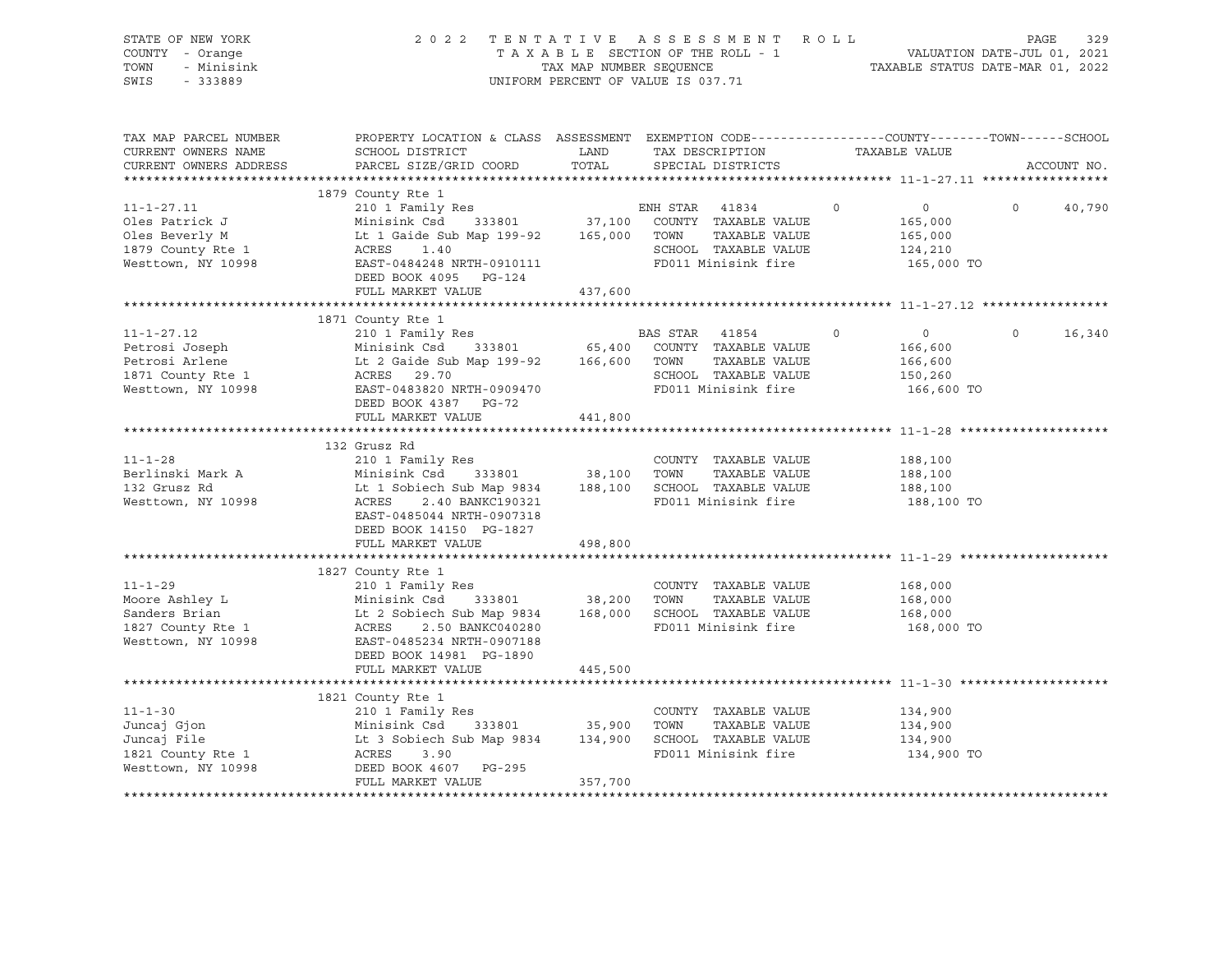| STATE OF NEW YORK<br>COUNTY - Orange<br>TOWN<br>- Minisink<br>SWIS<br>- 333889                                                                                                       | 2 0 2 2                                                                                                                                                                                                                        |                              | TENTATIVE ASSESSMENT ROLL<br>UNIFORM PERCENT OF VALUE IS 037.71                                                |                    |                                                               |                         | PAGE<br>330     |
|--------------------------------------------------------------------------------------------------------------------------------------------------------------------------------------|--------------------------------------------------------------------------------------------------------------------------------------------------------------------------------------------------------------------------------|------------------------------|----------------------------------------------------------------------------------------------------------------|--------------------|---------------------------------------------------------------|-------------------------|-----------------|
| TAX MAP PARCEL NUMBER<br>CURRENT OWNERS NAME<br>CURRENT OWNERS ADDRESS                                                                                                               | PROPERTY LOCATION & CLASS ASSESSMENT EXEMPTION CODE----------------COUNTY-------TOWN------SCHOOL<br>SCHOOL DISTRICT<br>PARCEL SIZE/GRID COORD                                                                                  | LAND<br>TOTAL                | TAX DESCRIPTION<br>SPECIAL DISTRICTS                                                                           |                    | TAXABLE VALUE                                                 |                         | ACCOUNT NO.     |
| $11 - 1 - 31$<br>Tunkamoose Limited Partnership Minisink Csd 333801 50,700<br>Elsie T Lain Testamentary Trust Lt 3 G & A Baker Sub 50,700 TOWN<br>114 Ridge Rd<br>Westtown, NY 10998 | Lower Rd<br>130 Mucklands<br>Maps 3849 10371<br>ACRES 92.60<br>EAST-0488350 NRTH-0903909                                                                                                                                       |                              | AGDISTRICT 41720<br>COUNTY TAXABLE VALUE<br>TAXABLE VALUE<br>SCHOOL TAXABLE VALUE<br>FD011 Minisink fire       | $\circ$            | 11,572<br>39,128<br>39,128<br>39,128<br>50,700 TO             | 11,572                  | 11,572          |
| MAY BE SUBJECT TO PAYMENT DEED BOOK 11745 PG-1802<br>UNDER AGDIST LAW TIL 2026 FULL MARKET VALUE                                                                                     |                                                                                                                                                                                                                                | 134,400                      |                                                                                                                |                    |                                                               |                         |                 |
| $11 - 1 - 32.11$<br>Geider Joseph J<br>Pinero-Geider Theresa<br>484 Lower Rd<br>Westtown, NY 10998                                                                                   | 484 Lower Rd<br>Lt 1 Mcgovern & Ferrante 131,200 COUNTY TAXABLE VALUE<br>Sub Map 203-01<br>ACRES 2.30 BANKC030230                                                                                                              |                              | TOWN<br>TAXABLE VALUE<br>SCHOOL TAXABLE VALUE                                                                  | $\circ$<br>$\circ$ | 9,387<br>$\overline{0}$<br>121,813<br>128,518<br>109,496      | 2,682<br>$\overline{0}$ | 5,364<br>16,340 |
|                                                                                                                                                                                      | EAST-0485624 NRTH-0904504<br>DEED BOOK 6052 PG-255<br>FULL MARKET VALUE                                                                                                                                                        | 347,900                      | FD011 Minisink fire                                                                                            |                    | 131,200 TO                                                    |                         |                 |
| $11 - 1 - 32.12$<br>Ortiz Roberto<br>Ortiz Erica<br>498 Lower Rd<br>Westtown, NY 10998                                                                                               | 498 Lower Rd<br>210 1 Family Res<br>Minisink Csd 333801 38,000 COUNTY TAXABLE VALUE<br>Lt 2 Mcgovern & Ferrante 120,100 TOWN<br>Sub Map 203-01<br>ACRES 2.30 BANKC080370<br>EAST-0485864 NRTH-0904699<br>DEED BOOK 5995 PG-157 |                              | BAS STAR 41854<br>TAXABLE VALUE<br>SCHOOL TAXABLE VALUE<br>FD011 Minisink fire                                 | $\circ$            | $\overline{0}$<br>120,100<br>120,100<br>103,760<br>120,100 TO | $\circ$                 | 16,340          |
|                                                                                                                                                                                      | FULL MARKET VALUE                                                                                                                                                                                                              | 318,500                      |                                                                                                                |                    |                                                               |                         |                 |
|                                                                                                                                                                                      | 481 Lower Rd                                                                                                                                                                                                                   |                              |                                                                                                                |                    |                                                               |                         |                 |
| 11-1-32.21<br>Garcia Edward J<br>Transport<br>Westtown, NY 10998                                                                                                                     | 210 1 Family Res<br>Minisink Csd 333801<br>Lt 1 Rutkowski Sub 247-02 156,500<br>Filed 11/20/02<br>ACRES<br>2.00 BANKC130171<br>EAST-0485353 NRTH-0904740<br>DEED BOOK 11129 PG-715<br>FULL MARKET VALUE                        | 37,700<br>415,000            | BAS STAR 41854<br>COUNTY TAXABLE VALUE<br>TOWN<br>TAXABLE VALUE<br>SCHOOL TAXABLE VALUE<br>FD011 Minisink fire | $\circ$            | $\overline{0}$<br>156,500<br>156,500<br>140,160<br>156,500 TO | $\circ$                 | 16,340          |
|                                                                                                                                                                                      |                                                                                                                                                                                                                                |                              |                                                                                                                |                    |                                                               |                         |                 |
| $11 - 1 - 32.22$<br>da Costa Jose R<br>497 Lower Rd<br>Westtown, NY 10998                                                                                                            | 497 Lower Rd<br>210 1 Family Res<br>Minisink Csd<br>333801<br>Lt 2 Rutkowski Sub 247-02<br>Filed 11/20/02<br>ACRES<br>2.00<br>EAST-0485577 NRTH-0904953<br>DEED BOOK 11638 PG-1057<br>FULL MARKET VALUE                        | 37,700<br>133,800<br>354,800 | BAS STAR 41854<br>COUNTY TAXABLE VALUE<br>TOWN<br>TAXABLE VALUE<br>SCHOOL TAXABLE VALUE<br>FD011 Minisink fire | $\circ$            | 0<br>133,800<br>133,800<br>117,460<br>133,800 TO              | 0                       | 16,340          |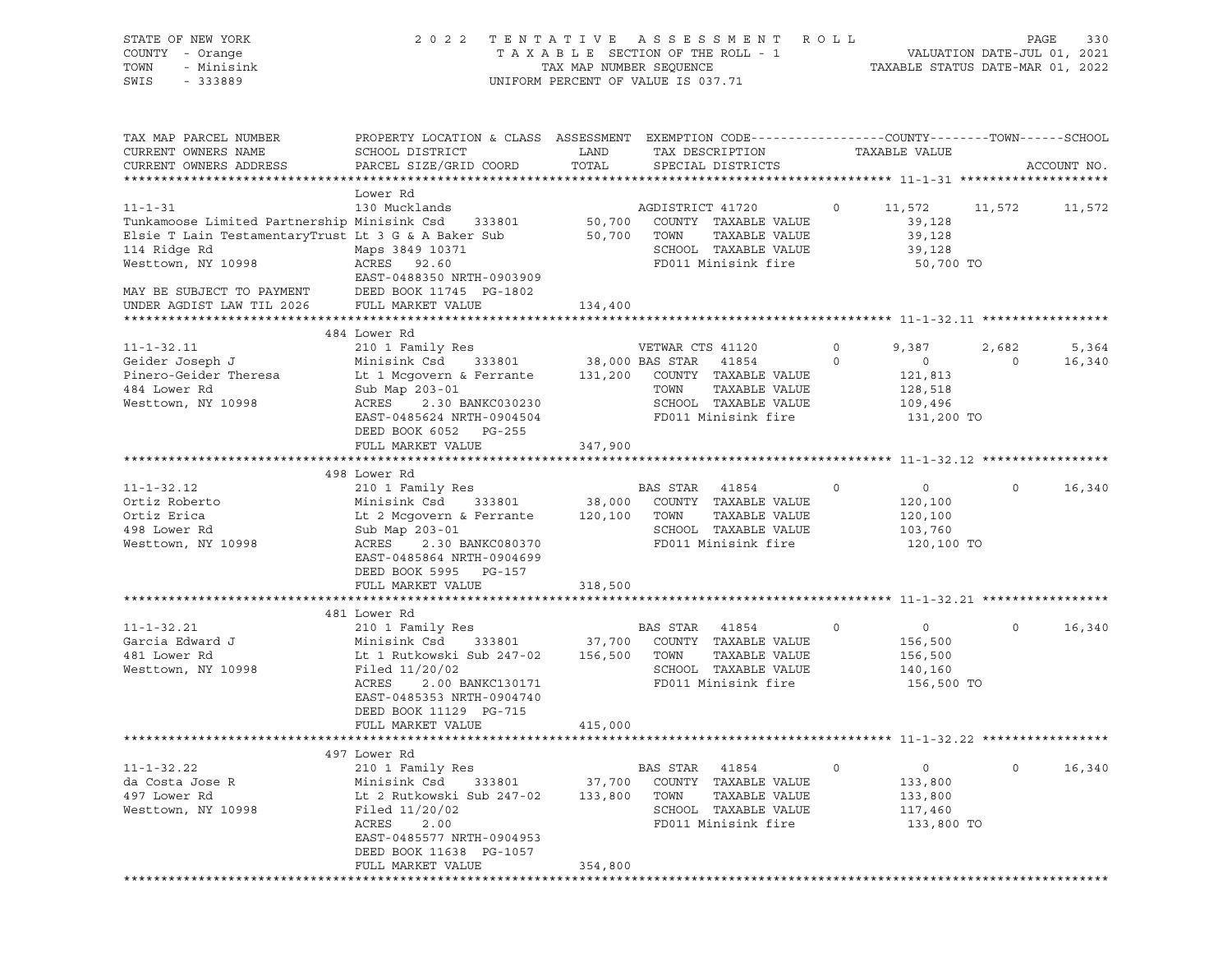| STATE OF NEW YORK<br>COUNTY - Orange<br>TOWN<br>- Minisink<br>SWIS - 333889 | 2022 TENTATIVE ASSESSMENT ROLL                                                                                                                                                                                                                       | UNIFORM PERCENT OF VALUE IS 037.71 |                       | FENTATIVE ASSESSMENT ROLL PAGE 331 PAGE 331<br>TAXABLE SECTION OF THE ROLL - 1 VALUATION DATE-JUL 01, 2021<br>TAXABLE STATUS DATE-MAR 01, 2022 |         |                |         |             |
|-----------------------------------------------------------------------------|------------------------------------------------------------------------------------------------------------------------------------------------------------------------------------------------------------------------------------------------------|------------------------------------|-----------------------|------------------------------------------------------------------------------------------------------------------------------------------------|---------|----------------|---------|-------------|
| TAX MAP PARCEL NUMBER<br>CURRENT OWNERS NAME<br>CURRENT OWNERS ADDRESS      | PROPERTY LOCATION & CLASS ASSESSMENT EXEMPTION CODE---------------COUNTY-------TOWN-----SCHOOL<br>SCHOOL DISTRICT<br>PARCEL SIZE/GRID COORD                                                                                                          | LAND<br>TOTAL                      |                       | TAX DESCRIPTION<br>SPECIAL DISTRICTS                                                                                                           |         | TAXABLE VALUE  |         | ACCOUNT NO. |
|                                                                             | 503 Lower Rd                                                                                                                                                                                                                                         |                                    |                       |                                                                                                                                                |         |                |         |             |
| $11 - 1 - 32.23$                                                            | 210 1 Family Res                                                                                                                                                                                                                                     |                                    | BAS STAR 41854        |                                                                                                                                                | $\circ$ | $\overline{0}$ | $\circ$ | 16,340      |
| Hernandez Herbert                                                           |                                                                                                                                                                                                                                                      |                                    |                       |                                                                                                                                                |         | 147,000        |         |             |
| Hernandez Tonetta                                                           |                                                                                                                                                                                                                                                      |                                    |                       |                                                                                                                                                |         | 147,000        |         |             |
| 503 Lower Rd                                                                | Filed 11/20/02                                                                                                                                                                                                                                       |                                    |                       | SCHOOL TAXABLE VALUE<br>FD011 Minisink fire                                                                                                    |         | 130,660        |         |             |
| Westtown, NY 10998                                                          | 1 11 CG<br>2.20                                                                                                                                                                                                                                      |                                    |                       |                                                                                                                                                |         | 147,000 TO     |         |             |
|                                                                             | EAST-0485794 NRTH-0905168                                                                                                                                                                                                                            |                                    |                       |                                                                                                                                                |         |                |         |             |
|                                                                             | DEED BOOK 11229 PG-1757                                                                                                                                                                                                                              |                                    |                       |                                                                                                                                                |         |                |         |             |
|                                                                             | FULL MARKET VALUE                                                                                                                                                                                                                                    | 389,800                            |                       |                                                                                                                                                |         |                |         |             |
|                                                                             | 52 Grusz Rd                                                                                                                                                                                                                                          |                                    |                       |                                                                                                                                                |         |                |         |             |
| $11 - 1 - 32.242$                                                           | 210 1 Family Res                                                                                                                                                                                                                                     |                                    |                       | COUNTY TAXABLE VALUE                                                                                                                           |         | 102,100        |         |             |
| Nelson Geraldine                                                            |                                                                                                                                                                                                                                                      |                                    |                       |                                                                                                                                                |         | 102,100        |         |             |
| 52 Grusz Rd                                                                 |                                                                                                                                                                                                                                                      |                                    |                       |                                                                                                                                                |         | 102,100        |         |             |
| Westtown, NY 10998                                                          | Minisink Csd 333801 38,300 TOWN TAXABLE VALUE<br>1t 2 Rutkowski SM 386-08 102,100 SCHOOL TAXABLE VALUE<br>102,100 SCHOOL TAXABLE VALUE<br>FD011 Minisink fire                                                                                        |                                    |                       |                                                                                                                                                |         | 102,100 TO     |         |             |
|                                                                             | ACRES<br>2.60                                                                                                                                                                                                                                        |                                    |                       |                                                                                                                                                |         |                |         |             |
|                                                                             | EAST-0485279 NRTH-0905555                                                                                                                                                                                                                            |                                    |                       |                                                                                                                                                |         |                |         |             |
|                                                                             | DEED BOOK 14240 PG-1651                                                                                                                                                                                                                              |                                    |                       |                                                                                                                                                |         |                |         |             |
|                                                                             | FULL MARKET VALUE                                                                                                                                                                                                                                    | 270,800                            |                       |                                                                                                                                                |         |                |         |             |
|                                                                             |                                                                                                                                                                                                                                                      |                                    |                       |                                                                                                                                                |         |                |         |             |
| $11 - 1 - 33.1$                                                             | 1939 County Rte 1                                                                                                                                                                                                                                    |                                    | <b>BAS STAR 41854</b> |                                                                                                                                                | $\circ$ | $\overline{0}$ | $\circ$ |             |
| Sherlock John                                                               | 210 1 Family Res<br>Minisink Csd 333801 43,200 COUNTY TAXABLE VALUE                                                                                                                                                                                  |                                    |                       |                                                                                                                                                |         | 130,600        |         | 16,340      |
| 1939 County Rte 1                                                           |                                                                                                                                                                                                                                                      |                                    |                       |                                                                                                                                                |         | 130,600        |         |             |
| Westtown, NY 10998                                                          | Minisink Csd 333801 (130,600 TOWN TAXABLE VALUE<br>Lt 1 Kaplan SM 150-97 (130,600 TOWN TAXABLE VALUE<br>SCHOOL TAXABLE VALUE                                                                                                                         |                                    |                       | SCHOOL TAXABLE VALUE                                                                                                                           |         | 114,260        |         |             |
|                                                                             | EAST-0483305 NRTH-0909184                                                                                                                                                                                                                            |                                    |                       | FD011 Minisink fire                                                                                                                            |         | 130,600 TO     |         |             |
|                                                                             | DEED BOOK 4624 PG-322                                                                                                                                                                                                                                |                                    |                       |                                                                                                                                                |         |                |         |             |
|                                                                             | FULL MARKET VALUE                                                                                                                                                                                                                                    | 346,300                            |                       |                                                                                                                                                |         |                |         |             |
|                                                                             |                                                                                                                                                                                                                                                      |                                    |                       |                                                                                                                                                |         |                |         |             |
|                                                                             | County Rte 1                                                                                                                                                                                                                                         |                                    |                       |                                                                                                                                                |         |                |         |             |
| $11 - 1 - 34.21$                                                            | 311 Res vac land                                                                                                                                                                                                                                     |                                    | AGDISTRICT 41720      |                                                                                                                                                | $\circ$ | 30,444         | 30,444  | 30,444      |
| Fricchione Jay                                                              |                                                                                                                                                                                                                                                      |                                    |                       |                                                                                                                                                |         | 656            |         |             |
| 1929 County Rte 1                                                           | Minisink Csd 333801 31,100 COUNTY TAXABLE VALUE<br>Lt 1 Kaplan Sub Map 63-98 31,100 TOWN TAXABLE VALUE                                                                                                                                               |                                    |                       |                                                                                                                                                |         | 656            |         |             |
| Westtown, NY 10998                                                          | ACRES 2.10 BANK0070280                                                                                                                                                                                                                               |                                    |                       | SCHOOL TAXABLE VALUE                                                                                                                           |         | 656            |         |             |
|                                                                             | EAST-0483871 NRTH-0908675                                                                                                                                                                                                                            |                                    |                       | FD011 Minisink fire                                                                                                                            |         | 31,100 TO      |         |             |
| MAY BE SUBJECT TO PAYMENT                                                   | DEED BOOK 4861 PG-168                                                                                                                                                                                                                                |                                    |                       |                                                                                                                                                |         |                |         |             |
| UNDER AGDIST LAW TIL 2026                                                   | FULL MARKET VALUE                                                                                                                                                                                                                                    | 82,500                             |                       |                                                                                                                                                |         |                |         |             |
|                                                                             | County Rte 1                                                                                                                                                                                                                                         |                                    |                       |                                                                                                                                                |         |                |         |             |
| $11 - 1 - 34.22$                                                            |                                                                                                                                                                                                                                                      |                                    |                       |                                                                                                                                                | $\circ$ | 29,966         | 29,966  | 29,966      |
| Fricchione Jay                                                              | AGUISIRILE VALUE<br>11 Res vac land<br>11 Res vac land<br>130,400 COUNTY TAXABLE VALUE<br>140 BANK0070280<br>140 BANK0070280<br>140 BANK0070280<br>140 BANK0070280<br>1600L TAXABLE VALUE<br>140 BANK0070280<br>16011 Minisink fire<br>16011 Minisin |                                    |                       |                                                                                                                                                |         | 434            |         |             |
| 1929 County Rte 1                                                           |                                                                                                                                                                                                                                                      |                                    |                       |                                                                                                                                                |         | 434            |         |             |
| Westtown, NY 10998                                                          |                                                                                                                                                                                                                                                      |                                    |                       |                                                                                                                                                |         | 434            |         |             |
|                                                                             |                                                                                                                                                                                                                                                      |                                    |                       |                                                                                                                                                |         | 30,400 TO      |         |             |
| MAY BE SUBJECT TO PAYMENT                                                   | DEED BOOK 4861 PG-168                                                                                                                                                                                                                                |                                    |                       |                                                                                                                                                |         |                |         |             |
| UNDER AGDIST LAW TIL 2026                                                   | FULL MARKET VALUE                                                                                                                                                                                                                                    | 80,600                             |                       |                                                                                                                                                |         |                |         |             |
|                                                                             |                                                                                                                                                                                                                                                      |                                    |                       |                                                                                                                                                |         |                |         |             |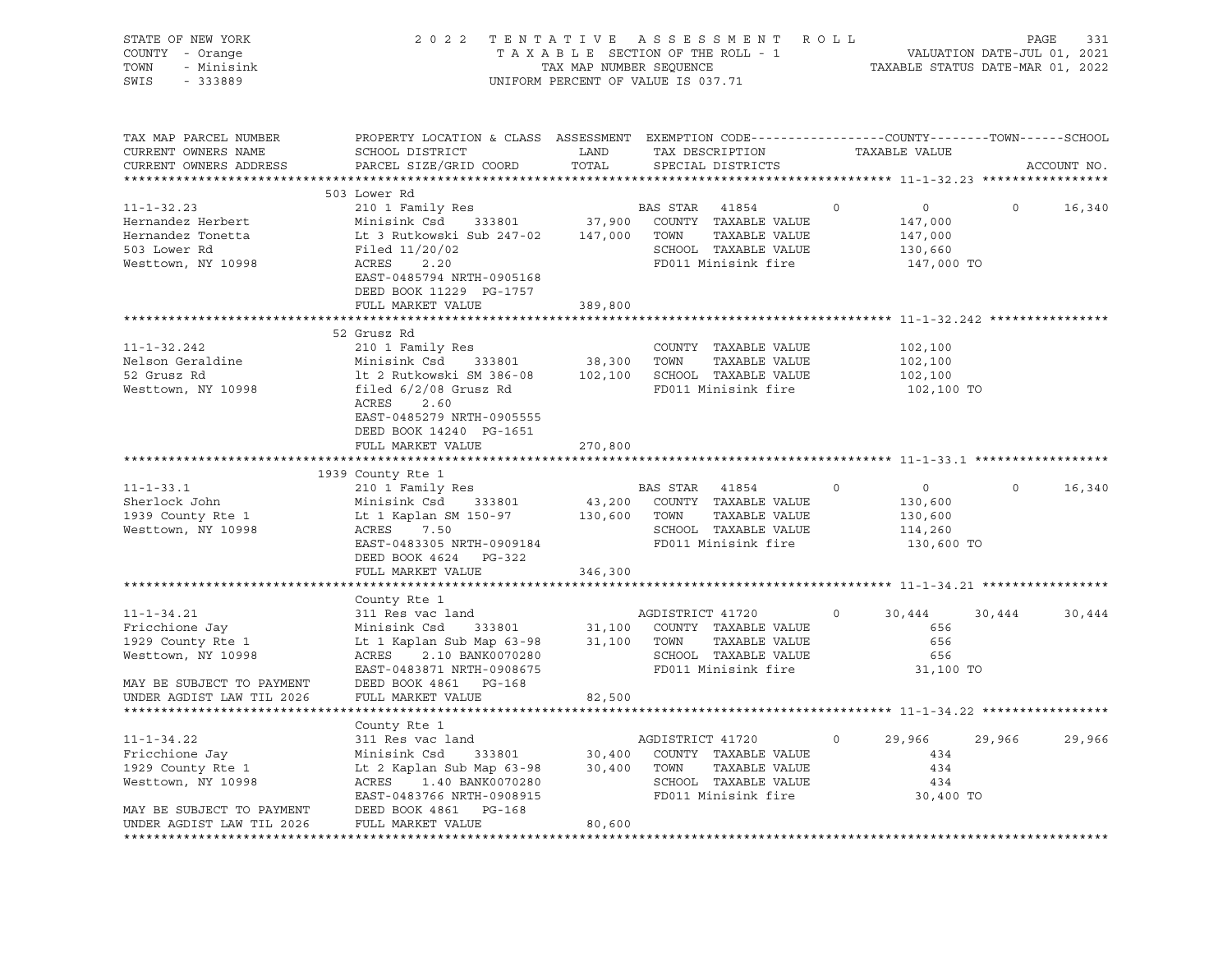STATE OF NEW YORK 2 0 2 2 T E N T A T I V E A S S E S S M E N T R O L L PAGE 332 COUNTY - Orange T A X A B L E SECTION OF THE ROLL - 1 VALUATION DATE-JUL 01, 2021 TOWN - Minisink TAX MAP NUMBER SEQUENCE TAXABLE STATUS DATE-MAR 01, 2022 SWIS - 333889 CONSERVATION CONTROL OF VALUE IS 037.71

| TAX MAP PARCEL NUMBER<br>CURRENT OWNERS NAME<br>CURRENT OWNERS ADDRESS                                                                                                                                                                  | PROPERTY LOCATION & CLASS ASSESSMENT EXEMPTION CODE---------------COUNTY-------TOWN------SCHOOL<br>SCHOOL DISTRICT<br>PARCEL SIZE/GRID COORD |         | LAND TAX DESCRIPTION<br>TOTAL SPECIAL DISTRICTS |                | TAXABLE VALUE      |                | ACCOUNT NO. |
|-----------------------------------------------------------------------------------------------------------------------------------------------------------------------------------------------------------------------------------------|----------------------------------------------------------------------------------------------------------------------------------------------|---------|-------------------------------------------------|----------------|--------------------|----------------|-------------|
|                                                                                                                                                                                                                                         |                                                                                                                                              |         |                                                 |                |                    |                |             |
|                                                                                                                                                                                                                                         |                                                                                                                                              |         |                                                 |                |                    |                |             |
|                                                                                                                                                                                                                                         |                                                                                                                                              |         |                                                 | $\circ$        | 51,414 51,414      |                | 51,414      |
|                                                                                                                                                                                                                                         |                                                                                                                                              |         | $\overline{0}$                                  |                | $\overline{0}$     | $\bigcirc$     | 16,340      |
| Westtown, NY 10998                                                                                                                                                                                                                      | ACRES 37.10 BANK0070280                                                                                                                      |         | TAXABLE VALUE<br>TOWN                           |                | 144,186            |                |             |
|                                                                                                                                                                                                                                         | EAST-0483026 NRTH-0908649                                                                                                                    |         | SCHOOL TAXABLE VALUE                            |                | 144,186<br>127,846 |                |             |
| MAY BE SUBJECT TO PAYMENT                                                                                                                                                                                                               | DEED BOOK 4861 PG-168                                                                                                                        |         | FD011 Minisink fire 195,600 TO                  |                |                    |                |             |
| UNDER AGDIST LAW TIL 2026                                                                                                                                                                                                               | FULL MARKET VALUE                                                                                                                            | 518,700 |                                                 |                |                    |                |             |
|                                                                                                                                                                                                                                         |                                                                                                                                              |         |                                                 |                |                    |                |             |
|                                                                                                                                                                                                                                         | Grusz Rd                                                                                                                                     |         |                                                 |                |                    |                |             |
| $11 - 1 - 35$                                                                                                                                                                                                                           | 311 Res vac land                                                                                                                             |         | COUNTY TAXABLE VALUE 37,100                     |                |                    |                |             |
|                                                                                                                                                                                                                                         |                                                                                                                                              |         |                                                 |                | 37,100             |                |             |
|                                                                                                                                                                                                                                         |                                                                                                                                              |         |                                                 |                | 37,100             |                |             |
| Sherman Jeffrey S Minisink Csd 333801 37,100 TOWN TAXABLE VALUE<br>Sherman Edith K Lot 1 Kraat Sub Map 37-97 37,100 SCHOOL TAXABLE VALUE<br>242 Petticoate Ln ACRES 8.10 FD011 Minisink fire<br>Bloomingburg, NY 12721 EAST-0484354 NRT |                                                                                                                                              |         | FD011 Minisink fire                             |                | 37,100 TO          |                |             |
|                                                                                                                                                                                                                                         |                                                                                                                                              |         |                                                 |                |                    |                |             |
|                                                                                                                                                                                                                                         | DEED BOOK 4560 PG-227                                                                                                                        |         |                                                 |                |                    |                |             |
|                                                                                                                                                                                                                                         | FULL MARKET VALUE                                                                                                                            | 98,400  |                                                 |                |                    |                |             |
|                                                                                                                                                                                                                                         | 117 Grusz Rd                                                                                                                                 |         |                                                 |                |                    |                |             |
| $11 - 1 - 36$                                                                                                                                                                                                                           |                                                                                                                                              |         | COUNTY TAXABLE VALUE                            |                |                    |                |             |
|                                                                                                                                                                                                                                         |                                                                                                                                              |         |                                                 |                | 154,300<br>154,300 |                |             |
|                                                                                                                                                                                                                                         |                                                                                                                                              |         |                                                 |                |                    |                |             |
|                                                                                                                                                                                                                                         |                                                                                                                                              |         |                                                 |                | 154,300 TO         |                |             |
| Westtown, NY 10998                                                                                                                                                                                                                      | EAST-0484584 NRTH-0906942                                                                                                                    |         |                                                 |                |                    |                |             |
|                                                                                                                                                                                                                                         | DEED BOOK 12551 PG-1778                                                                                                                      |         |                                                 |                |                    |                |             |
|                                                                                                                                                                                                                                         | FULL MARKET VALUE                                                                                                                            | 409,200 |                                                 |                |                    |                |             |
|                                                                                                                                                                                                                                         |                                                                                                                                              |         |                                                 |                |                    |                |             |
|                                                                                                                                                                                                                                         | 530 Lower Rd                                                                                                                                 |         |                                                 |                |                    |                |             |
| $11 - 1 - 37$                                                                                                                                                                                                                           |                                                                                                                                              |         |                                                 | $\Omega$       | 15,645             | 4,470          | 8,940       |
| Hernandez Jesus M                                                                                                                                                                                                                       |                                                                                                                                              |         |                                                 |                | 7,175              | 7,175          | 7,175       |
| Hernandez Barbara M                                                                                                                                                                                                                     | Lot 1 Adelaide Estates We 143,500 BAS STAR 41854                                                                                             |         |                                                 | $\overline{0}$ | $\sim$ 0           | $\overline{0}$ | 16,340      |
| 530 Lower Rd                                                                                                                                                                                                                            | 1.30 BANK<br>ACRES<br>$\mathbb N$                                                                                                            |         | COUNTY TAXABLE VALUE                            |                | 120,680            |                |             |
| Westtown, NY 10998                                                                                                                                                                                                                      | EAST-0486421 NRTH-0905179                                                                                                                    |         |                                                 |                |                    |                |             |
|                                                                                                                                                                                                                                         | DEED BOOK 12290 PG-982                                                                                                                       |         |                                                 |                |                    |                |             |
|                                                                                                                                                                                                                                         | FULL MARKET VALUE 380,500 FD011 Minisink fire                                                                                                |         |                                                 |                | 143,500 TO         |                |             |
|                                                                                                                                                                                                                                         |                                                                                                                                              |         |                                                 |                |                    |                |             |
| $11 - 1 - 38$                                                                                                                                                                                                                           | 540 Lower Rd                                                                                                                                 |         |                                                 |                |                    |                |             |
|                                                                                                                                                                                                                                         | 210 1 Family Res                                                                                                                             |         | SOLAR EX C 49500                                | $\circ$        | 5,000              | 5,000          | 5,000       |
|                                                                                                                                                                                                                                         |                                                                                                                                              |         | TAXABLE VALUE                                   |                | 164,000            |                |             |
| Westtown, NY 10998                                                                                                                                                                                                                      |                                                                                                                                              |         | SCHOOL TAXABLE VALUE                            |                | 164,000<br>164,000 |                |             |
|                                                                                                                                                                                                                                         | ACRES 1.50 BANKC070290<br>EAST-0486615 NRTH-0905235                                                                                          |         | FD011 Minisink fire                             |                | 169,000 TO         |                |             |
|                                                                                                                                                                                                                                         | DEED BOOK 14778 PG-246                                                                                                                       |         |                                                 |                |                    |                |             |
|                                                                                                                                                                                                                                         | FULL MARKET VALUE                                                                                                                            | 448,200 |                                                 |                |                    |                |             |
|                                                                                                                                                                                                                                         |                                                                                                                                              |         |                                                 |                |                    |                |             |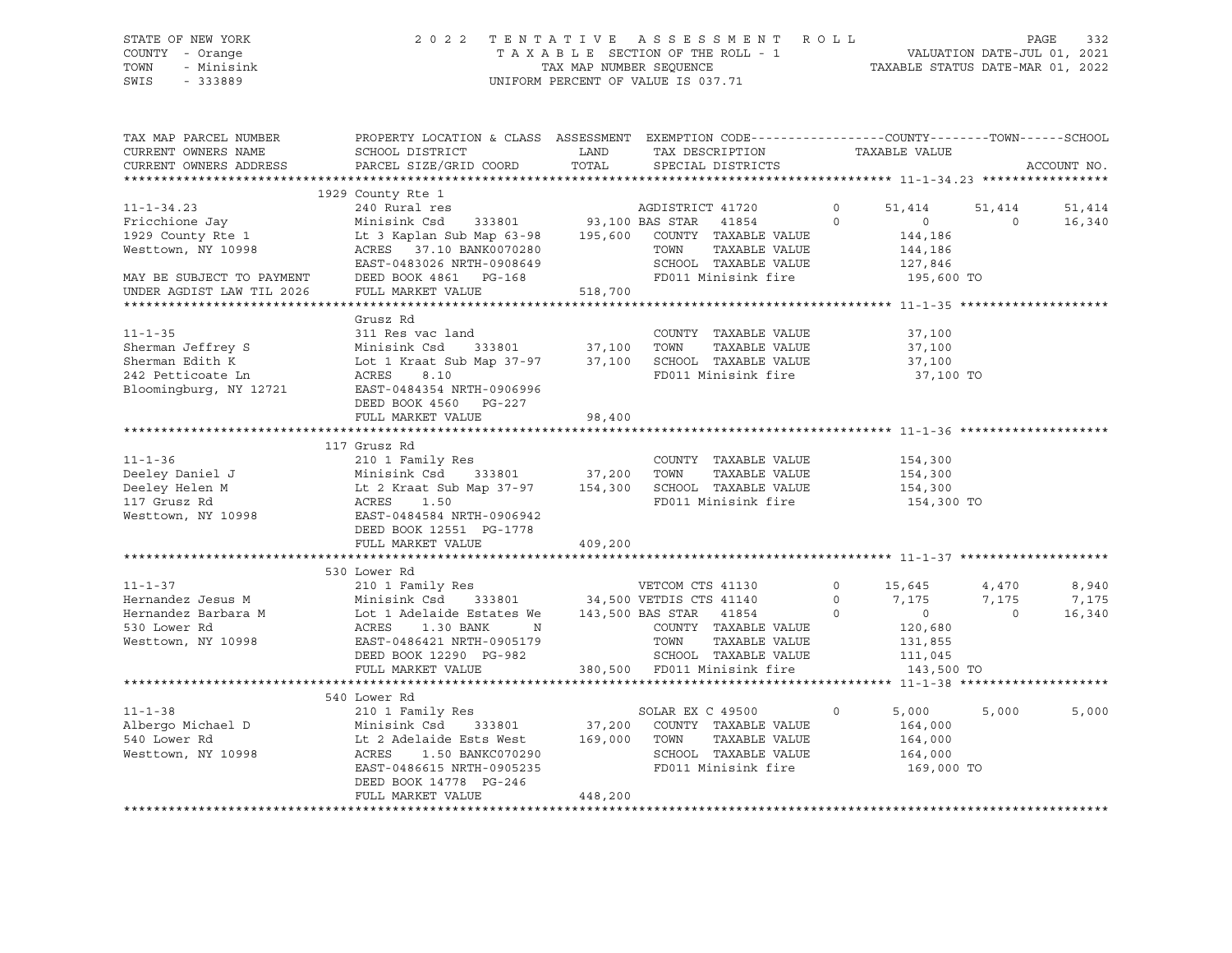| STATE OF NEW YORK<br>COUNTY - Orange<br>TOWN<br>- Minisink<br>SWIS<br>$-333889$ | 2 0 2 2                                                                                                                                     |                | TENTATIVE ASSESSMENT ROLL<br>T A X A B L E SECTION OF THE ROLL - 1 VALUATION DATE-JUL 01, 2021<br>TAX MAP NUMBER SEQUENCE TAXABLE STATUS DATE-MAR 01, 2022<br>UNIFORM PERCENT OF VALUE IS 037.71 |         |               |         | PAGE<br>333 |
|---------------------------------------------------------------------------------|---------------------------------------------------------------------------------------------------------------------------------------------|----------------|--------------------------------------------------------------------------------------------------------------------------------------------------------------------------------------------------|---------|---------------|---------|-------------|
| TAX MAP PARCEL NUMBER<br>CURRENT OWNERS NAME<br>CURRENT OWNERS ADDRESS          | PROPERTY LOCATION & CLASS ASSESSMENT EXEMPTION CODE---------------COUNTY-------TOWN-----SCHOOL<br>SCHOOL DISTRICT<br>PARCEL SIZE/GRID COORD | LAND<br>TOTAL  | TAX DESCRIPTION<br>SPECIAL DISTRICTS                                                                                                                                                             |         | TAXABLE VALUE |         | ACCOUNT NO. |
|                                                                                 | 550 Lower Rd                                                                                                                                |                |                                                                                                                                                                                                  |         |               |         |             |
| $11 - 1 - 39$                                                                   | 220 2 Family Res                                                                                                                            |                | COUNTY TAXABLE VALUE                                                                                                                                                                             |         | 119,700       |         |             |
| Quinlan James E Jr                                                              | Minisink Csd 333801 38,200 TOWN                                                                                                             |                | TAXABLE VALUE                                                                                                                                                                                    |         | 119,700       |         |             |
| 550 Lower Rd                                                                    | Lt1 Adelaide Estates East 119,700 SCHOOL TAXABLE VALUE                                                                                      |                |                                                                                                                                                                                                  |         | 119,700       |         |             |
| Westtown, NY 10998                                                              | Sub Map 56-03<br>ACRES 2.50<br>EAST-0486859 NRTH-0905298<br>DEED BOOK 14964 PG-589<br>FULL MARKET VALUE                                     | 317,400        | FD011 Minisink fire                                                                                                                                                                              |         | 119,700 TO    |         |             |
|                                                                                 |                                                                                                                                             |                |                                                                                                                                                                                                  |         |               |         |             |
|                                                                                 | 560 Lower Rd                                                                                                                                |                |                                                                                                                                                                                                  |         |               |         |             |
| $11 - 1 - 40$                                                                   | 210 1 Family Res<br>210 1 Family Res BAS STAR 41854<br>Minisink Csd 333801 37,800 SOLAR EX C 49500                                          |                |                                                                                                                                                                                                  | $\circ$ | $\circ$       | $\circ$ | 16,340      |
| Arias Ricardo A                                                                 |                                                                                                                                             |                |                                                                                                                                                                                                  | $\circ$ | 5,000         | 5,000   | 5,000       |
| Arias Laurie A                                                                  | Lt2 Adelaide Estates East 149,200 COUNTY TAXABLE VALUE                                                                                      |                |                                                                                                                                                                                                  |         | 144,200       |         |             |
| 560 Lower Rd                                                                    | Sub Map 56-03                                                                                                                               |                | TAXABLE VALUE<br>TOWN                                                                                                                                                                            |         | 144,200       |         |             |
| Westtown, NY 10998                                                              | ACRES<br>2.10 BANKC170030                                                                                                                   |                | SCHOOL TAXABLE VALUE                                                                                                                                                                             |         | 127,860       |         |             |
|                                                                                 | EAST-0487042 NRTH-0905425<br>DEED BOOK 12712 PG-1354                                                                                        |                | FD011 Minisink fire                                                                                                                                                                              |         | 149,200 TO    |         |             |
|                                                                                 | FULL MARKET VALUE 395,700                                                                                                                   |                |                                                                                                                                                                                                  |         |               |         |             |
|                                                                                 | Lower Rd                                                                                                                                    |                |                                                                                                                                                                                                  |         |               |         |             |
| $11 - 1 - 41$                                                                   | 311 Res vac land                                                                                                                            |                | COUNTY TAXABLE VALUE                                                                                                                                                                             |         | 34,000        |         |             |
| Arias Laurie A                                                                  | 333801 34,000 TOWN<br>Minisink Csd                                                                                                          |                | TAXABLE VALUE                                                                                                                                                                                    |         | 34,000        |         |             |
| Arias Ricardo                                                                   | Lt3 Adelaide Estates East 34,000 SCHOOL TAXABLE VALUE                                                                                       |                |                                                                                                                                                                                                  |         | 34,000        |         |             |
| 560 Lower Rd                                                                    | Sub Map 56-03                                                                                                                               |                | FD011 Minisink fire                                                                                                                                                                              |         | 34,000 TO     |         |             |
| Westtown, NY 10998                                                              | ACRES<br>5.00                                                                                                                               |                |                                                                                                                                                                                                  |         |               |         |             |
|                                                                                 | EAST-0487352 NRTH-0905634                                                                                                                   |                |                                                                                                                                                                                                  |         |               |         |             |
|                                                                                 | DEED BOOK 14923 PG-392                                                                                                                      |                |                                                                                                                                                                                                  |         |               |         |             |
|                                                                                 | FULL MARKET VALUE                                                                                                                           | 90,200         |                                                                                                                                                                                                  |         |               |         |             |
|                                                                                 |                                                                                                                                             |                |                                                                                                                                                                                                  |         |               |         |             |
|                                                                                 | 77 Grusz Rd                                                                                                                                 |                |                                                                                                                                                                                                  |         |               |         |             |
| $11 - 1 - 42$                                                                   | 210 1 Family Res                                                                                                                            |                | VETCOM CTS 41130                                                                                                                                                                                 | $\circ$ | 15,645        | 4,470   | 8,940       |
| Holmes Johnny L                                                                 | Minisink Csd 333801                                                                                                                         |                | 37,900 BAS STAR 41854                                                                                                                                                                            | $\circ$ | 0             | $\circ$ | 16,340      |
| Holmes Janet                                                                    | Lt 1 Holmes SM 277-04 110,700 COUNTY TAXABLE VALUE                                                                                          |                |                                                                                                                                                                                                  |         | 95,055        |         |             |
| 77 Grusz Rd                                                                     | ACRES<br>2.20 BANKC230070                                                                                                                   |                | TAXABLE VALUE<br>TOWN                                                                                                                                                                            |         | 106,230       |         |             |
| Westtown, NY 10998                                                              | EAST-0483156 NRTH-0906319                                                                                                                   |                | SCHOOL TAXABLE VALUE                                                                                                                                                                             |         | 85,420        |         |             |
|                                                                                 | DEED BOOK 3724 PG-164                                                                                                                       |                | FD011 Minisink fire                                                                                                                                                                              |         | 110,700 TO    |         |             |
|                                                                                 | FULL MARKET VALUE                                                                                                                           | 293,600        |                                                                                                                                                                                                  |         |               |         |             |
|                                                                                 | 83 Grusz Rd                                                                                                                                 |                |                                                                                                                                                                                                  |         |               |         |             |
| $11 - 1 - 43$                                                                   | 240 Rural res                                                                                                                               |                | BAS STAR<br>41854                                                                                                                                                                                | $\circ$ | $\circ$       | 0       | 16,340      |
| Alfred Jude                                                                     | Minisink Csd<br>333801                                                                                                                      | 75,600         | TAXABLE VALUE<br>COUNTY                                                                                                                                                                          |         | 215,400       |         |             |
| Alfred Janeth                                                                   | Lt 2 Holmes SM 277-04                                                                                                                       | 215,400        | TOWN<br>TAXABLE VALUE                                                                                                                                                                            |         | 215,400       |         |             |
| 83 Grusz Rd                                                                     | ACRES<br>39.90                                                                                                                              |                | SCHOOL<br>TAXABLE VALUE                                                                                                                                                                          |         | 199,060       |         |             |
| Westtown, NY 10998                                                              | EAST-0482807 NRTH-0906335                                                                                                                   |                | FD011 Minisink fire                                                                                                                                                                              |         | 215,400 TO    |         |             |
|                                                                                 | DEED BOOK 11651 PG-515                                                                                                                      |                |                                                                                                                                                                                                  |         |               |         |             |
|                                                                                 | FULL MARKET VALUE                                                                                                                           | 571,200        |                                                                                                                                                                                                  |         |               |         |             |
|                                                                                 | *************************                                                                                                                   | ************** |                                                                                                                                                                                                  |         |               |         |             |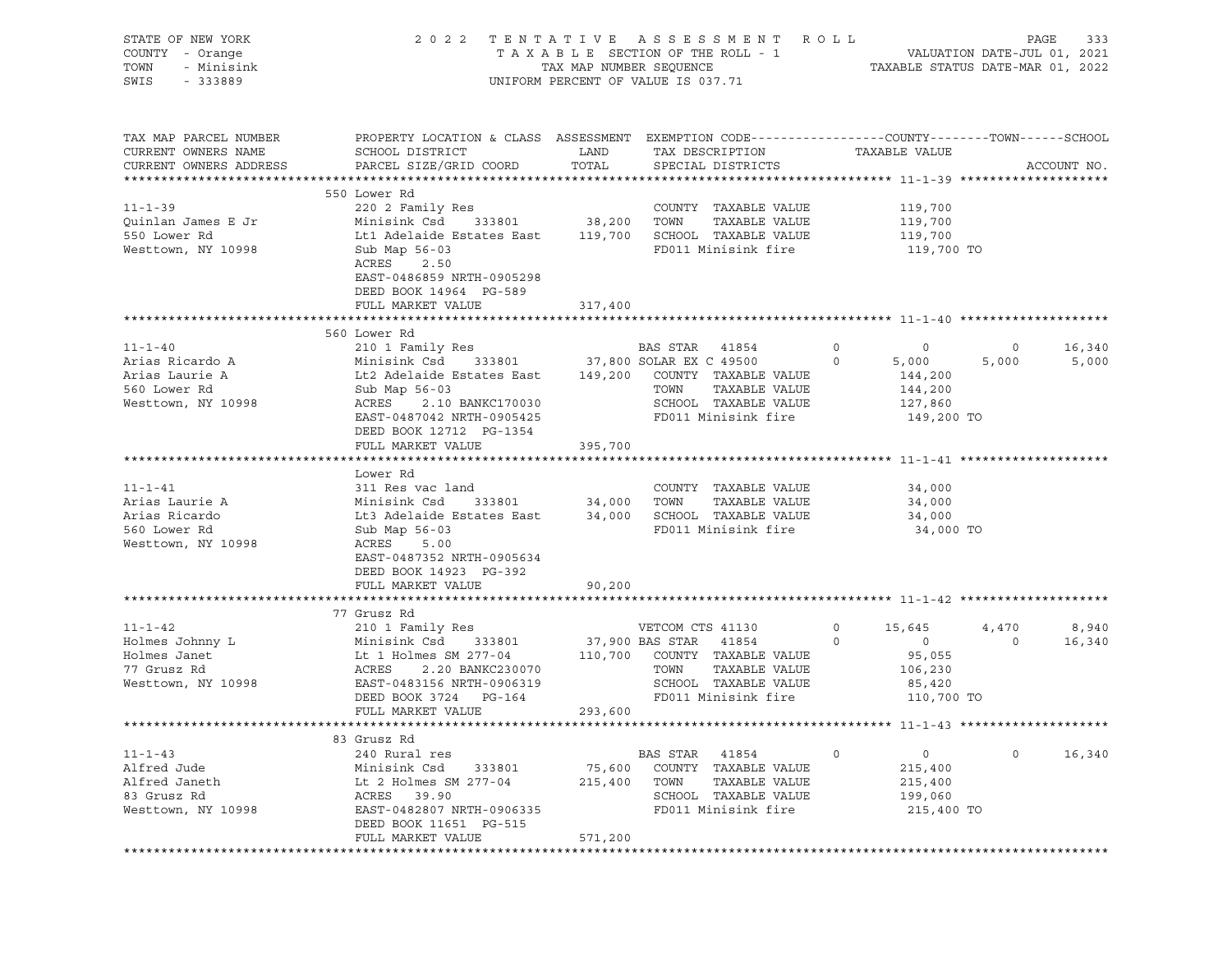| STATE OF NEW YORK<br>COUNTY - Orange<br>TOWN<br>- Minisink<br>SWIS<br>$-333889$                                                    |                                                                                                                                                                                                                                                                                                   |               | 2022 TENTATIVE ASSESSMENT ROLL<br>UNIFORM PERCENT OF VALUE IS 037.71                                            | PAGE<br>334<br>T A X A B L E SECTION OF THE ROLL - 1 VALUATION DATE-JUL 01, 2021<br>TAX MAP NUMBER SEQUENCE TAXABLE STATUS DATE-MAR 01, 2022 |
|------------------------------------------------------------------------------------------------------------------------------------|---------------------------------------------------------------------------------------------------------------------------------------------------------------------------------------------------------------------------------------------------------------------------------------------------|---------------|-----------------------------------------------------------------------------------------------------------------|----------------------------------------------------------------------------------------------------------------------------------------------|
| TAX MAP PARCEL NUMBER<br>CURRENT OWNERS NAME<br>CURRENT OWNERS ADDRESS                                                             | SCHOOL DISTRICT<br>PARCEL SIZE/GRID COORD                                                                                                                                                                                                                                                         | LAND<br>TOTAL | TAX DESCRIPTION<br>SPECIAL DISTRICTS                                                                            | PROPERTY LOCATION & CLASS ASSESSMENT EXEMPTION CODE----------------COUNTY-------TOWN------SCHOOL<br>TAXABLE VALUE<br>ACCOUNT NO.             |
| $11 - 1 - 44.1$<br>Lattimer Michael<br>Lattimer Sherri<br>44 Grusz Rd<br>Westtown, NY 10998                                        | 44 Grusz Rd<br>210 1 Family Res<br>Minisink Csd 333801 45,400 TOWN TAXABLE VALUE<br>Lt1 Lattimer & Ocko SM 94 143,400 SCHOOL TAXABLE VALUE<br>filed 11/27/18 44-46 Grus FD011 Minisink fire<br>ACRES 2.20 BANKC130170<br>EAST-0485188 NRTH-0905122<br>DEED BOOK 14554 PG-602<br>FULL MARKET VALUE | 380,300       | COUNTY TAXABLE VALUE<br>FD011 Minisink fire                                                                     | 143,400<br>143,400<br>143,400<br>143,400 TO                                                                                                  |
| $11 - 1 - 44.22$<br>Lattimer Paul<br>46 Grusz Rd<br>Westtown, NY 10998                                                             | 46 Grusz Rd<br>210 1 Family Res<br>Minisink Csd 333801 bu,out 10m. The TAXABLE VALUE<br>Lt2 Parcel Lattimer & Ock 180,800 SCHOOL TAXABLE VALUE<br>Grusz Rd<br>ACRES 24.20<br>EAST-0485192 NRTH-0905932<br>DEED BOOK 14225 PG-1889<br>FULL MARKET VALUE                                            | 479,400       | COUNTY TAXABLE VALUE                                                                                            | 180,800<br>180,800<br>180,800<br>180,800 TO                                                                                                  |
| $11 - 1 - 45$<br>Bodish James<br>80 Normandy Ct<br>New Hampton, NY 10958<br>MAY BE SUBJECT TO PAYMENT<br>UNDER AGDIST LAW TIL 2026 | Grusz Rd<br>120 Field crops<br>Minisink Csd 333801<br>Torrisi Bodish Ashley 1 Part of Lot 1 Rutkowski S 70,400 TOWN<br>386-08 filed 6/2/08 Grusz<br>ACRES 26.80<br>EAST-0484435 NRTH-0905034<br>DEED BOOK 14225 PG-1875<br>FULL MARKET VALUE                                                      | 186,700       | AGDISTRICT 41720<br>65,900 COUNTY TAXABLE VALUE<br>TAXABLE VALUE<br>SCHOOL TAXABLE VALUE<br>FD011 Minisink fire | 59,089 59,089<br>59,089<br>$\Omega$<br>11,311<br>11,311<br>11,311<br>70,400 TO                                                               |
| $11 - 2 - 1$<br>Graziano Jason<br>Ferrantelli Gina<br>555 Lower Rd<br>Westtown, NY 10998                                           | 555 Lower Rd<br>210 1 Family Res<br>Minisink Csd 333801 37,700 TOWN<br>Lot 1 Westtown Estates Co 138,500 SCHOOL TAXABLE VALUE<br>Map 68-06 filed 1/25/06 w<br>lower rd<br>2.00 BANKC190321<br>ACRES<br>EAST-0486795 NRTH-0905813<br>DEED BOOK 14269 PG-997<br>FULL MARKET VALUE                   | 367,300       | COUNTY TAXABLE VALUE<br>TAXABLE VALUE<br>FD011 Minisink fire                                                    | 138,500<br>138,500<br>138,500<br>138,500 TO                                                                                                  |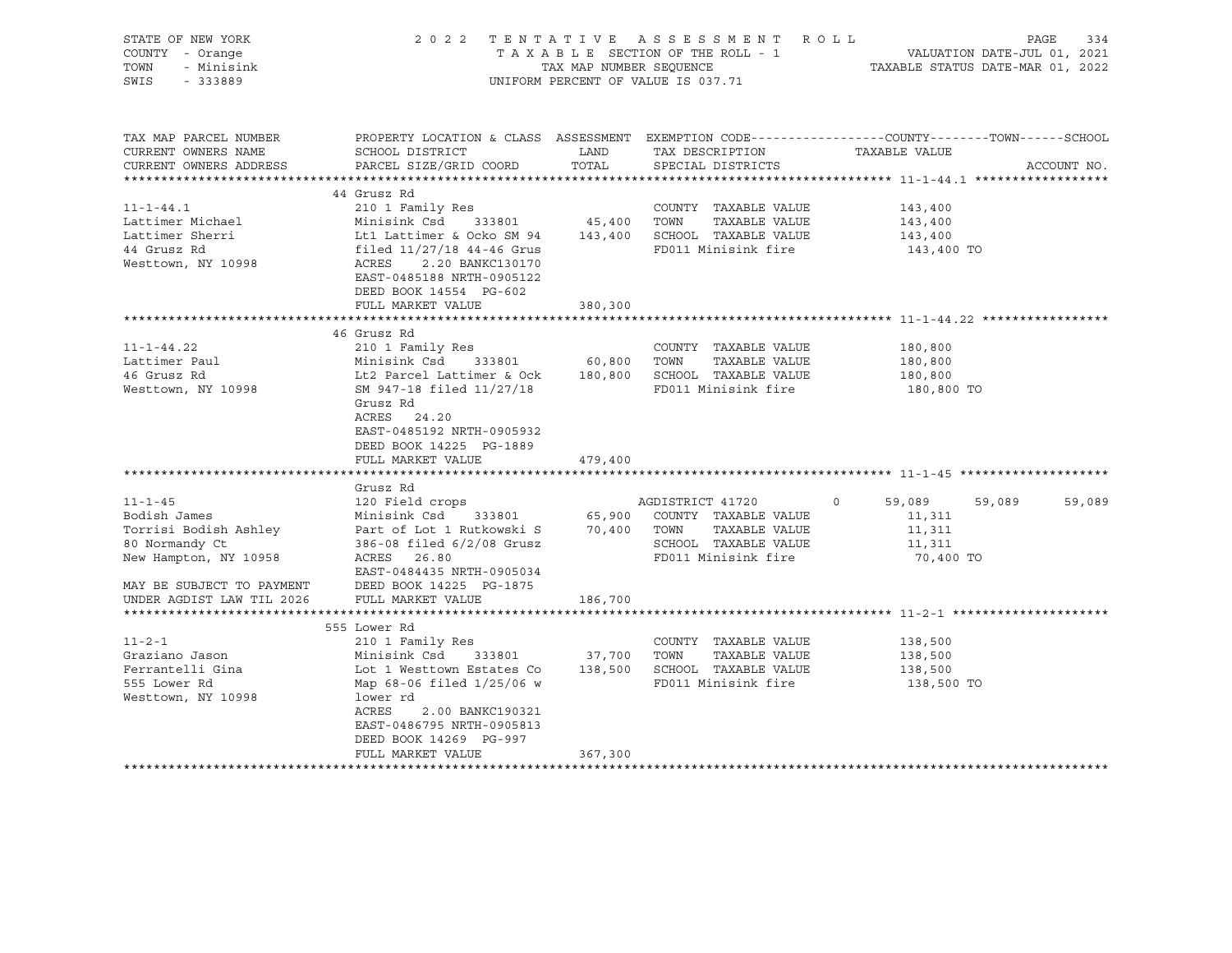| STATE OF NEW YORK<br>COUNTY - Orange<br>TOWN<br>- Minisink<br>SWIS<br>$-333889$                 |                                                                                                                                                                                                                                                   | TAX MAP NUMBER SEQUENCE      | 2022 TENTATIVE ASSESSMENT ROLL<br>TAXABLE SECTION OF THE ROLL - 1<br>UNIFORM PERCENT OF VALUE IS 037.71                                                                                   |                                             | TAXABLE STATUS DATE-MAR 01, 2022                                                           |                                    | PAGE<br>335<br>VALUATION DATE-JUL 01, 2021 |
|-------------------------------------------------------------------------------------------------|---------------------------------------------------------------------------------------------------------------------------------------------------------------------------------------------------------------------------------------------------|------------------------------|-------------------------------------------------------------------------------------------------------------------------------------------------------------------------------------------|---------------------------------------------|--------------------------------------------------------------------------------------------|------------------------------------|--------------------------------------------|
| TAX MAP PARCEL NUMBER<br>CURRENT OWNERS NAME<br>CURRENT OWNERS ADDRESS                          | PROPERTY LOCATION & CLASS ASSESSMENT EXEMPTION CODE---------------COUNTY-------TOWN------SCHOOL<br>SCHOOL DISTRICT<br>PARCEL SIZE/GRID COORD                                                                                                      | LAND<br>TOTAL                | TAX DESCRIPTION<br>SPECIAL DISTRICTS                                                                                                                                                      |                                             | TAXABLE VALUE                                                                              |                                    | ACCOUNT NO.                                |
| $11 - 2 - 2$<br>Mora Raul<br>575 Lower Rd<br>Westtown, NY 10998                                 | 575 Lower Rd<br>210 1 Family Res<br>Minisink Csd<br>333801<br>Lot 2 Westtown Estates Co<br>Map 68-06 filed 1/25/06 i<br>Hwy 1 & lower rd<br>ACRES<br>1.90 BANKC030614<br>EAST-0487253 NRTH-0906008<br>DEED BOOK 14770 PG-342<br>FULL MARKET VALUE | 37,600<br>371,300            | COUNTY TAXABLE VALUE<br>TOWN<br>TAXABLE VALUE<br>140,000 SCHOOL TAXABLE VALUE<br>FD011 Minisink fire                                                                                      |                                             | 140,000<br>140,000<br>140,000<br>140,000 TO                                                |                                    |                                            |
|                                                                                                 |                                                                                                                                                                                                                                                   |                              |                                                                                                                                                                                           |                                             |                                                                                            |                                    |                                            |
| $11 - 2 - 3$<br>Mitchner Gorden<br>Mitchner Jennifer<br>1741 County Rte 1<br>Westtown, NY 10998 | 1741 County Rte 1<br>210 1 Family Res<br>Minisink Csd<br>333801<br>Lot 3 Westtown Estates Co<br>Map 68-06 filed 1/25/06 s<br>Hwy 1<br>ACRES<br>1.70 BANKC080370<br>EAST-0487052 NRTH-0906193<br>DEED BOOK 14245 PG-1059<br>FULL MARKET VALUE      | 141,800<br>376,000           | VETCOM CTS 41130<br>37,400 VETDIS CTS 41140<br>COUNTY TAXABLE VALUE<br>TAXABLE VALUE<br>TOWN<br>SCHOOL TAXABLE VALUE<br>FD011 Minisink fire                                               | $\circ$<br>$\Omega$                         | 15,645<br>31,290<br>94,865<br>128,390<br>114,980<br>141,800 TO                             | 4,470<br>8,940                     | 8,940<br>17,880                            |
| $11 - 2 - 4.1$<br>Mauras George<br>Mauras Karen T<br>1751 County Rte 1<br>Westtown, NY 10998    | 1751 County Rte 1<br>210 1 Family Res<br>Minisink Csd<br>333801<br>Lt1 Westtown Manor SM 101<br>filed $11/13/06$ SS co rd 1<br>Hwy 1<br>ACRES<br>4.40 BANKC030230<br>EAST-0486841 NRTH-0906105<br>DEED BOOK 12967 PG-1939<br>FULL MARKET VALUE    | 504,400                      | VETCOM CTS 41130<br>40,100 VETDIS CTS 41140<br>190,200 BAS STAR 41854<br>SOLAR EX C 49500<br>COUNTY TAXABLE VALUE<br>TOWN<br>TAXABLE VALUE<br>SCHOOL TAXABLE VALUE<br>FD011 Minisink fire | 0<br>$\Omega$<br>$\mathbb O$<br>$\mathbf 0$ | 15,645<br>31,290<br>$\overline{0}$<br>5,000<br>138,265<br>171,790<br>142,040<br>190,200 TO | 4,470<br>8,940<br>$\circ$<br>5,000 | 8,940<br>17,880<br>16,340<br>5,000         |
|                                                                                                 |                                                                                                                                                                                                                                                   |                              | ******************************* 11-2-4.2 *********                                                                                                                                        |                                             |                                                                                            |                                    |                                            |
| $11 - 2 - 4.2$<br>Atlas Peter D<br>Atlas Madeline<br>1761 County Rte 1<br>Westtown, NY 10998    | 1761 County Rte 1<br>210 1 Family Res<br>Minisink Csd<br>333801<br>Lt2 Westtown Manor SM 101<br>filed $11/13/06$ SS co rd 1<br>Hwy 1<br>ACRES<br>9.90<br>EAST-0486384 NRTH-0906160<br>DEED BOOK 14505 PG-1876<br>FULL MARKET VALUE                | 45,600<br>153,100<br>406,000 | COUNTY TAXABLE VALUE<br>TOWN<br>TAXABLE VALUE<br>SCHOOL TAXABLE VALUE<br>FD011 Minisink fire                                                                                              |                                             | 153,100<br>153,100<br>153,100<br>153,100 TO                                                |                                    |                                            |
|                                                                                                 |                                                                                                                                                                                                                                                   |                              |                                                                                                                                                                                           |                                             |                                                                                            |                                    |                                            |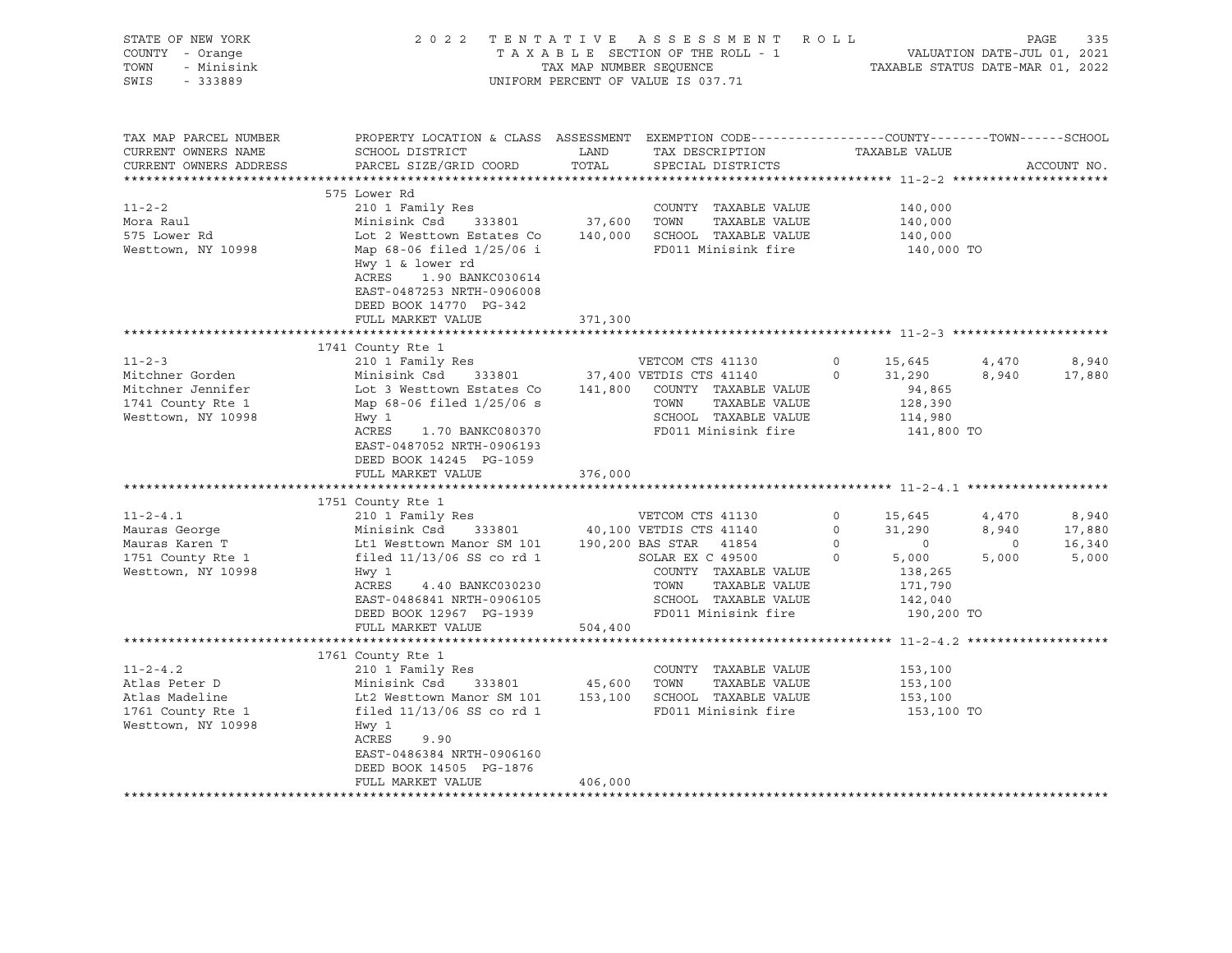| STATE OF NEW YORK<br>COUNTY - Orange<br>- Minisink<br>TOWN<br>SWIS<br>$-333889$                 |                                                                                                                                                                                                                                                |                              | 2022 TENTATIVE ASSESSMENT ROLL<br>TAXABLE SECTION OF THE ROLL - 1<br>TAX MAP NUMBER SEOUENCE<br>UNIFORM PERCENT OF VALUE IS 037.71 |          | VALUATION DATE-JUL 01, 2021<br>TAXABLE STATUS DATE-MAR 01, 2022 | PAGE     | 336         |
|-------------------------------------------------------------------------------------------------|------------------------------------------------------------------------------------------------------------------------------------------------------------------------------------------------------------------------------------------------|------------------------------|------------------------------------------------------------------------------------------------------------------------------------|----------|-----------------------------------------------------------------|----------|-------------|
| TAX MAP PARCEL NUMBER<br>CURRENT OWNERS NAME<br>CURRENT OWNERS ADDRESS                          | PROPERTY LOCATION & CLASS ASSESSMENT EXEMPTION CODE---------------COUNTY-------TOWN------SCHOOL<br>SCHOOL DISTRICT<br>PARCEL SIZE/GRID COORD                                                                                                   | LAND<br>TOTAL                | TAX DESCRIPTION<br>SPECIAL DISTRICTS                                                                                               |          | TAXABLE VALUE                                                   |          | ACCOUNT NO. |
| $11 - 2 - 4.3$<br>Geissler Brian<br>Geissler Jeannie<br>1771 County Rte 1<br>Westtown, NY 10998 | 1771 County Rte 1<br>210 1 Family Res<br>Minisink Csd<br>333801<br>Lt3 Westtown Manor SM 101<br>filed $11/13/06$ SS co rd 1<br>Hwy 1<br>ACRES<br>12.80 BANKC061155<br>EAST-0485888 NRTH-0906250<br>DEED BOOK 12636 PG-568<br>FULL MARKET VALUE | 46,000<br>403,600            | BAS STAR 41854<br>COUNTY TAXABLE VALUE<br>152,200 TOWN<br>TAXABLE VALUE<br>SCHOOL TAXABLE VALUE<br>FD011 Minisink fire             | $\Omega$ | $\circ$<br>152,200<br>152,200<br>135,860<br>152,200 TO          | $\Omega$ | 16,340      |
|                                                                                                 |                                                                                                                                                                                                                                                |                              |                                                                                                                                    |          |                                                                 |          |             |
| $11 - 2 - 4.4$<br>Majewski Brock A<br>1791 County Rte 1<br>Westtown, NY 10998                   | 1791 County Rte 1<br>210 1 Family Res<br>Minisink Csd<br>333801<br>Lt4 Westtown Manor SM 101<br>filed $11/13/06$ SS co rd 1<br>Hwy1<br>ACRES<br>7.90<br>EAST-0485946 NRTH-0906761<br>DEED BOOK 12605 PG-1899<br>FULL MARKET VALUE              | 42,100<br>147,500<br>391,100 | BAS STAR<br>41854<br>COUNTY TAXABLE VALUE<br>TOWN<br>TAXABLE VALUE<br>SCHOOL TAXABLE VALUE<br>FD011 Minisink fire                  | $\Omega$ | $\circ$<br>147,500<br>147,500<br>131,160<br>147,500 TO          | $\Omega$ | 16,340      |
|                                                                                                 |                                                                                                                                                                                                                                                |                              |                                                                                                                                    |          |                                                                 |          |             |
| $11 - 3 - 1$<br>Rodriquez Cesar<br>Rodriquez Edith<br>9 Indian Ridge Rd<br>Westtown, NY 10998   | 9 Indian Ridge Rd<br>210 1 Family Res<br>Minisink Csd<br>333801<br>Lt 1 Indian Ridge Map 2 S<br>$-06$ filed $7/21/06$<br>ACRES<br>2.10 BANKC030614<br>EAST-0483912 NRTH-0909335<br>DEED BOOK 13764 PG-956                                      | 37,800                       | COUNTY TAXABLE VALUE<br>TAXABLE VALUE<br>TOWN<br>207,100 SCHOOL TAXABLE VALUE<br>FD011 Minisink fire                               |          | 207,100<br>207,100<br>207,100<br>207,100 TO                     |          |             |
|                                                                                                 | FULL MARKET VALUE                                                                                                                                                                                                                              | 549,200                      |                                                                                                                                    |          |                                                                 |          |             |
|                                                                                                 |                                                                                                                                                                                                                                                |                              |                                                                                                                                    |          |                                                                 |          |             |
| $11 - 3 - 2$<br>O'Neill Bryan P<br>O'Neill Tracey A<br>11 Indian Ridge Rd<br>Westtown, NY 10998 | 11 Indian Ridge Rd<br>210 1 Family Res<br>Minisink Csd<br>333801<br>Lt 2 Indian ridge Map 2 S<br>$-06$ filed $7/21/06$<br>ACRES<br>1.90<br>EAST-0484123 NRTH-0909415<br>DEED BOOK 12966 PG-1135<br>FULL MARKET VALUE                           | 37,100<br>384,800            | BAS STAR 41854<br>COUNTY TAXABLE VALUE<br>145,100 TOWN<br>TAXABLE VALUE<br>SCHOOL TAXABLE VALUE<br>FD011 Minisink fire             | $\circ$  | $\overline{0}$<br>145,100<br>145,100<br>128,760<br>145,100 TO   | $\Omega$ | 16,340      |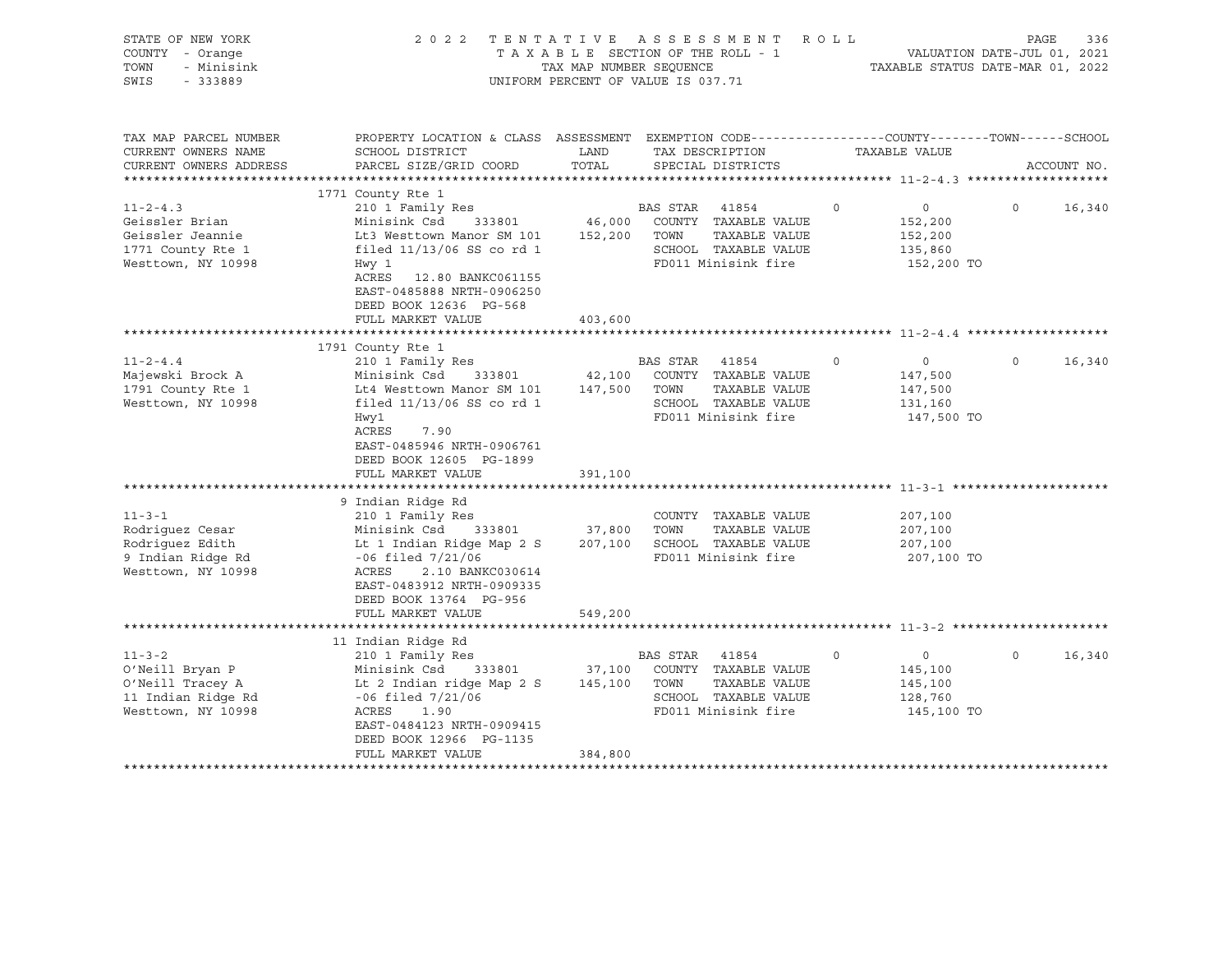| STATE OF NEW YORK<br>COUNTY - Orange<br>TOWN<br>- Minisink<br>SWIS<br>$-333889$                                                                                                             | 2 0 2 2                                                                                                                                                                                                                                                                                                                           | TAX MAP NUMBER SEQUENCE | TENTATIVE ASSESSMENT ROLL<br>TAXABLE SECTION OF THE ROLL - 1<br>UNIFORM PERCENT OF VALUE IS 037.71                                                                                                                                                        |                                          | TAXABLE STATUS DATE-MAR 01, 2022                                                                                   | VALUATION DATE-JUL 01, 2021             | PAGE<br>337                          |
|---------------------------------------------------------------------------------------------------------------------------------------------------------------------------------------------|-----------------------------------------------------------------------------------------------------------------------------------------------------------------------------------------------------------------------------------------------------------------------------------------------------------------------------------|-------------------------|-----------------------------------------------------------------------------------------------------------------------------------------------------------------------------------------------------------------------------------------------------------|------------------------------------------|--------------------------------------------------------------------------------------------------------------------|-----------------------------------------|--------------------------------------|
| TAX MAP PARCEL NUMBER<br>CURRENT OWNERS NAME<br>CURRENT OWNERS ADDRESS                                                                                                                      | PROPERTY LOCATION & CLASS ASSESSMENT EXEMPTION CODE----------------COUNTY-------TOWN------SCHOOL<br>SCHOOL DISTRICT<br>PARCEL SIZE/GRID COORD                                                                                                                                                                                     | LAND<br>TOTAL           | TAX DESCRIPTION<br>SPECIAL DISTRICTS                                                                                                                                                                                                                      |                                          | TAXABLE VALUE                                                                                                      |                                         | ACCOUNT NO.                          |
|                                                                                                                                                                                             |                                                                                                                                                                                                                                                                                                                                   |                         |                                                                                                                                                                                                                                                           |                                          |                                                                                                                    |                                         |                                      |
| $11 - 3 - 3$<br>Galvin Jeffrey<br>Galvin Jodi A<br>13 Indian Ridge Rd<br>Westtown, NY 10998                                                                                                 | 13 Indian Ridge Rd<br>210 1 Family Res<br>Minisink Csd<br>333801<br>Lt3 Indian ridge Map 2 SM<br>06 filed 7/21/06<br>1.50 BANKC220050<br>ACRES<br>EAST-0484327 NRTH-0909496<br>DEED BOOK 13327 PG-592                                                                                                                             | 138,600 TOWN            | BAS STAR 41854<br>37,200 COUNTY TAXABLE VALUE<br>TAXABLE VALUE<br>SCHOOL TAXABLE VALUE<br>FD011 Minisink fire                                                                                                                                             | $\circ$                                  | $\circ$<br>138,600<br>138,600<br>122,260<br>138,600 TO                                                             | $\circ$                                 | 16,340                               |
|                                                                                                                                                                                             | FULL MARKET VALUE                                                                                                                                                                                                                                                                                                                 | 367,500                 |                                                                                                                                                                                                                                                           |                                          |                                                                                                                    |                                         |                                      |
| $11 - 3 - 4$<br>Ratynski Kevin<br>Ratynski Deborah<br>15 Indian Ridge Rd<br>Westtown, NY 10998<br>$11 - 3 - 5$<br>Borell John<br>Borell Bettina<br>17 Indian Ridge Rd<br>Westtown, NY 10998 | 15 Indian Ridge Rd<br>210 1 Family Res<br>Minisink Csd 333801<br>Lt4 indian Ridge Map 2 SM<br>06 filed 7/21/06<br>ACRES<br>1.40<br>EAST-0484520 NRTH-0909575<br>DEED BOOK 12756 PG-971<br>FULL MARKET VALUE<br>17 Indian Ridge Rd<br>210 1 Family Res<br>Minisink Csd<br>Lt5 Indian Ridge Map 2 SM<br>06 filed 7/21/06<br>partial | 162,200<br>430,100      | BAS STAR<br>41854<br>37,100 COUNTY TAXABLE VALUE<br>TOWN<br>TAXABLE VALUE<br>SCHOOL TAXABLE VALUE<br>FD011 Minisink fire<br>CW 10 VET/ 41153<br>333801 37,100 CW_15_VET/ 41165<br>137,000 BAS STAR 41854<br>COUNTY TAXABLE VALUE<br>TAXABLE VALUE<br>TOWN | $\circ$<br>$\circ$<br>$\circ$<br>$\circ$ | $\circ$<br>162,200<br>162,200<br>145,860<br>162,200 TO<br>$\overline{0}$<br>5,364<br>$\circ$<br>131,636<br>134,318 | $\Omega$<br>2,682<br>$\circ$<br>$\circ$ | 16,340<br>$\circ$<br>5,364<br>16,340 |
|                                                                                                                                                                                             | ACRES<br>1.40<br>EAST-0484718 NRTH-0909638<br>DEED BOOK 13331 PG-781<br>FULL MARKET VALUE<br>19 Indian Ridge Rd                                                                                                                                                                                                                   | 363,300                 | SCHOOL TAXABLE VALUE<br>FD011 Minisink fire                                                                                                                                                                                                               |                                          | 115,296<br>137,000 TO                                                                                              |                                         |                                      |
| $11 - 3 - 6$<br>Botbyl Gregory R<br>Botbyl Alana E<br>19 Indian Ridge Rd<br>Westtown, NY 10998                                                                                              | 210 1 Family Res<br>Minisink Csd<br>333801<br>Lt6 Indian ridge Map 2 SM<br>06 filed 7/21/06<br>ACRES<br>1.40 BANKN140687<br>EAST-0484910 NRTH-0909695<br>DEED BOOK 14758 PG-975<br>FULL MARKET VALUE                                                                                                                              | 37,100<br>341,300       | COUNTY TAXABLE VALUE<br>TAXABLE VALUE<br>TOWN<br>128,700 SCHOOL TAXABLE VALUE<br>FD011 Minisink fire                                                                                                                                                      |                                          | 128,700<br>128,700<br>128,700<br>128,700 TO                                                                        |                                         |                                      |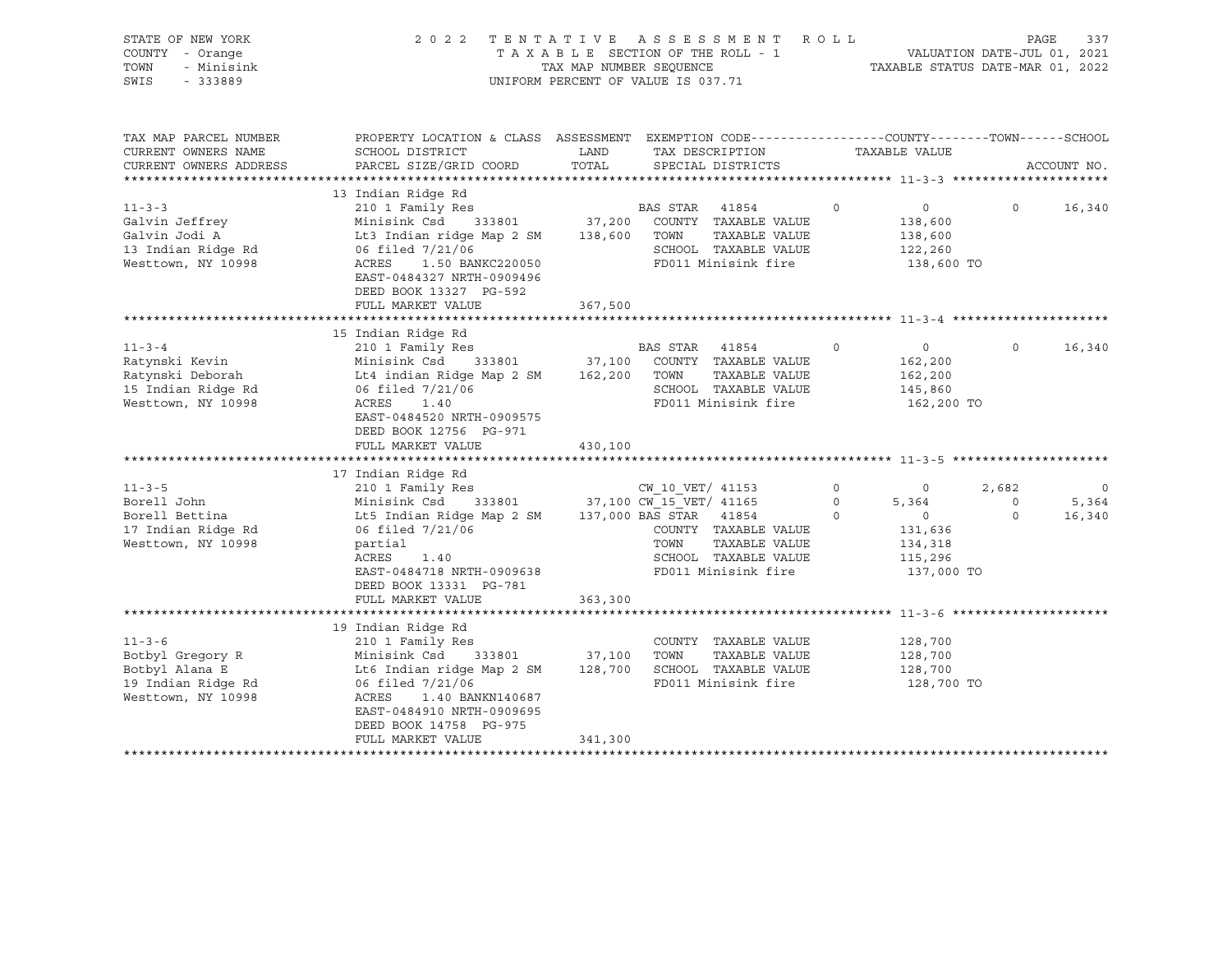| STATE OF NEW YORK<br>COUNTY - Orange<br>TOWN<br>- Minisink<br>SWIS<br>$-333889$                        | 2 0 2 2                                                                                                                                                                                                                                                                                                                                         | ASSESSMENT ROLL<br>TENTATIVE<br>VALUATION DATE-JUL 01, 2021<br>TAXABLE STATUS DATE-MAR 01, 2022<br>TAXABLE SECTION OF THE ROLL - 1<br>TAX MAP NUMBER SEQUENCE<br>UNIFORM PERCENT OF VALUE IS 037.71 |                                                                                                                             |                                         |                                                                                          |                             |                                             |
|--------------------------------------------------------------------------------------------------------|-------------------------------------------------------------------------------------------------------------------------------------------------------------------------------------------------------------------------------------------------------------------------------------------------------------------------------------------------|-----------------------------------------------------------------------------------------------------------------------------------------------------------------------------------------------------|-----------------------------------------------------------------------------------------------------------------------------|-----------------------------------------|------------------------------------------------------------------------------------------|-----------------------------|---------------------------------------------|
| TAX MAP PARCEL NUMBER<br>CURRENT OWNERS NAME<br>CURRENT OWNERS ADDRESS                                 | PROPERTY LOCATION & CLASS ASSESSMENT EXEMPTION CODE----------------COUNTY-------TOWN------SCHOOL<br>SCHOOL DISTRICT<br>PARCEL SIZE/GRID COORD                                                                                                                                                                                                   | LAND<br>TOTAL                                                                                                                                                                                       | TAX DESCRIPTION<br>SPECIAL DISTRICTS                                                                                        |                                         | TAXABLE VALUE                                                                            |                             | ACCOUNT NO.                                 |
| $11 - 3 - 7$<br>Merzbach Brian L<br>21 Indian Ridge Rd<br>Westtown, NY 10998                           | 21 Indian Ridge Rd<br>210 1 Family Res<br>Minisink Csd<br>Lt7 indian Ridge Map 2 SM 160,600 TOWN<br>06 filed 7/21/06<br>ACRES<br>1.40 BANKC030614<br>EAST-0485108 NRTH-0909752<br>DEED BOOK 13047 PG-262<br>FULL MARKET VALUE                                                                                                                   | 425,900                                                                                                                                                                                             | <b>BAS STAR 41854</b><br>333801 37,100 COUNTY TAXABLE VALUE<br>TAXABLE VALUE<br>SCHOOL TAXABLE VALUE<br>FD011 Minisink fire | $\circ$                                 | $\overline{0}$<br>160,600<br>160,600<br>144,260<br>160,600 TO                            | $\overline{0}$              | 16,340                                      |
|                                                                                                        |                                                                                                                                                                                                                                                                                                                                                 |                                                                                                                                                                                                     |                                                                                                                             |                                         |                                                                                          |                             |                                             |
| $11 - 3 - 8$<br>Narcise Angelo<br>Narcise Courtney<br>116 Wood Rd<br>Westtown, NY 10998                | 23 Indian Ridge Rd<br>210 1 Family Res<br>Minisink Csd 333801 37,100 TOWN<br>Minisink Csd      333801                 37,100     TOWN      TAXABLE VALUE<br>Lt8 Indian ridge Map 2 SM       180,100    SCHOOL   TAXABLE VALUE<br>06 filed 7/21/06<br>ACRES<br>1.40<br>EAST-0485301 NRTH-0909812<br>DEED BOOK 14785 PG-1314<br>FULL MARKET VALUE | 477,600                                                                                                                                                                                             | COUNTY TAXABLE VALUE<br>FD011 Minisink fire                                                                                 |                                         | 180,100<br>180,100<br>180,100<br>180,100 TO                                              |                             |                                             |
|                                                                                                        |                                                                                                                                                                                                                                                                                                                                                 |                                                                                                                                                                                                     |                                                                                                                             |                                         |                                                                                          |                             |                                             |
| $11 - 3 - 9$<br>Martinez Raymond<br>Martinez Siomara<br>25 Indian Ridge Rd<br>Westtown, NY 10998       | 25 Indian Ridge Rd<br>210 1 Family Res<br>Minisink Csd 333801 37,200 CW 15 VET/ 41165<br>Lt9 Indian Ridge Map 2 SM 184,000 BAS STAR 41854<br>06 filed 7/21/06<br>ACRES<br>1.50 BANKC030614<br>EAST-0485506 NRTH-0909878<br>DEED BOOK 13163 PG-293<br>FULL MARKET VALUE                                                                          | 487,900                                                                                                                                                                                             | CW 10 VET/ 41153<br>COUNTY TAXABLE VALUE<br>TAXABLE VALUE<br>TOWN<br>SCHOOL TAXABLE VALUE<br>FD011 Minisink fire            | $0 \qquad \qquad$<br>$\circ$<br>$\circ$ | $\overline{0}$<br>5,364<br>$\overline{0}$<br>178,636<br>181,318<br>162,296<br>184,000 TO | 2,682<br>$\circ$<br>$\circ$ | $\overline{\phantom{0}}$<br>5,364<br>16,340 |
|                                                                                                        |                                                                                                                                                                                                                                                                                                                                                 |                                                                                                                                                                                                     |                                                                                                                             |                                         |                                                                                          |                             |                                             |
| $11 - 3 - 10$<br>Sheth, SPS Revocable Trust Son Minisink Csd<br>6 Hilldale Ln<br>Sands Point, NY 11050 | 27 Indian Ridge Rd<br>314 Rural vac<10<br>333801<br>ACRES<br>3.10<br>EAST-0485864 NRTH-0909980<br>DEED BOOK 14629 PG-706                                                                                                                                                                                                                        | 32,100                                                                                                                                                                                              | COUNTY TAXABLE VALUE<br>TOWN<br>TAXABLE VALUE<br>32,100 SCHOOL TAXABLE VALUE<br>FD011 Minisink fire                         |                                         | 32,100<br>32,100<br>32,100<br>32,100 TO                                                  |                             |                                             |
|                                                                                                        | FULL MARKET VALUE                                                                                                                                                                                                                                                                                                                               | 85,100                                                                                                                                                                                              |                                                                                                                             |                                         |                                                                                          |                             |                                             |
| $11 - 3 - 11$<br>Sheth, SPS Revocable Trust Son Minisink Csd<br>6 Hilldale Ln<br>Sands Point, NY 11050 | 29 Indian Ridge Rd<br>314 Rural vac<10<br>333801<br>Lt11 Indian ridge Map 2 S<br>06 filed 7/21/06<br>ACRES<br>4.60<br>EAST-0486093 NRTH-0909839<br>DEED BOOK 14629 PG-706<br>FULL MARKET VALUE                                                                                                                                                  | 33,600<br>33,600<br>89,100                                                                                                                                                                          | COUNTY TAXABLE VALUE<br>TOWN<br>TAXABLE VALUE<br>SCHOOL TAXABLE VALUE<br>FD011 Minisink fire                                |                                         | 33,600<br>33,600<br>33,600<br>33,600 TO                                                  |                             |                                             |
|                                                                                                        |                                                                                                                                                                                                                                                                                                                                                 |                                                                                                                                                                                                     |                                                                                                                             |                                         |                                                                                          |                             |                                             |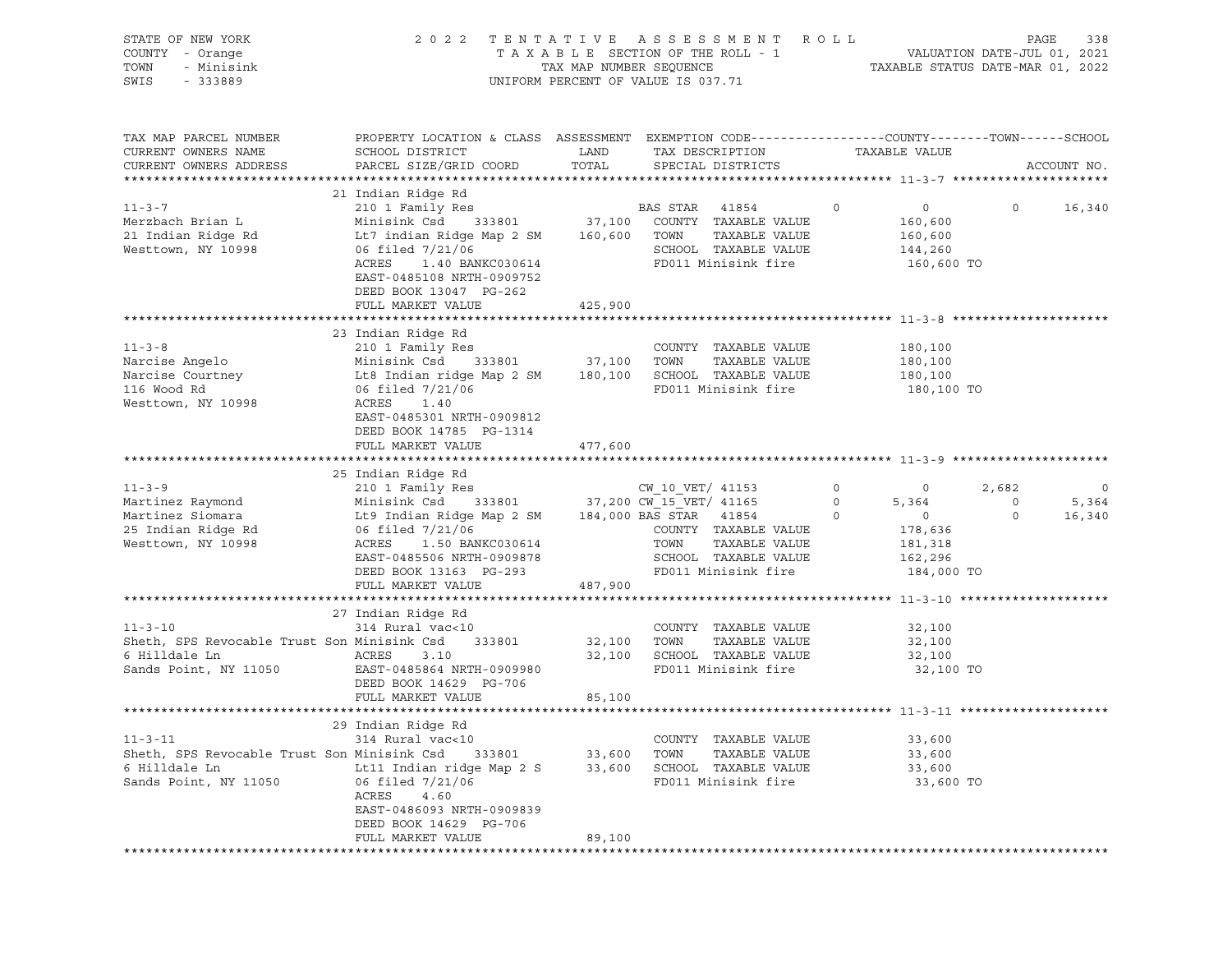| STATE OF NEW YORK<br>COUNTY - Orange<br>TOWN<br>- Minisink<br>SWIS<br>- 333889                        | 2 0 2 2                                                                                                                                                                                                                                                                                           | TENTATIVE ASSESSMENT ROLL<br>UNIFORM PERCENT OF VALUE IS 037.71 |                                                                                                                             |                                      | PAGE<br>339                                                                                      |                |                          |  |
|-------------------------------------------------------------------------------------------------------|---------------------------------------------------------------------------------------------------------------------------------------------------------------------------------------------------------------------------------------------------------------------------------------------------|-----------------------------------------------------------------|-----------------------------------------------------------------------------------------------------------------------------|--------------------------------------|--------------------------------------------------------------------------------------------------|----------------|--------------------------|--|
| TAX MAP PARCEL NUMBER<br>CURRENT OWNERS NAME<br>CURRENT OWNERS ADDRESS                                | PROPERTY LOCATION & CLASS ASSESSMENT EXEMPTION CODE----------------COUNTY-------TOWN------SCHOOL                                                                                                                                                                                                  |                                                                 | TAX DESCRIPTION TAXABLE VALUE<br>SPECIAL DISTRICTS                                                                          |                                      |                                                                                                  |                | ACCOUNT NO.              |  |
| $11 - 3 - 12$<br>Pharm Partners<br>18 Holly Ln<br>Rye, NY 10580                                       | 31 Indian Ridge Rd<br>314 Rural vac<10<br>Minisink Csd 333801 30,600 TOWN<br>ACRES<br>1.60<br>EAST-0485948 NRTH-0909479<br>DEED BOOK 2665 PG-00311<br>FULL MARKET VALUE                                                                                                                           | 81,100                                                          | COUNTY TAXABLE VALUE<br>TAXABLE VALUE                                                                                       |                                      | 30,600<br>30,600<br>30,600 TO                                                                    |                |                          |  |
|                                                                                                       |                                                                                                                                                                                                                                                                                                   |                                                                 |                                                                                                                             |                                      |                                                                                                  |                |                          |  |
| $11 - 3 - 25$<br>Pitts Byran<br>24 Indian Ridge Rd<br>Westtown, NY 10998                              | 24 Indian Ridge Rd<br>210 1 Family Res $VETCOM CTS$ 41130<br>Minisink Csd 333801 37,100 VETDIS CTS 41140<br>Lt25 Indian Ridge Map 2 S 155,600 BAS STAR 41854<br>$-06$ filed $7/21/06$<br>partial<br>ACRES<br>1.40 BANKC130170<br>EAST-0485634 NRTH-0909519<br>DEED BOOK 13407 PG-495              |                                                                 | VETCOM CTS 41130<br>COUNTY TAXABLE VALUE<br>TOWN<br>TAXABLE VALUE<br>SCHOOL TAXABLE VALUE<br>FD011 Minisink fire 515,600 TO | $\overline{0}$<br>$\circ$<br>$\circ$ | 15,645 4,470<br>7,780 7,780<br>$\begin{array}{c} 0 \\ 132,175 \end{array}$<br>143,350<br>122,540 | $\overline{0}$ | 8,940<br>7,780<br>16,340 |  |
|                                                                                                       | FULL MARKET VALUE                                                                                                                                                                                                                                                                                 | 412,600                                                         |                                                                                                                             |                                      |                                                                                                  |                |                          |  |
| $11 - 3 - 26$<br>Chiriboga Richard E<br>Chiriboga Vicsa Y<br>22 Indian Ridge Rd<br>Westtown, NY 10998 | 22 Indian Ridge Rd<br>210 1 Family Res<br>Minisink Csd       333801                   37,500    TOWN       TAXABLE VALUE<br>Lt26 Indian Ridge Map 2 S         163,700    SCHOOL   TAXABLE VALUE<br>$-06$ filed $7/21/06$<br>ACRES<br>1.70<br>EAST-0485415 NRTH-0909501<br>DEED BOOK 13911 PG-1093 |                                                                 | COUNTY TAXABLE VALUE<br>FD011 Minisink fire 163,700 TO                                                                      |                                      | 163,700<br>163,700<br>163,700                                                                    |                |                          |  |
|                                                                                                       | FULL MARKET VALUE                                                                                                                                                                                                                                                                                 | 434,100                                                         |                                                                                                                             |                                      |                                                                                                  |                |                          |  |
| $11 - 3 - 27$<br>Vele Andrew<br>Vele Ariana<br>20 Indian Ridge Rd<br>Westtown, NY 10998               | 20 Indian Ridge Rd<br>210 1 Family Res<br>210 1 ranning noo<br>Minisink Csd 333801 37,100<br>1+27 indian Ridge Map 2 S 173,600<br>Minisink Csu<br>1t27 indian Ridge Map 2 S<br>ACRES<br>1.40 BANKC220050<br>EAST-0485193 NRTH-0909419<br>DEED BOOK 15016 PG-186<br>FULL MARKET VALUE              | 460,400                                                         | COUNTY TAXABLE VALUE<br>TOWN<br>TAXABLE VALUE<br>SCHOOL TAXABLE VALUE<br>FD011 Minisink fire                                |                                      | 173,600<br>173,600<br>173,600<br>173,600 TO                                                      |                |                          |  |
|                                                                                                       |                                                                                                                                                                                                                                                                                                   |                                                                 |                                                                                                                             |                                      |                                                                                                  |                |                          |  |
| $11 - 3 - 28$<br>Santillo Justin<br>Santillo Katie<br>18 Indian Ridge Rd<br>Westtown, NY 10998        | 18 Indian Ridge Rd<br>210 1 Family Res<br>Minisink Csd<br>333801<br>Lt28 Indian Ridge Map 2 S<br>$-06$ file $7/21/06$<br>ACRES<br>1.40 BANKC040280<br>EAST-0485004 NRTH-0909359<br>DEED BOOK 15184 PG-1168<br>FULL MARKET VALUE                                                                   | 37,100<br>202,600<br>537,300                                    | COUNTY TAXABLE VALUE<br>TOWN<br>TAXABLE VALUE<br>SCHOOL TAXABLE VALUE<br>FD011 Minisink fire                                |                                      | 202,600<br>202,600<br>202,600<br>202,600 TO                                                      |                |                          |  |
|                                                                                                       |                                                                                                                                                                                                                                                                                                   |                                                                 |                                                                                                                             |                                      |                                                                                                  |                |                          |  |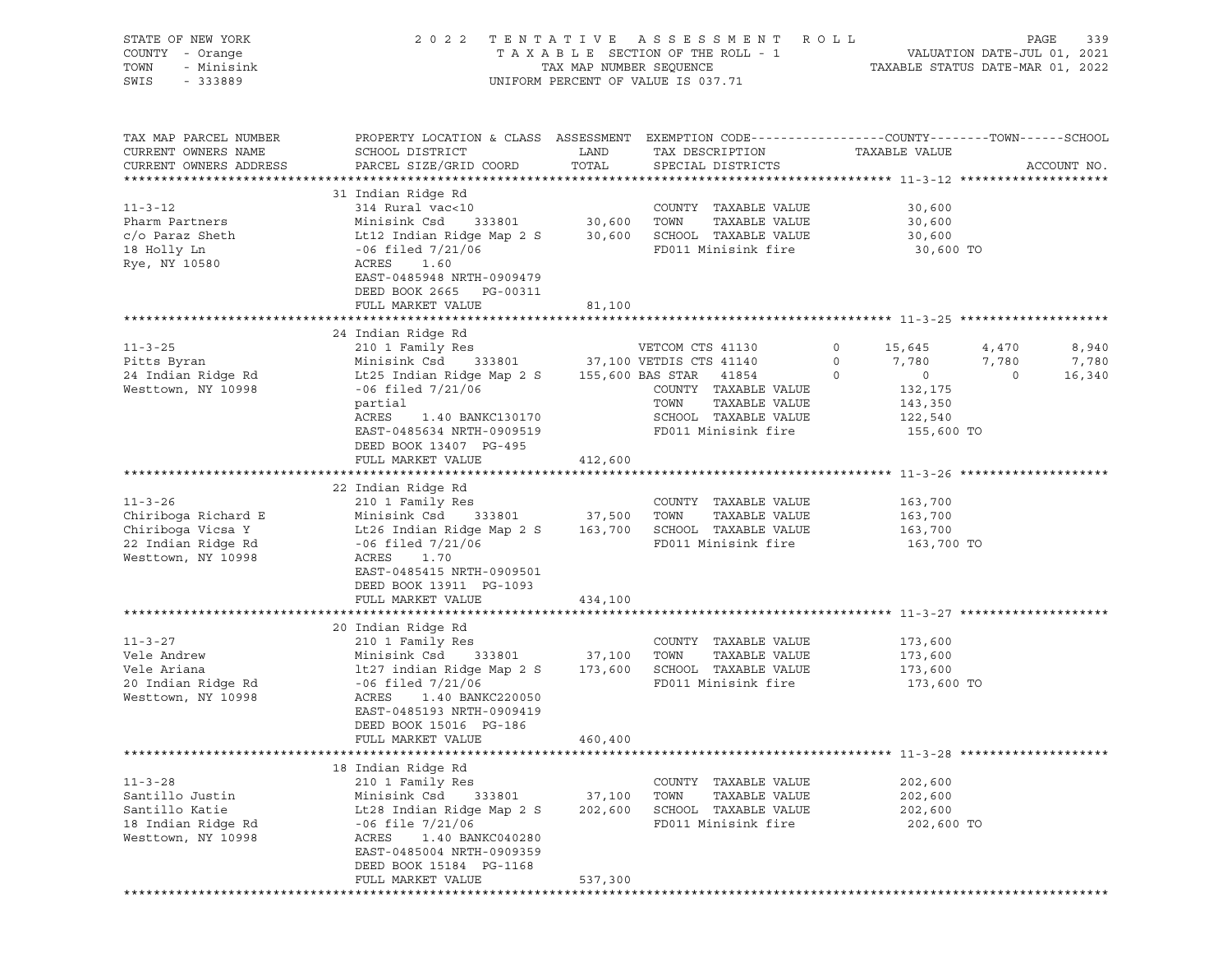| STATE OF NEW YORK<br>COUNTY - Orange<br>TOWN<br>- Minisink<br>SWIS<br>$-333889$               |                                                                                                                                                                                                                                                   |                    | 2022 TENTATIVE ASSESSMENT ROLL<br>UNIFORM PERCENT OF VALUE IS 037.71                 |                                                               | PAGE<br>340       |
|-----------------------------------------------------------------------------------------------|---------------------------------------------------------------------------------------------------------------------------------------------------------------------------------------------------------------------------------------------------|--------------------|--------------------------------------------------------------------------------------|---------------------------------------------------------------|-------------------|
| TAX MAP PARCEL NUMBER<br>CURRENT OWNERS NAME<br>CURRENT OWNERS ADDRESS                        | PROPERTY LOCATION & CLASS ASSESSMENT EXEMPTION CODE---------------COUNTY-------TOWN-----SCHOOL<br>SCHOOL DISTRICT<br>PARCEL SIZE/GRID COORD                                                                                                       | LAND<br>TOTAL      | TAX DESCRIPTION<br>SPECIAL DISTRICTS                                                 | TAXABLE VALUE                                                 | ACCOUNT NO.       |
| $11 - 3 - 29$<br>Landes Amanda E<br>16 Indian Ridge Rd<br>Westtown, NY 10998                  | 16 Indian Ridge Rd<br>210 1 Family Res<br>Minisink Csd 333801 37,100 TOWN<br>Lt29 Indian Ridge Map 2 S<br>$-06$ filed $7/21/06$<br>ACRES<br>1.40 BANKC170030<br>EAST-0484806 NRTH-0909304<br>DEED BOOK 14615 PG-721<br>FULL MARKET VALUE          | 148,100<br>392,700 | COUNTY TAXABLE VALUE<br>TAXABLE VALUE<br>SCHOOL TAXABLE VALUE<br>FD011 Minisink fire | 148,100<br>148,100<br>148,100<br>148,100 TO                   |                   |
|                                                                                               | 14 Indian Ridge Rd                                                                                                                                                                                                                                |                    |                                                                                      |                                                               |                   |
| $11 - 3 - 30$<br>Parco James<br>Parco Kristen<br>Westtown, NY 10998                           | 210 1 Family Res<br>Minisink Csd 333801 37,100 COUNTY TAXABLE VALUE<br>Lt30 indian Ridge Map 2 S 147,800 TOWN<br>1.40<br>ACRES<br>EAST-0484610 NRTH-0909245<br>DEED BOOK 12822 PG-1386<br>FULL MARKET VALUE                                       | 391,900            | BAS STAR 41854 0<br>TAXABLE VALUE<br>SCHOOL TAXABLE VALUE<br>FD011 Minisink fire     | $\overline{0}$<br>147,800<br>147,800<br>131,460<br>147,800 TO | 16,340<br>$\circ$ |
|                                                                                               |                                                                                                                                                                                                                                                   |                    |                                                                                      |                                                               |                   |
| $11 - 3 - 31$<br>Buckley Michael<br>Buckley Marla<br>12 Indian Ridge Rd<br>Westtown, NY 10998 | 12 Indian Ridge Rd<br>210 1 Family Res<br>Minisink Csd 333801 37,100 TOWN<br>Lt31 Indian Ridge Map 2 S 149,700<br>$-06$ filed $7/21/06$<br>1.40 BANKC190321<br>ACRES<br>EAST-0484394 NRTH-0909165<br>DEED BOOK 13250 PG-1832<br>FULL MARKET VALUE | 397,000            | COUNTY TAXABLE VALUE<br>TAXABLE VALUE<br>SCHOOL TAXABLE VALUE<br>FD011 Minisink fire | 149,700<br>149,700<br>149,700<br>149,700 TO                   |                   |
|                                                                                               |                                                                                                                                                                                                                                                   |                    |                                                                                      |                                                               |                   |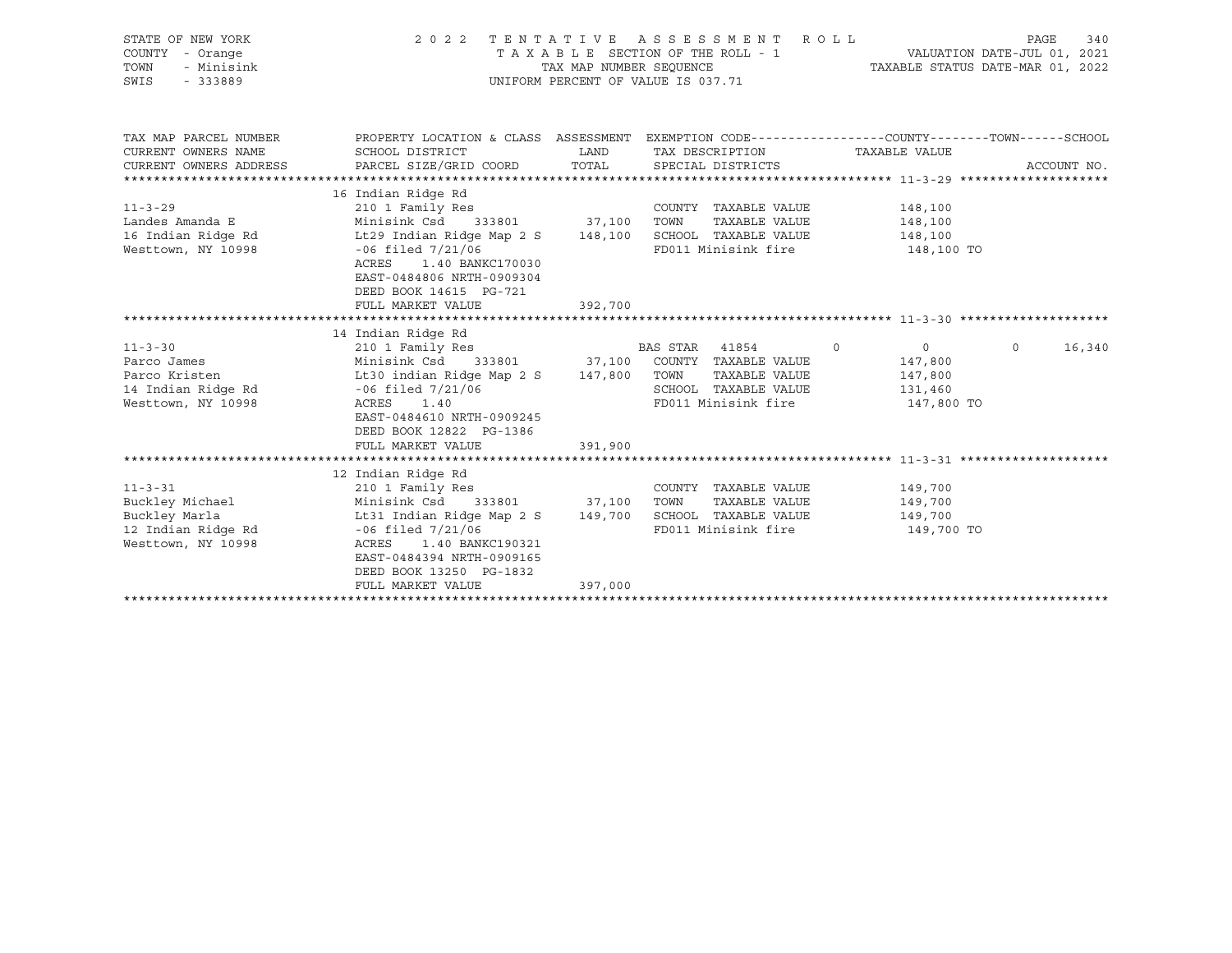|      | STATE OF NEW YORK | 2022 TENTATIVE ASSESSMENT ROLL        |                                  | PAGE            | 341 |
|------|-------------------|---------------------------------------|----------------------------------|-----------------|-----|
|      | COUNTY - Orange   | T A X A B L E SECTION OF THE ROLL - 1 | VALUATION DATE-JUL 01, 2021      |                 |     |
| TOWN | - Minisink        | MAP SECTION - 011                     | TAXABLE STATUS DATE-MAR 01, 2022 |                 |     |
| SWIS | - 333889          | SUB-SECTION - 000                     |                                  | RPS150/V04/L015 |     |
|      |                   | UNIFORM PERCENT OF VALUE IS 037.71    | CURRENT DATE $4/28/2022$         |                 |     |

# \*\*\* S P E C I A L D I S T R I C T S U M M A R Y \*\*\*

|      |                       | TOTAL | EXTENSION | EXTENSION | AD VALOREM | EXEMPT | TAXABLE   |
|------|-----------------------|-------|-----------|-----------|------------|--------|-----------|
| CODE | DISTRICT NAME PARCELS |       | TYPE      | VALUE     | VALUE      | AMOUNT | VALUE     |
|      |                       |       |           |           |            |        |           |
|      | FD011 Minisink fire   |       | 103 TOTAL |           | 14798,500  |        | 14798,500 |

## \*\*\* S C H O O L D I S T R I C T S U M M A R Y \*\*\*

| CODE   | DISTRICT NAME | TOTAL<br>PARCELS | ASSESSED<br>LAND | ASSESSED<br>TOTAL | EXEMPT<br>AMOUNT | TOTAL<br>TAXABLE | STAR<br>AMOUNT | STAR<br>TAXABLE |
|--------|---------------|------------------|------------------|-------------------|------------------|------------------|----------------|-----------------|
| 333801 | Minisink Csd  | 103              | 4839,700         | 14798,500         | 2943,097         | 11855,403        | 979,570        | 10875,833       |
|        | SUB-TOTAL     | 103              | 4839,700         | 14798,500         | 2943,097         | 11855,403        | 979,570        | 10875,833       |
|        | TOTAL         | 103              | 4839,700         | 14798,500         | 2943,097         | 11855,403        | 979,570        | 10875,833       |

#### \*\*\* S Y S T E M C O D E S S U M M A R Y \*\*\*

#### NO SYSTEM EXEMPTIONS AT THIS LEVEL

## \*\*\* E X E M P T I O N S U M M A R Y \*\*\*

|       |             | TOTAL   |          |          |          |
|-------|-------------|---------|----------|----------|----------|
| CODE  | DESCRIPTION | PARCELS | COUNTY   | TOWN     | SCHOOL   |
|       |             |         |          |          |          |
| 41120 | VETWAR CTS  |         | 9,387    | 2,682    | 5,364    |
| 41130 | VETCOM CTS  | ⇁       | 109,515  | 31,290   | 62,580   |
| 41140 | VETDIS CTS  | 6       | 130,400  | 50,715   | 86,475   |
| 41153 | CW 10 VET/  | 2       |          | 5,364    |          |
| 41165 | CW 15 VET/  | 2       | 10,728   |          | 10,728   |
| 41720 | AGDISTRICT  | 16      | 887,026  | 887,026  | 887,026  |
| 41800 | AGED        | 2       | 102,100  | 102,100  | 102,100  |
| 41834 | ENH STAR    | 11      |          |          | 440,350  |
| 41854 | BAS STAR    | 33      |          |          | 539,220  |
| 49500 | SOLAR EX C  | 9       | 1788,824 | 1788,824 | 1788,824 |
|       | TOTAL       | 89      | 3037,980 | 2868,001 | 3922,667 |
|       |             |         |          |          |          |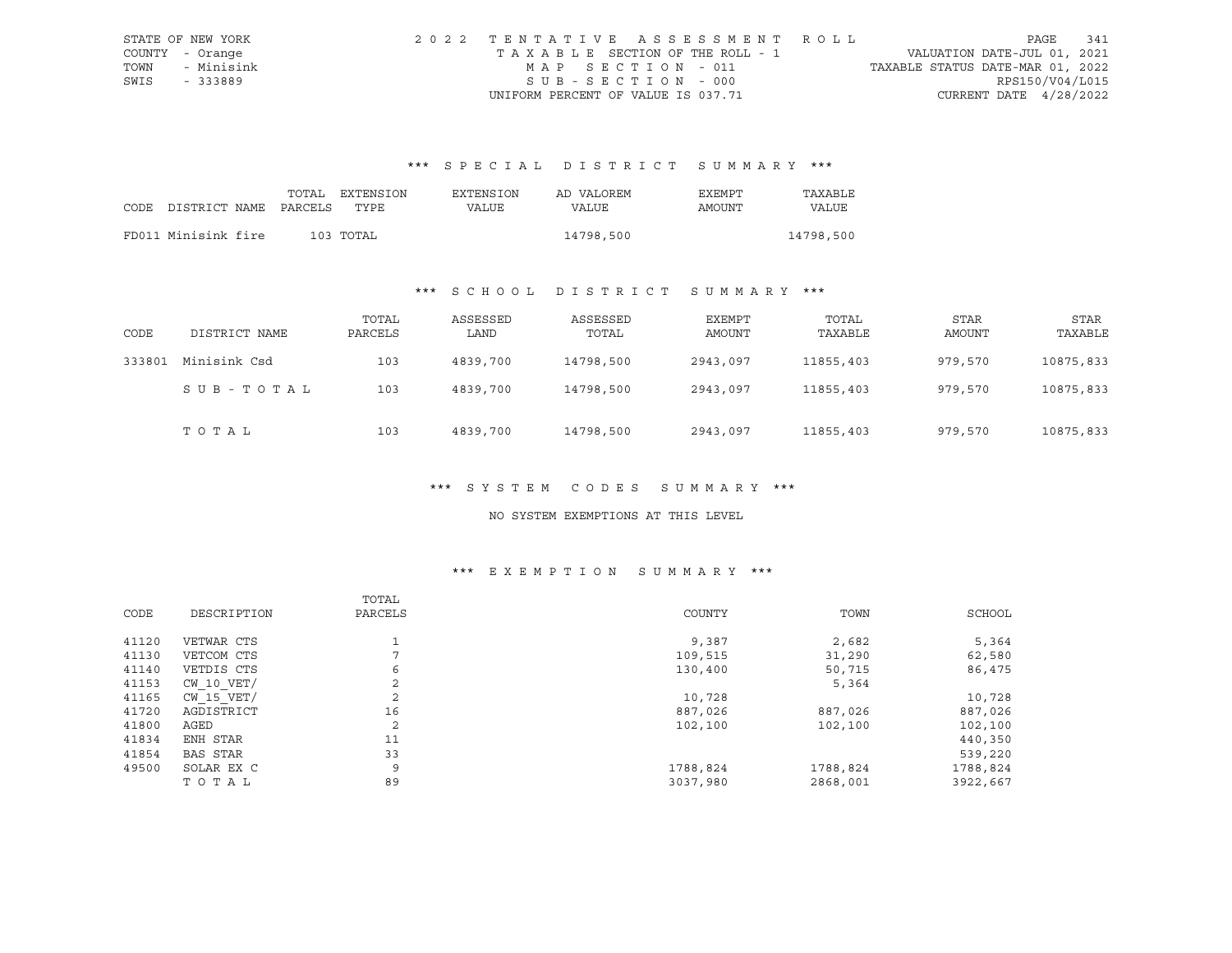|      | STATE OF NEW YORK | 2022 TENTATIVE ASSESSMENT ROLL     | 342<br>PAGE                      |
|------|-------------------|------------------------------------|----------------------------------|
|      | COUNTY - Orange   | TAXABLE SECTION OF THE ROLL - 1    | VALUATION DATE-JUL 01, 2021      |
| TOWN | - Minisink        | MAP SECTION - 011                  | TAXABLE STATUS DATE-MAR 01, 2022 |
| SWIS | - 333889          | SUB-SECTION - 000                  | RPS150/V04/L015                  |
|      |                   | UNIFORM PERCENT OF VALUE IS 037.71 | CURRENT DATE $4/28/2022$         |

#### \*\*\* G R A N D T O T A L S \*\*\*

| ROLL       |             | TOTAL   | ASSESSED | ASSESSED  | TAXABLE   | TAXABLE   | TAXABLE   | STAR      |
|------------|-------------|---------|----------|-----------|-----------|-----------|-----------|-----------|
| <b>SEC</b> | DESCRIPTION | PARCELS | LAND     | TOTAL     | COUNTY    | TOWN      | SCHOOL    | TAXABLE   |
|            | TAXABLE     | 103     | 4839,700 | 14798,500 | 11760,520 | 11930,499 | 11855,403 | 10875,833 |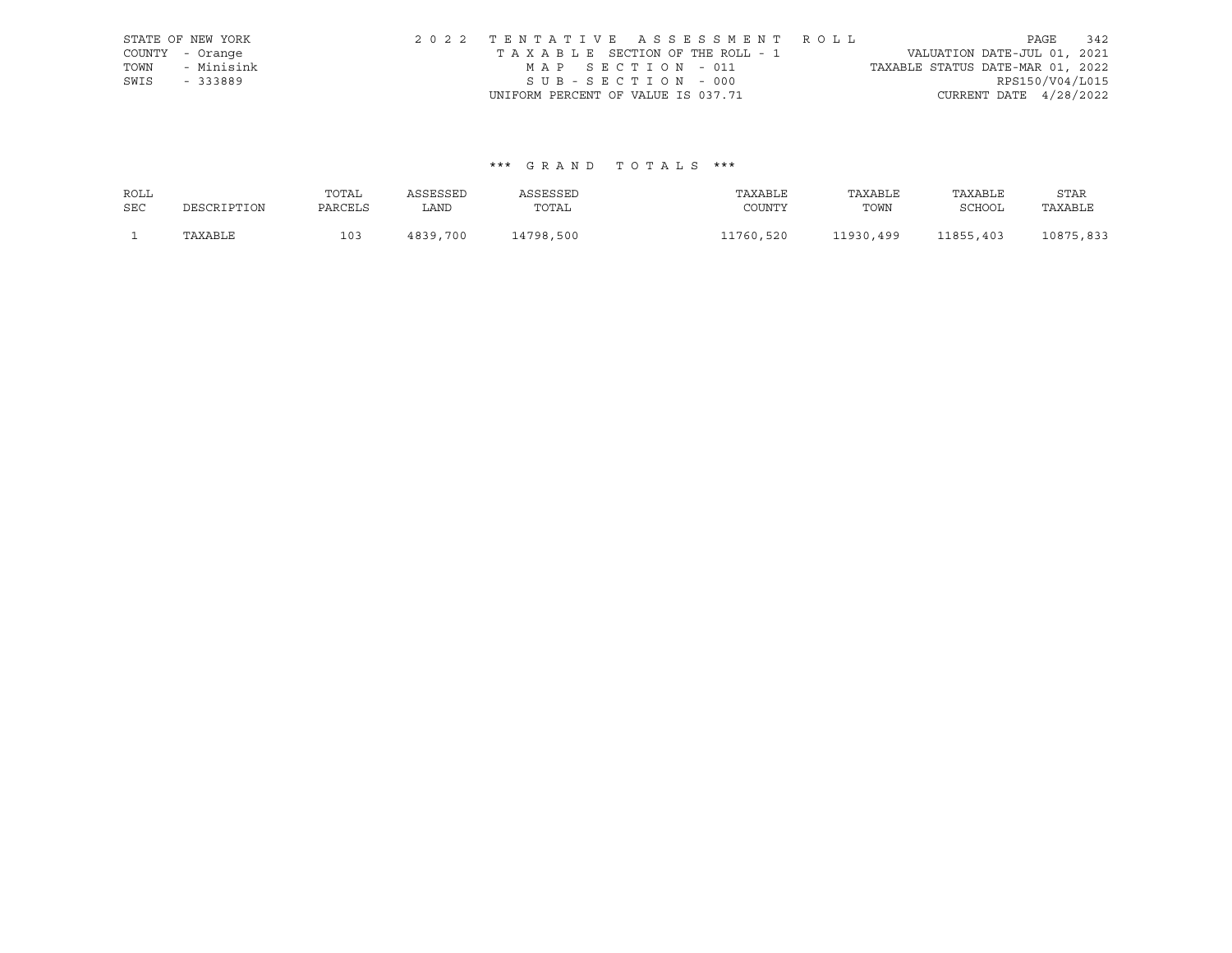| STATE OF NEW YORK<br>COUNTY - Orange<br>TOWN<br>- Minisink<br>SWIS - 333889                                                                                                                                                                                |                                                                                                                                                                                                                                                                                                                       |               | 2022 TENTATIVE ASSESSMENT ROLL PAGE 343<br>TAXABLE SECTION OF THE ROLL - 1 VALUATION DATE-JUL 01, 2021<br>TAX MAP NUMBER SEQUENCE TAXABLE STATUS DATE-MAR 01, 2022<br>UNIFORM PERCENT OF VALUE IS 037.71 |                                      |                          |
|------------------------------------------------------------------------------------------------------------------------------------------------------------------------------------------------------------------------------------------------------------|-----------------------------------------------------------------------------------------------------------------------------------------------------------------------------------------------------------------------------------------------------------------------------------------------------------------------|---------------|----------------------------------------------------------------------------------------------------------------------------------------------------------------------------------------------------------|--------------------------------------|--------------------------|
| TAX MAP PARCEL NUMBER<br>CURRENT OWNERS NAME<br>CURRENT OWNERS ADDRESS                                                                                                                                                                                     | PROPERTY LOCATION & CLASS ASSESSMENT EXEMPTION CODE----------------COUNTY-------TOWN------SCHOOL<br>SCHOOL DISTRICT<br>PARCEL SIZE/GRID COORD                                                                                                                                                                         | LAND<br>TOTAL | TAX DESCRIPTION TAXABLE VALUE<br>SPECIAL DISTRICTS                                                                                                                                                       |                                      | ACCOUNT NO.              |
|                                                                                                                                                                                                                                                            |                                                                                                                                                                                                                                                                                                                       |               |                                                                                                                                                                                                          |                                      |                          |
| $12 - 1 - 1.1$                                                                                                                                                                                                                                             | 243 Minisink Tpke<br>210 1 Family Res                                                                                                                                                                                                                                                                                 |               | COUNTY TAXABLE VALUE                                                                                                                                                                                     | 164,000                              |                          |
|                                                                                                                                                                                                                                                            |                                                                                                                                                                                                                                                                                                                       |               |                                                                                                                                                                                                          | 164,000                              |                          |
|                                                                                                                                                                                                                                                            |                                                                                                                                                                                                                                                                                                                       |               |                                                                                                                                                                                                          | 164,000                              |                          |
| Nicholson Karen<br>243 Minisink Tpke Minisink Csd 333801<br>243 Minisink Tpke Lt 1 Krauss Sub Map 90-94 164,000 SCHOOL TAXABLE VALUE<br>2.00 BANKC030230 PD011 Minisink fire                                                                               | EAST-0468046 NRTH-0910799<br>DEED BOOK 15018 PG-274                                                                                                                                                                                                                                                                   |               |                                                                                                                                                                                                          | 164,000 TO                           |                          |
|                                                                                                                                                                                                                                                            | FULL MARKET VALUE                                                                                                                                                                                                                                                                                                     | 434,900       |                                                                                                                                                                                                          |                                      |                          |
|                                                                                                                                                                                                                                                            |                                                                                                                                                                                                                                                                                                                       |               |                                                                                                                                                                                                          |                                      |                          |
|                                                                                                                                                                                                                                                            | 231 Minisink Tpke                                                                                                                                                                                                                                                                                                     |               | COUNTY TAXABLE VALUE 157,600                                                                                                                                                                             | 157,600                              |                          |
|                                                                                                                                                                                                                                                            |                                                                                                                                                                                                                                                                                                                       |               |                                                                                                                                                                                                          | 157,600                              |                          |
| 12-1-1.2<br>Miele Lauren 210 1 Family Res<br>Minisink Csd 333801 38,200 TOWN TAXABLE VALUE<br>Rann Adam Lt 2 Krauss Sub Map 90-94 157,600 SCHOOL TAXABLE VALUE<br>231 Minisink Tpke ACRES 2.50 BANKN140687<br>Westtown, NY 10998 EAST-04                   | DEED BOOK 14801 PG-936                                                                                                                                                                                                                                                                                                |               | FD011 Minisink fire                                                                                                                                                                                      | 157,600 TO                           |                          |
|                                                                                                                                                                                                                                                            | FULL MARKET VALUE 417,900                                                                                                                                                                                                                                                                                             |               |                                                                                                                                                                                                          |                                      |                          |
|                                                                                                                                                                                                                                                            |                                                                                                                                                                                                                                                                                                                       |               |                                                                                                                                                                                                          |                                      |                          |
|                                                                                                                                                                                                                                                            | 175 Mandys Rd                                                                                                                                                                                                                                                                                                         |               |                                                                                                                                                                                                          |                                      |                          |
| $12 - 1 - 1.3$                                                                                                                                                                                                                                             | 210 1 Family Res<br>210 1 Family Res<br>Minisink Csd 333801 38,900 COUNTY TAXABLE VALUE<br>210 1 Family Res BAS STAR 41854 0<br>Minisink Csd 333801 38,900 COUNTY TAXABLE VALUE<br>Lt 3 Krauss Sub Map 90-94 104,700 TOWN TAXABLE VALUE<br>SS Wilcox Hollow Rd SCHOOL TAXABLE VALUE<br>ACRES 3.20 FD011 Minisink fire |               |                                                                                                                                                                                                          | $\overline{0}$<br>$\circ$            | $\overline{0}$<br>16,340 |
| Rosch Judith                                                                                                                                                                                                                                               |                                                                                                                                                                                                                                                                                                                       |               |                                                                                                                                                                                                          | 104,700<br>104,700                   |                          |
| Rosch Jonathan<br>PO Box 356                                                                                                                                                                                                                               |                                                                                                                                                                                                                                                                                                                       |               |                                                                                                                                                                                                          | 88,360                               |                          |
| Westtown, NY 10998                                                                                                                                                                                                                                         |                                                                                                                                                                                                                                                                                                                       |               |                                                                                                                                                                                                          | 104,700 TO                           |                          |
|                                                                                                                                                                                                                                                            | EAST-0468345 NRTH-0910201<br>DEED BOOK 13281 PG-716                                                                                                                                                                                                                                                                   |               |                                                                                                                                                                                                          |                                      |                          |
|                                                                                                                                                                                                                                                            | FULL MARKET VALUE                                                                                                                                                                                                                                                                                                     | 277,600       |                                                                                                                                                                                                          |                                      |                          |
|                                                                                                                                                                                                                                                            |                                                                                                                                                                                                                                                                                                                       |               |                                                                                                                                                                                                          |                                      |                          |
| $12 - 1 - 1.4$<br>12-1-1.4<br>Farrell Stephanie K Minisink Csd 333801 7,700 TOWN TAXABLE VALUE<br>6648 Park Point Way NE Par 2 Krauss Submap 90-94 7,700 SCHOOL TAXABLE VALUE<br>Seattle, WA 98115 Wilcox Hollow & Mandys Rd FD011 Minisink fire           | Mandys Rd<br>320 Rural vacant<br>ACRES<br>7.70<br>EAST-0468620 NRTH-0909696<br>DEED BOOK 14223 PG-1048                                                                                                                                                                                                                |               | COUNTY TAXABLE VALUE                                                                                                                                                                                     | 7,700<br>7,700<br>7,700<br>7,700 TO  |                          |
|                                                                                                                                                                                                                                                            | FULL MARKET VALUE                                                                                                                                                                                                                                                                                                     | 20,400        |                                                                                                                                                                                                          |                                      |                          |
|                                                                                                                                                                                                                                                            |                                                                                                                                                                                                                                                                                                                       |               |                                                                                                                                                                                                          |                                      |                          |
| 12-1-2<br>210 1 Family Res<br>210 1 Family Res<br>210 1 Family Res<br>210 1 Family Res<br>210 1 Family Res<br>210 210 1 Family Res<br>213 33801<br>22,700 ENH STAR<br>22,700 ENH STAR<br>22,700 ENH STAR<br>21834<br>22,700 ENH STAR<br>21834<br>22,700 EN |                                                                                                                                                                                                                                                                                                                       |               |                                                                                                                                                                                                          |                                      |                          |
|                                                                                                                                                                                                                                                            |                                                                                                                                                                                                                                                                                                                       |               |                                                                                                                                                                                                          | $0 \t 52,500$<br>$22,500$<br>0<br>52 | 52,500<br>52,500         |
|                                                                                                                                                                                                                                                            |                                                                                                                                                                                                                                                                                                                       |               |                                                                                                                                                                                                          |                                      | $\overline{0}$<br>40,790 |
|                                                                                                                                                                                                                                                            |                                                                                                                                                                                                                                                                                                                       |               |                                                                                                                                                                                                          | 52,500                               |                          |
|                                                                                                                                                                                                                                                            |                                                                                                                                                                                                                                                                                                                       |               |                                                                                                                                                                                                          | 11,710                               |                          |
|                                                                                                                                                                                                                                                            | FULL MARKET VALUE                                                                                                                                                                                                                                                                                                     |               | 278,400 FD011 Minisink fire                                                                                                                                                                              | 105,000 TO                           |                          |
|                                                                                                                                                                                                                                                            |                                                                                                                                                                                                                                                                                                                       |               |                                                                                                                                                                                                          |                                      |                          |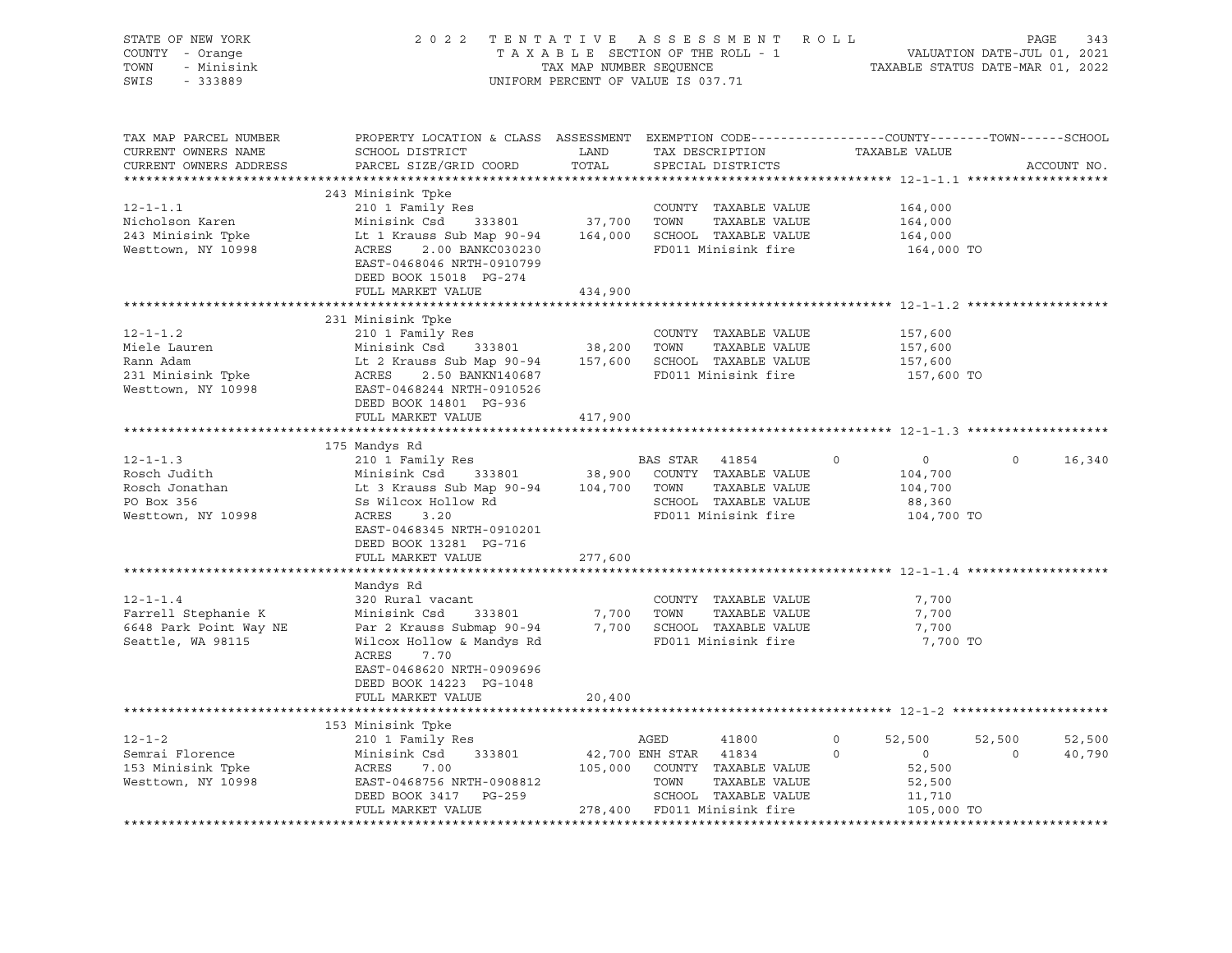#### STATE OF NEW YORK 2 0 2 2 T E N T A T I V E A S S E S S M E N T R O L L PAGE 344 COUNTY - Orange T A X A B L E SECTION OF THE ROLL - 1 VALUATION DATE-JUL 01, 2021 TOWN - Minisink TAX MAP NUMBER SEQUENCE TAXABLE STATUS DATE-MAR 01, 2022 SWIS - 333889 CONSERVATION CONTROL OF VALUE IS 037.71

| TAX MAP PARCEL NUMBER  |                                                                | PROPERTY LOCATION & CLASS ASSESSMENT EXEMPTION CODE---------------COUNTY-------TOWN------SCHOOL |                                             |             |                |          |             |
|------------------------|----------------------------------------------------------------|-------------------------------------------------------------------------------------------------|---------------------------------------------|-------------|----------------|----------|-------------|
| CURRENT OWNERS NAME    | SCHOOL DISTRICT                                                | LAND                                                                                            | TAX DESCRIPTION                             |             | TAXABLE VALUE  |          |             |
| CURRENT OWNERS ADDRESS | PARCEL SIZE/GRID COORD                                         | TOTAL                                                                                           | SPECIAL DISTRICTS                           |             |                |          | ACCOUNT NO. |
|                        |                                                                |                                                                                                 |                                             |             |                |          |             |
| $12 - 1 - 3$           | 142 Mandys Rd<br>210 1 Family Res                              |                                                                                                 | BAS STAR<br>41854                           | $\circ$     | $\overline{0}$ | $\Omega$ | 16,340      |
| Robertson Scott        | Minisink Csd<br>333801                                         | 53,100                                                                                          | COUNTY TAXABLE VALUE                        |             | 78,900         |          |             |
| Robertson Carol L      | 7.40<br>ACRES                                                  | 78,900                                                                                          | TAXABLE VALUE<br>TOWN                       |             | 78,900         |          |             |
| 142 Mandys Rd          | EAST-0468373 NRTH-0909275                                      |                                                                                                 | SCHOOL TAXABLE VALUE                        |             | 62,560         |          |             |
| Westtown, NY 10998     | DEED BOOK 4352 PG-266                                          |                                                                                                 | FD011 Minisink fire                         |             | 78,900 TO      |          |             |
|                        | FULL MARKET VALUE                                              | 209,200                                                                                         |                                             |             |                |          |             |
|                        |                                                                |                                                                                                 |                                             |             |                |          |             |
|                        | 138 Mandys Rd                                                  |                                                                                                 |                                             |             |                |          |             |
| $12 - 1 - 4.1$         | 210 1 Family Res                                               |                                                                                                 | VETCOM CTS 41130                            | $\circ$     | 15,645 4,470   |          | 8,940       |
| Degroat Willard        | Minisink Csd                                                   | 333801 28,400 AGED                                                                              | 41800                                       | $\circ$     | 31,778         | 37,365   | 35,130      |
| Degroat Sherry         | 2.00 BANKC080370 79,200 ENH STAR 41834<br>ACRES                |                                                                                                 |                                             | $\Omega$    | $\overline{0}$ | $\circ$  | 35,130      |
| 138 Mandys Rd          | EAST-0468284 NRTH-0909020                                      |                                                                                                 | COUNTY TAXABLE VALUE                        |             | 31,777         |          |             |
| Westtown, NY 10998     | DEED BOOK 4439 PG-192                                          |                                                                                                 | TOWN<br>TAXABLE VALUE                       |             | 37,365         |          |             |
|                        | FULL MARKET VALUE                                              |                                                                                                 | 210,000 SCHOOL TAXABLE VALUE                |             | $\overline{0}$ |          |             |
|                        |                                                                |                                                                                                 | SCHOOL TAXABLE VALUE<br>FD011 Minisink fire |             | 79,200 TO      |          |             |
|                        |                                                                |                                                                                                 |                                             |             |                |          |             |
|                        | 136 Mandys Rd                                                  |                                                                                                 |                                             |             |                |          |             |
| $12 - 1 - 4.2$         | 210 1 Family Res                                               |                                                                                                 | COUNTY TAXABLE VALUE                        |             | 102,900        |          |             |
| Beebe Alan P           | 333801 39,200<br>Minisink Csd                                  |                                                                                                 | TOWN<br>TAXABLE VALUE                       |             | 102,900        |          |             |
| Beebe Caroline E       | ACRES<br>3.40 BANKC061197 102,900                              |                                                                                                 | SCHOOL TAXABLE VALUE                        |             | 102,900        |          |             |
| 136 Mandys Rd          | EAST-0468116 NRTH-0908955                                      |                                                                                                 | FD011 Minisink fire                         |             | 102,900 TO     |          |             |
| Westtown, NY 10998     | DEED BOOK 14024 PG-1497                                        |                                                                                                 |                                             |             |                |          |             |
|                        | FULL MARKET VALUE                                              | 272,900                                                                                         |                                             |             |                |          |             |
|                        |                                                                |                                                                                                 |                                             |             |                |          |             |
|                        | 114 Mandys Rd                                                  |                                                                                                 |                                             |             |                |          |             |
| $12 - 1 - 5$           | 210 1 Family Res                                               |                                                                                                 | COUNTY TAXABLE VALUE                        |             | 71,300         |          |             |
| Schulmeisters Robert   | Minisink Csd                                                   | 333801 39,700                                                                                   | TOWN<br>TAXABLE VALUE                       |             | 71,300         |          |             |
| Sheehan-Schulmeisters  | ACRES<br>4.00                                                  | 71,300                                                                                          | SCHOOL TAXABLE VALUE                        |             | 71,300         |          |             |
| Vera                   | EAST-0468075 NRTH-0908502                                      |                                                                                                 | FD011 Minisink fire                         |             | 71,300 TO      |          |             |
|                        | 114 Mandys Rd                           DEED BOOK 11114 PG-670 |                                                                                                 |                                             |             |                |          |             |
| Westtown, NY 10998     | FULL MARKET VALUE                                              | 189,100                                                                                         |                                             |             |                |          |             |
|                        |                                                                |                                                                                                 |                                             |             |                |          |             |
|                        | 104 Mandys Rd                                                  |                                                                                                 |                                             |             |                |          |             |
| $12 - 1 - 6$           | 210 1 Family Res                                               |                                                                                                 | ENH STAR<br>41834                           | $\mathbf 0$ | $\overline{0}$ | $\Omega$ | 40,790      |
| Gilpatrick Terrence M  | Minisink Csd<br>333801                                         |                                                                                                 | 42,100 COUNTY TAXABLE VALUE                 |             | 125,300        |          |             |
| Gilpatrick Mary Ellen  | ACRES<br>6.40                                                  | 125,300                                                                                         | TOWN<br>TAXABLE VALUE                       |             | 125,300        |          |             |
| 104 Mandys Rd          | EAST-0467959 NRTH-0908322                                      |                                                                                                 | SCHOOL TAXABLE VALUE                        |             | 84,510         |          |             |
| Westtown, NY 10998     | DEED BOOK 2476 PG-00237                                        |                                                                                                 | FD011 Minisink fire                         |             | 125,300 TO     |          |             |
|                        | FULL MARKET VALUE                                              | 332,300                                                                                         |                                             |             |                |          |             |
|                        |                                                                |                                                                                                 |                                             |             |                |          |             |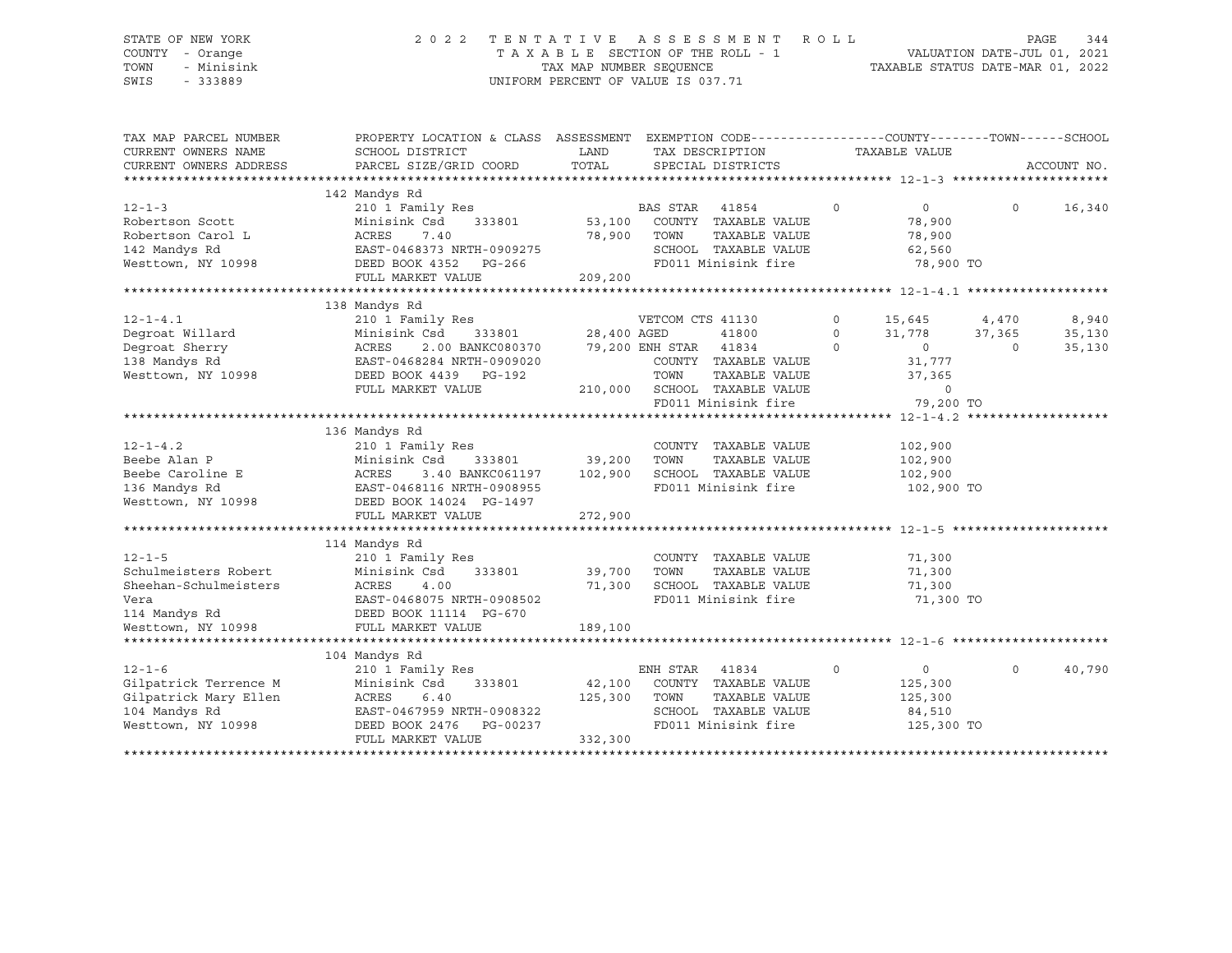| STATE OF NEW YORK<br>COUNTY - Orange<br>TOWN<br>- Minisink<br>SWIS<br>$-333889$ | 2022 TENTATIVE ASSESSMENT ROLL                                                                                                                                                                                                                                                 |                    | 345<br>PAGE                                 |                                     |                          |
|---------------------------------------------------------------------------------|--------------------------------------------------------------------------------------------------------------------------------------------------------------------------------------------------------------------------------------------------------------------------------|--------------------|---------------------------------------------|-------------------------------------|--------------------------|
|                                                                                 |                                                                                                                                                                                                                                                                                |                    | UNIFORM PERCENT OF VALUE IS 037.71          |                                     |                          |
| TAX MAP PARCEL NUMBER<br>CURRENT OWNERS NAME<br>CURRENT OWNERS ADDRESS          | PROPERTY LOCATION & CLASS ASSESSMENT EXEMPTION CODE---------------COUNTY-------TOWN-----SCHOOL<br>SCHOOL DISTRICT<br>PARCEL SIZE/GRID COORD                                                                                                                                    | LAND<br>TOTAL      | TAX DESCRIPTION<br>SPECIAL DISTRICTS        | TAXABLE VALUE                       | ACCOUNT NO.              |
|                                                                                 |                                                                                                                                                                                                                                                                                |                    |                                             |                                     |                          |
|                                                                                 | 98 Mandys Rd                                                                                                                                                                                                                                                                   |                    |                                             |                                     |                          |
| $12 - 1 - 7.11$                                                                 | 210 1 Family Res<br>Minisink Csd 333801 37,100 COUNTY TAXABLE VALUE<br>Pt Lt 1 Stevens & Carmody 99,600 TOWN TAXABLE VALUE<br>ACRES 1.40 BANKC180381 SCHOOL TAXABLE VALUE                                                                                                      |                    |                                             | $0 \qquad \qquad$<br>$\overline{0}$ | $\overline{0}$<br>16,340 |
| Orr John S<br>98 Mandys Rd                                                      |                                                                                                                                                                                                                                                                                |                    |                                             | 99,600                              |                          |
|                                                                                 |                                                                                                                                                                                                                                                                                |                    | TAXABLE VALUE                               | 99,600                              |                          |
| Westtown, NY 10998                                                              | EAST-0467469 NRTH-0908408                                                                                                                                                                                                                                                      |                    | SCHOOL TAXABLE VALUE<br>FD011 Minisink fire | 83,260<br>99,600 TO                 |                          |
|                                                                                 | DEED BOOK 14386 PG-1657                                                                                                                                                                                                                                                        |                    |                                             |                                     |                          |
|                                                                                 | FULL MARKET VALUE                                                                                                                                                                                                                                                              | 264,100            |                                             |                                     |                          |
|                                                                                 |                                                                                                                                                                                                                                                                                |                    |                                             |                                     |                          |
|                                                                                 | 88 Mandys Rd                                                                                                                                                                                                                                                                   |                    |                                             |                                     |                          |
| $12 - 1 - 7.12$                                                                 | 220 2 Family Res                                                                                                                                                                                                                                                               |                    | COUNTY TAXABLE VALUE                        | 141,700                             |                          |
|                                                                                 |                                                                                                                                                                                                                                                                                |                    |                                             | 141,700                             |                          |
|                                                                                 |                                                                                                                                                                                                                                                                                |                    |                                             | 141,700                             |                          |
|                                                                                 |                                                                                                                                                                                                                                                                                |                    |                                             | 141,700 TO                          |                          |
|                                                                                 | Maguire Susan M<br>Maguire Dennis J<br>Maguire Dennis J<br>Maguire Dennis J<br>Pt Lt 1 Stevens & Carmody<br>ACRES 17.90<br>ACRES 17.90<br>FD011 Minisink fire<br>FD011 Minisink fire<br>FD011 Minisink fire<br>Westtown, NY 10998<br>FRED-0467735 NR<br>DEED BOOK 14662 PG-843 |                    |                                             |                                     |                          |
|                                                                                 | FULL MARKET VALUE                                                                                                                                                                                                                                                              | 375,800            |                                             |                                     |                          |
|                                                                                 |                                                                                                                                                                                                                                                                                |                    |                                             |                                     |                          |
|                                                                                 |                                                                                                                                                                                                                                                                                |                    |                                             |                                     |                          |
| $12 - 1 - 7.2$                                                                  |                                                                                                                                                                                                                                                                                |                    |                                             | 49,900                              |                          |
|                                                                                 |                                                                                                                                                                                                                                                                                |                    |                                             | 49,900                              |                          |
| Vela James S<br>Leahy Mary P<br>151 Goebel Rd                                   |                                                                                                                                                                                                                                                                                |                    |                                             | 49,900                              |                          |
|                                                                                 | 322 Rural vac>10<br>Minisink Csd 333801 49,900 TOWN TAXABLE VALUE<br>Lt 2 Stevens & Carmody Su 49,900 SCHOOL TAXABLE VALUE<br>ACRES 23.90<br>FROM TAXABLE VALUE                                                                                                                |                    |                                             | 49,900 TO                           |                          |
| New City, NY 10956                                                              | EAST-0467446 NRTH-0907369                                                                                                                                                                                                                                                      |                    |                                             |                                     |                          |
|                                                                                 | DEED BOOK 11212 PG-1323                                                                                                                                                                                                                                                        |                    |                                             |                                     |                          |
|                                                                                 | FULL MARKET VALUE                                                                                                                                                                                                                                                              | 132,300            |                                             |                                     |                          |
|                                                                                 | 95 Minisink Tpke                                                                                                                                                                                                                                                               |                    |                                             |                                     |                          |
| $12 - 1 - 7.3$                                                                  | 322 Rural vac>10                                                                                                                                                                                                                                                               |                    | COUNTY TAXABLE VALUE                        | 34,900                              |                          |
| Horan Donald                                                                    |                                                                                                                                                                                                                                                                                |                    |                                             | 34,900                              |                          |
| PO Box 41                                                                       |                                                                                                                                                                                                                                                                                |                    |                                             | 34,900                              |                          |
| Johnson, NY 10933                                                               |                                                                                                                                                                                                                                                                                |                    |                                             | 34,900 TO                           |                          |
|                                                                                 | EAST-0468481 NRTH-0907355                                                                                                                                                                                                                                                      |                    |                                             |                                     |                          |
|                                                                                 | DEED BOOK 13538 PG-746                                                                                                                                                                                                                                                         |                    |                                             |                                     |                          |
|                                                                                 | FULL MARKET VALUE                                                                                                                                                                                                                                                              | 92,500             |                                             |                                     |                          |
|                                                                                 |                                                                                                                                                                                                                                                                                |                    |                                             |                                     |                          |
|                                                                                 | 101 Minisink Tpke                                                                                                                                                                                                                                                              |                    |                                             |                                     |                          |
| $12 - 1 - 8$<br>Miedema Amanda J                                                | 210 1 Family Res<br>Minisink Csd                                                                                                                                                                                                                                               |                    | COUNTY TAXABLE VALUE<br>TAXABLE VALUE       | 74,300<br>74,300                    |                          |
| PO Box 3155                                                                     | W S Wilcox Rd                                                                                                                                                                                                                                                                  | 333801 39,700 TOWN | 74,300 SCHOOL TAXABLE VALUE                 | 74,300                              |                          |
| Port Jervis, NY 12771                                                           | ACRES 4.00                                                                                                                                                                                                                                                                     |                    | FD011 Minisink fire                         | 74,300 TO                           |                          |
|                                                                                 | EAST-0468765 NRTH-0907956                                                                                                                                                                                                                                                      |                    |                                             |                                     |                          |
|                                                                                 | DEED BOOK 14749 PG-596                                                                                                                                                                                                                                                         |                    |                                             |                                     |                          |
|                                                                                 | FULL MARKET VALUE                                                                                                                                                                                                                                                              | 197,000            |                                             |                                     |                          |
|                                                                                 |                                                                                                                                                                                                                                                                                |                    |                                             |                                     |                          |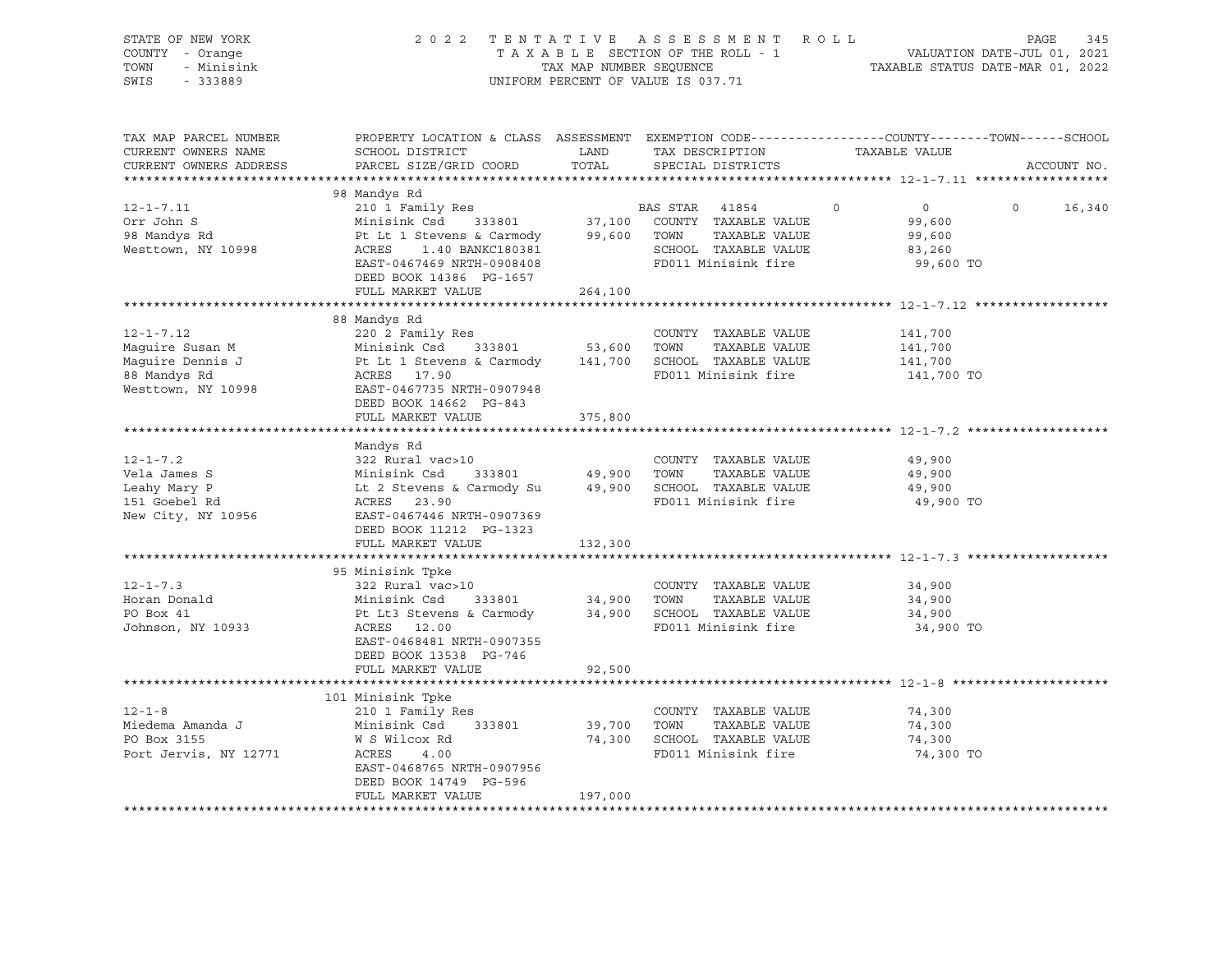#### STATE OF NEW YORK 2 0 2 2 T E N T A T I V E A S S E S S M E N T R O L L PAGE 346 COUNTY - Orange T A X A B L E SECTION OF THE ROLL - 1 VALUATION DATE-JUL 01, 2021 TOWN - Minisink TAX MAP NUMBER SEQUENCE TAXABLE STATUS DATE-MAR 01, 2022<br>TAXABLE STATUS DATE-MAR 01, 2022 UNIFORM PERCENT OF VALUE IS 037.71

TAX MAP PARCEL NUMBER PROPERTY LOCATION & CLASS ASSESSMENT EXEMPTION CODE------------------COUNTY--------TOWN------SCHOOL CURRENT OWNERS NAME SCHOOL DISTRICT LAND TAX DESCRIPTION TAXABLE VALUE CURRENT OWNERS ADDRESS PARCEL SIZE/GRID COORD TOTAL SPECIAL DISTRICTS ACCOUNT NO. \*\*\*\*\*\*\*\*\*\*\*\*\*\*\*\*\*\*\*\*\*\*\*\*\*\*\*\*\*\*\*\*\*\*\*\*\*\*\*\*\*\*\*\*\*\*\*\*\*\*\*\*\*\*\*\*\*\*\*\*\*\*\*\*\*\*\*\*\*\*\*\*\*\*\*\*\*\*\*\*\*\*\*\*\*\*\*\*\*\*\*\*\*\*\*\*\*\*\*\*\*\*\* 12-1-9.1 \*\*\*\*\*\*\*\*\*\*\*\*\*\*\*\*\*\*\* 129 Minisink Tpke 12-1-9.1 210 1 Family Res BAS STAR 41854 0 0 0 16,340 Varetoni James Minisink Csd 333801 37,300 COUNTY TAXABLE VALUE 134,900 Varetoni Elizabeth ACRES 5.30 134,900 TOWN TAXABLE VALUE 134,900 129 Minisink Tpke EAST-0468732 NRTH-0908336 SCHOOL TAXABLE VALUE 118,560 Westtown, NY 10998 DEED BOOK 12090 PG-1171 FD011 Minisink fire 134,900 TO FULL MARKET VALUE 357,700 \*\*\*\*\*\*\*\*\*\*\*\*\*\*\*\*\*\*\*\*\*\*\*\*\*\*\*\*\*\*\*\*\*\*\*\*\*\*\*\*\*\*\*\*\*\*\*\*\*\*\*\*\*\*\*\*\*\*\*\*\*\*\*\*\*\*\*\*\*\*\*\*\*\*\*\*\*\*\*\*\*\*\*\*\*\*\*\*\*\*\*\*\*\*\*\*\*\*\*\*\*\*\* 12-1-9.2 \*\*\*\*\*\*\*\*\*\*\*\*\*\*\*\*\*\*\* Mandys Rd 12-1-9.2 314 Rural vac<10 COUNTY TAXABLE VALUE 27,200 Mulligan Veronica E Minisink Csd 333801 27,200 TOWN TAXABLE VALUE 27,200 PO Box 128 **ACRES** 4.30 27,200 SCHOOL TAXABLE VALUE 27,200 Yorktown Heights, NY 10598 EAST-0468118 NRTH-0908702 FD011 Minisink fire 27,200 TO DEED BOOK 11543 PG-803 FULL MARKET VALUE 72,100 \*\*\*\*\*\*\*\*\*\*\*\*\*\*\*\*\*\*\*\*\*\*\*\*\*\*\*\*\*\*\*\*\*\*\*\*\*\*\*\*\*\*\*\*\*\*\*\*\*\*\*\*\*\*\*\*\*\*\*\*\*\*\*\*\*\*\*\*\*\*\*\*\*\*\*\*\*\*\*\*\*\*\*\*\*\*\*\*\*\*\*\*\*\*\*\*\*\*\*\*\*\*\* 12-1-10.1 \*\*\*\*\*\*\*\*\*\*\*\*\*\*\*\*\*\* 136 Minisink Tpke 12-1-10.1 210 1 Family Res COUNTY TAXABLE VALUE 169,000 Munday Robert Minisink Csd 333801 30,700 TOWN TAXABLE VALUE 169,000 Munday Jade Lt 1 Schupner Sub Map 169,000 SCHOOL TAXABLE VALUE 169,000 136 Minisink Tpke 145-04 Filed 2/24/04 FD011 Minisink fire 169,000 TO<br>Westtown, NY 10998 ACRES 1.70 Westtown, NY 10998 EAST-0469171 NRTH-0908755 DEED BOOK 14340 PG-586 FULL MARKET VALUE 448,200 \*\*\*\*\*\*\*\*\*\*\*\*\*\*\*\*\*\*\*\*\*\*\*\*\*\*\*\*\*\*\*\*\*\*\*\*\*\*\*\*\*\*\*\*\*\*\*\*\*\*\*\*\*\*\*\*\*\*\*\*\*\*\*\*\*\*\*\*\*\*\*\*\*\*\*\*\*\*\*\*\*\*\*\*\*\*\*\*\*\*\*\*\*\*\*\*\*\*\*\*\*\*\* 12-1-10.2 \*\*\*\*\*\*\*\*\*\*\*\*\*\*\*\*\*\* Minisink Tpke<br>311 Res vac land 12-1-10.2 311 Res vac land COUNTY TAXABLE VALUE 30,400 Schupner Linda M Minisink Csd 333801 30,400 TOWN TAXABLE VALUE 30,400 102 Minisink Tpke Lt 2 Schupner Sub Map 30,400 SCHOOL TAXABLE VALUE 30,400 Westtown, NY 10998 145-04 Filed 2/24/04 FD011 Minisink fire 30,400 TO ACRES 1.40 EAST-0469200 NRTH-0908500 DEED BOOK 11568 PG-830 FULL MARKET VALUE 80,600 \*\*\*\*\*\*\*\*\*\*\*\*\*\*\*\*\*\*\*\*\*\*\*\*\*\*\*\*\*\*\*\*\*\*\*\*\*\*\*\*\*\*\*\*\*\*\*\*\*\*\*\*\*\*\*\*\*\*\*\*\*\*\*\*\*\*\*\*\*\*\*\*\*\*\*\*\*\*\*\*\*\*\*\*\*\*\*\*\*\*\*\*\*\*\*\*\*\*\*\*\*\*\* 12-1-10.3 \*\*\*\*\*\*\*\*\*\*\*\*\*\*\*\*\*\* 102 Minisink Tpke 12-1-10.3 210 1 Family Res ENH STAR 41834 0 0 0 40,790 Schupner Linda-Living Trust M Minisink Csd 333801 46,500 COUNTY TAXABLE VALUE 126,300 Schupner Kenneth-Trustee G Sr Lt 3 Schupner Sub Map 126,300 TOWN TAXABLE VALUE 126,300 102 Minisink Tpke 145-04 Filed 2/24/04 SCHOOL TAXABLE VALUE 85,510 Westtown, NY 10998 ACRES 7.10 FD011 Minisink fire 126,300 TO EAST-0469302 NRTH-0908238 DEED BOOK 11568 PG-830 FULL MARKET VALUE 334,900 \*\*\*\*\*\*\*\*\*\*\*\*\*\*\*\*\*\*\*\*\*\*\*\*\*\*\*\*\*\*\*\*\*\*\*\*\*\*\*\*\*\*\*\*\*\*\*\*\*\*\*\*\*\*\*\*\*\*\*\*\*\*\*\*\*\*\*\*\*\*\*\*\*\*\*\*\*\*\*\*\*\*\*\*\*\*\*\*\*\*\*\*\*\*\*\*\*\*\*\*\*\*\*\*\*\*\*\*\*\*\*\*\*\*\*\*\*\*\*\*\*\*\*\*\*\*\*\*\*\*\*\*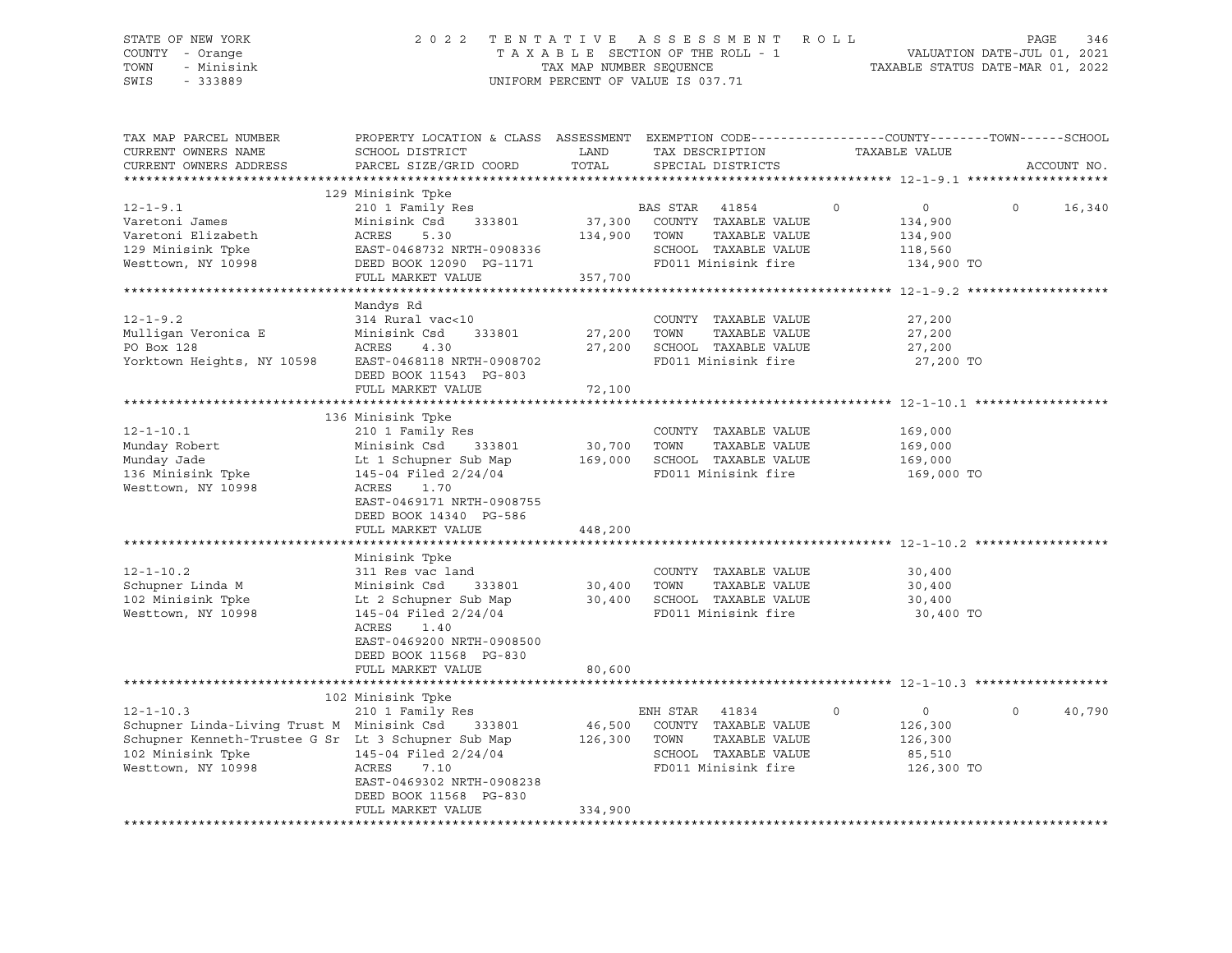| DINID OI NON IONN<br>COUNTY - Orange<br>TOWN<br>- Minisink<br>SWIS<br>$-333889$ | TAXABLE SECTION OF THE ROLL - 1<br>TAX MAP NUMBER SEQUENCE<br>UNIFORM PERCENT OF VALUE IS 037.71                                             | VALUATION DATE-JUL 01, 2021<br>TAXABLE STATUS DATE-MAR 01, 2022 |                  |                                      |                     |                  |             |
|---------------------------------------------------------------------------------|----------------------------------------------------------------------------------------------------------------------------------------------|-----------------------------------------------------------------|------------------|--------------------------------------|---------------------|------------------|-------------|
| TAX MAP PARCEL NUMBER<br>CURRENT OWNERS NAME<br>CURRENT OWNERS ADDRESS          | PROPERTY LOCATION & CLASS ASSESSMENT EXEMPTION CODE---------------COUNTY-------TOWN------SCHOOL<br>SCHOOL DISTRICT<br>PARCEL SIZE/GRID COORD | LAND<br>TOTAL                                                   |                  | TAX DESCRIPTION<br>SPECIAL DISTRICTS | TAXABLE VALUE       |                  | ACCOUNT NO. |
|                                                                                 |                                                                                                                                              |                                                                 |                  |                                      |                     |                  |             |
|                                                                                 | 1 Ridge Rd                                                                                                                                   |                                                                 |                  |                                      |                     |                  |             |
| $12 - 1 - 11$                                                                   | 112 Dairy farm                                                                                                                               |                                                                 | AGDISTRICT 41720 |                                      | $\Omega$<br>267,857 | 267,857          | 267,857     |
| KP Land Holdings LLC                                                            | Minisink Csd<br>333801                                                                                                                       | 329,600                                                         |                  | COUNTY TAXABLE VALUE                 | 214,043             |                  |             |
| PO Box 715                                                                      | ACRES 156.40                                                                                                                                 | 481,900                                                         | TOWN             | TAXABLE VALUE                        | 214,043             |                  |             |
| Pine Island, NY 10969                                                           | EAST-0470118 NRTH-0906062                                                                                                                    |                                                                 |                  | SCHOOL TAXABLE VALUE                 | 214,043             |                  |             |
|                                                                                 | DEED BOOK 15089 PG-1567                                                                                                                      |                                                                 |                  | FD011 Minisink fire                  |                     | 481,900 TO       |             |
| MAY BE SUBJECT TO PAYMENT                                                       | FULL MARKET VALUE                                                                                                                            | 1277,900                                                        |                  |                                      |                     |                  |             |
| UNDER AGDIST LAW TIL 2026                                                       |                                                                                                                                              |                                                                 |                  |                                      |                     |                  |             |
|                                                                                 |                                                                                                                                              |                                                                 |                  |                                      |                     |                  |             |
| $12 - 1 - 12$                                                                   | 295 Goodridge Rd                                                                                                                             |                                                                 |                  | COUNTY TAXABLE VALUE                 |                     |                  |             |
| Vezzetti Family Trust                                                           | 312 Vac w/imprv<br>Minisink Csd<br>333801                                                                                                    | 1,100                                                           | TOWN             | TAXABLE VALUE                        | 1,600<br>1,600      |                  |             |
| Burigo Living Trust                                                             | FRNT 75.00 DPTH 125.00                                                                                                                       | 1,600                                                           |                  | SCHOOL TAXABLE VALUE                 | 1,600               |                  |             |
| c/o Joseph Burigo                                                               | EAST-0470100 NRTH-0906858                                                                                                                    |                                                                 |                  | FD011 Minisink fire                  |                     | 1,600 TO         |             |
| PO Box 500                                                                      | DEED BOOK 11203 PG-650                                                                                                                       |                                                                 |                  |                                      |                     |                  |             |
| Westbrookville, NY 12785 FULL MARKET VALUE                                      |                                                                                                                                              | 4,200                                                           |                  |                                      |                     |                  |             |
|                                                                                 |                                                                                                                                              |                                                                 |                  |                                      |                     |                  |             |
|                                                                                 | 2 Clarks Ln                                                                                                                                  |                                                                 |                  |                                      |                     |                  |             |
| $12 - 1 - 14$                                                                   | 210 1 Family Res                                                                                                                             |                                                                 |                  | COUNTY TAXABLE VALUE                 | 107,100             |                  |             |
| Braun Eric T                                                                    | Minisink Csd 333801                                                                                                                          | 42,300                                                          | TOWN             | TAXABLE VALUE                        | 107,100             |                  |             |
| Braun Karen F                                                                   | W S Pine Hill Rd                                                                                                                             | 107,100                                                         |                  | SCHOOL TAXABLE VALUE                 | 107,100             |                  |             |
| Braun Stephen C                                                                 | ACRES<br>6.90                                                                                                                                |                                                                 |                  | FD011 Minisink fire                  |                     | 107,100 TO       |             |
| 531 Whitehall St                                                                | EAST-0470386 NRTH-0905380                                                                                                                    |                                                                 |                  |                                      |                     |                  |             |
| Lynbrook, NY 11563-1035                                                         | DEED BOOK 3779 PG-143                                                                                                                        |                                                                 |                  |                                      |                     |                  |             |
|                                                                                 | FULL MARKET VALUE                                                                                                                            | 284,000                                                         |                  |                                      |                     |                  |             |
|                                                                                 | 108 Ford Rd                                                                                                                                  |                                                                 |                  |                                      |                     |                  |             |
| $12 - 1 - 15.1$                                                                 | 210 1 Family Res                                                                                                                             |                                                                 | BAS STAR         | 41854                                | $\mathbf 0$         | 0<br>$\mathbf 0$ | 16,340      |
| Krueger Keith A                                                                 | Minisink Csd 333801                                                                                                                          | 27,000                                                          |                  | COUNTY TAXABLE VALUE                 | 85,700              |                  |             |
| 108 Ford Rd                                                                     | ACRES<br>1.00 BANKC170030                                                                                                                    | 85,700                                                          | TOWN             | TAXABLE VALUE                        | 85,700              |                  |             |
| Westtown, NY 10998                                                              | EAST-0471797 NRTH-0905030                                                                                                                    |                                                                 |                  | SCHOOL TAXABLE VALUE                 | 69,360              |                  |             |
|                                                                                 | DEED BOOK 11255 PG-998                                                                                                                       |                                                                 |                  | FD011 Minisink fire                  |                     | 85,700 TO        |             |
|                                                                                 | FULL MARKET VALUE                                                                                                                            | 227,300                                                         |                  |                                      |                     |                  |             |
|                                                                                 |                                                                                                                                              |                                                                 |                  |                                      |                     |                  |             |
|                                                                                 | 88 Ford Rd                                                                                                                                   |                                                                 |                  |                                      |                     |                  |             |
| $12 - 1 - 15.2$                                                                 | 240 Rural res                                                                                                                                |                                                                 |                  | COUNTY TAXABLE VALUE                 | 113,200             |                  |             |
| Robert R. Rossi Realty Holding Minisink Csd                                     | 333801                                                                                                                                       | 83,900                                                          | TOWN             | TAXABLE VALUE                        | 113,200             |                  |             |
| 5550 Charlotte Highway                                                          | ACRES 39.30                                                                                                                                  | 113,200                                                         |                  | SCHOOL TAXABLE VALUE                 | 113,200             |                  |             |
| Lancaster, SC 29720                                                             | EAST-0471831 NRTH-0905672                                                                                                                    |                                                                 |                  | FD011 Minisink fire                  |                     | 113,200 TO       |             |
|                                                                                 | DEED BOOK 12270 PG-786                                                                                                                       |                                                                 |                  |                                      |                     |                  |             |
|                                                                                 | FULL MARKET VALUE                                                                                                                            | 300,200                                                         |                  |                                      |                     |                  |             |

# STATE OF NEW YORK 2 0 2 2 T E N T A T I V E A S S E S S M E N T R O L L PAGE 347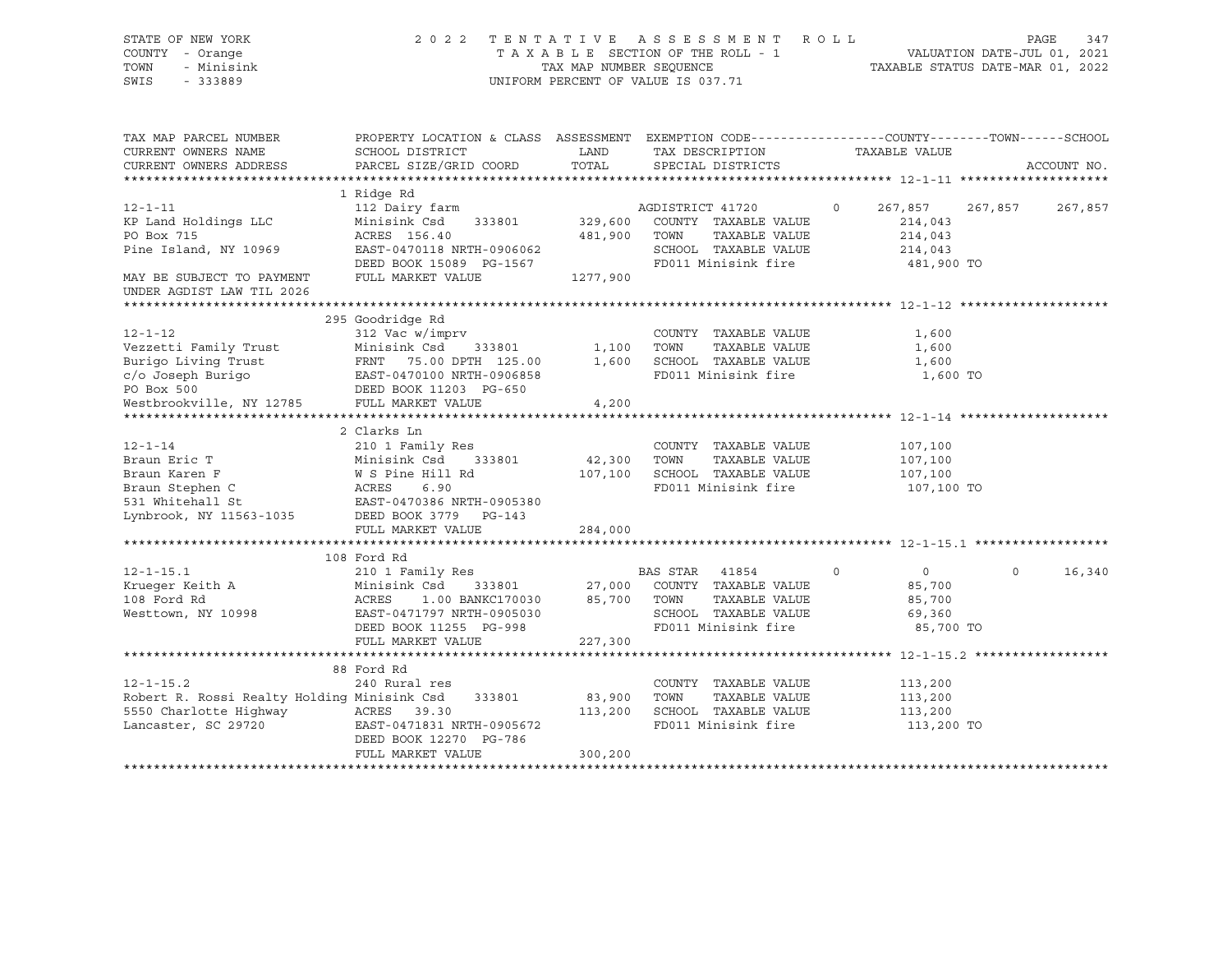#### STATE OF NEW YORK 2 0 2 2 T E N T A T I V E A S S E S S M E N T R O L L PAGE 348 COUNTY - Orange T A X A B L E SECTION OF THE ROLL - 1 TOWN - Minisink TAX MAP NUMBER SEQUENCE TAXABLE STATUS DATE-MAR 01, 2022<br>TAXABLE STATUS DATE-MAR 01, 2022 UNIFORM PERCENT OF VALUE IS 037.71

TAX MAP PARCEL NUMBER PROPERTY LOCATION & CLASS ASSESSMENT EXEMPTION CODE------------------COUNTY--------TOWN------SCHOOL CURRENT OWNERS NAME SCHOOL DISTRICT LAND TAX DESCRIPTION TAXABLE VALUE CURRENT OWNERS ADDRESS PARCEL SIZE/GRID COORD TOTAL SPECIAL DISTRICTS ACCOUNT NO. \*\*\*\*\*\*\*\*\*\*\*\*\*\*\*\*\*\*\*\*\*\*\*\*\*\*\*\*\*\*\*\*\*\*\*\*\*\*\*\*\*\*\*\*\*\*\*\*\*\*\*\*\*\*\*\*\*\*\*\*\*\*\*\*\*\*\*\*\*\*\*\*\*\*\*\*\*\*\*\*\*\*\*\*\*\*\*\*\*\*\*\*\*\*\*\*\*\*\*\*\*\*\* 12-1-16.1 \*\*\*\*\*\*\*\*\*\*\*\*\*\*\*\*\*\* 31 Ford Rd 12-1-16.1 210 1 Family Res COUNTY TAXABLE VALUE 91,000 LoGiudice Christopher J Minisink Csd 333801 33,800 TOWN TAXABLE VALUE 91,000 Santiago Stephanie M ACRES 1.00 BANKC080496 91,000 SCHOOL TAXABLE VALUE 91,000 31 Ford Rd EAST-0473421 NRTH-0905856 FD011 Minisink fire 91,000 TO Westtown, NY 10998 DEED BOOK 14822 PG-1815 FULL MARKET VALUE 241,300 \*\*\*\*\*\*\*\*\*\*\*\*\*\*\*\*\*\*\*\*\*\*\*\*\*\*\*\*\*\*\*\*\*\*\*\*\*\*\*\*\*\*\*\*\*\*\*\*\*\*\*\*\*\*\*\*\*\*\*\*\*\*\*\*\*\*\*\*\*\*\*\*\*\*\*\*\*\*\*\*\*\*\*\*\*\*\*\*\*\*\*\*\*\*\*\*\*\*\*\*\*\*\* 12-1-16.3 \*\*\*\*\*\*\*\*\*\*\*\*\*\*\*\*\*\* 43 Waterloo Rd 12-1-16.3 210 1 Family Res ENH STAR 41834 0 0 0 40,790 Korger Donald J Minisink Csd 333801 20,800 COUNTY TAXABLE VALUE 97,700 Korger Rosemarie Lt 3 Sec 1 Ford Hills 97,700 TOWN TAXABLE VALUE 97,700 43 Waterloo Rd 6,910 FRNT 135.00 DPTH 180.00 SCHOOL TAXABLE VALUE 56,910 Westtown, NY 10998 EAST-0474657 NRTH-0905565 FD011 Minisink fire 97,700 TO DEED BOOK 1941 PG-00532 FULL MARKET VALUE 259,100 \*\*\*\*\*\*\*\*\*\*\*\*\*\*\*\*\*\*\*\*\*\*\*\*\*\*\*\*\*\*\*\*\*\*\*\*\*\*\*\*\*\*\*\*\*\*\*\*\*\*\*\*\*\*\*\*\*\*\*\*\*\*\*\*\*\*\*\*\*\*\*\*\*\*\*\*\*\*\*\*\*\*\*\*\*\*\*\*\*\*\*\*\*\*\*\*\*\*\*\*\*\*\* 12-1-16.4 \*\*\*\*\*\*\*\*\*\*\*\*\*\*\*\*\*\* 49 Waterloo Rd 12-1-16.4 210 1 Family Res BAS STAR 41854 0 0 0 16,340 Arnott Richard H III Minisink Csd 333801 25,100 COUNTY TAXABLE VALUE 123,100 Arnott Linda Lt 4 Sec 1 Ford Hills 123,100 TOWN TAXABLE VALUE 123,100 49 Waterloo Rd FRNT 138.00 DPTH 163.00 SCHOOL TAXABLE VALUE 106,760 Westtown, NY 10998 **BANKC080370** BANKC080370 FD011 Minisink fire 123,100 TO EAST-0474351 NRTH-0905518 DEED BOOK 11373 PG-413 FULL MARKET VALUE 326,400 \*\*\*\*\*\*\*\*\*\*\*\*\*\*\*\*\*\*\*\*\*\*\*\*\*\*\*\*\*\*\*\*\*\*\*\*\*\*\*\*\*\*\*\*\*\*\*\*\*\*\*\*\*\*\*\*\*\*\*\*\*\*\*\*\*\*\*\*\*\*\*\*\*\*\*\*\*\*\*\*\*\*\*\*\*\*\*\*\*\*\*\*\*\*\*\*\*\*\*\*\*\*\* 12-1-16.5 \*\*\*\*\*\*\*\*\*\*\*\*\*\*\*\*\*\* 49 Ford Rd 12-1-16.5 210 1 Family Res ENH STAR 41834 0 0 0 40,790 Demberg Richard-Living Trus Minisink Csd 333801 40,000 COUNTY TAXABLE VALUE 141,700 Demberg Evon-Living Trust ACRES 4.30 141,700 TOWN TAXABLE VALUE 141,700 49 Ford Rd EAST-0473357 NRTH-0905623 SCHOOL TAXABLE VALUE 100,910 Westtown, NY 10998 DEED BOOK 13830 PG-1420 FD011 Minisink fire 141,700 TO FULL MARKET VALUE 375,800 \*\*\*\*\*\*\*\*\*\*\*\*\*\*\*\*\*\*\*\*\*\*\*\*\*\*\*\*\*\*\*\*\*\*\*\*\*\*\*\*\*\*\*\*\*\*\*\*\*\*\*\*\*\*\*\*\*\*\*\*\*\*\*\*\*\*\*\*\*\*\*\*\*\*\*\*\*\*\*\*\*\*\*\*\*\*\*\*\*\*\*\*\*\*\*\*\*\*\*\*\*\*\* 12-1-16.611 \*\*\*\*\*\*\*\*\*\*\*\*\*\*\*\* 11 Wayne Ln 12-1-16.611 210 1 Family Res ENH STAR 41834 0 0 0 40,790 Daly Joanne E Minisink Csd 333801 28,200 COUNTY TAXABLE VALUE 90,000 11 Wayne Ln Lt 2 Sec 1 Ford Hills 90,000 TOWN TAXABLE VALUE 90,000 Westtown, NY 10998 FRNT 293.00 DPTH 139.00 SCHOOL TAXABLE VALUE 49,210 EAST-0474308 NRTH-0905283 FD011 Minisink fire 90,000 TO DEED BOOK 2178 PG-00830 FULL MARKET VALUE 238,700 \*\*\*\*\*\*\*\*\*\*\*\*\*\*\*\*\*\*\*\*\*\*\*\*\*\*\*\*\*\*\*\*\*\*\*\*\*\*\*\*\*\*\*\*\*\*\*\*\*\*\*\*\*\*\*\*\*\*\*\*\*\*\*\*\*\*\*\*\*\*\*\*\*\*\*\*\*\*\*\*\*\*\*\*\*\*\*\*\*\*\*\*\*\*\*\*\*\*\*\*\*\*\*\*\*\*\*\*\*\*\*\*\*\*\*\*\*\*\*\*\*\*\*\*\*\*\*\*\*\*\*\*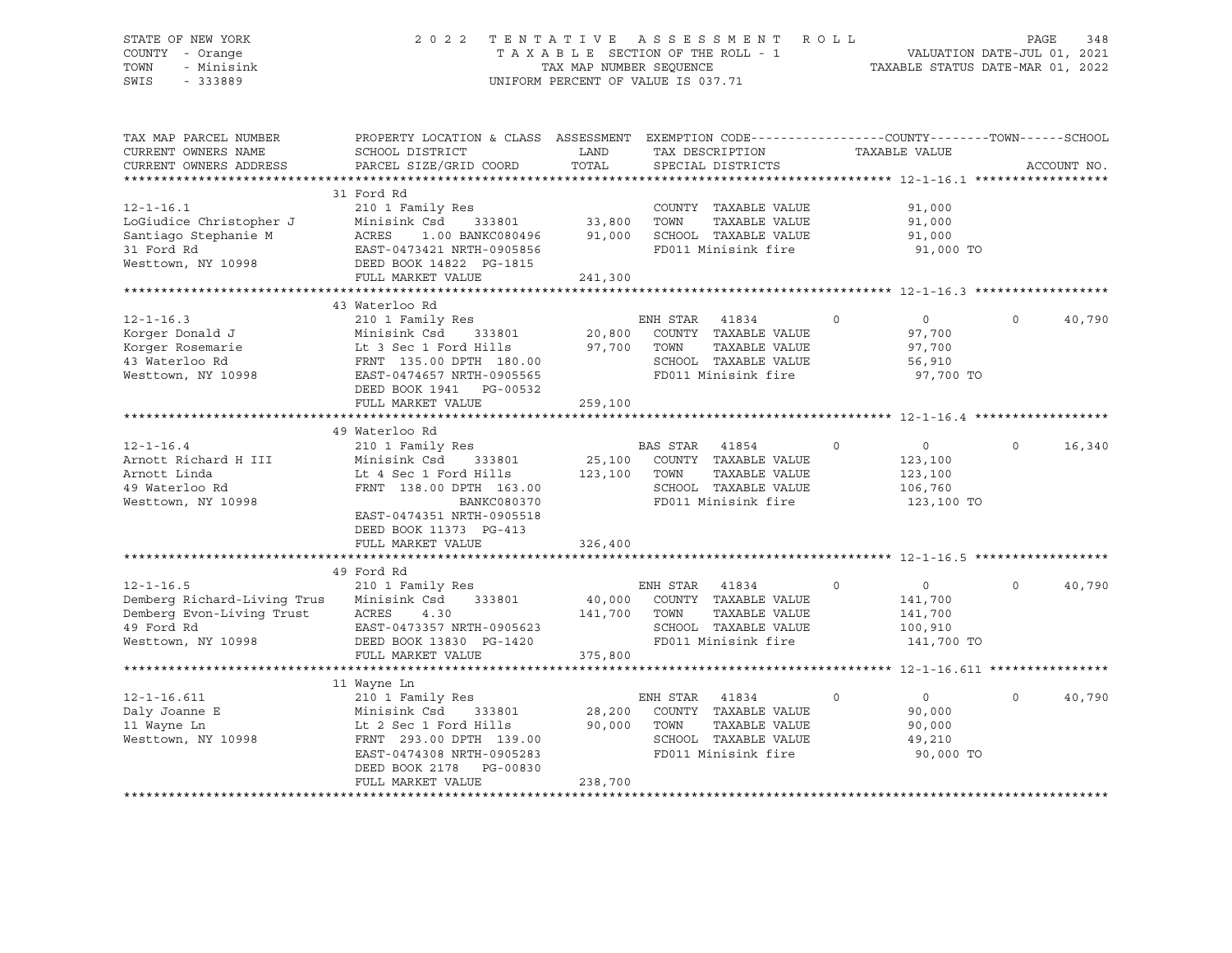| STATE OF NEW YORK<br>COUNTY - Orange<br>- Minisink<br>TOWN<br>SWIS<br>$-333889$                                                                     | 2022 TENTATIVE ASSESSMENT ROLL<br>UNIFORM PERCENT OF VALUE IS 037.71                                                                                                                                                                                                                                     |                               | 349<br>PAGE<br>TAXABLE SECTION OF THE ROLL - 1<br>TAX MAP NUMBER SEQUENCE TAXABLE STATUS DATE-JUL 01, 2021<br>TAXABLE STATUS DATE-MAR 01, 2022 |                                                                                                        |                                                                  |                                                                                                 |                                      |                                                                          |
|-----------------------------------------------------------------------------------------------------------------------------------------------------|----------------------------------------------------------------------------------------------------------------------------------------------------------------------------------------------------------------------------------------------------------------------------------------------------------|-------------------------------|------------------------------------------------------------------------------------------------------------------------------------------------|--------------------------------------------------------------------------------------------------------|------------------------------------------------------------------|-------------------------------------------------------------------------------------------------|--------------------------------------|--------------------------------------------------------------------------|
| TAX MAP PARCEL NUMBER<br>CURRENT OWNERS NAME<br>CURRENT OWNERS ADDRESS<br>************************                                                  | PROPERTY LOCATION & CLASS ASSESSMENT EXEMPTION CODE----------------COUNTY-------TOWN------SCHOOL<br>SCHOOL DISTRICT<br>PARCEL SIZE/GRID COORD                                                                                                                                                            | LAND<br>TOTAL                 |                                                                                                                                                | TAX DESCRIPTION TAXABLE VALUE<br>SPECIAL DISTRICTS                                                     |                                                                  |                                                                                                 |                                      | ACCOUNT NO.                                                              |
|                                                                                                                                                     | 21 Wayne Ln                                                                                                                                                                                                                                                                                              |                               |                                                                                                                                                |                                                                                                        |                                                                  |                                                                                                 |                                      |                                                                          |
| $12 - 1 - 16.612$<br>Watch Donald<br>Watch Donna<br>PO Box 63<br>Westtown, NY 10998                                                                 | 210 1 Family Res<br>Minisink Csd 333801<br>EXECUTE 1982.00 DPTH 144.00<br>ERNT 282.00 DPTH 144.00<br>BANKC080496 FO011 Minisink fire<br>EAST-0474159 NRTH-0905041<br>DEED BOOK 12097 PG-857                                                                                                              |                               | BAS STAR 41854                                                                                                                                 | 33,800 COUNTY TAXABLE VALUE                                                                            | $\circ$                                                          | $\overline{0}$<br>146,000<br>146,000<br>129,660<br>146,000 TO                                   | $\circ$                              | 16,340                                                                   |
|                                                                                                                                                     | FULL MARKET VALUE                                                                                                                                                                                                                                                                                        | 387,200                       |                                                                                                                                                |                                                                                                        |                                                                  |                                                                                                 |                                      |                                                                          |
| $12 - 1 - 16.621$<br>Robert R. Rossi Realty Holding Minisink Csd 333801<br>5550 Charlotte Highway MCRES 11.80<br>Lancaster, SC 29720 EAST-0472848 N | Ford Rd<br>321 Abandoned ag<br>EAST-0472848 NRTH-0905870<br>DEED BOOK 12270 PG-786                                                                                                                                                                                                                       | 11,100 TOWN                   |                                                                                                                                                | COUNTY TAXABLE VALUE<br>TAXABLE VALUE<br>11,100 SCHOOL TAXABLE VALUE<br>FD011 Minisink fire            |                                                                  | 11,100<br>11,100<br>11,100<br>11,100 TO                                                         |                                      |                                                                          |
|                                                                                                                                                     | FULL MARKET VALUE                                                                                                                                                                                                                                                                                        | 29,400                        |                                                                                                                                                |                                                                                                        |                                                                  |                                                                                                 |                                      |                                                                          |
|                                                                                                                                                     |                                                                                                                                                                                                                                                                                                          |                               |                                                                                                                                                |                                                                                                        |                                                                  |                                                                                                 |                                      |                                                                          |
| $12 - 1 - 17$<br>Clark Robert<br>DO Boy 614<br>PO Box 614<br>Unionville, NY 10988                                                                   | 18 Clarks Ln<br>210 1 Family Res<br>ENH STAR 41834 0<br>Minisink Csd 333801 33,800 COUNTY TAXABLE VALUE<br>ACRES 1.00 333801 90.000 TOWN TAXABLE VALUE<br>FULL MARKET VALUE                                                                                                                              | 238,700                       | ENH STAR 41834                                                                                                                                 |                                                                                                        |                                                                  | $\overline{0}$<br>90,000<br>90,000<br>49,210<br>90,000 TO                                       | $\circ$                              | 40,790                                                                   |
|                                                                                                                                                     |                                                                                                                                                                                                                                                                                                          |                               |                                                                                                                                                |                                                                                                        |                                                                  |                                                                                                 |                                      |                                                                          |
| $12 - 1 - 19$<br>Dunn Helen<br>378 Route 284<br>Westtown, NY 10998                                                                                  | 378 Rte 284<br>210 1 Family Res<br>Minisink Csd 333801<br>ACRES<br>1.60<br>EAST-0474921 NRTH-0904474<br>DEED BOOK 5898 PG-311<br>FULL MARKET VALUE                                                                                                                                                       | 34,400 AGED-T<br>264,400 TOWN | AGED-C<br>99,700 AGED-S 41804<br>ENH STAR 41834                                                                                                | 41802<br>41803<br>COUNTY TAXABLE VALUE<br>TAXABLE VALUE<br>SCHOOL TAXABLE VALUE<br>FD011 Minisink fire | $\circ$<br>$0 \qquad \qquad$<br>$\overline{0}$<br>$\overline{0}$ | 14,955<br>14,955<br>$\overline{0}$<br>$\overline{0}$<br>84,745<br>84,745<br>43,955<br>99,700 TO | $\circ$<br>$\overline{0}$<br>$\circ$ | $\overline{\phantom{0}}$<br>$\overline{\phantom{0}}$<br>14,955<br>40,790 |
|                                                                                                                                                     |                                                                                                                                                                                                                                                                                                          |                               |                                                                                                                                                |                                                                                                        |                                                                  |                                                                                                 |                                      |                                                                          |
| $12 - 1 - 20.1$<br>Yacenko-Devens Richard<br>Yacenko-Devens Eileen<br>48 Dickison Rd<br>Westtown, NY 10998                                          | 48 Dickison Rd<br>Minisink Csd 333801 43,500 BAS STAR 41854 0<br>Lt1 Sect A Suitt Sub 6240 248,700 COUNTY TAXABLE VALUE<br>- Tramily Res<br>Minisink Csd 333801<br>Lt1 Sect A Suitt Sub 6240<br>partial 12/07<br>ACRES 7.80<br>EAST-0473535 NRTH-0903916<br>DEED BOOK 11137 PG-1387<br>FULL MARKET VALUE | 659,500                       | VETWAR CTS 41120<br>TOWN                                                                                                                       | TAXABLE VALUE<br>SCHOOL TAXABLE VALUE<br>FD011 Minisink fire                                           | $\circ$                                                          | 9,387<br>$\overline{0}$<br>239,313<br>246,018<br>226,996<br>248,700 TO                          | 2,682<br>$\overline{0}$              | 5,364<br>16,340                                                          |
|                                                                                                                                                     |                                                                                                                                                                                                                                                                                                          |                               |                                                                                                                                                |                                                                                                        |                                                                  |                                                                                                 |                                      |                                                                          |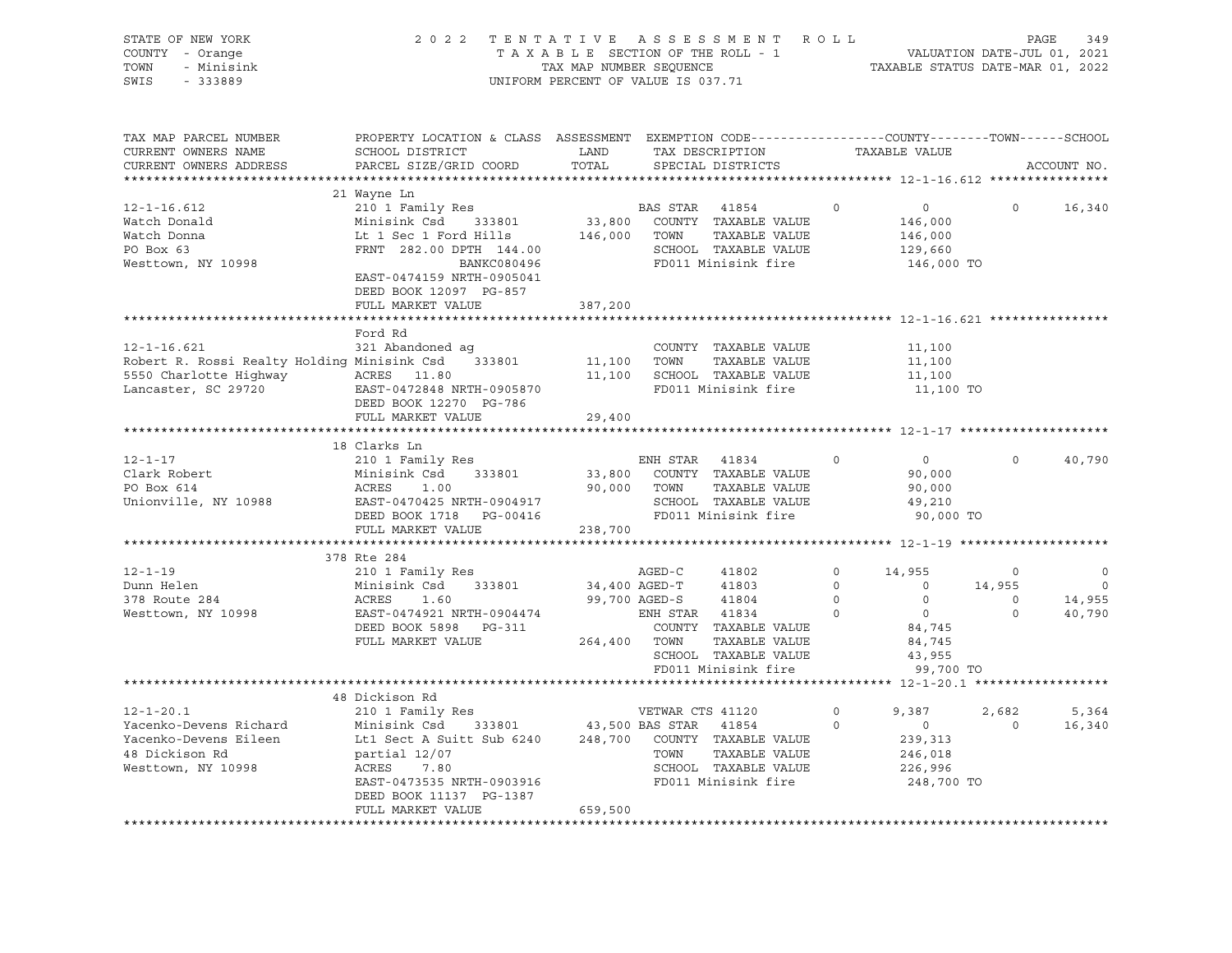| STATE OF NEW YORK<br>COUNTY - Orange<br>- Minisink<br>TOWN<br>SWIS<br>- 333889 |                                                                                                                                              |               | 2022 TENTATIVE ASSESSMENT ROLL<br>TAXABLE SECTION OF THE ROLL - 1<br>TAXABLE SECTION OF THE ROLL - 1<br>TAXABLE STATUS DATE-MAR 01, 2022<br>UNIFORM PERCENT OF VALUE IS 037.71 |               |                                  | PAGE<br>350    |
|--------------------------------------------------------------------------------|----------------------------------------------------------------------------------------------------------------------------------------------|---------------|--------------------------------------------------------------------------------------------------------------------------------------------------------------------------------|---------------|----------------------------------|----------------|
| TAX MAP PARCEL NUMBER<br>CURRENT OWNERS NAME<br>CURRENT OWNERS ADDRESS         | PROPERTY LOCATION & CLASS ASSESSMENT EXEMPTION CODE----------------COUNTY-------TOWN-----SCHOOL<br>SCHOOL DISTRICT<br>PARCEL SIZE/GRID COORD | LAND<br>TOTAL | TAX DESCRIPTION<br>SPECIAL DISTRICTS                                                                                                                                           | TAXABLE VALUE |                                  | ACCOUNT NO.    |
|                                                                                |                                                                                                                                              |               |                                                                                                                                                                                |               |                                  |                |
|                                                                                | 40 Dickison Rd                                                                                                                               |               |                                                                                                                                                                                |               |                                  |                |
| $12 - 1 - 20.2$                                                                | 210 1 Family Res                                                                                                                             |               | ENH STAR 41834                                                                                                                                                                 | $\circ$       | $\circ$<br>$\circ$               | 40,790         |
| Schlesinger Robert                                                             | Minisink Csd 333801                                                                                                                          | 33,200        | COUNTY TAXABLE VALUE                                                                                                                                                           |               | 162,000                          |                |
| Schlesinger Isabel                                                             | Lt2 Sect A Suitt Sub 6240                                                                                                                    | 162,000       | TAXABLE VALUE<br>TOWN                                                                                                                                                          |               | 162,000                          |                |
| 40 Dickison Rd                                                                 | ACRES<br>3.80                                                                                                                                |               | SCHOOL TAXABLE VALUE                                                                                                                                                           |               | 121,210                          |                |
| Westtown, NY 10998                                                             | EAST-0473734 NRTH-0903624                                                                                                                    |               | FD011 Minisink fire                                                                                                                                                            |               | 162,000 TO                       |                |
|                                                                                | DEED BOOK 11972 PG-1805                                                                                                                      |               |                                                                                                                                                                                |               |                                  |                |
|                                                                                | FULL MARKET VALUE                                                                                                                            | 429,600       |                                                                                                                                                                                |               |                                  |                |
|                                                                                |                                                                                                                                              |               |                                                                                                                                                                                |               |                                  |                |
|                                                                                | 45 Dickison Rd                                                                                                                               |               |                                                                                                                                                                                |               |                                  |                |
| $12 - 1 - 20.31$                                                               | 220 2 Family Res                                                                                                                             |               | COUNTY TAXABLE VALUE                                                                                                                                                           |               | 153,300                          |                |
| Stevens Jason                                                                  | Minisink Csd 333801                                                                                                                          | 33,900        | TOWN<br>TAXABLE VALUE                                                                                                                                                          |               | 153,300                          |                |
| 45 Dickison Rd                                                                 | Lt 1 Suitt Sub 6325                                                                                                                          | 153,300       | SCHOOL TAXABLE VALUE                                                                                                                                                           |               | 153,300                          |                |
| Westtown, NY 10998                                                             | ACRES<br>1.10                                                                                                                                |               | FD011 Minisink fire                                                                                                                                                            |               | 153,300 TO                       |                |
|                                                                                | EAST-0473428 NRTH-0903214                                                                                                                    |               |                                                                                                                                                                                |               |                                  |                |
|                                                                                | DEED BOOK 15020 PG-1141                                                                                                                      |               |                                                                                                                                                                                |               |                                  |                |
|                                                                                | FULL MARKET VALUE                                                                                                                            | 406,500       |                                                                                                                                                                                |               |                                  |                |
|                                                                                |                                                                                                                                              |               |                                                                                                                                                                                |               |                                  |                |
|                                                                                | 134 Pine Hill Rd                                                                                                                             |               |                                                                                                                                                                                |               |                                  |                |
| $12 - 1 - 21.1$                                                                | 210 1 Family Res                                                                                                                             |               | COUNTY TAXABLE VALUE                                                                                                                                                           |               | 61,100                           |                |
| Palacios Maizza                                                                | Minisink Csd 333801                                                                                                                          | 30,400        | TOWN<br>TAXABLE VALUE                                                                                                                                                          |               | 61,100                           |                |
| 77 Dickison Rd                                                                 | Lt 1 Burigo Sub Map 10370                                                                                                                    | 61,100        | SCHOOL TAXABLE VALUE                                                                                                                                                           |               | 61,100                           |                |
| Westtown, NY 10998                                                             | ACRES<br>1.00                                                                                                                                |               | FD011 Minisink fire                                                                                                                                                            |               | 61,100 TO                        |                |
|                                                                                | EAST-0472885 NRTH-0902262                                                                                                                    |               |                                                                                                                                                                                |               |                                  |                |
|                                                                                | DEED BOOK 14977 PG-1555                                                                                                                      |               |                                                                                                                                                                                |               |                                  |                |
|                                                                                | FULL MARKET VALUE                                                                                                                            | 162,000       |                                                                                                                                                                                |               |                                  |                |
|                                                                                |                                                                                                                                              |               |                                                                                                                                                                                |               |                                  |                |
|                                                                                | 88 Pine Hill Rd                                                                                                                              |               |                                                                                                                                                                                |               |                                  |                |
| $12 - 1 - 21.2$                                                                | 322 Rural vac>10                                                                                                                             |               | COUNTY TAXABLE VALUE                                                                                                                                                           |               | 35,100                           |                |
| Schmick Joshua                                                                 | Minisink Csd<br>333801                                                                                                                       | 35,100        | TOWN<br>TAXABLE VALUE                                                                                                                                                          |               | 35,100                           |                |
| 6 Bann Blvd                                                                    | Lt 2 Burigo Sub Map 10370                                                                                                                    | 35,100        | SCHOOL TAXABLE VALUE                                                                                                                                                           |               | 35,100                           |                |
| Port Jervis, NY 12771                                                          | E S Pine Hill Rd                                                                                                                             |               | FD011 Minisink fire                                                                                                                                                            |               | 35,100 TO                        |                |
|                                                                                | ACRES 15.80                                                                                                                                  |               |                                                                                                                                                                                |               |                                  |                |
|                                                                                | EAST-0473066 NRTH-0901832                                                                                                                    |               |                                                                                                                                                                                |               |                                  |                |
|                                                                                | DEED BOOK 14886 PG-1071                                                                                                                      |               |                                                                                                                                                                                |               |                                  |                |
|                                                                                | FULL MARKET VALUE                                                                                                                            | 93,100        |                                                                                                                                                                                |               |                                  |                |
|                                                                                |                                                                                                                                              |               |                                                                                                                                                                                |               |                                  |                |
|                                                                                | 235 Pine Hill Rd                                                                                                                             |               |                                                                                                                                                                                |               |                                  |                |
| $12 - 1 - 22.1$                                                                | 210 1 Family Res                                                                                                                             |               | VETWAR CTS 41120                                                                                                                                                               | $\circ$       | 9,387<br>2,682                   | 5,364          |
| Sutton, Irrevocable Trust Paul Minisink Csd 333801                             |                                                                                                                                              |               | 33,800 FIRE/AMBCT 41691                                                                                                                                                        | $\circ$       | 1,341<br>1,341                   | $\overline{0}$ |
| Sutton, Irrevocable Trust Joan ACRES                                           | 1.00                                                                                                                                         |               | 103,300 BAS STAR 41854                                                                                                                                                         | $\circ$       | $\overline{0}$<br>$\overline{0}$ | 16,340         |
| PO Box 401                                                                     | EAST-0471042 NRTH-0904502                                                                                                                    |               | COUNTY TAXABLE VALUE                                                                                                                                                           |               | 92,572                           |                |
| Unionville, NY 10988                                                           | DEED BOOK 14618 PG-1144                                                                                                                      |               | TOWN<br>TAXABLE VALUE                                                                                                                                                          |               | 99,277                           |                |
|                                                                                | FULL MARKET VALUE                                                                                                                            |               | 273,900 SCHOOL TAXABLE VALUE                                                                                                                                                   |               | 81,596                           |                |
|                                                                                |                                                                                                                                              |               | FD011 Minisink fire                                                                                                                                                            |               | 101,959 TO                       |                |
|                                                                                |                                                                                                                                              |               | 1,341 EX                                                                                                                                                                       |               |                                  |                |
|                                                                                |                                                                                                                                              |               |                                                                                                                                                                                |               |                                  |                |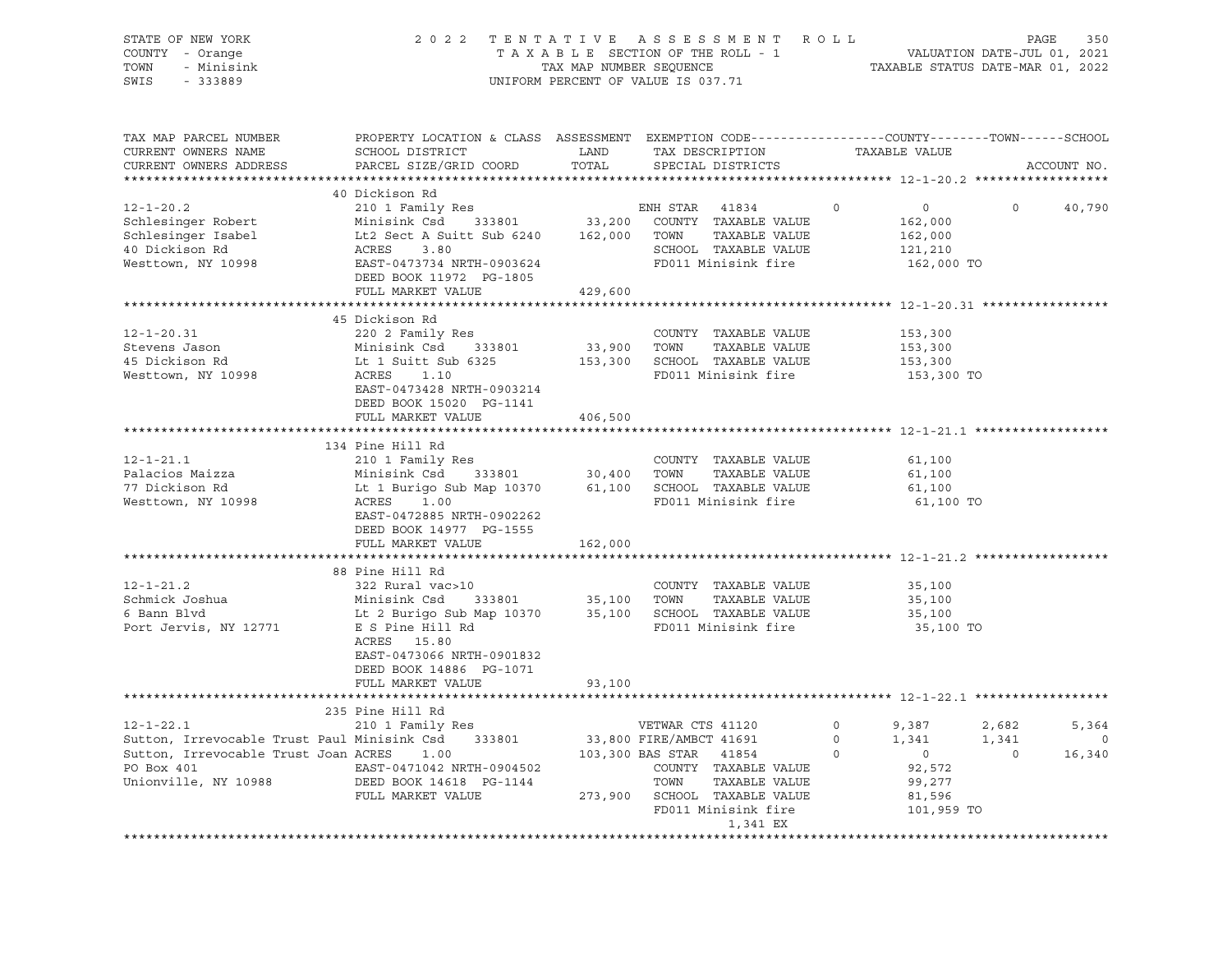| STATE OF NEW YORK<br>COUNTY - Orange<br>- Minisink<br>TOWN<br>SWIS<br>$-333889$                                                                                                                                                                      |                                                                                                                                                                                                                                            |                           | 2022 TENTATIVE ASSESSMENT ROLL<br>TAXABLE SECTION OF THE ROLL - 1<br>TAX MAP NUMBER SEQUENCE<br>TAXABLE STATUS DATE-MAR 01, 2022<br>UNIFORM PERCENT OF VALUE IS 037.71 |                |                                                               |                         | PAGE<br>351     |
|------------------------------------------------------------------------------------------------------------------------------------------------------------------------------------------------------------------------------------------------------|--------------------------------------------------------------------------------------------------------------------------------------------------------------------------------------------------------------------------------------------|---------------------------|------------------------------------------------------------------------------------------------------------------------------------------------------------------------|----------------|---------------------------------------------------------------|-------------------------|-----------------|
| TAX MAP PARCEL NUMBER<br>CURRENT OWNERS NAME<br>CURRENT OWNERS ADDRESS                                                                                                                                                                               | PROPERTY LOCATION & CLASS ASSESSMENT EXEMPTION CODE---------------COUNTY-------TOWN-----SCHOOL<br>SCHOOL DISTRICT<br>PARCEL SIZE/GRID COORD                                                                                                | LAND<br>TOTAL             | TAX DESCRIPTION<br>SPECIAL DISTRICTS                                                                                                                                   |                | TAXABLE VALUE                                                 |                         | ACCOUNT NO.     |
| $12 - 1 - 22.21$<br>Constable Brian<br>217 Pine Hill Rd<br>Westtown, NY 10998                                                                                                                                                                        | 217 Pine Hill Rd<br>210 1 Family Res<br>Minisink Csd 333801 37,600 COUNTY TAXABLE VALUE<br>Lt1 Constable Sbmp 190-98 138,600 TOWN TAXABLE VALUE<br>ACRES 1.90<br>EAST-0471258 NRTH-0904236                                                 |                           | BAS STAR 41854<br>SCHOOL TAXABLE VALUE<br>FD011 Minisink fire                                                                                                          | $\circ$        | $\overline{0}$<br>138,600<br>138,600<br>122,260<br>138,600 TO | $\Omega$                | 16,340          |
|                                                                                                                                                                                                                                                      | DEED BOOK 4960 PG-24<br>FULL MARKET VALUE                                                                                                                                                                                                  | 367,500<br>************** | ************************ 12-1-22.22 *****************                                                                                                                  |                |                                                               |                         |                 |
| $12 - 1 - 22.22$<br>Constable George E<br>Derkacz Beth<br>PO Box 211<br>PO Box 211<br>Unionville, NY 10988                                                                                                                                           | 197 Pine Hill Rd<br>112 Dairy farm<br>Minisink Csd 333801 376,800 COUNTY TAXABLE VALUE<br>Lt2 Constable Sbmp 190-98 457,900 TOWN TAXABLE VALUE<br>ACRES 179.80 SCHOOL TAXABLE VALUE<br>EAST-0471601 NRTH-0902699<br>DEED BOOK 14110 PG-708 |                           | AGDISTRICT 41720<br>TAXABLE VALUE<br>SCHOOL TAXABLE VALUE<br>FD011 Minisink fire                                                                                       | $\circ$        | 318,652<br>139,248<br>139,248<br>139,248<br>457,900 TO        | 318,652                 | 318,652         |
| MAY BE SUBJECT TO PAYMENT FULL MARKET VALUE<br>UNDER AGDIST LAW TIL 2026                                                                                                                                                                             |                                                                                                                                                                                                                                            | 1214,300                  |                                                                                                                                                                        |                |                                                               |                         |                 |
| $12 - 1 - 23.1$<br>Pfitzner Family Irrevocable Ja Minisink Csd 333801 42,000 BAS STAR 41854                                                                                                                                                          | 46 Cranberry Holw<br>210 1 Family Res                                                                                                                                                                                                      |                           | VETWAR CTS 41120                                                                                                                                                       | $\overline{0}$ | 9,387<br>$\overline{0}$                                       | 2,682<br>$\overline{0}$ | 5,364<br>16,340 |
| Pfitzner Eleanor T<br>46 Cranberry Hollow Rd<br>36 W Of Pine Hill Rd<br>36 COUNTY TAXABLE<br>36 COUNTY TAXABLE<br>36 COUNTY TAXABLE<br>36 COUNTY TAXABLE<br>36 COUNTY TAXABLE<br>36 COUNTY TAXABLE<br>36 COUNTY TAXABLE<br>36 COUNTY TAXABLE<br>36 C | EAST-0471442 NRTH-0900988<br>DEED BOOK 13887 PG-234<br>FULL MARKET VALUE                                                                                                                                                                   | 330,900                   | COUNTY TAXABLE VALUE<br>TOWN TAXABLE VALUE<br>SCHOOL TAXABLE VALUE<br>FD011 Minisink fire                                                                              | $\frac{1}{2}$  | 5,000<br>110,413<br>117,118<br>98,096<br>124,800 TO           | 5,000                   | 5,000           |
|                                                                                                                                                                                                                                                      |                                                                                                                                                                                                                                            |                           |                                                                                                                                                                        |                |                                                               |                         |                 |
| $12 - 1 - 23.2$<br>Pfitzner Harold C<br>Pfitzner Rosemary<br>PO Box 519<br>Unionville, NY 10988                                                                                                                                                      | 35 Cranberry Holw<br>210 1 Family Res<br>Minisink Csd 333801 34,200 COUNTY TAXABLE VALUE<br>Lt2 Pfitzner Submp 151-92 117,500 TOWN TAXABLE VALUE<br>W Of Pine Hill Rd<br>ACRES 2.20<br>EAST-0471704 NRTH-0900389                           |                           | ENH STAR 41834<br>SCHOOL TAXABLE VALUE<br>FD011 Minisink fire                                                                                                          | $\circ$        | $\overline{0}$<br>117,500<br>117,500<br>76,710<br>117,500 TO  | $\circ$                 | 40,790          |
|                                                                                                                                                                                                                                                      | FULL MARKET VALUE                                                                                                                                                                                                                          | 311,600                   |                                                                                                                                                                        |                |                                                               |                         |                 |
| $12 - 1 - 24$<br>Clauson John<br>Clauson Barbara A<br>9 Cranberry Holw<br>Westtown, NY 10998                                                                                                                                                         | Co Hwy 36<br>311 Res vac land<br>Minisink Csd<br>N Of Co Hwy 36<br>ACRES 4.40<br>EAST-0471314 NRTH-0899870<br>DEED BOOK 3074 PG-101<br>FULL MARKET VALUE                                                                                   | 5,800                     | COUNTY TAXABLE VALUE<br>2,200 TOWN<br>TAXABLE VALUE<br>2,200 SCHOOL TAXABLE VALUE<br>FD011 Minisink fire                                                               |                | 2,200<br>2,200<br>2,200<br>2,200 TO                           |                         |                 |
|                                                                                                                                                                                                                                                      |                                                                                                                                                                                                                                            |                           |                                                                                                                                                                        |                |                                                               |                         |                 |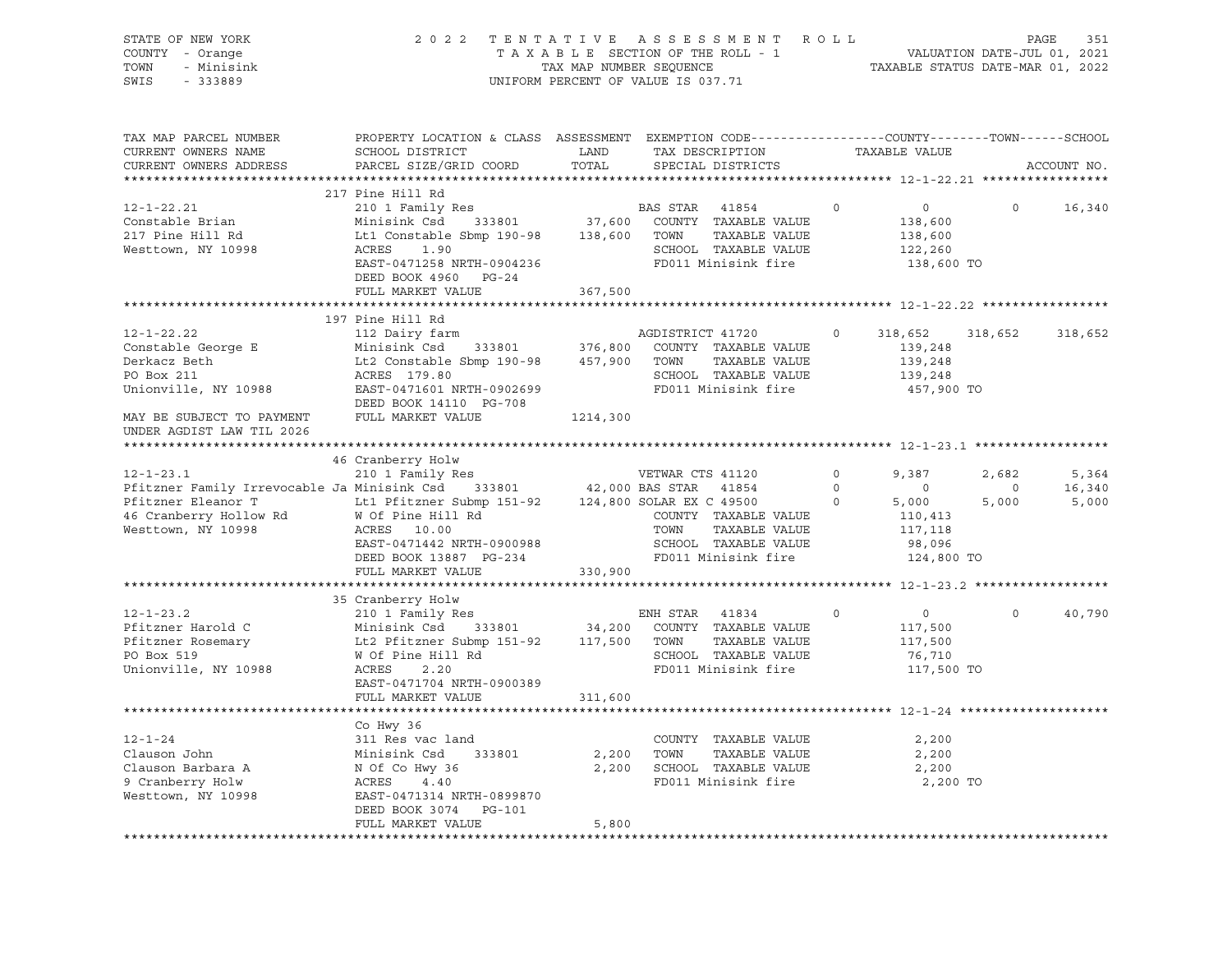#### STATE OF NEW YORK 2 0 2 2 T E N T A T I V E A S S E S S M E N T R O L L PAGE 352 COUNTY - Orange T A X A B L E SECTION OF THE ROLL - 1 VALUATION DATE-JUL 01, 2021 TOWN - Minisink TAX MAP NUMBER SEQUENCE TAXABLE STATUS DATE-MAR 01, 2022 SWIS - 333889 CONSERVATION CONTROL OF VALUE IS 037.71

| TAX MAP PARCEL NUMBER<br>CURRENT OWNERS NAME<br>CURRENT OWNERS ADDRESS                                                                                                                                                               | PROPERTY LOCATION & CLASS ASSESSMENT EXEMPTION CODE----------------COUNTY-------TOWN------SCHOOL<br>SCHOOL DISTRICT<br>PARCEL SIZE/GRID COORD           |              | LAND TAX DESCRIPTION<br>TOTAL SPECIAL DISTRICTS | TAXABLE VALUE              | ACCOUNT NO.              |
|--------------------------------------------------------------------------------------------------------------------------------------------------------------------------------------------------------------------------------------|---------------------------------------------------------------------------------------------------------------------------------------------------------|--------------|-------------------------------------------------|----------------------------|--------------------------|
|                                                                                                                                                                                                                                      |                                                                                                                                                         |              |                                                 |                            |                          |
| $12 - 1 - 25.1$                                                                                                                                                                                                                      | 23 Goldsmith Rd                                                                                                                                         |              | ENH STAR 41834 0                                |                            | $\Omega$                 |
| Pace Irene M                                                                                                                                                                                                                         | 240 Rural res<br>333801<br>Minisink Csd                                                                                                                 |              | 39,300 COUNTY TAXABLE VALUE                     | $\overline{0}$<br>139,100  | 40,790                   |
| PO Box 220                                                                                                                                                                                                                           | Minisink Csd<br>ACRES    12.90                                                                                                                          | 139,100 TOWN | TAXABLE VALUE                                   | 139,100                    |                          |
|                                                                                                                                                                                                                                      |                                                                                                                                                         |              |                                                 |                            |                          |
| Unionville, NY 10988 EAST-0470200 NRTH-0900650 SCHOOL TAXABLE VALUE<br>DEED BOOK 2378 PG-00319 FD011 Minisink fire                                                                                                                   |                                                                                                                                                         |              |                                                 | 98,310<br>139,100 TO       |                          |
|                                                                                                                                                                                                                                      | FULL MARKET VALUE                                                                                                                                       | 368,900      |                                                 |                            |                          |
|                                                                                                                                                                                                                                      |                                                                                                                                                         |              |                                                 |                            |                          |
|                                                                                                                                                                                                                                      | 45 Goldsmith Rd                                                                                                                                         |              |                                                 |                            |                          |
| $12 - 1 - 26$                                                                                                                                                                                                                        | 322 Rural vac>10                                                                                                                                        |              | COUNTY TAXABLE VALUE                            | 101,600                    |                          |
|                                                                                                                                                                                                                                      |                                                                                                                                                         |              |                                                 | 101,600                    |                          |
|                                                                                                                                                                                                                                      |                                                                                                                                                         |              |                                                 | 101,600                    |                          |
| County of Orange Minisink Csd 33801 101,600 TOWN TAXABLE VALUE<br>255 Main St 255 Main St 200 ACRES 84.00 101,600 SCHOOL TAXABLE VALUE<br>355 Main St 200 BCHOOL TAXABLE VALUE<br>265 Members 200 BCED BOOK 15021 PG-1026            |                                                                                                                                                         |              | FD011 Minisink fire 101,600 TO                  |                            |                          |
|                                                                                                                                                                                                                                      |                                                                                                                                                         |              |                                                 |                            |                          |
|                                                                                                                                                                                                                                      | FULL MARKET VALUE                                                                                                                                       | 269,400      |                                                 |                            |                          |
|                                                                                                                                                                                                                                      |                                                                                                                                                         |              |                                                 |                            |                          |
|                                                                                                                                                                                                                                      | 38 Clark Ln                                                                                                                                             |              |                                                 |                            |                          |
| $12 - 1 - 27.11$                                                                                                                                                                                                                     | 240 Rural res                                                                                                                                           |              | BAS STAR 41854<br>$\overline{0}$                | $\overline{0}$             | 16,340<br>$\overline{0}$ |
|                                                                                                                                                                                                                                      |                                                                                                                                                         |              |                                                 | 197,800                    |                          |
|                                                                                                                                                                                                                                      |                                                                                                                                                         |              |                                                 | 197,800<br>181,460         |                          |
|                                                                                                                                                                                                                                      |                                                                                                                                                         |              |                                                 |                            |                          |
| Czubak Richard Minisink Csd 333801 45,600 COUNTY TAXABLE VALUE<br>Czubak Linda Lt 2 Sadowski Submap 6375 197,800 TOWN TAXABLE VALUE<br>38 Clark Ln ACRES 13.60 SCHOOL TAXABLE VALUE<br>Westtown, NY 10998 EAST-04770083 NRTH-0904420 |                                                                                                                                                         |              | FD011 Minisink fire 197,800 TO                  |                            |                          |
|                                                                                                                                                                                                                                      | DEED BOOK 11982 PG-63                                                                                                                                   |              |                                                 |                            |                          |
|                                                                                                                                                                                                                                      | FULL MARKET VALUE                                                                                                                                       | 524,500      |                                                 |                            |                          |
|                                                                                                                                                                                                                                      | Clarks Ln                                                                                                                                               |              |                                                 |                            |                          |
| $12 - 1 - 27.12$                                                                                                                                                                                                                     | 314 Rural vac<10                                                                                                                                        |              | COUNTY TAXABLE VALUE                            | 35,200                     |                          |
| Brown Daniel Edward Jr                                                                                                                                                                                                               |                                                                                                                                                         |              |                                                 | 35,200                     |                          |
| Brown Julenne Rose                                                                                                                                                                                                                   |                                                                                                                                                         |              |                                                 | 35,200                     |                          |
| 19 Amdurer Rd                                                                                                                                                                                                                        | Minisink Csd 333801 35,200 TOWN TAXABLE VALUE<br>Lt 2 Sadowski Sub Map 753 35,200 SCHOOL TAXABLE VALUE<br>filed 10/4/05 S of Pine H FD011 Minisink fire |              | FD011 Minisink fire                             | 35,200 TO                  |                          |
| Westtown, NY 10998                                                                                                                                                                                                                   | d. Clark Rd Private                                                                                                                                     |              |                                                 |                            |                          |
|                                                                                                                                                                                                                                      | 3.20<br>ACRES                                                                                                                                           |              |                                                 |                            |                          |
|                                                                                                                                                                                                                                      | EAST-0470139 NRTH-0904983                                                                                                                               |              |                                                 |                            |                          |
|                                                                                                                                                                                                                                      | DEED BOOK 15143 PG-1956                                                                                                                                 |              |                                                 |                            |                          |
|                                                                                                                                                                                                                                      | FULL MARKET VALUE                                                                                                                                       | 93,300       |                                                 |                            |                          |
|                                                                                                                                                                                                                                      |                                                                                                                                                         |              |                                                 |                            |                          |
|                                                                                                                                                                                                                                      | 44 Clarks Ln                                                                                                                                            |              |                                                 |                            |                          |
|                                                                                                                                                                                                                                      |                                                                                                                                                         |              |                                                 | $\circ$<br>15,645          | 4,470<br>8,940           |
|                                                                                                                                                                                                                                      |                                                                                                                                                         |              |                                                 | 5,080<br>$0 \qquad \qquad$ | 5,080<br>5,080           |
|                                                                                                                                                                                                                                      |                                                                                                                                                         |              |                                                 | $\overline{0}$<br>$\circ$  | $\overline{0}$<br>40,790 |
| Unionville, NY 10988                                                                                                                                                                                                                 | ACRES 1.50<br>EAST-0470521 NRTH-0904120                                                                                                                 |              | COUNTY TAXABLE VALUE                            |                            |                          |
|                                                                                                                                                                                                                                      |                                                                                                                                                         |              | TOWN<br>TAXABLE VALUE                           | 80,875<br>92,050           |                          |
|                                                                                                                                                                                                                                      |                                                                                                                                                         |              | SCHOOL TAXABLE VALUE                            | 46,790                     |                          |
|                                                                                                                                                                                                                                      | DEED BOOK 2267 PG-00986 SCHOOL TAXABLE VALUE<br>THE MARKET VALUE 269,400 FD011 Minisink fire                                                            |              |                                                 | 101,600 TO                 |                          |
|                                                                                                                                                                                                                                      |                                                                                                                                                         |              |                                                 |                            |                          |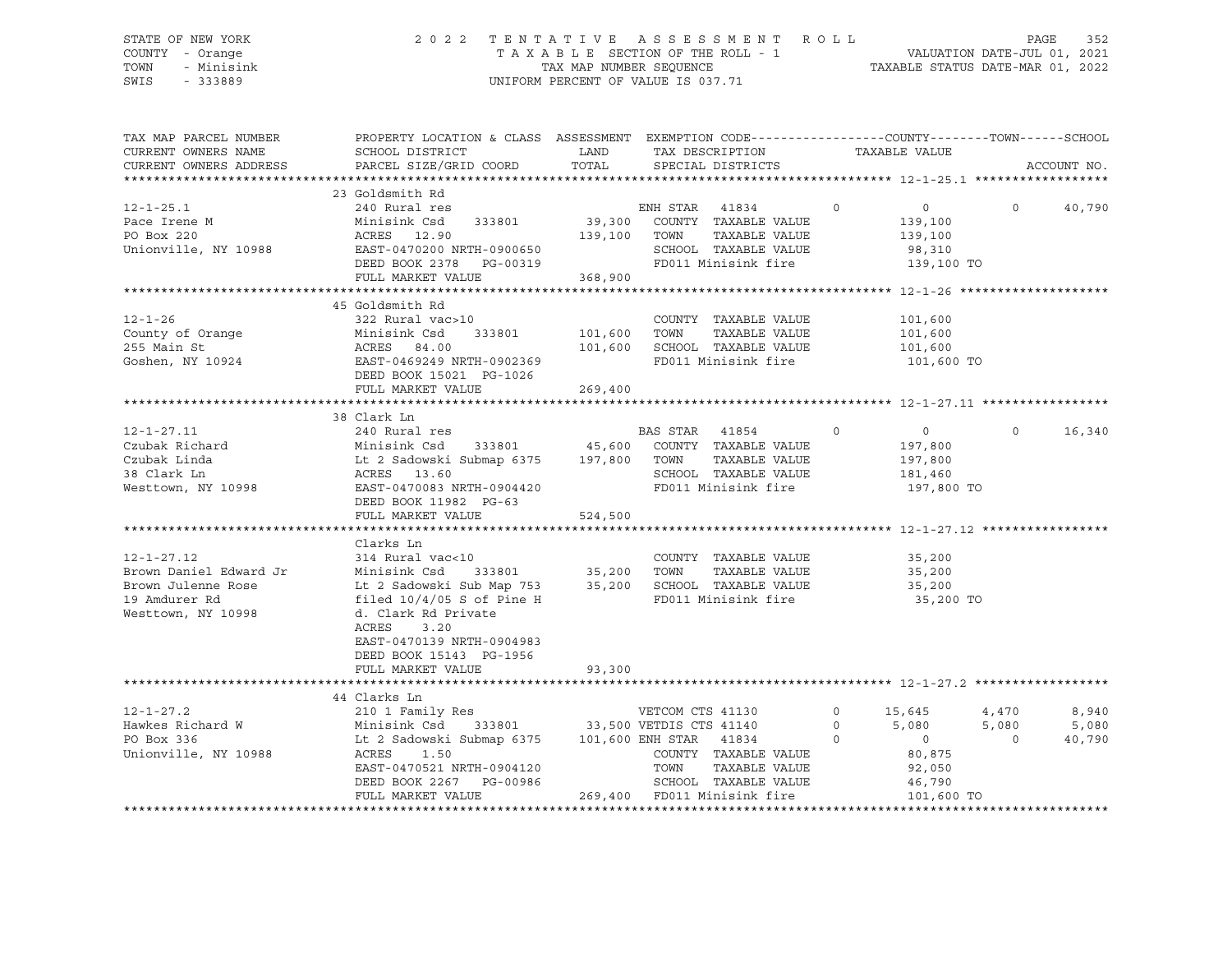#### STATE OF NEW YORK 2 0 2 2 T E N T A T I V E A S S E S S M E N T R O L L PAGE 353 COUNTY - Orange T A X A B L E SECTION OF THE ROLL - 1 VALUATION DATE-JUL 01, 2021 TOWN - Minisink TAX MAP NUMBER SEQUENCE TAXABLE STATUS DATE-MAR 01, 2022 SWIS - 333889 CONSERVATION CONTROL OF VALUE IS 037.71

| TAX MAP PARCEL NUMBER                                                                                                                                                                                                                           | PROPERTY LOCATION & CLASS ASSESSMENT EXEMPTION CODE----------------COUNTY-------TOWN------SCHOOL                                                                          |        |                              |                   |                                                         |                      |             |
|-------------------------------------------------------------------------------------------------------------------------------------------------------------------------------------------------------------------------------------------------|---------------------------------------------------------------------------------------------------------------------------------------------------------------------------|--------|------------------------------|-------------------|---------------------------------------------------------|----------------------|-------------|
| CURRENT OWNERS NAME                                                                                                                                                                                                                             | SCHOOL DISTRICT LAND                                                                                                                                                      |        | TAX DESCRIPTION              |                   | TAXABLE VALUE                                           |                      |             |
| CURRENT OWNERS ADDRESS                                                                                                                                                                                                                          | PARCEL SIZE/GRID COORD TOTAL                                                                                                                                              |        | SPECIAL DISTRICTS            |                   |                                                         |                      | ACCOUNT NO. |
|                                                                                                                                                                                                                                                 |                                                                                                                                                                           |        |                              |                   |                                                         |                      |             |
|                                                                                                                                                                                                                                                 | 12 Lurcher Ln<br>240 Rural res                                                                                                                                            |        |                              |                   |                                                         |                      |             |
| 12-1-28<br>Stoveken Michele Minisink Csd 333801<br>PO Box 134<br>Westtown, NY 10998<br>Stoveken Michele Minisink Csd 333801<br>ACRES 21.40<br>Westtown, NY 10998<br>EAST-0468660 NRTH-0905863<br>DEED BOOK 3181 PG-225<br>FULL MARKET VALUE 378 |                                                                                                                                                                           |        |                              |                   |                                                         |                      |             |
|                                                                                                                                                                                                                                                 |                                                                                                                                                                           |        |                              |                   |                                                         |                      |             |
|                                                                                                                                                                                                                                                 |                                                                                                                                                                           |        |                              |                   |                                                         |                      |             |
|                                                                                                                                                                                                                                                 |                                                                                                                                                                           |        |                              |                   |                                                         |                      |             |
|                                                                                                                                                                                                                                                 |                                                                                                                                                                           |        |                              |                   |                                                         |                      |             |
|                                                                                                                                                                                                                                                 |                                                                                                                                                                           |        |                              |                   |                                                         |                      |             |
|                                                                                                                                                                                                                                                 |                                                                                                                                                                           |        | SCHOOL TAXABLE VALUE         |                   | 59,170                                                  |                      |             |
|                                                                                                                                                                                                                                                 |                                                                                                                                                                           |        |                              |                   |                                                         |                      |             |
|                                                                                                                                                                                                                                                 |                                                                                                                                                                           |        |                              |                   |                                                         |                      |             |
| $12 - 1 - 29$                                                                                                                                                                                                                                   | Mitchell La                                                                                                                                                               |        |                              |                   |                                                         |                      |             |
|                                                                                                                                                                                                                                                 | 311 Res vac land                                                                                                                                                          |        | COUNTY TAXABLE VALUE         |                   | 2,600                                                   |                      |             |
|                                                                                                                                                                                                                                                 |                                                                                                                                                                           |        |                              |                   |                                                         |                      |             |
| Edwards Brandon Minisink Csd 333801 2,600 TOWN TAXABLE VALUE 2,600<br>PO Box 231 FRNT 196.00 DPTH 207.00 2,600 SCHOOL TAXABLE VALUE 2,600<br>Port Jervis, NY 12771 EAST-0467823 NRTH-0906596 FD011 Minisink fire 2,600 TO                       |                                                                                                                                                                           |        |                              |                   |                                                         |                      |             |
|                                                                                                                                                                                                                                                 |                                                                                                                                                                           |        |                              |                   |                                                         |                      |             |
|                                                                                                                                                                                                                                                 | DEED BOOK 14669 PG-1794                                                                                                                                                   | 6,900  |                              |                   |                                                         |                      |             |
|                                                                                                                                                                                                                                                 | FULL MARKET VALUE                                                                                                                                                         |        |                              |                   |                                                         |                      |             |
|                                                                                                                                                                                                                                                 | Mitchell La                                                                                                                                                               |        |                              |                   |                                                         |                      |             |
|                                                                                                                                                                                                                                                 |                                                                                                                                                                           |        | COUNTY TAXABLE VALUE         |                   | 3,800                                                   |                      |             |
|                                                                                                                                                                                                                                                 |                                                                                                                                                                           |        | TAXABLE VALUE 3,800          |                   |                                                         |                      |             |
|                                                                                                                                                                                                                                                 |                                                                                                                                                                           |        | 3,800 SCHOOL TAXABLE VALUE   |                   | 3,800                                                   |                      |             |
| Port Jervis, NY 12771 EAST-0468038 NRTH-0906077                                                                                                                                                                                                 |                                                                                                                                                                           |        | FD011 Minisink fire 3,800 TO |                   |                                                         |                      |             |
|                                                                                                                                                                                                                                                 | DEED BOOK 14669 PG-1794                                                                                                                                                   |        |                              |                   |                                                         |                      |             |
|                                                                                                                                                                                                                                                 | FULL MARKET VALUE                                                                                                                                                         | 10,100 |                              |                   |                                                         |                      |             |
|                                                                                                                                                                                                                                                 |                                                                                                                                                                           |        |                              |                   |                                                         |                      |             |
|                                                                                                                                                                                                                                                 |                                                                                                                                                                           |        |                              |                   |                                                         |                      |             |
|                                                                                                                                                                                                                                                 |                                                                                                                                                                           |        |                              |                   |                                                         |                      |             |
|                                                                                                                                                                                                                                                 |                                                                                                                                                                           |        |                              |                   |                                                         |                      |             |
|                                                                                                                                                                                                                                                 |                                                                                                                                                                           |        |                              |                   |                                                         |                      |             |
|                                                                                                                                                                                                                                                 |                                                                                                                                                                           |        |                              |                   | 500 TO                                                  |                      |             |
|                                                                                                                                                                                                                                                 |                                                                                                                                                                           |        |                              |                   |                                                         |                      |             |
|                                                                                                                                                                                                                                                 | FULL MARKET VALUE                                                                                                                                                         | 1,300  |                              |                   |                                                         |                      |             |
|                                                                                                                                                                                                                                                 |                                                                                                                                                                           |        |                              |                   |                                                         |                      |             |
|                                                                                                                                                                                                                                                 |                                                                                                                                                                           |        |                              |                   |                                                         |                      |             |
|                                                                                                                                                                                                                                                 |                                                                                                                                                                           |        | 41800 700                    | $0 \qquad \qquad$ |                                                         | 63,600 63,600 63,600 |             |
|                                                                                                                                                                                                                                                 |                                                                                                                                                                           |        |                              |                   | $\begin{array}{ccc} 0 & & & 0 \\ 0 & & & 0 \end{array}$ | $\sim$ 0             | 40,790      |
| 135 Goodridge Rd                                                                                                                                                                                                                                | PARTIAL<br>ACRES                                                                                                                                                          |        |                              |                   |                                                         |                      |             |
| Westtown, NY 10998                                                                                                                                                                                                                              |                                                                                                                                                                           |        |                              |                   |                                                         |                      |             |
|                                                                                                                                                                                                                                                 | $\begin{array}{lllllllll} {\tt ACRES} & 1.70 & {\tt TOWN} & {\tt TAXABLE\ VALUE} \\ {\tt EAST-0467125\ NRTH-0904440} & & {\tt SCHOOL} & {\tt TAXABLE\ VALUE} \end{array}$ |        |                              |                   | 22,810                                                  |                      |             |
|                                                                                                                                                                                                                                                 | DEED BOOK 2240 PG-01126<br>FULL MARKET VALUE 337,300                                                                                                                      |        | FD011 Minisink fire          |                   | 127,200 TO                                              |                      |             |
|                                                                                                                                                                                                                                                 |                                                                                                                                                                           |        |                              |                   |                                                         |                      |             |
|                                                                                                                                                                                                                                                 |                                                                                                                                                                           |        |                              |                   |                                                         |                      |             |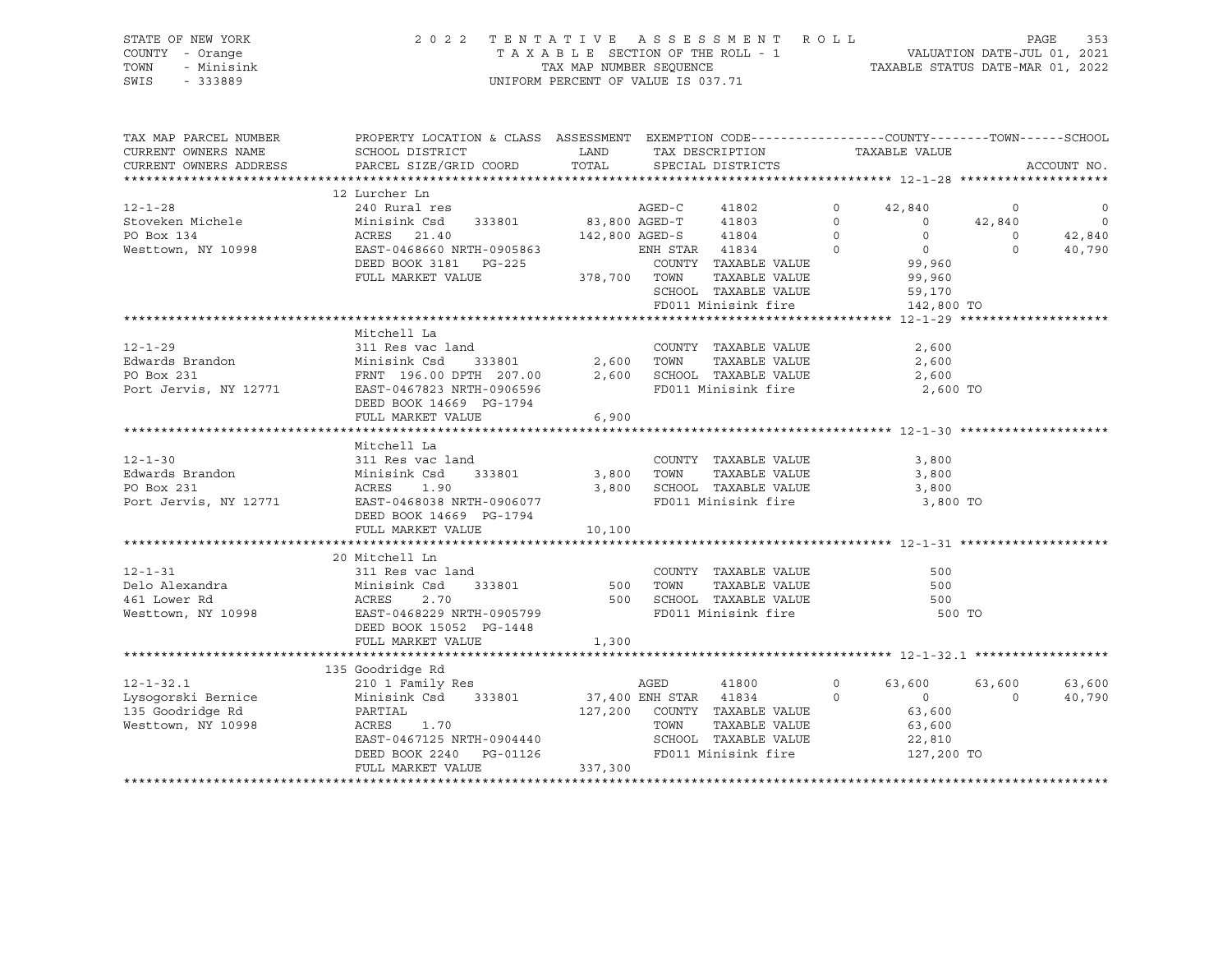|      | STATE OF NEW YORK | 2022 TENTATIVE ASSESSMENT ROLL                                 | PAGE | 354 |
|------|-------------------|----------------------------------------------------------------|------|-----|
|      | COUNTY - Orange   | VALUATION DATE-JUL 01, 2021<br>TAXABLE SECTION OF THE ROLL - 1 |      |     |
|      | TOWN - Minisink   | TAXABLE STATUS DATE-MAR 01, 2022<br>TAX MAP NUMBER SEOUENCE    |      |     |
| SWIS | - 333889          | UNIFORM PERCENT OF VALUE IS 037.71                             |      |     |

| TAX MAP PARCEL NUMBER                                                                                             | PROPERTY LOCATION & CLASS ASSESSMENT EXEMPTION CODE---------------COUNTY-------TOWN------SCHOOL                                                          |                            |                                                     |                   |                |          |             |
|-------------------------------------------------------------------------------------------------------------------|----------------------------------------------------------------------------------------------------------------------------------------------------------|----------------------------|-----------------------------------------------------|-------------------|----------------|----------|-------------|
| CURRENT OWNERS NAME                                                                                               | SCHOOL DISTRICT                                                                                                                                          | LAND                       | TAX DESCRIPTION                                     |                   | TAXABLE VALUE  |          |             |
| CURRENT OWNERS ADDRESS                                                                                            | PARCEL SIZE/GRID COORD                                                                                                                                   | TOTAL                      | SPECIAL DISTRICTS                                   |                   |                |          | ACCOUNT NO. |
|                                                                                                                   |                                                                                                                                                          |                            |                                                     |                   |                |          |             |
|                                                                                                                   | 46 Myers Rd                                                                                                                                              |                            |                                                     |                   |                |          |             |
| $12 - 1 - 32.2$                                                                                                   | 210 1 Family Res                                                                                                                                         |                            | BAS STAR 41854                                      | $\overline{0}$    | $\overline{0}$ | $\Omega$ | 16,340      |
| Chan William                                                                                                      | $\begin{tabular}{lllllll} \texttt{Minisink} & \texttt{Csd} & \texttt{333801} & \texttt{34,600} & \texttt{COUNTY} & \texttt{TAXABLE VALUE} \end{tabular}$ |                            |                                                     |                   | 112,500        |          |             |
| Robinson Kimberly M                                                                                               | Lt A John Sharpe Sub                                                                                                                                     | 112,500 TOWN               | TAXABLE VALUE                                       |                   | 112,500        |          |             |
| 46 Myers Rd                                                                                                       | ACRES<br>1.00                                                                                                                                            |                            | SCHOOL TAXABLE VALUE                                |                   | 96,160         |          |             |
| Westtown, NY 10998                                                                                                | EAST-0467023 NRTH-0906126                                                                                                                                |                            | FD011 Minisink fire                                 |                   | 112,500 TO     |          |             |
|                                                                                                                   | DEED BOOK 13404 PG-1252                                                                                                                                  |                            |                                                     |                   |                |          |             |
|                                                                                                                   | FULL MARKET VALUE                                                                                                                                        | 298,300                    |                                                     |                   |                |          |             |
|                                                                                                                   |                                                                                                                                                          |                            |                                                     |                   |                |          |             |
|                                                                                                                   | 155 Goodridge Rd                                                                                                                                         |                            |                                                     |                   |                |          |             |
| $12 - 1 - 32.4$                                                                                                   | 210 1 Family Res                                                                                                                                         |                            | ENH STAR 41834<br>$\overline{0}$                    |                   | $\overline{0}$ | $\Omega$ |             |
|                                                                                                                   |                                                                                                                                                          |                            | 333801 37,400 COUNTY TAXABLE VALUE                  |                   |                |          | 40,790      |
| Smith Gerald T                                                                                                    | Minisink Csd                                                                                                                                             |                            |                                                     |                   | 116,600        |          |             |
| Santon Society<br>155 Goodridge Rd<br>** ***** MY 10998                                                           | 116,600 TOWN<br>ACRES<br>1.70                                                                                                                            |                            | TAXABLE VALUE                                       |                   | 116,600        |          |             |
| Westtown, NY 10998                                                                                                | EAST-0467446 NRTH-0904871                                                                                                                                |                            | SCHOOL TAXABLE VALUE                                |                   | 75,810         |          |             |
|                                                                                                                   | DEED BOOK 1810    PG-00071                                                                                                                               |                            | FD011 Minisink fire 116,600 TO                      |                   |                |          |             |
|                                                                                                                   | FULL MARKET VALUE                                                                                                                                        | 309,200                    |                                                     |                   |                |          |             |
|                                                                                                                   |                                                                                                                                                          |                            |                                                     |                   |                |          |             |
|                                                                                                                   | 143 Goodridge Rd                                                                                                                                         |                            |                                                     |                   |                |          |             |
| $12 - 1 - 32.51$                                                                                                  | 210 1 Family Res                                                                                                                                         |                            | CW 10 VET/ 41153                                    | $0 \qquad \qquad$ | $\overline{0}$ | 2,682    | $\circ$     |
| Smith Caroline                                                                                                    | Minisink Csd                                                                                                                                             |                            | 333801 39,300 $CW$ 15 $VET/$ 41165 0                |                   | 5,364          | $\circ$  | 5,364       |
| 143 Goodridge Rd                                                                                                  | ACRES<br>3.60                                                                                                                                            |                            | 138,400 ENH STAR 41834 0                            |                   | $\overline{0}$ | $\Omega$ | 40,790      |
| Westtown, NY 10998                                                                                                | EAST-0467214 NRTH-0904636                                                                                                                                |                            | COUNTY TAXABLE VALUE                                |                   | 133,036        |          |             |
|                                                                                                                   | DEED BOOK 1939 PG-00575                                                                                                                                  |                            | TOWN<br>TAXABLE VALUE                               |                   | 135,718        |          |             |
|                                                                                                                   | FULL MARKET VALUE                                                                                                                                        |                            |                                                     |                   | 92,246         |          |             |
|                                                                                                                   |                                                                                                                                                          |                            | 367,000 SCHOOL TAXABLE VALUE<br>FD011 Minisink fire |                   | 138,400 TO     |          |             |
|                                                                                                                   |                                                                                                                                                          |                            |                                                     |                   |                |          |             |
|                                                                                                                   | Sharp Rd & Goodridge Ro                                                                                                                                  |                            |                                                     |                   |                |          |             |
| $12 - 1 - 32.52$                                                                                                  | 311 Res vac land                                                                                                                                         |                            | COUNTY TAXABLE VALUE                                |                   | 26,100         |          |             |
| Raj Rishi                                                                                                         | Minisink Csd 333801                                                                                                                                      | COUNTY<br>26,100      TOWN | TAXABLE VALUE                                       |                   |                |          |             |
| 86 Wortendyke Ave                                                                                                 |                                                                                                                                                          |                            | 26,100 SCHOOL TAXABLE VALUE                         |                   | 26,100         |          |             |
|                                                                                                                   | 1.70<br>ACRES                                                                                                                                            |                            | FD011 Minisink fire                                 |                   | 26,100         |          |             |
| Emerson, NJ 07630                                                                                                 | EAST-0467609 NRTH-0905150                                                                                                                                |                            |                                                     |                   | 26,100 TO      |          |             |
|                                                                                                                   | DEED BOOK 2206 PG-00880                                                                                                                                  |                            |                                                     |                   |                |          |             |
|                                                                                                                   | FULL MARKET VALUE                                                                                                                                        | 69,200                     |                                                     |                   |                |          |             |
|                                                                                                                   |                                                                                                                                                          |                            |                                                     |                   |                |          |             |
|                                                                                                                   | 15 Mitchell Ln                                                                                                                                           |                            |                                                     |                   |                |          |             |
| $12 - 1 - 32.53$                                                                                                  | 210 1 Family Res                                                                                                                                         |                            | VETWAR CTS 41120                                    | $\circ$           | 9,387          | 2,682    | 5,364       |
| Mitchell Charles L                                                                                                | Minisink Csd                                                                                                                                             |                            | 333801 37,200 ENH STAR 41834                        | $\Omega$          | $\overline{0}$ | $\Omega$ | 40,790      |
| Mitchell Cheryl Land and Level Loop and Sharpe Sub and 121,700 COUNTY TAXABLE VALUE 15 Mitchell Ln and ACRES 1.50 |                                                                                                                                                          |                            |                                                     |                   | 112,313        |          |             |
| 15 Mitchell Ln                                                                                                    | ACRES<br>1.50                                                                                                                                            |                            | TAXABLE VALUE                                       |                   | 119,018        |          |             |
| Westtown, NY 10998                                                                                                | EAST-0468114 NRTH-0905568                                                                                                                                |                            | SCHOOL TAXABLE VALUE                                |                   | 75,546         |          |             |
|                                                                                                                   | DEED BOOK 1862    PG-01047                                                                                                                               |                            | FD011 Minisink fire 121,700 TO                      |                   |                |          |             |
|                                                                                                                   | FULL MARKET VALUE                                                                                                                                        | 322,700                    |                                                     |                   |                |          |             |
|                                                                                                                   |                                                                                                                                                          |                            |                                                     |                   |                |          |             |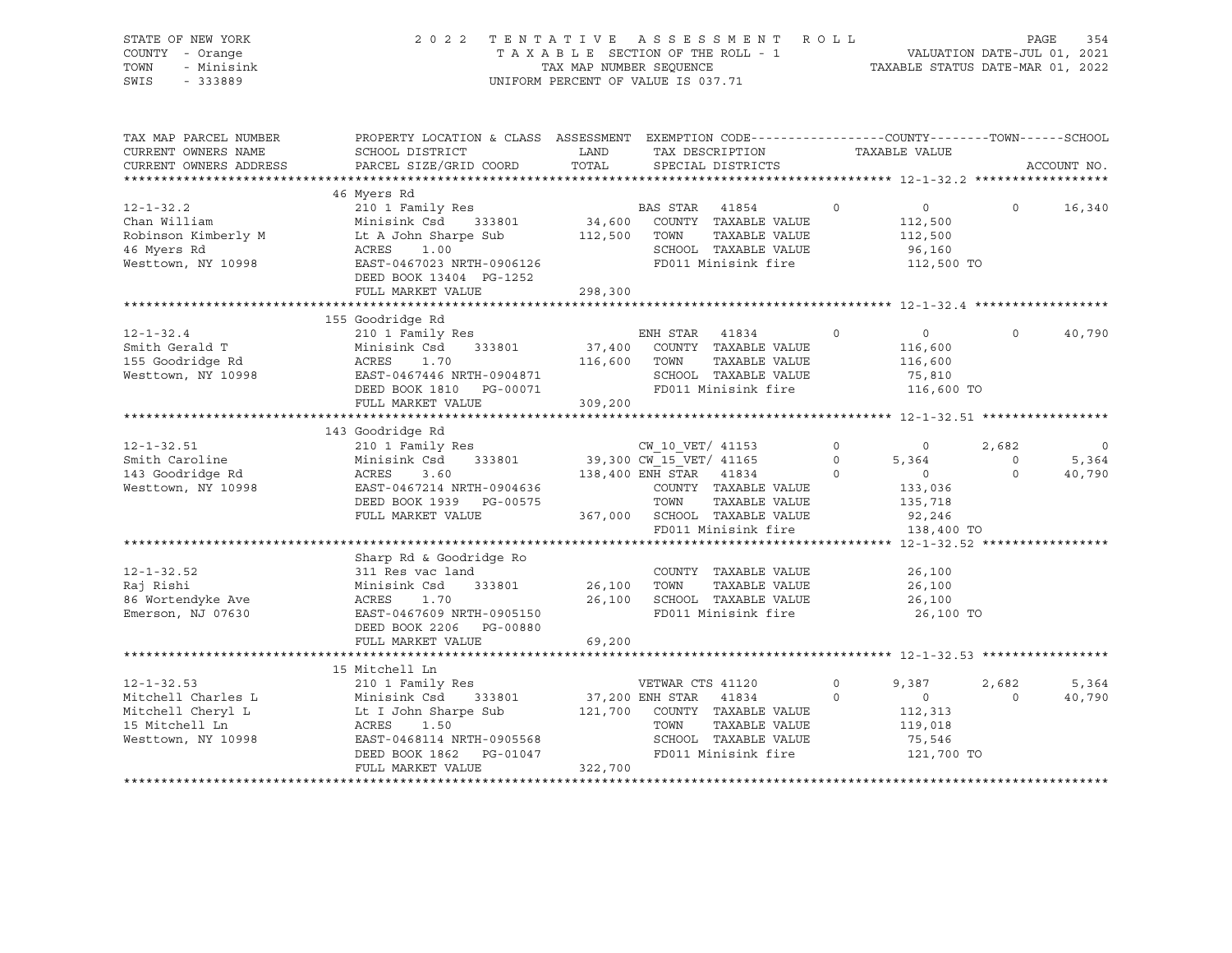| STATE OF NEW YORK<br>COUNTY - Orange<br>TOWN<br>- Minisink<br>SWIS<br>$-333889$       | 2 0 2 2                                                                                                                                      | TAXABLE SECTION OF THE ROLL - 1<br>TAX MAP NUMBER SEQUENCE<br>UNIFORM PERCENT OF VALUE IS 037.71 |                          | TENTATIVE ASSESSMENT                                                                        | R O L L | TAXABLE STATUS DATE-MAR 01, 2022         | VALUATION DATE-JUL 01, 2021 | PAGE<br>355 |
|---------------------------------------------------------------------------------------|----------------------------------------------------------------------------------------------------------------------------------------------|--------------------------------------------------------------------------------------------------|--------------------------|---------------------------------------------------------------------------------------------|---------|------------------------------------------|-----------------------------|-------------|
| TAX MAP PARCEL NUMBER<br>CURRENT OWNERS NAME<br>CURRENT OWNERS ADDRESS                | PROPERTY LOCATION & CLASS ASSESSMENT EXEMPTION CODE----------------COUNTY-------TOWN-----SCHOOL<br>SCHOOL DISTRICT<br>PARCEL SIZE/GRID COORD | LAND<br>TOTAL                                                                                    |                          | TAX DESCRIPTION<br>SPECIAL DISTRICTS                                                        |         | TAXABLE VALUE                            |                             | ACCOUNT NO. |
|                                                                                       |                                                                                                                                              |                                                                                                  |                          |                                                                                             |         |                                          |                             |             |
| $12 - 1 - 32.6$<br>Manzie Wayne N                                                     | 179 Goodridge Rd<br>210 1 Family Res<br>Minisink Csd<br>333801                                                                               | BZ<br>38,100                                                                                     | <b>BAS STAR</b>          | 41854<br>COUNTY TAXABLE VALUE                                                               | $\circ$ | $\overline{0}$<br>116,600                | $\circ$                     | 16,340      |
| Manzie Susan<br>179 Goodridge Rd<br>Westtown, NY 10998                                | Lt G John Sharpe Sub<br>ACRES<br>2.40<br>EAST-0467791 NRTH-0905486                                                                           | 116,600                                                                                          | TOWN                     | TAXABLE VALUE<br>SCHOOL TAXABLE VALUE<br>FD011 Minisink fire                                |         | 116,600<br>100,260<br>116,600 TO         |                             |             |
|                                                                                       | DEED BOOK 2292 PG-00279<br>FULL MARKET VALUE                                                                                                 | 309,200                                                                                          |                          |                                                                                             |         |                                          |                             |             |
|                                                                                       | 76 Goodridge Rd                                                                                                                              |                                                                                                  |                          |                                                                                             |         |                                          |                             |             |
| $12 - 1 - 33$<br>Transportation Holdings, LLC Minisink Csd<br>291 Gardnerville Rd     | 210 1 Family Res<br>333801<br>ACRES<br>0.46                                                                                                  | 16,600                                                                                           | TOWN                     | COUNTY TAXABLE VALUE<br>TAXABLE VALUE<br>74,200 SCHOOL TAXABLE VALUE<br>FD011 Minisink fire |         | 74,200<br>74,200<br>74,200               |                             |             |
| New Hampton, NY 10958                                                                 | EAST-0467550 NRTH-0902663<br>DEED BOOK 14479 PG-1015<br>FULL MARKET VALUE                                                                    | 196,800                                                                                          |                          |                                                                                             |         | 74,200 TO                                |                             |             |
|                                                                                       |                                                                                                                                              |                                                                                                  |                          |                                                                                             |         |                                          |                             |             |
|                                                                                       | 129 Goodridge Rd                                                                                                                             |                                                                                                  |                          |                                                                                             |         |                                          |                             |             |
| $12 - 1 - 34.1$<br>Martucci Lance<br>129 Goodridge Rd                                 | 210 1 Family Res<br>Minisink Csd<br>333801<br>ACRES<br>1.80                                                                                  | 37,500<br>120,000 TOWN                                                                           | BAS STAR 41854           | COUNTY TAXABLE VALUE<br>TAXABLE VALUE                                                       | $\circ$ | $\overline{0}$<br>120,000<br>120,000     | $\Omega$                    | 16,340      |
| Westtown, NY 10998                                                                    | EAST-0467102 NRTH-0904258<br>DEED BOOK 2266<br>PG-00717<br>FULL MARKET VALUE                                                                 | 318,200                                                                                          |                          | SCHOOL TAXABLE VALUE<br>FD011 Minisink fire                                                 |         | 103,660<br>120,000 TO                    |                             |             |
|                                                                                       |                                                                                                                                              |                                                                                                  |                          |                                                                                             |         |                                          |                             |             |
|                                                                                       | 89 Goodridge Rd                                                                                                                              |                                                                                                  |                          |                                                                                             |         |                                          |                             |             |
| $12 - 1 - 34.2$<br>Martucci Group LLC<br>291 Gardnerville Rd<br>New Hampton, NY 10958 | 120 Field crops<br>Minisink Csd<br>333801<br>ACRES 199.50<br>EAST-0466745 NRTH-0903446                                                       | 255,800<br>364,100                                                                               | AGDISTRICT 41720<br>TOWN | COUNTY TAXABLE VALUE<br>TAXABLE VALUE<br>SCHOOL TAXABLE VALUE                               | $\circ$ | 192,299<br>171,801<br>171,801<br>171,801 | 192,299                     | 192,299     |
| MAY BE SUBJECT TO PAYMENT<br>UNDER AGDIST LAW TIL 2026                                | DEED BOOK 14481 PG-1835<br>FULL MARKET VALUE                                                                                                 | 965,500                                                                                          |                          | FD011 Minisink fire                                                                         |         | 364,100 TO                               |                             |             |
|                                                                                       |                                                                                                                                              |                                                                                                  |                          |                                                                                             |         |                                          |                             |             |
| $12 - 1 - 35.1$<br>Norman Robert<br>68 Clark Rd<br>Port Jervis, NY 12771              | Clark Rd<br>312 Vac w/imprv<br>Minisink Csd<br>333801<br>Pt Lt A Brink Sub<br>ACRES 12.80                                                    | 12,800<br>15,800                                                                                 | TOWN                     | COUNTY TAXABLE VALUE<br>TAXABLE VALUE<br>SCHOOL TAXABLE VALUE<br>FD011 Minisink fire        |         | 15,800<br>15,800<br>15,800<br>15,800 TO  |                             |             |
|                                                                                       | EAST-0464256 NRTH-0905679<br>DEED BOOK 5507<br>PG-178                                                                                        |                                                                                                  |                          |                                                                                             |         |                                          |                             |             |

\*\*\*\*\*\*\*\*\*\*\*\*\*\*\*\*\*\*\*\*\*\*\*\*\*\*\*\*\*\*\*\*\*\*\*\*\*\*\*\*\*\*\*\*\*\*\*\*\*\*\*\*\*\*\*\*\*\*\*\*\*\*\*\*\*\*\*\*\*\*\*\*\*\*\*\*\*\*\*\*\*\*\*\*\*\*\*\*\*\*\*\*\*\*\*\*\*\*\*\*\*\*\*\*\*\*\*\*\*\*\*\*\*\*\*\*\*\*\*\*\*\*\*\*\*\*\*\*\*\*\*\*

FULL MARKET VALUE 41,900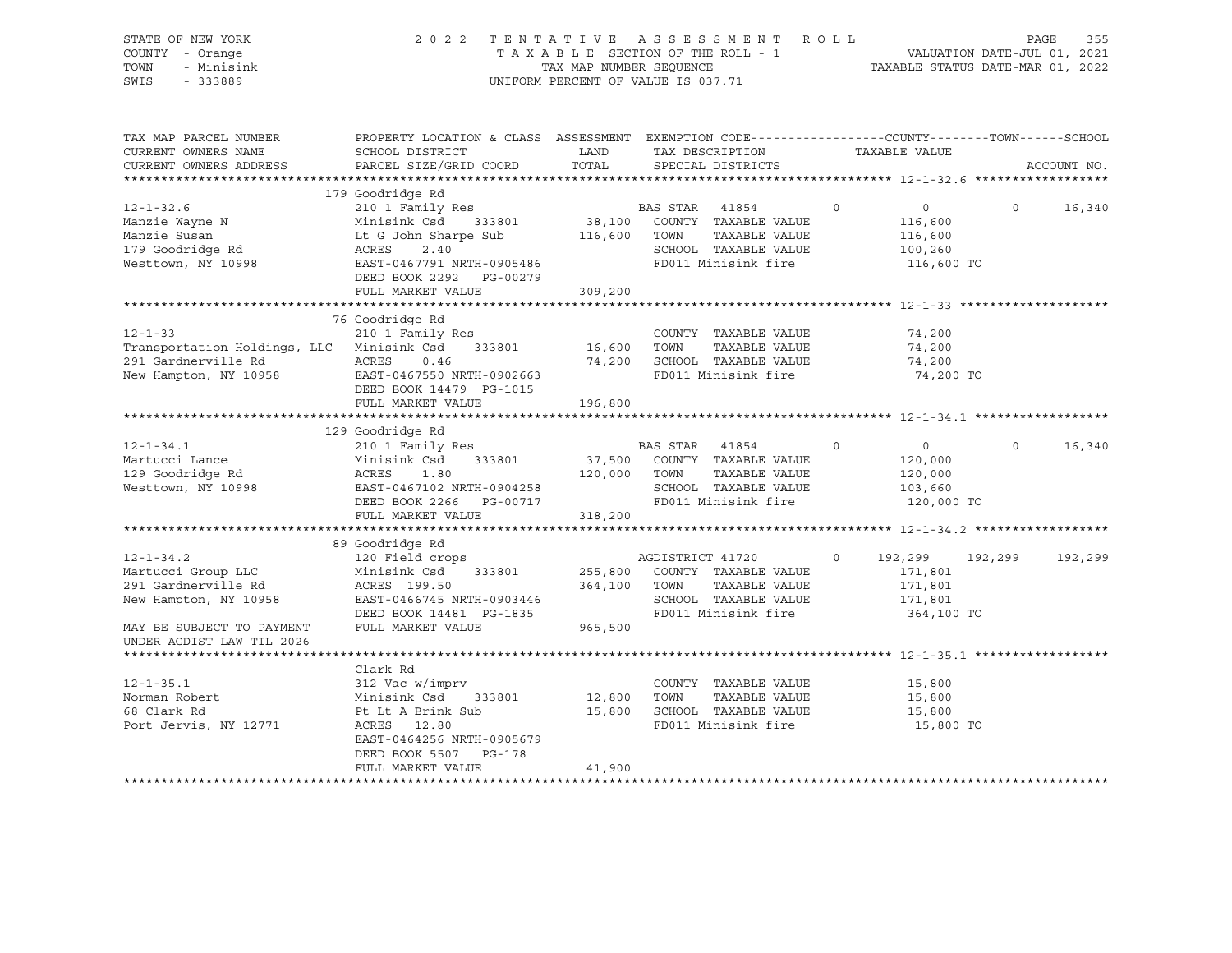| STATE OF NEW YORK<br>COUNTY - Orange<br>TOWN<br>- Minisink<br>SWIS<br>$-333889$                                                                       | TENTATIVE ASSESSMENT<br>2 0 2 2<br>TAXABLE SECTION OF THE ROLL - 1<br>TAX MAP NUMBER SEQUENCE<br>UNIFORM PERCENT OF VALUE IS 037.71                                                                                    | R O L L<br>TAXABLE STATUS DATE-MAR 01, 2022 | PAGE<br>356<br>VALUATION DATE-JUL 01, 2021                                                                                                        |                                                                                  |                           |                           |
|-------------------------------------------------------------------------------------------------------------------------------------------------------|------------------------------------------------------------------------------------------------------------------------------------------------------------------------------------------------------------------------|---------------------------------------------|---------------------------------------------------------------------------------------------------------------------------------------------------|----------------------------------------------------------------------------------|---------------------------|---------------------------|
| TAX MAP PARCEL NUMBER<br>CURRENT OWNERS NAME<br>CURRENT OWNERS ADDRESS                                                                                | PROPERTY LOCATION & CLASS ASSESSMENT EXEMPTION CODE----------------COUNTY-------TOWN-----SCHOOL<br>SCHOOL DISTRICT<br>PARCEL SIZE/GRID COORD                                                                           | LAND<br>TOTAL                               | TAX DESCRIPTION<br>SPECIAL DISTRICTS                                                                                                              | TAXABLE VALUE                                                                    |                           | ACCOUNT NO.               |
| $12 - 1 - 35.2$<br>Bradshaw Jory<br>Jones Robert<br>46 Clark Rd<br>Port Jervis, NY 12771                                                              | Clark Rd<br>312 Vac w/imprv<br>Minisink Csd<br>333801<br>Pt Lt B Brink Sub<br>ACRES 13.60<br>EAST-0464022 NRTH-0905384<br>DEED BOOK 14841 PG-1135<br>FULL MARKET VALUE                                                 | 13,600<br>21,100<br>56,000                  | COUNTY TAXABLE VALUE<br>TOWN<br>TAXABLE VALUE<br>SCHOOL TAXABLE VALUE<br>FD011 Minisink fire                                                      | 21,100<br>21,100<br>21,100<br>21,100 TO                                          |                           |                           |
|                                                                                                                                                       |                                                                                                                                                                                                                        |                                             |                                                                                                                                                   |                                                                                  |                           |                           |
| $12 - 1 - 35.3$<br>Faherty, Living Trust Richard Minisink Csd<br>Faherty, Trustee Jacqueline K Pt Lt C Brink Sub<br>33 Cobble St<br>Clifton, NJ 07013 | Clark Rd<br>312 Vac w/imprv<br>333801<br>ACRES 18.00<br>EAST-0463748 NRTH-0905043<br>DEED BOOK 14437 PG-1099<br>FULL MARKET VALUE                                                                                      | 18,000<br>36,800<br>97,600                  | COUNTY TAXABLE VALUE<br>TOWN<br>TAXABLE VALUE<br>SCHOOL TAXABLE VALUE<br>FD011 Minisink fire                                                      | 36,800<br>36,800<br>36,800<br>36,800 TO                                          |                           |                           |
|                                                                                                                                                       |                                                                                                                                                                                                                        |                                             |                                                                                                                                                   |                                                                                  |                           |                           |
|                                                                                                                                                       | 6 Clark Rd                                                                                                                                                                                                             |                                             |                                                                                                                                                   |                                                                                  |                           |                           |
| $12 - 1 - 35.4$<br>Truex Robert<br>Truex Barbara L<br>6 Clark Rd<br>Port Jervis, NY 12771-0430                                                        | 210 1 Family Res<br>333801<br>Minisink Csd<br>ACRES<br>20.10<br>EAST-0463432 NRTH-0904645<br>DEED BOOK 2515 PG-00239<br>FULL MARKET VALUE                                                                              | 362,200                                     | VETCOM CTS 41130<br>55,800 VETDIS CTS 41140<br>136,600 BAS STAR<br>41854<br>COUNTY TAXABLE VALUE<br>TOWN<br>TAXABLE VALUE<br>SCHOOL TAXABLE VALUE | 0<br>15,645<br>0<br>20,490<br>$\circ$<br>$\circ$<br>100,465<br>123,190<br>93,440 | 4,470<br>8,940<br>$\circ$ | 8,940<br>17,880<br>16,340 |
|                                                                                                                                                       |                                                                                                                                                                                                                        |                                             | FD011 Minisink fire                                                                                                                               | 136,600 TO                                                                       |                           |                           |
| $12 - 1 - 37.1$<br>Nowak Karen<br>40 W 71st St Apt A<br>New York, NY 10023                                                                            | Myers Rd<br>311 Res vac land<br>333801<br>Minisink Csd<br>lotC Nowak SM 377-10 file<br>$10/8/10$ int myers rd & Ma<br>rd<br>ACRES<br>8.40<br>EAST-0465710 NRTH-0907350<br>DEED BOOK 14100 PG-1551<br>FULL MARKET VALUE | 27,600<br>27,600<br>73,200                  | COUNTY TAXABLE VALUE<br>TOWN<br>TAXABLE VALUE<br>SCHOOL TAXABLE VALUE<br>FD011 Minisink fire                                                      | 27,600<br>27,600<br>27,600<br>27,600 TO                                          |                           |                           |
|                                                                                                                                                       |                                                                                                                                                                                                                        |                                             |                                                                                                                                                   |                                                                                  |                           |                           |
| $12 - 1 - 37.21$<br>Invoss LLC<br>PO Box 607<br>Middletown, NY 10940<br>MAY BE SUBJECT TO PAYMENT<br>UNDER AGDIST LAW TIL 2026                        | 150 Myers Rd<br>311 Res vac land<br>Minisink Csd<br>333801<br>Lt1 Invoss-Myers SM 86-22<br>filed $2/10/2022$ NS Myers<br>ACRES<br>5.90<br>EAST-0465157 NRTH-0907629<br>DEED BOOK 15014 PG-950                          | 36,800<br>36,800                            | COUNTY TAXABLE VALUE<br>TAXABLE VALUE<br>TOWN<br>SCHOOL TAXABLE VALUE<br>FD011 Minisink fire                                                      | 36,800<br>36,800<br>36,800<br>36,800 TO                                          |                           |                           |
|                                                                                                                                                       | FULL MARKET VALUE                                                                                                                                                                                                      | 97,600                                      |                                                                                                                                                   |                                                                                  |                           |                           |
|                                                                                                                                                       |                                                                                                                                                                                                                        |                                             |                                                                                                                                                   |                                                                                  |                           |                           |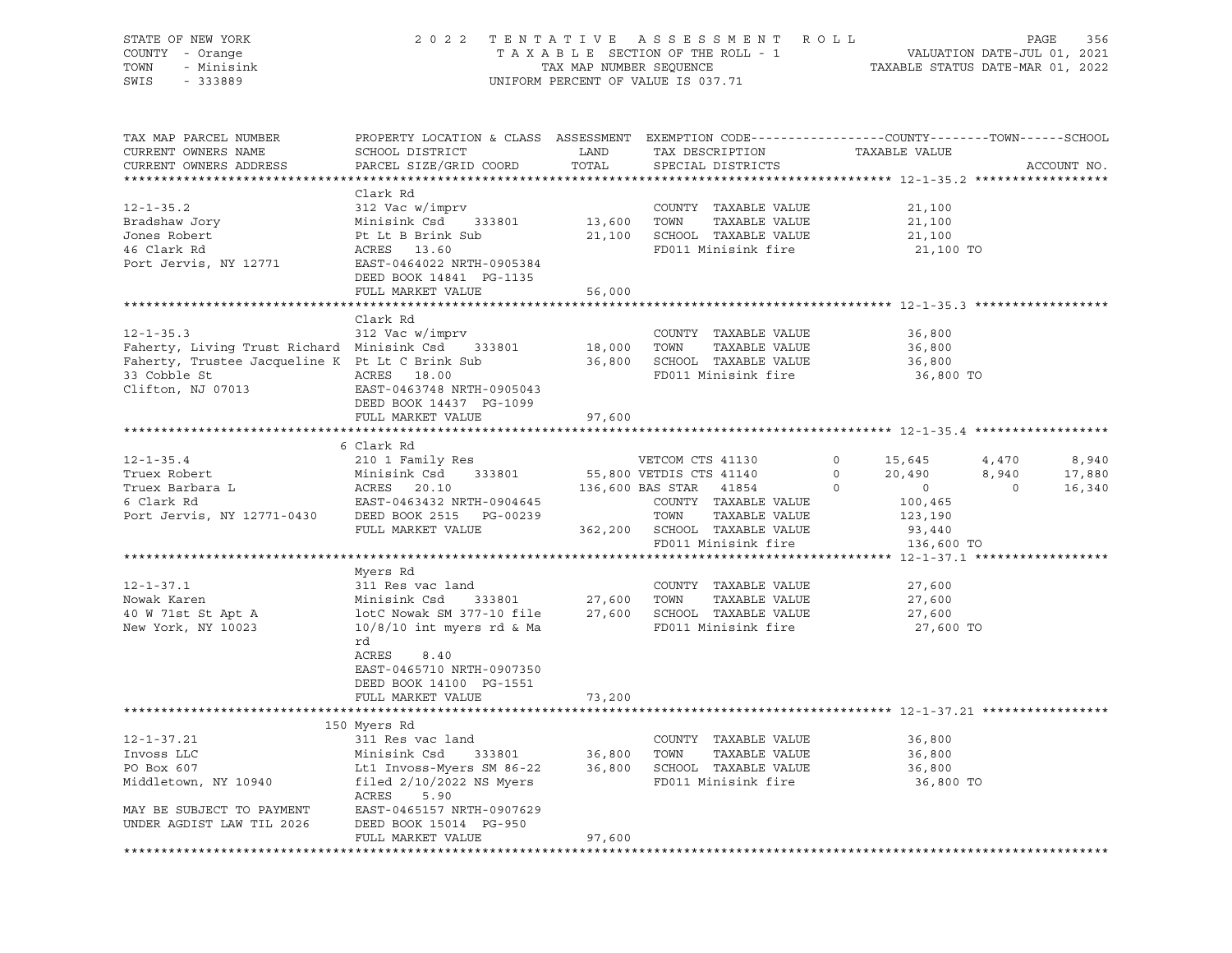| STATE OF NEW YORK<br>COUNTY - Orange<br>TOWN<br>- Minisink<br>SWIS<br>- 333889 |                                                                                                                                              |                    | 2022 TENTATIVE ASSESSMENT ROLL<br>UNIFORM PERCENT OF VALUE IS 037.71 |                     |        | PAGE<br>357 |
|--------------------------------------------------------------------------------|----------------------------------------------------------------------------------------------------------------------------------------------|--------------------|----------------------------------------------------------------------|---------------------|--------|-------------|
| TAX MAP PARCEL NUMBER<br>CURRENT OWNERS NAME<br>CURRENT OWNERS ADDRESS         | PROPERTY LOCATION & CLASS ASSESSMENT EXEMPTION CODE----------------COUNTY-------TOWN-----SCHOOL<br>SCHOOL DISTRICT<br>PARCEL SIZE/GRID COORD | LAND<br>TOTAL      | TAX DESCRIPTION<br>SPECIAL DISTRICTS                                 | TAXABLE VALUE       |        | ACCOUNT NO. |
| 12-1-37.22                                                                     | 146 Myers Rd<br>311 Res vac land                                                                                                             |                    | COUNTY TAXABLE VALUE                                                 |                     |        |             |
| Invoss LLC                                                                     | Minisink Csd                                                                                                                                 | 333801 37,000 TOWN | TAXABLE VALUE                                                        | 37,000<br>37,000    |        |             |
| PO Box 607                                                                     | Lt2 Invoss-Myers SM 86-22 37,000 SCHOOL TAXABLE VALUE                                                                                        |                    |                                                                      | 37,000              |        |             |
| Middletown, NY 10940                                                           | filed $2/10/22$ NS Myers Rd<br>ACRES<br>6.10                                                                                                 |                    | FD011 Minisink fire                                                  | 37,000 TO           |        |             |
| MAY BE SUBJECT TO PAYMENT<br>UNDER AGDIST LAW TIL 2026                         | EAST-0465416 NRTH-0907555<br>DEED BOOK 15014 PG-950                                                                                          |                    |                                                                      |                     |        |             |
|                                                                                | FULL MARKET VALUE                                                                                                                            | 98,100             |                                                                      |                     |        |             |
|                                                                                | Myers Rd                                                                                                                                     |                    |                                                                      |                     |        |             |
| $12 - 1 - 37.3$                                                                | 120 Field crops                                                                                                                              |                    | AGDISTRICT 41720                                                     | $\circ$<br>14,351   | 14,351 | 14,351      |
| Nowak Emil                                                                     | Minisink Csd 333801 16,000 COUNTY TAXABLE VALUE                                                                                              |                    |                                                                      | 1,649               |        |             |
| Nowak Nellie                                                                   | Lot E Nowak SM 377-10 fil                                                                                                                    | 16,000 TOWN        | TAXABLE VALUE                                                        | 1,649               |        |             |
| 715 Route 284                                                                  | 10/8/10 SS Myers Rd                                                                                                                          |                    | SCHOOL TAXABLE VALUE                                                 | 1,649               |        |             |
| Westtown, NY 10998                                                             | ACRES<br>6.50                                                                                                                                |                    | FD011 Minisink fire                                                  | 16,000 TO           |        |             |
|                                                                                | EAST-0464314 NRTH-0906672                                                                                                                    |                    |                                                                      |                     |        |             |
| MAY BE SUBJECT TO PAYMENT<br>UNDER AGDIST LAW TIL 2026                         | DEED BOOK 2091 PG-00218<br>FULL MARKET VALUE                                                                                                 | 42,400             |                                                                      |                     |        |             |
|                                                                                |                                                                                                                                              |                    |                                                                      |                     |        |             |
| $12 - 1 - 37.4$                                                                | 123 Myers Rd                                                                                                                                 |                    |                                                                      |                     |        |             |
| Nowak Karen                                                                    | 240 Rural res<br>Minisink Csd<br>333801 67,800 TOWN                                                                                          |                    | COUNTY TAXABLE VALUE<br>TAXABLE VALUE                                | 123,100<br>123,100  |        |             |
| 40 W 71st St Apt A                                                             | Lot F Nowak SM 377-10 fil 123,100 SCHOOL TAXABLE VALUE                                                                                       |                    |                                                                      | 123,100             |        |             |
| New York, NY 10023                                                             | $10/8/10$ SS Myers Rd                                                                                                                        |                    | FD011 Minisink fire                                                  | 123,100 TO          |        |             |
|                                                                                | ACRES 32.10                                                                                                                                  |                    |                                                                      |                     |        |             |
|                                                                                | EAST-0464838 NRTH-0906466                                                                                                                    |                    |                                                                      |                     |        |             |
|                                                                                | DEED BOOK 14105 PG-765                                                                                                                       |                    |                                                                      |                     |        |             |
|                                                                                | FULL MARKET VALUE                                                                                                                            | 326,400            |                                                                      |                     |        |             |
|                                                                                | Myers Rd                                                                                                                                     |                    |                                                                      |                     |        |             |
| $12 - 1 - 37.5$                                                                | 120 Field crops                                                                                                                              |                    | AGDISTRICT 41720                                                     | $\circ$<br>51,574   | 51,574 | 51,574      |
| Nowak Emil                                                                     | 333801<br>Minisink Csd                                                                                                                       |                    | 59,500 COUNTY TAXABLE VALUE                                          | 7,926               |        |             |
| Nowak Nellie                                                                   | Lot G Nowak SM 377-10 fil                                                                                                                    |                    | 59,500 TOWN<br>TAXABLE VALUE                                         | 7,926               |        |             |
| 715 Route 284<br>Westtown, NY 10998                                            | $10/8/10$ SS Myers Rd<br>ACRES 44.90                                                                                                         |                    | SCHOOL TAXABLE VALUE<br>FD011 Minisink fire                          | 7,926<br>59,500 TO  |        |             |
|                                                                                | EAST-0465812 NRTH-0905775                                                                                                                    |                    |                                                                      |                     |        |             |
| MAY BE SUBJECT TO PAYMENT                                                      | DEED BOOK 2091 PG-00218                                                                                                                      |                    |                                                                      |                     |        |             |
| UNDER AGDIST LAW TIL 2026                                                      | FULL MARKET VALUE                                                                                                                            | 157,800            |                                                                      |                     |        |             |
|                                                                                |                                                                                                                                              |                    |                                                                      |                     |        |             |
|                                                                                | Myers Rd                                                                                                                                     |                    |                                                                      |                     |        |             |
| $12 - 1 - 37.6$                                                                | 120 Field crops                                                                                                                              |                    | AGDISTRICT 41720                                                     | 0<br>31,212         | 31,212 | 31,212      |
| Edwards Edward                                                                 | Minisink Csd<br>333801                                                                                                                       | 65,800             | COUNTY TAXABLE VALUE                                                 | 34,588              |        |             |
| PO Box 231                                                                     | Lot H Nowak SM 377-10 fil                                                                                                                    | 65,800             | TOWN<br>TAXABLE VALUE                                                | 34,588              |        |             |
| Port Jervis, NY 12771                                                          | $10/8/10$ int mandys rd &<br>Myers Rd & Mitchell Ln                                                                                          |                    | SCHOOL TAXABLE VALUE<br>FD011 Minisink fire                          | 34,588<br>65,800 TO |        |             |
| MAY BE SUBJECT TO PAYMENT                                                      | ACRES 40.30                                                                                                                                  |                    |                                                                      |                     |        |             |
| UNDER AGDIST LAW TIL 2026                                                      | EAST-0466660 NRTH-0906758                                                                                                                    |                    |                                                                      |                     |        |             |
|                                                                                | DEED BOOK 15014 PG-810                                                                                                                       |                    |                                                                      |                     |        |             |
|                                                                                | FULL MARKET VALUE                                                                                                                            | 174,500            |                                                                      |                     |        |             |
|                                                                                |                                                                                                                                              |                    |                                                                      |                     |        |             |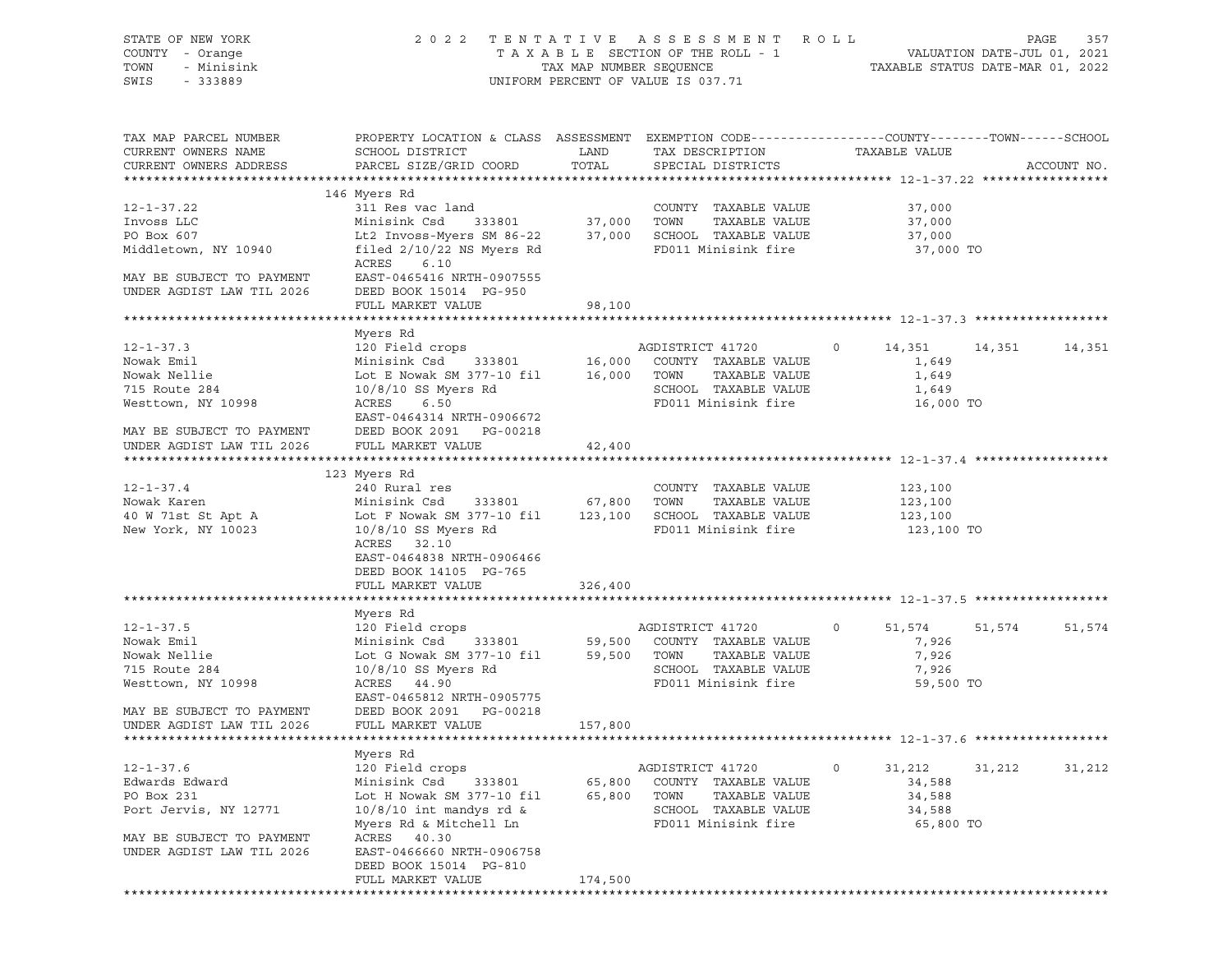#### STATE OF NEW YORK 2 0 2 2 T E N T A T I V E A S S E S S M E N T R O L L PAGE 358 COUNTY - Orange T A X A B L E SECTION OF THE ROLL - 1 VALUATION DATE-JUL 01, 2021 TOWN - Minisink TAX MAP NUMBER SEQUENCE TAXABLE STATUS DATE-MAR 01, 2022 SWIS - 333889 CONSERVATION CONTROL OF VALUE IS 037.71

| TAX MAP PARCEL NUMBER<br>CURRENT OWNERS NAME<br>CURRENT OWNERS ADDRESS | SCHOOL DISTRICT<br>PARCEL SIZE/GRID COORD                                                                                                                                                                                                                          | LAND<br>TOTAL | ${\small \begin{tabular}{ll} \bf TAX \texttt{P}\texttt{ES}\texttt{CRIPTION} \end{tabular} \begin{tabular}{ll} \bf TAXABLE \texttt{VALUE} \end{tabular} }$ | PROPERTY LOCATION & CLASS ASSESSMENT EXEMPTION CODE---------------COUNTY-------TOWN------SCHOOL<br>ACCOUNT NO. |  |  |
|------------------------------------------------------------------------|--------------------------------------------------------------------------------------------------------------------------------------------------------------------------------------------------------------------------------------------------------------------|---------------|-----------------------------------------------------------------------------------------------------------------------------------------------------------|----------------------------------------------------------------------------------------------------------------|--|--|
|                                                                        |                                                                                                                                                                                                                                                                    |               |                                                                                                                                                           |                                                                                                                |  |  |
|                                                                        | 37 Mandys Rd                                                                                                                                                                                                                                                       |               |                                                                                                                                                           |                                                                                                                |  |  |
| $12 - 1 - 38.1$                                                        | 210 1 Family Res                                                                                                                                                                                                                                                   |               | COUNTY TAXABLE VALUE                                                                                                                                      | 107,900                                                                                                        |  |  |
|                                                                        |                                                                                                                                                                                                                                                                    |               |                                                                                                                                                           |                                                                                                                |  |  |
|                                                                        |                                                                                                                                                                                                                                                                    |               |                                                                                                                                                           | 107,900<br>107,900                                                                                             |  |  |
|                                                                        |                                                                                                                                                                                                                                                                    |               | FD011 Minisink fire 107,900 TO                                                                                                                            |                                                                                                                |  |  |
|                                                                        |                                                                                                                                                                                                                                                                    |               |                                                                                                                                                           |                                                                                                                |  |  |
|                                                                        | FULL MARKET VALUE                                                                                                                                                                                                                                                  | 286,100       |                                                                                                                                                           |                                                                                                                |  |  |
|                                                                        |                                                                                                                                                                                                                                                                    |               |                                                                                                                                                           |                                                                                                                |  |  |
|                                                                        | 45 Mandys Rd                                                                                                                                                                                                                                                       |               |                                                                                                                                                           |                                                                                                                |  |  |
| $12 - 1 - 38.21$                                                       | 210 1 Family Res                                                                                                                                                                                                                                                   |               | COUNTY TAXABLE VALUE                                                                                                                                      | 144,200<br>144,200                                                                                             |  |  |
|                                                                        | 333801 37,200 TOWN                                                                                                                                                                                                                                                 |               | TAXABLE VALUE                                                                                                                                             |                                                                                                                |  |  |
|                                                                        |                                                                                                                                                                                                                                                                    |               |                                                                                                                                                           |                                                                                                                |  |  |
|                                                                        | Example 210 1 Family Res<br>Stephens Ann Minisink Csd 333801 37,200<br>Roberts John ACRES 1.50 BANKC040280 144,200<br>45 Mandys Rd EAST-0466333 NRTH-0907627<br>Westtown, NY 10998 DEED BOOK 14764 PG-1350<br>WEST-0466333 NRTH-0907627<br>                        |               | FD011 Minisink fire                                                                                                                                       | 144,200<br>144,200 TO                                                                                          |  |  |
|                                                                        |                                                                                                                                                                                                                                                                    |               |                                                                                                                                                           |                                                                                                                |  |  |
|                                                                        | FULL MARKET VALUE                                                                                                                                                                                                                                                  | 382,400       |                                                                                                                                                           |                                                                                                                |  |  |
|                                                                        |                                                                                                                                                                                                                                                                    |               |                                                                                                                                                           |                                                                                                                |  |  |
|                                                                        | 29 Mandys Rd                                                                                                                                                                                                                                                       |               |                                                                                                                                                           |                                                                                                                |  |  |
| $12 - 1 - 38.22$                                                       |                                                                                                                                                                                                                                                                    |               |                                                                                                                                                           |                                                                                                                |  |  |
| Coniker Michelle L                                                     |                                                                                                                                                                                                                                                                    |               |                                                                                                                                                           |                                                                                                                |  |  |
| 29 Mandys Rd                                                           |                                                                                                                                                                                                                                                                    |               |                                                                                                                                                           |                                                                                                                |  |  |
| Westtown, NY 10998                                                     | 210 1 Family Res<br>210 1 Family Res<br>210 1 Family Res<br>210 1 Family Res<br>210 2 38,700 TOWN TAXABLE VALUE<br>219,400<br>219,400<br>219,400<br>219,400<br>219,400<br>219,400<br>219,400<br>219,400<br>219,400<br>219,400<br>219,400<br>219,400<br>219,400<br> |               |                                                                                                                                                           | 119,400 TO                                                                                                     |  |  |
|                                                                        | DEED BOOK 11838 PG-1548                                                                                                                                                                                                                                            |               |                                                                                                                                                           |                                                                                                                |  |  |
|                                                                        | FULL MARKET VALUE                                                                                                                                                                                                                                                  | 316,600       |                                                                                                                                                           |                                                                                                                |  |  |
|                                                                        |                                                                                                                                                                                                                                                                    |               |                                                                                                                                                           |                                                                                                                |  |  |
|                                                                        | 89 Mandys Rd                                                                                                                                                                                                                                                       |               |                                                                                                                                                           |                                                                                                                |  |  |
| $12 - 1 - 39.1$                                                        | 210 1 Family Res                                                                                                                                                                                                                                                   |               | COUNTY TAXABLE VALUE                                                                                                                                      |                                                                                                                |  |  |
| Pinand Albert J                                                        |                                                                                                                                                                                                                                                                    |               | TAXABLE VALUE                                                                                                                                             | 138,200<br>138,200                                                                                             |  |  |
|                                                                        | Pinand Heather M<br>138,200 138,200 138,200 138,200 138,200 138,200 138,200 138,200 138,200<br>76 Whitford Rd 10/8/10 WS Mandys Rd FD011 Minisink fire 138.200                                                                                                     |               |                                                                                                                                                           |                                                                                                                |  |  |
| 76 Whitford Rd                                                         | $10/8/10$ WS Mandys Rd                                                                                                                                                                                                                                             |               | FD011 Minisink fire                                                                                                                                       | 138,200 TO                                                                                                     |  |  |
| Westtown, NY 10998                                                     | PARTIAL                                                                                                                                                                                                                                                            |               |                                                                                                                                                           |                                                                                                                |  |  |
|                                                                        | ACRES 27.50                                                                                                                                                                                                                                                        |               |                                                                                                                                                           |                                                                                                                |  |  |
|                                                                        | MAY BE SUBJECT TO PAYMENT EAST-0466355 NRTH-0908608                                                                                                                                                                                                                |               |                                                                                                                                                           |                                                                                                                |  |  |
| UNDER AGDIST LAW TIL 2026 DEED BOOK 15090 PG-388                       |                                                                                                                                                                                                                                                                    |               |                                                                                                                                                           |                                                                                                                |  |  |
|                                                                        | FULL MARKET VALUE                                                                                                                                                                                                                                                  | 366,500       |                                                                                                                                                           |                                                                                                                |  |  |
|                                                                        |                                                                                                                                                                                                                                                                    |               |                                                                                                                                                           |                                                                                                                |  |  |
|                                                                        | 49 Mandys Rd                                                                                                                                                                                                                                                       |               |                                                                                                                                                           |                                                                                                                |  |  |
| $12 - 1 - 39.21$                                                       | 210 1 Family Res                                                                                                                                                                                                                                                   |               | COUNTY TAXABLE VALUE                                                                                                                                      | 166,700<br>166,700                                                                                             |  |  |
|                                                                        |                                                                                                                                                                                                                                                                    |               |                                                                                                                                                           |                                                                                                                |  |  |
|                                                                        |                                                                                                                                                                                                                                                                    |               |                                                                                                                                                           | 166,700                                                                                                        |  |  |
|                                                                        | 12-1-39.21 210 1 Family Res COUNTY TAXABLE VALUE<br>Vavricka Jess Charles Minisink Csd 333801 37,900 TOWN TAXABLE VALUE<br>Vavricka Jess Carl Lt1 Invoss-Mandys Map 88- 166,700 SCHOOL TAXABLE VALUE<br>49 Mandys Rd filed 3/23/21 NS M                            |               |                                                                                                                                                           | 166,700 TO                                                                                                     |  |  |
| Westtown, NY 10998                                                     | ACRES<br>2.20 BANKN140687                                                                                                                                                                                                                                          |               |                                                                                                                                                           |                                                                                                                |  |  |
|                                                                        | EAST-0466809 NRTH-0908322                                                                                                                                                                                                                                          |               |                                                                                                                                                           |                                                                                                                |  |  |
|                                                                        | DEED BOOK 15158 PG-876                                                                                                                                                                                                                                             |               |                                                                                                                                                           |                                                                                                                |  |  |
|                                                                        | FULL MARKET VALUE                                                                                                                                                                                                                                                  | 442,100       |                                                                                                                                                           |                                                                                                                |  |  |
|                                                                        |                                                                                                                                                                                                                                                                    |               |                                                                                                                                                           |                                                                                                                |  |  |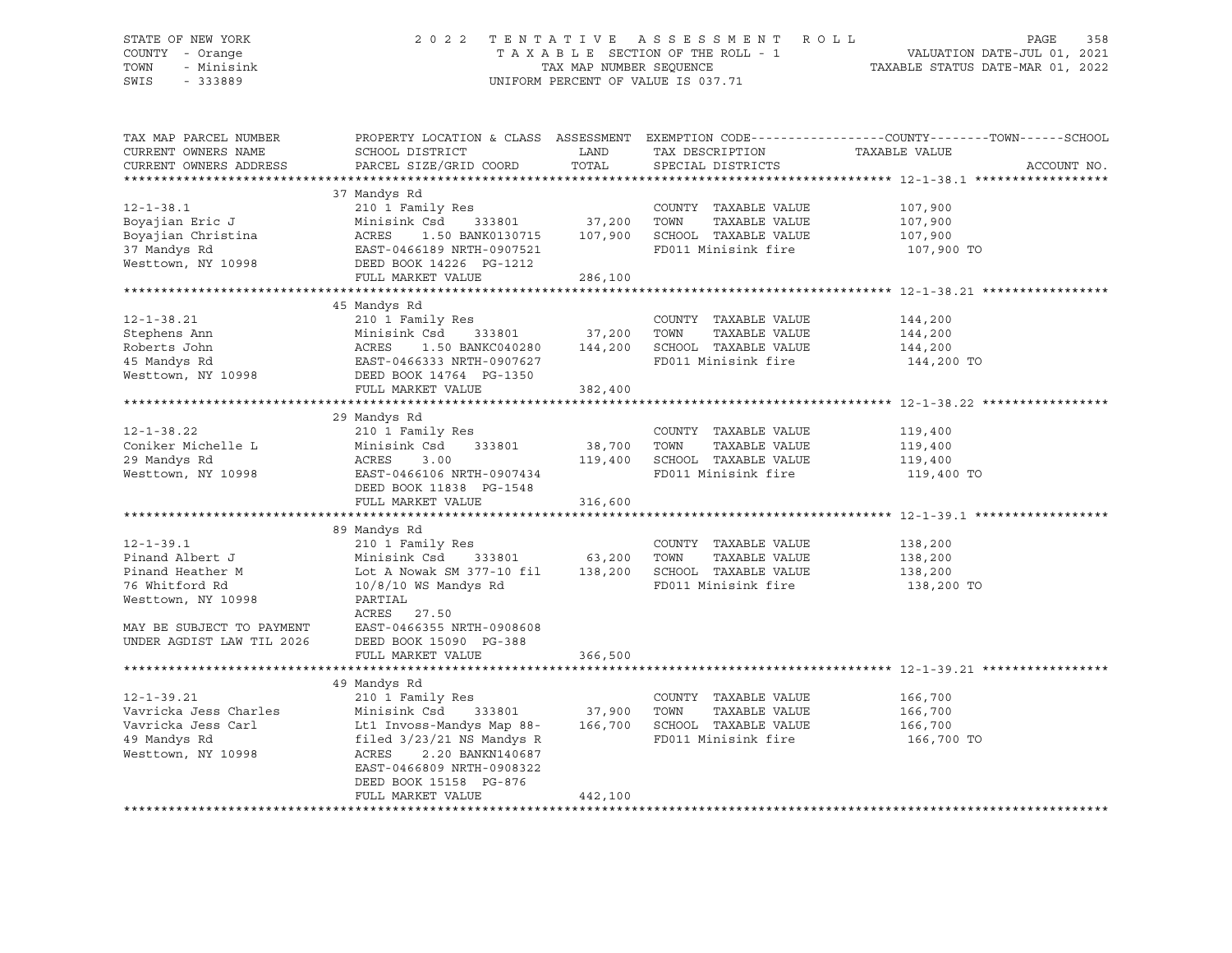| STATE OF NEW YORK<br>COUNTY - Orange<br>TOWN<br>- Minisink<br>SWIS<br>$-333889$                      |                                                                                                                                                                                                                  |               | 2022 TENTATIVE ASSESSMENT ROLL<br>UNIFORM PERCENT OF VALUE IS 037.71                                                       | PAGE                                                                                                                            | 359 |
|------------------------------------------------------------------------------------------------------|------------------------------------------------------------------------------------------------------------------------------------------------------------------------------------------------------------------|---------------|----------------------------------------------------------------------------------------------------------------------------|---------------------------------------------------------------------------------------------------------------------------------|-----|
| TAX MAP PARCEL NUMBER<br>CURRENT OWNERS NAME<br>CURRENT OWNERS ADDRESS<br>*********************      | SCHOOL DISTRICT<br>PARCEL SIZE/GRID COORD                                                                                                                                                                        | LAND<br>TOTAL | TAX DESCRIPTION<br>SPECIAL DISTRICTS                                                                                       | PROPERTY LOCATION & CLASS ASSESSMENT EXEMPTION CODE---------------COUNTY-------TOWN------SCHOOL<br>TAXABLE VALUE<br>ACCOUNT NO. |     |
|                                                                                                      | 57 Mandys Rd                                                                                                                                                                                                     |               |                                                                                                                            |                                                                                                                                 |     |
| $12 - 1 - 39.22$<br>Bruder Christopher J<br>Bruder Christina E<br>57 Mandys Rd<br>Westtown, NY 10998 | 210 1 Family Res<br>Minisink Csd<br>333801<br>Lt2 Invoss-Mandys Map 88-<br>filed $3/23/21$ NS Mandys R<br>ACRES<br>2.20<br>EAST-0466395 NRTH-0907813                                                             | 37,900        | COUNTY TAXABLE VALUE<br>TOWN<br>TAXABLE VALUE<br>147,200 SCHOOL TAXABLE VALUE<br>FD011 Minisink fire                       | 147,200<br>147,200<br>147,200<br>147,200 TO                                                                                     |     |
|                                                                                                      | DEED BOOK 15156 PG-881                                                                                                                                                                                           |               |                                                                                                                            |                                                                                                                                 |     |
|                                                                                                      | FULL MARKET VALUE                                                                                                                                                                                                | 390,300       |                                                                                                                            | *********************************** 12-1-39.23 ***************                                                                  |     |
|                                                                                                      | 69 Mandys Rd                                                                                                                                                                                                     |               |                                                                                                                            |                                                                                                                                 |     |
| $12 - 1 - 39.23$<br>Pregiato Steven M<br>Pregiato Cynthia<br>69 Mandys Rd<br>Westtown, NY 10998      | 210 1 Family Res<br>Minisink Csd 333801<br>Lt3 Invoss-Mandys Map 88-<br>filed 3/23/2021 NS Mandys<br>ACRES 10 RAMYC000440<br>ACRES 2.20 BANKC020440                                                              | 37,900        | COUNTY TAXABLE VALUE<br>TOWN<br>TAXABLE VALUE<br>134,200 SCHOOL TAXABLE VALUE<br>FD011 Minisink fire                       | 134,200<br>134,200<br>134,200<br>134,200 TO                                                                                     |     |
|                                                                                                      | EAST-0466522 NRTH-0907968<br>DEED BOOK 15124 PG-821<br>FULL MARKET VALUE                                                                                                                                         | 355,900       |                                                                                                                            |                                                                                                                                 |     |
|                                                                                                      |                                                                                                                                                                                                                  |               |                                                                                                                            |                                                                                                                                 |     |
| $12 - 1 - 39.24$<br>Byalick Emanuel<br>Byalick Gloria<br>77 Mandys Rd<br>Westtown, NY 10998          | 77 Mandys Rd<br>210 1 Family Res<br>Minisink Csd<br>Lt4 Invoss-Mandys Map 88-<br>filed $3/23/21$ NS Mandys R<br>ACRES<br>3.60<br>EAST-0466657 NRTH-0908116<br>DEED BOOK 15083 PG-1510                            |               | COUNTY TAXABLE VALUE<br>333801 39,300 TOWN TAXABLE VALUE<br>FS Map 88- 174,500 SCHOOL TAXABLE VALUE<br>FD011 Minisink fire | 174,500<br>174,500<br>174,500<br>174,500 TO                                                                                     |     |
|                                                                                                      | FULL MARKET VALUE                                                                                                                                                                                                | 462,700       |                                                                                                                            |                                                                                                                                 |     |
|                                                                                                      |                                                                                                                                                                                                                  |               |                                                                                                                            |                                                                                                                                 |     |
|                                                                                                      | 103 Mandys Rd                                                                                                                                                                                                    |               |                                                                                                                            |                                                                                                                                 |     |
| $12 - 1 - 40$<br>Mabee Matthew C<br>Mabee Lorraine<br>103 Mandys Rd<br>Westtown, NY 10940            | 210 1 Family Res<br>Minisink Csd 333801<br>ACRES<br>1.30<br>EAST-0467325 NRTH-0908709<br>DEED BOOK 4237 PG-160                                                                                                   | 136,500 TOWN  | BAS STAR 41854<br>34,500 COUNTY TAXABLE VALUE<br>TAXABLE VALUE<br>SCHOOL TAXABLE VALUE<br>FD011 Minisink fire              | $\circ$<br>$\Omega$<br>16,340<br>$\Omega$<br>136,500<br>136,500<br>120,160<br>136,500 TO                                        |     |
|                                                                                                      | FULL MARKET VALUE                                                                                                                                                                                                | 362,000       |                                                                                                                            |                                                                                                                                 |     |
| $12 - 1 - 41$<br>Sheehan John E<br>Sheehan Vera<br>127 Mandys Rd<br>Westtown, NY 10998               | Mandys Rd<br>311 Res vac land<br>Minisink Csd 333801 16,600 TOWN TAXABLE VALUE<br>FRNT 100.00 DPTH 375.00 16,600 SCHOOL TAXABLE VALUE<br>EAST-0467655 NRTH-0909158<br>DEED BOOK 13145 PG-58<br>FULL MARKET VALUE | 44,000        | COUNTY TAXABLE VALUE<br>FD011 Minisink fire                                                                                | 16,600<br>16,600<br>16,600<br>16,600 TO                                                                                         |     |
|                                                                                                      |                                                                                                                                                                                                                  |               |                                                                                                                            |                                                                                                                                 |     |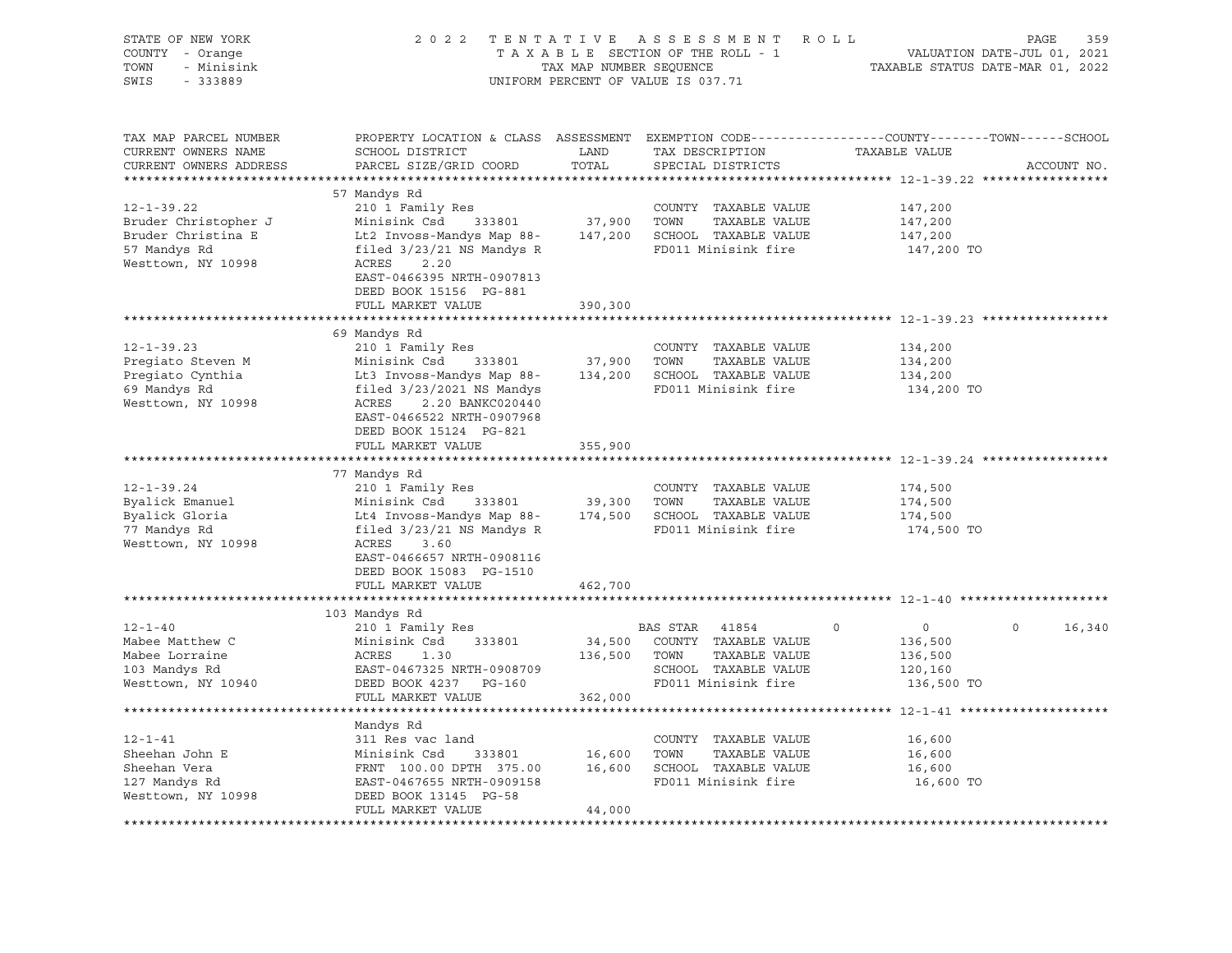#### STATE OF NEW YORK 2 0 2 2 T E N T A T I V E A S S E S S M E N T R O L L PAGE 360 COUNTY - Orange T A X A B L E SECTION OF THE ROLL - 1 VALUATION DATE-JUL 01, 2021 TOWN - Minisink TAX MAP NUMBER SEQUENCE TAXABLE STATUS DATE-MAR 01, 2022 SWIS - 333889 CONSERVATION CONTROL OF VALUE IS 037.71

| TAX MAP PARCEL NUMBER<br>CURRENT OWNERS NAME                                                                                                                                                                                     | PROPERTY LOCATION & CLASS ASSESSMENT EXEMPTION CODE----------------COUNTY-------TOWN------SCHOOL<br>SCHOOL DISTRICT | LAND    | TAX DESCRIPTION        |                                                     | TAXABLE VALUE       |                           |                   |                 |
|----------------------------------------------------------------------------------------------------------------------------------------------------------------------------------------------------------------------------------|---------------------------------------------------------------------------------------------------------------------|---------|------------------------|-----------------------------------------------------|---------------------|---------------------------|-------------------|-----------------|
| CURRENT OWNERS ADDRESS                                                                                                                                                                                                           | PARCEL SIZE/GRID COORD                                                                                              | TOTAL   |                        | SPECIAL DISTRICTS                                   |                     |                           |                   | ACCOUNT NO.     |
|                                                                                                                                                                                                                                  |                                                                                                                     |         |                        |                                                     |                     |                           |                   |                 |
|                                                                                                                                                                                                                                  | 127 Mandys Rd                                                                                                       |         |                        |                                                     |                     |                           |                   |                 |
| $12 - 1 - 42$<br>Sheehan John E                                                                                                                                                                                                  |                                                                                                                     |         | VETWAR CTS 41120       | 41834                                               | $\circ$<br>$\Omega$ | 9,387                     | 2,682<br>$\Omega$ | 5,364<br>40,790 |
|                                                                                                                                                                                                                                  | FRNT 100.00 DPTH 375.00 91,900 COUNTY TAXABLE VALUE                                                                 |         |                        |                                                     |                     | $\circ$                   |                   |                 |
| Sheehan Vera<br>127 Mandys Rd                                                                                                                                                                                                    |                                                                                                                     |         |                        |                                                     |                     | 82,513                    |                   |                 |
|                                                                                                                                                                                                                                  | EAST-0467720 NRTH-0909234                                                                                           |         | TOWN                   | TAXABLE VALUE                                       |                     | 89,218<br>45,746          |                   |                 |
| Westtown, NY 10998                                                                                                                                                                                                               | DEED BOOK 13145 PG-55<br>FULL MARKET VALUE                                                                          |         |                        | SCHOOL TAXABLE VALUE<br>243,700 FD011 Minisink fire |                     |                           |                   |                 |
|                                                                                                                                                                                                                                  |                                                                                                                     |         |                        |                                                     |                     | 91,900 TO                 |                   |                 |
|                                                                                                                                                                                                                                  | 113 Mandys Rd                                                                                                       |         |                        |                                                     |                     |                           |                   |                 |
| $12 - 1 - 43$                                                                                                                                                                                                                    |                                                                                                                     |         |                        |                                                     | $\circ$             |                           | $\circ$           | 16,340          |
|                                                                                                                                                                                                                                  |                                                                                                                     |         |                        |                                                     |                     | $\overline{0}$            |                   |                 |
|                                                                                                                                                                                                                                  |                                                                                                                     |         |                        | TAXABLE VALUE                                       |                     | 77,000<br>77,000          |                   |                 |
|                                                                                                                                                                                                                                  |                                                                                                                     |         |                        |                                                     |                     |                           |                   |                 |
|                                                                                                                                                                                                                                  |                                                                                                                     |         |                        | SCHOOL TAXABLE VALUE                                |                     | 60,660                    |                   |                 |
| Simpson Richard H Minisink Csd 33801 30,500 COUNT<br>Simpson Irene J FRNT 100.00 DPTH 375.00 77,000 TOWN<br>113 Mandys Rd EAST-0467489 NRTH-0908963 SCHOO<br>Westtown, NY 10998 DEED BOOK 3651 PG-52 FD011<br>FIILL MARKET VALUE |                                                                                                                     |         |                        | FD011 Minisink fire                                 |                     | 77,000 TO                 |                   |                 |
|                                                                                                                                                                                                                                  | FULL MARKET VALUE                                                                                                   | 204,200 |                        |                                                     |                     |                           |                   |                 |
|                                                                                                                                                                                                                                  |                                                                                                                     |         |                        |                                                     |                     |                           |                   |                 |
| $12 - 1 - 44$                                                                                                                                                                                                                    | 119 Mandys Rd                                                                                                       |         | BAS STAR               |                                                     | $\circ$             |                           | $\Omega$          | 16,340          |
| Robinson Clifford B Jr                                                                                                                                                                                                           | 210 1 Family Res<br>Minisink Csd 333801 23,300                                                                      |         |                        | 41854<br>COUNTY TAXABLE VALUE                       |                     | $\overline{0}$<br>116,700 |                   |                 |
| Robinson Sally G                                                                                                                                                                                                                 | FRNT 100.00 DPTH 375.00 116,700                                                                                     |         |                        | TAXABLE VALUE                                       |                     |                           |                   |                 |
| PO Box 243                                                                                                                                                                                                                       |                                                                                                                     |         | TOWN                   | SCHOOL TAXABLE VALUE                                |                     | 116,700                   |                   |                 |
| Unionville, NY 10988                                                                                                                                                                                                             | BANKL060049<br>~™™-∩909066                                                                                          |         |                        | FD011 Minisink fire                                 | 100,360             |                           |                   |                 |
|                                                                                                                                                                                                                                  | EAST-0467411 NRTH-0909066<br>DEED BOOK 4944 PG-274                                                                  |         |                        |                                                     |                     | 116,700 TO                |                   |                 |
|                                                                                                                                                                                                                                  | FULL MARKET VALUE                                                                                                   |         |                        |                                                     |                     |                           |                   |                 |
|                                                                                                                                                                                                                                  |                                                                                                                     | 309,500 |                        |                                                     |                     |                           |                   |                 |
|                                                                                                                                                                                                                                  |                                                                                                                     |         |                        |                                                     |                     |                           |                   |                 |
| $12 - 1 - 45$                                                                                                                                                                                                                    | 135 Mandys Rd                                                                                                       |         |                        |                                                     | $\Omega$            |                           |                   |                 |
|                                                                                                                                                                                                                                  | 210 1 Family Res                                                                                                    |         |                        | VETCOM CTS 41130<br>333801 30,500 VETDIS CTS 41140  | $\Omega$            | 15,645                    | 4,470             | 8,940           |
| Lamando Living Trust Frank J Minisink Csd<br>Lamando Living Trust Jean Ann FRNT 100.00 DPTH 375.00                                                                                                                               |                                                                                                                     |         |                        |                                                     | $\Omega$            | 31,290<br>$\overline{0}$  | 8,940<br>$\Omega$ | 17,880          |
| 135 Mandys Rd                                                                                                                                                                                                                    |                                                                                                                     |         | 118,000 BAS STAR 41854 |                                                     |                     |                           |                   | 16,340          |
| Westtown, NY 10998 DEED BOOK 15127 PG-1374                                                                                                                                                                                       | EAST-0467779 NRTH-0909306                                                                                           |         |                        | COUNTY TAXABLE VALUE                                |                     | 71,065                    |                   |                 |
|                                                                                                                                                                                                                                  |                                                                                                                     |         | TOWN                   | TAXABLE VALUE                                       |                     | 104,590                   |                   |                 |
|                                                                                                                                                                                                                                  | FULL MARKET VALUE                                                                                                   |         |                        | 312,900 SCHOOL TAXABLE VALUE                        |                     | 74,840                    |                   |                 |
|                                                                                                                                                                                                                                  |                                                                                                                     |         |                        | FD011 Minisink fire                                 |                     | 118,000 TO                |                   |                 |
|                                                                                                                                                                                                                                  |                                                                                                                     |         |                        |                                                     |                     |                           |                   |                 |
|                                                                                                                                                                                                                                  | Mandys Rd                                                                                                           |         |                        |                                                     |                     |                           |                   |                 |
| $12 - 1 - 46.1$                                                                                                                                                                                                                  | 314 Rural vac<10                                                                                                    |         |                        | COUNTY TAXABLE VALUE                                |                     | 8,300                     |                   |                 |
| Simpson Richard H<br>Simpson Trene J                                                                                                                                                                                             | Minisink Csd 333801 8,300<br>FRNT 100.00 DPTH 375.00 8,300                                                          |         | TOWN                   | TAXABLE VALUE                                       |                     | 8,300                     |                   |                 |
| Simpson Irene J                                                                                                                                                                                                                  |                                                                                                                     |         |                        | SCHOOL TAXABLE VALUE<br>FD011 Minisink fire         |                     | 8,300                     |                   |                 |
| 113 Mandys Rd                                                                                                                                                                                                                    | EAST-0467312 NRTH-0908991                                                                                           |         |                        |                                                     |                     | 8,300 TO                  |                   |                 |
| Westtown, NY 10998                                                                                                                                                                                                               | DEED BOOK 3651<br>PG-52                                                                                             |         |                        |                                                     |                     |                           |                   |                 |
|                                                                                                                                                                                                                                  | FULL MARKET VALUE                                                                                                   | 22,000  |                        |                                                     |                     |                           |                   |                 |
|                                                                                                                                                                                                                                  |                                                                                                                     |         |                        |                                                     |                     |                           |                   |                 |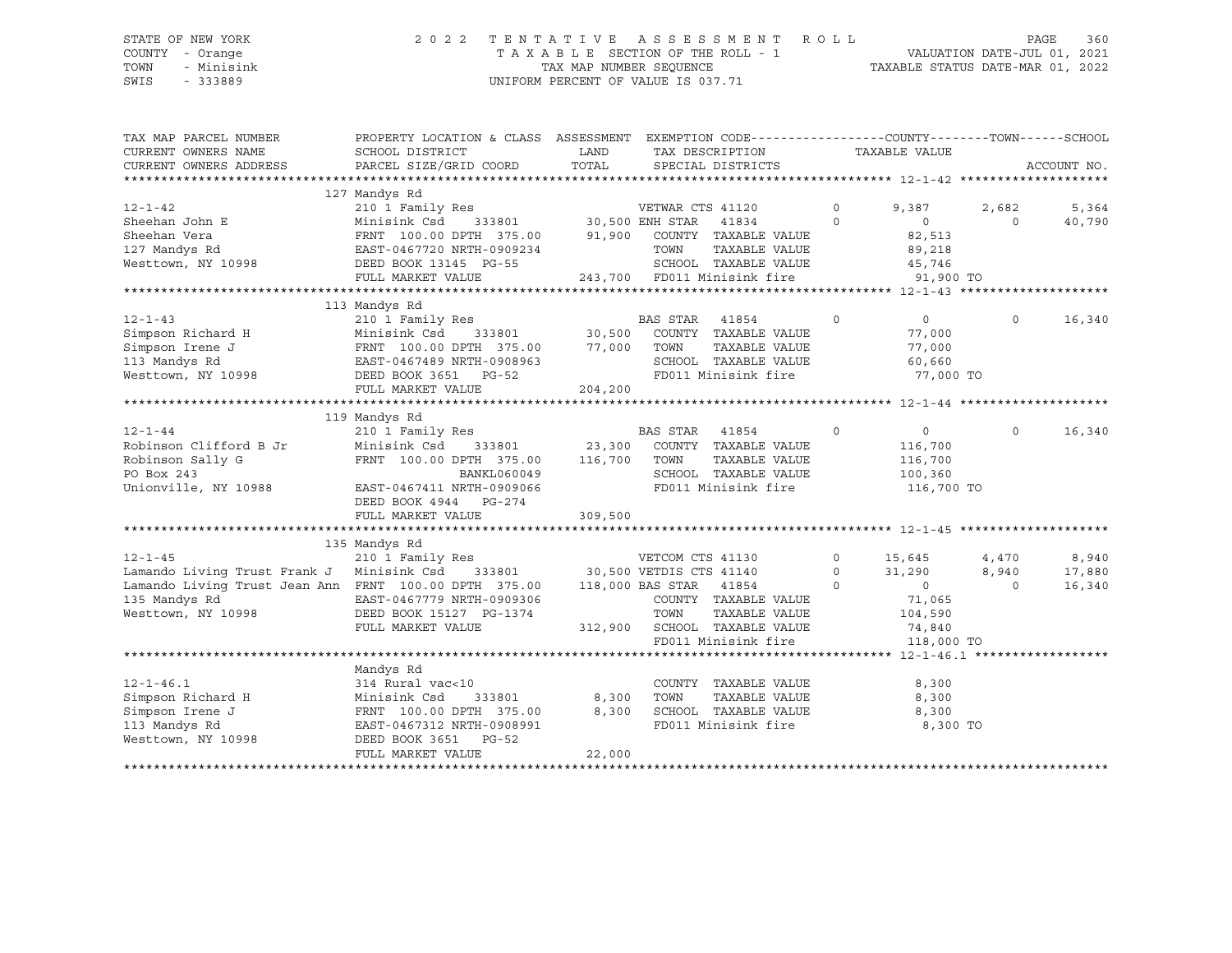| STATE OF NEW YORK<br>COUNTY - Orange<br>TOWN<br>- Minisink<br>SWIS<br>$-333889$                                                     |                                                                                                                                                                                                                                                                                  |                                                                                                                                 | 2022 TENTATIVE ASSESSMENT ROLL<br>T A X A B L E SECTION OF THE ROLL - 1 WALUATION DATE-JUL 01, 2021<br>TAX MAP NUMBER SEQUENCE TAXABLE STATUS DATE-MAR 01, 2022<br>UNIFORM PERCENT OF VALUE IS 037.71 |                                                            | PAGE                                                        | 361         |
|-------------------------------------------------------------------------------------------------------------------------------------|----------------------------------------------------------------------------------------------------------------------------------------------------------------------------------------------------------------------------------------------------------------------------------|---------------------------------------------------------------------------------------------------------------------------------|-------------------------------------------------------------------------------------------------------------------------------------------------------------------------------------------------------|------------------------------------------------------------|-------------------------------------------------------------|-------------|
| TAX MAP PARCEL NUMBER<br>CURRENT OWNERS NAME<br>CURRENT OWNERS ADDRESS                                                              | PROPERTY LOCATION & CLASS ASSESSMENT EXEMPTION CODE----------------COUNTY-------TOWN------SCHOOL<br>SCHOOL DISTRICT<br>PARCEL SIZE/GRID COORD                                                                                                                                    | <b>EXAMPLE SERVICE SERVICE SERVICE SERVICE SERVICE SERVICE SERVICE SERVICE SERVICE SERVICE SERVICE SERVICE SERVICE</b><br>TOTAL | TAX DESCRIPTION<br>SPECIAL DISTRICTS                                                                                                                                                                  | TAXABLE VALUE                                              |                                                             | ACCOUNT NO. |
| $12 - 1 - 46.21$<br>Robinson Clifford B Jr<br>Robinson Sally G<br>PO Box 243<br>Unionville, NY 10988                                | Mandys Rd<br>311 Res vac land<br>Minisink Csd 333801<br>FRNT 133.00 DPTH 300.00<br>BANK L<br>EAST-0467257 NRTH-0909165<br>DEED BOOK 4944 PG-274<br>FULL MARKET VALUE                                                                                                             | 4,000                                                                                                                           | COUNTY TAXABLE VALUE<br>1,500 TOWN<br>TAXABLE VALUE<br>1,500 SCHOOL TAXABLE VALUE<br>FD011 Minisink fire                                                                                              | 1,500                                                      | 1,500<br>1,500<br>1,500 TO                                  |             |
|                                                                                                                                     |                                                                                                                                                                                                                                                                                  |                                                                                                                                 |                                                                                                                                                                                                       |                                                            |                                                             |             |
| $12 - 1 - 46.22$<br>Sickmiller Helen E<br>141 Mandys Rd<br>Westtown, NY 10998<br>EAST-0467437 NRTH-0909748<br>DEED BOOK 4558 PG-155 | 141 Mandys Rd<br>240 Rural res<br>---------<br>Minisink Csd 333801 61,700 COUNTY TAXABLE VALUE<br>ACRES 26.00 143,800 TOWN TAXABLE VALUE                                                                                                                                         |                                                                                                                                 | ENH STAR 41834<br>TAXABLE VALUE<br>SCHOOL TAXABLE VALUE<br>FD011 Minisink fire                                                                                                                        | $\circ$<br>$\overline{0}$<br>143,800<br>143,800<br>103,010 | $\Omega$<br>143,800 TO                                      | 40,790      |
|                                                                                                                                     | FULL MARKET VALUE                                                                                                                                                                                                                                                                | 381,300                                                                                                                         |                                                                                                                                                                                                       |                                                            |                                                             |             |
| $12 - 1 - 47.1$<br>Quackenbush Keith<br>8 Gildea Ln<br>Westtown, NY 10998                                                           | 8 Gildea Ln<br>210 1 Family Res<br>XIO I Fallily Res<br>Minisink Csd 333801 24,400 COUNTY TAXABLE VALUE<br>N Of Mandys Rd 99,800 TOWN TAXABLE VALUE<br>FRNT 254.00 DPTH 157.00 SCHOOL TAXABLE VALUE<br>TRN11 Minisiph fire<br>EAST-0468230 NRTH-0909865<br>DEED BOOK 4860 PG-224 |                                                                                                                                 | BAS STAR 41854<br>SCHOOL TAXABLE VALUE<br>FD011 Minisink fire                                                                                                                                         | $\Omega$<br>83,460                                         | $\Omega$<br>$\overline{0}$<br>99,800<br>99,800<br>99,800 TO | 16,340      |
|                                                                                                                                     | FULL MARKET VALUE                                                                                                                                                                                                                                                                | 264,700                                                                                                                         |                                                                                                                                                                                                       |                                                            |                                                             |             |
| $12 - 1 - 47.2$<br>Quackenbush Keith<br>8 Gildea Ln<br>Westtown, NY 10998                                                           | Mandys Rd<br>323 Vacant rural<br>Minisink Csd 333801<br>N Of Mandys Rd<br>FRNT 196.00 DPTH 100.00<br>EAST-0467779 NRTH-0909946                                                                                                                                                   |                                                                                                                                 | COUNTY TAXABLE VALUE<br>500 TOWN<br>TAXABLE VALUE<br>500 SCHOOL TAXABLE VALUE<br>FD011 Minisink fire                                                                                                  |                                                            | 500<br>500<br>500<br>500 TO                                 |             |
|                                                                                                                                     | DEED BOOK 4860 PG-224<br>FULL MARKET VALUE                                                                                                                                                                                                                                       | 1,300                                                                                                                           |                                                                                                                                                                                                       |                                                            |                                                             |             |
|                                                                                                                                     | **********************                                                                                                                                                                                                                                                           |                                                                                                                                 | ****************************** 12-1-48 ******                                                                                                                                                         |                                                            |                                                             |             |
| $12 - 1 - 48$<br>Foote Christian L<br>Hammaren Marian E<br>13 Division St<br>Warwick, NY 10990                                      | Wilcox Rd<br>311 Res vac land<br>311 No. 302<br>Minisink Csd 333801<br>ACRES 3.10<br>EAST-0467963 NRTH-0910323<br>DEED BOOK 5382 PG-296<br>FULL MARKET VALUE                                                                                                                     | 4,700 TOWN<br>12,500                                                                                                            | COUNTY TAXABLE VALUE<br>TAXABLE VALUE<br>4,700 SCHOOL TAXABLE VALUE<br>FD011 Minisink fire                                                                                                            | 4,700                                                      | 4,700<br>4,700<br>4,700 TO                                  |             |
|                                                                                                                                     |                                                                                                                                                                                                                                                                                  |                                                                                                                                 |                                                                                                                                                                                                       |                                                            |                                                             |             |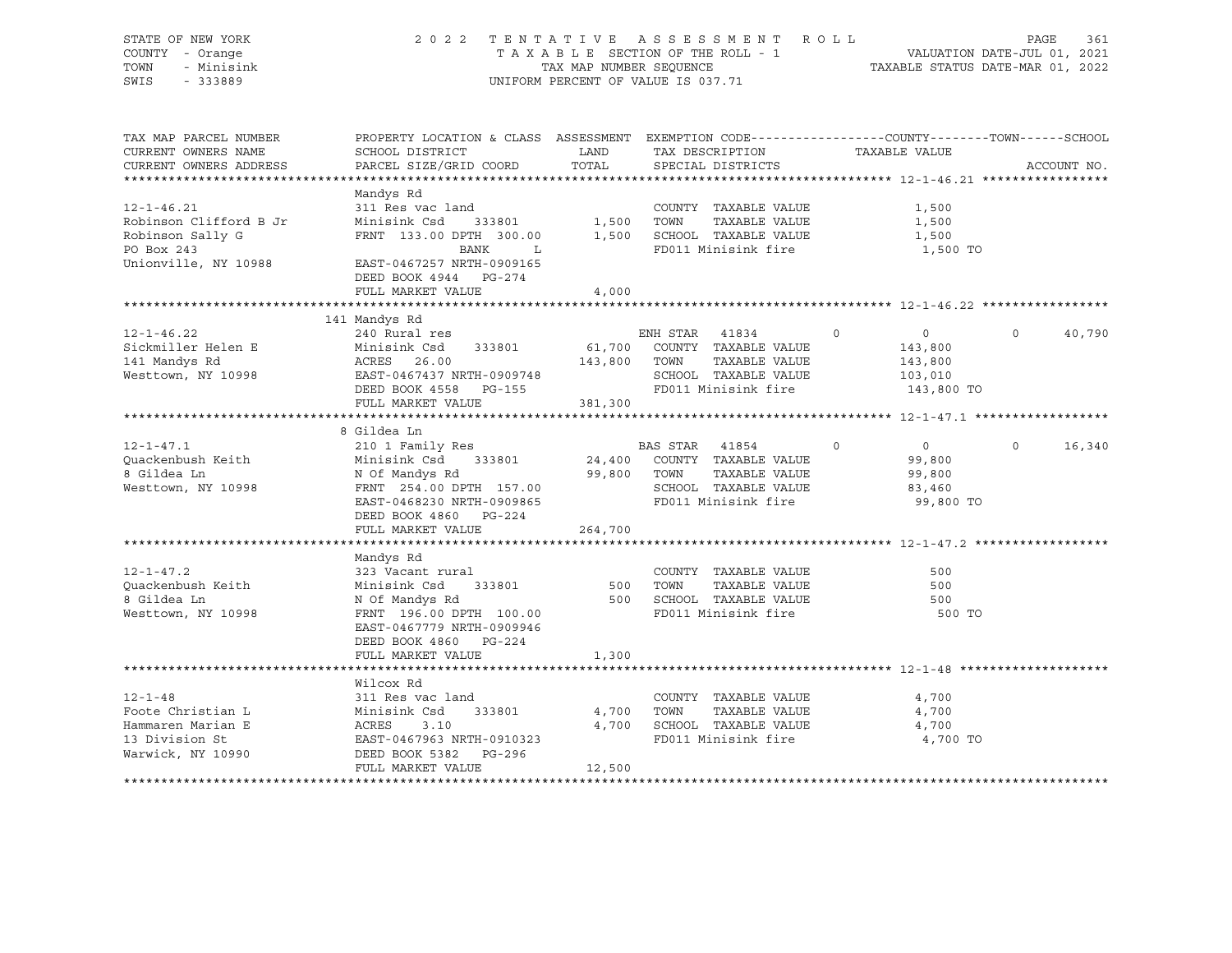### STATE OF NEW YORK 2 0 2 2 T E N T A T I V E A S S E S S M E N T R O L L PAGE 362 COUNTY - Orange T A X A B L E SECTION OF THE ROLL - 1 VALUATION DATE-JUL 01, 2021 TOWN - Minisink TAX MAP NUMBER SEQUENCE TAXABLE STATUS DATE-MAR 01, 2022 SWIS - 333889 CONSERVATION CONTROL OF VALUE IS 037.71

| TAX MAP PARCEL NUMBER<br>CURRENT OWNERS NAME<br>CURRENT OWNERS ADDRESS                                                                                                                                            | PROPERTY LOCATION & CLASS ASSESSMENT EXEMPTION CODE----------------COUNTY-------TOWN------SCHOOL<br>SCHOOL DISTRICT<br>PARCEL SIZE/GRID COORD                                                                                                                                                           | LAND<br>TOTAL     | TAX DESCRIPTION TAXABLE VALUE<br>SPECIAL DISTRICTS                                                                                                                    |                                                                          | ACCOUNT NO.        |
|-------------------------------------------------------------------------------------------------------------------------------------------------------------------------------------------------------------------|---------------------------------------------------------------------------------------------------------------------------------------------------------------------------------------------------------------------------------------------------------------------------------------------------------|-------------------|-----------------------------------------------------------------------------------------------------------------------------------------------------------------------|--------------------------------------------------------------------------|--------------------|
|                                                                                                                                                                                                                   |                                                                                                                                                                                                                                                                                                         |                   |                                                                                                                                                                       |                                                                          |                    |
| $12 - 1 - 50.1$<br>Raj Rishi<br>Raj Swadesh<br>86 Wortendyke Ave<br>Emerson, NJ 07630 DEED BOOK 2183 PG-00919                                                                                                     | Sharp Rd<br>322 Rural vac>10<br>Minisink Csd 333801<br>ACRES 22.20<br>EAST-0467066 NRTH-0905248<br>FULL MARKET VALUE                                                                                                                                                                                    | 135,800           | COUNTY TAXABLE VALUE<br>TAXABLE VALUE<br>51,200 SCHOOL TAXABLE VALUE<br>FD011 Minisink fire                                                                           | 51,200<br>51,200<br>51,200<br>51,200 TO                                  |                    |
|                                                                                                                                                                                                                   |                                                                                                                                                                                                                                                                                                         |                   |                                                                                                                                                                       |                                                                          |                    |
| $12 - 1 - 51$<br>12-1-51<br>McNair Ronald L<br>Westtown, NY 10998                                                                                                                                                 | 65 Mitchell Ln<br>210 1 Family Res<br>Minisink Csd 333801 34,700 TOWN TAXABLE VALUE<br>Lt N John Sharpe Sub 141,700 SCHOOL TAXABLE VALUE<br>ACRES<br>1.40<br>EAST-0467475 NRTH-0906363<br>DEED BOOK 14567 PG-1557                                                                                       |                   | COUNTY TAXABLE VALUE                                                                                                                                                  | 141,700<br>141,700<br>141,700<br>FD011 Minisink fire 141,700 TO          |                    |
|                                                                                                                                                                                                                   | FULL MARKET VALUE                                                                                                                                                                                                                                                                                       | 375,800           |                                                                                                                                                                       |                                                                          |                    |
| $12 - 1 - 52$<br>12-1-52<br>Bonfiglio Gennaro W Minisink Csd 333801 37, 2010<br>Bonfiglio Gina Marie Lt M John Sharpe Sub 165,700<br>47 Mitchell La ACRES 1.60<br>165,700<br>165,700<br>EAST-0467608 NRTH-0906223 | 47 Mitchell La<br>210 1 Family Res<br>FULL MARKET VALUE                                                                                                                                                                                                                                                 | 439,400           | BAS STAR 41854<br>$\overline{0}$<br>37,900 COUNTY TAXABLE VALUE<br>165,700 TOWN TAXABLE VALUE<br>TAXABLE VALUE<br>SCHOOL TAXABLE VALUE 149,360<br>FD011 Minisink fire | $\overline{0}$<br>165,700<br>165,700<br>165,700 TO                       | $\Omega$<br>16,340 |
|                                                                                                                                                                                                                   | 41 Mitchell La                                                                                                                                                                                                                                                                                          |                   |                                                                                                                                                                       |                                                                          |                    |
| $12 - 1 - 53$<br>Hoffman Mark<br>Hoffman Kathleen M<br>41 Mitchell Ln<br>Westtown, NY 10998                                                                                                                       | BAS STAR 41854<br>Munisink Csd 333801 37,200 COUNTY TAXABLE VALUE<br>Lt L John Sharpe Sub 192,300 TOWN TAXABLE VALUE<br>ACRES 1.50 BANKN140687 SCHOOL TAXABLE VALUE<br>EAST-0467723 NPTH-0006955<br>ACRES 1.50 BANKN140687<br>EAST-0467723 NRTH-0906057<br>DEED BOOK 13383 PG-1423<br>FULL MARKET VALUE | 509,900           | TAXABLE VALUE<br>SCHOOL TAXABLE VALUE<br>FD011 Minisink fire                                                                                                          | $\overline{0}$<br>$\circ$<br>192,300<br>192,300<br>175,960<br>192,300 TO | $\circ$<br>16,340  |
|                                                                                                                                                                                                                   |                                                                                                                                                                                                                                                                                                         |                   |                                                                                                                                                                       |                                                                          |                    |
| $12 - 1 - 54$<br>Orrego Michael Jr<br>Bernardo Amberle<br>31 Mitchell Ln<br>Westtown, NY 10998                                                                                                                    | 31 Mitchell Ln<br>210 1 Family Res<br>210 1 Family Res<br>Minisink Csd 333801 37,100<br>Lt K John Sharpe Sub 138,000<br>ACRES 1.40 BANKC080370<br>EAST-0467840 NRTH-0905894<br>EAST-0467840 NRTH-0905894<br>DEED BOOK 14441 PG-940<br>FULL MARKET VALUE                                                 | 37,100<br>366,000 | COUNTY TAXABLE VALUE<br>TAXABLE VALUE<br>TOWN<br>SCHOOL TAXABLE VALUE<br>FD011 Minisink fire                                                                          | 138,000<br>138,000<br>138,000<br>138,000 TO                              |                    |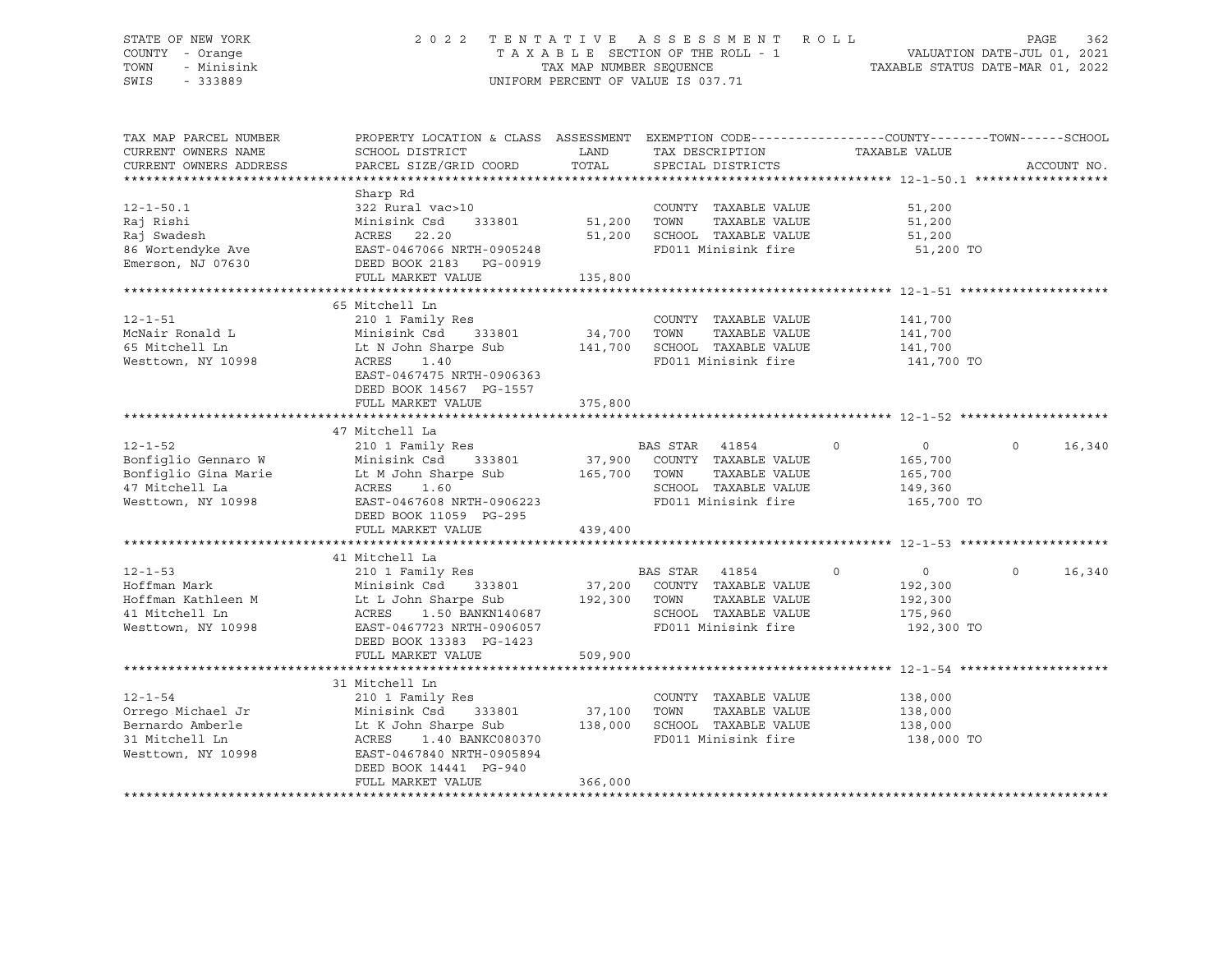| STATE OF NEW YORK<br>COUNTY - Orange                           |                                                                                                                                                                                                                                                                  |         | 2022 TENTATIVE ASSESSMENT ROLL<br>T A X A B L E SECTION OF THE ROLL - 1 VALUATION DATE-JUL 01, 2021<br>TAX MAP NUMBER SEQUENCE TAXABLE STATUS DATE-MAR 01, 2022 |         |                                                                             |                                                           | PAGE<br>363              |
|----------------------------------------------------------------|------------------------------------------------------------------------------------------------------------------------------------------------------------------------------------------------------------------------------------------------------------------|---------|-----------------------------------------------------------------------------------------------------------------------------------------------------------------|---------|-----------------------------------------------------------------------------|-----------------------------------------------------------|--------------------------|
| TOWN<br>- Minisink                                             |                                                                                                                                                                                                                                                                  |         |                                                                                                                                                                 |         |                                                                             |                                                           |                          |
| SWIS - 333889                                                  |                                                                                                                                                                                                                                                                  |         | UNIFORM PERCENT OF VALUE IS 037.71                                                                                                                              |         |                                                                             |                                                           |                          |
|                                                                |                                                                                                                                                                                                                                                                  |         |                                                                                                                                                                 |         |                                                                             |                                                           |                          |
|                                                                |                                                                                                                                                                                                                                                                  |         |                                                                                                                                                                 |         |                                                                             |                                                           |                          |
| TAX MAP PARCEL NUMBER                                          | PROPERTY LOCATION & CLASS ASSESSMENT EXEMPTION CODE-----------------COUNTY-------TOWN------SCHOOL                                                                                                                                                                |         |                                                                                                                                                                 |         |                                                                             |                                                           |                          |
| CURRENT OWNERS NAME                                            | SCHOOL DISTRICT                                                                                                                                                                                                                                                  |         | LAND TAX DESCRIPTION TAXABLE VALUE                                                                                                                              |         |                                                                             |                                                           |                          |
| CURRENT OWNERS ADDRESS                                         | PARCEL SIZE/GRID COORD TOTAL                                                                                                                                                                                                                                     |         | SPECIAL DISTRICTS                                                                                                                                               |         |                                                                             |                                                           | ACCOUNT NO.              |
|                                                                |                                                                                                                                                                                                                                                                  |         |                                                                                                                                                                 |         |                                                                             |                                                           |                          |
|                                                                | 25 Mitchell La                                                                                                                                                                                                                                                   |         |                                                                                                                                                                 |         |                                                                             |                                                           |                          |
|                                                                | 12-1-55<br>Everle Christopher 210 1 Family Res VETWAR CTS 41120<br>Everle Lisa Lt J John Sharpe Sub 169,900 TOWN TAXABLE VALUE<br>25 Mitchell La ACRES 1.40 BANKC061339 SCHOOL TAXABLE VALUE<br>Westtown, NY 10998 EAST-0467957 NRTH-0                           |         |                                                                                                                                                                 | $\circ$ | 9,387                                                                       | 2,682                                                     | 5,364                    |
|                                                                |                                                                                                                                                                                                                                                                  |         |                                                                                                                                                                 |         | 160,513                                                                     |                                                           |                          |
|                                                                |                                                                                                                                                                                                                                                                  |         |                                                                                                                                                                 |         | 167,218                                                                     |                                                           |                          |
|                                                                |                                                                                                                                                                                                                                                                  |         |                                                                                                                                                                 |         | 164,536                                                                     |                                                           |                          |
|                                                                |                                                                                                                                                                                                                                                                  |         | SCHOOL TAXABLE VALUE<br>FD011 Minisink fire                                                                                                                     |         | 169,900 TO                                                                  |                                                           |                          |
|                                                                | DEED BOOK 14300 PG-170                                                                                                                                                                                                                                           |         |                                                                                                                                                                 |         |                                                                             |                                                           |                          |
|                                                                | FULL MARKET VALUE                                                                                                                                                                                                                                                | 450,500 |                                                                                                                                                                 |         |                                                                             |                                                           |                          |
|                                                                |                                                                                                                                                                                                                                                                  |         |                                                                                                                                                                 |         |                                                                             |                                                           |                          |
|                                                                | Myers Rd                                                                                                                                                                                                                                                         |         |                                                                                                                                                                 |         |                                                                             |                                                           |                          |
| $12 - 1 - 56$                                                  | 311 Res vac land                                                                                                                                                                                                                                                 |         | COUNTY TAXABLE VALUE                                                                                                                                            |         | 30,400                                                                      |                                                           |                          |
|                                                                |                                                                                                                                                                                                                                                                  |         |                                                                                                                                                                 |         |                                                                             |                                                           |                          |
|                                                                |                                                                                                                                                                                                                                                                  |         |                                                                                                                                                                 |         | 30,400<br>30,400                                                            |                                                           |                          |
|                                                                | Minisink Csd 333801 30,400 TOWN TAXABLE VALUE<br>Lt E John Sharpe Sub 30,400 SCHOOL TAXABLE VALUE<br>ACRES 1.40 FD011 Minisink fire                                                                                                                              |         |                                                                                                                                                                 |         | 30,400 TO                                                                   |                                                           |                          |
|                                                                | Manzie Wayne N<br>Manzie Erik Minisink Csd 333801<br>179 Goodridge Rd ACRES 1.40<br>Nesttown, NY 10998<br>EAST-0467607 NRTH-0905684                                                                                                                              |         |                                                                                                                                                                 |         |                                                                             |                                                           |                          |
|                                                                | DEED BOOK 12740 PG-316                                                                                                                                                                                                                                           |         |                                                                                                                                                                 |         |                                                                             |                                                           |                          |
|                                                                | FULL MARKET VALUE                                                                                                                                                                                                                                                | 80,600  |                                                                                                                                                                 |         |                                                                             |                                                           |                          |
|                                                                |                                                                                                                                                                                                                                                                  |         |                                                                                                                                                                 |         |                                                                             |                                                           |                          |
|                                                                | 28 Myers Rd                                                                                                                                                                                                                                                      |         |                                                                                                                                                                 |         |                                                                             |                                                           |                          |
|                                                                |                                                                                                                                                                                                                                                                  |         |                                                                                                                                                                 |         | $\begin{array}{ccc} & 0 & 0 \\ 5,000 & 5,000 \\ 160,00 & 5,000 \end{array}$ |                                                           | 16,340                   |
|                                                                |                                                                                                                                                                                                                                                                  |         |                                                                                                                                                                 |         |                                                                             |                                                           | 5,000                    |
|                                                                |                                                                                                                                                                                                                                                                  |         |                                                                                                                                                                 |         |                                                                             |                                                           |                          |
|                                                                |                                                                                                                                                                                                                                                                  |         |                                                                                                                                                                 |         |                                                                             |                                                           |                          |
|                                                                |                                                                                                                                                                                                                                                                  |         |                                                                                                                                                                 |         |                                                                             |                                                           |                          |
|                                                                |                                                                                                                                                                                                                                                                  |         |                                                                                                                                                                 |         |                                                                             |                                                           |                          |
|                                                                | 28 Myers Rd<br>29 Myers Rd<br>29 Myers Rd<br>28 Myers Rd<br>29 Myers Rd<br>29 Myers Rd<br>29 Myers Rd<br>29 Myers Rd<br>29 Myers Rd<br>29 Myers Rd<br>29 Myers Rd<br>29 Myers Rd<br>29 Myers Rd<br>29 Myers Rd<br>29 Myers Rd<br>29 Myers Rd<br>29 Myers Rd<br>2 |         |                                                                                                                                                                 |         |                                                                             |                                                           |                          |
|                                                                |                                                                                                                                                                                                                                                                  |         |                                                                                                                                                                 |         |                                                                             |                                                           |                          |
|                                                                | 36 Myers Rd                                                                                                                                                                                                                                                      |         |                                                                                                                                                                 |         |                                                                             |                                                           |                          |
|                                                                |                                                                                                                                                                                                                                                                  |         |                                                                                                                                                                 |         |                                                                             | 2,682                                                     | $\overline{\phantom{0}}$ |
|                                                                |                                                                                                                                                                                                                                                                  |         |                                                                                                                                                                 |         |                                                                             | $\begin{array}{cccc} 0 & 5,364 \\ 0 & 40,790 \end{array}$ |                          |
|                                                                |                                                                                                                                                                                                                                                                  |         |                                                                                                                                                                 |         |                                                                             |                                                           | 40,790                   |
|                                                                |                                                                                                                                                                                                                                                                  |         |                                                                                                                                                                 |         |                                                                             |                                                           |                          |
|                                                                |                                                                                                                                                                                                                                                                  |         |                                                                                                                                                                 |         |                                                                             |                                                           |                          |
|                                                                |                                                                                                                                                                                                                                                                  |         |                                                                                                                                                                 |         |                                                                             |                                                           |                          |
|                                                                |                                                                                                                                                                                                                                                                  |         |                                                                                                                                                                 |         |                                                                             |                                                           |                          |
|                                                                |                                                                                                                                                                                                                                                                  |         |                                                                                                                                                                 |         |                                                                             |                                                           |                          |
|                                                                | 79 Mitchell Ln                                                                                                                                                                                                                                                   |         |                                                                                                                                                                 |         |                                                                             |                                                           |                          |
|                                                                |                                                                                                                                                                                                                                                                  |         | COUNTY TAXABLE VALUE                                                                                                                                            |         | 176,100                                                                     |                                                           |                          |
|                                                                |                                                                                                                                                                                                                                                                  |         |                                                                                                                                                                 |         | 176,100                                                                     |                                                           |                          |
|                                                                |                                                                                                                                                                                                                                                                  |         |                                                                                                                                                                 |         | 176,100                                                                     |                                                           |                          |
| 12-1-59<br>Wagner Mark<br>79 Mitchell Ln<br>Westtown, NY 10998 | 210 1 Family Res<br>210 1 Family Res<br>Minisink Csd 333801 37,400 TOWN TAXABLE VALUE<br>Lt B John Sharpe Sub 176,100 SCHOOL TAXABLE VALUE<br>ACRES 1.70 BANKC120338 FD011 Minisink fire                                                                         |         |                                                                                                                                                                 |         | 176,100 TO                                                                  |                                                           |                          |
|                                                                | EAST-0467237 NRTH-0906157                                                                                                                                                                                                                                        |         |                                                                                                                                                                 |         |                                                                             |                                                           |                          |
|                                                                | DEED BOOK 11458 PG-1493                                                                                                                                                                                                                                          |         |                                                                                                                                                                 |         |                                                                             |                                                           |                          |

\*\*\*\*\*\*\*\*\*\*\*\*\*\*\*\*\*\*\*\*\*\*\*\*\*\*\*\*\*\*\*\*\*\*\*\*\*\*\*\*\*\*\*\*\*\*\*\*\*\*\*\*\*\*\*\*\*\*\*\*\*\*\*\*\*\*\*\*\*\*\*\*\*\*\*\*\*\*\*\*\*\*\*\*\*\*\*\*\*\*\*\*\*\*\*\*\*\*\*\*\*\*\*\*\*\*\*\*\*\*\*\*\*\*\*\*\*\*\*\*\*\*\*\*\*\*\*\*\*\*\*\*

FULL MARKET VALUE 467,000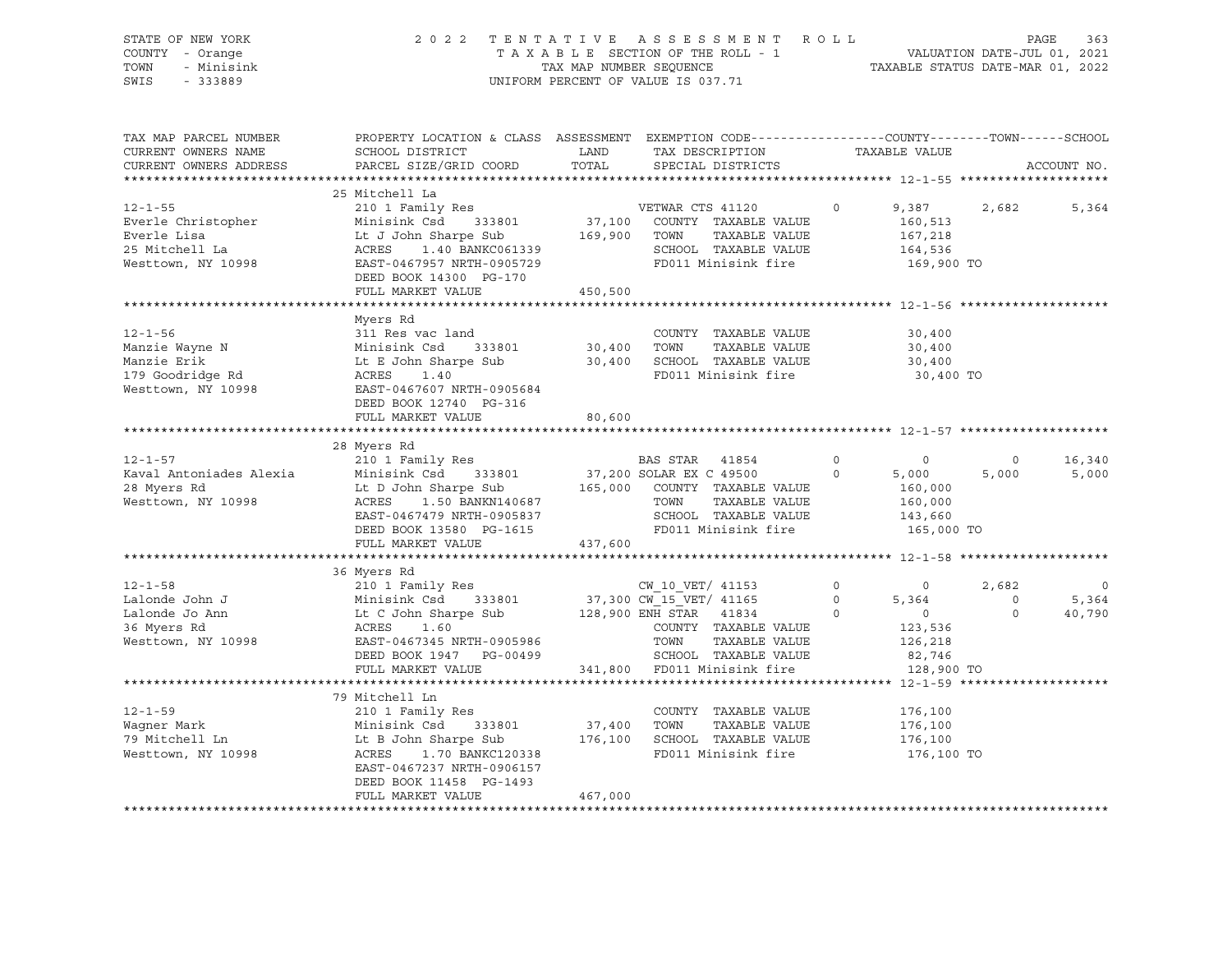| STATE OF NEW YORK<br>COUNTY - Orange<br>TOWN<br>- Minisink<br>SWIS - 333889                                                                                                                                                                  |                                                                                                                                               |                  | 2022 TENTATIVE ASSESSMENT ROLL<br>TAXABLE SECTION OF THE ROLL - 1<br>TAXABLE SECTION OF THE ROLL - 1<br>TAXABLE STATUS DATE-MAR 01, 2022<br>UNIFORM PERCENT OF VALUE IS 037.71 |                                                                         | PAGE<br>364       |
|----------------------------------------------------------------------------------------------------------------------------------------------------------------------------------------------------------------------------------------------|-----------------------------------------------------------------------------------------------------------------------------------------------|------------------|--------------------------------------------------------------------------------------------------------------------------------------------------------------------------------|-------------------------------------------------------------------------|-------------------|
| TAX MAP PARCEL NUMBER<br>CURRENT OWNERS NAME<br>CURRENT OWNERS ADDRESS                                                                                                                                                                       | PROPERTY LOCATION & CLASS ASSESSMENT EXEMPTION CODE----------------COUNTY-------TOWN------SCHOOL<br>SCHOOL DISTRICT<br>PARCEL SIZE/GRID COORD | TOTAL            | LAND TAX DESCRIPTION TAXABLE VALUE<br>SPECIAL DISTRICTS                                                                                                                        |                                                                         | ACCOUNT NO.       |
| $12 - 1 - 60$<br>McDermott Susan<br>McDermott James                                                                                                                                                                                          | 193 Goodridge Rd<br>210 1 Family Res<br>Minisink Csd 333801<br>Lt H John Sharpe Sub 123,400 SCHOOL TAXABLE VALUE                              |                  | COUNTY TAXABLE VALUE<br>31,900 TOWN TAXABLE VALUE                                                                                                                              | 123,400<br>123,400<br>123,400                                           |                   |
| 193 Goodridge Rd<br>Westtown, NY 10998                                                                                                                                                                                                       | FRNT 287.00 DPTH 329.00 FD011 Minisink fire<br>BANKC080496<br>EAST-0468299 NRTH-0905380<br>DEED BOOK 14072 PG-1251<br>FULL MARKET VALUE       | 327,200          |                                                                                                                                                                                | 123,400 TO                                                              |                   |
|                                                                                                                                                                                                                                              |                                                                                                                                               | **************** |                                                                                                                                                                                | ******************************** 12-1-61 **********                     |                   |
| $12 - 1 - 61$                                                                                                                                                                                                                                | 140 Goodridge Rd<br>311 Res vac land<br>EAST-0467611 NRTH-0904294                                                                             |                  | COUNTY TAXABLE VALUE<br>24,100 TOWN TAXABLE VALUE<br>24,100 SCHOOL TAXABLE VALUE<br>FD011 Minisink fire                                                                        | 24,100<br>24,100<br>24,100<br>24,100 TO                                 |                   |
|                                                                                                                                                                                                                                              | DEED BOOK 14881 PG-1595<br>FULL MARKET VALUE                                                                                                  | 63,900           |                                                                                                                                                                                |                                                                         |                   |
| 12-1-62<br>Madden Susan N 210 1 Family Res<br>Madden Susan N Minisink Csd 333801 37,500 COUNTY TAXABLE VALUE<br>152 Goodridge Rd Lt 2 Marangi Sub 106,400 TOWN TAXABLE VALUE<br>Westtown, NY 10998 ACRES 1.80<br>FACTRIS INCRETE SERIOR      | EAST-0467711 NRTH-0904521<br>DEED BOOK 4042    PG-185                                                                                         |                  | SCHOOL TAXABLE VALUE<br>FD011 Minisink fire                                                                                                                                    | $\overline{0}$<br>$\circ$<br>106,400<br>106,400<br>65,610<br>106,400 TO | 40,790<br>$\circ$ |
|                                                                                                                                                                                                                                              | FULL MARKET VALUE                                                                                                                             | 282,200          |                                                                                                                                                                                |                                                                         |                   |
|                                                                                                                                                                                                                                              |                                                                                                                                               |                  |                                                                                                                                                                                |                                                                         |                   |
|                                                                                                                                                                                                                                              | 158 Goodridge Rd                                                                                                                              |                  |                                                                                                                                                                                | $\overline{0}$<br>$\circ$<br>130,100                                    | $\circ$<br>16,340 |
| 12-1-63<br>Smith Brian 210 1 Family Res<br>Smith Stacey 130,100 COUNTY TAXABLE VALUE<br>Smith Stacey 1.80 BANKC080370<br>130,100 TOWN TAXABLE VALUE<br>130,100 TOWN TAXABLE VALUE<br>SCHOOL TAXABLE VALUE<br>Mesttown, NY 10998 REST-0467788 | DEED BOOK 4591 PG-325                                                                                                                         |                  |                                                                                                                                                                                | 130,100<br>113,760<br>130,100 TO                                        |                   |
|                                                                                                                                                                                                                                              | FULL MARKET VALUE                                                                                                                             | 345,000          |                                                                                                                                                                                |                                                                         |                   |
|                                                                                                                                                                                                                                              |                                                                                                                                               |                  |                                                                                                                                                                                |                                                                         |                   |
| And the Minising Captains of the Minisipal Captains of the Minisipal Captains of the Minisipal Captains of the Minisipal Captains of the Minisipal Captains of the Minisipal Captains of the Minisipal Captains of the Minisip               |                                                                                                                                               |                  |                                                                                                                                                                                | 90,400<br>28,600<br>28,600<br>28,600                                    | 90,400<br>90,400  |
| MAY BE SUBJECT TO PAYMENT DEED BOOK 4863 PG-7<br>UNDER RPTL480A UNTIL 2031                                                                                                                                                                   | FULL MARKET VALUE                                                                                                                             | 315,600          |                                                                                                                                                                                | 119,000 TO                                                              |                   |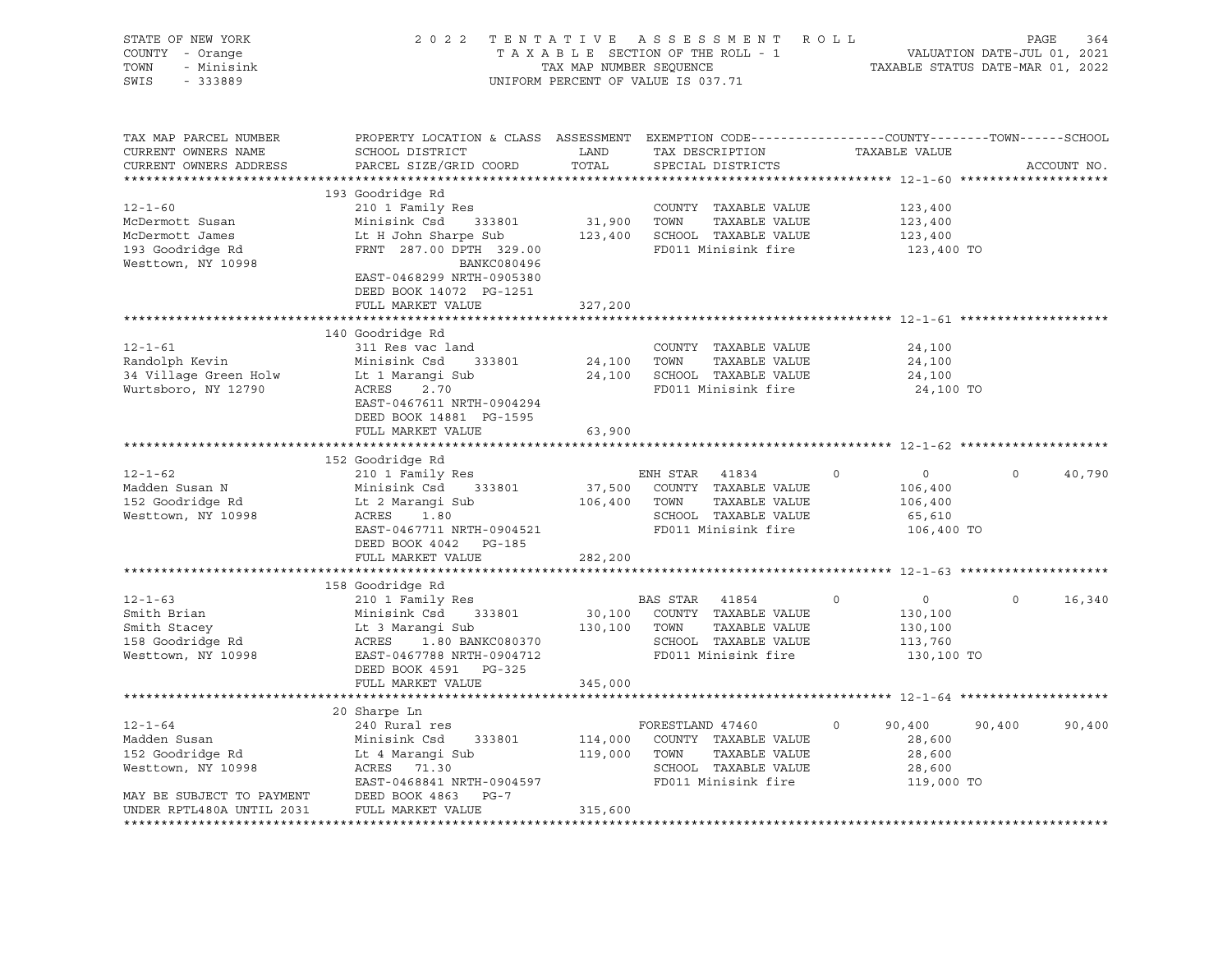| STATE OF NEW YORK<br>COUNTY - Orange<br>TOWN<br>- Minisink<br>SWIS - 333889                                                                                                                                        |                                                                                                                                                                 | 2022 TENTATIVE ASSESSMENT ROLL PAGE 365<br>TAXABLE SECTION OF THE ROLL - 1 VALUATION DATE-JUL 01, 2021<br>TAX MAP NUMBER SEQUENCE TAXABLE STATUS DATE-MAR 01, 2022<br>UNIFORM PERCENT OF VALUE IS 037.71 |                                                                                                                               |                                                                                                                 |             |  |  |  |
|--------------------------------------------------------------------------------------------------------------------------------------------------------------------------------------------------------------------|-----------------------------------------------------------------------------------------------------------------------------------------------------------------|----------------------------------------------------------------------------------------------------------------------------------------------------------------------------------------------------------|-------------------------------------------------------------------------------------------------------------------------------|-----------------------------------------------------------------------------------------------------------------|-------------|--|--|--|
| TAX MAP PARCEL NUMBER<br>CURRENT OWNERS NAME<br>CURRENT OWNERS ADDRESS                                                                                                                                             | SCHOOL DISTRICT<br>PARCEL SIZE/GRID COORD                                                                                                                       | LAND<br>TOTAL                                                                                                                                                                                            | TAX DESCRIPTION<br>SPECIAL DISTRICTS                                                                                          | PROPERTY LOCATION & CLASS ASSESSMENT EXEMPTION CODE---------------COUNTY-------TOWN-----SCHOOL<br>TAXABLE VALUE | ACCOUNT NO. |  |  |  |
|                                                                                                                                                                                                                    | Mandys Rd                                                                                                                                                       |                                                                                                                                                                                                          |                                                                                                                               |                                                                                                                 |             |  |  |  |
| $12 - 1 - 65$<br>KP Land Holdings LLC<br>PO Box 715<br>Pine Island, NY 10969                                                                                                                                       | 323 Vacant rural<br>Minisink Csd 333801 250 TOWN TAXABLE VALUE<br>Pt Lt 3 Stevens & Carmody 250 SCHOOL TAXABLE VALUE<br>ACRES 2.30<br>EAST-0468151 NRTH-0906763 |                                                                                                                                                                                                          | COUNTY TAXABLE VALUE<br>FD011 Minisink fire                                                                                   | 250<br>250<br>250<br>250 TO                                                                                     |             |  |  |  |
|                                                                                                                                                                                                                    | DEED BOOK 15089 PG-1562                                                                                                                                         |                                                                                                                                                                                                          |                                                                                                                               |                                                                                                                 |             |  |  |  |
|                                                                                                                                                                                                                    | FULL MARKET VALUE                                                                                                                                               | 700                                                                                                                                                                                                      |                                                                                                                               |                                                                                                                 |             |  |  |  |
|                                                                                                                                                                                                                    | Mandys Rd                                                                                                                                                       |                                                                                                                                                                                                          |                                                                                                                               |                                                                                                                 |             |  |  |  |
| 12-1-65.-1 323 Vacant rural<br>Horan Donald Minisink Csd 333801<br>Horan Michelle Pt Lt 3 Stevens & Carmody<br>c/o burigo ACRES 2.30<br>PO Box 201 DEED BOOK 2370 PG-00242<br>Westtown, NY 10998 FULL MARKET VALUE |                                                                                                                                                                 |                                                                                                                                                                                                          | COUNTY TAXABLE VALUE<br>250 TOWN TAXABLE VALUE<br>250 SCHOOL TAXABLE VALUE<br>FD011 Minisink fire                             | 250<br>250<br>250<br>250 TO                                                                                     |             |  |  |  |
|                                                                                                                                                                                                                    |                                                                                                                                                                 | 700                                                                                                                                                                                                      |                                                                                                                               |                                                                                                                 |             |  |  |  |
|                                                                                                                                                                                                                    |                                                                                                                                                                 |                                                                                                                                                                                                          |                                                                                                                               |                                                                                                                 |             |  |  |  |
| $12 - 1 - 66$<br>Arnott Richard H III<br>Arnott Linda<br>49 Waterloo Rd<br>Westtown, NY 10998                                                                                                                      | Waterloo Rd<br>311 Res vac land<br>Minisink Csd 333801<br>FRNT 150.00 DPTH 149.00<br>BANKC080370<br>EAST-0474310 NRTH-0905417<br>DEED BOOK 11373 PG-414         |                                                                                                                                                                                                          | COUNTY TAXABLE VALUE<br>5,000 TOWN<br>TAXABLE VALUE<br>5,000 SCHOOL TAXABLE VALUE<br>FD011 Minisink fire                      | 5,000<br>5,000<br>5,000<br>5,000 TO                                                                             |             |  |  |  |
|                                                                                                                                                                                                                    | FULL MARKET VALUE                                                                                                                                               | 13,300                                                                                                                                                                                                   |                                                                                                                               |                                                                                                                 |             |  |  |  |
|                                                                                                                                                                                                                    | 69 Ford Rd                                                                                                                                                      |                                                                                                                                                                                                          |                                                                                                                               |                                                                                                                 |             |  |  |  |
| $12 - 1 - 67$<br>Constable George E<br>Derkacz Beth<br>PO Box 211<br>PO Box 211<br>Unionville, NY 10988<br>MAY BE SUBJECT TO PAYMENT FULL MARKET VALUE                                                             | 112 Dairy farm<br>Minisink Csd 333801<br>Es Ford Rd<br>ACRES 50.90<br>EAST-0473084 NRTH-0905987<br>DEED BOOK 14110 PG-708                                       | 505,400                                                                                                                                                                                                  | AGDISTRICT 41720<br>120,900 COUNTY TAXABLE VALUE<br>190,600 TOWN TAXABLE VALUE<br>SCHOOL TAXABLE VALUE<br>FD011 Minisink fire | $\circ$<br>90,508<br>90,508<br>100,092<br>100,092<br>100,092<br>190,600 TO                                      | 90,508      |  |  |  |
| UNDER AGDIST LAW TIL 2026                                                                                                                                                                                          |                                                                                                                                                                 |                                                                                                                                                                                                          |                                                                                                                               |                                                                                                                 |             |  |  |  |
|                                                                                                                                                                                                                    |                                                                                                                                                                 |                                                                                                                                                                                                          |                                                                                                                               |                                                                                                                 |             |  |  |  |
| $12 - 1 - 68$<br>Westtown, NY 10998 EAST-0472917 NRTH-0902736                                                                                                                                                      | 77 Dickison Rd<br>210 1 Family Res<br>DEED BOOK 14510 PG-550                                                                                                    |                                                                                                                                                                                                          | COUNTY TAXABLE VALUE<br>TAXABLE VALUE<br>FD011 Minisink fire                                                                  | 156,000<br>156,000<br>156,000<br>156,000 TO                                                                     |             |  |  |  |
|                                                                                                                                                                                                                    | FULL MARKET VALUE                                                                                                                                               | 413,700                                                                                                                                                                                                  |                                                                                                                               |                                                                                                                 |             |  |  |  |
|                                                                                                                                                                                                                    |                                                                                                                                                                 |                                                                                                                                                                                                          |                                                                                                                               |                                                                                                                 |             |  |  |  |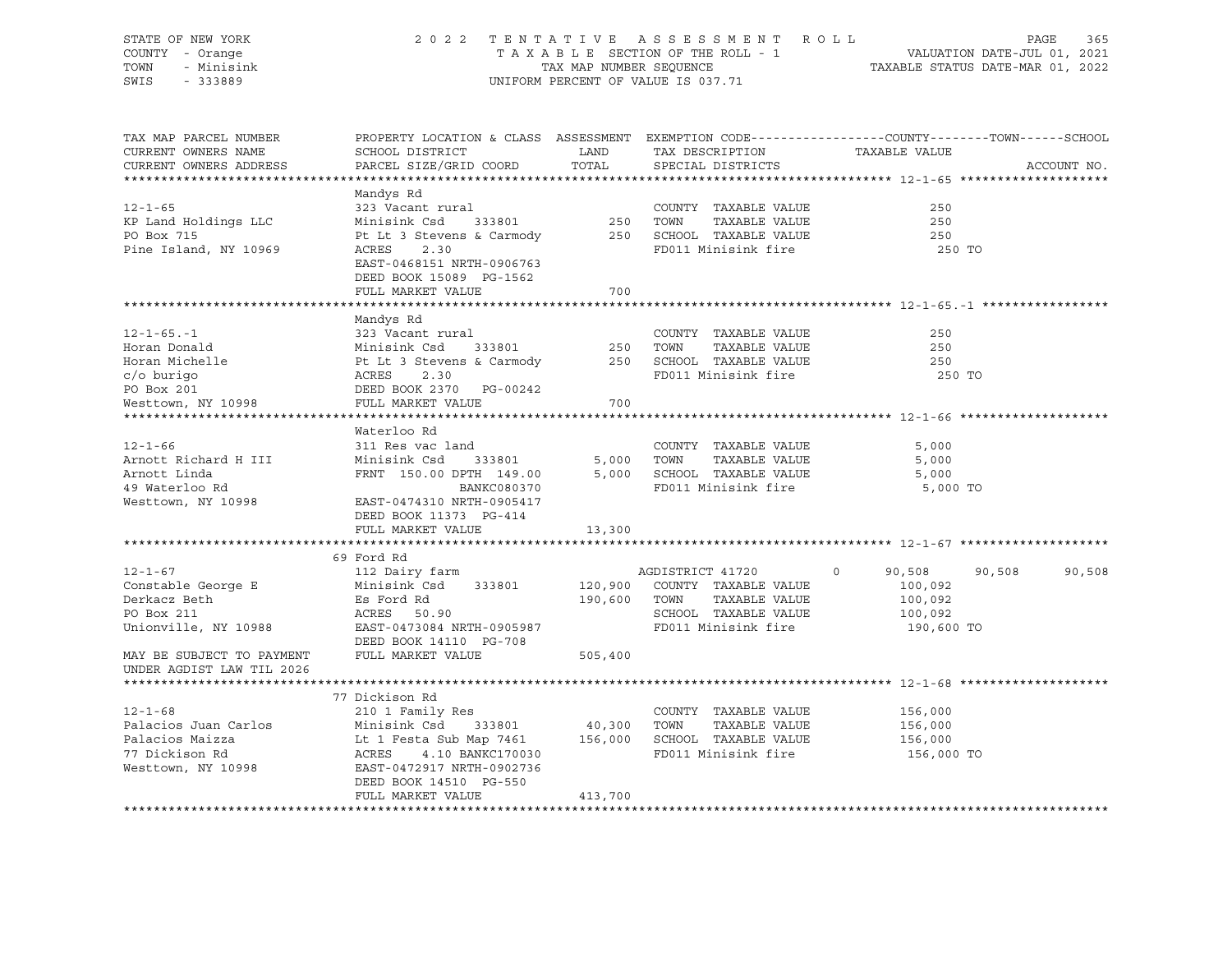| STATE OF NEW YORK<br>COUNTY - Orange<br>TOWN<br>- Minisink<br>SWIS<br>$-333889$ | 2022                                                                                                                                         | TENTATIVE<br>TAX MAP NUMBER SEQUENCE | A S S E S S M E N T<br>TAXABLE SECTION OF THE ROLL - 1<br>UNIFORM PERCENT OF VALUE IS 037.71 | <b>ROLL</b><br>TAXABLE STATUS DATE-MAR 01, 2022 | VALUATION DATE-JUL 01, 2021 | PAGE<br>366 |
|---------------------------------------------------------------------------------|----------------------------------------------------------------------------------------------------------------------------------------------|--------------------------------------|----------------------------------------------------------------------------------------------|-------------------------------------------------|-----------------------------|-------------|
| TAX MAP PARCEL NUMBER<br>CURRENT OWNERS NAME<br>CURRENT OWNERS ADDRESS          | PROPERTY LOCATION & CLASS ASSESSMENT EXEMPTION CODE----------------COUNTY-------TOWN-----SCHOOL<br>SCHOOL DISTRICT<br>PARCEL SIZE/GRID COORD | LAND<br>TOTAL                        | TAX DESCRIPTION<br>SPECIAL DISTRICTS                                                         | TAXABLE VALUE                                   |                             | ACCOUNT NO. |
|                                                                                 | 57 Dickison Rd                                                                                                                               |                                      |                                                                                              |                                                 |                             |             |
| $12 - 1 - 69$                                                                   | 210 1 Family Res                                                                                                                             |                                      | COUNTY TAXABLE VALUE                                                                         | 96,000                                          |                             |             |
| Kuveke Dylan                                                                    | Minisink Csd<br>333801                                                                                                                       | 36,400                               | TOWN<br>TAXABLE VALUE                                                                        | 96,000                                          |                             |             |
| Kuveke Marisa                                                                   | Lt 2 Festa Sub Map 7461                                                                                                                      | 96,000                               | SCHOOL TAXABLE VALUE                                                                         | 96,000                                          |                             |             |
| 57 Dickison Rd                                                                  | ACRES<br>3.60 BANKC170030                                                                                                                    |                                      | FD011 Minisink fire                                                                          | 96,000 TO                                       |                             |             |
| Westtown, NY 10998                                                              | EAST-0473159 NRTH-0903178                                                                                                                    |                                      |                                                                                              |                                                 |                             |             |
|                                                                                 | DEED BOOK 14428 PG-1500                                                                                                                      |                                      |                                                                                              |                                                 |                             |             |
|                                                                                 | FULL MARKET VALUE                                                                                                                            | 254,600                              |                                                                                              |                                                 |                             |             |
|                                                                                 | *******************************                                                                                                              |                                      | ******************************* 12-1-70.12 *****                                             |                                                 |                             |             |
|                                                                                 | 31 Dickison Rd                                                                                                                               |                                      |                                                                                              |                                                 |                             |             |
| $12 - 1 - 70.12$                                                                | 210 1 Family Res                                                                                                                             |                                      | COUNTY TAXABLE VALUE                                                                         | 272,700                                         |                             |             |
| Santiago Luis R                                                                 | Minisink Csd<br>333801                                                                                                                       | 49,000                               | TOWN<br>TAXABLE VALUE<br>SCHOOL TAXABLE VALUE                                                | 272,700                                         |                             |             |
| Roman-Santiago Grisel<br>31 Dickison Rd                                         | Lt1 Consol Bldrs Mp789-04<br>ACRES 10.70 BANKC030614                                                                                         | 272,700                              | FD011 Minisink fire                                                                          | 272,700<br>272,700 TO                           |                             |             |
| Westtown, NY 10998                                                              | EAST-0473334 NRTH-0902500                                                                                                                    |                                      |                                                                                              |                                                 |                             |             |
|                                                                                 | DEED BOOK 14490 PG-652                                                                                                                       |                                      |                                                                                              |                                                 |                             |             |
|                                                                                 | FULL MARKET VALUE                                                                                                                            | 723,200                              |                                                                                              |                                                 |                             |             |
|                                                                                 |                                                                                                                                              |                                      |                                                                                              |                                                 |                             |             |
|                                                                                 | 23 Dickison Rd                                                                                                                               |                                      |                                                                                              |                                                 |                             |             |
| $12 - 1 - 70.2$                                                                 | 210 1 Family Res                                                                                                                             |                                      | BAS STAR 41854                                                                               | $\circ$<br>$\mathbf 0$                          | $\circ$                     | 16,340      |
| Gibbons Karen C                                                                 | Minisink Csd<br>333801                                                                                                                       |                                      | 37,900 SOLAR EX C 49500                                                                      | 5,000<br>$\Omega$                               | 5,000                       | 5,000       |
| 23 Dickison Rd                                                                  | Lt 2 Festa Sub Map 125-03                                                                                                                    | 198,500                              | COUNTY TAXABLE VALUE                                                                         | 193,500                                         |                             |             |
| Westtown, NY 10998                                                              | ACRES<br>2.20 BANKC080370                                                                                                                    |                                      | TOWN<br>TAXABLE VALUE                                                                        | 193,500                                         |                             |             |
|                                                                                 | EAST-0473593 NRTH-0902906                                                                                                                    |                                      | SCHOOL TAXABLE VALUE                                                                         | 177,160                                         |                             |             |
|                                                                                 | DEED BOOK 14009 PG-1329                                                                                                                      |                                      | FD011 Minisink fire                                                                          | 198,500 TO                                      |                             |             |
|                                                                                 | FULL MARKET VALUE                                                                                                                            | 526,400                              |                                                                                              |                                                 |                             |             |
|                                                                                 |                                                                                                                                              |                                      |                                                                                              |                                                 |                             |             |
|                                                                                 | 13 Dickison Rd                                                                                                                               |                                      |                                                                                              |                                                 |                             |             |
| $12 - 1 - 71.2$                                                                 | 210 1 Family Res                                                                                                                             |                                      | SOLAR EX C 49500                                                                             | $\circ$<br>5,000                                | 5,000                       | 5,000       |
| Striharsky Damien S<br>Striharsky Saundra R                                     | Minisink Csd<br>333801<br>Lt 3 Festa Sub Map 125-03                                                                                          | 37,800<br>186,000                    | COUNTY TAXABLE VALUE<br>TOWN<br>TAXABLE VALUE                                                | 181,000<br>181,000                              |                             |             |
| 13 Dickison Rd                                                                  | ACRES<br>2.10 BANKC080355                                                                                                                    |                                      | SCHOOL TAXABLE VALUE                                                                         | 181,000                                         |                             |             |
| Westtown, NY 10998                                                              | EAST-0473762 NRTH-0902799                                                                                                                    |                                      | FD011 Minisink fire                                                                          | 186,000 TO                                      |                             |             |
|                                                                                 | DEED BOOK 14359 PG-1315                                                                                                                      |                                      |                                                                                              |                                                 |                             |             |
|                                                                                 | FULL MARKET VALUE                                                                                                                            | 493,200                              |                                                                                              |                                                 |                             |             |
|                                                                                 | ******************                                                                                                                           |                                      |                                                                                              | *********** 12-1-72.2 *******************       |                             |             |
|                                                                                 | 5 Dickison Rd                                                                                                                                |                                      |                                                                                              |                                                 |                             |             |
| $12 - 1 - 72.2$                                                                 | 210 1 Family Res                                                                                                                             |                                      | VETWAR CTS 41120                                                                             | $\mathbf 0$<br>9,387                            | 2,682                       | 5,364       |
| Figueroa David Jr                                                               | Minisink Csd<br>333801                                                                                                                       |                                      | 41,200 VETCOM CTS 41130                                                                      | $\Omega$<br>15,645                              | 4,470                       | 8,940       |
| Pratts-Figueroa Marie A                                                         | Lt 2 Consol Bldrs                                                                                                                            | 202,000                              | COUNTY TAXABLE VALUE                                                                         | 176,968                                         |                             |             |
| 5 Dickison Rd                                                                   | Sub Map 789-04                                                                                                                               |                                      | TOWN<br>TAXABLE VALUE                                                                        | 194,848                                         |                             |             |
| Westtown, NY 10998                                                              | ACRES<br>5.10 BANKC180281                                                                                                                    |                                      | SCHOOL TAXABLE VALUE                                                                         | 187,696                                         |                             |             |
|                                                                                 | EAST-0473795 NRTH-0902431                                                                                                                    |                                      | FD011 Minisink fire                                                                          | 202,000 TO                                      |                             |             |
|                                                                                 | DEED BOOK 14550 PG-165                                                                                                                       |                                      |                                                                                              |                                                 |                             |             |
|                                                                                 | FULL MARKET VALUE                                                                                                                            | 535,700                              |                                                                                              |                                                 |                             |             |
|                                                                                 |                                                                                                                                              |                                      |                                                                                              |                                                 |                             |             |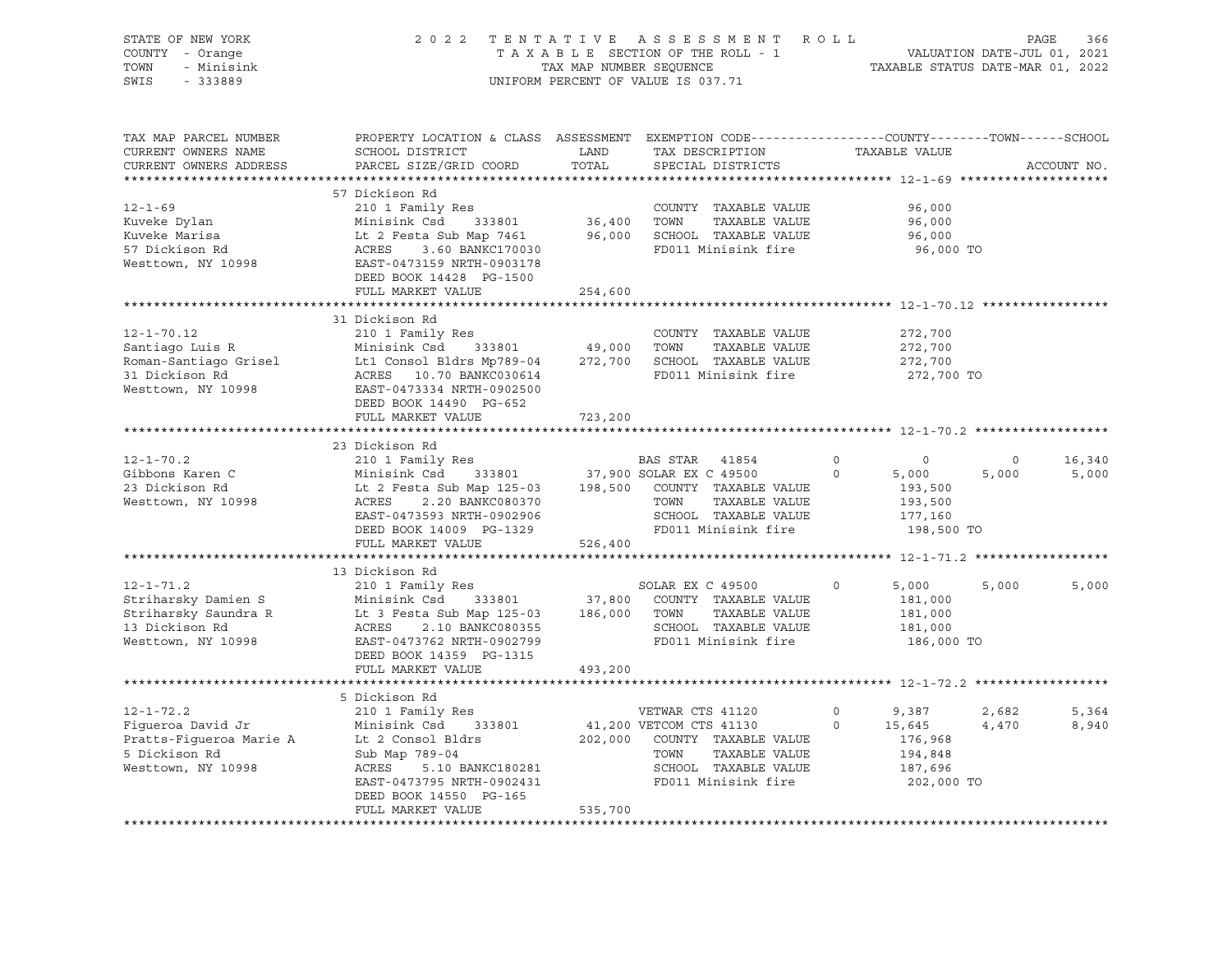| STATE OF NEW YORK<br>COUNTY - Orange<br>TOWN<br>- Minisink<br>SWIS<br>$-333889$                | 2022 TENTATIVE ASSESSMENT ROLL<br>TAXABLE SECTION OF THE ROLL - 1<br>TAX MAP NUMBER SEQUENCE<br>UNIFORM PERCENT OF VALUE IS 037.71                                                                                          |                        | VALUATION DATE-JUL 01, 2021<br>TAXABLE STATUS DATE-MAR 01, 2022 | PAGE                                                                                         | 367     |                                                               |              |             |
|------------------------------------------------------------------------------------------------|-----------------------------------------------------------------------------------------------------------------------------------------------------------------------------------------------------------------------------|------------------------|-----------------------------------------------------------------|----------------------------------------------------------------------------------------------|---------|---------------------------------------------------------------|--------------|-------------|
| TAX MAP PARCEL NUMBER<br>CURRENT OWNERS NAME<br>CURRENT OWNERS ADDRESS                         | PROPERTY LOCATION & CLASS ASSESSMENT EXEMPTION CODE----------------COUNTY-------TOWN------SCHOOL<br>SCHOOL DISTRICT<br>PARCEL SIZE/GRID COORD                                                                               | LAND<br>TOTAL          |                                                                 | TAX DESCRIPTION TAXABLE VALUE<br>SPECIAL DISTRICTS                                           |         |                                                               |              | ACCOUNT NO. |
| $12 - 1 - 73.11$<br>Conklin Stephen M<br>Conklin Judy L<br>96 Hoslers Rd<br>Westtown, NY 10998 | 323 Rte 284<br>210 1 Family Res<br>333801 29,100 TOWN<br>Minisink Csd<br>Lt1 Morgans Mdw Mp 254-92 84,100 SCHOOL TAXABLE VALUE<br>ACRES<br>5.20<br>EAST-0474199 NRTH-0903456<br>DEED BOOK 13718 PG-520<br>FULL MARKET VALUE | 223,000                |                                                                 | COUNTY TAXABLE VALUE<br>TAXABLE VALUE<br>FD011 Minisink fire                                 |         | 84,100<br>84,100<br>84,100<br>84,100 TO                       |              |             |
|                                                                                                |                                                                                                                                                                                                                             |                        |                                                                 |                                                                                              |         |                                                               |              |             |
| $12 - 1 - 73.13$<br>Olejniczak David J                                                         | 359 St Hwy 284<br>210 1 Family Res<br>Minisink Csd 333801                                                                                                                                                                   |                        | BAS STAR 41854                                                  | 35,200 COUNTY TAXABLE VALUE                                                                  | $\circ$ | $\overline{0}$<br>100,600                                     | $\mathsf{O}$ | 16,340      |
| Olejniczak Laurie<br>359 Rte 284<br>Westtown, NY 10998                                         | Lt3 Morgans Mdw Mp 254-92 100,600 TOWN TAXABLE VALUE<br>2.40<br>ACRES<br>EAST-0474389 NRTH-0904434<br>DEED BOOK 4261 PG-83<br>FULL MARKET VALUE                                                                             | 266,800                |                                                                 | SCHOOL TAXABLE VALUE<br>FD011 Minisink fire                                                  |         | 100,600<br>84,260<br>100,600 TO                               |              |             |
|                                                                                                |                                                                                                                                                                                                                             |                        |                                                                 |                                                                                              |         |                                                               |              |             |
| $12 - 1 - 73.14$<br>Nathanson Arthur I<br>342 South Plank Rd<br>Westtown, NY 10998             | 371 Rte 284<br>220 2 Family Res<br>Minisink Csd 333801 35,000 TOWN<br>Lt4 Morgans Mdw Mp 254-92 123,900 SCHOOL TAXABLE VALUE<br>2.20 BANKC230115<br>ACRES<br>EAST-0474428 NRTH-0904618<br>DEED BOOK 11035 PG-1717           |                        |                                                                 | COUNTY TAXABLE VALUE<br>TAXABLE VALUE<br>FD011 Minisink fire                                 |         | 123,900<br>123,900<br>123,900<br>123,900 TO                   |              |             |
|                                                                                                | FULL MARKET VALUE                                                                                                                                                                                                           | 328,600                |                                                                 |                                                                                              |         |                                                               |              |             |
|                                                                                                | 377 Rte 284                                                                                                                                                                                                                 |                        |                                                                 |                                                                                              |         |                                                               |              |             |
| $12 - 1 - 73.15$<br>O'Neill Erin<br>377 Rte 284<br>Westtown, NY 10998                          | 220 2 Family Res<br>Minisink Csd 333801 37,900 COUNTY TAXABLE VALUE<br>Lt5 Morgans Mdw Mp 254-92 129,200 TOWN TAXABLE VALUE<br>ACRES 2.20 BANKN140687<br>EAST-0474521 NRTH-0904811<br>DEED BOOK 13202 PG-918                |                        | BAS STAR 41854                                                  | SCHOOL TAXABLE VALUE<br>FD011 Minisink fire                                                  | $\circ$ | $\overline{0}$<br>129,200<br>129,200<br>112,860<br>129,200 TO | $\circ$      | 16,340      |
|                                                                                                | FULL MARKET VALUE                                                                                                                                                                                                           | 342,600                |                                                                 |                                                                                              |         |                                                               |              |             |
|                                                                                                |                                                                                                                                                                                                                             |                        |                                                                 |                                                                                              |         |                                                               |              |             |
| $12 - 1 - 73.2$<br>Demberg Steven<br>177 Waterloo Rd<br>Westtown, NY 10998                     | 22 Dickison Rd<br>220 2 Family Res<br>Minisink Csd 333801<br>ACRES<br>3.10<br>EAST-0473862 NRTH-0903266<br>DEED BOOK 3796 PG-61<br>FULL MARKET VALUE                                                                        | 45,600 TOWN<br>377,900 |                                                                 | COUNTY TAXABLE VALUE<br>TAXABLE VALUE<br>142,500 SCHOOL TAXABLE VALUE<br>FD011 Minisink fire |         | 142,500<br>142,500<br>142,500<br>142,500 TO                   |              |             |
|                                                                                                |                                                                                                                                                                                                                             |                        |                                                                 |                                                                                              |         |                                                               |              |             |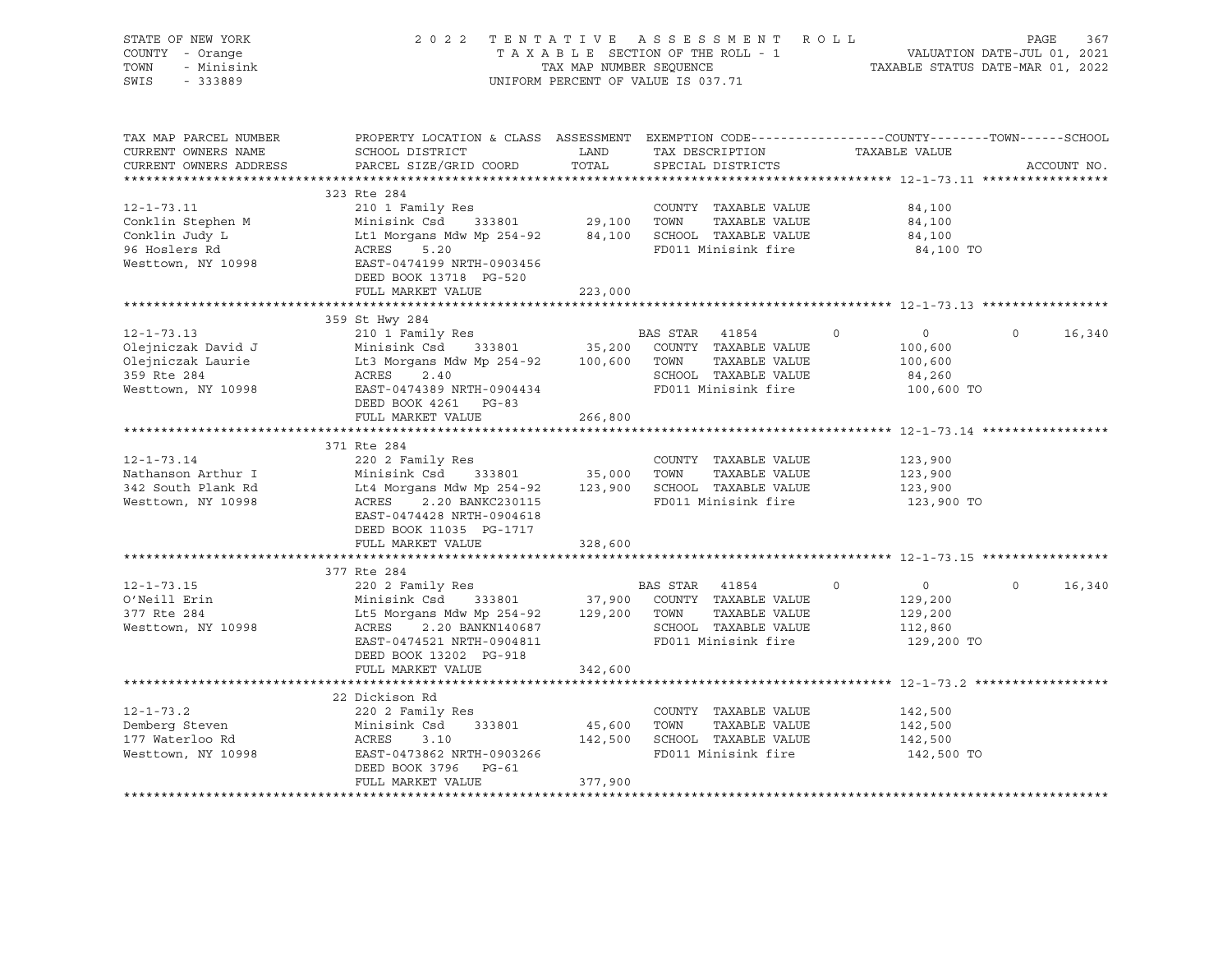| STATE OF NEW YORK<br>COUNTY - Orange<br>TOWN - Minisink<br>SWIS<br>$-333889$                               | 2 0 2 2                                                                                                                                                                                                                                                                                                                          |         | TENTATIVE ASSESSMENT ROLL PAGE 368<br>TAXABLE SECTION OF THE ROLL - 1 VALUATION DATE-JUL 01, 2021<br>TAX MAP NUMBER SEQUENCE TAXABLE STATUS DATE-MAR 01, 2022<br>UNIFORM PERCENT OF VALUE IS 037.71 |                                                                                                                                                                                                                                                                                                                                                                               |          |                                                               |                         |                 |
|------------------------------------------------------------------------------------------------------------|----------------------------------------------------------------------------------------------------------------------------------------------------------------------------------------------------------------------------------------------------------------------------------------------------------------------------------|---------|-----------------------------------------------------------------------------------------------------------------------------------------------------------------------------------------------------|-------------------------------------------------------------------------------------------------------------------------------------------------------------------------------------------------------------------------------------------------------------------------------------------------------------------------------------------------------------------------------|----------|---------------------------------------------------------------|-------------------------|-----------------|
| TAX MAP PARCEL NUMBER<br>CURRENT OWNERS NAME<br>CURRENT OWNERS ADDRESS                                     | PROPERTY LOCATION & CLASS ASSESSMENT EXEMPTION CODE---------------COUNTY-------TOWN-----SCHOOL<br>SCHOOL DISTRICT LAND<br>PARCEL SIZE/GRID COORD                                                                                                                                                                                 | TOTAL   |                                                                                                                                                                                                     | $\begin{tabular}{ll} \bf -C& \bf 2D & \bf 3D & \bf 1D & \bf 1D & \bf 2D \\ \bf 3D & \bf 1D & \bf 1D & \bf 1D & \bf 1D \\ \bf 4D & \bf 1D & \bf 1D & \bf 1D & \bf 1D \\ \bf 5D & \bf 1D & \bf 1D & \bf 1D & \bf 1D \\ \bf 6D & \bf 1D & \bf 1D & \bf 1D & \bf 1D \\ \bf 1D & \bf 1D & \bf 1D & \bf 1D & \bf 1D \\ \bf 1D & \bf 1D & \bf 1D & \bf 1D & \bf $<br>TAX DESCRIPTION |          |                                                               |                         | ACCOUNT NO.     |
|                                                                                                            | 364 Rte 284<br>DEED BOOK 5317 PG-111<br>FULL MARKET VALUE                                                                                                                                                                                                                                                                        | 294,600 |                                                                                                                                                                                                     |                                                                                                                                                                                                                                                                                                                                                                               |          |                                                               | $0 \qquad \qquad$       | 16,340          |
|                                                                                                            |                                                                                                                                                                                                                                                                                                                                  |         |                                                                                                                                                                                                     |                                                                                                                                                                                                                                                                                                                                                                               |          |                                                               |                         |                 |
| $12 - 1 - 75$<br>Rivera Nelson<br>1110111 Relbor<br>350 Rte 284<br>Westtown, NY 10998                      | 350 Rte 284<br>210 1 Family Res<br>Minisink Csd 333801 38,700 COUNTY TAXABLE VALUE<br>Lt 2 Suitt Sub Map 8252 116,500 TOWN TAXABLE VALUE<br>ACRES 5.90 BANKC170030 SCHOOL TAXABLE VALUE<br>EAST-0474900 NRTH-0903886<br>DEED BOOK 12483 PG-102                                                                                   |         | BAS STAR 41854                                                                                                                                                                                      | SCHOOL TAXABLE VALUE<br>FD011 Minisink fire                                                                                                                                                                                                                                                                                                                                   | $\Omega$ | $\overline{0}$<br>116,500<br>116,500<br>100,160<br>116,500 TO | $\Omega$                | 16,340          |
|                                                                                                            | FULL MARKET VALUE                                                                                                                                                                                                                                                                                                                | 308,900 |                                                                                                                                                                                                     |                                                                                                                                                                                                                                                                                                                                                                               |          |                                                               |                         |                 |
|                                                                                                            |                                                                                                                                                                                                                                                                                                                                  |         |                                                                                                                                                                                                     |                                                                                                                                                                                                                                                                                                                                                                               |          |                                                               |                         |                 |
| $12 - 1 - 76.2$<br>12-1-76.2<br>Atiste Roseline Minisir<br>342 Rte 284 Ptlt 3<br>Westtown, NY 10998 & 9130 | 342 Rte 284<br>210 1 Family Res<br>210 I Family Res<br>Minisink Csd 333801 30,600 TOWN TAXABLE VALUE<br>Ptl 3 Suitt Sub Map 8252 126,000 SCHOOL TAXABLE VALUE<br>SALUE CALLO 130<br>ACRES<br>1.20 BANKC030230<br>EAST-0474588 NRTH-0903750<br>DEED BOOK 14868 PG-1064                                                            |         |                                                                                                                                                                                                     | COUNTY TAXABLE VALUE<br>FD011 Minisink fire                                                                                                                                                                                                                                                                                                                                   |          | 126,000<br>126,000<br>126,000<br>126,000 TO                   |                         |                 |
|                                                                                                            | FULL MARKET VALUE                                                                                                                                                                                                                                                                                                                | 334,100 |                                                                                                                                                                                                     |                                                                                                                                                                                                                                                                                                                                                                               |          |                                                               |                         |                 |
| $12 - 1 - 77.2$<br>12-1-77.2<br>Cardwell Bradley<br>Westtown, NY 10998                                     | 336 Rte 284<br>2001 - 2010 1 Family Res<br>210 1 Family Res<br>Minisink Csd 333801 33,400 SOLAR EX C 49500 0 5,000<br>Ptlt 3 Suitt Sub Map 8252 182,000 COUNTY TAXABLE VALUE 177,000<br>6 9130 70WN TAXABLE VALUE 177,000<br>ACRES 10.10 BANKC120338<br>EAST-0474848 NRTH-0903339                                                |         |                                                                                                                                                                                                     | TOWN      TAXABLE VALUE<br>SCHOOL   TAXABLE VALUE<br>FD011 Minisink fire                                                                                                                                                                                                                                                                                                      |          | 160,660<br>182,000 TO                                         | $\overline{0}$<br>5,000 | 16,340<br>5,000 |
|                                                                                                            | DEED BOOK 13837 PG-1697<br>FULL MARKET VALUE                                                                                                                                                                                                                                                                                     | 482,600 |                                                                                                                                                                                                     |                                                                                                                                                                                                                                                                                                                                                                               |          |                                                               |                         |                 |
|                                                                                                            |                                                                                                                                                                                                                                                                                                                                  |         |                                                                                                                                                                                                     |                                                                                                                                                                                                                                                                                                                                                                               |          |                                                               |                         |                 |
| $12 - 1 - 78$                                                                                              | 320 Rte 284<br>210 1 Family Res<br>12-1-78 210 1 Family Res<br>Jackson Christopher W Minisink Csd 333801 44,300 TOWN TAXABLE VALUE<br>320 Rte 284 Lt 5 Suitt Sub Map 8252 192,700 SCHOOL TAXABLE VALUE<br>Westtown, NY 10998 ACRES 8.10 FD011 Minisink fire<br>PED11 Mini<br>EAST-0472591 NRTH-0902851<br>DEED BOOK 13043 PG-431 |         |                                                                                                                                                                                                     | COUNTY TAXABLE VALUE<br>FD011 Minisink fire                                                                                                                                                                                                                                                                                                                                   |          | 192,700<br>192,700<br>192,700<br>192,700 TO                   |                         |                 |
|                                                                                                            | FULL MARKET VALUE                                                                                                                                                                                                                                                                                                                | 511,000 |                                                                                                                                                                                                     |                                                                                                                                                                                                                                                                                                                                                                               |          |                                                               |                         |                 |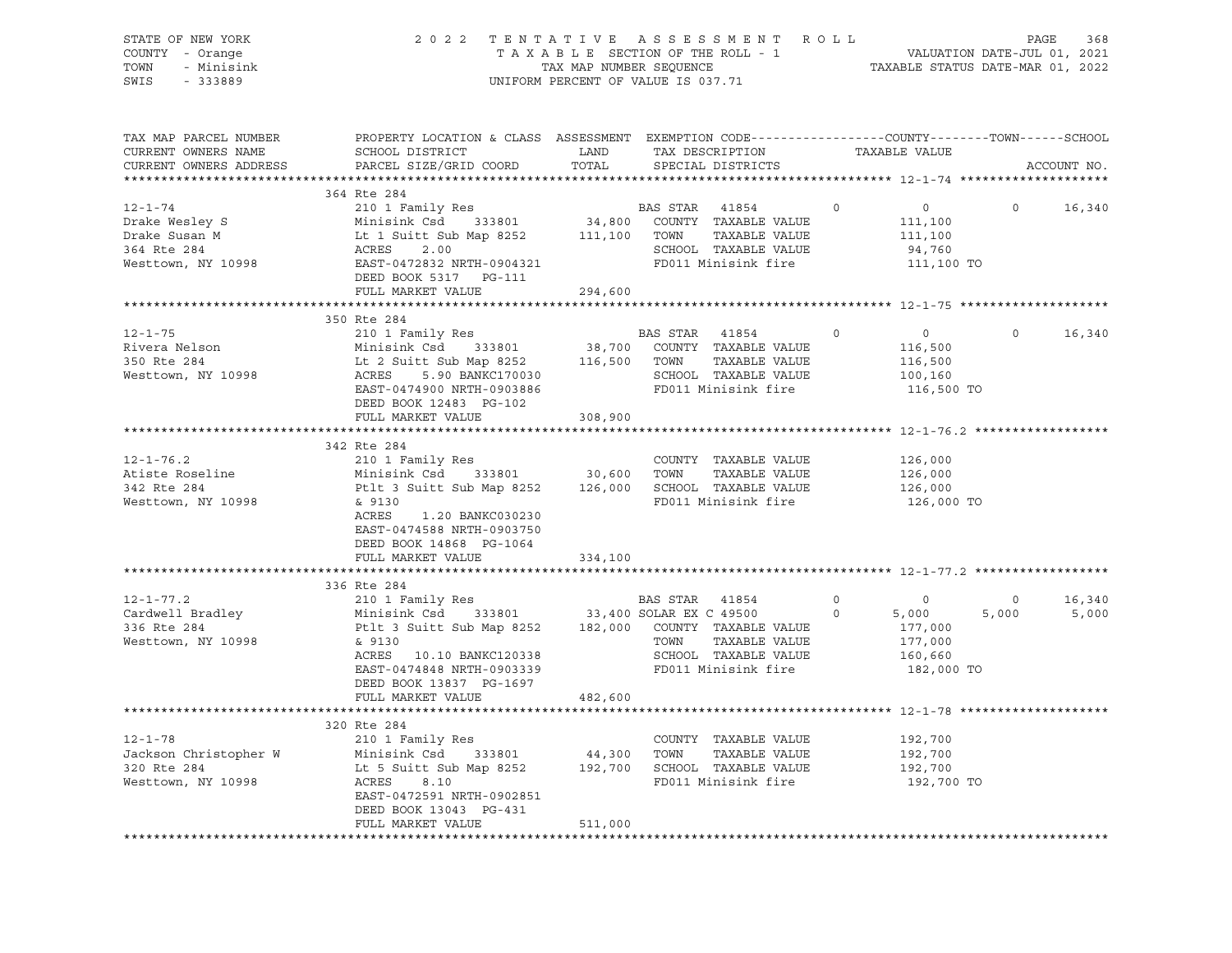| STATE OF NEW YORK<br>COUNTY - Orange<br>TOWN<br>- Minisink<br>SWIS<br>$-333889$                   |                                                                                                                                                                                                                                                                                |               | $\begin{tabular}{lllllllllllll} \hline 2&0&2&2&\text{T} &\text{E} &\text{N} &\text{T} &\text{A} &\text{T} &\text{I} &\text{V} &\text{E} &\text{A} &\text{E} &\text{B} &\text{A} &\text{E} &\text{B} &\text{A} &\text{E} &\text{B} &\text{A} &\text{E} &\text{B} &\text{A} &\text{E} &\text{B} &\text{E} &\text{A} &\text{E} &\text{B} &\text{E} &\text{E} &\text{E} &\text{E} &\text{E}$<br>UNIFORM PERCENT OF VALUE IS 037.71 |                |                                                               |                   |        |
|---------------------------------------------------------------------------------------------------|--------------------------------------------------------------------------------------------------------------------------------------------------------------------------------------------------------------------------------------------------------------------------------|---------------|--------------------------------------------------------------------------------------------------------------------------------------------------------------------------------------------------------------------------------------------------------------------------------------------------------------------------------------------------------------------------------------------------------------------------------|----------------|---------------------------------------------------------------|-------------------|--------|
| TAX MAP PARCEL NUMBER<br>CURRENT OWNERS NAME<br>CURRENT OWNERS ADDRESS                            | PROPERTY LOCATION & CLASS ASSESSMENT EXEMPTION CODE----------------COUNTY-------TOWN------SCHOOL<br>SCHOOL DISTRICT<br>PARCEL SIZE/GRID COORD                                                                                                                                  | LAND<br>TOTAL | TAX DESCRIPTION<br>SPECIAL DISTRICTS                                                                                                                                                                                                                                                                                                                                                                                           |                | TAXABLE VALUE                                                 | ACCOUNT NO.       |        |
| $12 - 1 - 79$<br>Corletta Betsy<br>55 Waterloo Rd<br>Westtown, NY 10998                           | 55 Waterloo Rd<br>210 1 Family Res<br>Minisink Csd 333801<br>FRNT 165.00 DPTH 164.00<br>EAST-0474222 NRTH-0905705                                                                                                                                                              |               | BAS STAR 41854<br>20,800 COUNTY TAXABLE VALUE<br>TAXABLE VALUE<br>SCHOOL TAXABLE VALUE<br>FD011 Minisink fire                                                                                                                                                                                                                                                                                                                  | $\overline{0}$ | $\overline{0}$<br>95,700<br>95,700<br>79,360<br>95,700 TO     | $\overline{0}$    | 16,340 |
|                                                                                                   | DEED BOOK 5607 PG-340<br>FULL MARKET VALUE                                                                                                                                                                                                                                     | 253,800       |                                                                                                                                                                                                                                                                                                                                                                                                                                |                |                                                               |                   |        |
| $12 - 1 - 81$<br>Schmick Eugene E Jr<br>Schmick Richard P<br>17 Sharpe Ln<br>Westtown, NY 10998   | COUNTY TAXABLE VALUE<br>Minisink Csd 333801 31,800 TOWN TAXABLE VALUE<br>Lt 1 Schmick SM 454-03 106,000 SCHOOL TAXABLE VALUE<br>SS Goodridge Rd FD011 Minisink C.<br>ACRES 1.20<br>EAST-0468133 NRTH-0905099<br>DEED BOOK 13683 PG-412                                         |               |                                                                                                                                                                                                                                                                                                                                                                                                                                |                | 106,000<br>106,000<br>106,000<br>106,000 TO                   |                   |        |
|                                                                                                   | FULL MARKET VALUE                                                                                                                                                                                                                                                              | 281,100       |                                                                                                                                                                                                                                                                                                                                                                                                                                |                |                                                               |                   |        |
| $12 - 1 - 82$<br>Schmick Richard P<br>Schmick Heather M<br>184 Goodridge Rd<br>Westtown, NY 10998 | 184 Goodridge Rd<br>210 1 Family Res<br>Minisink Csd 333801 31,800 COUNTY TAXABLE VALUE<br>Lt 2 Schmick SM 454-03 132,700 TOWN TAXABLE VALUE<br>ACRES 1.20 SCHOOL TAXABLE VALUE<br>EAST-0467995 NRTH-0905171 FD011 Minisink fire<br>DEED BOOK 11294 PG-73<br>FULL MARKET VALUE | 351,900       | BAS STAR 41854                                                                                                                                                                                                                                                                                                                                                                                                                 | $\circ$        | $\overline{0}$<br>132,700<br>132,700<br>116,360<br>132,700 TO | $0 \qquad \qquad$ | 16,340 |
|                                                                                                   |                                                                                                                                                                                                                                                                                |               |                                                                                                                                                                                                                                                                                                                                                                                                                                |                |                                                               |                   |        |
| $12 - 1 - 83$                                                                                     | 345 Rte 284<br>220 2 Family Res<br>Vandervoort Michael S<br>Vandervoort Jodi A Li Vandervoort SM339-04 117,500 SCHOOL TAXABLE VALUE<br>355 Rte 284 ACRES 6.10 BANKC040280 FD011 Minisink fire<br>Westtown, NY 10998 EAST-0474181 NRTH-0903938<br>DEED BOOK 4211    PG-311      |               | COUNTY TAXABLE VALUE                                                                                                                                                                                                                                                                                                                                                                                                           |                | 117,500<br>117,500<br>117,500<br>117,500 TO                   |                   |        |
|                                                                                                   | FULL MARKET VALUE                                                                                                                                                                                                                                                              | 311,600       |                                                                                                                                                                                                                                                                                                                                                                                                                                |                |                                                               |                   |        |
|                                                                                                   |                                                                                                                                                                                                                                                                                |               |                                                                                                                                                                                                                                                                                                                                                                                                                                |                |                                                               |                   |        |
| $12 - 1 - 84$<br>Vandervoort Michael S<br>Vandervoort Jodi A<br>355 Rte 284<br>Westtown, NY 10998 | 355 Rte 284<br>210 1 Family Res<br>Minisink Csd 333801<br>Minisink Csd 333801<br>Lt2 Vandervoort SM 339-04 180,100 TOWN<br>ACRES 4.40 BANKC040280 SCHOO<br>EAST-0474199 NRTH-0904293 FD011<br>A77,600<br>FULL MARKET VALUE                                                     | 477,600       | BAS STAR 41854<br>26,900 COUNTY TAXABLE VALUE<br>TAXABLE VALUE<br>SCHOOL TAXABLE VALUE<br>FD011 Minisink fire                                                                                                                                                                                                                                                                                                                  | $\circ$        | $\overline{0}$<br>180,100<br>180,100<br>163,760<br>180,100 TO | $\Omega$          | 16,340 |
|                                                                                                   |                                                                                                                                                                                                                                                                                |               |                                                                                                                                                                                                                                                                                                                                                                                                                                |                |                                                               |                   |        |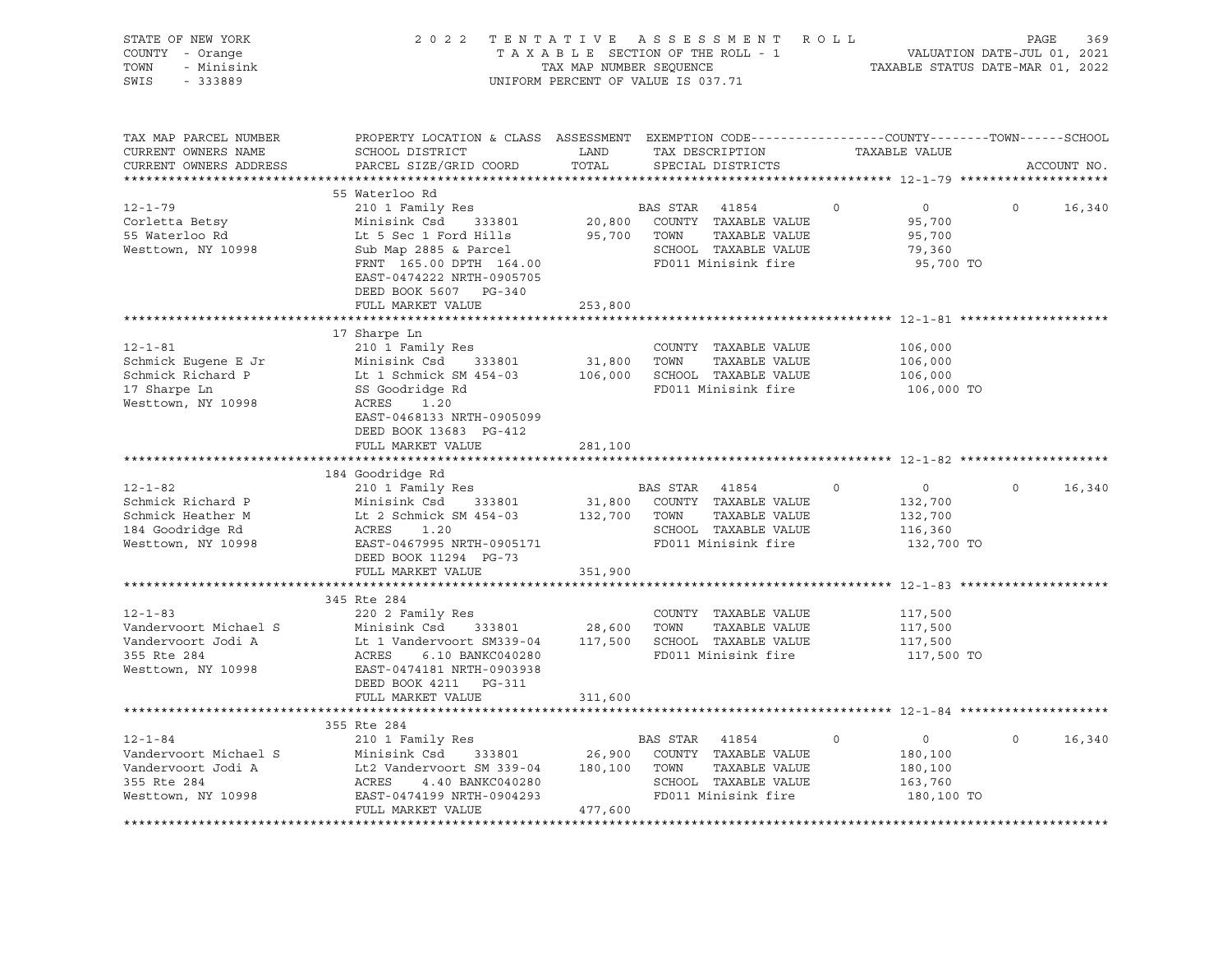|      | STATE OF NEW YORK | 2022 TENTATIVE ASSESSMENT ROLL        |                                  | PAGE | 370 |
|------|-------------------|---------------------------------------|----------------------------------|------|-----|
|      | COUNTY - Orange   | T A X A B L E SECTION OF THE ROLL - 1 | VALUATION DATE-JUL 01, 2021      |      |     |
| TOWN | - Minisink        | MAP SECTION - 012                     | TAXABLE STATUS DATE-MAR 01, 2022 |      |     |
| SWIS | - 333889          | SUB-SECTION - 000                     | RPS150/V04/L015                  |      |     |
|      |                   | UNIFORM PERCENT OF VALUE IS 037.71    | CURRENT DATE $4/28/2022$         |      |     |

# \*\*\* S P E C I A L D I S T R I C T S U M M A R Y \*\*\*

|                            | TOTAL | EXTENSION | <b>EXTENSION</b> | AD VALOREM   | EXEMPT | TAXABLE   |
|----------------------------|-------|-----------|------------------|--------------|--------|-----------|
| CODE DISTRICT NAME PARCELS |       | TYPE.     | VALUE            | <b>VALUE</b> | AMOUNT | VALUE     |
|                            |       |           |                  |              |        |           |
| FD011 Minisink fire        |       | 135 TOTAL |                  | 14845,300    | 1,341  | 14843,959 |

## \*\*\* S C H O O L D I S T R I C T S U M M A R Y \*\*\*

| CODE   | DISTRICT NAME | TOTAL<br>PARCELS | ASSESSED<br>LAND | ASSESSED<br>TOTAL | EXEMPT<br>AMOUNT | TOTAL<br>TAXABLE | STAR<br>AMOUNT | STAR<br>TAXABLE |
|--------|---------------|------------------|------------------|-------------------|------------------|------------------|----------------|-----------------|
| 333801 | Minisink Csd  | 135              | 5604,100         | 14845,300         | 1424,694         | 13420,606        | 1447,280       | 11973,326       |
|        | SUB-TOTAL     | 135              | 5604,100         | 14845,300         | 1424,694         | 13420,606        | 1447,280       | 11973,326       |
|        | TOTAL         | 135              | 5604,100         | 14845,300         | 1424,694         | 13420,606        | 1447,280       | 11973,326       |

#### \*\*\* S Y S T E M C O D E S S U M M A R Y \*\*\*

#### NO SYSTEM EXEMPTIONS AT THIS LEVEL

### \*\*\* E X E M P T I O N S U M M A R Y \*\*\*

|       |                 | TOTAL          |         |         |         |
|-------|-----------------|----------------|---------|---------|---------|
| CODE  | DESCRIPTION     | PARCELS        | COUNTY  | TOWN    | SCHOOL  |
| 41120 | VETWAR CTS      | 7              | 65,709  | 18,774  | 37,548  |
| 41130 | VETCOM CTS      | 5              | 78,225  | 22,350  | 44,700  |
| 41140 | VETDIS CTS      | 3              | 56,860  | 22,960  | 40,840  |
| 41153 | $CW$ 10 $VET/$  | 2              |         | 5,364   |         |
| 41165 | $CW$ 15 $VET/$  | 2              | 10,728  |         | 10,728  |
| 41691 | FIRE/AMBCT      |                | 1,341   | 1,341   |         |
| 41720 | AGDISTRICT      |                | 966,453 | 966,453 | 966,453 |
| 41800 | AGED            | 3              | 147,878 | 153,465 | 151,230 |
| 41802 | AGED-C          | 2              | 57,795  |         |         |
| 41803 | AGED-T          | $\mathfrak{D}$ |         | 57,795  |         |
| 41804 | AGED-S          | 2              |         |         | 57,795  |
| 41834 | ENH STAR        | 22             |         |         | 891,720 |
| 41854 | <b>BAS STAR</b> | 34             |         |         | 555,560 |
| 47460 | FORESTLAND      |                | 90,400  | 90,400  | 90,400  |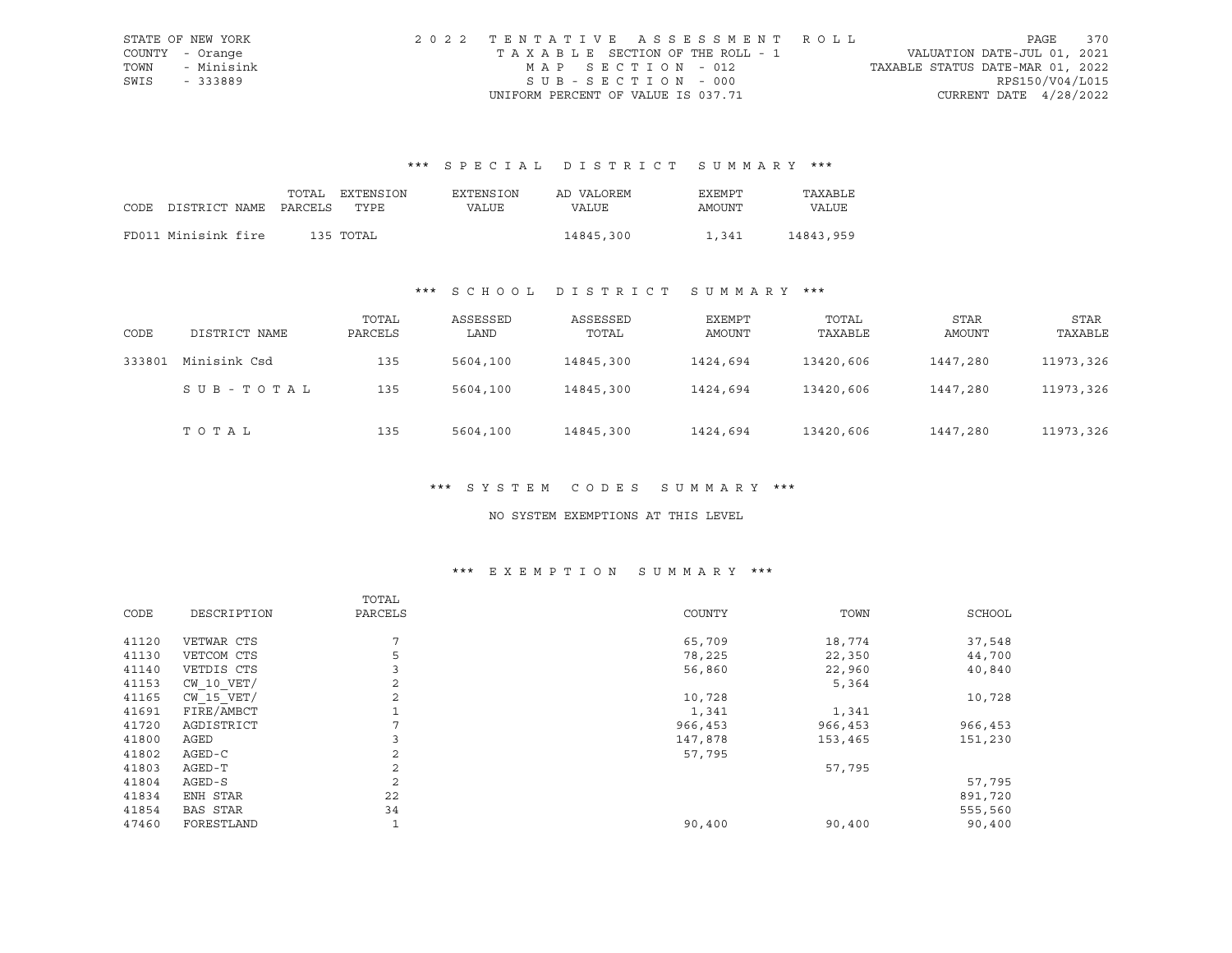| STATE OF NEW YORK | 2022 TENTATIVE ASSESSMENT ROLL     |  |                                  |                          | PAGE 371 |  |
|-------------------|------------------------------------|--|----------------------------------|--------------------------|----------|--|
| COUNTY - Orange   | TAXABLE SECTION OF THE ROLL - 1    |  | VALUATION DATE-JUL 01, 2021      |                          |          |  |
| TOWN - Minisink   | MAP SECTION - 012                  |  | TAXABLE STATUS DATE-MAR 01, 2022 |                          |          |  |
| SWIS - 333889     | SUB-SECTION - 000                  |  |                                  | RPS150/V04/L015          |          |  |
|                   | UNIFORM PERCENT OF VALUE IS 037.71 |  |                                  | CURRENT DATE $4/28/2022$ |          |  |

# \*\*\* E X E M P T I O N S U M M A R Y \*\*\*

| CODE  | DESCRIPTION         | TOTAL<br>PARCELS | COUNTY             | TOWN               | SCHOOL             |
|-------|---------------------|------------------|--------------------|--------------------|--------------------|
| 49500 | SOLAR EX C<br>тотаь | 98               | 25,000<br>1500,389 | 25,000<br>1363,902 | 25,000<br>2871,974 |

## \*\*\* G R A N D T O T A L S \*\*\*

| ROLL       |             | TOTAL   | ASSESSED | ASSESSED  | TAXABLE   | TAXABLE   | TAXABLE   | STAR       |
|------------|-------------|---------|----------|-----------|-----------|-----------|-----------|------------|
| <b>SEC</b> | DESCRIPTION | PARCELS | LAND     | TOTAL     | COUNTY    | TOWN      | SCHOOL    | TAXABLE    |
|            | TAXABLE     | 135     | 5604,100 | 14845,300 | 13344,911 | 13481,398 | 13420,606 | 11973, 326 |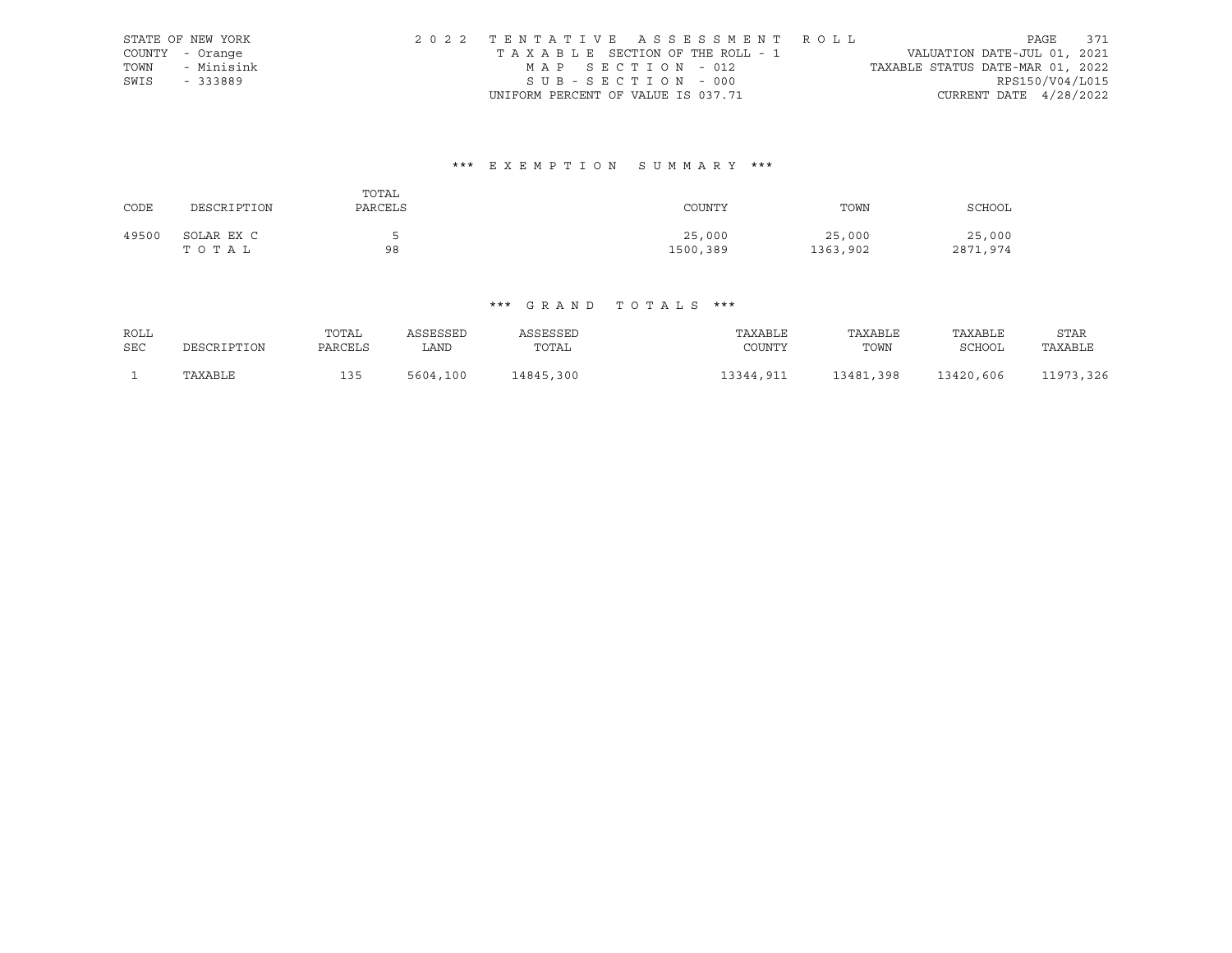### STATE OF NEW YORK 2 0 2 2 T E N T A T I V E A S S E S S M E N T R O L L PAGE 372 COUNTY - Orange T A X A B L E SECTION OF THE ROLL - 1 VALUATION DATE-JUL 01, 2021 TOWN - Minisink TAX MAP NUMBER SEQUENCE TAXABLE STATUS DATE-MAR 01, 2022 SWIS - 333889 CONSERVATION CONTROL OF VALUE IS 037.71

| TAX MAP PARCEL NUMBER<br>CURRENT OWNERS NAME | PROPERTY LOCATION & CLASS ASSESSMENT EXEMPTION CODE----------------COUNTY-------TOWN------SCHOOL<br>SCHOOL DISTRICT | LAND    | TAX DESCRIPTION                                                     | TAXABLE VALUE             |          |             |
|----------------------------------------------|---------------------------------------------------------------------------------------------------------------------|---------|---------------------------------------------------------------------|---------------------------|----------|-------------|
| CURRENT OWNERS ADDRESS                       | PARCEL SIZE/GRID COORD                                                                                              | TOTAL   | SPECIAL DISTRICTS                                                   |                           |          | ACCOUNT NO. |
|                                              |                                                                                                                     |         |                                                                     |                           |          |             |
|                                              | 17 Schefflers Rd                                                                                                    |         |                                                                     |                           |          |             |
| $13 - 1 - 3$                                 | 210 1 Family Res                                                                                                    |         | AGED<br>41800                                                       | $\circ$<br>48,950         | 48,950   | 48,950      |
| Sink Dorothy                                 | Minisink Csd                                                                                                        |         | 333801 29,300 ENH STAR 41834<br>ib Hills S 102,900 SOLAR EX C 49500 | $\Omega$<br>$\Omega$      | $\Omega$ | 40,790      |
| PO Box 332                                   | Lt 9 Blk B Ar-Lib Hills S                                                                                           |         |                                                                     | $\circ$<br>5,000          | 5,000    | 5,000       |
| Unionville, NY 10988                         | FRNT 225.00 DPTH 200.00                                                                                             |         | COUNTY TAXABLE VALUE                                                | 48,950                    |          |             |
|                                              | EAST-0478984 NRTH-0902903                                                                                           |         | TOWN<br>TAXABLE VALUE                                               | 48,950                    |          |             |
|                                              | DEED BOOK 1687 PG-00425                                                                                             |         | SCHOOL TAXABLE VALUE                                                | 8,160                     |          |             |
|                                              | FULL MARKET VALUE                                                                                                   |         | 272,900 FD011 Minisink fire                                         | 102,900 TO                |          |             |
|                                              | ***************************                                                                                         |         |                                                                     |                           |          |             |
|                                              | 25 Schefflers Rd                                                                                                    |         |                                                                     |                           |          |             |
| $13 - 1 - 4.1$                               | 210 1 Family Res                                                                                                    | 33,800  | COUNTY TAXABLE VALUE                                                | 128,200                   |          |             |
| Grogan Tara Ann                              | Minisink Csd 333801                                                                                                 |         | TOWN<br>TAXABLE VALUE                                               | 128,200                   |          |             |
| 25 Schefflers Rd                             | Lt 1 Cosh Sub Map 90-02 128,200                                                                                     |         | SCHOOL TAXABLE VALUE                                                | 128,200                   |          |             |
| Westtown, NY 10998                           | ACRES 1.00 BANKC080355                                                                                              |         | FD011 Minisink fire                                                 | 128,200 TO                |          |             |
|                                              | EAST-0479130 NRTH-0903079                                                                                           |         |                                                                     |                           |          |             |
|                                              | DEED BOOK 14664 PG-1295                                                                                             |         |                                                                     |                           |          |             |
|                                              | FULL MARKET VALUE                                                                                                   | 340,000 |                                                                     |                           |          |             |
|                                              |                                                                                                                     |         |                                                                     |                           |          |             |
|                                              | 31 Schefflers Rd                                                                                                    |         |                                                                     |                           |          |             |
| $13 - 1 - 4.2$                               | 210 1 Family Res                                                                                                    |         |                                                                     | 5,000<br>$\circ$          | 5,000    | 5,000       |
| Ouackenbush Jonathan                         | Minisink Csd                                                                                                        |         | SOLAR EX C 49500<br>333801 34,200 COUNTY TAXABLE VALUE              | 141,100                   |          |             |
| 31 Schefflers Rd                             | Lt 2 Cosh Sub Map 90-02 146,100                                                                                     |         | TOWN<br>TAXABLE VALUE                                               | 141,100                   |          |             |
| Westtown, NY 10998                           | ACRES<br>0.78                                                                                                       |         | SCHOOL TAXABLE VALUE                                                | 141,100                   |          |             |
|                                              | EAST-0479276 NRTH-0903234                                                                                           |         | FD011 Minisink fire                                                 | 146,100 TO                |          |             |
|                                              | DEED BOOK 13878 PG-1373                                                                                             |         |                                                                     |                           |          |             |
|                                              | FULL MARKET VALUE                                                                                                   | 387,400 |                                                                     |                           |          |             |
|                                              |                                                                                                                     |         |                                                                     |                           |          |             |
|                                              | 65 Clover Ridge Rd                                                                                                  |         |                                                                     |                           |          |             |
| $13 - 1 - 5$                                 | 210 1 Family Res                                                                                                    |         | BAS STAR 41854                                                      | $\overline{0}$<br>$\circ$ | $\Omega$ | 16,340      |
| Eurich Kyle                                  | Minisink Csd 333801 32,300 COUNTY TAXABLE VALUE                                                                     |         |                                                                     | 82,500                    |          |             |
| Eurich Meagan                                | Lt 1 Blk A Ar-Lib Hills S                                                                                           | 82,500  | TOWN<br>TAXABLE VALUE                                               | 82,500                    |          |             |
| 65 Clover Ridge Rd                           | FRNT 200.00 DPTH 183.00                                                                                             |         | SCHOOL TAXABLE VALUE                                                | 66,160                    |          |             |
| Westtown, NY 10998                           | BANKC030614                                                                                                         |         | FD011 Minisink fire                                                 | 82,500 TO                 |          |             |
|                                              | EAST-0479772 NRTH-0903625                                                                                           |         |                                                                     |                           |          |             |
|                                              | DEED BOOK 13039 PG-1377                                                                                             |         |                                                                     |                           |          |             |
|                                              | FULL MARKET VALUE                                                                                                   | 218,800 |                                                                     |                           |          |             |
|                                              |                                                                                                                     |         |                                                                     |                           |          |             |
|                                              | 65 Schefflers Rd                                                                                                    |         |                                                                     |                           |          |             |
| $13 - 1 - 6$                                 | 270 Mfg housing                                                                                                     |         | BAS STAR 41854                                                      | $\circ$<br>$\overline{0}$ | $\Omega$ | 16,340      |
| Van Orden Barbara                            | Minisink Csd<br>333801                                                                                              |         | 32,100 COUNTY TAXABLE VALUE                                         | 38,100                    |          |             |
| Sanders Lawrence M                           | ACRES<br>2.70                                                                                                       |         | 38,100 TOWN<br>TAXABLE VALUE                                        | 38,100                    |          |             |
| PO Box 189                                   | EAST-0479903 NRTH-0903848                                                                                           |         | SCHOOL TAXABLE VALUE                                                | 21,760                    |          |             |
| Unionville, NY 10988                         | DEED BOOK 2265<br>PG-00848                                                                                          |         | FD011 Minisink fire                                                 | 38,100 TO                 |          |             |
|                                              | FULL MARKET VALUE                                                                                                   | 101,000 |                                                                     |                           |          |             |
|                                              |                                                                                                                     |         |                                                                     |                           |          |             |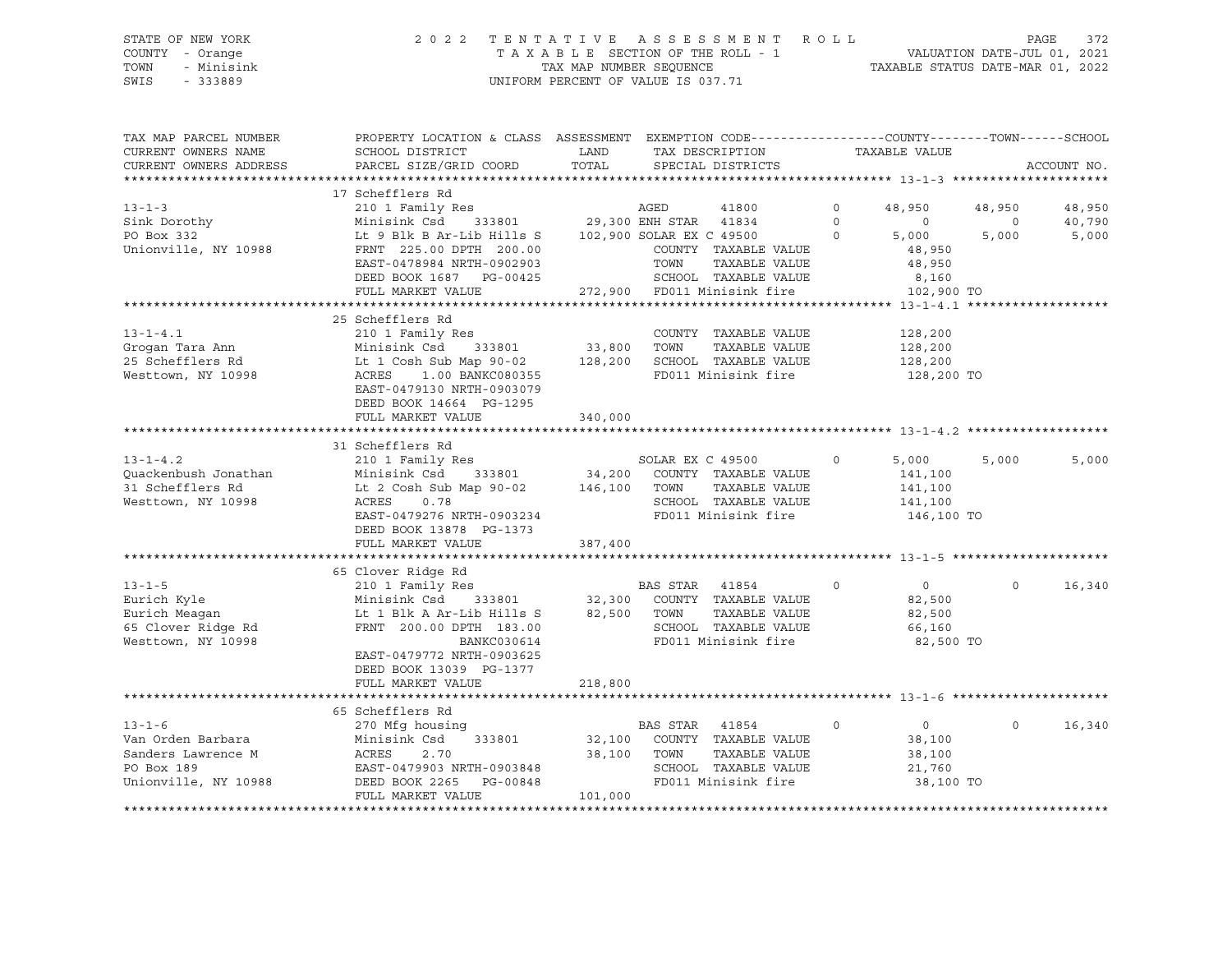| STATE OF NEW YORK<br>COUNTY - Orange<br>TOWN<br>- Minisink<br>SWIS<br>- 333889                    |                                                                                                                                                                                                               | TAX MAP NUMBER SEQUENCE      | 2022 TENTATIVE ASSESSMENT ROLL<br>TAXABLE SECTION OF THE ROLL - 1<br>UNIFORM PERCENT OF VALUE IS 037.71                                                                  |                                                                                                          | PAGE<br>VALUATION DATE-JUL 01, 2021<br>TAXABLE STATUS DATE-MAR 01, 2022 | 373                       |
|---------------------------------------------------------------------------------------------------|---------------------------------------------------------------------------------------------------------------------------------------------------------------------------------------------------------------|------------------------------|--------------------------------------------------------------------------------------------------------------------------------------------------------------------------|----------------------------------------------------------------------------------------------------------|-------------------------------------------------------------------------|---------------------------|
| TAX MAP PARCEL NUMBER<br>CURRENT OWNERS NAME<br>CURRENT OWNERS ADDRESS                            | PROPERTY LOCATION & CLASS ASSESSMENT EXEMPTION CODE----------------COUNTY-------TOWN-----SCHOOL<br>SCHOOL DISTRICT<br>PARCEL SIZE/GRID COORD                                                                  | LAND<br>TOTAL                | TAX DESCRIPTION<br>SPECIAL DISTRICTS                                                                                                                                     | TAXABLE VALUE                                                                                            | ACCOUNT NO.                                                             |                           |
| $13 - 1 - 7.1$<br>Duryea Timothy M<br>Duryea Karen A<br>49 Mcmullen Rd<br>Westtown, NY 10998      | 49 Mcmullen Rd<br>210 1 Family Res<br>Minisink Csd<br>333801<br>Lot 1 Mcmullen Farm<br>Sub Map 99-96<br>ACRES<br>5.00<br>EAST-0478300 NRTH-0904480<br>DEED BOOK 4801 PG-184<br>FULL MARKET VALUE              | 44,400<br>160,900<br>426,700 | BAS STAR<br>41854<br>COUNTY TAXABLE VALUE<br>TOWN<br>TAXABLE VALUE<br>SCHOOL TAXABLE VALUE<br>FD011 Minisink fire                                                        | 0<br>$\circ$<br>160,900<br>160,900<br>144,560<br>160,900 TO                                              | $\circ$                                                                 | 16,340                    |
|                                                                                                   |                                                                                                                                                                                                               |                              |                                                                                                                                                                          |                                                                                                          |                                                                         |                           |
| $13 - 1 - 7.2$<br>Chirico David<br>Vutianitis Kelly<br>57 McMullen Rd<br>Westtown, NY 10998       | 57 McMullen Rd<br>210 1 Family Res<br>333801<br>Minisink Csd<br>Lot 2 Mcmullen Farm<br>Sub Map 99-96<br>ACRES<br>5.30 BANK0140085<br>EAST-0478410 NRTH-0904480                                                | 44,700<br>140,700            | BAS STAR<br>41854<br>COUNTY TAXABLE VALUE<br>TOWN<br>TAXABLE VALUE<br>SCHOOL TAXABLE VALUE<br>FD011 Minisink fire                                                        | 0<br>$\circ$<br>140,700<br>140,700<br>124,360<br>140,700 TO                                              | $\circ$                                                                 | 16,340                    |
|                                                                                                   | DEED BOOK 5948 PG-319<br>FULL MARKET VALUE                                                                                                                                                                    | 373,100                      |                                                                                                                                                                          |                                                                                                          |                                                                         |                           |
| $13 - 1 - 7.3$<br>Solimando Nicholas<br>Solimando Frances<br>67 Mcmullen Rd<br>Westtown, NY 10998 | 67 Mcmullen Rd<br>210 1 Family Res<br>Minisink Csd<br>333801<br>Lot 3 Mcmullen Farm<br>Sub Map 99-96<br>ACRES<br>5.00<br>EAST-0478514 NRTH-0904640<br>DEED BOOK 5894 PG-251                                   |                              | CW 15 VET/ 41165<br>44,400 ENH STAR 41834<br>141,100 COUNTY TAXABLE VALUE<br>TOWN<br>TAXABLE VALUE<br>SCHOOL TAXABLE VALUE<br>FD011 Minisink fire                        | $\circ$<br>5,364<br>$\circ$<br>$\circ$<br>135,736<br>141,100<br>94,946<br>141,100 TO                     | $\circ$<br>$\circ$                                                      | 5,364<br>40,790           |
|                                                                                                   | FULL MARKET VALUE                                                                                                                                                                                             | 374,200                      |                                                                                                                                                                          |                                                                                                          |                                                                         |                           |
| $13 - 1 - 7.4$<br>White Douglas I<br>Legrow Nancy M<br>73 Mcmullen Rd<br>Westtown, NY 10998       | 73 Mcmullen Rd<br>210 1 Family Res<br>Minisink Csd<br>333801<br>Lot 4 Mcmullen Farm<br>Sub Map 99-96<br>ACRES<br>1.50 BANKC030614<br>EAST-0478884 NRTH-0904581<br>DEED BOOK 13904 PG-921<br>FULL MARKET VALUE | 40,900<br>134,300<br>356,100 | COUNTY TAXABLE VALUE<br>TOWN<br>TAXABLE VALUE<br>SCHOOL TAXABLE VALUE<br>FD011 Minisink fire                                                                             | 134,300<br>134,300<br>134,300<br>134,300 TO                                                              |                                                                         |                           |
|                                                                                                   |                                                                                                                                                                                                               |                              |                                                                                                                                                                          |                                                                                                          |                                                                         |                           |
| $13 - 1 - 7.5$<br>Pister Carol<br>93 McMullen Rd<br>Westtown, NY 10998                            | 93 Mcmullen Rd<br>210 1 Family Res<br>Minisink Csd<br>333801<br>Lot 5 Mcmullen Farm<br>Sub Map 99-96<br>ACRES<br>1.60 BANKC160115<br>EAST-0478974 NRTH-0904776<br>DEED BOOK 14291 PG-841<br>FULL MARKET VALUE | 308,100                      | VETWAR CTS 41120<br>41,000 VETDIS CTS 41140<br>116,200 BAS STAR<br>41854<br>COUNTY TAXABLE VALUE<br>TAXABLE VALUE<br>TOWN<br>SCHOOL TAXABLE VALUE<br>FD011 Minisink fire | 9,387<br>$\circ$<br>$\circ$<br>23,240<br>$\circ$<br>$\circ$<br>83,573<br>104,578<br>76,616<br>116,200 TO | 2,682<br>8,940<br>$\circ$                                               | 5,364<br>17,880<br>16,340 |
|                                                                                                   |                                                                                                                                                                                                               |                              |                                                                                                                                                                          |                                                                                                          |                                                                         |                           |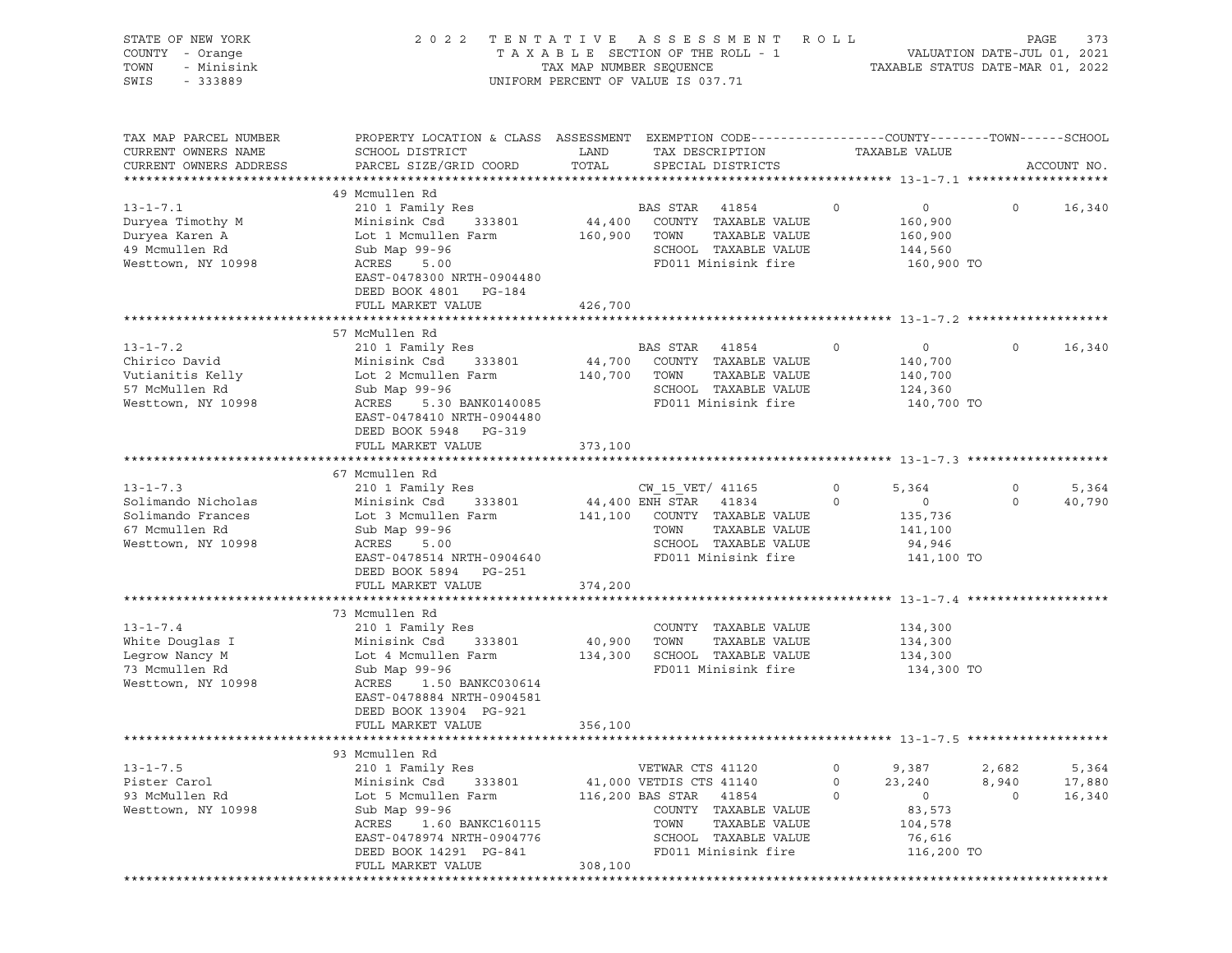|                                                                                                                                                                                                                                                        |                                         |                                                                                                                   |                                                                                                                                                                                                        |                                                                   | PAGE<br>374                                                                                                                                                                                                                                                                                                                                                                                                                            |
|--------------------------------------------------------------------------------------------------------------------------------------------------------------------------------------------------------------------------------------------------------|-----------------------------------------|-------------------------------------------------------------------------------------------------------------------|--------------------------------------------------------------------------------------------------------------------------------------------------------------------------------------------------------|-------------------------------------------------------------------|----------------------------------------------------------------------------------------------------------------------------------------------------------------------------------------------------------------------------------------------------------------------------------------------------------------------------------------------------------------------------------------------------------------------------------------|
| SCHOOL DISTRICT<br>PARCEL SIZE/GRID COORD                                                                                                                                                                                                              | LAND<br>TOTAL                           | TAX DESCRIPTION<br>SPECIAL DISTRICTS                                                                              |                                                                                                                                                                                                        |                                                                   | ACCOUNT NO.                                                                                                                                                                                                                                                                                                                                                                                                                            |
| 103 Mcmullen Rd<br>210 1 Family Res<br>Minisink Csd<br>333801<br>Lot 6 Mcmullen Farm<br>Sub Map 99-96<br>ACRES<br>2.60 BANKC190321<br>EAST-0478794 NRTH-0904896<br>DEED BOOK 5238 PG-190<br>FULL MARKET VALUE                                          | 401,800                                 | SOLAR EX C 49500<br>TAXABLE VALUE<br>SCHOOL TAXABLE VALUE<br>FD011 Minisink fire                                  | $\circ$                                                                                                                                                                                                | 5,000                                                             | 5,000                                                                                                                                                                                                                                                                                                                                                                                                                                  |
|                                                                                                                                                                                                                                                        |                                         |                                                                                                                   |                                                                                                                                                                                                        |                                                                   |                                                                                                                                                                                                                                                                                                                                                                                                                                        |
| 68 Mcmullen Rd<br>210 1 Family Res<br>Minisink Csd<br>333801<br>Lot 7 Mcmullen Farm<br>Sub Map 99-96<br>ACRES<br>2.80<br>EAST-0479120 NRTH-0904186                                                                                                     | 126,300                                 | BAS STAR 41854<br>COUNTY TAXABLE VALUE<br>TOWN<br>TAXABLE VALUE<br>SCHOOL TAXABLE VALUE<br>FD011 Minisink fire    | $\circ$<br>0                                                                                                                                                                                           | $\circ$                                                           | 16,340                                                                                                                                                                                                                                                                                                                                                                                                                                 |
| FULL MARKET VALUE                                                                                                                                                                                                                                      | 334,900                                 |                                                                                                                   |                                                                                                                                                                                                        |                                                                   |                                                                                                                                                                                                                                                                                                                                                                                                                                        |
| 210 1 Family Res<br>Minisink Csd<br>333801<br>Lt 8 Mcmullen Farm<br>Sub Map 99-96<br>ACRES<br>5.00<br>EAST-0479319 NRTH-0904572<br>DEED BOOK 13712 PG-1468                                                                                             |                                         | BAS STAR 41854<br>TOWN<br>TAXABLE VALUE<br>SCHOOL TAXABLE VALUE<br>FD011 Minisink fire                            | 0<br>$\circ$<br>$\circ$<br>5,000                                                                                                                                                                       | $\circ$<br>5,000                                                  | 16,340<br>5,000                                                                                                                                                                                                                                                                                                                                                                                                                        |
| FULL MARKET VALUE                                                                                                                                                                                                                                      | 424,600                                 |                                                                                                                   |                                                                                                                                                                                                        |                                                                   |                                                                                                                                                                                                                                                                                                                                                                                                                                        |
|                                                                                                                                                                                                                                                        |                                         |                                                                                                                   |                                                                                                                                                                                                        |                                                                   |                                                                                                                                                                                                                                                                                                                                                                                                                                        |
| 115 Mcmullen Rd<br>210 1 Family Res<br>Minisink Csd<br>333801<br>McNicholas Family Protection T Lot 1 Mcmullen Farm<br>Phase 2 Sub Map 138-97<br>ACRES<br>5.10 BANKC080370<br>EAST-0478538 NRTH-0905115<br>DEED BOOK 14468 PG-138<br>FULL MARKET VALUE |                                         | BAS STAR<br>41854<br>COUNTY TAXABLE VALUE<br>TOWN<br>TAXABLE VALUE<br>SCHOOL TAXABLE VALUE<br>FD011 Minisink fire | 0<br>$\circ$                                                                                                                                                                                           | $\circ$                                                           | 16,340                                                                                                                                                                                                                                                                                                                                                                                                                                 |
|                                                                                                                                                                                                                                                        |                                         |                                                                                                                   |                                                                                                                                                                                                        |                                                                   |                                                                                                                                                                                                                                                                                                                                                                                                                                        |
| 419 Lower Rd<br>210 1 Family Res<br>Minisink Csd<br>333801<br>Lt 1 Urodzinski Sub<br>Map 252-92<br>ACRES<br>2.10 BANKN140687<br>EAST-0484216 NRTH-0903646<br>DEED BOOK 12895 PG-1503<br>FULL MARKET VALUE                                              | 41,100<br>105,800<br>280,600            | BAS STAR<br>41854<br>COUNTY TAXABLE VALUE<br>TAXABLE VALUE<br>TOWN<br>SCHOOL TAXABLE VALUE<br>FD011 Minisink fire | 0<br>0                                                                                                                                                                                                 | $\circ$                                                           | 16,340                                                                                                                                                                                                                                                                                                                                                                                                                                 |
|                                                                                                                                                                                                                                                        | DEED BOOK 4507 PG-298<br>76 Mcmullen Rd | 304,700                                                                                                           | TAX MAP NUMBER SEQUENCE<br>UNIFORM PERCENT OF VALUE IS 037.71<br>38,300 COUNTY TAXABLE VALUE<br>151,500 TOWN<br>38,500<br>40,700 SOLAR EX C 49500<br>160,100 COUNTY TAXABLE VALUE<br>40,800<br>114,900 | 2022 TENTATIVE ASSESSMENT ROLL<br>TAXABLE SECTION OF THE ROLL - 1 | VALUATION DATE-JUL 01, 2021<br>TAXABLE STATUS DATE-MAR 01, 2022<br>PROPERTY LOCATION & CLASS ASSESSMENT EXEMPTION CODE----------------COUNTY-------TOWN------SCHOOL<br>TAXABLE VALUE<br>5,000<br>146,500<br>146,500<br>146,500<br>151,500 TO<br>126,300<br>126,300<br>109,960<br>126,300 TO<br>155,100<br>155,100<br>138,760<br>160,100 TO<br>114,900<br>114,900<br>98,560<br>114,900 TO<br>105,800<br>105,800<br>89,460<br>105,800 TO |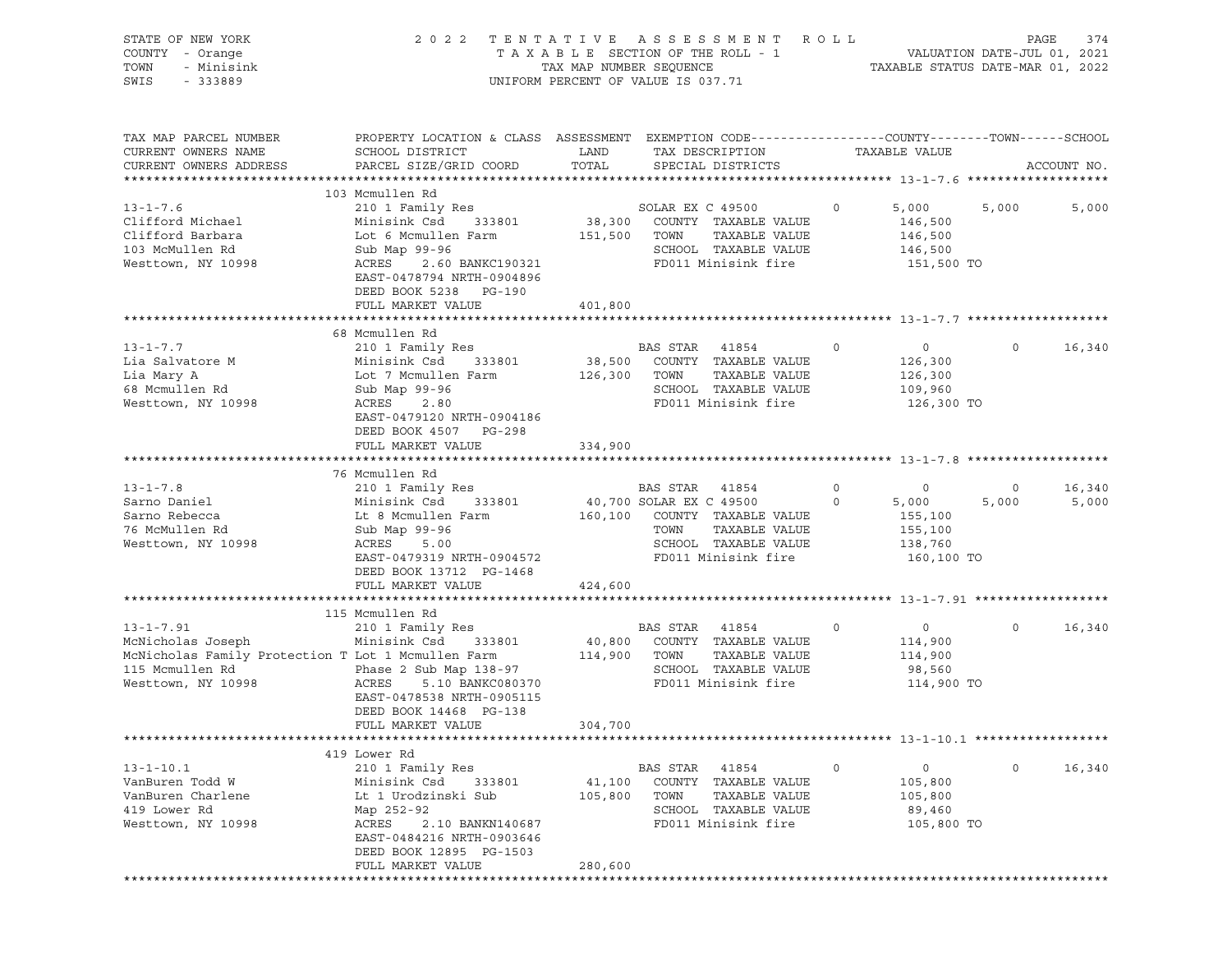| STATE OF NEW YORK<br>COUNTY - Orange<br>TOWN<br>- Minisink<br>SWIS<br>$-333889$                      | 2 0 2 2                                                                                                                                                                                                                          | TENTATIVE ASSESSMENT<br>TAXABLE SECTION OF THE ROLL - 1<br>TAX MAP NUMBER SEQUENCE<br>UNIFORM PERCENT OF VALUE IS 037.71 |                                 |                                                                                                                | ROLL         | TAXABLE STATUS DATE-MAR 01, 2022                        | PAGE<br>VALUATION DATE-JUL 01, 2021 | 375              |
|------------------------------------------------------------------------------------------------------|----------------------------------------------------------------------------------------------------------------------------------------------------------------------------------------------------------------------------------|--------------------------------------------------------------------------------------------------------------------------|---------------------------------|----------------------------------------------------------------------------------------------------------------|--------------|---------------------------------------------------------|-------------------------------------|------------------|
| TAX MAP PARCEL NUMBER<br>CURRENT OWNERS NAME<br>CURRENT OWNERS ADDRESS                               | PROPERTY LOCATION & CLASS ASSESSMENT EXEMPTION CODE---------------COUNTY-------TOWN------SCHOOL<br>SCHOOL DISTRICT<br>PARCEL SIZE/GRID COORD                                                                                     | LAND<br>TOTAL                                                                                                            |                                 | TAX DESCRIPTION<br>SPECIAL DISTRICTS                                                                           |              | TAXABLE VALUE                                           |                                     | ACCOUNT NO.      |
|                                                                                                      | 212 Schefflers Rd                                                                                                                                                                                                                |                                                                                                                          |                                 |                                                                                                                |              |                                                         |                                     |                  |
| $13 - 1 - 10.21$<br>Burton Scott<br>Burton Elaina<br>212 Schefflers Rd<br>Westtown, NY 10998         | 210 1 Family Res<br>Minisink Csd<br>333801<br>Lot 1 Lain Sub Map 855-0<br>filed $11/7/05$ int lower r<br>Schefflers rd<br>ACRES<br>3.20 BANKC170030<br>EAST-0483187 NRTH-0902920<br>DEED BOOK 12576 PG-900                       | 38,900<br>131,200                                                                                                        | <b>BAS STAR</b><br>TOWN         | 41854<br>COUNTY TAXABLE VALUE<br>TAXABLE VALUE<br>SCHOOL TAXABLE VALUE<br>FD011 Minisink fire                  | $\circ$      | $\circ$<br>131,200<br>131,200<br>114,860<br>131,200 TO  | $\circ$                             | 16,340           |
|                                                                                                      | FULL MARKET VALUE                                                                                                                                                                                                                | 347,900                                                                                                                  |                                 |                                                                                                                |              |                                                         |                                     |                  |
|                                                                                                      |                                                                                                                                                                                                                                  |                                                                                                                          |                                 |                                                                                                                |              |                                                         |                                     |                  |
| $13 - 1 - 10.22$<br>Coleman Richard<br>Coleman Amanda<br>226 Schefflers Rd<br>Westtown, NY 10998     | 226 Schefflers Rd<br>210 1 Family Res<br>Minisink Csd<br>333801<br>Lot 2 Lain Sub Map 855-05<br>filed $11/7/05$ int lower r<br>Schefflers rd<br>ACRES<br>3.10 BANKC080370<br>EAST-0483476 NRTH-0902860<br>DEED BOOK 12603 PG-306 | 38,800<br>135,300                                                                                                        | BAS STAR<br>TOWN                | 41854<br>COUNTY TAXABLE VALUE<br>TAXABLE VALUE<br>SCHOOL TAXABLE VALUE<br>FD011 Minisink fire                  | $\circ$      | $\circ$<br>135,300<br>135,300<br>118,960<br>135,300 TO  | $\circ$                             | 16,340           |
|                                                                                                      | FULL MARKET VALUE                                                                                                                                                                                                                | 358,800                                                                                                                  |                                 |                                                                                                                |              |                                                         |                                     |                  |
|                                                                                                      |                                                                                                                                                                                                                                  |                                                                                                                          |                                 |                                                                                                                |              |                                                         |                                     |                  |
|                                                                                                      | 478 Lower Rd                                                                                                                                                                                                                     |                                                                                                                          |                                 |                                                                                                                |              |                                                         |                                     |                  |
| $13 - 1 - 11$<br>Welch Ryan<br>Welch Tracy<br>478 Lower Rd<br>Westtown, NY 10998                     | 210 1 Family Res<br>Minisink Csd<br>333801<br>FRNT 205.00 DPTH 138.00<br>BANKC080370<br>EAST-0485366 NRTH-0904410<br>DEED BOOK 13706 PG-864                                                                                      | 27,800<br>77,100                                                                                                         | BAS STAR<br>TOWN                | 41854<br>COUNTY TAXABLE VALUE<br>TAXABLE VALUE<br>SCHOOL TAXABLE VALUE<br>FD011 Minisink fire                  | $\circ$      | $\circ$<br>77,100<br>77,100<br>60,760<br>77,100 TO      | $\circ$                             | 16,340           |
|                                                                                                      | FULL MARKET VALUE                                                                                                                                                                                                                | 204,500                                                                                                                  |                                 |                                                                                                                |              |                                                         |                                     |                  |
|                                                                                                      |                                                                                                                                                                                                                                  |                                                                                                                          |                                 |                                                                                                                |              |                                                         |                                     |                  |
| $13 - 1 - 12.1$<br>Jeon Myong Yeo<br>462 Lower Rd<br>Westtown, NY 10998<br>MAY BE SUBJECT TO PAYMENT | 462 Lower Rd<br>130 Mucklands<br>Minisink Csd<br>333801<br>ACRES<br>53.90<br>EAST-0486919 NRTH-0904381<br>DEED BOOK 4539<br>PG-301<br>FULL MARKET VALUE                                                                          | 75,600                                                                                                                   | AGED<br>56,900 ENH STAR<br>TOWN | 41800<br>41834<br>COUNTY TAXABLE VALUE<br>TAXABLE VALUE<br>SCHOOL TAXABLE VALUE<br>200,500 FD011 Minisink fire | 0<br>$\circ$ | 37,800<br>$\circ$<br>37,800<br>37,800<br>0<br>75,600 TO | 37,800<br>$\circ$                   | 37,800<br>37,800 |
| UNDER AGDIST LAW TIL 2026                                                                            |                                                                                                                                                                                                                                  |                                                                                                                          |                                 |                                                                                                                |              |                                                         |                                     |                  |
|                                                                                                      |                                                                                                                                                                                                                                  |                                                                                                                          |                                 |                                                                                                                |              |                                                         |                                     |                  |
| $13 - 1 - 12.21$<br>Warsaw Matthew J<br>Warsaw Sharon I<br>475 Lower Rd<br>Westtown, NY 10998        | 475 Lower Rd<br>210 1 Family Res<br>Minisink Csd<br>333801<br>ACRES<br>1.30 BANKC080370<br>EAST-0485138 NRTH-0904056<br>DEED BOOK 14782 PG-1088                                                                                  | 34,500<br>124,500                                                                                                        | TOWN                            | COUNTY TAXABLE VALUE<br>TAXABLE VALUE<br>SCHOOL TAXABLE VALUE<br>FD011 Minisink fire                           |              | 124,500<br>124,500<br>124,500<br>124,500 TO             |                                     |                  |
|                                                                                                      | FULL MARKET VALUE                                                                                                                                                                                                                | 330,200                                                                                                                  |                                 |                                                                                                                |              |                                                         |                                     |                  |
|                                                                                                      |                                                                                                                                                                                                                                  |                                                                                                                          |                                 |                                                                                                                |              |                                                         |                                     |                  |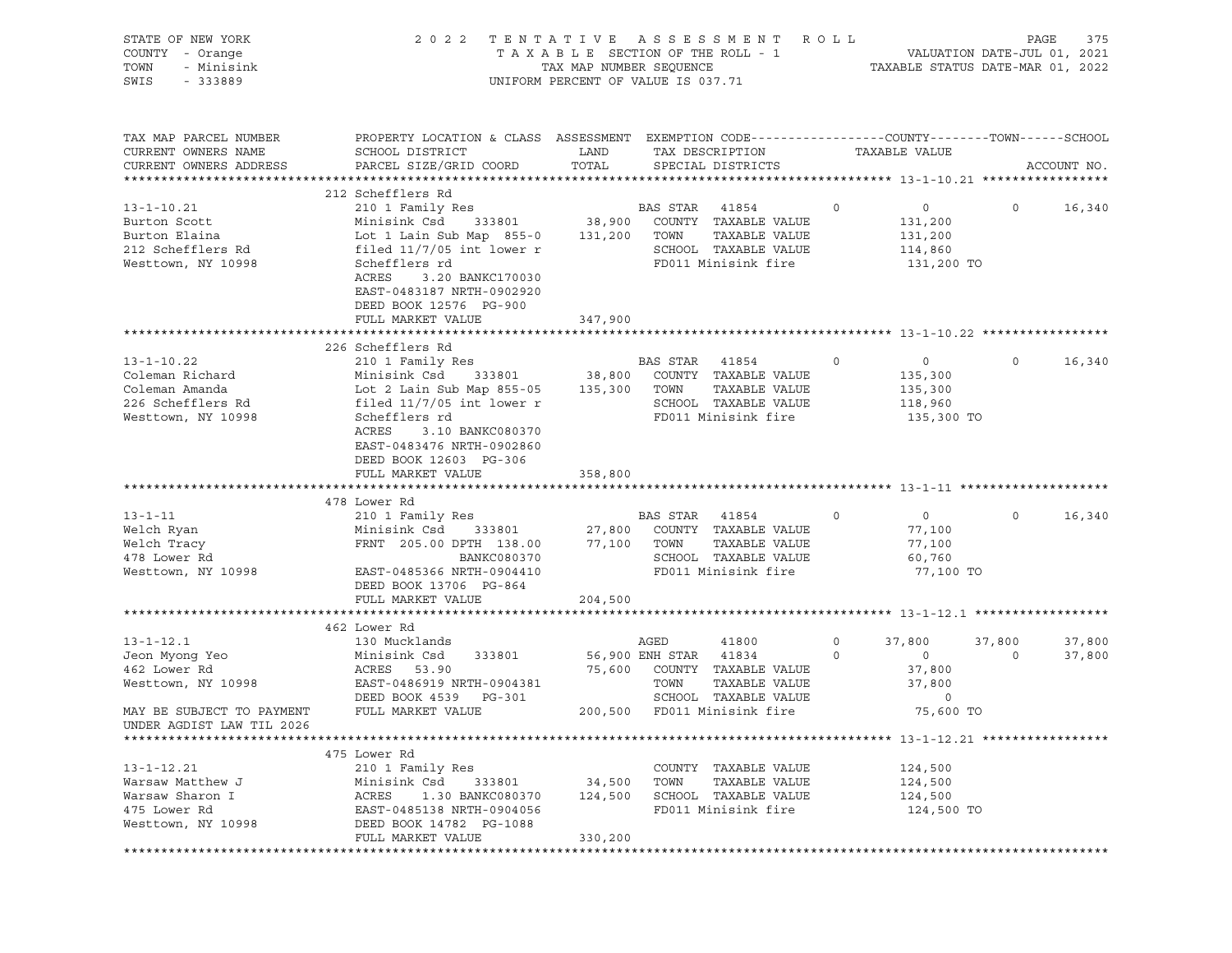### STATE OF NEW YORK 2 0 2 2 T E N T A T I V E A S S E S S M E N T R O L L PAGE 376 COUNTY - Orange T A X A B L E SECTION OF THE ROLL - 1 VALUATION DATE-JUL 01, 2021 TOWN - Minisink TAX MAP NUMBER SEQUENCE TAXABLE STATUS DATE-MAR 01, 2022 SWIS - 333889 CONSERVATION CONTROL OF VALUE IS 037.71

| TAX MAP PARCEL NUMBER<br>CURRENT OWNERS NAME<br>CURRENT OWNERS ADDRESS                             | PROPERTY LOCATION & CLASS ASSESSMENT EXEMPTION CODE----------------COUNTY-------TOWN------SCHOOL<br>SCHOOL DISTRICT<br>PARCEL SIZE/GRID COORD                                                         | LAND<br>TOTAL      | TAX DESCRIPTION<br>SPECIAL DISTRICTS                                                                                    | TAXABLE VALUE                                                           |          | ACCOUNT NO. |
|----------------------------------------------------------------------------------------------------|-------------------------------------------------------------------------------------------------------------------------------------------------------------------------------------------------------|--------------------|-------------------------------------------------------------------------------------------------------------------------|-------------------------------------------------------------------------|----------|-------------|
|                                                                                                    |                                                                                                                                                                                                       |                    |                                                                                                                         |                                                                         |          |             |
| $13 - 1 - 12.22$                                                                                   | 461 Lower Rd<br>210 1 Family Res                                                                                                                                                                      |                    | BAS STAR<br>41854                                                                                                       | $\circ$<br>$\circ$                                                      | $\Omega$ | 16,340      |
| Valentine Daniel N<br>461 Lower Rd<br>Westtown, NY 10998                                           | Minisink Csd<br>333801<br>ACRES<br>2.40 BANK0230051<br>EAST-0484844 NRTH-0904373<br>DEED BOOK 13728 PG-772                                                                                            | 28,800<br>109,800  | COUNTY TAXABLE VALUE<br>TAXABLE VALUE<br>TOWN<br>SCHOOL TAXABLE VALUE<br>FD011 Minisink fire                            | 109,800<br>109,800<br>93,460<br>109,800 TO                              |          |             |
|                                                                                                    | FULL MARKET VALUE                                                                                                                                                                                     | 291,200            |                                                                                                                         |                                                                         |          |             |
|                                                                                                    |                                                                                                                                                                                                       |                    |                                                                                                                         |                                                                         |          |             |
| $13 - 1 - 13.1$<br>Piccininni Joanne<br>Molinaro Laura<br>40 Clover Ridge Rd<br>Westtown, NY 10998 | 40 Clover Ridge Rd<br>210 1 Family Res<br>Minisink Csd<br>333801<br>Lt 5 Blk B Ar-Lib Hills S<br>FRNT 165.00 DPTH 162.00<br>BANKC190294<br>EAST-0479176 NRTH-0903306                                  | 22,800<br>127,100  | BAS STAR<br>41854<br>COUNTY TAXABLE VALUE<br>TAXABLE VALUE<br>TOWN<br>SCHOOL TAXABLE VALUE<br>FD011 Minisink fire       | $\circ$<br>$\circ$<br>127,100<br>127,100<br>110,760<br>127,100 TO       | $\Omega$ | 16,340      |
|                                                                                                    | DEED BOOK 14609 PG-978<br>FULL MARKET VALUE                                                                                                                                                           | 337,000            |                                                                                                                         |                                                                         |          |             |
|                                                                                                    | 41 Schefflers Rd                                                                                                                                                                                      |                    |                                                                                                                         |                                                                         |          |             |
| $13 - 1 - 13.2$<br>Pawliczek Donald<br>41 Schefflers Rd<br>Westtown, NY 10998                      | 210 1 Family Res<br>Minisink Csd<br>333801<br>Lt 4 Blk B Ar-Lib Hills S<br>ACRES<br>1.20<br>EAST-0479308 NRTH-0903426<br>DEED BOOK 6046 PG-240<br>FULL MARKET VALUE                                   | 124,100<br>329,100 | ENH STAR 41834<br>37,400 COUNTY TAXABLE VALUE<br>TOWN<br>TAXABLE VALUE<br>SCHOOL TAXABLE VALUE<br>FD011 Minisink fire   | $\overline{0}$<br>$\circ$<br>124,100<br>124,100<br>83,310<br>124,100 TO | $\Omega$ | 40,790      |
|                                                                                                    |                                                                                                                                                                                                       |                    |                                                                                                                         |                                                                         |          |             |
| $13 - 1 - 13.4$<br>Schmon Steven<br>Schmon Thomas J<br>26 Clover Ridge Rd<br>Westtown, NY 10998    | 26 Clover Ridge Rd<br>210 1 Family Res<br>Minisink Csd<br>333801<br>Lt 7 Blk B Ar-Libs Hills<br>FRNT 150.00 DPTH 213.00<br><b>BANKC180381</b><br>EAST-0478853 NRTH-0903200<br>DEED BOOK 14649 PG-1861 | 25,200<br>97,500   | COUNTY TAXABLE VALUE<br>TAXABLE VALUE<br>TOWN<br>SCHOOL TAXABLE VALUE<br>FD011 Minisink fire                            | 97,500<br>97,500<br>97,500<br>97,500 TO                                 |          |             |
|                                                                                                    | FULL MARKET VALUE                                                                                                                                                                                     | 258,600            |                                                                                                                         |                                                                         |          |             |
|                                                                                                    |                                                                                                                                                                                                       |                    |                                                                                                                         |                                                                         |          |             |
| $13 - 1 - 13.5$<br>Manon Horacio<br>Manon Carolina<br>32 Clover Ridge Rd<br>Westtown, NY 10998     | 32 Clover Ridge Rd<br>210 1 Family Res<br>Minisink Csd<br>333801<br>Lt 6 Blk B Ar-Lib Hills S<br>FRNT 150.00 DPTH 187.00<br>BANKN140687<br>EAST-0479052 NRTH-0903203<br>DEED BOOK 14744 PG-138        | 124,500            | SOLAR EX C 49500<br>24,400 COUNTY TAXABLE VALUE<br>TOWN<br>TAXABLE VALUE<br>SCHOOL TAXABLE VALUE<br>FD011 Minisink fire | $\circ$<br>5,000<br>119,500<br>119,500<br>119,500<br>124,500 TO         | 5,000    | 5,000       |
|                                                                                                    | FULL MARKET VALUE                                                                                                                                                                                     | 330,200            |                                                                                                                         |                                                                         |          |             |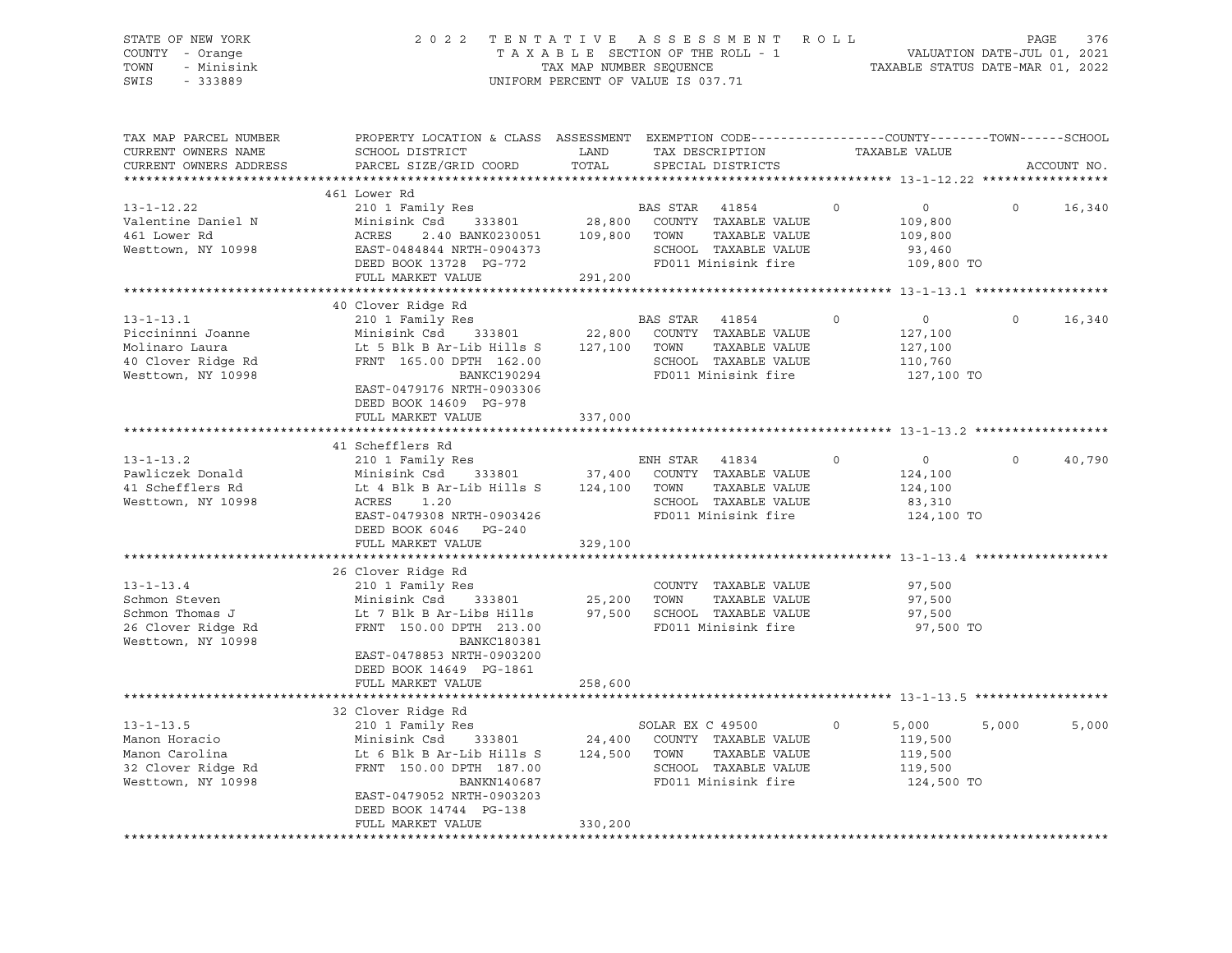| STATE OF NEW YORK<br>COUNTY - Orange<br>TOWN<br>- Minisink<br>SWIS<br>$-333889$                                           | 2022 TENTATIVE ASSESSMENT ROLL                                                                                                                                                                         | TAX MAP NUMBER SEQUENCE     | TAXABLE SECTION OF THE ROLL - 1<br>UNIFORM PERCENT OF VALUE IS 037.71                                             |          | VALUATION DATE-JUL 01, 2021<br>TAXABLE STATUS DATE-MAR 01, 2022 | PAGE        | 377         |
|---------------------------------------------------------------------------------------------------------------------------|--------------------------------------------------------------------------------------------------------------------------------------------------------------------------------------------------------|-----------------------------|-------------------------------------------------------------------------------------------------------------------|----------|-----------------------------------------------------------------|-------------|-------------|
| TAX MAP PARCEL NUMBER<br>CURRENT OWNERS NAME<br>CURRENT OWNERS ADDRESS                                                    | PROPERTY LOCATION & CLASS ASSESSMENT EXEMPTION CODE----------------COUNTY-------TOWN------SCHOOL<br>SCHOOL DISTRICT<br>PARCEL SIZE/GRID COORD                                                          | LAND<br>TOTAL               | TAX DESCRIPTION<br>SPECIAL DISTRICTS                                                                              |          | TAXABLE VALUE                                                   |             | ACCOUNT NO. |
|                                                                                                                           |                                                                                                                                                                                                        |                             |                                                                                                                   |          |                                                                 |             |             |
| $13 - 1 - 13.6$<br>Wesolowski Raymond F<br>62 Clover Ridge Rd<br>Westtown, NY 10998                                       | 62 Clover Ridge Rd<br>210 1 Family Res<br>Minisink Csd<br>333801<br>Lt 3 Blk B Ar-Lib Hills S<br>ACRES<br>1.30 BANKN140687<br>EAST-0479481 NRTH-0903507<br>DEED BOOK 14232 PG-240<br>FULL MARKET VALUE | 37,500 TOWN                 | COUNTY TAXABLE VALUE<br>TAXABLE VALUE<br>94,000 SCHOOL TAXABLE VALUE<br>FD011 Minisink fire                       |          | 94,000<br>94,000<br>94,000<br>94,000 TO                         |             |             |
|                                                                                                                           |                                                                                                                                                                                                        | 249,300                     |                                                                                                                   |          |                                                                 |             |             |
|                                                                                                                           | 57 Clover Ridge Rd                                                                                                                                                                                     |                             |                                                                                                                   |          |                                                                 |             |             |
| $13 - 1 - 13.72$<br>Woqlom David T<br>Woglom Diana M<br>57 Clover Ridge Rd<br>Westtown, NY 10998                          | 210 1 Family Res<br>Minisink Csd 333801<br>Montuori & Mazzella sm 92<br>filed $12/14/07$<br>FRNT 190.00 DPTH 200.00                                                                                    | 33,800<br>130,200           | BAS STAR 41854<br>COUNTY TAXABLE VALUE<br>TOWN<br>TAXABLE VALUE<br>SCHOOL TAXABLE VALUE<br>FD011 Minisink fire    | $\Omega$ | $\circ$<br>130,200<br>130,200<br>113,860<br>130,200 TO          | $\Omega$    | 16,340      |
|                                                                                                                           | BANK0230051<br>EAST-0479614 NRTH-0903789<br>DEED BOOK 13695 PG-1639<br>FULL MARKET VALUE                                                                                                               | 345,300                     |                                                                                                                   |          |                                                                 |             |             |
|                                                                                                                           | 379 Cosh Rd                                                                                                                                                                                            |                             |                                                                                                                   |          |                                                                 |             |             |
| $13 - 1 - 14$<br>US Bank National Association<br>8950 Cypress Waters Blvd<br>Coppell, TX 75019                            | 210 1 Family Res<br>Minisink Csd<br>333801<br>ACRES<br>2.00<br>EAST-0482216 NRTH-0899685<br>DEED BOOK 14747 PG-186                                                                                     | 41,400                      | COUNTY TAXABLE VALUE<br>TOWN<br>TAXABLE VALUE<br>122,600 SCHOOL TAXABLE VALUE<br>FD011 Minisink fire              |          | 122,600<br>122,600<br>122,600<br>122,600 TO                     |             |             |
|                                                                                                                           | FULL MARKET VALUE                                                                                                                                                                                      | 325,100                     |                                                                                                                   |          |                                                                 |             |             |
|                                                                                                                           |                                                                                                                                                                                                        |                             |                                                                                                                   |          |                                                                 |             |             |
| $13 - 1 - 15$<br>Grimshaw Cheryl L<br>243 Lower Rd<br>Westtown, NY 10998                                                  | 243 Lower Rd<br>210 1 Family Res<br>Minisink Csd<br>333801<br>ACRES<br>4.20<br>EAST-0482581 NRTH-0899431<br>DEED BOOK 4288 PG-171                                                                      | 43,600<br>225,800           | ENH STAR 41834<br>COUNTY TAXABLE VALUE<br>TOWN<br>TAXABLE VALUE<br>SCHOOL TAXABLE VALUE<br>FD011 Minisink fire    | $\circ$  | $\overline{0}$<br>225,800<br>225,800<br>185,010<br>225,800 TO   | $\mathbf 0$ | 40,790      |
|                                                                                                                           | FULL MARKET VALUE                                                                                                                                                                                      | 598,800                     |                                                                                                                   |          |                                                                 |             |             |
|                                                                                                                           |                                                                                                                                                                                                        |                             |                                                                                                                   |          |                                                                 |             |             |
| $13 - 1 - 16$<br>Daly, James & Judith Fam Trust Minisink Csd<br>Staci Doty, trustee<br>275 Lower Rd<br>Westtown, NY 10998 | 275 Lower Rd<br>210 1 Family Res<br>333801<br>ACRES<br>1.00<br>EAST-0483093 NRTH-0900430<br>DEED BOOK 13558 PG-1921<br>FULL MARKET VALUE                                                               | 33,800<br>81,300<br>215,600 | ENH STAR<br>41834<br>COUNTY TAXABLE VALUE<br>TAXABLE VALUE<br>TOWN<br>SCHOOL TAXABLE VALUE<br>FD011 Minisink fire | $\circ$  | $\overline{0}$<br>81,300<br>81,300<br>40,510<br>81,300 TO       | $\mathbf 0$ | 40,790      |
|                                                                                                                           |                                                                                                                                                                                                        |                             |                                                                                                                   |          |                                                                 |             |             |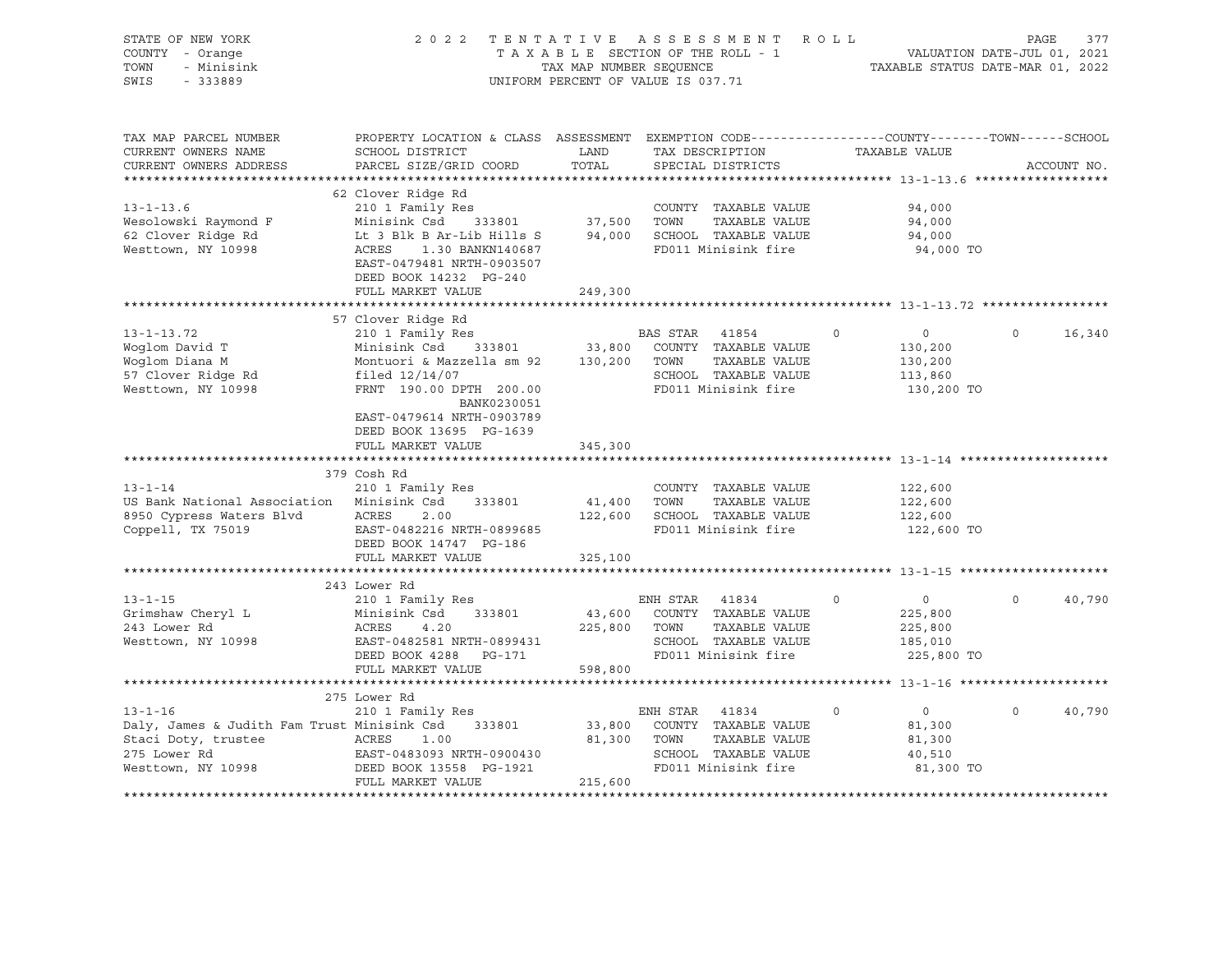STATE OF NEW YORK 2 0 2 2 T E N T A T I V E A S S E S S M E N T R O L L PAGE 378 COUNTY - Orange T A X A B L E SECTION OF THE ROLL - 1 TOWN - Minisink TAX MAP NUMBER SEQUENCE TAXABLE STATUS DATE-MAR 01, 2022<br>TAXABLE STATUS DATE-MAR 01, 2022 UNIFORM PERCENT OF VALUE IS 037.71 TAX MAP PARCEL NUMBER PROPERTY LOCATION & CLASS ASSESSMENT EXEMPTION CODE------------------COUNTY--------TOWN------SCHOOL CURRENT OWNERS NAME SCHOOL DISTRICT LAND TAX DESCRIPTION TAXABLE VALUE CURRENT OWNERS ADDRESS PARCEL SIZE/GRID COORD TOTAL SPECIAL DISTRICTS ACCOUNT NO. \*\*\*\*\*\*\*\*\*\*\*\*\*\*\*\*\*\*\*\*\*\*\*\*\*\*\*\*\*\*\*\*\*\*\*\*\*\*\*\*\*\*\*\*\*\*\*\*\*\*\*\*\*\*\*\*\*\*\*\*\*\*\*\*\*\*\*\*\*\*\*\*\*\*\*\*\*\*\*\*\*\*\*\*\*\*\*\*\*\*\*\*\*\*\*\*\*\*\*\*\*\*\* 13-1-17 \*\*\*\*\*\*\*\*\*\*\*\*\*\*\*\*\*\*\*\* Lower Rd 13-1-17 120 Field crops AGDISTRICT 41720 0 284,056 284,056 284,056 Farmer Grusz Road Dev. LLC Minisink Csd 333801 386,000 COUNTY TAXABLE VALUE 101,944 c/o Savad Churgin ACRES 256.00 386,000 TOWN TAXABLE VALUE 101,944 55 Old Turnpike Rd Ste 209 EAST-0484058 NRTH-0900387 SCHOOL TAXABLE VALUE 101,944 Nanuet, NY 10954 DEED BOOK 14513 PG-51 FD011 Minisink fire 386,000 TO FULL MARKET VALUE 1023,600 MAY BE SUBJECT TO PAYMENT UNDER AGDIST LAW TIL 2026 \*\*\*\*\*\*\*\*\*\*\*\*\*\*\*\*\*\*\*\*\*\*\*\*\*\*\*\*\*\*\*\*\*\*\*\*\*\*\*\*\*\*\*\*\*\*\*\*\*\*\*\*\*\*\*\*\*\*\*\*\*\*\*\*\*\*\*\*\*\*\*\*\*\*\*\*\*\*\*\*\*\*\*\*\*\*\*\*\*\*\*\*\*\*\*\*\*\*\*\*\*\*\* 13-1-18 \*\*\*\*\*\*\*\*\*\*\*\*\*\*\*\*\*\*\*\* 319 Lower Rd 13-1-18 210 1 Family Res COUNTY TAXABLE VALUE 142,500 Desmond Karen Minisink Csd 333801 38,400 TOWN TAXABLE VALUE 142,500 PO Box 255 ACRES 2.70 BANK0210090 142,500 SCHOOL TAXABLE VALUE 142,500 Unionville, NY 10988 EAST-0483363 NRTH-0901297 FD011 Minisink fire 142,500 TO DEED BOOK 14403 PG-1252 FULL MARKET VALUE 377,900 \*\*\*\*\*\*\*\*\*\*\*\*\*\*\*\*\*\*\*\*\*\*\*\*\*\*\*\*\*\*\*\*\*\*\*\*\*\*\*\*\*\*\*\*\*\*\*\*\*\*\*\*\*\*\*\*\*\*\*\*\*\*\*\*\*\*\*\*\*\*\*\*\*\*\*\*\*\*\*\*\*\*\*\*\*\*\*\*\*\*\*\*\*\*\*\*\*\*\*\*\*\*\* 13-1-19.1 \*\*\*\*\*\*\*\*\*\*\*\*\*\*\*\*\*\* 355 Lower Rd 13-1-19.1 210 1 Family Res VETWAR CTS 41120 0 9,387 2,682 5,364 Simons Kenneth Minisink Csd 333801 31,600 ENH STAR 41834 0 0 0 40,790 Simons Lorraine A FRNT 200.00 DPTH 200.00 103,000 COUNTY TAXABLE VALUE 93,613 PO Box 561 EAST-0483778 NRTH-0901931 TOWN TAXABLE VALUE 100,318<br>PO Box 561 EAST-0483778 NRTH-0901931 TOWN TAXABLE VALUE 100,318<br>The securious area in the security of the security security in the security in the security in Unionville, NY 10988 DEED BOOK 1794 PG-00918 SCHOOL TAXABLE VALUE 56,846 FULL MARKET VALUE 273,100 FD011 Minisink fire 103,000 TO \*\*\*\*\*\*\*\*\*\*\*\*\*\*\*\*\*\*\*\*\*\*\*\*\*\*\*\*\*\*\*\*\*\*\*\*\*\*\*\*\*\*\*\*\*\*\*\*\*\*\*\*\*\*\*\*\*\*\*\*\*\*\*\*\*\*\*\*\*\*\*\*\*\*\*\*\*\*\*\*\*\*\*\*\*\*\*\*\*\*\*\*\*\*\*\*\*\*\*\*\*\*\* 13-1-20 \*\*\*\*\*\*\*\*\*\*\*\*\*\*\*\*\*\*\*\* 361 Lower Rd 13-1-20 210 1 Family Res COUNTY TAXABLE VALUE 40,600 Korman Claudia B 10,600 Minisink Csd 333801 9,000 TOWN TAXABLE VALUE 40,600 Speckman Thomas 600 CRNT 140.00 DPTH 100.00 40,600 SCHOOL TAXABLE VALUE 40,600 361 Lower Rd EAST-0483839 NRTH-0902137 FD011 Minisink fire 40,600 TO Westtown, NY 10998 DEED BOOK 4638 PG-286 FULL MARKET VALUE 107,700 \*\*\*\*\*\*\*\*\*\*\*\*\*\*\*\*\*\*\*\*\*\*\*\*\*\*\*\*\*\*\*\*\*\*\*\*\*\*\*\*\*\*\*\*\*\*\*\*\*\*\*\*\*\*\*\*\*\*\*\*\*\*\*\*\*\*\*\*\*\*\*\*\*\*\*\*\*\*\*\*\*\*\*\*\*\*\*\*\*\*\*\*\*\*\*\*\*\*\*\*\*\*\* 13-1-21 \*\*\*\*\*\*\*\*\*\*\*\*\*\*\*\*\*\*\*\* 392 Lower Rd 13-1-21 210 1 Family Res COUNTY TAXABLE VALUE 98,200 Ford Darrell A Minisink Csd 333801 35,300 TOWN TAXABLE VALUE 98,200 116 Grusz Rd ACRES 1.10 98,200 SCHOOL TAXABLE VALUE 98,200 Westtown, NY 10998 **EAST-0484182 NRTH-0902796** FD011 Minisink fire 98,200 TO DEED BOOK 14518 PG-470 FULL MARKET VALUE 260,400 \*\*\*\*\*\*\*\*\*\*\*\*\*\*\*\*\*\*\*\*\*\*\*\*\*\*\*\*\*\*\*\*\*\*\*\*\*\*\*\*\*\*\*\*\*\*\*\*\*\*\*\*\*\*\*\*\*\*\*\*\*\*\*\*\*\*\*\*\*\*\*\*\*\*\*\*\*\*\*\*\*\*\*\*\*\*\*\*\*\*\*\*\*\*\*\*\*\*\*\*\*\*\*\*\*\*\*\*\*\*\*\*\*\*\*\*\*\*\*\*\*\*\*\*\*\*\*\*\*\*\*\*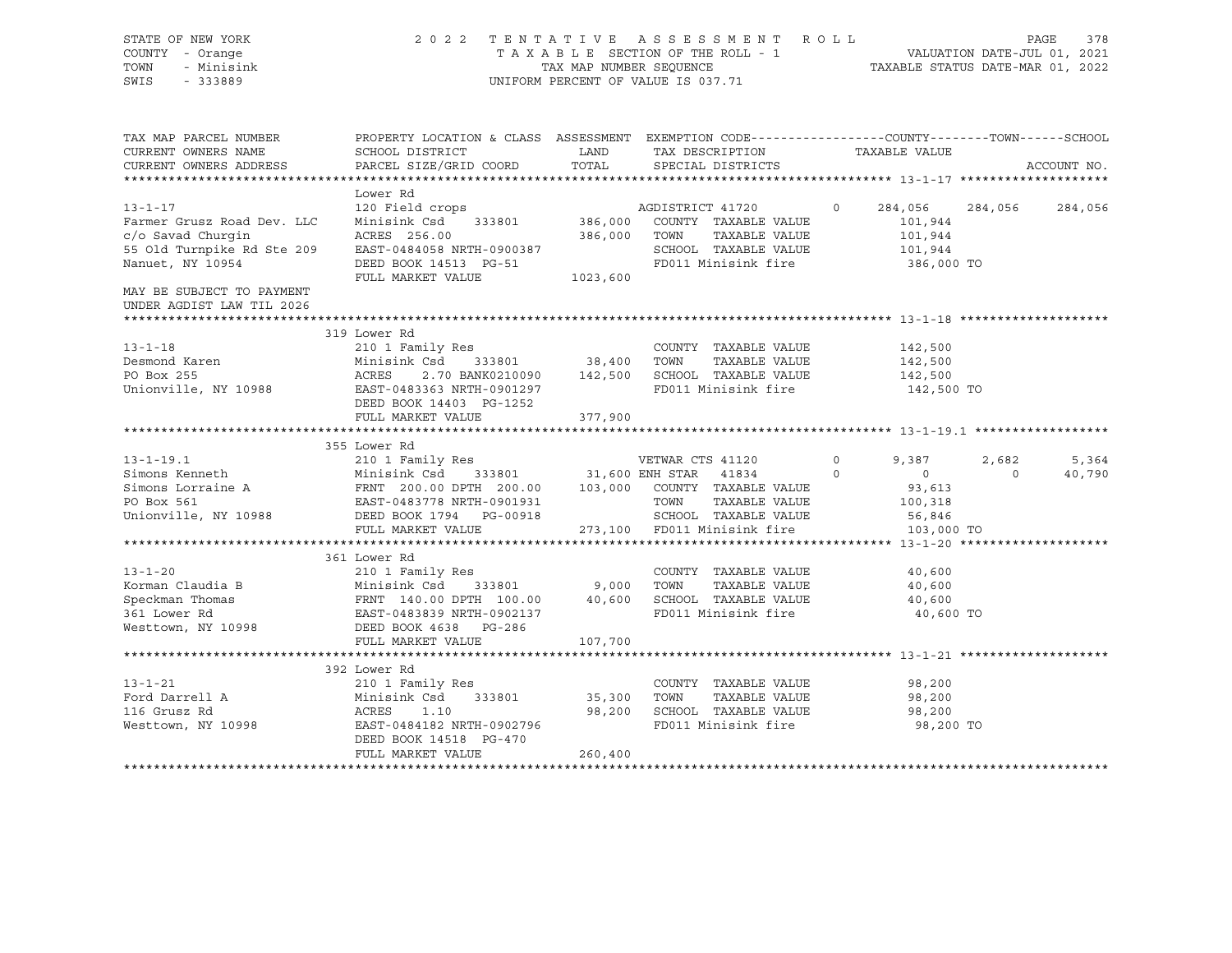| STATE OF NEW YORK<br>COUNTY - Orange<br>TOWN<br>- Minisink<br>SWIS<br>$-333889$ |                                                                                                                                                                                     |               | 2022 TENTATIVE ASSESSMENT ROLL<br>TAXABLE SECTION OF THE ROLL - 1<br>TAXABLE SECTION OF THE ROLL - 1<br>TAXABLE STATUS DATE-MAR 01, 2022<br>UNIFORM PERCENT OF VALUE IS 037.71 |               |                  | PAGE<br>379        |
|---------------------------------------------------------------------------------|-------------------------------------------------------------------------------------------------------------------------------------------------------------------------------------|---------------|--------------------------------------------------------------------------------------------------------------------------------------------------------------------------------|---------------|------------------|--------------------|
| TAX MAP PARCEL NUMBER<br>CURRENT OWNERS NAME<br>CURRENT OWNERS ADDRESS          | PROPERTY LOCATION & CLASS ASSESSMENT EXEMPTION CODE---------------COUNTY-------TOWN------SCHOOL<br>SCHOOL DISTRICT<br>PARCEL SIZE/GRID COORD                                        | LAND<br>TOTAL | TAX DESCRIPTION<br>SPECIAL DISTRICTS                                                                                                                                           | TAXABLE VALUE |                  | ACCOUNT NO.        |
|                                                                                 |                                                                                                                                                                                     |               |                                                                                                                                                                                |               |                  |                    |
|                                                                                 | 43 Post Rd                                                                                                                                                                          |               |                                                                                                                                                                                |               |                  |                    |
| $13 - 1 - 22$                                                                   | 130 Mucklands                                                                                                                                                                       |               | COUNTY TAXABLE VALUE                                                                                                                                                           |               | 102,480          |                    |
| Madura Christopher                                                              | Minisink Csd 333801                                                                                                                                                                 | 102,480       | TAXABLE VALUE<br>TOWN                                                                                                                                                          |               | 102,480          |                    |
| Madura Denise                                                                   | E S Lower Rd                                                                                                                                                                        |               | 102,480 SCHOOL TAXABLE VALUE<br>FD011 Minisink fire                                                                                                                            |               | 102,480          |                    |
| 43 Post Rd                                                                      | ACRES 96.40                                                                                                                                                                         |               |                                                                                                                                                                                |               | 102,480 TO       |                    |
| Slate Hill, NY 10973                                                            | DEED BOOK 11685 PG-4                                                                                                                                                                |               |                                                                                                                                                                                |               |                  |                    |
| MAY BE SUBJECT TO PAYMENT FULL MARKET VALUE                                     |                                                                                                                                                                                     | 271,800       |                                                                                                                                                                                |               |                  |                    |
| UNDER AGDIST LAW TIL 2025                                                       |                                                                                                                                                                                     |               |                                                                                                                                                                                |               |                  |                    |
|                                                                                 |                                                                                                                                                                                     |               |                                                                                                                                                                                |               |                  |                    |
|                                                                                 | 270 Lower Rd                                                                                                                                                                        |               |                                                                                                                                                                                |               |                  |                    |
| $13 - 1 - 23.1$                                                                 | 210 1 Family Res                                                                                                                                                                    |               | COUNTY TAXABLE VALUE                                                                                                                                                           |               | 72,200           |                    |
| Zapata Lizette<br>Zapata Anna                                                   | Minisink Csd 333801 33,200 TOWN TAXABLE VALUE<br>FRNT 155.00 DPTH 275.00 72,200 SCHOOL TAXABLE VALUE<br>EAST-0483108 NRTH-0899975 FD011 Minisink fire                               |               |                                                                                                                                                                                |               | 72,200<br>72,200 |                    |
| 270 Lower Rd                                                                    |                                                                                                                                                                                     |               |                                                                                                                                                                                |               | 72,200 TO        |                    |
| Westtown, NY 10998                                                              | DEED BOOK 13832 PG-1668                                                                                                                                                             |               |                                                                                                                                                                                |               |                  |                    |
|                                                                                 | FULL MARKET VALUE                                                                                                                                                                   | 191,500       |                                                                                                                                                                                |               |                  |                    |
|                                                                                 |                                                                                                                                                                                     |               |                                                                                                                                                                                |               |                  |                    |
|                                                                                 | 264 Lower Rd                                                                                                                                                                        |               |                                                                                                                                                                                |               |                  |                    |
| $13 - 1 - 23.21$                                                                | 210 1 Family Res                                                                                                                                                                    |               | BAS STAR 41854                                                                                                                                                                 | $\Omega$      | $\overline{0}$   | $\Omega$<br>16,340 |
| Waldin Imtiaz                                                                   |                                                                                                                                                                                     |               | 37,200 COUNTY TAXABLE VALUE                                                                                                                                                    |               | 102,900          |                    |
| 264 Lower Rd                                                                    |                                                                                                                                                                                     |               | 102,900 TOWN<br>TAXABLE VALUE                                                                                                                                                  |               | 102,900          |                    |
| Westtown, NY 10998                                                              | 210 1 Family Accord 333801 37,200<br>Minisink Csd 333801 37,200<br>ACRES 1.50 102,900<br>EAST-0483078 NRTH-0899824 231 102,900                                                      |               | SCHOOL TAXABLE VALUE                                                                                                                                                           |               | 86,560           |                    |
|                                                                                 |                                                                                                                                                                                     |               | FD011 Minisink fire                                                                                                                                                            |               | 102,900 TO       |                    |
|                                                                                 | FULL MARKET VALUE                                                                                                                                                                   | 272,900       |                                                                                                                                                                                |               |                  |                    |
|                                                                                 |                                                                                                                                                                                     |               |                                                                                                                                                                                |               |                  |                    |
|                                                                                 | 6 Clover Ridge Rd<br>210 1 Family Res                                                                                                                                               |               |                                                                                                                                                                                |               |                  |                    |
| $13 - 1 - 24.1$                                                                 |                                                                                                                                                                                     |               | ENH STAR 41834                                                                                                                                                                 | $\circ$       | $\overline{0}$   | 40,790<br>$\circ$  |
| DeCicco James                                                                   | Minisink Csd 333801 38,600 SOLAR EX C 49500                                                                                                                                         |               |                                                                                                                                                                                | $\circ$       | 5,000<br>5,000   | 5,000              |
| DeCicco Judith A                                                                | Lt 1 Barmann Sub Map 7991 157,000 COUNTY TAXABLE VALUE<br>ACRES 2.40 TOWN TAXABLE VALUE                                                                                             |               |                                                                                                                                                                                |               | 152,000          |                    |
| 6 Clover Ridge Rd                                                               |                                                                                                                                                                                     |               | SCHOOL TAXABLE VALUE SCHOOL TAXABLE VALUE                                                                                                                                      |               | 152,000          |                    |
| Westtown, NY 10998                                                              | EAST-0478661 NRTH-0902945<br>DEED BOOK 11310 PG-1801                                                                                                                                |               | FD011 Minisink fire 157,000 TO                                                                                                                                                 |               | 111,210          |                    |
|                                                                                 | FULL MARKET VALUE                                                                                                                                                                   | 416,300       |                                                                                                                                                                                |               |                  |                    |
|                                                                                 |                                                                                                                                                                                     |               |                                                                                                                                                                                |               |                  |                    |
|                                                                                 | 1 Schefflers Rd                                                                                                                                                                     |               |                                                                                                                                                                                |               |                  |                    |
| $13 - 1 - 24.2$                                                                 | 210 1 Family Res                                                                                                                                                                    |               | BAS STAR 41854                                                                                                                                                                 | $\circ$       | $\overline{0}$   | 16,340<br>$\circ$  |
|                                                                                 | Denny Otis<br>Minisink Csd 333801 37,700 SOLAR EX C 49500<br>Denny Hortense Lt 2 Barmann Sub Map 7991 149,400 COUNTY TAXABLE VALUE<br>1 Schefflers Rd ACRES 1.50 TOWN TAXABLE VALUE |               |                                                                                                                                                                                | $\Omega$      | 5,000<br>5,000   | 5,000              |
|                                                                                 |                                                                                                                                                                                     |               |                                                                                                                                                                                |               | 144,400          |                    |
|                                                                                 |                                                                                                                                                                                     |               |                                                                                                                                                                                |               | 144,400          |                    |
|                                                                                 | Westtown, NY 10998-0220 EAST-0478761 NRTH-0902789                                                                                                                                   |               | SCHOOL TAXABLE VALUE                                                                                                                                                           |               | 128,060          |                    |
|                                                                                 | DEED BOOK 11804 PG-1607                                                                                                                                                             |               | FD011 Minisink fire                                                                                                                                                            |               | 149,400 TO       |                    |
|                                                                                 | FULL MARKET VALUE                                                                                                                                                                   | 396,200       |                                                                                                                                                                                |               |                  |                    |
|                                                                                 |                                                                                                                                                                                     |               |                                                                                                                                                                                |               |                  |                    |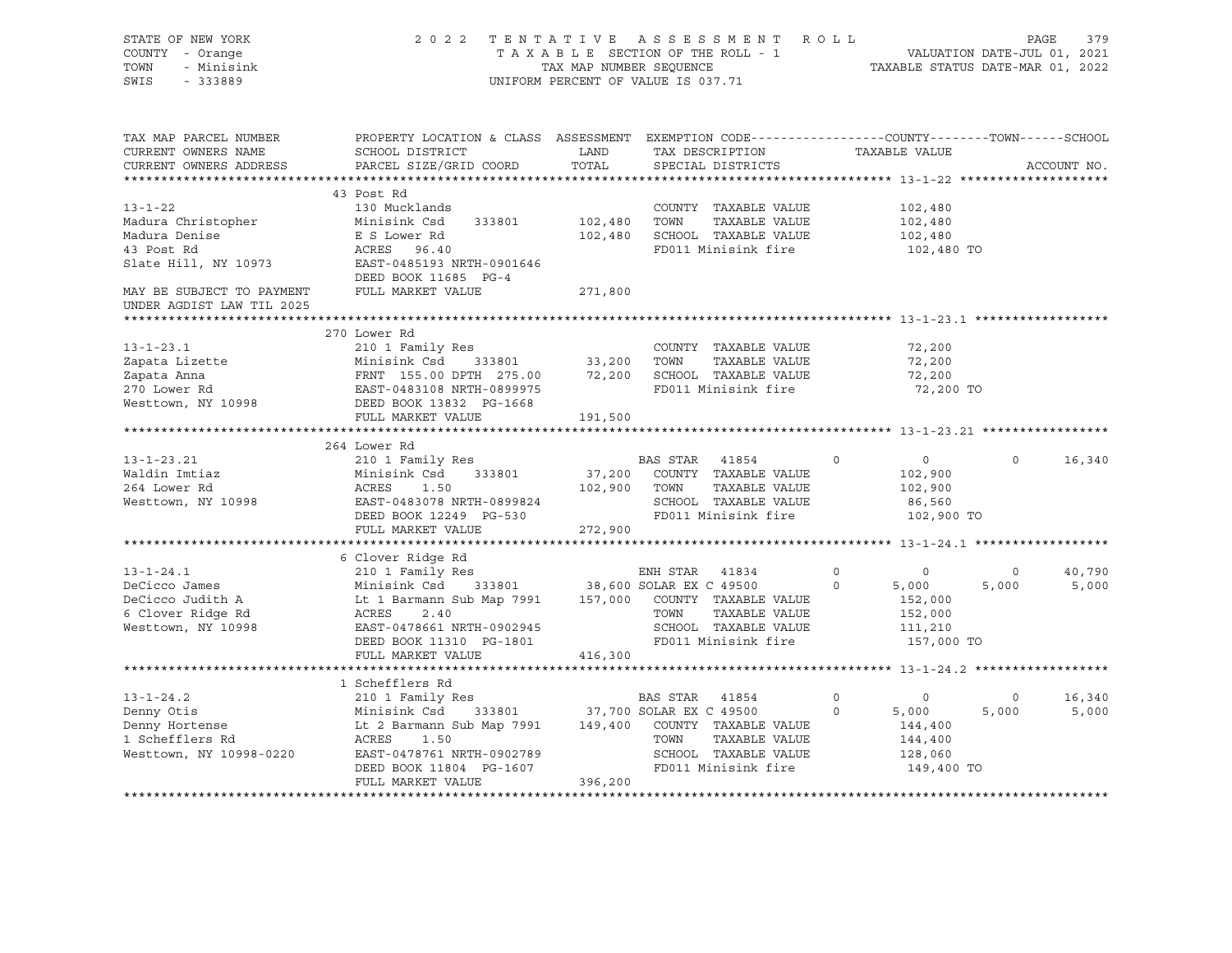| STATE OF NEW YORK<br>COUNTY - Orange<br>TOWN<br>- Minisink<br>SWIS<br>- 333889                       | 2 0 2 2                                                                                                                                                           | TAX MAP NUMBER SEQUENCE | TENTATIVE ASSESSMENT ROLL<br>TAXABLE SECTION OF THE ROLL - 1<br>UNIFORM PERCENT OF VALUE IS 037.71 |                                                     | PAGE<br>380<br>VALUATION DATE-JUL 01, 2021<br>TAXABLE STATUS DATE-MAR 01, 2022 |
|------------------------------------------------------------------------------------------------------|-------------------------------------------------------------------------------------------------------------------------------------------------------------------|-------------------------|----------------------------------------------------------------------------------------------------|-----------------------------------------------------|--------------------------------------------------------------------------------|
| TAX MAP PARCEL NUMBER<br>CURRENT OWNERS NAME<br>CURRENT OWNERS ADDRESS                               | PROPERTY LOCATION & CLASS ASSESSMENT EXEMPTION CODE----------------COUNTY-------TOWN------SCHOOL<br>SCHOOL DISTRICT<br>PARCEL SIZE/GRID COORD                     | LAND<br>TOTAL           | TAX DESCRIPTION<br>SPECIAL DISTRICTS                                                               | TAXABLE VALUE                                       | ACCOUNT NO.                                                                    |
|                                                                                                      |                                                                                                                                                                   |                         |                                                                                                    |                                                     |                                                                                |
| $13 - 1 - 25.22$<br>Valentine Christian<br>25 Creamery Pond Rd<br>PO Box 529<br>Sugar Loaf, NY 10981 | 51 Clover Ridge Rd<br>210 1 Family Res<br>Minisink Csd 333801<br>parcel montuori & Mazzell<br>929-07 filed 12/14/07<br>7.60<br>ACRES<br>EAST-0479370 NRTH-0903938 | 34,600 TOWN<br>157,200  | COUNTY TAXABLE VALUE<br>TAXABLE VALUE<br>SCHOOL TAXABLE VALUE<br>FD011 Minisink fire               | 157,200<br>157,200<br>157,200<br>157,200 TO         |                                                                                |
|                                                                                                      | DEED BOOK 14036 PG-1179                                                                                                                                           |                         |                                                                                                    |                                                     |                                                                                |
|                                                                                                      | FULL MARKET VALUE                                                                                                                                                 | 416,900                 |                                                                                                    |                                                     |                                                                                |
|                                                                                                      |                                                                                                                                                                   |                         |                                                                                                    |                                                     |                                                                                |
|                                                                                                      | 50 McMullen Rd                                                                                                                                                    |                         |                                                                                                    |                                                     |                                                                                |
| $13 - 1 - 27$<br>Smith Dwight C<br>Smith Melida<br>50 McMullen Rd                                    | 210 1 Family Res<br>Minisink Csd 333801<br>Lt 1 Cosh Sub Map 8570 134,000<br>2.60 BANKC131113<br>ACRES                                                            | 38,300                  | BAS STAR<br>41854<br>COUNTY TAXABLE VALUE<br>TOWN<br>TAXABLE VALUE<br>SCHOOL TAXABLE VALUE         | $\circ$<br>$\circ$<br>134,000<br>134,000<br>117,660 | 16,340<br>$\circ$                                                              |
| Westtown, NY 10998                                                                                   | EAST-0478911 NRTH-0903891                                                                                                                                         |                         | FD011 Minisink fire                                                                                | 134,000 TO                                          |                                                                                |
|                                                                                                      | DEED BOOK 13617 PG-504                                                                                                                                            |                         |                                                                                                    |                                                     |                                                                                |
|                                                                                                      | FULL MARKET VALUE                                                                                                                                                 | 355,300                 |                                                                                                    |                                                     |                                                                                |
|                                                                                                      |                                                                                                                                                                   |                         |                                                                                                    |                                                     |                                                                                |
| $13 - 1 - 29$                                                                                        | 254 Lower Rd                                                                                                                                                      |                         | BAS STAR 41854                                                                                     | $\circ$<br>$\mathbf 0$                              | $\circ$<br>16,340                                                              |
| Bobrick Brian                                                                                        | 210 1 Family Res<br>Minisink Csd                                                                                                                                  |                         | COUNTY TAXABLE VALUE                                                                               | 96,500                                              |                                                                                |
| Tyler Allison                                                                                        | 333801 37,600                                                                                                                                                     | 96,500                  | TOWN<br>TAXABLE VALUE                                                                              |                                                     |                                                                                |
| 254 Lower Rd                                                                                         | Lt 1 Dembeck Submap 56-92<br>ACRES<br>1.90 BANKC140330                                                                                                            |                         | SCHOOL TAXABLE VALUE                                                                               | 96,500                                              |                                                                                |
|                                                                                                      |                                                                                                                                                                   |                         | FD011 Minisink fire                                                                                | 80,160                                              |                                                                                |
| Westtown, NY 10998                                                                                   | EAST-0483079 NRTH-0899639                                                                                                                                         |                         |                                                                                                    | 96,500 TO                                           |                                                                                |
|                                                                                                      | DEED BOOK 12567 PG-985                                                                                                                                            |                         |                                                                                                    |                                                     |                                                                                |
|                                                                                                      | FULL MARKET VALUE                                                                                                                                                 | 255,900                 |                                                                                                    |                                                     |                                                                                |
|                                                                                                      | 244 Lower Rd                                                                                                                                                      |                         |                                                                                                    |                                                     |                                                                                |
| $13 - 1 - 30$                                                                                        | 210 1 Family Res                                                                                                                                                  |                         | COUNTY TAXABLE VALUE                                                                               | 159,000                                             |                                                                                |
| Ryan James                                                                                           | Minisink Csd<br>333801                                                                                                                                            | 39,700                  | TOWN<br>TAXABLE VALUE                                                                              |                                                     |                                                                                |
| 244 Lower Rd                                                                                         | Lt 2 Dembeck Submap 56-92                                                                                                                                         | 159,000                 | SCHOOL TAXABLE VALUE                                                                               | 159,000<br>159,000                                  |                                                                                |
| Westtown, NY 10998                                                                                   | ACRES<br>4.00 BANKC030217<br>EAST-0483029 NRTH-0899249<br>DEED BOOK 5754 PG-222                                                                                   |                         | FD011 Minisink fire                                                                                | 159,000 TO                                          |                                                                                |
|                                                                                                      | FULL MARKET VALUE                                                                                                                                                 | 421,600                 |                                                                                                    |                                                     |                                                                                |
|                                                                                                      |                                                                                                                                                                   |                         |                                                                                                    |                                                     |                                                                                |
|                                                                                                      | 248 Lower Rd                                                                                                                                                      |                         |                                                                                                    |                                                     |                                                                                |
| $13 - 1 - 31$                                                                                        | 210 1 Family Res                                                                                                                                                  |                         | BAS STAR 41854                                                                                     | $\Omega$<br>$\overline{0}$                          | 16,340                                                                         |
| Tatum Gloria                                                                                         | Minisink Csd<br>333801                                                                                                                                            | 82,500                  | COUNTY TAXABLE VALUE                                                                               | 247,900                                             |                                                                                |
| Tatum Shamal                                                                                         | E S Lower Rd                                                                                                                                                      | 247,900                 | TOWN<br>TAXABLE VALUE                                                                              | 247,900                                             |                                                                                |
| 248 Lower Rd                                                                                         | Lt 3 Dembeck Sub Mp 56-92                                                                                                                                         |                         | SCHOOL TAXABLE VALUE                                                                               | 231,560                                             |                                                                                |
| Westtown, NY 10998                                                                                   | ACRES 64.40 BANKC030217<br>EAST-0484200 NRTH-0898801<br>DEED BOOK 13036 PG-997                                                                                    |                         | FD011 Minisink fire                                                                                | 247,900 TO                                          |                                                                                |
|                                                                                                      | FULL MARKET VALUE                                                                                                                                                 | 657,400                 |                                                                                                    |                                                     |                                                                                |
|                                                                                                      |                                                                                                                                                                   |                         |                                                                                                    |                                                     |                                                                                |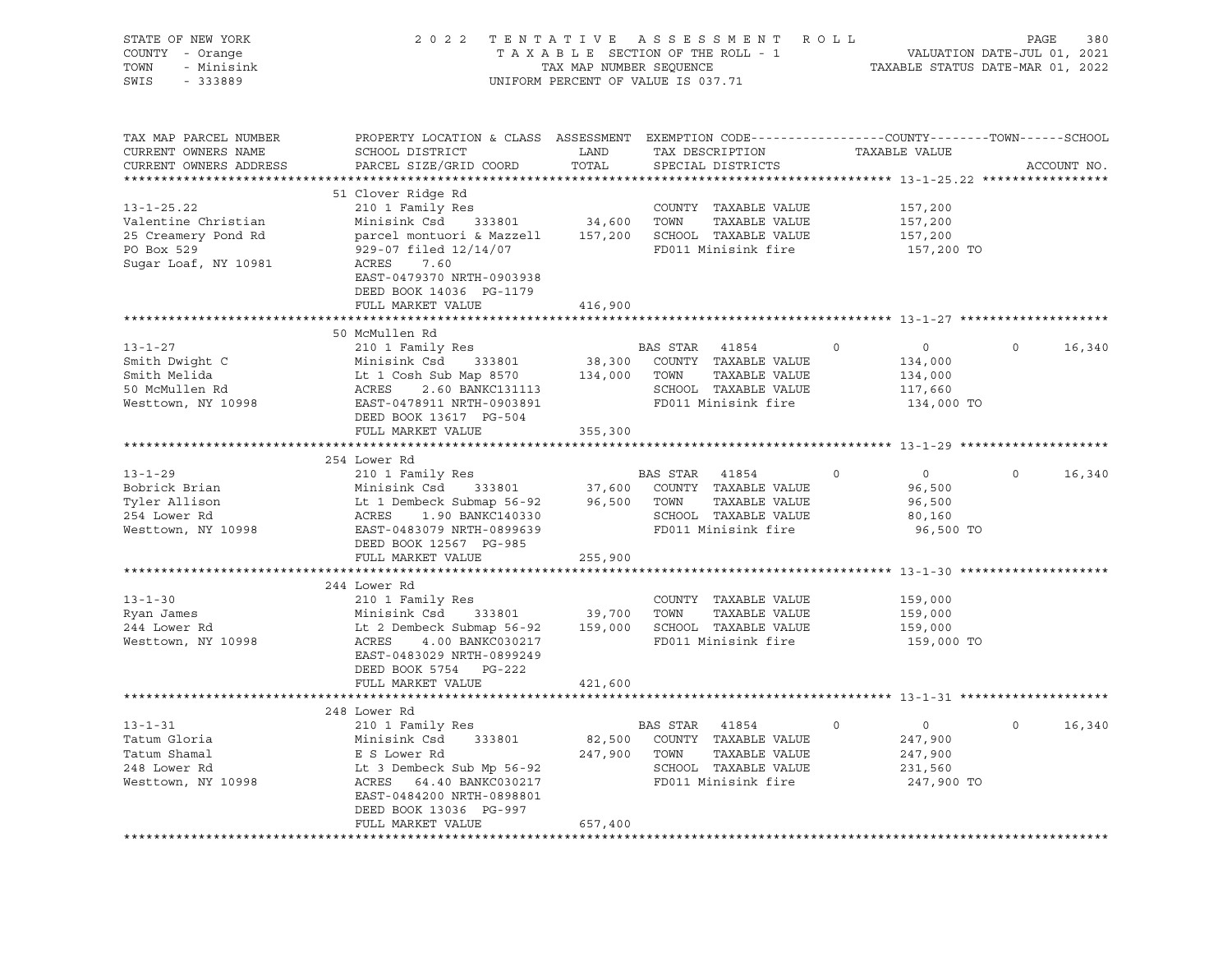| STATE OF NEW YORK<br>COUNTY - Orange<br>TOWN<br>- Minisink<br>SWIS<br>- 333889                                                                           |                                                                                                                                                                                                                        |                               | 2022 TENTATIVE ASSESSMENT ROLL<br>UNIFORM PERCENT OF VALUE IS 037.71                                                       |                                                                                                                   | PAGE<br>381 |
|----------------------------------------------------------------------------------------------------------------------------------------------------------|------------------------------------------------------------------------------------------------------------------------------------------------------------------------------------------------------------------------|-------------------------------|----------------------------------------------------------------------------------------------------------------------------|-------------------------------------------------------------------------------------------------------------------|-------------|
| TAX MAP PARCEL NUMBER<br>CURRENT OWNERS NAME<br>CURRENT OWNERS ADDRESS                                                                                   | SCHOOL DISTRICT<br>PARCEL SIZE/GRID COORD                                                                                                                                                                              | LAND<br>TOTAL                 | TAX DESCRIPTION<br>SPECIAL DISTRICTS                                                                                       | PROPERTY LOCATION & CLASS ASSESSMENT EXEMPTION CODE----------------COUNTY-------TOWN------SCHOOL<br>TAXABLE VALUE | ACCOUNT NO. |
| $13 - 1 - 35$<br>Heirloom Farms LLC<br>226 Schefflers Rd<br>Westtown, NY 10998                                                                           | 236 Schefflers Rd<br>312 Vac w/imprv<br>Minisink Csd 333801<br>Lt 4 Tally Ho Llc Sb Mp 55,100 SCHOOL TAXABLE VALUE<br>173-01<br>ACRES<br>3.40<br>EAST-0483800 NRTH-0902819<br>DEED BOOK 13333 PG-457                   | 32,400 TOWN                   | COUNTY TAXABLE VALUE<br>TAXABLE VALUE<br>FD011 Minisink fire                                                               | 55,100<br>55,100<br>55,100<br>55,100 TO                                                                           |             |
|                                                                                                                                                          | FULL MARKET VALUE                                                                                                                                                                                                      | 146,100                       |                                                                                                                            |                                                                                                                   |             |
| $13 - 1 - 36$<br>Johansen Erik<br>Johansen Elisa<br>PO Box 146<br>Bellvale, NY 10912                                                                     | 340 Lower Rd<br>210 1 Family Res<br>Minisink Csd 333801<br>Lt 5 Tally Ho Llc Sb Mp 90,900 SCHOOL TAXABLE VALUE<br>173-01<br>ACRES<br>3.80 BANKC130201<br>EAST-0483971 NRTH-0901542                                     | 39,500 TOWN                   | COUNTY TAXABLE VALUE<br>TAXABLE VALUE<br>FD011 Minisink fire                                                               | 90,900<br>90,900<br>90,900<br>90,900 TO                                                                           |             |
|                                                                                                                                                          | DEED BOOK 11273 PG-820<br>FULL MARKET VALUE                                                                                                                                                                            | 241,100                       |                                                                                                                            |                                                                                                                   |             |
|                                                                                                                                                          |                                                                                                                                                                                                                        |                               |                                                                                                                            |                                                                                                                   |             |
| $13 - 1 - 37$<br>Schmick Joshua<br>McKenzie Caysi<br>77 Schefflers Rd<br>Westtown, NY 10998                                                              | 77 Schefflers Rd<br>210 1 Family Res<br>Minisink Csd 333801<br>Lot 1 Mcmullen Farm<br>Sub Map 279-02<br>ACRES 6.20<br>EAST-0479887 NRTH-0904245<br>DEED BOOK 15154 PG-1133                                             | 41,900 TOWN                   | COUNTY TAXABLE VALUE<br>TAXABLE VALUE<br>193,700 SCHOOL TAXABLE VALUE<br>FD011 Minisink fire                               | 193,700<br>193,700<br>193,700<br>193,700 TO                                                                       |             |
|                                                                                                                                                          | FULL MARKET VALUE                                                                                                                                                                                                      | 513,700                       |                                                                                                                            |                                                                                                                   |             |
|                                                                                                                                                          |                                                                                                                                                                                                                        |                               |                                                                                                                            |                                                                                                                   |             |
| $13 - 1 - 38$<br>Ziobro Tina<br>91 Schefflers Rd<br>Westtown, NY 10998                                                                                   | 91 Schefflers Rd<br>210 1 Family Res<br>Minisink Csd 333801<br>Lot 2 Mcmullen Farm<br>Sub Map 279-02<br>ACRES<br>5.30 BANKC080370<br>EAST-0480104 NRTH-0904419<br>DEED BOOK 11269 PG-1649<br>FULL MARKET VALUE 414,700 |                               | BAS STAR 41854<br>41,000 COUNTY TAXABLE VALUE<br>156,400 TOWN TAXABLE VALUE<br>SCHOOL TAXABLE VALUE<br>FD011 Minisink fire | $\circ$<br>$\overline{0}$<br>$\circ$<br>156,400<br>156,400<br>140,060<br>156,400 TO                               | 16,340      |
|                                                                                                                                                          |                                                                                                                                                                                                                        |                               |                                                                                                                            |                                                                                                                   |             |
| $13 - 1 - 39$<br>Kulesza Timothy<br>Soltykowska Iwona<br>151 Mcmullen Rd<br>Westtown, NY 10998<br>MAY BE SUBJECT TO PAYMENT<br>UNDER AGDIST LAW TIL 2026 | 151 Mcmullen Rd<br>120 Field crops<br>Minisink Csd<br>333801<br>Lot 3 Mcmullen Farm<br>Sub Map 279-02<br>ACRES 71.10 BANKC030217<br>EAST-0479019 NRTH-0905725<br>DEED BOOK 5987 PG-140<br>FULL MARKET VALUE            | 153,800<br>224,700<br>595,900 | AGDISTRICT 41720<br>COUNTY TAXABLE VALUE<br>TOWN<br>TAXABLE VALUE<br>SCHOOL TAXABLE VALUE<br>FD011 Minisink fire           | 0<br>127,523<br>127,523<br>97,177<br>97,177<br>97,177<br>224,700 TO                                               | 127,523     |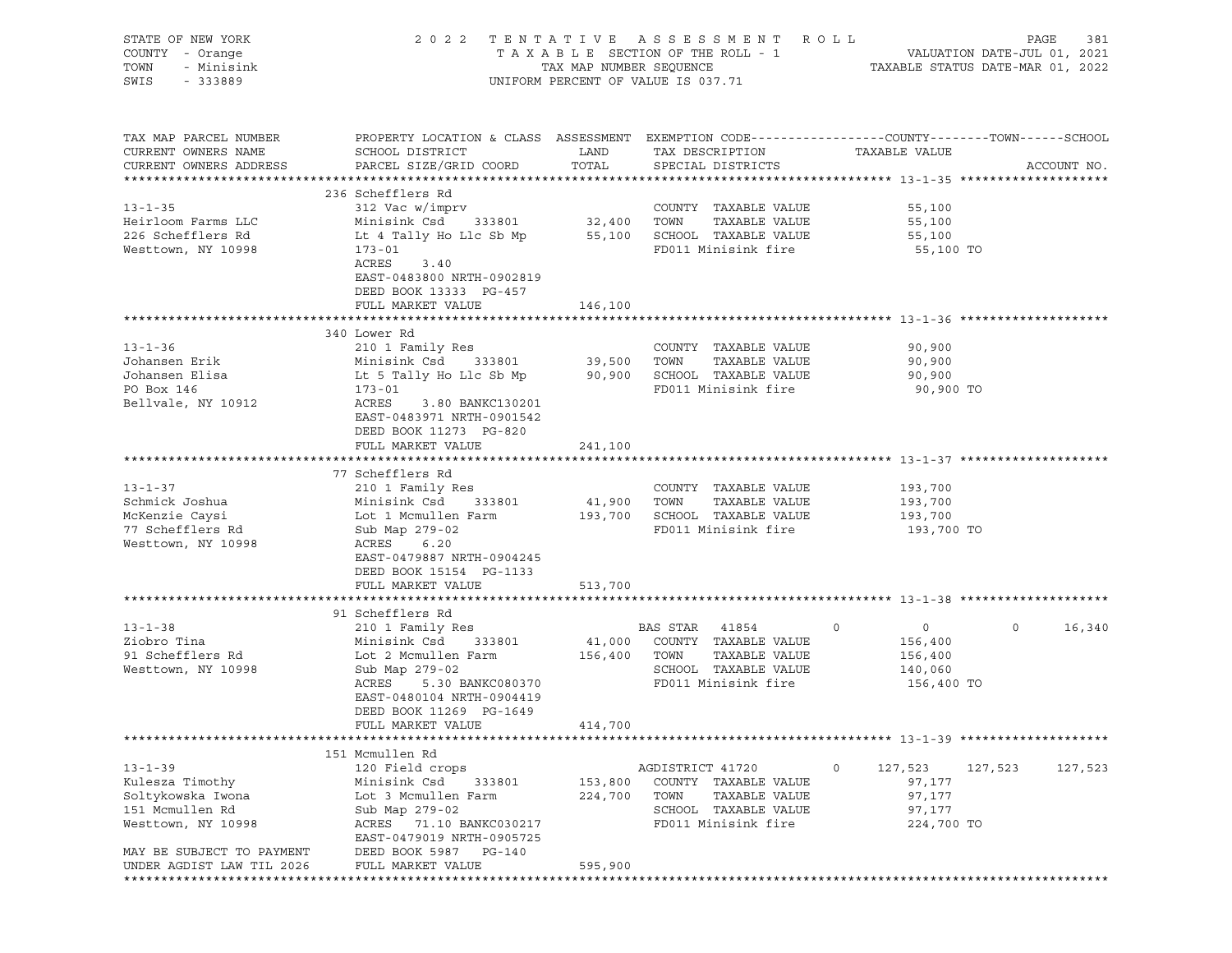| STATE OF NEW YORK<br>COUNTY - Orange<br>TOWN<br>- Minisink<br>SWIS - 333889                                                                                                                                                                         |                                                                                                                                                                                                                                                                                                                         |                            | 2022 TENTATIVE ASSESSMENT ROLL<br>$\begin{tabular}{lllllllllll} \texttt{T A X A B L E} & \texttt{SECTION OF THE ROLL} & - & - & - & \texttt{VALUATION DATE-JUL 01, 2021} \\ & \texttt{TAX MAP NUMBER SEQUENCE} & & & \texttt{TAXABLE STATUS DATE-MAR 01, 2022} \end{tabular}$<br>UNIFORM PERCENT OF VALUE IS 037.71 |         |                                                       | PAGE<br>382 |
|-----------------------------------------------------------------------------------------------------------------------------------------------------------------------------------------------------------------------------------------------------|-------------------------------------------------------------------------------------------------------------------------------------------------------------------------------------------------------------------------------------------------------------------------------------------------------------------------|----------------------------|---------------------------------------------------------------------------------------------------------------------------------------------------------------------------------------------------------------------------------------------------------------------------------------------------------------------|---------|-------------------------------------------------------|-------------|
| TAX MAP PARCEL NUMBER<br>CURRENT OWNERS NAME<br>CURRENT OWNERS ADDRESS                                                                                                                                                                              | PROPERTY LOCATION & CLASS ASSESSMENT EXEMPTION CODE----------------COUNTY-------TOWN------SCHOOL<br>SCHOOL DISTRICT TAND TAX DESCRIPTION<br>PARCEL SIZE/GRID COORD TOTAL<br>441 Lower Rd                                                                                                                                |                            | SPECIAL DISTRICTS                                                                                                                                                                                                                                                                                                   |         | TAXABLE VALUE                                         | ACCOUNT NO. |
| $13 - 1 - 40$<br>Farmer Lower Road Develop.<br>PO Box 170<br>Monsey, NY 10952<br>MAY BE SUBJECT TO PAYMENT<br>UNDER AGDIST LAW TIL 2026                                                                                                             | 130 Mucklands<br>150 Munisink Csd 333801 69,800 COUNTY TAXABLE VALUE<br>Minisink Csd 333801 69,800 TOWN TAXABLE VALUE<br>11/7/05 Int Lower Rd & SCHOOL TAXABLE VALUE<br>Scheffler's Rd PD011 Minisink fire<br>Scheffler's Rd<br>ACRES 40.80<br>EAST-0483711 NRTH-0903823<br>DEED BOOK 12577 PG-631<br>FULL MARKET VALUE | 185,100                    | AGDISTRICT 41720 0 21,278 21,278<br>SCHOOL TAXABLE VALUE<br>FD011 Minisink fire                                                                                                                                                                                                                                     |         | 48,522<br>48,522<br>48,522<br>69,800 TO               | 21,278      |
|                                                                                                                                                                                                                                                     |                                                                                                                                                                                                                                                                                                                         |                            |                                                                                                                                                                                                                                                                                                                     |         |                                                       |             |
| $13 - 1 - 41.1$<br>Lain Alden B Jr Minisink Csd 333801 47,500 COUNTIER IN TAXABLE VALUE<br>Lain Cindy 1t 1 Lain SM 358-08 filed 49,400 TOWN TAXABLE VALUE<br>18 Skytop Rd 5/22/08 ES Lower Rd SCHOOL TAXABLE VALUE<br>Wantage, NJ 07461 ACRES 15.20 | 442 Lower Rd<br>130 Mucklands<br>Minisink Csd 333801 47,500 COUNTY TAXABLE VALUE<br>EAST-0484750 NRTH-0902964                                                                                                                                                                                                           |                            | FD011 Minisink fire                                                                                                                                                                                                                                                                                                 | $\circ$ | 42,334 42,334<br>7,066<br>7,066<br>7,066<br>49,400 TO | 42,334      |
| MAY BE SUBJECT TO PAYMENT DEED BOOK 6118 PG-160<br>UNDER AGDIST LAW TIL 2026 FULL MARKET VALUE                                                                                                                                                      |                                                                                                                                                                                                                                                                                                                         | 131,000                    |                                                                                                                                                                                                                                                                                                                     |         |                                                       |             |
| $13 - 1 - 41.2$<br>Lain Alden B Jr<br>Lain Cindy<br>18 Skyton Rd<br>18 Skytop Rd<br>Wantage, NJ 07461                                                                                                                                               | 456 Lower Rd<br>Lt2 Lain SM 358-08 filed 582,033 COUNTY TAXABLE VALUE<br>-<br>5/22/08 ES Lower Rd<br>ACRES 56.30<br>EAST-0485799 NRTH-0902759                                                                                                                                                                           |                            | AGDISTRICT 41720 0 109,209 109,209<br>entar EX C 49500 0 444,133 444,133 444,133<br>TOWN<br>TAXABLE VALUE<br>SCHOOL TAXABLE VALUE<br>FD011 Minisink fire                                                                                                                                                            |         | 28,691<br>28,691<br>28,691<br>582,033 TO              |             |
| MAY BE SUBJECT TO PAYMENT DEED BOOK 6118 PG-160<br>UNDER AGDIST LAW TIL 2026 FULL MARKET VALUE                                                                                                                                                      |                                                                                                                                                                                                                                                                                                                         | 1543,400                   |                                                                                                                                                                                                                                                                                                                     |         |                                                       |             |
| $13 - 2 - 1$<br>Breezy Knolls Estates, LLC<br>PO Box 170<br>Monsey, NY 10952                                                                                                                                                                        | 5 Breezy Way<br>314 Rural vac<10<br>Minisink Csd 333801 20,900 TOWN<br>Lot 1 Breezy Knolls Sub M 20,900 SCHOOL TAXABLE VALUE<br>29-06 filed 1/24/06<br>ACRES<br>2.00<br>EAST-0476251 NRTH-0903138<br>DEED BOOK 12006 PG-1341<br>FULL MARKET VALUE                                                                       | 55,400                     | COUNTY TAXABLE VALUE<br>TAXABLE VALUE<br>FD011 Minisink fire                                                                                                                                                                                                                                                        |         | 20,900<br>20,900<br>20,900<br>20,900 TO               |             |
| ***************************                                                                                                                                                                                                                         | *****************                                                                                                                                                                                                                                                                                                       | **************             | ************************** 13-2-2 **********************                                                                                                                                                                                                                                                            |         |                                                       |             |
| $13 - 2 - 2$<br>Breezy Knolls Estates, LLC<br>David Rosenberg<br>PO Box 170<br>Monsey, NY 10952                                                                                                                                                     | 56 Wood Rd<br>314 Rural vac<10<br>Minisink Csd<br>333801<br>Lot 2 Breezy Knolls Sub M<br>29-06 filed 1/24/06<br>ACRES<br>1.40<br>EAST-0476097 NRTH-0903311<br>DEED BOOK 12006 PG-1332<br>FULL MARKET VALUE                                                                                                              | 20,300<br>20,300<br>53,800 | COUNTY TAXABLE VALUE<br>TOWN<br>TAXABLE VALUE<br>SCHOOL TAXABLE VALUE<br>FD011 Minisink fire                                                                                                                                                                                                                        |         | 20,300<br>20,300<br>20,300<br>20,300 TO               |             |
|                                                                                                                                                                                                                                                     | ***********************                                                                                                                                                                                                                                                                                                 | *************              |                                                                                                                                                                                                                                                                                                                     |         |                                                       |             |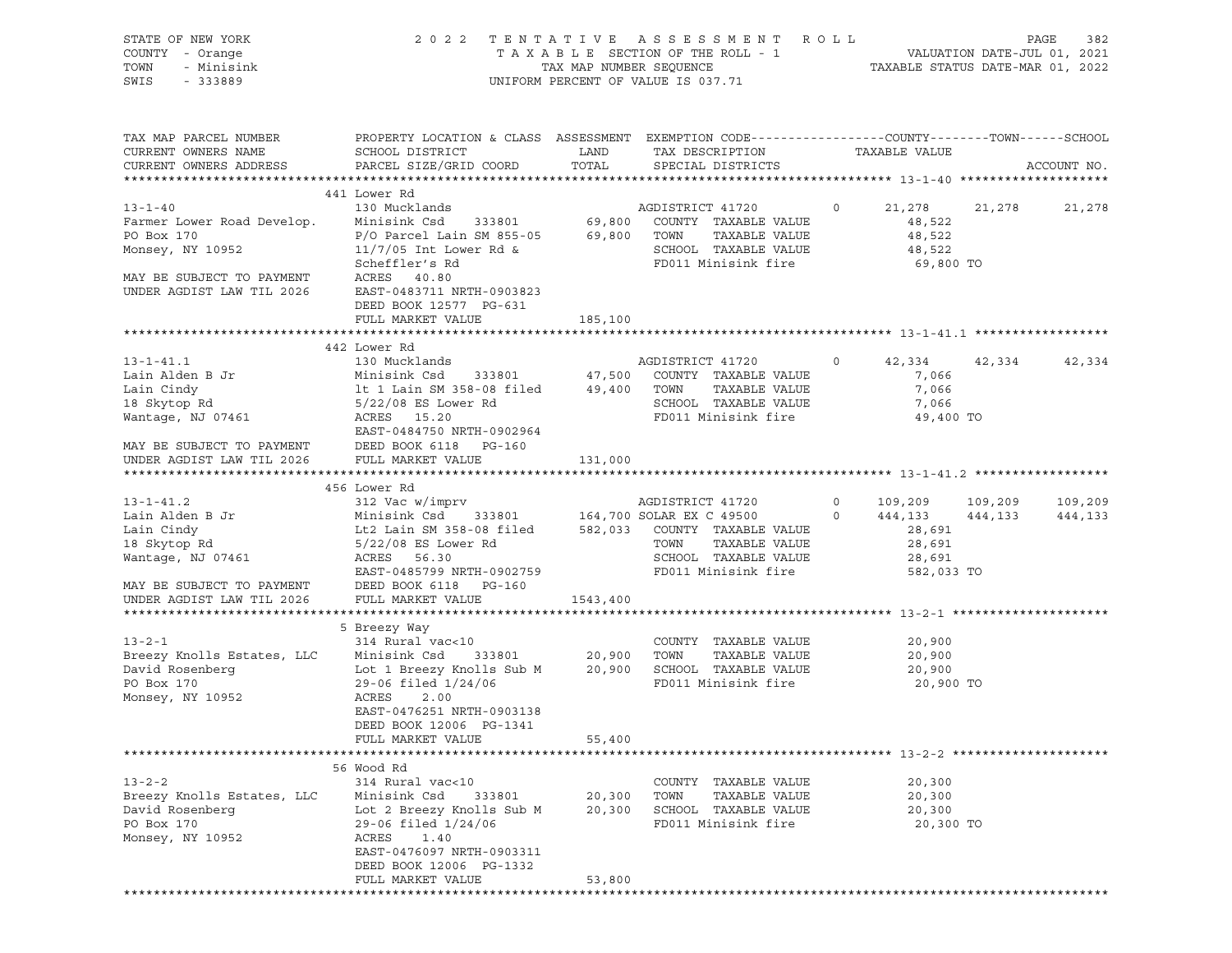| STATE OF NEW YORK<br>COUNTY - Orange<br>TOWN<br>- Minisink<br>SWIS<br>- 333889                  |                                                                                                                                                                                                                 | TAX MAP NUMBER SEQUENCE    | 2022 TENTATIVE ASSESSMENT ROLL<br>TAXABLE SECTION OF THE ROLL - 1<br>UNIFORM PERCENT OF VALUE IS 037.71 | PAGE<br>383<br>VALUATION DATE-JUL 01, 2021<br>TAXABLE STATUS DATE-MAR 01, 2022                                                   |
|-------------------------------------------------------------------------------------------------|-----------------------------------------------------------------------------------------------------------------------------------------------------------------------------------------------------------------|----------------------------|---------------------------------------------------------------------------------------------------------|----------------------------------------------------------------------------------------------------------------------------------|
| TAX MAP PARCEL NUMBER<br>CURRENT OWNERS NAME<br>CURRENT OWNERS ADDRESS                          | SCHOOL DISTRICT<br>PARCEL SIZE/GRID COORD                                                                                                                                                                       | LAND<br>TOTAL              | TAX DESCRIPTION<br>SPECIAL DISTRICTS                                                                    | PROPERTY LOCATION & CLASS ASSESSMENT EXEMPTION CODE----------------COUNTY-------TOWN------SCHOOL<br>TAXABLE VALUE<br>ACCOUNT NO. |
| $13 - 2 - 3$                                                                                    | 7 Breezy Way<br>314 Rural vac<10                                                                                                                                                                                |                            | COUNTY TAXABLE VALUE                                                                                    | 20,900                                                                                                                           |
| Breezy Knolls Estates, LLC<br>David Rosenberg<br>PO Box 170<br>Monsey, NY 10952                 | 333801<br>Minisink Csd<br>Lot 3 Breezy Knolls Sub<br>29-06 filed 1/24/06<br>ACRES<br>2.00<br>EAST-0476357 NRTH-0903405<br>DEED BOOK 12006 PG-1332                                                               | 20,900 TOWN                | TAXABLE VALUE<br>20,900 SCHOOL TAXABLE VALUE<br>FD011 Minisink fire                                     | 20,900<br>20,900<br>20,900 TO                                                                                                    |
|                                                                                                 | FULL MARKET VALUE                                                                                                                                                                                               | 55,400                     |                                                                                                         |                                                                                                                                  |
| $13 - 2 - 4$<br>Breezy Knolls Estates, LLC<br>David Rosenberg<br>PO Box 170<br>Monsey, NY 10952 | 9 Breezy Way<br>314 Rural vac<10<br>Minisink Csd<br>Lot 4 Breezy Knolls Sub M<br>$29-06$ filed $1/24/06$<br>ACRES<br>2.10<br>EAST-0476504 NRTH-0903533                                                          | 333801 21,000<br>21,000    | COUNTY TAXABLE VALUE<br>TOWN<br>TAXABLE VALUE<br>SCHOOL TAXABLE VALUE<br>FD011 Minisink fire            | 21,000<br>21,000<br>21,000<br>21,000 TO                                                                                          |
|                                                                                                 | DEED BOOK 12006 PG-1332<br>FULL MARKET VALUE                                                                                                                                                                    | 55,700                     |                                                                                                         |                                                                                                                                  |
|                                                                                                 | 13 Breezy Way                                                                                                                                                                                                   |                            |                                                                                                         |                                                                                                                                  |
| $13 - 2 - 5$<br>Breezy Knolls Estates, LLC<br>David Rosenberg<br>PO Box 170<br>Monsey, NY 10952 | 314 Rural vac<10<br>Minisink Csd<br>333801<br>Lot 5 Breezy Knolls Sub M<br>29-06 filed 1/24/06<br>ACRES<br>2.10<br>EAST-0476640 NRTH-0903679<br>DEED BOOK 12006 PG-1332                                         | 21,000 TOWN                | COUNTY TAXABLE VALUE<br>TAXABLE VALUE<br>21,000 SCHOOL TAXABLE VALUE<br>FD011 Minisink fire             | 21,000<br>21,000<br>21,000<br>21,000 TO                                                                                          |
|                                                                                                 | FULL MARKET VALUE                                                                                                                                                                                               | 55,700                     |                                                                                                         |                                                                                                                                  |
| $13 - 2 - 6$<br>Breezy Knolls Estates, LLC<br>David Rosenberg<br>PO Box 170<br>Monsey, NY 10952 | 15 Breezy Way<br>314 Rural vac<10<br>Minisink Csd<br>333801<br>Lot 6 Breezy Knolls Sub<br>$29-06$ filed $1/24/06$<br>ACRES<br>1.40<br>EAST-0476774 NRTH-0903824<br>DEED BOOK 12006 PG-1332<br>FULL MARKET VALUE | 20,300<br>20,300<br>53,800 | COUNTY TAXABLE VALUE<br>TOWN<br>TAXABLE VALUE<br>SCHOOL TAXABLE VALUE<br>FD011 Minisink fire            | 20,300<br>20,300<br>20,300<br>20,300 TO                                                                                          |
|                                                                                                 |                                                                                                                                                                                                                 |                            |                                                                                                         |                                                                                                                                  |
| $13 - 2 - 7$<br>Breezy Knolls Estates, LLC<br>David Rosenberg<br>PO Box 170<br>Monsey, NY 10952 | 17 Breezy Way<br>314 Rural vac<10<br>Minisink Csd<br>333801<br>Lot 7 Breezy Knolls Sub M<br>29-06 filed 1/24/06<br>ACRES<br>1.40<br>EAST-0476674 NRTH-0904022<br>DEED BOOK 12006 PG-1332<br>FULL MARKET VALUE   | 20,300<br>20,300<br>53,800 | COUNTY TAXABLE VALUE<br>TOWN<br>TAXABLE VALUE<br>SCHOOL TAXABLE VALUE<br>FD011 Minisink fire            | 20,300<br>20,300<br>20,300<br>20,300 TO                                                                                          |
|                                                                                                 |                                                                                                                                                                                                                 |                            |                                                                                                         |                                                                                                                                  |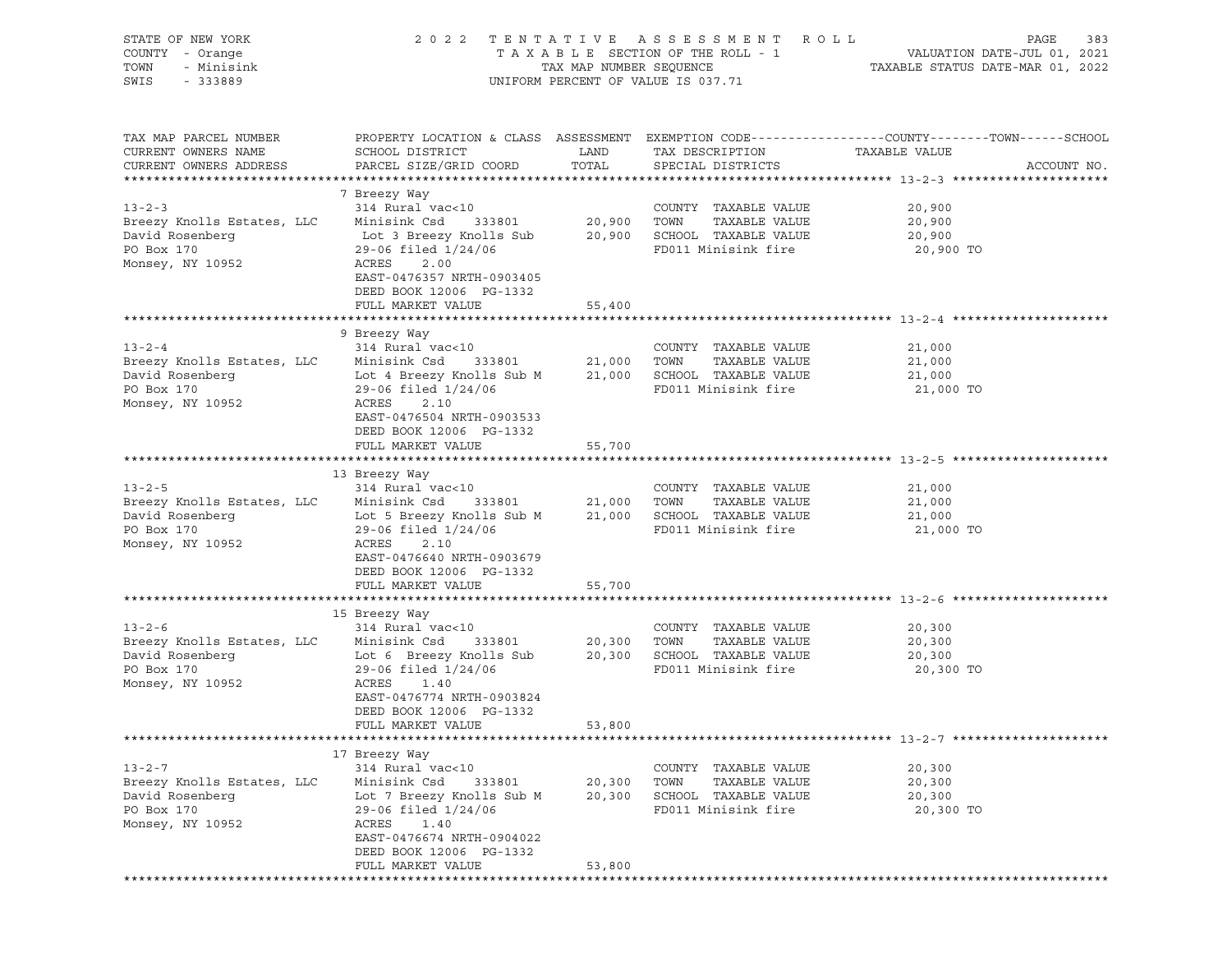| STATE OF NEW YORK<br>COUNTY - Orange<br>TOWN<br>- Minisink<br>SWIS<br>$-333889$                  | 2 0 2 2                                                                                                                                                                                                               |                            | TENTATIVE ASSESSMENT ROLL<br>UNIFORM PERCENT OF VALUE IS 037.71                              | PAGE<br>384                                                                                                    |
|--------------------------------------------------------------------------------------------------|-----------------------------------------------------------------------------------------------------------------------------------------------------------------------------------------------------------------------|----------------------------|----------------------------------------------------------------------------------------------|----------------------------------------------------------------------------------------------------------------|
| TAX MAP PARCEL NUMBER<br>CURRENT OWNERS NAME<br>CURRENT OWNERS ADDRESS                           | SCHOOL DISTRICT<br>PARCEL SIZE/GRID COORD                                                                                                                                                                             | LAND<br>TOTAL              | TAX DESCRIPTION TAXABLE VALUE<br>SPECIAL DISTRICTS                                           | PROPERTY LOCATION & CLASS ASSESSMENT EXEMPTION CODE---------------COUNTY-------TOWN------SCHOOL<br>ACCOUNT NO. |
| $13 - 2 - 8$<br>Breezy Knolls Estates, LLC<br>David Rosenberg<br>PO Box 170<br>Monsey, NY 10952  | 19 Breezy Way<br>314 Rural vac<10<br>Minisink Csd 333801<br>Lot 8 Breezy Knolls Sub M 21,900 SCHOOL TAXABLE VALUE<br>$29-06$ filed $1/24/06$<br>ACRES<br>3.00<br>EAST-0476434 NRTH-0904187<br>DEED BOOK 12006 PG-1332 |                            | COUNTY TAXABLE VALUE<br>21,900 TOWN TAXABLE VALUE<br>FD011 Minisink fire                     | 21,900<br>21,900<br>21,900<br>21,900 TO                                                                        |
|                                                                                                  | FULL MARKET VALUE                                                                                                                                                                                                     | 58,100                     |                                                                                              |                                                                                                                |
| $13 - 2 - 9$<br>Breezy Knolls Estates, LLC<br>David Rosenberg<br>PO Box 170<br>Monsey, NY 10952  | 21 Breezy Way<br>$314$ Rural vac<10 $\qquad$ COUNTY<br>Minisink Csd $333801$ $20,400$ TOWN<br>29-06 filed 1/24/06<br>ACRES<br>1.50<br>EAST-0476589 NRTH-0904439                                                       |                            | COUNTY TAXABLE VALUE<br>TAXABLE VALUE<br>FD011 Minisink fire                                 | 20,400<br>20,400<br>20,400<br>20,400 TO                                                                        |
|                                                                                                  | DEED BOOK 12006 PG-1332<br>FULL MARKET VALUE                                                                                                                                                                          | 54,100                     |                                                                                              |                                                                                                                |
|                                                                                                  |                                                                                                                                                                                                                       |                            |                                                                                              |                                                                                                                |
| $13 - 2 - 10$<br>Breezy Knolls Estates, LLC<br>David Rosenberg<br>PO Box 170<br>Monsey, NY 10952 | 23 Breezy Way<br>314 Rural vac<10<br>Minisink Csd 333801<br>Lot 10 Breezy Knolls Sub 31,500 SCHOOL TAXABLE VALUE<br>$29-06$ filed $1/24/06$<br>ACRES<br>2.50<br>EAST-0476877 NRTH-0904742<br>DEED BOOK 12006 PG-1332  | 31,500 TOWN                | COUNTY TAXABLE VALUE<br>TAXABLE VALUE<br>FD011 Minisink fire                                 | 31,500<br>31,500<br>31,500<br>31,500 TO                                                                        |
|                                                                                                  | FULL MARKET VALUE                                                                                                                                                                                                     | 83,500                     |                                                                                              |                                                                                                                |
| PO Box 170<br>Monsey, NY 10952                                                                   | 25 Breezy Way<br>$29-06$ filed $1/24/06$<br>ACRES<br>2.20<br>EAST-0477161 NRTH-0904926<br>DEED BOOK 12006 PG-1332<br>FULL MARKET VALUE                                                                                | 56,000                     | COUNTY TAXABLE VALUE<br>TAXABLE VALUE<br>FD011 Minisink fire                                 | 21,100<br>21,100<br>21,100<br>21,100 TO                                                                        |
|                                                                                                  |                                                                                                                                                                                                                       |                            |                                                                                              |                                                                                                                |
| $13 - 2 - 12$<br>Breezy Knolls Estates, LLC<br>David Rosenberg<br>PO Box 170<br>Monsey, NY 10952 | 29 Breezy Way<br>314 Rural vac<10<br>Minisink Csd<br>333801<br>Lot 12 Breezy Knolls Sub<br>29-06 filed 1/24/06<br>ACRES<br>3.00<br>EAST-0477516 NRTH-0904755<br>DEED BOOK 12006 PG-1332<br>FULL MARKET VALUE          | 21,900<br>21,900<br>58,100 | COUNTY TAXABLE VALUE<br>TOWN<br>TAXABLE VALUE<br>SCHOOL TAXABLE VALUE<br>FD011 Minisink fire | 21,900<br>21,900<br>21,900<br>21,900 TO                                                                        |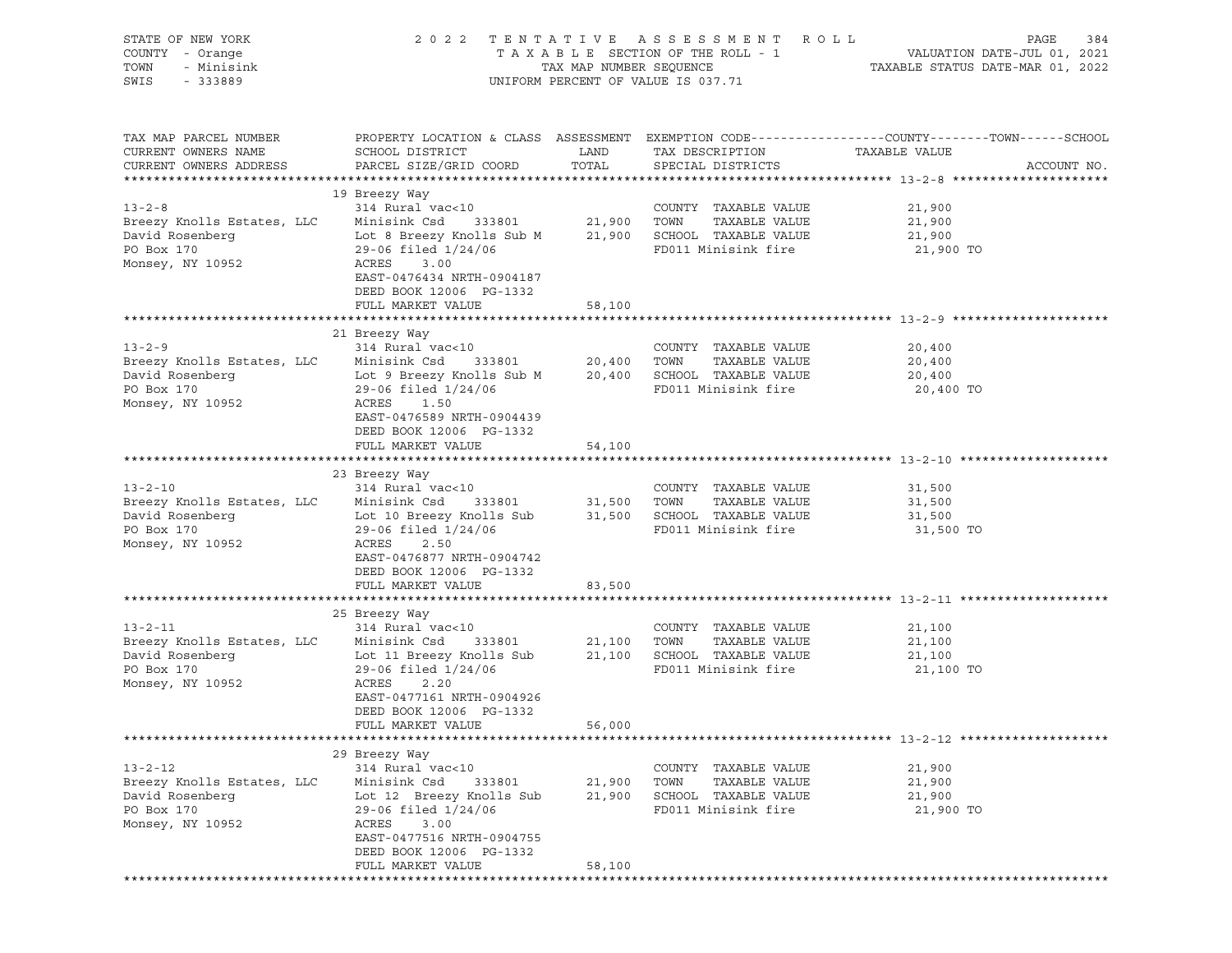| STATE OF NEW YORK<br>COUNTY - Orange<br>TOWN<br>- Minisink<br>SWIS<br>$-333889$                                                                                                                                                                 | 2 0 2 2                                                                                                                                                                                                                              |                            | TENTATIVE ASSESSMENT ROLL<br>UNIFORM PERCENT OF VALUE IS 037.71                              | PAGE<br>385                                                                                                    |
|-------------------------------------------------------------------------------------------------------------------------------------------------------------------------------------------------------------------------------------------------|--------------------------------------------------------------------------------------------------------------------------------------------------------------------------------------------------------------------------------------|----------------------------|----------------------------------------------------------------------------------------------|----------------------------------------------------------------------------------------------------------------|
| TAX MAP PARCEL NUMBER<br>CURRENT OWNERS NAME<br>CURRENT OWNERS ADDRESS                                                                                                                                                                          | SCHOOL DISTRICT<br>PARCEL SIZE/GRID COORD                                                                                                                                                                                            | LAND<br>TOTAL              | TAX DESCRIPTION TAXABLE VALUE<br>SPECIAL DISTRICTS                                           | PROPERTY LOCATION & CLASS ASSESSMENT EXEMPTION CODE---------------COUNTY-------TOWN------SCHOOL<br>ACCOUNT NO. |
| $13 - 2 - 13$<br>Breezy Knolls Estates, LLC<br>David Rosenberg<br>PO Box 170<br>Monsey, NY 10952                                                                                                                                                | 31 Breezy Way<br>314 Rural vac<10<br>Minisink Csd 333801<br>Lot 13 Breezy Knolls Sub 20,700 SCHOOL TAXABLE VALUE<br>$29-06$ filed $1/24/06$<br>ACRES<br>1.80<br>EAST-0477855 NRTH-0904487<br>DEED BOOK 12006 PG-1332                 | 20,700 TOWN                | COUNTY TAXABLE VALUE<br>TAXABLE VALUE<br>FD011 Minisink fire                                 | 20,700<br>20,700<br>20,700<br>20,700 TO                                                                        |
|                                                                                                                                                                                                                                                 | FULL MARKET VALUE                                                                                                                                                                                                                    | 54,900                     |                                                                                              |                                                                                                                |
| $13 - 2 - 14$<br>Breezy Knolls Estates, LLC<br>David Rosenberg<br>PO Box 170<br>Monsey, NY 10952                                                                                                                                                | 33 Breezy Way<br>$314$ Rural vac<10 $\,$ COUNTY Minisink Csd $\,$ 333801 $\,$ 20,300 $\,$ TOWN $\,$<br>Lot 14 Breezy Knolls Sub 20,300 SCHOOL TAXABLE VALUE<br>$29-06$ filed $1/24/06$<br>ACRES<br>1.40<br>EAST-0478029 NRTH-0904273 |                            | COUNTY TAXABLE VALUE<br>TAXABLE VALUE<br>FD011 Minisink fire                                 | 20,300<br>20,300<br>20,300<br>20,300 TO                                                                        |
|                                                                                                                                                                                                                                                 | DEED BOOK 12006 PG-1332<br>FULL MARKET VALUE                                                                                                                                                                                         | 53,800                     |                                                                                              |                                                                                                                |
|                                                                                                                                                                                                                                                 |                                                                                                                                                                                                                                      |                            |                                                                                              |                                                                                                                |
| $13 - 2 - 15$<br>Breezy Knolls Estates, LLC<br>David Rosenberg<br>PO Box 170<br>Monsey, NY 10952                                                                                                                                                | 35 Breezy Way<br>314 Rural vac<10<br>Minisink Csd 333801<br>Lot 15 Breezy Knolls Sub<br>$29-06$ filed $1/24/06$<br>ACRES<br>1.90<br>EAST-0478196 NRTH-0904119<br>DEED BOOK 12006 PG-1332                                             | 20,800 TOWN                | COUNTY TAXABLE VALUE<br>TAXABLE VALUE<br>20,800 SCHOOL TAXABLE VALUE<br>FD011 Minisink fire  | 20,800<br>20,800<br>20,800<br>20,800 TO                                                                        |
|                                                                                                                                                                                                                                                 | FULL MARKET VALUE                                                                                                                                                                                                                    | 55,200                     |                                                                                              |                                                                                                                |
|                                                                                                                                                                                                                                                 | 47 McMullen Rd                                                                                                                                                                                                                       |                            |                                                                                              |                                                                                                                |
| 13-2-16               314 Rural vac<10               COUNTY<br>Breezy Knolls Estates, LLC    Minisink Csd   333801      20,600   TOWN<br>David Rosenberg Lot 16 Breezy Knolls Sub 20,600 SCHOOL TAXABLE VALUE<br>PO Box 170<br>Monsey, NY 10952 | $29-06$ filed $1/24/06$<br>ACRES<br>1.70<br>EAST-0478454 NRTH-0903944<br>DEED BOOK 12006 PG-1332                                                                                                                                     |                            | COUNTY TAXABLE VALUE<br>TAXABLE VALUE<br>FD011 Minisink fire                                 | 20,600<br>20,600<br>20,600<br>20,600 TO                                                                        |
|                                                                                                                                                                                                                                                 | FULL MARKET VALUE                                                                                                                                                                                                                    | 54,600                     |                                                                                              |                                                                                                                |
|                                                                                                                                                                                                                                                 | 39 Breezy Way                                                                                                                                                                                                                        |                            |                                                                                              |                                                                                                                |
| $13 - 2 - 17$<br>Breezy Knolls Estates, LLC<br>David Rosenberg<br>PO Box 170<br>Monsey, NY 10952                                                                                                                                                | 314 Rural vac<10<br>Minisink Csd<br>333801<br>Lot 17 Breezy Knolls Sub<br>29-06 filed 1/24/06<br>ACRES<br>2.20<br>EAST-0478226 NRTH-0903778<br>DEED BOOK 12006 PG-1332<br>FULL MARKET VALUE                                          | 21,100<br>21,100<br>56,000 | COUNTY TAXABLE VALUE<br>TOWN<br>TAXABLE VALUE<br>SCHOOL TAXABLE VALUE<br>FD011 Minisink fire | 21,100<br>21,100<br>21,100<br>21,100 TO                                                                        |
|                                                                                                                                                                                                                                                 |                                                                                                                                                                                                                                      |                            |                                                                                              |                                                                                                                |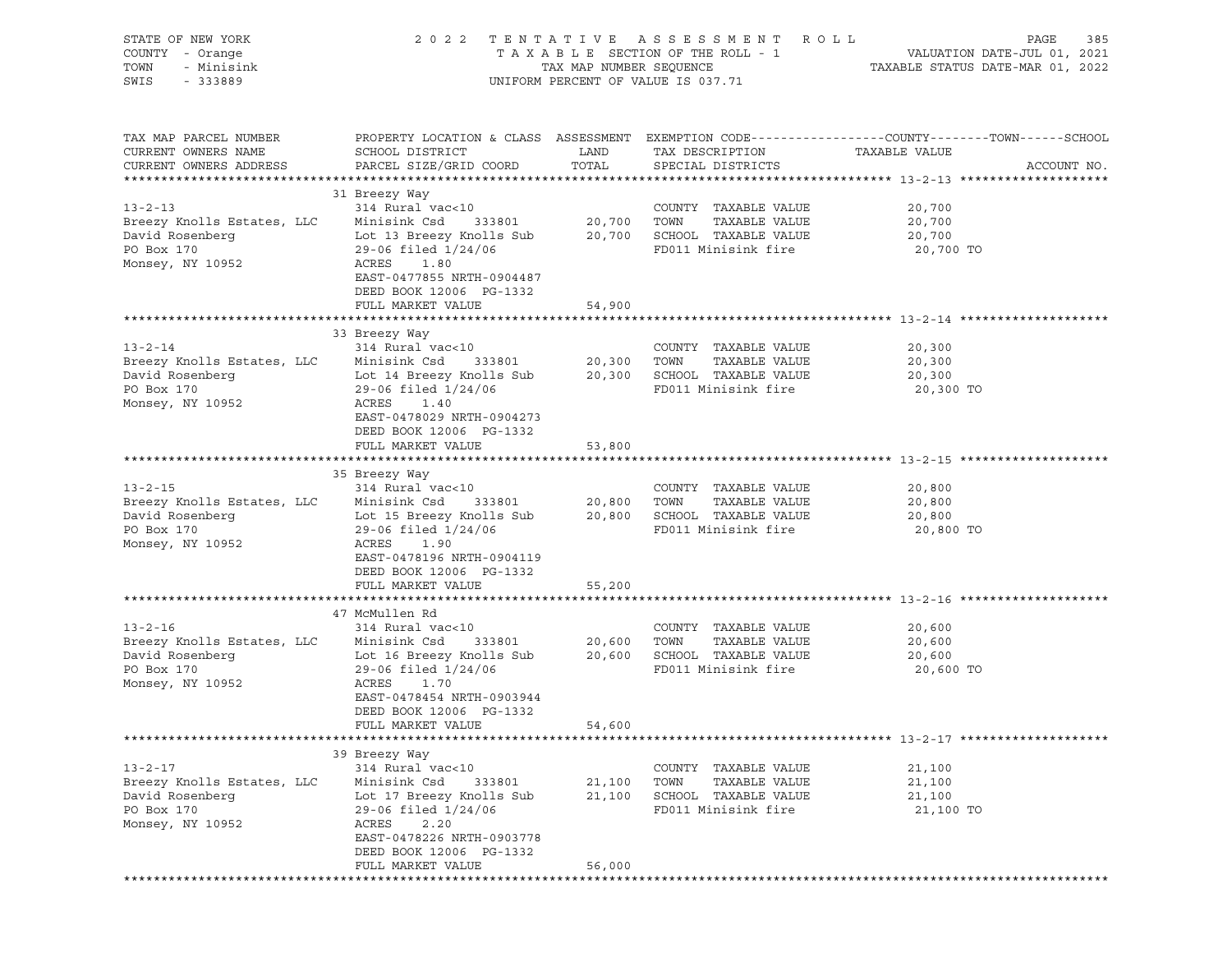| STATE OF NEW YORK<br>COUNTY - Orange<br>TOWN<br>- Minisink<br>SWIS<br>$-333889$                        | 2 0 2 2                                                                                                                                                                                                              |                            | TENTATIVE ASSESSMENT ROLL<br>UNIFORM PERCENT OF VALUE IS 037.71                              | PAGE<br>386                                                                                                    |
|--------------------------------------------------------------------------------------------------------|----------------------------------------------------------------------------------------------------------------------------------------------------------------------------------------------------------------------|----------------------------|----------------------------------------------------------------------------------------------|----------------------------------------------------------------------------------------------------------------|
| TAX MAP PARCEL NUMBER<br>CURRENT OWNERS NAME<br>CURRENT OWNERS ADDRESS                                 | SCHOOL DISTRICT<br>PARCEL SIZE/GRID COORD                                                                                                                                                                            | LAND<br>TOTAL              | TAX DESCRIPTION TAXABLE VALUE<br>SPECIAL DISTRICTS                                           | PROPERTY LOCATION & CLASS ASSESSMENT EXEMPTION CODE---------------COUNTY-------TOWN------SCHOOL<br>ACCOUNT NO. |
| $13 - 2 - 18$<br>Breezy Knolls Estates, LLC<br>David Rosenberg<br>PO Box 170<br>Monsey, NY 10952       | 30 Breezy Way<br>314 Rural vac<10<br>Minisink Csd 333801<br>Lot 18 Breezy Knolls Sub 22,400 SCHOOL TAXABLE VALUE<br>$29-06$ filed $1/24/06$<br>ACRES<br>5.10<br>EAST-0477697 NRTH-0903834<br>DEED BOOK 12006 PG-1332 |                            | COUNTY TAXABLE VALUE<br>$22,400$ TOWN TAXABLE VALUE<br>FD011 Minisink fire                   | 22,400<br>22,400<br>22,400<br>22,400 TO                                                                        |
|                                                                                                        | FULL MARKET VALUE                                                                                                                                                                                                    | 59,400                     |                                                                                              |                                                                                                                |
| $13 - 2 - 19$<br>Breezy Knolls Estates, LLC<br>David Rosenberg<br>PO Box 170<br>Monsey, NY 10952       | 28 Breezy Way<br>314 Rural vac<10 $\,$ COUNTY Minisink Csd 333801 $\,$ 32,700 TOWN<br>29-06 filed 1/24/06<br>ACRES<br>3.70<br>EAST-0477577 NRTH-0904123                                                              |                            | COUNTY TAXABLE VALUE<br>TAXABLE VALUE<br>FD011 Minisink fire                                 | 32,700<br>32,700<br>32,700<br>32,700 TO                                                                        |
|                                                                                                        | DEED BOOK 12006 PG-1332<br>FULL MARKET VALUE                                                                                                                                                                         | 86,700                     |                                                                                              |                                                                                                                |
| $13 - 2 - 20$<br>Breezy Knolls Estates, LLC<br>David Rosenberg<br>PO Box 170<br>Monsey, NY 10952       | 26 Breezy Way<br>314 Rural vac<10<br>Minisink Csd 333801<br>Lot 20 Breezy Knolls Sub 21,000 SCHOOL TAXABLE VALUE<br>$29-06$ filed $1/24/06$<br>ACRES<br>2.10<br>EAST-0477429 NRTH-0904326<br>DEED BOOK 12006 PG-1332 | 21,000 TOWN                | COUNTY TAXABLE VALUE<br>TAXABLE VALUE<br>FD011 Minisink fire                                 | 21,000<br>21,000<br>21,000<br>21,000 TO                                                                        |
|                                                                                                        | FULL MARKET VALUE                                                                                                                                                                                                    | 55,700                     |                                                                                              |                                                                                                                |
| David Rosenberg Lot 21 Breezy Knolls Sub 20,900 SCHOOL TAXABLE VALUE<br>PO Box 170<br>Monsey, NY 10952 | 24 Breezy Way<br>$29-06$ filed $1/24/06$<br>ACRES<br>2.00<br>EAST-0477280 NRTH-0904461<br>DEED BOOK 12006 PG-1332<br>FULL MARKET VALUE                                                                               | 55,400                     | COUNTY TAXABLE VALUE<br>TAXABLE VALUE<br>FD011 Minisink fire                                 | 20,900<br>20,900<br>20,900<br>20,900 TO                                                                        |
|                                                                                                        |                                                                                                                                                                                                                      |                            |                                                                                              |                                                                                                                |
| $13 - 2 - 22$<br>Breezy Knolls Estates, LLC<br>David Rosenberg<br>PO Box 170<br>Monsey, NY 10952       | 22 Breezy Way<br>314 Rural vac<10<br>Minisink Csd<br>333801<br>Lot 22 Breezy Knolls Sub<br>29-06 filed 1/24/06<br>ACRES<br>1.50<br>EAST-0477104 NRTH-0904559<br>DEED BOOK 12006 PG-1332<br>FULL MARKET VALUE         | 20,400<br>20,400<br>54,100 | COUNTY TAXABLE VALUE<br>TOWN<br>TAXABLE VALUE<br>SCHOOL TAXABLE VALUE<br>FD011 Minisink fire | 20,400<br>20,400<br>20,400<br>20,400 TO                                                                        |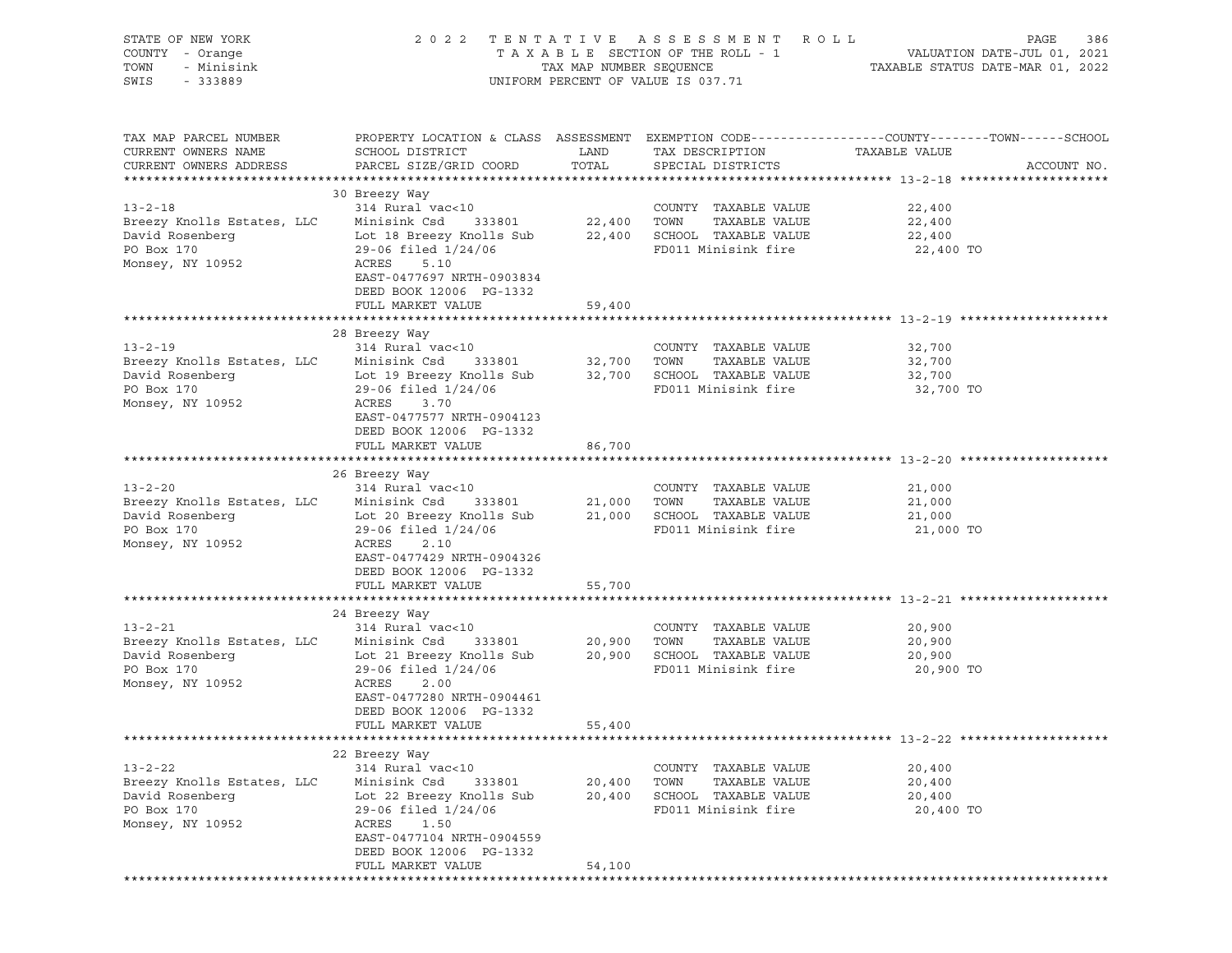| STATE OF NEW YORK<br>COUNTY - Orange<br>TOWN<br>- Minisink<br>SWIS<br>$-333889$                              | 2 0 2 2                                                                                                                                                                                                              |                            | TENTATIVE ASSESSMENT ROLL<br>UNIFORM PERCENT OF VALUE IS 037.71                              | PAGE<br>387                                                                                                    |
|--------------------------------------------------------------------------------------------------------------|----------------------------------------------------------------------------------------------------------------------------------------------------------------------------------------------------------------------|----------------------------|----------------------------------------------------------------------------------------------|----------------------------------------------------------------------------------------------------------------|
| TAX MAP PARCEL NUMBER<br>CURRENT OWNERS NAME<br>CURRENT OWNERS ADDRESS                                       | SCHOOL DISTRICT<br>PARCEL SIZE/GRID COORD                                                                                                                                                                            | LAND<br>TOTAL              | TAX DESCRIPTION TAXABLE VALUE<br>SPECIAL DISTRICTS                                           | PROPERTY LOCATION & CLASS ASSESSMENT EXEMPTION CODE---------------COUNTY-------TOWN------SCHOOL<br>ACCOUNT NO. |
| $13 - 2 - 23$<br>Breezy Knolls Estates, LLC<br>David Rosenberg<br>PO Box 170<br>Monsey, NY 10952             | 20 Breezy Way<br>314 Rural vac<10<br>Minisink Csd 333801<br>Lot 23 Breezy Knolls Sub 20,400 SCHOOL TAXABLE VALUE<br>$29-06$ filed $1/24/06$<br>ACRES<br>1.50<br>EAST-0476869 NRTH-0904341<br>DEED BOOK 12006 PG-1332 |                            | COUNTY TAXABLE VALUE<br>20,400 TOWN TAXABLE VALUE<br>FD011 Minisink fire                     | 20,400<br>20,400<br>20,400<br>20,400 TO                                                                        |
|                                                                                                              | FULL MARKET VALUE                                                                                                                                                                                                    | 54,100                     |                                                                                              |                                                                                                                |
| $13 - 2 - 24$<br>Breezy Knolls Estates, LLC<br>David Rosenberg<br>PO Box 170<br>Monsey, NY 10952             | 18 Breezy Way<br>314 Rural vac<10 $\,$ COUNTY Minisink Csd 333801 $\,$ 21,000 TOWN<br>Lot 24 Breezy Knolls Sub 21,000 SCHOOL TAXABLE VALUE<br>$29-06$ filed $1/24/06$<br>ACRES<br>2.10<br>EAST-0477015 NRTH-0904126  |                            | COUNTY TAXABLE VALUE<br>TAXABLE VALUE<br>FD011 Minisink fire                                 | 21,000<br>21,000<br>21,000<br>21,000 TO                                                                        |
|                                                                                                              | DEED BOOK 12006 PG-1332<br>FULL MARKET VALUE                                                                                                                                                                         | 55,700                     |                                                                                              |                                                                                                                |
| $13 - 2 - 25$<br>Breezy Knolls Estates, LLC<br>David Rosenberg<br>PO Box 170<br>Monsey, NY 10952             | 16 Breezy Way<br>314 Rural vac<10<br>Minisink Csd 333801<br>Lot 25 Breezy Knolls Sub 21,800 SCHOOL TAXABLE VALUE<br>$29-06$ filed $1/24/06$<br>ACRES<br>2.90<br>EAST-0477159 NRTH-0903926<br>DEED BOOK 12006 PG-1332 | 21,800 TOWN                | COUNTY TAXABLE VALUE<br>TAXABLE VALUE<br>FD011 Minisink fire                                 | 21,800<br>21,800<br>21,800<br>21,800 TO                                                                        |
|                                                                                                              | FULL MARKET VALUE                                                                                                                                                                                                    | 57,800                     |                                                                                              |                                                                                                                |
| David Rosenberg<br>Lot 26 Breezy Knolls Sub<br>21,500 SCHOOL TAXABLE VALUE<br>PO Box 170<br>Monsey, NY 10952 | 14 Breezy Way<br>314 Rural vac<10<br>$29-06$ filed $1/24/06$<br>ACRES<br>2.50<br>EAST-0477134 NRTH-0903657<br>DEED BOOK 12006 PG-1332<br>FULL MARKET VALUE                                                           | 83,500                     | COUNTY TAXABLE VALUE<br>TAXABLE VALUE<br>FD011 Minisink fire                                 | 31,500<br>31,500<br>31,500<br>31,500 TO                                                                        |
|                                                                                                              |                                                                                                                                                                                                                      |                            |                                                                                              |                                                                                                                |
| $13 - 2 - 27$<br>Breezy Knolls Estates, LLC<br>David Rosenberg<br>PO Box 170<br>Monsey, NY 10952             | 12 Breezy Way<br>314 Rural vac<10<br>Minisink Csd<br>333801<br>Lot 27 Breezy Knolls Sub<br>29-06 filed 1/24/06<br>ACRES<br>2.40<br>EAST-0476999 NRTH-0903403<br>DEED BOOK 12006 PG-1332<br>FULL MARKET VALUE         | 31,400<br>31,400<br>83,300 | COUNTY TAXABLE VALUE<br>TOWN<br>TAXABLE VALUE<br>SCHOOL TAXABLE VALUE<br>FD011 Minisink fire | 31,400<br>31,400<br>31,400<br>31,400 TO                                                                        |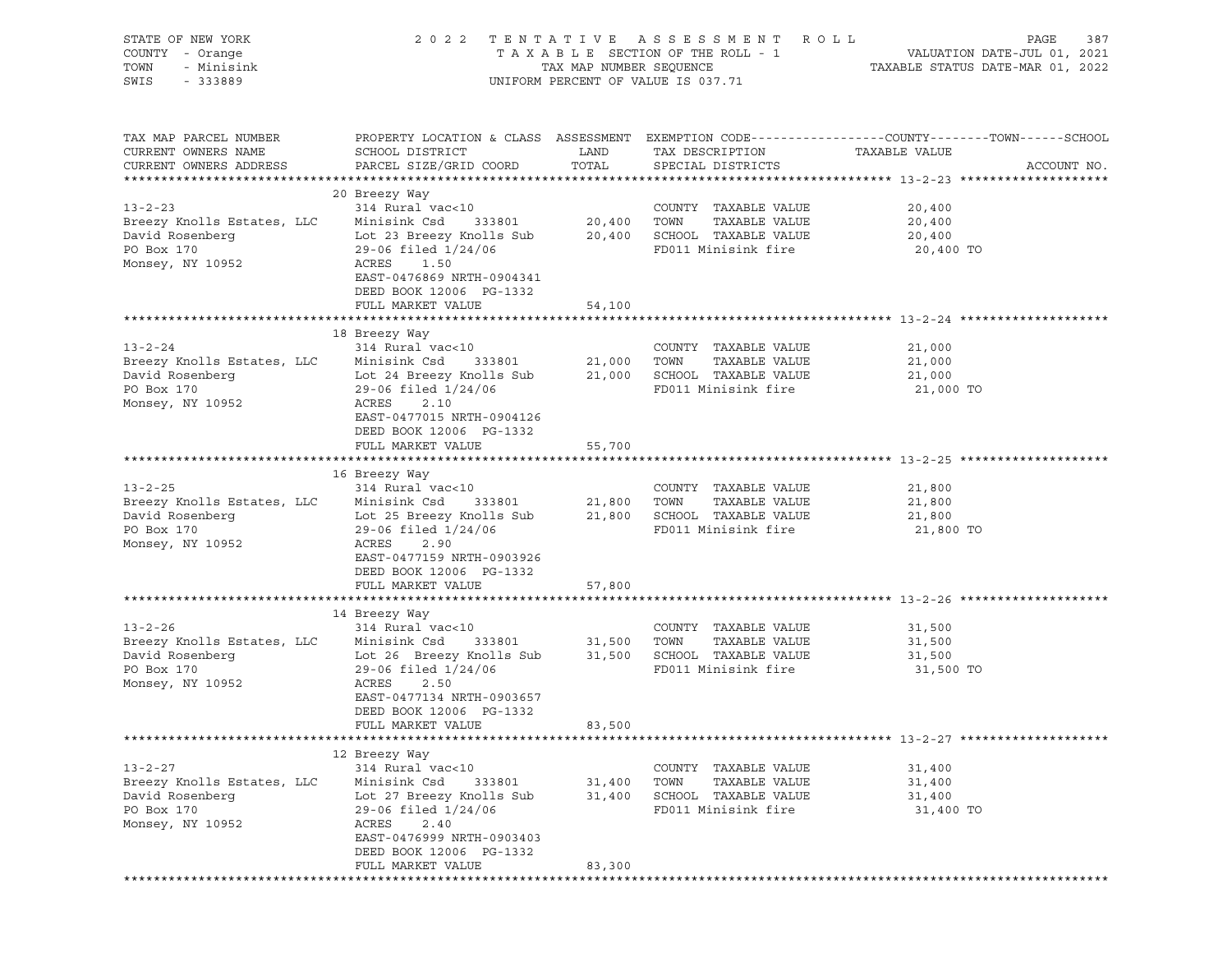| STATE OF NEW YORK<br>COUNTY - Orange<br>TOWN<br>- Minisink<br>SWIS<br>$-333889$                  | 2 0 2 2                                                                                                                                                                                                     | TAX MAP NUMBER SEQUENCE      | TENTATIVE ASSESSMENT ROLL<br>TAXABLE SECTION OF THE ROLL - 1<br>UNIFORM PERCENT OF VALUE IS 037.71 | PAGE<br>388<br>VALUATION DATE-JUL 01, 2021<br>TAXABLE STATUS DATE-MAR 01, 2022                                                   |
|--------------------------------------------------------------------------------------------------|-------------------------------------------------------------------------------------------------------------------------------------------------------------------------------------------------------------|------------------------------|----------------------------------------------------------------------------------------------------|----------------------------------------------------------------------------------------------------------------------------------|
| TAX MAP PARCEL NUMBER<br>CURRENT OWNERS NAME<br>CURRENT OWNERS ADDRESS                           | SCHOOL DISTRICT<br>PARCEL SIZE/GRID COORD                                                                                                                                                                   | LAND<br>TOTAL                | TAX DESCRIPTION<br>SPECIAL DISTRICTS                                                               | PROPERTY LOCATION & CLASS ASSESSMENT EXEMPTION CODE----------------COUNTY-------TOWN------SCHOOL<br>TAXABLE VALUE<br>ACCOUNT NO. |
| $13 - 2 - 28$<br>Breezy Knolls Estates, LLC<br>David Rosenberg<br>PO Box 170<br>Monsey, NY 10952 | 8 Breezy Way<br>314 Rural vac<10<br>Minisink Csd<br>333801<br>Lot 28 Breezy Knolls Sub<br>29-06 filed 1/24/06<br>ACRES<br>2.00<br>EAST-0476820 NRTH-0903205<br>DEED BOOK 12006 PG-1332<br>FULL MARKET VALUE | 20,900<br>20,900<br>55,400   | COUNTY TAXABLE VALUE<br>TOWN<br>TAXABLE VALUE<br>SCHOOL TAXABLE VALUE<br>FD011 Minisink fire       | 20,900<br>20,900<br>20,900<br>20,900 TO                                                                                          |
|                                                                                                  |                                                                                                                                                                                                             |                              |                                                                                                    |                                                                                                                                  |
| $13 - 2 - 29$<br>Breezy Knolls Estates, LLC<br>David Rosenberg<br>PO Box 170<br>Monsey, NY 10952 | 6 Breezy Way<br>314 Rural vac<10<br>Minisink Csd<br>333801<br>Lot 29 Breezy Knolls Sub<br>29-06 filed 1/24/06<br>ACRES<br>2.20<br>EAST-0476655 NRTH-0903034                                                 | 21,100<br>21,100             | COUNTY TAXABLE VALUE<br>TOWN<br>TAXABLE VALUE<br>SCHOOL TAXABLE VALUE<br>FD011 Minisink fire       | 21,100<br>21,100<br>21,100<br>21,100 TO                                                                                          |
|                                                                                                  | DEED BOOK 12006 PG-1332<br>FULL MARKET VALUE                                                                                                                                                                | 56,000                       |                                                                                                    |                                                                                                                                  |
| $13 - 2 - 30$<br>Breezy Knolls Estates, LLC<br>David Rosenberg<br>PO Box 170<br>Monsey, NY 10952 | 4 Breezy Way<br>314 Rural vac<10<br>Minisink Csd<br>333801<br>Lot 30 Breezy Knolls Sub<br>29-06 filed 1/24/06<br>ACRES<br>2.60<br>EAST-0476473 NRTH-0902834<br>DEED BOOK 12006 PG-1332<br>FULL MARKET VALUE | 21,500<br>21,500<br>57,000   | COUNTY TAXABLE VALUE<br>TOWN<br>TAXABLE VALUE<br>SCHOOL TAXABLE VALUE<br>FD011 Minisink fire       | 21,500<br>21,500<br>21,500<br>21,500 TO                                                                                          |
|                                                                                                  |                                                                                                                                                                                                             |                              |                                                                                                    |                                                                                                                                  |
| $13 - 2 - 31$<br>Breezy Knolls Estates, LLC<br>David Rosenberg<br>PO Box 170<br>Monsey, NY 10952 | 93 Cosh Rd<br>210 1 Family Res<br>Minisink Csd<br>333801<br>Lot 31 Breezy Knolls Sub<br>29-06 filed 1/24/06<br>ACRES<br>2.20<br>EAST-0476749 NRTH-0902581<br>DEED BOOK 12006 PG-1332<br>FULL MARKET VALUE   | 37,900<br>186,100<br>493,500 | COUNTY TAXABLE VALUE<br>TOWN<br>TAXABLE VALUE<br>SCHOOL TAXABLE VALUE<br>FD011 Minisink fire       | 186,100<br>186,100<br>186,100<br>186,100 TO                                                                                      |
|                                                                                                  |                                                                                                                                                                                                             |                              |                                                                                                    |                                                                                                                                  |
| $13 - 2 - 32$<br>Breezy Knolls Estates, LLC<br>David Rosenberg<br>PO Box 170<br>Monsey, NY 10952 | 103 Cosh Rd<br>210 1 Family Res<br>Minisink Csd<br>333801<br>Lot 32 Breezy Knolls Sub<br>29-06 filed 1/24/06<br>ACRES<br>2.20<br>EAST-0476931 NRTH-0902763<br>DEED BOOK 12006 PG-1332<br>FULL MARKET VALUE  | 37,100<br>175,300<br>464,900 | COUNTY TAXABLE VALUE<br>TOWN<br>TAXABLE VALUE<br>SCHOOL TAXABLE VALUE<br>FD011 Minisink fire       | 175,300<br>175,300<br>175,300<br>175,300 TO                                                                                      |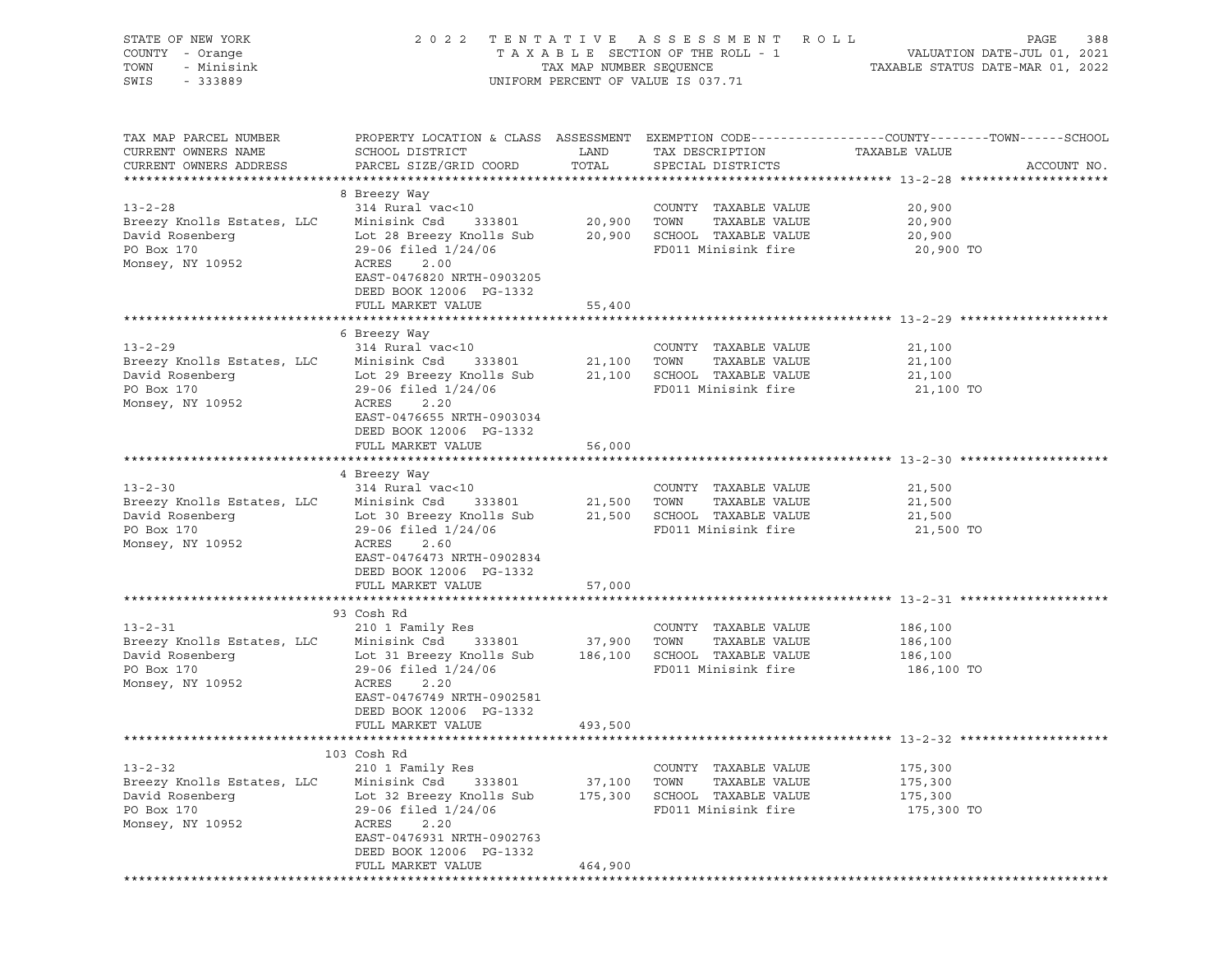| STATE OF NEW YORK<br>COUNTY - Orange<br>TOWN<br>- Minisink<br>SWIS - 333889                                                                                                                         | TENTATIVE ASSESSMENT ROLL<br>2 0 2 2<br>UNIFORM PERCENT OF VALUE IS 037.71                                                                                                                  |                            |                                                                                              | PAGE<br>389                                                                                                     |
|-----------------------------------------------------------------------------------------------------------------------------------------------------------------------------------------------------|---------------------------------------------------------------------------------------------------------------------------------------------------------------------------------------------|----------------------------|----------------------------------------------------------------------------------------------|-----------------------------------------------------------------------------------------------------------------|
| TAX MAP PARCEL NUMBER<br>CURRENT OWNERS NAME<br>CURRENT OWNERS ADDRESS                                                                                                                              |                                                                                                                                                                                             |                            | TAX DESCRIPTION TAXABLE VALUE                                                                | PROPERTY LOCATION & CLASS ASSESSMENT EXEMPTION CODE----------------COUNTY-------TOWN------SCHOOL<br>ACCOUNT NO. |
| $13 - 2 - 33$<br>Breezy Knolls Estates, LLC Minisink Csd 333801 31,400 TOWN TAXABLE VALUE<br>David Rosenberg Lot 33 Breezy Knolls Sub 31,400 SCHOOL TAXABLE VALUE<br>PO Box 170<br>Monsey, NY 10952 | 113 Cosh Rd<br>314 Rural vac<10<br>29-06 filed 1/24/06<br>ACRES<br>2.40<br>EAST-0477120 NRTH-0902927<br>DEED BOOK 12006 PG-1332                                                             |                            | COUNTY TAXABLE VALUE<br>FD011 Minisink fire                                                  | 31,400<br>31,400<br>31,400<br>31,400 TO                                                                         |
|                                                                                                                                                                                                     | FULL MARKET VALUE                                                                                                                                                                           | 83,300                     |                                                                                              |                                                                                                                 |
| $13 - 2 - 34$<br>Leszczynski Daniel<br>Westtown, NY 10998                                                                                                                                           | 117 Cosh Rd<br>210 1 Family Res<br>ACRES<br>5.20                                                                                                                                            |                            | COUNTY TAXABLE VALUE<br>TAXABLE VALUE                                                        | 112,700<br>112,700<br>112,700 TO                                                                                |
|                                                                                                                                                                                                     | EAST-0477337 NRTH-0903170<br>DEED BOOK 14885 PG-1542<br>FULL MARKET VALUE                                                                                                                   | 298,900                    |                                                                                              |                                                                                                                 |
| $13 - 2 - 35$                                                                                                                                                                                       | 123 Cosh Rd<br>312 Vac w/imprv                                                                                                                                                              |                            | COUNTY TAXABLE VALUE                                                                         | 32,800                                                                                                          |
| Breezy Knolls Estates, LLC Minisink Csd 333801 31,800 TOWN<br>David Rosenberg Lot 35 Breezy Knolls Sub 32,800 SCHOOL TAXABLE VALUE<br>PO Box 170<br>Monsey, NY 10952                                | 29-06 filed 1/24/06<br>ACRES<br>2.80<br>EAST-0477646 NRTH-0903260<br>DEED BOOK 12006 PG-1332                                                                                                |                            | TAXABLE VALUE<br>FD011 Minisink fire                                                         | 32,800<br>32,800<br>32,800 TO                                                                                   |
|                                                                                                                                                                                                     | FULL MARKET VALUE                                                                                                                                                                           | 87,000                     |                                                                                              |                                                                                                                 |
|                                                                                                                                                                                                     | 51 Cosh Rd                                                                                                                                                                                  |                            |                                                                                              |                                                                                                                 |
| Monsey, NY 10952                                                                                                                                                                                    | ACRES<br>2.10<br>EAST-0477820 NRTH-0903449<br>DEED BOOK 12006 PG-1332<br>FULL MARKET VALUE                                                                                                  | 55,700                     |                                                                                              | 21,000 TO                                                                                                       |
|                                                                                                                                                                                                     |                                                                                                                                                                                             |                            |                                                                                              |                                                                                                                 |
|                                                                                                                                                                                                     | 34 Cosh Rd                                                                                                                                                                                  |                            |                                                                                              |                                                                                                                 |
| $13 - 2 - 37$<br>Breezy Knolls Estates, LLC<br>David Rosenberg<br>PO Box 170<br>Monsey, NY 10952                                                                                                    | 314 Rural vac<10<br>Minisink Csd<br>333801<br>Lot 37 Breezy Knolls Sub<br>29-06 filed 1/24/06<br>ACRES<br>1.90<br>EAST-0477952 NRTH-0903642<br>DEED BOOK 12006 PG-1332<br>FULL MARKET VALUE | 20,800<br>20,800<br>55,200 | COUNTY TAXABLE VALUE<br>TAXABLE VALUE<br>TOWN<br>SCHOOL TAXABLE VALUE<br>FD011 Minisink fire | 20,800<br>20,800<br>20,800<br>20,800 TO                                                                         |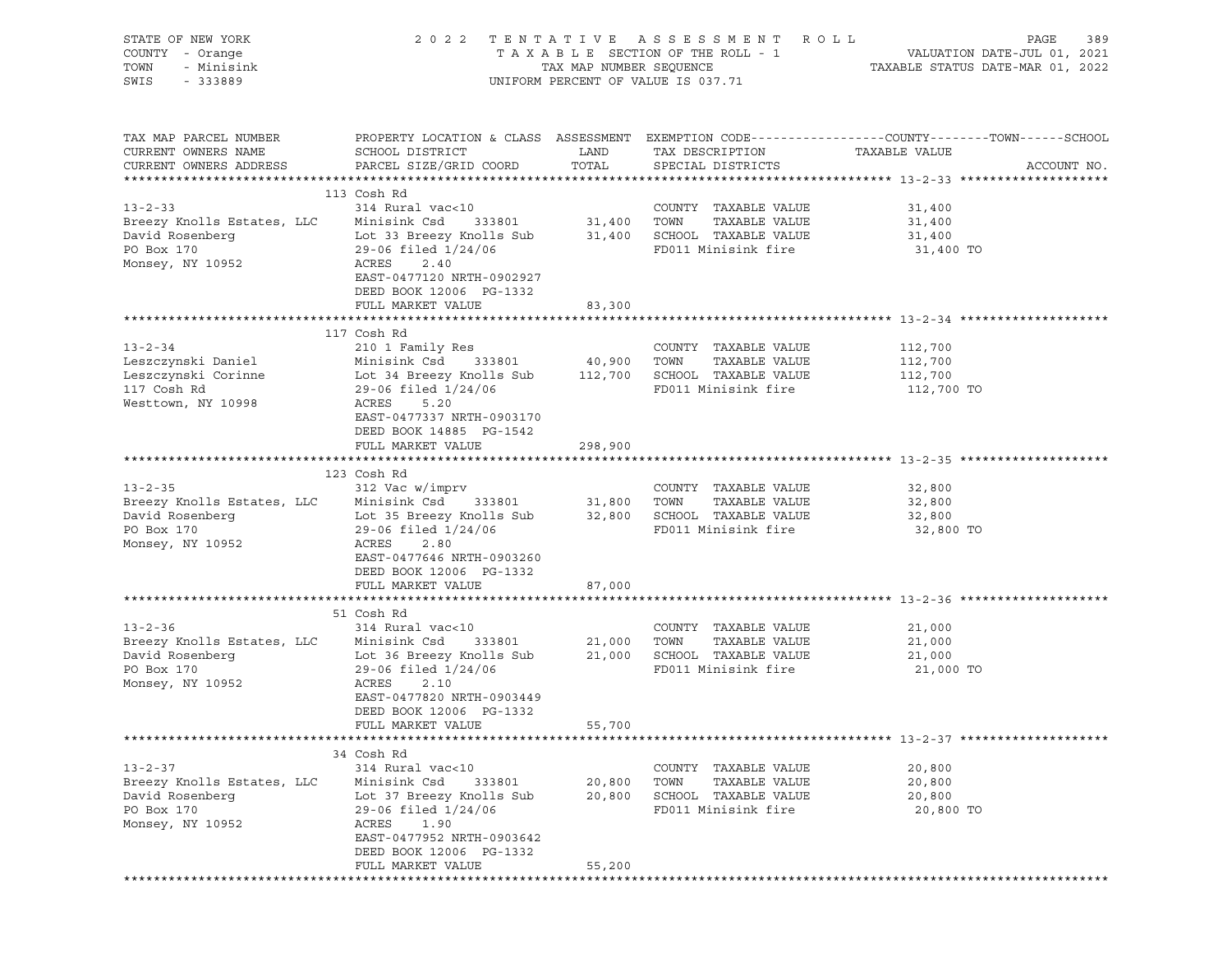| STATE OF NEW YORK<br>COUNTY - Orange<br>TOWN<br>- Minisink<br>SWIS<br>$-333889$                                                                                                          |                                                                                                                                                                                                                                                 |                              | 2022 TENTATIVE ASSESSMENT ROLL<br>UNIFORM PERCENT OF VALUE IS 037.71                         | PAGE<br>390<br>T A X A B L E SECTION OF THE ROLL - 1 VALUATION DATE-JUL 01, 2021<br>TAX MAP NUMBER SEQUENCE TAXABLE STATUS DATE-MAR 01, 2022 |
|------------------------------------------------------------------------------------------------------------------------------------------------------------------------------------------|-------------------------------------------------------------------------------------------------------------------------------------------------------------------------------------------------------------------------------------------------|------------------------------|----------------------------------------------------------------------------------------------|----------------------------------------------------------------------------------------------------------------------------------------------|
| TAX MAP PARCEL NUMBER<br>CURRENT OWNERS NAME<br>CURRENT OWNERS ADDRESS                                                                                                                   | SCHOOL DISTRICT<br>PARCEL SIZE/GRID COORD                                                                                                                                                                                                       | LAND<br>TOTAL                | TAX DESCRIPTION TAXABLE VALUE<br>SPECIAL DISTRICTS                                           | PROPERTY LOCATION & CLASS ASSESSMENT EXEMPTION CODE----------------COUNTY-------TOWN-----SCHOOL<br>ACCOUNT NO.                               |
| $13 - 2 - 38$<br>Desmond Karen Anne<br>PO Box 255<br>Unionville, NY 10988                                                                                                                | 118 Cosh Rd<br>210 1 Family Res<br>Minisink Csd 333801 37,500 TOWN TAXABLE VALUE<br>Lot 38 Breezy Knolls Sub 79,900 SCHOOL TAXABLE VALUE<br>29-06 filed 1/24/06<br>ACRES 1.80 BANKN140687<br>EAST-0477575 NRTH-0903764<br>DEED BOOK 13315 PG-65 |                              | COUNTY TAXABLE VALUE<br>FD011 Minisink fire                                                  | 79,900<br>79,900<br>79,900<br>79,900 TO                                                                                                      |
|                                                                                                                                                                                          | FULL MARKET VALUE                                                                                                                                                                                                                               | 211,900                      |                                                                                              |                                                                                                                                              |
| $13 - 2 - 39$<br>Breezy Knolls Estates, LLC Minisink Csd 333801 37,400 TOWN TAXABLE VALUE<br>David Rosenberg 6 154,800 SCHOOL TAXABLE VALUE<br>PO Box 170<br>Monsey, NY 10952            | 6 Knoll View Terrace<br>210 1 Family Res<br>29-06 filed 1/24/06<br>ACRES<br>1.70<br>EAST-0477860 NRTH-0902866                                                                                                                                   |                              | COUNTY TAXABLE VALUE<br>FD011 Minisink fire                                                  | 154,800<br>154,800<br>154,800<br>154,800 TO                                                                                                  |
|                                                                                                                                                                                          | DEED BOOK 12006 PG-1332<br>FULL MARKET VALUE                                                                                                                                                                                                    | 410,500                      |                                                                                              |                                                                                                                                              |
|                                                                                                                                                                                          |                                                                                                                                                                                                                                                 |                              |                                                                                              |                                                                                                                                              |
| $13 - 2 - 40$<br>Breezy Knolls Estates, LLC Minisink Csd 333801 37,400 TOWN TAXABLE VALUE<br>David Rosenberg 6 170,300 SCHOOL TAXABLE VALUE<br>PO Box 170<br>Monsey, NY 10952            | 4 Knoll View Terrace<br>210 1 Family Res<br>$29-06$ filed $1/24/06$<br>ACRES<br>1.70<br>EAST-0477990 NRTH-0903004<br>DEED BOOK 12006 PG-1332                                                                                                    |                              | COUNTY TAXABLE VALUE<br>FD011 Minisink fire                                                  | 170,300<br>170,300<br>170,300<br>170,300 TO                                                                                                  |
|                                                                                                                                                                                          | FULL MARKET VALUE                                                                                                                                                                                                                               | 451,600                      |                                                                                              |                                                                                                                                              |
| $13 - 2 - 41$<br>Breezy Knolls Estates, LLC Minisink Csd 333801 37,900 TOWN TAXABLE VALUE<br>David Rosenberg 6 10 Example 154,000 SCHOOL TAXABLE VALUE<br>PO Box 170<br>Monsey, NY 10952 | 8 Knoll View Terrace<br>210 1 Family Res<br>29-06 filed 1/24/06<br>ACRES<br>2.20<br>EAST-0477721 NRTH-0902568<br>DEED BOOK 12006 PG-1332<br>FULL MARKET VALUE 408,400                                                                           |                              | COUNTY TAXABLE VALUE<br>FD011 Minisink fire                                                  | 154,000<br>154,000<br>154,000<br>154,000 TO                                                                                                  |
|                                                                                                                                                                                          |                                                                                                                                                                                                                                                 |                              |                                                                                              |                                                                                                                                              |
| $13 - 2 - 42$<br>Breezy Knolls Estates, LLC<br>David Rosenberg<br>PO Box 170<br>Monsey, NY 10952                                                                                         | 10 Knoll View Terrace<br>210 1 Family Res<br>Minisink Csd<br>333801<br>Lot 42 Breezy Knolls Sub<br>29-06 filed 1/24/06<br>ACRES<br>2.60<br>EAST-0477933 NRTH-0902388<br>DEED BOOK 12006 PG-1332<br>FULL MARKET VALUE                            | 38,300<br>154,400<br>409,400 | COUNTY TAXABLE VALUE<br>TOWN<br>TAXABLE VALUE<br>SCHOOL TAXABLE VALUE<br>FD011 Minisink fire | 154,400<br>154,400<br>154,400<br>154,400 TO                                                                                                  |
|                                                                                                                                                                                          |                                                                                                                                                                                                                                                 |                              |                                                                                              |                                                                                                                                              |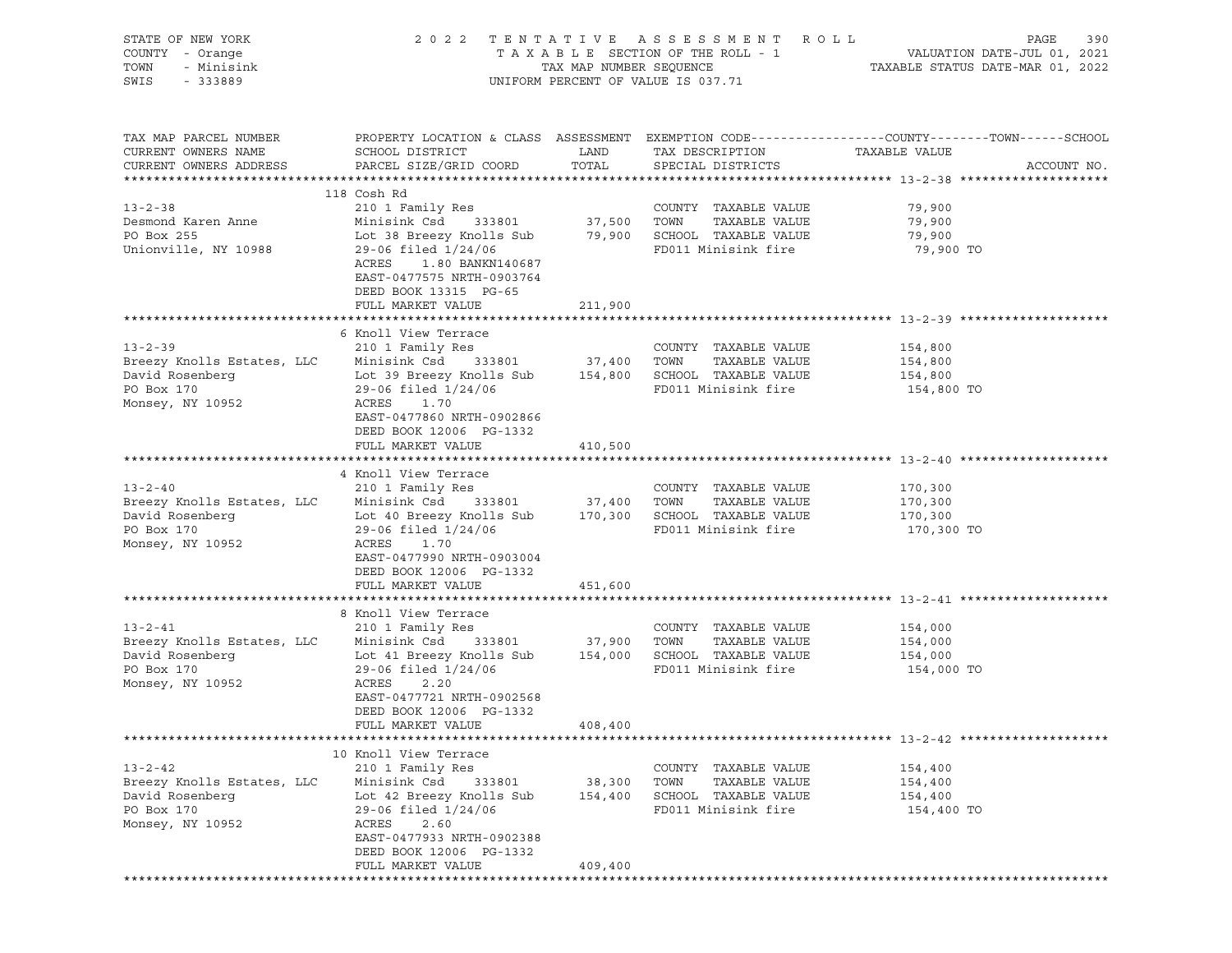| STATE OF NEW YORK<br>COUNTY - Orange<br>TOWN<br>- Minisink<br>SWIS<br>$-333889$                                                                                                                                                                                                   |                                                                                                                                                                                                                    |                            | 2022 TENTATIVE ASSESSMENT ROLL<br>UNIFORM PERCENT OF VALUE IS 037.71                         | PAGE<br>391                                                                                                     |
|-----------------------------------------------------------------------------------------------------------------------------------------------------------------------------------------------------------------------------------------------------------------------------------|--------------------------------------------------------------------------------------------------------------------------------------------------------------------------------------------------------------------|----------------------------|----------------------------------------------------------------------------------------------|-----------------------------------------------------------------------------------------------------------------|
| TAX MAP PARCEL NUMBER<br>CURRENT OWNERS NAME<br>CURRENT OWNERS ADDRESS                                                                                                                                                                                                            | SCHOOL DISTRICT<br>PARCEL SIZE/GRID COORD                                                                                                                                                                          |                            |                                                                                              | PROPERTY LOCATION & CLASS ASSESSMENT EXEMPTION CODE----------------COUNTY-------TOWN------SCHOOL<br>ACCOUNT NO. |
| $13 - 2 - 43$<br>Example of the country and the country and the country and the server of the country of the country of the country of the country of the country of the country of the country of the country of the country of the country of<br>PO Box 170<br>Monsey, NY 10952 | 12 Knoll View Terrace<br>210 1 Family Res<br>29-06 filed 1/24/06<br>ACRES<br>3.70<br>EAST-0478215 NRTH-0902415<br>DEED BOOK 12006 PG-1332                                                                          |                            | COUNTY TAXABLE VALUE<br>FD011 Minisink fire                                                  | 148,200<br>148,200 TO                                                                                           |
|                                                                                                                                                                                                                                                                                   | FULL MARKET VALUE                                                                                                                                                                                                  | 393,000                    |                                                                                              |                                                                                                                 |
| 13-2-44 COUNTY TAXABLE VALUE<br>Breezy Knolls Estates, LLC Minisink Csd 333801 20,700 TOWN TAXABLE VALUE<br>Monsey, NY 10952                                                                                                                                                      | 14 Knoll View Terrace<br>ACRES<br>1.80<br>EAST-0478254 NRTH-0902770                                                                                                                                                |                            | COUNTY TAXABLE VALUE                                                                         | 20,700<br>20,700<br>20,700<br>20,700 TO                                                                         |
|                                                                                                                                                                                                                                                                                   | DEED BOOK 12006 PG-1332<br>FULL MARKET VALUE                                                                                                                                                                       | 54,900                     |                                                                                              |                                                                                                                 |
| $13 - 2 - 45$<br>Breezy Knolls Estates, LLC Minisink Csd 333801 37,200 TOWN<br>David Rosenberg 177,300 Et 45 Breezy Knolls sub M 177,300 SCHOOL TAXABLE VALUE 177,300<br>PO Box 170<br>Monsey, NY 10952                                                                           | 3 Clover Ridge Rd<br>210 1 Family Res<br>29-06 filed 1/24/06<br>ACRES<br>1.50<br>EAST-0478333 NRTH-0903094<br>DEED BOOK 12006 PG-1332                                                                              |                            | COUNTY TAXABLE VALUE<br>TAXABLE VALUE<br>FD011 Minisink fire                                 | 177,300<br>177,300<br>177,300 TO                                                                                |
|                                                                                                                                                                                                                                                                                   | FULL MARKET VALUE                                                                                                                                                                                                  | 470,200                    |                                                                                              |                                                                                                                 |
| 13-2-46               314 Rural vac<10                 COUNTY<br>Breezy Knolls Estates, LLC    Minisink Csd   333801      20,300   TOWN<br>David Rosenberg 1.124/06 ED 20,300 SCHOOL TAXABLE VALUE 20,300 PO BOX 170 20,300 29-06 filed 1/24/06 PO BOX 170<br>Monsey, NY 10952    | 5 Clover Ridge Rd<br>314 Rural vac<10<br>29-06 filed 1/24/06<br>ACRES<br>1.40<br>EAST-0478518 NRTH-0903238<br>DEED BOOK 12006 PG-1332<br>FULL MARKET VALUE                                                         | 53,800                     | COUNTY TAXABLE VALUE<br>TAXABLE VALUE<br>FD011 Minisink fire                                 | 20,300<br>20,300<br>20,300 TO                                                                                   |
|                                                                                                                                                                                                                                                                                   |                                                                                                                                                                                                                    |                            |                                                                                              |                                                                                                                 |
| $13 - 2 - 47$<br>Breezy Knolls Estates, LLC<br>David Rosenberg<br>PO Box 170<br>Monsey, NY 10952                                                                                                                                                                                  | 25 Clover Ridge Rd<br>314 Rural vac<10<br>Minisink Csd<br>333801<br>Lt 47 Breezy Knolls Sub M<br>29-06 filed 1/24/06<br>ACRES<br>1.50<br>EAST-0478700 NRTH-0903385<br>DEED BOOK 12006 PG-1332<br>FULL MARKET VALUE | 20,400<br>20,400<br>54,100 | COUNTY TAXABLE VALUE<br>TAXABLE VALUE<br>TOWN<br>SCHOOL TAXABLE VALUE<br>FD011 Minisink fire | 20,400<br>20,400<br>20,400<br>20,400 TO                                                                         |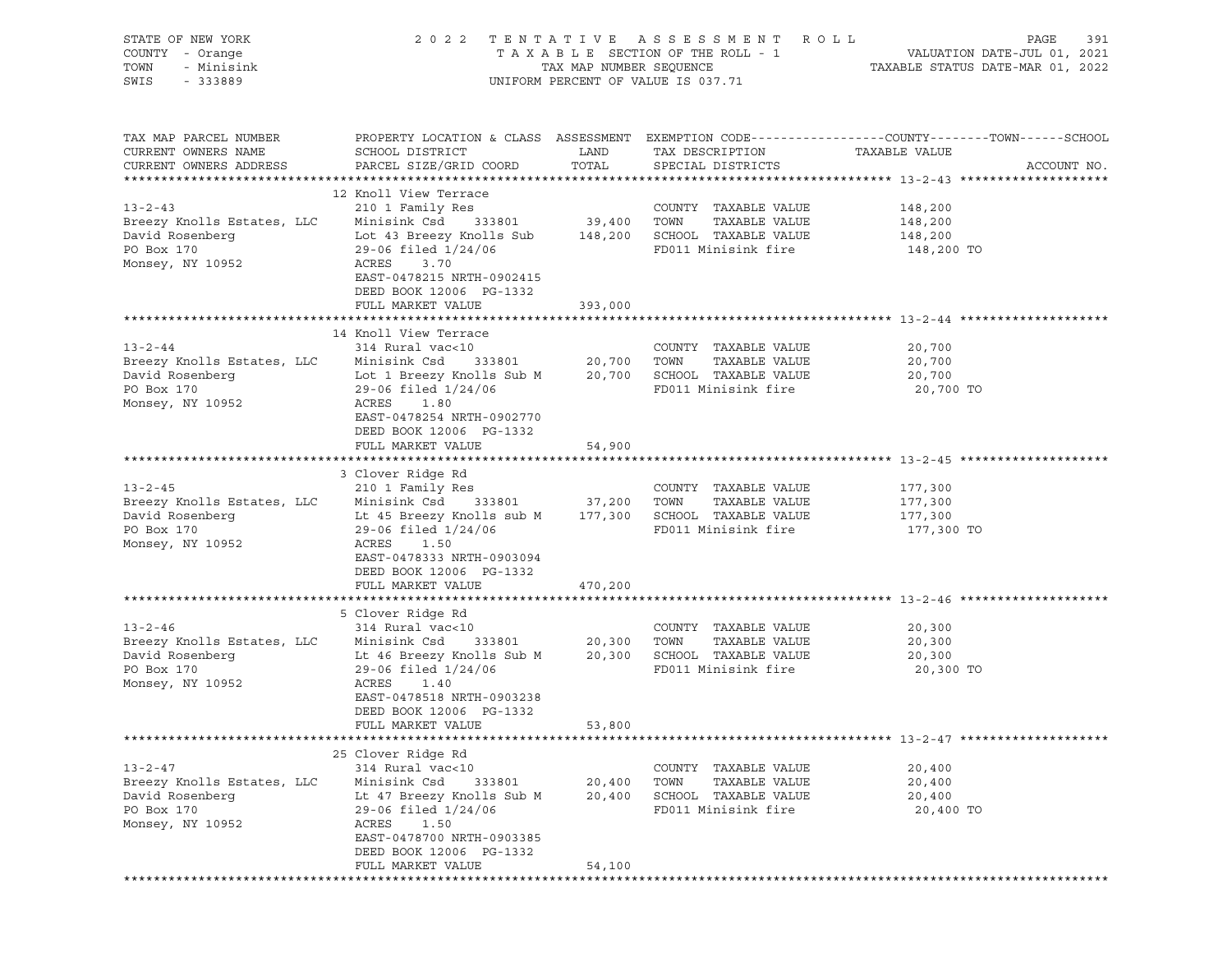| STATE OF NEW YORK<br>COUNTY - Orange<br>TOWN<br>- Minisink<br>SWIS<br>$-333889$                                                                                                           |                                                                                                                                                                                                                            |                          | 2022 TENTATIVE ASSESSMENT ROLL<br>UNIFORM PERCENT OF VALUE IS 037.71                         | PAGE<br>392                                                                                                    |
|-------------------------------------------------------------------------------------------------------------------------------------------------------------------------------------------|----------------------------------------------------------------------------------------------------------------------------------------------------------------------------------------------------------------------------|--------------------------|----------------------------------------------------------------------------------------------|----------------------------------------------------------------------------------------------------------------|
| TAX MAP PARCEL NUMBER<br>CURRENT OWNERS NAME<br>CURRENT OWNERS ADDRESS                                                                                                                    | SCHOOL DISTRICT<br>PARCEL SIZE/GRID COORD                                                                                                                                                                                  | LAND<br>TOTAL            | TAX DESCRIPTION TAXABLE VALUE<br>SPECIAL DISTRICTS                                           | PROPERTY LOCATION & CLASS ASSESSMENT EXEMPTION CODE----------------COUNTY-------TOWN-----SCHOOL<br>ACCOUNT NO. |
| $13 - 2 - 48$<br>Breezy Knolls Estates, LLC<br>David Rosenberg<br>PO Box 170<br>Monsey, NY 10952                                                                                          | 39 Clover Ridge Rd<br>314 Rural vac<10<br>Minisink Csd 333801<br>Lt 48 Breezy Knolls Sub M 21,900 SCHOOL TAXABLE VALUE<br>$29-06$ filed $1/24/06$<br>ACRES<br>3.00<br>EAST-0478809 NRTH-0903612<br>DEED BOOK 12006 PG-1332 | 21,900 TOWN              | COUNTY TAXABLE VALUE<br>TAXABLE VALUE<br>FD011 Minisink fire                                 | 21,900<br>21,900<br>21,900<br>21,900 TO                                                                        |
|                                                                                                                                                                                           | FULL MARKET VALUE                                                                                                                                                                                                          | 58,100                   |                                                                                              |                                                                                                                |
| $13 - 2 - 49$<br>13-2-49 COUNTY<br>Breezy Knolls Estates, LLC Minisink Csd 333801 20,300 TOWN<br>David Rosenberg<br>PO Box 170<br>Monsey, NY 10952                                        | 56 Mc Mullens Rd<br>314 Rural vac<10<br>Lt 49 Breezy Knolls Sub M 20,300 SCHOOL TAXABLE VALUE<br>$29-06$ file $1/24/06$<br>ACRES<br>1.40<br>EAST-0478516 NRTH-0903588                                                      |                          | COUNTY TAXABLE VALUE<br>TAXABLE VALUE<br>FD011 Minisink fire                                 | 20,300<br>20,300<br>20,300<br>20,300 TO                                                                        |
|                                                                                                                                                                                           | DEED BOOK 12006 PG-1332<br>FULL MARKET VALUE                                                                                                                                                                               | 53,800                   |                                                                                              |                                                                                                                |
| $13 - 2 - 50$<br>Breezy Knolls Estates, LLC Minisink Csd<br>David Rosenberg The Sub Breezy Knolls Sub M 20,300 SCHOOL TAXABLE VALUE<br>PO Box 170<br>Monsey, NY 10952                     | 54 Mc Mullens Rd<br>314 Rural vac<10<br>333801 20,300 TOWN<br>$29-06$ filed $1/24/06$<br>ACRES<br>1.40<br>EAST-0478336 NRTH-0903445<br>DEED BOOK 12006 PG-1332                                                             |                          | COUNTY TAXABLE VALUE<br>TAXABLE VALUE<br>FD011 Minisink fire                                 | 20,300<br>20,300<br>20,300<br>20,300 TO                                                                        |
|                                                                                                                                                                                           | FULL MARKET VALUE                                                                                                                                                                                                          | 53,800                   |                                                                                              |                                                                                                                |
|                                                                                                                                                                                           |                                                                                                                                                                                                                            |                          |                                                                                              |                                                                                                                |
| $13 - 2 - 51$<br>Breezy Knolls Estates, LLC Minisink Csd 333801 30,600 TOWN<br>David Rosenberg 1. Lt 51 Breezy Knolls Sub M 30,600 SCHOOL TAXABLE VALUE<br>PO Box 170<br>Monsey, NY 10952 | 52 Mc Mullens Rd<br>314 Rural vac<10<br>$29-06$ filed $1/24/06$<br>ACRES<br>1.60<br>EAST-0478148 NRTH-0903272<br>DEED BOOK 12006 PG-1332<br>FULL MARKET VALUE                                                              | 81,100                   | COUNTY TAXABLE VALUE<br>TAXABLE VALUE<br>FD011 Minisink fire                                 | 30,600<br>30,600<br>30,600<br>30,600 TO                                                                        |
|                                                                                                                                                                                           |                                                                                                                                                                                                                            |                          |                                                                                              |                                                                                                                |
| $13 - 2 - 53$<br>Breezy Knolls Estates, LLC<br>David Rosenberg<br>PO Box 170<br>Monsey, NY 10952                                                                                          | Breezy Way<br>692 Road/str/hwy<br>Minisink Csd<br>333801<br>Proposed Road Breezy Knol<br>sub map 29-06 filed $1/24/$<br>ACRES<br>5.10<br>EAST-0476786 NRTH-0904451<br>DEED BOOK 12006 PG-1332<br>FULL MARKET VALUE         | 8,000<br>8,000<br>21,200 | COUNTY TAXABLE VALUE<br>TOWN<br>TAXABLE VALUE<br>SCHOOL TAXABLE VALUE<br>FD011 Minisink fire | 8,000<br>8,000<br>8,000<br>8,000 TO                                                                            |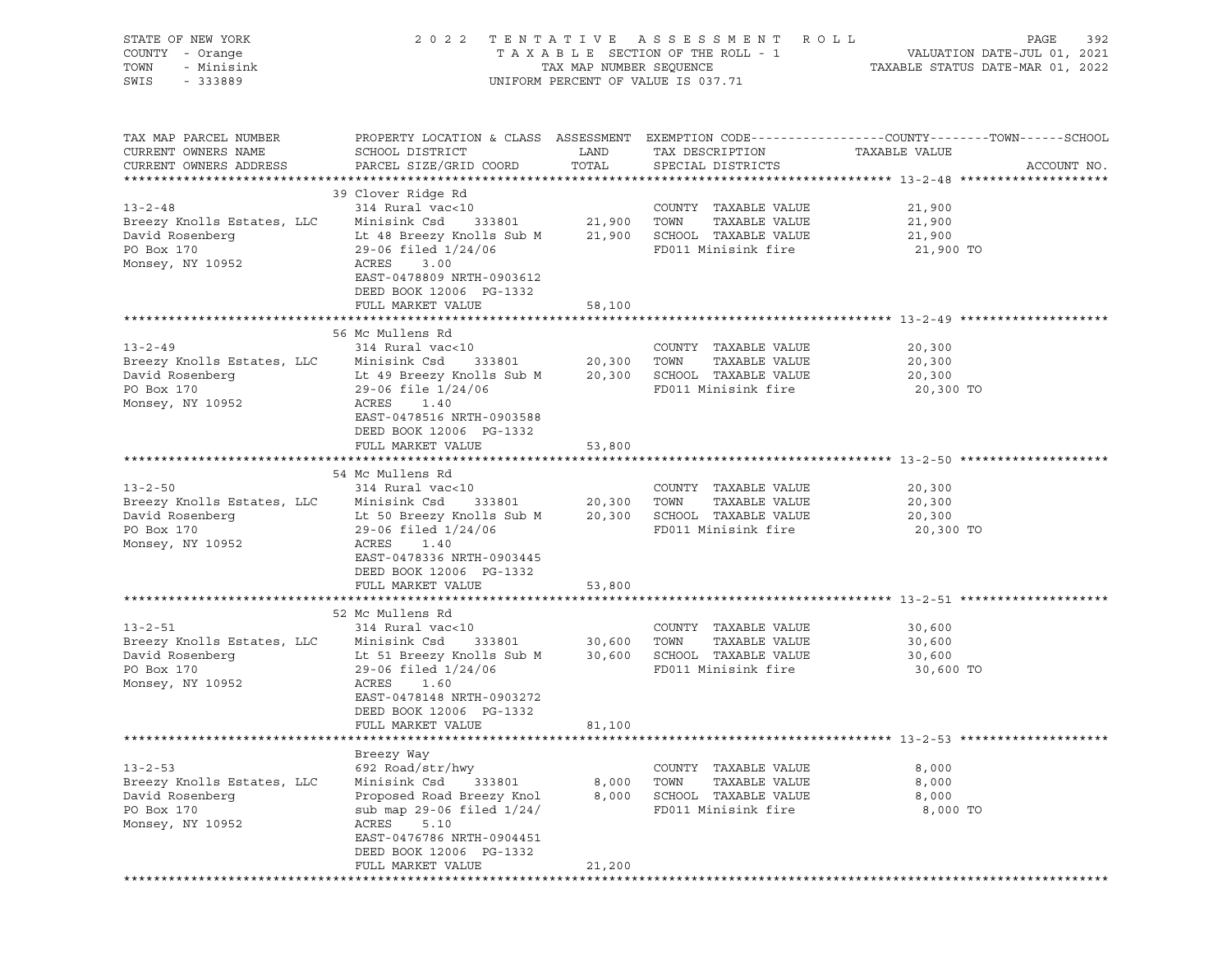### STATE OF NEW YORK 2 0 2 2 T E N T A T I V E A S S E S S M E N T R O L L PAGE 393 COUNTY - Orange T A X A B L E SECTION OF THE ROLL - 1 VALUATION DATE-JUL 01, 2021 TOWN - Minisink TAX MAP NUMBER SEQUENCE TAXABLE STATUS DATE-MAR 01, 2022 SWIS - 333889 CONSERVATION CONTROL OF VALUE IS 037.71

| TAX MAP PARCEL NUMBER<br>CURRENT OWNERS NAME<br>CURRENT OWNERS ADDRESS | PROPERTY LOCATION & CLASS ASSESSMENT EXEMPTION CODE----------------COUNTY-------TOWN------SCHOOL<br>SCHOOL DISTRICT<br>PARCEL SIZE/GRID COORD | LAND<br>TOTAL | TAX DESCRIPTION<br>SPECIAL DISTRICTS                                                      |         | TAXABLE VALUE  |                | ACCOUNT NO. |
|------------------------------------------------------------------------|-----------------------------------------------------------------------------------------------------------------------------------------------|---------------|-------------------------------------------------------------------------------------------|---------|----------------|----------------|-------------|
|                                                                        |                                                                                                                                               |               |                                                                                           |         |                |                |             |
|                                                                        | 174 Cosh Rd                                                                                                                                   |               |                                                                                           |         |                |                |             |
| $13 - 2 - 54$                                                          | 210 1 Family Res                                                                                                                              |               | Res BAS STAR 41854<br>333801 37,500 SOLAR EX C 49500                                      | $\circ$ | $\overline{0}$ | $\overline{0}$ | 16,340      |
| Sink Charles E                                                         | Minisink Csd<br>Gladys Sink has life righ 144,300 COUNTY TAXABLE VALUE                                                                        |               |                                                                                           | $\circ$ | 5,000          | 5,000          | 5,000       |
| Sink Grace C                                                           |                                                                                                                                               |               |                                                                                           |         | 139,300        |                |             |
| 174 Cosh Rd                                                            | ACRES 1.30 BANKC030217<br>EAST-0478488 NRTH-0902551                                                                                           |               | TOWN<br>TAXABLE VALUE                                                                     |         | 139,300        |                |             |
| Westtown, NY 10998                                                     |                                                                                                                                               |               | SCHOOL TAXABLE VALUE                                                                      |         | 122,960        |                |             |
|                                                                        | DEED BOOK 11150 PG-217                                                                                                                        |               | FD011 Minisink fire 144,300 TO                                                            |         |                |                |             |
|                                                                        | FULL MARKET VALUE                                                                                                                             | 382,700       |                                                                                           |         |                |                |             |
|                                                                        |                                                                                                                                               |               |                                                                                           |         |                |                |             |
|                                                                        | 76 Wood Rd                                                                                                                                    |               |                                                                                           |         |                |                |             |
| $13 - 2 - 55$                                                          | 210 1 Family Res                                                                                                                              |               | ENH STAR 41834                                                                            | $\circ$ | $\circ$        | $\circ$        | 40,790      |
| Weymer Steven                                                          | Minisink Csd                                                                                                                                  | 333801 33,800 | COUNTY TAXABLE VALUE                                                                      |         | 104,300        |                |             |
| Weymer Nancy<br>Weymer Nancy<br>76 Wood Rd<br>Westtown, NY 10998       | ACRES<br>1.00                                                                                                                                 | 104,300       | TAXABLE VALUE<br>TOWN                                                                     |         | 104,300        |                |             |
|                                                                        | EAST-0475702 NRTH-0903595                                                                                                                     |               | SCHOOL TAXABLE VALUE                                                                      |         | 63,510         |                |             |
|                                                                        | PG-00293<br>DEED BOOK 1980                                                                                                                    |               | FD011 Minisink fire                                                                       |         | 104,300 TO     |                |             |
|                                                                        | FULL MARKET VALUE                                                                                                                             | 276,600       |                                                                                           |         |                |                |             |
|                                                                        |                                                                                                                                               |               |                                                                                           |         |                |                |             |
|                                                                        | 16 Scott-Young Ln                                                                                                                             |               |                                                                                           |         |                |                |             |
| $13 - 2 - 56$                                                          | 210 1 Family Res                                                                                                                              |               | COUNTY TAXABLE VALUE                                                                      |         | 158,700        |                |             |
| Young Stephen G                                                        | Minisink Csd                                                                                                                                  | 333801 37,400 | TOWN<br>TAXABLE VALUE                                                                     |         | 158,700        |                |             |
|                                                                        |                                                                                                                                               | 158,700       | SCHOOL TAXABLE VALUE                                                                      |         | 158,700        |                |             |
|                                                                        |                                                                                                                                               |               | FD011 Minisink fire                                                                       |         | 158,700 TO     |                |             |
|                                                                        |                                                                                                                                               |               |                                                                                           |         |                |                |             |
|                                                                        | FULL MARKET VALUE                                                                                                                             | 420,800       |                                                                                           |         |                |                |             |
|                                                                        |                                                                                                                                               |               |                                                                                           |         |                |                |             |
|                                                                        | 29 Scott-Young Ln                                                                                                                             |               |                                                                                           |         |                |                |             |
| $13 - 2 - 57$                                                          | 210 1 Family Res                                                                                                                              |               | BAS STAR 41854                                                                            | $\circ$ | $\circ$        | $\overline{0}$ | 16,340      |
| Nicastro John                                                          | Minisink Csd 333801                                                                                                                           |               | 30,900 SOLAR EX C 49500<br>$\overline{0}$                                                 |         | 5,000          | 5,000          | 5,000       |
| Nicastro Barbara                                                       | Lot 2 Lain Sub                                                                                                                                |               | 114,500 COUNTY TAXABLE VALUE                                                              |         | 109,500        |                |             |
| 29 Scott Young Ln                                                      | ACRES<br>1.50                                                                                                                                 |               | TAXABLE VALUE<br>TOWN                                                                     |         | 109,500        |                |             |
| Westtown, NY 10998                                                     | EAST-0476101 NRTH-0903916                                                                                                                     |               | SCHOOL TAXABLE VALUE                                                                      |         | 93,160         |                |             |
|                                                                        | DEED BOOK 5752 PG-172                                                                                                                         |               | FD011 Minisink fire                                                                       |         | 114,500 TO     |                |             |
|                                                                        | FULL MARKET VALUE                                                                                                                             | 303,600       |                                                                                           |         |                |                |             |
|                                                                        |                                                                                                                                               |               |                                                                                           |         |                |                |             |
|                                                                        | 15 Scott-Young Ln                                                                                                                             |               |                                                                                           |         |                |                |             |
| $13 - 2 - 58$                                                          | 210 1 Family Res                                                                                                                              |               | BAS STAR<br>41854                                                                         | $\circ$ | $\overline{0}$ | $\circ$        | 16,340      |
| Hovey Colleen                                                          | Minisink Csd                                                                                                                                  |               | ink Csd 333801 30,600 COUNTY TAXABLE VALUE<br>1.20 BANKC080370 109,900 TOWN TAXABLE VALUE |         | 109,900        |                |             |
| 15 Scott-Young Ln                                                      | ACRES                                                                                                                                         |               |                                                                                           |         | 109,900        |                |             |
| Westtown, NY 10998                                                     | EAST-0475846 NRTH-0903680                                                                                                                     |               | SCHOOL TAXABLE VALUE                                                                      |         | 93,560         |                |             |
|                                                                        | DEED BOOK 14421 PG-1488                                                                                                                       |               | FD011 Minisink fire                                                                       |         | 109,900 TO     |                |             |
|                                                                        | FULL MARKET VALUE                                                                                                                             | 291,400       |                                                                                           |         |                |                |             |
|                                                                        |                                                                                                                                               |               |                                                                                           |         |                |                |             |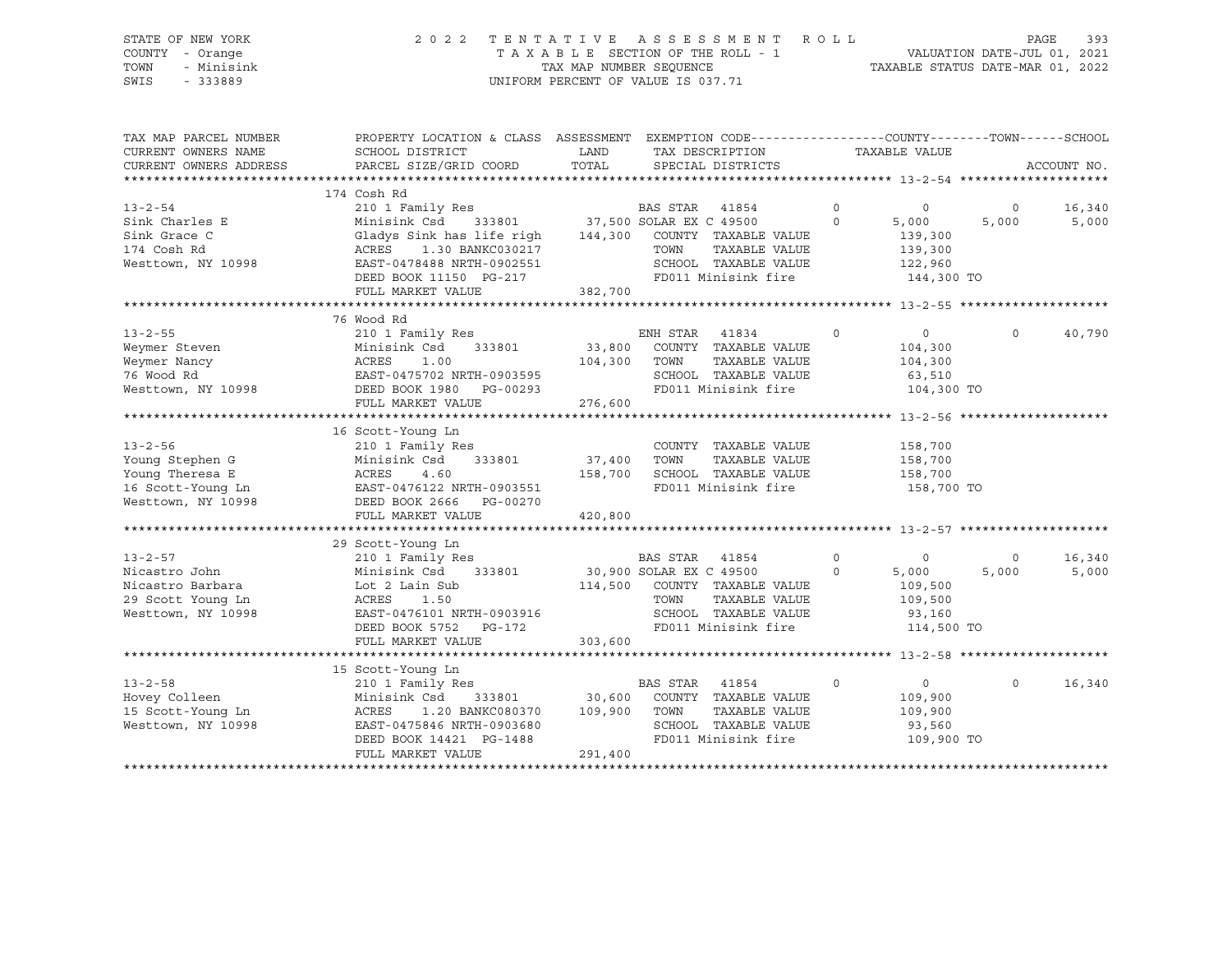### STATE OF NEW YORK 2 0 2 2 T E N T A T I V E A S S E S S M E N T R O L L PAGE 394 COUNTY - Orange T A X A B L E SECTION OF THE ROLL - 1 VALUATION DATE-JUL 01, 2021 TOWN - Minisink TAX MAP NUMBER SEQUENCE TAXABLE STATUS DATE-MAR 01, 2022 SWIS - 333889 CONSERVATION CONTROL OF VALUE IS 037.71

| TAX MAP PARCEL NUMBER  |                                                                                                                                                          |          |                          | PROPERTY LOCATION & CLASS ASSESSMENT EXEMPTION CODE---------------COUNTY-------TOWN------SCHOOL |
|------------------------|----------------------------------------------------------------------------------------------------------------------------------------------------------|----------|--------------------------|-------------------------------------------------------------------------------------------------|
| CURRENT OWNERS NAME    | SCHOOL DISTRICT                                                                                                                                          | LAND     | TAX DESCRIPTION          | TAXABLE VALUE                                                                                   |
| CURRENT OWNERS ADDRESS | PARCEL SIZE/GRID COORD                                                                                                                                   | TOTAL    | SPECIAL DISTRICTS        | ACCOUNT NO.                                                                                     |
|                        |                                                                                                                                                          |          |                          |                                                                                                 |
|                        | Wood Rd                                                                                                                                                  |          |                          |                                                                                                 |
| $13 - 2 - 59$          | 692 Road/str/hwy<br>Minisink Csd 333801                                                                                                                  | 500 TOWN | COUNTY TAXABLE VALUE     | 500                                                                                             |
| Young Stephen G        |                                                                                                                                                          |          | TAXABLE VALUE            | 500                                                                                             |
| Young Theresa E        |                                                                                                                                                          |          | 500 SCHOOL TAXABLE VALUE | 500                                                                                             |
| 16 Scott-Young Ln      |                                                                                                                                                          |          | FD011 Minisink fire      | 500 TO                                                                                          |
| Westtown, NY 10998     |                                                                                                                                                          |          |                          |                                                                                                 |
|                        |                                                                                                                                                          | 1,300    |                          |                                                                                                 |
|                        | Minisink CSQ<br>ACRES 1.00<br>EAST-0476196 NRTH-0903821<br>DEED BOOK 2666 PG-00270<br>FULL MARKET VALUE                                                  |          |                          |                                                                                                 |
| $13 - 3 - 1$           | Cosh Rd<br>314 Rural vac<10                                                                                                                              |          |                          |                                                                                                 |
|                        |                                                                                                                                                          |          | COUNTY TAXABLE VALUE     | 21,100                                                                                          |
| Battle Boro, Inc.      |                                                                                                                                                          |          |                          | 21,100                                                                                          |
| c/o Freund             | Minisink Csd 333801 21,100 TOWN TAXABLE VALUE<br>Lt1 Meadow Valley SM 302- 21,100 SCHOOL TAXABLE VALUE<br>filed 5/1/06 FD011 Minisink fire               |          |                          | 21,100                                                                                          |
| 4522 18th Ave          | 6.70                                                                                                                                                     |          | FD011 Minisink fire      | 21,100 TO                                                                                       |
| Brooklyn, NY 11204     | ACRES<br>EAST-0418491 NRTH-0900904                                                                                                                       |          |                          |                                                                                                 |
|                        |                                                                                                                                                          |          |                          |                                                                                                 |
|                        | DEED BOOK 12811 PG-1660<br>FULL MARKET VALUE                                                                                                             | 56,000   |                          |                                                                                                 |
|                        |                                                                                                                                                          |          |                          |                                                                                                 |
|                        | Cosh Rd                                                                                                                                                  |          |                          |                                                                                                 |
| $13 - 3 - 2$           | 314 Rural vac<10                                                                                                                                         |          | COUNTY TAXABLE VALUE     | 18,000                                                                                          |
| Battle Boro, Inc.      |                                                                                                                                                          |          | TAXABLE VALUE            | 18,000                                                                                          |
| $c/O$ Freund           |                                                                                                                                                          |          |                          | 18,000                                                                                          |
| 4522 18th Ave          | Minisink Csd 333801 18,000 TOWN TAXABLE VALUE<br>Lt2 Meadow Valley SM 302- 18,000 SCHOOL TAXABLE VALUE<br>filed 5/1/06 FD011 Minisink fire               |          | FD011 Minisink fire      | 18,000 TO                                                                                       |
| Brooklyn, NY 11204     | ACRES 1.40                                                                                                                                               |          |                          |                                                                                                 |
|                        | EAST-0481288 NRTH-0900572                                                                                                                                |          |                          |                                                                                                 |
|                        | DEED BOOK 12811 PG-1660                                                                                                                                  |          |                          |                                                                                                 |
|                        | FULL MARKET VALUE                                                                                                                                        | 47,700   |                          |                                                                                                 |
|                        |                                                                                                                                                          |          |                          |                                                                                                 |
|                        | Cosh Rd                                                                                                                                                  |          |                          |                                                                                                 |
| $13 - 3 - 3$           | 314 Rural vac<10                                                                                                                                         |          | COUNTY TAXABLE VALUE     | 12,000                                                                                          |
| Alberta Capital, LLC   | Minisink Csd 333801 12,000 TOWN TAXABLE VALUE                                                                                                            |          |                          | 12,000                                                                                          |
| $c$ o Freund           | 1t3 Meadow Valley SM 302- 12,000 SCHOOL TAXABLE VALUE                                                                                                    |          |                          | 12,000                                                                                          |
| 4522 18th Ave          | filed $5/1/06$                                                                                                                                           |          | FD011 Minisink fire      | 12,000 TO                                                                                       |
| Brooklyn, NY 11204     | ACRES 1.40                                                                                                                                               |          |                          |                                                                                                 |
|                        | EAST-0481129 NRTH-0900697                                                                                                                                |          |                          |                                                                                                 |
|                        | DEED BOOK 12817 PG-413                                                                                                                                   |          |                          |                                                                                                 |
|                        | FULL MARKET VALUE                                                                                                                                        | 31,800   |                          |                                                                                                 |
|                        |                                                                                                                                                          |          |                          |                                                                                                 |
|                        | 41 Connor Dr                                                                                                                                             |          |                          |                                                                                                 |
| $13 - 3 - 4$           | 314 Rural vac<10                                                                                                                                         |          | COUNTY TAXABLE VALUE     | 18,400                                                                                          |
| Battle Boro, Inc.      |                                                                                                                                                          |          |                          | 18,400                                                                                          |
| c/o Freund             |                                                                                                                                                          |          |                          | 18,400                                                                                          |
| 4522 18th Ave          | Minisink Csd 333801 18,400 TOWN TAXABLE VALUE<br>Lt4 Meadow Valley SM 302- 18,400 SCHOOL TAXABLE VALUE<br>filed 5/1/06 FD011 Minisink fire<br>ACRES 2.00 |          | FD011 Minisink fire      | 18,400 TO                                                                                       |
| Brooklyn, NY 11204     |                                                                                                                                                          |          |                          |                                                                                                 |
|                        | EAST-0480878 NRTH-0900860                                                                                                                                |          |                          |                                                                                                 |
|                        | DEED BOOK 12811 PG-1660                                                                                                                                  |          |                          |                                                                                                 |
|                        | FULL MARKET VALUE                                                                                                                                        | 48,800   |                          |                                                                                                 |
|                        |                                                                                                                                                          |          |                          |                                                                                                 |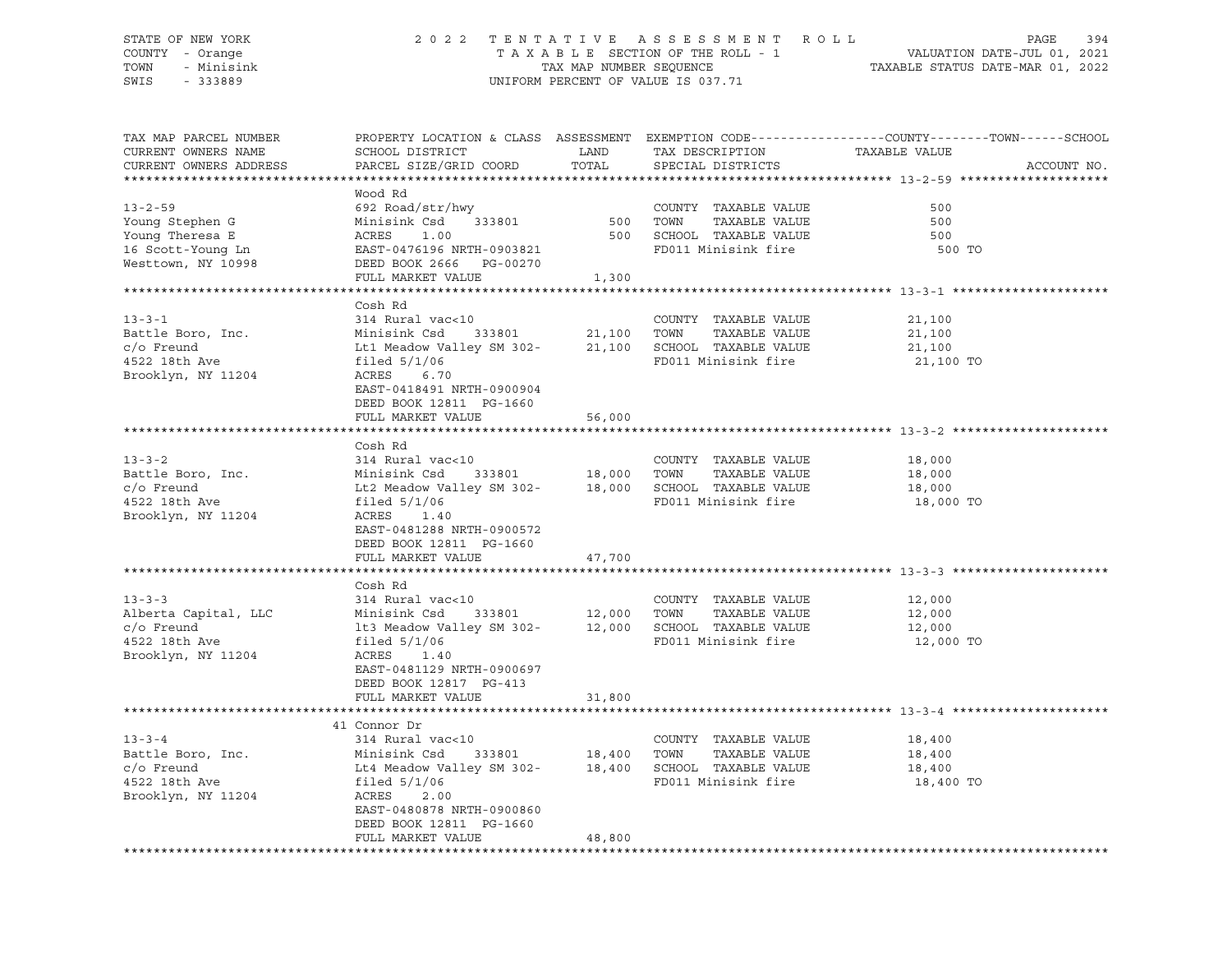| STATE OF NEW YORK<br>COUNTY - Orange<br>TOWN<br>- Minisink<br>SWIS<br>$-333889$                                                    |                                                                                                                                                                                                                                 |                  | 2022 TENTATIVE ASSESSMENT ROLL<br>UNIFORM PERCENT OF VALUE IS 037.71                                             | T A X A B L E SECTION OF THE ROLL - 1 VALUATION DATE-JUL 01, 2021<br>TAX MAP NUMBER SEQUENCE TAXABLE STATUS DATE-MAR 01, 2022 | PAGE<br>395 |
|------------------------------------------------------------------------------------------------------------------------------------|---------------------------------------------------------------------------------------------------------------------------------------------------------------------------------------------------------------------------------|------------------|------------------------------------------------------------------------------------------------------------------|-------------------------------------------------------------------------------------------------------------------------------|-------------|
| TAX MAP PARCEL NUMBER<br>CURRENT OWNERS NAME<br>CURRENT OWNERS ADDRESS                                                             | PROPERTY LOCATION & CLASS ASSESSMENT EXEMPTION CODE----------------COUNTY-------TOWN------SCHOOL<br>SCHOOL DISTRICT<br>PARCEL SIZE/GRID COORD                                                                                   | LAND<br>TOTAL    | TAX DESCRIPTION<br>SPECIAL DISTRICTS                                                                             | TAXABLE VALUE                                                                                                                 | ACCOUNT NO. |
| $13 - 3 - 5$<br>Alberta Capital, LLC<br>$c$ / $\circ$ Freund<br>4522 18th Ave<br>Brooklyn, NY 11204                                | 39 Connor Dr<br>314 Rural vac<10<br>Minisink Csd 333801 12,100 TOWN TAXABLE VALUE<br>Lt5 Meadow Valley SM 302- 12,100 SCHOOL TAXABLE VALUE<br>filed 5/1/06<br>ACRES 1.70<br>EAST-0481013 NRTH-0901020<br>DEED BOOK 12817 PG-413 |                  | COUNTY TAXABLE VALUE<br>FD011 Minisink fire                                                                      | 12,100<br>12,100<br>12,100<br>12,100 TO                                                                                       |             |
|                                                                                                                                    | FULL MARKET VALUE                                                                                                                                                                                                               | 32,100           |                                                                                                                  |                                                                                                                               |             |
| $13 - 3 - 6$<br>Battle Boro, Inc.<br>$c/O$ Freund<br>4522 18th Ave<br>Brooklyn, NY 11204                                           | 37 Connor Dr<br>314 Rural vac<10<br>Lt6 Meadow Valley SM 302-<br>$18,400$ SCHOOL TAXABLE VALUE<br>filed $5/1/06$<br>ACRES<br>1.70<br>EAST-0481138 NRTH-0901172                                                                  |                  | COUNTY TAXABLE VALUE<br>TAXABLE VALUE<br>FD011 Minisink fire                                                     | 18,400<br>18,400<br>18,400<br>18,400 TO                                                                                       |             |
|                                                                                                                                    | DEED BOOK 12811 PG-1660<br>FULL MARKET VALUE                                                                                                                                                                                    | 48,800           |                                                                                                                  |                                                                                                                               |             |
|                                                                                                                                    |                                                                                                                                                                                                                                 |                  |                                                                                                                  |                                                                                                                               |             |
| $13 - 3 - 7$<br>Alberta Capital, LLC<br>$c/O$ Freund<br>4522 18th Ave<br>Brooklyn, NY 11204                                        | 35 Connor Dr<br>314 Rural vac<10<br>Minisink Csd 333801 12,100 TOWN<br>Lt7 Meadow Valley SM 302- 12,100 SCHOOL TAXABLE VALUE<br>filed $5/1/06$<br>ACRES 1.80<br>EAST-0481260 NRTH-0901335<br>DEED BOOK 12817 PG-413             |                  | COUNTY TAXABLE VALUE<br>TAXABLE VALUE<br>FD011 Minisink fire                                                     | 12,100<br>12,100<br>12,100<br>12,100 TO                                                                                       |             |
|                                                                                                                                    | FULL MARKET VALUE                                                                                                                                                                                                               | 32,100           |                                                                                                                  |                                                                                                                               |             |
|                                                                                                                                    | 33 Connor Dr                                                                                                                                                                                                                    |                  |                                                                                                                  |                                                                                                                               |             |
| $13 - 3 - 8$<br>Battle Boro, Inc<br>c/o Freund<br>$c$ o Freund<br>4522 18th Ave<br>Brooklyn, NY 11204<br>MAY BE SUBJECT TO PAYMENT | Lt8 Meadow Valley SM 302-<br>18,300 TOWN TAXABLE VALUE<br>filed $5/1/06$<br>ACRES<br>1.90<br>EAST-0481364 NRTH-0901509<br>DEED BOOK 12811 PG-1660                                                                               |                  | SCHOOL TAXABLE VALUE<br>FD011 Minisink fire                                                                      | $\circ$<br>18,249 18,249<br>51<br>51<br>51<br>18,300 TO                                                                       | 18,249      |
| UNDER AGDIST LAW TIL 2026                                                                                                          | FULL MARKET VALUE                                                                                                                                                                                                               | 48,500           |                                                                                                                  |                                                                                                                               |             |
|                                                                                                                                    | 31 Connor Dr                                                                                                                                                                                                                    |                  |                                                                                                                  |                                                                                                                               |             |
| $13 - 3 - 9$<br>Alberta Capital, LLC<br>$c/O$ Freund<br>4522 18th Ave<br>Brookyln, NY 11204                                        | 314 Rural vac<10<br>Minisink Csd<br>333801<br>Lt9 Meadow Valley SM 302-<br>filed $5/1/06$<br>ACRES<br>2.30<br>EAST-0481476 NRTH-0901687                                                                                         | 12,300<br>12,300 | AGDISTRICT 41720<br>COUNTY TAXABLE VALUE<br>TOWN<br>TAXABLE VALUE<br>SCHOOL TAXABLE VALUE<br>FD011 Minisink fire | 0<br>12,104<br>12,104<br>196<br>196<br>196<br>12,300 TO                                                                       | 12,104      |
| MAY BE SUBJECT TO PAYMENT<br>UNDER AGDIST LAW TIL 2026                                                                             | DEED BOOK 12817 PG-413<br>FULL MARKET VALUE                                                                                                                                                                                     | 32,600           |                                                                                                                  |                                                                                                                               |             |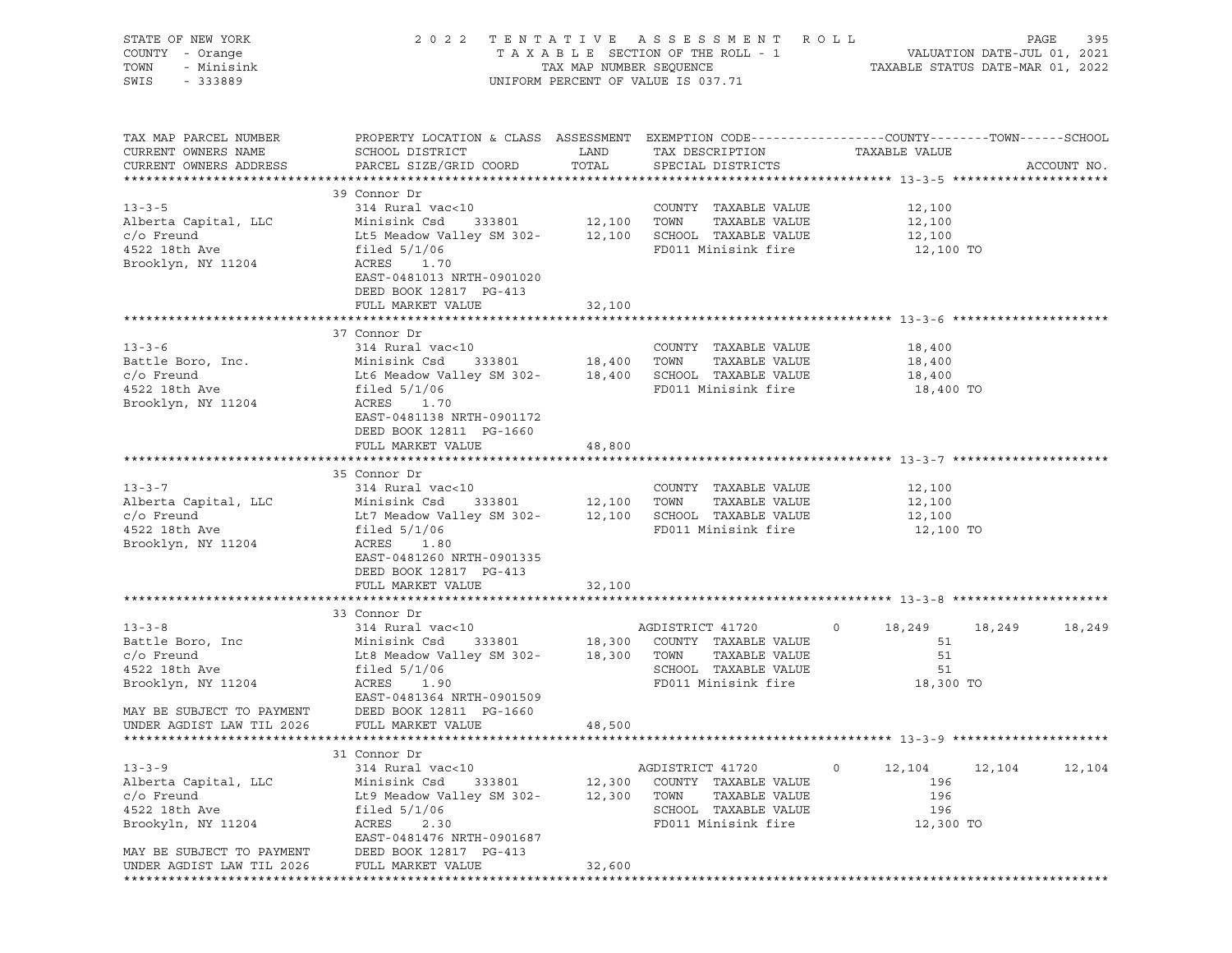| STATE OF NEW YORK<br>COUNTY - Orange<br>TOWN<br>- Minisink<br>SWIS<br>$-333889$ | 2022 TENTATIVE ASSESSMENT ROLL<br>T A X A B L E SECTION OF THE ROLL - 1 VALUATION DATE-JUL 01, 2021<br>TAX MAP NUMBER SEQUENCE TAXABLE STATUS DATE-MAR 01, 2022<br>UNIFORM PERCENT OF VALUE IS 037.71 |             |                                                                              | PAGE<br>396                     |        |             |  |
|---------------------------------------------------------------------------------|-------------------------------------------------------------------------------------------------------------------------------------------------------------------------------------------------------|-------------|------------------------------------------------------------------------------|---------------------------------|--------|-------------|--|
| TAX MAP PARCEL NUMBER<br>CURRENT OWNERS NAME                                    | PROPERTY LOCATION & CLASS ASSESSMENT EXEMPTION CODE----------------COUNTY-------TOWN------SCHOOL<br>SCHOOL DISTRICT                                                                                   | LAND        | TAX DESCRIPTION                                                              | TAXABLE VALUE                   |        |             |  |
| CURRENT OWNERS ADDRESS                                                          | PARCEL SIZE/GRID COORD                                                                                                                                                                                | TOTAL       | SPECIAL DISTRICTS                                                            |                                 |        | ACCOUNT NO. |  |
|                                                                                 | 29 Connor Dr                                                                                                                                                                                          |             |                                                                              |                                 |        |             |  |
| $13 - 3 - 10$                                                                   | 314 Rural vac<10                                                                                                                                                                                      |             | AGDISTRICT 41720                                                             | $\circ$<br>17,838 17,838 17,838 |        |             |  |
| Battle Boro, Inc.                                                               | Minisink Csd 333801 18,000 COUNTY TAXABLE VALUE<br>Lot10 Meadow Valley SM 30 18,000 TOWN TAXABLE VALUE                                                                                                |             |                                                                              | 162                             |        |             |  |
| $c/O$ Freund                                                                    |                                                                                                                                                                                                       |             | TAXABLE VALUE                                                                | 162                             |        |             |  |
| 4522 18th Ave                                                                   | filed 5/1/06                                                                                                                                                                                          |             | SCHOOL TAXABLE VALUE                                                         | 162                             |        |             |  |
| Brooklyn, NY 11294                                                              | ACRES 1.40<br>EAST-0481525 NRTH-0902022                                                                                                                                                               |             | FD011 Minisink fire                                                          | 18,000 TO                       |        |             |  |
| MAY BE SUBJECT TO PAYMENT DEED BOOK 12811 PG-1660                               |                                                                                                                                                                                                       |             |                                                                              |                                 |        |             |  |
| UNDER AGDIST LAW TIL 2026 FULL MARKET VALUE                                     |                                                                                                                                                                                                       | 47,700      |                                                                              |                                 |        |             |  |
|                                                                                 |                                                                                                                                                                                                       |             |                                                                              |                                 |        |             |  |
|                                                                                 | 27 Connor Dr                                                                                                                                                                                          |             |                                                                              |                                 |        |             |  |
| $13 - 3 - 11$                                                                   | 314 Rural vac<10                                                                                                                                                                                      |             |                                                                              | $\circ$<br>11,949 11,949        |        | 11,949      |  |
| Alberta Capital, LLC                                                            | Minisink Csd                                                                                                                                                                                          |             |                                                                              | 451                             |        |             |  |
| $c/O$ Freund<br>4522 18th Ave                                                   | Lot11 Meadow Valley SM 30 12,400 TOWN                                                                                                                                                                 |             | TAXABLE VALUE                                                                | 451                             |        |             |  |
|                                                                                 | filed $5/1/06$                                                                                                                                                                                        |             | SCHOOL TAXABLE VALUE                                                         | 451                             |        |             |  |
| Brooklyn, NY 11204                                                              | ACRES<br>2.50<br>EAST-0481753 NRTH-0902338                                                                                                                                                            |             | FD011 Minisink fire                                                          | 12,400 TO                       |        |             |  |
| MAY BE SUBJECT TO PAYMENT DEED BOOK 12817 PG-413                                |                                                                                                                                                                                                       |             |                                                                              |                                 |        |             |  |
| UNDER AGDIST LAW TIL 2026                                                       | FULL MARKET VALUE                                                                                                                                                                                     | 32,900      |                                                                              |                                 |        |             |  |
|                                                                                 |                                                                                                                                                                                                       |             |                                                                              |                                 |        |             |  |
|                                                                                 | 21 Connor Dr                                                                                                                                                                                          |             |                                                                              |                                 |        |             |  |
| $13 - 3 - 12$                                                                   | 314 Rural vac<10                                                                                                                                                                                      |             | AGDISTRICT 41720                                                             | $\circ$<br>18,037 18,037        |        | 18,037      |  |
| Battle Boro, Inc.                                                               |                                                                                                                                                                                                       |             |                                                                              | 163                             |        |             |  |
| $c/O$ Freund                                                                    | Minisink Csd 333801 18,200 COUNTY TAXABLE VALUE<br>Lot12 Meadow Valley SM 30 18,200 TOWN TAXABLE VALUE                                                                                                |             | TAXABLE VALUE                                                                | 163                             |        |             |  |
| 4522 18th Ave                                                                   | filed $5/1/06$                                                                                                                                                                                        |             | SCHOOL TAXABLE VALUE                                                         | 163                             |        |             |  |
| Brooklyn, NY 11204                                                              | ACRES 1.60                                                                                                                                                                                            |             | FD011 Minisink fire                                                          | 18,200 TO                       |        |             |  |
|                                                                                 | EAST-0482013 NRTH-0902629<br>MAY BE SUBJECT TO PAYMENT DEED BOOK 12811 PG-1660                                                                                                                        |             |                                                                              |                                 |        |             |  |
| UNDER AGDIST LAW TIL 2026 FULL MARKET VALUE                                     |                                                                                                                                                                                                       |             |                                                                              |                                 |        |             |  |
|                                                                                 |                                                                                                                                                                                                       | 48,300      |                                                                              |                                 |        |             |  |
|                                                                                 | 19 Connor Dr                                                                                                                                                                                          |             |                                                                              |                                 |        |             |  |
| $13 - 3 - 13$                                                                   | 314 Rural vac<10                                                                                                                                                                                      |             | AGDISTRICT 41720                                                             | $\circ$<br>11,944               | 11,944 | 11,944      |  |
| Alberta Capital, LLC                                                            | Minisink Csd                                                                                                                                                                                          |             | $333801 \qquad \qquad 12,100 \qquad \text{COUNTY} \quad \text{TXABLE VALUE}$ | 156                             |        |             |  |
| $c/O$ Freund                                                                    | Lot13 Meadow Valley SM 30                                                                                                                                                                             | 12,100 TOWN | TAXABLE VALUE                                                                | 156                             |        |             |  |
| 4522 18th Ave                                                                   | filed $5/1/06$                                                                                                                                                                                        |             | SCHOOL TAXABLE VALUE                                                         | 156                             |        |             |  |
| Brooklyn, NY 11204                                                              | ACRES<br>1.70                                                                                                                                                                                         |             | FD011 Minisink fire                                                          | 12,100 TO                       |        |             |  |
|                                                                                 | EAST-0481978 NRTH-0902846                                                                                                                                                                             |             |                                                                              |                                 |        |             |  |
| MAY BE SUBJECT TO PAYMENT<br>UNDER AGDIST LAW TIL 2026                          | DEED BOOK 12817 PG-413<br>FULL MARKET VALUE                                                                                                                                                           | 32,100      |                                                                              |                                 |        |             |  |
|                                                                                 |                                                                                                                                                                                                       |             |                                                                              |                                 |        |             |  |
|                                                                                 | 17 Connor Dr                                                                                                                                                                                          |             |                                                                              |                                 |        |             |  |
| $13 - 3 - 14$                                                                   | 314 Rural vac<10                                                                                                                                                                                      |             | AGDISTRICT 41720                                                             | 17,802<br>$\circ$               | 17,802 | 17,802      |  |
| Battle Boro, Inc.                                                               | Minisink Csd<br>333801                                                                                                                                                                                | 18,000      | COUNTY TAXABLE VALUE                                                         | 198                             |        |             |  |
| $c/O$ Freund                                                                    | Lot14 Meadow Valley SM 30                                                                                                                                                                             | 18,000      | TOWN<br>TAXABLE VALUE                                                        | 198                             |        |             |  |
| 4522 18th Ave                                                                   | filed $5/1/06$                                                                                                                                                                                        |             | SCHOOL TAXABLE VALUE                                                         | 198                             |        |             |  |
| Brooklyn, NY 11204                                                              | ACRES<br>1.40                                                                                                                                                                                         |             | FD011 Minisink fire                                                          | 18,000 TO                       |        |             |  |
|                                                                                 | EAST-0481777 NRTH-0903020                                                                                                                                                                             |             |                                                                              |                                 |        |             |  |
| MAY BE SUBJECT TO PAYMENT                                                       | DEED BOOK 12811 PG-1660<br>FULL MARKET VALUE                                                                                                                                                          | 47,700      |                                                                              |                                 |        |             |  |
| UNDER AGDIST LAW TIL 2026                                                       |                                                                                                                                                                                                       |             |                                                                              |                                 |        |             |  |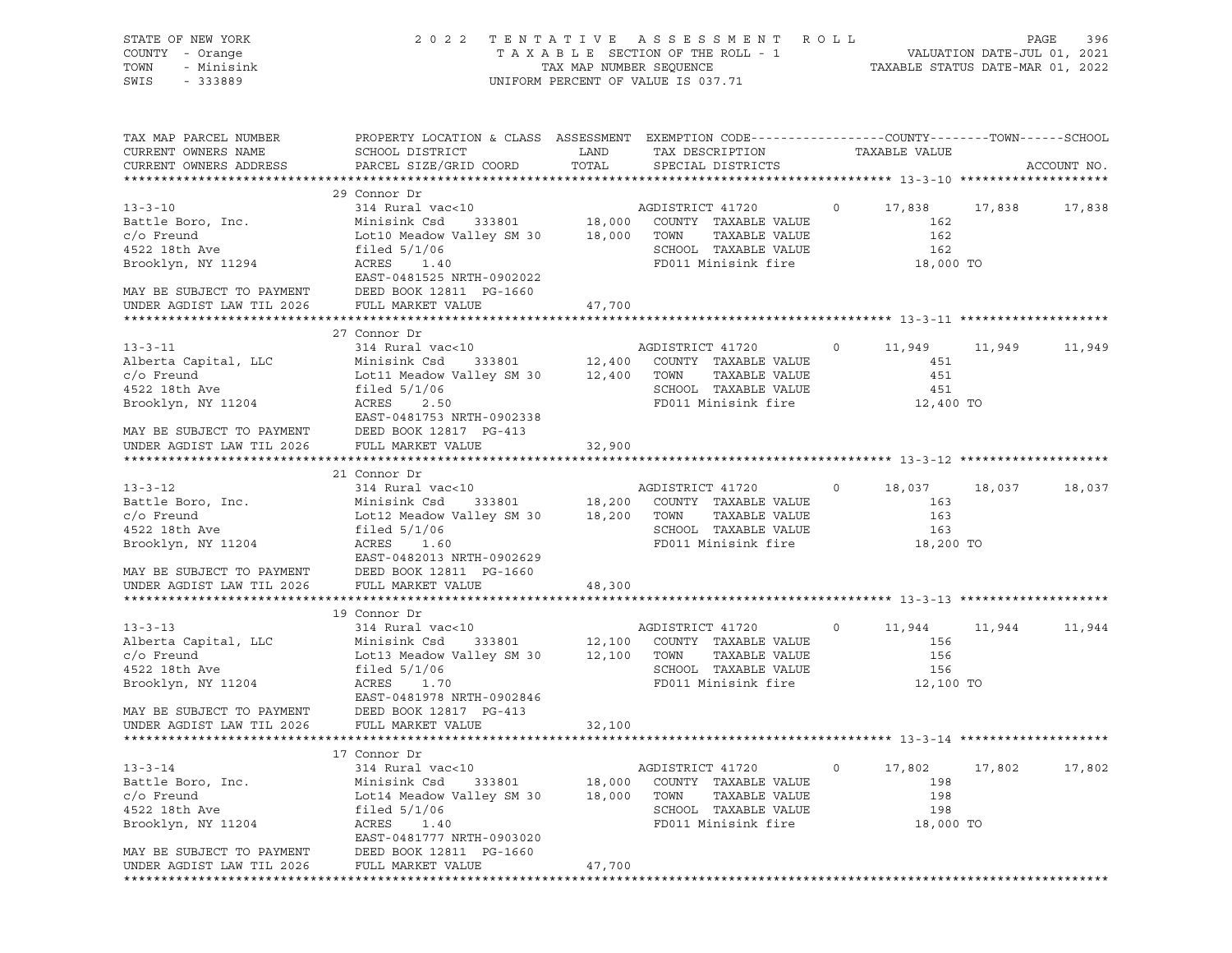| STATE OF NEW YORK<br>COUNTY - Orange<br>TOWN<br>- Minisink<br>SWIS<br>$-333889$                                                                                | 2 0 2 2<br>TAXABLE SECTION OF THE ROLL - 1<br>TAX MAP NUMBER SEQUENCE<br>UNIFORM PERCENT OF VALUE IS 037.71                                                                                             |                            |                                                                                                                  |         | TENTATIVE ASSESSMENT ROLL<br>VALUATION DATE-JUL 01, 2021<br>TAXABLE STATUS DATE-MAR 01, 2022 |        |             |
|----------------------------------------------------------------------------------------------------------------------------------------------------------------|---------------------------------------------------------------------------------------------------------------------------------------------------------------------------------------------------------|----------------------------|------------------------------------------------------------------------------------------------------------------|---------|----------------------------------------------------------------------------------------------|--------|-------------|
| TAX MAP PARCEL NUMBER<br>CURRENT OWNERS NAME<br>CURRENT OWNERS ADDRESS                                                                                         | PROPERTY LOCATION & CLASS ASSESSMENT EXEMPTION CODE----------------COUNTY-------TOWN------SCHOOL<br>SCHOOL DISTRICT<br>PARCEL SIZE/GRID COORD                                                           | LAND<br>TOTAL              | TAX DESCRIPTION<br>SPECIAL DISTRICTS                                                                             |         | TAXABLE VALUE                                                                                |        | ACCOUNT NO. |
| $13 - 3 - 15$<br>Alberta Capital, LLC<br>$c$ / $\circ$ Freund<br>4522 18th Ave<br>Brooklyn, NY 11204<br>MAY BE SUBJECT TO PAYMENT<br>UNDER AGDIST LAW TIL 2026 | 15 Connor Dr<br>314 Rural vac<10<br>Minisink Csd<br>333801<br>Lot15 Meadow Valley SM 30<br>filed $5/1/06$<br>ACRES<br>1.40<br>EAST-0481584 NRTH-0903179<br>DEED BOOK 12817 PG-413<br>FULL MARKET VALUE  | 12,000 TOWN<br>31,800      | AGDISTRICT 41720<br>12,000 COUNTY TAXABLE VALUE<br>TAXABLE VALUE<br>SCHOOL TAXABLE VALUE<br>FD011 Minisink fire  | $\circ$ | 11,735<br>265<br>265<br>265<br>12,000 TO                                                     | 11,735 | 11,735      |
| $13 - 3 - 16$<br>Battle Boro, Inc.<br>$c/O$ Freund<br>4522 18th Ave<br>Brooklyn, NY 11204<br>MAY BE SUBJECT TO PAYMENT<br>UNDER AGDIST LAW TIL 2026            | 13 Connor Dr<br>314 Rural vac<10<br>Minisink Csd<br>333801<br>Lt16 Meadow Valley SM 302<br>filed $5/1/06$<br>ACRES<br>1.40<br>EAST-0481391 NRTH-0903338<br>DEED BOOK 12811 PG-1660<br>FULL MARKET VALUE | 18,000<br>18,000<br>47,700 | AGDISTRICT 41720<br>COUNTY TAXABLE VALUE<br>TOWN<br>TAXABLE VALUE<br>SCHOOL TAXABLE VALUE<br>FD011 Minisink fire | $\circ$ | 17,723<br>277<br>277<br>277<br>18,000 TO                                                     | 17,723 | 17,723      |
| $13 - 3 - 17$<br>Alberta Capital, LLC<br>$c/O$ Freund<br>4522 18th Ave<br>Brooklyn, NY 11204<br>MAY BE SUBJECT TO PAYMENT<br>UNDER AGDIST LAW TIL 2026         | 11 Connor Dr<br>314 Rural vac<10<br>Minisink Csd<br>333801<br>Lt17 Meadow Valley SM 302<br>filed $5/1/06$<br>ACRES<br>1.50<br>EAST-0481194 NRTH-0903494<br>DEED BOOK 12817 PG-413<br>FULL MARKET VALUE  | 12,000 TOWN<br>31,800      | AGDISTRICT 41720<br>12,000 COUNTY TAXABLE VALUE<br>TAXABLE VALUE<br>SCHOOL TAXABLE VALUE<br>FD011 Minisink fire  | $\circ$ | 11,704<br>296<br>296<br>296<br>12,000 TO                                                     | 11,704 | 11,704      |
| $13 - 3 - 18$<br>Battle Boro, Inc.<br>$c$ / $\circ$ Freund<br>4522 18th Ave<br>Brooklyn, NY 11204<br>MAY BE SUBJECT TO PAYMENT<br>UNDER AGDIST LAW TIL 2026    | 9 Connor Dr<br>314 Rural vac<10<br>Minisink Csd<br>333801<br>Lot18 Meadow Valley SM 30<br>filed $5/1/06$<br>ACRES<br>1.90<br>EAST-0480981 NRTH-0903629<br>DEED BOOK 12811 PG-1660<br>FULL MARKET VALUE  | 18,300<br>18,300<br>48,500 | AGDISTRICT 41720<br>COUNTY TAXABLE VALUE<br>TOWN<br>TAXABLE VALUE<br>SCHOOL TAXABLE VALUE<br>FD011 Minisink fire | $\circ$ | 17,925<br>375<br>375<br>375<br>18,300 TO                                                     | 17,925 | 17,925      |
| $13 - 3 - 19$<br>Alberta Capital, LLC<br>$c/O$ Freund<br>4522 18th Ave<br>Brooklyn, NY 11204<br>MAY BE SUBJECT TO PAYMENT<br>UNDER AGDIST LAW TIL 2026         | 7 Connor Dr<br>314 Rural vac<10<br>Minisink Csd<br>333801<br>Lot 19 Meadow Valley SM 3<br>filed $5/1/06$<br>ACRES<br>1.70<br>EAST-0480797 NRTH-0903770<br>DEED BOOK 12817 PG-413<br>FULL MARKET VALUE   | 12,100<br>12,100<br>32,100 | AGDISTRICT 41720<br>COUNTY TAXABLE VALUE<br>TOWN<br>TAXABLE VALUE<br>SCHOOL TAXABLE VALUE<br>FD011 Minisink fire | 0       | 11,822<br>278<br>278<br>278<br>12,100 TO                                                     | 11,822 | 11,822      |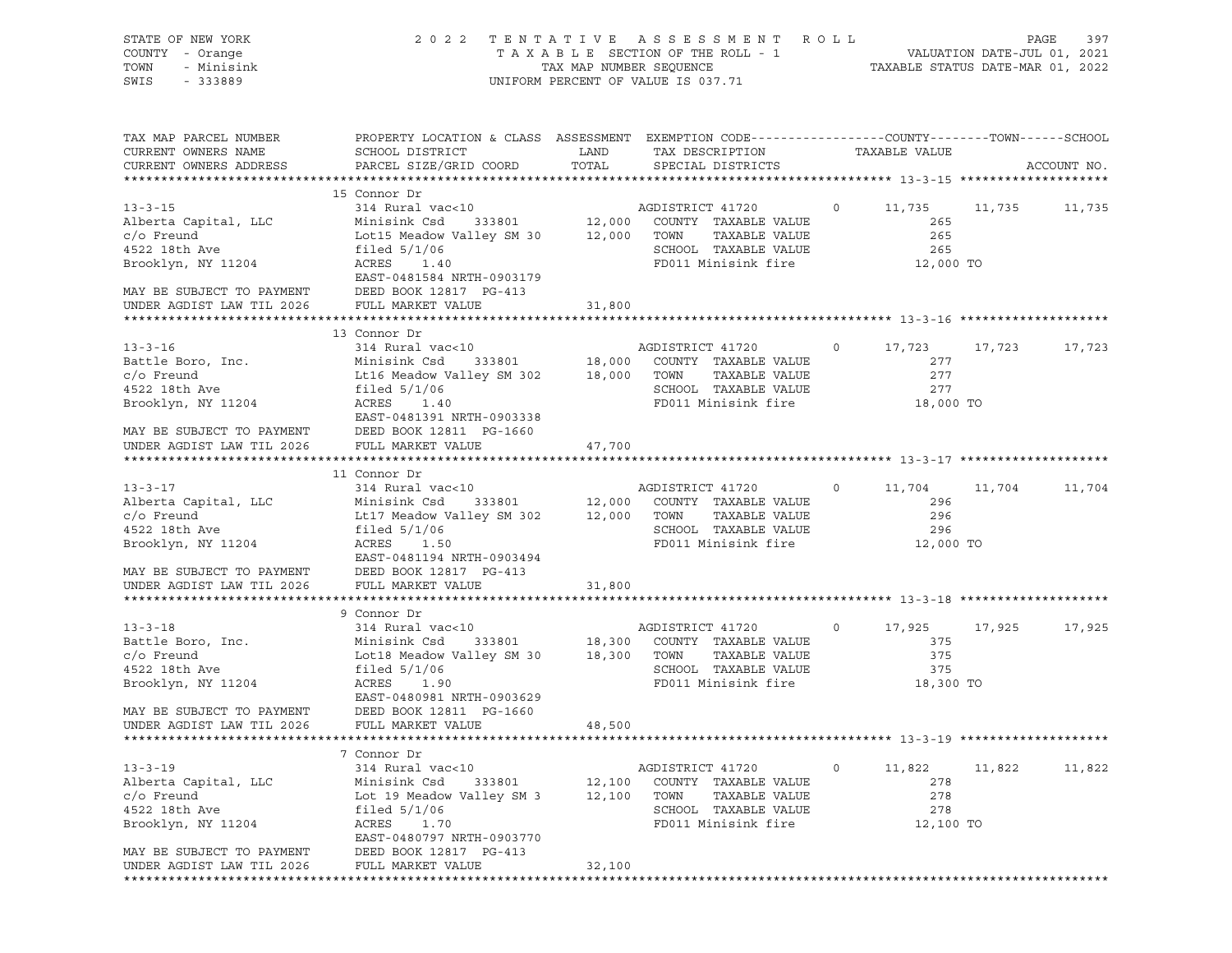| STATE OF NEW YORK<br>COUNTY - Orange<br>TOWN<br>- Minisink<br>SWIS<br>- 333889                                                                          | 2 0 2 2                                                                                                                                                                                 |                            | TENTATIVE ASSESSMENT ROLL<br>UNIFORM PERCENT OF VALUE IS 037.71                                                            |         |                                          |        | PAGE<br>398 |
|---------------------------------------------------------------------------------------------------------------------------------------------------------|-----------------------------------------------------------------------------------------------------------------------------------------------------------------------------------------|----------------------------|----------------------------------------------------------------------------------------------------------------------------|---------|------------------------------------------|--------|-------------|
| TAX MAP PARCEL NUMBER<br>CURRENT OWNERS NAME<br>CURRENT OWNERS ADDRESS                                                                                  | PROPERTY LOCATION & CLASS ASSESSMENT EXEMPTION CODE----------------COUNTY-------TOWN-----SCHOOL<br>SCHOOL DISTRICT<br>PARCEL SIZE/GRID COORD                                            | LAND<br>TOTAL              | TAX DESCRIPTION TAXABLE VALUE<br>SPECIAL DISTRICTS                                                                         |         |                                          |        | ACCOUNT NO. |
| $13 - 3 - 20$<br>Battle Boro, Inc.<br>$c/O$ Freund<br>4522 18th Ave<br>Brooklyn, NY 11204<br>MAY BE SUBJECT TO PAYMENT                                  | 5 Connor Dr<br>314 Rural vac<10<br>Minisink Csd<br>Lt20 Meadow Valley SM 302 18,100<br>filed $5/1/06$<br>ACRES<br>1.50<br>EAST-0480656 NRTH-0903963<br>DEED BOOK 12811 PG-1660          | 333801 18,100              | AGDISTRICT 41720<br>COUNTY TAXABLE VALUE<br>TOWN<br>TAXABLE VALUE<br>SCHOOL TAXABLE VALUE<br>FD011 Minisink fire 18,100 TO | $\circ$ | 17,849<br>251<br>251<br>251              | 17,849 | 17,849      |
| UNDER AGDIST LAW TIL 2026                                                                                                                               | FULL MARKET VALUE                                                                                                                                                                       | 48,000                     |                                                                                                                            |         |                                          |        |             |
| $13 - 3 - 21$<br>Alberta Capital, LLC<br>c/o Freund<br>4522 18th Ave<br>Brooklyn, NY 11204                                                              | 6 Connor Dr<br>314 Rural vac<10<br>333801 12,000<br>Minisink Csd<br>Lot21 Meadow Valley SM 30 12,000<br>filed $5/1/06$<br>ACRES<br>1.50<br>EAST-0480380 NRTH-0903854                    |                            | AGDISTRICT 41720<br>COUNTY TAXABLE VALUE<br>TOWN<br>TAXABLE VALUE<br>SCHOOL TAXABLE VALUE<br>FD011 Minisink fire 12,000 TO | $\circ$ | 11,733<br>267<br>267<br>267              | 11,733 | 11,733      |
| MAY BE SUBJECT TO PAYMENT DEED BOOK 12817 I UNDER AGDIST LAW TIL 2026 FULL MARKET VALUE                                                                 | DEED BOOK 12817 PG-413                                                                                                                                                                  | 31,800                     |                                                                                                                            |         |                                          |        |             |
|                                                                                                                                                         | 8 Connor Dr                                                                                                                                                                             |                            |                                                                                                                            |         |                                          |        |             |
| $13 - 3 - 22$<br>Battle Boro, Inc.<br>$c/O$ Freund<br>4522 18th Ave<br>Brooklyn, NY 11204<br>MAY BE SUBJECT TO PAYMENT                                  | 314 Rural vac<10<br>333801 18,000<br>Minisink Csd<br>Lt22 Meadow Valley SM 302 18,000<br>filed $5/1/06$<br>ACRES<br>1.40<br>EAST-0480479 NRTH-0903615<br>DEED BOOK 12811 PG-1660        |                            | AGDISTRICT 41720<br>COUNTY TAXABLE VALUE<br>TOWN<br>TAXABLE VALUE<br>SCHOOL TAXABLE VALUE<br>FD011 Minisink fire           | $\circ$ | 17,806<br>194<br>194<br>194<br>18,000 TO | 17,806 | 17,806      |
| UNDER AGDIST LAW TIL 2026                                                                                                                               | FULL MARKET VALUE                                                                                                                                                                       | 47,700                     |                                                                                                                            |         |                                          |        |             |
|                                                                                                                                                         | 10 Connor Dr                                                                                                                                                                            |                            |                                                                                                                            |         |                                          |        |             |
| $13 - 3 - 23$<br>Alberta Capital, LLC<br>$c/O$ Freund<br>4522 18th Ave<br>Brooklyn, NY 11204<br>MAY BE SUBJECT TO PAYMENT                               | 314 Rural vac<10<br>Minisink Csd<br>333801<br>Lot23 Meadow Valley SM 30 12,000<br>filed $5/1/06$<br>ACRES<br>1.40<br>EAST-0480648 NRTH-0903441<br>DEED BOOK 12817 PG-413                | 12,000                     | AGDISTRICT 41720<br>COUNTY TAXABLE VALUE<br>TOWN<br>TAXABLE VALUE<br>SCHOOL TAXABLE VALUE<br>FD011 Minisink fire           | $\circ$ | 11,723<br>277<br>277<br>277<br>12,000 TO | 11,723 | 11,723      |
| UNDER AGDIST LAW TIL 2026                                                                                                                               | FULL MARKET VALUE                                                                                                                                                                       | 31,800                     |                                                                                                                            |         |                                          |        |             |
|                                                                                                                                                         | 12 Connor Dr                                                                                                                                                                            |                            |                                                                                                                            |         |                                          |        |             |
| $13 - 3 - 24$<br>Battle Boro, Inc.<br>$c$ / $o$ Freund<br>4522 18th Ave<br>Brooklyn, NY 11204<br>MAY BE SUBJECT TO PAYMENT<br>UNDER AGDIST LAW TIL 2026 | 314 Rural vac<10<br>Minisink Csd<br>333801<br>Lt 24 Meadow Valley SM 30<br>filed $5/1/06$<br>ACRES<br>1.40<br>EAST-0480857 NRTH-0903321<br>DEED BOOK 12811 PG-1660<br>FULL MARKET VALUE | 18,000<br>18,000<br>47,700 | AGDISTRICT 41720<br>COUNTY TAXABLE VALUE<br>TOWN<br>TAXABLE VALUE<br>SCHOOL TAXABLE VALUE<br>FD011 Minisink fire           | $\circ$ | 17,723<br>277<br>277<br>277<br>18,000 TO | 17,723 | 17,723      |
|                                                                                                                                                         |                                                                                                                                                                                         |                            |                                                                                                                            |         |                                          |        |             |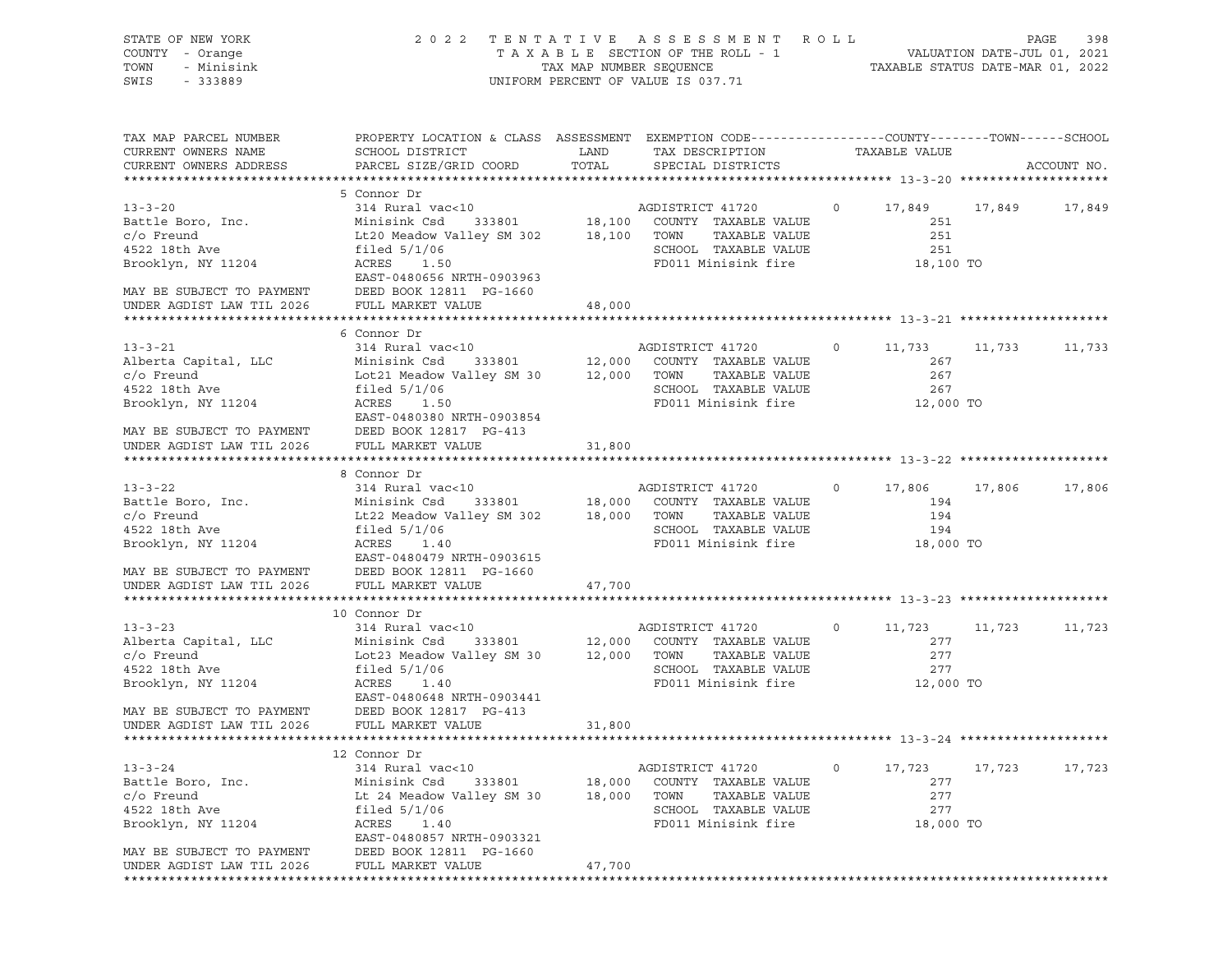| STATE OF NEW YORK<br>COUNTY - Orange<br>TOWN<br>- Minisink<br>SWIS - 333889                                                                                                               | 2022 TENTATIVE ASSESSMENT ROLL<br>T A X A B L E SECTION OF THE ROLL - 1 VALUATION DATE-JUL 01, 2021<br>TAX MAP NUMBER SEQUENCE TAXABLE STATUS DATE-MAR 01, 2022<br>UNIFORM PERCENT OF VALUE IS 037.71                                                                                                                                                                      |             |                                                                                                                 |                   | PAGE                                                     |             |  |
|-------------------------------------------------------------------------------------------------------------------------------------------------------------------------------------------|----------------------------------------------------------------------------------------------------------------------------------------------------------------------------------------------------------------------------------------------------------------------------------------------------------------------------------------------------------------------------|-------------|-----------------------------------------------------------------------------------------------------------------|-------------------|----------------------------------------------------------|-------------|--|
| TAX MAP PARCEL NUMBER<br>CURRENT OWNERS NAME<br>CURRENT OWNERS ADDRESS                                                                                                                    | PROPERTY LOCATION & CLASS ASSESSMENT EXEMPTION CODE---------------COUNTY-------TOWN------SCHOOL<br>SCHOOL DISTRICT<br>PARCEL SIZE/GRID COORD                                                                                                                                                                                                                               | TOTAL       | LAND TAX DESCRIPTION<br>SPECIAL DISTRICTS                                                                       | TAXABLE VALUE     |                                                          | ACCOUNT NO. |  |
|                                                                                                                                                                                           | 14 Connor Dr                                                                                                                                                                                                                                                                                                                                                               |             |                                                                                                                 |                   |                                                          |             |  |
| $13 - 3 - 25$<br>Alberta Capital, LLC<br>$c/O$ Freund<br>4522 18th Ave<br>Brooklyn, NY 11204<br>MAY BE SUBJECT TO PAYMENT DEED BOOK 12817 PG-413                                          | 314 Rural vac<10<br>Minisink Csd 333801<br>Le 25 Meadow Valley SM 30<br>Le 25 Meadow Valley SM 30<br>Le 25 Meadow Valley SM 30<br>Le 25 Meadow Valley SM 30<br>Le 25 Meadow Valley SM 30<br>Le 25 Meadow Valley SM 30<br>Le 25 Meadow<br>filed 5/1/06<br>ACRES 1.40<br>EAST-0481081 NRTH-0903206                                                                           |             | SCHOOL TAXABLE VALUE<br>FD011 Minisink fire                                                                     |                   | 0 11,723 11,723 11,723<br>277<br>277<br>277<br>12,000 TO |             |  |
| UNDER AGDIST LAW TIL 2026 FULL MARKET VALUE                                                                                                                                               |                                                                                                                                                                                                                                                                                                                                                                            | 31,800      |                                                                                                                 |                   |                                                          |             |  |
|                                                                                                                                                                                           |                                                                                                                                                                                                                                                                                                                                                                            |             |                                                                                                                 |                   |                                                          |             |  |
| Brooklyn, NY 11204                                                                                                                                                                        | 16 Connor Dr<br>314 Rural vac<10<br>Battle Boro, Inc. Minisink Csd 333801<br>C/o Freund Lt 26 Meadow Valley SM 30 18,000 COUNTY TAXABLE VALUE<br>4522 18th Ave filed 5/1/06<br>Brooklyn NY 11994<br>Brooklyn NY 11994<br>111cd<br>ACRES<br>1.40<br>EAST-0481267 NRTH-0903047<br>MAY BE SUBJECT TO PAYMENT DEED BOOK 12811 PG-1660                                          |             | FD011 Minisink fire                                                                                             |                   | 0 $17,723$ 17,723<br>277<br>277<br>277<br>$18,000$ TO    | 17,723      |  |
| UNDER AGDIST LAW TIL 2026                                                                                                                                                                 | FULL MARKET VALUE                                                                                                                                                                                                                                                                                                                                                          | 47,700      |                                                                                                                 |                   |                                                          |             |  |
|                                                                                                                                                                                           |                                                                                                                                                                                                                                                                                                                                                                            |             |                                                                                                                 |                   |                                                          |             |  |
| $13 - 3 - 27$<br>Alberta Capital, LLC<br>Freund<br>4522 18th Ave<br>Brooklyn, NY 11204<br>MAY BE SUBJECT TO PAYMENT DEED BOOK 12817 PG-413<br>UNDER AGDIST LAW TIL 2026 FULL MARKET VALUE | 18 Connor Dr<br>314 Rural vac<10<br>Minisink Csd 333801 12,000 COUNTY TAXABLE VALUE<br>Lt27 Meadow Valley SM 302 12,000 TOWN TAXABLE VALUE<br>filed $5/1/06$<br>ACRES 1.40<br>EAST-0481454 NRTH-0902893                                                                                                                                                                    | 31,800      | AGDISTRICT 41720<br>SCHOOL TAXABLE VALUE<br>FD011 Minisink fire                                                 |                   | 0 11,779 11,779 11,779<br>221<br>221<br>221<br>12,000 TO |             |  |
|                                                                                                                                                                                           |                                                                                                                                                                                                                                                                                                                                                                            |             |                                                                                                                 |                   |                                                          |             |  |
| 4522 18th Ave<br>Brooklyn, NY 11204<br>MAY BE SUBJECT TO PAYMENT<br>UNDER AGDIST LAW TIL 2026                                                                                             | 20 Connor Dr<br>13-3-28<br>Battle Boro, Inc.<br>Compared to the Minisink Csd 333801<br>Compared to the Minisink Csd 333801<br>Compared to the Minisink Csd 333801<br>Compared to the Minisipal SM 302<br>Compared to the Minisipal SM 302<br>Compared to the<br>filed 5/1/06<br>ACRES<br>1.50<br>EAST-0481662 NRTH-0902729<br>DEED BOOK 12811 PG-1660<br>FULL MARKET VALUE | 48,000      | SCHOOL TAXABLE VALUE<br>FD011 Minisink fire                                                                     | $0 \qquad \qquad$ | 17,972 17,972<br>128<br>128<br>128<br>$18,100$ TO        | 17,972      |  |
|                                                                                                                                                                                           |                                                                                                                                                                                                                                                                                                                                                                            |             |                                                                                                                 |                   |                                                          |             |  |
| $13 - 3 - 29$<br>Alberta Capital, LLC<br>$c/O$ Freund<br>4522 18th Ave<br>Brooklyn, NY 11204<br>MAY BE SUBJECT TO PAYMENT                                                                 | 28 Connor Dr<br>314 Rural vac<10<br>Minisink Csd<br>333801<br>Lt29 Meadow Valley SM 302<br>filed $5/1/06$<br>ACRES<br>1.40<br>EAST-0481311 NRTH-0902258<br>DEED BOOK 12817 PG-413                                                                                                                                                                                          | 12,000 TOWN | AGDISTRICT 41720<br>12,000 COUNTY TAXABLE VALUE<br>TAXABLE VALUE<br>SCHOOL TAXABLE VALUE<br>FD011 Minisink fire | $\circ$           | 11,820<br>11,820<br>180<br>180<br>180<br>12,000 TO       | 11,820      |  |
| UNDER AGDIST LAW TIL 2026                                                                                                                                                                 | FULL MARKET VALUE                                                                                                                                                                                                                                                                                                                                                          | 31,800      |                                                                                                                 |                   |                                                          |             |  |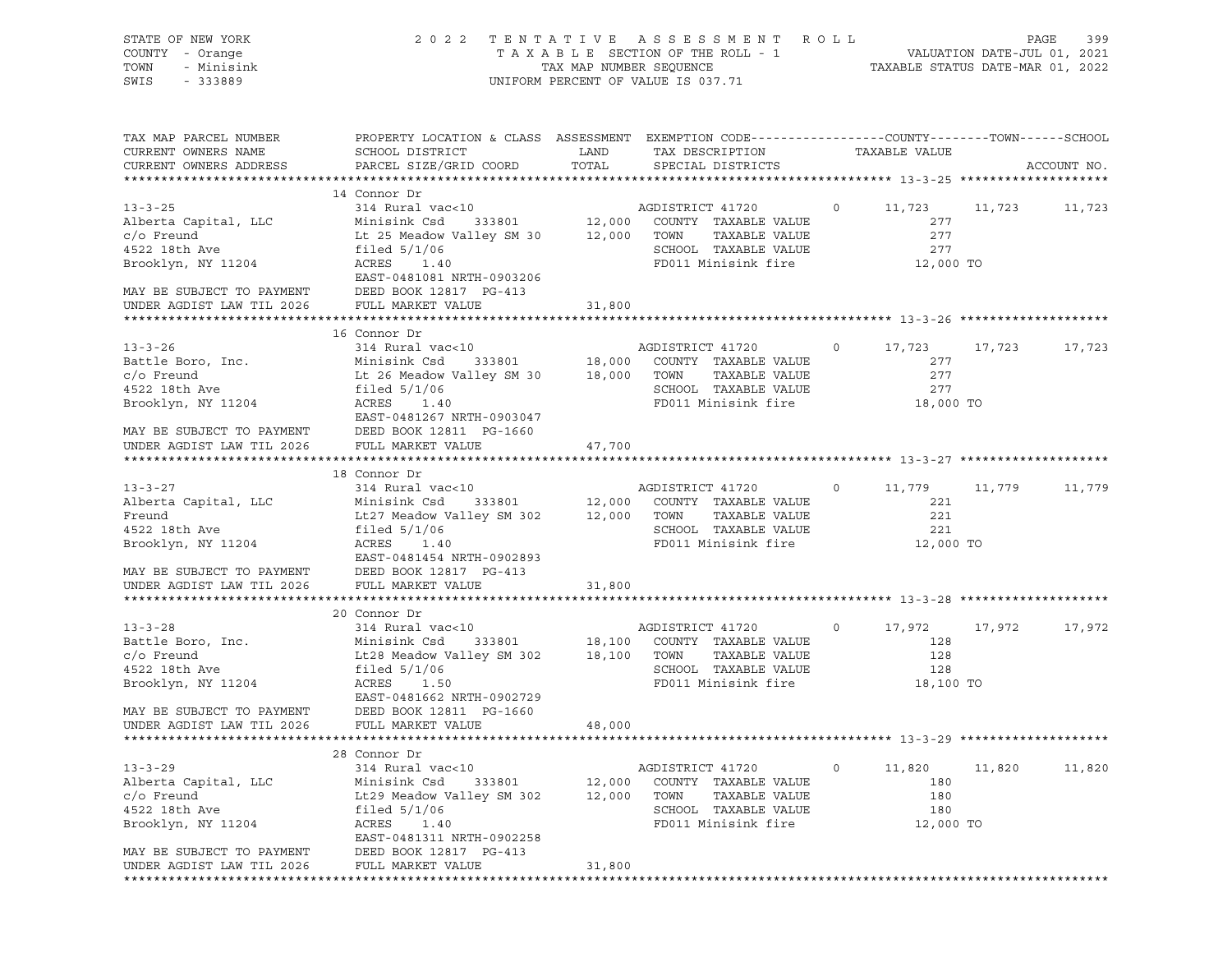| STATE OF NEW YORK<br>COUNTY - Orange<br>TOWN<br>- Minisink<br>SWIS<br>$-333889$                                                                        | 2 0 2 2<br>TAXABLE SECTION OF THE ROLL - 1<br>TAX MAP NUMBER SEQUENCE<br>UNIFORM PERCENT OF VALUE IS 037.71                                                                                             | TENTATIVE ASSESSMENT ROLL<br>PAGE<br>VALUATION DATE-JUL 01, 2021<br>TAXABLE STATUS DATE-MAR 01, 2022 |                                                                                                                 |                                                     |                  |
|--------------------------------------------------------------------------------------------------------------------------------------------------------|---------------------------------------------------------------------------------------------------------------------------------------------------------------------------------------------------------|------------------------------------------------------------------------------------------------------|-----------------------------------------------------------------------------------------------------------------|-----------------------------------------------------|------------------|
| TAX MAP PARCEL NUMBER<br>CURRENT OWNERS NAME<br>CURRENT OWNERS ADDRESS                                                                                 | PROPERTY LOCATION & CLASS ASSESSMENT EXEMPTION CODE----------------COUNTY-------TOWN------SCHOOL<br>SCHOOL DISTRICT<br>PARCEL SIZE/GRID COORD                                                           | LAND<br>TOTAL                                                                                        | TAX DESCRIPTION<br>SPECIAL DISTRICTS                                                                            | TAXABLE VALUE                                       | ACCOUNT NO.      |
| $13 - 3 - 30$<br>Battle Boro, Inc.<br>$c/O$ Freund<br>4522 18th Ave<br>Brooklyn, NY 11204<br>MAY BE SUBJECT TO PAYMENT<br>UNDER AGDIST LAW TIL 2026    | 30 Connor Dr<br>314 Rural vac<10<br>Minisink Csd<br>333801<br>Lt30 Meadow Valley SM 302<br>filed $5/1/06$<br>ACRES 1.40<br>EAST-0481230 NRTH-0902079<br>DEED BOOK 12811 PG-1660<br>FULL MARKET VALUE    | 18,000 TOWN<br>47,700                                                                                | AGDISTRICT 41720<br>18,000 COUNTY TAXABLE VALUE<br>TAXABLE VALUE<br>SCHOOL TAXABLE VALUE<br>FD011 Minisink fire | $\circ$<br>17,881<br>119<br>119<br>119<br>18,000 TO | 17,881<br>17,881 |
| $13 - 3 - 31$<br>Alberta Capital, LLC<br>$c/O$ Freund<br>4522 18th Ave<br>Brooklyn, NY 11204<br>MAY BE SUBJECT TO PAYMENT<br>UNDER AGDIST LAW TIL 2026 | 32 Connor Dr<br>314 Rural vac<10<br>Minisink Csd<br>333801<br>NS Cosh Rd<br>ACRES<br>2.30<br>EAST-0481096 NRTH-0901831<br>DEED BOOK 12817 PG-413<br>FULL MARKET VALUE                                   | 12,300 TOWN<br>32,600                                                                                | AGDISTRICT 41720<br>12,300 COUNTY TAXABLE VALUE<br>TAXABLE VALUE<br>SCHOOL TAXABLE VALUE<br>FD011 Minisink fire | 12,070<br>$\circ$<br>230<br>230<br>230<br>12,300 TO | 12,070<br>12,070 |
| $13 - 3 - 32$<br>Battle Boro, Inc.<br>$c/O$ Freund<br>4522 18th Ave<br>Brooklyn, NY 11204                                                              | 34 Connor Dr<br>314 Rural vac<10<br>Minisink Csd<br>333801<br>Lt32 Meadow Valley SM 302<br>filed $5/1/06$<br>ACRES<br>1.80<br>EAST-0480950 NRTH-0901526<br>DEED BOOK 12811 PG-1660<br>FULL MARKET VALUE | 18,300 TOWN<br>48,500                                                                                | COUNTY TAXABLE VALUE<br>TAXABLE VALUE<br>18,300 SCHOOL TAXABLE VALUE<br>FD011 Minisink fire                     | 18,300<br>18,300<br>18,300<br>18,300 TO             |                  |
| $13 - 3 - 33$<br>Alberta Capital, LLC<br>$c/O$ Freund<br>4522 18th Ave<br>Brooklyn, NY 11204                                                           | 36 Connor Dr<br>314 Rural vac<10<br>Minisink Csd<br>333801<br>Lt33 Meadow Valley SM 302<br>filed $5/1/06$<br>ACRES<br>1.40<br>EAST-0480782 NRTH-0901302<br>DEED BOOK 12817 PG-413<br>FULL MARKET VALUE  | 12,000<br>31,800                                                                                     | COUNTY TAXABLE VALUE<br>TOWN<br>TAXABLE VALUE<br>12,000 SCHOOL TAXABLE VALUE<br>FD011 Minisink fire             | 12,000<br>12,000<br>12,000<br>12,000 TO             |                  |
| $13 - 3 - 34$<br>Battle Boro, Inc.<br>$c/O$ Freund<br>4522 18th Ave<br>Brooklyn, NY 11204                                                              | 38 Connor Dr<br>314 Rural vac<10<br>Minisink Csd<br>333801<br>Lt 34 Meadow Valley SM 30<br>Filed $5/1/06$<br>ACRES<br>1.50<br>EAST-0480620 NRTH-0901106<br>DEED BOOK 12811 PG-1660<br>FULL MARKET VALUE | 18,100<br>18,100<br>48,000                                                                           | COUNTY TAXABLE VALUE<br>TOWN<br>TAXABLE VALUE<br>SCHOOL TAXABLE VALUE<br>FD011 Minisink fire                    | 18,100<br>18,100<br>18,100<br>18,100 TO             |                  |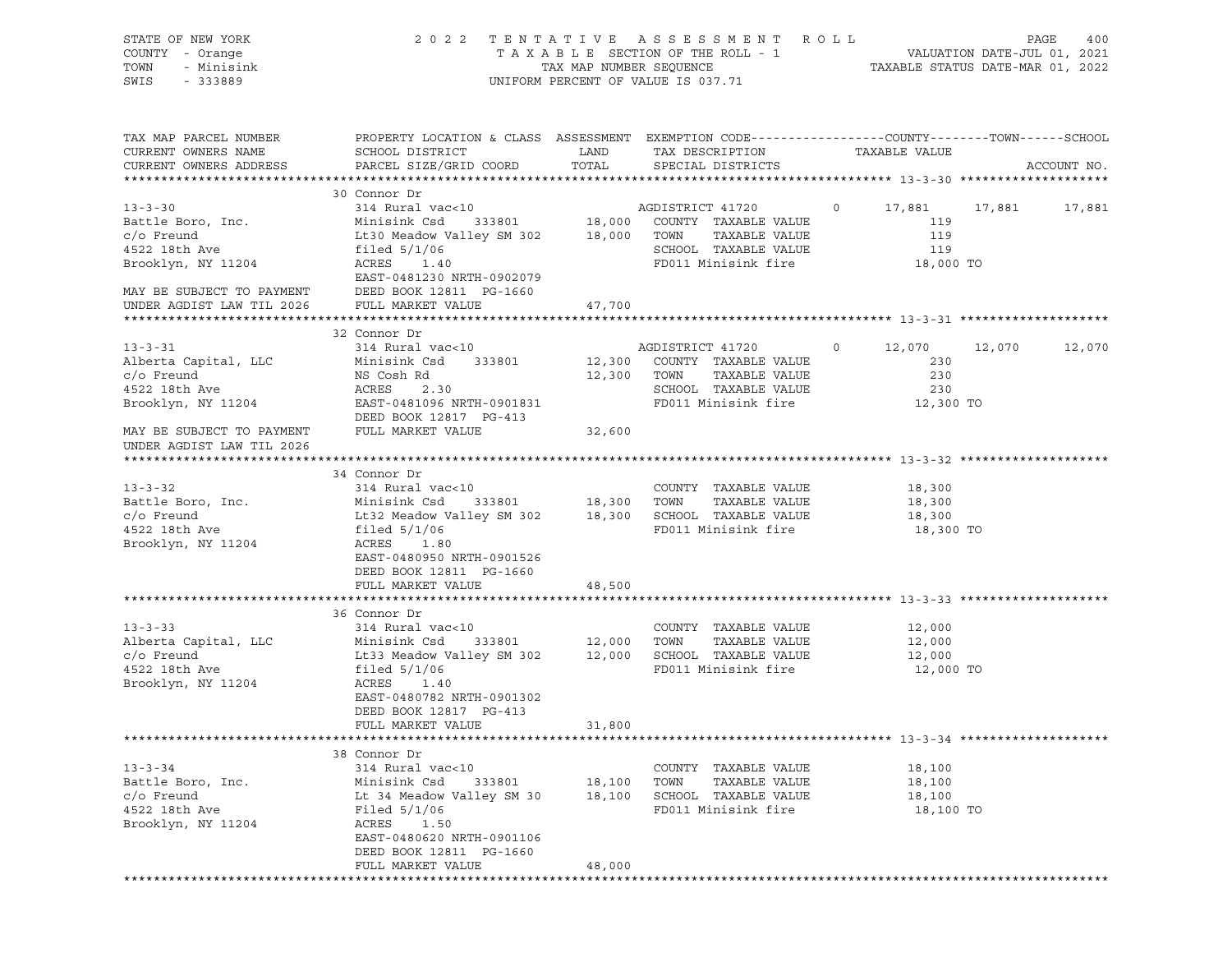| STATE OF NEW YORK<br>COUNTY - Orange<br>TOWN<br>- Minisink<br>SWIS<br>- 333889                |                                                                                                                                                                                                                       |                            | 2022 TENTATIVE ASSESSMENT ROLL<br>UNIFORM PERCENT OF VALUE IS 037.71                         | PAGE<br>401<br>T A X A B L E SECTION OF THE ROLL - 1 VALUATION DATE-JUL 01, 2021<br>TAX MAP NUMBER SEQUENCE TAXIBLE STATUS DATE-MAR 01, 2022 |
|-----------------------------------------------------------------------------------------------|-----------------------------------------------------------------------------------------------------------------------------------------------------------------------------------------------------------------------|----------------------------|----------------------------------------------------------------------------------------------|----------------------------------------------------------------------------------------------------------------------------------------------|
| TAX MAP PARCEL NUMBER<br>CURRENT OWNERS NAME<br>CURRENT OWNERS ADDRESS                        | SCHOOL DISTRICT<br>PARCEL SIZE/GRID COORD                                                                                                                                                                             | LAND<br>TOTAL              | TAX DESCRIPTION<br>SPECIAL DISTRICTS                                                         | PROPERTY LOCATION & CLASS ASSESSMENT EXEMPTION CODE---------------COUNTY-------TOWN------SCHOOL<br>TAXABLE VALUE<br>ACCOUNT NO.              |
| $13 - 3 - 35$<br>Alberta Capital, LLC<br>$c/O$ Freund<br>4522 18th Ave<br>Brooklyn, NY 11204  | 329 Cosh Rd<br>314 Rural vac<10<br>333801 12,000 TOWN<br>Minisink Csd<br>Lt35 Meadow Valley SM 302 12,000 SCHOOL TAXABLE VALUE<br>filed $5/1/06$<br>ACRES 1.40<br>EAST-0480502 NRTH-0901310<br>DEED BOOK 12817 PG-413 |                            | COUNTY TAXABLE VALUE<br>TAXABLE VALUE<br>FD011 Minisink fire                                 | 12,000<br>12,000<br>12,000<br>12,000 TO                                                                                                      |
|                                                                                               | FULL MARKET VALUE                                                                                                                                                                                                     | 31,800                     |                                                                                              |                                                                                                                                              |
| $13 - 3 - 36$<br>Battle Boro, Inc.<br>$c$ / $o$ Freund<br>4522 18th Ave<br>Brooklyn, NY 11204 | 327 Cosh Rd<br>314 Rural vac<10<br>Minisink Csd<br>333801<br>Lt36 Meadow Valley SM 302 18,000 SCHOOL TAXABLE VALUE<br>filed $5/1/06$<br>ACRES 1.40<br>EAST-0480461 NRTH-0901510                                       | 18,000 TOWN                | COUNTY TAXABLE VALUE<br>TAXABLE VALUE<br>FD011 Minisink fire                                 | 18,000<br>18,000<br>18,000<br>18,000 TO                                                                                                      |
|                                                                                               | DEED BOOK 12811 PG-1660<br>FULL MARKET VALUE                                                                                                                                                                          | 47,700                     |                                                                                              |                                                                                                                                              |
| $13 - 3 - 37$<br>Alberta Capital, LLC<br>$c/O$ Freund<br>4522 18th Ave<br>Brooklyn, NY 11204  | 325 Cosh Rd<br>314 Rural vac<10<br>Minisink Csd<br>333801<br>Lt37 Meadow Valley SM 302 12,000 SCHOOL TAXABLE VALUE<br>filed $5/1/06$<br>ACRES 1.40<br>EAST-0480386 NRTH-0901701<br>DEED BOOK 12817 PG-413             | 12,000 TOWN                | COUNTY TAXABLE VALUE<br>TAXABLE VALUE<br>FD011 Minisink fire                                 | 12,000<br>12,000<br>12,000<br>12,000 TO                                                                                                      |
|                                                                                               | FULL MARKET VALUE                                                                                                                                                                                                     | 31,800                     |                                                                                              |                                                                                                                                              |
| $13 - 3 - 38$<br>Battle Boro, Inc.<br>$c/O$ Freund<br>4522 18th Ave<br>Brooklyn, NY 11204     | 17 Meadow Ln<br>314 Rural vac<10<br>Minisink Csd<br>333801<br>Lt38 Meadow Valley SM 302 18,100 SCHOOL TAXABLE VALUE<br>filed $5/1/06$<br>ACRES 1.50<br>EAST-0480014 NRTH-0902118<br>DEED BOOK 12811 PG-1660           | 18,100 TOWN                | COUNTY TAXABLE VALUE<br>TAXABLE VALUE<br>FD011 Minisink fire                                 | 18,100<br>18,100<br>18,100<br>18,100 TO                                                                                                      |
|                                                                                               | FULL MARKET VALUE                                                                                                                                                                                                     | 48,000                     |                                                                                              |                                                                                                                                              |
| $13 - 3 - 39$<br>Alberta Capital, LLC<br>$c/O$ Freund<br>4522 18th Ave<br>Brooklyn, NY 11204  | 15 Meadow Ln<br>314 Rural vac<10<br>Minisink Csd<br>333801<br>Lt 39 Meadow Valley SM 30<br>filed $5/1/06$<br>ACRES<br>1.50<br>EAST-0480040 NRTH-0902345<br>DEED BOOK 12817 PG-413<br>FULL MARKET VALUE                | 12,000<br>12,000<br>31,800 | COUNTY TAXABLE VALUE<br>TOWN<br>TAXABLE VALUE<br>SCHOOL TAXABLE VALUE<br>FD011 Minisink fire | 12,000<br>12,000<br>12,000<br>12,000 TO                                                                                                      |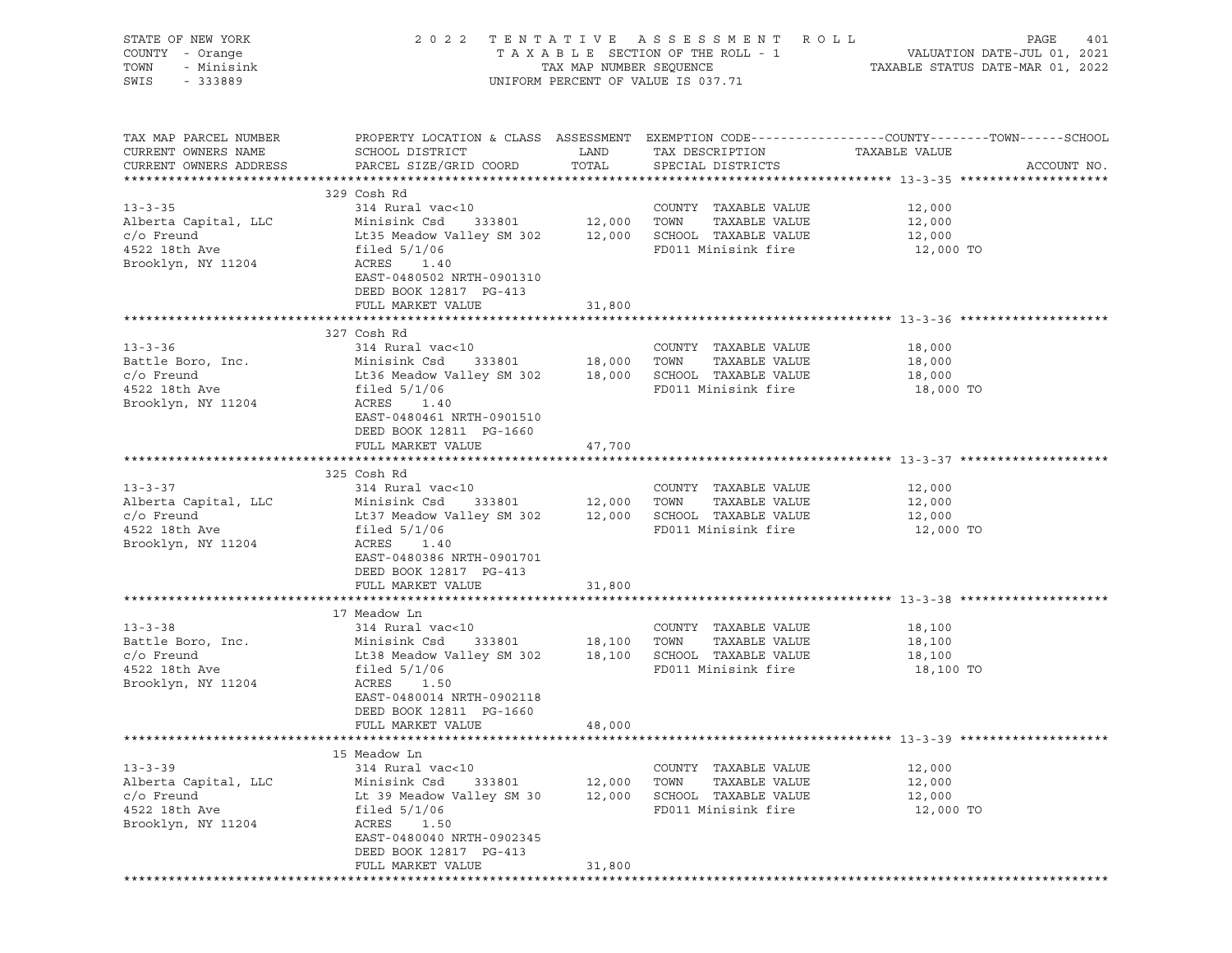| STATE OF NEW YORK<br>COUNTY - Orange<br>TOWN<br>- Minisink<br>SWIS<br>$-333889$                                                                     | 2 0 2 2                                                                                                                                                                                                        |                            | TENTATIVE ASSESSMENT ROLL<br>UNIFORM PERCENT OF VALUE IS 037.71                                                  |                                                            | PAGE<br>402      |
|-----------------------------------------------------------------------------------------------------------------------------------------------------|----------------------------------------------------------------------------------------------------------------------------------------------------------------------------------------------------------------|----------------------------|------------------------------------------------------------------------------------------------------------------|------------------------------------------------------------|------------------|
| TAX MAP PARCEL NUMBER<br>CURRENT OWNERS NAME<br>CURRENT OWNERS ADDRESS                                                                              | PROPERTY LOCATION & CLASS ASSESSMENT EXEMPTION CODE----------------COUNTY-------TOWN------SCHOOL<br>SCHOOL DISTRICT<br>PARCEL SIZE/GRID COORD                                                                  | LAND<br>TOTAL              | TAX DESCRIPTION<br>SPECIAL DISTRICTS                                                                             | TAXABLE VALUE                                              | ACCOUNT NO.      |
| $13 - 3 - 40$<br>Battle Boro, Inc.<br>$c/O$ Freund<br>4522 18th Ave<br>Brooklyn, NY 11204                                                           | 13 Meadow Ln<br>314 Rural vac<10<br>Minisink Csd<br>333801<br>Lt 40 Meadow Valley SM 30 18,200 SCHOOL TAXABLE VALUE<br>filed $5/1/06$<br>ACRES<br>1.70<br>EAST-0480126 NRTH-0902534<br>DEED BOOK 12811 PG-1660 | 18,200 TOWN                | COUNTY TAXABLE VALUE<br>TAXABLE VALUE<br>FD011 Minisink fire                                                     | 18,200<br>18,200<br>18,200<br>18,200 TO                    |                  |
|                                                                                                                                                     | FULL MARKET VALUE                                                                                                                                                                                              | 48,300                     |                                                                                                                  |                                                            |                  |
| $13 - 3 - 41$<br>Alberta Capital, LLC<br>$c/O$ Freund<br>4522 18th Ave<br>Brooklyn, NY 11204                                                        | 11 Meadow Ln<br>314 Rural vac<10<br>Minisink Csd 333801<br>Lt 41 Meadow Valley SM 30 12,100 SCHOOL TAXABLE VALUE<br>filed $5/1/06$<br>ACRES<br>1.60<br>EAST-0480180 NRTH-0902770                               | $12,100$ TOWN              | COUNTY TAXABLE VALUE<br>TAXABLE VALUE<br>FD011 Minisink fire                                                     | 12,100<br>12,100<br>12,100<br>12,100 TO                    |                  |
|                                                                                                                                                     | DEED BOOK 12817 PG-413<br>FULL MARKET VALUE                                                                                                                                                                    | 32,100                     |                                                                                                                  |                                                            |                  |
|                                                                                                                                                     |                                                                                                                                                                                                                |                            |                                                                                                                  |                                                            |                  |
| $13 - 3 - 42$<br>Battle Boro, Inc.<br>$c/O$ Freund<br>4522 18th Ave<br>Brooklyn, NY 11204<br>MAY BE SUBJECT TO PAYMENT                              | 9 Meadow Ln<br>314 Rural vac<10<br>Minisink Csd<br>333801<br>Lt42 Meadow Valley SM 302 18,000 TOWN<br>filed $5/1/06$<br>ACRES<br>1.40<br>EAST-0480105 NRTH-0903006<br>DEED BOOK 12811 PG-1660                  |                            | AGDISTRICT 41720<br>18,000 COUNTY TAXABLE VALUE<br>TAXABLE VALUE<br>SCHOOL TAXABLE VALUE<br>FD011 Minisink fire  | $\circ$<br>17,794<br>206<br>206<br>206<br>18,000 TO        | 17,794<br>17,794 |
| UNDER AGDIST LAW TIL 2026                                                                                                                           | FULL MARKET VALUE                                                                                                                                                                                              | 47,700                     |                                                                                                                  |                                                            |                  |
|                                                                                                                                                     |                                                                                                                                                                                                                |                            |                                                                                                                  |                                                            |                  |
| $13 - 3 - 43$<br>Alberta Capital, LLC<br>$c$ / $\circ$ Freund<br>4522 18th Ave<br>Brooklyn, NY 11204<br>MAY BE SUBJECT TO PAYMENT                   | 7 Connor Dr<br>314 Rural vac<10<br>Minisink Csd 333801<br>Lt 43 Meadow Valley SM 30 12,000 TOWN<br>filed $5/1/06$<br>ACRES<br>1.40<br>EAST-0480030 NRTH-0903243<br>DEED BOOK 12817 PG-413                      |                            | AGDISTRICT 41720<br>12,000 COUNTY TAXABLE VALUE<br>TAXABLE VALUE<br>SCHOOL TAXABLE VALUE<br>FD011 Minisink fire  | $\circ$<br>11,806 11,806<br>194<br>194<br>194<br>12,000 TO | 11,806           |
| UNDER AGDIST LAW TIL 2026                                                                                                                           | FULL MARKET VALUE                                                                                                                                                                                              | 31,800                     |                                                                                                                  |                                                            |                  |
|                                                                                                                                                     |                                                                                                                                                                                                                |                            |                                                                                                                  |                                                            |                  |
| $13 - 3 - 44$<br>Battle Boro, Inc.<br>$c/O$ Freund<br>4522 18th Ave<br>Brooklyn, NY 11204<br>MAY BE SUBJECT TO PAYMENT<br>UNDER AGDIST LAW TIL 2026 | 5 Meadow Ln<br>314 Rural vac<10<br>Minisink Csd<br>333801<br>Lt 44 Meadow Valley SM 30<br>filed $5/1/06$<br>ACRES<br>1.40<br>EAST-0479899 NRTH-0903449<br>DEED BOOK 12811 PG-1660<br>FULL MARKET VALUE         | 18,000<br>18,000<br>47,700 | AGDISTRICT 41720<br>COUNTY TAXABLE VALUE<br>TOWN<br>TAXABLE VALUE<br>SCHOOL TAXABLE VALUE<br>FD011 Minisink fire | 0<br>17,806<br>194<br>194<br>194<br>18,000 TO              | 17,806<br>17,806 |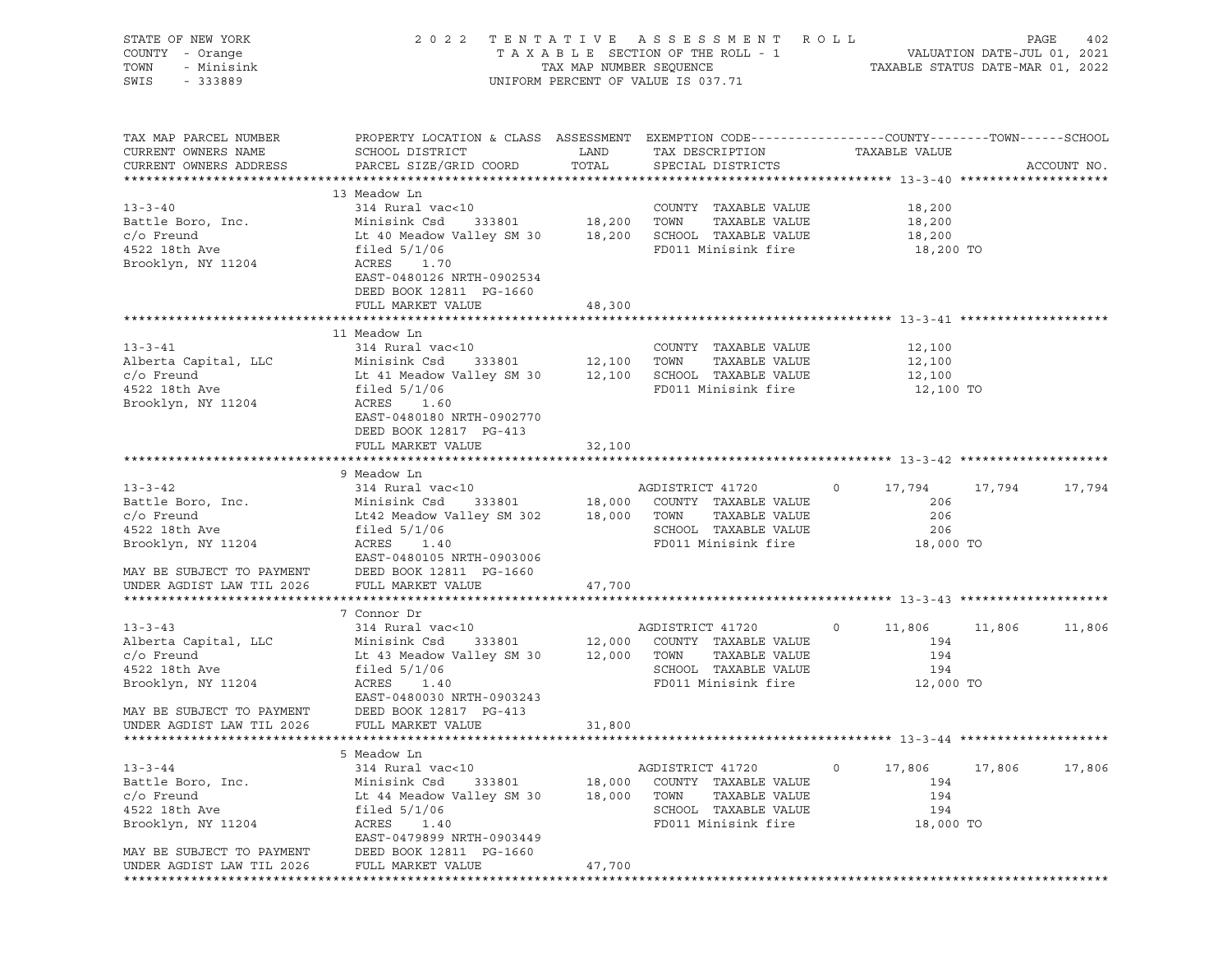| STATE OF NEW YORK<br>COUNTY - Orange<br>TOWN<br>- Minisink<br>SWIS<br>$-333889$ | 2 0 2 2                                                                                                                                      | TAX MAP NUMBER SEQUENCE | TENTATIVE ASSESSMENT ROLL<br>TAXABLE SECTION OF THE ROLL - 1<br>UNIFORM PERCENT OF VALUE IS 037.71 |                   | PAGE<br>403<br>VALUATION DATE-JUL 01, 2021<br>TAXABLE STATUS DATE-MAR 01, 2022 |
|---------------------------------------------------------------------------------|----------------------------------------------------------------------------------------------------------------------------------------------|-------------------------|----------------------------------------------------------------------------------------------------|-------------------|--------------------------------------------------------------------------------|
| TAX MAP PARCEL NUMBER<br>CURRENT OWNERS NAME<br>CURRENT OWNERS ADDRESS          | PROPERTY LOCATION & CLASS ASSESSMENT EXEMPTION CODE---------------COUNTY-------TOWN------SCHOOL<br>SCHOOL DISTRICT<br>PARCEL SIZE/GRID COORD | LAND<br>TOTAL           | TAX DESCRIPTION<br>SPECIAL DISTRICTS                                                               | TAXABLE VALUE     | ACCOUNT NO.                                                                    |
|                                                                                 | 6 Meadow Ln                                                                                                                                  |                         |                                                                                                    |                   |                                                                                |
| $13 - 3 - 45$                                                                   | 314 Rural vac<10                                                                                                                             |                         | AGDISTRICT 41720                                                                                   | $\circ$<br>17,806 | 17,806<br>17,806                                                               |
| Battle Boro, Inc.                                                               | 333801<br>Minisink Csd                                                                                                                       | 18,000                  | COUNTY TAXABLE VALUE                                                                               | 194               |                                                                                |
| $c/O$ Freund                                                                    | Lt 45 Meadow Valley SM 30                                                                                                                    | 18,000                  | TOWN<br>TAXABLE VALUE                                                                              | 194               |                                                                                |
| 4522 18th Ave                                                                   | filed $5/1/06$                                                                                                                               |                         | SCHOOL TAXABLE VALUE                                                                               | 194               |                                                                                |
| Brooklyn, NY 11204                                                              | ACRES 1.40                                                                                                                                   |                         | FD011 Minisink fire                                                                                | 18,000 TO         |                                                                                |
|                                                                                 | EAST-0479670 NRTH-0903246                                                                                                                    |                         |                                                                                                    |                   |                                                                                |
| MAY BE SUBJECT TO PAYMENT                                                       | DEED BOOK 12811 PG-1660                                                                                                                      |                         |                                                                                                    |                   |                                                                                |
| UNDER AGDIST LAW TIL 2026                                                       | FULL MARKET VALUE                                                                                                                            | 47,700                  |                                                                                                    |                   |                                                                                |
|                                                                                 |                                                                                                                                              |                         |                                                                                                    |                   |                                                                                |
|                                                                                 | 8 Meadow Ln                                                                                                                                  |                         |                                                                                                    |                   |                                                                                |
| $13 - 3 - 46$                                                                   | 314 Rural vac<10                                                                                                                             |                         | AGDISTRICT 41720                                                                                   | $\circ$<br>11,817 | 11,817<br>11,817                                                               |
| Alberta Capital, LLC                                                            | Minisink Csd<br>333801                                                                                                                       | 12,000                  | COUNTY TAXABLE VALUE                                                                               | 183               |                                                                                |
| $c/O$ Freund                                                                    | Lt46 Meadow Valley SM 302                                                                                                                    | 12,000                  | TOWN<br>TAXABLE VALUE                                                                              | 183               |                                                                                |
| 4522 18th Ave                                                                   | filed $5/1/06$                                                                                                                               |                         | SCHOOL TAXABLE VALUE                                                                               | 183               |                                                                                |
| Brooklyn, NY 11204                                                              | ACRES<br>1.40                                                                                                                                |                         | FD011 Minisink fire                                                                                | 12,000 TO         |                                                                                |
|                                                                                 | EAST-0479792 NRTH-0903030                                                                                                                    |                         |                                                                                                    |                   |                                                                                |
| MAY BE SUBJECT TO PAYMENT                                                       | DEED BOOK 12817 PG-413                                                                                                                       |                         |                                                                                                    |                   |                                                                                |
| UNDER AGDIST LAW TIL 2026                                                       | FULL MARKET VALUE                                                                                                                            | 31,800                  |                                                                                                    |                   |                                                                                |
|                                                                                 |                                                                                                                                              |                         |                                                                                                    |                   |                                                                                |
|                                                                                 | 10 Meadow Ln                                                                                                                                 |                         |                                                                                                    |                   |                                                                                |
| $13 - 3 - 47$                                                                   | 314 Rural vac<10                                                                                                                             |                         | COUNTY TAXABLE VALUE                                                                               | 18,200            |                                                                                |
| Battle Boro, Inc.                                                               | 333801<br>Minisink Csd                                                                                                                       | 18,200                  | TAXABLE VALUE<br>TOWN                                                                              | 18,200            |                                                                                |
| $c/O$ Freund                                                                    | Lt 47 Meadow Valley SM 30                                                                                                                    | 18,200                  | SCHOOL TAXABLE VALUE                                                                               | 18,200            |                                                                                |
| 4522 18th Ave                                                                   | filed $5/1/06$                                                                                                                               |                         | FD011 Minisink fire                                                                                | 18,200 TO         |                                                                                |
| Brooklyn, NY 11204                                                              | ACRES 1.70                                                                                                                                   |                         |                                                                                                    |                   |                                                                                |
|                                                                                 | EAST-0479857 NRTH-0902773                                                                                                                    |                         |                                                                                                    |                   |                                                                                |
|                                                                                 | DEED BOOK 12811 PG-1660                                                                                                                      |                         |                                                                                                    |                   |                                                                                |
|                                                                                 | FULL MARKET VALUE                                                                                                                            | 48,300                  |                                                                                                    |                   |                                                                                |
|                                                                                 |                                                                                                                                              |                         |                                                                                                    |                   |                                                                                |
|                                                                                 | 12 Meadow Ln                                                                                                                                 |                         |                                                                                                    |                   |                                                                                |
| $13 - 3 - 48$                                                                   | 314 Rural vac<10                                                                                                                             |                         | COUNTY TAXABLE VALUE                                                                               | 12,100            |                                                                                |
| Alberta Capital, LLC                                                            | Minisink Csd<br>333801                                                                                                                       | 12,100                  | TOWN<br>TAXABLE VALUE                                                                              | 12,100            |                                                                                |
| $c/O$ Freund                                                                    | Lt48 Meadow Valley SM 302                                                                                                                    | 12,100                  | SCHOOL TAXABLE VALUE                                                                               | 12,100            |                                                                                |
| 4522 18th Ave                                                                   | filed $5/1/06$                                                                                                                               |                         | FD011 Minisink fire                                                                                | 12,100 TO         |                                                                                |
| Brooklyn, NY 11204                                                              | ACRES<br>1.70                                                                                                                                |                         |                                                                                                    |                   |                                                                                |
|                                                                                 | EAST-0479727 NRTH-0902526                                                                                                                    |                         |                                                                                                    |                   |                                                                                |
|                                                                                 | DEED BOOK 12817 PG-413                                                                                                                       |                         |                                                                                                    |                   |                                                                                |
|                                                                                 | FULL MARKET VALUE                                                                                                                            | 32,100                  |                                                                                                    |                   |                                                                                |
|                                                                                 |                                                                                                                                              |                         |                                                                                                    |                   |                                                                                |
|                                                                                 | 235 Cosh Rd                                                                                                                                  |                         |                                                                                                    |                   |                                                                                |
| $13 - 3 - 49$                                                                   | 210 1 Family Res                                                                                                                             |                         | BAS STAR 41854                                                                                     | 0<br>0            | 16,340<br>$\circ$                                                              |
| Van Ek Steven E                                                                 | Minisink Csd<br>333801                                                                                                                       | 38,300                  | COUNTY TAXABLE VALUE                                                                               | 144,500           |                                                                                |
| Van Ek Lisa J                                                                   | Lt49 meadow Valley SM 302                                                                                                                    | 144,500                 | TOWN<br>TAXABLE VALUE                                                                              | 144,500           |                                                                                |
| 235 Cosh Rd                                                                     | filed $5/1/06$                                                                                                                               |                         | SCHOOL TAXABLE VALUE                                                                               | 128,160           |                                                                                |
| Westtown, NY 10998                                                              | ACRES<br>1.60 BANKC190616                                                                                                                    |                         | FD011 Minisink fire                                                                                | 144,500 TO        |                                                                                |
|                                                                                 | EAST-0479734 NRTH-0902234                                                                                                                    |                         |                                                                                                    |                   |                                                                                |
|                                                                                 | DEED BOOK 12363 PG-65                                                                                                                        | 383,200                 |                                                                                                    |                   |                                                                                |
|                                                                                 | FULL MARKET VALUE                                                                                                                            |                         |                                                                                                    |                   |                                                                                |
|                                                                                 |                                                                                                                                              |                         |                                                                                                    |                   |                                                                                |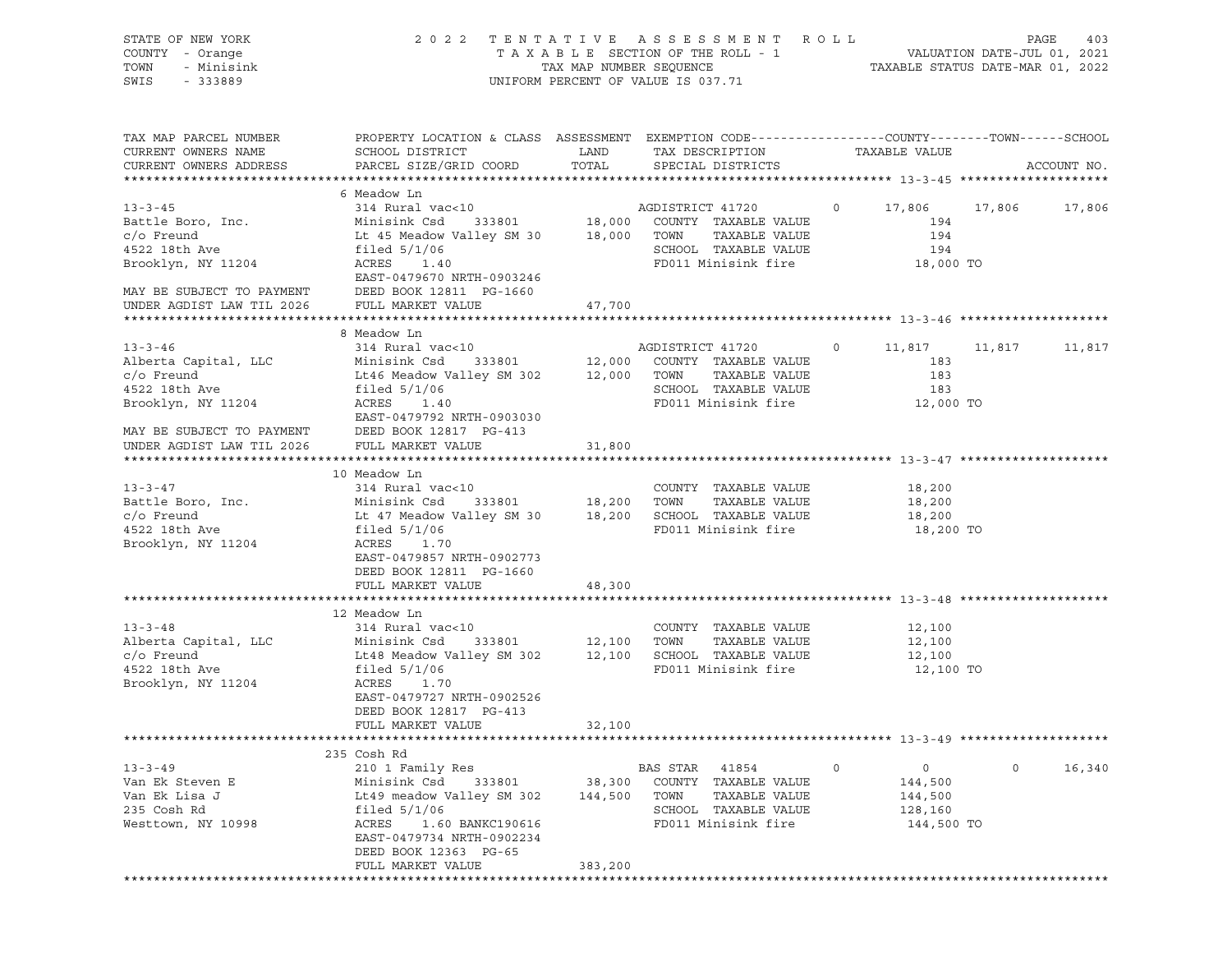| STATE OF NEW YORK<br>COUNTY - Orange<br>TOWN<br>- Minisink<br>SWIS - 333889                         |                                                                                                                                                                                                                                                                                                                             |         | 2022 TENTATIVE ASSESSMENT ROLL<br>UNIFORM PERCENT OF VALUE IS 037.71 | PAGE<br>404                                                                                                                      |
|-----------------------------------------------------------------------------------------------------|-----------------------------------------------------------------------------------------------------------------------------------------------------------------------------------------------------------------------------------------------------------------------------------------------------------------------------|---------|----------------------------------------------------------------------|----------------------------------------------------------------------------------------------------------------------------------|
| TAX MAP PARCEL NUMBER<br>CURRENT OWNERS NAME<br>CURRENT OWNERS ADDRESS                              | SCHOOL DISTRICT<br>PARCEL SIZE/GRID COORD                                                                                                                                                                                                                                                                                   | TOTAL   | LAND TAX DESCRIPTION<br>SPECIAL DISTRICTS                            | PROPERTY LOCATION & CLASS ASSESSMENT EXEMPTION CODE----------------COUNTY-------TOWN------SCHOOL<br>TAXABLE VALUE<br>ACCOUNT NO. |
| $13 - 3 - 50$<br>Alberta Capital, LLC<br>c/o Freund<br>4522 18th Ave<br>Brooklyn, NY 11204          | 207 Cosh Rd<br>314 Rural vac<10<br>Minisink Csd 333801 12,200 TOWN TAXABLE VALUE<br>Lt 50 Meadow Valley SM 30 12,200 SCHOOL TAXABLE VALUE<br>filed 5/1/06 FD011 Minisink fire<br>ACRES 1.90<br>EAST-0479471 NRTH-0902233<br>DEED BOOK 12817 PG-413                                                                          |         | COUNTY TAXABLE VALUE                                                 | 12,200<br>12,200<br>12,200<br>12,200 TO                                                                                          |
|                                                                                                     | FULL MARKET VALUE                                                                                                                                                                                                                                                                                                           | 32,400  |                                                                      |                                                                                                                                  |
| $13 - 3 - 51.1$<br>Gainer Christopher<br>20 Schefflers Rd<br>Westtown, NY 10998                     | 20 Schefflers Rd<br>210 1 Family Res<br>Minisink Csd 333801 49,600 TOWN TAXABLE VALUE<br>1t1 Redwood Creek LLC SM 134,100 SCHOOL TAXABLE VALUE<br>330-17 filed 12/4/17 ES FD011 Minisink fire<br>Schefflers Rd<br>4.00 BANKC080496<br>ACRES<br>EAST-0479280 NRTH-0902690<br>DEED BOOK 14455 PG-409                          |         | COUNTY TAXABLE VALUE                                                 | 134,100<br>134,100<br>134,100<br>134,100 TO                                                                                      |
|                                                                                                     | FULL MARKET VALUE                                                                                                                                                                                                                                                                                                           | 355,600 |                                                                      |                                                                                                                                  |
| $13 - 3 - 51.2$<br>Natalizio Brad<br>Natalizio Alicia<br>1605 Route 565<br>Sussex, NJ 07461         | 26 Schefflers Rd<br>210 1 Family Res<br>Minisink Csd 333801 48,500 TOWN TAXABLE VALUE<br>11 1 2 Redwood Creek LLC SM 216,000 SCHOOL TAXABLE VALUE<br>330-17 filed 12/4/17 ES FD011 Minisink fire<br>Schefflers Rd.<br>ACRES<br>3.10 BANKC190294<br>EAST-0479433 NRTH-0902892<br>DEED BOOK 14374 PG-610<br>FULL MARKET VALUE | 572,800 | COUNTY TAXABLE VALUE                                                 | 216,000<br>216,000<br>216,000<br>216,000 TO                                                                                      |
|                                                                                                     |                                                                                                                                                                                                                                                                                                                             |         |                                                                      |                                                                                                                                  |
| $13 - 3 - 51.3$<br>Sinkfield Terence A<br>Sinkfield Diana<br>32 Schefflers Rd<br>Westtown, NY 10998 | 32 Schefflers Rd<br>210 1 Family Res<br>Minisink Csd 333801 47,100 TOWN TAXABLE VALUE<br>1t3 Redwood Creek LLC SM 170,100 SCHOOL TAXABLE VALUE<br>330-17 filed 12/4/17 ES FD011 Minisink fire<br>Schefflers Rd.<br>ACRES<br>2.00 BANKC170030<br>EAST-0479573 NRTH-0903046<br>DEED BOOK 14500 PG-1858<br>FULL MARKET VALUE   | 451,100 | COUNTY TAXABLE VALUE                                                 | 170,100<br>170,100<br>170,100<br>170,100 TO                                                                                      |
|                                                                                                     |                                                                                                                                                                                                                                                                                                                             |         |                                                                      |                                                                                                                                  |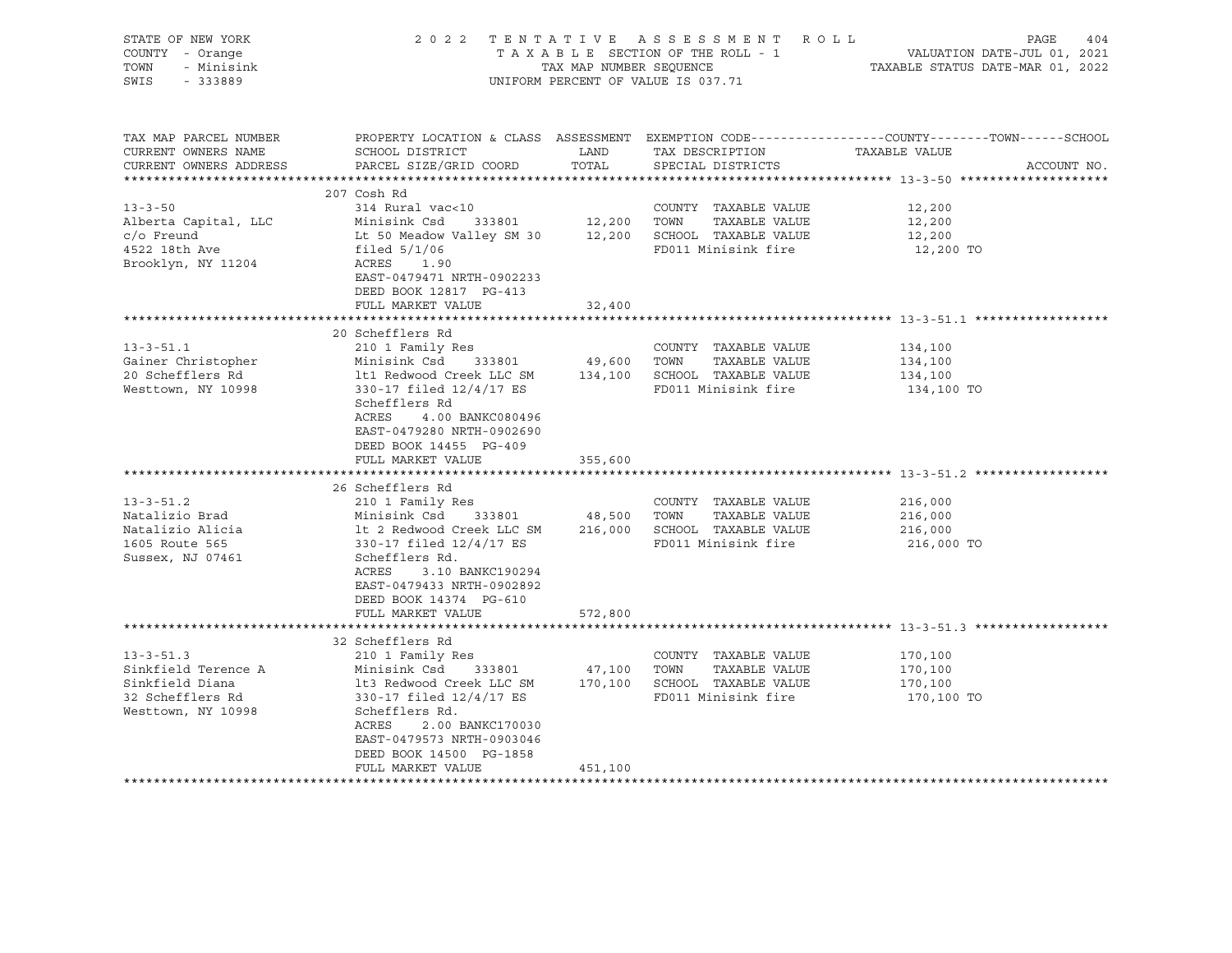| STATE OF NEW YORK<br>COUNTY - Orange<br>TOWN - Minisink<br>SWIS<br>$-333889$                                                                                                                                                                                                                                                      |                                                                                                                                                                                                                                                                                                                                                                                                           |                      | 2022 TENTATIVE ASSESSMENT ROLL<br>TENIAITVE ASSESSMENT AVOIT.<br>TAXABLE SECTION OF THE ROLL - 1 VALUATION DATE-JUL 01, 2021<br>TAX MAP NUMBER SEQUENCE TAXABLE STATUS DATE-MAR 01, 2022<br>UNIFORM PERCENT OF VALUE IS 037.71 |                                                                            | PAGE<br>405      |
|-----------------------------------------------------------------------------------------------------------------------------------------------------------------------------------------------------------------------------------------------------------------------------------------------------------------------------------|-----------------------------------------------------------------------------------------------------------------------------------------------------------------------------------------------------------------------------------------------------------------------------------------------------------------------------------------------------------------------------------------------------------|----------------------|--------------------------------------------------------------------------------------------------------------------------------------------------------------------------------------------------------------------------------|----------------------------------------------------------------------------|------------------|
| TAX MAP PARCEL NUMBER<br>CURRENT OWNERS NAME<br>CURRENT OWNERS ADDRESS                                                                                                                                                                                                                                                            | PROPERTY LOCATION & CLASS ASSESSMENT EXEMPTION CODE---------------COUNTY-------TOWN------SCHOOL<br>SCHOOL DISTRICT<br>PARCEL SIZE/GRID COORD                                                                                                                                                                                                                                                              | <b>LAND</b><br>TOTAL | TAX DESCRIPTION<br>SPECIAL DISTRICTS                                                                                                                                                                                           | TAXABLE VALUE                                                              | ACCOUNT NO.      |
| $13 - 3 - 52$<br>Battle Boro, Inc.<br>c/o Freund<br>4522 18th Ave<br>Brooklyn, NY 11204<br>MAY BE SUBJECT TO PAYMENT                                                                                                                                                                                                              | 300 Cosh Rd<br>314 Rural vac<10             AGDISTRICT 41720<br>Minisink Csd   333801      41,700  COUNTY TAXABLE VALUE<br>Lt 52 Meadow Valley SM 30 41,700 TOWN TAXABLE VALUE<br>filed 5/1/06<br>ACRES 41.30<br>EAST-0480773 NRTH-0902656<br>DEED BOOK 12811 PG-1660                                                                                                                                     |                      | SCHOOL TAXABLE VALUE<br>FD011 Minisink fire                                                                                                                                                                                    | $\overline{0}$<br>24,845<br>16,855<br>16,855<br>16,855<br>41,700 TO        | 24,845<br>24,845 |
| UNDER AGDIST LAW TIL 2026                                                                                                                                                                                                                                                                                                         | FULL MARKET VALUE                                                                                                                                                                                                                                                                                                                                                                                         | 110,600              |                                                                                                                                                                                                                                |                                                                            |                  |
|                                                                                                                                                                                                                                                                                                                                   |                                                                                                                                                                                                                                                                                                                                                                                                           |                      |                                                                                                                                                                                                                                |                                                                            |                  |
| $13 - 3 - 53$<br>Battle Boro, Inc.<br>c/o Freund<br>4522 18th Ave<br>Brooklyn, NY 11204<br>$13 - 3 - 54$<br>Battle Boro, Inc.<br>Minisink Csd 333801 4,800 TOWN TAXABLE VALUE<br>C/o Freund Connor Dr. (prop) Meadow 4,800 SCHOOL TAXABLE VALUE<br>4522 18th Ave SM 302-06 filed 5/1/06 FD011 Minisink fire<br>Brooklyn, NY 11204 | Cosh Rd<br>692 Road/str/hwy<br>Minisink Csd 333801 1,700 TOWN TAXABLE VALUE<br>Meadow Lane (prop) Meadow 1,700 SCHOOL TAXABLE VALUE<br>Valley SM 302-06 fled 5/1 FD011 Minisink fire<br>ACRES 1.70<br>EAST-0480019 NRTH-0902758<br>DEED BOOK 12811 PG-1660<br>FULL MARKET VALUE<br>Cosh Rd<br>692 Road/str/hwy<br>ACRES 4.80<br>EAST-0481706 NRTH-0902490<br>DEED BOOK 12811 PG-1660<br>FULL MARKET VALUE | 4,500<br>12,700      | COUNTY TAXABLE VALUE<br>FD011 Minisink fire<br>COUNTY TAXABLE VALUE<br>FD011 Minisink fire                                                                                                                                     | 1,700<br>1,700<br>1,700<br>1,700 TO<br>4,800<br>4,800<br>4,800<br>4,800 TO |                  |
|                                                                                                                                                                                                                                                                                                                                   |                                                                                                                                                                                                                                                                                                                                                                                                           |                      |                                                                                                                                                                                                                                |                                                                            |                  |
| $13 - 3 - 55.1$<br>Top of the World Farm, LLC Minisink Csd<br>PO Box 170<br>Monsey, NY 10952<br>MAY BE SUBJECT TO PAYMENT<br>UNDER AGDIST LAW TIL 2026                                                                                                                                                                            | 226 Cosh Rd<br>311 Res vac land<br>333801<br>Sm 713-07 Filed 8-16-07<br>WS Cosh Rd<br>ACRES<br>2.30<br>EAST-0479714 NRTH-0901907<br>DEED BOOK 12600 PG-1932<br>FULL MARKET VALUE                                                                                                                                                                                                                          | 83,000               | AGDISTRICT 41720<br>31,300 COUNTY TAXABLE VALUE<br>SCHOOL TAXABLE VALUE<br>FD011 Minisink fire 31,300 TO                                                                                                                       | $\circ$<br>30,723<br>577<br>577<br>577                                     | 30,723<br>30,723 |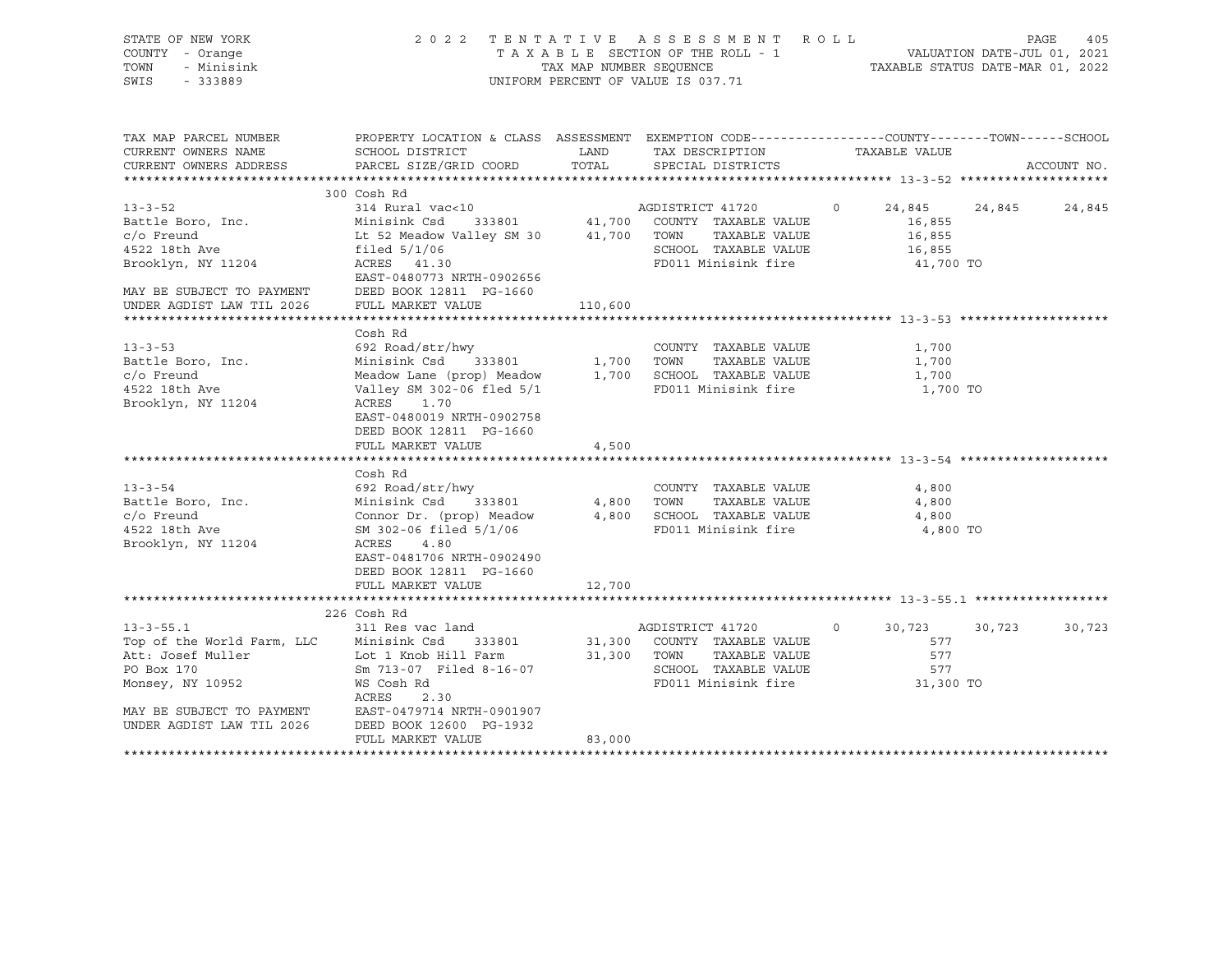| STATE OF NEW YORK<br>COUNTY - Orange<br>TOWN<br>- Minisink<br>SWIS - 333889                                                                                                     | 2022 TENTATIVE ASSESSMENT ROLL<br>T A X A B L E SECTION OF THE ROLL - 1 VALUATION DATE-JUL 01, 2021<br>TAX MAP NUMBER SEQUENCE TAXIS DATE-MAR 01, 2022<br>UNIFORM PERCENT OF VALUE IS 037.71      |                             |                                                                                                                             | PAGE<br>406                                 |                           |  |
|---------------------------------------------------------------------------------------------------------------------------------------------------------------------------------|---------------------------------------------------------------------------------------------------------------------------------------------------------------------------------------------------|-----------------------------|-----------------------------------------------------------------------------------------------------------------------------|---------------------------------------------|---------------------------|--|
| TAX MAP PARCEL NUMBER<br>CURRENT OWNERS NAME<br>CURRENT OWNERS ADDRESS                                                                                                          | PROPERTY LOCATION & CLASS ASSESSMENT EXEMPTION CODE----------------COUNTY-------TOWN------SCHOOL<br>PARCEL SIZE/GRID COORD                                                                        | TOTAL                       | SPECIAL DISTRICTS                                                                                                           | TAXABLE VALUE                               | ACCOUNT NO.               |  |
|                                                                                                                                                                                 | 230 Cosh Rd                                                                                                                                                                                       |                             |                                                                                                                             |                                             |                           |  |
| $13 - 3 - 55.2$<br>Top of the World Farm, LLC Minisink Csd 333801<br>Att: Josef Muller [18] Lot 2 Knob Hill Farm<br>PO Box 170<br>Monsey, NY 10952<br>MAY BE SUBJECT TO PAYMENT | 311 Res vac land<br>SM 713-07 Filed 8-16-07<br>WS Cosh Rd<br>ACRES<br>4.20<br>EAST-0480077 NRTH-0901573                                                                                           |                             | AGDISTRICT 41720<br>33,200 COUNTY TAXABLE VALUE<br>33,200 TOWN TAXABLE VALUE<br>SCHOOL TAXABLE VALUE<br>FD011 Minisink fire | 1,036<br>1,036<br>1,036<br>33,200 TO        | 0 32, 164 32, 164 32, 164 |  |
| UNDER AGDIST LAW TIL 2026                                                                                                                                                       | DEED BOOK 12600 PG-1932                                                                                                                                                                           |                             |                                                                                                                             |                                             |                           |  |
|                                                                                                                                                                                 | FULL MARKET VALUE                                                                                                                                                                                 | 88,000                      |                                                                                                                             |                                             |                           |  |
| $13 - 4 - 1$<br>Stephens John<br>Melcher Kaitlyn                                                                                                                                | 167 Schefflers Rd<br>210 1 Family Res<br>Minisink Csd 333801 37,600 TOWN                                                                                                                          |                             | COUNTY TAXABLE VALUE<br>TAXABLE VALUE                                                                                       | 152,700<br>152,700<br>152,700               |                           |  |
| 167 Schefflers Rd<br>Westtown, NY 10998                                                                                                                                         | Lt1 Tally Ho Equestrian C 152,700 SCHOOL TAXABLE VALUE<br>unity SM 115-09 filed 4/2 FD011 Minisink fire<br>ACRES 1.90 BANKC080496<br>EAST-0482107 NRTH-0903833<br>DEED BOOK 14558 PG-1234         |                             |                                                                                                                             | 152,700 TO                                  |                           |  |
|                                                                                                                                                                                 | FULL MARKET VALUE                                                                                                                                                                                 | 404,900                     |                                                                                                                             |                                             |                           |  |
|                                                                                                                                                                                 | 188 Schefflers Rd                                                                                                                                                                                 |                             |                                                                                                                             |                                             |                           |  |
| $13 - 4 - 15$                                                                                                                                                                   |                                                                                                                                                                                                   |                             | COUNTY TAXABLE VALUE                                                                                                        | 155,300                                     |                           |  |
| Waldmann Richard                                                                                                                                                                |                                                                                                                                                                                                   |                             |                                                                                                                             | 155,300                                     |                           |  |
|                                                                                                                                                                                 |                                                                                                                                                                                                   |                             |                                                                                                                             | 155,300                                     |                           |  |
| Ceraid Anthony<br>188 Schefflers Rd<br>Mesti<br>Westtown, NY 10998                                                                                                              | nity SM 115-09 filed 4/20<br>ACRES 2.10 BANKC061197<br>EAST-0482443 NRTH-0903148<br>DEED BOOK 14546 PG-1642                                                                                       |                             | FD011 Minisink fire                                                                                                         | 155,300 TO                                  |                           |  |
|                                                                                                                                                                                 | FULL MARKET VALUE                                                                                                                                                                                 | 411,800                     |                                                                                                                             |                                             |                           |  |
|                                                                                                                                                                                 |                                                                                                                                                                                                   |                             |                                                                                                                             |                                             |                           |  |
|                                                                                                                                                                                 | 180 Schefflers Rd                                                                                                                                                                                 |                             |                                                                                                                             |                                             |                           |  |
| $13 - 4 - 16$<br>Russell Matthew                                                                                                                                                | 210 1 Family Res<br>Minisink Csd 333801 37,900 TOWN                                                                                                                                               |                             | COUNTY TAXABLE VALUE<br>TAXABLE VALUE                                                                                       | 151,200<br>151,200                          |                           |  |
| Russell Laura                                                                                                                                                                   |                                                                                                                                                                                                   |                             |                                                                                                                             | 151,200                                     |                           |  |
| 180 Schefflers Rd<br>Westtown, NY 10998                                                                                                                                         | ACRES<br>2.20 BANKC030230<br>EAST-0482270 NRTH-0903267<br>DEED BOOK 14540 PG-196<br>FULL MARKET VALUE                                                                                             | 401,000                     |                                                                                                                             | 151,200 TO                                  |                           |  |
| **********************                                                                                                                                                          |                                                                                                                                                                                                   |                             |                                                                                                                             |                                             |                           |  |
| $13 - 4 - 17$<br>Yorke Kelly<br>Oszmanski Tiffany M<br>172 Schefflers Rd<br>Westtown, NY 10998                                                                                  | 172 Schefflers Rd<br>210 1 Family Res<br>Minisink Csd<br>333801<br>Lt 17 Tally Ho Equestrian<br>unity SM 115-09 filed 4/2<br>ACRES<br>2.30<br>EAST-0482090 NRTH-0903398<br>DEED BOOK 14472 PG-314 | 38,000<br>169,200           | COUNTY TAXABLE VALUE<br>TOWN<br>TAXABLE VALUE<br>SCHOOL TAXABLE VALUE<br>FD011 Minisink fire                                | 169,200<br>169,200<br>169,200<br>169,200 TO |                           |  |
|                                                                                                                                                                                 | FULL MARKET VALUE                                                                                                                                                                                 | 448,700                     |                                                                                                                             |                                             |                           |  |
|                                                                                                                                                                                 | *******************                                                                                                                                                                               | · * * * * * * * * * * * * * |                                                                                                                             |                                             |                           |  |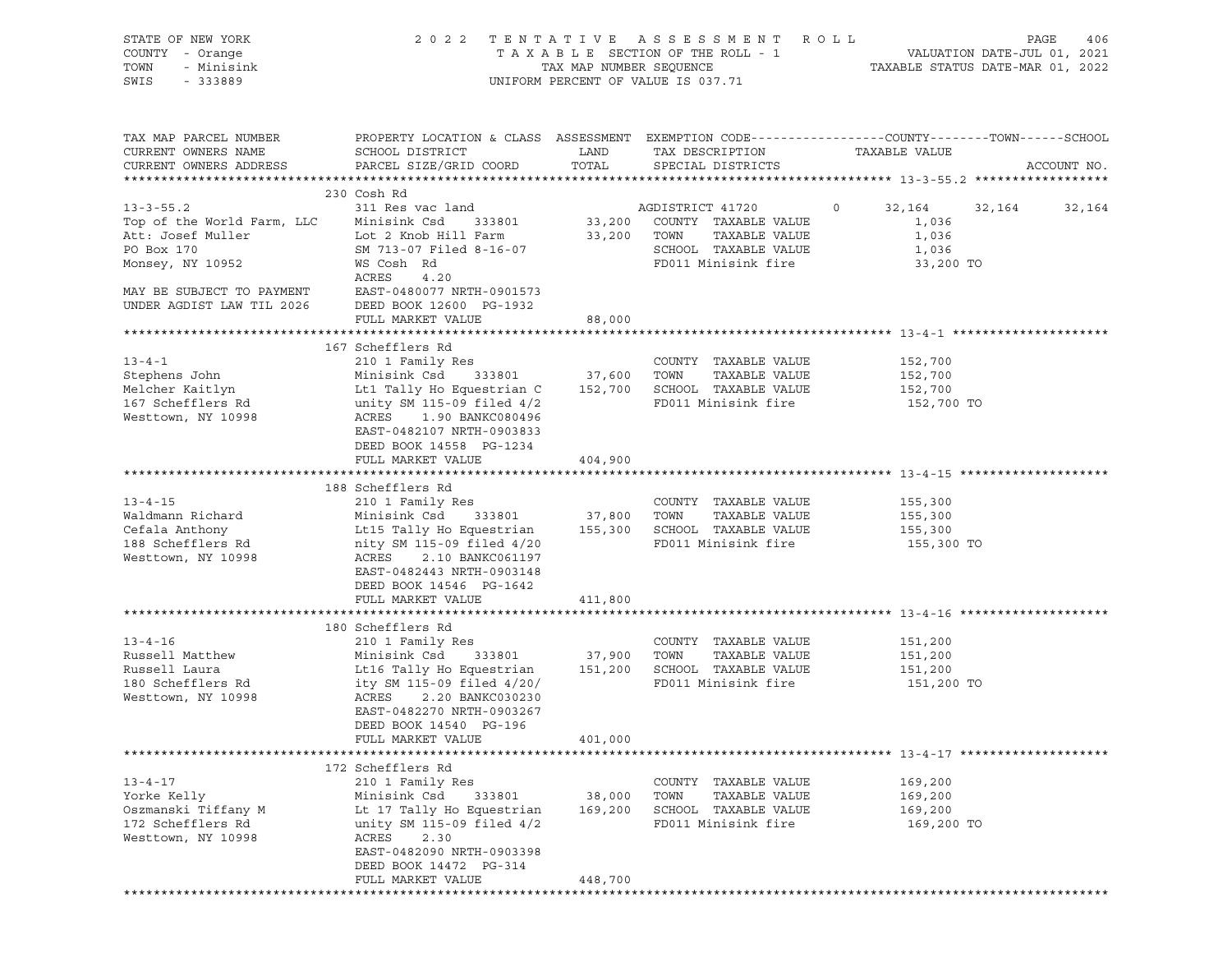| STATE OF NEW YORK<br>COUNTY - Orange<br>TOWN<br>- Minisink<br>SWIS<br>- 333889                                                          | 2 0 2 2                                                                                                                                                                                                                                             |                             | TENTATIVE ASSESSMENT ROLL<br>UNIFORM PERCENT OF VALUE IS 037.71                                                  | PAGE<br>407                                                                                                                     |
|-----------------------------------------------------------------------------------------------------------------------------------------|-----------------------------------------------------------------------------------------------------------------------------------------------------------------------------------------------------------------------------------------------------|-----------------------------|------------------------------------------------------------------------------------------------------------------|---------------------------------------------------------------------------------------------------------------------------------|
| TAX MAP PARCEL NUMBER<br>CURRENT OWNERS NAME<br>CURRENT OWNERS ADDRESS                                                                  | SCHOOL DISTRICT<br>PARCEL SIZE/GRID COORD                                                                                                                                                                                                           | LAND<br>TOTAL               | TAX DESCRIPTION<br>SPECIAL DISTRICTS                                                                             | PROPERTY LOCATION & CLASS ASSESSMENT EXEMPTION CODE----------------COUNTY-------TOWN-----SCHOOL<br>TAXABLE VALUE<br>ACCOUNT NO. |
| $13 - 4 - 18$<br>Doty-Lloyd Living Trust Sue<br>PO Box 89<br>Westtown, NY 10998                                                         | 164 Schefflers Rd<br>314 Rural vac<10<br>Minisink Csd<br>333801<br>Lt 18 Tally Ho Equestrian 30,600 SCHOOL TAXABLE VALUE<br>nity SM 115-09 filed 4/20<br>ACRES<br>1.60<br>EAST-0481862 NRTH-0903477<br>DEED BOOK 14950 PG-1391<br>FULL MARKET VALUE | 30,600 TOWN<br>81,100       | COUNTY TAXABLE VALUE<br>TAXABLE VALUE<br>FD011 Minisink fire                                                     | 30,600<br>30,600<br>30,600<br>30,600 TO                                                                                         |
|                                                                                                                                         |                                                                                                                                                                                                                                                     |                             |                                                                                                                  |                                                                                                                                 |
| $13 - 4 - 19$<br>Doty-Lloyd Living Trust Sue<br>PO Box 89<br>Westtown, NY 10998                                                         | 156 Schefflers Rd<br>314 Rural vac<10<br>Minisink Csd<br>333801<br>Lt 19 Tally Ho Equestrian 30,400 SCHOOL TAXABLE VALUE<br>unity SM 115-09 filed $4/2$<br>ACRES<br>1.40<br>EAST-0481693 NRTH-0903625<br>DEED BOOK 14950 PG-1391                    |                             | COUNTY TAXABLE VALUE<br>30,400 TOWN<br>TAXABLE VALUE<br>FD011 Minisink fire                                      | 30,400<br>30,400<br>30,400<br>30,400 TO                                                                                         |
|                                                                                                                                         | FULL MARKET VALUE                                                                                                                                                                                                                                   | 80,600                      |                                                                                                                  |                                                                                                                                 |
| $13 - 4 - 20$<br>Ogunade Babajide<br>Ogunade Jessenia<br>177 Schefflers Rd<br>Westtown, NY 10998                                        | 177 Schefflers Rd<br>210 1 Family Res<br>Minisink Csd<br>333801<br>Lt20 Tally Ho Equestrian 158,400 SCHOOL TAXABLE VALUE<br>unity SM 115-09 filed $4/2$<br>ACRES<br>3.90 BANKC030385<br>EAST-0482566 NRTH-0903550<br>DEED BOOK 14485 PG-1929        | 39,600 TOWN                 | COUNTY TAXABLE VALUE<br>TAXABLE VALUE<br>FD011 Minisink fire                                                     | 158,400<br>158,400<br>158,400<br>158,400 TO                                                                                     |
|                                                                                                                                         | FULL MARKET VALUE                                                                                                                                                                                                                                   | 420,000                     |                                                                                                                  |                                                                                                                                 |
|                                                                                                                                         | 163 Schefflers Rd                                                                                                                                                                                                                                   |                             |                                                                                                                  |                                                                                                                                 |
| $13 - 4 - 39.2$<br>Tally Ho Properties LLC<br>PO Box 89<br>Westtown, NY 10998<br>MAY BE SUBJECT TO PAYMENT<br>UNDER AGDIST LAW TIL 2026 | 322 Rural vac>10<br>333801<br>Minisink Csd<br>Parcel Tally Ho Equestria 129,300 TOWN<br>munity amended SM 143-15<br>filed $6/30/15$ NS Scheffle<br>ACRES 135.00<br>EAST-0481715 NRTH-0905036<br>DEED BOOK 5419 PG-5<br>FULL MARKET VALUE            | 342,900                     | AGDISTRICT 41720<br>129,300 COUNTY TAXABLE VALUE<br>TAXABLE VALUE<br>SCHOOL TAXABLE VALUE<br>FD011 Minisink fire | $\circ$<br>29,193<br>29,193<br>29,193<br>100,107<br>100,107<br>100,107<br>129,300 TO                                            |
|                                                                                                                                         |                                                                                                                                                                                                                                                     |                             |                                                                                                                  |                                                                                                                                 |
| $13 - 4 - 40.21$<br>Tally Ho Properties LLC<br>PO Box 89<br>Westtown, NY 10998                                                          | 200 Schefflers Rd<br>322 Rural vac>10<br>Minisink Csd<br>333801<br>Lt1 Fox Hollow SM 44-19 f<br>$2/20/19$ 341 Lower rd<br>ACRES<br>65.70<br>EAST-0482811 NRTH-0902359<br>DEED BOOK 5889 PG-289<br>FULL MARKET VALUE                                 | 62,600<br>62,600<br>166,000 | COUNTY TAXABLE VALUE<br>TOWN<br>TAXABLE VALUE<br>SCHOOL TAXABLE VALUE<br>FD011 Minisink fire                     | 62,600<br>62,600<br>62,600<br>62,600 TO                                                                                         |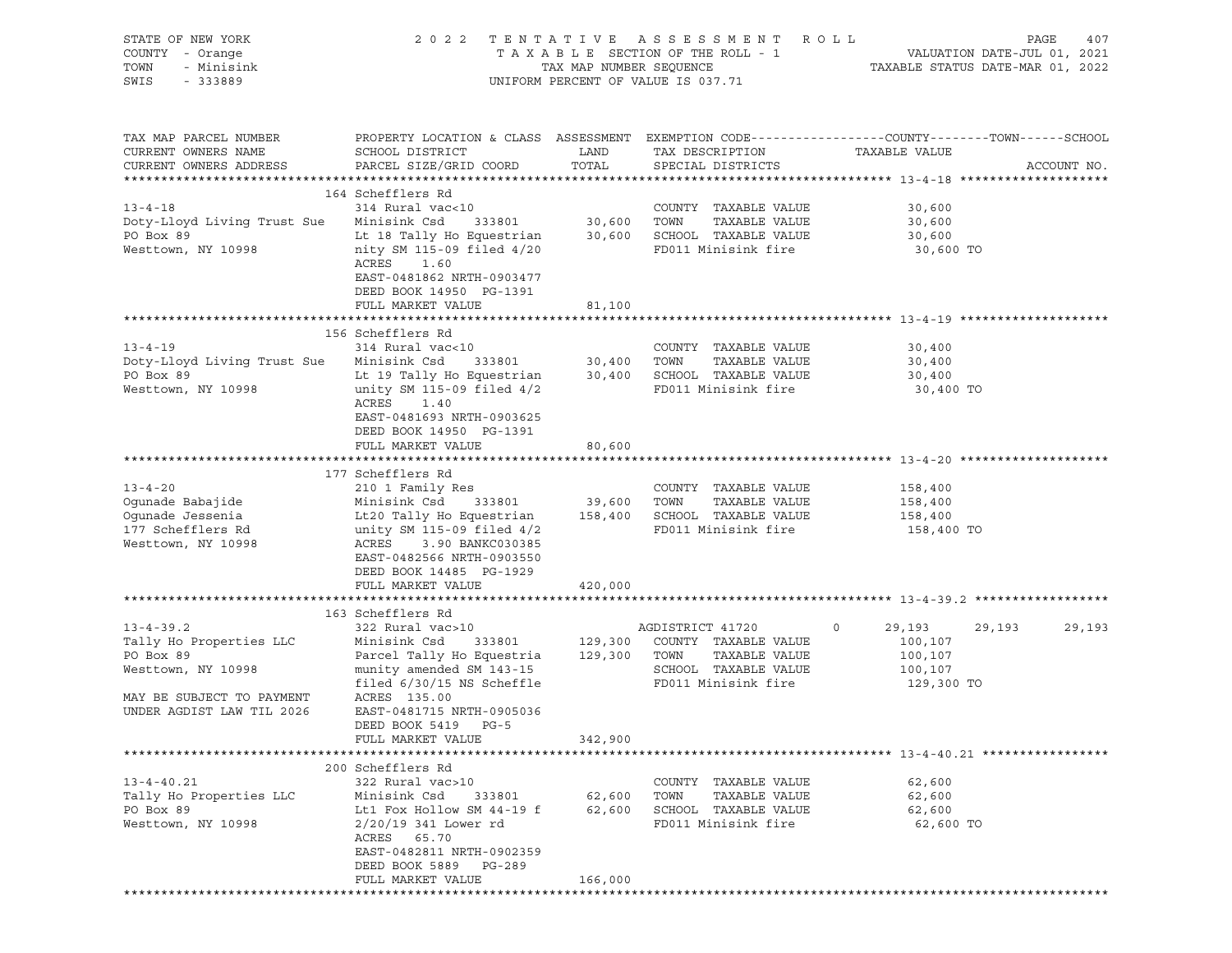| STATE OF NEW YORK<br>COUNTY - Orange<br>TOWN<br>- Minisink<br>SWIS<br>$-333889$                                                                                                       |                                                                                                                                                                                                                                                                                                                                                                  | TAX MAP NUMBER SEQUENCE                           | 2022 TENTATIVE ASSESSMENT ROLL<br>TAXABLE SECTION OF THE ROLL - 1<br>UNIFORM PERCENT OF VALUE IS 037.71                                                                                      | PAGE<br>408<br>VALUATION DATE-JUL 01, 2021<br>TAXABLE STATUS DATE-MAR 01, 2022                                                   |
|---------------------------------------------------------------------------------------------------------------------------------------------------------------------------------------|------------------------------------------------------------------------------------------------------------------------------------------------------------------------------------------------------------------------------------------------------------------------------------------------------------------------------------------------------------------|---------------------------------------------------|----------------------------------------------------------------------------------------------------------------------------------------------------------------------------------------------|----------------------------------------------------------------------------------------------------------------------------------|
| TAX MAP PARCEL NUMBER<br>CURRENT OWNERS NAME<br>CURRENT OWNERS ADDRESS                                                                                                                | SCHOOL DISTRICT<br>PARCEL SIZE/GRID COORD                                                                                                                                                                                                                                                                                                                        | LAND<br>TOTAL                                     | TAX DESCRIPTION<br>SPECIAL DISTRICTS                                                                                                                                                         | PROPERTY LOCATION & CLASS ASSESSMENT EXEMPTION CODE----------------COUNTY-------TOWN------SCHOOL<br>TAXABLE VALUE<br>ACCOUNT NO. |
| $13 - 4 - 40.22$<br>Prieto Justin<br>Prieto Michele<br>150 Schefflers Rd<br>Westtown, NY 10998                                                                                        | 150 Schefflers Rd<br>210 1 Family Res<br>Minisink Csd<br>333801<br>Lt2 Fox Hollow SM 44-19 f<br>2/20/19 SS Schefflers Rd<br>PARTIAL<br>ACRES<br>3.40 BANKC061339<br>EAST-0481405 NRTH-0903833<br>DEED BOOK 15094 PG-1574                                                                                                                                         | 39,100<br>167,800                                 | COUNTY TAXABLE VALUE<br>TOWN<br>TAXABLE VALUE<br>SCHOOL TAXABLE VALUE<br>FD011 Minisink fire                                                                                                 | 167,800<br>167,800<br>167,800<br>167,800 TO                                                                                      |
|                                                                                                                                                                                       | FULL MARKET VALUE                                                                                                                                                                                                                                                                                                                                                | 445,000                                           |                                                                                                                                                                                              |                                                                                                                                  |
|                                                                                                                                                                                       |                                                                                                                                                                                                                                                                                                                                                                  |                                                   |                                                                                                                                                                                              |                                                                                                                                  |
| $13 - 4 - 40.23$<br>Villegas Daniel T<br>Villegas Carmina<br>144 Schefflers Rd<br>Westtown, NY 10998<br>$13 - 4 - 40.24$<br>Ventre Michael C<br>Ventre Hillary M<br>134 Schefflers Rd | 144 Schefflers Rd<br>210 1 Family Res<br>Minisink Csd<br>333801<br>Lt3 Fox Hollow SM 44-19 f<br>$2/20/19$ SS Schefflers Rd<br>ACRES<br>2.20 BANKC020440<br>EAST-0481178 NRTH-0904013<br>DEED BOOK 14950 PG-76<br>FULL MARKET VALUE<br>134 Schefflers Rd<br>210 1 Family Res<br>Minisink Csd<br>333801<br>Lt4 Fox Hollow SM 44-19 f<br>$2/20/19$ SS Schefflers Rd | 37,900<br>179,200<br>475,200<br>37,900<br>178,000 | COUNTY TAXABLE VALUE<br>TAXABLE VALUE<br>TOWN<br>SCHOOL TAXABLE VALUE<br>FD011 Minisink fire<br>COUNTY TAXABLE VALUE<br>TAXABLE VALUE<br>TOWN<br>SCHOOL TAXABLE VALUE<br>FD011 Minisink fire | 179,200<br>179,200<br>179,200<br>179,200 TO<br>178,000<br>178,000<br>178,000<br>178,000 TO                                       |
| Westtown, NY 10998                                                                                                                                                                    | ACRES<br>2.20 BANK0230051<br>EAST-0480944 NRTH-0904134<br>DEED BOOK 14947 PG-130<br>FULL MARKET VALUE                                                                                                                                                                                                                                                            | 472,000                                           |                                                                                                                                                                                              |                                                                                                                                  |
| $13 - 4 - 41$<br>Doty Walter P<br>PO Box 155<br>Westtown, NY 10998                                                                                                                    | 157 Schefflers Rd<br>210 1 Family Res<br>Minisink Csd<br>333801<br>Lt 2 Tally Ho Llc Sb Mp<br>$173 - 01$<br><b>ACRES</b><br>3.60<br>EAST-0481911 NRTH-0903973<br>DEED BOOK 5889<br>PG-289<br>FULL MARKET VALUE<br>******************                                                                                                                             | 39,300<br>77,800 TOWN<br>206,300                  | BAS STAR 41854<br>$\mathbf 0$<br>COUNTY TAXABLE VALUE<br>TAXABLE VALUE<br>SCHOOL TAXABLE VALUE<br>FD011 Minisink fire                                                                        | 16,340<br>$\overline{0}$<br>$\Omega$<br>77,800<br>77,800<br>61,460<br>77,800 TO                                                  |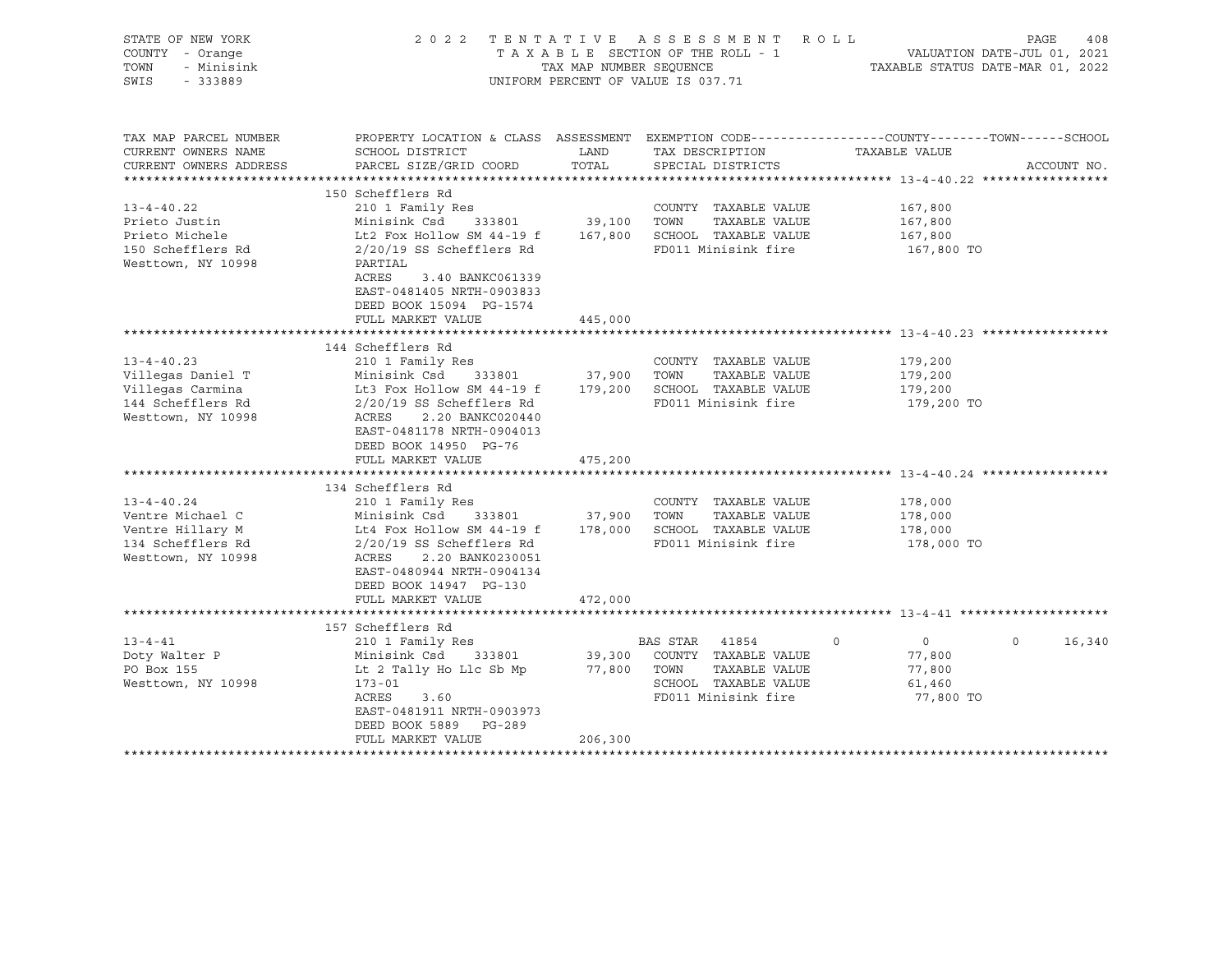| STATE OF NEW YORK<br>COUNTY<br>- Orange<br>- Minisink<br>TOWN<br>SWIS<br>$-333889$ | 2 0 2 2<br>TENTATIVE                         | TAX MAP NUMBER SEOUENCE<br>UNIFORM PERCENT OF VALUE IS 037.71 | A S S E S S M E N T | T A X A B L E SECTION OF THE ROLL - 1 | R O L L | VALUATION DATE-JUL 01, 2021<br>TAXABLE STATUS DATE-MAR 01, 2022               | PAGE    | 409         |
|------------------------------------------------------------------------------------|----------------------------------------------|---------------------------------------------------------------|---------------------|---------------------------------------|---------|-------------------------------------------------------------------------------|---------|-------------|
| TAX MAP PARCEL NUMBER<br>CURRENT OWNERS NAME                                       | PROPERTY LOCATION & CLASS<br>SCHOOL DISTRICT | ASSESSMENT<br>LAND                                            | TAX DESCRIPTION     |                                       |         | EXEMPTION CODE-----------------COUNTY-------TOWN------SCHOOL<br>TAXABLE VALUE |         |             |
| CURRENT OWNERS ADDRESS                                                             | PARCEL SIZE/GRID COORD                       | TOTAL                                                         |                     | SPECIAL DISTRICTS                     |         |                                                                               |         | ACCOUNT NO. |
|                                                                                    | 194 Schefflers Rd                            |                                                               |                     |                                       |         |                                                                               |         |             |
| $13 - 4 - 42$                                                                      | 270 Mfg housing                              |                                                               | BAS STAR            | 41854                                 | $\circ$ | $\overline{0}$                                                                | $\circ$ | 16,340      |
| Wood Marie Anne                                                                    | Minisink Csd<br>333801                       | 37,800                                                        | COUNTY              | TAXABLE VALUE                         |         | 50,700                                                                        |         |             |
| PO Box 73                                                                          | 2.10 BANKN140687<br>ACRES                    | 50,700                                                        | TOWN                | TAXABLE VALUE                         |         | 50,700                                                                        |         |             |
| Westtown, NY 10998                                                                 | EAST-0482638 NRTH-0903141                    |                                                               | SCHOOL              | TAXABLE VALUE                         |         | 34,360                                                                        |         |             |
|                                                                                    | DEED BOOK 11999 PG-122                       |                                                               |                     | FD011 Minisink fire                   |         | 50,700 TO                                                                     |         |             |
|                                                                                    | FULL MARKET VALUE                            | 134,400                                                       |                     |                                       |         |                                                                               |         |             |

\*\*\*\*\*\*\*\*\*\*\*\*\*\*\*\*\*\*\*\*\*\*\*\*\*\*\*\*\*\*\*\*\*\*\*\*\*\*\*\*\*\*\*\*\*\*\*\*\*\*\*\*\*\*\*\*\*\*\*\*\*\*\*\*\*\*\*\*\*\*\*\*\*\*\*\*\*\*\*\*\*\*\*\*\*\*\*\*\*\*\*\*\*\*\*\*\*\*\*\*\*\*\*\*\*\*\*\*\*\*\*\*\*\*\*\*\*\*\*\*\*\*\*\*\*\*\*\*\*\*\*\*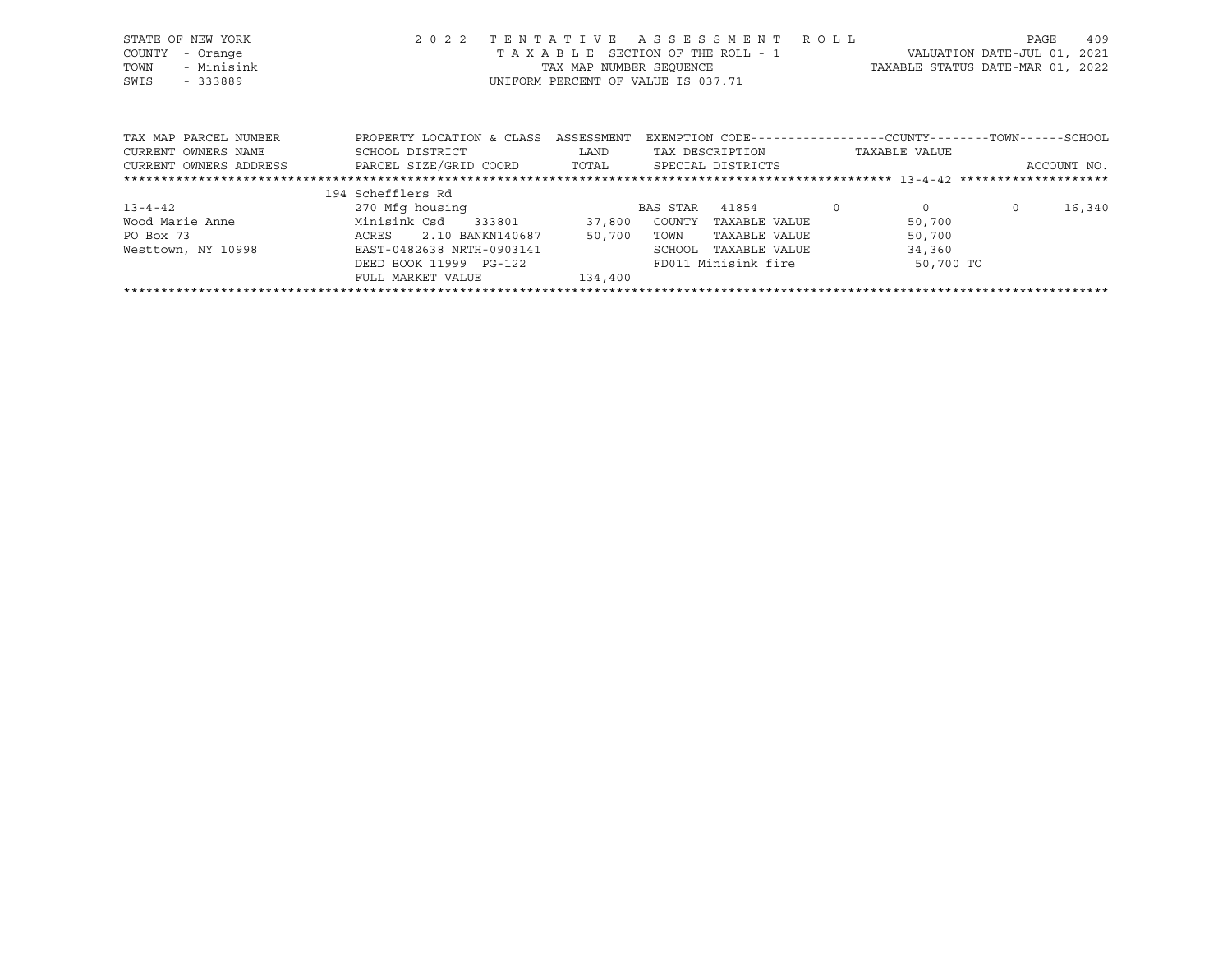|      | STATE OF NEW YORK | 2022 TENTATIVE ASSESSMENT ROLL        |                                  | PAGE | 410 |
|------|-------------------|---------------------------------------|----------------------------------|------|-----|
|      | COUNTY - Orange   | T A X A B L E SECTION OF THE ROLL - 1 | VALUATION DATE-JUL 01, 2021      |      |     |
| TOWN | - Minisink        | MAP SECTION - 013                     | TAXABLE STATUS DATE-MAR 01, 2022 |      |     |
| SWIS | - 333889          | SUB-SECTION - 000                     | RPS150/V04/L015                  |      |     |
|      |                   | UNIFORM PERCENT OF VALUE IS 037.71    | CURRENT DATE $4/28/2022$         |      |     |

# \*\*\* S P E C I A L D I S T R I C T S U M M A R Y \*\*\*

|                            | TOTAL | EXTENSION | EXTENSION | AD VALOREM | EXEMPT | TAXABLE      |
|----------------------------|-------|-----------|-----------|------------|--------|--------------|
| CODE DISTRICT NAME PARCELS |       | TYPE.     | VALUE     | VALUE      | AMOUNT | <b>VALUE</b> |
|                            |       |           |           |            |        |              |
| FD011 Minisink fire        |       | 183 TOTAL |           | 13503,013  |        | 13503,013    |

## \*\*\* S C H O O L D I S T R I C T S U M M A R Y \*\*\*

| CODE   | DISTRICT NAME | TOTAL<br>PARCELS | ASSESSED<br>LAND | ASSESSED<br>TOTAL | EXEMPT<br>AMOUNT | TOTAL<br>TAXABLE | STAR<br>AMOUNT | STAR<br>TAXABLE |
|--------|---------------|------------------|------------------|-------------------|------------------|------------------|----------------|-----------------|
| 333801 | Minisink Csd  | 183              | 5843,680         | 13503,013         | 1744,843         | 11758,170        | 805,300        | 10952,870       |
|        | SUB-TOTAL     | 183              | 5843,680         | 13503,013         | 1744,843         | 11758,170        | 805,300        | 10952,870       |
|        | TOTAL         | 183              | 5843,680         | 13503,013         | 1744,843         | 11758,170        | 805,300        | 10952,870       |

#### \*\*\* S Y S T E M C O D E S S U M M A R Y \*\*\*

#### NO SYSTEM EXEMPTIONS AT THIS LEVEL

### \*\*\* E X E M P T I O N S U M M A R Y \*\*\*

|       |                | TOTAL          |          |           |          |
|-------|----------------|----------------|----------|-----------|----------|
| CODE  | DESCRIPTION    | PARCELS        | COUNTY   | TOWN      | SCHOOL   |
| 41120 | VETWAR CTS     | $\overline{2}$ | 18,774   | 5,364     | 10,728   |
| 41140 | VETDIS CTS     |                | 23,240   | 8,940     | 17,880   |
| 41165 | $CW$ 15 $VET/$ |                | 5,364    |           | 5,364    |
| 41720 | AGDISTRICT     | 38             | 1134,988 | 1134,988  | 1134,988 |
| 41800 | AGED           | 2              | 86,750   | 86,750    | 86,750   |
| 41834 | ENH STAR       | 9              |          |           | 364,120  |
| 41854 | BAS STAR       | 27             |          |           | 441,180  |
| 49500 | SOLAR EX C     | 10             | 489,133  | 489,133   | 489,133  |
|       | TOTAL          | 90             | 1758,249 | 1725, 175 | 2550,143 |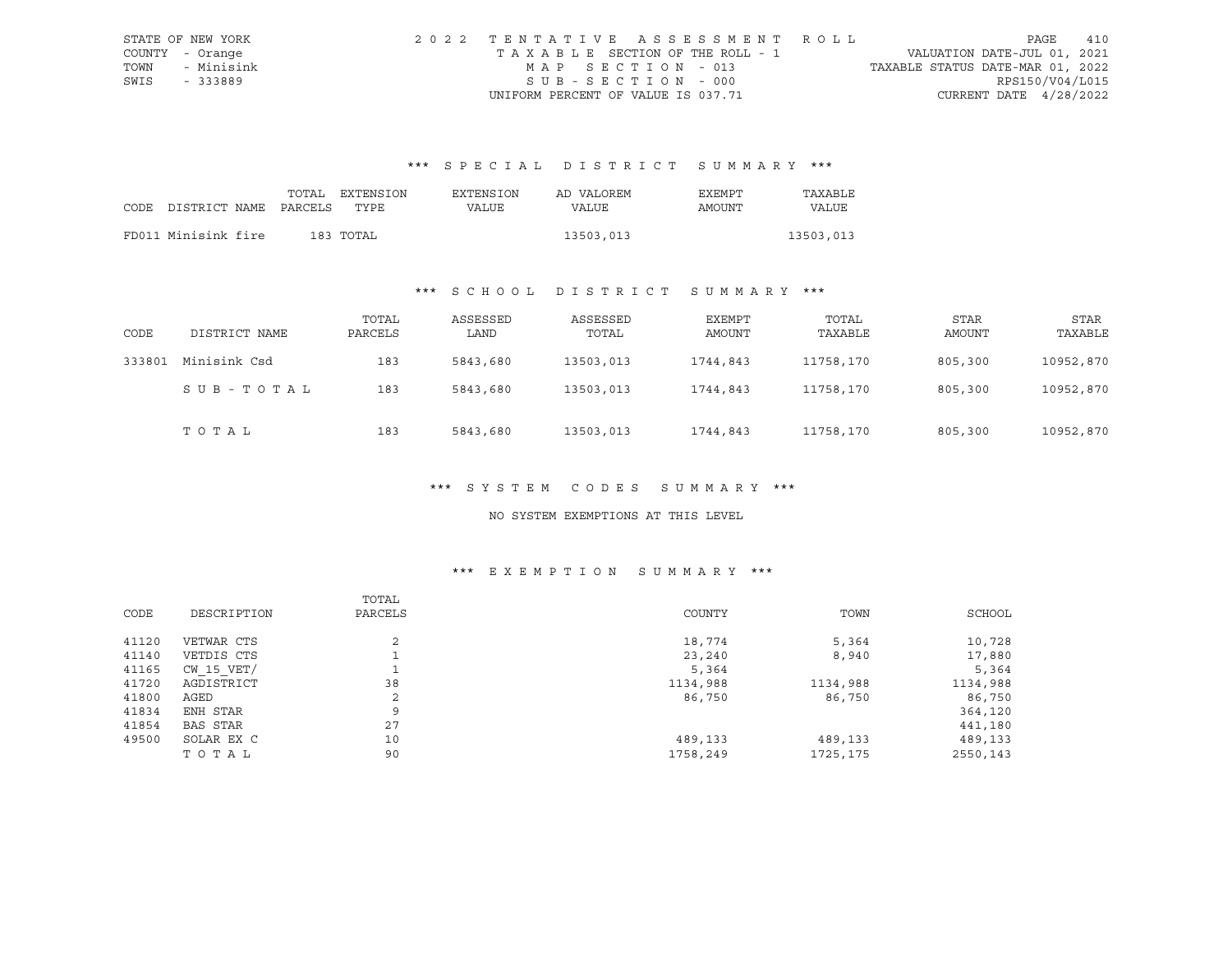|      | STATE OF NEW YORK | 2022 TENTATIVE ASSESSMENT ROLL                                 | PAGE            | 411 |
|------|-------------------|----------------------------------------------------------------|-----------------|-----|
|      | COUNTY - Orange   | VALUATION DATE-JUL 01, 2021<br>TAXABLE SECTION OF THE ROLL - 1 |                 |     |
| TOWN | - Minisink        | TAXABLE STATUS DATE-MAR 01, 2022<br>MAP SECTION - 013          |                 |     |
| SWIS | - 333889          | SUB-SECTION - 000                                              | RPS150/V04/L015 |     |
|      |                   | CURRENT DATE $4/28/2022$<br>UNIFORM PERCENT OF VALUE IS 037.71 |                 |     |

### \*\*\* G R A N D T O T A L S \*\*\*

| ROLL       |             | TOTAL   | ASSESSED | ASSESSED  | TAXABLE   | TAXABLE   | TAXABLE   | STAR      |
|------------|-------------|---------|----------|-----------|-----------|-----------|-----------|-----------|
| <b>SEC</b> | DESCRIPTION | PARCELS | LAND     | TOTAL     | COUNTY    | TOWN      | SCHOOL    | TAXABLE   |
|            | TAXABLE     | 183     | 5843,680 | 13503,013 | 11744.764 | L1777,838 | 11758,170 | 10952,870 |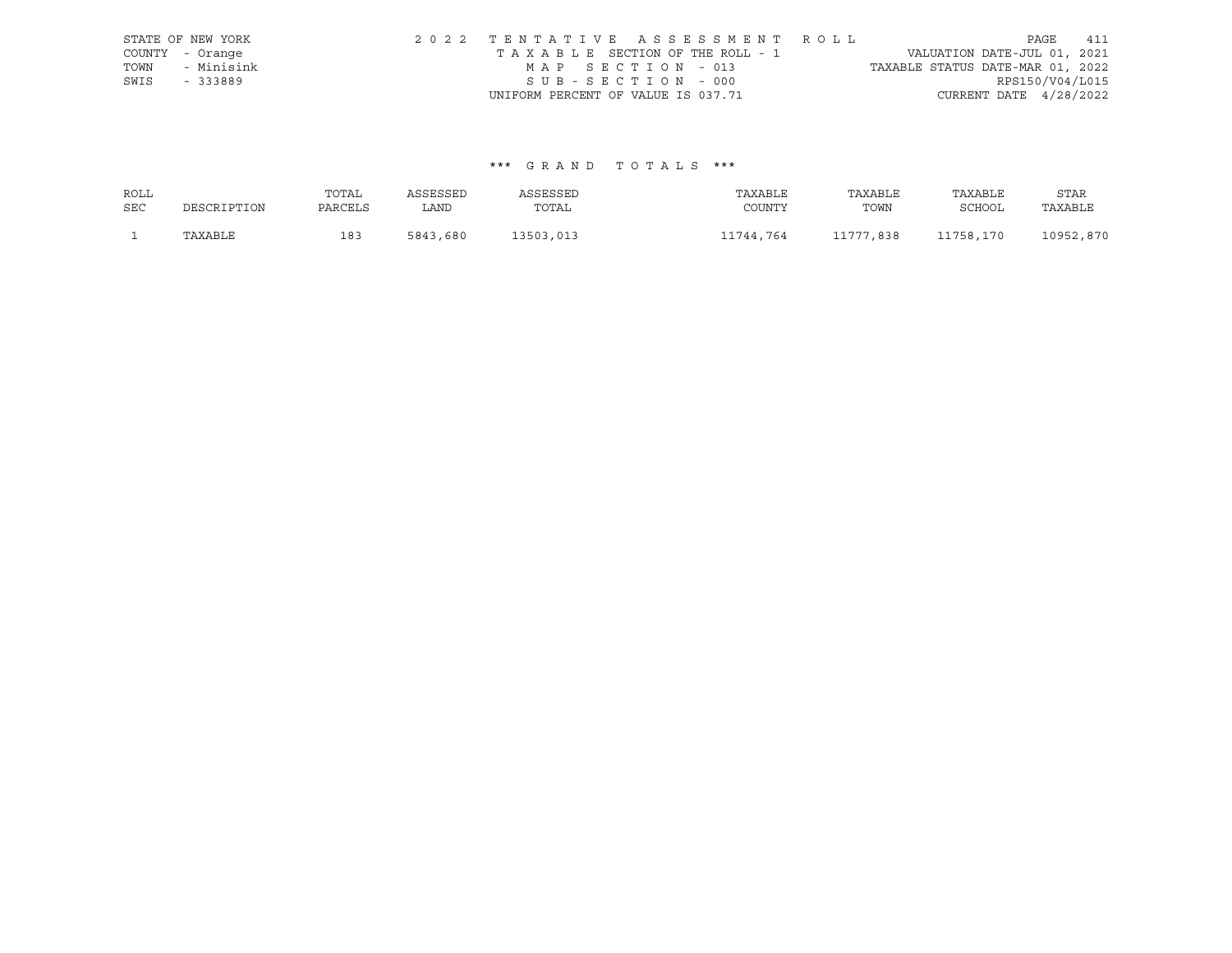| STATE OF NEW YORK<br>COUNTY - Orange<br>TOWN<br>- Minisink<br>SWIS<br>$-333889$ | UNIFORM PERCENT OF VALUE IS 037.71                                                                                                                                                                                                                       | 2022 TENTATIVE ASSESSMENT ROLL PAGE 412<br>TAXABLE SECTION OF THE ROLL - 1 VALUATION DATE-JUL 01, 2021<br>TAX MAP NUMBER SEQUENCE TAXABLE STATUS DATE-MAR 01, 2022 |                             |                |                |                 |
|---------------------------------------------------------------------------------|----------------------------------------------------------------------------------------------------------------------------------------------------------------------------------------------------------------------------------------------------------|--------------------------------------------------------------------------------------------------------------------------------------------------------------------|-----------------------------|----------------|----------------|-----------------|
| TAX MAP PARCEL NUMBER<br>CURRENT OWNERS NAME<br>CURRENT OWNERS ADDRESS          | PROPERTY LOCATION & CLASS ASSESSMENT EXEMPTION CODE----------------COUNTY-------TOWN------SCHOOL                                                                                                                                                         |                                                                                                                                                                    |                             | TAXABLE VALUE  |                | ACCOUNT NO.     |
|                                                                                 |                                                                                                                                                                                                                                                          |                                                                                                                                                                    |                             |                |                |                 |
|                                                                                 | 225 Rte 284                                                                                                                                                                                                                                              |                                                                                                                                                                    |                             |                |                |                 |
| $14 - 1 - 2$                                                                    | REE 284<br>120 Field crops<br>Minisink Csd 333801 181,600 BAS STAR 41854 0<br>ACRES 85.10 225,400 COUNTY TAXABLE VALUE                                                                                                                                   |                                                                                                                                                                    |                             | 0 119,630      |                | 119,630 119,630 |
| Gallagher Carole L                                                              |                                                                                                                                                                                                                                                          |                                                                                                                                                                    |                             | $\sim$ 0       | $\overline{0}$ | 16,340          |
|                                                                                 |                                                                                                                                                                                                                                                          |                                                                                                                                                                    |                             | 105,770        |                |                 |
| PO Box 333                                                                      |                                                                                                                                                                                                                                                          |                                                                                                                                                                    |                             | 105,770        |                |                 |
| Unionville, NY 10988                                                            |                                                                                                                                                                                                                                                          |                                                                                                                                                                    |                             | 89,430         |                |                 |
|                                                                                 | FULL MARKET VALUE                                                                                                                                                                                                                                        |                                                                                                                                                                    | 597,700 FD011 Minisink fire | 225,400 TO     |                |                 |
| MAY BE SUBJECT TO PAYMENT                                                       |                                                                                                                                                                                                                                                          |                                                                                                                                                                    |                             |                |                |                 |
| UNDER AGDIST LAW TIL 2026                                                       |                                                                                                                                                                                                                                                          |                                                                                                                                                                    |                             |                |                |                 |
|                                                                                 |                                                                                                                                                                                                                                                          |                                                                                                                                                                    |                             |                |                |                 |
|                                                                                 | 206 Rte 284                                                                                                                                                                                                                                              |                                                                                                                                                                    |                             |                |                |                 |
|                                                                                 |                                                                                                                                                                                                                                                          |                                                                                                                                                                    | COUNTY TAXABLE VALUE        | 72,600         |                |                 |
|                                                                                 |                                                                                                                                                                                                                                                          |                                                                                                                                                                    | TAXABLE VALUE               | 72,600         |                |                 |
|                                                                                 |                                                                                                                                                                                                                                                          |                                                                                                                                                                    |                             | 72,600         |                |                 |
|                                                                                 | 210 1 Family Res<br>New Windsor Landscape LLC<br>Minisink Csd<br>233801<br>21,800 TOWN TAXABLE VALUE<br>22 Knoll Rd<br>32 Knoll Rd<br>32 Knoll Rd<br>32 Knoll Rd<br>32 Knoll Rd<br>32 Knoll Rd<br>32 SCHOOL TAXABLE VALUE<br>32 SCHOOL TAXABLE VALUE<br> |                                                                                                                                                                    | FD011 Minisink fire         | 72,600 TO      |                |                 |
|                                                                                 | FRNT 80.00 DPTH 175.00                                                                                                                                                                                                                                   |                                                                                                                                                                    |                             |                |                |                 |
|                                                                                 | EAST-0475503 NRTH-0901216                                                                                                                                                                                                                                |                                                                                                                                                                    |                             |                |                |                 |
|                                                                                 | DEED BOOK 14169 PG-502<br>FULL MARKET VALUE                                                                                                                                                                                                              | 192,500                                                                                                                                                            |                             |                |                |                 |
|                                                                                 |                                                                                                                                                                                                                                                          |                                                                                                                                                                    |                             |                |                |                 |
|                                                                                 | 200 Rte 284                                                                                                                                                                                                                                              |                                                                                                                                                                    |                             |                |                |                 |
| $14 - 1 - 4$                                                                    | 200 Kte 284<br>210 1 Family Res<br>Minisink Csd 333801<br>ACRES 1.50<br>EAST-0475664 NRTH-0901110<br>DEED BOOK 4786 PG-101<br>PEED BOOK 4786 PG-101<br>PEED BOOK 4786 PG-101                                                                             |                                                                                                                                                                    |                             | $\overline{0}$ | $\circ$        | 16,340          |
| Richards Thomas O                                                               |                                                                                                                                                                                                                                                          |                                                                                                                                                                    |                             | 76,900         |                |                 |
| Richards Anita M                                                                |                                                                                                                                                                                                                                                          |                                                                                                                                                                    |                             | 76,900         |                |                 |
| PO Box 621                                                                      |                                                                                                                                                                                                                                                          |                                                                                                                                                                    |                             | 60,560         |                |                 |
| Unionville, NY 10988                                                            |                                                                                                                                                                                                                                                          |                                                                                                                                                                    |                             | 76,900 TO      |                |                 |
|                                                                                 | FULL MARKET VALUE                                                                                                                                                                                                                                        | 203,900                                                                                                                                                            |                             |                |                |                 |
|                                                                                 |                                                                                                                                                                                                                                                          |                                                                                                                                                                    |                             |                |                |                 |
|                                                                                 | St Hwy 284                                                                                                                                                                                                                                               |                                                                                                                                                                    |                             |                |                |                 |
| $14 - 1 - 5$                                                                    | 330 Vacant comm                                                                                                                                                                                                                                          |                                                                                                                                                                    | COUNTY TAXABLE VALUE        | 5,700          |                |                 |
|                                                                                 | 11 1 30<br>Precision Auto Works Inc Ministrik Csd 333801<br>45 Old Pidge Pd Ministry 200 130                                                                                                                                                             |                                                                                                                                                                    | 5,700 TOWN TAXABLE VALUE    | 5,700          |                |                 |
| 45 Old Ridge Rd                                                                 | ACRES 1.30                                                                                                                                                                                                                                               |                                                                                                                                                                    | 5,700 SCHOOL TAXABLE VALUE  | 5,700          |                |                 |
| Warwick, NY 10990                                                               | EAST-0475345 NRTH-0900804                                                                                                                                                                                                                                |                                                                                                                                                                    | FD011 Minisink fire         | 5,700 TO       |                |                 |
|                                                                                 | DEED BOOK 3170 PG-260                                                                                                                                                                                                                                    |                                                                                                                                                                    |                             |                |                |                 |
|                                                                                 | FULL MARKET VALUE                                                                                                                                                                                                                                        | 15,100                                                                                                                                                             |                             |                |                |                 |
|                                                                                 |                                                                                                                                                                                                                                                          |                                                                                                                                                                    |                             |                |                |                 |
|                                                                                 | 1 Amdurer Rd                                                                                                                                                                                                                                             |                                                                                                                                                                    |                             |                |                |                 |
| $14 - 1 - 6.1$                                                                  | 210 1 Family Res                                                                                                                                                                                                                                         |                                                                                                                                                                    | COUNTY TAXABLE VALUE        | 59,800         |                |                 |
|                                                                                 |                                                                                                                                                                                                                                                          |                                                                                                                                                                    |                             | 59,800         |                |                 |
|                                                                                 |                                                                                                                                                                                                                                                          |                                                                                                                                                                    |                             | 59,800         |                |                 |
|                                                                                 |                                                                                                                                                                                                                                                          |                                                                                                                                                                    | FD011 Minisink fire         | 59,800 TO      |                |                 |
|                                                                                 | Westtown, NY 10998 EAST-0476108 NRTH-0901005                                                                                                                                                                                                             |                                                                                                                                                                    |                             |                |                |                 |
|                                                                                 | DEED BOOK 15157 PG-670                                                                                                                                                                                                                                   |                                                                                                                                                                    |                             |                |                |                 |
|                                                                                 | FULL MARKET VALUE                                                                                                                                                                                                                                        | 158,600                                                                                                                                                            |                             |                |                |                 |
|                                                                                 |                                                                                                                                                                                                                                                          |                                                                                                                                                                    |                             |                |                |                 |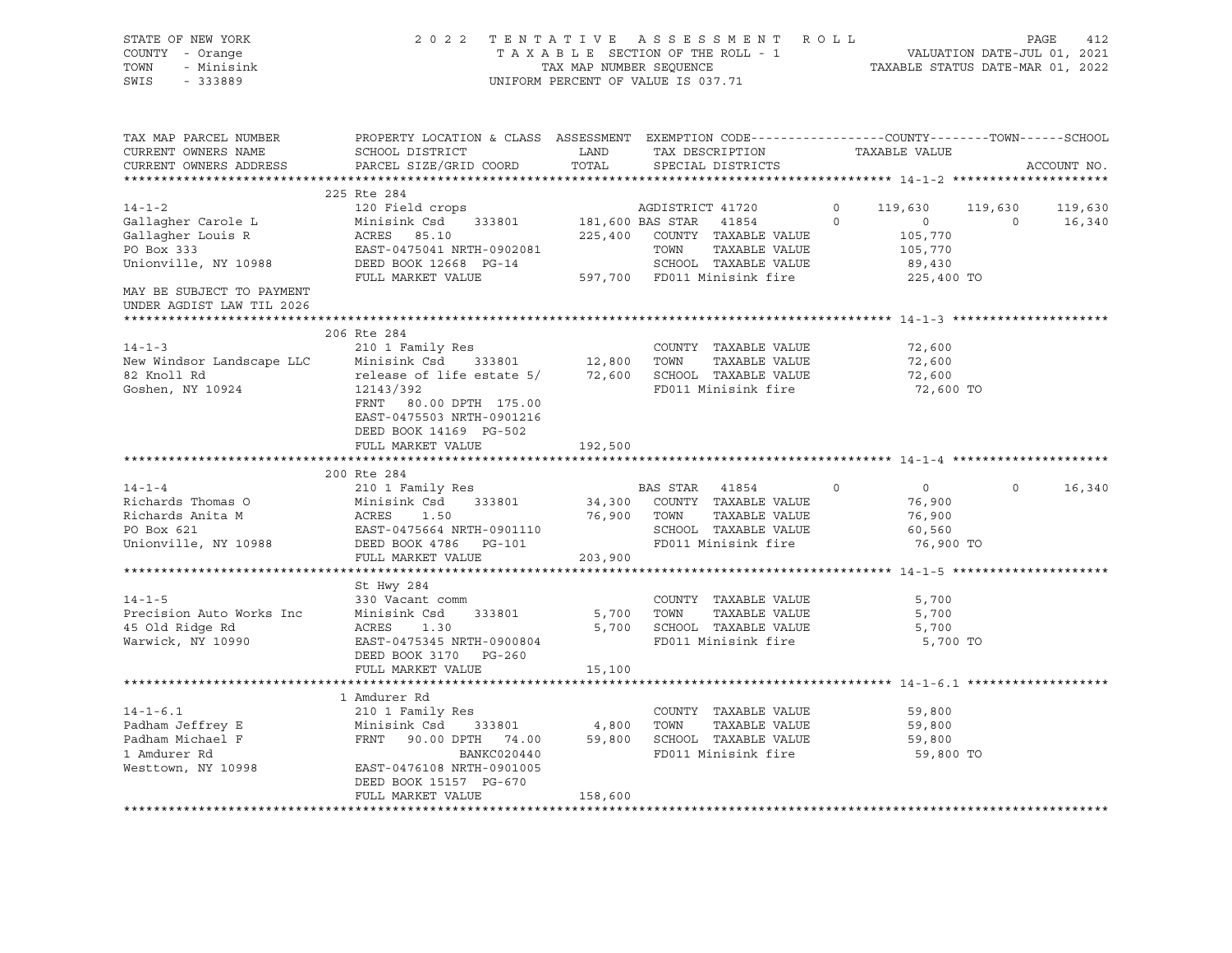#### STATE OF NEW YORK 2 0 2 2 T E N T A T I V E A S S E S S M E N T R O L L PAGE 413 COUNTY - Orange T A X A B L E SECTION OF THE ROLL - 1 VALUATION DATE-JUL 01, 2021 TOWN - Minisink TAX MAP NUMBER SEQUENCE TAXABLE STATUS DATE-MAR 01, 2022 SWIS - 333889 CONSERVED BY A SUMPORM PERCENT OF VALUE IS 037.71

| TAX MAP PARCEL NUMBER                                                                                                                                                                                                                            | PROPERTY LOCATION & CLASS ASSESSMENT EXEMPTION CODE---------------COUNTY-------TOWN-----SCHOOL |         |                                             |                                  |                    |
|--------------------------------------------------------------------------------------------------------------------------------------------------------------------------------------------------------------------------------------------------|------------------------------------------------------------------------------------------------|---------|---------------------------------------------|----------------------------------|--------------------|
| CURRENT OWNERS NAME                                                                                                                                                                                                                              | SCHOOL DISTRICT TAX DESCRIPTION                                                                |         |                                             | TAXABLE VALUE                    |                    |
| CURRENT OWNERS ADDRESS                                                                                                                                                                                                                           | PARCEL SIZE/GRID COORD                                                                         | TOTAL   | SPECIAL DISTRICTS                           |                                  | ACCOUNT NO.        |
|                                                                                                                                                                                                                                                  |                                                                                                |         |                                             |                                  |                    |
|                                                                                                                                                                                                                                                  | 2 Amdurer Rd                                                                                   |         |                                             |                                  |                    |
| $14 - 1 - 6.2$                                                                                                                                                                                                                                   |                                                                                                |         | COUNTY TAXABLE VALUE                        | 84,800<br>84.800                 |                    |
| 14-1-6.2<br>Trinco Wendy                                                                                                                                                                                                                         |                                                                                                |         | TAXABLE VALUE                               | 84,800                           |                    |
|                                                                                                                                                                                                                                                  |                                                                                                |         |                                             |                                  |                    |
| 2 Amdurer Rd Apt 3<br>2 Amdurer Rd Apt 3<br>Westtown, NY 10998 EAST-0475710 NRTH-0900824 FD011 Minisink fire 34,800                                                                                                                              |                                                                                                |         |                                             | 84,800 TO                        |                    |
|                                                                                                                                                                                                                                                  | DEED BOOK 12088 PG-1552                                                                        |         |                                             |                                  |                    |
|                                                                                                                                                                                                                                                  | FULL MARKET VALUE                                                                              | 224,900 |                                             |                                  |                    |
|                                                                                                                                                                                                                                                  |                                                                                                |         |                                             |                                  |                    |
| 31 Amdurer Rd Minisink Csd 333801<br>Westtown, NY 10998<br>The Minisiphe State State State State State State State State State State State State State State State State State State State State State State State State State Sta               |                                                                                                |         |                                             |                                  |                    |
|                                                                                                                                                                                                                                                  |                                                                                                |         |                                             | $\overline{0}$<br>$\overline{0}$ | $\Omega$<br>16,340 |
|                                                                                                                                                                                                                                                  |                                                                                                |         |                                             | 158,100                          |                    |
|                                                                                                                                                                                                                                                  |                                                                                                |         |                                             | TAXABLE VALUE 158,100            |                    |
|                                                                                                                                                                                                                                                  |                                                                                                |         |                                             | 141,760                          |                    |
|                                                                                                                                                                                                                                                  |                                                                                                |         | SCHOOL TAXABLE VALUE<br>FD011 Minisink fire | 158,100 TO                       |                    |
|                                                                                                                                                                                                                                                  | DEED BOOK 5855 PG-106                                                                          |         |                                             |                                  |                    |
|                                                                                                                                                                                                                                                  | FULL MARKET VALUE                                                                              | 419,300 |                                             |                                  |                    |
|                                                                                                                                                                                                                                                  |                                                                                                |         |                                             |                                  |                    |
|                                                                                                                                                                                                                                                  | 3 Amdurer Rd                                                                                   |         |                                             |                                  |                    |
| $14 - 1 - 7$                                                                                                                                                                                                                                     | 210 1 Family Res                                                                               |         | COUNTY TAXABLE VALUE                        | 52,400                           |                    |
|                                                                                                                                                                                                                                                  |                                                                                                |         |                                             | 52,400                           |                    |
|                                                                                                                                                                                                                                                  |                                                                                                |         |                                             | 52,400                           |                    |
|                                                                                                                                                                                                                                                  |                                                                                                |         |                                             | 52,400 TO                        |                    |
|                                                                                                                                                                                                                                                  |                                                                                                |         |                                             |                                  |                    |
| Padham Jeffrey E<br>Padham Michael F<br>Padham Michael F<br>25,400 TOWN TAXABLE VALUE<br>25,400 TOWN TAXABLE VALUE<br>25,400 TOWN TAXABLE VALUE<br>25,400 TOWN TAXABLE VALUE<br>25,400 SCHOOL TAXABLE VALUE<br>25,400 SCHOOL TAXABLE VALUE<br>25 |                                                                                                |         |                                             |                                  |                    |
|                                                                                                                                                                                                                                                  | FULL MARKET VALUE                                                                              | 139,000 |                                             |                                  |                    |
|                                                                                                                                                                                                                                                  | 19 Amdurer Rd                                                                                  |         |                                             |                                  |                    |
|                                                                                                                                                                                                                                                  | 220 2 Family Res BAS STAR 41854                                                                |         |                                             | $\overline{0}$<br>$\overline{0}$ | $\Omega$<br>16,340 |
|                                                                                                                                                                                                                                                  |                                                                                                |         | 333801 37,200 COUNTY TAXABLE VALUE          | 150,400                          |                    |
| 14-1-8.1<br>Brown Daniel E<br>Brown Karen<br>PO Box 316<br>Brown Karen<br>Brown Karen<br>Brown Karen<br>Brown Karen<br>Brown Karen<br>Brown Karen<br>Brown Karen<br>Brown Karen<br>Brown Karen<br>Brown Constant<br>Brown Constant<br>Brown C    |                                                                                                |         |                                             |                                  |                    |
|                                                                                                                                                                                                                                                  | 1.50 BANKC080370 150,400 TOWN                                                                  |         | TAXABLE VALUE                               | 150,400<br>134,060               |                    |
|                                                                                                                                                                                                                                                  |                                                                                                |         | SCHOOL TAXABLE VALUE                        |                                  |                    |
| Unionville, NY 10988 DEED BOOK 4873 PG-296                                                                                                                                                                                                       |                                                                                                |         | FD011 Minisink fire 150,400 TO              |                                  |                    |
|                                                                                                                                                                                                                                                  | FULL MARKET VALUE                                                                              | 398,800 |                                             |                                  |                    |
|                                                                                                                                                                                                                                                  |                                                                                                |         |                                             |                                  |                    |
|                                                                                                                                                                                                                                                  | St Hwy 284                                                                                     |         |                                             |                                  |                    |
| $14 - 1 - 8.2$                                                                                                                                                                                                                                   | 311 Res vac land                                                                               |         | COUNTY TAXABLE VALUE                        | 500                              |                    |
| Ward Ian                                                                                                                                                                                                                                         | 333801 500<br>Minisink Csd                                                                     |         | TOWN                                        | TAXABLE VALUE<br>500             |                    |
| 68 Amdurer Rd                                                                                                                                                                                                                                    | E Of St Hwy 84 500 SCHOOL TAXABLE VALUE<br>ACRES 1.10 FD011 Minisink fire                      |         |                                             | 500                              |                    |
| Westtown, NY 10998                                                                                                                                                                                                                               |                                                                                                |         |                                             | 500 TO                           |                    |
|                                                                                                                                                                                                                                                  | EAST-0476863 NRTH-0899347                                                                      |         |                                             |                                  |                    |
|                                                                                                                                                                                                                                                  | DEED BOOK 13662 PG-111                                                                         |         |                                             |                                  |                    |
|                                                                                                                                                                                                                                                  | FULL MARKET VALUE                                                                              | 1,300   |                                             |                                  |                    |
|                                                                                                                                                                                                                                                  |                                                                                                |         |                                             |                                  |                    |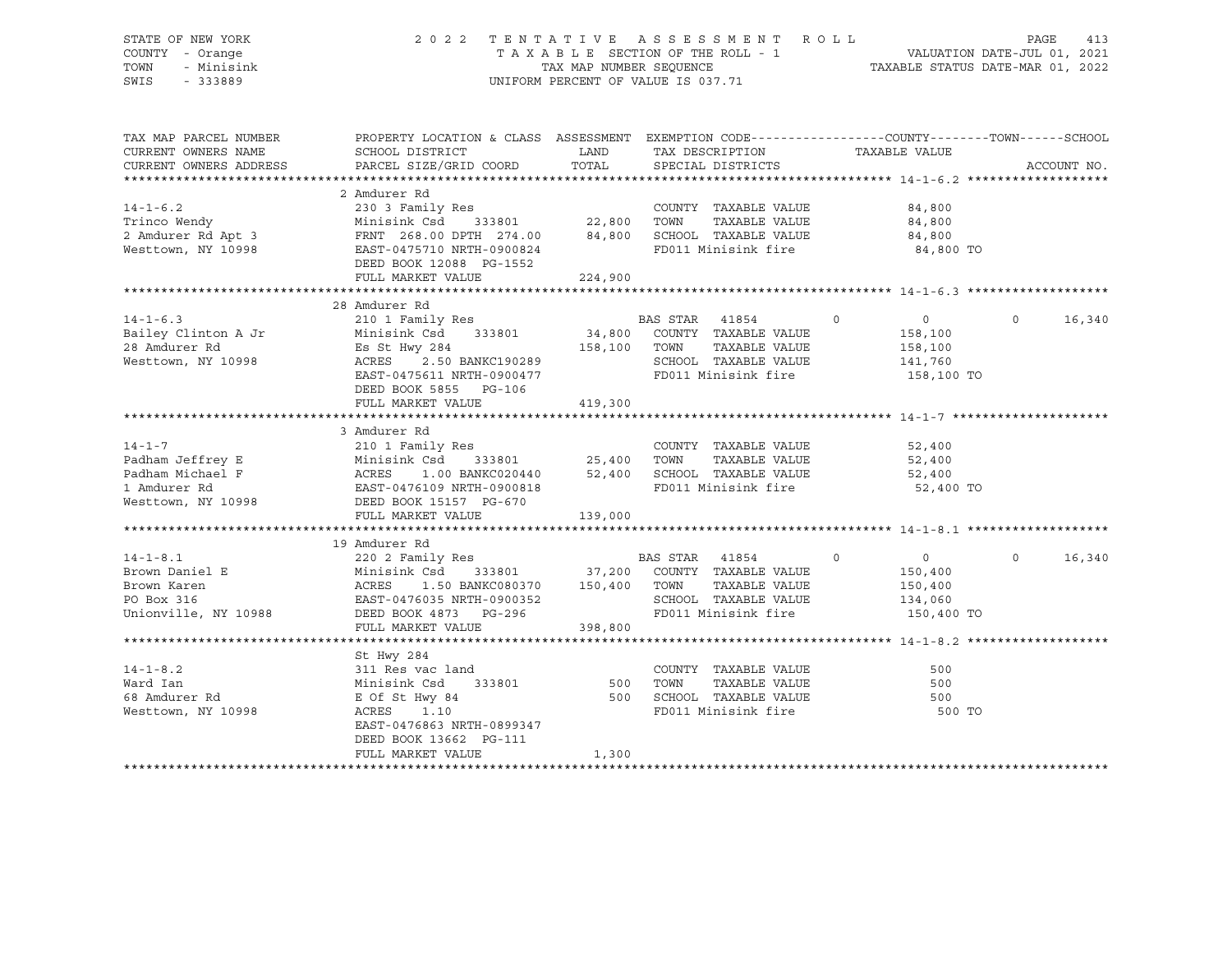| STATE OF NEW YORK<br>COUNTY - Orange<br>- Minisink<br>TOWN<br>SWIS<br>$-333889$             | 2 0 2 2                                                                                                                                                                                                                | TAX MAP NUMBER SEQUENCE     | TENTATIVE ASSESSMENT ROLL<br>UNIFORM PERCENT OF VALUE IS 037.71                                                               |                                                                          | PAGE<br>414<br>TAXABLE STATUS DATE-MAR 01, 2022 |  |
|---------------------------------------------------------------------------------------------|------------------------------------------------------------------------------------------------------------------------------------------------------------------------------------------------------------------------|-----------------------------|-------------------------------------------------------------------------------------------------------------------------------|--------------------------------------------------------------------------|-------------------------------------------------|--|
| TAX MAP PARCEL NUMBER<br>CURRENT OWNERS NAME<br>CURRENT OWNERS ADDRESS                      | PROPERTY LOCATION & CLASS ASSESSMENT EXEMPTION CODE---------------COUNTY-------TOWN------SCHOOL<br>SCHOOL DISTRICT<br>PARCEL SIZE/GRID COORD                                                                           | LAND<br>TOTAL               | TAX DESCRIPTION<br>SPECIAL DISTRICTS                                                                                          | TAXABLE VALUE                                                            | ACCOUNT NO.                                     |  |
| $14 - 1 - 8.33$<br>Decker William<br>Decker Hope<br>64 Amdurer Rd<br>Westtown, NY 10998     | 64 Amdurer Rd<br>210 1 Family Res<br>Minisink Csd 333801<br>E Of St Hwy 84<br>ACRES    1.20 BANKC170030<br>EAST-0476290 NRTH-0899472<br>DEED BOOK 6065 PG-105                                                          | 38,900<br>97,700            | BAS STAR 41854<br>COUNTY TAXABLE VALUE<br>TOWN<br>TAXABLE VALUE<br>SCHOOL TAXABLE VALUE<br>FD011 Minisink fire                | $\overline{0}$<br>$\circ$<br>97,700<br>97,700<br>81,360<br>97,700 TO     | $\Omega$<br>16,340                              |  |
|                                                                                             | FULL MARKET VALUE                                                                                                                                                                                                      | 259,100                     |                                                                                                                               |                                                                          |                                                 |  |
| $14 - 1 - 8.36$<br>PO Box 623                                                               | 43 Amdurer Rd<br>210 1 Family Res<br>Kroll Family Protection John-T Minisink Csd 333801<br>Kroll Family Protection Barbar ACRES 2.10<br>EAST-0476029 NRTH-0900155                                                      | 37,800<br>137,500           | ENH STAR<br>41834<br>COUNTY TAXABLE VALUE<br>TOWN<br>TAXABLE VALUE<br>SCHOOL TAXABLE VALUE                                    | $\overline{0}$<br>$\circ$<br>137,500<br>137,500<br>96,710                | $\Omega$<br>40,790                              |  |
| Unionville, NY 10988                                                                        | DEED BOOK 13836 PG-1547                                                                                                                                                                                                |                             | FD011 Minisink fire                                                                                                           | 137,500 TO                                                               |                                                 |  |
|                                                                                             | FULL MARKET VALUE                                                                                                                                                                                                      | 364,600                     |                                                                                                                               |                                                                          |                                                 |  |
|                                                                                             | 11 Amdurer Rd                                                                                                                                                                                                          |                             |                                                                                                                               |                                                                          |                                                 |  |
| $14 - 1 - 8.37$<br>Foote Joshua<br>Foote Tina<br>11 Amdurer Rd<br>Westtown, NY 10998        | 210 1 Family Res<br>Minisink Csd 333801<br>S Of Cosh Road<br>ACRES 3.70 BANKC080370<br>EAST-0476029 NRTH-0090564<br>DEED BOOK 12660 PG-1137<br>FULL MARKET VALUE                                                       | 131,800<br>349,500          | BAS STAR 41854<br>39,400 COUNTY TAXABLE VALUE<br>TOWN<br>TAXABLE VALUE<br>SCHOOL TAXABLE VALUE<br>FD011 Minisink fire         | $\circ$<br>$\overline{0}$<br>131,800<br>131,800<br>115,460<br>131,800 TO | 16,340<br>$\circ$                               |  |
|                                                                                             |                                                                                                                                                                                                                        |                             |                                                                                                                               |                                                                          |                                                 |  |
| $14 - 1 - 9.11$<br>Drake Warren S<br>Milligan Barbara<br>PO Box 208<br>Unionville, NY 10988 | 21 Cosh Rd<br>210 1 Family Res<br>Minisink Csd 333801<br>milligan Barbara remainde<br>Greaves, Lisa remainderman<br>life estate warren & judi<br>ACRES<br>1.00<br>EAST-0475760 NRTH-0901313<br>DEED BOOK 12025 PG-1600 |                             | ENH STAR 41834<br>30,800 COUNTY TAXABLE VALUE<br>102,400 TOWN<br>TAXABLE VALUE<br>SCHOOL TAXABLE VALUE<br>FD011 Minisink fire | $\overline{0}$<br>$\Omega$<br>102,400<br>102,400<br>61,610<br>102,400 TO | 40,790<br>$\Omega$                              |  |
|                                                                                             | FULL MARKET VALUE                                                                                                                                                                                                      | 271,500                     |                                                                                                                               |                                                                          |                                                 |  |
|                                                                                             |                                                                                                                                                                                                                        |                             |                                                                                                                               |                                                                          |                                                 |  |
| $14 - 1 - 9.3$<br>Mege Barry<br>1 Wood Rd<br>Westtown, NY 10998                             | 1 Wood Rd<br>210 1 Family Res<br>Minisink Csd<br>ACRES     1.60<br>333801<br>EAST-0476045 NRTH-0902117<br>DEED BOOK 3880<br>PG-274<br>FULL MARKET VALUE                                                                | 34,400<br>86,900<br>230,400 | COUNTY TAXABLE VALUE<br>TOWN<br>TAXABLE VALUE<br>SCHOOL TAXABLE VALUE<br>FD011 Minisink fire                                  | 86,900<br>86,900<br>86,900<br>86,900 TO                                  |                                                 |  |
|                                                                                             |                                                                                                                                                                                                                        |                             |                                                                                                                               |                                                                          |                                                 |  |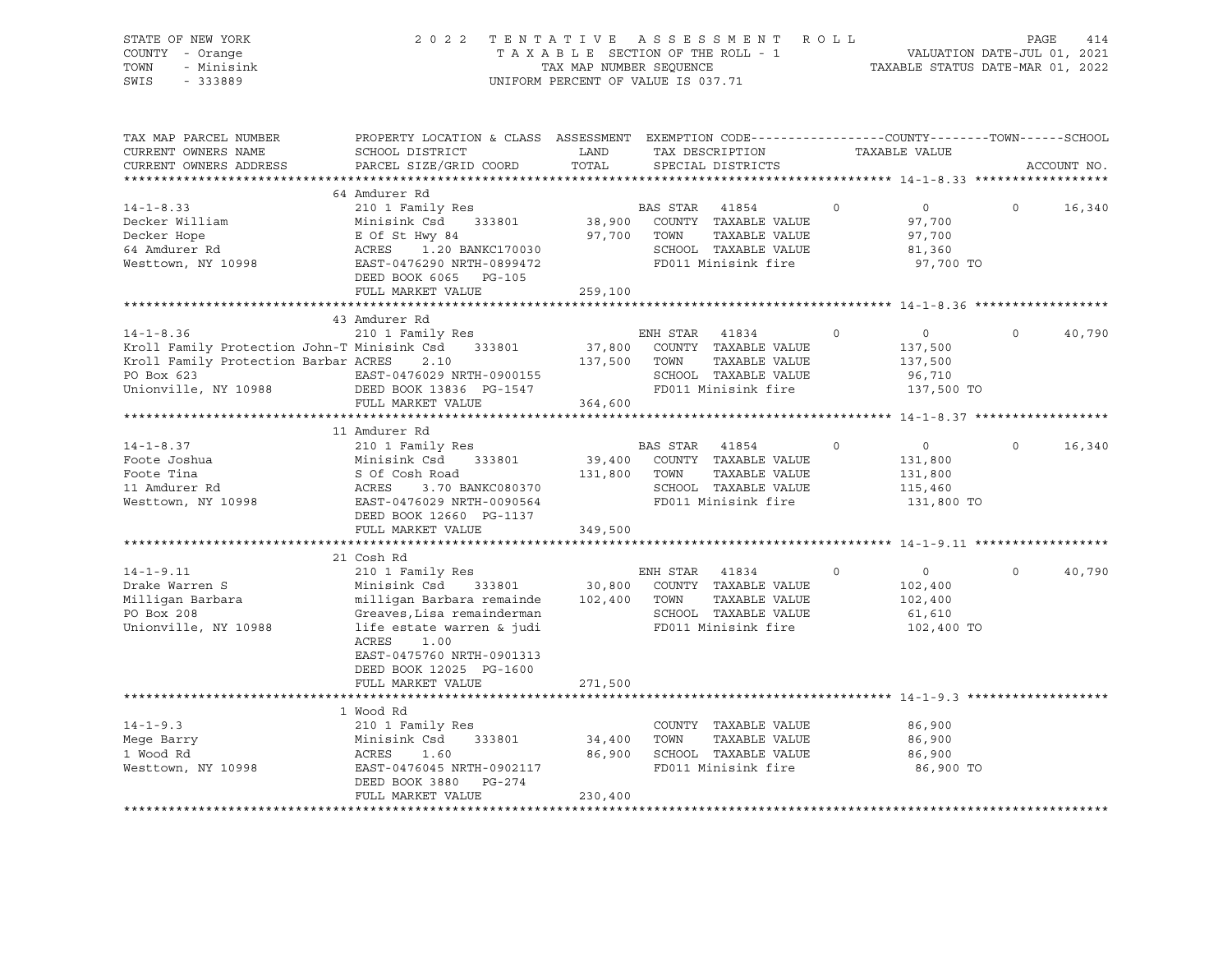| STATE OF NEW YORK<br>COUNTY - Orange<br>TOWN<br>- Minisink<br>SWIS<br>$-333889$                                                                               | 2022 TENTATIVE                                                                                                                                            |                                  | ASSESSMENT ROLL<br>TAXABLE SECTION OF THE ROLL - 1<br>TAXABLE SECTION OF THE ROLL - 1<br>TAXABLE STATUS DATE-MAR 01, 2022<br>UNIFORM PERCENT OF VALUE IS 037.71   |         |                                                     |         | PAGE<br>415 |
|---------------------------------------------------------------------------------------------------------------------------------------------------------------|-----------------------------------------------------------------------------------------------------------------------------------------------------------|----------------------------------|-------------------------------------------------------------------------------------------------------------------------------------------------------------------|---------|-----------------------------------------------------|---------|-------------|
| TAX MAP PARCEL NUMBER<br>CURRENT OWNERS NAME<br>CURRENT OWNERS ADDRESS                                                                                        | PROPERTY LOCATION & CLASS ASSESSMENT EXEMPTION CODE---------------COUNTY-------TOWN------SCHOOL<br>SCHOOL DISTRICT<br>PARCEL SIZE/GRID COORD              | LAND<br>TOTAL                    | TAX DESCRIPTION<br>SPECIAL DISTRICTS                                                                                                                              |         | TAXABLE VALUE                                       |         | ACCOUNT NO. |
|                                                                                                                                                               | Schefflers Rd & Cosh Rd                                                                                                                                   |                                  |                                                                                                                                                                   |         |                                                     |         |             |
| $14 - 1 - 10.11$<br>Top of the World Farm, LLC<br>Att: Josef Muller<br>PO Box 170<br>Monsey, NY 10952                                                         | 311 Res vac land<br>Minisink Csd<br>Lt 1 Manne Sub Map 10148<br>ACRES<br>1.40<br>EAST-0478833 NRTH-0902407<br>DEED BOOK 12601 PG-1                        | 33,400 TOWN                      | AGDISTRICT 41720<br>333801 33,400 COUNTY TAXABLE VALUE<br>TAXABLE VALUE<br>SCHOOL TAXABLE VALUE<br>FD011 Minisink fire                                            | $\circ$ | 33,123<br>277<br>277<br>277<br>33,400 TO            | 33,123  | 33,123      |
| MAY BE SUBJECT TO PAYMENT                                                                                                                                     | FULL MARKET VALUE                                                                                                                                         | 88,600                           |                                                                                                                                                                   |         |                                                     |         |             |
| UNDER AGDIST LAW TIL 2026                                                                                                                                     |                                                                                                                                                           |                                  |                                                                                                                                                                   |         |                                                     |         |             |
|                                                                                                                                                               | Cosh Rd                                                                                                                                                   |                                  |                                                                                                                                                                   |         |                                                     |         |             |
| $14 - 1 - 10.12$<br>Top of the World Farm, LLC<br>Att: Josef Muller<br>PO Box 170<br>Monsey, NY 10952                                                         | 311 Res vac land<br>Minisink Csd<br>Lt 2 Manne Sub Map 10148<br>ACRES<br>1.40<br>EAST-0478930 NRTH-0902364                                                | 33,400 TOWN                      | AGDISTRICT 41720<br>$333801 \qquad \qquad 33,400 \qquad \text{COUNTY} \quad \text{TAXABLE VALUE}$<br>TAXABLE VALUE<br>SCHOOL TAXABLE VALUE<br>FD011 Minisink fire | $\circ$ | 33,123<br>277<br>277<br>277<br>33,400 TO            | 33,123  | 33,123      |
| MAY BE SUBJECT TO PAYMENT<br>UNDER AGDIST LAW TIL 2026                                                                                                        | DEED BOOK 12600 PG-1932<br>FULL MARKET VALUE                                                                                                              | 88,600                           |                                                                                                                                                                   |         |                                                     |         |             |
|                                                                                                                                                               | 209 Cosh Rd                                                                                                                                               |                                  |                                                                                                                                                                   |         |                                                     |         |             |
| $14 - 1 - 10.2$<br>Trowell Shawn<br>Trowell Amanda<br>209 Cosh Rd<br>Westtown, NY 10998                                                                       | 210 1 Family Res<br>Minisink Csd<br>333801 37,600 TOWN<br>Lt 2 Manne Sub Map 8517<br>ACRES<br>1.40<br>EAST-0479123 NRTH-0902156<br>DEED BOOK 13931 PG-733 |                                  | COUNTY TAXABLE VALUE<br>TAXABLE VALUE<br>151,700 SCHOOL TAXABLE VALUE<br>FD011 Minisink fire                                                                      |         | 151,700<br>151,700<br>151,700<br>151,700 TO         |         |             |
|                                                                                                                                                               | FULL MARKET VALUE                                                                                                                                         | 402,300                          |                                                                                                                                                                   |         |                                                     |         |             |
|                                                                                                                                                               | Cosh Rd                                                                                                                                                   |                                  |                                                                                                                                                                   |         |                                                     |         |             |
| $14 - 1 - 10.3$<br>Top of the World Farm LLC<br>Att: Josef Muller<br>PO Box 170<br>Monsey, NY 10952<br>MAY BE SUBJECT TO PAYMENT<br>UNDER AGDIST LAW TIL 2026 | 112 Dairy farm<br>Minisink Csd 333801<br>Ss Cosh Road<br>ACRES 140.40<br>EAST-0478688 NRTH-0900933<br>DEED BOOK 11118 PG-460<br>FULL MARKET VALUE         | 281,800<br>286,300<br>759,200    | AGDISTRICT 41720<br>COUNTY TAXABLE VALUE<br>TOWN<br>TAXABLE VALUE<br>SCHOOL TAXABLE VALUE<br>FD011 Minisink fire                                                  | $\circ$ | 253,576<br>32,724<br>32,724<br>32,724<br>286,300 TO | 253,576 | 253,576     |
|                                                                                                                                                               |                                                                                                                                                           |                                  |                                                                                                                                                                   |         |                                                     |         |             |
|                                                                                                                                                               | 398 Cosh Rd                                                                                                                                               |                                  |                                                                                                                                                                   |         |                                                     |         |             |
| $14 - 1 - 11.1$<br>Newton Eric<br>Newton Linda<br>398 Cosh Rd<br>Westtown, NY 10998                                                                           | 210 1 Family Res<br>Minisink Csd<br>333801<br>Lt1 Castronuovo Sub<br>Map 434-03<br>ACRES<br>1.90<br>EAST-0482437 NRTH-0899164<br>DEED BOOK 12066 PG-1809  | 41,300<br>164,500                | BAS STAR<br>41854<br>COUNTY<br>TAXABLE VALUE<br>TOWN<br>TAXABLE VALUE<br>SCHOOL<br>TAXABLE VALUE<br>FD011 Minisink fire                                           | 0       | 0<br>164,500<br>164,500<br>148,160<br>164,500 TO    | $\circ$ | 16,340      |
|                                                                                                                                                               | FULL MARKET VALUE<br>***************************                                                                                                          | 436,200<br>********************* |                                                                                                                                                                   |         |                                                     |         |             |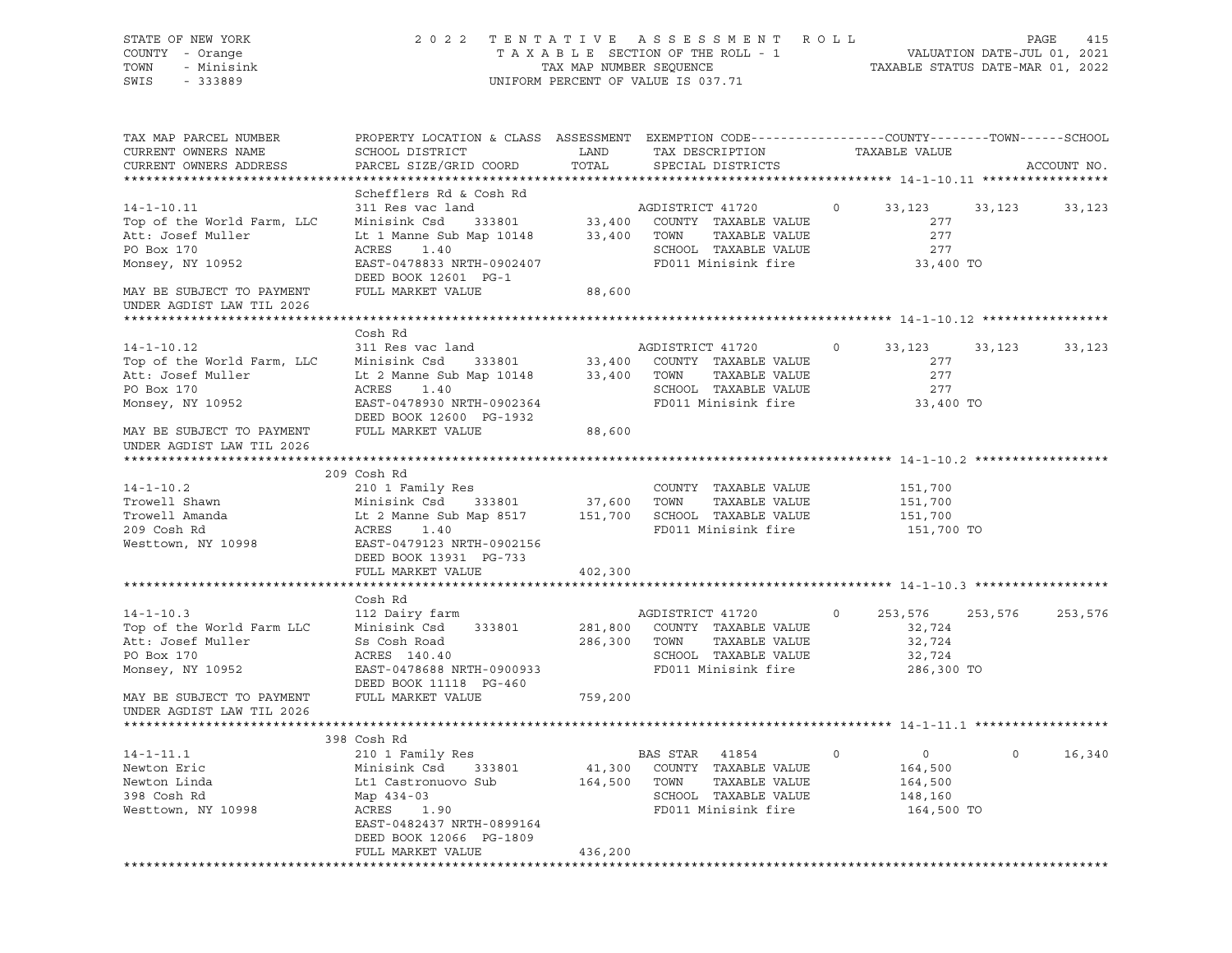#### STATE OF NEW YORK 2 0 2 2 T E N T A T I V E A S S E S S M E N T R O L L PAGE 416 COUNTY - Orange T A X A B L E SECTION OF THE ROLL - 1 VALUATION DATE-JUL 01, 2021 TOWN - Minisink TAX MAP NUMBER SEQUENCE TAXABLE STATUS DATE-MAR 01, 2022 SWIS - 333889 CONSERVED BY A SUMPORM PERCENT OF VALUE IS 037.71

| TAX MAP PARCEL NUMBER<br>CURRENT OWNERS NAME | PROPERTY LOCATION & CLASS ASSESSMENT EXEMPTION CODE---------------COUNTY-------TOWN-----SCHOOL<br>SCHOOL DISTRICT | LAND         | TAX DESCRIPTION                               |         | TAXABLE VALUE            |                |             |
|----------------------------------------------|-------------------------------------------------------------------------------------------------------------------|--------------|-----------------------------------------------|---------|--------------------------|----------------|-------------|
| CURRENT OWNERS ADDRESS                       | PARCEL SIZE/GRID COORD                                                                                            | TOTAL        | SPECIAL DISTRICTS                             |         |                          |                | ACCOUNT NO. |
|                                              |                                                                                                                   |              |                                               |         |                          |                |             |
|                                              | 388 Cosh Rd                                                                                                       |              |                                               |         |                          |                |             |
| $14 - 1 - 11.2$                              |                                                                                                                   |              |                                               | $\circ$ | $\overline{0}$           | $\circ$        | 16,340      |
| Scialabba John                               | 210 1 Family Res<br>Minisink Csd 333801                                                                           |              | BAS STAR 41854<br>41,500 COUNTY TAXABLE VALUE |         | 180,200                  |                |             |
| Scialabba Joanne                             | ACRES<br>2.10 BANKN140687 180,200 TOWN                                                                            |              | TAXABLE VALUE                                 |         | 180,200                  |                |             |
|                                              | EAST-0482273 NRTH-0899304                                                                                         |              | SCHOOL TAXABLE VALUE                          |         | 163,860                  |                |             |
| 388 Cosh Rd<br>Westtown, NY 10998            |                                                                                                                   |              | FD011 Minisink fire                           |         |                          |                |             |
|                                              | DEED BOOK 12894 PG-583                                                                                            |              |                                               |         | 180,200 TO               |                |             |
|                                              | FULL MARKET VALUE                                                                                                 | 477,900      |                                               |         |                          |                |             |
|                                              |                                                                                                                   |              |                                               |         |                          |                |             |
|                                              | 380 Cosh Rd                                                                                                       |              |                                               |         |                          |                |             |
| $14 - 1 - 11.3$                              | 210 1 Family Res                                                                                                  |              | VETWAR CTS 41120<br>41,000 BAS STAR 41854     | $\circ$ | 9,387                    | 2,682          | 5,364       |
| Potter John                                  | Minisink Csd 333801                                                                                               |              |                                               | $\circ$ | $\overline{\phantom{0}}$ | $\overline{0}$ | 16,340      |
| Potter Judith                                | Lt3 Castronuovo Sub                                                                                               |              | 168,000 COUNTY TAXABLE VALUE                  |         | 158,613                  |                |             |
| 380 Cosh Rd                                  | Map 434-03                                                                                                        |              | TAXABLE VALUE<br>TOWN                         |         | 165,318                  |                |             |
| Westtown, NY 10998                           | ACRES<br>1.60 BANKC061339                                                                                         |              | SCHOOL TAXABLE VALUE                          |         | 146,296                  |                |             |
|                                              | EAST-0482116 NRTH-0899456                                                                                         |              | FD011 Minisink fire                           |         | 168,000 TO               |                |             |
|                                              | DEED BOOK 11958 PG-757                                                                                            |              |                                               |         |                          |                |             |
|                                              | FULL MARKET VALUE                                                                                                 | 445,500      |                                               |         |                          |                |             |
|                                              |                                                                                                                   |              |                                               |         |                          |                |             |
|                                              | 372 Cosh Rd                                                                                                       |              |                                               |         |                          |                |             |
| $14 - 1 - 11.4$                              |                                                                                                                   |              |                                               | $\circ$ | 5,000                    | 5,000          | 5,000       |
|                                              | 210 1 Family Res<br>Minisink Csd     333801               41,500   COUNTY TAXABLE VALUE                           |              |                                               |         | 190,200                  |                |             |
|                                              |                                                                                                                   |              | TAXABLE VALUE                                 |         | 190,200                  |                |             |
|                                              |                                                                                                                   |              | SCHOOL TAXABLE VALUE                          |         | 190,200                  |                |             |
|                                              |                                                                                                                   |              | FD011 Minisink fire                           |         | 195,200 TO               |                |             |
|                                              | DEED BOOK 14355 PG-412                                                                                            |              |                                               |         |                          |                |             |
|                                              | FULL MARKET VALUE                                                                                                 | 517,600      |                                               |         |                          |                |             |
|                                              |                                                                                                                   |              |                                               |         |                          |                |             |
|                                              |                                                                                                                   |              |                                               |         |                          |                |             |
|                                              | 18 Bailey Ln<br>112 Dairy farm                                                                                    |              |                                               |         |                          |                |             |
| $14 - 1 - 11.5$                              |                                                                                                                   |              | AGDISTRICT 41720                              | $\circ$ | 163,323                  | 163,323        | 163,323     |
| Bruckner Southern LLC                        | Minisink Csd<br>333801                                                                                            |              | 237,400 COUNTY TAXABLE VALUE                  |         | 133,477                  |                |             |
| PO Box 180                                   | Lt2 Castronuovo Sub                                                                                               | 296,800 TOWN | TAXABLE VALUE                                 |         | 133,477                  |                |             |
| Monsey, NY 10952                             | Map 434-03                                                                                                        |              | SCHOOL TAXABLE VALUE                          |         | 133,477                  |                |             |
|                                              | ACRES 108.30                                                                                                      |              | FD011 Minisink fire                           |         | 296,800 TO               |                |             |
|                                              | MAY BE SUBJECT TO PAYMENT EAST-0480164 NRTH-0899690<br>UNDER AGDIST LAW TIL 2026 DEED BOOK 12466 PG-1538          |              |                                               |         |                          |                |             |
|                                              |                                                                                                                   |              |                                               |         |                          |                |             |
|                                              | FULL MARKET VALUE                                                                                                 | 787,100      |                                               |         |                          |                |             |
|                                              |                                                                                                                   |              |                                               |         |                          |                |             |
|                                              | 171 Lower Rd                                                                                                      |              |                                               |         |                          |                |             |
| $14 - 1 - 12$                                | 120 Field crops                                                                                                   |              | AGDISTRICT 41720                              | $\circ$ | 390,539                  | 390,539        | 390,539     |
| Albert Properties, L.P.                      | Minisink Csd                                                                                                      |              | 333801 444,500 COUNTY TAXABLE VALUE           |         | 110,961                  |                |             |
| 700 Godwin Ave Ste 320                       | ACRES 275.10                                                                                                      | 501,500      | TOWN<br>TAXABLE VALUE                         |         | 110,961                  |                |             |
| Midland Park, NJ 07432                       | EAST-0482719 NRTH-0897277                                                                                         |              | SCHOOL TAXABLE VALUE                          |         | 110,961                  |                |             |
|                                              | DEED BOOK 12508 PG-1725                                                                                           |              | FD011 Minisink fire                           |         | 501,500 TO               |                |             |
| MAY BE SUBJECT TO PAYMENT                    | FULL MARKET VALUE                                                                                                 | 1329,900     |                                               |         |                          |                |             |
| UNDER AGDIST LAW TIL 2026                    |                                                                                                                   |              |                                               |         |                          |                |             |
|                                              |                                                                                                                   |              |                                               |         |                          |                |             |
|                                              |                                                                                                                   |              |                                               |         |                          |                |             |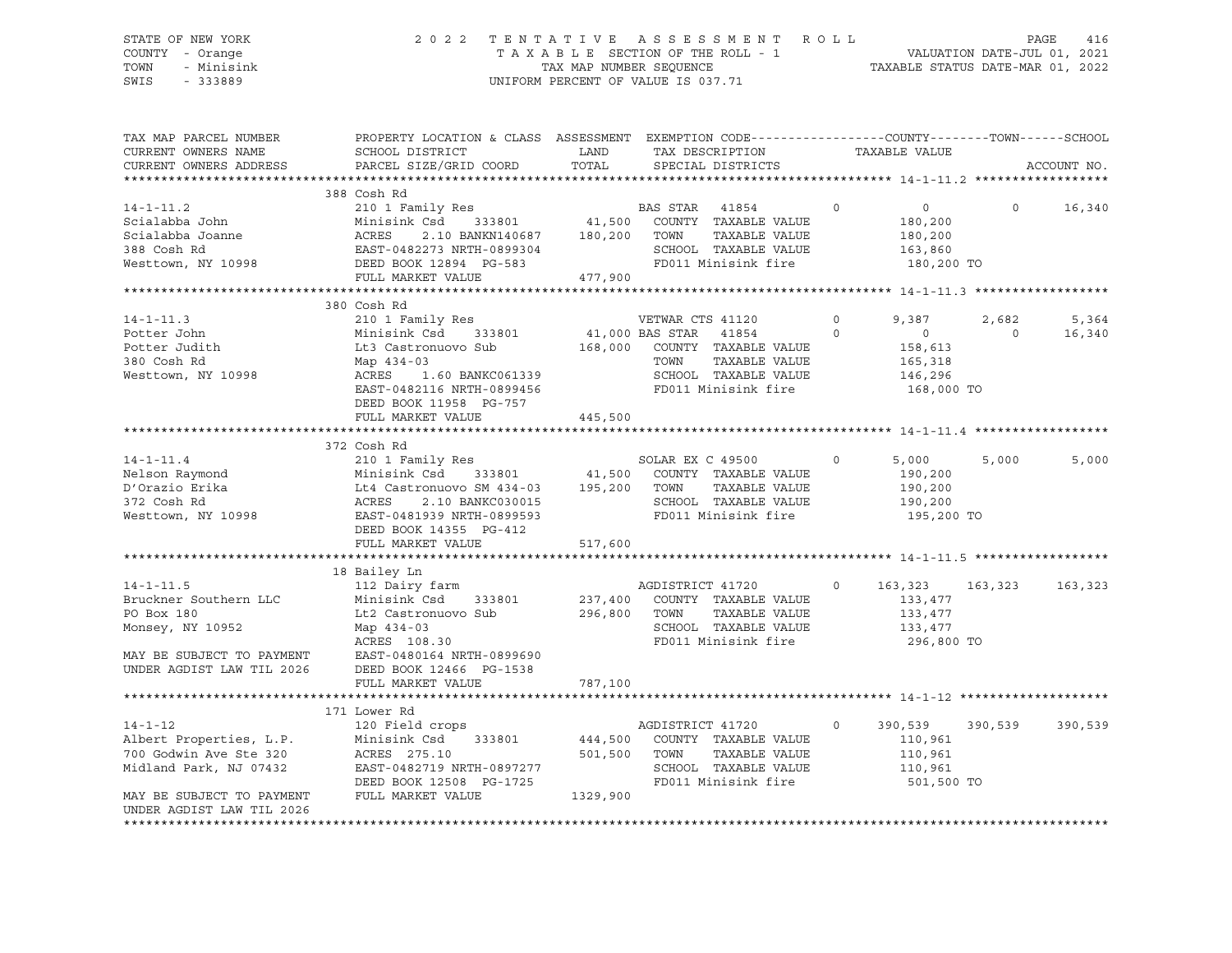#### STATE OF NEW YORK 2 0 2 2 T E N T A T I V E A S S E S S M E N T R O L L PAGE 417 COUNTY - Orange T A X A B L E SECTION OF THE ROLL - 1 VALUATION DATE-JUL 01, 2021 TOWN - Minisink TAX MAP NUMBER SEQUENCE TAXABLE STATUS DATE-MAR 01, 2022 SWIS - 333889 CONSERVED BY A SUMPORM PERCENT OF VALUE IS 037.71

| TAX MAP PARCEL NUMBER                                                                                                                                                                                                                                                                                         | PROPERTY LOCATION & CLASS ASSESSMENT EXEMPTION CODE---------------COUNTY-------TOWN------SCHOOL |         |  |                                                            |               |             |
|---------------------------------------------------------------------------------------------------------------------------------------------------------------------------------------------------------------------------------------------------------------------------------------------------------------|-------------------------------------------------------------------------------------------------|---------|--|------------------------------------------------------------|---------------|-------------|
| CURRENT OWNERS NAME                                                                                                                                                                                                                                                                                           | SCHOOL DISTRICT                                                                                 |         |  |                                                            | TAXABLE VALUE |             |
| CURRENT OWNERS ADDRESS                                                                                                                                                                                                                                                                                        |                                                                                                 |         |  |                                                            |               | ACCOUNT NO. |
|                                                                                                                                                                                                                                                                                                               |                                                                                                 |         |  |                                                            |               |             |
|                                                                                                                                                                                                                                                                                                               | 82 Lower Rd                                                                                     |         |  |                                                            |               |             |
|                                                                                                                                                                                                                                                                                                               |                                                                                                 |         |  |                                                            |               |             |
|                                                                                                                                                                                                                                                                                                               |                                                                                                 |         |  |                                                            |               |             |
|                                                                                                                                                                                                                                                                                                               |                                                                                                 |         |  |                                                            |               |             |
|                                                                                                                                                                                                                                                                                                               |                                                                                                 |         |  |                                                            |               |             |
|                                                                                                                                                                                                                                                                                                               |                                                                                                 |         |  |                                                            |               |             |
|                                                                                                                                                                                                                                                                                                               |                                                                                                 |         |  |                                                            |               |             |
| $\begin{tabular}{lllllllllllllll} \hline & 82 \;{\rm Lower~Rd} & 210\;1\;Family~Res & 210\;1\;Family~Res & 210\;1\;Family~Res & 210\;1\;Family~Res & 333801 & 37,200\;{\rm AGED} & 41800 & 0 & 15,645 & 4,470 & 8,940\;37,200\;{\rm AGED} & 41800 & 0 & 63,878 & 69,465 & 67,230\;37.200\;{\rm AGED} & 41800$ |                                                                                                 |         |  |                                                            |               |             |
|                                                                                                                                                                                                                                                                                                               |                                                                                                 |         |  |                                                            |               |             |
|                                                                                                                                                                                                                                                                                                               | 8 State Line Rd                                                                                 |         |  |                                                            |               |             |
| $14 - 1 - 14$                                                                                                                                                                                                                                                                                                 |                                                                                                 |         |  |                                                            |               |             |
| Conceicao Susan                                                                                                                                                                                                                                                                                               |                                                                                                 |         |  |                                                            |               |             |
|                                                                                                                                                                                                                                                                                                               |                                                                                                 |         |  |                                                            |               |             |
| Mulvihill Stephen $u/c$ partial and the state of the set of the set of the set of the set of the set of the set of the set of the set of the set of the set of the set of the set of the set of the set of the set of the set o                                                                               |                                                                                                 |         |  |                                                            |               |             |
|                                                                                                                                                                                                                                                                                                               |                                                                                                 |         |  |                                                            |               |             |
|                                                                                                                                                                                                                                                                                                               | EAST-0482591 NRTH-0894522                                                                       |         |  |                                                            |               |             |
|                                                                                                                                                                                                                                                                                                               | DEED BOOK 14578 PG-1105                                                                         |         |  |                                                            |               |             |
|                                                                                                                                                                                                                                                                                                               | FULL MARKET VALUE 232,600                                                                       |         |  |                                                            |               |             |
|                                                                                                                                                                                                                                                                                                               |                                                                                                 |         |  |                                                            |               |             |
|                                                                                                                                                                                                                                                                                                               | 25 State Line Rd                                                                                |         |  |                                                            |               |             |
|                                                                                                                                                                                                                                                                                                               |                                                                                                 |         |  |                                                            |               |             |
|                                                                                                                                                                                                                                                                                                               |                                                                                                 |         |  |                                                            |               |             |
|                                                                                                                                                                                                                                                                                                               |                                                                                                 |         |  |                                                            |               |             |
|                                                                                                                                                                                                                                                                                                               |                                                                                                 |         |  |                                                            |               |             |
|                                                                                                                                                                                                                                                                                                               |                                                                                                 |         |  |                                                            |               |             |
|                                                                                                                                                                                                                                                                                                               |                                                                                                 |         |  |                                                            |               |             |
| 14-1-15<br>Price Halbohm Barbara Minisink Csd 333801<br>29,000 BAS STAR 41854 0 0 0 16,340<br>29,000 BAS STAR 41854 0 0 0 16,340<br>29,000 BAS STAR 41854 0 0 0 16,340<br>29,000 BAS STAR 41854 0 0 0 16,340<br>29,000 BAS STAR 41854 0 0                                                                     |                                                                                                 |         |  |                                                            |               |             |
|                                                                                                                                                                                                                                                                                                               |                                                                                                 |         |  |                                                            |               |             |
|                                                                                                                                                                                                                                                                                                               | 55 Carnegie Rd                                                                                  |         |  |                                                            |               |             |
| $14 - 1 - 16$                                                                                                                                                                                                                                                                                                 | 710 Manufacture                                                                                 |         |  | COUNTY TAXABLE VALUE 170,000<br>TOWN TAXABLE VALUE 170,000 |               |             |
|                                                                                                                                                                                                                                                                                                               |                                                                                                 |         |  |                                                            |               |             |
| 14-1-16 710 Manufacture COUNTY TAXABLE VALUE 170,000<br>COUNTY OF ORANGE Minisink Csd 333801 48,600 TOWN TAXABLE VALUE 170,000<br>255 Main St Sof State Line Rd 170,000 SCHOOL TAXABLE VALUE 170,000<br>305hen, NY 10924 ACRES 5.00 FD0                                                                       |                                                                                                 |         |  |                                                            |               |             |
|                                                                                                                                                                                                                                                                                                               |                                                                                                 |         |  |                                                            | 170,000 TO    |             |
|                                                                                                                                                                                                                                                                                                               | EAST-0481316 NRTH-0893862                                                                       |         |  |                                                            |               |             |
|                                                                                                                                                                                                                                                                                                               | DEED BOOK 15041 PG-1780                                                                         |         |  |                                                            |               |             |
|                                                                                                                                                                                                                                                                                                               | FULL MARKET VALUE                                                                               | 450,800 |  |                                                            |               |             |
|                                                                                                                                                                                                                                                                                                               |                                                                                                 |         |  |                                                            |               |             |
|                                                                                                                                                                                                                                                                                                               |                                                                                                 |         |  |                                                            |               |             |
|                                                                                                                                                                                                                                                                                                               |                                                                                                 |         |  |                                                            |               |             |
|                                                                                                                                                                                                                                                                                                               |                                                                                                 |         |  |                                                            |               |             |
|                                                                                                                                                                                                                                                                                                               |                                                                                                 |         |  |                                                            |               |             |
|                                                                                                                                                                                                                                                                                                               |                                                                                                 |         |  |                                                            | 140,600 TO    |             |
| 14-1-18.2<br>14-1-18.2<br>140,600<br>140,600<br>140,600<br>140,600<br>140,600<br>140,600<br>140,600<br>140,600<br>140,600<br>140,600<br>140,600<br>140,600<br>140,600<br>140,600<br>140,600<br>140,600<br>140,600<br>140,600<br>140,600<br>140,600<br>140,600<br>140,600<br>14                                |                                                                                                 |         |  |                                                            |               |             |
|                                                                                                                                                                                                                                                                                                               |                                                                                                 | 372,800 |  |                                                            |               |             |
|                                                                                                                                                                                                                                                                                                               |                                                                                                 |         |  |                                                            |               |             |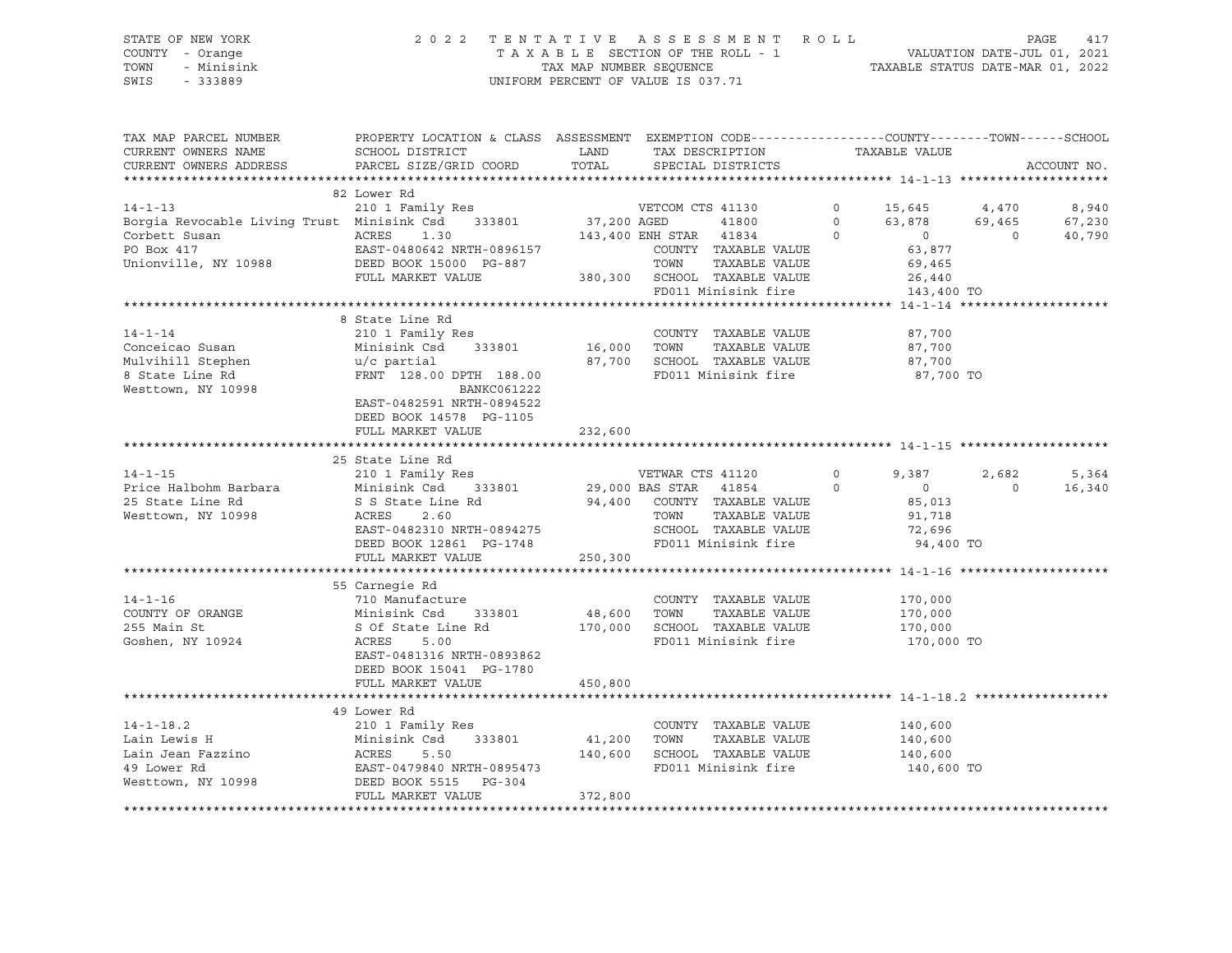#### STATE OF NEW YORK 2 0 2 2 T E N T A T I V E A S S E S S M E N T R O L L PAGE 418 COUNTY - Orange T A X A B L E SECTION OF THE ROLL - 1 VALUATION DATE-JUL 01, 2021 TOWN - Minisink TAX MAP NUMBER SEQUENCE TAXABLE STATUS DATE-MAR 01, 2022 SWIS - 333889 CONSERVED BY A SUMPORM PERCENT OF VALUE IS 037.71

| TAX MAP PARCEL NUMBER<br>CURRENT OWNERS NAME<br>CURRENT OWNERS ADDRESS                                                        | PROPERTY LOCATION & CLASS ASSESSMENT EXEMPTION CODE----------------COUNTY-------TOWN------SCHOOL<br>SCHOOL DISTRICT<br>PARCEL SIZE/GRID COORD                                            | LAND<br>TOTAL      | TAX DESCRIPTION<br>SPECIAL DISTRICTS                                                                                                | TAXABLE VALUE                                                                            | ACCOUNT NO.                            |
|-------------------------------------------------------------------------------------------------------------------------------|------------------------------------------------------------------------------------------------------------------------------------------------------------------------------------------|--------------------|-------------------------------------------------------------------------------------------------------------------------------------|------------------------------------------------------------------------------------------|----------------------------------------|
|                                                                                                                               |                                                                                                                                                                                          |                    |                                                                                                                                     |                                                                                          |                                        |
| $14 - 1 - 19.121$<br>Downey Timothy J                                                                                         | 5 Lower Rd<br>210 1 Family Res<br>Minisink Csd                                                                                                                                           | 333801 39,000      | COUNTY TAXABLE VALUE<br>TAXABLE VALUE<br>TOWN                                                                                       | 108,200<br>108,200                                                                       |                                        |
| Downey Sarah A<br>5 Lower Rd<br>Westtown, NY 10998                                                                            | ACRES<br>3.30 BANKC080496<br>EAST-0479541 NRTH-0895045<br>DEED BOOK 15100 PG-772<br>FULL MARKET VALUE                                                                                    | 108,200<br>286,900 | SCHOOL TAXABLE VALUE<br>FD011 Minisink fire                                                                                         | 108,200<br>108,200 TO                                                                    |                                        |
|                                                                                                                               |                                                                                                                                                                                          |                    |                                                                                                                                     |                                                                                          |                                        |
|                                                                                                                               | 165 State Line Rd                                                                                                                                                                        |                    |                                                                                                                                     |                                                                                          |                                        |
| $14 - 1 - 19.122$<br>Vogini Francis<br>Voqini Patricia<br>165 Stateline Rd<br>Westtown, NY 10998<br>MAY BE SUBJECT TO PAYMENT | 240 Rural res<br>Minisink Csd<br>ACRES 24.20 BANKC190321 505,600 COUNTY TAXABLE VALUE<br>EAST-0479278 NRTH-0895571<br>DEED BOOK 5409 PG-55<br>FULL MARKET VALUE                          |                    | FARM BLDG 41700<br>333801 114,400 AGDISTRICT 41720<br>TOWN<br>TAXABLE VALUE<br>SCHOOL TAXABLE VALUE<br>1340,800 FD011 Minisink fire | $\Omega$<br>309,800<br>$\Omega$<br>55,762<br>140,038<br>140,038<br>140,038<br>505,600 TO | 309,800<br>309,800<br>55,762<br>55,762 |
| UNDER AGDIST LAW TIL 2026                                                                                                     |                                                                                                                                                                                          |                    |                                                                                                                                     |                                                                                          |                                        |
|                                                                                                                               |                                                                                                                                                                                          |                    |                                                                                                                                     |                                                                                          |                                        |
|                                                                                                                               | 220 State Line Rd                                                                                                                                                                        |                    |                                                                                                                                     |                                                                                          |                                        |
| $14 - 1 - 19.21$<br>Sciorra Donald J<br>Sciorra Marilyn P<br>220 Stateline Rd<br>Westtown, NY 10998                           | 210 1 Family Res<br>Minisink Csd 333801<br>Lt 1 Dooley Sb Mp 216-00 132,900 TOWN<br>ACRES<br>4.50<br>EAST-0478138 NRTH-0896203<br>DEED BOOK 5769 PG-131                                  |                    | ENH STAR 41834<br>45,400 COUNTY TAXABLE VALUE<br>TAXABLE VALUE<br>SCHOOL TAXABLE VALUE<br>FD011 Minisink fire                       | $\circ$<br>0<br>132,900<br>132,900<br>92,110<br>132,900 TO                               | 40,790<br>$\circ$                      |
|                                                                                                                               | FULL MARKET VALUE                                                                                                                                                                        | 352,400            |                                                                                                                                     |                                                                                          |                                        |
|                                                                                                                               |                                                                                                                                                                                          |                    |                                                                                                                                     |                                                                                          |                                        |
| $14 - 1 - 19.22$<br>Litrenta Gloria<br>c/o Gary LiTrenta Executor<br>9 Fenwick Rd<br>Augusta, NJ 07822                        | State Line Rd<br>312 Vac w/imprv<br>333801 33,900<br>Minisink Csd<br>Lt 2 Dooley Sb Mp 216-00<br>ACRES<br>1.90<br>EAST-0478251 NRTH-0895998<br>DEED BOOK 5956 PG-50<br>FULL MARKET VALUE | 35,900<br>95,200   | COUNTY TAXABLE VALUE<br>TOWN<br>TAXABLE VALUE<br>SCHOOL TAXABLE VALUE<br>FD011 Minisink fire                                        | 35,900<br>35,900<br>35,900<br>35,900 TO                                                  |                                        |
|                                                                                                                               |                                                                                                                                                                                          |                    |                                                                                                                                     |                                                                                          |                                        |
| $14 - 1 - 19.23$<br>Marton Steven P<br>Marton Patricia L<br>2907 Crocker Ct<br>Aptos, CA 95003                                | 194 State Line Rd<br>210 1 Family Res<br>Minisink Csd<br>333801<br>Lt 3 Dooley Sb Mp 216-00<br>ACRES<br>5.00 BANKN140687<br>EAST-0478564 NRTH-0896251<br>DEED BOOK 5729 PG-337           | 44,400<br>124,400  | COUNTY TAXABLE VALUE<br>TOWN<br>TAXABLE VALUE<br>SCHOOL TAXABLE VALUE<br>FD011 Minisink fire                                        | 124,400<br>124,400<br>124,400<br>124,400 TO                                              |                                        |
|                                                                                                                               | FULL MARKET VALUE                                                                                                                                                                        | 329,900            |                                                                                                                                     |                                                                                          |                                        |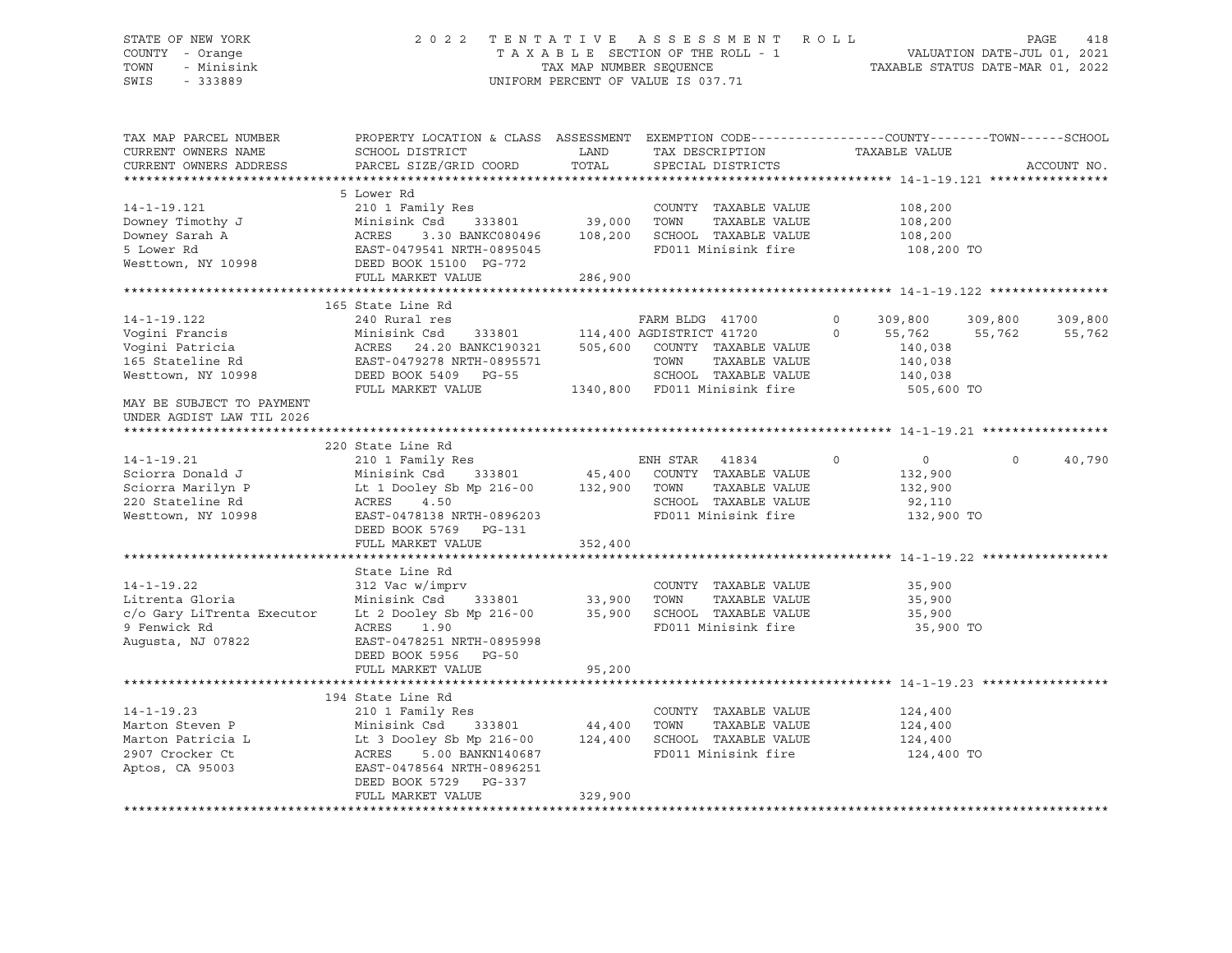| STATE OF NEW YORK<br>COUNTY - Orange<br>TOWN<br>- Minisink<br>SWIS<br>$-333889$                                                                                                                                                        |                                                                                                                                                                                                                                                                  |         | 2022 TENTATIVE ASSESSMENT ROLL<br>T A X A B L E SECTION OF THE ROLL - 1<br>TAX MAP NUMBER SEQUENCE TAXABLE STATUS DATE-MAR 01, 2022<br>UNIFORM PERCENT OF VALUE IS 037.71 |                               |                | 419<br>PAGE     |
|----------------------------------------------------------------------------------------------------------------------------------------------------------------------------------------------------------------------------------------|------------------------------------------------------------------------------------------------------------------------------------------------------------------------------------------------------------------------------------------------------------------|---------|---------------------------------------------------------------------------------------------------------------------------------------------------------------------------|-------------------------------|----------------|-----------------|
|                                                                                                                                                                                                                                        |                                                                                                                                                                                                                                                                  |         |                                                                                                                                                                           |                               |                |                 |
| TAX MAP PARCEL NUMBER<br>CURRENT OWNERS NAME                                                                                                                                                                                           | PROPERTY LOCATION & CLASS ASSESSMENT EXEMPTION CODE----------------COUNTY-------TOWN------SCHOOL                                                                                                                                                                 |         |                                                                                                                                                                           |                               |                |                 |
| CURRENT OWNERS ADDRESS                                                                                                                                                                                                                 |                                                                                                                                                                                                                                                                  |         |                                                                                                                                                                           |                               |                | ACCOUNT NO.     |
|                                                                                                                                                                                                                                        |                                                                                                                                                                                                                                                                  |         |                                                                                                                                                                           |                               |                |                 |
|                                                                                                                                                                                                                                        | 186 State Line Rd                                                                                                                                                                                                                                                |         |                                                                                                                                                                           |                               |                |                 |
| 14-1-19.24<br>Mendez Jose G Minisink Csd 333801 40,800 COUNTY TAXABLE VALUE<br>Mendez Irma L Lt 4 Dooley Sb Mp 216-00 135,100 TOWN TAXABLE VALUE<br>186 Stateline Rd ACRES 1.40<br>Mesttown, NY 10998 EARST-0478816 NRTH-0896126 FD011 |                                                                                                                                                                                                                                                                  |         |                                                                                                                                                                           | $\overline{0}$ 0              | $\overline{0}$ | 40,790          |
|                                                                                                                                                                                                                                        |                                                                                                                                                                                                                                                                  |         |                                                                                                                                                                           | 135,100                       |                |                 |
|                                                                                                                                                                                                                                        |                                                                                                                                                                                                                                                                  |         |                                                                                                                                                                           | 135,100                       |                |                 |
|                                                                                                                                                                                                                                        |                                                                                                                                                                                                                                                                  |         |                                                                                                                                                                           | 94,310                        |                |                 |
|                                                                                                                                                                                                                                        |                                                                                                                                                                                                                                                                  |         |                                                                                                                                                                           | 135,100 TO                    |                |                 |
|                                                                                                                                                                                                                                        | DEED BOOK 5815 PG-211                                                                                                                                                                                                                                            |         |                                                                                                                                                                           |                               |                |                 |
|                                                                                                                                                                                                                                        | FULL MARKET VALUE                                                                                                                                                                                                                                                | 358,300 |                                                                                                                                                                           |                               |                |                 |
|                                                                                                                                                                                                                                        |                                                                                                                                                                                                                                                                  |         |                                                                                                                                                                           |                               |                |                 |
| 1/8 State Line Rd<br>14-1-19.25 210 1 Family Res<br>Mendez Jose Minisink Csd 333801 40,800 TOWN TAXABLE VALUE<br>Mendez Paula Lt 5 Dooley Sb Mp 216-00 175,000 SCHOOL TAXABLE VALUE<br>178 Stateline Rd ACRES 1.40 BANKC110038 FD011 M |                                                                                                                                                                                                                                                                  |         |                                                                                                                                                                           | 175,000                       |                |                 |
|                                                                                                                                                                                                                                        |                                                                                                                                                                                                                                                                  |         |                                                                                                                                                                           | 175,000                       |                |                 |
|                                                                                                                                                                                                                                        |                                                                                                                                                                                                                                                                  |         |                                                                                                                                                                           | 175,000                       |                |                 |
|                                                                                                                                                                                                                                        |                                                                                                                                                                                                                                                                  |         |                                                                                                                                                                           | 175,000 TO                    |                |                 |
|                                                                                                                                                                                                                                        |                                                                                                                                                                                                                                                                  |         |                                                                                                                                                                           |                               |                |                 |
|                                                                                                                                                                                                                                        | DEED BOOK 5940 PG-268                                                                                                                                                                                                                                            |         |                                                                                                                                                                           |                               |                |                 |
|                                                                                                                                                                                                                                        | FULL MARKET VALUE                                                                                                                                                                                                                                                | 464,100 |                                                                                                                                                                           |                               |                |                 |
|                                                                                                                                                                                                                                        |                                                                                                                                                                                                                                                                  |         |                                                                                                                                                                           |                               |                |                 |
| 14-1-20.1 210 1 Family Res<br>Catanzaro Joseph J Jr Minisink Csd 333801 56,800 TOWN TAXABLE VALUE<br>McCormick Kathryn A Lt 1 Toner Sub Map 10026 105,900 SCHOOL TAXABLE VALUE<br>18 & 16 Toners Rd ACRES 2.40 FD011 Minisink fire<br> |                                                                                                                                                                                                                                                                  |         |                                                                                                                                                                           |                               |                |                 |
|                                                                                                                                                                                                                                        |                                                                                                                                                                                                                                                                  |         |                                                                                                                                                                           | 105,900                       |                |                 |
|                                                                                                                                                                                                                                        |                                                                                                                                                                                                                                                                  |         |                                                                                                                                                                           | 105,900<br>105,900<br>105,900 |                |                 |
|                                                                                                                                                                                                                                        |                                                                                                                                                                                                                                                                  |         |                                                                                                                                                                           |                               |                |                 |
|                                                                                                                                                                                                                                        |                                                                                                                                                                                                                                                                  |         |                                                                                                                                                                           | 105,900 TO                    |                |                 |
|                                                                                                                                                                                                                                        |                                                                                                                                                                                                                                                                  |         |                                                                                                                                                                           |                               |                |                 |
|                                                                                                                                                                                                                                        | DEED BOOK 14489 PG-23<br>FULL MARKET VALUE                                                                                                                                                                                                                       | 280,800 |                                                                                                                                                                           |                               |                |                 |
|                                                                                                                                                                                                                                        |                                                                                                                                                                                                                                                                  |         |                                                                                                                                                                           |                               |                |                 |
|                                                                                                                                                                                                                                        | 100 Lower Rd<br>120 Field crops<br>Minisink Csd<br>333801<br>250,800 ENH STAR<br>250,800 ENH STAR<br>41834<br>250,800 ENH STAR<br>41834<br>250,800 ENH STAR<br>41834<br>250,800 ENH STAR<br>41834<br>250,800 ENH STAR<br>41834<br>250,800 ENH STAR<br>41834<br>2 |         |                                                                                                                                                                           |                               |                |                 |
| $14 - 1 - 20.22$                                                                                                                                                                                                                       |                                                                                                                                                                                                                                                                  |         |                                                                                                                                                                           |                               |                | 145,259 145,259 |
|                                                                                                                                                                                                                                        |                                                                                                                                                                                                                                                                  |         |                                                                                                                                                                           |                               |                | $0 \t 40,790$   |
| Arcilesi Carl<br>100 Lower Rd                                                                                                                                                                                                          |                                                                                                                                                                                                                                                                  |         |                                                                                                                                                                           | $0\qquad 1377,831$            | 1377,831       | 1377,831        |
| Nesttown, NY 10998<br>Westtown, NY 10998 ACRES 61.90 COUNTY TAXABLE VALUE<br>EAST-0481936 NRTH-0895507 TOWN TAXABLE VALUE<br>MAY BE SUBJECT TO PAYMENT DEED BOOK 4019 PG-218 SCHOOL TAXABLE VALUE                                      |                                                                                                                                                                                                                                                                  |         |                                                                                                                                                                           | 262,141                       |                |                 |
|                                                                                                                                                                                                                                        |                                                                                                                                                                                                                                                                  |         | TAXABLE VALUE                                                                                                                                                             | 262,141<br>221,351            |                |                 |
|                                                                                                                                                                                                                                        |                                                                                                                                                                                                                                                                  |         |                                                                                                                                                                           |                               |                |                 |
| UNDER AGDIST LAW TIL 2026                                                                                                                                                                                                              | FULL MARKET VALUE 4734,100 FD011 Minisink fire                                                                                                                                                                                                                   |         |                                                                                                                                                                           | 1785,231 TO                   |                |                 |
|                                                                                                                                                                                                                                        |                                                                                                                                                                                                                                                                  |         |                                                                                                                                                                           |                               |                |                 |
|                                                                                                                                                                                                                                        | Cosh Rd                                                                                                                                                                                                                                                          |         |                                                                                                                                                                           |                               |                |                 |
| $14 - 1 - 21$                                                                                                                                                                                                                          | 321 Abandoned ag                                                                                                                                                                                                                                                 |         | COUNTY TAXABLE VALUE                                                                                                                                                      | 4,000                         |                |                 |
| Gallagher Carole L Minisink Csd 333801 4,000 TOWN<br>Gallagher Louis R S Of Cosh Rd 4,000 SCHOOL                                                                                                                                       |                                                                                                                                                                                                                                                                  |         | TAXABLE VALUE<br>4,000 SCHOOL TAXABLE VALUE                                                                                                                               | 4,000<br>4,000                |                |                 |
| PO Box 333                                                                                                                                                                                                                             | ACRES 16.00                                                                                                                                                                                                                                                      |         | FD011 Minisink fire 4,000 TO                                                                                                                                              |                               |                |                 |
| Unionville, NY 10988 EAST-0478602 NRTH-0898886                                                                                                                                                                                         |                                                                                                                                                                                                                                                                  |         |                                                                                                                                                                           |                               |                |                 |
|                                                                                                                                                                                                                                        | DEED BOOK 12668 PG-19                                                                                                                                                                                                                                            |         |                                                                                                                                                                           |                               |                |                 |
|                                                                                                                                                                                                                                        | FULL MARKET VALUE                                                                                                                                                                                                                                                | 10,600  |                                                                                                                                                                           |                               |                |                 |
|                                                                                                                                                                                                                                        |                                                                                                                                                                                                                                                                  |         |                                                                                                                                                                           |                               |                |                 |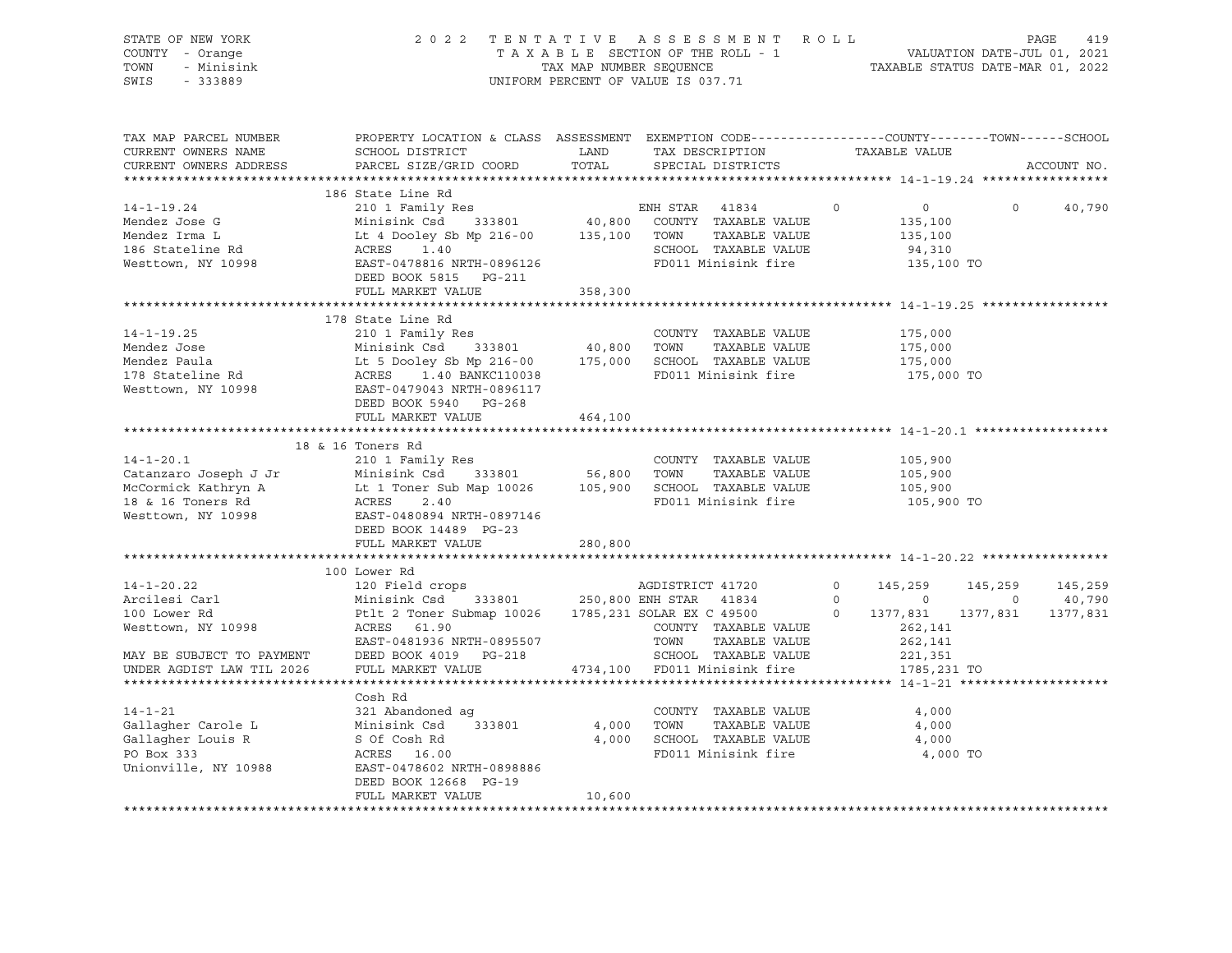#### STATE OF NEW YORK 2 0 2 2 T E N T A T I V E A S S E S S M E N T R O L L PAGE 420 COUNTY - Orange T A X A B L E SECTION OF THE ROLL - 1 VALUATION DATE-JUL 01, 2021 TOWN - Minisink TAX MAP NUMBER SEQUENCE TAXABLE STATUS DATE-MAR 01, 2022 SWIS - 333889 CONSERVED BY A SUMPORM PERCENT OF VALUE IS 037.71

| TAX MAP PARCEL NUMBER<br>CURRENT OWNERS NAME<br>CURRENT OWNERS ADDRESS                                                                                                                                                                             | PROPERTY LOCATION & CLASS ASSESSMENT EXEMPTION CODE---------------COUNTY-------TOWN------SCHOOL<br>SCHOOL DISTRICT<br>PARCEL SIZE/GRID COORD TOTAL SPECIAL DISTRICTS | LAND  |      | TAX DESCRIPTION TAXABLE VALUE                                                             |          |                |                | ACCOUNT NO. |
|----------------------------------------------------------------------------------------------------------------------------------------------------------------------------------------------------------------------------------------------------|----------------------------------------------------------------------------------------------------------------------------------------------------------------------|-------|------|-------------------------------------------------------------------------------------------|----------|----------------|----------------|-------------|
|                                                                                                                                                                                                                                                    |                                                                                                                                                                      |       |      |                                                                                           |          |                |                |             |
|                                                                                                                                                                                                                                                    | 40 Reservoir Ave                                                                                                                                                     |       |      |                                                                                           |          |                |                |             |
|                                                                                                                                                                                                                                                    |                                                                                                                                                                      |       |      |                                                                                           |          | 33,750 33,750  |                | 33,750      |
|                                                                                                                                                                                                                                                    |                                                                                                                                                                      |       |      |                                                                                           |          | $\overline{0}$ | $\overline{0}$ | 33,750      |
|                                                                                                                                                                                                                                                    |                                                                                                                                                                      |       |      |                                                                                           |          | 33,750         |                |             |
| 14-1-24<br>14-1-24<br>Hinsdale Ronald W Minisink Csd 333801<br>16,000 ENH STAR 41834<br>16,000 ENH STAR 41834<br>16,000 ENH STAR 41834<br>16,000 ENH STAR 41834<br>16,000 ENH STAR 41834<br>16,000 ENH STAR 41834<br>16,000 ENH STAR 41834<br>16,0 |                                                                                                                                                                      |       |      |                                                                                           |          |                |                |             |
|                                                                                                                                                                                                                                                    |                                                                                                                                                                      |       |      |                                                                                           |          |                |                |             |
|                                                                                                                                                                                                                                                    |                                                                                                                                                                      |       |      | TOWN TAXABLE VALUE 33,750<br>SCHOOL TAXABLE VALUE 33,750<br>FD011 Minisink fire 67,500 TO |          |                |                |             |
|                                                                                                                                                                                                                                                    | DEED BOOK 13587 PG-1493<br>FULL MARKET VALUE 179,000                                                                                                                 |       |      |                                                                                           |          |                |                |             |
|                                                                                                                                                                                                                                                    |                                                                                                                                                                      |       |      |                                                                                           |          |                |                |             |
|                                                                                                                                                                                                                                                    | 34 Reservoir Ave                                                                                                                                                     |       |      |                                                                                           |          |                |                |             |
| $14 - 1 - 25$                                                                                                                                                                                                                                      | 210 1 Family Res                                                                                                                                                     |       |      | VETWAR CTS 41120                                                                          | $\Omega$ | 9,387          | 2,682          | 5,364       |
|                                                                                                                                                                                                                                                    |                                                                                                                                                                      |       |      |                                                                                           |          | $\overline{0}$ | $\overline{0}$ | 40,790      |
|                                                                                                                                                                                                                                                    |                                                                                                                                                                      |       |      |                                                                                           |          | 95,413         |                |             |
|                                                                                                                                                                                                                                                    |                                                                                                                                                                      |       |      | TAXABLE VALUE 102,118                                                                     |          |                |                |             |
|                                                                                                                                                                                                                                                    |                                                                                                                                                                      |       |      |                                                                                           |          |                |                |             |
| Franchise Minisink Csd 333801 21,400 ENH STAR 41834 0<br>DePietro Richard Minisink Csd 333801 21,400 ENH STAR 41834 0<br>Divito Anna M<br>PO Box 274 ACRES 0.52 TOWN TAXABLE VALUE<br>Unionville, NY 10988 EAST-0476603 NRTH-0898717 S             | DEED BOOK 5212 PG-133                                                                                                                                                |       |      |                                                                                           |          |                |                |             |
|                                                                                                                                                                                                                                                    | FULL MARKET VALUE 277,900                                                                                                                                            |       |      |                                                                                           |          |                |                |             |
|                                                                                                                                                                                                                                                    |                                                                                                                                                                      |       |      |                                                                                           |          |                |                |             |
|                                                                                                                                                                                                                                                    | Reservoir Ave                                                                                                                                                        |       |      |                                                                                           |          |                |                |             |
| $14 - 1 - 27$                                                                                                                                                                                                                                      | 311 Res vac land                                                                                                                                                     |       |      | COUNTY TAXABLE VALUE                                                                      |          | 300            |                |             |
| Bauer Frank A Minisink Csd                                                                                                                                                                                                                         | $333801$ 300                                                                                                                                                         |       | TOWN | TAXABLE VALUE                                                                             |          | 300            |                |             |
| PO Box 618                                                                                                                                                                                                                                         |                                                                                                                                                                      |       |      |                                                                                           |          | 300            |                |             |
| Unionville, NY 10988                                                                                                                                                                                                                               | E Of Reservoir Ave 300<br>FRNT 52.00 DPTH 24.00                                                                                                                      |       |      | SCHOOL TAXABLE VALUE<br>FD011 Minisink fire                                               |          | 300 TO         |                |             |
|                                                                                                                                                                                                                                                    | EAST-0476522 NRTH-0898604                                                                                                                                            |       |      |                                                                                           |          |                |                |             |
|                                                                                                                                                                                                                                                    | DEED BOOK 2309 PG-00233                                                                                                                                              |       |      |                                                                                           |          |                |                |             |
|                                                                                                                                                                                                                                                    | FULL MARKET VALUE                                                                                                                                                    | 800   |      |                                                                                           |          |                |                |             |
|                                                                                                                                                                                                                                                    |                                                                                                                                                                      |       |      |                                                                                           |          |                |                |             |
|                                                                                                                                                                                                                                                    | Reservoir Ave                                                                                                                                                        |       |      |                                                                                           |          |                |                |             |
| $14 - 1 - 28$                                                                                                                                                                                                                                      |                                                                                                                                                                      |       |      |                                                                                           |          | 800            |                |             |
|                                                                                                                                                                                                                                                    |                                                                                                                                                                      |       |      | COUNTY TAXABLE VALUE<br>TOWN     TAXABLE VALUE                                            |          |                |                |             |
| Trollinger Tracy                                                                                                                                                                                                                                   |                                                                                                                                                                      |       |      |                                                                                           |          | 800            |                |             |
| PO Box 552                                                                                                                                                                                                                                         |                                                                                                                                                                      |       |      |                                                                                           |          | 800            |                |             |
| Unionville, NY 10988                                                                                                                                                                                                                               |                                                                                                                                                                      |       |      |                                                                                           |          | 800 TO         |                |             |
|                                                                                                                                                                                                                                                    | DEED BOOK 5044 PG-14                                                                                                                                                 |       |      |                                                                                           |          |                |                |             |
|                                                                                                                                                                                                                                                    | FULL MARKET VALUE                                                                                                                                                    | 2,100 |      |                                                                                           |          |                |                |             |
|                                                                                                                                                                                                                                                    |                                                                                                                                                                      |       |      |                                                                                           |          |                |                |             |
|                                                                                                                                                                                                                                                    | Reservoir Ave                                                                                                                                                        |       |      |                                                                                           |          |                |                |             |
| $14 - 1 - 29$                                                                                                                                                                                                                                      | 311 Res vac land                                                                                                                                                     |       |      | COUNTY TAXABLE VALUE                                                                      |          | 100            |                |             |
| The Markins Wayne Minisink Csd 333801 100 TOWN TAXABLE VALUE<br>Watkins Rose FRNT 42.00 DPTH 20.00 100 SCHOOL TAXABLE VALUE<br>PO Box 207 EAST-0476475 NRTH-0898471 FD011 Minisink fire                                                            |                                                                                                                                                                      |       |      |                                                                                           |          | 100            |                |             |
|                                                                                                                                                                                                                                                    |                                                                                                                                                                      |       |      |                                                                                           |          | 100            |                |             |
|                                                                                                                                                                                                                                                    |                                                                                                                                                                      |       |      |                                                                                           |          | 100 TO         |                |             |
| Unionville, NY 10988 DEED BOOK 4778 PG-119                                                                                                                                                                                                         |                                                                                                                                                                      |       |      |                                                                                           |          |                |                |             |
|                                                                                                                                                                                                                                                    | FULL MARKET VALUE                                                                                                                                                    | 300   |      |                                                                                           |          |                |                |             |
|                                                                                                                                                                                                                                                    |                                                                                                                                                                      |       |      |                                                                                           |          |                |                |             |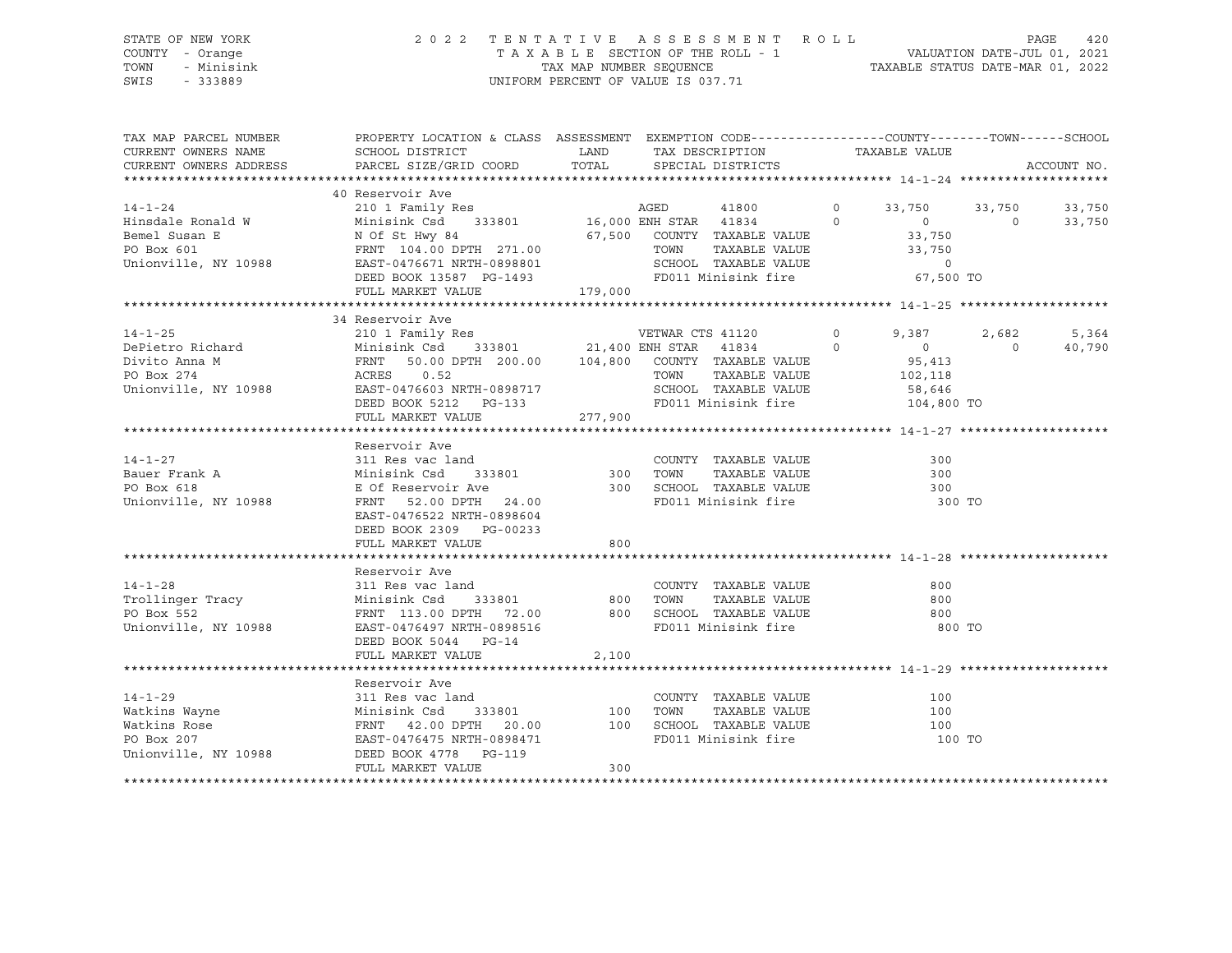#### STATE OF NEW YORK 2 0 2 2 T E N T A T I V E A S S E S S M E N T R O L L PAGE 421 COUNTY - Orange T A X A B L E SECTION OF THE ROLL - 1 VALUATION DATE-JUL 01, 2021 TOWN - Minisink TAX MAP NUMBER SEQUENCE TAXABLE STATUS DATE-MAR 01, 2022 SWIS - 333889 CONSERVED BY A SUMPORM PERCENT OF VALUE IS 037.71

| TAX MAP PARCEL NUMBER<br>CURRENT OWNERS NAME |                                                                                                                                                                                                                                                      |         |                               | PROPERTY LOCATION & CLASS ASSESSMENT EXEMPTION CODE----------------COUNTY-------TOWN-----SCHOOL<br>TAXABLE VALUE |
|----------------------------------------------|------------------------------------------------------------------------------------------------------------------------------------------------------------------------------------------------------------------------------------------------------|---------|-------------------------------|------------------------------------------------------------------------------------------------------------------|
| CURRENT OWNERS ADDRESS                       |                                                                                                                                                                                                                                                      |         |                               | ACCOUNT NO.                                                                                                      |
|                                              |                                                                                                                                                                                                                                                      |         |                               |                                                                                                                  |
|                                              | Reservoir Ave                                                                                                                                                                                                                                        |         |                               |                                                                                                                  |
|                                              |                                                                                                                                                                                                                                                      |         |                               | 1,500                                                                                                            |
|                                              |                                                                                                                                                                                                                                                      |         |                               | 1,500                                                                                                            |
|                                              |                                                                                                                                                                                                                                                      |         |                               | 1,500                                                                                                            |
|                                              |                                                                                                                                                                                                                                                      |         |                               | 1,500 TO                                                                                                         |
|                                              |                                                                                                                                                                                                                                                      |         |                               |                                                                                                                  |
|                                              |                                                                                                                                                                                                                                                      |         |                               |                                                                                                                  |
|                                              | Reservoir Ave                                                                                                                                                                                                                                        |         |                               |                                                                                                                  |
|                                              | 14-1-30.2<br>MIB40, LLC 322 Rural vac>10<br>MIB40, LLC Minisink Csd 333801<br>Minisink Csd 333801<br>Minisink Csd 333801<br>Minising TAXABLE VALUE 63,900<br>COUNTY TAXABLE VALUE<br>Minising TAXABLE VALUE 63,900<br>COUNTY TAXABLE VALUE<br>63     |         |                               |                                                                                                                  |
|                                              |                                                                                                                                                                                                                                                      |         |                               |                                                                                                                  |
|                                              |                                                                                                                                                                                                                                                      |         |                               |                                                                                                                  |
|                                              |                                                                                                                                                                                                                                                      |         | FD011 Minisink fire 63,900 TO |                                                                                                                  |
|                                              |                                                                                                                                                                                                                                                      |         |                               |                                                                                                                  |
|                                              | FULL MARKET VALUE                                                                                                                                                                                                                                    | 169,500 |                               |                                                                                                                  |
|                                              |                                                                                                                                                                                                                                                      |         |                               |                                                                                                                  |
|                                              | Reservoir Ave                                                                                                                                                                                                                                        |         |                               |                                                                                                                  |
|                                              |                                                                                                                                                                                                                                                      |         |                               | 500                                                                                                              |
|                                              |                                                                                                                                                                                                                                                      |         |                               | 500                                                                                                              |
|                                              |                                                                                                                                                                                                                                                      |         |                               | 500                                                                                                              |
|                                              |                                                                                                                                                                                                                                                      |         | FD011 Minisink fire           | 500 TO                                                                                                           |
|                                              | 14-1-30.3<br>Gollis Donald J<br>Gollis Kathleen A<br>PO Box 568<br>Thionville, NY 10988<br>COLLIS COLLIS Kathleen A<br>PO Box 568<br>EAST-0476591 NRTH-0898882<br>THIONG 2012<br>COLLIS CHOOL TAXABLE VALUE<br>PO BOX 568<br>EAST-0476591 NRTH-08988 |         |                               |                                                                                                                  |
|                                              | FULL MARKET VALUE                                                                                                                                                                                                                                    | 1,300   |                               |                                                                                                                  |
|                                              |                                                                                                                                                                                                                                                      |         |                               |                                                                                                                  |
|                                              |                                                                                                                                                                                                                                                      |         |                               |                                                                                                                  |
|                                              |                                                                                                                                                                                                                                                      |         |                               | 2,900                                                                                                            |
|                                              |                                                                                                                                                                                                                                                      |         |                               | 2,900                                                                                                            |
|                                              |                                                                                                                                                                                                                                                      |         | FD011 Minisink fire 2,900 TO  | 2,900                                                                                                            |
|                                              | DEED BOOK 14937 PG-932                                                                                                                                                                                                                               |         |                               |                                                                                                                  |
|                                              | FULL MARKET VALUE                                                                                                                                                                                                                                    | 7,700   |                               |                                                                                                                  |
|                                              |                                                                                                                                                                                                                                                      |         |                               |                                                                                                                  |
|                                              | St Hwy 284                                                                                                                                                                                                                                           |         |                               |                                                                                                                  |
|                                              |                                                                                                                                                                                                                                                      |         |                               | 600                                                                                                              |
|                                              |                                                                                                                                                                                                                                                      |         |                               | 600                                                                                                              |
|                                              |                                                                                                                                                                                                                                                      |         |                               | 600                                                                                                              |
|                                              | 14-1-32<br>NIB40, LLC<br>NIB40, LLC<br>Minisink Csd 333801<br>Minisink Csd 333801<br>Minisink Csd 333801<br>Minisink Csd 333801<br>600 TOWN TAXABLE VALUE<br>TAXABLE VALUE<br>Minisink Csd 333801<br>600 SCHOOL TAXABLE VALUE<br>FD011 Minisink fire |         |                               | 600 TO                                                                                                           |
|                                              | EAST-0476264 NRTH-0897343                                                                                                                                                                                                                            |         |                               |                                                                                                                  |
|                                              | DEED BOOK 14937 PG-932                                                                                                                                                                                                                               |         |                               |                                                                                                                  |
|                                              | FULL MARKET VALUE                                                                                                                                                                                                                                    | 1,600   |                               |                                                                                                                  |
|                                              |                                                                                                                                                                                                                                                      |         |                               |                                                                                                                  |
|                                              | 38 Rte 284                                                                                                                                                                                                                                           |         |                               |                                                                                                                  |
|                                              |                                                                                                                                                                                                                                                      |         |                               |                                                                                                                  |
|                                              |                                                                                                                                                                                                                                                      |         |                               |                                                                                                                  |
|                                              |                                                                                                                                                                                                                                                      |         |                               |                                                                                                                  |
|                                              | 14-1-33<br>20 Agirbaser Edip<br>20 Agirbaser Edip<br>30,100 TOWN TAXABLE VALUE<br>30,100 TOWN TAXABLE VALUE<br>30,800 TOWN TAXABLE VALUE<br>50,800<br>20 Alternation Ave N S St Hwy 84<br>20 Alternation Ave St Hwy 84<br>20 Alternation Ave St      |         |                               | 50,800 TO                                                                                                        |
|                                              | EAST-0476365 NRTH-0897438                                                                                                                                                                                                                            |         |                               |                                                                                                                  |
|                                              | DEED BOOK 15060 PG-1863                                                                                                                                                                                                                              |         |                               |                                                                                                                  |
|                                              | FULL MARKET VALUE                                                                                                                                                                                                                                    | 134,700 |                               |                                                                                                                  |
|                                              |                                                                                                                                                                                                                                                      |         |                               |                                                                                                                  |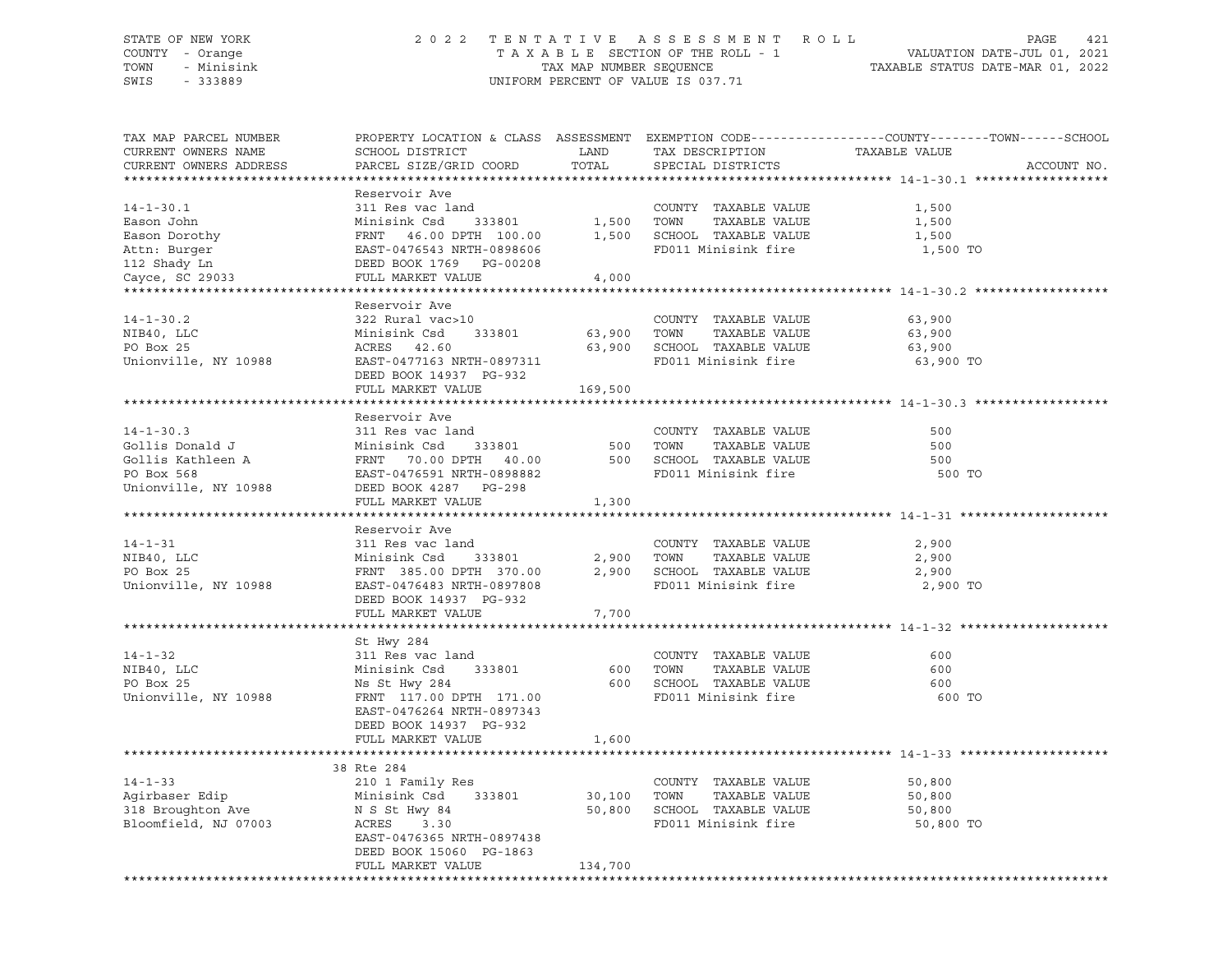| STATE OF NEW YORK<br>COUNTY - Orange<br>TOWN<br>- Minisink                                                                                                                                                                                                    |                                                                                                                                                                                                                                                                                                                           | 2022 TENTATIVE ASSESSMENT ROLL PAGE 422<br>TAXABLE SECTION OF THE ROLL - 1 VALUATION DATE-JUL 01, 2021<br>TAX MAP NUMBER SEQUENCE TAXABLE STATUS DATE-MAR 01, 2022<br>UNIFORM PERCENT OF VALUE IS 037.71 |                                             |                                                  |          |               |
|---------------------------------------------------------------------------------------------------------------------------------------------------------------------------------------------------------------------------------------------------------------|---------------------------------------------------------------------------------------------------------------------------------------------------------------------------------------------------------------------------------------------------------------------------------------------------------------------------|----------------------------------------------------------------------------------------------------------------------------------------------------------------------------------------------------------|---------------------------------------------|--------------------------------------------------|----------|---------------|
| SWIS<br>$-333889$                                                                                                                                                                                                                                             |                                                                                                                                                                                                                                                                                                                           |                                                                                                                                                                                                          |                                             |                                                  |          |               |
| TAX MAP PARCEL NUMBER                                                                                                                                                                                                                                         | PROPERTY LOCATION & CLASS ASSESSMENT EXEMPTION CODE----------------COUNTY-------TOWN------SCHOOL                                                                                                                                                                                                                          |                                                                                                                                                                                                          |                                             |                                                  |          | ACCOUNT NO.   |
|                                                                                                                                                                                                                                                               |                                                                                                                                                                                                                                                                                                                           |                                                                                                                                                                                                          |                                             |                                                  |          |               |
| 14-1-34.111<br>Cosh Gary W<br>Cosh Gary W Minisink Csd 333801 59,400 COUNTY<br>185 Joslyn Rd Lt 1 Cosh SM 129-20 FILED 1272,989 TOWN<br>Burlington Flat, NY 13315 6/30/2020                                                                                   | 234 State Line Rd<br><u>and the companies of the companies of the companies of the companies of the companies of the companies of the companies of the companies of the companies of the companies of the companies of the companies of the companies</u><br>878 Solar<br>Minisink Csd 333801 59,400 COUNTY TAXABLE VALUE |                                                                                                                                                                                                          | SOLAR EX C 49500<br>TAXABLE VALUE           | 0 1241,789 1241,789 1241,789<br>31,200<br>31,200 |          |               |
| MAY BE SUBJECT TO PAYMENT<br>TIPPE LODGER IN THE COOL COOL PREP ROOT COOL PROJECT<br>UNDER AGDIST LAW TIL 2025                                                                                                                                                | 6/30/2020<br>ACRES 13.80<br>DEED BOOK 6014 PG-346                                                                                                                                                                                                                                                                         |                                                                                                                                                                                                          | SCHOOL TAXABLE VALUE<br>FD011 Minisink fire | 31,200<br>1272,989 TO                            |          |               |
|                                                                                                                                                                                                                                                               | FULL MARKET VALUE                                                                                                                                                                                                                                                                                                         | 3375,700                                                                                                                                                                                                 |                                             |                                                  |          |               |
|                                                                                                                                                                                                                                                               |                                                                                                                                                                                                                                                                                                                           |                                                                                                                                                                                                          |                                             |                                                  |          |               |
|                                                                                                                                                                                                                                                               |                                                                                                                                                                                                                                                                                                                           |                                                                                                                                                                                                          |                                             |                                                  |          | 91,161 91,161 |
| 314-1-34.112<br>20 Field crops<br>20 Field crops<br>20 Field crops<br>20 Field 333801<br>20 Field 333801<br>20 Field 333801<br>20 Find 102,100 COUNTY TAXABLE VALUE<br>20 FILED<br>20 FILED<br>20 FILED<br>20 FILED<br>20 FILED<br>20 FILED<br>20 FILED<br>2  |                                                                                                                                                                                                                                                                                                                           |                                                                                                                                                                                                          |                                             |                                                  |          |               |
| MAY BE SUBJECT TO PAYMENT EAST-0477665 NRTH-0897022<br>UNDER AGDIST LAW TIL 2026 DEED BOOK 6014 PG-346                                                                                                                                                        | FULL MARKET VALUE                                                                                                                                                                                                                                                                                                         | 270,800                                                                                                                                                                                                  |                                             |                                                  |          |               |
|                                                                                                                                                                                                                                                               |                                                                                                                                                                                                                                                                                                                           |                                                                                                                                                                                                          |                                             |                                                  |          |               |
| 14-1-34.12 210 1 Family Res<br>Demberg Steven Minisink Csd 333801 30,600 TOWN TAXABLE VALUE<br>177 Waterloo Rd Lt 2 Cosh Sub Map 61-95 45,000 SCHOOL TAXABLE VALUE<br>Nesttown, NY 10998 ACRES 1.20 FD011 Minisink fire                                       | 10 St Hwy 284                                                                                                                                                                                                                                                                                                             |                                                                                                                                                                                                          | COUNTY TAXABLE VALUE                        | 45,000<br>45,000                                 |          |               |
|                                                                                                                                                                                                                                                               | EAST-0476681 NRTH-0896698<br>DEED BOOK 5254 PG-179<br>FULL MARKET VALUE                                                                                                                                                                                                                                                   | 119,300                                                                                                                                                                                                  |                                             | 45,000<br>45,000 TO                              |          |               |
|                                                                                                                                                                                                                                                               |                                                                                                                                                                                                                                                                                                                           |                                                                                                                                                                                                          |                                             |                                                  |          |               |
|                                                                                                                                                                                                                                                               | 17 Rte 284                                                                                                                                                                                                                                                                                                                |                                                                                                                                                                                                          |                                             |                                                  |          |               |
| 14-1-34.2<br>Howell Wayne R<br>Howell Wayne R<br>PO Box 390<br>Unionville, NY 10988<br>Howell Mayne R<br>Minisink Csd<br>210 1 Family Res<br>210 1 Family Res<br>31,800<br>31,800<br>31,800<br>31,800<br>200 TONN<br>TAXABLE VALUE<br>TAXABLE VALUE<br>210,20 |                                                                                                                                                                                                                                                                                                                           |                                                                                                                                                                                                          |                                             | 140,200<br>140,200<br>140,200<br>140,200 TO      |          |               |
|                                                                                                                                                                                                                                                               | FULL MARKET VALUE                                                                                                                                                                                                                                                                                                         | 371,800                                                                                                                                                                                                  |                                             |                                                  |          |               |
|                                                                                                                                                                                                                                                               |                                                                                                                                                                                                                                                                                                                           |                                                                                                                                                                                                          |                                             |                                                  |          |               |
| $14 - 1 - 35$                                                                                                                                                                                                                                                 | 2 State Line Rd                                                                                                                                                                                                                                                                                                           |                                                                                                                                                                                                          |                                             |                                                  |          |               |
| Fredericks Fuel and Heating S Minisink Csd 333801 1,000 TOWN TAXABLE VALUE<br>PO Box 448<br>PO Box 448<br>PO Box 448<br>PO Box 448<br>PO Box 448<br>EAST-0476866 NRTH-0896281<br>PD011 Minisink fire                                                          | 330 Vacant comm                                                                                                                                                                                                                                                                                                           |                                                                                                                                                                                                          | COUNTY TAXABLE VALUE                        | 1,000<br>1,000<br>1,000                          |          |               |
|                                                                                                                                                                                                                                                               | DEED BOOK 12510 PG-183<br>FULL MARKET VALUE                                                                                                                                                                                                                                                                               | 2,700                                                                                                                                                                                                    | FD011 Minisink fire                         |                                                  | 1,000 TO |               |
|                                                                                                                                                                                                                                                               |                                                                                                                                                                                                                                                                                                                           |                                                                                                                                                                                                          |                                             |                                                  |          |               |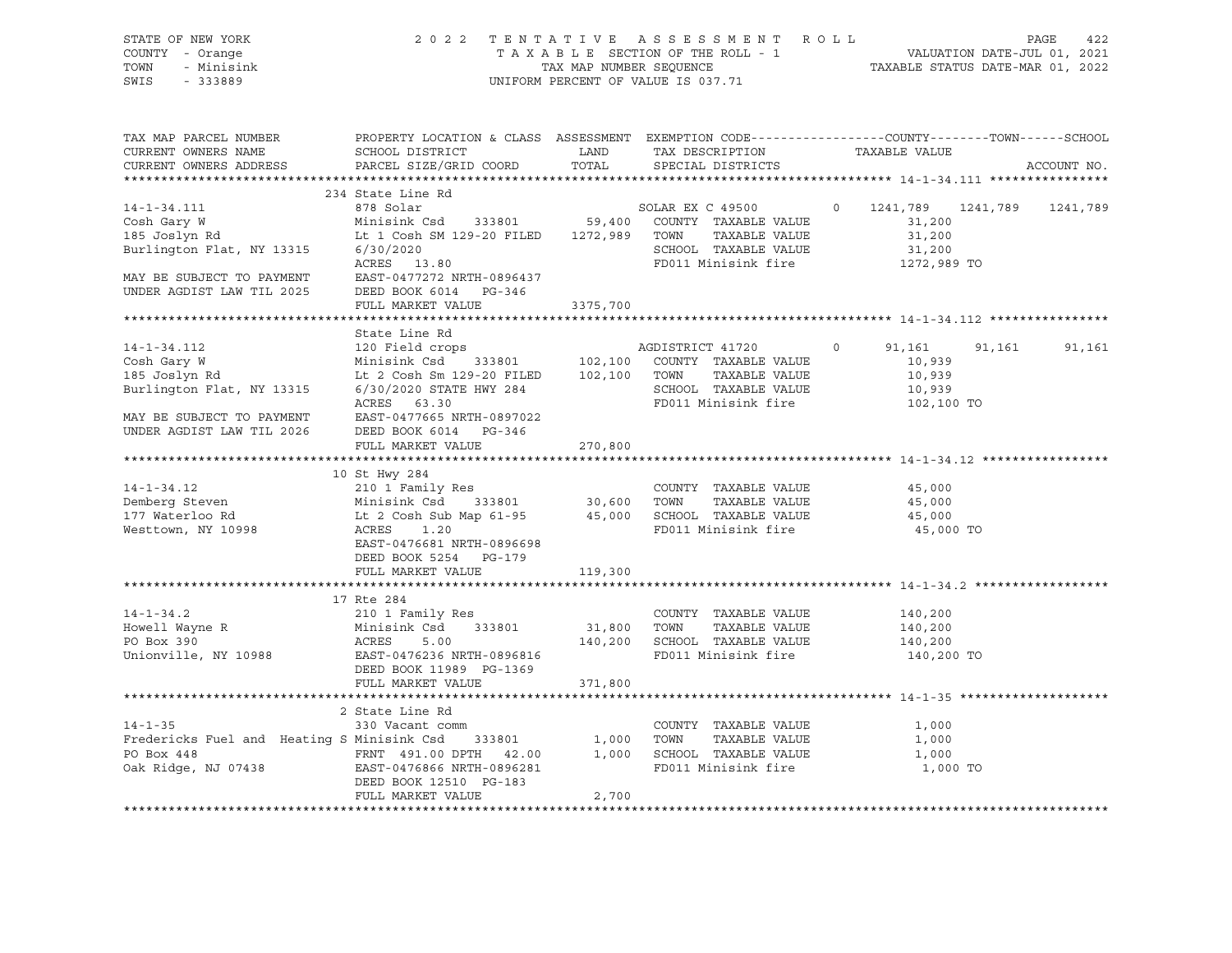| STATE OF NEW YORK                                                                                                  | 2022                                                                                             |                                                                 | TENTATIVE ASSESSMENT        | R O L L       | PAGE<br>423       |
|--------------------------------------------------------------------------------------------------------------------|--------------------------------------------------------------------------------------------------|-----------------------------------------------------------------|-----------------------------|---------------|-------------------|
| COUNTY - Orange                                                                                                    | TAXABLE SECTION OF THE ROLL - 1                                                                  | VALUATION DATE-JUL 01, 2021<br>TAXABLE STATUS DATE-MAR 01, 2022 |                             |               |                   |
| TOWN<br>- Minisink                                                                                                 | TAX MAP NUMBER SEQUENCE                                                                          |                                                                 |                             |               |                   |
| SWIS<br>$-333889$                                                                                                  |                                                                                                  | UNIFORM PERCENT OF VALUE IS 037.71                              |                             |               |                   |
|                                                                                                                    |                                                                                                  |                                                                 |                             |               |                   |
|                                                                                                                    |                                                                                                  |                                                                 |                             |               |                   |
| TAX MAP PARCEL NUMBER                                                                                              | PROPERTY LOCATION & CLASS ASSESSMENT EXEMPTION CODE----------------COUNTY-------TOWN------SCHOOL |                                                                 |                             |               |                   |
| CURRENT OWNERS NAME                                                                                                | SCHOOL DISTRICT                                                                                  | LAND                                                            | TAX DESCRIPTION             | TAXABLE VALUE |                   |
| CURRENT OWNERS ADDRESS                                                                                             | PARCEL SIZE/GRID COORD                                                                           | TOTAL                                                           | SPECIAL DISTRICTS           |               | ACCOUNT NO.       |
|                                                                                                                    |                                                                                                  |                                                                 |                             |               |                   |
|                                                                                                                    | 2 Rte 284                                                                                        |                                                                 |                             |               |                   |
| $14 - 1 - 36$                                                                                                      | 480 Mult-use bld                                                                                 |                                                                 | COUNTY TAXABLE VALUE        | 54,000        |                   |
|                                                                                                                    |                                                                                                  |                                                                 | TAXABLE VALUE               | 54,000        |                   |
| Fredericks Fuel and Heating Se Minisink Csd 333801 14,700 TOWN<br>PO Box 448 Int St Hwy 84&State Line 54,000 SCHOO |                                                                                                  |                                                                 | 54,000 SCHOOL TAXABLE VALUE | 54,000        |                   |
| Oak Ridge, NJ 07438                                                                                                | FRNT 138.00 DPTH 97.00                                                                           |                                                                 | FD011 Minisink fire         | 54,000 TO     |                   |
|                                                                                                                    | EAST-0476703 NRTH-0896298                                                                        |                                                                 |                             |               |                   |
|                                                                                                                    | DEED BOOK 12510 PG-183                                                                           |                                                                 |                             |               |                   |
|                                                                                                                    | FULL MARKET VALUE                                                                                | 143,200                                                         |                             |               |                   |
|                                                                                                                    |                                                                                                  |                                                                 |                             |               |                   |
|                                                                                                                    | St Hwy 284                                                                                       |                                                                 |                             |               |                   |
| $14 - 1 - 37.1$                                                                                                    | 330 Vacant comm                                                                                  |                                                                 | COUNTY TAXABLE VALUE        | 24,400        |                   |
| DEJ Properties Inc                                                                                                 | Minisink Csd<br>333801                                                                           | 24,400 TOWN                                                     | TAXABLE VALUE               | 24,400        |                   |
| PO Box 381                                                                                                         | ACRES<br>6.50                                                                                    |                                                                 | 24,400 SCHOOL TAXABLE VALUE | 24,400        |                   |
| Unionville, NY 10998                                                                                               | EAST-0475817 NRTH-0897352                                                                        |                                                                 | FD011 Minisink fire         | 24,400 TO     |                   |
|                                                                                                                    | DEED BOOK 11718 PG-1609                                                                          |                                                                 |                             |               |                   |
|                                                                                                                    | FULL MARKET VALUE                                                                                | 64,700                                                          |                             |               |                   |
|                                                                                                                    |                                                                                                  |                                                                 |                             |               |                   |
|                                                                                                                    | St Hwy 284                                                                                       |                                                                 |                             |               |                   |
| $14 - 1 - 38.2$                                                                                                    | 314 Rural vac<10                                                                                 |                                                                 | COUNTY TAXABLE VALUE        | 550           |                   |
| 63-65 Jersey Ave. LLC                                                                                              | Minisink Csd<br>333801                                                                           | 550                                                             | TOWN<br>TAXABLE VALUE       | 550           |                   |
| PO Box 180                                                                                                         | ACRES<br>0.68 BANK<br>Z12                                                                        |                                                                 | 550 SCHOOL TAXABLE VALUE    | 550           |                   |
| Unionville, NY 10988                                                                                               | EAST-0475347 NRTH-0897472                                                                        |                                                                 | FD011 Minisink fire         | 550 TO        |                   |
|                                                                                                                    | DEED BOOK 13118 PG-984                                                                           |                                                                 |                             |               |                   |
|                                                                                                                    | FULL MARKET VALUE                                                                                | 1,500                                                           |                             |               |                   |
|                                                                                                                    |                                                                                                  |                                                                 |                             |               |                   |
|                                                                                                                    | Jersey Ave                                                                                       |                                                                 |                             |               |                   |
| $14 - 1 - 39$                                                                                                      | 330 Vacant comm                                                                                  |                                                                 | COUNTY TAXABLE VALUE        | 500           |                   |
| Solution 284 LLC                                                                                                   | Minisink Csd<br>333801                                                                           | 500                                                             | TOWN<br>TAXABLE VALUE       | 500           |                   |
| Jersey Ave                                                                                                         | FRNT 218.00 DPTH 224.00                                                                          | 500                                                             | SCHOOL TAXABLE VALUE        | 500           |                   |
| PO Box 180                                                                                                         | EAST-0475601 NRTH-0897512                                                                        |                                                                 | FD011 Minisink fire         | 500 TO        |                   |
| Unionville, NY 10988                                                                                               | DEED BOOK 11327 PG-1981                                                                          |                                                                 |                             |               |                   |
|                                                                                                                    | FULL MARKET VALUE                                                                                | 1,300                                                           |                             |               |                   |
|                                                                                                                    |                                                                                                  |                                                                 |                             |               |                   |
|                                                                                                                    | 72 Jersey Ave                                                                                    |                                                                 |                             |               |                   |
| $14 - 1 - 40$                                                                                                      | 210 1 Family Res                                                                                 |                                                                 | BAS STAR<br>41854           | $\circ$<br>0  | $\circ$<br>16,340 |
| Berlinski Jacqueline D                                                                                             | Minisink Csd<br>333801                                                                           | 37,500                                                          | COUNTY TAXABLE VALUE        | 90,200        |                   |
| Meland Joseph                                                                                                      | ACRES<br>1.80 BANK0230051                                                                        | 90,200                                                          | TOWN<br>TAXABLE VALUE       | 90,200        |                   |
| PO Box 631                                                                                                         | EAST-0474790 NRTH-0897635                                                                        |                                                                 | SCHOOL TAXABLE VALUE        | 73,860        |                   |
| Unionville, NY 10988                                                                                               | DEED BOOK 14097 PG-1388                                                                          |                                                                 | FD011 Minisink fire         | 90,200 TO     |                   |
|                                                                                                                    | FULL MARKET VALUE                                                                                | 239,200                                                         |                             |               |                   |
|                                                                                                                    |                                                                                                  |                                                                 |                             |               |                   |
|                                                                                                                    | Prospect St                                                                                      |                                                                 |                             |               |                   |
| $14 - 1 - 43$                                                                                                      | 320 Rural vacant                                                                                 |                                                                 | TAXABLE VALUE<br>COUNTY     | 200           |                   |
| Fallon James P                                                                                                     | Minisink Csd<br>333801                                                                           | 200                                                             | TOWN<br>TAXABLE VALUE       | 200           |                   |
| Fallon Leanora                                                                                                     | 7.00 DPTH<br>FRNT<br>88.00                                                                       | 200                                                             | SCHOOL TAXABLE VALUE        | 200           |                   |
| PO Box 566                                                                                                         | ACRES<br>0.03 BANKC170030                                                                        |                                                                 | FD011 Minisink fire         | 200 TO        |                   |
| Unionville, NY 10988                                                                                               | EAST-0474209 NRTH-0898298                                                                        |                                                                 |                             |               |                   |
|                                                                                                                    | DEED BOOK 14350 PG-1120                                                                          |                                                                 |                             |               |                   |
|                                                                                                                    | FULL MARKET VALUE                                                                                | 500                                                             |                             |               |                   |
|                                                                                                                    |                                                                                                  |                                                                 |                             |               |                   |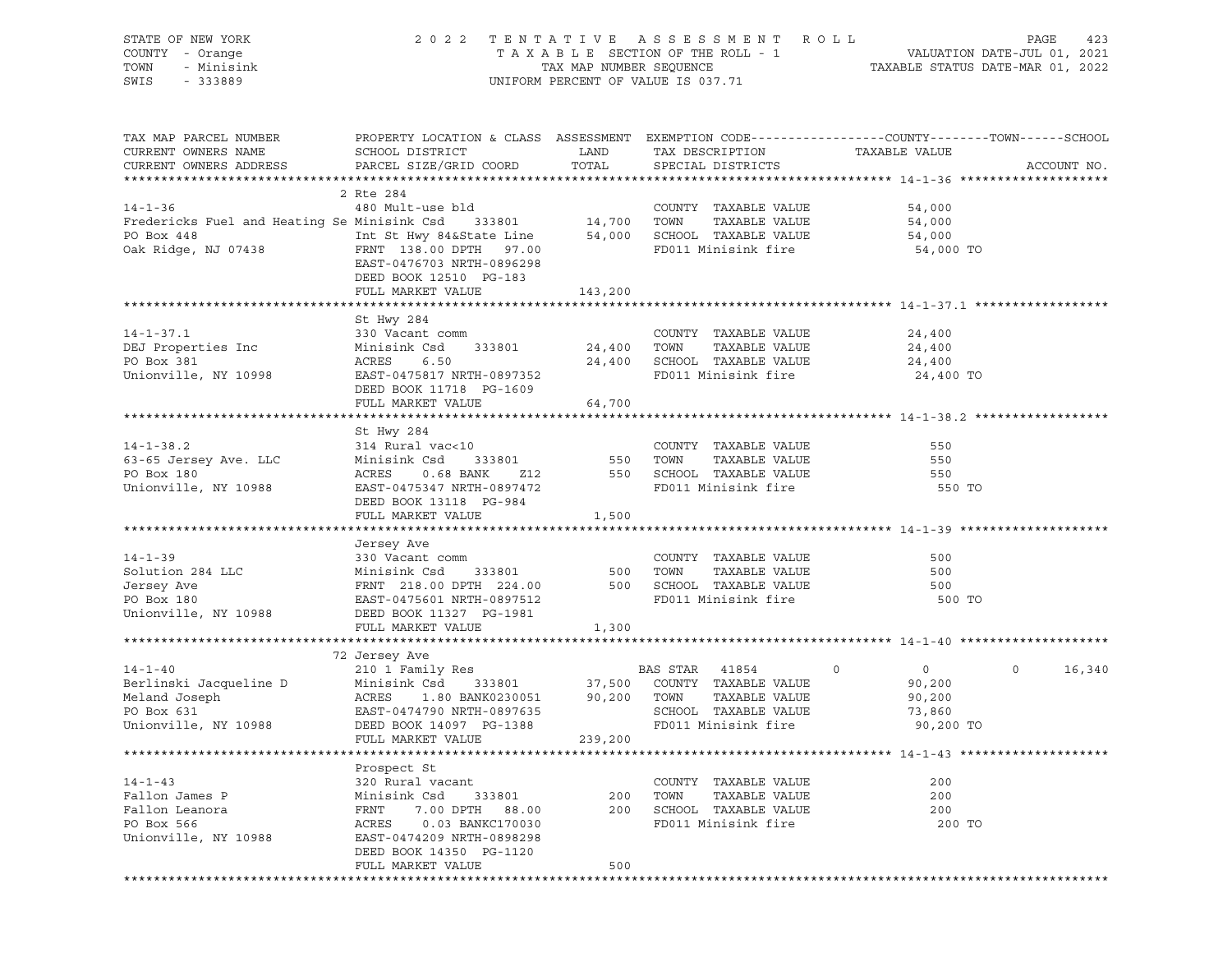| STATE OF NEW YORK<br>COUNTY - Orange<br>TOWN<br>- Minisink<br>SWIS<br>$-333889$                                                                                                                     |                                                                                                                                                                                           |       | UNIFORM PERCENT OF VALUE IS 037.71                                                                 | COUNTING ASSESSMENT ROLL TAXABLE SECTION OF THE ROLL - 1 VALUATION DATE-JUL 01, 2021<br>TAXABLE SECTION OF THE ROLL - 1 VALUATION DATE-MAR 01, 2022 |
|-----------------------------------------------------------------------------------------------------------------------------------------------------------------------------------------------------|-------------------------------------------------------------------------------------------------------------------------------------------------------------------------------------------|-------|----------------------------------------------------------------------------------------------------|-----------------------------------------------------------------------------------------------------------------------------------------------------|
| TAX MAP PARCEL NUMBER<br>CURRENT OWNERS NAME<br>CURRENT OWNERS ADDRESS                                                                                                                              | <b>EXAMPLE STATE STATE</b><br>SCHOOL DISTRICT<br>PARCEL SIZE/GRID COORD                                                                                                                   | TOTAL | TAX DESCRIPTION<br>SPECIAL DISTRICTS                                                               | PROPERTY LOCATION & CLASS ASSESSMENT EXEMPTION CODE----------------COUNTY-------TOWN------SCHOOL<br>TAXABLE VALUE<br>ACCOUNT NO.                    |
| $14 - 1 - 44$<br>Dusenbury Anne<br>PO Box 538<br>Unionville, NY 10988                                                                                                                               | Prospect St<br>311 Res vac land<br>Minisink Csd 333801 500<br>W Of Prospect St<br>FRNT 206.00 DPTH 95.00<br>EAST-0474065 NRTH-0898423<br>DEED BOOK 3433 PG-114                            |       | COUNTY TAXABLE VALUE<br>TOWN<br>TAXABLE VALUE<br>500 SCHOOL TAXABLE VALUE<br>FD011 Minisink fire   | 500<br>500<br>500<br>500 TO                                                                                                                         |
|                                                                                                                                                                                                     | FULL MARKET VALUE                                                                                                                                                                         | 1,300 |                                                                                                    |                                                                                                                                                     |
|                                                                                                                                                                                                     |                                                                                                                                                                                           |       |                                                                                                    |                                                                                                                                                     |
| $14 - 1 - 45.1$<br>Young, 2019 Family Trust Lawre Minisink Csd 333801 100 TOWN TAXABLE VALUE<br>PO Box 447 FRNT 33.00 DPTH 97.00 100 SCHOOL TAXABLE VALUE<br>Unionville, NY 10988                   | Prospect St<br>320 Rural vacant<br>EAST-0473904 NRTH-0898562<br>DEED BOOK 14625 PG-503                                                                                                    |       | COUNTY TAXABLE VALUE<br>FD011 Minisink fire                                                        | 100<br>100<br>100<br>100 TO                                                                                                                         |
|                                                                                                                                                                                                     | FULL MARKET VALUE                                                                                                                                                                         | 300   |                                                                                                    |                                                                                                                                                     |
| $14 - 1 - 45.2$<br>Young 2019 Family Trust Lawren Minisink Csd $\begin{array}{cc} 333801 & 1,500 \\ -2,0000 & 1,500 \end{array}$<br>PO Box 447<br>Unionville, NY 10988<br>EAST-0473986 NRTH-0898479 | Prospect St<br>311 Res vac land<br>EAST-0473986 NRTH-0898479                                                                                                                              |       | COUNTY TAXABLE VALUE<br>TOWN<br>TAXABLE VALUE<br>1,500 SCHOOL TAXABLE VALUE<br>FD011 Minisink fire | 1,500<br>1,500<br>1,500<br>1,500 TO                                                                                                                 |
|                                                                                                                                                                                                     | DEED BOOK 14532 PG-958                                                                                                                                                                    |       |                                                                                                    |                                                                                                                                                     |
|                                                                                                                                                                                                     | FULL MARKET VALUE                                                                                                                                                                         | 4,000 |                                                                                                    |                                                                                                                                                     |
|                                                                                                                                                                                                     |                                                                                                                                                                                           |       |                                                                                                    |                                                                                                                                                     |
| $14 - 1 - 46$<br>Darrow James D<br>Darrow Marion W<br>PO Box 606<br>Unionville, NY 10988                                                                                                            | Prospect St<br>314 Rural vac<10<br>314 Rural vale<br>Minisink Csd 333801<br>W Of Prospect St<br>FRNT 62.00 DPTH 112.00<br>1009660<br>EAST-0473821 NRTH-0898660<br>DEED BOOK 2785 PG-00256 | 1,200 | COUNTY TAXABLE VALUE<br>TAXABLE VALUE<br>TOWN<br>1,200 SCHOOL TAXABLE VALUE<br>FD011 Minisink fire | 1,200<br>1,200<br>1,200<br>1,200 TO                                                                                                                 |
|                                                                                                                                                                                                     | FULL MARKET VALUE                                                                                                                                                                         | 3,200 |                                                                                                    |                                                                                                                                                     |
|                                                                                                                                                                                                     |                                                                                                                                                                                           |       |                                                                                                    |                                                                                                                                                     |
| $14 - 1 - 47$<br>Class Luis A<br>Class Maureen A<br>- The 2013                                                                                                                                      | Prospect Ave<br>333801 1,200                                                                                                                                                              |       | COUNTY TAXABLE VALUE<br>TOWN<br>TAXABLE VALUE<br>1,200 SCHOOL TAXABLE VALUE                        | 1,200<br>1,200<br>1,200                                                                                                                             |
| Unionville, NY 10988                                                                                                                                                                                | DEED BOOK 4068 PG-232<br>FULL MARKET VALUE                                                                                                                                                | 3,200 | FD011 Minisink fire                                                                                | 1,200 TO                                                                                                                                            |
|                                                                                                                                                                                                     |                                                                                                                                                                                           |       |                                                                                                    |                                                                                                                                                     |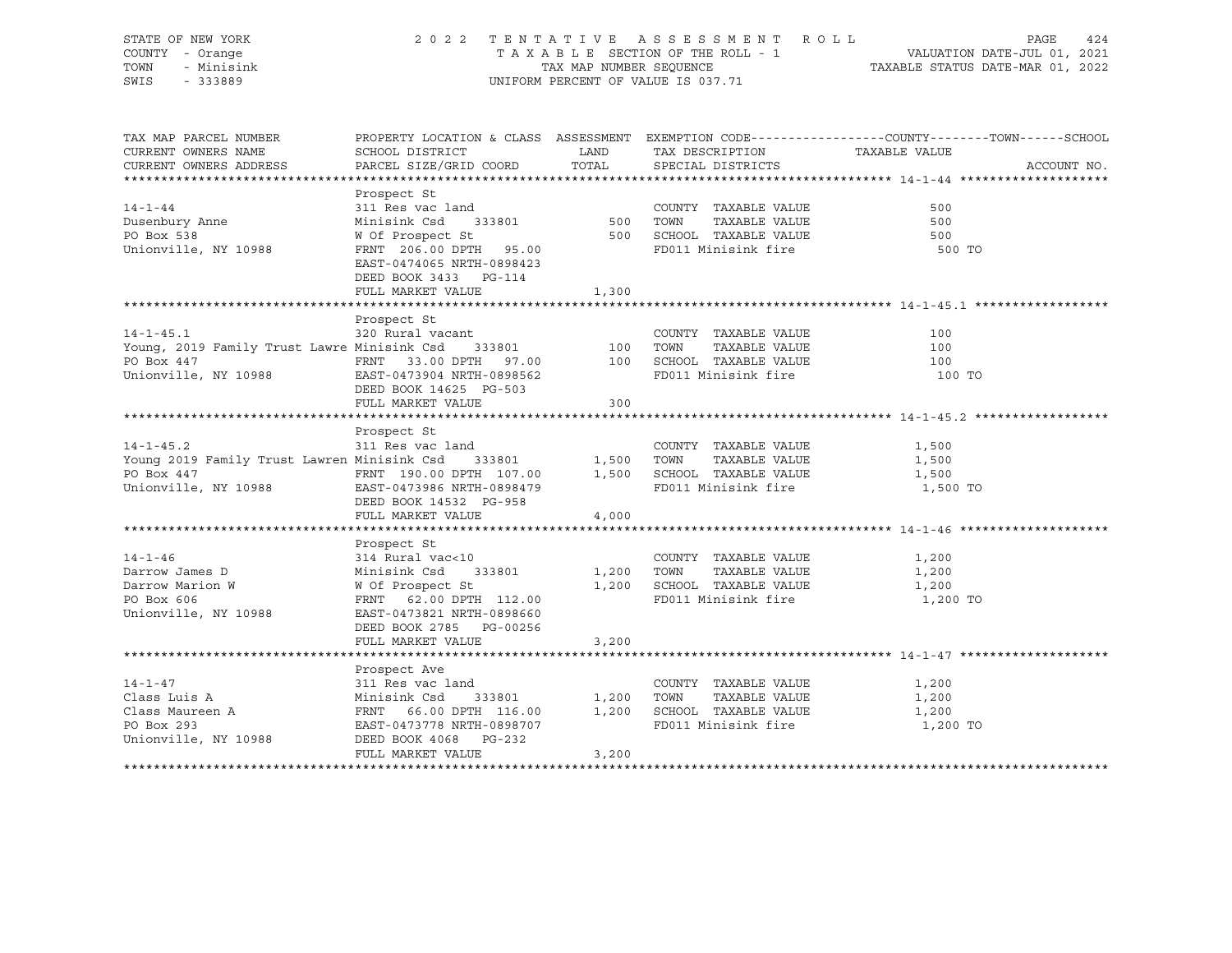| STATE OF NEW YORK<br>COUNTY - Orange<br>- Minisink<br>TOWN<br>SWIS<br>- 333889 | 2 0 2 2                                                                                                            | TENTATIVE | ASSESSMENT ROLL<br>TAXABLE SECTION OF THE ROLL - 1<br>TAXABLE SECTION OF THE ROLL - 1<br>TAXABLE STATUS DATE-MAR 01, 2022<br>UNIFORM PERCENT OF VALUE IS 037.71 |                              |                | PAGE<br>425 |
|--------------------------------------------------------------------------------|--------------------------------------------------------------------------------------------------------------------|-----------|-----------------------------------------------------------------------------------------------------------------------------------------------------------------|------------------------------|----------------|-------------|
| TAX MAP PARCEL NUMBER<br>CURRENT OWNERS NAME                                   | PROPERTY LOCATION & CLASS ASSESSMENT EXEMPTION CODE----------------COUNTY-------TOWN-----SCHOOL<br>SCHOOL DISTRICT | LAND      | TAX DESCRIPTION                                                                                                                                                 | TAXABLE VALUE                |                |             |
| CURRENT OWNERS ADDRESS                                                         | PARCEL SIZE/GRID COORD                                                                                             | TOTAL     | SPECIAL DISTRICTS                                                                                                                                               |                              |                | ACCOUNT NO. |
|                                                                                | Prospect St                                                                                                        |           |                                                                                                                                                                 |                              |                |             |
| $14 - 1 - 48.1$                                                                | 311 Res vac land                                                                                                   |           | COUNTY TAXABLE VALUE                                                                                                                                            | 2,400                        |                |             |
| Kemnitz Thomas M Sr                                                            |                                                                                                                    | 2,400     | TOWN<br>TAXABLE VALUE                                                                                                                                           | 2,400                        |                |             |
| Kemnitz Thomas M Jr                                                            | W Of Prospect St                                                                                                   |           | 2,400 SCHOOL TAXABLE VALUE                                                                                                                                      | 2,400                        |                |             |
| PO Box 399                                                                     | Minisink Csd 333801<br>W Of Prospect St<br>FRNT 123.00 DPTH 124.00                                                 |           | FD011 Minisink fire                                                                                                                                             | 2,400 TO                     |                |             |
| Unionville, NY 10988                                                           | EAST-0473712 NRTH-0898776<br>DEED BOOK 13780 PG-1763                                                               |           |                                                                                                                                                                 |                              |                |             |
|                                                                                | FULL MARKET VALUE                                                                                                  | 6,400     |                                                                                                                                                                 |                              |                |             |
|                                                                                |                                                                                                                    |           |                                                                                                                                                                 |                              |                |             |
|                                                                                | 4 Maple Ln                                                                                                         |           |                                                                                                                                                                 |                              |                |             |
| $14 - 1 - 50.1$                                                                | 210 1 Family Res                                                                                                   |           | COUNTY TAXABLE VALUE                                                                                                                                            | 82,800                       |                |             |
|                                                                                |                                                                                                                    |           |                                                                                                                                                                 | 82,800                       |                |             |
|                                                                                |                                                                                                                    |           |                                                                                                                                                                 | 82,800<br>82,800 TO          |                |             |
|                                                                                | DEED BOOK 15080 PG-325                                                                                             |           |                                                                                                                                                                 |                              |                |             |
|                                                                                | FULL MARKET VALUE                                                                                                  | 219,600   |                                                                                                                                                                 |                              |                |             |
|                                                                                | Prospect St                                                                                                        |           |                                                                                                                                                                 |                              |                |             |
| $14 - 1 - 50.211$                                                              | 314 Rural vac<10                                                                                                   |           | COUNTY TAXABLE VALUE                                                                                                                                            | 4,800                        |                |             |
|                                                                                |                                                                                                                    | 4,800     | TOWN TAXABLE VALUE                                                                                                                                              | 4,800                        |                |             |
|                                                                                |                                                                                                                    | 4,800     | SCHOOL TAXABLE VALUE                                                                                                                                            | 4,800                        |                |             |
| PO Box 700                                                                     | EAST-0473277 NRTH-0899190                                                                                          |           | FD011 Minisink fire                                                                                                                                             | 4,800 TO                     |                |             |
| Unionville, NY 10988                                                           | DEED BOOK 3325 PG-101                                                                                              |           |                                                                                                                                                                 |                              |                |             |
|                                                                                | FULL MARKET VALUE                                                                                                  | 12,700    |                                                                                                                                                                 |                              |                |             |
|                                                                                |                                                                                                                    |           |                                                                                                                                                                 |                              |                |             |
|                                                                                | 22 Maple Ln                                                                                                        |           |                                                                                                                                                                 |                              |                |             |
| $14 - 1 - 50.22$                                                               | 210 1 Family Res                                                                                                   |           | FIRE/AMBCT 41691                                                                                                                                                | $\circ$<br>1,341             | 1,341          | $\circ$     |
| Schmick Eugene E                                                               | Minisink Csd 333801 25,700 BAS STAR 41854                                                                          |           |                                                                                                                                                                 | $0 \qquad \qquad$<br>$\circ$ | $\overline{0}$ | 16,340      |
| Schmick Kerrie A<br>22 Maple Ln                                                | FRNT 290.00 DPTH 136.00 103,900 COUNTY TAXABLE VALUE                                                               |           |                                                                                                                                                                 | 102,559                      |                |             |
| Westtown, NY 10998 EAST-0473236 NRTH-0899085                                   | BANKN140687                                                                                                        |           | TOWN<br>TAXABLE VALUE                                                                                                                                           | 102,559                      |                |             |
|                                                                                |                                                                                                                    |           | SCHOOL TAXABLE VALUE                                                                                                                                            | 87,560                       |                |             |
|                                                                                | DEED BOOK 3467 PG-318<br>FULL MARKET VALUE                                                                         |           | FD011 Minisink fire<br>275,500<br>1,341 EX                                                                                                                      | 102,559 TO                   |                |             |
|                                                                                |                                                                                                                    |           |                                                                                                                                                                 |                              |                |             |
|                                                                                | 12 Maple Ln                                                                                                        |           |                                                                                                                                                                 |                              |                |             |
| $14 - 1 - 50.23$                                                               | 210 1 Family Res                                                                                                   |           | ENH STAR 41834                                                                                                                                                  | $\overline{0}$<br>$\circ$    | $\circ$        | 40,790      |
| Dunn John                                                                      | Minisink Csd 333801                                                                                                | 16,200    | COUNTY TAXABLE VALUE                                                                                                                                            | 70,900                       |                |             |
| Dunn Sherri                                                                    | E Of Co Hwy 36<br>FRNT 157.00 DPTH 132.00 70,900 SCHOOL                                                            |           | TAXABLE VALUE                                                                                                                                                   | 70,900                       |                |             |
| PO Box 273                                                                     | FRNT 157.00 DPTH 132.00                                                                                            |           | SCHOOL TAXABLE VALUE                                                                                                                                            | 30,110                       |                |             |
| Unionville, NY 10988                                                           | BANKL060049                                                                                                        |           | FD011 Minisink fire                                                                                                                                             | 70,900 TO                    |                |             |
|                                                                                | EAST-0473041 NRTH-0899091                                                                                          |           |                                                                                                                                                                 |                              |                |             |
|                                                                                | DEED BOOK 2890 PG-304                                                                                              |           |                                                                                                                                                                 |                              |                |             |
|                                                                                | FULL MARKET VALUE                                                                                                  | 188,000   |                                                                                                                                                                 |                              |                |             |
|                                                                                |                                                                                                                    |           |                                                                                                                                                                 |                              |                |             |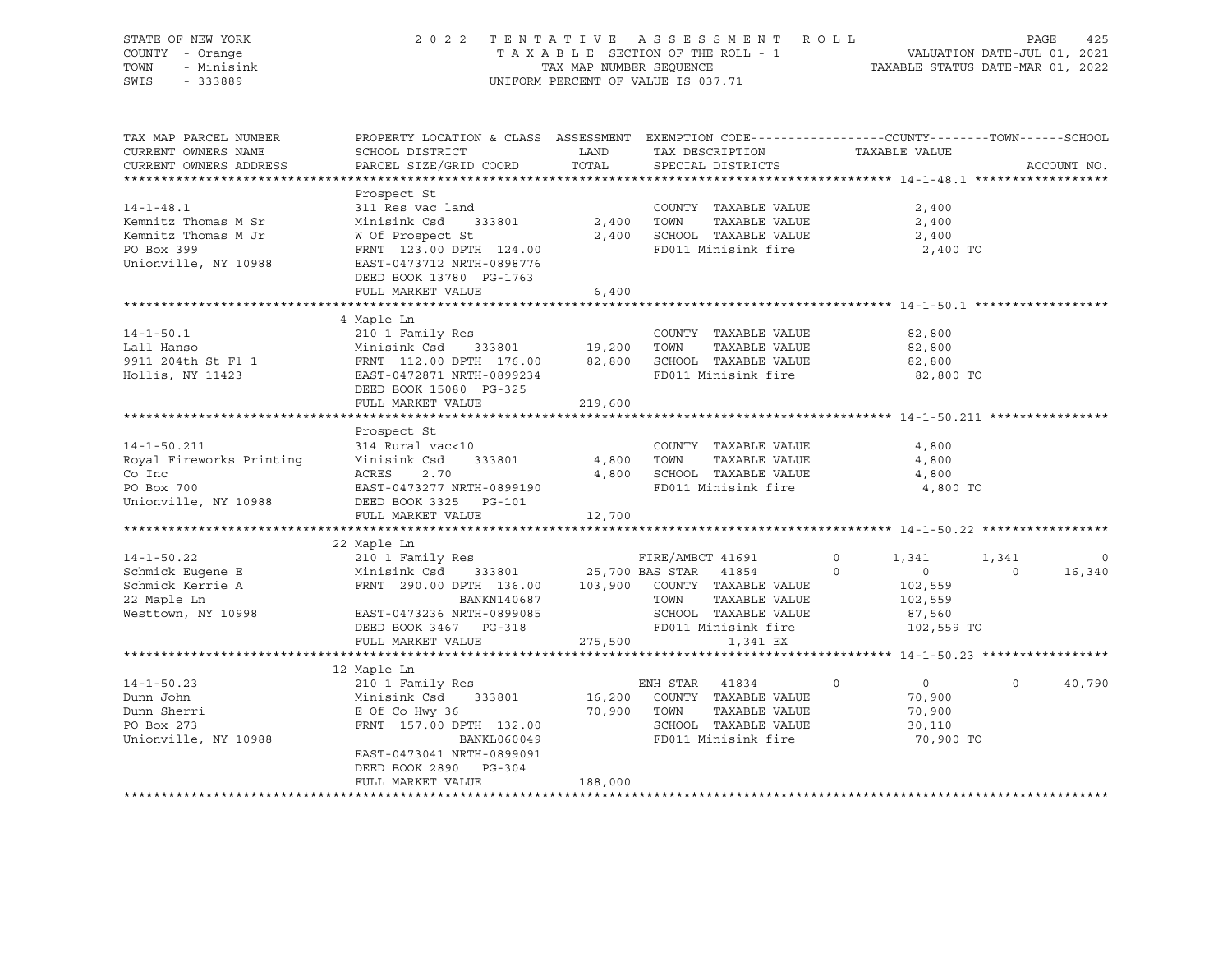| STATE OF NEW YORK                                 | 2 0 2 2                                                                                          | TENTATIVE   |                         | ASSESSMENT ROLL              |                |                                                                 |          | PAGE<br>426              |
|---------------------------------------------------|--------------------------------------------------------------------------------------------------|-------------|-------------------------|------------------------------|----------------|-----------------------------------------------------------------|----------|--------------------------|
| COUNTY - Orange                                   | TAXABLE SECTION OF THE ROLL - 1                                                                  |             |                         |                              |                | VALUATION DATE-JUL 01, 2021<br>TAXABLE STATUS DATE-MAR 01, 2022 |          |                          |
| TOWN<br>- Minisink                                | TAX MAP NUMBER SEQUENCE<br>UNIFORM PERCENT OF VALUE IS 037.71                                    |             |                         |                              |                |                                                                 |          |                          |
| SWIS<br>$-333889$                                 |                                                                                                  |             |                         |                              |                |                                                                 |          |                          |
|                                                   |                                                                                                  |             |                         |                              |                |                                                                 |          |                          |
|                                                   |                                                                                                  |             |                         |                              |                |                                                                 |          |                          |
| TAX MAP PARCEL NUMBER                             | PROPERTY LOCATION & CLASS ASSESSMENT EXEMPTION CODE----------------COUNTY-------TOWN-----SCHOOL  |             |                         |                              |                |                                                                 |          |                          |
| CURRENT OWNERS NAME                               | SCHOOL DISTRICT                                                                                  | LAND        |                         | TAX DESCRIPTION              |                | TAXABLE VALUE                                                   |          |                          |
| CURRENT OWNERS ADDRESS                            | PARCEL SIZE/GRID COORD                                                                           | TOTAL       |                         | SPECIAL DISTRICTS            |                |                                                                 |          | ACCOUNT NO.              |
| ************************                          |                                                                                                  |             |                         |                              |                |                                                                 |          |                          |
| $14 - 1 - 52$                                     | Co Hwy 36<br>321 Abandoned ag                                                                    |             |                         | COUNTY TAXABLE VALUE         |                | 2,300                                                           |          |                          |
| Demberg Steven                                    | Minisink Csd 333801                                                                              | 2,300       | TOWN                    | TAXABLE VALUE                |                | 2,300                                                           |          |                          |
|                                                   | N S Co Hwy 36                                                                                    |             |                         | 2,300 SCHOOL TAXABLE VALUE   |                | 2,300                                                           |          |                          |
| 177 Waterloo Rd                                   |                                                                                                  |             |                         |                              |                |                                                                 |          |                          |
| Westtown, NY 10998                                | ACRES<br>4.70                                                                                    |             |                         | FD011 Minisink fire          |                | 2,300 TO                                                        |          |                          |
|                                                   | EAST-0471631 NRTH-0899793                                                                        |             |                         |                              |                |                                                                 |          |                          |
|                                                   | DEED BOOK 14075 PG-1424                                                                          |             |                         |                              |                |                                                                 |          |                          |
|                                                   | FULL MARKET VALUE                                                                                | 6,100       |                         |                              |                |                                                                 |          |                          |
|                                                   | 9 Cranberry Holw                                                                                 |             |                         |                              |                |                                                                 |          |                          |
| $14 - 1 - 54.1$                                   | 240 Rural res                                                                                    |             | VETCOM CTS 41130        |                              | $\circ$        | 15,645                                                          | 4,470    | 8,940                    |
| Clauson John R                                    | Minisink Csd 333801 56,200 VETDIS CTS 41140                                                      |             |                         |                              | $\circ$        | 31,290                                                          | 8,940    | 17,880                   |
| Clauson Barbara                                   | 11115111x CSd 555661 56,200 VEHELS C15 41140<br>Lt 1 Clauson Sub Map 6588 138,500 BAS STAR 41854 |             |                         |                              | $\overline{0}$ | $\overline{0}$                                                  | $\circ$  | 16,340                   |
| 9 Cranberry Holw                                  | ACRES 23.40                                                                                      |             | SOLAR EX C 49500        |                              | $\circ$        | 5,000                                                           | 5,000    | 5,000                    |
| Westtown, NY 10998                                | EAST-0472221 NRTH-0899834                                                                        |             |                         | COUNTY TAXABLE VALUE         |                | 86,565                                                          |          |                          |
|                                                   | DEED BOOK 2879 PG-151                                                                            |             | TOWN                    | TAXABLE VALUE                |                | 120,090                                                         |          |                          |
|                                                   | FULL MARKET VALUE                                                                                |             |                         | 367,300 SCHOOL TAXABLE VALUE |                | 90,340                                                          |          |                          |
|                                                   |                                                                                                  |             |                         | FD011 Minisink fire          |                | 138,500 TO                                                      |          |                          |
|                                                   |                                                                                                  |             |                         |                              |                |                                                                 |          |                          |
|                                                   | 26 County Rte 36                                                                                 |             |                         |                              |                |                                                                 |          |                          |
| $14 - 1 - 54.21$                                  | 240 Rural res                                                                                    |             |                         | COUNTY TAXABLE VALUE         |                | 112,400                                                         |          |                          |
| Fraas Nina Lisa                                   | Minisink Csd<br>333801                                                                           |             | 60,000 TOWN             | TAXABLE VALUE                |                | 112,400                                                         |          |                          |
|                                                   |                                                                                                  |             |                         | 112,400 SCHOOL TAXABLE VALUE |                | 112,400                                                         |          |                          |
| Netter Michael G<br>342 Bowery Apt 2              | Minisink Csa (333001)<br>Lt 2 Clauson Sub Map 6588<br>ACRES (10.00)                              |             |                         | FD011 Minisink fire          |                | 112,400 TO                                                      |          |                          |
| New York, NY 10012                                | EAST-0472811 NRTH-0899717                                                                        |             |                         |                              |                |                                                                 |          |                          |
|                                                   | DEED BOOK 5315 PG-233                                                                            |             |                         |                              |                |                                                                 |          |                          |
|                                                   | FULL MARKET VALUE                                                                                | 298,100     |                         |                              |                |                                                                 |          |                          |
|                                                   | ***************************                                                                      |             |                         |                              |                |                                                                 |          |                          |
|                                                   | 51 Pine Hill Rd                                                                                  |             |                         |                              |                |                                                                 |          |                          |
| $14 - 1 - 55$                                     | 210 1 Family Res                                                                                 |             |                         | 41802                        | $\circ$        | 32,320                                                          | $\circ$  | $\circ$                  |
| Ruxton Irrevocable Trust Ruth Minisink Csd 333801 |                                                                                                  |             | AGED-C<br>33,900 AGED-T | 41803                        | $\overline{0}$ | $\sim$ 0                                                        | 32,320   | $\overline{\phantom{0}}$ |
| Bailey Eugene                                     | ACRES<br>1.80                                                                                    |             | 80,800 AGED-S           | 41804                        | $\overline{0}$ | $\circ$                                                         | $\circ$  | 32,320                   |
| PO Box 113                                        | EAST-0472638 NRTH-0900443                                                                        |             | ENH STAR 41834          |                              | $\Omega$       | $\overline{0}$                                                  | $\Omega$ | 40,790                   |
| Unionville, NY 10988                              | EAST-0472638 NRTH-0900443<br>DEED BOOK 14888 PG-1933                                             |             |                         | COUNTY TAXABLE VALUE         |                | 48,480                                                          |          |                          |
|                                                   | FULL MARKET VALUE                                                                                |             | 214,300 TOWN            | TAXABLE VALUE                |                | 48,480                                                          |          |                          |
|                                                   |                                                                                                  |             |                         | SCHOOL TAXABLE VALUE         |                | 7,690                                                           |          |                          |
|                                                   |                                                                                                  |             |                         | FD011 Minisink fire          |                | 80,800 TO                                                       |          |                          |
|                                                   |                                                                                                  |             |                         |                              |                |                                                                 |          |                          |
|                                                   | 25 County Rte 36                                                                                 |             |                         |                              |                |                                                                 |          |                          |
| $14 - 1 - 56$                                     | 210 1 Family Res                                                                                 |             | VETWAR CTS 41120        |                              | $\circ$        | 9,387                                                           | 2,682    | 5,364                    |
| Laird Virginia M                                  | Minisink Csd<br>333801                                                                           | 34,700 AGED |                         | 41800                        | $\circ$        | 46,557                                                          | 49,909   | 48,568                   |
| 25 County Hwy 36                                  | ACRES<br>1.90                                                                                    |             | 102,500 ENH STAR 41834  |                              | $\circ$        | $\overline{0}$                                                  | $\circ$  | 40,790                   |
| Westtown, NY 10998                                | EAST-0473116 NRTH-0899426                                                                        |             |                         | COUNTY TAXABLE VALUE         |                | 46,556                                                          |          |                          |
|                                                   | DEED BOOK 5372 PG-114                                                                            |             | TOWN                    | TAXABLE VALUE                |                | 49,909                                                          |          |                          |
|                                                   | FULL MARKET VALUE                                                                                |             |                         | 271,800 SCHOOL TAXABLE VALUE |                | 7,778                                                           |          |                          |
|                                                   |                                                                                                  |             |                         | FD011 Minisink fire          |                | 102,500 TO                                                      |          |                          |
|                                                   |                                                                                                  |             |                         |                              |                |                                                                 |          |                          |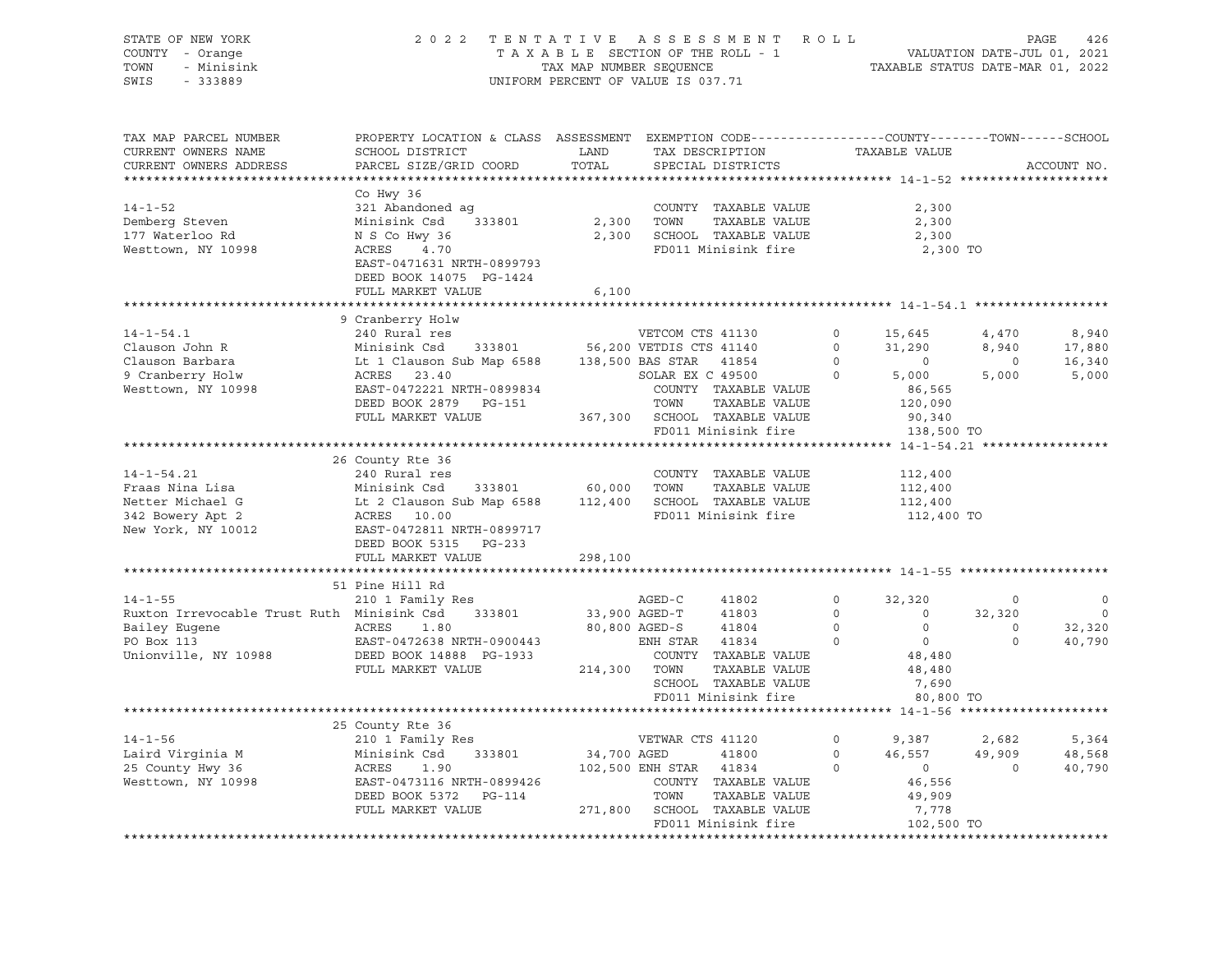| STATE OF NEW YORK<br>COUNTY - Orange<br>TOWN - Minisink<br>SWIS - 333889                                                                                                                                                                                                                                                                                                                                                                           |                                                                                                                                                                                                              |         | UNIFORM PERCENT OF VALUE IS 037.71                                                            | 2022 TENTATIVE ASSESSMENT ROLL PAGE 427<br>TAXABLE SECTION OF THE ROLL - 1 VALUATION DATE-JUL 01, 2021<br>TAX MAP NUMBER SEQUENCE TAXABLE STATUS DATE-MAR 01, 2022 |
|----------------------------------------------------------------------------------------------------------------------------------------------------------------------------------------------------------------------------------------------------------------------------------------------------------------------------------------------------------------------------------------------------------------------------------------------------|--------------------------------------------------------------------------------------------------------------------------------------------------------------------------------------------------------------|---------|-----------------------------------------------------------------------------------------------|--------------------------------------------------------------------------------------------------------------------------------------------------------------------|
| TAX MAP PARCEL NUMBER<br>CURRENT OWNERS NAME<br>CURRENT OWNERS ADDRESS                                                                                                                                                                                                                                                                                                                                                                             | SCHOOL DISTRICT                       LAND        TAX DESCRIPTION                  TAXABLE VALUE<br>PARCEL SIZE/GRID COORD TOTAL SPECIAL DISTRICTS                                                           |         |                                                                                               | PROPERTY LOCATION & CLASS ASSESSMENT EXEMPTION CODE----------------COUNTY-------TOWN------SCHOOL<br>ACCOUNT NO.                                                    |
|                                                                                                                                                                                                                                                                                                                                                                                                                                                    | 69 Main St                                                                                                                                                                                                   |         |                                                                                               |                                                                                                                                                                    |
| $14 - 1 - 57$<br>Lee Tai<br>Lee Paula<br>PO Box 354<br>Unionville, NY 10988 EAST-0473511 NRTH-0899731                                                                                                                                                                                                                                                                                                                                              | 210 1 Family Res<br>Minisink Csd 333801 14,000 COUNTY TAXABLE VALUE<br>FRNT 67.00 DPTH 219.00 68,700 TOWN TAXABLE VALUE<br>BANKN140687 SCHOOL TAXABLE VALUE<br>EAST-0473511 NRTH-0899731 FD011 Minisink fire |         |                                                                                               | $\overline{0}$<br>$0 \t16,340$<br>68,700<br>68,700<br>52,360<br>68,700 TO                                                                                          |
|                                                                                                                                                                                                                                                                                                                                                                                                                                                    | DEED BOOK 11963 PG-1633                                                                                                                                                                                      |         |                                                                                               |                                                                                                                                                                    |
|                                                                                                                                                                                                                                                                                                                                                                                                                                                    | FULL MARKET VALUE                                                                                                                                                                                            | 182,200 |                                                                                               |                                                                                                                                                                    |
|                                                                                                                                                                                                                                                                                                                                                                                                                                                    |                                                                                                                                                                                                              |         |                                                                                               |                                                                                                                                                                    |
| $14 - 1 - 58$<br>EXAMPLE VALUE<br>Minisink Csd 333801 100 TOWN TAXABLE VALUE<br>PO Box 33 S Pine Hill Rd 100 SCHOOL TAXABLE VALUE<br>Unionville, NY 10988 FRNT 9.00 DPTH 219.00 PD011 Minisink fire                                                                                                                                                                                                                                                | Pine Hill Rd<br>311 Res vac land<br>EAST-0473482 NRTH-0899657<br>DEED BOOK 13044 PG-1543<br>FULL MARKET VALUE                                                                                                | 300     | COUNTY TAXABLE VALUE<br>COUNTILE TANKING TO TOWN TO TAXABLE VALUE<br>100 SCHOOL TAXABLE VALUE | 100<br>100<br>100<br>100 TO                                                                                                                                        |
|                                                                                                                                                                                                                                                                                                                                                                                                                                                    |                                                                                                                                                                                                              |         |                                                                                               |                                                                                                                                                                    |
| $\begin{tabular}{lllllllllllllllll} \multicolumn{3}{c}{14-1-59} & $\circ$ & $\cdot$ \multicolumn{3}{c}{\mbox{\small{0.114\small{0.15}}}} & $\circ$ & $\cdot$ \multicolumn{3}{c}{\mbox{\small{0.114\small{0.15}}}} & $\circ$ & $\cdot$ \multicolumn{3}{c}{\mbox{\small{0.114\small{0.15}}}} & $\circ$ & $\cdot$ \multicolumn{3}{c}{\mbox{\small{0.114\small{0.15}}}} & $\circ$ & $\cdot$ \multicolumn{3}{c}{\mbox{\small{0.114\small{0.15}}}} & $\$ |                                                                                                                                                                                                              |         |                                                                                               | 112,500 TO                                                                                                                                                         |
|                                                                                                                                                                                                                                                                                                                                                                                                                                                    | FULL MARKET VALUE                                                                                                                                                                                            | 298,300 |                                                                                               |                                                                                                                                                                    |
| 14-1-60<br>210 1 Family Res<br>210 1 Family Res<br>210 1 Family Res<br>210 1 Family Res<br>210 1 Family Res<br>210 1 Family Res<br>210 1 Family Res<br>212,000 TOWN TAXABLE VALUE<br>25,000 SCHOOL TAXABLE VALUE<br>25,000 SCHOOL TAXABLE VALUE<br>2                                                                                                                                                                                               | DEED BOOK 14489 PG-1126<br>FULL MARKET VALUE                                                                                                                                                                 | 92,800  |                                                                                               | 35,000<br>35,000<br>35,000<br>35,000 TO                                                                                                                            |
|                                                                                                                                                                                                                                                                                                                                                                                                                                                    |                                                                                                                                                                                                              |         |                                                                                               |                                                                                                                                                                    |
| 14-1-61 210 1 Family Res COUNTY TAXABLE VALUE<br>Breur Timothy Minisink Csd 333801 12,400 TOWN TAXABLE VALUE<br>12 Pine Hill Rd FRNT 119.40 DPTH 163.00 79,700 SCHOOL TAXABLE VALUE<br>Westtown, NY 10998 BANKC170030 BANKC170030                                                                                                                                                                                                                  | EAST-0473357 NRTH-0900035<br>DEED BOOK 14705 PG-1324                                                                                                                                                         |         | FD011 Minisink fire                                                                           | 79,700<br>79,700<br>79,700<br>79,700 TO                                                                                                                            |
|                                                                                                                                                                                                                                                                                                                                                                                                                                                    | FULL MARKET VALUE                                                                                                                                                                                            | 211,400 |                                                                                               |                                                                                                                                                                    |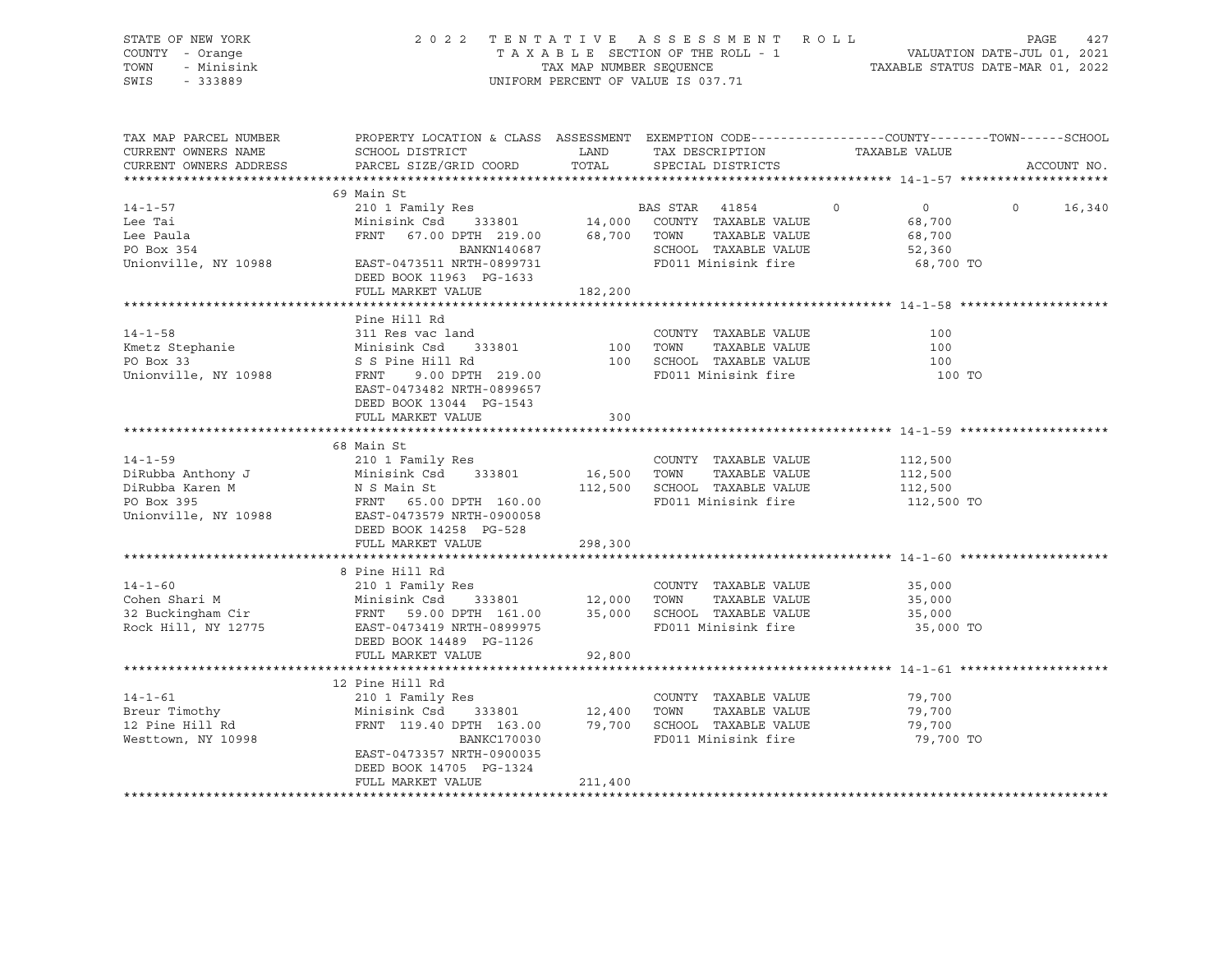#### STATE OF NEW YORK 2 0 2 2 T E N T A T I V E A S S E S S M E N T R O L L PAGE 428 COUNTY - Orange T A X A B L E SECTION OF THE ROLL - 1 VALUATION DATE-JUL 01, 2021 TOWN - Minisink TAX MAP NUMBER SEQUENCE TAXABLE STATUS DATE-MAR 01, 2022 SWIS - 333889 CONSERVED BY A SUMPORM PERCENT OF VALUE IS 037.71

| TAX MAP PARCEL NUMBER                                                                                                                                                                                                                                                                                                                                                                                                                                                    |                                                                                                                                                                                                                          |         |                             | PROPERTY LOCATION & CLASS ASSESSMENT EXEMPTION CODE----------------COUNTY-------TOWN------SCHOOL |
|--------------------------------------------------------------------------------------------------------------------------------------------------------------------------------------------------------------------------------------------------------------------------------------------------------------------------------------------------------------------------------------------------------------------------------------------------------------------------|--------------------------------------------------------------------------------------------------------------------------------------------------------------------------------------------------------------------------|---------|-----------------------------|--------------------------------------------------------------------------------------------------|
| CURRENT OWNERS NAME                                                                                                                                                                                                                                                                                                                                                                                                                                                      | SCHOOL DISTRICT TAND TAX DESCRIPTION                                                                                                                                                                                     |         |                             | TAXABLE VALUE                                                                                    |
| CURRENT OWNERS ADDRESS                                                                                                                                                                                                                                                                                                                                                                                                                                                   | PARCEL SIZE/GRID COORD                                                                                                                                                                                                   |         | TOTAL SPECIAL DISTRICTS     | ACCOUNT NO.                                                                                      |
|                                                                                                                                                                                                                                                                                                                                                                                                                                                                          |                                                                                                                                                                                                                          |         |                             |                                                                                                  |
|                                                                                                                                                                                                                                                                                                                                                                                                                                                                          | 18 Pine Hill Rd                                                                                                                                                                                                          |         |                             |                                                                                                  |
| $14 - 1 - 62$                                                                                                                                                                                                                                                                                                                                                                                                                                                            |                                                                                                                                                                                                                          |         | COUNTY TAXABLE VALUE        | 56,300<br>56,300                                                                                 |
| Sutton Michael D                                                                                                                                                                                                                                                                                                                                                                                                                                                         |                                                                                                                                                                                                                          |         | TAXABLE VALUE               | 56,300                                                                                           |
|                                                                                                                                                                                                                                                                                                                                                                                                                                                                          |                                                                                                                                                                                                                          |         |                             |                                                                                                  |
| Talmadge Deborah A FRNT 109.00 DPTH 168.00 56,300 SCHOOL TAXABLE VALUE 56,300<br>PO Box 613 EAST-0473292 NRTH-0900146 FD011 Minisink fire 56,300<br>Unionville, NY 10988 DEED BOOK 2283 PG-00680                                                                                                                                                                                                                                                                         |                                                                                                                                                                                                                          |         |                             | 56,300 TO                                                                                        |
|                                                                                                                                                                                                                                                                                                                                                                                                                                                                          |                                                                                                                                                                                                                          |         |                             |                                                                                                  |
|                                                                                                                                                                                                                                                                                                                                                                                                                                                                          | FULL MARKET VALUE                                                                                                                                                                                                        | 149,300 |                             |                                                                                                  |
|                                                                                                                                                                                                                                                                                                                                                                                                                                                                          |                                                                                                                                                                                                                          |         |                             |                                                                                                  |
|                                                                                                                                                                                                                                                                                                                                                                                                                                                                          | 14 Pine Hill Rd                                                                                                                                                                                                          |         |                             |                                                                                                  |
|                                                                                                                                                                                                                                                                                                                                                                                                                                                                          |                                                                                                                                                                                                                          |         | COUNTY TAXABLE VALUE        |                                                                                                  |
|                                                                                                                                                                                                                                                                                                                                                                                                                                                                          |                                                                                                                                                                                                                          |         |                             |                                                                                                  |
|                                                                                                                                                                                                                                                                                                                                                                                                                                                                          |                                                                                                                                                                                                                          |         |                             |                                                                                                  |
|                                                                                                                                                                                                                                                                                                                                                                                                                                                                          |                                                                                                                                                                                                                          |         |                             | 55,200 TO                                                                                        |
| $\begin{tabular}{lllllllllllllllllllll} \multicolumn{3}{c}{\textbf{14--1-63}} & \multicolumn{3}{c}{\textbf{240 Rural res}} & \multicolumn{3}{c}{\textbf{COUNTYY}} & \multicolumn{3}{c}{\textbf{TAXABLE VALUE}} & \multicolumn{3}{c}{\textbf{55,200}} \\ \multicolumn{3}{c}{\textbf{Berzanski Richard A}} & \multicolumn{3}{c}{\textbf{Minisink Csd}} & \multicolumn{3}{c}{\textbf{333801}} & \multicolumn{3}{c}{\textbf{45,200}} & \multicolumn{3}{c}{\textbf{TONNY}} &$ |                                                                                                                                                                                                                          |         |                             |                                                                                                  |
|                                                                                                                                                                                                                                                                                                                                                                                                                                                                          | FULL MARKET VALUE                                                                                                                                                                                                        | 146,400 |                             |                                                                                                  |
|                                                                                                                                                                                                                                                                                                                                                                                                                                                                          |                                                                                                                                                                                                                          |         |                             |                                                                                                  |
|                                                                                                                                                                                                                                                                                                                                                                                                                                                                          | 24 Pine Hill Rd                                                                                                                                                                                                          |         |                             |                                                                                                  |
|                                                                                                                                                                                                                                                                                                                                                                                                                                                                          |                                                                                                                                                                                                                          |         | COUNTY TAXABLE VALUE        |                                                                                                  |
| $14-1-64.1$<br>Fasano Connor F<br>Tiera Da                                                                                                                                                                                                                                                                                                                                                                                                                               |                                                                                                                                                                                                                          |         | TAXABLE VALUE               | $51,300$<br>$51,300$                                                                             |
|                                                                                                                                                                                                                                                                                                                                                                                                                                                                          | $1/07$ fire                                                                                                                                                                                                              |         | 51,300 SCHOOL TAXABLE VALUE | 51,300                                                                                           |
| Westtown, NY 10998                                                                                                                                                                                                                                                                                                                                                                                                                                                       | 1/07 fire<br>ACRES      6.90                                                                                                                                                                                             |         | FD011 Minisink fire         | 51,300 TO                                                                                        |
|                                                                                                                                                                                                                                                                                                                                                                                                                                                                          | EAST-0473319 NRTH-0900755                                                                                                                                                                                                |         |                             |                                                                                                  |
|                                                                                                                                                                                                                                                                                                                                                                                                                                                                          | DEED BOOK 14073 PG-765                                                                                                                                                                                                   |         |                             |                                                                                                  |
|                                                                                                                                                                                                                                                                                                                                                                                                                                                                          | FULL MARKET VALUE 136,000                                                                                                                                                                                                |         |                             |                                                                                                  |
|                                                                                                                                                                                                                                                                                                                                                                                                                                                                          |                                                                                                                                                                                                                          |         |                             |                                                                                                  |
|                                                                                                                                                                                                                                                                                                                                                                                                                                                                          | 16 County Rte 36                                                                                                                                                                                                         |         |                             |                                                                                                  |
|                                                                                                                                                                                                                                                                                                                                                                                                                                                                          |                                                                                                                                                                                                                          |         | COUNTY TAXABLE VALUE        | 125,100                                                                                          |
|                                                                                                                                                                                                                                                                                                                                                                                                                                                                          | 333801 37,300 TOWN                                                                                                                                                                                                       |         |                             | TAXABLE VALUE 125,100                                                                            |
|                                                                                                                                                                                                                                                                                                                                                                                                                                                                          |                                                                                                                                                                                                                          |         |                             | 125,100                                                                                          |
| 14-1-64.2<br>Fraas Nina L<br>Minisimk Csd 333801 37,300<br>Netter Michael<br>342 Bowery Apt 2<br>New York, NY 10012<br>210 1 Family Res<br>Minisimk Csd 333801 37,300<br>ACRES 4.50 BANKC190321 125,100<br>2EAST-0473134 NRTH-0899928<br>New York,                                                                                                                                                                                                                       |                                                                                                                                                                                                                          |         |                             | 125,100 TO                                                                                       |
|                                                                                                                                                                                                                                                                                                                                                                                                                                                                          |                                                                                                                                                                                                                          |         |                             |                                                                                                  |
|                                                                                                                                                                                                                                                                                                                                                                                                                                                                          | FULL MARKET VALUE                                                                                                                                                                                                        | 331,700 |                             |                                                                                                  |
|                                                                                                                                                                                                                                                                                                                                                                                                                                                                          |                                                                                                                                                                                                                          |         |                             |                                                                                                  |
|                                                                                                                                                                                                                                                                                                                                                                                                                                                                          | Pine Hill Rd                                                                                                                                                                                                             |         |                             |                                                                                                  |
| $14 - 1 - 65.3$                                                                                                                                                                                                                                                                                                                                                                                                                                                          |                                                                                                                                                                                                                          |         |                             |                                                                                                  |
| Green Leon R                                                                                                                                                                                                                                                                                                                                                                                                                                                             |                                                                                                                                                                                                                          |         |                             |                                                                                                  |
| Green Laurie A                                                                                                                                                                                                                                                                                                                                                                                                                                                           |                                                                                                                                                                                                                          |         |                             |                                                                                                  |
| 111 Mayflower St                                                                                                                                                                                                                                                                                                                                                                                                                                                         | 311 Res vac land<br>Minisink Csd 333801 7,400 TOWN TAXABLE VALUE 7,400<br>Lt 3 Hickory Hill SM 6069 7,400 SCHOOL TAXABLE VALUE 7,400<br>RCRES 1.60<br>RCRES 1.60<br>RCRES 1.60<br>RCRES 1.60<br>RCRES 1.60<br>RCRES 1.60 |         |                             | 7,400 TO                                                                                         |
| Cartersville, GA 30120 EAST-0473095 NRTH-0901188                                                                                                                                                                                                                                                                                                                                                                                                                         |                                                                                                                                                                                                                          |         |                             |                                                                                                  |
|                                                                                                                                                                                                                                                                                                                                                                                                                                                                          | DEED BOOK 2236 PG-00489                                                                                                                                                                                                  |         |                             |                                                                                                  |
|                                                                                                                                                                                                                                                                                                                                                                                                                                                                          | FULL MARKET VALUE                                                                                                                                                                                                        | 19,600  |                             |                                                                                                  |
|                                                                                                                                                                                                                                                                                                                                                                                                                                                                          |                                                                                                                                                                                                                          |         |                             |                                                                                                  |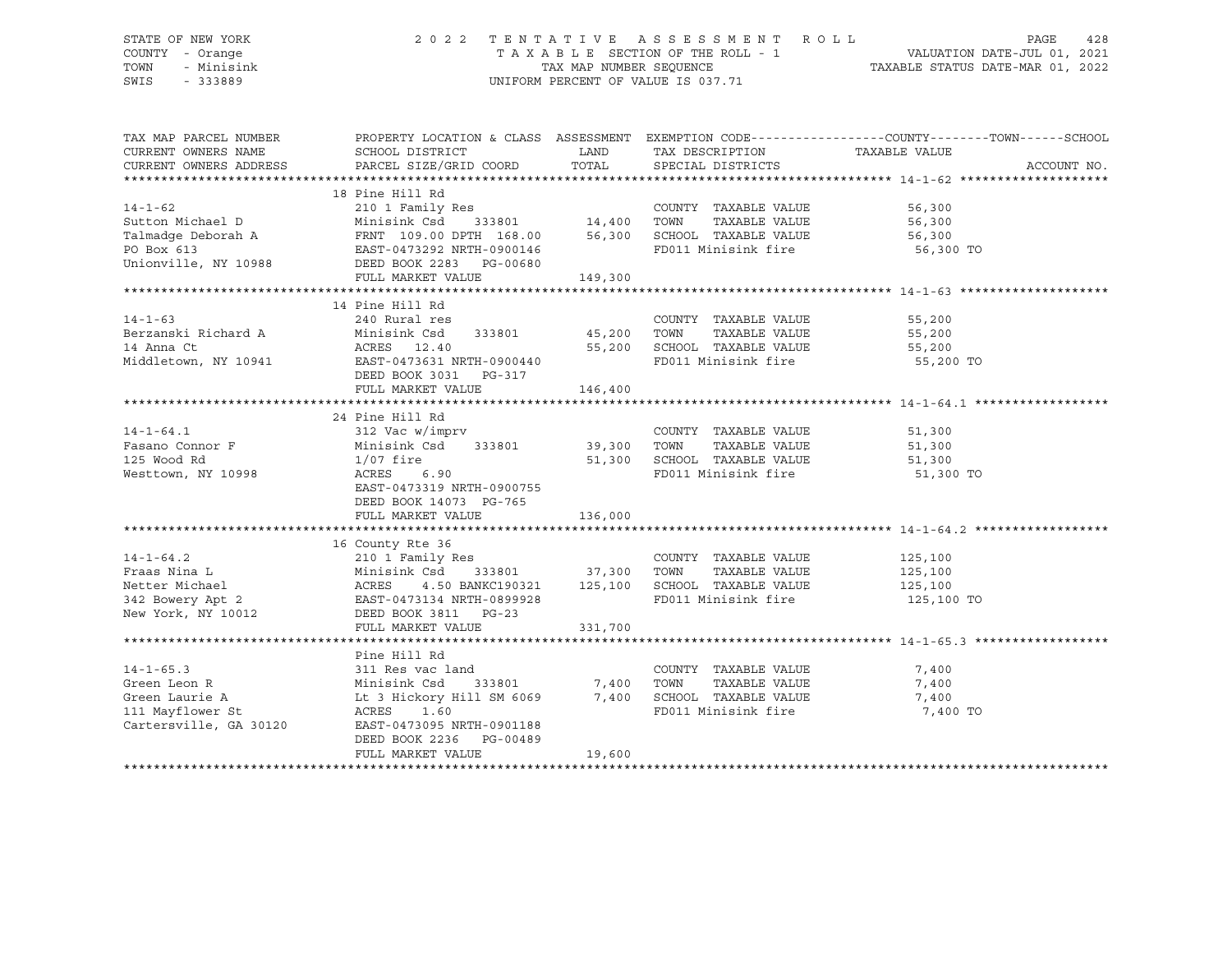| STATE OF NEW YORK<br>COUNTY - Orange<br>TOWN<br>- Minisink<br>SWIS - 333889                               |                                                                                                                                                                                                                                                                               |         | 2022 TENTATIVE ASSESSMENT ROLL<br>A B L E SECTION OF THE ROLL - 1<br>TAXABLE STATUS DATE-JUL 01, 2021<br>TAXABLE STATUS DATE-MAR 01, 2022<br>TAXABLE SECTION OF THE ROLL - 1<br>UNIFORM PERCENT OF VALUE IS 037.71 |                                                                          | PAGE<br>429       |
|-----------------------------------------------------------------------------------------------------------|-------------------------------------------------------------------------------------------------------------------------------------------------------------------------------------------------------------------------------------------------------------------------------|---------|--------------------------------------------------------------------------------------------------------------------------------------------------------------------------------------------------------------------|--------------------------------------------------------------------------|-------------------|
| TAX MAP PARCEL NUMBER<br>CURRENT OWNERS NAME<br>CURRENT OWNERS ADDRESS                                    | PROPERTY LOCATION & CLASS ASSESSMENT EXEMPTION CODE----------------COUNTY-------TOWN------SCHOOL<br>SCHOOL DISTRICT<br>PARCEL SIZE/GRID COORD                                                                                                                                 | TOTAL   | LAND TAX DESCRIPTION TAXABLE VALUE<br>SPECIAL DISTRICTS                                                                                                                                                            |                                                                          | ACCOUNT NO.       |
| $14 - 1 - 66$<br>Majewski Heather N Minisink Csd<br>Rizzo Timothy M<br>PO Box 115<br>Slate Hill, NY 10973 | Hillside Ave<br>311 Res vac land<br>Pt Lts 48-51/56 Pierson A<br>FRNT 17.00 DPTH 352.00<br>EAST-0474407 NRTH-0900845<br>DEED BOOK 14724 PG-431<br>FULL MARKET VALUE                                                                                                           | 1,300   | ind COUNTIER<br>333801 500 TOWN TAXABLE VALUE<br>Tierson A 500 SCHOOL TAXABLE VALUE<br>FD011 Minisink fire<br>FD011 Minisink fire                                                                                  | 500<br>500<br>500<br>500 TO                                              |                   |
|                                                                                                           |                                                                                                                                                                                                                                                                               |         |                                                                                                                                                                                                                    |                                                                          |                   |
| $14 - 1 - 67$<br>Herman Russell<br>PO Box 251<br>Unionville, NY 10988                                     | High St<br>311 Res vac land<br>Minisink Csd 333801 100 1000 1000 1000<br>Pt Lt 35 Pierson Addition 100 SCHOOL TAXABLE VALUE<br>EAST-0474645 NRTH-0900946<br>DEED BOOK 14202 PG-1870<br>FULL MARKET VALUE                                                                      | 300     | COUNTY TAXABLE VALUE                                                                                                                                                                                               | 100<br>100<br>100<br>100 TO                                              |                   |
|                                                                                                           |                                                                                                                                                                                                                                                                               |         |                                                                                                                                                                                                                    |                                                                          |                   |
| $14 - 1 - 68$                                                                                             | St Hwy 284<br>311 Res vac land<br>Gallagher Carole L Minisink Csd 333801 100 TOWN<br>Gallagher Louis R S Of St Hwy 284 100 SCHOOL<br>PO Box 333 FRNT 16.00 DPTH 87.00 FD011 Mi<br>Unionville, NY 10988 EAST-0474792 NRTH-0901011<br>DEED BOOK 12668 PG-11                     |         | COUNTY TAXABLE VALUE<br>TAXABLE VALUE<br>100 SCHOOL TAXABLE VALUE<br>FD011 Minisink fire                                                                                                                           | 100<br>100<br>100<br>100 TO                                              |                   |
|                                                                                                           | FULL MARKET VALUE                                                                                                                                                                                                                                                             | 300     |                                                                                                                                                                                                                    |                                                                          |                   |
|                                                                                                           | Prospect St<br>14-1-69<br>Strait Heinz<br>PO Box 256<br>Unionville, NY 10988<br>EAST-0474143 NRTH-0898348<br>----<br>333801 300 TOWN<br>DEED BOOK 4104 PG-1                                                                                                                   |         | COUNTY TAXABLE VALUE<br>TAXABLE VALUE<br>300 SCHOOL TAXABLE VALUE<br>FD011 Minisink fire                                                                                                                           | 300<br>300<br>300<br>300 TO                                              |                   |
|                                                                                                           | FULL MARKET VALUE                                                                                                                                                                                                                                                             | 800     |                                                                                                                                                                                                                    |                                                                          |                   |
|                                                                                                           | 68 Amdurer Rd                                                                                                                                                                                                                                                                 |         |                                                                                                                                                                                                                    |                                                                          |                   |
| $14 - 1 - 70$                                                                                             | 210 1 Family Res<br>Ward Ian Minisink Csd 333801 40,800 COUNTY TAXABLE VALUE<br>Ward Ian Minisink Csd 333801 40,800 COUNTY TAXABLE VALUE<br>Westtown, NY 10998 EAST-0476630 NRTH-0899480 SCHOOL TAXABLE VALUE<br>DEED BOOK 13662 PG-87 FD011 Minisink fi<br>FULL MARKET VALUE | 370,500 | BAS STAR 41854                                                                                                                                                                                                     | $\circ$<br>$\overline{0}$<br>139,700<br>139,700<br>123,360<br>139,700 TO | $\circ$<br>16,340 |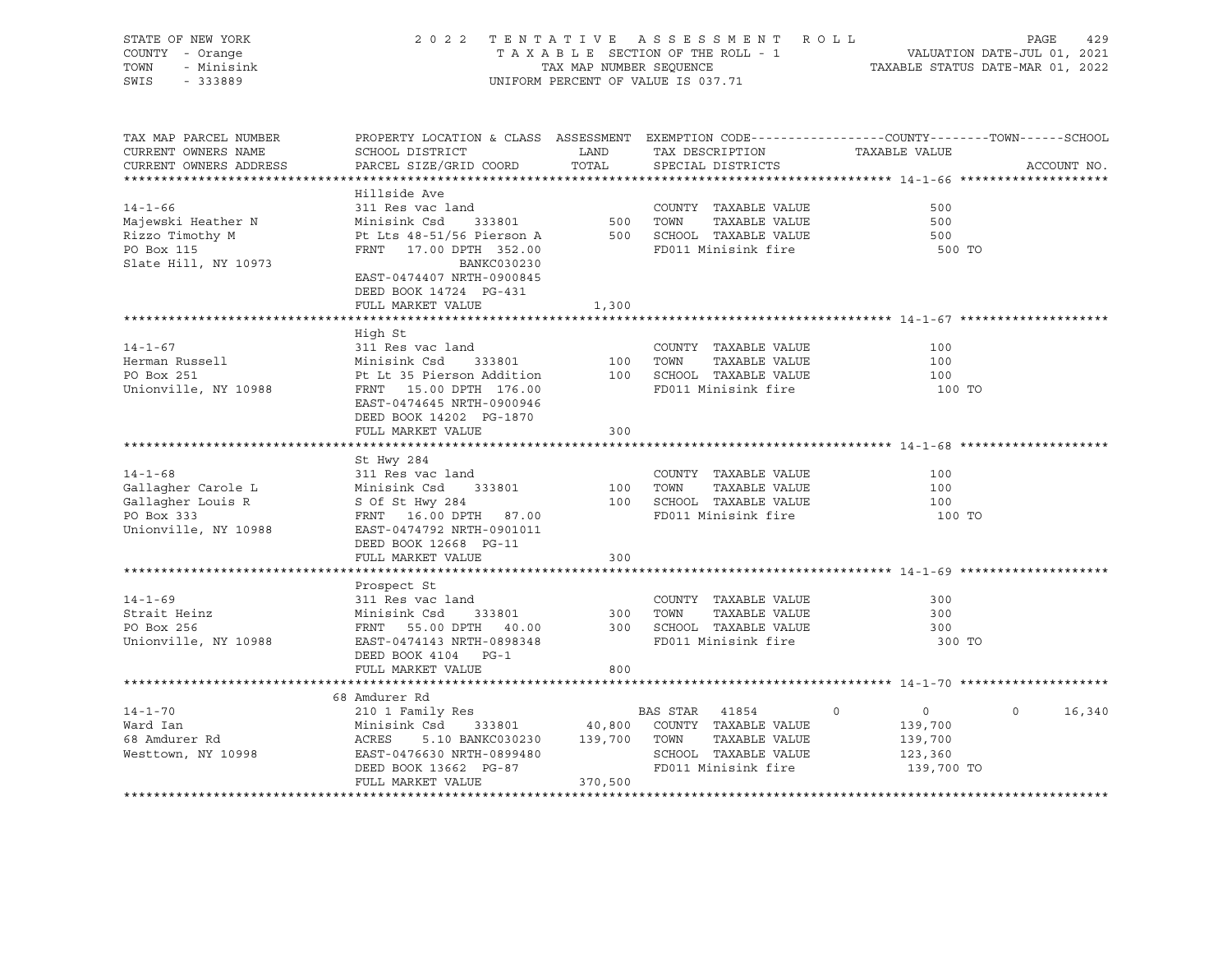| STATE OF NEW YORK<br>COUNTY - Orange<br>TOWN - Minisink<br>SWIS - 333889 |                                                                                                                                                                                                                                                                                                      | 2022 TENTATIVE ASSESSMENT ROLL PAGE 430<br>TAXABLE SECTION OF THE ROLL - 1<br>TAX MAP NUMBER SEQUENCE TAXABLE STATUS DATE-MAR 01, 2022<br>UNIFORM PERCENT OF VALUE IS 037.71 |                             |       |                |
|--------------------------------------------------------------------------|------------------------------------------------------------------------------------------------------------------------------------------------------------------------------------------------------------------------------------------------------------------------------------------------------|------------------------------------------------------------------------------------------------------------------------------------------------------------------------------|-----------------------------|-------|----------------|
| TAX MAP PARCEL NUMBER<br>CURRENT OWNERS NAME                             | PROPERTY LOCATION & CLASS ASSESSMENT EXEMPTION CODE----------------COUNTY-------TOWN------SCHOOL<br>SCHOOL DISTRICT                        LAND         TAX DESCRIPTION                  TAXABLE VALUE<br>CURRENT OWNERS ADDRESS PARCEL SIZE/GRID COORD TOTAL                                        | SPECIAL DISTRICTS                                                                                                                                                            |                             |       | ACCOUNT NO.    |
|                                                                          | 70 Amdurer Rd<br>VO Amourer Ka<br>Scheraldi Nicola (1998)<br>Minisink Csd 333801 (42,700 ENH STAR 41834 0 0 0 40,790<br>Mesttown, NY 10998 ACRES 2.90 TOWN TAXABLE VALUE (105,113<br>Mesttown, NY 10998 ACRES 2.90 TOWN TAXABLE VALUE (11,818<br>EAST-047                                            |                                                                                                                                                                              |                             |       |                |
|                                                                          |                                                                                                                                                                                                                                                                                                      |                                                                                                                                                                              |                             |       |                |
| $14 - 1 - 72$                                                            | 191 Rte 284<br>433 Auto body<br>Precision Auto Works Inc = 433 Auto Dody<br>453 Auto Dody<br>45 Old Ridge Rd = 16,600 TOWN TAXABLE VALUE = 77,000<br>45 Old Ridge Rd = 1 R Hakes Sub 5858 = 77,000 SCHOOL TAXABLE VALUE = 77,000<br>477,000 FRNT 221.00 DPTH 221.00<br>E<br>DEED BOOK 3170 PG-260    | COUNTY TAXABLE VALUE                                                                                                                                                         | 77,000                      |       |                |
|                                                                          | FULL MARKET VALUE 204,200                                                                                                                                                                                                                                                                            |                                                                                                                                                                              |                             |       |                |
|                                                                          | St Hwy 284<br>DEED BOOK 13785 PG-1066                                                                                                                                                                                                                                                                | FD011 Minisink fire                                                                                                                                                          | 100<br>100<br>100<br>100 TO |       |                |
|                                                                          | FULL MARKET VALUE 300                                                                                                                                                                                                                                                                                |                                                                                                                                                                              |                             |       |                |
|                                                                          |                                                                                                                                                                                                                                                                                                      |                                                                                                                                                                              |                             |       |                |
|                                                                          | 54 Lower Rd<br>34 14-1-75.1<br>Tirado Dennis A Jr<br>Tirado Dennis A Jr<br>Minisink Csd 333801<br>139,500<br>210 1 Family Res<br>Minisink Csd 333801<br>210 1 Family Res<br>210 1 Family Res<br>210 1 Family Res<br>210 1 Family Res<br>233801<br>239,500<br>2139,500<br><br>DEED BOOK 14101 PG-1818 |                                                                                                                                                                              |                             | 5,000 | 5,000          |
|                                                                          | FULL MARKET VALUE 383,200                                                                                                                                                                                                                                                                            |                                                                                                                                                                              |                             |       |                |
|                                                                          | 67 State Line Rd<br>14-1-75.2<br>Hewitt Donald<br>Minisink Csd 333801 40,400 SOLAR EX C 49500 0 5,000 5,000<br>Comerford Hewitt Mary Lt 2 Perritt Sub Map 8414 166,600 COUNTY TAXABLE VALUE<br>67 State Line Rd ACRES 4.70 TOWN TAXABLE VALUE 158,918<br>Wes                                         |                                                                                                                                                                              |                             |       | 5,364<br>5,000 |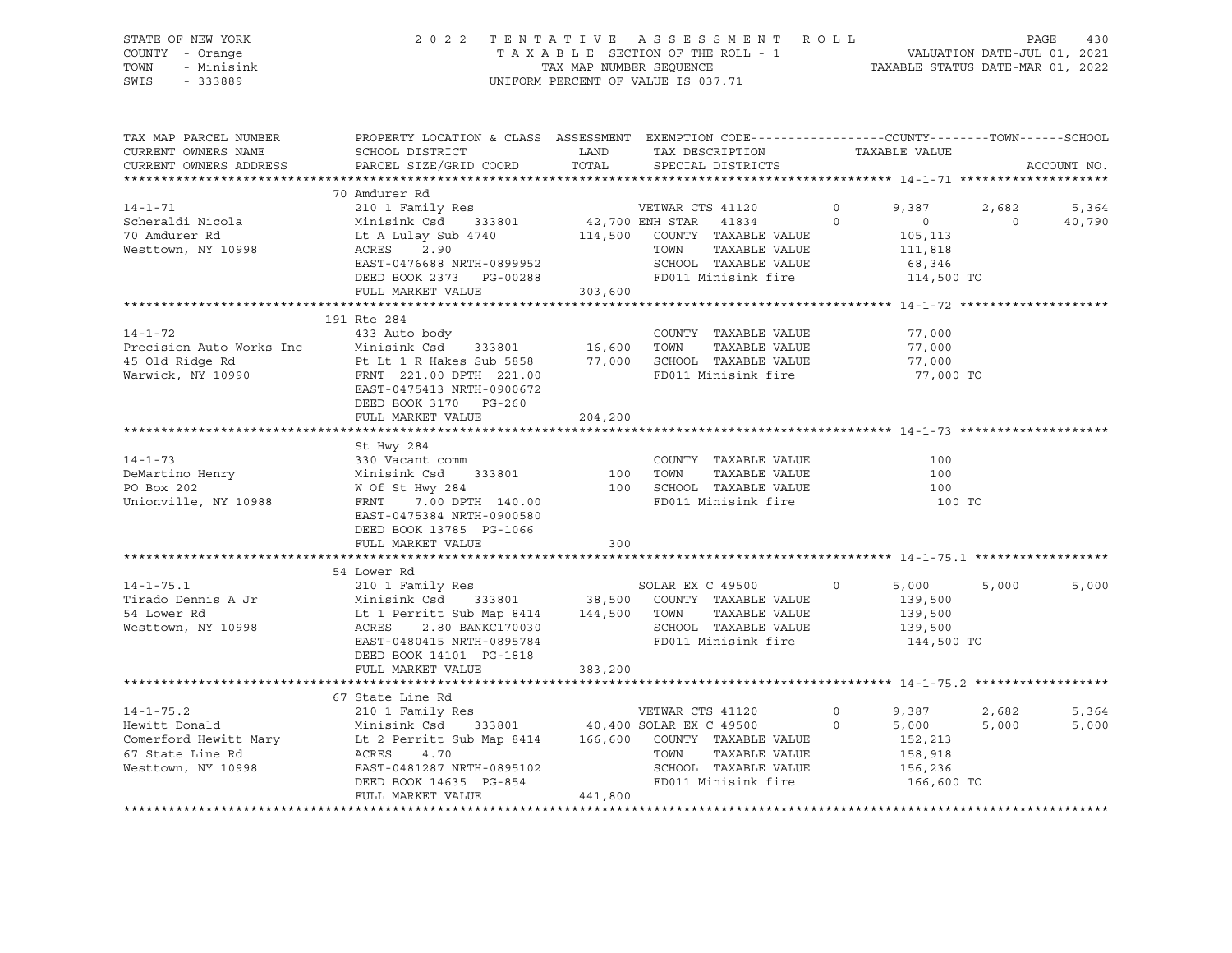| STATE OF NEW YORK<br>COUNTY - Orange<br>TOWN<br>- Minisink<br>SWIS<br>$-333889$                    | 2022 TENTATIVE ASSESSMENT ROLL                                                                                                                                                                                    | UNIFORM PERCENT OF VALUE IS 037.71 |                        |                                                                                                                 |                           | TAXABLE SECTION OF THE ROLL - 1 VALUATION DATE-JUL 01, 2021<br>TAX MAP NUMBER SEQUENCE TAXABLE STATUS DATE-MAR 01, 2022 |                         | PAGE<br>431     |
|----------------------------------------------------------------------------------------------------|-------------------------------------------------------------------------------------------------------------------------------------------------------------------------------------------------------------------|------------------------------------|------------------------|-----------------------------------------------------------------------------------------------------------------|---------------------------|-------------------------------------------------------------------------------------------------------------------------|-------------------------|-----------------|
| TAX MAP PARCEL NUMBER<br>CURRENT OWNERS NAME<br>CURRENT OWNERS ADDRESS                             | PROPERTY LOCATION & CLASS ASSESSMENT EXEMPTION CODE----------------COUNTY-------TOWN------SCHOOL<br>SCHOOL DISTRICT<br>PARCEL SIZE/GRID COORD                                                                     | LAND<br>TOTAL                      |                        | TAX DESCRIPTION<br>SPECIAL DISTRICTS                                                                            |                           | TAXABLE VALUE                                                                                                           |                         | ACCOUNT NO.     |
|                                                                                                    | 14 Lower Rd                                                                                                                                                                                                       |                                    |                        |                                                                                                                 |                           |                                                                                                                         |                         |                 |
| $14 - 1 - 75.31$<br>Kettenrig Kristen M<br>14 Lower Rd<br>Westtown, NY 10998                       | 210 1 Family Res<br>Minisink Csd<br>Lt 1 Bobish & Bednar Sub<br>$159 - 92$<br>ACRES<br>2.40 BANKC180281<br>EAST-0479884 NRTH-0894787<br>DEED BOOK 14117 PG-1547<br>FULL MARKET VALUE                              | 357,700                            | SOLAR EX C 49500       | 333801 41,800 COUNTY TAXABLE VALUE<br>134,900 TOWN TAXABLE VALUE<br>SCHOOL TAXABLE VALUE<br>FD011 Minisink fire | $\circ$                   | 5,000<br>129,900<br>129,900<br>129,900<br>134,900 TO                                                                    | 5,000                   | 5,000           |
|                                                                                                    |                                                                                                                                                                                                                   |                                    |                        |                                                                                                                 |                           |                                                                                                                         |                         |                 |
| $14 - 1 - 75.32$<br>Rombousek Eugene A Jr                                                          | 8 Lower Rd<br>210 1 Family Res<br>Minisink Csd                                                                                                                                                                    |                                    | BAS STAR 41854         | 333801 42,000 COUNTY TAXABLE VALUE                                                                              | $\circ$                   | $0 \qquad \qquad$<br>132,500                                                                                            | $\circ$                 | 16,340          |
| Daly Jamie P<br>8 Lower Rd<br>Westtown, NY 10998                                                   | Lt 2 Bobish & Bednar Sub<br>159-92<br>Es Lower Rd<br>ACRES<br>2.60<br>EAST-0479738 NRTH-0894661<br>DEED BOOK 12818 PG-1069                                                                                        | 132,500 TOWN                       |                        | TAXABLE VALUE<br>SCHOOL TAXABLE VALUE<br>FD011 Minisink fire                                                    |                           | 132,500<br>116,160<br>132,500 TO                                                                                        |                         |                 |
|                                                                                                    | FULL MARKET VALUE                                                                                                                                                                                                 | 351,400                            |                        |                                                                                                                 |                           |                                                                                                                         |                         |                 |
|                                                                                                    |                                                                                                                                                                                                                   |                                    |                        |                                                                                                                 |                           |                                                                                                                         |                         |                 |
| $14 - 1 - 75.41$<br>Bruno John<br>Bruno Maryellen<br>103 State Line Rd<br>Westtown, NY 10998       | 103 State Line Rd<br>210 1 Family Res<br>Minisink Csd 333801 38,300 SOLAR EX C 49500<br>Lt 1 Perritt Sub Map 9393<br>ACRES<br>2.60<br>EAST-0480594 NRTH-0895636<br>DEED BOOK 3705 PG-4<br>FULL MARKET VALUE       | 362,000                            | BAS STAR 41854<br>TOWN | 136,500 COUNTY TAXABLE VALUE<br>TAXABLE VALUE<br>SCHOOL TAXABLE VALUE<br>FD011 Minisink fire                    | $\overline{0}$<br>$\circ$ | $\overline{0}$<br>5,000<br>131,500<br>131,500<br>115,160<br>136,500 TO                                                  | $\overline{0}$<br>5,000 | 16,340<br>5,000 |
|                                                                                                    |                                                                                                                                                                                                                   |                                    |                        |                                                                                                                 |                           |                                                                                                                         |                         |                 |
| $14 - 1 - 75.42$                                                                                   | 95 State Line Rd<br>210 1 Family Res                                                                                                                                                                              |                                    | BAS STAR 41854         |                                                                                                                 | $\circ$                   | $\circ$                                                                                                                 | $\circ$                 | 16,340          |
| Dougherty Kenneth G Minisink Csd<br>95 State Line Rd Lt 2 Perritt<br>Westtown, NY 10998 ACRES 2.90 | 333801 38,600 SOLAR EX C 49500<br>Lt 2 Perritt Sub Map 9393 138,200 COUNTY TAXABLE VALUE<br>ACRES 2.90 BANKC020440 TOWN TAXABLE VALUE<br>EAST-0480738 NRTH-0895494 SCHOOL TAXABLE VALUE<br>DEED BOOK 13783 PG-141 |                                    |                        | SCHOOL TAXABLE VALUE<br>FD011 Minisink fire                                                                     | $\circ$                   | 5,000<br>133,200<br>133,200<br>116,860<br>138,200 TO                                                                    | 5,000                   | 5,000           |
|                                                                                                    | FULL MARKET VALUE                                                                                                                                                                                                 | 366,500                            |                        |                                                                                                                 |                           | ********************* 14-1-75.43 ******************                                                                     |                         |                 |
|                                                                                                    | 28 Carnegie Rd                                                                                                                                                                                                    |                                    |                        |                                                                                                                 |                           |                                                                                                                         |                         |                 |
| $14 - 1 - 75.43$<br>Koondel Ross<br>Candra Melanie<br>28 Carnegie Rd<br>Westtown, NY 10998         | 210 1 Family Res<br>Minisink Csd<br>333801<br>Lt 3 Perritt Sub Map 9393<br>ACRES<br>5.00 BANK<br>N<br>EAST-0481178 NRTH-0894594                                                                                   | 27,900<br>192,200                  | BAS STAR<br>TOWN       | 41854<br>COUNTY TAXABLE VALUE<br>TAXABLE VALUE<br>SCHOOL TAXABLE VALUE<br>FD011 Minisink fire                   | $\Omega$                  | 0<br>192,200<br>192,200<br>175,860<br>192,200 TO                                                                        | $\mathbf 0$             | 16,340          |
|                                                                                                    | DEED BOOK 13605 PG-1489<br>FULL MARKET VALUE                                                                                                                                                                      | 509,700                            |                        |                                                                                                                 |                           |                                                                                                                         |                         |                 |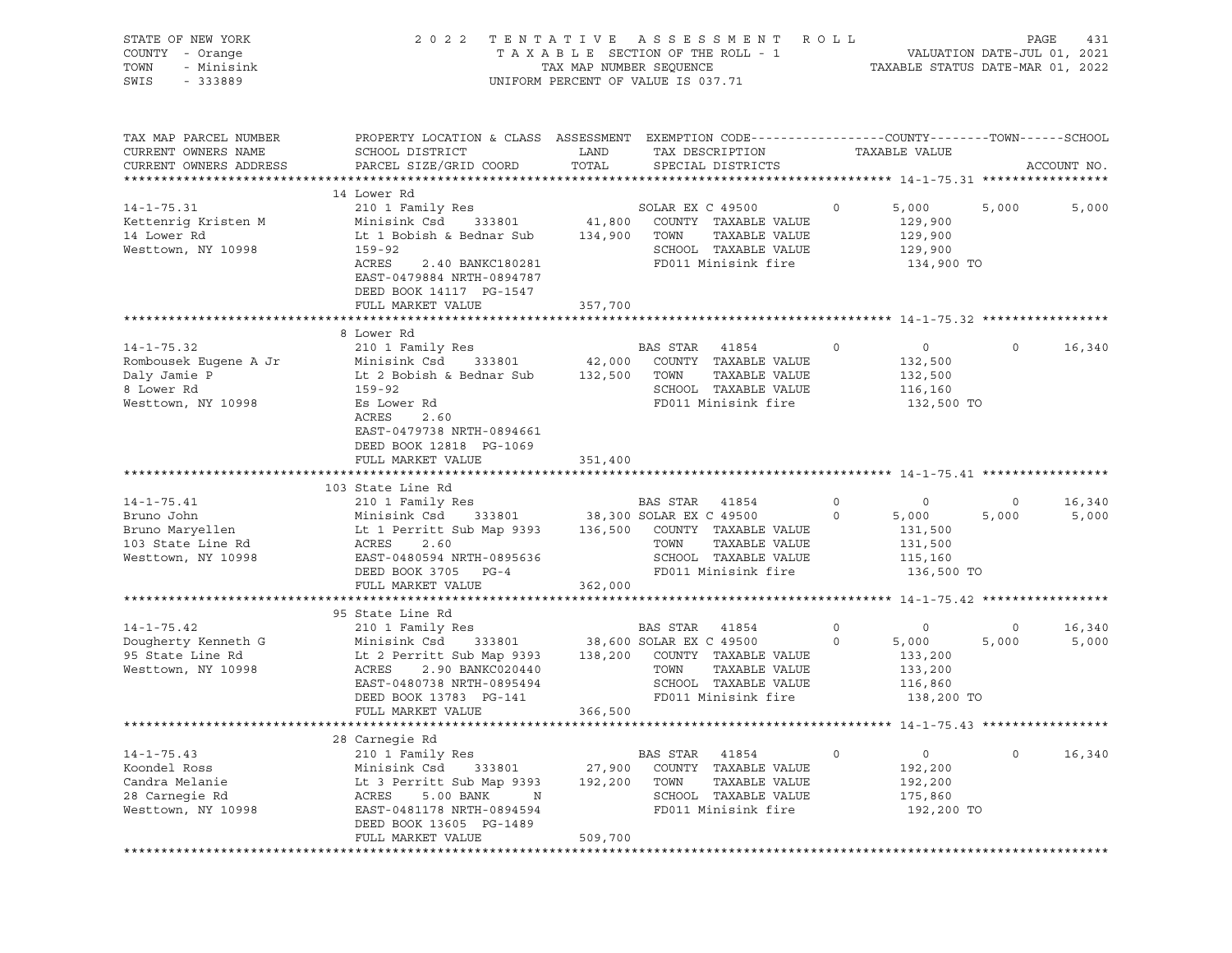| STATE OF NEW YORK<br>COUNTY - Orange<br>TOWN<br>- Minisink<br>SWIS<br>$-333889$                 | 2 0 2 2                                                                                                                                                                                                            |                    | TENTATIVE ASSESSMENT ROLL<br>$\begin{tabular}{lllllllllll} \texttt{T A X A B L E} & \texttt{SECTION OF THE ROLL} & - & - & - & \texttt{VALUATION DATE-JUL 01, 2021} \\ & \texttt{TAX MAP NUMBER SEQUENCE} & & & \texttt{TAXABLE STATUS DATE-MAR 01, 2022} \end{tabular}$<br>UNIFORM PERCENT OF VALUE IS 037.71 |                                                                          | PAGE<br>432       |
|-------------------------------------------------------------------------------------------------|--------------------------------------------------------------------------------------------------------------------------------------------------------------------------------------------------------------------|--------------------|----------------------------------------------------------------------------------------------------------------------------------------------------------------------------------------------------------------------------------------------------------------------------------------------------------------|--------------------------------------------------------------------------|-------------------|
| TAX MAP PARCEL NUMBER<br>CURRENT OWNERS NAME<br>CURRENT OWNERS ADDRESS                          | PROPERTY LOCATION & CLASS ASSESSMENT EXEMPTION CODE---------------COUNTY-------TOWN------SCHOOL<br>SCHOOL DISTRICT<br>PARCEL SIZE/GRID COORD                                                                       | LAND<br>TOTAL      | TAX DESCRIPTION<br>SPECIAL DISTRICTS                                                                                                                                                                                                                                                                           | TAXABLE VALUE                                                            | ACCOUNT NO.       |
| $14 - 1 - 75.44$<br>Joerger Thomas W<br>292 Leonard Pl<br>Paramus, NJ 07652                     | 34 Carnegie Rd<br>Lt 4 Perritt Sub Map 9393 127,500 SCHOOL TAXABLE VALUE<br>Partial<br>ACRES<br>7.10                                                                                                               |                    | COUNTY TAXABLE VALUE<br>TAXABLE VALUE<br>FD011 Minisink fire                                                                                                                                                                                                                                                   | 127,500<br>127,500<br>127,500<br>127,500 TO                              |                   |
|                                                                                                 | EAST-0481004 NRTH-0894193<br>DEED BOOK 5869 PG-49<br>FULL MARKET VALUE                                                                                                                                             | 338,100            |                                                                                                                                                                                                                                                                                                                |                                                                          |                   |
| $14 - 1 - 76$<br>Reichal William L<br>33 State Line Rd<br>Westtown, NY 10998                    | 33 State Line Rd<br>240 Rural res<br>240 Rural res<br>Minisink Csd 333801 39,500 COUNTY TAXABLE VALUE<br>E S Oil City Rd Stateline 131,700 TOWN<br>PARTIAL<br>ACRES 24.70 BANKC080370<br>EAST-0481855 NRTH-0894172 |                    | BAS STAR 41854 0<br>TAXABLE VALUE<br>SCHOOL TAXABLE VALUE<br>FD011 Minisink fire                                                                                                                                                                                                                               | $\overline{0}$<br>131,700<br>131,700<br>115,360<br>131,700 TO            | $\circ$<br>16,340 |
|                                                                                                 | DEED BOOK 12746 PG-1857<br>FULL MARKET VALUE                                                                                                                                                                       | 349,200            |                                                                                                                                                                                                                                                                                                                |                                                                          |                   |
| $14 - 1 - 77$<br>Majewski Mark<br>Miller Melissa<br>PO Box 366<br>Unionville, NY 10988          | 219 State Line Rd<br>210 1 Family Res<br>Minisink Csd 333801 37,100 COUNTY TAXABLE VALUE<br>Lt 1 Riddle Sub Map 10171 141,200 TOWN<br>ACRES<br>1.40<br>EAST-0477040 NRTH-0895658<br>DEED BOOK 3471 PG-142          |                    | BAS STAR 41854<br>TAXABLE VALUE<br>SCHOOL TAXABLE VALUE<br>FD011 Minisink fire                                                                                                                                                                                                                                 | $\circ$<br>$\overline{0}$<br>141,200<br>141,200<br>124,860<br>141,200 TO | $\circ$<br>16,340 |
|                                                                                                 | FULL MARKET VALUE                                                                                                                                                                                                  | 374,400            |                                                                                                                                                                                                                                                                                                                |                                                                          |                   |
| $14 - 1 - 78$<br>Biener Alan<br>Biener Carol<br>PO Box 307<br>Unionville, NY 10988              | 211 State Line Rd<br>210 1 Family Res<br>Minisink Csd<br>ACRES<br>1.40<br>EAST-0478259 NRTH-0895657<br>DEED BOOK 3530 PG-244                                                                                       | 333801 37,100 TOWN | COUNTY TAXABLE VALUE<br>TAXABLE VALUE<br>FD011 Minisink fire 140,400 TO                                                                                                                                                                                                                                        | 140,400<br>140,400<br>140,400                                            |                   |
|                                                                                                 | FULL MARKET VALUE                                                                                                                                                                                                  | 372,300            |                                                                                                                                                                                                                                                                                                                |                                                                          |                   |
|                                                                                                 | 201 State Line Rd                                                                                                                                                                                                  |                    |                                                                                                                                                                                                                                                                                                                |                                                                          |                   |
| $14 - 1 - 79$<br>Sherlock Peter V<br>McKenna Megan R<br>201 State Line Rd<br>Westtown, NY 10998 | 210 1 Family Res<br>Minisink Csd<br>333801<br>Lt 3 Riddle Sub Map 10171<br>ACRES<br>1.40 BANKC190321<br>EAST-0478444 NRTH-0895689<br>DEED BOOK 14568 PG-1224                                                       | 33,400<br>97,000   | TAXABLE VALUE<br>COUNTY<br>TAXABLE VALUE<br>TOWN<br>SCHOOL TAXABLE VALUE<br>FD011 Minisink fire                                                                                                                                                                                                                | 97,000<br>97,000<br>97,000<br>97,000 TO                                  |                   |
|                                                                                                 | FULL MARKET VALUE                                                                                                                                                                                                  | 257,200            |                                                                                                                                                                                                                                                                                                                |                                                                          |                   |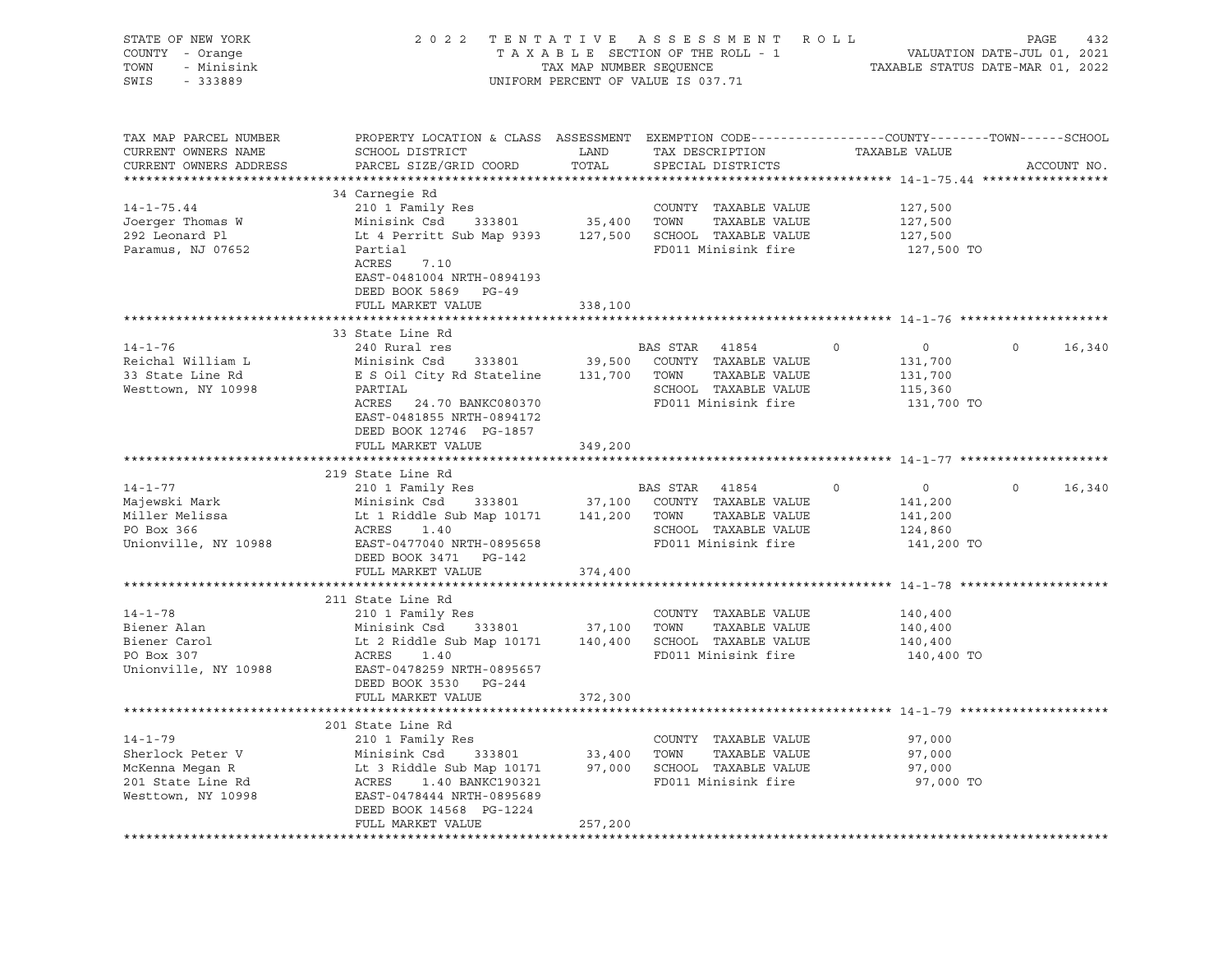| STATE OF NEW YORK<br>COUNTY - Orange<br>TOWN<br>- Minisink<br>SWIS<br>- 333889                                      |                                                                                                                                                                                                    |                    | 2022 TENTATIVE ASSESSMENT ROLL<br>UNIFORM PERCENT OF VALUE IS 037.71                                                 |         |                                                                          | PAGE<br>433       |
|---------------------------------------------------------------------------------------------------------------------|----------------------------------------------------------------------------------------------------------------------------------------------------------------------------------------------------|--------------------|----------------------------------------------------------------------------------------------------------------------|---------|--------------------------------------------------------------------------|-------------------|
| TAX MAP PARCEL NUMBER<br>CURRENT OWNERS NAME<br>CURRENT OWNERS ADDRESS                                              | PROPERTY LOCATION & CLASS ASSESSMENT EXEMPTION CODE---------------COUNTY-------TOWN-----SCHOOL<br>SCHOOL DISTRICT<br>PARCEL SIZE/GRID COORD                                                        | LAND<br>TOTAL      | TAX DESCRIPTION<br>SPECIAL DISTRICTS                                                                                 |         | TAXABLE VALUE                                                            | ACCOUNT NO.       |
| $14 - 1 - 80$<br>Kimble Michael<br>Kimble Helene<br>191 Stateline Rd<br>Westtown, NY 10998                          | 191 State Line Rd<br>220 2 Family Res<br>Minisink Csd<br>Lt 4 Riddle Sub Map 10171 92,800 TOWN<br>ACRES<br>3.60<br>EAST-0478619 NRTH-0895569<br>DEED BOOK 4407 PG-283<br>FULL MARKET VALUE         | 246,100            | BAS STAR 41854<br>333801 39,300 COUNTY TAXABLE VALUE<br>TAXABLE VALUE<br>SCHOOL TAXABLE VALUE<br>FD011 Minisink fire | $\circ$ | $\overline{0}$<br>92,800<br>92,800<br>76,460<br>92,800 TO                | $\circ$<br>16,340 |
| $14 - 1 - 81$<br>Hudzina John<br>87 State Line Rd<br>Westtown, NY 10998                                             | 87 State Line Rd<br>210 1 Family Res<br>Minisink Csd<br>333801<br>Lt 1 Geis Sub Map 10349<br>ACRES<br>3.00 BANKC030217<br>EAST-0480882 NRTH-0895362<br>DEED BOOK 12516 PG-739<br>FULL MARKET VALUE | 38,700<br>270,000  | COUNTY TAXABLE VALUE<br>TOWN<br>TAXABLE VALUE<br>101,800 SCHOOL TAXABLE VALUE<br>FD011 Minisink fire                 |         | 101,800<br>101,800<br>101,800<br>101,800 TO                              |                   |
|                                                                                                                     | 81 State Line Rd                                                                                                                                                                                   |                    |                                                                                                                      |         |                                                                          |                   |
| $14 - 1 - 82$<br>Misasi Anthony P<br>Misasi Patricia A<br>81 Stateline Rd<br>Westtown, NY 10998                     | 210 1 Family Res<br>333801<br>Minisink Csd<br>Lt 2 Geis Sub Map 10349 140,600<br>ACRES<br>2.90<br>EAST-0481036 NRTH-0895239<br>DEED BOOK 5603 PG-192<br>FULL MARKET VALUE                          | 38,600<br>372,800  | BAS STAR 41854<br>COUNTY TAXABLE VALUE<br>TOWN<br>TAXABLE VALUE<br>SCHOOL TAXABLE VALUE<br>FD011 Minisink fire       | $\circ$ | $\overline{0}$<br>$\circ$<br>140,600<br>140,600<br>124,260<br>140,600 TO | 16,340            |
|                                                                                                                     | 32 Wood Rd                                                                                                                                                                                         |                    |                                                                                                                      |         |                                                                          |                   |
| $14 - 1 - 83.2$<br>Drake James A<br>Drake Stacey L<br>32 Wood Rd<br>Westtown, NY 10998                              | 210 1 Family Res<br>Minisink Csd<br>333801<br>Lt 1 Lot Line change for<br>SM 319-19 filed 11/6/19 3<br>Wood Rd<br>ACRES<br>7.10<br>EAST-0476421 NRTH-0902042<br>DEED BOOK 12561 PG-1770            | 46,500<br>141,500  | BAS STAR 41854<br>COUNTY TAXABLE VALUE<br>TOWN<br>TAXABLE VALUE<br>SCHOOL TAXABLE VALUE<br>FD011 Minisink fire       | $\circ$ | $\circ$<br>$\circ$<br>141,500<br>141,500<br>125,160<br>141,500 TO        | 16,340            |
|                                                                                                                     | FULL MARKET VALUE                                                                                                                                                                                  | 375,200            |                                                                                                                      |         |                                                                          |                   |
|                                                                                                                     | 44 Cosh Rd                                                                                                                                                                                         |                    |                                                                                                                      |         |                                                                          |                   |
| $14 - 1 - 84.2$<br>Drake James A<br>Drake Stacey L<br>32 Wood Rd<br>Westtown, NY 10998<br>MAY BE SUBJECT TO PAYMENT | 112 Dairy farm<br>Minisink Csd<br>333801<br>Lt 2 Lot line change for<br>SM 319-19 filed 11/6/19 4<br>Cosh Rd<br>ACRES 109.10<br>EAST-0476889 NRTH-0901541                                          | 218,100<br>319,100 | AGDISTRICT 41720<br>COUNTY TAXABLE VALUE<br>TOWN<br>TAXABLE VALUE<br>SCHOOL TAXABLE VALUE<br>FD011 Minisink fire     | 0       | 184,892<br>184,892<br>134,208<br>134,208<br>134,208<br>319,100 TO        | 184,892           |
| UNDER AGDIST LAW TIL 2026                                                                                           | DEED BOOK 14296 PG-1522<br>FULL MARKET VALUE                                                                                                                                                       | 846,200            |                                                                                                                      |         |                                                                          |                   |
|                                                                                                                     |                                                                                                                                                                                                    |                    |                                                                                                                      |         |                                                                          |                   |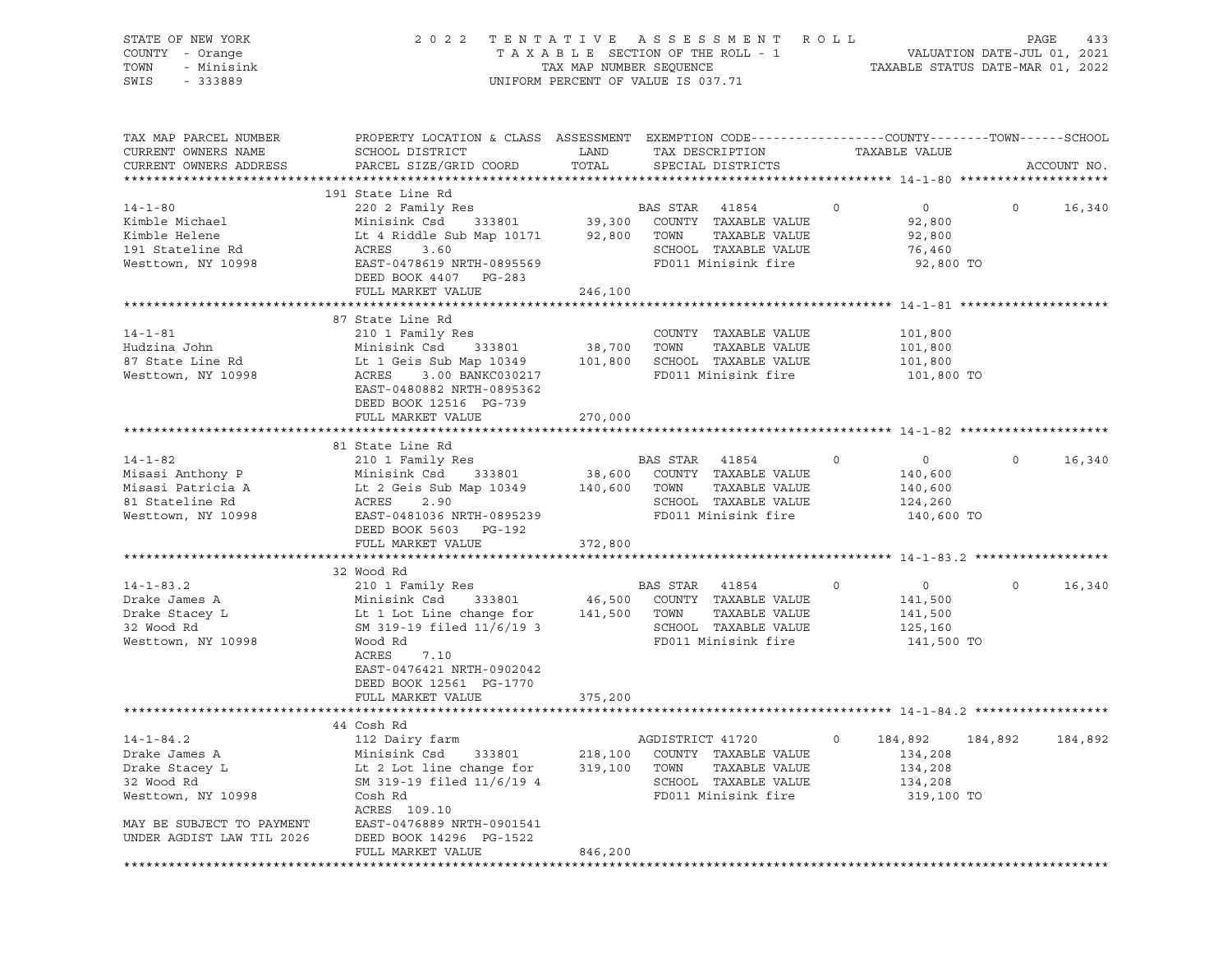| STATE OF NEW YORK<br>COUNTY - Orange<br>- Minisink<br>TOWN<br>SWIS<br>$-333889$              | 2022 TENTATIVE                                                                                                                                                                                 | TAX MAP NUMBER SEOUENCE | ASSESSMENT ROLL<br>TAXABLE SECTION OF THE ROLL - 1<br>UNIFORM PERCENT OF VALUE IS 037.71                          | PAGE<br>434<br>VALUATION DATE-JUL 01, 2021<br>TAXABLE STATUS DATE-MAR 01, 2022 |                    |  |
|----------------------------------------------------------------------------------------------|------------------------------------------------------------------------------------------------------------------------------------------------------------------------------------------------|-------------------------|-------------------------------------------------------------------------------------------------------------------|--------------------------------------------------------------------------------|--------------------|--|
| TAX MAP PARCEL NUMBER<br>CURRENT OWNERS NAME<br>CURRENT OWNERS ADDRESS                       | PROPERTY LOCATION & CLASS ASSESSMENT EXEMPTION CODE---------------COUNTY-------TOWN------SCHOOL<br>SCHOOL DISTRICT<br>PARCEL SIZE/GRID COORD                                                   | LAND<br>TOTAL           | TAX DESCRIPTION<br>SPECIAL DISTRICTS                                                                              | TAXABLE VALUE                                                                  | ACCOUNT NO.        |  |
| $14 - 1 - 85$<br>Lukach Brett M<br>53 Amdurer Rd<br>Westtown, NY 10998                       | 53 Amdurer Rd<br>210 1 Family Res<br>Minisink Csd 333801<br>Lt 1 Reiver Submap 188-97<br>ACRES<br>2.80 BANKN140687<br>EAST-0476344 NRTH-0900209<br>DEED BOOK 13126 PG-635<br>FULL MARKET VALUE | 38,500<br>321,900       | COUNTY TAXABLE VALUE<br>TOWN<br>TAXABLE VALUE<br>121,400 SCHOOL TAXABLE VALUE<br>FD011 Minisink fire              | 121,400<br>121,400<br>121,400<br>121,400 TO                                    |                    |  |
|                                                                                              |                                                                                                                                                                                                |                         |                                                                                                                   |                                                                                |                    |  |
| $14 - 1 - 86$<br>Reiver Kenneth E<br>Reiver Mary A<br>PO Box 665<br>Unionville, NY 10988     | 65 Amdurer Rd<br>210 1 Family Res<br>Minisink Csd 333801<br>Lt 2 Reiver Submap 188-97<br>ACRES<br>1.90<br>EAST-0476498 NRTH-0900101<br>DEED BOOK 4421 PG-210                                   | 37,600<br>136,100       | BAS STAR<br>41854<br>COUNTY TAXABLE VALUE<br>TAXABLE VALUE<br>TOWN<br>SCHOOL TAXABLE VALUE<br>FD011 Minisink fire | 0<br>0<br>136,100<br>136,100<br>119,760<br>136,100 TO                          | $\circ$<br>16,340  |  |
|                                                                                              | FULL MARKET VALUE                                                                                                                                                                              | 360,900                 |                                                                                                                   |                                                                                |                    |  |
|                                                                                              | 55 State Line Rd                                                                                                                                                                               |                         |                                                                                                                   |                                                                                |                    |  |
| $14 - 1 - 87$<br>Bonello Salvatore<br>Bonello Lucy<br>55 State Line Rd<br>Westtown, NY 10998 | 210 1 Family Res<br>Minisink Csd<br>333801<br>Lt 2 Gorczynski Sub Map<br>$11 - 99$<br>ACRES<br>2.00 BANKN140687<br>EAST-0481627 NRTH-0894988<br>DEED BOOK 12483 PG-798                         | 37,700<br>110,100       | BAS STAR<br>41854<br>COUNTY TAXABLE VALUE<br>TAXABLE VALUE<br>TOWN<br>SCHOOL TAXABLE VALUE<br>FD011 Minisink fire | $\circ$<br>$\circ$<br>110,100<br>110,100<br>93,760<br>110,100 TO               | $\Omega$<br>16,340 |  |
|                                                                                              | FULL MARKET VALUE                                                                                                                                                                              | 292,000                 |                                                                                                                   |                                                                                |                    |  |
|                                                                                              |                                                                                                                                                                                                |                         |                                                                                                                   |                                                                                |                    |  |
| $14 - 1 - 88$<br>Nixon Paul<br>Nixon Kristen<br>16 Carnegie Rd<br>Westtown, NY 10998         | 16 Carnegie Rd<br>210 1 Family Res<br>Minisink Csd<br>333801<br>Lt 1 Gorczynski SM 11-99<br>ACRES<br>2.00 BANKC030015<br>EAST-0481458 NRTH-0894782<br>DEED BOOK 11137 PG-11132                 | 37,700<br>145,700       | BAS STAR<br>41854<br>COUNTY TAXABLE VALUE<br>TOWN<br>TAXABLE VALUE<br>SCHOOL TAXABLE VALUE<br>FD011 Minisink fire | $\circ$<br>$0 \qquad \qquad$<br>145,700<br>145,700<br>129,360<br>145,700 TO    | $\Omega$<br>16,340 |  |
|                                                                                              | FULL MARKET VALUE                                                                                                                                                                              | 386,400                 |                                                                                                                   |                                                                                |                    |  |
|                                                                                              |                                                                                                                                                                                                |                         |                                                                                                                   |                                                                                |                    |  |
| $14 - 1 - 89$<br>Gunn Sharon<br>PO Box 351<br>Unionville, NY 10988                           | 35 County Rte 36<br>210 1 Family Res<br>Minisink Csd<br>333801<br>Es Co Hwy 36<br>ACRES 8.80 BANKC031881<br>EAST-0472862 NRTH-0898964<br>DEED BOOK 14896 PG-1433                               | 44,500<br>172,900       | COUNTY TAXABLE VALUE<br>TOWN<br>TAXABLE VALUE<br>SCHOOL TAXABLE VALUE<br>FD011 Minisink fire                      | 172,900<br>172,900<br>172,900<br>172,900 TO                                    |                    |  |
|                                                                                              | FULL MARKET VALUE                                                                                                                                                                              | 458,500                 |                                                                                                                   |                                                                                |                    |  |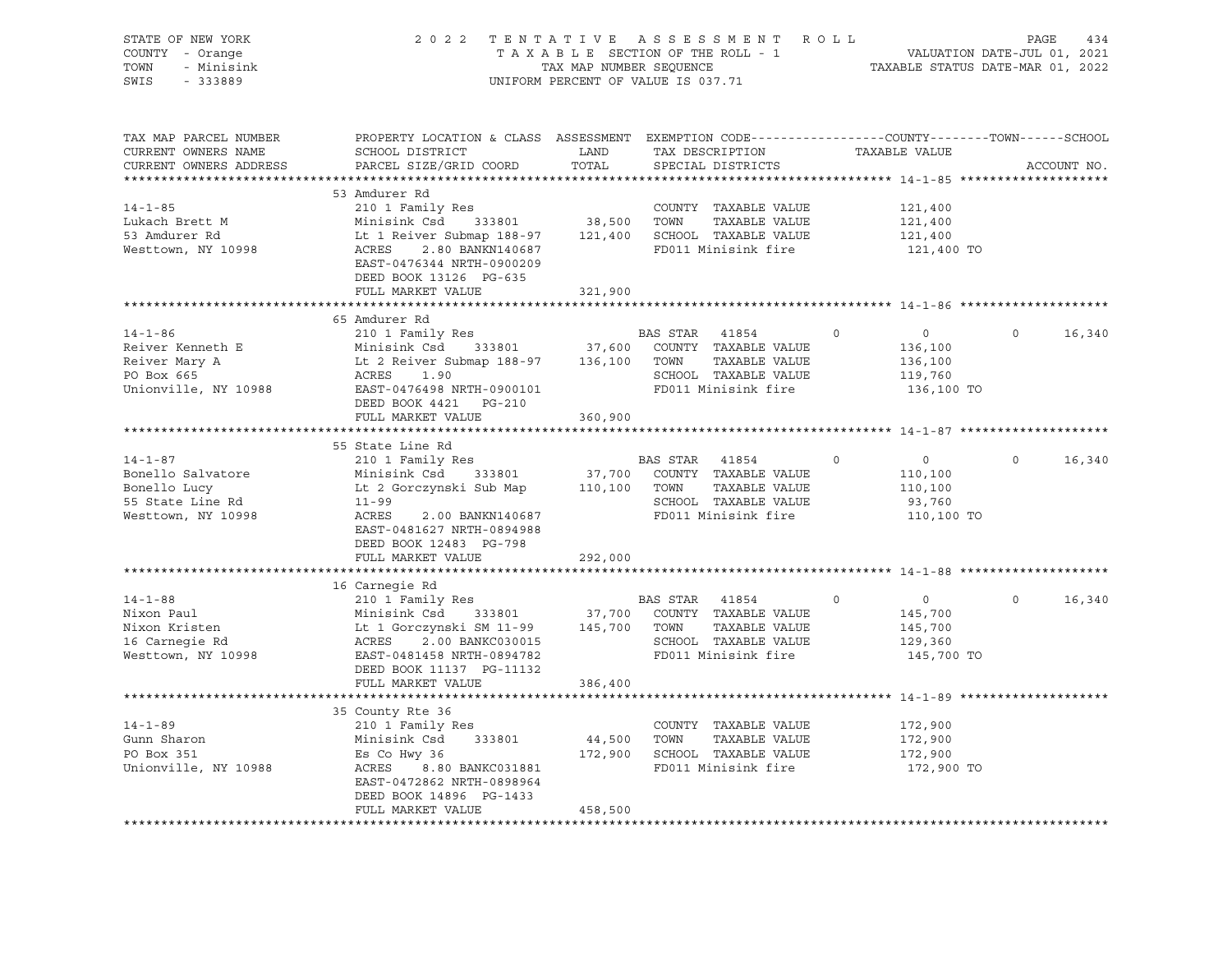| STATE OF NEW YORK<br>COUNTY - Orange<br>- Minisink<br>TOWN<br>SWIS<br>$-333889$                 | 2 0 2 2<br>TENTATIVE                                                                                        | A S S E S S M E N T<br>ROLL<br>TAXABLE SECTION OF THE ROLL - 1<br>TAX MAP NUMBER SEOUENCE<br>UNIFORM PERCENT OF VALUE IS 037.71 | PAGE<br>435<br>VALUATION DATE-JUL 01, 2021<br>TAXABLE STATUS DATE-MAR 01, 2022 |                                                                                                                                  |  |  |
|-------------------------------------------------------------------------------------------------|-------------------------------------------------------------------------------------------------------------|---------------------------------------------------------------------------------------------------------------------------------|--------------------------------------------------------------------------------|----------------------------------------------------------------------------------------------------------------------------------|--|--|
| TAX MAP PARCEL NUMBER<br>CURRENT OWNERS NAME<br>CURRENT OWNERS ADDRESS<br>********************* | SCHOOL DISTRICT<br>PARCEL SIZE/GRID COORD                                                                   | LAND<br>TOTAL                                                                                                                   | TAX DESCRIPTION<br>SPECIAL DISTRICTS                                           | PROPERTY LOCATION & CLASS ASSESSMENT EXEMPTION CODE----------------COUNTY-------TOWN------SCHOOL<br>TAXABLE VALUE<br>ACCOUNT NO. |  |  |
|                                                                                                 | 36 Amdurer Rd                                                                                               |                                                                                                                                 |                                                                                |                                                                                                                                  |  |  |
| $14 - 1 - 90$                                                                                   | 311 Res vac land                                                                                            |                                                                                                                                 | COUNTY TAXABLE VALUE                                                           | 100                                                                                                                              |  |  |
| Nanartowicz Stanley                                                                             | Minisink Csd<br>333801                                                                                      | 100                                                                                                                             | TOWN<br>TAXABLE VALUE                                                          | 100                                                                                                                              |  |  |
| Nanartowicz Mary                                                                                | Pt Lt 1 Fini/Amdurer Rd                                                                                     | 100                                                                                                                             | SCHOOL TAXABLE VALUE                                                           | 100                                                                                                                              |  |  |
| 36 Amdurer Rd<br>Westtown, NY 10998                                                             | Map 220-04<br>ACRES<br>0.34 BANKC080370<br>EAST-0475756 NRTH-0900111<br>DEED BOOK 11737 PG-759              |                                                                                                                                 | FD011 Minisink fire                                                            | 100 TO                                                                                                                           |  |  |
|                                                                                                 | FULL MARKET VALUE                                                                                           | 300                                                                                                                             |                                                                                |                                                                                                                                  |  |  |
|                                                                                                 |                                                                                                             |                                                                                                                                 |                                                                                |                                                                                                                                  |  |  |
|                                                                                                 | 42 Amdurer Rd                                                                                               |                                                                                                                                 |                                                                                |                                                                                                                                  |  |  |
| $14 - 1 - 91$                                                                                   | 210 1 Family Res                                                                                            |                                                                                                                                 | COUNTY TAXABLE VALUE                                                           | 151,500                                                                                                                          |  |  |
| McNulty Sarah                                                                                   | Minisink Csd<br>333801                                                                                      | 26,900                                                                                                                          | TOWN<br>TAXABLE VALUE                                                          | 151,500                                                                                                                          |  |  |
| Hickey Connor                                                                                   | Pt Lt 2 Fini/Amdurer Rd                                                                                     | 151,500                                                                                                                         | SCHOOL TAXABLE VALUE                                                           | 151,500                                                                                                                          |  |  |
| 42 Amdurer Rd<br>Westtown, NY 10998                                                             | Map 220-04<br>FRNT 135.40 DPTH 194.00<br>BANKC200045<br>EAST-0475877 NRTH-0899993<br>DEED BOOK 14456 PG-432 |                                                                                                                                 | FD011 Minisink fire                                                            | 151,500 TO                                                                                                                       |  |  |
|                                                                                                 | FULL MARKET VALUE                                                                                           | 401,800                                                                                                                         |                                                                                |                                                                                                                                  |  |  |
|                                                                                                 |                                                                                                             |                                                                                                                                 |                                                                                |                                                                                                                                  |  |  |
|                                                                                                 | 48 Amdurer Rd                                                                                               |                                                                                                                                 |                                                                                |                                                                                                                                  |  |  |
| $14 - 1 - 92$                                                                                   | 210 1 Family Res                                                                                            |                                                                                                                                 | COUNTY TAXABLE VALUE                                                           | 151,500                                                                                                                          |  |  |
| Saito Mari<br>48 Amdurer Rd                                                                     | Minisink Csd<br>333801                                                                                      | 29,200                                                                                                                          | TOWN<br>TAXABLE VALUE<br>SCHOOL TAXABLE VALUE                                  | 151,500                                                                                                                          |  |  |
| Westtown, NY 10998                                                                              | Pt Lt 3 Fini/Amdurer Rd<br>Map 220-04                                                                       | 151,500                                                                                                                         | FD011 Minisink fire                                                            | 151,500<br>151,500 TO                                                                                                            |  |  |
|                                                                                                 | 1.10 BANKN140687<br>ACRES<br>EAST-0476013 NRTH-0899856<br>DEED BOOK 15082 PG-756                            |                                                                                                                                 |                                                                                |                                                                                                                                  |  |  |
|                                                                                                 | FULL MARKET VALUE                                                                                           | 401,800                                                                                                                         |                                                                                |                                                                                                                                  |  |  |
|                                                                                                 | 58 Amdurer Rd                                                                                               |                                                                                                                                 |                                                                                |                                                                                                                                  |  |  |
| $14 - 1 - 93$                                                                                   | 210 1 Family Res                                                                                            |                                                                                                                                 | <b>BAS STAR</b><br>41854<br>$\Omega$                                           | $\Omega$<br>16,340<br>$\circ$                                                                                                    |  |  |
| Harrison Roy E                                                                                  | Minisink Csd<br>333801                                                                                      | 37,400                                                                                                                          | COUNTY TAXABLE VALUE                                                           | 147,300                                                                                                                          |  |  |
| Tench Margaret                                                                                  | Pt Lt 4 Fini/Amdurer Rd                                                                                     | 147,300                                                                                                                         | TOWN<br>TAXABLE VALUE                                                          | 147,300                                                                                                                          |  |  |
| 58 Amdurer Rd                                                                                   | Map 220-04                                                                                                  |                                                                                                                                 | SCHOOL TAXABLE VALUE                                                           | 130,960                                                                                                                          |  |  |
| Westtown, NY 10998                                                                              | ACRES<br>1.70                                                                                               |                                                                                                                                 | FD011 Minisink fire                                                            | 147,300 TO                                                                                                                       |  |  |
|                                                                                                 | EAST-0476175 NRTH-0899736<br>DEED BOOK 11648 PG-1487                                                        |                                                                                                                                 |                                                                                |                                                                                                                                  |  |  |
|                                                                                                 | FULL MARKET VALUE                                                                                           | 390,600                                                                                                                         |                                                                                |                                                                                                                                  |  |  |
| *******************                                                                             |                                                                                                             |                                                                                                                                 |                                                                                |                                                                                                                                  |  |  |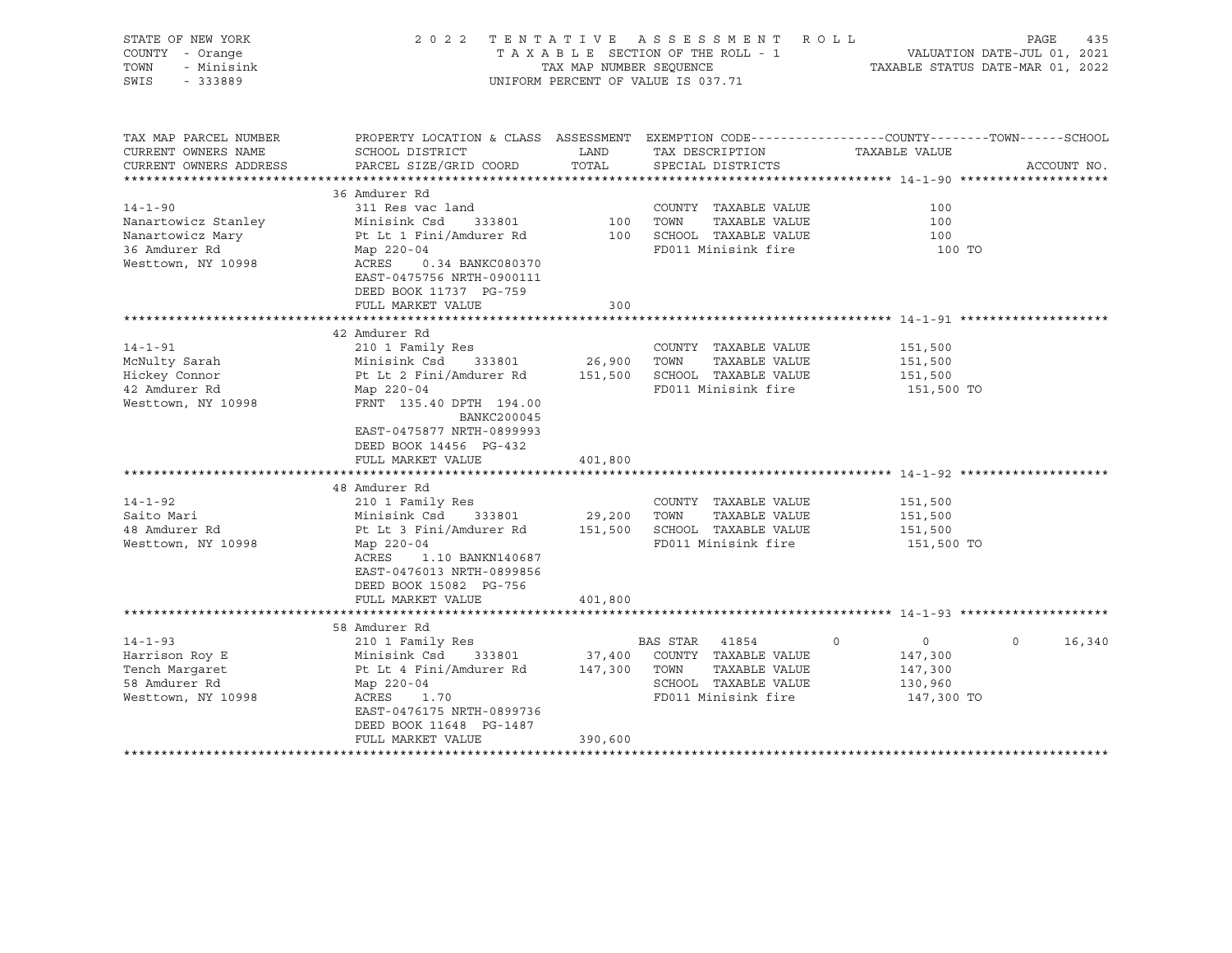| STATE OF NEW YORK<br>COUNTY - Orange<br>TOWN<br>- Minisink<br>SWIS<br>- 333889                         |                                                                                                                                                                                                                                                                                  | TAX MAP NUMBER SEQUENCE | 2022 TENTATIVE ASSESSMENT ROLL<br>TAXABLE SECTION OF THE ROLL - 1<br>UNIFORM PERCENT OF VALUE IS 037.71 | PAGE<br>436<br>VALUATION DATE-JUL 01, 2021<br>TAXABLE STATUS DATE-MAR 01, 2022                                                 |
|--------------------------------------------------------------------------------------------------------|----------------------------------------------------------------------------------------------------------------------------------------------------------------------------------------------------------------------------------------------------------------------------------|-------------------------|---------------------------------------------------------------------------------------------------------|--------------------------------------------------------------------------------------------------------------------------------|
| TAX MAP PARCEL NUMBER<br>CURRENT OWNERS NAME<br>CURRENT OWNERS ADDRESS                                 | SCHOOL DISTRICT<br>PARCEL SIZE/GRID COORD                                                                                                                                                                                                                                        | LAND<br>TOTAL           | TAX DESCRIPTION<br>SPECIAL DISTRICTS                                                                    | PROPERTY LOCATION & CLASS ASSESSMENT EXEMPTION CODE---------------COUNTY-------TOWN-----SCHOOL<br>TAXABLE VALUE<br>ACCOUNT NO. |
|                                                                                                        |                                                                                                                                                                                                                                                                                  |                         |                                                                                                         |                                                                                                                                |
| $14 - 1 - 94$<br>Burge Allan<br>Burge Donna<br>46 Lower Rd<br>Westtown, NY 10998                       | 46 Lower Rd<br>210 1 Family Res<br>Minisink Csd 333801<br>Lt1 Carnegie Hill Sub Map 142,100 TOWN TAXABLE VALUE<br>868-05 filed 11/10/05 es<br>rd<br>ACRES<br>1.40 BANKN140687<br>EAST-0480242 NRTH-0895467<br>DEED BOOK 12218 PG-1757                                            |                         | BAS STAR 41854<br>37,100 COUNTY TAXABLE VALUE<br>SCHOOL TAXABLE VALUE<br>FD011 Minisink fire            | $\Omega$<br>$\overline{0}$<br>$\Omega$<br>16,340<br>142,100<br>142,100<br>125,760<br>142,100 TO                                |
|                                                                                                        | FULL MARKET VALUE                                                                                                                                                                                                                                                                | 376,800                 |                                                                                                         |                                                                                                                                |
| $14 - 1 - 95$<br>Vance Erin<br>38 Lower Rd<br>Westtown, NY 10998                                       | 38 Lower Rd<br>210 1 Family Res<br>Minisink Csd 333801<br>Lt2 Carnegie Hill Sub Map 146,600 SCHOOL TAXABLE VALUE<br>868-05 filed 11/10/05 es<br>ACRES<br>1.40                                                                                                                    |                         | COUNTY TAXABLE VALUE<br>37,100 TOWN TAXABLE VALUE<br>FD011 Minisink fire                                | 146,600<br>146,600<br>146,600<br>146,600 TO                                                                                    |
|                                                                                                        | EAST-0480117 NRTH-0895467<br>DEED BOOK 14524 PG-591<br>FULL MARKET VALUE                                                                                                                                                                                                         | 388,800                 |                                                                                                         |                                                                                                                                |
| $14 - 1 - 96.1$<br>Truffi Michael<br>Deoki Bria<br>6 Danielson Ln<br>Westtown, NY 10998                | 6 Danielson Ln<br>210 1 Family Res<br>Minisink Csd 333801 37,800 TOWN<br>Lt1 Knollcrest Manor SM 2 109,800 SCHOOL TAXABLE VALUE<br>filed 7/17/09 SS Danielso<br>Private<br>ACRES<br>2.10 BANKC040280<br>EAST-0480131 NRTH-0894894<br>DEED BOOK 15100 PG-586<br>FULL MARKET VALUE | 291,200                 | COUNTY TAXABLE VALUE<br>TAXABLE VALUE<br>FD011 Minisink fire                                            | 109,800<br>109,800<br>109,800<br>109,800 TO                                                                                    |
|                                                                                                        |                                                                                                                                                                                                                                                                                  |                         |                                                                                                         |                                                                                                                                |
| $14 - 1 - 96.2$<br>Danielson Douglas D<br>Danielson Stephanie<br>12 Danielson Ln<br>Westtown, NY 10998 | 12 Danielson Ln<br>210 1 Family Res<br>Minisink Csd<br>333801<br>Minising Company<br>Lt2 Knollcrest Manor SM 2<br>filed 7/17/09 SS Danielso<br>Private Partial<br>ACRES<br>5.40 BANKC080370<br>EAST-0480496 NRTH-0894731<br>DEED BOOK 13262 PG-1157<br>FULL MARKET VALUE         | 41,100<br>534,600       | COUNTY TAXABLE VALUE<br>TOWN<br>TAXABLE VALUE<br>201,600 SCHOOL TAXABLE VALUE<br>FD011 Minisink fire    | 201,600<br>201,600<br>201,600<br>201,600 TO                                                                                    |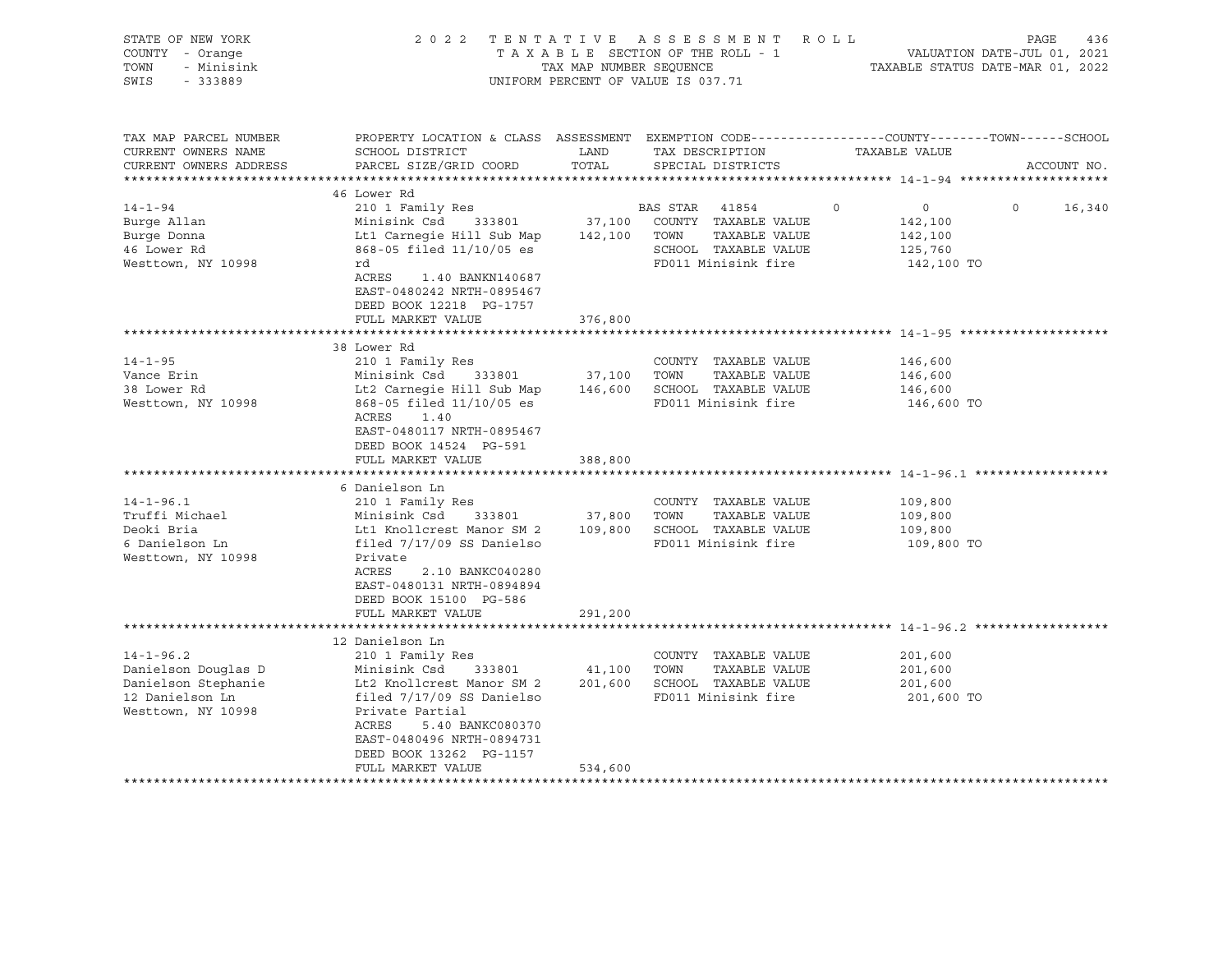| STATE OF NEW YORK<br>COUNTY - Orange<br>TOWN<br>- Minisink<br>SWIS<br>$-333889$                     | 2 0 2 2                                                                                                                                                                                                                      | TAX MAP NUMBER SEQUENCE      | TENTATIVE ASSESSMENT ROLL<br>TAXABLE SECTION OF THE ROLL - 1<br>UNIFORM PERCENT OF VALUE IS 037.71             |                                                                       | PAGE<br>437<br>VALUATION DATE-JUL 01, 2021<br>TAXABLE STATUS DATE-MAR 01, 2022 |
|-----------------------------------------------------------------------------------------------------|------------------------------------------------------------------------------------------------------------------------------------------------------------------------------------------------------------------------------|------------------------------|----------------------------------------------------------------------------------------------------------------|-----------------------------------------------------------------------|--------------------------------------------------------------------------------|
| TAX MAP PARCEL NUMBER<br>CURRENT OWNERS NAME<br>CURRENT OWNERS ADDRESS                              | PROPERTY LOCATION & CLASS ASSESSMENT EXEMPTION CODE----------------COUNTY-------TOWN------SCHOOL<br>SCHOOL DISTRICT<br>PARCEL SIZE/GRID COORD                                                                                | LAND<br>TOTAL                | TAX DESCRIPTION<br>SPECIAL DISTRICTS                                                                           | TAXABLE VALUE                                                         | ACCOUNT NO.                                                                    |
|                                                                                                     |                                                                                                                                                                                                                              |                              |                                                                                                                |                                                                       |                                                                                |
| $14 - 1 - 96.3$<br>Aquino Thomas Jr<br>Boyce Aquino Brandi<br>25 Danielson Ln<br>Westtown, NY 10998 | 25 Danielson Ln<br>210 1 Family Res<br>Minisink Csd<br>333801<br>Lt3 Knollcrest Manor SM 2<br>filed 7/17/09 SS Danielso<br>Private<br>ACRES<br>5.40 BANK0230051<br>EAST-0480502 NRTH-0895078<br>DEED BOOK 14449 PG-185       | 41,100<br>204,600            | COUNTY TAXABLE VALUE<br>TOWN<br>TAXABLE VALUE<br>SCHOOL TAXABLE VALUE<br>FD011 Minisink fire                   | 204,600<br>204,600<br>204,600<br>204,600 TO                           |                                                                                |
|                                                                                                     | FULL MARKET VALUE                                                                                                                                                                                                            | 542,600                      |                                                                                                                |                                                                       |                                                                                |
|                                                                                                     | 20 Lower Rd                                                                                                                                                                                                                  |                              |                                                                                                                |                                                                       |                                                                                |
| $14 - 1 - 97$<br>McCoy Kay<br>20 Lower Rd<br>Westtown, NY 10998                                     | 210 1 Family Res<br>Minisink Csd<br>333801<br>Lt4 Carnegie Hill Sub Map<br>868-05 filed 11/10/05 es<br>ACRES<br>1.40 BANKC130170<br>EAST-0479904 NRTH-0895001<br>DEED BOOK 13024 PG-1266                                     | 37,100<br>137,100            | ENH STAR 41834<br>COUNTY TAXABLE VALUE<br>TAXABLE VALUE<br>TOWN<br>SCHOOL TAXABLE VALUE<br>FD011 Minisink fire | $\mathbf 0$<br>$\circ$<br>137,100<br>137,100<br>96,310<br>137,100 TO  | $\mathsf{O}$<br>40,790                                                         |
|                                                                                                     | FULL MARKET VALUE                                                                                                                                                                                                            | 363,600                      |                                                                                                                |                                                                       |                                                                                |
| $14 - 1 - 98$<br>Blydenburgh Colin<br>Blydenburgh Katie                                             | 48 Pine Hill Rd<br>210 1 Family Res<br>Minisink Csd<br>333801<br>Lot1 AtlasSM 885-06 filed                                                                                                                                   | 37,600                       | COUNTY TAXABLE VALUE<br>TOWN<br>TAXABLE VALUE<br>165,200 SCHOOL TAXABLE VALUE                                  | 165,200<br>165,200<br>165,200                                         |                                                                                |
| 48 Pine Hill Rd<br>Westtown, NY 10998                                                               | /06 NS pine hill rd<br>ACRES<br>1.90<br>EAST-0472780 NRTH-0900796<br>DEED BOOK 14923 PG-1687<br>FULL MARKET VALUE                                                                                                            | 438,100                      | FD011 Minisink fire                                                                                            | 165,200 TO                                                            |                                                                                |
|                                                                                                     |                                                                                                                                                                                                                              |                              |                                                                                                                |                                                                       |                                                                                |
| $14 - 1 - 99$<br>Marlow Erica<br>68 Pine Hill Rd<br>Westtown, NY 10998                              | 68 Pine Hill Rd<br>210 1 Family Res<br>Minisink Csd<br>333801<br>Lt2 Atlas SM 885-06 filed<br>/06 ES Pine Hill Rd.<br>ACRES<br>1.90 BANKN140687<br>EAST-0472859 NRTH-0901020<br>DEED BOOK 13698 PG-1321<br>FULL MARKET VALUE | 37,600<br>184,600<br>489,500 | BAS STAR 41854<br>COUNTY TAXABLE VALUE<br>TAXABLE VALUE<br>TOWN<br>SCHOOL TAXABLE VALUE<br>FD011 Minisink fire | $\mathbf 0$<br>$\circ$<br>184,600<br>184,600<br>168,260<br>184,600 TO | $\mathsf{O}$<br>16,340                                                         |
|                                                                                                     |                                                                                                                                                                                                                              |                              |                                                                                                                |                                                                       |                                                                                |
| $14 - 1 - 100$<br>Rodriquez Andrew<br>78 Pine Hill Rd<br>Westtown, NY 10998                         | 78 Pine Hill Rd<br>210 1 Family Res<br>Minisink Csd<br>333801<br>Lt2 Atlas SM 885-06 filed<br>/06 ES pine Hill Rd<br>ACRES<br>1.90<br>EAST-0472818 NRTH-0901302<br>DEED BOOK 14633 PG-1273<br>FULL MARKET VALUE              | 37,600<br>165,000<br>437,600 | COUNTY TAXABLE VALUE<br>TOWN<br>TAXABLE VALUE<br>SCHOOL TAXABLE VALUE<br>FD011 Minisink fire                   | 165,000<br>165,000<br>165,000<br>165,000 TO                           |                                                                                |
|                                                                                                     |                                                                                                                                                                                                                              |                              |                                                                                                                |                                                                       |                                                                                |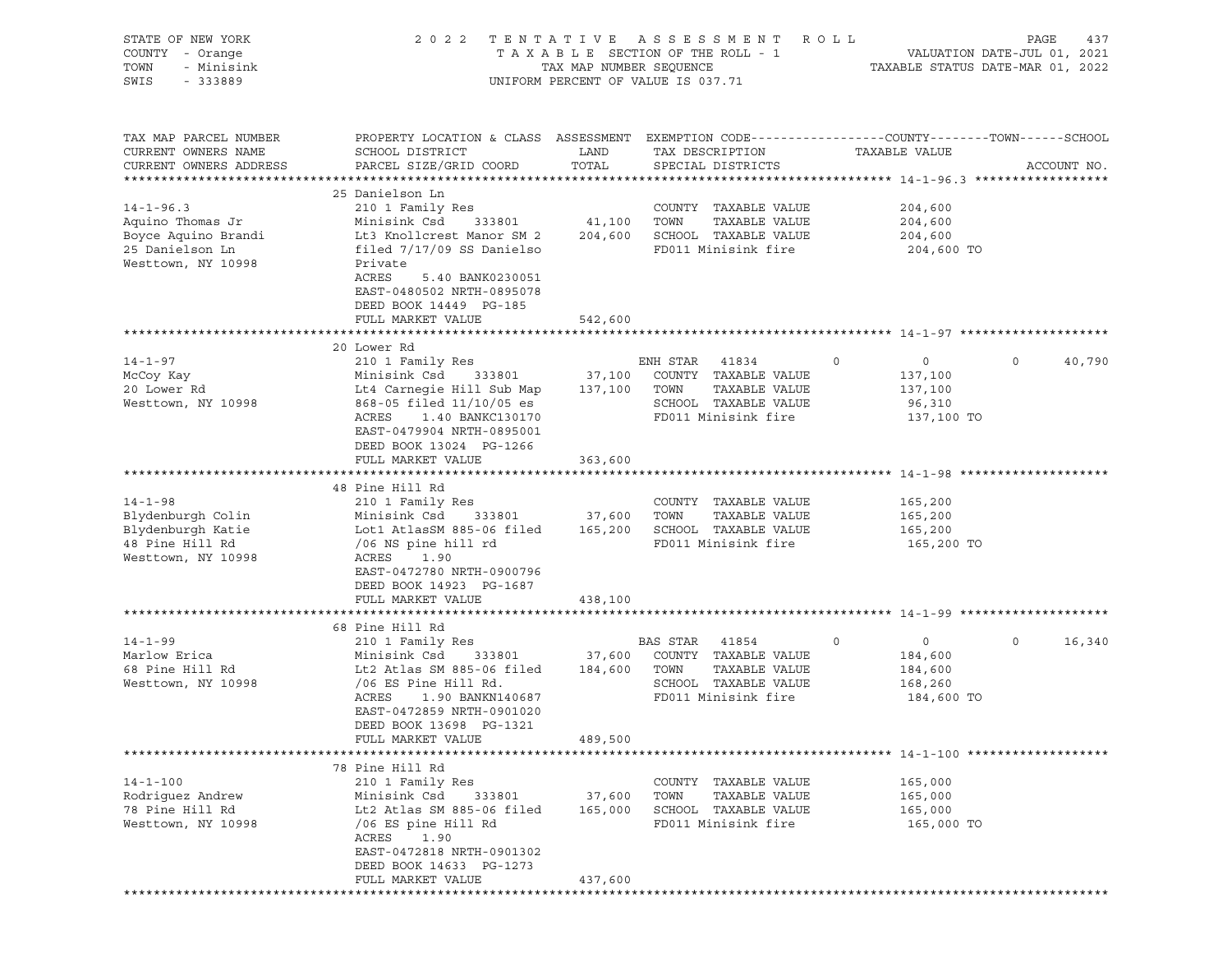| STATE OF NEW YORK<br>COUNTY - Orange<br>TOWN<br>- Minisink<br>SWIS<br>$-333889$                                                                                           | 2022 TENTATIVE ASSESSMENT ROLL                                                                         | UNIFORM PERCENT OF VALUE IS 037.71 |                  |                                             |         |                    |                   | PAGE<br>438 |
|---------------------------------------------------------------------------------------------------------------------------------------------------------------------------|--------------------------------------------------------------------------------------------------------|------------------------------------|------------------|---------------------------------------------|---------|--------------------|-------------------|-------------|
|                                                                                                                                                                           |                                                                                                        |                                    |                  |                                             |         |                    |                   |             |
| TAX MAP PARCEL NUMBER                                                                                                                                                     | PROPERTY LOCATION & CLASS ASSESSMENT EXEMPTION CODE----------------COUNTY-------TOWN------SCHOOL       |                                    |                  |                                             |         |                    |                   |             |
| CURRENT OWNERS NAME                                                                                                                                                       | SCHOOL DISTRICT                                                                                        |                                    |                  | LAND TAX DESCRIPTION                        |         | TAXABLE VALUE      |                   |             |
| CURRENT OWNERS ADDRESS                                                                                                                                                    | PARCEL SIZE/GRID COORD                                                                                 | TOTAL                              |                  | SPECIAL DISTRICTS                           |         |                    |                   | ACCOUNT NO. |
|                                                                                                                                                                           | 44 Pine Hill Rd                                                                                        |                                    |                  |                                             |         |                    |                   |             |
| $14 - 1 - 101$                                                                                                                                                            | 210 1 Family Res                                                                                       |                                    |                  | BAS STAR 41854 0                            |         | $\overline{0}$     | $0 \qquad \qquad$ | 16,340      |
|                                                                                                                                                                           | Minisink Csd 333801 37,500 COUNTY TAXABLE VALUE                                                        |                                    |                  |                                             |         | 143,600            |                   |             |
|                                                                                                                                                                           | Lt4 Atlas SM 885-06 filed 143,600 TOWN                                                                 |                                    |                  | TAXABLE VALUE                               |         | 143,600            |                   |             |
|                                                                                                                                                                           |                                                                                                        |                                    |                  | SCHOOL TAXABLE VALUE                        |         | 127,260            |                   |             |
| Walsh Michael J<br>Thomas-Walsh Avion<br>Thomas - The Michael of the Michael (106 NS pine hill rd<br>The Michael (106 NS pine hill rd<br>The Michael (106 NS pine hill rd |                                                                                                        |                                    |                  | FD011 Minisink fire                         |         | 143,600 TO         |                   |             |
|                                                                                                                                                                           | EAST-0473074 NRTH-0900871                                                                              |                                    |                  |                                             |         |                    |                   |             |
|                                                                                                                                                                           | DEED BOOK 12865 PG-160                                                                                 |                                    |                  |                                             |         |                    |                   |             |
|                                                                                                                                                                           | FULL MARKET VALUE                                                                                      | 380,800                            |                  |                                             |         |                    |                   |             |
|                                                                                                                                                                           |                                                                                                        |                                    |                  |                                             |         |                    |                   |             |
|                                                                                                                                                                           | Toners Rd                                                                                              |                                    |                  |                                             |         |                    |                   |             |
| $14 - 1 - 102$                                                                                                                                                            | 112 Dairy farm                                                                                         |                                    | AGDISTRICT 41720 |                                             | $\circ$ | 188,801            | 188,801           | 188,801     |
| Meadowview Hills LLC                                                                                                                                                      | Minisink Csd 333801 210,600 COUNTY TAXABLE VALUE                                                       |                                    |                  |                                             |         | 21,799             |                   |             |
| $c$ / $\circ$ Freund<br>4522 18th Ave                                                                                                                                     | Let Frangione & Meadow Vi 210,600 TOWN TAXABLE VALUE<br>Hills LLC SM 716-08 filed SCHOOL TAXABLE VALUE |                                    |                  |                                             |         | 21,799<br>21,799   |                   |             |
| Brooklyn, NY 11204                                                                                                                                                        | 14/08 Int of Lower & Stat                                                                              |                                    |                  | SCHOOL TAXABLE VALUE<br>FD011 Minisink fire |         | 210,600 TO         |                   |             |
|                                                                                                                                                                           | ACRES 102.50                                                                                           |                                    |                  |                                             |         |                    |                   |             |
| MAY BE SUBJECT TO PAYMENT                                                                                                                                                 | EAST-0479515 NRTH-0897457                                                                              |                                    |                  |                                             |         |                    |                   |             |
| UNDER AGDIST LAW TIL 2026                                                                                                                                                 | DEED BOOK 12526 PG-1337                                                                                |                                    |                  |                                             |         |                    |                   |             |
|                                                                                                                                                                           | FULL MARKET VALUE                                                                                      | 558,500                            |                  |                                             |         |                    |                   |             |
|                                                                                                                                                                           |                                                                                                        |                                    |                  |                                             |         |                    |                   |             |
|                                                                                                                                                                           | ra Ka<br>112 Dairy farm<br>Minisir <sup>1</sup>                                                        |                                    |                  |                                             |         |                    |                   |             |
| $14 - 1 - 103$                                                                                                                                                            |                                                                                                        |                                    |                  | COUNTY TAXABLE VALUE                        |         | 148,800<br>148,800 |                   |             |
| Jack Charles Z                                                                                                                                                            | Minisink Csd 333801 41,300 TOWN                                                                        |                                    |                  | TAXABLE VALUE                               |         |                    |                   |             |
| Jack Kelly M                                                                                                                                                              |                                                                                                        |                                    |                  |                                             |         | 148,800            |                   |             |
| 15 Toners Rd                                                                                                                                                              |                                                                                                        |                                    |                  |                                             |         | 148,800 TO         |                   |             |
| Westtown, NY 10998                                                                                                                                                        | $14/08$ Int of Toner rd & 1<br>ACRES 12.20 BANKC080370                                                 |                                    |                  |                                             |         |                    |                   |             |
| MAY BE SUBJECT TO PAYMENT                                                                                                                                                 | EAST-0480530 NRTH-0896879                                                                              |                                    |                  |                                             |         |                    |                   |             |
| UNDER AGDIST LAW TIL 2026                                                                                                                                                 | DEED BOOK 14121 PG-1003                                                                                |                                    |                  |                                             |         |                    |                   |             |
|                                                                                                                                                                           | FULL MARKET VALUE                                                                                      | 394,600                            |                  |                                             |         |                    |                   |             |
|                                                                                                                                                                           |                                                                                                        |                                    |                  |                                             |         |                    |                   |             |
|                                                                                                                                                                           | Pine Hill Rd                                                                                           |                                    |                  |                                             |         |                    |                   |             |
| $14 - 1 - 104$                                                                                                                                                            | 311 Res vac land                                                                                       |                                    |                  | COUNTY TAXABLE VALUE                        |         | 100                |                   |             |
| County of Orange                                                                                                                                                          | 311 Res vac land<br>Minisink Csd     333801<br>FRNT    0.71 DPTH    0.31<br>EAST-0474198 NRTH-0900724  | 100 TOWN                           |                  | TAXABLE VALUE                               |         | 100                |                   |             |
| 255-275 Main St                                                                                                                                                           |                                                                                                        | 100                                |                  | SCHOOL TAXABLE VALUE                        |         | 100                |                   |             |
| Goshen, NY 10924                                                                                                                                                          | EAST-0474198 NRTH-0900724                                                                              |                                    |                  |                                             |         |                    |                   |             |
|                                                                                                                                                                           | DEED BOOK 14041 PG-805                                                                                 |                                    |                  |                                             |         |                    |                   |             |
|                                                                                                                                                                           | FULL MARKET VALUE                                                                                      | 300                                |                  |                                             |         |                    |                   |             |
|                                                                                                                                                                           |                                                                                                        |                                    |                  |                                             |         |                    |                   |             |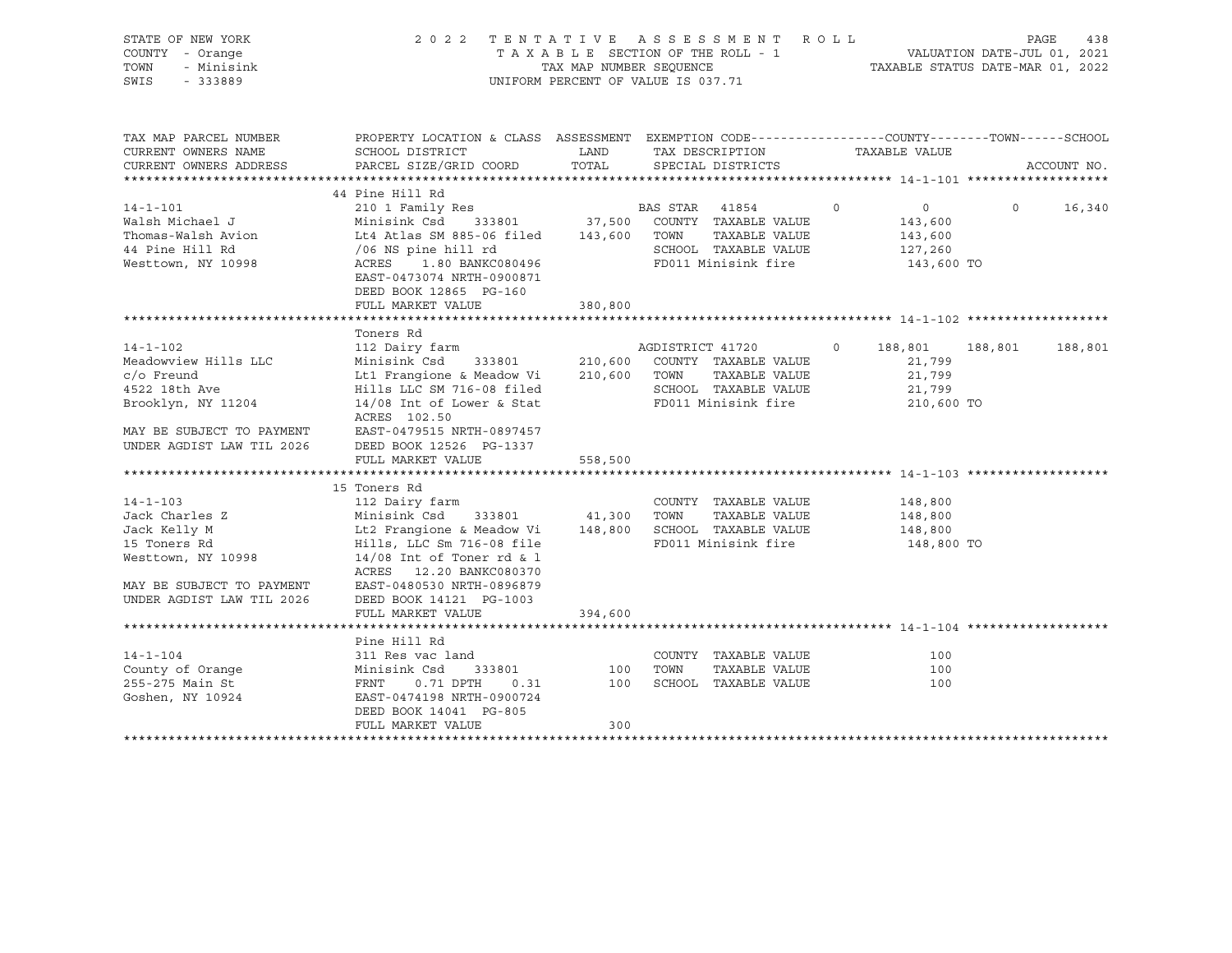|      | STATE OF NEW YORK | 2022 TENTATIVE ASSESSMENT ROLL        |                                  | PAGE | 439 |
|------|-------------------|---------------------------------------|----------------------------------|------|-----|
|      | COUNTY - Orange   | T A X A B L E SECTION OF THE ROLL - 1 | VALUATION DATE-JUL 01, 2021      |      |     |
| TOWN | - Minisink        | MAP SECTION - 014                     | TAXABLE STATUS DATE-MAR 01, 2022 |      |     |
| SWIS | - 333889          | SUB-SECTION - 000                     | RPS150/V04/L015                  |      |     |
|      |                   | UNIFORM PERCENT OF VALUE IS 037.71    | CURRENT DATE $4/28/2022$         |      |     |

# \*\*\* S P E C I A L D I S T R I C T S U M M A R Y \*\*\*

|                            | TOTAL | EXTENSION | <b>EXTENSION</b> | AD VALOREM   | EXEMPT | TAXABLE   |
|----------------------------|-------|-----------|------------------|--------------|--------|-----------|
| CODE DISTRICT NAME PARCELS |       | TYPR.     | VALUE            | <b>VALUE</b> | AMOUNT | VALUE     |
|                            |       |           |                  |              |        |           |
| FD011 Minisink fire        |       | 133 TOTAL |                  | 16431,670    | 1,341  | 16430,329 |

# \*\*\* S C H O O L D I S T R I C T S U M M A R Y \*\*\*

| CODE   | DISTRICT NAME | TOTAL<br>PARCELS | ASSESSED<br>LAND | ASSESSED<br>TOTAL | EXEMPT<br>AMOUNT | TOTAL<br>TAXABLE | STAR<br>AMOUNT | STAR<br>TAXABLE |
|--------|---------------|------------------|------------------|-------------------|------------------|------------------|----------------|-----------------|
| 333801 | Minisink Csd  | 134              | 5371,850         | 16431,770         | 4873,421         | 11558,349        | 1029,770       | 10528,579       |
|        | SUB-TOTAL     | 134              | 5371,850         | 16431,770         | 4873,421         | 11558,349        | 1029,770       | 10528,579       |
|        | TOTAL         | 134              | 5371,850         | 16431,770         | 4873,421         | 11558,349        | 1029,770       | 10528,579       |

#### \*\*\* S Y S T E M C O D E S S U M M A R Y \*\*\*

#### NO SYSTEM EXEMPTIONS AT THIS LEVEL

# \*\*\* E X E M P T I O N S U M M A R Y \*\*\*

|       |                 | TOTAL   |          |          |          |
|-------|-----------------|---------|----------|----------|----------|
| CODE  | DESCRIPTION     | PARCELS | COUNTY   | TOWN     | SCHOOL   |
| 41120 | VETWAR CTS      | 6       | 56,322   | 16,092   | 32,184   |
| 41130 | VETCOM CTS      | 2       | 31,290   | 8,940    | 17,880   |
| 41140 | VETDIS CTS      |         | 31,290   | 8,940    | 17,880   |
| 41691 | FIRE/AMBCT      |         | 1,341    | 1,341    |          |
| 41700 | FARM BLDG       |         | 309,800  | 309,800  | 309,800  |
| 41720 | AGDISTRICT      | 11      | 1659,189 | 1659,189 | 1659,189 |
| 41800 | AGED            | 3       | 144,185  | 153,124  | 149,548  |
| 41802 | AGED-C          |         | 32,320   |          |          |
| 41803 | AGED-T          |         |          | 32,320   |          |
| 41804 | AGED-S          |         |          |          | 32,320   |
| 41834 | ENH STAR        | 13      |          |          | 523,230  |
| 41854 | <b>BAS STAR</b> | 31      |          |          | 506,540  |
| 49500 | SOLAR EX C      | 9       | 2654,620 | 2654,620 | 2654,620 |
|       | TOTAL           | 81      | 4920,357 | 4844,366 | 5903,191 |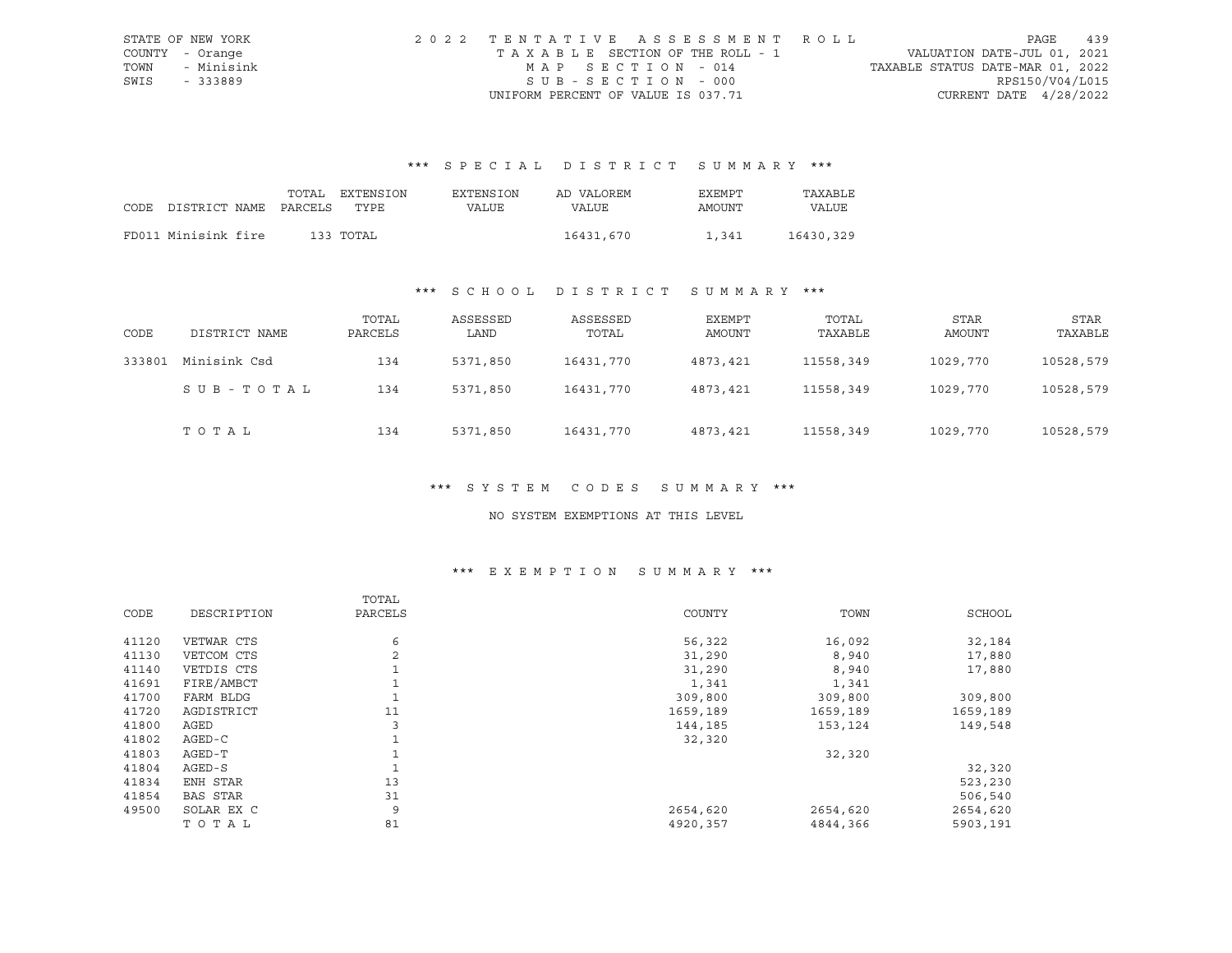|      | STATE OF NEW YORK | 2022 TENTATIVE ASSESSMENT ROLL     | 440<br>PAGE                      |
|------|-------------------|------------------------------------|----------------------------------|
|      | COUNTY - Orange   | TAXABLE SECTION OF THE ROLL - 1    | VALUATION DATE-JUL 01, 2021      |
| TOWN | - Minisink        | MAP SECTION - 014                  | TAXABLE STATUS DATE-MAR 01, 2022 |
| SWIS | - 333889          | SUB-SECTION - 000                  | RPS150/V04/L015                  |
|      |                   | UNIFORM PERCENT OF VALUE IS 037.71 | CURRENT DATE $4/28/2022$         |

#### \*\*\* G R A N D T O T A L S \*\*\*

| ROLL       |             | TOTAL   | ASSESSED | ASSESSED  | TAXABLE       | TAXABLE   | TAXABLE       | STAR      |
|------------|-------------|---------|----------|-----------|---------------|-----------|---------------|-----------|
| <b>SEC</b> | DESCRIPTION | PARCELS | LAND     | TOTAL     | COUNTY        | TOWN      | <b>SCHOOL</b> | TAXABLE   |
|            | TAXABLE     | 134     | 5371,850 | 16431,770 | .413<br>11511 | 11587,404 | 11558,349     | 10528,579 |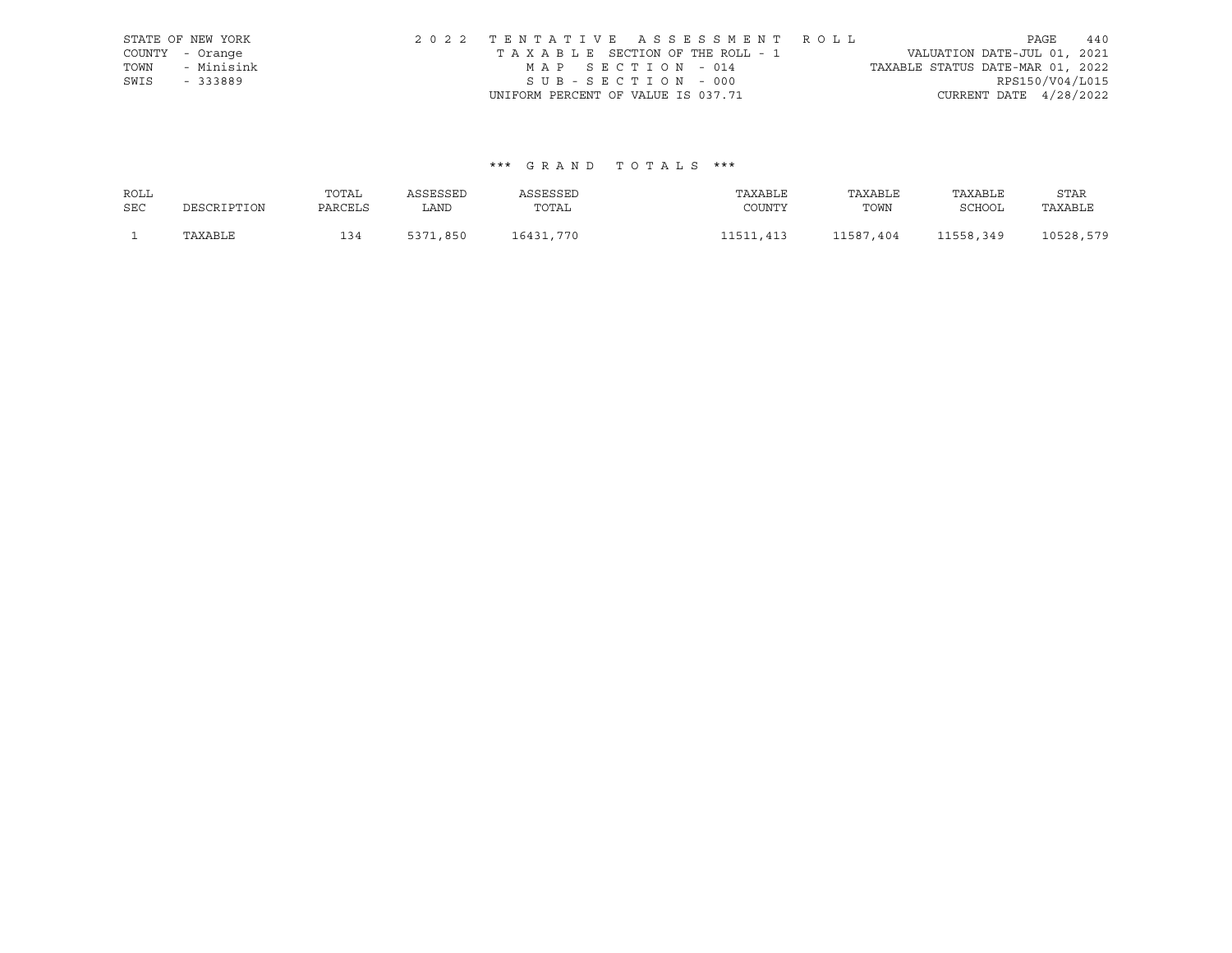| SWIS | STATE OF NEW YORK<br>COUNTY - Orange<br>TOWN - Minisink<br>$-333889$ |                                                                                                 | 2022 TENTATIVE ASSESSMENT ROLL<br>TAXABLE SECTION OF THE ROLL - 1<br>TAX MAP NUMBER SEOUENCE<br>UNIFORM PERCENT OF VALUE IS 037.71 |  | VALUATION DATE-JUL 01, 2021<br>TAXABLE STATUS DATE-MAR 01, 2022 | PAGE | 441 |
|------|----------------------------------------------------------------------|-------------------------------------------------------------------------------------------------|------------------------------------------------------------------------------------------------------------------------------------|--|-----------------------------------------------------------------|------|-----|
|      | TAX MAP PARCEL NUMBER                                                | PROPERTY LOCATION & CLASS ASSESSMENT EXEMPTION CODE---------------COUNTY-------TOWN------SCHOOL |                                                                                                                                    |  |                                                                 |      |     |

| CURRENT OWNERS NAME                          | SCHOOL DISTRICT                                                                                                              | LAND    | TAX DESCRIPTION                               |                                         | TAXABLE VALUE                    |                             |
|----------------------------------------------|------------------------------------------------------------------------------------------------------------------------------|---------|-----------------------------------------------|-----------------------------------------|----------------------------------|-----------------------------|
| CURRENT OWNERS ADDRESS                       | PARCEL SIZE/GRID COORD                                                                                                       | TOTAL   | SPECIAL DISTRICTS                             |                                         |                                  | ACCOUNT NO.                 |
|                                              |                                                                                                                              |         |                                               |                                         |                                  |                             |
|                                              | 78 Waterloo Rd                                                                                                               |         |                                               |                                         |                                  |                             |
| $15 - 1 - 1$                                 | 210 1 Family Res                                                                                                             |         | BAS STAR 41854<br>30,200 COUNTY TAXABLE VALUE | $\Omega$                                | $\overline{0}$                   | $0 \qquad \qquad$<br>16,340 |
| Malone Thomas E                              | Minisink Csd 333801                                                                                                          |         |                                               |                                         | 108,500                          |                             |
| Malone Catherine                             |                                                                                                                              |         | 108,500 TOWN<br>TAXABLE VALUE                 |                                         | 108,500                          |                             |
| 78 Waterloo Rd                               | ------<br>Lt 2 Orchard Crest<br>FRNT 144.00 DPTH 287.00                                                                      |         | SCHOOL TAXABLE VALUE                          |                                         | 92,160                           |                             |
| Westtown, NY 10998 EAST-0474251 NRTH-0906290 |                                                                                                                              |         | FD011 Minisink fire                           |                                         | 108,500 TO                       |                             |
|                                              | DEED BOOK 2144 PG-00971                                                                                                      |         |                                               |                                         |                                  |                             |
|                                              | FULL MARKET VALUE                                                                                                            | 287,700 |                                               |                                         |                                  |                             |
|                                              |                                                                                                                              |         |                                               |                                         |                                  |                             |
|                                              | 82 Orchard Crest Dr                                                                                                          |         |                                               |                                         |                                  |                             |
| $15 - 1 - 2$                                 | 210 1 Family Res                                                                                                             |         | COUNTY TAXABLE VALUE                          |                                         | 149,100                          |                             |
| Tosi Justin D                                | Minisink Csd 333801                                                                                                          | 32,100  | TAXABLE VALUE<br>TOWN                         |                                         | 149,100                          |                             |
| 82 Orchard Crest Dr                          | Minisink Csd     333<br>Lt 1 Orchard Crest                                                                                   |         | 149,100 SCHOOL TAXABLE VALUE                  |                                         | 149,100                          |                             |
| Westtown, NY 10998                           | ACRES 0.93 BANKC160013                                                                                                       |         | FD011 Minisink fire                           |                                         | 149,100 TO                       |                             |
|                                              | EAST-0474349 NRTH-0906198                                                                                                    |         |                                               |                                         |                                  |                             |
|                                              | DEED BOOK 14085 PG-73                                                                                                        |         |                                               |                                         |                                  |                             |
|                                              | FULL MARKET VALUE                                                                                                            | 395,400 |                                               |                                         |                                  |                             |
|                                              |                                                                                                                              |         |                                               |                                         |                                  |                             |
|                                              | 70 Orchard Crest Dr                                                                                                          |         |                                               |                                         |                                  |                             |
| $15 - 1 - 3$                                 | 210 1 Family Res                                                                                                             |         | <b>BAS STAR 41854</b>                         | $\circ$                                 | $\overline{0}$<br>$\circ$        | 16,340                      |
|                                              | Giordano Desiree B Minisink Csd 333801 22,000 SOLAR EX C 49500                                                               |         |                                               | $\Omega$                                | 5,000<br>5,000                   | 5,000                       |
| 70 Orchard Crest Dr                          |                                                                                                                              |         |                                               |                                         | 141,100                          |                             |
| Westtown, NY 10998                           | Lt 3 Orchard Crest 146,100 COUNTY TAXABLE VALUE<br>FRNT 100.00 DPTH 263.00 TOWN TAXABLE VALUE                                |         |                                               |                                         | 141,100                          |                             |
|                                              | <b>BANKC130170</b>                                                                                                           |         | SCHOOL TAXABLE VALUE                          |                                         | 124,760                          |                             |
|                                              | EAST-0474430 NRTH-0906389                                                                                                    |         | FD011 Minisink fire 146,100 TO                |                                         |                                  |                             |
|                                              | DEED BOOK 14279 PG-657                                                                                                       |         |                                               |                                         |                                  |                             |
|                                              | FULL MARKET VALUE                                                                                                            | 387,400 |                                               |                                         |                                  |                             |
|                                              |                                                                                                                              |         |                                               |                                         |                                  |                             |
|                                              | 66 Orchard Crest Dr                                                                                                          |         |                                               |                                         |                                  |                             |
| $15 - 1 - 4$                                 | 210 1 Family Res<br>Minisink Csd 333801 22,000 VETDIS CTS 41140<br>Lt 4 Orchard Crest 97.500 BAC CTS 41140<br>FRANT 100 01 5 |         | VETCOM CTS 41130                              |                                         | $0 \t 15,645$<br>4,470           | 8,940                       |
| Donohue William S                            |                                                                                                                              |         |                                               | $\begin{array}{c}\n0 \\ 0\n\end{array}$ | 8,940<br>31,290                  | 17,880                      |
| 66 Orchard Crest Dr                          |                                                                                                                              |         |                                               |                                         | $\overline{0}$<br>$\overline{0}$ | 16,340                      |
| Westtown, NY 10998                           |                                                                                                                              |         |                                               |                                         | 50,565                           |                             |
|                                              | FRNT 100.00 DPTH 255.00 COUNTY TAXABLE VALUE<br>N<br>BANK                                                                    |         | TOWN<br>TAXABLE VALUE                         |                                         | 84,090                           |                             |
|                                              | EAST-0474506 NRTH-0906463                                                                                                    |         | SCHOOL TAXABLE VALUE                          |                                         |                                  |                             |
|                                              |                                                                                                                              |         | FD011 Minisink fire                           |                                         | 54,340                           |                             |
|                                              | DEED BOOK 4301 PG-231                                                                                                        |         |                                               |                                         | 97,500 TO                        |                             |
|                                              | FULL MARKET VALUE                                                                                                            | 258,600 |                                               |                                         |                                  |                             |
|                                              | 64 Orchard Crest Dr                                                                                                          |         |                                               |                                         |                                  |                             |
|                                              |                                                                                                                              |         | COUNTY TAXABLE VALUE                          |                                         |                                  |                             |
| $15 - 1 - 5$                                 | 210 1 Family Res                                                                                                             |         |                                               |                                         | 145,100                          |                             |
| Dessereau Llajaira                           | Minisink Csd 333801                                                                                                          |         | 21,100 TOWN<br>TAXABLE VALUE                  |                                         | 145,100                          |                             |
| Dessereau Jason                              | Lt 5 Orchard Crest                                                                                                           |         | 145,100 SCHOOL TAXABLE VALUE                  |                                         | 145,100                          |                             |
| 64 Orchard Crest Dr                          | FRNT 100.00 DPTH 246.00                                                                                                      |         | FD011 Minisink fire                           |                                         | 145,100 TO                       |                             |
| Westtown, NY 10998                           | BANKC190321                                                                                                                  |         |                                               |                                         |                                  |                             |
|                                              | EAST-0474570 NRTH-0906533                                                                                                    |         |                                               |                                         |                                  |                             |
|                                              | DEED BOOK 14603 PG-1485                                                                                                      |         |                                               |                                         |                                  |                             |
|                                              | FULL MARKET VALUE                                                                                                            | 384,800 |                                               |                                         |                                  |                             |
|                                              |                                                                                                                              |         |                                               |                                         |                                  |                             |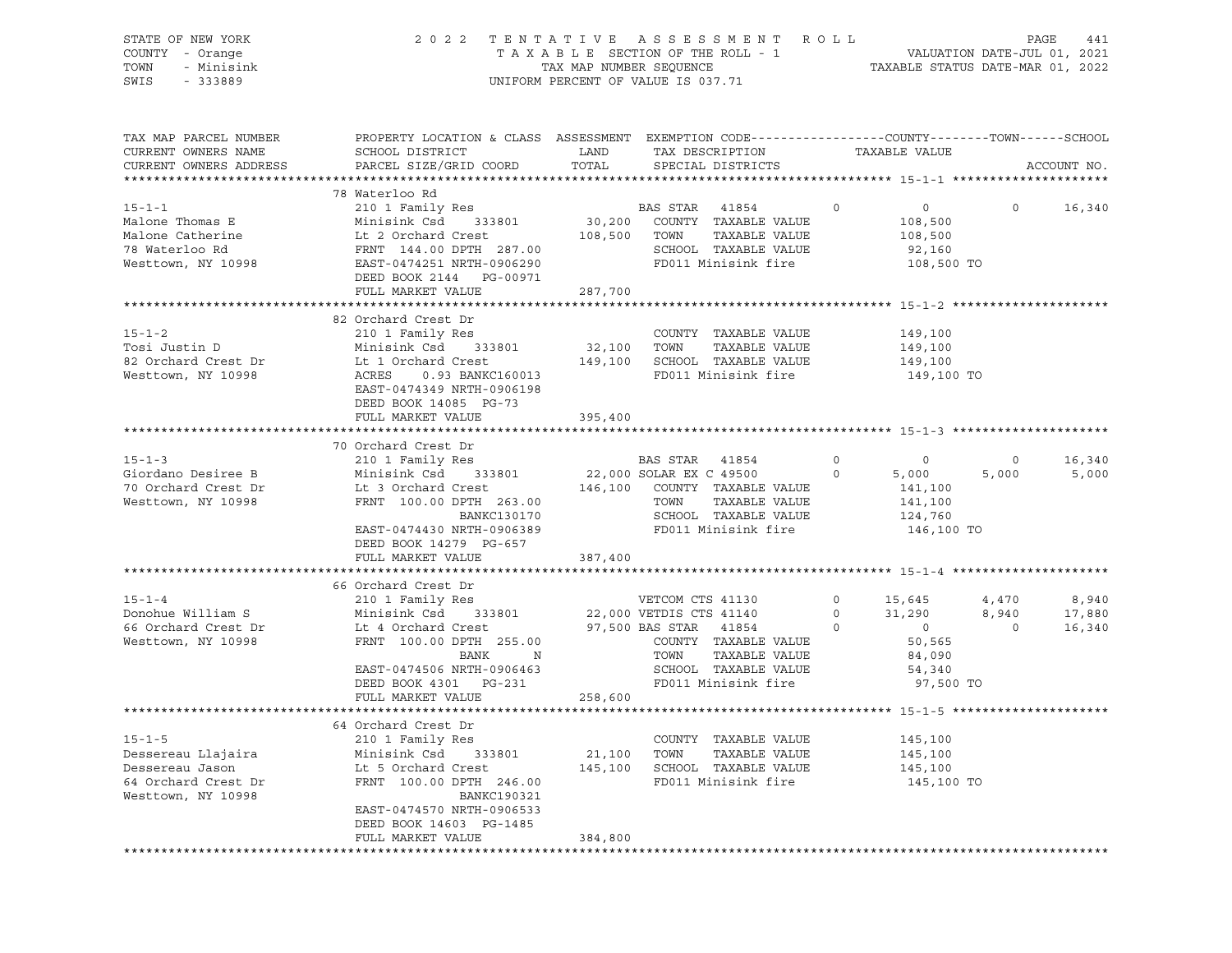| STATE OF NEW YORK<br>COUNTY - Orange<br>TOWN<br>- Minisink<br>SWIS<br>$-333889$                                                                                                                                                                          |                                                                                                                                                |        | FENTATIVE ASSESSMENT ROLL PAGE 442<br>TAXABLE SECTION OF THE ROLL - 1 VALUATION DATE-JUL 01, 2021<br>TAX MAP NUMBER SEQUENCE TAXABLE STATUS DATE-MAR 01, 2022<br>2022 TENTATIVE ASSESSMENT ROLL<br>UNIFORM PERCENT OF VALUE IS 037.71 |                                                               |                                            |                 |
|----------------------------------------------------------------------------------------------------------------------------------------------------------------------------------------------------------------------------------------------------------|------------------------------------------------------------------------------------------------------------------------------------------------|--------|---------------------------------------------------------------------------------------------------------------------------------------------------------------------------------------------------------------------------------------|---------------------------------------------------------------|--------------------------------------------|-----------------|
| TAX MAP PARCEL NUMBER<br>CURRENT OWNERS NAME<br>CURRENT OWNERS ADDRESS                                                                                                                                                                                   | PROPERTY LOCATION & CLASS ASSESSMENT EXEMPTION CODE-----------------COUNTY-------TOWN------SCHOOL<br>SCHOOL DISTRICT<br>PARCEL SIZE/GRID COORD | TOTAL  | LAND TAX DESCRIPTION TAXABLE VALUE<br>SPECIAL DISTRICTS                                                                                                                                                                               |                                                               |                                            | ACCOUNT NO.     |
|                                                                                                                                                                                                                                                          | 58 Orchard Crest Dr                                                                                                                            |        |                                                                                                                                                                                                                                       |                                                               |                                            |                 |
| $15 - 1 - 6.11$<br>15-1-6.11 210 1 Family Res 210 0 DAD DIAR 1103<br>Rheel Michael J Minisink Csd 333801 34,200 COUNTY TAXABLE VALUE<br>Rheel Denise K Lt 1 Telgheder SM 577-03 139,900 TOWN TAXABLE VALUE<br>58 Orchard Crest Dr ACRES 1.40 BANK N SCH  | 210 1 Family Res<br>DEED BOOK 11760 PG-113                                                                                                     |        | BAS STAR 41854 0                                                                                                                                                                                                                      | $\overline{0}$<br>139,900<br>139,900<br>123,560<br>139,900 TO | $\Omega$                                   | 16,340          |
|                                                                                                                                                                                                                                                          | FULL MARKET VALUE 371,000                                                                                                                      |        |                                                                                                                                                                                                                                       |                                                               |                                            |                 |
| $15 - 1 - 6.12$<br>Telgheder David W Minisink Csd 333801 34,400 COUNTY TAXABLE VALUE<br>Benna Barbara Lt2 Telgheder Sub Map 577 177,700 TOWN TAXABLE VALUE<br>50 Orchard Crest Dr MS Orchard Crest Dr SCHOOL TAXABLE VALUE<br>Westtown, NY 10998 ACRES   | 50 Orchard Crest Dr<br>210 1 Family Res                                                                                                        |        | BAS STAR 41854 0<br>FD011 Minisink fire                                                                                                                                                                                               | $\overline{0}$<br>177,700<br>177,700<br>161,360<br>177,700 TO | $\Omega$                                   | 16,340          |
|                                                                                                                                                                                                                                                          | EAST-0474845 NRTH-0906805<br>FULL MARKET VALUE 471,200                                                                                         |        |                                                                                                                                                                                                                                       |                                                               |                                            |                 |
| $15 - 1 - 9$<br>Telgheder David W Minisink Csd 333801 21,400 TOWN TAXABLE VALUE<br>Telgheder Barbara Lt 8 Orchard Crest 21,400 SCHOOL TAXABLE VALUE<br>50 Orchard Crest Dr ACRES 2.10 FD011 Minisink fire<br>Westtown, NY 10998 EAST-0475125 NRTH-09     | Orchard Crest Dr<br>311 Res vac land<br>DEED BOOK 14355 PG-1819<br>FULL MARKET VALUE                                                           | 56,700 | COUNTY TAXABLE VALUE<br>TAXABLE VALUE<br>FD011 Minisink fire                                                                                                                                                                          | 21,400<br>21,400<br>21,400<br>21,400 TO                       |                                            |                 |
|                                                                                                                                                                                                                                                          | 36 Orchard Crest Dr                                                                                                                            |        |                                                                                                                                                                                                                                       |                                                               |                                            |                 |
| $15 - 1 - 10$<br>Buchholz Family Irr. Family He Minisink Csd 333801 29,700 COUNTY TAXABLE VALUE<br>Buchholz Heidi Lt 9 Orchard Crest 112,500 TOWN TAXABLE VALUE<br>36 Orchard Crest Dr FRNT 163.00 DPTH 212.00 SCHOOL TAXABLE VALUE<br>Westtown, NY 1099 | 210 1 Family Res<br>DEED BOOK 15089 PG-1319<br>FULL MARKET VALUE 298,300                                                                       |        | ENH STAR 41834 0                                                                                                                                                                                                                      | $\overline{0}$<br>112,500<br>112,500<br>71,710<br>112,500 TO  | $\Omega$                                   | 40,790          |
|                                                                                                                                                                                                                                                          |                                                                                                                                                |        |                                                                                                                                                                                                                                       |                                                               |                                            |                 |
| Aillet Ronald Minisink Csd 333801 29,400 VETNAR CTS 41120 0 9,387<br>Aillet Eleanor Lt 10 Orchard Crest 109,100 ENH STAR 41834 0 0 5,455<br>32 Orchard Crest Dr FRNT 155.00 DPTH 233.00 COUNTY TAXABLE VALUE 94,258<br>Westtown, NY 109                  | 32 Orchard Crest Dr                                                                                                                            |        |                                                                                                                                                                                                                                       | 109,100 TO                                                    | 2,682<br>$5,455$ $5,455$<br>$\overline{0}$ | 5,364<br>40,790 |
|                                                                                                                                                                                                                                                          |                                                                                                                                                |        |                                                                                                                                                                                                                                       |                                                               |                                            |                 |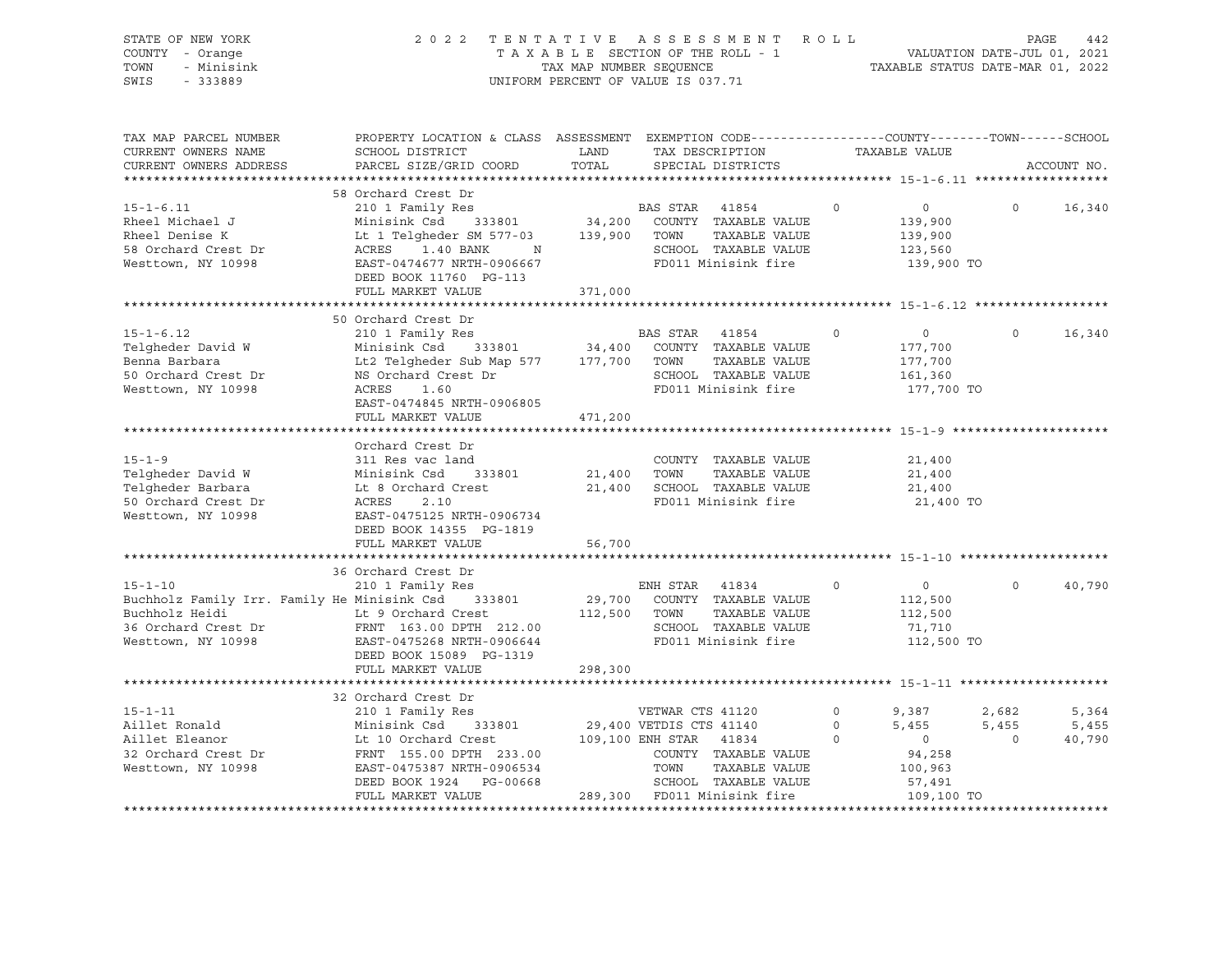| STATE OF NEW YORK<br>COUNTY - Orange<br>- Minisink<br>TOWN<br>SWIS<br>$-333889$ |                                                                                                                                                     | 2022 TENTATIVE ASSESSMENT ROLL<br>TAXABLE SECTION OF THE ROLL - 1<br>TAX MAP NUMBER SEQUENCE<br>UNIFORM PERCENT OF VALUE IS 037.71 |                  |                                                                   |         | PAGE<br>443<br>VALUATION DATE-JUL 01, 2021<br>TAXABLE STATUS DATE-MAR 01, 2022 |                |             |  |
|---------------------------------------------------------------------------------|-----------------------------------------------------------------------------------------------------------------------------------------------------|------------------------------------------------------------------------------------------------------------------------------------|------------------|-------------------------------------------------------------------|---------|--------------------------------------------------------------------------------|----------------|-------------|--|
| TAX MAP PARCEL NUMBER<br>CURRENT OWNERS NAME<br>CURRENT OWNERS ADDRESS          | PROPERTY LOCATION & CLASS ASSESSMENT EXEMPTION CODE---------------COUNTY-------TOWN------SCHOOL<br>SCHOOL DISTRICT<br>PARCEL SIZE/GRID COORD        | LAND<br>TOTAL                                                                                                                      |                  | TAX DESCRIPTION<br>SPECIAL DISTRICTS                              |         | TAXABLE VALUE                                                                  |                | ACCOUNT NO. |  |
|                                                                                 | 26 Orchard Crest Dr                                                                                                                                 |                                                                                                                                    |                  |                                                                   |         |                                                                                |                |             |  |
| $15 - 1 - 12$                                                                   | 220 2 Family Res                                                                                                                                    |                                                                                                                                    | BAS STAR 41854   |                                                                   | $\circ$ | $\overline{0}$                                                                 | $\circ$        | 16,340      |  |
| Kleinkopf Erika V                                                               | Minisink Csd 333801                                                                                                                                 |                                                                                                                                    |                  | 33,200 COUNTY TAXABLE VALUE                                       |         | 150,000                                                                        |                |             |  |
| 26 Orchard Crest Dr<br>Westtown NY 10998<br>Westtown, NY 10998                  | Lt 11 Orchard Crest                                                                                                                                 |                                                                                                                                    | 150,000 TOWN     | TAXABLE VALUE<br>SCHOOL TAXABLE VALUE                             |         | 150,000<br>133,660                                                             |                |             |  |
|                                                                                 | Lt 11 Orthurs Creek<br>FRNT 120.00 DPTH 299.00<br>--- 2155501 NDTH-0906407                                                                          |                                                                                                                                    |                  | FD011 Minisink fire                                               |         | 150,000 TO                                                                     |                |             |  |
|                                                                                 | DEED BOOK 13486 PG-1378                                                                                                                             |                                                                                                                                    |                  |                                                                   |         |                                                                                |                |             |  |
|                                                                                 | FULL MARKET VALUE                                                                                                                                   | 397,800                                                                                                                            |                  |                                                                   |         |                                                                                |                |             |  |
|                                                                                 |                                                                                                                                                     |                                                                                                                                    |                  |                                                                   |         |                                                                                |                |             |  |
|                                                                                 | 20 Orchard Crest Dr                                                                                                                                 |                                                                                                                                    |                  |                                                                   |         |                                                                                |                |             |  |
| $15 - 1 - 13$                                                                   | 210 1 Family Res                                                                                                                                    |                                                                                                                                    |                  | COUNTY TAXABLE VALUE                                              |         | 111,500                                                                        |                |             |  |
| Mitchell Francis                                                                | Minisink Csd 333801                                                                                                                                 | 29,900 TOWN                                                                                                                        |                  | TAXABLE VALUE                                                     |         | 111,500                                                                        |                |             |  |
| Havelock Christine                                                              | Lt 12 Orchard Crest                                                                                                                                 |                                                                                                                                    |                  | 111,500 SCHOOL TAXABLE VALUE                                      |         | 111,500                                                                        |                |             |  |
| 20 Orchard Crest Dr                                                             | FRNT 120.00 DPTH 353.00                                                                                                                             |                                                                                                                                    |                  | FD011 Minisink fire                                               |         | 111,500 TO                                                                     |                |             |  |
| Westtown, NY 10998                                                              | BANKC140330<br>EAST-0475574 NRTH-0906294                                                                                                            |                                                                                                                                    |                  |                                                                   |         |                                                                                |                |             |  |
|                                                                                 | DEED BOOK 14649 PG-949                                                                                                                              |                                                                                                                                    |                  |                                                                   |         |                                                                                |                |             |  |
|                                                                                 | FULL MARKET VALUE                                                                                                                                   | 295,700                                                                                                                            |                  |                                                                   |         |                                                                                |                |             |  |
|                                                                                 |                                                                                                                                                     |                                                                                                                                    |                  |                                                                   |         |                                                                                |                |             |  |
|                                                                                 | 18 Orchard Crest Dr                                                                                                                                 |                                                                                                                                    |                  |                                                                   |         |                                                                                |                |             |  |
| $15 - 1 - 14$                                                                   | 210 1 Family Res                                                                                                                                    |                                                                                                                                    | VETWAR CTS 41120 |                                                                   | $\circ$ | 9,387                                                                          | 2,682          | 5,364       |  |
| Kennedy Genevieve V                                                             | Minisink Csd<br>333801                                                                                                                              | 25,500 ENH STAR 41834                                                                                                              |                  |                                                                   | $\circ$ | $\overline{0}$                                                                 | $\overline{0}$ | 40,790      |  |
| 18 Orchard Crest Dr                                                             |                                                                                                                                                     |                                                                                                                                    |                  | 101,600 COUNTY TAXABLE VALUE                                      |         | 92,213                                                                         |                |             |  |
| Westtown, NY 10998                                                              |                                                                                                                                                     |                                                                                                                                    | TOWN             | TAXABLE VALUE<br>TOWN     TAXABLE VALUE<br>SCHOOL   TAXABLE VALUE |         | 98,918                                                                         |                |             |  |
|                                                                                 |                                                                                                                                                     |                                                                                                                                    |                  | FD011 Minisink fire                                               |         | 55,446<br>101,600 TO                                                           |                |             |  |
|                                                                                 | FULL MARKET VALUE                                                                                                                                   | 269,400                                                                                                                            |                  |                                                                   |         |                                                                                |                |             |  |
|                                                                                 |                                                                                                                                                     |                                                                                                                                    |                  |                                                                   |         |                                                                                |                |             |  |
|                                                                                 | 18 Waterloo Rd                                                                                                                                      |                                                                                                                                    |                  |                                                                   |         |                                                                                |                |             |  |
| $15 - 1 - 15.1$                                                                 | 210 1 Family Res                                                                                                                                    |                                                                                                                                    | AGED             | 41800                                                             | $\circ$ | 70,000                                                                         | 70,000         | 70,000      |  |
| Olsen Judith B                                                                  |                                                                                                                                                     |                                                                                                                                    |                  |                                                                   | $\circ$ | $\overline{0}$                                                                 | $\Omega$       | 40,790      |  |
| 18 Waterloo Rd                                                                  |                                                                                                                                                     |                                                                                                                                    |                  |                                                                   |         | 70,000                                                                         |                |             |  |
| Westtown, NY 10998                                                              |                                                                                                                                                     |                                                                                                                                    |                  |                                                                   |         | 70,000                                                                         |                |             |  |
|                                                                                 | EAST-0475509 NRTH-0905887                                                                                                                           |                                                                                                                                    |                  | SCHOOL TAXABLE VALUE                                              |         | 29,210                                                                         |                |             |  |
|                                                                                 | DEED BOOK 11109 PG-1522                                                                                                                             |                                                                                                                                    |                  | FD011 Minisink fire                                               |         | 140,000 TO                                                                     |                |             |  |
|                                                                                 | FULL MARKET VALUE                                                                                                                                   | 371,300                                                                                                                            |                  |                                                                   |         |                                                                                |                |             |  |
|                                                                                 | 12 Orchard Crest Dr                                                                                                                                 |                                                                                                                                    |                  |                                                                   |         |                                                                                |                |             |  |
| $15 - 1 - 15.2$                                                                 |                                                                                                                                                     |                                                                                                                                    |                  |                                                                   | $\circ$ | $\overline{0}$                                                                 | $\overline{0}$ | 16,340      |  |
| Cooper William S                                                                | BAS STAR 41854<br>Minisink Csd 333801 32,300 COUNTY TAXABLE VALUE<br>Lt2 Zuckerman Submap 5392 143,800 TOWN TAXABLE VALUE<br>ACRES 1.20 BANK0210090 |                                                                                                                                    |                  |                                                                   |         | 143,800                                                                        |                |             |  |
| Cooper Kathleen K                                                               |                                                                                                                                                     |                                                                                                                                    |                  |                                                                   |         | 143,800                                                                        |                |             |  |
| 12 Orchard Crest Dr                                                             |                                                                                                                                                     |                                                                                                                                    |                  |                                                                   |         | 127,460                                                                        |                |             |  |
| Westtown, NY 10998                                                              | EAST-0475617 NRTH-0905994                                                                                                                           |                                                                                                                                    |                  | SCHOOL TAXABLE VALUE<br>FD011 Minisink fire                       |         | 143,800 TO                                                                     |                |             |  |
|                                                                                 | DEED BOOK 2726 PG-00035                                                                                                                             |                                                                                                                                    |                  |                                                                   |         |                                                                                |                |             |  |
|                                                                                 | FULL MARKET VALUE                                                                                                                                   | 381,300                                                                                                                            |                  |                                                                   |         |                                                                                |                |             |  |
|                                                                                 |                                                                                                                                                     |                                                                                                                                    |                  |                                                                   |         |                                                                                |                |             |  |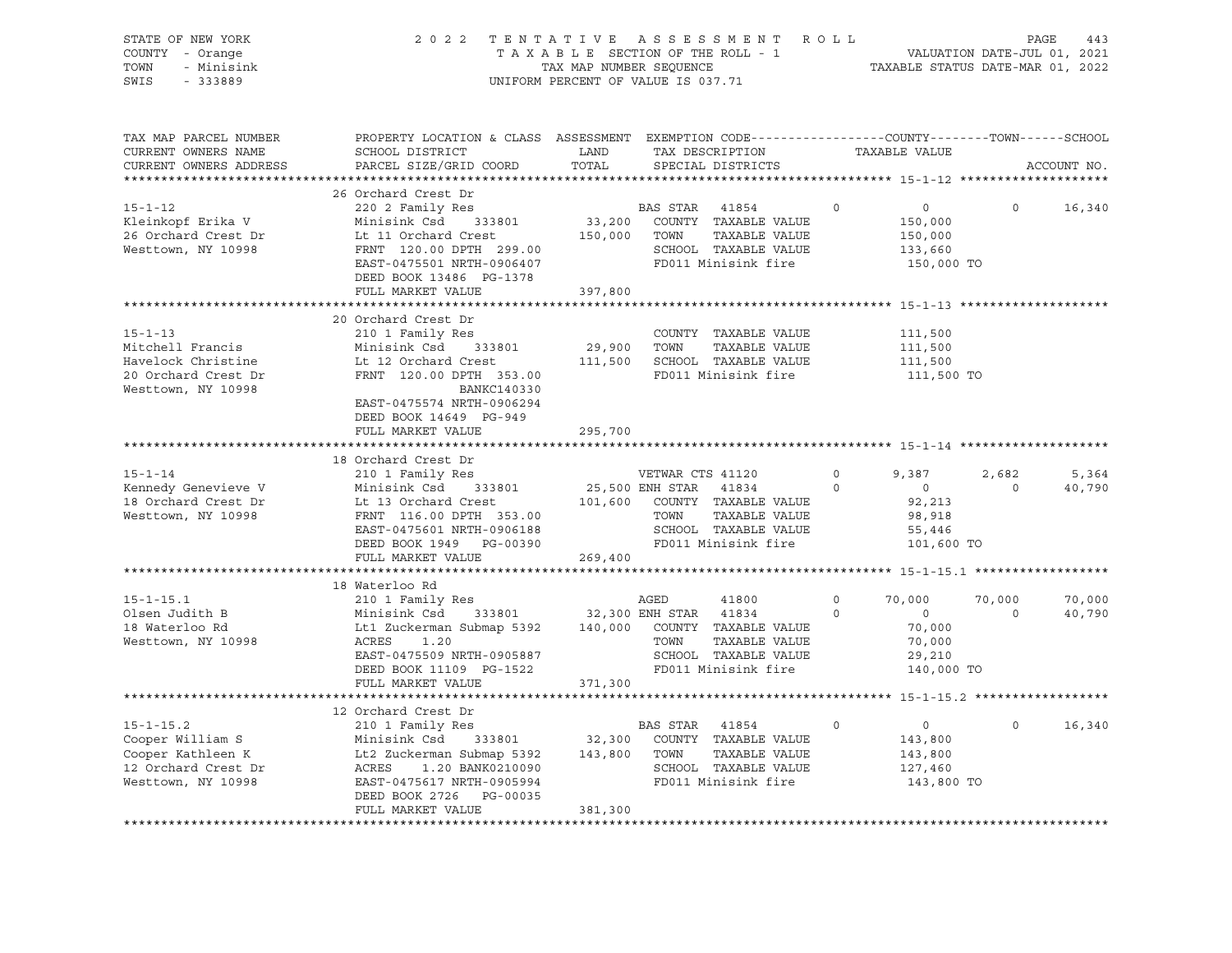| STATE OF NEW YORK      | 2022 TENTATIVE ASSESSMENT ROLL                                                                                           |                                    |                                             |                                                                                                                               |                |                                                 |                |                |
|------------------------|--------------------------------------------------------------------------------------------------------------------------|------------------------------------|---------------------------------------------|-------------------------------------------------------------------------------------------------------------------------------|----------------|-------------------------------------------------|----------------|----------------|
| COUNTY - Orange        |                                                                                                                          |                                    |                                             | T A X A B L E SECTION OF THE ROLL - 1 VALUATION DATE-JUL 01, 2021<br>TAX MAP NUMBER SEQUENCE TAXABLE STATUS DATE-MAR 01, 2022 |                |                                                 |                |                |
| TOWN<br>- Minisink     |                                                                                                                          |                                    |                                             |                                                                                                                               |                |                                                 |                |                |
| SWIS<br>$-333889$      |                                                                                                                          | UNIFORM PERCENT OF VALUE IS 037.71 |                                             |                                                                                                                               |                |                                                 |                |                |
|                        |                                                                                                                          |                                    |                                             |                                                                                                                               |                |                                                 |                |                |
|                        |                                                                                                                          |                                    |                                             |                                                                                                                               |                |                                                 |                |                |
|                        |                                                                                                                          |                                    |                                             |                                                                                                                               |                |                                                 |                |                |
| TAX MAP PARCEL NUMBER  | PROPERTY LOCATION & CLASS ASSESSMENT EXEMPTION CODE---------------COUNTY-------TOWN------SCHOOL                          |                                    |                                             |                                                                                                                               |                |                                                 |                |                |
| CURRENT OWNERS NAME    | SCHOOL DISTRICT                                                                                                          | LAND                               | TAX DESCRIPTION                             |                                                                                                                               |                | TAXABLE VALUE                                   |                |                |
| CURRENT OWNERS ADDRESS | PARCEL SIZE/GRID COORD                                                                                                   | TOTAL                              | SPECIAL DISTRICTS                           |                                                                                                                               |                |                                                 |                | ACCOUNT NO.    |
|                        |                                                                                                                          |                                    |                                             |                                                                                                                               |                |                                                 |                |                |
|                        | 14 Orchard Crest Dr                                                                                                      |                                    |                                             |                                                                                                                               |                |                                                 |                |                |
|                        | 220 2 Family Res                                                                                                         |                                    |                                             |                                                                                                                               |                |                                                 |                |                |
| $15 - 1 - 15.3$        |                                                                                                                          |                                    |                                             | COUNTY TAXABLE VALUE                                                                                                          |                | 162,200                                         |                |                |
| Martell Hector J       | Minisink Csd 333801 32,500 TOWN TAXABLE VALUE<br>Lt3 Zuckerman Submap 5392 162,200 SCHOOL TAXABLE VALUE                  |                                    |                                             |                                                                                                                               |                | 162, 200                                        |                |                |
| 14 Orchard Crest Dr    |                                                                                                                          |                                    |                                             |                                                                                                                               |                | 162,200                                         |                |                |
| Westtown, NY 10998     | ACRES<br>1.40 BANKC050190                                                                                                |                                    |                                             | FD011 Minisink fire                                                                                                           |                | 162,200 TO                                      |                |                |
|                        | EAST-0475837 NRTH-0906190                                                                                                |                                    |                                             |                                                                                                                               |                |                                                 |                |                |
|                        | DEED BOOK 4521 PG-211                                                                                                    |                                    |                                             |                                                                                                                               |                |                                                 |                |                |
|                        | FULL MARKET VALUE                                                                                                        | 430,100                            |                                             |                                                                                                                               |                |                                                 |                |                |
|                        |                                                                                                                          |                                    |                                             |                                                                                                                               |                |                                                 |                |                |
|                        | 61 Orchard Crest Dr                                                                                                      |                                    |                                             |                                                                                                                               |                |                                                 |                |                |
| $15 - 2 - 1$           | 210 1 Family Res                                                                                                         |                                    |                                             |                                                                                                                               |                |                                                 | 4,470          | 8,940          |
| Balzano Kenneth        | Minisink Csd 333801                                                                                                      |                                    | VETCOM CTS 41130<br>33,800 VETDIS CTS 41140 |                                                                                                                               |                |                                                 | 8,940          | 17,880         |
| Balzano Joanne         |                                                                                                                          |                                    |                                             | 109,500 ENH STAR 41834 0                                                                                                      |                | $0$ 15,645<br>0 27,375<br>0 0<br>$\overline{0}$ | $\overline{0}$ | 40,790         |
|                        | ACRES 1.00<br>EAST-0474777 NRTH-0906440                                                                                  |                                    |                                             |                                                                                                                               |                |                                                 |                |                |
| 61 Orchard Crest Dr    |                                                                                                                          |                                    |                                             | COUNTY TAXABLE VALUE                                                                                                          |                | 66,480                                          |                |                |
| Westtown, NY 10998     | DEED BOOK 2012    PG-00931                                                                                               |                                    | TOWN                                        | TAXABLE VALUE                                                                                                                 |                | 96,090                                          |                |                |
|                        | FULL MARKET VALUE                                                                                                        |                                    |                                             | 290,400 SCHOOL TAXABLE VALUE                                                                                                  |                | 41,890                                          |                |                |
|                        |                                                                                                                          |                                    |                                             | FD011 Minisink fire                                                                                                           |                | 109,500 TO                                      |                |                |
|                        |                                                                                                                          |                                    |                                             |                                                                                                                               |                |                                                 |                |                |
|                        | 49 Orchard Crest Dr                                                                                                      |                                    |                                             |                                                                                                                               |                |                                                 |                |                |
| $15 - 2 - 2$           | 210 1 Family Res                                                                                                         |                                    | AGED-C 41802                                |                                                                                                                               | $\circ$        | 32,070                                          | $\circ$        | $\circ$        |
| Kelly Alice M          | Minisink Csd 333801<br>Minisink Csu<br>Lt 21 Orchard Crest<br>-- 20 PPTH 212.00                                          |                                    | 21,100 AGED-T 41803                         |                                                                                                                               | $\circ$        | $\overline{0}$                                  | 32,070         | $\overline{0}$ |
| 49 Orchard Crest Dr    |                                                                                                                          |                                    | 106,900 AGED-S 41804                        |                                                                                                                               | $\overline{0}$ | $\overline{0}$                                  | $\Omega$       | 32,070         |
| Westtown, NY 10998     | FRNT 155.00 DPTH 212.00                                                                                                  |                                    | ENH STAR 41834                              | $\overline{0}$                                                                                                                |                |                                                 | $\Omega$       | 40,790         |
|                        | EAST-0474946 NRTH-0906492                                                                                                |                                    |                                             | COUNTY TAXABLE VALUE                                                                                                          |                |                                                 |                |                |
|                        | DEED BOOK 1946 PG-00197                                                                                                  |                                    | TOWN                                        | TAXABLE VALUE                                                                                                                 |                | 74,830<br>74,830                                |                |                |
|                        | FULL MARKET VALUE                                                                                                        |                                    |                                             | 283,500 SCHOOL TAXABLE VALUE                                                                                                  |                | 34,040                                          |                |                |
|                        |                                                                                                                          |                                    |                                             | FD011 Minisink fire                                                                                                           |                | 106,900 TO                                      |                |                |
|                        |                                                                                                                          |                                    |                                             |                                                                                                                               |                |                                                 |                |                |
|                        |                                                                                                                          |                                    |                                             |                                                                                                                               |                |                                                 |                |                |
|                        | 41 Orchard Crest Dr                                                                                                      |                                    |                                             |                                                                                                                               |                |                                                 |                |                |
| $15 - 2 - 3$           |                                                                                                                          |                                    | ENH STAR 41834                              | $\overline{0}$                                                                                                                |                | $\overline{0}$                                  | $\Omega$       | 40,790         |
|                        |                                                                                                                          |                                    |                                             | 25,500 COUNTY TAXABLE VALUE                                                                                                   |                | 101,300                                         |                |                |
|                        | Harrington Carol J<br>Harrington Carol J Minisink Csu Julie 22 Orchard Crest<br>Lt 22 Orchard Crest<br>12 An DPTH 233.00 |                                    | 101,300 TOWN                                | TAXABLE VALUE                                                                                                                 |                | 101,300                                         |                |                |
| Westtown, NY 10998     | FRNT 163.00 DPTH 233.00                                                                                                  |                                    |                                             | SCHOOL TAXABLE VALUE                                                                                                          |                | 60,510                                          |                |                |
|                        | EAST-0475062 NRTH-0906468                                                                                                |                                    |                                             | FD011 Minisink fire                                                                                                           |                | 101,300 TO                                      |                |                |
|                        | DEED BOOK 1953 PG-00986                                                                                                  |                                    |                                             |                                                                                                                               |                |                                                 |                |                |
|                        | FULL MARKET VALUE                                                                                                        | 268,600                            |                                             |                                                                                                                               |                |                                                 |                |                |
|                        |                                                                                                                          |                                    |                                             |                                                                                                                               |                |                                                 |                |                |
|                        | 35 Orchard Crest Dr                                                                                                      |                                    |                                             |                                                                                                                               |                |                                                 |                |                |
| $15 - 2 - 4.2$         | 210 1 Family Res                                                                                                         |                                    |                                             | COUNTY TAXABLE VALUE                                                                                                          |                | 110,000                                         |                |                |
| Losee David            | Minisink Csd<br>333801                                                                                                   |                                    | TOWN                                        | TAXABLE VALUE                                                                                                                 |                | 110,000                                         |                |                |
| Wieboldt Rachel        | Lt 23 Orchard Cr Mp 2245&                                                                                                | 25,800                             |                                             | SCHOOL TAXABLE VALUE                                                                                                          |                |                                                 |                |                |
|                        |                                                                                                                          | 110,000                            |                                             |                                                                                                                               |                | 110,000                                         |                |                |
| 35 Orchard Crest Dr    | Pt Lt 1 Sec 2 Orchard Cr                                                                                                 |                                    |                                             | FD011 Minisink fire                                                                                                           |                | 110,000 TO                                      |                |                |
| Westtown, NY 10998     | Map 3145 & 39-01 & Pcl                                                                                                   |                                    |                                             |                                                                                                                               |                |                                                 |                |                |
|                        | FRNT 333.00 DPTH 235.00                                                                                                  |                                    |                                             |                                                                                                                               |                |                                                 |                |                |
|                        | BANK0230051                                                                                                              |                                    |                                             |                                                                                                                               |                |                                                 |                |                |
|                        | EAST-0475227 NRTH-0906389                                                                                                |                                    |                                             |                                                                                                                               |                |                                                 |                |                |
|                        | DEED BOOK 14377 PG-396                                                                                                   |                                    |                                             |                                                                                                                               |                |                                                 |                |                |
|                        | FULL MARKET VALUE                                                                                                        | 291,700                            |                                             |                                                                                                                               |                |                                                 |                |                |
|                        |                                                                                                                          |                                    |                                             |                                                                                                                               |                |                                                 |                |                |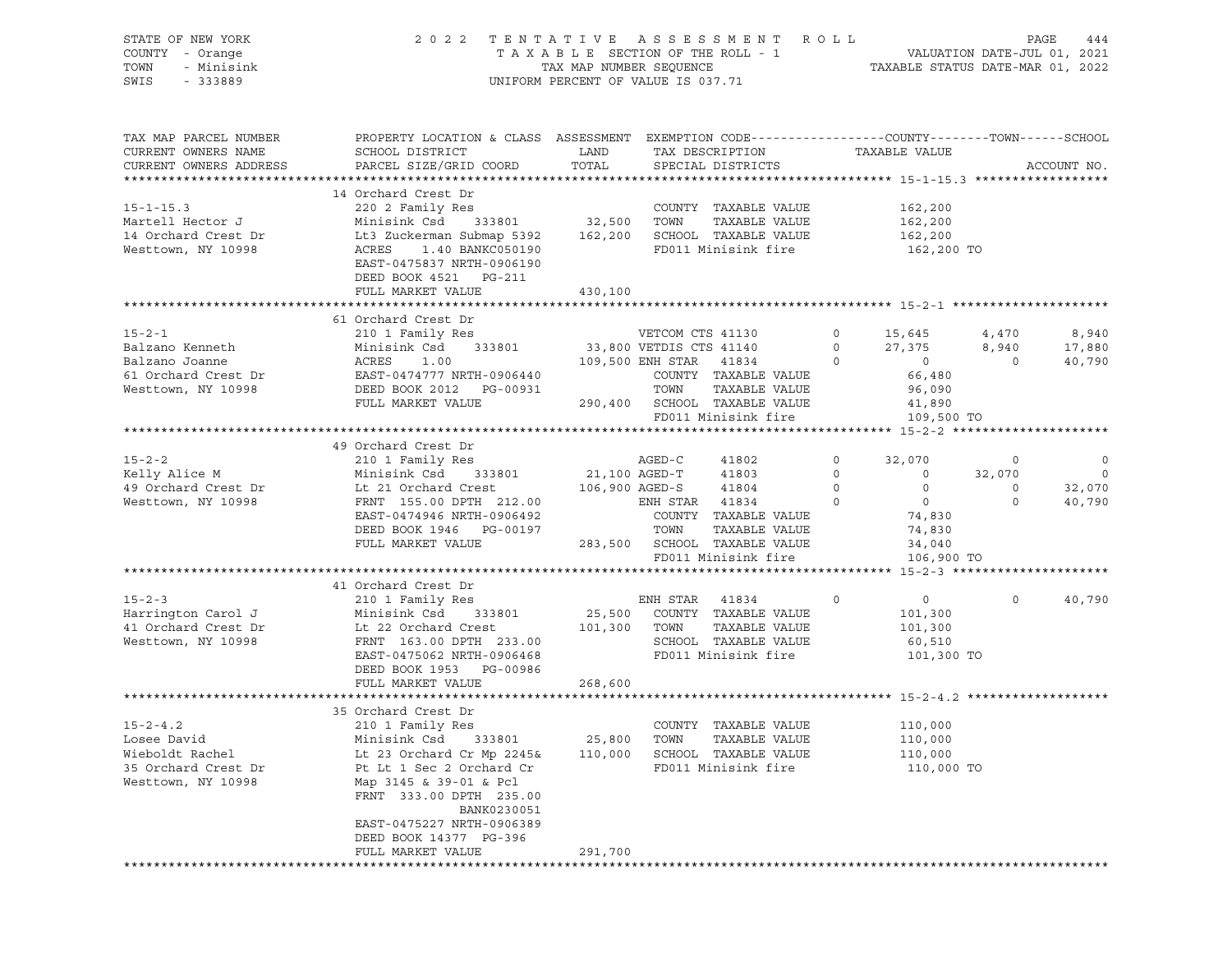| STATE OF NEW YORK<br>COUNTY - Orange<br>- Minisink<br>TOWN<br>SWIS<br>$-333889$                | 2022 TENTATIVE                                                                                                                                                                                               | TAX MAP NUMBER SEQUENCE      | ASSESSMENT ROLL<br>TAXABLE SECTION OF THE ROLL - 1<br>UNIFORM PERCENT OF VALUE IS 037.71                                                                                      |                               | 445<br>PAGE<br>VALUATION DATE-JUL 01, 2021<br>TAXABLE STATUS DATE-MAR 01, 2022 |                           |                          |
|------------------------------------------------------------------------------------------------|--------------------------------------------------------------------------------------------------------------------------------------------------------------------------------------------------------------|------------------------------|-------------------------------------------------------------------------------------------------------------------------------------------------------------------------------|-------------------------------|--------------------------------------------------------------------------------|---------------------------|--------------------------|
| TAX MAP PARCEL NUMBER<br>CURRENT OWNERS NAME<br>CURRENT OWNERS ADDRESS                         | PROPERTY LOCATION & CLASS ASSESSMENT EXEMPTION CODE---------------COUNTY-------TOWN-----SCHOOL<br>SCHOOL DISTRICT<br>PARCEL SIZE/GRID COORD                                                                  | LAND<br>TOTAL                | TAX DESCRIPTION<br>SPECIAL DISTRICTS                                                                                                                                          |                               | TAXABLE VALUE                                                                  |                           | ACCOUNT NO.              |
| $15 - 2 - 5.12$<br>Smith Rodney<br>Smith Christianne<br>PO Box 633<br>Unionville, NY 10988     | 35 Hill Crest Dr<br>210 1 Family Res<br>Minisink Csd<br>333801<br>Part Of Lt 1 Sec 2<br>Orchard Cr Mp 3145&39-01<br>ACRES<br>1.10<br>EAST-0475270 NRTH-0906207<br>DEED BOOK 5523 PG-221<br>FULL MARKET VALUE | 33,900<br>109,600<br>290,600 | BAS STAR<br>41854<br>COUNTY TAXABLE VALUE<br>TOWN<br>TAXABLE VALUE<br>SCHOOL TAXABLE VALUE<br>FD011 Minisink fire                                                             | $\circ$                       | $\circ$<br>109,600<br>109,600<br>93,260<br>109,600 TO                          | $\Omega$                  | 16,340                   |
|                                                                                                |                                                                                                                                                                                                              |                              |                                                                                                                                                                               |                               |                                                                                |                           |                          |
| $15 - 2 - 6$<br>Cregar Donald O<br>Cregar Patricia A<br>21 Hillcrest Dr<br>Westtown, NY 10998  | 21 Hill Crest Dr<br>210 1 Family Res<br>Minisink Csd<br>333801<br>Lt 20 Orchard Crest<br>ACRES 1.40<br>DEED BOOK 2365 PG-00344<br>FULL MARKET VALUE                                                          |                              | VETWAR CTS 41120<br>34,200 VETDIS CTS 41140<br>120,000 BAS STAR 41854<br>COUNTY TAXABLE VALUE<br>TOWN<br>TAXABLE VALUE<br>318,200 SCHOOL TAXABLE VALUE<br>FD011 Minisink fire | $\circ$<br>$\circ$<br>$\circ$ | 9,387<br>6,000<br>$\overline{0}$<br>104,613<br>111,318<br>92,296<br>120,000 TO | 2,682<br>6,000<br>$\circ$ | 5,364<br>6,000<br>16,340 |
|                                                                                                |                                                                                                                                                                                                              |                              |                                                                                                                                                                               |                               |                                                                                |                           |                          |
| $15 - 2 - 7$<br>Reitzel James D<br>Reitzel Ann M<br>1 Hill Crest Dr<br>Westtown, NY 10998      | 1 Hill Crest Dr<br>210 1 Family Res<br>Minisink Csd<br>333801<br>ACRES<br>1.40<br>EAST-0474692 NRTH-0906235<br>DEED BOOK 2012 PG-00937<br>FULL MARKET VALUE                                                  | 110,000<br>291,700           | VETWAR CTS 41120<br>34,200 ENH STAR<br>41834<br>COUNTY TAXABLE VALUE<br>TAXABLE VALUE<br>TOWN<br>SCHOOL TAXABLE VALUE<br>FD011 Minisink fire                                  | $\circ$<br>$\Omega$           | 9,387<br>$\circ$<br>100,613<br>107,318<br>63,846<br>110,000 TO                 | 2,682<br>$\Omega$         | 5,364<br>40,790          |
|                                                                                                | *************************                                                                                                                                                                                    | *****************            |                                                                                                                                                                               |                               | **************** 15-3-1 **********************                                 |                           |                          |
| $15 - 3 - 1$<br>Elsibai Marta J<br>2 Hill Crest Dr<br>Westtown, NY 10998                       | 2 Hill Crest Dr<br>210 1 Family Res<br>Minisink Csd<br>333801<br>Lt 19 Orchard Crest<br>FRNT 273.00 DPTH 143.00<br>BANKC061339<br>EAST-0474450 NRTH-0906044<br>DEED BOOK 14045 PG-1257                       | 29,400                       | COUNTY TAXABLE VALUE<br>TAXABLE VALUE<br>TOWN<br>135,400 SCHOOL TAXABLE VALUE<br>FD011 Minisink fire                                                                          |                               | 135,400<br>135,400<br>135,400<br>135,400 TO                                    |                           |                          |
|                                                                                                | FULL MARKET VALUE                                                                                                                                                                                            | 359,100                      |                                                                                                                                                                               |                               |                                                                                |                           |                          |
|                                                                                                | *******************************                                                                                                                                                                              |                              |                                                                                                                                                                               |                               |                                                                                |                           |                          |
| $15 - 3 - 2$<br>Green Benjamin C<br>Stephenson Erin L<br>6 Hill Crest Dr<br>Westtown, NY 10998 | 6 Hill Crest Dr<br>210 1 Family Res<br>Minisink Csd<br>333801<br>Lt 17 Orchard Crest<br>FRNT 115.00 DPTH 166.00<br><b>BANKC170030</b><br>EAST-0474627 NRTH-0906024<br>DEED BOOK 14600 PG-1046                | 20,000<br>102,800            | COUNTY TAXABLE VALUE<br>TOWN<br>TAXABLE VALUE<br>SCHOOL TAXABLE VALUE<br>FD011 Minisink fire                                                                                  |                               | 102,800<br>102,800<br>102,800<br>102,800 TO                                    |                           |                          |
|                                                                                                | FULL MARKET VALUE                                                                                                                                                                                            | 272,600                      |                                                                                                                                                                               |                               |                                                                                |                           |                          |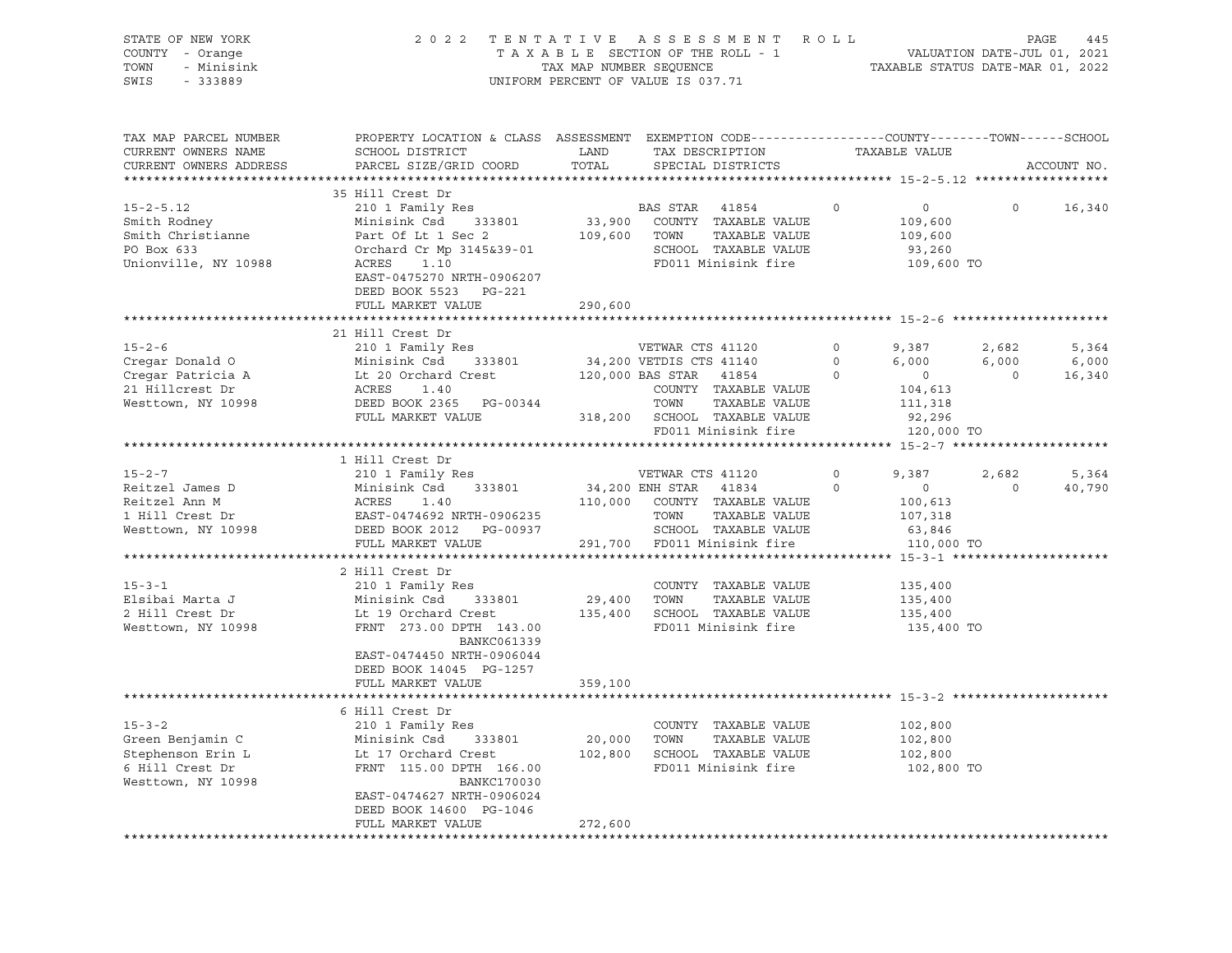| STATE OF NEW YORK<br>COUNTY - Orange<br>TOWN<br>- Minisink<br>SWIS<br>$-333889$                                                                                                                                                       |                                                                                                                                                                                                                                                                                                                                                                                                                                                                                                                                                   |         | 2022 TENTATIVE ASSESSMENT ROLL PAGE 446<br>TAXABLE SECTION OF THE ROLL - 1<br>TAXABLE SECTION OF THE ROLL - 1<br>TAXABLE STATUS DATE-MAR 01, 2022<br>TAX MAP NUMBER SEQUENCE<br>UNIFORM PERCENT OF VALUE IS 037.71 |                                                 |                          |
|---------------------------------------------------------------------------------------------------------------------------------------------------------------------------------------------------------------------------------------|---------------------------------------------------------------------------------------------------------------------------------------------------------------------------------------------------------------------------------------------------------------------------------------------------------------------------------------------------------------------------------------------------------------------------------------------------------------------------------------------------------------------------------------------------|---------|--------------------------------------------------------------------------------------------------------------------------------------------------------------------------------------------------------------------|-------------------------------------------------|--------------------------|
| TAX MAP PARCEL NUMBER<br>CURRENT OWNERS NAME<br>CURRENT OWNERS ADDRESS                                                                                                                                                                | PROPERTY LOCATION & CLASS ASSESSMENT EXEMPTION CODE----------------COUNTY-------TOWN------SCHOOL<br>SCHOOL DISTRICT LAND<br>PARCEL SIZE/GRID COORD                                                                                                                                                                                                                                                                                                                                                                                                | TOTAL   | TAX DESCRIPTION<br>SPECIAL DISTRICTS                                                                                                                                                                               | TAXABLE VALUE                                   | ACCOUNT NO.              |
|                                                                                                                                                                                                                                       | 10 Hill Crest Dr                                                                                                                                                                                                                                                                                                                                                                                                                                                                                                                                  |         |                                                                                                                                                                                                                    |                                                 |                          |
| $15 - 3 - 3$                                                                                                                                                                                                                          |                                                                                                                                                                                                                                                                                                                                                                                                                                                                                                                                                   |         |                                                                                                                                                                                                                    |                                                 |                          |
| Gazetas Jennie                                                                                                                                                                                                                        |                                                                                                                                                                                                                                                                                                                                                                                                                                                                                                                                                   |         |                                                                                                                                                                                                                    | 116,300<br>116,300                              |                          |
| 10 Hill Crest Dr                                                                                                                                                                                                                      |                                                                                                                                                                                                                                                                                                                                                                                                                                                                                                                                                   |         |                                                                                                                                                                                                                    | 116,300                                         |                          |
| Westtown, NY 10998                                                                                                                                                                                                                    | COUNTY TAXABLE VALUE<br>Minisink Csd 333801 24,700 TOWN TAXABLE VALUE<br>Lt 16 Orchard Crest 116,300 SCHOOL TAXABLE VALUE<br>FRNT 110.00 DPTH 241.00 FD011 Minisink fire<br>EAST-0474750 NRTH-0905960<br>DEED BOOK 14222 PG-137<br>FULL MARKET VALUE                                                                                                                                                                                                                                                                                              | 308,400 | FD011 Minisink fire                                                                                                                                                                                                | 116,300 TO                                      |                          |
|                                                                                                                                                                                                                                       |                                                                                                                                                                                                                                                                                                                                                                                                                                                                                                                                                   |         |                                                                                                                                                                                                                    |                                                 |                          |
|                                                                                                                                                                                                                                       | Hill Crest Dr                                                                                                                                                                                                                                                                                                                                                                                                                                                                                                                                     |         |                                                                                                                                                                                                                    |                                                 |                          |
| $15 - 3 - 4$                                                                                                                                                                                                                          | 311 Res vac land                                                                                                                                                                                                                                                                                                                                                                                                                                                                                                                                  |         | COUNTY TAXABLE VALUE                                                                                                                                                                                               | 1,000                                           |                          |
| Gazetas Jennie                                                                                                                                                                                                                        |                                                                                                                                                                                                                                                                                                                                                                                                                                                                                                                                                   |         | 1,000 TOWN TAXABLE VALUE                                                                                                                                                                                           | 1,000                                           |                          |
| danced School                                                                                                                                                                                                                         |                                                                                                                                                                                                                                                                                                                                                                                                                                                                                                                                                   |         | 1,000 SCHOOL TAXABLE VALUE                                                                                                                                                                                         | 1,000                                           |                          |
| Westtown, NY 10998                                                                                                                                                                                                                    | Minisink Csd 333801<br>S S Hill Crest Dr<br>FRNT 116.00 DPTH 241.00<br>RNCT 116.00 DPTH 241.00<br>EAST-0474869 NRTH-0906000<br>DEED BOOK 14222 PG-137                                                                                                                                                                                                                                                                                                                                                                                             |         | FD011 Minisink fire                                                                                                                                                                                                | 1,000 TO                                        |                          |
|                                                                                                                                                                                                                                       | FULL MARKET VALUE                                                                                                                                                                                                                                                                                                                                                                                                                                                                                                                                 | 2,700   |                                                                                                                                                                                                                    |                                                 |                          |
|                                                                                                                                                                                                                                       | 22 Hill Crest Dr                                                                                                                                                                                                                                                                                                                                                                                                                                                                                                                                  |         |                                                                                                                                                                                                                    |                                                 |                          |
|                                                                                                                                                                                                                                       |                                                                                                                                                                                                                                                                                                                                                                                                                                                                                                                                                   |         |                                                                                                                                                                                                                    | $\circ$<br>$\overline{0}$                       | $\circ$<br>40,790        |
|                                                                                                                                                                                                                                       |                                                                                                                                                                                                                                                                                                                                                                                                                                                                                                                                                   |         |                                                                                                                                                                                                                    | 93,800                                          |                          |
|                                                                                                                                                                                                                                       |                                                                                                                                                                                                                                                                                                                                                                                                                                                                                                                                                   |         |                                                                                                                                                                                                                    | 93,800                                          |                          |
|                                                                                                                                                                                                                                       |                                                                                                                                                                                                                                                                                                                                                                                                                                                                                                                                                   |         |                                                                                                                                                                                                                    | 53,010                                          |                          |
| 15-3-5<br>Toffel Stanley J Jr (22 Minisink Csd 333801 22,200 COUNTY TAXABLE VALUE<br>Toffel Clara Lt 15 Orchard Crest 93,800 TOWN TAXABLE VALUE<br>22 Hillcrest Dr FRNT 130.00 DPTH 228.00 SCHOOL TAXABLE VALUE<br>Westtown, NY 10998 | DEED BOOK 1744 PG-00865                                                                                                                                                                                                                                                                                                                                                                                                                                                                                                                           |         |                                                                                                                                                                                                                    | 93,800 TO                                       |                          |
|                                                                                                                                                                                                                                       | FULL MARKET VALUE                                                                                                                                                                                                                                                                                                                                                                                                                                                                                                                                 | 248,700 |                                                                                                                                                                                                                    |                                                 |                          |
|                                                                                                                                                                                                                                       | 28 Hill Crest Dr                                                                                                                                                                                                                                                                                                                                                                                                                                                                                                                                  |         |                                                                                                                                                                                                                    |                                                 |                          |
| $15 - 3 - 6$                                                                                                                                                                                                                          |                                                                                                                                                                                                                                                                                                                                                                                                                                                                                                                                                   |         |                                                                                                                                                                                                                    |                                                 | $\overline{0}$<br>16,340 |
|                                                                                                                                                                                                                                       |                                                                                                                                                                                                                                                                                                                                                                                                                                                                                                                                                   |         |                                                                                                                                                                                                                    |                                                 | 5,000<br>5,000           |
| --<br>1988 Debra A<br>28 Hillcrest Dr                                                                                                                                                                                                 |                                                                                                                                                                                                                                                                                                                                                                                                                                                                                                                                                   |         |                                                                                                                                                                                                                    |                                                 |                          |
| Westtown, NY 10998                                                                                                                                                                                                                    |                                                                                                                                                                                                                                                                                                                                                                                                                                                                                                                                                   |         |                                                                                                                                                                                                                    |                                                 |                          |
|                                                                                                                                                                                                                                       |                                                                                                                                                                                                                                                                                                                                                                                                                                                                                                                                                   |         |                                                                                                                                                                                                                    |                                                 |                          |
|                                                                                                                                                                                                                                       | $\begin{tabular}{lllllllllllllllllllllll} \multicolumn{3}{c}{\text{\small{210 1} Family Res}} & & & & & \multicolumn{3}{c}{\text{\small{233801}}} & & & & \multicolumn{3}{c}{\text{\small{23,900 SOLAR EX C 49500}}} & & & & & \multicolumn{3}{c}{\text{\small{0}}} & & & & \multicolumn{3}{c}{\text{\small{0}}} & & & & \multicolumn{3}{c}{\text{\small{0}}} & & & & \multicolumn{3}{c}{\text{\small{0}}} & & & & \multicolumn{3}{c}{\text{\small{0}}} & & & & \multicolumn{3}{c}{\text{\$<br>EAST-0475152 NRTH-0905979<br>DEED BOOK 5541 PG-302 |         |                                                                                                                                                                                                                    | 81,000 TO                                       |                          |
|                                                                                                                                                                                                                                       | FULL MARKET VALUE                                                                                                                                                                                                                                                                                                                                                                                                                                                                                                                                 | 214,800 |                                                                                                                                                                                                                    |                                                 |                          |
|                                                                                                                                                                                                                                       |                                                                                                                                                                                                                                                                                                                                                                                                                                                                                                                                                   |         |                                                                                                                                                                                                                    |                                                 |                          |
|                                                                                                                                                                                                                                       | 9 Orchard Crest Dr                                                                                                                                                                                                                                                                                                                                                                                                                                                                                                                                |         |                                                                                                                                                                                                                    |                                                 |                          |
| 15-3-7<br>Haley Eric<br>Haley Krista                                                                                                                                                                                                  | $\begin{tabular}{lcccccc} & & & & & & & \mbox{\small{max11}} & \mbox{\small{new}} & \mbox{\small{new}} & \mbox{\small{new}} & \mbox{\small{max1854}} & \mbox{\small{0}} & \mbox{\small{0}} \\ \textbf{Minisink Csd} & 333801 & 20,300 & \mbox{\small{COUNTY}} & \mbox{\small{TAXABLE VALUE}} \\ \textbf{FRNT} & 216.00 & \text{DPTH} & 168.00 & 121.900 & \text{\small{max1854}} & \mbox{\small{new1854}} & \mbox{\small{new1854}} \\ \end{tabular}$                                                                                              |         |                                                                                                                                                                                                                    | $\begin{smallmatrix}0\121,900\end{smallmatrix}$ | $0 \t16,340$             |
|                                                                                                                                                                                                                                       |                                                                                                                                                                                                                                                                                                                                                                                                                                                                                                                                                   |         |                                                                                                                                                                                                                    |                                                 |                          |
|                                                                                                                                                                                                                                       |                                                                                                                                                                                                                                                                                                                                                                                                                                                                                                                                                   |         |                                                                                                                                                                                                                    | 121,900                                         |                          |
| 9 Orchard Crest Dr<br>Westtown, NY 10998                                                                                                                                                                                              |                                                                                                                                                                                                                                                                                                                                                                                                                                                                                                                                                   |         |                                                                                                                                                                                                                    | 105,560                                         |                          |
|                                                                                                                                                                                                                                       | FRNT 216.00 DPTH 168.00 121,900 TOWN TAXABLE VALUE<br>BANKC130170 SCHOOL TAXABLE VALUE<br>EAST-0475317 NRTH-0906005 FD011 Minisink fire                                                                                                                                                                                                                                                                                                                                                                                                           |         |                                                                                                                                                                                                                    | 121,900 TO                                      |                          |
|                                                                                                                                                                                                                                       | DEED BOOK 13209 PG-1333<br>FULL MARKET VALUE                                                                                                                                                                                                                                                                                                                                                                                                                                                                                                      | 323,300 |                                                                                                                                                                                                                    |                                                 |                          |
|                                                                                                                                                                                                                                       |                                                                                                                                                                                                                                                                                                                                                                                                                                                                                                                                                   |         |                                                                                                                                                                                                                    |                                                 |                          |
|                                                                                                                                                                                                                                       |                                                                                                                                                                                                                                                                                                                                                                                                                                                                                                                                                   |         |                                                                                                                                                                                                                    |                                                 |                          |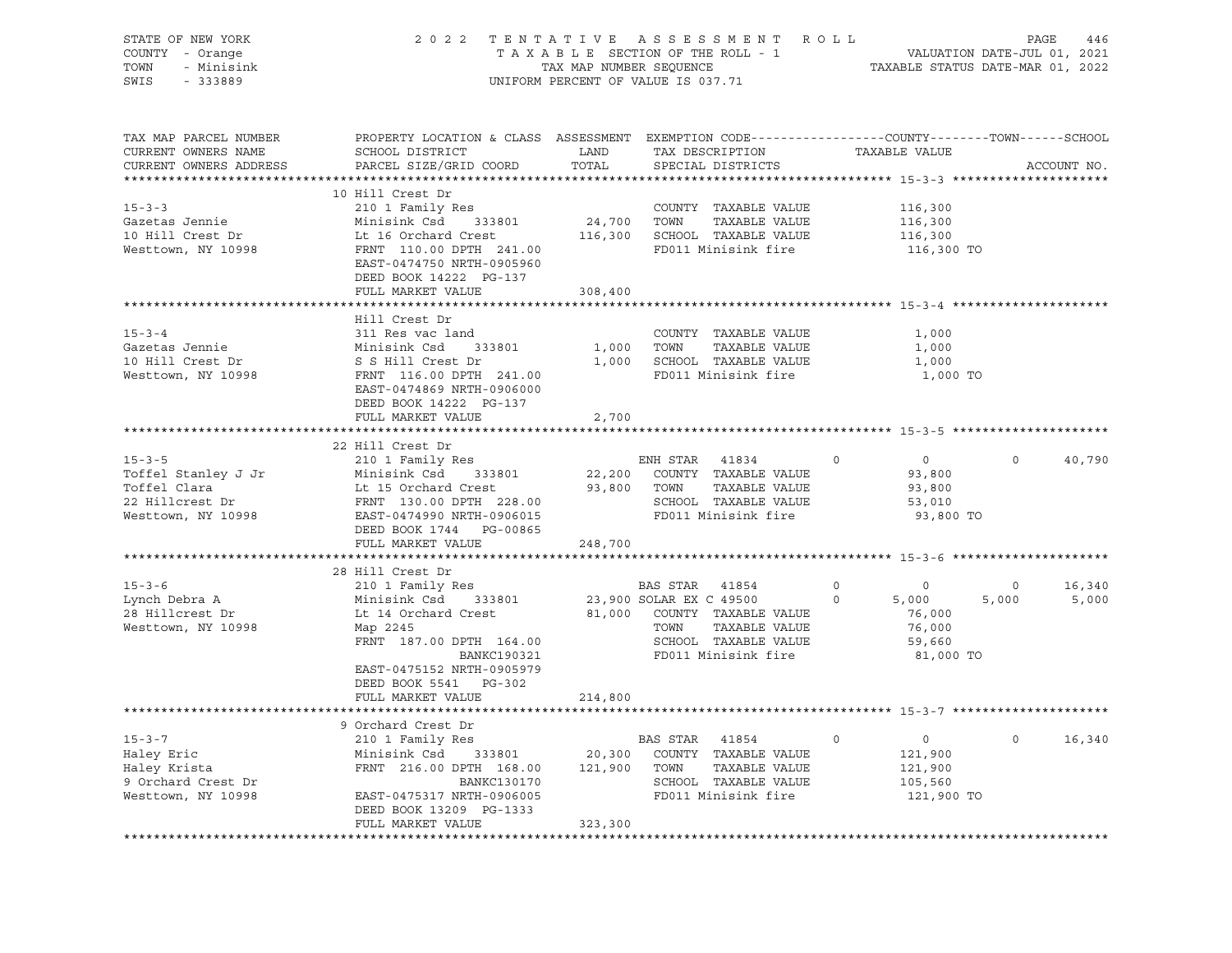#### STATE OF NEW YORK 2 0 2 2 T E N T A T I V E A S S E S S M E N T R O L L PAGE 447 COUNTY - Orange T A X A B L E SECTION OF THE ROLL - 1 VALUATION DATE-JUL 01, 2021 TOWN - Minisink TAX MAP NUMBER SEQUENCE TAXABLE STATUS DATE-MAR 01, 2022 SWIS - 333889 CONSERVED BY A SUIT OF VALUE IS 037.71

| TAX MAP PARCEL NUMBER<br>CURRENT OWNERS NAME                                                                                                                   | PROPERTY LOCATION & CLASS ASSESSMENT EXEMPTION CODE----------------COUNTY-------TOWN------SCHOOL<br>SCHOOL DISTRICT | LAND    | TAX DESCRIPTION       | TAXABLE VALUE                    |                    |
|----------------------------------------------------------------------------------------------------------------------------------------------------------------|---------------------------------------------------------------------------------------------------------------------|---------|-----------------------|----------------------------------|--------------------|
| CURRENT OWNERS ADDRESS                                                                                                                                         | PARCEL SIZE/GRID COORD                                                                                              | TOTAL   | SPECIAL DISTRICTS     |                                  | ACCOUNT NO.        |
|                                                                                                                                                                |                                                                                                                     |         |                       |                                  |                    |
| $15 - 3 - 8$                                                                                                                                                   | 26 Waterloo Rd                                                                                                      |         | COUNTY TAXABLE VALUE  | 84,400                           |                    |
| Weeden Robert Sr                                                                                                                                               |                                                                                                                     |         | TAXABLE VALUE         | 84,400                           |                    |
| Weeden Alice H                                                                                                                                                 |                                                                                                                     |         | SCHOOL TAXABLE VALUE  | 84,400                           |                    |
|                                                                                                                                                                |                                                                                                                     |         | FD011 Minisink fire   | 84,400 TO                        |                    |
| 26 Waterloo Rd<br>Westtown, NY 10998                                                                                                                           | FRNT 150.00 DPTH 183.00 84,400<br>EAST-0475218 NRTH-0905854<br>DEED BOOK 1688 PG-00338<br>FULL MARKET VALUE         | 223,800 |                       |                                  |                    |
|                                                                                                                                                                |                                                                                                                     |         |                       |                                  |                    |
|                                                                                                                                                                | 30 Waterloo Rd                                                                                                      |         |                       |                                  |                    |
|                                                                                                                                                                |                                                                                                                     |         | COUNTY TAXABLE VALUE  | 97,100                           |                    |
| 15-3-9 210 1 Family Res<br>Terry Protection Trust Janet C Minisink Csd 333801 16,800                                                                           |                                                                                                                     |         | TAXABLE VALUE<br>TOWN | 97,100                           |                    |
| 30 Waterloo Rd                                                                                                                                                 | FRNT 100.00 DPTH 183.00 97,100 SCHOOL TAXABLE VALUE                                                                 |         |                       | 97,100                           |                    |
| Westtown, NY 10998                                                                                                                                             | EAST-0475092 NRTH-0905823                                                                                           |         | FD011 Minisink fire   | 97,100 TO                        |                    |
|                                                                                                                                                                | DEED BOOK 13997 PG-1987                                                                                             |         |                       |                                  |                    |
|                                                                                                                                                                | FULL MARKET VALUE                                                                                                   | 257,500 |                       |                                  |                    |
|                                                                                                                                                                |                                                                                                                     |         |                       |                                  |                    |
|                                                                                                                                                                | 38 Waterloo Rd                                                                                                      |         |                       |                                  |                    |
|                                                                                                                                                                |                                                                                                                     |         |                       | $\circ$<br>$\overline{0}$        | $\Omega$<br>40,790 |
| 30 MALELIOU AU COMPASS AND RESERVE AND RESERVE 210 1 Family Res<br>Compton Family Trust Elaine N Minisink Csd 333801 26,300 COUNTY TAXABLE VALUE               |                                                                                                                     |         |                       | 75,300                           |                    |
|                                                                                                                                                                |                                                                                                                     |         | TAXABLE VALUE         | 75,300                           |                    |
|                                                                                                                                                                |                                                                                                                     |         | SCHOOL TAXABLE VALUE  | 34,510                           |                    |
| Elston Douglas Elroy FRNT 175.00 DPTH 183.00 75,300 TOWN<br>38 Waterloo Rd EAST-0474956 NRTH-0905804 SCHOOI<br>Westtown, NY 10998 DEED BOOK 15097 PG-188 FD011 |                                                                                                                     |         | FD011 Minisink fire   | 75,300 TO                        |                    |
|                                                                                                                                                                | FULL MARKET VALUE                                                                                                   | 199,700 |                       |                                  |                    |
|                                                                                                                                                                |                                                                                                                     |         |                       |                                  |                    |
|                                                                                                                                                                |                                                                                                                     |         |                       |                                  |                    |
|                                                                                                                                                                |                                                                                                                     |         |                       | $\overline{0}$<br>$\overline{0}$ | $\circ$<br>16,340  |
|                                                                                                                                                                |                                                                                                                     |         |                       | 166,400                          |                    |
|                                                                                                                                                                |                                                                                                                     |         | TAXABLE VALUE         | 166,400                          |                    |
| Westtown, NY 10998                                                                                                                                             | EAST-0474683 NRTH-0905787                                                                                           |         | SCHOOL TAXABLE VALUE  | 150,060                          |                    |
|                                                                                                                                                                | DEED BOOK 3484 PG-223                                                                                               |         | FD011 Minisink fire   | 166,400 TO                       |                    |
|                                                                                                                                                                | FULL MARKET VALUE                                                                                                   | 441,300 |                       |                                  |                    |
|                                                                                                                                                                |                                                                                                                     |         |                       |                                  |                    |
|                                                                                                                                                                | 58 Waterloo Rd                                                                                                      |         |                       |                                  |                    |
| $15 - 3 - 13$                                                                                                                                                  |                                                                                                                     |         | VETWAR CTS 41120      | 9,387<br>0                       | 2,682<br>5,364     |
| Vega Richard                                                                                                                                                   | Minisink Csd                                                                                                        |         |                       | $\circ$<br>6,420                 | 6,420<br>6,420     |
| $\mathbf{d}$<br>Vega Elisa                                                                                                                                     | Lt 18 Orchard Crest 128,400                                                                                         |         | COUNTY TAXABLE VALUE  | 112,593                          |                    |
| 58 Waterloo Rd                                                                                                                                                 | FRNT 215.00 DPTH 233.00                                                                                             |         | TAXABLE VALUE<br>TOWN | 119,298                          |                    |
| Westtown, NY 10998                                                                                                                                             | BANKC180281                                                                                                         |         | SCHOOL TAXABLE VALUE  | 116,616                          |                    |
|                                                                                                                                                                | EAST-0474537 NRTH-0905890                                                                                           |         | FD011 Minisink fire   | 128,400 TO                       |                    |
|                                                                                                                                                                | DEED BOOK 14420 PG-706                                                                                              |         |                       |                                  |                    |
|                                                                                                                                                                | FULL MARKET VALUE                                                                                                   | 340,500 |                       |                                  |                    |
|                                                                                                                                                                |                                                                                                                     |         |                       |                                  |                    |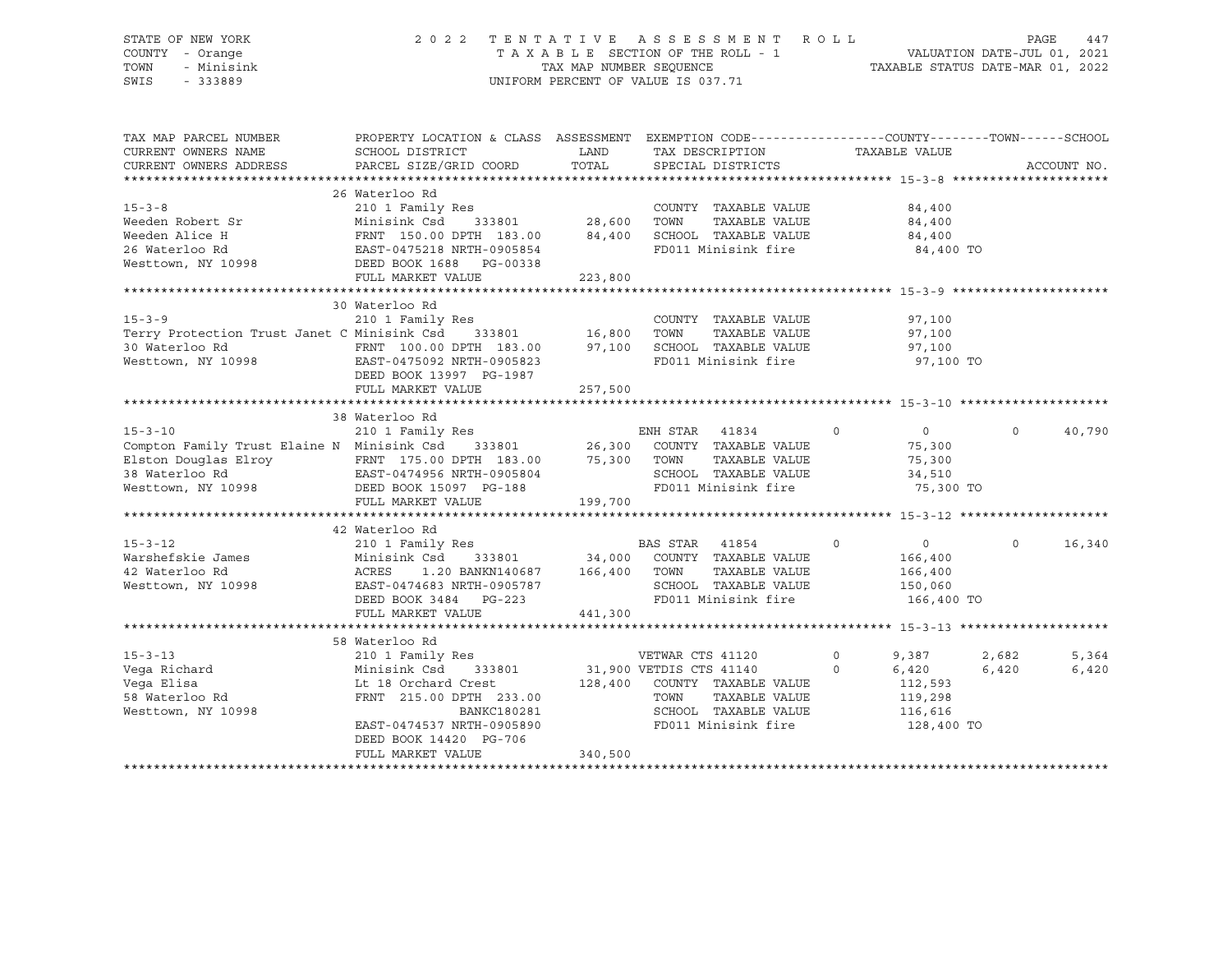|      | STATE OF NEW YORK | 2022 TENTATIVE ASSESSMENT ROLL     |                                  | PAGE            | 448 |
|------|-------------------|------------------------------------|----------------------------------|-----------------|-----|
|      | COUNTY - Orange   | TAXABLE SECTION OF THE ROLL - 1    | VALUATION DATE-JUL 01, 2021      |                 |     |
| TOWN | - Minisink        | MAP SECTION - 015                  | TAXABLE STATUS DATE-MAR 01, 2022 |                 |     |
| SWIS | - 333889          | SUB-SECTION - 000                  |                                  | RPS150/V04/L015 |     |
|      |                   | UNIFORM PERCENT OF VALUE IS 037.71 | CURRENT DATE $4/28/2022$         |                 |     |

# \*\*\* S P E C I A L D I S T R I C T S U M M A R Y \*\*\*

|                                 |  | TOTAL EXTENSION | EXTENSION | AD VALOREM | EXEMPT | TAXABLE  |
|---------------------------------|--|-----------------|-----------|------------|--------|----------|
| CODE DISTRICT NAME PARCELS TYPE |  |                 | VALUE     | VALUE      | AMOUNT | VALUE    |
|                                 |  |                 |           |            |        |          |
| FD011 Minisink fire             |  | 35 TOTAL        |           | 3987,100   |        | 3987,100 |

# \*\*\* S C H O O L D I S T R I C T S U M M A R Y \*\*\*

| CODE   | DISTRICT NAME | TOTAL<br>PARCELS | ASSESSED<br>LAND | ASSESSED<br>TOTAL | EXEMPT<br>AMOUNT | TOTAL<br>TAXABLE | STAR<br>AMOUNT | STAR<br>TAXABLE |
|--------|---------------|------------------|------------------|-------------------|------------------|------------------|----------------|-----------------|
| 333801 | Minisink Csd  | 35               | 949,800          | 3987,100          | 210,405          | 3776,695         | 603,980        | 3172,715        |
|        | SUB-TOTAL     | 35               | 949,800          | 3987,100          | 210,405          | 3776,695         | 603,980        | 3172,715        |
|        | TOTAL         | 35               | 949,800          | 3987,100          | 210,405          | 3776,695         | 603,980        | 3172,715        |

#### \*\*\* S Y S T E M C O D E S S U M M A R Y \*\*\*

#### NO SYSTEM EXEMPTIONS AT THIS LEVEL

# \*\*\* E X E M P T I O N S U M M A R Y \*\*\*

|       |             | TOTAL   |         |         |         |
|-------|-------------|---------|---------|---------|---------|
| CODE  | DESCRIPTION | PARCELS | COUNTY  | TOWN    | SCHOOL  |
|       |             |         |         |         |         |
| 41120 | VETWAR CTS  | 5       | 46,935  | 13,410  | 26,820  |
| 41130 | VETCOM CTS  | 2       | 31,290  | 8,940   | 17,880  |
| 41140 | VETDIS CTS  | 5       | 76,540  | 35,755  | 53,635  |
| 41800 | AGED        |         | 70,000  | 70,000  | 70,000  |
| 41802 | AGED-C      |         | 32,070  |         |         |
| 41803 | AGED-T      |         |         | 32,070  |         |
| 41804 | AGED-S      |         |         |         | 32,070  |
| 41834 | ENH STAR    | 10      |         |         | 407,900 |
| 41854 | BAS STAR    | 12      |         |         | 196,080 |
| 49500 | SOLAR EX C  | 2       | 10,000  | 10,000  | 10,000  |
|       | TOTAL       | 40      | 266,835 | 170,175 | 814,385 |
|       |             |         |         |         |         |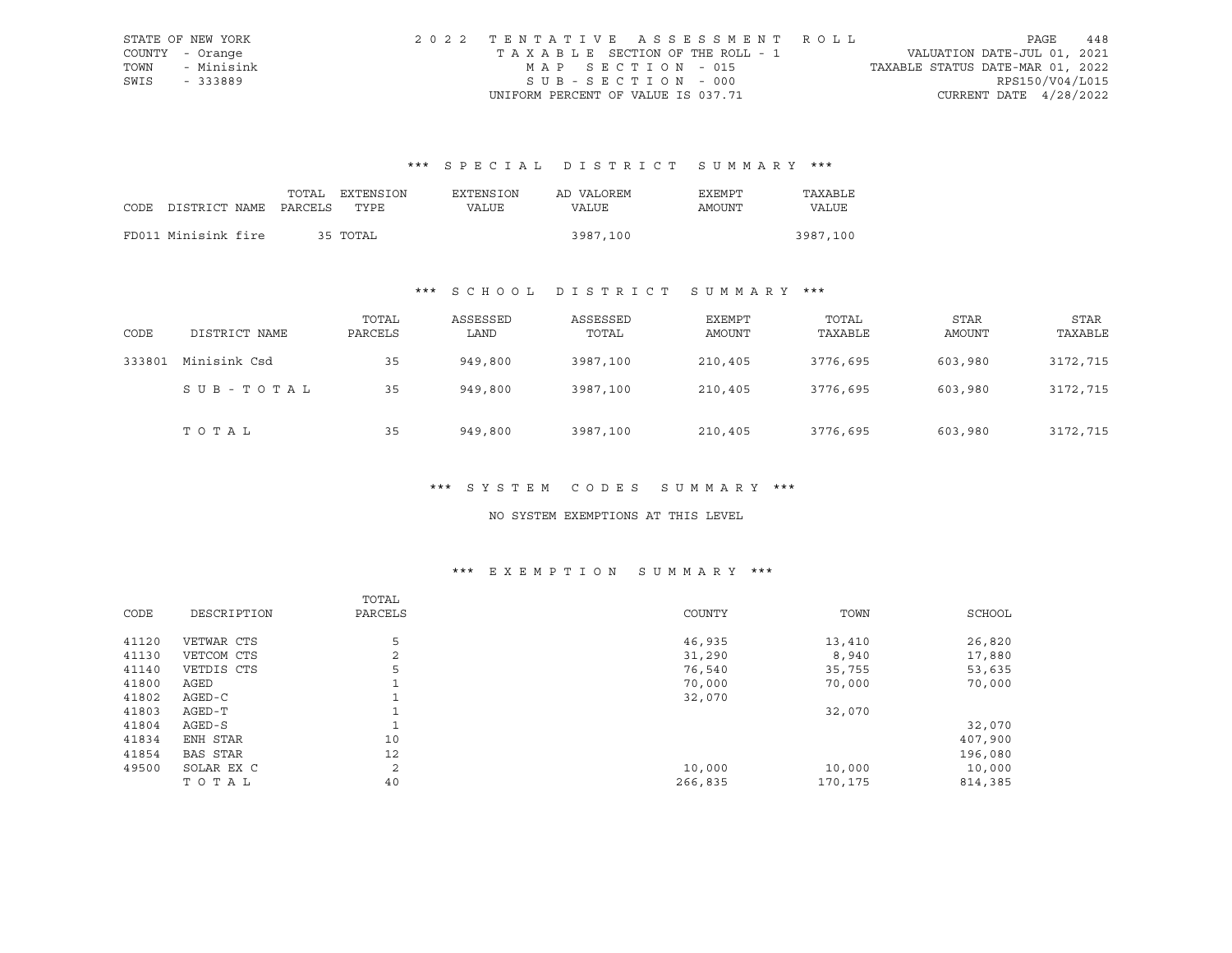|      | STATE OF NEW YORK | 2022 TENTATIVE ASSESSMENT ROLL     | 449<br>PAGE                      |
|------|-------------------|------------------------------------|----------------------------------|
|      | COUNTY - Orange   | TAXABLE SECTION OF THE ROLL - 1    | VALUATION DATE-JUL 01, 2021      |
| TOWN | - Minisink        | MAP SECTION - 015                  | TAXABLE STATUS DATE-MAR 01, 2022 |
| SWIS | - 333889          | SUB-SECTION - 000                  | RPS150/V04/L015                  |
|      |                   | UNIFORM PERCENT OF VALUE IS 037.71 | CURRENT DATE $4/28/2022$         |

#### \*\*\* G R A N D T O T A L S \*\*\*

| ROLL       |             | TOTAL   | ASSESSED | ASSESSED | TAXABLE  | TAXABLE  | TAXABLE       | STAR     |
|------------|-------------|---------|----------|----------|----------|----------|---------------|----------|
| <b>SEC</b> | DESCRIPTION | PARCELS | LAND     | TOTAL    | COUNTY   | TOWN     | <b>SCHOOL</b> | TAXABLE  |
|            | TAXABLE     | つに      | 949,800  | 3987,100 | 3720,265 | 3816,925 | 3776,695      | 3172,715 |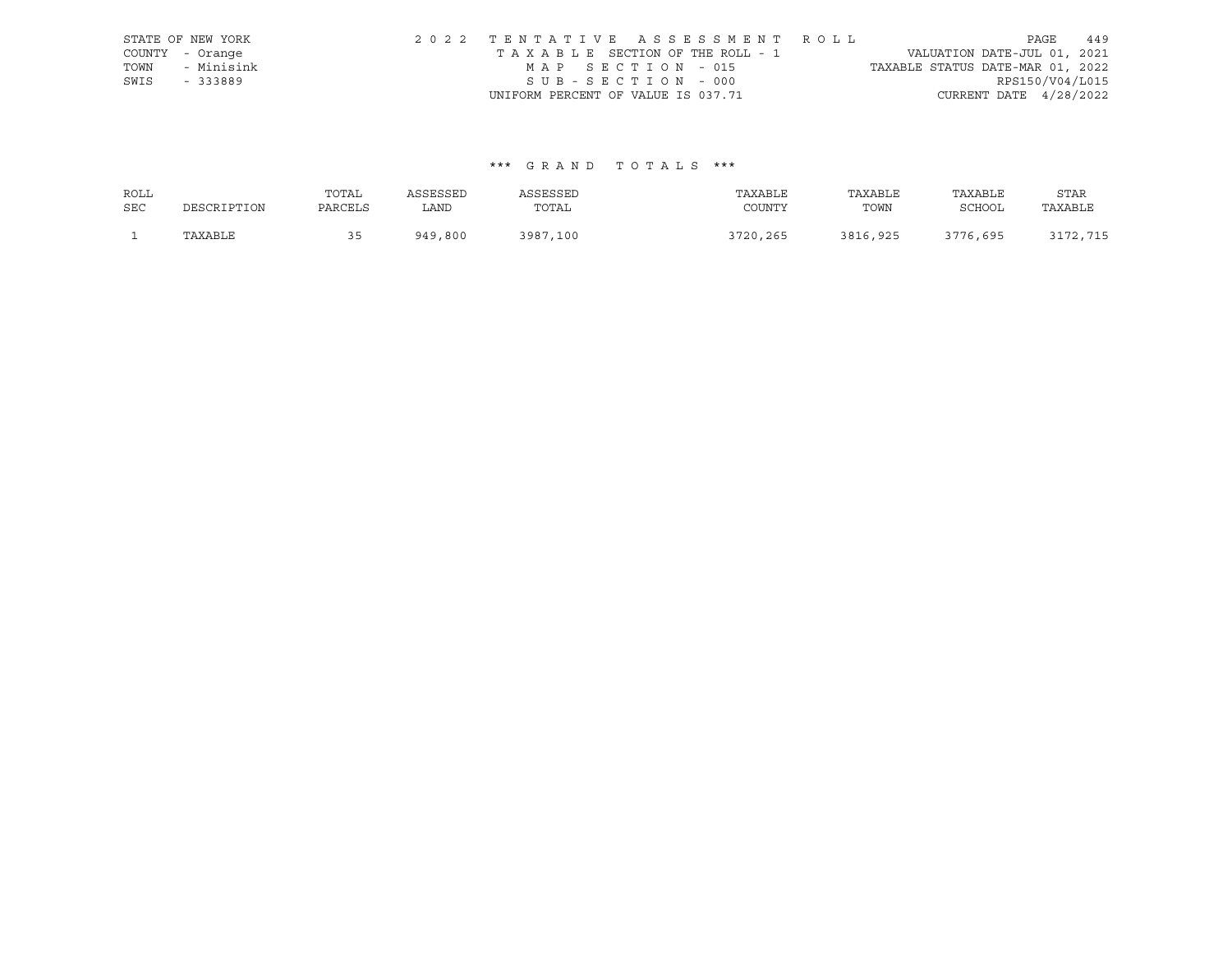#### STATE OF NEW YORK 2 0 2 2 T E N T A T I V E A S S E S S M E N T R O L L PAGE 450 COUNTY - Orange T A X A B L E SECTION OF THE ROLL - 1 VALUATION DATE-JUL 01, 2021 TOWN - Minisink TAX MAP NUMBER SEQUENCE TAXABLE STATUS DATE-MAR 01, 2022 SWIS - 333889 CONSERVED BY A SUIT OF VALUE IS 037.71

| TAX MAP PARCEL NUMBER<br>CURRENT OWNERS NAME                                                                                                                                                                                                         | SCHOOL DISTRICT                                                                                                                                                                                                                                             | LAND                | PROPERTY LOCATION & CLASS ASSESSMENT EXEMPTION CODE----------------COUNTY-------TOWN-----SCHOOL<br>TAX DESCRIPTION |                                                                                                     | TAXABLE VALUE |                                                           |          |               |
|------------------------------------------------------------------------------------------------------------------------------------------------------------------------------------------------------------------------------------------------------|-------------------------------------------------------------------------------------------------------------------------------------------------------------------------------------------------------------------------------------------------------------|---------------------|--------------------------------------------------------------------------------------------------------------------|-----------------------------------------------------------------------------------------------------|---------------|-----------------------------------------------------------|----------|---------------|
| CURRENT OWNERS ADDRESS                                                                                                                                                                                                                               | PARCEL SIZE/GRID COORD                                                                                                                                                                                                                                      | TOTAL               | SPECIAL DISTRICTS                                                                                                  |                                                                                                     |               |                                                           |          | ACCOUNT NO.   |
| 1 High Farms<br>1 High Farms<br>210 1 Family Res<br>1 High Farms<br>210 1 Family Res<br>25,400 ENH STAR 41834<br>25,400 ENH STAR 41834<br>25,400 ENH STAR 41834<br>25,400 ENH STAR 41834<br>25,400 ENH STAR 41834<br>25,400 ENH STAR 41834<br>25,400 | 1 High Farms<br>EAST-0477225 NRTH-0914433<br>DEED BOOK 14788 PG-840<br>FULL MARKET VALUE                                                                                                                                                                    | 270,200             |                                                                                                                    | SCHOOL TAXABLE VALUE 52,170<br>FD011 Minisink fire 101,900 TO                                       |               |                                                           |          |               |
| $16 - 1 - 2.1$<br>Seger Michelle<br>2285 County Rte 1<br>2285 County Rte 1 (2008) ACRES 1.10 (2008) 137,600 TOWN<br>Westtown, NY 10998 (2008) EAST-0477541 NRTH-0914338 (2010) SCHOOL<br>DEED BOOK 14805 PG-851 (2011 M:                             | 2285 County Rte 1<br>210 1 Family Res<br>Minisink Csd 333801 29,200 COUNTY TAXABLE VALUE<br>FULL MARKET VALUE                                                                                                                                               | 364,900             |                                                                                                                    | BAS STAR 41854 0<br>TAXABLE VALUE<br>SCHOOL TAXABLE VALUE 121,260<br>FD011 Minisink fire 137,600 TO |               | $\overline{0}$<br>137,600<br>137,600                      |          | $0 \t 16,340$ |
| $16 - 1 - 3$<br>Neely Sonia<br>45 The Drive<br>Westtown, NY 10998                                                                                                                                                                                    | County Rte 1<br>311 Res vac land<br>Minisink Csd 333801<br>Ss Co Hwy 1<br>FRNT 102.00 DPTH 168.00<br>EAST-0477688 NRTH-0914266<br>DEED BOOK 11559 PG-1613<br>FULL MARKET VALUE                                                                              | 3,500 TOWN<br>9,300 |                                                                                                                    | COUNTY TAXABLE VALUE<br>TAXABLE VALUE<br>3,500 SCHOOL TAXABLE VALUE<br>FD011 Minisink fire          |               | 3,500<br>3,500<br>3,500<br>3,500 TO                       |          |               |
| $16 - 1 - 4$<br>Neely Sonia<br>At The Drive<br>Westtown, NY 10998                                                                                                                                                                                    | 45 The Drive<br>210 1 Family Res<br>Minisink Csd 333801 2,500 TOWN<br>FRNT 109.00 DPTH 185.00 131,600 SCHOOL TAXABLE VALUE 131,600<br>BANKC080370<br>EAST-0477789 NRTH-0914234<br>DEED BOOK 11559 PG-1613<br>FULL MARKET VALUE                              | 349,000             |                                                                                                                    | COUNTY TAXABLE VALUE<br>TAXABLE VALUE<br>FD011 Minisink fire                                        |               | 131,600<br>131,600<br>131,600 TO                          |          |               |
| $16 - 1 - 5$<br>Blose Richard L<br>Blose Harriet F<br>37 The Drive<br>Westtown, NY 10998                                                                                                                                                             | 210 1 Family Res<br>210 1 Family Res<br>Minisink Csd 333801 25,400 COUNTY TAXABLE VALUE<br>11 The Place & The Drive 84,800 TOWN TAXABLE VALUE<br>20<br>FRNT 165.00 DPTH 121.00<br>EAST-0477691 NRTH-0914120<br>DEED BOOK 1777 PG-00163<br>FULL MARKET VALUE | 224,900             |                                                                                                                    | $\overline{0}$<br>TAXABLE VALUE<br>SCHOOL TAXABLE VALUE<br>FD011 Minisink fire                      |               | $\overline{0}$<br>84,800<br>84,800<br>44,010<br>84,800 TO | $\Omega$ | 40,790        |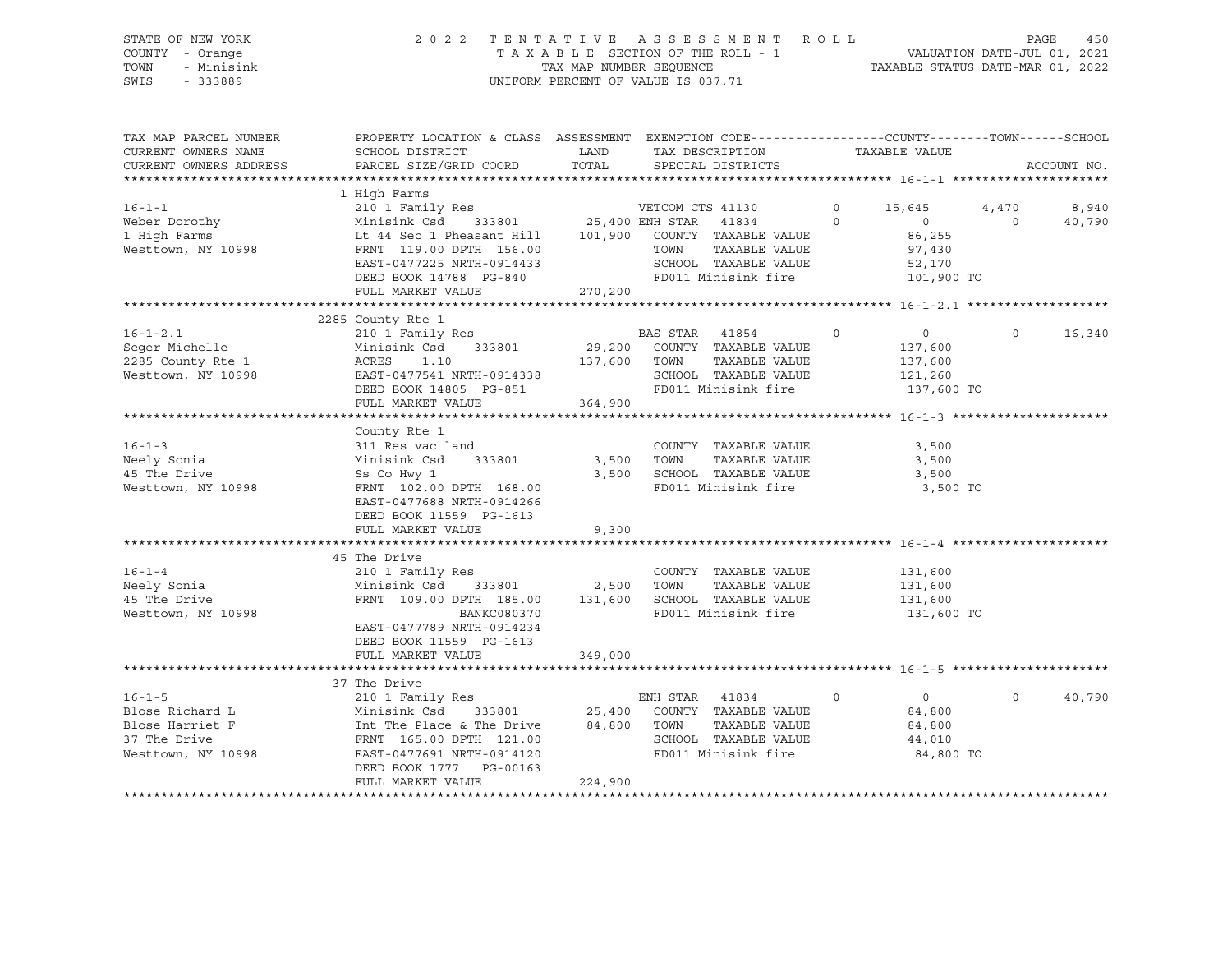| TAX MAP PARCEL NUMBER<br>PROPERTY LOCATION & CLASS ASSESSMENT EXEMPTION CODE----------------COUNTY-------TOWN------SCHOOL<br>SCHOOL DISTRICT<br>LAND<br>CURRENT OWNERS NAME<br>TAX DESCRIPTION<br>TAXABLE VALUE<br>CURRENT OWNERS ADDRESS<br>PARCEL SIZE/GRID COORD<br>TOTAL<br>SPECIAL DISTRICTS<br>ACCOUNT NO.                                                                                                                                                                                                                      |                 |
|---------------------------------------------------------------------------------------------------------------------------------------------------------------------------------------------------------------------------------------------------------------------------------------------------------------------------------------------------------------------------------------------------------------------------------------------------------------------------------------------------------------------------------------|-----------------|
| The Place<br>$16 - 1 - 6$<br>311 Res vac land<br>COUNTY TAXABLE VALUE<br>3,200<br>Spanish Eastern District<br>3,200<br>TOWN<br>Minisink Csd<br>333801<br>TAXABLE VALUE<br>3,200<br>Council Assemblies Of God<br>Lt 48 Pheasant Hill Sub<br>3,200<br>SCHOOL TAXABLE VALUE<br>3,200<br>213 Old Tappan Rd<br>FD011 Minisink fire<br>Parcel Map 2503<br>3,200 TO<br>Old Tappan, NJ 07675-7049<br>FRNT 192.00 DPTH 160.00<br>EAST-0477596 NRTH-0914166<br>DEED BOOK 2181 PG-00433<br>FULL MARKET VALUE<br>8,500                            |                 |
|                                                                                                                                                                                                                                                                                                                                                                                                                                                                                                                                       |                 |
| The Place<br>$16 - 1 - 7$<br>311 Res vac land<br>COUNTY TAXABLE VALUE<br>4,200<br>Spanish Eastern District<br>Minisink Csd<br>4,200<br>TOWN<br>TAXABLE VALUE<br>4,200<br>333801<br>Council Assemblies Of God<br>4,200<br>SCHOOL TAXABLE VALUE<br>Lt 47 Pheasant Hill Sub<br>4,200<br>213 Old Tappan Rd<br>FD011 Minisink fire<br>Parcel Map 2503<br>4,200 TO<br>Old Tappan, NY 07675-7049<br>FRNT 185.00 DPTH 148.00<br>EAST-0477310 NRTH-0914228<br>DEED BOOK 2181 PG-00430<br>FULL MARKET VALUE<br>11,100                           |                 |
|                                                                                                                                                                                                                                                                                                                                                                                                                                                                                                                                       |                 |
| The Place<br>$16 - 1 - 8$<br>311 Res vac land<br>COUNTY TAXABLE VALUE<br>3,200<br>Spanish Eastern District<br>Minisink Csd<br>333801<br>3,200<br>TOWN<br>TAXABLE VALUE<br>3,200<br>Council Assemblies Of God<br>Lt46 Pheasant Hill Sub/pa<br>3,200 SCHOOL TAXABLE VALUE<br>3,200<br>213 Old Tappan Rd<br>FRNT 139.00 DPTH 303.00<br>FD011 Minisink fire<br>3,200 TO<br>Old Tappan, NJ 07675-7049<br>EAST-0477203 NRTH-0914254<br>DEED BOOK 2181 PG-00427<br>FULL MARKET VALUE<br>8,500                                                |                 |
|                                                                                                                                                                                                                                                                                                                                                                                                                                                                                                                                       |                 |
| 9 High Farms<br>$16 - 1 - 9$<br>210 1 Family Res<br>VETWAR CTS 41120<br>2,682<br>$\circ$<br>9,387<br>Rivera Adam L<br>Minisink Csd<br>333801<br>25,400 BAS STAR<br>41854<br>$\circ$<br>$\circ$<br>$\circ$<br>9 High Farms Rd<br>Lt 45 Sec 1 Pheasant Hill<br>99,800<br>COUNTY TAXABLE VALUE<br>90,413<br>TAXABLE VALUE<br>Westtown, NY 10998<br>FRNT 179.00 DPTH 66.00<br>TOWN<br>97,118<br>SCHOOL TAXABLE VALUE<br>BANKC160013<br>78,096<br>FD011 Minisink fire<br>EAST-0477115 NRTH-0914307<br>99,800 TO<br>DEED BOOK 13464 PG-1002 | 5,364<br>16,340 |
| 264,700<br>FULL MARKET VALUE                                                                                                                                                                                                                                                                                                                                                                                                                                                                                                          |                 |
|                                                                                                                                                                                                                                                                                                                                                                                                                                                                                                                                       |                 |
| 48 The Drive<br>$16 - 2 - 1$<br>210 1 Family Res<br>97,700<br>COUNTY TAXABLE VALUE<br>Zollo Bryan<br>Minisink Csd<br>333801<br>25,400<br>TOWN<br>TAXABLE VALUE<br>97,700<br>Zollo Barri<br>SCHOOL TAXABLE VALUE<br>Lt 14 Sec 2 Pheasant Hill<br>97,700<br>97,700<br>3105 W Sentinel Rock Rd<br>FD011 Minisink fire<br>97,700 TO<br>FRNT 136.00 DPTH<br>99.00<br>Phoeniz, AZ 85085<br>EAST-0477987 NRTH-0914209<br>DEED BOOK 12482 PG-1315                                                                                             |                 |
| FULL MARKET VALUE<br>259,100                                                                                                                                                                                                                                                                                                                                                                                                                                                                                                          |                 |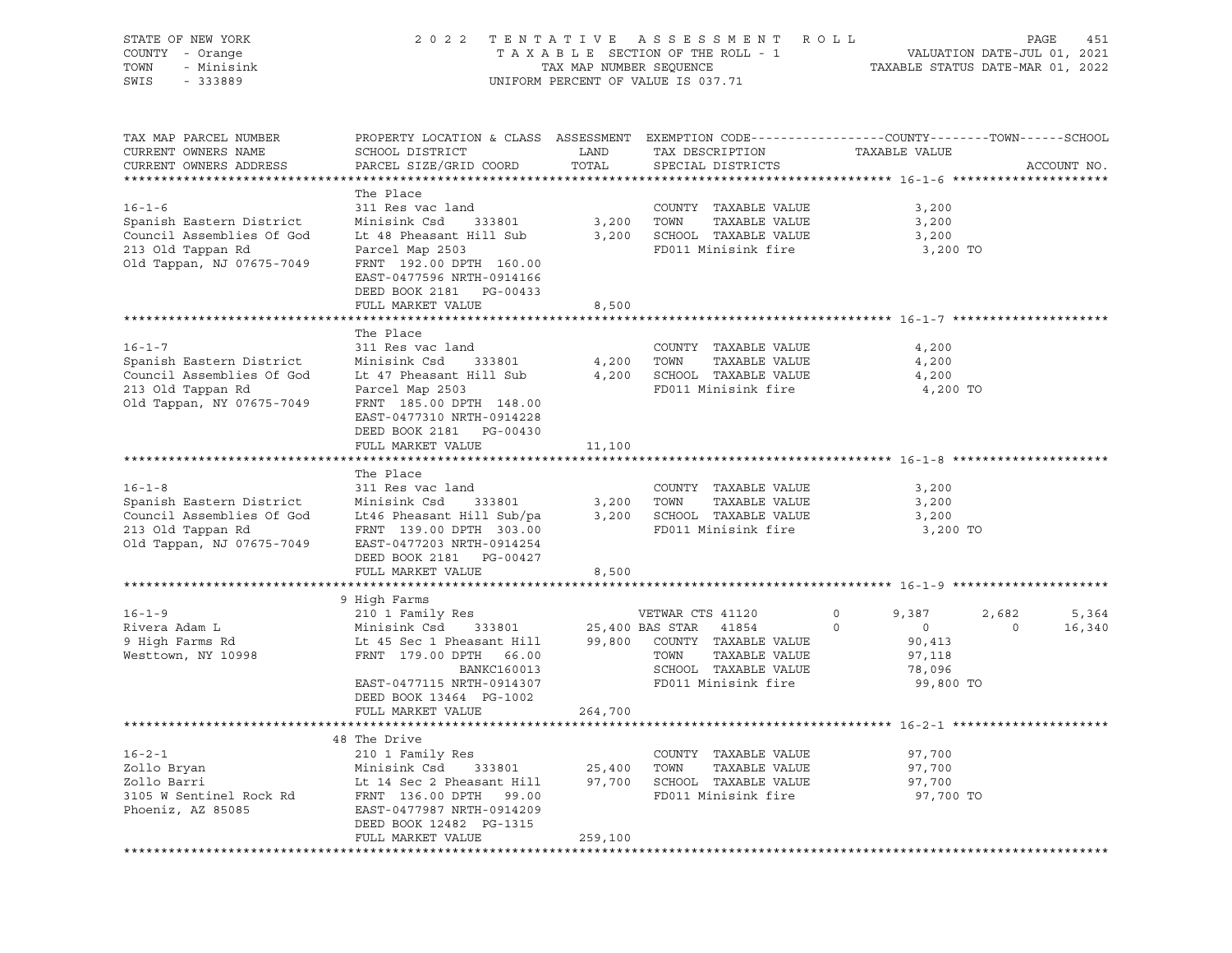| STATE OF NEW YORK<br>COUNTY - Orange<br>- Minisink<br>TOWN<br>SWIS<br>$-333889$                    | ASSESSMENT ROLL                                                                                                                                                                                                                                                                        | PAGE<br>VALUATION DATE-JUL 01, 2021<br>TAXABLE STATUS DATE-MAR 01, 2022 |                                                                                                                            |                     |                                                                    |                         |                 |
|----------------------------------------------------------------------------------------------------|----------------------------------------------------------------------------------------------------------------------------------------------------------------------------------------------------------------------------------------------------------------------------------------|-------------------------------------------------------------------------|----------------------------------------------------------------------------------------------------------------------------|---------------------|--------------------------------------------------------------------|-------------------------|-----------------|
| TAX MAP PARCEL NUMBER<br>CURRENT OWNERS NAME<br>CURRENT OWNERS ADDRESS<br>************************ | PROPERTY LOCATION & CLASS ASSESSMENT EXEMPTION CODE----------------COUNTY-------TOWN-----SCHOOL<br>SCHOOL DISTRICT<br>PARCEL SIZE/GRID COORD                                                                                                                                           | LAND<br>TOTAL                                                           | TAX DESCRIPTION<br>SPECIAL DISTRICTS                                                                                       |                     | TAXABLE VALUE                                                      |                         | ACCOUNT NO.     |
| $16 - 2 - 2$<br>Marino Anthony<br>32 Quaker Ridge Rd<br>Westtown, NY 10998                         | 32 Quaker Ridge Rd<br>210 1 Family Res<br>Minisink Csd<br>Lt 10 Sec 2 Pheasant Hill 103,800 COUNTY TAXABLE VALUE<br>FRNT 119.00 DPTH 149.00<br>BANKC160013<br>EAST-0478084 NRTH-0914147<br>DEED BOOK 14422 PG-605<br>FULL MARKET VALUE                                                 | 275,300                                                                 | VETWAR CTS 41120<br>333801 26,300 VETCOM CTS 41130<br>TOWN<br>TAXABLE VALUE<br>SCHOOL TAXABLE VALUE<br>FD011 Minisink fire | $\circ$<br>$\circ$  | 9,387<br>15,645<br>78,768<br>96,648<br>89,496<br>103,800 TO        | 2,682<br>4,470          | 5,364<br>8,940  |
|                                                                                                    |                                                                                                                                                                                                                                                                                        |                                                                         |                                                                                                                            |                     |                                                                    |                         |                 |
| $16 - 2 - 3$<br>Zayas Edward W Jr<br>Zayas Patricia L<br>30 Quaker Ridge Rd<br>Westtown, NY 10998  | 30 Quaker Ridge Rd<br>210 1 Family Res<br>333801 25,400 COUNT<br>easant Hill 99,900 TOWN<br>19 Sec 2 Pheasant Hill<br>FRNT 69.00 DPTH 204.00<br>EAST-0478232 NPTH 204.00                                                                                                               |                                                                         | BAS STAR<br>41854<br>COUNTY TAXABLE VALUE<br>TAXABLE VALUE<br>SCHOOL TAXABLE VALUE<br>FD011 Minisink fire                  | $\cap$              | $\overline{0}$<br>99,900<br>99,900<br>83,560<br>99,900 TO          | $\circ$                 | 16,340          |
|                                                                                                    | DEED BOOK 3577 PG-289<br>FULL MARKET VALUE                                                                                                                                                                                                                                             | 264,900                                                                 |                                                                                                                            |                     |                                                                    |                         |                 |
|                                                                                                    |                                                                                                                                                                                                                                                                                        |                                                                         |                                                                                                                            |                     |                                                                    |                         |                 |
| $16 - 2 - 4$<br>Satter Charles L<br>Satter Karen<br>28 Quaker Ridge Rd<br>Westtown, NY 10998       | 28 Quaker Ridge Rd<br>210 1 Family Res<br>Minisink Csd 333801 25,400 ENH STAR 41834<br>41834<br>Lt 1 Sec 2 Pheasant Hill 95,500 COUNTY TAXABLE VALUE<br>FRNT 41.00 DPTH 204.00 TOWN TAXABLE VALUE<br>EAST-0478306 NRTH-0914057<br>EAST-0478306 NRTH-0914057<br>DEED BOOK 1888 PG-00642 |                                                                         | VETWAR CTS 41120<br>TAXABLE VALUE<br>SCHOOL TAXABLE VALUE<br>FD011 Minisink fire                                           | $\circ$<br>$\Omega$ | 9,387<br>$\overline{0}$<br>86,113<br>92,818<br>49,346<br>95,500 TO | 2,682<br>$\overline{0}$ | 5,364<br>40,790 |
|                                                                                                    | FULL MARKET VALUE                                                                                                                                                                                                                                                                      | 253,200                                                                 |                                                                                                                            |                     |                                                                    |                         |                 |
| $16 - 2 - 5$<br>Pesola Nicholas<br>26 Quaker Ridge Rd<br>Westtown, NY 10998                        | 26 Quaker Ridge Rd<br>210 1 Family Res<br>333801<br>Minisink Csd<br>Lt 2 Sec 2 Pheasant Hill<br>FRNT 99.00 DPTH 158.00<br>BANKC030015<br>EAST-0478248 NRTH-0913966<br>DEED BOOK 14984 PG-1876<br>FULL MARKET VALUE                                                                     | 25,000 TOWN<br>283,700                                                  | COUNTY TAXABLE VALUE<br>TAXABLE VALUE<br>107,000 SCHOOL TAXABLE VALUE<br>FD011 Minisink fire                               |                     | 107,000<br>107,000<br>107,000<br>107,000 TO                        |                         |                 |
|                                                                                                    |                                                                                                                                                                                                                                                                                        |                                                                         |                                                                                                                            |                     |                                                                    |                         |                 |
| $16 - 2 - 6$<br>Lawrence John R<br>Lawrence Naomi<br>22 Quaker Ridge Rd<br>Westtown, NY 10998      | 22 Quaker Ridge Rd<br>210 1 Family Res<br>Minisink Csd 333801 25,000 COUNTY<br>Lt 3 Sec 2 Pheasant Hill 103,500 COUNTY<br>FRNT 100.00 DPTH 152.00 SCHOOL<br>EAST-0478182 NRTH-0913893 FD011 M<br>EAST-0478182 NRTH-0913893<br>DEED BOOK 1946 PG-00937<br>FULL MARKET VALUE             | 274,500                                                                 | BAS STAR<br>41854<br>COUNTY TAXABLE VALUE<br>TAXABLE VALUE<br>SCHOOL TAXABLE VALUE<br>FD011 Minisink fire                  | $\circ$             | $\overline{0}$<br>103,500<br>103,500<br>87,160<br>103,500 TO       | $\circ$                 | 16,340          |
|                                                                                                    |                                                                                                                                                                                                                                                                                        |                                                                         |                                                                                                                            |                     |                                                                    |                         |                 |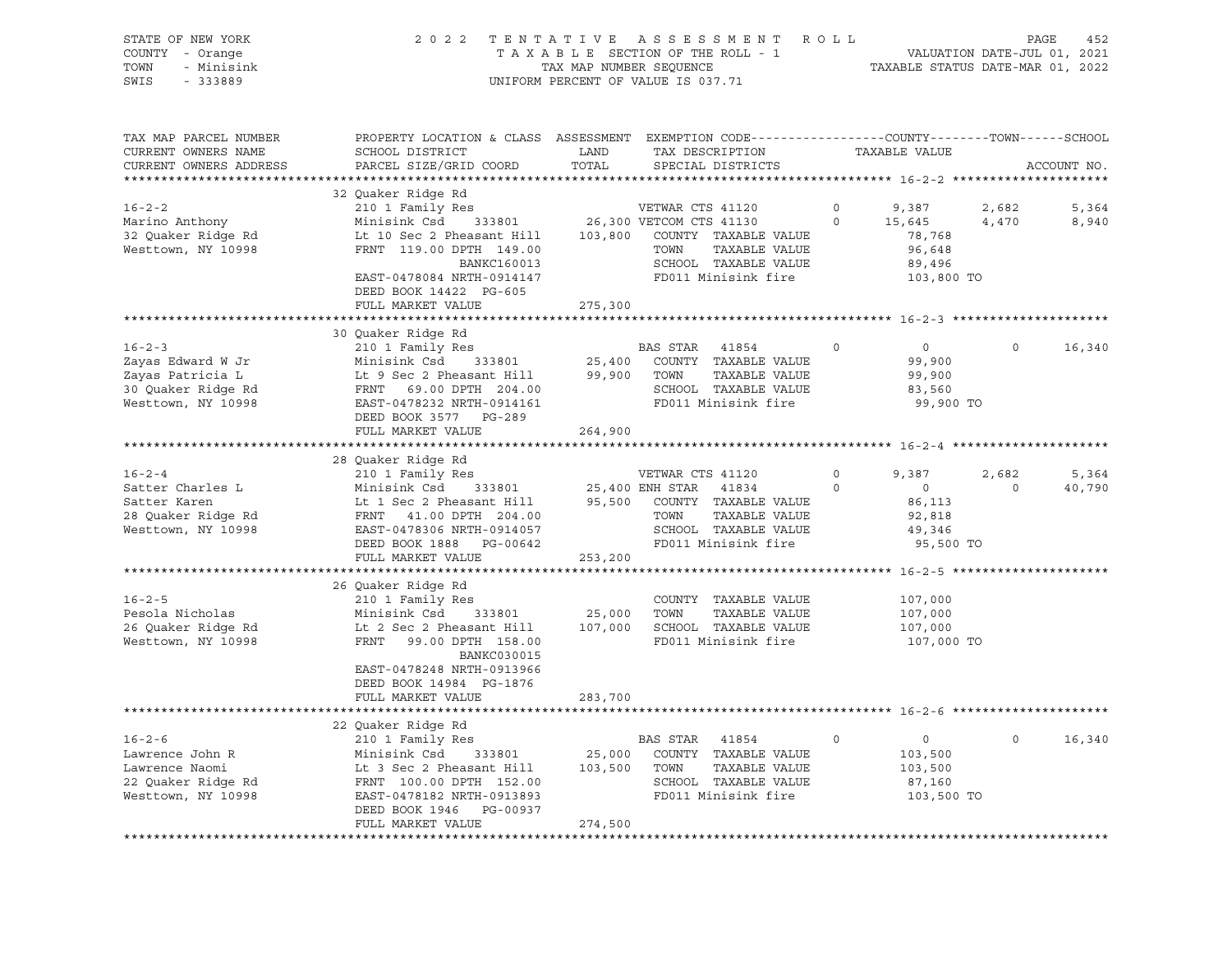STATE OF NEW YORK 2 0 2 2 T E N T A T I V E A S S E S S M E N T R O L L PAGE 453

# COUNTY - Orange T A X A B L E SECTION OF THE ROLL - 1 VALUATION DATE-JUL 01, 2021 TOWN - Minisink TAX MAP NUMBER SEQUENCE TAXABLE STATUS DATE-MAR 01, 2022 SWIS - 333889 CONSERVED BY A SUIT OF VALUE IS 037.71

| TAX MAP PARCEL NUMBER<br>CURRENT OWNERS NAME<br>CURRENT OWNERS ADDRESS                              | SCHOOL DISTRICT<br>PARCEL SIZE/GRID COORD                                                                                                                                                                                                  | PROPERTY LOCATION & CLASS ASSESSMENT EXEMPTION CODE----------------COUNTY-------TOWN------SCHOOL<br>LAND<br>TAX DESCRIPTION<br>TOTAL<br>SPECIAL DISTRICTS |                                                                                                                                                                                                                                           |                                                      | TAXABLE VALUE                                                                                                      |                                                  | ACCOUNT NO.                               |
|-----------------------------------------------------------------------------------------------------|--------------------------------------------------------------------------------------------------------------------------------------------------------------------------------------------------------------------------------------------|-----------------------------------------------------------------------------------------------------------------------------------------------------------|-------------------------------------------------------------------------------------------------------------------------------------------------------------------------------------------------------------------------------------------|------------------------------------------------------|--------------------------------------------------------------------------------------------------------------------|--------------------------------------------------|-------------------------------------------|
|                                                                                                     |                                                                                                                                                                                                                                            |                                                                                                                                                           |                                                                                                                                                                                                                                           |                                                      |                                                                                                                    |                                                  |                                           |
| $16 - 2 - 7$<br>Giuga Vincent J<br>Giuga Nancy J<br>20 Quaker Ridge Rd<br>Westtown, NY 10998        | 20 Quaker Ridge Rd<br>210 1 Family Res<br>Minisink Csd<br>333801<br>Lt 4 Sec 2 Pheasant Hill<br>FRNT 105.00 DPTH 148.00<br>EAST-0478112 NRTH-0913810<br>DEED BOOK 5898 PG-296                                                              | 102,000                                                                                                                                                   | BAS STAR 41854<br>25,000 SOLAR EX C 49500<br>COUNTY TAXABLE VALUE<br>TAXABLE VALUE<br>TOWN<br>SCHOOL TAXABLE VALUE<br>FD011 Minisink fire                                                                                                 | $\circ$<br>$\Omega$                                  | $\mathbf 0$<br>5,000<br>97,000<br>97,000<br>80,660<br>102,000 TO                                                   | $\circ$<br>5,000                                 | 16,340<br>5,000                           |
|                                                                                                     | FULL MARKET VALUE                                                                                                                                                                                                                          | 270,500                                                                                                                                                   |                                                                                                                                                                                                                                           |                                                      |                                                                                                                    |                                                  |                                           |
|                                                                                                     |                                                                                                                                                                                                                                            |                                                                                                                                                           |                                                                                                                                                                                                                                           |                                                      |                                                                                                                    |                                                  |                                           |
| $16 - 2 - 8$<br>Allen Christopher Allen<br>Allen Amanda<br>14 Quaker Ridge Rd<br>Westtown, NY 10998 | 14 Quaker Ridge Rd<br>210 1 Family Res<br>Minisink Csd 333801<br>Lt 5 Sec 2 Pheasant Hill<br>FRNT 108.00 DPTH 143.00<br>BANKC030015<br>EAST-0478046 NRTH-0913730<br>DEED BOOK 14930 PG-739                                                 | 25,000<br>138,700                                                                                                                                         | SOLAR EX C 49500<br>COUNTY TAXABLE VALUE<br>TOWN<br>TAXABLE VALUE<br>SCHOOL TAXABLE VALUE<br>FD011 Minisink fire                                                                                                                          | $\Omega$                                             | 5,000<br>133,700<br>133,700<br>133,700<br>138,700 TO                                                               | 5,000                                            | 5,000                                     |
|                                                                                                     | FULL MARKET VALUE                                                                                                                                                                                                                          | 367,800                                                                                                                                                   |                                                                                                                                                                                                                                           |                                                      |                                                                                                                    |                                                  |                                           |
|                                                                                                     |                                                                                                                                                                                                                                            |                                                                                                                                                           |                                                                                                                                                                                                                                           |                                                      |                                                                                                                    |                                                  |                                           |
| $16 - 2 - 9$<br>Marcyan Elisabeth<br>10 Quaker Ridge Rd<br>Westtown, NY 10998<br>$16 - 2 - 10$      | 10 Quaker Ridge Rd<br>210 1 Family Res<br>Minisink Csd 333801<br>Lt 6 Sec 2 Pheasant Hill<br>FRNT 115.00 DPTH 138.00<br>EAST-0477971 NRTH-0913645<br>DEED BOOK 2104 PG-00351<br>FULL MARKET VALUE<br>6 Quaker Ridge Rd<br>210 1 Family Res |                                                                                                                                                           | VETWAR CTS 41120<br>25,000 AGED-C<br>41802<br>93,600 AGED-T<br>41803<br>AGED-S<br>41804<br>ENH STAR 41834<br>COUNTY TAXABLE VALUE<br>248,200 TOWN<br>TAXABLE VALUE<br>SCHOOL TAXABLE VALUE<br>FD011 Minisink fire<br>COUNTY TAXABLE VALUE | $\circ$<br>$\circ$<br>$\circ$<br>$\circ$<br>$\Omega$ | 9,387<br>37,896<br>$\circ$<br>$\overline{0}$<br>$\overline{0}$<br>46,317<br>50,005<br>7,740<br>93,600 TO<br>94,900 | 2,682<br>$\circ$<br>40,913<br>$\circ$<br>$\circ$ | 5,364<br>0<br>$\circ$<br>39,706<br>40,790 |
| Woodard Samuel<br>Woodard Lydia<br>6 Quaker Ridge Rd<br>Westtown, NY 10998                          | Minisink Csd 333801<br>Lt 7 Sec 2 Pheasant Hill<br>FRNT 116.00 DPTH 138.00<br>BANKC030614<br>EAST-0477897 NRTH-0913558<br>DEED BOOK 14612 PG-1166                                                                                          |                                                                                                                                                           | 25,000 TOWN<br>TAXABLE VALUE<br>94,900 SCHOOL TAXABLE VALUE<br>FD011 Minisink fire                                                                                                                                                        |                                                      | 94,900<br>94,900<br>94,900 TO                                                                                      |                                                  |                                           |
|                                                                                                     | FULL MARKET VALUE                                                                                                                                                                                                                          | 251,700                                                                                                                                                   |                                                                                                                                                                                                                                           |                                                      |                                                                                                                    |                                                  |                                           |
|                                                                                                     | 2 Quaker Ridge Rd                                                                                                                                                                                                                          |                                                                                                                                                           |                                                                                                                                                                                                                                           |                                                      |                                                                                                                    |                                                  |                                           |
| $16 - 2 - 11$<br>Martinez Ricardo<br>2 Quaker Ridge Rd<br>Westtown, NY 10998                        | 210 1 Family Res<br>Minisink Csd<br>333801<br>Lt 8 Sec 2 Pheasant Hill<br>Map 2583<br>FRNT 109.00 DPTH 145.00<br>BANKC030614<br>EAST-0477822 NRTH-0913482<br>DEED BOOK 11457 PG-1696<br>FULL MARKET VALUE                                  | 25,000<br>99,300<br>263,300                                                                                                                               | BAS STAR<br>41854<br>COUNTY TAXABLE VALUE<br>TOWN<br>TAXABLE VALUE<br>SCHOOL TAXABLE VALUE<br>FD011 Minisink fire                                                                                                                         | $\circ$                                              | $0 \qquad \qquad$<br>99,300<br>99,300<br>82,960<br>99,300 TO                                                       | $\Omega$                                         | 16,340                                    |
|                                                                                                     |                                                                                                                                                                                                                                            |                                                                                                                                                           |                                                                                                                                                                                                                                           |                                                      |                                                                                                                    |                                                  |                                           |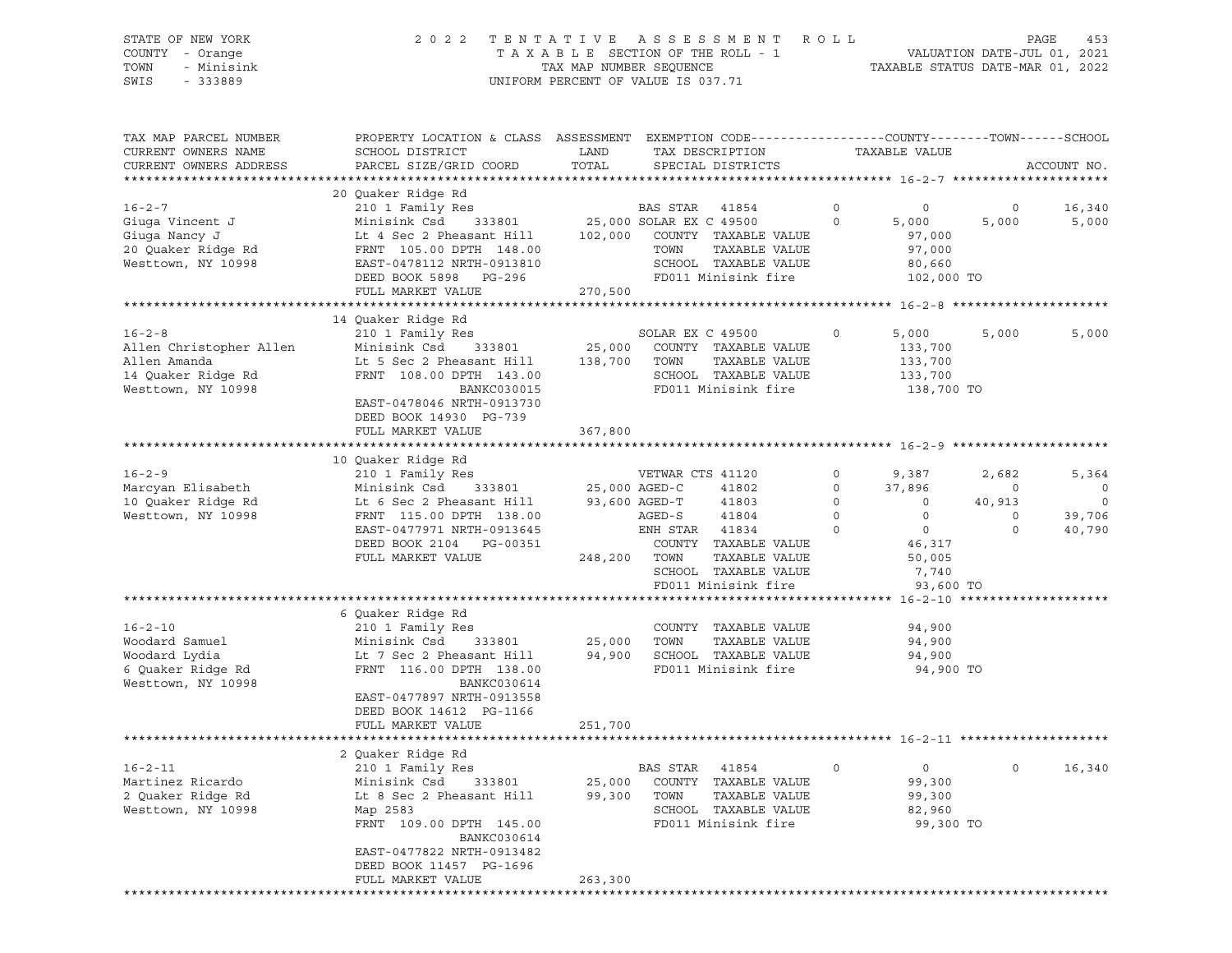#### STATE OF NEW YORK 2 0 2 2 T E N T A T I V E A S S E S S M E N T R O L L PAGE 454 COUNTY - Orange T A X A B L E SECTION OF THE ROLL - 1 VALUATION DATE-JUL 01, 2021 TOWN - Minisink TAX MAP NUMBER SEQUENCE TAXABLE STATUS DATE-MAR 01, 2022 SWIS - 333889 CONSERVED BY A SUIT OF VALUE IS 037.71

| TAX MAP PARCEL NUMBER                                 |                                                                                    |               |                       | PROPERTY LOCATION & CLASS ASSESSMENT EXEMPTION CODE----------------COUNTY-------TOWN------SCHOOL |             |
|-------------------------------------------------------|------------------------------------------------------------------------------------|---------------|-----------------------|--------------------------------------------------------------------------------------------------|-------------|
| CURRENT OWNERS NAME                                   | SCHOOL DISTRICT                                                                    | LAND          | TAX DESCRIPTION       | TAXABLE VALUE                                                                                    |             |
| CURRENT OWNERS ADDRESS                                | PARCEL SIZE/GRID COORD                                                             | TOTAL         | SPECIAL DISTRICTS     |                                                                                                  | ACCOUNT NO. |
|                                                       |                                                                                    |               |                       |                                                                                                  |             |
|                                                       | Quaker Ridge Rd                                                                    |               |                       |                                                                                                  |             |
| $16 - 2 - 12.1$                                       | 311 Res vac land                                                                   |               | COUNTY TAXABLE VALUE  | 900                                                                                              |             |
| Spanish Eastern District                              | Minisink Csd<br>333801                                                             | 900           | TOWN<br>TAXABLE VALUE | 900                                                                                              |             |
| Council Assemblies Of God                             | ACRES<br>1.80                                                                      | 900           | SCHOOL TAXABLE VALUE  | 900                                                                                              |             |
| 213 Old Tappan Rd                                     | EAST-0477641 NRTH-0913582                                                          |               | FD011 Minisink fire   | 900 TO                                                                                           |             |
| Old Tappan, NJ 07675-7049                             | DEED BOOK 2181<br>PG-00414                                                         |               |                       |                                                                                                  |             |
|                                                       | FULL MARKET VALUE                                                                  | 2,400         |                       |                                                                                                  |             |
|                                                       |                                                                                    |               |                       |                                                                                                  |             |
|                                                       | The Outlook                                                                        |               |                       |                                                                                                  |             |
| $16 - 2 - 12.21$                                      | 311 Res vac land                                                                   |               | COUNTY TAXABLE VALUE  | 400                                                                                              |             |
| Spanish Eastern District<br>Council Assemblies Of God | Minisink Csd<br>333801                                                             | 400           | TOWN<br>TAXABLE VALUE | 400                                                                                              |             |
|                                                       | FRNT 41.00 DPTH 399.00                                                             | 400           | SCHOOL TAXABLE VALUE  | 400                                                                                              |             |
|                                                       | EAST-0477248 NRTH-0913377                                                          |               | FD011 Minisink fire   | 400 TO                                                                                           |             |
|                                                       | 213 Old Tappan Rd<br>213 Old Tappan, NJ 07675-7049<br>2020 DEED BOOK 2181 PG-00414 |               |                       |                                                                                                  |             |
|                                                       | FULL MARKET VALUE                                                                  | 1,100         |                       |                                                                                                  |             |
|                                                       |                                                                                    |               |                       |                                                                                                  |             |
|                                                       | 2 The Drive                                                                        |               |                       |                                                                                                  |             |
| $16 - 2 - 13$                                         | 210 1 Family Res                                                                   |               | COUNTY TAXABLE VALUE  | 114,300                                                                                          |             |
| Jordan Timothy                                        | Minisink Csd                                                                       | 333801 25,400 | TOWN<br>TAXABLE VALUE | 114,300                                                                                          |             |
| Jordan Kimberly                                       | Lt 21 Sec 1 Pheasant Hill 114,300                                                  |               | SCHOOL TAXABLE VALUE  | 114,300                                                                                          |             |
| 2 The Drive                                           | FRNT 89.00 DPTH 155.00                                                             |               | FD011 Minisink fire   | 114,300 TO                                                                                       |             |
| Westtown, NY 10998                                    | BANK0210090                                                                        |               |                       |                                                                                                  |             |
|                                                       | EAST-0477097 NRTH-0913417                                                          |               |                       |                                                                                                  |             |
|                                                       | DEED BOOK 14464 PG-1524                                                            |               |                       |                                                                                                  |             |
|                                                       | FULL MARKET VALUE                                                                  | 303,100       |                       |                                                                                                  |             |
|                                                       |                                                                                    |               |                       |                                                                                                  |             |
|                                                       | 4 The Drive                                                                        |               |                       |                                                                                                  |             |
| $16 - 2 - 14$                                         | 210 1 Family Res                                                                   |               | COUNTY TAXABLE VALUE  | 94,300                                                                                           |             |
| Perez Mario                                           | Minisink Csd 333801                                                                | 25,400        | TOWN<br>TAXABLE VALUE | 94,300                                                                                           |             |
| Perez Lisa                                            | Lt 20 Sec 2 Pheasant Hill                                                          | 94,300        | SCHOOL TAXABLE VALUE  | 94,300                                                                                           |             |
| 4 The Drive                                           | FRNT 100.00 DPTH 167.00                                                            |               | FD011 Minisink fire   | 94,300 TO                                                                                        |             |
| Westtown, NY 10998                                    | BANKC140330                                                                        |               |                       |                                                                                                  |             |
|                                                       | EAST-0477193 NRTH-0913460                                                          |               |                       |                                                                                                  |             |
|                                                       | DEED BOOK 5196 PG-239                                                              |               |                       |                                                                                                  |             |
|                                                       | FULL MARKET VALUE                                                                  | 250,100       |                       |                                                                                                  |             |
|                                                       |                                                                                    |               |                       |                                                                                                  |             |
|                                                       | 10 The Drive                                                                       |               |                       |                                                                                                  |             |
| $16 - 2 - 15$                                         | 210 1 Family Res                                                                   |               | BAS STAR<br>41854     | $\circ$<br>$\circ$<br>$\circ$                                                                    | 16,340      |
| Davis Donald P                                        | Minisink Csd<br>333801                                                             | 25,000        | COUNTY TAXABLE VALUE  | 106,500                                                                                          |             |
| Davis Denise M                                        | Lt 19 Sec 2 Pheasant Hill                                                          | 106,500       | TOWN<br>TAXABLE VALUE | 106,500                                                                                          |             |
| PO Box 76                                             | FRNT 100.00 DPTH 163.00                                                            |               | SCHOOL TAXABLE VALUE  | 90,160                                                                                           |             |
| Westtown, NY 10998                                    | EAST-0477282 NRTH-0913519                                                          |               | FD011 Minisink fire   | 106,500 TO                                                                                       |             |
|                                                       | DEED BOOK 4017 PG-66                                                               |               |                       |                                                                                                  |             |
|                                                       | FULL MARKET VALUE                                                                  | 282,400       |                       |                                                                                                  |             |
|                                                       |                                                                                    |               |                       |                                                                                                  |             |
|                                                       |                                                                                    |               |                       |                                                                                                  |             |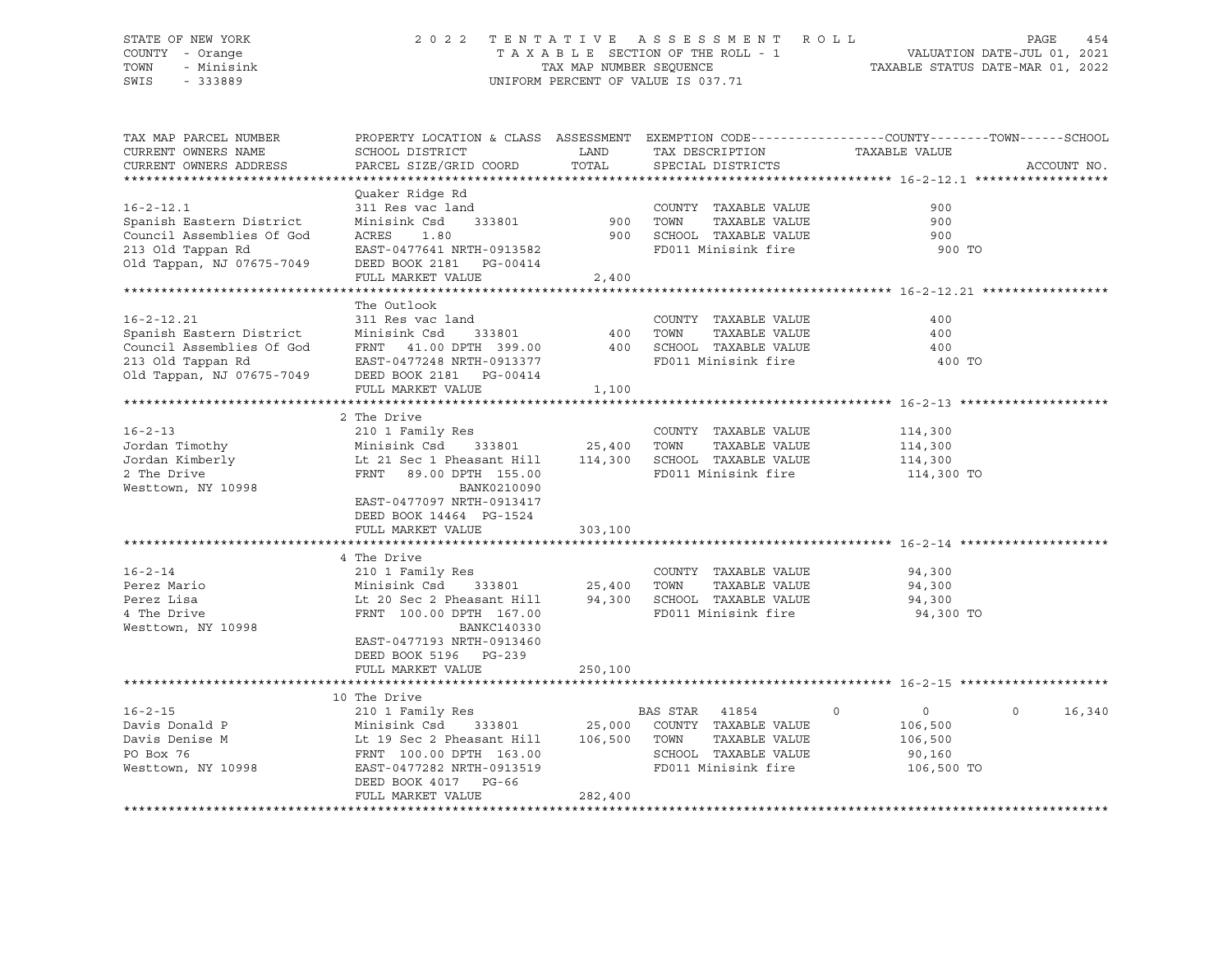| STATE OF NEW YORK<br>COUNTY - Orange<br>- Minisink<br>TOWN<br>SWIS<br>$-333889$                                                                                |                                                                                                                                                                                                            |               | 2022 TENTATIVE ASSESSMENT ROLL<br>TAXABLE SECTION OF THE ROLL - 1<br>TAXABLE SECTION OF THE ROLL - 1<br>TAXABLE STATUS DATE-MAR 01, 2022<br>UNIFORM PERCENT OF VALUE IS 037.71 |          |                                                             | PAGE           | 455         |
|----------------------------------------------------------------------------------------------------------------------------------------------------------------|------------------------------------------------------------------------------------------------------------------------------------------------------------------------------------------------------------|---------------|--------------------------------------------------------------------------------------------------------------------------------------------------------------------------------|----------|-------------------------------------------------------------|----------------|-------------|
| TAX MAP PARCEL NUMBER<br>CURRENT OWNERS NAME<br>CURRENT OWNERS ADDRESS                                                                                         | PROPERTY LOCATION & CLASS ASSESSMENT EXEMPTION CODE---------------COUNTY-------TOWN------SCHOOL<br>SCHOOL DISTRICT<br>PARCEL SIZE/GRID COORD                                                               | LAND<br>TOTAL | TAX DESCRIPTION TAXABLE VALUE<br>SPECIAL DISTRICTS                                                                                                                             |          |                                                             |                | ACCOUNT NO. |
|                                                                                                                                                                |                                                                                                                                                                                                            |               |                                                                                                                                                                                |          |                                                             |                |             |
|                                                                                                                                                                | 12 The Drive                                                                                                                                                                                               |               |                                                                                                                                                                                | $\Omega$ |                                                             | $\bigcirc$     |             |
| $16 - 2 - 16$<br>Daling Charles H<br>Daling Tina B<br>PO Box 245<br>PO Box 245<br>Westtown, NY 10998                                                           | 210 1 Family Res<br>Minisink Csd 333801 25,000<br>DEED BOOK 2309 PG-00949                                                                                                                                  |               | BAS STAR 41854<br>COUNTY TAXABLE VALUE<br>TAXABLE VALUE<br>TOWN<br>SCHOOL TAXABLE VALUE<br>FD011 Minisink fire                                                                 |          | $\overline{0}$<br>95,500<br>95,500<br>79,160<br>95,500 TO   |                | 16,340      |
|                                                                                                                                                                | FULL MARKET VALUE                                                                                                                                                                                          | 253,200       |                                                                                                                                                                                |          |                                                             |                |             |
|                                                                                                                                                                |                                                                                                                                                                                                            |               |                                                                                                                                                                                |          |                                                             |                |             |
| $16 - 2 - 17$<br>Tovar Campos Ricardo J<br>Barrera Gonzalez Nohemy<br>18 The Drive<br>Westtown, NY 10998                                                       | 18 The Drive<br>210 1 Family Res<br>Minisink Csd 333801<br>Lt 17 Sec 2 Pheasant Hill 120,500<br>FRNT 100.00 DPTH 155.00<br>BANKC190321<br>EAST-0477444 NRTH-0913643<br>DEED BOOK 15073 PG-1642             | 25,000        | COUNTY TAXABLE VALUE<br>TOWN<br>TAXABLE VALUE<br>SCHOOL TAXABLE VALUE<br>FD011 Minisink fire                                                                                   |          | 120,500<br>120,500<br>120,500<br>120,500 TO                 |                |             |
|                                                                                                                                                                | FULL MARKET VALUE                                                                                                                                                                                          | 319,500       |                                                                                                                                                                                |          |                                                             |                |             |
|                                                                                                                                                                | 22 The Drive                                                                                                                                                                                               |               |                                                                                                                                                                                |          |                                                             |                |             |
| $16 - 2 - 18$                                                                                                                                                  | 210 1 Family Res                                                                                                                                                                                           |               | BAS STAR 41854                                                                                                                                                                 | $\circ$  | $\circ$                                                     | $\circ$        | 16,340      |
|                                                                                                                                                                |                                                                                                                                                                                                            |               |                                                                                                                                                                                | $\circ$  | 5,000                                                       | 5,000          | 5,000       |
| und Drive<br>Inte Drive<br>Westtown, NY 10998                                                                                                                  | Minisink Csd 333801 25,000 SOLAR EX C 49500<br>Lt 16 Sec 2 Pheasant Hill 112,300 COUNTY TAXABLE VALUE<br>FRNT 100.00 DPTH 155.00 TOWN TAXABLE VALUE<br>EAST-0477528 NRTH-0913703<br>DEED BOOK 14674 PG-990 |               | SCHOOL TAXABLE VALUE<br>FD011 Minisink fire                                                                                                                                    |          | 107,300<br>107,300<br>90,960<br>112,300 TO                  |                |             |
|                                                                                                                                                                | FULL MARKET VALUE                                                                                                                                                                                          | 297,800       |                                                                                                                                                                                |          |                                                             |                |             |
|                                                                                                                                                                |                                                                                                                                                                                                            |               |                                                                                                                                                                                |          |                                                             |                |             |
| $16 - 2 - 19$                                                                                                                                                  | 5 Quaker Ridge Rd                                                                                                                                                                                          |               |                                                                                                                                                                                | $\circ$  | 9,387                                                       | 2,682          | 5,364       |
| Gardianos Pelagia<br>5 Quaker Ridge Rd<br>Westtown, NY 10998                                                                                                   | EAST-0477758 NRTH-0913691<br>DEED BOOK 1907 PG-00124<br>FULL MARKET VALUE                                                                                                                                  | 273,400       | SCHOOL TAXABLE VALUE<br>FD011 Minisink fire                                                                                                                                    | $\Omega$ | $\overline{0}$<br>93,713<br>100,418<br>56,946<br>103,100 TO | $\overline{0}$ | 40,790      |
|                                                                                                                                                                |                                                                                                                                                                                                            |               |                                                                                                                                                                                |          |                                                             |                |             |
|                                                                                                                                                                | The Place & Quaker Rdg                                                                                                                                                                                     |               |                                                                                                                                                                                |          |                                                             |                |             |
| $16 - 2 - 20$                                                                                                                                                  | 311 Res vac land                                                                                                                                                                                           |               | COUNTY TAXABLE VALUE                                                                                                                                                           |          | 13,800                                                      |                |             |
|                                                                                                                                                                |                                                                                                                                                                                                            |               | TOWN<br>TAXABLE VALUE<br>SCHOOL TAXABLE VALUE                                                                                                                                  |          | 13,800<br>13,800                                            |                |             |
|                                                                                                                                                                |                                                                                                                                                                                                            |               | FD011 Minisink fire                                                                                                                                                            |          | 13,800 TO                                                   |                |             |
| Cardianos George<br>Gardianos Pelagia (Minisink Csd 333801 13,800<br>5 Quaker Ridge Rd FRNT 114.00 DPTH 125.00<br>Westtown, NY 10998 EAST-0477817 NRTH-0913763 | DEED BOOK 1916 PG-00715                                                                                                                                                                                    |               |                                                                                                                                                                                |          |                                                             |                |             |
|                                                                                                                                                                | FULL MARKET VALUE                                                                                                                                                                                          | 36,600        |                                                                                                                                                                                |          |                                                             |                |             |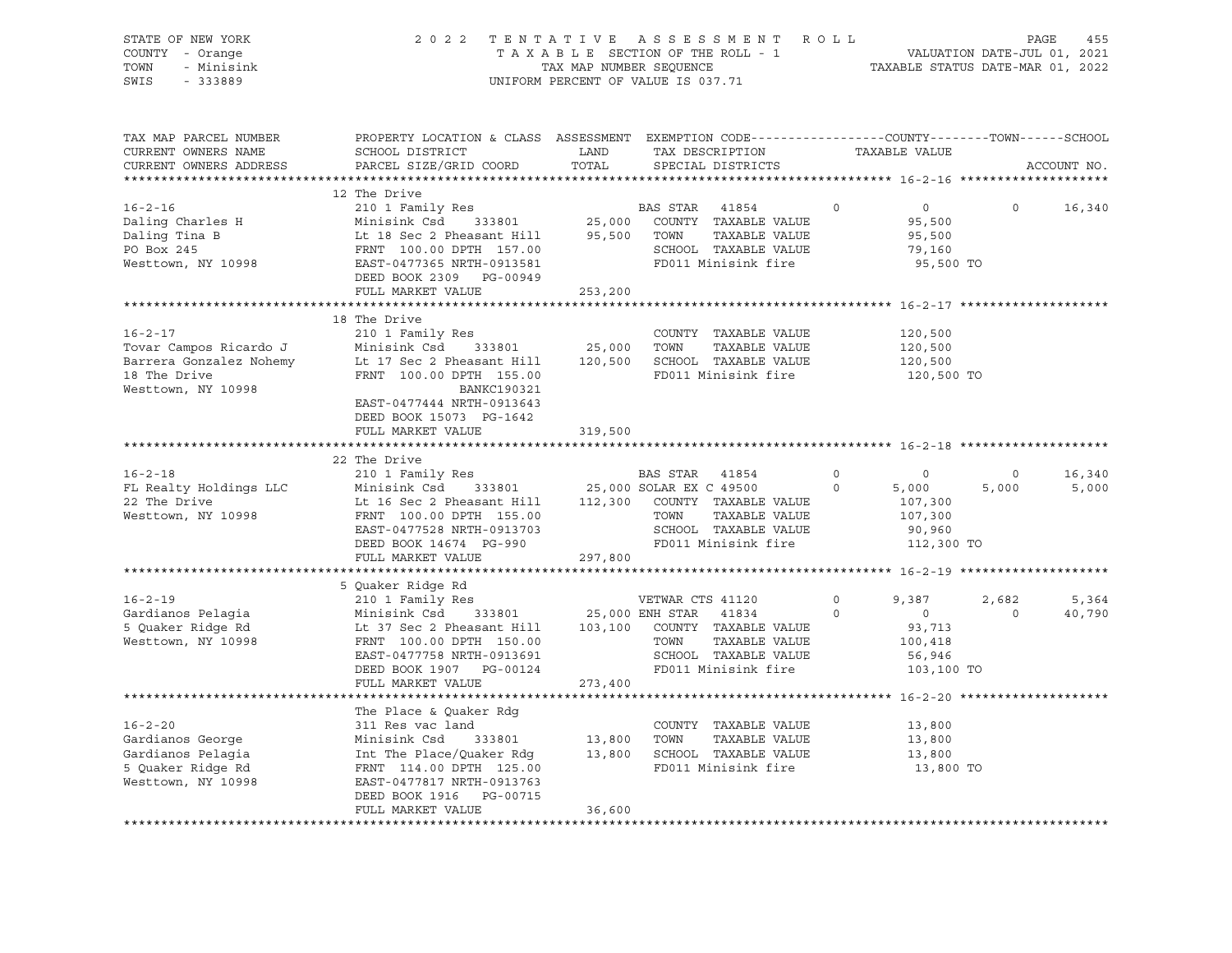| STATE OF NEW YORK<br>COUNTY - Orange<br>TOWN<br>- Minisink<br>SWIS<br>$-333889$                      |                                                                                                                                                                                                                                                                                                 |               | 2022 TENTATIVE ASSESSMENT ROLL<br>UNIFORM PERCENT OF VALUE IS 037.71                                                 |                                                                         | PAGE<br>456        |
|------------------------------------------------------------------------------------------------------|-------------------------------------------------------------------------------------------------------------------------------------------------------------------------------------------------------------------------------------------------------------------------------------------------|---------------|----------------------------------------------------------------------------------------------------------------------|-------------------------------------------------------------------------|--------------------|
| TAX MAP PARCEL NUMBER<br>CURRENT OWNERS NAME<br>CURRENT OWNERS ADDRESS                               | PROPERTY LOCATION & CLASS ASSESSMENT EXEMPTION CODE----------------COUNTY-------TOWN------SCHOOL<br>SCHOOL DISTRICT<br>PARCEL SIZE/GRID COORD                                                                                                                                                   | LAND<br>TOTAL | TAX DESCRIPTION TAXABLE VALUE<br>SPECIAL DISTRICTS                                                                   |                                                                         | ACCOUNT NO.        |
| $16 - 2 - 21$<br>Potter James M Sr<br>Fernando Melissa<br>9 The Place<br>Westtown, NY 10998          | 9 The Place<br>210 1 Family Res<br>Minisink Csd 333801 14,200 TOWN TAXABLE VALUE<br>Int The Place & The Drive 110,700 SCHOOL TAXABLE VALUE<br>FRNT 114.00 DPTH 125.00<br>BANKC061197<br>EAST-0477711 NRTH-0913845<br>DEED BOOK 14415 PG-1470                                                    |               | COUNTY TAXABLE VALUE<br>FD011 Minisink fire                                                                          | 110,700<br>110,700<br>110,700<br>110,700 TO                             |                    |
|                                                                                                      | FULL MARKET VALUE                                                                                                                                                                                                                                                                               | 293,600       |                                                                                                                      |                                                                         |                    |
|                                                                                                      | 36 The Drive                                                                                                                                                                                                                                                                                    |               |                                                                                                                      |                                                                         |                    |
| $16 - 2 - 22$<br>Decker Melissa R<br>PO Box 319<br>Westtown, NY 10998                                | 210 1 Family Res<br>Minisink Csd 333801 25,000 COUNTY TAXABLE VALUE<br>FRNT 95.00 DPTH 150.00 86,200 TOWN TAXABLE VALUE<br>EAST-0477804 NRTH-0913965 SCHOOL TAXABLE VALUE<br>DEED BOOK 4173 PG-188 FD011 Minisink fire                                                                          |               | SCHOOL TAXABLE VALUE                                                                                                 | $\overline{0}$<br>$\circ$<br>86,200<br>86,200<br>45,410<br>86,200 TO    | 40,790<br>$\circ$  |
|                                                                                                      | FULL MARKET VALUE                                                                                                                                                                                                                                                                               | 228,600       |                                                                                                                      |                                                                         |                    |
| $16 - 2 - 23$<br>Marcolini Maria<br>15 Quaker Ridge Rd<br>Westtown, NY 10998                         | 15 Quaker Ridge Rd<br>210 1 Family Res<br>Minisink Csd 333801 25,000 TOWN TAXABLE VALUE<br>Lt 13 Sec 2 Pheasant Hill 102,700 SCHOOL TAXABLE VALUE<br>FRNT 95.00 DPTH 145.00<br>EAST-0477908 NRTH-0913877<br>DEED BOOK 15145 PG-961<br>FULL MARKET VALUE                                         | 272,300       | COUNTY TAXABLE VALUE<br>FD011 Minisink fire                                                                          | 102,700<br>102,700<br>102,700<br>102,700 TO                             |                    |
|                                                                                                      |                                                                                                                                                                                                                                                                                                 |               |                                                                                                                      |                                                                         |                    |
| $16 - 2 - 24$<br>Monahan Michael R<br>Monahan Mary Ellen<br>19 Quaker Ridge Rd<br>Westtown, NY 10998 | 19 Quaker Ridge Rd<br>210 1 Family Res<br>Minisink Csd 333801 25,000 COUNTY TAXABLE VALUE<br>Lt 12 Sec 2 Pheasant Hill 95,800 TOWN TAXABLE VALUE<br>FRNT 100.00 DPTH 150.00 SCHOOL TAXABLE VALUE<br>EAST-0477971 NRTH-0913958 FD011 Minisink fire<br>DEED BOOK 3082 PG-332<br>FULL MARKET VALUE | 254,000       | <b>BAS STAR 41854</b>                                                                                                | $0 \qquad \qquad$<br>$\circ$<br>95,800<br>95,800<br>79,460<br>95,800 TO | $\Omega$<br>16,340 |
|                                                                                                      |                                                                                                                                                                                                                                                                                                 |               |                                                                                                                      |                                                                         |                    |
| $16 - 2 - 25$<br>Elwood William H Jr<br>Elwood Patricia A<br>40 The Drive<br>Westtown, NY 10998      | 40 The Drive<br>210 1 Family Res<br>Minisink Csd<br>FRNT 100.00 DPTH 150.00 86,300 TOWN<br>BANKC030217<br>EAST-0477864 NRTH-0914040<br>DEED BOOK 4074 PG-64<br>FULL MARKET VALUE                                                                                                                | 228,900       | ENH STAR 41834<br>333801 25,000 COUNTY TAXABLE VALUE<br>TAXABLE VALUE<br>SCHOOL TAXABLE VALUE<br>FD011 Minisink fire | $\overline{0}$<br>$\circ$<br>86,300<br>86,300<br>45,510<br>86,300 TO    | 40,790<br>$\Omega$ |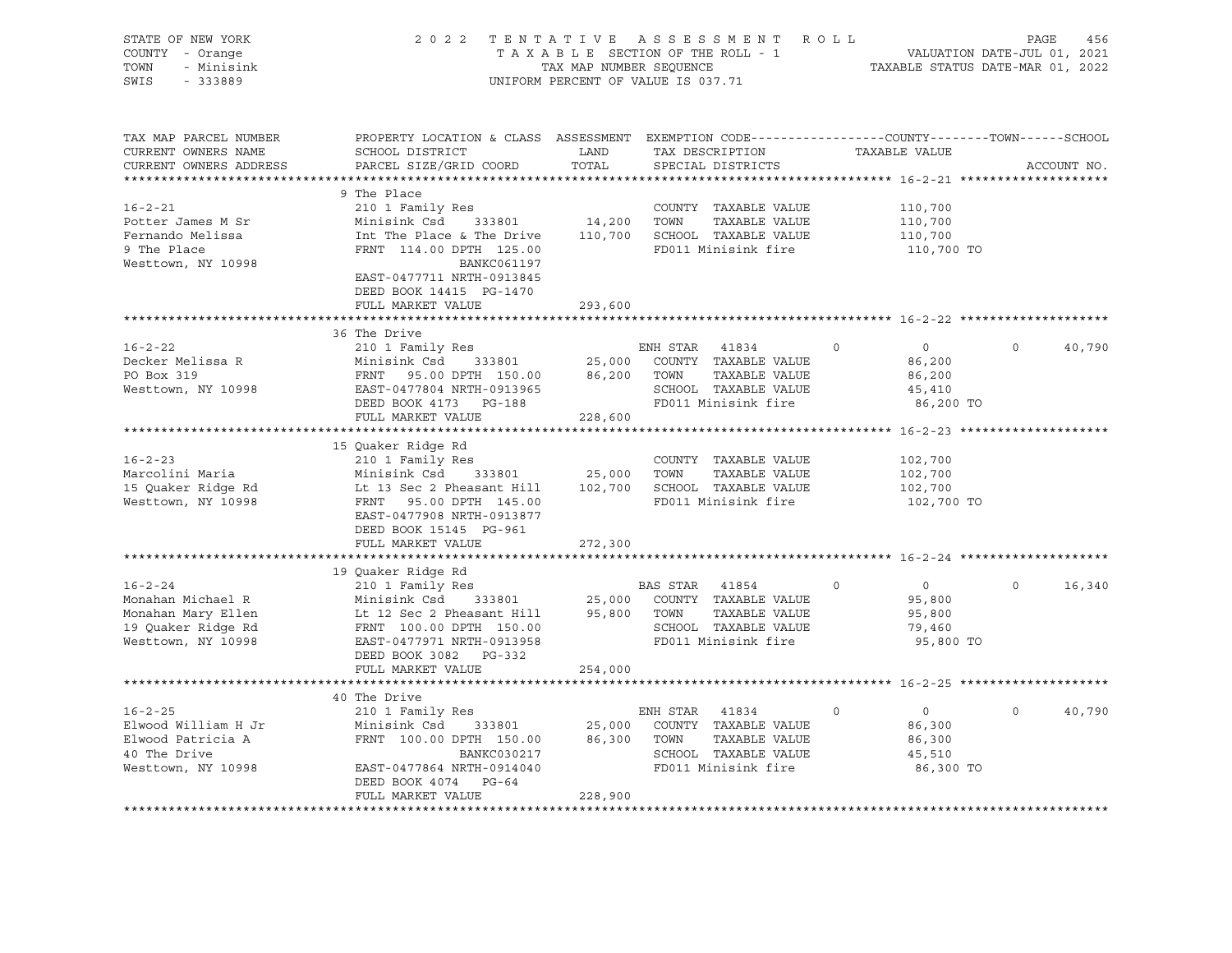| STATE OF NEW YORK<br>COUNTY - Orange<br>TOWN<br>- Minisink<br>SWIS<br>$-333889$           |                                                                                                                                                                        | TAX MAP NUMBER SEQUENCE | 2022 TENTATIVE ASSESSMENT ROLL<br>TAXABLE SECTION OF THE ROLL - 1<br>UNIFORM PERCENT OF VALUE IS 037.71                  |               | VALUATION DATE-JUL 01, 2021<br>TAXABLE STATUS DATE-MAR 01, 2022      | PAGE<br>457 |
|-------------------------------------------------------------------------------------------|------------------------------------------------------------------------------------------------------------------------------------------------------------------------|-------------------------|--------------------------------------------------------------------------------------------------------------------------|---------------|----------------------------------------------------------------------|-------------|
| TAX MAP PARCEL NUMBER<br>CURRENT OWNERS NAME<br>CURRENT OWNERS ADDRESS                    | PROPERTY LOCATION & CLASS ASSESSMENT EXEMPTION CODE----------------COUNTY-------TOWN------SCHOOL<br>SCHOOL DISTRICT<br>PARCEL SIZE/GRID COORD                          | LAND<br>TOTAL           | TAX DESCRIPTION<br>SPECIAL DISTRICTS                                                                                     | TAXABLE VALUE |                                                                      | ACCOUNT NO. |
|                                                                                           | 44 The Drive                                                                                                                                                           |                         |                                                                                                                          |               |                                                                      |             |
| $16 - 2 - 26$<br>Downing Keith A<br>Downing Karen J<br>44 The Drive<br>Westtown, NY 10998 | 210 1 Family Res<br>Minisink Csd 333801<br>Lt 15 Sec 2 Pheasant Hill<br>FRNT 101.00 DPTH 150.00<br>BANK0210090<br>EAST-0477921 NRTH-0914123<br>DEED BOOK 13104 PG-1263 | 25,000                  | BAS STAR<br>41854<br>COUNTY TAXABLE VALUE<br>97,300 TOWN<br>TAXABLE VALUE<br>SCHOOL TAXABLE VALUE<br>FD011 Minisink fire | $\circ$       | $\overline{0}$<br>$\circ$<br>97,300<br>97,300<br>80,960<br>97,300 TO | 16,340      |
|                                                                                           | FULL MARKET VALUE                                                                                                                                                      | 258,000                 |                                                                                                                          |               |                                                                      |             |
|                                                                                           |                                                                                                                                                                        |                         |                                                                                                                          |               |                                                                      |             |
| $16 - 2 - 27$                                                                             | 23 Quaker Ridge Rd<br>210 1 Family Res                                                                                                                                 |                         | COUNTY TAXABLE VALUE                                                                                                     |               | 96,400                                                               |             |
| Khoufaify Najib                                                                           | 333801 25,000 TOWN<br>Minisink Csd                                                                                                                                     |                         | TAXABLE VALUE                                                                                                            |               | 96,400                                                               |             |
| 23 Quaker Ridge Rd<br>Westtown, NY 10998                                                  | Lt 11 Sec 2 Pheasant Hill 96,400 SCHOOL TAXABLE VALUE<br>FRNT 100.00 DPTH 150.00<br>BANKC050590<br>EAST-0478034 NRTH-0914037                                           |                         | FD011 Minisink fire                                                                                                      |               | 96,400<br>96,400 TO                                                  |             |
|                                                                                           | DEED BOOK 15149 PG-973<br>FULL MARKET VALUE                                                                                                                            | 255,600                 |                                                                                                                          |               |                                                                      |             |
|                                                                                           |                                                                                                                                                                        |                         |                                                                                                                          |               |                                                                      |             |
|                                                                                           | 19 High Farms                                                                                                                                                          |                         |                                                                                                                          |               |                                                                      |             |
| $16 - 3 - 1$                                                                              | 210 1 Family Res                                                                                                                                                       |                         | BAS STAR<br>41854                                                                                                        | $\mathbf 0$   | $\overline{0}$<br>$\Omega$                                           | 16,340      |
| Straw Gemma S                                                                             | Minisink Csd 333801                                                                                                                                                    | 25,500                  | COUNTY TAXABLE VALUE                                                                                                     |               | 101,800                                                              |             |
| Straw Patrick M                                                                           | Lt 35 Sec 1 Pheasant Hill                                                                                                                                              | 101,800                 | TAXABLE VALUE<br>TOWN                                                                                                    |               | 101,800                                                              |             |
| 19 High Farms Rd                                                                          | FRNT 113.00 DPTH 157.00                                                                                                                                                |                         | SCHOOL TAXABLE VALUE                                                                                                     |               | 85,460                                                               |             |
| Westtown, NY 10998                                                                        | BANKN140687<br>EAST-0477028 NRTH-0914134<br>DEED BOOK 12699 PG-1329                                                                                                    |                         | FD011 Minisink fire                                                                                                      |               | 101,800 TO                                                           |             |
|                                                                                           | FULL MARKET VALUE                                                                                                                                                      | 270,000                 |                                                                                                                          |               |                                                                      |             |
|                                                                                           |                                                                                                                                                                        |                         |                                                                                                                          |               |                                                                      |             |
|                                                                                           | 35 The Place                                                                                                                                                           |                         |                                                                                                                          |               |                                                                      |             |
| $16 - 3 - 2$                                                                              | 210 1 Family Res                                                                                                                                                       |                         | COUNTY TAXABLE VALUE                                                                                                     |               | 97,000                                                               |             |
| Carey John T                                                                              | 333801<br>Minisink Csd                                                                                                                                                 | 25,400                  | TOWN<br>TAXABLE VALUE                                                                                                    |               | 97,000                                                               |             |
| 35 The Place<br>Westtown, NY 10998                                                        | Lt 36 Sec 1 Pheasant Hill<br>FRNT 101.00 DPTH 187.00                                                                                                                   |                         | 97,000 SCHOOL TAXABLE VALUE<br>FD011 Minisink fire                                                                       |               | 97,000<br>97,000 TO                                                  |             |
|                                                                                           | EAST-0477132 NRTH-0914052<br>DEED BOOK 1880 PG-00515                                                                                                                   |                         |                                                                                                                          |               |                                                                      |             |
|                                                                                           | FULL MARKET VALUE                                                                                                                                                      | 257,200                 |                                                                                                                          |               |                                                                      |             |
|                                                                                           |                                                                                                                                                                        |                         |                                                                                                                          |               |                                                                      |             |
|                                                                                           | The Place & The Dr                                                                                                                                                     |                         |                                                                                                                          |               |                                                                      |             |
| $16 - 3 - 3.1$                                                                            | 320 Rural vacant                                                                                                                                                       |                         | COUNTY TAXABLE VALUE                                                                                                     |               | 2,100                                                                |             |
| Spanish Eastern District<br>Council Assemblies Of God                                     | Minisink Csd<br>333801<br>ACRES                                                                                                                                        | 2,100                   | TOWN<br>TAXABLE VALUE<br>2,100 SCHOOL TAXABLE VALUE                                                                      |               | 2,100<br>2,100                                                       |             |
| 213 Old Tappan Rd                                                                         | 2.10<br>EAST-0477496 NRTH-0913951                                                                                                                                      |                         | FD011 Minisink fire                                                                                                      |               | 2,100 TO                                                             |             |
| Old Tappan, NJ 07675-7049                                                                 | DEED BOOK 2181<br>PG-00414<br>FULL MARKET VALUE                                                                                                                        | 5,600                   |                                                                                                                          |               |                                                                      |             |
|                                                                                           |                                                                                                                                                                        |                         |                                                                                                                          |               |                                                                      |             |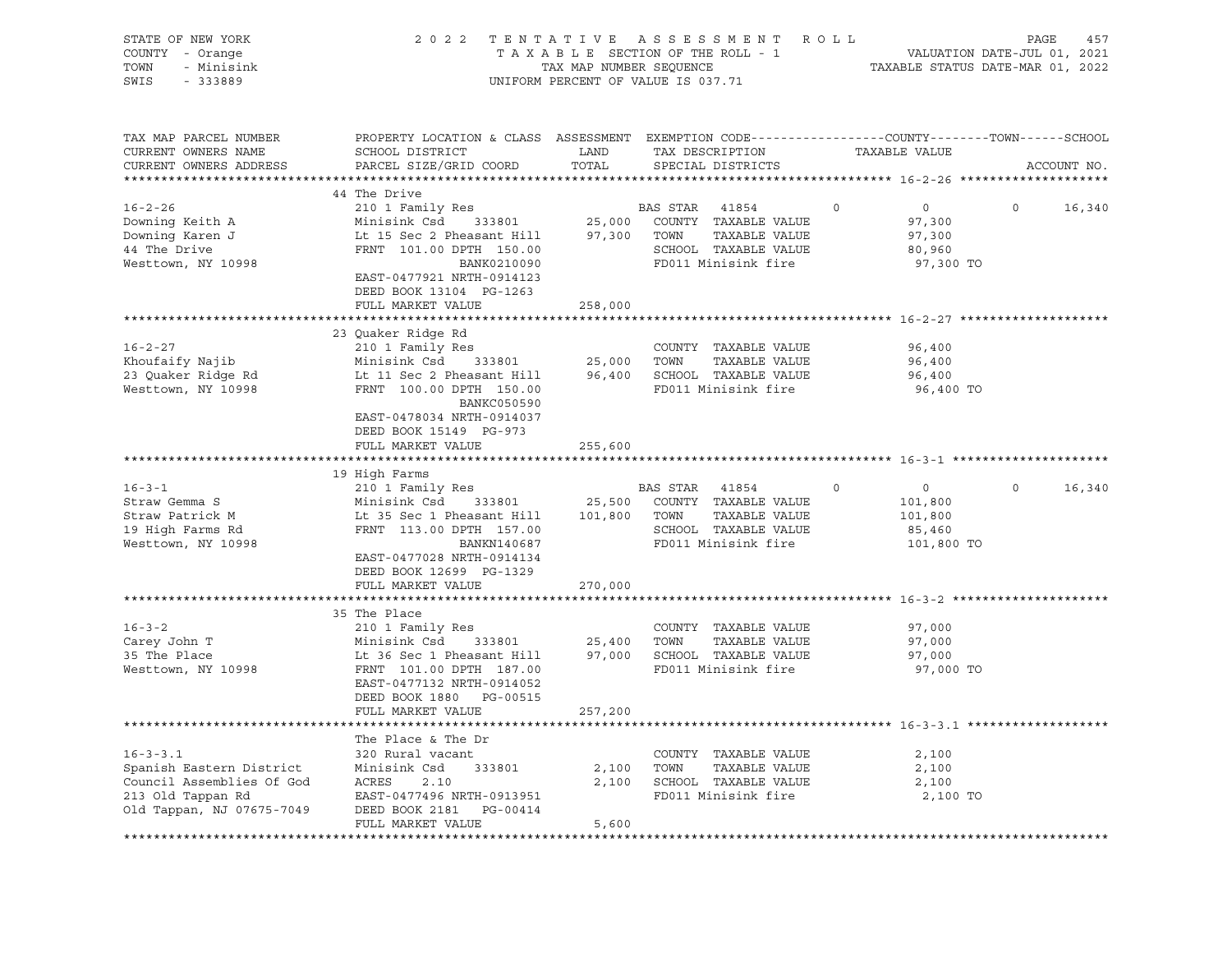#### STATE OF NEW YORK 2 0 2 2 T E N T A T I V E A S S E S S M E N T R O L L PAGE 458 COUNTY - Orange T A X A B L E SECTION OF THE ROLL - 1 VALUATION DATE-JUL 01, 2021 TOWN - Minisink TAX MAP NUMBER SEQUENCE TAXABLE STATUS DATE-MAR 01, 2022 SWIS - 333889 CONSERVED BY A SUIT OF VALUE IS 037.71

| TAX MAP PARCEL NUMBER<br>CURRENT OWNERS NAME<br>CURRENT OWNERS ADDRESS                                                    | PROPERTY LOCATION & CLASS ASSESSMENT EXEMPTION CODE----------------COUNTY-------TOWN------SCHOOL<br>SCHOOL DISTRICT<br>PARCEL SIZE/GRID COORD                                                                  | LAND<br>TOTAL           | TAX DESCRIPTION<br>SPECIAL DISTRICTS                                                                                 | TAXABLE VALUE                                                               | ACCOUNT NO.        |
|---------------------------------------------------------------------------------------------------------------------------|----------------------------------------------------------------------------------------------------------------------------------------------------------------------------------------------------------------|-------------------------|----------------------------------------------------------------------------------------------------------------------|-----------------------------------------------------------------------------|--------------------|
| $16 - 3 - 3.2$<br>Spanish Eastern District<br>Council Assemblies Of God<br>213 Old Tappan Rd<br>Old Tappan, NJ 07675-7049 | The Place<br>311 Res vac land<br>Minisink Csd<br>333801<br>FRNT 108.00 DPTH 210.00 1,800<br>EAST-0477228 NRTH-0914026<br>DEED BOOK 2181    PG-00414<br>FULL MARKET VALUE                                       | 1,800<br>4,800          | COUNTY TAXABLE VALUE<br>TOWN<br>TAXABLE VALUE<br>SCHOOL TAXABLE VALUE<br>FD011 Minisink fire                         | 1,800<br>1,800<br>1,800<br>1,800 TO                                         |                    |
| $16 - 3 - 3.3$<br>Spanish Eastern District<br>Council Assemblies Of God<br>213 Old Tappan Rd<br>Old Tappan, NJ 07675-7049 | The Outlook<br>311 Res vac land<br>333801<br>Minisink Csd<br>FRNT<br>EAST-0477048 NRTH-0913881<br>DEED BOOK 2181    PG-00414<br>FULL MARKET VALUE                                                              | 100<br>300              | COUNTY TAXABLE VALUE<br>TAXABLE VALUE<br>TOWN<br>8.00 DPTH 168.00 100 SCHOOL TAXABLE VALUE<br>FD011 Minisink fire    | 100<br>100<br>100<br>100 TO                                                 |                    |
|                                                                                                                           |                                                                                                                                                                                                                |                         |                                                                                                                      |                                                                             |                    |
| $16 - 3 - 4$<br>Ventre Charles M<br>Ventre Arcangela<br>19 The Drive<br>Westtown, NY 10998                                | 19 The Drive<br>210 1 Family Res<br>Minisink Csd<br>Lt 22 Sec 2 Pheasant Hill 103,800 TOWN<br>Map 2538<br>FRNT 104.00 DPTH 193.00<br>EAST-0477386 NRTH-0913857<br>DEED BOOK 14064 PG-1223<br>FULL MARKET VALUE | 275,300                 | BAS STAR 41854<br>333801 25,400 COUNTY TAXABLE VALUE<br>TAXABLE VALUE<br>SCHOOL TAXABLE VALUE<br>FD011 Minisink fire | $\mathbf 0$<br>$\overline{0}$<br>103,800<br>103,800<br>87,460<br>103,800 TO | 16,340<br>$\Omega$ |
|                                                                                                                           | 17 The Drive                                                                                                                                                                                                   |                         |                                                                                                                      |                                                                             |                    |
| $16 - 3 - 5$<br>Jeremiah Joseph W<br>Jeremiah Valentina E<br>17 The Drive<br>Westtown, NY 10998                           | 210 1 Family Res<br>Minisink Csd 333801 24,600<br>Lt 23 Sec 2 Pheasant Hill<br>FRNT 104.00 DPTH 226.00<br>ACRES<br>0.43 BANKC140330<br>EAST-0477304 NRTH-0913801<br>DEED BOOK 14135 PG-558                     | 97,900                  | COUNTY TAXABLE VALUE<br>TOWN<br>TAXABLE VALUE<br>SCHOOL TAXABLE VALUE<br>FD011 Minisink fire                         | 97,900<br>97,900<br>97,900<br>97,900 TO                                     |                    |
|                                                                                                                           | FULL MARKET VALUE                                                                                                                                                                                              | 259,600                 |                                                                                                                      |                                                                             |                    |
| $16 - 3 - 6$<br>Coughlin William P Jr<br>Coughlin Dolores J<br>11 The Drive<br>Westtown, NY 10998                         | 11 The Drive<br>210 1 Family Res<br>Minisink Csd<br>Lt 24 Sec 2 Pheasant Hill<br>FRNT 100.00 DPTH 226.00<br>EAST-0477230 NRTH-0913751                                                                          | 333801 25,400<br>97,700 | VETWAR CTS 41120<br>COUNTY TAXABLE VALUE<br>TOWN<br>TAXABLE VALUE<br>SCHOOL TAXABLE VALUE<br>FD011 Minisink fire     | $\circ$<br>9,387<br>88,313<br>95,018<br>92,336<br>97,700 TO                 | 2,682<br>5,364     |
|                                                                                                                           | DEED BOOK 13436 PG-879<br>FULL MARKET VALUE                                                                                                                                                                    | 259,100                 |                                                                                                                      |                                                                             |                    |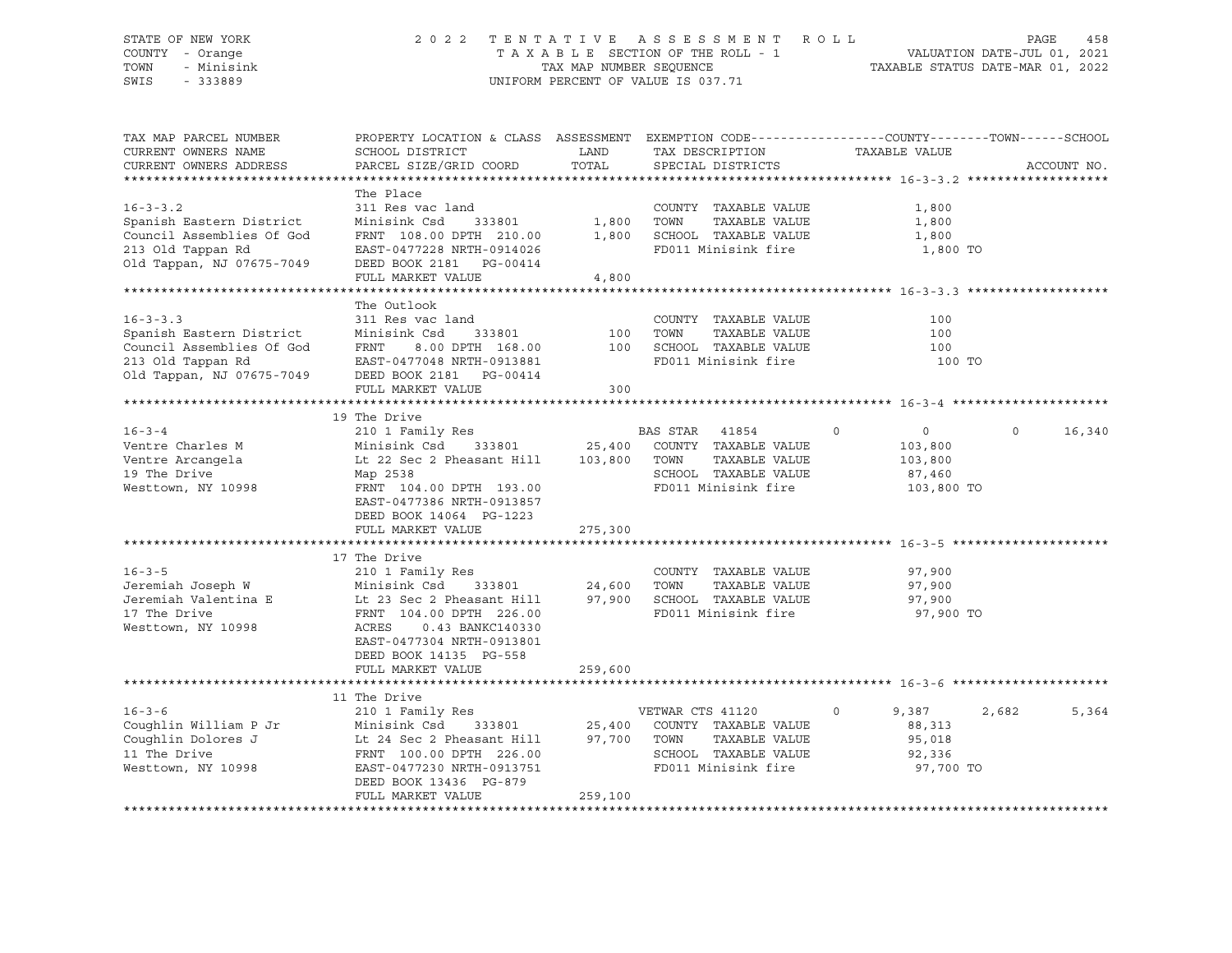| STATE OF NEW YORK<br>COUNTY - Orange<br>TOWN<br>- Minisink<br>SWIS<br>$-333889$                                                                                               | 2022                                                                                                                | TENTATIVE ASSESSMENT<br>R O L L<br>TAXABLE SECTION OF THE ROLL - 1<br>TAX MAP NUMBER SEQUENCE<br>UNIFORM PERCENT OF VALUE IS 037.71 |                |                      |         |                    |         | 459<br>PAGE<br>VALUATION DATE-JUL 01, 2021<br>TAXABLE STATUS DATE-MAR 01, 2022 |  |  |  |
|-------------------------------------------------------------------------------------------------------------------------------------------------------------------------------|---------------------------------------------------------------------------------------------------------------------|-------------------------------------------------------------------------------------------------------------------------------------|----------------|----------------------|---------|--------------------|---------|--------------------------------------------------------------------------------|--|--|--|
| TAX MAP PARCEL NUMBER<br>CURRENT OWNERS NAME                                                                                                                                  | PROPERTY LOCATION & CLASS ASSESSMENT EXEMPTION CODE----------------COUNTY-------TOWN------SCHOOL<br>SCHOOL DISTRICT | LAND                                                                                                                                |                | TAX DESCRIPTION      |         | TAXABLE VALUE      |         |                                                                                |  |  |  |
| CURRENT OWNERS ADDRESS                                                                                                                                                        | PARCEL SIZE/GRID COORD                                                                                              | TOTAL                                                                                                                               |                | SPECIAL DISTRICTS    |         |                    |         | ACCOUNT NO.                                                                    |  |  |  |
|                                                                                                                                                                               | 7 The Drive                                                                                                         |                                                                                                                                     |                |                      |         |                    |         |                                                                                |  |  |  |
| $16 - 3 - 7$                                                                                                                                                                  | 210 1 Family Res                                                                                                    |                                                                                                                                     | BAS STAR 41854 |                      | $\circ$ | $\overline{0}$     | $\circ$ | 16,340                                                                         |  |  |  |
|                                                                                                                                                                               |                                                                                                                     |                                                                                                                                     |                |                      |         | 99,200             |         |                                                                                |  |  |  |
| Huldie, Trust Family Protectio Minisink Csd 333801 25,400 COUNTY TAXABLE VALUE<br>Huldie John J                     Lt 25 Sec 2 Pheasant Hill     99,200 TOWN   TAXABLE VALUE |                                                                                                                     |                                                                                                                                     |                |                      |         | 99,200             |         |                                                                                |  |  |  |
| PO Box 215                                                                                                                                                                    | FRNT 100.00 DPTH 206.00                                                                                             |                                                                                                                                     |                | SCHOOL TAXABLE VALUE |         | 82,860             |         |                                                                                |  |  |  |
| Westtown, NY 10998                                                                                                                                                            | EAST-0477158 NRTH-0913693                                                                                           |                                                                                                                                     |                | FD011 Minisink fire  |         | 99,200 TO          |         |                                                                                |  |  |  |
|                                                                                                                                                                               | DEED BOOK 14578 PG-549                                                                                              |                                                                                                                                     |                |                      |         |                    |         |                                                                                |  |  |  |
|                                                                                                                                                                               | FULL MARKET VALUE                                                                                                   | 263,100                                                                                                                             |                |                      |         |                    |         |                                                                                |  |  |  |
|                                                                                                                                                                               | 3 The Drive                                                                                                         |                                                                                                                                     |                |                      |         |                    |         |                                                                                |  |  |  |
| $16 - 3 - 8$                                                                                                                                                                  | 210 1 Family Res                                                                                                    |                                                                                                                                     | BAS STAR       | 41854                | $\circ$ | $\circ$            | $\circ$ | 16,340                                                                         |  |  |  |
| Klein Barry                                                                                                                                                                   | Minisink Csd 333801                                                                                                 | 25,000                                                                                                                              |                | COUNTY TAXABLE VALUE |         | 110,300            |         |                                                                                |  |  |  |
| Klein Debra A                                                                                                                                                                 | Lt 26 Sec 1 Pheasant Hill                                                                                           | 110,300                                                                                                                             | TOWN           | TAXABLE VALUE        |         | 110,300            |         |                                                                                |  |  |  |
| 3 The Drive                                                                                                                                                                   | FRNT 164.00 DPTH 108.00                                                                                             |                                                                                                                                     |                | SCHOOL TAXABLE VALUE |         | 93,960             |         |                                                                                |  |  |  |
| Westtown, NY 10998                                                                                                                                                            | BANKC130780                                                                                                         |                                                                                                                                     |                | FD011 Minisink fire  |         | 110,300 TO         |         |                                                                                |  |  |  |
|                                                                                                                                                                               | EAST-0477077 NRTH-0913643                                                                                           |                                                                                                                                     |                |                      |         |                    |         |                                                                                |  |  |  |
|                                                                                                                                                                               | DEED BOOK 5340 PG-72                                                                                                |                                                                                                                                     |                |                      |         |                    |         |                                                                                |  |  |  |
|                                                                                                                                                                               | FULL MARKET VALUE                                                                                                   | 292,500                                                                                                                             |                |                      |         |                    |         |                                                                                |  |  |  |
|                                                                                                                                                                               |                                                                                                                     |                                                                                                                                     |                |                      |         |                    |         |                                                                                |  |  |  |
|                                                                                                                                                                               | 11 The Outlook                                                                                                      |                                                                                                                                     |                |                      |         |                    |         |                                                                                |  |  |  |
| $16 - 3 - 9$                                                                                                                                                                  | 210 1 Family Res                                                                                                    |                                                                                                                                     |                | COUNTY TAXABLE VALUE |         | 104,600            |         |                                                                                |  |  |  |
| Barlow Bradley<br>Barlow Rebecca                                                                                                                                              | Minisink Csd<br>Lt 32 Sec 1 Pheasant Hill 104,600 SCHOOL TAXABLE VALUE                                              | 333801 26,200 TOWN                                                                                                                  |                | TAXABLE VALUE        |         | 104,600<br>104,600 |         |                                                                                |  |  |  |
| 11 The Outlook                                                                                                                                                                | FRNT 105.00 DPTH 218.00                                                                                             |                                                                                                                                     |                | FD011 Minisink fire  |         | 104,600 TO         |         |                                                                                |  |  |  |
| Westtown, NY 10998                                                                                                                                                            | BANKC090240                                                                                                         |                                                                                                                                     |                |                      |         |                    |         |                                                                                |  |  |  |
|                                                                                                                                                                               | EAST-0477047 NRTH-0913802                                                                                           |                                                                                                                                     |                |                      |         |                    |         |                                                                                |  |  |  |
|                                                                                                                                                                               | DEED BOOK 14801 PG-475                                                                                              |                                                                                                                                     |                |                      |         |                    |         |                                                                                |  |  |  |
|                                                                                                                                                                               | FULL MARKET VALUE                                                                                                   | 277,400                                                                                                                             |                |                      |         |                    |         |                                                                                |  |  |  |
|                                                                                                                                                                               |                                                                                                                     |                                                                                                                                     |                |                      |         |                    |         |                                                                                |  |  |  |
|                                                                                                                                                                               | 3 The Outlook                                                                                                       |                                                                                                                                     |                |                      |         |                    |         |                                                                                |  |  |  |
| $16 - 3 - 10$                                                                                                                                                                 | 210 1 Family Res                                                                                                    |                                                                                                                                     |                | COUNTY TAXABLE VALUE |         | 116,800            |         |                                                                                |  |  |  |
| Hagans Chelsea L                                                                                                                                                              | Minisink Csd<br>333801                                                                                              | 26,200                                                                                                                              | TOWN           | TAXABLE VALUE        |         | 116,800            |         |                                                                                |  |  |  |
| Lynch Morgan T                                                                                                                                                                | Lt 33 Sec 1 Pheasant Hill                                                                                           | 116,800                                                                                                                             |                | SCHOOL TAXABLE VALUE |         | 116,800            |         |                                                                                |  |  |  |
| 3 The Outlook<br>Westtown, NY 10998                                                                                                                                           | FRNT 104.00 DPTH 149.00<br>BANKC080370                                                                              |                                                                                                                                     |                | FD011 Minisink fire  |         | 116,800 TO         |         |                                                                                |  |  |  |
|                                                                                                                                                                               | EAST-0476898 NRTH-0913961                                                                                           |                                                                                                                                     |                |                      |         |                    |         |                                                                                |  |  |  |
|                                                                                                                                                                               | DEED BOOK 14843 PG-1746                                                                                             |                                                                                                                                     |                |                      |         |                    |         |                                                                                |  |  |  |
|                                                                                                                                                                               | FULL MARKET VALUE                                                                                                   | 309,700                                                                                                                             |                |                      |         |                    |         |                                                                                |  |  |  |
|                                                                                                                                                                               |                                                                                                                     |                                                                                                                                     |                |                      |         |                    |         |                                                                                |  |  |  |
|                                                                                                                                                                               | 21 High Farms                                                                                                       |                                                                                                                                     |                |                      |         |                    |         |                                                                                |  |  |  |
| $16 - 3 - 11$                                                                                                                                                                 | 210 1 Family Res                                                                                                    |                                                                                                                                     | BAS STAR       | 41854                | 0       | 0                  | 0       | 16,340                                                                         |  |  |  |
| Cambareri Charles E                                                                                                                                                           | Minisink Csd<br>333801                                                                                              | 25,400                                                                                                                              | COUNTY         | TAXABLE VALUE        |         | 97,000             |         |                                                                                |  |  |  |
| Cambareri Sharon                                                                                                                                                              | Lt 34 Sec 1 Pheasant Hill                                                                                           | 97,000                                                                                                                              | TOWN           | TAXABLE VALUE        |         | 97,000             |         |                                                                                |  |  |  |
| 21 High Farms Rd                                                                                                                                                              | FRNT 100.00 DPTH 172.00                                                                                             |                                                                                                                                     |                | SCHOOL TAXABLE VALUE |         | 80,660             |         |                                                                                |  |  |  |
| Westtown, NY 10998                                                                                                                                                            | EAST-0476963 NRTH-0914053                                                                                           |                                                                                                                                     |                | FD011 Minisink fire  |         | 97,000 TO          |         |                                                                                |  |  |  |
|                                                                                                                                                                               | DEED BOOK 2135<br>PG-00589                                                                                          |                                                                                                                                     |                |                      |         |                    |         |                                                                                |  |  |  |
|                                                                                                                                                                               | FULL MARKET VALUE                                                                                                   | 257,200                                                                                                                             |                |                      |         |                    |         |                                                                                |  |  |  |
|                                                                                                                                                                               |                                                                                                                     |                                                                                                                                     |                |                      |         |                    |         |                                                                                |  |  |  |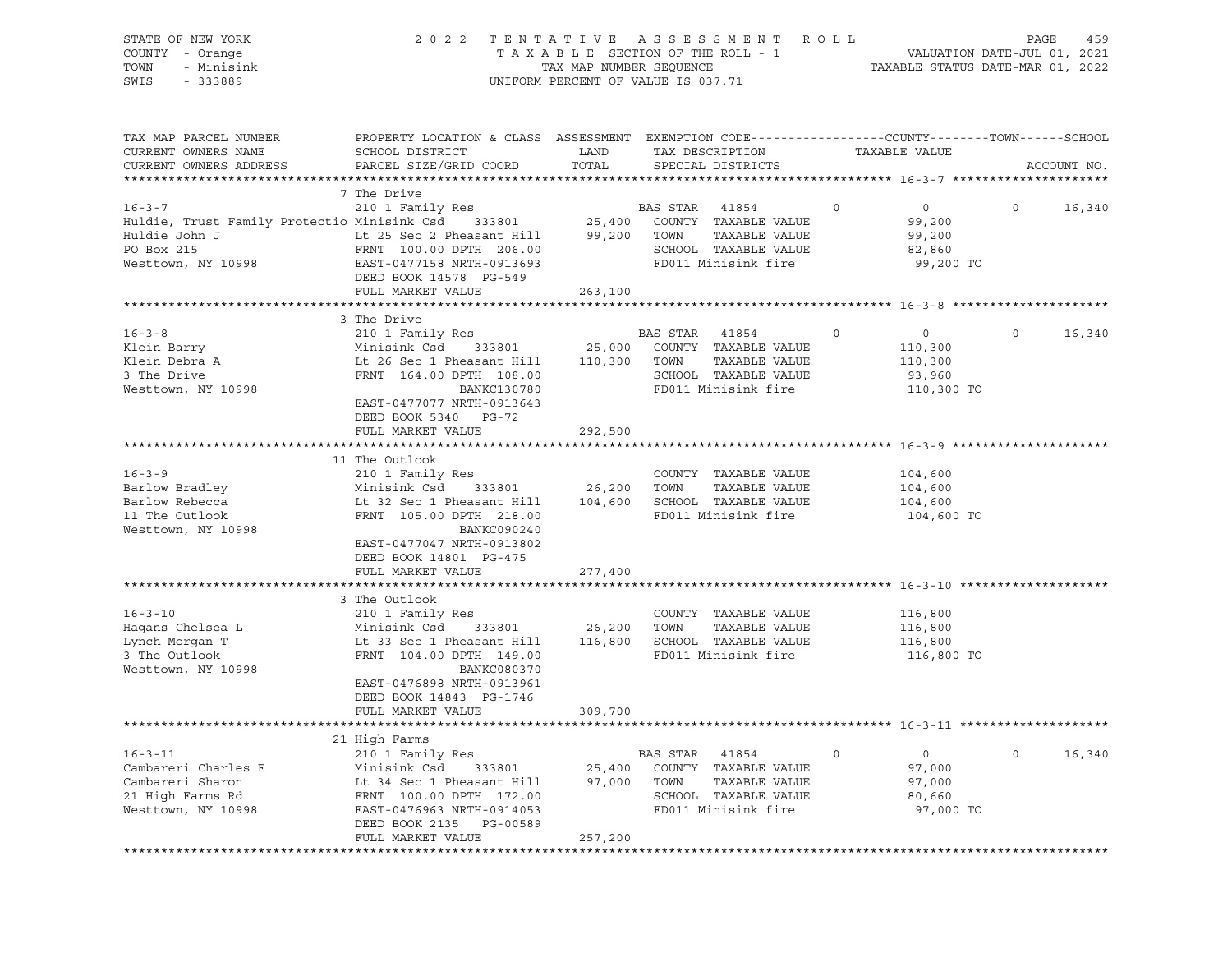#### STATE OF NEW YORK 2 0 2 2 T E N T A T I V E A S S E S S M E N T R O L L PAGE 460 COUNTY - Orange T A X A B L E SECTION OF THE ROLL - 1 VALUATION DATE-JUL 01, 2021 TOWN - Minisink TAX MAP NUMBER SEQUENCE TAXABLE STATUS DATE-MAR 01, 2022 SWIS - 333889 CONSERVED BY A SUIT OF VALUE IS 037.71

| TAX MAP PARCEL NUMBER<br>CURRENT OWNERS NAME<br>CURRENT OWNERS ADDRESS                                             | PROPERTY LOCATION & CLASS ASSESSMENT EXEMPTION CODE----------------COUNTY-------TOWN------SCHOOL<br>SCHOOL DISTRICT<br>LAND<br>TAX DESCRIPTION<br>PARCEL SIZE/GRID COORD<br>TOTAL<br>SPECIAL DISTRICTS |                                             | TAXABLE VALUE                                                                                                                                                                  |                                |                                                                        | ACCOUNT NO.                 |                           |
|--------------------------------------------------------------------------------------------------------------------|--------------------------------------------------------------------------------------------------------------------------------------------------------------------------------------------------------|---------------------------------------------|--------------------------------------------------------------------------------------------------------------------------------------------------------------------------------|--------------------------------|------------------------------------------------------------------------|-----------------------------|---------------------------|
|                                                                                                                    |                                                                                                                                                                                                        |                                             |                                                                                                                                                                                |                                |                                                                        |                             |                           |
| $16 - 4 - 1$<br>Kulikowski Joan M<br>4 High Farms Rd<br>Westtown, NY 10998                                         | 4 High Farms<br>210 1 Family Res<br>Minisink Csd<br>Lt 43 Sec 1 Pheasant Hill<br>FRNT 144.00 DPTH 123.00<br>EAST-0477060 NRTH-0914534                                                                  | 333801 26,200 AGED                          | VETWAR CTS 41120<br>41800<br>97,800 ENH STAR<br>41834<br>COUNTY TAXABLE VALUE<br>TOWN<br>TAXABLE VALUE                                                                         | $\circ$<br>$\circ$<br>$\Omega$ | 9,387<br>44,207<br>$\overline{0}$<br>44,206<br>47,559                  | 2,682<br>47,559<br>$\Omega$ | 5,364<br>46,218<br>40,790 |
|                                                                                                                    | DEED BOOK 11474 PG-393<br>FULL MARKET VALUE                                                                                                                                                            |                                             | SCHOOL TAXABLE VALUE<br>259,300 FD011 Minisink fire                                                                                                                            |                                | 5,428<br>97,800 TO                                                     |                             |                           |
|                                                                                                                    | 8 High Farms                                                                                                                                                                                           |                                             |                                                                                                                                                                                |                                |                                                                        |                             |                           |
| $16 - 4 - 2$<br>Szakmary Thomas<br>Szakmary Joanna<br>Szakmary Bernardine<br>8 High Farms Rd<br>Westtown, NY 10998 | 210 1 Family Res<br>Minisink Csd<br>Lt 42 Sec 1 Pheasant Hill<br>bernardine deceased<br>FRNT 120.00 DPTH 177.00<br>EAST-0476992 NRTH-0914443<br>DEED BOOK 2177<br>PG-00107                             |                                             | VETCOM CTS 41130<br>333801 26,200 VETDIS CTS 41140<br>98,000 ENH STAR<br>41834<br>COUNTY TAXABLE VALUE<br>TOWN<br>TAXABLE VALUE<br>SCHOOL TAXABLE VALUE<br>FD011 Minisink fire | $\circ$<br>$\circ$<br>$\circ$  | 15,645<br>31,290<br>$\circ$<br>51,065<br>84,590<br>30,390<br>98,000 TO | 4,470<br>8,940<br>$\circ$   | 8,940<br>17,880<br>40,790 |
|                                                                                                                    | FULL MARKET VALUE                                                                                                                                                                                      | 259,900                                     |                                                                                                                                                                                |                                |                                                                        |                             |                           |
|                                                                                                                    |                                                                                                                                                                                                        |                                             |                                                                                                                                                                                |                                |                                                                        |                             |                           |
| $16 - 4 - 3$<br>Kelly Mary J<br>12 High Farms<br>Westtown, NY 10998                                                | 12 High Farms<br>210 1 Family Res<br>Minisink Csd 333801<br>Lt 41 Sec 1 Pheasant Hill<br>FRNT 129.00 DPTH 150.00<br>BANK0130715<br>EAST-0476935 NRTH-0914352<br>DEED BOOK 14579 PG-143                 | 26,700<br>97,800                            | BAS STAR<br>41854<br>COUNTY TAXABLE VALUE<br>TOWN<br>TAXABLE VALUE<br>SCHOOL TAXABLE VALUE<br>FD011 Minisink fire                                                              | $\Omega$                       | $0 \qquad$<br>97,800<br>97,800<br>81,460<br>97,800 TO                  | $\Omega$                    | 16,340                    |
|                                                                                                                    | FULL MARKET VALUE                                                                                                                                                                                      | 259,300                                     |                                                                                                                                                                                |                                |                                                                        |                             |                           |
|                                                                                                                    | 20 High Farms                                                                                                                                                                                          |                                             |                                                                                                                                                                                |                                |                                                                        |                             |                           |
| $16 - 4 - 4$<br>Shand James<br>Shand Ann Mary<br>20 High Farms Rd<br>Westtown, NY 10998                            | 210 1 Family Res<br>Minisink Csd<br>Lt 40 Sec 1 Pheasant Hill<br>FRNT 114.00 DPTH 145.00<br>EAST-0476817 NRTH-0914224<br>DEED BOOK 2074 PG-00631<br>FULL MARKET VALUE                                  | 333801 26,200 BAS STAR<br>97,100<br>257,500 | VETCOM CTS 41130<br>41854<br>COUNTY TAXABLE VALUE<br>TOWN<br>TAXABLE VALUE<br>SCHOOL TAXABLE VALUE<br>FD011 Minisink fire                                                      | $\Omega$<br>$\Omega$           | 15,645<br>$\overline{0}$<br>81,455<br>92,630<br>71,820<br>97,100 TO    | 4,470<br>$\Omega$           | 8,940<br>16,340           |
|                                                                                                                    |                                                                                                                                                                                                        |                                             |                                                                                                                                                                                |                                |                                                                        |                             |                           |
| $16 - 4 - 5$<br>Morgiewicz Joseph<br>Bishop Stephanie<br>24 High Farms Rd<br>Westtown, NY 10998                    | 24 High Farms<br>210 1 Family Res<br>Minisink Csd<br>333801<br>Lt 39 Sec 1 Pheasant Hill<br>FRNT 110.00 DPTH 175.00<br>EAST-0476749 NRTH-0914138<br>DEED BOOK 14682 PG-558<br>FULL MARKET VALUE        | 26,200<br>97,900<br>259,600                 | COUNTY TAXABLE VALUE<br>TAXABLE VALUE<br>TOWN<br>SCHOOL TAXABLE VALUE<br>FD011 Minisink fire                                                                                   |                                | 97,900<br>97,900<br>97,900<br>97,900 TO                                |                             |                           |
|                                                                                                                    |                                                                                                                                                                                                        |                                             |                                                                                                                                                                                |                                |                                                                        |                             |                           |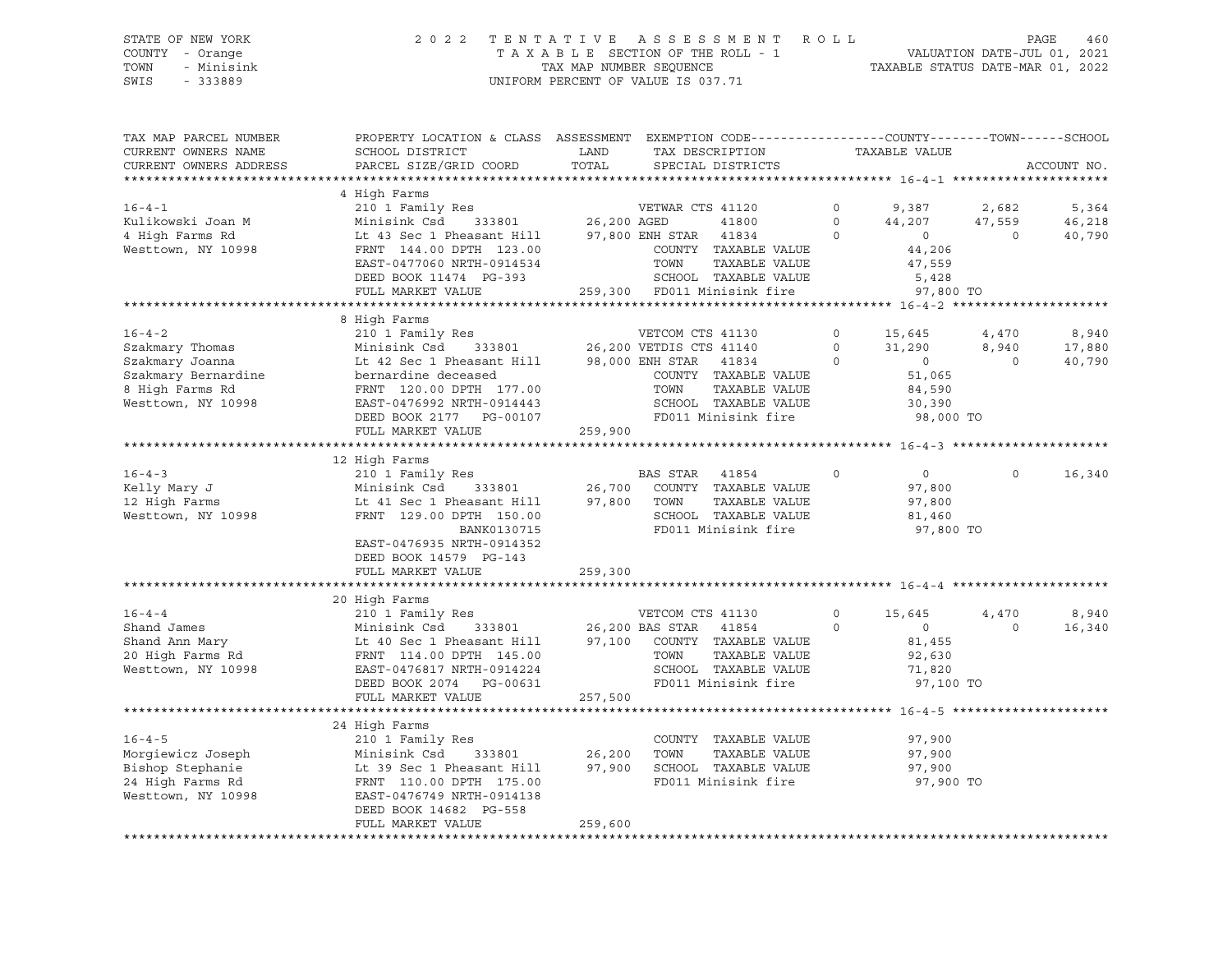| STATE OF NEW YORK<br>COUNTY - Orange<br>TOWN<br>- Minisink<br>SWIS<br>$-333889$                                         |                                                                                                                                                                                                                                     | TAX MAP NUMBER SEQUENCE | 2022 TENTATIVE ASSESSMENT ROLL<br>TAXABLE SECTION OF THE ROLL - 1<br>UNIFORM PERCENT OF VALUE IS 037.71                         |         | PAGE<br>461<br>VALUATION DATE-JUL 01, 2021<br>TAXABLE STATUS DATE-MAR 01, 2022 |         |             |  |
|-------------------------------------------------------------------------------------------------------------------------|-------------------------------------------------------------------------------------------------------------------------------------------------------------------------------------------------------------------------------------|-------------------------|---------------------------------------------------------------------------------------------------------------------------------|---------|--------------------------------------------------------------------------------|---------|-------------|--|
| TAX MAP PARCEL NUMBER<br>CURRENT OWNERS NAME<br>CURRENT OWNERS ADDRESS                                                  | PROPERTY LOCATION & CLASS ASSESSMENT EXEMPTION CODE-----------------COUNTY-------TOWN------SCHOOL<br>SCHOOL DISTRICT<br>PARCEL SIZE/GRID COORD                                                                                      | LAND<br>TOTAL           | TAX DESCRIPTION<br>SPECIAL DISTRICTS                                                                                            |         | TAXABLE VALUE                                                                  |         | ACCOUNT NO. |  |
| $16 - 4 - 6$<br>Nolan Sean<br>Nolan Vanessa<br>28 High Farms Rd<br>Westtown, NY 10998                                   | 28 High Farms<br>210 1 Family Res<br>Minisink Csd<br>Lt 38 Sec 1 Pheasant Hill 101,800 TOWN<br>FRNT 110.00 DPTH 175.00<br>BANKC170030<br>EAST-0476687 NRTH-0914052<br>DEED BOOK 14463 PG-967<br>FULL MARKET VALUE                   | 270,000                 | SOLAR EX C 49500<br>333801 25,400 COUNTY TAXABLE VALUE<br>TAXABLE VALUE<br>SCHOOL TAXABLE VALUE<br>FD011 Minisink fire          | $\circ$ | 5,000<br>96,800<br>96,800<br>96,800<br>101,800 TO                              | 5,000   | 5,000       |  |
|                                                                                                                         |                                                                                                                                                                                                                                     |                         |                                                                                                                                 |         |                                                                                |         |             |  |
| $16 - 4 - 7$<br>Parra Mujica Fernando<br>Parra Mujica Jennifer<br>4 The Outlook<br>Westtown, NY 10998                   | 4 The Outlook<br>210 1 Family Res<br>Minisink Csd<br>333801 26,200<br>Lt 31 Sec 1 Pheasant Hill<br>FRNT 115.60 DPTH 199.60<br>ACRES<br>0.45 BANKC050590<br>EAST-0476745 NRTH-0913833<br>DEED BOOK 14084 PG-305<br>FULL MARKET VALUE | 303,400                 | COUNTY TAXABLE VALUE<br>TOWN<br>TAXABLE VALUE<br>114,400 SCHOOL TAXABLE VALUE<br>FD011 Minisink fire                            |         | 114,400<br>114,400<br>114,400<br>114,400 TO                                    |         |             |  |
|                                                                                                                         |                                                                                                                                                                                                                                     |                         |                                                                                                                                 |         |                                                                                |         |             |  |
| $16 - 4 - 8$<br>Spanish Eastern District<br>Council Assemblies Of God<br>213 Old Tappan Rd<br>Old Tappan, NJ 07675-7049 | The Outlook<br>311 Res vac land<br>Minisink Csd<br>333801<br>Lt 30 Sec 1 Pheasant Hill<br>FRNT 175.00 DPTH 225.00<br>EAST-0476824 NRTH-0913734<br>DEED BOOK 2181    PG-00425<br>FULL MARKET VALUE                                   | 9,300                   | COUNTY TAXABLE VALUE<br>3,500 TOWN<br>TAXABLE VALUE<br>3,500 SCHOOL TAXABLE VALUE<br>FD011 Minisink fire                        |         | 3,500<br>3,500<br>3,500<br>3,500 TO                                            |         |             |  |
|                                                                                                                         | 14 The Outlook                                                                                                                                                                                                                      |                         |                                                                                                                                 |         |                                                                                |         |             |  |
| $16 - 4 - 9$<br>Garvelli John V<br>14 The Outlook<br>Westtown, NY 10998                                                 | 210 1 Family Res<br>Minisink Csd 333801<br>Lt 29 Sec 1 Pheasant Hill<br>FRNT 109.00 DPTH 232.00<br>EAST-0476856 NRTH-0913634<br>DEED BOOK 1978 PG-00629                                                                             |                         | ENH STAR<br>41834<br>27,100 COUNTY TAXABLE VALUE<br>99,600 TOWN<br>TAXABLE VALUE<br>SCHOOL TAXABLE VALUE<br>FD011 Minisink fire | $\circ$ | $\overline{0}$<br>99,600<br>99,600<br>58,810<br>99,600 TO                      | $\circ$ | 40,790      |  |
|                                                                                                                         | FULL MARKET VALUE                                                                                                                                                                                                                   | 264,100                 |                                                                                                                                 |         |                                                                                |         |             |  |
|                                                                                                                         |                                                                                                                                                                                                                                     |                         |                                                                                                                                 |         |                                                                                |         |             |  |
|                                                                                                                         | 20 The Outlook                                                                                                                                                                                                                      |                         |                                                                                                                                 |         |                                                                                |         |             |  |
| $16 - 4 - 10$                                                                                                           | 210 1 Family Res                                                                                                                                                                                                                    |                         | AGED-C<br>41802                                                                                                                 | 0       | 19,110                                                                         | $\circ$ | 0           |  |
| Carney Mary Lou                                                                                                         | Minisink Csd<br>333801                                                                                                                                                                                                              | 27,100 AGED-T           | 41803                                                                                                                           | 0       | 0                                                                              | 19,110  | 0           |  |
| 20 The Outlook<br>Westtown, NY 10998                                                                                    | Lt 28 Pheasant Hill Sub<br>FRNT 111.00 DPTH 232.00<br><b>BANKC191006</b><br>EAST-0476880 NRTH-0913529                                                                                                                               | 127,400 ENH STAR        | 41834<br>COUNTY<br>TAXABLE VALUE<br>TAXABLE VALUE<br>TOWN<br>SCHOOL TAXABLE VALUE                                               | $\circ$ | 0<br>108,290<br>108,290<br>86,610                                              | 0       | 40,790      |  |
|                                                                                                                         | DEED BOOK 13143 PG-338                                                                                                                                                                                                              |                         | FD011 Minisink fire                                                                                                             |         | 127,400 TO                                                                     |         |             |  |
|                                                                                                                         | FULL MARKET VALUE                                                                                                                                                                                                                   | 337,800                 |                                                                                                                                 |         |                                                                                |         |             |  |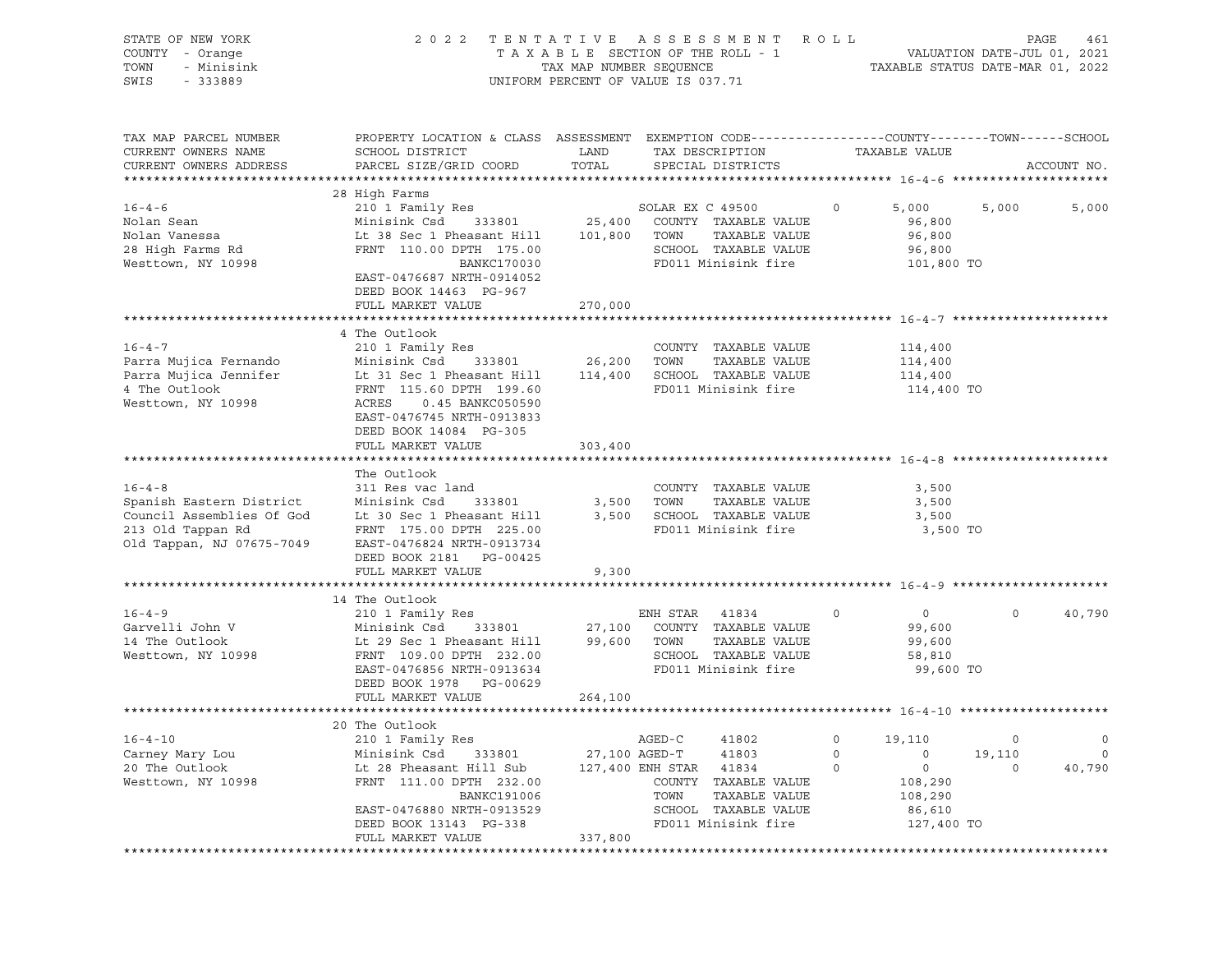| STATE OF NEW YORK<br>COUNTY<br>- Orange<br>- Minisink<br>TOWN<br>SWIS<br>$-333889$ |                                                              | TAX MAP NUMBER SEOUENCE                                                                                               | 2022 TENTATIVE ASSESSMENT ROLL<br>UNIFORM PERCENT OF VALUE IS 037.71 | 462<br>PAGE<br>TAXABLE SECTION OF THE ROLL - 1 VALUATION DATE-JUL 01, 2021<br>TAXABLE STATUS DATE-MAR 01, 2022            |
|------------------------------------------------------------------------------------|--------------------------------------------------------------|-----------------------------------------------------------------------------------------------------------------------|----------------------------------------------------------------------|---------------------------------------------------------------------------------------------------------------------------|
|                                                                                    |                                                              |                                                                                                                       |                                                                      | TAX MAP PARCEL NUMBER THE PROPERTY LOCATION & CLASS ASSESSMENT EXEMPTION CODE--------------COUNTY--------TOWN------SCHOOL |
| CURRENT OWNERS NAME                                                                | SCHOOL DISTRICT                                              | <b>EXAMPLE DESCRIPTION OF STREET AND STREET AND STREET AND STREET AND STREET AND STREET AND STREET AND STREET AND</b> | TAX DESCRIPTION TAXABLE VALUE                                        |                                                                                                                           |
| CURRENT OWNERS ADDRESS PARCEL SIZE/GRID COORD TOTAL SPECIAL DISTRICTS              |                                                              | ACCOUNT NO.                                                                                                           |                                                                      |                                                                                                                           |
|                                                                                    |                                                              |                                                                                                                       |                                                                      |                                                                                                                           |
|                                                                                    | The Outlook                                                  |                                                                                                                       |                                                                      |                                                                                                                           |
| $16 - 4 - 11$                                                                      |                                                              |                                                                                                                       | COUNTY TAXABLE VALUE                                                 | 400                                                                                                                       |
| The Pheasant Hill Water Corp                                                       |                                                              |                                                                                                                       | TAXABLE VALUE<br>TOWN                                                | 400                                                                                                                       |
| c/o Mark Rea, President<br>President<br>                                           | Parcel W S The Outlook 400<br>FRNT 27.00 DPTH 215.00         |                                                                                                                       | SCHOOL TAXABLE VALUE                                                 | 400                                                                                                                       |
| PO Box 43                                                                          |                                                              |                                                                                                                       |                                                                      | FD011 Minisink fire 50 100 TO                                                                                             |
| Westtown, NY 10998                                                                 | EAST-0476891 NRTH-0913469                                    |                                                                                                                       |                                                                      |                                                                                                                           |
|                                                                                    | DEED BOOK 12791 PG-596                                       |                                                                                                                       |                                                                      |                                                                                                                           |
|                                                                                    | FULL MARKET VALUE                                            | 1,100                                                                                                                 |                                                                      |                                                                                                                           |
|                                                                                    |                                                              |                                                                                                                       |                                                                      |                                                                                                                           |
|                                                                                    | 26 The Outlook                                               |                                                                                                                       |                                                                      |                                                                                                                           |
| $16 - 4 - 12$                                                                      | 210 1 Family Res                                             |                                                                                                                       | COUNTY TAXABLE VALUE                                                 | 100,500                                                                                                                   |
| DiMatteo Anthony J Minisink Csd 333801 26,700                                      |                                                              |                                                                                                                       | TOWN<br>TAXABLE VALUE                                                | 100,500                                                                                                                   |
| 26 The Outlook                                                                     | Lt 27 Sec 1 Pheasant Hill 100,500<br>FRNT 106.00 DPTH 209.00 |                                                                                                                       | SCHOOL TAXABLE VALUE<br>FD011 Minisink fire                          | 100,500                                                                                                                   |
| Westtown, NY 10998                                                                 | BANKC020440                                                  |                                                                                                                       |                                                                      | 100,500 TO                                                                                                                |
|                                                                                    | EAST-0476893 NRTH-0913404                                    |                                                                                                                       |                                                                      |                                                                                                                           |
|                                                                                    | DEED BOOK 14189 PG-334                                       |                                                                                                                       |                                                                      |                                                                                                                           |
|                                                                                    | FULL MARKET VALUE                                            | 266,500                                                                                                               |                                                                      |                                                                                                                           |
|                                                                                    |                                                              |                                                                                                                       |                                                                      |                                                                                                                           |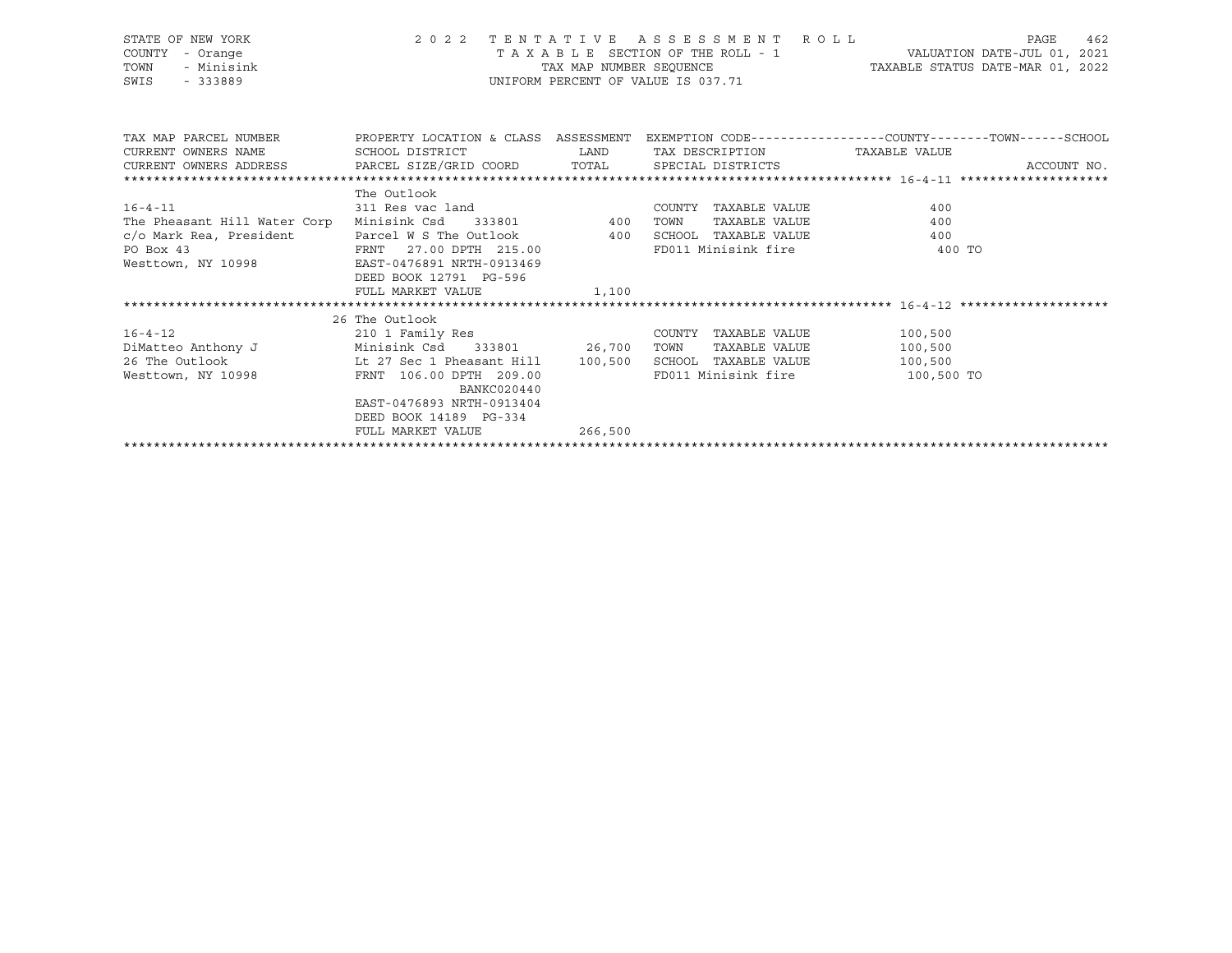|      | STATE OF NEW YORK | 2022 TENTATIVE ASSESSMENT ROLL     |                                  | PAGE                     | 463 |
|------|-------------------|------------------------------------|----------------------------------|--------------------------|-----|
|      | COUNTY - Orange   | TAXABLE SECTION OF THE ROLL - 1    | VALUATION DATE-JUL 01, 2021      |                          |     |
| TOWN | - Minisink        | MAP SECTION - 016                  | TAXABLE STATUS DATE-MAR 01, 2022 |                          |     |
| SWIS | - 333889          | SUB-SECTION - 000                  |                                  | RPS150/V04/L015          |     |
|      |                   | UNIFORM PERCENT OF VALUE IS 037.71 |                                  | CURRENT DATE $4/28/2022$ |     |

# \*\*\* S P E C I A L D I S T R I C T S U M M A R Y \*\*\*

|                            |  | TOTAL EXTENSION | EXTENSION | AD VALOREM | EXEMPT | TAXARLE  |
|----------------------------|--|-----------------|-----------|------------|--------|----------|
| CODE DISTRICT NAME PARCELS |  | TYPE.           | VALUE     | VALUE      | AMOUNT | VALUE    |
|                            |  |                 |           |            |        |          |
| FD011 Minisink fire        |  | 62 TOTAL        |           | 5209,000   |        | 5209,000 |

# \*\*\* S C H O O L D I S T R I C T S U M M A R Y \*\*\*

| CODE   | DISTRICT NAME | TOTAL<br>PARCELS | ASSESSED<br>LAND | ASSESSED<br>TOTAL | EXEMPT<br>AMOUNT | TOTAL<br>TAXABLE | STAR<br>AMOUNT | STAR<br>TAXABLE |
|--------|---------------|------------------|------------------|-------------------|------------------|------------------|----------------|-----------------|
| 333801 | Minisink Csd  | 62               | 1281,000         | 5209,000          | 197,112          | 5011,888         | 742,810        | 4269,078        |
|        | SUB-TOTAL     | 62               | 1281,000         | 5209,000          | 197,112          | 5011,888         | 742,810        | 4269,078        |
|        | TOTAL         | 62               | 1281,000         | 5209,000          | 197,112          | 5011,888         | 742,810        | 4269,078        |

#### \*\*\* S Y S T E M C O D E S S U M M A R Y \*\*\*

#### NO SYSTEM EXEMPTIONS AT THIS LEVEL

# \*\*\* E X E M P T I O N S U M M A R Y \*\*\*

|       |             | TOTAL          |         |         |         |
|-------|-------------|----------------|---------|---------|---------|
| CODE  | DESCRIPTION | PARCELS        | COUNTY  | TOWN    | SCHOOL  |
|       |             |                |         |         |         |
| 41120 | VETWAR CTS  | 7              | 65,709  | 18,774  | 37,548  |
| 41130 | VETCOM CTS  | $\overline{4}$ | 62,580  | 17,880  | 35,760  |
| 41140 | VETDIS CTS  |                | 31,290  | 8,940   | 17,880  |
| 41800 | AGED        |                | 44,207  | 47,559  | 46,218  |
| 41802 | AGED-C      | $\overline{a}$ | 57,006  |         |         |
| 41803 | AGED-T      | 2              |         | 60,023  |         |
| 41804 | AGED-S      |                |         |         | 39,706  |
| 41834 | ENH STAR    | 11             |         |         | 448,690 |
| 41854 | BAS STAR    | 18             |         |         | 294,120 |
| 49500 | SOLAR EX C  | $\overline{4}$ | 20,000  | 20,000  | 20,000  |
|       | TOTAL       | 51             | 280,792 | 173,176 | 939,922 |
|       |             |                |         |         |         |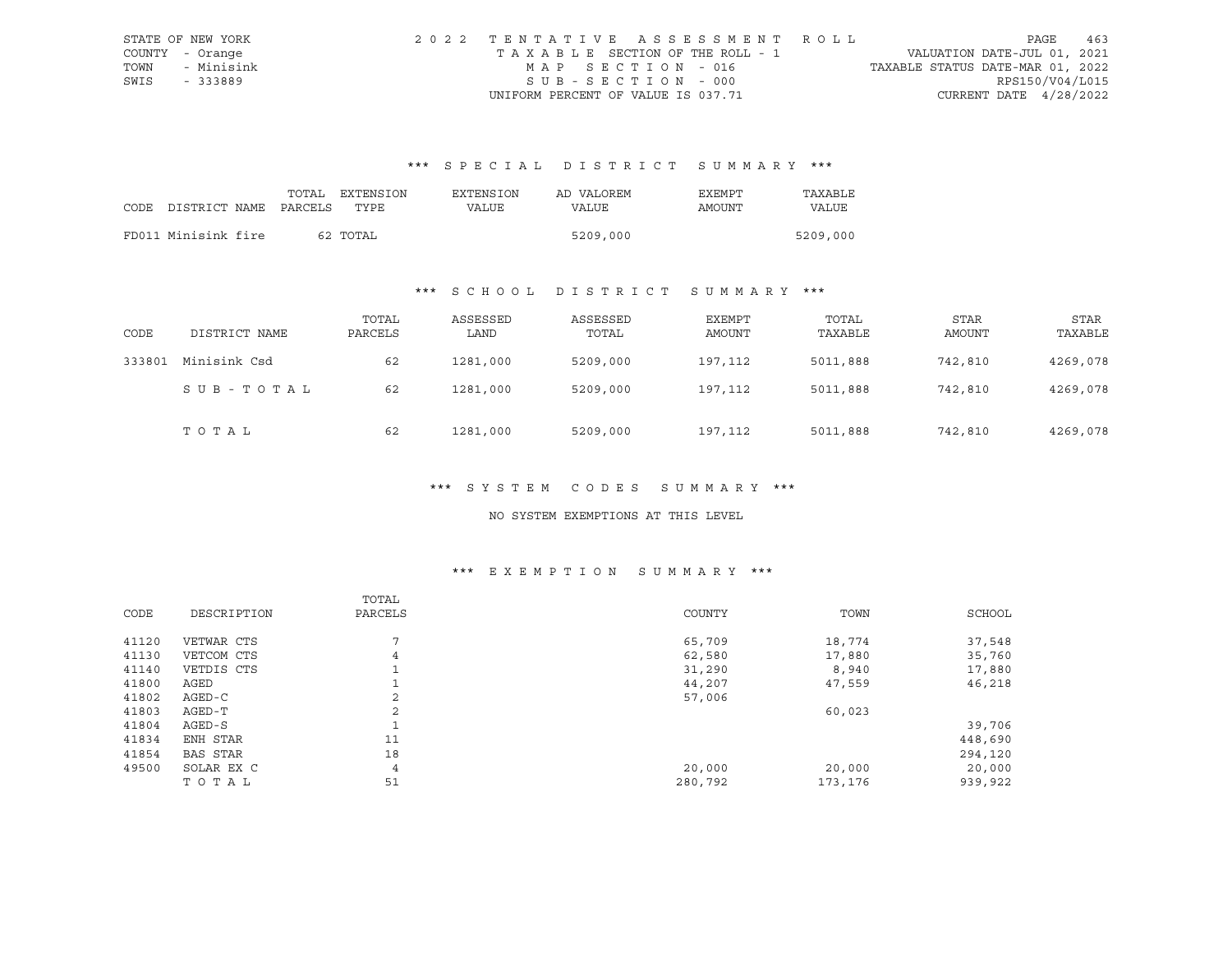|      | STATE OF NEW YORK | 2022 TENTATIVE ASSESSMENT ROLL                                 | PAGE                     | 464 |
|------|-------------------|----------------------------------------------------------------|--------------------------|-----|
|      | COUNTY - Orange   | VALUATION DATE-JUL 01, 2021<br>TAXABLE SECTION OF THE ROLL - 1 |                          |     |
| TOWN | - Minisink        | TAXABLE STATUS DATE-MAR 01, 2022<br>MAP SECTION - 016          |                          |     |
| SWIS | - 333889          | SUB-SECTION - 000                                              | RPS150/V04/L015          |     |
|      |                   | UNIFORM PERCENT OF VALUE IS 037.71                             | CURRENT DATE $4/28/2022$ |     |

#### \*\*\* G R A N D T O T A L S \*\*\*

| ROLL       |             | TOTAL   | ASSESSED | ASSESSED | TAXABLE  | TAXABLE  | TAXABLE  | STAR     |
|------------|-------------|---------|----------|----------|----------|----------|----------|----------|
| <b>SEC</b> | DESCRIPTION | PARCELS | LAND     | TOTAL    | COUNTY   | TOWN     | SCHOOL   | TAXABLE  |
|            | TAXABLE     |         | 1281,000 | 5209,000 | 4928,208 | 5035,824 | 5011,888 | 4269,078 |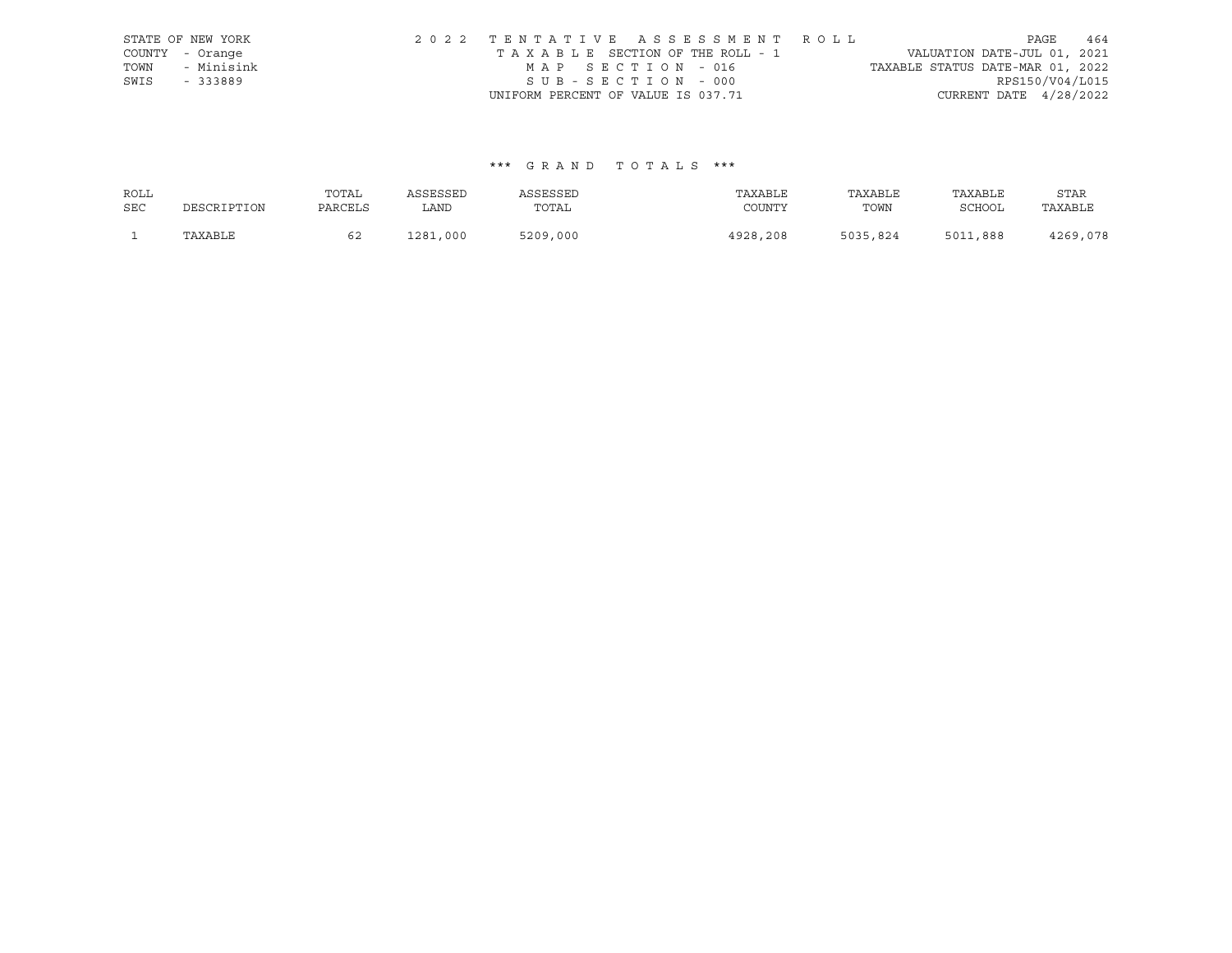| STATE OF NEW YORK<br>COUNTY - Orange<br>- Minisink<br>TOWN<br>SWIS<br>$-333889$                                                                                                                                                                          |                                                                                                                                                                                                                                                           | 2022 TENTATIVE ASSESSMENT ROLL<br>TENTATIVE ASSESSMENT NOLLE<br>TAXABLE SECTION OF THE ROLL - 1 VALUATION DATE-JUL 01, 2021<br>TAX MAP NUMBER SEQUENCE TAXABLE STATUS DATE-MAR 01, 2022<br>UNIFORM PERCENT OF VALUE IS 037.71 |                                                                                                                    |          | PAGE<br>465                                                               |             |
|----------------------------------------------------------------------------------------------------------------------------------------------------------------------------------------------------------------------------------------------------------|-----------------------------------------------------------------------------------------------------------------------------------------------------------------------------------------------------------------------------------------------------------|-------------------------------------------------------------------------------------------------------------------------------------------------------------------------------------------------------------------------------|--------------------------------------------------------------------------------------------------------------------|----------|---------------------------------------------------------------------------|-------------|
| TAX MAP PARCEL NUMBER<br>CURRENT OWNERS NAME<br>CURRENT OWNERS ADDRESS                                                                                                                                                                                   | PROPERTY LOCATION & CLASS ASSESSMENT EXEMPTION CODE----------------COUNTY-------TOWN------SCHOOL<br>${\tt SCH OOL\ DISTRICT} \hspace{20mm} {\tt LAND} \hspace{20mm} {\tt TAX\ DESCRIP TION} \hspace{20mm} {\tt TAXABLE\ VALUE}$<br>PARCEL SIZE/GRID COORD | TOTAL                                                                                                                                                                                                                         | SPECIAL DISTRICTS                                                                                                  |          |                                                                           | ACCOUNT NO. |
|                                                                                                                                                                                                                                                          | 842 Rte 284                                                                                                                                                                                                                                               |                                                                                                                                                                                                                               |                                                                                                                    |          |                                                                           |             |
| $17 - 1 - 1.1$<br>Klein Donna M<br>PO Box 10<br>Johnson, NY 10933                                                                                                                                                                                        | 210 1 Family Res<br>Minisink Csd 333801<br>Lt 1 Nirvana Lake Sub<br>ACRES 1.70<br>EAST-0482474 NRTH-0912777<br>DEED BOOK 11058 PG-1995                                                                                                                    | 31,100<br>139,500                                                                                                                                                                                                             | BAS STAR 41854<br>COUNTY TAXABLE VALUE<br>TOWN TAXABLE VALUE<br>SCHOOL TAXABLE VALUE<br>FD011 Minisink fire        | $\Omega$ | $\overline{0}$<br>$\Omega$<br>139,500<br>139,500<br>123,160<br>139,500 TO | 16,340      |
|                                                                                                                                                                                                                                                          | FULL MARKET VALUE 369,900                                                                                                                                                                                                                                 |                                                                                                                                                                                                                               |                                                                                                                    |          |                                                                           |             |
|                                                                                                                                                                                                                                                          | 838 Rte 284                                                                                                                                                                                                                                               |                                                                                                                                                                                                                               |                                                                                                                    |          |                                                                           |             |
| $17 - 1 - 1.2$<br>Klos Karen M<br>PO Box 143<br>PO Box 143<br>Westtown, NY 10998                                                                                                                                                                         | 210 1 Family Res<br>Minisink Csd      333801<br>Lt 2 Nirvana Lake Sub<br>ACRES 1.80<br>ACRES 1.80<br>EAST-0482359 NRTH-0912660<br>DEED BOOK 2577 PG-00076                                                                                                 | 31,200                                                                                                                                                                                                                        | BAS STAR 41854<br>COUNTY TAXABLE VALUE<br>93,800 TOWN TAXABLE VALUE<br>SCHOOL TAXABLE VALUE<br>FD011 Minisink fire | $\Omega$ | $\overline{0}$<br>$\Omega$<br>93,800<br>93,800<br>77,460<br>93,800 TO     | 16,340      |
|                                                                                                                                                                                                                                                          | FULL MARKET VALUE 248,700                                                                                                                                                                                                                                 |                                                                                                                                                                                                                               |                                                                                                                    |          |                                                                           |             |
|                                                                                                                                                                                                                                                          |                                                                                                                                                                                                                                                           |                                                                                                                                                                                                                               |                                                                                                                    |          |                                                                           |             |
|                                                                                                                                                                                                                                                          | 23 Bender Rd                                                                                                                                                                                                                                              |                                                                                                                                                                                                                               |                                                                                                                    |          |                                                                           |             |
| $17 - 1 - 1.32$<br>17-1-1.32 210 1 Family Res<br>Hamilton Brian S<br>Hamilton Carolina (ACRES 1.80 BANKC030614 162,700 TOWN TAXABLE VALUE<br>23 Bender Rd EAST-0482192 NRTH-0911393 SCHOOL TAXABLE VALUE<br>23 Bender Rd EAST-0482192 NRTH-0911393 SCHOO | 210 1 Family Res                                                                                                                                                                                                                                          |                                                                                                                                                                                                                               | BAS STAR 41854<br>SCHOOL TAXABLE VALUE<br>FD011 Minisink fire                                                      | $\Omega$ | $\overline{0}$<br>$\Omega$<br>162,700<br>162,700<br>146,360<br>162,700 TO | 16,340      |
|                                                                                                                                                                                                                                                          |                                                                                                                                                                                                                                                           |                                                                                                                                                                                                                               |                                                                                                                    |          |                                                                           |             |
| $17 - 1 - 2$<br>From John J II Minisink Csd 333801 33,500 1000 10000 10000 10000 10000 10000 10000 10000 10000 10000 10000 100<br>Benedetto Kathryn Lt 8 Blk B Sec B Nirvana 135,100 SCHOOL TAXABLE VALUE<br>57 Bender Rd ACRES 1.00 BANKN140687 FD0     | 57 Bender Rd<br>210 1 Family Res                                                                                                                                                                                                                          | 358,300                                                                                                                                                                                                                       | COUNTY TAXABLE VALUE                                                                                               |          | 135,100<br>135,100<br>135,100<br>135,100 TO                               |             |
|                                                                                                                                                                                                                                                          |                                                                                                                                                                                                                                                           |                                                                                                                                                                                                                               |                                                                                                                    |          |                                                                           |             |
| $17 - 1 - 3$<br>Coppola Robert E<br>Coppola Heidi<br>23 Roscoe Ct<br>Essex Junction, VT 05452                                                                                                                                                            | 49 Bender Rd<br>210 1 Family Res<br>Minisink Csd 333801<br>Lt 7 Blk B Sec B Nirvana 146,100 SCHOOL TAXABLE VALUE<br>FRNT 170.00 DPTH 273.00<br>BANKC030614<br>EAST-0482584 NRTH-0911898                                                                   | 37,200                                                                                                                                                                                                                        | COUNTY TAXABLE VALUE<br>TOWN<br>TAXABLE VALUE<br>FD011 Minisink fire                                               |          | 146,100<br>146,100<br>146,100<br>146,100 TO                               |             |
|                                                                                                                                                                                                                                                          | DEED BOOK 11958 PG-669<br>FULL MARKET VALUE                                                                                                                                                                                                               | 387,400                                                                                                                                                                                                                       |                                                                                                                    |          |                                                                           |             |
|                                                                                                                                                                                                                                                          |                                                                                                                                                                                                                                                           |                                                                                                                                                                                                                               |                                                                                                                    |          |                                                                           |             |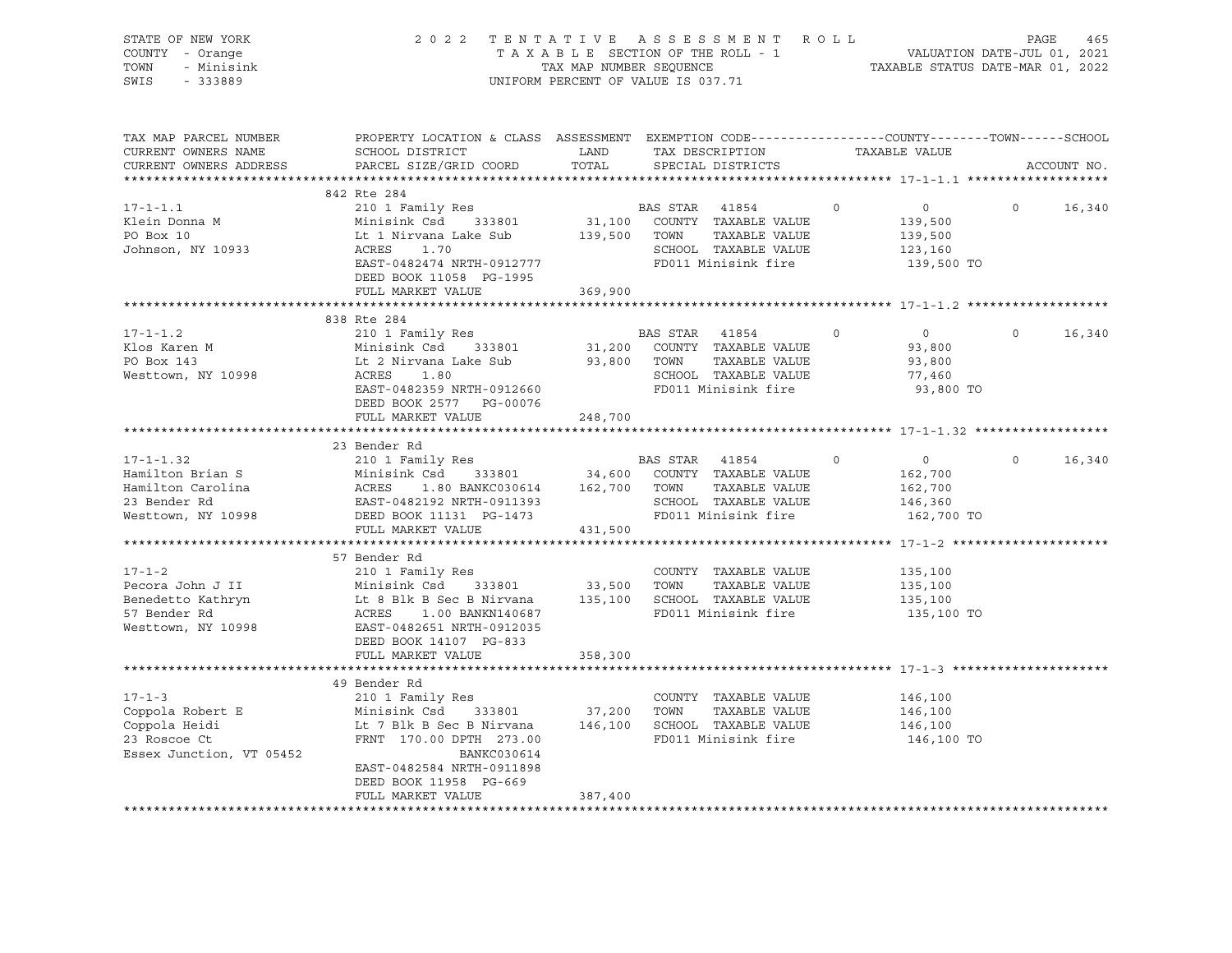#### STATE OF NEW YORK 2 0 2 2 T E N T A T I V E A S S E S S M E N T R O L L PAGE 466 COUNTY - Orange T A X A B L E SECTION OF THE ROLL - 1 VALUATION DATE-JUL 01, 2021 TOWN - Minisink TAX MAP NUMBER SEQUENCE TAXABLE STATUS DATE-MAR 01, 2022 SWIS - 333889 CONSERVED BY A SUIT OF VALUE IS 037.71

| TAX MAP PARCEL NUMBER<br>CURRENT OWNERS NAME                                             | PROPERTY LOCATION & CLASS ASSESSMENT EXEMPTION CODE----------------COUNTY-------TOWN------SCHOOL<br>SCHOOL DISTRICT                                                                    | LAND                     | TAX DESCRIPTION                                                                                                          | TAXABLE VALUE                                                                                |                                      |
|------------------------------------------------------------------------------------------|----------------------------------------------------------------------------------------------------------------------------------------------------------------------------------------|--------------------------|--------------------------------------------------------------------------------------------------------------------------|----------------------------------------------------------------------------------------------|--------------------------------------|
| CURRENT OWNERS ADDRESS                                                                   | PARCEL SIZE/GRID COORD                                                                                                                                                                 | TOTAL                    | SPECIAL DISTRICTS                                                                                                        |                                                                                              | ACCOUNT NO.                          |
|                                                                                          | Bender Rd                                                                                                                                                                              |                          |                                                                                                                          |                                                                                              |                                      |
| $17 - 1 - 4$<br>Titus David<br>RR 1 Crossridge Rd<br>Tuxedo, NY 10987                    | 311 Res vac land - WTRFNT<br>Minisink Csd 333801<br>FRNT 155.00 DPTH 285.00<br>EAST-0482493 NRTH-0911756                                                                               | 25,800<br>25,800         | COUNTY TAXABLE VALUE<br>TOWN<br>TAXABLE VALUE<br>SCHOOL TAXABLE VALUE<br>FD011 Minisink fire                             | 25,800<br>25,800<br>25,800<br>25,800 TO                                                      |                                      |
|                                                                                          | DEED BOOK 3485 PG-302                                                                                                                                                                  |                          |                                                                                                                          |                                                                                              |                                      |
|                                                                                          | FULL MARKET VALUE<br>*************************                                                                                                                                         | 68,400<br>************** |                                                                                                                          |                                                                                              |                                      |
|                                                                                          | 39 Bender Rd                                                                                                                                                                           |                          |                                                                                                                          |                                                                                              |                                      |
| $17 - 1 - 5$<br>Gonzalez Rafaela                                                         | 210 1 Family Res<br>Minisink Csd 333801                                                                                                                                                | 37,200                   | ENH STAR 41834<br>COUNTY TAXABLE VALUE                                                                                   | $\circ$<br>0<br>122,500                                                                      | 40,790<br>$\Omega$                   |
| Gonzalez Jose F<br>39 Bender Rd<br>Westtown, NY 10998                                    | Lt 5 Blk B Sec B Nirvana<br>FRNT 150.00 DPTH 315.00<br>BANKN140687<br>EAST-0482411 NRTH-0911624                                                                                        |                          | 122,500 TOWN TAXABLE VALUE<br>SCHOOL TAXABLE VALUE<br>FD011 Minisink fire                                                | 122,500<br>81,710<br>122,500 TO                                                              |                                      |
|                                                                                          | DEED BOOK 12680 PG-528<br>FULL MARKET VALUE                                                                                                                                            | 324,800                  |                                                                                                                          |                                                                                              |                                      |
|                                                                                          |                                                                                                                                                                                        |                          |                                                                                                                          |                                                                                              |                                      |
| $17 - 1 - 6$<br>O Keeffe Kevin M<br>O Keeffe Janice L                                    | 29 Bender Rd<br>210 1 Family Res<br>Minisink Csd<br>333801 35,600<br>Lt 4 Blk B Sec B Nirvana 101,300 SCHOOL TAXABLE VALUE                                                             |                          | COUNTY TAXABLE VALUE<br>TOWN<br>TAXABLE VALUE                                                                            | 101,300<br>101,300<br>101,300                                                                |                                      |
| 29 Bender Rd<br>Westtown, NY 10998                                                       | Lake Map 2750<br>FRNT 170.00 DPTH 315.00<br>EAST-0482326 NRTH-0911510<br>DEED BOOK 5438 PG-128                                                                                         |                          | FD011 Minisink fire                                                                                                      | 101,300 TO                                                                                   |                                      |
|                                                                                          | FULL MARKET VALUE                                                                                                                                                                      | 268,600                  |                                                                                                                          |                                                                                              |                                      |
|                                                                                          | 7 Bender Rd                                                                                                                                                                            |                          |                                                                                                                          |                                                                                              |                                      |
| $17 - 1 - 7$<br>Davis Barbara Dudley<br>7 Bender Rd<br>Westtown, NY 10998                | 210 1 Family Res<br>Minisink Csd 333801<br>Lt 1 Blk B Sec A Nirvana<br>FRNT 141.00 DPTH 271.00<br>BANKC030614<br>EAST-0481997 NRTH-0911287<br>DEED BOOK 3789 PG-1                      | 32,000<br>94,600         | COUNTY TAXABLE VALUE<br>TOWN<br>TAXABLE VALUE<br>SCHOOL TAXABLE VALUE<br>FD011 Minisink fire                             | 94,600<br>94,600<br>94,600<br>94,600 TO                                                      |                                      |
|                                                                                          | FULL MARKET VALUE                                                                                                                                                                      | 250,900                  |                                                                                                                          |                                                                                              |                                      |
|                                                                                          |                                                                                                                                                                                        |                          |                                                                                                                          |                                                                                              |                                      |
|                                                                                          | 2044 County Rte 1                                                                                                                                                                      |                          |                                                                                                                          |                                                                                              |                                      |
| $17 - 1 - 8.11$<br>Deutsch Arthur J<br>Deutsch Erma M<br>PO Box 74<br>Westtown, NY 10998 | 210 1 Family Res<br>Minisink Csd 333801 31,900 ENH STAR 41834<br>Int Co Hwy 1 & Bender Rd<br>ACRES<br>1.60<br>EAST-0481819 NRTH-0911153<br>DEED BOOK 13012 PG-125<br>FULL MARKET VALUE | 291,400                  | VETWAR CTS 41120<br>109,900 COUNTY TAXABLE VALUE<br>TOWN<br>TAXABLE VALUE<br>SCHOOL TAXABLE VALUE<br>FD011 Minisink fire | $\circ$<br>9,387<br>$\Omega$<br>$\overline{0}$<br>100,513<br>107,218<br>63,746<br>109,900 TO | 2,682<br>5,364<br>40,790<br>$\Omega$ |
|                                                                                          |                                                                                                                                                                                        |                          |                                                                                                                          |                                                                                              |                                      |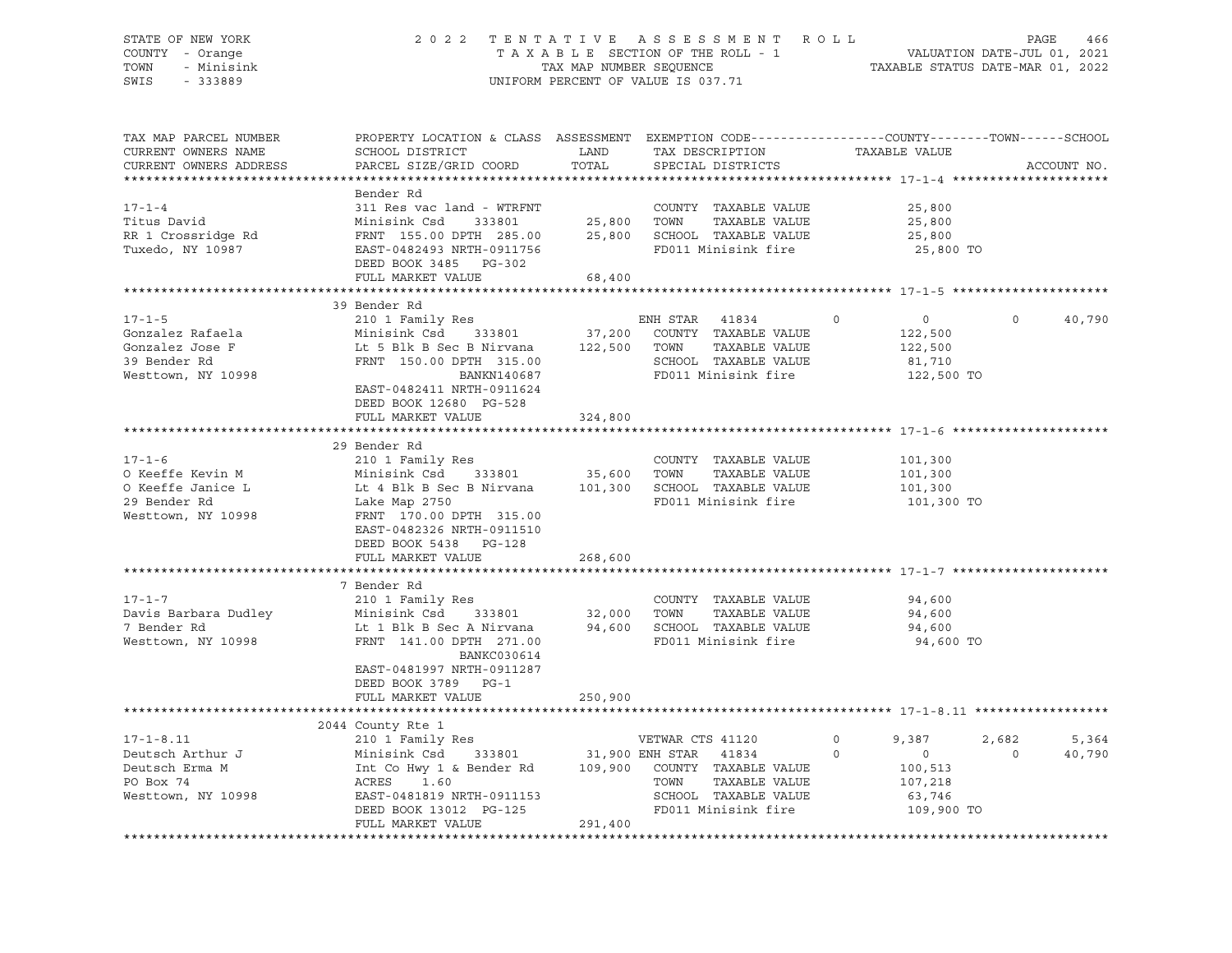STATE OF NEW YORK 2 0 2 2 T E N T A T I V E A S S E S S M E N T R O L L PAGE 467 COUNTY - Orange T A X A B L E SECTION OF THE ROLL - 1 VALUATION DATE-JUL 01, 2021 TOWN - Minisink TAX MAP NUMBER SEQUENCE TAXABLE STATUS DATE-MAR 01, 2022<br>TAXABLE STATUS DATE-MAR 01, 2022 UNIFORM PERCENT OF VALUE IS 037.71 TAX MAP PARCEL NUMBER PROPERTY LOCATION & CLASS ASSESSMENT EXEMPTION CODE------------------COUNTY--------TOWN------SCHOOL CURRENT OWNERS NAME SCHOOL DISTRICT TAX DESCRIPTION TAXABLE VALUE CURRENT OWNERS ADDRESS PARCEL SIZE/GRID COORD TOTAL SPECIAL DISTRICTS ACCOUNT NO. \*\*\*\*\*\*\*\*\*\*\*\*\*\*\*\*\*\*\*\*\*\*\*\*\*\*\*\*\*\*\*\*\*\*\*\*\*\*\*\*\*\*\*\*\*\*\*\*\*\*\*\*\*\*\*\*\*\*\*\*\*\*\*\*\*\*\*\*\*\*\*\*\*\*\*\*\*\*\*\*\*\*\*\*\*\*\*\*\*\*\*\*\*\*\*\*\*\*\*\*\*\*\* 17-1-10.2 \*\*\*\*\*\*\*\*\*\*\*\*\*\*\*\*\*\*

|                         | County Rte 1              |         |                              |             |            |          |        |
|-------------------------|---------------------------|---------|------------------------------|-------------|------------|----------|--------|
| $17 - 1 - 10.2$         | 315 Underwtr 1nd          |         | COUNTY TAXABLE VALUE         |             | 8,800      |          |        |
| Lake Nirvana Homeowners | Minisink Csd<br>333801    | 8,800   | TAXABLE VALUE<br>TOWN        |             | 8,800      |          |        |
| Assoc Inc               | Es County Hwy 1           | 8,800   | SCHOOL TAXABLE VALUE         |             | 8,800      |          |        |
| $c/\circ$               | ACRES 17.50               |         | FD011 Minisink fire          |             | 8,800 TO   |          |        |
| 39 Bender Rd            | EAST-0482037 NRTH-0911808 |         |                              |             |            |          |        |
| Westtown, NY 10998      | DEED BOOK 5608 PG-25      |         |                              |             |            |          |        |
|                         | FULL MARKET VALUE         | 23,300  |                              |             |            |          |        |
|                         |                           |         |                              |             |            |          |        |
|                         | Bender Rd                 |         |                              |             |            |          |        |
| $17 - 2 - 1$            | 311 Res vac land          |         | COUNTY TAXABLE VALUE         |             | 1,900      |          |        |
| Bollenbach Jesse        | Minisink Csd<br>333801    | 1,900   | TOWN<br>TAXABLE VALUE        |             | 1,900      |          |        |
| 54 Bender Rd            | FRNT<br>50.00 DPTH 160.00 |         | 1,900 SCHOOL TAXABLE VALUE   |             | 1,900      |          |        |
| Westtown, NY 10998      | EAST-0482914 NRTH-0911945 |         | FD011 Minisink fire          |             | 1,900 TO   |          |        |
|                         | DEED BOOK 13770 PG-1643   |         |                              |             |            |          |        |
|                         | FULL MARKET VALUE         | 5,000   |                              |             |            |          |        |
|                         |                           |         |                              |             |            |          |        |
|                         | 54 Bender Rd              |         |                              |             |            |          |        |
| $17 - 2 - 2$            | 210 1 Family Res          |         | BAS STAR<br>41854            | $\Omega$    | $\circ$    | $\Omega$ | 16,340 |
| Bollenbach Jesse        | Minisink Csd 333801       |         | 37,200 COUNTY TAXABLE VALUE  |             | 131,000    |          |        |
| 54 Bender Rd            | Pt Lt 9 Blk A Sec B       | 131,000 | TOWN<br>TAXABLE VALUE        |             | 131,000    |          |        |
| Westtown, NY 10998      | Nirvana L Lake            |         | SCHOOL TAXABLE VALUE         |             | 114,660    |          |        |
|                         | FRNT 286.00 DPTH 186.00   |         | FD011 Minisink fire          |             | 131,000 TO |          |        |
|                         | BANKC061339               |         |                              |             |            |          |        |
|                         | EAST-0482821 NRTH-0911817 |         |                              |             |            |          |        |
|                         |                           |         |                              |             |            |          |        |
|                         | DEED BOOK 13770 PG-1643   |         |                              |             |            |          |        |
|                         | FULL MARKET VALUE         | 347,400 |                              |             |            |          |        |
|                         |                           |         |                              |             |            |          |        |
|                         | 42 Bender Rd              |         |                              |             |            |          |        |
| $17 - 2 - 3$            | 220 2 Family Res          |         | COUNTY TAXABLE VALUE         |             | 133,300    |          |        |
| Zhao Honqyu             | Minisink Csd<br>333801    | 34,700  | TOWN<br>TAXABLE VALUE        |             | 133,300    |          |        |
| Li Xinyu                | Lt 8 Blk A Sec B Nirvana  |         | 133,300 SCHOOL TAXABLE VALUE |             | 133,300    |          |        |
| 42A Bender Rd           | ACRES<br>1.00             |         | FD011 Minisink fire          |             | 133,300 TO |          |        |
| Westtown, NY 10998      | EAST-0482691 NRTH-0911575 |         |                              |             |            |          |        |
|                         | DEED BOOK 14321 PG-632    |         |                              |             |            |          |        |
|                         | FULL MARKET VALUE         | 353,500 |                              |             |            |          |        |
|                         |                           |         |                              |             |            |          |        |
|                         | 32 Bender Rd              |         |                              |             |            |          |        |
| $17 - 2 - 4$            | 210 1 Family Res          |         | BAS STAR 41854               | $\mathbf 0$ | $\circ$    | $\Omega$ | 16,340 |
| Perkins Adrianna        | Minisink Csd<br>333801    |         | 29,600 COUNTY TAXABLE VALUE  |             | 107,300    |          |        |
| 32 Bender Rd            | Lt 7 Blk A Sec B Nirvana  | 107,300 | TOWN<br>TAXABLE VALUE        |             | 107,300    |          |        |
| Westtown, NY 10998      | FRNT 137.00 DPTH 212.00   |         | SCHOOL TAXABLE VALUE         |             | 90,960     |          |        |
|                         | BANKC080370               |         | FD011 Minisink fire          |             | 107,300 TO |          |        |
|                         | EAST-0482560 NRTH-0911381 |         |                              |             |            |          |        |
|                         | DEED BOOK 12274 PG-808    |         |                              |             |            |          |        |
|                         | FULL MARKET VALUE         | 284,500 |                              |             |            |          |        |
|                         |                           |         |                              |             |            |          |        |
|                         |                           |         |                              |             |            |          |        |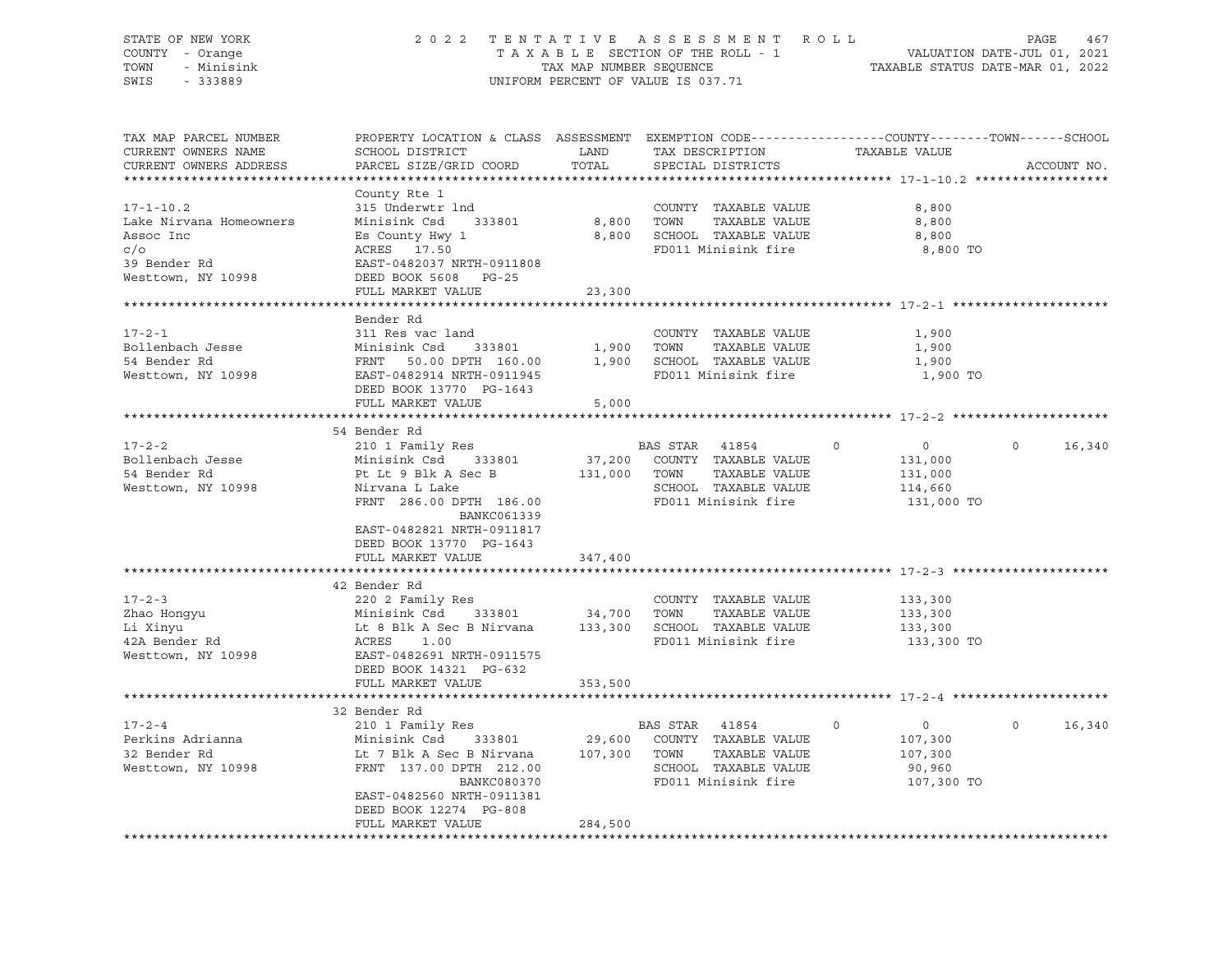| STATE OF NEW YORK<br>COUNTY - Orange<br>TOWN<br>- Minisink<br>SWIS<br>$-333889$          | TENTATIVE ASSESSMENT<br>2 0 2 2<br>TAXABLE SECTION OF THE ROLL - 1<br>TAX MAP NUMBER SEQUENCE<br>UNIFORM PERCENT OF VALUE IS 037.71                                                                             | R O L L<br>468<br>PAGE<br>VALUATION DATE-JUL 01, 2021<br>TAXABLE STATUS DATE-MAR 01, 2022 |                                                                                     |                                                                                                      |                                                                                                                                  |                                                                                        |                                                           |                                                           |
|------------------------------------------------------------------------------------------|-----------------------------------------------------------------------------------------------------------------------------------------------------------------------------------------------------------------|-------------------------------------------------------------------------------------------|-------------------------------------------------------------------------------------|------------------------------------------------------------------------------------------------------|----------------------------------------------------------------------------------------------------------------------------------|----------------------------------------------------------------------------------------|-----------------------------------------------------------|-----------------------------------------------------------|
| TAX MAP PARCEL NUMBER<br>CURRENT OWNERS NAME<br>CURRENT OWNERS ADDRESS                   | SCHOOL DISTRICT<br>PARCEL SIZE/GRID COORD                                                                                                                                                                       | LAND<br>TOTAL                                                                             | TAX DESCRIPTION<br>SPECIAL DISTRICTS                                                |                                                                                                      | PROPERTY LOCATION & CLASS ASSESSMENT EXEMPTION CODE----------------COUNTY-------TOWN------SCHOOL<br>TAXABLE VALUE<br>ACCOUNT NO. |                                                                                        |                                                           |                                                           |
| $17 - 2 - 5$<br>Tarr Richard A<br>Tarr Denise E<br>26 Bender Rd<br>Westtown, NY 10998    | 26 Bender Rd<br>210 1 Family Res<br>Minisink Csd 333801<br>Lt 6 Blk A Sec B Nirvana<br>FRNT 134.00 DPTH 197.00<br>EAST-0482467 NRTH-0911243<br>DEED BOOK 13534 PG-585<br>FULL MARKET VALUE                      | 132,300 TOWN<br>350,800                                                                   | BAS STAR                                                                            | 41854<br>28,900 COUNTY TAXABLE VALUE<br>TAXABLE VALUE<br>SCHOOL TAXABLE VALUE<br>FD011 Minisink fire | $\circ$                                                                                                                          | $\overline{0}$<br>132,300<br>132,300<br>115,960<br>132,300 TO                          | $\circ$                                                   | 16,340                                                    |
|                                                                                          | 20 Bender Rd                                                                                                                                                                                                    |                                                                                           |                                                                                     |                                                                                                      |                                                                                                                                  |                                                                                        |                                                           |                                                           |
| $17 - 2 - 6$<br>Vaughan Brian P<br>Vaughan Amber L<br>20 Bender Rd<br>Westtown, NY 10998 | 210 1 Family Res<br>Minisink Csd 333801<br>Lt 7 Blk A Sec B Nirvana<br>FRNT 127.00 DPTH 250.00<br>BANKC130170<br>EAST-0482358 NRTH-0911129<br>DEED BOOK 13426 PG-1511                                           | 33,200<br>115,000                                                                         | BAS STAR<br>TOWN                                                                    | 41854<br>COUNTY TAXABLE VALUE<br>TAXABLE VALUE<br>SCHOOL TAXABLE VALUE<br>FD011 Minisink fire        | 0                                                                                                                                | $\circ$<br>115,000<br>115,000<br>98,660<br>115,000 TO                                  | $\circ$                                                   | 16,340                                                    |
|                                                                                          | FULL MARKET VALUE                                                                                                                                                                                               | 305,000                                                                                   |                                                                                     |                                                                                                      |                                                                                                                                  |                                                                                        |                                                           |                                                           |
|                                                                                          |                                                                                                                                                                                                                 |                                                                                           |                                                                                     |                                                                                                      |                                                                                                                                  |                                                                                        |                                                           |                                                           |
| $17 - 2 - 7$<br>Cossentino Vincent<br>16 Bender Rd<br>Westtown, NY 10998                 | 16 Bender Rd<br>210 1 Family Res<br>Minisink Csd<br>333801<br>Lt 4 Blk A Sec A Nirvana<br>FRNT 122.00 DPTH 312.00<br>BANK0230051<br>EAST-0482262 NRTH-0911057<br>DEED BOOK 13288 PG-188                         | 125,500 TOWN                                                                              | BAS STAR 41854                                                                      | 30,800 COUNTY TAXABLE VALUE<br>TAXABLE VALUE<br>SCHOOL TAXABLE VALUE<br>FD011 Minisink fire          | 0                                                                                                                                | $\circ$<br>125,500<br>125,500<br>109,160<br>125,500 TO                                 | $\circ$                                                   | 16,340                                                    |
|                                                                                          | FULL MARKET VALUE                                                                                                                                                                                               | 332,800                                                                                   |                                                                                     |                                                                                                      |                                                                                                                                  |                                                                                        |                                                           |                                                           |
|                                                                                          |                                                                                                                                                                                                                 |                                                                                           |                                                                                     |                                                                                                      |                                                                                                                                  |                                                                                        |                                                           |                                                           |
| $17 - 2 - 8$<br>Gorczynski Bozena<br>12 Bender Rd<br>Westtown, NY 10998                  | 12 Bender Rd<br>210 1 Family Res<br>333801<br>Minisink Csd<br>Lt 3 Blk A Sec A Nirvana<br>Lake Map 2588<br>ACRES<br>1.10<br>EAST-0482135 NRTH-0911009<br>DEED BOOK 4550<br>PG-231<br>FULL MARKET VALUE          | 122,700 AGED-C<br>325,400 TOWN                                                            | VETCOM CTS 41130<br>33,900 VETDIS CTS 41140<br>AGED-T<br>$AGED-S$<br>ENH STAR 41834 | 41802<br>41803<br>41804<br>COUNTY TAXABLE VALUE<br>TAXABLE VALUE                                     | $\circ$<br>$\circ$<br>$\circ$<br>$\circ$<br>$\circ$<br>$\mathbf 0$                                                               | 15,645<br>15,338<br>32,101<br>$\circ$<br>$\circ$<br>$\overline{0}$<br>59,616<br>71,038 | 4,470<br>8,940<br>$\circ$<br>38,252<br>$\circ$<br>$\circ$ | 8,940<br>15,338<br>$\circ$<br>$\circ$<br>34,448<br>40,790 |
|                                                                                          |                                                                                                                                                                                                                 |                                                                                           |                                                                                     | SCHOOL TAXABLE VALUE                                                                                 |                                                                                                                                  | 23,184                                                                                 |                                                           |                                                           |
|                                                                                          |                                                                                                                                                                                                                 |                                                                                           |                                                                                     | FD011 Minisink fire                                                                                  |                                                                                                                                  | 122,700 TO                                                                             |                                                           |                                                           |
| $17 - 2 - 9.2$<br>Hartman Richard Jr<br>1562 County Rte 1<br>Westtown, NY 10998          | 6 Bender Rd<br>210 1 Family Res<br>Minisink Csd<br>333801<br>Lts 1 & 2 Blk A Sec A<br>Nirvana Map 2588<br>ACRES<br>1.50 BANKN140687<br>EAST-0482032 NRTH-0910911<br>DEED BOOK 13148 PG-668<br>FULL MARKET VALUE | 37,800<br>132,100<br>350,300                                                              | TOWN                                                                                | COUNTY TAXABLE VALUE<br>TAXABLE VALUE<br>SCHOOL TAXABLE VALUE<br>FD011 Minisink fire                 |                                                                                                                                  | 132,100<br>132,100<br>132,100<br>132,100 TO                                            |                                                           |                                                           |
|                                                                                          |                                                                                                                                                                                                                 |                                                                                           |                                                                                     |                                                                                                      |                                                                                                                                  |                                                                                        |                                                           |                                                           |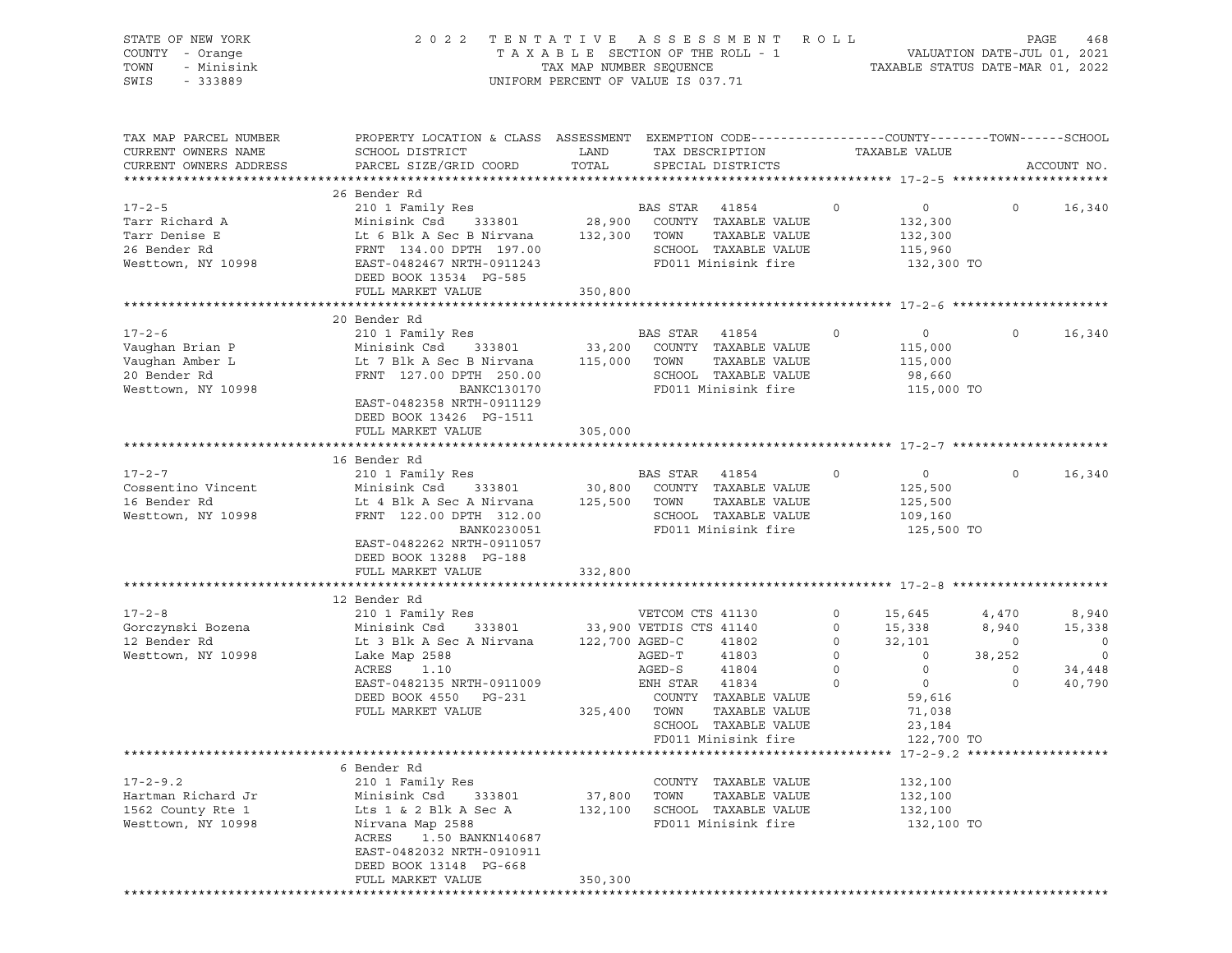| STATE OF NEW YORK<br>COUNTY - Orange<br>- Minisink<br>TOWN<br>SWIS - 333889                                                                                                                                                                           | 2022 TENTATIVE ASSESSMENT ROLL PAGE 469<br>TAXABLE SECTION OF THE ROLL - 1 VALUATION DATE-JUL 01, 2021<br>TAX MAP NUMBER SEQUENCE TAXABLE STATUS DATE-MAR 01, 2022                                                                                           |         | UNIFORM PERCENT OF VALUE IS 037.71 |                                |                    |
|-------------------------------------------------------------------------------------------------------------------------------------------------------------------------------------------------------------------------------------------------------|--------------------------------------------------------------------------------------------------------------------------------------------------------------------------------------------------------------------------------------------------------------|---------|------------------------------------|--------------------------------|--------------------|
| TAX MAP PARCEL NUMBER<br>CURRENT OWNERS NAME<br>CURRENT OWNERS ADDRESS                                                                                                                                                                                | PROPERTY LOCATION & CLASS ASSESSMENT EXEMPTION CODE---------------COUNTY-------TOWN-----SCHOOL                                                                                                                                                               | TOTAL   |                                    |                                | ACCOUNT NO.        |
|                                                                                                                                                                                                                                                       | 35 Oak Hill Rd                                                                                                                                                                                                                                               |         |                                    |                                |                    |
| $17 - 3 - 1$                                                                                                                                                                                                                                          | 210 1 Family Res                                                                                                                                                                                                                                             |         | COUNTY TAXABLE VALUE               | 102,300                        |                    |
| Scarano Eric                                                                                                                                                                                                                                          | Minisink Csd 333801 22,700 TOWN TAXABLE VALUE                                                                                                                                                                                                                |         |                                    | 102,300                        |                    |
|                                                                                                                                                                                                                                                       | FRNT 123.00 DPTH 179.00 102,300 SCHOOL TAXABLE VALUE                                                                                                                                                                                                         |         |                                    | 102,300                        |                    |
|                                                                                                                                                                                                                                                       |                                                                                                                                                                                                                                                              |         | BANKC080496 FD011 Minisink fire    | 102,300 TO                     |                    |
|                                                                                                                                                                                                                                                       |                                                                                                                                                                                                                                                              |         |                                    |                                |                    |
|                                                                                                                                                                                                                                                       | DEED BOOK 14560 PG-1600                                                                                                                                                                                                                                      |         |                                    |                                |                    |
|                                                                                                                                                                                                                                                       | FULL MARKET VALUE                                                                                                                                                                                                                                            | 271,300 |                                    |                                |                    |
|                                                                                                                                                                                                                                                       |                                                                                                                                                                                                                                                              |         |                                    |                                |                    |
|                                                                                                                                                                                                                                                       | 41 Oak Hill Rd                                                                                                                                                                                                                                               |         |                                    |                                |                    |
| $17 - 3 - 2.1$                                                                                                                                                                                                                                        | 210 1 Family Res                                                                                                                                                                                                                                             |         | BAS STAR 41854                     | $\overline{0}$<br>$\circ$      | $\Omega$<br>16,340 |
| Conway Patrick M<br>41 Oak Hill Rd                                                                                                                                                                                                                    | Minisink Csd 333801 28,000 COUNTY TAXABLE VALUE<br>FRNT 265.00 DPTH 150.00 124,700 TOWN TAXABLE VALUE                                                                                                                                                        |         |                                    | 124,700<br>124,700             |                    |
| Westtown, NY 10998                                                                                                                                                                                                                                    | BANKC050190                                                                                                                                                                                                                                                  |         |                                    | 108,360                        |                    |
|                                                                                                                                                                                                                                                       | EAST-0482382 NRTH-0910857                                                                                                                                                                                                                                    |         | SCHOOL TAXABLE VALUE               | FD011 Minisink fire 124,700 TO |                    |
|                                                                                                                                                                                                                                                       | DEED BOOK 12008 PG-917                                                                                                                                                                                                                                       |         |                                    |                                |                    |
|                                                                                                                                                                                                                                                       | FULL MARKET VALUE                                                                                                                                                                                                                                            | 330,700 |                                    |                                |                    |
|                                                                                                                                                                                                                                                       |                                                                                                                                                                                                                                                              |         |                                    |                                |                    |
|                                                                                                                                                                                                                                                       | 57 Oak Hill Rd                                                                                                                                                                                                                                               |         |                                    |                                |                    |
| $17 - 3 - 4$                                                                                                                                                                                                                                          | 220 2 Family Res                                                                                                                                                                                                                                             |         | COUNTY TAXABLE VALUE               | 137,400                        |                    |
| Giron Pablo                                                                                                                                                                                                                                           |                                                                                                                                                                                                                                                              |         |                                    | 137,400                        |                    |
| 57 Oak Hill Rd Unit 1<br>Westtown, NY 10998                                                                                                                                                                                                           |                                                                                                                                                                                                                                                              |         |                                    | 137,400                        |                    |
|                                                                                                                                                                                                                                                       | 220 2 Family Res<br>Minisink Csd 333801 33,800 TOWN TAXABLE VALUE<br>Oak Hill Est Sub Map 8072 137,400 SCHOOL TAXABLE VALUE<br>FRNT 291.00 DPTH 150.00 FD011 Minisink fire<br>ACRES 1.00 BANKC190321<br>EAST-0482606 NRTH-0911073<br>DEED BOOK 14616 PG-1666 |         |                                    | 137,400 TO                     |                    |
|                                                                                                                                                                                                                                                       | FULL MARKET VALUE                                                                                                                                                                                                                                            | 364,400 |                                    |                                |                    |
|                                                                                                                                                                                                                                                       |                                                                                                                                                                                                                                                              |         |                                    |                                |                    |
|                                                                                                                                                                                                                                                       | 67 Oak Hill Rd                                                                                                                                                                                                                                               |         |                                    |                                |                    |
|                                                                                                                                                                                                                                                       |                                                                                                                                                                                                                                                              |         | COUNTY TAXABLE VALUE 144,000       |                                |                    |
|                                                                                                                                                                                                                                                       |                                                                                                                                                                                                                                                              |         |                                    | 144,000                        |                    |
|                                                                                                                                                                                                                                                       |                                                                                                                                                                                                                                                              |         |                                    | 144,000                        |                    |
| 17-3-5<br>Della Torre Gary M<br>220 2 Family Res<br>220 2 Family Res<br>220 2 Family Res<br>220 2 Family Res<br>31,600 TOWN TAXABLE VALUE<br>323 Rte 284<br>144,000 SCHOOL TAXABLE VALUE<br>Westtown, NY 10998<br>FRNT 267.00 DPTH 150.00<br>FRNT 26  | BANKC191006<br>EAST-0482717 NRTH-0911298                                                                                                                                                                                                                     |         |                                    | 144,000 TO                     |                    |
|                                                                                                                                                                                                                                                       | DEED BOOK 14770 PG-959                                                                                                                                                                                                                                       |         |                                    |                                |                    |
|                                                                                                                                                                                                                                                       | FULL MARKET VALUE                                                                                                                                                                                                                                            | 381,900 |                                    |                                |                    |
|                                                                                                                                                                                                                                                       |                                                                                                                                                                                                                                                              |         |                                    |                                |                    |
|                                                                                                                                                                                                                                                       | 79 Oak Hill Rd                                                                                                                                                                                                                                               |         |                                    |                                |                    |
|                                                                                                                                                                                                                                                       |                                                                                                                                                                                                                                                              |         |                                    | $\overline{0}$                 | 16,340<br>$\Omega$ |
|                                                                                                                                                                                                                                                       |                                                                                                                                                                                                                                                              |         |                                    | 165,700                        |                    |
|                                                                                                                                                                                                                                                       |                                                                                                                                                                                                                                                              |         |                                    | 165,700                        |                    |
|                                                                                                                                                                                                                                                       |                                                                                                                                                                                                                                                              |         |                                    | 149,360                        |                    |
| 17-3-6<br>Heathwood Richard S<br>Heathwood Deborah<br>Heathwood Deborah<br>165,700 TOWN TAXABLE VALUE<br>165,700 TOWN TAXABLE VALUE<br>165,700 TOWN TAXABLE VALUE<br>2002 Family Rest<br>2002 Family Rest<br>2002 Family Rest<br>2002 Family Rest<br> |                                                                                                                                                                                                                                                              |         |                                    | 165,700 TO                     |                    |
|                                                                                                                                                                                                                                                       | DEED BOOK 3414 PG-103                                                                                                                                                                                                                                        |         |                                    |                                |                    |
|                                                                                                                                                                                                                                                       | FULL MARKET VALUE                                                                                                                                                                                                                                            | 439,400 |                                    |                                |                    |
|                                                                                                                                                                                                                                                       |                                                                                                                                                                                                                                                              |         |                                    |                                |                    |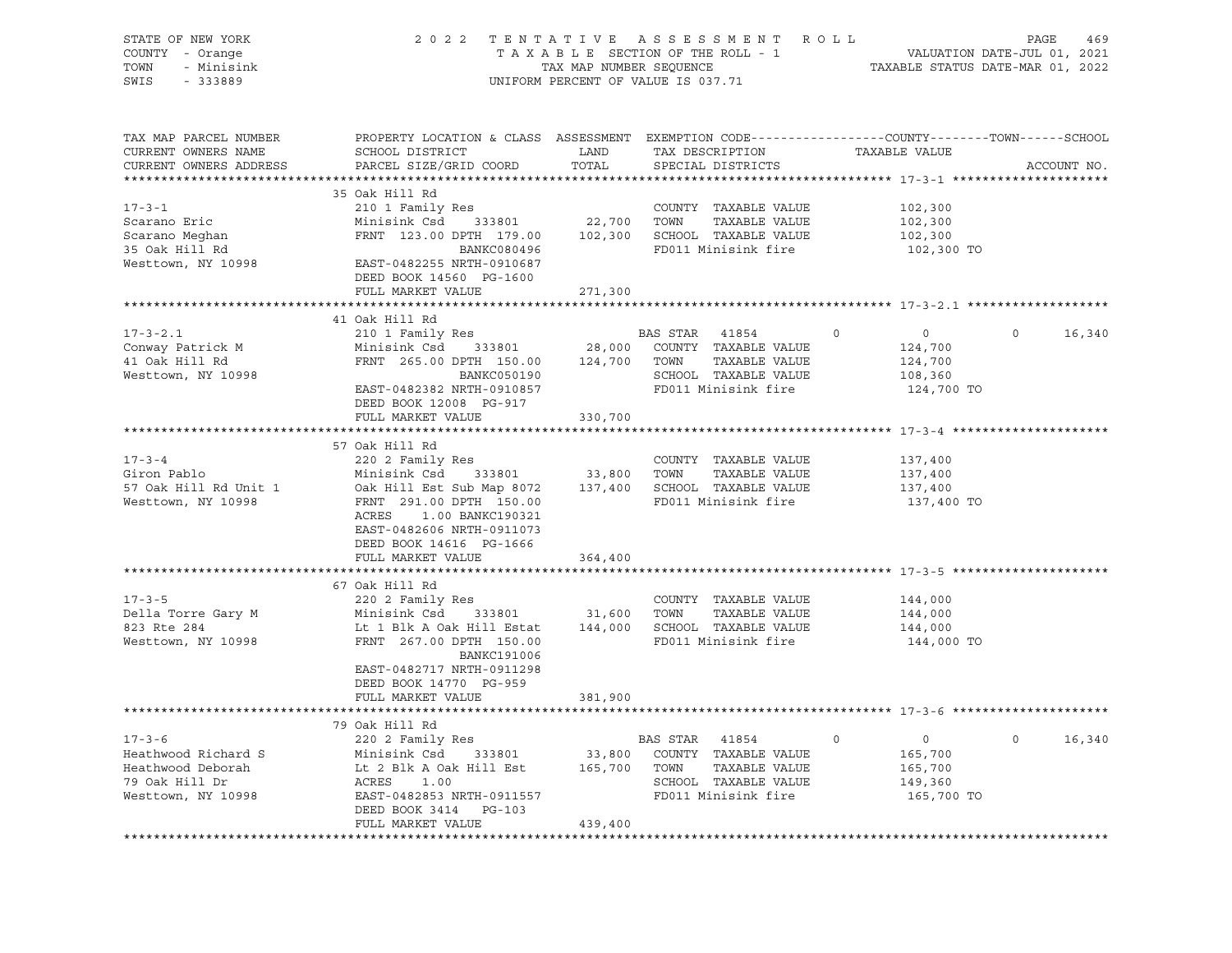| STATE OF NEW YORK<br>COUNTY - Orange<br>TOWN - Minisink<br>SWIS - 333889 |                                                                                                                                                                                                                                                                                          |         | UNIFORM PERCENT OF VALUE IS 037.71                                                         |                               | 2022 TENTATIVE ASSESSMENT ROLL PAGE 470<br>TAXABLE SECTION OF THE ROLL - 1 VALUATION DATE-JUL 01, 2021<br>TAX MAP NUMBER SEQUENCE TAXABLE STATUS DATE-MAR 01, 2022<br>UNIFORM PERCENT OF VALUE IS 037.71 |  |  |
|--------------------------------------------------------------------------|------------------------------------------------------------------------------------------------------------------------------------------------------------------------------------------------------------------------------------------------------------------------------------------|---------|--------------------------------------------------------------------------------------------|-------------------------------|----------------------------------------------------------------------------------------------------------------------------------------------------------------------------------------------------------|--|--|
| TAX MAP PARCEL NUMBER<br>CURRENT OWNERS NAME<br>CURRENT OWNERS ADDRESS   | PROPERTY LOCATION & CLASS ASSESSMENT EXEMPTION CODE---------------COUNTY-------TOWN-----SCHOOL                                                                                                                                                                                           |         |                                                                                            |                               | ACCOUNT NO.                                                                                                                                                                                              |  |  |
|                                                                          | 83 Oak Hill Rd                                                                                                                                                                                                                                                                           |         |                                                                                            |                               |                                                                                                                                                                                                          |  |  |
|                                                                          |                                                                                                                                                                                                                                                                                          |         |                                                                                            |                               |                                                                                                                                                                                                          |  |  |
| 17-3-7<br>Szot Melissa<br>83 Oak Hill Rd                                 |                                                                                                                                                                                                                                                                                          |         | COUNTY TAXABLE VALUE 176,300<br>TOWN TAXABLE VALUE 176,300<br>SCHOOL TAXABLE VALUE 176,300 |                               |                                                                                                                                                                                                          |  |  |
|                                                                          |                                                                                                                                                                                                                                                                                          |         |                                                                                            |                               |                                                                                                                                                                                                          |  |  |
| Westtown, NY 10998                                                       | 220 2 Family Res<br>220 2 Family Res<br>Minisink Csd 333801 31,600 TOWN TAXABLE VALUE<br>Lt 3 Blk A Oak Hill Est 176,300 SCHOOL TAXABLE VALUE<br>FRNT 89.00 DPTH 181.00 FD011 Minisink fire<br>EAST-0483011 NFTH-0911768<br>EAST-0483011 NRTH-0911768<br>DEED BOOK 14250 PG-369          |         |                                                                                            | 176,300 TO                    |                                                                                                                                                                                                          |  |  |
|                                                                          | FULL MARKET VALUE                                                                                                                                                                                                                                                                        | 467,500 |                                                                                            |                               |                                                                                                                                                                                                          |  |  |
|                                                                          |                                                                                                                                                                                                                                                                                          |         |                                                                                            |                               |                                                                                                                                                                                                          |  |  |
| $17 - 3 - 8$                                                             | 84 Oak Hill Rd<br>220 2 Family Res                                                                                                                                                                                                                                                       |         | COUNTY TAXABLE VALUE                                                                       |                               |                                                                                                                                                                                                          |  |  |
|                                                                          |                                                                                                                                                                                                                                                                                          |         |                                                                                            | 132,000<br>132,000<br>132,000 |                                                                                                                                                                                                          |  |  |
| DeJesus Victor<br>84 Oak Hill Rd                                         |                                                                                                                                                                                                                                                                                          |         |                                                                                            |                               |                                                                                                                                                                                                          |  |  |
| Westtown, NY 10998                                                       | COUNTY TAXABLE VALUE<br>Minisink Csd 333801 31,600 TOWN TAXABLE VALUE<br>Lt 4 Blk B Oak Hill Estat 132,000 SCHOOL TAXABLE VALUE<br>FRNT 109.00 PRT 109.001 NUMBER VALUE<br>FRNT 009.000 PRT 009.000 PRT 009.000 PRET 009.000 PRT<br>EAST-0483151 NRTH-0911657<br>DEED BOOK 12348 PG-1950 |         |                                                                                            | 132,000 TO                    |                                                                                                                                                                                                          |  |  |
|                                                                          | FULL MARKET VALUE                                                                                                                                                                                                                                                                        | 350,000 |                                                                                            |                               |                                                                                                                                                                                                          |  |  |
|                                                                          |                                                                                                                                                                                                                                                                                          |         |                                                                                            |                               |                                                                                                                                                                                                          |  |  |
|                                                                          | 74 Oak Hill Rd                                                                                                                                                                                                                                                                           |         |                                                                                            |                               |                                                                                                                                                                                                          |  |  |
|                                                                          |                                                                                                                                                                                                                                                                                          |         |                                                                                            |                               | $0 \qquad \qquad$<br>16,340                                                                                                                                                                              |  |  |
|                                                                          |                                                                                                                                                                                                                                                                                          |         |                                                                                            |                               |                                                                                                                                                                                                          |  |  |
|                                                                          |                                                                                                                                                                                                                                                                                          |         |                                                                                            |                               |                                                                                                                                                                                                          |  |  |
|                                                                          | 17-3-9<br>Morales George 2202 Family Res<br>Morales George Minisink Csd 333801 31,900 COUNTY TAXABLE VALUE 147,000<br>74 Oak Hill Rd Lt 3 Blk B Oak Hill Estat 147,000 TOWN TAXABLE VALUE 147,000<br>Westtown, NY 10998 FRNT 306.00 DP<br><b>BANKC190321</b>                             |         | SCHOOL TAXABLE VALUE<br>FD011 Minisink fire                                                | 147,000 TO                    |                                                                                                                                                                                                          |  |  |
|                                                                          | EAST-0483022 NRTH-0911418                                                                                                                                                                                                                                                                |         |                                                                                            |                               |                                                                                                                                                                                                          |  |  |
|                                                                          | DEED BOOK 13791 PG-1575                                                                                                                                                                                                                                                                  |         |                                                                                            |                               |                                                                                                                                                                                                          |  |  |
|                                                                          | FULL MARKET VALUE                                                                                                                                                                                                                                                                        | 389,800 |                                                                                            |                               |                                                                                                                                                                                                          |  |  |
|                                                                          |                                                                                                                                                                                                                                                                                          |         |                                                                                            |                               |                                                                                                                                                                                                          |  |  |
|                                                                          | 68 Oak Hill Rd                                                                                                                                                                                                                                                                           |         |                                                                                            |                               |                                                                                                                                                                                                          |  |  |
| $17 - 3 - 10$                                                            |                                                                                                                                                                                                                                                                                          |         |                                                                                            |                               |                                                                                                                                                                                                          |  |  |
| 17-3-10<br>Slavin Robert S                                               |                                                                                                                                                                                                                                                                                          |         |                                                                                            |                               |                                                                                                                                                                                                          |  |  |
|                                                                          |                                                                                                                                                                                                                                                                                          |         |                                                                                            | 134,700                       |                                                                                                                                                                                                          |  |  |
|                                                                          | Schueler Teena Marie II and the State of State of Schueler Teena Marie II at 2 Blk B Oak Hill Est and 134,700<br>FRNT 267.00 DPTH 150.00 FD011 Minisink fire Westtown, NY 10998 ERNT 267.00 DPTH 150.00 FD011 Minisink fire                                                              |         |                                                                                            | 134,700 TO                    |                                                                                                                                                                                                          |  |  |
|                                                                          |                                                                                                                                                                                                                                                                                          |         |                                                                                            |                               |                                                                                                                                                                                                          |  |  |
|                                                                          | EAST-0482860 NRTH-0911152                                                                                                                                                                                                                                                                |         |                                                                                            |                               |                                                                                                                                                                                                          |  |  |
|                                                                          | DEED BOOK 14886 PG-990<br>FULL MARKET VALUE                                                                                                                                                                                                                                              | 357,200 |                                                                                            |                               |                                                                                                                                                                                                          |  |  |
|                                                                          |                                                                                                                                                                                                                                                                                          |         |                                                                                            |                               |                                                                                                                                                                                                          |  |  |
|                                                                          | 56 Oak Hill Rd                                                                                                                                                                                                                                                                           |         |                                                                                            |                               |                                                                                                                                                                                                          |  |  |
|                                                                          | 17-3-11<br>Weber Scott C Minisink Csd 333801<br>Gale Candace Lt 1 Blk B Oak Hill Est 129,500 TOWN TAXABLE VALUE<br>S6 Oak Hill Rd FRNT 267.00 DPTH 150.00<br>Westtown, NY 10998 EAST-0482706 NRTH-0910946<br>EASTAR 41854<br>CHOSE COUNTY                                                |         |                                                                                            |                               | $0 \t16,340$                                                                                                                                                                                             |  |  |
|                                                                          |                                                                                                                                                                                                                                                                                          |         |                                                                                            | $0$ 0<br>129,500              |                                                                                                                                                                                                          |  |  |
|                                                                          |                                                                                                                                                                                                                                                                                          |         |                                                                                            | 129,500                       |                                                                                                                                                                                                          |  |  |
|                                                                          |                                                                                                                                                                                                                                                                                          |         |                                                                                            | 113,160                       |                                                                                                                                                                                                          |  |  |
|                                                                          |                                                                                                                                                                                                                                                                                          |         |                                                                                            | 129,500 TO                    |                                                                                                                                                                                                          |  |  |
|                                                                          | DEED BOOK 14939 PG-1747                                                                                                                                                                                                                                                                  |         |                                                                                            |                               |                                                                                                                                                                                                          |  |  |
|                                                                          | FULL MARKET VALUE                                                                                                                                                                                                                                                                        | 343,400 |                                                                                            |                               |                                                                                                                                                                                                          |  |  |
|                                                                          |                                                                                                                                                                                                                                                                                          |         |                                                                                            |                               |                                                                                                                                                                                                          |  |  |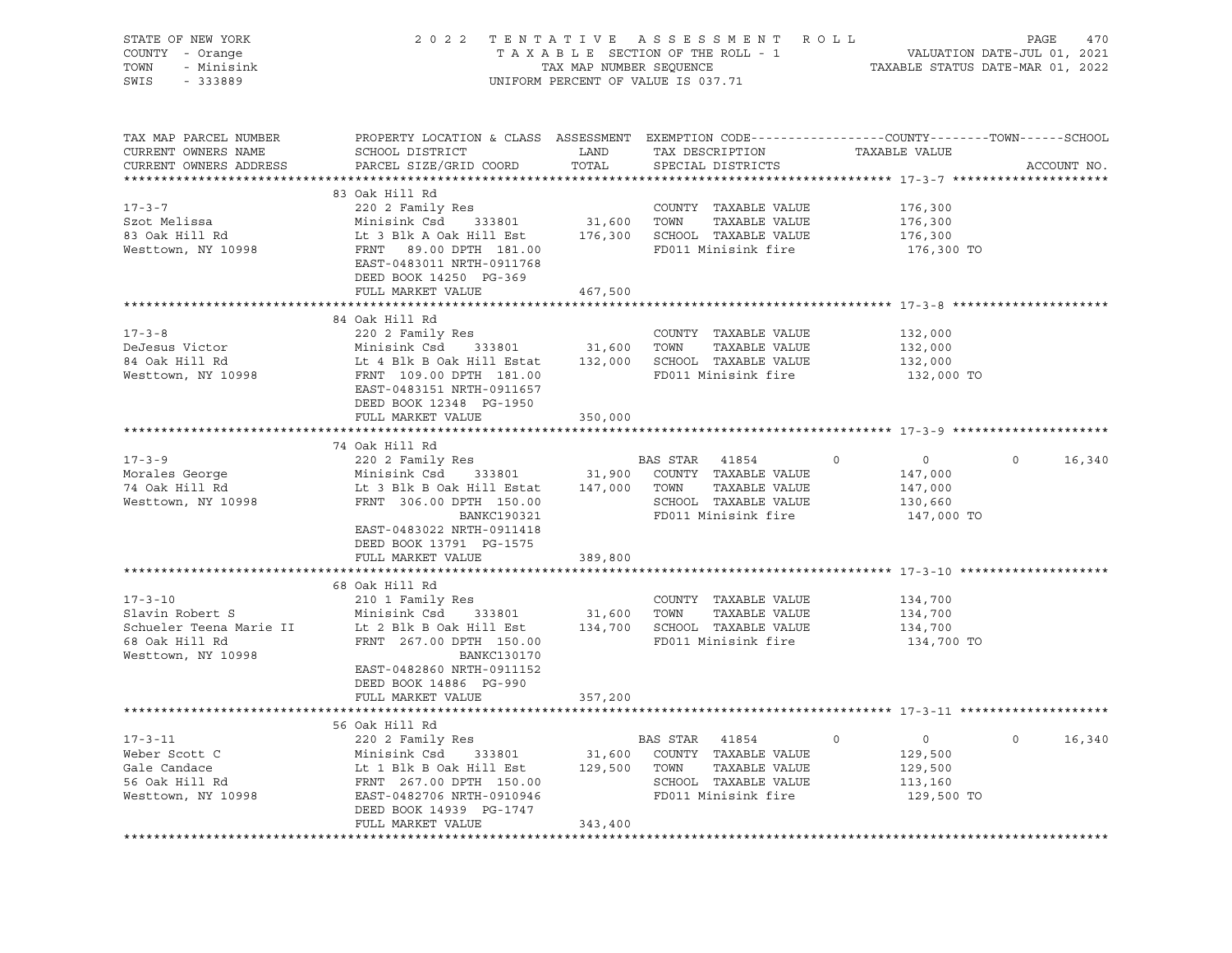| STATE OF NEW YORK 2022<br>COUNTY - Orange<br>TOWN - Minisink<br>SWIS - 333889                                                                                                                                                                    |                                                          |         | 2022 TENTATIVE ASSESSMENT ROLL<br>UNIFORM PERCENT OF VALUE IS 037.71 | PAGE<br>471        |
|--------------------------------------------------------------------------------------------------------------------------------------------------------------------------------------------------------------------------------------------------|----------------------------------------------------------|---------|----------------------------------------------------------------------|--------------------|
| TAX MAP PARCEL NUMBER PROPERTY LOCATION & CLASS ASSESSMENT EXEMPTION CODE----------------COUNTY-------TOWN------SCHOOL<br>CURRENT OWNERS NAME SCHOOL DISTRICT                                                                                    |                                                          |         | LAND TAX DESCRIPTION TAXABLE VALUE                                   |                    |
| CURRENT OWNERS ADDRESS PARCEL SIZE/GRID COORD TOTAL SPECIAL DISTRICTS                                                                                                                                                                            |                                                          |         |                                                                      | ACCOUNT NO.        |
|                                                                                                                                                                                                                                                  |                                                          |         |                                                                      |                    |
| $17 - 3 - 12$ 48                                                                                                                                                                                                                                 |                                                          |         |                                                                      |                    |
|                                                                                                                                                                                                                                                  |                                                          |         |                                                                      | $\Omega$<br>16,340 |
| Hustins, Irrevocable Trust Jea Minisink Csd 333801 22,700 COUNTY TAXABLE VALUE 108,800                                                                                                                                                           |                                                          |         |                                                                      |                    |
| 48 Oak Hill Rd         E Of Co Hwy 1            108,800  TOWN  TAXABLE VALUE        108,800<br>Westtown, NY 10998       FRNT 150.00 DPTH 150.00          SCHOOL TAXABLE VALUE        92,460                                                      |                                                          |         |                                                                      |                    |
|                                                                                                                                                                                                                                                  | EAST-0482589 NRTH-0910786 FD011 Minisink fire 108,800 TO |         |                                                                      |                    |
|                                                                                                                                                                                                                                                  | DEED BOOK 13247 PG-1059                                  |         |                                                                      |                    |
|                                                                                                                                                                                                                                                  | FULL MARKET VALUE                                        | 288,500 |                                                                      |                    |
|                                                                                                                                                                                                                                                  |                                                          |         |                                                                      |                    |
|                                                                                                                                                                                                                                                  | 42 Oak Hill Rd                                           |         |                                                                      |                    |
|                                                                                                                                                                                                                                                  |                                                          |         |                                                                      |                    |
|                                                                                                                                                                                                                                                  |                                                          |         |                                                                      |                    |
|                                                                                                                                                                                                                                                  |                                                          |         |                                                                      |                    |
| DiMartino Elena (137,800 Minisink Csd 333801 (22,700 TOWN TAXABLE VALUE 137,800 137,800 Minisink Csd 333801 22,700 TOWN TAXABLE VALUE 137,800 (137,800 Mesttown, NY 10998 (22,700 DETH 150.00 DETH 150.00 137,800 SCHOOL TAXAB                   |                                                          |         | FD011 Minisink fire 137,800 TO                                       |                    |
|                                                                                                                                                                                                                                                  | EAST-0482500 NRTH-0910669                                |         |                                                                      |                    |
|                                                                                                                                                                                                                                                  | DEED BOOK 15116    PG-1018<br>FULL MARKET VALUE          | 365,400 |                                                                      |                    |
|                                                                                                                                                                                                                                                  |                                                          |         |                                                                      |                    |
|                                                                                                                                                                                                                                                  |                                                          |         |                                                                      |                    |
| 34 Oak Hill Rd<br>210 1 Family Res<br>210 1 Family Res<br>22,700 TOWN TAXABLE VALUE<br>22,700 TOWN TAXABLE VALUE<br>22,700 TOWN TAXABLE VALUE<br>22,700 TOWN TAXABLE VALUE<br>22,700 TOWN TAXABLE VALUE<br>22,700 TOWN TAXABLE VALUE<br>22,700 T |                                                          |         |                                                                      |                    |
|                                                                                                                                                                                                                                                  |                                                          |         |                                                                      |                    |
|                                                                                                                                                                                                                                                  |                                                          |         |                                                                      |                    |
|                                                                                                                                                                                                                                                  |                                                          |         |                                                                      |                    |
|                                                                                                                                                                                                                                                  | EAST-0482408 NRTH-0910547                                |         |                                                                      |                    |
|                                                                                                                                                                                                                                                  | DEED BOOK 14892 PG-745                                   |         |                                                                      |                    |
|                                                                                                                                                                                                                                                  | FULL MARKET VALUE 303,600                                |         |                                                                      |                    |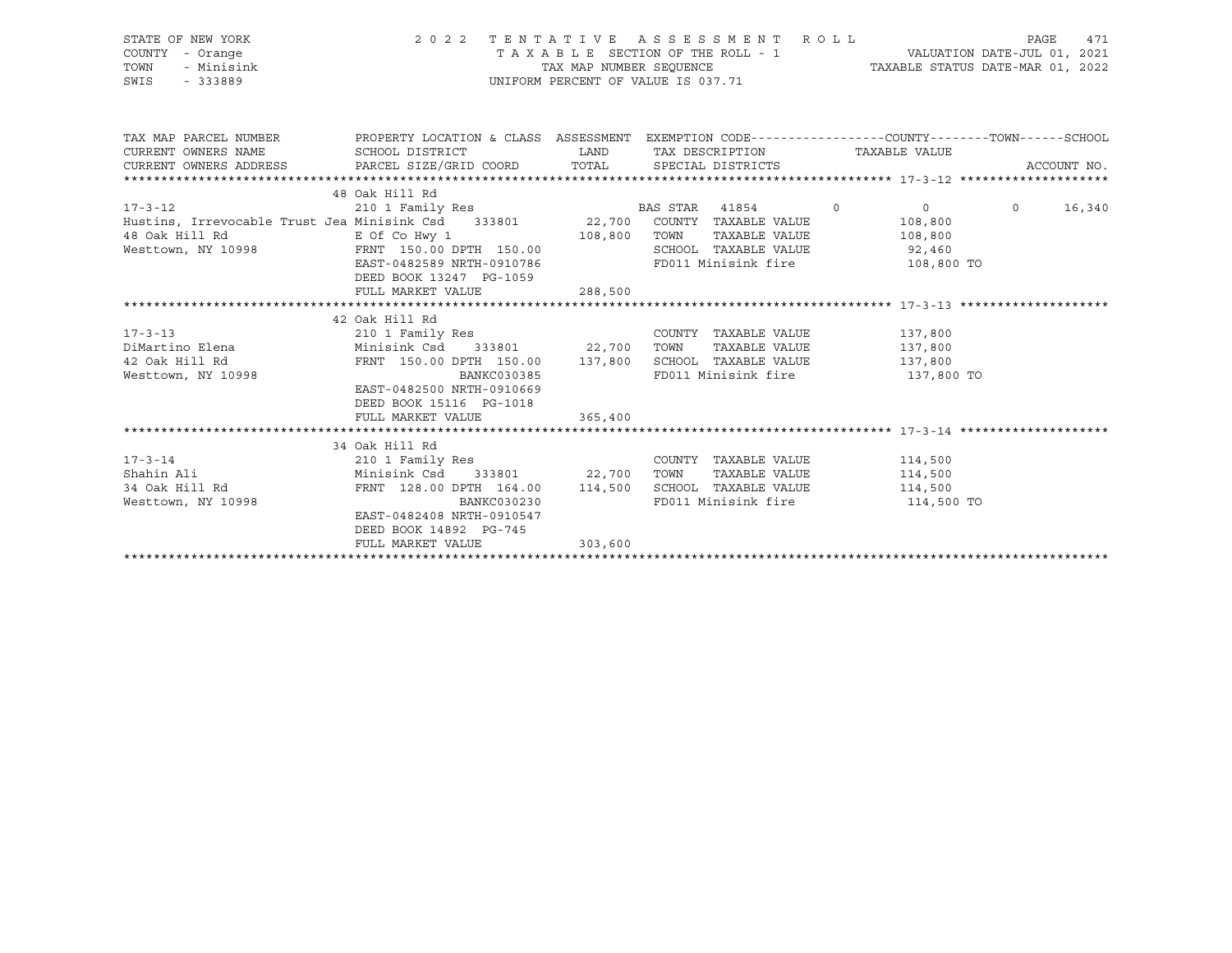|      | STATE OF NEW YORK | 2022 TENTATIVE ASSESSMENT ROLL        |                                  | PAGE            | 472 |
|------|-------------------|---------------------------------------|----------------------------------|-----------------|-----|
|      | COUNTY - Orange   | T A X A B L E SECTION OF THE ROLL - 1 | VALUATION DATE-JUL 01, 2021      |                 |     |
| TOWN | - Minisink        | MAP SECTION - 017                     | TAXABLE STATUS DATE-MAR 01, 2022 |                 |     |
| SWIS | - 333889          | SUB-SECTION - 000                     |                                  | RPS150/V04/L015 |     |
|      |                   | UNIFORM PERCENT OF VALUE IS 037.71    | CURRENT DATE $4/28/2022$         |                 |     |

|                            | TOTAL | EXTENSION | <b>EXTENSION</b> | AD VALOREM | EXEMPT | TAXABLE  |
|----------------------------|-------|-----------|------------------|------------|--------|----------|
| CODE DISTRICT NAME PARCELS |       | TYPE.     | VALUE            | VALUE      | AMOUNT | VALUE    |
|                            |       |           |                  |            |        |          |
| FD011 Minisink fire        |       | 33 ТОТАЬ  |                  | 3895,900   |        | 3895,900 |

## \*\*\* S C H O O L D I S T R I C T S U M M A R Y \*\*\*

| CODE   | DISTRICT NAME | TOTAL<br>PARCELS | ASSESSED<br>LAND | ASSESSED<br>TOTAL | EXEMPT<br>AMOUNT | TOTAL<br>TAXABLE | STAR<br>AMOUNT | STAR<br>TAXABLE |
|--------|---------------|------------------|------------------|-------------------|------------------|------------------|----------------|-----------------|
| 333801 | Minisink Csd  | 33               | 983,200          | 3895,900          | 64,090           | 3831,810         | 334,790        | 3497,020        |
|        | SUB-TOTAL     | 33               | 983,200          | 3895,900          | 64,090           | 3831,810         | 334,790        | 3497,020        |
|        | TOTAL         | 33               | 983,200          | 3895,900          | 64,090           | 3831,810         | 334,790        | 3497,020        |

#### \*\*\* S Y S T E M C O D E S S U M M A R Y \*\*\*

#### NO SYSTEM EXEMPTIONS AT THIS LEVEL

### \*\*\* E X E M P T I O N S U M M A R Y \*\*\*

| CODE  | DESCRIPTION     | TOTAL<br>PARCELS | COUNTY | TOWN   | SCHOOL  |
|-------|-----------------|------------------|--------|--------|---------|
|       |                 |                  |        |        |         |
| 41120 | VETWAR CTS      |                  | 9,387  | 2,682  | 5,364   |
| 41130 | VETCOM CTS      |                  | 15,645 | 4,470  | 8,940   |
| 41140 | VETDIS CTS      |                  | 15,338 | 8,940  | 15,338  |
| 41802 | $AGED-C$        |                  | 32,101 |        |         |
| 41803 | AGED-T          |                  |        | 38,252 |         |
| 41804 | AGED-S          |                  |        |        | 34,448  |
| 41834 | ENH STAR        | 3                |        |        | 122,370 |
| 41854 | <b>BAS STAR</b> | 13               |        |        | 212,420 |
|       | TOTAL           | 22               | 72,471 | 54,344 | 398,880 |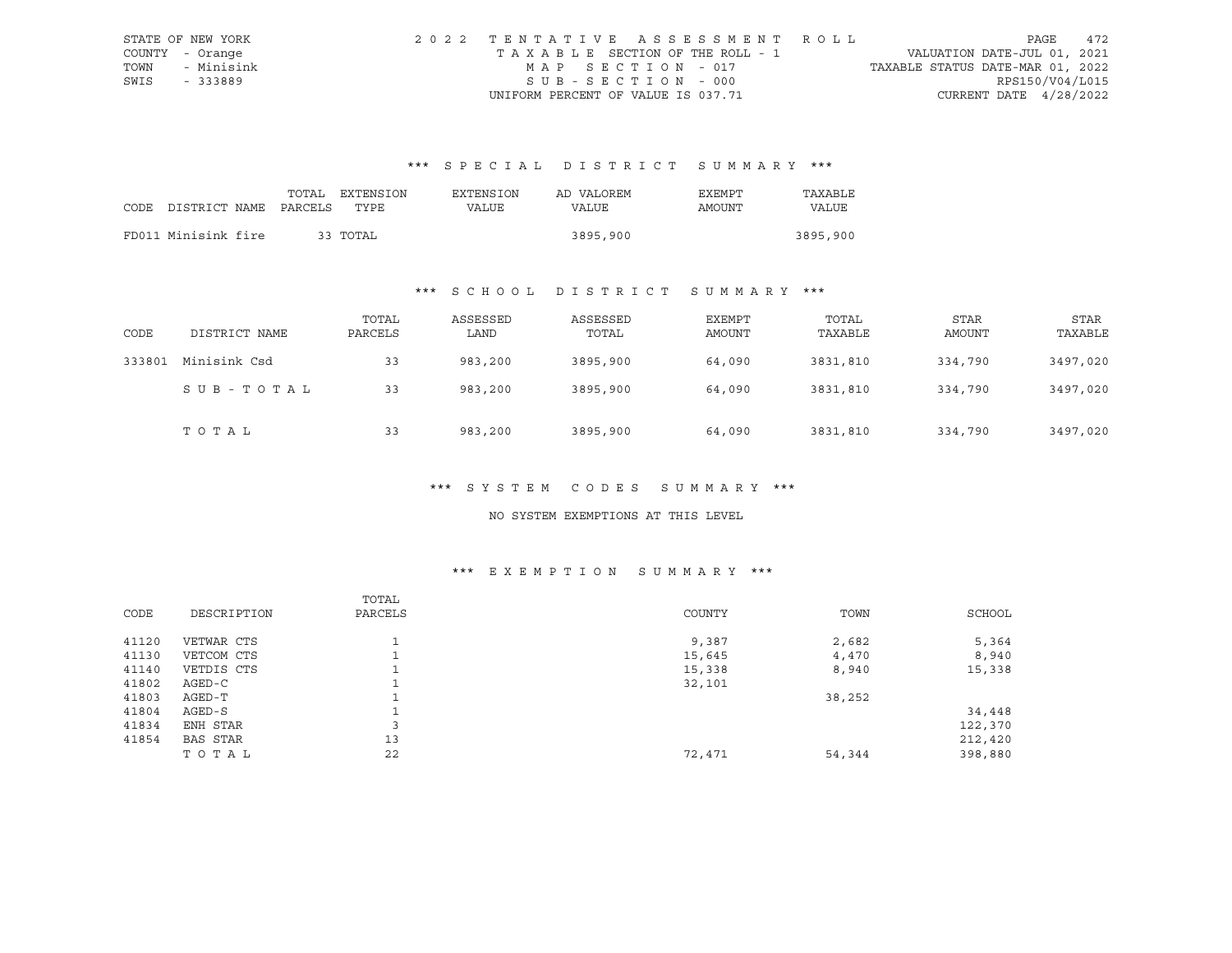|      | STATE OF NEW YORK | 2022 TENTATIVE ASSESSMENT ROLL                                 | PAGE                     | 473 |
|------|-------------------|----------------------------------------------------------------|--------------------------|-----|
|      | COUNTY - Orange   | VALUATION DATE-JUL 01, 2021<br>TAXABLE SECTION OF THE ROLL - 1 |                          |     |
| TOWN | - Minisink        | TAXABLE STATUS DATE-MAR 01, 2022<br>MAP SECTION - 017          |                          |     |
| SWIS | - 333889          | SUB-SECTION - 000                                              | RPS150/V04/L015          |     |
|      |                   | UNIFORM PERCENT OF VALUE IS 037.71                             | CURRENT DATE $4/28/2022$ |     |

| ROLL       |             | TOTAL    | ASSESSED | ASSESSED | TAXABLE  | TAXABLE  | TAXABLE       | STAR         |
|------------|-------------|----------|----------|----------|----------|----------|---------------|--------------|
| <b>SEC</b> | DESCRIPTION | PARCELS  | LAND     | TOTAL    | COUNTY   | TOWN     | <b>SCHOOL</b> | TAXABLE      |
|            | TAXABLE     | <u>.</u> | 983,200  | 3895,900 | 3823,429 | 3841,556 | 3831,810      | 3497<br>,020 |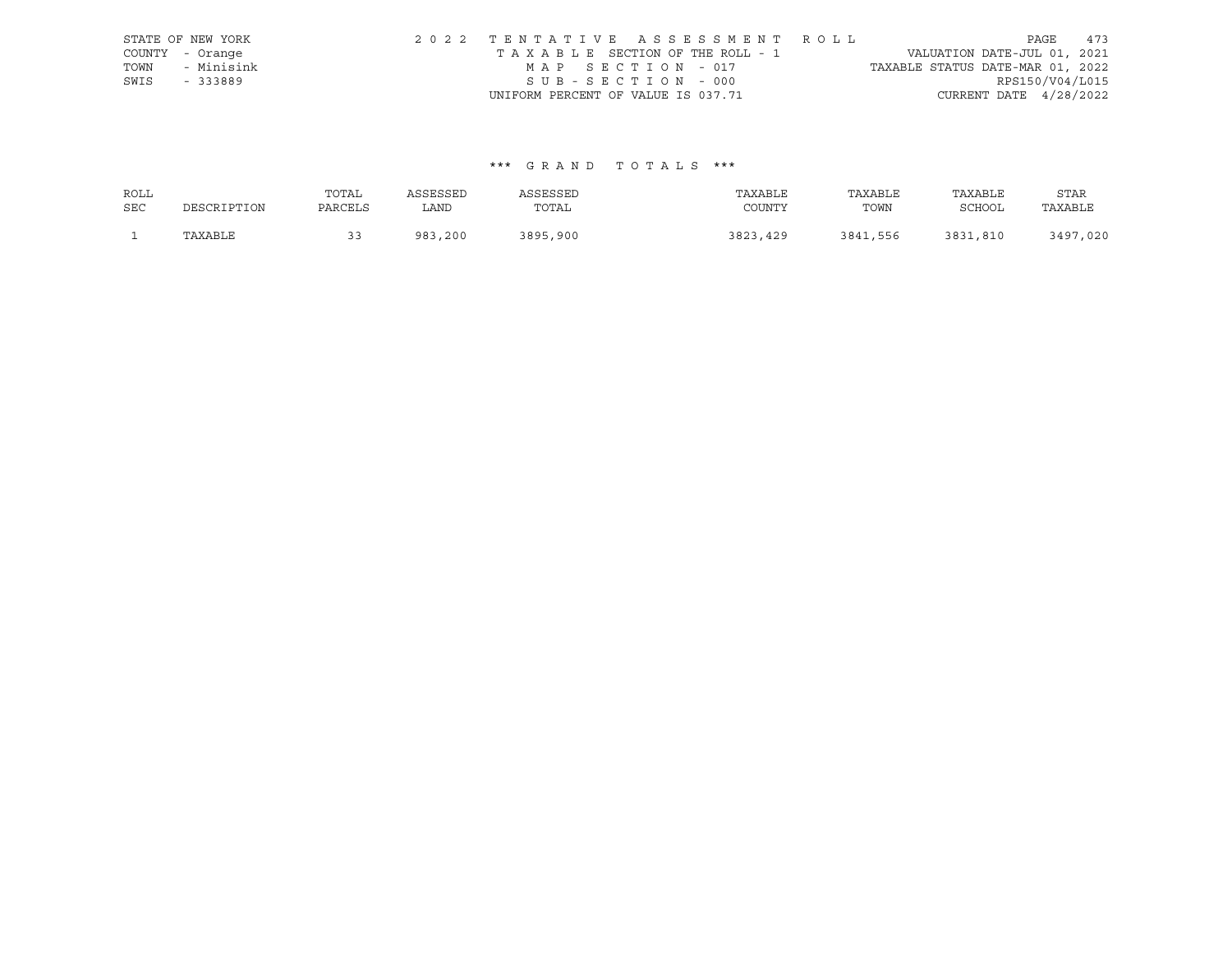|                 | STATE OF NEW YORK | 2022 TENTATIVE ASSESSMENT ROLL        |  |  |                                  | PAGE                     | 474 |
|-----------------|-------------------|---------------------------------------|--|--|----------------------------------|--------------------------|-----|
| COUNTY - Orange |                   | T A X A B L E SECTION OF THE ROLL - 1 |  |  | VALUATION DATE-JUL 01, 2021      |                          |     |
|                 | TOWN - Minisink   |                                       |  |  | TAXABLE STATUS DATE-MAR 01, 2022 |                          |     |
| SWIS - 333889   |                   | UNIFORM PERCENT OF VALUE IS 037.71    |  |  |                                  | RPS150/V04/L015          |     |
|                 |                   |                                       |  |  |                                  | CURRENT DATE $4/28/2022$ |     |

## ROLL SECTION TOTALS

## \*\*\* S P E C I A L D I S T R I C T S U M M A R Y \*\*\*

|                                 | TOTAL       | EXTENSION | EXTENSION | AD VALOREM | EXEMPT | TAXABLE      |
|---------------------------------|-------------|-----------|-----------|------------|--------|--------------|
| CODE DISTRICT NAME PARCELS TYPE |             |           | VALUE     | VALUE      | AMOUNT | <b>VALUE</b> |
|                                 |             |           |           |            |        |              |
| FD011 Minisink fire             | 1,720 TOTAL |           |           | 211477,296 | 4,023  | 211473,273   |

## \*\*\* S C H O O L D I S T R I C T S U M M A R Y \*\*\*

| CODE   | DISTRICT NAME | TOTAL<br>PARCELS | ASSESSED<br>LAND | ASSESSED<br>TOTAL | EXEMPT<br>AMOUNT | TOTAL<br>TAXABLE | STAR<br>AMOUNT | STAR<br>TAXABLE |
|--------|---------------|------------------|------------------|-------------------|------------------|------------------|----------------|-----------------|
| 333801 | Minisink Csd  | 1,722            | 67348,555        | 211609,196        | 22633,935        | 188975,261       | 15075,450      | 173899,811      |
|        | SUB-TOTAL     | 1,722            | 67348,555        | 211609,196        | 22633,935        | 188975,261       | 15075,450      | 173899,811      |
|        | TOTAL         | 1,722            | 67348,555        | 211609,196        | 22633,935        | 188975,261       | 15075,450      | 173899,811      |

### \*\*\* S Y S T E M C O D E S S U M M A R Y \*\*\*

#### NO SYSTEM EXEMPTIONS AT THIS LEVEL

### \*\*\* E X E M P T I O N S U M M A R Y \*\*\*

|       |                | TOTAL        |           |           |           |
|-------|----------------|--------------|-----------|-----------|-----------|
| CODE  | DESCRIPTION    | PARCELS      | COUNTY    | TOWN      | SCHOOL    |
| 41120 | VETWAR CTS     | 65           | 609,993   | 174,330   | 348,660   |
| 41130 | VETCOM CTS     | 50           | 782,250   | 223,500   | 447,000   |
| 41140 | VETDIS CTS     | 36           | 843,938   | 299,975   | 547,753   |
| 41153 | $CW$ 10 $VET/$ | 10           |           | 26,820    |           |
| 41165 | CW 15 VET/     | 11           | 59,004    |           | 59,004    |
| 41170 | CW DISBLD      | 3            | 18,640    | 18,640    | 18,640    |
| 41691 | FIRE/AMBCT     | 3            | 4,023     | 4,023     |           |
| 41700 | FARM BLDG      | 5            | 431,900   | 431,900   | 431,900   |
| 41720 | AGDISTRICT     | 136          | 10638,868 | 10638,868 | 10638,868 |
| 41800 | AGED           | 23           | 1271,181  | 1294,646  | 1285,259  |
| 41801 | AGED-CT        | $\mathbf{1}$ | 22,500    | 22,500    |           |
| 41802 | AGED-C         | 9            | 284,807   |           |           |
| 41803 | AGED-T         | 9            |           | 293,975   |           |
| 41804 | AGED-S         | 8            |           |           | 269,854   |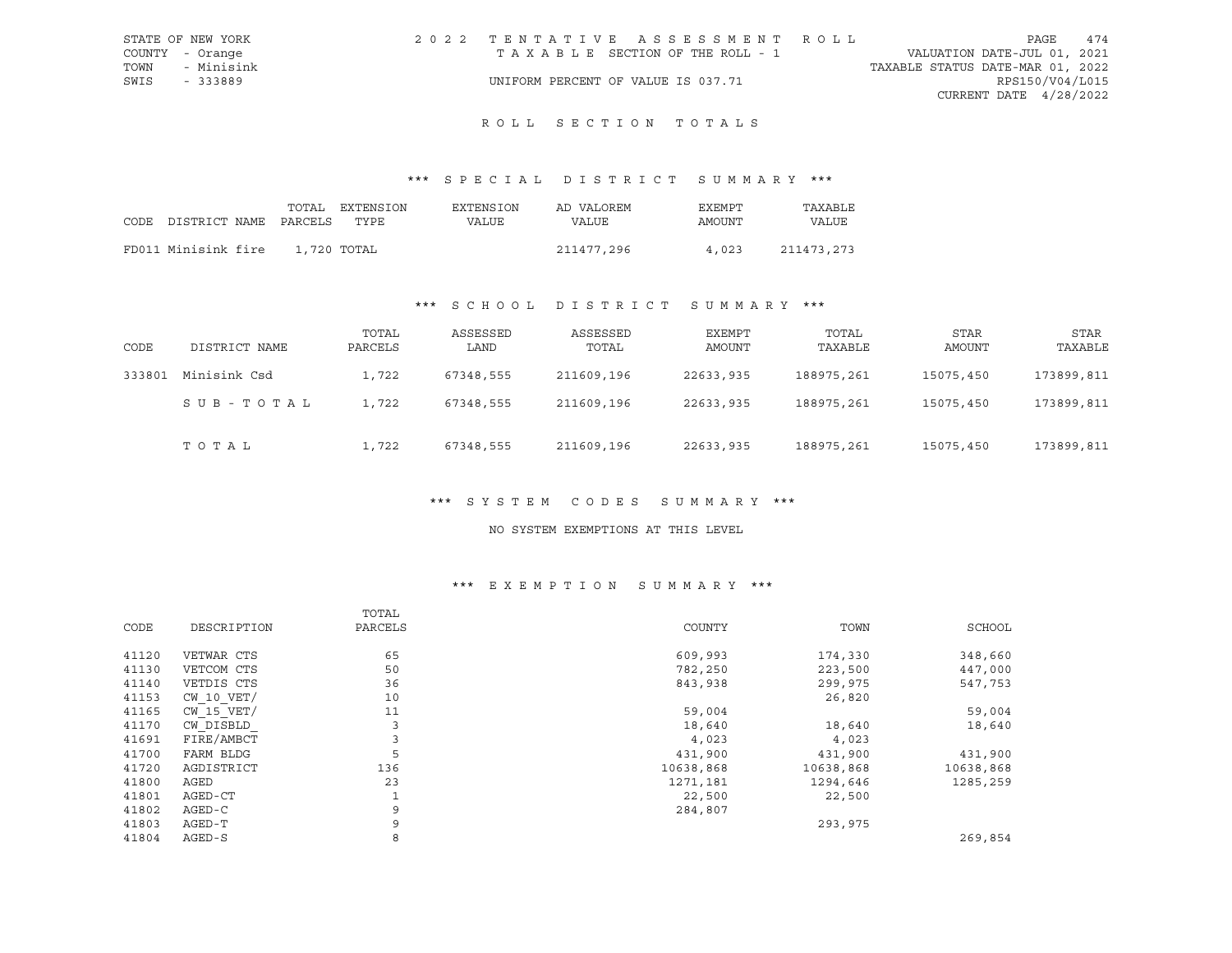|      | STATE OF NEW YORK | 2022 TENTATIVE ASSESSMENT ROLL     |  |  |                                  |                          | PAGE | 475 |
|------|-------------------|------------------------------------|--|--|----------------------------------|--------------------------|------|-----|
|      | COUNTY - Orange   | TAXABLE SECTION OF THE ROLL - 1    |  |  | VALUATION DATE-JUL 01, 2021      |                          |      |     |
| TOWN | - Minisink        |                                    |  |  | TAXABLE STATUS DATE-MAR 01, 2022 |                          |      |     |
| SWIS | $-333889$         | UNIFORM PERCENT OF VALUE IS 037.71 |  |  |                                  | RPS150/V04/L015          |      |     |
|      |                   |                                    |  |  |                                  | CURRENT DATE $4/28/2022$ |      |     |

## R O L L S E C T I O N T O T A L S

## \*\*\* E X E M P T I O N S U M M A R Y \*\*\*

| CODE  | DESCRIPTION | TOTAL<br>PARCELS | COUNTY    | TOWN      | SCHOOL    |
|-------|-------------|------------------|-----------|-----------|-----------|
| 41834 | ENH STAR    | 152              |           |           | 6153,810  |
| 41854 | BAS STAR    | 546              |           |           | 8921,640  |
| 47460 | FORESTLAND  | 2                | 105,440   | 105,440   | 105,440   |
| 49500 | SOLAR EX C  | 149              | 8481,557  | 8481,557  | 8481,557  |
|       | тотаь       | 1,218            | 23554,101 | 22016,174 | 37709,385 |

| ROLL       |             | TOTAL   | ASSESSED  | ASSESSED   | TAXABLE    | TAXABLE    | TAXABLE    | STAR       |
|------------|-------------|---------|-----------|------------|------------|------------|------------|------------|
| <b>SEC</b> | DESCRIPTION | PARCELS | LAND      | TOTAL      | COUNTY     | TOWN       | SCHOOL     | TAXABLE    |
|            | TAXABLE     | , 722   | 67348,555 | 211609,196 | 188055,095 | 189593,022 | 188975,261 | 173899,811 |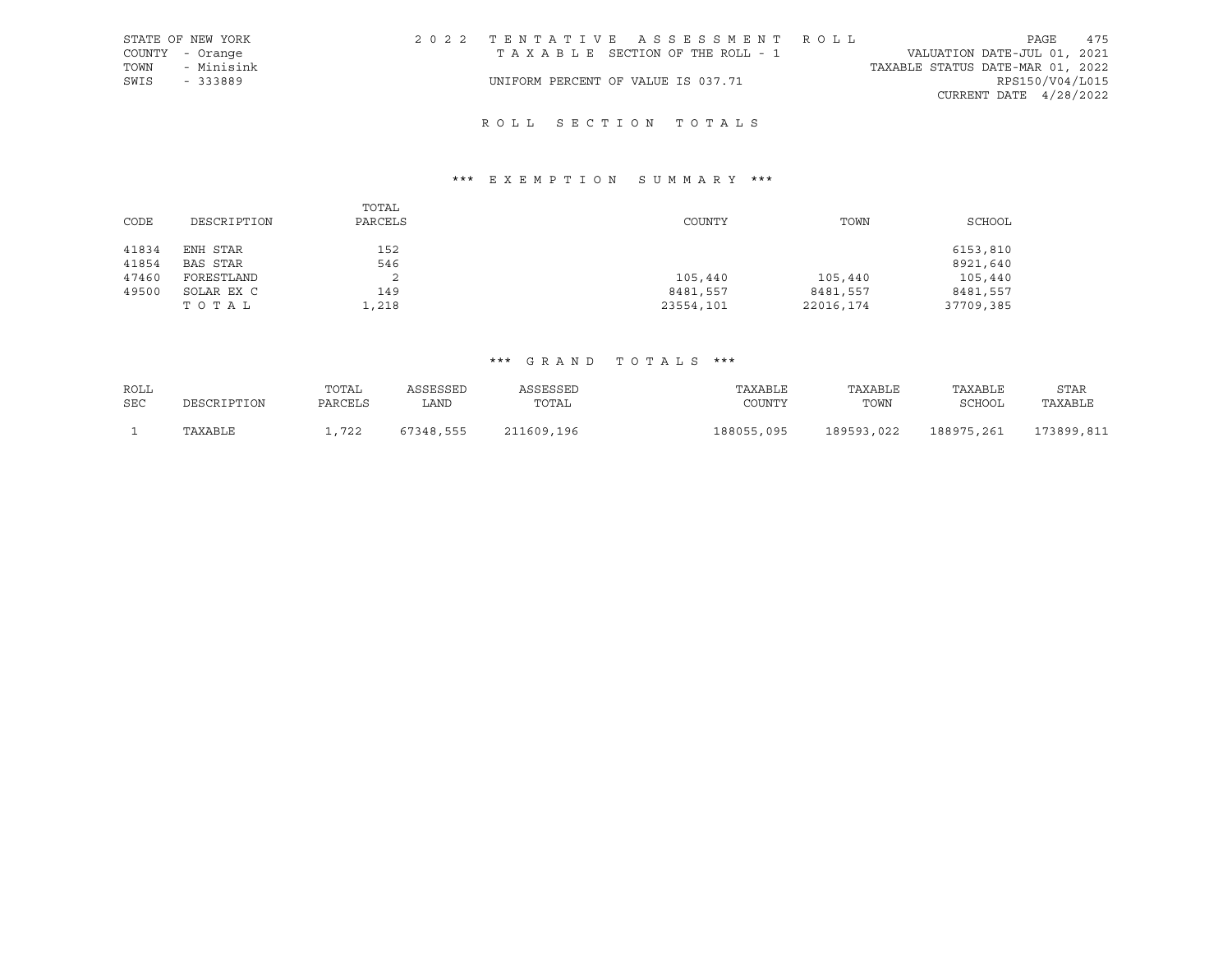| STATE OF NEW YORK                                                                 |                                      |       | 2022 TENTATIVE ASSESSMENT ROLL            | 476<br>PAGE                                                  |
|-----------------------------------------------------------------------------------|--------------------------------------|-------|-------------------------------------------|--------------------------------------------------------------|
| COUNTY<br>- Orange                                                                |                                      |       | SPECIAL FRANCHISE SECTION OF THE ROLL - 5 | VALUATION DATE-JUL 01, 2021                                  |
| - Minisink<br>TOWN                                                                |                                      |       |                                           | TAX MAP NUMBER SEQUENCE TAXABLE STATUS DATE-MAR 01, 2022     |
| SWIS<br>$-333889$                                                                 |                                      |       | UNIFORM PERCENT OF VALUE IS 037.71        |                                                              |
|                                                                                   |                                      |       |                                           |                                                              |
| TAX MAP PARCEL NUMBER                                                             | PROPERTY LOCATION & CLASS ASSESSMENT |       |                                           | EXEMPTION CODE-----------------COUNTY-------TOWN------SCHOOL |
| CURRENT OWNERS NAME                                                               | SCHOOL DISTRICT LAND                 |       | TAX DESCRIPTION                           | TAXABLE VALUE                                                |
| CURRENT OWNERS ADDRESS     PARCEL SIZE/GRID COORD     TOTAL     SPECIAL DISTRICTS |                                      |       |                                           | ACCOUNT NO.                                                  |
|                                                                                   |                                      |       |                                           |                                                              |
|                                                                                   | Minisink 333801 Sf                   |       |                                           |                                                              |
| $510 - 5 - 2$                                                                     | 861 Elec & qas                       |       | COUNTY<br>TAXABLE VALUE                   | 1,849                                                        |
| Sussex Rural Elect Corp                                                           | Minisink Csd 333801 0                |       | TAXABLE VALUE<br>TOWN                     | 1,849                                                        |
| Att: Accounts Payable 50 Special Franchise Value 50 1,849 SCHOOL TAXABLE VALUE    |                                      |       |                                           | 1,849                                                        |
| 64 County Rte 639 Town Of Minisink                                                |                                      |       | FD011 Minisink fire                       | 1,849 TO                                                     |
| Sussex, NJ 07461                                                                  | District 333801                      |       |                                           |                                                              |
|                                                                                   | Z56<br>BANK                          |       |                                           |                                                              |
|                                                                                   | DEED BOOK 1716 PG-00018              |       |                                           |                                                              |
|                                                                                   | FULL MARKET VALUE                    | 4,900 |                                           |                                                              |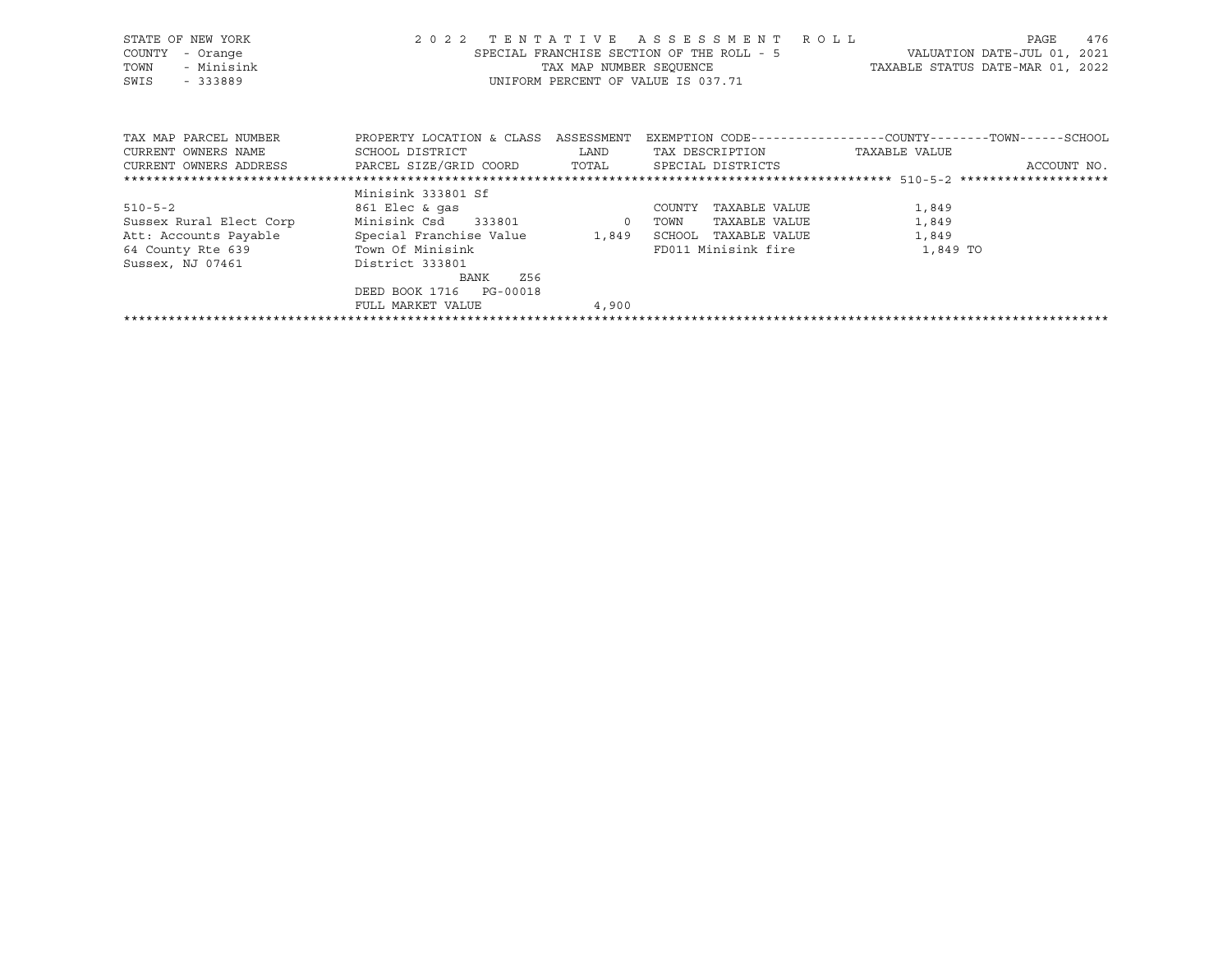|      | STATE OF NEW YORK | 2022 TENTATIVE ASSESSMENT ROLL            |                   |  |                                  | PAGE            | 477 |
|------|-------------------|-------------------------------------------|-------------------|--|----------------------------------|-----------------|-----|
|      | COUNTY - Orange   | SPECIAL FRANCHISE SECTION OF THE ROLL - 5 |                   |  | VALUATION DATE-JUL 01, 2021      |                 |     |
| TOWN | - Minisink        |                                           | MAP SECTION - 510 |  | TAXABLE STATUS DATE-MAR 01, 2022 |                 |     |
| SWIS | - 333889          |                                           | SUB-SECTION - 000 |  |                                  | RPS150/V04/L015 |     |
|      |                   | UNIFORM PERCENT OF VALUE IS 037.71        |                   |  | CURRENT DATE $4/28/2022$         |                 |     |

|                                 | TOTAL | EXTENSION | <b>EXTENSION</b> | AD VALOREM | EXEMPT | TAXABLE |
|---------------------------------|-------|-----------|------------------|------------|--------|---------|
| CODE DISTRICT NAME PARCELS TYPE |       |           | VALUE            | VALUE      | AMOUNT | VALUE   |
|                                 |       |           |                  |            |        |         |
| FD011 Minisink fire             |       | 1 TOTAL   |                  | 1,849      |        | 1,849   |

### \*\*\* S C H O O L D I S T R I C T S U M M A R Y \*\*\*

| CODE   | DISTRICT NAME | TOTAL<br>PARCELS | ASSESSED<br>LAND | ASSESSED<br>TOTAL | EXEMPT<br>AMOUNT | TOTAL<br>TAXABLE | STAR<br>AMOUNT | STAR<br>TAXABLE |
|--------|---------------|------------------|------------------|-------------------|------------------|------------------|----------------|-----------------|
| 333801 | Minisink Csd  |                  |                  | 1,849             |                  | 1,849            |                | 1,849           |
|        | SUB-TOTAL     |                  |                  | 1,849             |                  | 1,849            |                | 1,849           |
|        | TOTAL         |                  |                  | 1,849             |                  | 1,849            |                | 1,849           |

#### \*\*\* S Y S T E M C O D E S S U M M A R Y \*\*\*

#### NO SYSTEM EXEMPTIONS AT THIS LEVEL

### \*\*\* E X E M P T I O N S U M M A R Y \*\*\*

#### NO EXEMPTIONS AT THIS LEVEL

| ROLL |                   | TOTAL   | ASSESSED | SSESSED | TAXABLE | TAXABLE | TAXABLE | <b>STAR</b> |
|------|-------------------|---------|----------|---------|---------|---------|---------|-------------|
| SEC  | PESCRIPTION       | PARCELS | LAND     | TOTAL   | COUNTY  | TOWN    | SCHOOL  | TAXABLE     |
|      | SPECIAL FRANCHISE |         |          | 849.    | .849    | 1,849   | 849     | ,849        |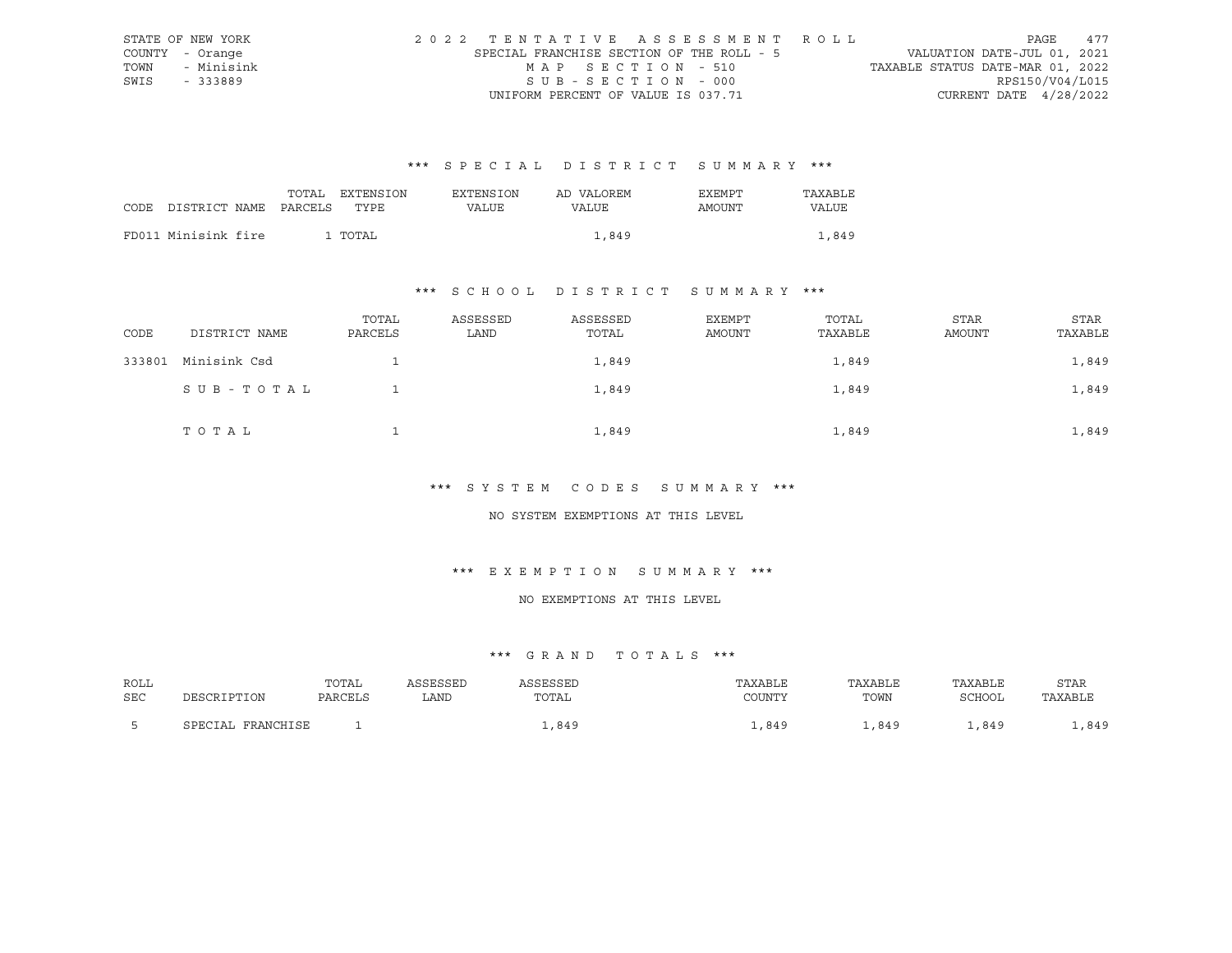| STATE OF NEW YORK      | 2 0 2 2                   |                         | TENTATIVE ASSESSMENT                      | R O L L                                                      | 478<br>PAGE                      |
|------------------------|---------------------------|-------------------------|-------------------------------------------|--------------------------------------------------------------|----------------------------------|
| COUNTY<br>- Orange     |                           |                         | SPECIAL FRANCHISE SECTION OF THE ROLL - 5 |                                                              | VALUATION DATE-JUL 01, 2021      |
| - Minisink<br>TOWN     |                           | TAX MAP NUMBER SEOUENCE |                                           |                                                              | TAXABLE STATUS DATE-MAR 01, 2022 |
| $-333889$<br>SWIS      |                           |                         | UNIFORM PERCENT OF VALUE IS 037.71        |                                                              |                                  |
|                        |                           |                         |                                           |                                                              |                                  |
|                        |                           |                         |                                           |                                                              |                                  |
|                        |                           |                         |                                           |                                                              |                                  |
| TAX MAP PARCEL NUMBER  | PROPERTY LOCATION & CLASS | ASSESSMENT              |                                           | EXEMPTION CODE-----------------COUNTY-------TOWN------SCHOOL |                                  |
| CURRENT OWNERS NAME    | SCHOOL DISTRICT           | LAND                    | TAX DESCRIPTION                           | TAXABLE VALUE                                                |                                  |
| CURRENT OWNERS ADDRESS | PARCEL SIZE/GRID COORD    | TOTAL                   | SPECIAL DISTRICTS                         |                                                              | ACCOUNT NO.                      |
|                        |                           |                         |                                           |                                                              |                                  |
|                        | Minisink 333801 Sf        |                         |                                           |                                                              |                                  |
| $520 - 5 - 2$          | 861 Elec & gas            |                         | TAXABLE VALUE<br>COUNTY                   | 6445,980                                                     |                                  |
| Orange & Rockland      | Minisink Csd 333801       | $\overline{0}$          | TOWN<br>TAXABLE VALUE                     | 6445,980                                                     |                                  |
| Utilities Inc          | Special Franchise Value   | 6445,980                | SCHOOL<br>TAXABLE VALUE                   | 6445,980                                                     |                                  |
| One Blue Hill Plz      | Town Of Minisink          |                         | FD011 Minisink fire                       | 6445,980 TO                                                  |                                  |
| Pearl River, NY 10965  | District 333801           |                         |                                           |                                                              |                                  |
|                        | Z43<br>BANK               |                         |                                           |                                                              |                                  |
|                        | FULL MARKET VALUE         | 17093,600               |                                           |                                                              |                                  |
|                        |                           |                         |                                           |                                                              |                                  |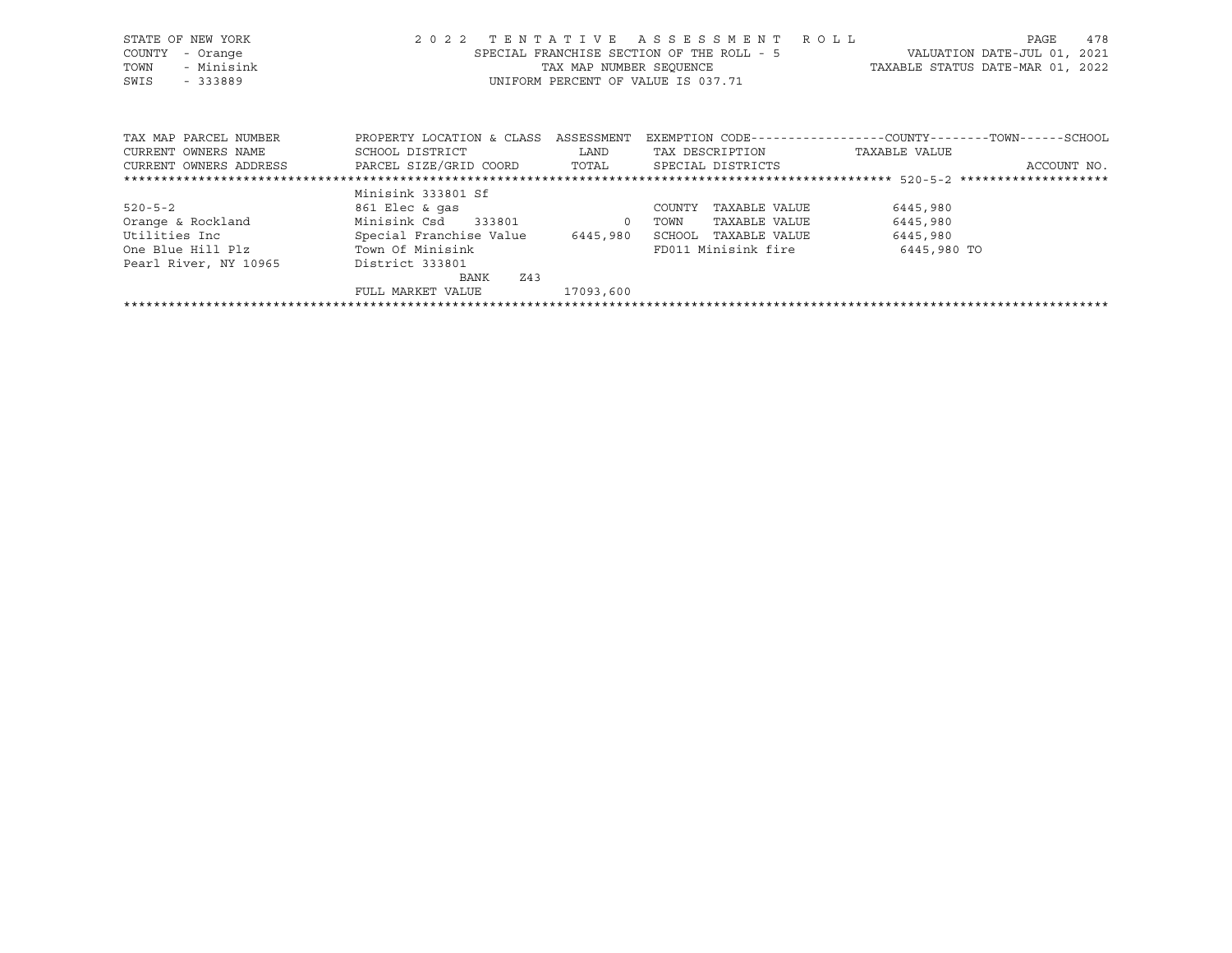|      | STATE OF NEW YORK |  |                                           |  |  |  |                                    |  |  |  |  | 2022 TENTATIVE ASSESSMENT ROLL |                                  |                 | PAGE | 479 |
|------|-------------------|--|-------------------------------------------|--|--|--|------------------------------------|--|--|--|--|--------------------------------|----------------------------------|-----------------|------|-----|
|      | COUNTY - Orange   |  | SPECIAL FRANCHISE SECTION OF THE ROLL - 5 |  |  |  |                                    |  |  |  |  |                                | VALUATION DATE-JUL 01, 2021      |                 |      |     |
| TOWN | - Minisink        |  |                                           |  |  |  | MAP SECTION - 520                  |  |  |  |  |                                | TAXABLE STATUS DATE-MAR 01, 2022 |                 |      |     |
| SWIS | - 333889          |  |                                           |  |  |  | SUB-SECTION - 000                  |  |  |  |  |                                |                                  | RPS150/V04/L015 |      |     |
|      |                   |  |                                           |  |  |  | UNIFORM PERCENT OF VALUE IS 037.71 |  |  |  |  |                                | CURRENT DATE $4/28/2022$         |                 |      |     |

|                            | TOTAL | EXTENSION | <b>EXTENSION</b> | AD VALOREM | EXEMPT | TAXABLE      |
|----------------------------|-------|-----------|------------------|------------|--------|--------------|
| CODE DISTRICT NAME PARCELS |       | TYPE      | VALUE            | VALUE      | AMOUNT | <b>VALUE</b> |
|                            |       |           |                  |            |        |              |
| FD011 Minisink fire        |       | 1 TOTAL   |                  | 6445,980   |        | 6445,980     |

### \*\*\* S C H O O L D I S T R I C T S U M M A R Y \*\*\*

| CODE   | DISTRICT NAME | TOTAL<br>PARCELS | ASSESSED<br>LAND | ASSESSED<br>TOTAL | EXEMPT<br>AMOUNT | TOTAL<br>TAXABLE | STAR<br>AMOUNT | STAR<br>TAXABLE |
|--------|---------------|------------------|------------------|-------------------|------------------|------------------|----------------|-----------------|
| 333801 | Minisink Csd  |                  |                  | 6445,980          |                  | 6445,980         |                | 6445,980        |
|        | SUB-TOTAL     |                  |                  | 6445,980          |                  | 6445,980         |                | 6445,980        |
|        | TOTAL         |                  |                  | 6445,980          |                  | 6445,980         |                | 6445,980        |

#### \*\*\* S Y S T E M C O D E S S U M M A R Y \*\*\*

#### NO SYSTEM EXEMPTIONS AT THIS LEVEL

### \*\*\* E X E M P T I O N S U M M A R Y \*\*\*

#### NO EXEMPTIONS AT THIS LEVEL

| ROLL       |                   | TOTAL   | ASSESSED | ASSESSED | TAXABLE  | TAXABLE  | TAXABLE  | <b>STAR</b> |
|------------|-------------------|---------|----------|----------|----------|----------|----------|-------------|
| <b>SEC</b> | DESCRIPTION       | PARCELS | ∟AND     | TOTAL    | COUNTY   | TOWN     | SCHOOL   | TAXABLE     |
|            |                   |         |          |          |          |          |          |             |
|            | SPECIAL FRANCHISE |         |          | 6445,980 | 6445,980 | 6445,980 | 6445,980 | 6445,980    |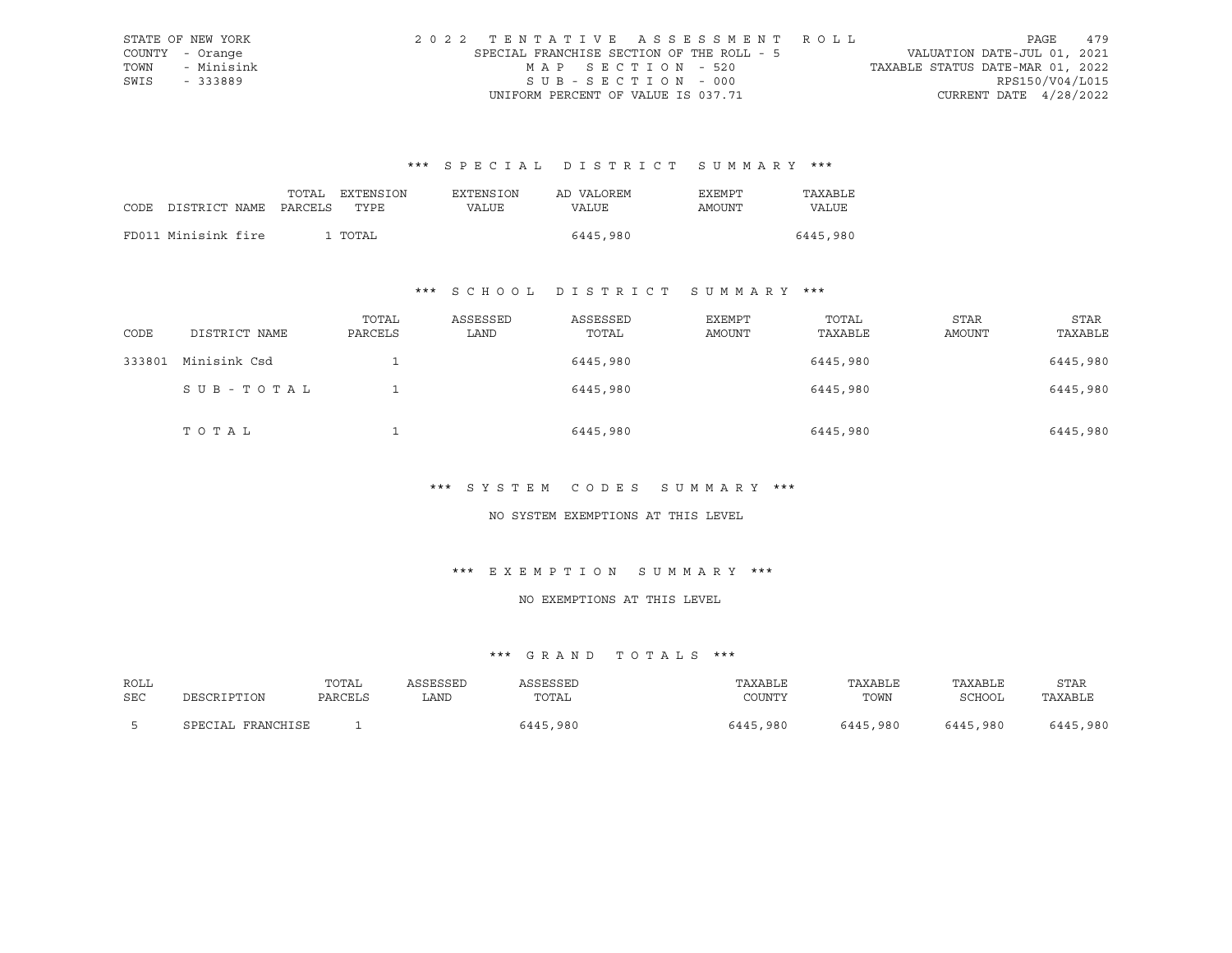| STATE OF NEW YORK                                  | 2 0 2 2                              | TENTATIVE | A S S E S S M E N T                                         | R O L L                          | 480<br>PAGE                    |
|----------------------------------------------------|--------------------------------------|-----------|-------------------------------------------------------------|----------------------------------|--------------------------------|
| COUNTY<br>- Orange                                 |                                      |           | SPECIAL FRANCHISE SECTION OF THE ROLL - 5                   |                                  | VALUATION DATE-JUL 01,<br>2021 |
| - Minisink<br>TOWN                                 |                                      |           | TAX MAP NUMBER SEQUENCE                                     | TAXABLE STATUS DATE-MAR 01, 2022 |                                |
| SWIS<br>$-333889$                                  |                                      |           | UNIFORM PERCENT OF VALUE IS 037.71                          |                                  |                                |
|                                                    |                                      |           |                                                             |                                  |                                |
|                                                    |                                      |           |                                                             |                                  |                                |
| TAX MAP PARCEL NUMBER                              | PROPERTY LOCATION & CLASS ASSESSMENT |           | EXEMPTION CODE-----------------COUNTY-------TOWN-----SCHOOL |                                  |                                |
| CURRENT OWNERS NAME                                | SCHOOL DISTRICT                      | LAND      | TAX DESCRIPTION                                             | TAXABLE VALUE                    |                                |
| CURRENT OWNERS ADDRESS                             | PARCEL SIZE/GRID COORD               | TOTAL     | SPECIAL DISTRICTS                                           |                                  | ACCOUNT NO.                    |
|                                                    |                                      |           |                                                             |                                  |                                |
|                                                    | T/o Minisink 333801 Sf               |           |                                                             |                                  |                                |
| $530 - 5 - 2$                                      | 866 Telephone                        |           | TAXABLE VALUE<br>COUNTY                                     | 234,230                          |                                |
| Citizens Telecomm Co Of NY Inc Minisink Csd 333801 |                                      | $\circ$   | TOWN<br>TAXABLE VALUE                                       | 234,230                          |                                |
| Citizens Utilities                                 | Special Franchise Value              | 234,230   | SCHOOL<br>TAXABLE VALUE                                     | 234,230                          |                                |
| $c$ /o Duff & Phelps                               | BANK<br>Z14                          |           | FD011 Minisink fire                                         | 234,230 TO                       |                                |
| PO Box 2629                                        | FULL MARKET VALUE                    | 621,100   |                                                             |                                  |                                |
| Addison, TX 75001                                  |                                      |           |                                                             |                                  |                                |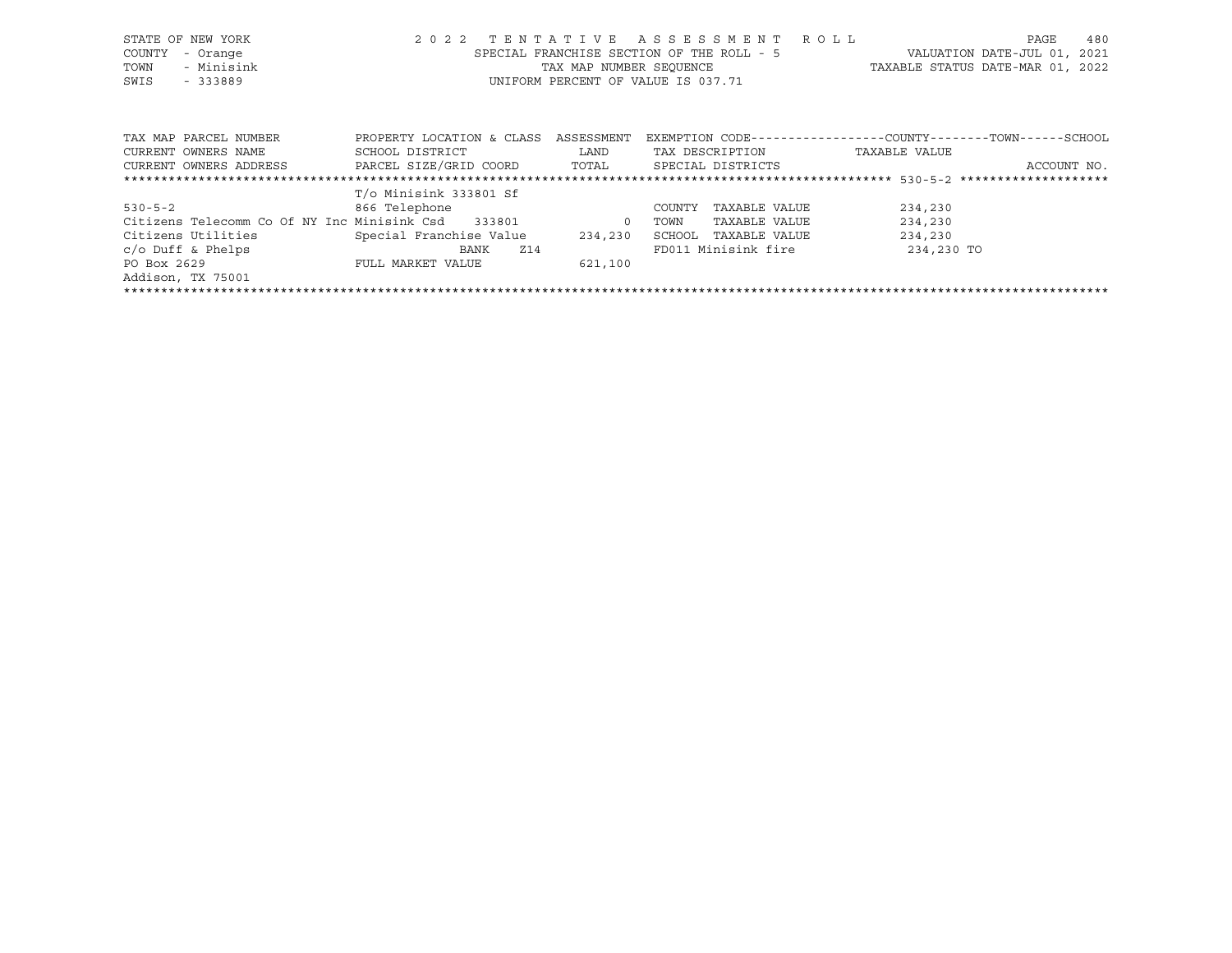|      | STATE OF NEW YORK |  |                                           |  |  |                                    |  |  |  |  |  | 2022 TENTATIVE ASSESSMENT ROLL |                                  |  | PAGE | 481             |
|------|-------------------|--|-------------------------------------------|--|--|------------------------------------|--|--|--|--|--|--------------------------------|----------------------------------|--|------|-----------------|
|      | COUNTY - Orange   |  | SPECIAL FRANCHISE SECTION OF THE ROLL - 5 |  |  |                                    |  |  |  |  |  |                                | VALUATION DATE-JUL 01, 2021      |  |      |                 |
| TOWN | - Minisink        |  |                                           |  |  | MAP SECTION - 530                  |  |  |  |  |  |                                | TAXABLE STATUS DATE-MAR 01, 2022 |  |      |                 |
| SWIS | - 333889          |  |                                           |  |  | SUB-SECTION - 000                  |  |  |  |  |  |                                |                                  |  |      | RPS150/V04/L015 |
|      |                   |  |                                           |  |  | UNIFORM PERCENT OF VALUE IS 037.71 |  |  |  |  |  |                                | CURRENT DATE $4/28/2022$         |  |      |                 |

| CODE DISTRICT NAME PARCELS | TOTAL | EXTENSION<br>TYPE. | <b>EXTENSION</b><br>VALUE | AD VALOREM<br>VALUE | EXEMPT<br>AMOUNT | TAXABLE<br>VALUE |
|----------------------------|-------|--------------------|---------------------------|---------------------|------------------|------------------|
| FD011 Minisink fire        |       | 1 TOTAL            |                           | 234,230             |                  | 234,230          |
|                            |       |                    |                           |                     |                  |                  |

### \*\*\* S C H O O L D I S T R I C T S U M M A R Y \*\*\*

| CODE   | DISTRICT NAME | TOTAL<br>PARCELS | ASSESSED<br>LAND | ASSESSED<br>TOTAL | EXEMPT<br>AMOUNT | TOTAL<br>TAXABLE | STAR<br>AMOUNT | STAR<br>TAXABLE |
|--------|---------------|------------------|------------------|-------------------|------------------|------------------|----------------|-----------------|
| 333801 | Minisink Csd  |                  |                  | 234,230           |                  | 234,230          |                | 234,230         |
|        | SUB-TOTAL     |                  |                  | 234,230           |                  | 234,230          |                | 234,230         |
|        | TOTAL         |                  |                  | 234,230           |                  | 234,230          |                | 234,230         |

#### \*\*\* S Y S T E M C O D E S S U M M A R Y \*\*\*

#### NO SYSTEM EXEMPTIONS AT THIS LEVEL

### \*\*\* E X E M P T I O N S U M M A R Y \*\*\*

#### NO EXEMPTIONS AT THIS LEVEL

| ROLL |                   | TOTAL   | ASSESSED | ASSESSED | TAXABLE | TAXABLE | TAXABLE | <b>STAR</b> |
|------|-------------------|---------|----------|----------|---------|---------|---------|-------------|
| SEC  | DESCRIPTION       | PARCELS | ∟AND     | TOTAL    | COUNTY  | TOWN    | SCHOOL  | TAXABLE     |
|      |                   |         |          |          |         |         |         |             |
|      | SPECIAL FRANCHISE |         |          | 234,230  | 234,230 | 234,230 | 234,230 | 234,230     |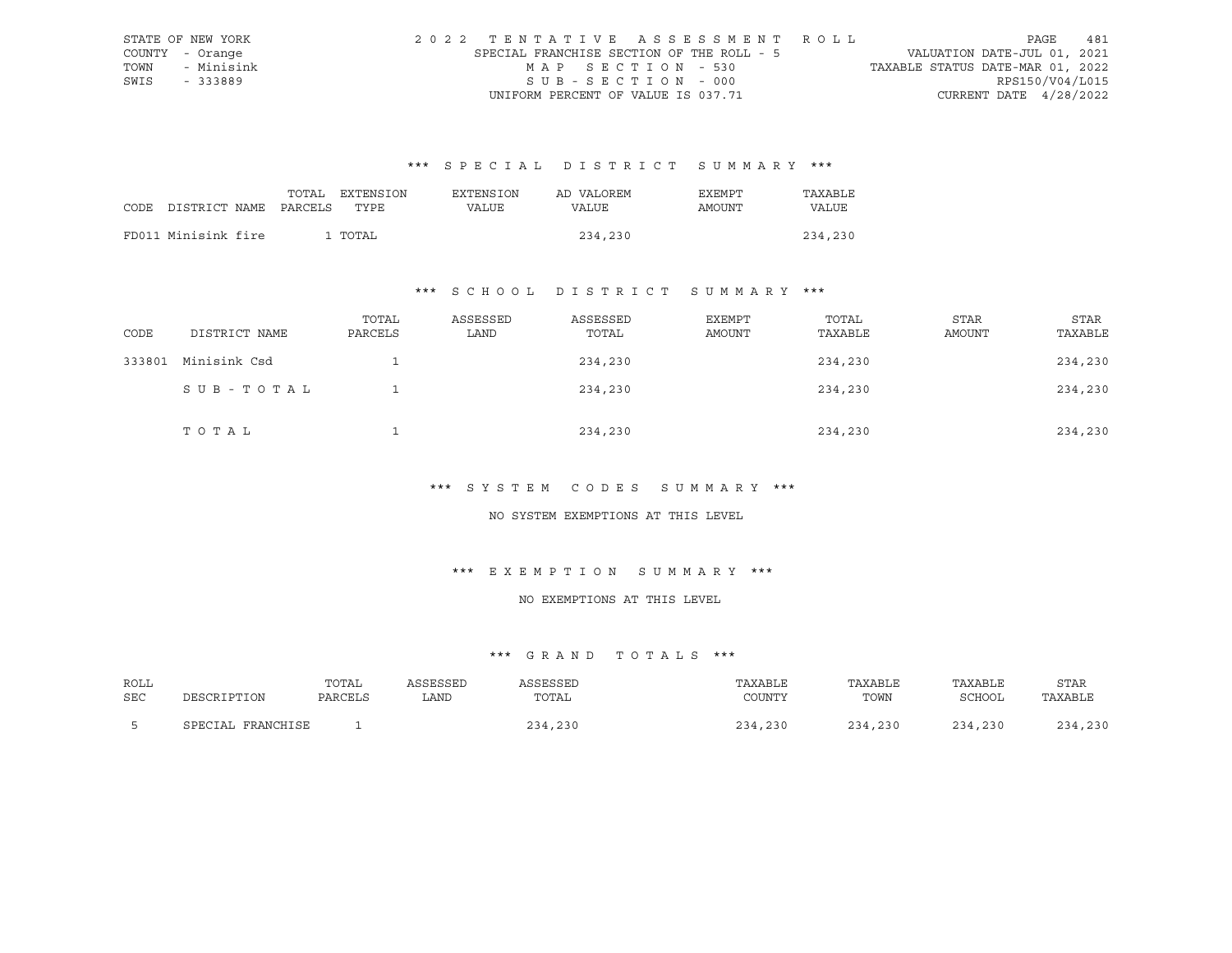| STATE OF NEW YORK       |                           |                | 2022 TENTATIVE ASSESSMENT ROLL            | 482<br>PAGE                                                  |
|-------------------------|---------------------------|----------------|-------------------------------------------|--------------------------------------------------------------|
| COUNTY<br>- Orange      |                           |                | SPECIAL FRANCHISE SECTION OF THE ROLL - 5 | VALUATION DATE-JUL 01, 2021                                  |
| - Minisink<br>TOWN      |                           |                | TAX MAP NUMBER SEQUENCE                   | TAXABLE STATUS DATE-MAR 01, 2022                             |
| SWIS<br>$-333889$       |                           |                | UNIFORM PERCENT OF VALUE IS 037.71        |                                                              |
|                         |                           |                |                                           |                                                              |
|                         |                           |                |                                           |                                                              |
|                         |                           |                |                                           |                                                              |
| TAX MAP PARCEL NUMBER   | PROPERTY LOCATION & CLASS | ASSESSMENT     |                                           | EXEMPTION CODE-----------------COUNTY-------TOWN------SCHOOL |
| CURRENT OWNERS NAME     | SCHOOL DISTRICT           | LAND           | TAX DESCRIPTION                           | TAXABLE VALUE                                                |
| CURRENT OWNERS ADDRESS  | PARCEL SIZE/GRID COORD    | TOTAL          | SPECIAL DISTRICTS                         | ACCOUNT NO.                                                  |
|                         |                           |                |                                           |                                                              |
|                         | Minisink 333801 Sf        |                |                                           |                                                              |
| $540 - 5 - 2$           | 869 Television            |                | TAXABLE VALUE<br>COUNTY                   | 58,095                                                       |
| Cable Tv Of Tri-State   | Minisink Csd 333801       | $\overline{0}$ | TOWN<br>TAXABLE VALUE                     | 58,095                                                       |
| c/o Brown Smith Wallace | Special Franchise Value   | 58,095         | SCHOOL<br>TAXABLE VALUE                   | 58,095                                                       |
| 6 City Place Dr Ste 800 | Town Of Minisink          |                | FD011 Minisink fire                       | 58,095 TO                                                    |
| St Louis, MO 63141      | District 333801           |                |                                           |                                                              |
|                         | Z58<br>BANK               |                |                                           |                                                              |
|                         | FULL MARKET VALUE         | 154,100        |                                           |                                                              |
|                         |                           |                |                                           |                                                              |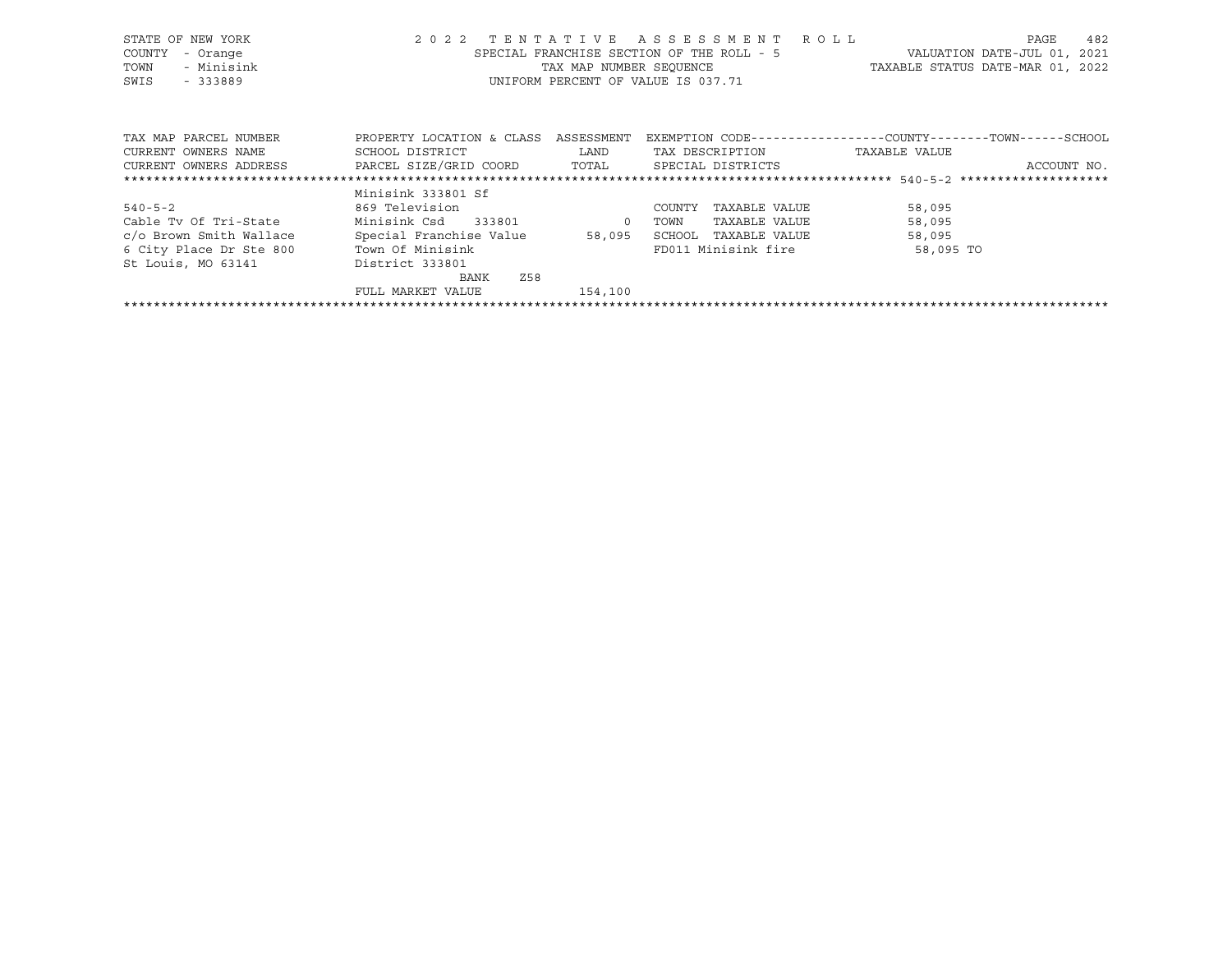|      | STATE OF NEW YORK | 2022 TENTATIVE ASSESSMENT ROLL            |                   |  |                                  | PAGE            | 483 |
|------|-------------------|-------------------------------------------|-------------------|--|----------------------------------|-----------------|-----|
|      | COUNTY - Orange   | SPECIAL FRANCHISE SECTION OF THE ROLL - 5 |                   |  | VALUATION DATE-JUL 01, 2021      |                 |     |
| TOWN | - Minisink        |                                           | MAP SECTION - 540 |  | TAXABLE STATUS DATE-MAR 01, 2022 |                 |     |
| SWIS | - 333889          |                                           | SUB-SECTION - 000 |  |                                  | RPS150/V04/L015 |     |
|      |                   | UNIFORM PERCENT OF VALUE IS 037.71        |                   |  | CURRENT DATE $4/28/2022$         |                 |     |

|                            |  | TOTAL EXTENSION | EXTENSION | AD VALOREM | EXEMPT | TAXABLE |
|----------------------------|--|-----------------|-----------|------------|--------|---------|
| CODE DISTRICT NAME PARCELS |  | TYPE.           | VALUE     | VALUE      | AMOUNT | VALUE   |
|                            |  |                 |           |            |        |         |
| FD011 Minisink fire        |  | 1 TOTAL         |           | 58,095     |        | 58,095  |

### \*\*\* S C H O O L D I S T R I C T S U M M A R Y \*\*\*

| CODE   | DISTRICT NAME | TOTAL<br>PARCELS | ASSESSED<br>LAND | ASSESSED<br>TOTAL | EXEMPT<br>AMOUNT | TOTAL<br>TAXABLE | STAR<br>AMOUNT | STAR<br>TAXABLE |
|--------|---------------|------------------|------------------|-------------------|------------------|------------------|----------------|-----------------|
| 333801 | Minisink Csd  |                  |                  | 58,095            |                  | 58,095           |                | 58,095          |
|        | SUB-TOTAL     |                  |                  | 58,095            |                  | 58,095           |                | 58,095          |
|        | TOTAL         |                  |                  | 58,095            |                  | 58,095           |                | 58,095          |

#### \*\*\* S Y S T E M C O D E S S U M M A R Y \*\*\*

#### NO SYSTEM EXEMPTIONS AT THIS LEVEL

### \*\*\* E X E M P T I O N S U M M A R Y \*\*\*

#### NO EXEMPTIONS AT THIS LEVEL

| ROLL       |                   | TOTAL   | ASSESSED | ASSESSED | TAXABLE | TAXABLE | TAXABLE | <b>STAR</b> |
|------------|-------------------|---------|----------|----------|---------|---------|---------|-------------|
| <b>SEC</b> | DESCRIPTION       | PARCELS | ∟AND     | TOTAL    | COUNTY  | TOWN    | SCHOOL  | TAXABLE     |
|            |                   |         |          |          |         |         |         |             |
|            | SPECIAL FRANCHISE |         |          | 58,095   | 58,095  | 58,095  | 58,095  | 58,095      |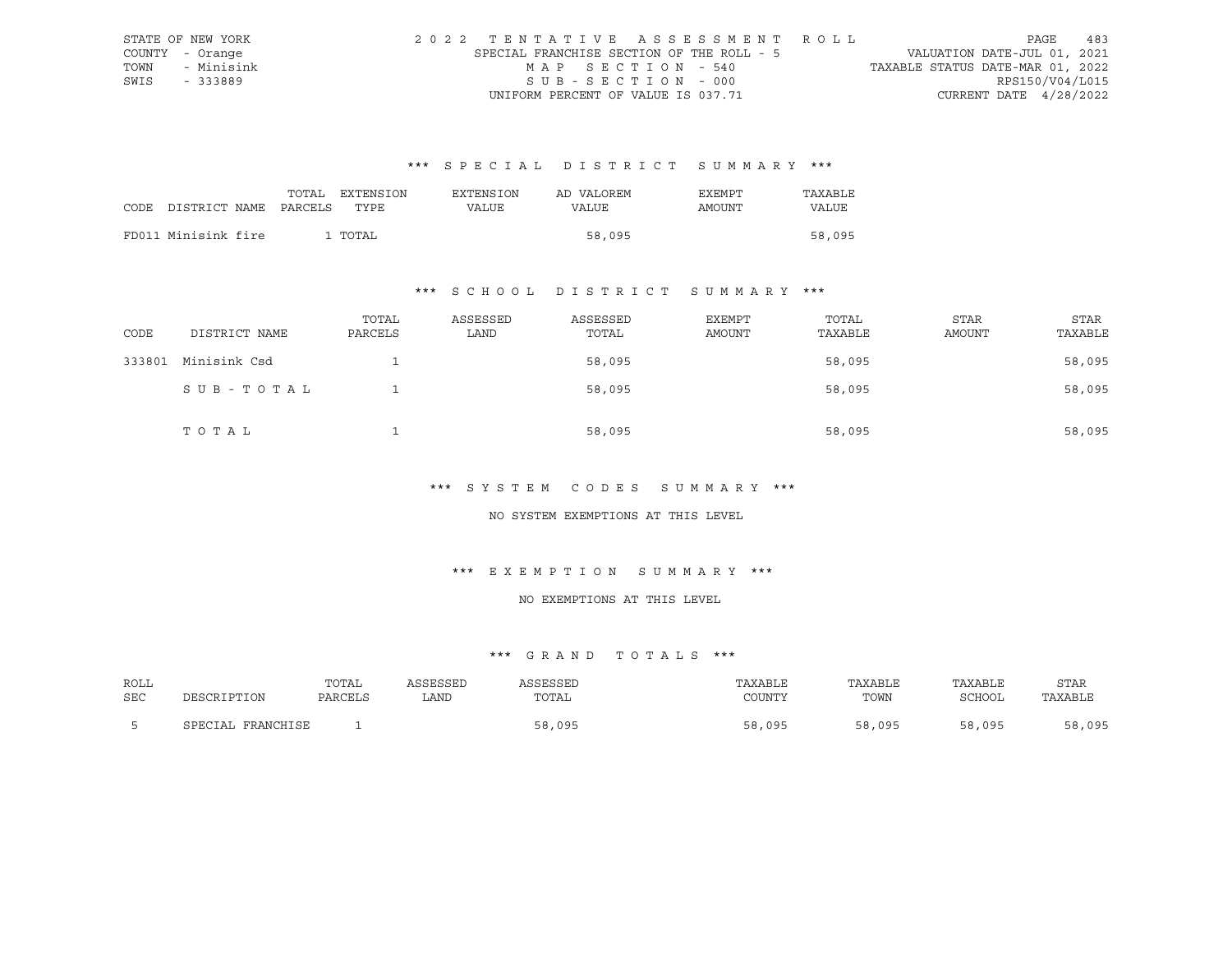| STATE OF NEW YORK<br>COUNTY<br>- Orange<br>- Minisink<br>TOWN<br>SWIS<br>$-333889$ | 2022 TENTATIVE ASSESSMENT ROLL | SPECIAL FRANCHISE SECTION OF THE ROLL - 5<br>TAX MAP NUMBER SEOUENCE<br>UNIFORM PERCENT OF VALUE IS 037.71 |                   |               | TAXABLE STATUS DATE-MAR 01, 2022                             | PAGE<br>VALUATION DATE-JUL 01, | 484<br>2021 |
|------------------------------------------------------------------------------------|--------------------------------|------------------------------------------------------------------------------------------------------------|-------------------|---------------|--------------------------------------------------------------|--------------------------------|-------------|
|                                                                                    |                                |                                                                                                            |                   |               |                                                              |                                |             |
| TAX MAP PARCEL NUMBER                                                              | PROPERTY LOCATION & CLASS      | ASSESSMENT                                                                                                 |                   |               | EXEMPTION CODE-----------------COUNTY-------TOWN------SCHOOL |                                |             |
| CURRENT OWNERS NAME                                                                | SCHOOL DISTRICT                | LAND                                                                                                       | TAX DESCRIPTION   |               | TAXABLE VALUE                                                |                                |             |
| CURRENT OWNERS ADDRESS                                                             | PARCEL SIZE/GRID COORD TOTAL   |                                                                                                            | SPECIAL DISTRICTS |               |                                                              | ACCOUNT NO.                    |             |
|                                                                                    |                                |                                                                                                            |                   |               |                                                              |                                |             |
|                                                                                    | 900 Corporate Blvd             |                                                                                                            |                   |               |                                                              |                                |             |
| $560 - 5 - 2$                                                                      | 830 Communicatin               |                                                                                                            | COUNTY            | TAXABLE VALUE | 218,683                                                      |                                |             |
| Hudson Valley DataNet                                                              | Minisink Csd<br>333801         | $\circ$                                                                                                    | TOWN              | TAXABLE VALUE | 218,683                                                      |                                |             |

c/o Lightower Fiber Networks BANK Z31 218,683 SCHOOL TAXABLE VALUE 218,683

80 Central St FULL MARKET VALUE 579,900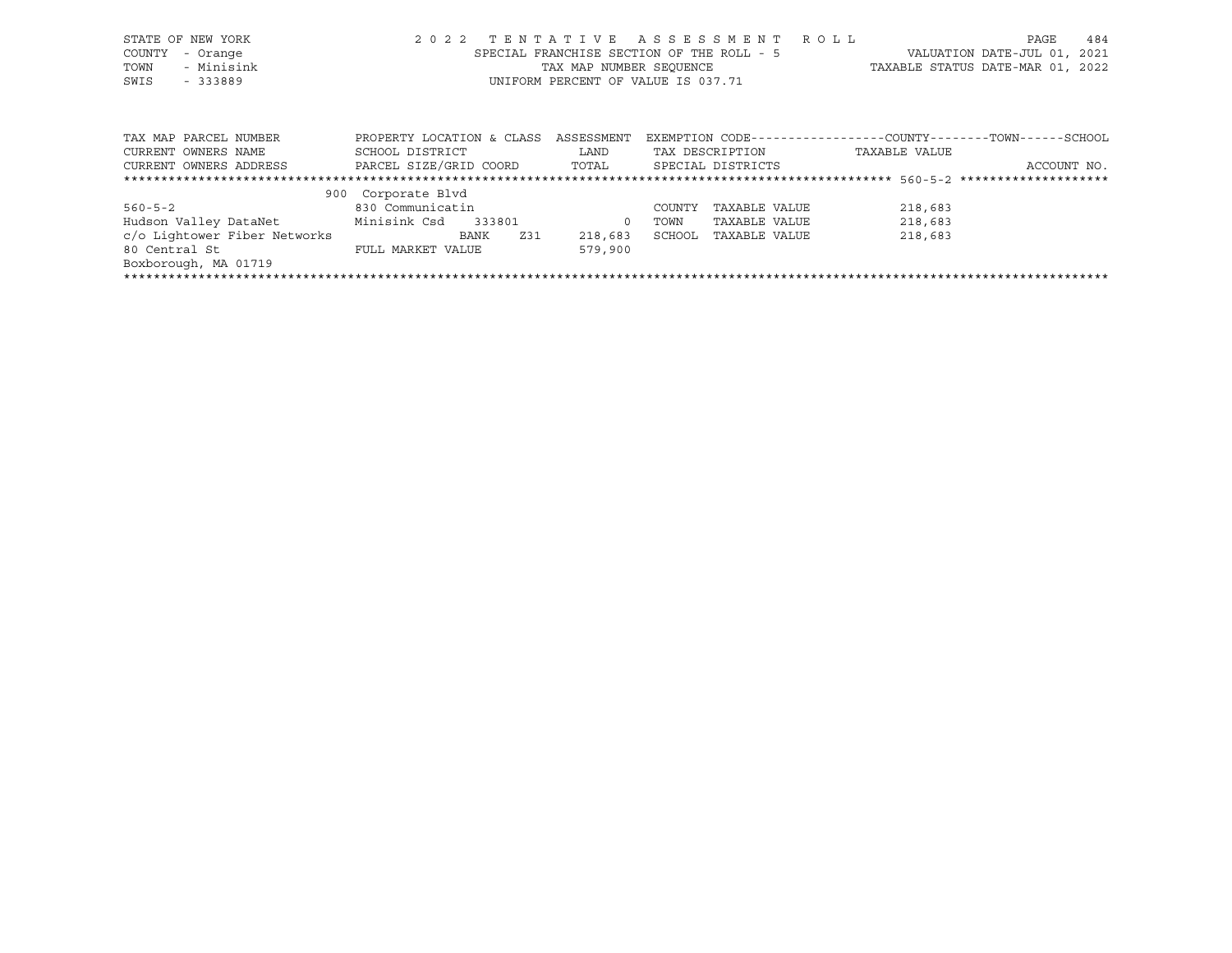|      | STATE OF NEW YORK | 2022 TENTATIVE ASSESSMENT ROLL            |                   |  |                                  | PAGE            | 485 |
|------|-------------------|-------------------------------------------|-------------------|--|----------------------------------|-----------------|-----|
|      | COUNTY - Orange   | SPECIAL FRANCHISE SECTION OF THE ROLL - 5 |                   |  | VALUATION DATE-JUL 01, 2021      |                 |     |
| TOWN | - Minisink        |                                           | MAP SECTION - 560 |  | TAXABLE STATUS DATE-MAR 01, 2022 |                 |     |
| SWIS | - 333889          |                                           | SUB-SECTION - 000 |  |                                  | RPS150/V04/L015 |     |
|      |                   | UNIFORM PERCENT OF VALUE IS 037.71        |                   |  | CURRENT DATE $4/28/2022$         |                 |     |

|              |                        | ™∩ா<br>$\overline{\phantom{0}}$<br>້ | λN<br>.<br>۰. ب | . А        | ⊇REM.<br>$\cdots$<br>⊷ | D.<br>∡ F.M P'<br>. . | .               |
|--------------|------------------------|--------------------------------------|-----------------|------------|------------------------|-----------------------|-----------------|
| CODE<br>CUD. | $\cap$<br>יחמ<br>.JAMF | ∶ ت∖ د                               | TVDI            | $\epsilon$ | $\sqrt{N}$             | TINT<br>A MK          | $T$ $TT$<br>,,, |

#### NO SPECIAL DISTRICTS AT THIS LEVEL

### \*\*\* S C H O O L D I S T R I C T S U M M A R Y \*\*\*

| CODE   | DISTRICT NAME | TOTAL<br>PARCELS | ASSESSED<br>LAND | ASSESSED<br>TOTAL | EXEMPT<br>AMOUNT | TOTAL<br>TAXABLE | <b>STAR</b><br>AMOUNT | <b>STAR</b><br>TAXABLE |
|--------|---------------|------------------|------------------|-------------------|------------------|------------------|-----------------------|------------------------|
| 333801 | Minisink Csd  |                  |                  | 218,683           |                  | 218,683          |                       | 218,683                |
|        | SUB-TOTAL     |                  |                  | 218,683           |                  | 218,683          |                       | 218,683                |
|        | TOTAL         |                  |                  | 218,683           |                  | 218,683          |                       | 218,683                |

#### \*\*\* S Y S T E M C O D E S S U M M A R Y \*\*\*

#### NO SYSTEM EXEMPTIONS AT THIS LEVEL

### \*\*\* E X E M P T I O N S U M M A R Y \*\*\*

#### NO EXEMPTIONS AT THIS LEVEL

| ROLL       |                   | TOTAL   | ASSESSED | ASSESSED | TAXABLE | TAXABLE | TAXABLE | STAR    |
|------------|-------------------|---------|----------|----------|---------|---------|---------|---------|
| <b>SEC</b> | DESCRIPTION       | PARCELS | LAND     | TOTAL    | COUNTY  | TOWN    | SCHOOL  | TAXABLE |
|            | SPECIAL FRANCHISE |         |          | 218,683  | 218,683 | 218,683 | 218,683 | 218,683 |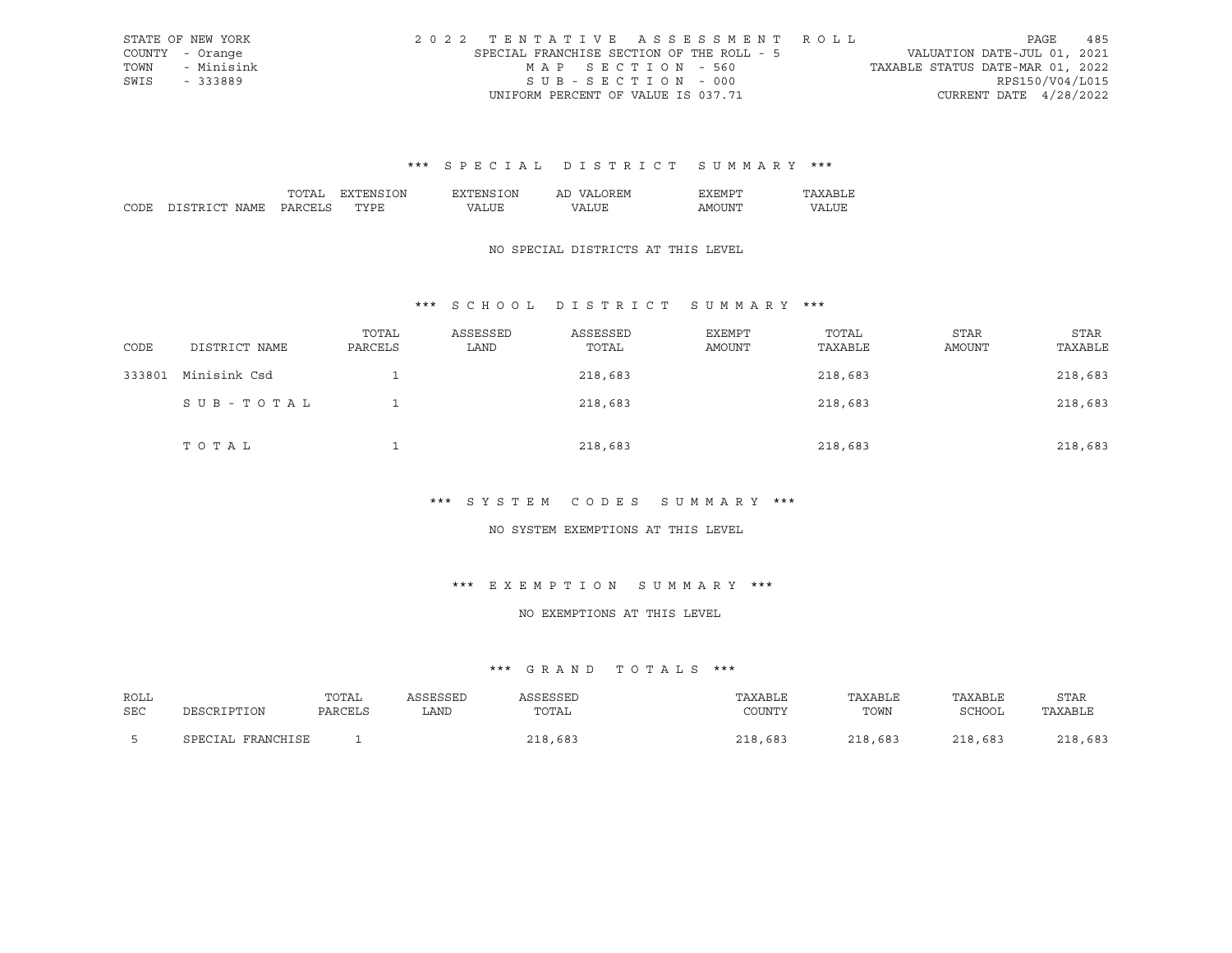| STATE OF NEW YORK | 2022 TENTATIVE ASSESSMENT ROLL            | 486<br>PAGE                      |
|-------------------|-------------------------------------------|----------------------------------|
| COUNTY - Orange   | SPECIAL FRANCHISE SECTION OF THE ROLL - 5 | VALUATION DATE-JUL 01, 2021      |
| TOWN - Minisink   |                                           | TAXABLE STATUS DATE-MAR 01, 2022 |
| SWIS<br>- 333889  | UNIFORM PERCENT OF VALUE IS 037.71        | RPS150/V04/L015                  |
|                   |                                           | CURRENT DATE $4/28/2022$         |
|                   |                                           |                                  |

## ROLL SECTION TOTALS

### \*\*\* S P E C I A L D I S T R I C T S U M M A R Y \*\*\*

|                            |  | TOTAL EXTENSION | EXTENSION | AD VALOREM | EXEMPT | TAXABLE  |
|----------------------------|--|-----------------|-----------|------------|--------|----------|
| CODE DISTRICT NAME PARCELS |  | TYPE.           | VALUE     | VALUE      | AMOUNT | VALUE    |
|                            |  |                 |           |            |        |          |
| FD011 Minisink fire        |  | 4 TOTAL         |           | 6740,154   |        | 6740,154 |

### \*\*\* S C H O O L D I S T R I C T S U M M A R Y \*\*\*

| CODE   | DISTRICT NAME | TOTAL<br>PARCELS | ASSESSED<br>LAND | ASSESSED<br>TOTAL | <b>EXEMPT</b><br>AMOUNT | TOTAL<br>TAXABLE | <b>STAR</b><br><b>AMOUNT</b> | STAR<br>TAXABLE |
|--------|---------------|------------------|------------------|-------------------|-------------------------|------------------|------------------------------|-----------------|
| 333801 | Minisink Csd  | $\mathsf{b}$     |                  | 6958,837          |                         | 6958,837         |                              | 6958,837        |
|        | SUB-TOTAL     | 5                |                  | 6958,837          |                         | 6958,837         |                              | 6958,837        |
|        | TOTAL         | Ь                |                  | 6958,837          |                         | 6958,837         |                              | 6958,837        |

#### \*\*\* S Y S T E M C O D E S S U M M A R Y \*\*\*

#### NO SYSTEM EXEMPTIONS AT THIS LEVEL

### \*\*\* E X E M P T I O N S U M M A R Y \*\*\*

#### NO EXEMPTIONS AT THIS LEVEL

| ROLL |                        | TOTAI   | <b>COFCOFT</b> | ASSESSED | TAXABLE  | TAXABLE  | TAXABLE  | <b>STAR</b> |
|------|------------------------|---------|----------------|----------|----------|----------|----------|-------------|
| SEC  | DESCRIPTION            | PARCELS | ∟AND           | TOTAL    | COUNTY   | TOWN     | SCHOOL   | TAXABLE     |
|      | SPECIAL 1<br>FRANCHISE |         |                | 5958.837 | 6958,837 | 6958,837 | 6958.837 | 6958,837    |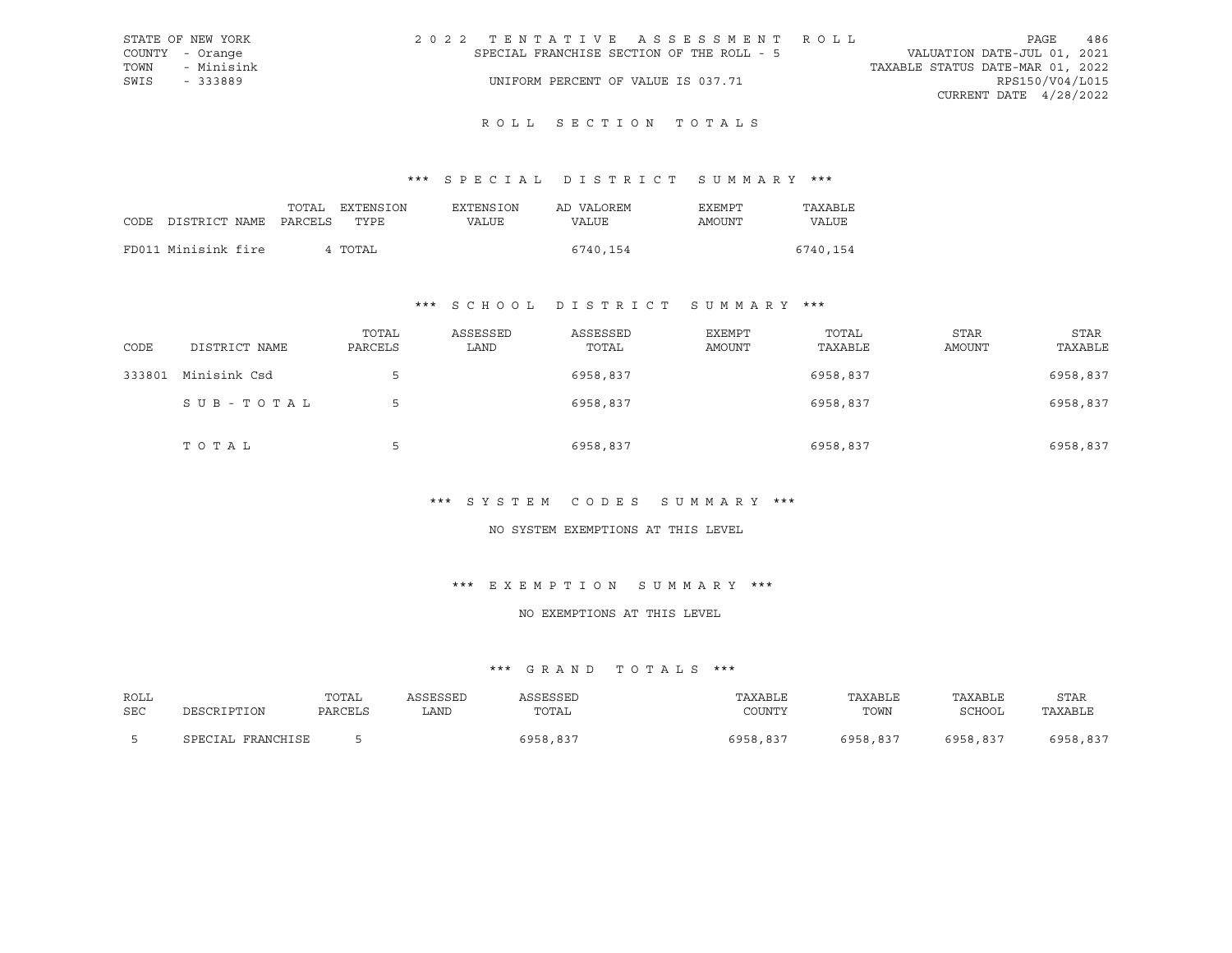|      | STATE OF NEW YORK | 2022 TENTATIVE ASSESSMENT ROLL         |                                  | PAGE                        | 487 |
|------|-------------------|----------------------------------------|----------------------------------|-----------------------------|-----|
|      | COUNTY - Orange   | UTILITY & R.R. SECTION OF THE ROLL - 6 |                                  | VALUATION DATE-JUL 01, 2021 |     |
| TOWN | - Minisink        | TAX MAP NUMBER SEOUENCE                | TAXABLE STATUS DATE-MAR 01, 2022 |                             |     |
| SWIS | - 333889          | UNIFORM PERCENT OF VALUE IS 037.71     |                                  |                             |     |

| TAX MAP PARCEL NUMBER<br>CURRENT OWNERS NAME<br>CURRENT OWNERS ADDRESS FARCEL SIZE/GRID COORD TOTAL SPECIAL DISTRICTS | PROPERTY LOCATION & CLASS<br>SCHOOL DISTRICT | ASSESSMENT<br>LAND | TAX DESCRIPTION         | EXEMPTION CODE-----------------COUNTY-------TOWN------SCHOOL<br>TAXABLE VALUE<br>ACCOUNT NO. |
|-----------------------------------------------------------------------------------------------------------------------|----------------------------------------------|--------------------|-------------------------|----------------------------------------------------------------------------------------------|
|                                                                                                                       | 247 South Plank Rd                           |                    |                         |                                                                                              |
| 3-1-23.112-1                                                                                                          | 837 Cell Tower                               |                    | TAXABLE VALUE<br>COUNTY | 60,400                                                                                       |
| SBA 2012 TC Assets, LLC                                                                                               | Minisink Csd<br>333801                       | 3,000              | TAXABLE VALUE<br>TOWN   | 60,400                                                                                       |
| tax dept-NY47403-A<br><b>ERNT</b>                                                                                     | 50.00 DPTH<br>50.00                          | 60,400             | SCHOOL<br>TAXABLE VALUE | 60,400                                                                                       |
| 8051 Congress Ave                                                                                                     | BANK<br>Z22                                  |                    | FD011 Minisink fire     | 60,400 TO                                                                                    |
| Boca Raton, FL 33487 FULL MARKET VALUE                                                                                |                                              | 160,200            |                         |                                                                                              |
|                                                                                                                       |                                              |                    |                         |                                                                                              |
|                                                                                                                       | 247 South Plank Rd                           |                    |                         |                                                                                              |
| 3-1-23.112-2                                                                                                          | 837 Cell Tower                               |                    | COUNTY<br>TAXABLE VALUE | 55,000                                                                                       |
| AT & T Mobility                                                                                                       | Minisink Csd<br>333801                       | 5,000              | TAXABLE VALUE<br>TOWN   | 55,000                                                                                       |
| Tower Property Tax Team                                                                                               | <b>FRNT</b><br>50.00 DPTH<br>50.00           | 55,000             | SCHOOL<br>TAXABLE VALUE | 55,000                                                                                       |
| 754 Peachtree St Fl 16                                                                                                | Z91<br>BANK                                  |                    | FD011 Minisink fire     | 55,000 TO                                                                                    |
| Atlanta, GA 30308                                                                                                     | FULL MARKET VALUE                            | 145,900            |                         |                                                                                              |
|                                                                                                                       |                                              |                    |                         |                                                                                              |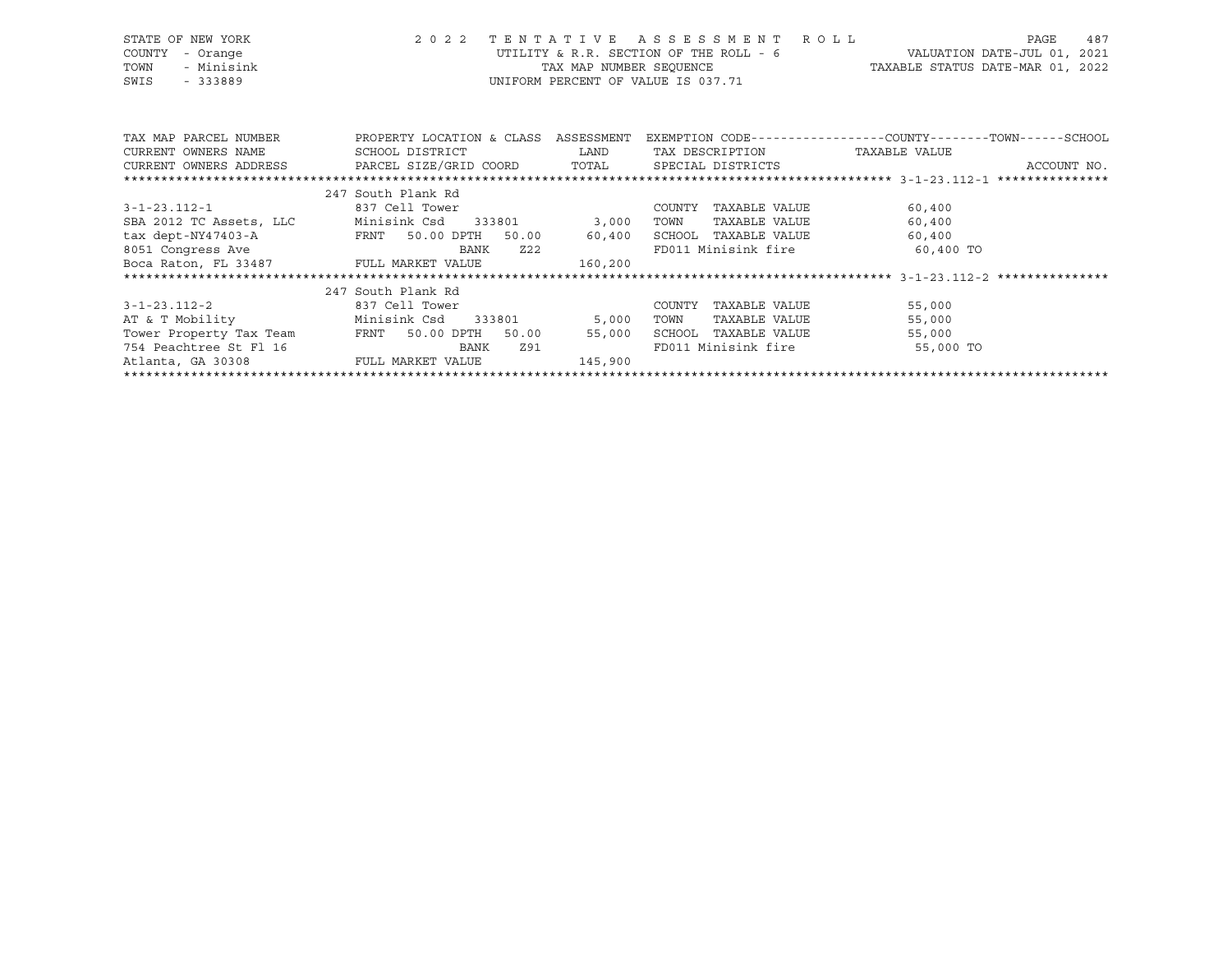|      | STATE OF NEW YORK | 2022 TENTATIVE ASSESSMENT ROLL         |                                  | PAGE | 488 |
|------|-------------------|----------------------------------------|----------------------------------|------|-----|
|      | COUNTY - Orange   | UTILITY & R.R. SECTION OF THE ROLL - 6 | VALUATION DATE-JUL 01, 2021      |      |     |
| TOWN | - Minisink        | MAP SECTION - 003                      | TAXABLE STATUS DATE-MAR 01, 2022 |      |     |
| SWIS | - 333889          | SUB-SECTION - 000                      | RPS150/V04/L015                  |      |     |
|      |                   | UNIFORM PERCENT OF VALUE IS 037.71     | CURRENT DATE $4/28/2022$         |      |     |

|                            | TOTAL | EXTENSION | <b>EXTENSION</b> | AD VALOREM | EXEMPT | TAXABLE |
|----------------------------|-------|-----------|------------------|------------|--------|---------|
| CODE DISTRICT NAME PARCELS |       | TYPE.     | VALUE            | VALUE      | AMOUNT | VALUE   |
|                            |       |           |                  |            |        |         |
| FD011 Minisink fire        |       | 2 TOTAL   |                  | 115,400    |        | 115,400 |

### \*\*\* S C H O O L D I S T R I C T S U M M A R Y \*\*\*

| CODE   | DISTRICT NAME | TOTAL<br>PARCELS | ASSESSED<br>LAND | ASSESSED<br>TOTAL | EXEMPT<br>AMOUNT | TOTAL<br>TAXABLE | STAR<br>AMOUNT | STAR<br>TAXABLE |
|--------|---------------|------------------|------------------|-------------------|------------------|------------------|----------------|-----------------|
| 333801 | Minisink Csd  | 2                | 8,000            | 115,400           |                  | 115,400          |                | 115,400         |
|        | SUB-TOTAL     | 2                | 8,000            | 115,400           |                  | 115,400          |                | 115,400         |
|        | TOTAL         | ∠                | 8,000            | 115,400           |                  | 115,400          |                | 115,400         |

#### \*\*\* S Y S T E M C O D E S S U M M A R Y \*\*\*

#### NO SYSTEM EXEMPTIONS AT THIS LEVEL

### \*\*\* E X E M P T I O N S U M M A R Y \*\*\*

#### NO EXEMPTIONS AT THIS LEVEL

| ROLL |                  | TOTAL   | ASSESSED | ASSESSED | TAXABLE | TAXABLE | TAXABLE | STAR    |
|------|------------------|---------|----------|----------|---------|---------|---------|---------|
| SEC  | DESCRIPTION      | PARCELS | LAND     | TOTAL    | COUNTY  | TOWN    | SCHOOL  | TAXABLE |
|      | UTILITIES & N.C. |         | 8,000    | 115,400  | 115,400 | 115,400 | 115,400 | 115,400 |
|      |                  |         |          |          |         |         |         |         |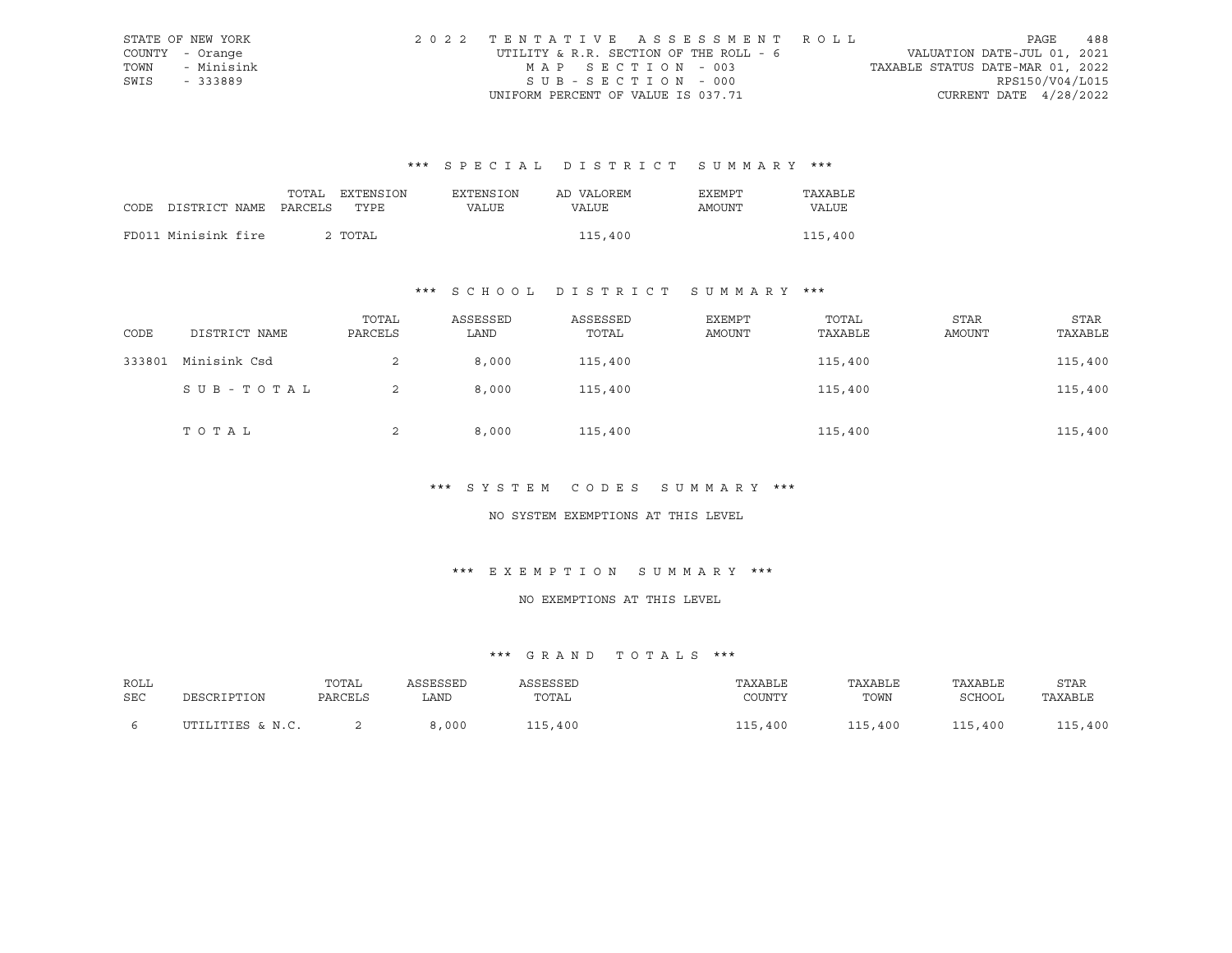| STATE OF NEW YORK<br>COUNTY<br>- Orange<br>- Minisink<br>TOWN<br>SWIS<br>$-333889$ | 2 0 2 2                                      | TENTATIVE          | ASSESSMENT<br>R O L L<br>UTILITY & R.R. SECTION OF THE ROLL - 6<br>UNIFORM PERCENT OF VALUE IS 037.71 | 489<br>PAGE<br>VALUATION DATE-JUL 01, 2021<br>TAX MAP NUMBER SEOUENCE TAXABLE STATUS DATE-MAR 01, 2022 |
|------------------------------------------------------------------------------------|----------------------------------------------|--------------------|-------------------------------------------------------------------------------------------------------|--------------------------------------------------------------------------------------------------------|
| TAX MAP PARCEL NUMBER<br>CURRENT OWNERS NAME                                       | PROPERTY LOCATION & CLASS<br>SCHOOL DISTRICT | ASSESSMENT<br>LAND | TAX DESCRIPTION                                                                                       | EXEMPTION CODE-----------------COUNTY-------TOWN-----SCHOOL<br>TAXABLE VALUE                           |
| CURRENT OWNERS ADDRESS PARCEL SIZE/GRID COORD                                      |                                              | TOTAL              | SPECIAL DISTRICTS                                                                                     | ACCOUNT NO.                                                                                            |
|                                                                                    |                                              |                    |                                                                                                       |                                                                                                        |
|                                                                                    | 2315 County Rte 1                            |                    |                                                                                                       |                                                                                                        |
| $5 - 1 - 46$                                                                       | 735 Water well                               |                    | COUNTY<br>TAXABLE VALUE                                                                               | 234,700                                                                                                |
| Pheasant Hill Water Corp.                                                          | Minisink Csd 333801 17,600                   |                    | TOWN<br>TAXABLE VALUE                                                                                 | 234,700                                                                                                |
| PO Box 43                                                                          | Lt 2 Pheasant Hill Water                     | 234,700            | SCHOOL TAXABLE VALUE                                                                                  | 234,700                                                                                                |
| Westtown, NY 10998                                                                 | SM 56-09 filed 3/10/09                       |                    | FD011 Minisink fire                                                                                   | 234,700 TO                                                                                             |
|                                                                                    | 17.60 BANK<br>ACRES<br>Z88                   |                    |                                                                                                       |                                                                                                        |
|                                                                                    | EAST-0476328 NRTH-0913645                    |                    |                                                                                                       |                                                                                                        |
|                                                                                    | DEED BOOK 12791 PG-601                       |                    |                                                                                                       |                                                                                                        |
|                                                                                    | FULL MARKET VALUE                            | 622,400            |                                                                                                       |                                                                                                        |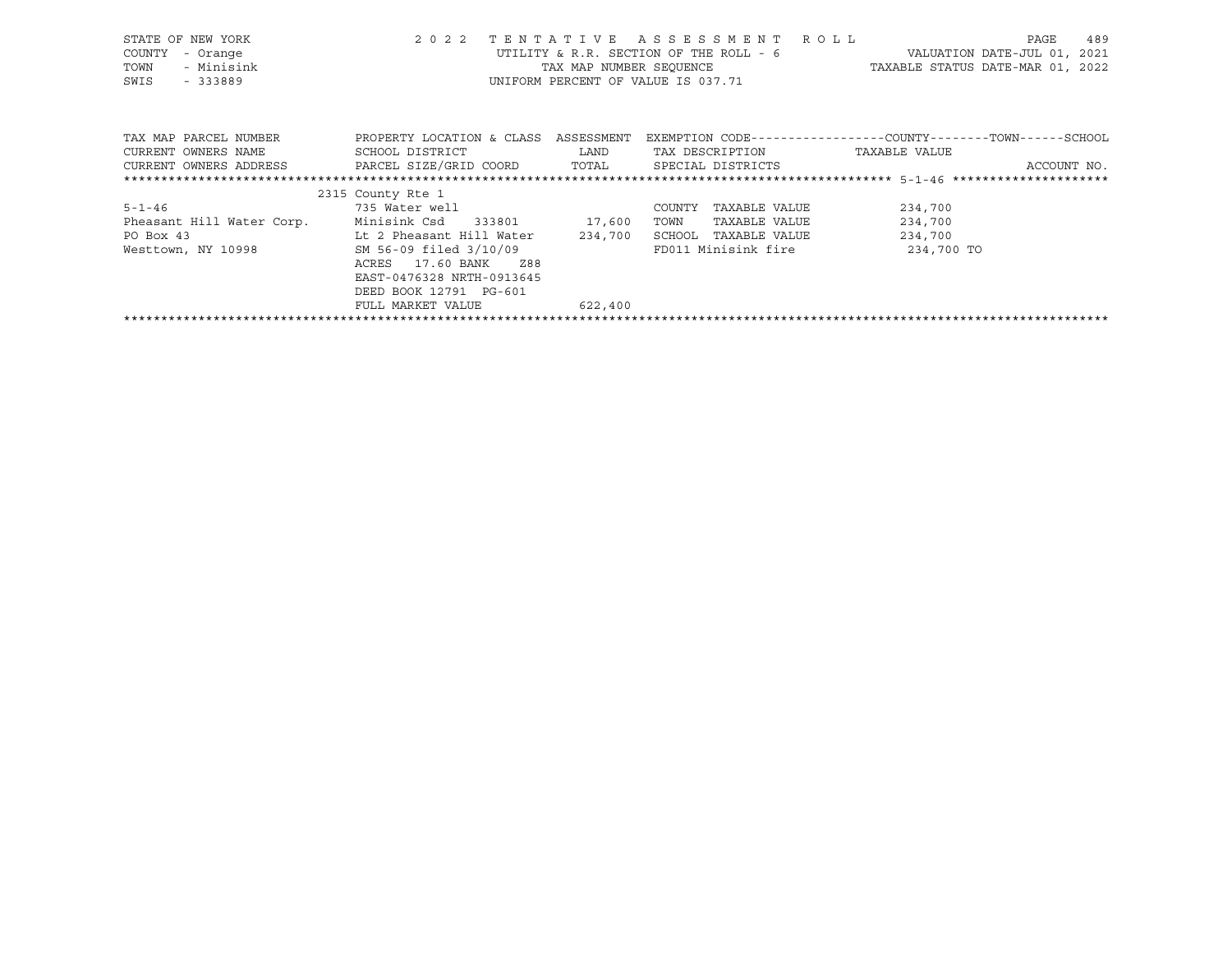|      | STATE OF NEW YORK | 2022 TENTATIVE ASSESSMENT ROLL         |                                  | PAGE | 490 |
|------|-------------------|----------------------------------------|----------------------------------|------|-----|
|      | COUNTY - Orange   | UTILITY & R.R. SECTION OF THE ROLL - 6 | VALUATION DATE-JUL 01, 2021      |      |     |
| TOWN | - Minisink        | MAP SECTION - 005                      | TAXABLE STATUS DATE-MAR 01, 2022 |      |     |
| SWIS | - 333889          | SUB-SECTION - 000                      | RPS150/V04/L015                  |      |     |
|      |                   | UNIFORM PERCENT OF VALUE IS 037.71     | CURRENT DATE $4/28/2022$         |      |     |

| CODE DISTRICT NAME PARCELS | TOTAL | EXTENSION<br>TYPE. | <b>EXTENSION</b><br>VALUE | AD VALOREM<br>VALUE | EXEMPT<br>AMOUNT | TAXABLE<br>VALUE |
|----------------------------|-------|--------------------|---------------------------|---------------------|------------------|------------------|
| FD011 Minisink fire        |       | 1 TOTAL            |                           | 234,700             |                  | 234,700          |

### \*\*\* S C H O O L D I S T R I C T S U M M A R Y \*\*\*

| CODE   | DISTRICT NAME | TOTAL<br>PARCELS | ASSESSED<br>LAND | ASSESSED<br>TOTAL | EXEMPT<br>AMOUNT | TOTAL<br>TAXABLE | STAR<br>AMOUNT | STAR<br>TAXABLE |
|--------|---------------|------------------|------------------|-------------------|------------------|------------------|----------------|-----------------|
| 333801 | Minisink Csd  |                  | 17,600           | 234,700           |                  | 234,700          |                | 234,700         |
|        | SUB-TOTAL     |                  | 17,600           | 234,700           |                  | 234,700          |                | 234,700         |
|        | TOTAL         |                  | 17,600           | 234,700           |                  | 234,700          |                | 234,700         |

#### \*\*\* S Y S T E M C O D E S S U M M A R Y \*\*\*

#### NO SYSTEM EXEMPTIONS AT THIS LEVEL

### \*\*\* E X E M P T I O N S U M M A R Y \*\*\*

#### NO EXEMPTIONS AT THIS LEVEL

| ROLL |                  | TOTAL   | ASSESSED | ASSESSED | TAXABLE | TAXABLE | TAXABLE | STAR    |
|------|------------------|---------|----------|----------|---------|---------|---------|---------|
| SEC  | DESCRIPTION      | PARCELS | LAND     | TOTAL    | COUNTY  | TOWN    | SCHOOL  | TAXABLE |
|      |                  |         |          |          |         |         |         |         |
|      | UTILITIES & N.C. |         | 17,600   | 234,700  | 234,700 | 234,700 | 234,700 | 234,700 |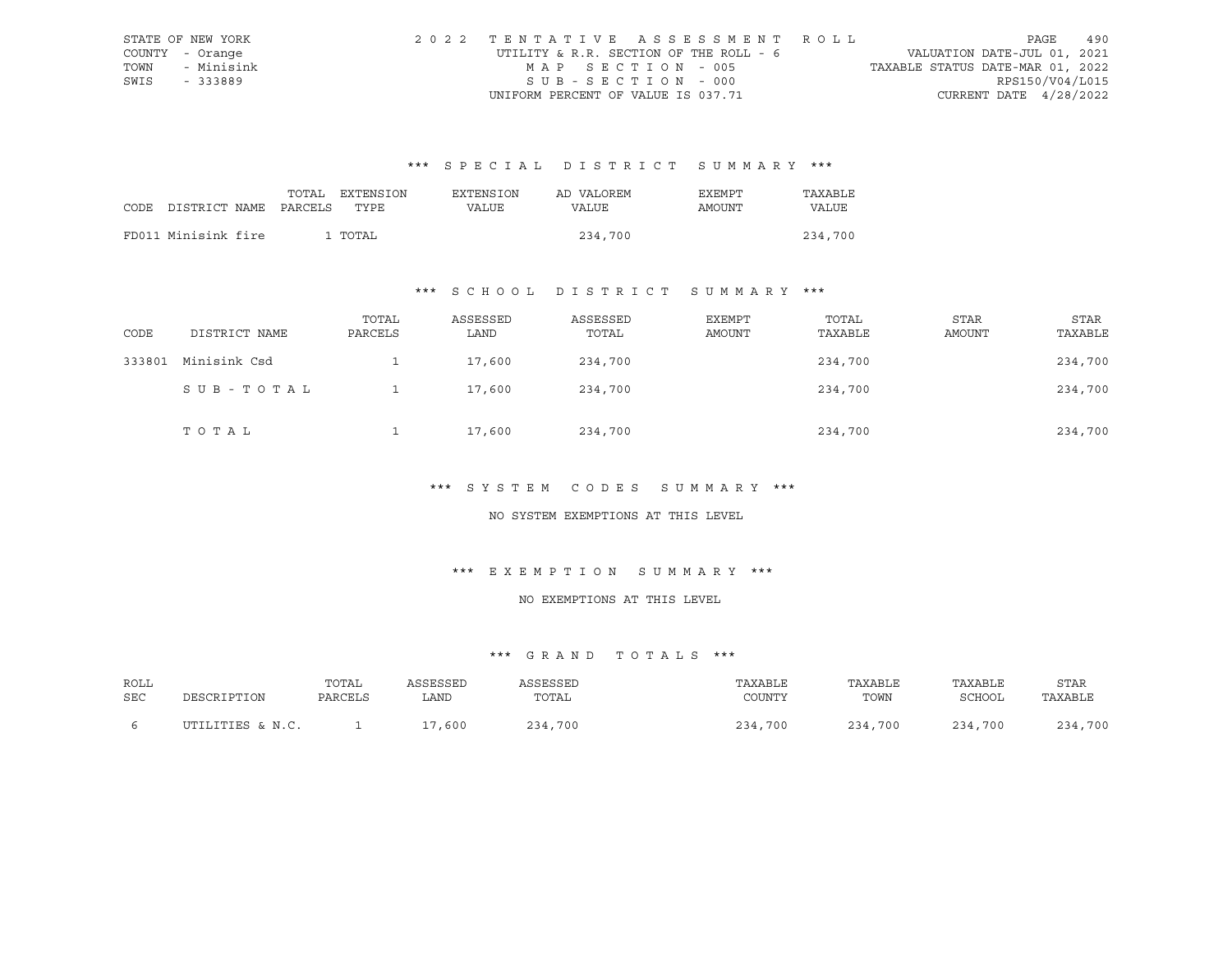| STATE OF NEW YORK<br>- Orange<br>COUNTY<br>- Minisink<br>TOWN<br>SWIS<br>$-333889$ | 2 0 2 2                   | TENTATIVE<br>TAX MAP NUMBER SEOUENCE | A S S E S S M E N T A O L L<br>UTILITY & R.R. SECTION OF THE ROLL - 6<br>UNIFORM PERCENT OF VALUE IS 037.71 | PAGE<br>VALUATION DATE-JUL 01,<br>TAXABLE STATUS DATE-MAR 01, 2022 | 491<br>2021 |
|------------------------------------------------------------------------------------|---------------------------|--------------------------------------|-------------------------------------------------------------------------------------------------------------|--------------------------------------------------------------------|-------------|
| TAX MAP PARCEL NUMBER                                                              | PROPERTY LOCATION & CLASS | ASSESSMENT                           |                                                                                                             | EXEMPTION CODE-----------------COUNTY-------TOWN------SCHOOL       |             |
| CURRENT OWNERS NAME                                                                | SCHOOL DISTRICT           | LAND                                 | TAX DESCRIPTION                                                                                             | TAXABLE VALUE                                                      |             |
| CURRENT OWNERS ADDRESS                                                             | PARCEL SIZE/GRID COORD    | TOTAL                                | SPECIAL DISTRICTS                                                                                           | ACCOUNT NO.                                                        |             |
|                                                                                    |                           |                                      |                                                                                                             |                                                                    |             |
|                                                                                    | 1520 County Rte 1         |                                      |                                                                                                             |                                                                    |             |
| 7-1-20.3                                                                           | 883 Gas Trans Impr        |                                      | TAXABLE VALUE<br>COUNTY                                                                                     | 1179,500                                                           |             |
| Orange & Rockland Utilities                                                        | Minisink Csd 333801       | 29,500                               | TAXABLE VALUE<br>TOWN                                                                                       | 1179,500                                                           |             |
| 1 Blue Hill Plz                                                                    | ACRES 19.50 BANK<br>Z43   | 1179,500                             | SCHOOL<br>TAXABLE VALUE                                                                                     | 1179,500                                                           |             |
| Pearl River, NY 10965                                                              | EAST-0491214 NRTH-0907439 |                                      | FD011 Minisink fire                                                                                         | 1179,500 TO                                                        |             |
|                                                                                    | DEED BOOK 12156 PG-879    |                                      |                                                                                                             |                                                                    |             |
|                                                                                    | FULL MARKET VALUE         | 3127,800                             |                                                                                                             |                                                                    |             |
|                                                                                    |                           |                                      |                                                                                                             |                                                                    |             |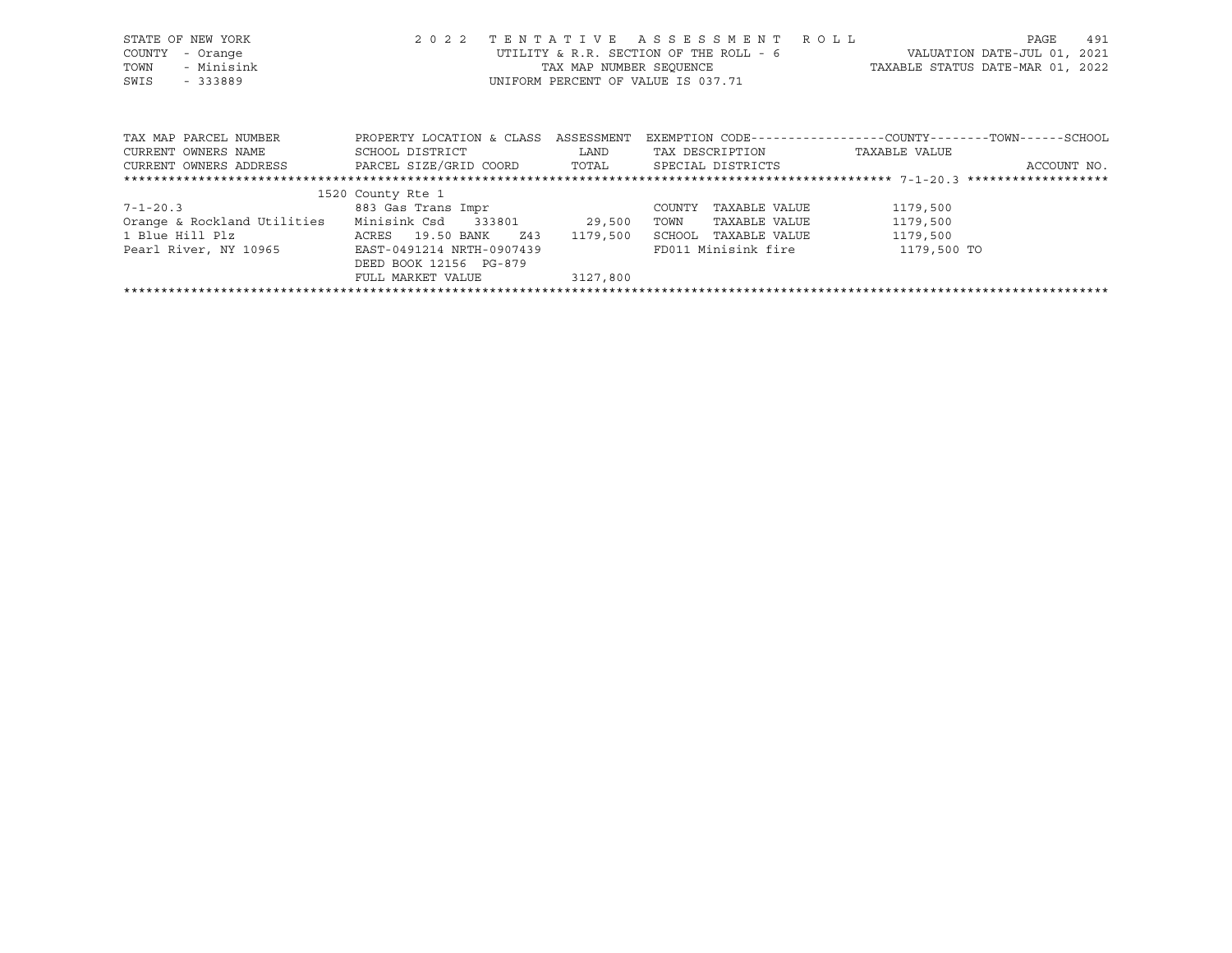|      | STATE OF NEW YORK | 2022 TENTATIVE ASSESSMENT ROLL         |                                  | PAGE | 492 |
|------|-------------------|----------------------------------------|----------------------------------|------|-----|
|      | COUNTY - Orange   | UTILITY & R.R. SECTION OF THE ROLL - 6 | VALUATION DATE-JUL 01, 2021      |      |     |
| TOWN | - Minisink        | MAP SECTION - 007                      | TAXABLE STATUS DATE-MAR 01, 2022 |      |     |
| SWIS | - 333889          | SUB-SECTION - 000                      | RPS150/V04/L015                  |      |     |
|      |                   | UNIFORM PERCENT OF VALUE IS 037.71     | CURRENT DATE $4/28/2022$         |      |     |

|                                 | TOTAL | EXTENSION | EXTENSION | AD VALOREM | EXEMPT | TAXABLE  |
|---------------------------------|-------|-----------|-----------|------------|--------|----------|
| CODE DISTRICT NAME PARCELS TYPE |       |           | VALUE     | VALUE      | AMOUNT | VALUE    |
|                                 |       |           |           |            |        |          |
| FD011 Minisink fire             |       | 1 TOTAL   |           | 1179,500   |        | 1179,500 |

### \*\*\* S C H O O L D I S T R I C T S U M M A R Y \*\*\*

| CODE   | DISTRICT NAME | TOTAL<br>PARCELS | ASSESSED<br>LAND | ASSESSED<br>TOTAL | EXEMPT<br>AMOUNT | TOTAL<br>TAXABLE | STAR<br>AMOUNT | STAR<br>TAXABLE |
|--------|---------------|------------------|------------------|-------------------|------------------|------------------|----------------|-----------------|
| 333801 | Minisink Csd  |                  | 29,500           | 1179,500          |                  | 1179,500         |                | 1179,500        |
|        | SUB-TOTAL     |                  | 29,500           | 1179,500          |                  | 1179,500         |                | 1179,500        |
|        | TOTAL         |                  | 29,500           | 1179,500          |                  | 1179,500         |                | 1179,500        |

#### \*\*\* S Y S T E M C O D E S S U M M A R Y \*\*\*

#### NO SYSTEM EXEMPTIONS AT THIS LEVEL

### \*\*\* E X E M P T I O N S U M M A R Y \*\*\*

#### NO EXEMPTIONS AT THIS LEVEL

| ROLL |                  | TOTAL   | ASSESSED | ASSESSED | TAXABLE  | TAXABLE  | TAXABLE  | <b>STAR</b> |
|------|------------------|---------|----------|----------|----------|----------|----------|-------------|
| SEC  | DESCRIPTION      | PARCELS | LAND     | TOTAL    | COUNTY   | TOWN     | SCHOOL   | TAXABLE     |
|      | UTILITIES & N.C. |         | 29,500   | 1179,500 | 1179,500 | 1179,500 | 1179,500 | 1179,500    |
|      |                  |         |          |          |          |          |          |             |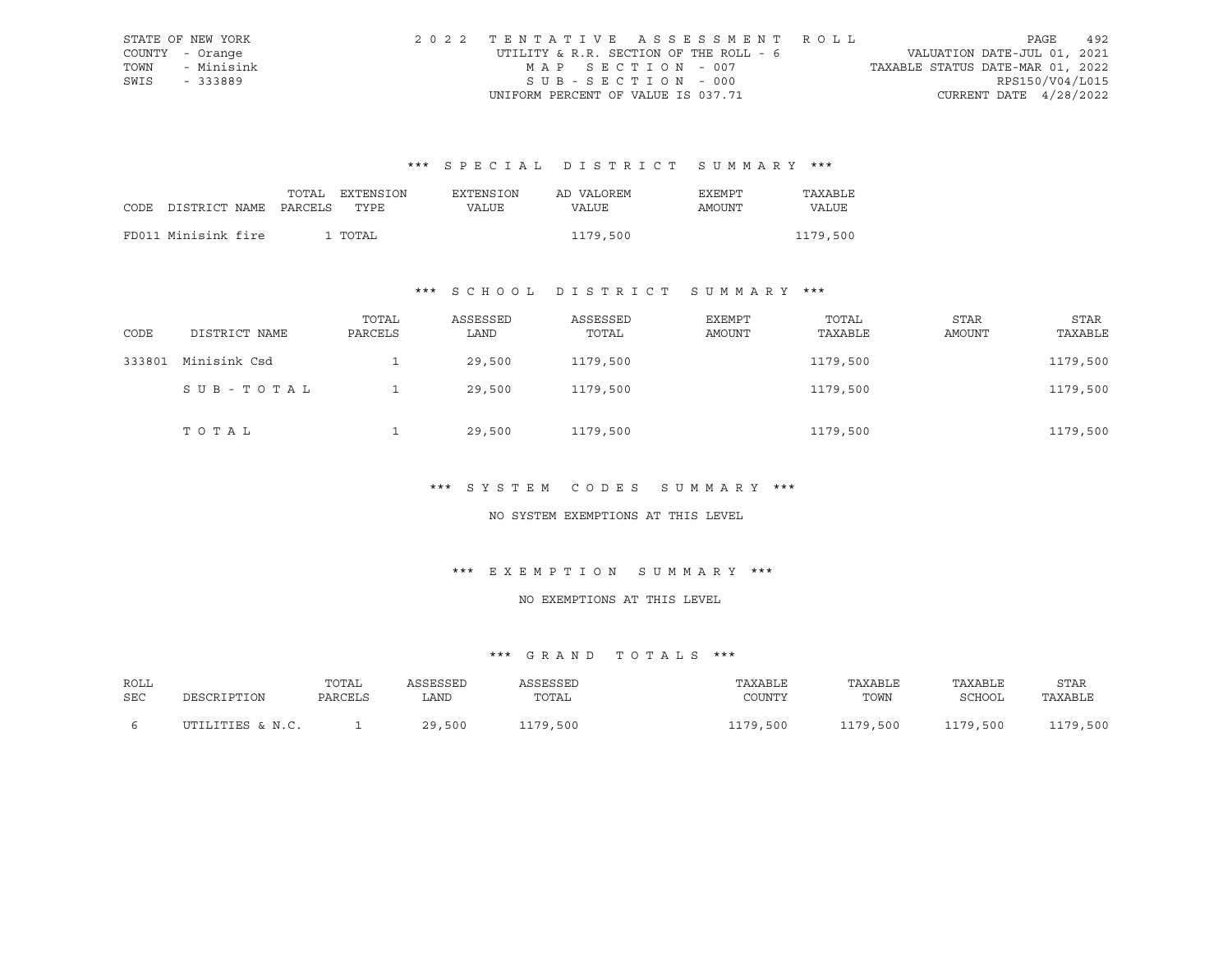| STATE OF NEW YORK<br>COUNTY<br>- Orange<br>- Minisink<br>TOWN<br>SWIS<br>- 333889                                     | 2 0 2 2                                                                                                              |       | TENTATIVE ASSESSMENT ROLL<br>UNIFORM PERCENT OF VALUE IS 037.71       | PAGE<br>UTILITY & R.R. SECTION OF THE ROLL - 6 WALUATION DATE-JUL 01, 2021<br>TAX MAP NUMBER SEQUENCE TAN TAXABLE STATUS DATE-MAR 01, 2022 | 493         |
|-----------------------------------------------------------------------------------------------------------------------|----------------------------------------------------------------------------------------------------------------------|-------|-----------------------------------------------------------------------|--------------------------------------------------------------------------------------------------------------------------------------------|-------------|
| TAX MAP PARCEL NUMBER<br>CURRENT OWNERS NAME<br>CURRENT OWNERS ADDRESS BARCEL SIZE/GRID COORD TOTAL SPECIAL DISTRICTS | PROPERTY LOCATION & CLASS ASSESSMENT<br>SCHOOL DISTRICT LAND                                                         |       | TAX DESCRIPTION                                                       | EXEMPTION CODE-----------------COUNTY-------TOWN------SCHOOL<br>TAXABLE VALUE                                                              | ACCOUNT NO. |
|                                                                                                                       | Waterloo Rd & Ford Rd                                                                                                |       |                                                                       |                                                                                                                                            |             |
| $8 - 1 - 24$<br>Orange & Rockland Minisink Csd 333801 1,000<br>One Blue Hill Plz<br>Pearl River, NY 10965             | 882 Elec Trans Imp<br>FRNT 100.00 DPTH 100.00<br>BANK<br>Z43<br>EAST-0473596 NRTH-0906496<br>DEED BOOK 0663 PG-00385 |       | COUNTY TAXABLE VALUE<br>TAXABLE VALUE<br>TOWN<br>SCHOOL TAXABLE VALUE | 1,000<br>1,000<br>1,000<br>FD011 Minisink fire 1,000 TO                                                                                    |             |
|                                                                                                                       | FULL MARKET VALUE                                                                                                    | 2,700 |                                                                       |                                                                                                                                            |             |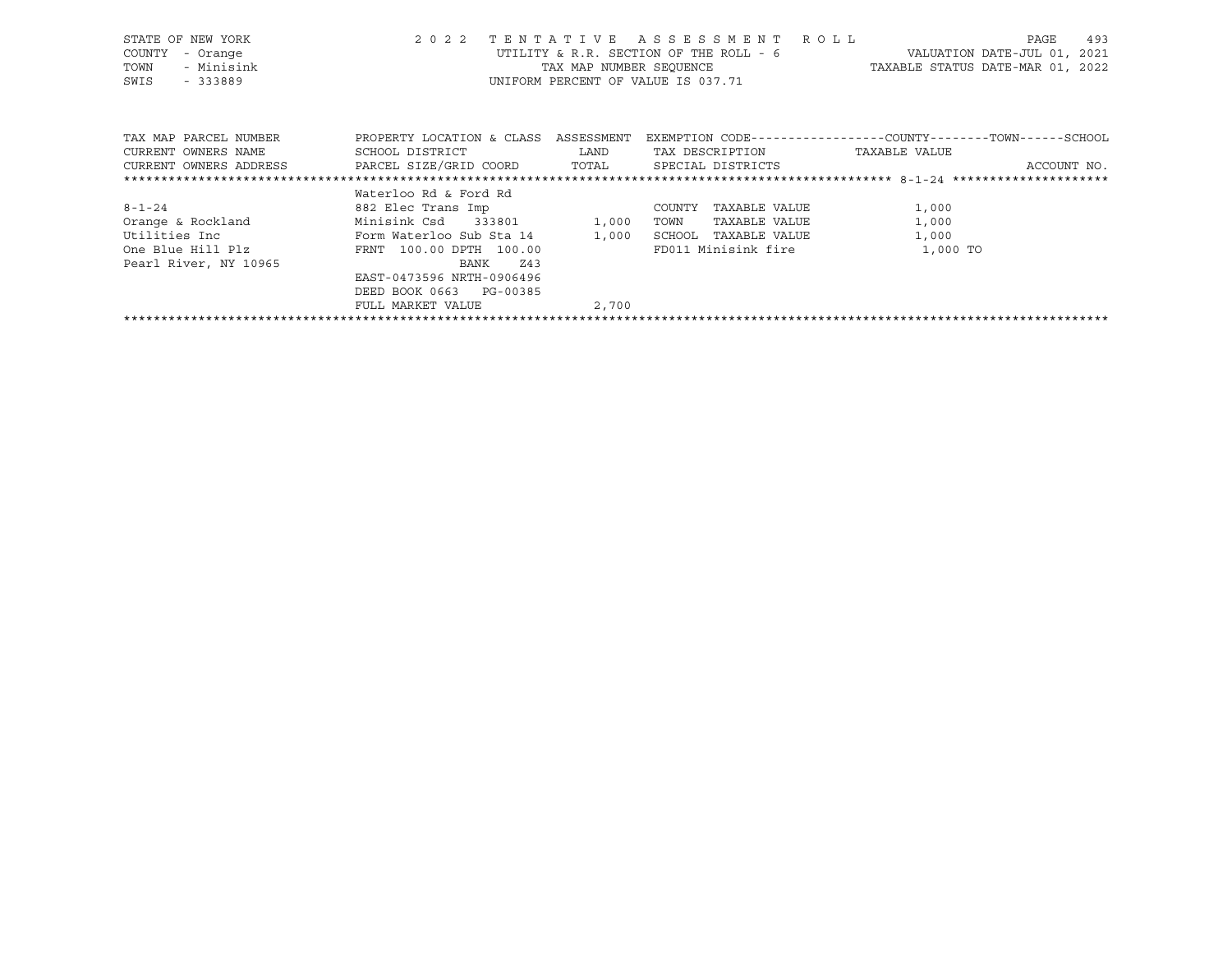|      | STATE OF NEW YORK | 2022 TENTATIVE ASSESSMENT ROLL         |                                  | PAGE | 494 |
|------|-------------------|----------------------------------------|----------------------------------|------|-----|
|      | COUNTY - Orange   | UTILITY & R.R. SECTION OF THE ROLL - 6 | VALUATION DATE-JUL 01, 2021      |      |     |
| TOWN | - Minisink        | MAP SECTION - 008                      | TAXABLE STATUS DATE-MAR 01, 2022 |      |     |
| SWIS | - 333889          | SUB-SECTION - 000                      | RPS150/V04/L015                  |      |     |
|      |                   | UNIFORM PERCENT OF VALUE IS 037.71     | CURRENT DATE $4/28/2022$         |      |     |

|                            | TOTAL | EXTENSION | <b>EXTENSION</b> | AD VALOREM | EXEMPT | TAXARLE |
|----------------------------|-------|-----------|------------------|------------|--------|---------|
| CODE DISTRICT NAME PARCELS |       | TYPE      | VALUE            | VALUE      | AMOUNT | VALUE   |
|                            |       |           |                  |            |        |         |
| FD011 Minisink fire        |       | 1 TOTAL   |                  | 1,000      |        | 1,000   |

### \*\*\* S C H O O L D I S T R I C T S U M M A R Y \*\*\*

| CODE   | DISTRICT NAME | TOTAL<br>PARCELS | ASSESSED<br>LAND | ASSESSED<br>TOTAL | EXEMPT<br>AMOUNT | TOTAL<br>TAXABLE | STAR<br>AMOUNT | STAR<br>TAXABLE |
|--------|---------------|------------------|------------------|-------------------|------------------|------------------|----------------|-----------------|
| 333801 | Minisink Csd  |                  | 1,000            | 1,000             |                  | 1,000            |                | 1,000           |
|        | SUB-TOTAL     |                  | 1,000            | 1,000             |                  | 1,000            |                | 1,000           |
|        | TOTAL         |                  | 1,000            | 1,000             |                  | 1,000            |                | 1,000           |

#### \*\*\* S Y S T E M C O D E S S U M M A R Y \*\*\*

#### NO SYSTEM EXEMPTIONS AT THIS LEVEL

### \*\*\* E X E M P T I O N S U M M A R Y \*\*\*

#### NO EXEMPTIONS AT THIS LEVEL

| ROLL |                  | TOTAL   | ASSESSED | ASSESSED | TAXABLE | TAXABLE | TAXABLE | <b>STAR</b> |
|------|------------------|---------|----------|----------|---------|---------|---------|-------------|
| SEC  | DESCRIPTION      | PARCELS | LAND     | TOTAL    | COUNTY  | TOWN    | SCHOOL  | TAXABLE     |
|      | UTILITIES & N.C. |         | .000     | ,000     | ,000    | . . 000 | ,000    | ,000        |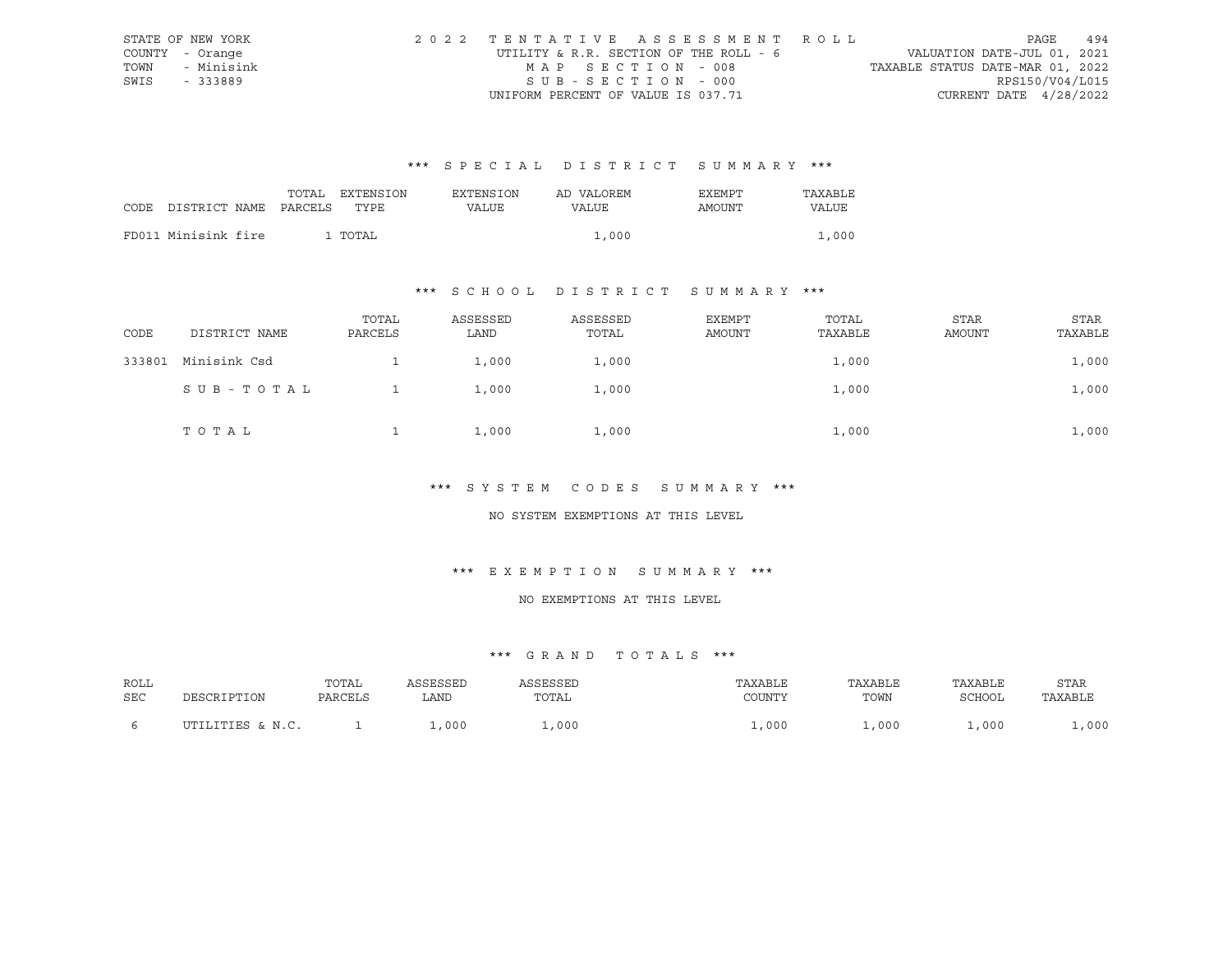| STATE OF NEW YORK<br>COUNTY<br>- Orange<br>- Minisink<br>TOWN<br>SWIS<br>- 333889 | 2 0 2 2                              | TENTATIVE                                                                                                              | ASSESSMENT ROLL<br>UTILITY & R.R. SECTION OF THE ROLL - 6<br>UNIFORM PERCENT OF VALUE IS 037.71 | VALUATION DATE-JUL 01, 2021<br>TAX MAP NUMBER SEOUENCE TAXABLE STATUS DATE-MAR 01, 2022 | 495<br>PAGE |
|-----------------------------------------------------------------------------------|--------------------------------------|------------------------------------------------------------------------------------------------------------------------|-------------------------------------------------------------------------------------------------|-----------------------------------------------------------------------------------------|-------------|
| TAX MAP PARCEL NUMBER                                                             | PROPERTY LOCATION & CLASS ASSESSMENT |                                                                                                                        |                                                                                                 | EXEMPTION CODE-----------------COUNTY-------TOWN------SCHOOL                            |             |
| CURRENT OWNERS NAME                                                               | SCHOOL DISTRICT                      | <b>EXAMPLE SERVICE SERVICE SERVICE SERVICE SERVICE SERVICE SERVICE SERVICE SERVICE SERVICE SERVICE SERVICE SERVICE</b> | TAX DESCRIPTION TAXABLE VALUE                                                                   |                                                                                         |             |
| CURRENT OWNERS ADDRESS FARCEL SIZE/GRID COORD TOTAL                               |                                      |                                                                                                                        | SPECIAL DISTRICTS                                                                               |                                                                                         | ACCOUNT NO. |
|                                                                                   |                                      |                                                                                                                        |                                                                                                 |                                                                                         |             |
|                                                                                   | Co Hwy 1                             |                                                                                                                        |                                                                                                 |                                                                                         |             |
| $9 - 1 - 4.2$                                                                     | 872 Elec-Substation                  |                                                                                                                        | COUNTY<br>TAXABLE VALUE                                                                         | 453,800                                                                                 |             |
| Orange & Rockland Utilities Minisink Csd 333801 42,800                            |                                      |                                                                                                                        | TAXABLE VALUE<br>TOWN                                                                           | 453,800                                                                                 |             |
| One Blue Hill Rd                                                                  | Lt 2 Henneman Submap 5490 453,800    |                                                                                                                        | SCHOOL TAXABLE VALUE                                                                            | 453,800                                                                                 |             |
| Pearl River, NY 10965                                                             | Z43<br>ACRES 16.80 BANK              |                                                                                                                        | FD011 Minisink fire                                                                             | 453,800 TO                                                                              |             |
|                                                                                   | EAST-0481493 NRTH-0913135            |                                                                                                                        |                                                                                                 |                                                                                         |             |
|                                                                                   | DEED BOOK 11808 PG-1663              |                                                                                                                        |                                                                                                 |                                                                                         |             |
|                                                                                   | FULL MARKET VALUE                    | 1203,400                                                                                                               |                                                                                                 |                                                                                         |             |
|                                                                                   |                                      |                                                                                                                        |                                                                                                 |                                                                                         |             |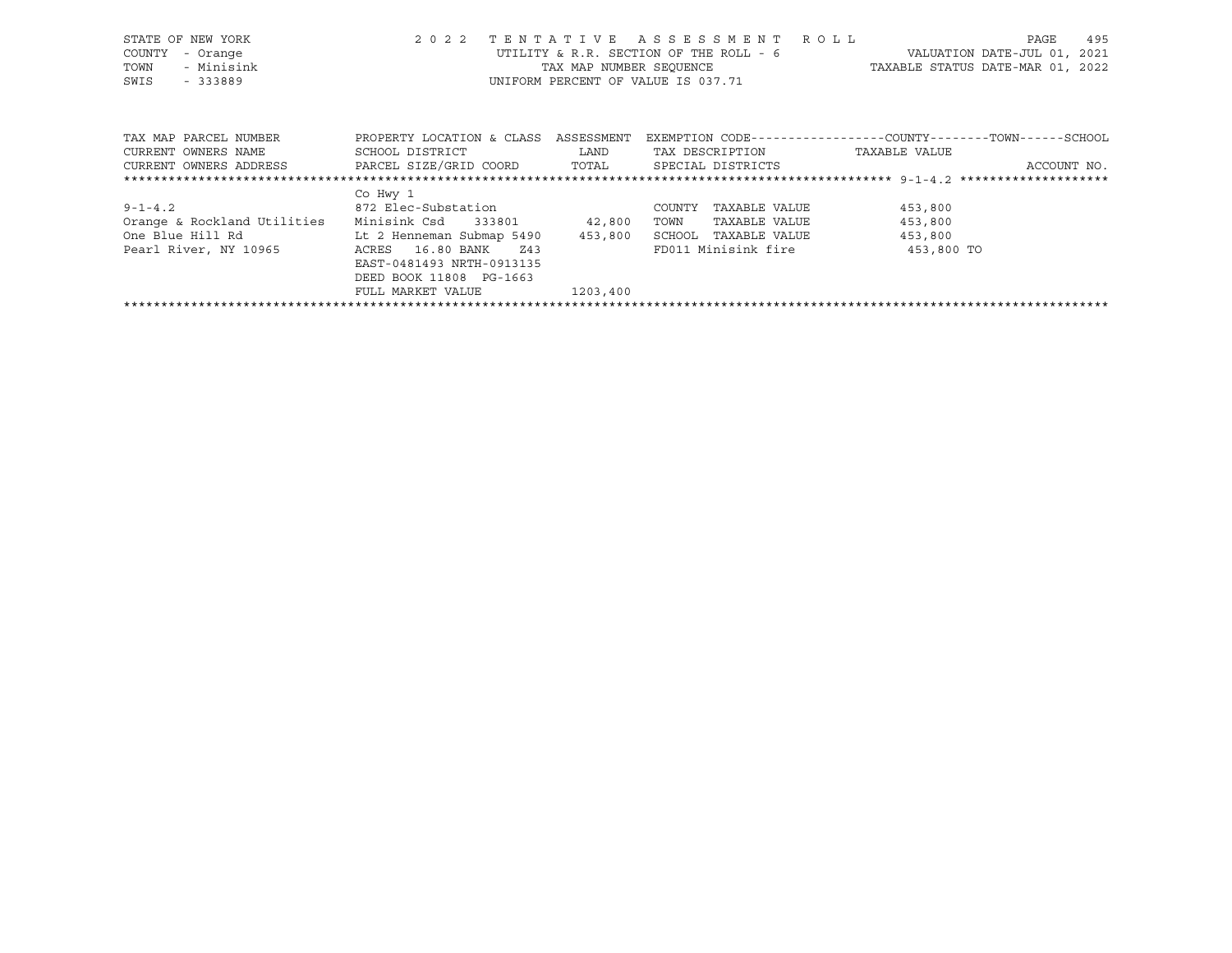|      | STATE OF NEW YORK | 2022 TENTATIVE ASSESSMENT ROLL         |                                  | PAGE            | 496 |
|------|-------------------|----------------------------------------|----------------------------------|-----------------|-----|
|      | COUNTY - Orange   | UTILITY & R.R. SECTION OF THE ROLL - 6 | VALUATION DATE-JUL 01, 2021      |                 |     |
| TOWN | - Minisink        | MAP SECTION - 009                      | TAXABLE STATUS DATE-MAR 01, 2022 |                 |     |
| SWIS | - 333889          | SUB-SECTION - 000                      |                                  | RPS150/V04/L015 |     |
|      |                   | UNIFORM PERCENT OF VALUE IS 037.71     | CURRENT DATE $4/28/2022$         |                 |     |

|                                 |  | TOTAL EXTENSION | <b>EXTENSION</b> | AD VALOREM | EXEMPT | TAXARLE |
|---------------------------------|--|-----------------|------------------|------------|--------|---------|
| CODE DISTRICT NAME PARCELS TYPE |  |                 | VALUE            | VALUE      | AMOUNT | VALUE   |
|                                 |  |                 |                  |            |        |         |
| FD011 Minisink fire             |  | 1 TOTAL         |                  | 453,800    |        | 453,800 |

### \*\*\* S C H O O L D I S T R I C T S U M M A R Y \*\*\*

| CODE   | DISTRICT NAME | TOTAL<br>PARCELS | ASSESSED<br>LAND | ASSESSED<br>TOTAL | EXEMPT<br>AMOUNT | TOTAL<br>TAXABLE | STAR<br>AMOUNT | STAR<br>TAXABLE |
|--------|---------------|------------------|------------------|-------------------|------------------|------------------|----------------|-----------------|
| 333801 | Minisink Csd  |                  | 42,800           | 453,800           |                  | 453,800          |                | 453,800         |
|        | SUB-TOTAL     |                  | 42,800           | 453,800           |                  | 453,800          |                | 453,800         |
|        | TOTAL         |                  | 42,800           | 453,800           |                  | 453,800          |                | 453,800         |

#### \*\*\* S Y S T E M C O D E S S U M M A R Y \*\*\*

#### NO SYSTEM EXEMPTIONS AT THIS LEVEL

### \*\*\* E X E M P T I O N S U M M A R Y \*\*\*

#### NO EXEMPTIONS AT THIS LEVEL

| ROLL |                  | TOTAL   | ASSESSED | ASSESSED | TAXABLE | TAXABLE | TAXABLE | STAR    |
|------|------------------|---------|----------|----------|---------|---------|---------|---------|
| SEC  | DESCRIPTION      | PARCELS | LAND     | TOTAL    | COUNTY  | TOWN    | SCHOOL  | TAXABLE |
|      | UTILITIES & N.C. |         | 42,800   | 453,800  | 453,800 | 453,800 | 453,800 | 453,800 |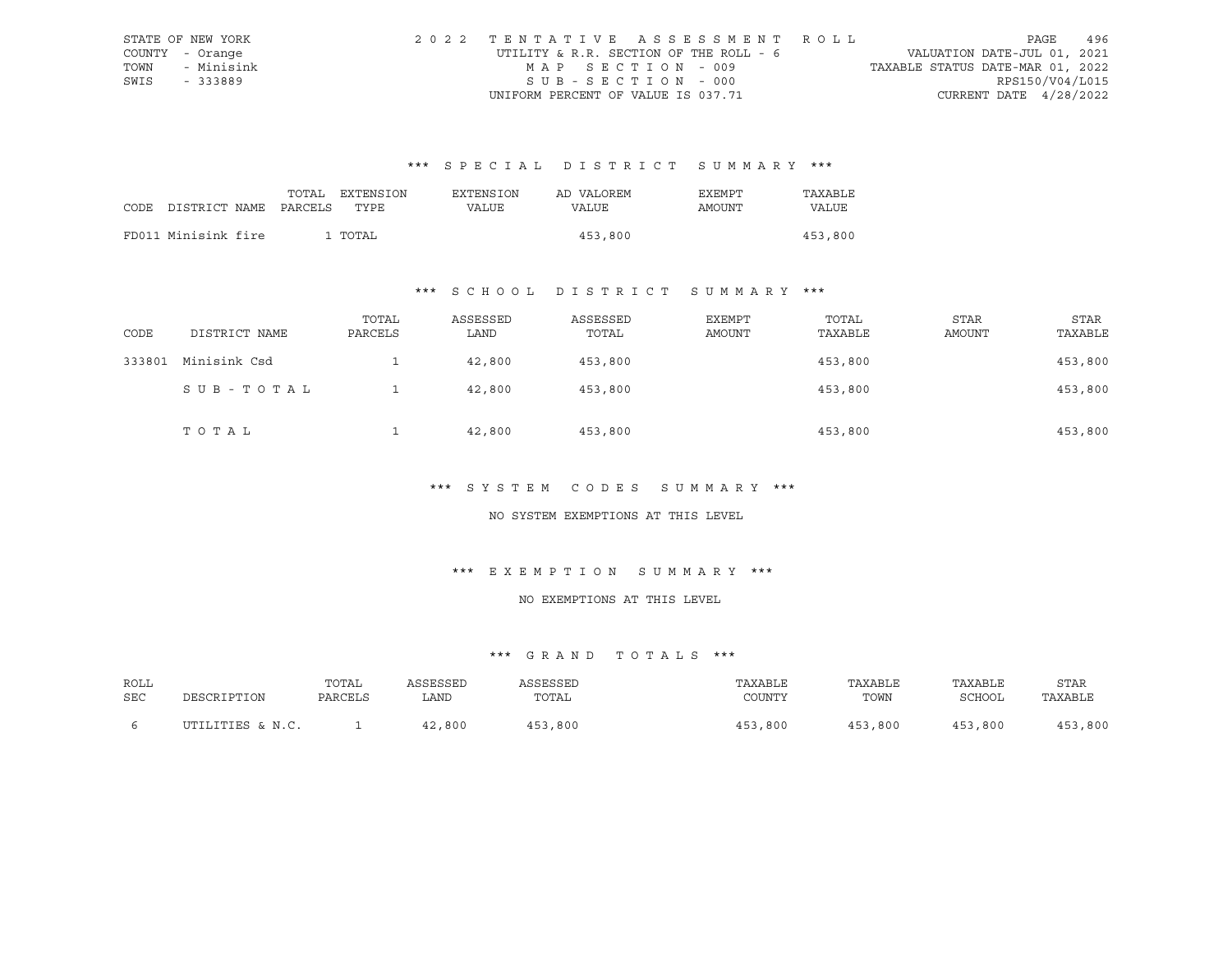| STATE OF NEW YORK<br>COUNTY<br>- Orange<br>- Minisink<br>TOWN<br>SWIS<br>- 333889 | 2 0 2 2                                        |       | TENTATIVE ASSESSMENT ROLL<br>UTILITY & R.R. SECTION OF THE ROLL - 6<br>TAX MAP NUMBER SEQUENCE<br>UNIFORM PERCENT OF VALUE IS 037.71 | TAXABLE STATUS DATE-MAR 01, 2022                            | 497<br>PAGE<br>VALUATION DATE-JUL 01, 2021 |
|-----------------------------------------------------------------------------------|------------------------------------------------|-------|--------------------------------------------------------------------------------------------------------------------------------------|-------------------------------------------------------------|--------------------------------------------|
| TAX MAP PARCEL NUMBER                                                             | PROPERTY LOCATION & CLASS ASSESSMENT           |       |                                                                                                                                      | EXEMPTION CODE-----------------COUNTY-------TOWN-----SCHOOL |                                            |
| CURRENT OWNERS NAME                                                               | SCHOOL DISTRICT                                | LAND  | TAX DESCRIPTION                                                                                                                      | TAXABLE VALUE                                               |                                            |
| CURRENT OWNERS ADDRESS                                                            | PARCEL SIZE/GRID COORD TOTAL SPECIAL DISTRICTS |       |                                                                                                                                      |                                                             | ACCOUNT NO.                                |
|                                                                                   |                                                |       |                                                                                                                                      |                                                             |                                            |
|                                                                                   | Clark Rd                                       |       |                                                                                                                                      |                                                             |                                            |
| $610 - 6 - 10$                                                                    | 882 Elec Trans Imp                             |       | TAXABLE VALUE<br>COUNTY                                                                                                              | 900                                                         |                                            |
| Sussex Rural Elect Corp                                                           | Minisink Csd 333801 0                          |       | TOWN<br>TAXABLE VALUE                                                                                                                | 900                                                         |                                            |
| Acct Clk Brenda Elderel                                                           | Electric Distribution                          |       | 900 SCHOOL TAXABLE VALUE                                                                                                             | 900                                                         |                                            |
| 64 County Rte 639                                                                 | Poles Towers Fixtures                          |       | FD011 Minisink fire                                                                                                                  | 900 TO                                                      |                                            |
| Sussex, NJ 07461                                                                  | Z56<br>BANK                                    |       |                                                                                                                                      |                                                             |                                            |
|                                                                                   | FULL MARKET VALUE                              | 2,400 |                                                                                                                                      |                                                             |                                            |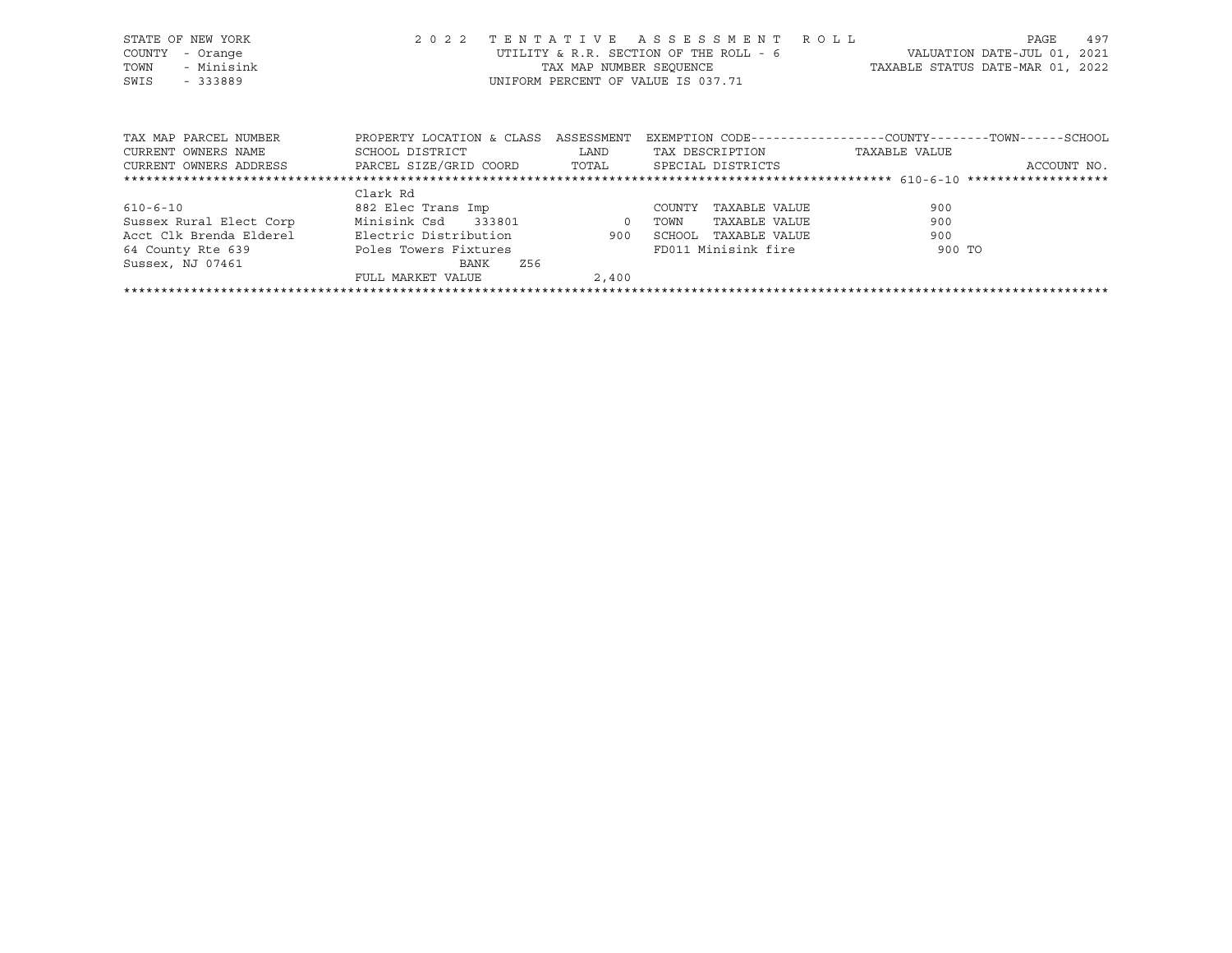|      | STATE OF NEW YORK | 2022 TENTATIVE ASSESSMENT ROLL         |  |                                  |                          | PAGE | 498 |
|------|-------------------|----------------------------------------|--|----------------------------------|--------------------------|------|-----|
|      | COUNTY - Orange   | UTILITY & R.R. SECTION OF THE ROLL - 6 |  | VALUATION DATE-JUL 01, 2021      |                          |      |     |
| TOWN | - Minisink        | MAP SECTION - 610                      |  | TAXABLE STATUS DATE-MAR 01, 2022 |                          |      |     |
| SWIS | - 333889          | SUB-SECTION - 000                      |  |                                  | RPS150/V04/L015          |      |     |
|      |                   | UNIFORM PERCENT OF VALUE IS 037.71     |  |                                  | CURRENT DATE $4/28/2022$ |      |     |

|      |                       | TOTAL | EXTENSION | <b>EXTENSION</b> | AD VALOREM | <b>EXEMPT</b> | TAXABLE      |
|------|-----------------------|-------|-----------|------------------|------------|---------------|--------------|
| CODE | DISTRICT NAME PARCELS |       | TYPF.     | VALUE            | VALUE      | AMOUNT        | <b>VALUE</b> |
|      | FD011 Minisink fire   |       | . TOTAL   |                  | 900        |               | 900          |

### \*\*\* S C H O O L D I S T R I C T S U M M A R Y \*\*\*

| CODE   | DISTRICT NAME | TOTAL<br>PARCELS | ASSESSED<br>LAND | ASSESSED<br>TOTAL | EXEMPT<br>AMOUNT | TOTAL<br>TAXABLE | STAR<br>AMOUNT | STAR<br>TAXABLE |
|--------|---------------|------------------|------------------|-------------------|------------------|------------------|----------------|-----------------|
| 333801 | Minisink Csd  |                  |                  | 900               |                  | 900              |                | 900             |
|        | SUB-TOTAL     |                  |                  | 900               |                  | 900              |                | 900             |
|        | TOTAL         |                  |                  | 900               |                  | 900              |                | 900             |

#### \*\*\* S Y S T E M C O D E S S U M M A R Y \*\*\*

#### NO SYSTEM EXEMPTIONS AT THIS LEVEL

### \*\*\* E X E M P T I O N S U M M A R Y \*\*\*

#### NO EXEMPTIONS AT THIS LEVEL

| ROLL |                  | TOTAL   | ASSESSED | <b>SSESSED</b> | TAXABLE | TAXABLE | TAXABLE | <b>STAR</b> |
|------|------------------|---------|----------|----------------|---------|---------|---------|-------------|
| SEC  | PESCRIPTION      | PARCELS | LAND     | TOTAL          | COUNTY  | TOWN    | SCHOOL  | TAXABLE     |
|      | UTILITIES & N.C. |         |          | 900            | 900     | 900     | 90 C    | 900         |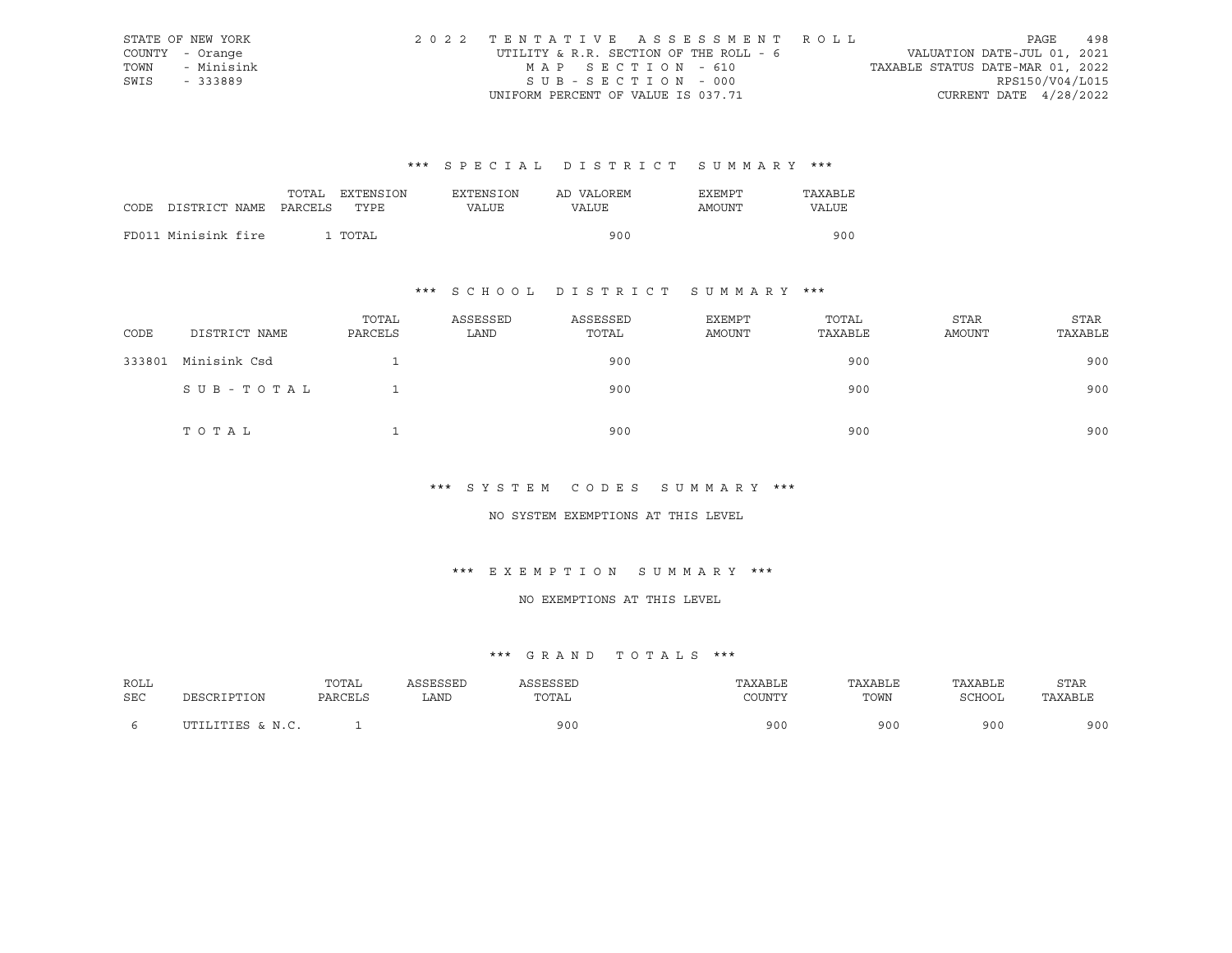STATE OF NEW YORK 2 0 2 2 T E N T A T I V E A S S E S S M E N T R O L L PAGE 499 COUNTY - Orange UTILITY & R.R. SECTION OF THE ROLL - 6 VALUATION DATE-JUL 01, 2021 TOWN - Minisink TAX MAP NUMBER SEQUENCE TAXABLE STATUS DATE-MAR 01, 2022 SWIS - 333889 CONSERVATION CONTROL OF VALUE IS 037.71

| TAX MAP PARCEL NUMBER                                                                                                                                                                                                                                       |                                                |        |                                                                                                                                        | PROPERTY LOCATION & CLASS ASSESSMENT EXEMPTION CODE---------------COUNTY-------TOWN------SCHOOL |
|-------------------------------------------------------------------------------------------------------------------------------------------------------------------------------------------------------------------------------------------------------------|------------------------------------------------|--------|----------------------------------------------------------------------------------------------------------------------------------------|-------------------------------------------------------------------------------------------------|
| CURRENT OWNERS NAME                                                                                                                                                                                                                                         | SCHOOL DISTRICT                                | LAND   | TAX DESCRIPTION TAXABLE VALUE                                                                                                          |                                                                                                 |
| CURRENT OWNERS ADDRESS                                                                                                                                                                                                                                      | PARCEL SIZE/GRID COORD TOTAL SPECIAL DISTRICTS |        |                                                                                                                                        | ACCOUNT NO.                                                                                     |
|                                                                                                                                                                                                                                                             |                                                |        |                                                                                                                                        |                                                                                                 |
|                                                                                                                                                                                                                                                             | St Hwy 284                                     |        |                                                                                                                                        |                                                                                                 |
| 620-6-11<br>620-6-11<br>882 Elec Trans Imp<br>882 Elec Trans Imp<br>882 Elec Trans Imp<br>882 Elec Trans Imp<br>33,300<br>7000 TOWN TAXABLE VALUE<br>723,300<br>723,300<br>726 Transmission Line Shoemak<br>93,300<br>7200 TOWN TAXABLE VALUE<br>73,300<br> |                                                |        |                                                                                                                                        |                                                                                                 |
|                                                                                                                                                                                                                                                             |                                                |        |                                                                                                                                        |                                                                                                 |
|                                                                                                                                                                                                                                                             |                                                |        |                                                                                                                                        |                                                                                                 |
|                                                                                                                                                                                                                                                             |                                                |        | FD011 Minisink fire 33,300 TO                                                                                                          |                                                                                                 |
| Pearl River, NY 10965                                                                                                                                                                                                                                       | Poles Fixtures Conductors                      |        |                                                                                                                                        |                                                                                                 |
|                                                                                                                                                                                                                                                             | BANK<br>Z43                                    |        |                                                                                                                                        |                                                                                                 |
|                                                                                                                                                                                                                                                             | FULL MARKET VALUE                              | 88,300 |                                                                                                                                        |                                                                                                 |
|                                                                                                                                                                                                                                                             |                                                |        |                                                                                                                                        |                                                                                                 |
|                                                                                                                                                                                                                                                             | St Hwy 284                                     |        |                                                                                                                                        |                                                                                                 |
|                                                                                                                                                                                                                                                             |                                                |        | COUNTY TAXABLE VALUE 353,150                                                                                                           |                                                                                                 |
|                                                                                                                                                                                                                                                             |                                                |        |                                                                                                                                        |                                                                                                 |
|                                                                                                                                                                                                                                                             |                                                |        | FOWN TAXABLE VALUE<br>TOWN TAXABLE VALUE<br>SCHOOL TAXABLE VALUE<br>TOWN TAXABLE VALUE<br>353,150<br>FD011 Minisink fire<br>353,150 TO |                                                                                                 |
| 620-6-12<br>0 COUNTY TAXABLE VALUE<br>0 COUNTY TAXABLE VALUE<br>0 TOWN TAXABLE VALUE<br>Utilities Inc Electric & Gas Distributi 353,150 SCHOOL TAXABLE VALUE<br>253,150 SCHOOL TAXABLE VALUE<br>253,150 SCHOOL TAXABLE VALUE<br>253,150 SCHO                |                                                |        |                                                                                                                                        |                                                                                                 |
| Pearl River, NY 10965                                                                                                                                                                                                                                       | BANK<br>Z43                                    |        |                                                                                                                                        |                                                                                                 |
|                                                                                                                                                                                                                                                             | FULL MARKET VALUE 936,500                      |        |                                                                                                                                        |                                                                                                 |
|                                                                                                                                                                                                                                                             |                                                |        |                                                                                                                                        |                                                                                                 |
|                                                                                                                                                                                                                                                             | Co Hwy 1                                       |        |                                                                                                                                        |                                                                                                 |
| 620-6-13 882 Elec Trans Imp                                                                                                                                                                                                                                 |                                                |        | COUNTY TAXABLE VALUE                                                                                                                   | 27,700                                                                                          |
| Orange & Rockland Minisink Csd 333801 0 TOWN                                                                                                                                                                                                                |                                                |        |                                                                                                                                        | TAXABLE VALUE 27,700                                                                            |
| Utilities Inc                                                                                                                                                                                                                                               |                                                |        |                                                                                                                                        |                                                                                                 |
| One Blue Hill Plz bocation 799                                                                                                                                                                                                                              |                                                |        | FD011 Minisink fire 27,700 TO                                                                                                          |                                                                                                 |
| Pearl River, NY 10965                                                                                                                                                                                                                                       | Gas Meas & Reg Sta                             |        |                                                                                                                                        |                                                                                                 |
|                                                                                                                                                                                                                                                             | BANK<br>Z43                                    |        |                                                                                                                                        |                                                                                                 |
|                                                                                                                                                                                                                                                             | FULL MARKET VALUE                              | 73,500 |                                                                                                                                        |                                                                                                 |
|                                                                                                                                                                                                                                                             |                                                |        |                                                                                                                                        |                                                                                                 |
|                                                                                                                                                                                                                                                             | T/o Minisink 333801                            |        |                                                                                                                                        |                                                                                                 |
|                                                                                                                                                                                                                                                             |                                                |        |                                                                                                                                        | 14,100                                                                                          |
| Utilities Inc                                                                                                                                                                                                                                               |                                                |        |                                                                                                                                        | 14,100                                                                                          |
|                                                                                                                                                                                                                                                             | Loc 800 M & R Sta 14,100 SCHOOL TAXABLE VALUE  |        |                                                                                                                                        | 14,100                                                                                          |
| One Blue Hill Plz Loc 835 M & R Sta<br>Pearl River, NY 10965                                                                                                                                                                                                | BANK<br>Z43                                    |        | FD011 Minisink fire 14,100 TO                                                                                                          |                                                                                                 |
|                                                                                                                                                                                                                                                             | FULL MARKET VALUE                              | 37,400 |                                                                                                                                        |                                                                                                 |
|                                                                                                                                                                                                                                                             |                                                |        |                                                                                                                                        |                                                                                                 |
|                                                                                                                                                                                                                                                             |                                                |        |                                                                                                                                        |                                                                                                 |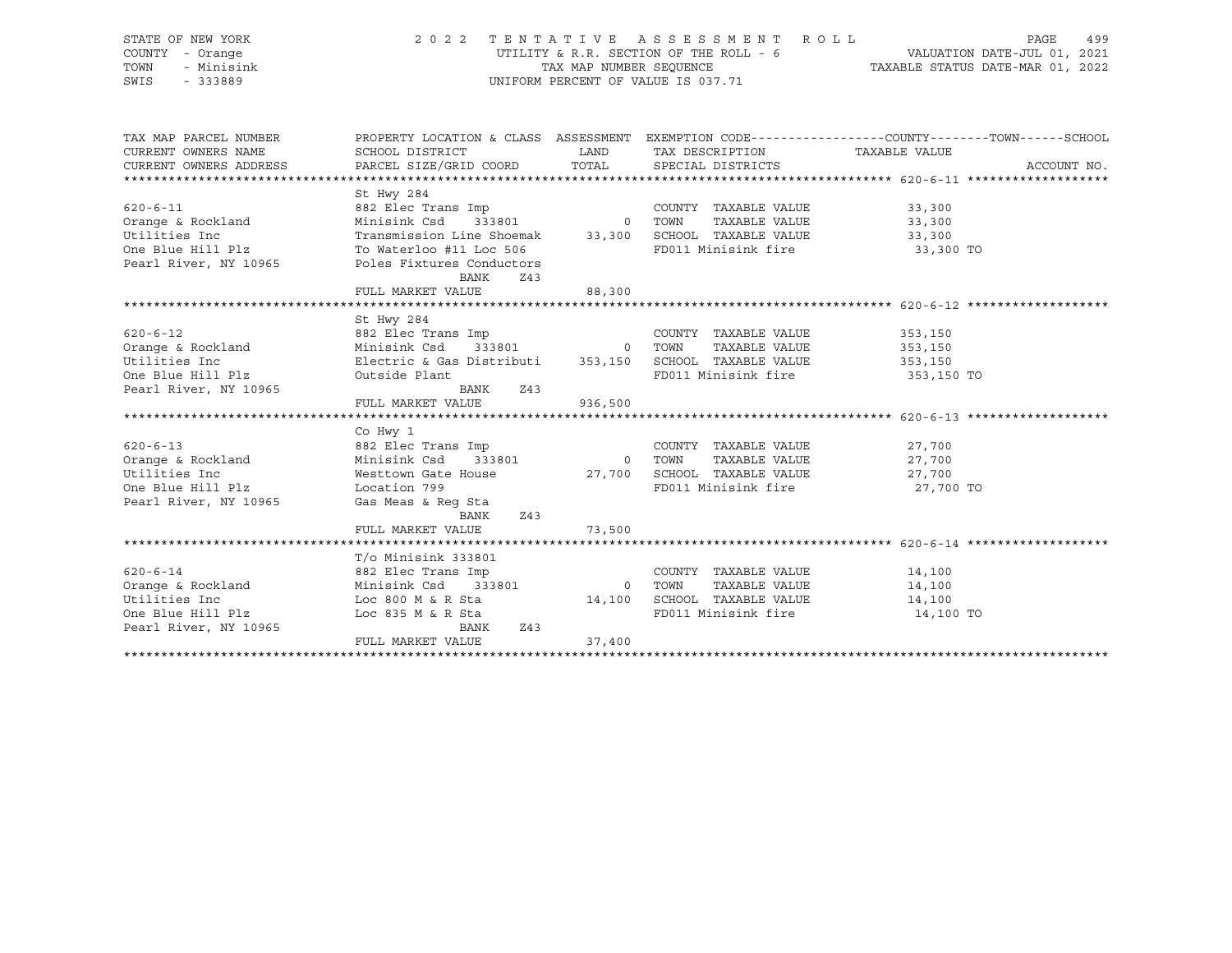|      | STATE OF NEW YORK | 2022 TENTATIVE ASSESSMENT ROLL         |                                  | PAGE | 500 |
|------|-------------------|----------------------------------------|----------------------------------|------|-----|
|      | COUNTY - Orange   | UTILITY & R.R. SECTION OF THE ROLL - 6 | VALUATION DATE-JUL 01, 2021      |      |     |
| TOWN | - Minisink        | MAP SECTION - 620                      | TAXABLE STATUS DATE-MAR 01, 2022 |      |     |
| SWIS | - 333889          | SUB-SECTION - 000                      | RPS150/V04/L015                  |      |     |
|      |                   | UNIFORM PERCENT OF VALUE IS 037.71     | CURRENT DATE $4/28/2022$         |      |     |

|                            | TOTAL | EXTENSION | <b>EXTENSION</b> | AD VALOREM | EXEMPT | TAXABLE |
|----------------------------|-------|-----------|------------------|------------|--------|---------|
| CODE DISTRICT NAME PARCELS |       | TYPE      | VALUE            | VALUE      | AMOUNT | VALUE   |
|                            |       |           |                  |            |        |         |
| FD011 Minisink fire        |       | 4 TOTAL   |                  | 428,250    |        | 428,250 |

### \*\*\* S C H O O L D I S T R I C T S U M M A R Y \*\*\*

| CODE   | DISTRICT NAME | TOTAL<br>PARCELS | ASSESSED<br>LAND | ASSESSED<br>TOTAL | EXEMPT<br>AMOUNT | TOTAL<br>TAXABLE | STAR<br>AMOUNT | STAR<br>TAXABLE |
|--------|---------------|------------------|------------------|-------------------|------------------|------------------|----------------|-----------------|
| 333801 | Minisink Csd  | 4                |                  | 428,250           |                  | 428,250          |                | 428,250         |
|        | SUB-TOTAL     | 4                |                  | 428,250           |                  | 428,250          |                | 428,250         |
|        | TOTAL         | 4                |                  | 428,250           |                  | 428,250          |                | 428,250         |

#### \*\*\* S Y S T E M C O D E S S U M M A R Y \*\*\*

#### NO SYSTEM EXEMPTIONS AT THIS LEVEL

### \*\*\* E X E M P T I O N S U M M A R Y \*\*\*

#### NO EXEMPTIONS AT THIS LEVEL

| ROLL       |                  | TOTAL   | ASSESSED | ASSESSED | TAXABLE | TAXABLE | TAXABLE | <b>STAR</b> |
|------------|------------------|---------|----------|----------|---------|---------|---------|-------------|
| <b>SEC</b> | DESCRIPTION      | PARCELS | LAND     | TOTAL    | COUNTY  | TOWN    | SCHOOL  | TAXABLE     |
|            |                  |         |          |          |         |         |         |             |
|            | UTILITIES & N.C. |         |          | 428,250  | 428,250 | 428,250 | 428,250 | 428,250     |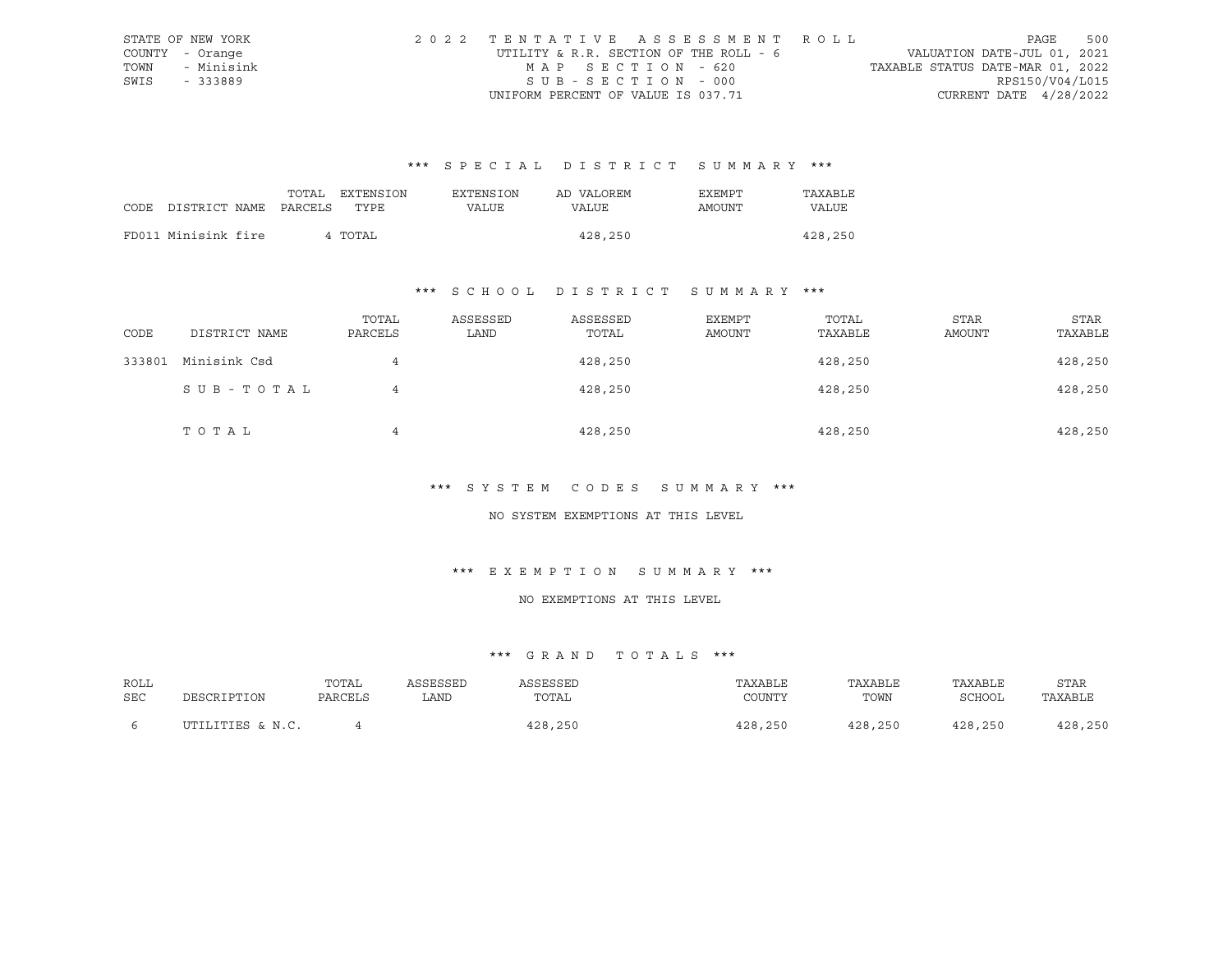| STATE OF NEW YORK<br>COUNTY - Orange               | 2 0 2 2                                                                                           |                         | TENTATIVE ASSESSMENT ROLL<br>UTILITY & R.R. SECTION OF THE ROLL - 6                              | VALUATION DATE-JUL 01, 2021<br>TAXABLE STATUS DATE-MAR 01, 2022 | 501<br>PAGE |
|----------------------------------------------------|---------------------------------------------------------------------------------------------------|-------------------------|--------------------------------------------------------------------------------------------------|-----------------------------------------------------------------|-------------|
| TOWN<br>- Minisink                                 |                                                                                                   | TAX MAP NUMBER SEOUENCE |                                                                                                  |                                                                 |             |
| SWIS<br>- 333889                                   |                                                                                                   |                         | UNIFORM PERCENT OF VALUE IS 037.71                                                               |                                                                 |             |
|                                                    |                                                                                                   |                         |                                                                                                  |                                                                 |             |
|                                                    |                                                                                                   |                         |                                                                                                  |                                                                 |             |
| TAX MAP PARCEL NUMBER                              |                                                                                                   |                         | PROPERTY LOCATION & CLASS ASSESSMENT EXEMPTION CODE----------------COUNTY-------TOWN------SCHOOL |                                                                 |             |
| CURRENT OWNERS NAME                                | SCHOOL DISTRICT                                                                                   | LAND                    | TAX DESCRIPTION                                                                                  | TAXABLE VALUE                                                   |             |
| CURRENT OWNERS ADDRESS                             | PARCEL SIZE/GRID COORD                                                                            | TOTAL                   | SPECIAL DISTRICTS                                                                                |                                                                 | ACCOUNT NO. |
|                                                    |                                                                                                   |                         |                                                                                                  |                                                                 |             |
|                                                    | Co Hwy 1                                                                                          |                         |                                                                                                  |                                                                 |             |
| $630 - 6 - 10$                                     | 831 Tele Comm                                                                                     |                         | COUNTY TAXABLE VALUE                                                                             | 28,315                                                          |             |
| Citizens Telecomm Co of NY Inc Minisink Csd 333801 | Minisink Csd 333801 0 TOWN TAXABLE VALUE<br>Outside Plant T/o Minisin 28,315 SCHOOL TAXABLE VALUE |                         |                                                                                                  | 28,315                                                          |             |
| Citizens Utilities                                 |                                                                                                   |                         |                                                                                                  | 28,315                                                          |             |
| $c$ /o Duff & Phelps                               | Poles Aerial Cable & Wire                                                                         |                         | FD011 Minisink fire 28,315 TO                                                                    |                                                                 |             |
| PO Box 2629                                        | Buried Cables                                                                                     |                         |                                                                                                  |                                                                 |             |
| Addison, TX 75001                                  | BANK<br>Z14                                                                                       |                         |                                                                                                  |                                                                 |             |
|                                                    | DEED BOOK 1716    PG-00018                                                                        |                         |                                                                                                  |                                                                 |             |
|                                                    | FULL MARKET VALUE                                                                                 | 75,100                  |                                                                                                  |                                                                 |             |
|                                                    |                                                                                                   |                         |                                                                                                  |                                                                 |             |
| $630 - 6 - 11$                                     | St Hwy 284<br>831 Tele Comm                                                                       |                         | COUNTY TAXABLE VALUE                                                                             | $\Omega$                                                        |             |
| Citizens Utilities                                 | Minisink Csd 333801                                                                               | 0 TOWN                  | TAXABLE VALUE                                                                                    | $\Omega$                                                        |             |
| $c/o$ Duff & Phelps                                | Station Account                                                                                   |                         | 0 SCHOOL TAXABLE VALUE                                                                           | $\circ$                                                         |             |
| PO Box 2629                                        | Portion Outside Vill                                                                              |                         | FD011 Minisink fire                                                                              | 0 <sub>T</sub>                                                  |             |
| Addison, TX 75001                                  | 470 Ceiling Property                                                                              |                         |                                                                                                  |                                                                 |             |
|                                                    | <b>Z14</b><br>BANK                                                                                |                         |                                                                                                  |                                                                 |             |
|                                                    | FULL MARKET VALUE                                                                                 | $\circ$                 |                                                                                                  |                                                                 |             |
|                                                    |                                                                                                   |                         |                                                                                                  |                                                                 |             |
|                                                    | St Hwy 284                                                                                        |                         |                                                                                                  |                                                                 |             |
| $630 - 6 - 12$                                     | 831 Tele Comm                                                                                     |                         | COUNTY TAXABLE VALUE                                                                             | $\Omega$                                                        |             |
| Citizens Utilities                                 | Minisink Csd 333801                                                                               | 0 TOWN                  | TAXABLE VALUE                                                                                    | $\mathbf 0$                                                     |             |
| $c/O$ Duff & Phelps                                | Station Equipment Ny Tel                                                                          |                         | 0 SCHOOL TAXABLE VALUE                                                                           | $\Omega$                                                        |             |
| PO Box 2629                                        | 470 Ceiling Property                                                                              |                         | FD011 Minisink fire                                                                              | 0 <sub>T</sub>                                                  |             |
| Addison, TX 75001                                  | BANK<br>Z14                                                                                       |                         |                                                                                                  |                                                                 |             |
|                                                    | FULL MARKET VALUE                                                                                 | $\Omega$                |                                                                                                  |                                                                 |             |
|                                                    |                                                                                                   |                         |                                                                                                  |                                                                 |             |
|                                                    | St Hwy 284                                                                                        |                         |                                                                                                  |                                                                 |             |
| $630 - 6 - 13$                                     | 831 Tele Comm                                                                                     |                         | COUNTY TAXABLE VALUE                                                                             | $\circ$                                                         |             |
| Citizens Telecomm Co Of NY Inc Minisink Csd        | 333801                                                                                            | 0 TOWN                  | TAXABLE VALUE                                                                                    | $\mathbf 0$                                                     |             |
| $c/o$ Duff & Phelps                                | Outside Plant Contel                                                                              |                         | 0 SCHOOL TAXABLE VALUE                                                                           | $\Omega$                                                        |             |
| PO Box 2629                                        | Pole Lines                                                                                        |                         | FD011 Minisink fire                                                                              | $0$ TO                                                          |             |
| Addison, TX 75001                                  | BANK<br><b>Z14</b>                                                                                |                         |                                                                                                  |                                                                 |             |
|                                                    | FULL MARKET VALUE                                                                                 | $\circ$                 |                                                                                                  |                                                                 |             |
|                                                    |                                                                                                   |                         |                                                                                                  |                                                                 |             |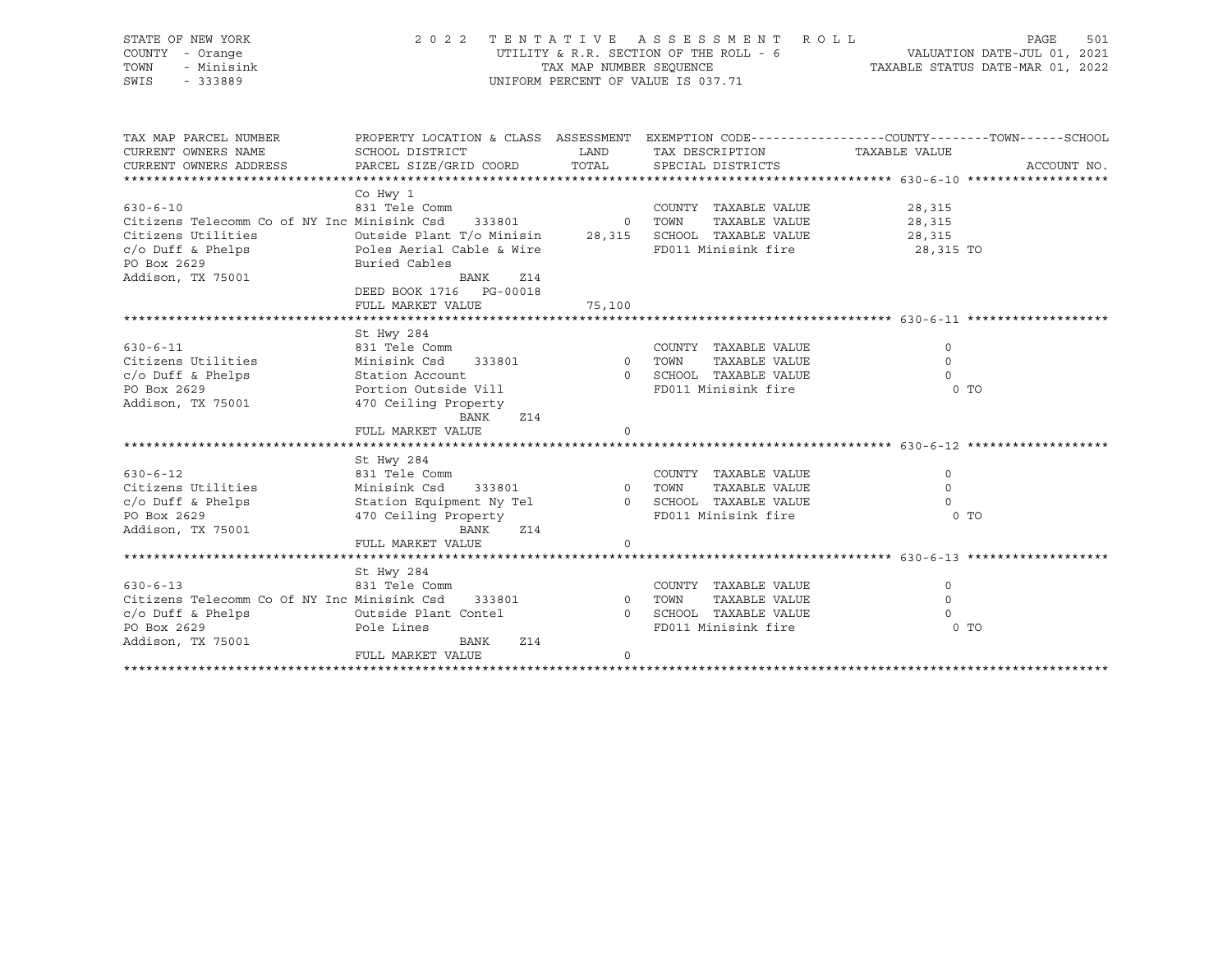|      | STATE OF NEW YORK | 2022 TENTATIVE ASSESSMENT ROLL         | PAGE                             | 502 |
|------|-------------------|----------------------------------------|----------------------------------|-----|
|      | COUNTY - Orange   | UTILITY & R.R. SECTION OF THE ROLL - 6 | VALUATION DATE-JUL 01, 2021      |     |
| TOWN | - Minisink        | MAP SECTION - 630                      | TAXABLE STATUS DATE-MAR 01, 2022 |     |
| SWIS | $-333889$         | SUB-SECTION - 000                      | RPS150/V04/L015                  |     |
|      |                   | UNIFORM PERCENT OF VALUE IS 037.71     | CURRENT DATE $4/28/2022$         |     |

|                                 | TOTAL | <b>EXTENSION</b> | <b>EXTENSION</b> | AD VALOREM | <b>EXEMPT</b> | TAXABLE |
|---------------------------------|-------|------------------|------------------|------------|---------------|---------|
| CODE DISTRICT NAME PARCELS TYPE |       |                  | VALUE            | VALUE      | AMOUNT        | VALUE   |
|                                 |       |                  |                  |            |               |         |
| FD011 Minisink fire             |       | 4 TOTAL          |                  | 28,315     |               | 28,315  |

### \*\*\* S C H O O L D I S T R I C T S U M M A R Y \*\*\*

| CODE   | DISTRICT NAME | TOTAL<br>PARCELS | ASSESSED<br>LAND | ASSESSED<br>TOTAL | EXEMPT<br>AMOUNT | TOTAL<br>TAXABLE | STAR<br>AMOUNT | STAR<br>TAXABLE |
|--------|---------------|------------------|------------------|-------------------|------------------|------------------|----------------|-----------------|
| 333801 | Minisink Csd  | 4                |                  | 28,315            |                  | 28,315           |                | 28,315          |
|        | SUB-TOTAL     | 4                |                  | 28,315            |                  | 28,315           |                | 28,315          |
|        | TOTAL         | 4                |                  | 28,315            |                  | 28,315           |                | 28,315          |

#### \*\*\* S Y S T E M C O D E S S U M M A R Y \*\*\*

#### NO SYSTEM EXEMPTIONS AT THIS LEVEL

### \*\*\* E X E M P T I O N S U M M A R Y \*\*\*

#### NO EXEMPTIONS AT THIS LEVEL

| ROLL       |                  | TOTAL   | ASSESSED | ASSESSED | TAXABLE | TAXABLE | TAXABLE | <b>STAR</b> |
|------------|------------------|---------|----------|----------|---------|---------|---------|-------------|
| <b>SEC</b> | DESCRIPTION      | PARCELS | . AND    | TOTAL    | COUNTY  | TOWN    | SCHOOL  | TAXABLE     |
|            | UTILITIES & N.C. |         |          | 28,315   | 28,315  | 28,315  | 28,315  | 28,315      |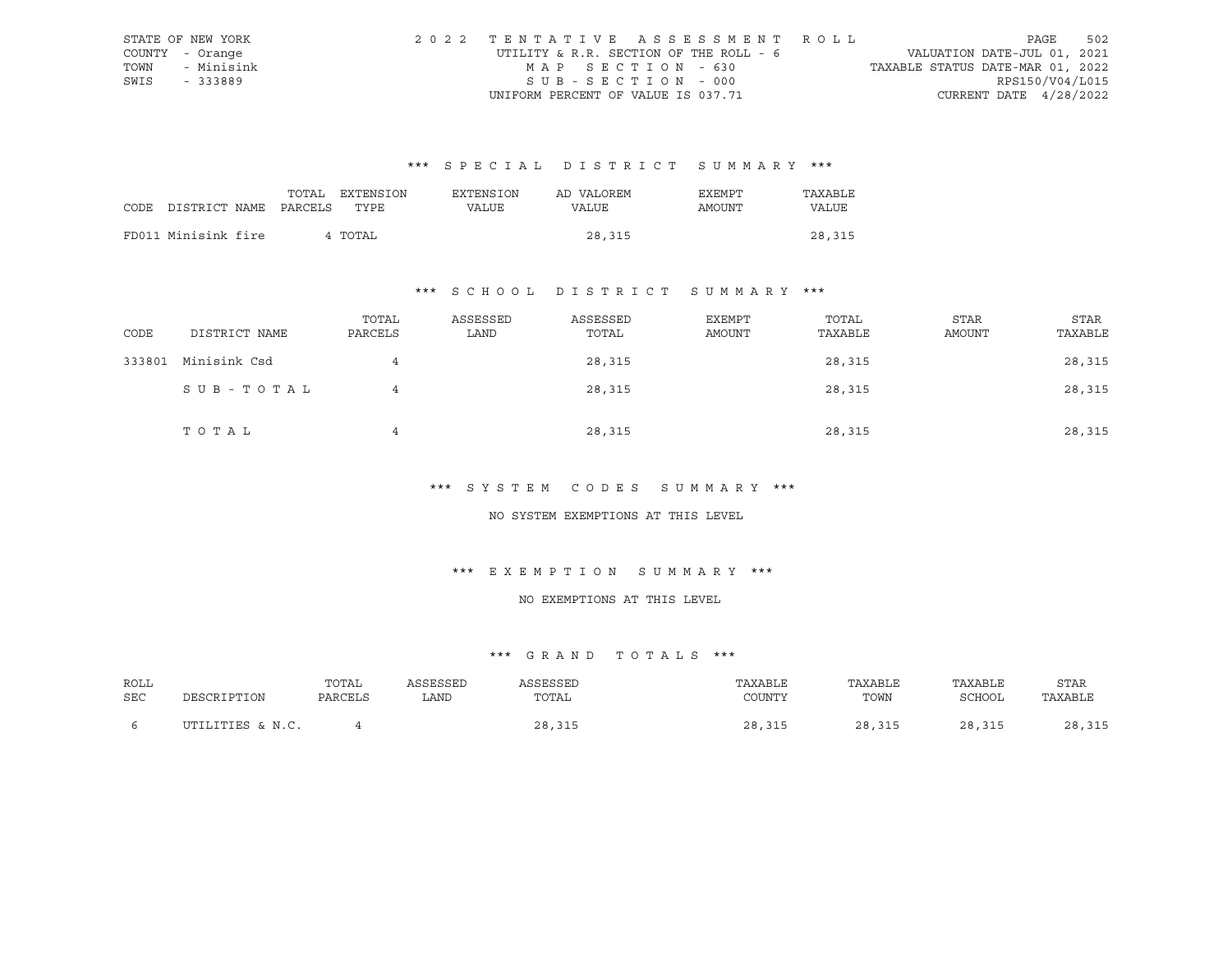|      | STATE OF NEW YORK | 2022 TENTATIVE ASSESSMENT ROLL         |                                  | PAGE                        | 503 |
|------|-------------------|----------------------------------------|----------------------------------|-----------------------------|-----|
|      | COUNTY - Orange   | UTILITY & R.R. SECTION OF THE ROLL - 6 |                                  | VALUATION DATE-JUL 01, 2021 |     |
| TOWN | - Minisink        |                                        | TAXABLE STATUS DATE-MAR 01, 2022 |                             |     |
| SWIS | - 333889          | UNIFORM PERCENT OF VALUE IS 037.71     |                                  | RPS150/V04/L015             |     |
|      |                   |                                        |                                  | CURRENT DATE 4/28/2022      |     |

## ROLL SECTION TOTALS

### \*\*\* S P E C I A L D I S T R I C T S U M M A R Y \*\*\*

|                                 |  | TOTAL EXTENSION | EXTENSION | AD VALOREM | EXEMPT | TAXABLE  |
|---------------------------------|--|-----------------|-----------|------------|--------|----------|
| CODE DISTRICT NAME PARCELS TYPE |  |                 | VALUE     | VALUE      | AMOUNT | VALUE    |
|                                 |  |                 |           |            |        |          |
| FD011 Minisink fire             |  | 15 TOTAL        |           | 2441,865   |        | 2441,865 |

#### \*\*\* S C H O O L D I S T R I C T S U M M A R Y \*\*\*

| CODE   | DISTRICT NAME | TOTAL<br>PARCELS | ASSESSED<br>LAND | ASSESSED<br>TOTAL | EXEMPT<br>AMOUNT | TOTAL<br>TAXABLE | STAR<br>AMOUNT | <b>STAR</b><br>TAXABLE |
|--------|---------------|------------------|------------------|-------------------|------------------|------------------|----------------|------------------------|
| 333801 | Minisink Csd  | 15               | 98,900           | 2441,865          |                  | 2441,865         |                | 2441,865               |
|        | SUB-TOTAL     | 15               | 98,900           | 2441,865          |                  | 2441,865         |                | 2441,865               |
|        | TOTAL         | 15               | 98,900           | 2441,865          |                  | 2441,865         |                | 2441,865               |

### \*\*\* S Y S T E M C O D E S S U M M A R Y \*\*\*

#### NO SYSTEM EXEMPTIONS AT THIS LEVEL

### \*\*\* E X E M P T I O N S U M M A R Y \*\*\*

#### NO EXEMPTIONS AT THIS LEVEL

| ROLL | DESCRIPTION      | TOTAL   | ASSESSED | <b><i>SSESSED</i></b> | TAXABLE  | TAXABLE  | TAXABLE  | STAR     |
|------|------------------|---------|----------|-----------------------|----------|----------|----------|----------|
| SEC  |                  | PARCELS | LAND     | TOTAL                 | COUNTY   | TOWN     | SCHOOL   | TAXABLE  |
|      | UTILITIES & N.C. | 1 E     | 98,900   | 2441,865              | 2441,865 | 2441,865 | 2441,865 | 2441,865 |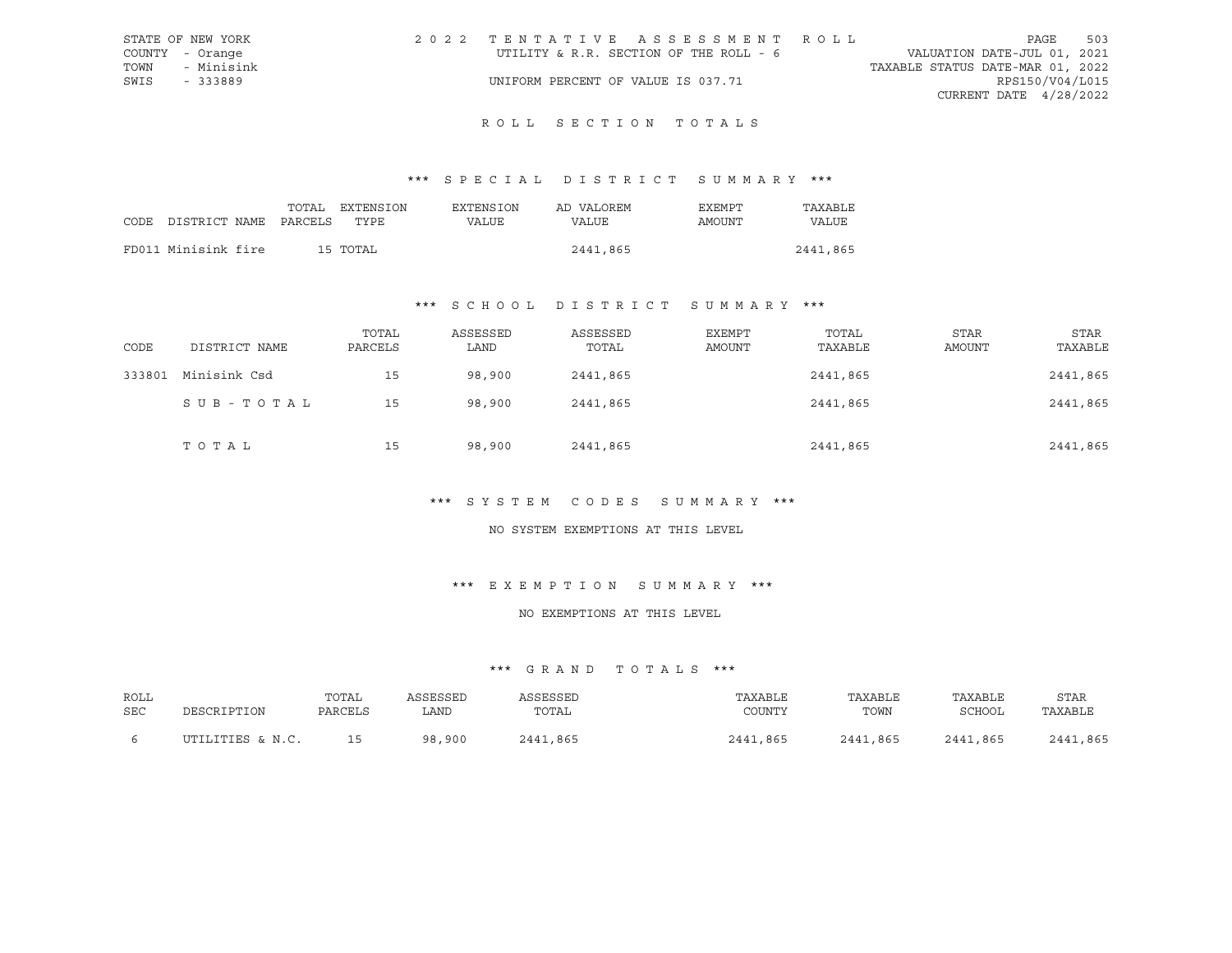| STATE OF NEW YORK<br>COUNTY<br>- Orange<br>- Minisink<br>TOWN<br>SWIS<br>- 333889 | 2 0 2 2                                      | TENTATIVE          | A S S E S S M E N T R O L L<br>WHOLLY EXEMPT SECTION OF THE ROLL - 8<br>TAX MAP NUMBER SEQUENCE<br>UNIFORM PERCENT OF VALUE IS 037.71 | TAXABLE STATUS DATE-MAR 01, 2022 | PAGE<br>VALUATION DATE-JUL 01, 2021 | 504         |
|-----------------------------------------------------------------------------------|----------------------------------------------|--------------------|---------------------------------------------------------------------------------------------------------------------------------------|----------------------------------|-------------------------------------|-------------|
| TAX MAP PARCEL NUMBER<br>CURRENT OWNERS NAME                                      | PROPERTY LOCATION & CLASS<br>SCHOOL DISTRICT | ASSESSMENT<br>LAND | EXEMPTION CODE-----------------COUNTY-------TOWN------SCHOOL<br>TAX DESCRIPTION                                                       | TAXABLE VALUE                    |                                     |             |
| CURRENT OWNERS ADDRESS                                                            | PARCEL SIZE/GRID COORD TOTAL                 |                    | SPECIAL DISTRICTS                                                                                                                     |                                  |                                     | ACCOUNT NO. |
|                                                                                   | County Rte 22                                |                    |                                                                                                                                       |                                  |                                     |             |
| $1 - 1 - 29$                                                                      | 314 Rural vac<10                             |                    | COMM SERV 25300 0                                                                                                                     | 3,500                            | 3,500                               | 3,500       |
| County of Orange                                                                  | Minisink Csd 333801                          | 3,500              | COUNTY<br>TAXABLE VALUE                                                                                                               |                                  |                                     |             |
| 255-275 Main St                                                                   | N Of Co Hwy 22                               | 3,500              | TAXABLE VALUE<br>TOWN                                                                                                                 |                                  |                                     |             |
| Goshen, NY 10924                                                                  | 6.60<br>ACRES                                |                    | SCHOOL<br>TAXABLE VALUE                                                                                                               |                                  |                                     |             |
|                                                                                   | EAST-0491239 NRTH-0922951                    |                    | FD011 Minisink fire                                                                                                                   | 0 <sub>T</sub>                   |                                     |             |
|                                                                                   | DEED BOOK 13081 PG-1440                      |                    | 3,500 EX                                                                                                                              |                                  |                                     |             |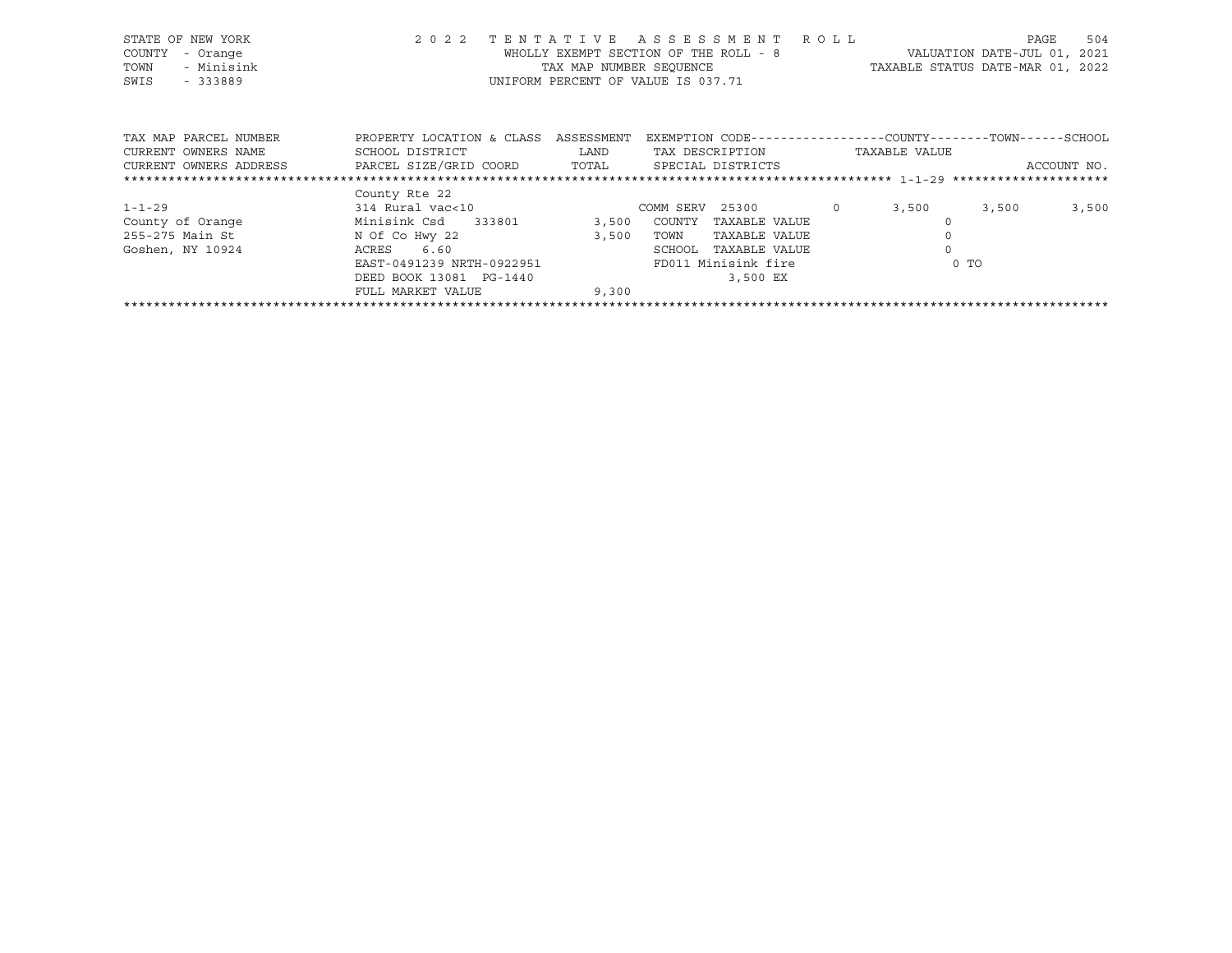|      | STATE OF NEW YORK | 2022 TENTATIVE ASSESSMENT ROLL        |                                  | PAGE            | 505 |
|------|-------------------|---------------------------------------|----------------------------------|-----------------|-----|
|      | COUNTY - Orange   | WHOLLY EXEMPT SECTION OF THE ROLL - 8 | VALUATION DATE-JUL 01, 2021      |                 |     |
|      | TOWN - Minisink   | MAP SECTION - 001                     | TAXABLE STATUS DATE-MAR 01, 2022 |                 |     |
| SWIS | - 333889          | $SUB - SECTION - 000$                 |                                  | RPS150/V04/L015 |     |
|      |                   | UNIFORM PERCENT OF VALUE IS 037.71    | CURRENT DATE $4/28/2022$         |                 |     |

|      |                       | TOTAL | EXTENSION | <b>EXTENSION</b> | AD VALOREM | EXEMPT | TAXABLE |
|------|-----------------------|-------|-----------|------------------|------------|--------|---------|
| CODE | DISTRICT NAME PARCELS |       | TYPE      | VALUE            | VALUE      | AMOUNT | VALUE   |
|      |                       |       |           |                  |            |        |         |
|      | FD011 Minisink fire   |       | . TOTAL   |                  | 3,500      | 3,500  |         |

## \*\*\* S C H O O L D I S T R I C T S U M M A R Y \*\*\*

| CODE   | DISTRICT NAME | TOTAL<br>PARCELS | ASSESSED<br>LAND | ASSESSED<br>TOTAL | EXEMPT<br>AMOUNT | TOTAL<br>TAXABLE | STAR<br>AMOUNT | STAR<br>TAXABLE |
|--------|---------------|------------------|------------------|-------------------|------------------|------------------|----------------|-----------------|
| 333801 | Minisink Csd  |                  | 3,500            | 3,500             | 3,500            |                  |                |                 |
|        | SUB-TOTAL     |                  | 3,500            | 3,500             | 3,500            |                  |                |                 |
|        | TOTAL         |                  | 3,500            | 3,500             | 3,500            |                  |                |                 |

#### \*\*\* S Y S T E M C O D E S S U M M A R Y \*\*\*

#### NO SYSTEM EXEMPTIONS AT THIS LEVEL

## \*\*\* E X E M P T I O N S U M M A R Y \*\*\*

| CODE  | DESCRIPTION        | TOTAL<br>PARCELS | COUNTY         | TOWN           | SCHOOL         |
|-------|--------------------|------------------|----------------|----------------|----------------|
| 25300 | COMM SERV<br>TOTAL |                  | 3,500<br>3,500 | 3,500<br>3,500 | 3,500<br>3,500 |

| ROLL |               | TOTAL   | ASSESSED | ASSESSED | TAXABLE | TAXABLE | TAXABLE       | <b>STAR</b> |
|------|---------------|---------|----------|----------|---------|---------|---------------|-------------|
| SEC  | DESCRIPTION   | PARCELS | LAND     | TOTAL    | COUNTY  | TOWN    | <b>SCHOOL</b> | TAXABLE     |
|      |               |         |          |          |         |         |               |             |
|      | WHOLLY EXEMPT |         | ,,500    | ,500     |         |         |               |             |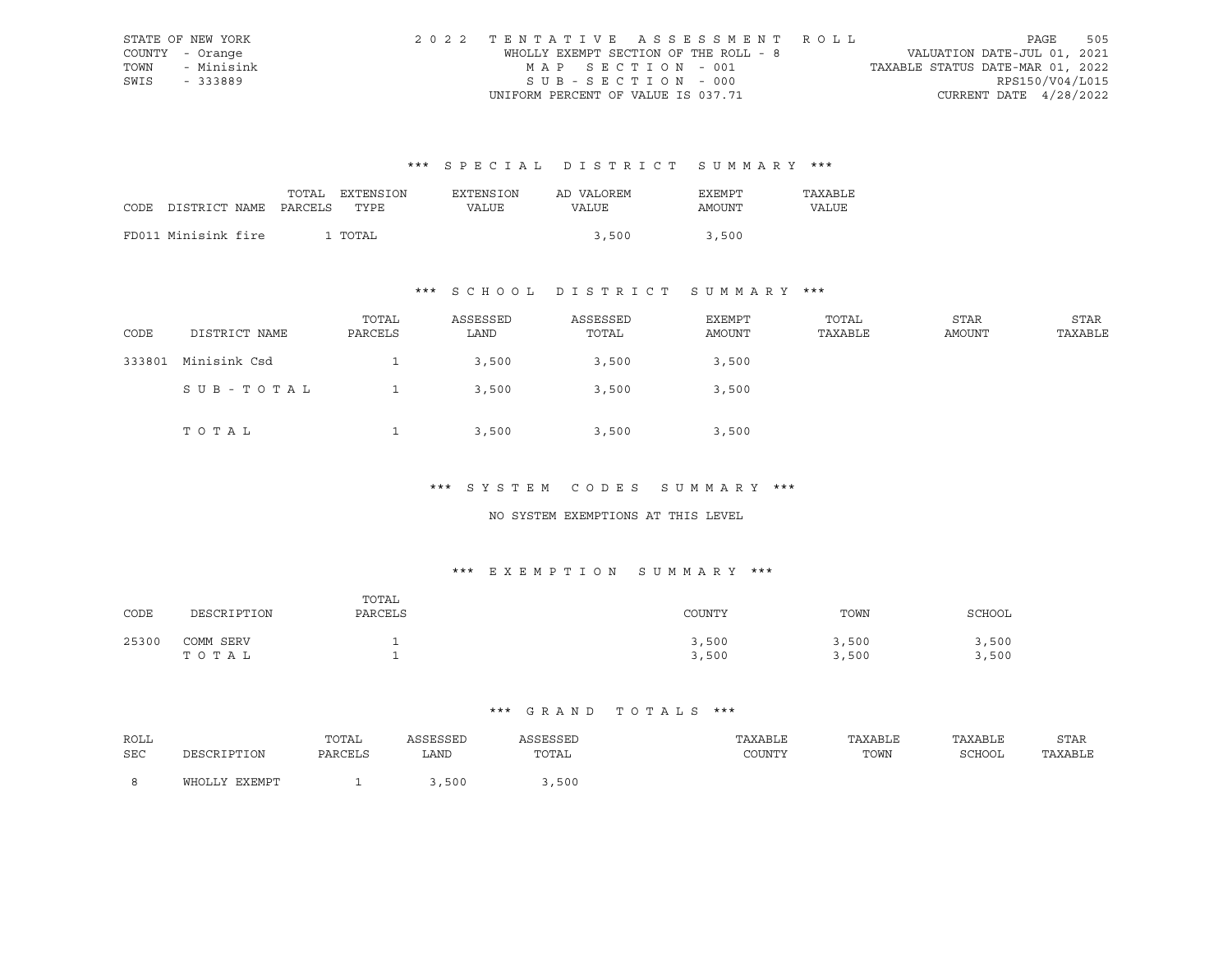| STATE OF NEW YORK<br>COUNTY<br>- Orange<br>TOWN<br>- Minisink<br>SWIS<br>$-333889$                             |                                                                                                                                                                                                                                                                                                                               |                   | 2022 TENTATIVE ASSESSMENT ROLL<br>WHOLLY EXEMPT SECTION OF THE ROLL - 8 VALUATION DATE-JUL 01, 2021<br>TAX MAP NUMBER SEQUENCE<br>TAXABLE STATUS DATE-MAR 01, 2022<br>UNIFORM PERCENT OF VALUE IS 037.71 |                                                  |                         | PAGE<br>506 |
|----------------------------------------------------------------------------------------------------------------|-------------------------------------------------------------------------------------------------------------------------------------------------------------------------------------------------------------------------------------------------------------------------------------------------------------------------------|-------------------|----------------------------------------------------------------------------------------------------------------------------------------------------------------------------------------------------------|--------------------------------------------------|-------------------------|-------------|
| CURRENT OWNERS NAME                                                                                            | TAX MAP PARCEL NUMBER THE PROPERTY LOCATION & CLASS ASSESSMENT EXEMPTION CODE---------------COUNTY--------TOWN------SCHOOL<br><b>EXAMPLE DESCRIPTION OF STREET AND STREET AND STREET AND STREET AND STREET AND STREET AND STREET AND STREET AND</b><br>SCHOOL DISTRICT<br>CURRENT OWNERS ADDRESS PARCEL SIZE/GRID COORD TOTAL |                   | TAX DESCRIPTION TAXABLE VALUE<br>SPECIAL DISTRICTS                                                                                                                                                       |                                                  |                         | ACCOUNT NO. |
| $2 - 4 - 2.21$<br>United States Postal Serv<br>Northeast Region but 1 Shoemaker Sub<br>New York, NY 10098-0120 | 83 County Rte 22<br>FRNT 208.00 DPTH 187.00<br>EAST-0490277 NRTH-0922192<br>DEED BOOK 2439 PG-00324<br>FULL MARKET VALUE                                                                                                                                                                                                      | 82,700<br>219,300 | TOWN<br>TAXABLE VALUE<br>SCHOOL TAXABLE VALUE<br>FD011 Minisink fire<br>82,700 EX                                                                                                                        | $\overline{0}$<br>$\circ$<br>$\circ$<br>$\Omega$ | 82,700 82,700<br>$0$ TO | 82,700      |
| $2 - 4 - 14$<br>Rutgers Engine Co No 1<br>PO Box 85<br>Johnson, NY 10933                                       | 30 Creamery Rd<br>662 Police/fire<br>Minisink Csd     333801                35,800    COUNTY  TAXABLE VALUE<br>Lt 2 Rutgers Engine 152,200<br>Co No 1 Map 7990<br>ACRES<br>3.00<br>EAST-0490825 NRTH-0922775<br>DEED BOOK 1968 PG-00061<br>FULL MARKET VALUE                                                                  | 403,600           | COMM SERV 26400 0 152,200 152,200<br>TOWN<br>TAXABLE VALUE<br>SCHOOL TAXABLE VALUE<br>FD011 Minisink fire<br>152,200 EX                                                                                  | $\circ$<br>$\Omega$<br>$\Omega$                  | $0$ TO                  | 152,200     |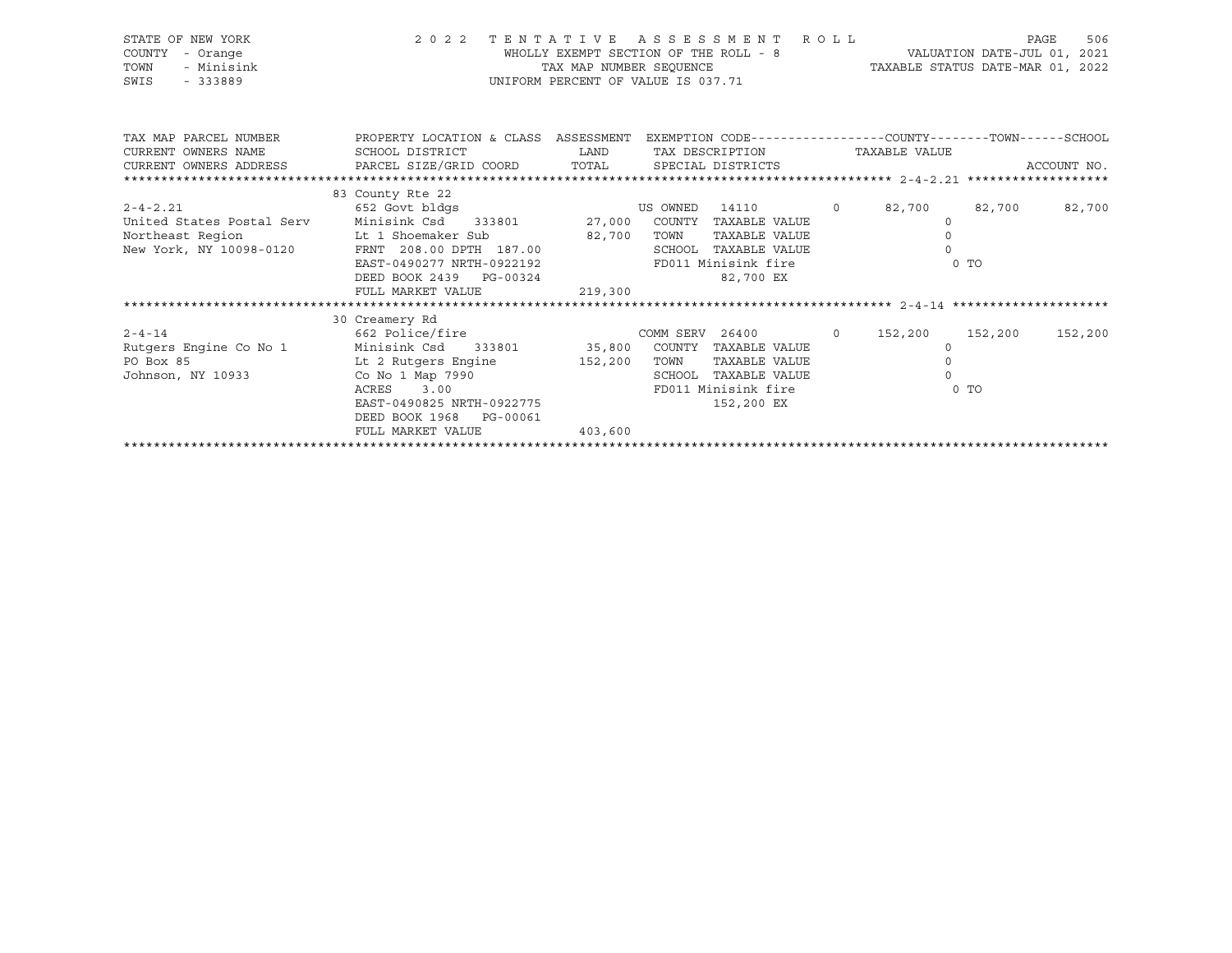|      | STATE OF NEW YORK | 2022 TENTATIVE ASSESSMENT ROLL        |                                  | PAGE            | 507 |
|------|-------------------|---------------------------------------|----------------------------------|-----------------|-----|
|      | COUNTY - Orange   | WHOLLY EXEMPT SECTION OF THE ROLL - 8 | VALUATION DATE-JUL 01, 2021      |                 |     |
|      | TOWN - Minisink   | MAP SECTION - 002                     | TAXABLE STATUS DATE-MAR 01, 2022 |                 |     |
| SWIS | - 333889          | $SUB - SECTION - 000$                 |                                  | RPS150/V04/L015 |     |
|      |                   | UNIFORM PERCENT OF VALUE IS 037.71    | CURRENT DATE $4/28/2022$         |                 |     |

|      |                       | TOTAL | EXTENSION | <b>EXTENSION</b> | AD VALOREM | <b>EXEMPT</b> | TAXABLE |
|------|-----------------------|-------|-----------|------------------|------------|---------------|---------|
| CODE | DISTRICT NAME PARCELS |       | TYPE      | VALUE            | VALUE      | AMOUNT        | VALUE   |
|      |                       |       |           |                  |            |               |         |
|      | FD011 Minisink fire   |       | 2 TOTAL   |                  | 234,900    | 234,900       |         |

## \*\*\* S C H O O L D I S T R I C T S U M M A R Y \*\*\*

| CODE   | DISTRICT NAME | TOTAL<br>PARCELS | ASSESSED<br>LAND | ASSESSED<br>TOTAL | EXEMPT<br>AMOUNT | TOTAL<br>TAXABLE | STAR<br>AMOUNT | STAR<br>TAXABLE |
|--------|---------------|------------------|------------------|-------------------|------------------|------------------|----------------|-----------------|
| 333801 | Minisink Csd  | 2                | 62,800           | 234,900           | 234,900          |                  |                |                 |
|        | SUB - TOTAL   | 2                | 62,800           | 234,900           | 234,900          |                  |                |                 |
|        | TOTAL         | 2                | 62,800           | 234,900           | 234,900          |                  |                |                 |

#### \*\*\* S Y S T E M C O D E S S U M M A R Y \*\*\*

#### NO SYSTEM EXEMPTIONS AT THIS LEVEL

## \*\*\* E X E M P T I O N S U M M A R Y \*\*\*

| CODE  | DESCRIPTION | TOTAL<br>PARCELS | COUNTY  | TOWN    | SCHOOL  |
|-------|-------------|------------------|---------|---------|---------|
| 14110 | US OWNED    |                  | 82,700  | 82,700  | 82,700  |
| 26400 | COMM SERV   |                  | 152,200 | 152,200 | 152,200 |
|       | TOTAL       |                  | 234,900 | 234,900 | 234,900 |

| ROLL |               | TOTAL   | ASSESSED | ASSESSED | TAXABLE | TAXABLE | TAXABLE | STAR    |
|------|---------------|---------|----------|----------|---------|---------|---------|---------|
| SEC  | DESCRIPTION   | PARCELS | LAND     | TOTAL    | COUNTY  | TOWN    | SCHOOL  | TAXABLE |
|      | WHOLLY EXEMPT |         | 62,800   | 234,900  |         |         |         |         |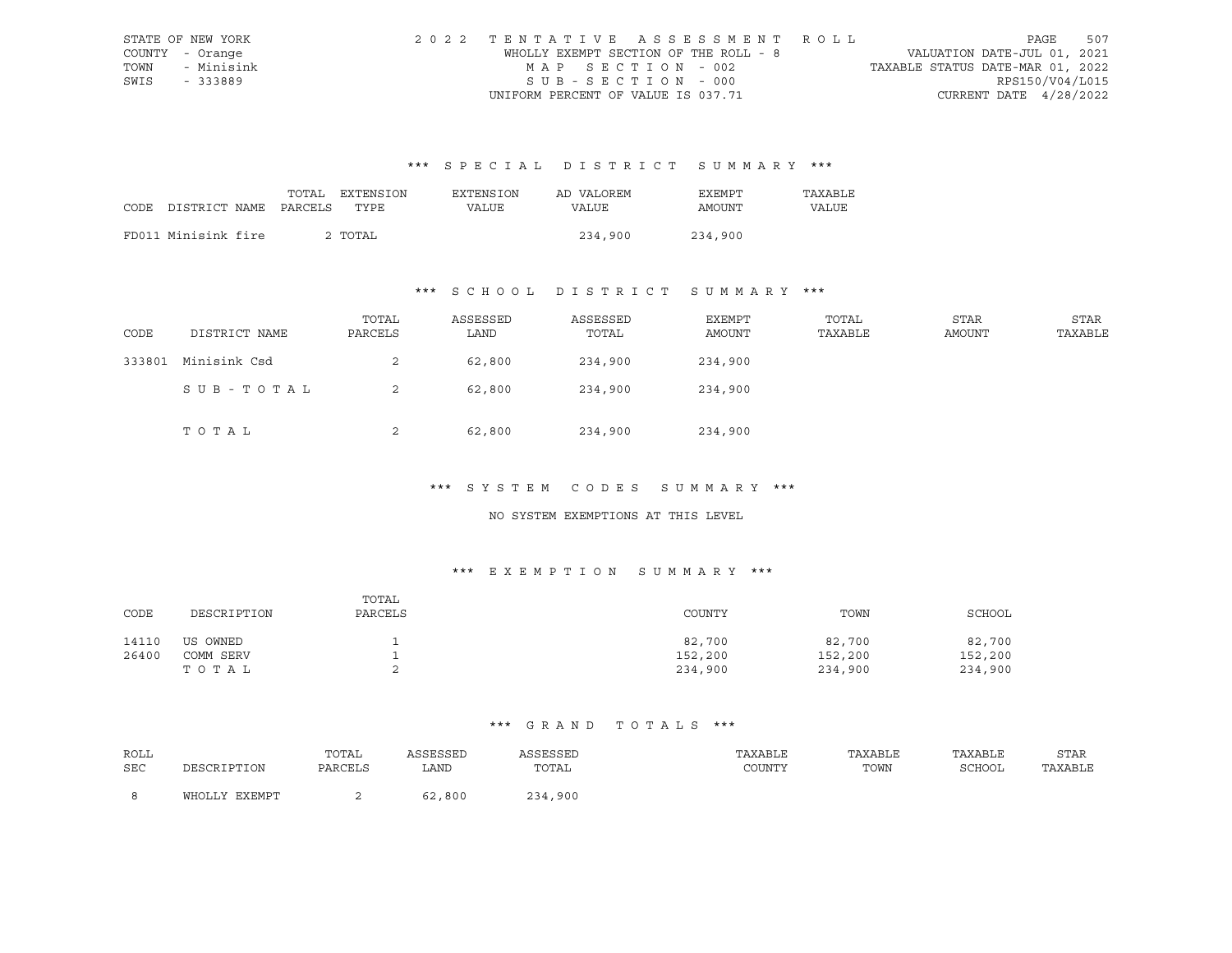|      | STATE OF NEW YORK     |                 |                                      | 2022 TENTATIVE ASSESSMENT ROLL                               |                                  | PAGE | 508 |
|------|-----------------------|-----------------|--------------------------------------|--------------------------------------------------------------|----------------------------------|------|-----|
|      | COUNTY - Orange       |                 |                                      | WHOLLY EXEMPT SECTION OF THE ROLL - 8                        | VALUATION DATE-JUL 01, 2021      |      |     |
| TOWN | - Minisink            |                 |                                      | TAX MAP NUMBER SEOUENCE                                      | TAXABLE STATUS DATE-MAR 01, 2022 |      |     |
| SWIS | - 333889              |                 |                                      | UNIFORM PERCENT OF VALUE IS 037.71                           |                                  |      |     |
|      |                       |                 |                                      |                                                              |                                  |      |     |
|      |                       |                 |                                      |                                                              |                                  |      |     |
|      |                       |                 |                                      | EXEMPTION CODE-----------------COUNTY-------TOWN------SCHOOL |                                  |      |     |
|      | TAX MAP PARCEL NUMBER |                 | PROPERTY LOCATION & CLASS ASSESSMENT |                                                              |                                  |      |     |
|      | CURRENT OWNERS NAME   | SCHOOL DISTRICT | LAND                                 | TAX DESCRIPTION                                              | TAXABLE VALUE                    |      |     |

CURRENT OWNERS ADDRESS PARCEL SIZE/GRID COORD TOTAL SPECIAL DISTRICTS ACCOUNT NO.

|                    | South Plank Rd            |     |          |                     |     |      |     |
|--------------------|---------------------------|-----|----------|---------------------|-----|------|-----|
| $3 - 1 - 54$       | 695 Cemetery              |     | PRIV CEM | 27350               | 100 | 100  | 100 |
| Slingerland Family | Minisink Csd<br>333801    | 100 | COUNTY   | TAXABLE VALUE       |     |      |     |
| Cemetery           | FRNT 25.00 DPTH 40.00     | 100 | TOWN     | TAXABLE VALUE       |     |      |     |
| Westtown, NY 10998 | EAST-0483522 NRTH-0919836 |     | SCHOOL   | TAXABLE VALUE       |     |      |     |
|                    | FULL MARKET VALUE         | 300 |          | FD011 Minisink fire |     | 0 TO |     |
|                    |                           |     |          | 100 EX              |     |      |     |
|                    |                           |     |          |                     |     |      |     |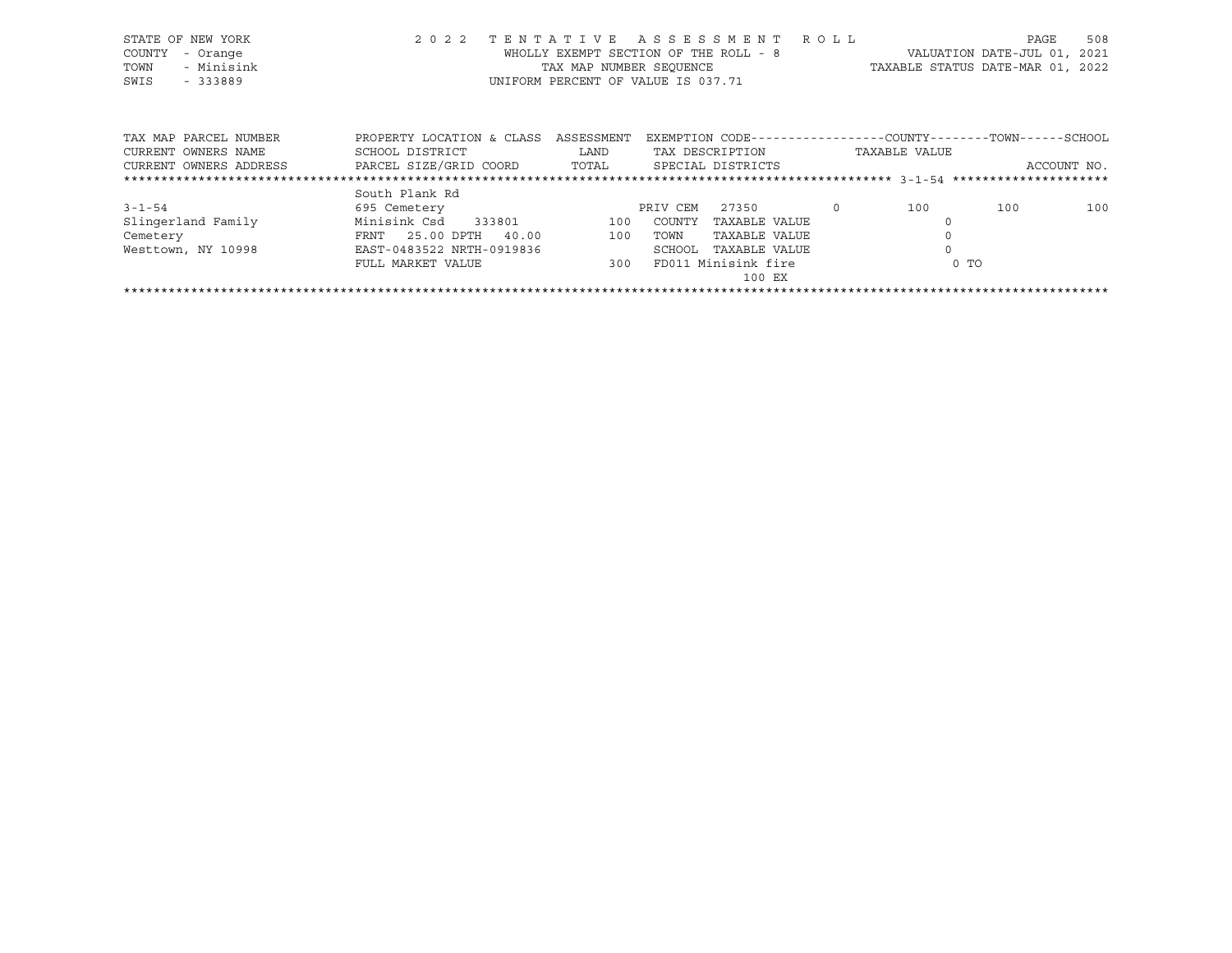|      | STATE OF NEW YORK | 2022 TENTATIVE ASSESSMENT ROLL        |                                  | PAGE            | 509 |
|------|-------------------|---------------------------------------|----------------------------------|-----------------|-----|
|      | COUNTY - Orange   | WHOLLY EXEMPT SECTION OF THE ROLL - 8 | VALUATION DATE-JUL 01, 2021      |                 |     |
|      | TOWN - Minisink   | MAP SECTION - 003                     | TAXABLE STATUS DATE-MAR 01, 2022 |                 |     |
| SWIS | - 333889          | $SUB - SECTION - 000$                 |                                  | RPS150/V04/L015 |     |
|      |                   | UNIFORM PERCENT OF VALUE IS 037.71    | CURRENT DATE $4/28/2022$         |                 |     |

|      |                       | TOTAL | EXTENSION | <b>EXTENSION</b> | AD VALOREM | EXEMPT | TAXABLE |
|------|-----------------------|-------|-----------|------------------|------------|--------|---------|
| CODE | DISTRICT NAME PARCELS |       | TYPE      | VALUE            | VALUE      | AMOUNT | VALUE   |
|      |                       |       |           |                  |            |        |         |
|      | FD011 Minisink fire   |       | . TOTAL   |                  | 100        | 100    |         |

## \*\*\* S C H O O L D I S T R I C T S U M M A R Y \*\*\*

| CODE   | DISTRICT NAME | TOTAL<br>PARCELS | ASSESSED<br>LAND | ASSESSED<br>TOTAL | EXEMPT<br>AMOUNT | TOTAL<br>TAXABLE | STAR<br>AMOUNT | STAR<br>TAXABLE |
|--------|---------------|------------------|------------------|-------------------|------------------|------------------|----------------|-----------------|
| 333801 | Minisink Csd  |                  | 100              | 100               | 100              |                  |                |                 |
|        | SUB-TOTAL     |                  | 100              | 100               | 100              |                  |                |                 |
|        | TOTAL         |                  | 100              | 100               | 100              |                  |                |                 |

#### \*\*\* S Y S T E M C O D E S S U M M A R Y \*\*\*

#### NO SYSTEM EXEMPTIONS AT THIS LEVEL

## \*\*\* E X E M P T I O N S U M M A R Y \*\*\*

| CODE  | DESCRIPTION       | TOTAL<br>PARCELS | COUNTY     | TOWN       | SCHOOL     |
|-------|-------------------|------------------|------------|------------|------------|
| 27350 | PRIV CEM<br>TOTAL |                  | 100<br>100 | 100<br>100 | 100<br>100 |

| <b>ROLL</b> |               | TOTAL   | ASSESSED | SSESSED | TAXABLE | TAXABLE | TAXABLE | STAR    |
|-------------|---------------|---------|----------|---------|---------|---------|---------|---------|
| <b>SEC</b>  | DESCRIPTION   | PARCELS | LAND     | TOTAL   | COUNTY  | TOWN    | SCHOOL  | TAXABLE |
|             | WHOLLY EXEMPT |         | 100      | 100     |         |         |         |         |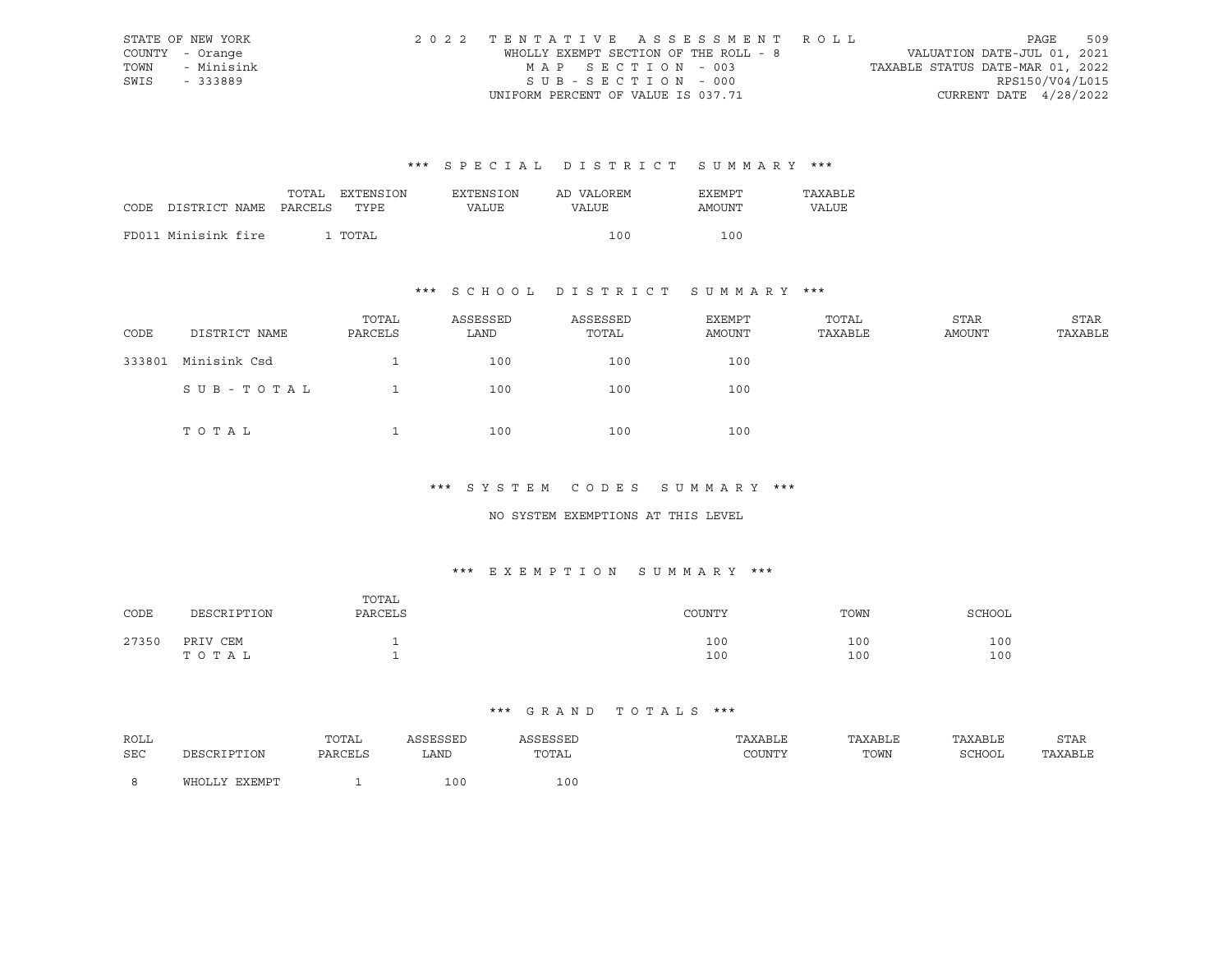| STATE OF NEW YORK<br>COUNTY<br>- Orange<br>- Minisink<br>TOWN<br>SWIS<br>$-333889$ | 2 0 2 2                                                                                                                | WHOLLY EXEMPT SECTION OF THE ROLL - 8<br>TAX MAP NUMBER SEOUENCE<br>UNIFORM PERCENT OF VALUE IS 037.71 |                                             | TENTATIVE ASSESSMENT ROLL                                              |         | TAXABLE STATUS DATE-MAR 01, 2022                                              | PAGE<br>VALUATION DATE-JUL 01, 2021 | 510         |
|------------------------------------------------------------------------------------|------------------------------------------------------------------------------------------------------------------------|--------------------------------------------------------------------------------------------------------|---------------------------------------------|------------------------------------------------------------------------|---------|-------------------------------------------------------------------------------|-------------------------------------|-------------|
| TAX MAP PARCEL NUMBER<br>CURRENT OWNERS NAME<br>CURRENT OWNERS ADDRESS             | PROPERTY LOCATION & CLASS<br>SCHOOL DISTRICT<br>PARCEL SIZE/GRID COORD TOTAL                                           | ASSESSMENT<br>LAND                                                                                     |                                             | TAX DESCRIPTION<br>SPECIAL DISTRICTS                                   |         | EXEMPTION CODE-----------------COUNTY-------TOWN------SCHOOL<br>TAXABLE VALUE |                                     | ACCOUNT NO. |
|                                                                                    |                                                                                                                        |                                                                                                        |                                             |                                                                        |         |                                                                               |                                     |             |
| $4 - 1 - 2$<br>County of Orange<br>255-275 Main St<br>Goshen, NY 10924             | Rte 284<br>314 Rural vac<10<br>Minisink Csd<br>333801<br>W Of St Hwy 284<br>5.50<br>ACRES<br>EAST-0488564 NRTH-0920170 | 2,750<br>2,750                                                                                         | COMM SERV 25300<br>COUNTY<br>TOWN<br>SCHOOL | TAXABLE VALUE<br>TAXABLE VALUE<br>TAXABLE VALUE<br>FD011 Minisink fire | $\circ$ | 2,750<br>$0$ TO                                                               | 2,750                               | 2,750       |

\*\*\*\*\*\*\*\*\*\*\*\*\*\*\*\*\*\*\*\*\*\*\*\*\*\*\*\*\*\*\*\*\*\*\*\*\*\*\*\*\*\*\*\*\*\*\*\*\*\*\*\*\*\*\*\*\*\*\*\*\*\*\*\*\*\*\*\*\*\*\*\*\*\*\*\*\*\*\*\*\*\*\*\*\*\*\*\*\*\*\*\*\*\*\*\*\*\*\*\*\*\*\*\*\*\*\*\*\*\*\*\*\*\*\*\*\*\*\*\*\*\*\*\*\*\*\*\*\*\*\*\*

DEED BOOK 13081 PG-1440 2,750 EX

FULL MARKET VALUE 7,300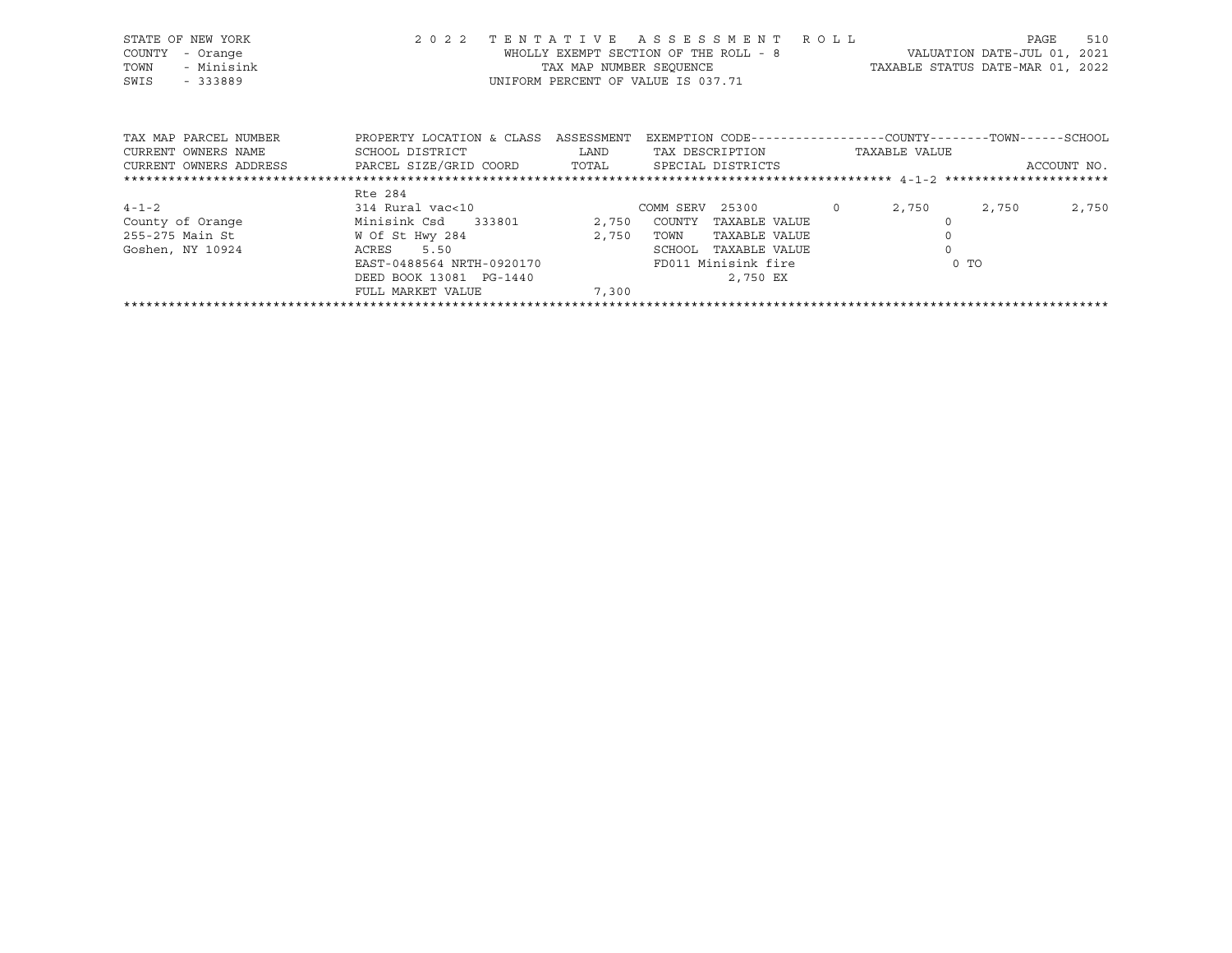|      | STATE OF NEW YORK | 2022 TENTATIVE ASSESSMENT ROLL        |                                  | PAGE            | 511 |
|------|-------------------|---------------------------------------|----------------------------------|-----------------|-----|
|      | COUNTY - Orange   | WHOLLY EXEMPT SECTION OF THE ROLL - 8 | VALUATION DATE-JUL 01, 2021      |                 |     |
|      | TOWN - Minisink   | MAP SECTION - 004                     | TAXABLE STATUS DATE-MAR 01, 2022 |                 |     |
| SWIS | - 333889          | $SUB - SECTION - 000$                 |                                  | RPS150/V04/L015 |     |
|      |                   | UNIFORM PERCENT OF VALUE IS 037.71    | CURRENT DATE $4/28/2022$         |                 |     |

|      |                       | TOTAL | EXTENSION | EXTENSION | AD VALOREM | <b>EXEMPT</b> | TAXABLE |
|------|-----------------------|-------|-----------|-----------|------------|---------------|---------|
| CODE | DISTRICT NAME PARCELS |       | TYPE      | VALUE     | VALUE      | AMOUNT        | VALUE   |
|      |                       |       |           |           |            |               |         |
|      | FD011 Minisink fire   |       | . TOTAL   |           | 2,750      | 2,750         |         |

## \*\*\* S C H O O L D I S T R I C T S U M M A R Y \*\*\*

| CODE   | DISTRICT NAME | TOTAL<br>PARCELS | ASSESSED<br>LAND | ASSESSED<br>TOTAL | EXEMPT<br>AMOUNT | TOTAL<br>TAXABLE | STAR<br>AMOUNT | STAR<br>TAXABLE |
|--------|---------------|------------------|------------------|-------------------|------------------|------------------|----------------|-----------------|
| 333801 | Minisink Csd  |                  | 2,750            | 2,750             | 2,750            |                  |                |                 |
|        | SUB-TOTAL     |                  | 2,750            | 2,750             | 2,750            |                  |                |                 |
|        | TOTAL         |                  | 2,750            | 2,750             | 2,750            |                  |                |                 |

#### \*\*\* S Y S T E M C O D E S S U M M A R Y \*\*\*

#### NO SYSTEM EXEMPTIONS AT THIS LEVEL

## \*\*\* E X E M P T I O N S U M M A R Y \*\*\*

| CODE  | DESCRIPTION        | TOTAL<br>PARCELS | COUNTY         | TOWN           | SCHOOL         |
|-------|--------------------|------------------|----------------|----------------|----------------|
| 25300 | COMM SERV<br>TOTAL |                  | 2,750<br>2,750 | 2,750<br>2,750 | 2,750<br>2,750 |

| ROLL |               | TOTAL   | ASSESSED | ASSESSED       | TAXABLE | TAXABLE | TAXABLE | STAR    |
|------|---------------|---------|----------|----------------|---------|---------|---------|---------|
| SEC  | DESCRIPTION   | PARCELS | LAND     | TOTAL          | COUNTY  | TOWN    | SCHOOL  | TAXABLE |
|      |               |         |          |                |         |         |         |         |
|      | WHOLLY EXEMPT |         | 750      | .750<br>$\sim$ |         |         |         |         |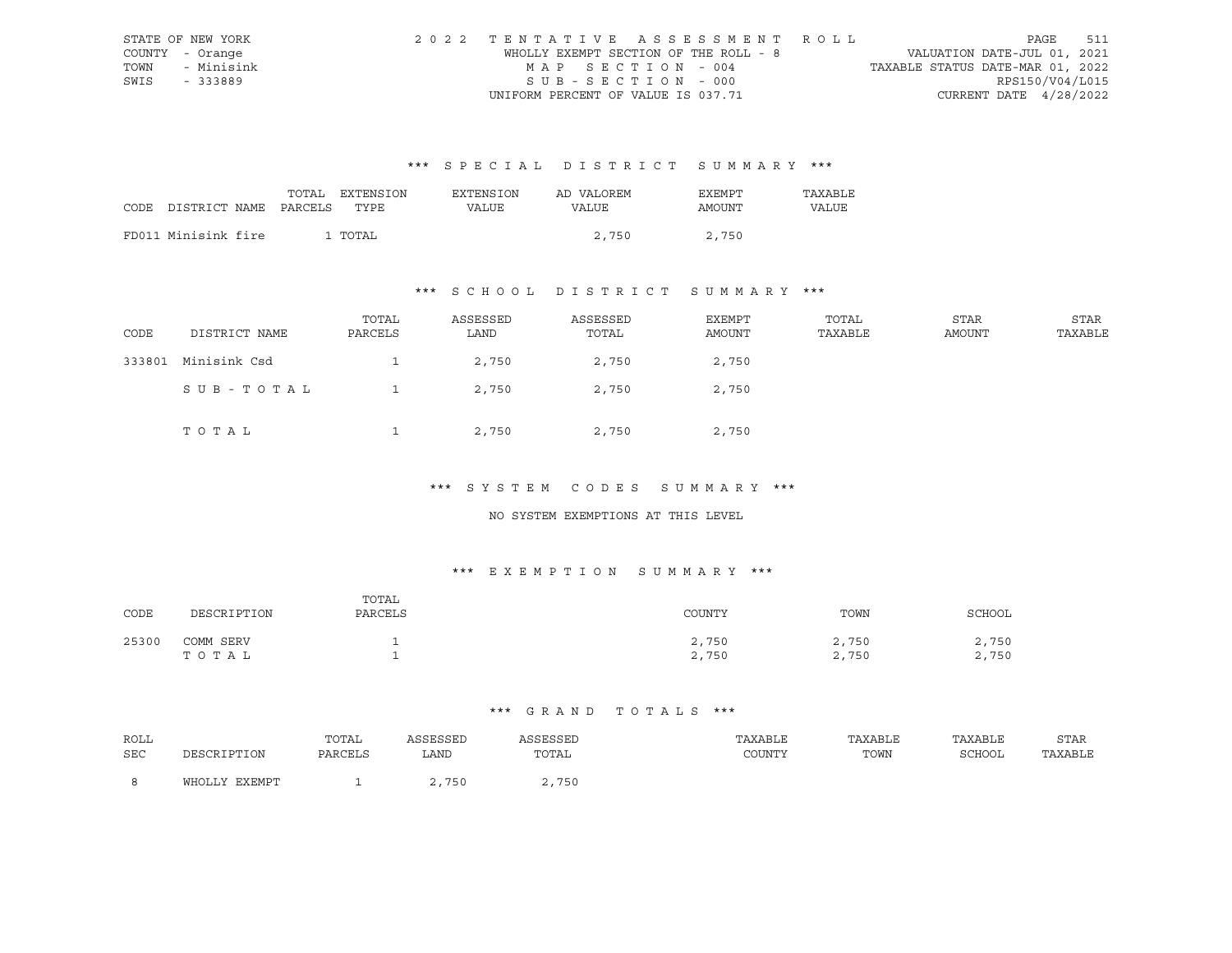| STATE OF NEW YORK<br>COUNTY - Orange<br>TOWN<br>- Minisink<br>SWIS<br>$-333889$                                  | 2 0 2 2                                                                                                                                                                                                          | TAX MAP NUMBER SEQUENCE        | TENTATIVE ASSESSMENT<br>WHOLLY EXEMPT SECTION OF THE ROLL - 8<br>UNIFORM PERCENT OF VALUE IS 037.71                           | R O L L |                           | VALUATION DATE-JUL 01, 2021<br>TAXABLE STATUS DATE-MAR 01, 2022 | 512<br>PAGE |
|------------------------------------------------------------------------------------------------------------------|------------------------------------------------------------------------------------------------------------------------------------------------------------------------------------------------------------------|--------------------------------|-------------------------------------------------------------------------------------------------------------------------------|---------|---------------------------|-----------------------------------------------------------------|-------------|
| TAX MAP PARCEL NUMBER<br>CURRENT OWNERS NAME<br>CURRENT OWNERS ADDRESS                                           | PROPERTY LOCATION & CLASS ASSESSMENT EXEMPTION CODE---------------COUNTY-------TOWN-----SCHOOL<br>SCHOOL DISTRICT<br>PARCEL SIZE/GRID COORD                                                                      | LAND<br>TOTAL                  | TAX DESCRIPTION<br>SPECIAL DISTRICTS                                                                                          |         | TAXABLE VALUE             |                                                                 | ACCOUNT NO. |
| $6 - 1 - 19$<br>Millennium Pipeline Company LL Minisink Csd<br>1 Blue Hill Plaza Fl 7th<br>Pearl River, NY 10965 | 919 Rte 284<br>883 Gas Trans Im<br>333801<br>Transmission Lins<br>Measuring & Reg Station<br>FRNT 100.00 DPTH 100.00<br>BANK<br>Z87<br>EAST-0483464 NRTH-0914279<br>DEED BOOK 12764 PG-1772<br>FULL MARKET VALUE | 12,000<br>1048,300<br>2779,900 | MUNI IDA 18020<br>COUNTY TAXABLE VALUE<br>TOWN<br>TAXABLE VALUE<br>SCHOOL TAXABLE VALUE<br>FD011 Minisink fire                | $\circ$ | 1048,300<br>1048,300 TO   | 1048,300<br>$\circ$<br>$\circ$<br>$\mathbf 0$                   | 1048,300    |
|                                                                                                                  |                                                                                                                                                                                                                  |                                |                                                                                                                               |         |                           |                                                                 |             |
| $6 - 1 - 20$<br>County of Orange<br>255-275 Main St<br>Goshen, NY 10924                                          | St Hwy 284<br>314 Rural vac<10<br>Minisink Csd<br>333801<br>W Of St Hwy 284<br>ACRES<br>8.80<br>EAST-0484953 NRTH-0917652<br>DEED BOOK 13081 PG-1440<br>FULL MARKET VALUE                                        | 4,400<br>4,400<br>11,700       | COMM SERV 25300<br>COUNTY TAXABLE VALUE<br>TOWN<br>TAXABLE VALUE<br>SCHOOL TAXABLE VALUE<br>FD011 Minisink fire<br>4,400 EX   | $\circ$ | 4,400                     | 4,400<br>$\circ$<br>$\circ$<br>$\Omega$<br>$0$ TO               | 4,400       |
|                                                                                                                  |                                                                                                                                                                                                                  |                                |                                                                                                                               |         |                           |                                                                 |             |
| $6 - 1 - 24.3$<br>Crystal Run Village Inc<br>420 Schutt Road Extension<br>Middletown, NY 10940                   | 227 Jacobs Rd<br>210 1 Family Res<br>Minisink Csd<br>333801<br>Lt 3 Whitford Submap 8810<br>ACRES<br>2.00<br>EAST-0486370 NRTH-0914345<br>DEED BOOK 5412 PG-277<br>FULL MARKET VALUE                             | 37,700<br>179,800<br>476,800   | COMM SERV 25230<br>COUNTY TAXABLE VALUE<br>TAXABLE VALUE<br>TOWN<br>SCHOOL TAXABLE VALUE<br>FD011 Minisink fire<br>179,800 EX | $\circ$ | 179,800                   | 179,800<br>$\circ$<br>$\circ$<br>$\circ$<br>$0$ TO              | 179,800     |
|                                                                                                                  | 107 Jacobs Rd                                                                                                                                                                                                    |                                |                                                                                                                               |         |                           |                                                                 |             |
| $6 - 1 - 51 - 1$<br>Millenniun Pipeline Co. LLC<br>One Blue Hill Plz Fl 7<br>Pearl River, NY 10965               | 883 Gas Trans Im<br>Minisink Csd<br>333801<br>Lot 1<br>Jacobs Farm Sub Map 6567<br>ACRES<br>63.40<br>EAST-0484388 NRTH-0911900<br>DEED BOOK 13399 PG-801                                                         | 206,800<br>206,800             | MUNI IDA<br>18020<br>COUNTY TAXABLE VALUE<br>TAXABLE VALUE<br>TOWN<br>SCHOOL TAXABLE VALUE<br>FD011 Minisink fire             | $\circ$ | 206,800                   | 206,800<br>$\circ$<br>$\circ$<br>0<br>206,800 TO                | 206,800     |
|                                                                                                                  | FULL MARKET VALUE                                                                                                                                                                                                | 548,400                        |                                                                                                                               |         |                           |                                                                 |             |
|                                                                                                                  |                                                                                                                                                                                                                  |                                |                                                                                                                               |         |                           |                                                                 |             |
| $6 - 1 - 51 - 2$<br>Millenniun Pipeline Co. LLC<br>One Blue Hill Plz Fl 7<br>Pearl River, NY 10965               | 107 Jacobs Rd<br>883 Gas Trans Im<br>Minisink Csd<br>333801<br>Lot 1<br>Jacobs Farm Sub Map 6567<br>Partil Assessment<br>ACRES<br>10.00<br>EAST-0484388 NRTH-0911900<br>DEED BOOK 13399 PG-801                   | 15000,000<br>15000,000         | MUNI IDA<br>18020<br>COUNTY<br>TAXABLE VALUE<br>TOWN<br>TAXABLE VALUE<br>SCHOOL TAXABLE VALUE<br>FD011 Minisink fire          | 0       | 15000,000<br>15000,000 TO | 15000,000<br>0<br>$\mathsf{O}$<br>0                             | 15000,000   |
|                                                                                                                  | FULL MARKET VALUE                                                                                                                                                                                                | 39777,200                      |                                                                                                                               |         |                           |                                                                 |             |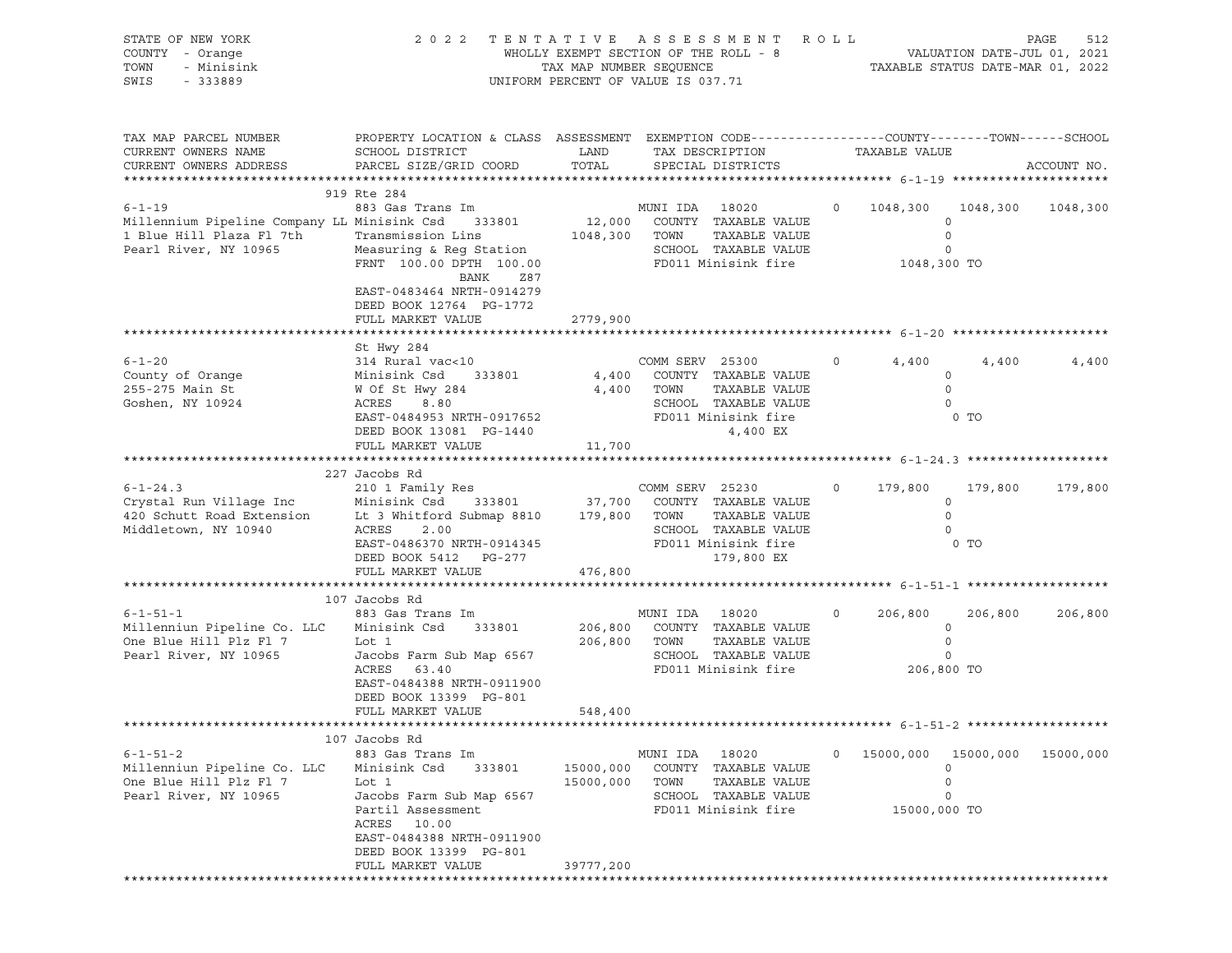|      | STATE OF NEW YORK | 2022 TENTATIVE ASSESSMENT ROLL        |                                  | PAGE            | 513 |
|------|-------------------|---------------------------------------|----------------------------------|-----------------|-----|
|      | COUNTY - Orange   | WHOLLY EXEMPT SECTION OF THE ROLL - 8 | VALUATION DATE-JUL 01, 2021      |                 |     |
| TOWN | - Minisink        | MAP SECTION - 006                     | TAXABLE STATUS DATE-MAR 01, 2022 |                 |     |
| SWIS | - 333889          | $SUB - SECTION - 000$                 |                                  | RPS150/V04/L015 |     |
|      |                   | UNIFORM PERCENT OF VALUE IS 037.71    | CURRENT DATE $4/28/2022$         |                 |     |

|                            | TOTAL | EXTENSION | EXTENSION | AD VALOREM | EXEMPT  | TAXABLE   |
|----------------------------|-------|-----------|-----------|------------|---------|-----------|
| CODE DISTRICT NAME PARCELS |       | TYPE      | VALUE     | VALUE      | AMOUNT  | VALUE     |
|                            |       |           |           |            |         |           |
| FD011 Minisink fire        |       | 5 TOTAL   |           | 16439,300  | 184,200 | 16255,100 |

## \*\*\* S C H O O L D I S T R I C T S U M M A R Y \*\*\*

| CODE   | DISTRICT NAME | TOTAL<br>PARCELS | ASSESSED<br>LAND | ASSESSED<br>TOTAL | EXEMPT<br>AMOUNT | TOTAL<br>TAXABLE | STAR<br>AMOUNT | STAR<br>TAXABLE |
|--------|---------------|------------------|------------------|-------------------|------------------|------------------|----------------|-----------------|
| 333801 | Minisink Csd  | 5                | 15260,900        | 16439,300         | 16439,300        |                  |                |                 |
|        | SUB-TOTAL     | 5                | 15260,900        | 16439,300         | 16439,300        |                  |                |                 |
|        | тотаь         | Ь                | 15260,900        | 16439,300         | 16439,300        |                  |                |                 |

#### \*\*\* S Y S T E M C O D E S S U M M A R Y \*\*\*

#### NO SYSTEM EXEMPTIONS AT THIS LEVEL

| CODE  | DESCRIPTION | TOTAL<br>PARCELS | COUNTY    | TOWN      | SCHOOL    |
|-------|-------------|------------------|-----------|-----------|-----------|
| 18020 | MUNI IDA    |                  | 16255,100 | 16255,100 | 16255,100 |
| 25230 | COMM SERV   |                  | 179,800   | 179,800   | 179,800   |
| 25300 | COMM SERV   |                  | 4,400     | 4,400     | 4,400     |
|       | тотаь       |                  | 16439,300 | 16439,300 | 16439,300 |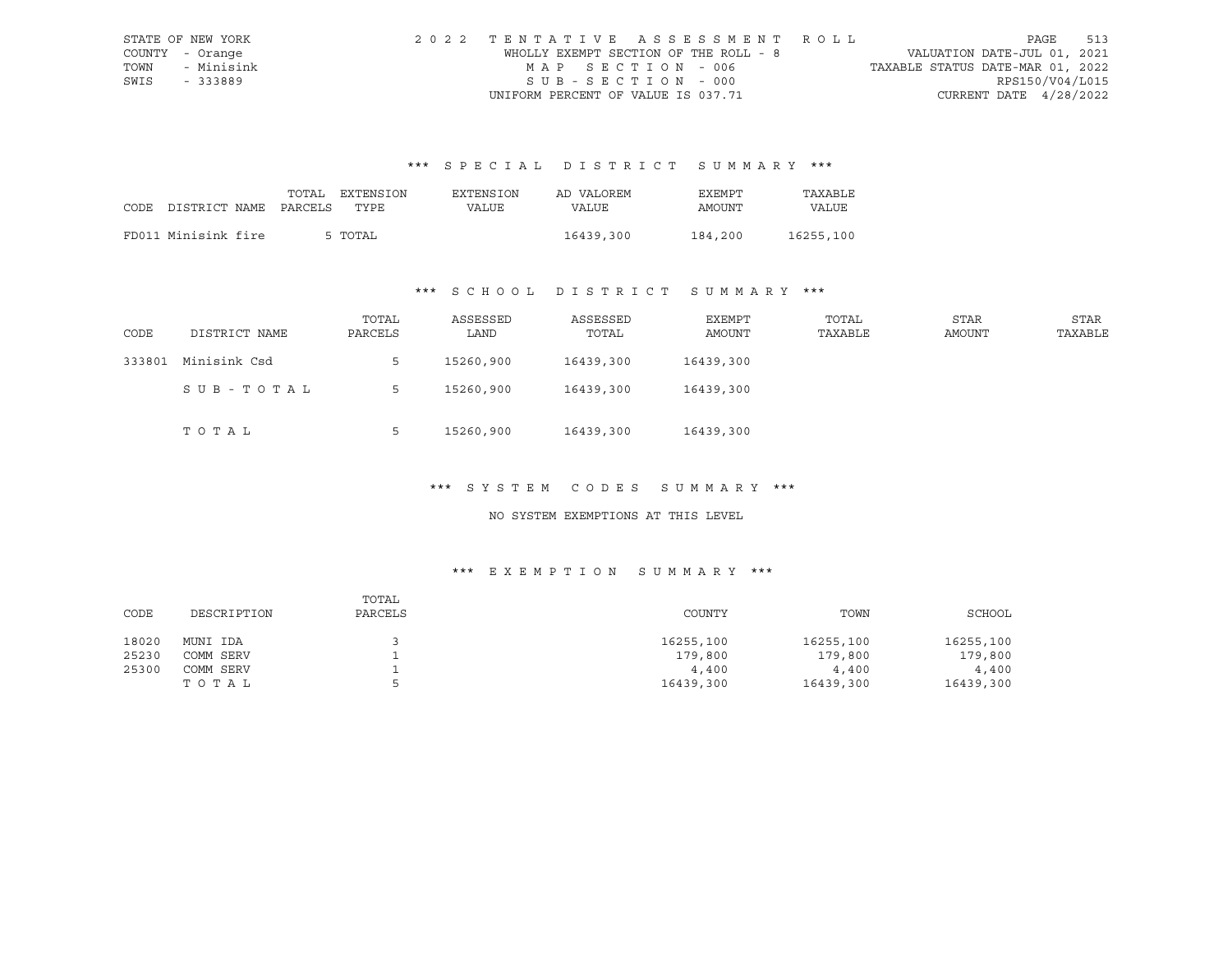|      | STATE OF NEW YORK | 2022 TENTATIVE ASSESSMENT ROLL        |  |                                  |                          | PAGE | 514 |
|------|-------------------|---------------------------------------|--|----------------------------------|--------------------------|------|-----|
|      | COUNTY - Orange   | WHOLLY EXEMPT SECTION OF THE ROLL - 8 |  | VALUATION DATE-JUL 01, 2021      |                          |      |     |
| TOWN | - Minisink        | MAP SECTION - 006                     |  | TAXABLE STATUS DATE-MAR 01, 2022 |                          |      |     |
| SWIS | - 333889          | SUB-SECTION - 000                     |  |                                  | RPS150/V04/L015          |      |     |
|      |                   | UNIFORM PERCENT OF VALUE IS 037.71    |  |                                  | CURRENT DATE $4/28/2022$ |      |     |

| <b>ROLL</b> |               | TOTAL   | ASSESSED  | ASSESSED  | TAXABLE | TAXABLE | TAXABLE | <b>STAR</b> |
|-------------|---------------|---------|-----------|-----------|---------|---------|---------|-------------|
| <b>SEC</b>  | DESCRIPTION   | PARCELS | LAND      | TOTAL     | COUNTY  | TOWN    | SCHOOL  | TAXABLE     |
| - 8         | WHOLLY EXEMPT |         | 15260,900 | 16439,300 |         |         |         |             |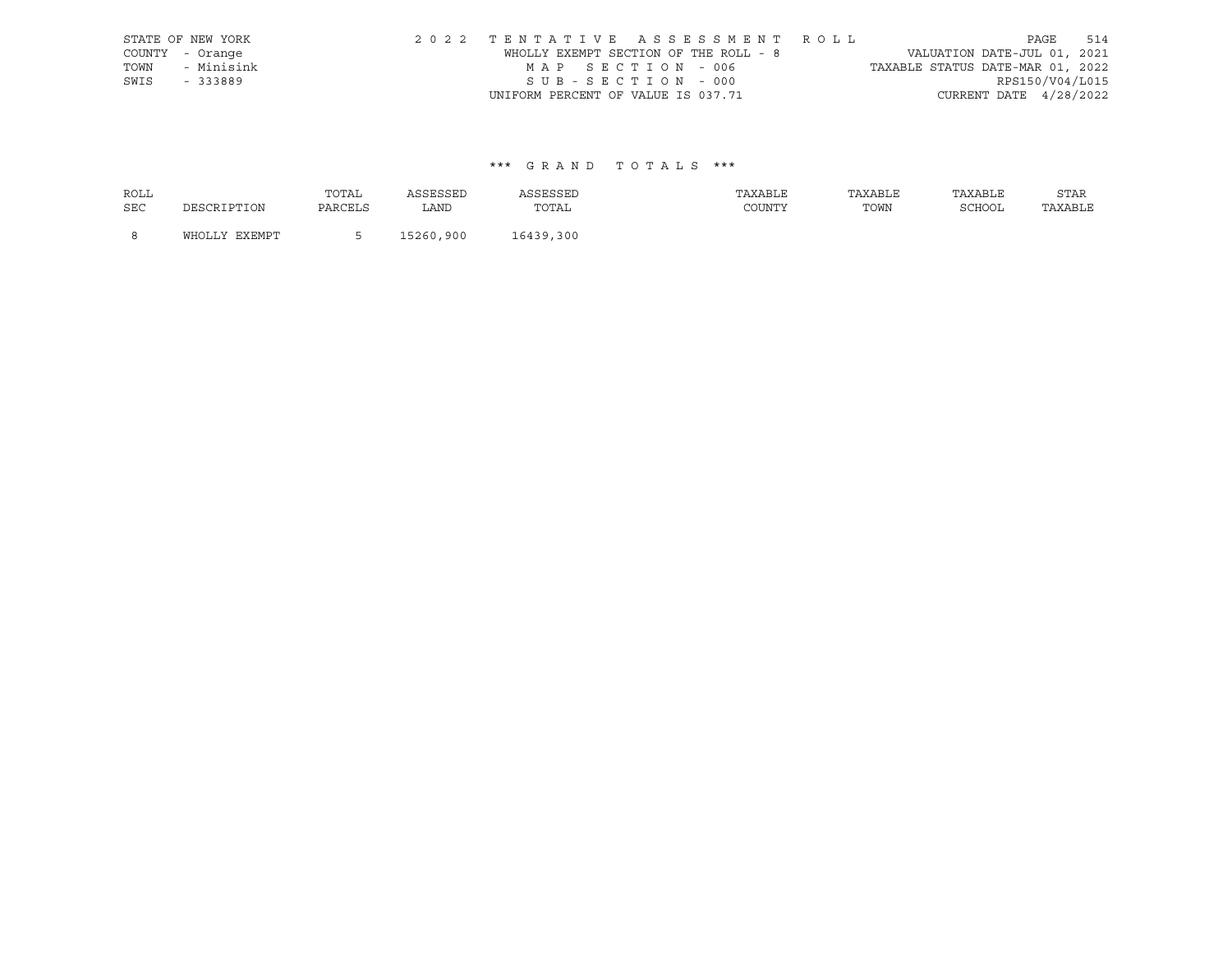| STATE OF NEW YORK<br>COUNTY - Orange<br>TOWN<br>- Minisink<br>SWIS<br>$-333889$                                                                                                                                                                                                                                                 | 2022 TENTATIVE ASSESSMENT                                                                                                                                                                                                | WHOLLY EXEMPT SECTION OF THE ROLL - 8<br>UNIFORM PERCENT OF VALUE IS 037.71 |                  | TAX MAP NUMBER SEQUENCE TAXABLE STATUS DATE-MAR 01, 2022                                                 | R O L L | VALUATION DATE-JUL 01, 2021                                        |                          | PAGE<br>515 |
|---------------------------------------------------------------------------------------------------------------------------------------------------------------------------------------------------------------------------------------------------------------------------------------------------------------------------------|--------------------------------------------------------------------------------------------------------------------------------------------------------------------------------------------------------------------------|-----------------------------------------------------------------------------|------------------|----------------------------------------------------------------------------------------------------------|---------|--------------------------------------------------------------------|--------------------------|-------------|
| TAX MAP PARCEL NUMBER<br>CURRENT OWNERS NAME<br>CURRENT OWNERS ADDRESS                                                                                                                                                                                                                                                          | PROPERTY LOCATION & CLASS ASSESSMENT EXEMPTION CODE---------------COUNTY-------TOWN-----SCHOOL<br>SCHOOL DISTRICT<br>PARCEL SIZE/GRID COORD                                                                              | LAND<br>TOTAL                                                               |                  | TAX DESCRIPTION<br>SPECIAL DISTRICTS                                                                     |         | TAXABLE VALUE                                                      |                          | ACCOUNT NO. |
| $7 - 1 - 11.21$<br>State Of New York<br>Off/mental Retardation & Pine Isl Tpk Co Hwy 12 135,800 TOWN<br>c/o Hudson Valley DDSO<br>7 Wilbur Rd<br>PO Box 470<br>Thiells, NY 10984                                                                                                                                                | 1511 County Rte 1<br>210 1 Family Res NYS OWNED 17650<br>Minisink Csd 333801 39,299 COUNTY TAXABLE VALUE<br>Hostel Site 9758<br>ACRES<br>3.50<br>EAST-0492153 NRTH-0907196<br>DEED BOOK 3908 PG-109<br>FULL MARKET VALUE | 360,100                                                                     |                  | TAXABLE VALUE<br>SCHOOL TAXABLE VALUE<br>FD011 Minisink fire                                             |         | 0 135,800 135,800 135,800<br>$\Omega$<br>$\Omega$<br>$\Omega$      | $0$ TO                   |             |
| $7 - 2 - 29.22$<br>$2500$<br>$2500$<br>$2500$<br>$2500$<br>$2500$<br>$2500$<br>$2500$<br>$2500$<br>$2500$<br>$2500$<br>$2500$<br>$2500$<br>$2500$<br>$2500$<br>$2500$<br>$2500$<br>$2500$<br>$2500$<br>$2500$<br>$2500$<br>$2500$<br>$2500$<br>$2500$<br>$2500$<br>$2500$<br>$2500$<br>$2500$<br>$2500$<br>Middletown, NY 10940 | Laurel Hill Dr<br>970 Wild lands<br>26/03 & Lau Hill & Kowalc<br>SM 392-04 6/10/04 & Hofst<br>ACRES 92.40<br>EAST-0488003 NRTH-0910946<br>DEED BOOK 11770 PG-1773<br>FULL MARKET VALUE                                   | 245,000                                                                     | COMM SERV 25300  | TAXABLE VALUE<br>SCHOOL TAXABLE VALUE<br>FD011 Minisink fire<br>92,400 EX                                |         | $0 \t 92,400$<br>$\circ$<br>$\Omega$<br>$\Omega$                   | 92,400<br>0 <sub>T</sub> | 92,400      |
| $7 - 2 - 30$<br>Minisink Memorial Park Town of Minisink Csd 333801<br>20 Roy Smith Dr<br>Westtown, NY 10998                                                                                                                                                                                                                     | 170 William Lain Rd<br>682 Rec facility<br>LT30 Laurel Hill Sub<br>ACRES 51.70<br>EAST-0490265 NRTH-0910909<br>DEED BOOK 11427 PG-1403<br>FULL MARKET VALUE                                                              | 51,700 TOWN<br>137,100                                                      | TOWN OWNED 13500 | 51,700 COUNTY TAXABLE VALUE<br>TAXABLE VALUE<br>SCHOOL TAXABLE VALUE<br>FD011 Minisink fire<br>51,700 EX |         | $0 \qquad \qquad$<br>51,700<br>$\circ$<br>$\mathsf{O}$<br>$\Omega$ | 51,700<br>$0$ TO         | 51,700      |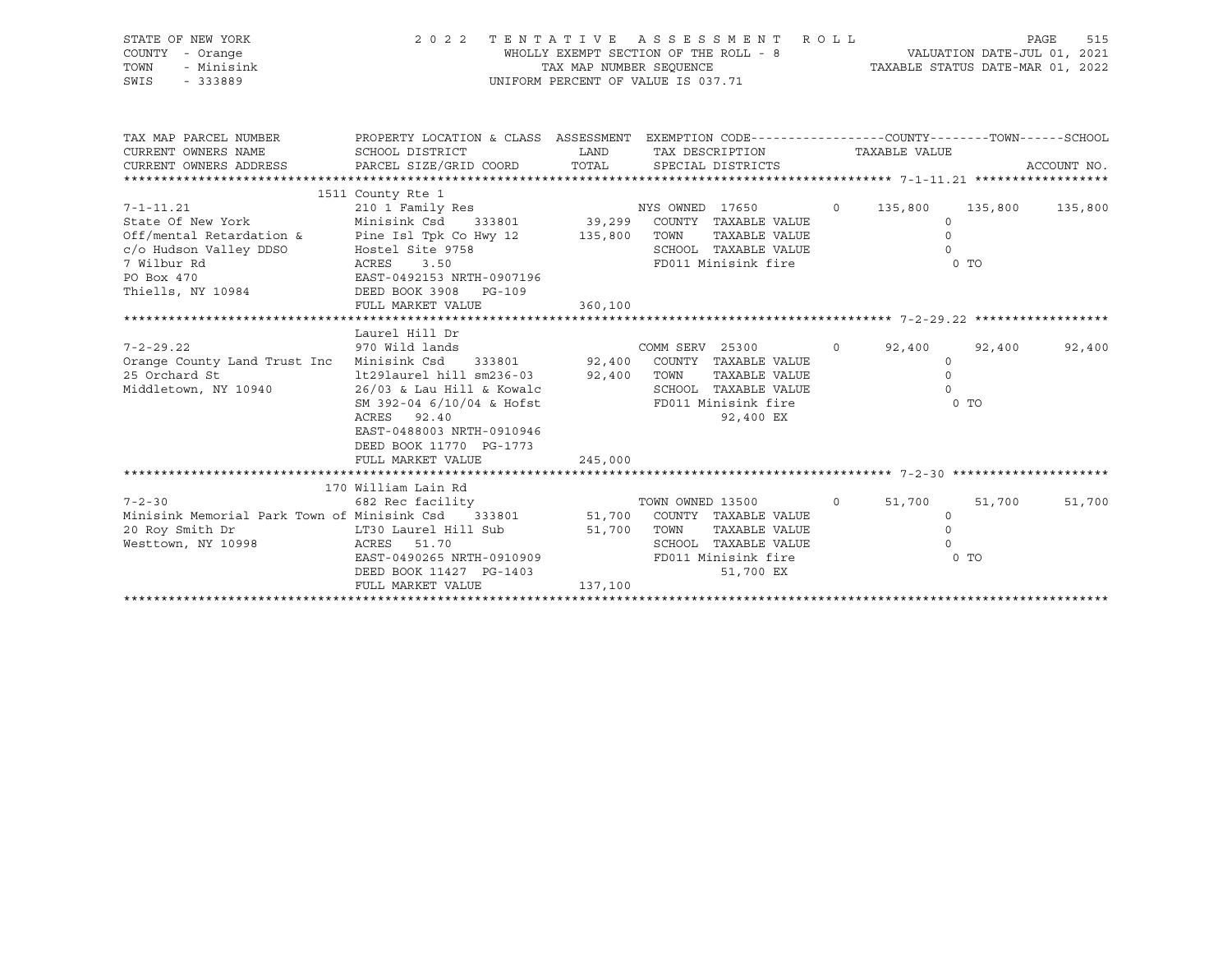|      | STATE OF NEW YORK | 2022 TENTATIVE ASSESSMENT ROLL        |                                  | PAGE            | 516 |
|------|-------------------|---------------------------------------|----------------------------------|-----------------|-----|
|      | COUNTY - Orange   | WHOLLY EXEMPT SECTION OF THE ROLL - 8 | VALUATION DATE-JUL 01, 2021      |                 |     |
|      | TOWN - Minisink   | MAP SECTION - 007                     | TAXABLE STATUS DATE-MAR 01, 2022 |                 |     |
| SWIS | - 333889          | $SUB - SECTION - 000$                 |                                  | RPS150/V04/L015 |     |
|      |                   | UNIFORM PERCENT OF VALUE IS 037.71    | CURRENT DATE $4/28/2022$         |                 |     |

|      |                       | TOTAL | EXTENSION | <b>EXTENSION</b> | AD VALOREM | EXEMPT  | TAXABLE |
|------|-----------------------|-------|-----------|------------------|------------|---------|---------|
| CODE | DISTRICT NAME PARCELS |       | TYPE      | VALUE            | VALUE      | AMOUNT  | VALUE   |
|      |                       |       |           |                  |            |         |         |
|      | FD011 Minisink fire   |       | 3 TOTAL   |                  | 144,100    | 144,100 |         |

## \*\*\* S C H O O L D I S T R I C T S U M M A R Y \*\*\*

| CODE   | DISTRICT NAME | TOTAL<br>PARCELS | ASSESSED<br>LAND | ASSESSED<br>TOTAL | EXEMPT<br>AMOUNT | TOTAL<br>TAXABLE | STAR<br><b>AMOUNT</b> | STAR<br>TAXABLE |
|--------|---------------|------------------|------------------|-------------------|------------------|------------------|-----------------------|-----------------|
| 333801 | Minisink Csd  |                  | 183,399          | 279,900           | 279,900          |                  |                       |                 |
|        | SUB-TOTAL     |                  | 183,399          | 279,900           | 279,900          |                  |                       |                 |
|        | TOTAL         |                  | 183,399          | 279,900           | 279,900          |                  |                       |                 |

#### \*\*\* S Y S T E M C O D E S S U M M A R Y \*\*\*

#### NO SYSTEM EXEMPTIONS AT THIS LEVEL

| CODE  | DESCRIPTION | TOTAL<br>PARCELS | COUNTY  | TOWN    | SCHOOL  |
|-------|-------------|------------------|---------|---------|---------|
| 13500 | TOWN OWNED  |                  | 51,700  | 51,700  | 51,700  |
| 17650 | NYS OWNED   |                  | 135,800 | 135,800 | 135,800 |
| 25300 | COMM SERV   |                  | 92,400  | 92,400  | 92,400  |
|       | TOTAL       |                  | 279,900 | 279,900 | 279,900 |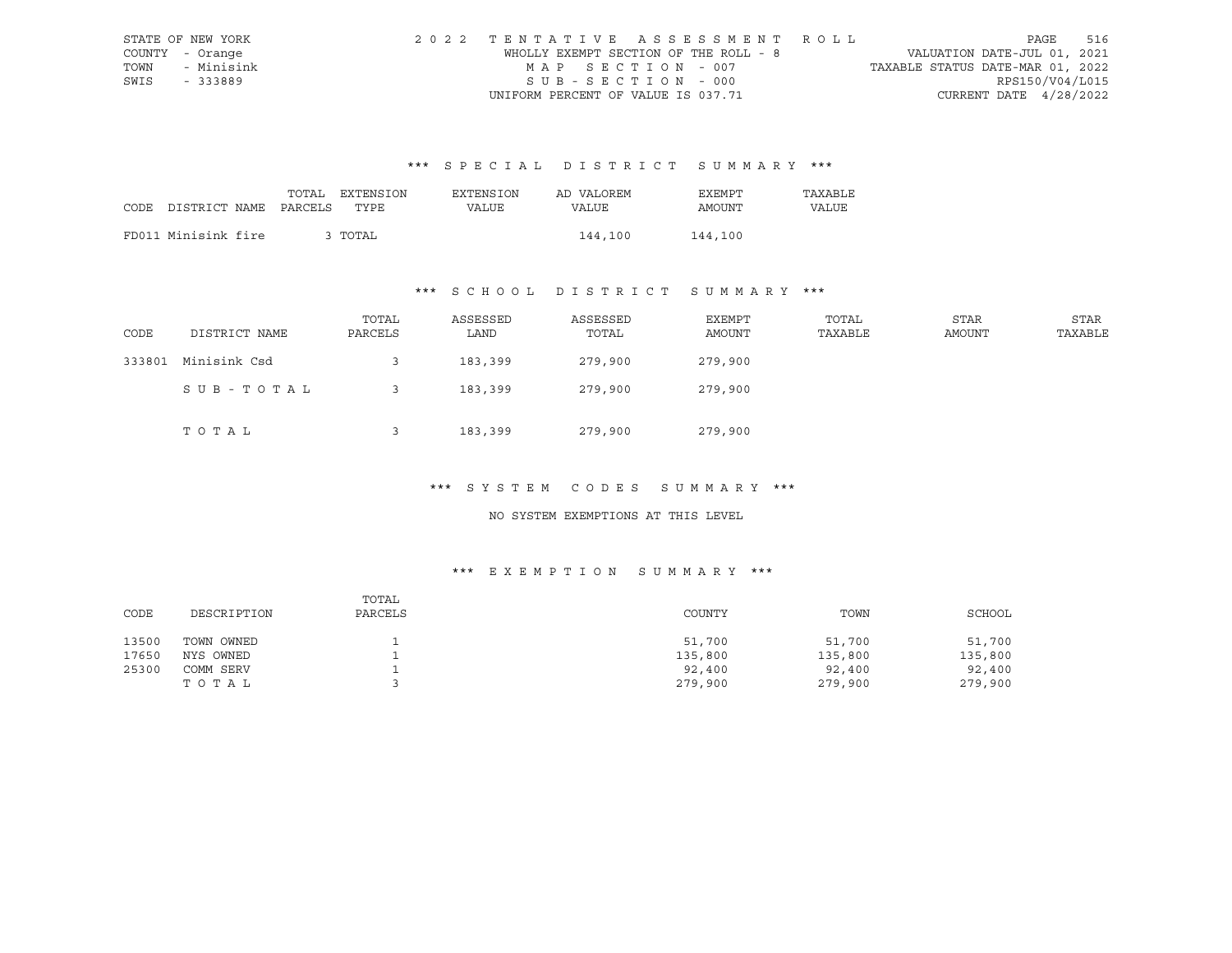|      | STATE OF NEW YORK | 2022 TENTATIVE ASSESSMENT ROLL        |  |                                  |                          | PAGE | 517 |
|------|-------------------|---------------------------------------|--|----------------------------------|--------------------------|------|-----|
|      | COUNTY - Orange   | WHOLLY EXEMPT SECTION OF THE ROLL - 8 |  | VALUATION DATE-JUL 01, 2021      |                          |      |     |
| TOWN | - Minisink        | MAP SECTION - 007                     |  | TAXABLE STATUS DATE-MAR 01, 2022 |                          |      |     |
| SWIS | - 333889          | SUB-SECTION - 000                     |  |                                  | RPS150/V04/L015          |      |     |
|      |                   | UNIFORM PERCENT OF VALUE IS 037.71    |  |                                  | CURRENT DATE $4/28/2022$ |      |     |

| <b>ROLL</b> |               | TOTAL   | ASSESSED | ASSESSED | TAXABLE | TAXABLE | TAXABLE | STAR    |
|-------------|---------------|---------|----------|----------|---------|---------|---------|---------|
| <b>SEC</b>  | DESCRIPTION   | PARCELS | LAND     | TOTAL    | COUNTY  | TOWN    | SCHOOL  | TAXABLE |
| <b>R</b>    | WHOLLY EXEMPT |         | 183,399  | 279,900  |         |         |         |         |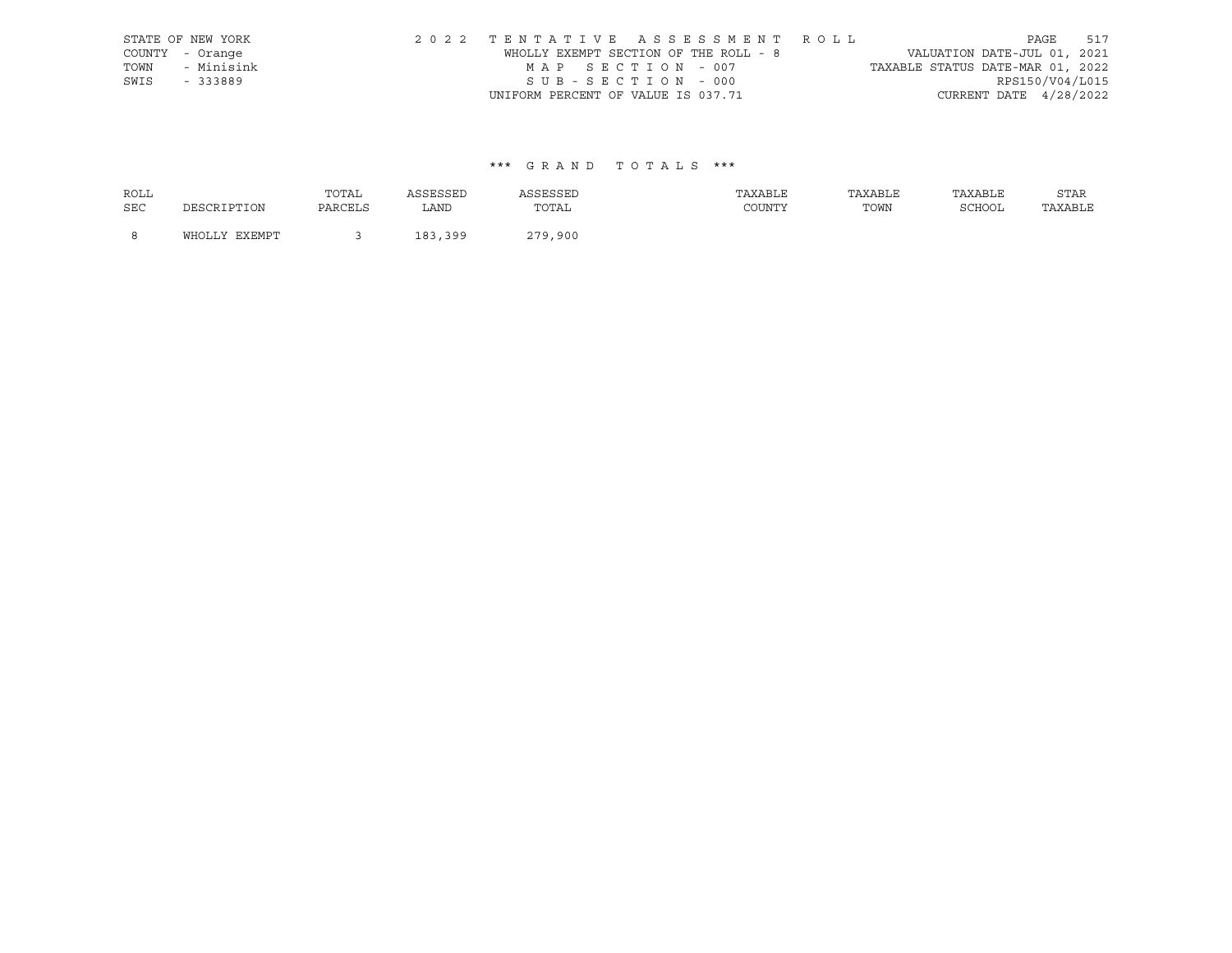#### STATE OF NEW YORK 2 0 2 2 T E N T A T I V E A S S E S S M E N T R O L L PAGE 518 COUNTY - Orange WHOLLY EXEMPT SECTION OF THE ROLL - 8 VALUATION DATE-JUL 01, 2021 TOWN - Minisink TAX MAP NUMBER SEQUENCE TAXABLE STATUS DATE-MAR 01, 2022<br>TAXABLE STATUS DATE-MAR 01, 2022 UNIFORM PERCENT OF VALUE IS 037.71

TAX MAP PARCEL NUMBER PROPERTY LOCATION & CLASS ASSESSMENT EXEMPTION CODE------------------COUNTY--------TOWN------SCHOOL CURRENT OWNERS NAME SCHOOL DISTRICT LAND TAX DESCRIPTION TAXABLE VALUE CURRENT OWNERS ADDRESS PARCEL SIZE/GRID COORD TOTAL SPECIAL DISTRICTS ACCOUNT NO. \*\*\*\*\*\*\*\*\*\*\*\*\*\*\*\*\*\*\*\*\*\*\*\*\*\*\*\*\*\*\*\*\*\*\*\*\*\*\*\*\*\*\*\*\*\*\*\*\*\*\*\*\*\*\*\*\*\*\*\*\*\*\*\*\*\*\*\*\*\*\*\*\*\*\*\*\*\*\*\*\*\*\*\*\*\*\*\*\*\*\*\*\*\*\*\*\*\*\*\*\*\*\* 8-1-4 \*\*\*\*\*\*\*\*\*\*\*\*\*\*\*\*\*\*\*\*\*\* 221 Langlitz Rd 8-1-4 682 Rec facility TOWN OWNED 13500 0 88,900 88,900 88,900 Town Of Minisink Minisink Csd 333801 73,900 COUNTY TAXABLE VALUE 0 PO Box 349 ACRES 21.10 88,900 TOWN TAXABLE VALUE 0 Westtown, NY 10998 EAST-0473147 NRTH-0910984 SCHOOL TAXABLE VALUE 0 DEED BOOK 1612 PG-850 FD011 Minisink fire 6 O TO FULL MARKET VALUE 235,700 88,900 EX \*\*\*\*\*\*\*\*\*\*\*\*\*\*\*\*\*\*\*\*\*\*\*\*\*\*\*\*\*\*\*\*\*\*\*\*\*\*\*\*\*\*\*\*\*\*\*\*\*\*\*\*\*\*\*\*\*\*\*\*\*\*\*\*\*\*\*\*\*\*\*\*\*\*\*\*\*\*\*\*\*\*\*\*\*\*\*\*\*\*\*\*\*\*\*\*\*\*\*\*\*\*\* 8-1-10 \*\*\*\*\*\*\*\*\*\*\*\*\*\*\*\*\*\*\*\*\* St Hwy 284 8-1-10 314 Rural vac<10 COMM SERV 25300 0 3,350 3,350 3,350 County of Orange Minisink Csd 333801 3,350 COUNTY TAXABLE VALUE 0 255 Main St W Of St Hwy 284 3,350 TOWN TAXABLE VALUE 0 Goshen, NY 10924 ACRES 6.70 BANK Z12 SCHOOL TAXABLE VALUE 0 EAST-0475885 NRTH-0908499 FD011 Minisink fire 0 TO DEED BOOK 13081 PG-1438 3,350 EX FULL MARKET VALUE 8,900 \*\*\*\*\*\*\*\*\*\*\*\*\*\*\*\*\*\*\*\*\*\*\*\*\*\*\*\*\*\*\*\*\*\*\*\*\*\*\*\*\*\*\*\*\*\*\*\*\*\*\*\*\*\*\*\*\*\*\*\*\*\*\*\*\*\*\*\*\*\*\*\*\*\*\*\*\*\*\*\*\*\*\*\*\*\*\*\*\*\*\*\*\*\*\*\*\*\*\*\*\*\*\* 8-1-23 \*\*\*\*\*\*\*\*\*\*\*\*\*\*\*\*\*\*\*\*\* Waterloo Rd & Ford Rd 8-1-23 314 Rural vac<10 WHOLLY EX 50000 0 1,000 1,000 1,000 Town of Minisink Minisink Csd 333801 1,000 COUNTY TAXABLE VALUE 0 20 Roy Smith Dr ACRES 0.49 1,000 TOWN TAXABLE VALUE 0 Westtown, NY 10998 EAST-0473671 NRTH-0906508 SCHOOL TAXABLE VALUE 0 DEED BOOK 14522 PG-1628 FD011 Minisink fire 6 O TO MAY BE SUBJECT TO PAYMENT FULL MARKET VALUE  $2,700$  1,000 EX UNDER AGDIST LAW TIL 2023 \*\*\*\*\*\*\*\*\*\*\*\*\*\*\*\*\*\*\*\*\*\*\*\*\*\*\*\*\*\*\*\*\*\*\*\*\*\*\*\*\*\*\*\*\*\*\*\*\*\*\*\*\*\*\*\*\*\*\*\*\*\*\*\*\*\*\*\*\*\*\*\*\*\*\*\*\*\*\*\*\*\*\*\*\*\*\*\*\*\*\*\*\*\*\*\*\*\*\*\*\*\*\* 8-1-33.3 \*\*\*\*\*\*\*\*\*\*\*\*\*\*\*\*\*\*\* Langlitz Rd 8-1-33.3 682 Rec facility TOWN OWNED 13500 0 90,700 90,700 90,700 Town Of Minisink Minisink Csd 333801 72,900 COUNTY TAXABLE VALUE 0 PO Box 349 Lt 3 Ford Sub Map 7483 90,700 TOWN TAXABLE VALUE 0 Westtown, NY 10998 ACRES 72.90 SCHOOL TAXABLE VALUE 0 EAST-0473510 NRTH-0909485 FD011 Minisink fire 6 O TO DEED BOOK 2508 PG-00156 90,700 EX FULL MARKET VALUE 240,500 \*\*\*\*\*\*\*\*\*\*\*\*\*\*\*\*\*\*\*\*\*\*\*\*\*\*\*\*\*\*\*\*\*\*\*\*\*\*\*\*\*\*\*\*\*\*\*\*\*\*\*\*\*\*\*\*\*\*\*\*\*\*\*\*\*\*\*\*\*\*\*\*\*\*\*\*\*\*\*\*\*\*\*\*\*\*\*\*\*\*\*\*\*\*\*\*\*\*\*\*\*\*\* 8-3-20 \*\*\*\*\*\*\*\*\*\*\*\*\*\*\*\*\*\*\*\*\* Wilcox Hollow Rd 8-3-20 695 Cemetery PRIV CEM 27350 0 800 800 800 Private Cemetery Minisink Csd 333801 800 COUNTY TAXABLE VALUE 0 Westtown, NY 10998 NS Wilcox Hollow Rd 800 TOWN TAXABLE VALUE 0 FRNT 58.00 DPTH 96.20 SCHOOL TAXABLE VALUE 0 EAST-0468399 NRTH-0910615 FD011 Minisink fire 6 O TO DEED BOOK 12599 PG-747 800 EX FULL MARKET VALUE 2,100 \*\*\*\*\*\*\*\*\*\*\*\*\*\*\*\*\*\*\*\*\*\*\*\*\*\*\*\*\*\*\*\*\*\*\*\*\*\*\*\*\*\*\*\*\*\*\*\*\*\*\*\*\*\*\*\*\*\*\*\*\*\*\*\*\*\*\*\*\*\*\*\*\*\*\*\*\*\*\*\*\*\*\*\*\*\*\*\*\*\*\*\*\*\*\*\*\*\*\*\*\*\*\*\*\*\*\*\*\*\*\*\*\*\*\*\*\*\*\*\*\*\*\*\*\*\*\*\*\*\*\*\*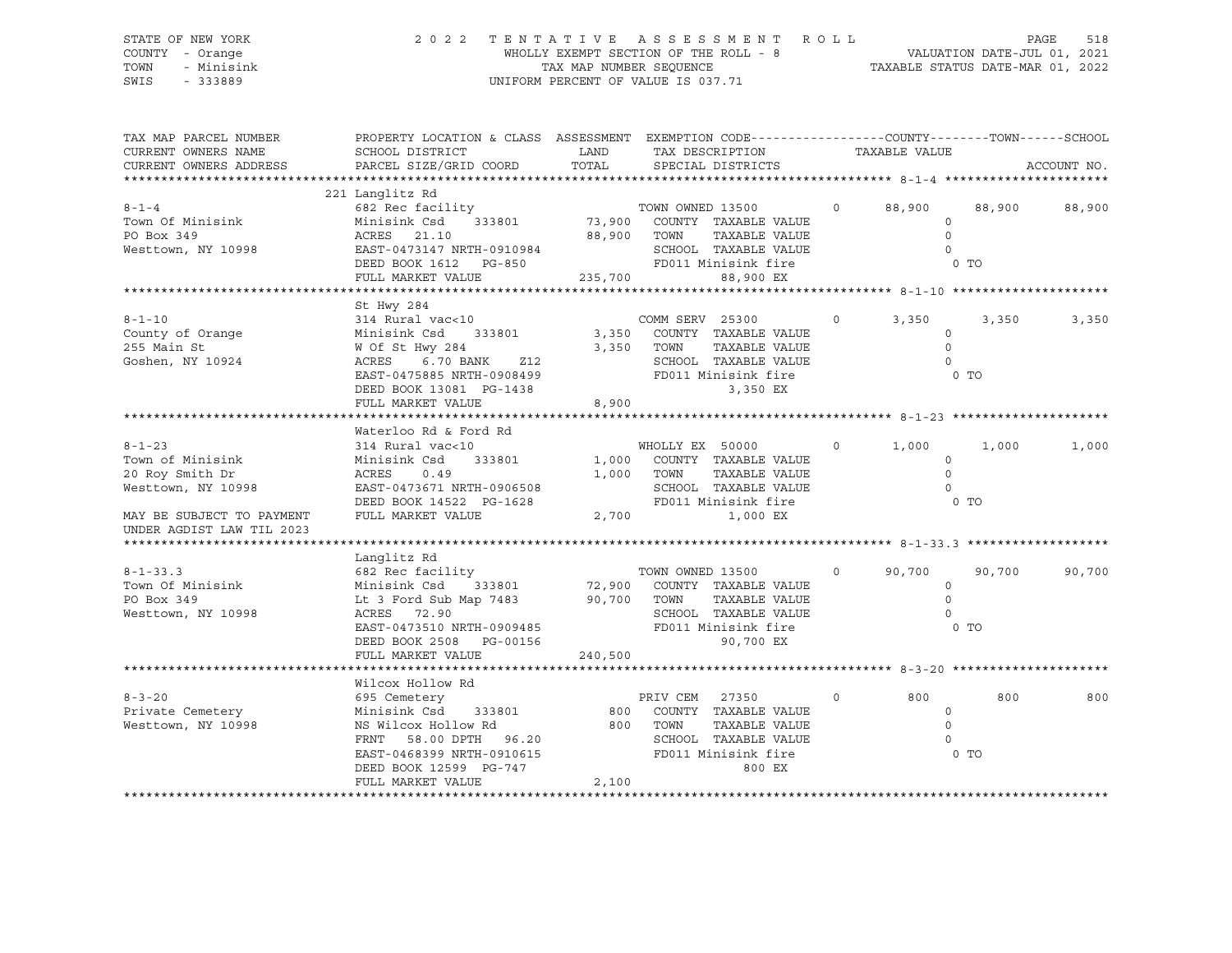|      | STATE OF NEW YORK | 2022 TENTATIVE ASSESSMENT ROLL        |                                  | PAGE            | 519 |
|------|-------------------|---------------------------------------|----------------------------------|-----------------|-----|
|      | COUNTY - Orange   | WHOLLY EXEMPT SECTION OF THE ROLL - 8 | VALUATION DATE-JUL 01, 2021      |                 |     |
|      | TOWN - Minisink   | MAP SECTION - 008                     | TAXABLE STATUS DATE-MAR 01, 2022 |                 |     |
| SWIS | - 333889          | $SUB - SECTION - 000$                 |                                  | RPS150/V04/L015 |     |
|      |                   | UNIFORM PERCENT OF VALUE IS 037.71    | CURRENT DATE $4/28/2022$         |                 |     |

|      |                       | TOTAL | <b>EXTENSION</b> | <b>EXTENSION</b> | AD VALOREM | EXEMPT  | TAXABLE |
|------|-----------------------|-------|------------------|------------------|------------|---------|---------|
| CODE | DISTRICT NAME PARCELS |       | TYPE             | VALUE            | VALUE      | AMOUNT  | VALUE   |
|      |                       |       |                  |                  |            |         |         |
|      | FD011 Minisink fire   |       | 5 TOTAL          |                  | 184,750    | 184,750 |         |

## \*\*\* S C H O O L D I S T R I C T S U M M A R Y \*\*\*

| CODE   | DISTRICT NAME | TOTAL<br>PARCELS | ASSESSED<br>LAND | ASSESSED<br>TOTAL | EXEMPT<br>AMOUNT | TOTAL<br>TAXABLE | <b>STAR</b><br><b>AMOUNT</b> | STAR<br>TAXABLE |
|--------|---------------|------------------|------------------|-------------------|------------------|------------------|------------------------------|-----------------|
| 333801 | Minisink Csd  | 5                | 151,950          | 184,750           | 184,750          |                  |                              |                 |
|        | SUB-TOTAL     |                  | 151,950          | 184,750           | 184,750          |                  |                              |                 |
|        | TOTAL         | 5                | 151,950          | 184,750           | 184,750          |                  |                              |                 |

#### \*\*\* S Y S T E M C O D E S S U M M A R Y \*\*\*

| CODE  | DESCRIPTION        | TOTAL<br>PARCELS | COUNTY                | TOWN           | SCHOOL         |
|-------|--------------------|------------------|-----------------------|----------------|----------------|
| 50000 | WHOLLY EX<br>TOTAL |                  | $\perp$ ,000<br>1,000 | 1,000<br>1,000 | 1,000<br>1,000 |

| CODE  | DESCRIPTION | TOTAL<br>PARCELS | COUNTY  | TOWN    | SCHOOL  |
|-------|-------------|------------------|---------|---------|---------|
| 13500 | TOWN OWNED  |                  | 179,600 | 179,600 | 179,600 |
| 25300 | COMM SERV   |                  | 3,350   | 3,350   | 3,350   |
| 27350 | PRIV CEM    | ∸                | 800     | 800     | 800     |
|       | TOTAL       |                  | 183,750 | 183,750 | 183,750 |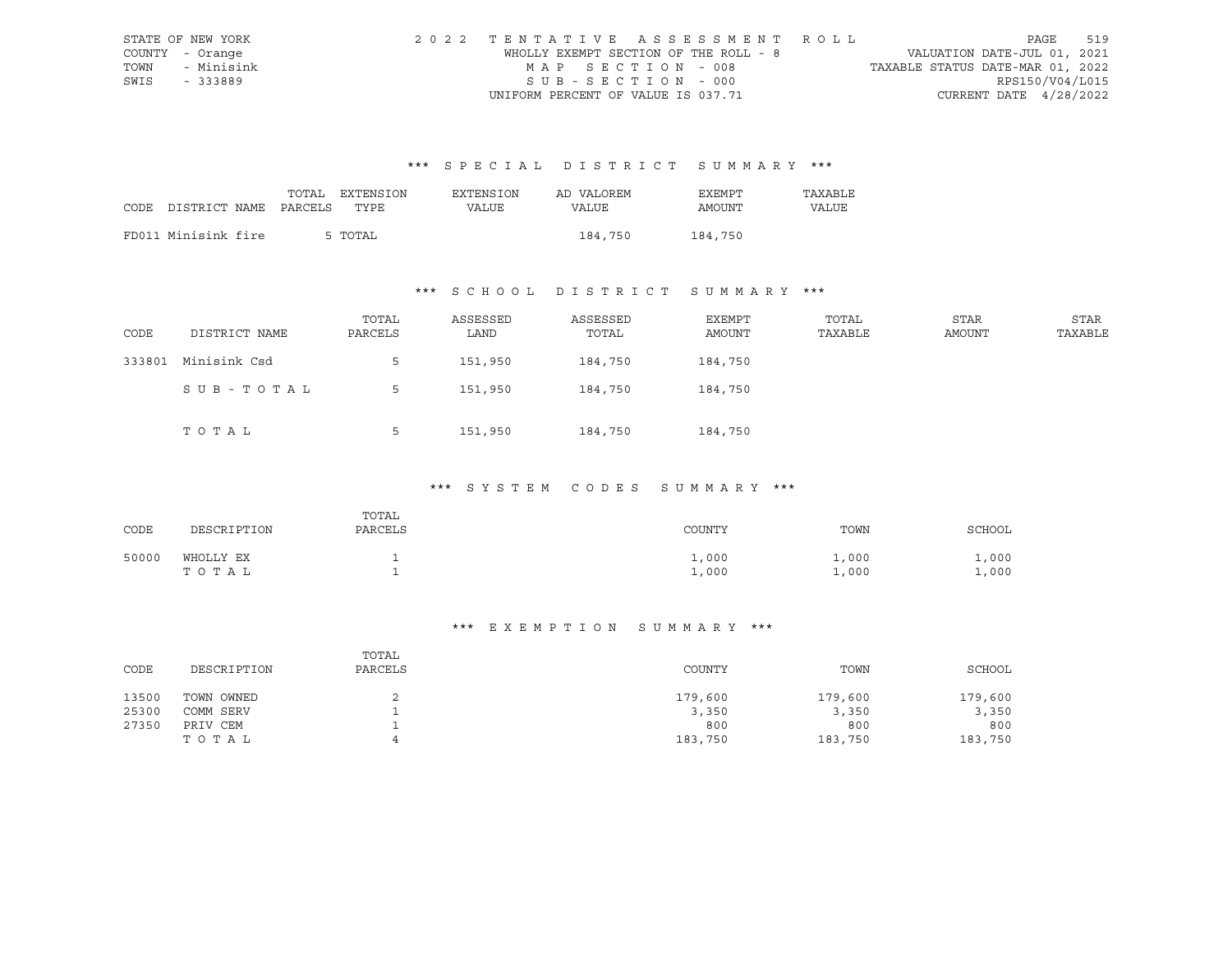|      | STATE OF NEW YORK | 2022 TENTATIVE ASSESSMENT ROLL        |                                  | PAGE                        | 520 |
|------|-------------------|---------------------------------------|----------------------------------|-----------------------------|-----|
|      | COUNTY - Orange   | WHOLLY EXEMPT SECTION OF THE ROLL - 8 |                                  | VALUATION DATE-JUL 01, 2021 |     |
| TOWN | - Minisink        | MAP SECTION - 008                     | TAXABLE STATUS DATE-MAR 01, 2022 |                             |     |
| SWIS | - 333889          | SUB-SECTION - 000                     |                                  | RPS150/V04/L015             |     |
|      |                   | UNIFORM PERCENT OF VALUE IS 037.71    |                                  | CURRENT DATE $4/28/2022$    |     |

| <b>ROLL</b> |               | TOTAL   | ASSESSED | ASSESSED | TAXABLE | TAXABLE | TAXABLE | STAR    |
|-------------|---------------|---------|----------|----------|---------|---------|---------|---------|
| <b>SEC</b>  | DESCRIPTION   | PARCELS | LAND     | TOTAL    | COUNTY  | TOWN    | SCHOOL  | TAXABLE |
| <b>R</b>    | WHOLLY EXEMPT |         | 151,950  | 184,750  |         |         |         |         |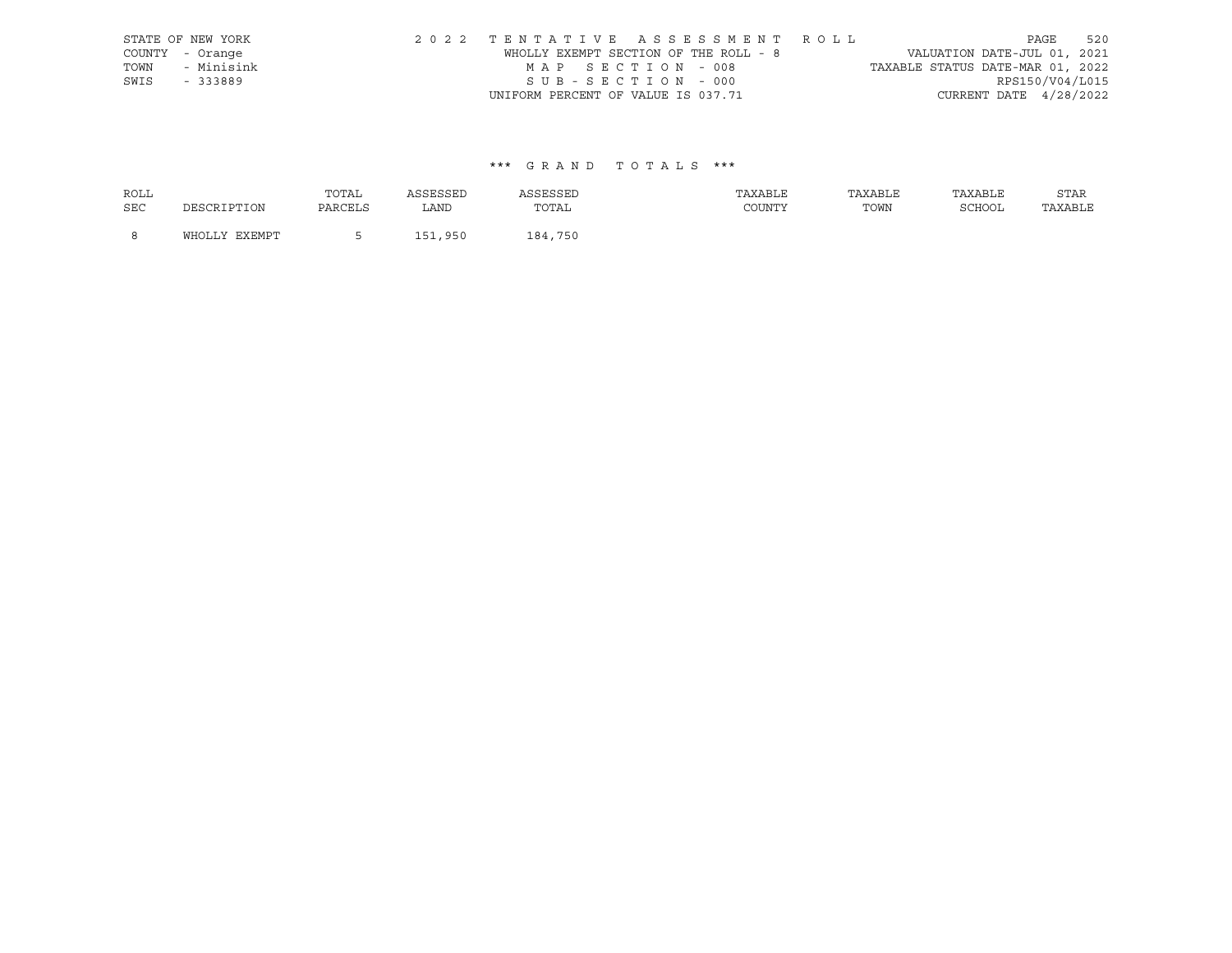| STATE OF NEW YORK<br>COUNTY<br>- Orange<br>- Minisink<br>TOWN<br>SWIS<br>$-333889$ | 2022 TENTATIVE ASSESSMENT ROLL<br>TAX MAP NUMBER SEQUENCE<br>TAX MAP NUMBER SEQUENCE<br>UNIFORM PERCENT OF VALUE IS 037.71 |                                                                                                                       |      |                      | $\verb+WHOLLY EXEMPT SECTION OF THE ROLL - 8 \verb+WALUATION DATE-JUL 01, 2021$<br>TAX MAP NUMBER SEQUENCE TAXABLE STATUS DATE-MAR 01, 2022 | PAGE  | 521   |
|------------------------------------------------------------------------------------|----------------------------------------------------------------------------------------------------------------------------|-----------------------------------------------------------------------------------------------------------------------|------|----------------------|---------------------------------------------------------------------------------------------------------------------------------------------|-------|-------|
|                                                                                    |                                                                                                                            |                                                                                                                       |      |                      |                                                                                                                                             |       |       |
|                                                                                    | TAX MAP PARCEL NUMBER THE PROPERTY LOCATION & CLASS ASSESSMENT EXEMPTION CODE---------------COUNTY-------TOWN------SCHOOL  |                                                                                                                       |      |                      |                                                                                                                                             |       |       |
| CURRENT OWNERS NAME                                                                | SCHOOL DISTRICT                       LAND        TAX DESCRIPTION                   TAXABLE VALUE                          |                                                                                                                       |      |                      |                                                                                                                                             |       |       |
|                                                                                    |                                                                                                                            |                                                                                                                       |      |                      |                                                                                                                                             |       |       |
|                                                                                    |                                                                                                                            |                                                                                                                       |      |                      |                                                                                                                                             |       |       |
|                                                                                    | St Hwy 284                                                                                                                 |                                                                                                                       |      |                      |                                                                                                                                             |       |       |
| $9 - 1 - 24$                                                                       | 695 Cemetery CEM PRIV CEM                                                                                                  |                                                                                                                       |      | 27350 0              | 900                                                                                                                                         | 900   | 900   |
|                                                                                    | Minisink Cemetery Minisink Csd 333801 900 COUNTY TAXABLE VALUE                                                             |                                                                                                                       |      |                      | $\Omega$                                                                                                                                    |       |       |
| PO Box 299                                                                         | ACRES 1.80                                                                                                                 | <b>12 September 1988 STORE STORE STORE STORE STORE STORE STORE STORE STORE STORE STORE STORE STORE STORE STORE ST</b> |      | TAXABLE VALUE        | $\circ$                                                                                                                                     |       |       |
|                                                                                    | Westtown, NY 10998 EAST-0478662 NRTH-0909591                                                                               |                                                                                                                       |      | SCHOOL TAXABLE VALUE | $\Omega$                                                                                                                                    |       |       |
|                                                                                    | FULL MARKET VALUE $2,400$ FD011 Minisink fire                                                                              |                                                                                                                       |      |                      | $0$ TO                                                                                                                                      |       |       |
|                                                                                    |                                                                                                                            |                                                                                                                       |      | 900 EX               |                                                                                                                                             |       |       |
|                                                                                    |                                                                                                                            |                                                                                                                       |      |                      |                                                                                                                                             |       |       |
|                                                                                    | St Hwy 284                                                                                                                 |                                                                                                                       |      |                      |                                                                                                                                             |       |       |
| $9 - 1 - 28.2$                                                                     | 322 Rural vac>10<br>COMM SERV 25300 0 7,450                                                                                |                                                                                                                       |      |                      |                                                                                                                                             | 7,450 | 7,450 |
| County of Orange                                                                   | Minisink Csd 333801 7,450 COUNTY TAXABLE VALUE                                                                             |                                                                                                                       |      |                      | $\Omega$                                                                                                                                    |       |       |
| 255 Main St                                                                        | W Of St Hwy 284                                                                                                            | 7,450                                                                                                                 | TOWN | TAXABLE VALUE        | $\circ$                                                                                                                                     |       |       |
| Goshen, NY 10924                                                                   | ACRES 14.90 BANK Z12                                                                                                       |                                                                                                                       |      | SCHOOL TAXABLE VALUE | $\circ$                                                                                                                                     |       |       |
|                                                                                    | EAST-0479426 NRTH-0911395                                                                                                  |                                                                                                                       |      | FD011 Minisink fire  | $0$ TO                                                                                                                                      |       |       |
|                                                                                    | DEED BOOK 13081 PG-1439                                                                                                    |                                                                                                                       |      | 7,450 EX             |                                                                                                                                             |       |       |

|                   | DEED BOOK 13081 PG-1439 | 7,450 EX |  |
|-------------------|-------------------------|----------|--|
| FULL MARKET VALUE | 19,800                  |          |  |
|                   |                         |          |  |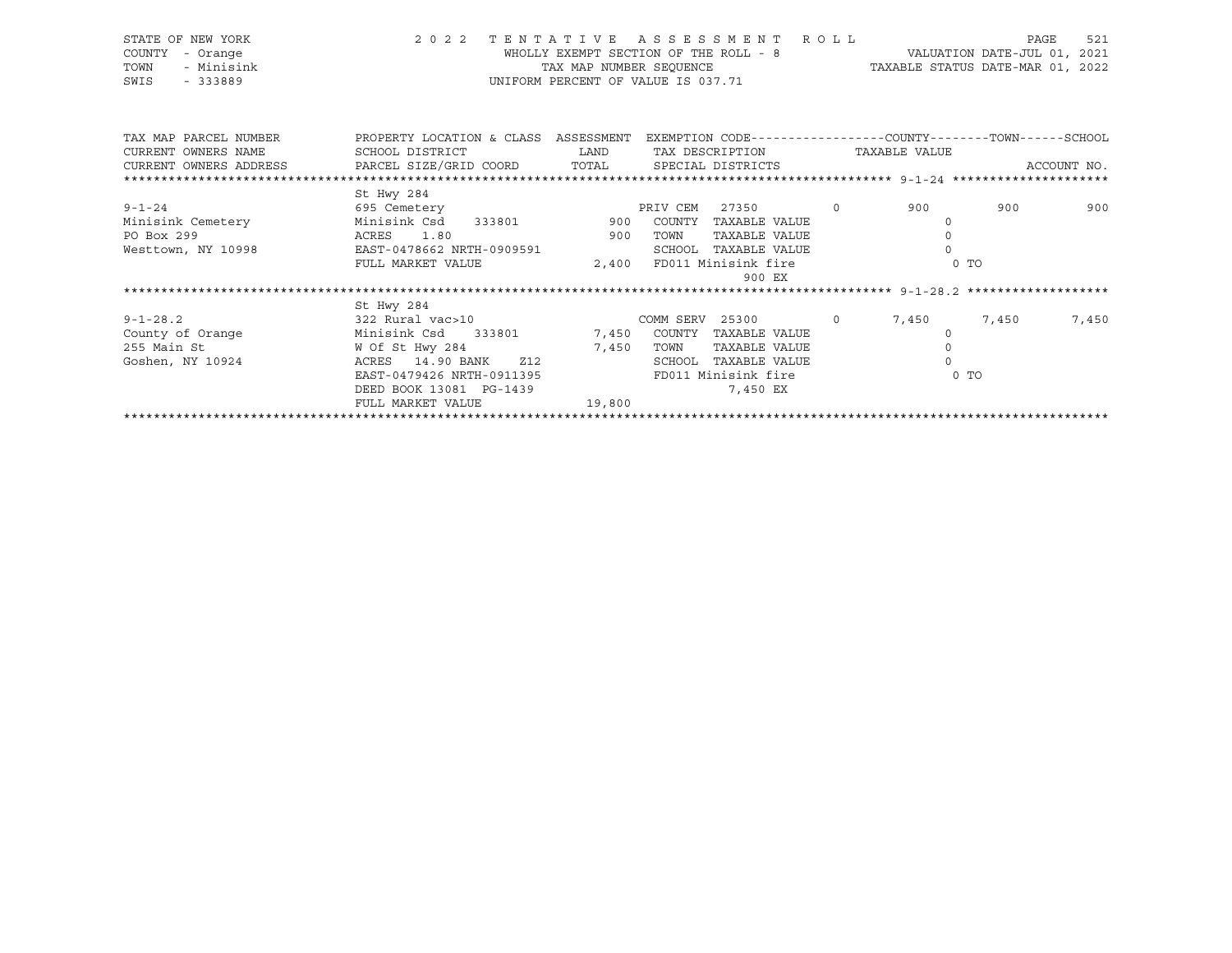|      | STATE OF NEW YORK | 2022 TENTATIVE ASSESSMENT ROLL        |                                  | PAGE            | 522 |
|------|-------------------|---------------------------------------|----------------------------------|-----------------|-----|
|      | COUNTY - Orange   | WHOLLY EXEMPT SECTION OF THE ROLL - 8 | VALUATION DATE-JUL 01, 2021      |                 |     |
|      | TOWN - Minisink   | MAP SECTION - 009                     | TAXABLE STATUS DATE-MAR 01, 2022 |                 |     |
| SWIS | - 333889          | $SUB - SECTION - 000$                 |                                  | RPS150/V04/L015 |     |
|      |                   | UNIFORM PERCENT OF VALUE IS 037.71    | CURRENT DATE $4/28/2022$         |                 |     |

|      |                       | TOTAL | EXTENSION | EXTENSION | AD VALOREM | <b>EXEMPT</b> | TAXABLE |
|------|-----------------------|-------|-----------|-----------|------------|---------------|---------|
| CODE | DISTRICT NAME PARCELS |       | TYPE      | VALUE     | VALUE      | AMOUNT        | VALUE   |
|      |                       |       |           |           |            |               |         |
|      | FD011 Minisink fire   |       | 2 TOTAL   |           | 8,350      | 8,350         |         |

## \*\*\* S C H O O L D I S T R I C T S U M M A R Y \*\*\*

| CODE   | DISTRICT NAME | TOTAL<br>PARCELS | ASSESSED<br>LAND | ASSESSED<br>TOTAL | EXEMPT<br>AMOUNT | TOTAL<br>TAXABLE | STAR<br>AMOUNT | STAR<br>TAXABLE |
|--------|---------------|------------------|------------------|-------------------|------------------|------------------|----------------|-----------------|
| 333801 | Minisink Csd  | 2                | 8,350            | 8,350             | 8,350            |                  |                |                 |
|        | SUB-TOTAL     | 2                | 8,350            | 8,350             | 8,350            |                  |                |                 |
|        | TOTAL         | 2                | 8,350            | 8,350             | 8,350            |                  |                |                 |

#### \*\*\* S Y S T E M C O D E S S U M M A R Y \*\*\*

#### NO SYSTEM EXEMPTIONS AT THIS LEVEL

## \*\*\* E X E M P T I O N S U M M A R Y \*\*\*

| CODE  | DESCRIPTION | TOTAL<br>PARCELS | COUNTY | TOWN  | SCHOOL |
|-------|-------------|------------------|--------|-------|--------|
| 25300 | COMM SERV   |                  | 7,450  | 7,450 | 7,450  |
| 27350 | PRIV CEM    |                  | 900    | 900   | 900    |
|       | TOTAL       |                  | 8,350  | 8,350 | 8,350  |

| ROLL |               | TOTAL   | ASSESSED | ASSESSED | TAXABLE | TAXABLE | TAXABLE | STAR    |
|------|---------------|---------|----------|----------|---------|---------|---------|---------|
| SEC  | DESCRIPTION   | PARCELS | LAND     | TOTAL    | COUNTY  | TOWN    | SCHOOL  | TAXABLE |
|      | WHOLLY EXEMPT |         | 350      | 350      |         |         |         |         |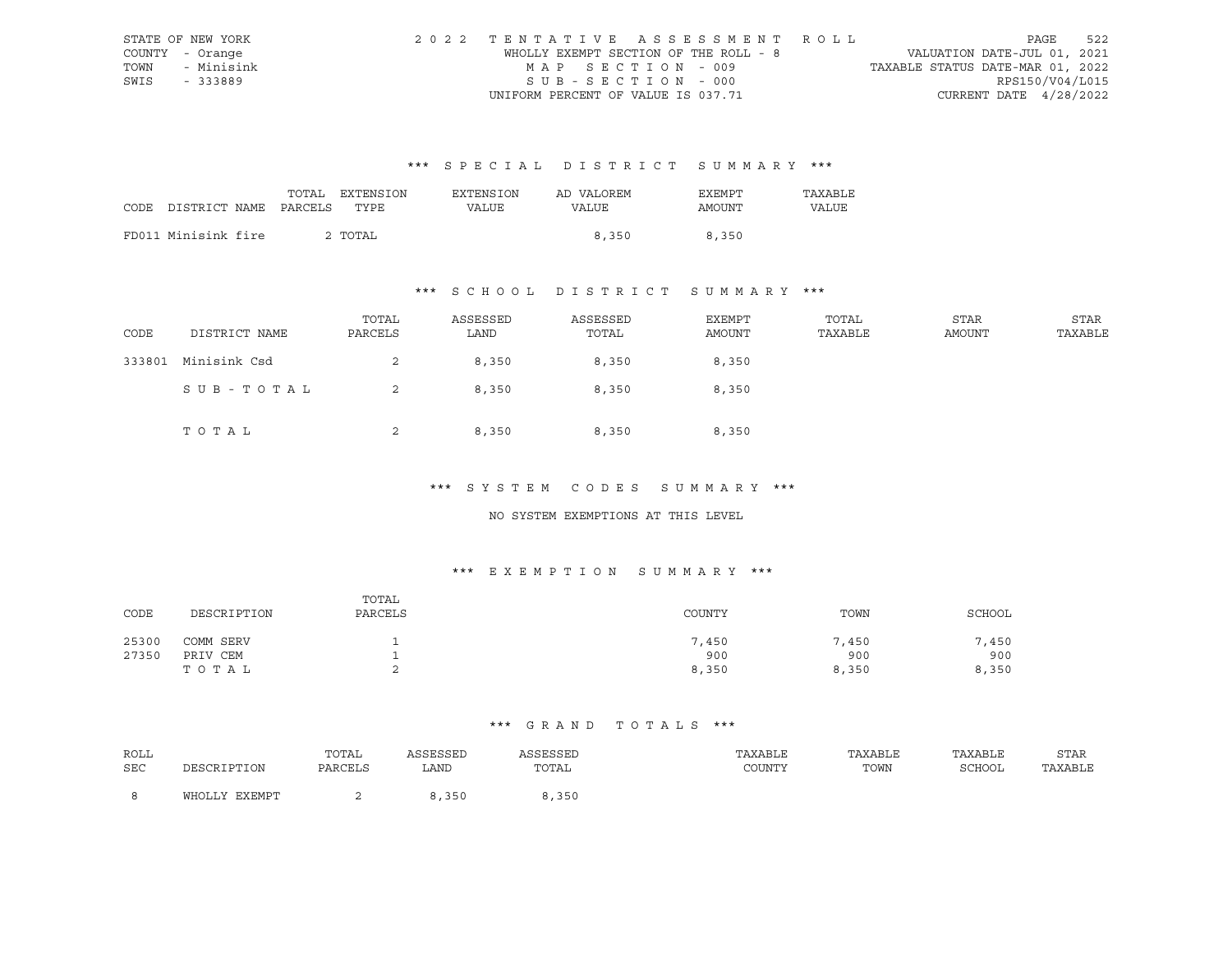| STATE OF NEW YORK<br>COUNTY - Orange<br>- Minisink<br>TOWN<br>UNIFORM PERCENT OF VALUE IS 037.71<br>SWIS<br>$-333889$                                                             |                                                                                                                     |             | 2022 TENTATIVE ASSESSMENT ROLL<br>PAGE                                                |  |                                          |                          |             |
|-----------------------------------------------------------------------------------------------------------------------------------------------------------------------------------|---------------------------------------------------------------------------------------------------------------------|-------------|---------------------------------------------------------------------------------------|--|------------------------------------------|--------------------------|-------------|
|                                                                                                                                                                                   |                                                                                                                     |             |                                                                                       |  |                                          |                          |             |
| TAX MAP PARCEL NUMBER<br>CURRENT OWNERS NAME<br>CURRENT OWNERS ADDRESS PARCEL SIZE/GRID COORD TOTAL SPECIAL DISTRICTS                                                             | PROPERTY LOCATION & CLASS ASSESSMENT EXEMPTION CODE----------------COUNTY--------TOWN-----SCHOOL<br>SCHOOL DISTRICT | <b>LAND</b> | TAX DESCRIPTION TAXABLE VALUE                                                         |  |                                          |                          | ACCOUNT NO. |
|                                                                                                                                                                                   |                                                                                                                     |             |                                                                                       |  |                                          |                          |             |
| $10 - 1 - 24$<br>COUNTY OF ORANGE<br>255 Main St                                                                                                                                  | St Hwy 284<br>322 Rural $\text{vac} > 10$ COUNTY OWN 13100 0<br>Minisink Csd<br>W Of St Hwy 284 500 TOWN            |             | 333801 500 COUNTY TAXABLE VALUE<br>TAXABLE VALUE                                      |  | 500 000<br>$\circ$<br>$\Omega$           | 500                      | 500         |
| Goshen, NY 10924                                                                                                                                                                  | RAIL TRAIL<br>ACRES<br>EAST-0480676 NRTH-0912389<br>DEED BOOK 13821 PG-384                                          |             | SCHOOL TAXABLE VALUE<br>FD011 Minisink fire<br>500 EX                                 |  | $\Omega$<br>0 TO                         |                          |             |
|                                                                                                                                                                                   | FULL MARKET VALUE                                                                                                   | 1,300       |                                                                                       |  |                                          |                          |             |
|                                                                                                                                                                                   |                                                                                                                     |             |                                                                                       |  |                                          |                          |             |
|                                                                                                                                                                                   | 813 Rte 284                                                                                                         |             |                                                                                       |  |                                          |                          |             |
| 10-2-1 620 Religious RELIGIOUS 25110 0<br>Westtown Presbyterian Church Minisink Csd 333801 25,000 COUNTY TAXABLE VALUE<br>PO Box 299<br>Westtown, NY 10998                        | ACRES 3.10<br>7 10998 EAST-0481496 NRTH-0912597<br>FULL MARKET VALUE 258,600 FD011 Minisink fire                    | 97,500 TOWN | RELIGIOUS 25110 0 97,500<br>TAXABLE VALUE<br>SCHOOL TAXABLE VALUE<br>97,500 EX        |  | $\circ$<br>$\overline{0}$<br>$\Omega$    | 97,500<br>0 <sub>T</sub> | 97,500      |
|                                                                                                                                                                                   |                                                                                                                     |             |                                                                                       |  |                                          |                          |             |
|                                                                                                                                                                                   | 807 Rte 284                                                                                                         |             |                                                                                       |  |                                          |                          |             |
| 10-2-2<br>620 Religious RELIGIOUS 25110<br>Westtown Community House Minisink Csd 333801 20,000 COUNTY TAXABLE VALUE<br>PO Box 299<br>Westtown, NY 10998 EAST-0481456 NRTH-0912437 | FRNT 120.00 DPTH 236.30 50,000 TOWN TAXABLE VALUE<br>FULL MARKET VALUE                                              |             | RELIGIOUS 25110 0<br>SCHOOL TAXABLE VALUE<br>132,600 FD011 Minisink fire<br>50,000 EX |  | 50,000<br>$\circ$<br>$\circ$<br>$\Omega$ | 50,000<br>$0$ TO         | 50,000      |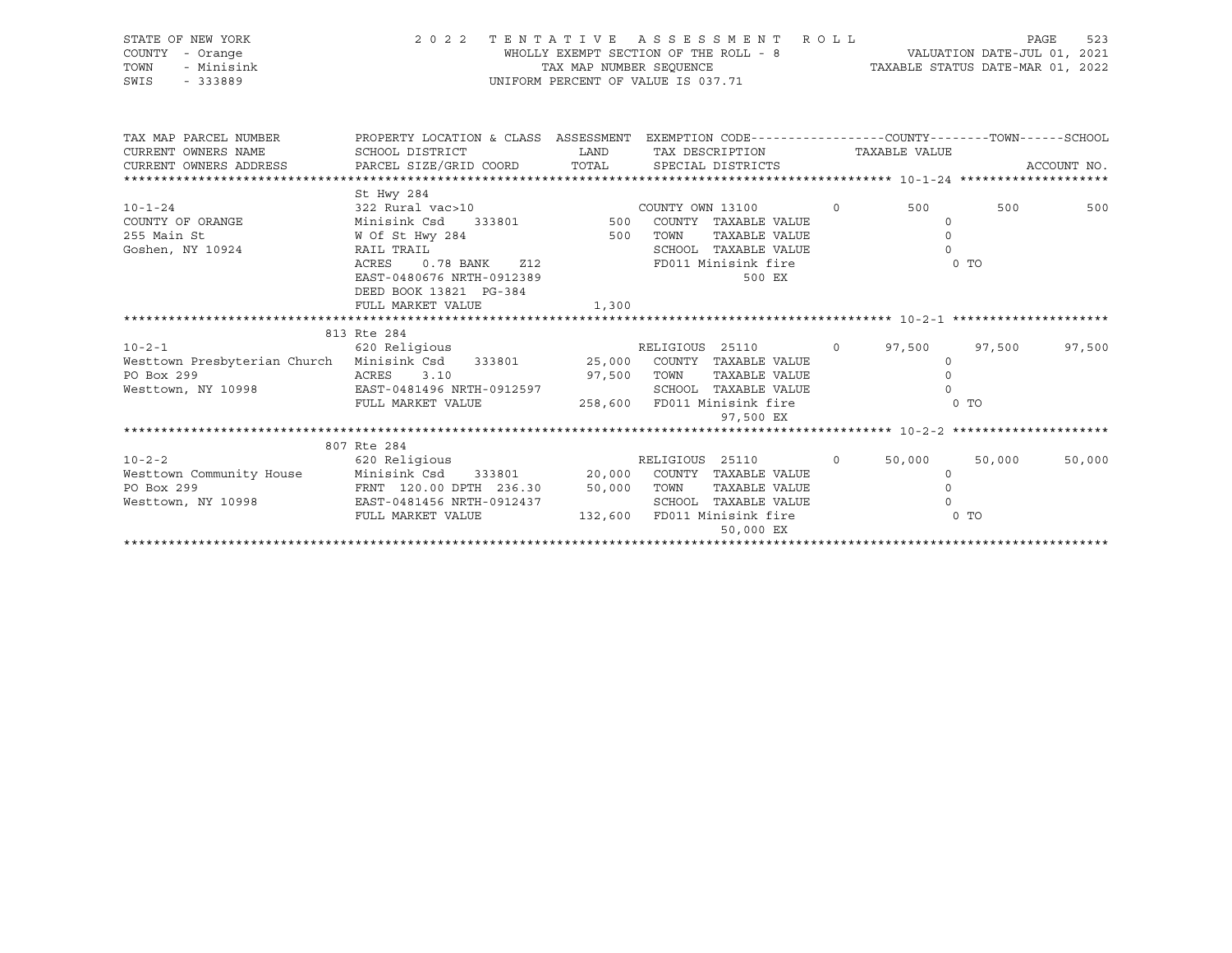|      | STATE OF NEW YORK | 2022 TENTATIVE ASSESSMENT ROLL        |                                  | PAGE                     | 524 |
|------|-------------------|---------------------------------------|----------------------------------|--------------------------|-----|
|      | COUNTY - Orange   | WHOLLY EXEMPT SECTION OF THE ROLL - 8 | VALUATION DATE-JUL 01, 2021      |                          |     |
|      | TOWN - Minisink   | MAP SECTION - 010                     | TAXABLE STATUS DATE-MAR 01, 2022 |                          |     |
| SWIS | - 333889          | $SUB - SECTION - 000$                 |                                  | RPS150/V04/L015          |     |
|      |                   | UNIFORM PERCENT OF VALUE IS 037.71    |                                  | CURRENT DATE $4/28/2022$ |     |

|      |                       | TOTAL | EXTENSION | <b>EXTENSION</b> | AD VALOREM | <b>EXEMPT</b> | TAXABLE |
|------|-----------------------|-------|-----------|------------------|------------|---------------|---------|
| CODE | DISTRICT NAME PARCELS |       | TYPE.     | VALUE            | VALUE      | AMOUNT        | VALUE   |
|      |                       |       |           |                  |            |               |         |
|      | FD011 Minisink fire   |       | 3 TOTAL   |                  | 148,000    | 148,000       |         |

## \*\*\* S C H O O L D I S T R I C T S U M M A R Y \*\*\*

| CODE   | DISTRICT NAME | TOTAL<br>PARCELS | ASSESSED<br>LAND | ASSESSED<br>TOTAL | EXEMPT<br>AMOUNT | TOTAL<br>TAXABLE | STAR<br>AMOUNT | STAR<br>TAXABLE |
|--------|---------------|------------------|------------------|-------------------|------------------|------------------|----------------|-----------------|
| 333801 | Minisink Csd  |                  | 45,500           | 148,000           | 148,000          |                  |                |                 |
|        | SUB-TOTAL     |                  | 45,500           | 148,000           | 148,000          |                  |                |                 |
|        | TOTAL         |                  | 45,500           | 148,000           | 148,000          |                  |                |                 |

#### \*\*\* S Y S T E M C O D E S S U M M A R Y \*\*\*

#### NO SYSTEM EXEMPTIONS AT THIS LEVEL

## \*\*\* E X E M P T I O N S U M M A R Y \*\*\*

| CODE  | DESCRIPTION | TOTAL<br>PARCELS | COUNTY  | TOWN    | SCHOOL  |
|-------|-------------|------------------|---------|---------|---------|
| 13100 | COUNTY OWN  |                  | 500     | 500     | 500     |
| 25110 | RELIGIOUS   |                  | 147,500 | 147,500 | 147,500 |
|       | тотаь       |                  | 148,000 | 148,000 | 148,000 |

| ROLL |               | TOTAL   | ASSESSED | ASSESSED | TAXABLE | TAXABLE | TAXABLE | STAR    |
|------|---------------|---------|----------|----------|---------|---------|---------|---------|
| SEC  | DESCRIPTION   | PARCELS | LAND     | TOTAL    | COUNTY  | TOWN    | SCHOOL  | TAXABLE |
|      | WHOLLY EXEMPT |         | 45,500   | 148,000  |         |         |         |         |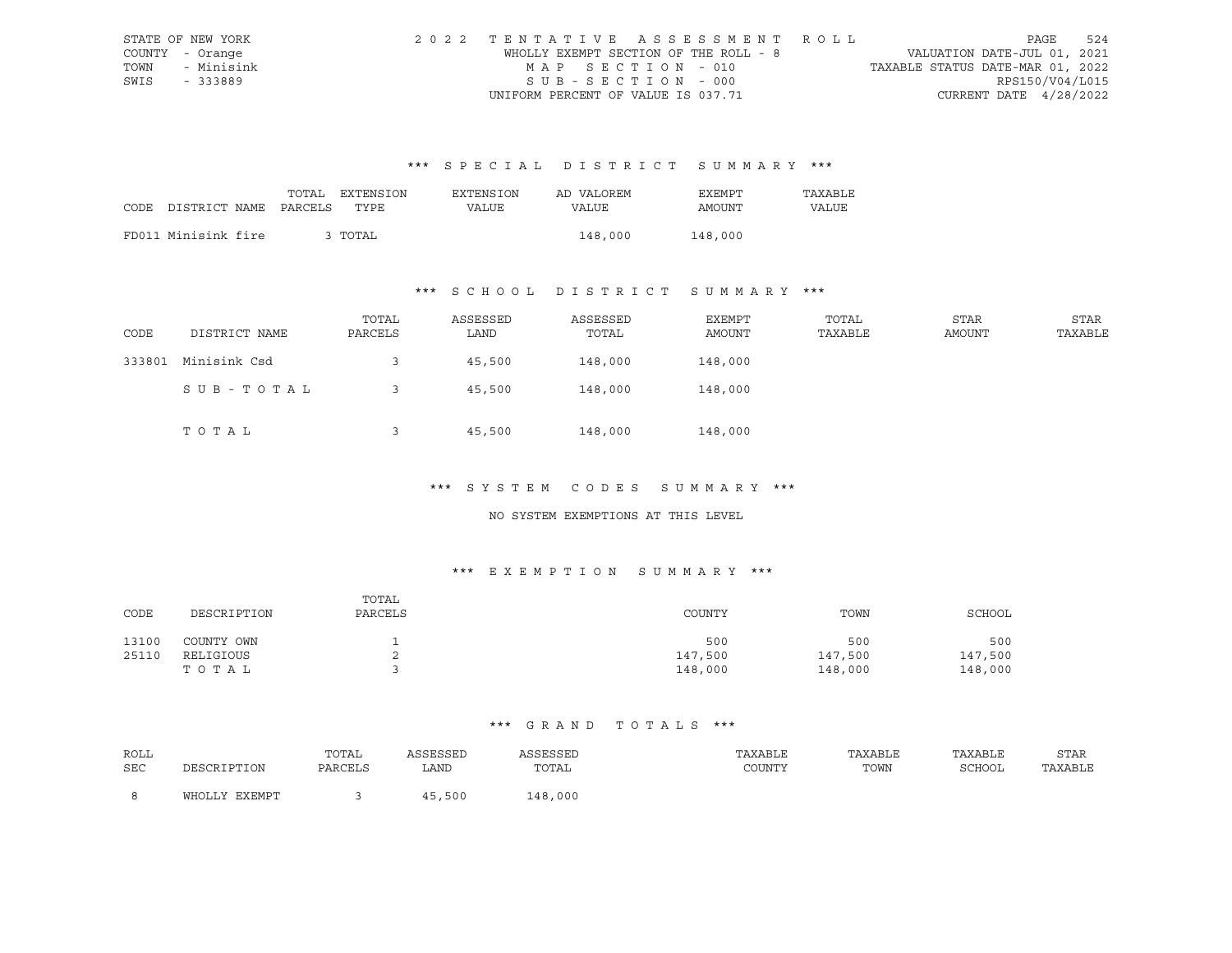| STATE OF NEW YORK<br>COUNTY<br>- Orange<br>- Minisink<br>TOWN<br>SWIS<br>$-333889$ | 2 0 2 2                    | TENTATIVE<br>WHOLLY EXEMPT SECTION OF THE ROLL - 8<br>TAX MAP NUMBER SEOUENCE<br>UNIFORM PERCENT OF VALUE IS 037.71 |                 | ASSESSMENT ROLL     |         | TAXABLE STATUS DATE-MAR 01, 2022                             | VALUATION DATE-JUL 01, 2021 | PAGE        | 525     |
|------------------------------------------------------------------------------------|----------------------------|---------------------------------------------------------------------------------------------------------------------|-----------------|---------------------|---------|--------------------------------------------------------------|-----------------------------|-------------|---------|
| TAX MAP PARCEL NUMBER                                                              | PROPERTY LOCATION & CLASS  | ASSESSMENT                                                                                                          |                 |                     |         | EXEMPTION CODE-----------------COUNTY-------TOWN------SCHOOL |                             |             |         |
| CURRENT OWNERS NAME                                                                | SCHOOL DISTRICT            | LAND                                                                                                                |                 | TAX DESCRIPTION     |         | TAXABLE VALUE                                                |                             |             |         |
| CURRENT OWNERS ADDRESS                                                             | PARCEL SIZE/GRID COORD     | TOTAL                                                                                                               |                 | SPECIAL DISTRICTS   |         |                                                              |                             | ACCOUNT NO. |         |
|                                                                                    |                            |                                                                                                                     |                 |                     |         |                                                              |                             |             |         |
|                                                                                    | 151 Grusz Rd               |                                                                                                                     |                 |                     |         |                                                              |                             |             |         |
| $11 - 1 - 26.1$                                                                    | 240 Rural res              |                                                                                                                     | COMM SERV 25230 |                     | $\circ$ | 170,900                                                      | 170,900                     |             | 170,900 |
| Crystal Run Village Inc                                                            | Minisink Csd 333801 64,000 |                                                                                                                     | COUNTY          | TAXABLE VALUE       |         |                                                              |                             |             |         |
| 420 Schutt Road Extension Lot 1 Gaide Sub Map 9712                                 |                            | 170,900                                                                                                             | TOWN            | TAXABLE VALUE       |         |                                                              |                             |             |         |
| Middletown, NY 10940                                                               | ACRES 10.40                |                                                                                                                     | SCHOOL          | TAXABLE VALUE       |         |                                                              |                             |             |         |
|                                                                                    | EAST-0484104 NRTH-0907316  |                                                                                                                     |                 | FD011 Minisink fire |         |                                                              | $0$ TO                      |             |         |
|                                                                                    | DEED BOOK 3672<br>PG-164   |                                                                                                                     |                 | 170,900 EX          |         |                                                              |                             |             |         |
|                                                                                    | FULL MARKET VALUE          | 453,200                                                                                                             |                 |                     |         |                                                              |                             |             |         |
|                                                                                    |                            |                                                                                                                     |                 |                     |         |                                                              |                             |             |         |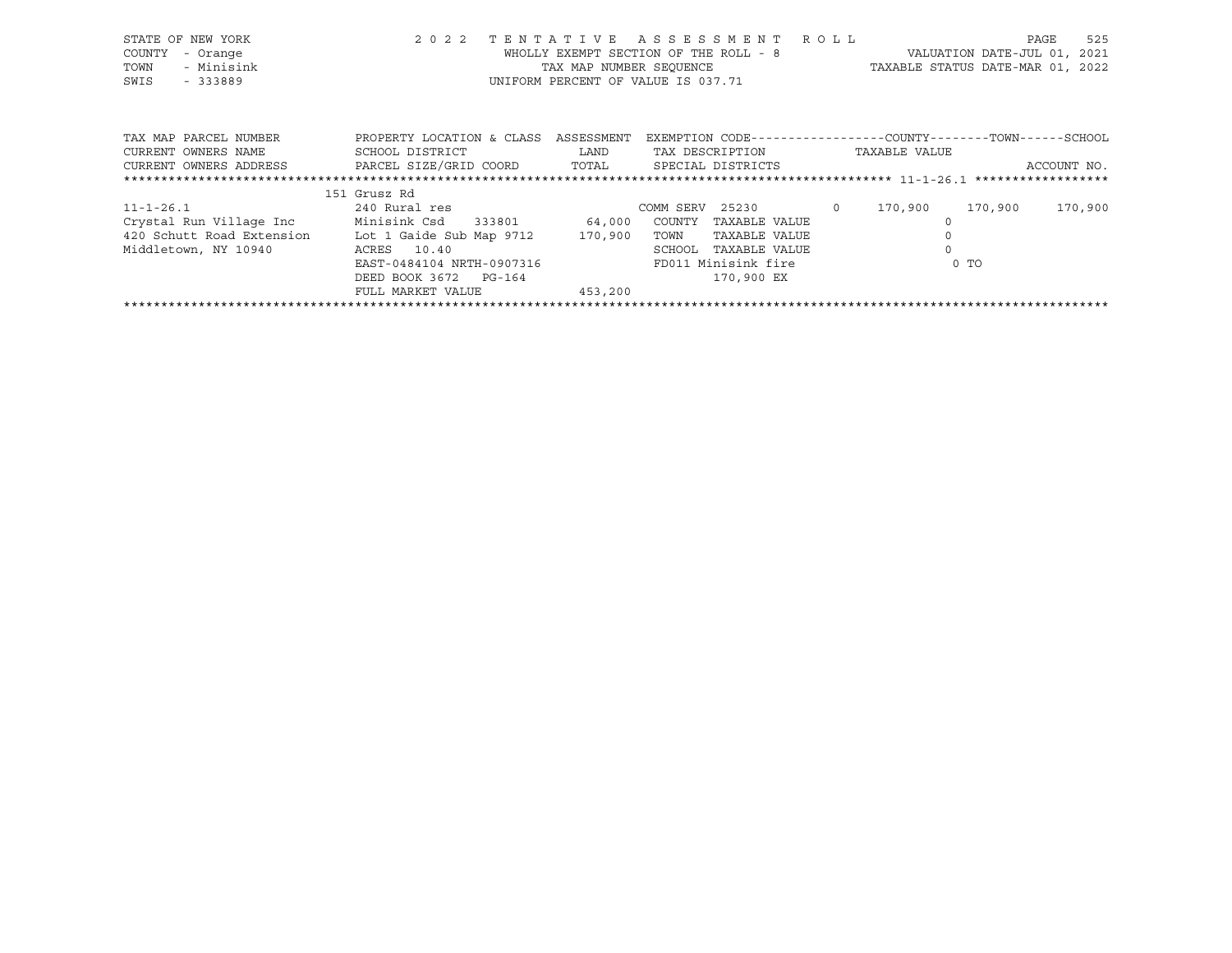|      | STATE OF NEW YORK | 2022 TENTATIVE ASSESSMENT ROLL        |                                  | PAGE            | 526 |
|------|-------------------|---------------------------------------|----------------------------------|-----------------|-----|
|      | COUNTY - Orange   | WHOLLY EXEMPT SECTION OF THE ROLL - 8 | VALUATION DATE-JUL 01, 2021      |                 |     |
|      | TOWN - Minisink   | MAP SECTION - 011                     | TAXABLE STATUS DATE-MAR 01, 2022 |                 |     |
| SWIS | - 333889          | $SUB - SECTION - 000$                 |                                  | RPS150/V04/L015 |     |
|      |                   | UNIFORM PERCENT OF VALUE IS 037.71    | CURRENT DATE $4/28/2022$         |                 |     |

|      |                       | TOTAL | <b>EXTENSION</b> | EXTENSION | AD VALOREM | EXEMPT  | TAXABLE |
|------|-----------------------|-------|------------------|-----------|------------|---------|---------|
| CODE | DISTRICT NAME PARCELS |       | TYPE             | VALUE     | VALUE      | AMOUNT  | VALUE   |
|      |                       |       |                  |           |            |         |         |
|      | FD011 Minisink fire   |       | 1 TOTAL          |           | 170,900    | 170,900 |         |

## \*\*\* S C H O O L D I S T R I C T S U M M A R Y \*\*\*

| CODE   | DISTRICT NAME | TOTAL<br>PARCELS | ASSESSED<br>LAND | ASSESSED<br>TOTAL | EXEMPT<br>AMOUNT | TOTAL<br>TAXABLE | STAR<br>AMOUNT | STAR<br>TAXABLE |
|--------|---------------|------------------|------------------|-------------------|------------------|------------------|----------------|-----------------|
| 333801 | Minisink Csd  |                  | 64,000           | 170,900           | 170,900          |                  |                |                 |
|        | SUB - TOTAL   |                  | 64,000           | 170,900           | 170,900          |                  |                |                 |
|        | TOTAL         |                  | 64,000           | 170,900           | 170,900          |                  |                |                 |

#### \*\*\* S Y S T E M C O D E S S U M M A R Y \*\*\*

#### NO SYSTEM EXEMPTIONS AT THIS LEVEL

## \*\*\* E X E M P T I O N S U M M A R Y \*\*\*

| CODE  | DESCRIPTION        | TOTAL<br>PARCELS | COUNTY             | TOWN               | SCHOOL             |
|-------|--------------------|------------------|--------------------|--------------------|--------------------|
| 25230 | COMM SERV<br>TOTAL |                  | 170,900<br>170,900 | 170,900<br>170,900 | 170,900<br>170,900 |

| ROLL |               | TOTAL   | ASSESSED | ASSESSED | TAXABLE | TAXABLE | TAXABLE       | <b>STAR</b> |
|------|---------------|---------|----------|----------|---------|---------|---------------|-------------|
| SEC  | DESCRIPTION   | PARCELS | LAND     | TOTAL    | COUNTY  | TOWN    | <b>SCHOOL</b> | TAXABLE     |
|      |               |         |          |          |         |         |               |             |
|      | WHOLLY EXEMPT |         | 64,000   | 170,900  |         |         |               |             |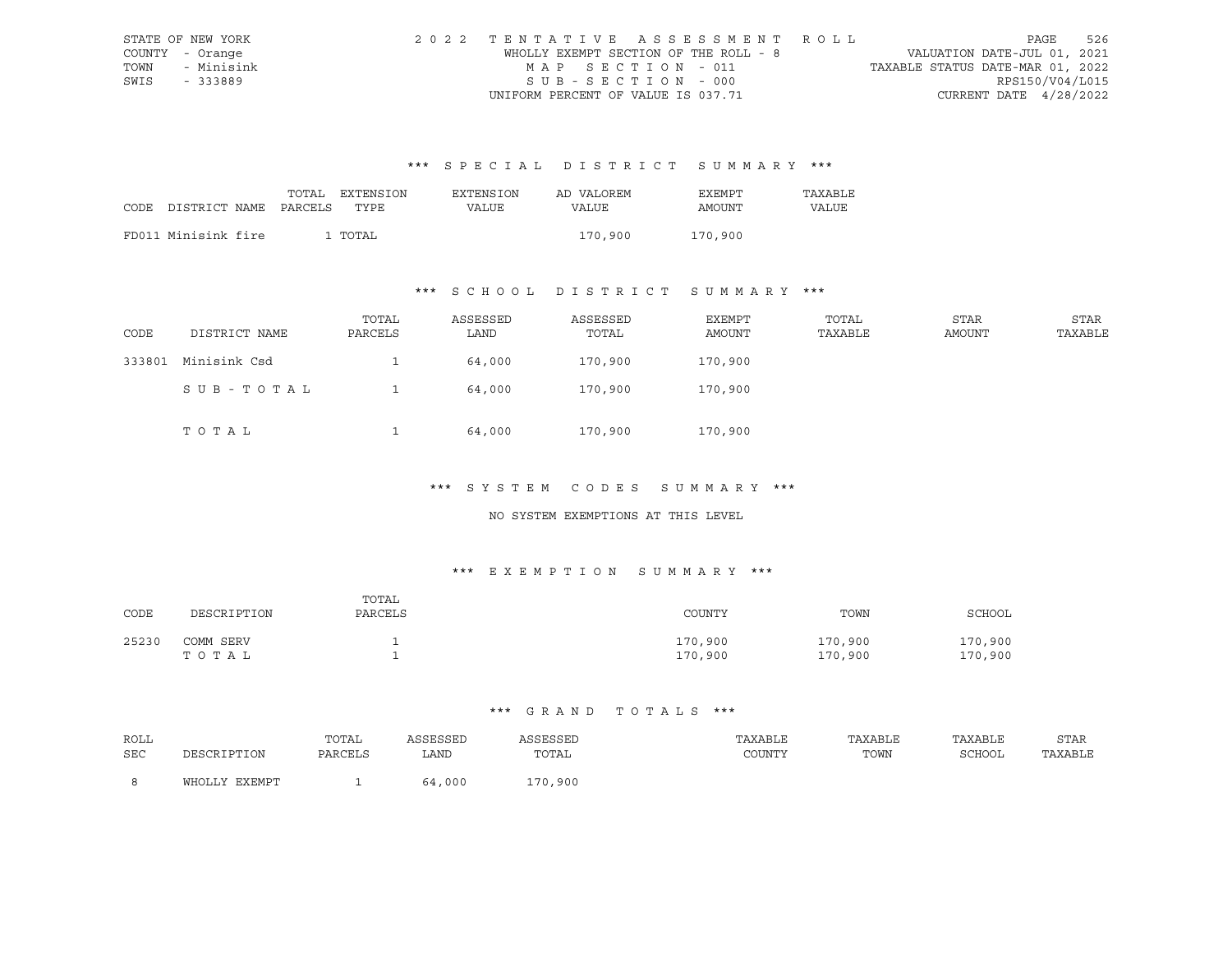### STATE OF NEW YORK 2 0 2 2 T E N T A T I V E A S S E S S M E N T R O L L PAGE 527 COUNTY - Orange The MECHANIC COUNTY - Orange The Section of the ROLL - 8 TOWN - Minisink TAX MAP NUMBER SEQUENCE TAXABLE STATUS DATE-MAR 01, 2022<br>TAXABLE STATUS DATE-MAR 01, 2022 UNIFORM PERCENT OF VALUE IS 037.71

TAX MAP PARCEL NUMBER PROPERTY LOCATION & CLASS ASSESSMENT EXEMPTION CODE------------------COUNTY--------TOWN------SCHOOL CURRENT OWNERS NAME SCHOOL DISTRICT LAND TAX DESCRIPTION TAXABLE VALUE CURRENT OWNERS ADDRESS PARCEL SIZE/GRID COORD TOTAL SPECIAL DISTRICTS ACCOUNT NO. \*\*\*\*\*\*\*\*\*\*\*\*\*\*\*\*\*\*\*\*\*\*\*\*\*\*\*\*\*\*\*\*\*\*\*\*\*\*\*\*\*\*\*\*\*\*\*\*\*\*\*\*\*\*\*\*\*\*\*\*\*\*\*\*\*\*\*\*\*\*\*\*\*\*\*\*\*\*\*\*\*\*\*\*\*\*\*\*\*\*\*\*\*\*\*\*\*\*\*\*\*\*\* 12-1-18 \*\*\*\*\*\*\*\*\*\*\*\*\*\*\*\*\*\*\*\* St Hwy 284 12-1-18 314 Rural vac<10 COMM SERV 25300 0 3,100 3,100 3,100 County of Orange Minisink Csd 333801 3,100 COUNTY TAXABLE VALUE 0 255 Main St W Of St Hwy 284 3,100 TOWN TAXABLE VALUE 0 Goshen, NY 10924 ACRES 6.20 BANK Z12 SCHOOL TAXABLE VALUE 0 EAST-0473536 NRTH-0904742 FD011 Minisink fire 0 TO DEED BOOK 13081 PG-1438 3,100 EX FULL MARKET VALUE 8,200 \*\*\*\*\*\*\*\*\*\*\*\*\*\*\*\*\*\*\*\*\*\*\*\*\*\*\*\*\*\*\*\*\*\*\*\*\*\*\*\*\*\*\*\*\*\*\*\*\*\*\*\*\*\*\*\*\*\*\*\*\*\*\*\*\*\*\*\*\*\*\*\*\*\*\*\*\*\*\*\*\*\*\*\*\*\*\*\*\*\*\*\*\*\*\*\*\*\*\*\*\*\*\* 12-1-25.2 \*\*\*\*\*\*\*\*\*\*\*\*\*\*\*\*\*\* Goldsmith Rd 12-1-25.2 321 Abandoned ag US OWNED 14100 0 82,000 82,000 82,000 United States Of America Minisink Csd 333801 82,000 COUNTY TAXABLE VALUE 0 PO Box 908 ACRES 80.60 82,000 TOWN TAXABLE VALUE 0 Martinsburg, WV 25402 EAST-0470491 NRTH-0901432 SCHOOL TAXABLE VALUE 0 DEED BOOK 5619 PG-300 FD011 Minisink fire 6 O TO FULL MARKET VALUE 217,400 82,000 EX \*\*\*\*\*\*\*\*\*\*\*\*\*\*\*\*\*\*\*\*\*\*\*\*\*\*\*\*\*\*\*\*\*\*\*\*\*\*\*\*\*\*\*\*\*\*\*\*\*\*\*\*\*\*\*\*\*\*\*\*\*\*\*\*\*\*\*\*\*\*\*\*\*\*\*\*\*\*\*\*\*\*\*\*\*\*\*\*\*\*\*\*\*\*\*\*\*\*\*\*\*\*\* 12-1-80.1 \*\*\*\*\*\*\*\*\*\*\*\*\*\*\*\*\*\* 65 Waterloo Rd 12-1-80.1 695 Cemetery PRIV CEM 27350 0 52,600 52,600 52,600 Unionville Cemetery Assoc. At Minisink Csd 333801 7,100 COUNTY TAXABLE VALUE 0 c/o Paul Sutton Lt1 Lands of Town of Mini 52,600 TOWN TAXABLE VALUE 0 PO Box 401 SM 492-09 filed 12/28/09 SCHOOL TAXABLE VALUE 0 Unionville, NY 10988 Waterloo Rd FD011 Minisink fire 0 TO ACRES 7.10 52,600 EX EAST-0474014 NRTH-0905542 DEED BOOK 12962 PG-312 FULL MARKET VALUE 139,500 \*\*\*\*\*\*\*\*\*\*\*\*\*\*\*\*\*\*\*\*\*\*\*\*\*\*\*\*\*\*\*\*\*\*\*\*\*\*\*\*\*\*\*\*\*\*\*\*\*\*\*\*\*\*\*\*\*\*\*\*\*\*\*\*\*\*\*\*\*\*\*\*\*\*\*\*\*\*\*\*\*\*\*\*\*\*\*\*\*\*\*\*\*\*\*\*\*\*\*\*\*\*\* 12-1-80.2 \*\*\*\*\*\*\*\*\*\*\*\*\*\*\*\*\*\* 20 Roy Smith Dr 12-1-80.2 651 Highway gar TOWN OWNED 13500 0 517,300 517,300 517,300 Town Of Minisink Continguing Continguing Care of the Minisink Csd 333801 57,900 COUNTY TAXABLE VALUE 0 PO Box 349 Lt2 Lands of Town of Mini 517,300 TOWN TAXABLE VALUE 0 Westtown, NY 10998 SM 492-09 filed 12/28/09 WS Waterloo Rd<br>WS Waterloo Rd **FD011 Minisink** fire 0 TO ACRES 9.90 517,300 EX EAST-0473831 NRTH-0905999 FULL MARKET VALUE 1371,800 \*\*\*\*\*\*\*\*\*\*\*\*\*\*\*\*\*\*\*\*\*\*\*\*\*\*\*\*\*\*\*\*\*\*\*\*\*\*\*\*\*\*\*\*\*\*\*\*\*\*\*\*\*\*\*\*\*\*\*\*\*\*\*\*\*\*\*\*\*\*\*\*\*\*\*\*\*\*\*\*\*\*\*\*\*\*\*\*\*\*\*\*\*\*\*\*\*\*\*\*\*\*\*\*\*\*\*\*\*\*\*\*\*\*\*\*\*\*\*\*\*\*\*\*\*\*\*\*\*\*\*\*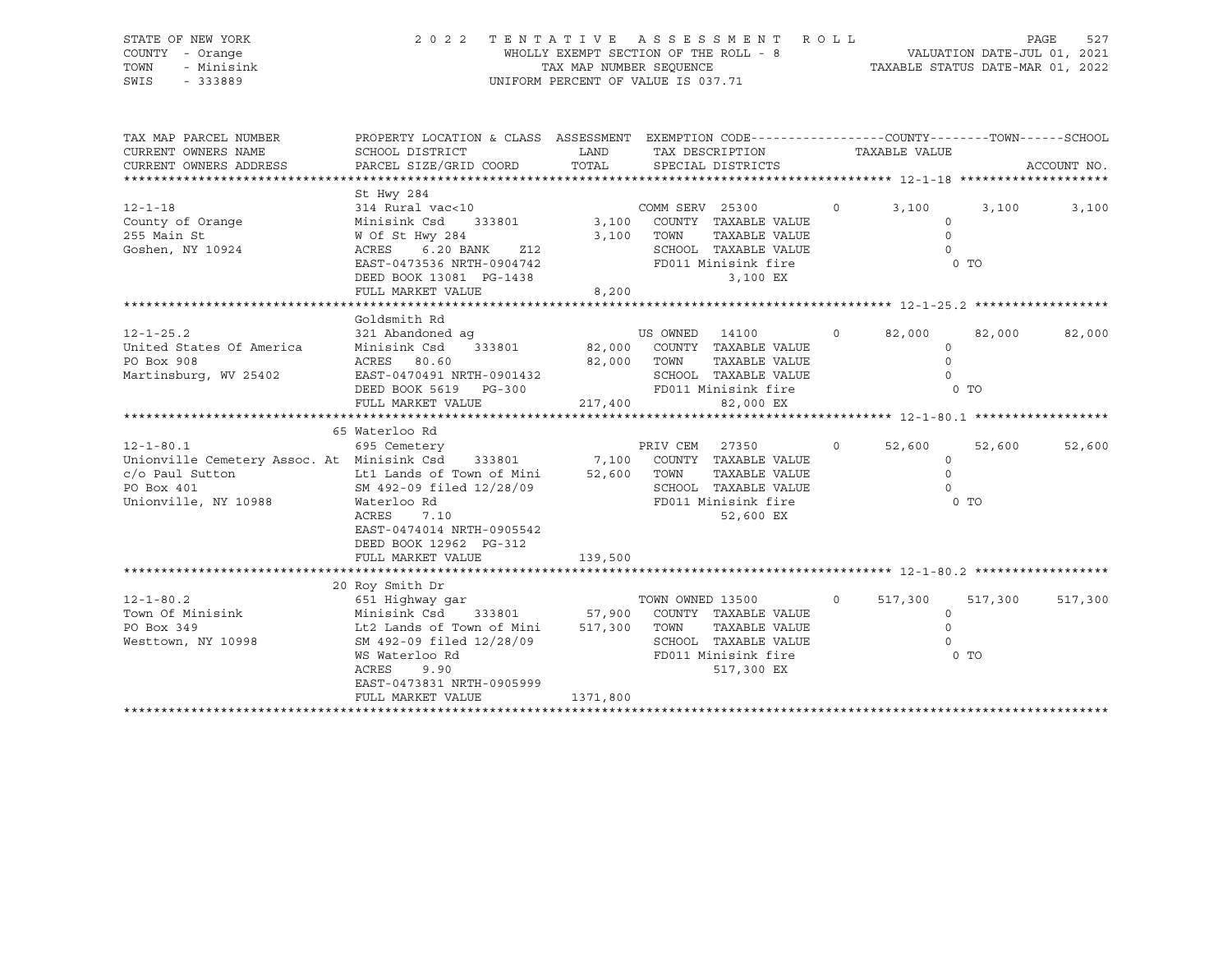|      | STATE OF NEW YORK | 2022 TENTATIVE ASSESSMENT ROLL        |                                  | PAGE            | 528 |
|------|-------------------|---------------------------------------|----------------------------------|-----------------|-----|
|      | COUNTY - Orange   | WHOLLY EXEMPT SECTION OF THE ROLL - 8 | VALUATION DATE-JUL 01, 2021      |                 |     |
|      | TOWN - Minisink   | MAP SECTION - 012                     | TAXABLE STATUS DATE-MAR 01, 2022 |                 |     |
| SWIS | - 333889          | $SUB - SECTION - 000$                 |                                  | RPS150/V04/L015 |     |
|      |                   | UNIFORM PERCENT OF VALUE IS 037.71    | CURRENT DATE $4/28/2022$         |                 |     |

|      |                       | TOTAL | EXTENSION | EXTENSION | AD VALOREM | <b>EXEMPT</b> | TAXABLE |
|------|-----------------------|-------|-----------|-----------|------------|---------------|---------|
| CODE | DISTRICT NAME PARCELS |       | TYPE      | VALUE     | VALUE      | AMOUNT        | VALUE   |
|      |                       |       |           |           |            |               |         |
|      | FD011 Minisink fire   |       | 4 TOTAL   |           | 655,000    | 655,000       |         |

## \*\*\* S C H O O L D I S T R I C T S U M M A R Y \*\*\*

| CODE   | DISTRICT NAME | TOTAL<br>PARCELS | ASSESSED<br>LAND | ASSESSED<br>TOTAL | EXEMPT<br>AMOUNT | TOTAL<br>TAXABLE | STAR<br><b>AMOUNT</b> | STAR<br>TAXABLE |
|--------|---------------|------------------|------------------|-------------------|------------------|------------------|-----------------------|-----------------|
| 333801 | Minisink Csd  | 4                | 150,100          | 655,000           | 655,000          |                  |                       |                 |
|        | SUB-TOTAL     | 4                | 150,100          | 655,000           | 655,000          |                  |                       |                 |
|        | TOTAL         | 4                | 150,100          | 655,000           | 655,000          |                  |                       |                 |

#### \*\*\* S Y S T E M C O D E S S U M M A R Y \*\*\*

#### NO SYSTEM EXEMPTIONS AT THIS LEVEL

|       |             | TOTAL   |         |         |         |
|-------|-------------|---------|---------|---------|---------|
| CODE  | DESCRIPTION | PARCELS | COUNTY  | TOWN    | SCHOOL  |
|       |             |         |         |         |         |
| 13500 | TOWN OWNED  |         | 517,300 | 517,300 | 517,300 |
| 14100 | US OWNED    |         | 82,000  | 82,000  | 82,000  |
| 25300 | COMM SERV   |         | 3,100   | 3,100   | 3,100   |
| 27350 | PRIV CEM    |         | 52,600  | 52,600  | 52,600  |
|       | TOTAL       |         | 655,000 | 655,000 | 655,000 |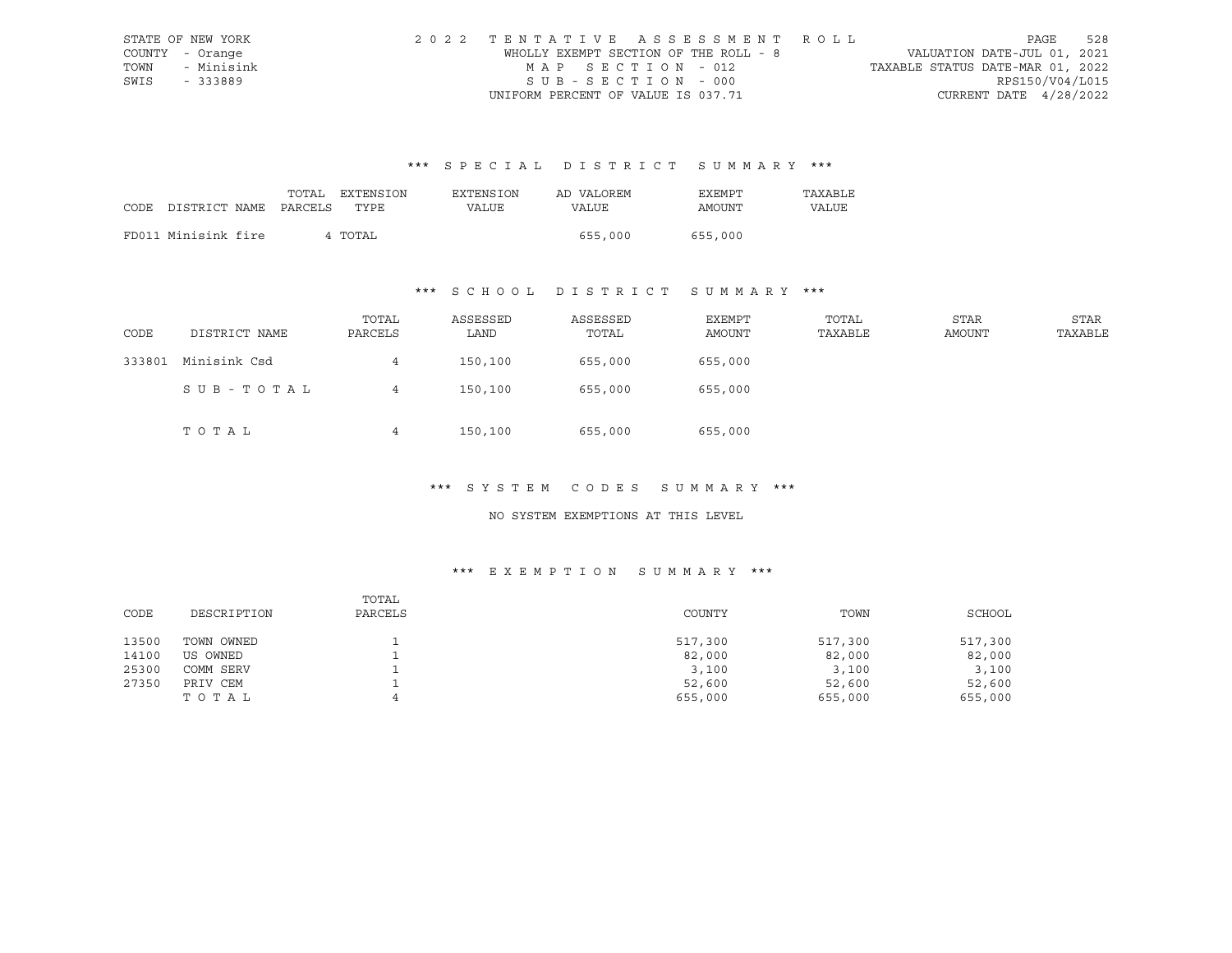|      | STATE OF NEW YORK | 2022 TENTATIVE ASSESSMENT ROLL        |  |                                  | PAGE            | 529 |
|------|-------------------|---------------------------------------|--|----------------------------------|-----------------|-----|
|      | COUNTY - Orange   | WHOLLY EXEMPT SECTION OF THE ROLL - 8 |  | VALUATION DATE-JUL 01, 2021      |                 |     |
| TOWN | - Minisink        | MAP SECTION - 012                     |  | TAXABLE STATUS DATE-MAR 01, 2022 |                 |     |
| SWIS | - 333889          | SUB-SECTION - 000                     |  |                                  | RPS150/V04/L015 |     |
|      |                   | UNIFORM PERCENT OF VALUE IS 037.71    |  | CURRENT DATE $4/28/2022$         |                 |     |

| <b>ROLL</b> |               | TOTAL   | ASSESSED | ASSESSED | TAXABLE | TAXABLE | TAXABLE | STAR    |
|-------------|---------------|---------|----------|----------|---------|---------|---------|---------|
| <b>SEC</b>  | DESCRIPTION   | PARCELS | LAND     | TOTAL    | COUNTY  | TOWN    | SCHOOL  | TAXABLE |
| - 8         | WHOLLY EXEMPT |         | 150,100  | 655,000  |         |         |         |         |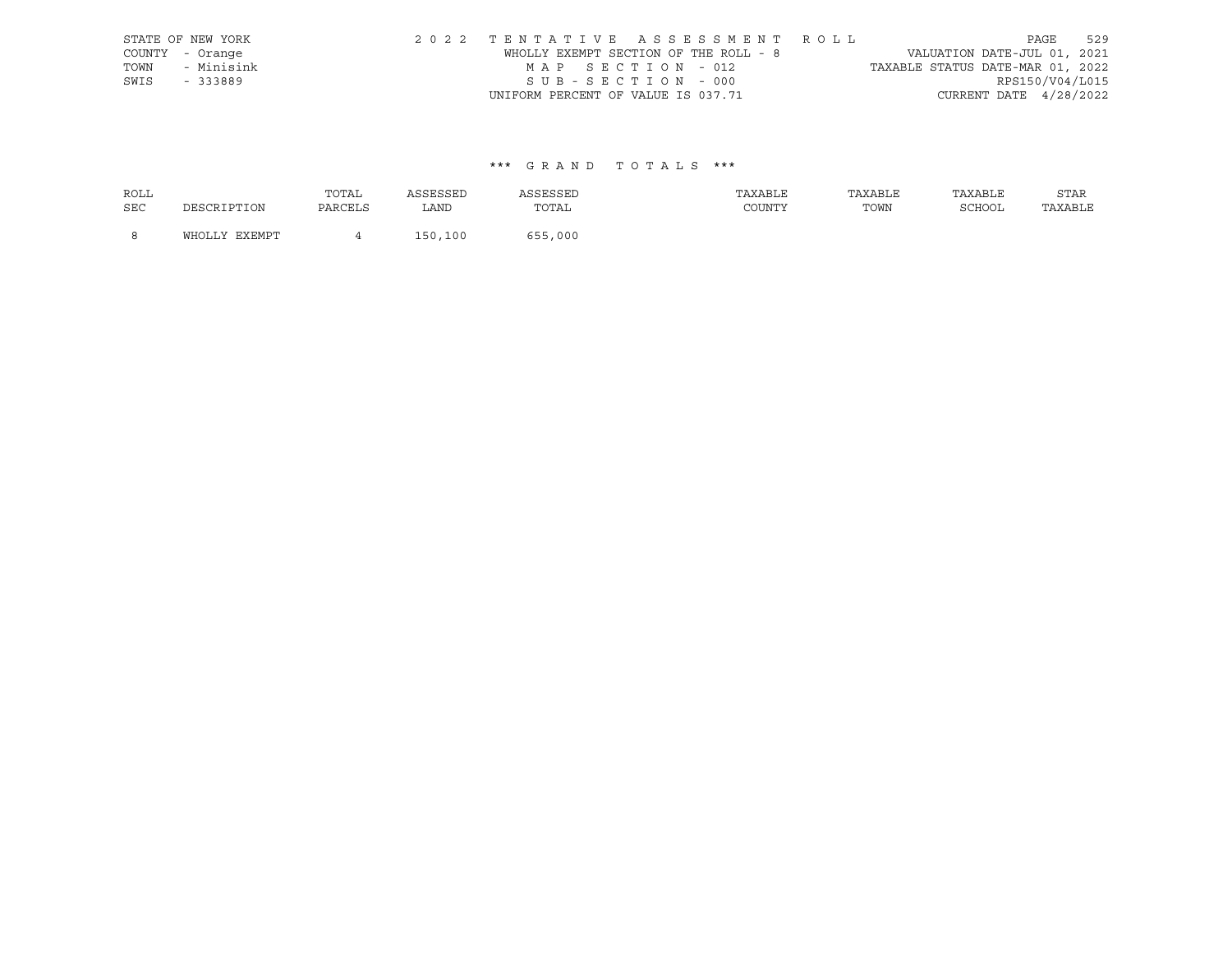| STATE OF NEW YORK<br>COUNTY<br>- Orange<br>- Minisink<br>TOWN<br>SWIS<br>$-333889$ | 2022 TENTATIVE ASSESSMENT    | WHOLLY EXEMPT SECTION OF THE ROLL - 8<br>TAX MAP NUMBER SEOUENCE<br>UNIFORM PERCENT OF VALUE IS 037.71 |          |                   | R O L L  | TAXABLE STATUS DATE-MAR 01, 2022                             | PAGE<br>VALUATION DATE-JUL 01, | 530<br>2021 |
|------------------------------------------------------------------------------------|------------------------------|--------------------------------------------------------------------------------------------------------|----------|-------------------|----------|--------------------------------------------------------------|--------------------------------|-------------|
| TAX MAP PARCEL NUMBER                                                              | PROPERTY LOCATION & CLASS    | ASSESSMENT                                                                                             |          |                   |          | EXEMPTION CODE-----------------COUNTY-------TOWN------SCHOOL |                                |             |
| CURRENT OWNERS NAME                                                                | SCHOOL DISTRICT              | LAND                                                                                                   |          | TAX DESCRIPTION   |          | TAXABLE VALUE                                                |                                |             |
| CURRENT OWNERS ADDRESS                                                             | PARCEL SIZE/GRID COORD TOTAL |                                                                                                        |          | SPECIAL DISTRICTS |          |                                                              |                                | ACCOUNT NO. |
|                                                                                    |                              |                                                                                                        |          |                   |          |                                                              |                                |             |
|                                                                                    | Lower Rd                     |                                                                                                        |          |                   |          |                                                              |                                |             |
| $13 - 1 - 9$                                                                       | 695 Cemetery                 |                                                                                                        | PRIV CEM | 27350             | $\Omega$ | 1,000                                                        | 1,000                          | 1,000       |
| Halstead Cemetery                                                                  | Minisink Csd<br>333801       | 1,000                                                                                                  | COUNTY   | TAXABLE VALUE     |          | $\Omega$                                                     |                                |             |
| Westtown, NY 10998                                                                 | FRNT 169.90 DPTH 163.60      | 1,000                                                                                                  | TOWN     | TAXABLE VALUE     |          |                                                              |                                |             |

| ,000 EX |
|---------|
|         |

EAST-0484676 NRTH-0903779 SCHOOL TAXABLE VALUE 0 FULL MARKET VALUE  $2,700$  FD011 Minisink fire  $0$  TO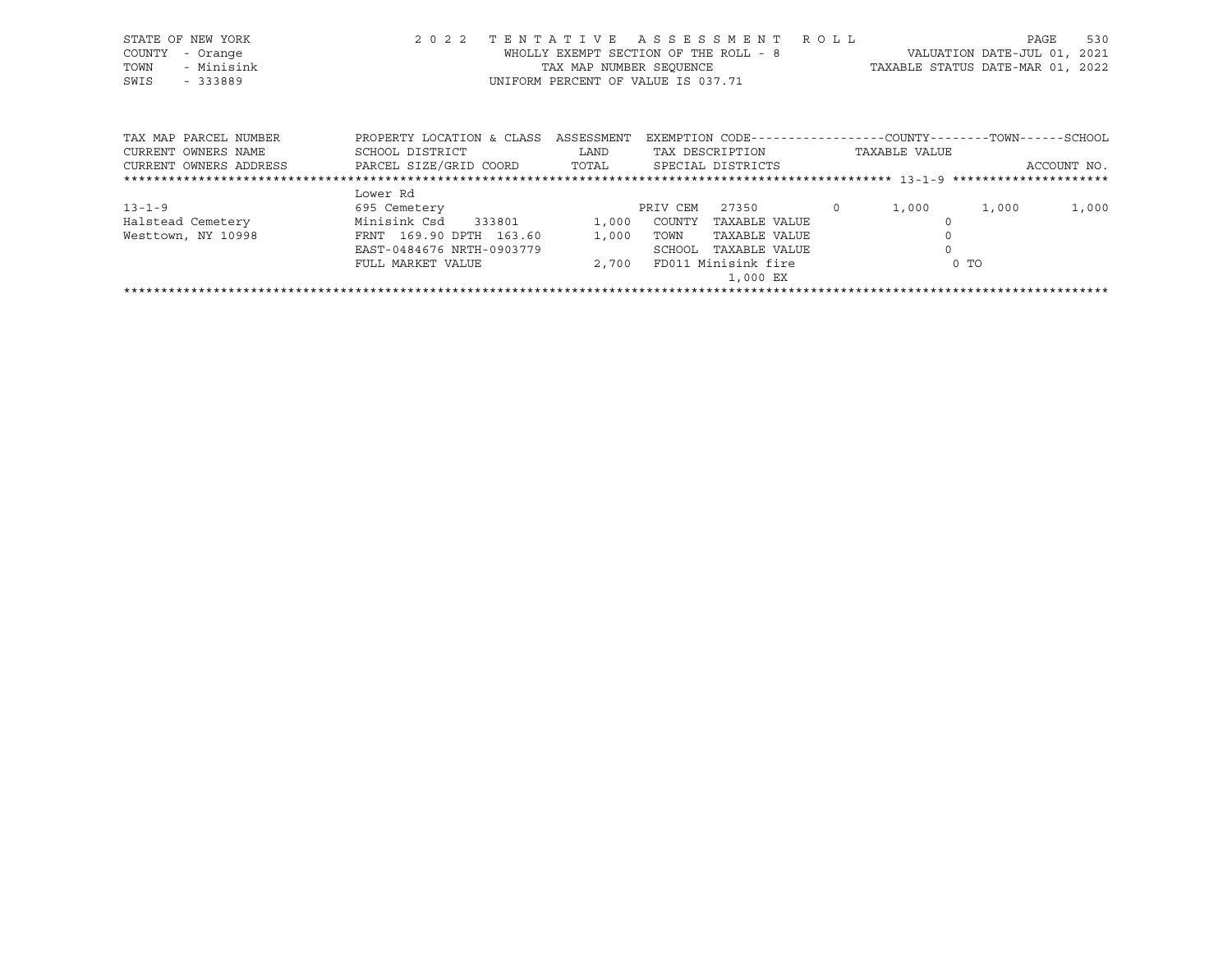|      | STATE OF NEW YORK | 2022 TENTATIVE ASSESSMENT ROLL        |                                  | PAGE | 531 |
|------|-------------------|---------------------------------------|----------------------------------|------|-----|
|      | COUNTY - Orange   | WHOLLY EXEMPT SECTION OF THE ROLL - 8 | VALUATION DATE-JUL 01, 2021      |      |     |
|      | TOWN - Minisink   | MAP SECTION - 013                     | TAXABLE STATUS DATE-MAR 01, 2022 |      |     |
| SWIS | - 333889          | $SUB - SECTION - 000$                 | RPS150/V04/L015                  |      |     |
|      |                   | UNIFORM PERCENT OF VALUE IS 037.71    | CURRENT DATE $4/28/2022$         |      |     |

|      |                       | TOTAL | EXTENSION | EXTENSION | AD VALOREM | EXEMPT | TAXABLE      |
|------|-----------------------|-------|-----------|-----------|------------|--------|--------------|
| CODE | DISTRICT NAME PARCELS |       | TYPE      | VALUE     | VALUE      | AMOUNT | <b>VALUE</b> |
|      |                       |       |           |           |            |        |              |
|      | FD011 Minisink fire   |       | L TOTAL   |           | 1,000      | 1,000  |              |

## \*\*\* S C H O O L D I S T R I C T S U M M A R Y \*\*\*

| CODE   | DISTRICT NAME | TOTAL<br>PARCELS | ASSESSED<br>LAND | ASSESSED<br>TOTAL | EXEMPT<br>AMOUNT | TOTAL<br>TAXABLE | STAR<br>AMOUNT | STAR<br>TAXABLE |
|--------|---------------|------------------|------------------|-------------------|------------------|------------------|----------------|-----------------|
| 333801 | Minisink Csd  |                  | 1,000            | 1,000             | 1,000            |                  |                |                 |
|        | SUB-TOTAL     |                  | 1,000            | 1,000             | 1,000            |                  |                |                 |
|        | TOTAL         |                  | 1,000            | 1,000             | 1,000            |                  |                |                 |

#### \*\*\* S Y S T E M C O D E S S U M M A R Y \*\*\*

#### NO SYSTEM EXEMPTIONS AT THIS LEVEL

## \*\*\* E X E M P T I O N S U M M A R Y \*\*\*

| CODE  | DESCRIPTION       | TOTAL<br>PARCELS | COUNTY         | TOWN           | SCHOOL       |
|-------|-------------------|------------------|----------------|----------------|--------------|
| 27350 | PRIV CEM<br>TOTAL |                  | 1,000<br>1,000 | 1,000<br>1,000 | ,000<br>,000 |

| ROLL |                   | TOTAL   | <b>\SSESSED</b> | ASSESSEL                                                 | TAXABLE | TAXABLE | TAXABLE     | STAR    |
|------|-------------------|---------|-----------------|----------------------------------------------------------|---------|---------|-------------|---------|
| SEC  | זור חיים דפר סידר | PARCELS | LAND            | TOTAL<br>the contract of the contract of the contract of | COUNTY  | TOWN    | SCHOOL<br>. | TAXABLE |
|      | WHOLLY EXEMPT     |         | ,000            | ,000                                                     |         |         |             |         |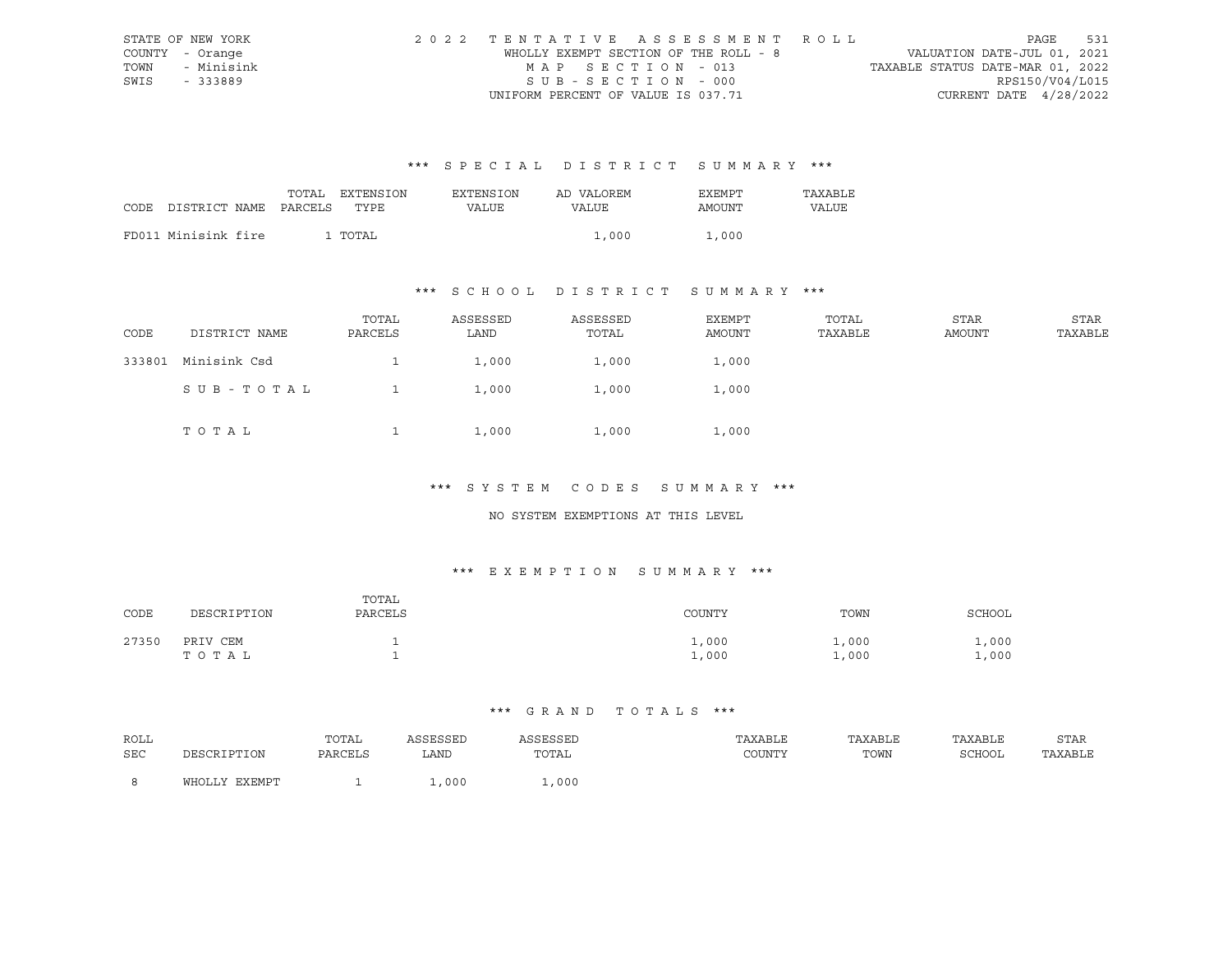#### STATE OF NEW YORK 2 0 2 2 T E N T A T I V E A S S E S S M E N T R O L L PAGE 532 COUNTY - Orange WHOLLY EXEMPT SECTION OF THE ROLL - 8 VALUATION DATE-JUL 01, 2021 TOWN - Minisink TAX MAP NUMBER SEQUENCE TAXABLE STATUS DATE-MAR 01, 2022 SWIS - 333889 CONSERVATION CONTROL OF VALUE IS 037.71

| TAX MAP PARCEL NUMBER<br>CURRENT OWNERS NAME<br>CURRENT OWNERS ADDRESS                                                                         | SCHOOL DISTRICT<br>PARCEL SIZE/GRID COORD                                                                                                                                                                       | LAND<br>TOTAL            | PROPERTY LOCATION & CLASS ASSESSMENT EXEMPTION CODE----------------COUNTY-------TOWN------SCHOOL<br>TAX DESCRIPTION<br>SPECIAL DISTRICTS |         | TAXABLE VALUE                                             | ACCOUNT NO. |       |
|------------------------------------------------------------------------------------------------------------------------------------------------|-----------------------------------------------------------------------------------------------------------------------------------------------------------------------------------------------------------------|--------------------------|------------------------------------------------------------------------------------------------------------------------------------------|---------|-----------------------------------------------------------|-------------|-------|
|                                                                                                                                                |                                                                                                                                                                                                                 |                          |                                                                                                                                          |         |                                                           |             |       |
| $14 - 1 - 1$<br>County of Orange<br>255 Main St<br>Goshen, NY 10924                                                                            | St Hwy 284<br>314 Rural vac<10<br>Minisink Csd 333801<br>Ws St Hwy 284<br>ACRES 2.20 BANK<br>Z12<br>EAST-0474163 NRTH-0901982<br>DEED BOOK 13081 PG-1438<br>FULL MARKET VALUE                                   | 2,900                    | COMM SERV 25300<br>1,100 COUNTY TAXABLE VALUE<br>1,100 TOWN<br>TAXABLE VALUE<br>SCHOOL TAXABLE VALUE<br>FD011 Minisink fire<br>1,100 EX  | $\circ$ | 1,100<br>$\circ$<br>$\circ$<br>$\Omega$<br>0 <sub>T</sub> | 1,100       | 1,100 |
|                                                                                                                                                |                                                                                                                                                                                                                 |                          |                                                                                                                                          |         |                                                           |             |       |
| $14 - 1 - 17$<br>United States Of America<br>Washington, DC 20240                                                                              | State Line Rd<br>682 Rec facility<br>Minisink Csd<br>333801<br>Federal Dkt No 90 Civ<br>1741(vlb)index No 3649-90<br>ACRES<br>5.80<br>EAST-0480519 NRTH-0894303<br>DEED BOOK 1884 PG-00386<br>FULL MARKET VALUE | 3,000<br>8,000           | US OWNED 14100<br>3,000 COUNTY TAXABLE VALUE<br>TAXABLE VALUE<br>TOWN<br>SCHOOL TAXABLE VALUE<br>FD011 Minisink fire<br>3,000 EX         | $\circ$ | 3,000<br>$\circ$<br>$\circ$<br>$\circ$<br>0 <sub>T</sub>  | 3,000       | 3,000 |
|                                                                                                                                                |                                                                                                                                                                                                                 |                          |                                                                                                                                          |         |                                                           |             |       |
| $14 - 1 - 37.2$<br>United States Of America<br>Attn: Chief<br>Land Req Field Office<br>Ntl Park Service<br>PO Box 908<br>Martinsburg, WV 25401 | St Hwy 284<br>330 Vacant comm<br>Minisink Csd<br>Applachian Nat Scenic Trl 6,000 TOWN<br>Tract (285-38)<br>ACRES<br>1.20<br>EAST-0475845 NRTH-0897137<br>DEED BOOK 3483 PG-331<br>FULL MARKET VALUE             | 15,900                   | US OWNED 14100<br>333801 6,000 COUNTY TAXABLE VALUE<br>TAXABLE VALUE<br>SCHOOL TAXABLE VALUE<br>FD011 Minisink fire<br>6,000 EX          | $\circ$ | 6,000<br>$\circ$<br>$\Omega$<br>$\Omega$<br>0 TO          | 6,000       | 6,000 |
|                                                                                                                                                |                                                                                                                                                                                                                 |                          |                                                                                                                                          |         |                                                           |             |       |
| $14 - 1 - 38.1$<br>United States Of America<br>Attn: Appalachian Natl Tr<br>PO Box 908<br>Martinsburg, WV 25402-0908                           | St Hwy 284<br>682 Rec facility<br>Minisink Csd 333801<br>W Of St Hwy 284<br>FRNT 480.00 DPTH 189.00<br>EAST-0475580 NRTH-0897329<br>DEED BOOK 4519 PG-111<br>FULL MARKET VALUE                                  | 2,900                    | US OWNED 14100<br>700 COUNTY TAXABLE VALUE<br>TAXABLE VALUE<br>1,100 TOWN<br>SCHOOL TAXABLE VALUE<br>FD011 Minisink fire<br>1,100 EX     | $\circ$ | 1,100<br>$\circ$<br>$\circ$<br>$\Omega$<br>0 <sub>T</sub> | 1,100       | 1,100 |
| ******************************                                                                                                                 |                                                                                                                                                                                                                 |                          |                                                                                                                                          |         |                                                           |             |       |
| $14 - 1 - 51$<br>United States Of America<br>Washington, DC 20240                                                                              | Co Hwy 36<br>682 Rec facility<br>Minisink Csd<br>333801<br>ACRES<br>1.10<br>EAST-0472285 NRTH-0899071<br>DEED BOOK 3265 PG-295<br>FULL MARKET VALUE                                                             | 3,800<br>3,800<br>10,100 | US OWNED<br>14100<br>COUNTY TAXABLE VALUE<br>TOWN<br>TAXABLE VALUE<br>SCHOOL TAXABLE VALUE<br>FD011 Minisink fire<br>3,800 EX            | $\circ$ | 3,800<br>$\circ$<br>$\circ$<br>$\Omega$<br>$0$ TO         | 3,800       | 3,800 |
|                                                                                                                                                |                                                                                                                                                                                                                 |                          |                                                                                                                                          |         |                                                           |             |       |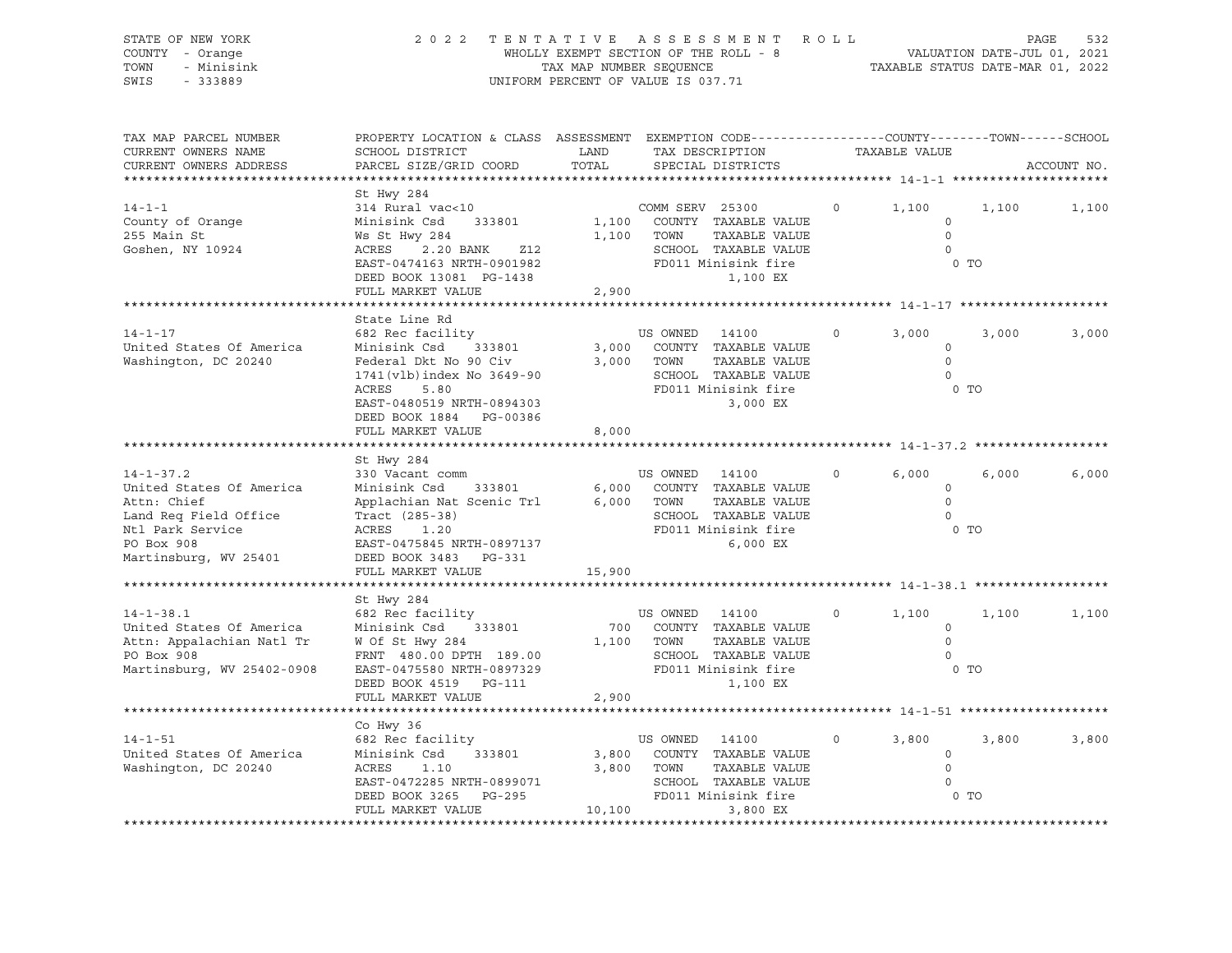| STATE OF NEW YORK<br>COUNTY<br>- Orange<br>- Minisink<br>TOWN<br>SWIS<br>$-333889$ | 2 0 2 2                                                                                        | TENTATIVE ASSESSMENT ROLL<br>WHOLLY EXEMPT SECTION OF THE ROLL - 8<br>TAX MAP NUMBER SEOUENCE<br>UNIFORM PERCENT OF VALUE IS 037.71 |                    |                                |          |               | PAGE<br>VALUATION DATE-JUL 01, 2021<br>TAXABLE STATUS DATE-MAR 01, 2022     | 533 |
|------------------------------------------------------------------------------------|------------------------------------------------------------------------------------------------|-------------------------------------------------------------------------------------------------------------------------------------|--------------------|--------------------------------|----------|---------------|-----------------------------------------------------------------------------|-----|
| TAX MAP PARCEL NUMBER<br>CURRENT OWNERS NAME<br>CURRENT OWNERS ADDRESS             | PROPERTY LOCATION & CLASS<br>SCHOOL DISTRICT<br>PARCEL SIZE/GRID COORD TOTAL SPECIAL DISTRICTS | ASSESSMENT<br>LAND                                                                                                                  |                    | TAX DESCRIPTION                |          | TAXABLE VALUE | EXEMPTION CODE-----------------COUNTY-------TOWN------SCHOOL<br>ACCOUNT NO. |     |
|                                                                                    |                                                                                                |                                                                                                                                     |                    |                                |          |               |                                                                             |     |
| 14-1-74<br>Clark Cemetery                                                          | Pine Hill Rd<br>695 Cemetery<br>Minisink Csd<br>333801                                         | 100                                                                                                                                 | PRIV CEM<br>COUNTY | 27350<br>TAXABLE VALUE         | $\Omega$ | 100           | 100                                                                         | 100 |
| Unionville, NY 10988                                                               | Private Clark Cemetery<br>40.00 DPTH<br>75.00<br>FRNT                                          | 100                                                                                                                                 | TOWN<br>SCHOOL     | TAXABLE VALUE<br>TAXABLE VALUE |          |               |                                                                             |     |

\*\*\*\*\*\*\*\*\*\*\*\*\*\*\*\*\*\*\*\*\*\*\*\*\*\*\*\*\*\*\*\*\*\*\*\*\*\*\*\*\*\*\*\*\*\*\*\*\*\*\*\*\*\*\*\*\*\*\*\*\*\*\*\*\*\*\*\*\*\*\*\*\*\*\*\*\*\*\*\*\*\*\*\*\*\*\*\*\*\*\*\*\*\*\*\*\*\*\*\*\*\*\*\*\*\*\*\*\*\*\*\*\*\*\*\*\*\*\*\*\*\*\*\*\*\*\*\*\*\*\*\*

EAST-0472974 NRTH-0900277 FD011 Minisink fire 6 O TO

FULL MARKET VALUE 300 300 100 EX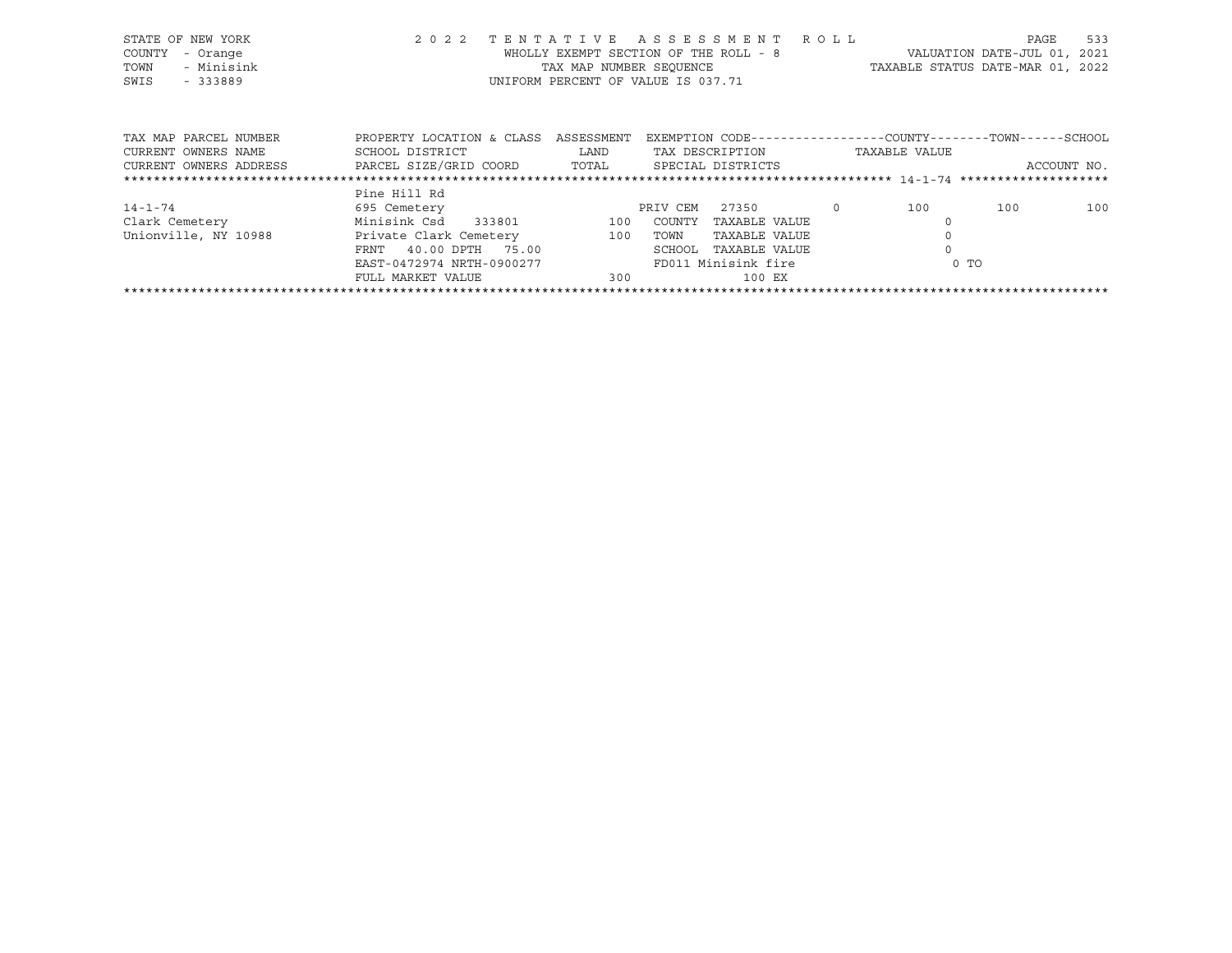|      | STATE OF NEW YORK | 2022 TENTATIVE ASSESSMENT ROLL        |                                  |                          | PAGE | 534 |
|------|-------------------|---------------------------------------|----------------------------------|--------------------------|------|-----|
|      | COUNTY - Orange   | WHOLLY EXEMPT SECTION OF THE ROLL - 8 | VALUATION DATE-JUL 01, 2021      |                          |      |     |
|      | TOWN - Minisink   | MAP SECTION - 014                     | TAXABLE STATUS DATE-MAR 01, 2022 |                          |      |     |
| SWIS | - 333889          | $SUB - SECTION - 000$                 |                                  | RPS150/V04/L015          |      |     |
|      |                   | UNIFORM PERCENT OF VALUE IS 037.71    |                                  | CURRENT DATE $4/28/2022$ |      |     |

|      |                       | TOTAL | EXTENSION | <b>EXTENSION</b> | AD VALOREM | EXEMPT | TAXABLE |
|------|-----------------------|-------|-----------|------------------|------------|--------|---------|
| CODE | DISTRICT NAME PARCELS |       | TYPE      | VALUE            | VALUE      | AMOUNT | VALUE   |
|      |                       |       |           |                  |            |        |         |
|      | FD011 Minisink fire   |       | 6 TOTAL   |                  | 15,100     | 15,100 |         |

## \*\*\* S C H O O L D I S T R I C T S U M M A R Y \*\*\*

| CODE   | DISTRICT NAME | TOTAL<br>PARCELS | ASSESSED<br>LAND | ASSESSED<br>TOTAL | EXEMPT<br>AMOUNT | TOTAL<br>TAXABLE | STAR<br>AMOUNT | STAR<br>TAXABLE |
|--------|---------------|------------------|------------------|-------------------|------------------|------------------|----------------|-----------------|
| 333801 | Minisink Csd  | 6                | 14,700           | 15,100            | 15,100           |                  |                |                 |
|        | SUB-TOTAL     | 6                | 14,700           | 15,100            | 15,100           |                  |                |                 |
|        | TOTAL         | 6                | 14,700           | 15,100            | 15,100           |                  |                |                 |

#### \*\*\* S Y S T E M C O D E S S U M M A R Y \*\*\*

#### NO SYSTEM EXEMPTIONS AT THIS LEVEL

| CODE  | DESCRIPTION | TOTAL<br>PARCELS | COUNTY | TOWN   | SCHOOL |
|-------|-------------|------------------|--------|--------|--------|
| 14100 | US OWNED    | 4                | 13,900 | 13,900 | 13,900 |
| 25300 | COMM SERV   |                  | 1,100  | 1,100  | 1,100  |
| 27350 | PRIV CEM    |                  | 100    | 100    | 100    |
|       | тотаь       |                  | 15,100 | 15,100 | 15,100 |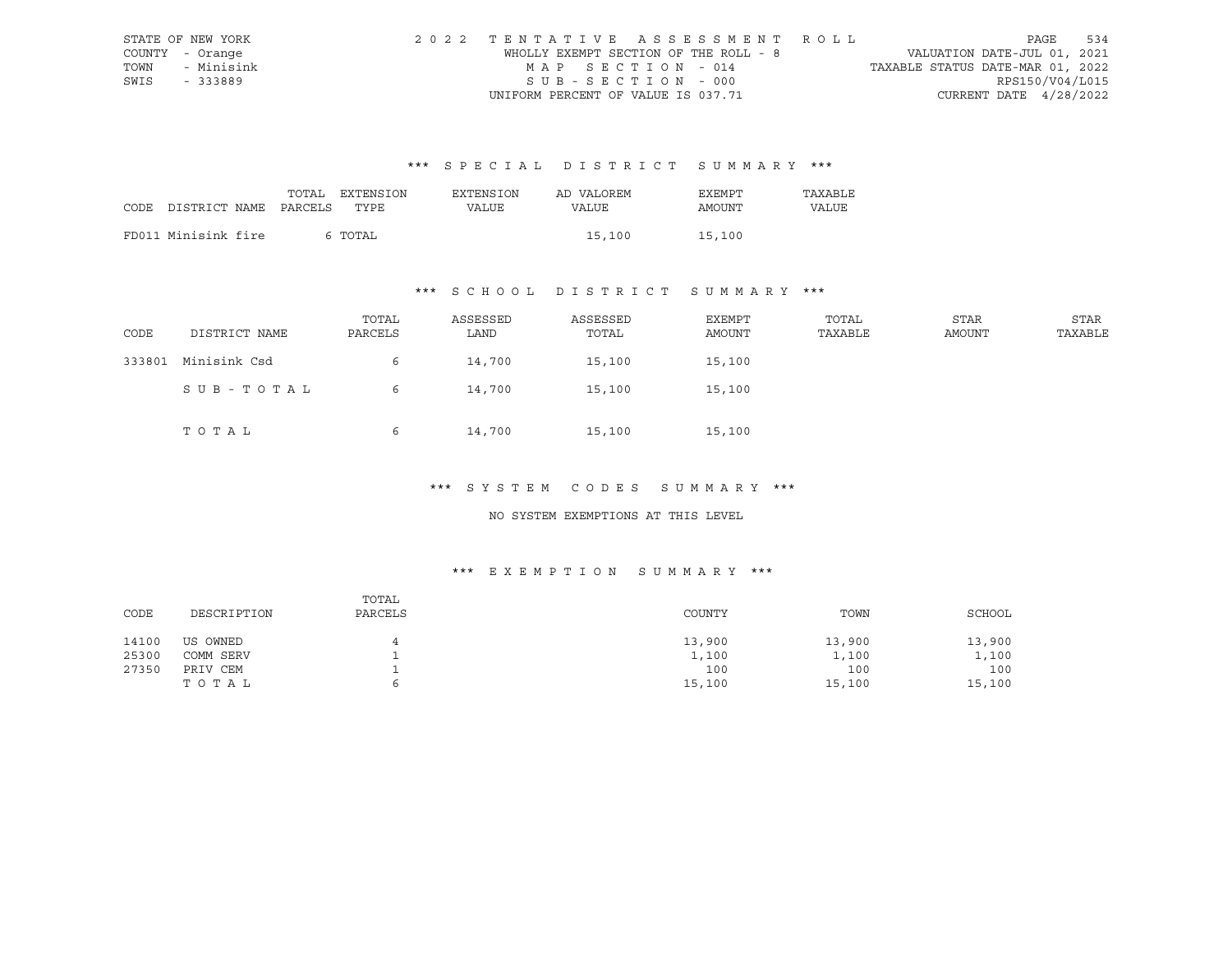|      | STATE OF NEW YORK | 2022 TENTATIVE ASSESSMENT ROLL        |  |  |                                  |                          | PAGE | 535 |
|------|-------------------|---------------------------------------|--|--|----------------------------------|--------------------------|------|-----|
|      | COUNTY - Orange   | WHOLLY EXEMPT SECTION OF THE ROLL - 8 |  |  | VALUATION DATE-JUL 01, 2021      |                          |      |     |
| TOWN | - Minisink        | MAP SECTION - 014                     |  |  | TAXABLE STATUS DATE-MAR 01, 2022 |                          |      |     |
| SWIS | - 333889          | SUB-SECTION - 000                     |  |  |                                  | RPS150/V04/L015          |      |     |
|      |                   | UNIFORM PERCENT OF VALUE IS 037.71    |  |  |                                  | CURRENT DATE $4/28/2022$ |      |     |

| <b>ROLL</b> |               | TOTAL   | ASSESSED | ASSESSED | TAXABLE | TAXABLE | TAXABLE | STAR    |
|-------------|---------------|---------|----------|----------|---------|---------|---------|---------|
| <b>SEC</b>  | DESCRIPTION   | PARCELS | LAND     | TOTAL    | COUNTY  | TOWN    | SCHOOL  | TAXABLE |
| - 8         | WHOLLY EXEMPT |         | 14,700   | 15,100   |         |         |         |         |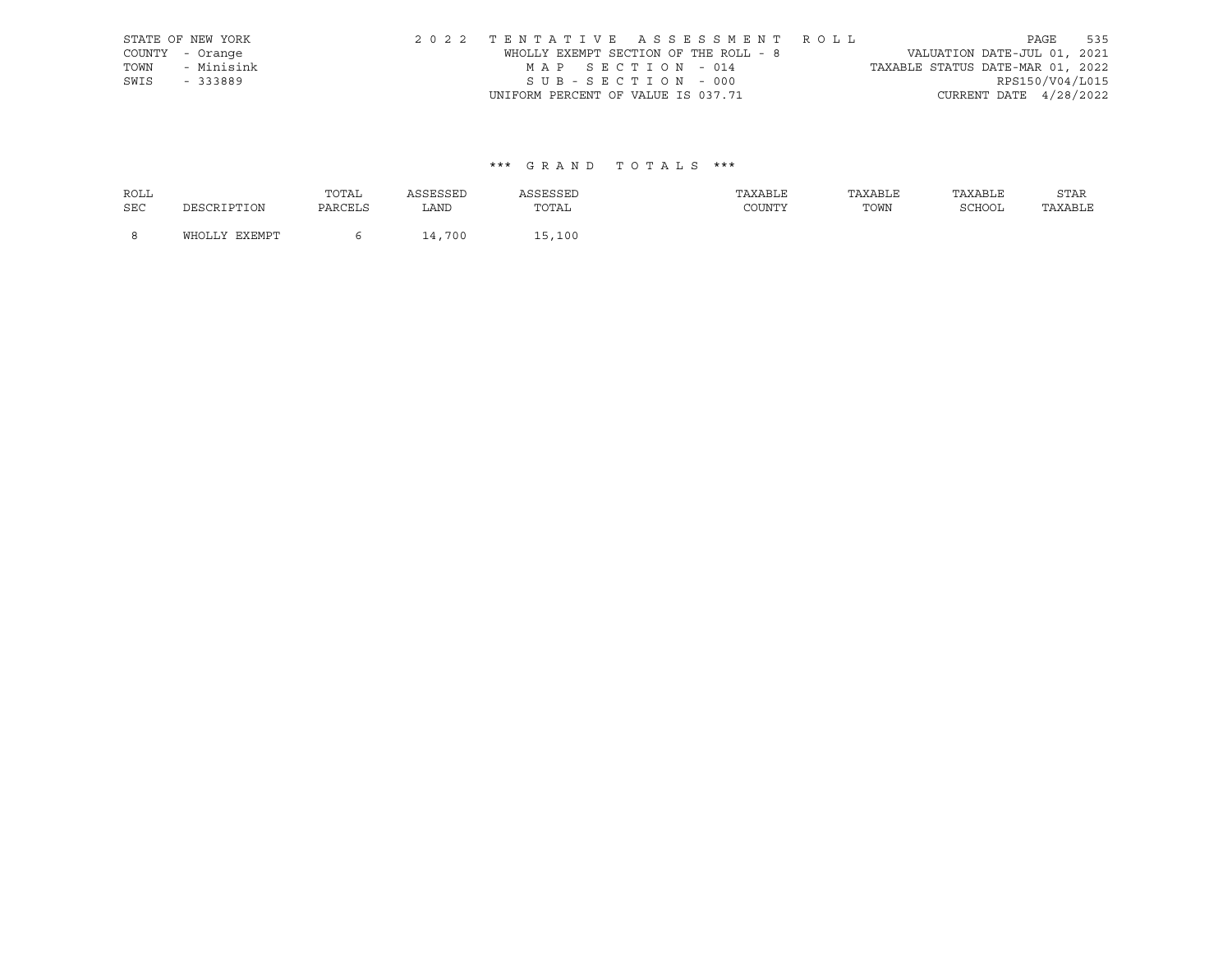|      | STATE OF NEW YORK | 2022 TENTATIVE ASSESSMENT ROLL        |                                  | PAGE | 536 |
|------|-------------------|---------------------------------------|----------------------------------|------|-----|
|      | COUNTY - Orange   | WHOLLY EXEMPT SECTION OF THE ROLL - 8 | VALUATION DATE-JUL 01, 2021      |      |     |
| TOWN | - Minisink        | TAX MAP NUMBER SEOUENCE               | TAXABLE STATUS DATE-MAR 01, 2022 |      |     |
| SWIS | $-333889$         | UNIFORM PERCENT OF VALUE IS 037.71    |                                  |      |     |

| TAX MAP PARCEL NUMBER  | PROPERTY LOCATION & CLASS | ASSESSMENT |          | EXEMPTION CODE-----------------COUNTY-------TOWN------SCHOOL |               |         |             |
|------------------------|---------------------------|------------|----------|--------------------------------------------------------------|---------------|---------|-------------|
| CURRENT OWNERS NAME    | SCHOOL DISTRICT           | LAND       |          | TAX DESCRIPTION                                              | TAXABLE VALUE |         |             |
| CURRENT OWNERS ADDRESS | PARCEL SIZE/GRID COORD    | TOTAL      |          | SPECIAL DISTRICTS                                            |               |         | ACCOUNT NO. |
|                        |                           |            |          |                                                              |               |         |             |
|                        | 1 Blue Hill Plaza         |            |          |                                                              |               |         |             |
| $550 - 5 - 1$          | 882 Elec Trans I          |            | MUNI IDA | 18020                                                        | 166,752       | 166,752 | 166,752     |
| Millennium Pipe Line   | Minisink Csd<br>333801    |            | COUNTY   | TAXABLE VALUE                                                |               |         |             |
| PO Box 1565            | Z87<br>BANK               | 166,752    | TOWN     | TAXABLE VALUE                                                |               |         |             |
| Pearl River, NY 10965  | FULL MARKET VALUE         | 442,200    | SCHOOL   | TAXABLE VALUE                                                |               |         |             |
|                        |                           |            |          |                                                              |               |         |             |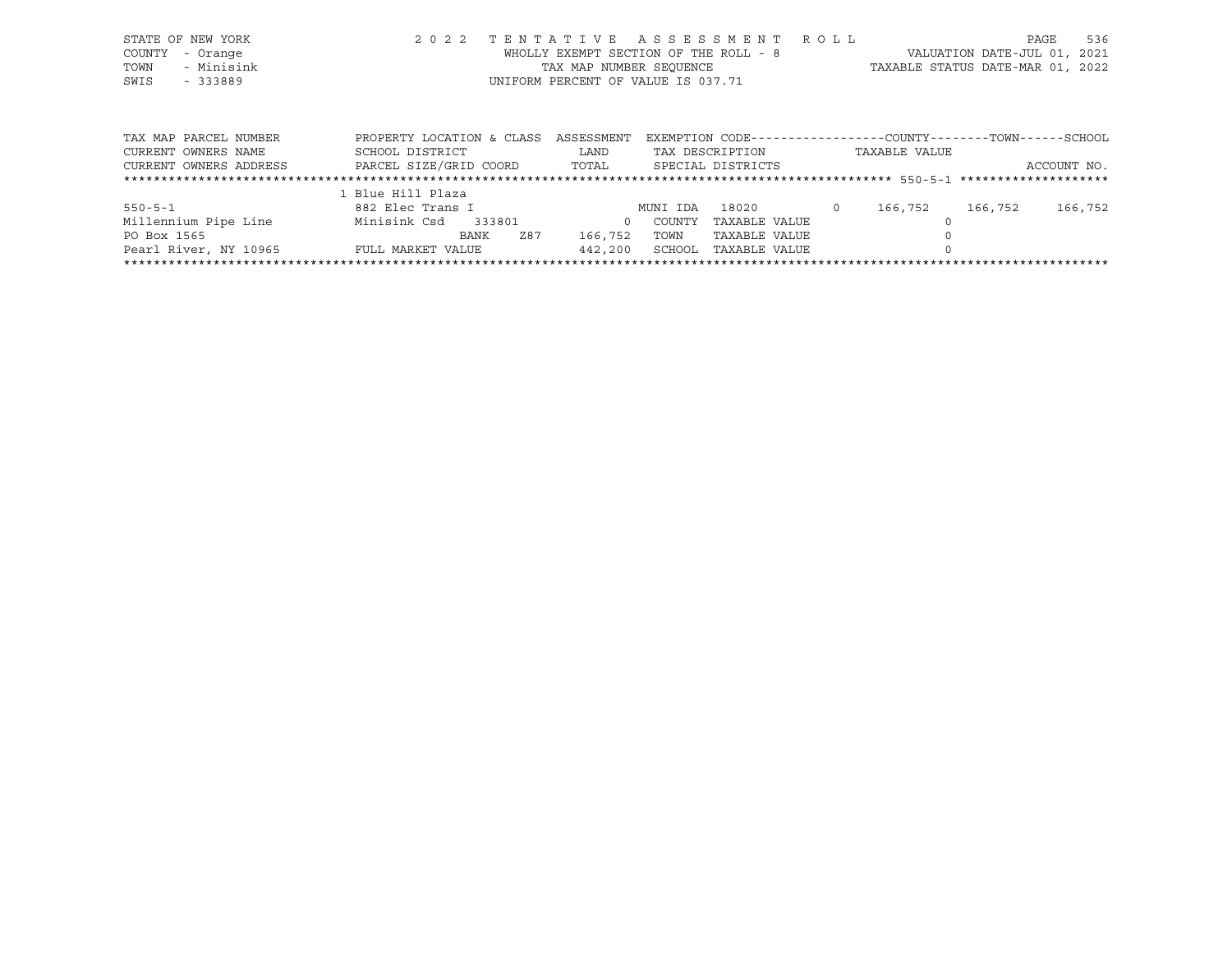|      | STATE OF NEW YORK | 2022 TENTATIVE ASSESSMENT ROLL        |                                  | PAGE            | 537 |
|------|-------------------|---------------------------------------|----------------------------------|-----------------|-----|
|      | COUNTY - Orange   | WHOLLY EXEMPT SECTION OF THE ROLL - 8 | VALUATION DATE-JUL 01, 2021      |                 |     |
|      | TOWN - Minisink   | MAP SECTION - 550                     | TAXABLE STATUS DATE-MAR 01, 2022 |                 |     |
| SWIS | $-333889$         | SUB-SECTION - 000                     |                                  | RPS150/V04/L015 |     |
|      |                   | UNIFORM PERCENT OF VALUE IS 037.71    | CURRENT DATE $4/28/2022$         |                 |     |

|      |    | ΙN | . )N | Al  |                                                                                                                                                                                                                                                                                                                                                                                                                                                                                                  |  |
|------|----|----|------|-----|--------------------------------------------------------------------------------------------------------------------------------------------------------------------------------------------------------------------------------------------------------------------------------------------------------------------------------------------------------------------------------------------------------------------------------------------------------------------------------------------------|--|
| CODI | υ۸ | -- |      | ו י | דיוחדר.<br>ז ועו ב<br>$\frac{1}{2} \left( \frac{1}{2} \right) \left( \frac{1}{2} \right) \left( \frac{1}{2} \right) \left( \frac{1}{2} \right) \left( \frac{1}{2} \right) \left( \frac{1}{2} \right) \left( \frac{1}{2} \right) \left( \frac{1}{2} \right) \left( \frac{1}{2} \right) \left( \frac{1}{2} \right) \left( \frac{1}{2} \right) \left( \frac{1}{2} \right) \left( \frac{1}{2} \right) \left( \frac{1}{2} \right) \left( \frac{1}{2} \right) \left( \frac{1}{2} \right) \left( \frac$ |  |

#### NO SPECIAL DISTRICTS AT THIS LEVEL

#### \*\*\* S C H O O L D I S T R I C T S U M M A R Y \*\*\*

| CODE   | DISTRICT NAME | TOTAL<br>PARCELS | ASSESSED<br>LAND | ASSESSED<br>TOTAL | EXEMPT<br>AMOUNT | TOTAL<br>TAXABLE | <b>STAR</b><br>AMOUNT | STAR<br>TAXABLE |
|--------|---------------|------------------|------------------|-------------------|------------------|------------------|-----------------------|-----------------|
| 333801 | Minisink Csd  |                  |                  | 166,752           | 166,752          |                  |                       |                 |
|        | SUB-TOTAL     |                  |                  | 166,752           | 166,752          |                  |                       |                 |
|        | TOTAL         |                  |                  | 166,752           | 166,752          |                  |                       |                 |

## \*\*\* S Y S T E M C O D E S S U M M A R Y \*\*\*

#### NO SYSTEM EXEMPTIONS AT THIS LEVEL

## \*\*\* E X E M P T I O N S U M M A R Y \*\*\*

| CODE  | DESCRIPTION       | TOTAL<br>PARCELS | COUNTY             | TOWN               | SCHOOL             |
|-------|-------------------|------------------|--------------------|--------------------|--------------------|
| 18020 | MUNI IDA<br>тотаь |                  | 166,752<br>166,752 | 166,752<br>166,752 | 166,752<br>166,752 |

| ROLL |               | TOTAL   | ASSESSED | ASSESSED | TAXABLE | TAXABLE | TAXABLE | STAR    |
|------|---------------|---------|----------|----------|---------|---------|---------|---------|
| SEC  | DESCRIPTION   | PARCELS | LAND     | TOTAL    | COUNTY  | TOWN    | SCHOOL  | TAXABLE |
|      | WHOLLY EXEMPT |         |          | 166,752  |         |         |         |         |
|      |               |         |          |          |         |         |         |         |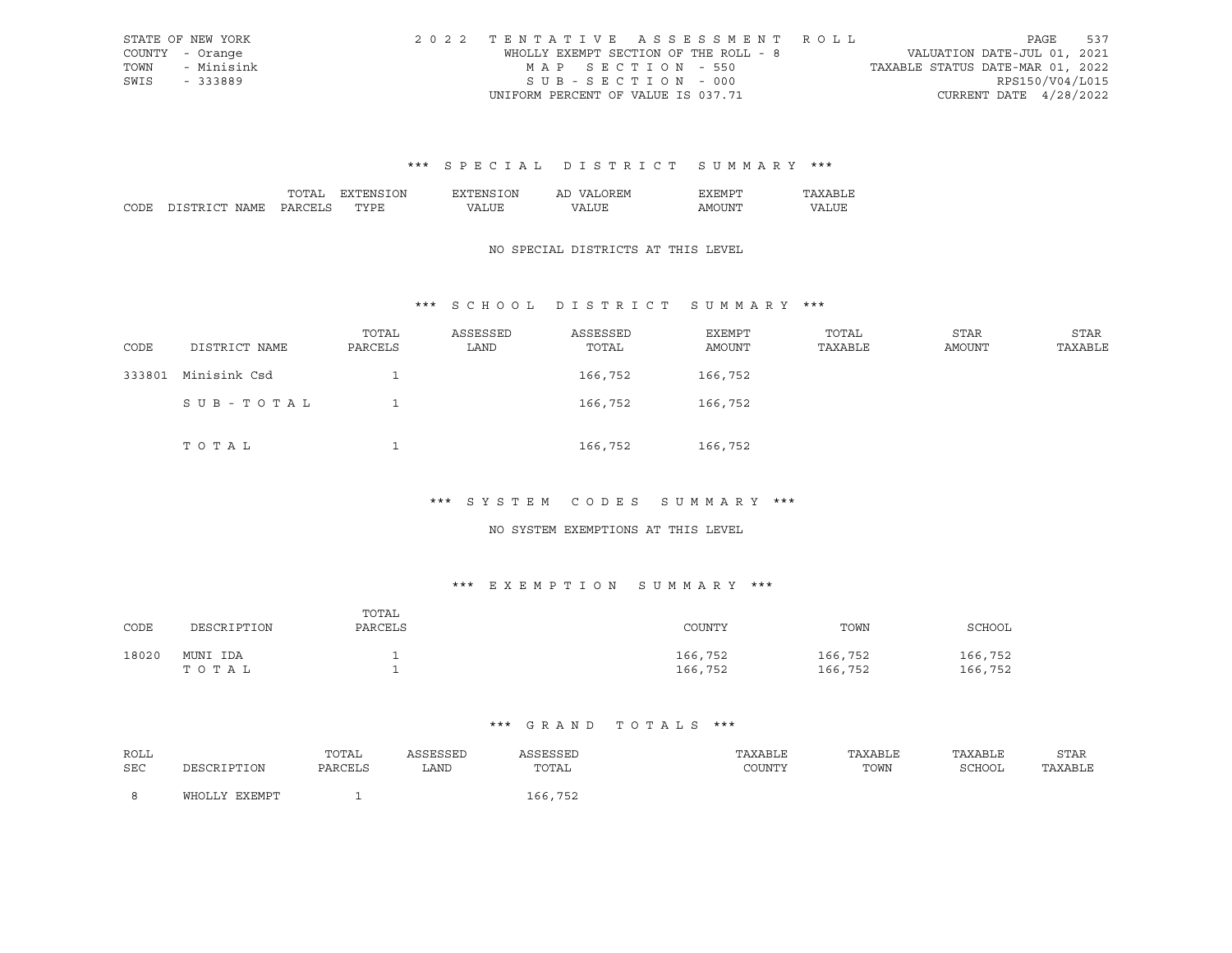| STATE OF NEW YORK |            | 2022 TENTATIVE ASSESSMENT ROLL        |  |                                  | PAGE | 538 |
|-------------------|------------|---------------------------------------|--|----------------------------------|------|-----|
| COUNTY - Orange   |            | WHOLLY EXEMPT SECTION OF THE ROLL - 8 |  | VALUATION DATE-JUL 01, 2021      |      |     |
| TOWN              | - Minisink | TAX MAP NUMBER SEOUENCE               |  | TAXABLE STATUS DATE-MAR 01, 2022 |      |     |
| SWIS              | - 333889   | UNIFORM PERCENT OF VALUE IS 037.71    |  |                                  |      |     |
|                   |            |                                       |  |                                  |      |     |

| TAX MAP PARCEL NUMBER          | PROPERTY LOCATION & CLASS | ASSESSMENT |          | EXEMPTION CODE-----------------COUNTY-------TOWN------SCHOOL |               |          |             |
|--------------------------------|---------------------------|------------|----------|--------------------------------------------------------------|---------------|----------|-------------|
| CURRENT OWNERS NAME            | SCHOOL DISTRICT           | LAND       |          | TAX DESCRIPTION                                              | TAXABLE VALUE |          |             |
| CURRENT OWNERS ADDRESS         | PARCEL SIZE/GRID COORD    | TOTAL      |          | SPECIAL DISTRICTS                                            |               |          | ACCOUNT NO. |
|                                |                           |            |          |                                                              |               |          |             |
|                                | Rte 284                   |            |          |                                                              |               |          |             |
| $630 - 6 - 14$                 | 883 Gas Trans Im          |            | MUNI IDA | 18020                                                        | 2145,300      | 2145,300 | 2145,300    |
| OC Industrial Dev. Agency      | Minisink Csd<br>333801    | $\Omega$   | COUNTY   | TAXABLE VALUE                                                |               |          |             |
| Millennium Pipeline Company LL |                           | 2145,300   | TOWN     | TAXABLE VALUE                                                |               |          |             |
| PO Box 1565                    | FULL MARKET VALUE         | 5688,900   | SCHOOL   | TAXABLE VALUE                                                |               |          |             |
| Pearl River, NY 10965          |                           |            |          | FD011 Minisink fire                                          | 2145,300 TO   |          |             |
|                                |                           |            |          |                                                              |               |          |             |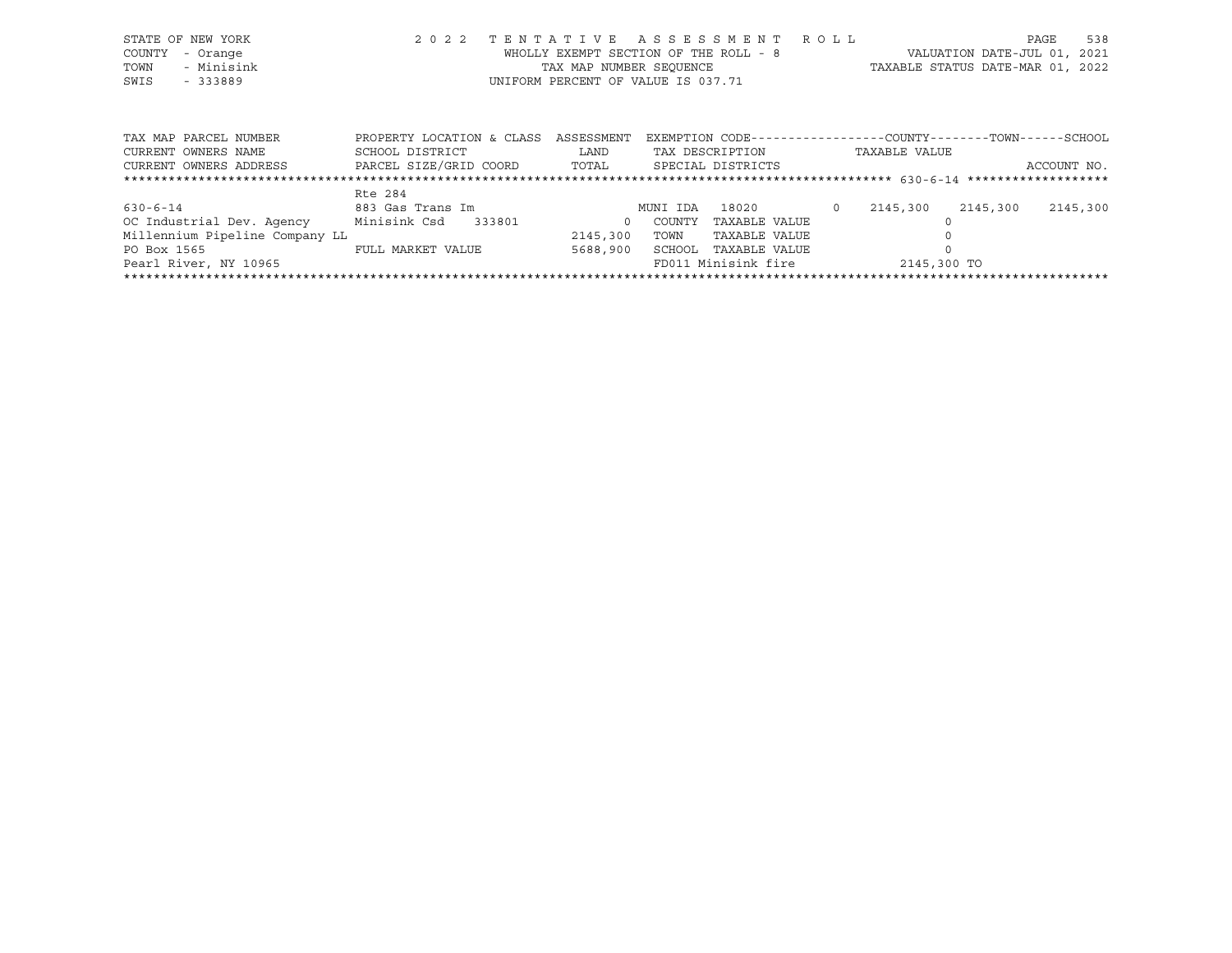|      | STATE OF NEW YORK | 2022 TENTATIVE ASSESSMENT ROLL        |                                  | PAGE            | 539 |
|------|-------------------|---------------------------------------|----------------------------------|-----------------|-----|
|      | COUNTY - Orange   | WHOLLY EXEMPT SECTION OF THE ROLL - 8 | VALUATION DATE-JUL 01, 2021      |                 |     |
|      | TOWN - Minisink   | MAP SECTION - 630                     | TAXABLE STATUS DATE-MAR 01, 2022 |                 |     |
| SWIS | - 333889          | SUB-SECTION - 000                     |                                  | RPS150/V04/L015 |     |
|      |                   | UNIFORM PERCENT OF VALUE IS 037.71    | CURRENT DATE $4/28/2022$         |                 |     |

|                            | TOTAL | EXTENSION | <b>EXTENSION</b> | AD VALOREM | EXEMPT | TAXABLE  |
|----------------------------|-------|-----------|------------------|------------|--------|----------|
| CODE DISTRICT NAME PARCELS |       | TYPE.     | VALUE            | VALUE      | AMOUNT | VALUE    |
|                            |       |           |                  |            |        |          |
| FD011 Minisink fire        |       | 1 TOTAL   |                  | 2145,300   |        | 2145,300 |

## \*\*\* S C H O O L D I S T R I C T S U M M A R Y \*\*\*

| CODE   | DISTRICT NAME | TOTAL<br>PARCELS | ASSESSED<br>LAND | ASSESSED<br>TOTAL | EXEMPT<br>AMOUNT | TOTAL<br>TAXABLE | STAR<br>AMOUNT | STAR<br>TAXABLE |
|--------|---------------|------------------|------------------|-------------------|------------------|------------------|----------------|-----------------|
| 333801 | Minisink Csd  |                  |                  | 2145,300          | 2145,300         |                  |                |                 |
|        | SUB-TOTAL     |                  |                  | 2145,300          | 2145,300         |                  |                |                 |
|        | TOTAL         |                  |                  | 2145,300          | 2145,300         |                  |                |                 |

#### \*\*\* S Y S T E M C O D E S S U M M A R Y \*\*\*

#### NO SYSTEM EXEMPTIONS AT THIS LEVEL

## \*\*\* E X E M P T I O N S U M M A R Y \*\*\*

| CODE  | DESCRIPTION       | TOTAL<br>PARCELS | COUNTY               | TOWN                 | SCHOOL               |
|-------|-------------------|------------------|----------------------|----------------------|----------------------|
| 18020 | MUNI IDA<br>TOTAL |                  | 2145,300<br>2145,300 | 2145,300<br>2145,300 | 2145,300<br>2145,300 |

| ROLL |                  | TOTAL   | ASSESSED | ASSESSED | TAXABLE | TAXABLE | TAXABLE | STAR    |
|------|------------------|---------|----------|----------|---------|---------|---------|---------|
| SEC  | DESCRIPTION      | PARCELS | LAND     | TOTAL    | COUNTY  | TOWN    | SCHOOL  | TAXABLE |
|      |                  |         |          |          |         |         |         |         |
|      | EXEMPT<br>WHOLLY |         |          | 2145,300 |         |         |         |         |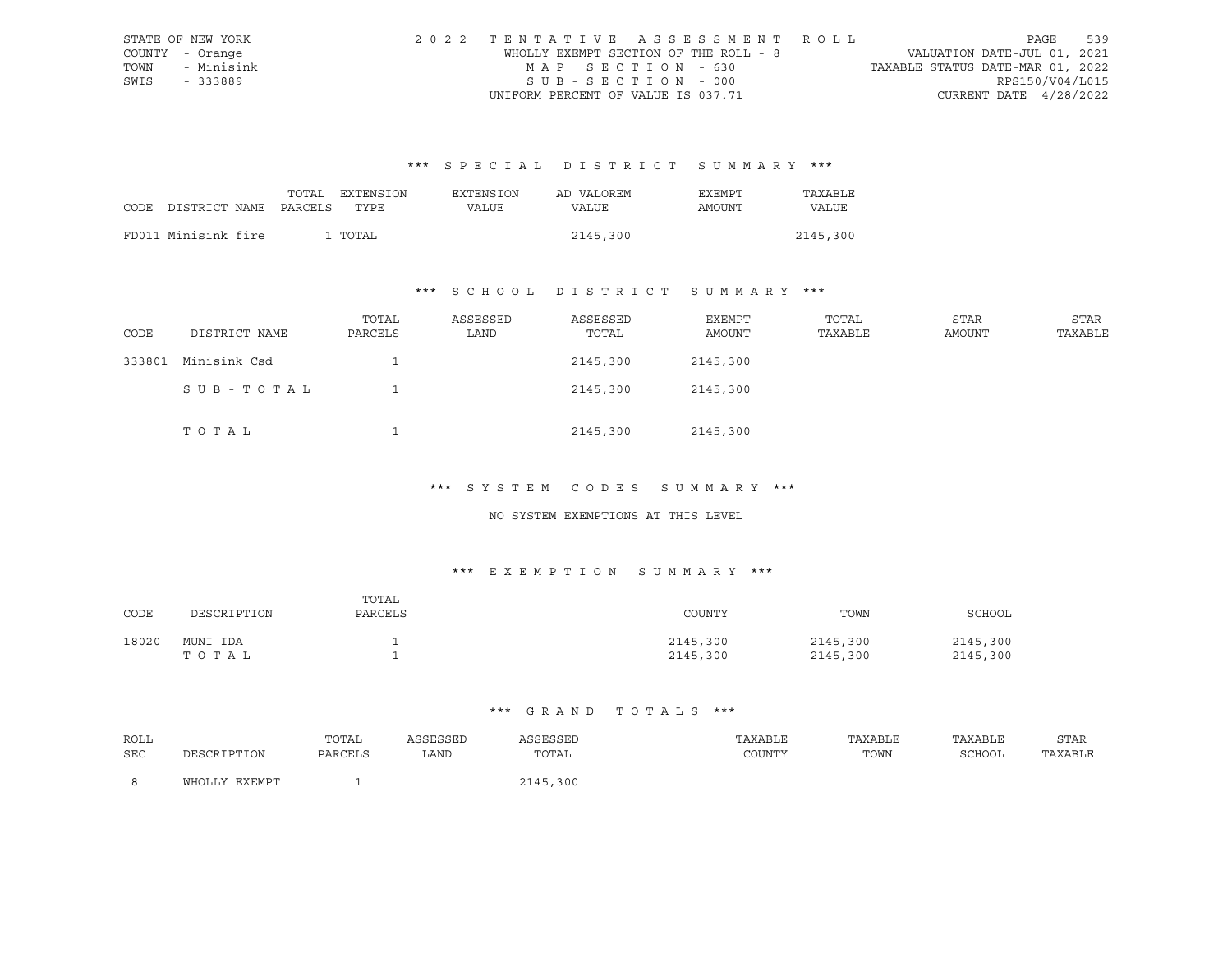| STATE OF NEW YORK |            |  |  |                                       |  |  | 2022 TENTATIVE ASSESSMENT ROLL |                                  | PAGE            | 540 |
|-------------------|------------|--|--|---------------------------------------|--|--|--------------------------------|----------------------------------|-----------------|-----|
| COUNTY - Orange   |            |  |  | WHOLLY EXEMPT SECTION OF THE ROLL - 8 |  |  |                                | VALUATION DATE-JUL 01, 2021      |                 |     |
| TOWN              | - Minisink |  |  |                                       |  |  |                                | TAXABLE STATUS DATE-MAR 01, 2022 |                 |     |
| SWIS              | - 333889   |  |  | UNIFORM PERCENT OF VALUE IS 037.71    |  |  |                                |                                  | RPS150/V04/L015 |     |
|                   |            |  |  |                                       |  |  |                                | CURRENT DATE 4/28/2022           |                 |     |
|                   |            |  |  |                                       |  |  |                                |                                  |                 |     |

## ROLL SECTION TOTALS

## \*\*\* S P E C I A L D I S T R I C T S U M M A R Y \*\*\*

|                                 | TOTAL | EXTENSION | EXTENSION | AD VALOREM | EXEMPT   | TAXABLE      |
|---------------------------------|-------|-----------|-----------|------------|----------|--------------|
| CODE DISTRICT NAME PARCELS TYPE |       |           | VALUE     | VALUE      | AMOUNT   | <b>VALUE</b> |
| FD011 Minisink fire             |       | 36 TOTAL  |           | 20153,050  | 1752,650 | 18400,400    |
|                                 |       |           |           |            |          |              |

## \*\*\* S C H O O L D I S T R I C T S U M M A R Y \*\*\*

| CODE   | DISTRICT NAME | TOTAL<br>PARCELS | ASSESSED<br>LAND | ASSESSED<br>TOTAL | EXEMPT<br>AMOUNT | TOTAL<br>TAXABLE | <b>STAR</b><br>AMOUNT | <b>STAR</b><br>TAXABLE |
|--------|---------------|------------------|------------------|-------------------|------------------|------------------|-----------------------|------------------------|
| 333801 | Minisink Csd  | 37               | 15949,049        | 20455,602         | 20455,602        |                  |                       |                        |
|        | SUB-TOTAL     | 37               | 15949,049        | 20455,602         | 20455,602        |                  |                       |                        |
|        | TOTAL         | 37               | 15949,049        | 20455,602         | 20455,602        |                  |                       |                        |

## \*\*\* S Y S T E M C O D E S S U M M A R Y \*\*\*

| CODE  | DESCRIPTION        | TOTAL<br>PARCELS | COUNTY         | TOWN           | SCHOOL         |
|-------|--------------------|------------------|----------------|----------------|----------------|
| 50000 | WHOLLY EX<br>TOTAL |                  | .000.<br>1,000 | 1,000<br>1,000 | 1,000<br>1,000 |

| CODE  | DESCRIPTION | TOTAL<br>PARCELS | COUNTY    | TOWN      | SCHOOL    |
|-------|-------------|------------------|-----------|-----------|-----------|
| 13100 | COUNTY OWN  |                  | 500       | 500       | 500       |
| 13500 | TOWN OWNED  | 4                | 748,600   | 748,600   | 748,600   |
| 14100 | US OWNED    |                  | 95,900    | 95,900    | 95,900    |
| 14110 | US OWNED    |                  | 82,700    | 82,700    | 82,700    |
| 17650 | NYS OWNED   |                  | 135,800   | 135,800   | 135,800   |
| 18020 | MUNI IDA    | 5                | 18567,152 | 18567,152 | 18567,152 |
| 25110 | RELIGIOUS   | ∍                | 147,500   | 147,500   | 147,500   |
| 25230 | COMM SERV   | ◠                | 350,700   | 350,700   | 350,700   |
| 25300 | COMM SERV   | 8                | 118,050   | 118,050   | 118,050   |
| 26400 | COMM SERV   |                  | 152,200   | 152,200   | 152,200   |
|       |             |                  |           |           |           |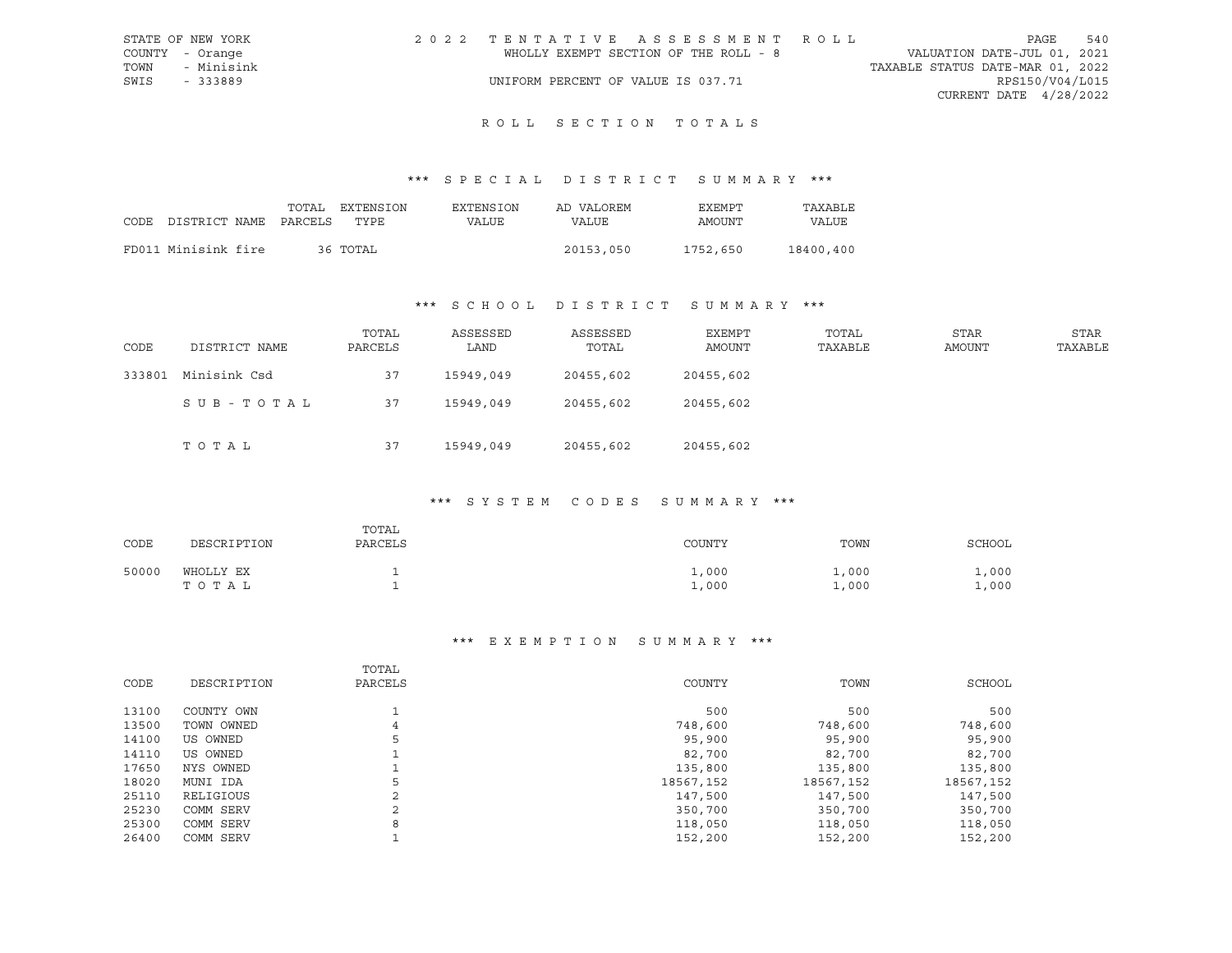|      | STATE OF NEW YORK | 2022 TENTATIVE ASSESSMENT ROLL        |  |  |                                  |                        | PAGE | 541 |
|------|-------------------|---------------------------------------|--|--|----------------------------------|------------------------|------|-----|
|      | COUNTY - Orange   | WHOLLY EXEMPT SECTION OF THE ROLL - 8 |  |  | VALUATION DATE-JUL 01, 2021      |                        |      |     |
| TOWN | - Minisink        |                                       |  |  | TAXABLE STATUS DATE-MAR 01, 2022 |                        |      |     |
| SWIS | - 333889          | UNIFORM PERCENT OF VALUE IS 037.71    |  |  |                                  | RPS150/V04/L015        |      |     |
|      |                   |                                       |  |  |                                  | CURRENT DATE 4/28/2022 |      |     |
|      |                   |                                       |  |  |                                  |                        |      |     |

## R O L L S E C T I O N T O T A L S

## \*\*\* E X E M P T I O N S U M M A R Y \*\*\*

| CODE  | DESCRIPTION       | TOTAL<br>PARCELS | COUNTY              | TOWN                | SCHOOL              |
|-------|-------------------|------------------|---------------------|---------------------|---------------------|
| 27350 | PRIV CEM<br>TOTAL | 36               | 55,500<br>20454,602 | 55,500<br>20454,602 | 55,500<br>20454,602 |

| <b>ROLL</b> | DESCRIPTION   | TOTAL   | ASSESSED  | ASSESSED  | TAXABLE | TAXABLE | TAXABLE | <b>STAR</b> |
|-------------|---------------|---------|-----------|-----------|---------|---------|---------|-------------|
| <b>SEC</b>  |               | PARCELS | LAND      | TOTAL     | COUNTY  | TOWN    | SCHOOL  | TAXABLE     |
| - 8         | WHOLLY EXEMPT |         | 15949,049 | 20455,602 |         |         |         |             |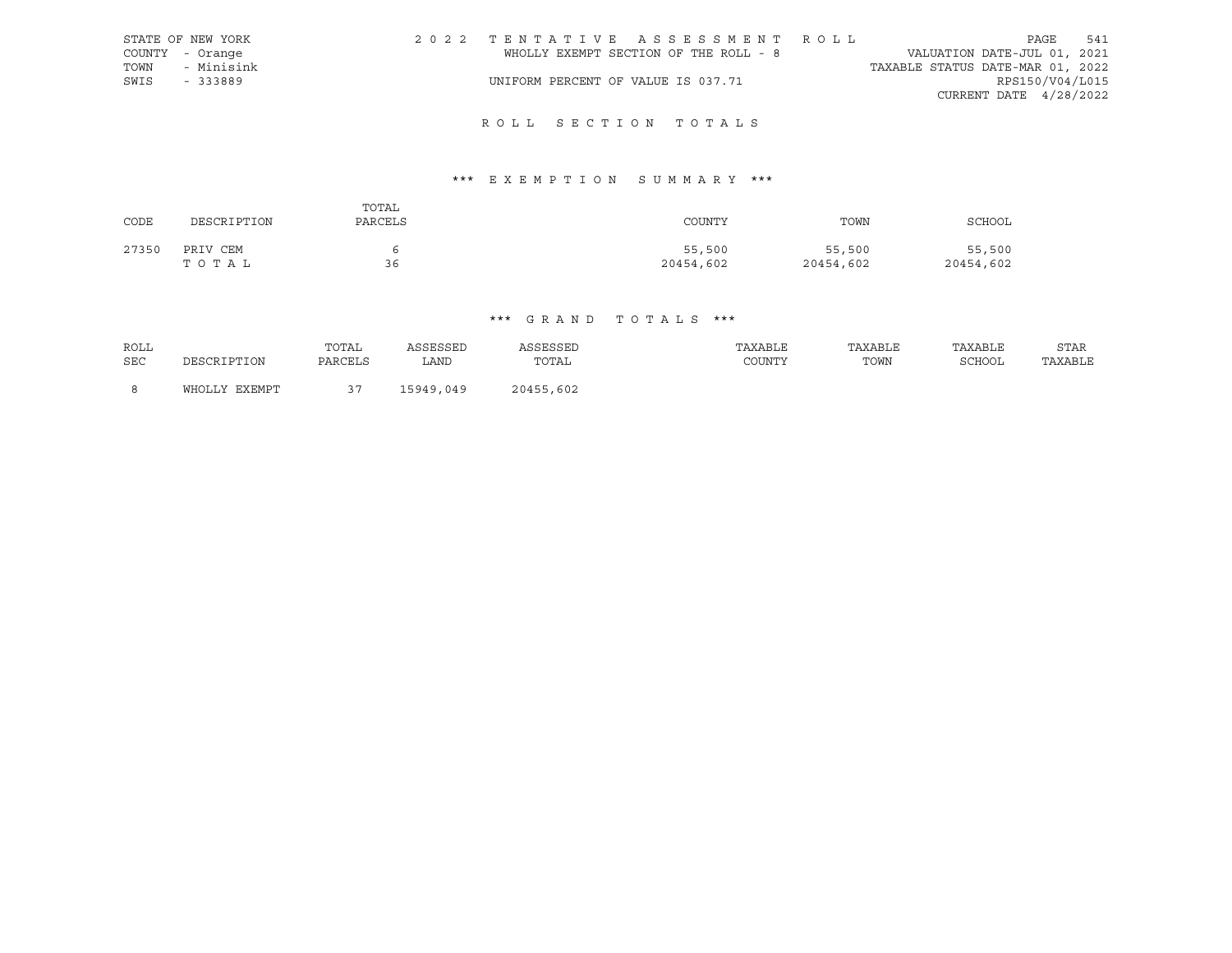| STATE OF NEW YORK  |                                    | 2022 TENTATIVE ASSESSMENT ROLL |                                  | PAGE                     | 542 |
|--------------------|------------------------------------|--------------------------------|----------------------------------|--------------------------|-----|
| COUNTY - Orange    |                                    |                                | VALUATION DATE-JUL 01, 2021      |                          |     |
| TOWN<br>- Minisink |                                    | SWIS TOTALS                    | TAXABLE STATUS DATE-MAR 01, 2022 |                          |     |
| SWIS<br>- 333889   | UNIFORM PERCENT OF VALUE IS 037.71 |                                |                                  | RPS150/V04/L015          |     |
|                    |                                    |                                |                                  | CURRENT DATE $4/28/2022$ |     |

# \*\*\* S P E C I A L D I S T R I C T S U M M A R Y \*\*\*

| CODE DISTRICT NAME PARCELS | TOTAL       | <b>EXTENSION</b><br>TYPE | EXTENSION<br>VALUE | AD VALOREM<br>VALUE | EXEMPT<br>AMOUNT | TAXABLE<br>VALUE |
|----------------------------|-------------|--------------------------|--------------------|---------------------|------------------|------------------|
| FD011 Minisink fire        | 1,775 TOTAL |                          |                    | 240812,365          | 1756,673         | 239055,692       |

## \*\*\* S C H O O L D I S T R I C T S U M M A R Y \*\*\*

| CODE   | DISTRICT NAME | TOTAL<br>PARCELS | ASSESSED<br>LAND | ASSESSED<br>TOTAL | EXEMPT<br>AMOUNT | TOTAL<br>TAXABLE | STAR<br>AMOUNT | STAR<br>TAXABLE |
|--------|---------------|------------------|------------------|-------------------|------------------|------------------|----------------|-----------------|
| 333801 | Minisink Csd  | 1,779            | 83396,504        | 241465,500        | 43089,537        | 198375,963       | 15075,450      | 183300,513      |
|        | SUB-TOTAL     | 1,779            | 83396,504        | 241465,500        | 43089,537        | 198375,963       | 15075,450      | 183300,513      |
|        | TOTAL         | 1,779            | 83396,504        | 241465,500        | 43089,537        | 198375,963       | 15075,450      | 183300,513      |

#### \*\*\* S Y S T E M C O D E S S U M M A R Y \*\*\*

| CODE  | DESCRIPTION        | TOTAL<br>PARCELS | COUNTY         | TOWN           | SCHOOL         |
|-------|--------------------|------------------|----------------|----------------|----------------|
| 50000 | WHOLLY EX<br>TOTAL | ۰                | 1,000<br>1,000 | 1,000<br>1,000 | 1,000<br>1,000 |

### \*\*\* E X E M P T I O N S U M M A R Y \*\*\*

| CODE  | DESCRIPTION | TOTAL<br>PARCELS | COUNTY    | TOWN      | SCHOOL    |
|-------|-------------|------------------|-----------|-----------|-----------|
| 13100 | COUNTY OWN  |                  | 500       | 500       | 500       |
| 13500 | TOWN OWNED  | 4                | 748,600   | 748,600   | 748,600   |
| 14100 | US OWNED    | 5                | 95,900    | 95,900    | 95,900    |
| 14110 | US OWNED    |                  | 82,700    | 82,700    | 82,700    |
| 17650 | NYS OWNED   |                  | 135,800   | 135,800   | 135,800   |
| 18020 | MUNI IDA    | 5                | 18567,152 | 18567,152 | 18567,152 |
| 25110 | RELIGIOUS   | 2                | 147,500   | 147,500   | 147,500   |
| 25230 | COMM SERV   | $\mathbf{2}$     | 350,700   | 350,700   | 350,700   |
| 25300 | COMM SERV   | 8                | 118,050   | 118,050   | 118,050   |
| 26400 | COMM SERV   |                  | 152,200   | 152,200   | 152,200   |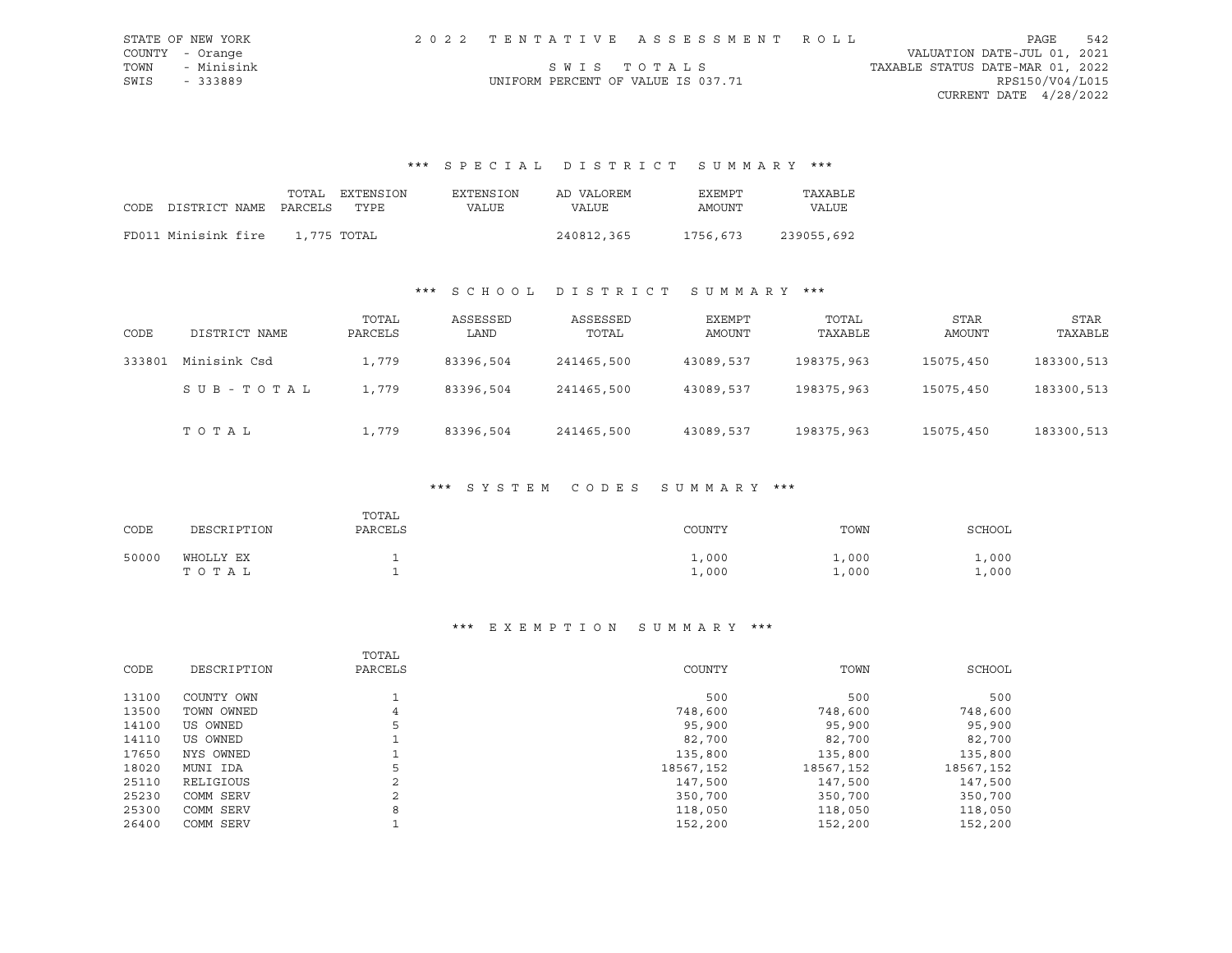| STATE OF NEW YORK |                                    | 2022 TENTATIVE ASSESSMENT ROLL |                                  | PAGE                   | 543 |
|-------------------|------------------------------------|--------------------------------|----------------------------------|------------------------|-----|
| COUNTY - Orange   |                                    |                                | VALUATION DATE-JUL 01, 2021      |                        |     |
| TOWN - Minisink   |                                    | SWIS TOTALS                    | TAXABLE STATUS DATE-MAR 01, 2022 |                        |     |
| SWIS<br>$-333889$ | UNIFORM PERCENT OF VALUE IS 037.71 |                                |                                  | RPS150/V04/L015        |     |
|                   |                                    |                                |                                  | CURRENT DATE 4/28/2022 |     |
|                   |                                    |                                |                                  |                        |     |

### \*\*\* E X E M P T I O N S U M M A R Y \*\*\*

|       |                 | TOTAL   |           |           |           |
|-------|-----------------|---------|-----------|-----------|-----------|
| CODE  | DESCRIPTION     | PARCELS | COUNTY    | TOWN      | SCHOOL    |
| 27350 | PRIV CEM        | 6       | 55,500    | 55,500    | 55,500    |
| 41120 | VETWAR CTS      | 65      | 609,993   | 174,330   | 348,660   |
| 41130 | VETCOM CTS      | 50      | 782,250   | 223,500   | 447,000   |
| 41140 | VETDIS CTS      | 36      | 843,938   | 299,975   | 547,753   |
| 41153 | $CW$ 10 $VET/$  | 10      |           | 26,820    |           |
| 41165 | $CW$ 15 $VET/$  | 11      | 59,004    |           | 59,004    |
| 41170 | CW DISBLD       | 3       | 18,640    | 18,640    | 18,640    |
| 41691 | FIRE/AMBCT      | 3       | 4,023     | 4,023     |           |
| 41700 | FARM BLDG       | 5       | 431,900   | 431,900   | 431,900   |
| 41720 | AGDISTRICT      | 136     | 10638,868 | 10638,868 | 10638,868 |
| 41800 | AGED            | 23      | 1271,181  | 1294,646  | 1285,259  |
| 41801 | AGED-CT         | 1       | 22,500    | 22,500    |           |
| 41802 | AGED-C          | 9       | 284,807   |           |           |
| 41803 | AGED-T          | 9       |           | 293,975   |           |
| 41804 | AGED-S          | 8       |           |           | 269,854   |
| 41834 | ENH STAR        | 152     |           |           | 6153,810  |
| 41854 | <b>BAS STAR</b> | 546     |           |           | 8921,640  |
| 47460 | FORESTLAND      | 2       | 105,440   | 105,440   | 105,440   |
| 49500 | SOLAR EX C      | 149     | 8481,557  | 8481,557  | 8481,557  |
|       | TOTAL           | 1,254   | 44008,703 | 42470,776 | 58163,987 |

| ROLL<br>SEC. | DESCRIPTION       | TOTAL<br>PARCELS | ASSESSED<br>LAND | ASSESSED<br>TOTAL | TAXABLE<br>COUNTY | TAXABLE<br>TOWN | TAXABLE<br>SCHOOL | <b>STAR</b><br>TAXABLE |
|--------------|-------------------|------------------|------------------|-------------------|-------------------|-----------------|-------------------|------------------------|
| 1            | TAXABLE           | 1,722            | 67348,555        | 211609,196        | 188055,095        | 189593,022      | 188975,261        | 173899,811             |
| 5            | SPECIAL FRANCHISE | 5                |                  | 6958,837          | 6958,837          | 6958,837        | 6958,837          | 6958,837               |
| 6            | UTILITIES & N.C.  | 15               | 98,900           | 2441,865          | 2441,865          | 2441,865        | 2441,865          | 2441,865               |
| 8            | WHOLLY EXEMPT     | 37               | 15949,049        | 20455,602         |                   |                 |                   |                        |
| $\star$      | TOTAL<br>SUB      | 1,779            | 83396,504        | 241465,500        | 197455,797        | 198993,724      | 198375,963        | 183300,513             |
| $***$        | GRAND TOTAL       | 1,779            | 83396,504        | 241465,500        | 197455,797        | 198993,724      | 198375,963        | 183300,513             |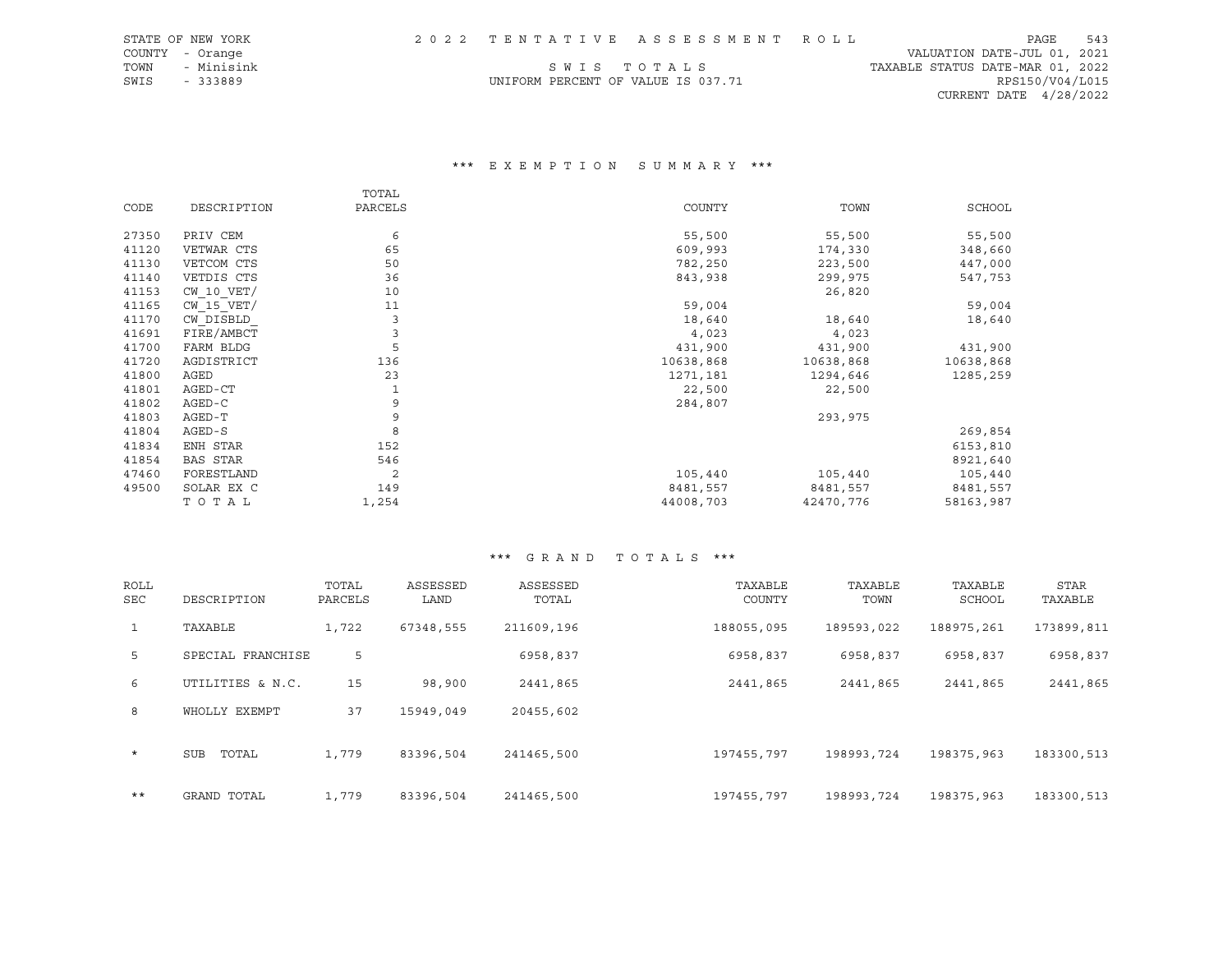|      | STATE OF NEW YORK |                                    | 2022 TENTATIVE ASSESSMENT ROLL |                                  | PAGE                     | 544 |
|------|-------------------|------------------------------------|--------------------------------|----------------------------------|--------------------------|-----|
|      | COUNTY - Orange   | TOWN TOTALS                        |                                | VALUATION DATE-JUL 01, 2021      |                          |     |
|      | TOWN - Minisink   |                                    |                                | TAXABLE STATUS DATE-MAR 01, 2022 |                          |     |
| SWIS | - 3338            | UNIFORM PERCENT OF VALUE IS 037.71 |                                |                                  | RPS150/V04/L015          |     |
|      |                   |                                    |                                |                                  | CURRENT DATE $4/28/2022$ |     |

# \*\*\* S P E C I A L D I S T R I C T S U M M A R Y \*\*\*

|                            | TOTAL       | EXTENSION | EXTENSION | AD VALOREM | EXEMPT   | TAXABLE    |
|----------------------------|-------------|-----------|-----------|------------|----------|------------|
| CODE DISTRICT NAME PARCELS |             | TYPE      | VALUE     | VALUE      | AMOUNT   | VALUE      |
| FD011 Minisink fire        | 1,775 TOTAL |           |           | 240812,365 | 1756,673 | 239055,692 |
|                            |             |           |           |            |          |            |

## \*\*\* S C H O O L D I S T R I C T S U M M A R Y \*\*\*

| CODE   | DISTRICT NAME | TOTAL<br>PARCELS | ASSESSED<br>LAND | ASSESSED<br>TOTAL | EXEMPT<br>AMOUNT | TOTAL<br>TAXABLE | STAR<br>AMOUNT | STAR<br>TAXABLE |
|--------|---------------|------------------|------------------|-------------------|------------------|------------------|----------------|-----------------|
| 333801 | Minisink Csd  | 2,041            | 87322,654        | 258896,464        | 44369,732        | 214526,732       | 17348,598      | 197178,134      |
|        | SUB-TOTAL     | 2,041            | 87322,654        | 258896,464        | 44369,732        | 214526,732       | 17348,598      | 197178,134      |
|        | TOTAL         | 2,041            | 87322,654        | 258896,464        | 44369,732        | 214526,732       | 17348,598      | 197178,134      |

#### \*\*\* S Y S T E M C O D E S S U M M A R Y \*\*\*

| CODE  | DESCRIPTION        | TOTAL<br>PARCELS | COUNTY           | TOWN             | SCHOOL           |
|-------|--------------------|------------------|------------------|------------------|------------------|
| 50000 | WHOLLY EX<br>тотаь |                  | 27,700<br>27,700 | 27,700<br>27,700 | 27,700<br>27,700 |

### \*\*\* E X E M P T I O N S U M M A R Y \*\*\*

| CODE  | DESCRIPTION | TOTAL<br>PARCELS | COUNTY    | TOWN      | SCHOOL    |
|-------|-------------|------------------|-----------|-----------|-----------|
| 13100 | COUNTY OWN  |                  | 500       | 500       | 500       |
| 13500 | TOWN OWNED  | 4                | 748,600   | 748,600   | 748,600   |
| 13650 | VILL OWNED  | 4                | 113,700   | 113,700   | 113,700   |
| 13750 | VILL OWNED  |                  | 113,800   | 113,800   | 113,800   |
| 14100 | US OWNED    | 6                | 101,000   | 101,000   | 101,000   |
| 14110 | US OWNED    |                  | 82,700    | 82,700    | 82,700    |
| 17650 | NYS OWNED   |                  | 135,800   | 135,800   | 135,800   |
| 18020 | MUNI IDA    | 5                | 18567,152 | 18567,152 | 18567,152 |
| 25110 | RELIGIOUS   |                  | 319,700   | 319,700   | 319,700   |
| 25230 | COMM SERV   |                  | 452,000   | 452,000   | 452,000   |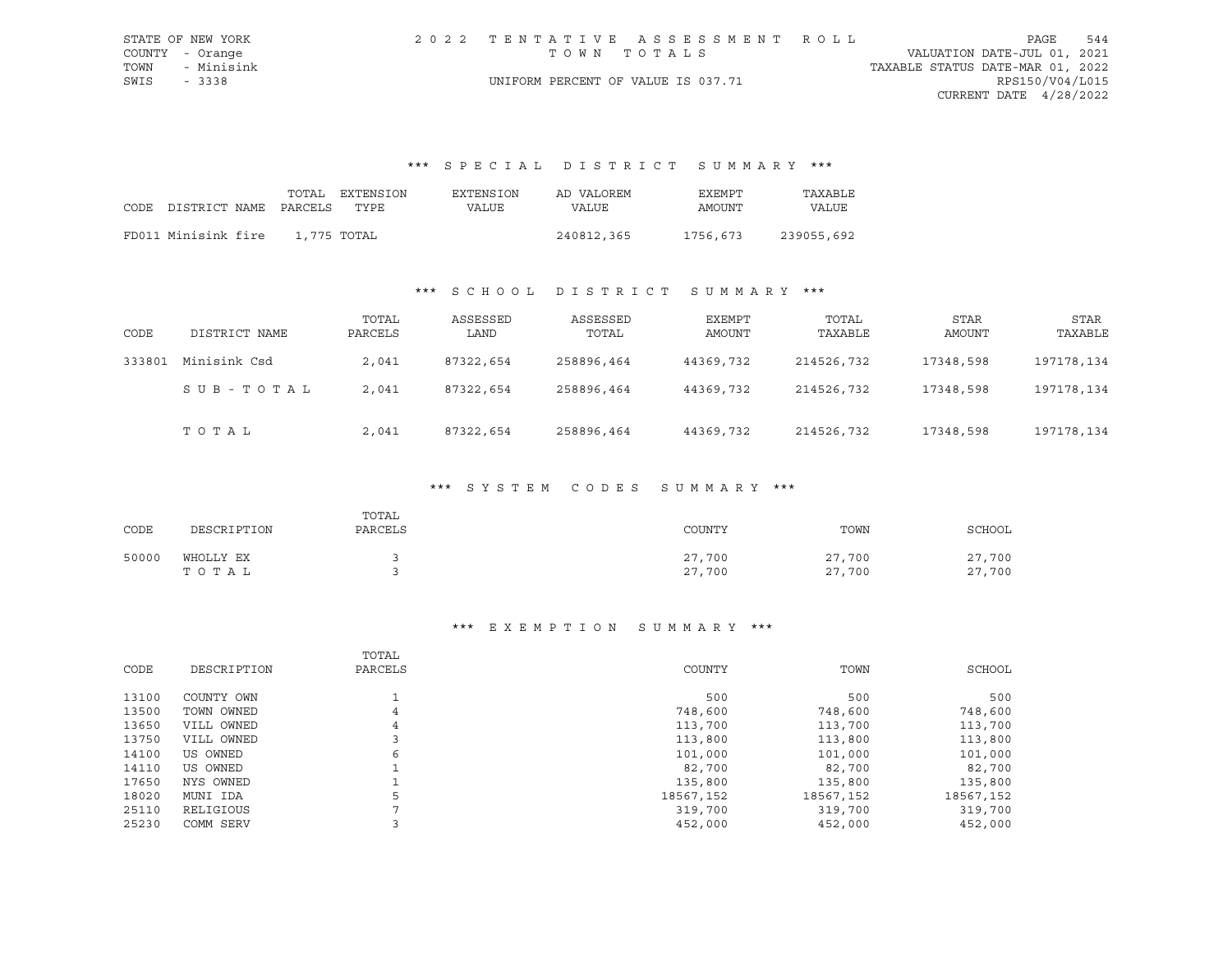|      | STATE OF NEW YORK |                                    | 2022 TENTATIVE ASSESSMENT ROLL |                                  | PAGE            | 545 |
|------|-------------------|------------------------------------|--------------------------------|----------------------------------|-----------------|-----|
|      | COUNTY - Orange   | TOWN TOTALS                        |                                | VALUATION DATE-JUL 01, 2021      |                 |     |
| TOWN | - Minisink        |                                    |                                | TAXABLE STATUS DATE-MAR 01, 2022 |                 |     |
| SWIS | $-3338$           | UNIFORM PERCENT OF VALUE IS 037.71 |                                |                                  | RPS150/V04/L015 |     |
|      |                   |                                    |                                | CURRENT DATE $4/28/2022$         |                 |     |

### \*\*\* E X E M P T I O N S U M M A R Y \*\*\*

|       |                 | TOTAL   |           |           |           |
|-------|-----------------|---------|-----------|-----------|-----------|
| CODE  | DESCRIPTION     | PARCELS | COUNTY    | TOWN      | SCHOOL    |
|       |                 |         |           |           |           |
| 25300 | COMM SERV       | 9       | 119,300   | 119,300   | 119,300   |
| 25500 | HOSP SERV       | 2       | 116,900   | 116,900   | 116,900   |
| 26400 | COMM SERV       | 5       | 297,500   | 297,500   | 297,500   |
| 27350 | PRIV CEM        | 7       | 70,500    | 70,500    | 70,500    |
| 41120 | VETWAR CTS      | 71      | 665,928   | 190,422   | 380,844   |
| 41123 | VET WAR T       | 1       |           | 2,682     |           |
| 41124 | VET WAR S       |         |           |           | 5,364     |
| 41130 | VETCOM CTS      | 57      | 891,765   | 254,790   | 509,580   |
| 41140 | VETDIS CTS      | 40      | 923,933   | 328,850   | 600,928   |
| 41153 | $CW$ 10 $VET/$  | 11      |           | 29,502    |           |
| 41165 | $CW$ 15 $VET/$  | 12      | 64,368    |           | 64,368    |
| 41170 | CW DISBLD       | 3       | 18,640    | 18,640    | 18,640    |
| 41691 | FIRE/AMBCT      | 3       | 4,023     | 4,023     |           |
| 41700 | FARM BLDG       | 5       | 431,900   | 431,900   | 431,900   |
| 41720 | AGDISTRICT      | 136     | 10638,868 | 10638,868 | 10638,868 |
| 41800 | AGED            | 31      | 1494,931  | 1521,555  | 1510,827  |
| 41801 | AGED-CT         |         | 22,500    | 22,500    |           |
| 41802 | AGED-C          | 11      | 339,517   |           |           |
| 41803 | AGED-T          | 11      |           | 348,685   |           |
| 41804 | AGED-S          | 10      |           |           | 324,564   |
| 41834 | ENH STAR        | 186     |           |           | 7418,558  |
| 41854 | <b>BAS STAR</b> | 604     |           |           | 9930,040  |
| 47460 | FORESTLAND      | 2       | 105,440   | 105,440   | 105,440   |
| 49500 | SOLAR EX C      | 155     | 8511,557  | 8511,557  | 8511,557  |
|       | TOTAL           | 1,409   | 45352,522 | 43648,566 | 61690,630 |

| ROLL |                   | TOTAL   | ASSESSED  | ASSESSED   | TAXABLE    | TAXABLE    | TAXABLE    | STAR       |
|------|-------------------|---------|-----------|------------|------------|------------|------------|------------|
| SEC  | DESCRIPTION       | PARCELS | LAND      | TOTAL      | COUNTY     | TOWN       | SCHOOL     | TAXABLE    |
|      | TAXABLE           | 1,950   | 70903,955 | 227783,596 | 203670,226 | 205374,182 | 204680,716 | 187332,118 |
|      | SPECIAL FRANCHISE |         |           | 7338,646   | 7338,646   | 7338,646   | 7338,646   | 7338,646   |